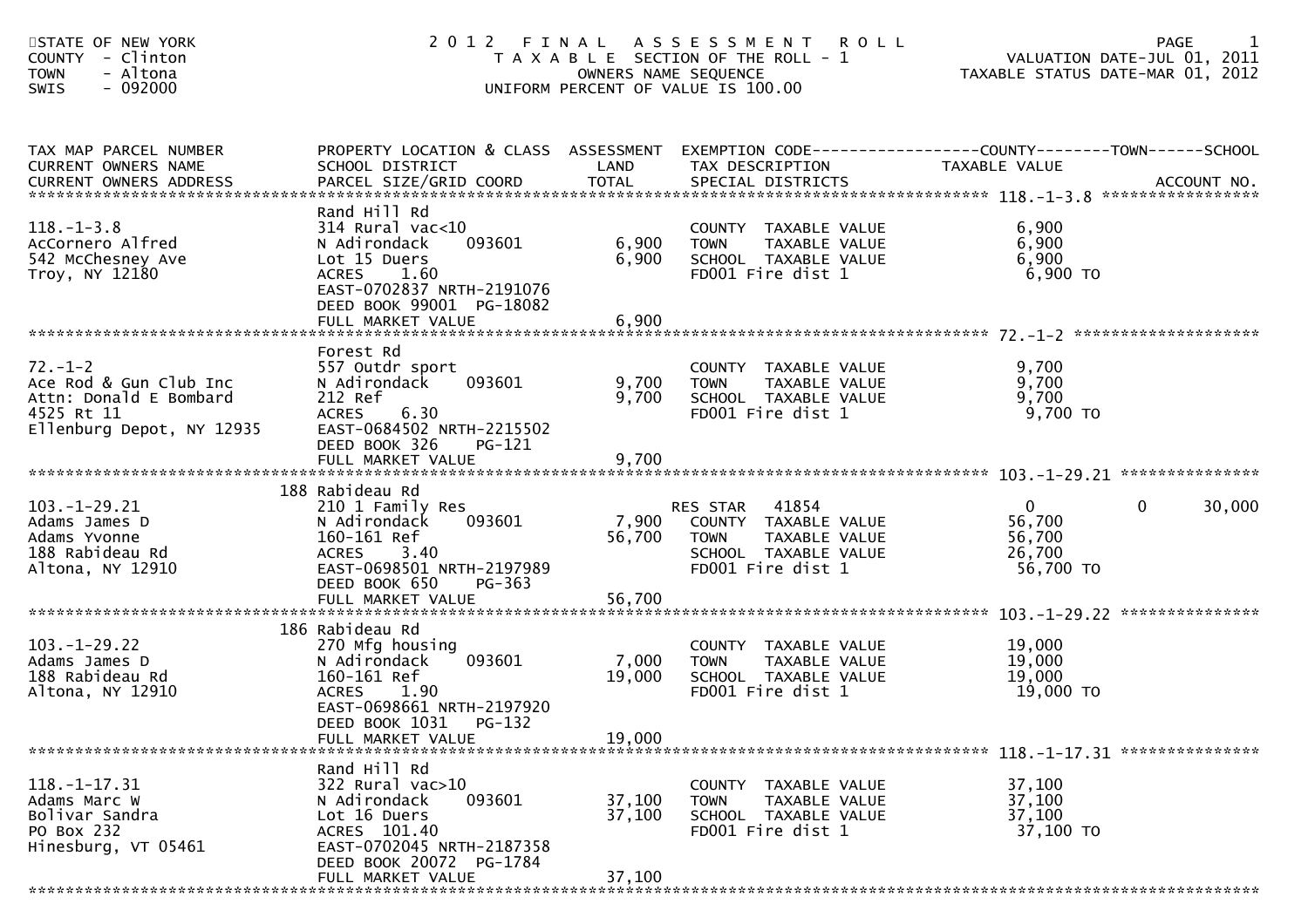| STATE OF NEW YORK<br><b>COUNTY</b><br>- Clinton<br>- Altona<br><b>TOWN</b><br>SWIS<br>$-092000$        | 2012 FINAL                                                                                                                                                               | OWNERS NAME SEQUENCE | ASSESSMENT ROLL<br>T A X A B L E SECTION OF THE ROLL - 1<br>UNIFORM PERCENT OF VALUE IS 100.00                                                                                                         | VALUATION DATE-JUL 01, 2011<br>TAXABLE STATUS DATE-MAR 01, 2012      | <b>PAGE</b>                   |
|--------------------------------------------------------------------------------------------------------|--------------------------------------------------------------------------------------------------------------------------------------------------------------------------|----------------------|--------------------------------------------------------------------------------------------------------------------------------------------------------------------------------------------------------|----------------------------------------------------------------------|-------------------------------|
| TAX MAP PARCEL NUMBER<br>CURRENT OWNERS NAME<br><b>CURRENT OWNERS ADDRESS</b>                          | PROPERTY LOCATION & CLASS ASSESSMENT EXEMPTION CODE----------------COUNTY-------TOWN------SCHOOL<br>SCHOOL DISTRICT                                                      | LAND                 | TAX DESCRIPTION                                                                                                                                                                                        | TAXABLE VALUE                                                        |                               |
| $147. - 1 - 1$<br>Adams Timothy J<br>Adams Tara L<br>PO Box 118<br>Grand Isle, VT 05458                | Jerusalem Rd<br>321 Abandoned ag<br>093601<br>N Adirondack<br>218 & 223 Ref<br>ACRES 114.80<br>EAST-0695420 NRTH-2173342<br>DEED BOOK 20021 PG-50040                     | 28,500<br>28,500     | COUNTY TAXABLE VALUE<br><b>TOWN</b><br>TAXABLE VALUE<br>SCHOOL TAXABLE VALUE<br>FD001 Fire dist 1                                                                                                      | 28,500<br>28,500<br>28,500<br>28,500 TO                              |                               |
|                                                                                                        |                                                                                                                                                                          |                      |                                                                                                                                                                                                        |                                                                      |                               |
| $74. - 1 - 8.2$<br>Adirondack Riders Motor Club<br>PO Box 238<br>Altona, NY 12910                      | 52 ARMC Way<br>321 Abandoned ag<br>093601<br>N Adirondack<br>Lot 112 Ref Tr<br><b>ACRES</b><br>21.30<br>EAST-0712502 NRTH-2212616<br>DEED BOOK 1019<br>PG-1              | 15,600<br>15,600     | COUNTY TAXABLE VALUE<br>TAXABLE VALUE<br><b>TOWN</b><br>SCHOOL TAXABLE VALUE<br>FD001 Fire dist 1<br>LT001 Altona light 1                                                                              | 15,600<br>15,600<br>15,600<br>15,600 TO<br>15,600 TO                 |                               |
|                                                                                                        | 598 Plank Rd                                                                                                                                                             |                      |                                                                                                                                                                                                        |                                                                      |                               |
| $145. - 2 - 3.2$<br>Agoney Franklin Jr<br>PO Box 191<br>Ellenburg Depot, NY 12935                      | 270 Mfg housing<br>093601<br>N Adirondack<br>Lot $40 S.g.$<br>FRNT 200.00 DPTH 210.00<br>EAST-0681715 NRTH-2175131<br>DEED BOOK 822<br><b>PG-122</b>                     | 6,600<br>11,100      | 41854<br>RES STAR<br>COUNTY TAXABLE VALUE<br><b>TOWN</b><br>TAXABLE VALUE<br>SCHOOL TAXABLE VALUE<br>FD001 Fire dist 1                                                                                 | $\mathbf{0}$<br>11,100<br>11,100<br>$\overline{0}$<br>11,100 TO      | $\mathbf{0}$<br>11,100        |
|                                                                                                        | 586 Plank Rd                                                                                                                                                             |                      |                                                                                                                                                                                                        |                                                                      |                               |
| $145. - 2 - 3.1$<br>Agoney Franklin Sr<br>586 Plank Rd<br>Ellenburg Depot, NY 12935                    | 270 Mfg housing<br>093601<br>N Adirondack<br>$40$ Sg<br><b>ACRES</b><br>62.00<br>EAST-0682526 NRTH-2174963<br>DEED BOOK 20021 PG-42853<br>FULL MARKET VALUE              | 35,000               | 51 PCT OF VALUE USED FOR EXEMPTION PURPOSES<br>AGED - ALL 41800<br>23,700 SR STAR<br>41834<br>35,000 COUNTY TAXABLE VALUE<br><b>TOWN</b><br>TAXABLE VALUE<br>SCHOOL TAXABLE VALUE<br>FD001 Fire dist 1 | 8,925<br>$\mathbf 0$<br>26,075<br>26,075<br>$\mathbf 0$<br>35,000 TO | 8,925<br>8,925<br>0<br>26,075 |
|                                                                                                        |                                                                                                                                                                          |                      |                                                                                                                                                                                                        |                                                                      |                               |
| $88.14 - 2 - 58$<br>Agraviador Armin<br>Agraviador Leah<br>16607 whispering Glenn Dr<br>Lutz, FL 33558 | 99 Pinewood Dr<br>311 Res vac land<br>093601<br>N Adirondack<br>Sub Bk 10 Pg 123 Lot 58<br>FRNT 70.00 DPTH 158.94<br>EAST-0698772 NRTH-2205084<br>DEED BOOK 20062 PG-925 | 4,000<br>4,000       | COUNTY TAXABLE VALUE<br><b>TOWN</b><br>TAXABLE VALUE<br>SCHOOL TAXABLE VALUE<br>FD001 Fire dist 1                                                                                                      | 4,000<br>4,000<br>4,000<br>4,000 TO                                  |                               |
|                                                                                                        | FULL MARKET VALUE                                                                                                                                                        | 4,000                |                                                                                                                                                                                                        |                                                                      |                               |
| STATE OF NEW YORK                                                                                      | 2 0 1 2                                                                                                                                                                  | FINAL                | A S S E S S M E N T<br>ROLL                                                                                                                                                                            |                                                                      | PAGE                          |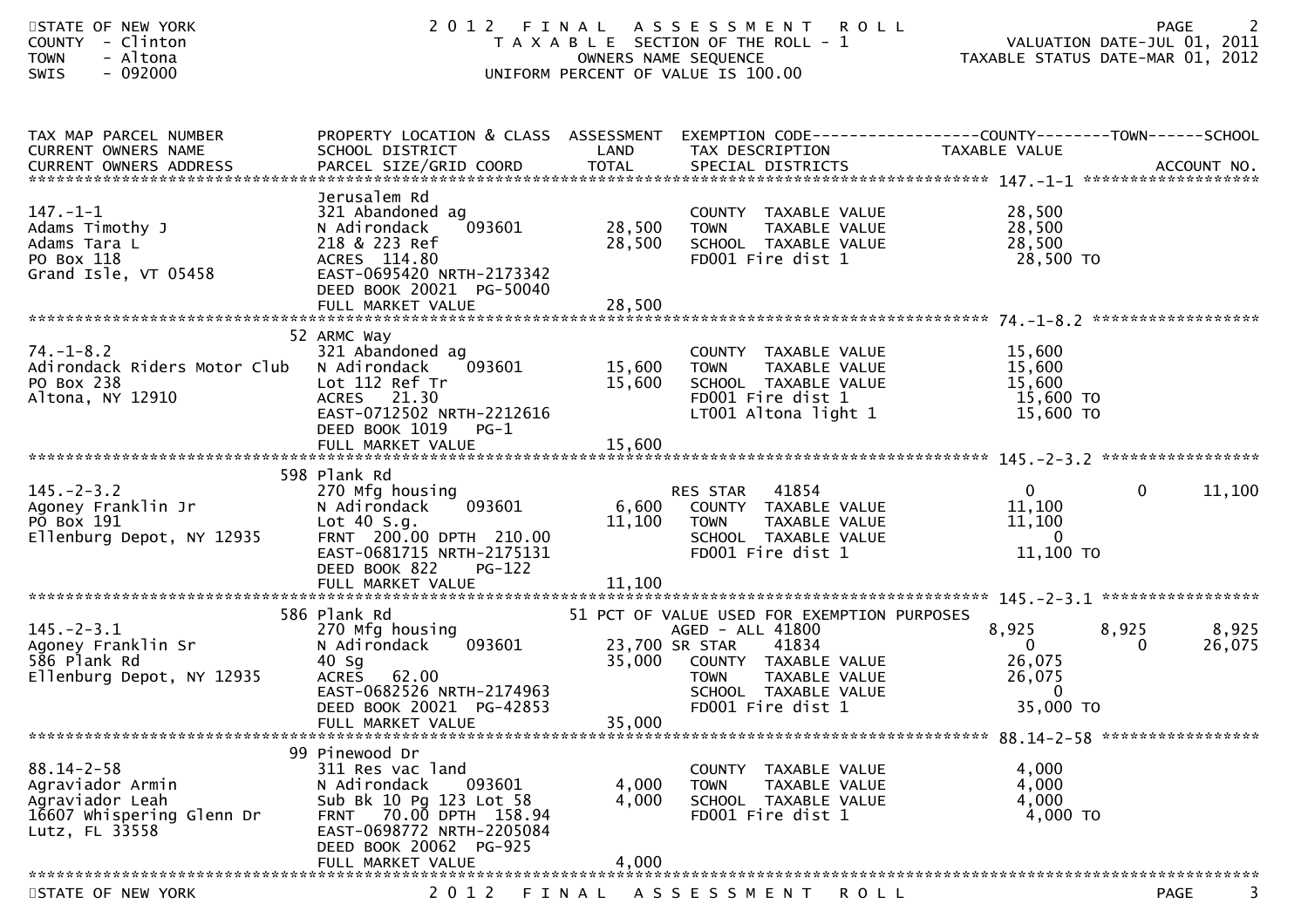| TAX MAP PARCEL NUMBER<br><b>CURRENT OWNERS NAME</b><br><b>CURRENT OWNERS ADDRESS</b>              | PROPERTY LOCATION & CLASS ASSESSMENT<br>SCHOOL DISTRICT<br>PARCEL SIZE/GRID COORD                                                                             | LAND<br><b>TOTAL</b>      | EXEMPTION CODE--<br>TAX DESCRIPTION<br>SPECIAL DISTRICTS                                                                      | ----------------COUNTY--------TOWN------SCHOOL<br>TAXABLE VALUE | ACCOUNT NO.                                |
|---------------------------------------------------------------------------------------------------|---------------------------------------------------------------------------------------------------------------------------------------------------------------|---------------------------|-------------------------------------------------------------------------------------------------------------------------------|-----------------------------------------------------------------|--------------------------------------------|
| $73. - 3 - 12.2$<br>Aiello Josephine<br>Aiello Rios Carmen<br>31 Chambers St Rm 311               | Irona Rd<br>314 Rural vac<10<br>093601<br>N Adirondack<br>166 Ref<br>1.80<br><b>ACRES</b>                                                                     | 7,000<br>7,000            | COUNTY TAXABLE VALUE<br>TAXABLE VALUE<br><b>TOWN</b><br>SCHOOL TAXABLE VALUE<br>FD001 Fire dist 1                             | 7.000<br>7.000<br>7,000<br>$7,000$ TO                           |                                            |
| New York, NY 10007                                                                                | EAST-0696628 NRTH-2212955<br>DEED BOOK 609<br>PG-1028<br>FULL MARKET VALUE                                                                                    | 7,000                     |                                                                                                                               |                                                                 |                                            |
|                                                                                                   | 79 Gonyea Rd                                                                                                                                                  |                           |                                                                                                                               |                                                                 |                                            |
| $76. - 3 - 2.2$<br>Akey Denise<br>79 Gonyea Rd<br>Altona, NY 12910-9761                           | 210 1 Family Res<br>Northeastern Cl 092801<br>50 Ref<br>FRNT 340.00 DPTH 125.00<br>EAST-0736442 NRTH-2211217<br>DEED BOOK 20062 PG-955<br>FULL MARKET VALUE   | 6,000<br>83,100<br>83,100 | <b>RES STAR</b><br>41854<br>COUNTY TAXABLE VALUE<br><b>TOWN</b><br>TAXABLE VALUE<br>SCHOOL TAXABLE VALUE<br>FD001 Fire dist 1 | $\mathbf{0}$<br>83,100<br>83,100<br>53,100<br>83,100 TO         | 30,000<br>$\Omega$                         |
|                                                                                                   |                                                                                                                                                               |                           |                                                                                                                               |                                                                 |                                            |
| $116. - 2 - 13$<br>Alama Rogelio N<br>Alama Nympha<br>575 Ellen Pl<br>North Woodmere, NY 11581    | Plank Rd<br>321 Abandoned ag<br>N Adirondack<br>093601<br>27 Sg<br>ACRES 120.30<br>EAST-0680653 NRTH-2189896<br>DEED BOOK 20051 PG-87179                      | 34,400<br>34,400          | COUNTY TAXABLE VALUE<br><b>TOWN</b><br>TAXABLE VALUE<br>SCHOOL TAXABLE VALUE<br>FD001 Fire dist 1                             | 34,400<br>34,400<br>34,400<br>34,400 TO                         |                                            |
|                                                                                                   | FULL MARKET VALUE                                                                                                                                             | 34,400                    |                                                                                                                               |                                                                 |                                            |
|                                                                                                   |                                                                                                                                                               |                           |                                                                                                                               |                                                                 | ******************                         |
| $133. - 1 - 16$<br>Alexander Jeffery<br>Alexander Sheryl<br>PO Box 196<br>Lyon Mountain, NY 12952 | Purdy Rd<br>910 Priv forest<br>093601<br>N Adirondack<br>66 Duer<br>ACRES 27.00<br>EAST-0713200 NRTH-2181955<br>DEED BOOK 20041 PG-75025<br>FULL MARKET VALUE | 7,200<br>7,200<br>7,200   | COUNTY TAXABLE VALUE<br>TAXABLE VALUE<br><b>TOWN</b><br>SCHOOL TAXABLE VALUE<br>FD001 Fire dist 1                             | 7,200<br>7,200<br>7,200<br>$7,200$ TO                           |                                            |
|                                                                                                   |                                                                                                                                                               |                           |                                                                                                                               |                                                                 |                                            |
| $133. - 1 - 13$<br>Alexander Jeffrey A<br>Alexander Sheryl<br>PO Box 196<br>Lyon Mt, NY 12952     | Purdy Rd<br>910 Priv forest<br>093601<br>N Adirondack<br>66 Duer 1938<br>ACRES 27.00<br>EAST-0713503 NRTH-2180335<br>DEED BOOK 20041 PG-75026                 | 12,000<br>12,000          | COUNTY TAXABLE VALUE<br><b>TOWN</b><br>TAXABLE VALUE<br>SCHOOL TAXABLE VALUE<br>FD001 Fire dist 1                             | 12,000<br>12,000<br>12,000<br>12,000 TO                         |                                            |
|                                                                                                   | FULL MARKET VALUE                                                                                                                                             | 12,000                    |                                                                                                                               |                                                                 |                                            |
| STATE OF NEW YORK<br>COUNTY - Clinton                                                             | 2012                                                                                                                                                          | FINAL                     | A S S E S S M E N T<br><b>ROLL</b><br>T A X A B L E SECTION OF THE ROLL - 1                                                   |                                                                 | <b>PAGE</b><br>VALUATION DATE-JUL 01, 2011 |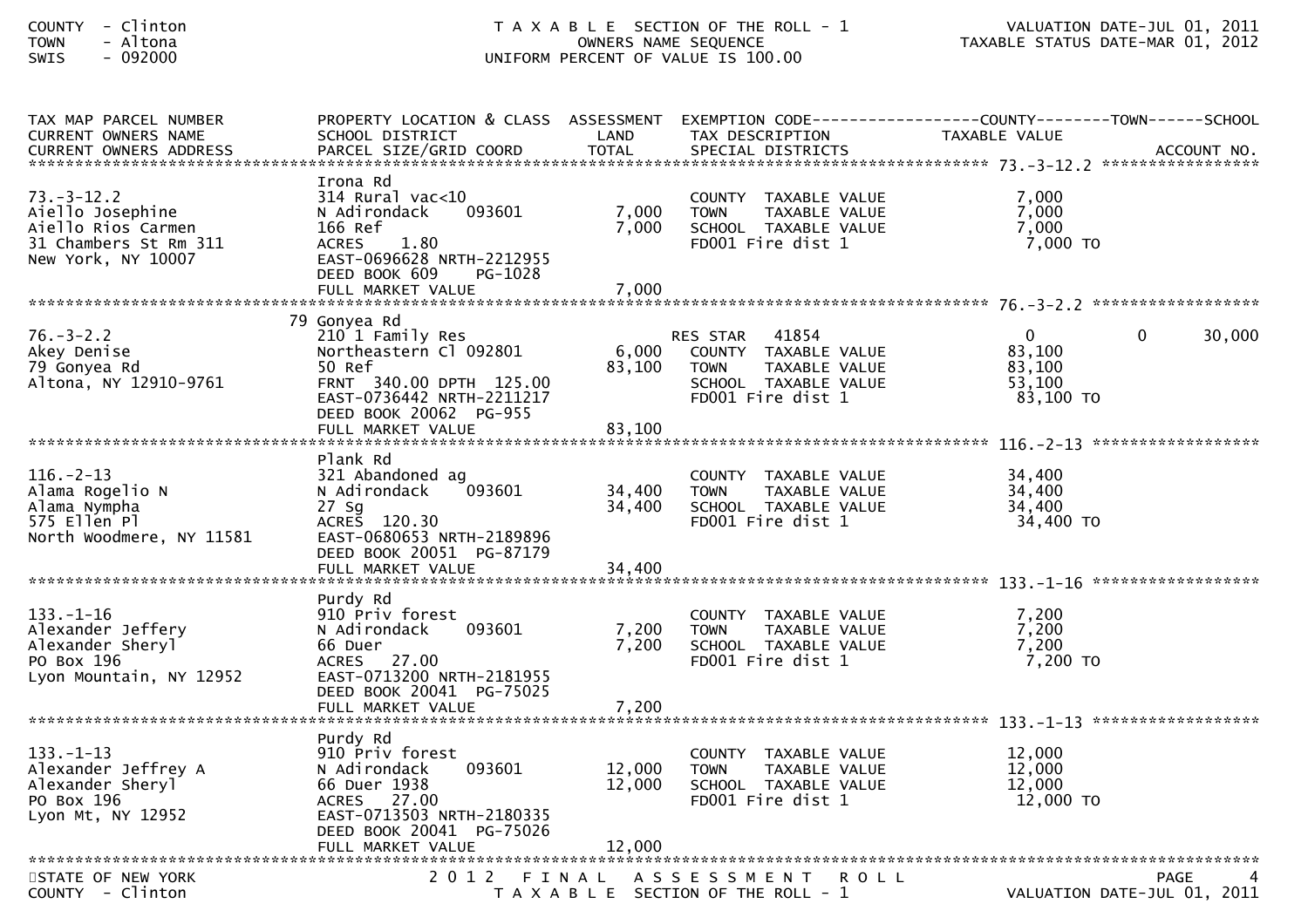| TAX MAP PARCEL NUMBER         | PROPERTY LOCATION & CLASS ASSESSMENT |                      |                                       |                                  |
|-------------------------------|--------------------------------------|----------------------|---------------------------------------|----------------------------------|
| <b>CURRENT OWNERS NAME</b>    | SCHOOL DISTRICT                      | LAND                 | TAX DESCRIPTION                       | TAXABLE VALUE                    |
| <b>CURRENT OWNERS ADDRESS</b> | PARCEL SIZE/GRID COORD               | <b>TOTAL</b>         | SPECIAL DISTRICTS                     | ACCOUNT NO.                      |
|                               |                                      |                      |                                       |                                  |
|                               | Alder Bend Rd                        |                      |                                       |                                  |
| $73. - 1 - 10.14$             | 311 Res vac land                     |                      | COUNTY TAXABLE VALUE                  | 5,600                            |
| Alfred Ralph                  | N Adirondack<br>093601               | 5,600                | <b>TOWN</b><br>TAXABLE VALUE          | 5,600                            |
| Alfred Kevin                  | Lot 155 Ref Tr                       | 5,600                | SCHOOL TAXABLE VALUE                  | 5,600                            |
| PO Box 220                    | FRNT 97.00 DPTH 175.00               |                      | FD001 Fire dist 1                     | $5,600$ TO                       |
| Altona, NY 12910              | EAST-0697977 NRTH-2215456            |                      |                                       |                                  |
|                               | DEED BOOK 978<br>PG-86               |                      |                                       |                                  |
|                               | FULL MARKET VALUE                    | 5,600                |                                       |                                  |
|                               |                                      |                      |                                       |                                  |
|                               | Alder Bend Rd                        |                      |                                       |                                  |
| $73. - 1 - 10.16$             | 311 Res vac land                     |                      | COUNTY TAXABLE VALUE                  | 3,600                            |
| Alfred Ralph                  | N Adirondack<br>093601               | 3,600                | TAXABLE VALUE<br><b>TOWN</b>          | 3,600                            |
| Alfred Kevin                  | Lot 155 Ref Tract                    | 3.600                | SCHOOL TAXABLE VALUE                  | 3,600                            |
| PO Box 220                    | FRNT 70.00 DPTH 200.00               |                      | FD001 Fire dist 1                     | 3,600 TO                         |
| Altona, NY 12910              | EAST-0697940 NRTH-2215378            |                      |                                       |                                  |
|                               | DEED BOOK 20001 PG-27652             |                      |                                       |                                  |
|                               |                                      |                      |                                       |                                  |
|                               | FULL MARKET VALUE                    | 3,600                |                                       |                                  |
|                               |                                      |                      |                                       |                                  |
|                               | 395/401 Murtagh Hill Rd              |                      |                                       |                                  |
| 149. -1-10. 611               | 240 Rural res                        |                      | 41854<br><b>RES STAR</b>              | $\Omega$<br>30,000<br>0          |
| Allen Gloria Ann              | N Adirondack<br>093601               | 19,200               | COUNTY TAXABLE VALUE                  | 57,500                           |
| 401 Murtagh Hill Rd           | 106-113 Duer                         | 57,500               | TAXABLE VALUE<br><b>TOWN</b>          | 57,500                           |
| West Chazy, NY 12992          | ACRES 21.70                          |                      | SCHOOL TAXABLE VALUE                  | 27,500                           |
|                               | EAST-0723951 NRTH-2172887            |                      | FD001 Fire dist 1                     | 57,500 TO                        |
|                               | DEED BOOK 98000 PG-99330             |                      |                                       |                                  |
|                               | FULL MARKET VALUE                    | 57,500               |                                       |                                  |
|                               |                                      |                      |                                       |                                  |
|                               | 3209 Military Tpke                   |                      |                                       |                                  |
| $150. - 1 - 11$               | 321 Abandoned ag                     |                      | COUNTY TAXABLE VALUE                  | 18,000                           |
| Allen Peter                   | N Adirondack<br>093601               | 18,000               | <b>TOWN</b><br>TAXABLE VALUE          | 18,000                           |
| Allen Eileen Barber           | 128-129 Pat Duer                     | 18,000               | SCHOOL TAXABLE VALUE                  | 18,000                           |
| 659 Cumberland Head Rd        | ACRES 27.00                          |                      | FD001 Fire dist 1                     | 18,000 TO                        |
| Plattsburgh, NY 12901         | EAST-0733053 NRTH-2174178            |                      |                                       |                                  |
|                               | DEED BOOK 20021 PG-43645             |                      |                                       |                                  |
|                               | FULL MARKET VALUE                    | 18,000               |                                       |                                  |
|                               |                                      |                      |                                       | *******************              |
|                               | Murtagh Hill Rd                      |                      |                                       |                                  |
| $149. - 1 - 7$                |                                      |                      |                                       | 16,500                           |
|                               | 321 Abandoned ag                     |                      | COUNTY TAXABLE VALUE                  |                                  |
| Allen Peter N                 | 093601<br>N Adirondack               | 16,500               | <b>TOWN</b><br>TAXABLE VALUE          | 16,500                           |
| Allen Eileen B                | 128 Pat Duer                         | 16.500               | SCHOOL TAXABLE VALUE                  | 16.500                           |
| 659 Cumberland Head Rd        | 41.80<br><b>ACRES</b>                |                      | FD001 Fire dist 1                     | 16,500 TO                        |
| Plattsburgh, NY 12901         | EAST-0731806 NRTH-2174166            |                      |                                       |                                  |
|                               | DEED BOOK 20031 PG-57702             |                      |                                       |                                  |
|                               | FULL MARKET VALUE                    | 16.500               |                                       |                                  |
|                               |                                      |                      |                                       |                                  |
| STATE OF NEW YORK             |                                      |                      | 2012 FINAL ASSESSMENT<br>R O L L      | 5<br>PAGE                        |
| COUNTY - Clinton              |                                      |                      | T A X A B L E SECTION OF THE ROLL - 1 | VALUATION DATE-JUL 01, 2011      |
| <b>TOWN</b><br>- Altona       |                                      | OWNERS NAME SEQUENCE |                                       | TAXABLE STATUS DATE-MAR 01, 2012 |
|                               |                                      |                      |                                       |                                  |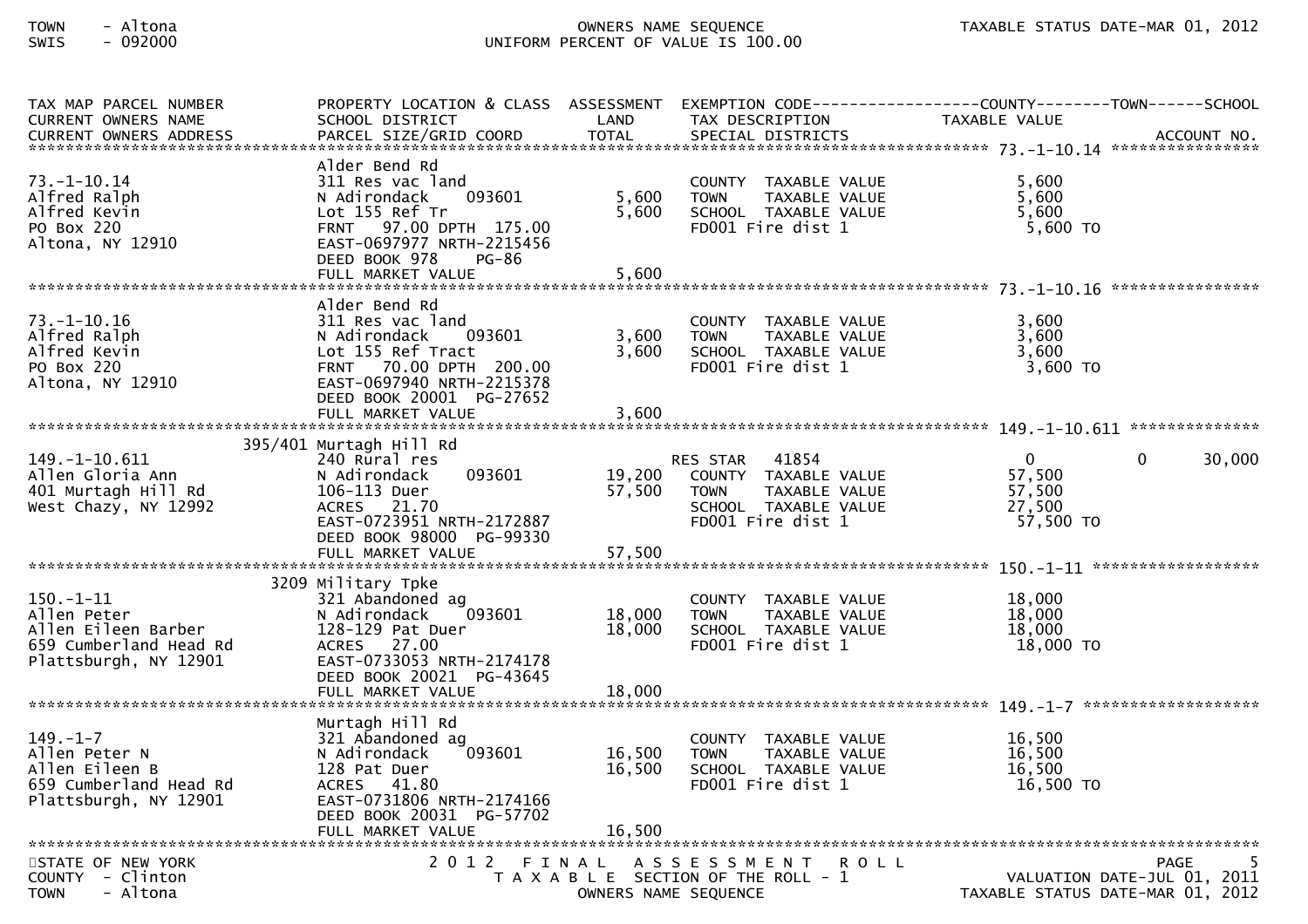| TAX MAP PARCEL NUMBER<br><b>CURRENT OWNERS NAME</b>                                                                         | PROPERTY LOCATION & CLASS ASSESSMENT<br>SCHOOL DISTRICT                                                                                                                 | LAND                       | TAX DESCRIPTION                                                                                                        | EXEMPTION CODE-----------------COUNTY-------TOWN------SCHOOL<br>TAXABLE VALUE     |
|-----------------------------------------------------------------------------------------------------------------------------|-------------------------------------------------------------------------------------------------------------------------------------------------------------------------|----------------------------|------------------------------------------------------------------------------------------------------------------------|-----------------------------------------------------------------------------------|
|                                                                                                                             |                                                                                                                                                                         |                            |                                                                                                                        |                                                                                   |
| $133. - 1 - 6$<br>Altidor Vilma<br>2140 NW 82nd Way<br>Sunrise, FL 33322                                                    | Purdy Rd<br>910 Priv forest<br>093601<br>N Adirondack<br>73 Duer<br>Prior Deed Bk 528 Pg 257<br>ACRES 25.00<br>EAST-0717965 NRTH-2180717<br>DEED BOOK 20072 PG-6352     | 16,000<br>16,000           | COUNTY TAXABLE VALUE<br>TAXABLE VALUE<br><b>TOWN</b><br>SCHOOL TAXABLE VALUE<br>FD001 Fire dist 1                      | 16,000<br>16,000<br>16,000<br>16,000 TO                                           |
|                                                                                                                             | FULL MARKET VALUE                                                                                                                                                       | 16,000                     |                                                                                                                        |                                                                                   |
|                                                                                                                             | 1763 Rand Hill Rd                                                                                                                                                       |                            |                                                                                                                        |                                                                                   |
| $148. - 3 - 22$<br>Altona Hunting LLC<br>Penn Real Estate Group<br>1763 Rand Hill Rd<br>Altona, NY 12910                    | 210 1 Family Res<br>093601<br>N Adirondack<br>Lot 63 Duer<br><b>ACRES</b><br>9.40<br>EAST-0714398 NRTH-2170873<br>DEED BOOK 20082 PG-15413                              | 13,500<br>96,200           | RES STAR<br>41854<br>COUNTY TAXABLE VALUE<br><b>TOWN</b><br>TAXABLE VALUE<br>SCHOOL TAXABLE VALUE<br>FD001 Fire dist 1 | $\mathbf{0}$<br>$\mathbf{0}$<br>30,000<br>96,200<br>96,200<br>66,200<br>96,200 TO |
|                                                                                                                             | FULL MARKET VALUE                                                                                                                                                       | 96,200                     |                                                                                                                        |                                                                                   |
| $87. - 1 - 13.2$<br>Ambrosio Martin V Jr<br>PO Box 131<br>Bristol, CT 06011-0131                                            | Military Tpke<br>910 Priv forest<br>093601<br>N Adirondack<br>Lot 213 Ref Tr<br>ACRES 45.00<br>EAST-0683511 NRTH-2206720<br>DEED BOOK 961<br>PG-71<br>FULL MARKET VALUE | 19,900<br>19,900<br>19,900 | COUNTY TAXABLE VALUE<br>TAXABLE VALUE<br><b>TOWN</b><br>SCHOOL TAXABLE VALUE<br>FD001 Fire dist 1                      | 19,900<br>19,900<br>19,900<br>19,900 TO                                           |
|                                                                                                                             |                                                                                                                                                                         |                            |                                                                                                                        |                                                                                   |
| $132. - 1 - 4.31$<br>Anderson Barry L<br>Anderson Patricia<br>214 Dogtail Corners Rd<br>Wingdale, NY 12594                  | 2464 Rand Hill Rd<br>322 Rural vac>10<br>093601<br>N Adirondack<br>Lot 39 Duers<br>ACRES 57.00<br>EAST-0706108 NRTH-2182965<br>DEED BOOK 736<br>PG-107                  | 21,500<br>21,500           | COUNTY TAXABLE VALUE<br>TAXABLE VALUE<br><b>TOWN</b><br>SCHOOL TAXABLE VALUE<br>FD001 Fire dist 1                      | 21,500<br>21,500<br>21,500<br>21,500 TO                                           |
|                                                                                                                             |                                                                                                                                                                         |                            |                                                                                                                        |                                                                                   |
|                                                                                                                             | 50 Pinewood Dr                                                                                                                                                          |                            |                                                                                                                        |                                                                                   |
| $88.14 - 2 - 21$<br>Archambault Caty<br>Archambault Luc Eric<br>1740 Rue Guillemette<br>LaPlaine, Quebec, Canada<br>J7M 1Z8 | 260 Seasonal res<br>093601<br>N Adirondack<br>Sub Bk 10 Pg 123 Lot 21<br>82.05 DPTH 123.43<br><b>FRNT</b><br>EAST-0698551 NRTH-2204941<br>DEED BOOK 20102 PG-30297      | 3,600<br>11,200            | COUNTY TAXABLE VALUE<br><b>TOWN</b><br>TAXABLE VALUE<br>SCHOOL TAXABLE VALUE<br>FD001 Fire dist 1                      | 11,200<br>11,200<br>11,200<br>11,200 TO                                           |
|                                                                                                                             | FULL MARKET VALUE                                                                                                                                                       | 11,200                     |                                                                                                                        |                                                                                   |
| STATE OF NEW YORK<br><b>COUNTY</b><br>- Clinton<br>- Altona<br><b>TOWN</b>                                                  | 2 0 1 2                                                                                                                                                                 |                            | FINAL ASSESSMENT ROLL<br>T A X A B L E SECTION OF THE ROLL - 1<br>OWNERS NAME SEQUENCE                                 | 6<br>PAGE<br>VALUATION DATE-JUL 01, 2011<br>TAXABLE STATUS DATE-MAR 01, 2012      |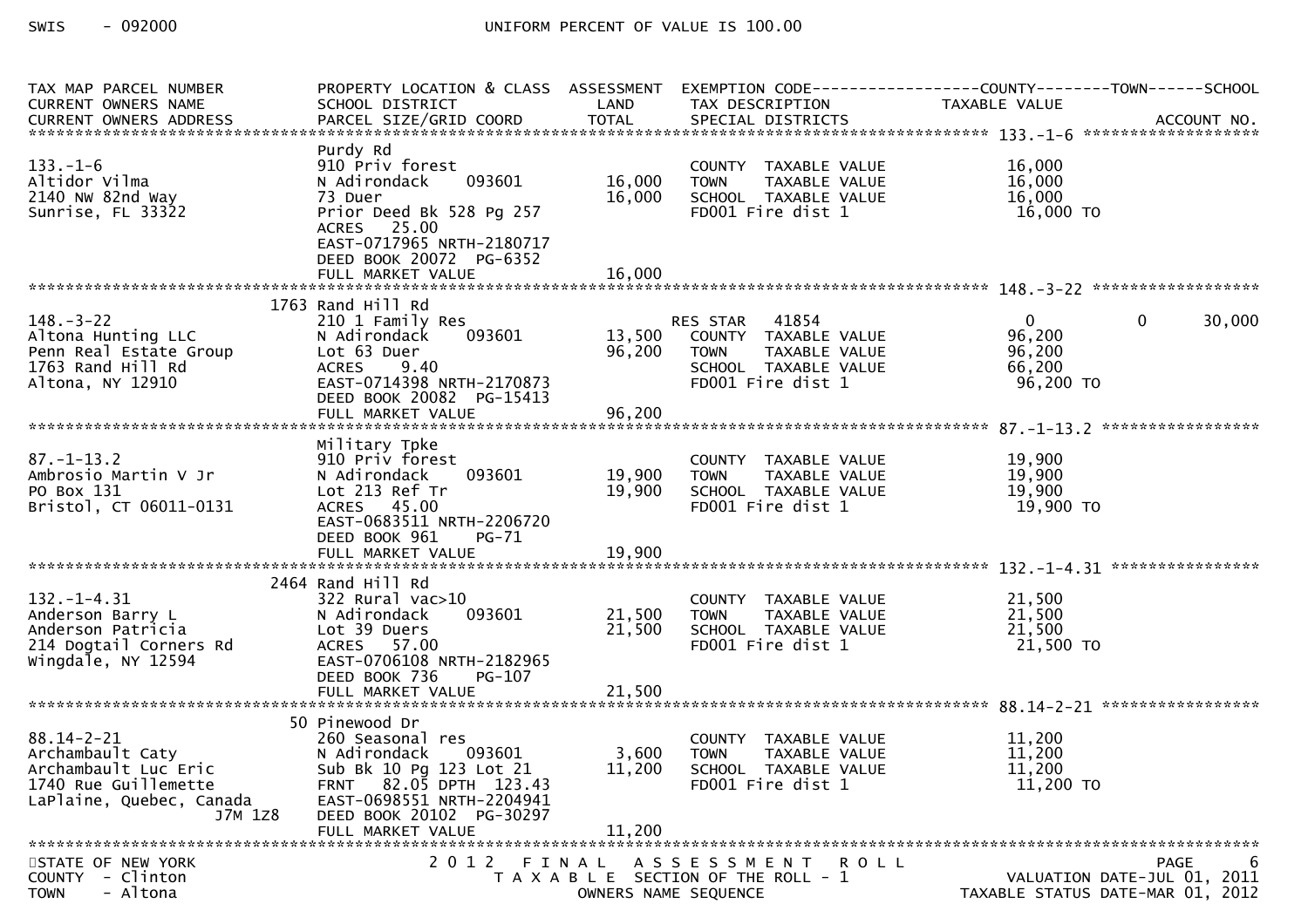| TAX MAP PARCEL NUMBER<br>CURRENT OWNERS NAME<br>CURRENT OWNERS ADDRESS                                              | PROPERTY LOCATION & CLASS ASSESSMENT<br>SCHOOL DISTRICT                                                                                                                                        | LAND                    | TAX DESCRIPTION                                                                                                                                                                          | EXEMPTION CODE------------------COUNTY--------TOWN------SCHOOL<br>TAXABLE VALUE                              |                                                |
|---------------------------------------------------------------------------------------------------------------------|------------------------------------------------------------------------------------------------------------------------------------------------------------------------------------------------|-------------------------|------------------------------------------------------------------------------------------------------------------------------------------------------------------------------------------|--------------------------------------------------------------------------------------------------------------|------------------------------------------------|
| $88.14 - 2 - 70$<br>Archambault Marcel<br>63 Pinewood Dr<br>Altona, NY 12910                                        | 63 Pinewood Dr<br>270 Mfg housing<br>093601<br>N Adirondack<br>Sub Div Bk 10 Pg 123 Lot<br>FRNT 65.00 DPTH 165.00<br>EAST-0698127 NRTH-2205030<br>DEED BOOK 923<br><b>PG-100</b>               | 5,000<br>16,500         | COUNTY TAXABLE VALUE<br><b>TOWN</b><br>TAXABLE VALUE<br>SCHOOL TAXABLE VALUE<br>FD001 Fire dist 1                                                                                        | 16,500<br>16,500<br>16,500<br>16,500 TO                                                                      |                                                |
|                                                                                                                     |                                                                                                                                                                                                |                         |                                                                                                                                                                                          |                                                                                                              |                                                |
| $88.14 - 2 - 16$<br>Archambault Sylvie<br>Archambault Julie<br>1460 De LOiselet<br>Mascouche, QC, Canada<br>J7L 4H9 | 61 Pinewood Dr<br>312 Vac w/imprv<br>093601<br>N Adirondack<br>Sub Bk 10 Pg 123 Lot 16<br>FRNT 54.00 DPTH 215.00<br>EAST-0698189 NRTH-2204957<br>DEED BOOK 20072 PG-11075<br>FULL MARKET VALUE | 4,300<br>4,800<br>4,800 | COUNTY TAXABLE VALUE<br><b>TOWN</b><br>TAXABLE VALUE<br>SCHOOL TAXABLE VALUE<br>FD001 Fire dist 1                                                                                        | 4,800<br>4,800<br>4,800<br>4,800 TO                                                                          |                                                |
|                                                                                                                     | Miner Farm Rd                                                                                                                                                                                  |                         |                                                                                                                                                                                          |                                                                                                              |                                                |
| $89. - 3 - 6.2$<br>Archibald Julius Jr<br>Archibald Anola<br>90 Park Ave<br>Plattsburgh, NY 12901                   | 311 Res vac land<br>093601<br>N Adirondack<br>Lot 110 Ref Tr<br>FRNT 230.00 DPTH 112.00<br>EAST-0714722 NRTH-2207668<br>DEED BOOK 20001 PG-22150                                               | 5,300<br>5,300          | COUNTY TAXABLE VALUE<br>TAXABLE VALUE<br><b>TOWN</b><br>SCHOOL TAXABLE VALUE<br>FD001 Fire dist 1<br>LT001 Altona light 1                                                                | 5,300<br>5,300<br>5,300<br>5,300 TO<br>5,300 TO                                                              |                                                |
|                                                                                                                     | Helens Way                                                                                                                                                                                     |                         |                                                                                                                                                                                          |                                                                                                              |                                                |
| $73. - 3 - 1.3$<br>Arena John Paul<br>7717 Woodchat St<br>Las Vegas, NV 89084                                       | $314$ Rural vac< $10$<br>093601<br>N Adirondack<br>166 Ref<br>4.80<br><b>ACRES</b><br>EAST-0693582 NRTH-2214416<br>DEED BOOK 585<br>PG-289<br>FULL MARKET VALUE                                | 8,800<br>8,800<br>8,800 | COUNTY TAXABLE VALUE<br><b>TOWN</b><br>TAXABLE VALUE<br>SCHOOL TAXABLE VALUE<br>FD001 Fire dist 1                                                                                        | 8,800<br>8,800<br>8,800<br>$8,800$ TO                                                                        |                                                |
|                                                                                                                     | 140 Joe Wood Rd                                                                                                                                                                                |                         | 93 PCT OF VALUE USED FOR EXEMPTION PURPOSES                                                                                                                                              |                                                                                                              |                                                |
| $74. - 1 - 26$<br>Argilan Stephen Jr<br>Argilan Susan<br>140 Joe Wood Rd<br>Altona, NY 12910                        | 240 Rural res<br>093601<br>N Adirondack<br>105-111 Ref<br>080<br>ACRES 13.70 BANK<br>EAST-0715291 NRTH-2210580<br>DEED BOOK 98001 PG-05806<br>FULL MARKET VALUE                                | 85,000                  | WARNONALL 41121<br>13,300 WARDISALL 41141<br>85,000 RES STAR 41854<br>COUNTY TAXABLE VALUE<br>TAXABLE VALUE<br>TOWN<br>SCHOOL TAXABLE VALUE<br>FD001 Fire dist 1<br>LT001 Altona light 1 | 11,858<br>11,858<br>39,525<br>39,525<br>$\mathbf{0}$<br>33,617<br>33,617<br>55,000<br>85,000 TO<br>85,000 TO | $\bf{0}$<br>$\mathbf{0}$<br>30,000<br>$\Omega$ |
|                                                                                                                     |                                                                                                                                                                                                |                         |                                                                                                                                                                                          |                                                                                                              |                                                |
| STATE OF NEW YORK<br>COUNTY - Clinton<br>- Altona<br><b>TOWN</b>                                                    | 2012 FINAL                                                                                                                                                                                     |                         | A S S E S S M E N T<br>R O L L<br>T A X A B L E SECTION OF THE ROLL - 1<br>OWNERS NAME SEQUENCE                                                                                          | TAXABLE STATUS DATE-MAR 01, 2012                                                                             | 7<br>PAGE<br>VALUATION DATE-JUL 01, 2011       |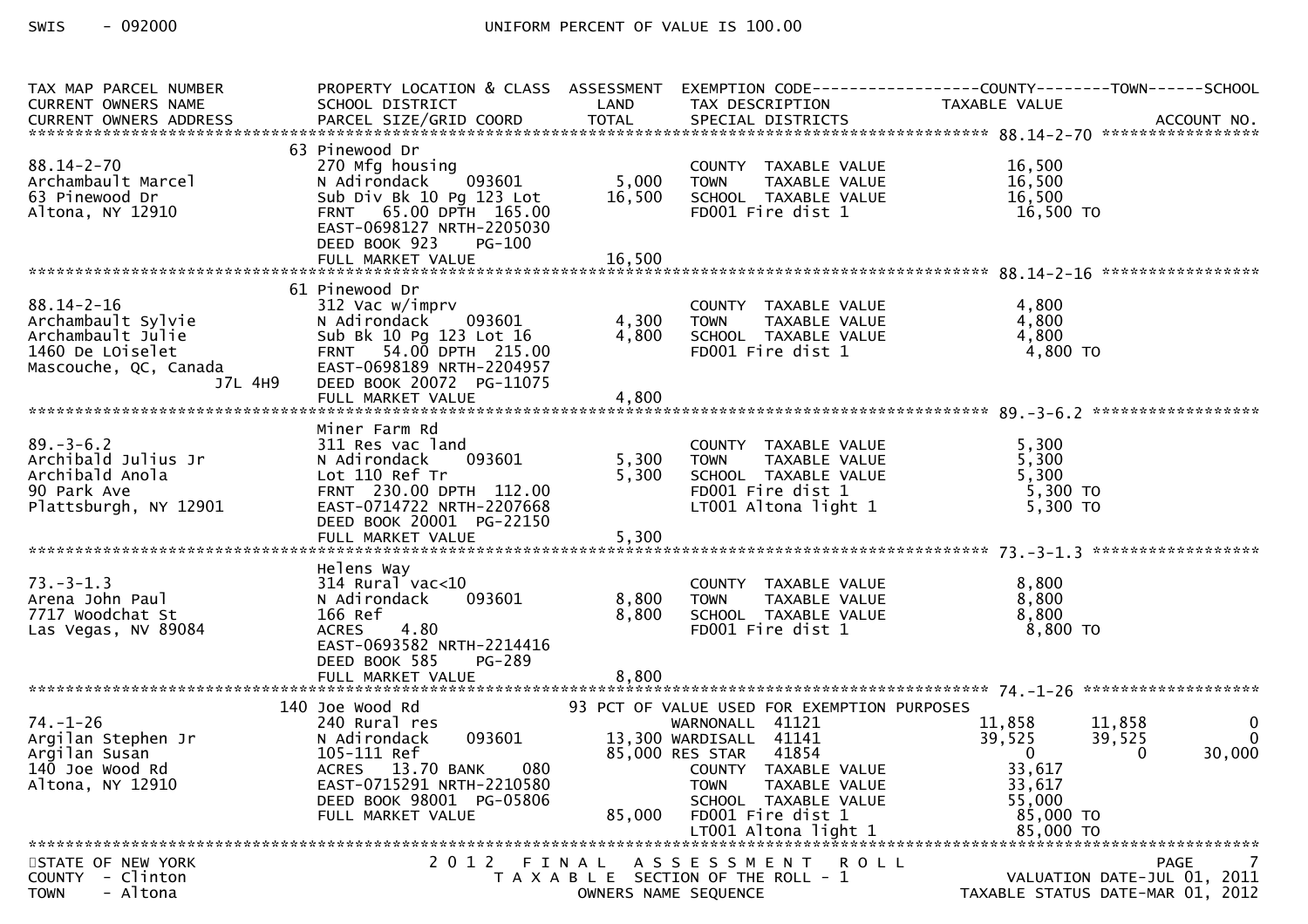| TAX MAP PARCEL NUMBER                                                                                                   | PROPERTY LOCATION & CLASS ASSESSMENT                                                                                                                                                                            |                           |                                                                                                                                                                          |                                                                                |                                                                  |
|-------------------------------------------------------------------------------------------------------------------------|-----------------------------------------------------------------------------------------------------------------------------------------------------------------------------------------------------------------|---------------------------|--------------------------------------------------------------------------------------------------------------------------------------------------------------------------|--------------------------------------------------------------------------------|------------------------------------------------------------------|
| CURRENT OWNERS NAME                                                                                                     | SCHOOL DISTRICT                                                                                                                                                                                                 | LAND                      | TAX DESCRIPTION                                                                                                                                                          | TAXABLE VALUE                                                                  |                                                                  |
|                                                                                                                         |                                                                                                                                                                                                                 |                           |                                                                                                                                                                          |                                                                                |                                                                  |
| $88.14 - 1 - 12$<br>Armstrong Dennis P<br>Armstrong W Linda<br>3415 Breard St<br>Brossard QC, Canada J4Z2E3             | 64 Merrywood Dr<br>260 Seasonal res<br>093601<br>N Adirondack<br>Stonewall Acres Lot 12<br>FRNT 125.84 DPTH 148.94<br>EAST-0699204 NRTH-2203888<br>DEED BOOK 20041 PG-66988                                     | 3,900<br>15,500           | COUNTY TAXABLE VALUE<br>TAXABLE VALUE<br><b>TOWN</b><br>SCHOOL TAXABLE VALUE<br>FD001 Fire dist 1                                                                        | 15,500<br>15,500<br>15,500<br>15,500 TO                                        |                                                                  |
|                                                                                                                         |                                                                                                                                                                                                                 |                           |                                                                                                                                                                          |                                                                                |                                                                  |
| $89.1 - 2 - 13$<br>Armstrong Life Est James & Be N Adirondack<br>Hilliker Jason Scott<br>PO Box 112<br>Altona, NY 12910 | 11 Station St<br>210 1 Family Res<br>093601<br>111 Ref<br><b>ACRES</b><br>1.10<br>EAST-0712217 NRTH-2207791<br>DEED BOOK 20021 PG-47106<br>FULL MARKET VALUE                                                    | 47,900                    | WARCOMALL 41131<br>6,500 AGED COUN 41802<br>41834<br>47,900 SR STAR<br>COUNTY TAXABLE VALUE<br>TAXABLE VALUE<br><b>TOWN</b><br>SCHOOL TAXABLE VALUE<br>FD001 Fire dist 1 | 11,975<br>8,981<br>$\Omega$<br>26,944<br>35,925<br>$\overline{0}$<br>47,900 TO | 11,975<br>$\mathbf 0$<br>$\mathbf{0}$<br>0<br>47,900<br>$\Omega$ |
|                                                                                                                         |                                                                                                                                                                                                                 |                           |                                                                                                                                                                          |                                                                                |                                                                  |
| $72. - 1 - 1.3$<br>Ashcroft Eugene E Jr<br>Ashcroft Frances C<br>429 Forest Rd<br>Ellenburg Depot, NY 12935             | 429 Forest Rd<br>210 1 Family Res<br>093601<br>N Adirondack<br>Lot 212 Ref Tract<br>FRNT 186.00 DPTH 164.70<br><b>BANK</b><br>320<br>EAST-0684796 NRTH-2215790<br>DEED BOOK 20031 PG-61633<br>FULL MARKET VALUE | 6,000<br>82,000<br>82,000 | 41854<br>RES STAR<br>COUNTY TAXABLE VALUE<br><b>TOWN</b><br>TAXABLE VALUE<br>SCHOOL TAXABLE VALUE<br>FD001 Fire dist 1                                                   | $\Omega$<br>82,000<br>82,000<br>52,000<br>82,000 TO                            | $\overline{0}$<br>30,000                                         |
|                                                                                                                         |                                                                                                                                                                                                                 |                           |                                                                                                                                                                          |                                                                                |                                                                  |
| $72. - 1 - 1.5$<br>Ashcroft Eugene E Jr<br>Ashcroft Frances C<br>429 Forest Rd<br>Ellenburg Depot, NY 12935             | Forest Rd<br>$314$ Rural vac<10<br>093601<br>N Adirondack<br>1.50 BANK<br><b>ACRES</b><br>320<br>EAST-0684547 NRTH-2215799<br>DEED BOOK 20031 PG-61633                                                          | 1,100<br>1,100            | COUNTY TAXABLE VALUE<br>TAXABLE VALUE<br><b>TOWN</b><br>SCHOOL TAXABLE VALUE<br>FD001 Fire dist 1                                                                        | 1,100<br>1,100<br>1,100<br>1,100 TO                                            |                                                                  |
|                                                                                                                         |                                                                                                                                                                                                                 |                           |                                                                                                                                                                          |                                                                                |                                                                  |
|                                                                                                                         | 85/97 Station St                                                                                                                                                                                                |                           |                                                                                                                                                                          |                                                                                |                                                                  |
| $89.1 - 2 - 3$<br>Ashline Jesse A<br>85 Station St<br>Altona, NY 12910                                                  | 210 1 Family Res<br>N Adirondack<br>093601<br>111 Ref<br>FRNT 175.00 DPTH 120.00<br>910<br><b>BANK</b><br>EAST-0711593 NRTH-2209450<br>DEED BOOK 20092 PG-29305                                                 | 6,300<br>55,900           | 41854<br>RES STAR<br>COUNTY TAXABLE VALUE<br><b>TOWN</b><br>TAXABLE VALUE<br>SCHOOL TAXABLE VALUE<br>FD001 Fire dist 1<br>LT001 Altona light 1                           | $\mathbf{0}$<br>55,900<br>55,900<br>25,900<br>55,900 TO<br>55,900 TO           | $\mathbf{0}$<br>30,000                                           |
|                                                                                                                         | FULL MARKET VALUE                                                                                                                                                                                               | 55,900                    |                                                                                                                                                                          |                                                                                |                                                                  |
| STATE OF NEW YORK<br>COUNTY - Clinton                                                                                   | 2 0 1 2                                                                                                                                                                                                         | FINAL                     | ASSESSMENT ROLL<br>T A X A B L E SECTION OF THE ROLL - 1                                                                                                                 |                                                                                | <b>PAGE</b><br>8<br>VALUATION DATE-JUL 01, 2011                  |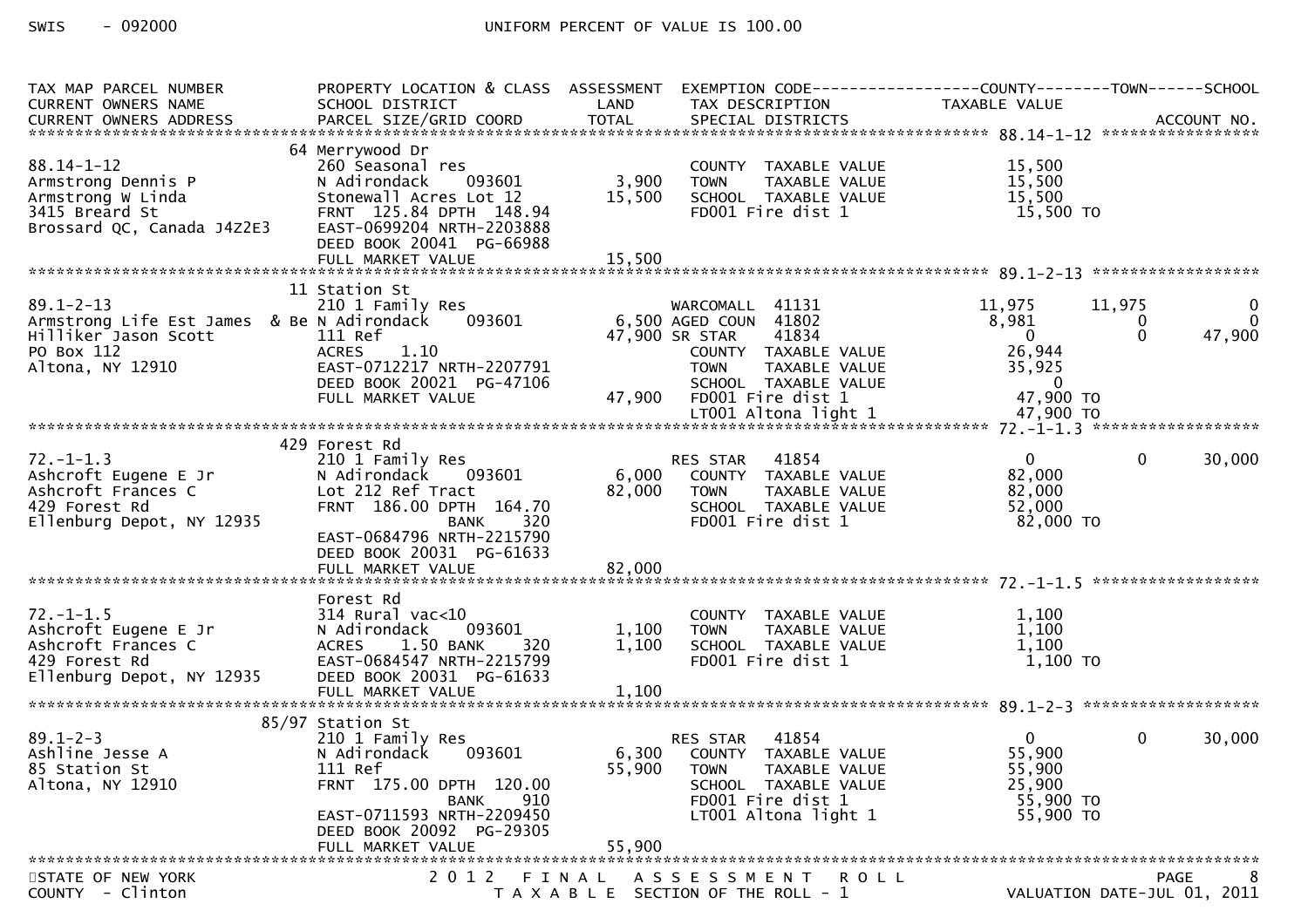| TAX MAP PARCEL NUMBER<br><b>CURRENT OWNERS NAME</b>                                                                                                          | PROPERTY LOCATION & CLASS ASSESSMENT<br>SCHOOL DISTRICT                                                                                                                             | LAND                       | EXEMPTION CODE-----------------COUNTY-------TOWN------SCHOOL<br>TAX DESCRIPTION                                                                                                           | TAXABLE VALUE                                                             |                            |                          |
|--------------------------------------------------------------------------------------------------------------------------------------------------------------|-------------------------------------------------------------------------------------------------------------------------------------------------------------------------------------|----------------------------|-------------------------------------------------------------------------------------------------------------------------------------------------------------------------------------------|---------------------------------------------------------------------------|----------------------------|--------------------------|
|                                                                                                                                                              |                                                                                                                                                                                     |                            |                                                                                                                                                                                           |                                                                           |                            |                          |
| $135. - 1 - 4.2 - 1$<br>Atwood John W<br>Atwood Charlotte<br>244 Atwood Rd<br>West Chazy, NY 12992<br>MAY BE SUBJECT TO PAYMENT<br>UNDER AGDIST LAW TIL 2016 | 244 Atwood Rd<br>112 Dairy farm<br>Beekmantown Cen 092401<br>132, 131, 141 & 142 Duers<br>ACRES 212.20<br>EAST-0734873 NRTH-2184799<br>DEED BOOK 520<br>PG-468<br>FULL MARKET VALUE | 189,000                    | AGRI DISTR 41720<br>68,200 RES STAR<br>41854<br>189,000 483A EX<br>42100<br>COUNTY TAXABLE VALUE<br><b>TOWN</b><br>TAXABLE VALUE<br>SCHOOL TAXABLE VALUE<br>FD001 Fire dist 1<br>6,400 EX | 8,904<br>$\Omega$<br>6,400<br>173,696<br>173,696<br>143,696<br>182,600 TO | 8,904<br>$\Omega$<br>6.400 | 8,904<br>30,000<br>6,400 |
| $135. - 1 - 4.2 - 2$<br>Atwood John W<br>244 Atwood Rd<br>West Chazy, NY 12992<br>MAY BE SUBJECT TO PAYMENT                                                  | Atwood Rd<br>105 Vac farmland<br>N Adirondack<br>093601<br>131 & 132 Duers<br>ACRES 36.20<br>EAST-0734873 NRTH-2184799<br>DEED BOOK 845<br>PG-240                                   | 24,200                     | AGRI DISTR 41720<br>13,600 483A EX<br>42100<br>COUNTY TAXABLE VALUE<br>TAXABLE VALUE<br><b>TOWN</b><br>SCHOOL TAXABLE VALUE<br>FD001 Fire dist 1                                          | 1,470<br>1,600<br>21,130<br>21,130<br>21,130<br>22,600 TO                 | 1,470<br>1,600             | 1,470<br>1,600           |
| $135. - 1 - 4.4$<br>Atwood Richard T<br>Atwood Bonita B<br>161 Atwood Rd<br>West Chazy, NY 12992<br>MAY BE SUBJECT TO PAYMENT                                | 161 Atwood Rd<br>241 Rural res&ag<br>Beekmantown Cen 092401<br>Lot 142 Duers<br>ACRES 38.70<br>EAST-0736640 NRTH-2182506<br>DEED BOOK 20051 PG-80082<br>FULL MARKET VALUE           | 149,900<br>149,900         | AGRI DISTR 41720<br>41834<br>20,200 SR STAR<br>COUNTY TAXABLE VALUE<br><b>TOWN</b><br>TAXABLE VALUE<br>SCHOOL TAXABLE VALUE<br>FD001 Fire dist 1                                          | 10,253<br>$\overline{0}$<br>139,647<br>139,647<br>77.447<br>149,900 TO    | 10,253<br>$\Omega$         | 10,253<br>62,200         |
| UNDER AGDIST LAW TIL 2016                                                                                                                                    |                                                                                                                                                                                     |                            |                                                                                                                                                                                           |                                                                           |                            |                          |
| $135. - 1 - 4.82$<br>Atwood Richard T<br>Atwood Bonita B<br>161 Atwood Rd<br>West Chazy, NY 12992                                                            | Atwood Rd<br>321 Abandoned ag<br>N Adirondack<br>093601<br>Lot 142 Duers<br>ACRES 19.80<br>EAST-0735471 NRTH-2181458<br>DEED BOOK 20051 PG-80082                                    | 6,100<br>6,100             | AGRI DISTR 41720<br>COUNTY TAXABLE VALUE<br><b>TOWN</b><br>TAXABLE VALUE<br>SCHOOL TAXABLE VALUE<br>FD001 Fire dist 1                                                                     | 1,427<br>4,673<br>4,673<br>4.673<br>6,100 TO                              | 1,427                      | 1,427                    |
| MAY BE SUBJECT TO PAYMENT<br>UNDER AGDIST LAW TIL 2016                                                                                                       | FULL MARKET VALUE                                                                                                                                                                   | 6,100                      |                                                                                                                                                                                           |                                                                           |                            |                          |
| $135. - 1 - 2$<br>Atwood Robert F<br>Atwood Elaine<br>783 O'Neil Rd<br>West Chazy, NY 12992<br>MAY BE SUBJECT TO PAYMENT<br>UNDER AGDIST LAW TIL 2019        | Atwood Rd<br>105 Vac farmland<br>N Adirondack<br>093601<br>132 Duer<br>ACRES 12.30<br>EAST-0732461 NRTH-2183306<br>DEED BOOK 779<br>$PG-209$<br>FULL MARKET VALUE                   | 14,300<br>14,300<br>14,300 | OS AG DIST 41730<br>COUNTY TAXABLE VALUE<br>TAXABLE VALUE<br><b>TOWN</b><br>SCHOOL TAXABLE VALUE<br>FD001 Fire dist 1                                                                     | 10,967<br>3,333<br>3,333<br>3,333<br>14,300 TO                            | 10,967                     | 10,967                   |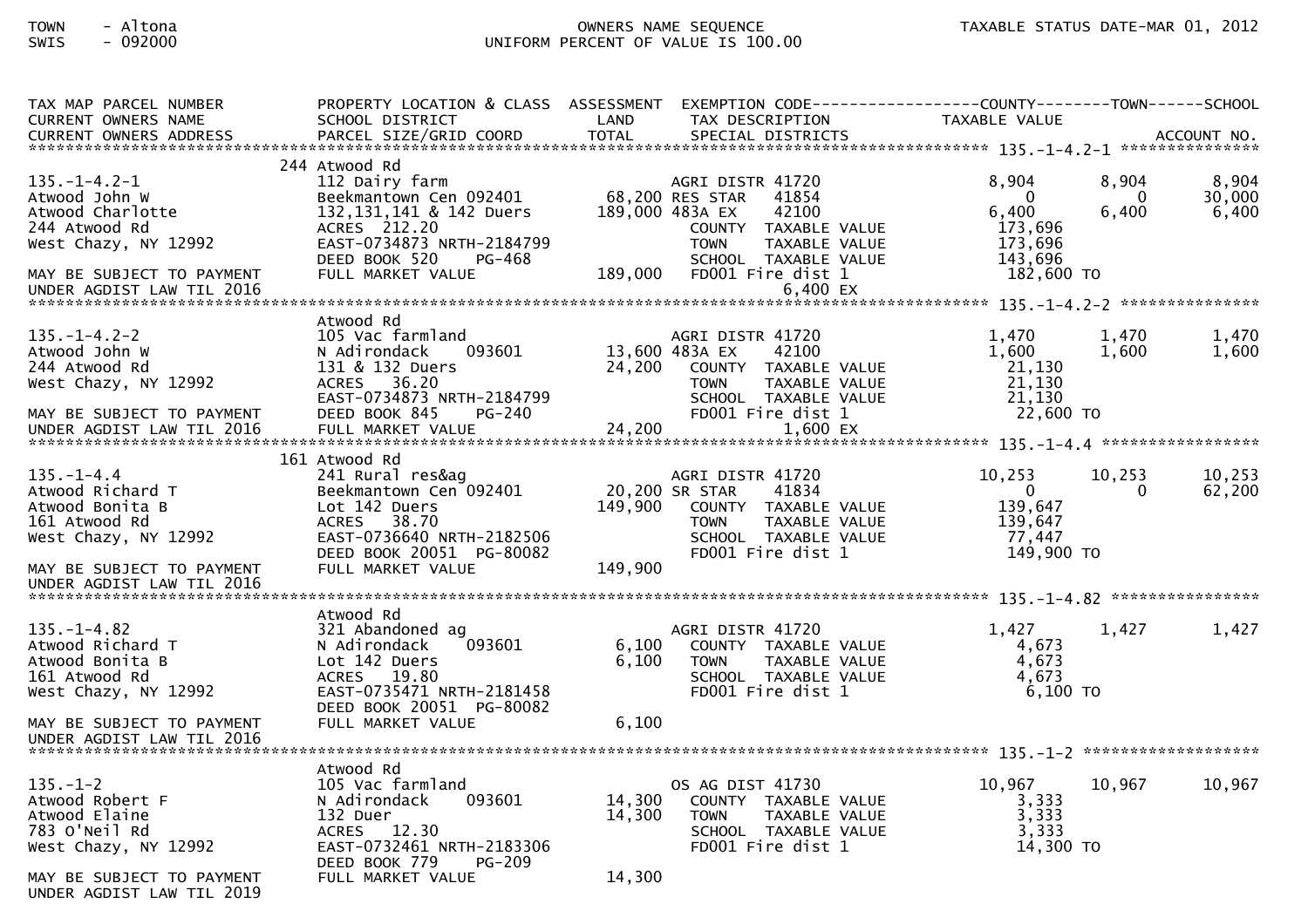| STATE OF NEW YORK<br>COUNTY - Clinton                                                                                                                                                                                          | 2 0 1 2                                                 | FINAL            | A S S E S S M E N T<br><b>ROLL</b><br>T A X A B L E SECTION OF THE ROLL - 1 | PAGE<br>VALUATION DATE-JUL 01, 2011                                           | 9      |
|--------------------------------------------------------------------------------------------------------------------------------------------------------------------------------------------------------------------------------|---------------------------------------------------------|------------------|-----------------------------------------------------------------------------|-------------------------------------------------------------------------------|--------|
| - Altona<br><b>TOWN</b>                                                                                                                                                                                                        |                                                         |                  | OWNERS NAME SEQUENCE                                                        | TAXABLE STATUS DATE-MAR 01, 2012                                              |        |
| $-092000$<br>SWIS                                                                                                                                                                                                              |                                                         |                  | UNIFORM PERCENT OF VALUE IS 100.00                                          |                                                                               |        |
|                                                                                                                                                                                                                                |                                                         |                  |                                                                             |                                                                               |        |
|                                                                                                                                                                                                                                |                                                         |                  |                                                                             |                                                                               |        |
| TAX MAP PARCEL NUMBER<br>CURRENT OWNERS NAME                                                                                                                                                                                   | PROPERTY LOCATION & CLASS ASSESSMENT<br>SCHOOL DISTRICT | LAND             | TAX DESCRIPTION                                                             | EXEMPTION CODE-----------------COUNTY-------TOWN------SCHOOL<br>TAXABLE VALUE |        |
| <b>CURRENT OWNERS ADDRESS</b>                                                                                                                                                                                                  |                                                         |                  |                                                                             |                                                                               |        |
| .4CCOUNT NO . PARCEL SIZE/GRID COORD TOTAL SPECIAL DISTRICTS . ACCOUNT NO . ACCOUNT NO . AND . ACCOUNT NO . AND . ACCOUNT NO . AND . AND . A . TOTAL SPECIAL DISTRICTS . AND . A . THE . A . THAT . AND . A . THAT . A . A . A |                                                         |                  |                                                                             |                                                                               |        |
|                                                                                                                                                                                                                                | Atwood Rd                                               |                  |                                                                             |                                                                               |        |
| $135. - 1 - 4.11$<br>Atwood Robert F                                                                                                                                                                                           | $314$ Rural vac< $10$<br>Beekmantown Cen 092401         | 4,600            | OS AG DIST 41730<br>COUNTY TAXABLE VALUE                                    | 1,509<br>1,509<br>3,091                                                       | 1,509  |
| Atwood Elaine M                                                                                                                                                                                                                | Lot 142 Duers                                           | 4,600            | TAXABLE VALUE<br><b>TOWN</b>                                                | 3,091                                                                         |        |
| 783 O'Neil Rd                                                                                                                                                                                                                  | 9.20<br><b>ACRES</b>                                    |                  | SCHOOL TAXABLE VALUE                                                        | 3,091                                                                         |        |
| West Chazy, NY 12992                                                                                                                                                                                                           | EAST-0736033 NRTH-2182825                               |                  | FD001 Fire dist 1                                                           | 4,600 TO                                                                      |        |
|                                                                                                                                                                                                                                | DEED BOOK 20051 PG-80098                                |                  |                                                                             |                                                                               |        |
| MAY BE SUBJECT TO PAYMENT                                                                                                                                                                                                      | FULL MARKET VALUE                                       | 4,600            |                                                                             |                                                                               |        |
|                                                                                                                                                                                                                                |                                                         |                  |                                                                             |                                                                               |        |
|                                                                                                                                                                                                                                | Atwood Rd                                               |                  |                                                                             |                                                                               |        |
| $135. - 1 - 4.81$                                                                                                                                                                                                              | 321 Abandoned ag                                        |                  | OS AG DIST 41730                                                            | 10,575<br>10,575                                                              | 10,575 |
| Atwood Robert F                                                                                                                                                                                                                | 093601<br>N Adirondack                                  | 19,000           | COUNTY TAXABLE VALUE                                                        | 8,425                                                                         |        |
| Atwood Elaine M                                                                                                                                                                                                                | Lot 131 Duers                                           | 19,000           | <b>TOWN</b><br>TAXABLE VALUE                                                | 8,425                                                                         |        |
| 783 O'Neil Rd<br>West Chazy, NY 12992                                                                                                                                                                                          | ACRES 35.70<br>EAST-0734981 NRTH-2182352                |                  | SCHOOL TAXABLE VALUE<br>FD001 Fire dist 1                                   | 8,425<br>19,000 TO                                                            |        |
|                                                                                                                                                                                                                                | DEED BOOK 20051 PG-80098                                |                  |                                                                             |                                                                               |        |
| MAY BE SUBJECT TO PAYMENT<br>UNDER AGDIST LAW TIL 2019                                                                                                                                                                         | FULL MARKET VALUE                                       | 19,000           |                                                                             |                                                                               |        |
|                                                                                                                                                                                                                                |                                                         |                  |                                                                             |                                                                               |        |
|                                                                                                                                                                                                                                | 270 Atwood Rd                                           |                  |                                                                             |                                                                               |        |
| $135. - 1 - 4.1$                                                                                                                                                                                                               | 210 1 Family Res                                        |                  | COUNTY TAXABLE VALUE                                                        | 94,400                                                                        |        |
| Atwood Sharon K<br>PO Box 862                                                                                                                                                                                                  | 093601<br>N Adirondack<br>Lot 132 Duers                 | 12,200<br>94,400 | TAXABLE VALUE<br><b>TOWN</b><br>SCHOOL TAXABLE VALUE                        | 94,400<br>94,400                                                              |        |
| Haleiwa, HI 96712                                                                                                                                                                                                              | ACRES 7.40                                              |                  | FD001 Fire dist 1                                                           | 94,400 TO                                                                     |        |
|                                                                                                                                                                                                                                | EAST-0734392 NRTH-2183607                               |                  |                                                                             |                                                                               |        |
|                                                                                                                                                                                                                                | DEED BOOK 941<br><b>PG-288</b>                          |                  |                                                                             |                                                                               |        |
|                                                                                                                                                                                                                                | FULL MARKET VALUE                                       | 94,400           |                                                                             |                                                                               |        |
|                                                                                                                                                                                                                                | 29 Merrywood Dr                                         |                  |                                                                             |                                                                               |        |
| $88.14 - 1 - 1$                                                                                                                                                                                                                | 260 Seasonal res                                        |                  | COUNTY TAXABLE VALUE                                                        | 8,500                                                                         |        |
| Auger Clement                                                                                                                                                                                                                  | N Adirondack<br>093601                                  | 5,000            | TAXABLE VALUE<br><b>TOWN</b>                                                | 8,500                                                                         |        |
| Auger Barbara                                                                                                                                                                                                                  | Stonewall Acres Lot 1                                   | 8,500            | SCHOOL TAXABLE VALUE                                                        | 8,500                                                                         |        |
| 7955 Lacordaire                                                                                                                                                                                                                | FRNT 102.81 DPTH 180.00                                 |                  | FD001 Fire dist 1                                                           | 8,500 TO                                                                      |        |
| St Leonard QC, Canada                                                                                                                                                                                                          | EAST-0699951 NRTH-2203412                               |                  |                                                                             |                                                                               |        |
| H1R2A1                                                                                                                                                                                                                         | DEED BOOK 740<br>PG-168<br>FULL MARKET VALUE            | 8,500            |                                                                             |                                                                               |        |
|                                                                                                                                                                                                                                |                                                         |                  |                                                                             |                                                                               |        |
|                                                                                                                                                                                                                                | 133 Boulrice Rd                                         |                  |                                                                             |                                                                               |        |
| $103.-1-2$                                                                                                                                                                                                                     | 321 Abandoned ag                                        |                  | COUNTY TAXABLE VALUE                                                        | 40,300                                                                        |        |
| Averill Norine<br>515 Duquette Rd                                                                                                                                                                                              | 093601<br>N Adirondack<br>161 Ref                       | 40,300<br>40,300 | TAXABLE VALUE<br><b>TOWN</b><br>SCHOOL TAXABLE VALUE                        | 40,300<br>40,300                                                              |        |
| West Chazy, NY 12992                                                                                                                                                                                                           | ACRES 158.90                                            |                  | FD001 Fire dist 1                                                           | 40,300 TO                                                                     |        |
|                                                                                                                                                                                                                                | EAST-0695893 NRTH-2198128<br>DEED BOOK 871<br>PG-215    |                  |                                                                             |                                                                               |        |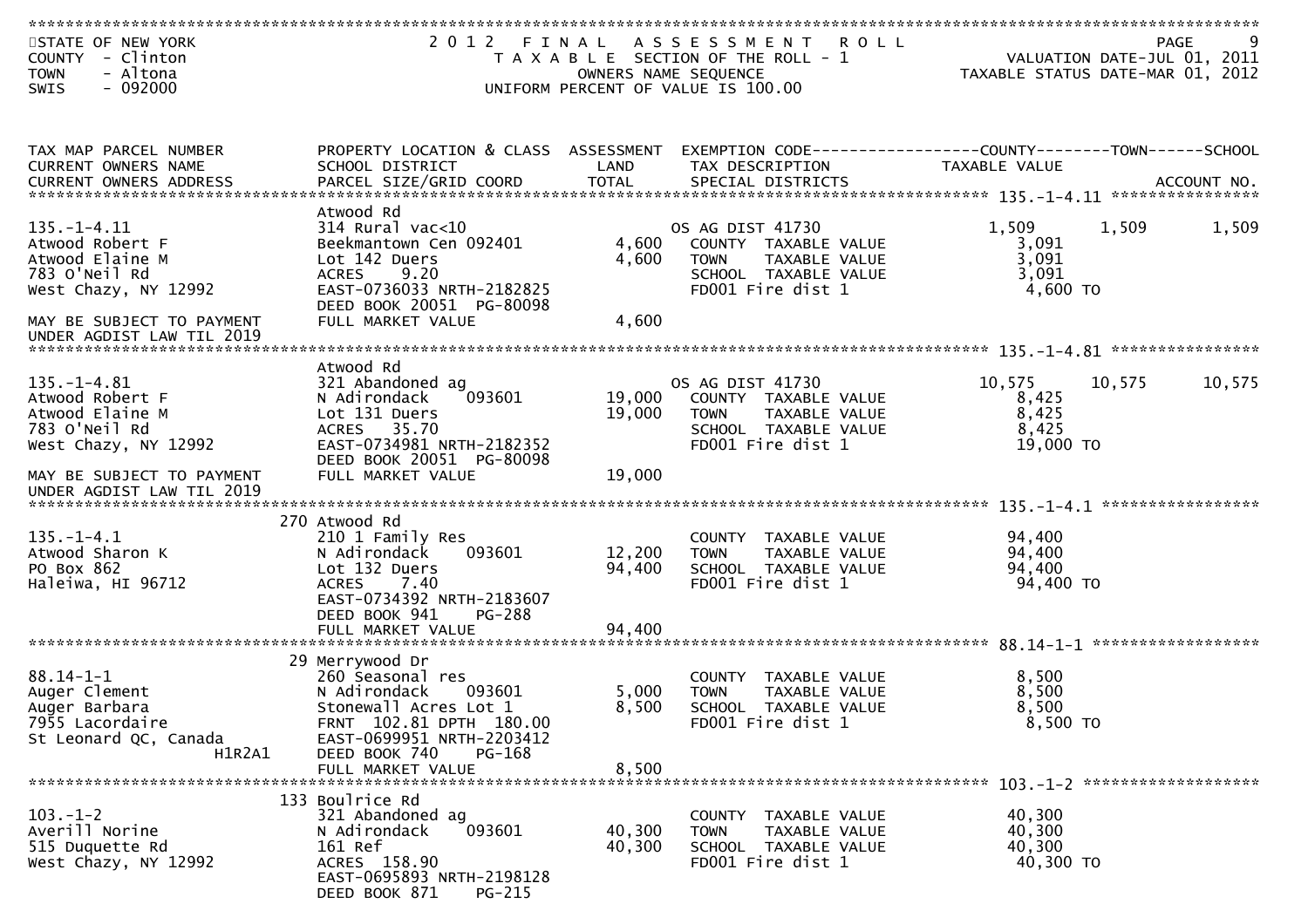|                                                                                                            | FULL MARKET VALUE                                                                                                                                                                                         | 40,300                             |                                                                                                                                                |                                                                      |                                           |
|------------------------------------------------------------------------------------------------------------|-----------------------------------------------------------------------------------------------------------------------------------------------------------------------------------------------------------|------------------------------------|------------------------------------------------------------------------------------------------------------------------------------------------|----------------------------------------------------------------------|-------------------------------------------|
| STATE OF NEW YORK<br><b>COUNTY</b><br>- Clinton<br>- Altona<br><b>TOWN</b><br>$-092000$<br>SWIS            | 2 0 1 2                                                                                                                                                                                                   | FINAL<br>OWNERS NAME SEQUENCE      | ASSESSMENT<br>R O L L<br>T A X A B L E SECTION OF THE ROLL - 1<br>UNIFORM PERCENT OF VALUE IS 100.00                                           | TAXABLE STATUS DATE-MAR 01, 2012                                     | 10<br>PAGE<br>VALUATION DATE-JUL 01, 2011 |
| TAX MAP PARCEL NUMBER<br>CURRENT OWNERS NAME                                                               | PROPERTY LOCATION & CLASS ASSESSMENT<br>SCHOOL DISTRICT                                                                                                                                                   | LAND                               | EXEMPTION CODE-----------------COUNTY--------TOWN------SCHOOL<br>TAX DESCRIPTION                                                               | TAXABLE VALUE                                                        |                                           |
| $103. - 1 - 14$<br>Aversa Beniamino<br>Aversa Loyda<br>4602 Military Tpk<br>Altona, NY 12910               | 4602 Military Tpke<br>240 Rural res<br>N Adirondack<br>093601<br>134 Ref<br>Map book 10 Page 91<br>ACRES 90.90<br>EAST-0708605 NRTH-2197568<br>DEED BOOK 20072 PG-8889<br>FULL MARKET VALUE               | 30,500 SR STAR<br>86,800<br>86,800 | AGED COUN 41802<br>41834<br>COUNTY TAXABLE VALUE<br>TAXABLE VALUE<br><b>TOWN</b><br>SCHOOL TAXABLE VALUE<br>FD001 Fire dist 1                  | 43,400<br>$\Omega$<br>43,400<br>86,800<br>24,600<br>86,800 TO        | 0<br>$\Omega$<br>$\Omega$<br>62,200       |
| $88.14 - 2 - 62$<br>Awan Samina M<br>Awan Mahboob Hussain<br>2004 N Strand Ave Apt 2<br>Brooklyn, NY 11218 | 91 Pinewood Dr<br>311 Res vac land<br>N Adirondack<br>093601<br>Sub Bk 10 Pg 123 Lot 62<br>65.OO DPTH 158.33<br><b>FRNT</b><br>EAST-0698562 NRTH-2205228<br>DEED BOOK 20051 PG-84144<br>FULL MARKET VALUE | 4,100<br>4,100<br>4,100            | COUNTY TAXABLE VALUE<br><b>TOWN</b><br>TAXABLE VALUE<br>SCHOOL TAXABLE VALUE<br>FD001 Fire dist 1                                              | 4,100<br>4,100<br>4,100<br>4,100 TO                                  |                                           |
| $74. - 1 - 1.4$<br>Ayotte Allen<br>Ayotte Margaret<br>112 Irona Rd<br>PO Box 126<br>Altona, NY 12910       | 112 Irona Rd<br>210 1 Family Res<br>N Adirondack<br>093601<br>Lot 130 Ref Tr<br><b>ACRES</b><br>2.20<br>EAST-0708372 NRTH-2210782<br>DEED BOOK 892<br>PG-229                                              | 7,200<br>50,800                    | 41854<br>RES STAR<br>COUNTY TAXABLE VALUE<br>TAXABLE VALUE<br><b>TOWN</b><br>SCHOOL TAXABLE VALUE<br>FD001 Fire dist 1<br>LT001 Altona light 1 | $\mathbf{0}$<br>50,800<br>50,800<br>20,800<br>50,800 TO<br>50,800 TO | 30,000<br>$\mathbf{0}$                    |
| $105. - 1 - 4$<br>Badger Conrad<br>Badger Marguerite<br>303 Wakefield Dr<br>Locust Grove, VA 22508         | 759 Barnaby Rd<br>260 Seasonal res<br>093601<br>N Adirondack<br>137 Duer<br>ACRES 243.20<br>EAST-0732271 NRTH-2198466<br>DEED BOOK 523<br><b>PG-201</b><br>FULL MARKET VALUE                              | 54,700<br>65,900<br>65,900         | COUNTY<br>TAXABLE VALUE<br>TAXABLE VALUE<br><b>TOWN</b><br>SCHOOL TAXABLE VALUE<br>FD001 Fire dist 1                                           | 65,900<br>65,900<br>65,900<br>65,900 TO                              |                                           |
| $73. - 1 - 31.3$<br>Bailey Jeffrey G<br>653 Mace Chasm Rd<br>Keeseville, NY 12944                          | Irona Rd<br>270 Mfg housing<br>093601<br>N Adirondack<br>FRNT 543.00 DPTH 500.00<br>5.10<br><b>ACRES</b><br>DEED BOOK 20102 PG-37269<br>FULL MARKET VALUE                                                 | 7,400<br>12,000<br>12,000          | COUNTY TAXABLE VALUE<br>TAXABLE VALUE<br><b>TOWN</b><br>SCHOOL TAXABLE VALUE<br>FD001 Fire dist 1                                              | 12,000<br>12,000<br>12,000<br>12,000 TO                              |                                           |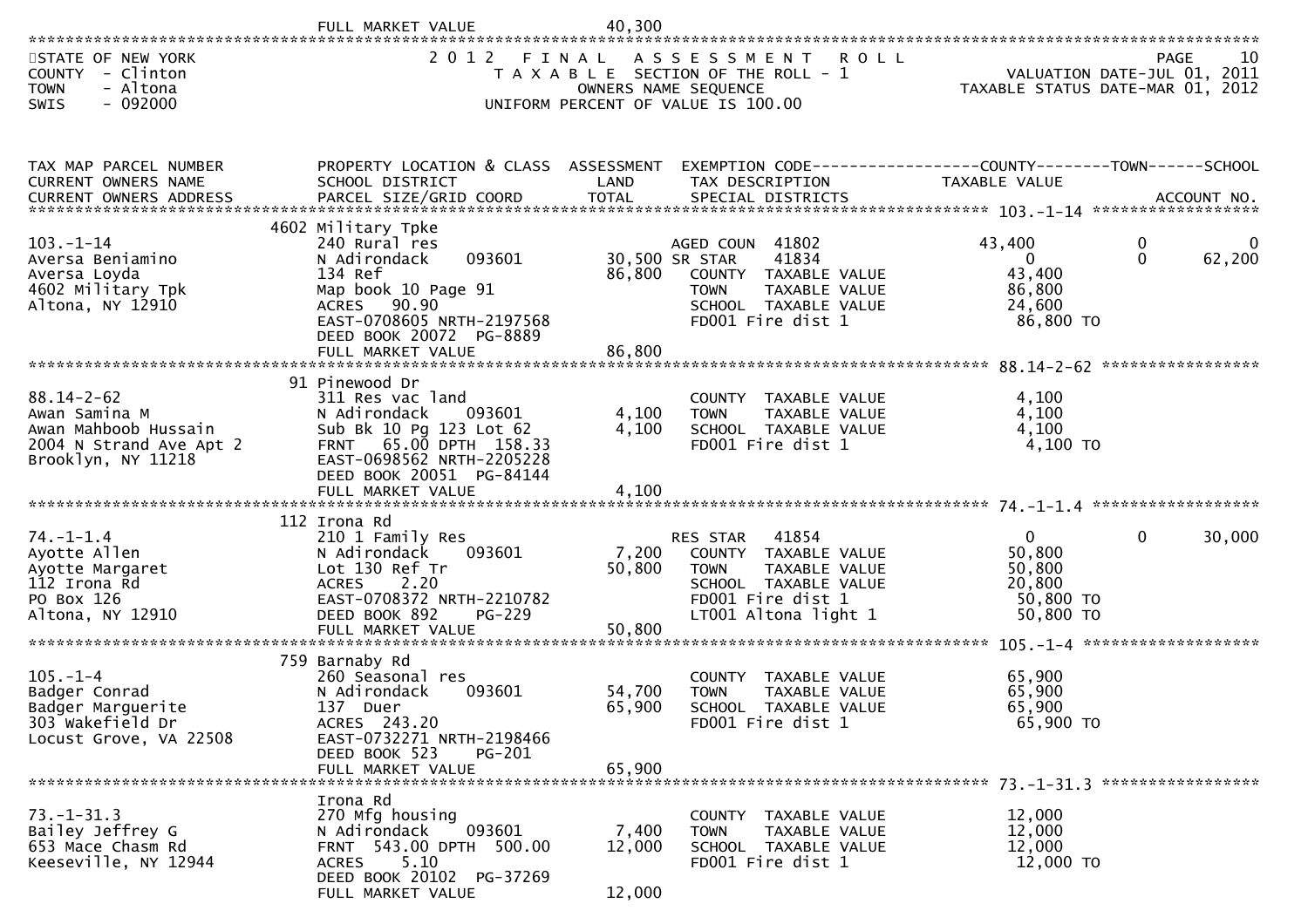| STATE OF NEW YORK<br>COUNTY - Clinton<br><b>TOWN</b><br>- Altona<br>$-092000$<br><b>SWIS</b>                        | 2012 FINAL                                                                                                                                                                 |                           | A S S E S S M E N T<br><b>ROLL</b><br>T A X A B L E SECTION OF THE ROLL - 1<br>OWNERS NAME SEQUENCE<br>UNIFORM PERCENT OF VALUE IS 100.00                 | VALUATION DATE-JUL 01, 2011<br>TAXABLE STATUS DATE-MAR 01, 2012        | PAGE                  | 11                         |
|---------------------------------------------------------------------------------------------------------------------|----------------------------------------------------------------------------------------------------------------------------------------------------------------------------|---------------------------|-----------------------------------------------------------------------------------------------------------------------------------------------------------|------------------------------------------------------------------------|-----------------------|----------------------------|
|                                                                                                                     |                                                                                                                                                                            |                           |                                                                                                                                                           |                                                                        |                       |                            |
| TAX MAP PARCEL NUMBER<br>CURRENT OWNERS NAME                                                                        | PROPERTY LOCATION & CLASS ASSESSMENT<br>SCHOOL DISTRICT                                                                                                                    | LAND                      | TAX DESCRIPTION                                                                                                                                           | TAXABLE VALUE                                                          |                       |                            |
|                                                                                                                     | 18 Don Jr Way                                                                                                                                                              |                           |                                                                                                                                                           |                                                                        |                       |                            |
| $148. - 3 - 5.3$<br>Bailey Roma S<br>Bailey Kelly Ann<br>PO Box 21<br>Altona, NY 12910                              | 270 Mfg housing<br>093601<br>N Adirondack<br>Lot 36 Duers<br>FRNT 102.00 DPTH 182.00<br>EAST-0709568 NRTH-2172707<br>DEED BOOK 98001 PG-02162                              | 45,000                    | RES STAR 41854<br>6,500 COUNTY TAXABLE VALUE<br>TAXABLE volt.<br>TAXABLE VALUE<br>ALAME VALUE<br><b>TOWN</b><br>SCHOOL TAXABLE VALUE<br>FD001 Fire dist 1 | $\overline{0}$<br>45,000<br>45,000<br>15,000<br>45,000 TO              | $\bf{0}$              | 30,000                     |
|                                                                                                                     | FULL MARKET VALUE                                                                                                                                                          | 45,000                    |                                                                                                                                                           |                                                                        |                       |                            |
| $71. - 4 - 3$<br>Baker Douglas<br>Baker Gwendolyn<br>94 Canaan Rd<br>Ellenburg Depot, NY 12935                      | Canaan Rd<br>105 Vac farmland<br>N Adirondack<br>093601<br>Bm<br>ACRES 11.10<br>EAST-0675855 NRTH-2216011<br>DEED BOOK 20092 PG-21482                                      | 12,500<br>18,500          | COUNTY TAXABLE VALUE<br>TAXABLE VALUE<br><b>TOWN</b><br>SCHOOL TAXABLE VALUE<br>FD002 Ellenburg fire 21<br>LT002 Altona light 21                          | 18,500<br>18,500<br>18,500<br>18,500 TO<br>18,500 TO                   |                       |                            |
|                                                                                                                     |                                                                                                                                                                            |                           |                                                                                                                                                           |                                                                        |                       |                            |
| $88.14 - 1 - 69$<br>Baker Edward J Jr<br>6 Baker Rd<br>Morrisonville, NY 12962                                      | 6 Merrywood Dr<br>311 Res vac land<br>N Adirondack 093601<br>Stonewall Acres Lot 69<br>FRNT 80.00 DPTH 123.44<br>EAST-0700562 NRTH-2203317<br>DEED BOOK 20011 PG-35518     | 4,200<br>4,200            | COUNTY TAXABLE VALUE<br><b>TOWN</b><br>TAXABLE VALUE<br>SCHOOL TAXABLE VALUE<br>FD001 Fire dist 1                                                         | 4,200<br>4,200<br>4,200<br>4,200 TO                                    |                       |                            |
|                                                                                                                     | FULL MARKET VALUE                                                                                                                                                          | 4,200                     |                                                                                                                                                           |                                                                        |                       |                            |
|                                                                                                                     |                                                                                                                                                                            |                           |                                                                                                                                                           |                                                                        |                       |                            |
| $71. - 4 - 2$<br>Baker Life Use Douglas W<br>Baker Life Use Gwendolyn<br>632 Canaan Rd<br>Ellenburg Depot, NY 12935 | 94 Canaan Rd<br>210 1 Family Res<br>093601<br>N Adirondack<br>Lot Bm<br>FRNT 150.00 DPTH 265.00<br>EAST-0675138 NRTH-2215815<br>DEED BOOK 20051 PG-85365                   | 6,400<br>81,000<br>81,000 | 41834<br>SR STAR<br>COUNTY TAXABLE VALUE<br>TAXABLE VALUE<br><b>TOWN</b><br>SCHOOL TAXABLE VALUE<br>FD002 Ellenburg fire 21<br>LT002 Altona light 21      | $\overline{0}$<br>81,000<br>81,000<br>18,800<br>81,000 TO<br>81,000 TO | $\mathbf 0$           | 62,200                     |
|                                                                                                                     | FULL MARKET VALUE                                                                                                                                                          |                           |                                                                                                                                                           |                                                                        |                       |                            |
| $150 - 3 - 12$<br>Baker Rachel<br>4 Westwood Dr<br>West Chazy, NY 12992                                             | 4 Westwood Dr<br>210 1 Family Res<br>N Adirondack<br>093601<br>Sub Map 20 Pg 28 Lot 11<br>FRNT 200.00 DPTH 210.00<br>EAST-0736282 NRTH-2175924<br>DEED BOOK 20051 PG-79379 |                           | WARCOMALL 41131<br>9,100 WARDISALL 41141<br>81,300 RES STAR<br>41854<br>COUNTY TAXABLE VALUE<br><b>TOWN</b><br>TAXABLE VALUE<br>SCHOOL TAXABLE VALUE      | 20,325<br>40,650<br>$\bf{0}$<br>20,325<br>20,325<br>51,300             | 20,325<br>40,650<br>0 | 0<br>$\mathbf 0$<br>30,000 |
|                                                                                                                     | FULL MARKET VALUE                                                                                                                                                          | 81,300                    | FD001 Fire dist 1                                                                                                                                         | 81,300 TO                                                              |                       |                            |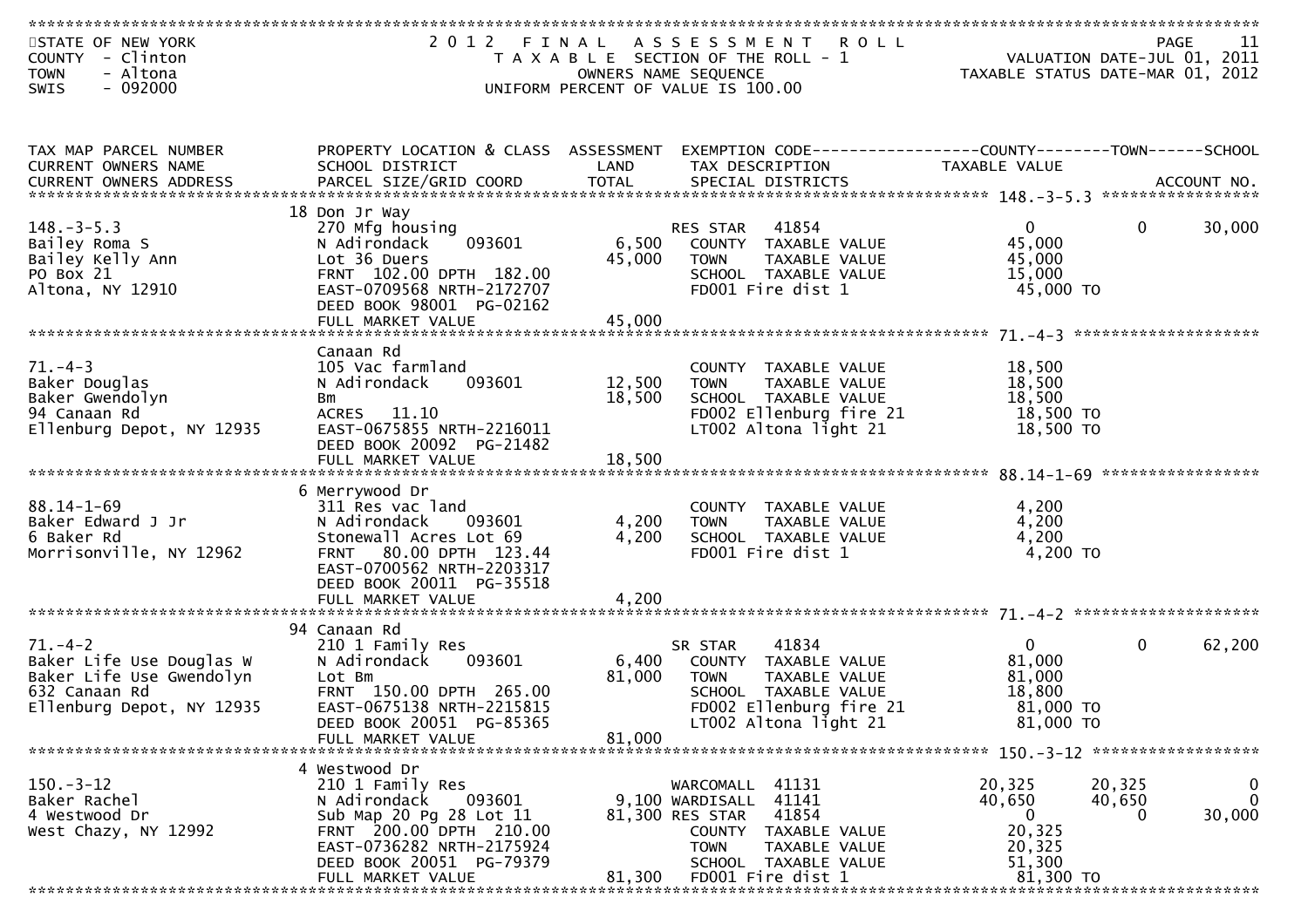| STATE OF NEW YORK<br>- Clinton<br><b>COUNTY</b><br>- Altona<br><b>TOWN</b><br>SWIS<br>$-092000$        | 2 0 1 2                                                                                                                                                                                                         | OWNERS NAME SEQUENCE       | FINAL ASSESSMENT ROLL<br>T A X A B L E SECTION OF THE ROLL - 1<br>UNIFORM PERCENT OF VALUE IS 100.00                                           | VALUATION DATE-JUL 01, 2011<br>TAXABLE STATUS DATE-MAR 01, 2012   | 12<br><b>PAGE</b>      |
|--------------------------------------------------------------------------------------------------------|-----------------------------------------------------------------------------------------------------------------------------------------------------------------------------------------------------------------|----------------------------|------------------------------------------------------------------------------------------------------------------------------------------------|-------------------------------------------------------------------|------------------------|
| TAX MAP PARCEL NUMBER<br>CURRENT OWNERS NAME                                                           | PROPERTY LOCATION & CLASS ASSESSMENT EXEMPTION CODE----------------COUNTY-------TOWN------SCHOOL<br>SCHOOL DISTRICT<br>CURRENT OWNERS ADDRESS PARCEL SIZE/GRID COORD TOTAL SPECIAL DISTRICTS (2007) ACCOUNT NO. | LAND                       | TAX DESCRIPTION                                                                                                                                | TAXABLE VALUE                                                     |                        |
| $89. - 2 - 15.2$<br>Baker Robin<br>Baker Gloria<br>6 A&J Ln<br>West Chazy, NY 12992                    | Burdo Rd<br>312 Vac w/imprv<br>N Adirondack<br>093601<br>Lot 110 Ref Tr<br>38.00<br><b>ACRES</b><br>EAST-0712076 NRTH-2204209<br>DEED BOOK 20001 PG-26811                                                       | 15,200<br>17,500           | COUNTY TAXABLE VALUE<br><b>TOWN</b><br>TAXABLE VALUE<br>SCHOOL TAXABLE VALUE<br>FD001 Fire dist 1<br>LT001 Altona light 1                      | 17,500<br>17,500<br>17,500<br>17,500 TO<br>17,500 TO              |                        |
|                                                                                                        |                                                                                                                                                                                                                 |                            |                                                                                                                                                |                                                                   |                        |
| $148. - 2 - 14.1$<br>Baker Thomas<br>Baker Laurie A<br>1900 Rand Hill Rd<br>Altona, NY 12910           | 1900 Rand Hill Rd<br>270 Mfg housing<br>093601<br>N Adirondack<br>Lot 49 Pat Duer<br>18.70<br><b>ACRES</b><br>EAST-0711749 NRTH-2172821<br>DEED BOOK 99001 PG-14855                                             | 15,900<br>40,500           | 41854<br>RES STAR<br>COUNTY TAXABLE VALUE<br>TAXABLE VALUE<br><b>TOWN</b><br>SCHOOL TAXABLE VALUE<br>FD001 Fire dist 1                         | $\mathbf{0}$<br>40,500<br>40,500<br>10,500<br>40,500 TO           | 30,000<br>$\mathbf{0}$ |
|                                                                                                        |                                                                                                                                                                                                                 |                            |                                                                                                                                                |                                                                   |                        |
| $74. - 1 - 40.2$<br>Barbeau Richard<br>Barbeau Meseck Debra A<br>170 Devils Den Rd<br>Altona, NY 12910 | 16 Woods Falls Rd<br>210 1 Family Res<br>N Adirondack<br>093601<br>Lot 111 Ref Tract<br>1.80<br><b>ACRES</b><br>EAST-0711036 NRTH-2210265<br>DEED BOOK 733<br>$PG-47$                                           | 7,000<br>30,400            | 41854<br>RES STAR<br>COUNTY TAXABLE VALUE<br>TAXABLE VALUE<br><b>TOWN</b><br>SCHOOL TAXABLE VALUE<br>FD001 Fire dist 1<br>LT001 Altona light 1 | $\mathbf{0}$<br>30,400<br>30,400<br>400<br>30,400 TO<br>30,400 TO | $\mathbf{0}$<br>30,000 |
|                                                                                                        | Murtagh Hill Rd                                                                                                                                                                                                 |                            |                                                                                                                                                |                                                                   |                        |
| $149. - 1 - 11.3$<br>Barber George J<br>Barber Elizabeth<br>31 Macomb St<br>Plattsburgh, NY 12901      | $314$ Rural vac<10<br>093601<br>N Adirondack<br>Lot 113 Duers<br>ACRES 12.10<br>EAST-0729706 NRTH-2174314<br>DEED BOOK 881<br>PG-243                                                                            | 10,700<br>10,700<br>10,700 | COUNTY TAXABLE VALUE<br><b>TOWN</b><br>TAXABLE VALUE<br>SCHOOL TAXABLE VALUE<br>FD001 Fire dist 1                                              | 10,700<br>10,700<br>10,700<br>10,700 TO                           |                        |
|                                                                                                        | FULL MARKET VALUE                                                                                                                                                                                               |                            |                                                                                                                                                |                                                                   |                        |
| $148. - 3 - 23.3$<br>Barber Michael D<br>59 Kids Way<br>Altona, NY 12910                               | 59 Kids Way<br>210 1 Family Res<br>N Adirondack<br>093601<br>Lot 50 Duerville Pat<br>2.00<br><b>ACRES</b><br>EAST-0710509 NRTH-2171550<br>DEED BOOK 20092 PG-27695                                              | 9,500<br>28,700            | COUNTY<br>TAXABLE VALUE<br><b>TOWN</b><br>TAXABLE VALUE<br>SCHOOL TAXABLE VALUE<br>FD001 Fire dist 1                                           | 28,700<br>28,700<br>28,700<br>28,700 TO                           |                        |
|                                                                                                        | FULL MARKET VALUE                                                                                                                                                                                               | 28,700                     |                                                                                                                                                |                                                                   |                        |
| STATE OF NEW YORK                                                                                      | 2 0 1 2                                                                                                                                                                                                         | FINAL                      | A S S E S S M E N T<br>ROLL                                                                                                                    |                                                                   | 13<br><b>PAGE</b>      |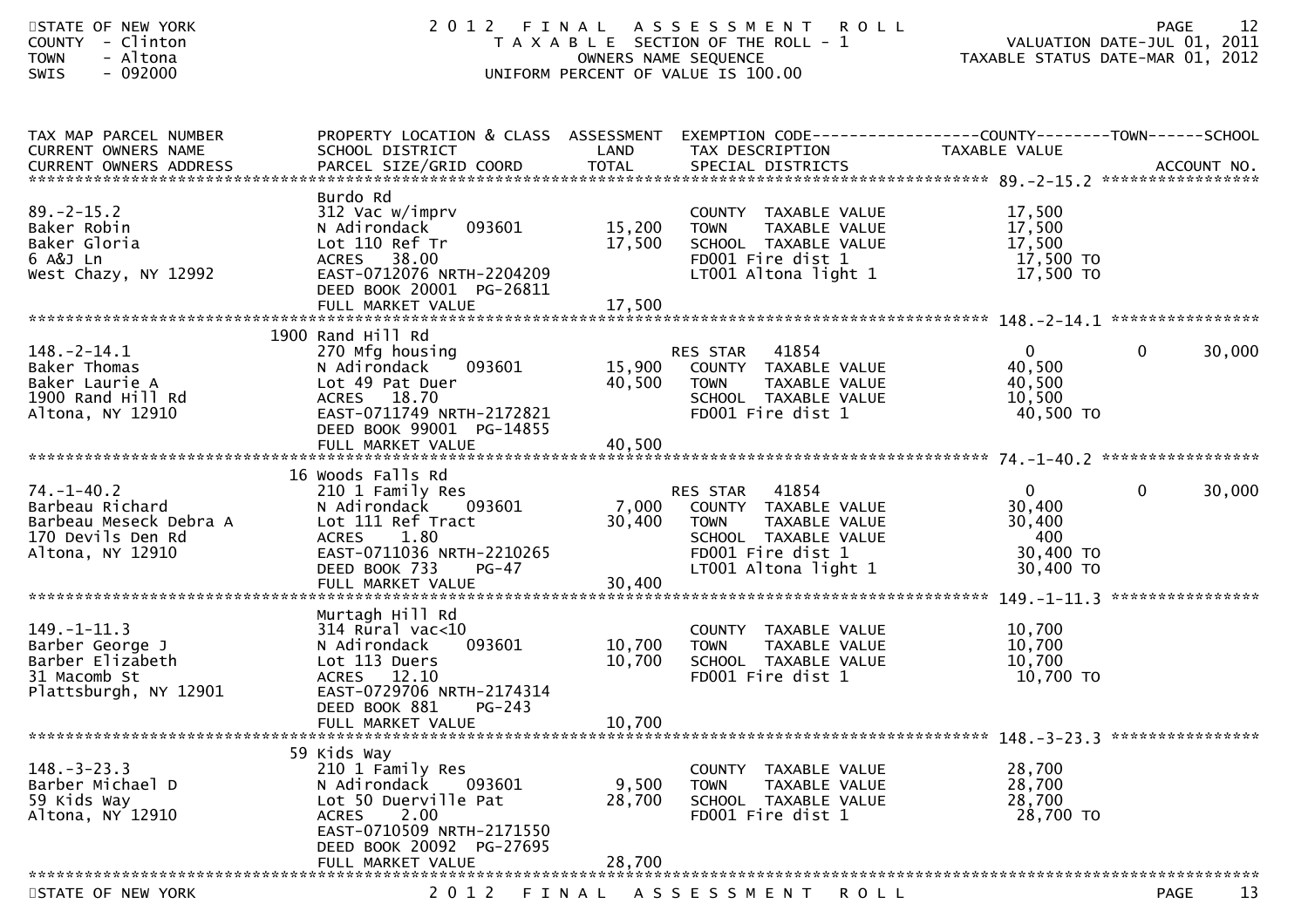| TAX MAP PARCEL NUMBER<br><b>CURRENT OWNERS NAME</b>                                           | PROPERTY LOCATION & CLASS ASSESSMENT<br>SCHOOL DISTRICT                                                                                                                         | LAND                      | TAX DESCRIPTION                                                                                                                                | EXEMPTION CODE------------------COUNTY--------TOWN------SCHOOL<br>TAXABLE VALUE                                   |
|-----------------------------------------------------------------------------------------------|---------------------------------------------------------------------------------------------------------------------------------------------------------------------------------|---------------------------|------------------------------------------------------------------------------------------------------------------------------------------------|-------------------------------------------------------------------------------------------------------------------|
| $118. - 1 - 17.4$<br>Barber Raymond<br>Barber Norma<br>2749 Rand Hill Rd<br>Altona, NY 12910  | 2749 Rand Hill Rd<br>240 Rural res<br>093601<br>N Adirondack<br>Lot 16 Ref Tr<br>50.00<br>ACRES<br>EAST-0701591 NRTH-2189683<br>DEED BOOK 892<br>$PG-38$<br>FULL MARKET VALUE   | 138,900<br>138,900        | CW_10_VET/ 41152<br>36,200 RES STAR 41854<br>COUNTY TAXABLE VALUE<br>TAXABLE VALUE<br><b>TOWN</b><br>SCHOOL TAXABLE VALUE<br>FD001 Fire dist 1 | 8,000<br>$\mathbf{0}$<br>0<br>$\overline{0}$<br>$\Omega$<br>30,000<br>130,900<br>138,900<br>108,900<br>138,900 TO |
| $149. - 1 - 4$<br>Barber Raymond<br>Barber Norma<br>2749 Rand Hill Rd<br>Altona, NY 12910     | Natures Way<br>910 Priv forest<br>093601<br>N Adirondack<br>105 Duer<br>ACRES 75.00<br>EAST-0725230 NRTH-2177129<br>DEED BOOK 20082 PG-12896                                    | 16,400<br>16,400          | COUNTY TAXABLE VALUE<br><b>TOWN</b><br>TAXABLE VALUE<br>SCHOOL TAXABLE VALUE<br>FD001 Fire dist 1                                              | 16,400<br>16,400<br>16,400<br>16,400 TO                                                                           |
| $131. - 1 - 7$<br>Barber Robert J<br>Barber Lori B<br>20 Morningside Dr<br>Cortland, NY 13045 | Alder Bend Rd<br>910 Priv forest<br>093601<br>N Adirondack<br>Lot $36$ Sg<br>ACRES 19.80<br>EAST-0688670 NRTH-2179786<br>DEED BOOK 698<br>PG-310                                | 15,100<br>15,100          | COUNTY TAXABLE VALUE<br><b>TOWN</b><br>TAXABLE VALUE<br>SCHOOL TAXABLE VALUE<br>FD001 Fire dist 1                                              | 15,100<br>15,100<br>15,100<br>15,100 TO                                                                           |
| $76. - 3 - 11$<br>Barcomb Albert F<br>Barcomb Roberta J<br>7875 Rt 22<br>West Chazy, NY 12992 | 2152 Miner Farm Rd<br>210 1 Family Res<br>Northeastern Cl 092801<br>50 Ref<br><b>ACRES</b><br>1.60<br>EAST-0734717 NRTH-2207967<br>DEED BOOK 975<br>PG-299<br>FULL MARKET VALUE | 6,900<br>52,200<br>52,200 | COUNTY TAXABLE VALUE<br><b>TOWN</b><br>TAXABLE VALUE<br>SCHOOL TAXABLE VALUE<br>FD001 Fire dist 1                                              | 52,200<br>52,200<br>52,200<br>52,200 TO                                                                           |
| $76. - 3 - 4.1$<br>Barcomb Alton<br>Barcomb Beverly<br>2024 Miner Farm Rd<br>Altona, NY 12910 | Miner Farm Rd<br>$314$ Rural vac<10<br>Northeastern Cl 092801<br>50 Ref<br>9.60<br><b>ACRES</b><br>EAST-0736819 NRTH-2210265<br>PG-1166<br>DEED BOOK 629                        | 5,800<br>5,800            | COUNTY TAXABLE VALUE<br><b>TOWN</b><br>TAXABLE VALUE<br>SCHOOL TAXABLE VALUE<br>FD001 Fire dist 1                                              | 5.800<br>5,800<br>5,800<br>$5,800$ TO                                                                             |
| STATE OF NEW YORK<br>COUNTY - Clinton                                                         | 2012                                                                                                                                                                            |                           | FINAL ASSESSMENT<br><b>ROLL</b><br>T A X A B L E SECTION OF THE ROLL - 1                                                                       | PAGE<br>14<br>VALUATION DATE-JUL 01, 2011                                                                         |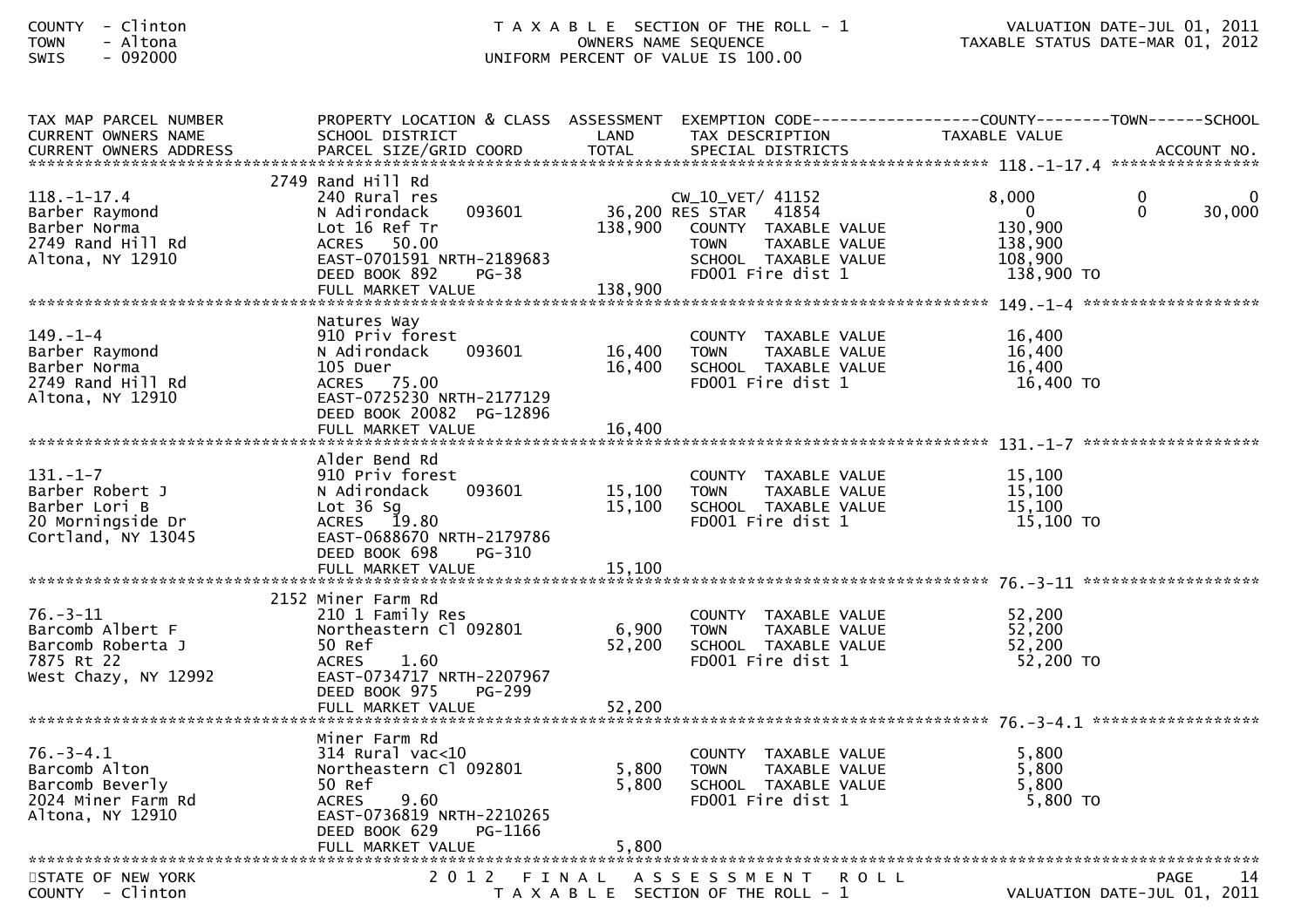| TAX MAP PARCEL NUMBER                                                                                                                                         | PROPERTY LOCATION & CLASS ASSESSMENT                                                             |                                                                                                | EXEMPTION CODE-----------------COUNTY--------TOWN------SCHOOL                                                     | TAXABLE VALUE                 |             |                    |
|---------------------------------------------------------------------------------------------------------------------------------------------------------------|--------------------------------------------------------------------------------------------------|------------------------------------------------------------------------------------------------|-------------------------------------------------------------------------------------------------------------------|-------------------------------|-------------|--------------------|
|                                                                                                                                                               |                                                                                                  |                                                                                                |                                                                                                                   |                               |             |                    |
|                                                                                                                                                               | 353-355 Irona Rd                                                                                 |                                                                                                |                                                                                                                   |                               |             |                    |
| $73. - 1 - 30.1$<br>Barcomb Ernest L Jr                                                                                                                       | 210 1 Family Res<br>093601<br>N Adirondack                                                       |                                                                                                | WARNONALL 41121<br>6,400 RES STAR<br>41854                                                                        | 10,350<br>$\overline{0}$      | 10,350<br>0 | $\Omega$<br>30,000 |
| 353 Irona Rd<br>Altona, NY 12910                                                                                                                              | Lot 138 Ref<br>H Way<br>Barcomb<br>Barcomb<br>Barcomb                                            | 69,000                                                                                         | COUNTY TAXABLE VALUE<br>TAXABLE VALUE<br><b>TOWN</b><br>TOWN TAXADLL<br>SCHOOL TAXABLE VALUE<br>TRAN1 Fire dist 1 | 58,650<br>58,650<br>39,000    |             |                    |
|                                                                                                                                                               | FRNT 150.00 DPTH 250.00<br>EAST-0702731 NRTH-2212464<br>DEED BOOK 548<br>PG-199                  |                                                                                                | FD001 Fire dist 1 69,000 TO<br>LT001 Altona light 1 69,000 TO                                                     |                               |             |                    |
|                                                                                                                                                               |                                                                                                  |                                                                                                |                                                                                                                   |                               |             |                    |
|                                                                                                                                                               |                                                                                                  |                                                                                                |                                                                                                                   |                               |             |                    |
| $74. - 1 - 39.1$                                                                                                                                              | 106 Station Rd<br>210 1 Family Res                                                               |                                                                                                | RES STAR 41854                                                                                                    | $\mathbf{0}$                  | $\Omega$    | 30,000             |
|                                                                                                                                                               | 093601<br>N Adirondack                                                                           | 9,400                                                                                          | COUNTY TAXABLE VALUE                                                                                              | 139,900                       |             |                    |
| Barcomb Frederick<br>Barcomb Barbara<br>106 Station St<br>Altona, NY 12910-2029                                                                               | 111 Ref                                                                                          | 139,900                                                                                        | <b>TOWN</b><br>TAXABLE VALUE                                                                                      | 139,900                       |             |                    |
|                                                                                                                                                               | 5.90<br><b>ACRES</b>                                                                             |                                                                                                | SCHOOL TAXABLE VALUE                                                                                              | 109,900                       |             |                    |
|                                                                                                                                                               |                                                                                                  |                                                                                                | FD001 Fire dist 1                                                                                                 | 139,900 TO                    |             |                    |
|                                                                                                                                                               | DEED BOOK 506<br>PG-659                                                                          |                                                                                                | $LT001$ Altona light 1 $139,900$ TO                                                                               |                               |             |                    |
|                                                                                                                                                               |                                                                                                  |                                                                                                |                                                                                                                   |                               |             |                    |
|                                                                                                                                                               |                                                                                                  |                                                                                                |                                                                                                                   |                               |             |                    |
|                                                                                                                                                               | 594 Devils Den Rd                                                                                |                                                                                                |                                                                                                                   |                               |             |                    |
| $74. - 1 - 39.2$                                                                                                                                              | 210 1 Family Res                                                                                 |                                                                                                | RES STAR 41854                                                                                                    | $\overline{0}$                | $\Omega$    | 30,000             |
|                                                                                                                                                               | 093601<br>N Adirondack<br>Lot 111 Ref Tr                                                         | $\begin{array}{c} 7,200 \\ 109 \text{ }^{\circ} \text{ }^{\circ} \text{ }^{\circ} \end{array}$ | COUNTY TAXABLE VALUE                                                                                              | 109,900<br>109,900            |             |                    |
|                                                                                                                                                               | <b>ACRES</b><br>2.10                                                                             |                                                                                                | TOWN<br>TAXABLE VALUE<br>SCHOOL TAXABLE VALUE                                                                     | 79,900                        |             |                    |
|                                                                                                                                                               |                                                                                                  |                                                                                                | FD001 Fire dist 1                                                                                                 | 109,900 TO                    |             |                    |
|                                                                                                                                                               |                                                                                                  |                                                                                                | LT001 Altona light 1                                                                                              | $109,900$ TO                  |             |                    |
| Cuerick T<br>Darcomb Barbara J<br>Attn: Kevin K & Debra Deyo<br>594 Devils Den Rd<br>11tona, NY 12910 Density<br>11tona, NY 12910 Density<br>11tona, NY 12910 | ACRES 2.10<br>EAST-0711029 NRTH-2209692<br>DEED BOOK 20051 PG-79097<br>FULL MARKET VALUE 109,900 |                                                                                                |                                                                                                                   |                               |             |                    |
|                                                                                                                                                               |                                                                                                  |                                                                                                |                                                                                                                   |                               |             |                    |
|                                                                                                                                                               | 114 Station St                                                                                   |                                                                                                |                                                                                                                   |                               |             |                    |
| 74.-1-37.2<br>Barcomb Kenneth M<br>Parcomb Karen S                                                                                                            | 210 1 Family Res                                                                                 |                                                                                                | RES STAR 41854                                                                                                    | $\mathbf{0}$                  | $\Omega$    | 30,000             |
|                                                                                                                                                               | 093601<br>N Adirondack                                                                           | 6,400                                                                                          | COUNTY TAXABLE VALUE                                                                                              | 106,800                       |             |                    |
|                                                                                                                                                               | FRNT 177.97 DPTH 218.42                                                                          | 106,800                                                                                        | TAXABLE VALUE<br>TOWN                                                                                             | 106,800<br>00, 106<br>76, 800 |             |                    |
|                                                                                                                                                               | BANK<br>850                                                                                      |                                                                                                | SCHOOL TAXABLE VALUE                                                                                              |                               |             |                    |
| Altona, NY 12910                                                                                                                                              | EAST-0711176 NRTH-2209605                                                                        |                                                                                                | FD001 Fire dist 1                                                                                                 | 106,800 TO                    |             |                    |
|                                                                                                                                                               | DEED BOOK 20031 PG-62601                                                                         |                                                                                                | LT001 Altona light 1                                                                                              | 106,800 TO                    |             |                    |
|                                                                                                                                                               |                                                                                                  |                                                                                                |                                                                                                                   |                               |             |                    |
|                                                                                                                                                               | 3129 Miner Farm Rd                                                                               |                                                                                                |                                                                                                                   |                               |             |                    |
| $89.1 - 3 - 3$                                                                                                                                                | 210 1 Family Res                                                                                 |                                                                                                | WARCOMALL 41131                                                                                                   | 19,500                        | 19,500      | 0                  |
|                                                                                                                                                               | N Adirondack 093601                                                                              |                                                                                                | 4,300 AGED COUN 41802                                                                                             | 29,250                        | 0           | $\Omega$           |
|                                                                                                                                                               | 110 Ref                                                                                          |                                                                                                | 78,000 SR STAR<br>41834                                                                                           | $\overline{0}$                | $\Omega$    | 62,200             |
| Barcomb Life Use Casper<br>Toohill Shelly A<br>3129 Miner Farm Rd<br>PO Box 51<br>Altona, NY 12910                                                            | FRNT 128.00 DPTH 96.00                                                                           |                                                                                                | COUNTY TAXABLE VALUE                                                                                              | 29,250                        |             |                    |
|                                                                                                                                                               | EAST-0711008 NRTH-2207332                                                                        |                                                                                                | TAXABLE VALUE<br><b>TOWN</b>                                                                                      | 58,500                        |             |                    |
|                                                                                                                                                               | DEED BOOK 843<br>PG-312                                                                          |                                                                                                | SCHOOL TAXABLE VALUE                                                                                              | 15,800                        |             |                    |
|                                                                                                                                                               | FULL MARKET VALUE                                                                                |                                                                                                | 78,000 FD001 Fire dist 1                                                                                          | $78,000$ TO<br>$78,000$ TO    |             |                    |
|                                                                                                                                                               |                                                                                                  |                                                                                                | LT001 Altona light 1                                                                                              |                               |             |                    |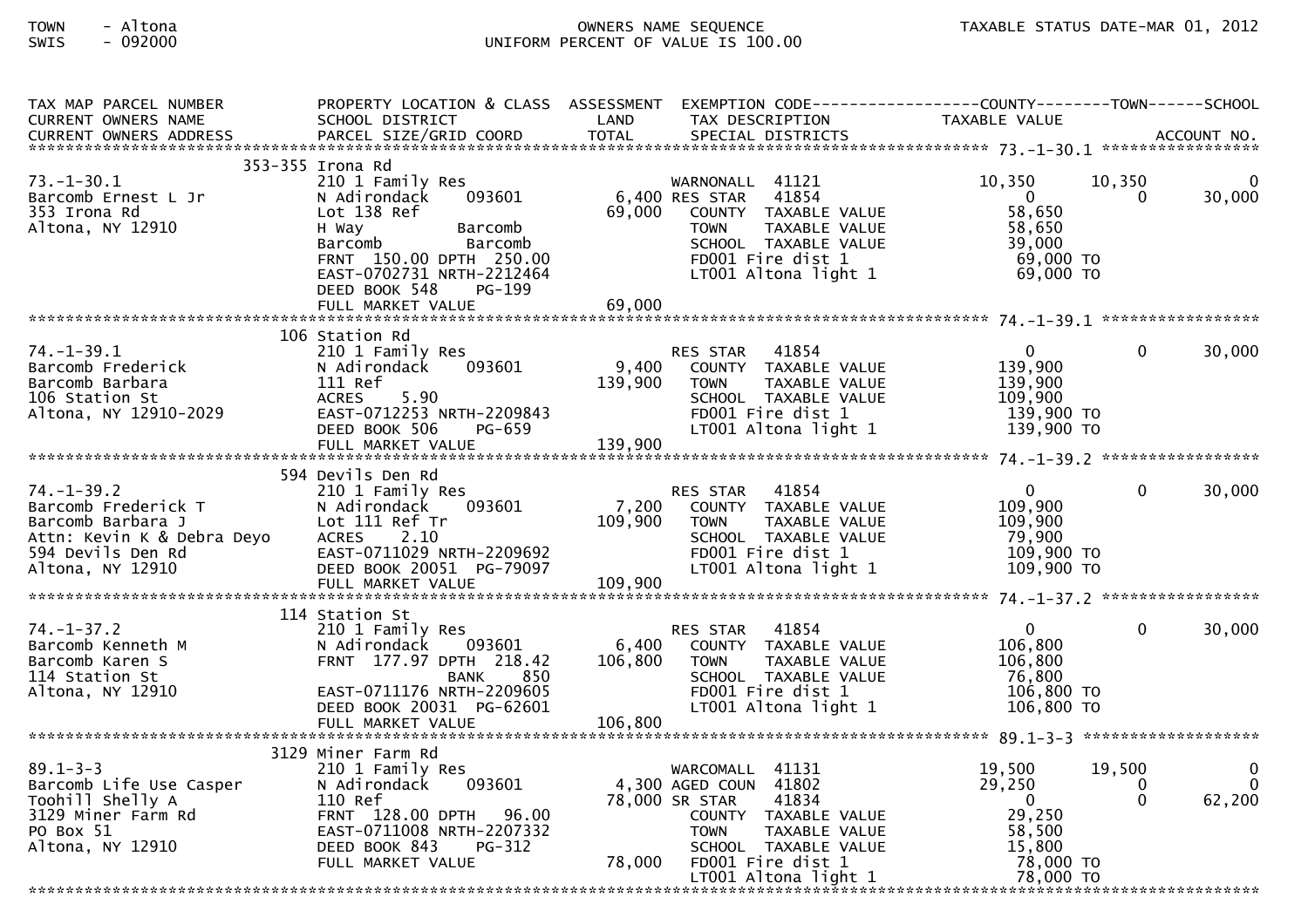| STATE OF NEW YORK<br>- Clinton<br><b>COUNTY</b><br>- Altona<br><b>TOWN</b><br>$-092000$<br>SWIS               | 2012 FINAL                                                                                                                                                                              |                            | A S S E S S M E N T<br><b>ROLL</b><br>T A X A B L E SECTION OF THE ROLL - 1<br>OWNERS NAME SEQUENCE<br>UNIFORM PERCENT OF VALUE IS 100.00      | VALUATION DATE-JUL 01, 2011<br>TAXABLE STATUS DATE-MAR 01, 2012      | 15<br><b>PAGE</b>      |
|---------------------------------------------------------------------------------------------------------------|-----------------------------------------------------------------------------------------------------------------------------------------------------------------------------------------|----------------------------|------------------------------------------------------------------------------------------------------------------------------------------------|----------------------------------------------------------------------|------------------------|
| TAX MAP PARCEL NUMBER<br>CURRENT OWNERS NAME<br><b>CURRENT OWNERS ADDRESS</b>                                 | PROPERTY LOCATION & CLASS ASSESSMENT<br>SCHOOL DISTRICT<br>PARCEL SIZE/GRID COORD                                                                                                       | LAND<br><b>TOTAL</b>       | EXEMPTION CODE------------------COUNTY--------TOWN------SCHOOL<br>TAX DESCRIPTION<br>SPECIAL DISTRICTS                                         | TAXABLE VALUE                                                        | ACCOUNT NO.            |
| $74. - 1 - 15.1$<br>Barcomb Sherry L<br>295 Joe Wood Rd<br>Altona, NY 12910                                   | 295 Joe Wood Rd<br>240 Rural res<br>093601<br>N Adirondack<br>104 Ref<br>ACRES 12.50<br>EAST-0716461 NRTH-2213211<br>DEED BOOK 20102 PG-32545                                           | 13,100<br>65,900           | 41854<br>RES STAR<br>COUNTY TAXABLE VALUE<br>TAXABLE VALUE<br><b>TOWN</b><br>SCHOOL TAXABLE VALUE<br>FD001 Fire dist 1<br>LT001 Altona light 1 | $\mathbf{0}$<br>65,900<br>65,900<br>35,900<br>65,900 TO<br>65,900 TO | $\mathbf{0}$<br>30,000 |
| $132. - 1 - 7.1$<br>Barnaby Emilie A<br>PO Box 120<br>Altona, NY 12910-0120                                   | Rand Hill Rd<br>$322$ Rural vac $>10$<br>N Adirondack<br>093601<br>38 Duer<br>survey<br>ACRES 26.40<br>EAST-0708067 NRTH-2180940<br>DEED BOOK 592<br>PG-469<br>FULL MARKET VALUE        | 17,400<br>17,400<br>17,400 | COUNTY TAXABLE VALUE<br>TAXABLE VALUE<br><b>TOWN</b><br>SCHOOL TAXABLE VALUE<br>FD001 Fire dist 1                                              | 17,400<br>17,400<br>17,400<br>17,400 TO                              |                        |
| $148. - 2 - 13.9$<br>Barnaby Robert A<br>Barnaby Jean N<br>1806 Military Tpke<br>Plattsburgh, NY 12901        | Trudo Rd<br>$314$ Rural vac< $10$<br>N Adirondack<br>093601<br>Lot 49 Duers<br><b>ACRES</b><br>2.70<br>EAST-0711910 NRTH-2173619<br>DEED BOOK 914<br>$PG-83$                            | 9,900<br>9,900             | COUNTY TAXABLE VALUE<br><b>TOWN</b><br>TAXABLE VALUE<br>SCHOOL TAXABLE VALUE<br>FD001 Fire dist 1                                              | 9,900<br>9,900<br>9,900<br>9,900 TO                                  |                        |
|                                                                                                               | 2036 Rand Hill Rd                                                                                                                                                                       |                            |                                                                                                                                                |                                                                      |                        |
| $148. - 2 - 20$<br>Barnaby William J<br>2036 Rand Hill Rd<br>Altona, NY 12910                                 | 210 1 Family Res<br>093601<br>N Adirondack<br>36 Duer<br>1.00<br><b>ACRES</b><br>EAST-0709227 NRTH-2173944<br>DEED BOOK 700<br><b>PG-238</b>                                            | 9,000<br>39,900            | 41854<br>RES STAR<br>COUNTY TAXABLE VALUE<br><b>TOWN</b><br>TAXABLE VALUE<br>SCHOOL TAXABLE VALUE<br>FD001 Fire dist 1                         | $\mathbf 0$<br>39,900<br>39,900<br>9,900<br>39,900 TO                | $\mathbf 0$<br>30,000  |
|                                                                                                               | FULL MARKET VALUE                                                                                                                                                                       | 39,900                     |                                                                                                                                                |                                                                      |                        |
| $135. - 1 - 4.7$<br>Barnes Virginia Atwood<br>Atwood Sharon<br>3608 Kings Lake Dr<br>Virginia Beach, VA 23452 | Atwood Rd<br>$314$ Rural vac<10<br>N Adirondack<br>093601<br>Lot 131 Ref Tr<br>6.00<br><b>ACRES</b><br>EAST-0734378 NRTH-2182845<br>DEED BOOK 843<br><b>PG-288</b><br>FULL MARKET VALUE | 11,500<br>11,500<br>11,500 | COUNTY TAXABLE VALUE<br><b>TOWN</b><br>TAXABLE VALUE<br>SCHOOL TAXABLE VALUE<br>FD001 Fire dist 1                                              | 11,500<br>11,500<br>11,500<br>11,500 TO                              |                        |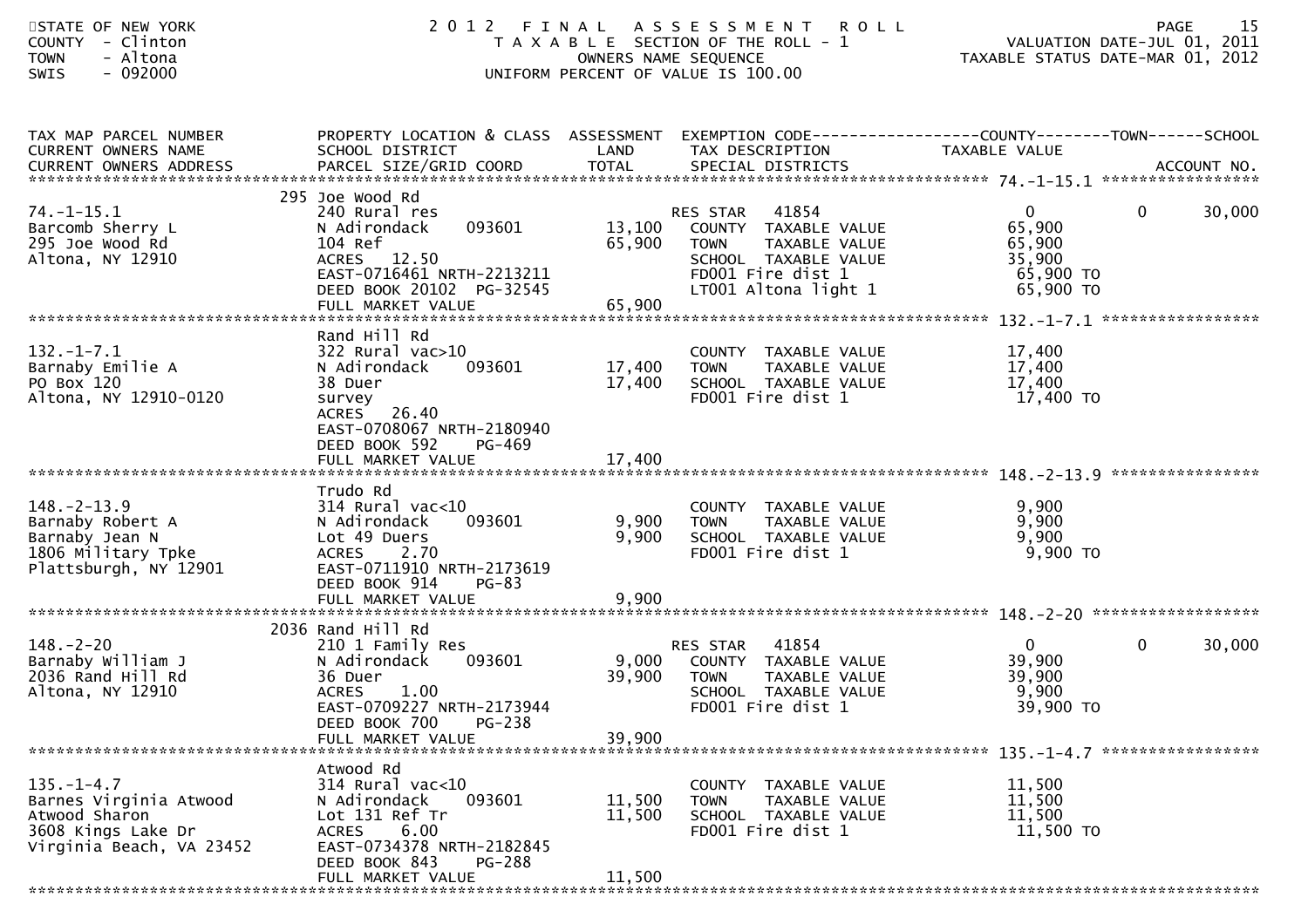| STATE OF NEW YORK<br>- Clinton<br><b>COUNTY</b><br>- Altona<br><b>TOWN</b><br>$-092000$<br>SWIS            | 2 0 1 2                                                                                                                                                                                               |                            | FINAL ASSESSMENT<br><b>ROLL</b><br>T A X A B L E SECTION OF THE ROLL - 1<br>OWNERS NAME SEQUENCE<br>UNIFORM PERCENT OF VALUE IS 100.00 | 16<br>PAGE<br>VALUATION DATE-JUL 01, 2011<br>TAXABLE STATUS DATE-MAR 01, 2012 |
|------------------------------------------------------------------------------------------------------------|-------------------------------------------------------------------------------------------------------------------------------------------------------------------------------------------------------|----------------------------|----------------------------------------------------------------------------------------------------------------------------------------|-------------------------------------------------------------------------------|
| TAX MAP PARCEL NUMBER<br>CURRENT OWNERS NAME                                                               | PROPERTY LOCATION & CLASS ASSESSMENT<br>SCHOOL DISTRICT                                                                                                                                               | LAND                       | TAX DESCRIPTION                                                                                                                        | EXEMPTION CODE-----------------COUNTY--------TOWN-----SCHOOL<br>TAXABLE VALUE |
| $116. - 2 - 1$<br>Barotti Anthony James Jr<br>Attn: Adirondack Bank<br>185 Genesee St<br>Utica, NY 13501   | 1280 Plank Rd<br>240 Rural res<br>N Adirondack<br>093601<br>$27$ Sg<br>95.90<br><b>ACRES</b><br>EAST-0680268 NRTH-2191274<br>DEED BOOK 20041 PG-76410                                                 | 35,000<br>111,200          | COUNTY TAXABLE VALUE<br>TAXABLE VALUE<br><b>TOWN</b><br>SCHOOL TAXABLE VALUE<br>FD001 Fire dist 1                                      | 111,200<br>111,200<br>111,200<br>111,200 TO                                   |
| $88.14 - 2 - 8$<br>Batchasingh Sharma<br>Batchasingh Angelita<br>141 Mcvey St<br>LaSalle PQ, Canada H8R3T3 | 37 Pinewood Dr<br>312 Vac w/imprv<br>N Adirondack<br>093601<br>Stonewall Bk 10 Pg 123 Lo<br>67.50 DPTH 165.00<br><b>FRNT</b><br>EAST-0698632 NRTH-2204618<br>DEED BOOK 627<br>PG-479                  | 4,000<br>7,000             | COUNTY TAXABLE VALUE<br><b>TOWN</b><br>TAXABLE VALUE<br>SCHOOL TAXABLE VALUE<br>FD001 Fire dist 1                                      | 7,000<br>7,000<br>7,000<br>$7,000$ TO                                         |
|                                                                                                            |                                                                                                                                                                                                       |                            |                                                                                                                                        |                                                                               |
| $119. - 1 - 6.2$<br>Baxter Robert D Jr<br>Baxter Shawn<br>36 Elizabeth St<br>Plattsburgh, NY 12901         | Military Tpke<br>$314$ Rural vac< $10$<br>093601<br>N Adirondack<br>Lot 69 Ref Tr<br><b>ACRES</b><br>1.70<br>EAST-0713410 NRTH-2190083<br>DEED BOOK 787<br>$PG-25$                                    | 6,900<br>6,900             | COUNTY TAXABLE VALUE<br>TAXABLE VALUE<br><b>TOWN</b><br>SCHOOL TAXABLE VALUE<br>FD001 Fire dist 1                                      | 6,900<br>6,900<br>6,900<br>6,900 TO                                           |
| $119. - 1 - 6.11$<br>Baxter Robert D Jr<br>36 Elizabeth St<br>Plattsburgh, NY 12901                        | Rock Rd<br>$322$ Rural vac $>10$<br>093601<br>N Adirondack<br>Lot 72 Ref Tr<br>Survey Map 20072/05682 &<br>ACRES 110.59<br>EAST-0715214 NRTH-2190762<br>DEED BOOK 20072 PG-06572<br>FULL MARKET VALUE | 41,900<br>41,900<br>41,900 | COUNTY TAXABLE VALUE<br><b>TOWN</b><br>TAXABLE VALUE<br>SCHOOL TAXABLE VALUE<br>FD001 Fire dist 1                                      | 41,900<br>41,900<br>41,900<br>41,900 TO                                       |
|                                                                                                            | 101 Duley Rd                                                                                                                                                                                          |                            |                                                                                                                                        |                                                                               |
| $119. - 1 - 19.11$<br>Baxter Travis<br>38 Elizabeth St<br>Plattsburgh, NY 12901                            | 240 Rural res<br>093601<br>N Adirondack<br>Lot 68 Ref<br>ACRES 14.30<br>EAST-0712515 NRTH-2186779<br>DEED BOOK 20062 PG-636<br>FULL MARKET VALUE                                                      | 13,500<br>20,900<br>20,900 | COUNTY TAXABLE VALUE<br>TAXABLE VALUE<br><b>TOWN</b><br>SCHOOL TAXABLE VALUE<br>FD001 Fire dist 1                                      | 20,900<br>20,900<br>20,900<br>20,900 TO                                       |
|                                                                                                            |                                                                                                                                                                                                       |                            |                                                                                                                                        |                                                                               |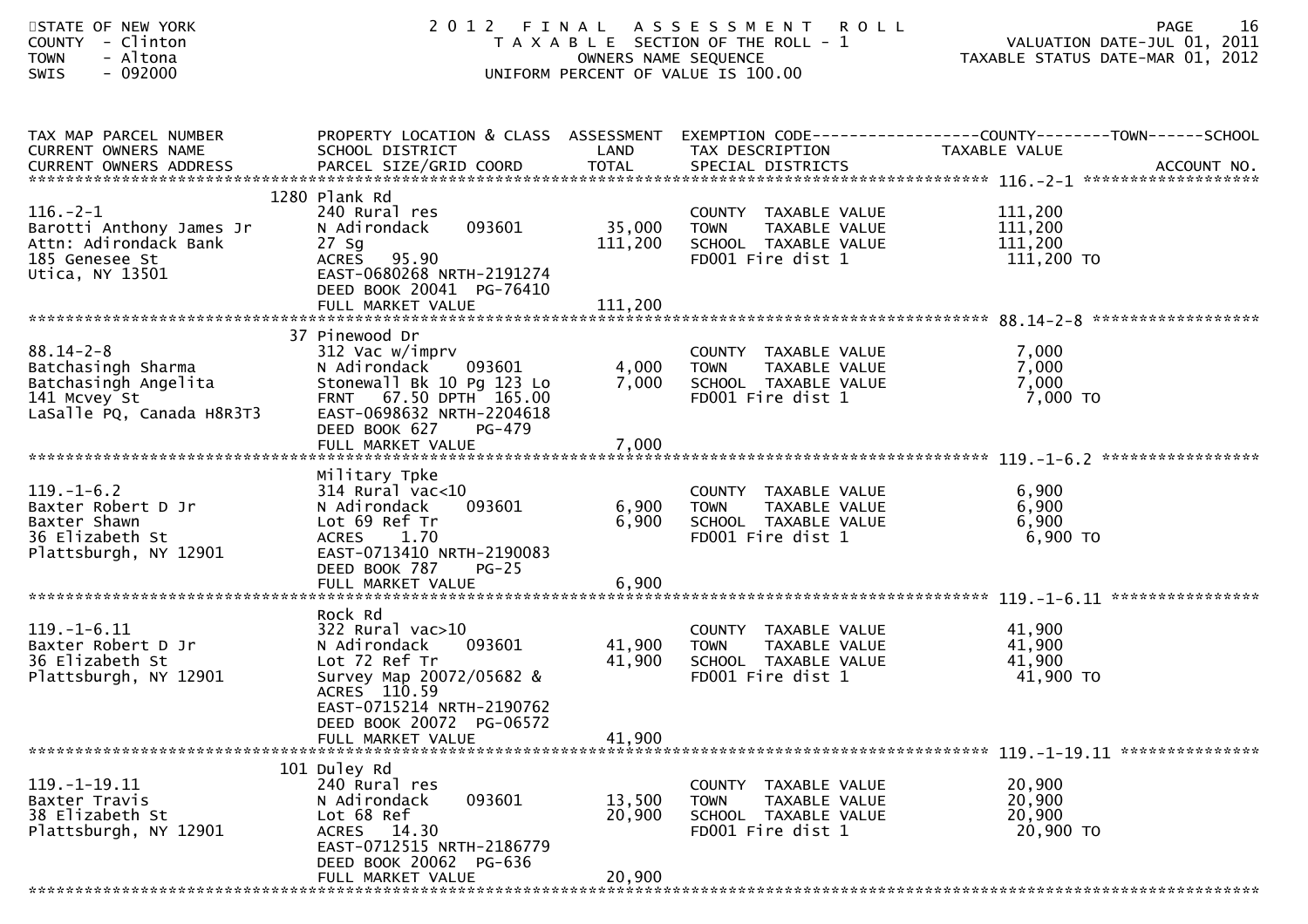| STATE OF NEW YORK<br>COUNTY - Clinton<br>- Altona<br><b>TOWN</b><br><b>SWIS</b><br>- 092000                                             |                                                                                                                                                                                  |                                       | 2012 FINAL ASSESSMENT ROLL<br>T A X A B L E SECTION OF THE ROLL - 1<br>OWNERS NAME SEQUENCE<br>UNIFORM PERCENT OF VALUE IS 100.00 | ROLL - 1 VALUATION DATE-JUL 01, 2011<br>TAXABLE STATUS DATE-MAR 01, 2012 | 17<br>PAGE            |
|-----------------------------------------------------------------------------------------------------------------------------------------|----------------------------------------------------------------------------------------------------------------------------------------------------------------------------------|---------------------------------------|-----------------------------------------------------------------------------------------------------------------------------------|--------------------------------------------------------------------------|-----------------------|
| TAX MAP PARCEL NUMBER<br>CURRENT OWNERS NAME<br>CURRENT OWNERS ADDRESS                                                                  | PROPERTY LOCATION & CLASS ASSESSMENT EXEMPTION CODE----------------COUNTY-------TOWN------SCHOOL<br>SCHOOL DISTRICT<br><b>Example 2018 LAND</b>                                  |                                       | TAX DESCRIPTION                                                                                                                   | TAXABLE VALUE                                                            |                       |
| $133. - 1 - 2$<br>Baxter Travis<br>AG Land Property Management<br>38 Elizabeth St<br>Plattsburgh, NY 12901                              | Duley Rd<br>321 Abandoned ag<br>093601<br>N Adirondack<br>67 Duer<br>2011-00243319, Royalty Aq<br>ACRES 112.50<br>EAST-0712358 NRTH-2184296<br>DEED BOOK 20112 PG-42207          | 29,700<br>29,700                      | COUNTY TAXABLE VALUE<br><b>TOWN</b><br>TAXABLE VALUE<br>SCHOOL TAXABLE VALUE<br>FD001 Fire dist 1                                 | 29,700<br>29,700<br>29,700<br>29,700 TO                                  |                       |
|                                                                                                                                         |                                                                                                                                                                                  |                                       |                                                                                                                                   |                                                                          |                       |
| $132. - 1 - 9$<br>Beach Charles<br>Beach Lois<br>peacul LOIS<br>Purdy Mills<br>2251 Rand Hill Rd<br>Altons WY 10016<br>Altona, NY 12910 | 2229/2251 Rand Hill Rd<br>210 1 Family Res<br>093601<br>N Adirondack<br>38 Duer<br>ACRES 9.00<br>EAST-0706941 NRTH-2178331<br>DEED BOOK 529<br>PG-265                            | 255,000                               | RES STAR 41854<br>17,300 COUNTY TAXABLE VALUE<br><b>TOWN</b><br>TAXABLE VALUE<br>SCHOOL TAXABLE VALUE<br>FD001 Fire dist 1        | $\mathbf{0}$<br>255,000<br>255,000<br>225,000<br>255,000 TO              | $\mathbf 0$<br>30,000 |
| $89.1 - 1 - 9.1$<br>Beach Jonathan<br>505 Devils Den Rd<br>Altona, NY 12910                                                             | 505 Devils Den Rd<br>220 2 Family Res<br>093601<br>N Adirondack<br>131 Ref<br>ACRES 1.70 BANK 230<br>EAST-0710668 NRTH-2207455<br>DEED BOOK 20062 PG-1515                        | 7,000 TOWN<br>190,000                 | COUNTY TAXABLE VALUE<br>TAXABLE VALUE<br>SCHOOL TAXABLE VALUE<br>FD001 Fire dist 1<br>LT001 Altona light 1                        | 190,000<br>190,000<br>190,000<br>190,000 TO<br>190,000 TO                |                       |
| $89.1 - 1 - 9.2$<br>Beach Randall C<br>Beach Lois S<br>2251 Rand Hill Rd<br>Altona, NY 12910                                            | 499 Devils Den Rd<br>482 Det row bldg<br>N Adirondack<br>Lot 131 Ref Tr<br>FRNT 102.58 DPTH 257.73<br>EAST-0710760 NRTH-2207371<br>DEED BOOK 98000 PG-99604<br>FULL MARKET VALUE | $1093601$ 6,100<br>125,000<br>125,000 | COUNTY TAXABLE VALUE<br><b>TOWN</b><br>TAXABLE VALUE<br>SCHOOL TAXABLE VALUE<br>FD001 Fire dist 1<br>LT001 Altona light 1         | 125,000<br>125,000<br>125,000<br>125,000 TO<br>125,000 TO                |                       |
| $89.1 - 2 - 28$<br>Beach Randall C<br>Beach Lois S<br>Purdy Mills<br>2251 Rand Hill Rd<br>Altona, NY 12910                              | 3130 Miner Farm Rd<br>411 Apartment<br>093601<br>N Adirondack<br>110 Ref<br>FRNT 70.00 DPTH 77.00<br>EAST-0711003 NRTH-2207474<br>DEED BOOK 638<br>PG-680<br>FULL MARKET VALUE   | 4,000<br>99,900<br>99,900             | COUNTY TAXABLE VALUE<br>TAXABLE VALUE<br><b>TOWN</b><br>SCHOOL TAXABLE VALUE<br>FD001 Fire dist 1<br>LT001 Altona light 1         | 99,900<br>99,900<br>99,900<br>99,900 TO<br>99,900 TO                     |                       |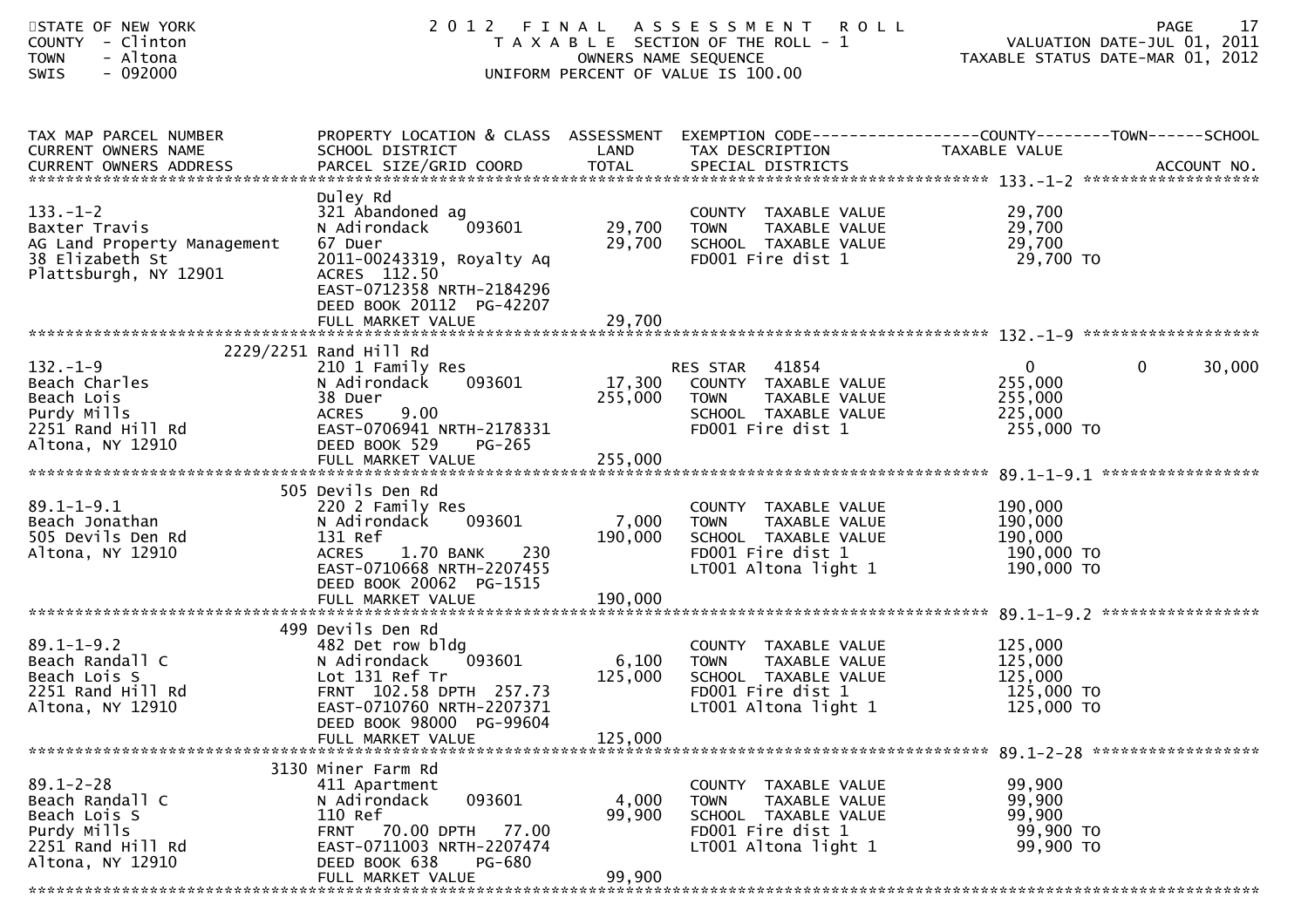| STATE OF NEW YORK<br>COUNTY - Clinton<br>- Altona<br><b>TOWN</b><br>SWIS<br>- 092000                        | 2 0 1 2                                                                                                                                                                                             | FINAL                     | A S S E S S M E N T<br><b>ROLL</b><br>T A X A B L E SECTION OF THE ROLL - 1<br>OWNERS NAME SEQUENCE<br>UNIFORM PERCENT OF VALUE IS 100.00       | VALUATION DATE-JUL 01, 2011<br>TAXABLE STATUS DATE-MAR 01, 2012 | <b>PAGE</b> | 18               |
|-------------------------------------------------------------------------------------------------------------|-----------------------------------------------------------------------------------------------------------------------------------------------------------------------------------------------------|---------------------------|-------------------------------------------------------------------------------------------------------------------------------------------------|-----------------------------------------------------------------|-------------|------------------|
| TAX MAP PARCEL NUMBER<br>CURRENT OWNERS NAME                                                                | PROPERTY LOCATION & CLASS ASSESSMENT<br>SCHOOL DISTRICT                                                                                                                                             | LAND                      | EXEMPTION CODE------------------COUNTY--------TOWN------SCHOOL<br>TAX DESCRIPTION                                                               | TAXABLE VALUE                                                   |             |                  |
| $121. - 1 - 8$<br>Beauregard David<br>Beauregard Elizabeth<br>978 Slosson Rd<br>West Chazy, NY 12992        | 974 Slosson Rd<br>280 Res Multiple<br>Beekmantown Cen 092401<br>Lot 149 Duer<br>ACRES 41.80<br>EAST-0740666 NRTH-2189329<br>DEED BOOK 98001 PG-02738                                                | 29,500<br>212,000         | 41834<br>SR STAR<br>COUNTY TAXABLE VALUE<br>TAXABLE VALUE<br><b>TOWN</b><br>SCHOOL TAXABLE VALUE<br>FD001 Fire dist 1                           | $\mathbf{0}$<br>212,000<br>212,000<br>149,800<br>212,000 TO     | $\mathbf 0$ | 62,200           |
| $121. - 1 - 9$<br>Beauregard David<br>Beauregard Elizabeth<br>978 Slosson Rd<br>West Chazy, NY 12992        | 978 Slosson Rd<br>312 Vac w/imprv<br>Beekmantown Cen 092401<br>Lot 149 Duer<br>ACRES 16.00<br>EAST-0740639 NRTH-2188342<br>DEED BOOK 98001 PG-02738                                                 | 15,300<br>16,500          | COUNTY TAXABLE VALUE<br><b>TOWN</b><br>TAXABLE VALUE<br>SCHOOL TAXABLE VALUE<br>FD001 Fire dist 1                                               | 16,500<br>16,500<br>16,500<br>16,500 TO                         |             |                  |
| $149. - 1 - 10.612$<br>Bechard Edward A<br>Bechard Beverly J<br>1 Dumont Rd<br>Champlain, NY 12919          | 386 Murtagh Hill Rd<br>240 Rural res<br>093601<br>N Adirondack<br>Lot 106 Duers<br>ACRES 10.20<br>EAST-0725153 NRTH-2173125<br>DEED BOOK 904<br>PG-284                                              | 10,000<br>53,000          | COUNTY TAXABLE VALUE<br>TAXABLE VALUE<br><b>TOWN</b><br>SCHOOL TAXABLE VALUE<br>FD001 Fire dist 1                                               | 53,000<br>53,000<br>53,000<br>53,000 TO                         |             |                  |
| $76. - 1 - 3$<br>Begor Bertha<br>Begor Leeward<br>9181 Rt 22<br>Mooers, NY 12958                            | 9181 Rt 22<br>210 1 Family Res<br>Northeastern Cl 092801<br>Lot 32 Ref<br>FRNT 300.00 DPTH 110.00<br>EAST-0736854 NRTH-2216033<br>DEED BOOK 20092 PG-24473<br>FULL MARKET VALUE                     | 66,800<br>66,800          | AGED - ALL 41800<br>4,800 SR STAR<br>41834<br>COUNTY TAXABLE VALUE<br>TAXABLE VALUE<br><b>TOWN</b><br>SCHOOL TAXABLE VALUE<br>FD001 Fire dist 1 | 33,400<br>$\overline{0}$<br>33,400<br>33,400<br>0<br>66,800 TO  | 33,400<br>0 | 33,400<br>33,400 |
| $73. - 1 - 13.1$<br>Belair Christopher W<br>Belair Carolyn A<br>1978 Alder Bend Rd<br>Altona, NY 12910-1942 | 1978 Alder Bend Rd<br>210 1 Family Res<br>093601<br>N Adirondack<br>155 Ref<br>FRNT 160.00 DPTH 199.00<br>080<br>BANK<br>EAST-0698011 NRTH-2213402<br>DEED BOOK 966<br>$PG-81$<br>FULL MARKET VALUE | 6,300<br>83,000<br>83,000 | 41854<br><b>RES STAR</b><br>COUNTY<br>TAXABLE VALUE<br>TAXABLE VALUE<br>TOWN<br>SCHOOL TAXABLE VALUE<br>FD001 Fire dist 1                       | 0<br>83,000<br>83,000<br>53,000<br>83,000 TO                    | 0           | 30,000           |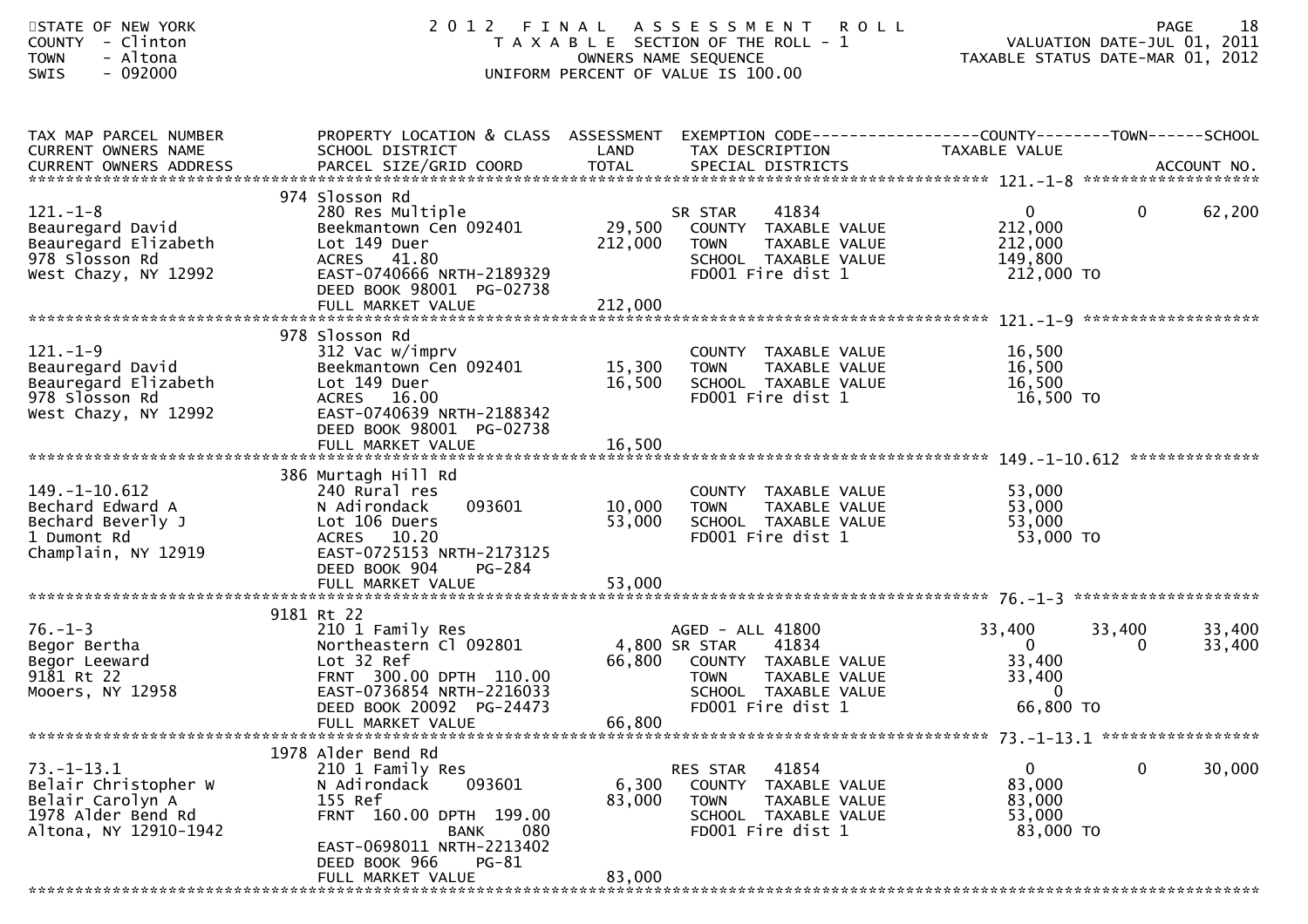| STATE OF NEW YORK<br>- Clinton<br><b>COUNTY</b><br>- Altona<br><b>TOWN</b><br>$-092000$<br><b>SWIS</b>        | 2 0 1 2                                                                                                                                                                        | FINAL                     | A S S E S S M E N T<br><b>ROLL</b><br>T A X A B L E SECTION OF THE ROLL - 1<br>OWNERS NAME SEQUENCE<br>UNIFORM PERCENT OF VALUE IS 100.00    | PAGE 19<br>VALUATION DATE-JUL 01, 2011<br>TAXARLE STATUS DATE USE 10.000<br>TAXABLE STATUS DATE-MAR 01, 2012 | <b>PAGE</b>  | 19           |
|---------------------------------------------------------------------------------------------------------------|--------------------------------------------------------------------------------------------------------------------------------------------------------------------------------|---------------------------|----------------------------------------------------------------------------------------------------------------------------------------------|--------------------------------------------------------------------------------------------------------------|--------------|--------------|
| TAX MAP PARCEL NUMBER<br>CURRENT OWNERS NAME<br>CURRENT OWNERS ADDRESS                                        | PROPERTY LOCATION & CLASS ASSESSMENT EXEMPTION CODE----------------COUNTY-------TOWN------SCHOOL<br>SCHOOL DISTRICT                                                            | LAND                      | TAX DESCRIPTION                                                                                                                              | TAXABLE VALUE                                                                                                |              |              |
| $89.1 - 3 - 30$<br>Belair Christopher W<br>Belair Life Use Beulah<br>1978 Alder Bend Rd<br>Altona, NY 12910   | 446 Devils Den Rd<br>210 1 Family Res<br>093601<br>N Adirondack<br>110 Ref<br>FRNT 120.00 DPTH 165.00<br>EAST-0711199 NRTH-2206096<br>DEED BOOK 785<br>$PG-34$                 | 5,700<br>35,000           | WARCOMALL 41131<br>COUNTY TAXABLE VALUE<br><b>TOWN</b><br>TAXABLE VALUE<br>SCHOOL TAXABLE VALUE<br>FD001 Fire dist 1<br>LT001 Altona light 1 | 8,750<br>26,250<br>26,250<br>35,000<br>35,000 TO<br>35,000 TO                                                | 8,750        | $\mathbf{0}$ |
|                                                                                                               |                                                                                                                                                                                |                           |                                                                                                                                              |                                                                                                              |              |              |
| $73. - 1 - 43$<br>Belair Nathan R<br>32 Pike St Apt 1<br>Plattsburgh, NY 12901                                | 1933 Alder Bend Rd<br>210 1 Family Res<br>N Adirondack<br>093601<br>166 Ref<br>FRNT 180.00 DPTH 250.00<br><b>BANK</b><br>080                                                   | 6,400<br>79,000           | 41854<br>RES STAR<br>COUNTY TAXABLE VALUE<br>TAXABLE VALUE<br><b>TOWN</b><br>SCHOOL TAXABLE VALUE<br>FD001 Fire dist 1                       | $\mathbf{0}$<br>79,000<br>79,000<br>49,000<br>79,000 TO                                                      | $\mathbf{0}$ | 30,000       |
|                                                                                                               | EAST-0697763 NRTH-2212402<br>DEED BOOK 20122 PG-45248                                                                                                                          |                           |                                                                                                                                              |                                                                                                              |              |              |
| $130 - 2 - 8$<br>Belair Sandra L<br>752 Plank Rd<br>Ellenburg Depot, NY 12935                                 | 752 Plank Rd<br>210 1 Family Res<br>093601<br>N Adirondack<br>37 Sg<br><b>ACRES</b><br>5.10<br>EAST-0680848 NRTH-2178500<br>DEED BOOK 754<br><b>PG-31</b><br>FULL MARKET VALUE | 9,000<br>71,100<br>71,100 | RES STAR 41854<br>COUNTY TAXABLE VALUE<br><b>TOWN</b><br>TAXABLE VALUE<br>SCHOOL TAXABLE VALUE<br>FD001 Fire dist 1                          | $\mathbf{0}$<br>71,100<br>71,100<br>41,100<br>71,100 TO                                                      | $\mathbf 0$  | 30,000       |
|                                                                                                               |                                                                                                                                                                                |                           |                                                                                                                                              |                                                                                                              |              |              |
| $87. - 1 - 13.12$<br>Belanger Wanda<br>Belanger Heather Ann<br>12 Upper Gilman St<br>St Albans, VT 05478-1817 | Military Tpke<br>$314$ Rural vac<10<br>093601<br>N Adirondack<br>Lot 214 Ref Tract<br><b>ACRES</b><br>2.60<br>EAST-0683849 NRTH-2204903                                        | 7,500<br>7,500            | COUNTY TAXABLE VALUE<br>TAXABLE VALUE<br><b>TOWN</b><br>SCHOOL TAXABLE VALUE<br>FD001 Fire dist 1                                            | 7,500<br>7,500<br>7,500<br>7,500 TO                                                                          |              |              |
|                                                                                                               | DEED BOOK 866<br><b>PG-93</b><br>FULL MARKET VALUE                                                                                                                             | 7,500                     |                                                                                                                                              |                                                                                                              |              |              |
|                                                                                                               |                                                                                                                                                                                |                           |                                                                                                                                              |                                                                                                              |              |              |
| $72. - 1 - 10$<br>Bell Alane M<br>80 white Rd<br>Mooers Forks, NY 12959                                       | Irona Rd<br>321 Abandoned ag<br>093601<br>N Adirondack<br>183 Ref<br>ACRES 57.30<br>EAST-0690043 NRTH-2215323<br>DEED BOOK 20072 PG-6683                                       | 12,100<br>12,100          | COUNTY TAXABLE VALUE<br>TAXABLE VALUE<br><b>TOWN</b><br>SCHOOL TAXABLE VALUE<br>FD001 Fire dist 1                                            | 12,100<br>12,100<br>12,100<br>12,100 TO                                                                      |              |              |
|                                                                                                               | FULL MARKET VALUE                                                                                                                                                              | 12,100                    |                                                                                                                                              |                                                                                                              |              |              |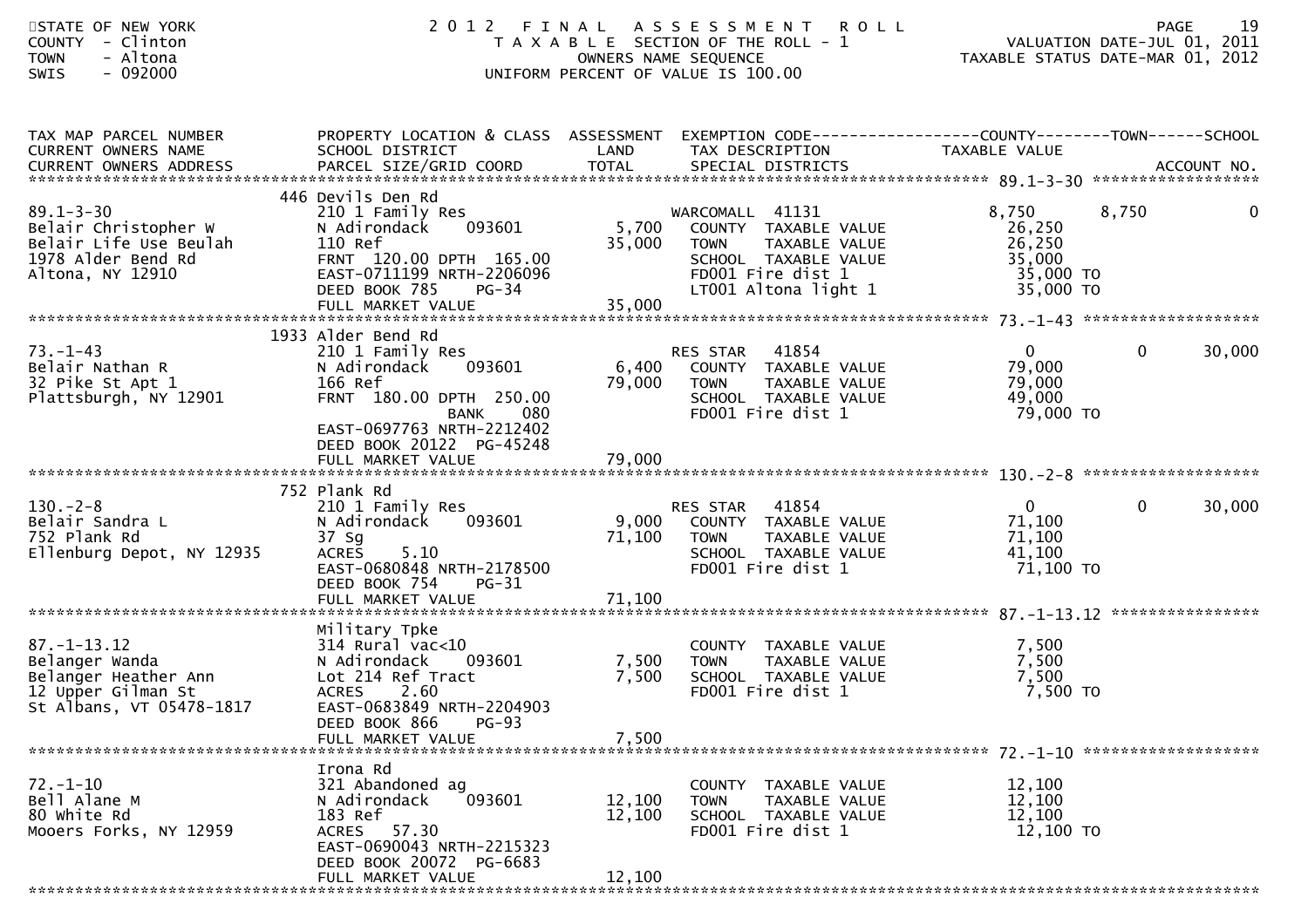| STATE OF NEW YORK<br>- Clinton<br><b>COUNTY</b><br>- Altona<br><b>TOWN</b><br>$-092000$<br><b>SWIS</b>       | 2 0 1 2                                                                                                                                                                                           |                         | FINAL ASSESSMENT<br><b>ROLL</b><br>T A X A B L E SECTION OF THE ROLL - 1<br>OWNERS NAME SEQUENCE<br>UNIFORM PERCENT OF VALUE IS 100.00                                                 | VALUATION DATE-JUL 01, 2011<br>TAXABLE STATUS DATE-MAR 01, 2012     | <b>PAGE</b>       | 20                    |
|--------------------------------------------------------------------------------------------------------------|---------------------------------------------------------------------------------------------------------------------------------------------------------------------------------------------------|-------------------------|----------------------------------------------------------------------------------------------------------------------------------------------------------------------------------------|---------------------------------------------------------------------|-------------------|-----------------------|
| TAX MAP PARCEL NUMBER<br>CURRENT OWNERS NAME<br>CURRENT OWNERS ADDRESS                                       | PROPERTY LOCATION & CLASS ASSESSMENT EXEMPTION CODE----------------COUNTY-------TOWN------SCHOOL<br>SCHOOL DISTRICT                                                                               | LAND                    | TAX DESCRIPTION                                                                                                                                                                        | TAXABLE VALUE                                                       |                   |                       |
| $135. - 2 - 8$<br>Bennet Kim J<br>Premore-Bennet Sheila L<br>759 Rt 191<br>Chazy, NY 12921                   | Recore Rd<br>321 Abandoned ag<br>Beekmantown Cen 092401<br>Lot 146 Duers Patent<br>ACRES 31.00<br>EAST-0741557 NRTH-2178171<br>DEED BOOK 732<br>PG-302                                            | 15,400<br>15,400        | COUNTY TAXABLE VALUE<br>TAXABLE VALUE<br><b>TOWN</b><br>SCHOOL TAXABLE VALUE<br>FD001 Fire dist 1                                                                                      | 15,400<br>15,400<br>15,400<br>15,400 TO                             |                   |                       |
|                                                                                                              |                                                                                                                                                                                                   |                         |                                                                                                                                                                                        |                                                                     |                   |                       |
| $87. - 1 - 9.12$<br>Benware Alexander A<br>Benware Cindy L<br>5525 Military Tpk<br>Ellenburg Depot, NY 12935 | 5525 Military Tpke<br>210 1 Family Res<br>N Adirondack<br>093601<br>Lot 190 Ref Tract Patent<br>Survey 07/2009<br>4.86<br><b>ACRES</b><br>EAST-0688799 NRTH-2204077<br>DEED BOOK 20102 PG-30506   | 9,000<br>205,000        | 41854<br>RES STAR<br>COUNTY TAXABLE VALUE<br>TAXABLE VALUE<br><b>TOWN</b><br>SCHOOL TAXABLE VALUE<br>FD001 Fire dist 1                                                                 | $\mathbf{0}$<br>205,000<br>205,000<br>175,000<br>205,000 TO         | $\mathbf 0$       | 30,000                |
| $88.14 - 2 - 2$<br>Bergevin Robert<br>Bergevin Elizabeth<br>114 Prospect Ave<br>Plattsburgh, NY 12901        | 21 Pinewood Dr<br>312 Vac w/imprv<br>093601<br>N Adirondack<br>Stonewall Pg 10 Bk 123 Lo<br>FRNT 113.68 DPTH 135.00<br>EAST-0698906 NRTH-2204307<br>DEED BOOK 1019<br>PG-196<br>FULL MARKET VALUE | 4,000<br>4,100<br>4,100 | COUNTY TAXABLE VALUE<br>TAXABLE VALUE<br>TOWN<br>SCHOOL TAXABLE VALUE<br>FD001 Fire dist 1                                                                                             | 4,100<br>4,100<br>4,100<br>4,100 TO                                 |                   |                       |
|                                                                                                              |                                                                                                                                                                                                   |                         |                                                                                                                                                                                        |                                                                     |                   |                       |
| $102. - 1 - 3.2$<br>Berglund David H<br>1345 Alder Bend Rd<br>Ellenburg Depot, NY 12935                      | 1345 Alder Bend Rd<br>240 Rural res<br>093601<br>N Adirondack<br>163 Ref<br>ACRES 33.40 BANK<br>080<br>EAST-0695189 NRTH-2198107<br>DEED BOOK 20072 PG-11641<br>FULL MARKET VALUE                 | 115,000<br>115,000      | CW_10_VET/ 41152<br>22,400 RES STAR<br>41854<br>COUNTY TAXABLE VALUE<br>TAXABLE VALUE<br><b>TOWN</b><br>SCHOOL TAXABLE VALUE<br>FD001 Fire dist 1                                      | 8,000<br>$\mathbf{0}$<br>107,000<br>115,000<br>85,000<br>115,000 TO | 0<br>$\mathbf{0}$ | $\bf{0}$<br>30,000    |
| $116. - 2 - 4$<br>Bernadette Life Est Bessey<br>Bessey Rose M<br>1006 Plank Rd<br>Ellenburg Depot, NY 12935  | 1006 Plank Rd<br>240 Rural res<br>093601<br>N Adirondack<br>31 Sg<br>50.00<br><b>ACRES</b><br>EAST-0681216 NRTH-2185267<br>DEED BOOK 718<br>PG-133<br>FULL MARKET VALUE                           | 30,000<br>30,000        | 54 PCT OF VALUE USED FOR EXEMPTION PURPOSES<br>AGED C&T 41801<br>41834<br>20,400 SR STAR<br>COUNTY TAXABLE VALUE<br>TAXABLE VALUE<br>TOWN<br>SCHOOL TAXABLE VALUE<br>FD001 Fire dist 1 | 8,100<br>0<br>21,900<br>21,900<br>0<br>30,000 TO                    | 8,100             | $\mathbf 0$<br>30,000 |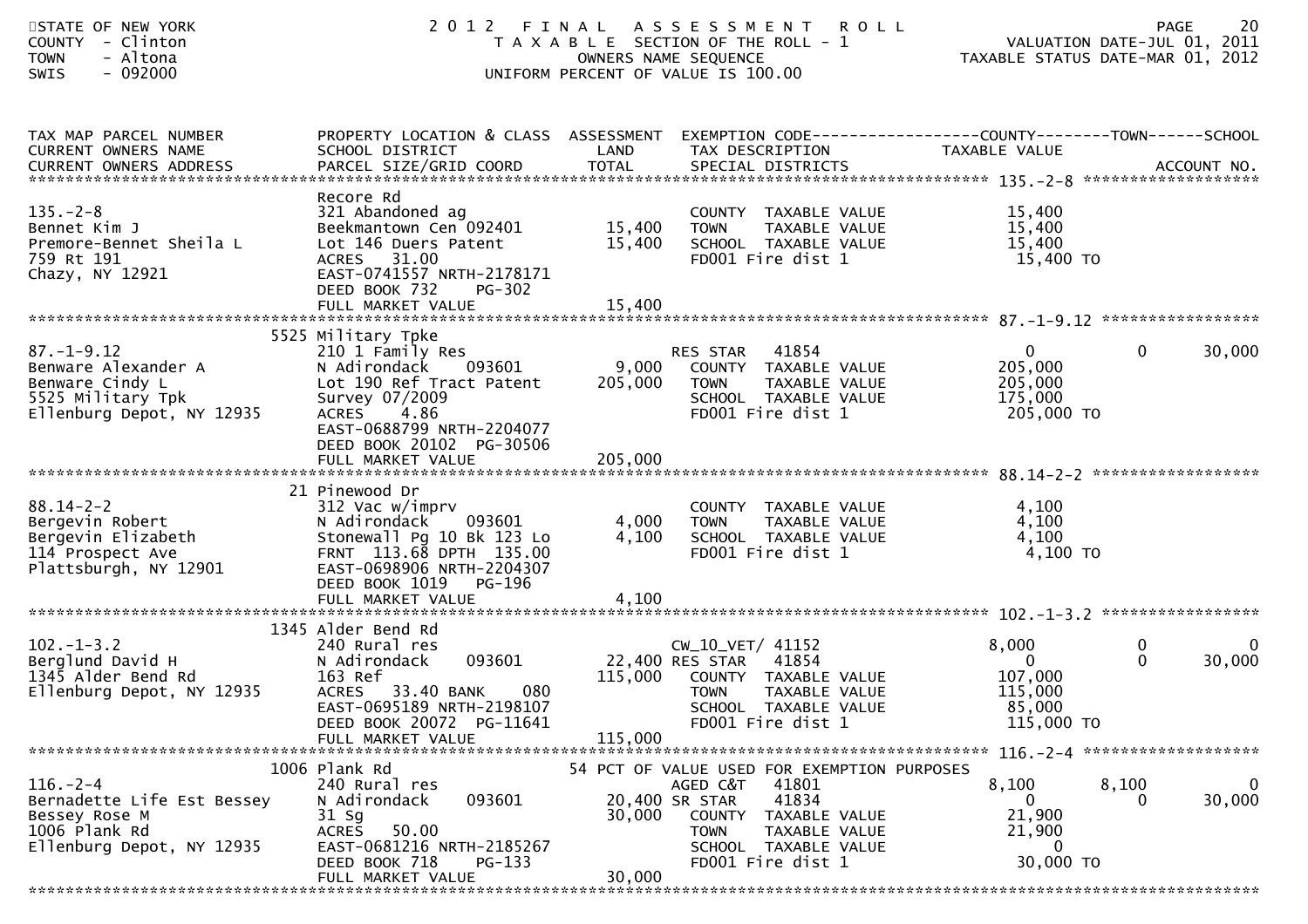| STATE OF NEW YORK<br>COUNTY - Clinton<br>- Altona<br><b>TOWN</b><br><b>SWIS</b><br>- 092000                        |                                                                                                                                                                                       | OWNERS NAME SEQUENCE       | 2012 FINAL ASSESSMENT ROLL<br>T A X A B L E SECTION OF THE ROLL - 1<br>UNIFORM PERCENT OF VALUE IS 100.00    |                                                         | 21<br><b>PAGE</b><br>VALUATION DATE-JUL 01, 2011<br>TAXABLE STATUS DATE-MAR 01, 2012 |
|--------------------------------------------------------------------------------------------------------------------|---------------------------------------------------------------------------------------------------------------------------------------------------------------------------------------|----------------------------|--------------------------------------------------------------------------------------------------------------|---------------------------------------------------------|--------------------------------------------------------------------------------------|
| TAX MAP PARCEL NUMBER<br>CURRENT OWNERS NAME                                                                       | PROPERTY LOCATION & CLASS ASSESSMENT EXEMPTION CODE----------------COUNTY-------TOWN------SCHOOL<br>SCHOOL DISTRICT                                                                   | LAND                       | TAX DESCRIPTION                                                                                              | TAXABLE VALUE                                           |                                                                                      |
| $149. - 1 - 13.1$<br>Bernard Dustin<br>41 Nature's Way<br>West Chazy, NY 12992                                     | 400 Murtagh Hill Rd<br>260 Seasonal res<br>N Adirondack<br>093601<br>106 Duer<br>ACRES 20.50<br>EAST-0725051 NRTH-2173830<br>DEED BOOK 20021 PG-44675                                 | 12,800<br>43,000           | COUNTY TAXABLE VALUE<br>TAXABLE VALUE<br>TOWN<br>SCHOOL TAXABLE VALUE<br>FD001 Fire dist 1                   | 43,000<br>43,000<br>43,000<br>43,000 TO                 |                                                                                      |
|                                                                                                                    |                                                                                                                                                                                       |                            |                                                                                                              |                                                         |                                                                                      |
| $74. - 1 - 13.2$<br>Bertrand William O<br>350 Joe Wood Rd<br>Altona, NY 12910                                      | 350 Joe Wood Rd<br>210 1 Family Res<br>N Adirondack<br>093601<br>Lot 104 Ref Tr<br>FRNT 232.00 DPTH 141.00<br>EAST-0716684 NRTH-2215016<br>DEED BOOK 700<br>$PG-42$                   | 5,900<br>75,000            | RES STAR 41854<br>COUNTY TAXABLE VALUE<br>TAXABLE VALUE<br>TOWN<br>SCHOOL TAXABLE VALUE<br>FD001 Fire dist 1 | $\mathbf{0}$<br>75,000<br>75,000<br>45,000<br>75,000 TO | $\mathbf 0$<br>30,000                                                                |
| $73. - 3 - 2$<br>Biegler Charles<br>Biegler Julie<br>15 Terry Ln<br>Commack, NY 11725                              | Helens Way<br>$314$ Rural vac< $10$<br>093601<br>N Adirondack<br>166 Ref<br><b>ACRES</b><br>5.10<br>EAST-0694820 NRTH-2214433<br>DEED BOOK 575<br>PG-675                              | 9,000<br>9,000             | COUNTY TAXABLE VALUE<br>TAXABLE VALUE<br><b>TOWN</b><br>SCHOOL TAXABLE VALUE<br>FD001 Fire dist 1            | 9,000<br>9,000<br>9,000<br>$9,000$ TO                   |                                                                                      |
|                                                                                                                    | Vassar Rd                                                                                                                                                                             |                            |                                                                                                              |                                                         |                                                                                      |
| $121. - 1 - 3$<br>Billow Leslie Allan<br>Billow Gary Michael<br>372 Rt 9<br>Champlain, NY 12919                    | 260 Seasonal res<br>093601<br>N Adirondack<br>150 Duer<br>ACRES 36.80<br>EAST-0738005 NRTH-2192192<br>DEED BOOK 994<br>PG-345<br>FULL MARKET VALUE                                    | 19,700<br>31,100<br>31,100 | COUNTY TAXABLE VALUE<br>TAXABLE VALUE<br><b>TOWN</b><br>SCHOOL TAXABLE VALUE<br>FD001 Fire dist 1            | 31,100<br>31,100<br>31,100<br>31,100 TO                 |                                                                                      |
|                                                                                                                    |                                                                                                                                                                                       |                            |                                                                                                              |                                                         |                                                                                      |
| $88.14 - 2 - 56$<br>Bilodeau Daniel J<br>Grainger Julie E<br>695 Massena<br>Greenfield Park, QuebCanada<br>J2V 1E1 | 103 Pinewood Dr<br>311 Res vac land<br>093601<br>N Adirondack<br>Sub Bk 10 Pg 123 Lot 56<br>65.00 DPTH 145.49<br><b>FRNT</b><br>EAST-0698872 NRTH-2204986<br>DEED BOOK 20102 PG-36365 | 3,900<br>3,900             | COUNTY TAXABLE VALUE<br><b>TOWN</b><br>TAXABLE VALUE<br>SCHOOL TAXABLE VALUE<br>FD001 Fire dist 1            | 3,900<br>3,900<br>3,900<br>3,900 TO                     |                                                                                      |
|                                                                                                                    | FULL MARKET VALUE                                                                                                                                                                     | 3,900                      |                                                                                                              |                                                         |                                                                                      |
| STATE OF NEW YORK                                                                                                  | 2 0 1 2                                                                                                                                                                               | FINAL                      | A S S E S S M E N T                                                                                          | R O L L                                                 | 22<br><b>PAGE</b>                                                                    |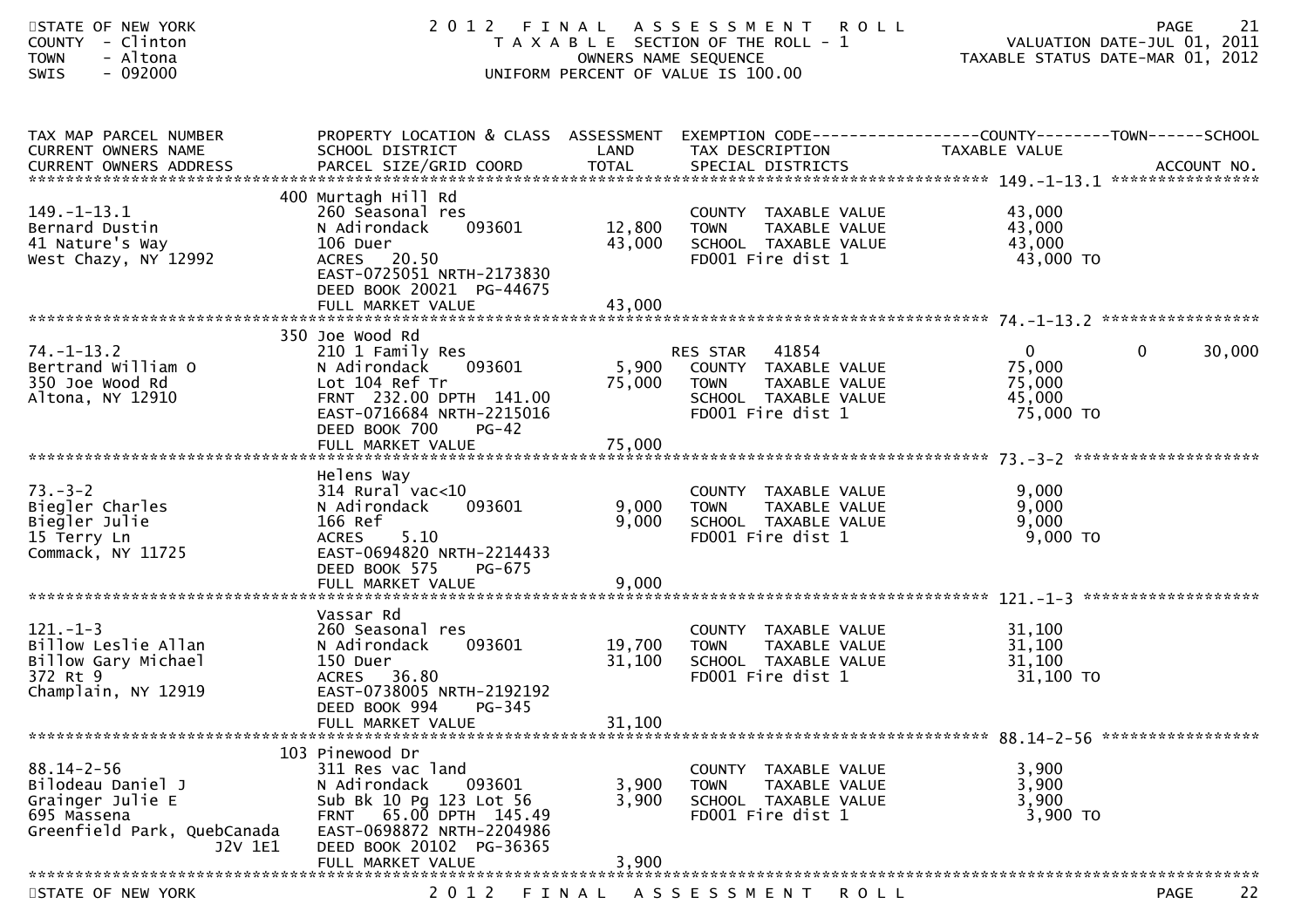| 12 Canaan Rd<br>$71.1 - 1 - 6$<br>$\overline{0}$<br>30,000<br>210 1 Family Res<br>41854<br>$\Omega$<br>RES STAR<br>Bilow Allan J<br>4,400<br>COUNTY TAXABLE VALUE<br>85,000<br>N Adirondack<br>093601<br>Bilow Darla D<br>85,000<br>85,000<br><b>TOWN</b><br><b>TAXABLE VALUE</b><br>Bm<br>12 Canaan Rd<br>FRNT 77.00 DPTH 132.80<br>SCHOOL TAXABLE VALUE<br>55.000<br>Ellenburg Depot, NY 12935<br>EAST-0675390 NRTH-2213828<br>FD002 Ellenburg fire 21<br>85,000 TO<br>DEED BOOK 645<br>LT002 Altona light 21<br>85,000 TO<br>PG-548<br>85,000<br>FULL MARKET VALUE<br>4694 Military Tpke<br>$103.-1-13.1$<br>$\mathbf{0}$<br>30,000<br>240 Rural res<br>41854<br>$\Omega$<br><b>RES STAR</b><br>54,400<br>093601<br>19,000<br>Bilyeu Christopher C<br>COUNTY TAXABLE VALUE<br>N Adirondack<br>54,400<br>54,400<br>4694 Military Tpke<br>Lot 134 Ref<br><b>TOWN</b><br>TAXABLE VALUE<br>Altona, NY 12910<br>080<br><b>ACRES</b><br>33.30 BANK<br>24,400<br>SCHOOL TAXABLE VALUE<br>EAST-0707164 NRTH-2197194<br>FD001 Fire dist 1<br>54,400 TO<br>DEED BOOK 20031 PG-59264<br>Tantillo Way<br>$73. - 2 - 16$<br>10,900<br>$314$ Rural vac<10<br>COUNTY TAXABLE VALUE<br>10,900<br>10,900<br>Binder Albert J<br>093601<br>N Adirondack<br><b>TOWN</b><br>TAXABLE VALUE<br>10,900<br>10,900<br>6620 Arapaho Dr<br>155 Ref<br>SCHOOL TAXABLE VALUE<br>10,900 TO<br>Evergreen, CO 80439<br><b>ACRES</b><br>8.40<br>FD001 Fire dist 1<br>EAST-0699903 NRTH-2214469<br>DEED BOOK 628<br>PG-876<br>Rabideau Rd<br>$103. - 1 - 32$<br>314 Rural vac<10<br>7,700<br>COUNTY TAXABLE VALUE<br>7,700<br>7,700<br>Birch John K<br>093601<br>N Adirondack<br><b>TOWN</b><br>TAXABLE VALUE<br>7,700<br>7.700<br>Birch Terry<br>160-161 Ref<br>SCHOOL TAXABLE VALUE<br>$7,700$ TO<br>7630 Pelletier Blvd<br>3.00<br>FD001 Fire dist 1<br><b>ACRES</b><br>Brossard, QC, Canada<br>EAST-0699173 NRTH-2198036<br>J4W2M6<br>PG-195<br>DEED BOOK 554<br>FULL MARKET VALUE<br>7,700<br>418 Devils Den Rd<br>$\mathbf 0$<br>30,000<br>$89. - 2 - 23$<br>41854<br>210 1 Family Res<br>$\Omega$<br>RES STAR<br>5,500<br>45,000<br>Blackorby Kenneth<br>093601<br>COUNTY TAXABLE VALUE<br>N Adirondack<br>418 Devils Den Rd<br>45,000<br>45,000<br>110 Ref<br>TAXABLE VALUE<br><b>TOWN</b><br>Altona, NY 12910<br>FRNT 132.00 DPTH 140.00<br>SCHOOL TAXABLE VALUE<br>15,000<br>EAST-0711062 NRTH-2205376<br>FD001 Fire dist 1<br>45,000 TO<br>45,000 TO<br>DEED BOOK 20061 PG-99835<br>LT001 Altona light 1<br>STATE OF NEW YORK<br>2 0 1 2<br>FINAL ASSESSMENT<br><b>ROLL</b><br>PAGE<br>23<br>T A X A B L E SECTION OF THE ROLL - 1<br>VALUATION DATE-JUL 01, 2011 | TAX MAP PARCEL NUMBER<br><b>CURRENT OWNERS NAME</b> | PROPERTY LOCATION & CLASS ASSESSMENT EXEMPTION CODE----------------COUNTY-------TOWN------SCHOOL<br>SCHOOL DISTRICT | LAND | TAX DESCRIPTION | <b>TAXABLE VALUE</b> |  |
|----------------------------------------------------------------------------------------------------------------------------------------------------------------------------------------------------------------------------------------------------------------------------------------------------------------------------------------------------------------------------------------------------------------------------------------------------------------------------------------------------------------------------------------------------------------------------------------------------------------------------------------------------------------------------------------------------------------------------------------------------------------------------------------------------------------------------------------------------------------------------------------------------------------------------------------------------------------------------------------------------------------------------------------------------------------------------------------------------------------------------------------------------------------------------------------------------------------------------------------------------------------------------------------------------------------------------------------------------------------------------------------------------------------------------------------------------------------------------------------------------------------------------------------------------------------------------------------------------------------------------------------------------------------------------------------------------------------------------------------------------------------------------------------------------------------------------------------------------------------------------------------------------------------------------------------------------------------------------------------------------------------------------------------------------------------------------------------------------------------------------------------------------------------------------------------------------------------------------------------------------------------------------------------------------------------------------------------------------------------------------------------------------------------------------------------------------------------------------------------------------------------------------------------------------------------------------------------------------------------------------------------------|-----------------------------------------------------|---------------------------------------------------------------------------------------------------------------------|------|-----------------|----------------------|--|
|                                                                                                                                                                                                                                                                                                                                                                                                                                                                                                                                                                                                                                                                                                                                                                                                                                                                                                                                                                                                                                                                                                                                                                                                                                                                                                                                                                                                                                                                                                                                                                                                                                                                                                                                                                                                                                                                                                                                                                                                                                                                                                                                                                                                                                                                                                                                                                                                                                                                                                                                                                                                                                              |                                                     |                                                                                                                     |      |                 |                      |  |
|                                                                                                                                                                                                                                                                                                                                                                                                                                                                                                                                                                                                                                                                                                                                                                                                                                                                                                                                                                                                                                                                                                                                                                                                                                                                                                                                                                                                                                                                                                                                                                                                                                                                                                                                                                                                                                                                                                                                                                                                                                                                                                                                                                                                                                                                                                                                                                                                                                                                                                                                                                                                                                              |                                                     |                                                                                                                     |      |                 |                      |  |
|                                                                                                                                                                                                                                                                                                                                                                                                                                                                                                                                                                                                                                                                                                                                                                                                                                                                                                                                                                                                                                                                                                                                                                                                                                                                                                                                                                                                                                                                                                                                                                                                                                                                                                                                                                                                                                                                                                                                                                                                                                                                                                                                                                                                                                                                                                                                                                                                                                                                                                                                                                                                                                              |                                                     |                                                                                                                     |      |                 |                      |  |
|                                                                                                                                                                                                                                                                                                                                                                                                                                                                                                                                                                                                                                                                                                                                                                                                                                                                                                                                                                                                                                                                                                                                                                                                                                                                                                                                                                                                                                                                                                                                                                                                                                                                                                                                                                                                                                                                                                                                                                                                                                                                                                                                                                                                                                                                                                                                                                                                                                                                                                                                                                                                                                              |                                                     |                                                                                                                     |      |                 |                      |  |
|                                                                                                                                                                                                                                                                                                                                                                                                                                                                                                                                                                                                                                                                                                                                                                                                                                                                                                                                                                                                                                                                                                                                                                                                                                                                                                                                                                                                                                                                                                                                                                                                                                                                                                                                                                                                                                                                                                                                                                                                                                                                                                                                                                                                                                                                                                                                                                                                                                                                                                                                                                                                                                              |                                                     |                                                                                                                     |      |                 |                      |  |
|                                                                                                                                                                                                                                                                                                                                                                                                                                                                                                                                                                                                                                                                                                                                                                                                                                                                                                                                                                                                                                                                                                                                                                                                                                                                                                                                                                                                                                                                                                                                                                                                                                                                                                                                                                                                                                                                                                                                                                                                                                                                                                                                                                                                                                                                                                                                                                                                                                                                                                                                                                                                                                              |                                                     |                                                                                                                     |      |                 |                      |  |
|                                                                                                                                                                                                                                                                                                                                                                                                                                                                                                                                                                                                                                                                                                                                                                                                                                                                                                                                                                                                                                                                                                                                                                                                                                                                                                                                                                                                                                                                                                                                                                                                                                                                                                                                                                                                                                                                                                                                                                                                                                                                                                                                                                                                                                                                                                                                                                                                                                                                                                                                                                                                                                              |                                                     |                                                                                                                     |      |                 |                      |  |
|                                                                                                                                                                                                                                                                                                                                                                                                                                                                                                                                                                                                                                                                                                                                                                                                                                                                                                                                                                                                                                                                                                                                                                                                                                                                                                                                                                                                                                                                                                                                                                                                                                                                                                                                                                                                                                                                                                                                                                                                                                                                                                                                                                                                                                                                                                                                                                                                                                                                                                                                                                                                                                              |                                                     |                                                                                                                     |      |                 |                      |  |
|                                                                                                                                                                                                                                                                                                                                                                                                                                                                                                                                                                                                                                                                                                                                                                                                                                                                                                                                                                                                                                                                                                                                                                                                                                                                                                                                                                                                                                                                                                                                                                                                                                                                                                                                                                                                                                                                                                                                                                                                                                                                                                                                                                                                                                                                                                                                                                                                                                                                                                                                                                                                                                              |                                                     |                                                                                                                     |      |                 |                      |  |
|                                                                                                                                                                                                                                                                                                                                                                                                                                                                                                                                                                                                                                                                                                                                                                                                                                                                                                                                                                                                                                                                                                                                                                                                                                                                                                                                                                                                                                                                                                                                                                                                                                                                                                                                                                                                                                                                                                                                                                                                                                                                                                                                                                                                                                                                                                                                                                                                                                                                                                                                                                                                                                              |                                                     |                                                                                                                     |      |                 |                      |  |
|                                                                                                                                                                                                                                                                                                                                                                                                                                                                                                                                                                                                                                                                                                                                                                                                                                                                                                                                                                                                                                                                                                                                                                                                                                                                                                                                                                                                                                                                                                                                                                                                                                                                                                                                                                                                                                                                                                                                                                                                                                                                                                                                                                                                                                                                                                                                                                                                                                                                                                                                                                                                                                              | COUNTY - Clinton                                    |                                                                                                                     |      |                 |                      |  |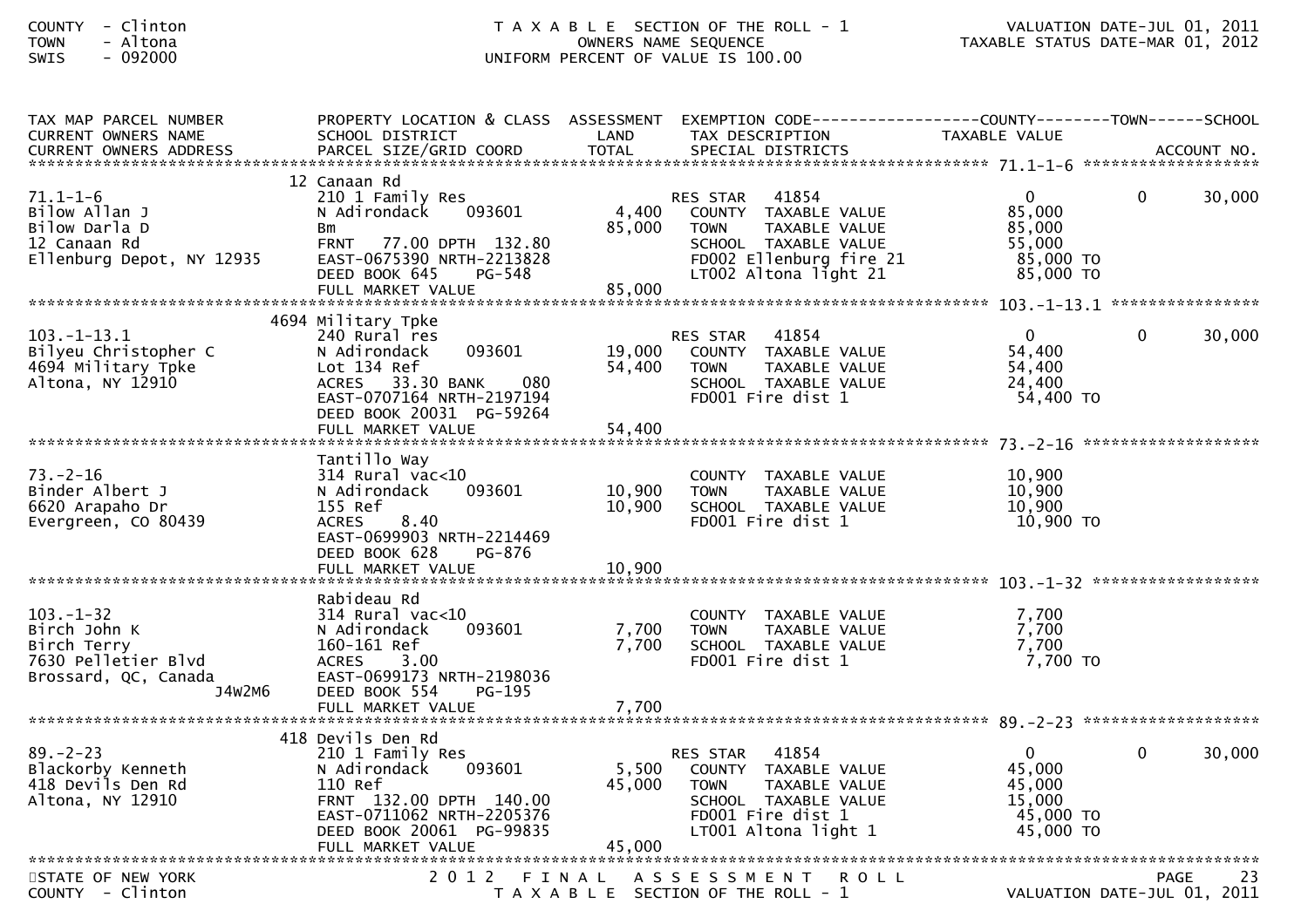| TAX MAP PARCEL NUMBER<br><b>CURRENT OWNERS NAME</b><br><b>CURRENT OWNERS ADDRESS</b>        | PROPERTY LOCATION & CLASS ASSESSMENT<br>SCHOOL DISTRICT<br>PARCEL SIZE/GRID COORD                                                                                      | LAND<br><b>TOTAL</b>         | EXEMPTION CODE-----------------COUNTY-------TOWN------SCHOOL<br>TAX DESCRIPTION<br>SPECIAL DISTRICTS                                 | TAXABLE VALUE                                              |                                            | ACCOUNT NO. |
|---------------------------------------------------------------------------------------------|------------------------------------------------------------------------------------------------------------------------------------------------------------------------|------------------------------|--------------------------------------------------------------------------------------------------------------------------------------|------------------------------------------------------------|--------------------------------------------|-------------|
| $149. - 1 - 1$<br>Blair Leon<br>3515 Rt 22<br>Plattsburgh, NY 12901                         | Murtagh Hill Rd<br>321 Abandoned ag<br>N Adirondack<br>093601<br>92 Duer<br>ACRES 250.10<br>EAST-0721045 NRTH-2175297<br>DEED BOOK 20021 PG-46206                      | 22,900<br>22,900             | COUNTY TAXABLE VALUE<br><b>TOWN</b><br>TAXABLE VALUE<br>SCHOOL TAXABLE VALUE<br>FD001 Fire dist 1                                    | 22,900<br>22,900<br>22,900<br>22,900 TO                    |                                            |             |
|                                                                                             | FULL MARKET VALUE                                                                                                                                                      | 22,900                       |                                                                                                                                      |                                                            |                                            |             |
| $148. - 2 - 6$<br>Blair Leon L<br>3515 Route 22<br>Plattsburgh, NY 12901                    | Rand Hill Rd<br>260 Seasonal res<br>093601<br>N Adirondack<br>77 Duer<br>ACRES 286.10<br>EAST-0718346 NRTH-2173901<br>DEED BOOK 20102 PG-36063                         | 43,200<br>79,800             | COUNTY TAXABLE VALUE<br>TAXABLE VALUE<br><b>TOWN</b><br>SCHOOL TAXABLE VALUE<br>FD001 Fire dist 1                                    | 79,800<br>79,800<br>79,800<br>79,800 TO                    |                                            |             |
|                                                                                             |                                                                                                                                                                        |                              |                                                                                                                                      |                                                            |                                            |             |
| $90. -1 - 11.2$<br>Blair Randy M<br>Blair Emily M<br>2446 Miner Farm Rd<br>Altona, NY 12910 | 2446 Miner Farm Rd<br>210 1 Family Res<br>093601<br>N Adirondack<br>Lot 81 Ref Tr<br>FRNT 200.00 DPTH 197.00<br><b>BANK</b><br>080<br>EAST-0727767 NRTH-2207943        | 6,500<br>125,000             | 41854<br><b>RES STAR</b><br>COUNTY TAXABLE VALUE<br>TAXABLE VALUE<br><b>TOWN</b><br>SCHOOL TAXABLE VALUE<br>FD001 Fire dist 1        | $\mathbf{0}$<br>125,000<br>125,000<br>95,000<br>125,000 TO | $\mathbf{0}$                               | 30,000      |
|                                                                                             | DEED BOOK 20031 PG-51244<br>FULL MARKET VALUE                                                                                                                          | 125,000                      |                                                                                                                                      |                                                            |                                            |             |
|                                                                                             |                                                                                                                                                                        |                              |                                                                                                                                      |                                                            |                                            |             |
| $135. - 2 - 19$<br>Blake Brent<br>Blake Lisa<br>306 Recore Rd<br>West Chazy, NY 12992       | 304/306 Recore Rd<br>240 Rural res<br>Beekmantown Cen 092401<br>146 Duer<br>ACRES 20.90<br>EAST-0740274 NRTH-2178824<br>DEED BOOK 682<br>$PG-102$<br>FULL MARKET VALUE | 16,500<br>102,400<br>102,400 | 41854<br><b>RES STAR</b><br>COUNTY TAXABLE VALUE<br><b>TOWN</b><br><b>TAXABLE VALUE</b><br>SCHOOL TAXABLE VALUE<br>FD001 Fire dist 1 | $\mathbf 0$<br>102,400<br>102,400<br>72,400<br>102,400 TO  | $\Omega$                                   | 30,000      |
|                                                                                             | Recore Rd                                                                                                                                                              |                              |                                                                                                                                      |                                                            |                                            |             |
| $135. - 2 - 18.1$<br>Blake Brent R<br>Blake Lisa A<br>306 Recore Rd<br>West Chazy, NY 12992 | $314$ Rural vac< $10$<br>Beekmantown Cen 092401<br>146 Duer<br><b>ACRES</b><br>2.20<br>EAST-0739613 NRTH-2179230<br>DEED BOOK 99001 PG-09170                           | 9,600<br>9,600               | COUNTY TAXABLE VALUE<br><b>TOWN</b><br>TAXABLE VALUE<br>SCHOOL TAXABLE VALUE<br>FD001 Fire dist 1                                    | 9,600<br>9,600<br>9,600<br>9,600 TO                        |                                            |             |
|                                                                                             |                                                                                                                                                                        |                              |                                                                                                                                      |                                                            |                                            |             |
| STATE OF NEW YORK<br>COUNTY - Clinton                                                       | 2012 FINAL                                                                                                                                                             |                              | ASSESSMENT ROLL<br>T A X A B L E SECTION OF THE ROLL - 1                                                                             |                                                            | <b>PAGE</b><br>VALUATION DATE-JUL 01, 2011 | 24          |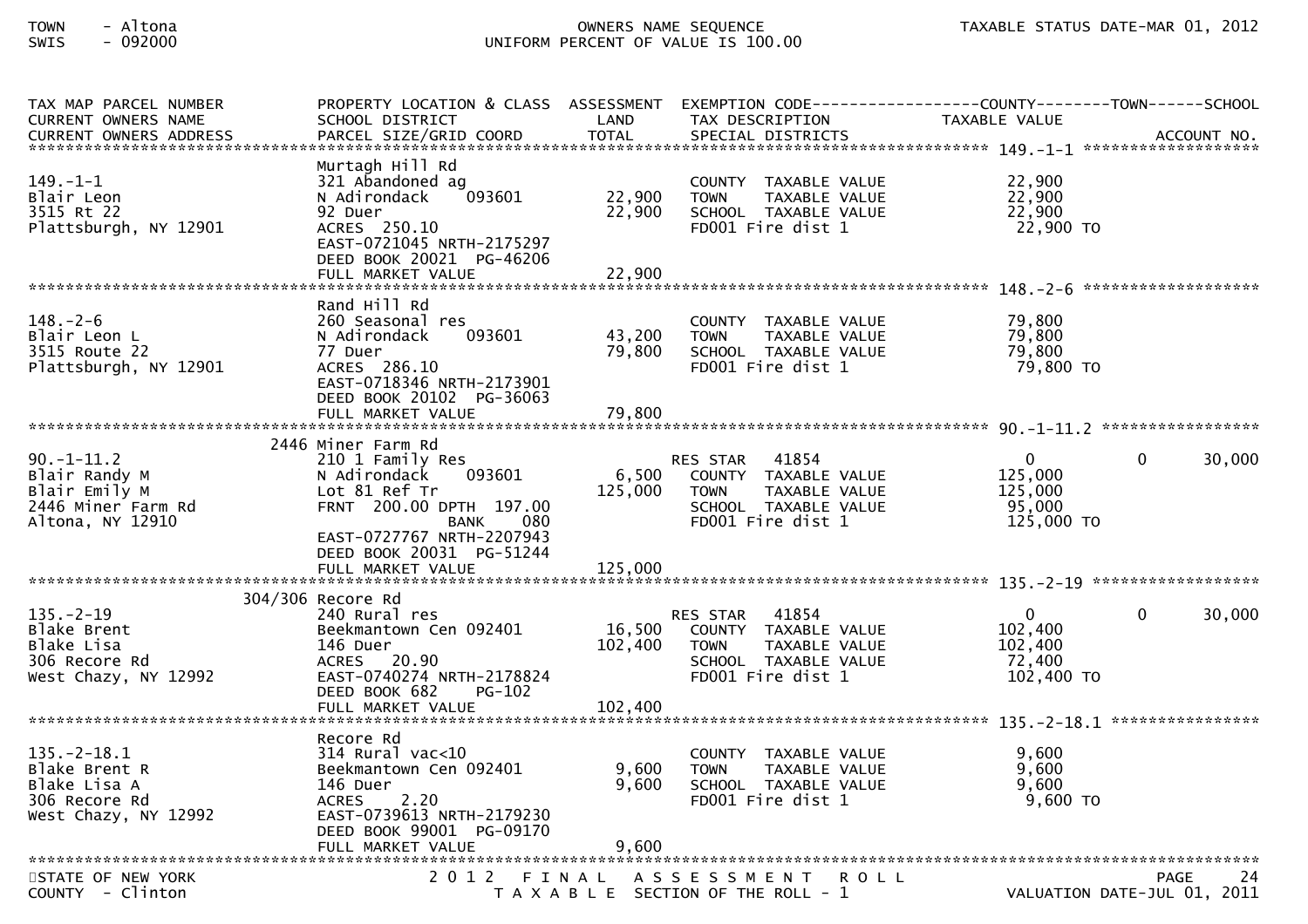| TAX MAP PARCEL NUMBER                       | PROPERTY LOCATION & CLASS ASSESSMENT EXEMPTION CODE----------------COUNTY-------TOWN------SCHOOL |                 |                                                      |                             |              |        |
|---------------------------------------------|--------------------------------------------------------------------------------------------------|-----------------|------------------------------------------------------|-----------------------------|--------------|--------|
| CURRENT OWNERS NAME                         | SCHOOL DISTRICT                                                                                  | LAND            | TAX DESCRIPTION                                      | TAXABLE VALUE               |              |        |
|                                             |                                                                                                  |                 |                                                      |                             |              |        |
|                                             |                                                                                                  |                 |                                                      |                             |              |        |
| $89.1 - 2 - 35$                             | 548 Devils Den Rd                                                                                |                 |                                                      | $\mathbf 0$                 | $\Omega$     | 30,000 |
|                                             | 210 1 Family Res<br>093601                                                                       | 6,900           | 41854<br><b>RES STAR</b><br>COUNTY TAXABLE VALUE     | 72,000                      |              |        |
| Blondo Ryan M<br>Forkey Maria A             | N Adirondack<br>111 Ref                                                                          | 72,000          | TAXABLE VALUE<br><b>TOWN</b>                         | 72,000                      |              |        |
| 548 Devils Den Rd                           | Also Deed Bk 613 Pg 1116                                                                         |                 | SCHOOL TAXABLE VALUE                                 | 42,000                      |              |        |
| Altona, NY 12910                            | 1.60<br><b>ACRES</b>                                                                             |                 | FD001 Fire dist 1                                    | 72,000 TO                   |              |        |
|                                             | EAST-0711089 NRTH-2208652                                                                        |                 | LT001 Altona light 1                                 | 72,000 TO                   |              |        |
|                                             | DEED BOOK 20102 PG-35314                                                                         |                 |                                                      |                             |              |        |
|                                             | FULL MARKET VALUE                                                                                | 72,000          |                                                      |                             |              |        |
|                                             |                                                                                                  |                 |                                                      |                             |              |        |
|                                             | 17 old State Rd                                                                                  |                 |                                                      |                             |              |        |
| $89 - 3 - 3$                                | 210 1 Family Res                                                                                 |                 | 41854<br><b>RES STAR</b>                             | $\overline{0}$              | 0            | 30,000 |
| Blondo Todd                                 | N Adirondack<br>093601                                                                           | 6,200           | COUNTY TAXABLE VALUE                                 | 49,000                      |              |        |
| 17 old State Rd                             | 110 Ref                                                                                          | 49,000          | <b>TOWN</b><br>TAXABLE VALUE                         | 49,000                      |              |        |
| Altona, NY 12910                            | FRNT 209.00 DPTH 184.00                                                                          |                 | SCHOOL TAXABLE VALUE                                 | 19,000                      |              |        |
|                                             | EAST-0713964 NRTH-2207006                                                                        |                 | FD001 Fire dist 1                                    | 49,000 TO                   |              |        |
|                                             | DEED BOOK 762<br><b>PG-26</b>                                                                    |                 | LT001 Altona light 1                                 | 49,000 TO                   |              |        |
|                                             | FULL MARKET VALUE                                                                                | 49,000          |                                                      |                             |              |        |
|                                             |                                                                                                  |                 |                                                      |                             |              |        |
|                                             | 85 Brunell Rd                                                                                    |                 |                                                      |                             |              |        |
| $89 - 2 - 12$                               | 210 1 Family Res                                                                                 |                 | 41854<br><b>RES STAR</b>                             | $\overline{0}$              | $\mathbf{0}$ | 30,000 |
| Blow Aaron R                                | 093601<br>N Adirondack<br>110 Ref                                                                | 9,000<br>56,000 | COUNTY TAXABLE VALUE                                 | 56,000<br>56,000            |              |        |
| Blow Life Use Raymond F<br>36 Pepperhill Rd | <b>ACRES</b><br>5.20                                                                             |                 | <b>TOWN</b><br>TAXABLE VALUE<br>SCHOOL TAXABLE VALUE | 26,000                      |              |        |
| Mooers Forks, NY 12959                      | EAST-0712655 NRTH-2205756                                                                        |                 | FD001 Fire dist 1                                    | 56,000 TO                   |              |        |
|                                             | DEED BOOK 20021 PG-39890                                                                         |                 | LT001 Altona light 1                                 | 56,000 TO                   |              |        |
|                                             | FULL MARKET VALUE                                                                                | 56,000          |                                                      |                             |              |        |
|                                             |                                                                                                  |                 |                                                      |                             |              |        |
|                                             | 3796 Military Tpke                                                                               |                 |                                                      |                             |              |        |
| $134. - 1 - 11.1$                           | 270 Mfg housing                                                                                  |                 | 41854<br><b>RES STAR</b>                             | $\mathbf 0$                 | $\Omega$     | 18,600 |
| Blow Christine M                            | 093601<br>N Adirondack                                                                           | 8,400           | COUNTY TAXABLE VALUE                                 | 18,600                      |              |        |
| 3796 Military Tpk                           | 103 Duer                                                                                         | 18,600          | <b>TOWN</b><br>TAXABLE VALUE                         | 18,600                      |              |        |
| West Chazy, NY 12992                        | FRNT 200.00 DPTH 200.00                                                                          |                 | SCHOOL TAXABLE VALUE                                 | $\Omega$                    |              |        |
|                                             | EAST-0722878 NRTH-2183184                                                                        |                 | FD001 Fire dist 1                                    | 18,600 TO                   |              |        |
|                                             | DEED BOOK 20051 PG-86938                                                                         |                 |                                                      |                             |              |        |
|                                             | FULL MARKET VALUE                                                                                | 18,600          |                                                      |                             |              |        |
|                                             |                                                                                                  |                 |                                                      |                             |              |        |
|                                             | 699 Vassar Rd                                                                                    |                 |                                                      |                             |              |        |
| $91. - 1 - 15$                              | 210 1 Family Res                                                                                 |                 | COUNTY TAXABLE VALUE                                 | 28,000                      |              |        |
| Blow George J                               | 093601<br>N Adirondack                                                                           | 5,700           | TAXABLE VALUE<br><b>TOWN</b>                         | 28,000                      |              |        |
| Blow Ruth C                                 | 51 Ref                                                                                           | 28,000          | SCHOOL TAXABLE VALUE                                 | 28,000                      |              |        |
| Attn: Scott Blow                            | FRNT 144.00 DPTH 151.00                                                                          |                 | FD001 Fire dist 1                                    | 28,000 TO                   |              |        |
| 688 Vassar Rd                               | EAST-0735213 NRTH-2203508<br>DEED BOOK 334<br>PG-525                                             |                 |                                                      |                             |              |        |
| Altona, NY 12910                            | FULL MARKET VALUE                                                                                | 28,000          |                                                      |                             |              |        |
|                                             |                                                                                                  |                 |                                                      |                             |              |        |
| STATE OF NEW YORK                           | 2 0 1 2                                                                                          |                 | FINAL ASSESSMENT<br><b>ROLL</b>                      |                             | PAGE         | 25     |
| COUNTY - Clinton                            |                                                                                                  |                 | T A X A B L E SECTION OF THE ROLL - 1                | VALUATION DATE-JUL 01, 2011 |              |        |
|                                             |                                                                                                  |                 |                                                      |                             |              |        |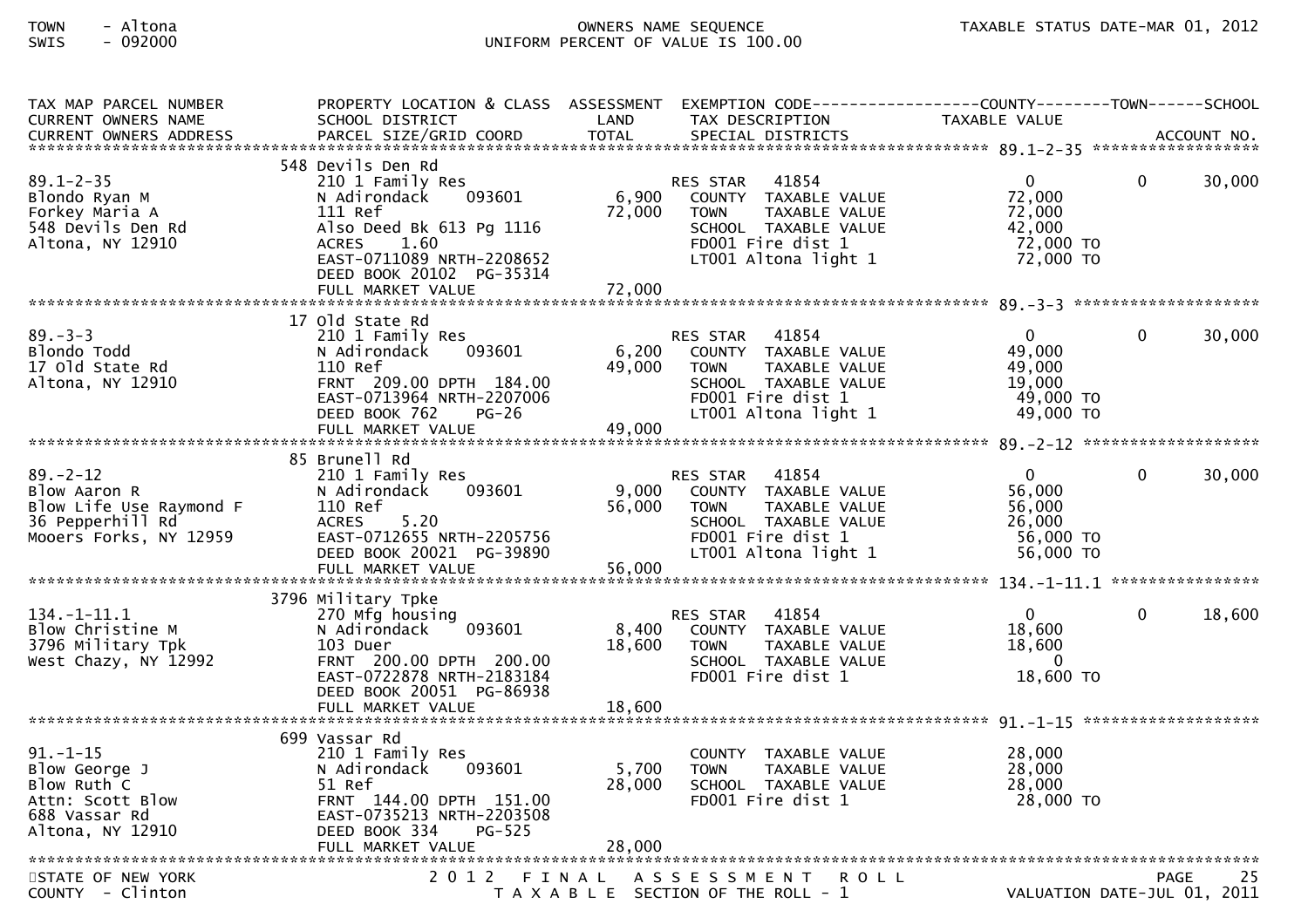| TAX MAP PARCEL NUMBER<br><b>CURRENT OWNERS NAME</b>                                                                                                                                                        | PROPERTY LOCATION & CLASS ASSESSMENT<br>SCHOOL DISTRICT                                                                                                                                               | LAND                      | TAX DESCRIPTION                                                                                                                                                | EXEMPTION CODE------------------COUNTY-------TOWN------SCHOOL<br>TAXABLE VALUE                           |                         |
|------------------------------------------------------------------------------------------------------------------------------------------------------------------------------------------------------------|-------------------------------------------------------------------------------------------------------------------------------------------------------------------------------------------------------|---------------------------|----------------------------------------------------------------------------------------------------------------------------------------------------------------|----------------------------------------------------------------------------------------------------------|-------------------------|
| -CURRENT OWNERS ADDRESS PARCEL SIZE/GRID COORD TOTAL SPECIAL DISTRICTS AND MONERS ADDRESS PARCEL SIZE/GRID COORD TOTAL SPECIAL DISTRICTS AND MONERS ADDRESS PARCEL SIZE/GRID COORD TOTAL SPECIAL DISTRICTS |                                                                                                                                                                                                       |                           |                                                                                                                                                                |                                                                                                          |                         |
| $75. - 1 - 6.62$<br>Blow George Sr<br>12 Memory Ln<br>Altona, NY 12910                                                                                                                                     | 12 Memory Ln<br>270 Mfg housing<br>093601<br>N Adirondack<br>Lot 81 Ref Tr<br>FRNT 141.00 DPTH 260.00<br>EAST-0726024 NRTH-2208172<br>DEED BOOK 20072 PG-3108                                         | 6,300<br>28,000           | COUNTY TAXABLE VALUE<br>TAXABLE VALUE<br><b>TOWN</b><br>SCHOOL TAXABLE VALUE<br>FD001 Fire dist 1                                                              | 28,000<br>28,000<br>28,000<br>28,000 TO                                                                  |                         |
|                                                                                                                                                                                                            | FULL MARKET VALUE                                                                                                                                                                                     | 28,000                    |                                                                                                                                                                |                                                                                                          |                         |
| $91.-1-18.1$<br>Blow James Timothy<br>656 Vassar Rd<br>Altona, NY 12910                                                                                                                                    | 656 Vassar Rd<br>210 1 Family Res<br>093601<br>N Adirondack<br>Lot 29 Ref Tr<br>Blow Sub Lot 2<br>FRNT 130.00 DPTH 76.36<br>EAST-0735845 NRTH-2202582<br>DEED BOOK 20072 PG-4146<br>FULL MARKET VALUE | 4,000<br>35,000<br>35,000 | COUNTY TAXABLE VALUE<br><b>TOWN</b><br>TAXABLE VALUE<br>SCHOOL TAXABLE VALUE<br>FD001 Fire dist 1                                                              | 35,000<br>35,000<br>35,000<br>35,000 TO                                                                  |                         |
|                                                                                                                                                                                                            |                                                                                                                                                                                                       |                           |                                                                                                                                                                |                                                                                                          |                         |
| $91. - 1 - 18.2$<br>Blow Richard<br>Blow Eileen<br>654 Vassar Rd<br>Altona, NY 12910                                                                                                                       | 654 Vassar Rd<br>210 1 Family Res<br>093601<br>N Adirondack<br>Lot 29 Ref Tr<br>Blow Sub Lot 1<br>FRNT 130.09 DPTH 100.00<br>EAST-0735918 NRTH-2202640<br>PG-766<br>DEED BOOK 624                     | 53,000                    | AGED C&T<br>41801<br>4,600 SR STAR<br>41834<br>COUNTY TAXABLE VALUE<br><b>TOWN</b><br>TAXABLE VALUE<br>SCHOOL TAXABLE VALUE<br>FD001 Fire dist 1               | 26,500<br>26,500<br>$\mathbf{0}$<br>0<br>26,500<br>26,500<br>$\mathbf{0}$<br>53,000 TO                   | 53,000                  |
|                                                                                                                                                                                                            |                                                                                                                                                                                                       |                           |                                                                                                                                                                |                                                                                                          |                         |
| $71. - 4 - 24$<br>Boas Richard B<br>4636 Rt 11<br>Ellenburg Depot, NY 12935                                                                                                                                | 4636 Rt 11<br>210 1 Family Res<br>N Adirondack<br>093601<br>Lot 212 Ref Tr<br>1.50<br><b>ACRES</b><br>EAST-0683236 NRTH-2216039<br>DEED BOOK 1002 PG-137<br>FULL MARKET VALUE                         | 135,000 SR STAR           | WARCOMALL 41131<br>6,600 WARDISALL 41141<br>41834<br>COUNTY TAXABLE VALUE<br><b>TOWN</b><br>TAXABLE VALUE<br>SCHOOL TAXABLE VALUE<br>135,000 FD001 Fire dist 1 | 33,750<br>33,750<br>40,500<br>40,500<br>$\Omega$<br>$\Omega$<br>60,750<br>60,750<br>72,800<br>135,000 TO | 0<br>$\Omega$<br>62,200 |
|                                                                                                                                                                                                            | 28 Bloomer St                                                                                                                                                                                         |                           |                                                                                                                                                                |                                                                                                          |                         |
| $89.1 - 3 - 15$<br>Bodah Jr Life Use Joseph<br>Bodah Vincent C<br>28 Bloomer St<br>PO Box 3<br>Altona, NY 12910                                                                                            | 210 1 Family Res<br>093601<br>N Adirondack<br>110 Ref<br>FRNT 92.00 DPTH 275.00<br>EAST-0712313 NRTH-2206958<br>DEED BOOK 20011 PG-36520                                                              | 5,800<br>21,400           | 41854<br><b>RES STAR</b><br>COUNTY TAXABLE VALUE<br>TAXABLE VALUE<br><b>TOWN</b><br>SCHOOL TAXABLE VALUE<br>FD001 Fire dist 1<br>LT001 Altona light 1          | $\Omega$<br>$\Omega$<br>21,400<br>21,400<br>$\overline{0}$<br>21,400 TO<br>21,400 TO                     | 21,400                  |
|                                                                                                                                                                                                            |                                                                                                                                                                                                       |                           |                                                                                                                                                                |                                                                                                          |                         |
| STATE OF NEW YORK                                                                                                                                                                                          | 2 0 1 2                                                                                                                                                                                               |                           | FINAL ASSESSMENT<br><b>ROLL</b>                                                                                                                                |                                                                                                          | 26<br><b>PAGE</b>       |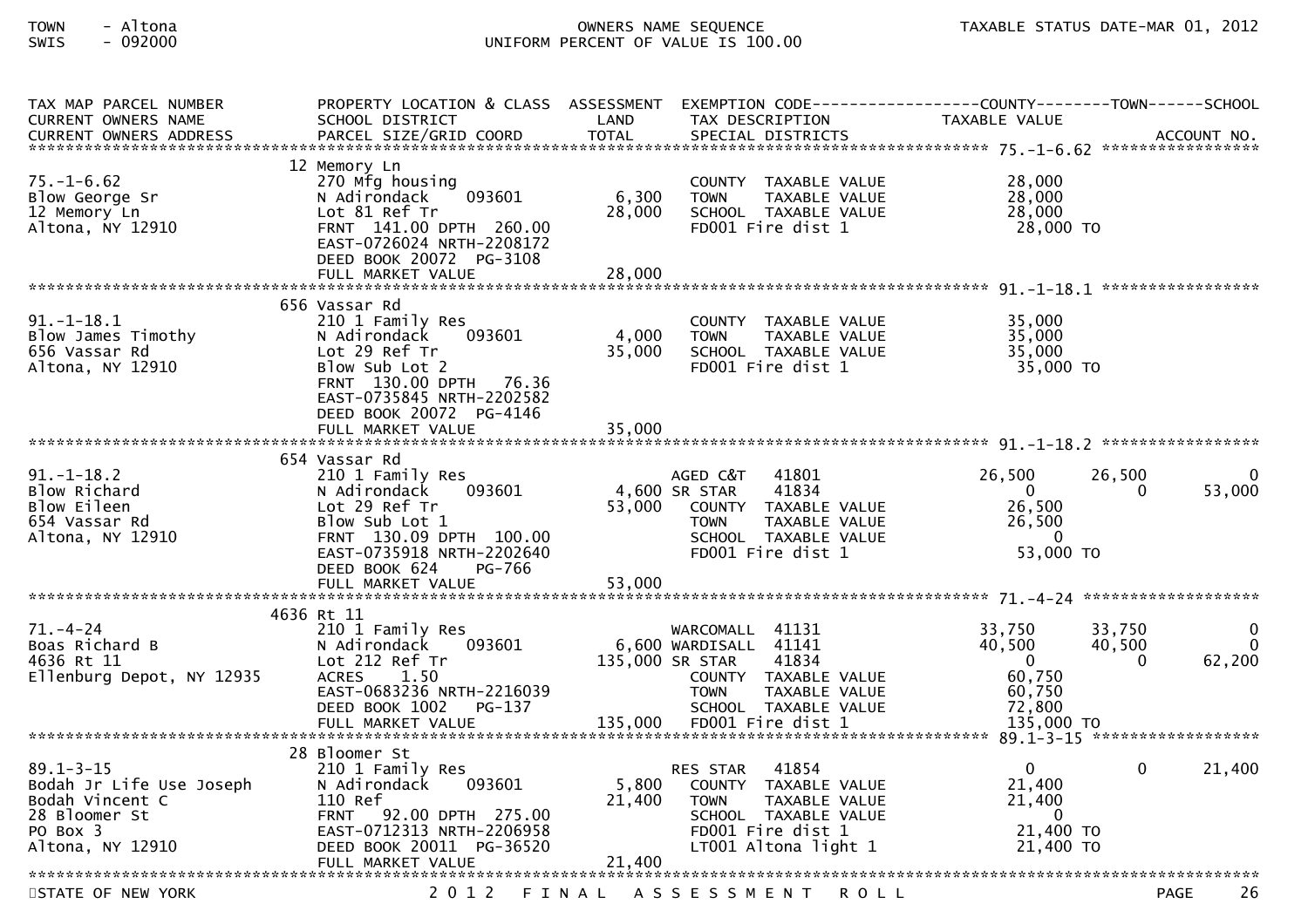| TAX MAP PARCEL NUMBER<br>CURRENT OWNERS NAME                                                              | PROPERTY LOCATION & CLASS ASSESSMENT<br>SCHOOL DISTRICT                                                                                                                                                                    | LAND                         | EXEMPTION CODE------------------COUNTY--------TOWN------SCHOOL<br>TAX DESCRIPTION                                                             | TAXABLE VALUE                                                        |                                           |
|-----------------------------------------------------------------------------------------------------------|----------------------------------------------------------------------------------------------------------------------------------------------------------------------------------------------------------------------------|------------------------------|-----------------------------------------------------------------------------------------------------------------------------------------------|----------------------------------------------------------------------|-------------------------------------------|
|                                                                                                           |                                                                                                                                                                                                                            |                              |                                                                                                                                               |                                                                      |                                           |
| $89. - 3 - 1$<br>Boire Joyce LaFountain<br>28 Old State Rd<br>Altona, NY 12910                            | 28 Old State Rd<br>210 1 Family Res<br>093601<br>N Adirondack<br>110 Ref<br>FRNT 193.17 DPTH 270.00<br>EAST-0713677 NRTH-2207399<br>PG-1077<br>DEED BOOK 448<br>FULL MARKET VALUE                                          | 5,600<br>79,300<br>79,300    | 41834<br>SR STAR<br>COUNTY TAXABLE VALUE<br><b>TOWN</b><br>TAXABLE VALUE<br>SCHOOL TAXABLE VALUE<br>FD001 Fire dist 1<br>LT001 Altona light 1 | $\mathbf{0}$<br>79,300<br>79,300<br>17,100<br>79,300 TO<br>79,300 TO | 62,200<br>0                               |
|                                                                                                           |                                                                                                                                                                                                                            |                              |                                                                                                                                               |                                                                      |                                           |
| $147. - 1 - 10.2$<br>Boise David L<br>Boise Lisa M<br>95 Margaret St<br>Plattsburgh, NY 12901             | Jerusalem Rd<br>910 Priv forest<br>093601<br>N Adirondack<br>Lot 223 Ref Tr<br>ACRES 88.27<br>EAST-0697277 NRTH-2173028<br>DEED BOOK 20051 PG-86828                                                                        | 21,800<br>21,800             | COUNTY TAXABLE VALUE<br><b>TOWN</b><br>TAXABLE VALUE<br>SCHOOL TAXABLE VALUE<br>FD001 Fire dist 1                                             | 21,800<br>21,800<br>21,800<br>21,800 TO                              |                                           |
|                                                                                                           | FULL MARKET VALUE                                                                                                                                                                                                          | 21,800                       |                                                                                                                                               |                                                                      |                                           |
| 88.14-1-10<br>Boismier James J<br>Donati Mona C<br>1108 2nd Street West<br>Cornwall, ON, Canada<br>K6J1J3 | 61 Merrywood Dr<br>270 Mfg housing<br>093601<br>N Adirondack<br>Stonewall Acres Lot 10<br>Name Change 20102/31165<br>FRNT 100.00 DPTH 259.45<br>EAST-0699245 NRTH-2203729<br>DEED BOOK 20102 PG-31165<br>FULL MARKET VALUE | 5,000<br>19,000<br>19,000    | COUNTY TAXABLE VALUE<br><b>TOWN</b><br>TAXABLE VALUE<br>SCHOOL TAXABLE VALUE<br>FD001 Fire dist 1                                             | 19,000<br>19,000<br>19,000<br>19,000 TO                              |                                           |
| $149. - 1 - 10.71$<br>Bokus Matthew<br>Bokus Amanda<br>373 Murtagh Hill Rd<br>West Chazy, NY 12992        | 373 Murtagh Hill Rd<br>240 Rural res<br>093601<br>N Adirondack<br>106 Duer<br>860<br>ACRES 11.40 BANK<br>EAST-0724599 NRTH-2172435<br>DEED BOOK 20041 PG-76444<br>FULL MARKET VALUE                                        | 10,500<br>110,000<br>110,000 | RES STAR 41854<br>COUNTY TAXABLE VALUE<br><b>TOWN</b><br>TAXABLE VALUE<br>SCHOOL TAXABLE VALUE<br>FD001 Fire dist 1                           | $\overline{0}$<br>110,000<br>110,000<br>80,000<br>110,000 TO         | $\Omega$<br>30,000                        |
| $73. - 1 - 20.5$<br>Bollas George<br>43 Key View Ave<br>Bethel, CT 06801                                  | Irona Rd<br>$314$ Rural vac< $10$<br>093601<br>N Adirondack<br><b>ACRES</b><br>7.30<br>EAST-0702714 NRTH-2213947<br>DEED BOOK 583<br>PG-67                                                                                 | 4,500<br>4,500<br>4,500      | COUNTY TAXABLE VALUE<br>TAXABLE VALUE<br><b>TOWN</b><br>SCHOOL TAXABLE VALUE<br>FD001 Fire dist 1                                             | 4,500<br>4,500<br>4,500<br>$4,500$ TO                                |                                           |
| STATE OF NEW YORK<br>COUNTY - Clinton                                                                     |                                                                                                                                                                                                                            |                              | 2012 FINAL ASSESSMENT<br><b>ROLL</b><br>T A X A B L E SECTION OF THE ROLL - 1                                                                 |                                                                      | PAGE<br>27<br>VALUATION DATE-JUL 01, 2011 |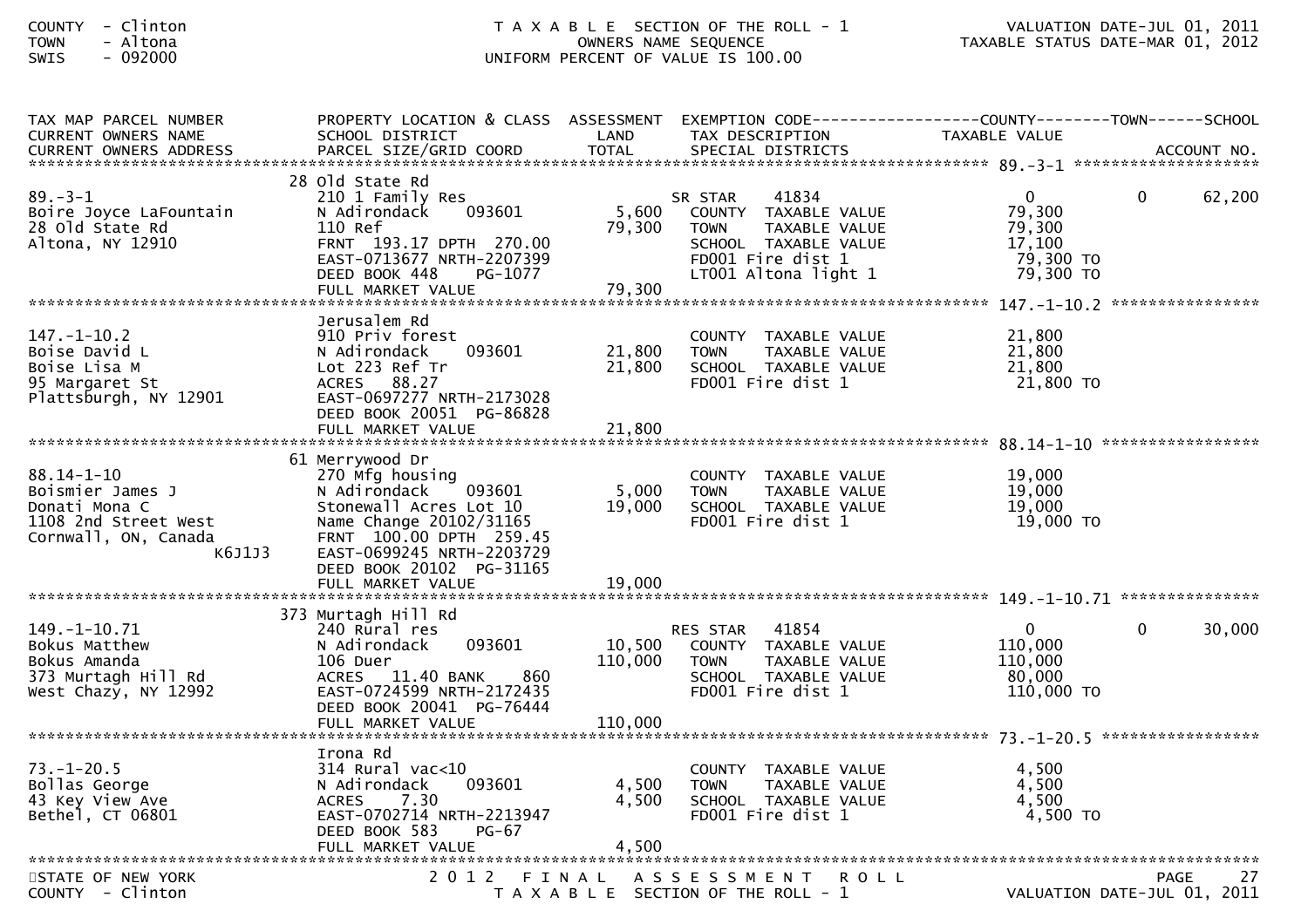| TAX MAP PARCEL NUMBER<br><b>CURRENT OWNERS NAME</b>                                            | PROPERTY LOCATION & CLASS ASSESSMENT<br>SCHOOL DISTRICT                                                                                                                                          | LAND                       | TAX DESCRIPTION                                                                                                               | EXEMPTION        CODE-----------------COUNTY-------TOWN------SCHOOL<br><b>TAXABLE VALUE</b> |            |
|------------------------------------------------------------------------------------------------|--------------------------------------------------------------------------------------------------------------------------------------------------------------------------------------------------|----------------------------|-------------------------------------------------------------------------------------------------------------------------------|---------------------------------------------------------------------------------------------|------------|
| $119. - 1 - 10$<br>Bombadier Karen<br>3936 Military Tpke<br>West Chazy, NY 12992               | 3934/3936 Military Tpke<br>220 2 Family Res<br>N Adirondack<br>093601<br>9 Duer<br><b>ACRES</b><br>1.80 BANK<br>230<br>EAST-0719978 NRTH-2184676<br>DEED BOOK 932<br>PG-330<br>FULL MARKET VALUE | 11,700<br>92,000<br>92,000 | COUNTY TAXABLE VALUE<br><b>TOWN</b><br>TAXABLE VALUE<br>SCHOOL TAXABLE VALUE<br>FD001 Fire dist 1                             | 92,000<br>92,000<br>92,000<br>92,000 TO                                                     |            |
|                                                                                                | 12 Westwood Dr                                                                                                                                                                                   |                            |                                                                                                                               |                                                                                             |            |
| $150 - 3 - 8$<br>Bombard Keith S<br>Bombard Debra J<br>12 Westwood Dr<br>West Chazy, NY 12992  | 270 Mfg housing<br>N Adirondack<br>093601<br>Sub Map 20 Pg 28 Lot 8<br>FRNT 210.00 DPTH 200.00<br>EAST-0736428 NRTH-2175132<br>DEED BOOK 98001 PG-07064<br>FULL MARKET VALUE                     | 9,200<br>70,000<br>70,000  | 41854<br>RES STAR<br>COUNTY TAXABLE VALUE<br>TAXABLE VALUE<br><b>TOWN</b><br>SCHOOL TAXABLE VALUE<br>FD001 Fire dist 1        | $\mathbf{0}$<br>$\Omega$<br>70,000<br>70,000<br>40,000<br>70,000 TO                         | 30,000     |
|                                                                                                |                                                                                                                                                                                                  |                            |                                                                                                                               |                                                                                             |            |
| $150 - 3 - 17$<br>Bombard Keith S<br>Bombard Debra J<br>12 Westwood Dr<br>West Chazy, NY 12992 | Westwood Dr<br>$314$ Rural vac<10<br>093601<br>N Adirondack<br>Sub Map 20 Pg 28 Lot 17<br>1.10<br><b>ACRES</b><br>EAST-0736213 NRTH-2175108<br>DEED BOOK 20041 PG-73302<br>FULL MARKET VALUE     | 3,600<br>3.600<br>3,600    | COUNTY TAXABLE VALUE<br><b>TOWN</b><br>TAXABLE VALUE<br>SCHOOL TAXABLE VALUE<br>FD001 Fire dist 1                             | 3,600<br>3,600<br>3,600<br>3,600 TO                                                         |            |
|                                                                                                |                                                                                                                                                                                                  |                            |                                                                                                                               |                                                                                             |            |
| $72. - 1 - 3.2$<br>Bombard Scott<br>442 Forest Rd<br>Ellenburg Depot, NY 12935                 | 442 Forest Rd<br>210 1 Family Res<br>N Adirondack<br>093601<br>Lot 192 Ref Tract Patent<br><b>ACRES</b><br>2.10<br>EAST-0685147 NRTH-2216029<br>DEED BOOK 98001 PG-00291                         | 7,300<br>143,600           | 41854<br><b>RES STAR</b><br>COUNTY TAXABLE VALUE<br>TAXABLE VALUE<br><b>TOWN</b><br>SCHOOL TAXABLE VALUE<br>FD001 Fire dist 1 | $\mathbf{0}$<br>0<br>143,600<br>143,600<br>113,600<br>143,600 TO                            | 30,000     |
|                                                                                                |                                                                                                                                                                                                  |                            |                                                                                                                               |                                                                                             |            |
| $119. - 1 - 9.3$<br>Bombardier Eric A<br>3936A Military Tpke<br>West Chazy, NY 12992           | Military Tpke<br>$314$ Rural vac< $10$<br>N Adirondack<br>093601<br>Lot 95 Duers Pat<br>ACRES 14.82<br>EAST-0720294 NRTH-2185012<br>DEED BOOK 20051 PG-78682<br>FULL MARKET VALUE                | 16,200<br>16,200<br>16,200 | COUNTY TAXABLE VALUE<br><b>TOWN</b><br>TAXABLE VALUE<br>SCHOOL TAXABLE VALUE<br>FD001 Fire dist 1                             | 16,200<br>16,200<br>16,200<br>16,200 TO                                                     |            |
| STATE OF NEW YORK                                                                              |                                                                                                                                                                                                  |                            | 2012 FINAL ASSESSMENT<br><b>ROLL</b>                                                                                          |                                                                                             | 28<br>PAGE |
| COUNTY - Clinton<br>- Altona<br><b>TOWN</b>                                                    |                                                                                                                                                                                                  | OWNERS NAME SEQUENCE       | T A X A B L E SECTION OF THE ROLL - 1                                                                                         | VALUATION DATE-JUL 01, 2011<br>TAXABLE STATUS DATE-MAR 01, 2012                             |            |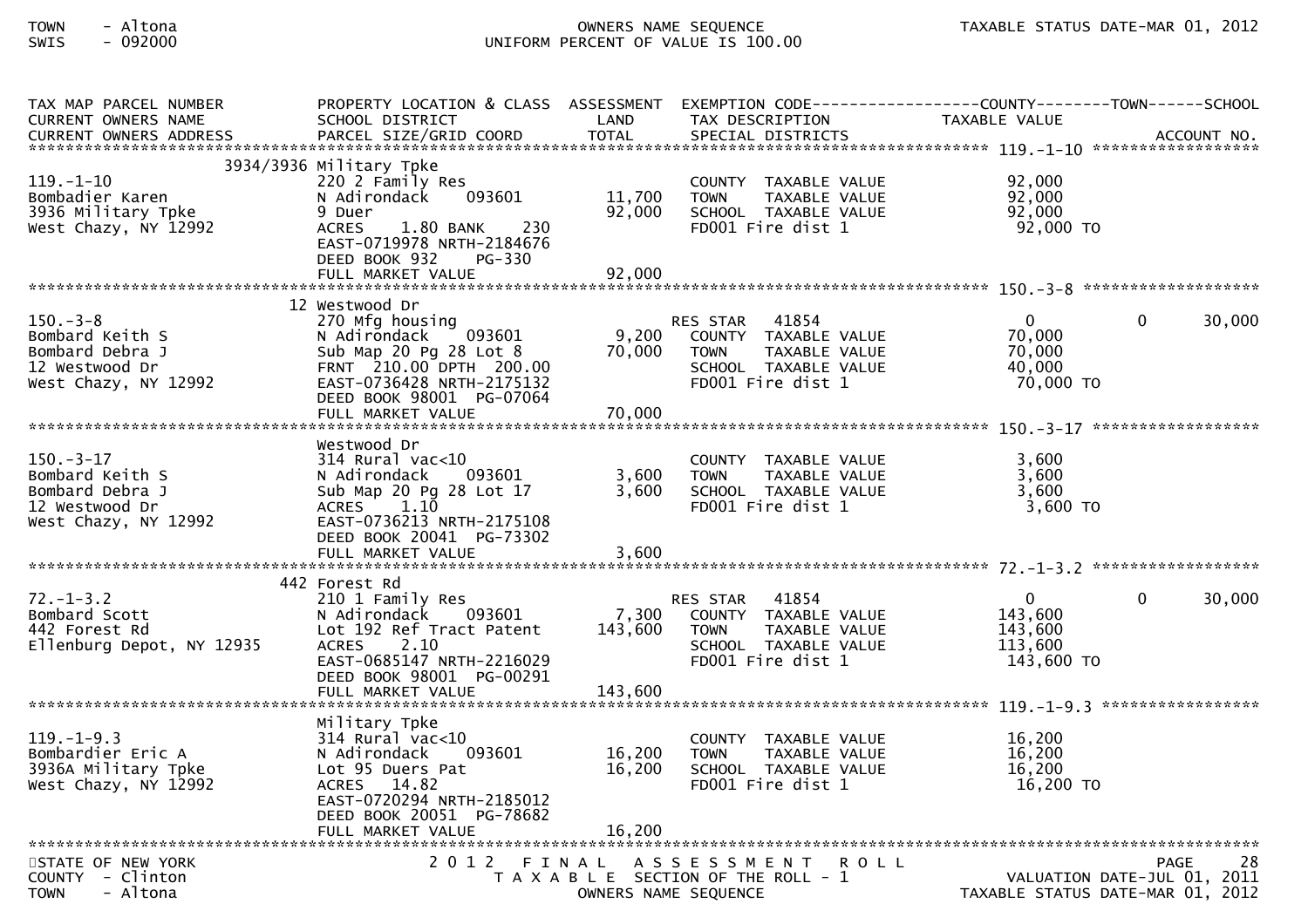| TAX MAP PARCEL NUMBER<br><b>CURRENT OWNERS NAME</b>                                         | PROPERTY LOCATION & CLASS ASSESSMENT<br>SCHOOL DISTRICT                                                                                                                         | LAND                       | TAX DESCRIPTION                                                                                                                                | EXEMPTION        CODE-----------------COUNTY-------TOWN------SCHOOL<br>TAXABLE VALUE   |
|---------------------------------------------------------------------------------------------|---------------------------------------------------------------------------------------------------------------------------------------------------------------------------------|----------------------------|------------------------------------------------------------------------------------------------------------------------------------------------|----------------------------------------------------------------------------------------|
|                                                                                             |                                                                                                                                                                                 |                            |                                                                                                                                                |                                                                                        |
| $120. - 1 - 10$<br>Bombardier Eric A<br>3936 Military Turnpike<br>West Chazy, NY 12992      | Military Tpke<br>$322$ Rural vac $>10$<br>N Adirondack<br>093601<br>Lot 95 Duerville PAT<br>ACRES 43.18<br>EAST-0720784 NRTH-2186366<br>DEED BOOK 20051 PG-85521                | 20,800<br>20,800           | COUNTY TAXABLE VALUE<br><b>TOWN</b><br>TAXABLE VALUE<br>SCHOOL TAXABLE VALUE                                                                   | 20,800<br>20,800<br>20,800                                                             |
|                                                                                             |                                                                                                                                                                                 |                            |                                                                                                                                                |                                                                                        |
|                                                                                             |                                                                                                                                                                                 |                            |                                                                                                                                                |                                                                                        |
| $148. - 2 - 13.7$<br>Bombardier Louis<br>508 Durand Rd<br>Plattsburgh, NY 12901             | 69 Trudo Rd<br>270 Mfg housing<br>093601<br>N Adirondack<br>Lot 49 Duers Pat<br>2.00<br><b>ACRES</b><br>EAST-0712391 NRTH-2173366<br>DEED BOOK 20041 PG-72685                   | 9,500<br>35,000            | COUNTY TAXABLE VALUE<br><b>TOWN</b><br>TAXABLE VALUE<br>SCHOOL TAXABLE VALUE<br>FD001 Fire dist 1                                              | 35,000<br>35,000<br>35,000<br>35,000 TO                                                |
|                                                                                             | FULL MARKET VALUE                                                                                                                                                               | 35,000                     |                                                                                                                                                |                                                                                        |
| $73. - 3 - 11$<br>Bonanno Louis<br>Bonanno Gussie<br>1019 island manor Dr                   | Alder Bend Rd<br>$314$ Rural vac<10<br>093601<br>N Adirondack<br>166 Ref<br>5.00<br><b>ACRES</b>                                                                                | 8,900<br>8,900             | COUNTY TAXABLE VALUE<br><b>TOWN</b><br>TAXABLE VALUE<br>SCHOOL TAXABLE VALUE<br>FD001 Fire dist 1                                              | 8,900<br>8,900<br>8,900<br>8,900 TO                                                    |
| West Palm Beach, FL 33413                                                                   | EAST-0697339 NRTH-2213418<br>DEED BOOK 574<br>PG-331<br>FULL MARKET VALUE                                                                                                       | 8,900                      |                                                                                                                                                |                                                                                        |
|                                                                                             | 308 Joe Wood Rd                                                                                                                                                                 |                            |                                                                                                                                                |                                                                                        |
| $74. - 1 - 15.4$<br>Bonsie Louie S III<br>308 Joe Wood Rd<br>Altona, NY 12910               | 240 Rural res<br>093601<br>N Adirondack<br>98.60<br><b>ACRES</b><br>EAST-0718459 NRTH-2213412<br>DEED BOOK 20102 PG-32544<br>FULL MARKET VALUE                                  | 25,600<br>45,600<br>45,600 | COUNTY TAXABLE VALUE<br><b>TOWN</b><br>TAXABLE VALUE<br>SCHOOL TAXABLE VALUE<br>FD001 Fire dist 1                                              | 45,600<br>45,600<br>45.600<br>45,600 TO                                                |
|                                                                                             |                                                                                                                                                                                 |                            |                                                                                                                                                |                                                                                        |
| $74. - 1 - 15.2$<br>Bonsie Thomas<br>Bonsie Kathy<br>40 Matott Rd<br>Altona, NY 12910       | 40 Matott Rd<br>240 Rural res<br>N Adirondack<br>093601<br>Lot 104 Ref Tr<br>32.00<br><b>ACRES</b><br>EAST-0717296 NRTH-2212575<br>DEED BOOK 614<br>PG-469<br>FULL MARKET VALUE | 14,800<br>87,800<br>87,800 | 41854<br>RES STAR<br>COUNTY TAXABLE VALUE<br><b>TOWN</b><br>TAXABLE VALUE<br>SCHOOL TAXABLE VALUE<br>FD001 Fire dist 1<br>LT001 Altona light 1 | $\Omega$<br>$\Omega$<br>30,000<br>87,800<br>87,800<br>57,800<br>87,800 TO<br>87,800 TO |
| STATE OF NEW YORK<br>COUNTY - Clinton<br><b>TOWN</b><br>- Altona<br>- 092000<br><b>SWIS</b> | 2 0 1 2                                                                                                                                                                         | FINAL                      | A S S E S S M E N T<br><b>ROLL</b><br>T A X A B L E SECTION OF THE ROLL - 1<br>OWNERS NAME SEQUENCE<br>UNIFORM PERCENT OF VALUE IS 100.00      | PAGE<br>29<br>VALUATION DATE-JUL 01, 2011<br>TAXABLE STATUS DATE-MAR 01, 2012          |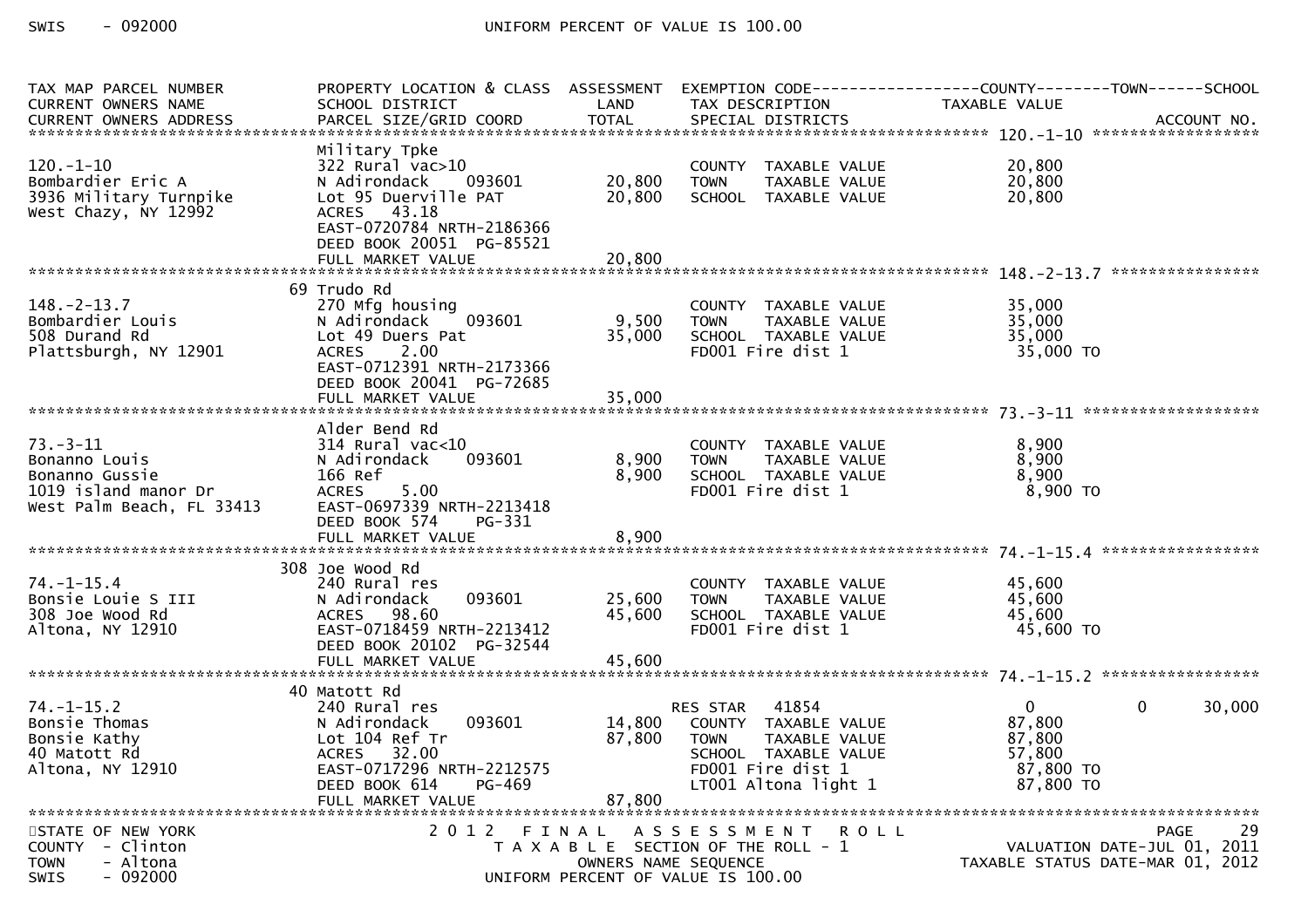| TAX MAP PARCEL NUMBER<br><b>CURRENT OWNERS NAME</b><br>CURRENT OWNERS ADDRESS                          | PROPERTY LOCATION & CLASS ASSESSMENT<br>SCHOOL DISTRICT                                                                                                                                                  | LAND                        | EXEMPTION CODE-----------------COUNTY-------TOWN------SCHOOL<br>TAX DESCRIPTION                                                                | TAXABLE VALUE                                                        |              |          |
|--------------------------------------------------------------------------------------------------------|----------------------------------------------------------------------------------------------------------------------------------------------------------------------------------------------------------|-----------------------------|------------------------------------------------------------------------------------------------------------------------------------------------|----------------------------------------------------------------------|--------------|----------|
|                                                                                                        |                                                                                                                                                                                                          |                             |                                                                                                                                                |                                                                      |              |          |
| $89.1 - 3 - 16.1$<br>Bordeau Frances L<br>36 Bloomer St<br>Altona, NY 12910                            | 36 Bloomer St<br>210 1 Family Res<br>093601<br>N Adirondack<br>110 Ref<br>Survey 20092/23552<br>FRNT 105.00 DPTH 275.00<br>0.68<br><b>ACRES</b><br>EAST-0712056 NRTH-2207058<br>DEED BOOK 20061 PG-95145 | 6,500<br>49,100<br>49,100   | 41854<br>RES STAR<br>COUNTY TAXABLE VALUE<br>TAXABLE VALUE<br><b>TOWN</b><br>SCHOOL TAXABLE VALUE<br>FD001 Fire dist 1<br>LT001 Altona light 1 | $\mathbf{0}$<br>49,100<br>49,100<br>19,100<br>49,100 TO<br>49,100 TO | $\mathbf{0}$ | 30,000   |
|                                                                                                        | FULL MARKET VALUE                                                                                                                                                                                        |                             |                                                                                                                                                |                                                                      |              |          |
| $133. - 1 - 4.4$<br>Bordeau Robert M<br>Bordeau Marvin<br>6900 Route 22<br>Plattsburgh, NY 12901       | 4029 Military Tpke<br>920 Priv Hunt/Fi<br>N Adirondack<br>093601<br>Lot 74 & 75 Duer<br>ACRES 97.00<br>EAST-0717381 NRTH-2183371<br>DEED BOOK 20112 PG-40787                                             | 23,400<br>49,000            | AGRI DISTR 41720<br>COUNTY TAXABLE VALUE<br>TAXABLE VALUE<br><b>TOWN</b><br>SCHOOL TAXABLE VALUE<br>FD001 Fire dist 1                          | $\mathbf{0}$<br>49,000<br>49,000<br>49,000<br>49,000 TO              | $\mathbf{0}$ | $\Omega$ |
| MAY BE SUBJECT TO PAYMENT<br>UNDER AGDIST LAW TIL 2016                                                 | FULL MARKET VALUE                                                                                                                                                                                        | 49,000                      |                                                                                                                                                |                                                                      |              |          |
|                                                                                                        |                                                                                                                                                                                                          |                             |                                                                                                                                                |                                                                      |              |          |
| $71. - 4 - 7.1$<br>Bosley David R<br>Bosley Eileen B<br>14 Candlelight Rd<br>Ellenburg Depot, NY 12935 | 8-14 Candlelight Rd<br>424 Night club<br>093601<br>N Adirondack<br>212 Ref<br><b>ACRES</b><br>5.00<br>EAST-0682306 NRTH-2215601<br>DEED BOOK 696<br>PG-341                                               | 14,800<br>129,900           | 41854<br>RES STAR<br>COUNTY TAXABLE VALUE<br>TAXABLE VALUE<br><b>TOWN</b><br>SCHOOL TAXABLE VALUE<br>FD001 Fire dist 1                         | $\overline{0}$<br>129,900<br>129,900<br>99,900<br>129,900 TO         | $\mathbf 0$  | 30,000   |
|                                                                                                        | Candlelight Rd                                                                                                                                                                                           |                             |                                                                                                                                                |                                                                      |              |          |
| $71. -4 - 7.41$<br>Bosley David R<br>Bosley Eileen B<br>14 Candlelight Rd<br>Ellenburg Depot, NY 12935 | $314$ Rural vac< $10$<br>093601<br>N Adirondack<br>Lot 212 Tract<br>3.00<br><b>ACRES</b><br>EAST-0681560 NRTH-2215029<br>DEED BOOK 696<br>PG-341                                                         | 7,700<br>7,700              | COUNTY TAXABLE VALUE<br>TAXABLE VALUE<br><b>TOWN</b><br>SCHOOL TAXABLE VALUE<br>FD001 Fire dist 1                                              | 7,700<br>7,700<br>7,700<br>7,700 TO                                  |              |          |
|                                                                                                        |                                                                                                                                                                                                          |                             |                                                                                                                                                |                                                                      |              |          |
| $119. - 1 - 5.12$<br>Bouchard Mario V<br>38 Rock Rd<br>Altona, NY 12910                                | 38 Rock Rd<br>210 1 Family Res<br>093601<br>N Adirondack<br>72 Duers Pat<br>080<br><b>ACRES</b><br>3.70 BANK<br>EAST-0713397 NRTH-2191241<br>DEED BOOK 20011 PG-36845<br>FULL MARKET VALUE               | 8,100<br>130,000<br>130,000 | 41854<br><b>RES STAR</b><br>COUNTY TAXABLE VALUE<br><b>TOWN</b><br>TAXABLE VALUE<br>SCHOOL TAXABLE VALUE<br>FD001 Fire dist 1                  | $\Omega$<br>130,000<br>130,000<br>100,000<br>130,000 TO              | $\mathbf 0$  | 30,000   |
| STATE OF NEW YORK<br>COUNTY - Clinton<br>- Altona<br><b>TOWN</b>                                       | 2 0 1 2<br>FINAL                                                                                                                                                                                         |                             | A S S E S S M E N T<br><b>ROLL</b><br>T A X A B L E SECTION OF THE ROLL - 1<br>OWNERS NAME SEQUENCE                                            | VALUATION DATE-JUL 01, 2011<br>TAXABLE STATUS DATE-MAR 01, 2012      | <b>PAGE</b>  | 30       |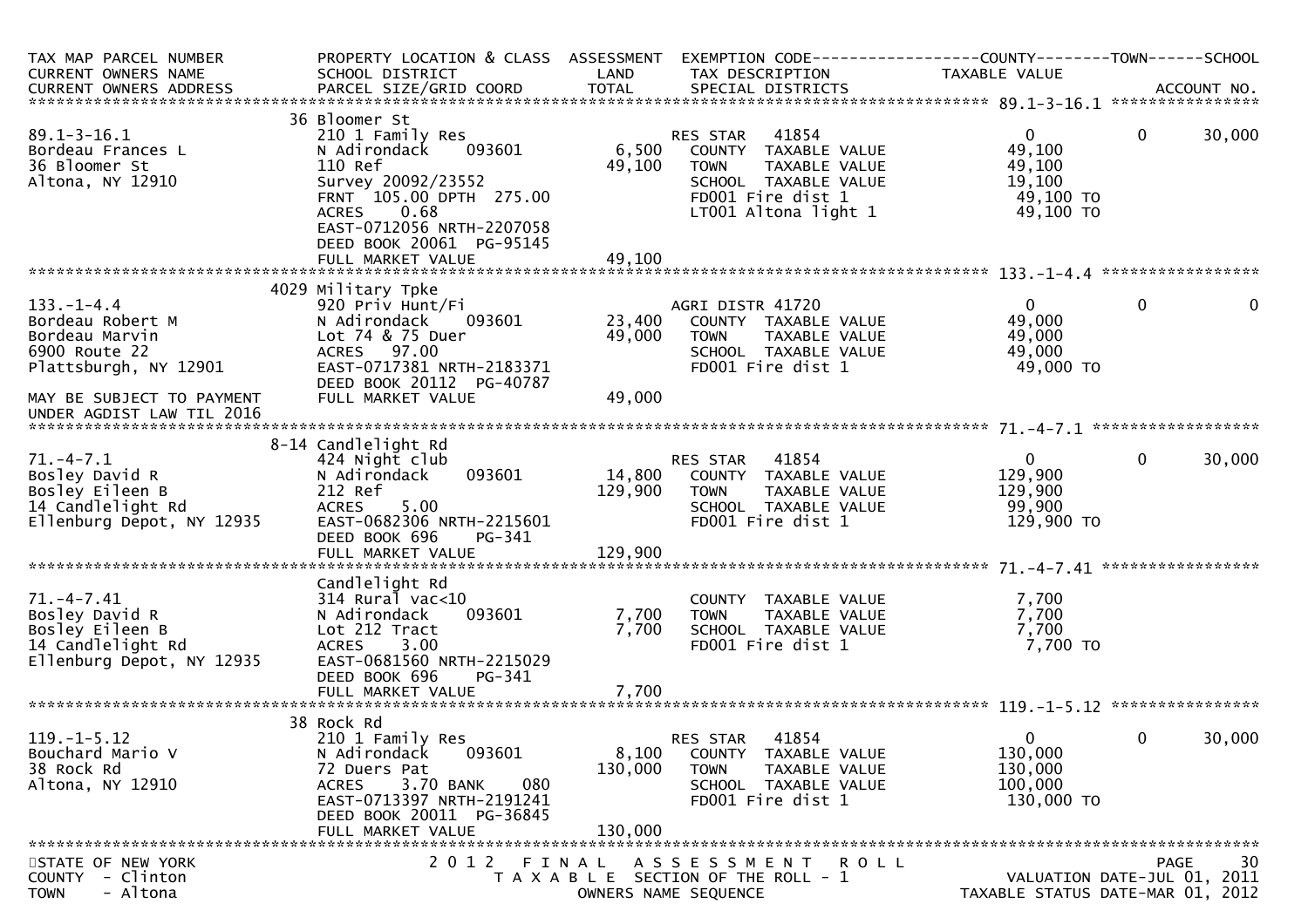| TAX MAP PARCEL NUMBER<br>CURRENT OWNERS NAME<br>CURRENT OWNERS ADDRESS PARCEL SIZE/GRID COORD TOTAL SPECIAL DISTRICTS (2011) 10. ACCOUNT NO. | PROPERTY LOCATION & CLASS ASSESSMENT<br>SCHOOL DISTRICT                                                                                                           | LAND             | EXEMPTION CODE-----------------COUNTY-------TOWN------SCHOOL<br>TAX DESCRIPTION                                                                | <b>TAXABLE VALUE</b>                                                 |                                                                               |
|----------------------------------------------------------------------------------------------------------------------------------------------|-------------------------------------------------------------------------------------------------------------------------------------------------------------------|------------------|------------------------------------------------------------------------------------------------------------------------------------------------|----------------------------------------------------------------------|-------------------------------------------------------------------------------|
| $102. - 1 - 6$<br>Boulerice Sandra M<br>1208 Alder Bend Rd<br>Ellenburg Depot, NY 12935                                                      | 1218 Alder Bend Rd<br>220 2 Family Res<br>093601<br>N Adirondack<br>162 Ref<br><b>ACRES</b><br>3.50<br>EAST-0695577 NRTH-2195580<br>DEED BOOK 1022<br>$PG-5$      | 8,000<br>44,400  | COUNTY TAXABLE VALUE<br>TAXABLE VALUE<br><b>TOWN</b><br>SCHOOL TAXABLE VALUE<br>FD001 Fire dist 1                                              | 44,400<br>44,400<br>44,400<br>44,400 TO                              |                                                                               |
|                                                                                                                                              | 1208 Alder Bend Rd                                                                                                                                                |                  |                                                                                                                                                |                                                                      |                                                                               |
| $102. - 1 - 12.2$<br>Boulerice Sandra M<br>1208 Alder Bend Rd<br>Ellenburg Depot, NY 12935<br>1208 Alder Bend Rd                             | 210 1 Family Res<br>093601<br>N Adirondack<br>Lot 162 Ref Tract<br>FRNT 115.00 DPTH 317.00<br><b>BANK</b><br>850<br>EAST-0695468 NRTH-2195309                     | 6,300<br>115,000 | RES STAR<br>41854<br>COUNTY TAXABLE VALUE<br><b>TOWN</b><br>TAXABLE VALUE<br>SCHOOL TAXABLE VALUE<br>FD001 Fire dist 1                         | $\overline{0}$<br>115,000<br>115,000<br>85,000<br>115,000 TO         | $\mathbf{0}$<br>30,000                                                        |
|                                                                                                                                              | DEED BOOK 20112 PG-40741                                                                                                                                          |                  |                                                                                                                                                |                                                                      |                                                                               |
| $89.1 - 1 - 7$<br>Boulerice Todd<br>Boulerice Bonnie<br>PO Box 158<br>PO Box 158<br>Altona, NY 12910-0158                                    | 509 Devils Den Rd<br>210 1 Family Res<br>093601<br>N Adirondack<br>131 Ref<br>FRNT 130.00 DPTH 350.00<br>EAST-0710709 NRTH-2207627<br>DEED BOOK 20021 PG-40216    | 6,400<br>64,900  | RES STAR 41854<br>COUNTY TAXABLE VALUE<br><b>TOWN</b><br>TAXABLE VALUE<br>SCHOOL TAXABLE VALUE<br>FD001 Fire dist 1<br>LT001 Altona light 1    | $\mathbf{0}$<br>64,900<br>64,900<br>34,900<br>64,900 TO<br>64,900 TO | 30,000<br>$\overline{0}$                                                      |
|                                                                                                                                              |                                                                                                                                                                   |                  |                                                                                                                                                |                                                                      |                                                                               |
| $74. - 1 - 21.2$<br>Boulrice Dale M<br>Boulrice Joanne<br>24 LaPoint Rd<br>Ellenburg Depot, NY 12935                                         | Miner Farm Rd<br>$314$ Rural vac< $10$<br>093601<br>N Adirondack<br>Lot 105 Ref Tr<br><b>ACRES</b><br>9.10<br>EAST-0717680 NRTH-2208499<br>DEED BOOK 709<br>PG-74 | 11,400<br>11,400 | COUNTY TAXABLE VALUE<br><b>TOWN</b><br>TAXABLE VALUE<br>SCHOOL TAXABLE VALUE<br>FD001 Fire dist 1                                              | 11,400<br>11,400<br>11,400<br>11,400 TO                              |                                                                               |
|                                                                                                                                              |                                                                                                                                                                   |                  |                                                                                                                                                |                                                                      |                                                                               |
| $74. - 1 - 42.2$<br>Boulrice Daniel<br>PO Box 25<br>Altona, NY 12910                                                                         | 42 Irona Rd<br>270 Mfg housing<br>093601<br>N Adirondack<br>130 Ref<br>FRNT 125.00 DPTH 200.00<br>EAST-0709858 NRTH-2210182<br>DEED BOOK 1020<br>PG-95            | 6,100<br>38,000  | 41854<br>RES STAR<br>COUNTY TAXABLE VALUE<br><b>TOWN</b><br>TAXABLE VALUE<br>SCHOOL TAXABLE VALUE<br>FD001 Fire dist 1<br>LT001 Altona light 1 | 0<br>38,000<br>38,000<br>8,000<br>38,000 TO<br>38,000 TO             | 30,000<br>$\mathbf{0}$                                                        |
|                                                                                                                                              | FULL MARKET VALUE                                                                                                                                                 | 38,000           |                                                                                                                                                |                                                                      |                                                                               |
| STATE OF NEW YORK<br>- Clinton<br><b>COUNTY</b><br>- Altona<br><b>TOWN</b>                                                                   | 2012 FINAL                                                                                                                                                        |                  | ASSESSMENT ROLL<br>T A X A B L E SECTION OF THE ROLL - 1<br>OWNERS NAME SEQUENCE                                                               |                                                                      | 31<br>PAGE<br>VALUATION DATE-JUL 01, 2011<br>TAXABLE STATUS DATE-MAR 01, 2012 |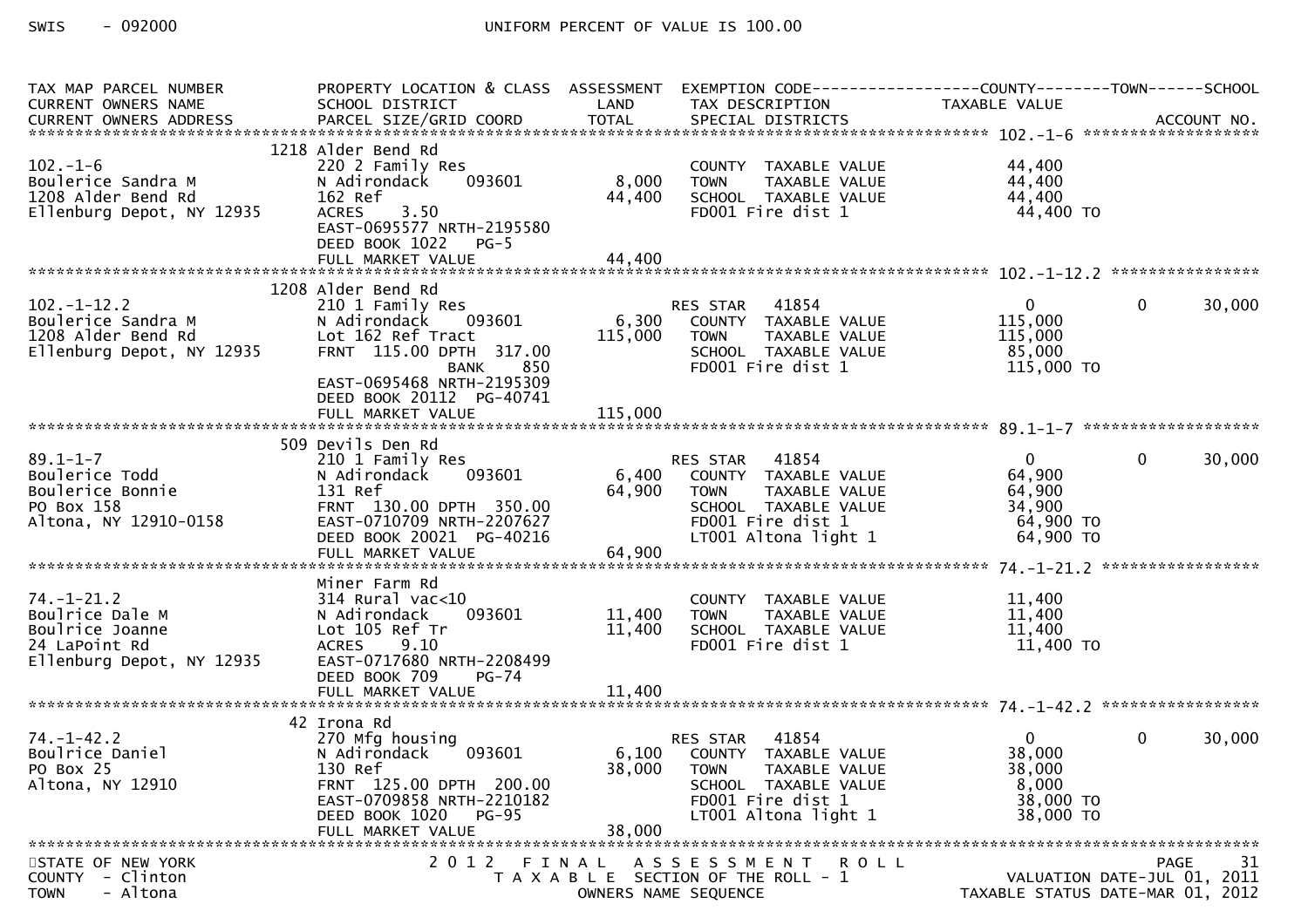| TAX MAP PARCEL NUMBER<br><b>CURRENT OWNERS NAME</b>                                                              | PROPERTY LOCATION & CLASS ASSESSMENT<br>SCHOOL DISTRICT<br><b>Example 18 The LAND</b>                                                                                             |                                    | EXEMPTION CODE-----------------COUNTY-------TOWN------SCHOOL<br>TAX DESCRIPTION                                                                                 | TAXABLE VALUE                                                        |                                                                                |             |
|------------------------------------------------------------------------------------------------------------------|-----------------------------------------------------------------------------------------------------------------------------------------------------------------------------------|------------------------------------|-----------------------------------------------------------------------------------------------------------------------------------------------------------------|----------------------------------------------------------------------|--------------------------------------------------------------------------------|-------------|
|                                                                                                                  |                                                                                                                                                                                   |                                    |                                                                                                                                                                 |                                                                      |                                                                                |             |
| $75. - 1 - 4.3$<br>Boulrice Gregory J<br>Deyo Carol A<br>2358 Miner Farm Rd<br>Altona, NY 12910                  | 2358 Miner Farm Rd<br>210 1 Family Res<br>N Adirondack<br>Sub Map 23 Pg 80 Lot 1 110,000<br>080<br>ACRES 1.06 BANK<br>EAST-0729697 NRTH-2207947<br>DEED BOOK 930<br><b>PG-289</b> |                                    | TAXABLE VALUE<br><b>TOWN</b><br>SCHOOL TAXABLE VALUE<br>FD001 Fire dist 1                                                                                       | $\overline{0}$<br>110,000<br>110,000<br>80,000<br>110,000 TO         | $\mathbf{0}$                                                                   | 30,000      |
|                                                                                                                  | 90-92 Station St                                                                                                                                                                  |                                    |                                                                                                                                                                 |                                                                      |                                                                                |             |
| $74. - 1 - 36$<br>Boulrice Life Estate Vernon<br>Boulrice Life Estate Marie<br>90 Station St<br>Altona, NY 12910 | 210 1 Family Res<br>093601<br>N Adirondack<br>111 Ref<br>2.20<br><b>ACRES</b><br>EAST-0711934 NRTH-2209657<br>DEED BOOK 20072 PG-9840                                             |                                    | SR STAR       41834<br>7,200    COUNTY   TAXABLE VALUE<br>74,200    TOWN     TAXABLE VALUE<br>SCHOOL TAXABLE VALUE<br>FD001 Fire dist 1<br>LT001 Altona light 1 | $\mathbf{0}$<br>74,200<br>74,200<br>12,000<br>74,200 TO<br>74,200 TO | $\mathbf{0}$                                                                   | 62,200      |
|                                                                                                                  | Irona Rd                                                                                                                                                                          |                                    |                                                                                                                                                                 |                                                                      |                                                                                |             |
| $72. - 1 - 11.72$<br>Boulrice Michael L<br>Gregory Deann<br>765 Irona Rd<br>Altona, NY 12910                     | 210 1 Family Res<br>N Adirondack<br>093601<br>Lot 183 Ref Tr<br>ACRES 14.70<br>EAST-0692275 NRTH-2212036<br>DEED BOOK 20072 PG-6722                                               | 160,000                            | RES STAR 41854<br>13,600 COUNTY TAXABLE VALUE<br><b>TOWN</b><br>TAXABLE VALUE<br>SCHOOL TAXABLE VALUE<br>FD001 Fire dist 1                                      | $\overline{0}$<br>160,000<br>160,000<br>130,000<br>160,000 TO        | $\mathbf{0}$                                                                   | 30,000      |
|                                                                                                                  | 48 Irona Rd                                                                                                                                                                       |                                    | 85 PCT OF VALUE USED FOR EXEMPTION PURPOSES                                                                                                                     |                                                                      |                                                                                |             |
| $74. - 1 - 50$<br>Courrice Michael L<br>Boulrice Gregory<br>765 Irona Rd<br>Altona, NY 12910                     | 240 Rural res<br>N Adirondack<br>Lot 130 Pat Ref<br>ACRES 44.80<br>EAST-0709235 NRTH-2211113                                                                                      | WARNONALL<br>093601 21,300 SR STAR | WARNONALL 41121<br>41834<br>96,000 COUNTY TAXABLE VALUE<br>TAXABLE VALUE<br><b>TOWN</b><br>SCHOOL TAXABLE VALUE                                                 | 12,240<br>$\overline{0}$<br>83,760<br>83,760<br>33,800               | 12,240<br>$\Omega$                                                             | 0<br>62,200 |
|                                                                                                                  | 83 Station St                                                                                                                                                                     |                                    |                                                                                                                                                                 |                                                                      |                                                                                |             |
| $89.1 - 2 - 4$<br>soulrice Oveldia<br>Boulrice Marie<br>79 Station St<br>Altona, NY 12910                        | 210 1 Family Res<br>093601<br>N Adirondack<br>111 Ref<br>FRNT 130.00 DPTH 295.00<br>EAST-0711663 NRTH-2209367<br>DEED BOOK 454<br>PG-488<br>FULL MARKET VALUE                     | 4,600<br>37,000<br>37,000          | COUNTY TAXABLE VALUE<br>TAXABLE VALUE<br>TOWN<br>SCHOOL TAXABLE VALUE<br>FD001 Fire dist 1<br>LT001 Altona light 1                                              | 37,000<br>37,000<br>37,000<br>37,000 TO<br>37,000 TO                 |                                                                                |             |
| STATE OF NEW YORK<br>COUNTY - Clinton<br>- Altona<br><b>TOWN</b><br>$-092000$<br>SWIS                            | 2 0 1 2                                                                                                                                                                           | FINAL                              | A S S E S S M E N T R O L L<br>T A X A B L E SECTION OF THE ROLL - 1<br>OWNERS NAME SEQUENCE<br>UNIFORM PERCENT OF VALUE IS 100.00                              |                                                                      | <b>PAGE</b><br>VALUATION DATE-JUL 01, 2011<br>TAXABLE STATUS DATE-MAR 01, 2012 | 32          |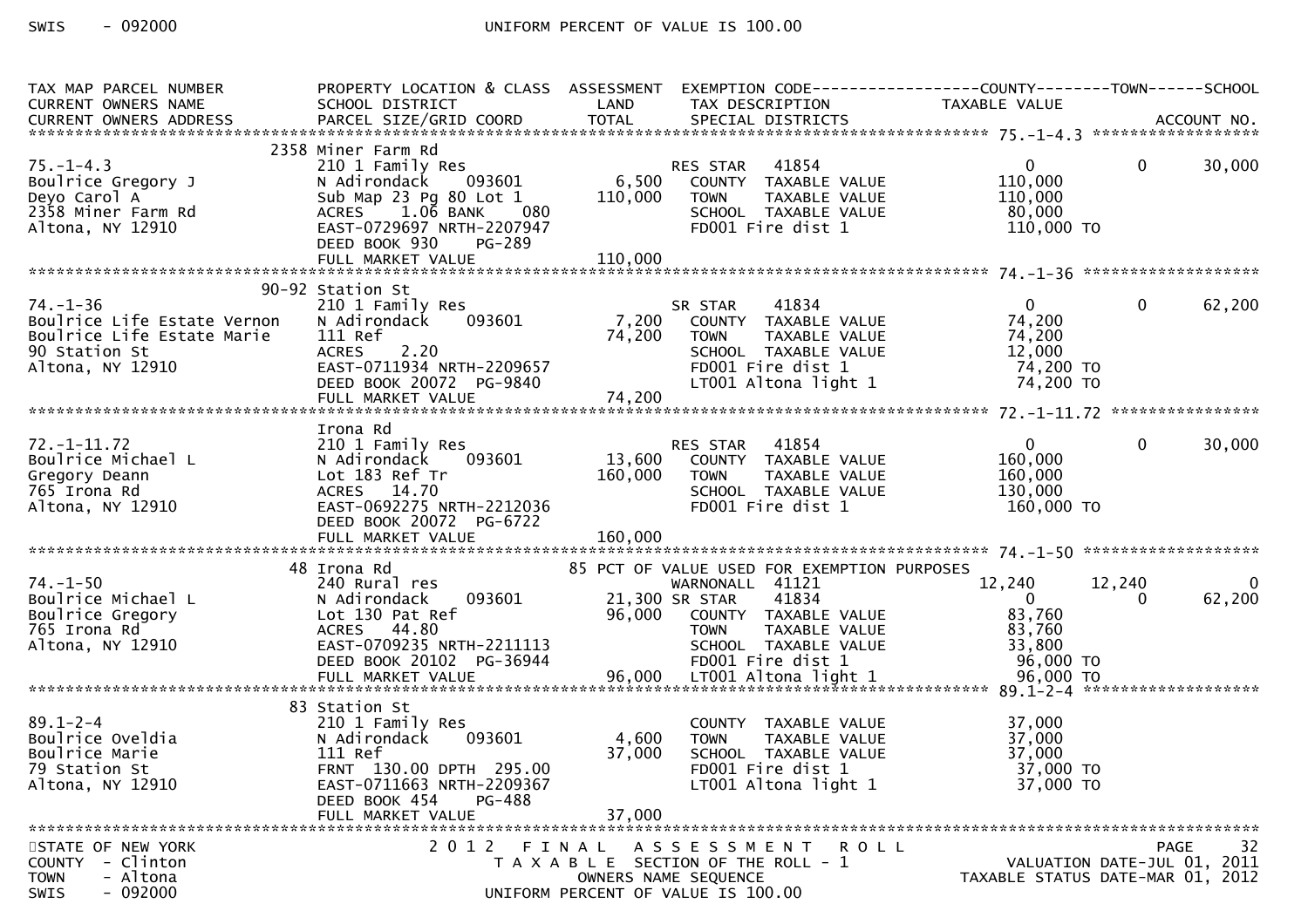| TAX MAP PARCEL NUMBER<br>CURRENT OWNERS NAME<br>CURRENT OWNERS ADDRESS                                      | PROPERTY LOCATION & CLASS ASSESSMENT<br>SCHOOL DISTRICT                                                                                                                                | LAND                       | EXEMPTION CODE------------------COUNTY--------TOWN------SCHOOL<br>TAX DESCRIPTION                                                                     | TAXABLE VALUE                                                    |                                                                                      |
|-------------------------------------------------------------------------------------------------------------|----------------------------------------------------------------------------------------------------------------------------------------------------------------------------------------|----------------------------|-------------------------------------------------------------------------------------------------------------------------------------------------------|------------------------------------------------------------------|--------------------------------------------------------------------------------------|
|                                                                                                             |                                                                                                                                                                                        |                            |                                                                                                                                                       |                                                                  |                                                                                      |
| $89.1 - 2 - 5$<br>Boulrice Oveldia<br>79 Station St<br>Altona, NY 12910                                     | 79 Station St<br>210 1 Family Res<br>093601<br>N Adirondack<br>111 Ref<br>FRNT 70.00 DPTH 295.00<br>EAST-0711698 NRTH-2209310<br>DEED BOOK 334<br>$PG-9$                               | 72,000                     | 41801<br>AGED C&T<br>4,800 SR STAR<br>41834<br>COUNTY TAXABLE VALUE<br>TAXABLE VALUE<br><b>TOWN</b><br>SCHOOL TAXABLE VALUE<br>FD001 Fire dist 1      | 36,000<br>$\mathbf{0}$<br>36,000<br>36,000<br>9,800<br>72,000 TO | 36,000<br>0<br>62,200<br>0                                                           |
|                                                                                                             |                                                                                                                                                                                        |                            |                                                                                                                                                       |                                                                  |                                                                                      |
|                                                                                                             |                                                                                                                                                                                        |                            |                                                                                                                                                       |                                                                  |                                                                                      |
| $101. -2 - 11$<br>Bousquet Michael<br>Bousquet Craig & Edgar<br>14 Facteau Ave<br>Plattsburgh, NY 12901     | 1516 Plank Rd<br>910 Priv forest<br>093601<br>N Adirondack<br>23 S Gore 1950<br>ACRES 118.00<br>EAST-0679401 NRTH-2197872<br>DEED BOOK 20031 PG-62700                                  | 33,400<br>33,400           | COUNTY TAXABLE VALUE<br><b>TOWN</b><br>TAXABLE VALUE<br>SCHOOL TAXABLE VALUE<br>FD001 Fire dist 1                                                     | 33,400<br>33,400<br>33,400<br>33,400 TO                          |                                                                                      |
|                                                                                                             | FULL MARKET VALUE                                                                                                                                                                      | 33,400                     |                                                                                                                                                       |                                                                  |                                                                                      |
|                                                                                                             |                                                                                                                                                                                        |                            |                                                                                                                                                       |                                                                  |                                                                                      |
| $89.1 - 3 - 19$<br>Boyd Life Use Palmina E<br>Young Nancy L<br>4 Forge St<br>PO Box 123<br>Altona, NY 12910 | $4/6$ Forge St<br>210 1 Family Res<br>N Adirondack<br>093601<br>110 Ref<br>FRNT 215.00 DPTH 105.00<br>EAST-0711863 NRTH-2207003<br>DEED BOOK 20031 PG-62861                            |                            | WARCOMALL 41131<br>41801<br>5,100 AGED C&T<br>74,300 SR STAR<br>41834<br>COUNTY TAXABLE VALUE<br><b>TOWN</b><br>TAXABLE VALUE<br>SCHOOL TAXABLE VALUE | 18,575<br>27,863<br>$\overline{0}$<br>27,862<br>27,862<br>12,100 | $\mathbf{0}$<br>18,575<br>27,863<br>$\mathbf{0}$<br>62,200<br>$\Omega$               |
|                                                                                                             | FULL MARKET VALUE                                                                                                                                                                      | 74,300                     | FD001 Fire dist 1                                                                                                                                     | 74,300 TO                                                        |                                                                                      |
|                                                                                                             |                                                                                                                                                                                        |                            |                                                                                                                                                       |                                                                  |                                                                                      |
|                                                                                                             |                                                                                                                                                                                        |                            |                                                                                                                                                       |                                                                  |                                                                                      |
| $118.-1-12.1$<br>Boyea Angela M<br>2726 Rand Hill Rd<br>Altona, NY 12910                                    | 2726 Rand Hill Rd<br>210 1 Family Res<br>093601<br>N Adirondack<br>Lot 41<br>9.50<br><b>ACRES</b><br>EAST-0703949 NRTH-2189415<br>DEED BOOK 997<br>PG-251<br>FULL MARKET VALUE         | 11,600<br>69,800<br>69,800 | 41854<br>RES STAR<br>COUNTY TAXABLE VALUE<br><b>TOWN</b><br>TAXABLE VALUE<br>SCHOOL TAXABLE VALUE<br>FD001 Fire dist 1                                | $\mathbf{0}$<br>69,800<br>69,800<br>39,800<br>69,800 TO          | $\mathbf 0$<br>30,000                                                                |
|                                                                                                             |                                                                                                                                                                                        |                            |                                                                                                                                                       |                                                                  |                                                                                      |
| $118. - 1 - 5$<br>Boyea Curtis D<br>Boyea Rebecca<br>2806 Rand Hill Rd<br>Altona, NY 12910                  | 2806 Rand Hill Rd<br>210 1 Family Res<br>093601<br>N Adirondack<br>Lot 42 Duer<br>FRNT 208.00 DPTH 183.00<br>EAST-0703076 NRTH-2191261<br>DEED BOOK 518<br>PG-651<br>FULL MARKET VALUE | 67,700<br>67,700           | 41834<br>SR STAR<br>6,100 COUNTY TAXABLE VALUE<br><b>TOWN</b><br>TAXABLE VALUE<br>SCHOOL TAXABLE VALUE<br>FD001 Fire dist 1                           | $\Omega$<br>67,700<br>67,700<br>5,500<br>67,700 TO               | $\mathbf 0$<br>62,200                                                                |
|                                                                                                             |                                                                                                                                                                                        |                            |                                                                                                                                                       |                                                                  |                                                                                      |
| STATE OF NEW YORK<br>COUNTY - Clinton<br>- Altona<br><b>TOWN</b><br>$-092000$<br>SWIS                       | 2 0 1 2                                                                                                                                                                                | FINAL                      | A S S E S S M E N T<br>R O L L<br>T A X A B L E SECTION OF THE ROLL - 1<br>OWNERS NAME SEQUENCE<br>UNIFORM PERCENT OF VALUE IS 100.00                 |                                                                  | 33<br><b>PAGE</b><br>VALUATION DATE-JUL 01, 2011<br>TAXABLE STATUS DATE-MAR 01, 2012 |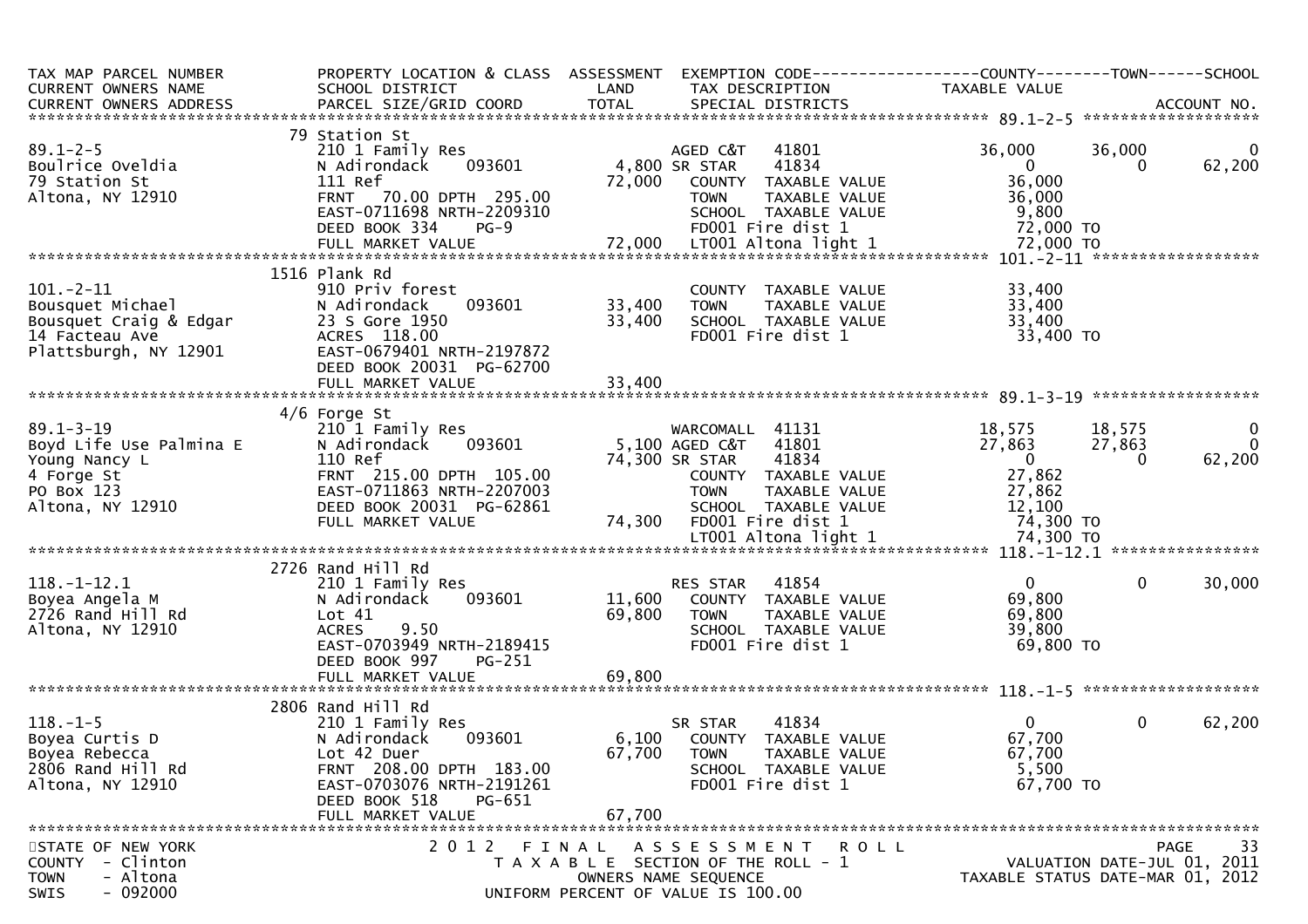| TAX MAP PARCEL NUMBER<br>CURRENT OWNERS NAME<br>CURRENT OWNERS ADDRESS                            | PROPERTY LOCATION & CLASS ASSESSMENT<br>SCHOOL DISTRICT                                                                                                         | LAND             | EXEMPTION CODE-----------------COUNTY-------TOWN------SCHOOL<br>TAX DESCRIPTION                                                                | TAXABLE VALUE                                                          |                                                                               |
|---------------------------------------------------------------------------------------------------|-----------------------------------------------------------------------------------------------------------------------------------------------------------------|------------------|------------------------------------------------------------------------------------------------------------------------------------------------|------------------------------------------------------------------------|-------------------------------------------------------------------------------|
|                                                                                                   |                                                                                                                                                                 |                  |                                                                                                                                                |                                                                        |                                                                               |
| $118.-1-7.1$<br>Boyea Curtis D<br>Boyea Rebecca<br>2806 Rand Hill Rd<br>Altona, NY 12910          | Rand Hill Rd<br>105 Vac farmland<br>093601<br>N Adirondack<br>42 Duer<br>ACRES 102.00<br>EAST-0704920 NRTH-2191948<br>DEED BOOK 587<br>PG-791                   | 40,200<br>42,600 | COUNTY TAXABLE VALUE<br>TAXABLE VALUE<br><b>TOWN</b><br>SCHOOL TAXABLE VALUE<br>FD001 Fire dist 1                                              | 42,600<br>42,600<br>42,600<br>42,600 TO                                |                                                                               |
|                                                                                                   | FULL MARKET VALUE                                                                                                                                               | 42,600           |                                                                                                                                                |                                                                        |                                                                               |
|                                                                                                   |                                                                                                                                                                 |                  |                                                                                                                                                |                                                                        |                                                                               |
| $132. - 1 - 10.2$<br>Boyea Mark R<br>Boyea Karrie L<br>2327 Rand Hill Rd<br>Altona, NY 12910      | 2327 Rand Hill Rd<br>210 1 Family Res<br>093601<br>N Adirondack<br>Lot 38 Duer<br><b>ACRES</b><br>3.80<br>EAST-0706233 NRTH-2180120<br>DEED BOOK 20011 PG-35301 | 10,700<br>89,900 | 41854<br>RES STAR<br>COUNTY TAXABLE VALUE<br><b>TOWN</b><br>TAXABLE VALUE<br>SCHOOL TAXABLE VALUE<br>FD001 Fire dist 1                         | $\mathbf{0}$<br>89,900<br>89,900<br>59,900<br>89,900 TO                | 30,000<br>$\bf{0}$                                                            |
|                                                                                                   | FULL MARKET VALUE                                                                                                                                               | 89,900           |                                                                                                                                                |                                                                        |                                                                               |
| $118.-1-18.3$<br>Boyea Michael J<br>460 Duley Rd<br>Altona, NY 12910                              | 460 Duley Rd<br>210 1 Family Res<br>N Adirondack<br>093601<br>Lot 40 Duer<br>4.00<br><b>ACRES</b>                                                               | 84,500           | 41854<br>RES STAR<br>10,500 COUNTY TAXABLE VALUE<br>TAXABLE VALUE<br>TOWN<br>SCHOOL TAXABLE VALUE                                              | $\overline{0}$<br>84,500<br>84,500<br>54,500                           | $\mathbf{0}$<br>30,000                                                        |
|                                                                                                   | EAST-0704059 NRTH-2186690<br>DEED BOOK 983<br><b>PG-85</b>                                                                                                      |                  | FD001 Fire dist 1                                                                                                                              | 84,500 TO                                                              |                                                                               |
|                                                                                                   | 2838 Rand Hill Rd                                                                                                                                               |                  |                                                                                                                                                |                                                                        |                                                                               |
| $118. - 1 - 7.3$<br>Boyea Paul J<br>2838 Rand Hill Rd<br>Altona, NY 12910                         | 270 Mfg housing<br>093601<br>N Adirondack<br>Lot 42 Duers<br>FRNT 150.00 DPTH 280.00<br>EAST-0703253 NRTH-2191980<br>DEED BOOK 823<br><b>PG-290</b>             | 26,000           | 41854<br>RES STAR<br>6,400 COUNTY TAXABLE VALUE<br>TAXABLE VALUE<br><b>TOWN</b><br>SCHOOL TAXABLE VALUE<br>FD001 Fire dist 1                   | $\mathbf{0}$<br>26,000<br>26,000<br>$\Omega$<br>26,000 TO              | $\mathbf{0}$<br>26,000                                                        |
|                                                                                                   | FULL MARKET VALUE                                                                                                                                               | 26,000           |                                                                                                                                                |                                                                        |                                                                               |
|                                                                                                   | 2682/2684 Rand Hill Rd                                                                                                                                          |                  |                                                                                                                                                |                                                                        |                                                                               |
| $118. - 1 - 15$<br>Boyea Terry Douglas<br>Boyea Connie M<br>2684 Rand Hill Rd<br>Altona, NY 12910 | 112 Dairy farm<br>093601<br>N Adirondack<br>41 Duer<br>ACRES 148.00<br>EAST-0705735 NRTH-2189131<br>DEED BOOK 20001 PG-28022                                    | 137,000          | AGRI DISTR 41720<br>65,400 RES STAR 41854<br>COUNTY TAXABLE VALUE<br>TAXABLE VALUE<br><b>TOWN</b><br>SCHOOL TAXABLE VALUE<br>FD001 Fire dist 1 | $\mathbf 0$<br>$\Omega$<br>137,000<br>137,000<br>107,000<br>137,000 TO | $\bf{0}$<br>30,000<br>$\mathbf{0}$                                            |
| MAY BE SUBJECT TO PAYMENT<br>UNDER AGDIST LAW TIL 2016                                            | FULL MARKET VALUE                                                                                                                                               | 137,000          |                                                                                                                                                |                                                                        |                                                                               |
| STATE OF NEW YORK<br><b>COUNTY</b><br>- Clinton<br>- Altona<br><b>TOWN</b><br>$-092000$<br>SWIS   | 2012 FINAL                                                                                                                                                      |                  | A S S E S S M E N T R O L L<br>T A X A B L E SECTION OF THE ROLL - 1<br>OWNERS NAME SEQUENCE<br>UNIFORM PERCENT OF VALUE IS 100.00             |                                                                        | 34<br>PAGE<br>VALUATION DATE-JUL 01, 2011<br>TAXABLE STATUS DATE-MAR 01, 2012 |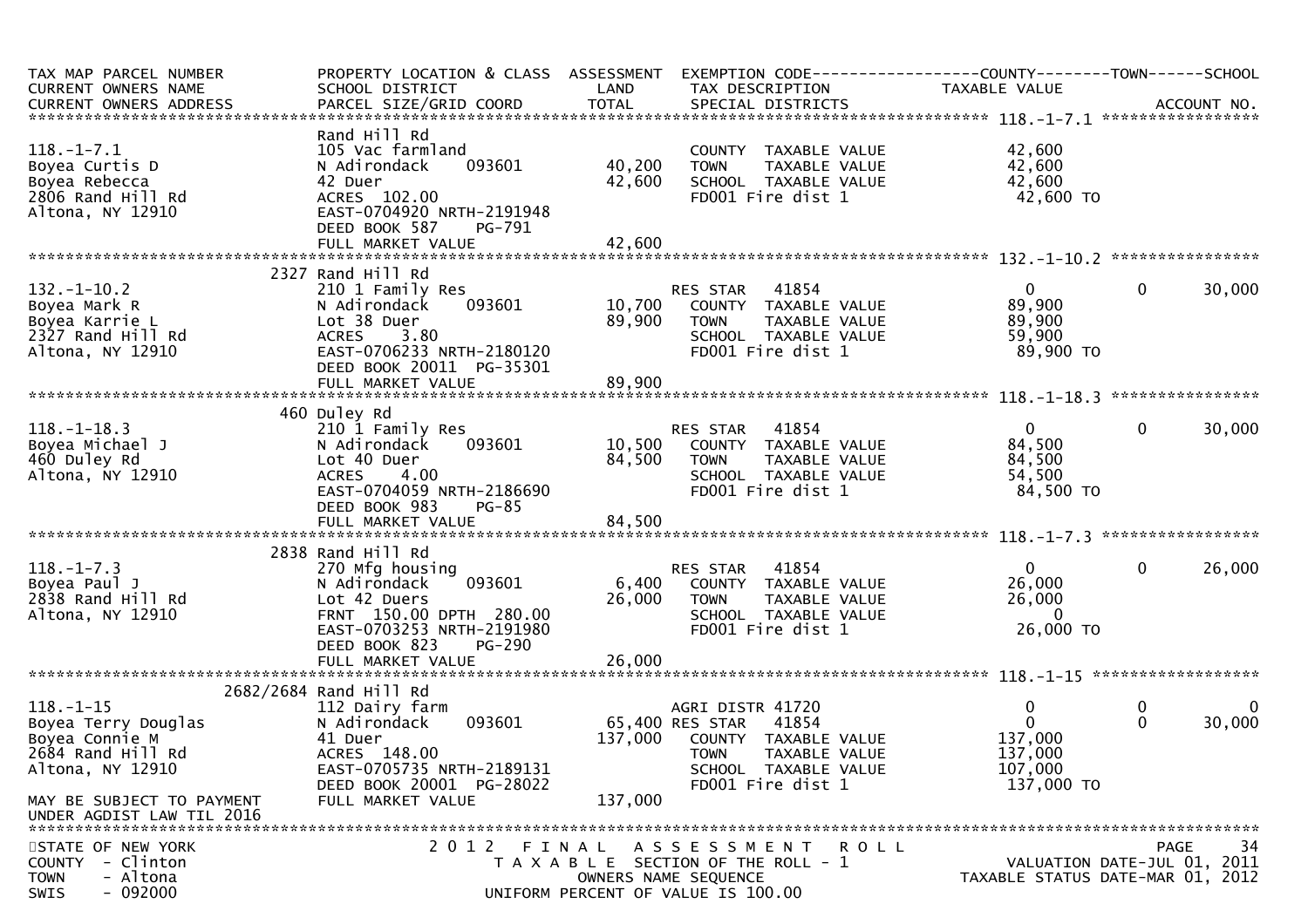| TAX MAP PARCEL NUMBER<br>CURRENT OWNERS NAME<br>CURRENT OWNERS ADDRESS                              | PROPERTY LOCATION & CLASS ASSESSMENT<br>SCHOOL DISTRICT<br>PARCEL SIZE/GRID COORD                                                                                       | LAND<br><b>TOTAL</b>    | EXEMPTION CODE-----------------COUNTY-------TOWN------SCHOOL<br>TAX DESCRIPTION<br>SPECIAL DISTRICTS                                               | TAXABLE VALUE                                                     | ACCOUNT NO.                                                                          |
|-----------------------------------------------------------------------------------------------------|-------------------------------------------------------------------------------------------------------------------------------------------------------------------------|-------------------------|----------------------------------------------------------------------------------------------------------------------------------------------------|-------------------------------------------------------------------|--------------------------------------------------------------------------------------|
|                                                                                                     |                                                                                                                                                                         |                         |                                                                                                                                                    |                                                                   |                                                                                      |
| $118.-1-18.1$<br>Boyea Terry Douglas<br>Boyea Connie M<br>2684 Rand Hill Rd<br>Altona, NY 12910     | Duley Rd<br>105 Vac farmland<br>093601<br>N Adirondack<br>40 Duer<br>ACRES 69.80<br>EAST-0705500 NRTH-2187555<br>DEED BOOK 20001 PG-28022                               | 42,700<br>42,700        | AGRI DISTR 41720<br>COUNTY TAXABLE VALUE<br>TAXABLE VALUE<br><b>TOWN</b><br>SCHOOL TAXABLE VALUE<br>FD001 Fire dist 1                              | 9,856<br>32,844<br>32,844<br>32,844<br>42,700 TO                  | 9,856<br>9,856                                                                       |
| MAY BE SUBJECT TO PAYMENT<br>UNDER AGDIST LAW TIL 2016                                              | FULL MARKET VALUE                                                                                                                                                       | 42,700                  |                                                                                                                                                    |                                                                   | ****************                                                                     |
|                                                                                                     | Rand Hill Rd                                                                                                                                                            |                         |                                                                                                                                                    |                                                                   |                                                                                      |
| $132.-1-10.1$<br>Boyea Terry Douglas<br>Boyea Connie M<br>2684 Rand Hill Rd<br>Altona, NY 12910     | 105 Vac farmland<br>N Adirondack<br>093601<br>38 Duer<br>ACRES 10.70<br>EAST-0706520 NRTH-2179185<br>DEED BOOK 20001 PG-28022<br>FULL MARKET VALUE                      | 6,400<br>6,400<br>6,400 | AGRI DISTR 41720<br>COUNTY TAXABLE VALUE<br><b>TOWN</b><br>TAXABLE VALUE<br>SCHOOL TAXABLE VALUE<br>FD001 Fire dist 1                              | 782<br>5,618<br>5,618<br>5,618<br>6,400 TO                        | 782<br>782                                                                           |
| MAY BE SUBJECT TO PAYMENT<br>UNDER AGDIST LAW TIL 2016                                              |                                                                                                                                                                         |                         |                                                                                                                                                    |                                                                   |                                                                                      |
|                                                                                                     |                                                                                                                                                                         |                         |                                                                                                                                                    |                                                                   |                                                                                      |
| $118. - 1 - 7.2$<br>Boyea Warren Catherine<br>Warren Bruce<br>2846 Rand Hill Rd<br>Altona, NY 12910 | 2846 Rand Hill Rd<br>210 1 Family Res<br>N Adirondack<br>093601<br>Lot 42 Duer's Pat<br>FRNT 280.00 DPTH 265.00<br>EAST-0703355 NRTH-2192140<br>DEED BOOK 772<br>PG-316 | 5,900<br>75,000         | 41854<br>RES STAR<br>COUNTY TAXABLE VALUE<br>TOWN<br>TAXABLE VALUE<br>SCHOOL TAXABLE VALUE<br>FD001 Fire dist 1                                    | $\mathbf{0}$<br>75,000<br>75,000<br>45,000<br>75,000 TO           | $\mathbf{0}$<br>30,000                                                               |
|                                                                                                     | FULL MARKET VALUE                                                                                                                                                       | 75,000                  |                                                                                                                                                    |                                                                   |                                                                                      |
| $103. - 1 - 27$<br>Braams Anneliese<br>1637 Shauna Crescent<br>Ottawa, Ontario, Canada<br>K4P1M8    | 226 Rabideau Rd<br>260 Seasonal res<br>N Adirondack<br>093601<br>Lot 160-161-Ref<br>9.80<br><b>ACRES</b><br>EAST-0697521 NRTH-2197558<br>DEED BOOK 20122 PG-45546       | 11,800<br>57,000        | TAXABLE VALUE<br>COUNTY<br>TAXABLE VALUE<br><b>TOWN</b><br>SCHOOL TAXABLE VALUE<br>FD001 Fire dist 1                                               | 57,000<br>57,000<br>57,000<br>57,000 TO                           |                                                                                      |
|                                                                                                     |                                                                                                                                                                         |                         |                                                                                                                                                    |                                                                   |                                                                                      |
| $74. - 1 - 32.5$<br>Bracy Randy<br>16 Joe Wood Rd<br>Altona, NY 12910                               | 16 Joe Wood Rd<br>210 1 Family Res<br>N Adirondack<br>093601<br>Lot 111 Ref Tr<br>1.50<br><b>ACRES</b><br>EAST-0714553 NRTH-2208227<br>DEED BOOK 20072 PG-9220          | 85,400                  | 41121<br>WARNONALL<br>6,900 RES STAR<br>41854<br>COUNTY TAXABLE VALUE<br>TAXABLE VALUE<br><b>TOWN</b><br>SCHOOL TAXABLE VALUE<br>FD001 Fire dist 1 | 12,810<br>$\mathbf{0}$<br>72,590<br>72,590<br>55,400<br>85,400 TO | 12,810<br>0<br>30,000<br>0                                                           |
| STATE OF NEW YORK<br>- Clinton<br><b>COUNTY</b><br>- Altona<br><b>TOWN</b>                          | 2 0 1 2                                                                                                                                                                 | FINAL                   | A S S E S S M E N T<br>ROLL<br>T A X A B L E SECTION OF THE ROLL - 1<br>OWNERS NAME SEQUENCE                                                       |                                                                   | 35<br><b>PAGE</b><br>VALUATION DATE-JUL 01, 2011<br>TAXABLE STATUS DATE-MAR 01, 2012 |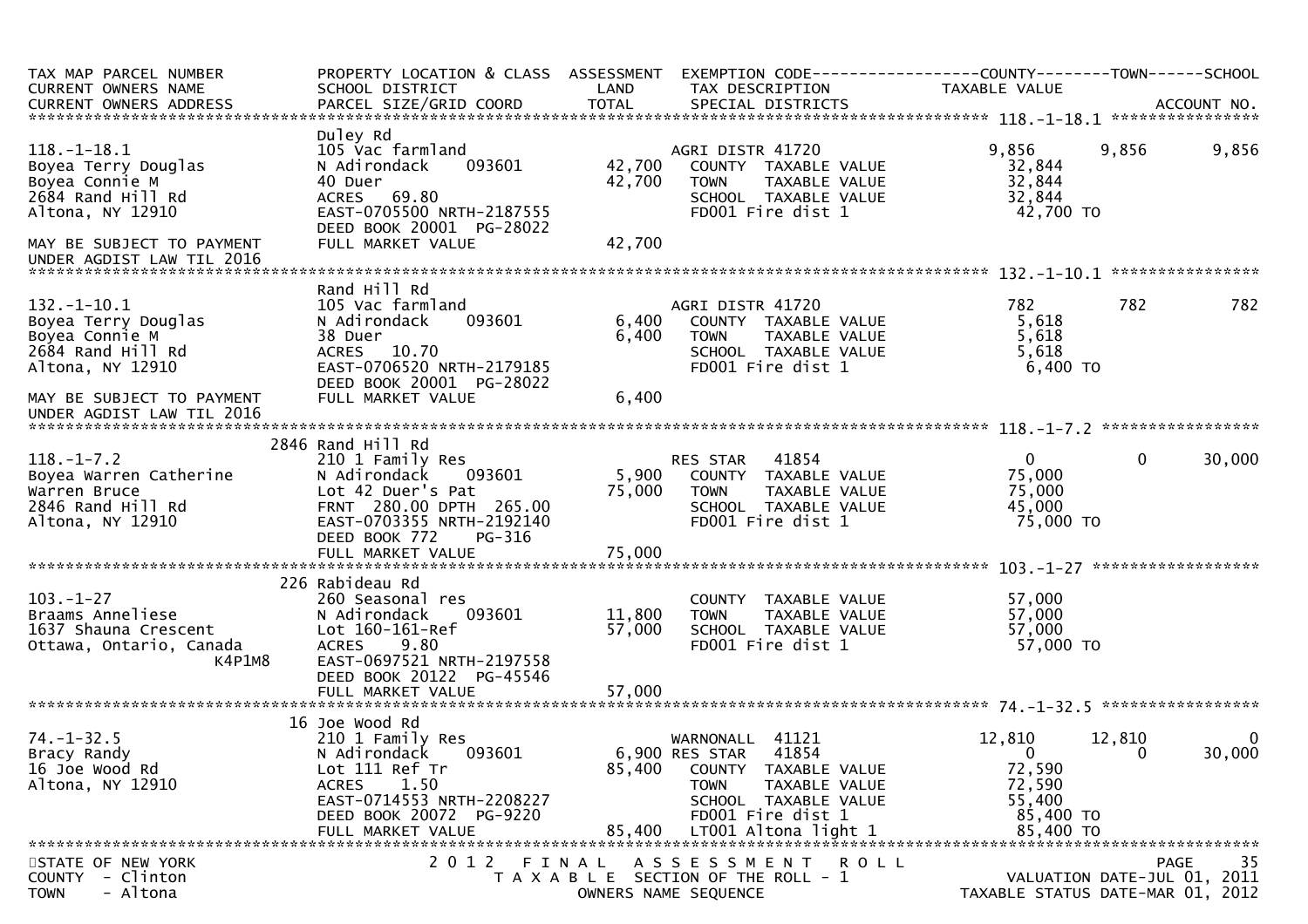| TAX MAP PARCEL NUMBER<br>CURRENT OWNERS NAME                                                                  | PROPERTY LOCATION & CLASS ASSESSMENT<br>SCHOOL DISTRICT                                                                                                                           | LAND                      | TAX DESCRIPTION                                                                                                        | EXEMPTION CODE------------------COUNTY--------TOWN------SCHOOL<br>TAXABLE VALUE     |
|---------------------------------------------------------------------------------------------------------------|-----------------------------------------------------------------------------------------------------------------------------------------------------------------------------------|---------------------------|------------------------------------------------------------------------------------------------------------------------|-------------------------------------------------------------------------------------|
|                                                                                                               |                                                                                                                                                                                   |                           |                                                                                                                        |                                                                                     |
| $149. - 1 - 10.62$<br>Brasacchio Frank<br>Brasacchio Elizabeth<br>314 Murtagh Hill Rd<br>West Chazy, NY 12992 | 314 Murtagh Hill Rd<br>240 Rural res<br>093601<br>N Adirondack<br>$Lot 106-113$<br>ACRES 18.40<br>EAST-0726347 NRTH-2172791                                                       | 12,300<br>87,500          | 41834<br>SR STAR<br>COUNTY TAXABLE VALUE<br>TAXABLE VALUE<br><b>TOWN</b><br>SCHOOL TAXABLE VALUE<br>FD001 Fire dist 1  | $\overline{0}$<br>62,200<br>$\mathbf{0}$<br>87,500<br>87,500<br>25,300<br>87,500 TO |
|                                                                                                               | DEED BOOK 583<br>PG-1043                                                                                                                                                          |                           |                                                                                                                        |                                                                                     |
|                                                                                                               | 22 Birch Hill Dr                                                                                                                                                                  |                           |                                                                                                                        |                                                                                     |
| $88.14 - 1 - 53$<br>Brean Charles A<br>Brean Georgia L<br>683 O'neil Rd<br>West Chazy, NY 12992               | 270 Mfg housing<br>093601<br>N Adirondack<br>Stonewall Acres Lot 53<br>75.10 DPTH 154.16<br><b>FRNT</b><br>EAST-0699973 NRTH-2203852<br>DEED BOOK 20102 PG-30916                  | 4,300<br>16,000           | COUNTY TAXABLE VALUE<br><b>TOWN</b><br>TAXABLE VALUE<br>SCHOOL TAXABLE VALUE<br>FD001 Fire dist 1                      | 16,000<br>16,000<br>16,000<br>16,000 TO                                             |
|                                                                                                               | FULL MARKET VALUE                                                                                                                                                                 | 16,000                    |                                                                                                                        |                                                                                     |
|                                                                                                               |                                                                                                                                                                                   |                           |                                                                                                                        |                                                                                     |
| $119. - 1 - 15.24$<br>Brennen Aloysiuys D<br>3745 Soapstone Rd<br>Ridgeway, VA 24148                          | Duley Rd<br>270 Mfg housing<br>093601<br>N Adirondack<br>Lot 68 Duers Pate<br>1.10<br><b>ACRES</b><br>EAST-0712579 NRTH-2188038<br>DEED BOOK 20031 PG-57385                       | 6,600<br>32,000           | COUNTY TAXABLE VALUE<br>TAXABLE VALUE<br><b>TOWN</b><br>SCHOOL TAXABLE VALUE<br>FD001 Fire dist 1                      | 32,000<br>32,000<br>32,000<br>32,000 TO                                             |
|                                                                                                               |                                                                                                                                                                                   |                           |                                                                                                                        |                                                                                     |
| $73. - 2 - 10.1$<br>Breyette Charles G Sr<br>Breyette Dora<br>24 Tantillo Way<br>Altona, NY 12910             | 24 Tantillo Way<br>312 Vac w/imprv<br>093601<br>N Adirondack<br>Lot 155 Ref<br><b>ACRES</b><br>1.50<br>EAST-0698736 NRTH-2213505<br>DEED BOOK 20082 PG-13856<br>FULL MARKET VALUE | 9,800<br>18,000<br>18,000 | COUNTY TAXABLE VALUE<br><b>TOWN</b><br>TAXABLE VALUE<br>SCHOOL TAXABLE VALUE<br>FD001 Fire dist 1                      | 18,000<br>18,000<br>18,000<br>18,000 TO                                             |
|                                                                                                               | Jerusalem Rd                                                                                                                                                                      |                           |                                                                                                                        |                                                                                     |
| $148. - 1 - 18.2$<br>Breyette John A<br>Brevette Elise C<br>32 Delaware St<br>Rouses Point, NY 12979          | 321 Abandoned ag<br>N Adirondack<br>093601<br>Lot 36 Duers<br>ACRES 16.30<br>EAST-0706702 NRTH-2173857<br>DEED BOOK 638<br><b>PG-996</b>                                          | 15,300<br>15,300          | COUNTY TAXABLE VALUE<br>TAXABLE VALUE<br><b>TOWN</b><br>SCHOOL TAXABLE VALUE<br>FD001 Fire dist 1                      | 15,300<br>15,300<br>15,300<br>15,300 TO                                             |
|                                                                                                               | FULL MARKET VALUE                                                                                                                                                                 | 15,300                    |                                                                                                                        |                                                                                     |
| STATE OF NEW YORK<br>COUNTY - Clinton<br><b>TOWN</b><br>- Altona<br>$-092000$<br><b>SWIS</b>                  | 2012 FINAL                                                                                                                                                                        |                           | ASSESSMENT ROLL<br>T A X A B L E SECTION OF THE ROLL - 1<br>OWNERS NAME SEQUENCE<br>UNIFORM PERCENT OF VALUE IS 100.00 | 36<br>PAGE<br>VALUATION DATE-JUL 01, 2011<br>TAXABLE STATUS DATE-MAR 01, 2012       |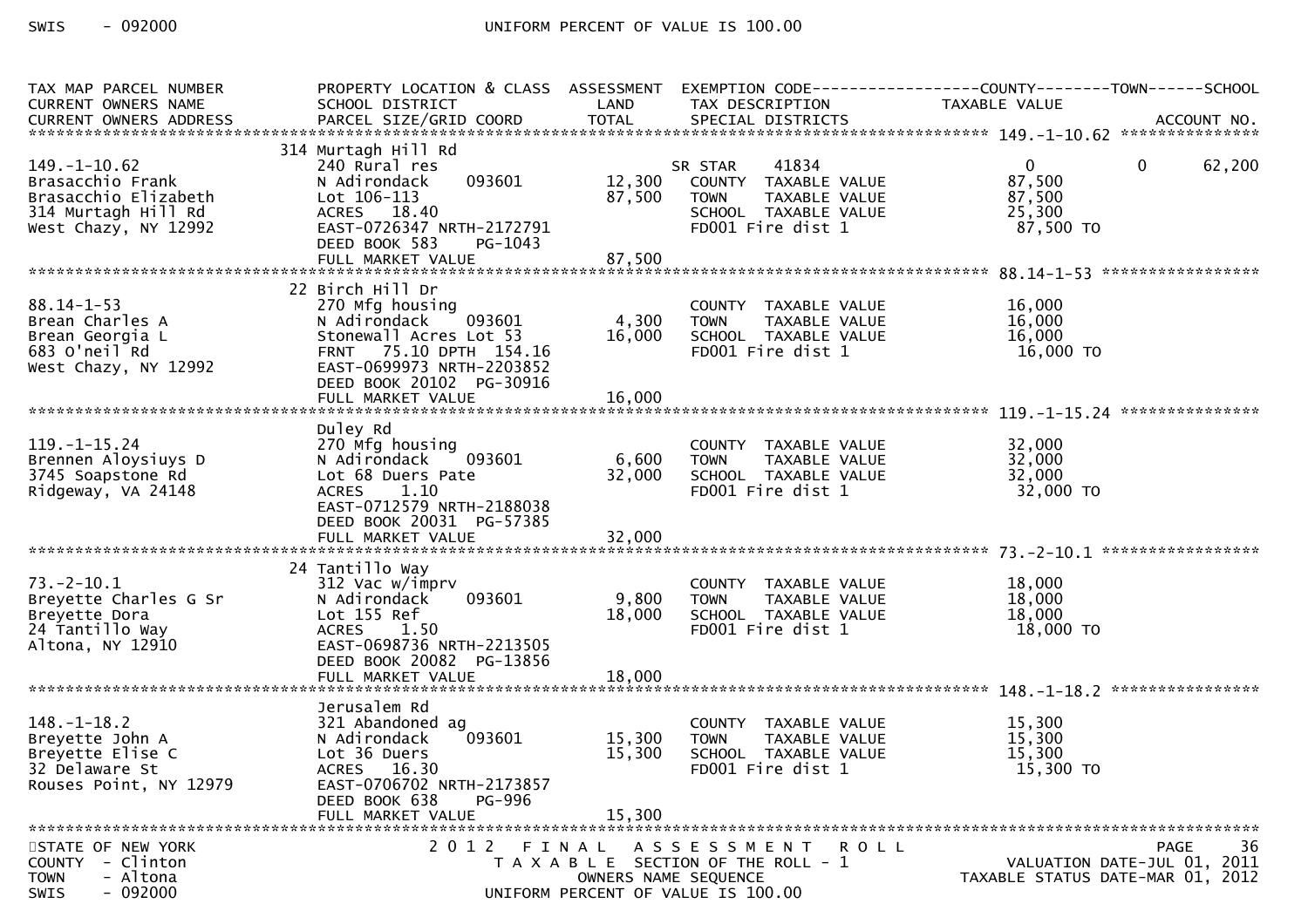| TAX MAP PARCEL NUMBER                 |                                                      |         |                                                               | PROPERTY LOCATION & CLASS ASSESSMENT EXEMPTION CODE----------------COUNTY-------TOWN------SCHOOL                                                                        |
|---------------------------------------|------------------------------------------------------|---------|---------------------------------------------------------------|-------------------------------------------------------------------------------------------------------------------------------------------------------------------------|
| CURRENT OWNERS NAME                   | SCHOOL DISTRICT                                      | LAND    | TAX DESCRIPTION                                               | TAXABLE VALUE                                                                                                                                                           |
|                                       |                                                      |         |                                                               | -CURRENT OWNERS ADDRESS PARCEL SIZE/GRID COORD TOTAL SPECIAL DISTRICTS AND MONERS ADDRESS PARCEL SIZE/GRID COORD TOTAL SPECIAL DISTRICTS AND MONERS ADDRESS ACCOUNT NO. |
|                                       |                                                      |         |                                                               |                                                                                                                                                                         |
|                                       | 71 Gonyea Rd                                         |         |                                                               |                                                                                                                                                                         |
| $76. - 3 - 2.12$                      | 240 Rural res                                        |         | COUNTY TAXABLE VALUE                                          | 112,200                                                                                                                                                                 |
| Bristol Whitney A                     | Northeastern Cl 092801                               | 17,600  | TAXABLE VALUE<br><b>TOWN</b>                                  | 112,200                                                                                                                                                                 |
| 71 Gonyea Rd                          | Lot 50 Duers                                         | 112,200 | SCHOOL TAXABLE VALUE                                          | 112,200                                                                                                                                                                 |
| Altona, NY 12910                      | ACRES 28.10 BANK<br>320<br>EAST-0736325 NRTH-2210297 |         | FD001 Fire dist 1                                             | 112,200 TO                                                                                                                                                              |
|                                       |                                                      |         |                                                               |                                                                                                                                                                         |
|                                       | DEED BOOK 98001 PG-02900                             |         |                                                               |                                                                                                                                                                         |
|                                       |                                                      |         |                                                               |                                                                                                                                                                         |
|                                       | 1698 Alder Bend Rd                                   |         |                                                               |                                                                                                                                                                         |
| $88. - 1 - 2.1$                       | 240 Rural res                                        |         | RES STAR 41854                                                | $\overline{0}$<br>$\mathbf{0}$<br>30,000                                                                                                                                |
| Brittingham Joel W                    | 093601<br>N Adirondack                               |         | 29,000 COUNTY TAXABLE VALUE                                   | 98,600                                                                                                                                                                  |
| Johnson Frances E                     | 164 Ref                                              | 98,600  | TAXABLE VALUE<br><b>TOWN</b>                                  | 98,600                                                                                                                                                                  |
| 154 Piedmont Dr                       | ACRES 83.60                                          |         | SCHOOL TAXABLE VALUE                                          | 68,600                                                                                                                                                                  |
| Dover, DE 19904                       | EAST-0697599 NRTH-2205612                            |         | FD001 Fire dist 1                                             | 98,600 TO                                                                                                                                                               |
|                                       | DEED BOOK 811<br>$PG-345$                            |         |                                                               |                                                                                                                                                                         |
|                                       | FULL MARKET VALUE                                    | 98,600  |                                                               |                                                                                                                                                                         |
|                                       |                                                      |         |                                                               |                                                                                                                                                                         |
|                                       | 2000 Rand Hill Rd                                    |         |                                                               |                                                                                                                                                                         |
| $148. - 3 - 5.2$                      | 210 1 Family Res                                     |         | COUNTY TAXABLE VALUE                                          | 79,600                                                                                                                                                                  |
| Brodsky Judy A                        | 093601<br>N Adirondack                               | 9,400   | <b>TOWN</b><br>TAXABLE VALUE                                  | 79,600                                                                                                                                                                  |
| Paluski William A Jr.                 | Lot 36 Duers                                         | 79,600  | SCHOOL TAXABLE VALUE                                          | 79,600                                                                                                                                                                  |
| 2000 Rand Hill Rd                     | ACRES 1.72 BANK<br>320                               |         | FD001 Fire dist 1                                             | 79,600 TO                                                                                                                                                               |
| Altona, NY 12910                      | EAST-0709593 NRTH-2173183                            |         |                                                               |                                                                                                                                                                         |
|                                       | DEED BOOK 20092 PG-27686                             |         |                                                               |                                                                                                                                                                         |
|                                       |                                                      |         |                                                               |                                                                                                                                                                         |
|                                       |                                                      |         |                                                               |                                                                                                                                                                         |
|                                       | 1969 Rand Hill Rd                                    |         |                                                               |                                                                                                                                                                         |
| $148.-3-9.11$                         | 210 1 Family Res                                     |         | <b>RES STAR 41854</b>                                         | $\mathbf{0}$<br>0<br>30,000                                                                                                                                             |
| Brooks Jeffrey                        | N Adirondack<br>093601                               | 8,400   | COUNTY TAXABLE VALUE                                          | 60,700                                                                                                                                                                  |
| Brooks Elizabeth                      | 36 Duer                                              | 60,700  | <b>TOWN</b><br>TAXABLE VALUE                                  | 60,700                                                                                                                                                                  |
| 1969 Rand Hill Rd                     | FRNT 218.00 DPTH 165.00                              |         | SCHOOL TAXABLE VALUE                                          | 30,700                                                                                                                                                                  |
| Altona, NY 12910                      | <b>BANK</b><br>020                                   |         | FD001 Fire dist 1                                             | 60,700 TO                                                                                                                                                               |
|                                       | EAST-0710127 NRTH-2172700                            |         |                                                               |                                                                                                                                                                         |
|                                       | DEED BOOK 881<br>PG-337                              |         |                                                               |                                                                                                                                                                         |
|                                       | FULL MARKET VALUE                                    | 60,700  |                                                               |                                                                                                                                                                         |
|                                       |                                                      |         |                                                               |                                                                                                                                                                         |
|                                       | Rand Hill Rd                                         |         |                                                               |                                                                                                                                                                         |
| $148. - 3 - 28.2$                     | 311 Res vac land                                     |         | COUNTY TAXABLE VALUE                                          | 3,800                                                                                                                                                                   |
| Brooks Jeffrey                        | 093601<br>N Adirondack                               | 3,800   | <b>TOWN</b><br>TAXABLE VALUE                                  | 3,800                                                                                                                                                                   |
| 1969 Rand Hill Rd                     | FRNT 210.00 DPTH<br>30.00                            | 3,800   | SCHOOL TAXABLE VALUE                                          | 3,800                                                                                                                                                                   |
| Altona, NY 12910                      | EAST-0710149 NRTH-2172598                            |         | FD001 Fire dist 1                                             | 3,800 TO                                                                                                                                                                |
|                                       | DEED BOOK 896<br><b>PG-224</b>                       |         |                                                               |                                                                                                                                                                         |
|                                       | FULL MARKET VALUE                                    | 3,800   |                                                               |                                                                                                                                                                         |
|                                       |                                                      |         |                                                               |                                                                                                                                                                         |
| STATE OF NEW YORK<br>COUNTY - Clinton | 2012 FINAL                                           |         | A S S E S S M E N T R O L L                                   | 37<br>PAGE                                                                                                                                                              |
| - Altona<br><b>TOWN</b>               |                                                      |         | T A X A B L E SECTION OF THE ROLL - 1<br>OWNERS NAME SEQUENCE | VALUATION DATE-JUL 01, 2011<br>TAXABLE STATUS DATE-MAR 01, 2012                                                                                                         |
| $-092000$<br>SWIS                     |                                                      |         | UNIFORM PERCENT OF VALUE IS 100.00                            |                                                                                                                                                                         |
|                                       |                                                      |         |                                                               |                                                                                                                                                                         |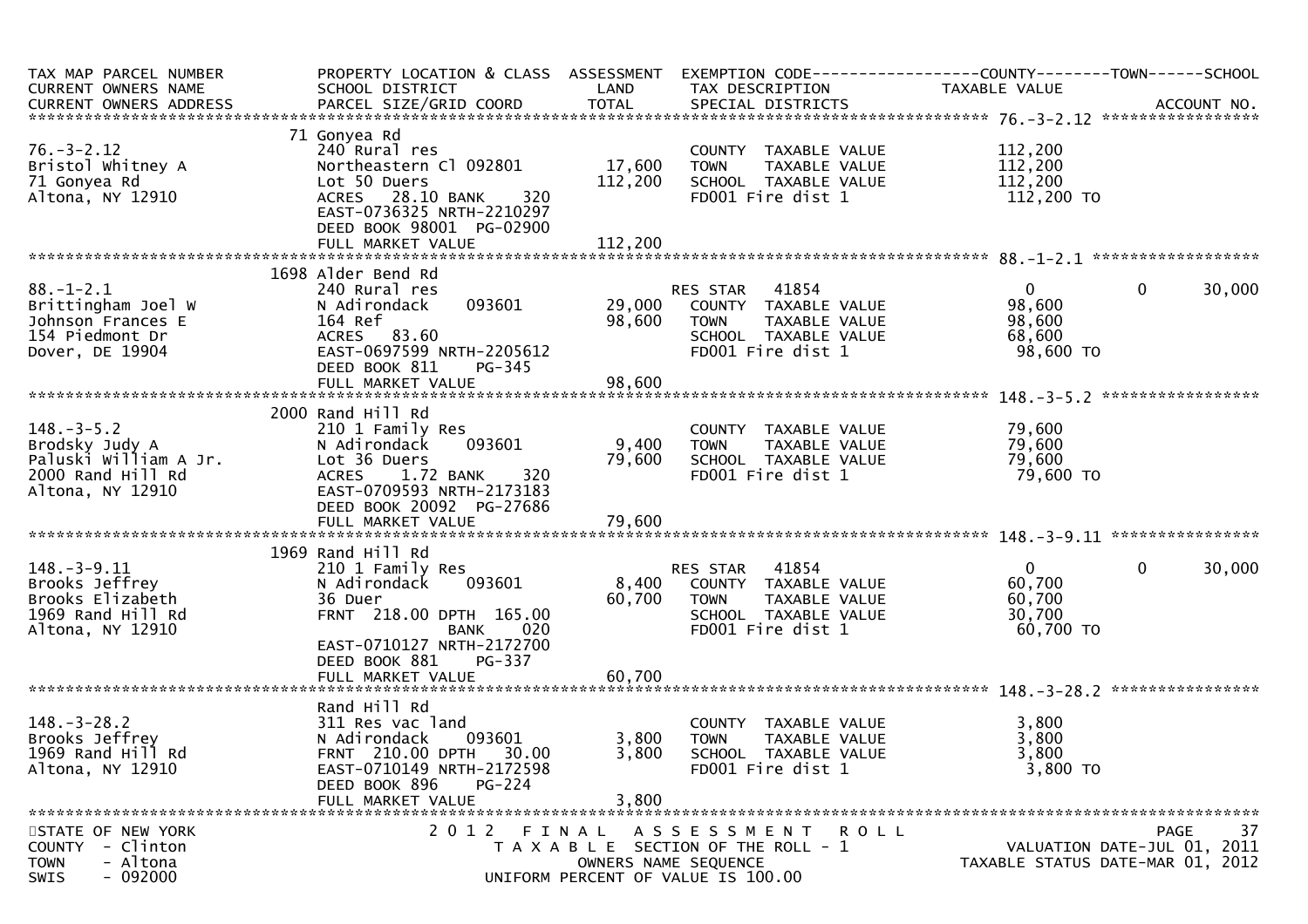| TAX MAP PARCEL NUMBER<br>CURRENT OWNERS NAME                                                     | PROPERTY LOCATION & CLASS ASSESSMENT<br>SCHOOL DISTRICT<br><b>Example 12 DE LAND</b> |                                   | TAX DESCRIPTION                                      | TAXABLE VALUE                    |                             |                   |
|--------------------------------------------------------------------------------------------------|--------------------------------------------------------------------------------------|-----------------------------------|------------------------------------------------------|----------------------------------|-----------------------------|-------------------|
|                                                                                                  |                                                                                      |                                   |                                                      |                                  |                             |                   |
| $73. - 1 - 12$                                                                                   | 1982 Alder Bend Rd<br>210 1 Family Res                                               |                                   | RES STAR 41854<br>4,600 COUNTY TAXABLE VALUE         | $\overline{0}$                   | $\mathbf 0$                 | 30,000            |
| Brothers Amanda L<br>Rye David W<br>1982 Alder Bend Rd                                           | 093601<br>N Adirondack<br>155 Ref<br>FRNT 65.00 DPTH 204.00                          |                                   | TAXABLE VALUE<br>38,200 TOWN<br>SCHOOL TAXABLE VALUE | 38,200<br>38,200<br>8,200        |                             |                   |
| Altona, NY 12910                                                                                 | EAST-0698020 NRTH-2213516<br>DEED BOOK 20051 PG-82499                                |                                   | FD001 Fire dist 1                                    | 38,200 TO                        |                             |                   |
|                                                                                                  |                                                                                      |                                   |                                                      |                                  |                             |                   |
|                                                                                                  | 335 Irona Rd                                                                         |                                   |                                                      |                                  |                             |                   |
| $73. - 1 - 28$                                                                                   | 270 Mfg housing                                                                      |                                   | RES STAR 41854<br>093601 4,800 COUNTY TAXABLE VALUE  | $0 \qquad \qquad$                | $\mathbf 0$                 | 30,000            |
| Brothers Timothy M<br>335 Irona Rd                                                               | N Adirondack<br>Lot 155 Ref                                                          |                                   | 35,000 TOWN<br>TAXABLE VALUE                         | 35,000<br>35,000                 |                             |                   |
| Altona, NY 12910                                                                                 | FRNT 175.00 DPTH 99.00                                                               |                                   | SCHOOL TAXABLE VALUE                                 | 5,000                            |                             |                   |
|                                                                                                  | EAST-0703178 NRTH-2212452                                                            |                                   | FD001 Fire dist 1                                    | 35,000 TO                        |                             |                   |
|                                                                                                  | DEED BOOK 1041 PG-47                                                                 |                                   | LT001 Altona light 1                                 | 35,000 TO                        |                             |                   |
|                                                                                                  |                                                                                      |                                   |                                                      |                                  |                             |                   |
|                                                                                                  | 15 Birch Hill Dr                                                                     |                                   |                                                      |                                  |                             |                   |
| $88.14 - 1 - 26$                                                                                 | 260 Seasonal res                                                                     |                                   | COUNTY TAXABLE VALUE                                 | 12,500                           |                             |                   |
| Brothers Todd J                                                                                  | 093601<br>N Adirondack                                                               | 4,000 TOWN                        | TAXABLE VALUE                                        | 12,500                           |                             |                   |
| Brothers Tammy L                                                                                 | Stonewall Acres Lot 26                                                               | 12,500                            | SCHOOL TAXABLE VALUE                                 | 12,500                           |                             |                   |
| 767 Woods Falls Rd                                                                               | FRNT 69.90 DPTH 122.26                                                               |                                   | FD001 Fire dist 1                                    | 12,500 TO                        |                             |                   |
| Mooers Forks, NY 12959                                                                           | EAST-0700032 NRTH-2203645<br>DEED BOOK 20072 PG-2857                                 |                                   |                                                      |                                  |                             |                   |
|                                                                                                  |                                                                                      |                                   |                                                      |                                  |                             |                   |
|                                                                                                  |                                                                                      |                                   |                                                      |                                  |                             |                   |
|                                                                                                  | 5401 Military Tpke                                                                   |                                   |                                                      |                                  |                             |                   |
| $87. - 1 - 9.2$<br>ŏ/.-1-9.2<br>Brown April L<br>5401 Military Tpke<br>Ellenburg Depot, NY 12935 | 210 1 Family Res                                                                     |                                   |                                                      | $0 \qquad \qquad$                | $\mathbf 0$                 | 30,000            |
|                                                                                                  | N Adirondack<br>Lot 185 Ref Tr                                                       |                                   |                                                      | 72,000<br>72,000                 |                             |                   |
|                                                                                                  | ACRES 5.70                                                                           |                                   | TAXABLE VALUE<br>SCHOOL TAXABLE VALUE                | 42,000                           |                             |                   |
|                                                                                                  | EAST-0691726 NRTH-2204634                                                            | 72,000 TOWN<br>2204634 TOWN SCHOO | FD001 Fire dist 1                                    | 72,000 TO                        |                             |                   |
|                                                                                                  | DEED BOOK 20031 PG-57121                                                             |                                   |                                                      |                                  |                             |                   |
|                                                                                                  |                                                                                      |                                   |                                                      |                                  |                             |                   |
|                                                                                                  | 4993 Rt 11                                                                           |                                   |                                                      |                                  |                             |                   |
| $71.1 - 1 - 22$                                                                                  | 331 Com vac w/im                                                                     |                                   | COUNTY TAXABLE VALUE                                 | 14,100                           |                             |                   |
| Brown Funeral Home Inc                                                                           | N Adirondack<br>093601                                                               | 4,000                             | TAXABLE VALUE<br>TOWN                                | 14,100                           |                             |                   |
| 29 Broad St                                                                                      | Bm                                                                                   | 14,100                            | SCHOOL TAXABLE VALUE                                 | 14,100                           |                             |                   |
| Plattsburgh, NY 12901                                                                            | FRNT 84.50 DPTH 99.00                                                                |                                   | FD002 Ellenburg fire 21                              | 14,100 TO                        |                             |                   |
|                                                                                                  | EAST-0675548 NRTH-2213403                                                            |                                   | LT002 Altona light 21                                | 14,100 TO                        |                             |                   |
|                                                                                                  | DEED BOOK 98000 PG-98458<br>FULL MARKET VALUE                                        | 14,100                            |                                                      |                                  |                             |                   |
|                                                                                                  |                                                                                      |                                   |                                                      |                                  |                             |                   |
| STATE OF NEW YORK                                                                                | 2012 FINAL                                                                           |                                   | A S S E S S M E N T<br>R O L L                       |                                  |                             | 38<br><b>PAGE</b> |
| COUNTY - Clinton                                                                                 |                                                                                      |                                   | T A X A B L E SECTION OF THE ROLL - 1                |                                  | VALUATION DATE-JUL 01, 2011 |                   |
| - Altona<br><b>TOWN</b>                                                                          |                                                                                      |                                   | OWNERS NAME SEQUENCE                                 | TAXABLE STATUS DATE-MAR 01, 2012 |                             |                   |
| $-092000$<br><b>SWIS</b>                                                                         |                                                                                      |                                   | UNIFORM PERCENT OF VALUE IS 100.00                   |                                  |                             |                   |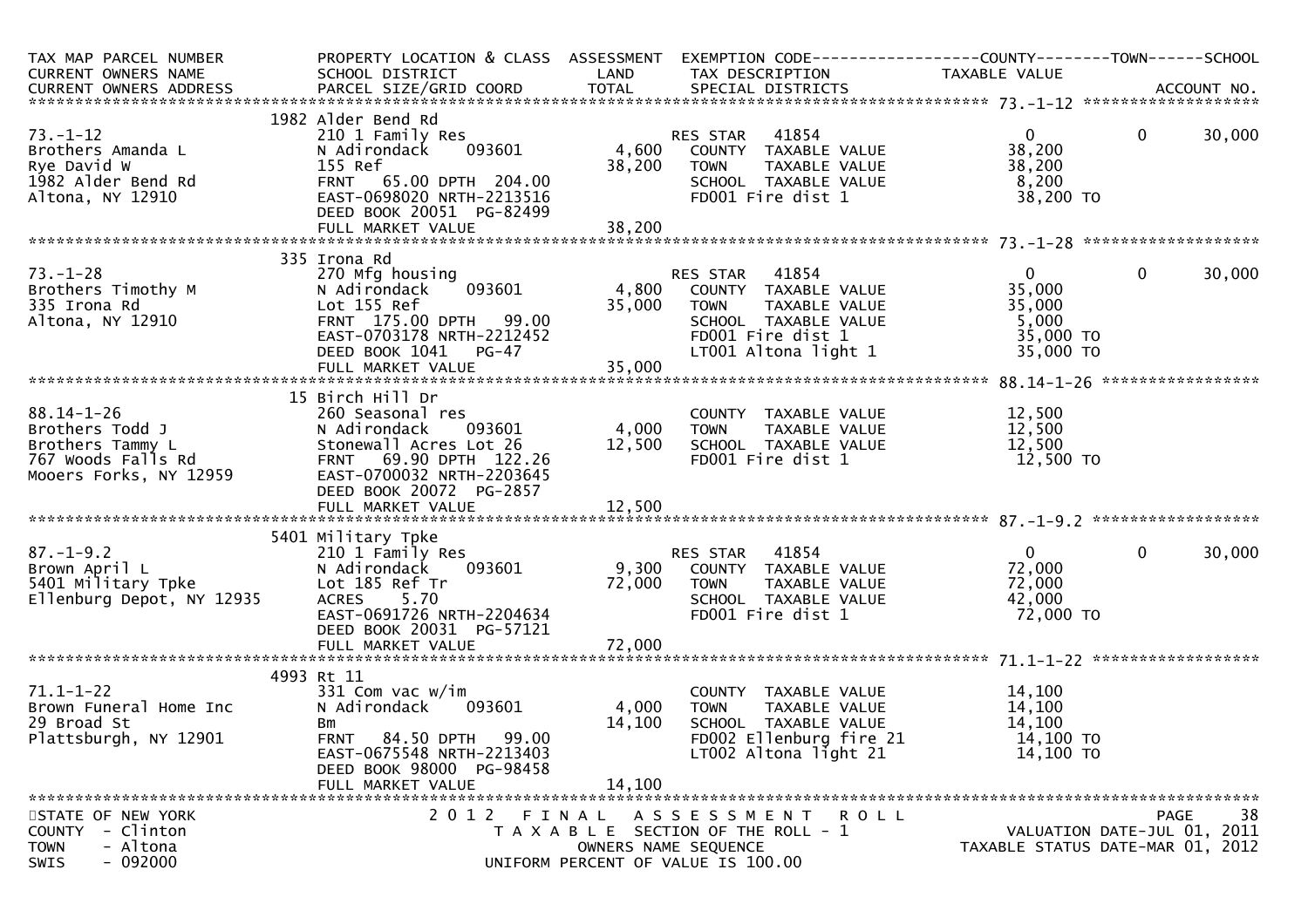| TAX MAP PARCEL NUMBER                                                                                        |                                                                                                                                                                                                                                 |                                         | PROPERTY LOCATION & CLASS ASSESSMENT EXEMPTION CODE----------------COUNTY-------TOWN------SCHOOL<br>TAX DESCRIPTION                                      |                                                                        |                                           |
|--------------------------------------------------------------------------------------------------------------|---------------------------------------------------------------------------------------------------------------------------------------------------------------------------------------------------------------------------------|-----------------------------------------|----------------------------------------------------------------------------------------------------------------------------------------------------------|------------------------------------------------------------------------|-------------------------------------------|
|                                                                                                              |                                                                                                                                                                                                                                 |                                         |                                                                                                                                                          |                                                                        |                                           |
| $71.1 - 1 - 23$<br>Brown Funeral Home Inc<br>29 Broad St<br>Plattsburgh, NY 12901                            | Plank Rd<br>311 Res vac land<br>N Adirondack 093601<br>Ptbm<br>FRNT 115.00 DPTH 120.00<br>EAST-0675446 NRTH-2213410                                                                                                             | 4,600<br>4,600                          | COUNTY TAXABLE VALUE<br>TOWN     TAXABLE VALUE<br>TOWN<br>SCHOOL TAXABLE VALUE<br>FDOO2 Ellenburg fire 21<br>LTOO2 Altona light 21                       | 4,600<br>4,600<br>4,600<br>4,600 TO<br>4,600 TO                        |                                           |
|                                                                                                              | DEED BOOK 98000 PG-98458                                                                                                                                                                                                        |                                         |                                                                                                                                                          |                                                                        |                                           |
|                                                                                                              |                                                                                                                                                                                                                                 |                                         |                                                                                                                                                          |                                                                        |                                           |
| $71.1 - 1 - 26.1$<br>Brown Funeral Home Inc<br>29 Broad St<br>Plattsburgh, NY 12901                          | Plank Rd<br>311 Res vac land<br>093601<br>N Adirondack<br>State Gore<br>FRNT 128.00 DPTH 250.00<br>EAST-0675614 NRTH-2213240<br>DEED BOOK 98000 PG-98458                                                                        | 6,200<br>6,200                          | COUNTY TAXABLE VALUE<br>TOWN TAXABLE VALUE<br>TOWN<br>SCHOOL TAXABLE VALUE 6,200<br>FDOO2 Ellenburg fire 21 6,200 TO<br>LTOO2 Altona light 21 6,200 TO   | 6,200<br>6,200                                                         |                                           |
|                                                                                                              | FULL MARKET VALUE                                                                                                                                                                                                               | 6,200                                   |                                                                                                                                                          |                                                                        |                                           |
|                                                                                                              | 3125 Miner Farm Rd                                                                                                                                                                                                              |                                         |                                                                                                                                                          |                                                                        |                                           |
| $89.1 - 3 - 4.1$<br>$\frac{1}{2}$ Home Inc<br>Brown Funeral Home Inc<br>29 Broad St<br>Plattsburgh, NY 12901 | 210 1 Family Res<br>N Adirondack<br>093601<br>110 Ref<br>FRNT 75.00 DPTH 122.00<br>EAST-0711109 NRTH-2207314<br>PG-352                                                                                                          | 4,100 TOWN<br>50,300                    | COUNTY TAXABLE VALUE 50,300<br>TOWN TAXABLE VALUE 50,300<br>SCHOOL TAXABLE VALUE 50,300<br>FDO01 Fire dist 1 50,300 TO<br>LTO01 Altona light 1 50,300 TO |                                                                        |                                           |
|                                                                                                              | DEED BOOK 654                                                                                                                                                                                                                   |                                         |                                                                                                                                                          |                                                                        |                                           |
|                                                                                                              |                                                                                                                                                                                                                                 |                                         |                                                                                                                                                          |                                                                        |                                           |
|                                                                                                              | 3123 Miner Farm Rd                                                                                                                                                                                                              |                                         |                                                                                                                                                          |                                                                        |                                           |
| $89.1 - 3 - 4.3$<br>Brown Funeral Home Inc<br>29 Broad St<br>Plattsburgh, NY 12901                           | 471 Funeral home<br>N Adirondack<br>Lot 110 Ref Tract<br>Funeral Home<br>FRNT 80.00 DPTH 132.00<br>EAST-0711189 NRTH-2207315<br>DEED BOOK 654<br><b>PG-352</b>                                                                  | $093601$ 4,500<br>$105,600$<br>$132.00$ | COUNTY TAXABLE VALUE<br><b>TOWN</b><br>TAXABLE VALUE<br>SCHOOL TAXABLE VALUE<br>FD001 Fire dist 1<br>$LT001$ Altona light 1 $105,600$ TO                 | 105,600<br>105,600<br>105,600<br>105,600 TO                            |                                           |
|                                                                                                              |                                                                                                                                                                                                                                 |                                         |                                                                                                                                                          |                                                                        |                                           |
| 76.-3-7<br>Brown Irvin J<br>Brown Maude R<br>2058 Miner Farm Rd<br>Altona, NY 12910                          | 2058 Miner Farm Rd<br>210 1 Family Res<br>210 1 Family Res<br>Northeastern Cl 092801 24,200 SR STAR 41834<br>Lot 50 Ref<br>FRNT 260.00 DPTH 100.00<br>EAST-0736581 NRTH-2209201<br>DEED BOOK 458<br>PG-653<br>FULL MARKET VALUE | 39,600                                  | 4,200 SR STAR      41834<br>39,600    COUNTY   TAXABLE VALUE<br>TOWN<br>TAXABLE VALUE<br>SCHOOL TAXABLE VALUE<br>FD001 Fire dist 1                       | 5,940<br>$\mathbf{0}$<br>33,660<br>33,660<br>$\mathbf{0}$<br>39,600 TO | 5,940<br>0<br>39,600<br>0                 |
| STATE OF NEW YORK<br>- Clinton<br><b>COUNTY</b><br>- Altona<br><b>TOWN</b><br>$-092000$<br>SWIS              |                                                                                                                                                                                                                                 | OWNERS NAME SEQUENCE                    | 2012 FINAL ASSESSMENT<br><b>ROLL</b><br>T A X A B L E SECTION OF THE ROLL - 1<br>UNIFORM PERCENT OF VALUE IS 100.00                                      | TAXABLE STATUS DATE-MAR 01, 2012                                       | 39<br>PAGE<br>VALUATION DATE-JUL 01, 2011 |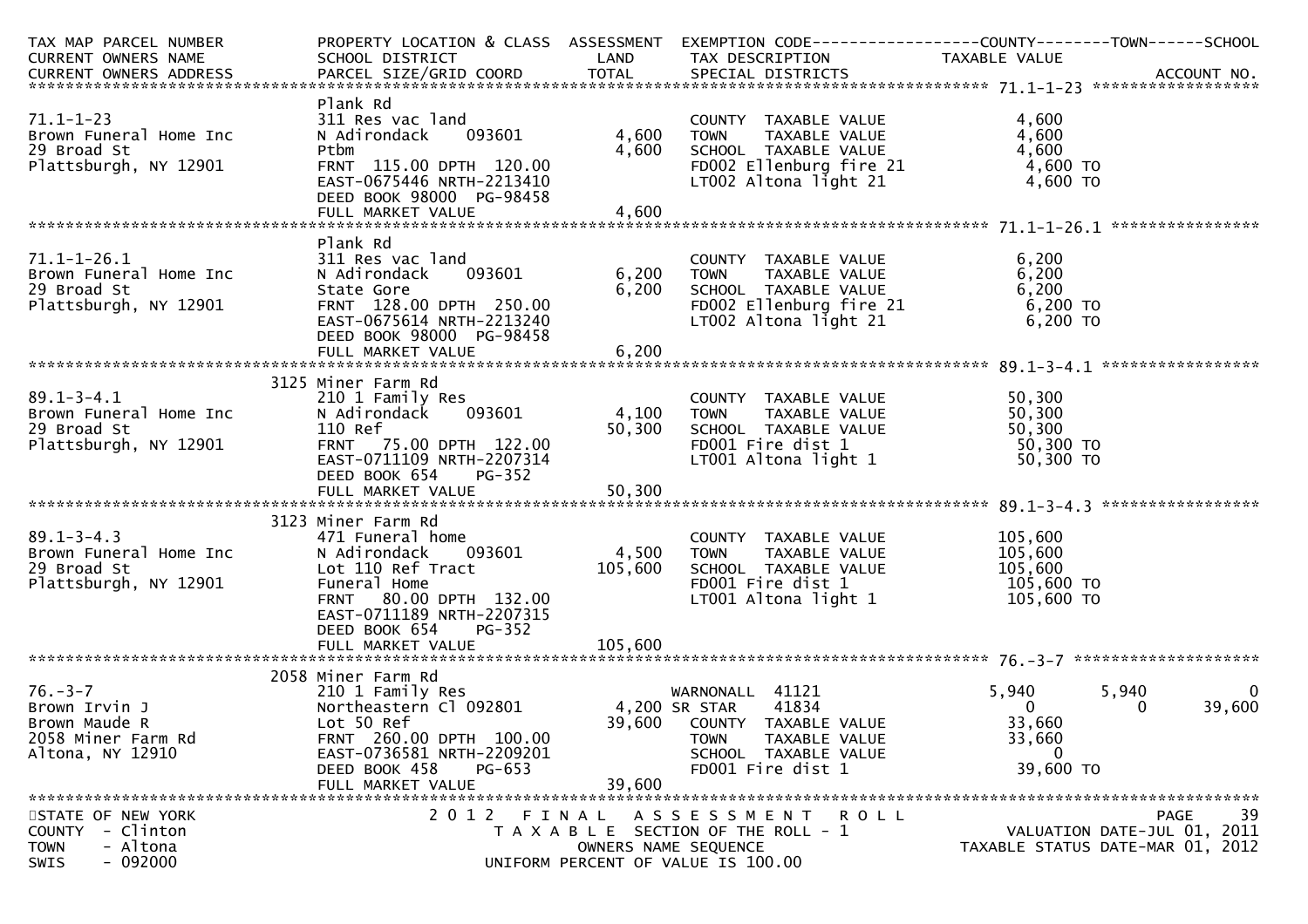| TAX MAP PARCEL NUMBER                                        | PROPERTY LOCATION & CLASS ASSESSMENT                 |               | EXEMPTION CODE-----------------COUNTY-------TOWN------SCHOOL   |                                  |             |                   |
|--------------------------------------------------------------|------------------------------------------------------|---------------|----------------------------------------------------------------|----------------------------------|-------------|-------------------|
| CURRENT OWNERS NAME                                          | SCHOOL DISTRICT                                      | LAND          | TAX DESCRIPTION                                                | TAXABLE VALUE                    |             |                   |
|                                                              |                                                      |               |                                                                |                                  |             |                   |
|                                                              | 4799 Rt 11                                           |               |                                                                |                                  |             |                   |
| $71.-4-10.4$                                                 | 240 Rural res                                        |               | RES STAR 41854                                                 | $0 \qquad \qquad$                | $\mathbf 0$ | 30,000            |
| Brown Kevin F                                                | 093601<br>N Adirondack                               | 14,700        | COUNTY TAXABLE VALUE                                           | 139,900                          |             |                   |
| Coolidge Dawn                                                | B Moore Pat                                          | 139,900       | TAXABLE VALUE<br>TOWN                                          | 139,900                          |             |                   |
| 4799 Rt 11                                                   | Formerly Rice Property                               |               | SCHOOL TAXABLE VALUE                                           | 109,900                          |             |                   |
| PO Box 84                                                    | ACRES 18.20                                          |               | FD002 Ellenburg fire 21                                        | 139,900 то                       |             |                   |
| Ellenburg Depot, NY 12935                                    | EAST-0680247 NRTH-2212900                            |               | LT002 Altona light 21                                          | 139,900 то                       |             |                   |
|                                                              | DEED BOOK 20031 PG-64361                             |               |                                                                |                                  |             |                   |
|                                                              | FULL MARKET VALUE                                    | 139,900       |                                                                |                                  |             |                   |
|                                                              |                                                      |               |                                                                |                                  |             |                   |
| $134. - 1 - 6$                                               | 3816 Military Tpke                                   |               |                                                                |                                  |             |                   |
|                                                              | 241 Rural res&ag<br>093601<br>N Adirondack           | 43,000        | COUNTY TAXABLE VALUE<br>TAXABLE VALUE<br><b>TOWN</b>           | 130,200<br>130,200               |             |                   |
|                                                              | 103 Duer                                             | 130,200       | SCHOOL TAXABLE VALUE                                           | 130,200                          |             |                   |
| Brown Robert J<br>3816 Military Tpke<br>West Chazy, NY 12992 | ACRES 100.80 BANK<br>080                             |               | FD001 Fire dist 1                                              | 130,200 TO                       |             |                   |
|                                                              | EAST-0722587 NRTH-2182471                            |               |                                                                |                                  |             |                   |
|                                                              | DEED BOOK 20021 PG-39262                             |               |                                                                |                                  |             |                   |
|                                                              |                                                      |               |                                                                |                                  |             |                   |
|                                                              |                                                      |               |                                                                |                                  |             |                   |
|                                                              | 44 Merrywood Dr                                      |               |                                                                |                                  |             |                   |
| $88.14 - 1 - 19$                                             | 260 Seasonal res                                     |               | COUNTY TAXABLE VALUE                                           | 6,500                            |             |                   |
| Brown Terry<br>Brown Terry<br>Schwerdel Claudia              | N Adirondack 093601                                  | 4,200         | TAXABLE VALUE<br>TAXABLE VALUE<br>TAXABLE VALUE<br><b>TOWN</b> | 6,500                            |             |                   |
|                                                              | Stonewall Acres Lot 19                               | 6,500         | SCHOOL TAXABLE VALUE                                           | 6,500                            |             |                   |
| 84 Bunker St                                                 | FRNT 78.52 DPTH 157.18                               |               | FD001 Fire dist 1                                              | 6,500 TO                         |             |                   |
| Stanbridge East, QuebCanada                                  | EAST-0699680 NRTH-2203728                            |               |                                                                |                                  |             |                   |
|                                                              | J0J2H DEED BOOK 20102 PG-33512                       |               |                                                                |                                  |             |                   |
|                                                              | FULL MARKET VALUE                                    | 6,500         |                                                                |                                  |             |                   |
|                                                              | 22 Pinewood Dr                                       |               |                                                                |                                  |             |                   |
| $88.14 - 2 - 28$                                             | 311 Res vac land                                     |               | COUNTY TAXABLE VALUE                                           | 3,400                            |             |                   |
| Brown Walter                                                 | N Adirondack<br>093601                               | 3,400         | TAXABLE VALUE<br><b>TOWN</b>                                   | 3,400                            |             |                   |
| 26 Dungan St                                                 | Sub Bk 10 Pg 123 Lot 28                              | 3,400         | SCHOOL TAXABLE VALUE                                           | 3,400                            |             |                   |
| Staten Island, NY 10310                                      | FRNT 99.50 DPTH 99.10                                |               | FD001 Fire dist 1                                              | 3,400 TO                         |             |                   |
|                                                              | EAST-0698998 NRTH-2204431                            |               |                                                                |                                  |             |                   |
|                                                              | DEED BOOK 20051 PG-79012                             |               |                                                                |                                  |             |                   |
|                                                              | FULL MARKET VALUE                                    | 3,400         |                                                                |                                  |             |                   |
|                                                              |                                                      |               |                                                                |                                  |             |                   |
|                                                              | 3993 Military Tpke                                   |               |                                                                |                                  |             |                   |
| $119. - 1 - 11$                                              | 270 Mfg housing                                      |               | 41801<br>AGED C&T                                              | 22,000                           | 22,000      | 0                 |
| Bruce Roger                                                  | 093601<br>N Adirondack                               | 6,000 SR STAR | 41834                                                          | $\mathbf{0}$                     | 0           | 44,000            |
| Bruce Jean                                                   | Lot 95 Duer                                          |               | 44,000 COUNTY TAXABLE VALUE                                    | 22,000                           |             |                   |
| 3993 Military Tpke                                           | FRNT 133.38 DPTH 180.00<br>EAST-0718499 NRTH-2185146 |               | TOWN<br>TAXABLE VALUE<br>SCHOOL TAXABLE VALUE                  | 22,000<br>$\mathbf{0}$           |             |                   |
| West Chazy, NY 12992                                         | DEED BOOK 548<br><b>PG-68</b>                        |               | FD001 Fire dist 1                                              | 44,000 TO                        |             |                   |
|                                                              | FULL MARKET VALUE                                    | 44,000        |                                                                |                                  |             |                   |
|                                                              |                                                      |               |                                                                |                                  |             |                   |
| STATE OF NEW YORK                                            |                                                      |               | 2012 FINAL ASSESSMENT<br><b>ROLL</b>                           |                                  |             | 40<br><b>PAGE</b> |
| - Clinton<br><b>COUNTY</b>                                   |                                                      |               | T A X A B L E SECTION OF THE ROLL - 1                          | VALUATION DATE-JUL 01, 2011      |             |                   |
| - Altona<br><b>TOWN</b>                                      |                                                      |               | OWNERS NAME SEQUENCE                                           | TAXABLE STATUS DATE-MAR 01, 2012 |             |                   |
| $-092000$<br>SWIS                                            |                                                      |               | UNIFORM PERCENT OF VALUE IS 100.00                             |                                  |             |                   |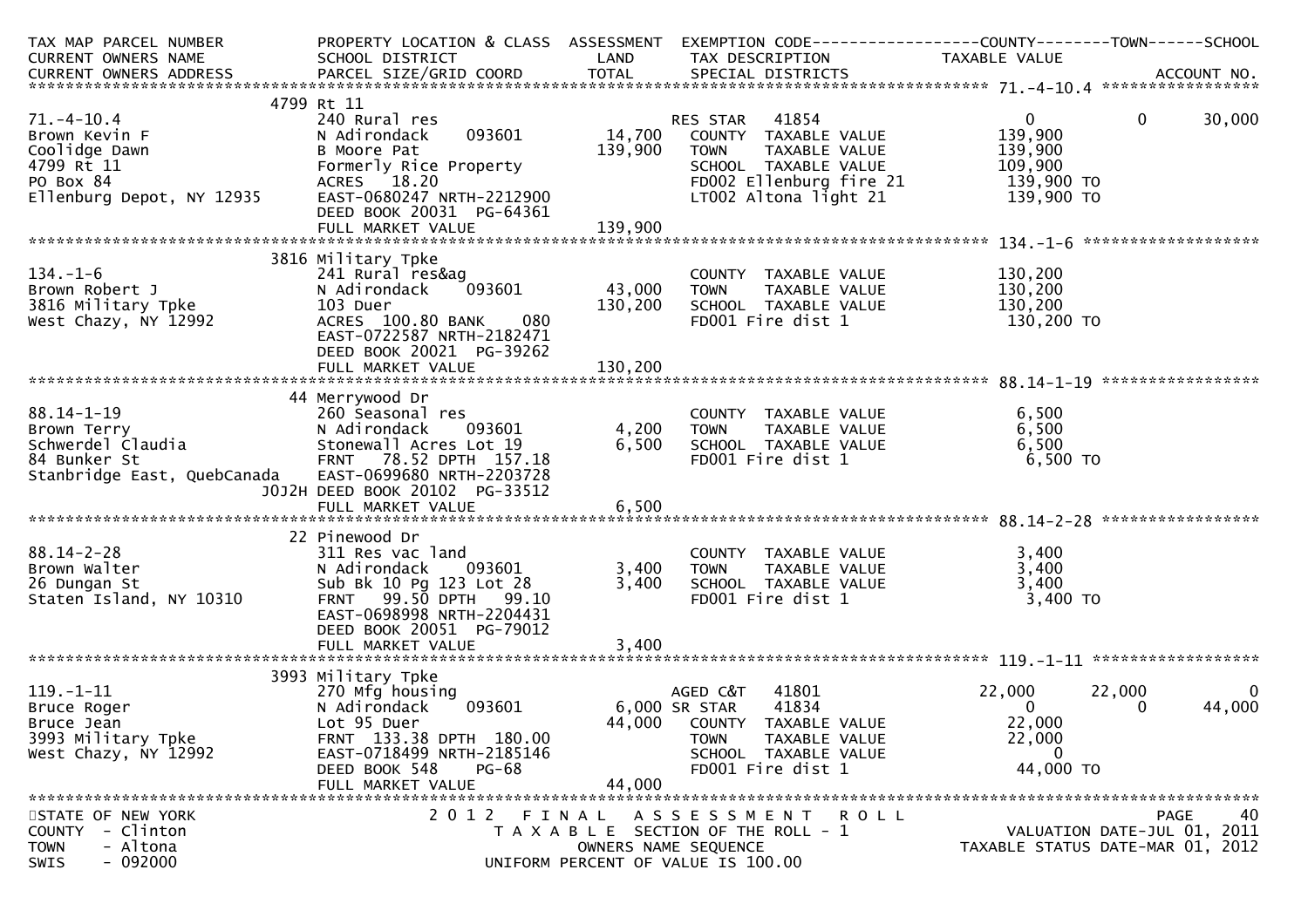| TAX MAP PARCEL NUMBER<br>CURRENT OWNERS NAME                                                                                | PROPERTY LOCATION & CLASS ASSESSMENT<br>SCHOOL DISTRICT<br><b>Example 12 District LAND</b>                                                                                |                  | EXEMPTION CODE-----------------COUNTY-------TOWN------SCHOOL<br>TAX DESCRIPTION                                           | TAXABLE VALUE                                                   |                                                                 |
|-----------------------------------------------------------------------------------------------------------------------------|---------------------------------------------------------------------------------------------------------------------------------------------------------------------------|------------------|---------------------------------------------------------------------------------------------------------------------------|-----------------------------------------------------------------|-----------------------------------------------------------------|
|                                                                                                                             |                                                                                                                                                                           |                  |                                                                                                                           |                                                                 |                                                                 |
|                                                                                                                             | 350 Forest Rd                                                                                                                                                             |                  |                                                                                                                           |                                                                 |                                                                 |
| $72. - 1 - 4$<br>Brunell Daniel L<br>Brunell Shawn M<br>350 Forest Rd<br>Ellenburg Depot, NY 12935                          | 210 1 Family Res<br>093601<br>N Adirondack<br>Lot 192<br>srvey Map 20062/01051<br>ACRES 7.89<br>EAST-0685305 NRTH-2213890<br>DEED BOOK 20061 PG-97152                     | 125,000          | RES STAR 41854<br>10,900 COUNTY TAXABLE VALUE<br>TAXABLE VALUE<br>TOWN<br>SCHOOL TAXABLE VALUE<br>FD001 Fire dist 1       | $0 \qquad \qquad$<br>125,000<br>125,000<br>95,000<br>125,000 TO | $\mathbf 0$<br>30,000                                           |
|                                                                                                                             |                                                                                                                                                                           |                  |                                                                                                                           |                                                                 |                                                                 |
|                                                                                                                             | 1645 Alder Bend Rd                                                                                                                                                        |                  |                                                                                                                           |                                                                 |                                                                 |
| $88. - 1 - 11.5$<br>Brunell Edmond R<br>MacDonald Stacey<br>1645 Alder Bend Rd<br>Altona, NY 12910                          | 210 1 Family Res<br>093601<br>N Adirondack<br>Lot 164 Ref Tr<br>4.90 BANK<br>080<br><b>ACRES</b><br>EAST-0695568 NRTH-2205359<br><b>PG-99</b><br>DEED BOOK 864            | 8,800<br>107,500 | RES STAR 41854<br>COUNTY TAXABLE VALUE<br>TAXABLE VALUE<br><b>TOWN</b><br>SCHOOL TAXABLE VALUE<br>FD001 Fire dist 1       | $\overline{0}$<br>107,500<br>107,500<br>77,500<br>107,500 TO    | $\mathbf{0}$<br>30,000                                          |
|                                                                                                                             |                                                                                                                                                                           |                  |                                                                                                                           |                                                                 |                                                                 |
|                                                                                                                             | 1880 Alder Bend Rd                                                                                                                                                        |                  |                                                                                                                           |                                                                 |                                                                 |
| $73. - 1 - 38$<br>Brunell John<br>Brunell Karen<br>18 Hurlburt Rd<br>Mooers Forks, NY 12959                                 | 210 1 Family Res<br>N Adirondack 093601<br>156 Ref<br>8.20 BANK<br>850<br><b>ACRES</b><br>EAST-0698146 NRTH-2210980<br>DEED BOOK 864<br>PG-231                            | 69,000           | RES STAR 41854<br>9,700 COUNTY TAXABLE VALUE<br>TOWN      TAXABLE VALUE<br>SCHOOL   TAXABLE VALUE<br>FD001 Fire dist 1    | $\mathbf{0}$<br>69,000<br>69,000<br>39,000<br>69,000 TO         | $\mathbf{0}$<br>30,000                                          |
|                                                                                                                             |                                                                                                                                                                           |                  |                                                                                                                           |                                                                 |                                                                 |
| $117. - 1 - 24$<br>Brunelle Ricky A<br>.<br>Y 12935<br>Brunelle Melodie A<br>779 Alder Bend Rd<br>Ellenburg Depot, NY 12935 | 779 Alder Bend Rd<br>210 1 Family Res<br>093601<br>N Adirondack<br>217 Pat Ref<br>ACRES<br>1.90<br>EAST-0689359 NRTH-2187062<br>DEED BOOK 929<br>PG-244                   | 96,300           | RES STAR 41854<br>6,600 COUNTY TAXABLE VALUE<br>TAXABLE VALUE<br><b>TOWN</b><br>SCHOOL TAXABLE VALUE<br>FD001 Fire dist 1 | $\overline{0}$<br>96,300<br>96,300<br>66,300<br>96,300 TO       | $\mathbf{0}$<br>30,000                                          |
|                                                                                                                             |                                                                                                                                                                           |                  |                                                                                                                           |                                                                 |                                                                 |
| $117. - 1 - 25$<br>Brunelle Ricky A<br>Brunelle Melodie A<br>779 Alder Bend Rd<br>Ellenburg Depot, NY 12935                 | Alder Bend Rd<br>314 Rural vac<10<br>093601<br>N Adirondack<br>Lot 217 Pat Ref<br>ACRES 8.20<br>EAST-0688933 NRTH-2186861<br>DEED BOOK 929<br>PG-244<br>FULL MARKET VALUE | 4,900<br>4,900   | COUNTY TAXABLE VALUE<br>4,900 TOWN<br>TAXABLE VALUE<br>SCHOOL TAXABLE VALUE<br>FD001 Fire dist 1                          | 4,900<br>4,900<br>4,900<br>4,900 TO                             |                                                                 |
| STATE OF NEW YORK                                                                                                           |                                                                                                                                                                           |                  | 2012 FINAL ASSESSMENT<br><b>ROLL</b>                                                                                      |                                                                 | 41<br>PAGE                                                      |
| - Clinton<br><b>COUNTY</b><br>- Altona<br><b>TOWN</b><br>$-092000$<br>SWIS                                                  |                                                                                                                                                                           |                  | T A X A B L E SECTION OF THE ROLL - 1<br>OWNERS NAME SEQUENCE<br>UNIFORM PERCENT OF VALUE IS 100.00                       |                                                                 | VALUATION DATE-JUL 01, 2011<br>TAXABLE STATUS DATE-MAR 01, 2012 |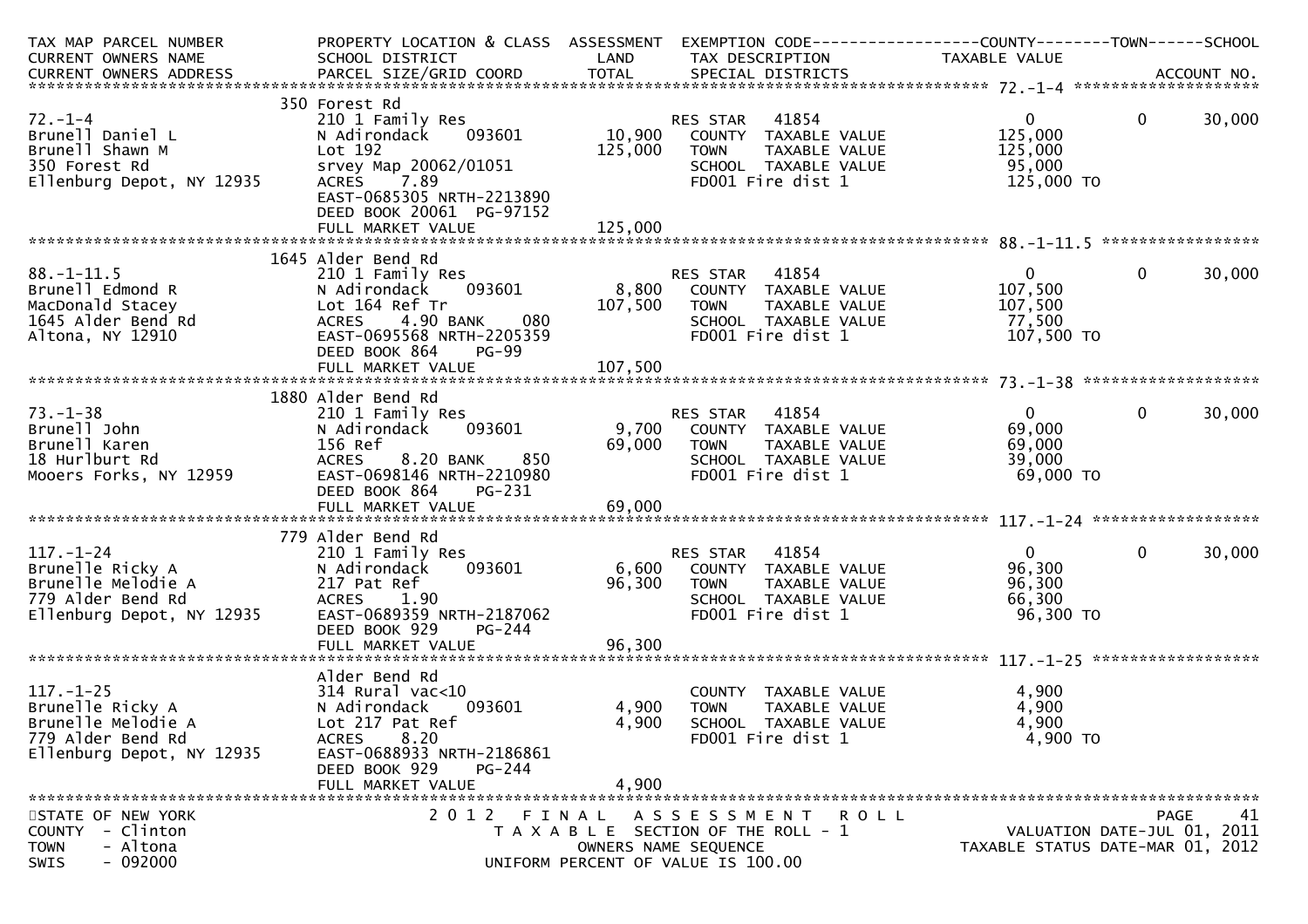| TAX MAP PARCEL NUMBER<br>CURRENT OWNERS NAME                                                                                 | PROPERTY LOCATION & CLASS ASSESSMENT<br>SCHOOL DISTRICT                                                                                                                           | LAND                      | TAX DESCRIPTION                                                                                                                                   | EXEMPTION CODE------------------COUNTY--------TOWN------SCHOOL<br>TAXABLE VALUE |                                                                                |                         |
|------------------------------------------------------------------------------------------------------------------------------|-----------------------------------------------------------------------------------------------------------------------------------------------------------------------------------|---------------------------|---------------------------------------------------------------------------------------------------------------------------------------------------|---------------------------------------------------------------------------------|--------------------------------------------------------------------------------|-------------------------|
|                                                                                                                              |                                                                                                                                                                                   |                           |                                                                                                                                                   |                                                                                 |                                                                                |                         |
|                                                                                                                              |                                                                                                                                                                                   |                           |                                                                                                                                                   |                                                                                 |                                                                                |                         |
| $148. - 1 - 7.2$<br>Brunelle Ruth Ann<br>2167 Rand Hill Rd                                                                   | 2167 Rand Hill Rd<br>210 1 Family Res<br>N Adirondack<br>093601<br>Lot 37 Ref Tr                                                                                                  |                           | 98 PCT OF VALUE USED FOR EXEMPTION PURPOSES<br>WARNONALL 41121<br>10,200 AGED COUN 41802<br>64,300 SR STAR<br>41834                               | 9,452<br>26,781<br>$\overline{0}$                                               | 9,452<br>$\mathbf{0}$<br>$\Omega$<br>62,200                                    | $\bf{0}$<br>$\mathbf 0$ |
| Altona, NY 12910                                                                                                             | 3.09<br><b>ACRES</b><br>EAST-0707744 NRTH-2177067<br>DEED BOOK 20082 PG-20470<br>FULL MARKET VALUE                                                                                |                           | COUNTY TAXABLE VALUE<br><b>TOWN</b><br>TAXABLE VALUE<br>SCHOOL TAXABLE VALUE<br>64,300 FD001 Fire dist 1                                          | 28,067<br>54,848<br>2,100<br>64,300 TO                                          |                                                                                |                         |
|                                                                                                                              |                                                                                                                                                                                   |                           |                                                                                                                                                   |                                                                                 |                                                                                |                         |
| $106. - 1 - 15$<br>Brunelle Steven M<br>Brunelle Carolyn T<br>443 Vassar Rd<br>Altona, NY 12910<br>MAY BE SUBJECT TO PAYMENT | 443 Vassar Rd<br>241 Rural res&ag<br>093601<br>N Adirondack<br>137 Duer<br>ACRES 133.30<br>EAST-0735272 NRTH-2197958<br>DEED BOOK 20041 PG-76174<br>FULL MARKET VALUE             | 139,700<br>139,700        | AGRI DISTR 41720<br>50,000 RES STAR<br>41854<br>COUNTY TAXABLE VALUE<br><b>TOWN</b><br>TAXABLE VALUE<br>SCHOOL TAXABLE VALUE<br>FD001 Fire dist 1 | 7,121<br>$\overline{0}$<br>132,579<br>132,579<br>102,579<br>139,700 TO          | 7,121<br>7,121<br>30,000<br>$\Omega$                                           |                         |
| UNDER AGDIST LAW TIL 2016                                                                                                    |                                                                                                                                                                                   |                           |                                                                                                                                                   |                                                                                 |                                                                                |                         |
|                                                                                                                              |                                                                                                                                                                                   |                           |                                                                                                                                                   |                                                                                 |                                                                                |                         |
| $73. - 3 - 6.2$<br>Bryant Keith P<br>PO Box 761<br>Massena, NY 13662                                                         | Helens Way<br>$314$ Rural vac< $10$<br>093601<br>N Adirondack<br>166 Ref<br>FRNT 183.00 DPTH 200.00<br>EAST-0696192 NRTH-2214787<br>DEED BOOK 20082 PG-15585<br>FULL MARKET VALUE | 4,000<br>4,000<br>4,000   | COUNTY TAXABLE VALUE<br><b>TOWN</b><br>TAXABLE VALUE<br>SCHOOL TAXABLE VALUE<br>FD001 Fire dist 1                                                 | 4,000<br>4,000<br>4,000<br>4,000 TO                                             |                                                                                |                         |
|                                                                                                                              |                                                                                                                                                                                   |                           |                                                                                                                                                   |                                                                                 |                                                                                |                         |
| $135. - 2 - 36$<br>Buck Devin R<br>Tierney Summer<br>194 Oak St<br>Plattsburgh, NY 12901                                     | 97 Atwood Rd<br>210 1 Family Res<br>Beekmantown Cen 092401<br>142 Duer<br>2.00<br><b>ACRES</b><br>EAST-0738374 NRTH-2182966<br>DEED BOOK 20092 PG-25796<br>FULL MARKET VALUE      | 9,600<br>42,000<br>42,000 | COUNTY TAXABLE VALUE<br><b>TOWN</b><br>TAXABLE VALUE<br>SCHOOL TAXABLE VALUE<br>FD001 Fire dist 1                                                 | 42,000<br>42,000<br>42,000<br>42,000 TO                                         |                                                                                |                         |
|                                                                                                                              | 326 Devils Den Rd                                                                                                                                                                 |                           |                                                                                                                                                   |                                                                                 |                                                                                |                         |
| $89. - 2 - 18.1$<br>Bulris Timothy<br>1242 Military Tpke<br>Plattsburgh, NY 12901                                            | 260 Seasonal res<br>093601<br>N Adirondack<br>110ref<br>ACRES 1.10<br>EAST-0711164 NRTH-2203220<br>DEED BOOK 920<br>PG-11<br>FULL MARKET VALUE                                    | 6,500<br>18,500<br>18,500 | COUNTY TAXABLE VALUE<br><b>TOWN</b><br>TAXABLE VALUE<br>SCHOOL TAXABLE VALUE<br>FD001 Fire dist 1<br>LT001 Altona light 1                         | 18,500<br>18,500<br>18,500<br>18,500 TO<br>18,500 TO                            |                                                                                |                         |
|                                                                                                                              |                                                                                                                                                                                   |                           |                                                                                                                                                   |                                                                                 |                                                                                |                         |
| STATE OF NEW YORK<br><b>COUNTY</b><br>- Clinton<br>- Altona<br><b>TOWN</b><br>$-092000$<br><b>SWIS</b>                       |                                                                                                                                                                                   |                           | 2012 FINAL ASSESSMENT ROLL<br>T A X A B L E SECTION OF THE ROLL - 1<br>OWNERS NAME SEQUENCE<br>UNIFORM PERCENT OF VALUE IS 100.00                 |                                                                                 | <b>PAGE</b><br>VALUATION DATE-JUL 01, 2011<br>TAXABLE STATUS DATE-MAR 01, 2012 | 42                      |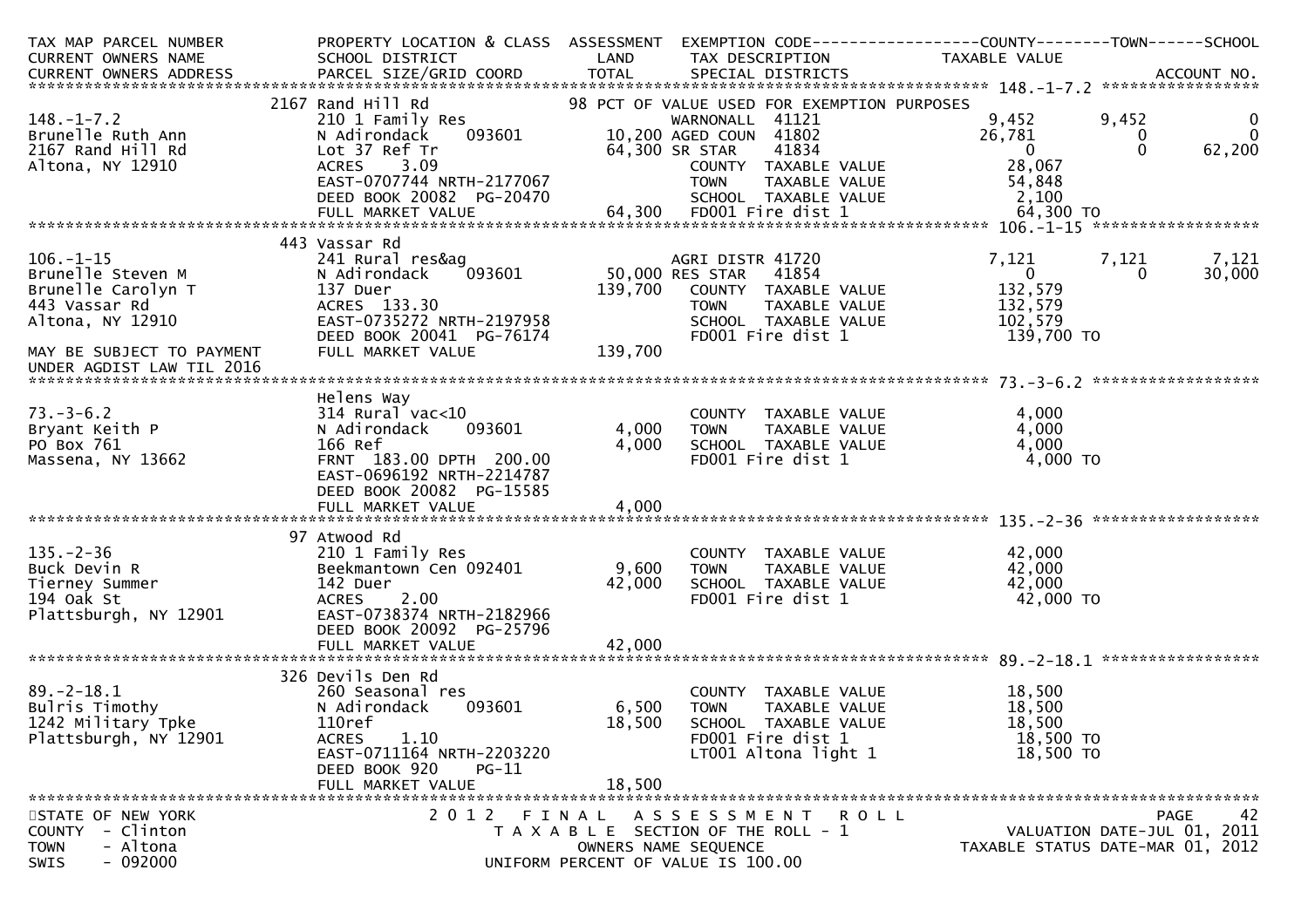| SCHOOL DISTRICT<br><b>Example 12 DE LAND</b><br>TAX DESCRIPTION<br>TAXABLE VALUE<br>Devils Den Rd<br>4,800<br>311 Res vac land<br>COUNTY TAXABLE VALUE<br>TOWN     TAXABLE VALUE<br>SCHOOL   TAXABLE VALUE<br>4,800<br>4,800<br>093601<br>N Adirondack<br>4,800<br>4,800<br>Lot 110 Ref Tr<br>FRNT 94.00 DPTH 165.00<br>FD001 Fire dist 1<br>4,800 TO<br>EAST-0711106 NRTH-2203316<br>LT001 Altona light 1<br>4,800 TO<br>DEED BOOK 856<br>PG-116<br>1395 Alder Bend Rd<br>$\mathbf{0}$<br>$\mathbf 0$<br>30,000<br>240 Rural res<br>RES STAR 41854<br>60,900 COUNTY TAXABLE VALUE<br>093601<br>132,000<br>N Adirondack<br>132,000<br>132,000<br>163 Ref<br><b>TOWN</b><br>TAXABLE VALUE<br>ACRES 168.00<br>SCHOOL TAXABLE VALUE<br>102,000<br>EAST-0693727 NRTH-2198924<br>FD001 Fire dist 1<br>132,000 TO<br>DEED BOOK 20041 PG-78235<br>52 Brunell Rd<br>270 Mfg housing<br>26,000<br>COUNTY TAXABLE VALUE<br>TOWN TAXABLE VALUE<br>SCHOOL TAXABLE VALUE<br>FDOO1 Fire dist 1<br>6,400<br>26,000<br>093601<br><b>TOWN</b><br>26,000<br>26,000<br>FRNT 285.00 DPTH 160.00<br>26,000 TO<br>FD001 Fire dist 1<br>EAST-0713107 NRTH-2204975<br>LT001 Altona light 1<br>26,000 TO<br>DEED BOOK 20092 PG-23809<br>58 Brunell Rd<br>270 Mfg housing<br>22,000<br>COUNTY TAXABLE VALUE<br>093601 6,200<br>22,000<br>N Adirondack<br><b>TOWN</b><br>TAXABLE VALUE<br>70 Brunell Rd<br>Lot 110 Ref Tr<br>22,000<br>22,000<br>22,000 то<br>SCHOOL TAXABLE VALUE<br>FRNT 210.00 DPTH 200.00<br>FD001 Fire dist 1<br>Altona, NY 12910<br>LT001 Altona light $1$ 22,000 TO<br>EAST-0712956 NRTH-2205110<br>DEED BOOK 20092 PG-22838<br>1850 Rand Hill Rd<br>$148. - 2 - 12$<br>52,900<br>210 1 Family Res<br>COUNTY TAXABLE VALUE<br>52,900<br>093601<br>7,000<br>Burdo Steven J<br>N Adirondack<br><b>TOWN</b><br>TAXABLE VALUE<br>52,900<br>52,900<br>Burdo Mary Lou<br>63 Duer<br>SCHOOL TAXABLE VALUE<br>1850 Rand Hill Rd<br>FRNT 155.00 DPTH 134.60<br>52,900 TO<br>FD001 Fire dist 1<br>Altona, NY 12910-9742<br>EAST-0712994 NRTH-2171859<br>PG-321<br>DEED BOOK 824<br>52,900<br>FULL MARKET VALUE | CURRENT OWNERS NAME<br>$89. - 2 - 18.3$<br>Bulriss Timothy<br>$1242$ Military Tpke<br>Plattsburgh, NY 12901<br>$102. - 1 - 4$<br>Bunn James A<br>1395 Alder Bend Rd<br>Ellenburg Depot, NY 12935<br>$89. - 3 - 19.4$<br>Burdo Beckie<br>70 Brunell Rd<br>20 Brunell Rd<br>20 Brunell Rd<br>20 Lot 110 Ref Tract<br>285.00 DPTH<br>$89. - 3 - 19.5$<br>Burdo Beckie |
|--------------------------------------------------------------------------------------------------------------------------------------------------------------------------------------------------------------------------------------------------------------------------------------------------------------------------------------------------------------------------------------------------------------------------------------------------------------------------------------------------------------------------------------------------------------------------------------------------------------------------------------------------------------------------------------------------------------------------------------------------------------------------------------------------------------------------------------------------------------------------------------------------------------------------------------------------------------------------------------------------------------------------------------------------------------------------------------------------------------------------------------------------------------------------------------------------------------------------------------------------------------------------------------------------------------------------------------------------------------------------------------------------------------------------------------------------------------------------------------------------------------------------------------------------------------------------------------------------------------------------------------------------------------------------------------------------------------------------------------------------------------------------------------------------------------------------------------------------------------------------------------------------------------------------------------------------------------------------------------------------------------------------------------------------------------------------------------------------|--------------------------------------------------------------------------------------------------------------------------------------------------------------------------------------------------------------------------------------------------------------------------------------------------------------------------------------------------------------------|
|                                                                                                                                                                                                                                                                                                                                                                                                                                                                                                                                                                                                                                                                                                                                                                                                                                                                                                                                                                                                                                                                                                                                                                                                                                                                                                                                                                                                                                                                                                                                                                                                                                                                                                                                                                                                                                                                                                                                                                                                                                                                                                  |                                                                                                                                                                                                                                                                                                                                                                    |
|                                                                                                                                                                                                                                                                                                                                                                                                                                                                                                                                                                                                                                                                                                                                                                                                                                                                                                                                                                                                                                                                                                                                                                                                                                                                                                                                                                                                                                                                                                                                                                                                                                                                                                                                                                                                                                                                                                                                                                                                                                                                                                  |                                                                                                                                                                                                                                                                                                                                                                    |
|                                                                                                                                                                                                                                                                                                                                                                                                                                                                                                                                                                                                                                                                                                                                                                                                                                                                                                                                                                                                                                                                                                                                                                                                                                                                                                                                                                                                                                                                                                                                                                                                                                                                                                                                                                                                                                                                                                                                                                                                                                                                                                  |                                                                                                                                                                                                                                                                                                                                                                    |
|                                                                                                                                                                                                                                                                                                                                                                                                                                                                                                                                                                                                                                                                                                                                                                                                                                                                                                                                                                                                                                                                                                                                                                                                                                                                                                                                                                                                                                                                                                                                                                                                                                                                                                                                                                                                                                                                                                                                                                                                                                                                                                  |                                                                                                                                                                                                                                                                                                                                                                    |
|                                                                                                                                                                                                                                                                                                                                                                                                                                                                                                                                                                                                                                                                                                                                                                                                                                                                                                                                                                                                                                                                                                                                                                                                                                                                                                                                                                                                                                                                                                                                                                                                                                                                                                                                                                                                                                                                                                                                                                                                                                                                                                  |                                                                                                                                                                                                                                                                                                                                                                    |
|                                                                                                                                                                                                                                                                                                                                                                                                                                                                                                                                                                                                                                                                                                                                                                                                                                                                                                                                                                                                                                                                                                                                                                                                                                                                                                                                                                                                                                                                                                                                                                                                                                                                                                                                                                                                                                                                                                                                                                                                                                                                                                  |                                                                                                                                                                                                                                                                                                                                                                    |
|                                                                                                                                                                                                                                                                                                                                                                                                                                                                                                                                                                                                                                                                                                                                                                                                                                                                                                                                                                                                                                                                                                                                                                                                                                                                                                                                                                                                                                                                                                                                                                                                                                                                                                                                                                                                                                                                                                                                                                                                                                                                                                  |                                                                                                                                                                                                                                                                                                                                                                    |
|                                                                                                                                                                                                                                                                                                                                                                                                                                                                                                                                                                                                                                                                                                                                                                                                                                                                                                                                                                                                                                                                                                                                                                                                                                                                                                                                                                                                                                                                                                                                                                                                                                                                                                                                                                                                                                                                                                                                                                                                                                                                                                  |                                                                                                                                                                                                                                                                                                                                                                    |
|                                                                                                                                                                                                                                                                                                                                                                                                                                                                                                                                                                                                                                                                                                                                                                                                                                                                                                                                                                                                                                                                                                                                                                                                                                                                                                                                                                                                                                                                                                                                                                                                                                                                                                                                                                                                                                                                                                                                                                                                                                                                                                  |                                                                                                                                                                                                                                                                                                                                                                    |
|                                                                                                                                                                                                                                                                                                                                                                                                                                                                                                                                                                                                                                                                                                                                                                                                                                                                                                                                                                                                                                                                                                                                                                                                                                                                                                                                                                                                                                                                                                                                                                                                                                                                                                                                                                                                                                                                                                                                                                                                                                                                                                  |                                                                                                                                                                                                                                                                                                                                                                    |
|                                                                                                                                                                                                                                                                                                                                                                                                                                                                                                                                                                                                                                                                                                                                                                                                                                                                                                                                                                                                                                                                                                                                                                                                                                                                                                                                                                                                                                                                                                                                                                                                                                                                                                                                                                                                                                                                                                                                                                                                                                                                                                  |                                                                                                                                                                                                                                                                                                                                                                    |
|                                                                                                                                                                                                                                                                                                                                                                                                                                                                                                                                                                                                                                                                                                                                                                                                                                                                                                                                                                                                                                                                                                                                                                                                                                                                                                                                                                                                                                                                                                                                                                                                                                                                                                                                                                                                                                                                                                                                                                                                                                                                                                  |                                                                                                                                                                                                                                                                                                                                                                    |
|                                                                                                                                                                                                                                                                                                                                                                                                                                                                                                                                                                                                                                                                                                                                                                                                                                                                                                                                                                                                                                                                                                                                                                                                                                                                                                                                                                                                                                                                                                                                                                                                                                                                                                                                                                                                                                                                                                                                                                                                                                                                                                  |                                                                                                                                                                                                                                                                                                                                                                    |
|                                                                                                                                                                                                                                                                                                                                                                                                                                                                                                                                                                                                                                                                                                                                                                                                                                                                                                                                                                                                                                                                                                                                                                                                                                                                                                                                                                                                                                                                                                                                                                                                                                                                                                                                                                                                                                                                                                                                                                                                                                                                                                  |                                                                                                                                                                                                                                                                                                                                                                    |
|                                                                                                                                                                                                                                                                                                                                                                                                                                                                                                                                                                                                                                                                                                                                                                                                                                                                                                                                                                                                                                                                                                                                                                                                                                                                                                                                                                                                                                                                                                                                                                                                                                                                                                                                                                                                                                                                                                                                                                                                                                                                                                  |                                                                                                                                                                                                                                                                                                                                                                    |
|                                                                                                                                                                                                                                                                                                                                                                                                                                                                                                                                                                                                                                                                                                                                                                                                                                                                                                                                                                                                                                                                                                                                                                                                                                                                                                                                                                                                                                                                                                                                                                                                                                                                                                                                                                                                                                                                                                                                                                                                                                                                                                  |                                                                                                                                                                                                                                                                                                                                                                    |
|                                                                                                                                                                                                                                                                                                                                                                                                                                                                                                                                                                                                                                                                                                                                                                                                                                                                                                                                                                                                                                                                                                                                                                                                                                                                                                                                                                                                                                                                                                                                                                                                                                                                                                                                                                                                                                                                                                                                                                                                                                                                                                  |                                                                                                                                                                                                                                                                                                                                                                    |
|                                                                                                                                                                                                                                                                                                                                                                                                                                                                                                                                                                                                                                                                                                                                                                                                                                                                                                                                                                                                                                                                                                                                                                                                                                                                                                                                                                                                                                                                                                                                                                                                                                                                                                                                                                                                                                                                                                                                                                                                                                                                                                  |                                                                                                                                                                                                                                                                                                                                                                    |
|                                                                                                                                                                                                                                                                                                                                                                                                                                                                                                                                                                                                                                                                                                                                                                                                                                                                                                                                                                                                                                                                                                                                                                                                                                                                                                                                                                                                                                                                                                                                                                                                                                                                                                                                                                                                                                                                                                                                                                                                                                                                                                  |                                                                                                                                                                                                                                                                                                                                                                    |
|                                                                                                                                                                                                                                                                                                                                                                                                                                                                                                                                                                                                                                                                                                                                                                                                                                                                                                                                                                                                                                                                                                                                                                                                                                                                                                                                                                                                                                                                                                                                                                                                                                                                                                                                                                                                                                                                                                                                                                                                                                                                                                  |                                                                                                                                                                                                                                                                                                                                                                    |
|                                                                                                                                                                                                                                                                                                                                                                                                                                                                                                                                                                                                                                                                                                                                                                                                                                                                                                                                                                                                                                                                                                                                                                                                                                                                                                                                                                                                                                                                                                                                                                                                                                                                                                                                                                                                                                                                                                                                                                                                                                                                                                  |                                                                                                                                                                                                                                                                                                                                                                    |
|                                                                                                                                                                                                                                                                                                                                                                                                                                                                                                                                                                                                                                                                                                                                                                                                                                                                                                                                                                                                                                                                                                                                                                                                                                                                                                                                                                                                                                                                                                                                                                                                                                                                                                                                                                                                                                                                                                                                                                                                                                                                                                  |                                                                                                                                                                                                                                                                                                                                                                    |
|                                                                                                                                                                                                                                                                                                                                                                                                                                                                                                                                                                                                                                                                                                                                                                                                                                                                                                                                                                                                                                                                                                                                                                                                                                                                                                                                                                                                                                                                                                                                                                                                                                                                                                                                                                                                                                                                                                                                                                                                                                                                                                  |                                                                                                                                                                                                                                                                                                                                                                    |
|                                                                                                                                                                                                                                                                                                                                                                                                                                                                                                                                                                                                                                                                                                                                                                                                                                                                                                                                                                                                                                                                                                                                                                                                                                                                                                                                                                                                                                                                                                                                                                                                                                                                                                                                                                                                                                                                                                                                                                                                                                                                                                  |                                                                                                                                                                                                                                                                                                                                                                    |
|                                                                                                                                                                                                                                                                                                                                                                                                                                                                                                                                                                                                                                                                                                                                                                                                                                                                                                                                                                                                                                                                                                                                                                                                                                                                                                                                                                                                                                                                                                                                                                                                                                                                                                                                                                                                                                                                                                                                                                                                                                                                                                  |                                                                                                                                                                                                                                                                                                                                                                    |
|                                                                                                                                                                                                                                                                                                                                                                                                                                                                                                                                                                                                                                                                                                                                                                                                                                                                                                                                                                                                                                                                                                                                                                                                                                                                                                                                                                                                                                                                                                                                                                                                                                                                                                                                                                                                                                                                                                                                                                                                                                                                                                  |                                                                                                                                                                                                                                                                                                                                                                    |
|                                                                                                                                                                                                                                                                                                                                                                                                                                                                                                                                                                                                                                                                                                                                                                                                                                                                                                                                                                                                                                                                                                                                                                                                                                                                                                                                                                                                                                                                                                                                                                                                                                                                                                                                                                                                                                                                                                                                                                                                                                                                                                  |                                                                                                                                                                                                                                                                                                                                                                    |
|                                                                                                                                                                                                                                                                                                                                                                                                                                                                                                                                                                                                                                                                                                                                                                                                                                                                                                                                                                                                                                                                                                                                                                                                                                                                                                                                                                                                                                                                                                                                                                                                                                                                                                                                                                                                                                                                                                                                                                                                                                                                                                  |                                                                                                                                                                                                                                                                                                                                                                    |
|                                                                                                                                                                                                                                                                                                                                                                                                                                                                                                                                                                                                                                                                                                                                                                                                                                                                                                                                                                                                                                                                                                                                                                                                                                                                                                                                                                                                                                                                                                                                                                                                                                                                                                                                                                                                                                                                                                                                                                                                                                                                                                  |                                                                                                                                                                                                                                                                                                                                                                    |
|                                                                                                                                                                                                                                                                                                                                                                                                                                                                                                                                                                                                                                                                                                                                                                                                                                                                                                                                                                                                                                                                                                                                                                                                                                                                                                                                                                                                                                                                                                                                                                                                                                                                                                                                                                                                                                                                                                                                                                                                                                                                                                  |                                                                                                                                                                                                                                                                                                                                                                    |
|                                                                                                                                                                                                                                                                                                                                                                                                                                                                                                                                                                                                                                                                                                                                                                                                                                                                                                                                                                                                                                                                                                                                                                                                                                                                                                                                                                                                                                                                                                                                                                                                                                                                                                                                                                                                                                                                                                                                                                                                                                                                                                  |                                                                                                                                                                                                                                                                                                                                                                    |
|                                                                                                                                                                                                                                                                                                                                                                                                                                                                                                                                                                                                                                                                                                                                                                                                                                                                                                                                                                                                                                                                                                                                                                                                                                                                                                                                                                                                                                                                                                                                                                                                                                                                                                                                                                                                                                                                                                                                                                                                                                                                                                  |                                                                                                                                                                                                                                                                                                                                                                    |
|                                                                                                                                                                                                                                                                                                                                                                                                                                                                                                                                                                                                                                                                                                                                                                                                                                                                                                                                                                                                                                                                                                                                                                                                                                                                                                                                                                                                                                                                                                                                                                                                                                                                                                                                                                                                                                                                                                                                                                                                                                                                                                  |                                                                                                                                                                                                                                                                                                                                                                    |
|                                                                                                                                                                                                                                                                                                                                                                                                                                                                                                                                                                                                                                                                                                                                                                                                                                                                                                                                                                                                                                                                                                                                                                                                                                                                                                                                                                                                                                                                                                                                                                                                                                                                                                                                                                                                                                                                                                                                                                                                                                                                                                  |                                                                                                                                                                                                                                                                                                                                                                    |
|                                                                                                                                                                                                                                                                                                                                                                                                                                                                                                                                                                                                                                                                                                                                                                                                                                                                                                                                                                                                                                                                                                                                                                                                                                                                                                                                                                                                                                                                                                                                                                                                                                                                                                                                                                                                                                                                                                                                                                                                                                                                                                  |                                                                                                                                                                                                                                                                                                                                                                    |
|                                                                                                                                                                                                                                                                                                                                                                                                                                                                                                                                                                                                                                                                                                                                                                                                                                                                                                                                                                                                                                                                                                                                                                                                                                                                                                                                                                                                                                                                                                                                                                                                                                                                                                                                                                                                                                                                                                                                                                                                                                                                                                  |                                                                                                                                                                                                                                                                                                                                                                    |
|                                                                                                                                                                                                                                                                                                                                                                                                                                                                                                                                                                                                                                                                                                                                                                                                                                                                                                                                                                                                                                                                                                                                                                                                                                                                                                                                                                                                                                                                                                                                                                                                                                                                                                                                                                                                                                                                                                                                                                                                                                                                                                  |                                                                                                                                                                                                                                                                                                                                                                    |
|                                                                                                                                                                                                                                                                                                                                                                                                                                                                                                                                                                                                                                                                                                                                                                                                                                                                                                                                                                                                                                                                                                                                                                                                                                                                                                                                                                                                                                                                                                                                                                                                                                                                                                                                                                                                                                                                                                                                                                                                                                                                                                  |                                                                                                                                                                                                                                                                                                                                                                    |
|                                                                                                                                                                                                                                                                                                                                                                                                                                                                                                                                                                                                                                                                                                                                                                                                                                                                                                                                                                                                                                                                                                                                                                                                                                                                                                                                                                                                                                                                                                                                                                                                                                                                                                                                                                                                                                                                                                                                                                                                                                                                                                  |                                                                                                                                                                                                                                                                                                                                                                    |
|                                                                                                                                                                                                                                                                                                                                                                                                                                                                                                                                                                                                                                                                                                                                                                                                                                                                                                                                                                                                                                                                                                                                                                                                                                                                                                                                                                                                                                                                                                                                                                                                                                                                                                                                                                                                                                                                                                                                                                                                                                                                                                  |                                                                                                                                                                                                                                                                                                                                                                    |
|                                                                                                                                                                                                                                                                                                                                                                                                                                                                                                                                                                                                                                                                                                                                                                                                                                                                                                                                                                                                                                                                                                                                                                                                                                                                                                                                                                                                                                                                                                                                                                                                                                                                                                                                                                                                                                                                                                                                                                                                                                                                                                  |                                                                                                                                                                                                                                                                                                                                                                    |
|                                                                                                                                                                                                                                                                                                                                                                                                                                                                                                                                                                                                                                                                                                                                                                                                                                                                                                                                                                                                                                                                                                                                                                                                                                                                                                                                                                                                                                                                                                                                                                                                                                                                                                                                                                                                                                                                                                                                                                                                                                                                                                  |                                                                                                                                                                                                                                                                                                                                                                    |
|                                                                                                                                                                                                                                                                                                                                                                                                                                                                                                                                                                                                                                                                                                                                                                                                                                                                                                                                                                                                                                                                                                                                                                                                                                                                                                                                                                                                                                                                                                                                                                                                                                                                                                                                                                                                                                                                                                                                                                                                                                                                                                  |                                                                                                                                                                                                                                                                                                                                                                    |
|                                                                                                                                                                                                                                                                                                                                                                                                                                                                                                                                                                                                                                                                                                                                                                                                                                                                                                                                                                                                                                                                                                                                                                                                                                                                                                                                                                                                                                                                                                                                                                                                                                                                                                                                                                                                                                                                                                                                                                                                                                                                                                  |                                                                                                                                                                                                                                                                                                                                                                    |
|                                                                                                                                                                                                                                                                                                                                                                                                                                                                                                                                                                                                                                                                                                                                                                                                                                                                                                                                                                                                                                                                                                                                                                                                                                                                                                                                                                                                                                                                                                                                                                                                                                                                                                                                                                                                                                                                                                                                                                                                                                                                                                  |                                                                                                                                                                                                                                                                                                                                                                    |
|                                                                                                                                                                                                                                                                                                                                                                                                                                                                                                                                                                                                                                                                                                                                                                                                                                                                                                                                                                                                                                                                                                                                                                                                                                                                                                                                                                                                                                                                                                                                                                                                                                                                                                                                                                                                                                                                                                                                                                                                                                                                                                  |                                                                                                                                                                                                                                                                                                                                                                    |
|                                                                                                                                                                                                                                                                                                                                                                                                                                                                                                                                                                                                                                                                                                                                                                                                                                                                                                                                                                                                                                                                                                                                                                                                                                                                                                                                                                                                                                                                                                                                                                                                                                                                                                                                                                                                                                                                                                                                                                                                                                                                                                  |                                                                                                                                                                                                                                                                                                                                                                    |
|                                                                                                                                                                                                                                                                                                                                                                                                                                                                                                                                                                                                                                                                                                                                                                                                                                                                                                                                                                                                                                                                                                                                                                                                                                                                                                                                                                                                                                                                                                                                                                                                                                                                                                                                                                                                                                                                                                                                                                                                                                                                                                  |                                                                                                                                                                                                                                                                                                                                                                    |
|                                                                                                                                                                                                                                                                                                                                                                                                                                                                                                                                                                                                                                                                                                                                                                                                                                                                                                                                                                                                                                                                                                                                                                                                                                                                                                                                                                                                                                                                                                                                                                                                                                                                                                                                                                                                                                                                                                                                                                                                                                                                                                  |                                                                                                                                                                                                                                                                                                                                                                    |
| 43<br>2012 FINAL ASSESSMENT ROLL<br>PAGE<br>STATE OF NEW YORK                                                                                                                                                                                                                                                                                                                                                                                                                                                                                                                                                                                                                                                                                                                                                                                                                                                                                                                                                                                                                                                                                                                                                                                                                                                                                                                                                                                                                                                                                                                                                                                                                                                                                                                                                                                                                                                                                                                                                                                                                                    |                                                                                                                                                                                                                                                                                                                                                                    |
| VALUATION DATE-JUL 01, 2011<br>T A X A B L E SECTION OF THE ROLL - 1                                                                                                                                                                                                                                                                                                                                                                                                                                                                                                                                                                                                                                                                                                                                                                                                                                                                                                                                                                                                                                                                                                                                                                                                                                                                                                                                                                                                                                                                                                                                                                                                                                                                                                                                                                                                                                                                                                                                                                                                                             | COUNTY - Clinton                                                                                                                                                                                                                                                                                                                                                   |
|                                                                                                                                                                                                                                                                                                                                                                                                                                                                                                                                                                                                                                                                                                                                                                                                                                                                                                                                                                                                                                                                                                                                                                                                                                                                                                                                                                                                                                                                                                                                                                                                                                                                                                                                                                                                                                                                                                                                                                                                                                                                                                  | <b>TOWN</b><br>- Altona<br>OWNERS NAME SEQUENCE<br>TAXABLE STATUS DATE-MAR 01, 2012                                                                                                                                                                                                                                                                                |
|                                                                                                                                                                                                                                                                                                                                                                                                                                                                                                                                                                                                                                                                                                                                                                                                                                                                                                                                                                                                                                                                                                                                                                                                                                                                                                                                                                                                                                                                                                                                                                                                                                                                                                                                                                                                                                                                                                                                                                                                                                                                                                  |                                                                                                                                                                                                                                                                                                                                                                    |
|                                                                                                                                                                                                                                                                                                                                                                                                                                                                                                                                                                                                                                                                                                                                                                                                                                                                                                                                                                                                                                                                                                                                                                                                                                                                                                                                                                                                                                                                                                                                                                                                                                                                                                                                                                                                                                                                                                                                                                                                                                                                                                  | $-092000$<br><b>SWIS</b><br>UNIFORM PERCENT OF VALUE IS 100.00                                                                                                                                                                                                                                                                                                     |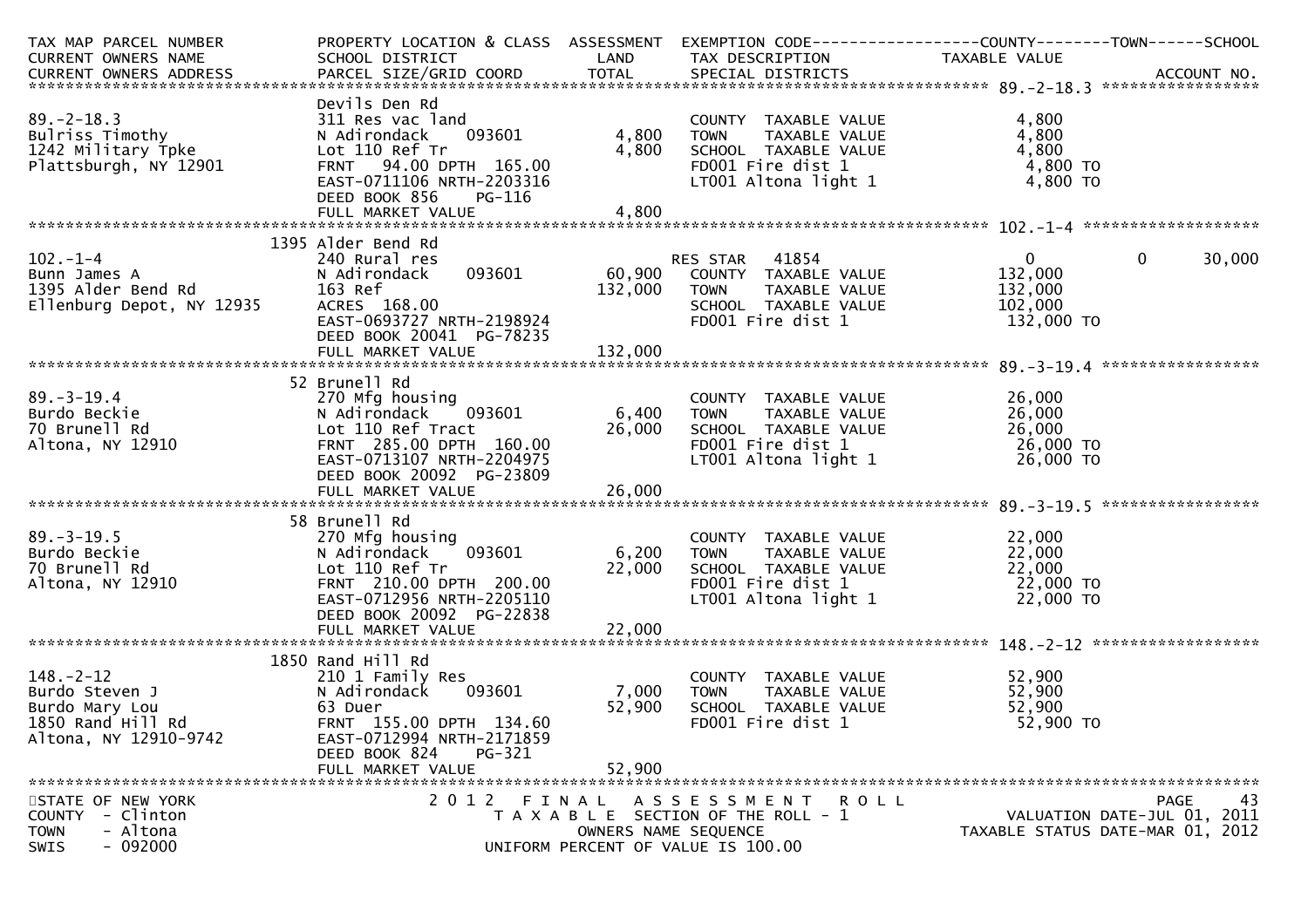| TAX MAP PARCEL NUMBER                                    | PROPERTY LOCATION & CLASS ASSESSMENT              |                      |                                                      | EXEMPTION CODE------------------COUNTY--------TOWN------SCHOOL |
|----------------------------------------------------------|---------------------------------------------------|----------------------|------------------------------------------------------|----------------------------------------------------------------|
| CURRENT OWNERS NAME                                      | SCHOOL DISTRICT                                   | LAND                 | TAX DESCRIPTION                                      | TAXABLE VALUE                                                  |
|                                                          |                                                   |                      |                                                      |                                                                |
|                                                          | 5074 Military Tpke                                |                      |                                                      |                                                                |
| $103.-1-3.1$                                             | 270 Mfg housing                                   |                      | RES STAR 41854                                       | 30,000<br>$\overline{0}$<br>$\mathbf 0$                        |
| Burnah Julie A                                           | 093601<br>N Adirondack                            |                      | 8,200 COUNTY TAXABLE VALUE                           | 38,000                                                         |
| 5074 Military Tpke                                       | 161 Ref                                           | 38,000               | <b>TOWN</b><br>TAXABLE VALUE                         | 38,000                                                         |
| Altona, NY 12910                                         | 3.80<br><b>ACRES</b>                              |                      | SCHOOL TAXABLE VALUE                                 | 8,000                                                          |
|                                                          | EAST-0699184 NRTH-2202663                         |                      | FD001 Fire dist 1                                    | 38,000 TO                                                      |
|                                                          | DEED BOOK 20092 PG-24285                          |                      |                                                      |                                                                |
|                                                          |                                                   |                      |                                                      |                                                                |
|                                                          | Trudo Rd                                          |                      |                                                      |                                                                |
| $148. - 2 - 11.23$                                       | 314 Rural vac<10                                  |                      | COUNTY TAXABLE VALUE                                 | 10,500                                                         |
| Burnell Beverly                                          | 093601<br>N Adirondack                            | 10,500               | <b>TOWN</b><br>TAXABLE VALUE                         | 10,500                                                         |
| 89 Trudo Rd                                              | 4.00<br><b>ACRES</b>                              | 10,500               | SCHOOL TAXABLE VALUE                                 | 10,500                                                         |
| Altona, NY 12910                                         | EAST-0712729 NRTH-2173840                         |                      | FD001 Fire dist 1                                    | 10,500 TO                                                      |
|                                                          | DEED BOOK 20112 PG-38884                          |                      |                                                      |                                                                |
|                                                          | FULL MARKET VALUE                                 | 10,500               |                                                      |                                                                |
|                                                          |                                                   |                      |                                                      |                                                                |
|                                                          | 89 Trudo Rd                                       |                      |                                                      |                                                                |
| $148. -2 - 13.51$                                        | 210 1 Family Res                                  |                      | COUNTY TAXABLE VALUE                                 | 119,000                                                        |
| Burnell Beverly A<br>89 Trudo Rd                         | N Adirondack<br>093601<br>Lot 49 Duers            | 9,000<br>119,000     | TAXABLE VALUE<br><b>TOWN</b><br>SCHOOL TAXABLE VALUE | 119,000<br>119,000                                             |
| Altona, NY 12910                                         | <b>ACRES</b><br>1.00                              |                      | FD001 Fire dist 1                                    | 119,000 TO                                                     |
|                                                          | EAST-0712373 NRTH-2173870                         |                      |                                                      |                                                                |
|                                                          | DEED BOOK 20011 PG-28507                          |                      |                                                      |                                                                |
|                                                          |                                                   |                      |                                                      |                                                                |
|                                                          |                                                   |                      |                                                      |                                                                |
|                                                          | 140 Recore Rd                                     |                      |                                                      |                                                                |
| $150.-1-7.1$                                             | 270 Mfg housing                                   |                      | COUNTY TAXABLE VALUE                                 | 74,000                                                         |
| Burnell Life Estate Virgil J<br>Burnell Life Estate Edna | 093601<br>N Adirondack                            | 7,700                | TOWN TAXABLE VALUE                                   | 74,000                                                         |
| 1924 Creek Rd                                            | Lot 129 Pat Duer<br>FRNT 115.00 DPTH 365.00       | 74,000               | SCHOOL TAXABLE VALUE<br>FD001 Fire dist 1            | 74,000<br>74,000 TO                                            |
| Crown Point, NY 12928                                    | EAST-0736566 NRTH-2176162                         |                      |                                                      |                                                                |
|                                                          | DEED BOOK 20041 PG-73845                          |                      |                                                      |                                                                |
|                                                          | FULL MARKET VALUE                                 | 74,000               |                                                      |                                                                |
|                                                          |                                                   |                      |                                                      |                                                                |
|                                                          | 3271 Military Tpke                                |                      |                                                      |                                                                |
| $150.-1-12$                                              | 210 1 Family Res                                  |                      | COUNTY TAXABLE VALUE                                 | 128,800                                                        |
| Burns Robin                                              | N Adirondack<br>093601                            | 11,000               | TAXABLE VALUE<br><b>TOWN</b>                         | 128,800                                                        |
| 3271 Military Tpke                                       | 129 Duer                                          | 128,800              | SCHOOL TAXABLE VALUE                                 | 128,800                                                        |
| West Chazy, NY 12992                                     | <b>ACRES</b><br>5.00<br>EAST-0732644 NRTH-2174800 |                      | FD001 Fire dist 1                                    | 128,800 TO                                                     |
|                                                          | DEED BOOK 20112 PG-44613                          |                      |                                                      |                                                                |
|                                                          | FULL MARKET VALUE                                 | 128,800              |                                                      |                                                                |
|                                                          |                                                   |                      |                                                      |                                                                |
| STATE OF NEW YORK                                        | 2 0 1 2                                           | FINAL                | A S S E S S M E N T<br>R O L L                       | PAGE<br>44                                                     |
| COUNTY - Clinton                                         |                                                   |                      | T A X A B L E SECTION OF THE ROLL - 1                | VALUATION DATE-JUL 01, 2011                                    |
| - Altona<br><b>TOWN</b>                                  |                                                   | OWNERS NAME SEQUENCE |                                                      | TAXABLE STATUS DATE-MAR 01, 2012                               |
| - 092000<br><b>SWIS</b>                                  |                                                   |                      | UNIFORM PERCENT OF VALUE IS 100.00                   |                                                                |
|                                                          |                                                   |                      |                                                      |                                                                |
|                                                          |                                                   |                      |                                                      |                                                                |
| TAX MAP PARCEL NUMBER                                    | PROPERTY LOCATION & CLASS ASSESSMENT              |                      |                                                      | EXEMPTION CODE-----------------COUNTY--------TOWN------SCHOOL  |
| CURRENT OWNERS NAME                                      | SCHOOL DISTRICT                                   | LAND                 | TAX DESCRIPTION                                      | TAXABLE VALUE                                                  |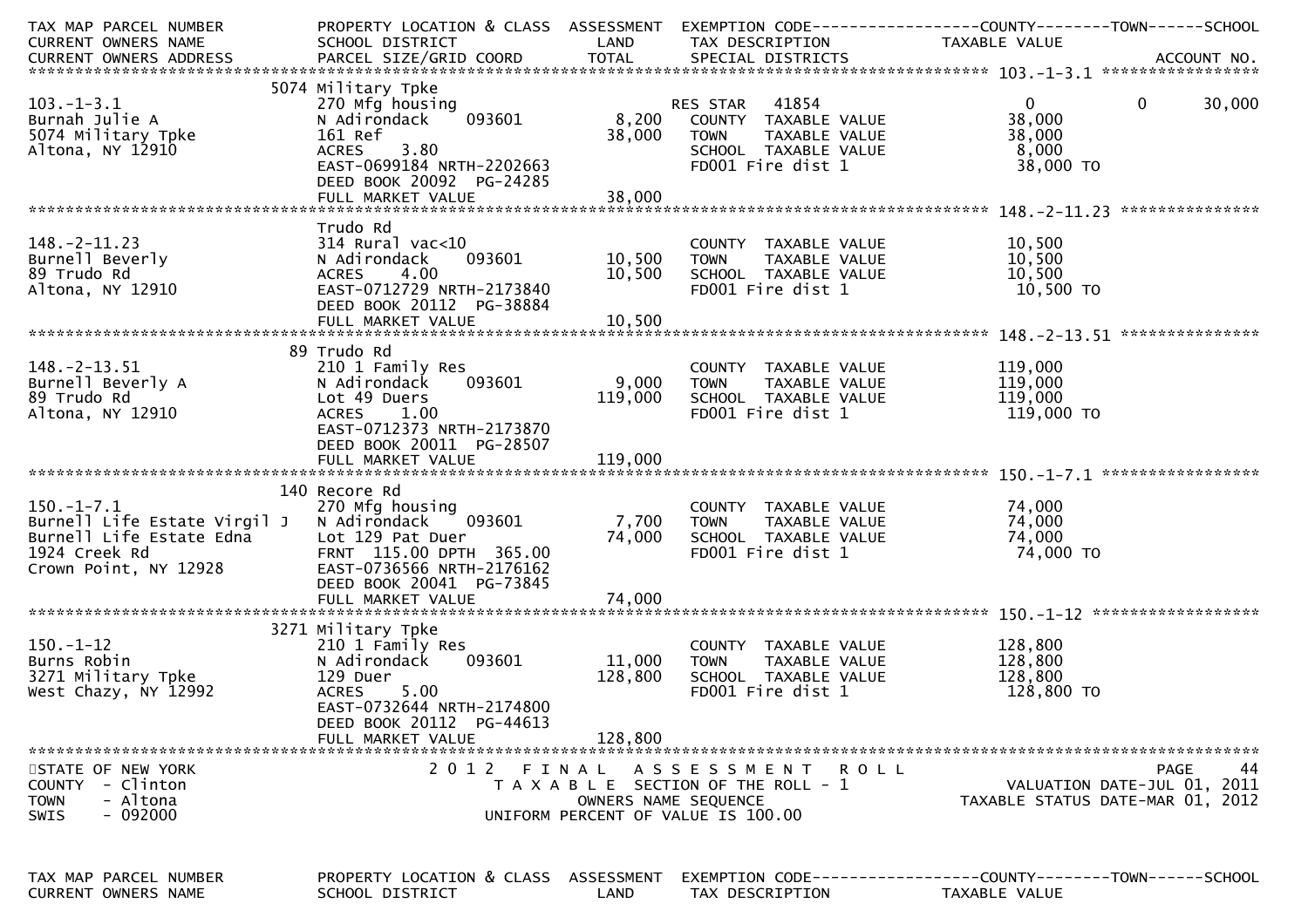| .CURRENT OWNERS ADDRESS PARCEL SIZE/GRID COORD TOTAL SPECIAL DISTRICTS ACCOUNT NO ACCOUNT NO ACCOUNT NO AND ARCEL SIZE/GRID COORD TOTAL SPECIAL DISTRICTS |                                                                                                                                                                                |                                    |                                                                                                                                                |                                                                           |                                                                               |
|-----------------------------------------------------------------------------------------------------------------------------------------------------------|--------------------------------------------------------------------------------------------------------------------------------------------------------------------------------|------------------------------------|------------------------------------------------------------------------------------------------------------------------------------------------|---------------------------------------------------------------------------|-------------------------------------------------------------------------------|
| $89.1 - 2 - 24$<br>Bush April Mae Favreau<br>Bush Aaron Dean<br>PO Box 153<br>Altona, NY 12910                                                            | 3106 Miner Farm Rd<br>210 1 Family Res<br>093601<br>N Adirondack<br>110 Ref<br>FRNT 150.00 DPTH 252.00<br>080<br>BANK<br>EAST-0711584 NRTH-2207586<br>DEED BOOK 98001 PG-03096 | 6,400<br>65,000                    | 41854<br>RES STAR<br>COUNTY TAXABLE VALUE<br>TAXABLE VALUE<br><b>TOWN</b><br>SCHOOL TAXABLE VALUE<br>FD001 Fire dist 1<br>LT001 Altona light 1 | $\Omega$<br>65,000<br>65,000<br>35,000<br>65,000 TO<br>65,000 TO          | 0<br>30,000                                                                   |
|                                                                                                                                                           | FULL MARKET VALUE                                                                                                                                                              | 65,000                             |                                                                                                                                                |                                                                           |                                                                               |
| $73. - 1 - 34.1$<br>Bushey Edward<br>430 Irona Rd<br>Altona, NY 12910                                                                                     | 430 Irona Rd<br>240 Rural res<br>093601<br>N Adirondack<br>155 Ref<br>ACRES 82.50<br>EAST-0700625 NRTH-2214705<br>DEED BOOK 605<br>$PG-14$<br>FULL MARKET VALUE                | 28,800<br>84,800<br>84,800         | COUNTY TAXABLE VALUE<br><b>TOWN</b><br>TAXABLE VALUE<br>SCHOOL TAXABLE VALUE<br>FD001 Fire dist 1<br>LT001 Altona light 1                      | 84,800<br>84,800<br>84,800<br>84,800 TO<br>21,200 TO                      |                                                                               |
|                                                                                                                                                           |                                                                                                                                                                                |                                    |                                                                                                                                                |                                                                           | *****************                                                             |
| $73. - 1 - 34.8$<br>Bushey Edward J Jr<br>Bushey Elizabeth A<br>429 Irona Rd<br>Altona, NY 12910                                                          | Irona Rd<br>323 Vacant rural<br>093601<br>N Adirondack<br>ACRES 103.30<br>EAST-0700373 NRTH-2210157<br>DEED BOOK 20102 PG-30207                                                | 33,000<br>33,000                   | COUNTY TAXABLE VALUE<br><b>TOWN</b><br>TAXABLE VALUE<br>SCHOOL TAXABLE VALUE<br>FD001 Fire dist 1                                              | 33,000<br>33,000<br>33,000<br>33,000 TO                                   |                                                                               |
|                                                                                                                                                           |                                                                                                                                                                                |                                    |                                                                                                                                                |                                                                           |                                                                               |
| $73. - 1 - 34.41$<br>Bushey Edward J Jr<br>Bushey Elizabeth A<br>423 Irona Rd<br>Altona, NY 12910                                                         | 423 Irona Rd<br>210 1 Family Res<br>N Adirondack<br>093601<br>Lot 155 Ref Tract<br>1.00<br><b>ACRES</b><br>EAST-0701049 NRTH-2212800<br>DEED BOOK 20061 PG-91542               | 6,500<br>93,200                    | 41854<br>RES STAR<br>COUNTY TAXABLE VALUE<br><b>TOWN</b><br>TAXABLE VALUE<br>SCHOOL TAXABLE VALUE<br>FD001 Fire dist 1<br>LT001 Altona light 1 | $\Omega$<br>93,200<br>93,200<br>63,200<br>93,200 TO<br>93,200 TO          | 0<br>30,000                                                                   |
|                                                                                                                                                           | 429 Irona Rd                                                                                                                                                                   |                                    |                                                                                                                                                |                                                                           |                                                                               |
| $73. - 1 - 34.43$<br>Bushey Edward J Jr<br>Bushey Elizabeth A<br>429 Irona Rd<br>Altona, NY 12910-1912                                                    | 210 1 Family Res<br>093601<br>N Adirondack<br>Lot 155 Ref Tr<br>2.50 BANK<br>850<br><b>ACRES</b><br>EAST-0700891 NRTH-2212720<br>DEED BOOK 20031 PG-59182                      | 7,400<br>205,000                   | 41854<br>RES STAR<br>COUNTY TAXABLE VALUE<br><b>TOWN</b><br>TAXABLE VALUE<br>SCHOOL TAXABLE VALUE<br>FD001 Fire dist 1<br>LT001 Altona light 1 | $\mathbf{0}$<br>205,000<br>205,000<br>175,000<br>205,000 TO<br>205,000 TO | 0<br>30,000                                                                   |
|                                                                                                                                                           | FULL MARKET VALUE                                                                                                                                                              | 205,000                            |                                                                                                                                                |                                                                           |                                                                               |
| STATE OF NEW YORK<br>COUNTY - Clinton<br>- Altona<br><b>TOWN</b><br>$-092000$<br><b>SWIS</b>                                                              | 2 0 1 2                                                                                                                                                                        | FINAL                              | A S S E S S M E N T<br>T A X A B L E SECTION OF THE ROLL - 1<br>OWNERS NAME SEQUENCE<br>UNIFORM PERCENT OF VALUE IS 100.00                     | R O L L                                                                   | 45<br>PAGE<br>VALUATION DATE-JUL 01, 2011<br>TAXABLE STATUS DATE-MAR 01, 2012 |
| TAX MAP PARCEL NUMBER<br>CURRENT OWNERS NAME<br><b>CURRENT OWNERS ADDRESS</b>                                                                             | PROPERTY LOCATION & CLASS<br>SCHOOL DISTRICT<br>PARCEL SIZE/GRID COORD                                                                                                         | ASSESSMENT<br>LAND<br><b>TOTAL</b> | TAX DESCRIPTION<br>SPECIAL DISTRICTS                                                                                                           | TAXABLE VALUE                                                             | ACCOUNT NO.                                                                   |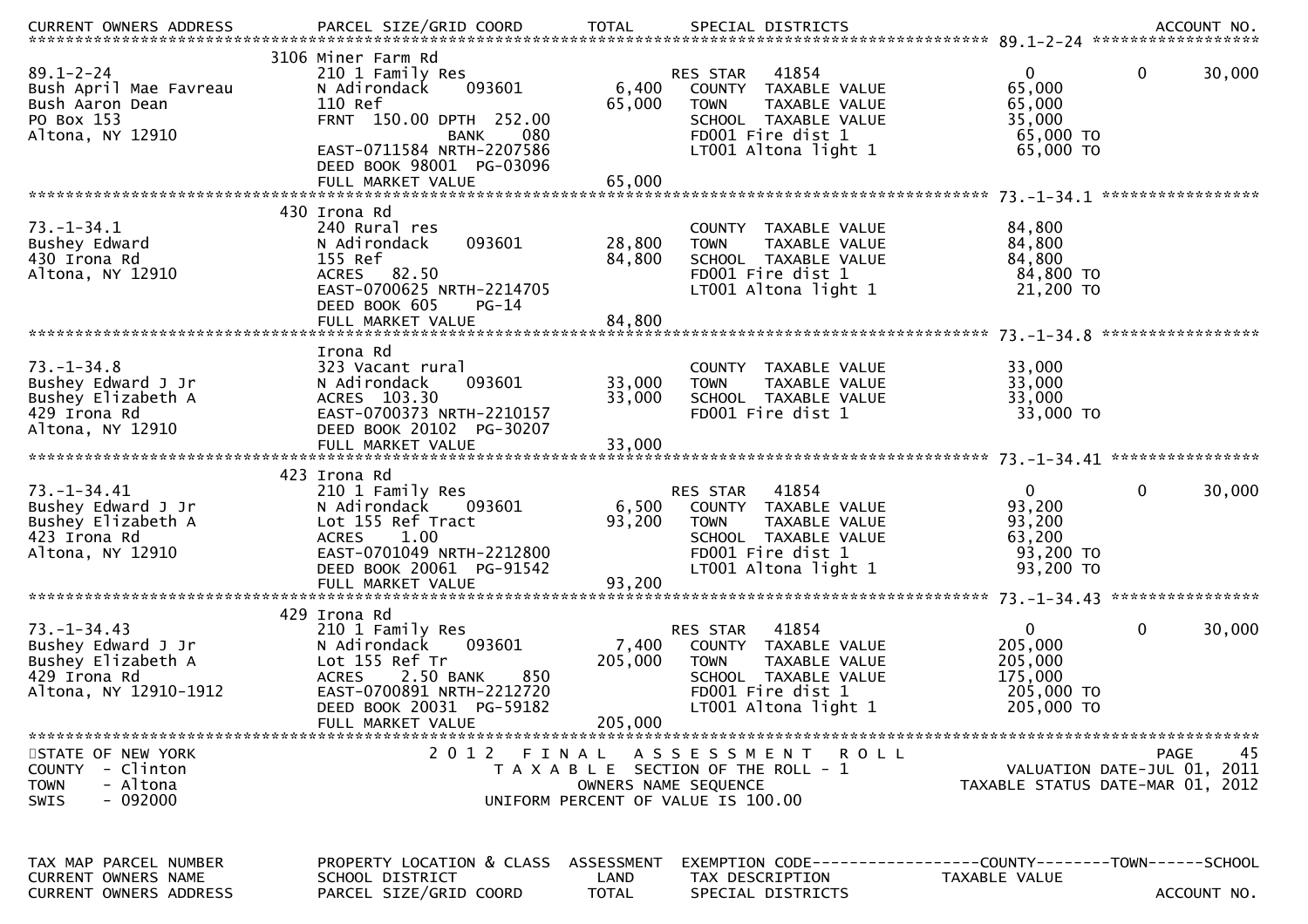| $73. - 1 - 10.2$<br>Bushey James E | 2030 Alder Bend Rd<br>210 1 Family Res<br>093601<br>N Adirondack |              | PHYS DISAB 41900<br>6,000 LIM INC DI 41932                   | 15,000<br>44,700 | 15,000<br>15,000<br>$\Omega$<br>0 |
|------------------------------------|------------------------------------------------------------------|--------------|--------------------------------------------------------------|------------------|-----------------------------------|
| Bushey Deborah                     | 155 Ref                                                          |              | 104,400 INC DIS TN 41933                                     | 0                | $\mathbf{0}$<br>44,700            |
| 2030 Alder Bend Rd                 | FRNT 164.46 DPTH 178.00                                          |              | RES STAR                                                     | $\mathbf 0$      | 0                                 |
|                                    |                                                                  |              | 41854                                                        |                  | 30,000                            |
| Altona, NY 12910                   | 080<br>BANK                                                      |              | COUNTY TAXABLE VALUE                                         | 44,700           |                                   |
|                                    | EAST-0697980 NRTH-2214702                                        |              | <b>TOWN</b><br>TAXABLE VALUE                                 | 44,700           |                                   |
|                                    | DEED BOOK 597<br>PG-141                                          |              | SCHOOL TAXABLE VALUE                                         | 59,400           |                                   |
|                                    | FULL MARKET VALUE                                                | 104,400      | FD001 Fire dist 1                                            | 104,400 TO       |                                   |
|                                    |                                                                  |              |                                                              |                  |                                   |
|                                    | 2064 Alder Bend Rd                                               |              |                                                              |                  |                                   |
| $73. - 1 - 10.13$                  | 270 Mfg housing                                                  |              | COUNTY TAXABLE VALUE                                         | 18,000           |                                   |
| Bushey Jason E                     | 093601<br>N Adirondack                                           | 5,600        | <b>TOWN</b><br>TAXABLE VALUE                                 | 18,000           |                                   |
| Bushey Nicole L                    | Lot 155 Ref Tr                                                   | 18,000       | SCHOOL TAXABLE VALUE                                         | 18,000           |                                   |
| 2832 Miner Farm Rd                 | 97.00 DPTH 175.00<br><b>FRNT</b>                                 |              | FD001 Fire dist 1                                            | 18,000 TO        |                                   |
| Altona, NY 12910                   | EAST-0697980 NRTH-2215557                                        |              |                                                              |                  |                                   |
|                                    |                                                                  |              |                                                              |                  |                                   |
|                                    | DEED BOOK 20061 PG-98022                                         |              |                                                              |                  |                                   |
|                                    | FULL MARKET VALUE                                                | 18,000       |                                                              |                  |                                   |
|                                    |                                                                  |              |                                                              |                  |                                   |
|                                    | 2832 Miner Farm Rd                                               |              |                                                              |                  |                                   |
| 74. -1 -21.32                      | 210 1 Family Res                                                 |              | 41854<br>RES STAR                                            | $\mathbf 0$      | 0<br>30,000                       |
| Bushey Jason E                     | 093601<br>N Adirondack                                           | 11,300       | COUNTY TAXABLE VALUE                                         | 145,000          |                                   |
| Bushey Nicole L                    | 9.00 BANK<br><b>ACRES</b><br>850                                 | 145,000      | <b>TOWN</b><br>TAXABLE VALUE                                 | 145,000          |                                   |
| 2832 Miner Farm Rd                 | EAST-0718246 NRTH-2208502                                        |              | SCHOOL TAXABLE VALUE                                         | 115,000          |                                   |
| Altona, NY 12910                   | DEED BOOK 20112 PG-39637                                         |              | FD001 Fire dist 1                                            | 145,000 TO       |                                   |
|                                    | FULL MARKET VALUE                                                | 145,000      | LT001 Altona light 1                                         | 145,000 TO       |                                   |
|                                    |                                                                  |              |                                                              |                  |                                   |
|                                    | 178 Recore Rd                                                    |              |                                                              |                  |                                   |
| $150. - 1 - 4.242$                 |                                                                  |              |                                                              | 19,100           |                                   |
|                                    | 321 Abandoned ag                                                 |              | COUNTY TAXABLE VALUE                                         |                  |                                   |
| Bushey Kevin E                     | N Adirondack<br>093601                                           | 19,100       | <b>TOWN</b><br>TAXABLE VALUE                                 | 19,100           |                                   |
| Bushey Diane L                     | Survey Map 20102/30381                                           | 19,100       | SCHOOL TAXABLE VALUE                                         | 19,100           |                                   |
| 178 Recore Rd                      | ACRES 35.40                                                      |              |                                                              |                  |                                   |
| West Chazy, NY 12992               | EAST-0738085 NRTH-2175453                                        |              |                                                              |                  |                                   |
|                                    | DEED BOOK 20112 PG-40319                                         |              |                                                              |                  |                                   |
|                                    | FULL MARKET VALUE                                                | 19,100       |                                                              |                  |                                   |
|                                    |                                                                  |              |                                                              |                  |                                   |
|                                    | Recore Rd                                                        |              |                                                              |                  |                                   |
| $150.-1-4.281$                     | 311 Res vac land                                                 |              | COUNTY TAXABLE VALUE                                         | 5,400            |                                   |
| Bushey Kevin E                     | N Adirondack<br>093601                                           | 5,400        | <b>TOWN</b><br>TAXABLE VALUE                                 | 5,400            |                                   |
| Bushey Diane L                     | Lot 144 Duers Patent                                             | 5,400        | SCHOOL TAXABLE VALUE                                         | 5,400            |                                   |
| 178 Recore Rd                      | <b>FRNT</b><br>35.00 DPTH 597.00                                 |              | FD001 Fire dist 1                                            | 5,400 TO         |                                   |
| West Chazy, NY 12992               | 0.85<br><b>ACRES</b>                                             |              |                                                              |                  |                                   |
|                                    | EAST-0737601 NRTH-2176147                                        |              |                                                              |                  |                                   |
|                                    | DEED BOOK 20102 PG-31671                                         |              |                                                              |                  |                                   |
|                                    |                                                                  | 5,400        |                                                              |                  |                                   |
|                                    | FULL MARKET VALUE                                                |              |                                                              |                  |                                   |
|                                    |                                                                  |              |                                                              |                  |                                   |
| STATE OF NEW YORK                  |                                                                  |              | 2012 FINAL ASSESSMENT ROLL                                   |                  | 46<br>PAGE                        |
| COUNTY - Clinton                   |                                                                  |              | T A X A B L E SECTION OF THE ROLL - 1                        |                  | VALUATION DATE-JUL 01, 2011       |
| <b>TOWN</b><br>- Altona            |                                                                  |              | OWNERS NAME SEQUENCE                                         |                  | TAXABLE STATUS DATE-MAR 01, 2012  |
| SWIS<br>$-092000$                  |                                                                  |              | UNIFORM PERCENT OF VALUE IS 100.00                           |                  |                                   |
|                                    |                                                                  |              |                                                              |                  |                                   |
|                                    |                                                                  |              |                                                              |                  |                                   |
|                                    |                                                                  |              |                                                              |                  |                                   |
| TAX MAP PARCEL NUMBER              | PROPERTY LOCATION & CLASS ASSESSMENT                             |              | EXEMPTION CODE-----------------COUNTY-------TOWN------SCHOOL |                  |                                   |
| <b>CURRENT OWNERS NAME</b>         | SCHOOL DISTRICT                                                  | LAND         | TAX DESCRIPTION                                              | TAXABLE VALUE    |                                   |
| <b>CURRENT OWNERS ADDRESS</b>      | PARCEL SIZE/GRID COORD                                           | <b>TOTAL</b> | SPECIAL DISTRICTS                                            |                  | ACCOUNT NO.                       |
|                                    |                                                                  |              |                                                              |                  |                                   |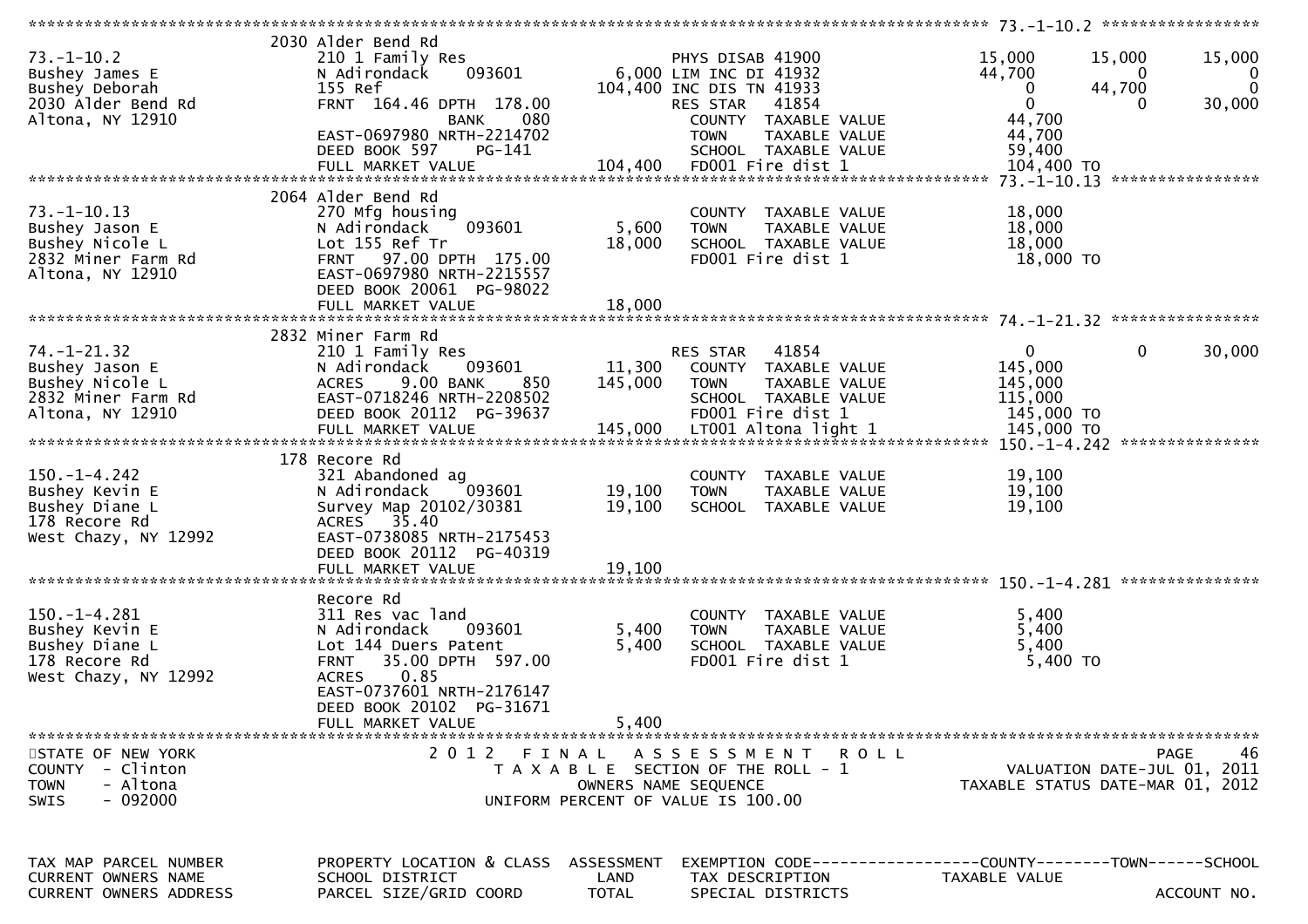| $73. - 3 - 12.11$<br>Bushey Kyle C<br>586 Irona Rd<br>Altona, NY 12910                  | 586 Irona Rd<br>270 Mfg housing<br>093601<br>N Adirondack<br>166 Ref<br>20061/95388 Term of Life<br>1.70<br><b>ACRES</b><br>EAST-0697242 NRTH-2212999<br>DEED BOOK 20112 PG-38613<br>FULL MARKET VALUE | 6,900<br>31,100<br>31,100 | 41854<br>RES STAR<br>COUNTY TAXABLE VALUE<br>TAXABLE VALUE<br><b>TOWN</b><br>SCHOOL TAXABLE VALUE<br>FD001 Fire dist 1    | 0<br>$\mathbf{0}$<br>31,100<br>31,100<br>1,100<br>31,100 TO             | 30,000      |
|-----------------------------------------------------------------------------------------|--------------------------------------------------------------------------------------------------------------------------------------------------------------------------------------------------------|---------------------------|---------------------------------------------------------------------------------------------------------------------------|-------------------------------------------------------------------------|-------------|
|                                                                                         |                                                                                                                                                                                                        |                           |                                                                                                                           |                                                                         |             |
| $73. - 1 - 10.4$<br>Bushey Mark<br>Bushey Ann<br>2008 Alder Bend Rd<br>Altona, NY 12910 | 2008 Alder Bend Rd<br>210 1 Family Res<br>N Adirondack<br>093601<br>Lot 155 Ref Tr<br>FRNT 175.00 DPTH 187.60<br>EAST-0697996 NRTH-2214161<br>DEED BOOK 617<br>PG-639                                  | 6,200<br>54,200           | 41854<br>RES STAR<br>COUNTY TAXABLE VALUE<br>TAXABLE VALUE<br><b>TOWN</b><br>SCHOOL TAXABLE VALUE<br>FD001 Fire dist 1    | $\mathbf{0}$<br>0<br>54,200<br>54,200<br>24,200<br>54,200 TO            | 30,000      |
|                                                                                         |                                                                                                                                                                                                        |                           |                                                                                                                           |                                                                         |             |
| $73. - 1 - 5$<br>Bushey Michael A<br>Bushey Jeanne<br>560 Irona Rd<br>Altona, NY 12910  | 560 Irona Rd<br>210 1 Family Res<br>N Adirondack<br>093601<br>Lot 166 Pat Ref<br><b>ACRES</b><br>1.80<br>EAST-0697655 NRTH-2213036<br>DEED BOOK 599<br>PG-860                                          | 7,100<br>69,000           | 41854<br>RES STAR<br>COUNTY TAXABLE VALUE<br>TAXABLE VALUE<br><b>TOWN</b><br>SCHOOL TAXABLE VALUE<br>FD001 Fire dist 1    | $\mathbf{0}$<br>$\mathbf{0}$<br>69,000<br>69,000<br>39,000<br>69,000 TO | 30,000      |
|                                                                                         |                                                                                                                                                                                                        |                           |                                                                                                                           |                                                                         |             |
| $73. - 1 - 10.171$<br>Bushey Neal R<br>2016 Alder Bend Rd<br>Altona, NY 12910           | 2016 Alder Bend Rd<br>210 1 Family Res<br>N Adirondack<br>093601<br>Lot 155 Ref Tract<br><b>ACRES</b><br>1.20<br>EAST-0697990 NRTH-2214481<br>DEED BOOK 748<br>PG-271                                  | 6,500<br>76,800           | 41854<br>RES STAR<br>COUNTY TAXABLE VALUE<br>TAXABLE VALUE<br><b>TOWN</b><br>SCHOOL TAXABLE VALUE<br>FD001 Fire dist 1    | $\mathbf{0}$<br>0<br>76,800<br>76,800<br>46,800<br>76,800 TO            | 30,000      |
|                                                                                         | 467 Irona Rd                                                                                                                                                                                           |                           |                                                                                                                           |                                                                         |             |
| $73. - 1 - 34.3$<br>Bushey Richard<br>467 Irona Rd<br>Altona, NY 12910                  | $314$ Rural vac<10<br>N Adirondack<br>093601<br>Lot 155 Ref Tr<br>4.50<br><b>ACRES</b><br>EAST-0700389 NRTH-2212843<br>DEED BOOK 20082 PG-13885                                                        | 3,000<br>3,000            | COUNTY TAXABLE VALUE<br><b>TOWN</b><br>TAXABLE VALUE<br>SCHOOL TAXABLE VALUE<br>FD001 Fire dist 1<br>LT001 Altona light 1 | 3,000<br>3,000<br>3,000<br>$3,000$ TO<br>3,000 TO                       |             |
|                                                                                         |                                                                                                                                                                                                        | 3,000                     |                                                                                                                           |                                                                         |             |
| STATE OF NEW YORK<br>COUNTY - Clinton<br>- Altona<br><b>TOWN</b><br>$-092000$<br>SWIS   | FULL MARKET VALUE                                                                                                                                                                                      | OWNERS NAME SEQUENCE      | 2012 FINAL ASSESSMENT ROLL<br>T A X A B L E SECTION OF THE ROLL - 1<br>UNIFORM PERCENT OF VALUE IS 100.00                 | VALUATION DATE-JUL 01, 2011<br>TAXABLE STATUS DATE-MAR 01, 2012         | 47<br>PAGE  |
| TAX MAP PARCEL NUMBER<br><b>CURRENT OWNERS NAME</b><br>CURRENT OWNERS ADDRESS           | PROPERTY LOCATION & CLASS ASSESSMENT<br>SCHOOL DISTRICT<br>PARCEL SIZE/GRID COORD                                                                                                                      | LAND<br>TOTAL             | EXEMPTION        CODE-----------------COUNTY-------TOWN------SCHOOL<br>TAX DESCRIPTION<br>SPECIAL DISTRICTS               | <b>TAXABLE VALUE</b>                                                    | ACCOUNT NO. |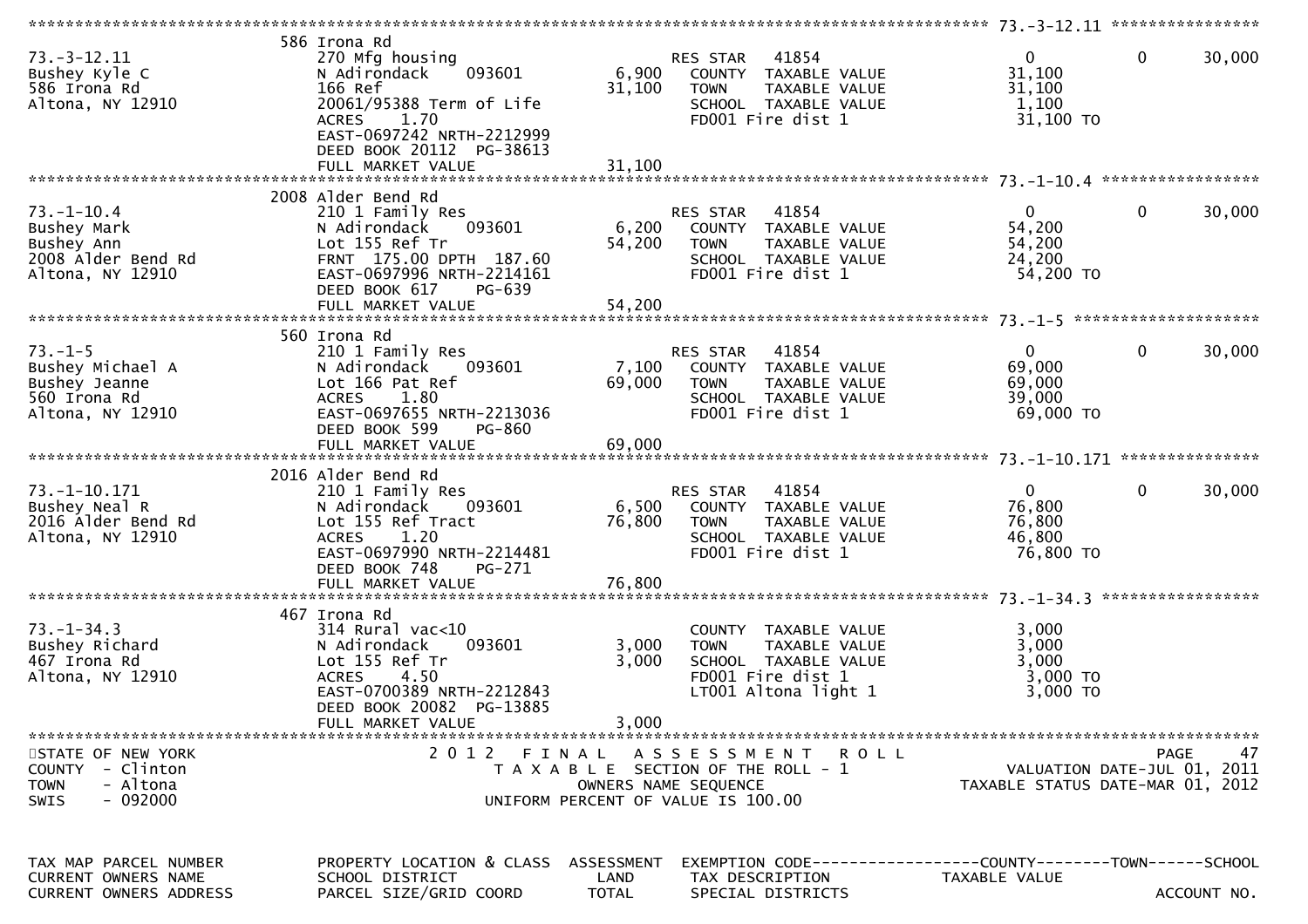|                               |                                          |              |                                                      | 73. -1-34. 7 ******************                              |                   |
|-------------------------------|------------------------------------------|--------------|------------------------------------------------------|--------------------------------------------------------------|-------------------|
|                               | 467 Irona Rd                             |              |                                                      |                                                              |                   |
| $73. - 1 - 34.7$              | 240 Rural res                            |              | 41854<br>RES STAR                                    | 0<br>$\mathbf 0$                                             | 30,000            |
| Bushey Richard                | 093601<br>N Adirondack                   | 33,200       | COUNTY TAXABLE VALUE                                 | 104,000                                                      |                   |
| 467 Irona Rd                  | ACRES 104.60                             | 104,000      | <b>TOWN</b><br>TAXABLE VALUE                         | 104,000                                                      |                   |
| Altona, NY 12910              | EAST-0699849 NRTH-2210287                |              | SCHOOL TAXABLE VALUE                                 | 74,000                                                       |                   |
|                               | DEED BOOK 20102 PG-30206                 |              | FD001 Fire dist 1                                    | 104,000 TO                                                   |                   |
|                               | FULL MARKET VALUE                        | 104,000      |                                                      |                                                              |                   |
|                               |                                          |              |                                                      |                                                              |                   |
|                               | 4553 Military Tpke                       |              |                                                      |                                                              |                   |
| $104. -1 - 14.1$              | 240 Rural res                            |              | RES STAR<br>41854                                    | $\mathbf 0$<br>$\mathbf{0}$                                  | 30,000            |
| Bushey Ricky                  | 093601<br>N Adirondack                   | 17,900       | COUNTY TAXABLE VALUE                                 | 119,000                                                      |                   |
| Hemingway Jo Anne M           | Lot 43                                   | 119,000      | TAXABLE VALUE<br><b>TOWN</b>                         | 119,000                                                      |                   |
| 4553 Military Turnpike        | <b>ACRES</b><br>29.00                    |              | SCHOOL TAXABLE VALUE                                 | 89,000                                                       |                   |
| Altona, NY 12910              | EAST-0707671 NRTH-2194028                |              | FD001 Fire dist 1                                    | 119,000 TO                                                   |                   |
|                               | DEED BOOK 913<br>PG-209                  |              |                                                      |                                                              |                   |
|                               |                                          |              |                                                      |                                                              |                   |
|                               |                                          |              |                                                      |                                                              | ***************** |
|                               | Alder Bend Rd                            |              |                                                      |                                                              |                   |
| $131. - 1 - 7.1$              | $314$ Rural vac<10                       |              | COUNTY TAXABLE VALUE                                 | 7,300                                                        |                   |
| Bushey William A              | 093601<br>N Adirondack                   | 7,300        | TAXABLE VALUE<br><b>TOWN</b>                         | 7,300                                                        |                   |
| Bushey Jane M                 | 39 Pat Sg                                | 7,300        | SCHOOL TAXABLE VALUE                                 | 7,300                                                        |                   |
| PO Box 62                     | <b>ACRES</b><br>2.40                     |              | FD001 Fire dist 1                                    | 7,300 TO                                                     |                   |
| Ararat, NC 27007              | EAST-0688691 NRTH-2182360                |              |                                                      |                                                              |                   |
|                               | DEED BOOK 581<br>PG-1124                 |              |                                                      |                                                              |                   |
|                               | FULL MARKET VALUE                        | 7,300        |                                                      |                                                              |                   |
|                               |                                          |              |                                                      |                                                              |                   |
|                               | 563 Alder Bend Rd                        |              | 81 PCT OF VALUE USED FOR EXEMPTION PURPOSES          |                                                              |                   |
| $131. - 1 - 8.5$              | 240 Rural res                            |              | WARNONALL 41121                                      | 11,032<br>11,032                                             | 0                 |
| Bushey William K              | 093601<br>N Adirondack                   |              | 41854<br>23,600 RES STAR                             | $\overline{0}$<br>0                                          | 30,000            |
| 563 Alder Bend Rd             | Lot $36S$                                | 90,800       | COUNTY TAXABLE VALUE                                 | 79,768                                                       |                   |
|                               |                                          |              |                                                      |                                                              |                   |
| Ellenburg Depot, NY 12935     | ACRES 61.60<br>EAST-0687278 NRTH-2181921 |              | <b>TOWN</b><br>TAXABLE VALUE<br>SCHOOL TAXABLE VALUE | 79,768<br>60,800                                             |                   |
|                               |                                          |              |                                                      |                                                              |                   |
|                               |                                          |              |                                                      |                                                              |                   |
|                               | DEED BOOK 20112 PG-42316                 |              | FD001 Fire dist 1                                    | 90,800 TO                                                    |                   |
|                               |                                          |              |                                                      |                                                              |                   |
|                               |                                          |              |                                                      |                                                              | ***************** |
|                               | 14 Merrywood Dr                          |              |                                                      |                                                              |                   |
| $88.14 - 1 - 66$              | 312 Vac w/imprv                          |              | COUNTY TAXABLE VALUE                                 | 4,500                                                        |                   |
| Buskey Andy                   | N Adirondack<br>093601                   | 4,500        | <b>TOWN</b><br>TAXABLE VALUE                         | 4,500                                                        |                   |
| PO Box 164                    | Stonewall Acres Lot 66                   | 4,500        | SCHOOL TAXABLE VALUE                                 | 4,500                                                        |                   |
| Gansevoort, NY 12831          | 92.39 DPTH 139.18<br><b>FRNT</b>         |              | FD001 Fire dist 1                                    | 4,500 TO                                                     |                   |
|                               | EAST-0700295 NRTH-2203382                |              |                                                      |                                                              |                   |
|                               | DEED BOOK 20082 PG-16427                 |              |                                                      |                                                              |                   |
|                               | FULL MARKET VALUE                        | 4,500        |                                                      |                                                              |                   |
|                               |                                          |              |                                                      |                                                              |                   |
| STATE OF NEW YORK             |                                          |              | 2012 FINAL ASSESSMENT<br><b>ROLL</b>                 |                                                              | PAGE<br>-48       |
| COUNTY - Clinton              |                                          |              | T A X A B L E SECTION OF THE ROLL - 1                | VALUATION DATE-JUL 01, 2011                                  |                   |
| <b>TOWN</b><br>- Altona       |                                          |              | OWNERS NAME SEQUENCE                                 | TAXABLE STATUS DATE-MAR 01, 2012                             |                   |
| - 092000<br>SWIS              |                                          |              | UNIFORM PERCENT OF VALUE IS 100.00                   |                                                              |                   |
|                               |                                          |              |                                                      |                                                              |                   |
| TAX MAP PARCEL NUMBER         | PROPERTY LOCATION & CLASS ASSESSMENT     |              |                                                      | EXEMPTION CODE-----------------COUNTY-------TOWN------SCHOOL |                   |
| CURRENT OWNERS NAME           | SCHOOL DISTRICT                          | LAND         | TAX DESCRIPTION                                      | TAXABLE VALUE                                                |                   |
| <b>CURRENT OWNERS ADDRESS</b> | PARCEL SIZE/GRID COORD                   | <b>TOTAL</b> | SPECIAL DISTRICTS                                    |                                                              | ACCOUNT NO.       |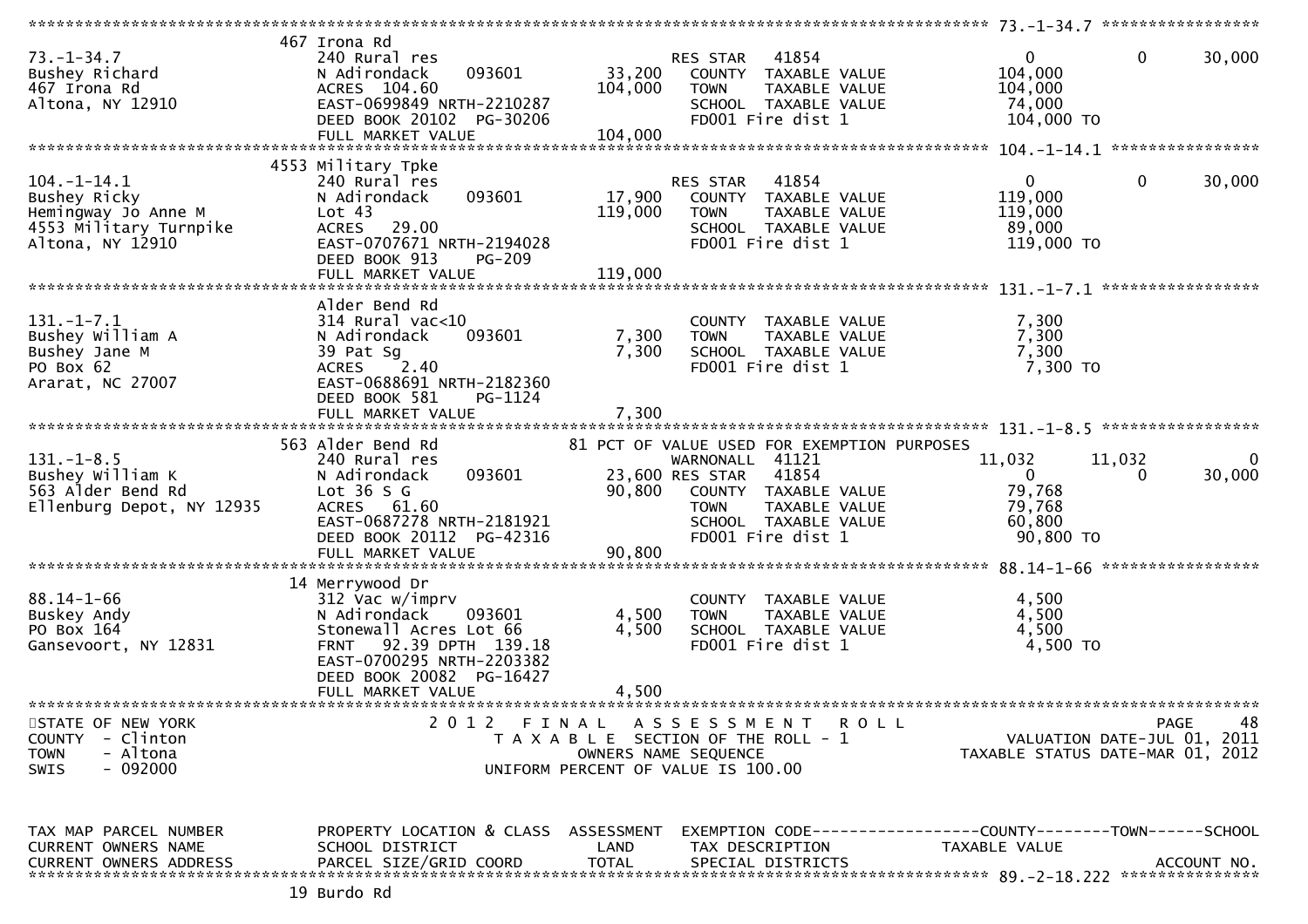| Cadrette Euclid<br>18 Church St<br>Lisbon, NY 13658 | 093601<br>N Adirondack<br>49 Duer<br>1.50<br><b>ACRES</b> | 9,100<br>9,100   | <b>TOWN</b><br>TAXABLE VALUE<br>SCHOOL TAXABLE VALUE<br>FD001 Fire dist 1 | 9,100<br>9,100<br>$9,100$ TO     |              |             |
|-----------------------------------------------------|-----------------------------------------------------------|------------------|---------------------------------------------------------------------------|----------------------------------|--------------|-------------|
|                                                     | EAST-0711876 NRTH-2172037<br>DEED BOOK 99001 PG-10028     |                  |                                                                           |                                  |              |             |
|                                                     |                                                           |                  |                                                                           |                                  |              |             |
| $148. - 2 - 13.52$                                  | 77 Trudo Rd<br>270 Mfg housing                            |                  | 41854<br>RES STAR                                                         | 0                                | $\mathbf{0}$ | 30,000      |
| Campbell Scott S<br>PO Box 31                       | 093601<br>N Adirondack                                    | 9,000            | COUNTY TAXABLE VALUE                                                      | 44,000                           |              |             |
| Dannemora, NY 12929                                 | Lot 49 Duers<br><b>ACRES</b><br>1.00                      | 44,000           | TAXABLE VALUE<br><b>TOWN</b><br>SCHOOL TAXABLE VALUE                      | 44,000<br>14,000                 |              |             |
|                                                     | EAST-0712410 NRTH-2173668<br>DEED BOOK 996<br>$PG-153$    |                  | FD001 Fire dist 1                                                         | 44,000 TO                        |              |             |
|                                                     |                                                           |                  |                                                                           |                                  |              |             |
|                                                     | 1826 Plank Rd                                             |                  |                                                                           |                                  |              |             |
| $86. - 2 - 20$                                      | 210 1 Family Res                                          |                  | RES STAR 41854                                                            | $\mathbf{0}$                     | $\mathbf 0$  | 30,000      |
| Campbell Thomas E<br>Campbell Cheryl A              | 093601<br>N Adirondack<br>B W Patent                      | 6,900<br>65,000  | COUNTY TAXABLE VALUE<br><b>TOWN</b><br>TAXABLE VALUE                      | 65,000<br>65,000                 |              |             |
| 1826 Plank Rd                                       | 1.60 BANK<br>080<br><b>ACRES</b>                          |                  | SCHOOL TAXABLE VALUE                                                      | 35,000                           |              |             |
| Ellenburg Depot, NY 12935                           | EAST-0676862 NRTH-2204491<br>DEED BOOK 20001 PG-18635     |                  | FD001 Fire dist 1                                                         | $65,000$ TO                      |              |             |
|                                                     |                                                           |                  |                                                                           |                                  |              |             |
|                                                     | Miner Farm Rd                                             |                  |                                                                           |                                  |              |             |
| $89. - 3 - 24.2$                                    | $322$ Rural vac $>10$                                     |                  | COUNTY TAXABLE VALUE                                                      | 23,700                           |              |             |
| Canning Beverly A<br>2962 Miner Farm Rd             | 093601<br>N Adirondack<br>Lots 110 & 111 Ref Tract        | 23,700<br>23,700 | <b>TOWN</b><br>TAXABLE VALUE<br>SCHOOL TAXABLE VALUE                      | 23,700<br>23,700                 |              |             |
| Altona, NY 12910                                    | ACRES 52.70                                               |                  | FD001 Fire dist 1                                                         | 23,700 TO                        |              |             |
|                                                     | EAST-0714711 NRTH-2207040<br>DEED BOOK 20011 PG-35633     |                  | LT001 Altona light 1                                                      | 23,700 TO                        |              |             |
|                                                     | FULL MARKET VALUE                                         | 23,700           |                                                                           |                                  |              |             |
| STATE OF NEW YORK                                   |                                                           |                  | 2012 FINAL ASSESSMENT ROLL                                                |                                  | PAGE         | 49          |
| COUNTY - Clinton                                    |                                                           |                  | T A X A B L E SECTION OF THE ROLL - 1                                     | VALUATION DATE-JUL 01, 2011      |              |             |
| <b>TOWN</b><br>- Altona<br>- 092000<br><b>SWIS</b>  |                                                           |                  | OWNERS NAME SEQUENCE<br>UNIFORM PERCENT OF VALUE IS 100.00                | TAXABLE STATUS DATE-MAR 01, 2012 |              |             |
|                                                     |                                                           |                  |                                                                           |                                  |              |             |
| TAX MAP PARCEL NUMBER                               | PROPERTY LOCATION & CLASS ASSESSMENT                      |                  | EXEMPTION CODE-----------------COUNTY-------TOWN------SCHOOL              |                                  |              |             |
| CURRENT OWNERS NAME                                 | SCHOOL DISTRICT                                           | LAND             | TAX DESCRIPTION                                                           | TAXABLE VALUE                    |              |             |
| <b>CURRENT OWNERS ADDRESS</b>                       | PARCEL SIZE/GRID COORD                                    | TOTAL            | SPECIAL DISTRICTS                                                         |                                  |              | ACCOUNT NO. |
| 2002.1                                              |                                                           |                  |                                                                           |                                  |              |             |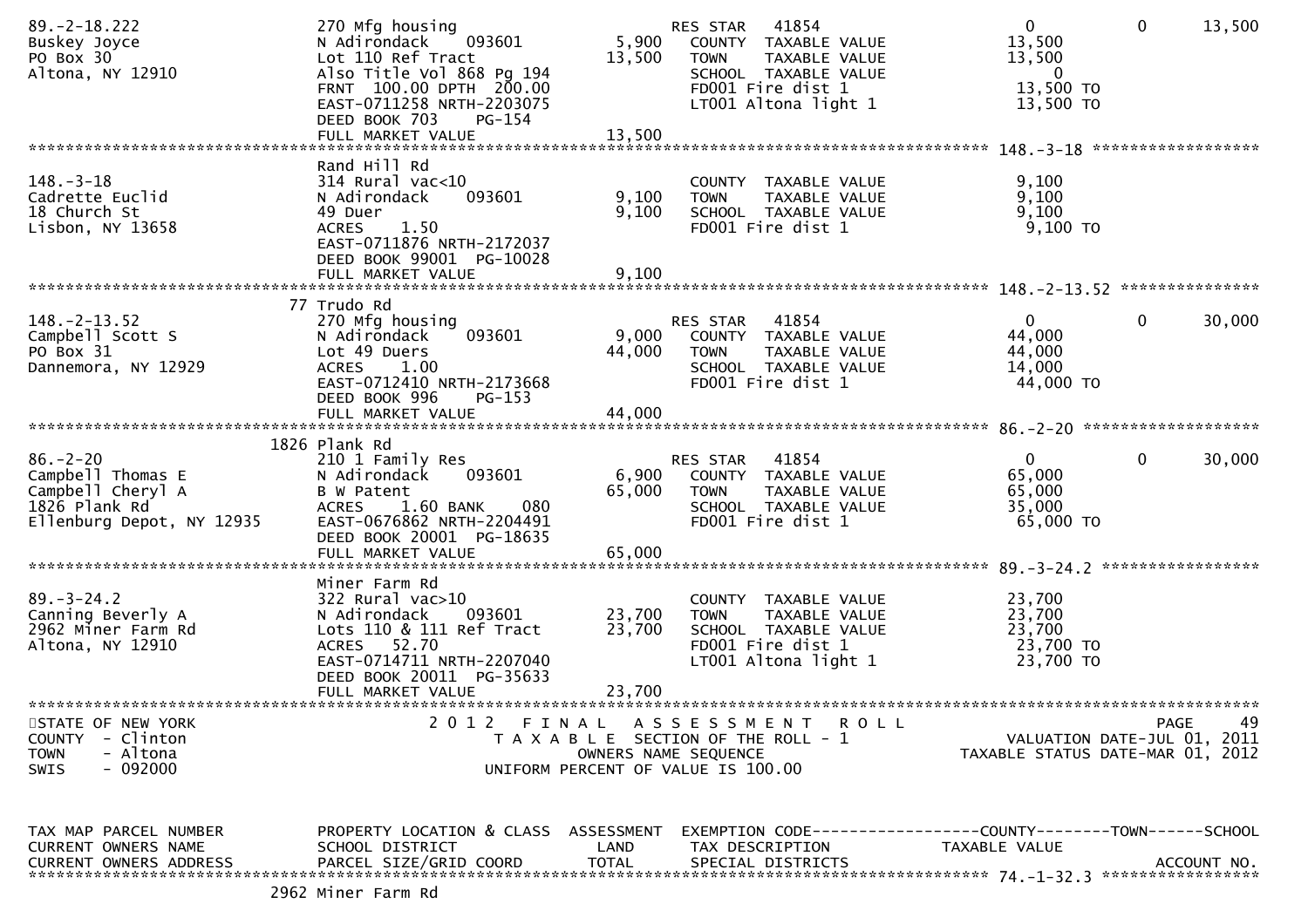| $74. - 1 - 32.3$<br>Canning Gary<br>Canning Beverly<br>2962 Miner Farm Rd<br>Altona, NY 12910          | 210 1 Family Res<br>093601<br>N Adirondack<br>Lot 111 Ref Tr<br>FRNT 217.00 DPTH 155.00<br>EAST-0715083 NRTH-2207883<br>DEED BOOK 588<br>PG-451<br>FULL MARKET VALUE         | 6,100<br>144,200<br>144,200  | 41854<br>RES STAR<br>COUNTY TAXABLE VALUE<br>TAXABLE VALUE<br><b>TOWN</b><br>SCHOOL TAXABLE VALUE<br>FD001 Fire dist 1<br>LT001 Altona light 1 | 0<br>144,200<br>144,200<br>114,200<br>144,200 TO<br>144,200 TO | 30,000<br>$\mathbf{0}$                           |
|--------------------------------------------------------------------------------------------------------|------------------------------------------------------------------------------------------------------------------------------------------------------------------------------|------------------------------|------------------------------------------------------------------------------------------------------------------------------------------------|----------------------------------------------------------------|--------------------------------------------------|
| $74. - 1 - 32.6$<br>Canning Gary<br>Canning Beverly<br>2962 Miner Farm Rd<br>Altona, NY 12910          | Miner Farm Rd<br>$314$ Rural vac< $10$<br>N Adirondack<br>093601<br>Lot 111 Ref Tract Patent<br><b>ACRES</b><br>4.00<br>EAST-0715102 NRTH-2208098<br>DEED BOOK 2000 PG-18270 | 8,300<br>8,300               | COUNTY TAXABLE VALUE<br><b>TOWN</b><br>TAXABLE VALUE<br>SCHOOL TAXABLE VALUE<br>FD001 Fire dist 1<br>LT001 Altona light 1                      | 8,300<br>8,300<br>8,300<br>$8,300$ TO<br>8,300 TO              |                                                  |
|                                                                                                        | FULL MARKET VALUE                                                                                                                                                            | 8,300                        |                                                                                                                                                |                                                                |                                                  |
| $150.-1-4.29$<br>Canton Lorie<br>208 Recore Rd<br>West Chazy, NY 12992                                 | 208 Recore Rd<br>270 Mfg housing<br>093601<br>N Adirondack<br>Lot 144 Duers Patent<br>ACRES 24.10<br>EAST-0739075 NRTH-2176462<br>DEED BOOK 20051 PG-79615                   | 17,300<br>80,000             | RES STAR<br>41854<br>COUNTY TAXABLE VALUE<br><b>TOWN</b><br>TAXABLE VALUE<br>SCHOOL TAXABLE VALUE<br>FD001 Fire dist 1                         | $\mathbf{0}$<br>80,000<br>80,000<br>50,000<br>80,000 TO        | 0<br>30,000                                      |
|                                                                                                        | FULL MARKET VALUE                                                                                                                                                            | 80,000                       |                                                                                                                                                |                                                                | ***************                                  |
| $134. - 1 - 11.23$<br>Carlo Charles<br>95 Sailly Ave<br>Plattsburgh, NY 12901                          | 3728 Military Tpke<br>240 Rural res<br>093601<br>N Adirondack<br>103 Duer<br>ACRES 92.10<br>EAST-0724241 NRTH-2183351<br>DEED BOOK 592<br><b>PG-987</b><br>FULL MARKET VALUE | 41,700<br>127,800<br>127,800 | COUNTY TAXABLE VALUE<br><b>TOWN</b><br>TAXABLE VALUE<br>SCHOOL TAXABLE VALUE<br>FD001 Fire dist 1                                              | 127,800<br>127,800<br>127,800<br>127,800 TO                    |                                                  |
|                                                                                                        |                                                                                                                                                                              |                              |                                                                                                                                                |                                                                |                                                  |
| $134. - 1 - 11.24$<br>Carlo Charles<br>Carlo Sandra<br>95 Sailly Ave<br>Plattsburgh, NY 12901          | Military Tpke<br>$314$ Rural vac<10<br>093601<br>N Adirondack<br>Lot 103 Duers<br>4.10<br><b>ACRES</b><br>EAST-0724326 NRTH-2181719<br>DEED BOOK 778<br><b>PG-235</b>        | 10,700<br>10,700             | COUNTY TAXABLE VALUE<br><b>TOWN</b><br>TAXABLE VALUE<br>SCHOOL TAXABLE VALUE<br>FD001 Fire dist 1                                              | 10,700<br>10,700<br>10,700<br>10,700 TO                        |                                                  |
|                                                                                                        | FULL MARKET VALUE                                                                                                                                                            | 10,700                       |                                                                                                                                                |                                                                |                                                  |
| STATE OF NEW YORK<br><b>COUNTY</b><br>- Clinton<br>- Altona<br><b>TOWN</b><br>$-092000$<br><b>SWIS</b> | 2 0 1 2                                                                                                                                                                      | FINAL                        | A S S E S S M E N T<br>ROLL<br>T A X A B L E SECTION OF THE ROLL - 1<br>OWNERS NAME SEQUENCE<br>UNIFORM PERCENT OF VALUE IS 100.00             | TAXABLE STATUS DATE-MAR 01, 2012                               | 50<br><b>PAGE</b><br>VALUATION DATE-JUL 01, 2011 |
| TAX MAP PARCEL NUMBER<br>CURRENT OWNERS NAME<br><b>CURRENT OWNERS ADDRESS</b>                          | PROPERTY LOCATION & CLASS ASSESSMENT<br>SCHOOL DISTRICT<br>PARCEL SIZE/GRID COORD                                                                                            | LAND<br><b>TOTAL</b>         | EXEMPTION CODE------------------COUNTY--------TOWN------SCHOOL<br>TAX DESCRIPTION<br>SPECIAL DISTRICTS                                         | TAXABLE VALUE                                                  | ACCOUNT NO.                                      |
| $88.14 - 1 - 23$                                                                                       | 30 Merrywood Dr<br>312 Vac w/imprv                                                                                                                                           |                              | COUNTY TAXABLE VALUE                                                                                                                           | 4,100                                                          |                                                  |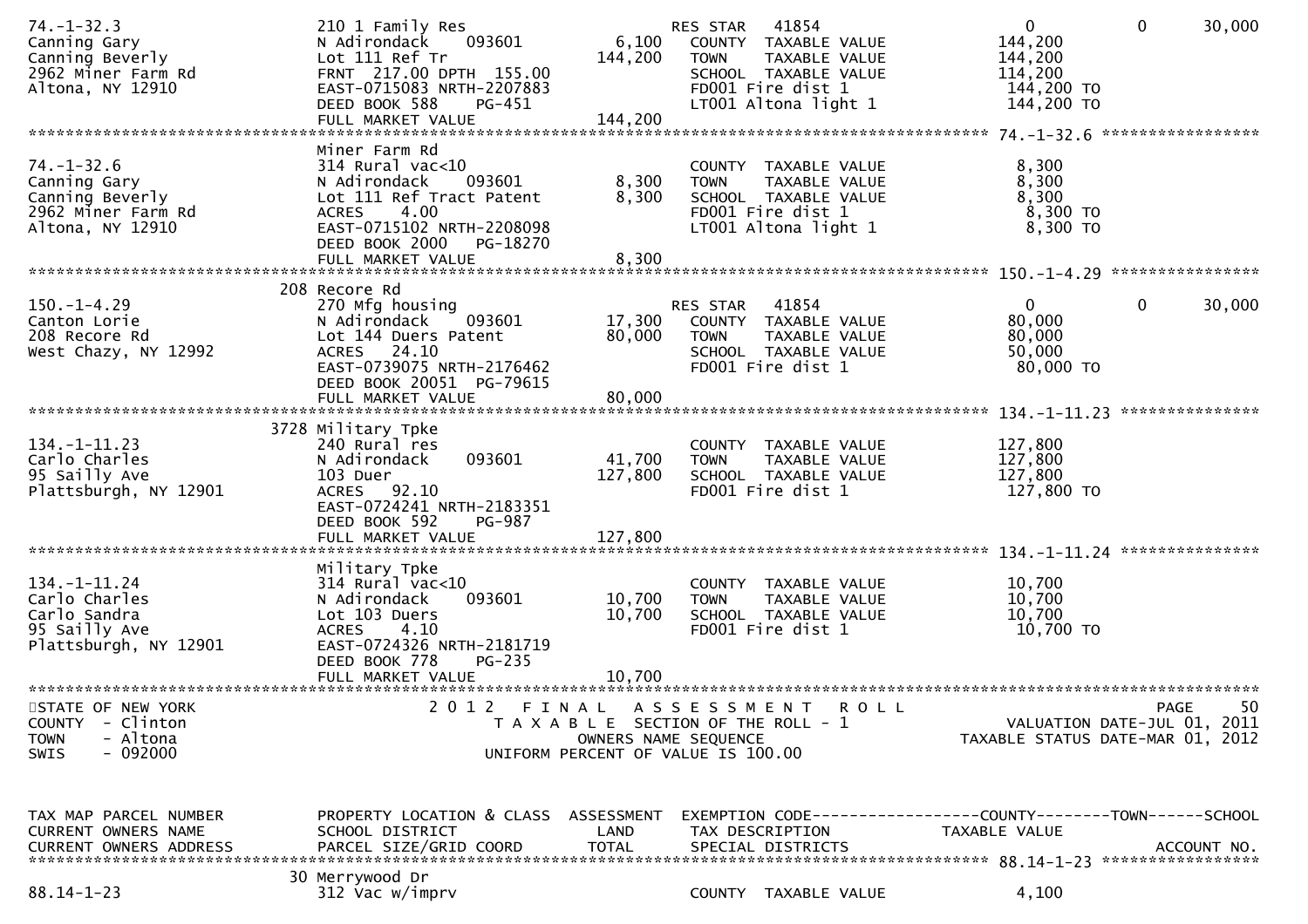| Caron Edgar<br>1540 Filion<br>St Laurent QC, Canada<br>H4L4E8                                             | N Adirondack<br>093601<br>Stonewall Acres Lot 23<br>80.00 DPTH 126.41<br><b>FRNT</b><br>EAST-0699988 NRTH-2203562<br>DEED BOOK 902<br>$PG-125$<br>FULL MARKET VALUE                                       | 4,000<br>4,100<br>4,100    | <b>TOWN</b><br>SCHOOL TAXABLE VALUE<br>FD001 Fire dist 1                                                                   | TAXABLE VALUE | 4,100<br>4,100<br>4,100 TO                                                    |                   |
|-----------------------------------------------------------------------------------------------------------|-----------------------------------------------------------------------------------------------------------------------------------------------------------------------------------------------------------|----------------------------|----------------------------------------------------------------------------------------------------------------------------|---------------|-------------------------------------------------------------------------------|-------------------|
|                                                                                                           |                                                                                                                                                                                                           |                            |                                                                                                                            |               |                                                                               |                   |
| $88.14 - 1 - 15$<br>Carter Lawrence<br>Gill Wendy<br>8570 Rivard<br>Brossard QC J4X2C4, Canada            | 58 Merrywood Dr<br>260 Seasonal res<br>N Adirondack<br>093601<br>Stonewall Acres Lot 15<br>80.00 DPTH 157.62<br><b>FRNT</b><br>EAST-0699376 NRTH-2203847<br>DEED BOOK 20061 PG-92779<br>FULL MARKET VALUE | 4,000<br>14,000<br>14,000  | COUNTY TAXABLE VALUE<br><b>TOWN</b><br>SCHOOL TAXABLE VALUE<br>FD001 Fire dist 1                                           | TAXABLE VALUE | 14,000<br>14,000<br>14,000<br>14,000 TO                                       |                   |
|                                                                                                           |                                                                                                                                                                                                           |                            |                                                                                                                            |               |                                                                               |                   |
| $90. -1 - 12.1$<br>Carter Michael R<br>Carter Marguerite P<br>2433 Miner Farm Rd<br>Altona, NY 12910-2220 | 2433 Miner Farm Rd<br>240 Rural res<br>093601<br>N Adirondack<br>82 Ref<br>34.70 BANK<br>080<br><b>ACRES</b><br>EAST-0728131 NRTH-2205399<br>DEED BOOK 20001 PG-24079                                     | 21,000<br>75,000           | 41854<br>RES STAR<br>COUNTY TAXABLE VALUE<br><b>TOWN</b><br>SCHOOL TAXABLE VALUE<br>FD001 Fire dist 1                      | TAXABLE VALUE | $\mathbf{0}$<br>$\mathbf{0}$<br>75,000<br>75,000<br>45,000<br>75,000 TO       | 30,000            |
|                                                                                                           |                                                                                                                                                                                                           |                            |                                                                                                                            |               |                                                                               |                   |
| $132. - 1 - 14$<br>Carter Shannon M<br>Carter Larry M<br>591 Moffitt Rd<br>Plattsburgh, NY 12901          | Rand Hill Rd<br>920 Priv Hunt/Fi<br>093601<br>N Adirondack<br>18 Duer<br>ACRES 247.40<br>EAST-0703020 NRTH-2182280<br>DEED BOOK 20112 PG-44186<br>FULL MARKET VALUE                                       | 51,500<br>89,600<br>89,600 | COUNTY TAXABLE VALUE<br><b>TOWN</b><br>SCHOOL TAXABLE VALUE<br>FD001 Fire dist 1                                           | TAXABLE VALUE | 89,600<br>89,600<br>89,600<br>89,600 TO                                       |                   |
|                                                                                                           |                                                                                                                                                                                                           |                            |                                                                                                                            |               |                                                                               |                   |
| $71. - 4 - 14.4$<br>Casey Christine J<br>5065 South Catherine St Apt 8<br>Plattsburgh, NY 12901           | Rt 11<br>330 Vacant comm<br>093601<br>N Adirondack<br>Lt Bm<br>1.60<br><b>ACRES</b><br>EAST-0676240 NRTH-2213222<br>DEED BOOK 20061 PG-92398                                                              | 35,000<br>35,000           | COUNTY TAXABLE VALUE<br><b>TOWN</b><br>SCHOOL TAXABLE VALUE<br>FD002 Ellenburg fire 21<br>LT002 Altona light 21            | TAXABLE VALUE | 35,000<br>35,000<br>35,000<br>35,000 TO<br>35,000 TO                          |                   |
|                                                                                                           |                                                                                                                                                                                                           |                            |                                                                                                                            |               |                                                                               |                   |
| STATE OF NEW YORK<br>COUNTY - Clinton<br>- Altona<br><b>TOWN</b><br>$-092000$<br>SWIS                     | 2 0 1 2                                                                                                                                                                                                   | FINAL                      | A S S E S S M E N T<br>T A X A B L E SECTION OF THE ROLL - 1<br>OWNERS NAME SEQUENCE<br>UNIFORM PERCENT OF VALUE IS 100.00 | <b>ROLL</b>   | VALUATION DATE-JUL 01, 2011<br>TAXABLE STATUS DATE-MAR 01, 2012               | 51<br><b>PAGE</b> |
|                                                                                                           |                                                                                                                                                                                                           |                            |                                                                                                                            |               |                                                                               |                   |
| TAX MAP PARCEL NUMBER<br>CURRENT OWNERS NAME<br><b>CURRENT OWNERS ADDRESS</b>                             | PROPERTY LOCATION & CLASS ASSESSMENT<br>SCHOOL DISTRICT<br>PARCEL SIZE/GRID COORD                                                                                                                         | LAND<br><b>TOTAL</b>       | TAX DESCRIPTION<br>SPECIAL DISTRICTS                                                                                       |               | EXEMPTION CODE-----------------COUNTY-------TOWN------SCHOOL<br>TAXABLE VALUE | ACCOUNT NO.       |
| $71.1 - 1 - 15$<br>Casey Christine J                                                                      | 4968 Rt 11<br>430 Mtor veh srv<br>N Adirondack<br>093601                                                                                                                                                  | 15,000                     | <b>COUNTY</b><br><b>TOWN</b>                                                                                               | TAXABLE VALUE | 98,100<br>98,100                                                              |                   |
|                                                                                                           |                                                                                                                                                                                                           |                            |                                                                                                                            | TAXABLE VALUE |                                                                               |                   |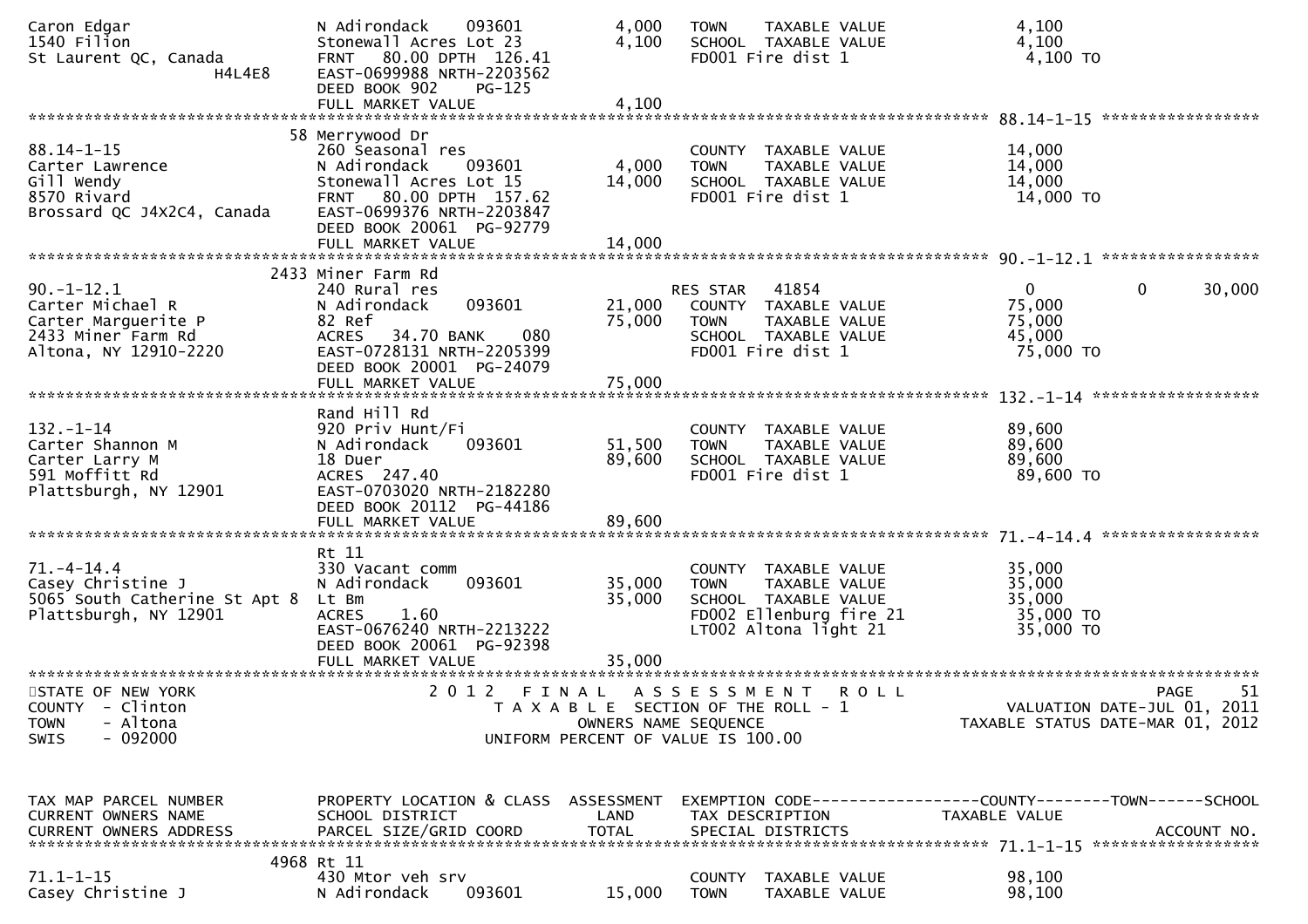| 5065 South Catherine St Apt 8<br>Plattsburgh, NY 12901 | Bm<br>2.30<br><b>ACRES</b><br>EAST-0676281 NRTH-2213568<br>DEED BOOK 20061 PG-92398 | 98,100       | SCHOOL TAXABLE VALUE<br>FD002 Ellenburg fire 21<br>LT002 Altona light 21 | 98,100<br>98,100 TO<br>98,100 TO |                        |
|--------------------------------------------------------|-------------------------------------------------------------------------------------|--------------|--------------------------------------------------------------------------|----------------------------------|------------------------|
|                                                        | FULL MARKET VALUE                                                                   | 98,100       |                                                                          |                                  | ****************       |
|                                                        | Purdy Rd                                                                            |              |                                                                          |                                  |                        |
| $133. - 1 - 15.1$                                      | 910 Priv forest                                                                     |              | COUNTY TAXABLE VALUE                                                     | 49,500                           |                        |
| Casimiro Michael H                                     | N Adirondack<br>093601                                                              | 49,500       | <b>TOWN</b><br>TAXABLE VALUE                                             | 49,500                           |                        |
| Custodio Luis                                          | Lot 47 Pat Duer                                                                     | 49,500       | SCHOOL TAXABLE VALUE                                                     | 49,500                           |                        |
| PO Box 1266                                            | ACRES 250.80                                                                        |              | FD001 Fire dist 1                                                        | 49,500 TO                        |                        |
| Selden, NY 11784-0968                                  | EAST-0710503 NRTH-2180586                                                           |              |                                                                          |                                  |                        |
|                                                        | DEED BOOK 852<br><b>PG-290</b>                                                      |              |                                                                          |                                  |                        |
|                                                        |                                                                                     |              |                                                                          |                                  |                        |
|                                                        | 508 Devils Den Rd                                                                   |              |                                                                          |                                  |                        |
| $89.1 - 2 - 30$                                        | 210 1 Family Res                                                                    |              | COUNTY TAXABLE VALUE                                                     | 38,000                           |                        |
| Caska Yvonne                                           | 093601<br>N Adirondack                                                              | 6,100        | TAXABLE VALUE<br><b>TOWN</b>                                             | 38,000                           |                        |
| Caska Patrick                                          | 110 Ref                                                                             | 38,000       | SCHOOL TAXABLE VALUE                                                     | 38,000                           |                        |
| 680 Rand Hill Rd                                       | FRNT 129.00 DPTH 193.00                                                             |              | FD001 Fire dist 1                                                        | 38,000 TO                        |                        |
| Morrisonville, NY 12962                                | EAST-0711035 NRTH-2207644                                                           |              | LT001 Altona light 1                                                     | 38,000 TO                        |                        |
|                                                        | DEED BOOK 20112 PG-40397                                                            |              |                                                                          |                                  |                        |
|                                                        |                                                                                     |              |                                                                          |                                  |                        |
|                                                        | 364 Devils Den Rd                                                                   |              |                                                                          |                                  |                        |
| $89. - 2 - 19$                                         | 210 1 Family Res                                                                    |              | 41834<br>SR STAR                                                         | $\mathbf{0}$                     | $\mathbf{0}$<br>62,000 |
| Caska Yvonne E                                         | 093601<br>N Adirondack                                                              | 8,300        | COUNTY TAXABLE VALUE                                                     | 62,000                           |                        |
| Mitchell John D                                        | 110 Ref                                                                             | 62,000       | TAXABLE VALUE<br><b>TOWN</b>                                             | 62,000                           |                        |
| 364 Devils Den Rd                                      | 3.90<br><b>ACRES</b>                                                                |              | SCHOOL TAXABLE VALUE                                                     | $\Omega$                         |                        |
| Altona, NY 12910                                       | EAST-0711188 NRTH-2204099                                                           |              | FD001 Fire dist 1                                                        | 62,000 TO                        |                        |
|                                                        | DEED BOOK 20112 PG-42407                                                            |              | LT001 Altona light 1                                                     | 62,000 TO                        |                        |
|                                                        | FULL MARKET VALUE                                                                   | 62,000       |                                                                          |                                  |                        |
|                                                        | 184 Irona Rd                                                                        |              |                                                                          |                                  |                        |
| $74. - 1 - 1.112$                                      | 270 Mfg housing                                                                     |              | 41854<br><b>RES STAR</b>                                                 | $\overline{0}$                   | $\mathbf{0}$<br>30,000 |
| Castine Shaun O                                        | 093601<br>N Adirondack                                                              | 16,700       | COUNTY TAXABLE VALUE                                                     | 50,900                           |                        |
| Castine Emily M                                        | Lots 129 & 130 Ref Tract                                                            | 50,900       | <b>TOWN</b><br>TAXABLE VALUE                                             | 50,900                           |                        |
| 184 Irona Rd                                           | ACRES 25.00                                                                         |              | SCHOOL TAXABLE VALUE                                                     | 20,900                           |                        |
| Altona, NY 12910                                       | EAST-0706997 NRTH-2212287<br>DEED BOOK 20112 PG-43664                               |              | FD001 Fire dist 1<br>LT001 Altona light 1                                | 50,900 TO<br>50,900 TO           |                        |
|                                                        |                                                                                     | 50,900       |                                                                          |                                  |                        |
|                                                        |                                                                                     |              |                                                                          |                                  |                        |
| STATE OF NEW YORK                                      | 2 0 1 2                                                                             |              | FINAL ASSESSMENT<br>R O L L                                              |                                  | 52<br>PAGE             |
| COUNTY - Clinton                                       |                                                                                     |              | T A X A B L E SECTION OF THE ROLL - 1                                    | VALUATION DATE-JUL 01, 2011      |                        |
| - Altona<br><b>TOWN</b>                                |                                                                                     |              | OWNERS NAME SEQUENCE                                                     | TAXABLE STATUS DATE-MAR 01, 2012 |                        |
| $-092000$<br><b>SWIS</b>                               |                                                                                     |              | UNIFORM PERCENT OF VALUE IS 100.00                                       |                                  |                        |
|                                                        |                                                                                     |              |                                                                          |                                  |                        |
|                                                        |                                                                                     |              |                                                                          |                                  |                        |
| TAX MAP PARCEL NUMBER                                  | PROPERTY LOCATION & CLASS ASSESSMENT                                                |              | EXEMPTION CODE-----------------COUNTY-------TOWN------SCHOOL             |                                  |                        |
| CURRENT OWNERS NAME                                    | SCHOOL DISTRICT                                                                     | LAND         | TAX DESCRIPTION                                                          | TAXABLE VALUE                    |                        |
| CURRENT OWNERS ADDRESS                                 | PARCEL SIZE/GRID COORD                                                              | <b>TOTAL</b> | SPECIAL DISTRICTS                                                        |                                  | ACCOUNT NO.            |
|                                                        |                                                                                     |              |                                                                          |                                  |                        |
| $88.14 - 2 - 45$                                       | 125 Pinewood Dr                                                                     |              |                                                                          |                                  |                        |
| Caverly Richard                                        | 311 Res vac land<br>093601<br>N Adirondack                                          | 4,000        | COUNTY<br>TAXABLE VALUE<br><b>TOWN</b><br>TAXABLE VALUE                  | 4,000<br>4,000                   |                        |
| Caverly Eileen                                         | Sub Bk 10 Pg 123 Lot 46                                                             | 4,000        | <b>SCHOOL</b><br>TAXABLE VALUE                                           | 4,000                            |                        |
|                                                        |                                                                                     |              |                                                                          |                                  |                        |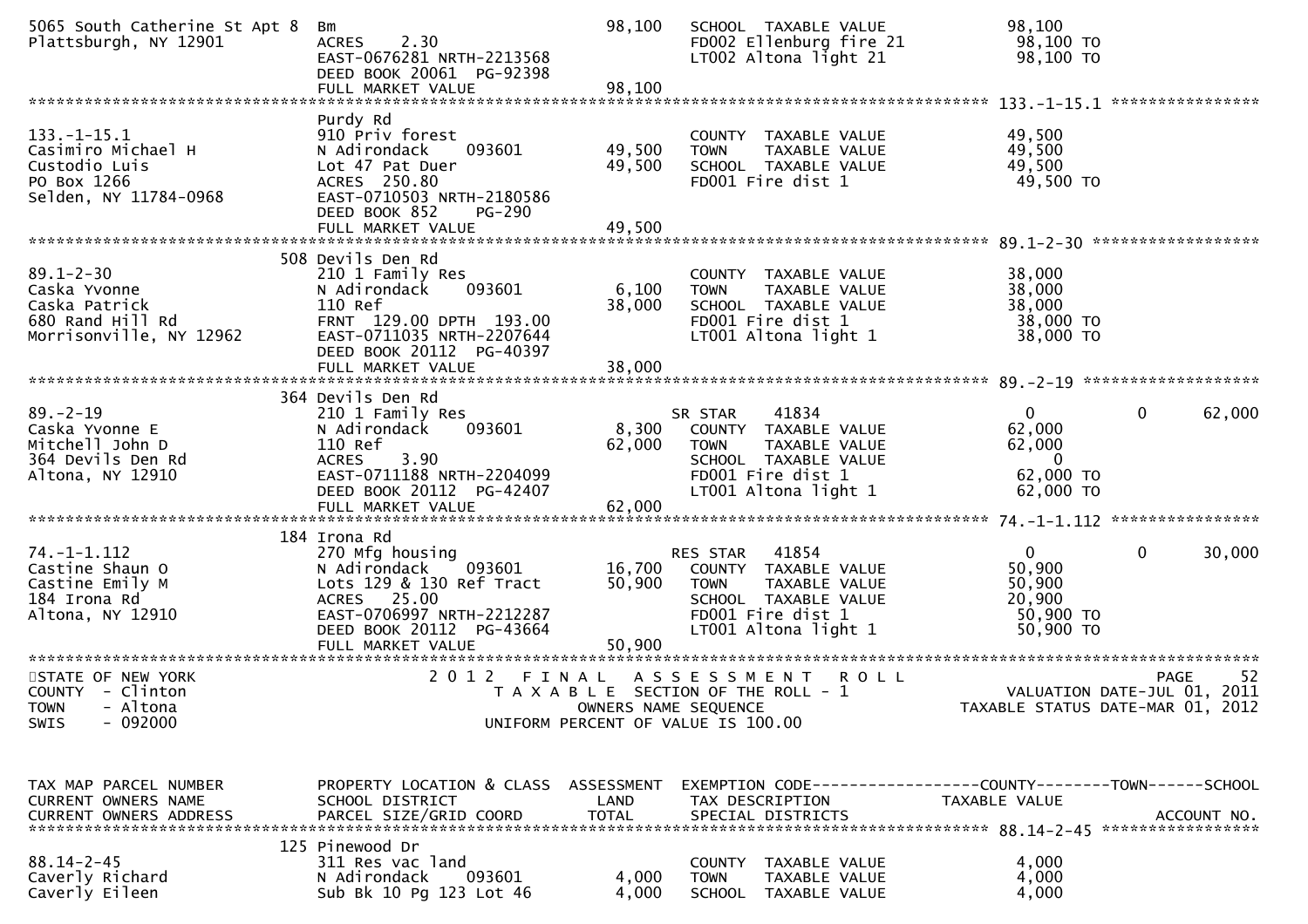| 544 George F.A. Wilkes<br>Greenfield Park, QuebCanada<br>J4V3N4                                             | 60.00 DPTH 162.14<br><b>FRNT</b><br>EAST-0699284 NRTH-2204430<br>DEED BOOK 20112 PG-43371<br>FULL MARKET VALUE                                                               | 4,000                      | FD001 Fire dist 1                                                                                                                         | 4,000 TO                                                  |                                                                                      |
|-------------------------------------------------------------------------------------------------------------|------------------------------------------------------------------------------------------------------------------------------------------------------------------------------|----------------------------|-------------------------------------------------------------------------------------------------------------------------------------------|-----------------------------------------------------------|--------------------------------------------------------------------------------------|
| $71. - 4 - 13$<br>Cayea Gary A<br>Cayea Michele L<br>2026 Plank Rd<br>Ellenburg Depot, NY 12935             | 2026 Plank Rd<br>270 Mfg housing<br>093601<br>N Adirondack<br><b>Bm</b><br>1.20<br><b>ACRES</b><br>EAST-0676125 NRTH-2209461<br>DEED BOOK 20072 PG-8363<br>FULL MARKET VALUE | 6,500<br>38,500<br>38,500  | COUNTY TAXABLE VALUE<br>TAXABLE VALUE<br><b>TOWN</b><br>SCHOOL TAXABLE VALUE<br>FD001 Fire dist 1                                         | 38,500<br>38,500<br>38,500<br>38,500 TO                   |                                                                                      |
| $86. - 2 - 18$<br>Cayea James<br>Cayea Marie T<br>1794 Plank Rd<br>Ellenburg Depot, NY 12935                | 1794 Plank Rd<br>210 1 Family Res<br>093601<br>N Adirondack<br>Pt Bm<br>7.80<br><b>ACRES</b><br>EAST-0677079 NRTH-2203600<br>DEED BOOK 366<br>PG-221<br>FULL MARKET VALUE    | 10,600<br>83,300<br>83,300 | 41854<br><b>RES STAR</b><br>COUNTY TAXABLE VALUE<br>TAXABLE VALUE<br><b>TOWN</b><br>SCHOOL TAXABLE VALUE<br>FD001 Fire dist 1             | $\overline{0}$<br>83,300<br>83,300<br>53,300<br>83,300 TO | 0<br>30,000                                                                          |
| $101 - 2 - 6.21$<br>Cayea James W 111<br>Cayea Katherine S<br>19 Twin Birch Ln<br>Morrisonville, NY 12962   | Plank Rd<br>323 Vacant rural<br>N Adirondack<br>093601<br>$25$ Sg<br>86.00<br><b>ACRES</b><br>EAST-0680188 NRTH-2192528<br>DEED BOOK 20082 PG-19449<br>FULL MARKET VALUE     | 26,600<br>26,600<br>26,600 | TAXABLE VALUE<br><b>COUNTY</b><br>TAXABLE VALUE<br><b>TOWN</b><br>SCHOOL TAXABLE VALUE<br>FD001 Fire dist 1                               | 26,600<br>26,600<br>26,600<br>26,600 TO                   | ****************                                                                     |
| $119. - 1 - 5.11$<br>Chamberlain Gerhard J<br>Vilbert Benjamin F<br>38 B Riley Ave<br>Plattsburgh, NY 12901 | 56 Rock Rd<br>260 Seasonal res<br>093601<br>N Adirondack<br>72 Duers Pat<br>ACRES 147.20<br>EAST-0714983 NRTH-0092289<br>DEED BOOK 20061 PG-91323<br>FULL MARKET VALUE       | 41,700<br>66,700<br>66.700 | COUNTY<br>TAXABLE VALUE<br><b>TOWN</b><br>TAXABLE VALUE<br>SCHOOL TAXABLE VALUE<br>FD001 Fire dist 1                                      | 66,700<br>66,700<br>66,700<br>66,700 TO                   |                                                                                      |
| STATE OF NEW YORK<br>COUNTY - Clinton<br>- Altona<br><b>TOWN</b><br>SWIS<br>$-092000$                       | 2 0 1 2                                                                                                                                                                      | FINAL                      | A S S E S S M E N T<br><b>ROLL</b><br>T A X A B L E SECTION OF THE ROLL - 1<br>OWNERS NAME SEQUENCE<br>UNIFORM PERCENT OF VALUE IS 100.00 |                                                           | <b>PAGE</b><br>53<br>VALUATION DATE-JUL 01, 2011<br>TAXABLE STATUS DATE-MAR 01, 2012 |
| TAX MAP PARCEL NUMBER<br><b>CURRENT OWNERS NAME</b>                                                         | PROPERTY LOCATION & CLASS ASSESSMENT<br>SCHOOL DISTRICT                                                                                                                      | LAND                       | EXEMPTION        CODE-----------------COUNTY-------TOWN------SCHOOL<br>TAX DESCRIPTION                                                    | TAXABLE VALUE                                             |                                                                                      |
| $104. -1 - 14.31$<br>Champagne Homer A<br>1615 Laird St<br>Key West, FL 33040-5311                          | Military Tpke<br>322 Rural vac>10<br>093601<br>N Adirondack<br>Lot 43 Ref<br>40.70<br><b>ACRES</b>                                                                           | 19,100<br>19,100           | COUNTY TAXABLE VALUE<br>TAXABLE VALUE<br><b>TOWN</b><br>SCHOOL TAXABLE VALUE<br>FD001 Fire dist 1                                         | 19,100<br>19,100<br>19,100<br>19,100 TO                   |                                                                                      |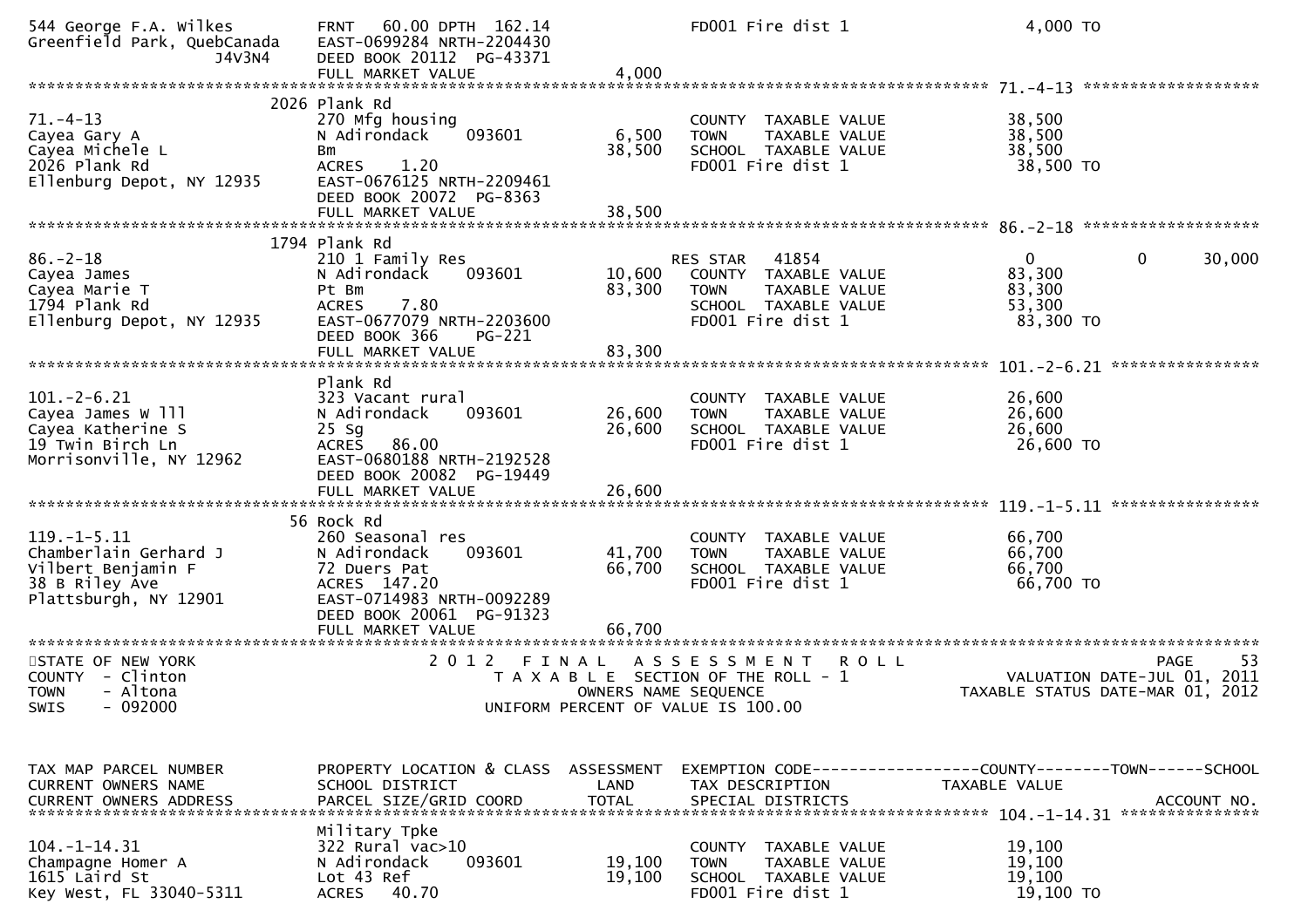|                                                                                                               | EAST-0708300 NRTH-2192463<br>DEED BOOK 20102 PG-30726<br>FULL MARKET VALUE                                                                                                                     | 19,100                     |                                                                                                                                  |                                                                                              |
|---------------------------------------------------------------------------------------------------------------|------------------------------------------------------------------------------------------------------------------------------------------------------------------------------------------------|----------------------------|----------------------------------------------------------------------------------------------------------------------------------|----------------------------------------------------------------------------------------------|
| $104. - 1 - 14.41$<br>Champagne Homer A<br>1615 Laird St<br>Key West, FL 33040-5311                           | Military Tpke<br>321 Abandoned ag<br>093601<br>N Adirondack<br>Lot 43 Ref<br>ACRES 16.80<br>EAST-0708080 NRTH-2193146<br>DEED BOOK 20102 PG-33357<br>FULL MARKET VALUE                         | 14,200<br>14,200<br>14,200 | TAXABLE VALUE<br>COUNTY<br>TAXABLE VALUE<br><b>TOWN</b><br>SCHOOL TAXABLE VALUE<br>FD001 Fire dist 1                             | 14,200<br>14,200<br>14,200<br>14,200 TO<br>***************                                   |
| $104. - 1 - 14.42$<br>Champagne Homer A Jr<br>Rock Life Lease Rodney<br>PO Box 193<br>Morrisonville, NY 12962 | 4495 Military Tpke<br>321 Abandoned ag<br>093601<br>N Adirondack<br>Lot 43 Ref Tr<br>ACRES 17.40<br>EAST-0708182 NRTH-2192925<br>DEED BOOK 20001 PG-22654<br>FULL MARKET VALUE                 | 14,400<br>14,400<br>14,400 | TAXABLE VALUE<br>COUNTY<br>TAXABLE VALUE<br><b>TOWN</b><br>SCHOOL TAXABLE VALUE<br>FD001 Fire dist 1                             | 14,400<br>14,400<br>14,400<br>14,400 TO<br>****************                                  |
| $148. - 3 - 16.2$<br>Chapman Anna<br>Squires Marie Carla<br>5 Lexington Blvd<br>Barnegat, NJ 08005            | 1875 Rand Hill Rd<br>210 1 Family Res<br>N Adirondack<br>093601<br>Lot 50 Duer<br>3.00<br><b>ACRES</b><br>EAST-0712269 NRTH-2171824<br>DEED BOOK 834<br>$PG-39$<br>FULL MARKET VALUE           | 10,000<br>28,400<br>28,400 | TAXABLE VALUE<br>COUNTY<br>TAXABLE VALUE<br><b>TOWN</b><br>SCHOOL TAXABLE VALUE<br>FD001 Fire dist 1                             | 28,400<br>28,400<br>28,400<br>28,400 TO                                                      |
| $148. - 2 - 13.2$<br>Chapman Norman<br>Monti David & Joyce<br>17 Birch Pkwy<br>Sparta, NJ 07871               | 1870 Rand Hill Rd<br>$314$ Rural vac< $10$<br>N Adirondack<br>093601<br>Lot 49 Duerville<br><b>ACRES</b><br>4.10<br>EAST-0712586 NRTH-2172164<br>DEED BOOK 20051 PG-89165<br>FULL MARKET VALUE | 10,600<br>10,600<br>10,600 | COUNTY TAXABLE VALUE<br>TAXABLE VALUE<br><b>TOWN</b><br>SCHOOL TAXABLE VALUE<br>FD001 Fire dist 1                                | 10,600<br>10,600<br>10,600<br>10,600 TO                                                      |
| STATE OF NEW YORK<br>COUNTY - Clinton<br>- Altona<br><b>TOWN</b><br>$-092000$<br>SWIS                         | 2 0 1 2<br>FINAL                                                                                                                                                                               | OWNERS NAME SEQUENCE       | A S S E S S M E N T<br>ROLL<br>T A X A B L E SECTION OF THE ROLL - 1<br>UNIFORM PERCENT OF VALUE IS 100.00                       | -54<br><b>PAGE</b><br>VALUATION DATE-JUL 01,<br>2011<br>TAXABLE STATUS DATE-MAR 01, 2012     |
| TAX MAP PARCEL NUMBER<br>CURRENT OWNERS NAME<br><b>CURRENT OWNERS ADDRESS</b>                                 | PROPERTY LOCATION & CLASS ASSESSMENT<br>SCHOOL DISTRICT<br>PARCEL SIZE/GRID COORD                                                                                                              | LAND<br><b>TOTAL</b>       | TAX DESCRIPTION<br>SPECIAL DISTRICTS                                                                                             | EXEMPTION CODE-----------------COUNTY-------TOWN------SCHOOL<br>TAXABLE VALUE<br>ACCOUNT NO. |
| $118. - 1 - 1.22$<br>Charland Jeffrey M<br>Charland Donna<br>158 Lash Rd<br>Altona, NY 12910                  | 158 Lash Rd<br>210 1 Family Res<br>093601<br>N Adirondack<br>Lot 14 Duers<br>FRNT 158.00 DPTH 244.09<br>EAST-0699088 NRTH-2192303                                                              | 6,400<br>65,400            | 41854<br><b>RES STAR</b><br>COUNTY<br>TAXABLE VALUE<br><b>TOWN</b><br>TAXABLE VALUE<br>SCHOOL TAXABLE VALUE<br>FD001 Fire dist 1 | $\mathbf 0$<br>30,000<br>0<br>65,400<br>65,400<br>35,400<br>65,400 TO                        |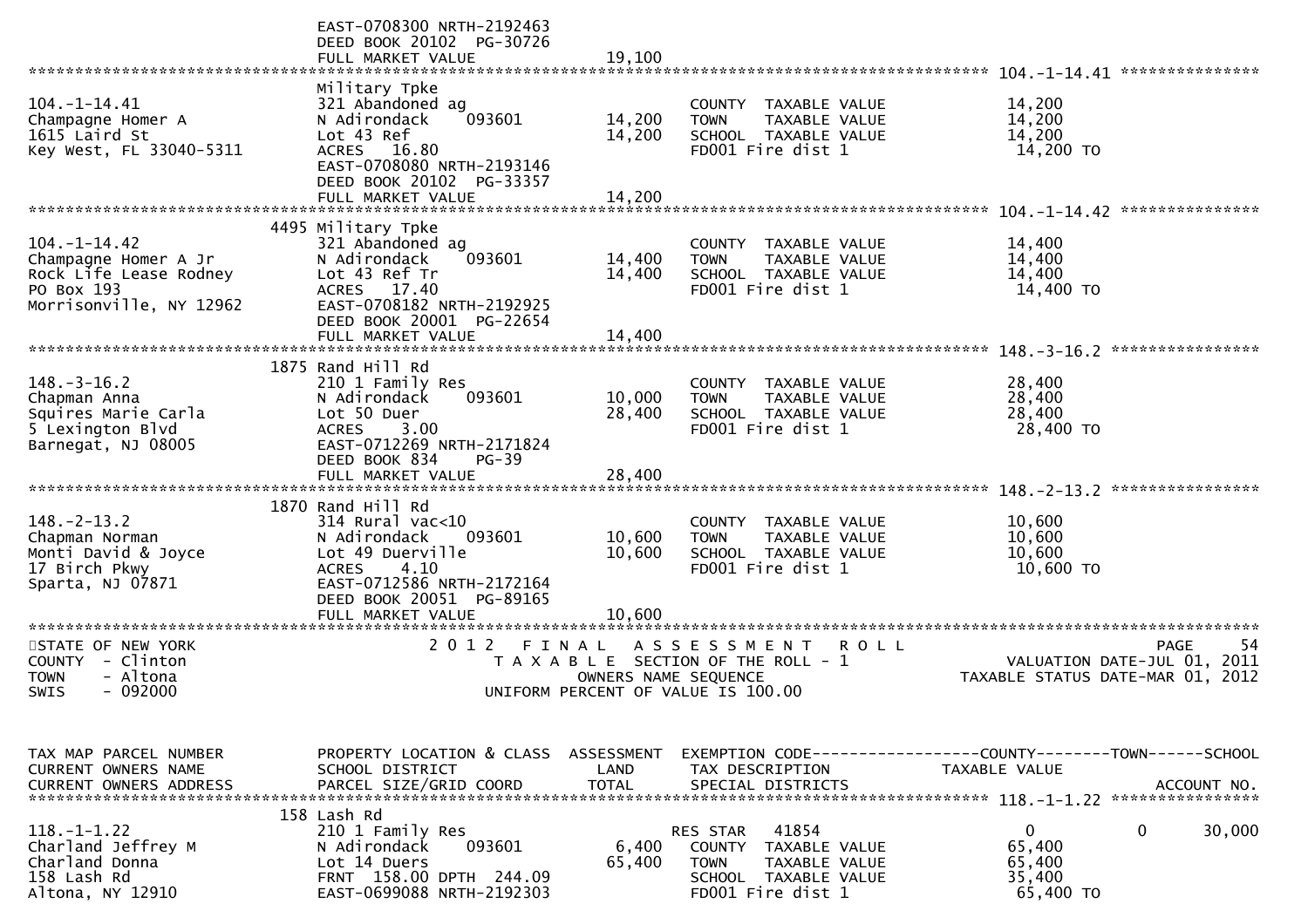|                                                                                                       | PG-288<br>DEED BOOK 972<br>FULL MARKET VALUE                                                                                                                                             | 65,400                                                                                              |                                          |                                                                                             |                                                                              | 148. - 2 - 19. 1 *****************               |
|-------------------------------------------------------------------------------------------------------|------------------------------------------------------------------------------------------------------------------------------------------------------------------------------------------|-----------------------------------------------------------------------------------------------------|------------------------------------------|---------------------------------------------------------------------------------------------|------------------------------------------------------------------------------|--------------------------------------------------|
| $148. - 2 - 19.1$<br>Charland Leonard<br>1990 Rand Hill Rd<br>Altona, NY 12910                        | 2010 Rand Hill Rd<br>210 1 Family Res<br>093601<br>N Adirondack<br>36 Duer<br>1.00<br><b>ACRES</b><br>EAST-0709465 NRTH-2173408<br>DEED BOOK 20031 PG-60929<br>FULL MARKET VALUE         | 9,000<br>19,000<br>19,000                                                                           | <b>TOWN</b>                              | COUNTY TAXABLE VALUE<br><b>TAXABLE VALUE</b><br>SCHOOL TAXABLE VALUE<br>FD001 Fire dist 1   | 19,000<br>19,000<br>19,000<br>19,000 TO                                      |                                                  |
|                                                                                                       |                                                                                                                                                                                          |                                                                                                     |                                          |                                                                                             |                                                                              | ****************                                 |
| $148. - 2 - 19.2$<br>Charland Leonard W<br>Charland Serina B<br>1990 Rand Hill Rd<br>Altona, NY 12910 | Rand Hill Rd<br>321 Abandoned ag<br>093601<br>N Adirondack<br>36 Duer<br>12.80<br><b>ACRES</b><br>EAST-0709697 NRTH-2173800<br>DEED BOOK 20001 PG-26838                                  | 14,500<br>14,500                                                                                    | <b>TOWN</b>                              | COUNTY TAXABLE VALUE<br>TAXABLE VALUE<br>SCHOOL TAXABLE VALUE<br>FD001 Fire dist 1          | 14,500<br>14,500<br>14,500<br>14,500 TO                                      |                                                  |
|                                                                                                       | FULL MARKET VALUE                                                                                                                                                                        | 14,500                                                                                              |                                          |                                                                                             |                                                                              |                                                  |
| $150. - 1 - 4.3$<br>Charland Richard A<br>Barber Beverly<br>241 Recore Rd<br>West Chazy, NY 12992     | 241 Recore Rd<br>210 1 Family Res<br>093601<br>N Adirondack<br>143 Duer<br>4.10<br><b>ACRES</b><br>EAST-0738386 NRTH-2177586<br>DEED BOOK 99001 PG-12118                                 | 10,600<br>139,000                                                                                   | <b>RES STAR</b><br><b>TOWN</b>           | 41854<br>COUNTY TAXABLE VALUE<br>TAXABLE VALUE<br>SCHOOL TAXABLE VALUE<br>FD001 Fire dist 1 | $\mathbf 0$<br>139,000<br>139,000<br>109,000<br>139,000 TO                   | 0<br>30,000                                      |
|                                                                                                       | FULL MARKET VALUE                                                                                                                                                                        | 139,000                                                                                             |                                          |                                                                                             |                                                                              | *****************                                |
| $150.-1-4.6$<br>Charland Richard A<br>Barber Beverly<br>241 Recore Rd<br>West Chazy, NY 12992         | Recore Rd<br>$314$ Rural vac<10<br>N Adirondack<br>093601<br>Lot 143 Duer's Patent<br>1.40<br><b>ACRES</b><br>EAST-0738328 NRTH-2177201<br>DEED BOOK 99001 PG-12118<br>FULL MARKET VALUE | 9,200<br>9,200<br>9,200                                                                             | <b>TOWN</b>                              | COUNTY TAXABLE VALUE<br>TAXABLE VALUE<br>SCHOOL TAXABLE VALUE<br>FD001 Fire dist 1          | 9,200<br>9,200<br>9,200<br>9,200 TO                                          |                                                  |
| ********************                                                                                  | *********************                                                                                                                                                                    |                                                                                                     |                                          |                                                                                             |                                                                              |                                                  |
| STATE OF NEW YORK<br>- Clinton<br><b>COUNTY</b><br>- Altona<br><b>TOWN</b><br>$-092000$<br>SWIS       | 2 0 1 2<br>FINAL                                                                                                                                                                         | T A X A B L E SECTION OF THE ROLL - 1<br>OWNERS NAME SEQUENCE<br>UNIFORM PERCENT OF VALUE IS 100.00 | A S S E S S M E N T                      | <b>ROLL</b>                                                                                 | TAXABLE STATUS DATE-MAR 01, 2012                                             | 55<br><b>PAGE</b><br>VALUATION DATE-JUL 01, 2011 |
| TAX MAP PARCEL NUMBER<br>CURRENT OWNERS NAME<br><b>CURRENT OWNERS ADDRESS</b>                         | PROPERTY LOCATION & CLASS<br>SCHOOL DISTRICT<br>PARCEL SIZE/GRID COORD                                                                                                                   | ASSESSMENT<br>LAND<br><b>TOTAL</b>                                                                  | TAX DESCRIPTION                          | SPECIAL DISTRICTS                                                                           | EXEMPTION CODE-----------------COUNTY-------TOWN-----SCHOOL<br>TAXABLE VALUE | ACCOUNT NO.                                      |
| $148.-3-6.2$<br>Charland Serina Bella<br>1990 Rand Hill Rd<br>Altona, NY 12910                        | 1990 Rand Hill Rd<br>270 Mfg housing<br>093601<br>N Adirondack<br>Lot 36 Duers<br>2.80<br><b>ACRES</b><br>EAST-0709813 NRTH-2173234<br>DEED BOOK 975<br><b>PG-350</b>                    | 9,900<br>45,000                                                                                     | RES STAR<br><b>COUNTY</b><br><b>TOWN</b> | 41854<br>TAXABLE VALUE<br>TAXABLE VALUE<br>SCHOOL TAXABLE VALUE<br>FD001 Fire dist 1        | 0<br>45,000<br>45,000<br>15,000<br>45,000 TO                                 | 0<br>30,000                                      |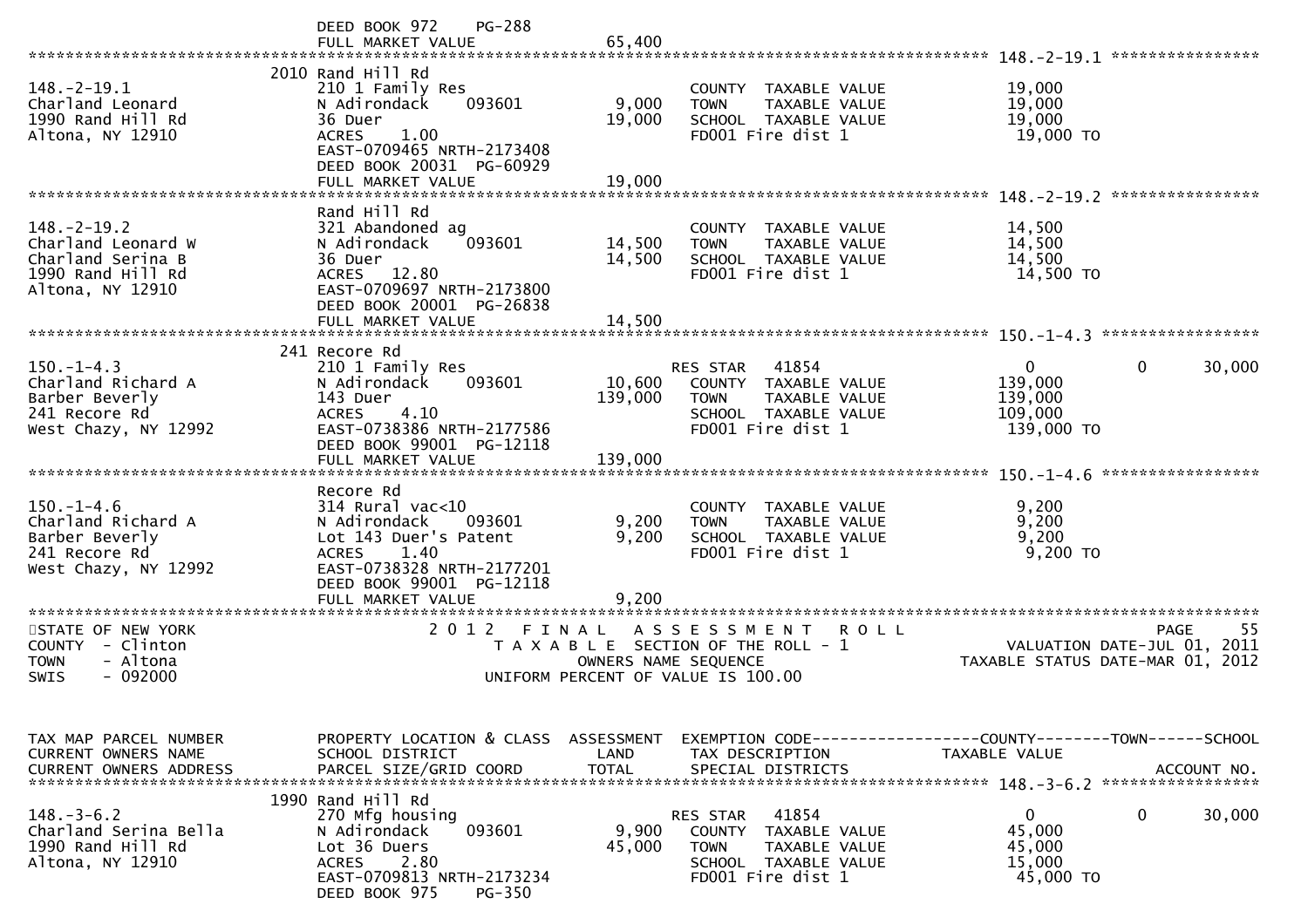|                                              | FULL MARKET VALUE                                             | 45,000         |                                                            |         |                                                              | ****************            |
|----------------------------------------------|---------------------------------------------------------------|----------------|------------------------------------------------------------|---------|--------------------------------------------------------------|-----------------------------|
|                                              | 1882 Rand Hill Rd                                             |                |                                                            |         |                                                              |                             |
| $148. - 2 - 13.8$<br>Charland Thomas J       | 210 1 Family Res<br>093601<br>N Adirondack                    |                | WARCOMALL 41131<br>9,500 WARDISALL<br>41141                |         | 20,000<br>20,000<br>28,000<br>28,000<br>0                    | 0<br>$\mathbf{0}$<br>30,000 |
| Charland Cindy J<br>1882 Rand Hill Rd        | Lot 49 Duers<br>1.90 BANK<br>080<br><b>ACRES</b>              |                | 80,000 RES STAR<br>41854<br>COUNTY TAXABLE VALUE           |         | $\mathbf{0}$<br>32,000                                       |                             |
| Altona, NY 12910                             | EAST-0712275 NRTH-2172157                                     |                | TAXABLE VALUE<br><b>TOWN</b>                               |         | 32,000                                                       |                             |
|                                              | DEED BOOK 20051 PG-82316<br>FULL MARKET VALUE                 | 80,000         | SCHOOL TAXABLE VALUE<br>FD001 Fire dist 1                  |         | 50,000<br>80,000 TO                                          |                             |
|                                              |                                                               |                |                                                            |         | $117. - 1 - 14$                                              | ******************          |
|                                              | 132 Terrien Rd                                                |                |                                                            |         |                                                              |                             |
| $117. - 1 - 14$<br>Charles Robert F          | 210 1 Family Res<br>N Adirondack<br>093601                    | 7,900          | COUNTY TAXABLE VALUE<br>TAXABLE VALUE<br><b>TOWN</b>       |         | 94,200<br>94,200                                             |                             |
| 132 Terrien Rd                               | Lot 216 Ref                                                   | 94,200         | SCHOOL TAXABLE VALUE                                       |         | 94,200                                                       |                             |
| Ellenburg Depot, NY 12935                    | 3.30 BANK<br>320<br><b>ACRES</b><br>EAST-0694959 NRTH-2189541 |                | FD001 Fire dist 1                                          |         | 94,200 TO                                                    |                             |
|                                              | DEED BOOK 20031 PG-54403                                      |                |                                                            |         |                                                              |                             |
|                                              | FULL MARKET VALUE                                             | 94,200         |                                                            |         |                                                              |                             |
|                                              | 60 Pinewood Dr                                                |                |                                                            |         |                                                              | *****************           |
| $88.14 - 2 - 18$                             | 311 Res vac land                                              |                | COUNTY TAXABLE VALUE                                       |         | 3,800                                                        |                             |
| Chartier Patrick<br>148 Rue Antonio-Mercier  | N Adirondack<br>093601<br>Sub Bk 10 Pg 123 Lot 18             | 3,800<br>3,800 | TAXABLE VALUE<br><b>TOWN</b><br>SCHOOL TAXABLE VALUE       |         | 3,800<br>3,800                                               |                             |
| Charlemagne, PQ, Canada                      | FRNT 119.90 DPTH 112.75                                       |                | FD001 Fire dist 1                                          |         | 3,800 TO                                                     |                             |
| J5Z1C4                                       | EAST-0698325 NRTH-2205073                                     |                |                                                            |         |                                                              |                             |
|                                              | DEED BOOK 20092 PG-23215<br>FULL MARKET VALUE                 | 3,800          |                                                            |         |                                                              |                             |
|                                              |                                                               |                |                                                            |         |                                                              |                             |
| $148.-3-1.1$                                 | Don Jr Way<br>$322$ Rural vac $>10$                           |                | COUNTY TAXABLE VALUE                                       |         | 26,500                                                       |                             |
| Chase Lawrence                               | 093601<br>N Adirondack                                        | 26,500         | TAXABLE VALUE<br><b>TOWN</b>                               |         | 26,500                                                       |                             |
| Chase Carol                                  | 36 Duer                                                       | 26,500         | SCHOOL TAXABLE VALUE                                       |         | 26,500                                                       |                             |
| 170 Macedonia Rd<br>Kent, CT 06757           | 86.70<br><b>ACRES</b><br>EAST-0707550 NRTH-2172140            |                | FD001 Fire dist 1                                          |         | 26,500 TO                                                    |                             |
|                                              | DEED BOOK 709<br>$PG-18$                                      |                |                                                            |         |                                                              |                             |
|                                              | FULL MARKET VALUE<br>*********************                    | 26,500         |                                                            |         |                                                              |                             |
| STATE OF NEW YORK                            | 2 0 1 2<br>FINAL                                              |                | A S S E S S M E N T                                        | R O L L |                                                              | 56<br><b>PAGE</b>           |
| <b>COUNTY</b><br>- Clinton                   |                                                               |                | T A X A B L E SECTION OF THE ROLL - 1                      |         | VALUATION DATE-JUL 01, 2011                                  |                             |
| - Altona<br>TOWN<br>$-092000$<br><b>SWIS</b> |                                                               |                | OWNERS NAME SEQUENCE<br>UNIFORM PERCENT OF VALUE IS 100.00 |         | TAXABLE STATUS DATE-MAR 01, 2012                             |                             |
|                                              |                                                               |                |                                                            |         |                                                              |                             |
|                                              |                                                               |                |                                                            |         |                                                              |                             |
| TAX MAP PARCEL NUMBER                        | PROPERTY LOCATION & CLASS ASSESSMENT                          |                |                                                            |         | EXEMPTION CODE-----------------COUNTY--------TOWN-----SCHOOL |                             |
| CURRENT OWNERS NAME                          | SCHOOL DISTRICT                                               | LAND           | TAX DESCRIPTION                                            |         | TAXABLE VALUE                                                |                             |
| <b>CURRENT OWNERS ADDRESS</b>                | PARCEL SIZE/GRID COORD                                        | <b>TOTAL</b>   | SPECIAL DISTRICTS                                          |         |                                                              | ACCOUNT NO.                 |
|                                              | Rand Hill Rd                                                  |                |                                                            |         |                                                              |                             |
| $148. - 3 - 9.12$<br>Chase Lawrence          | 311 Res vac land<br>093601<br>N Adirondack                    | 2,400          | COUNTY TAXABLE VALUE<br><b>TAXABLE VALUE</b><br>TOWN       |         | 2,400<br>2,400                                               |                             |
| 170 Macedonia Rd                             | 30.00 DPTH 140.00<br><b>FRNT</b>                              | 2,400          | SCHOOL TAXABLE VALUE                                       |         | 2,400                                                        |                             |
| Kent, CT 06757                               | EAST-0710254 NRTH-2172665                                     |                | FD001 Fire dist 1                                          |         | 2,400 TO                                                     |                             |
|                                              | DEED BOOK 1029 PG-115<br>FULL MARKET VALUE                    | 2,400          |                                                            |         |                                                              |                             |
|                                              |                                                               |                |                                                            |         |                                                              |                             |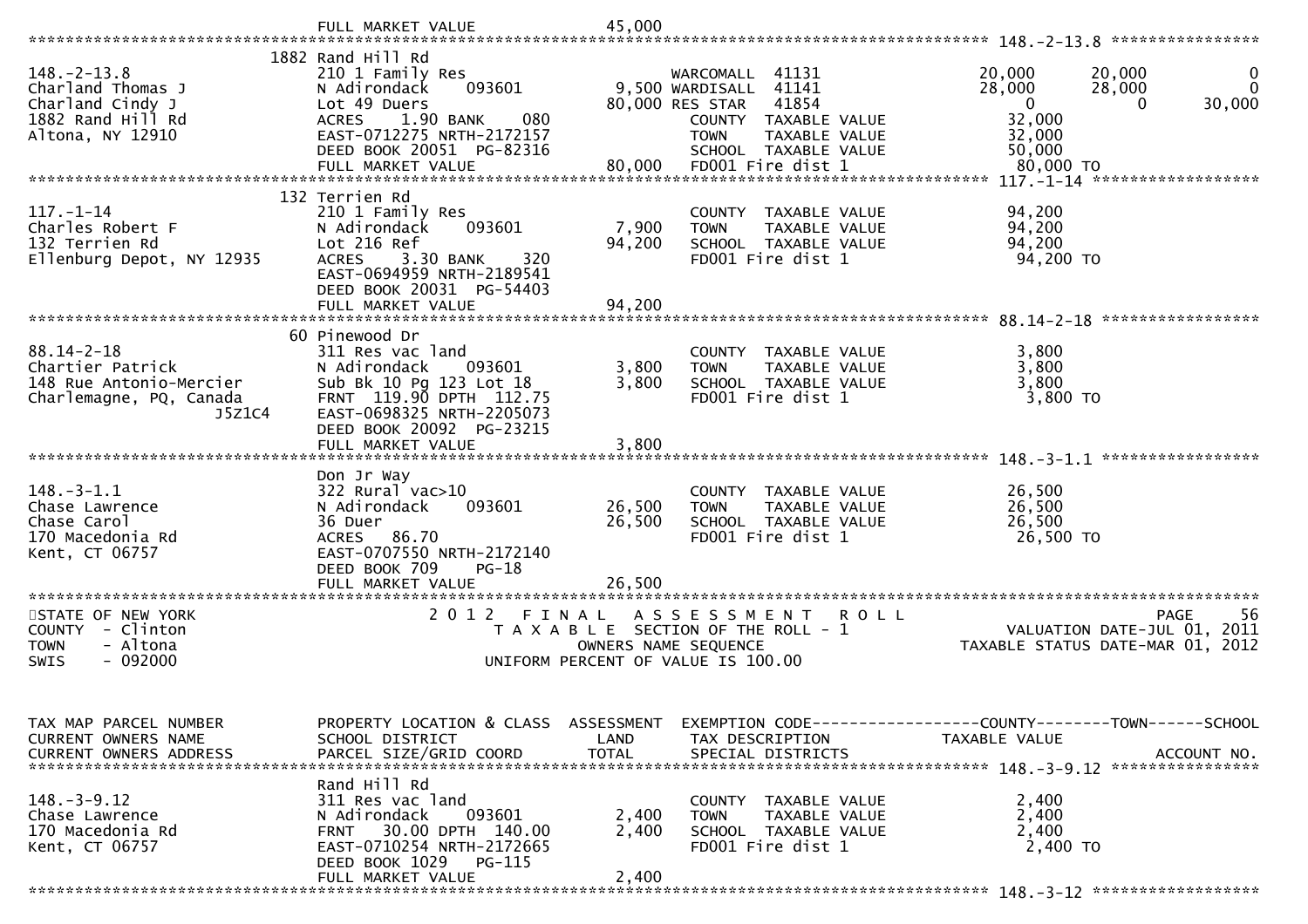| $148. - 3 - 12$<br>Chase Lawrence<br>170 Macedonia Rd<br>Kent, CT 06757                                | Don Jr Way<br>$314$ Rural vac<10<br>N Adirondack<br>093601<br>36 Duer<br><b>ACRES</b><br>8.80<br>EAST-0709170 NRTH-2171883<br>DEED BOOK 98000 PG-98934<br>FULL MARKET VALUE | 12,900<br>12,900<br>12,900  | COUNTY TAXABLE VALUE<br>TAXABLE VALUE<br><b>TOWN</b><br>SCHOOL TAXABLE VALUE<br>FD001 Fire dist 1                                                                                                    | 12,900<br>12,900<br>12,900<br>12,900 TO                                                                   |
|--------------------------------------------------------------------------------------------------------|-----------------------------------------------------------------------------------------------------------------------------------------------------------------------------|-----------------------------|------------------------------------------------------------------------------------------------------------------------------------------------------------------------------------------------------|-----------------------------------------------------------------------------------------------------------|
|                                                                                                        |                                                                                                                                                                             |                             |                                                                                                                                                                                                      |                                                                                                           |
| $148. - 3 - 28.1$<br>Chase Lawrence<br>170 Macedonia Rd<br>Kent, CT 06757                              | Kids Way<br>321 Abandoned ag<br>N Adirondack<br>093601<br>36 Duer<br>ACRES 18.50<br>EAST-0709863 NRTH-2172090<br>DEED BOOK 844<br>$PG-224$<br>FULL MARKET VALUE             | 15,900<br>15,900<br>15,900  | COUNTY TAXABLE VALUE<br>TAXABLE VALUE<br><b>TOWN</b><br>SCHOOL TAXABLE VALUE<br>FD001 Fire dist 1                                                                                                    | 15,900<br>15,900<br>15,900<br>15,900 TO                                                                   |
|                                                                                                        |                                                                                                                                                                             |                             |                                                                                                                                                                                                      |                                                                                                           |
| $71.1 - 1 - 2.1$<br>Cheeseman Calvin C<br>Cheeseman Linda<br>38 Canaan Rd<br>Ellenburg Depot, NY 12935 | 38 Canaan Rd<br>240 Rural res<br>093601<br>N Adirondack<br>Bm<br>ACRES 11.80<br>EAST-0675824 NRTH-2214269<br>DEED BOOK 636<br>$PG-58$                                       | 119,000                     | 93 PCT OF VALUE USED FOR EXEMPTION PURPOSES<br>WARNONALL 41121<br>41834<br>13,500 SR STAR<br>COUNTY TAXABLE VALUE<br>TAXABLE VALUE<br><b>TOWN</b><br>SCHOOL TAXABLE VALUE<br>FD002 Ellenburg fire 21 | 16,601<br>16,601<br>$\bf{0}$<br>62,200<br>$\mathbf{0}$<br>0<br>102,399<br>102,399<br>56,800<br>119,000 TO |
|                                                                                                        | Plank Rd                                                                                                                                                                    |                             |                                                                                                                                                                                                      |                                                                                                           |
| $130 - 2 - 2.1$<br>Chen Hsing-Cheng<br>Chen Marina<br>6922 River Oaks Dr<br>McLean, VA 22101           | 321 Abandoned ag<br>N Adirondack<br>093601<br>Lot 32 & 34 & 35 S & G<br>ACRES 423.30<br>EAST-0683970 NRTH-2183467<br>DEED BOOK 20011 PG-31423                               | 89,600<br>89,600            | COUNTY TAXABLE VALUE<br><b>TOWN</b><br>TAXABLE VALUE<br>SCHOOL TAXABLE VALUE<br>FD001 Fire dist 1                                                                                                    | 89,600<br>89,600<br>89,600<br>89,600 TO                                                                   |
|                                                                                                        |                                                                                                                                                                             |                             |                                                                                                                                                                                                      |                                                                                                           |
| STATE OF NEW YORK<br>COUNTY - Clinton<br><b>TOWN</b><br>- Altona<br>- 092000<br>SWIS                   | 2012<br>FINAL                                                                                                                                                               |                             | ASSESSMENT ROLL<br>T A X A B L E SECTION OF THE ROLL - 1<br>OWNERS NAME SEQUENCE<br>UNIFORM PERCENT OF VALUE IS 100.00                                                                               | 57<br><b>PAGE</b><br>VALUATION DATE-JUL 01, 2011<br>TAXABLE STATUS DATE-MAR 01, 2012                      |
| TAX MAP PARCEL NUMBER<br><b>CURRENT OWNERS NAME</b><br>CURRENT OWNERS ADDRESS                          | PROPERTY LOCATION & CLASS<br>SCHOOL DISTRICT<br>PARCEL SIZE/GRID COORD                                                                                                      | ASSESSMENT<br>LAND<br>TOTAL | EXEMPTION CODE--<br>TAX DESCRIPTION<br>SPECIAL DISTRICTS                                                                                                                                             | -----COUNTY--------TOWN------SCHOOL<br>TAXABLE VALUE<br>ACCOUNT NO.                                       |
|                                                                                                        | 28 Merrywood Dr                                                                                                                                                             |                             |                                                                                                                                                                                                      |                                                                                                           |
| $88.14 - 1 - 24$<br>Chevrier Brian J<br>Chevrier Barbara<br>28 Merrywood Dr<br>Altona, NY 12910        | 260 Seasonal res<br>N Adirondack<br>093601<br>Stonewall Acres Lot 24<br>89.00 DPTH 115.42<br>FRNT<br>EAST-0700070 NRTH-2203518<br>DEED BOOK 606<br>PG-270                   | 3,800<br>16,000             | COUNTY TAXABLE VALUE<br><b>TOWN</b><br>TAXABLE VALUE<br>SCHOOL TAXABLE VALUE<br>FD001 Fire dist 1                                                                                                    | 16,000<br>16,000<br>16,000<br>16,000 TO                                                                   |
|                                                                                                        | FULL MARKET VALUE                                                                                                                                                           | 16,000                      |                                                                                                                                                                                                      |                                                                                                           |
|                                                                                                        | 13 Birch Hill Dr                                                                                                                                                            |                             |                                                                                                                                                                                                      |                                                                                                           |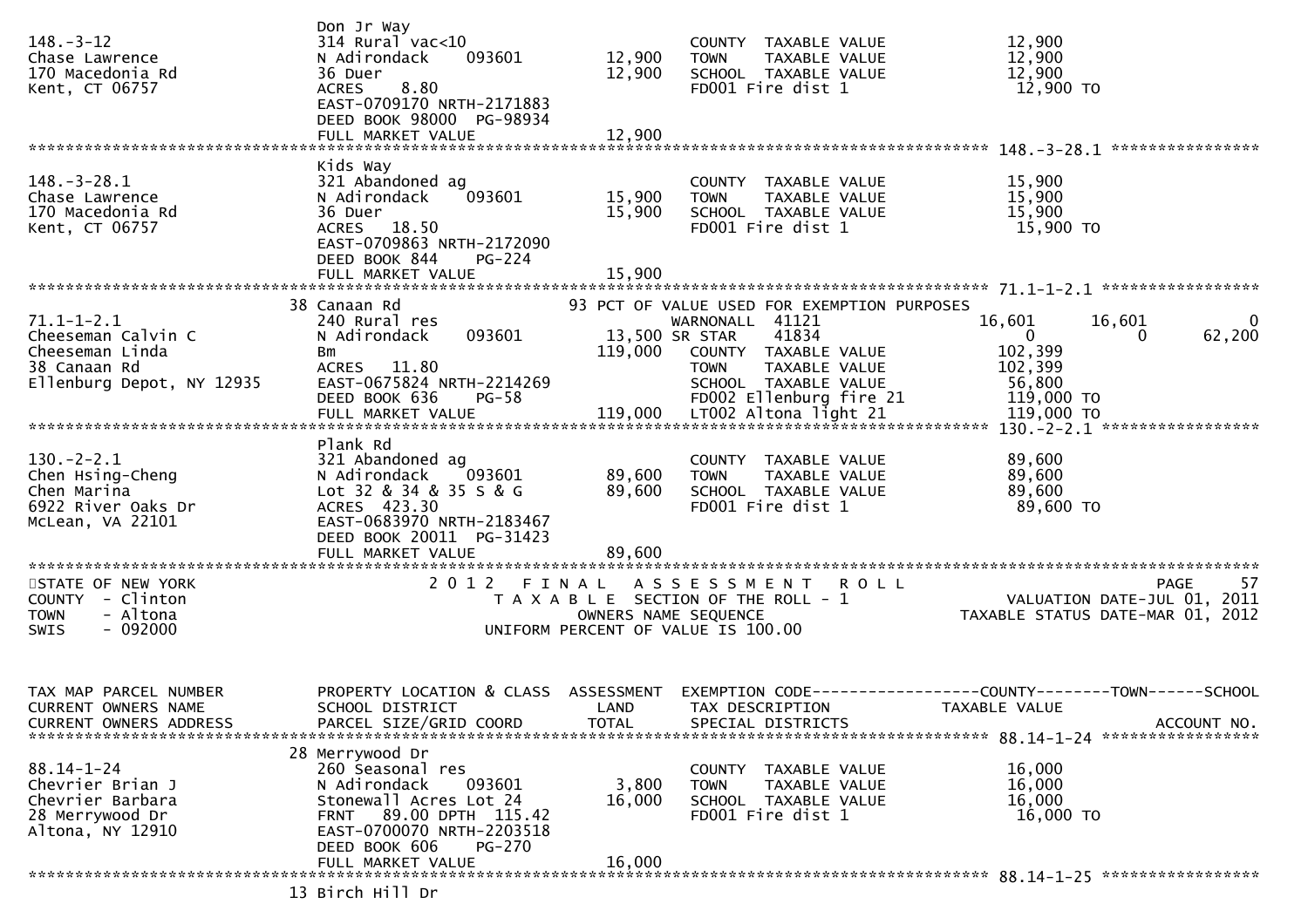| $88.14 - 1 - 25$<br>Chevrier Kim<br>Morgan Mark<br>5025 Belmont<br>St Hubert QC, Canada<br>J3Y2X5 | 260 Seasonal res<br>N Adirondack<br>093601<br>Stonewall Acres Lot 25<br>FRNT 110.76 DPTH 120.72<br>EAST-0700105 NRTH-2203596<br>DEED BOOK 20011 PG-34030                 | 3,800<br>8,000             | COUNTY TAXABLE VALUE<br>TAXABLE VALUE<br><b>TOWN</b><br>SCHOOL TAXABLE VALUE<br>FD001 Fire dist 1                         | 8,000<br>8,000<br>8,000<br>$8,000$ TO                                                          |
|---------------------------------------------------------------------------------------------------|--------------------------------------------------------------------------------------------------------------------------------------------------------------------------|----------------------------|---------------------------------------------------------------------------------------------------------------------------|------------------------------------------------------------------------------------------------|
|                                                                                                   | FULL MARKET VALUE                                                                                                                                                        | 8,000                      |                                                                                                                           |                                                                                                |
| $103. - 1 - 26$<br>Chilson Michael J<br>272 Rabideau Rd<br>Altona, NY 12910                       | Rabideau Rd<br>240 Rural res<br>093601<br>N Adirondack<br>160 Ref<br>ACRES 26.80<br>EAST-0696781 NRTH-2197323<br>DEED BOOK 98001 PG-06207<br>FULL MARKET VALUE           | 17,200<br>95,600<br>95,600 | RES STAR<br>41854<br>COUNTY TAXABLE VALUE<br><b>TOWN</b><br>TAXABLE VALUE<br>SCHOOL TAXABLE VALUE<br>FD001 Fire dist 1    | $\mathbf{0}$<br>30,000<br>0<br>95,600<br>95,600<br>65,600<br>95,600 TO                         |
|                                                                                                   | 360 Irona Rd                                                                                                                                                             |                            |                                                                                                                           |                                                                                                |
| $73. - 1 - 20.2$<br>Chmielorz Joan L<br>38 South Rd<br>Lononderry, NH 03053                       | 270 Mfg housing<br>093601<br>N Adirondack<br>Lot 138 Pat Ref<br>ACRES 1.40<br>EAST-0702680 NRTH-2213078<br>DEED BOOK 20061 PG-98822                                      | 6,500<br>16,500            | COUNTY TAXABLE VALUE<br>TAXABLE VALUE<br><b>TOWN</b><br>SCHOOL TAXABLE VALUE<br>FD001 Fire dist 1<br>LT001 Altona light 1 | 16,500<br>16,500<br>16,500<br>16,500 TO<br>16,500 TO                                           |
|                                                                                                   | FULL MARKET VALUE                                                                                                                                                        | 16,500                     |                                                                                                                           |                                                                                                |
| $88.14 - 1 - 4$<br>Chmielowski Andrzej<br>8165 Rue Levis Sauve<br>LaSalle, QC, Canada H8P3T3      | 39 Merrywood Dr<br>312 Vac w/imprv<br>N Adirondack<br>093601<br>Stonewall Acres Lot 4<br>FRNT 80.00 DPTH 185.00<br>EAST-0699704 NRTH-2203551<br>DEED BOOK 20102 PG-32771 | 4,500<br>4,500             | COUNTY TAXABLE VALUE<br>TAXABLE VALUE<br><b>TOWN</b><br>SCHOOL TAXABLE VALUE<br>FD001 Fire dist 1                         | 4,500<br>4,500<br>4,500<br>4,500 TO                                                            |
|                                                                                                   | FULL MARKET VALUE                                                                                                                                                        | 4,500                      |                                                                                                                           |                                                                                                |
| STATE OF NEW YORK<br>COUNTY - Clinton<br>- Altona<br><b>TOWN</b><br>$-092000$<br><b>SWIS</b>      | 2012 FINAL                                                                                                                                                               | OWNERS NAME SEQUENCE       | A S S E S S M E N T<br><b>ROLL</b><br>T A X A B L E SECTION OF THE ROLL - 1<br>UNIFORM PERCENT OF VALUE IS 100.00         | 58<br>PAGE<br>VALUATION DATE-JUL 01, 2011<br>TAXABLE STATUS DATE-MAR 01, 2012                  |
| TAX MAP PARCEL NUMBER<br>CURRENT OWNERS NAME<br>CURRENT OWNERS ADDRESS                            | PROPERTY LOCATION & CLASS ASSESSMENT<br>SCHOOL DISTRICT<br>PARCEL SIZE/GRID COORD                                                                                        | LAND<br><b>TOTAL</b>       | TAX DESCRIPTION<br>SPECIAL DISTRICTS                                                                                      | EXEMPTION CODE------------------COUNTY--------TOWN------SCHOOL<br>TAXABLE VALUE<br>ACCOUNT NO. |
| $88.14 - 1 - 5$                                                                                   | 43 Merrywood Dr<br>260 Seasonal res                                                                                                                                      |                            | COUNTY TAXABLE VALUE                                                                                                      | 14,000                                                                                         |
| Chmielowski Andrzej<br>8165 Rue Levis Sauve<br>LaSalle, QC, Canada H8P3T3                         | 093601<br>N Adirondack<br>Stonewall Acres Lot 5<br>FRNT 80.00 DPTH 185.00<br>EAST-0699625 NRTH-2203584<br>DEED BOOK 20102 PG-32771<br>FULL MARKET VALUE                  | 4,500<br>14,000<br>14,000  | TAXABLE VALUE<br><b>TOWN</b><br>SCHOOL TAXABLE VALUE<br>FD001 Fire dist 1                                                 | 14,000<br>14,000<br>14,000 TO                                                                  |
|                                                                                                   |                                                                                                                                                                          |                            |                                                                                                                           |                                                                                                |
| $118. - 1 - 11$                                                                                   | Rand Hill Rd<br>321 Abandoned ag                                                                                                                                         |                            | COUNTY TAXABLE VALUE                                                                                                      | 20,800                                                                                         |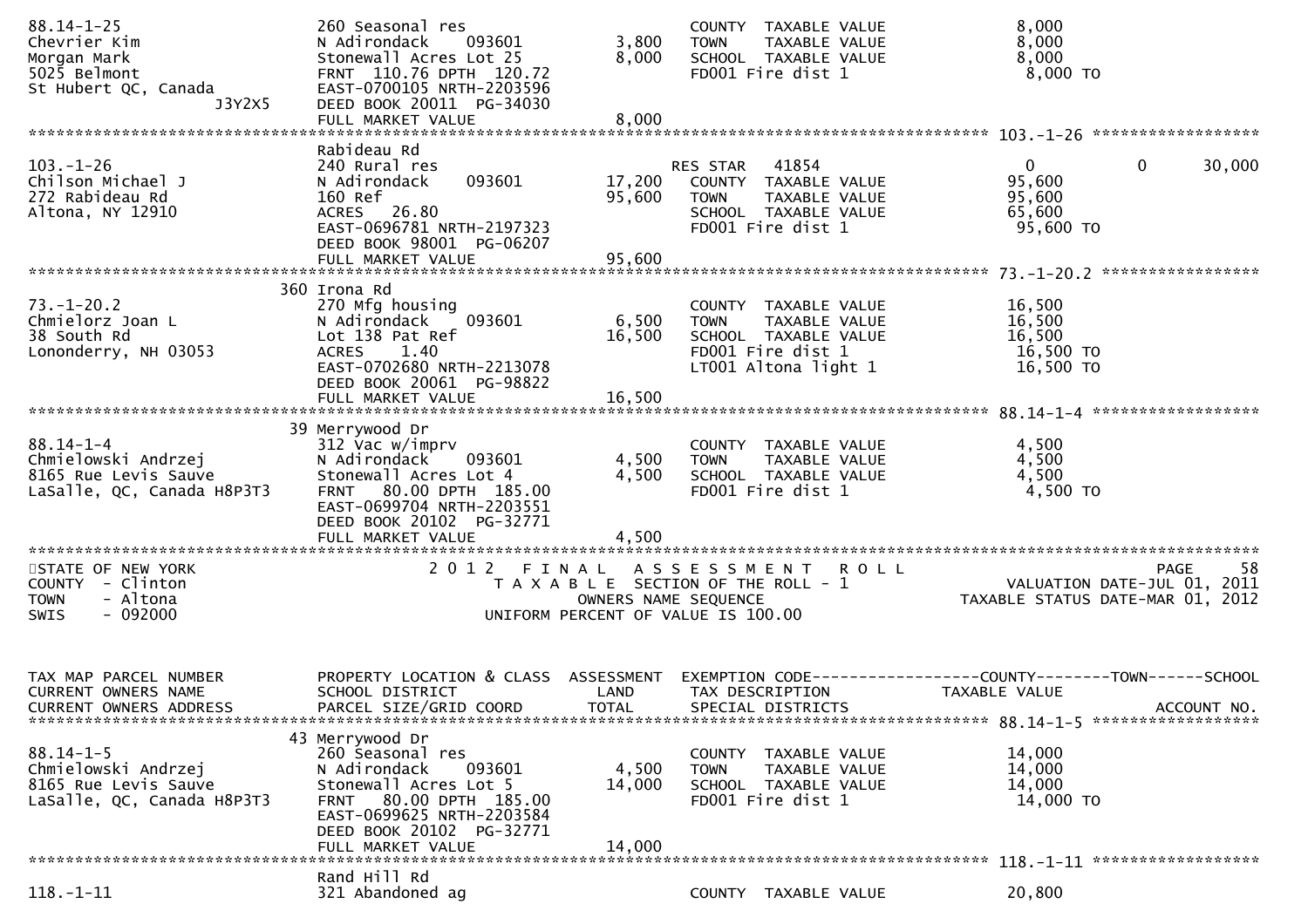| Chuang Ying C<br>11 Carriage Dr<br>Lexington, MA 02420                                       | N Adirondack<br>093601<br>Lot 41 Pat Ref<br>ACRES 53.50<br>EAST-0705250 NRTH-2190730<br>DEED BOOK 568<br>PG-812                                                                                        | 20,800<br>20,800                  | TAXABLE VALUE<br><b>TOWN</b><br>SCHOOL TAXABLE VALUE<br>FD001 Fire dist 1                                                    | 20,800<br>20,800                       | 20,800 TO                                                                           |
|----------------------------------------------------------------------------------------------|--------------------------------------------------------------------------------------------------------------------------------------------------------------------------------------------------------|-----------------------------------|------------------------------------------------------------------------------------------------------------------------------|----------------------------------------|-------------------------------------------------------------------------------------|
|                                                                                              |                                                                                                                                                                                                        |                                   |                                                                                                                              |                                        |                                                                                     |
| $73. - 3 - 8$<br>Church George Jr<br>235 Larch Ln<br>Smithtown, NY 11787                     | Helens Way<br>314 Rural vac<10<br>093601<br>N Adirondack<br>166 Ref<br>2.00<br><b>ACRES</b><br>EAST-0696763 NRTH-2214676<br>DEED BOOK 574<br>PG-1068                                                   | 7,100<br>7,100                    | COUNTY TAXABLE VALUE<br><b>TOWN</b><br>TAXABLE VALUE<br>SCHOOL TAXABLE VALUE<br>FD001 Fire dist 1                            |                                        | 7,100<br>7,100<br>7,100<br>7,100 TO                                                 |
|                                                                                              | FULL MARKET VALUE                                                                                                                                                                                      | 7,100                             |                                                                                                                              |                                        |                                                                                     |
| $90. -1 - 2.23$<br>Cichomski Chad M<br>2711 Miner Farm Rd<br>Altona, NY 12910                | 2717 Miner Farm Rd<br>$314$ Rural vac<10<br>N Adirondack<br>093601<br>Lot 85 Ref Tract<br>East Cor. 721160 N Cor 22<br>ACRES 2.00 BANK<br>320<br>EAST-0721055 NRTH-2206951<br>DEED BOOK 20092 PG-26962 | 7,100<br>7,100                    | COUNTY TAXABLE VALUE<br>TAXABLE VALUE<br><b>TOWN</b><br>SCHOOL TAXABLE VALUE<br>FD001 Fire dist 1                            |                                        | 7,100<br>7,100<br>7,100<br>7,100 TO                                                 |
|                                                                                              |                                                                                                                                                                                                        |                                   |                                                                                                                              |                                        |                                                                                     |
| $90. -1 - 4.2$<br>Cichomski Chad M<br>2711 Miner Farm Rd<br>Altona, NY 12910                 | Miner Farm Rd<br>$314$ Rural vac<10<br>093601<br>N Adirondack<br>82 Ref<br>2.10<br><b>ACRES</b><br>EAST-0724179 NRTH-2207133<br>DEED BOOK 20082 PG-16941<br>FULL MARKET VALUE                          | 7,200<br>7,200<br>7,200           | COUNTY TAXABLE VALUE<br>TAXABLE VALUE<br><b>TOWN</b><br>SCHOOL TAXABLE VALUE<br>FD001 Fire dist 1                            |                                        | 7,200<br>7,200<br>7,200<br>7,200 TO                                                 |
| STATE OF NEW YORK<br>COUNTY - Clinton<br><b>TOWN</b><br>- Altona<br>$-092000$<br><b>SWIS</b> | 2012 FINAL                                                                                                                                                                                             | OWNERS NAME SEQUENCE              | A S S E S S M E N T R O L L<br>T A X A B L E SECTION OF THE ROLL - 1<br>UNIFORM PERCENT OF VALUE IS 100.00                   |                                        | -59<br>PAGE<br>VALUATION DATE-JUL $01$ , $2011$<br>TAXABLE STATUS DATE-MAR 01, 2012 |
| TAX MAP PARCEL NUMBER<br><b>CURRENT OWNERS NAME</b><br>CURRENT OWNERS ADDRESS                | PROPERTY LOCATION & CLASS ASSESSMENT<br>SCHOOL DISTRICT<br>PARCEL SIZE/GRID COORD                                                                                                                      | LAND<br><b>TOTAL</b>              | TAX DESCRIPTION<br>SPECIAL DISTRICTS                                                                                         | <b>TAXABLE VALUE</b>                   | EXEMPTION CODE-----------------COUNTY-------TOWN------SCHOOL<br>ACCOUNT NO.         |
| $90. -1 - 5$<br>Cichomski Chester M<br>PO Box 92<br>Altona, NY 12910                         | 2593 Miner Farm Rd<br>210 1 Family Res<br>093601<br>N Adirondack<br>Lot 82 Ref<br>ACRES 41.10<br>EAST-0724262 NRTH-2205389<br>DEED BOOK 607<br>PG-579<br>FULL MARKET VALUE                             | 6,700 SR STAR<br>44,400<br>44,400 | AGED C&T 41801<br>41834<br>COUNTY TAXABLE VALUE<br>TAXABLE VALUE<br><b>TOWN</b><br>SCHOOL TAXABLE VALUE<br>FD001 Fire dist 1 | 22,200<br>$\Omega$<br>22,200<br>22,200 | 22,200<br>0<br>44,400<br>0<br>44,400 TO                                             |
|                                                                                              | 2593 Miner Farm Rd                                                                                                                                                                                     |                                   |                                                                                                                              |                                        |                                                                                     |
| $90. -1 - 2.22$                                                                              | 210 1 Family Res                                                                                                                                                                                       |                                   | COUNTY TAXABLE VALUE                                                                                                         | 31,900                                 |                                                                                     |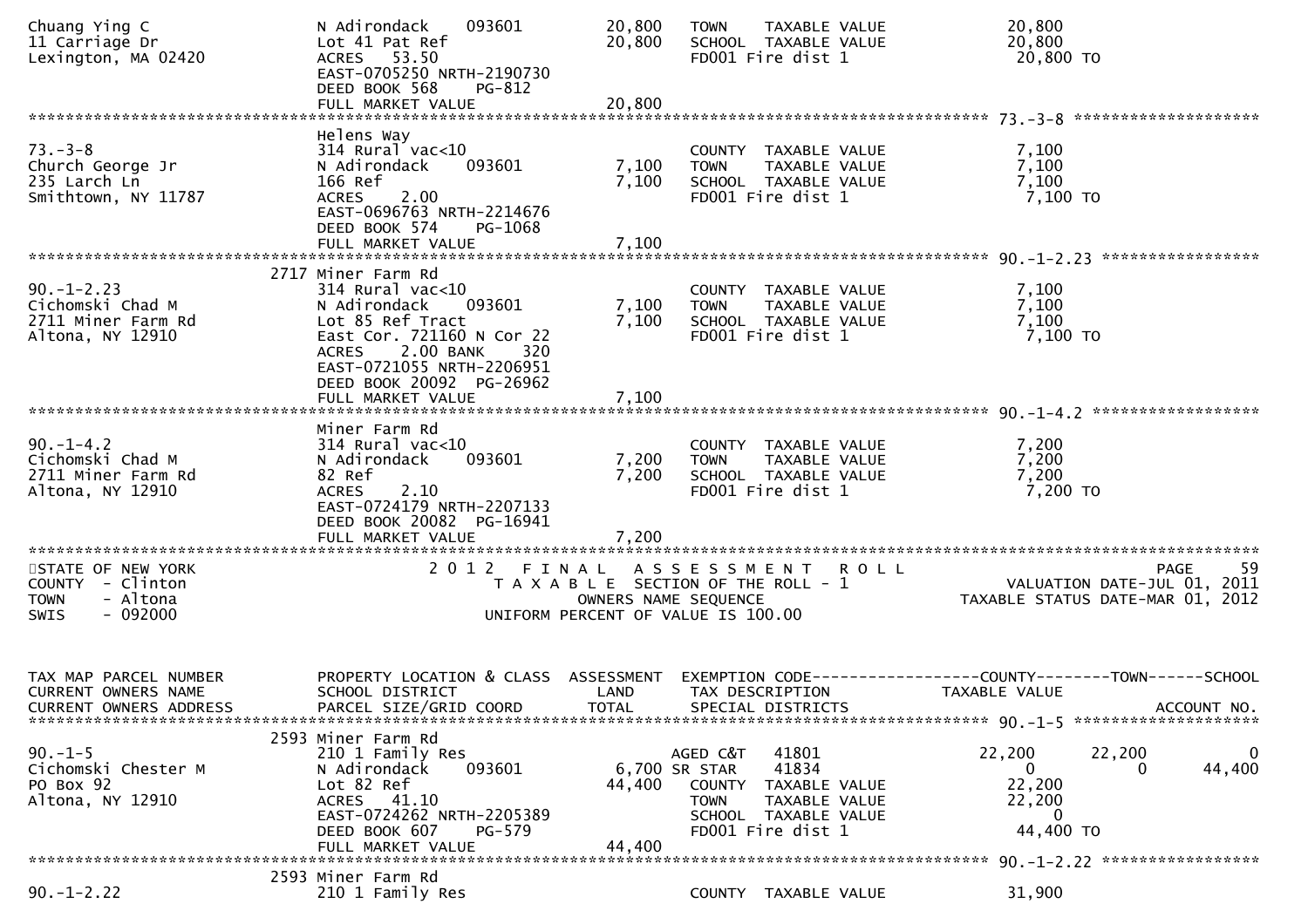| Cichomski Life Estate Anna<br>Cichomski Chester M<br>2593 Miner Farm Rd<br>PO Box 92<br>Altona, NY 12910                    | 093601<br>N Adirondack<br>Lot 85 Ref Tract<br>ACRES 16.00<br>EAST-0721056 NRTH-2206955<br>DEED BOOK 20082 PG-17919<br>FULL MARKET VALUE                                           | 14,000<br>31,900<br>31,900   | TAXABLE VALUE<br><b>TOWN</b><br>SCHOOL TAXABLE VALUE<br>FD001 Fire dist 1                                                                      | 31,900<br>31,900<br>31,900 TO                                                          |
|-----------------------------------------------------------------------------------------------------------------------------|-----------------------------------------------------------------------------------------------------------------------------------------------------------------------------------|------------------------------|------------------------------------------------------------------------------------------------------------------------------------------------|----------------------------------------------------------------------------------------|
| $118. - 1 - 12.2$<br>Cicoria Anthony<br>Cicoria Santo<br>318 Columbus East<br>West Harrison, NY 10604                       | Rand Hill Rd<br>$314$ Rural vac<10<br>093601<br>N Adirondack<br>Lot 41 Duers<br><b>ACRES</b><br>6.30<br>EAST-0703765 NRTH-2189780<br>DEED BOOK 592<br>PG-875<br>FULL MARKET VALUE | 9,700<br>9,700<br>9,700      | COUNTY TAXABLE VALUE<br><b>TOWN</b><br>TAXABLE VALUE<br>SCHOOL TAXABLE VALUE<br>FD001 Fire dist 1                                              | 9,700<br>9,700<br>9,700<br>9,700 TO                                                    |
|                                                                                                                             |                                                                                                                                                                                   |                              |                                                                                                                                                |                                                                                        |
| $150.-1-3.1$<br>City Of Plattsburgh<br>6 Miller St<br>Plattsburgh, NY 12901                                                 | Harvey Rd<br>852 Landfill<br>N Adirondack<br>093601<br>ACRES 98.80<br>EAST-0733875 NRTH-2177772<br>DEED BOOK 753<br>PG-171                                                        | 179,300<br>179,300           | COUNTY TAXABLE VALUE<br>TAXABLE VALUE<br><b>TOWN</b><br>SCHOOL TAXABLE VALUE<br>FD001 Fire dist 1                                              | 179,300<br>179,300<br>179,300<br>179,300 TO                                            |
|                                                                                                                             | 4951 Rt 11                                                                                                                                                                        |                              |                                                                                                                                                |                                                                                        |
| $71. -4 - 15.1$<br>Clar Michael<br>Clar Eileen<br>4951 Rt 11<br>Ellenburg Depot, NY 12935<br>****************************** | 241 Rural res&ag<br>093601<br>N Adirondack<br>Bm<br>320<br>ACRES 76.20 BANK<br>EAST-0677154 NRTH-2211297<br>DEED BOOK 20011 PG-29842<br>FULL MARKET VALUE                         | 38,000<br>131,100<br>131,100 | COUNTY TAXABLE VALUE<br>TAXABLE VALUE<br><b>TOWN</b><br>SCHOOL TAXABLE VALUE<br>FD002 Ellenburg fire 21<br>LT002 Altona light 21               | 131,100<br>131,100<br>131,100<br>131,100 TO<br>131,100 TO                              |
| STATE OF NEW YORK<br>COUNTY - Clinton<br><b>TOWN</b><br>- Altona<br>$-092000$<br><b>SWIS</b>                                | 2012 FINAL                                                                                                                                                                        | OWNERS NAME SEQUENCE         | ASSESSMENT ROLL<br>T A X A B L E SECTION OF THE ROLL - 1<br>UNIFORM PERCENT OF VALUE IS 100.00                                                 | -60<br>PAGE<br>VALUATION DATE-JUL 01, 2011<br>TAXABLE STATUS DATE-MAR 01, 2012         |
| TAX MAP PARCEL NUMBER<br>CURRENT OWNERS NAME                                                                                | PROPERTY LOCATION & CLASS ASSESSMENT<br>SCHOOL DISTRICT                                                                                                                           | LAND                         | TAX DESCRIPTION                                                                                                                                | EXEMPTION CODE------------------COUNTY--------TOWN------SCHOOL<br><b>TAXABLE VALUE</b> |
| $89.1 - 2 - 17$<br>Clark Edward M<br>9 Bloomer St<br>Altona, NY 12910                                                       | 9 Bloomer St<br>210 1 Family Res<br>093601<br>N Adirondack<br>110 Ref<br>FRNT 210.00 DPTH 200.00<br>EAST-0712641 NRTH-2207144<br>DEED BOOK 20092 PG-28130<br>FULL MARKET VALUE    | 6,200<br>67,600<br>67,600    | 41854<br>RES STAR<br>COUNTY TAXABLE VALUE<br><b>TOWN</b><br>TAXABLE VALUE<br>SCHOOL TAXABLE VALUE<br>FD001 Fire dist 1<br>LT001 Altona light 1 | $\mathbf 0$<br>0<br>30,000<br>67,600<br>67,600<br>37,600<br>67,600 TO<br>67,600 TO     |
|                                                                                                                             | 1703 Alder Bend Rd                                                                                                                                                                |                              |                                                                                                                                                |                                                                                        |
| $88. - 1 - 1.1$<br>Clark Jeffrey<br>1703 Alder Bend Rd                                                                      | 270 Mfg housing<br>093601<br>N Adirondack<br>Lot 164 Pat Ref                                                                                                                      | 6,900<br>13,000              | 41854<br>RES STAR<br>COUNTY<br>TAXABLE VALUE<br><b>TOWN</b><br>TAXABLE VALUE                                                                   | $\bf{0}$<br>0<br>13,000<br>13,000<br>13,000                                            |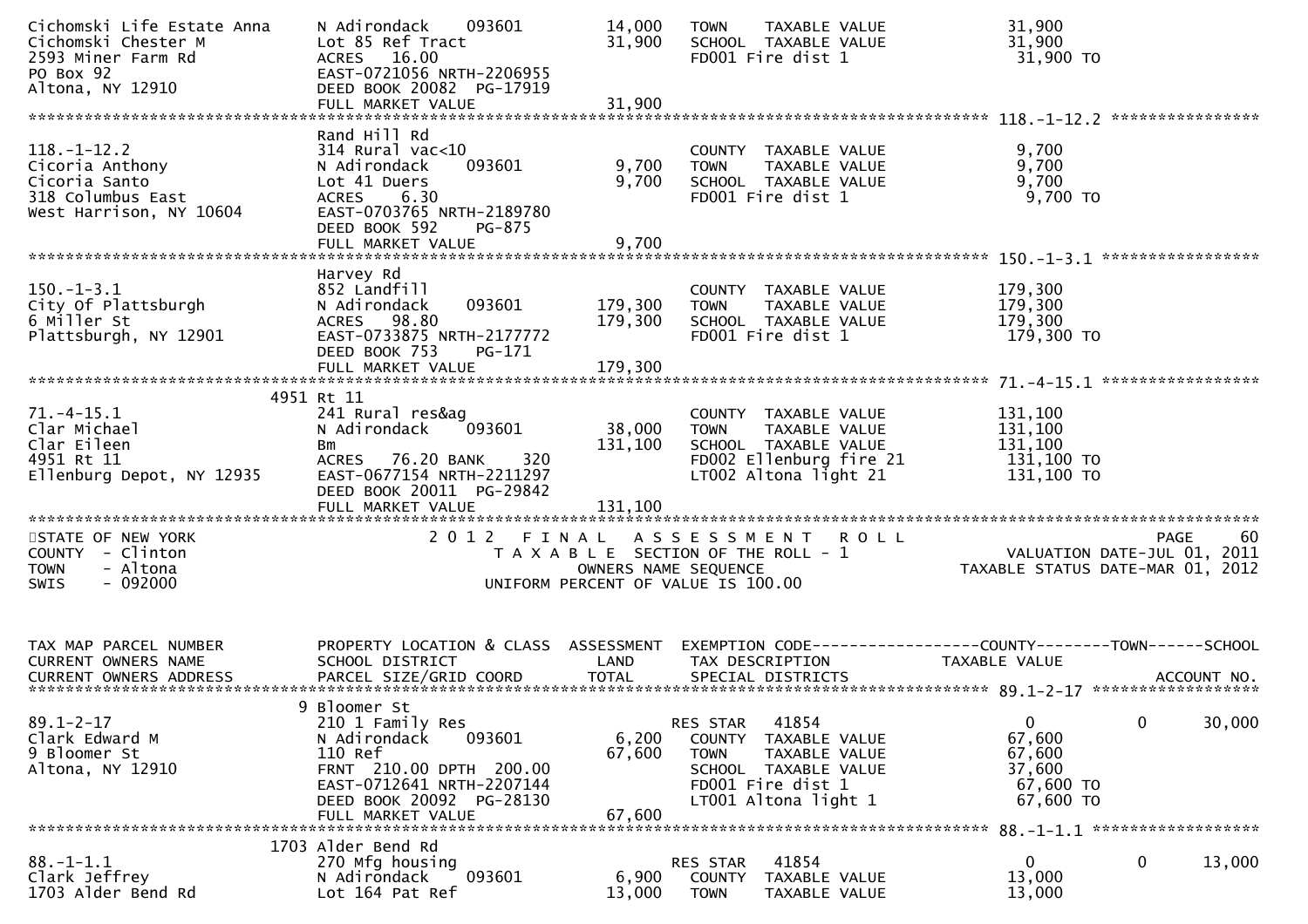| Altona, NY 12910                                                                                                       | 1.70<br><b>ACRES</b><br>EAST-0696516 NRTH-2206897<br>DEED BOOK 941<br><b>PG-298</b><br>FULL MARKET VALUE                                                                                                              | 13,000                    | SCHOOL TAXABLE VALUE<br>FD001 Fire dist 1                                                                                                                                                       | $\mathbf{0}$<br>13,000 TO                                                       |                                                                                         |
|------------------------------------------------------------------------------------------------------------------------|-----------------------------------------------------------------------------------------------------------------------------------------------------------------------------------------------------------------------|---------------------------|-------------------------------------------------------------------------------------------------------------------------------------------------------------------------------------------------|---------------------------------------------------------------------------------|-----------------------------------------------------------------------------------------|
| $88. - 1 - 1.61$<br>Clark Mark T<br>1733 Alder Bend Rd<br>Altona, NY 12910                                             | 1733 Alder Bend Rd<br>240 Rural res<br>093601<br>N Adirondack<br>Lot 164 & 165 Ref<br>ACRES 15.10 BANK<br>080<br>EAST-0697127 NRTH-2207195<br>DEED BOOK 20021 PG-44425<br>FULL MARKET VALUE                           | 53,100<br>53,100          | 86 PCT OF VALUE USED FOR EXEMPTION PURPOSES<br>WARNONALL 41121<br>13,700 RES STAR<br>41854<br>COUNTY TAXABLE VALUE<br>TAXABLE VALUE<br><b>TOWN</b><br>SCHOOL TAXABLE VALUE<br>FD001 Fire dist 1 | 6,850<br>$\overline{0}$<br>46,250<br>46,250<br>23,100<br>53,100 TO              | 88. -1-1.61 ******************<br>6,850<br>$\Omega$<br>30,000<br>0                      |
| $88. - 1 - 1.611$<br>Clark Mark T<br>1733 Alder Bend Rd<br>Altona, NY 12910                                            | Alder Bend Rd<br>311 Res vac land<br>N Adirondack<br>093601<br>Lot 164 Ref Tr<br>50.00 DPTH 800.00<br><b>FRNT</b><br><b>BANK</b><br>080<br>EAST-0696538 NRTH-2206964<br>DEED BOOK 20021 PG-44425<br>FULL MARKET VALUE | 4,200<br>4,200<br>4,200   | COUNTY TAXABLE VALUE<br>TAXABLE VALUE<br><b>TOWN</b><br>SCHOOL TAXABLE VALUE<br>FD001 Fire dist 1                                                                                               | 4,200<br>4,200<br>4,200                                                         | 4,200 TO                                                                                |
| $88. - 1 - 1.4$<br>Clark Royce K<br>Clark Donna<br>942 LaValley Rd<br>Mooers, NY 12958                                 | 1697 Alder Bend Rd<br>270 Mfg housing<br>093601<br>N Adirondack<br>Lot 164 Ref Tr<br><b>ACRES</b><br>1.30<br>EAST-0696491 NRTH-2206804<br>DEED BOOK 636<br><b>PG-900</b>                                              | 6,500<br>21,000           | COUNTY TAXABLE VALUE<br>TAXABLE VALUE<br><b>TOWN</b><br>SCHOOL TAXABLE VALUE<br>FD001 Fire dist 1                                                                                               | 21,000<br>21,000<br>21,000<br>$21,000$ TO                                       |                                                                                         |
| ***********************<br>STATE OF NEW YORK<br>COUNTY - Clinton<br><b>TOWN</b><br>- Altona<br><b>SWIS</b><br>- 092000 | 2012 FINAL                                                                                                                                                                                                            |                           | A S S E S S M E N T<br>T A X A B L E SECTION OF THE ROLL - 1<br>OWNERS NAME SEQUENCE<br>UNIFORM PERCENT OF VALUE IS 100.00                                                                      | R O L L                                                                         | <b>PAGE</b><br>61<br>VALUATION DATE-JUL 01,<br>2011<br>TAXABLE STATUS DATE-MAR 01, 2012 |
| TAX MAP PARCEL NUMBER<br>CURRENT OWNERS NAME                                                                           | PROPERTY LOCATION & CLASS ASSESSMENT<br>SCHOOL DISTRICT                                                                                                                                                               | LAND                      | TAX DESCRIPTION                                                                                                                                                                                 | EXEMPTION CODE------------------COUNTY--------TOWN------SCHOOL<br>TAXABLE VALUE |                                                                                         |
| $150. - 3 - 6$<br>Clausen Edward D<br>Clausen Linda D<br>13 Westwood Dr<br>West Chazy, NY 12992                        | 13 Westwood Dr<br>210 1 Family Res<br>N Adirondack<br>093601<br>Sus Map 20 Pg 28 Lot 6<br>ACRES 1.38<br>EAST-0736733 NRTH-2174971<br>DEED BOOK 20051 PG-88938<br>FULL MARKET VALUE                                    | 9,000<br>88,600<br>88,600 | 41854<br>RES STAR<br>COUNTY TAXABLE VALUE<br>TAXABLE VALUE<br><b>TOWN</b><br>SCHOOL TAXABLE VALUE<br>FD001 Fire dist 1                                                                          | $\mathbf 0$<br>88,600<br>88,600<br>58,600<br>88,600 TO                          | $\mathbf{0}$<br>30,000                                                                  |
| $88. - 1 - 10$<br>Cleveland James W<br>Cleveland Susan                                                                 | 5034 Military Tpke<br>210 1 Family Res<br>093601<br>N Adirondack<br>158 Ref                                                                                                                                           | 8,800<br>97,200           | 41854<br>RES STAR<br>COUNTY<br>TAXABLE VALUE<br><b>TOWN</b><br>TAXABLE VALUE                                                                                                                    | 0<br>97,200<br>97,200                                                           | 0<br>30,000                                                                             |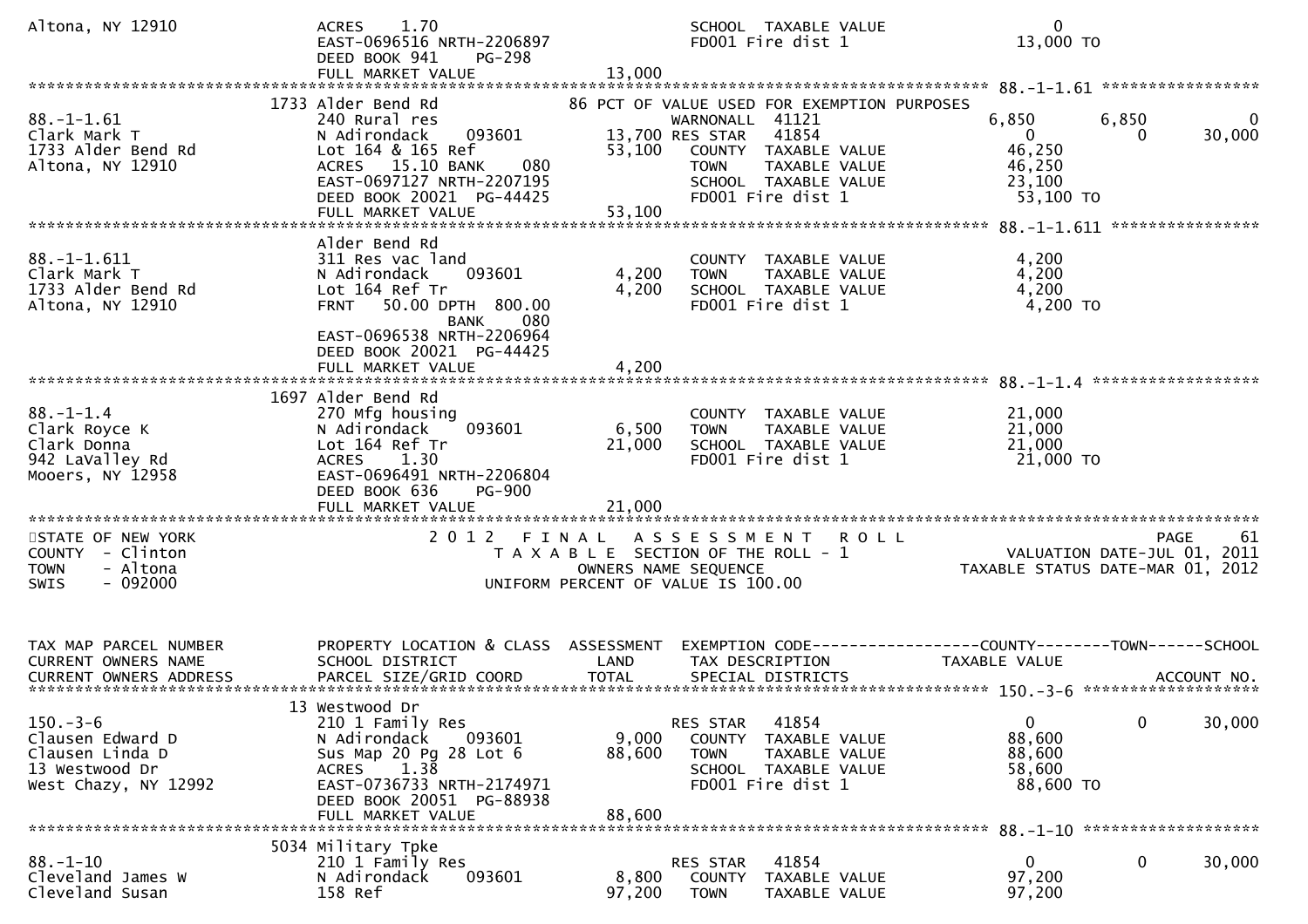| 5034 Military Tpke<br>Altona, NY 12910                                                                  | 4.80<br><b>ACRES</b><br>EAST-0700106 NRTH-2202392<br>DEED BOOK 777<br>PG-246<br>FULL MARKET VALUE                                                                                                 | 97,200                  | SCHOOL TAXABLE VALUE<br>FD001 Fire dist 1                                                                                                                    | 67,200<br>97,200 TO                                                           |                                                                                |
|---------------------------------------------------------------------------------------------------------|---------------------------------------------------------------------------------------------------------------------------------------------------------------------------------------------------|-------------------------|--------------------------------------------------------------------------------------------------------------------------------------------------------------|-------------------------------------------------------------------------------|--------------------------------------------------------------------------------|
| $88.14 - 1 - 31$<br>Cleveland James W Sr<br>Cleveland Susan G<br>5034 Military Tpke<br>Altona, NY 12910 | 31 Birch Hill Dr<br>260 Seasonal res<br>N Adirondack<br>093601<br>Lot 31 Stonewall Acres<br>FRNT 132.21 DPTH 123.42<br>EAST-0699689 NRTH-2203866<br>DEED BOOK 20061 PG-99278<br>FULL MARKET VALUE | 4,400<br>9,400<br>9,400 | COUNTY TAXABLE VALUE<br>TAXABLE VALUE<br><b>TOWN</b><br>SCHOOL TAXABLE VALUE<br>FD001 Fire dist 1                                                            | 9,400<br>9,400<br>9,400<br>$9,400$ TO                                         |                                                                                |
| $88.14 - 1 - 70$<br>Cleveland James W Sr<br>Cleveland Susan G<br>5034 Military Tpke<br>Altona, NY 12910 | 2 Merrywood Dr<br>311 Res vac land<br>N Adirondack<br>093601<br>Stonewall Acres Lot 70<br>FRNT 80.00 DPTH 120.08<br>EAST-0700629 NRTH-2203271<br>DEED BOOK 20011 PG-35364<br>FULL MARKET VALUE    | 4,200<br>4,200<br>4,200 | COUNTY TAXABLE VALUE<br>TAXABLE VALUE<br><b>TOWN</b><br>SCHOOL TAXABLE VALUE<br>FD001 Fire dist 1                                                            | 4,200<br>4,200<br>4,200<br>4,200 TO                                           |                                                                                |
| $71.1 - 1 - 3$<br>Clukey Warren<br>22 Canaan Rd<br>Ellenburg Depot, NY 12935                            | 22 Canaan Rd<br>210 1 Family Res<br>N Adirondack<br>093601<br>FRNT 105.00 DPTH 189.00<br>EAST-0675382 NRTH-2214055<br>DEED BOOK 20062 PG-1360<br>FULL MARKET VALUE                                | 5,900<br>42,700         | 41854<br>RES STAR<br>COUNTY TAXABLE VALUE<br><b>TOWN</b><br>TAXABLE VALUE<br>SCHOOL TAXABLE VALUE<br>FD002 Ellenburg fire 21<br>42,700 LT002 Altona light 21 | $\mathbf{0}$<br>42,700<br>42,700<br>12,700<br>42,700 TO<br>42,700 TO          | 30,000<br>$\mathbf{0}$                                                         |
| STATE OF NEW YORK<br>COUNTY - Clinton<br>- Altona<br><b>TOWN</b><br>$-092000$<br><b>SWIS</b>            |                                                                                                                                                                                                   | OWNERS NAME SEQUENCE    | 2012 FINAL ASSESSMENT<br>T A X A B L E SECTION OF THE ROLL - 1<br>UNIFORM PERCENT OF VALUE IS 100.00                                                         | <b>ROLL</b>                                                                   | -62<br>PAGE<br>VALUATION DATE-JUL 01, 2011<br>TAXABLE STATUS DATE-MAR 01, 2012 |
| TAX MAP PARCEL NUMBER<br>CURRENT OWNERS NAME                                                            | PROPERTY LOCATION & CLASS ASSESSMENT<br>SCHOOL DISTRICT                                                                                                                                           | LAND                    | TAX DESCRIPTION                                                                                                                                              | EXEMPTION CODE-----------------COUNTY-------TOWN------SCHOOL<br>TAXABLE VALUE |                                                                                |
| $88. - 1 - 1.5$<br>Cody Patricia Ann<br>PO Box 292<br>Champlain, NY 12919                               | Alder Bend Rd<br>311 Res vac land<br>093601<br>N Adirondack<br>Lot 165 Ref Tr<br>FRNT 220.00 DPTH 180.00<br>EAST-0697421 NRTH-2207553<br>DEED BOOK 755<br>PG-158<br>FULL MARKET VALUE             | 6,000<br>6,000<br>6,000 | COUNTY TAXABLE VALUE<br><b>TOWN</b><br>TAXABLE VALUE<br>SCHOOL TAXABLE VALUE<br>FD001 Fire dist 1                                                            | 6,000<br>6,000<br>6,000<br>$6,000$ TO                                         |                                                                                |
| $88.14 - 2 - 1$<br>Coleman David<br>Coleman Debra<br>125 Ross St<br>Chateaugay, QC, Canada              | 15 Pinewood Dr<br>311 Res vac land<br>093601<br>N Adirondack<br>Stonewall Bk10 Pg123 Lot1<br>FRNT 126.39 DPTH 130.00<br>EAST-0698950 NRTH-2204221                                                 | 3,600<br>3.600          | COUNTY TAXABLE VALUE<br>TAXABLE VALUE<br>TOWN<br>SCHOOL TAXABLE VALUE<br>FD001 Fire dist 1                                                                   | 3,600<br>3,600<br>3,600<br>3,600 TO                                           |                                                                                |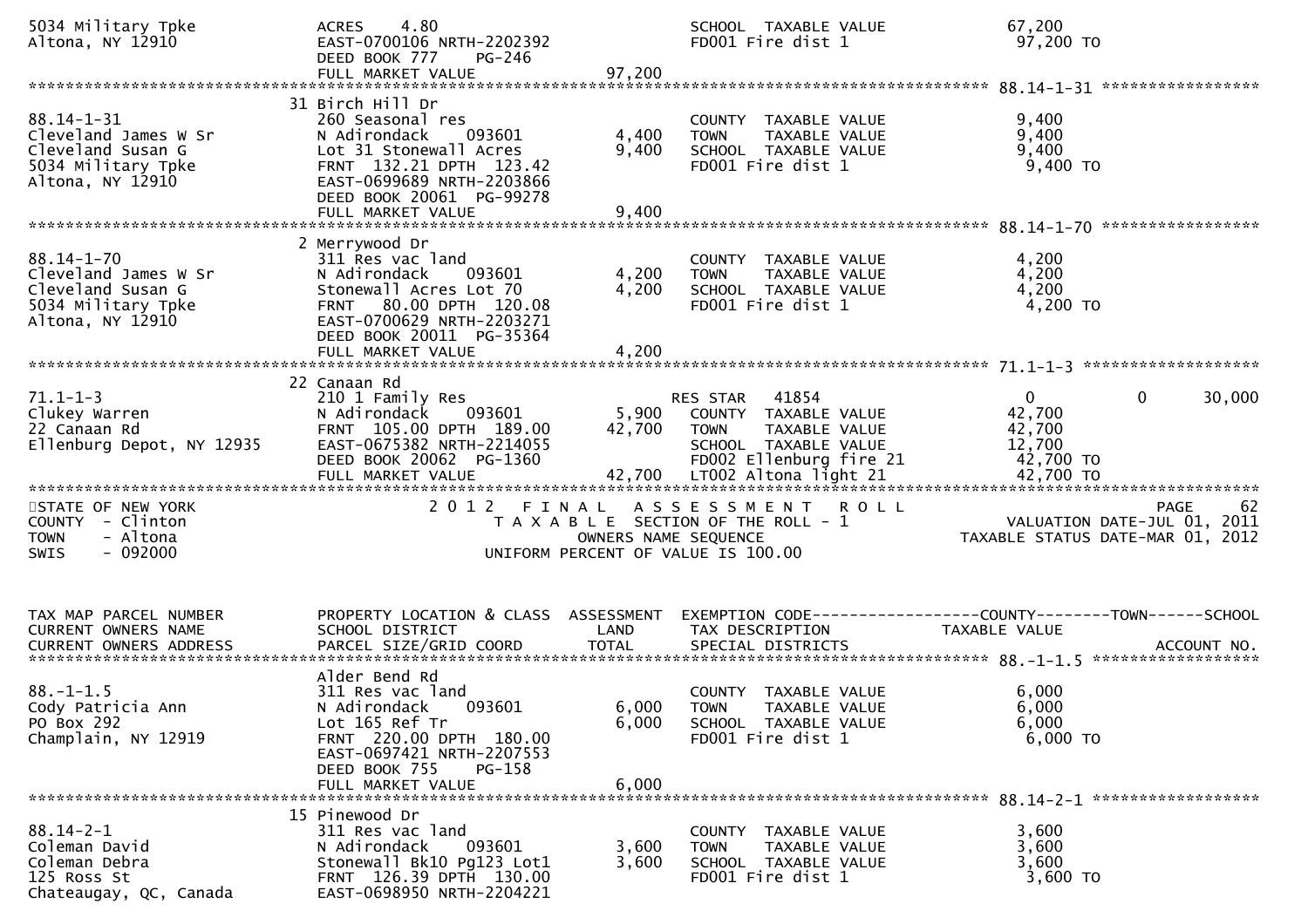| J6J2B1                                                                                            | DEED BOOK 20092 PG-22630<br>FULL MARKET VALUE                                                                                                                                                | 3,600                                                      |                                                                                                                                                        |                                                                                                                                   |
|---------------------------------------------------------------------------------------------------|----------------------------------------------------------------------------------------------------------------------------------------------------------------------------------------------|------------------------------------------------------------|--------------------------------------------------------------------------------------------------------------------------------------------------------|-----------------------------------------------------------------------------------------------------------------------------------|
|                                                                                                   |                                                                                                                                                                                              |                                                            |                                                                                                                                                        |                                                                                                                                   |
| $90. -1 - 13.2$<br>Collins Greta A<br>2413 Miner Farm Rd<br>Altona, NY 12918                      | 2413 Miner Farm Rd<br>210 1 Family Res<br>N Adirondack<br>093601<br>Lot 61 Ref Tr<br>4.89 BANK<br>080<br><b>ACRES</b><br>EAST-0728398 NRTH-2207211<br>DEED BOOK 20011 PG-28734               | 8,800<br>58,900                                            | 41854<br>RES STAR<br>COUNTY TAXABLE VALUE<br>TAXABLE VALUE<br><b>TOWN</b><br>SCHOOL TAXABLE VALUE<br>FD001 Fire dist 1                                 | $\Omega$<br>0<br>30,000<br>58,900<br>58,900<br>28,900<br>58,900 TO                                                                |
|                                                                                                   |                                                                                                                                                                                              |                                                            |                                                                                                                                                        |                                                                                                                                   |
| $116. - 2 - 8.22$<br>Collins John W<br>Collins Linda M<br>Box 115 West Rd<br>Moira, NY 12957      | Plank Rd<br>910 Priv forest<br>N Adirondack<br>093601<br>Lot 29 State Gore<br>ACRES 74.90<br>EAST-0682080 NRTH-2187480<br>DEED BOOK 799<br>PG-123                                            | 13,900<br>13,900                                           | COUNTY TAXABLE VALUE<br>TAXABLE VALUE<br><b>TOWN</b><br>SCHOOL TAXABLE VALUE<br>FD001 Fire dist 1                                                      | 13,900<br>13,900<br>13,900<br>13,900 TO                                                                                           |
|                                                                                                   | FULL MARKET VALUE                                                                                                                                                                            | 13,900                                                     |                                                                                                                                                        |                                                                                                                                   |
|                                                                                                   |                                                                                                                                                                                              |                                                            |                                                                                                                                                        |                                                                                                                                   |
| $86. - 2 - 8.12$<br>Collins Lance G<br>Collins Rita R<br>PO Box 315<br>Sandy Creek, NY 13145      | Military Tpke<br>321 Abandoned ag<br>093601<br>N Adirondack<br>Benjamin/wallace Patent<br>ACRES 29.80<br>EAST-0680304 NRTH-2203388<br>DEED BOOK 98000 PG-98337<br>FULL MARKET VALUE          | 18,100<br>18,100<br>18,100                                 | COUNTY TAXABLE VALUE<br>TAXABLE VALUE<br><b>TOWN</b><br>SCHOOL TAXABLE VALUE<br>FD001 Fire dist 1                                                      | 18,100<br>18,100<br>18,100<br>18,100 TO                                                                                           |
|                                                                                                   |                                                                                                                                                                                              |                                                            |                                                                                                                                                        |                                                                                                                                   |
| STATE OF NEW YORK<br>COUNTY - Clinton<br>- Altona<br><b>TOWN</b><br>$-092000$<br><b>SWIS</b>      | 2012 FINAL                                                                                                                                                                                   | OWNERS NAME SEQUENCE<br>UNIFORM PERCENT OF VALUE IS 100.00 | A S S E S S M E N T<br><b>ROLL</b><br>T A X A B L E SECTION OF THE ROLL - 1                                                                            | 63<br><b>PAGE</b><br>VALUATION DATE-JUL 01,<br>2011<br>TAXABLE STATUS DATE-MAR 01, 2012                                           |
| TAX MAP PARCEL NUMBER                                                                             | PROPERTY LOCATION & CLASS ASSESSMENT                                                                                                                                                         |                                                            |                                                                                                                                                        |                                                                                                                                   |
| CURRENT OWNERS NAME                                                                               | SCHOOL DISTRICT                                                                                                                                                                              | LAND                                                       | TAX DESCRIPTION                                                                                                                                        | TAXABLE VALUE                                                                                                                     |
|                                                                                                   |                                                                                                                                                                                              |                                                            |                                                                                                                                                        |                                                                                                                                   |
| $132. - 1 - 4.42$<br>Collins Lincoln J<br>Collins Leda J<br>2476 Rand Hill Rd<br>Altona, NY 12910 | 2476 Rand Hill Rd<br>270 Mfg housing<br>N Adirondack<br>093601<br>Lots 39 Duers Patent<br>1.10<br><b>ACRES</b><br>EAST-0704773 NRTH-2183985<br>DEED BOOK 20061 PG-98176<br>FULL MARKET VALUE | 36,000 RES STAR<br>36,000                                  | WARNONALL 41121<br>9,100 WARCOMALL 41131<br>41854<br>COUNTY TAXABLE VALUE<br><b>TOWN</b><br>TAXABLE VALUE<br>SCHOOL TAXABLE VALUE<br>FD001 Fire dist 1 | 5,400<br>5,400<br>$\bf{0}$<br>9,000<br>9,000<br>$\mathbf{0}$<br>30,000<br>$\Omega$<br>0<br>21,600<br>21,600<br>6,000<br>36,000 TO |
|                                                                                                   |                                                                                                                                                                                              |                                                            |                                                                                                                                                        | 146. -1-8.1 *******************                                                                                                   |
| $146. - 1 - 8.1$<br>Collins Marty J<br>123 Clark Rd<br>Peru, NY 12972                             | Plank Rd<br>321 Abandoned ag<br>N Adirondack<br>093601<br>49 Sg<br>Title Deed Also 790/184<br>ACRES 23.70<br>EAST-0684276 NRTH-2167039                                                       | 16,300<br>16,300                                           | COUNTY TAXABLE VALUE<br>TAXABLE VALUE<br><b>TOWN</b><br>SCHOOL TAXABLE VALUE<br>FD001 Fire dist 1                                                      | 16,300<br>16,300<br>16,300<br>16,300 TO                                                                                           |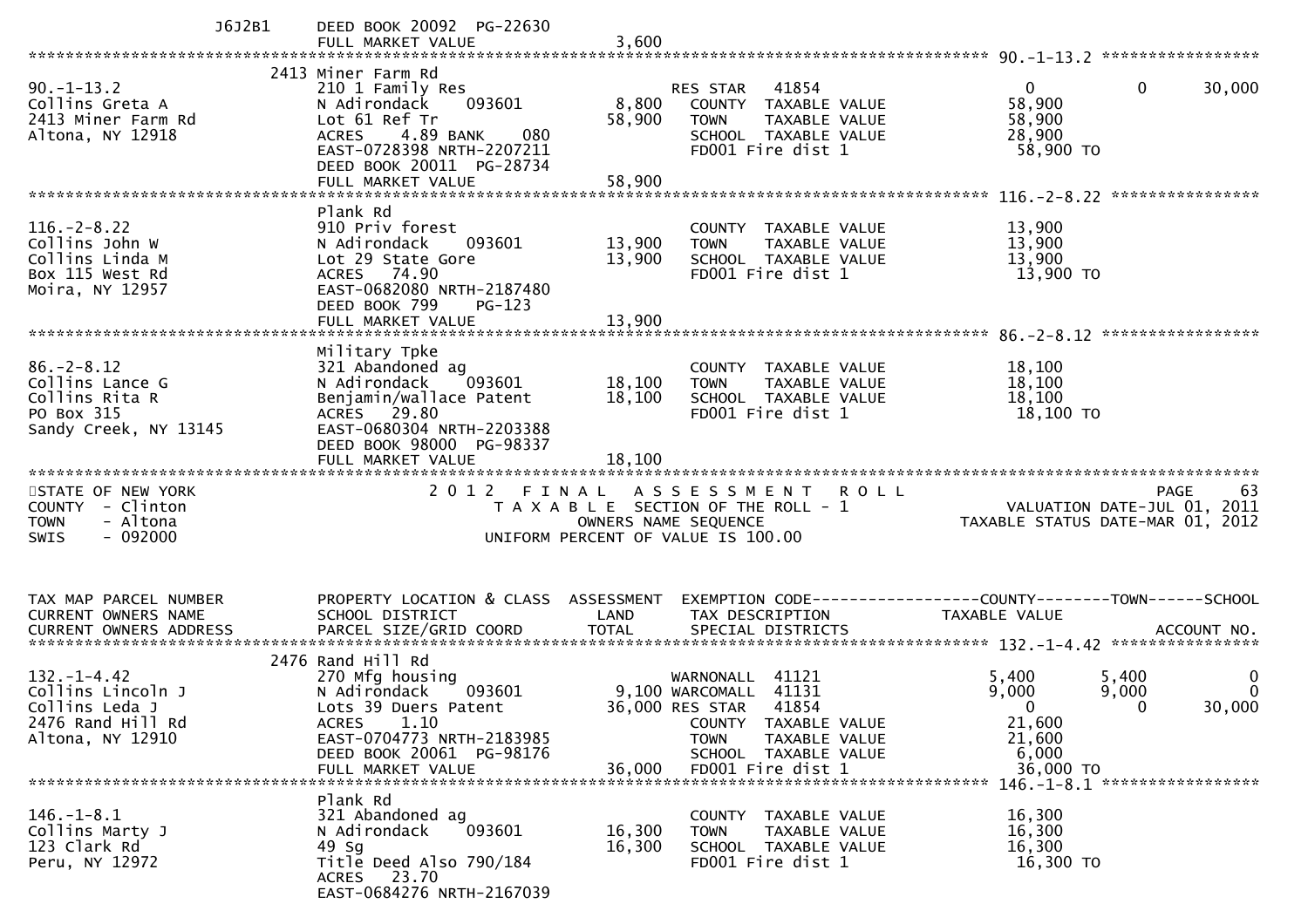|                                                                                                          | DEED BOOK 20051 PG-83022<br>FULL MARKET VALUE                                                                                                                                              | 16,300                             |                                                                                                                                  | *****************                                                                    |
|----------------------------------------------------------------------------------------------------------|--------------------------------------------------------------------------------------------------------------------------------------------------------------------------------------------|------------------------------------|----------------------------------------------------------------------------------------------------------------------------------|--------------------------------------------------------------------------------------|
| $135. - 2 - 3.2$<br>Columbe Christopher J<br>c/o Gloria Columbe<br>46 Barnaby Rd<br>West Chazy, NY 12992 | 46 Barnaby Rd<br>210 1 Family Res<br>Beekmantown Cen 092401<br>Lot 147 Duerville Pat<br>1.15<br><b>ACRES</b><br>EAST-0741227 NRTH-2183266<br>DEED BOOK 20061 PG-93886<br>FULL MARKET VALUE | 9,100<br>75,000<br>75,000          | 41854<br><b>RES STAR</b><br>TAXABLE VALUE<br>COUNTY<br><b>TOWN</b><br>TAXABLE VALUE<br>SCHOOL TAXABLE VALUE<br>FD001 Fire dist 1 | $\overline{0}$<br>$\mathbf{0}$<br>30,000<br>75,000<br>75,000<br>45,000<br>75,000 TO  |
| $73. - 1 - 20.8$                                                                                         | Irona Rd<br>321 Abandoned ag                                                                                                                                                               |                                    | COUNTY TAXABLE VALUE                                                                                                             | *****************<br>14,600                                                          |
| Constabile Nino<br>Constabile Robin<br>153 Barretts Ln<br>W Redding, CT 06896                            | 093601<br>N Adirondack<br>20.80<br><b>ACRES</b><br>EAST-0702392 NRTH-2214718<br>DEED BOOK 602<br>PG-523                                                                                    | 14,600<br>14,600                   | TAXABLE VALUE<br><b>TOWN</b><br>SCHOOL TAXABLE VALUE<br>FD001 Fire dist 1                                                        | 14,600<br>14,600<br>14,600 TO                                                        |
|                                                                                                          |                                                                                                                                                                                            |                                    |                                                                                                                                  |                                                                                      |
| $75. - 1 - 12.3$<br>Constable Keith<br>Constable Cristine<br>2764 Miner Farm Rd<br>Altona, NY 12910      | 2764/2768 Miner Farm Rd<br>241 Rural res&ag<br>N Adirondack<br>093601<br>Lot 86 Ref Tract<br>ACRES 95.50<br>EAST-0720362 NRTH-2209522<br>DEED BOOK 98001 PG-01456                          | 39,100<br>92,900                   | 41854<br><b>RES STAR</b><br>COUNTY TAXABLE VALUE<br><b>TOWN</b><br>TAXABLE VALUE<br>SCHOOL TAXABLE VALUE<br>FD001 Fire dist 1    | $\mathbf{0}$<br>$\mathbf 0$<br>30,000<br>92,900<br>92,900<br>62,900<br>92,900 TO     |
|                                                                                                          | FULL MARKET VALUE                                                                                                                                                                          | 92,900                             |                                                                                                                                  |                                                                                      |
|                                                                                                          |                                                                                                                                                                                            |                                    |                                                                                                                                  |                                                                                      |
| STATE OF NEW YORK<br>COUNTY - Clinton<br>- Altona<br><b>TOWN</b><br>$-092000$<br><b>SWIS</b>             | 2 0 1 2<br>FINAL                                                                                                                                                                           | OWNERS NAME SEQUENCE               | ASSESSMENT<br><b>ROLL</b><br>T A X A B L E SECTION OF THE ROLL - 1<br>UNIFORM PERCENT OF VALUE IS 100.00                         | <b>PAGE</b><br>64<br>VALUATION DATE-JUL 01, 2011<br>TAXABLE STATUS DATE-MAR 01, 2012 |
| TAX MAP PARCEL NUMBER<br>CURRENT OWNERS NAME<br><b>CURRENT OWNERS ADDRESS</b>                            | PROPERTY LOCATION & CLASS<br>SCHOOL DISTRICT<br>PARCEL SIZE/GRID COORD                                                                                                                     | ASSESSMENT<br>LAND<br><b>TOTAL</b> | TAX DESCRIPTION<br>SPECIAL DISTRICTS                                                                                             | TAXABLE VALUE<br>ACCOUNT NO.<br>*****************                                    |
|                                                                                                          | 1298 Plank Rd                                                                                                                                                                              |                                    |                                                                                                                                  |                                                                                      |
| $101. -2 - 6.1$<br>Constantino Gloria<br>PO Box 51<br>Washington, VT 05675                               | 210 1 Family Res<br>N Adirondack<br>093601<br>$2$ Sg<br>080<br>5.00 BANK<br><b>ACRES</b><br>EAST-0678791 NRTH-2191877                                                                      | 8,900<br>66,000                    | COUNTY TAXABLE VALUE<br>TAXABLE VALUE<br><b>TOWN</b><br>SCHOOL TAXABLE VALUE<br>FD001 Fire dist 1                                | 66,000<br>66,000<br>66,000<br>66,000 TO                                              |
|                                                                                                          | DEED BOOK 20011 PG-37854<br>FULL MARKET VALUE                                                                                                                                              | 66,000                             |                                                                                                                                  |                                                                                      |
|                                                                                                          | 614-618 Irona Rd                                                                                                                                                                           |                                    |                                                                                                                                  |                                                                                      |
| $73. - 1 - 53$<br>Cook Mathew R<br>Cook Shawntel L<br>618 Irona Rd<br>Altona, NY 12910                   | 270 Mfg housing<br>093601<br>N Adirondack<br>Lot 166 Ref Tr<br>7.60<br><b>ACRES</b><br>EAST-0696285 NRTH-2213273<br>DEED BOOK 20072 PG-3790<br>FULL MARKET VALUE                           | 10,500<br>30,800<br>30,800         | RES STAR<br>41854<br>COUNTY TAXABLE VALUE<br><b>TOWN</b><br>TAXABLE VALUE<br>SCHOOL TAXABLE VALUE<br>FD001 Fire dist 1           | $\mathbf 0$<br>30,000<br>$\mathbf{0}$<br>30,800<br>30,800<br>800<br>30,800 TO        |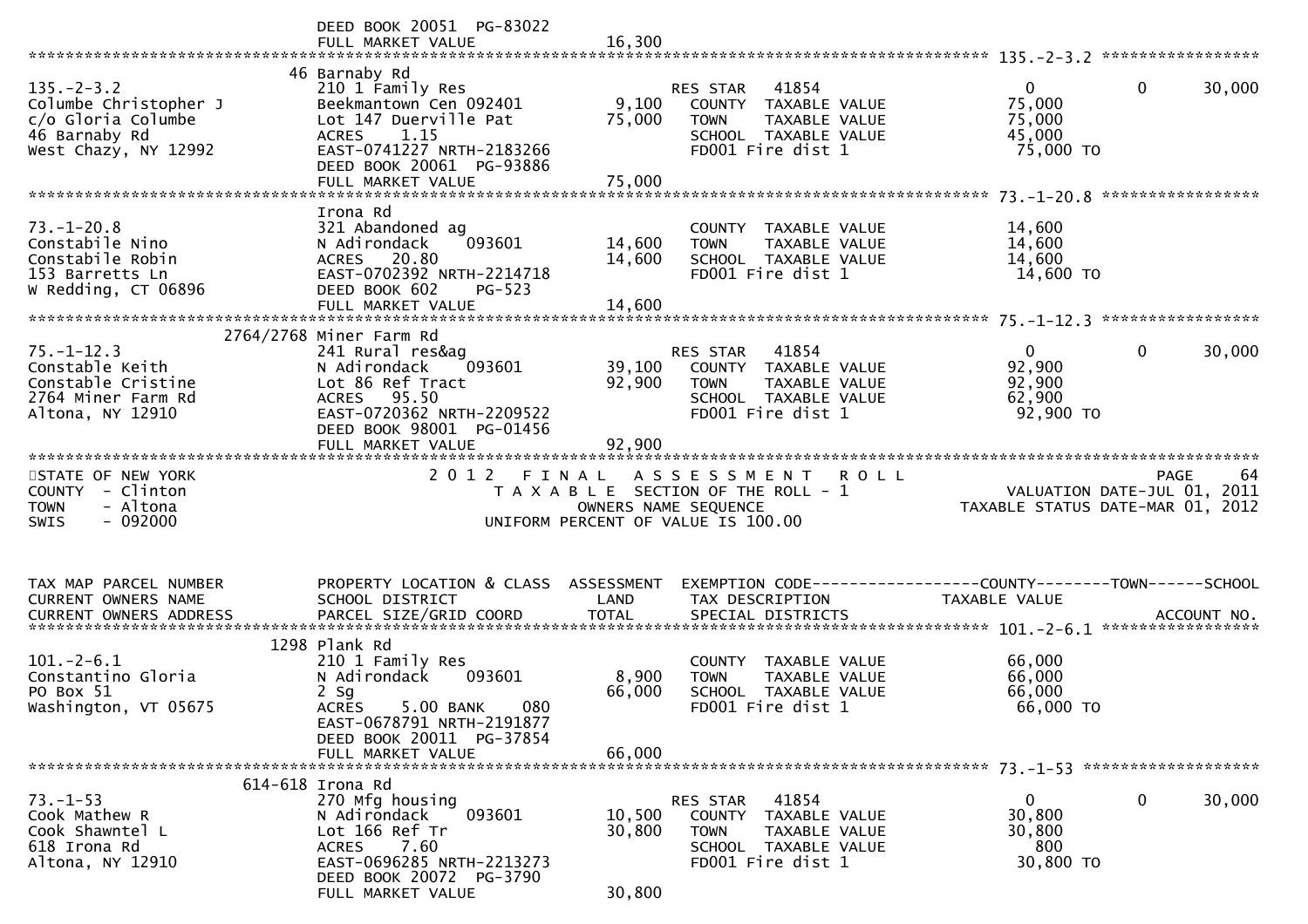| $89 - 3 - 4$<br>Cook Nancy L<br>9 Old State Rd<br>Altona, NY 12910                           | 9 old State Rd<br>270 Mfg housing<br>093601<br>N Adirondack<br>Lot 110 Pat Ref<br>FRNT 104.50 DPTH 79.50<br>EAST-0714114 NRTH-2207045<br>DEED BOOK 20051 PG-87251                        | 4,000<br>21,000           | 41854<br>RES STAR<br>COUNTY TAXABLE VALUE<br><b>TAXABLE VALUE</b><br>TOWN<br>SCHOOL TAXABLE VALUE<br>FD001 Fire dist 1<br>LT001 Altona light 1 | $\mathbf{0}$<br>21,000<br>21,000<br>$\overline{\phantom{0}}$<br>21,000 TO<br>21,000 TO | 0<br>21,000           |
|----------------------------------------------------------------------------------------------|------------------------------------------------------------------------------------------------------------------------------------------------------------------------------------------|---------------------------|------------------------------------------------------------------------------------------------------------------------------------------------|----------------------------------------------------------------------------------------|-----------------------|
|                                                                                              | 2621 Rand Hill Rd                                                                                                                                                                        |                           |                                                                                                                                                |                                                                                        |                       |
| $118. - 1 - 17.92$<br>Cook Robert<br>2621 Rand Hill Rd<br>Altona, NY 12910-1719              | 210 1 Family Res<br>093601<br>N Adirondack<br>Lot 17 Duers Patent<br>2.00 BANK<br>080<br><b>ACRES</b><br>EAST-0703628 NRTH-2186771<br>DEED BOOK 20061 PG-95802                           | 7,100<br>103,700          | 41854<br>RES STAR<br>COUNTY TAXABLE VALUE<br><b>TOWN</b><br>TAXABLE VALUE<br>SCHOOL TAXABLE VALUE<br>FD001 Fire dist 1                         | $\mathbf{0}$<br>103,700<br>103,700<br>73,700<br>103,700 TO                             | $\mathbf 0$<br>30,000 |
|                                                                                              | 3032 Miner Farm Rd                                                                                                                                                                       |                           |                                                                                                                                                |                                                                                        |                       |
| $74. - 1 - 33$<br>Cook Robert L<br>Gardner Nancy E<br>3032 Miner Farm Rd<br>Altona, NY 12910 | 210 1 Family Res<br>093601<br>N Adirondack<br>110 Ref<br>Also Deed 571-238<br>ACRES 1.90 BANK<br>080<br>EAST-0713375 NRTH-2207463<br>DEED BOOK 20072 PG-2331<br>FULL MARKET VALUE        | 7,000<br>61,000<br>61,000 | RES STAR<br>41854<br>COUNTY TAXABLE VALUE<br>TAXABLE VALUE<br><b>TOWN</b><br>SCHOOL TAXABLE VALUE<br>FD001 Fire dist 1<br>LT001 Altona light 1 | $\mathbf{0}$<br>61,000<br>61,000<br>31,000<br>61,000 TO<br>61,000 TO                   | $\mathbf 0$<br>30,000 |
|                                                                                              |                                                                                                                                                                                          |                           |                                                                                                                                                |                                                                                        |                       |
| STATE OF NEW YORK<br>COUNTY - Clinton<br><b>TOWN</b><br>- Altona<br>$-092000$<br>SWIS        | 2012 FINAL                                                                                                                                                                               |                           | <b>ROLL</b><br>A S S E S S M E N T<br>T A X A B L E SECTION OF THE ROLL - 1<br>OWNERS NAME SEQUENCE<br>UNIFORM PERCENT OF VALUE IS 100.00      | VALUATION DATE-JUL 01, 2011<br>TAXABLE STATUS DATE-MAR 01, 2012                        | 65<br><b>PAGE</b>     |
| TAX MAP PARCEL NUMBER<br>CURRENT OWNERS NAME                                                 | PROPERTY LOCATION & CLASS ASSESSMENT<br>SCHOOL DISTRICT                                                                                                                                  | LAND                      | TAX DESCRIPTION                                                                                                                                | TAXABLE VALUE                                                                          |                       |
|                                                                                              | 63 Merrywood Dr                                                                                                                                                                          |                           |                                                                                                                                                |                                                                                        |                       |
| $88.14 - 1 - 11$<br>Cooke Joyce M<br>45 Valois Bay<br>Point Claire QC, Canada<br>H9R4B5      | 260 Seasonal res<br>N Adirondack<br>093601<br>Stonewall Acres Lot 11<br>FRNT 139.07 DPTH 119.57<br>EAST-0699175 NRTH-2203760<br>DEED BOOK 808<br>$PG-300$                                | 5,000<br>15,500           | COUNTY TAXABLE VALUE<br>TAXABLE VALUE<br>TOWN<br>SCHOOL TAXABLE VALUE<br>FD001 Fire dist 1                                                     | 15,500<br>15,500<br>15,500<br>15,500 TO                                                |                       |
|                                                                                              | FULL MARKET VALUE                                                                                                                                                                        | 15,500                    |                                                                                                                                                |                                                                                        |                       |
|                                                                                              |                                                                                                                                                                                          |                           |                                                                                                                                                |                                                                                        |                       |
| $74. - 1 - 35.2$<br>Coolidge Walter<br>Coolidge Loyola<br>PO Box 204<br>Altona, NY 12910     | Station St<br>312 Vac w/imprv<br>093601<br>N Adirondack<br>Lot 111 Ref Tr<br>FRNT 150.00 DPTH 175.00<br>EAST-0712072 NRTH-2209210<br>DEED BOOK 620<br><b>PG-542</b><br>FULL MARKET VALUE | 6,000<br>11,900<br>11,900 | COUNTY TAXABLE VALUE<br>TAXABLE VALUE<br><b>TOWN</b><br>SCHOOL TAXABLE VALUE<br>FD001 Fire dist 1<br>LT001 Altona light 1                      | 11,900<br>11,900<br>11,900<br>11,900 TO<br>11,900 TO                                   |                       |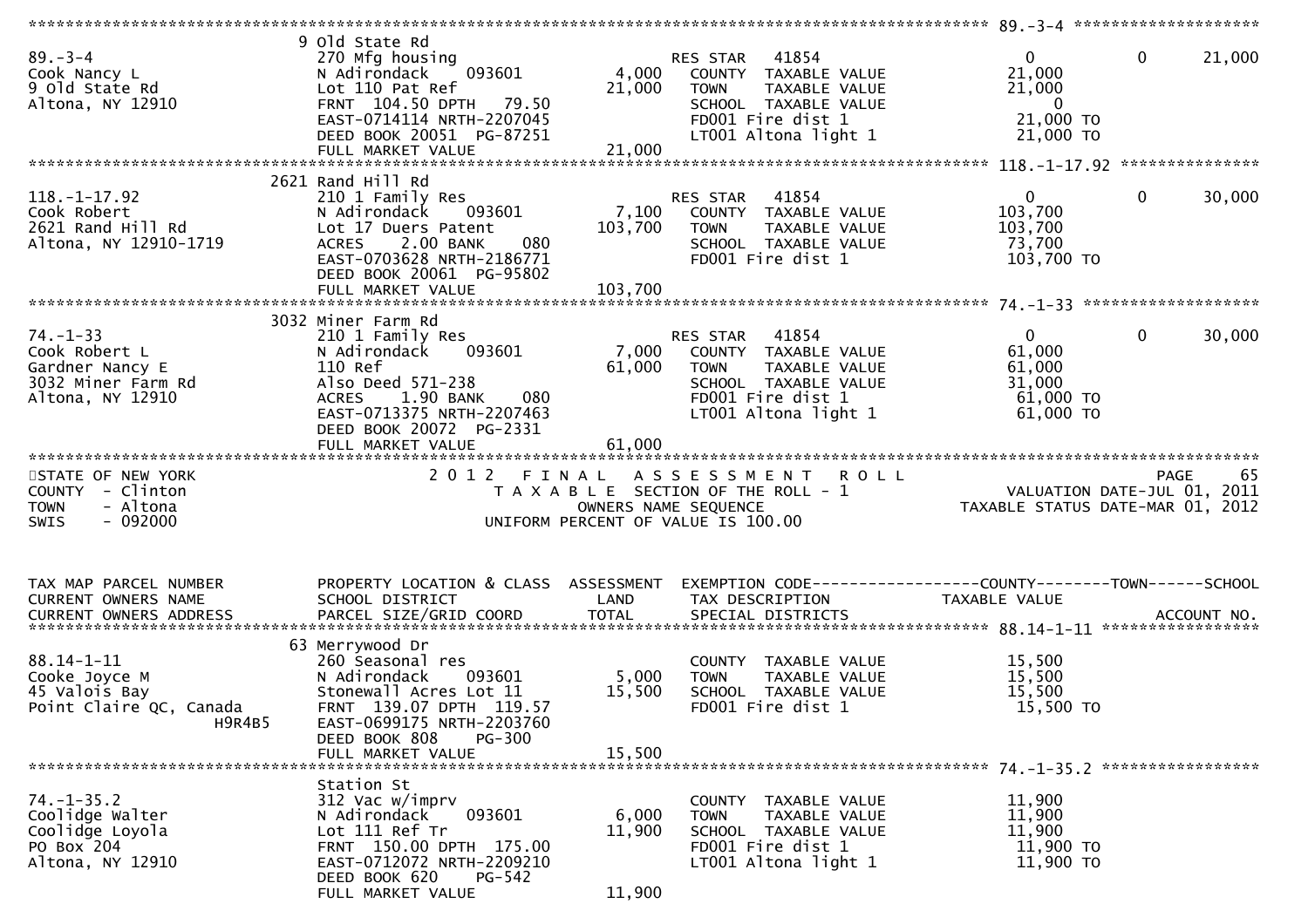| $148. - 2 - 13.4$<br>Corey James C<br>43 Trudo Rd<br>Altona, NY 12910                                        | 43 Trudo Rd<br>210 1 Family Res<br>093601<br>N Adirondack<br>Lot 49 Duer<br>320<br><b>ACRES</b><br>7.50 BANK<br>EAST-0712322 NRTH-2172699<br>DEED BOOK 20082 PG-18281              | 60,000                    | RES STAR<br>41854<br>12,300 LIM INC DI 41932<br>COUNTY TAXABLE VALUE<br>TAXABLE VALUE<br><b>TOWN</b><br>SCHOOL TAXABLE VALUE<br>FD001 Fire dist 1 | $\mathbf{0}$<br>28,500<br>31,500<br>60,000<br>30,000<br>60,000 TO             | 0<br>30,000<br>$\Omega$<br>$\Omega$                                                  |
|--------------------------------------------------------------------------------------------------------------|------------------------------------------------------------------------------------------------------------------------------------------------------------------------------------|---------------------------|---------------------------------------------------------------------------------------------------------------------------------------------------|-------------------------------------------------------------------------------|--------------------------------------------------------------------------------------|
| $73. - 3 - 3.2$<br>Corning Aimee<br>Corning Carl<br>545 Morton Ave<br>Asheboro, NC 27205                     | Helens Way<br>$314$ Rural vac<10<br>093601<br>N Adirondack<br>Lot 166 Ref Tr<br>5.00<br><b>ACRES</b><br>EAST-0696122 NRTH-2214323<br>DEED BOOK 20082 PG-17731                      | 8,900<br>8,900            | COUNTY TAXABLE VALUE<br>TAXABLE VALUE<br><b>TOWN</b><br>SCHOOL TAXABLE VALUE<br>FD001 Fire dist 1                                                 | 8,900<br>8,900<br>8,900<br>$8,900$ TO                                         |                                                                                      |
| $73. - 3 - 3.11$<br>Corning Carl J<br>Corning Aimee S<br>545 Morton Ave<br>Asheboro, NC 27205                | Helens Way<br>$314$ Rural vac<10<br>N Adirondack<br>093601<br>Lot 166 Ref Tr<br>2.80<br><b>ACRES</b><br>EAST-0695828 NRTH-2214231<br>DEED BOOK 20051 PG-86803<br>FULL MARKET VALUE | 7,600<br>7,600<br>7,600   | COUNTY TAXABLE VALUE<br><b>TOWN</b><br>TAXABLE VALUE<br>SCHOOL TAXABLE VALUE<br>FD001 Fire dist 1                                                 | 7,600<br>7,600<br>7,600<br>7,600 TO                                           |                                                                                      |
| STATE OF NEW YORK<br>COUNTY - Clinton<br><b>TOWN</b><br>- Altona<br>$-092000$<br><b>SWIS</b>                 | 2 0 1 2<br>FINAL                                                                                                                                                                   | OWNERS NAME SEQUENCE      | A S S E S S M E N T<br><b>ROLL</b><br>T A X A B L E SECTION OF THE ROLL - 1<br>UNIFORM PERCENT OF VALUE IS 100.00                                 |                                                                               | 66<br><b>PAGE</b><br>VALUATION DATE-JUL 01, 2011<br>TAXABLE STATUS DATE-MAR 01, 2012 |
| TAX MAP PARCEL NUMBER<br>CURRENT OWNERS NAME<br>CURRENT OWNERS ADDRESS                                       | PROPERTY LOCATION & CLASS ASSESSMENT<br>SCHOOL DISTRICT<br>PARCEL SIZE/GRID COORD                                                                                                  | LAND<br><b>TOTAL</b>      | TAX DESCRIPTION<br>SPECIAL DISTRICTS                                                                                                              | EXEMPTION CODE-----------------COUNTY-------TOWN------SCHOOL<br>TAXABLE VALUE | ACCOUNT NO.                                                                          |
| $73. - 3 - 5$<br>Corning Carl J<br>Corning Aimee S<br>545 Morton Ave<br>Asheboro, NC 27205                   | 94 Helens Way<br>260 Seasonal res<br>N Adirondack<br>093601<br>166 Ref<br>2.20<br><b>ACRES</b><br>EAST-0695796 NRTH-2214682<br>DEED BOOK 20051 PG-86803                            | 7,200<br>14,000<br>14,000 | COUNTY TAXABLE VALUE<br>TAXABLE VALUE<br><b>TOWN</b><br>SCHOOL TAXABLE VALUE<br>FD001 Fire dist 1                                                 | 14,000<br>14,000<br>14,000<br>14,000 TO                                       |                                                                                      |
|                                                                                                              | FULL MARKET VALUE                                                                                                                                                                  |                           |                                                                                                                                                   |                                                                               |                                                                                      |
| $119. - 1 - 9.4$<br>Corodimas Donna E<br>1239 County Rte 3<br>Hammond, NY 13646<br>MAY BE SUBJECT TO PAYMENT | Military Tpke<br>312 Vac w/imprv<br>N Adirondack<br>093601<br>Lot 95 Duers Pat<br>ACRES 247.40<br>EAST-0719107 NRTH-2186521<br>DEED BOOK 20122 PG-45941                            | 81,500<br>82,500          | AGRI DISTR 41720<br>COUNTY TAXABLE VALUE<br>TAXABLE VALUE<br>TOWN<br>SCHOOL TAXABLE VALUE<br>FD001 Fire dist 1                                    | 6,766<br>75,734<br>75,734<br>75,734<br>82,500 TO                              | 6,766<br>6,766                                                                       |
| UNDER AGDIST LAW TIL 2016                                                                                    | FULL MARKET VALUE                                                                                                                                                                  | 82,500                    |                                                                                                                                                   |                                                                               |                                                                                      |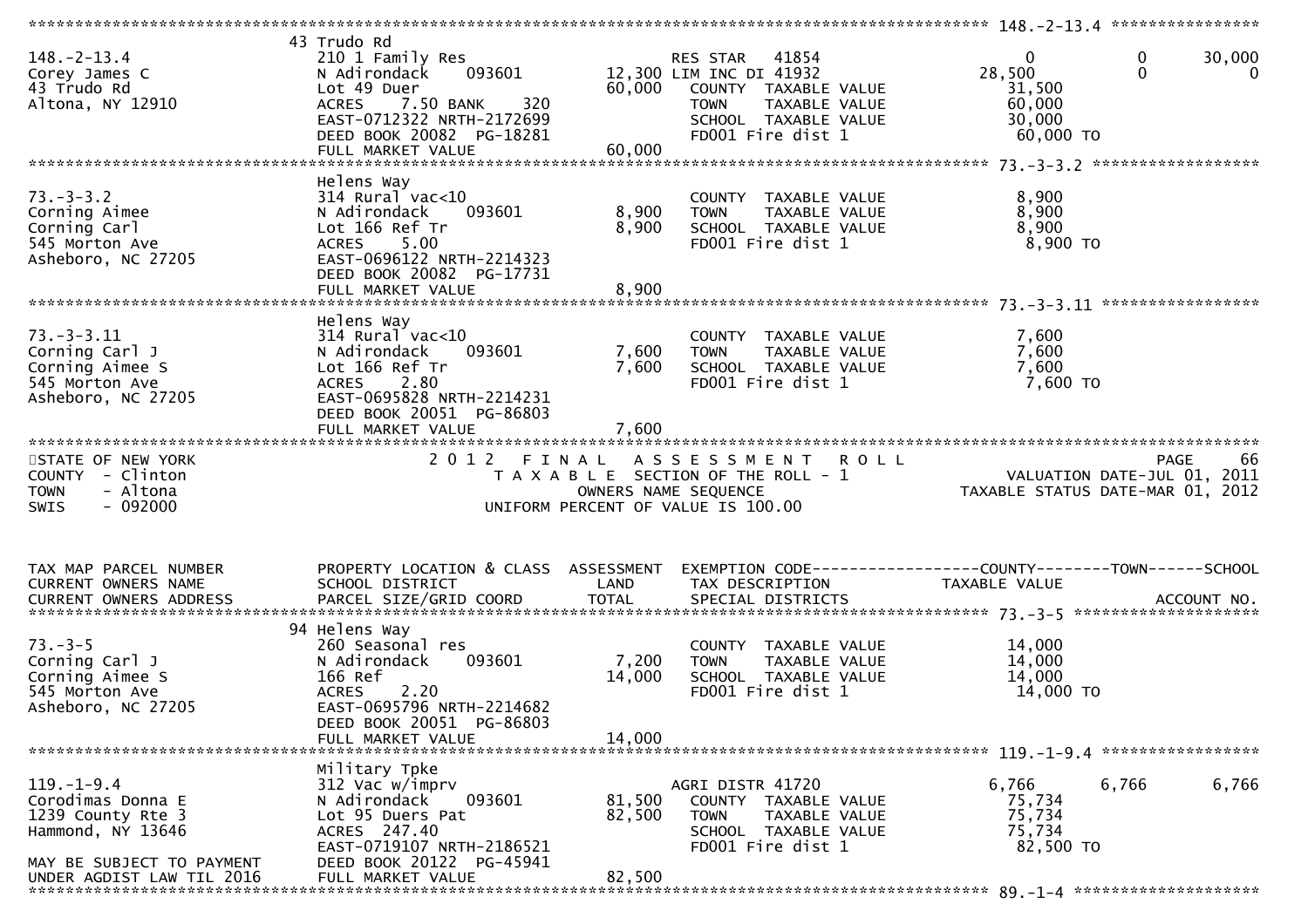| $89. - 1 - 4$<br>Corron Donald D<br>Corron Gail P<br>425 Devils Den Rd<br>Altona, NY 12910<br>$89.1 - 3 - 31$<br>Corron Donald D<br>Corron Robert H<br>PO Box 102<br>Altona, NY 12910 | 425 Devils Den Rd<br>210 1 Family Res<br>093601<br>N Adirondack<br>131 Duer<br><b>ACRES</b><br>2.20<br>EAST-0710754 NRTH-2205679<br>DEED BOOK 958<br><b>PG-109</b><br>444/442 Devils Den Rd<br>270 Mfg housing<br>093601<br>N Adirondack<br>110 Ref<br>FRNT 115.00 DPTH 132.00<br>EAST-0711048 NRTH-2205973<br>DEED BOOK 20072 PG-10280<br>FULL MARKET VALUE | 5,200<br>24,000<br>24,000  | 99 PCT OF VALUE USED FOR EXEMPTION PURPOSES<br>WARNONALL 41121<br>7,200 SR STAR<br>41834<br>84,000 COUNTY TAXABLE VALUE<br>TAXABLE VALUE<br><b>TOWN</b><br>SCHOOL TAXABLE VALUE<br>FD001 Fire dist 1<br>41854<br>RES STAR<br>COUNTY TAXABLE VALUE<br><b>TOWN</b><br>TAXABLE VALUE<br>SCHOOL TAXABLE VALUE<br>FD001 Fire dist 1<br>LT001 Altona light 1 | 12,474<br>12,474<br>0<br>$\Omega$<br>71,526<br>71,526<br>21,800<br>84,000 TO<br>$\Omega$<br>$\Omega$<br>24,000<br>24,000<br>$\overline{0}$<br>24,000 TO<br>24,000 TO | $\Omega$<br>62,200<br>24,000 |
|---------------------------------------------------------------------------------------------------------------------------------------------------------------------------------------|--------------------------------------------------------------------------------------------------------------------------------------------------------------------------------------------------------------------------------------------------------------------------------------------------------------------------------------------------------------|----------------------------|--------------------------------------------------------------------------------------------------------------------------------------------------------------------------------------------------------------------------------------------------------------------------------------------------------------------------------------------------------|----------------------------------------------------------------------------------------------------------------------------------------------------------------------|------------------------------|
| $91.-1-6.11$<br>Corrow Patrick S<br>2181 Miner Farm Rd<br>Altona, NY 12910                                                                                                            | Miner Farm Rd<br>321 Abandoned ag<br>Northeastern Cl 092801<br>ACRES 11.00<br>EAST-0734320 NRTH-2207926<br>DEED BOOK 20062 PG-1329<br>FULL MARKET VALUE                                                                                                                                                                                                      | 13,300<br>13,300<br>13,300 | COUNTY TAXABLE VALUE<br><b>TOWN</b><br>TAXABLE VALUE<br>SCHOOL TAXABLE VALUE<br>FD001 Fire dist 1                                                                                                                                                                                                                                                      | 13,300<br>13,300<br>13,300<br>13,300 TO                                                                                                                              |                              |
| STATE OF NEW YORK<br>COUNTY - Clinton<br>- Altona<br><b>TOWN</b><br>$-092000$<br><b>SWIS</b>                                                                                          |                                                                                                                                                                                                                                                                                                                                                              |                            | 2012 FINAL ASSESSMENT ROLL<br>T A X A B L E SECTION OF THE ROLL - 1<br>OWNERS NAME SEQUENCE<br>UNIFORM PERCENT OF VALUE IS 100.00                                                                                                                                                                                                                      | PAGE<br>VALUATION DATE-JUL 01, 2011<br>TAXABLE STATUS DATE-MAR 01, 2012                                                                                              | 67                           |
| TAX MAP PARCEL NUMBER<br>CURRENT OWNERS NAME                                                                                                                                          | PROPERTY LOCATION & CLASS ASSESSMENT<br>SCHOOL DISTRICT                                                                                                                                                                                                                                                                                                      | LAND                       | TAX DESCRIPTION                                                                                                                                                                                                                                                                                                                                        | EXEMPTION CODE------------------COUNTY--------TOWN------SCHOOL<br>TAXABLE VALUE                                                                                      |                              |
|                                                                                                                                                                                       |                                                                                                                                                                                                                                                                                                                                                              |                            |                                                                                                                                                                                                                                                                                                                                                        |                                                                                                                                                                      |                              |
| $91. - 1 - 6.14$<br>Corrow Patrick S<br>2181 Miner Farm Rd<br>Altona, NY 12910                                                                                                        | 2181 Miner Farm Rd<br>210 1 Family Res<br>093601<br>N Adirondack<br><b>ACRES</b><br>6.50<br>EAST-0733964 NRTH-2207236<br>DEED BOOK 20062 PG-1329<br>FULL MARKET VALUE                                                                                                                                                                                        | 9,800<br>89,700<br>89,700  | 41854<br>RES STAR<br>COUNTY TAXABLE VALUE<br><b>TOWN</b><br>TAXABLE VALUE<br>SCHOOL TAXABLE VALUE<br>FD001 Fire dist 1                                                                                                                                                                                                                                 | $\mathbf 0$<br>$\mathbf{0}$<br>89,700<br>89,700<br>59,700<br>89,700 TO                                                                                               | 30,000                       |
| $91. - 1 - 6.121$<br>Corrow Patrick S<br>2181 Miner Farm Rd<br>Altona, NY 12910                                                                                                       | Mayott Rd<br>$314$ Rural vac<10<br>093601<br>N Adirondack<br>51 Ref<br>1.80<br><b>ACRES</b><br>EAST-0734110 NRTH-2206963<br>DEED BOOK 20062 PG-1329<br>FULL MARKET VALUE                                                                                                                                                                                     | 7,000<br>7,000<br>7,000    | COUNTY TAXABLE VALUE<br>TAXABLE VALUE<br><b>TOWN</b><br>SCHOOL TAXABLE VALUE<br>FD001 Fire dist 1                                                                                                                                                                                                                                                      | 7,000<br>7,000<br>7,000<br>7,000 TO                                                                                                                                  |                              |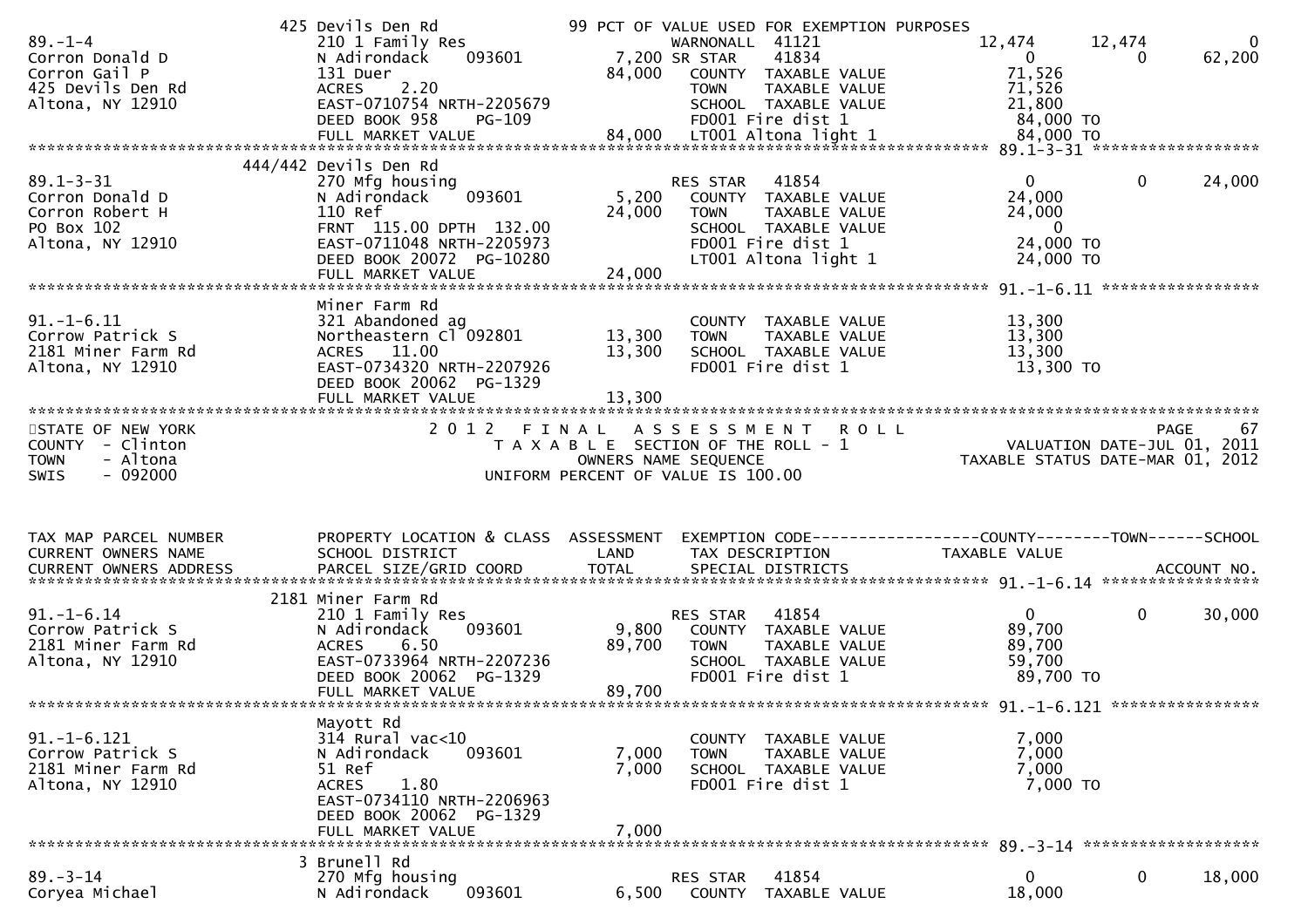| Coryea Patty<br>3 Brunell Rd<br>Altona, NY 12910                                                      | 110 Ref<br>1.20<br><b>ACRES</b><br>EAST-0714075 NRTH-2204085<br>DEED BOOK 1022<br>PG-81<br>FULL MARKET VALUE                                                                  | 18,000<br>18,000                                                                                             | <b>TOWN</b>                                                      | TAXABLE VALUE<br>SCHOOL TAXABLE VALUE<br>FD001 Fire dist 1                                                   |             | 18,000<br>$\mathbf{0}$<br>18,000 TO                                                  |                             |                          |
|-------------------------------------------------------------------------------------------------------|-------------------------------------------------------------------------------------------------------------------------------------------------------------------------------|--------------------------------------------------------------------------------------------------------------|------------------------------------------------------------------|--------------------------------------------------------------------------------------------------------------|-------------|--------------------------------------------------------------------------------------|-----------------------------|--------------------------|
|                                                                                                       |                                                                                                                                                                               |                                                                                                              |                                                                  |                                                                                                              |             |                                                                                      |                             |                          |
| $135. - 2 - 30.2$<br>Cote Gregg G<br>Cote Dawana<br>343 Recore Rd<br>West Chazy, NY 12992             | Recore Rd<br>312 Vac w/imprv<br>Beekmantown Cen 092401<br>Lot 143-146 Duer<br>ACRES 1.90<br>EAST-0739331 NRTH-2179943<br>DEED BOOK 985<br><b>PG-94</b><br>FULL MARKET VALUE   | 9,500<br>34,500<br>34,500                                                                                    | <b>TOWN</b>                                                      | COUNTY TAXABLE VALUE<br>TAXABLE VALUE<br>SCHOOL TAXABLE VALUE<br>FD001 Fire dist 1                           |             | 34,500<br>34,500<br>34,500<br>34,500 TO                                              |                             |                          |
|                                                                                                       |                                                                                                                                                                               |                                                                                                              |                                                                  |                                                                                                              |             |                                                                                      |                             |                          |
| $135. - 2 - 31$<br>Cote Gregg George<br>Cote Dawana<br>343 Recore Rd<br>West Chazy, NY 12992          | 343 Recore Rd<br>240 Rural res<br>Beekmantown Cen 092401<br>Lot 143 Duers<br>ACRES 14.20<br>EAST-0738833 NRTH-2180186<br>DEED BOOK 701<br>$PG-20$<br>FULL MARKET VALUE        | 14,800<br>105,000<br>105,000                                                                                 | RES STAR<br><b>TOWN</b>                                          | 41854<br>COUNTY TAXABLE VALUE<br>TAXABLE VALUE<br>SCHOOL TAXABLE VALUE<br>FD001 Fire dist 1                  |             | $\mathbf{0}$<br>105,000<br>105,000<br>75,000<br>105,000 TO                           | 0                           | 30,000                   |
|                                                                                                       |                                                                                                                                                                               |                                                                                                              |                                                                  |                                                                                                              |             |                                                                                      |                             |                          |
| STATE OF NEW YORK<br>COUNTY - Clinton<br>- Altona<br><b>TOWN</b><br>$-092000$<br><b>SWIS</b>          | 2012                                                                                                                                                                          | FINAL<br>T A X A B L E SECTION OF THE ROLL - 1<br>OWNERS NAME SEQUENCE<br>UNIFORM PERCENT OF VALUE IS 100.00 | A S S E S S M E N T                                              |                                                                                                              | <b>ROLL</b> | VALUATION DATE-JUL 01, 2011<br>TAXABLE STATUS DATE-MAR 01, 2012                      |                             | 68<br>PAGE               |
|                                                                                                       |                                                                                                                                                                               |                                                                                                              |                                                                  |                                                                                                              |             |                                                                                      |                             |                          |
| TAX MAP PARCEL NUMBER<br>CURRENT OWNERS NAME<br><b>CURRENT OWNERS ADDRESS</b>                         | PROPERTY LOCATION & CLASS ASSESSMENT<br>SCHOOL DISTRICT<br>PARCEL SIZE/GRID COORD                                                                                             | LAND<br><b>TOTAL</b>                                                                                         |                                                                  | TAX DESCRIPTION<br>SPECIAL DISTRICTS                                                                         |             | EXEMPTION CODE-----------------COUNTY-------TOWN------SCHOOL<br><b>TAXABLE VALUE</b> |                             | ACCOUNT NO.              |
|                                                                                                       |                                                                                                                                                                               |                                                                                                              |                                                                  |                                                                                                              |             |                                                                                      |                             |                          |
| $118. - 1 - 16$<br>Coty Michael R<br>Coty Doreen C<br>2679 Rand Hill Rd<br>Altona, NY 12910           | 2679 Rand Hill Rd<br>210 1 Family Res<br>093601<br>N Adirondack<br>16 Duer<br>1.00 BANK<br>850<br><b>ACRES</b><br>EAST-0703398 NRTH-2188235<br>DEED BOOK 702<br>PG-189        | 6,500<br>87,800                                                                                              | RES STAR<br><b>TOWN</b>                                          | 41854<br>COUNTY TAXABLE VALUE<br>TAXABLE VALUE<br>SCHOOL TAXABLE VALUE<br>FD001 Fire dist 1                  |             | $\Omega$<br>87,800<br>87,800<br>57,800<br>87,800 TO                                  | $\mathbf 0$                 | 30,000                   |
|                                                                                                       | FULL MARKET VALUE                                                                                                                                                             | 87,800                                                                                                       |                                                                  |                                                                                                              |             |                                                                                      |                             |                          |
|                                                                                                       |                                                                                                                                                                               |                                                                                                              |                                                                  |                                                                                                              |             |                                                                                      |                             |                          |
| $89.1 - 3 - 23$<br>Coty Raymond W<br>Coty Catherine<br>70 Bloomer St<br>PO Box 28<br>Altona, NY 12910 | 70 Bloomer St<br>210 1 Family Res<br>N Adirondack<br>093601<br>110 Ref<br>FRNT 75.00 DPTH 213.00<br>EAST-0711239 NRTH-2206909<br>DEED BOOK 605<br>PG-137<br>FULL MARKET VALUE | 47,100<br>47,100                                                                                             | AGED COUN 41802<br>5,100 SR STAR<br><b>COUNTY</b><br><b>TOWN</b> | 41834<br>TAXABLE VALUE<br>TAXABLE VALUE<br>SCHOOL TAXABLE VALUE<br>FD001 Fire dist 1<br>LT001 Altona light 1 |             | 18,840<br>$\mathbf 0$<br>28,260<br>47,100<br>0<br>47,100 TO<br>47,100 TO             | $\mathbf 0$<br>$\mathbf{0}$ | $\overline{0}$<br>47,100 |
|                                                                                                       | Bloomer St                                                                                                                                                                    |                                                                                                              |                                                                  |                                                                                                              |             | $89.1 - 3 - 22.2$                                                                    |                             | ****************         |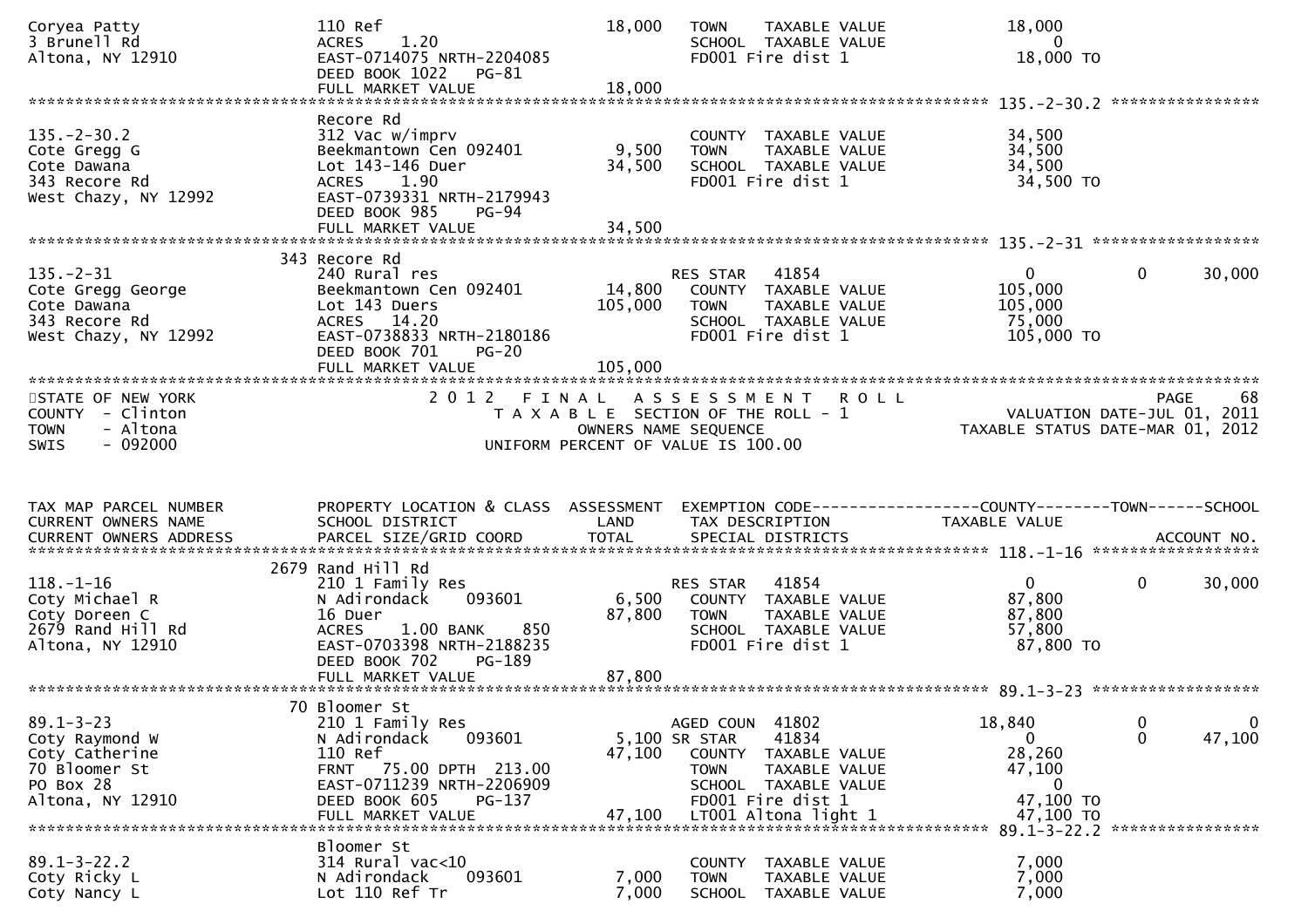| 43 O'Neil Rd<br>West Chazy, NY 12992                                             | 1.82<br><b>ACRES</b><br>EAST-0711439 NRTH-2206933<br>DEED BOOK 20021 PG-48722<br>FULL MARKET VALUE                                                                         | 7,000                      | FD001 Fire dist 1<br>LT001 Altona light 1                                                                                             | 7,000 TO<br>7,000 TO                                                                           |    |
|----------------------------------------------------------------------------------|----------------------------------------------------------------------------------------------------------------------------------------------------------------------------|----------------------------|---------------------------------------------------------------------------------------------------------------------------------------|------------------------------------------------------------------------------------------------|----|
|                                                                                  |                                                                                                                                                                            |                            |                                                                                                                                       |                                                                                                |    |
| $102. - 1 - 15$<br>County of Clinton<br>137 Margaret St<br>Plattsburgh, NY 12901 | Alder Bend Rd<br>321 Abandoned ag<br>N Adirondack<br>093601<br>Lot 187 Ref Tr<br>ACRES 87.00<br>EAST-0690635 NRTH-2195149<br>DEED BOOK 20102 PG-31628<br>FULL MARKET VALUE | 32,700<br>32,700<br>32,700 | CO TAXSALE 33201<br>COUNTY TAXABLE VALUE<br>TAXABLE VALUE<br><b>TOWN</b><br>SCHOOL TAXABLE VALUE<br>FD001 Fire dist 1<br>32,700 EX    | 32,700<br>32,700<br>0<br>$\Omega$<br>32,700<br>$0$ TO                                          |    |
|                                                                                  |                                                                                                                                                                            |                            |                                                                                                                                       |                                                                                                |    |
| $103.-1-8.1$<br>County of Clinton<br>137 Margaret St<br>Plattsburgh, NY 12901    | Devils Den Rd<br>321 Abandoned ag<br>093601<br>N Adirondack<br>Lot 132 Duer<br>ACRES 12.00<br>EAST-0707296 NRTH-2199328<br>DEED BOOK 20102 PG-31629<br>FULL MARKET VALUE   | 33,200<br>33,200<br>33,200 | CO TAXSALE 33201<br>COUNTY TAXABLE VALUE<br>TAXABLE VALUE<br><b>TOWN</b><br>SCHOOL TAXABLE VALUE<br>FD001 Fire dist 1<br>33,200 EX    | 33,200<br>33,200<br>0<br>$\mathbf{0}$<br>33,200<br>0 TO                                        |    |
| STATE OF NEW YORK                                                                | 2 0 1 2                                                                                                                                                                    | FINAL                      | A S S E S S M E N T<br><b>ROLL</b>                                                                                                    | <b>PAGE</b>                                                                                    | 69 |
| COUNTY - Clinton<br>- Altona<br><b>TOWN</b><br>$-092000$<br><b>SWIS</b>          |                                                                                                                                                                            |                            | T A X A B L E SECTION OF THE ROLL - 1<br>OWNERS NAME SEQUENCE<br>UNIFORM PERCENT OF VALUE IS 100.00                                   | VALUATION DATE-JUL 01, 2011<br>TAXABLE STATUS DATE-MAR 01, 2012                                |    |
|                                                                                  |                                                                                                                                                                            |                            |                                                                                                                                       |                                                                                                |    |
| TAX MAP PARCEL NUMBER<br>CURRENT OWNERS NAME<br><b>CURRENT OWNERS ADDRESS</b>    | PROPERTY LOCATION & CLASS ASSESSMENT<br>SCHOOL DISTRICT<br>PARCEL SIZE/GRID COORD                                                                                          | LAND<br><b>TOTAL</b>       | TAX DESCRIPTION<br>SPECIAL DISTRICTS                                                                                                  | EXEMPTION CODE------------------COUNTY--------TOWN------SCHOOL<br>TAXABLE VALUE<br>ACCOUNT NO. |    |
| $103. -1 - 8.2$<br>County of Clinton<br>137 Margaret St<br>Plattsburgh, NY 12901 | Devils Den Rd<br>$314$ Rural vac<10<br>093601<br>N Adirondack<br>Lot 132 Duers<br><b>ACRES</b><br>1.90<br>EAST-0708014 NRTH-2200668<br>DEED BOOK 20102 PG-31629            | 6,600<br>6,600             | CO TAXSALE 33201<br>COUNTY TAXABLE VALUE<br>TAXABLE VALUE<br>TOWN<br>SCHOOL TAXABLE VALUE<br>FD001 Fire dist 1<br>6,600 EX            | 6,600<br>6,600<br>0<br>$\mathbf{0}$<br>6,600<br>0 <sub>T</sub>                                 |    |
| $103. - 1 - 15$<br>County of Clinton<br>137 Margaret St<br>Plattsburgh, NY 12901 | Military Tpke<br>321 Abandoned ag<br>093601<br>N Adirondack<br>134 Ref<br>ACRES 71.70<br>EAST-0706400 NRTH-2195971<br>DEED BOOK 20102 PG-31629<br>FULL MARKET VALUE        | 23,500<br>23,500<br>23,500 | CO TAXSALE 33201<br>TAXABLE VALUE<br>COUNTY<br><b>TOWN</b><br>TAXABLE VALUE<br>SCHOOL TAXABLE VALUE<br>FD001 Fire dist 1<br>23,500 EX | 23,500<br>23,500<br>$\bf{0}$<br>0<br>23,500<br>0 <sub>T</sub>                                  |    |
|                                                                                  | 4735/4809 Military Tpke                                                                                                                                                    |                            |                                                                                                                                       |                                                                                                |    |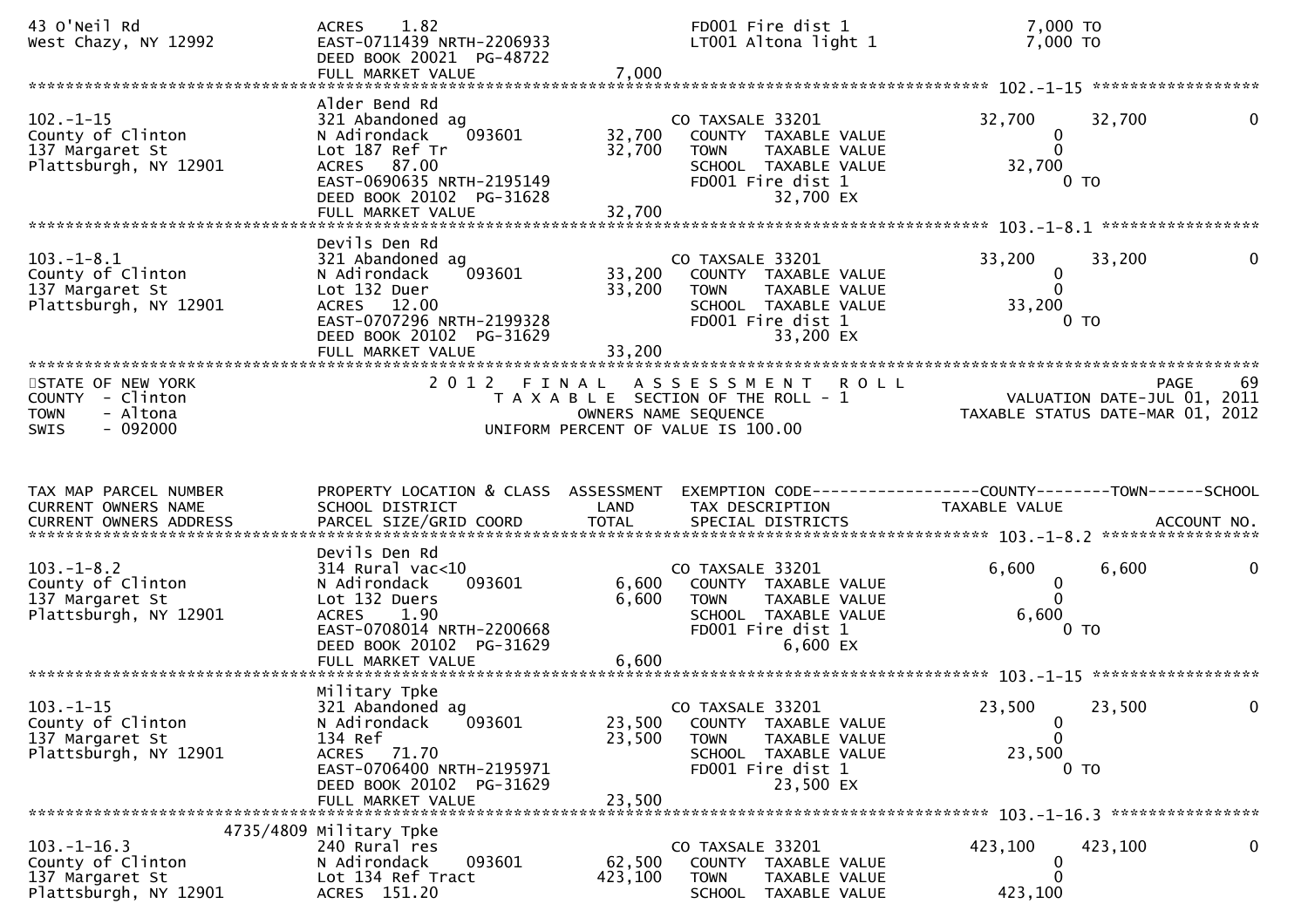|                                                                                                                | EAST-0704525 NRTH-2196594<br>DEED BOOK 20102 PG-31629<br>FULL MARKET VALUE                                                                                              | 423,100                      | FD001 Fire dist 1<br>423,100 EX                                                                                                     |                                                                                 | $0$ TO                                                                        |
|----------------------------------------------------------------------------------------------------------------|-------------------------------------------------------------------------------------------------------------------------------------------------------------------------|------------------------------|-------------------------------------------------------------------------------------------------------------------------------------|---------------------------------------------------------------------------------|-------------------------------------------------------------------------------|
|                                                                                                                |                                                                                                                                                                         |                              |                                                                                                                                     |                                                                                 |                                                                               |
| $103. - 1 - 17$<br>County of Clinton<br>137 Margaret St<br>Plattsburgh, NY 12901                               | Rabideau Rd<br>321 Abandoned ag<br>093601<br>N Adirondack<br>158 Ref Tr<br>ACRES 39.30<br>EAST-0702031 NRTH-2198716<br>DEED BOOK 20102 PG-31629<br>FULL MARKET VALUE    | 20,200<br>20, 200<br>20,200  | CO TAXSALE 33201<br>COUNTY TAXABLE VALUE<br><b>TOWN</b><br>TAXABLE VALUE<br>SCHOOL TAXABLE VALUE<br>FD001 Fire dist 1<br>20,200 EX  | 20,200<br>$\bf{0}$<br>$\mathbf{0}$<br>20,200                                    | 20,200<br>$\mathbf{0}$<br>0 <sub>T</sub>                                      |
|                                                                                                                |                                                                                                                                                                         |                              |                                                                                                                                     |                                                                                 |                                                                               |
| $103. - 1 - 18$<br>County of Clinton<br>137 Margaret St<br>Plattsburgh, NY 12901                               | 4824 Military Tpke<br>240 Rural res<br>093601<br>N Adirondack<br>135 Ref<br>ACRES 251.80<br>EAST-0704073 NRTH-2199016<br>DEED BOOK 20102 PG-31629<br>FULL MARKET VALUE  | 94,000<br>414,100<br>414,100 | CO TAXSALE 33201<br>COUNTY TAXABLE VALUE<br><b>TOWN</b><br>TAXABLE VALUE<br>SCHOOL TAXABLE VALUE<br>FD001 Fire dist 1<br>414,100 EX | 414,100<br>0<br>$\Omega$<br>414,100                                             | 414,100<br>0<br>0 TO                                                          |
| **********************                                                                                         |                                                                                                                                                                         |                              |                                                                                                                                     |                                                                                 |                                                                               |
| STATE OF NEW YORK<br>COUNTY - Clinton<br>- Altona<br><b>TOWN</b><br>$-092000$<br><b>SWIS</b>                   | 2012 FINAL                                                                                                                                                              |                              | A S S E S S M E N T<br>T A X A B L E SECTION OF THE ROLL - 1<br>OWNERS NAME SEQUENCE<br>UNIFORM PERCENT OF VALUE IS 100.00          | <b>ROLL</b>                                                                     | 70<br>PAGE<br>VALUATION DATE-JUL 01, 2011<br>TAXABLE STATUS DATE-MAR 01, 2012 |
|                                                                                                                |                                                                                                                                                                         |                              |                                                                                                                                     |                                                                                 |                                                                               |
| TAX MAP PARCEL NUMBER<br>CURRENT OWNERS NAME<br>CURRENT OWNERS ADDRESS                                         | PROPERTY LOCATION & CLASS ASSESSMENT<br>SCHOOL DISTRICT                                                                                                                 | LAND                         | TAX DESCRIPTION                                                                                                                     | EXEMPTION CODE------------------COUNTY--------TOWN------SCHOOL<br>TAXABLE VALUE |                                                                               |
|                                                                                                                | 1037/1065 Alder Bend Rd                                                                                                                                                 |                              |                                                                                                                                     |                                                                                 |                                                                               |
| $117. - 1 - 5.1$<br>County of Clinton<br>137 Margaret St<br>Plattsburgh, NY 12901<br>MAY BE SUBJECT TO PAYMENT | 112 Dairy farm<br>093601<br>N Adirondack<br>187 Ref<br>ACRES 474.70<br>EAST-0692304 NRTH-2190800<br>DEED BOOK 20112 PG-39190                                            | 118,700<br>265,000           | COUNTY TAXABLE VALUE<br><b>TOWN</b><br>TAXABLE VALUE<br>SCHOOL TAXABLE VALUE<br>FD001 Fire dist 1                                   | 265,000<br>265,000<br>265,000<br>265,000 TO                                     |                                                                               |
| UNDER AGDIST LAW TIL 2012                                                                                      | FULL MARKET VALUE                                                                                                                                                       | 265,000                      |                                                                                                                                     |                                                                                 |                                                                               |
| $118.-1-1.21$<br>County of Clinton<br>137 Margaret St<br>Plattsburgh, NY 12901                                 | Lash Rd<br>105 Vac farmland<br>N Adirondack<br>093601<br>14 Duer<br>72.70<br><b>ACRES</b><br>EAST-0698282 NRTH-2192873<br>DEED BOOK 20112 PG-39190<br>FULL MARKET VALUE | 50,600<br>50,600<br>50,600   | COUNTY TAXABLE VALUE<br><b>TOWN</b><br>TAXABLE VALUE<br>SCHOOL TAXABLE VALUE<br>FD001 Fire dist 1                                   | 50,600<br>50,600<br>50,600<br>50,600 TO                                         |                                                                               |
|                                                                                                                | Lash Rd                                                                                                                                                                 |                              |                                                                                                                                     |                                                                                 |                                                                               |
| $118. - 1 - 2$<br>County of Clinton<br>137 Margaret St<br>Plattsburgh, NY 12901                                | 321 Abandoned ag<br>093601<br>N Adirondack<br>14 Duer<br>ACRES 224.20<br>EAST-0697457 NRTH-2191107                                                                      | 78,800<br>78,800             | CO TAXSALE 33201<br>COUNTY TAXABLE VALUE<br><b>TOWN</b><br>TAXABLE VALUE<br>SCHOOL TAXABLE VALUE<br>FD001 Fire dist 1               | 78,800<br>$\Omega$<br>78,800                                                    | 78,800<br>0<br>$0$ TO                                                         |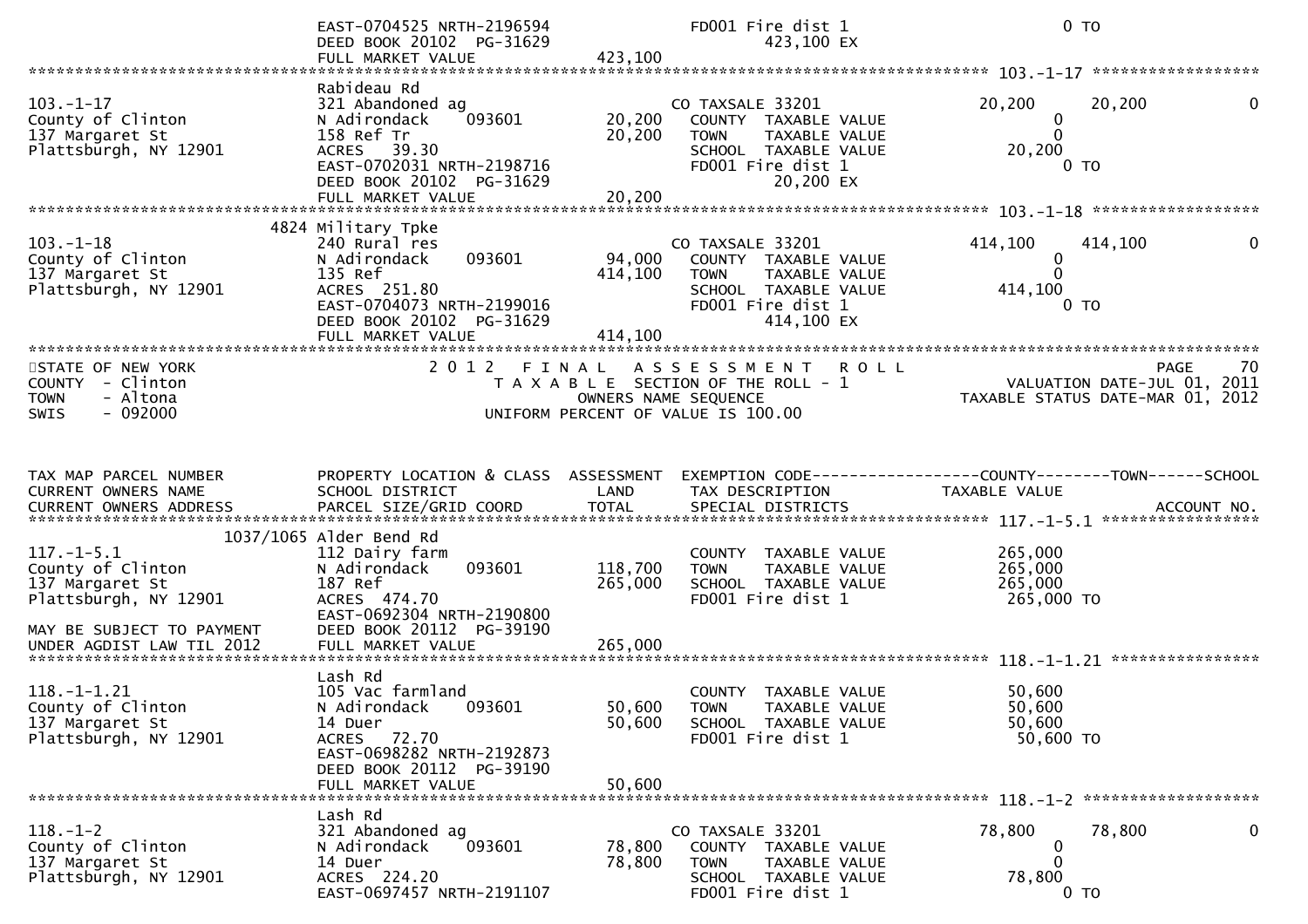|                                                                                   | DEED BOOK 20102 PG-31629                                                                                                                                    |                            | 78,800 EX                                                                                                             |                                                                                                     |    |
|-----------------------------------------------------------------------------------|-------------------------------------------------------------------------------------------------------------------------------------------------------------|----------------------------|-----------------------------------------------------------------------------------------------------------------------|-----------------------------------------------------------------------------------------------------|----|
|                                                                                   | FULL MARKET VALUE                                                                                                                                           | 78,800                     |                                                                                                                       |                                                                                                     |    |
|                                                                                   |                                                                                                                                                             |                            |                                                                                                                       |                                                                                                     |    |
| $118.-1-3.1$<br>County of Clinton<br>137 Margaret St                              | Lash Rd<br>321 Abandoned ag<br>093601<br>N Adirondack<br>15 Duer                                                                                            | 31,400<br>31,400           | CO TAXSALE 33201<br>COUNTY TAXABLE VALUE<br><b>TOWN</b><br>TAXABLE VALUE                                              | 31,400<br>31,400<br>$\mathbf 0$<br>$\Omega$                                                         | 0  |
| Plattsburgh, NY 12901                                                             | ACRES 123.00<br>EAST-0701211 NRTH-2191828<br>DEED BOOK 20102 PG-31629                                                                                       |                            | SCHOOL TAXABLE VALUE<br>FD001 Fire dist 1<br>31,400 EX                                                                | 31,400<br>0 <sub>T</sub>                                                                            |    |
|                                                                                   | FULL MARKET VALUE                                                                                                                                           | 31,400                     |                                                                                                                       |                                                                                                     |    |
|                                                                                   |                                                                                                                                                             |                            |                                                                                                                       |                                                                                                     |    |
| $118. - 1 - 3.5$<br>County of Clinton<br>137 Margaret St<br>Plattsburgh, NY 12901 | 100 Lash Rd<br>210 1 Family Res<br>093601<br>N Adirondack<br>Lot 15 Duers<br>ACRES 15.30<br>EAST-0700393 NRTH-2192545                                       | 11,600<br>99,000           | CO TAXSALE 33201<br>COUNTY TAXABLE VALUE<br>TAXABLE VALUE<br><b>TOWN</b><br>SCHOOL TAXABLE VALUE<br>FD001 Fire dist 1 | 99,000<br>99,000<br>$\mathbf 0$<br>$\Omega$<br>99,000<br>0 <sub>TO</sub>                            | 0  |
|                                                                                   | DEED BOOK 20102 PG-31628                                                                                                                                    |                            | 99,000 EX                                                                                                             |                                                                                                     |    |
| *************************                                                         | FULL MARKET VALUE                                                                                                                                           | 99,000                     |                                                                                                                       |                                                                                                     |    |
| STATE OF NEW YORK<br>COUNTY - Clinton<br>- Altona<br><b>TOWN</b>                  | 2 0 1 2<br>FINAL                                                                                                                                            |                            | A S S E S S M E N T<br><b>ROLL</b><br>T A X A B L E SECTION OF THE ROLL - 1<br>OWNERS NAME SEQUENCE                   | <b>PAGE</b><br>VALUATION DATE-JUL 01, 2011<br>TAXABLE STATUS DATE-MAR 01, 2012                      | 71 |
| $-092000$<br><b>SWIS</b>                                                          |                                                                                                                                                             |                            | UNIFORM PERCENT OF VALUE IS 100.00                                                                                    |                                                                                                     |    |
| TAX MAP PARCEL NUMBER<br>CURRENT OWNERS NAME<br><b>CURRENT OWNERS ADDRESS</b>     | PROPERTY LOCATION & CLASS ASSESSMENT<br>SCHOOL DISTRICT<br>PARCEL SIZE/GRID COORD                                                                           | LAND<br><b>TOTAL</b>       | TAX DESCRIPTION<br>SPECIAL DISTRICTS                                                                                  | EXEMPTION        CODE-----------------COUNTY-------TOWN------SCHOOL<br>TAXABLE VALUE<br>ACCOUNT NO. |    |
|                                                                                   | Lash Rd                                                                                                                                                     |                            |                                                                                                                       |                                                                                                     |    |
| $118. - 1 - 3.9$<br>County of Clinton<br>137 Margaret St<br>Plattsburgh, NY 12901 | 105 Vac farmland<br>N Adirondack<br>093601<br>Lot 15 Duers Pat<br>ACRES 20.30<br>EAST-0699734 NRTH-2192895<br>DEED BOOK 20112 PG-39190<br>FULL MARKET VALUE | 20,000<br>20,000<br>20,000 | COUNTY TAXABLE VALUE<br>TAXABLE VALUE<br><b>TOWN</b><br>SCHOOL TAXABLE VALUE<br>FD001 Fire dist 1                     | 20,000<br>20,000<br>20,000<br>20,000 TO                                                             |    |
|                                                                                   |                                                                                                                                                             |                            |                                                                                                                       |                                                                                                     |    |
| $118. - 1 - 6$<br>County of Clinton<br>137 Margaret St                            | 2927 Rand Hill Rd<br>552 Golf course<br>093601<br>N Adirondack<br>42 Duer                                                                                   | 84,600<br>510,100          | CO TAXSALE 33201<br>COUNTY TAXABLE VALUE<br><b>TOWN</b><br>TAXABLE VALUE                                              | 510,100<br>510,100<br>0<br>0                                                                        | 0  |
| Plattsburgh, NY 12901                                                             | ACRES 200.40<br>EAST-0703609 NRTH-2193701<br>DEED BOOK 20102 PG-31629<br>FULL MARKET VALUE                                                                  | 510,100                    | SCHOOL TAXABLE VALUE<br>FD001 Fire dist 1<br>510,100 EX                                                               | 510,100<br>$0$ TO                                                                                   |    |
|                                                                                   | 16 Pinewood Dr                                                                                                                                              |                            |                                                                                                                       |                                                                                                     |    |
| $88.14 - 1 - 57$<br>Coupal James M<br>Coupal Sue A<br>321 Dickson Point Rd        | 270 Mfg housing<br>093601<br>N Adirondack<br>Stonewall Acres Lot 57<br>FRNT 100.52 DPTH 108.00                                                              | 4,300<br>13,900            | COUNTY TAXABLE VALUE<br>TAXABLE VALUE<br><b>TOWN</b><br>SCHOOL TAXABLE VALUE<br>FD001 Fire dist 1                     | 13,900<br>13,900<br>13,900<br>13,900 TO                                                             |    |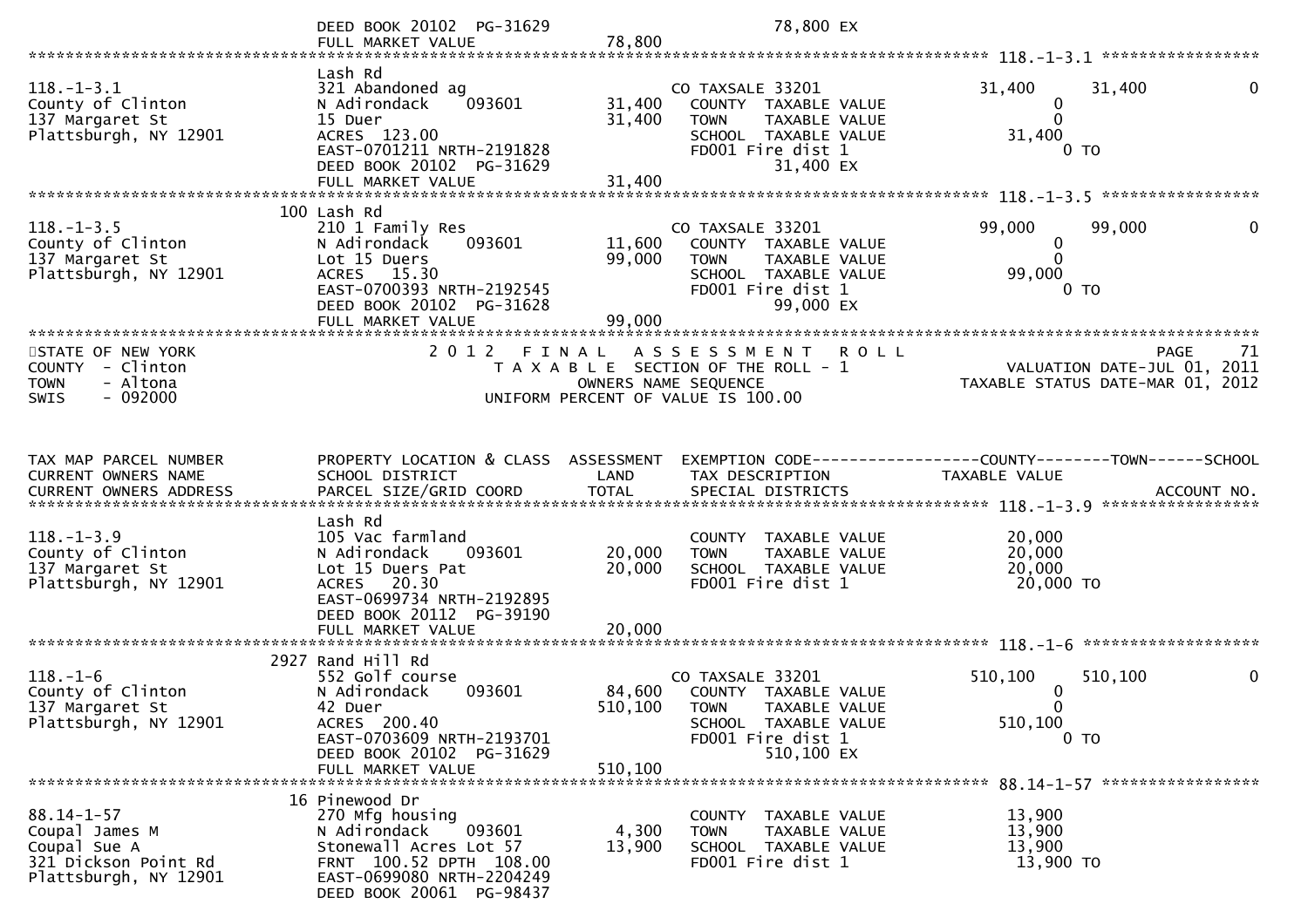|                                                                                              | FULL MARKET VALUE                                                                                                                                                                    | 13,900            |                                                                                                                                                                                                                                 |                                                                                                                          |
|----------------------------------------------------------------------------------------------|--------------------------------------------------------------------------------------------------------------------------------------------------------------------------------------|-------------------|---------------------------------------------------------------------------------------------------------------------------------------------------------------------------------------------------------------------------------|--------------------------------------------------------------------------------------------------------------------------|
|                                                                                              |                                                                                                                                                                                      |                   |                                                                                                                                                                                                                                 |                                                                                                                          |
| $135. - 1 - 18.12$<br>Coupal Leo P<br>Coupal Penny<br>169 Harvey Rd<br>West Chazy, NY 12992  | 169 Harvey Rd<br>210 1 Family Res<br>N Adirondack<br>093601<br>131 Duer<br>4.40<br><b>ACRES</b><br>EAST-0733953 NRTH-2179907<br>DEED BOOK 20041 PG-75993                             | 10,700<br>120,000 | 41854<br><b>RES STAR</b><br>COUNTY<br>TAXABLE VALUE<br><b>TOWN</b><br>TAXABLE VALUE<br>SCHOOL TAXABLE VALUE<br>FD001 Fire dist 1                                                                                                | $\mathbf{0}$<br>$\mathbf 0$<br>30,000<br>120,000<br>120,000<br>90,000<br>120,000 TO                                      |
|                                                                                              | FULL MARKET VALUE                                                                                                                                                                    | 120,000           |                                                                                                                                                                                                                                 |                                                                                                                          |
|                                                                                              |                                                                                                                                                                                      |                   |                                                                                                                                                                                                                                 |                                                                                                                          |
| 73. – 1–9.1<br>Couture Danah<br>2029 Alder Bend Rd<br>Altona, NY 12910                       | 2029 Alder Bend Rd<br>210 1 Family Res<br>N Adirondack<br>093601<br>Lot 166 Pat Ref<br>2.30<br><b>ACRES</b><br>EAST-0697738 NRTH-2214800<br>DEED BOOK 20041 PG-70761                 | 7,400<br>46,400   | RES STAR<br>41854<br>COUNTY TAXABLE VALUE<br>TAXABLE VALUE<br><b>TOWN</b><br>SCHOOL TAXABLE VALUE<br>FD001 Fire dist 1                                                                                                          | $\mathbf{0}$<br>30,000<br>$\overline{0}$<br>46,400<br>46,400<br>16,400<br>46,400 TO                                      |
|                                                                                              | FULL MARKET VALUE                                                                                                                                                                    | 46,400            |                                                                                                                                                                                                                                 |                                                                                                                          |
| STATE OF NEW YORK<br>COUNTY - Clinton<br><b>TOWN</b><br>- Altona<br>$-092000$<br><b>SWIS</b> | 2012 FINAL                                                                                                                                                                           |                   | A S S E S S M E N T<br><b>ROLL</b><br>T A X A B L E SECTION OF THE ROLL - 1<br>OWNERS NAME SEQUENCE<br>UNIFORM PERCENT OF VALUE IS 100.00                                                                                       | 72<br><b>PAGE</b><br>VALUATION DATE-JUL 01, 2011<br>TAXABLE STATUS DATE-MAR 01, 2012                                     |
| TAX MAP PARCEL NUMBER<br>CURRENT OWNERS NAME                                                 | PROPERTY LOCATION & CLASS ASSESSMENT<br>SCHOOL DISTRICT                                                                                                                              | LAND              | TAX DESCRIPTION                                                                                                                                                                                                                 | EXEMPTION CODE-----------------COUNTY-------TOWN------SCHOOL<br>TAXABLE VALUE                                            |
| $106. - 1 - 1.2$                                                                             | 601 Vassar Rd<br>210 1 Family Res                                                                                                                                                    |                   | RES STAR<br>41854                                                                                                                                                                                                               | $\mathbf 0$<br>$\mathbf{0}$<br>30,000                                                                                    |
| Craft Gary L Jr<br>Hoag Tami M<br>601 Vassar Rd<br>Altona, NY 12910                          | N Adirondack<br>093601<br>Lot 29 Ref Tr<br>4.30 BANK<br>080<br><b>ACRES</b><br>EAST-0736530 NRTH-2201366<br>DEED BOOK 20061 PG-95468                                                 | 8,800<br>169,700  | COUNTY TAXABLE VALUE<br>TAXABLE VALUE<br><b>TOWN</b><br>SCHOOL TAXABLE VALUE<br>FD001 Fire dist 1                                                                                                                               | 169,700<br>169,700<br>139,700<br>169,700 TO                                                                              |
|                                                                                              | FULL MARKET VALUE                                                                                                                                                                    | 169,700           |                                                                                                                                                                                                                                 | ****************                                                                                                         |
|                                                                                              | 54 Mayott Rd                                                                                                                                                                         |                   |                                                                                                                                                                                                                                 |                                                                                                                          |
| $91. - 1 - 6.123$<br>Craig Robert J<br>54 Mayott Rd<br>Altona, NY 12910                      | 210 1 Family Res<br>N Adirondack<br>093601<br>Lot 51 Ref Tract<br>FRNT 123.00 DPTH 325.00<br>EAST-0734022 NRTH-2206636<br>DEED BOOK 20041 PG-77669                                   | 6,300<br>82,000   | 41854<br>RES STAR<br>COUNTY TAXABLE VALUE<br><b>TOWN</b><br>TAXABLE VALUE<br>SCHOOL TAXABLE VALUE<br>FD001 Fire dist 1                                                                                                          | $\mathbf{0}$<br>$\mathbf 0$<br>30,000<br>82,000<br>82,000<br>52,000<br>82,000 TO                                         |
|                                                                                              | FULL MARKET VALUE                                                                                                                                                                    | 82,000            |                                                                                                                                                                                                                                 |                                                                                                                          |
|                                                                                              |                                                                                                                                                                                      |                   |                                                                                                                                                                                                                                 |                                                                                                                          |
| $117. - 1 - 21.2$<br>Crane Stellgut<br>744 Alder Bend Rd<br>Ellenburg Depot, NY 12935        | 744 Alder Bend Rd<br>270 Mfg housing<br>N Adirondack<br>093601<br>Lot 217-218 Ref Tract<br>ACRES 49.80<br>EAST-0691426 NRTH-2185723<br>DEED BOOK 684<br>$PG-69$<br>FULL MARKET VALUE | 43,000            | 69 PCT OF VALUE USED FOR EXEMPTION PURPOSES<br>WARNONALL 41121<br>19,700 LIM INC DI 41932<br>43,000 INC DIS TN 41933<br>41854<br>RES STAR<br>COUNTY<br>TAXABLE VALUE<br><b>TOWN</b><br>TAXABLE VALUE<br>SCHOOL<br>TAXABLE VALUE | 0<br>4,451<br>4,451<br>0<br>12,610<br>0<br>$\mathbf{0}$<br>12,610<br>0<br>0<br>30,000<br>0<br>25,939<br>25,939<br>13,000 |
|                                                                                              |                                                                                                                                                                                      |                   |                                                                                                                                                                                                                                 |                                                                                                                          |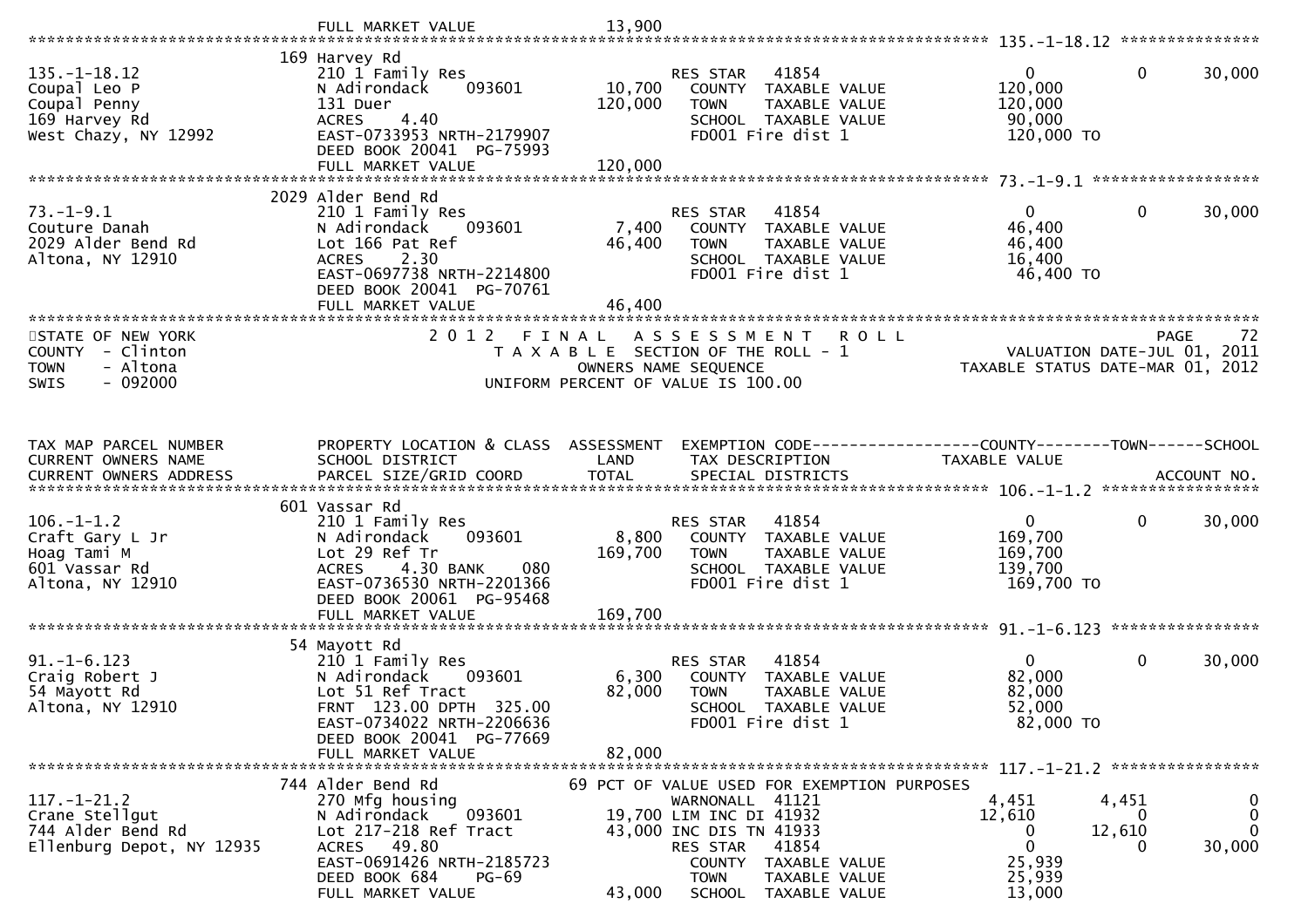|                                                                                                |                                                                                                                                                                                | FD001 Fire dist 1                                                                                                                                                                                                                  | 43,000 TO<br>****************                                                                                                                       |
|------------------------------------------------------------------------------------------------|--------------------------------------------------------------------------------------------------------------------------------------------------------------------------------|------------------------------------------------------------------------------------------------------------------------------------------------------------------------------------------------------------------------------------|-----------------------------------------------------------------------------------------------------------------------------------------------------|
| $148. - 3 - 23.4$<br>Crouch William<br>Crouch Amy R<br>63 Kids Way<br>Altona, NY 12910         | 63 Kids Way<br>210 1 Family Res<br>093601<br>N Adirondack<br>Lot 50 Duers<br>6.00<br><b>ACRES</b><br>EAST-0710899 NRTH-2171641<br>DEED BOOK 920<br>$PG-1$<br>FULL MARKET VALUE | 97 PCT OF VALUE USED FOR EXEMPTION PURPOSES<br>WARNONALL 41121<br>11,500 WARNONALL 41121<br>78,500 SR STAR<br>41834<br>COUNTY TAXABLE VALUE<br><b>TOWN</b><br>TAXABLE VALUE<br>SCHOOL TAXABLE VALUE<br>78,500<br>FD001 Fire dist 1 | 11,422<br>11,422<br>$\bf{0}$<br>11,422<br>$\Omega$<br>11,422<br>62,200<br>$\mathbf{0}$<br>$\overline{0}$<br>55,656<br>55,656<br>16,300<br>78,500 TO |
|                                                                                                | 43 Devils Den Rd                                                                                                                                                               |                                                                                                                                                                                                                                    |                                                                                                                                                     |
| $103. - 1 - 10$<br>Crowley Frances<br>43 Devils Den Rd<br>Altona, NY 12910                     | 240 Rural res<br>093601<br>N Adirondack<br>135 Ref<br>ACRES 28.40<br>EAST-0705533 NRTH-2198672<br>DEED BOOK 577<br>PG-1104                                                     | 41834<br>SR STAR<br>30,700<br>COUNTY TAXABLE VALUE<br>145,000<br><b>TOWN</b><br>TAXABLE VALUE<br>SCHOOL TAXABLE VALUE<br>FD001 Fire dist 1                                                                                         | $\Omega$<br>$\mathbf{0}$<br>62,200<br>145,000<br>145,000<br>82,800<br>145,000 TO                                                                    |
|                                                                                                | FULL MARKET VALUE                                                                                                                                                              | 145,000                                                                                                                                                                                                                            |                                                                                                                                                     |
| STATE OF NEW YORK<br>COUNTY - Clinton<br><b>TOWN</b><br>- Altona<br>$-092000$<br><b>SWIS</b>   | 2012 FINAL                                                                                                                                                                     | A S S E S S M E N T<br>T A X A B L E SECTION OF THE ROLL - 1<br>OWNERS NAME SEQUENCE<br>UNIFORM PERCENT OF VALUE IS 100.00                                                                                                         | <b>ROLL</b><br>PAGE<br>73<br>VALUATION DATE-JUL 01, 2011<br>TAXABLE STATUS DATE-MAR 01, 2012                                                        |
| TAX MAP PARCEL NUMBER<br><b>CURRENT OWNERS NAME</b>                                            | PROPERTY LOCATION & CLASS ASSESSMENT<br>SCHOOL DISTRICT                                                                                                                        | LAND<br>TAX DESCRIPTION                                                                                                                                                                                                            | EXEMPTION CODE------------------COUNTY--------TOWN------SCHOOL<br>TAXABLE VALUE                                                                     |
|                                                                                                | 4716/4734 Military Tpke                                                                                                                                                        | 73 PCT OF VALUE USED FOR EXEMPTION PURPOSES                                                                                                                                                                                        |                                                                                                                                                     |
| $103. -1 - 11$<br>Crowley Raymond D<br>Crowley Janet<br>4716 Military Tpke<br>Altona, NY 12910 | 270 Mfg housing<br>093601<br>N Adirondack<br>134 Ref.<br>ACRES 68.50<br>EAST-0706931 NRTH-2198322<br>DEED BOOK 693<br>PG-188<br>FULL MARKET VALUE                              | WARCOMALL 41131<br>24,200 AGED C&T<br>41801<br>65,000 SR STAR<br>41834<br>COUNTY TAXABLE VALUE<br>TAXABLE VALUE<br><b>TOWN</b><br>SCHOOL TAXABLE VALUE<br>65,000<br>FD001 Fire dist 1                                              | 11,863<br>11,863<br>$\bf{0}$<br>17,794<br>$\Omega$<br>17,794<br>62,200<br>$\Omega$<br>$\Omega$<br>35,343<br>35,343<br>2,800<br>65,000 TO            |
|                                                                                                | Tantillo Way                                                                                                                                                                   |                                                                                                                                                                                                                                    |                                                                                                                                                     |
| $73. - 2 - 4$<br>Cummings Associates Inc<br>PO Box 9<br>Cadyville, NY 12918                    | $314$ Rural vac<10<br>N Adirondack<br>093601<br>Lot 155 Ref<br><b>ACRES</b><br>6.00<br>EAST-0699067 NRTH-2214847                                                               | COUNTY TAXABLE VALUE<br>9,700<br><b>TOWN</b><br><b>TAXABLE VALUE</b><br>9,700<br>SCHOOL TAXABLE VALUE<br>FD001 Fire dist 1                                                                                                         | 9,700<br>9,700<br>9,700<br>9,700 TO                                                                                                                 |
|                                                                                                | DEED BOOK 1026<br>PG-147<br>FULL MARKET VALUE                                                                                                                                  | 9,700                                                                                                                                                                                                                              |                                                                                                                                                     |
|                                                                                                |                                                                                                                                                                                |                                                                                                                                                                                                                                    |                                                                                                                                                     |
| $148. - 3 - 7$<br>Cummings Associates Inc<br>PO Box 9<br>Cadyville, NY 12918                   | 15 Don Jr Way<br>210 1 Family Res<br>093601<br>N Adirondack<br>36 Duer<br>0.95<br><b>ACRES</b><br>EAST-0709588 NRTH-2172523<br>DEED BOOK 825<br>$PG-255$<br>FULL MARKET VALUE  | 41854<br>RES STAR<br>9,200<br>COUNTY TAXABLE VALUE<br>53,800<br><b>TOWN</b><br>TAXABLE VALUE<br>SCHOOL TAXABLE VALUE<br>FD001 Fire dist 1<br>53,800                                                                                | 0<br>0<br>30,000<br>53,800<br>53,800<br>23,800<br>53,800 TO                                                                                         |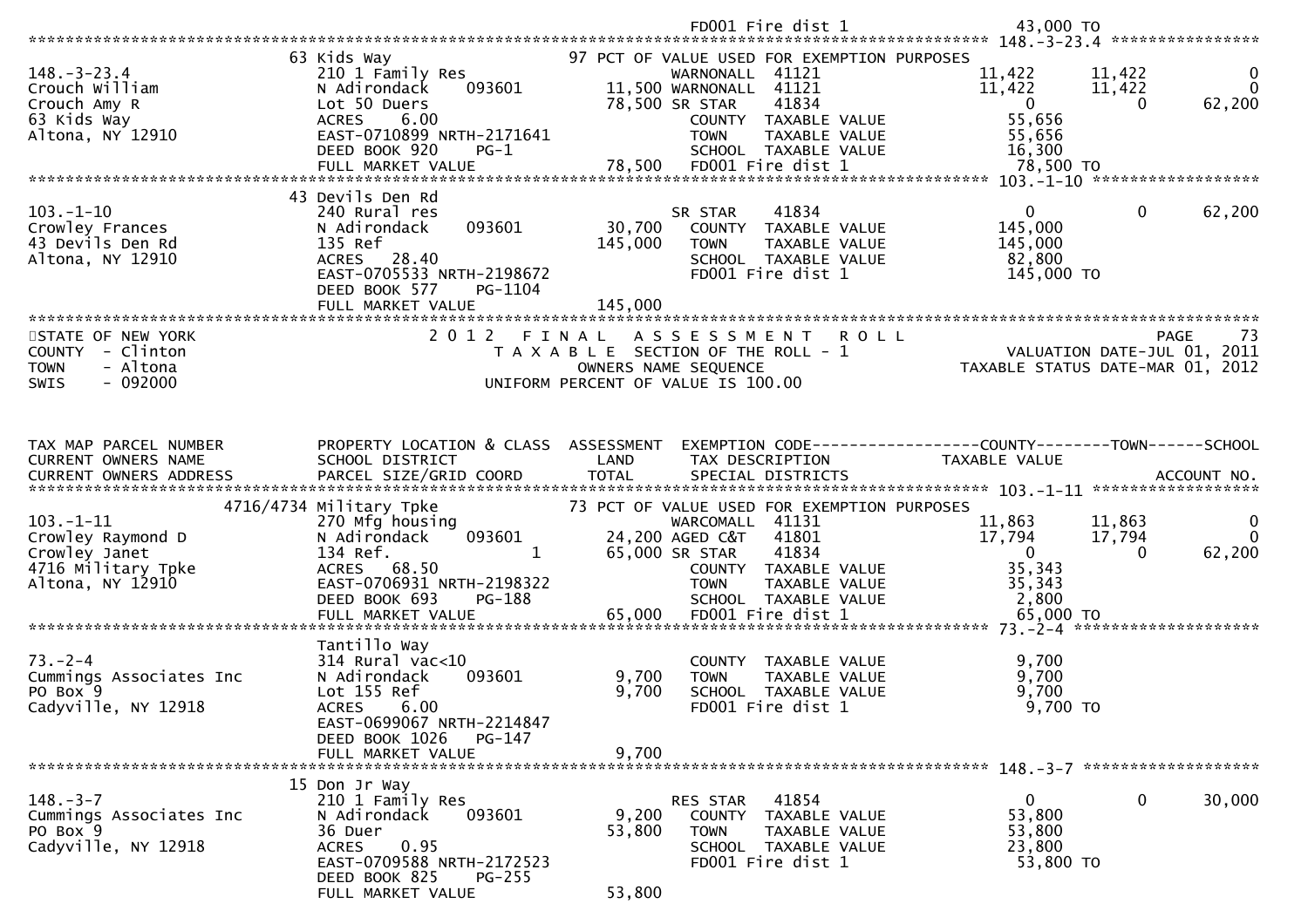|                         | 147 Atwood Rd                        |         |                                                              |                                  |                        |
|-------------------------|--------------------------------------|---------|--------------------------------------------------------------|----------------------------------|------------------------|
| $135. - 2 - 37.1$       | 210 1 Family Res                     |         | 41854<br>RES STAR                                            | $\overline{0}$                   | $\mathbf{0}$<br>30,000 |
| Curran Rene E           | Beekmantown Cen 092401               | 11,500  | COUNTY TAXABLE VALUE                                         | 98,600                           |                        |
| 147 Atwood Rd           | 142 Duer                             | 98,600  | TAXABLE VALUE<br><b>TOWN</b>                                 | 98,600                           |                        |
|                         |                                      |         |                                                              |                                  |                        |
| West Chazy, NY 12992    | 6.00<br><b>ACRES</b>                 |         | SCHOOL TAXABLE VALUE                                         | 68,600                           |                        |
|                         | EAST-0737417 NRTH-2182745            |         | FD001 Fire dist 1                                            | 98,600 TO                        |                        |
|                         | DEED BOOK 918<br>PG-308              |         |                                                              |                                  |                        |
|                         | FULL MARKET VALUE                    | 98,600  |                                                              |                                  |                        |
|                         |                                      |         |                                                              |                                  |                        |
|                         | Alder Bend Rd                        |         |                                                              |                                  |                        |
| $73. - 3 - 10.12$       | $314$ Rural vac<10                   |         | COUNTY TAXABLE VALUE                                         | 8,900                            |                        |
| Daiello Brian A         | 093601<br>N Adirondack               | 8,900   | TAXABLE VALUE<br><b>TOWN</b>                                 | 8,900                            |                        |
| Isabel Chaves           | 166 Ref                              | 8,900   | SCHOOL TAXABLE VALUE                                         | 8,900                            |                        |
| 85 Chamberlain Rd       |                                      |         | FD001 Fire dist 1                                            | 8,900 TO                         |                        |
|                         | Survey Map 20102/30073               |         |                                                              |                                  |                        |
| Wethersfield, CT 06109  | 5.17<br><b>ACRES</b>                 |         |                                                              |                                  |                        |
|                         | EAST-0697334 NRTH-2213629            |         |                                                              |                                  |                        |
|                         | DEED BOOK 20011 PG-31657             |         |                                                              |                                  |                        |
|                         | FULL MARKET VALUE                    | 8,900   |                                                              |                                  |                        |
|                         |                                      |         |                                                              |                                  |                        |
| STATE OF NEW YORK       | 2012 FINAL                           |         | A S S E S S M E N T R O L L                                  |                                  | <b>PAGE</b><br>74      |
| COUNTY - Clinton        |                                      |         | T A X A B L E SECTION OF THE ROLL - 1                        | VALUATION DATE-JUL 01,           | 2011                   |
| - Altona<br><b>TOWN</b> |                                      |         | OWNERS NAME SEQUENCE                                         | TAXABLE STATUS DATE-MAR 01, 2012 |                        |
| SWIS<br>- 092000        |                                      |         | UNIFORM PERCENT OF VALUE IS 100.00                           |                                  |                        |
|                         |                                      |         |                                                              |                                  |                        |
|                         |                                      |         |                                                              |                                  |                        |
|                         |                                      |         |                                                              |                                  |                        |
|                         |                                      |         |                                                              |                                  |                        |
| TAX MAP PARCEL NUMBER   | PROPERTY LOCATION & CLASS ASSESSMENT |         | EXEMPTION CODE-----------------COUNTY-------TOWN------SCHOOL |                                  |                        |
| CURRENT OWNERS NAME     | SCHOOL DISTRICT                      | LAND    | TAX DESCRIPTION                                              | TAXABLE VALUE                    |                        |
|                         |                                      |         |                                                              |                                  |                        |
|                         |                                      |         |                                                              |                                  |                        |
|                         | 1859 Rand Hill Rd                    |         |                                                              |                                  |                        |
| $148. - 3 - 17$         | 210 1 Family Res                     |         | 41854<br><b>RES STAR</b>                                     | $\mathbf{0}$                     | $\mathbf{0}$<br>30,000 |
| Daley Bruce M           | N Adirondack<br>093601               | 9,000   | COUNTY TAXABLE VALUE                                         | 106,700                          |                        |
| Daley Cheryl A          | Lot 50 Duer                          | 106,700 | TAXABLE VALUE<br><b>TOWN</b>                                 | 106,700                          |                        |
| 1859 Rand Hill Rd       | 320<br>1.00 BANK<br><b>ACRES</b>     |         | SCHOOL TAXABLE VALUE                                         | 76,700                           |                        |
|                         |                                      |         |                                                              |                                  |                        |
| Altona, NY 12910        | EAST-0712587 NRTH-2171758            |         | FD001 Fire dist 1                                            | 106,700 TO                       |                        |
|                         | DEED BOOK 981<br>$PG-243$            |         |                                                              |                                  |                        |
|                         | FULL MARKET VALUE                    | 106,700 |                                                              |                                  |                        |
|                         |                                      |         |                                                              |                                  |                        |
|                         | 402 Irona Rd                         |         |                                                              |                                  |                        |
| $73. - 1 - 19$          | 240 Rural res                        |         | 41854<br>RES STAR                                            | $\overline{0}$                   | $\mathbf{0}$<br>30,000 |
| Daniels Arlene M        | 093601<br>N Adirondack               | 21,400  | COUNTY TAXABLE VALUE                                         | 78,000                           |                        |
| 402 Irona Rd            | 155 Ref                              | 78,000  | <b>TOWN</b><br>TAXABLE VALUE                                 | 78,000                           |                        |
| Altona, NY 12910        | 55.70<br><b>ACRES</b>                |         | SCHOOL TAXABLE VALUE                                         | 48,000                           |                        |
|                         | EAST-0701851 NRTH-2214590            |         | FD001 Fire dist 1                                            | 78,000 TO                        |                        |
|                         | DEED BOOK 20001 PG-22580             |         | LT001 Altona light 1                                         | 78,000 TO                        |                        |
|                         |                                      | 78,000  |                                                              |                                  |                        |
|                         | FULL MARKET VALUE                    |         |                                                              |                                  |                        |
|                         |                                      |         |                                                              |                                  |                        |
|                         | Rand Hill Rd                         |         |                                                              |                                  |                        |
| $132. - 1 - 7.4$        | 322 Rural vac>10                     |         | COUNTY TAXABLE VALUE                                         | 14,000                           |                        |
| Dashnaw Samantha        | 093601<br>N Adirondack               | 14,000  | TAXABLE VALUE<br><b>TOWN</b>                                 | 14,000                           |                        |
| 16 Square Dashnaw       | 38 Duer                              | 14,000  | SCHOOL TAXABLE VALUE                                         | 14,000                           |                        |
| Saranac, NY 12981       | ACRES 10.90                          |         | FD001 Fire dist 1                                            | 14,000 TO                        |                        |
|                         | EAST-0707505 NRTH-2181118            |         |                                                              |                                  |                        |
|                         | DEED BOOK 20092 PG-23497             |         |                                                              |                                  |                        |
|                         | FULL MARKET VALUE                    | 14,000  |                                                              |                                  |                        |
|                         |                                      |         |                                                              |                                  |                        |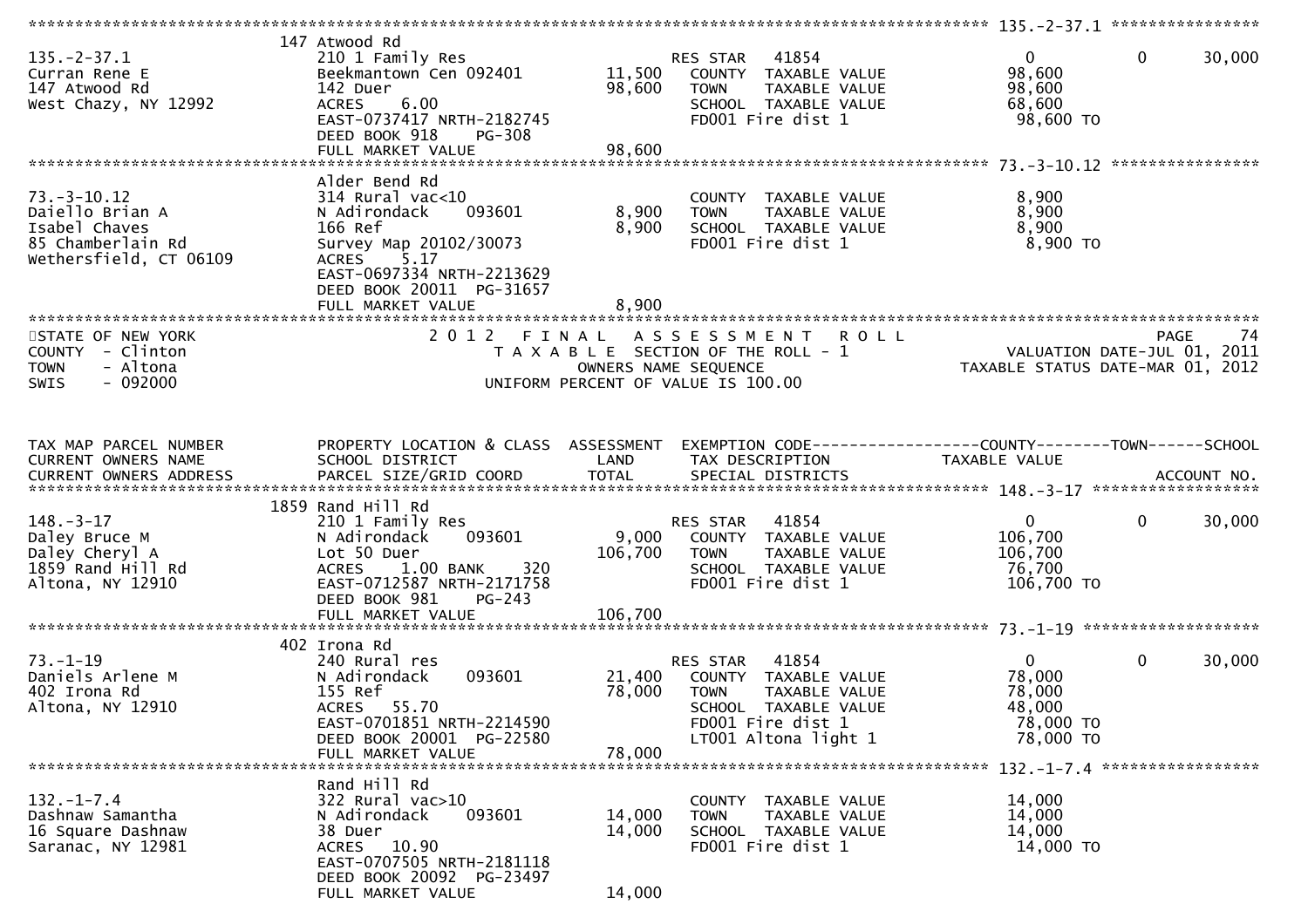|                                                                                                             |                                                                                                                                                                           |                           |                                                                                                                                                 | *************** 86.-3-1.3 *******************                       |                                                                                |
|-------------------------------------------------------------------------------------------------------------|---------------------------------------------------------------------------------------------------------------------------------------------------------------------------|---------------------------|-------------------------------------------------------------------------------------------------------------------------------------------------|---------------------------------------------------------------------|--------------------------------------------------------------------------------|
| $86. - 3 - 1.3$<br>Dauphinais Denis J<br>6012 Militarty Turnpike<br>Ellenburgh Depot, NY 12935              | Military Tpke<br>321 Abandoned ag<br>093601<br>N Adirondack<br>BW<br>ACRES 50.70                                                                                          | 24,400<br>24,400          | COUNTY TAXABLE VALUE<br>TAXABLE VALUE<br><b>TOWN</b><br>SCHOOL TAXABLE VALUE<br>FD001 Fire dist 1                                               | 24,400<br>24,400<br>24,400<br>24,400 TO                             |                                                                                |
|                                                                                                             | EAST-0677896 NRTH-2205687<br>DEED BOOK 20051 PG-87866<br>FULL MARKET VALUE                                                                                                | 24,400                    |                                                                                                                                                 |                                                                     |                                                                                |
|                                                                                                             | 6012 Military Tpke                                                                                                                                                        |                           |                                                                                                                                                 |                                                                     |                                                                                |
| $86. - 2 - 21.3$<br>Dauphinais Dennis<br>Dauphinais Mary<br>6012 Military Tpke<br>Ellenburg Depot, NY 12935 | 210 1 Family Res<br>N Adirondack<br>093601<br>ACRES<br>1.50<br>EAST-0677269 NRTH-2204928<br>DEED BOOK 640<br>PG-896<br>FULL MARKET VALUE                                  | 9,800<br>90,000<br>90,000 | 41854<br>RES STAR<br>COUNTY TAXABLE VALUE<br><b>TOWN</b><br>TAXABLE VALUE<br>SCHOOL TAXABLE VALUE<br>FD001 Fire dist 1                          | $\overline{0}$<br>90,000<br>90,000<br>60,000<br>90,000 TO           | $\mathbf 0$<br>30,000                                                          |
|                                                                                                             |                                                                                                                                                                           |                           |                                                                                                                                                 |                                                                     |                                                                                |
| STATE OF NEW YORK<br>COUNTY - Clinton<br>- Altona<br><b>TOWN</b><br>$-092000$<br>SWIS                       |                                                                                                                                                                           |                           | 2012 FINAL ASSESSMENT<br><b>ROLL</b><br>T A X A B L E SECTION OF THE ROLL - 1<br>OWNERS NAME SEQUENCE<br>UNIFORM PERCENT OF VALUE IS 100.00     |                                                                     | -75<br>PAGE<br>VALUATION DATE-JUL 01, 2011<br>TAXABLE STATUS DATE-MAR 01, 2012 |
| TAX MAP PARCEL NUMBER<br>CURRENT OWNERS NAME                                                                | PROPERTY LOCATION & CLASS ASSESSMENT<br>SCHOOL DISTRICT                                                                                                                   | LAND                      | EXEMPTION CODE-----------------COUNTY-------TOWN------SCHOOL<br>TAX DESCRIPTION                                                                 | TAXABLE VALUE                                                       |                                                                                |
|                                                                                                             | 334 Recore Rd                                                                                                                                                             |                           |                                                                                                                                                 |                                                                     |                                                                                |
| $135. -2 - 18.31$<br>Davenport Robert M<br>Davenport Sheila B<br>334 Recore Rd<br>West Chazy, NY 12992      | 210 1 Family Res<br>Beekmantown Cen 092401<br>Lot 146 Duers<br>ACRES 18.30<br>EAST-0740532 NRTH-2179373<br>DEED BOOK 20092 PG-24346                                       | 15,800<br>210,000         | 41854<br>RES STAR<br>COUNTY TAXABLE VALUE<br><b>TOWN</b><br>TAXABLE VALUE<br>SCHOOL TAXABLE VALUE<br>FD001 Fire dist 1                          | $\overline{0}$<br>210,000<br>210,000<br>180,000<br>210,000 TO       | $\mathbf{0}$<br>30,000                                                         |
|                                                                                                             | FULL MARKET VALUE                                                                                                                                                         | 210,000                   |                                                                                                                                                 |                                                                     |                                                                                |
|                                                                                                             |                                                                                                                                                                           |                           |                                                                                                                                                 |                                                                     |                                                                                |
| $103. - 1 - 23$<br>Davidson James<br>Davidson Marion<br>PO Box 41<br>Altona, NY 12910                       | 289/291 Rabideau Rd<br>240 Rural res<br>093601<br>N Adirondack<br>Lot 160 Ref<br>ACRES 88.10<br>EAST-0696887 NRTH-2194998<br>DEED BOOK 572<br>PG-459<br>FULL MARKET VALUE | 85,200<br>85,200          | WARCOMALL 41131<br>34,600 SR STAR<br>41834<br>COUNTY TAXABLE VALUE<br>TAXABLE VALUE<br><b>TOWN</b><br>SCHOOL TAXABLE VALUE<br>FD001 Fire dist 1 | 21,300<br>$\overline{0}$<br>63,900<br>63,900<br>23,000<br>85,200 TO | 21,300<br>$\Omega$<br>62,200<br>0                                              |
|                                                                                                             |                                                                                                                                                                           |                           |                                                                                                                                                 |                                                                     |                                                                                |
| $71. -4 - 1.222$<br>Davies William<br>Davies Carol<br>42 Canaan Rd<br>Ellenburg Depot, NY 12935             | Canaan Rd<br>311 Res vac land<br>093601<br>N Adirondack<br>Ben Moore<br>FRNT 80.00 DPTH 183.63<br>EAST-0675295 NRTH-2214631<br>DEED BOOK 20092 PG-21574                   | 5,000<br>5,000            | COUNTY TAXABLE VALUE<br>TAXABLE VALUE<br><b>TOWN</b><br>SCHOOL TAXABLE VALUE<br>FD002 Ellenburg fire 21<br>LT002 Altona light 21                | 5,000<br>5,000<br>5,000<br>5,000 TO<br>5,000 TO                     |                                                                                |
|                                                                                                             | FULL MARKET VALUE                                                                                                                                                         | 5,000                     |                                                                                                                                                 |                                                                     |                                                                                |
|                                                                                                             |                                                                                                                                                                           |                           |                                                                                                                                                 |                                                                     |                                                                                |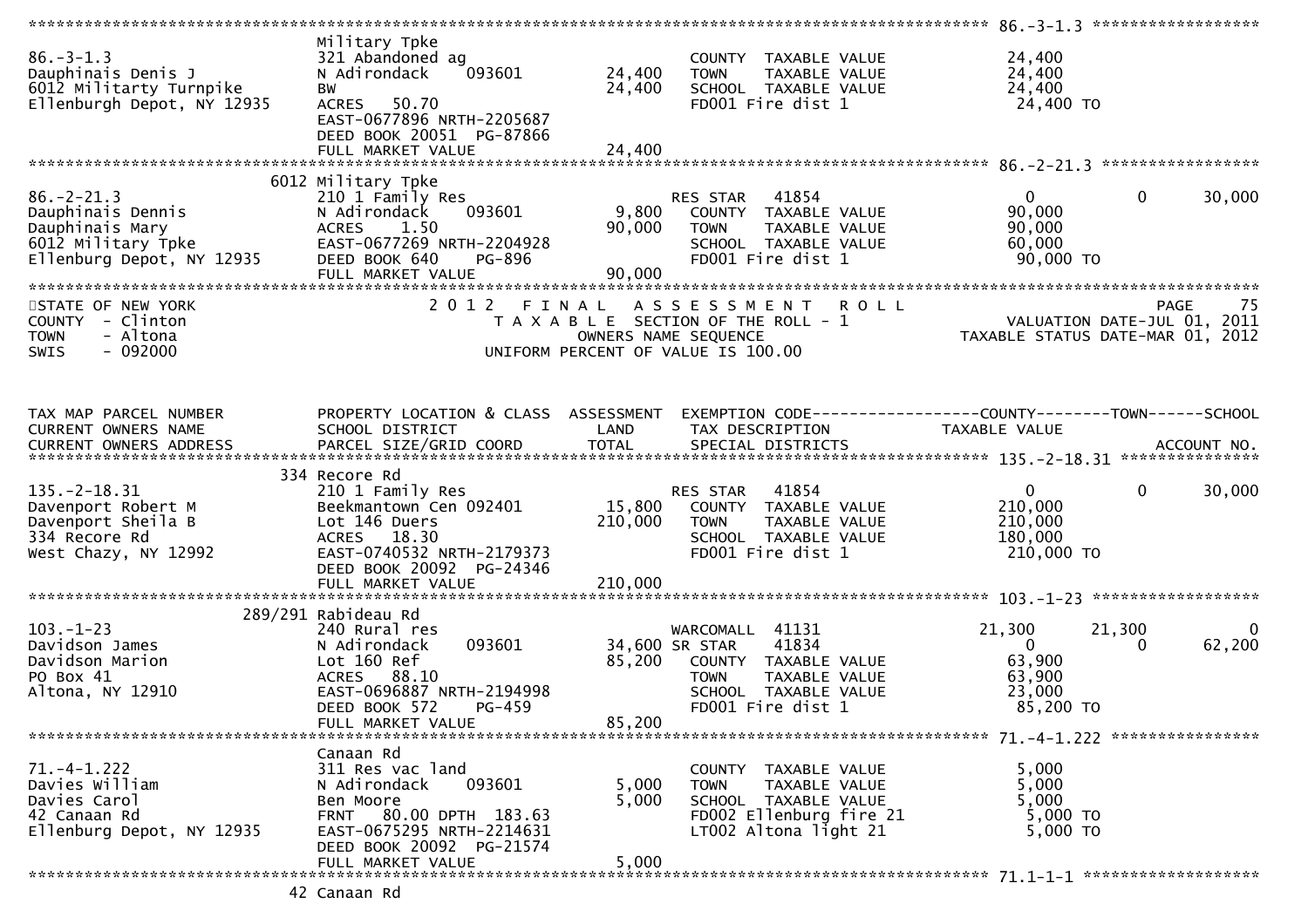| $71.1 - 1 - 1$<br>Davies William<br>Davies Carol<br>42 Canaan Rd<br>Ellenburg Depot, NY 12935             | 210 1 Family Res<br>093601<br>N Adirondack<br>Bm<br><b>ACRES</b><br>2.00<br>EAST-0675573 NRTH-2214574<br>DEED BOOK 20092 PG-23042<br>FULL MARKET VALUE                                              | 7,100<br>92,000<br>92,000  | 41854<br>RES STAR<br>COUNTY TAXABLE VALUE<br><b>TOWN</b><br>TAXABLE VALUE<br>SCHOOL TAXABLE VALUE<br>FD002 Ellenburg fire 21<br>LT002 Altona light 21 | $\mathbf{0}$<br>92,000<br>92,000<br>62,000<br>92,000 TO<br>92,000 TO | $\mathbf{0}$ | 30,000 |
|-----------------------------------------------------------------------------------------------------------|-----------------------------------------------------------------------------------------------------------------------------------------------------------------------------------------------------|----------------------------|-------------------------------------------------------------------------------------------------------------------------------------------------------|----------------------------------------------------------------------|--------------|--------|
| $148. - 3 - 23.1$<br>Deborah B Downing Trust<br>617 S Broadway Unit 4<br>Redondo Beach, CA 90277          | 90 Kids Way<br>210 1 Family Res<br>N Adirondack<br>093601<br>50 Duer<br>Deed Bk 617 Pg 748<br>ACRES 33.00<br>EAST-0711279 NRTH-2171014<br>DEED BOOK 20092 PG-23554<br>FULL MARKET VALUE             | 19,300<br>32,600<br>32,600 | COUNTY TAXABLE VALUE<br>TAXABLE VALUE<br><b>TOWN</b><br>SCHOOL TAXABLE VALUE<br>FD001 Fire dist 1                                                     | 32,600<br>32,600<br>32,600<br>32,600 TO                              |              |        |
| STATE OF NEW YORK<br>COUNTY - Clinton<br>- Altona<br><b>TOWN</b><br>$-092000$<br><b>SWIS</b>              |                                                                                                                                                                                                     |                            | 2012 FINAL ASSESSMENT ROLL<br>T A X A B L E SECTION OF THE ROLL - 1<br>OWNERS NAME SEQUENCE<br>UNIFORM PERCENT OF VALUE IS 100.00                     | VALUATION DATE-JUL 01, 2011<br>TAXABLE STATUS DATE-MAR 01, 2012      | PAGE         | -76    |
| TAX MAP PARCEL NUMBER<br><b>CURRENT OWNERS NAME</b>                                                       | PROPERTY LOCATION & CLASS ASSESSMENT<br>SCHOOL DISTRICT                                                                                                                                             | LAND                       | EXEMPTION CODE------------------COUNTY--------TOWN------SCHOOL<br>TAX DESCRIPTION                                                                     | <b>TAXABLE VALUE</b>                                                 |              |        |
| $72. - 1 - 35.4$<br>Decker Donald<br>Decker Linda<br>PO Box 24<br>Ellenburg, NY 12933                     | 317 Forest Rd<br>210 1 Family Res<br>093601<br>N Adirondack<br>Lot 212 Ref Tr<br>FRNT 170.00 DPTH 190.00<br>EAST-0684810 NRTH-2213004<br>DEED BOOK 20082 PG-16178<br>FULL MARKET VALUE              | 6,200<br>45,000<br>45,000  | 41854<br>RES STAR<br>COUNTY TAXABLE VALUE<br>TAXABLE VALUE<br><b>TOWN</b><br>SCHOOL TAXABLE VALUE<br>FD001 Fire dist 1                                | $\Omega$<br>45,000<br>45,000<br>15,000<br>45,000 TO                  | $\mathbf{0}$ | 30,000 |
| $91. - 1 - 5$<br>DeCoste Ellyas R<br>DeCoste Linda<br>2225 Miner Farm Rd<br>Altona, NY 12910              | 2225 Miner Farm Rd<br>210 1 Family Res<br>N Adirondack<br>093601<br>51 Ref<br><b>ACRES</b><br>26.06 BANK<br>080<br>EAST-0733092 NRTH-2206690<br>DEED BOOK 882<br><b>PG-277</b><br>FULL MARKET VALUE | 17,800<br>89,000<br>89,000 | 41854<br>RES STAR<br>COUNTY TAXABLE VALUE<br>TAXABLE VALUE<br><b>TOWN</b><br>SCHOOL TAXABLE VALUE<br>FD001 Fire dist 1                                | $\mathbf{0}$<br>89,000<br>89,000<br>59,000<br>89,000 TO              | $\mathbf{0}$ | 30,000 |
| $87. - 1 - 14$<br>Decoste Maurice E<br>Decoste Hilda J<br>5655 Military Tpk<br>Ellenburgh Depot, NY 12935 | 5639 Military Tpke<br>240 Rural res<br>N Adirondack<br>093601<br>Lot 190 Duer<br>ACRES 71.70<br>EAST-0685502 NRTH-2203770<br>DEED BOOK 20051 PG-88982                                               | 30,600<br>129,000          | 41834<br>SR STAR<br>COUNTY TAXABLE VALUE<br>TAXABLE VALUE<br><b>TOWN</b><br>SCHOOL TAXABLE VALUE<br>FD001 Fire dist 1                                 | $\mathbf{0}$<br>129,000<br>129,000<br>66,800<br>129,000 TO           | $\mathbf 0$  | 62,200 |
|                                                                                                           | FULL MARKET VALUE<br>402 Devils Den Rd                                                                                                                                                              | 129,000                    |                                                                                                                                                       |                                                                      |              |        |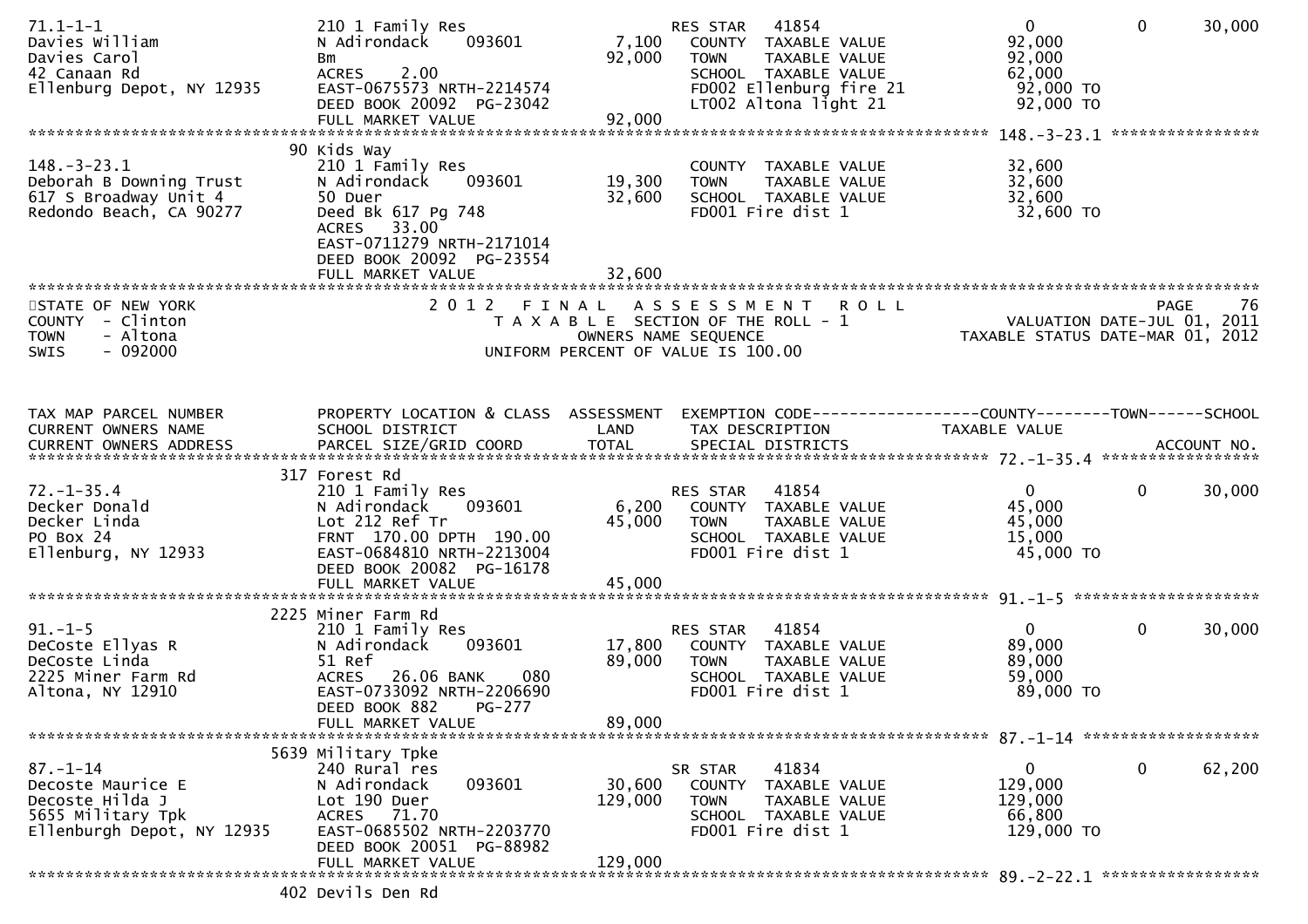| 74 PCT OF VALUE USED FOR EXEMPTION PURPOSES<br>10 Butternut Way<br>15,540<br>240 Rural res<br>WARNONALL 41121<br>15,540<br>$\Omega$<br>093601<br>22,500 RES STAR<br>41854<br>$\mathbf{0}$<br>30,000<br>N Adirondack<br>0<br>112 Ref<br>124,460<br>140,000<br>COUNTY TAXABLE VALUE<br>ACRES 51.00<br>TAXABLE VALUE<br>124,460<br><b>TOWN</b><br>EAST-0714367 NRTH-2212541<br>110,000<br>SCHOOL TAXABLE VALUE<br>DEED BOOK 550<br>PG-658<br>FD001 Fire dist 1<br>140,000 TO<br>140,000<br>FULL MARKET VALUE<br>STATE OF NEW YORK<br>2012 FINAL ASSESSMENT ROLL<br>PAGE 77<br>VALUATION DATE-JUL 01, 2011<br>TAXARLE STATUS DATE WILL 01, 2011<br>T A X A B L E SECTION OF THE ROLL - 1<br>- Altona<br>OWNERS NAME SEQUENCE<br>TAXABLE STATUS DATE-MAR 01, 2012<br>$-092000$<br>UNIFORM PERCENT OF VALUE IS 100.00<br>PROPERTY LOCATION & CLASS ASSESSMENT<br>EXEMPTION CODE-----------------COUNTY-------TOWN------SCHOOL<br>SCHOOL DISTRICT<br>LAND<br>TAX DESCRIPTION<br>TAXABLE VALUE<br>Alder Bend Rd<br>311 Res vac land<br>6,200<br>COUNTY TAXABLE VALUE<br>093601<br>6,200<br>6,200<br>N Adirondack<br>TAXABLE VALUE<br><b>TOWN</b><br>Lot 155 Ref Tr<br>6,200<br>6,200<br>SCHOOL TAXABLE VALUE<br>FD001 Fire dist 1<br>6,200 TO<br>FRNT 165.80 DPTH 183.00<br>EAST-0698001 NRTH-2213997<br>DEED BOOK 872<br>$PG-45$<br>FULL MARKET VALUE<br>6,200<br>20 Pinewood Dr<br>3,500<br>311 Res vac land<br>COUNTY TAXABLE VALUE<br>3,500<br>N Adirondack<br>093601<br>3,500<br>TAXABLE VALUE<br><b>TOWN</b><br>Stonewall Bk 10 Pg 123 Lo<br>3,500<br>3,500<br>SCHOOL TAXABLE VALUE<br>3,500 TO<br>FRNT 81.58 DPTH 108.00<br>FD001 Fire dist 1<br>EAST-0699050 NRTH-2204340<br>DEED BOOK 20072 PG-9668<br>3,500<br>FULL MARKET VALUE<br>1182 Plank Rd | $89. - 2 - 22.1$<br>Decoste Tina Ann<br>Therrien Amanda<br>402 Devils Den Rd<br>Altona, NY 12910          | 210 1 Family Res<br>093601<br>N Adirondack<br>110 Ref<br>FRNT 170.00 DPTH 220.00<br><b>BANK</b><br>080<br>EAST-0711110 NRTH-2205008<br>DEED BOOK 20031 PG-57123<br>FULL MARKET VALUE | 6,500<br>62,000<br>62,000 | 41854<br>RES STAR<br>COUNTY TAXABLE VALUE<br><b>TOWN</b><br>TAXABLE VALUE<br>SCHOOL TAXABLE VALUE<br>FD001 Fire dist 1<br>LT001 Altona light 1 | $\overline{0}$<br>62,000<br>62,000<br>32,000<br>62,000 TO<br>62,000 TO | $\mathbf{0}$<br>30,000 |
|-----------------------------------------------------------------------------------------------------------------------------------------------------------------------------------------------------------------------------------------------------------------------------------------------------------------------------------------------------------------------------------------------------------------------------------------------------------------------------------------------------------------------------------------------------------------------------------------------------------------------------------------------------------------------------------------------------------------------------------------------------------------------------------------------------------------------------------------------------------------------------------------------------------------------------------------------------------------------------------------------------------------------------------------------------------------------------------------------------------------------------------------------------------------------------------------------------------------------------------------------------------------------------------------------------------------------------------------------------------------------------------------------------------------------------------------------------------------------------------------------------------------------------------------------------------------------------------------------------------------------------------------------------------------------------------------------------------------------------------------------------|-----------------------------------------------------------------------------------------------------------|--------------------------------------------------------------------------------------------------------------------------------------------------------------------------------------|---------------------------|------------------------------------------------------------------------------------------------------------------------------------------------|------------------------------------------------------------------------|------------------------|
|                                                                                                                                                                                                                                                                                                                                                                                                                                                                                                                                                                                                                                                                                                                                                                                                                                                                                                                                                                                                                                                                                                                                                                                                                                                                                                                                                                                                                                                                                                                                                                                                                                                                                                                                                     |                                                                                                           |                                                                                                                                                                                      |                           |                                                                                                                                                |                                                                        |                        |
|                                                                                                                                                                                                                                                                                                                                                                                                                                                                                                                                                                                                                                                                                                                                                                                                                                                                                                                                                                                                                                                                                                                                                                                                                                                                                                                                                                                                                                                                                                                                                                                                                                                                                                                                                     | $74. - 1 - 8.1$<br>Defore Gaylene<br>Defore Robert<br>10 Butternut Way<br>Altona, NY 12910                |                                                                                                                                                                                      |                           |                                                                                                                                                |                                                                        |                        |
|                                                                                                                                                                                                                                                                                                                                                                                                                                                                                                                                                                                                                                                                                                                                                                                                                                                                                                                                                                                                                                                                                                                                                                                                                                                                                                                                                                                                                                                                                                                                                                                                                                                                                                                                                     |                                                                                                           |                                                                                                                                                                                      |                           |                                                                                                                                                |                                                                        |                        |
|                                                                                                                                                                                                                                                                                                                                                                                                                                                                                                                                                                                                                                                                                                                                                                                                                                                                                                                                                                                                                                                                                                                                                                                                                                                                                                                                                                                                                                                                                                                                                                                                                                                                                                                                                     | COUNTY - Clinton<br><b>TOWN</b><br>SWIS                                                                   |                                                                                                                                                                                      |                           |                                                                                                                                                |                                                                        |                        |
|                                                                                                                                                                                                                                                                                                                                                                                                                                                                                                                                                                                                                                                                                                                                                                                                                                                                                                                                                                                                                                                                                                                                                                                                                                                                                                                                                                                                                                                                                                                                                                                                                                                                                                                                                     | TAX MAP PARCEL NUMBER<br>CURRENT OWNERS NAME                                                              |                                                                                                                                                                                      |                           |                                                                                                                                                |                                                                        |                        |
|                                                                                                                                                                                                                                                                                                                                                                                                                                                                                                                                                                                                                                                                                                                                                                                                                                                                                                                                                                                                                                                                                                                                                                                                                                                                                                                                                                                                                                                                                                                                                                                                                                                                                                                                                     | 73. –1–10.11<br>Delaney John L<br>Attn: John Troutner<br>25405 State Rt 245<br>North Lewisburg, OH 43060  |                                                                                                                                                                                      |                           |                                                                                                                                                |                                                                        |                        |
|                                                                                                                                                                                                                                                                                                                                                                                                                                                                                                                                                                                                                                                                                                                                                                                                                                                                                                                                                                                                                                                                                                                                                                                                                                                                                                                                                                                                                                                                                                                                                                                                                                                                                                                                                     |                                                                                                           |                                                                                                                                                                                      |                           |                                                                                                                                                |                                                                        |                        |
|                                                                                                                                                                                                                                                                                                                                                                                                                                                                                                                                                                                                                                                                                                                                                                                                                                                                                                                                                                                                                                                                                                                                                                                                                                                                                                                                                                                                                                                                                                                                                                                                                                                                                                                                                     | $88.14 - 2 - 29$<br>Demarais Floyd N<br>Demarais Robin A<br>1182 Plank Rd<br>Ellenburg Depot, NY 12935    |                                                                                                                                                                                      |                           |                                                                                                                                                |                                                                        |                        |
|                                                                                                                                                                                                                                                                                                                                                                                                                                                                                                                                                                                                                                                                                                                                                                                                                                                                                                                                                                                                                                                                                                                                                                                                                                                                                                                                                                                                                                                                                                                                                                                                                                                                                                                                                     |                                                                                                           |                                                                                                                                                                                      |                           |                                                                                                                                                |                                                                        |                        |
| 41854<br>$\mathbf{0}$<br>30,000<br>210 1 Family Res<br>RES STAR<br>$\mathbf{0}$<br>093601<br>6,500<br>104,000<br>N Adirondack<br>COUNTY TAXABLE VALUE<br>Lot 27 Pat Sq<br>104,000<br>104,000<br><b>TOWN</b><br>TAXABLE VALUE<br>1.40<br>74,000<br>SCHOOL TAXABLE VALUE<br><b>ACRES</b><br>EAST-0679042 NRTH-2188973<br>FD001 Fire dist 1<br>104,000 TO<br>DEED BOOK 20001 PG-24903                                                                                                                                                                                                                                                                                                                                                                                                                                                                                                                                                                                                                                                                                                                                                                                                                                                                                                                                                                                                                                                                                                                                                                                                                                                                                                                                                                  | 116. - 2 - 10. 1<br>Demarais Floyd N Jr<br>Demarais Robin A<br>1182 Plank Rd<br>Ellenburg Depot, NY 12935 |                                                                                                                                                                                      |                           |                                                                                                                                                |                                                                        |                        |
| 104,000<br>FULL MARKET VALUE                                                                                                                                                                                                                                                                                                                                                                                                                                                                                                                                                                                                                                                                                                                                                                                                                                                                                                                                                                                                                                                                                                                                                                                                                                                                                                                                                                                                                                                                                                                                                                                                                                                                                                                        |                                                                                                           |                                                                                                                                                                                      |                           |                                                                                                                                                |                                                                        |                        |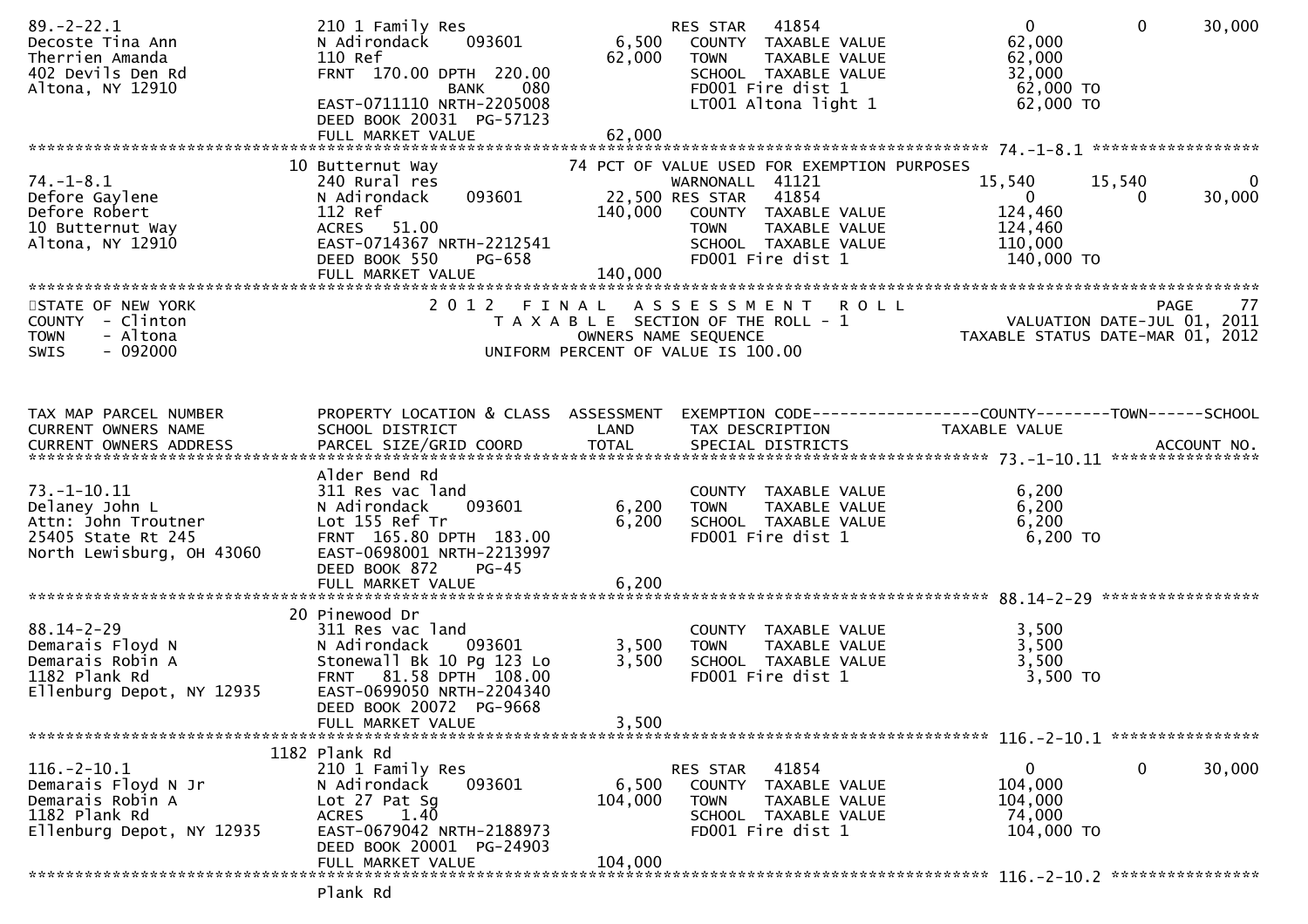| $116. - 2 - 10.2$<br>Demarais Floyd N Jr<br>Demarais Robin A<br>1182 Plank Rd<br>Ellenburg Depot, NY 12935 | 311 Res vac land<br>093601<br>N Adirondack<br>Lot 27 State Gore<br>FRNT 250.00 DPTH 100.00<br>EAST-0679195 NRTH-2188977<br>DEED BOOK 20011 PG-34120                            | 2,500<br>2,500             | COUNTY TAXABLE VALUE<br>TAXABLE VALUE<br><b>TOWN</b><br>SCHOOL TAXABLE VALUE<br>FD001 Fire dist 1         | 2,500<br>2,500<br>2,500<br>2,500 TO                                                                               |
|------------------------------------------------------------------------------------------------------------|--------------------------------------------------------------------------------------------------------------------------------------------------------------------------------|----------------------------|-----------------------------------------------------------------------------------------------------------|-------------------------------------------------------------------------------------------------------------------|
|                                                                                                            | FULL MARKET VALUE                                                                                                                                                              | 2,500                      |                                                                                                           |                                                                                                                   |
| $116. - 2 - 11$<br>Demarais Floyd N Jr<br>Demarais Robin A<br>1170 Plank Rd<br>Ellenburg Depot, NY 12935   | 1188 Plank Rd<br>270 Mfg housing<br>093601<br>N Adirondack<br>Lot $27$ Sg<br>ACRES 12.10<br>EAST-0679473 NRTH-2189088<br>DEED BOOK 870<br>PG-261<br>FULL MARKET VALUE          | 12,800<br>31,500<br>31,500 | COUNTY TAXABLE VALUE<br><b>TOWN</b><br>TAXABLE VALUE<br>SCHOOL TAXABLE VALUE<br>FD001 Fire dist 1         | 31,500<br>31,500<br>31,500<br>31,500 TO                                                                           |
| STATE OF NEW YORK<br>COUNTY - Clinton<br><b>TOWN</b><br>- Altona<br>$-092000$<br><b>SWIS</b>               |                                                                                                                                                                                | OWNERS NAME SEQUENCE       | 2012 FINAL ASSESSMENT ROLL<br>T A X A B L E SECTION OF THE ROLL - 1<br>UNIFORM PERCENT OF VALUE IS 100.00 | -78<br>PAGE<br>VALUATION DATE-JUL $01$ , $2011$<br>TAXABLE STATUS DATE-MAR 01, 2012                               |
| TAX MAP PARCEL NUMBER<br>CURRENT OWNERS NAME<br>CURRENT OWNERS ADDRESS                                     | SCHOOL DISTRICT                                                                                                                                                                | LAND                       | TAX DESCRIPTION                                                                                           | PROPERTY LOCATION & CLASS ASSESSMENT EXEMPTION CODE----------------COUNTY-------TOWN------SCHOOL<br>TAXABLE VALUE |
| $145. - 2 - 6.2$<br>Demarais Harold<br>209 Perry Corners Rd<br>Amenia, NY 12501                            | Plank Rd<br>311 Res vac land<br>093601<br>N Adirondack<br>Lot $43 S G$<br>FRNT 132.00 DPTH 290.00<br>EAST-0682419 NRTH-2171631<br>DEED BOOK 590<br>$PG-57$                     | 6,300<br>6,300             | COUNTY TAXABLE VALUE<br>TAXABLE VALUE<br><b>TOWN</b><br>SCHOOL TAXABLE VALUE<br>FD001 Fire dist 1         | 6,300<br>6,300<br>6,300<br>6,300 TO                                                                               |
|                                                                                                            |                                                                                                                                                                                |                            |                                                                                                           |                                                                                                                   |
| $145. - 2 - 6.3$<br>Demarais James<br>Demarais Annette<br>1370 Rand Hill Rd<br>Altona, NY 12910            | Plank Rd<br>311 Res vac land<br>093601<br>N Adirondack<br>Lot $43$ Sg<br>FRNT 132.00 DPTH 290.00<br>EAST-0682439 NRTH-2171501<br>DEED BOOK 20041 PG-67970<br>FULL MARKET VALUE | 6,300<br>6,300<br>6,300    | COUNTY TAXABLE VALUE<br><b>TOWN</b><br>TAXABLE VALUE<br>SCHOOL TAXABLE VALUE<br>FD001 Fire dist 1         | 6,300<br>6,300<br>6,300<br>6,300 TO                                                                               |
|                                                                                                            | Plank Rd                                                                                                                                                                       |                            |                                                                                                           |                                                                                                                   |
| $145. - 2 - 6.4$<br>Demarais James<br>Demarais Annette<br>1370 Rand Hill Rd<br>Altona, NY 12910            | 270 Mfg housing<br>093601<br>N Adirondack<br>Lot $43$ Sg<br>ACRES 1.90<br>EAST-0682468 NRTH-2171300<br>DEED BOOK 20041 PG-67969<br>FULL MARKET VALUE                           | 7,000<br>15,600<br>15,600  | COUNTY TAXABLE VALUE<br><b>TOWN</b><br>TAXABLE VALUE<br>SCHOOL TAXABLE VALUE<br>FD001 Fire dist 1         | 15,600<br>15,600<br>15,600<br>15,600 TO                                                                           |
|                                                                                                            | 418 Plank Rd                                                                                                                                                                   |                            |                                                                                                           |                                                                                                                   |
| $145. -2 - 6.1$                                                                                            | $314$ Rural vac<10                                                                                                                                                             |                            | COUNTY TAXABLE VALUE                                                                                      | 11,700                                                                                                            |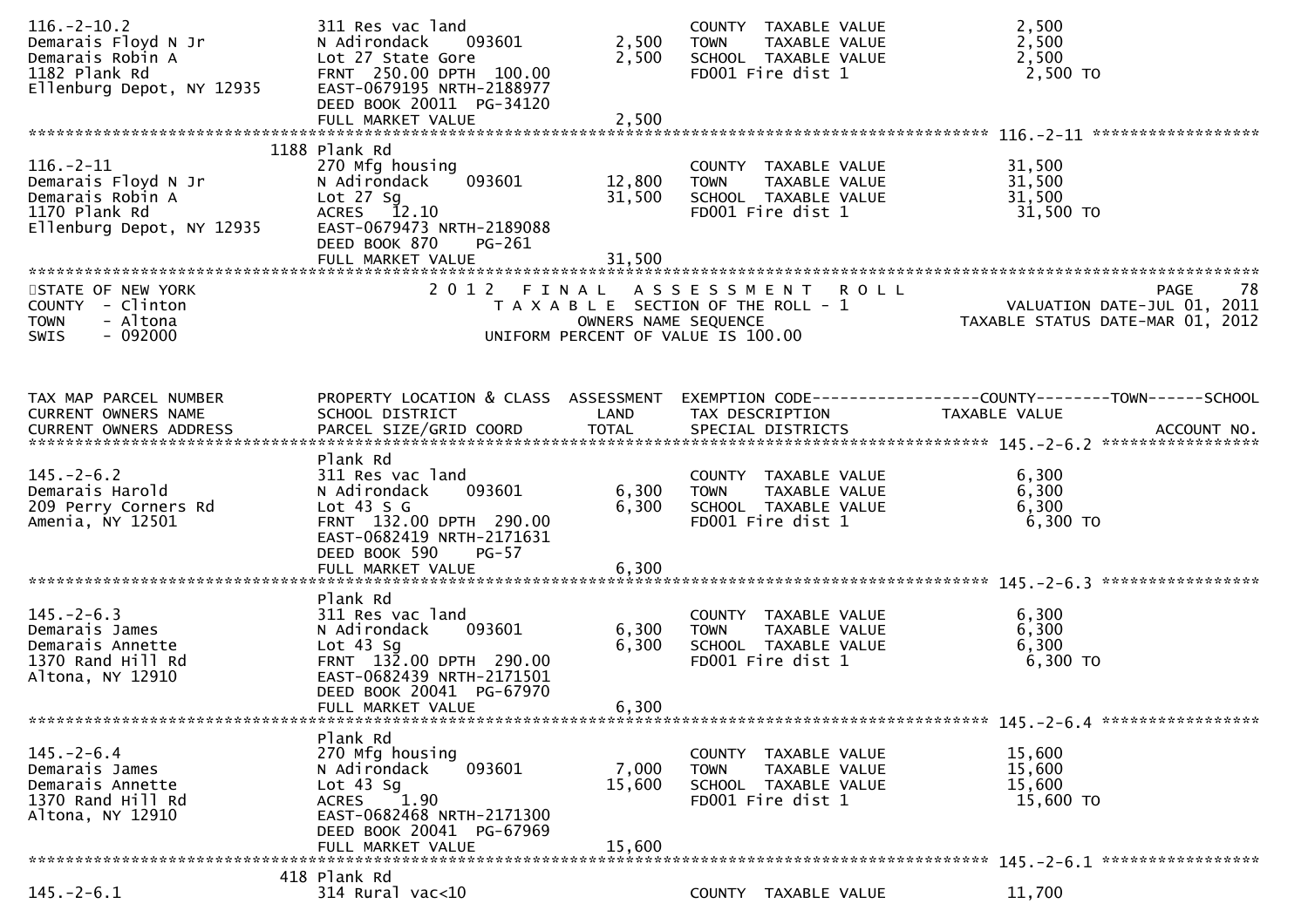| Demarais James Richard<br>Demarais Annette<br>1370 Rand Hill Rd<br>Altona, NY 12910                                                  | N Adirondack<br>093601<br>$43$ Sg<br>9.70<br><b>ACRES</b><br>EAST-0682762 NRTH-2171221<br>DEED BOOK 20051 PG-80704<br>FULL MARKET VALUE                                        | 11,700<br>11,700<br>11,700                                                                                   | <b>TOWN</b>                                                 | TAXABLE VALUE<br>SCHOOL TAXABLE VALUE<br>FD001 Fire dist 1                         | 11,700<br>11,700<br>11,700 TO                                                                                 |                                           |
|--------------------------------------------------------------------------------------------------------------------------------------|--------------------------------------------------------------------------------------------------------------------------------------------------------------------------------|--------------------------------------------------------------------------------------------------------------|-------------------------------------------------------------|------------------------------------------------------------------------------------|---------------------------------------------------------------------------------------------------------------|-------------------------------------------|
|                                                                                                                                      |                                                                                                                                                                                |                                                                                                              |                                                             |                                                                                    |                                                                                                               | ****************                          |
| $133. - 1 - 15.3$<br>Demarx LLC<br>206 Timberbrooks Dr<br>Bedminster, NJ 07921                                                       | Purdy Rd<br>$314$ Rural vac<10<br>N Adirondack<br>093601<br>Lot 47 Duers<br>3.70<br><b>ACRES</b><br>EAST-0712301 NRTH-2179882<br>DEED BOOK 20061 PG-96031<br>FULL MARKET VALUE | 10,400<br>10,400<br>10.400                                                                                   | <b>TOWN</b>                                                 | COUNTY TAXABLE VALUE<br>TAXABLE VALUE<br>SCHOOL TAXABLE VALUE<br>FD001 Fire dist 1 | 10,400<br>10,400<br>10,400<br>10,400 TO                                                                       |                                           |
|                                                                                                                                      |                                                                                                                                                                                |                                                                                                              |                                                             |                                                                                    |                                                                                                               |                                           |
| STATE OF NEW YORK<br>COUNTY - Clinton<br>- Altona<br><b>TOWN</b><br>$-092000$<br><b>SWIS</b>                                         | 2 0 1 2                                                                                                                                                                        | FINAL<br>T A X A B L E SECTION OF THE ROLL - 1<br>OWNERS NAME SEQUENCE<br>UNIFORM PERCENT OF VALUE IS 100.00 | A S S E S S M E N T                                         | <b>ROLL</b>                                                                        | 79 - YAGE<br>VALUATION DATE-JUL 01, 2011<br>TAXARLE STATUS DATE WILL 2011<br>TAXABLE STATUS DATE-MAR 01, 2012 | PAGE<br>79                                |
| TAX MAP PARCEL NUMBER                                                                                                                | PROPERTY LOCATION & CLASS ASSESSMENT                                                                                                                                           |                                                                                                              |                                                             |                                                                                    | EXEMPTION CODE-----------------COUNTY-------TOWN------SCHOOL                                                  |                                           |
| CURRENT OWNERS NAME                                                                                                                  | SCHOOL DISTRICT                                                                                                                                                                | LAND                                                                                                         | TAX DESCRIPTION                                             |                                                                                    | TAXABLE VALUE                                                                                                 |                                           |
|                                                                                                                                      |                                                                                                                                                                                |                                                                                                              |                                                             |                                                                                    |                                                                                                               |                                           |
|                                                                                                                                      |                                                                                                                                                                                |                                                                                                              |                                                             |                                                                                    |                                                                                                               |                                           |
| $88.14 - 1 - 64$<br>Demick Robert W<br>Demick Donna M<br>262 BeckTerrace<br>Greenfeild Park, Quebec J4V3A4 EAST-0700477 NRTH-2203204 | 7 Merrywood Dr<br>312 Vac w/imprv<br>N Adirondack<br>093601<br>Stonewall Acres Lot 64<br>FRNT 85.99 DPTH 108.22<br>DEED BOOK 20051 PG-87358<br>FULL MARKET VALUE               | 4,400<br>6,500<br>6,500                                                                                      | <b>TOWN</b>                                                 | COUNTY TAXABLE VALUE<br>TAXABLE VALUE<br>SCHOOL TAXABLE VALUE<br>FD001 Fire dist 1 | 6,500<br>6,500<br>6,500<br>6,500 TO                                                                           |                                           |
|                                                                                                                                      | Recore Rd                                                                                                                                                                      |                                                                                                              |                                                             |                                                                                    |                                                                                                               |                                           |
| $135. - 2 - 9.1$<br>Deno Jeffery<br>Deno Adam J<br>7527 Route 22<br>West Chazy, NY 12992                                             | 910 Priv forest<br>Beekmantown Cen 092401<br>Lot 131 Duer<br><b>ACRES</b><br>34.80<br>EAST-0742627 NRTH-2178203<br>DEED BOOK 20112 PG-38311<br>FULL MARKET VALUE               | 19,600<br>19,600<br>19,600                                                                                   | <b>TOWN</b>                                                 | COUNTY TAXABLE VALUE<br>TAXABLE VALUE<br>SCHOOL TAXABLE VALUE<br>FD001 Fire dist 1 | 19,600<br>19,600<br>19,600<br>19,600 TO                                                                       |                                           |
|                                                                                                                                      |                                                                                                                                                                                |                                                                                                              |                                                             |                                                                                    |                                                                                                               |                                           |
| $135. -2 - 9.2$<br>Deno Jerry J<br>PO Box 138<br>West Chazy, NY 12992                                                                | Recore Rd<br>$314$ Rural vac< $10$<br>Beekmantown Cen 092401<br>5.00<br><b>ACRES</b><br>EAST-0742361 NRTH-2177632<br>DEED BOOK 20112 PG-38312<br>FULL MARKET VALUE             | 11,000<br>11,000<br>11,000                                                                                   | <b>TOWN</b>                                                 | COUNTY TAXABLE VALUE<br>TAXABLE VALUE<br>SCHOOL TAXABLE VALUE<br>FD001 Fire dist 1 | 11,000<br>11,000<br>11,000<br>11,000 TO                                                                       |                                           |
|                                                                                                                                      |                                                                                                                                                                                |                                                                                                              |                                                             |                                                                                    |                                                                                                               |                                           |
| $73. - 1 - 39$<br>Derr Harold L<br>Siskavich Sandra                                                                                  | 14 Patnode Rd<br>210 1 Family Res<br>093601<br>N Adirondack<br>155 Ref                                                                                                         |                                                                                                              | WARCOMALL 41131<br>8,100 WARDISALL 41141<br>76,900 RES STAR | 98 PCT OF VALUE USED FOR EXEMPTION PURPOSES<br>41854                               | 18,841<br>15,072<br>0                                                                                         | 18,841<br>0<br>0<br>15,072<br>30,000<br>0 |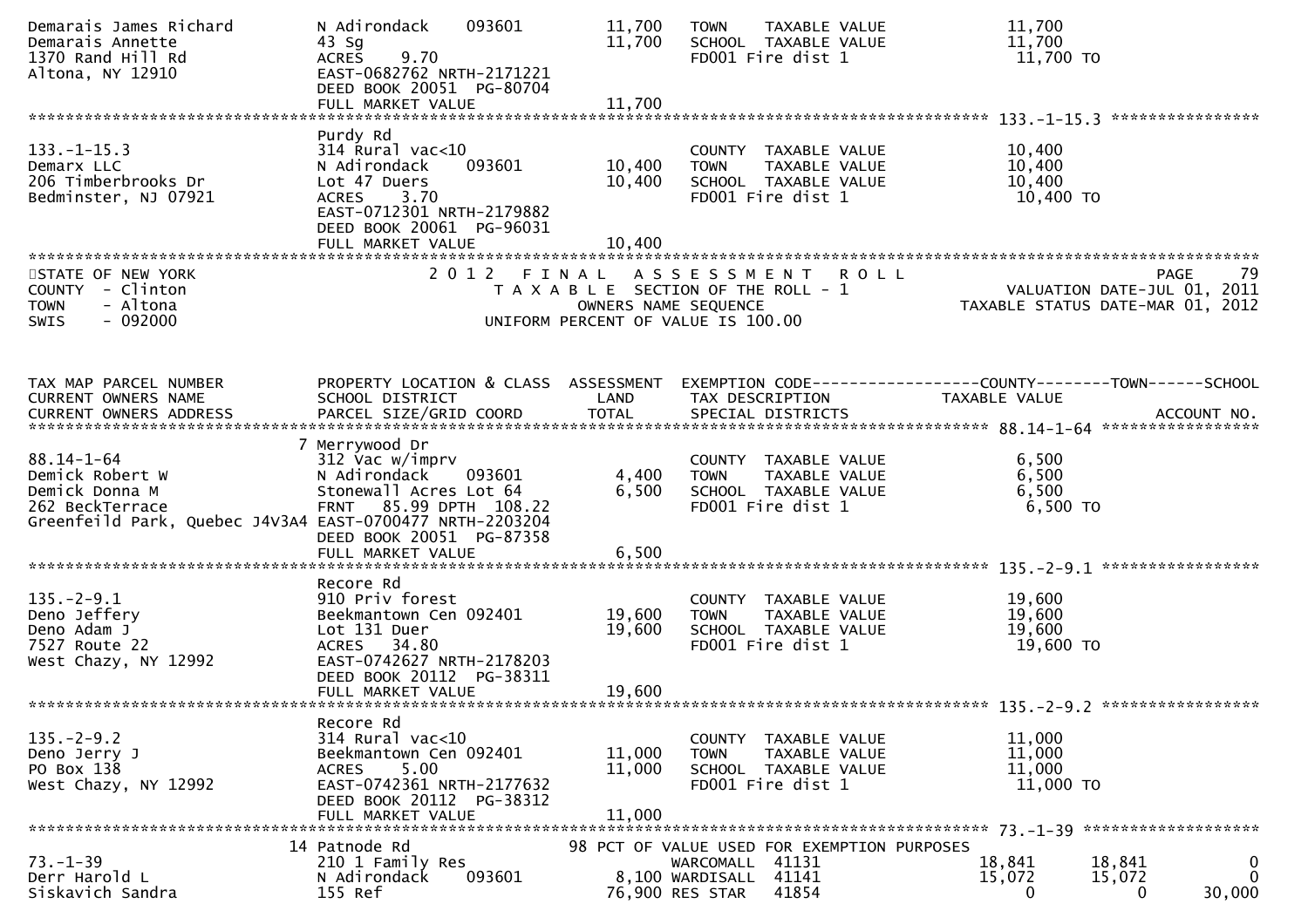| 14 Patnode Rd<br>Altona, NY 12910                                                                   | 3.60<br><b>ACRES</b><br>EAST-0698392 NRTH-2212409<br>DEED BOOK 20001 PG-26010<br>FULL MARKET VALUE                                                                                                | 76,900                     | COUNTY TAXABLE VALUE<br><b>TAXABLE VALUE</b><br><b>TOWN</b><br>SCHOOL TAXABLE VALUE<br>FD001 Fire dist 1                                                                                        | 42,987<br>42,987<br>46,900<br>76,900 TO                                                                 |
|-----------------------------------------------------------------------------------------------------|---------------------------------------------------------------------------------------------------------------------------------------------------------------------------------------------------|----------------------------|-------------------------------------------------------------------------------------------------------------------------------------------------------------------------------------------------|---------------------------------------------------------------------------------------------------------|
| $148. - 2 - 21.2$<br>Desch Matthew P<br>Desch Kim<br>2048 Rand Hill Rd<br>Altona, NY 12910          | 2048 Rand Hill Rd<br>210 1 Family Res<br>093601<br>N Adirondack<br>Lot 36 Duers<br>3.30 BANK<br>080<br><b>ACRES</b><br>EAST-0709537 NRTH-2174192<br>DEED BOOK 20031 PG-61290<br>FULL MARKET VALUE | 119,100<br>119,100         | 99 PCT OF VALUE USED FOR EXEMPTION PURPOSES<br>WARCOMALL 41131<br>10,200 RES STAR<br>41854<br>COUNTY TAXABLE VALUE<br><b>TOWN</b><br>TAXABLE VALUE<br>SCHOOL TAXABLE VALUE<br>FD001 Fire dist 1 | 29,477<br>29,477<br>$\bf{0}$<br>30,000<br>$\mathbf{0}$<br>0<br>89,623<br>89,623<br>89,100<br>119,100 TO |
| STATE OF NEW YORK<br>COUNTY - Clinton<br><b>TOWN</b><br>- Altona<br><b>SWIS</b><br>$-092000$        | 2012 FINAL                                                                                                                                                                                        |                            | A S S E S S M E N T<br><b>ROLL</b><br>T A X A B L E SECTION OF THE ROLL - 1<br>OWNERS NAME SEQUENCE<br>UNIFORM PERCENT OF VALUE IS 100.00                                                       | 80<br><b>PAGE</b><br>VALUATION DATE-JUL 01, 2011<br>TAXABLE STATUS DATE-MAR 01, 2012                    |
| TAX MAP PARCEL NUMBER<br>CURRENT OWNERS NAME<br><b>CURRENT OWNERS ADDRESS</b>                       | PROPERTY LOCATION & CLASS ASSESSMENT<br>SCHOOL DISTRICT                                                                                                                                           | LAND                       | TAX DESCRIPTION                                                                                                                                                                                 | EXEMPTION CODE------------------COUNTY--------TOWN------SCHOOL<br>TAXABLE VALUE                         |
| $106. - 1 - 6$<br>Deso Dale E<br>Deso Diane M<br>310 Vassar Rd<br>Altona, NY 12910                  | 310 Vassar Rd<br>270 Mfg housing<br>093601<br>N Adirondack<br>Lot 151 Duer<br>1.10<br><b>ACRES</b><br>EAST-0738539 NRTH-2194775<br>DEED BOOK 20041 PG-74722<br>FULL MARKET VALUE                  | 42,000<br>42,000           | WARCOMALL 41131<br>41834<br>6,600 SR STAR<br>COUNTY TAXABLE VALUE<br>TAXABLE VALUE<br><b>TOWN</b><br>SCHOOL TAXABLE VALUE<br>FD001 Fire dist 1                                                  | 10,500<br>10,500<br>42,000<br>$\mathbf{0}$<br>$\mathbf{0}$<br>31,500<br>31,500<br>$\Omega$<br>42,000 TO |
| $101. -2 - 10.2$<br>Desotelle Herman<br>Desotelle Rosemarie<br>3050 Rt 11<br>Mooers Forks, NY 12959 | 1378 Plank Rd<br>270 Mfg housing<br>093601<br>N Adirondack<br>$25$ Sg<br><b>ACRES</b><br>2.20<br>EAST-0678433 NRTH-2193734<br>DEED BOOK 574<br>PG-1117                                            | 6,600<br>20,100            | COUNTY TAXABLE VALUE<br>TAXABLE VALUE<br><b>TOWN</b><br>SCHOOL TAXABLE VALUE<br>FD001 Fire dist 1                                                                                               | 20,100<br>20,100<br>20,100<br>20,100 TO                                                                 |
| $74. - 1 - 24$<br>Devens Raymond<br>Devens Philanda<br>249 Washington Ave<br>Lake Mary, FL 32746    | 159 Joe Wood Rd<br>314 Rural vac<10<br>N Adirondack<br>093601<br>111 Ref<br>7.00<br><b>ACRES</b><br>EAST-0715153 NRTH-2211342<br>DEED BOOK 20051 PG-87933<br>FULL MARKET VALUE                    | 10,100<br>10,100<br>10,100 | COUNTY TAXABLE VALUE<br>TAXABLE VALUE<br><b>TOWN</b><br>SCHOOL TAXABLE VALUE<br>FD001 Fire dist 1<br>$LT001$ Altona light 1                                                                     | 10,100<br>10,100<br>10,100<br>10,100 TO<br>10,100 TO                                                    |
| $74. - 1 - 25.14$<br>Devins Ray A<br>8842-A Van Autreve Ave<br>Fort Lewis, WA 98433                 | Joe Wood Rd<br>322 Rural vac>10<br>N Adirondack<br>093601<br>Lots 104, 105, & 111 Ref<br>ACRES<br>31.70                                                                                           | 18,600<br>18,600           | COUNTY TAXABLE VALUE<br>TAXABLE VALUE<br>TOWN<br>SCHOOL TAXABLE VALUE<br>FD001 Fire dist 1                                                                                                      | 18,600<br>18,600<br>18,600<br>18,600 TO                                                                 |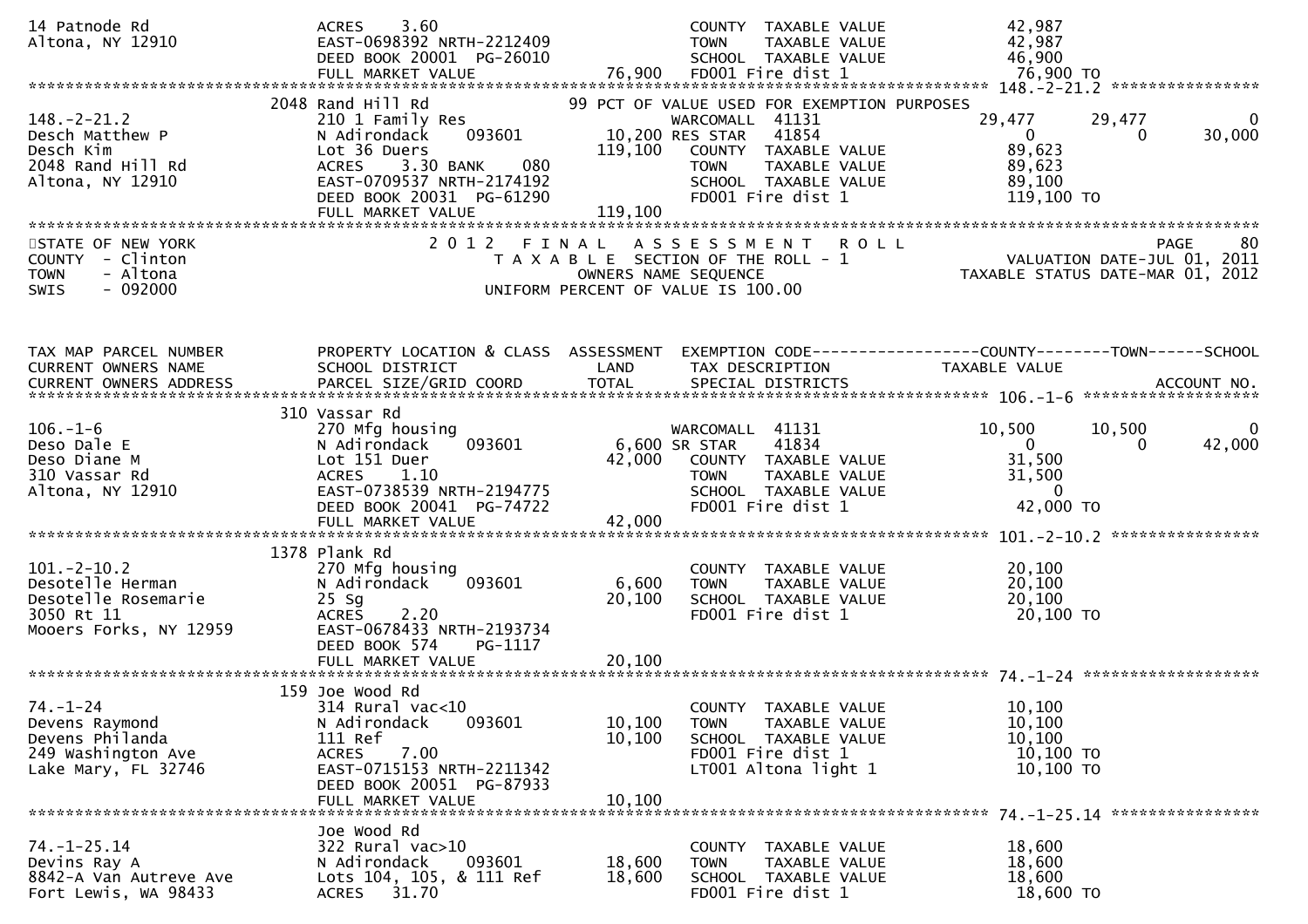|                                                                                                                                                            | EAST-0715857 NRTH-2210336<br>DEED BOOK 20102 PG-32673                                                                                                                                                |                           | LT001 Altona light 1                                                                                                                                                                           | 18,600 TO                                                                                       |
|------------------------------------------------------------------------------------------------------------------------------------------------------------|------------------------------------------------------------------------------------------------------------------------------------------------------------------------------------------------------|---------------------------|------------------------------------------------------------------------------------------------------------------------------------------------------------------------------------------------|-------------------------------------------------------------------------------------------------|
|                                                                                                                                                            | FULL MARKET VALUE                                                                                                                                                                                    | 18,600                    |                                                                                                                                                                                                |                                                                                                 |
| $89.1 - 3 - 26$<br>Deyo Irene D<br>Deyo Kevin K<br>485 Devils Den Rd<br>Altona, NY 12910                                                                   | 462 Devils Den Rd<br>312 Vac w/imprv<br>093601<br>N Adirondack<br>110 Ref<br>1.70<br><b>ACRES</b><br>EAST-0711100 NRTH-2206577<br>DEED BOOK 20021 PG-43172                                           | 6,900<br>7,000            | COUNTY TAXABLE VALUE<br>TAXABLE VALUE<br><b>TOWN</b><br>SCHOOL TAXABLE VALUE<br>FD001 Fire dist 1<br>LT001 Altona light 1                                                                      | 7,000<br>7,000<br>7,000<br>7,000 TO<br>7,000 TO                                                 |
| PRIOR OWNER ON 3/01/2012<br>Deyo Kevin K<br>******************                                                                                             | FULL MARKET VALUE                                                                                                                                                                                    | 7,000                     |                                                                                                                                                                                                |                                                                                                 |
| STATE OF NEW YORK<br>COUNTY - Clinton<br>- Altona<br><b>TOWN</b><br>$-092000$<br><b>SWIS</b>                                                               | 2 0 1 2<br>FINAL                                                                                                                                                                                     |                           | A S S E S S M E N T<br><b>ROLL</b><br>T A X A B L E SECTION OF THE ROLL - 1<br>OWNERS NAME SEQUENCE<br>UNIFORM PERCENT OF VALUE IS 100.00                                                      | 81<br><b>PAGE</b><br>VALUATION DATE-JUL 01, 2011<br>TAXABLE STATUS DATE-MAR 01, 2012            |
| TAX MAP PARCEL NUMBER<br>CURRENT OWNERS NAME<br>CURRENT OWNERS ADDRESS                                                                                     | PROPERTY LOCATION & CLASS ASSESSMENT<br>SCHOOL DISTRICT                                                                                                                                              | LAND                      | TAX DESCRIPTION                                                                                                                                                                                | EXEMPTION CODE-----------------COUNTY-------TOWN------SCHOOL<br>TAXABLE VALUE                   |
| $89.1 - 1 - 13.1$<br>Deyo Life Estate Irene D<br>Miller Sharron B<br>485 Devils Den Rd<br>Altona, NY 12910<br>PRIOR OWNER ON 3/01/2012<br>Miller Sharron B | 485 Devils Den Rd<br>210 1 Family Res<br>093601<br>N Adirondack<br>Lot 131 Pat Ref<br>50.00 DPTH 290.00<br><b>FRNT</b><br>EAST-0710731 NRTH-2207061<br>DEED BOOK 20041 PG-70334<br>FULL MARKET VALUE | 4,700<br>91,000<br>91,000 | COUNTY TAXABLE VALUE<br>TAXABLE VALUE<br><b>TOWN</b><br>SCHOOL TAXABLE VALUE<br>FD001 Fire dist 1<br>LT001 Altona light 1                                                                      | 91,000<br>91,000<br>91,000<br>91,000 TO<br>91,000 TO                                            |
|                                                                                                                                                            |                                                                                                                                                                                                      |                           |                                                                                                                                                                                                |                                                                                                 |
| $89. - 1 - 3.1$<br>Deyo Life Use Chandler A Jr<br>Deyo Life Use Joan<br>451 Devils Den Rd<br>Altona, NY 12910                                              | 451 Devils Den Rd<br>240 Rural res<br>093601<br>N Adirondack<br>131 Ref<br>ACRES 51.30<br>EAST-0708716 NRTH-2206036<br>DEED BOOK 20031 PG-64482                                                      | 95,000                    | 84 PCT OF VALUE USED FOR EXEMPTION PURPOSES<br>WARNONALL 41121<br>41834<br>21,900 SR STAR<br>COUNTY TAXABLE VALUE<br>TAXABLE VALUE<br><b>TOWN</b><br>SCHOOL TAXABLE VALUE<br>FD001 Fire dist 1 | 11,970<br>11,970<br>0<br>62,200<br>$\mathbf{0}$<br>0<br>83,030<br>83,030<br>32,800<br>95,000 TO |
|                                                                                                                                                            |                                                                                                                                                                                                      |                           |                                                                                                                                                                                                |                                                                                                 |
| $89.1 - 1 - 12$<br>Deyo Roger<br>489 Devils Den Rd<br>PO Box 42<br>Altona, NY 12910                                                                        | 489 Devils Den Rd<br>220 2 Family Res<br>093601<br>N Adirondack<br>131 Ref<br>FRNT 84.00 DPTH 231.00<br>EAST-0710775 NRTH-2207138<br>DEED BOOK 648<br>PG-158<br>FULL MARKET VALUE                    | 5,500<br>99,400<br>99,400 | COUNTY TAXABLE VALUE<br>TAXABLE VALUE<br><b>TOWN</b><br>SCHOOL TAXABLE VALUE<br>FD001 Fire dist 1<br>LT001 Altona light 1                                                                      | 99,400<br>99,400<br>99,400<br>99,400 TO<br>99,400 TO                                            |
|                                                                                                                                                            | Recore Rd                                                                                                                                                                                            |                           |                                                                                                                                                                                                |                                                                                                 |
| $135. - 2 - 33$<br>Deyo Rufus C Jr<br>Deyo Julie E                                                                                                         | 321 Abandoned ag<br>Beekmantown Cen 092401<br>142-143-146-147 Duer                                                                                                                                   | 23,100<br>23,100          | COUNTY TAXABLE VALUE<br>TAXABLE VALUE<br><b>TOWN</b><br><b>SCHOOL</b><br>TAXABLE VALUE                                                                                                         | 23,100<br>23,100<br>23,100                                                                      |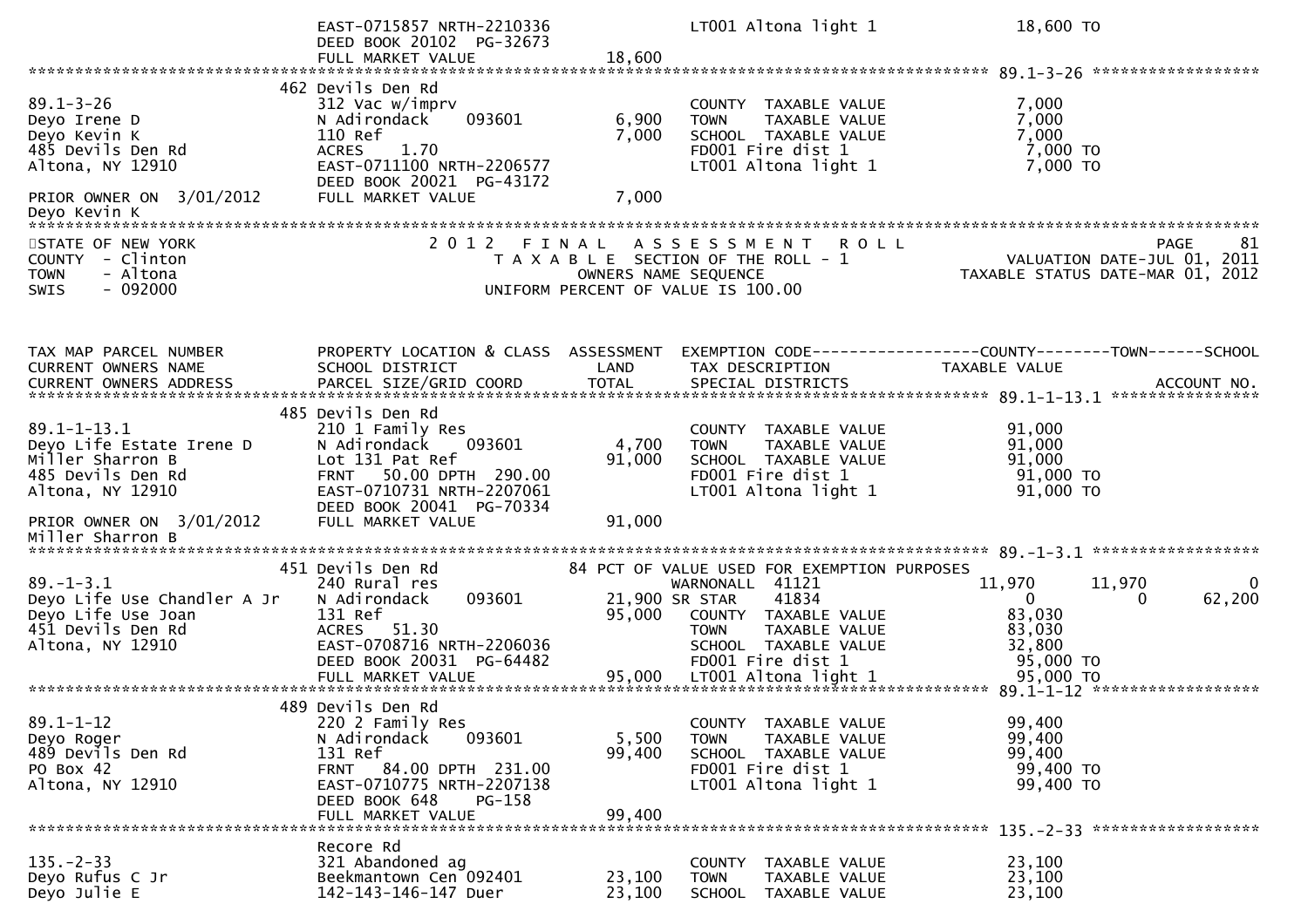| 7826 Route 9<br>Plattsburgh, NY 12901                                                                    | 58.60<br>ACRES<br>EAST-0738348 NRTH-2180970<br>DEED BOOK 20072 PG-4392<br>FULL MARKET VALUE                                                                                     | 23,100                     | FD001 Fire dist 1                                                                                                                                   | 23,100 TO                                                                                     |
|----------------------------------------------------------------------------------------------------------|---------------------------------------------------------------------------------------------------------------------------------------------------------------------------------|----------------------------|-----------------------------------------------------------------------------------------------------------------------------------------------------|-----------------------------------------------------------------------------------------------|
| $135. -2 - 37.3$<br>Deyo Rufus C Jr<br>7826 Rt 9<br>Plattsburgh, NY 12901                                | Atwood Rd<br>321 Abandoned ag<br>Beekmantown Cen 092401<br>Lot 142 Duers<br>ACRES 21.50<br>EAST-0737178 NRTH-2181519<br>DEED BOOK 917<br>PG-161<br>FULL MARKET VALUE            | 16,600<br>16,600<br>16,600 | COUNTY TAXABLE VALUE<br>TAXABLE VALUE<br><b>TOWN</b><br>SCHOOL TAXABLE VALUE<br>FD001 Fire dist 1                                                   | 16,600<br>16,600<br>16,600<br>16,600 TO                                                       |
| STATE OF NEW YORK<br>COUNTY - Clinton<br>- Altona<br><b>TOWN</b><br>$-092000$<br><b>SWIS</b>             |                                                                                                                                                                                 | OWNERS NAME SEQUENCE       | 2012 FINAL ASSESSMENT ROLL<br>T A X A B L E SECTION OF THE ROLL - 1<br>UNIFORM PERCENT OF VALUE IS 100.00                                           | <b>PAGE</b><br>82<br>VALUATION DATE-JUL 01, 2011<br>TAXABLE STATUS DATE-MAR 01, 2012          |
| TAX MAP PARCEL NUMBER<br>CURRENT OWNERS NAME                                                             | PROPERTY LOCATION & CLASS ASSESSMENT<br>SCHOOL DISTRICT                                                                                                                         | LAND                       | TAX DESCRIPTION                                                                                                                                     | EXEMPTION CODE------------------COUNTY--------TOWN------SCHOOL<br>TAXABLE VALUE               |
| $89.1 - 2 - 32$<br>Deyo Stephen G<br>Deyo Barbara<br>516 Devils Den Rd<br>PO Box 107<br>Altona, NY 12910 | 516 Devils Den Rd<br>210 1 Family Res<br>093601<br>N Adirondack<br>110 Ref<br>1.30<br><b>ACRES</b><br>EAST-0711154 NRTH-2207837<br>DEED BOOK 500<br>PG-510<br>FULL MARKET VALUE | 71,700<br>71,700           | 41834<br>SR STAR<br>6,500 COUNTY TAXABLE VALUE<br><b>TOWN</b><br>TAXABLE VALUE<br>SCHOOL TAXABLE VALUE<br>FD001 Fire dist 1<br>LT001 Altona light 1 | 62,200<br>$\mathbf{0}$<br>$\mathbf{0}$<br>71,700<br>71,700<br>9,500<br>71,700 TO<br>71,700 TO |
| $150. - 1 - 6$<br>Deyo Todd<br>434 Burke Rd<br>Plattsburgh, NY 12901                                     | Recore Rd<br>910 Priv forest<br>Beekmantown Cen 092401<br>145 Duer<br>ACRES 84.10<br>EAST-0742611 NRTH-2176275<br>DEED BOOK 20011 PG-35782<br>FULL MARKET VALUE                 | 27,000<br>27,000<br>27,000 | COUNTY TAXABLE VALUE<br>TAXABLE VALUE<br><b>TOWN</b><br>SCHOOL TAXABLE VALUE<br>FD001 Fire dist 1                                                   | 27,000<br>27,000<br>27,000<br>27,000 TO                                                       |
| $73. - 3 - 14$<br>Dichiara Peter<br>Attn: Anne Muniz<br>19 Cozzins Pl<br>Patchogue, NY 11772             | Helens Way<br>314 Rural vac<10<br>N Adirondack<br>093601<br>166 Ref<br>8.30<br>ACRES<br>EAST-0696420 NRTH-2213867<br>DEED BOOK 579<br><b>PG-984</b><br>FULL MARKET VALUE        | 7,200<br>7,200<br>7,200    | COUNTY TAXABLE VALUE<br><b>TOWN</b><br>TAXABLE VALUE<br>SCHOOL TAXABLE VALUE<br>FD001 Fire dist 1                                                   | 7,200<br>7,200<br>7,200<br>7,200 TO                                                           |
| $88.14 - 1 - 41$<br>Dietrich Anthony W<br>Dietrich Betty Felicien<br>304 Pressed Brick Dr                | 11 Pinewood Dr<br>270 Mfg housing<br>N Adirondack<br>093601<br>Stonewall Acres Lot 41<br>FRNT 100.00 DPTH 101.79                                                                | 4,000<br>12,500            | COUNTY TAXABLE VALUE<br>TAXABLE VALUE<br><b>TOWN</b><br>SCHOOL TAXABLE VALUE<br>FD001 Fire dist 1                                                   | 12,500<br>12,500<br>12,500<br>12,500 TO                                                       |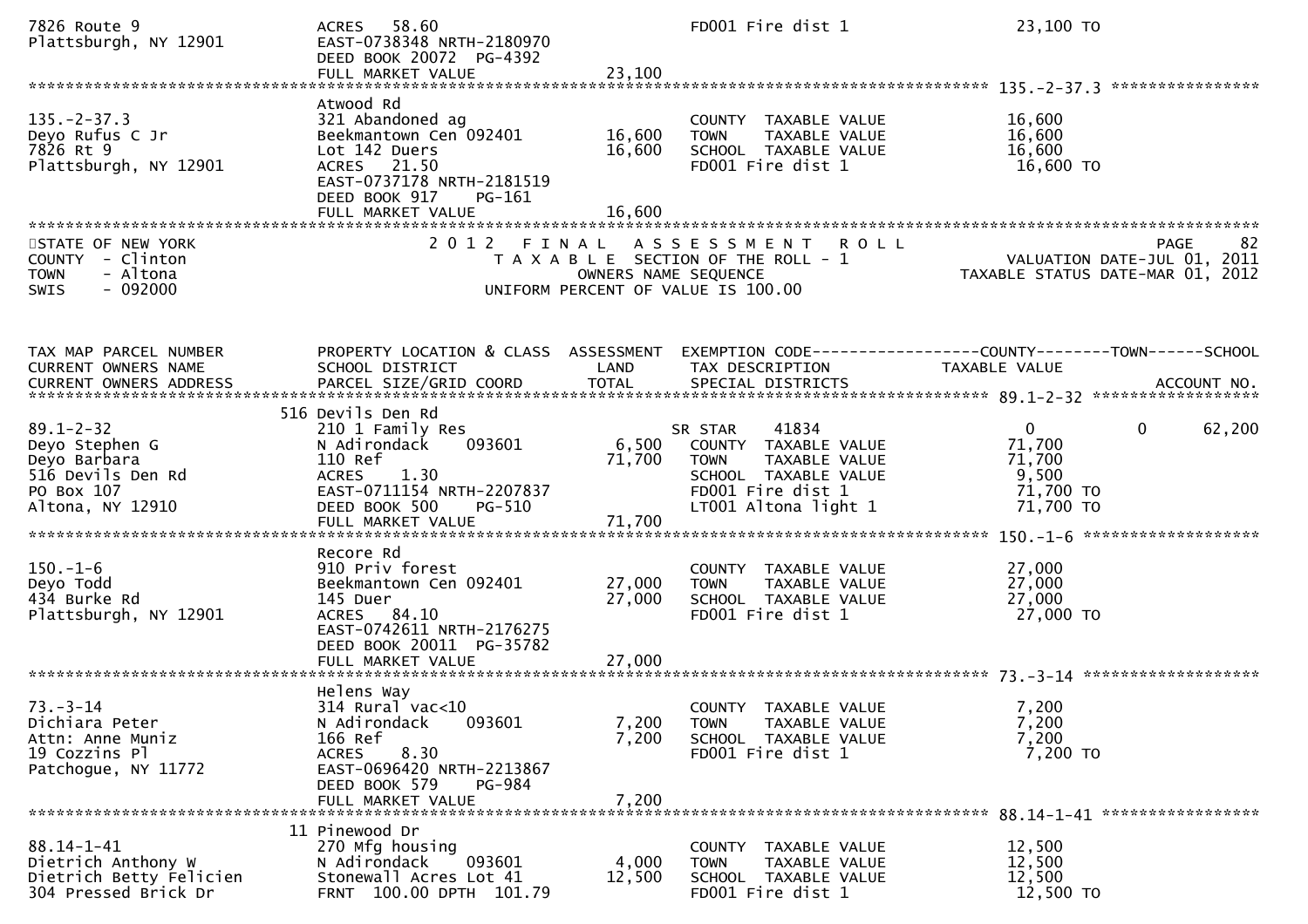| Brampton, ON, Canada<br>$L6V$ 4L4                                                                             | EAST-0698992 NRTH-2204116<br>DEED BOOK 20082 PG-16684<br>FULL MARKET VALUE                                                                                                                                            | 12,500                     |                                                                                                                        |                                                                 |             |
|---------------------------------------------------------------------------------------------------------------|-----------------------------------------------------------------------------------------------------------------------------------------------------------------------------------------------------------------------|----------------------------|------------------------------------------------------------------------------------------------------------------------|-----------------------------------------------------------------|-------------|
|                                                                                                               |                                                                                                                                                                                                                       |                            |                                                                                                                        |                                                                 |             |
| $88.14 - 1 - 39$<br>Dietrich David G<br>Dietrich Catherine E<br>6332 Fortune Dr<br>Ottawa, ON, Canada K1C 1Z1 | 3 Pinewood Dr<br>312 Vac w/imprv<br>N Adirondack<br>093601<br>Stonewall Acres Lot 39<br>FRNT 80.00 DPTH 125.00<br>EAST-0699046 NRTH-2203928<br>DEED BOOK 20082 PG-16556<br>FULL MARKET VALUE                          | 4,500<br>5,000<br>5,000    | COUNTY TAXABLE VALUE<br>TAXABLE VALUE<br><b>TOWN</b><br>SCHOOL TAXABLE VALUE<br>FD001 Fire dist 1                      | 5,000<br>5,000<br>5,000<br>5,000 TO                             |             |
| STATE OF NEW YORK<br><b>COUNTY</b><br>- Clinton<br>- Altona<br><b>TOWN</b><br>$-092000$<br><b>SWIS</b>        | 2012 FINAL                                                                                                                                                                                                            | OWNERS NAME SEQUENCE       | A S S E S S M E N T<br>R O L L<br>T A X A B L E SECTION OF THE ROLL - 1<br>UNIFORM PERCENT OF VALUE IS 100.00          | VALUATION DATE-JUL 01, 2011<br>TAXABLE STATUS DATE-MAR 01, 2012 | 83<br>PAGE  |
| TAX MAP PARCEL NUMBER<br>CURRENT OWNERS NAME                                                                  | PROPERTY LOCATION & CLASS ASSESSMENT<br>SCHOOL DISTRICT                                                                                                                                                               | LAND                       | TAX DESCRIPTION                                                                                                        | <b>TAXABLE VALUE</b>                                            |             |
| $150. - 3 - 9$<br>Dillon Laurel L<br>10 Westwood Dr<br>West Chazy, NY 12992                                   | 10 Westwood Dr<br>210 1 Family Res<br>N Adirondack<br>093601<br>Sub Map 20 Pg 28 Lot 9<br>FRNT 200.00 DPTH 210.00<br><b>BANK</b><br>080<br>EAST-0736392 NRTH-2175331<br>DEED BOOK 20021 PG-45190<br>FULL MARKET VALUE | 9,100<br>73,700<br>73,700  | 41854<br>RES STAR<br>COUNTY TAXABLE VALUE<br><b>TOWN</b><br>TAXABLE VALUE<br>SCHOOL TAXABLE VALUE<br>FD001 Fire dist 1 | $\Omega$<br>73,700<br>73,700<br>43,700<br>73,700 TO             | 0<br>30,000 |
| $149. - 1 - 8$<br>Dirschauer Donald P Sr.<br>18 Bayberry Dr<br>Waretown, NJ 08758                             | 52 Murtagh Hill Rd<br>260 Seasonal res<br>N Adirondack<br>093601<br>128 Duer 1937<br>ACRES 13.20<br>EAST-0730482 NRTH-2175130<br>DEED BOOK 20092 PG-22486<br>FULL MARKET VALUE                                        | 11,000<br>25,000<br>25,000 | COUNTY TAXABLE VALUE<br>TAXABLE VALUE<br><b>TOWN</b><br>SCHOOL TAXABLE VALUE<br>FD001 Fire dist 1                      | 25,000<br>25,000<br>25,000<br>25,000 TO                         |             |
| $132. - 1 - 4.2$<br>Donah Gary A<br>10702 5th St<br>Riverview, FL 33569                                       | 2558 Rand Hill Rd<br>260 Seasonal res<br>N Adirondack<br>093601<br>40 Duer<br>1.20<br><b>ACRES</b><br>EAST-0704291 NRTH-2185502<br>DEED BOOK 20051 PG-89682<br>FULL MARKET VALUE                                      | 9,100<br>22,900<br>22,900  | COUNTY TAXABLE VALUE<br><b>TOWN</b><br><b>TAXABLE VALUE</b><br>SCHOOL TAXABLE VALUE<br>FD001 Fire dist 1               | 22,900<br>22,900<br>22,900<br>22,900 TO                         |             |
| $89.1 - 2 - 2.2$<br>Donahue Christine<br>570 Devils Den Rd<br>Altona, NY 12910                                | 570/572 Devils Den Rd<br>280 Res Multiple<br>N Adirondack<br>093601<br>Corr. Deed 20102/36409<br>14.57 BANK<br>320<br><b>ACRES</b>                                                                                    | 19,800<br>90,100           | 41854<br>RES STAR<br>COUNTY TAXABLE VALUE<br><b>TOWN</b><br>TAXABLE VALUE<br><b>SCHOOL</b><br>TAXABLE VALUE            | $\bf{0}$<br>90,100<br>90,100<br>60,100                          | 0<br>30,000 |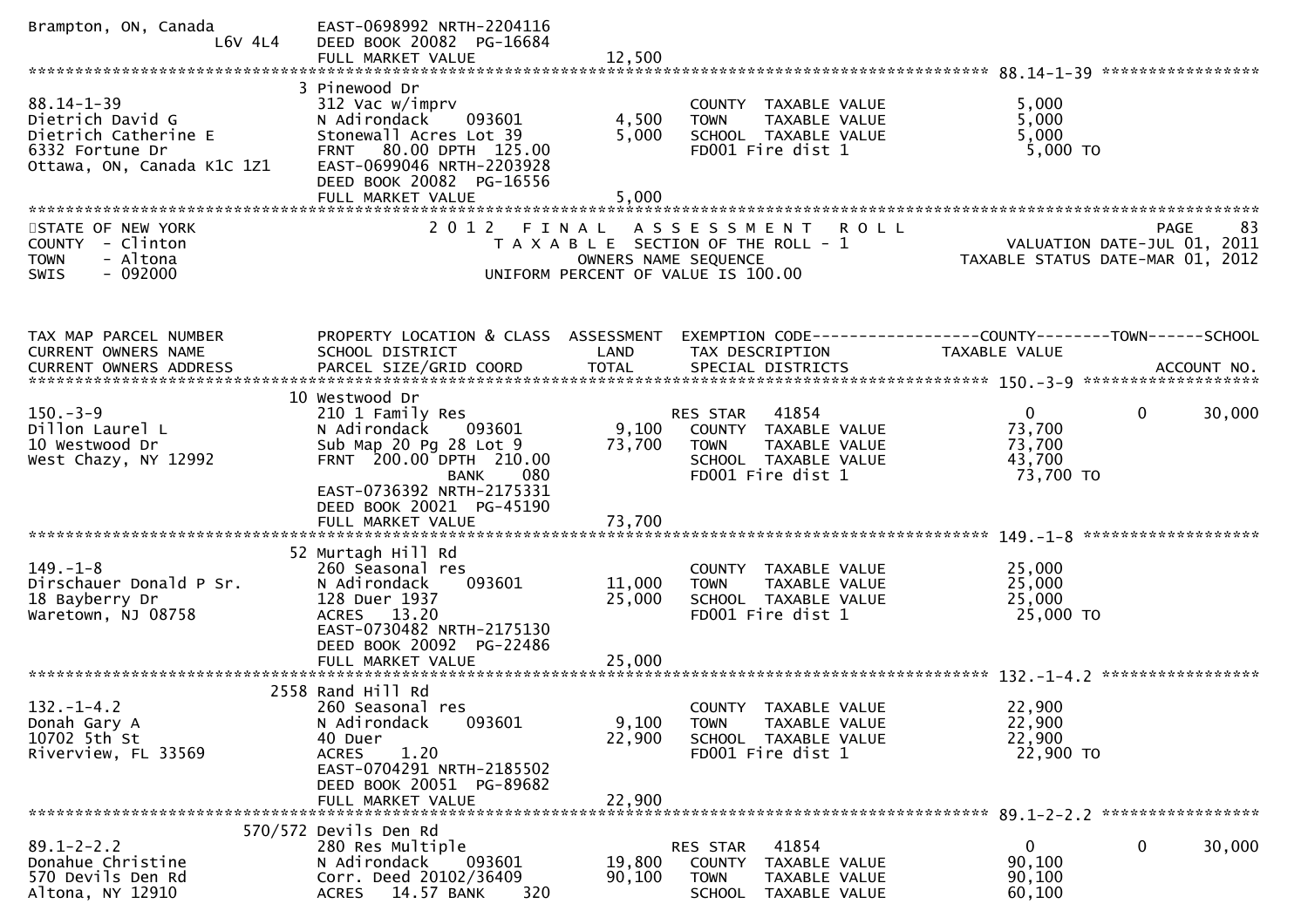|                                                                                                                   | EAST-0711325 NRTH-2208870<br>DEED BOOK 20102 PG-36409<br>FULL MARKET VALUE                                                                                                           | 90,100                             | FD001 Fire dist 1<br>LT001 Altona light 1                                                                                                                                    | 90,100 TO<br>90,100 ТО                                                               |                                                                                      |
|-------------------------------------------------------------------------------------------------------------------|--------------------------------------------------------------------------------------------------------------------------------------------------------------------------------------|------------------------------------|------------------------------------------------------------------------------------------------------------------------------------------------------------------------------|--------------------------------------------------------------------------------------|--------------------------------------------------------------------------------------|
|                                                                                                                   |                                                                                                                                                                                      |                                    |                                                                                                                                                                              |                                                                                      |                                                                                      |
| $148. - 1 - 8$<br>Donovan Loretta J<br>2141 Rand Hill Rd<br>Altona, NY 12910                                      | 2141 Rand Hill Rd<br>210 1 Family Res<br>N Adirondack<br>093601<br>Lot 37 Duer<br>9.40<br><b>ACRES</b><br>EAST-0707790 NRTH-2176395<br>DEED BOOK 98001 PG-05980<br>FULL MARKET VALUE | 13,200 SR STAR<br>99,400<br>99,400 | 96 PCT OF VALUE USED FOR EXEMPTION PURPOSES<br>WARCOMALL 41131<br>41834<br>COUNTY TAXABLE VALUE<br>TAXABLE VALUE<br><b>TOWN</b><br>SCHOOL TAXABLE VALUE<br>FD001 Fire dist 1 | 23,856<br>$\Omega$<br>75,544<br>75,544<br>37,200<br>99,400 TO                        | 23,856<br>0<br>62,200<br>0                                                           |
|                                                                                                                   |                                                                                                                                                                                      |                                    |                                                                                                                                                                              |                                                                                      |                                                                                      |
| STATE OF NEW YORK<br>COUNTY - Clinton<br>- Altona<br><b>TOWN</b><br>$-092000$<br><b>SWIS</b>                      |                                                                                                                                                                                      | OWNERS NAME SEQUENCE               | 2012 FINAL ASSESSMENT ROLL<br>T A X A B L E SECTION OF THE ROLL - 1<br>UNIFORM PERCENT OF VALUE IS 100.00                                                                    |                                                                                      | 84<br><b>PAGE</b><br>VALUATION DATE-JUL 01, 2011<br>TAXABLE STATUS DATE-MAR 01, 2012 |
| TAX MAP PARCEL NUMBER<br>CURRENT OWNERS NAME                                                                      | PROPERTY LOCATION & CLASS ASSESSMENT<br>SCHOOL DISTRICT                                                                                                                              | LAND                               | TAX DESCRIPTION                                                                                                                                                              | EXEMPTION CODE-----------------COUNTY-------TOWN------SCHOOL<br><b>TAXABLE VALUE</b> |                                                                                      |
| $148. - 1 - 3$<br>Dora M Heald, Trustee<br>Dora M Heald Living Trust<br>32 Meadowbrook Ave<br>Eatontown, NJ 07724 | Rand Hill Rd<br>321 Abandoned ag<br>093601<br>N Adirondack<br>37 Duer<br>ACRES 13.40<br>EAST-0706790 NRTH-2177698<br>DEED BOOK 20102 PG-36213<br>FULL MARKET VALUE                   | 14,600<br>14,600<br>14,600         | COUNTY TAXABLE VALUE<br>TAXABLE VALUE<br><b>TOWN</b><br>SCHOOL TAXABLE VALUE<br>FD001 Fire dist 1                                                                            | 14,600<br>14,600<br>14,600<br>14,600 TO                                              | ******************                                                                   |
|                                                                                                                   | Purdy Rd                                                                                                                                                                             |                                    |                                                                                                                                                                              |                                                                                      |                                                                                      |
| $134. - 1 - 15$<br>Dorazio Robert<br>PO Box 164<br>Winoosi, VT 05404                                              | 910 Priv forest<br>093601<br>N Adirondack<br>104 Duer<br>ACRES 27.00<br>EAST-0723210 NRTH-2179448<br>DEED BOOK 513<br>PG-555                                                         | 12,000<br>12,000                   | COUNTY TAXABLE VALUE<br>TAXABLE VALUE<br><b>TOWN</b><br>SCHOOL TAXABLE VALUE<br>FD001 Fire dist 1                                                                            | 12,000<br>12,000<br>12,000<br>12,000 TO                                              |                                                                                      |
|                                                                                                                   | FULL MARKET VALUE                                                                                                                                                                    | 12,000                             |                                                                                                                                                                              |                                                                                      |                                                                                      |
| $149. - 1 - 10.3$<br>Dorresteyn Ian<br>5844 SE Mall St<br>Portland, OR 97206                                      | 119 Natures Way<br>240 Rural res<br>093601<br>N Adirondack<br>105 Duer<br>ACRES 23.00<br>EAST-0725550 NRTH-2175264<br>DEED BOOK 1029<br>PG-341                                       | 13,400<br>39,900                   | COUNTY TAXABLE VALUE<br><b>TOWN</b><br>TAXABLE VALUE<br>SCHOOL TAXABLE VALUE<br>FD001 Fire dist 1                                                                            | 39,900<br>39,900<br>39,900<br>39,900 TO                                              | ****************                                                                     |
|                                                                                                                   | FULL MARKET VALUE                                                                                                                                                                    | 39,900                             |                                                                                                                                                                              |                                                                                      |                                                                                      |
| $119. - 1 - 15.22$<br>Dow Bradley H<br>4273 Military Tpke<br>Altona, NY 12910                                     | 4273 Military Tpke<br>270 Mfg housing<br>093601<br>N Adirondack<br>Lot 68 Duer<br>ACRES 10.70<br>EAST-0713332 NRTH-2189229                                                           | 12,300 RES STAR<br>29,000          | 84 PCT OF VALUE USED FOR EXEMPTION PURPOSES<br>WARNONALL 41121<br>41854<br>COUNTY<br>TAXABLE VALUE<br><b>TOWN</b><br>TAXABLE VALUE<br><b>SCHOOL</b><br>TAXABLE VALUE         | 3,654<br>0<br>25,346<br>25,346<br>0                                                  | 3,654<br>0<br>29,000<br>0                                                            |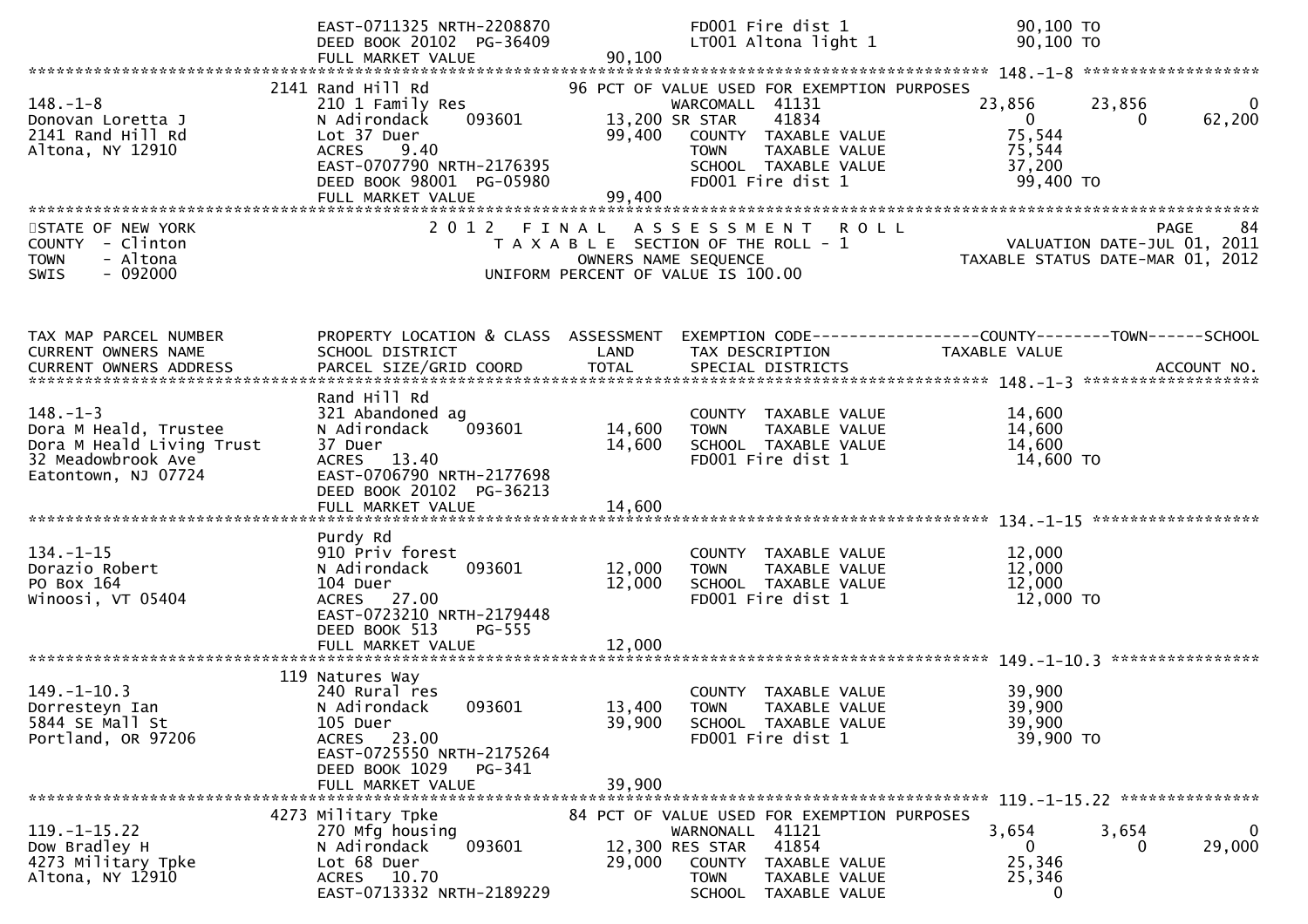|                                                                                                          | PG-043<br>DEED BOOK 975<br>FULL MARKET VALUE                                                                                                                                                             | 29,000                       | FD001 Fire dist 1                                                                                                                                | 29,000 TO                                                             |                                                |
|----------------------------------------------------------------------------------------------------------|----------------------------------------------------------------------------------------------------------------------------------------------------------------------------------------------------------|------------------------------|--------------------------------------------------------------------------------------------------------------------------------------------------|-----------------------------------------------------------------------|------------------------------------------------|
|                                                                                                          |                                                                                                                                                                                                          |                              |                                                                                                                                                  |                                                                       |                                                |
| $119. - 1 - 15.21$<br>Downey Amy L<br>Downey Shawn C<br>116 Duley Rd<br>Altona, NY 12910                 | 116 Duley Rd<br>240 Rural res<br>093601<br>N Adirondack<br>Lot 68 Duer<br>080<br>9.80 BANK<br><b>ACRES</b><br>EAST-0712340 NRTH-2187915<br>DEED BOOK 20112 PG-38838<br>FULL MARKET VALUE                 | 165,000<br>165,000           | WARCOMALL 41131<br>11,800 RES STAR<br>41854<br>COUNTY TAXABLE VALUE<br>TAXABLE VALUE<br><b>TOWN</b><br>SCHOOL TAXABLE VALUE<br>FD001 Fire dist 1 | 41,250<br>$\mathbf{0}$<br>123,750<br>123,750<br>135,000<br>165,000 TO | 41,250<br>30,000<br>$\Omega$                   |
| STATE OF NEW YORK<br>COUNTY - Clinton<br><b>TOWN</b><br>- Altona<br>$-092000$<br>SWIS                    |                                                                                                                                                                                                          | OWNERS NAME SEQUENCE         | 2012 FINAL ASSESSMENT ROLL<br>T A X A B L E SECTION OF THE ROLL - 1<br>UNIFORM PERCENT OF VALUE IS 100.00                                        | VALUATION DATE-JUL 01, 2011                                           | 85<br>PAGE<br>TAXABLE STATUS DATE-MAR 01, 2012 |
| TAX MAP PARCEL NUMBER<br>CURRENT OWNERS NAME                                                             | PROPERTY LOCATION & CLASS ASSESSMENT EXEMPTION CODE----------------COUNTY-------TOWN------SCHOOL<br>SCHOOL DISTRICT                                                                                      | LAND                         | TAX DESCRIPTION                                                                                                                                  | TAXABLE VALUE                                                         |                                                |
| $88.14 - 2 - 63$<br>Dragon Arch Inc<br>300 E 56th St Apt 8L<br>New York, NY 10022                        | 89 Pinewood Dr<br>311 Res vac land<br>N Adirondack<br>093601<br>Sub Bk 10 Pg 123 Lot 63<br>FRNT 60.00 DPTH 156.56<br>EAST-0698506 NRTH-2205261<br>DEED BOOK 20082 PG-17997                               | 4,100<br>4,100               | COUNTY TAXABLE VALUE<br>TAXABLE VALUE<br><b>TOWN</b><br>SCHOOL TAXABLE VALUE<br>FD001 Fire dist 1                                                | 4,100<br>4,100<br>4,100<br>4,100 TO                                   |                                                |
| $148. - 1 - 2$<br>Dragoon Aaron<br>$2189$ Rand Hill Rd<br>Altona, NY 12910-2626                          | 2189 Rand Hill Rd<br>210 1 Family Res<br>N Adirondack<br>093601<br>Lot 37 Duer<br>Survey Map Filed 2009-002<br>ACRES 54.30<br>EAST-0706839 NRTH-2176765<br>DEED BOOK 20112 PG-43986<br>FULL MARKET VALUE | 22,500<br>129,000<br>129,000 | RES STAR 41854<br>COUNTY TAXABLE VALUE<br>TAXABLE VALUE<br><b>TOWN</b><br>SCHOOL TAXABLE VALUE<br>FD001 Fire dist 1                              | $\mathbf 0$<br>129,000<br>129,000<br>99,000<br>129,000 TO             | $\mathbf{0}$<br>30,000                         |
| $105. - 1 - 8$<br>Dragoon Gary<br>Dragoon Betty<br>218 Dragoon Rd<br>Altona, NY 12910-9735               | Barnaby Rd<br>910 Priv forest<br>093601<br>N Adirondack<br>Lot 136 Duers<br>67.90<br>ACRES<br>EAST-0730034 NRTH-2197002<br>DEED BOOK 677<br>$PG-215$<br>FULL MARKET VALUE                                | 25,900<br>25,900<br>25,900   | COUNTY TAXABLE VALUE<br><b>TOWN</b><br>TAXABLE VALUE<br>SCHOOL TAXABLE VALUE<br>FD001 Fire dist 1                                                | 25,900<br>25,900<br>25,900<br>25,900 TO                               |                                                |
| $75. - 1 - 2.1$<br>Dragoon Life Use Weldon<br>Dragoon Michael & Amy<br>131 Gonyea Rd<br>Altona, NY 12910 | Miner Farm Rd<br>105 Vac farmland<br>093601<br>N Adirondack<br>50 Ref<br>ACRES 719.60<br>EAST-0727611 NRTH-2214279                                                                                       | 144,700<br>145,700           | COUNTY TAXABLE VALUE<br><b>TOWN</b><br>TAXABLE VALUE<br>SCHOOL TAXABLE VALUE<br>FD001 Fire dist 1                                                | 145,700<br>145,700<br>145,700<br>145,700 TO                           |                                                |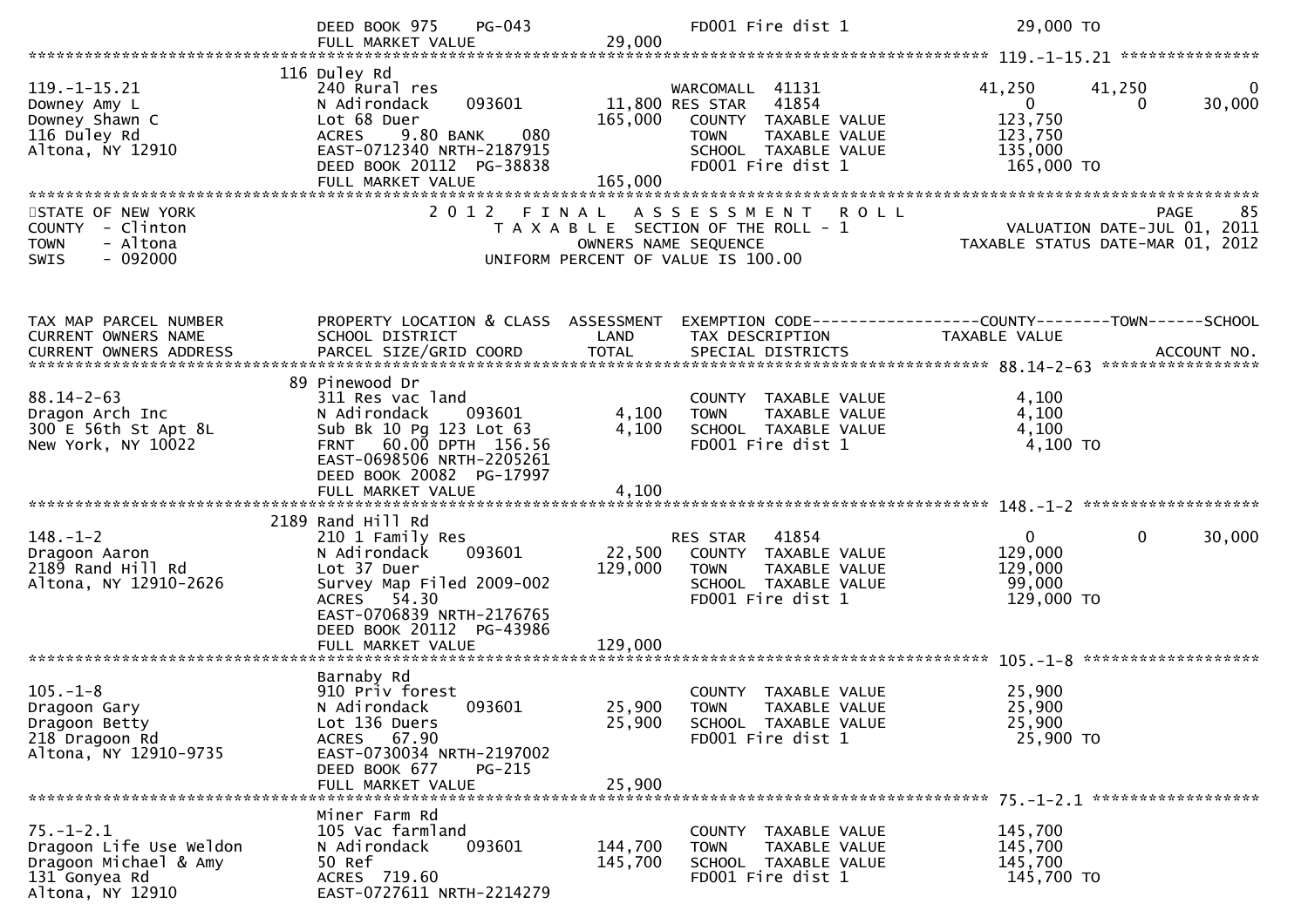|                                                        | DEED BOOK 20051 PG-83476<br>FULL MARKET VALUE | 145,700 |                                       |                |                                  |
|--------------------------------------------------------|-----------------------------------------------|---------|---------------------------------------|----------------|----------------------------------|
|                                                        | 135-138 Gonyea Rd                             |         |                                       |                |                                  |
| $75. - 1 - 2.11 - 1$                                   | 112 Dairy farm                                |         | 10 YR AGR 41700                       | 52,000         | 52,000<br>52,000                 |
| Dragoon Life Use Weldon                                | Northeastern Cl 092801                        |         | 73,800 AGRI DISTR 41720               | $\overline{0}$ | $\Omega$<br>$\Omega$             |
|                                                        |                                               |         |                                       |                |                                  |
| Dragoon Michael & Amy                                  | Lots 62 & 50 & 49 Ref Tra<br>ACRES 269.30     | 186,000 | COUNTY TAXABLE VALUE                  | 134,000        |                                  |
| 131 Gonyea Rd                                          |                                               |         | <b>TOWN</b><br>TAXABLE VALUE          | 134,000        |                                  |
| Altona, NY 12910                                       | EAST-0733397 NRTH-2212543                     |         | SCHOOL TAXABLE VALUE                  | 134,000        |                                  |
|                                                        | DEED BOOK 20051 PG-83476                      |         | FD001 Fire dist 1                     | 186,000 TO     |                                  |
| MAY BE SUBJECT TO PAYMENT<br>UNDER AGDIST LAW TIL 2016 | FULL MARKET VALUE                             | 186,000 |                                       |                |                                  |
|                                                        |                                               |         |                                       |                |                                  |
| STATE OF NEW YORK                                      | 2012                                          | FINAL   | A S S E S S M E N T                   | <b>ROLL</b>    | PAGE<br>86                       |
| COUNTY - Clinton                                       |                                               |         | T A X A B L E SECTION OF THE ROLL - 1 |                | VALUATION DATE-JUL 01, 2011      |
| - Altona<br><b>TOWN</b>                                |                                               |         | OWNERS NAME SEQUENCE                  |                | TAXABLE STATUS DATE-MAR 01, 2012 |
| $-092000$<br><b>SWIS</b>                               |                                               |         | UNIFORM PERCENT OF VALUE IS 100.00    |                |                                  |
|                                                        |                                               |         |                                       |                |                                  |
|                                                        |                                               |         |                                       |                |                                  |
|                                                        |                                               |         |                                       |                |                                  |
| TAX MAP PARCEL NUMBER                                  | PROPERTY LOCATION & CLASS ASSESSMENT          |         |                                       |                |                                  |
| <b>CURRENT OWNERS NAME</b>                             | SCHOOL DISTRICT                               | LAND    | TAX DESCRIPTION                       | TAXABLE VALUE  |                                  |
|                                                        |                                               |         |                                       |                |                                  |
|                                                        |                                               |         |                                       |                |                                  |
|                                                        | Gonyea Rd                                     |         |                                       |                |                                  |
| $75. - 1 - 2.11 - 2$                                   | 105 Vac farmland                              |         | COUNTY TAXABLE VALUE                  | 35,500         |                                  |
| Dragoon Life Use Weldon                                | N Adirondack<br>093601                        | 35,500  | <b>TOWN</b><br>TAXABLE VALUE          | 35,500         |                                  |
| Dragoon Michael & Amy                                  | Lot 63 & 49 Ref Tr                            | 35,500  | SCHOOL TAXABLE VALUE                  | 35,500         |                                  |
| 131 Gonyea Rd                                          | ACRES 132.00                                  |         | FD001 Fire dist 1                     | 35,500 TO      |                                  |
| Altona, NY 12910                                       | EAST-0733397 NRTH-2212543                     |         |                                       |                |                                  |
|                                                        | DEED BOOK 20051 PG-83476                      |         |                                       |                |                                  |
|                                                        | FULL MARKET VALUE                             | 35,500  |                                       |                |                                  |
|                                                        |                                               |         |                                       |                |                                  |
|                                                        | Rt 22                                         |         |                                       |                |                                  |
| $76. - 1 - 5$                                          | 105 Vac farmland                              |         | AGRI DISTR 41720                      | 0              | 0<br>0                           |
| Dragoon Life Use Weldon                                | Northeastern Cl 092801                        | 35,400  | COUNTY TAXABLE VALUE                  | 35,400         |                                  |
| Dragoon Michael & Amy                                  | 49 Pat Ref                                    | 35,400  | TAXABLE VALUE<br><b>TOWN</b>          | 35,400         |                                  |
| 131 Gonyea Rd                                          | ACRES 106.10                                  |         | SCHOOL TAXABLE VALUE                  | 35,400         |                                  |
| Altona, NY 12910                                       | EAST-0734791 NRTH-2213567                     |         | FD001 Fire dist 1                     | 35,400 TO      |                                  |
|                                                        | DEED BOOK 20051 PG-83476                      |         |                                       |                |                                  |
| MAY BE SUBJECT TO PAYMENT                              | FULL MARKET VALUE                             | 35,400  |                                       |                |                                  |
| UNDER AGDIST LAW TIL 2016                              |                                               |         |                                       |                |                                  |
|                                                        |                                               |         |                                       |                |                                  |
|                                                        | 131 Gonyea Rd                                 |         |                                       |                |                                  |
| $76. - 4 - 1$                                          | 210 1 Family Res                              |         | AGED COUN 41802                       | 44,800         | $\mathbf{0}$<br>0                |
| Dragoon Life Use Weldon                                | Northeastern Cl 092801                        |         | 6,500 SR STAR<br>41834                | $\mathbf{0}$   | 62,200<br>$\mathbf{0}$           |
| Dragoon Michael & Amy                                  | Lot 50 Ref                                    | 89,600  | COUNTY<br>TAXABLE VALUE               | 44,800         |                                  |
| 131 Gonyea Rd                                          | <b>ACRES</b><br>1.00                          |         | <b>TOWN</b><br>TAXABLE VALUE          | 89,600         |                                  |
| Altona, NY 12910                                       | EAST-0735438 NRTH-2211259                     |         | SCHOOL TAXABLE VALUE                  | 27,400         |                                  |
|                                                        | DEED BOOK 20051 PG-83476                      |         | FD001 Fire dist 1                     | 89,600 TO      |                                  |
|                                                        | FULL MARKET VALUE                             | 89,600  |                                       |                |                                  |
|                                                        | 38 Boulrice Rd                                |         |                                       |                |                                  |
| $103. - 1 - 34.22$                                     | 270 Mfg housing                               |         | 41854<br>RES STAR                     | $\bf{0}$       | 0<br>30,000                      |
| Drake Cari J                                           | 093601<br>N Adirondack                        | 6,500   | <b>COUNTY</b><br>TAXABLE VALUE        | 89,000         |                                  |
| 38 Boulrice Rd                                         | 158 Ref Tr                                    | 89,000  | <b>TOWN</b><br>TAXABLE VALUE          | 89,000         |                                  |
|                                                        |                                               |         |                                       |                |                                  |
| Altona, NY 12910                                       | <b>ACRES</b><br>1.00                          |         | <b>SCHOOL</b><br>TAXABLE VALUE        | 59,000         |                                  |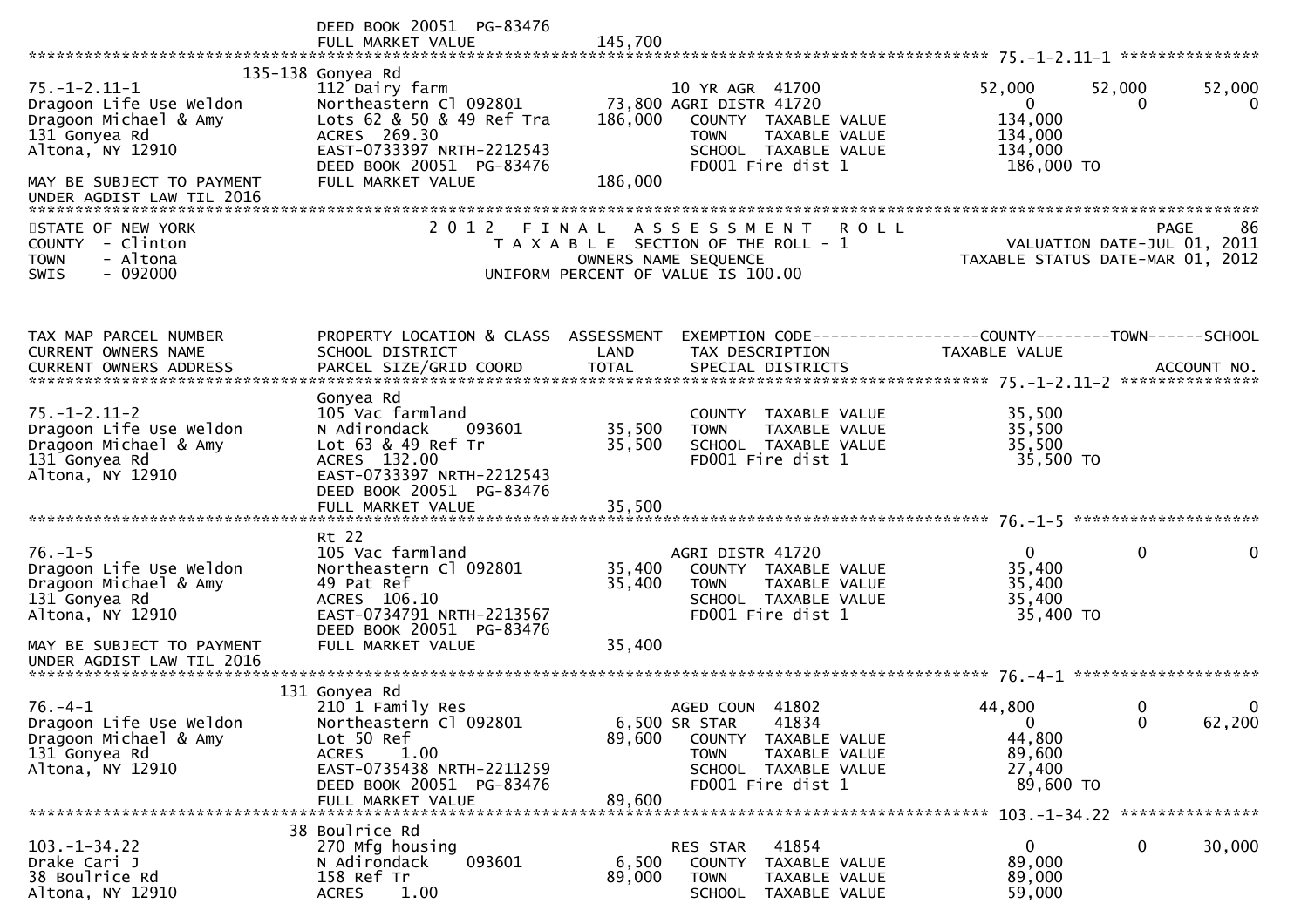|                                                                                                       | EAST-0699629 NRTH-2198504<br>DEED BOOK 986<br>$PG-236$                                                                                                                                      |                         | FD001 Fire dist 1                                                                                                                                                                                                          | 89,000 TO                                                                                                        |                  |
|-------------------------------------------------------------------------------------------------------|---------------------------------------------------------------------------------------------------------------------------------------------------------------------------------------------|-------------------------|----------------------------------------------------------------------------------------------------------------------------------------------------------------------------------------------------------------------------|------------------------------------------------------------------------------------------------------------------|------------------|
|                                                                                                       | FULL MARKET VALUE                                                                                                                                                                           | 89,000                  |                                                                                                                                                                                                                            |                                                                                                                  |                  |
|                                                                                                       |                                                                                                                                                                                             |                         |                                                                                                                                                                                                                            |                                                                                                                  |                  |
| $102 - 1 - 11.2$<br>Drake Deborah<br>1139 Alder Bend Rd<br>Altona, NY 12910                           | 1139 Alder Bend Rd<br>210 1 Family Res<br>093601<br>N Adirondack<br>187 Ref<br>FRNT 75.00 DPTH 175.00<br>EAST-0694386 NRTH-2193848<br>DEED BOOK 99001 PG-13879                              | 4,800<br>46,800         | 41854<br>RES STAR<br>COUNTY TAXABLE VALUE<br><b>TOWN</b><br>TAXABLE VALUE<br>SCHOOL TAXABLE VALUE<br>FD001 Fire dist 1                                                                                                     | $\Omega$<br>$\Omega$<br>46,800<br>46,800<br>16,800<br>46,800 TO                                                  | 30,000           |
|                                                                                                       |                                                                                                                                                                                             |                         |                                                                                                                                                                                                                            |                                                                                                                  |                  |
| STATE OF NEW YORK<br>COUNTY - Clinton<br>- Altona<br><b>TOWN</b><br>$-092000$<br>SWIS                 |                                                                                                                                                                                             |                         | 2012 FINAL ASSESSMENT<br><b>ROLL</b><br>T A X A B L E SECTION OF THE ROLL - 1<br>OWNERS NAME SEQUENCE<br>UNIFORM PERCENT OF VALUE IS 100.00                                                                                | TAXABLE STATUS DATE-MAR 01, 2012                                                                                 | 87               |
| TAX MAP PARCEL NUMBER<br>CURRENT OWNERS NAME                                                          | PROPERTY LOCATION & CLASS ASSESSMENT<br>SCHOOL DISTRICT                                                                                                                                     | LAND                    | TAX DESCRIPTION                                                                                                                                                                                                            | <b>TAXABLE VALUE</b>                                                                                             |                  |
| $102 - 1 - 10$<br>Drake Deborah E<br>Pecor Life Use Shirley<br>1139 Alder Bend Rd<br>Altona, NY 12910 | 1137 Alder Bend Rd<br>270 Mfg housing<br>093601<br>N Adirondack<br>Lot 187 Pat Ref<br>FRNT 100.00 DPTH 175.00<br>EAST-0694420 NRTH-2193939<br>DEED BOOK 958<br>PG-169                       | 5,900<br>29,000         | COUNTY TAXABLE VALUE<br><b>TOWN</b><br>TAXABLE VALUE<br>SCHOOL TAXABLE VALUE<br>FD001 Fire dist 1                                                                                                                          | 29,000<br>29,000<br>29,000<br>29,000 TO                                                                          |                  |
| $118. - 1 - 3.7$<br>Drake Deborah E<br>1139 Alder Bend Rd<br>Altona, NY 12910                         | Rand Hill Rd<br>$314$ Rural vac<10<br>093601<br>N Adirondack<br>Lot 15 Duers<br><b>ACRES</b><br>1.60<br>EAST-0702787 NRTH-2191346<br>DEED BOOK 99001 PG-18081<br>FULL MARKET VALUE          | 6,900<br>6,900<br>6,900 | COUNTY<br>TAXABLE VALUE<br><b>TOWN</b><br>TAXABLE VALUE<br>SCHOOL TAXABLE VALUE<br>FD001 Fire dist 1                                                                                                                       | 6,900<br>6,900<br>6,900<br>$6,900$ TO                                                                            |                  |
| $89. - 3 - 5$<br>Drake Joyce<br>157 Brunell Rd<br>Altona, NY 12910                                    | 157 Brunell Rd<br>271 Mfg housings<br>N Adirondack<br>093601<br>Lot 110 Pat Ref<br>1.20<br><b>ACRES</b><br>EAST-0714184 NRTH-2206942<br>DEED BOOK 977<br><b>PG-038</b><br>FULL MARKET VALUE | 52,500                  | 83 PCT OF VALUE USED FOR EXEMPTION PURPOSES<br>41801<br>AGED C&T<br>6,500 SR STAR<br>41834<br>52,500 RS STAR MH 41864<br>COUNTY TAXABLE VALUE<br><b>TOWN</b><br>TAXABLE VALUE<br>SCHOOL TAXABLE VALUE<br>FD001 Fire dist 1 | 21,788<br>21,788<br>$\Omega$<br>0<br>$\mathbf{0}$<br>0<br>30,712<br>30,712<br>$\bf{0}$<br>52,500 TO<br>52,500 TO | 0<br>52,500<br>0 |
| $134 - 2 - 28.3$<br>Drown Brenda L<br>88 Blue Chip Way<br>West Chazy, NY 12992                        | 88 Blue Chip Way<br>280 Res Multiple<br>N Adirondack<br>093601<br>Lot 114 Duers<br>6.30<br><b>ACRES</b>                                                                                     | 19,900<br>483,300       | COUNTY TAXABLE VALUE<br>TAXABLE VALUE<br><b>TOWN</b><br>SCHOOL TAXABLE VALUE<br>FD001 Fire dist 1                                                                                                                          | 134. - 2 - 28. 3 *****************<br>483,300<br>483,300<br>483,300<br>483,300 TO                                |                  |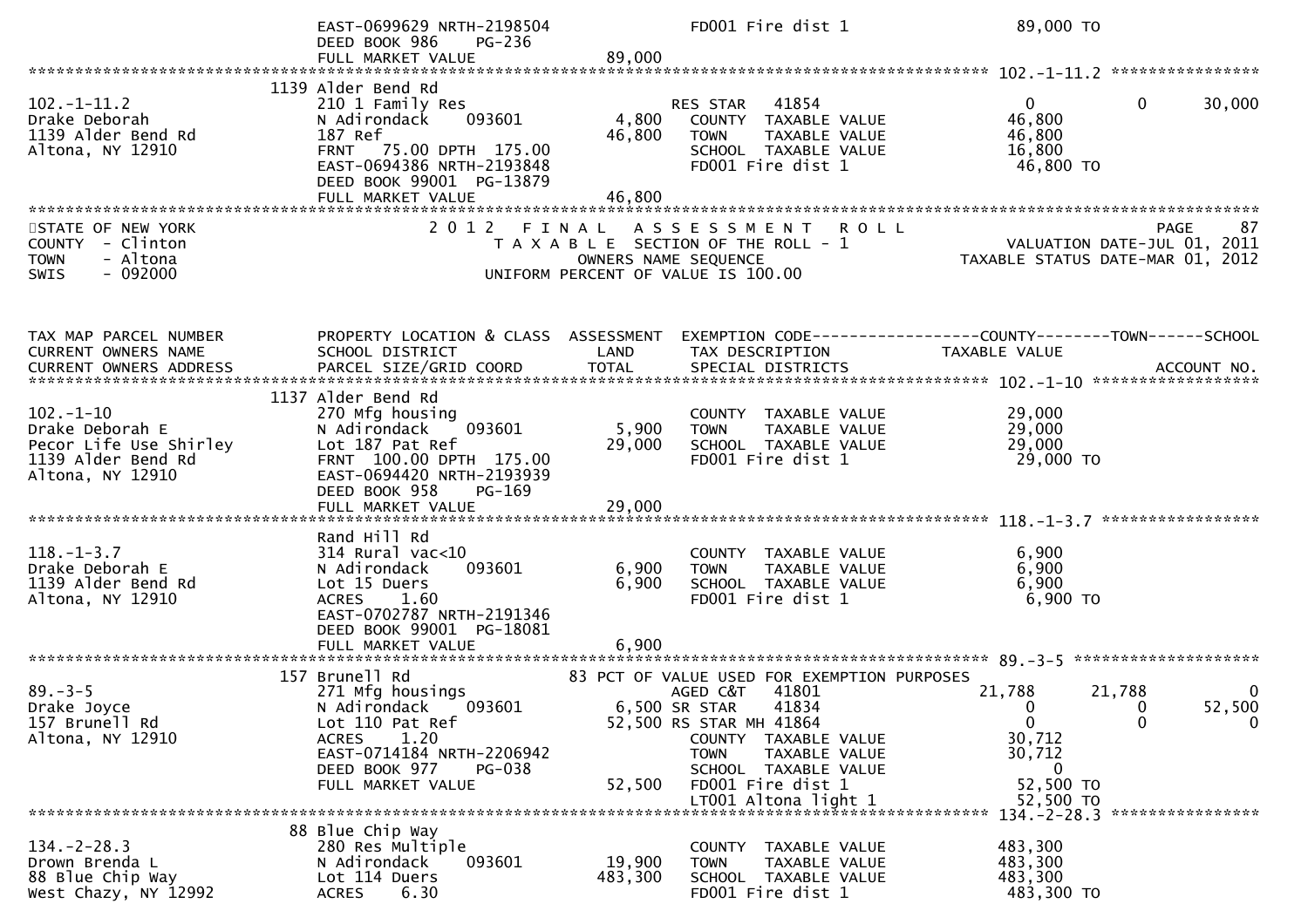|                                                                                                               | EAST-0726196 NRTH-2177693<br>DEED BOOK 20112 PG-38211                                                                                                                             |                            |                                                                                                                                                                                     |                                                             |                                                                                      |
|---------------------------------------------------------------------------------------------------------------|-----------------------------------------------------------------------------------------------------------------------------------------------------------------------------------|----------------------------|-------------------------------------------------------------------------------------------------------------------------------------------------------------------------------------|-------------------------------------------------------------|--------------------------------------------------------------------------------------|
|                                                                                                               | FULL MARKET VALUE                                                                                                                                                                 | 483,300                    |                                                                                                                                                                                     |                                                             |                                                                                      |
| $71.1 - 1 - 14.1$<br>Drown Eugene M<br>4980 Rt 11<br>Ellenburg Depot, NY 12935-2237 EAST-0675956 NRTH-2213809 | 4980 Rt 11<br>210 1 Family Res<br>N Adirondack<br>093601<br>4.40<br><b>ACRES</b>                                                                                                  | 90,000                     | 70 PCT OF VALUE USED FOR EXEMPTION PURPOSES<br>AGED COUN 41802<br>41834<br>15,000 SR STAR<br>COUNTY TAXABLE VALUE<br>TAXABLE VALUE<br><b>TOWN</b>                                   | 31,500<br>$\mathbf{0}$<br>58,500<br>90,000                  | 0<br>$\mathbf{0}$<br>$\mathbf{0}$<br>62,200                                          |
|                                                                                                               | DEED BOOK 98001 PG-06479<br>FULL MARKET VALUE                                                                                                                                     | 90,000                     | SCHOOL TAXABLE VALUE                                                                                                                                                                | 27,800                                                      |                                                                                      |
| STATE OF NEW YORK<br>- Clinton<br><b>COUNTY</b><br>- Altona<br><b>TOWN</b><br><b>SWIS</b><br>- 092000         | 2 0 1 2<br>FINAL                                                                                                                                                                  |                            | ASSESSMENT<br><b>ROLL</b><br>T A X A B L E SECTION OF THE ROLL - 1<br>OWNERS NAME SEQUENCE<br>UNIFORM PERCENT OF VALUE IS 100.00                                                    |                                                             | <b>PAGE</b><br>88<br>VALUATION DATE-JUL 01, 2011<br>TAXABLE STATUS DATE-MAR 01, 2012 |
| TAX MAP PARCEL NUMBER<br>CURRENT OWNERS NAME                                                                  | PROPERTY LOCATION & CLASS ASSESSMENT<br>SCHOOL DISTRICT                                                                                                                           | LAND                       | EXEMPTION CODE-----------------COUNTY-------TOWN------SCHOOL<br>TAX DESCRIPTION                                                                                                     | TAXABLE VALUE                                               |                                                                                      |
| $71.1 - 1 - 9$<br>Drown Frank<br>Drown Lori<br>452 Brandy Brook Rd<br>Ellenburg Center, NY 12934              | 2 Canaan Rd<br>311 Res vac land<br>N Adirondack<br>093601<br>Bm<br>FRNT 120.00 DPTH 100.00<br>EAST-0675411 NRTH-2213582<br>DEED BOOK 20112 PG-45069<br>FULL MARKET VALUE          | 4,600<br>4,600<br>4,600    | COUNTY TAXABLE VALUE<br>TAXABLE VALUE<br><b>TOWN</b><br>SCHOOL TAXABLE VALUE<br>FD002 Ellenburg fire 21<br>LT002 Altona light 21                                                    | 4,600<br>4,600<br>4,600<br>4,600 TO<br>4,600 TO             |                                                                                      |
| $134. - 2 - 28.1$<br>Drown Stephen L II<br>88 Blue Chip Way<br>West Chazy, NY 12992                           | Blue Chip Way<br>321 Abandoned ag<br>N Adirondack<br>093601<br>114-115 Duer<br><b>ACRES</b><br>74.10<br>EAST-0727165 NRTH-2177771<br>DEED BOOK 627<br>PG-611<br>FULL MARKET VALUE | 25,500<br>25,500<br>25,500 | <b>COUNTY</b><br>TAXABLE VALUE<br>TAXABLE VALUE<br><b>TOWN</b><br>SCHOOL TAXABLE VALUE<br>FD001 Fire dist 1                                                                         | 25,500<br>25,500<br>25,500<br>25,500 TO                     |                                                                                      |
| $135. - 1 - 20.1$<br>Ducharme Karen M<br>96 Harvey Rd<br>West Chazy, NY 12992-2935                            | 96 Harvey Rd<br>210 1 Family Res<br>093601<br>N Adirondack<br>130 Duer<br>ACRES 11.60<br>EAST-0735184 NRTH-2178578<br>DEED BOOK 20122 PG-46280<br>FULL MARKET VALUE               | 89,900                     | 41854<br><b>RES STAR</b><br>14,100 LIM INC DI 41932<br>89,900 INC DIS TN 41933<br>COUNTY TAXABLE VALUE<br><b>TOWN</b><br>TAXABLE VALUE<br>SCHOOL TAXABLE VALUE<br>FD001 Fire dist 1 | 0<br>19,104<br>0<br>70,796<br>51,692<br>59,900<br>89,900 TO | 30,000<br>0<br>$\Omega$<br>$\mathbf 0$<br>38,208<br>$\mathbf 0$                      |
| $88.14 - 1 - 36$<br>Duell Holly<br>Duell Robert<br>118 Recore Rd<br>West Chazy, NY 12992                      | 53 Birch Hill Dr<br>260 Seasonal res<br>093601<br>N Adirondack<br>Stonewall Acres Lot 36<br>FRNT 134.83 DPTH 148.63<br>EAST-0699244 NRTH-2204021                                  | 4,500<br>9,500             | COUNTY TAXABLE VALUE<br>TAXABLE VALUE<br>TOWN<br>SCHOOL TAXABLE VALUE<br>FD001 Fire dist 1                                                                                          | 9,500<br>9,500<br>9,500<br>9,500 TO                         |                                                                                      |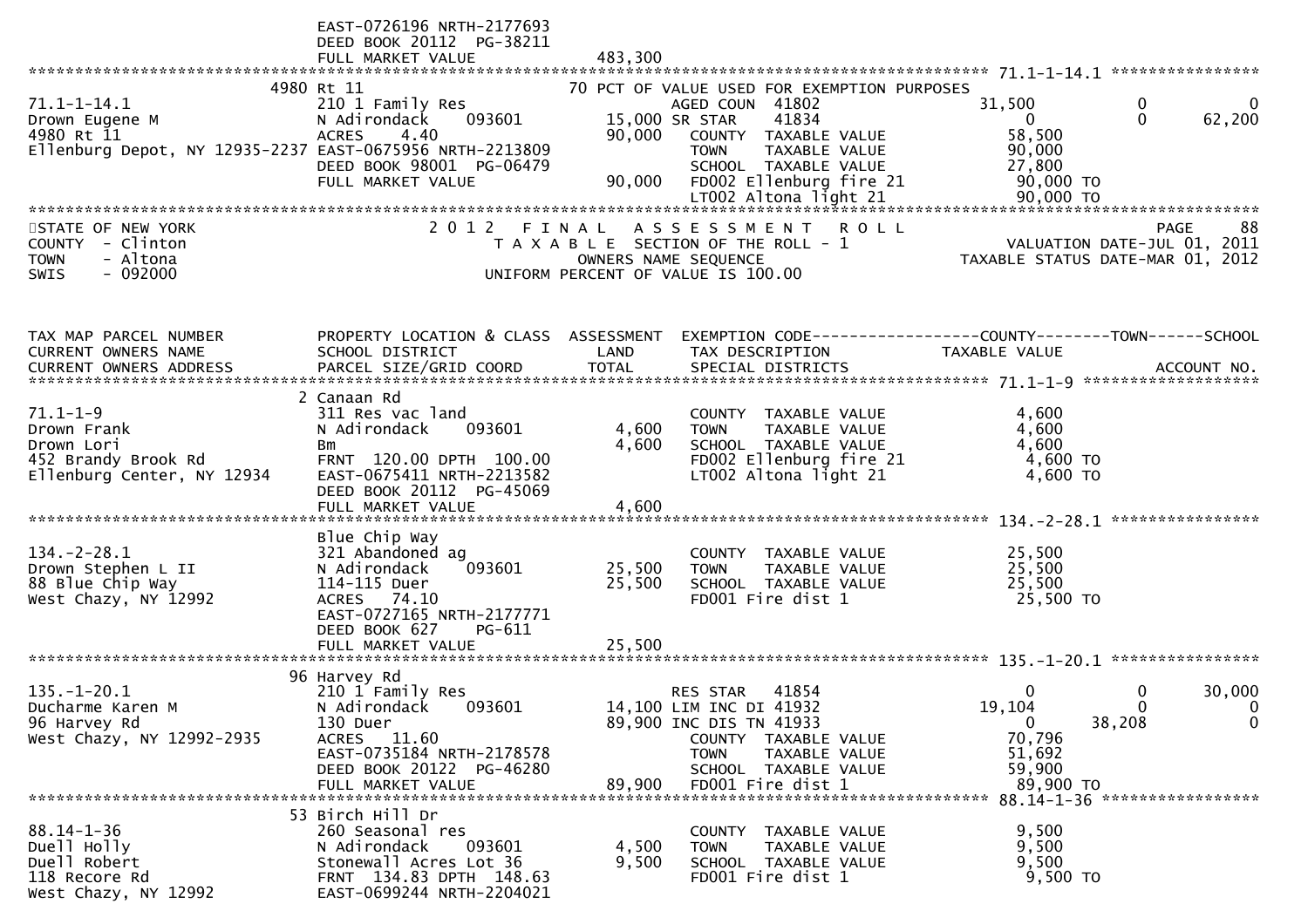|                                                                                              | DEED BOOK 20061 PG-99503<br>FULL MARKET VALUE                                                                                                                                        | 9,500                         |                                                                                                                                                       |                                                                              |                        |
|----------------------------------------------------------------------------------------------|--------------------------------------------------------------------------------------------------------------------------------------------------------------------------------------|-------------------------------|-------------------------------------------------------------------------------------------------------------------------------------------------------|------------------------------------------------------------------------------|------------------------|
| $150. - 1 - 4.4$<br>Duell Robert L<br>Duell Holly A<br>118 Recore Rd<br>West Chazy, NY 12992 | 118 Recore Rd<br>210 1 Family Res<br>093601<br>N Adirondack<br>Lot 129 Duers<br>ACRES 1.10<br>EAST-0736021 NRTH-2176079<br>DEED BOOK 20051 PG-81887<br>FULL MARKET VALUE             | 9,000<br>97,600<br>97,600     | RES STAR<br>41854<br>COUNTY TAXABLE VALUE<br><b>TOWN</b><br>TAXABLE VALUE<br>SCHOOL TAXABLE VALUE<br>FD001 Fire dist 1                                | $\overline{0}$<br>97,600<br>97,600<br>67,600<br>97,600 TO                    | $\mathbf{0}$<br>30,000 |
| STATE OF NEW YORK<br>COUNTY - Clinton<br><b>TOWN</b><br>- Altona<br>$-092000$<br><b>SWIS</b> | 2 0 1 2                                                                                                                                                                              | FINAL<br>OWNERS NAME SEQUENCE | <b>ROLL</b><br>A S S E S S M E N T<br>T A X A B L E SECTION OF THE ROLL - 1<br>UNIFORM PERCENT OF VALUE IS 100.00                                     | VALUATION DATE-JUL 01, 2011<br>TAXABLE STATUS DATE-MAR 01, 2012              | 89<br>PAGE             |
| TAX MAP PARCEL NUMBER<br>CURRENT OWNERS NAME                                                 | PROPERTY LOCATION & CLASS ASSESSMENT<br>SCHOOL DISTRICT                                                                                                                              | LAND                          | EXEMPTION CODE-----------------COUNTY-------TOWN------SCHOOL<br>TAX DESCRIPTION                                                                       | <b>TAXABLE VALUE</b>                                                         |                        |
| $89.1 - 3 - 32$<br>Dufrane Derrick D<br>PO Box 80<br>Altona, NY 12910                        | 438 Devils Den Rd<br>270 Mfg housing<br>093601<br>N Adirondack<br>110 Ref<br>FRNT 184.00 DPTH 177.00<br>EAST-0711069 NRTH-2205826<br>DEED BOOK 747<br>PG-337<br>FULL MARKET VALUE    | 6,200<br>28,000<br>28,000     | 41854<br>RES STAR<br>COUNTY TAXABLE VALUE<br><b>TOWN</b><br><b>TAXABLE VALUE</b><br>SCHOOL TAXABLE VALUE<br>FD001 Fire dist 1<br>LT001 Altona light 1 | $\overline{0}$<br>28,000<br>28,000<br>$\mathbf{0}$<br>28,000 TO<br>28,000 TO | 28,000<br>$\mathbf 0$  |
| $74. - 1 - 45$<br>Duhamel Donald A<br>Duhamel Sandra P<br>28 Truck Rte<br>Alburg, VT 05440   | 16 Irona Rd<br>210 1 Family Res<br>N Adirondack<br>093601<br>Lot 130 Pat Ref<br>FRNT 85.00 DPTH 200.00<br>EAST-0710497 NRTH-2210047<br>DEED BOOK 20031 PG-60840<br>FULL MARKET VALUE | 5,400<br>29,000<br>29,000     | RES STAR<br>41854<br>COUNTY TAXABLE VALUE<br><b>TOWN</b><br>TAXABLE VALUE<br>SCHOOL TAXABLE VALUE<br>FD001 Fire dist 1<br>LT001 Altona light 1        | $\mathbf{0}$<br>29,000<br>29,000<br>$\mathbf{0}$<br>29,000 TO<br>29,000 TO   | $\mathbf{0}$<br>29,000 |
| $86. - 2 - 8.11$<br>Duhamel Donald Jr.<br>16 Irona Rd<br>Altona, NY 12910                    | 5879 Military Tpke<br>270 Mfg housing<br>N Adirondack<br>093601<br>Pt Bm<br>3.20<br><b>ACRES</b><br>EAST-0680540 NRTH-2204649<br>DEED BOOK 20092 PG-24034<br>FULL MARKET VALUE       | 7,800<br>40,000<br>40,000     | 41854<br>RES STAR<br>COUNTY<br>TAXABLE VALUE<br><b>TOWN</b><br>TAXABLE VALUE<br>SCHOOL TAXABLE VALUE<br>FD001 Fire dist 1                             | $\Omega$<br>40,000<br>40,000<br>10,000<br>40,000 TO                          | $\mathbf{0}$<br>30,000 |
| $135. - 1 - 18.261$<br>Dumas Richard J<br>131 Harvey Rd<br>West Chazy, NY 12992              | 131 Harvey Rd<br>210 1 Family Res<br>N Adirondack<br>093601<br>Lot 130 Duerville<br>3.40<br><b>ACRES</b><br>EAST-0734022 NRTH-2179091<br>DEED BOOK 99001 PG-13157                    | 10,200<br>99,000              | 41854<br>RES STAR<br>COUNTY<br>TAXABLE VALUE<br><b>TOWN</b><br>TAXABLE VALUE<br>SCHOOL TAXABLE VALUE<br>FD001 Fire dist 1                             | $\mathbf{0}$<br>99,000<br>99,000<br>69,000<br>99,000 TO                      | $\mathbf{0}$<br>30,000 |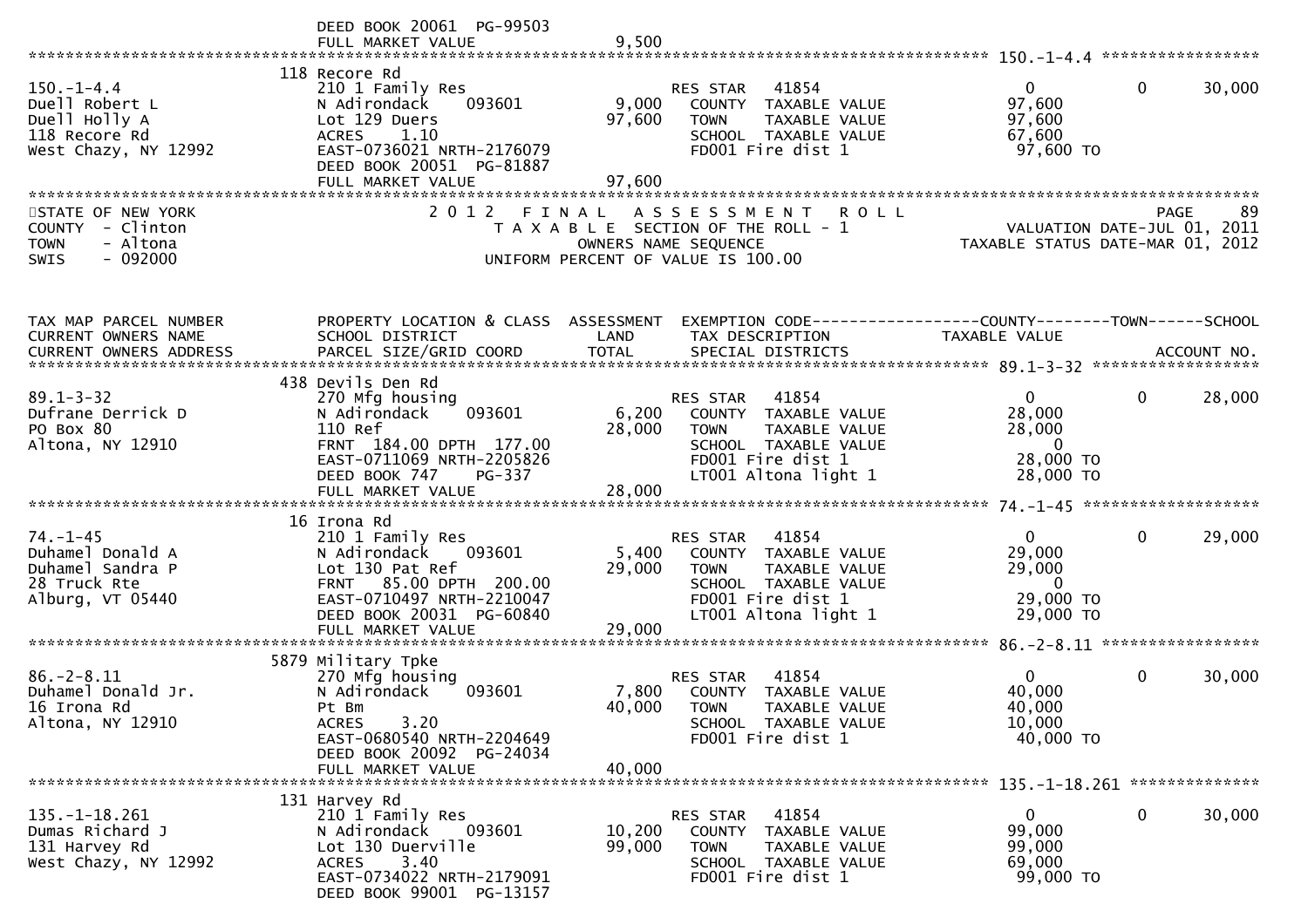|                                                                                        | FULL MARKET VALUE                                                                                                                             | 99,000               |                                                                                                   |                                                                               |
|----------------------------------------------------------------------------------------|-----------------------------------------------------------------------------------------------------------------------------------------------|----------------------|---------------------------------------------------------------------------------------------------|-------------------------------------------------------------------------------|
|                                                                                        | Duley Rd                                                                                                                                      |                      |                                                                                                   |                                                                               |
| $119. - 1 - 19.13$<br>Dumas Ruth M<br>271 Irish Settlement Rd<br>Plattsburgh, NY 12901 | 260 Seasonal res<br>N Adirondack<br>093601<br>Lot 68 Ref Tr Patent<br>30.00<br>ACRES<br>EAST-0711291 NRTH-2187062<br>DEED BOOK 20051 PG-83971 | 18,200<br>38,500     | COUNTY TAXABLE VALUE<br><b>TOWN</b><br>TAXABLE VALUE<br>SCHOOL TAXABLE VALUE<br>FD001 Fire dist 1 | 38,500<br>38,500<br>38,500<br>38,500 TO                                       |
|                                                                                        | FULL MARKET VALUE                                                                                                                             | 38.500               |                                                                                                   |                                                                               |
|                                                                                        | 2 0 1 2                                                                                                                                       |                      |                                                                                                   |                                                                               |
| STATE OF NEW YORK<br>COUNTY - Clinton                                                  | FINAL                                                                                                                                         |                      | ASSESSMENT ROLL<br>T A X A B L E SECTION OF THE ROLL - 1                                          | 90<br>PAGE<br>VALUATION DATE-JUL 01, 2011                                     |
| - Altona<br><b>TOWN</b>                                                                |                                                                                                                                               | OWNERS NAME SEQUENCE |                                                                                                   | TAXABLE STATUS DATE-MAR 01, 2012                                              |
| $-092000$<br><b>SWIS</b>                                                               |                                                                                                                                               |                      | UNIFORM PERCENT OF VALUE IS 100.00                                                                |                                                                               |
|                                                                                        |                                                                                                                                               |                      |                                                                                                   |                                                                               |
| TAX MAP PARCEL NUMBER                                                                  | PROPERTY LOCATION & CLASS ASSESSMENT                                                                                                          |                      |                                                                                                   |                                                                               |
| CURRENT OWNERS NAME                                                                    | SCHOOL DISTRICT                                                                                                                               | LAND                 | TAX DESCRIPTION                                                                                   | EXEMPTION CODE-----------------COUNTY-------TOWN------SCHOOL<br>TAXABLE VALUE |
|                                                                                        |                                                                                                                                               |                      |                                                                                                   |                                                                               |
|                                                                                        | 26 Pinewood Dr                                                                                                                                |                      |                                                                                                   |                                                                               |
| $88.14 - 2 - 27$                                                                       | 311 Res vac land                                                                                                                              |                      | COUNTY TAXABLE VALUE                                                                              | 3,500                                                                         |
| Dupee Wayne                                                                            | N Adirondack<br>093601                                                                                                                        | 3,500                | <b>TOWN</b><br>TAXABLE VALUE                                                                      | 3,500                                                                         |
| Dupee Annette C<br>196 Davison Rd                                                      | Sub Bk 10 Pg 123 Lot 27<br>FRNT 118.26 DPTH 99.10                                                                                             | 3,500                | SCHOOL TAXABLE VALUE<br>FD001 Fire dist 1                                                         | 3,500<br>$3,500$ TO                                                           |
| Mooers Forks, NY 12959                                                                 | EAST-0698923 NRTH-2204509                                                                                                                     |                      |                                                                                                   |                                                                               |
|                                                                                        | DEED BOOK 20051 PG-85137                                                                                                                      |                      |                                                                                                   |                                                                               |
|                                                                                        |                                                                                                                                               |                      |                                                                                                   |                                                                               |
|                                                                                        | 120 Pinewood Dr                                                                                                                               |                      |                                                                                                   |                                                                               |
| $88.14 - 2 - 31$<br>Dupee Wayne A                                                      | 312 Vac w/imprv<br>N Adirondack<br>093601                                                                                                     | 4,200                | COUNTY TAXABLE VALUE<br><b>TOWN</b><br>TAXABLE VALUE                                              | 10,000<br>10,000                                                              |
| Dupee Annette C                                                                        | Sub Bk 10 Pg 123 Lot 31                                                                                                                       | 10,000               | SCHOOL TAXABLE VALUE                                                                              | 10,000                                                                        |
| 196 Davison Rd                                                                         | FRNT 106.50 DPTH 115.05<br>EAST-0699110 NRTH-2204441                                                                                          |                      | FD001 Fire dist 1                                                                                 | 10,000 TO                                                                     |
| Mooers Forks, NY 12959                                                                 | DEED BOOK 20041 PG-66155                                                                                                                      |                      |                                                                                                   |                                                                               |
|                                                                                        | FULL MARKET VALUE                                                                                                                             | 10,000               |                                                                                                   |                                                                               |
|                                                                                        | 3059 Miner Farm Rd                                                                                                                            |                      |                                                                                                   |                                                                               |
| $89.1 - 2 - 16$                                                                        | 210 1 Family Res                                                                                                                              |                      | 41854<br><b>RES STAR</b>                                                                          | 0<br>0<br>30,000                                                              |
| Dupree Aaron E                                                                         | 093601<br>N Adirondack<br>110 Ref                                                                                                             | 6,200                | COUNTY TAXABLE VALUE                                                                              | 59,500                                                                        |
| Dupree Rebecca L<br>3059 Miner Farm Rd                                                 | FRNT 99.00 DPTH 391.00                                                                                                                        | 59,500               | <b>TOWN</b><br>TAXABLE VALUE<br><b>SCHOOL</b><br>TAXABLE VALUE                                    | 59,500<br>29,500                                                              |
| Altona, NY 12910                                                                       | 080<br><b>BANK</b>                                                                                                                            |                      | FD001 Fire dist 1                                                                                 | 59,500 TO                                                                     |
|                                                                                        | EAST-0712764 NRTH-2207260<br>DEED BOOK 20061 PG-98002                                                                                         |                      | LT001 Altona light 1                                                                              | 59,500 TO                                                                     |
|                                                                                        | FULL MARKET VALUE                                                                                                                             | 59,500               |                                                                                                   |                                                                               |
|                                                                                        |                                                                                                                                               |                      |                                                                                                   | $121. - 1 - 6$ *********************                                          |
| $121 - 1 - 6$                                                                          | Vassar Rd<br>312 Vac w/imprv                                                                                                                  |                      | COUNTY TAXABLE VALUE                                                                              | 12,300                                                                        |
| Duprey Arthur                                                                          | Beekmantown Cen 092401                                                                                                                        | 10,600               | TAXABLE VALUE<br><b>TOWN</b>                                                                      | 12,300                                                                        |
| Duprey Wanda                                                                           | 149 Duer                                                                                                                                      | 12,300               | SCHOOL TAXABLE VALUE                                                                              | 12,300                                                                        |
| Attn: Wanda Duprey<br>59 Howard Rd                                                     | <b>ACRES</b><br>7.80<br>EAST-0739456 NRTH-2190761                                                                                             |                      | FD001 Fire dist 1                                                                                 | 12,300 TO                                                                     |
| Mooers, NY 12958                                                                       | DEED BOOK 497<br><b>PG-632</b>                                                                                                                |                      |                                                                                                   |                                                                               |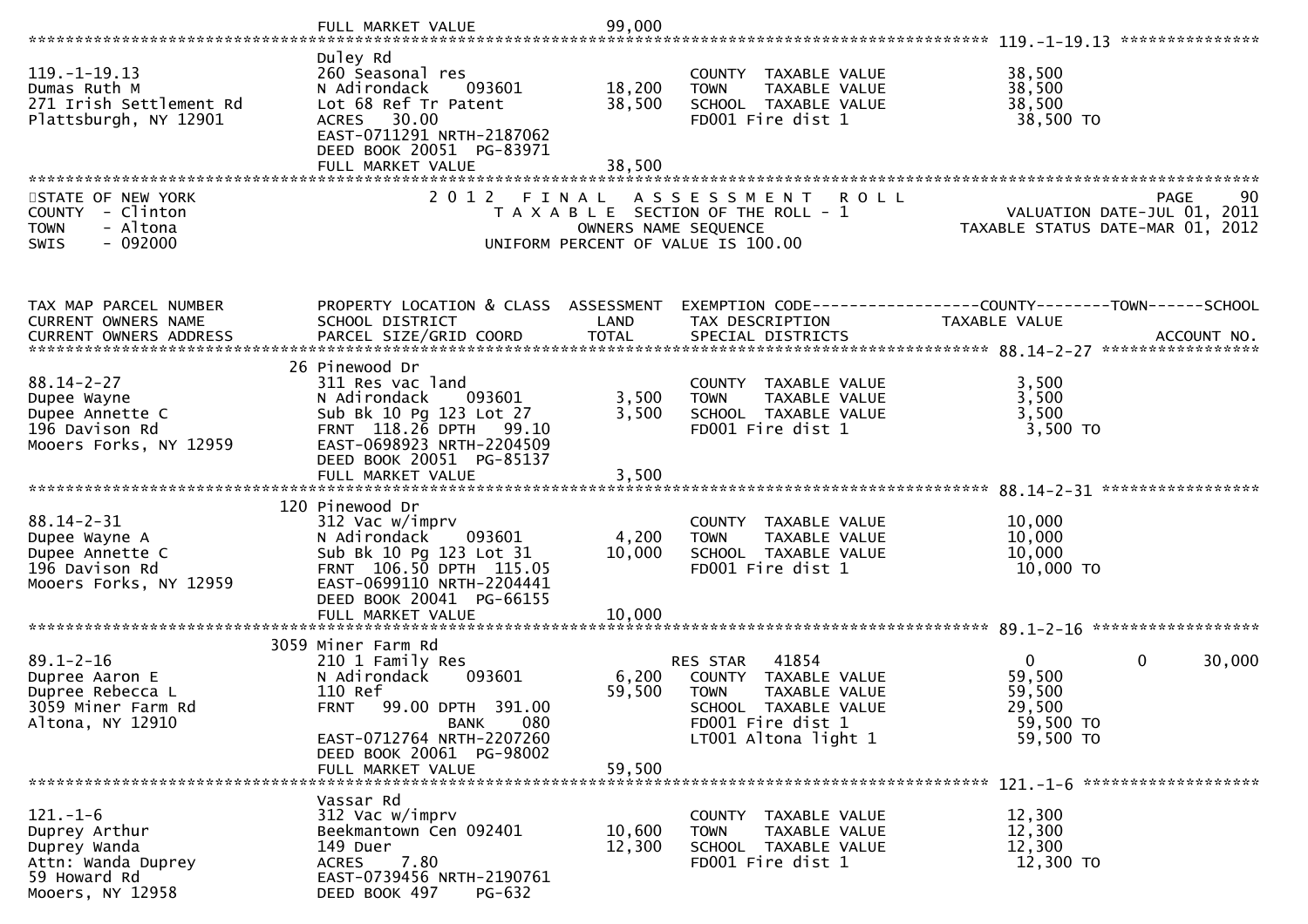|                                                                                              | FULL MARKET VALUE                                                                                                                                                                     | 12,300                    |                                                                                                                        |                                                                                                                      |
|----------------------------------------------------------------------------------------------|---------------------------------------------------------------------------------------------------------------------------------------------------------------------------------------|---------------------------|------------------------------------------------------------------------------------------------------------------------|----------------------------------------------------------------------------------------------------------------------|
|                                                                                              |                                                                                                                                                                                       |                           |                                                                                                                        |                                                                                                                      |
| $76. - 1 - 4$<br>Duprey Donald<br>Duprey Janice<br>9099 Rt 22<br>West Chazy, NY 12992        | Rt 22<br>910 Priv forest<br>Northeastern Cl 092801<br>49 Ref<br>ACRES 52.50<br>EAST-0735919 NRTH-2214598<br>DEED BOOK 516<br>PG-380                                                   | 20,300<br>20,300          | COUNTY TAXABLE VALUE<br><b>TOWN</b><br>TAXABLE VALUE<br>SCHOOL TAXABLE VALUE<br>FD001 Fire dist 1                      | 20,300<br>20,300<br>20,300<br>20,300 TO                                                                              |
|                                                                                              | FULL MARKET VALUE                                                                                                                                                                     | 20,300                    |                                                                                                                        |                                                                                                                      |
|                                                                                              |                                                                                                                                                                                       |                           |                                                                                                                        |                                                                                                                      |
| STATE OF NEW YORK<br>COUNTY - Clinton<br>- Altona<br><b>TOWN</b><br>$-092000$<br><b>SWIS</b> | 2 0 1 2<br>FINAL                                                                                                                                                                      | OWNERS NAME SEQUENCE      | A S S E S S M E N T<br><b>ROLL</b><br>T A X A B L E SECTION OF THE ROLL - 1<br>UNIFORM PERCENT OF VALUE IS 100.00      | 91<br>PAGE 91<br>VALUATION DATE-JUL 01, 2011<br>TAXARLE STATUS DATE VIE 21, 2011<br>TAXABLE STATUS DATE-MAR 01, 2012 |
|                                                                                              |                                                                                                                                                                                       |                           |                                                                                                                        |                                                                                                                      |
| TAX MAP PARCEL NUMBER<br>CURRENT OWNERS NAME<br>CURRENT OWNERS ADDRESS                       | PROPERTY LOCATION & CLASS ASSESSMENT<br>SCHOOL DISTRICT                                                                                                                               | LAND                      | TAX DESCRIPTION                                                                                                        | EXEMPTION CODE------------------COUNTY--------TOWN------SCHOOL<br>TAXABLE VALUE                                      |
|                                                                                              |                                                                                                                                                                                       |                           |                                                                                                                        |                                                                                                                      |
| $106. - 1 - 13.1$<br>Duprey Lori L<br>423 Vassar Rd<br>Altona, NY 12910                      | 423 Vassar Rd<br>210 1 Family Res<br>093601<br>N Adirondack<br>151 Duer<br>FRNT 234.00 DPTH 170.00<br>860<br><b>BANK</b>                                                              | 6,300<br>104,000          | 41854<br>RES STAR<br>COUNTY TAXABLE VALUE<br><b>TOWN</b><br>TAXABLE VALUE<br>SCHOOL TAXABLE VALUE<br>FD001 Fire dist 1 | 0<br>$\Omega$<br>30,000<br>104,000<br>104,000<br>74,000<br>104,000 TO                                                |
|                                                                                              | EAST-0737813 NRTH-2197448<br>DEED BOOK 20102 PG-31845                                                                                                                                 |                           |                                                                                                                        |                                                                                                                      |
|                                                                                              | 45 Pinewood Dr                                                                                                                                                                        |                           |                                                                                                                        |                                                                                                                      |
| $88.14 - 2 - 10$<br>Duprey Raymond E<br>Duprey Linda L<br>2 St. Johns Rd<br>Mooers, NY 12958 | 270 Mfg housing<br>N Adirondack 093601<br>Stonewall Bk 10 Pg 123 Lo<br>FRNT 72.00 DPTH 155.00<br>EAST-0698547 NRTH-2204733<br>DEED BOOK 20072 PG-5792                                 | 4,800<br>17,500           | COUNTY TAXABLE VALUE<br>TAXABLE VALUE<br><b>TOWN</b><br>SCHOOL TAXABLE VALUE<br>FD001 Fire dist 1                      | 17,500<br>17,500<br>17,500<br>17,500 TO                                                                              |
|                                                                                              | FULL MARKET VALUE                                                                                                                                                                     | 17,500                    |                                                                                                                        |                                                                                                                      |
| $106. - 1 - 8.41$<br>Duprey Robert L<br>Duprey Brenda L<br>270 Vassar Rd<br>Altona, NY 12910 | Vassar Rd<br>312 Vac w/imprv<br>N Adirondack<br>093601<br>Lots 150 Duers Pat<br>1.60<br><b>ACRES</b><br>EAST-0738998 NRTH-2192935<br>DEED BOOK 20112<br>PG-39982<br>FULL MARKET VALUE | 6,900<br>24,000<br>24,000 | COUNTY TAXABLE VALUE<br><b>TOWN</b><br>TAXABLE VALUE<br>SCHOOL TAXABLE VALUE<br>FD001 Fire dist 1                      | 24,000<br>24,000<br>24,000<br>24,000 TO                                                                              |
|                                                                                              |                                                                                                                                                                                       |                           |                                                                                                                        |                                                                                                                      |
| $106. - 1 - 9.2$<br>Duprey Robert L<br>Duprey Brenda L<br>270 Vassar Rd<br>Altona, NY 12910  | 270 Vassar Rd<br>210 1 Family Res<br>093601<br>N Adirondack<br>Lot 150 Ref Tr<br>4.50<br>ACRES<br>EAST-0738793 NRTH-2193579<br>DEED BOOK 20112 PG-39981                               | 8,600<br>98,800           | 41854<br>RES STAR<br>COUNTY TAXABLE VALUE<br>TAXABLE VALUE<br><b>TOWN</b><br>SCHOOL TAXABLE VALUE<br>FD001 Fire dist 1 | $\mathbf 0$<br>$\mathbf{0}$<br>30,000<br>98,800<br>98,800<br>68,800<br>98,800 TO                                     |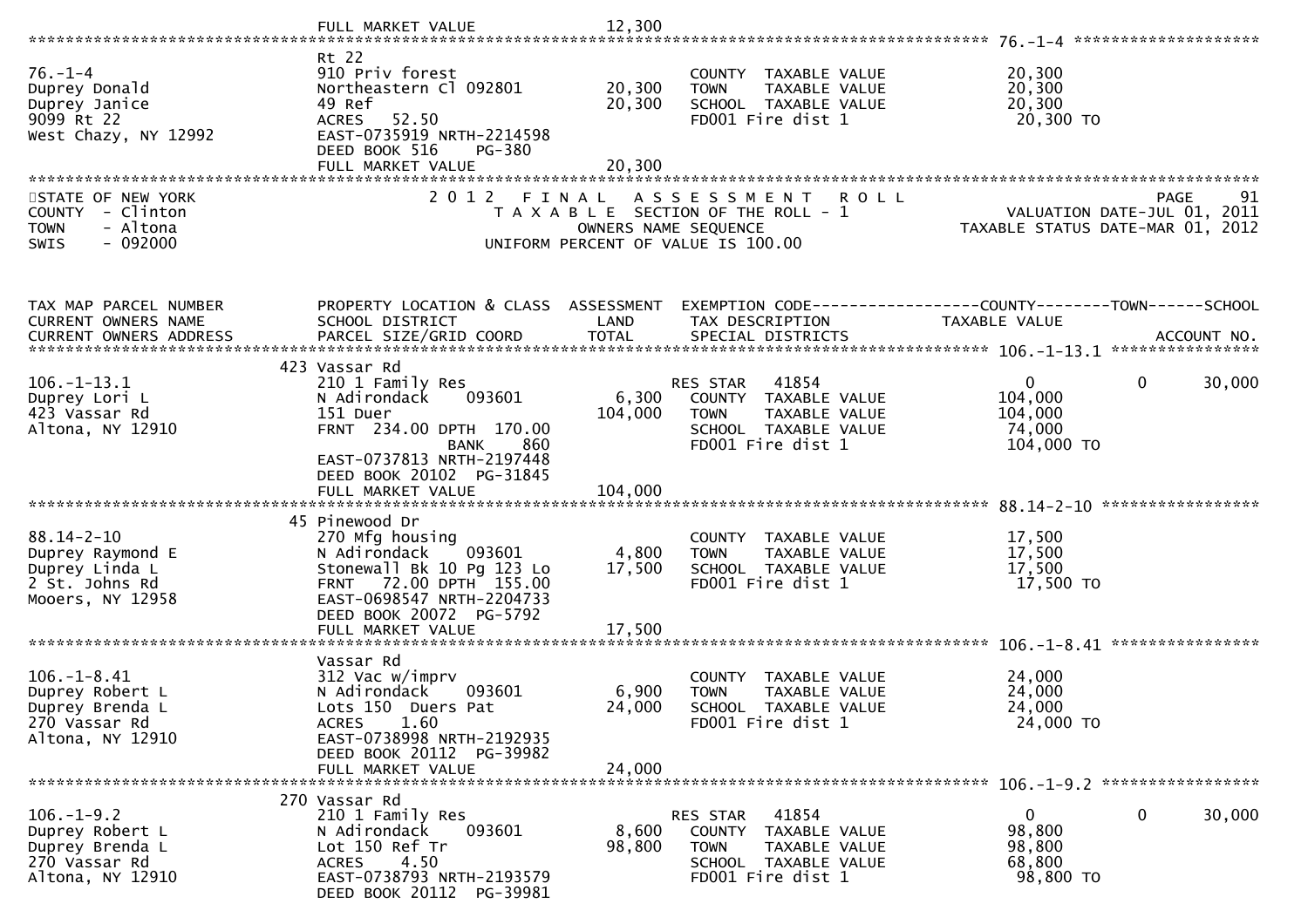|                                                                                              | FULL MARKET VALUE                                                                                                                                                                   | 98,800                     |                                                                                                                                                    |                                                                                                        |
|----------------------------------------------------------------------------------------------|-------------------------------------------------------------------------------------------------------------------------------------------------------------------------------------|----------------------------|----------------------------------------------------------------------------------------------------------------------------------------------------|--------------------------------------------------------------------------------------------------------|
| $106. - 1 - 8.2$<br>Duprey Rodney<br>294 Vassar Rd<br>Altona, NY 12910                       | 294 Vassar Rd<br>210 1 Family Res<br>N Adirondack<br>093601<br>Lot 150<br><b>ACRES</b><br>1.00<br>EAST-0738650 NRTH-2194336<br>DEED BOOK 944<br>$PG-23$<br>FULL MARKET VALUE        | 6,500<br>88,300<br>88,300  | RES STAR<br>41854<br>COUNTY TAXABLE VALUE<br><b>TOWN</b><br>TAXABLE VALUE<br>SCHOOL TAXABLE VALUE<br>FD001 Fire dist 1                             | $\mathbf{0}$<br>30,000<br>0<br>88,300<br>88,300<br>58,300<br>88,300 TO                                 |
| STATE OF NEW YORK<br>COUNTY - Clinton<br>- Altona<br><b>TOWN</b><br>$-092000$<br><b>SWIS</b> | 2 0 1 2                                                                                                                                                                             | FINAL                      | A S S E S S M E N T<br><b>ROLL</b><br>T A X A B L E SECTION OF THE ROLL - 1<br>OWNERS NAME SEQUENCE<br>UNIFORM PERCENT OF VALUE IS 100.00          | PAGE 92<br>VALUATION DATE-JUL 01, 2011<br>TAXARLE STATUS DATE 1115<br>TAXABLE STATUS DATE-MAR 01, 2012 |
| TAX MAP PARCEL NUMBER<br>CURRENT OWNERS NAME<br><b>CURRENT OWNERS ADDRESS</b>                | PROPERTY LOCATION & CLASS ASSESSMENT<br>SCHOOL DISTRICT<br>PARCEL SIZE/GRID COORD                                                                                                   | LAND<br><b>TOTAL</b>       | TAX DESCRIPTION<br>SPECIAL DISTRICTS                                                                                                               | TAXABLE VALUE<br>ACCOUNT NO.                                                                           |
| $106. - 1 - 8.3$<br>Duprey Rodney<br>294 Vassar Rd<br>Altona, NY 12910                       | Vassar Rd<br>311 Res vac land<br>N Adirondack<br>093601<br>Lot 151 Duer's Pat<br>FRNT 200.00 DPTH 209.00<br>EAST-0738611 NRTH-2194531<br>DEED BOOK 944<br>$PG-23$                   | 6,600<br>6,600             | COUNTY TAXABLE VALUE<br>TAXABLE VALUE<br><b>TOWN</b><br>SCHOOL TAXABLE VALUE<br>FD001 Fire dist 1                                                  | 6,600<br>6,600<br>6,600<br>6,600 TO                                                                    |
| $106. - 1 - 7$<br>Duprey Ronald D<br>Duprey Penny L<br>276 Vassar Rd<br>Altona, NY 12910     | 280 Vassar Rd<br>270 Mfg housing<br>093601<br>N Adirondack<br>Lot 150<br>FRNT 160.00 DPTH 110.00<br>EAST-0738646 NRTH-2194123<br>DEED BOOK 20072 PG-10169<br>FULL MARKET VALUE      | 5,000<br>18,900<br>18,900  | COUNTY TAXABLE VALUE<br><b>TOWN</b><br>TAXABLE VALUE<br>SCHOOL TAXABLE VALUE<br>FD001 Fire dist 1                                                  | 18,900<br>18,900<br>18,900<br>18,900 TO                                                                |
| $106. - 1 - 9.1$<br>Duprey Ronnie<br>Duprey Penny<br>276 Vassar Rd<br>Altona, NY 12910       | 276 Vassar Rd<br>210 1 Family Res<br>N Adirondack<br>093601<br>Lot 150 Duer<br>FRNT 120.00 DPTH 175.00<br>EAST-0738703 NRTH-2193993<br>DEED BOOK 543<br>PG-236<br>FULL MARKET VALUE | 75,000<br>75,000           | WARCOMALL<br>41131<br>41854<br>5,900 RES STAR<br>COUNTY TAXABLE VALUE<br><b>TOWN</b><br>TAXABLE VALUE<br>SCHOOL TAXABLE VALUE<br>FD001 Fire dist 1 | 18,750<br>18,750<br>$\mathbf{0}$<br>30,000<br>0<br>56,250<br>56.250<br>45,000<br>75,000 TO             |
| $106. - 1 - 3$<br>Duquette Robert J<br>193 Haynes Rd<br>Plattsburgh, NY 12901-5137           | Vassar Rd<br>321 Abandoned ag<br>093601<br>N Adirondack<br>152 Duer<br>ACRES 31.30<br>EAST-0738335 NRTH-2199994<br>DEED BOOK 590<br><b>PG-302</b><br>FULL MARKET VALUE              | 14,500<br>14,500<br>14,500 | COUNTY TAXABLE VALUE<br>TAXABLE VALUE<br><b>TOWN</b><br>SCHOOL TAXABLE VALUE<br>FD001 Fire dist 1                                                  | 14,500<br>14,500<br>14,500<br>14,500 TO                                                                |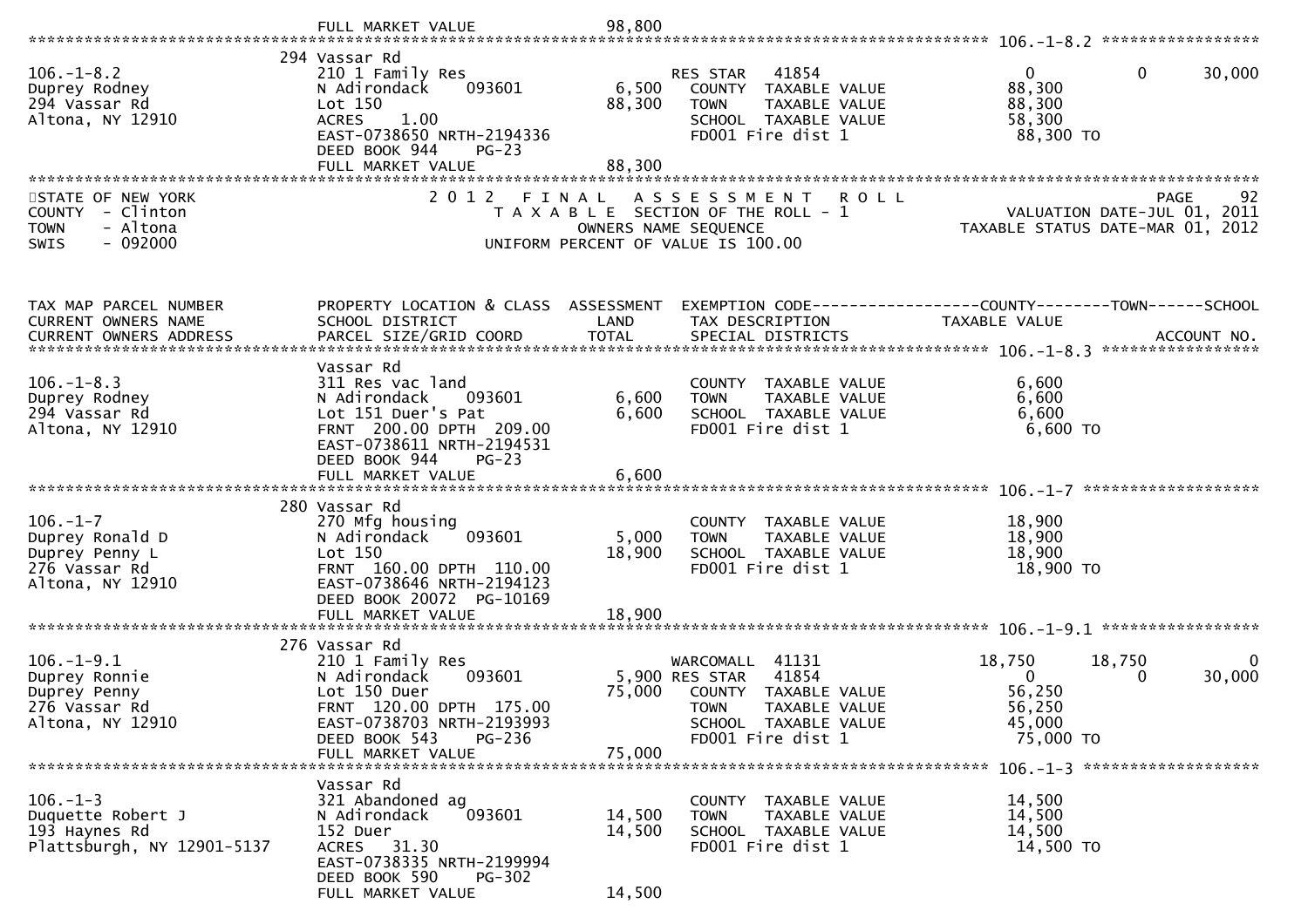| $74. - 1 - 13.1$<br>Durgan Willis S<br>Durgan Kathy M<br>426 Joe Wood Rd<br>Altona, NY 12910           | 426 Joe Wood Rd<br>210 1 Family Res<br>N Adirondack<br>093601<br>104 Ref<br>FRNT 250.00 DPTH 175.00<br>850<br>BANK<br>EAST-0715357 NRTH-2216207<br>DEED BOOK 20092 PG-27854 | 6,300<br>54,100      | 41854<br>RES STAR<br>COUNTY TAXABLE VALUE<br>TAXABLE VALUE<br><b>TOWN</b><br>SCHOOL TAXABLE VALUE<br>FD001 Fire dist 1 | $\mathbf{0}$<br>$\mathbf 0$<br>54,100<br>54,100<br>24,100<br>54,100 TO    | 30,000     |
|--------------------------------------------------------------------------------------------------------|-----------------------------------------------------------------------------------------------------------------------------------------------------------------------------|----------------------|------------------------------------------------------------------------------------------------------------------------|---------------------------------------------------------------------------|------------|
|                                                                                                        | FULL MARKET VALUE                                                                                                                                                           | 54,100               |                                                                                                                        |                                                                           |            |
|                                                                                                        |                                                                                                                                                                             |                      |                                                                                                                        |                                                                           |            |
| STATE OF NEW YORK<br><b>COUNTY</b><br>- Clinton<br><b>TOWN</b><br>- Altona<br>$-092000$<br><b>SWIS</b> | 2012 FINAL                                                                                                                                                                  | OWNERS NAME SEQUENCE | A S S E S S M E N T<br><b>ROLL</b><br>T A X A B L E SECTION OF THE ROLL - 1<br>UNIFORM PERCENT OF VALUE IS 100.00      | <b>PAGE</b><br>VALUATION DATE-JUL 01, 2011<br>TAXABLE STATUS DATE-MAR 01, | 93<br>2012 |
|                                                                                                        |                                                                                                                                                                             |                      |                                                                                                                        |                                                                           |            |
| TAX MAP PARCEL NUMBER                                                                                  | PROPERTY LOCATION & CLASS ASSESSMENT                                                                                                                                        |                      |                                                                                                                        | EXEMPTION CODE-----------------COUNTY-------TOWN------SCHOOL              |            |
| <b>CURRENT OWNERS NAME</b>                                                                             | SCHOOL DISTRICT                                                                                                                                                             | LAND                 | TAX DESCRIPTION                                                                                                        | TAXABLE VALUE                                                             |            |
|                                                                                                        |                                                                                                                                                                             |                      |                                                                                                                        |                                                                           |            |
|                                                                                                        | Purdy Rd                                                                                                                                                                    |                      |                                                                                                                        |                                                                           |            |
| $134. - 1 - 16$<br>Durkin Francis                                                                      | 910 Priv forest<br>093601<br>N Adirondack                                                                                                                                   | 15,900               | COUNTY TAXABLE VALUE<br>TAXABLE VALUE<br><b>TOWN</b>                                                                   | 15,900<br>15,900                                                          |            |
| 162 E 34th St                                                                                          | 93 Duer                                                                                                                                                                     | 15,900               | SCHOOL TAXABLE VALUE                                                                                                   | 15,900                                                                    |            |
| St Bernadino, CA 92404-2271                                                                            | ACRES 30.00                                                                                                                                                                 |                      | FD001 Fire dist 1                                                                                                      | 15,900 TO                                                                 |            |
|                                                                                                        | EAST-0722042 NRTH-2179238<br>DEED BOOK 555<br><b>PG-705</b>                                                                                                                 |                      |                                                                                                                        |                                                                           |            |
|                                                                                                        |                                                                                                                                                                             |                      |                                                                                                                        |                                                                           |            |
|                                                                                                        |                                                                                                                                                                             |                      |                                                                                                                        |                                                                           |            |
| $86. - 3 - 1.2$                                                                                        | 1878 Plank Rd<br>210 1 Family Res                                                                                                                                           |                      | RES STAR<br>41854                                                                                                      | $\mathbf{0}$<br>$\mathbf{0}$                                              | 30,000     |
| Durkin Joseph P                                                                                        | 093601<br>N Adirondack                                                                                                                                                      | 6,000                | COUNTY TAXABLE VALUE                                                                                                   | 79,800                                                                    |            |
| 1878 Plank Rd                                                                                          | B W Patent                                                                                                                                                                  | 79,800               | <b>TOWN</b><br>TAXABLE VALUE                                                                                           | 79,800                                                                    |            |
| Ellenburg Depot, NY 12935                                                                              | FRNT 175.00 DPTH 167.00<br>EAST-0676599 NRTH-2205787                                                                                                                        |                      | SCHOOL TAXABLE VALUE<br>FD001 Fire dist 1                                                                              | 49,800<br>79,800 TO                                                       |            |
|                                                                                                        | DEED BOOK 780<br>PG-293                                                                                                                                                     |                      |                                                                                                                        |                                                                           |            |
|                                                                                                        | FULL MARKET VALUE                                                                                                                                                           | 79,800               |                                                                                                                        |                                                                           |            |
|                                                                                                        | Rand Hill Rd                                                                                                                                                                |                      |                                                                                                                        |                                                                           |            |
| $132. - 1 - 15$                                                                                        | 321 Abandoned ag                                                                                                                                                            |                      | COUNTY TAXABLE VALUE                                                                                                   | 50,500                                                                    |            |
| Durocher Arthur A                                                                                      | N Adirondack<br>093601                                                                                                                                                      | 50,500               | <b>TOWN</b><br>TAXABLE VALUE                                                                                           | 50,500                                                                    |            |
| Durocher Victoria<br>26 W Main St                                                                      | Lot 19 Pat Duer<br>ACRES 240.70                                                                                                                                             | 50,500               | SCHOOL TAXABLE VALUE<br>FD001 Fire dist 1                                                                              | 50,500<br>50,500 TO                                                       |            |
| Canton, NY 13617                                                                                       | EAST-0703622 NRTH-2179057                                                                                                                                                   |                      |                                                                                                                        |                                                                           |            |
|                                                                                                        | DEED BOOK 703<br>$PG-125$                                                                                                                                                   |                      |                                                                                                                        |                                                                           |            |
|                                                                                                        | FULL MARKET VALUE                                                                                                                                                           | 50,500               |                                                                                                                        |                                                                           |            |
|                                                                                                        | 166 Recore Rd                                                                                                                                                               |                      |                                                                                                                        |                                                                           |            |
| $150.-1-4.241$                                                                                         | 240 Rural res                                                                                                                                                               |                      | 41854<br>RES STAR                                                                                                      | 0<br>0                                                                    | 30,000     |
| Durrin Andrew<br>Bushey Heather                                                                        | N Adirondack<br>093601<br>Lots 129 & 144 Duers                                                                                                                              | 16,700<br>73,900     | COUNTY<br>TAXABLE VALUE<br><b>TOWN</b><br>TAXABLE VALUE                                                                | 73,900<br>73,900                                                          |            |
| 166 Recore Rd                                                                                          | 9,11,13 Eastwood Way                                                                                                                                                        |                      | SCHOOL TAXABLE VALUE                                                                                                   | 43,900                                                                    |            |
| West Chazy, NY 12992                                                                                   | ACRES 47.22<br>EAST-0737511 NRTH-2175213                                                                                                                                    |                      | FD001 Fire dist 1                                                                                                      | 73,900 TO                                                                 |            |
|                                                                                                        | DEED BOOK 20082 PG-18345                                                                                                                                                    |                      |                                                                                                                        |                                                                           |            |
|                                                                                                        |                                                                                                                                                                             |                      |                                                                                                                        |                                                                           |            |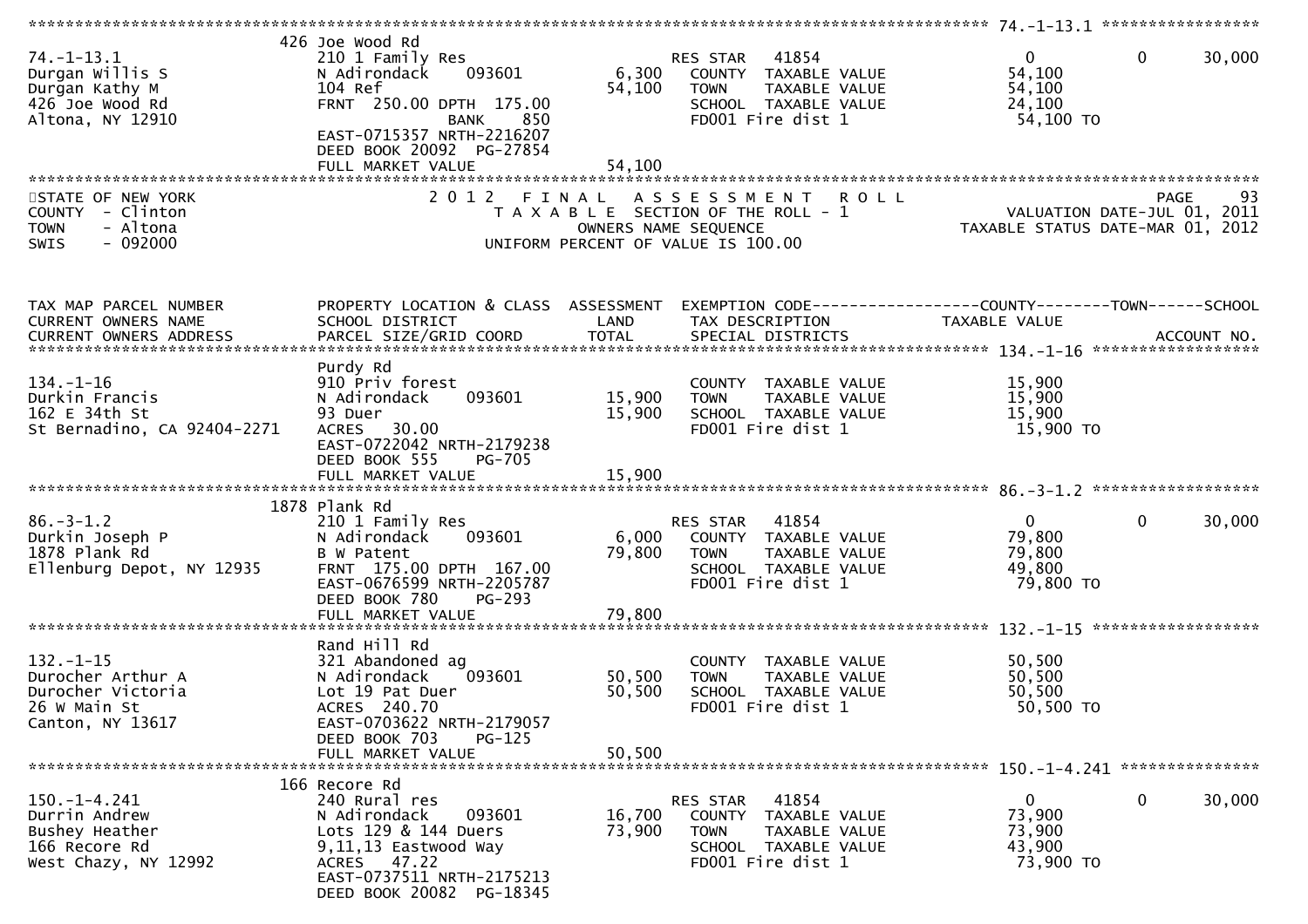|                                                                                                      | FULL MARKET VALUE                                                                                                                                                                                        | 73,900                        |                                                                                                                               |                                                                                      |
|------------------------------------------------------------------------------------------------------|----------------------------------------------------------------------------------------------------------------------------------------------------------------------------------------------------------|-------------------------------|-------------------------------------------------------------------------------------------------------------------------------|--------------------------------------------------------------------------------------|
| $148. - 2 - 9$<br>Duso Stephen T<br>Duso Gloria J<br>874 Durand Rd<br>Plattsburgh, NY 12901          | Rand Hill Rd<br>$314$ Rural vac<10<br>093601<br>N Adirondack<br>Lot 63 Duer<br><b>ACRES</b><br>3.80<br>EAST-0713775 NRTH-2171646<br>DEED BOOK 773<br>PG-140<br>FULL MARKET VALUE                         | 10,400<br>10,400<br>10,400    | COUNTY TAXABLE VALUE<br><b>TOWN</b><br>TAXABLE VALUE<br>SCHOOL TAXABLE VALUE<br>FD001 Fire dist 1                             | 10,400<br>10,400<br>10,400<br>10,400 TO                                              |
| STATE OF NEW YORK<br>COUNTY - Clinton<br>- Altona<br><b>TOWN</b><br>$-092000$<br><b>SWIS</b>         | 2 0 1 2                                                                                                                                                                                                  | FINAL<br>OWNERS NAME SEQUENCE | A S S E S S M E N T<br><b>ROLL</b><br>T A X A B L E SECTION OF THE ROLL - 1<br>UNIFORM PERCENT OF VALUE IS 100.00             | <b>PAGE</b><br>94<br>VALUATION DATE-JUL 01, 2011<br>TAXABLE STATUS DATE-MAR 01, 2012 |
| TAX MAP PARCEL NUMBER<br>CURRENT OWNERS NAME                                                         | PROPERTY LOCATION & CLASS ASSESSMENT<br>SCHOOL DISTRICT                                                                                                                                                  | LAND                          | TAX DESCRIPTION                                                                                                               | EXEMPTION CODE------------------COUNTY--------TOWN------SCHOOL<br>TAXABLE VALUE      |
| $102. -1 - 9$<br>Dustin Bruce<br>94 Court St<br>Plattsburgh, NY 12901                                | 1091 Alder Bend Rd<br>210 1 Family Res<br>093601<br>N Adirondack<br>162 Ref<br>FRNT 140.00 DPTH 297.00<br>EAST-0694158 NRTH-2192998<br>DEED BOOK 20082 PG-16177                                          | 6,200<br>54,800               | COUNTY TAXABLE VALUE<br>TAXABLE VALUE<br><b>TOWN</b><br>SCHOOL TAXABLE VALUE<br>FD001 Fire dist 1                             | 54,800<br>54,800<br>54,800<br>54,800 TO                                              |
| $117. - 1 - 19$<br>Dustin Bruce M<br>94 Court St<br>Plattsburgh, NY 12901                            | Alder Bend Rd<br>$314$ Rural vac<10<br>093601<br>N Adirondack<br>216 Ref<br>9.60<br><b>ACRES</b><br>EAST-0693339 NRTH-2186263<br>DEED BOOK 862<br>PG-278<br>FULL MARKET VALUE                            | 11,700<br>11,700<br>11,700    | COUNTY TAXABLE VALUE<br>TAXABLE VALUE<br><b>TOWN</b><br>SCHOOL TAXABLE VALUE<br>FD001 Fire dist 1                             | 11,700<br>11,700<br>11,700<br>11,700 TO                                              |
| $117. - 1 - 23$<br>Dustin Bruce M<br>94 Court St<br>Plattsburgh, NY 12901                            | 812/816 Alder Bend Rd<br>270 Mfg housing<br>093601<br>N Adirondack<br>216-217 Ref<br>ACRES 104.20<br>EAST-0692003 NRTH-2187449<br>DEED BOOK 671<br>$PG-105$<br>FULL MARKET VALUE                         | 31,600<br>49,600<br>49,600    | 41854<br><b>RES STAR</b><br>COUNTY TAXABLE VALUE<br><b>TOWN</b><br>TAXABLE VALUE<br>SCHOOL TAXABLE VALUE<br>FD001 Fire dist 1 | $\mathbf 0$<br>30,000<br>$\mathbf{0}$<br>49,600<br>49,600<br>19,600<br>49,600 TO     |
| $88.14 - 1 - 44$<br>Dutton Colin<br>Dutton Arlene<br>3494 Avon St<br>St Hubert, QC, Canada<br>J3Y5Z2 | 134 Pinewood Dr<br>312 Vac w/imprv<br>N Adirondack<br>093601<br>Stonewall Acres Lot 44<br>65.30 DPTH 124.28<br><b>FRNT</b><br>EAST-0699241 NRTH-2204148<br>DEED BOOK 20061 PG-96545<br>FULL MARKET VALUE | 4,200<br>4,500<br>4,500       | COUNTY TAXABLE VALUE<br>TAXABLE VALUE<br><b>TOWN</b><br>SCHOOL TAXABLE VALUE<br>FD001 Fire dist 1                             | 4,500<br>4,500<br>4,500<br>4,500 TO                                                  |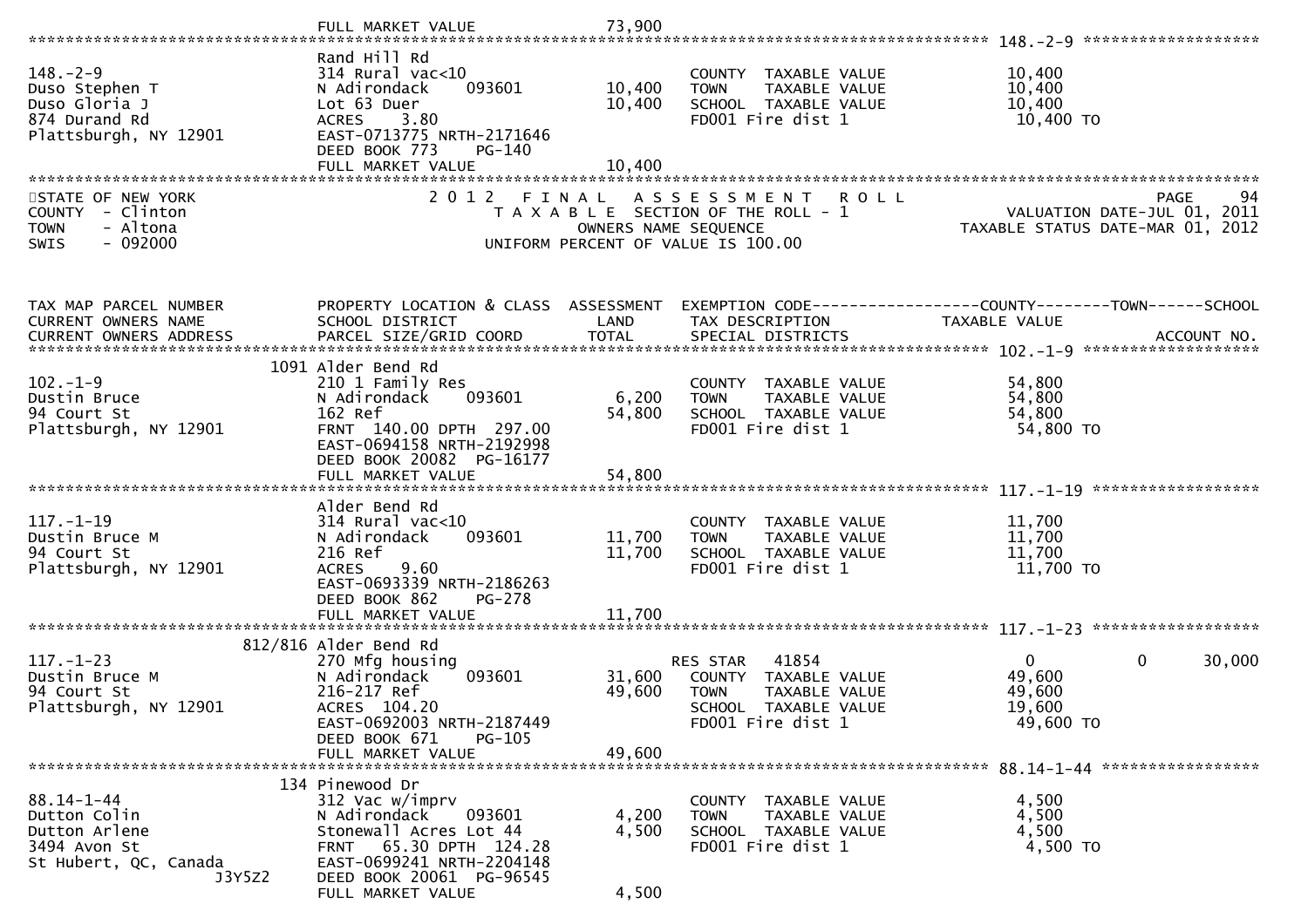| 87.-1-9.7<br>Dziekan James D<br>2 Laurelwood Pond Ln<br>New Hartford, CT 06057                | Military Tpke<br>314 Rural vac<10<br>N Adirondack<br>093601<br>Lot 185 Ref Tract<br>ACRES 4.80<br>EAST-0692316 NRTH-2204645<br>DEED BOOK 774<br>PG-328<br>FULL MARKET VALUE | 8,800<br>8,800<br>8,800    | --- AAABLE VALUE<br>TOWN - TAXABLE VALUE<br>SCHOOL TAXABLE VALUE<br>FDOO1 Fire dist 1                                                                 | 8,800<br>8,800<br>8,800<br>8,800 TO                                                                               |
|-----------------------------------------------------------------------------------------------|-----------------------------------------------------------------------------------------------------------------------------------------------------------------------------|----------------------------|-------------------------------------------------------------------------------------------------------------------------------------------------------|-------------------------------------------------------------------------------------------------------------------|
|                                                                                               |                                                                                                                                                                             |                            |                                                                                                                                                       |                                                                                                                   |
| STATE OF NEW YORK<br>COUNTY - Clinton<br>- Altona<br><b>TOWN</b><br>$-092000$<br><b>SWIS</b>  |                                                                                                                                                                             |                            | 2012 FINAL ASSESSMENT<br><b>ROLL</b><br>T A X A B L E SECTION OF THE ROLL - 1<br>OWNERS NAME SEQUENCE<br>UNIFORM PERCENT OF VALUE IS 100.00           | PAGE 95<br>ROLL - 1 VALUATION DATE-JUL 01, 2011<br>TAXABLE STATUS DATE-MAR 01, 2012                               |
| TAX MAP PARCEL NUMBER<br>CURRENT OWNERS NAME                                                  | SCHOOL DISTRICT                                                                                                                                                             | LAND                       | TAX DESCRIPTION                                                                                                                                       | PROPERTY LOCATION & CLASS ASSESSMENT EXEMPTION CODE----------------COUNTY-------TOWN------SCHOOL<br>TAXABLE VALUE |
|                                                                                               |                                                                                                                                                                             |                            |                                                                                                                                                       |                                                                                                                   |
| $103 - 1 - 13.3$<br>Eagar Raymond C<br>Eagar Lauren<br>4618 Military Tpke<br>Altona, NY 12910 | 4618 Military Tpke<br>240 Rural res<br>093601<br>N Adirondack<br>Lot 134 Ref Tract<br>ACRES 20.10<br>EAST-0707819 NRTH-2196473<br>DEED BOOK 744<br>PG-303                   | 77,200                     | RES STAR 41854<br>RES STAR     41854<br>15,200    COUNTY   TAXABLE VALUE<br>TAXABLE VALUE<br><b>TOWN</b><br>SCHOOL TAXABLE VALUE<br>FD001 Fire dist 1 | $\overline{0}$<br>$\mathbf 0$<br>30,000<br>77,200<br>77,200<br>47,200<br>77,200 TO                                |
| $73. - 2 - 1$<br>Ehrenthal Samuel<br>22 S Madison Ave C<br>Spring Valley, NY 10977            | Tantillo Way<br>321 Abandoned ag<br>093601<br>N Adirondack<br>Lot 155 Pat Ref<br>ACRES 20.00<br>EAST-0699698 NRTH-2215636<br>DEED BOOK 20061 PG-98049<br>FULL MARKET VALUE  | 12,900<br>12,900<br>12,900 | COUNTY TAXABLE VALUE<br>TAXABLE VALUE<br><b>TOWN</b><br>SCHOOL TAXABLE VALUE<br>FD001 Fire dist 1                                                     | 12,900<br>12,900<br>12,900<br>12,900 TO                                                                           |
|                                                                                               |                                                                                                                                                                             |                            |                                                                                                                                                       |                                                                                                                   |
| $145. -2 - 4.1$<br>Eldred James A<br>PO Box 20<br>Ellenburg Depot, NY 12935                   | 544/546 Plank Rd<br>270 Mfg housing<br>093601<br>N Adirondack<br>$40$ Sq<br>ACRES 24.70<br>EAST-0682820 NRTH-2174029<br>DEED BOOK 20061 PG-91707                            | 16,600<br>25,000           | COUNTY TAXABLE VALUE<br>TAXABLE VALUE<br><b>TOWN</b><br>SCHOOL TAXABLE VALUE<br>FD001 Fire dist 1                                                     | 25,000<br>25,000<br>25,000<br>25,000 TO                                                                           |
|                                                                                               | FULL MARKET VALUE                                                                                                                                                           | 25,000                     |                                                                                                                                                       |                                                                                                                   |
| $89. - 3 - 9.2$<br>EML Properties LLC<br>2806 Miner Farm Rd<br>Altona, NY 12910               | 81 Dump Rd<br>321 Abandoned ag<br>093601<br>N Adirondack<br>Lot 106 Ref Tr<br>ACRES 13.00<br>EAST-0716446 NRTH-2206513<br>DEED BOOK 20092 PG-27717<br>FULL MARKET VALUE     | 9,700<br>9,700<br>9,700    | COUNTY TAXABLE VALUE<br><b>TOWN</b><br>TAXABLE VALUE<br>SCHOOL TAXABLE VALUE<br>FD001 Fire dist 1<br>LT001 Altona light 1                             | 9,700<br>9,700<br>9,700<br>9,700 TO<br>9,700 TO                                                                   |
|                                                                                               |                                                                                                                                                                             |                            |                                                                                                                                                       |                                                                                                                   |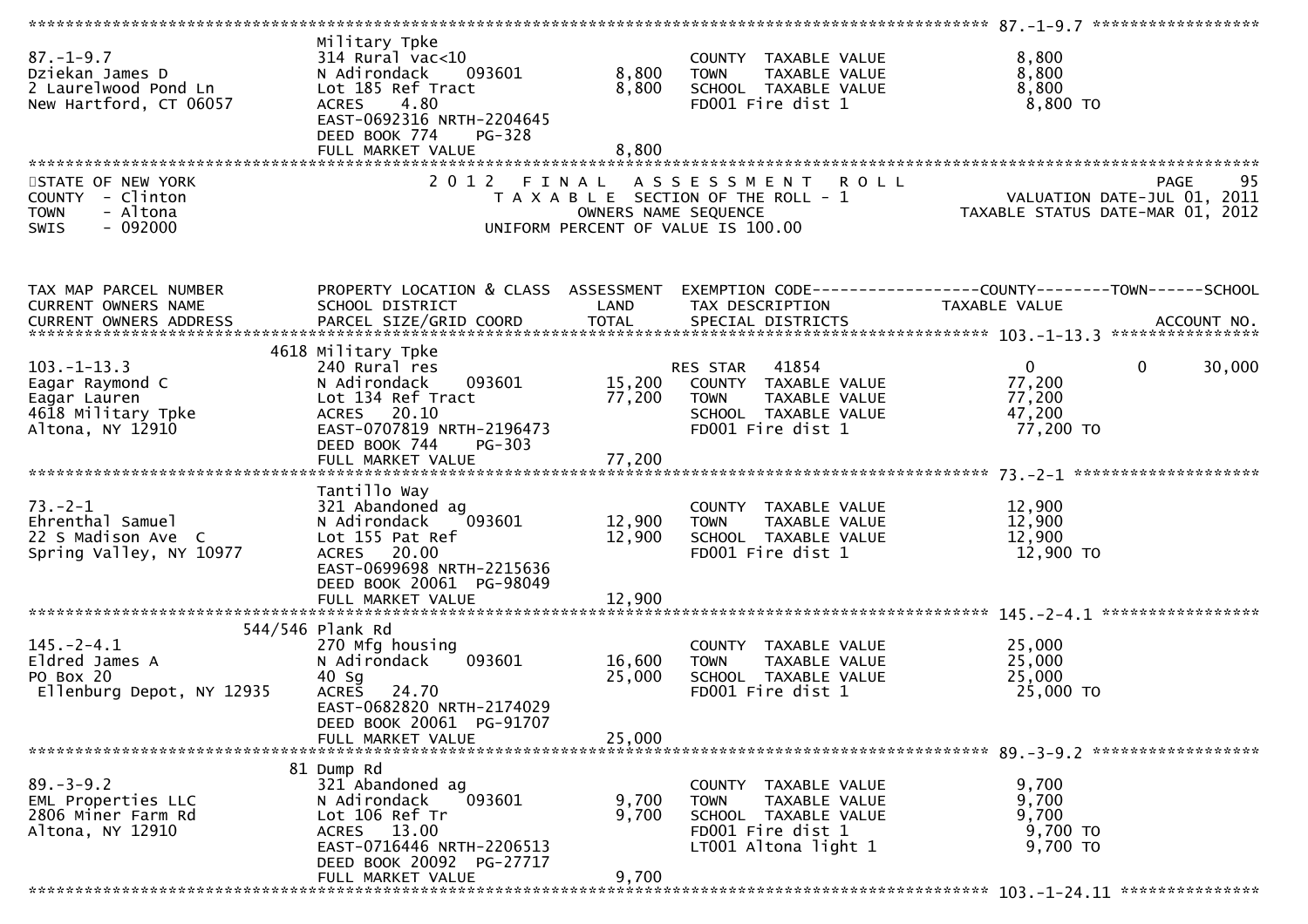|                           | 310 Rabideau Rd                               |                      |                                       |                                                                 |        |
|---------------------------|-----------------------------------------------|----------------------|---------------------------------------|-----------------------------------------------------------------|--------|
| $103.-1-24.11$            | 312 Vac w/imprv                               |                      | COUNTY TAXABLE VALUE                  | 14,100                                                          |        |
| Engle Deena               | 093601<br>N Adirondack                        | 10,600               | <b>TOWN</b><br>TAXABLE VALUE          | 14,100                                                          |        |
| Engle Robert F            | Lot 160 Ref                                   | 14,100               | SCHOOL TAXABLE VALUE                  | 14,100                                                          |        |
| PO Box 661                | 7.90<br>ACRES                                 |                      | FD001 Fire dist 1                     | 14,100 TO                                                       |        |
| East Ellijay, GA 30539    | EAST-0695978 NRTH-2196789                     |                      |                                       |                                                                 |        |
|                           | DEED BOOK 20061 PG-93570                      |                      |                                       |                                                                 |        |
|                           |                                               |                      |                                       |                                                                 |        |
|                           | FULL MARKET VALUE                             | 14,100               |                                       |                                                                 |        |
|                           |                                               |                      |                                       |                                                                 |        |
| STATE OF NEW YORK         | 2 0 1 2                                       | FINAL                | <b>ROLL</b><br>A S S E S S M E N T    | PAGE                                                            | 96     |
| COUNTY - Clinton          |                                               |                      | T A X A B L E SECTION OF THE ROLL - 1 |                                                                 |        |
| - Altona<br><b>TOWN</b>   |                                               | OWNERS NAME SEQUENCE |                                       | VALUATION DATE-JUL 01, 2011<br>TAXABLE STATUS DATE-MAR 01, 2012 |        |
| $-092000$<br>SWIS         |                                               |                      | UNIFORM PERCENT OF VALUE IS 100.00    |                                                                 |        |
|                           |                                               |                      |                                       |                                                                 |        |
|                           |                                               |                      |                                       |                                                                 |        |
| TAX MAP PARCEL NUMBER     | PROPERTY LOCATION & CLASS ASSESSMENT          |                      |                                       | EXEMPTION CODE-----------------COUNTY-------TOWN------SCHOOL    |        |
| CURRENT OWNERS NAME       | SCHOOL DISTRICT                               | LAND                 | TAX DESCRIPTION                       | TAXABLE VALUE                                                   |        |
|                           |                                               |                      |                                       |                                                                 |        |
|                           |                                               |                      |                                       |                                                                 |        |
|                           | Helens Way                                    |                      |                                       |                                                                 |        |
| $73. - 3 - 7$             | $314$ Rural vac<10                            |                      | COUNTY TAXABLE VALUE                  | 7,100                                                           |        |
| Eriksen Michael           | N Adirondack<br>093601                        | 7,100                | TAXABLE VALUE<br><b>TOWN</b>          | 7,100                                                           |        |
|                           |                                               |                      |                                       |                                                                 |        |
| PO Box 431                | 166 Ref                                       | 7,100                | SCHOOL TAXABLE VALUE                  | 7,100                                                           |        |
| Bantam, CT 06750          | <b>ACRES</b><br>2.00                          |                      | FD001 Fire dist 1                     | 7,100 TO                                                        |        |
|                           | EAST-0696575 NRTH-2214665                     |                      |                                       |                                                                 |        |
|                           | DEED BOOK 574<br>PG-1065                      |                      |                                       |                                                                 |        |
|                           | FULL MARKET VALUE                             | 7,100                |                                       |                                                                 |        |
|                           |                                               |                      |                                       |                                                                 |        |
|                           | 2943 Miner Farm Rd                            |                      |                                       |                                                                 |        |
| $89. - 3 - 8.1$           | 240 Rural res                                 |                      | 41854<br>RES STAR                     | $\mathbf{0}$<br>0                                               | 30,000 |
| Ero Randy                 | 093601<br>N Adirondack                        | 13,000               | COUNTY TAXABLE VALUE                  | 82,000                                                          |        |
| Ero Tammy                 | 106 Ref                                       | 82,000               | TAXABLE VALUE<br><b>TOWN</b>          | 82,000                                                          |        |
| 2943 Miner Farm Rd        | Prior Deed Bk 645 Pg 335                      |                      | SCHOOL TAXABLE VALUE                  | 52,000                                                          |        |
|                           |                                               |                      | FD001 Fire dist 1                     |                                                                 |        |
| Altona, NY 12910          | ACRES 15.92                                   |                      |                                       | 82,000 TO                                                       |        |
|                           | EAST-0715676 NRTH-2206741                     |                      | LT001 Altona light 1                  | 82,000 TO                                                       |        |
|                           | DEED BOOK 876<br>$PG-41$                      |                      |                                       |                                                                 |        |
|                           | FULL MARKET VALUE                             | 82,000               |                                       |                                                                 |        |
|                           |                                               |                      |                                       |                                                                 |        |
|                           | 158 Joe Wood Rd                               |                      |                                       |                                                                 |        |
| $74. - 1 - 23.21$         | 210 1 Family Res                              |                      | RES STAR<br>41854                     | $\overline{0}$<br>0                                             | 30,000 |
| Ero Terri L               | N Adirondack<br>093601                        | 6,600                | COUNTY TAXABLE VALUE                  | 45,200                                                          |        |
| Ero Rosemarie             | 105 Ref                                       | 45,200               | <b>TOWN</b><br>TAXABLE VALUE          | 45,200                                                          |        |
| 2601 Military Tpke        | <b>ACRES</b><br>1.50                          |                      | SCHOOL TAXABLE VALUE                  | 15,200                                                          |        |
| West Chazy, NY 12992-3917 | EAST-0715589 NRTH-2210945                     |                      | FD001 Fire dist 1                     | 45,200 TO                                                       |        |
|                           | DEED BOOK 848<br>PG-215                       |                      | LT001 Altona light 1                  | 45,200 TO                                                       |        |
|                           | FULL MARKET VALUE                             | 45,200               |                                       |                                                                 |        |
|                           |                                               |                      |                                       |                                                                 |        |
|                           |                                               |                      |                                       |                                                                 |        |
|                           | Plank Rd                                      |                      |                                       |                                                                 |        |
| $116. - 2 - 8.411$        | 321 Abandoned ag                              |                      | COUNTY TAXABLE VALUE                  | 13,000                                                          |        |
| Esola Joseph A            | N Adirondack<br>093601                        | 13,000               | TAXABLE VALUE<br><b>TOWN</b>          | 13,000                                                          |        |
| 1140 Plank Rd             | 29 Sg                                         | 13,000               | SCHOOL TAXABLE VALUE                  | 13,000                                                          |        |
| Ellenburg Depot, NY 12935 | ACRES 19.30                                   |                      | FD001 Fire dist 1                     | 13,000 TO                                                       |        |
|                           |                                               |                      |                                       |                                                                 |        |
|                           |                                               |                      |                                       |                                                                 |        |
|                           | EAST-0680277 NRTH-2188154                     |                      |                                       |                                                                 |        |
|                           | DEED BOOK 20051 PG-90070<br>FULL MARKET VALUE | 13,000               |                                       |                                                                 |        |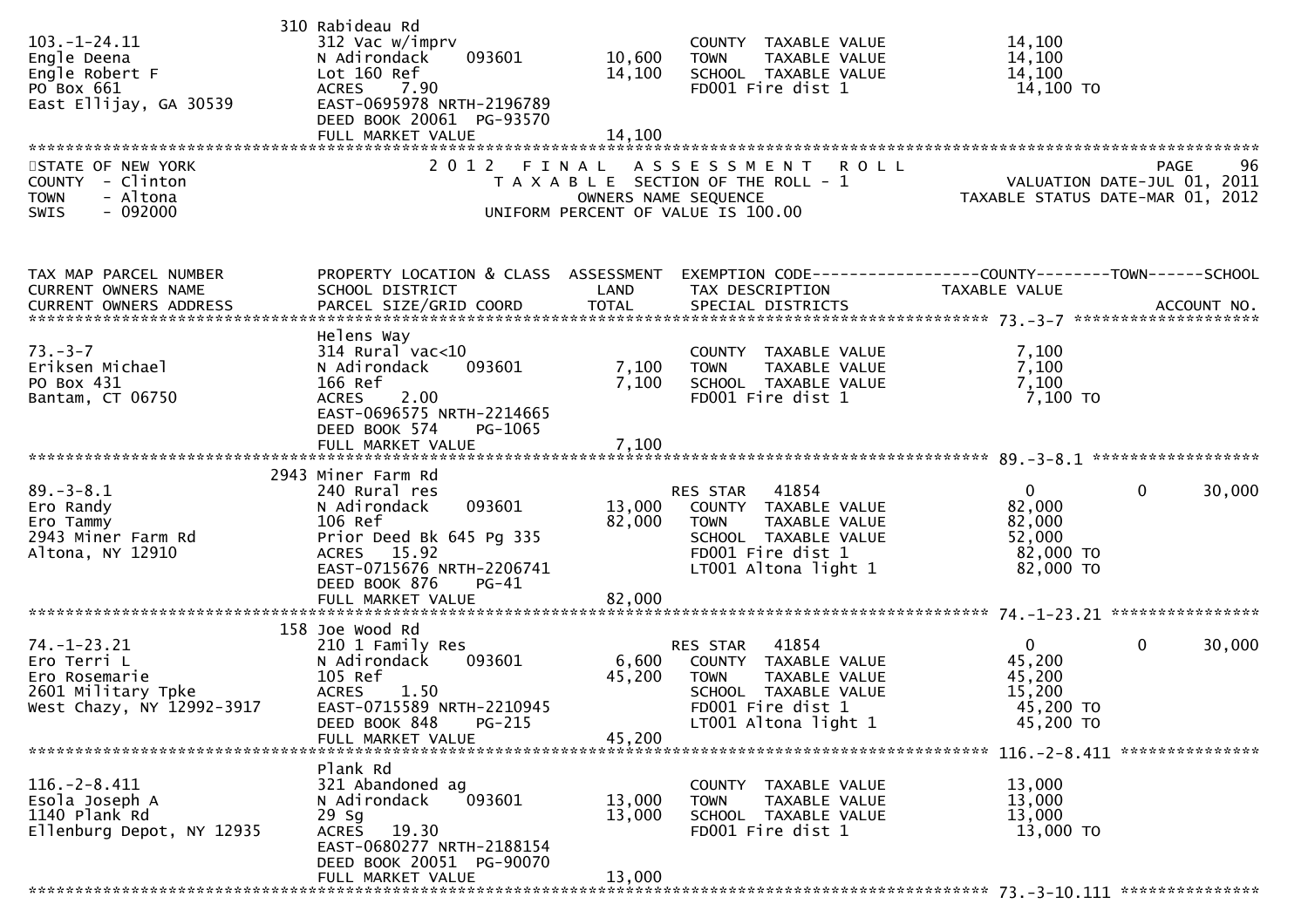| $73. - 3 - 10.111$<br>Estela William<br>16 West 101St St<br>New York, NY 10025                                | Helens Way<br>$314$ Rural vac<10<br>N Adirondack<br>093601<br>Lot 166 Pat Ref<br>3.40<br><b>ACRES</b><br>EAST-0697447 NRTH-2214178<br>DEED BOOK 621<br>PG-184<br>FULL MARKET VALUE          | 7,900<br>7,900<br>7,900   | COUNTY TAXABLE VALUE<br><b>TOWN</b><br>TAXABLE VALUE<br>SCHOOL TAXABLE VALUE<br>FD001 Fire dist 1         | 7,900<br>7,900<br>7,900<br>7,900 TO                                                    |
|---------------------------------------------------------------------------------------------------------------|---------------------------------------------------------------------------------------------------------------------------------------------------------------------------------------------|---------------------------|-----------------------------------------------------------------------------------------------------------|----------------------------------------------------------------------------------------|
| STATE OF NEW YORK<br>$COUNTY - Clinton$<br>- Altona<br><b>TOWN</b><br><b>SWIS</b><br>- 092000                 |                                                                                                                                                                                             | OWNERS NAME SEQUENCE      | 2012 FINAL ASSESSMENT ROLL<br>T A X A B L E SECTION OF THE ROLL - 1<br>UNIFORM PERCENT OF VALUE IS 100.00 | 97<br><b>PAGE</b><br>VALUATION DATE-JUL 01, 2011<br>TAXABLE STATUS DATE-MAR 01, 2012   |
| TAX MAP PARCEL NUMBER<br>CURRENT OWNERS NAME<br><b>CURRENT OWNERS ADDRESS</b>                                 | PROPERTY LOCATION & CLASS ASSESSMENT<br>SCHOOL DISTRICT                                                                                                                                     | LAND                      | TAX DESCRIPTION                                                                                           | EXEMPTION CODE------------------COUNTY--------TOWN------SCHOOL<br><b>TAXABLE VALUE</b> |
| $73. - 3 - 10.114$<br>Estela William<br>16 West 101St St<br>New York, NY 10025                                | Helens Way<br>$314$ Rural vac<10<br>093601<br>N Adirondack<br>Lot 166 Ref Tr<br>3.10<br><b>ACRES</b><br>EAST-0697249 NRTH-2214132<br>DEED BOOK 623<br>$PG-85$                               | 7,800<br>7,800            | COUNTY TAXABLE VALUE<br><b>TOWN</b><br>TAXABLE VALUE<br>SCHOOL TAXABLE VALUE<br>FD001 Fire dist 1         | 7,800<br>7,800<br>7,800<br>7,800 TO                                                    |
|                                                                                                               |                                                                                                                                                                                             |                           |                                                                                                           |                                                                                        |
| $72. - 1 - 11.114$<br>Esteves Jose R<br>Esteves Margarida<br>1190 Degaulle<br>St Hubert, QC, Canada<br>J4T1M1 | 646 Irona Rd<br>321 Abandoned ag<br>093601<br>N Adirondack<br>Lot 166 Ref Tr<br>ACRES 15.00<br>EAST-0695295 NRTH-2213404<br>DEED BOOK 622<br>PG-408                                         | 13,700<br>13,700          | COUNTY TAXABLE VALUE<br><b>TOWN</b><br>TAXABLE VALUE<br>SCHOOL TAXABLE VALUE<br>FD001 Fire dist 1         | 13,700<br>13,700<br>13,700<br>13,700 TO                                                |
|                                                                                                               |                                                                                                                                                                                             |                           |                                                                                                           |                                                                                        |
| $88.14 - 1 - 42$<br>Fabes Norman<br>8235 Pierre De Caubertin<br>Montreal, QC, Canada<br>H1L2C4                | 58 Birch Hill Dr<br>270 Mfg housing<br>093601<br>N Adirondack<br>Stonewall Acres Lot 42<br>FRNT 100.00 DPTH 77.75<br>EAST-0699095 NRTH-2204151<br>DEED BOOK 740 PG-166<br>FULL MARKET VALUE | 4,000<br>15,000<br>15,000 | COUNTY TAXABLE VALUE<br>TAXABLE VALUE<br><b>TOWN</b><br>SCHOOL TAXABLE VALUE<br>FD001 Fire dist 1         | 15,000<br>15,000<br>15,000<br>15,000 TO                                                |
|                                                                                                               | Harvey Rd                                                                                                                                                                                   |                           |                                                                                                           |                                                                                        |
| $135. - 1 - 18.265$<br>Facteau Keith E<br>Facteau Keala<br>102 General Dennis Dr<br>Summerville, SC 29483     | 314 Rural vac<10<br>093601<br>N Adirondack<br>Lot 130 Duerville Patent<br>1.00<br><b>ACRES</b><br>EAST-0734215 NRTH-2178913<br>DEED BOOK 1034<br>PG-19                                      | 9,000<br>9,000            | COUNTY TAXABLE VALUE<br><b>TOWN</b><br>TAXABLE VALUE<br>SCHOOL TAXABLE VALUE<br>FD001 Fire dist 1         | 9,000<br>9,000<br>9,000<br>9,000 TO                                                    |
|                                                                                                               | FULL MARKET VALUE                                                                                                                                                                           | 9,000                     |                                                                                                           |                                                                                        |
|                                                                                                               | 5288 Military Tpke                                                                                                                                                                          |                           |                                                                                                           |                                                                                        |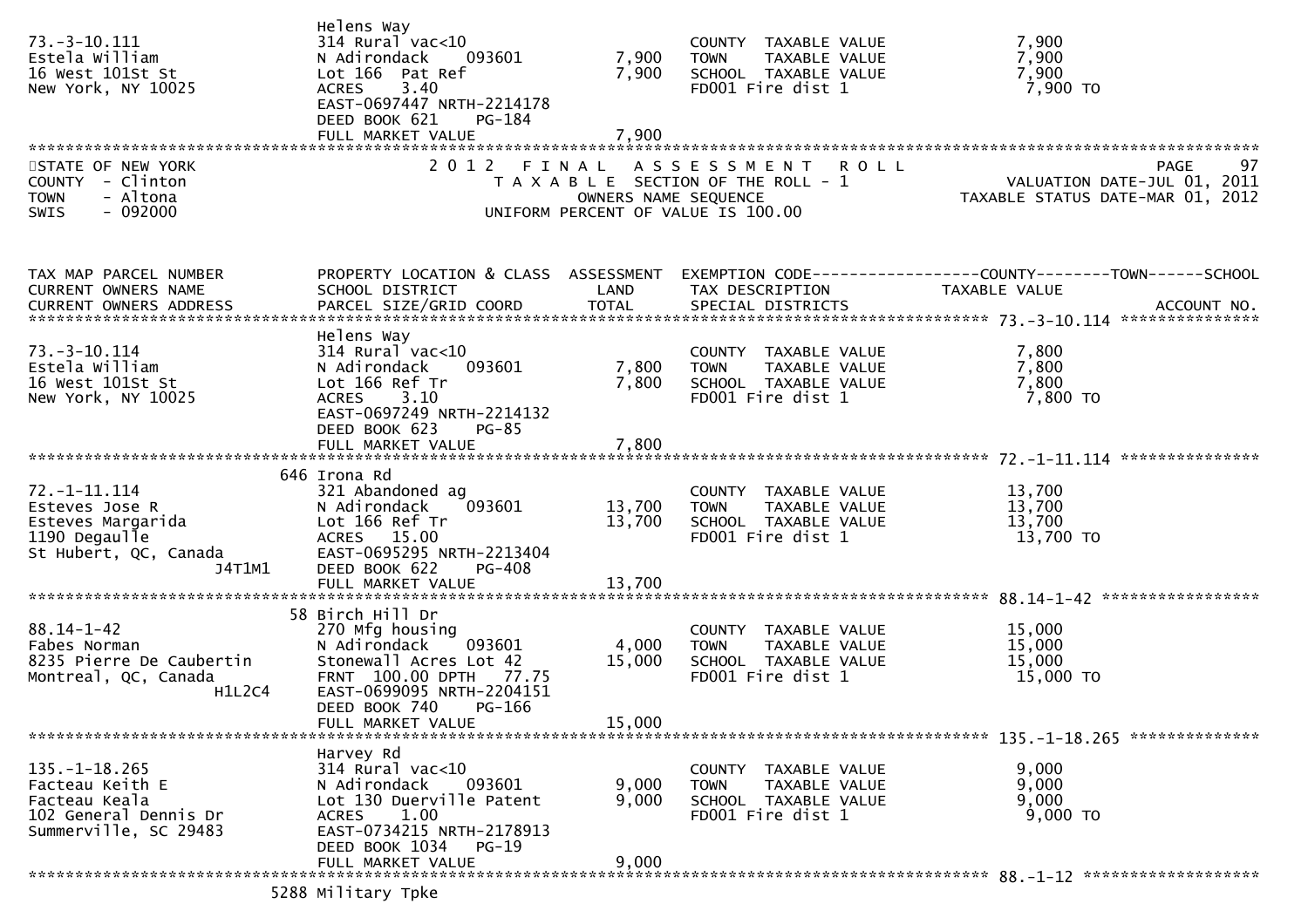| $88 - 1 - 12$<br>Farrell James P<br>2920 Rte 11<br>Mooers Forks, NY 12959                     | 260 Seasonal res<br>093601<br>N Adirondack<br>164 Ref<br>ACRES 18.80<br>EAST-0694986 NRTH-2205500<br>DEED BOOK 20092 PG-22877                                                         | 14,800<br>32,000           | COUNTY TAXABLE VALUE<br><b>TOWN</b><br>TAXABLE VALUE<br>SCHOOL TAXABLE VALUE<br>FD001 Fire dist 1                                                         | 32,000<br>32,000<br>32,000<br>32,000 TO                                                                                                                                                                                |
|-----------------------------------------------------------------------------------------------|---------------------------------------------------------------------------------------------------------------------------------------------------------------------------------------|----------------------------|-----------------------------------------------------------------------------------------------------------------------------------------------------------|------------------------------------------------------------------------------------------------------------------------------------------------------------------------------------------------------------------------|
| STATE OF NEW YORK<br>COUNTY - Clinton<br>- Altona<br><b>TOWN</b><br><b>SWIS</b><br>$-092000$  |                                                                                                                                                                                       |                            | 2012 FINAL ASSESSMENT ROLL<br>T A X A B L E SECTION OF THE ROLL - 1<br>OWNERS NAME SEOUENCE<br>OWNERS NAME SEQUENCE<br>UNIFORM PERCENT OF VALUE IS 100.00 | 98<br><b>PAGE</b><br>VALUATION DATE-JUL 01, 2011<br>TAXABLE STATUS DATE-MAR 01, 2012                                                                                                                                   |
| TAX MAP PARCEL NUMBER<br>CURRENT OWNERS NAME<br>CURRENT OWNERS ADDRESS                        | SCHOOL DISTRICT                                                                                                                                                                       | LAND                       | TAX DESCRIPTION                                                                                                                                           | PROPERTY LOCATION & CLASS ASSESSMENT EXEMPTION CODE----------------COUNTY-------TOWN------SCHOOL<br>TAXABLE VALUE<br>CURRENT OWNERS ADDRESS FARCEL SIZE/GRID COORD TOTAL SPECIAL DISTRICTS FOR THE SPECIAL ACCOUNT NO. |
| $87. - 1 - 2.32$<br>Felix Andrea A<br>37 Forest Rd<br>Ellenburg Depot, NY 12935               | 37 Forest Rd<br>210 1 Family Res<br>N Adirondack    093601<br>Lot 213 Ref Tract<br>2.00<br><b>ACRES</b><br>EAST-0684836 NRTH-2206231<br>DEED BOOK 20011 PG-35215<br>FULL MARKET VALUE | 47,500<br>47,500           | <b>RES STAR 41854</b><br>7,100 COUNTY TAXABLE VALUE<br>TAXABLE VALUE<br><b>TOWN</b><br>SCHOOL TAXABLE VALUE<br>FD001 Fire dist 1                          | $\overline{0}$<br>$\overline{0}$<br>30,000<br>47,500<br>47,500<br>17,500<br>47,500 TO                                                                                                                                  |
| $89.1 - 1 - 5$<br>Fennessey James E<br>Fennessey Hilda<br>PO Box 105<br>Altona, NY 12910-0105 | 517 Devils Den Rd<br>210 1 Family Res<br>093601<br>N Adirondack<br>130 Ref<br>ACRES 9.70<br>EAST-0709905 NRTH-2207762<br><b>PG-225</b><br>DEED BOOK 392                               | 79,700                     | VETERANS 41101<br>11,700 SR STAR 41834<br>COUNTY TAXABLE VALUE<br><b>TOWN</b><br>TAXABLE VALUE<br>SCHOOL TAXABLE VALUE<br>FD001 Fire dist 1               | 1,000<br>1,000<br>62,200<br>$\overline{0}$<br>0<br>78,700<br>78,700<br>17,500<br>79,700 TO                                                                                                                             |
| $89.1 - 1 - 11$<br>Fennessy Bryan<br>517 Devils Den Rd<br>Altona, NY 12910                    | 491 Devils Den Rd<br>210 1 Family Res<br>093601<br>N Adirondack<br>131 Ref<br>FRNT 80.00 DPTH 233.00<br>EAST-0710892 NRTH-2207231<br>DEED BOOK 20072 PG-11143<br>FULL MARKET VALUE    | 5,300<br>17,000<br>17,000  | COUNTY TAXABLE VALUE<br><b>TOWN</b><br>TAXABLE VALUE<br>SCHOOL TAXABLE VALUE<br>FD001 Fire dist 1<br>LT001 Altona light 1                                 | 17,000<br>17,000<br>17,000<br>17,000 TO<br>17,000 TO                                                                                                                                                                   |
| $89. - 1 - 1.2$<br>Fennessy Hilda D<br>PO Box 105<br>Altona, NY 12910                         | Devils Den Rd<br>910 Priv forest<br>093601<br>N Adirondack<br>Lot 131 Ref<br>ACRES 93.30<br>EAST-0707915 NRTH-2207157<br>DEED BOOK 537<br>PG-326<br>FULL MARKET VALUE                 | 28,900<br>28,900<br>28,900 | COUNTY TAXABLE VALUE<br><b>TOWN</b><br>TAXABLE VALUE<br>SCHOOL TAXABLE VALUE<br>FD001 Fire dist 1<br>LT001 Altona light 1                                 | 28,900<br>28,900<br>28,900<br>28,900 TO<br>28,900 TO                                                                                                                                                                   |
| $74. - 1 - 1.63$                                                                              | 179 Woods Falls Rd<br>240 Rural res                                                                                                                                                   |                            | 41854<br>RES STAR                                                                                                                                         | $\mathbf 0$<br>$\mathbf{0}$<br>30,000                                                                                                                                                                                  |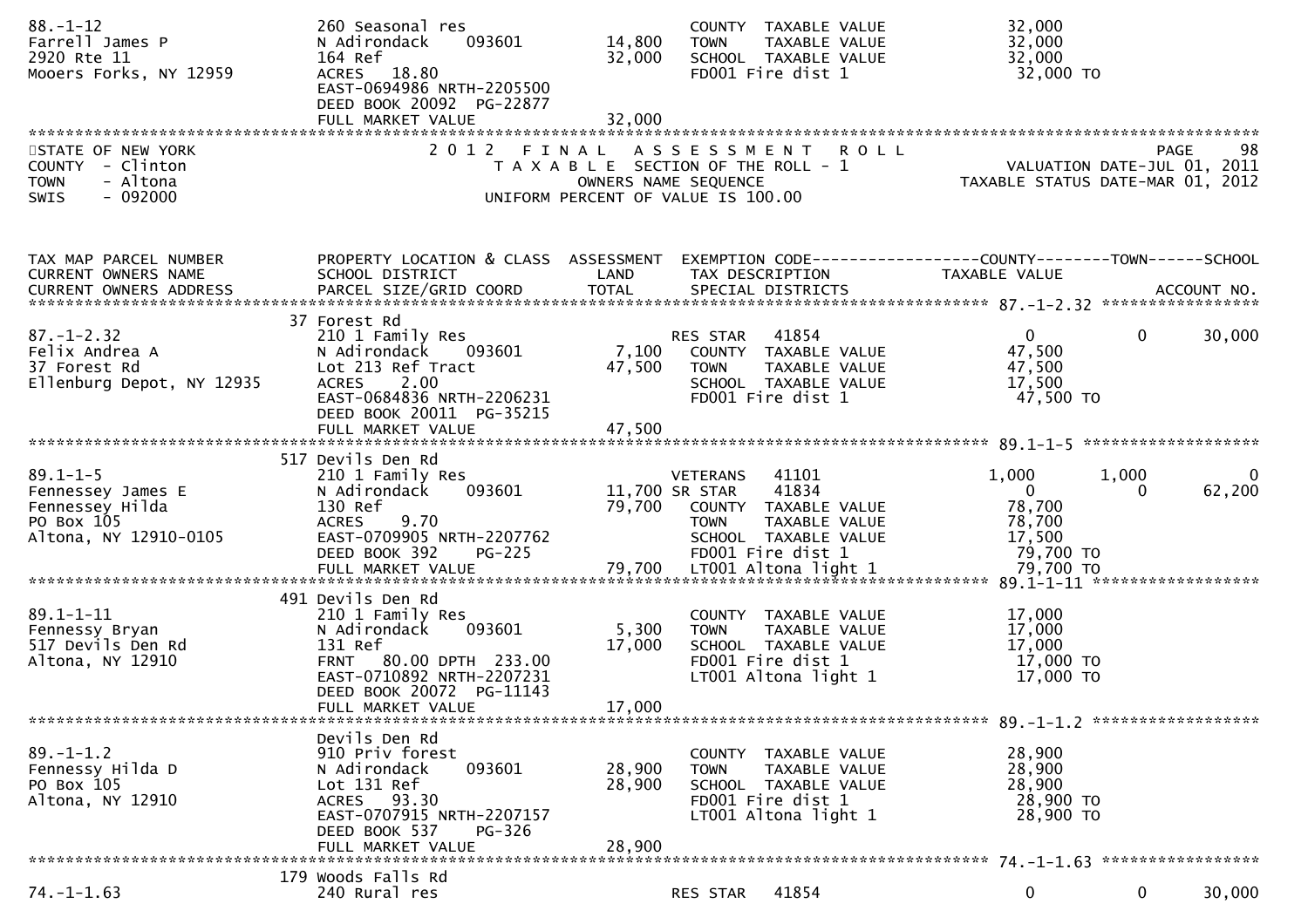| Fergusson Ellen Mahoney<br>179 Woods Falls Rd<br>Altona, NY 12910                                      | N Adirondack<br>093601<br>Lot 129 Ref Tract<br>ACRES 13.70<br>EAST-0709944 NRTH-2214314<br>DEED BOOK 680<br>$PG-13$                                                                               | 13,300<br>109,900           | COUNTY TAXABLE VALUE<br>TAXABLE VALUE<br><b>TOWN</b><br>SCHOOL TAXABLE VALUE<br>FD001 Fire dist 1<br>LT001 Altona light 1         | 109,900<br>109,900<br>79,900<br>109,900 TO<br>109,900 TO                                                                       |
|--------------------------------------------------------------------------------------------------------|---------------------------------------------------------------------------------------------------------------------------------------------------------------------------------------------------|-----------------------------|-----------------------------------------------------------------------------------------------------------------------------------|--------------------------------------------------------------------------------------------------------------------------------|
| STATE OF NEW YORK<br>COUNTY - Clinton<br>- Altona<br><b>TOWN</b><br>$-092000$<br><b>SWIS</b>           |                                                                                                                                                                                                   |                             | 2012 FINAL ASSESSMENT ROLL<br>T A X A B L E SECTION OF THE ROLL - 1<br>OWNERS NAME SEQUENCE<br>UNIFORM PERCENT OF VALUE IS 100.00 | 99<br>PAGE<br>99 PAGE<br>VALUATION DATE-JUL 01, 2011<br>TAXARLE STATUS DATE ::: - 21, 2011<br>TAXABLE STATUS DATE-MAR 01, 2012 |
| TAX MAP PARCEL NUMBER<br>CURRENT OWNERS NAME                                                           | PROPERTY LOCATION & CLASS ASSESSMENT<br>SCHOOL DISTRICT                                                                                                                                           | LAND                        | TAX DESCRIPTION                                                                                                                   | EXEMPTION CODE------------------COUNTY--------TOWN------SCHOOL<br>TAXABLE VALUE                                                |
| $74. -1 - 1.611$<br>Fergusson Timothy J<br>Fergusson Ellen P<br>179 Woods Falls Rd<br>Altona, NY 12910 | Woods Falls Rd<br>105 Vac farmland<br>093601<br>N Adirondack<br>Lot 129 Ref Tract<br>ACRES 59.50<br>EAST-0709975 NRTH-2215397<br>DEED BOOK 20021 PG-43378<br>FULL MARKET VALUE                    | 24,200<br>24,200<br>24,200  | COUNTY TAXABLE VALUE<br><b>TOWN</b><br>TAXABLE VALUE<br>SCHOOL TAXABLE VALUE<br>FD001 Fire dist 1<br>LT001 Altona light 1         | 24,200<br>24,200<br>24,200<br>24,200 TO<br>24,200 TO                                                                           |
| $149. - 1 - 10.1$                                                                                      | 250 Murtagh Hill Rd<br>240 Rural res                                                                                                                                                              |                             | COUNTY TAXABLE VALUE                                                                                                              | 54,000                                                                                                                         |
| Ferrari Paul<br>Schneider Lynn<br>250 Murtagh Hill Rd<br>West Chazy, NY 12992                          | 093601<br>N Adirondack<br>113 Duer<br>ACRES 18.50<br>EAST-0727723 NRTH-2173056<br>DEED BOOK 920<br><b>PG-106</b>                                                                                  | 12,300<br>54,000            | <b>TOWN</b><br>TAXABLE VALUE<br>SCHOOL TAXABLE VALUE<br>FD001 Fire dist 1                                                         | 54,000<br>54,000<br>54,000 TO                                                                                                  |
|                                                                                                        | 7 Galy Way                                                                                                                                                                                        |                             |                                                                                                                                   |                                                                                                                                |
| $134. - 2 - 20$<br>Fezette James W<br>Chase Laurie A<br>7 Galy Way<br>West Chazy, NY 12992             | 210 1 Family Res<br>N Adirondack<br>093601<br>104-115 Duer<br>Stonehedge Lot 10<br>1.10 BANK<br><b>ACRES</b><br>080<br>EAST-0725476 NRTH-2180462<br>DEED BOOK 20072 PG-11555<br>FULL MARKET VALUE | 9,000<br>140,700<br>140,700 | 41854<br>RES STAR<br>COUNTY TAXABLE VALUE<br>TAXABLE VALUE<br><b>TOWN</b><br>SCHOOL TAXABLE VALUE<br>FD001 Fire dist 1            | $\mathbf{0}$<br>$\mathbf{0}$<br>30,000<br>140,700<br>140,700<br>110,700<br>140,700 TO                                          |
|                                                                                                        | Alder Bend Rd                                                                                                                                                                                     |                             |                                                                                                                                   |                                                                                                                                |
| $88. - 1 - 2.21$<br>Filarecki/Miller Linda J<br>1750 Alder Bend Rd<br>Altona, NY 12910                 | 210 1 Family Res<br>N Adirondack<br>093601<br>Lot 165 Ref Tr<br>4.30<br><b>ACRES</b><br>EAST-0697788 NRTH-2207787<br>DEED BOOK 20031 PG-56129<br>FULL MARKET VALUE                                | 8,500<br>90,000<br>90,000   | 41854<br>RES STAR<br>COUNTY TAXABLE VALUE<br>TAXABLE VALUE<br><b>TOWN</b><br>SCHOOL TAXABLE VALUE<br>FD001 Fire dist 1            | 0<br>30,000<br>$\mathbf{0}$<br>90,000<br>90,000<br>60,000<br>90,000 TO                                                         |
|                                                                                                        | Miner Farm Rd                                                                                                                                                                                     |                             |                                                                                                                                   |                                                                                                                                |
| $75. - 1 - 3.2$                                                                                        | 314 Rural vac<10                                                                                                                                                                                  |                             | COUNTY TAXABLE VALUE                                                                                                              | 6,500                                                                                                                          |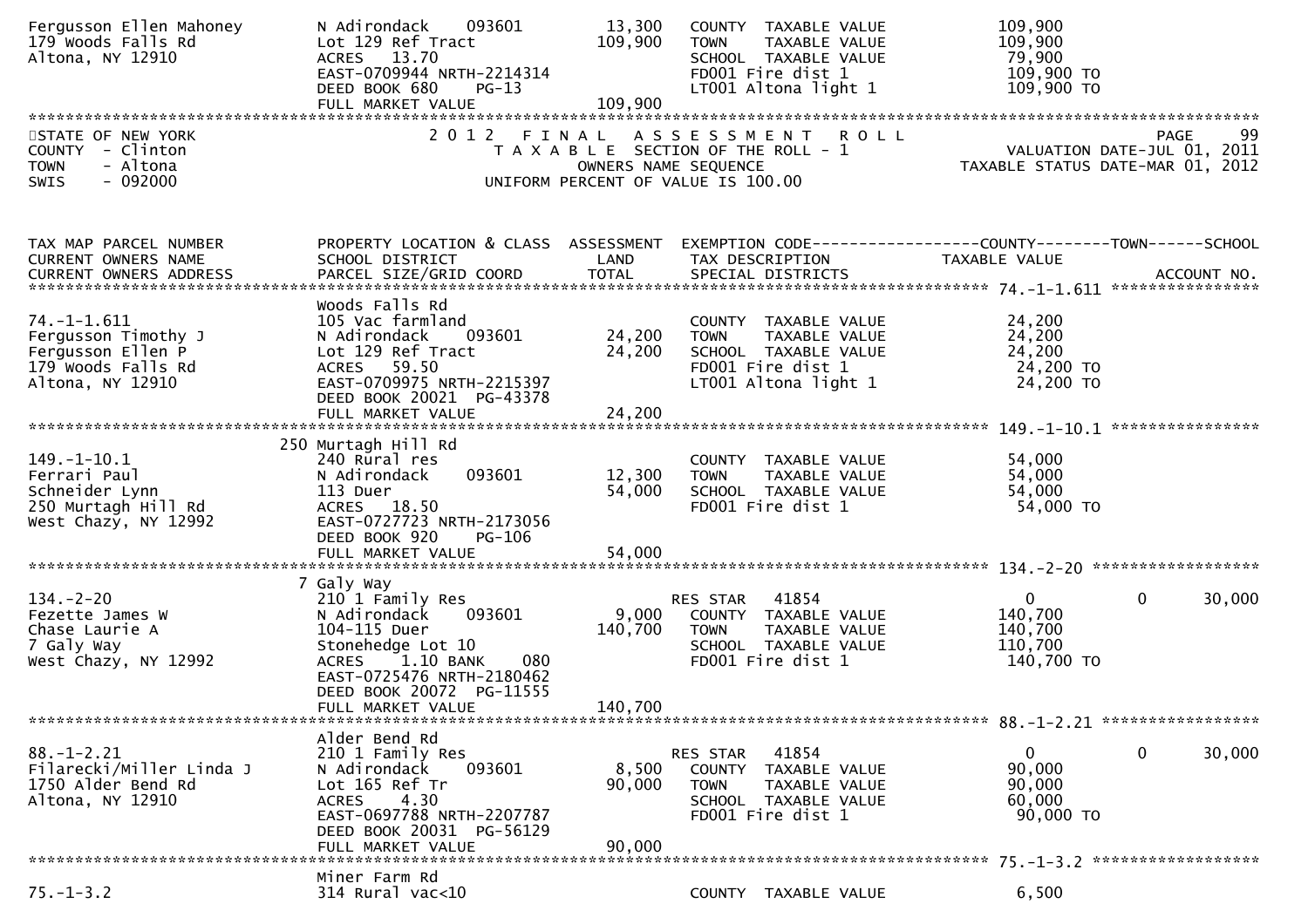| Filion Brenda<br>Filion Timothy<br>2324 Miner Farm Rd<br>Altona, NY 12910                          | Northeastern Cl 092801<br>Lot 62 Ref<br>1.00<br><b>ACRES</b><br>EAST-0731878 NRTH-2207915<br>DEED BOOK 20102 PG-30671<br>FULL MARKET VALUE                                                                  | 6,500<br>6,500<br>6,500      | TAXABLE VALUE<br><b>TOWN</b><br>SCHOOL TAXABLE VALUE<br>FD001 Fire dist 1                                                         | 6,500<br>6,500<br>6,500 TO                                                                               |
|----------------------------------------------------------------------------------------------------|-------------------------------------------------------------------------------------------------------------------------------------------------------------------------------------------------------------|------------------------------|-----------------------------------------------------------------------------------------------------------------------------------|----------------------------------------------------------------------------------------------------------|
| STATE OF NEW YORK<br>COUNTY - Clinton<br>- Altona<br><b>TOWN</b><br>$-092000$<br>SWIS              |                                                                                                                                                                                                             |                              | 2012 FINAL ASSESSMENT ROLL<br>T A X A B L E SECTION OF THE ROLL - 1<br>OWNERS NAME SEQUENCE<br>UNIFORM PERCENT OF VALUE IS 100.00 | PAGE 100<br>VALUATION DATE-JUL 01, 2011<br>TAXARLE STATUS DATE  2011<br>TAXABLE STATUS DATE-MAR 01, 2012 |
| TAX MAP PARCEL NUMBER<br>CURRENT OWNERS NAME                                                       | PROPERTY LOCATION & CLASS ASSESSMENT<br>SCHOOL DISTRICT                                                                                                                                                     | LAND                         | TAX DESCRIPTION                                                                                                                   | EXEMPTION CODE-----------------COUNTY-------TOWN------SCHOOL<br>TAXABLE VALUE                            |
| $75. - 1 - 3.1 - 1$<br>Filion Brenda C<br>Filion Timothy<br>2324 Miner Farm Rd<br>Altona, NY 12910 | 2324 Miner Farm Rd<br>240 Rural res<br>Northeastern Cl 092801<br>Lot 62 Ref Tract<br>Untitled Map delivered to<br>ACRES 36.49<br>EAST-0731297 NRTH-2208452<br>DEED BOOK 20061 PG-94570<br>FULL MARKET VALUE | 21,100<br>165,000<br>165,000 | RES STAR 41854<br>COUNTY TAXABLE VALUE<br><b>TOWN</b><br>TAXABLE VALUE<br>SCHOOL TAXABLE VALUE<br>FD001 Fire dist 1               | $\overline{0}$<br>30,000<br>$\mathbf{0}$<br>165,000<br>165,000<br>135,000<br>165,000 TO                  |
| $75. - 1 - 3.1 - 2$<br>Filion Brenda C<br>Filion Timothy<br>2324 Miner Farm Rd<br>Altona, NY 12910 | Miner Farm Rd<br>321 Abandoned ag<br>N Adirondack<br>093601<br>Lot 61 Ref Tract<br>Map delivered to RP 3/201<br>ACRES 17.05<br>EAST-0731176 NRTH-2208429<br>DEED BOOK 20061 PG-94570                        | 3,800<br>3,800               | COUNTY TAXABLE VALUE<br>TAXABLE VALUE<br><b>TOWN</b><br>SCHOOL TAXABLE VALUE<br>FD001 Fire dist 1                                 | 3,800<br>3,800<br>3,800<br>3,800 TO                                                                      |
| $71.1 - 1 - 8$<br>Finley Kevin C<br>Finley Julie B<br>632 Canaan Rd<br>Ellenburg Depot, NY 12935   | 6-8 Canaan Rd<br>280 Res Multiple<br>093601<br>N Adirondack<br>Bm<br>FRNT 151.00 DPTH 100.00<br>EAST-0675390 NRTH-2213717<br>DEED BOOK 98001 PG-03533<br>FULL MARKET VALUE                                  | 4,800<br>49,600<br>49,600    | COUNTY TAXABLE VALUE<br><b>TOWN</b><br>TAXABLE VALUE<br>SCHOOL TAXABLE VALUE<br>FD002 Ellenburg fire 21<br>LT002 Altona light 21  | 49,600<br>49,600<br>49,600<br>49,600 TO<br>49,600 TO                                                     |
| $148. - 2 - 22.2$<br>Finnegan William J<br>2094 Rand Hill Rd<br>Altona, NY 12910                   | 2094 Rand Hill Rd E<br>210 1 Family Res<br>093601<br>N Adirondack<br>Lot 37 Duers Pate<br>Sub $PL-A-252$<br>3.10<br><b>ACRES</b><br>EAST-0708649 NRTH-2175447<br>DEED BOOK 20031 PG-51887                   | 10,100<br>120,000            | 41834<br>SR STAR<br>COUNTY<br>TAXABLE VALUE<br><b>TOWN</b><br>TAXABLE VALUE<br>SCHOOL TAXABLE VALUE<br>FD001 Fire dist 1          | 0<br>$\mathbf 0$<br>62,200<br>120,000<br>120,000<br>57,800<br>120,000 TO                                 |
|                                                                                                    | FULL MARKET VALUE                                                                                                                                                                                           | 120,000                      |                                                                                                                                   |                                                                                                          |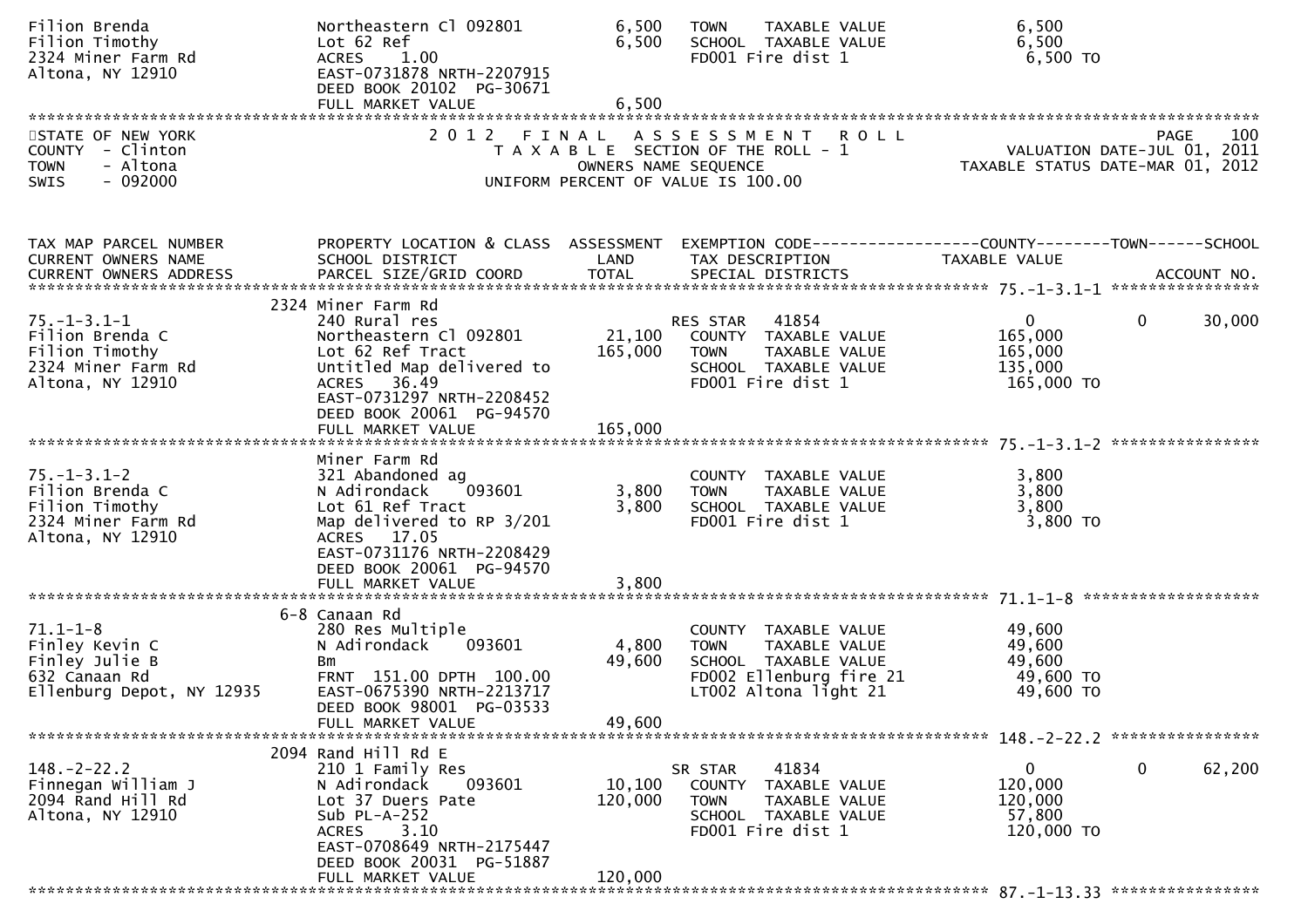|                           | 5711 Military Tpke                   |                      |                                       |                                                                                                                                                                                                                                |        |
|---------------------------|--------------------------------------|----------------------|---------------------------------------|--------------------------------------------------------------------------------------------------------------------------------------------------------------------------------------------------------------------------------|--------|
| $87. - 1 - 13.33$         | 210 1 Family Res                     |                      | 41854<br>RES STAR                     | $\mathbf{0}$<br>$\mathbf{0}$                                                                                                                                                                                                   | 30,000 |
| Flanagan James            | N Adirondack<br>093601               | 8,700                | COUNTY TAXABLE VALUE                  | 62,800                                                                                                                                                                                                                         |        |
| Flanagan Veronica         | 4.70<br>ACRES                        | 62,800               | TAXABLE VALUE<br><b>TOWN</b>          | 62,800                                                                                                                                                                                                                         |        |
| 5711 Military Tpke        | EAST-0684556 NRTH-2204872            |                      | SCHOOL TAXABLE VALUE                  | 32,800                                                                                                                                                                                                                         |        |
| Ellenburg Depot, NY 12935 | DEED BOOK 784<br>PG-332              |                      | FD001 Fire dist 1                     | 62,800 TO                                                                                                                                                                                                                      |        |
|                           | FULL MARKET VALUE                    | 62,800               |                                       |                                                                                                                                                                                                                                |        |
|                           |                                      |                      |                                       |                                                                                                                                                                                                                                |        |
| STATE OF NEW YORK         | 2012 FINAL                           |                      | ASSESSMENT ROLL                       | <b>PAGE</b>                                                                                                                                                                                                                    | 101    |
| COUNTY - Clinton          |                                      |                      | T A X A B L E SECTION OF THE ROLL - 1 |                                                                                                                                                                                                                                |        |
| - Altona<br><b>TOWN</b>   |                                      | OWNERS NAME SEQUENCE |                                       | VALUATION DATE-JUL 01, 2011<br>TAXABLE STATUS DATE-MAR 01, 2012                                                                                                                                                                |        |
| $-092000$                 |                                      |                      |                                       |                                                                                                                                                                                                                                |        |
| SWIS                      |                                      |                      | UNIFORM PERCENT OF VALUE IS 100.00    |                                                                                                                                                                                                                                |        |
|                           |                                      |                      |                                       |                                                                                                                                                                                                                                |        |
|                           |                                      |                      |                                       |                                                                                                                                                                                                                                |        |
|                           |                                      |                      |                                       |                                                                                                                                                                                                                                |        |
| TAX MAP PARCEL NUMBER     | PROPERTY LOCATION & CLASS ASSESSMENT |                      |                                       | EXEMPTION CODE-----------------COUNTY--------TOWN-----SCHOOL                                                                                                                                                                   |        |
| CURRENT OWNERS NAME       | SCHOOL DISTRICT                      | LAND                 | TAX DESCRIPTION                       | TAXABLE VALUE                                                                                                                                                                                                                  |        |
| CURRENT OWNERS ADDRESS    |                                      |                      |                                       | .4CCOUNT NO . PARCEL SIZE/GRID COORD TOTAL SPECIAL DISTRICTS AND MERS ADDRESS . ACCOUNT NO . AND MAXING TOTAL SPECIAL DISTRICTS . AND MAXING THE MAXING ON THE RESERVE TO A SAME TOTAL TOTAL THE SPECIAL DISTRICTS . AND MAXIN |        |
|                           |                                      |                      |                                       |                                                                                                                                                                                                                                |        |
|                           | 286 Lash Rd                          |                      |                                       |                                                                                                                                                                                                                                |        |
| $118. - 1 - 1.31$         | 210 1 Family Res                     |                      | COUNTY TAXABLE VALUE                  | 46,700                                                                                                                                                                                                                         |        |
| Fleury Patrick V          | 093601<br>N Adirondack               | 6,500                | TAXABLE VALUE<br><b>TOWN</b>          | 46,700                                                                                                                                                                                                                         |        |
| Fleury Pamela J           | Lot 14 Duers                         | 46,700               | SCHOOL TAXABLE VALUE                  | 46,700                                                                                                                                                                                                                         |        |
| PO Box 772                | 1.00 BANK<br>320<br><b>ACRES</b>     |                      | FD001 Fire dist 1                     | 46,700 TO                                                                                                                                                                                                                      |        |
| Chateaugay, NY 12920      | EAST-0695532 NRTH-0092600            |                      |                                       |                                                                                                                                                                                                                                |        |
|                           | DEED BOOK 20021 PG-45639             |                      |                                       |                                                                                                                                                                                                                                |        |
|                           | FULL MARKET VALUE                    | 46,700               |                                       |                                                                                                                                                                                                                                |        |
|                           |                                      |                      |                                       |                                                                                                                                                                                                                                |        |
|                           | Lash Rd                              |                      |                                       |                                                                                                                                                                                                                                |        |
| $118. - 1 - 1.32$         |                                      |                      |                                       | 6,500                                                                                                                                                                                                                          |        |
|                           | $314$ Rural vac< $10$                |                      | COUNTY TAXABLE VALUE                  |                                                                                                                                                                                                                                |        |
| Fleury Patrick V          | 093601<br>N Adirondack               | 6,500                | TAXABLE VALUE<br><b>TOWN</b>          | 6,500                                                                                                                                                                                                                          |        |
| Fleury Pamela J           | Lot 14 Duers                         | 6,500                | SCHOOL TAXABLE VALUE                  | 6,500                                                                                                                                                                                                                          |        |
| PO Box 772                | ACRES 1.00                           |                      | FD001 Fire dist 1                     | $6,500$ TO                                                                                                                                                                                                                     |        |
| Chateaugay, NY 12920      | EAST-0695737 NRTH-2192580            |                      |                                       |                                                                                                                                                                                                                                |        |
|                           | DEED BOOK 20021 PG-45640             |                      |                                       |                                                                                                                                                                                                                                |        |
|                           | FULL MARKET VALUE                    | 6,500                |                                       |                                                                                                                                                                                                                                |        |
|                           |                                      |                      |                                       |                                                                                                                                                                                                                                |        |
|                           | Tantillo Way                         |                      |                                       |                                                                                                                                                                                                                                |        |
| $73. - 2 - 6$             | $314$ Rural vac< $10$                |                      | COUNTY TAXABLE VALUE                  | 12,100                                                                                                                                                                                                                         |        |
| Foo Chou Mian             | 093601<br>N Adirondack               | 12,100               | TAXABLE VALUE<br><b>TOWN</b>          | 12,100                                                                                                                                                                                                                         |        |
| 42 Discovery Rd           | Lot 155 Ref                          | 12,100               | SCHOOL TAXABLE VALUE                  | 12,100                                                                                                                                                                                                                         |        |
| Vernon, CT 06066          | Map 20061/92467                      |                      | FD001 Fire dist 1                     | 12,100 TO                                                                                                                                                                                                                      |        |
|                           | ACRES 10.25                          |                      |                                       |                                                                                                                                                                                                                                |        |
|                           | EAST-0698789 NRTH-2214311            |                      |                                       |                                                                                                                                                                                                                                |        |
|                           | DEED BOOK 20072 PG-1861              |                      |                                       |                                                                                                                                                                                                                                |        |
|                           | FULL MARKET VALUE                    | 12,100               |                                       |                                                                                                                                                                                                                                |        |
|                           |                                      |                      |                                       |                                                                                                                                                                                                                                |        |
|                           | Recore Rd                            |                      |                                       |                                                                                                                                                                                                                                |        |
| $135. - 2 - 14$           |                                      |                      |                                       |                                                                                                                                                                                                                                |        |
|                           | 312 Vac w/imprv                      |                      | COUNTY TAXABLE VALUE                  | 17,500                                                                                                                                                                                                                         |        |
| Forbes Harold             | Beekmantown Cen 092401               | 13,300               | <b>TOWN</b><br>TAXABLE VALUE          | 17,500                                                                                                                                                                                                                         |        |
| Forbes Margaret B         | 146-147 Duer                         | 17,500               | SCHOOL TAXABLE VALUE                  | 17,500                                                                                                                                                                                                                         |        |
| 1140 Rt 3                 | <b>ACRES</b><br>9.50                 |                      | FD001 Fire dist 1                     | 17,500 TO                                                                                                                                                                                                                      |        |
| Plattsburgh, NY 12901     | EAST-0740734 NRTH-2180438            |                      |                                       |                                                                                                                                                                                                                                |        |
|                           | DEED BOOK 577<br>PG-495              |                      |                                       |                                                                                                                                                                                                                                |        |
|                           | FULL MARKET VALUE                    | 17,500               |                                       |                                                                                                                                                                                                                                |        |
|                           |                                      |                      |                                       |                                                                                                                                                                                                                                |        |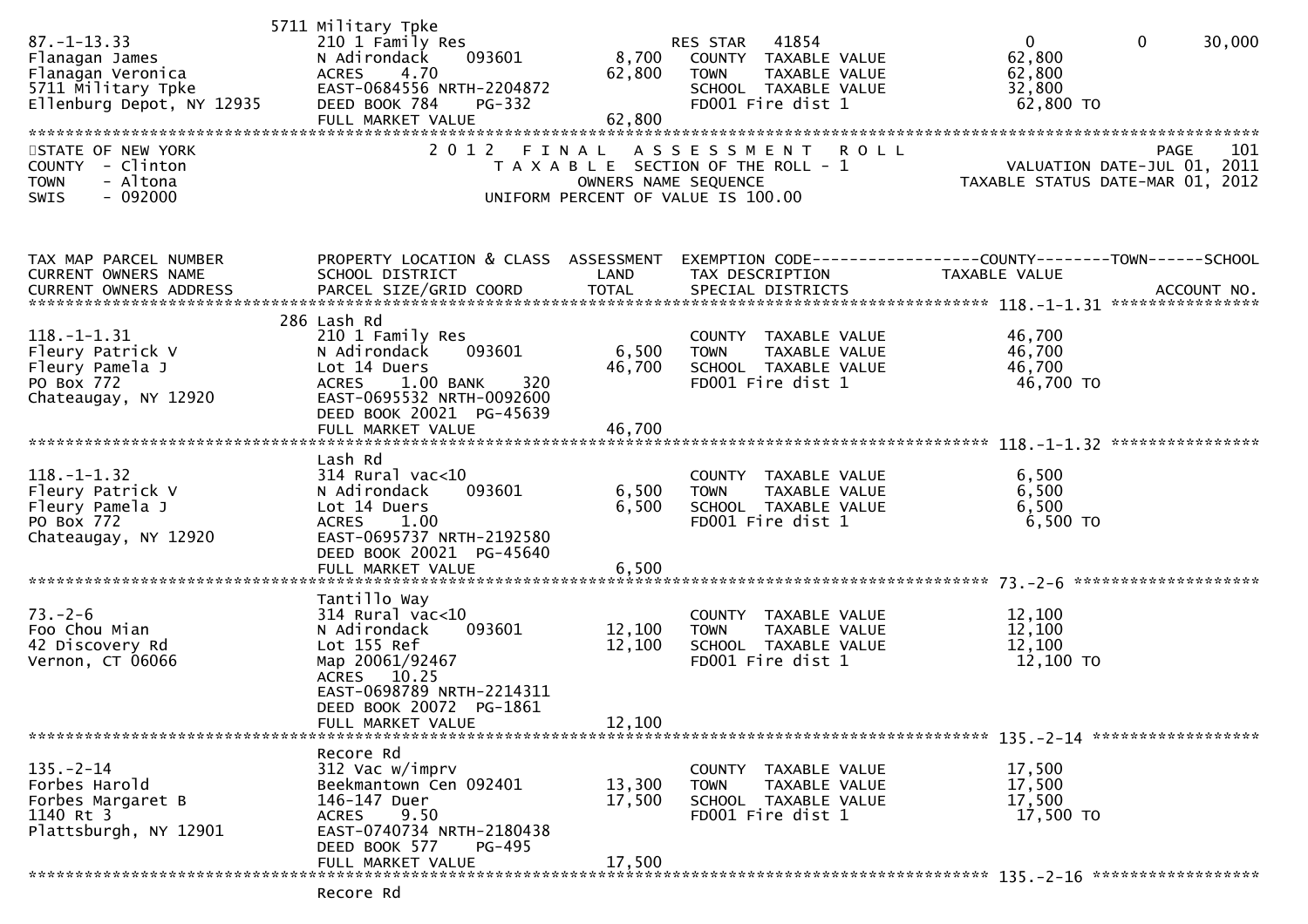| $135. - 2 - 16$<br>Forbes Harold<br>Forbes Margaret B<br>1140 Rt 3<br>Plattsburgh, NY 12901  | 321 Abandoned ag<br>Beekmantown Cen 092401<br>146-147 Duer<br>ACRES 11.00<br>EAST-0740679 NRTH-2179894<br>DEED BOOK 586<br>PG-941                                                        | 14,000<br>14,000 | COUNTY TAXABLE VALUE<br>TAXABLE VALUE<br><b>TOWN</b><br>SCHOOL TAXABLE VALUE<br>FD001 Fire dist 1                                                                                               | 14,000<br>14,000<br>14,000<br>14,000 TO                                                                                                                                                                                                    |
|----------------------------------------------------------------------------------------------|------------------------------------------------------------------------------------------------------------------------------------------------------------------------------------------|------------------|-------------------------------------------------------------------------------------------------------------------------------------------------------------------------------------------------|--------------------------------------------------------------------------------------------------------------------------------------------------------------------------------------------------------------------------------------------|
|                                                                                              |                                                                                                                                                                                          |                  |                                                                                                                                                                                                 |                                                                                                                                                                                                                                            |
| STATE OF NEW YORK<br>COUNTY - Clinton<br>- Altona<br><b>TOWN</b><br>$-092000$<br><b>SWIS</b> |                                                                                                                                                                                          |                  | 2012 FINAL ASSESSMENT ROLL<br>T A X A B L E SECTION OF THE ROLL - 1<br>OWNERS NAME SEQUENCE<br>UNIFORM PERCENT OF VALUE IS 100.00                                                               | 102<br>PAGE<br>VALUATION DATE-JUL 01, 2011<br>TAXABLE STATUS DATE-MAR 01, 2012                                                                                                                                                             |
| TAX MAP PARCEL NUMBER<br>CURRENT OWNERS NAME                                                 | PROPERTY LOCATION & CLASS ASSESSMENT<br>SCHOOL DISTRICT                                                                                                                                  | LAND             | TAX DESCRIPTION                                                                                                                                                                                 | EXEMPTION CODE-----------------COUNTY-------TOWN------SCHOOL<br>TAXABLE VALUE<br>.CURRENT OWNERS ADDRESS PARCEL SIZE/GRID COORD TOTAL SPECIAL DISTRICTS ACCOUNT NO ACCOUNT NO ACCOUNT NO AND ARCEL SIZE/GRID COORD TOTAL SPECIAL DISTRICTS |
| $135. - 2 - 17$<br>Forbes Harold<br>Forbes Margaret B<br>1140 Rt 3<br>Plattsburgh, NY 12901  | Recore Rd<br>321 Abandoned ag<br>Beekmantown Cen 092401<br>146 Duer<br>ACRES 11.70<br>EAST-0740639 NRTH-2179648<br>DEED BOOK 580<br>PG-796                                               | 14,200<br>14,200 | COUNTY TAXABLE VALUE<br>TAXABLE VALUE<br><b>TOWN</b><br>SCHOOL TAXABLE VALUE<br>FD001 Fire dist 1                                                                                               | 14,200<br>14,200<br>14,200<br>14,200 TO                                                                                                                                                                                                    |
|                                                                                              | FULL MARKET VALUE                                                                                                                                                                        | 14,200           |                                                                                                                                                                                                 |                                                                                                                                                                                                                                            |
| $148. - 1 - 1$<br>Ford Christopher F<br>16 Hickory Rd<br>Sloatsburg, NY 10974                | Rand Hill Rd<br>321 Abandoned ag<br>093601<br>N Adirondack<br>Lot 37<br>ACRES 32.40<br>EAST-0706250 NRTH-2176465                                                                         | 19,200<br>19,200 | COUNTY TAXABLE VALUE<br>TAXABLE VALUE<br><b>TOWN</b><br>SCHOOL TAXABLE VALUE<br>FD001 Fire dist 1                                                                                               | 19,200<br>19,200<br>19,200<br>19,200 TO                                                                                                                                                                                                    |
|                                                                                              | DEED BOOK 20102 PG-32860                                                                                                                                                                 |                  |                                                                                                                                                                                                 |                                                                                                                                                                                                                                            |
|                                                                                              | 4930 Rt 11                                                                                                                                                                               |                  |                                                                                                                                                                                                 |                                                                                                                                                                                                                                            |
| $71.1 - 1 - 19.1$<br>Forett Bertha R<br>4930 Rt 11<br>Ellenburg Depot, NY 12935              | 210 1 Family Res<br>N Adirondack<br>093601<br>Bm<br>Split 20082/19437<br>ACRES 1.10<br>EAST-0677172 NRTH-2213667<br>$PG-93$<br>DEED BOOK 617                                             | 72,500           | AGED C&T<br>41801<br>6,600 SR STAR<br>41834<br>COUNTY TAXABLE VALUE<br>TAXABLE VALUE<br><b>TOWN</b><br>SCHOOL TAXABLE VALUE<br>FD002 Ellenburg fire 21<br>LT002 Altona light 21                 | 36,250<br>36,250<br>$\Omega$<br>$\overline{0}$<br>62,200<br>0<br>36,250<br>36,250<br>10,300<br>72,500 TO<br>72,500 TO                                                                                                                      |
|                                                                                              | FULL MARKET VALUE                                                                                                                                                                        | 72,500           |                                                                                                                                                                                                 |                                                                                                                                                                                                                                            |
| 103. – 1–4.21<br>Forgette Rodney<br>Forgette Susan<br>102 Rabideau Rd<br>Altona, NY 12910    | 102 Rabideau Rd<br>240 Rural res<br>093601<br>N Adirondack<br>Lots 161 & 158 Ref Tr<br>102 Rabideau & 10 Bouleri<br>ACRES 29.00<br>EAST-0700411 NRTH-2199675<br>DEED BOOK 20011 PG-31629 | 189,900          | 90 PCT OF VALUE USED FOR EXEMPTION PURPOSES<br>WARCOMALL 41131<br>41854<br>19,900 RES STAR<br>COUNTY TAXABLE VALUE<br><b>TOWN</b><br>TAXABLE VALUE<br>SCHOOL TAXABLE VALUE<br>FD001 Fire dist 1 | 42,728<br>42,728<br>30,000<br>0<br>147,172<br>147, 172<br>159,900<br>189,900 TO                                                                                                                                                            |
|                                                                                              | FULL MARKET VALUE                                                                                                                                                                        | 189,900          |                                                                                                                                                                                                 |                                                                                                                                                                                                                                            |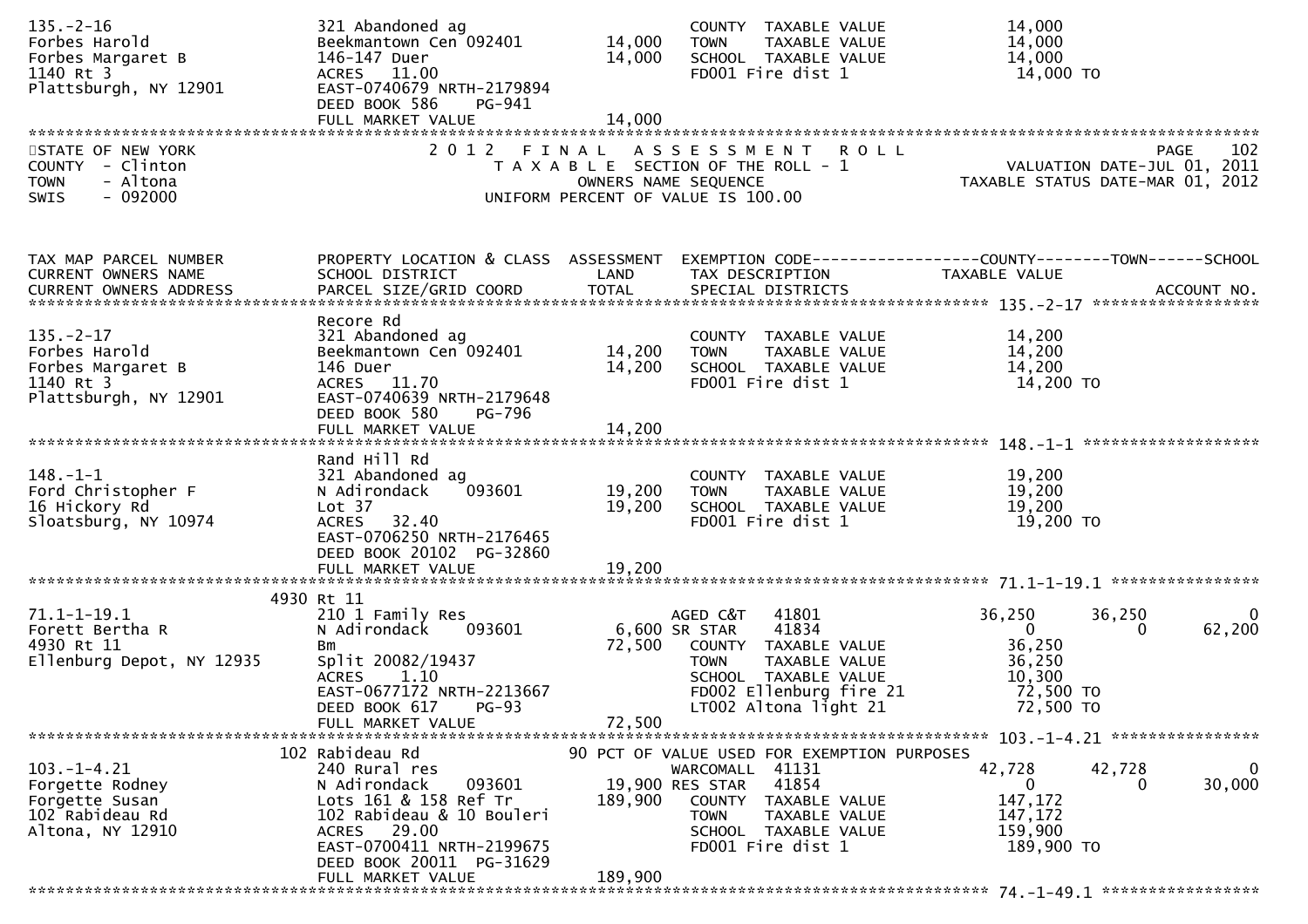| $74. - 1 - 49.1$<br>Forkey Christopher L<br>Forkey Jeanne<br>53 Irona Rd<br>Altona, NY 12910                 | 53 Irona Rd<br>210 1 Family Res<br>N Adirondack<br>093601<br>Lot 55 Ref<br>3.70 BANK<br>080<br><b>ACRES</b><br>EAST-0709332 NRTH-2210021<br>DEED BOOK 861<br>PG-327<br>FULL MARKET VALUE | 8,100<br>88,000<br>88,000 | 41854<br>RES STAR<br>COUNTY TAXABLE VALUE<br>TAXABLE VALUE<br><b>TOWN</b><br>SCHOOL TAXABLE VALUE<br>FD001 Fire dist 1<br>LT001 Altona light 1 | $\mathbf{0}$<br>$\mathbf{0}$<br>30,000<br>88,000<br>88,000<br>58,000<br>88,000 TO<br>88,000 TO |
|--------------------------------------------------------------------------------------------------------------|------------------------------------------------------------------------------------------------------------------------------------------------------------------------------------------|---------------------------|------------------------------------------------------------------------------------------------------------------------------------------------|------------------------------------------------------------------------------------------------|
| STATE OF NEW YORK<br>COUNTY - Clinton<br>- Altona<br><b>TOWN</b><br>$-092000$<br>SWIS                        | 2 0 1 2                                                                                                                                                                                  | FINAL                     | A S S E S S M E N T<br><b>ROLL</b><br>T A X A B L E SECTION OF THE ROLL - 1<br>OWNERS NAME SEQUENCE<br>UNIFORM PERCENT OF VALUE IS 100.00      | 103<br><b>PAGE</b><br>VALUATION DATE-JUL 01, 2011<br>TAXABLE STATUS DATE-MAR 01, 2012          |
| TAX MAP PARCEL NUMBER<br>CURRENT OWNERS NAME<br><b>CURRENT OWNERS ADDRESS</b>                                | PROPERTY LOCATION & CLASS ASSESSMENT<br>SCHOOL DISTRICT                                                                                                                                  | LAND                      | TAX DESCRIPTION                                                                                                                                | EXEMPTION CODE-----------------COUNTY-------TOWN------SCHOOL<br>TAXABLE VALUE                  |
| $74. - 1 - 1.621$<br>Forkey Lance J<br>175 Monty Rd<br>Altona, NY 12910                                      | 175 Monty Rd<br>210 1 Family Res<br>N Adirondack<br>093601<br>Lot 129 Reftr<br>ACRES 22.30<br>EAST-0706673 NRTH-2215111<br>DEED BOOK 1031<br><b>PG-92</b>                                | 16,200<br>35,000          | 41854<br>RES STAR<br>COUNTY TAXABLE VALUE<br>TAXABLE VALUE<br><b>TOWN</b><br>SCHOOL TAXABLE VALUE<br>FD001 Fire dist 1<br>LT001 Altona light 1 | $\mathbf{0}$<br>$\mathbf{0}$<br>30,000<br>35,000<br>35,000<br>5,000<br>35,000 TO<br>35,000 TO  |
|                                                                                                              | Lash Rd                                                                                                                                                                                  |                           |                                                                                                                                                |                                                                                                |
| $118.-1-1.5$<br>Forrette Henry<br>Forrette Tonya<br>272 Lash Rd<br>Altona, NY 12910                          | $314$ Rural vac<10<br>093601<br>N Adirondack<br>Lot 14 Duers<br><b>ACRES</b><br>1.00<br>EAST-0695997 NRTH-2192555<br>DEED BOOK 641<br><b>PG-229</b>                                      | 6,500<br>6,500            | COUNTY TAXABLE VALUE<br><b>TOWN</b><br>TAXABLE VALUE<br>SCHOOL TAXABLE VALUE<br>FD001 Fire dist 1                                              | 6,500<br>6,500<br>6,500<br>6,500 TO                                                            |
|                                                                                                              | FULL MARKET VALUE                                                                                                                                                                        | 6,500                     |                                                                                                                                                |                                                                                                |
| $103. - 1 - 28$<br>Forsyth David<br>Forsyth Emilienne<br>7232 Somerled Ave<br>Montreal, QC, Canada<br>H4V1W3 | 216 Rabideau Rd<br>260 Seasonal res<br>093601<br>N Adirondack<br>160-161 Ref<br><b>ACRES</b><br>4.30<br>EAST-0697816 NRTH-2197709<br>DEED BOOK 99001 PG-09453<br>FULL MARKET VALUE       | 8,500<br>41,100<br>41,100 | COUNTY TAXABLE VALUE<br>TAXABLE VALUE<br><b>TOWN</b><br>SCHOOL TAXABLE VALUE<br>FD001 Fire dist 1                                              | 41,100<br>41,100<br>41,100<br>41,100 TO                                                        |
|                                                                                                              | 53 Station St                                                                                                                                                                            |                           |                                                                                                                                                |                                                                                                |
| $89.1 - 2 - 9$<br>Fouad Mounir<br>53 Station St<br>PO Box 253<br>Altona, NY 12910                            | 270 Mfg housing<br>093601<br>N Adirondack<br>111 Pat Ref<br>ACRES<br>1.10<br>EAST-0711981 NRTH-2208738<br>DEED BOOK 20112 PG-40461                                                       | 7,200<br>48,700           | COUNTY TAXABLE VALUE<br><b>TOWN</b><br>TAXABLE VALUE<br>SCHOOL TAXABLE VALUE<br>FD001 Fire dist 1<br>LT001 Altona light 1                      | 48,700<br>48,700<br>48,700<br>48,700 TO<br>48,700 TO                                           |
|                                                                                                              | FULL MARKET VALUE                                                                                                                                                                        | 48,700                    |                                                                                                                                                |                                                                                                |

Harvey Rd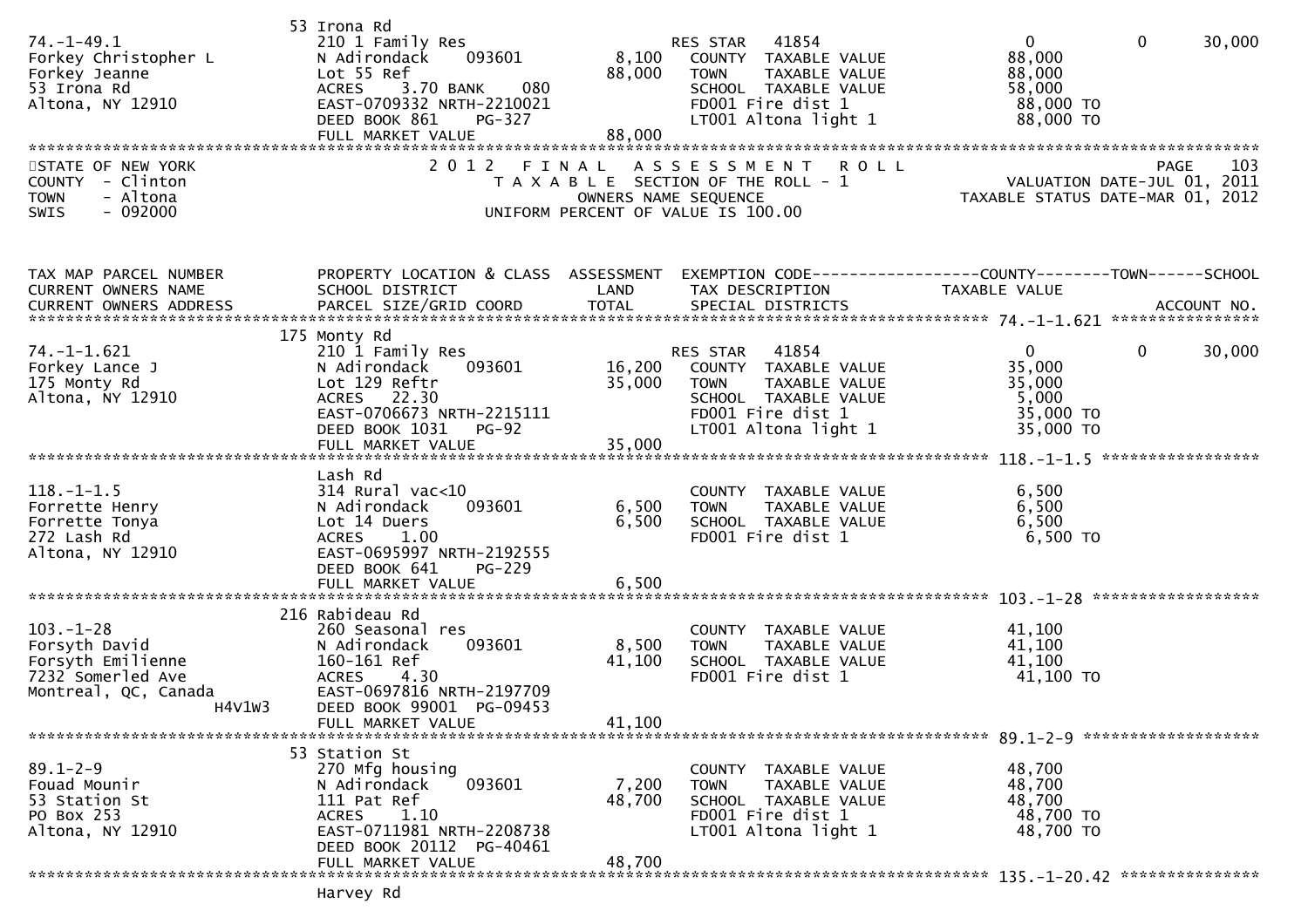| $135. - 1 - 20.42$<br>Fountain Danny J<br>107 Harvey Rd<br>West Chazy, NY 12992             | 270 Mfg housing<br>093601<br>N Adirondack<br>3.10<br><b>ACRES</b><br>EAST-0734236 NRTH-2178528<br>DEED BOOK 20102 PG-30764<br>FULL MARKET VALUE | 10,100<br>35,000<br>35,000 | RES STAR<br>41854<br>COUNTY TAXABLE VALUE<br>TAXABLE VALUE<br><b>TOWN</b><br>SCHOOL TAXABLE VALUE<br>FD001 Fire dist 1 | $\overline{0}$<br>35,000<br>35,000<br>5,000<br>35,000 TO                    | $\mathbf 0$<br>30,000  |
|---------------------------------------------------------------------------------------------|-------------------------------------------------------------------------------------------------------------------------------------------------|----------------------------|------------------------------------------------------------------------------------------------------------------------|-----------------------------------------------------------------------------|------------------------|
|                                                                                             |                                                                                                                                                 |                            |                                                                                                                        |                                                                             |                        |
| STATE OF NEW YORK<br>COUNTY - Clinton<br><b>TOWN</b><br>- Altona<br>- 092000<br><b>SWIS</b> |                                                                                                                                                 | OWNERS NAME SEQUENCE       | 2012 FINAL ASSESSMENT ROLL<br>T A X A B L E SECTION OF THE ROLL - 1<br>UNIFORM PERCENT OF VALUE IS 100.00              | PAGE 104<br>VALUATION DATE-JUL 01, 2011<br>TAXABLE STATUS DATE-MAR 01, 2012 | 104<br><b>PAGE</b>     |
| TAX MAP PARCEL NUMBER                                                                       | PROPERTY LOCATION & CLASS ASSESSMENT                                                                                                            |                            | EXEMPTION CODE------------------COUNTY--------TOWN------SCHOOL                                                         |                                                                             |                        |
| CURRENT OWNERS NAME                                                                         | SCHOOL DISTRICT                                                                                                                                 | LAND                       | TAX DESCRIPTION                                                                                                        | TAXABLE VALUE                                                               |                        |
|                                                                                             | Vassar Rd                                                                                                                                       |                            |                                                                                                                        |                                                                             |                        |
| $121. - 1 - 4$                                                                              | 321 Abandoned ag                                                                                                                                |                            | COUNTY TAXABLE VALUE                                                                                                   | 19,500                                                                      |                        |
| Fountain Derrick M                                                                          | 093601<br>N Adirondack                                                                                                                          | 19,500                     | <b>TOWN</b><br>TAXABLE VALUE                                                                                           | 19,500                                                                      |                        |
| Fountain Colin O                                                                            | 150 Duer                                                                                                                                        | 19,500                     | SCHOOL TAXABLE VALUE                                                                                                   | 19,500                                                                      |                        |
| 1 LaPlante Rd                                                                               | ACRES 36.10<br>EAST-0738181 NRTH-2191310                                                                                                        |                            | FD001 Fire dist 1                                                                                                      | 19,500 TO                                                                   |                        |
| West Chazy, NY 12992                                                                        | DEED BOOK 20041 PG-66431                                                                                                                        |                            |                                                                                                                        |                                                                             |                        |
|                                                                                             | FULL MARKET VALUE                                                                                                                               | 19,500                     |                                                                                                                        |                                                                             |                        |
|                                                                                             |                                                                                                                                                 |                            |                                                                                                                        |                                                                             |                        |
|                                                                                             | 874 Alder Bend Rd                                                                                                                               |                            |                                                                                                                        |                                                                             |                        |
| $117. - 1 - 3.2$                                                                            | 210 1 Family Res                                                                                                                                |                            | 41854<br>RES STAR                                                                                                      | $\mathbf{0}$                                                                | 30,000<br>$\mathbf{0}$ |
| Fountain James E<br>Coty Karen                                                              | 093601<br>N Adirondack<br>Lot 217 Ref Tr                                                                                                        | 6,100<br>72,000            | COUNTY TAXABLE VALUE<br><b>TOWN</b><br>TAXABLE VALUE                                                                   | 72,000<br>72,000                                                            |                        |
| 874 Alder Bend Rd                                                                           | FRNT 250.00 DPTH 150.00                                                                                                                         |                            | SCHOOL TAXABLE VALUE                                                                                                   | 42,000                                                                      |                        |
| Ellenburg Depot, NY 12935                                                                   | EAST-0690559 NRTH-2189127                                                                                                                       |                            | FD001 Fire dist 1                                                                                                      | 72,000 TO                                                                   |                        |
|                                                                                             | DEED BOOK 949<br>$PG-228$                                                                                                                       |                            |                                                                                                                        |                                                                             |                        |
|                                                                                             |                                                                                                                                                 |                            |                                                                                                                        |                                                                             |                        |
|                                                                                             |                                                                                                                                                 |                            |                                                                                                                        |                                                                             |                        |
| $148. - 2 - 13.1$                                                                           | 73 Trudo Rd<br>270 Mfg housing                                                                                                                  |                            | 41854<br>RES STAR                                                                                                      | $\mathbf{0}$                                                                | $\mathbf{0}$<br>30,000 |
| Foy David                                                                                   | 093601<br>N Adirondack                                                                                                                          | 10,400                     | COUNTY TAXABLE VALUE                                                                                                   | 44,000                                                                      |                        |
| Foy Linda                                                                                   | Lot 49 Duer's Patent                                                                                                                            | 44,000                     | TAXABLE VALUE<br><b>TOWN</b>                                                                                           | 44,000                                                                      |                        |
| 73 Trudo Rd                                                                                 | <b>ACRES</b><br>3.80                                                                                                                            |                            | SCHOOL TAXABLE VALUE                                                                                                   | 14,000                                                                      |                        |
| Altona, NY 12910                                                                            | EAST-0712179 NRTH-2173664                                                                                                                       |                            | FD001 Fire dist 1                                                                                                      | 44,000 TO                                                                   |                        |
|                                                                                             | DEED BOOK 20011 PG-35177                                                                                                                        |                            |                                                                                                                        |                                                                             |                        |
|                                                                                             | FULL MARKET VALUE                                                                                                                               | 44,000                     |                                                                                                                        |                                                                             |                        |
|                                                                                             | Helens Way                                                                                                                                      |                            |                                                                                                                        |                                                                             |                        |
| $73. - 3 - 10.3$                                                                            | 314 Rural vac<10                                                                                                                                |                            | COUNTY TAXABLE VALUE                                                                                                   | 7,300                                                                       |                        |
| Franco Ana                                                                                  | 093601<br>N Adirondack                                                                                                                          | 7,300                      | TAXABLE VALUE<br><b>TOWN</b>                                                                                           | 7,300                                                                       |                        |
| Attn: Andre Perez                                                                           | 166 Ref                                                                                                                                         | 7,300                      | SCHOOL TAXABLE VALUE                                                                                                   | 7,300                                                                       |                        |
| 226 Southwind Ln                                                                            | 2.40<br><b>ACRES</b>                                                                                                                            |                            | FD001 Fire dist 1                                                                                                      | 7,300 TO                                                                    |                        |
| Newnan, GA 30265                                                                            | EAST-0697167 NRTH-2214861<br>DEED BOOK 581<br><b>PG-94</b>                                                                                      |                            |                                                                                                                        |                                                                             |                        |
|                                                                                             | FULL MARKET VALUE                                                                                                                               | 7,300                      |                                                                                                                        |                                                                             |                        |
|                                                                                             |                                                                                                                                                 |                            |                                                                                                                        |                                                                             |                        |
|                                                                                             | 7 Pinewood Dr                                                                                                                                   |                            |                                                                                                                        |                                                                             |                        |
| $88.14 - 1 - 40$                                                                            | 260 Seasonal res                                                                                                                                |                            | TAXABLE VALUE<br><b>COUNTY</b>                                                                                         | 7,000                                                                       |                        |
| Freedman Lawrence                                                                           | N Adirondack<br>093601                                                                                                                          | 4,100                      | <b>TOWN</b><br>TAXABLE VALUE                                                                                           | 7,000                                                                       |                        |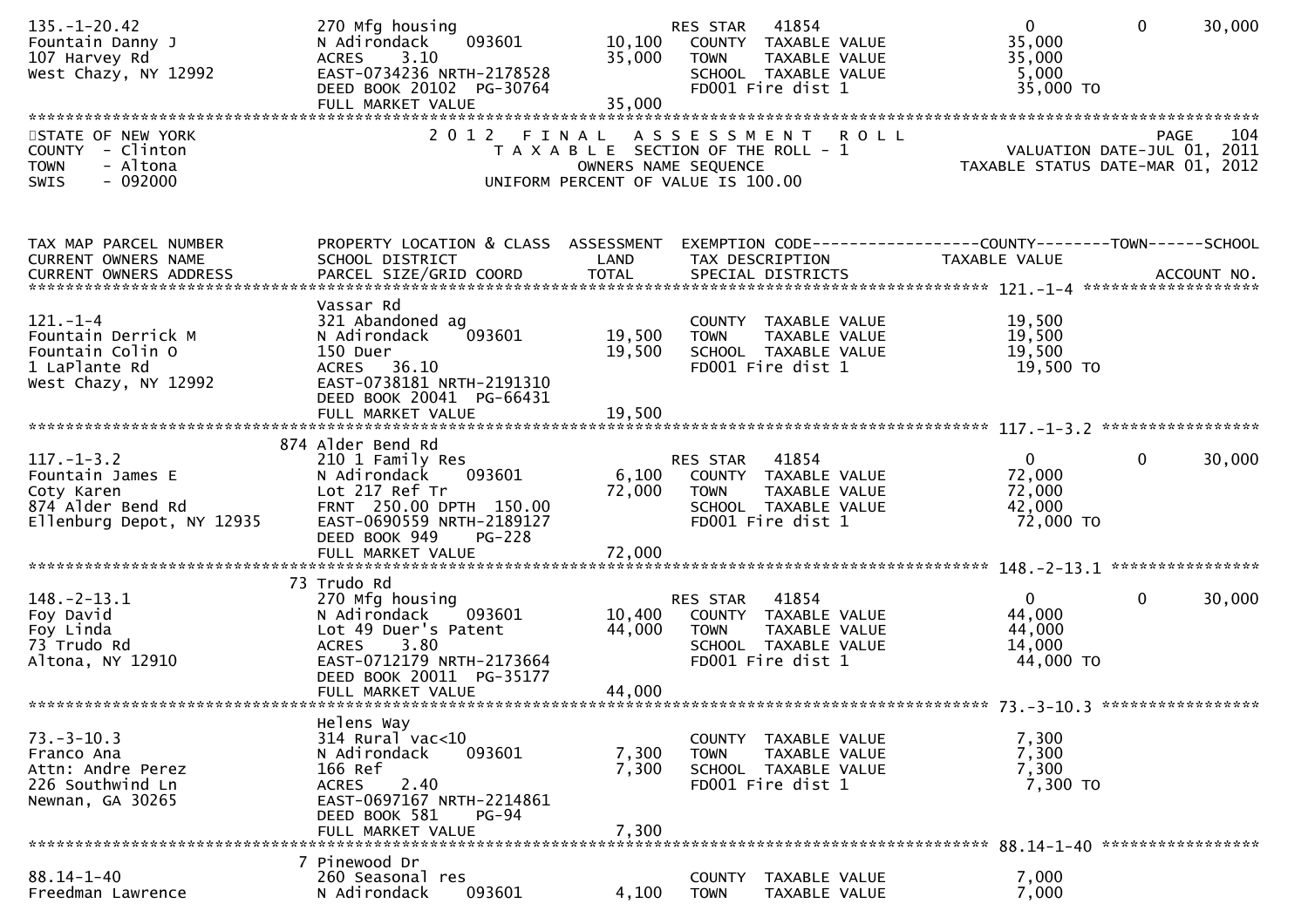| Fisher Susan<br>451 Lakeview<br>Hudson, QC, Canada JOP1H                                           | Stonewall Acres Lot 40<br>FRNT 97.71 DPTH 115.00<br>EAST-0699027 NRTH-2204021<br>DEED BOOK 867<br>$PG-222$<br>FULL MARKET VALUE                                                       | 7,000<br>7,000             | SCHOOL TAXABLE VALUE<br>FD001 Fire dist 1                                                                  | 7,000<br>7,000 TO                                                                     |
|----------------------------------------------------------------------------------------------------|---------------------------------------------------------------------------------------------------------------------------------------------------------------------------------------|----------------------------|------------------------------------------------------------------------------------------------------------|---------------------------------------------------------------------------------------|
| STATE OF NEW YORK<br>COUNTY - Clinton<br>- Altona<br><b>TOWN</b><br>$-092000$<br><b>SWIS</b>       | 2012 FINAL                                                                                                                                                                            | OWNERS NAME SEQUENCE       | A S S E S S M E N T R O L L<br>T A X A B L E SECTION OF THE ROLL - 1<br>UNIFORM PERCENT OF VALUE IS 100.00 | 105<br>PAGE<br>VALUATION DATE-JUL 01, 2011<br>TAXABLE STATUS DATE-MAR 01, 2012        |
| TAX MAP PARCEL NUMBER<br>CURRENT OWNERS NAME                                                       | PROPERTY LOCATION & CLASS ASSESSMENT<br>SCHOOL DISTRICT                                                                                                                               | LAND                       | TAX DESCRIPTION                                                                                            | EXEMPTION        CODE------------------COUNTY-------TOWN------SCHOOL<br>TAXABLE VALUE |
| $148. - 1 - 4.1$<br>Gadbois Ricky<br>Gadbois Keri<br>4875 So Catherine St<br>Plattsburgh, NY 12901 | Rand Hill Rd<br>$314$ Rural vac<10<br>N Adirondack<br>093601<br>Lot 37 Pat Duer<br>3.00<br><b>ACRES</b><br>EAST-0707344 NRTH-2177854<br>DEED BOOK 20082 PG-17956<br>FULL MARKET VALUE | 10,000<br>10,000<br>10,000 | COUNTY TAXABLE VALUE<br>TAXABLE VALUE<br><b>TOWN</b><br>SCHOOL TAXABLE VALUE<br>FD001 Fire dist 1          | 10,000<br>10,000<br>10,000<br>10,000 TO                                               |
| $135. - 1 - 18.242$<br>Gagnier Francine L<br>6767 Rt 22<br>Plattsburgh, NY 12901                   | Harvey Rd<br>$314$ Rural vac<10<br>N Adirondack<br>093601<br>Lot 130 Duerville<br>8.80<br><b>ACRES</b><br>EAST-0734961 NRTH-2179659<br>DEED BOOK 864<br>PG-110<br>FULL MARKET VALUE   | 12,900<br>12,900<br>12,900 | COUNTY TAXABLE VALUE<br>TAXABLE VALUE<br><b>TOWN</b><br>SCHOOL TAXABLE VALUE<br>FD001 Fire dist 1          | 12,900<br>12,900<br>12,900<br>12,900 TO                                               |
| $135. - 1 - 18.244$<br>Gagnier Francine L<br>6767 Rt 22<br>Plattsburgh, NY 12901                   | 142 Harvey Rd<br>311 Res vac land<br>N Adirondack<br>093601<br>Lot 130 Duerville<br>FRNT 208.00 DPTH 208.00<br>EAST-0734482 NRTH-2179471<br>DEED BOOK 875<br><b>PG-272</b>            | 9,200<br>9,200             | COUNTY TAXABLE VALUE<br>TAXABLE VALUE<br><b>TOWN</b><br>SCHOOL TAXABLE VALUE<br>FD001 Fire dist 1          | 9,200<br>9,200<br>9,200<br>$9,200$ TO                                                 |
| $148. - 2 - 11.1$<br>Gagnon Michael A<br>Gagnon Connie L<br>119 Rabideau St<br>Cadyville, NY 12918 | 1748 Rand Hill Rd<br>260 Seasonal res<br>093601<br>N Adirondack<br>50 Duer<br>ACRES 62.90<br>EAST-0716231 NRTH-2171677<br>DEED BOOK 20061 PG-91263<br>FULL MARKET VALUE               | 23,800<br>45,000<br>45,000 | COUNTY TAXABLE VALUE<br>TAXABLE VALUE<br><b>TOWN</b><br>SCHOOL TAXABLE VALUE<br>FD001 Fire dist 1          | 45,000<br>45,000<br>45,000<br>45,000 TO                                               |
| $106. - 1 - 4.1$<br>Gamache Clifton G Jr<br>Gamache Laura A                                        | 440 Vassar Rd<br>240 Rural res<br>093601<br>N Adirondack<br>152 Duer                                                                                                                  | 24,700<br>167,000          | 41854<br>RES STAR<br><b>COUNTY</b><br>TAXABLE VALUE<br><b>TOWN</b><br>TAXABLE VALUE                        | 0<br>30,000<br>0<br>167,000<br>167,000                                                |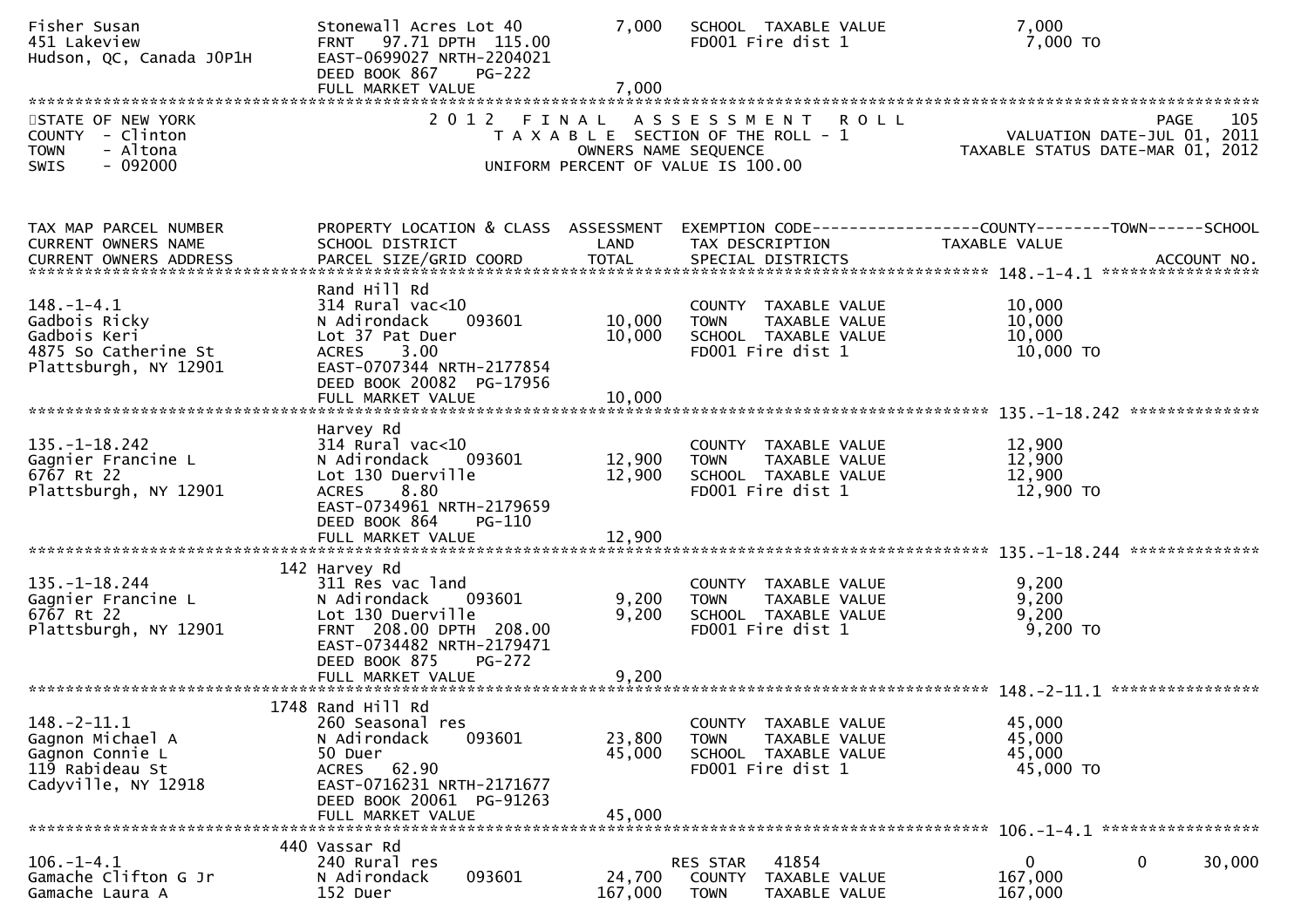| 440 Vassar Rd<br>Altona, NY 12910                                                                                         | ACRES 62.00 BANK<br>080<br>EAST-0738813 NRTH-2198002<br>DEED BOOK 20021 PG-44304<br>FULL MARKET VALUE                                                                              | 167,000                       | SCHOOL TAXABLE VALUE<br>FD001 Fire dist 1                                                                                 | 137,000<br>167,000 TO                                                                                                |
|---------------------------------------------------------------------------------------------------------------------------|------------------------------------------------------------------------------------------------------------------------------------------------------------------------------------|-------------------------------|---------------------------------------------------------------------------------------------------------------------------|----------------------------------------------------------------------------------------------------------------------|
| STATE OF NEW YORK<br>COUNTY - Clinton<br>- Altona<br>TOWN<br>$-092000$<br><b>SWIS</b>                                     | 2 0 1 2                                                                                                                                                                            | FINAL<br>OWNERS NAME SEQUENCE | <b>ROLL</b><br>A S S E S S M E N T<br>T A X A B L E SECTION OF THE ROLL - 1<br>UNIFORM PERCENT OF VALUE IS 100.00         | 106<br><b>PAGE</b><br>VALUATION DATE-JUL 01, 2011<br>VALUATIUN DATE SUL 01, 2012<br>TAXABLE STATUS DATE-MAR 01, 2012 |
| TAX MAP PARCEL NUMBER<br>CURRENT OWNERS NAME                                                                              | PROPERTY LOCATION & CLASS ASSESSMENT<br>SCHOOL DISTRICT                                                                                                                            | LAND                          | TAX DESCRIPTION                                                                                                           | EXEMPTION CODE------------------COUNTY--------TOWN------SCHOOL<br>TAXABLE VALUE                                      |
| $73. - 3 - 4$<br>Gamelin Lisa<br>Sorrel Larry<br>118 Sailly Av #204<br>Plattsburgh, NY 12901                              | Helens Way<br>$314$ Rural vac<10<br>093601<br>N Adirondack<br>166 Ref<br>4.10<br><b>ACRES</b><br>EAST-0695208 NRTH-2214164<br>DEED BOOK 20072 PG-6681<br>FULL MARKET VALUE         | 8,400<br>8,400<br>8,400       | COUNTY TAXABLE VALUE<br>TAXABLE VALUE<br><b>TOWN</b><br>SCHOOL TAXABLE VALUE<br>FD001 Fire dist 1                         | 8,400<br>8,400<br>8,400<br>8,400 TO                                                                                  |
| $135. - 1 - 20.5$<br>Gannon Terri M<br>Gannon beverly M<br>1015 Mary Jane Ln<br>Dunedin, FL 34698                         | 106 Harvey Rd<br>311 Res vac land<br>093601<br>N Adirondack<br>ACRES 12.81<br>EAST-0735123 NRTH-2178790<br>DEED BOOK 20122 PG-45364                                                | 5,700<br>5,700                | COUNTY TAXABLE VALUE<br><b>TOWN</b><br>TAXABLE VALUE<br>SCHOOL TAXABLE VALUE<br>FD001 Fire dist 1                         | 5,700<br>5,700<br>5,700<br>5,700 TO                                                                                  |
| $73. - 3 - 10.112$<br>Garcia Angelo<br>Garcia Carman<br>Attn: Angelo Garcia Jr<br>2130 Odessa Gardens<br>Odessa, FL 33556 | Helens Way<br>$314$ Rural vac< $10$<br>093601<br>N Adirondack<br>166 Ref<br>5.70<br><b>ACRES</b><br>EAST-0696992 NRTH-2214109<br>DEED BOOK 585<br>PG-993<br>FULL MARKET VALUE      | 9,300<br>9,300<br>9,300       | COUNTY TAXABLE VALUE<br>TAXABLE VALUE<br><b>TOWN</b><br>SCHOOL TAXABLE VALUE<br>FD001 Fire dist 1                         | 9,300<br>9,300<br>9,300<br>$9,300$ TO                                                                                |
| $89.1 - 2 - 36$<br>Gardenier Dr Turken<br>115 St Andrews Dr NE<br>Vienna, VA 22180                                        | 554 Devils Den Rd<br>230 3 Family Res<br>N Adirondack<br>093601<br>111 Ref<br>FRNT 132.00 DPTH 132.00<br>EAST-0710990 NRTH-2208757<br>DEED BOOK 586<br>PG-754<br>FULL MARKET VALUE | 5,300<br>77,800<br>77,800     | COUNTY TAXABLE VALUE<br><b>TOWN</b><br>TAXABLE VALUE<br>SCHOOL TAXABLE VALUE<br>FD001 Fire dist 1<br>LT001 Altona light 1 | 77,800<br>77,800<br>77,800<br>77,800 TO<br>77,800 TO                                                                 |
| $118.-1-17.8$<br>Gardner Custodian Michael J<br>For Juliana Lynn Gardner<br>2713 Rand Hill Rd<br>Altona, NY 12910         | Rand Hill Rd<br>311 Res vac land<br>093601<br>N Adirondack<br>Lot 16 Ref Tr<br>1.00<br><b>ACRES</b><br>EAST-0703356 NRTH-2188444                                                   | 6,500<br>6,500                | COUNTY TAXABLE VALUE<br><b>TOWN</b><br>TAXABLE VALUE<br>SCHOOL TAXABLE VALUE<br>FD001 Fire dist 1                         | 6,500<br>6,500<br>6,500<br>6,500 TO                                                                                  |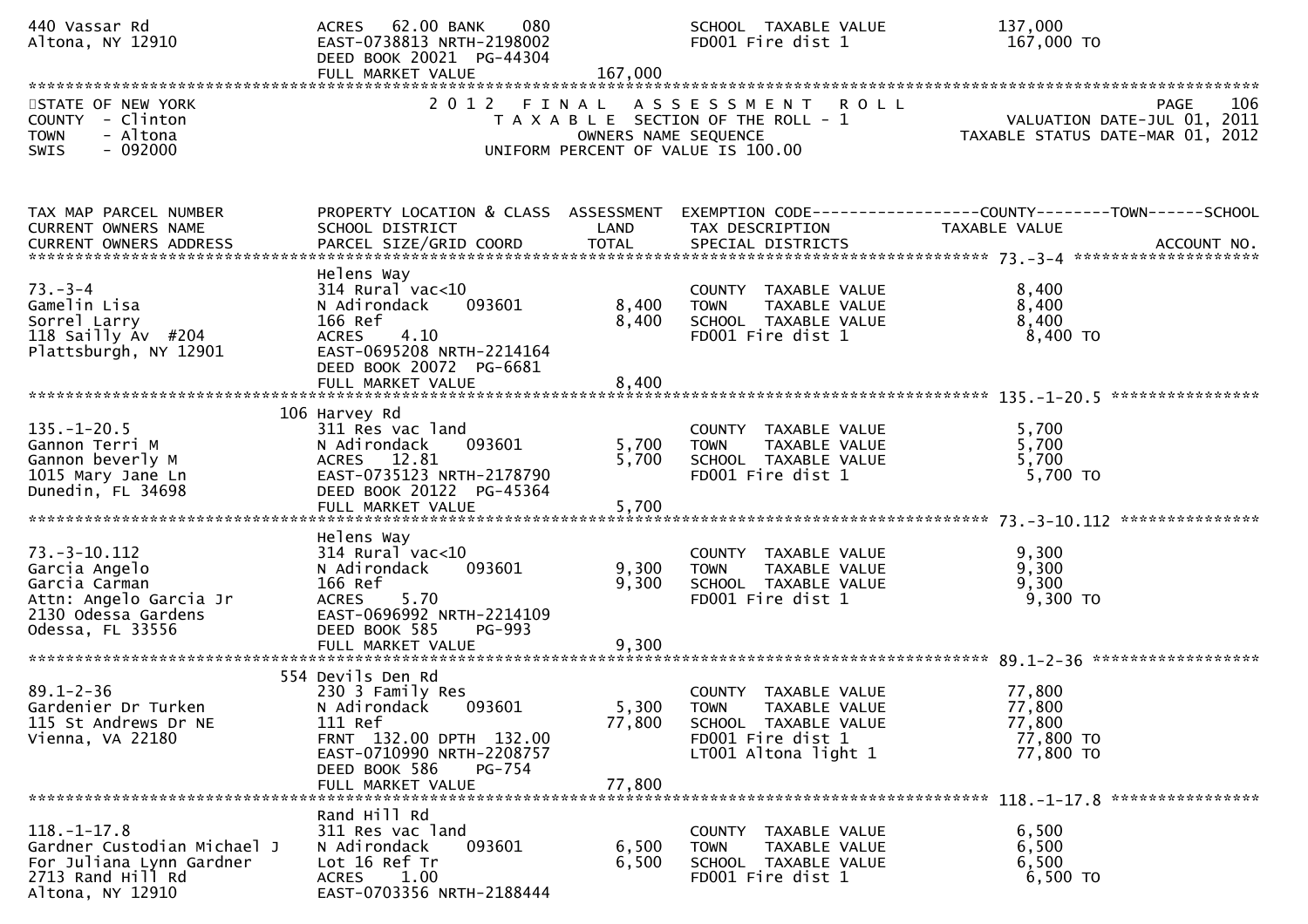DEED BOOK 20001 PG-22103<br>FULL MARKET VALUE FULL MARKET VALUE 6,500 \*\*\*\*\*\*\*\*\*\*\*\*\*\*\*\*\*\*\*\*\*\*\*\*\*\*\*\*\*\*\*\*\*\*\*\*\*\*\*\*\*\*\*\*\*\*\*\*\*\*\*\*\*\*\*\*\*\*\*\*\*\*\*\*\*\*\*\*\*\*\*\*\*\*\*\*\*\*\*\*\*\*\*\*\*\*\*\*\*\*\*\*\*\*\*\*\*\*\*\*\*\*\*\*\*\*\*\*\*\*\*\*\*\*\*\*\*\*\*\*\*\*\*\*\*\*\*\*\*\*\*\*107 STATE OF NEW YORK 2 O 1 2 F I N A L A S S E S S M E N T R O L L PAGE<br>COUNTY – Clinton T A X A B L E SECTION OF THE ROLL - 1 VALUATION DATE-JUL 0 VALUATION DATE-JUL 01, 2011 COUNTY - Clinton T A X A B L E SECTION OF THE ROLL - 1 VALUATION DATE-JUL 01, 2011 TOWN - Altona OWNERS NAME SEQUENCE TAXABLE STATUS DATE-MAR 01, 2012SWIS - 092000 CONTROLLED TO UNIFORM PERCENT OF VALUE IS 100.00 TAX MAP PARCEL NUMBER PROPERTY LOCATION & CLASS ASSESSMENT EXEMPTION CODE------------------COUNTY--------TOWN------SCHOOLCURRENT OWNERS NAME SCHOOL DISTRICT LAND TAX DESCRIPTION TAXABLE VALUE<br>CURRENT OWNERS ARRRESS RARGEL STZE(CRIR)COORR TOTAL SRECIAL RISTRICTS CURRENT OWNERS ADDRESS PARCEL SIZE/GRID COORD TOTAL SPECIAL DISTRICTS ACCOUNT NO. \*\*\*\*\*\*\*\*\*\*\*\*\*\*\*\*\*\*\*\*\*\*\*\*\*\*\*\*\*\*\*\*\*\*\*\*\*\*\*\*\*\*\*\*\*\*\*\*\*\*\*\*\*\*\*\*\*\*\*\*\*\*\*\*\*\*\*\*\*\*\*\*\*\*\*\*\*\*\*\*\*\*\*\*\*\*\*\*\*\*\*\*\*\*\*\*\*\*\*\*\*\*\* 118.-1-17.7 \*\*\*\*\*\*\*\*\*\*\*\*\*\*\*\* Rand Hill Rd311 Res vac land 118.-1-17.7 311 Res vac land COUNTY TAXABLE VALUE 6,400 $6.400$ Gardner Jill Elyse N Adirondack 093601 6,400 TOWN TAXABLE VALUE 6,4006.400 Attn: Michael J Gardner Custod Lot 16 Duers Patent 6,400 SCHOOL TAXABLE VALUE 6,400<br>2712 Band Uill Bd 6.400 TO 2713 Rand Hill Rd FRNT 208.00 DPTH 183.25 FD001 Fire dist 1 6,400 TOEAST-0703300 NRTH-2188818 DEED BOOK 1039 PG-150<br>FULL MARKET VALUE FULL MARKET VALUE 6,400 \*\*\*\*\*\*\*\*\*\*\*\*\*\*\*\*\*\*\*\*\*\*\*\*\*\*\*\*\*\*\*\*\*\*\*\*\*\*\*\*\*\*\*\*\*\*\*\*\*\*\*\*\*\*\*\*\*\*\*\*\*\*\*\*\*\*\*\*\*\*\*\*\*\*\*\*\*\*\*\*\*\*\*\*\*\*\*\*\*\*\*\*\*\*\*\*\*\*\*\*\*\*\* 118.-1-17.6 \*\*\*\*\*\*\*\*\*\*\*\*\*\*\*\* Rand Hill Rd311 Res vac land 118.-1-17.6 311 Res vac land COUNTY TAXABLE VALUE 6,4006.400 Gardner Justin M N Adirondack 093601 6,400 TOWN TAXABLE VALUE 6,400<br>Attr: Michael J Cardner Custed Let 16 Duar Patent 6,400 SCUOOL TAXABLE VALUE 6,400 6.400 Attn: Michael J Gardner Custod Lot 16 Duer Patent 6,400 SCHOOL TAXABLE VALUE 6,400<br>2712 Band Uill Pd 6.400 TO 2713 Rand Hill Rd FRNT 208.00 DPTH 183.25 FD001 Fire dist 1 6,400 TOEAST-0703168 NRTH-2189514 DEED BOOK 1039 PG-147<br>FULL MARKET VALUE FULL MARKET VALUE 6,400 \*\*\*\*\*\*\*\*\*\*\*\*\*\*\*\*\*\*\*\*\*\*\*\*\*\*\*\*\*\*\*\*\*\*\*\*\*\*\*\*\*\*\*\*\*\*\*\*\*\*\*\*\*\*\*\*\*\*\*\*\*\*\*\*\*\*\*\*\*\*\*\*\*\*\*\*\*\*\*\*\*\*\*\*\*\*\*\*\*\*\*\*\*\*\*\*\*\*\*\*\*\*\* 118.-1-17.1 \*\*\*\*\*\*\*\*\*\*\*\*\*\*\*\* Rand Hill Rd312 Vac w/imprv 118.-1-17.1 312 Vac w/imprv COUNTY TAXABLE VALUE 45,00045,000 Gardner Michael J N Adirondack 093601 41,300 TOWN TAXABLE VALUE 45,00045,000 Gardner Amy L Lot 16 Ref Tr 45,000 SCHOOL TAXABLE VALUE 45,00045,000 TO 2713 Rand Hill Rd ACRES 92.10 FD001 Fire dist 1 45,000 TOAltona, NY 12910 EAST-0701720 NRTH-2188687DEED BOOK 20001 PG-26690<br>EULL MARKET VALUE FULL MARKET VALUE 45,000 \*\*\*\*\*\*\*\*\*\*\*\*\*\*\*\*\*\*\*\*\*\*\*\*\*\*\*\*\*\*\*\*\*\*\*\*\*\*\*\*\*\*\*\*\*\*\*\*\*\*\*\*\*\*\*\*\*\*\*\*\*\*\*\*\*\*\*\*\*\*\*\*\*\*\*\*\*\*\*\*\*\*\*\*\*\*\*\*\*\*\*\*\*\*\*\*\*\*\*\*\*\*\* 118.-1-17.2 \*\*\*\*\*\*\*\*\*\*\*\*\*\*\*\* Rand Hill Rd $314$  Rural vac<10 118.-1-17.2 314 Rural vac<10 COUNTY TAXABLE VALUE 9,6009.600 Gardner Michael J N Adirondack 093601 9,600 TOWN TAXABLE VALUE 9,6009.600 Gardner Amy Land in the Lot 41 Duers Pat Card (19,600 SCHOOL TAXABLE VALUE 9,600 SCHOOL TAXABLE VALUE 9,600 SCHOOL TAXABLE VALUE 9.600 TO 2713 Rand Hill Rd ACRES 6.10 FD001 Fire dist 1 9,600 TOAltona, NY 12910 EAST-0703717 NRTH-2189141DEED BOOK 826<br>FULL MARKET VALUE FULL MARKET VALUE 9,600 \*\*\*\*\*\*\*\*\*\*\*\*\*\*\*\*\*\*\*\*\*\*\*\*\*\*\*\*\*\*\*\*\*\*\*\*\*\*\*\*\*\*\*\*\*\*\*\*\*\*\*\*\*\*\*\*\*\*\*\*\*\*\*\*\*\*\*\*\*\*\*\*\*\*\*\*\*\*\*\*\*\*\*\*\*\*\*\*\*\*\*\*\*\*\*\*\*\*\*\*\*\*\* 118.-1-17.5 \*\*\*\*\*\*\*\*\*\*\*\*\*\*\*\* 2713 Rand Hill Rd210 1 Family Res 118.-1-17.5 210 1 Family Res RES STAR <sup>41854</sup> <sup>0</sup> 0 30,000Gardner Michael J N Adirondack 093601 7,600 COUNTY TAXABLE VALUE 194,400194,400 Gardner Amy L Lots 16 & 17 Duers Patent 194,400 TOWN TAXABLE VALUE 194,400164,400 2713 Rand Hill Rd ACRES 2.50 SCHOOL TAXABLE VALUE 164,400194,400 TO EAST-0703181 NRTH-2189082

DEED BOOK 1034 PG-58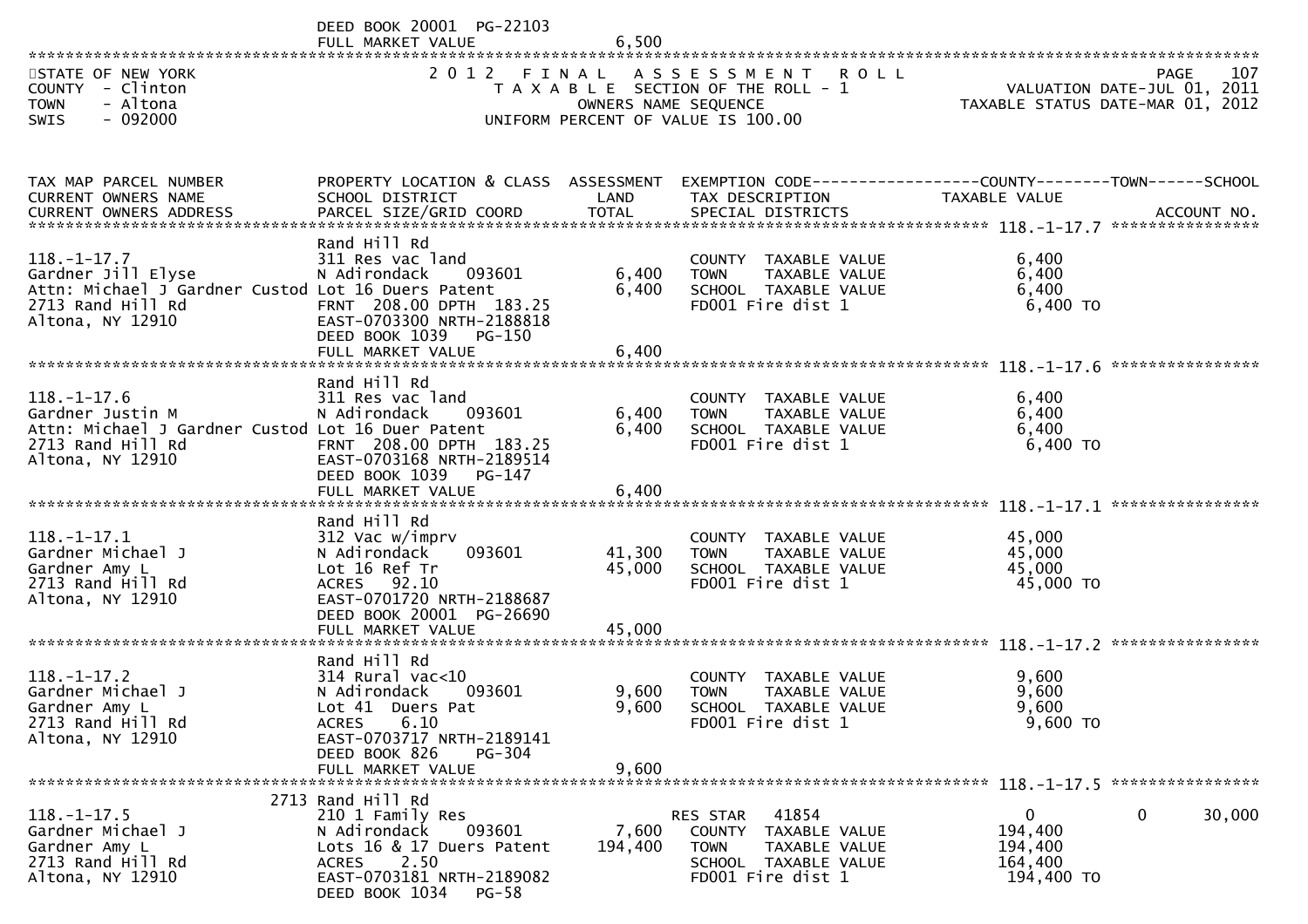|                                                                                                                       | FULL MARKET VALUE                                                                                                                                                                          | 194,400                   |                                                                                                                                                |                                                                          |                        |
|-----------------------------------------------------------------------------------------------------------------------|--------------------------------------------------------------------------------------------------------------------------------------------------------------------------------------------|---------------------------|------------------------------------------------------------------------------------------------------------------------------------------------|--------------------------------------------------------------------------|------------------------|
| STATE OF NEW YORK<br>COUNTY - Clinton<br>- Altona<br><b>TOWN</b><br>- 092000<br>SWIS                                  | 2012 FINAL                                                                                                                                                                                 | OWNERS NAME SEQUENCE      | ASSESSMENT ROLL<br>T A X A B L E SECTION OF THE ROLL - 1<br>UNIFORM PERCENT OF VALUE IS 100.00                                                 | VALUATION DATE-JUL 01, 2011<br>TAXABLE STATUS DATE-MAR 01, 2012          | 108<br>PAGE            |
| TAX MAP PARCEL NUMBER<br>CURRENT OWNERS NAME                                                                          | PROPERTY LOCATION & CLASS ASSESSMENT EXEMPTION CODE----------------COUNTY-------TOWN------SCHOOL<br>SCHOOL DISTRICT                                                                        | LAND                      | TAX DESCRIPTION                                                                                                                                | TAXABLE VALUE                                                            |                        |
| $118. - 1 - 4.2$<br>Gardner Michael J & Amy L<br>Gardner Life Use Virginia R<br>2713 Rand Hill Rd<br>Altona, NY 12910 | 2785 Rand Hill Rd<br>210 1 Family Res<br>N Adirondack<br>093601<br>Lot 16 Duers Patent<br>1.00<br><b>ACRES</b><br>EAST-0702907 NRTH-2190839<br>DEED BOOK 1034<br>PG-61                     | 6,500<br>57,200           | 41834<br>SR STAR<br>COUNTY TAXABLE VALUE<br><b>TOWN</b><br>TAXABLE VALUE<br>SCHOOL TAXABLE VALUE<br>FD001 Fire dist 1                          | $\overline{0}$<br>57,200<br>57,200<br>$\mathbf{0}$<br>57,200 TO          | $\mathbf{0}$<br>57,200 |
| $118. - 1 - 17.91$<br>Gardner Patrick E<br>2842 Route 374<br>Ellenburg Depot, NY 12935                                | Rand Hill Rd<br>321 Abandoned ag<br>N Adirondack<br>093601<br>Lot 17 Duers Patent<br>ACRES 47.50<br>EAST-0702148 NRTH-2186312<br>DEED BOOK 20102 PG-35876                                  | 20,300<br>20,300          | COUNTY TAXABLE VALUE<br><b>TOWN</b><br>TAXABLE VALUE<br>SCHOOL TAXABLE VALUE<br>FD001 Fire dist 1                                              | 20,300<br>20,300<br>20,300<br>20,300 TO                                  |                        |
| $73. - 1 - 29$<br>Garlock Barcomb Tammy M<br>3381 Rt 11<br>Mooers Forks, NY 12959                                     | 345 Irona Rd<br>270 Mfg housing<br>093601<br>N Adirondack<br>Lot 138 Ref<br>FRNT 150.00 DPTH 250.00<br>EAST-0702979 NRTH-2212412<br>DEED BOOK 20031 PG-60981<br>FULL MARKET VALUE          | 6,400<br>29,000<br>29,000 | RES STAR<br>41854<br>COUNTY TAXABLE VALUE<br>TAXABLE VALUE<br><b>TOWN</b><br>SCHOOL TAXABLE VALUE<br>FD001 Fire dist 1<br>LT001 Altona light 1 | $\overline{0}$<br>29,000<br>29,000<br>$\Omega$<br>29,000 TO<br>29,000 TO | 29,000<br>$\mathbf{0}$ |
| $73. - 1 - 45.31$<br>Garrand Beverly Ann LaFave<br>1831 Alder Bend Rd<br>Altona, NY 12910                             | Alder Bend Rd<br>314 Rural vac<10<br>093601<br>N Adirondack<br>Lot 165 Ref Tr<br><b>ACRES</b><br>1.00<br>EAST-0697474 NRTH-2210168<br>DEED BOOK 852<br><b>PG-78</b><br>FULL MARKET VALUE   | 6,500<br>6,500<br>6,500   | COUNTY TAXABLE VALUE<br>TAXABLE VALUE<br><b>TOWN</b><br>SCHOOL TAXABLE VALUE<br>FD001 Fire dist 1                                              | 6,500<br>6,500<br>6,500<br>6,500 TO                                      |                        |
| $73. - 1 - 45.2$<br>Garrand Gary L<br>Garrand Beverly<br>1831 Alder Bend Rd<br>Altona, NY 12910                       | 1831 Alder Bend Rd<br>210 1 Family Res<br>093601<br>N Adirondack<br>Lot 165 Ref Tr<br>FRNT 150.00 DPTH 223.00<br>EAST-0697441 NRTH-2210007<br>DEED BOOK 589<br>PG-136<br>FULL MARKET VALUE | 6,300<br>77,800<br>77,800 | 41854<br>RES STAR<br>TAXABLE VALUE<br>COUNTY<br><b>TOWN</b><br>TAXABLE VALUE<br>SCHOOL TAXABLE VALUE<br>FD001 Fire dist 1                      | $\mathbf{0}$<br>77,800<br>77,800<br>47,800<br>77,800 TO                  | 30,000<br>0            |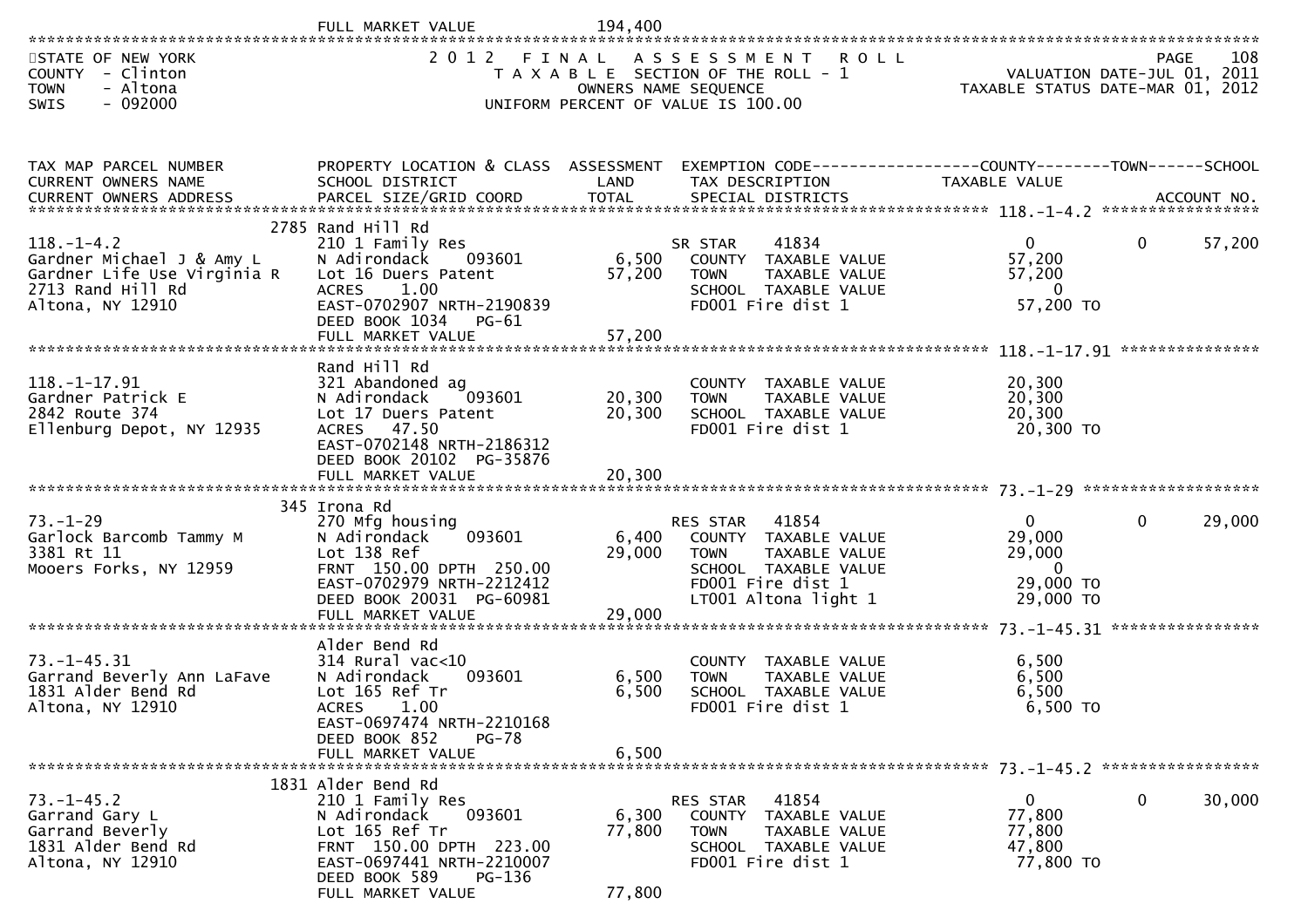| STATE OF NEW YORK        | 2 0 1 2                                          | FINAL  | A S S E S S M E N T                                            | <b>ROLL</b> |                                  | <b>PAGE</b>  | 109              |
|--------------------------|--------------------------------------------------|--------|----------------------------------------------------------------|-------------|----------------------------------|--------------|------------------|
| COUNTY - Clinton         |                                                  |        | T A X A B L E SECTION OF THE ROLL - 1                          |             | VALUATION DATE-JUL 01, 2011      |              |                  |
| - Altona<br><b>TOWN</b>  |                                                  |        | OWNERS NAME SEQUENCE                                           |             | TAXABLE STATUS DATE-MAR 01, 2012 |              |                  |
| $-092000$<br><b>SWIS</b> |                                                  |        | UNIFORM PERCENT OF VALUE IS 100.00                             |             |                                  |              |                  |
|                          |                                                  |        |                                                                |             |                                  |              |                  |
|                          |                                                  |        |                                                                |             |                                  |              |                  |
|                          |                                                  |        |                                                                |             |                                  |              |                  |
| TAX MAP PARCEL NUMBER    | PROPERTY LOCATION & CLASS ASSESSMENT             |        | EXEMPTION CODE------------------COUNTY--------TOWN------SCHOOL |             |                                  |              |                  |
| CURRENT OWNERS NAME      | SCHOOL DISTRICT                                  | LAND   | TAX DESCRIPTION                                                |             | TAXABLE VALUE                    |              |                  |
|                          |                                                  |        |                                                                |             |                                  |              |                  |
|                          |                                                  |        |                                                                |             |                                  |              |                  |
|                          | 545 Irona Rd                                     |        |                                                                |             |                                  |              |                  |
| $73. - 1 - 54$           | 210 1 Family Res                                 |        | 41854<br>RES STAR                                              |             | $\mathbf{0}$                     | $\mathbf{0}$ | 30,000           |
| Garrand Holly M          | 093601<br>N Adirondack                           | 3,700  | COUNTY TAXABLE VALUE                                           |             | 65,000                           |              |                  |
| Garrand Thomas           | Lot 155 Ref Tr                                   | 65,000 | TAXABLE VALUE<br><b>TOWN</b>                                   |             | 65,000                           |              |                  |
| 545 Irona Rd             | FRNT 152.00 DPTH<br>80.00                        |        | SCHOOL TAXABLE VALUE                                           |             | 35,000                           |              |                  |
| Altona, NY 12910         | 080<br><b>BANK</b>                               |        | FD001 Fire dist 1                                              |             | 65,000 TO                        |              |                  |
|                          | EAST-0698187 NRTH-2212811                        |        |                                                                |             |                                  |              |                  |
|                          | DEED BOOK 99001 PG-10392                         |        |                                                                |             |                                  |              |                  |
|                          | FULL MARKET VALUE                                | 65,000 |                                                                |             |                                  |              |                  |
|                          |                                                  |        |                                                                |             |                                  |              |                  |
|                          | 1845 Alder Bend Rd                               |        |                                                                |             |                                  |              |                  |
| $73. - 1 - 45.32$        | 270 Mfg housing                                  |        | 41854<br>RES STAR                                              |             | $\overline{0}$                   | $\mathbf{0}$ | 20,000           |
| Garrand Jason            | N Adirondack<br>093601                           | 6,500  | COUNTY TAXABLE VALUE                                           |             | 20,000                           |              |                  |
| 1845 Alder Bend Rd       | Lot 165 Ref Tract Patent                         | 20,000 | <b>TOWN</b><br>TAXABLE VALUE                                   |             | 20,000                           |              |                  |
| Altona, NY 12910         | 1.00<br><b>ACRES</b>                             |        | SCHOOL TAXABLE VALUE                                           |             | $\overline{0}$                   |              |                  |
|                          | EAST-0697508 NRTH-2210336                        |        | FD001 Fire dist 1                                              |             | 20,000 TO                        |              |                  |
|                          | DEED BOOK 20021 PG-47204                         |        |                                                                |             |                                  |              |                  |
|                          |                                                  |        |                                                                |             |                                  |              |                  |
|                          |                                                  |        |                                                                |             |                                  |              |                  |
|                          | 96 Irona Rd                                      |        |                                                                |             |                                  |              |                  |
| $74. - 1 - 1.2$          | 270 Mfg housing                                  |        | 41854<br>RES STAR                                              |             | $\mathbf{0}$                     | 0            | 30,000           |
| Garrand Jennifer         | 093601<br>N Adirondack                           | 6,600  | COUNTY TAXABLE VALUE                                           |             | 32,000                           |              |                  |
| Monette Wilford          | Lot 130 Ref Tr                                   | 32,000 | TAXABLE VALUE<br><b>TOWN</b>                                   |             | 32,000                           |              |                  |
| 96 Irona Rd              | <b>ACRES</b><br>1.50                             |        | SCHOOL TAXABLE VALUE                                           |             | 2,000                            |              |                  |
| Altona, NY 12910         | EAST-0708618 NRTH-2210668                        |        | FD001 Fire dist 1                                              |             | 32,000 TO                        |              |                  |
|                          | DEED BOOK 20011 PG-36803                         |        | LT001 Altona light 1                                           |             | 32,000 TO                        |              |                  |
|                          | FULL MARKET VALUE                                | 32,000 |                                                                |             |                                  |              |                  |
|                          |                                                  |        |                                                                |             |                                  |              | **************** |
|                          | 754 Jerusalem Rd                                 |        |                                                                |             |                                  |              |                  |
| $131.-1-8.11$            | 260 Seasonal res                                 |        | COUNTY<br>TAXABLE VALUE                                        |             | 23,300                           |              |                  |
| Garrant Earl E           | N Adirondack<br>093601                           | 17,300 | TAXABLE VALUE<br><b>TOWN</b>                                   |             | 23,300                           |              |                  |
| Garrant Ann J            | Lot 221 Ref Tr                                   | 23,300 | SCHOOL TAXABLE VALUE                                           |             | 23,300                           |              |                  |
| 146 Fiske Rd             | ACRES 46.00                                      |        | FD001 Fire dist 1                                              |             | 23,300 TO                        |              |                  |
| West Chazy, NY 12992     | EAST-0693078 NRTH-2177690                        |        |                                                                |             |                                  |              |                  |
|                          | DEED BOOK 20041 PG-74176                         |        |                                                                |             |                                  |              |                  |
|                          | FULL MARKET VALUE                                | 23,300 |                                                                |             |                                  |              |                  |
|                          |                                                  |        |                                                                |             |                                  |              |                  |
|                          | 38 Birch Hill Dr                                 |        |                                                                |             |                                  |              |                  |
| $88.14 - 1 - 48$         | 260 Seasonal res                                 |        | COUNTY TAXABLE VALUE                                           |             | 14,500                           |              |                  |
| Garren Ann               | 093601<br>N Adirondack                           | 4,400  | <b>TOWN</b><br><b>TAXABLE VALUE</b>                            |             | 14,500                           |              |                  |
| 2369 Miner Farm Rd       |                                                  |        |                                                                |             | 14,500                           |              |                  |
| Altona, NY 12910         | Stonewall Acres Lot 48<br>FRNT 80.00 DPTH 150.00 | 14,500 | SCHOOL TAXABLE VALUE<br>FD001 Fire dist 1                      |             | 14,500 TO                        |              |                  |
|                          | EAST-0699616 NRTH-2204042                        |        |                                                                |             |                                  |              |                  |
|                          | DEED BOOK 20061 PG-97523                         |        |                                                                |             |                                  |              |                  |
|                          |                                                  |        |                                                                |             |                                  |              |                  |
|                          | FULL MARKET VALUE                                | 14,500 |                                                                |             |                                  |              |                  |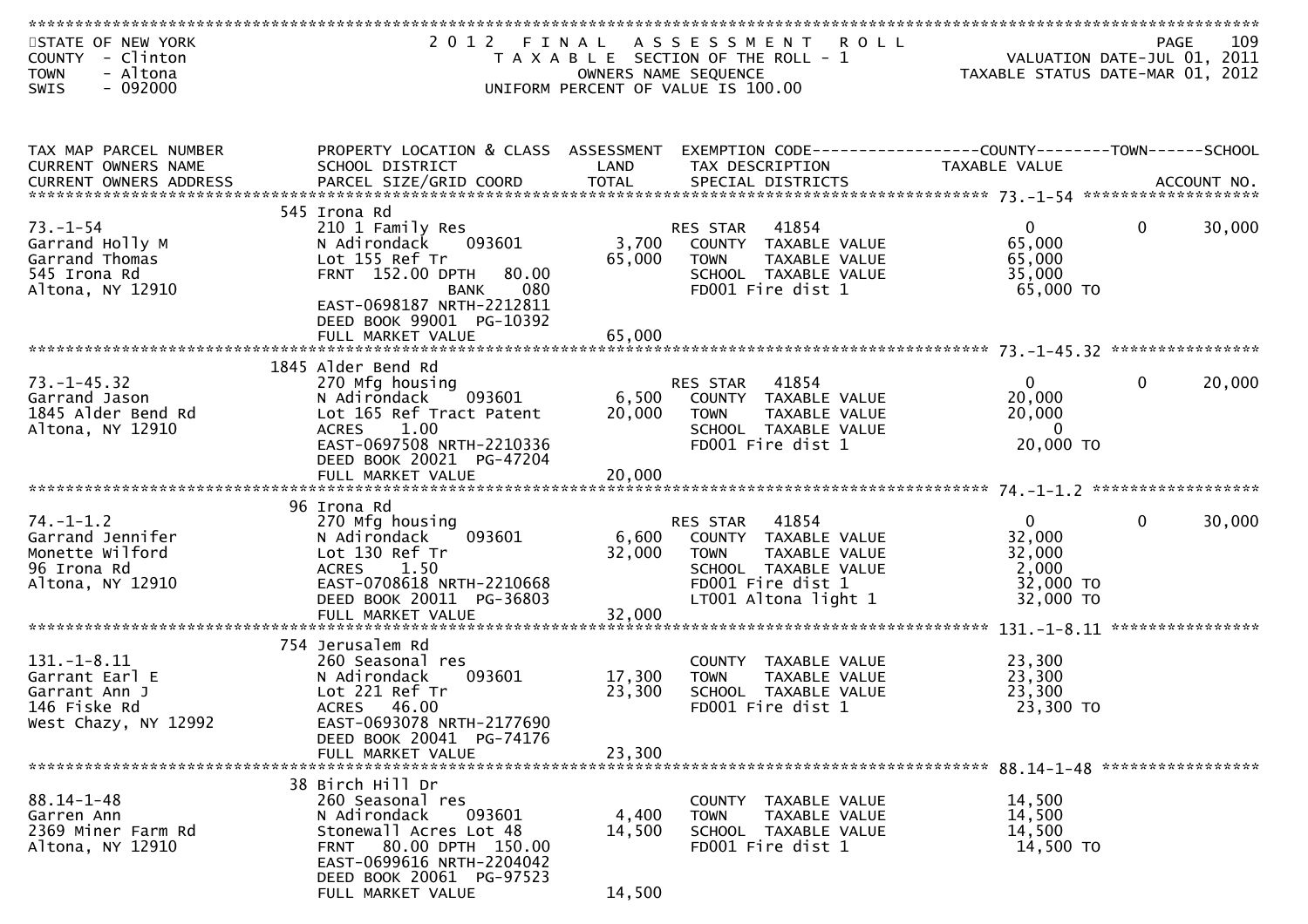|                                                                                        | ************************                                                                                                                                                                                                                                                                  |                            |                                                                                                                                   |                                                           |                                            |
|----------------------------------------------------------------------------------------|-------------------------------------------------------------------------------------------------------------------------------------------------------------------------------------------------------------------------------------------------------------------------------------------|----------------------------|-----------------------------------------------------------------------------------------------------------------------------------|-----------------------------------------------------------|--------------------------------------------|
| STATE OF NEW YORK<br>COUNTY - Clinton<br>- Altona<br><b>TOWN</b><br>SWIS<br>$-092000$  |                                                                                                                                                                                                                                                                                           |                            | 2012 FINAL ASSESSMENT ROLL<br>T A X A B L E SECTION OF THE ROLL - 1<br>OWNERS NAME SEQUENCE<br>UNIFORM PERCENT OF VALUE IS 100.00 | TAXABLE STATUS DATE-MAR 01, 2012                          | 110<br>PAGE<br>VALUATION DATE-JUL 01, 2011 |
| TAX MAP PARCEL NUMBER<br>CURRENT OWNERS NAME                                           | PROPERTY LOCATION & CLASS ASSESSMENT<br>SCHOOL DISTRICT<br>.00000 CURRENT OWNERS ADDRESS PARCEL SIZE/GRID COORD TOTAL SPECIAL DISTRICTS ACCOUNT NO ACCOUNT NO ACCOUNT NO بالمحتججة بالمحتججة بالمحتججة بالمحتججة بالمحتججة بالمحتججة بالمحتججة بالمحتججة بالمحتججة بالمحتججة بالمحتججة با | LAND                       | EXEMPTION CODE-----------------COUNTY--------TOWN------SCHOOL<br>TAX DESCRIPTION                                                  | <b>TAXABLE VALUE</b>                                      |                                            |
| $88.14 - 1 - 49$<br>Garren Ann<br>2369 Miner Farm Rd<br>Altona, NY 12910               | 34 Birch Hill Dr<br>260 Seasonal res<br>N Adirondack<br>093601<br>Stonewall Acres Lot 49<br>FRNT 80.00 DPTH 143.95<br>EAST-0699690 NRTH-2204010<br>DEED BOOK 20061 PG-99957<br>FULL MARKET VALUE                                                                                          | 4,400<br>8,500<br>8,500    | COUNTY TAXABLE VALUE<br>TAXABLE VALUE<br><b>TOWN</b><br>SCHOOL TAXABLE VALUE<br>FD001 Fire dist 1                                 | 8,500<br>8,500<br>8,500<br>8,500 TO                       |                                            |
| $88.14 - 1 - 50$<br>Garren Ann<br>2369 Miner Farm Rd<br>Altona, NY 12910               | 32 Birch Hill Dr<br>311 Res vac land<br>N Adirondack<br>093601<br>Stonewall Acres Lot 50<br>FRNT 80.00 DPTH 146.69<br>EAST-0699763 NRTH-2203972<br>DEED BOOK 20082 PG-13383<br>FULL MARKET VALUE                                                                                          | 2,000<br>2,000<br>2,000    | COUNTY TAXABLE VALUE<br>TAXABLE VALUE<br><b>TOWN</b><br>SCHOOL TAXABLE VALUE<br>FD001 Fire dist 1                                 | 2,000<br>2,000<br>2,000<br>2,000 TO                       |                                            |
| $88.14 - 1 - 51$<br>Garren Ann<br>2369 Miner Farm Rd<br>Altona, NY 12910               | 26 Birch Hill Dr<br>311 Res vac land<br>N Adirondack<br>093601<br>Stonewall Acres Lot 51<br>FRNT 80.00 DPTH 150.00<br>EAST-0699834 NRTH-2203931<br>DEED BOOK 20082 PG-13383<br>FULL MARKET VALUE                                                                                          | 2,000<br>2,000<br>2,000    | COUNTY TAXABLE VALUE<br><b>TOWN</b><br>TAXABLE VALUE<br>SCHOOL TAXABLE VALUE<br>FD001 Fire dist 1                                 | 2,000<br>2,000<br>2,000<br>2,000 TO                       |                                            |
| $90. -1 - 14$<br>Garren Ann M<br>2369 Miner Farm Rd<br>Altona, NY 12910                | 2365/65/69 Miner Farm Rd<br>210 1 Family Res<br>N Adirondack<br>093601<br>61 Ref<br>3.20<br><b>ACRES</b><br>EAST-0729534 NRTH-2207516<br>DEED BOOK 20092 PG-22067<br>FULL MARKET VALUE                                                                                                    | 13,700<br>92,000<br>92.000 | 41854<br>RES STAR<br>COUNTY TAXABLE VALUE<br>TAXABLE VALUE<br><b>TOWN</b><br>SCHOOL TAXABLE VALUE<br>FD001 Fire dist 1            | $\overline{0}$<br>92,000<br>92,000<br>62,000<br>92,000 TO | $\mathbf{0}$<br>30,000                     |
| $74. - 1 - 20$<br>Gauthier Kaley A<br>Allen Katie L<br>1 Matott Rd<br>Altona, NY 12910 | 1 Matott Rd<br>240 Rural res<br>N Adirondack<br>093601<br>105 Ref<br>ACRES 124.20<br>EAST-0718541 NRTH-2210434<br>DEED BOOK 20112 PG-38924<br>FULL MARKET VALUE                                                                                                                           | 43,100<br>54,000<br>54,000 | 41854<br>RES STAR<br>COUNTY TAXABLE VALUE<br><b>TOWN</b><br>TAXABLE VALUE<br>SCHOOL TAXABLE VALUE<br>FD001 Fire dist 1            | 0<br>54,000<br>54,000<br>24,000<br>54,000 TO              | 0<br>30,000                                |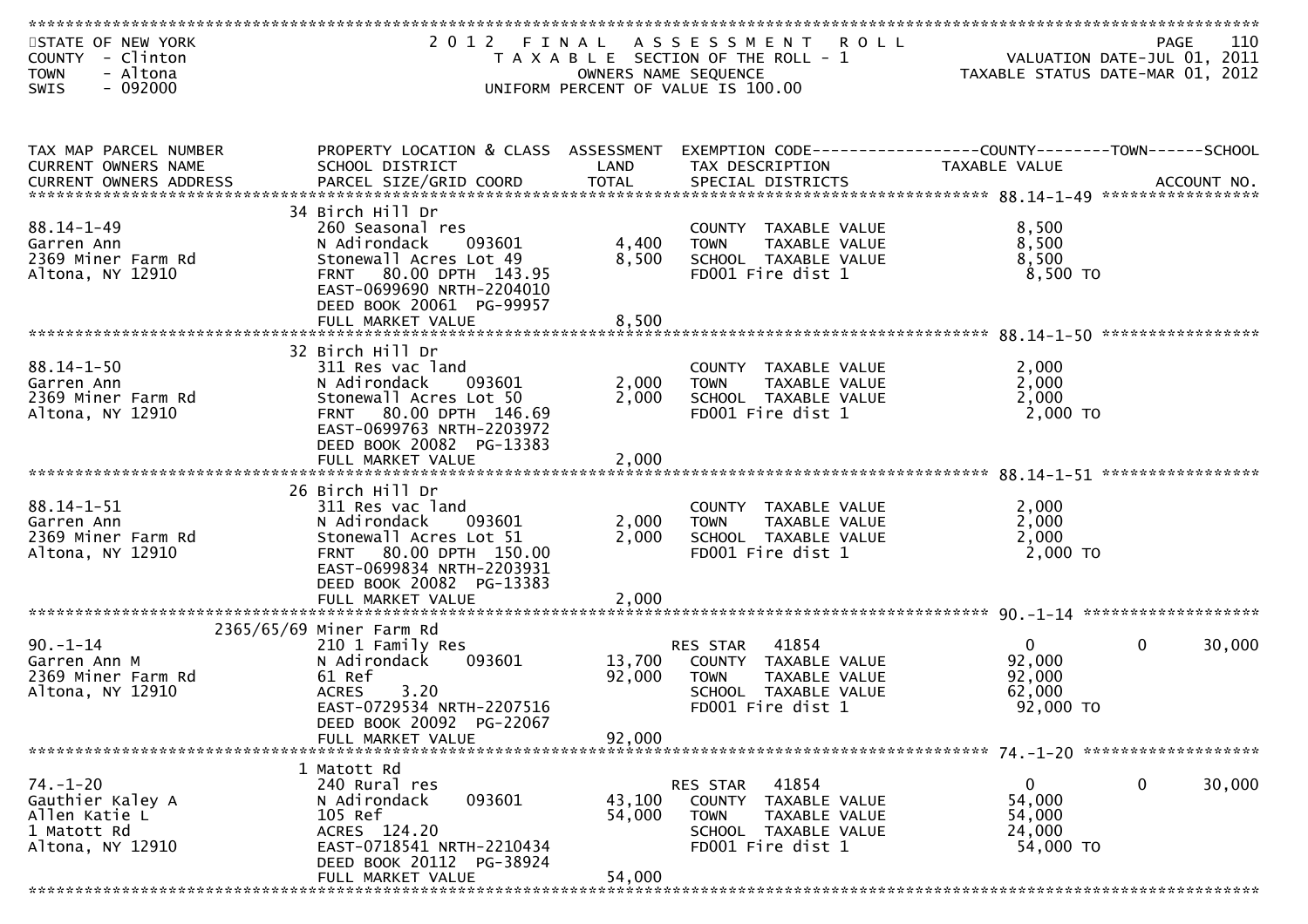| STATE OF NEW YORK<br>- Clinton<br><b>COUNTY</b><br>- Altona<br><b>TOWN</b><br>$-092000$<br><b>SWIS</b> | 2 0 1 2                                                                                                                                                        | OWNERS NAME SEQUENCE        | FINAL ASSESSMENT ROLL<br>T A X A B L E SECTION OF THE ROLL - 1<br>UNIFORM PERCENT OF VALUE IS 100.00                                                | VALUATION DATE-JUL 01, 2011<br>TAXABLE STATUS DATE-MAR 01, 2012             | 111<br><b>PAGE</b>                                       |
|--------------------------------------------------------------------------------------------------------|----------------------------------------------------------------------------------------------------------------------------------------------------------------|-----------------------------|-----------------------------------------------------------------------------------------------------------------------------------------------------|-----------------------------------------------------------------------------|----------------------------------------------------------|
| TAX MAP PARCEL NUMBER<br>CURRENT OWNERS NAME<br>CURRENT OWNERS ADDRESS                                 | PROPERTY LOCATION & CLASS ASSESSMENT<br>SCHOOL DISTRICT                                                                                                        | LAND                        | EXEMPTION CODE------------------COUNTY--------TOWN------SCHOOL<br>TAX DESCRIPTION                                                                   | TAXABLE VALUE                                                               |                                                          |
| $103. - 1 - 22$<br>Geller Maury J<br>Geller Tina R<br>17901 Emelita St<br>Encino, CA 91316             | Rabideau Rd<br>910 Priv forest<br>N Adirondack<br>093601<br>Lot 160 Pat Ref<br>ACRES 112.50<br>EAST-0698074 NRTH-2195328<br>DEED BOOK 20092 PG-26575           | 33,700<br>33,700            | COUNTY TAXABLE VALUE<br><b>TOWN</b><br>TAXABLE VALUE<br>SCHOOL TAXABLE VALUE<br>FD001 Fire dist 1                                                   | 33,700<br>33,700<br>33,700<br>33,700 TO                                     |                                                          |
|                                                                                                        |                                                                                                                                                                |                             |                                                                                                                                                     |                                                                             |                                                          |
| $117. - 1 - 8$<br>Genova Leonard M<br>1485 W Front St<br>Lincroft, NJ 07738                            | Terrien Rd<br>$314$ Rural vac<10<br>093601<br>N Adirondack<br>Lot 216 Ref<br><b>ACRES</b><br>1.03<br>EAST-0693317 NRTH-2190755<br>DEED BOOK 520<br>$PG-338$    | 6,500<br>6,500              | COUNTY TAXABLE VALUE<br>TAXABLE VALUE<br><b>TOWN</b><br>SCHOOL TAXABLE VALUE<br>FD001 Fire dist 1                                                   | 6,500<br>6,500<br>6,500<br>6,500 TO                                         |                                                          |
|                                                                                                        | 6 Memory Ln                                                                                                                                                    |                             |                                                                                                                                                     |                                                                             |                                                          |
| $75. - 1 - 6.12$<br>Germain Life Use Luella A<br>Germain Carter H<br>6 Memory Ln<br>Altona, NY 12910   | 210 1 Family Res<br>093601<br>N Adirondack<br>Lot 81 Ref Tr<br>FRNT 65.00 DPTH 224.33<br>EAST-0725991 NRTH-2208024<br>DEED BOOK 20072 PG-5737                  |                             | WARNONALL 41121<br>4,700 AGED COUN 41802<br>41834<br>82,000 SR STAR<br>COUNTY TAXABLE VALUE<br><b>TOWN</b><br>TAXABLE VALUE<br>SCHOOL TAXABLE VALUE | 12,300<br>12,300<br>20,910<br>$\overline{0}$<br>48,790<br>69,700<br>19,800  | $\mathbf 0$<br>$\overline{0}$<br>0<br>$\Omega$<br>62,200 |
|                                                                                                        | 37 Irona Rd                                                                                                                                                    |                             |                                                                                                                                                     |                                                                             |                                                          |
| $74. - 1 - 48.2$<br>Gero Kevin M<br>Gero Darlene L<br>PO Box 69<br>Altona, NY 12910                    | 210 1 Family Res<br>093601<br>N Adirondack<br>Lot 130 Ref Tr<br><b>ACRES</b><br>3.20<br>EAST-0709977 NRTH-2209827<br>DEED BOOK 753 PG-133<br>FULL MARKET VALUE | 7,800<br>192,000<br>192,000 | RES STAR<br>41854<br>COUNTY TAXABLE VALUE<br>TAXABLE VALUE<br><b>TOWN</b><br>SCHOOL TAXABLE VALUE<br>FD001 Fire dist 1<br>LT001 Altona light 1      | $\overline{0}$<br>192,000<br>192,000<br>162,000<br>192,000 TO<br>192,000 TO | 0<br>30,000                                              |
|                                                                                                        |                                                                                                                                                                |                             |                                                                                                                                                     |                                                                             |                                                          |
| $75. - 1 - 8$<br>Gero Merton P<br>Gero Arlene A<br>2599 Miner Farm Rd<br>Altona, NY 12910              | 2600 Miner Farm Rd<br>210 1 Family Res<br>093601<br>N Adirondack<br>81 Ref<br><b>ACRES</b><br>2.50<br>EAST-0723853 NRTH-2208044<br>DEED BOOK 20112 PG-43180    | 7,400<br>46,700             | COUNTY TAXABLE VALUE<br><b>TOWN</b><br>TAXABLE VALUE<br>SCHOOL TAXABLE VALUE<br>FD001 Fire dist 1                                                   | 46,700<br>46,700<br>46,700<br>46,700 TO                                     |                                                          |
|                                                                                                        | FULL MARKET VALUE                                                                                                                                              | 46,700                      |                                                                                                                                                     |                                                                             |                                                          |
| STATE OF NEW YORK                                                                                      | 2 0 1 2                                                                                                                                                        | FINAL                       | ASSESSMENT ROLL                                                                                                                                     |                                                                             | 112<br>PAGE                                              |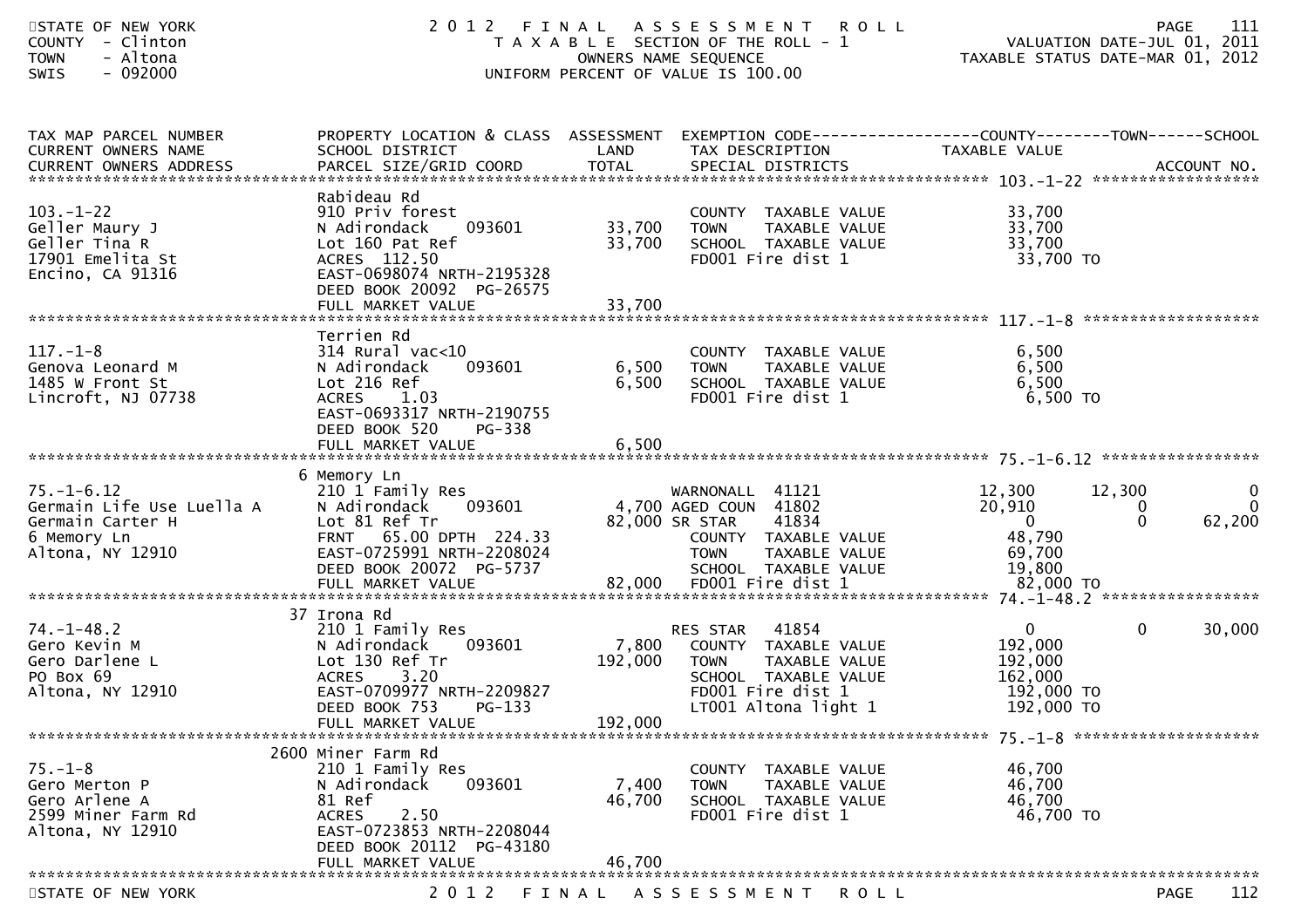## COUNTY - Clinton T A X A B L E SECTION OF THE ROLL - 1 VALUATION DATE-JUL 01, 2011TOWN - Altona OWNERS NAME SEQUENCE TAXABLE STATUS DATE-MAR 01, 2012SWIS - 092000 UNIFORM PERCENT OF VALUE IS 100.00

| TAX MAP PARCEL NUMBER<br>CURRENT OWNERS NAME                                                | PROPERTY LOCATION & CLASS ASSESSMENT EXEMPTION CODE----------------COUNTY--------TOWN------SCHOOL<br>SCHOOL DISTRICT                                                                     | LAND                         | TAX DESCRIPTION                                                                                                                                              | TAXABLE VALUE                                                            |               |                  |
|---------------------------------------------------------------------------------------------|------------------------------------------------------------------------------------------------------------------------------------------------------------------------------------------|------------------------------|--------------------------------------------------------------------------------------------------------------------------------------------------------------|--------------------------------------------------------------------------|---------------|------------------|
| <b>CURRENT OWNERS ADDRESS</b>                                                               | PARCEL SIZE/GRID COORD                                                                                                                                                                   | <b>TOTAL</b>                 | SPECIAL DISTRICTS                                                                                                                                            |                                                                          |               | ACCOUNT NO.      |
|                                                                                             |                                                                                                                                                                                          |                              |                                                                                                                                                              |                                                                          |               |                  |
| $90. -1 - 3.3$<br>Gero Merton P<br>Gero Arlane<br>2599 Miner Farm Rd<br>Altona, NY 12910    | 2599 Miner Farm Rd<br>240 Rural res<br>093601<br>N Adirondack<br>Lot 85 Ref Tr<br>ACRES 107.40<br>EAST-0723557 NRTH-2205224<br>DEED BOOK 898<br><b>PG-236</b>                            | 32,100<br>148,000<br>148,000 | 41854<br>RES STAR<br>COUNTY TAXABLE VALUE<br><b>TOWN</b><br><b>TAXABLE VALUE</b><br>SCHOOL TAXABLE VALUE<br>FD001 Fire dist 1                                | $\mathbf 0$<br>148,000<br>148,000<br>118,000<br>148,000 TO               | $\Omega$      | 30,000           |
|                                                                                             | FULL MARKET VALUE                                                                                                                                                                        |                              |                                                                                                                                                              |                                                                          |               |                  |
|                                                                                             | 72 Canaan Rd                                                                                                                                                                             |                              |                                                                                                                                                              |                                                                          |               |                  |
| $71. -4 - 1.21$<br>Gero Steven M<br>72 Canaan Rd<br>Ellenburg, NY 12935                     | 210 1 Family Res<br>N Adirondack<br>093601<br>Pat Sm<br>FRNT 208.00 DPTH 183.00<br><b>BANK</b><br>080<br>EAST-0675197 NRTH-2215188<br>DEED BOOK 20102 PG-38170                           | 6,400<br>75,000              | <b>RES STAR</b><br>41854<br>COUNTY TAXABLE VALUE<br>TAXABLE VALUE<br><b>TOWN</b><br>SCHOOL TAXABLE VALUE<br>FD002 Ellenburg fire 21<br>LT002 Altona light 21 | $\mathbf{0}$<br>75,000<br>75,000<br>45,000<br>75,000 TO<br>75,000 TO     | 0             | 30,000           |
|                                                                                             |                                                                                                                                                                                          |                              |                                                                                                                                                              |                                                                          |               |                  |
|                                                                                             |                                                                                                                                                                                          |                              |                                                                                                                                                              |                                                                          |               |                  |
| $90. -1 - 3.4$<br>Gero Victor E Jr<br>Gero Bonnie<br>2657 Miner Farm Rd<br>Altona, NY 12910 | 2657 Miner Farm Rd<br>210 1 Family Res<br>093601<br>N Adirondack<br>Lot 85 Ref Tr<br><b>ACRES</b><br>1.00<br>EAST-0722535 NRTH-2207715<br>DEED BOOK 616<br>PG-898<br>FULL MARKET VALUE   | 6,500<br>49,000<br>49,000    | RES STAR<br>41854<br>COUNTY TAXABLE VALUE<br>TAXABLE VALUE<br><b>TOWN</b><br>SCHOOL TAXABLE VALUE<br>FD001 Fire dist 1                                       | $\mathbf{0}$<br>49,000<br>49,000<br>19,000<br>49,000 TO                  | $\mathbf{0}$  | 30,000           |
|                                                                                             |                                                                                                                                                                                          |                              |                                                                                                                                                              |                                                                          |               |                  |
| $90. -1 - 3.6$<br>Gero Victor E Jr<br>2657 Miner Farm Rd<br>Altona, NY 12910                | Miner Farm Rd<br>$314$ Rural vac< $10$<br>093601<br>N Adirondack<br>Lot 85 Ref Tr<br>9.00<br><b>ACRES</b><br>EAST-0722562 NRTH-2206657<br>DEED BOOK 898<br>$PG-242$                      | 5,400<br>5,400               | COUNTY TAXABLE VALUE<br>TAXABLE VALUE<br><b>TOWN</b><br>SCHOOL TAXABLE VALUE<br>FD001 Fire dist 1                                                            | 5,400<br>5,400<br>5,400<br>$5,400$ TO                                    |               |                  |
|                                                                                             |                                                                                                                                                                                          |                              |                                                                                                                                                              |                                                                          |               |                  |
| $150. - 1 - 8.22$<br>Giguere Janice M<br>47 Recore Rd<br>West Chazy, NY 12992               | 47 Recore Rd<br>210 1 Family Res<br>N Adirondack<br>093601<br>Lot 129 Duers Pat.<br>FRNT 310.00 DPTH 138.29<br>EAST-0734691 NRTH-2174992<br>PG-129<br>DEED BOOK 848<br>FULL MARKET VALUE | 135,000<br>135,000           | 41854<br><b>RES STAR</b><br>8,100 RES STAR<br>41854<br>COUNTY TAXABLE VALUE<br><b>TOWN</b><br>TAXABLE VALUE<br>SCHOOL TAXABLE VALUE<br>FD001 Fire dist 1     | $\mathbf 0$<br>$\mathbf 0$<br>135,000<br>135.000<br>75,000<br>135,000 TO | 0<br>$\Omega$ | 30,000<br>30,000 |
|                                                                                             |                                                                                                                                                                                          |                              |                                                                                                                                                              |                                                                          |               |                  |
| STATE OF NEW YORK                                                                           | 2 0 1 2                                                                                                                                                                                  | F I N A L                    | A S S E S S M E N T<br><b>ROLL</b>                                                                                                                           |                                                                          | <b>PAGE</b>   | 113              |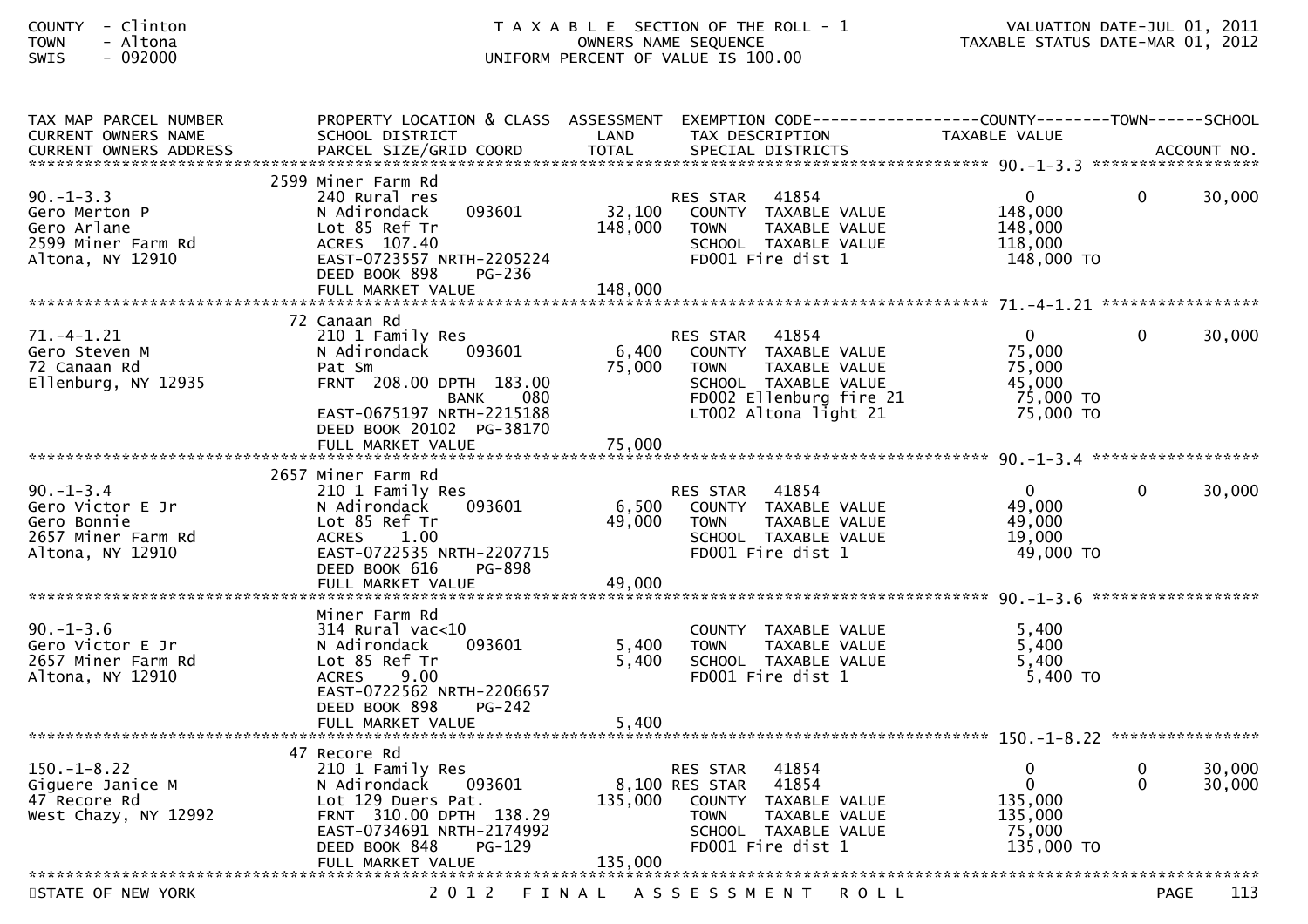## COUNTY - Clinton T A X A B L E SECTION OF THE ROLL - 1 VALUATION DATE-JUL 01, 2011TOWN - Altona OWNERS NAME SEQUENCE TAXABLE STATUS DATE-MAR 01, 2012SWIS - 092000 UNIFORM PERCENT OF VALUE IS 100.00

| TAX MAP PARCEL NUMBER<br><b>CURRENT OWNERS NAME</b>                                             | PROPERTY LOCATION & CLASS ASSESSMENT EXEMPTION CODE----------------COUNTY--------TOWN------SCHOOL<br>SCHOOL DISTRICT                                                                  | LAND                       | TAX DESCRIPTION                                                                                                                                       | TAXABLE VALUE                                                   |                                                                                |          |
|-------------------------------------------------------------------------------------------------|---------------------------------------------------------------------------------------------------------------------------------------------------------------------------------------|----------------------------|-------------------------------------------------------------------------------------------------------------------------------------------------------|-----------------------------------------------------------------|--------------------------------------------------------------------------------|----------|
|                                                                                                 |                                                                                                                                                                                       |                            |                                                                                                                                                       |                                                                 |                                                                                |          |
|                                                                                                 |                                                                                                                                                                                       |                            |                                                                                                                                                       |                                                                 |                                                                                |          |
| $72. - 1 - 11.113$<br>Gilman David C<br>670 Irona Rd<br>Altona, NY 12910                        | 670 Irona Rd<br>210 1 Family Res<br>N Adirondack<br>093601<br>Lot 166 Ref Track<br>3.00<br><b>ACRES</b><br>EAST-0695063 NRTH-2213008<br>DEED BOOK 20001 PG-26850<br>FULL MARKET VALUE | 7,700<br>89,000<br>89,000  | 41854<br>RES STAR<br>COUNTY TAXABLE VALUE<br><b>TOWN</b><br>TAXABLE VALUE<br>SCHOOL TAXABLE VALUE<br>FD001 Fire dist 1                                | $\overline{0}$<br>89,000<br>89,000<br>59,000<br>89,000 TO       | $\Omega$<br>30,000                                                             |          |
|                                                                                                 | 409 Irona Rd                                                                                                                                                                          |                            |                                                                                                                                                       |                                                                 |                                                                                |          |
| $73. - 1 - 32.2$<br>Gilman Kelly S<br>409 Irona Rd<br>Altona, NY 12910                          | 210 1 Family Res<br>093601<br>N Adirondack<br>1.30<br><b>ACRES</b><br>EAST-0701404 NRTH-2212641<br>DEED BOOK 20001 PG-26440                                                           | 6,700<br>52,000            | 41854<br>RES STAR<br>COUNTY TAXABLE VALUE<br>TAXABLE VALUE<br><b>TOWN</b><br>SCHOOL TAXABLE VALUE<br>FD001 Fire dist 1                                | $\mathbf 0$<br>52,000<br>52,000<br>22,000<br>52,000 TO          | 30,000<br>$\mathbf{0}$                                                         |          |
|                                                                                                 |                                                                                                                                                                                       |                            |                                                                                                                                                       |                                                                 |                                                                                |          |
| $89. - 1 - 12$<br>Gilman Raymond<br>88 Lake Roxanne Rd<br>Ellenburg Depot, NY 12935             | 287 Devils Den Rd<br>210 1 Family Res<br>093601<br>N Adirondack<br>132 Ref<br><b>ACRES</b><br>1.00<br>EAST-0710250 NRTH-2202799<br>DEED BOOK 354<br>PG-219                            | 6,500<br>19,000            | <b>VETERANS</b><br>41101<br>COUNTY TAXABLE VALUE<br>TAXABLE VALUE<br><b>TOWN</b><br>SCHOOL TAXABLE VALUE<br>FD001 Fire dist 1<br>LT001 Altona light 1 | 1,600<br>17,400<br>17,400<br>19,000<br>19,000 TO<br>$19,000$ TO | 1,600                                                                          | $\Omega$ |
|                                                                                                 |                                                                                                                                                                                       |                            |                                                                                                                                                       |                                                                 |                                                                                |          |
| $73. - 1 - 52.1$<br>Gilmore Shae L<br>LaPorte Donny S<br>184 Blanche Rd<br>Merrill, NY 12955    | 697 Irona Rd<br>270 Mfg housing<br>093601<br>N Adirondack<br>165-166 Ref<br>ACRES 28.00 BANK<br>850<br>EAST-0694072 NRTH-2211961<br>DEED BOOK 20102 PG-29775<br>FULL MARKET VALUE     | 17,600<br>39,900<br>39,900 | 41854<br>RES STAR<br>COUNTY TAXABLE VALUE<br><b>TOWN</b><br>TAXABLE VALUE<br>SCHOOL TAXABLE VALUE<br>FD001 Fire dist 1                                | $\mathbf{0}$<br>39,900<br>39,900<br>9,900<br>39,900 TO          | $\mathbf{0}$<br>30,000                                                         |          |
|                                                                                                 |                                                                                                                                                                                       |                            |                                                                                                                                                       |                                                                 |                                                                                |          |
| $119. - 1 - 19.14$<br>Gittens Jeremy M<br>Bodette Shannon M<br>142 Duley Rd<br>Altona, NY 12910 | 142 Duley Rd<br>321 Abandoned ag<br>093601<br>N Adirondack<br>ACRES 26.30<br>EAST-0711148 NRTH-2188637<br>DEED BOOK 20112 PG-42174<br>FULL MARKET VALUE                               | 17,100<br>17,100<br>17,100 | COUNTY TAXABLE VALUE<br>TAXABLE VALUE<br><b>TOWN</b><br>SCHOOL TAXABLE VALUE<br>FD001 Fire dist 1                                                     | 17,100<br>17,100<br>17,100<br>$17,100$ TO                       |                                                                                |          |
|                                                                                                 |                                                                                                                                                                                       |                            |                                                                                                                                                       |                                                                 |                                                                                |          |
| STATE OF NEW YORK<br>COUNTY - Clinton<br>- Altona<br><b>TOWN</b><br><b>SWIS</b><br>- 092000     | 2 0 1 2<br>FINAL                                                                                                                                                                      | OWNERS NAME SEQUENCE       | ASSESSMENT<br>R O L L<br>T A X A B L E SECTION OF THE ROLL - 1<br>UNIFORM PERCENT OF VALUE IS 100.00                                                  |                                                                 | <b>PAGE</b><br>VALUATION DATE-JUL 01, 2011<br>TAXABLE STATUS DATE-MAR 01, 2012 | 114      |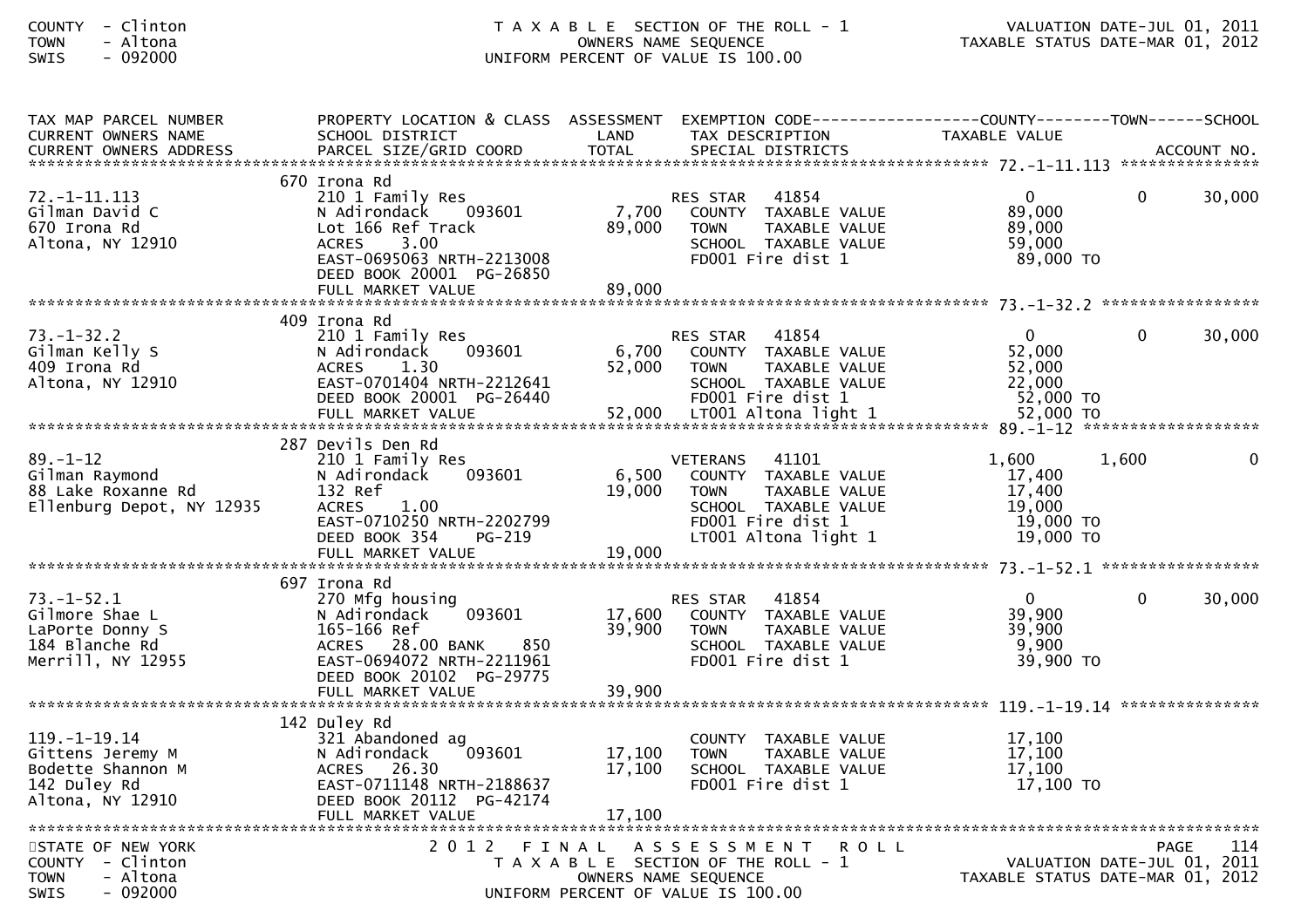| TAX MAP PARCEL NUMBER                 | PROPERTY LOCATION & CLASS ASSESSMENT              |        |                                                                     |                |                                            |
|---------------------------------------|---------------------------------------------------|--------|---------------------------------------------------------------------|----------------|--------------------------------------------|
| CURRENT OWNERS NAME                   | SCHOOL DISTRICT                                   | LAND   | TAX DESCRIPTION                                                     | TAXABLE VALUE  |                                            |
|                                       |                                                   |        |                                                                     |                |                                            |
|                                       |                                                   |        |                                                                     |                |                                            |
| $88.14 - 1 - 55$                      | 14 Birch Hill Dr<br>260 Seasonal res              |        |                                                                     | 15,500         |                                            |
| Glasgow Wendy                         | 093601<br>N Adirondack                            | 4,600  | COUNTY TAXABLE VALUE<br>TAXABLE VALUE<br><b>TOWN</b>                | 15,500         |                                            |
| 96 Daniel                             | Stonewall Acres Lot 55                            | 15,500 | SCHOOL TAXABLE VALUE                                                | 15,500         |                                            |
| Chateauguay, Quebec, Canada           | FRNT 72.00 DPTH 158.37                            |        | FD001 Fire dist 1                                                   | 15,500 TO      |                                            |
| J6J2L3                                | EAST-0700116 NRTH-2203771                         |        |                                                                     |                |                                            |
|                                       | DEED BOOK 20112 PG-41618                          |        |                                                                     |                |                                            |
|                                       |                                                   |        |                                                                     |                |                                            |
|                                       |                                                   |        |                                                                     |                |                                            |
|                                       | 34 Candlelight Rd                                 |        |                                                                     |                |                                            |
| $71. - 4 - 7.3$                       | $314$ Rural vac<10                                |        | COUNTY TAXABLE VALUE                                                | 6,500          |                                            |
| Glenen Kay                            | 093601<br>N Adirondack                            | 6,500  | TAXABLE VALUE<br><b>TOWN</b>                                        | 6,500          |                                            |
| 1664 Crawford Rd                      | Lot 212 Ref Tract                                 | 6,500  | SCHOOL TAXABLE VALUE                                                | 6,500          |                                            |
| Verdun, QC, Canada H4H2N9             | <b>ACRES</b><br>1.00                              |        | FD001 Fire dist 1                                                   | 6,500 TO       |                                            |
|                                       | EAST-0681898 NRTH-2215393                         |        |                                                                     |                |                                            |
|                                       | DEED BOOK 685<br>$PG-92$                          |        |                                                                     |                |                                            |
|                                       | FULL MARKET VALUE                                 | 6,500  |                                                                     |                |                                            |
|                                       | 2269 Miner Farm Rd                                |        |                                                                     |                |                                            |
| $91.-1-1$                             | 270 Mfg housing                                   |        | RES STAR 41854                                                      | $\overline{0}$ | $\mathbf 0$<br>30,000                      |
| Glennon Ronald H                      | 093601<br>N Adirondack                            | 6,500  | COUNTY TAXABLE VALUE                                                | 36,500         |                                            |
| Glennon Betty                         | 61 Ref                                            | 36,500 | TAXABLE VALUE<br><b>TOWN</b>                                        | 36,500         |                                            |
| 2269 Miner Farm Rd                    | <b>ACRES</b><br>1.30                              |        | SCHOOL TAXABLE VALUE                                                | 6,500          |                                            |
| Altona, NY 12910                      | EAST-0731982 NRTH-2207518                         |        | FD001 Fire dist 1                                                   | 36,500 TO      |                                            |
|                                       | DEED BOOK 650<br>PG-779                           |        |                                                                     |                |                                            |
|                                       |                                                   |        |                                                                     |                |                                            |
|                                       |                                                   |        |                                                                     |                |                                            |
|                                       | Mayott Rd                                         |        |                                                                     |                |                                            |
| $91.-1-21.1$                          | $314$ Rural vac< $10$                             |        | COUNTY TAXABLE VALUE                                                | 3,300          |                                            |
| Golden Randolph                       | 093601<br>N Adirondack                            | 3,300  | <b>TOWN</b><br>TAXABLE VALUE                                        | 3,300          |                                            |
| Golden Tina                           | 61 Ref                                            | 3,300  | SCHOOL TAXABLE VALUE                                                | 3,300          |                                            |
| PO Box 1763<br>Champlain, NY 12919    | <b>ACRES</b><br>2.50<br>EAST-0732251 NRTH-2204712 |        | FD001 Fire dist 1                                                   | 3,300 TO       |                                            |
|                                       | DEED BOOK 834<br>$PG-256$                         |        |                                                                     |                |                                            |
|                                       | FULL MARKET VALUE                                 | 3,300  |                                                                     |                |                                            |
|                                       |                                                   |        |                                                                     |                |                                            |
|                                       | 154 Blow Rd                                       |        |                                                                     |                |                                            |
| $91. - 1 - 24$                        | 210 1 Family Res                                  |        | 41854<br>RES STAR                                                   | $\overline{0}$ | $\mathbf 0$<br>30,000                      |
| Golden Randolph                       | N Adirondack<br>093601                            | 13,200 | COUNTY TAXABLE VALUE                                                | 36,600         |                                            |
| Golden Tina                           | Lot 61 Ref                                        | 36,600 | <b>TOWN</b><br>TAXABLE VALUE                                        | 36,600         |                                            |
| PO Box 1763                           | <b>ACRES</b><br>13.46                             |        | SCHOOL TAXABLE VALUE                                                | 6,600          |                                            |
| Champlain, NY 12919                   | EAST-0731709 NRTH-2203679                         |        | FD001 Fire dist 1                                                   | 36,600 TO      |                                            |
|                                       | DEED BOOK 834<br><b>PG-256</b>                    |        |                                                                     |                |                                            |
|                                       | FULL MARKET VALUE                                 | 36,600 |                                                                     |                |                                            |
|                                       |                                                   |        |                                                                     |                |                                            |
| STATE OF NEW YORK<br>COUNTY - Clinton |                                                   |        | 2012 FINAL ASSESSMENT ROLL<br>T A X A B L E SECTION OF THE ROLL - 1 |                | 115<br>PAGE<br>VALUATION DATE-JUL 01, 2011 |
| - Altona<br><b>TOWN</b>               |                                                   |        | OWNERS NAME SEQUENCE                                                |                | TAXABLE STATUS DATE-MAR 01, 2012           |
| $-092000$<br>SWIS                     |                                                   |        | UNIFORM PERCENT OF VALUE IS 100.00                                  |                |                                            |
|                                       |                                                   |        |                                                                     |                |                                            |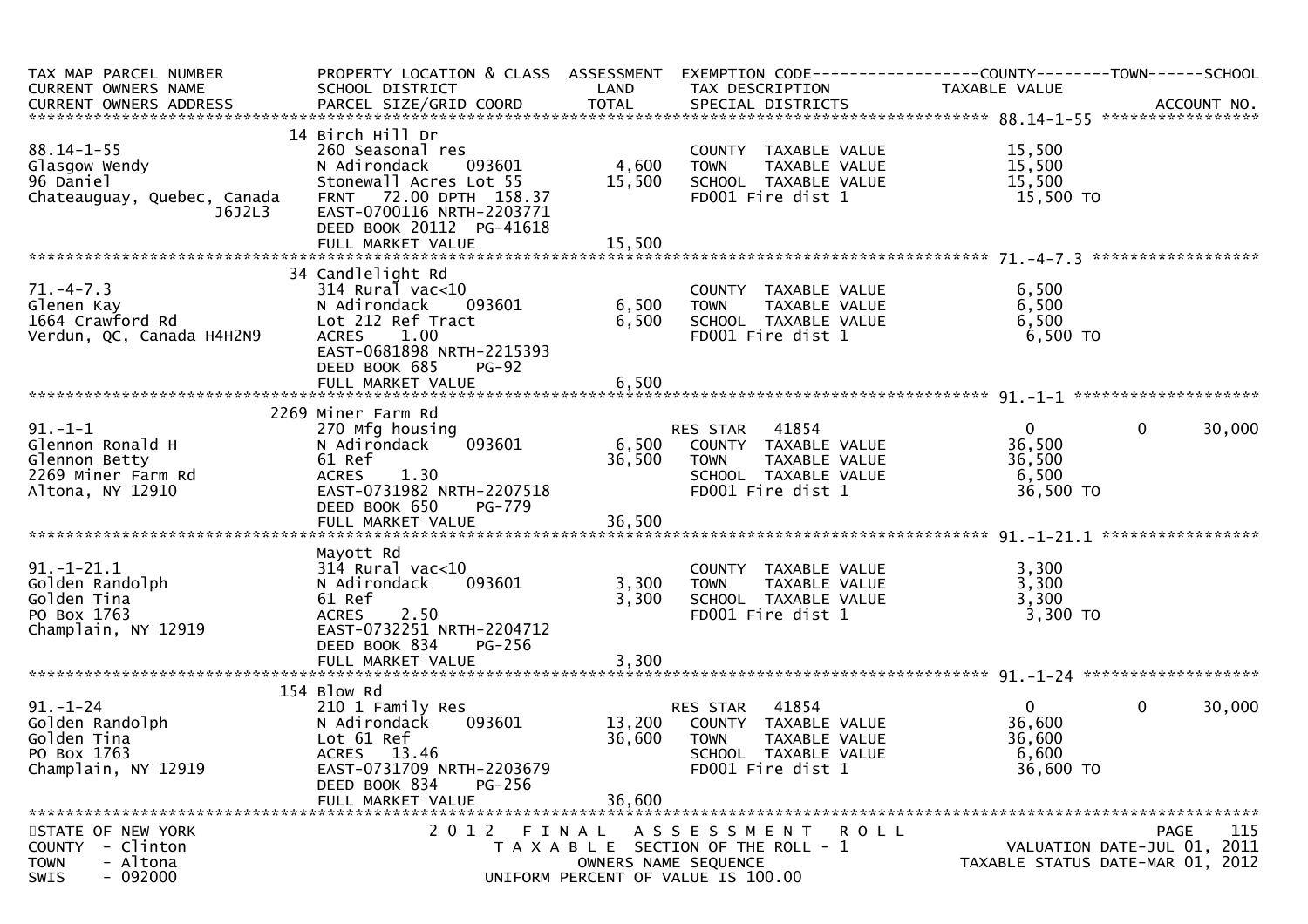| TAX MAP PARCEL NUMBER<br>CURRENT OWNERS NAME                                                                                                                                                                                                        | PROPERTY LOCATION & CLASS ASSESSMENT<br>SCHOOL DISTRICT                                                                                                                                                                                                                                                                                                          | LAND                      | EXEMPTION        CODE------------------COUNTY-------TOWN------SCHOOL<br>TAX DESCRIPTION                                                                                                                                                                                                                                                                      | TAXABLE VALUE                                                                                                                                                      |                                                     |                                                                     |
|-----------------------------------------------------------------------------------------------------------------------------------------------------------------------------------------------------------------------------------------------------|------------------------------------------------------------------------------------------------------------------------------------------------------------------------------------------------------------------------------------------------------------------------------------------------------------------------------------------------------------------|---------------------------|--------------------------------------------------------------------------------------------------------------------------------------------------------------------------------------------------------------------------------------------------------------------------------------------------------------------------------------------------------------|--------------------------------------------------------------------------------------------------------------------------------------------------------------------|-----------------------------------------------------|---------------------------------------------------------------------|
|                                                                                                                                                                                                                                                     |                                                                                                                                                                                                                                                                                                                                                                  |                           |                                                                                                                                                                                                                                                                                                                                                              |                                                                                                                                                                    |                                                     |                                                                     |
| $103. - 1 - 24.2$<br>Goldfarb Steven<br>Goldfarb Patti<br>193 Boulrice Rd<br>Altona, NY 12910                                                                                                                                                       | 193 Bulriss Rd<br>270 Mfg housing<br>093601<br>N Adirondack<br>Lot 160 Ref Tr<br>ACRES 3.60<br>EAST-0696105 NRTH-2197435<br>DEED BOOK 20021 PG-46670                                                                                                                                                                                                             | 50,500                    | 97 PCT OF VALUE USED FOR EXEMPTION PURPOSES<br>WARNONALL 41121<br>8,100 SR STAR<br>41834<br>COUNTY TAXABLE VALUE<br>TAXABLE VALUE<br><b>TOWN</b><br>SCHOOL TAXABLE VALUE<br>FD001 Fire dist 1                                                                                                                                                                | 7,348<br>$\overline{0}$<br>43,152<br>43,152<br>$\overline{0}$<br>50,500 TO                                                                                         | 7,348<br>$\Omega$                                   | $\Omega$<br>50,500                                                  |
|                                                                                                                                                                                                                                                     |                                                                                                                                                                                                                                                                                                                                                                  |                           |                                                                                                                                                                                                                                                                                                                                                              |                                                                                                                                                                    |                                                     |                                                                     |
| $89. - 2 - 20$<br>Gonyea Kayla<br>Gonyea Steven<br>392 Devils Den Rd<br>Altona, NY 12910                                                                                                                                                            | 392 Devils Den Rd<br>210 1 Family Res<br>N Adirondack<br>093601<br>110 Ref<br>FRNT 260.00 DPTH 220.00<br>080<br><b>BANK</b><br>EAST-0711088 NRTH-2204695<br>DEED BOOK 20112 PG-43873<br>FULL MARKET VALUE                                                                                                                                                        | 6,500<br>62,000<br>62,000 | COUNTY TAXABLE VALUE<br>TAXABLE VALUE<br><b>TOWN</b><br>SCHOOL TAXABLE VALUE<br>FD001 Fire dist 1<br>LT001 Altona light 1                                                                                                                                                                                                                                    | 62,000<br>62,000<br>62,000<br>62,000 TO<br>62,000 TO                                                                                                               |                                                     |                                                                     |
|                                                                                                                                                                                                                                                     |                                                                                                                                                                                                                                                                                                                                                                  |                           |                                                                                                                                                                                                                                                                                                                                                              |                                                                                                                                                                    |                                                     |                                                                     |
| $135. - 2 - 6$<br>Gonyo Bonnie<br>Gonyo Robert J<br>308 W Church St<br>West Chazy, NY 12992<br>MAY BE SUBJECT TO PAYMENT<br>UNDER AGDIST LAW TIL 2016<br>$74. - 1 - 32.2$<br>Gonyo Lorraine<br>2954 Miner Farm Rd<br>PO Box 182<br>Altona, NY 12910 | 304/308 West Church St<br>112 Dairy farm<br>Beekmantown Cen 092401<br>147 Duer<br>ACRES 124.10<br>EAST-0741214 NRTH-2183109<br>DEED BOOK 660<br>PG-122<br>FULL MARKET VALUE<br>2954 Miner Farm Rd<br>270 Mfg housing<br>093601<br>N Adirondack<br>11ref<br>FRNT 155.00 DPTH 195.00<br>EAST-0715279 NRTH-2207867<br>DEED BOOK 20041 PG-76628<br>FULL MARKET VALUE | 48,900 RES STAR<br>47,300 | AGRI DISTR 41720<br>41854<br>182,000 483A EX<br>42100<br>COUNTY TAXABLE VALUE<br><b>TOWN</b><br>TAXABLE VALUE<br>SCHOOL TAXABLE VALUE<br>182,000 FD001 Fire dist 1<br>7,500 EX<br>WARCOMALL 41131<br>41801<br>6,000 AGED C&T<br>47,300 SR STAR<br>41834<br>COUNTY TAXABLE VALUE<br><b>TOWN</b><br>TAXABLE VALUE<br>SCHOOL TAXABLE VALUE<br>FD001 Fire dist 1 | 1,787<br>$\Omega$<br>7,500<br>172,713<br>172,713<br>142,713<br>174,500 TO<br>11,825<br>17,738<br>$\overline{0}$<br>17,737<br>17,737<br>$\overline{0}$<br>47,300 TO | 1,787<br>0<br>7,500<br>11,825<br>17,738<br>$\Omega$ | 1,787<br>30,000<br>7,500<br>$\mathbf 0$<br>$\overline{0}$<br>47,300 |
|                                                                                                                                                                                                                                                     |                                                                                                                                                                                                                                                                                                                                                                  |                           |                                                                                                                                                                                                                                                                                                                                                              |                                                                                                                                                                    |                                                     |                                                                     |
| $135. -2 - 18.32$<br>Gonyo Matthew B<br>Gonyo Tara<br>342 Recore Rd<br>West Chazy, NY 12992                                                                                                                                                         | 342 Recore Rd<br>210 1 Family Res<br>Beekmantown Cen 092401<br>Lot 146 Duers<br>survey map 2009/221797<br>1.76 BANK<br>080<br><b>ACRES</b><br>EAST-0739638 NRTH-2179567<br>DEED BOOK 20082 PG-21203<br>FULL MARKET VALUE                                                                                                                                         | 191.200                   | WARCOMALL 41131<br>9,500 WARDISALL 41141<br>191,200 RES STAR<br>41854<br>COUNTY TAXABLE VALUE<br>TAXABLE VALUE<br><b>TOWN</b><br>SCHOOL TAXABLE VALUE<br>FD001 Fire dist 1                                                                                                                                                                                   | 45,000<br>38,240<br>0<br>107,960<br>107,960<br>161,200<br>191,200 TO                                                                                               | 45,000<br>38,240<br>0                               | 0<br>$\overline{0}$<br>30,000                                       |
| STATE OF NEW YORK                                                                                                                                                                                                                                   | 2 0 1 2                                                                                                                                                                                                                                                                                                                                                          | FINAL                     | A S S E S S M E N T<br>ROLL                                                                                                                                                                                                                                                                                                                                  |                                                                                                                                                                    |                                                     | <b>PAGE</b><br>116                                                  |
| COUNTY - Clinton                                                                                                                                                                                                                                    |                                                                                                                                                                                                                                                                                                                                                                  |                           | T A X A B L E SECTION OF THE ROLL - 1                                                                                                                                                                                                                                                                                                                        |                                                                                                                                                                    |                                                     | VALUATION DATE-JUL 01, 2011                                         |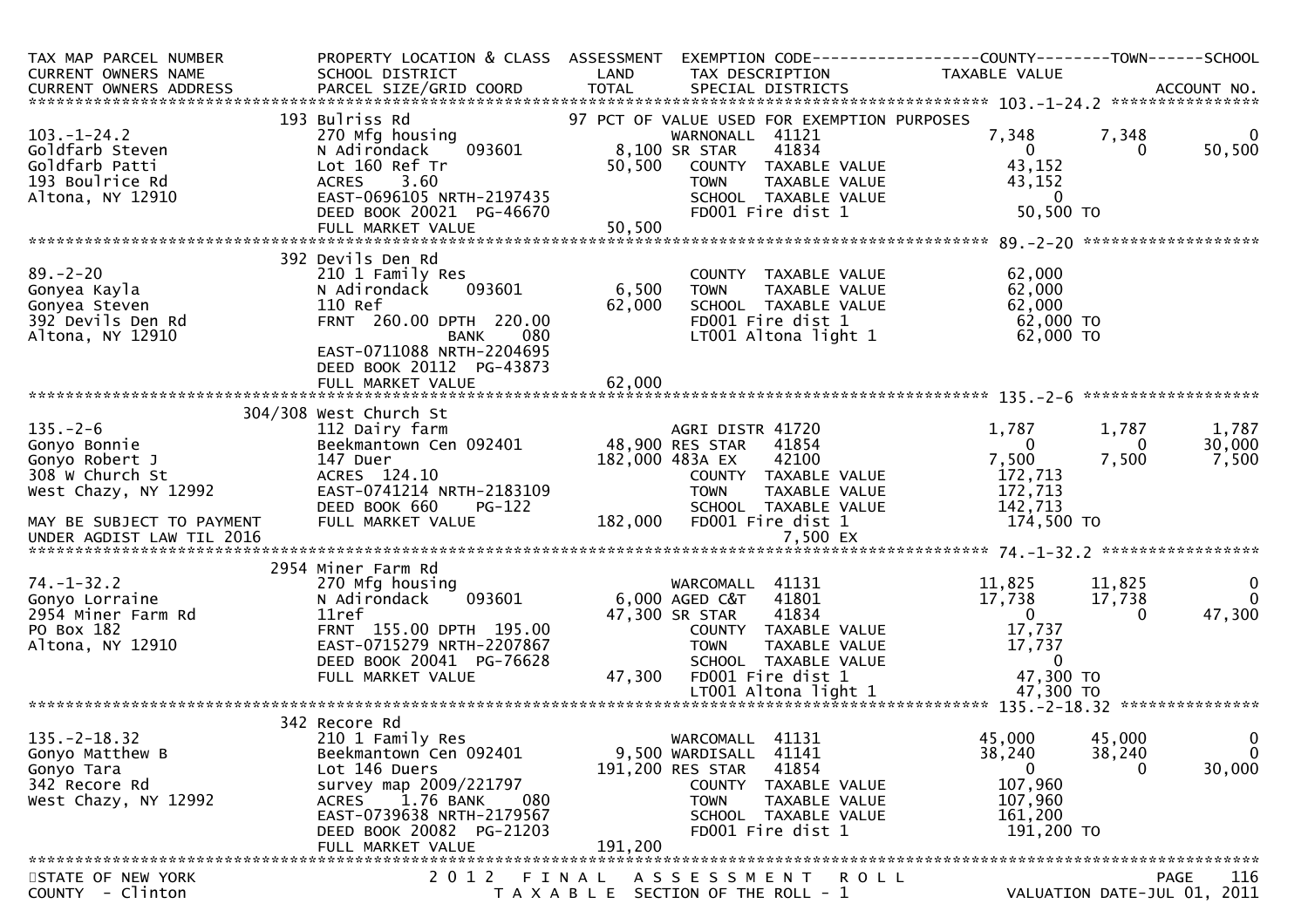## TOWN - Altona OWNERS NAME SEQUENCE TAXABLE STATUS DATE-MAR 01, 2012SWIS - 092000 UNIFORM PERCENT OF VALUE IS 100.00

| TAX MAP PARCEL NUMBER             | PROPERTY LOCATION & CLASS ASSESSMENT EXEMPTION CODE----------------COUNTY-------TOWN------SCHOOL |        |                                           |                      |                                  |                 |                    |
|-----------------------------------|--------------------------------------------------------------------------------------------------|--------|-------------------------------------------|----------------------|----------------------------------|-----------------|--------------------|
| <b>CURRENT OWNERS NAME</b>        | SCHOOL DISTRICT                                                                                  | LAND   | TAX DESCRIPTION                           |                      | <b>TAXABLE VALUE</b>             |                 |                    |
|                                   |                                                                                                  |        |                                           |                      |                                  |                 |                    |
|                                   | 42 Brunell Rd                                                                                    |        |                                           |                      |                                  |                 |                    |
| $89. - 3 - 18$<br>Goodrow Donna   | 210 1 Family Res<br>093601                                                                       |        | <b>VETERANS</b><br>4,600 RES STAR         | 41101<br>41854       | 400<br>$\Omega$                  | 400<br>$\Omega$ | $\Omega$<br>30,000 |
| 42 Brunell Rd                     | N Adirondack<br>110 Pat Ref                                                                      | 39,900 | COUNTY TAXABLE VALUE                      |                      | 39,500                           |                 |                    |
| Altona, NY 12910                  | FRNT 109.00 DPTH 84.00                                                                           |        | <b>TOWN</b>                               | TAXABLE VALUE        | 39,500                           |                 |                    |
|                                   | EAST-0713256 NRTH-2204845                                                                        |        | SCHOOL TAXABLE VALUE                      |                      | 9,900                            |                 |                    |
|                                   | DEED BOOK 550<br><b>PG-152</b>                                                                   |        | FD001 Fire dist 1                         |                      | 39,900 TO                        |                 |                    |
|                                   |                                                                                                  |        |                                           |                      |                                  |                 |                    |
|                                   | 297/299 Devils Den Rd                                                                            |        |                                           |                      |                                  |                 |                    |
| $89. - 1 - 11$                    | 271 Mfg housings                                                                                 |        | RES STAR                                  | 41854                | $\Omega$                         | $\Omega$        | 15,700             |
| Goodrow Dorothy B                 | 093601<br>N Adirondack                                                                           | 5,700  | COUNTY TAXABLE VALUE                      |                      | 15,700                           |                 |                    |
| Goodrow Denise A                  | 132 Ref                                                                                          | 15,700 | <b>TOWN</b>                               | TAXABLE VALUE        | 15,700                           |                 |                    |
| <b>NCCI</b><br>102 Sharon Ave     | FRNT 128.55 DPTH 158.20<br>EAST-0710544 NRTH-2202818                                             |        | SCHOOL TAXABLE VALUE<br>FD001 Fire dist 1 |                      | $\mathbf{0}$<br>15,700 TO        |                 |                    |
| Plattsburgh, NY 12901             | DEED BOOK 650<br>PG-440                                                                          |        | LT001 Altona light 1                      |                      | 15,700 TO                        |                 |                    |
|                                   |                                                                                                  |        |                                           |                      |                                  |                 |                    |
|                                   |                                                                                                  |        |                                           |                      |                                  |                 |                    |
|                                   | 31 Brunell Rd                                                                                    |        |                                           |                      |                                  |                 |                    |
| 89. – 3–16.1<br>Goodrow John      | 210 1 Family Res<br>093601<br>N Adirondack                                                       | 7,000  | <b>RES STAR</b><br>COUNTY TAXABLE VALUE   | 41854                | $\Omega$<br>90,000               | $\Omega$        | 30,000             |
| 31 Brunell Rd                     | 110 Ref                                                                                          | 90,000 | <b>TOWN</b>                               | TAXABLE VALUE        | 90,000                           |                 |                    |
| Altona, NY 12910                  | 6.40<br><b>ACRES</b>                                                                             |        | SCHOOL TAXABLE VALUE                      |                      | 60,000                           |                 |                    |
|                                   | EAST-0713321 NRTH-2204367                                                                        |        | FD001 Fire dist 1                         |                      | 90.000 TO                        |                 |                    |
|                                   | DEED BOOK 20102 PG-30427                                                                         |        | LT001 Altona light 1                      |                      | 90,000 TO                        |                 |                    |
|                                   | FULL MARKET VALUE                                                                                | 90,000 |                                           |                      |                                  |                 |                    |
|                                   | 17 Brunell Rd                                                                                    |        |                                           |                      |                                  |                 |                    |
| $89. - 3 - 17.2$                  | $314$ Rural vac< $10$                                                                            |        |                                           | COUNTY TAXABLE VALUE | 6,700                            |                 |                    |
| Goodrow John Ernest               | 093601<br>N Adirondack                                                                           | 6,700  | <b>TOWN</b>                               | TAXABLE VALUE        | 6,700                            |                 |                    |
| 31 Brunell Rd                     | Lot 110 Duer                                                                                     | 6,700  | SCHOOL TAXABLE VALUE                      |                      | 6,700                            |                 |                    |
| Altona, NY 12910                  | <b>ACRES</b><br>2.70<br>EAST-0713736 NRTH-2204143                                                |        | FD001 Fire dist 1<br>LT001 Altona light 1 |                      | 6,700 TO<br>6,700 TO             |                 |                    |
|                                   | DEED BOOK 761<br>PG-104                                                                          |        |                                           |                      |                                  |                 |                    |
|                                   |                                                                                                  |        |                                           |                      |                                  |                 |                    |
|                                   |                                                                                                  |        |                                           |                      |                                  |                 |                    |
|                                   | 488 Devils Den Rd                                                                                |        |                                           |                      | $\overline{0}$                   | $\Omega$        |                    |
| $89.1 - 3 - 1$<br>Goodwin Randi M | 210 1 Family Res<br>093601<br>N Adirondack                                                       | 6,600  | RES STAR<br>COUNTY TAXABLE VALUE          | 41854                | 68,300                           |                 | 30,000             |
| Goodwin Joel T                    | 110 Ref                                                                                          | 68,300 | <b>TOWN</b>                               | TAXABLE VALUE        | 68,300                           |                 |                    |
| 488 Devils Den Rd                 | 1.10<br><b>ACRES</b>                                                                             |        | SCHOOL TAXABLE VALUE                      |                      | 38,300                           |                 |                    |
| Altona, NY 12910                  | EAST-0711185 NRTH-2207155                                                                        |        | FD001 Fire dist 1                         |                      | 68,300 TO                        |                 |                    |
|                                   | DEED BOOK 20021 PG-48723                                                                         |        | LT001 Altona light 1                      |                      | 68,300 TO                        |                 |                    |
|                                   | FULL MARKET VALUE                                                                                | 68,300 |                                           |                      |                                  |                 |                    |
| STATE OF NEW YORK                 | 2012 FINAL ASSESSMENT                                                                            |        |                                           | <b>ROLL</b>          |                                  |                 | 117<br><b>PAGE</b> |
| COUNTY - Clinton                  |                                                                                                  |        | T A X A B L E SECTION OF THE ROLL - 1     |                      | VALUATION DATE-JUL 01, 2011      |                 |                    |
| <b>TOWN</b><br>- Altona           |                                                                                                  |        | OWNERS NAME SEQUENCE                      |                      | TAXABLE STATUS DATE-MAR 01, 2012 |                 |                    |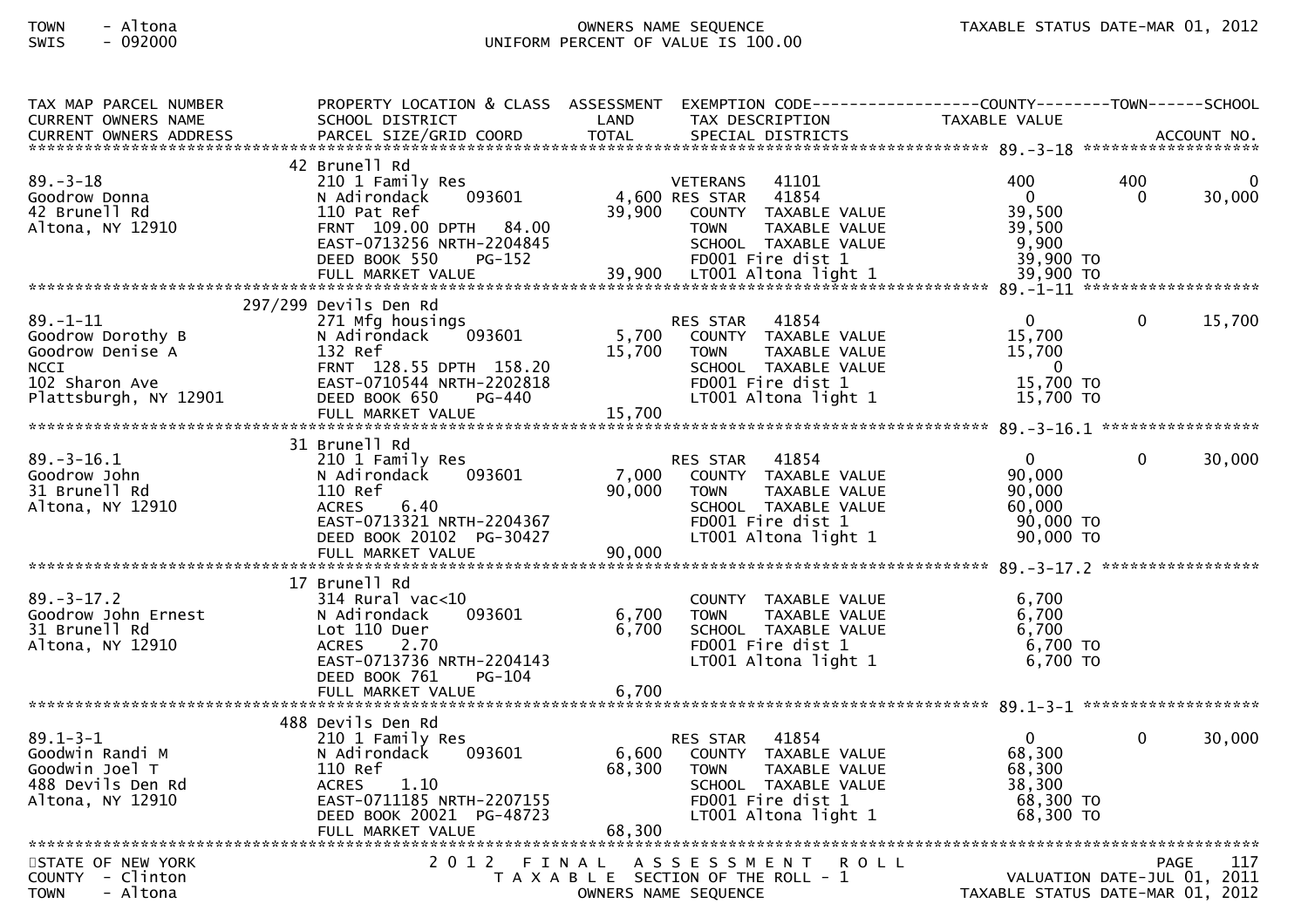| TAX MAP PARCEL NUMBER                  | PROPERTY LOCATION & CLASS ASSESSMENT          |                      |                                           | EXEMPTION CODE-----------------COUNTY-------TOWN------SCHOOL |
|----------------------------------------|-----------------------------------------------|----------------------|-------------------------------------------|--------------------------------------------------------------|
| CURRENT OWNERS NAME                    | SCHOOL DISTRICT                               | LAND                 | TAX DESCRIPTION                           | TAXABLE VALUE                                                |
|                                        |                                               |                      |                                           |                                                              |
|                                        | Barnaby Rd                                    |                      |                                           |                                                              |
| $121. - 1 - 7$                         | 321 Abandoned ag                              |                      | COUNTY TAXABLE VALUE                      | 12,400                                                       |
| Gordon Forest                          | Beekmantown Cen 092401                        | 12,400               | <b>TOWN</b><br>TAXABLE VALUE              | 12,400                                                       |
| Attn: Samuel J Gordon                  | 140 Duer                                      | 12,400               | SCHOOL TAXABLE VALUE                      | 12,400                                                       |
| 319 Duprey Rd                          | ACRES 10.90                                   |                      | FD001 Fire dist 1                         | 12,400 TO                                                    |
| Chazy, NY 12921                        | EAST-0736462 NRTH-2189180                     |                      |                                           |                                                              |
|                                        | DEED BOOK 325<br>PG-443                       |                      |                                           |                                                              |
|                                        |                                               |                      |                                           |                                                              |
|                                        |                                               |                      |                                           |                                                              |
|                                        | Rand Hill Rd                                  |                      |                                           |                                                              |
| $132. - 1 - 1$                         | 910 Priv forest                               |                      | COUNTY TAXABLE VALUE                      | 98,200                                                       |
| Gordon Fredda                          | 093601<br>N Adirondack                        | 98,200               | <b>TOWN</b><br>TAXABLE VALUE              | 98,200                                                       |
| Special Household No 2<br>404 Crown St | 12-13 Duer                                    | 98,200               | SCHOOL TAXABLE VALUE<br>FD001 Fire dist 1 | 98,200<br>98,200 TO                                          |
| Brooklyn, NY 11225                     | Prior Deed Bk 690 Pg 123<br>ACRES 588.20      |                      |                                           |                                                              |
|                                        | EAST-0698370 NRTH-2186830                     |                      |                                           |                                                              |
|                                        | DEED BOOK 704<br>$PG-263$                     |                      |                                           |                                                              |
|                                        |                                               |                      |                                           |                                                              |
|                                        |                                               |                      |                                           |                                                              |
|                                        | Plank Rd                                      |                      |                                           |                                                              |
| $102 - 1 - 1$                          | 910 Priv forest                               |                      | COUNTY TAXABLE VALUE                      | 57,000                                                       |
| Gordon Michelle                        | 093601<br>N Adirondack                        | 57,000               | TAXABLE VALUE<br><b>TOWN</b>              | 57,000                                                       |
| Gordon Deb                             | 188 Ref                                       | 57,000               | SCHOOL TAXABLE VALUE                      | 57,000                                                       |
| Special Household 2                    | ACRES 340.00                                  |                      | FD001 Fire dist 1                         | 57,000 TO                                                    |
| 404 Crown St                           | EAST-0686170 NRTH-2198569                     |                      |                                           |                                                              |
| Brooklyn, NY 11225                     | DEED BOOK 692<br>$PG-143$                     |                      |                                           |                                                              |
|                                        | FULL MARKET VALUE                             | 57,000               |                                           |                                                              |
|                                        |                                               |                      |                                           |                                                              |
| $102 - 1 - 14$                         | Alder Bend Rd<br>910 Priv forest              |                      | COUNTY TAXABLE VALUE                      | 45,800                                                       |
| Gordon Michelle                        | 093601<br>N Adirondack                        | 45,800               | TAXABLE VALUE<br><b>TOWN</b>              | 45,800                                                       |
| Gordon Deb                             | 189 Ref 1935                                  | 45,800               | SCHOOL TAXABLE VALUE                      | 45,800                                                       |
| Special Household No 2                 | ACRES 205.30                                  |                      | FD001 Fire dist 1                         | 45,800 TO                                                    |
| 404 Crown St                           | EAST-0685287 NRTH-2195196                     |                      |                                           |                                                              |
| Brooklyn, NY 11225                     | DEED BOOK 692<br>$PG-143$                     |                      |                                           |                                                              |
|                                        |                                               |                      |                                           |                                                              |
|                                        |                                               |                      |                                           |                                                              |
|                                        | Purdy Rd                                      |                      |                                           |                                                              |
| $133. - 1 - 11$                        | 910 Priv forest                               |                      | COUNTY TAXABLE VALUE                      | 32,400                                                       |
| Gordon Samuel                          | 093601<br>N Adirondack                        | 32,400               | <b>TOWN</b><br>TAXABLE VALUE              | 32,400                                                       |
| 319 Duprey Rd                          | 75 Duer                                       | 32,400               | SCHOOL TAXABLE VALUE                      | 32,400                                                       |
| Chazy, NY 12921                        | ACRES 130.00                                  |                      | FD001 Fire dist 1                         | 32,400 TO                                                    |
|                                        | EAST-0716436 NRTH-2182042                     |                      |                                           |                                                              |
|                                        | DEED BOOK 99001 PG-11697<br>FULL MARKET VALUE | 32,400               |                                           |                                                              |
|                                        |                                               |                      |                                           |                                                              |
| STATE OF NEW YORK                      |                                               |                      | 2012 FINAL ASSESSMENT ROLL                | 118<br><b>PAGE</b>                                           |
| <b>COUNTY</b><br>- Clinton             |                                               |                      | T A X A B L E SECTION OF THE ROLL - 1     | VALUATION DATE-JUL 01, 2011                                  |
| - Altona<br><b>TOWN</b>                |                                               | OWNERS NAME SEQUENCE |                                           | TAXABLE STATUS DATE-MAR 01, 2012                             |
|                                        |                                               |                      |                                           |                                                              |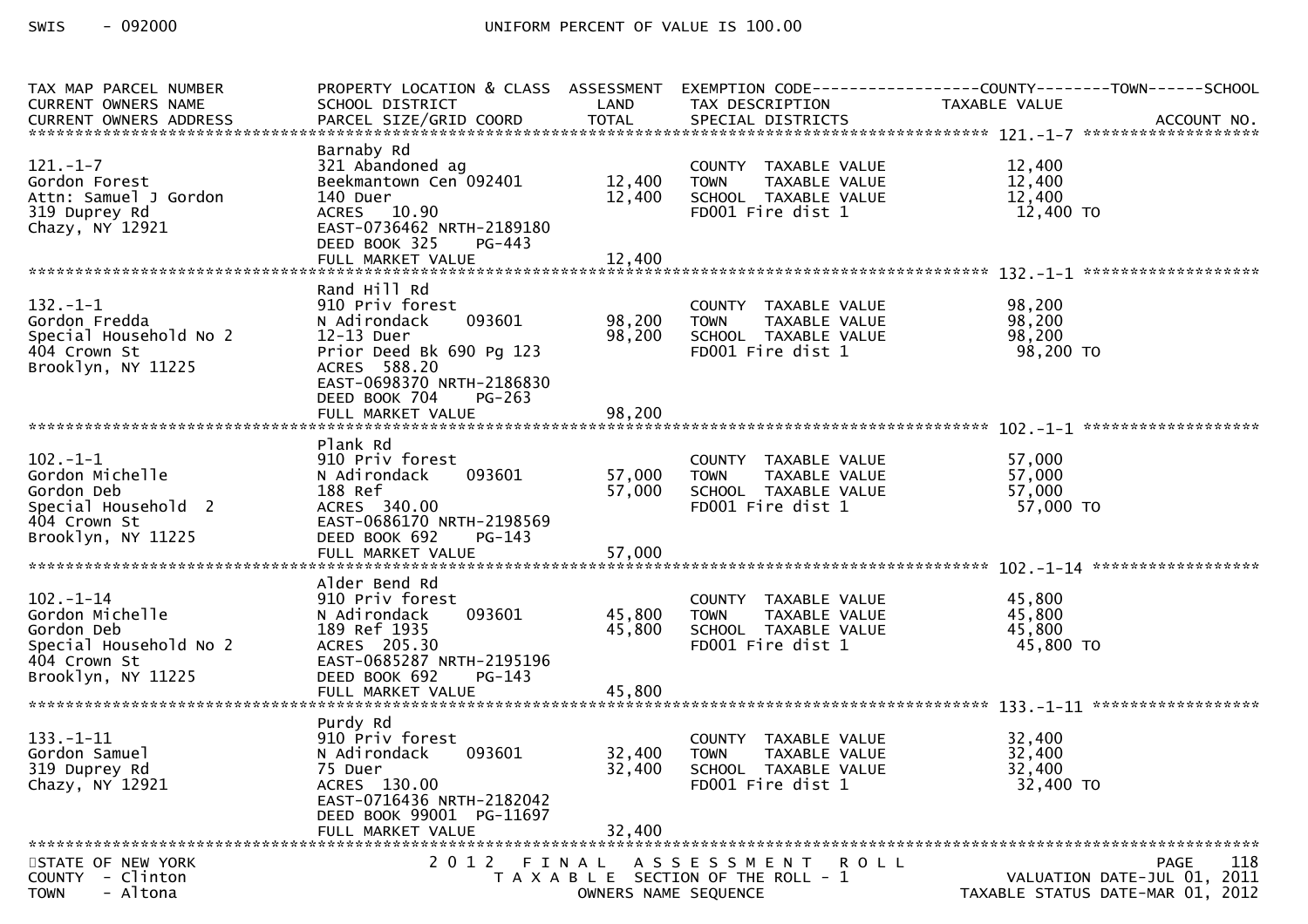| TAX MAP PARCEL NUMBER<br>CURRENT OWNERS NAME                                                                         | SCHOOL DISTRICT<br><b>Example 18 The LAND</b>                                                                                                                                                 |                      | TAX DESCRIPTION                                                                                                                   | PROPERTY LOCATION & CLASS ASSESSMENT EXEMPTION CODE----------------COUNTY-------TOWN------SCHOOL<br>TAXABLE VALUE |
|----------------------------------------------------------------------------------------------------------------------|-----------------------------------------------------------------------------------------------------------------------------------------------------------------------------------------------|----------------------|-----------------------------------------------------------------------------------------------------------------------------------|-------------------------------------------------------------------------------------------------------------------|
|                                                                                                                      |                                                                                                                                                                                               |                      |                                                                                                                                   |                                                                                                                   |
| $88.14 - 2 - 25$<br>Gormley Donald<br>White Kathryn<br>5145 Hubert<br>سير السواد<br>Guertin Quebec, Canada<br>J3Y2J3 | 34 Pinewood Dr<br>270 Mfg housing<br>N Adirondack 093601<br>Sub Bk 10 Pg 123 Lot 25<br>FRNT 110.00 DPTH 105.90<br>EAST-0698793 NRTH-2204654<br>DEED BOOK 20092 PG-26822                       | 4,100 TOWN<br>15,000 | COUNTY TAXABLE VALUE<br>TAXABLE VALUE<br>SCHOOL TAXABLE VALUE<br>FD001 Fire dist 1                                                | 15,000<br>15,000<br>15,000<br>15,000 TO                                                                           |
|                                                                                                                      |                                                                                                                                                                                               |                      |                                                                                                                                   |                                                                                                                   |
| $146. - 1 - 8.2$<br>Goslin David S<br>407 Beartown Rd<br>West Chazy, NY 12992                                        | Plank Rd<br>321 Abandoned ag<br>093601<br>N Adirondack<br>Lot 49 S.g.<br>ACRES 25.60<br>EAST-0684345 NRTH-2166641<br>DEED BOOK 20041 PG-72748                                                 | 9,000                | COUNTY TAXABLE VALUE<br>COUNTY TAXABLE VALUE<br>TOWN   TAXABLE VALUE<br>SCHOOL  TAXABLE VALUE<br>FDOO1 Fire dist 1<br>9,000 TOWN  | 9,000<br>9,000<br>9,000<br>9,000 TO                                                                               |
|                                                                                                                      | FULL MARKET VALUE                                                                                                                                                                             | 9,000                |                                                                                                                                   |                                                                                                                   |
| $104. - 1 - 12$<br>Goslin James<br>8 St Louis Dr<br>Morrisonville, NY 12962-3720                                     | Rock Rd<br>910 Priv forest<br>093601<br>N Adirondack<br>98 Duer<br>ACRES 35.30<br>EAST-0717068 NRTH-2194530<br>DEED BOOK 687<br>PG-185                                                        | 6,700                | COUNTY TAXABLE VALUE<br>TAXABLE VALUE<br>6,700 TOWN<br>SCHOOL TAXABLE VALUE<br>FD001 Fire dist 1                                  | 6,700<br>6,700<br>6,700<br>6,700 TO                                                                               |
|                                                                                                                      |                                                                                                                                                                                               |                      |                                                                                                                                   |                                                                                                                   |
| $88.14 - 2 - 44$<br>Grainger Brian<br>Walls Brenda<br>725 Antle St<br>Greenfield Park, QuebCanada<br>J4V3G6          | 127 Pinewood Dr<br>311 Res vac land<br>N Adirondack 093601<br>Sub Bk 10 Pg 123 Lot 44<br>FRNT 60.00 DPTH 164.00<br>EAST-0699301 NRTH-2204365<br>DEED BOOK 20112 PG-43370<br>FULL MARKET VALUE | 4,000<br>4,000       | COUNTE TAXABLE VALUE<br>4,000 TOWN TAXABLE VALUE<br>4,000 SCHOOL TAXABLE WALLE<br>SCHOOL TAXABLE VALUE<br>FD001 Fire dist 1       | 4,000<br>4,000<br>4,000<br>4,000 TO                                                                               |
|                                                                                                                      | 101 Pinewood Dr                                                                                                                                                                               |                      |                                                                                                                                   |                                                                                                                   |
| $88.14 - 2 - 57$<br>Grainger Robert<br>Grainger Joyce<br>556 Queen St<br>Greenfield Parc, QuebCanada<br>J4V1RS       | 311 Res vac land<br>093601<br>N Adirondack<br>Sub Bk 10 Pg 123 Lot 57<br>FRNT 70.00 DPTH 151.84<br>EAST-0698822 NRTH-2205037<br>DEED BOOK 20102 PG-37128<br>FULL MARKET VALUE                 | 3,900<br>3,900       | COUNTY TAXABLE VALUE<br>3,900 TOWN<br>TAXABLE VALUE<br>SCHOOL TAXABLE VALUE<br>FD001 Fire dist 1                                  | 3,900<br>3,900<br>3,900<br>3,900 TO                                                                               |
|                                                                                                                      |                                                                                                                                                                                               |                      |                                                                                                                                   |                                                                                                                   |
| STATE OF NEW YORK<br>COUNTY - Clinton<br><b>TOWN</b><br>- Altona<br>$-092000$<br>SWIS                                |                                                                                                                                                                                               |                      | 2012 FINAL ASSESSMENT ROLL<br>T A X A B L E SECTION OF THE ROLL - 1<br>OWNERS NAME SEQUENCE<br>UNIFORM PERCENT OF VALUE IS 100.00 | 119<br><b>PAGE</b><br>VALUATION DATE-JUL 01, 2011<br>TAXABLE STATUS DATE-MAR 01, 2012                             |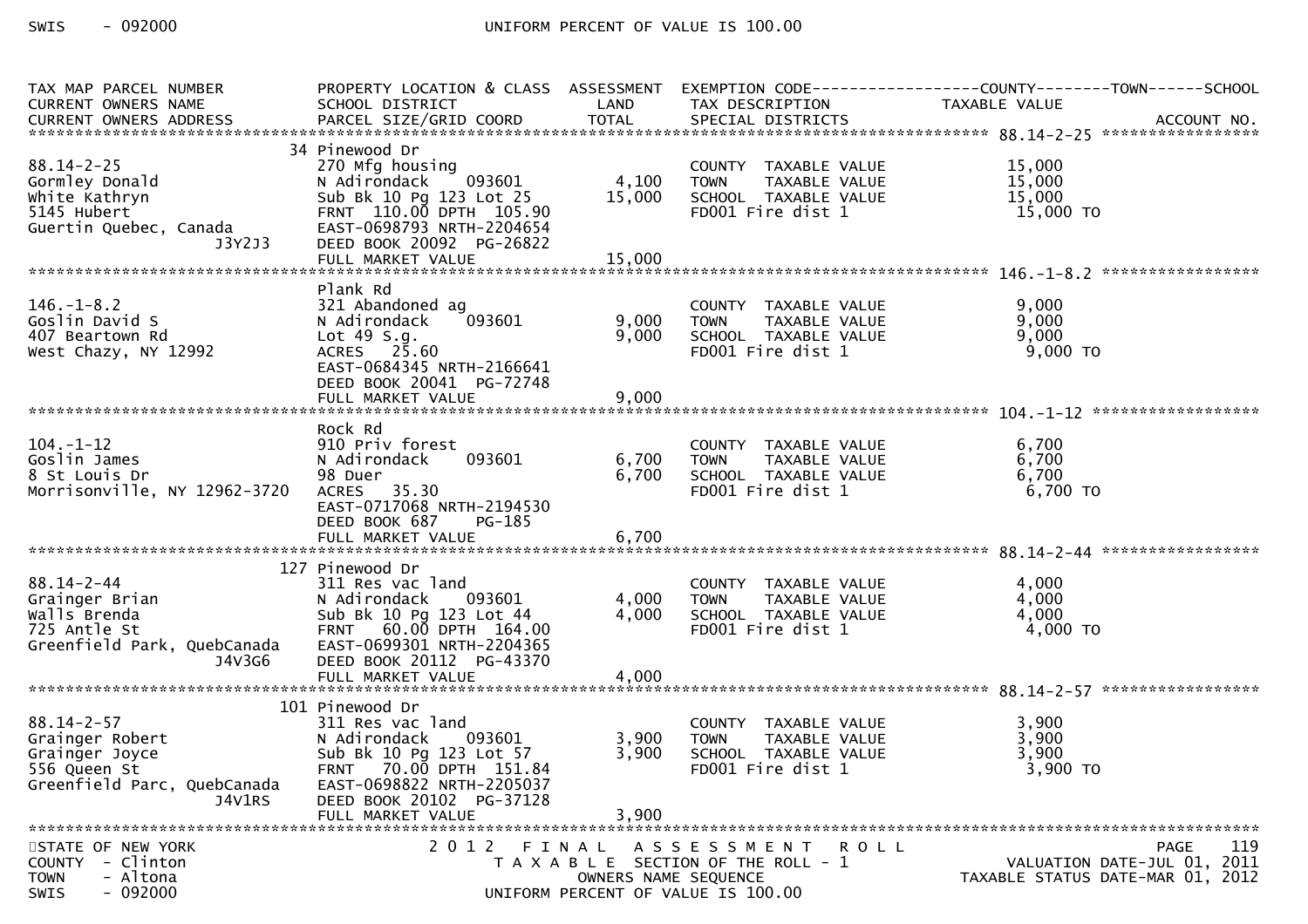| TAX MAP PARCEL NUMBER<br>CURRENT OWNERS NAME                                                       | PROPERTY LOCATION & CLASS ASSESSMENT EXEMPTION CODE----------------COUNTY-------TOWN------SCHOOL<br>SCHOOL DISTRICT                                                    | LAND                      | TAX DESCRIPTION                                                                                                                               | TAXABLE VALUE                                                                  |                                                                 |
|----------------------------------------------------------------------------------------------------|------------------------------------------------------------------------------------------------------------------------------------------------------------------------|---------------------------|-----------------------------------------------------------------------------------------------------------------------------------------------|--------------------------------------------------------------------------------|-----------------------------------------------------------------|
|                                                                                                    |                                                                                                                                                                        |                           |                                                                                                                                               |                                                                                |                                                                 |
| $86. - 2 - 12$<br>Grant Roysworth D<br>Grant Naomi<br>201 Eastern Pkwy Apt 4<br>Brooklyn, NY 11238 | Plank Rd<br>321 Abandoned ag<br>093601<br>N Adirondack<br>Bm<br>ACRES 79.20<br>EAST-0678639 NRTH-2202875<br>DEED BOOK 643<br><b>PG-997</b>                             | 27,100<br>27,100          | COUNTY TAXABLE VALUE<br>TAXABLE VALUE<br><b>TOWN</b><br>SCHOOL TAXABLE VALUE<br>FD001 Fire dist 1                                             | 27,100<br>27,100<br>27,100<br>27,100 TO                                        |                                                                 |
|                                                                                                    |                                                                                                                                                                        |                           |                                                                                                                                               |                                                                                |                                                                 |
|                                                                                                    | 2679 Miner Farm Rd                                                                                                                                                     |                           |                                                                                                                                               |                                                                                |                                                                 |
| $90. -1 - 3.22$<br>Graves Lori<br>2679 Miner Farm Rd<br>Altona, NY 12910                           | 210 1 Family Res<br>N Adirondack 093601<br>Lot 85 Ref Tract Patent<br>1.00 BANK<br><b>ACRES</b><br>- 080<br>EAST-0721949 NRTH-2207693<br>DEED BOOK 20031 PG-57559      | 85,000                    | RES STAR 41854<br>TAXABLE VALUE<br><b>TOWN</b><br>SCHOOL TAXABLE VALUE<br>FD001 Fire dist 1                                                   | $\mathbf{0}$<br>85,000<br>85,000<br>55,000<br>85,000 TO                        | $\mathbf{0}$<br>30,000                                          |
|                                                                                                    |                                                                                                                                                                        |                           |                                                                                                                                               |                                                                                |                                                                 |
|                                                                                                    |                                                                                                                                                                        |                           |                                                                                                                                               |                                                                                |                                                                 |
| $76. - 3 - 9$<br>Graves Mark S<br>Graves Jane M<br>2100 Miner Farm Rd<br>Altona, NY 12910          | 2100 Miner Farm Rd<br>210 1 Family Res<br>Northeastern Cl 092801<br>50 Ref<br>FRNT 170.00 DPTH 129.00<br>080<br>BANK                                                   | 41,000                    | RES STAR 41854<br>5,300 COUNTY TAXABLE VALUE<br><b>TOWN</b><br>TAXABLE VALUE<br>SCHOOL TAXABLE VALUE<br>FD001 Fire dist 1                     | $\mathbf{0}$<br>41,000<br>41,000<br>11,000<br>41,000 TO                        | $\mathbf 0$<br>30,000                                           |
|                                                                                                    | EAST-0735684 NRTH-2208591<br>DEED BOOK 971<br>PG-163                                                                                                                   |                           |                                                                                                                                               |                                                                                |                                                                 |
|                                                                                                    | 85 Woods Falls Rd                                                                                                                                                      |                           |                                                                                                                                               |                                                                                |                                                                 |
| $74. - 1 - 43$<br>Graves Ralph<br>Graves Pauline<br>85 Woods Falls Rd<br>Altona, NY 12910          | 270 Mfg housing<br>093601<br>N Adirondack<br>130 Ref<br>FRNT 200.00 DPTH 200.00<br>EAST-0710711 NRTH-2211916<br>DEED BOOK 562<br>PG-1065<br>FULL MARKET VALUE          | 6,500<br>52,000<br>52,000 | 41834<br>SR STAR<br>COUNTY TAXABLE VALUE<br><b>TOWN</b><br>TAXABLE VALUE<br>SCHOOL TAXABLE VALUE<br>FD001 Fire dist 1<br>LT001 Altona light 1 | $\overline{0}$<br>52,000<br>52,000<br>$\overline{0}$<br>52,000 TO<br>52,000 TO | 52,000<br>$\mathbf{0}$                                          |
|                                                                                                    |                                                                                                                                                                        |                           |                                                                                                                                               |                                                                                |                                                                 |
| $90. -1 - 3.21$<br>Graves Ralph Jr<br>Graves Sharron<br>2665 Miner Farm Rd<br>Altona, NY 12910     | 2665 Miner Farm Rd<br>240 Rural res<br>093601<br>N Adirondack<br>85 Ref<br>ACRES 104.10<br>EAST-0722421 NRTH-2205144<br>DEED BOOK 898<br>$PG-233$<br>FULL MARKET VALUE | 135,000<br>135,000        | <b>RES STAR 41854</b><br>31,800 COUNTY TAXABLE VALUE<br><b>TOWN</b><br>TAXABLE VALUE<br>SCHOOL TAXABLE VALUE<br>FD001 Fire dist 1             | $\overline{0}$<br>135,000<br>135,000<br>105,000<br>135,000 TO                  | $\mathbf{0}$<br>30,000                                          |
| STATE OF NEW YORK                                                                                  | 2012 FINAL                                                                                                                                                             |                           | A S S E S S M E N T R O L L                                                                                                                   |                                                                                | 120<br><b>PAGE</b>                                              |
| COUNTY<br>- Clinton<br>- Altona<br><b>TOWN</b><br>$-092000$<br>SWIS                                |                                                                                                                                                                        |                           | T A X A B L E SECTION OF THE ROLL - 1<br>OWNERS NAME SEQUENCE<br>UNIFORM PERCENT OF VALUE IS 100.00                                           |                                                                                | VALUATION DATE-JUL 01, 2011<br>TAXABLE STATUS DATE-MAR 01, 2012 |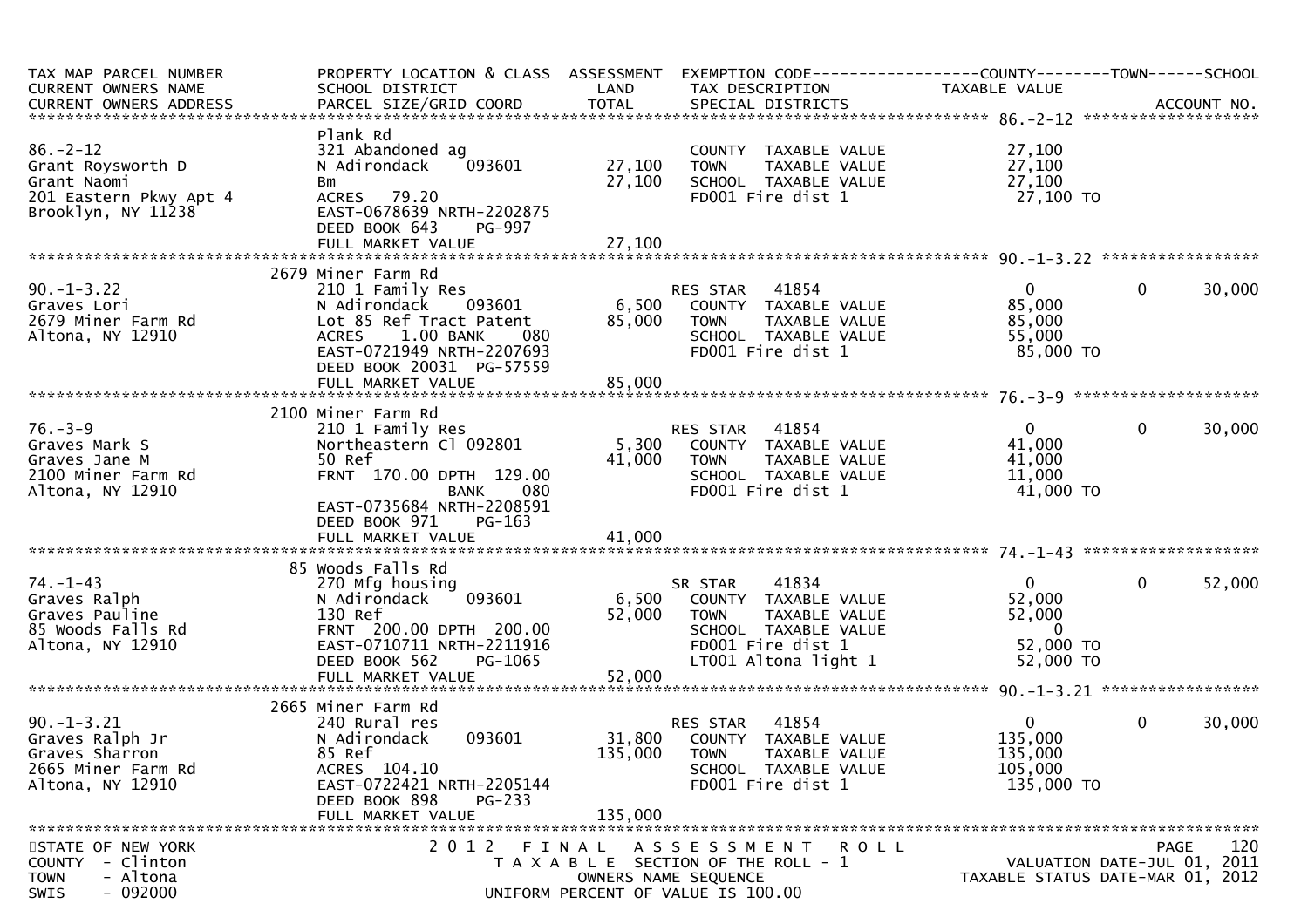| TAX MAP PARCEL NUMBER<br>CURRENT OWNERS NAME                                                            | PROPERTY LOCATION & CLASS ASSESSMENT EXEMPTION CODE----------------COUNTY-------TOWN------SCHOOL<br>SCHOOL DISTRICT                                                      | LAND                       | TAX DESCRIPTION                                                                                                              | TAXABLE VALUE                                             |                                                                 |
|---------------------------------------------------------------------------------------------------------|--------------------------------------------------------------------------------------------------------------------------------------------------------------------------|----------------------------|------------------------------------------------------------------------------------------------------------------------------|-----------------------------------------------------------|-----------------------------------------------------------------|
|                                                                                                         |                                                                                                                                                                          |                            |                                                                                                                              |                                                           |                                                                 |
| $89.1 - 2 - 1$<br>Graves Ralph Sr<br>Graves Pauline<br>85 Woods Falls Rd<br>Altona, NY 12910            | 574/578 Devils Den Rd<br>210 1 Family Res<br>093601<br>N Adirondack<br>111 Ref<br>FRNT 200.00 DPTH 150.00<br>EAST-0710991 NRTH-2209320<br>DEED BOOK 801<br><b>PG-105</b> | 5,900<br>27,600            | COUNTY TAXABLE VALUE<br><b>TOWN</b><br>TAXABLE VALUE<br>SCHOOL TAXABLE VALUE<br>FD001 Fire dist 1<br>LT001 Altona light 1    | 27,600<br>27,600<br>27,600<br>27,600 TO<br>27,600 TO      |                                                                 |
|                                                                                                         |                                                                                                                                                                          |                            |                                                                                                                              |                                                           |                                                                 |
| $74. - 1 - 17$<br>Graves Tammy<br>224 Joe Wood Rd<br>Altona, NY 12910                                   | 224 Joe Wood Rd<br>210 1 Family Res<br>093601<br>N Adirondack<br>Lot 104<br>FRNT 100.00 DPTH 175.00<br>BANK 122<br>EAST-0716527 NRTH-2212367<br>DEED BOOK 1019<br>PG-102 | 42,000                     | RES STAR<br>41854<br>5,800 COUNTY TAXABLE VALUE<br>TAXABLE VALUE<br><b>TOWN</b><br>SCHOOL TAXABLE VALUE<br>FD001 Fire dist 1 | $\mathbf{0}$<br>42,000<br>42,000<br>12,000<br>42,000 TO   | 30,000<br>0                                                     |
|                                                                                                         | FULL MARKET VALUE                                                                                                                                                        | 42,000                     |                                                                                                                              |                                                           |                                                                 |
|                                                                                                         |                                                                                                                                                                          |                            |                                                                                                                              |                                                           |                                                                 |
|                                                                                                         | 2089 Miner Farm Rd                                                                                                                                                       |                            |                                                                                                                              |                                                           |                                                                 |
| $91. -1 - 7.211$<br>Grayson Erika<br>2089 Miner Farm Rd<br>Altona, NY 12910                             | 240 Rural res<br>Northeastern Cl 092801<br>Lot 50 Ref Tr<br>Survey Map 20082/17996<br>ACRES 14.00<br>EAST-0736121 NRTH-2208413<br>DEED BOOK 20102 PG-37274               | 80,900                     | RES STAR 41854<br>15,100 COUNTY TAXABLE VALUE<br><b>TOWN</b><br>TAXABLE VALUE<br>SCHOOL TAXABLE VALUE<br>FD001 Fire dist 1   | $\overline{0}$<br>80,900<br>80,900<br>50,900<br>80,900 TO | $\mathbf{0}$<br>30,000                                          |
|                                                                                                         | FULL MARKET VALUE                                                                                                                                                        | 80,900                     |                                                                                                                              |                                                           |                                                                 |
| $132. - 1 - 11$<br>Green Patricia A<br>PO Box 177<br>Mooers Forks, NY 12959-0177                        | Rand Hill Rd<br>910 Priv forest<br>N Adirondack<br>093601<br>38 Duer<br>ACRES 84.00<br>EAST-0705751 NRTH-2179474<br>DEED BOOK 765<br>$PG-121$                            | 27,000<br>27,000           | COUNTY TAXABLE VALUE<br>TAXABLE VALUE<br><b>TOWN</b><br>SCHOOL TAXABLE VALUE<br>FD001 Fire dist 1                            | 27,000<br>27,000<br>27,000<br>27,000 TO                   |                                                                 |
|                                                                                                         |                                                                                                                                                                          |                            |                                                                                                                              |                                                           |                                                                 |
| $74. - 1 - 19$<br>Greenpoint Assets Ltd<br>On Hing Bldg 1 On Hing TerFl<br>Central Hong Kong, Hong Kong | Matott Rd<br>321 Abandoned ag<br>N Adirondack<br>093601<br>105 Ref<br>ACRES 17.30<br>EAST-0718688 NRTH-2211874<br>DEED BOOK 20082 PG-19854<br>FULL MARKET VALUE          | 14,400<br>14,400<br>14,400 | COUNTY TAXABLE VALUE<br><b>TOWN</b><br>TAXABLE VALUE<br>SCHOOL TAXABLE VALUE<br>FD001 Fire dist 1                            | 14,400<br>14,400<br>14,400<br>14,400 TO                   |                                                                 |
| STATE OF NEW YORK                                                                                       | 2 0 1 2                                                                                                                                                                  |                            | FINAL ASSESSMENT<br><b>ROLL</b>                                                                                              |                                                           | 121<br><b>PAGE</b>                                              |
| - Clinton<br><b>COUNTY</b><br>- Altona<br><b>TOWN</b>                                                   |                                                                                                                                                                          |                            | T A X A B L E SECTION OF THE ROLL - 1<br>OWNERS NAME SEQUENCE                                                                |                                                           | VALUATION DATE-JUL 01, 2011<br>TAXABLE STATUS DATE-MAR 01, 2012 |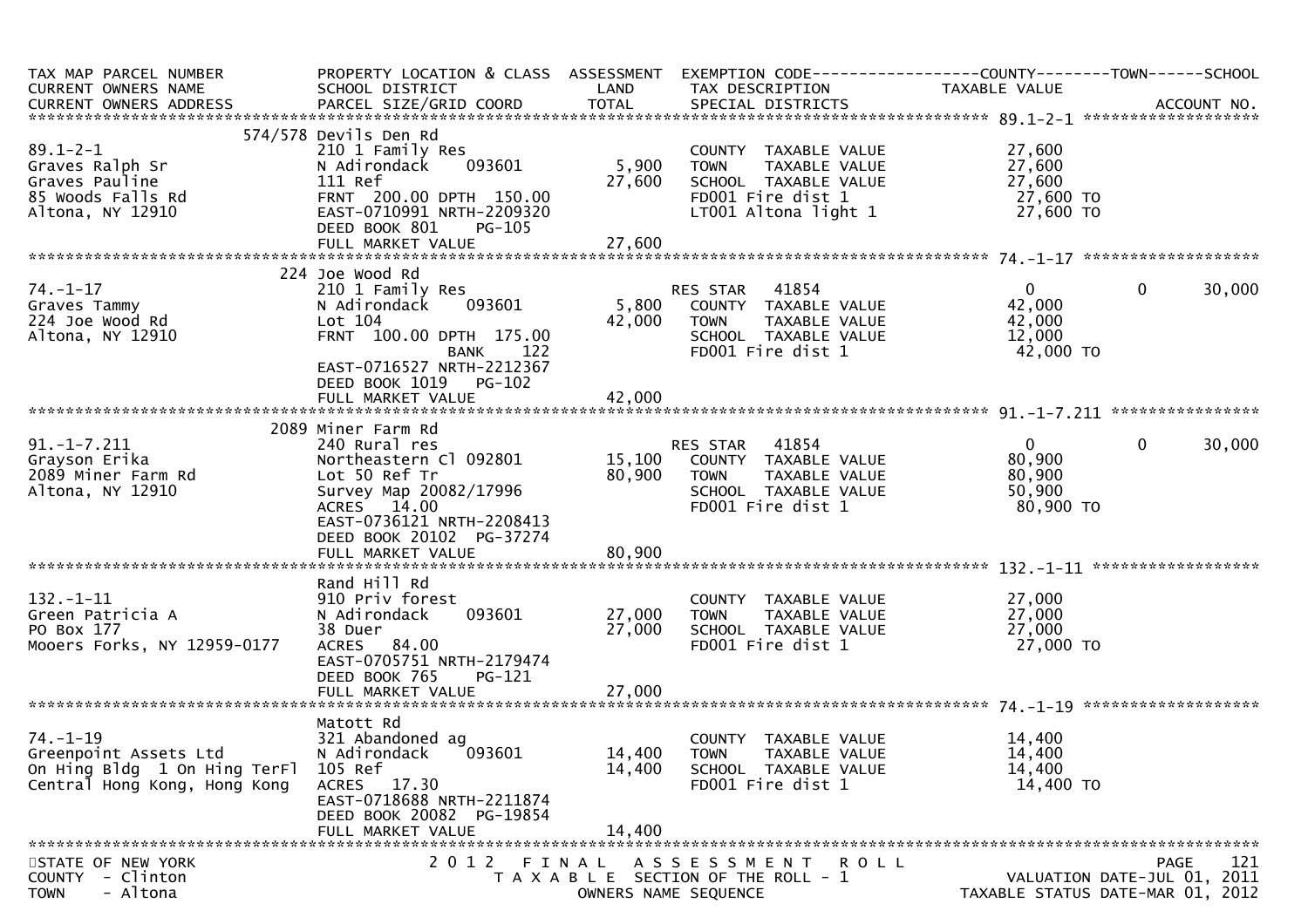| TAX MAP PARCEL NUMBER<br>CURRENT OWNERS NAME                                                                   | PROPERTY LOCATION & CLASS ASSESSMENT EXEMPTION CODE----------------COUNTY-------TOWN------SCHOOL<br>SCHOOL DISTRICT                                                                    | LAND                      | TAX DESCRIPTION                                                                                                                   | TAXABLE VALUE                           |                                                                                       |
|----------------------------------------------------------------------------------------------------------------|----------------------------------------------------------------------------------------------------------------------------------------------------------------------------------------|---------------------------|-----------------------------------------------------------------------------------------------------------------------------------|-----------------------------------------|---------------------------------------------------------------------------------------|
| $75. - 1 - 1$<br>Greenpoint Assets Ltd<br>On Hing Bldg 1 On Hing Ter Fl 87 Ref<br>Central Hong Kong, Hong Kong | Miner Farm Rd<br>910 Priv forest<br>093601<br>N Adirondack<br>ACRES 430.30<br>EAST-0721768 NRTH-2214252<br>DEED BOOK 20082 PG-19853                                                    | 88,400<br>88,400          | COUNTY TAXABLE VALUE<br>TAXABLE VALUE<br>TOWN<br>SCHOOL TAXABLE VALUE<br>FD001 Fire dist 1                                        | 88,400<br>88,400<br>88,400<br>88,400 TO |                                                                                       |
|                                                                                                                | Miner Farm Rd                                                                                                                                                                          |                           |                                                                                                                                   |                                         |                                                                                       |
| $75. - 1 - 13$<br>Greenpoint Assets Ltd<br>On Hing Bldg 1 On Hing TerFl<br>Central Hong Kong, Hong Kong        | 321 Abandoned ag<br>093601<br>N Adirondack<br>86 Ref<br><b>ACRES</b><br>50.30<br>EAST-0720730 NRTH-2211585<br>DEED BOOK 20082 PG-19854                                                 | 22,400 TOWN<br>22,400     | COUNTY TAXABLE VALUE<br>COUNTY TAXABLE VALUE<br>TOWN TAXABLE VALUE<br>SCHOOL TAXABLE VALUE<br>FDOO1 Fire dist 1                   | 22,400<br>22,400<br>22,400<br>22,400 TO |                                                                                       |
|                                                                                                                | FULL MARKET VALUE                                                                                                                                                                      | 22,400                    |                                                                                                                                   |                                         |                                                                                       |
| $73. - 1 - 23.1$<br>Grue Daniel<br>Grue Frances<br>244 Irona Rd<br>Altona, NY 12910                            | Monty Rd<br>105 Vac farmland<br>093601<br>N Adirondack<br>138 Ref<br>ACRES 67.50<br>EAST-0705390 NRTH-2214889<br>DEED BOOK 20021 PG-43375                                              | 26,300 TOWN<br>26,300     | COUNTY TAXABLE VALUE<br>TAXABLE VALUE<br>SCHOOL TAXABLE VALUE<br>FD001 Fire dist 1                                                | 26,300<br>26,300<br>26,300<br>26,300 TO |                                                                                       |
|                                                                                                                | 59 Pinewood Dr                                                                                                                                                                         |                           |                                                                                                                                   |                                         |                                                                                       |
| $88.14 - 2 - 15$<br>Guay Michel<br>1465 L'Albatros<br>Mascouche QC, Canada<br>J7L 4H8                          | 312 Vac w/imprv<br>N Adirondack 093601<br>Sub Bk 10 Pg 123 Lot 15<br>FRNT 41.12 DPTH 200.00<br>EAST-0698236 NRTH-2204924<br>DEED BOOK 20062 PG-5<br>FULL MARKET VALUE                  | 3,500<br>3,900<br>3,900   | COUNTY TAXABLE VALUE<br>WALUE VALUE<br>TAXABLE VALUE<br>TAXABLE VALUE<br><b>TOWN</b><br>SCHOOL TAXABLE VALUE<br>FD001 Fire dist 1 | 3,900<br>3,900<br>3,900<br>$3,900$ TO   |                                                                                       |
|                                                                                                                |                                                                                                                                                                                        |                           |                                                                                                                                   |                                         |                                                                                       |
| $73. - 1 - 10.19$<br>Guerin Brian<br>Soden Melissa<br>2054 Alder Bend Rd<br>Altona, NY 12910                   | 8 Iroquois Way<br>270 Mfg housing<br>093601<br>N Adirondack<br>Lot 155 Ref Tr<br>FRNT 164.00 DPTH 145.00<br>EAST-0698159 NRTH-2215228<br>DEED BOOK 20061 PG-95028<br>FULL MARKET VALUE | 5,400<br>36,000<br>36,000 | COUNTY TAXABLE VALUE<br>TAXABLE VALUE<br>TOWN<br>SCHOOL TAXABLE VALUE<br>FD001 Fire dist 1                                        | 36,000<br>36,000<br>36,000<br>36,000 TO |                                                                                       |
| STATE OF NEW YORK<br>COUNTY - Clinton<br><b>TOWN</b><br>- Altona<br>$-092000$<br>SWIS                          |                                                                                                                                                                                        |                           | 2012 FINAL ASSESSMENT ROLL<br>T A X A B L E SECTION OF THE ROLL - 1<br>OWNERS NAME SEQUENCE<br>UNIFORM PERCENT OF VALUE IS 100.00 |                                         | 122<br><b>PAGE</b><br>VALUATION DATE-JUL 01, 2011<br>TAXABLE STATUS DATE-MAR 01, 2012 |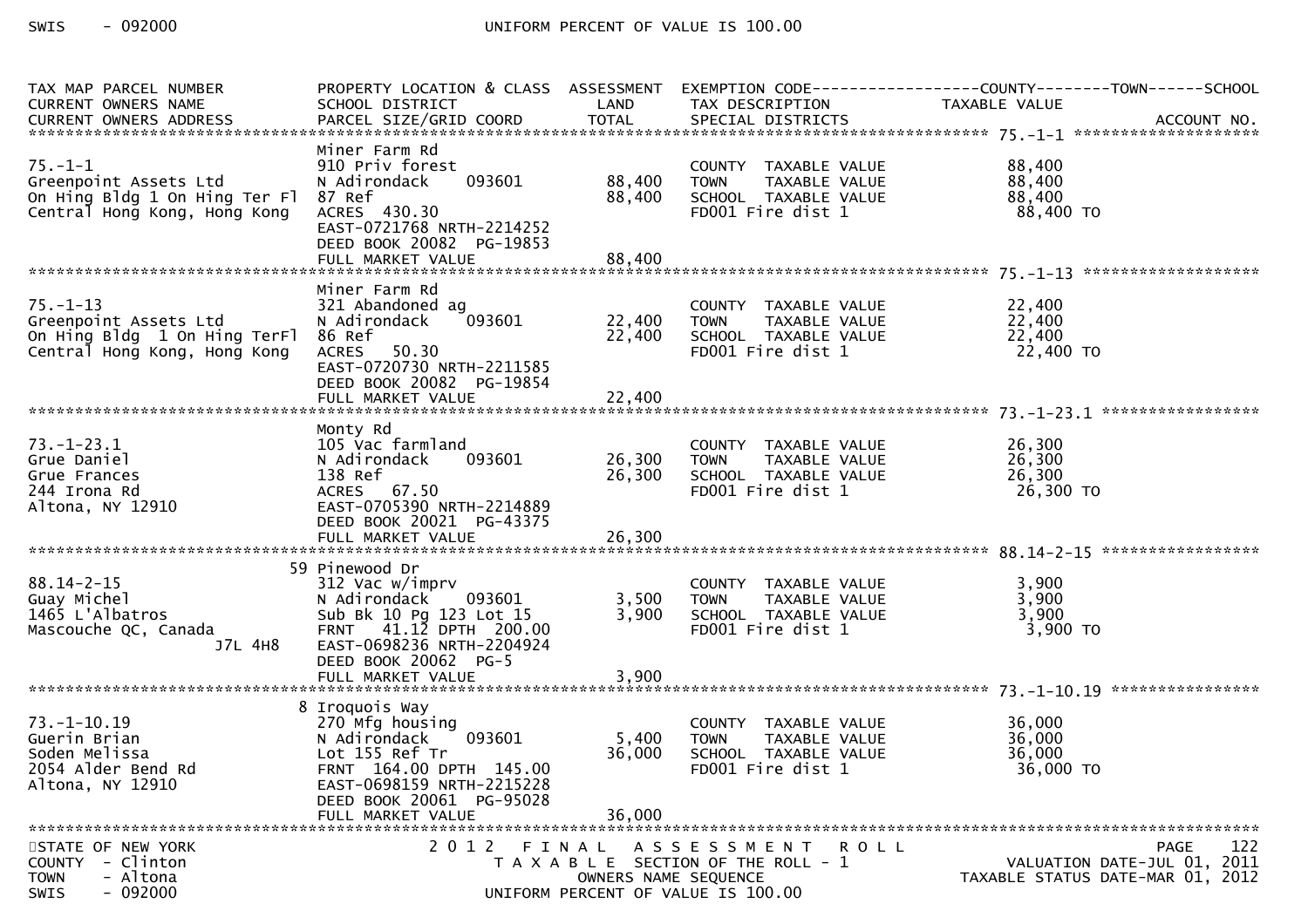| TAX MAP PARCEL NUMBER<br>CURRENT OWNERS NAME                                                                                                | PROPERTY LOCATION & CLASS ASSESSMENT<br>SCHOOL DISTRICT                                                                                                                              | LAND                      | EXEMPTION CODE------------------COUNTY--------TOWN------SCHOOL<br>TAX DESCRIPTION                                                                                                           | TAXABLE VALUE                                                                  |                         |                                                   |
|---------------------------------------------------------------------------------------------------------------------------------------------|--------------------------------------------------------------------------------------------------------------------------------------------------------------------------------------|---------------------------|---------------------------------------------------------------------------------------------------------------------------------------------------------------------------------------------|--------------------------------------------------------------------------------|-------------------------|---------------------------------------------------|
| $73. - 1 - 10.51$<br>Guerin Charles E<br>PO Box 13<br>Ellenburg Depot, NY 12935                                                             | 2092 Alder Bend Rd<br>270 Mfg housing<br>N Adirondack 093601<br>Lot 155 Ref Track<br>FRNT 75.00 DPTH 233.00<br>EAST-0697992 NRTH-2216235                                             | 12,000                    | WARCOMALL 41131<br>5,100 RES STAR<br>41854<br>COUNTY TAXABLE VALUE<br><b>TOWN</b><br>TAXABLE VALUE<br>SCHOOL TAXABLE VALUE                                                                  | 3,000<br>$\overline{0}$<br>9,000<br>9,000<br>$\Omega$                          | 3,000<br>0              | 0<br>12,000                                       |
|                                                                                                                                             | DEED BOOK 20082 PG-16026                                                                                                                                                             | 12,000                    | FD001 Fire dist 1                                                                                                                                                                           | 12,000 TO                                                                      |                         |                                                   |
| $117. - 1 - 10$<br>Guerin Delores<br>45 Terrian Rd<br>Ellenburg Depot, NY 12935                                                             | 45 Terrien Rd<br>270 Mfg housing<br>N Adirondack<br>216 Ref<br>FRNT 180.00 DPTH 180.00<br>EAST-0693528 NRTH-2190826<br>DEED BOOK 443<br><b>PG-259</b>                                |                           | WARCOMALL 41131<br>WARCOMALL 41131<br>093601 - 5,700 AGED - ALL 41800<br>22,000 SR STAR<br>41834<br>COUNTY TAXABLE VALUE<br>TOWN TAXABLE VALUE<br>SCHOOL TAXABLE VALUE<br>FDOO1 Fire dist 1 | 5,500<br>8,250<br>$\overline{0}$<br>8,250<br>8,250<br>$\overline{\phantom{0}}$ | 5,500<br>8,250<br>0     | $\overline{\phantom{0}}$<br>11,000<br>11,000      |
| $1d$<br>and<br>d Rd<br>menot. NY 12935<br>$72. - 1 - 19.2$<br>Guerin Donald<br>Guerin Brenda<br>17 Rushford Rd<br>Ellenburg Depot, NY 12935 | 17/21 Rushford Rd<br>210 1 Family Res<br>093601<br>N Adirondack<br>192 Ref<br>ACRES 1.50<br>EAST-0686032 NRTH-2211834<br>PG-1114<br>DEED BOOK 641                                    |                           | RES STAR 41854<br>9,800 RS STAR MH 41864<br>65,000 COUNTY TAXABLE VALUE<br><b>TOWN</b><br>TAXABLE VALUE<br>SCHOOL TAXABLE VALUE<br>FD001 Fire dist 1                                        | $\mathbf 0$<br>$\mathbf{0}$<br>65,000<br>65,000<br>5,000<br>65,000 TO          | $\mathbf 0$<br>$\Omega$ | 30,000<br>30,000                                  |
| $73. - 1 - 1.11$<br>Guerin Earl<br>2055 Alder Bend Rd<br>Altona, NY 12910                                                                   | 2055 Alder Bend Rd<br>210 1 Family Res<br>093601<br>N Adirondack<br>Lot 166 Ref Tr<br>FRNT 235.00 DPTH 125.00<br>EAST-0697776 NRTH-2215303<br>DEED BOOK 631<br>PG-1177               | 15,000                    | RES STAR 41854<br>5,600 COUNTY TAXABLE VALUE<br><b>TOWN</b><br>TAXABLE VALUE<br>SCHOOL TAXABLE VALUE<br>FD001 Fire dist 1                                                                   | $0 \qquad \qquad$<br>15,000<br>15,000<br>$\overline{0}$<br>15,000 TO           | $\mathbf 0$             | 15,000                                            |
| $73. - 1 - 7$<br>Guerin Floyd C<br>Vennette Regina<br>2009 Alder Bend Rd<br>Altona, NY 12910                                                | 2009 Alder Bend Rd<br>210 1 Family Res<br>N Adirondack<br>093601<br>166 Ref<br>FRNT 300.00 DPTH 125.00<br>EAST-0697782 NRTH-2214189<br>DEED BOOK 20092 PG-22632<br>FULL MARKET VALUE | 5,800<br>15,000<br>15,000 | 41854<br>RES STAR<br>COUNTY TAXABLE VALUE<br><b>TOWN</b><br>TAXABLE VALUE<br>SCHOOL TAXABLE VALUE<br>FD001 Fire dist 1                                                                      | $\mathbf{0}$<br>15,000<br>15,000<br>$\mathbf{0}$<br>15,000 TO                  | $\mathbf 0$             | 15,000                                            |
| STATE OF NEW YORK<br>COUNTY - Clinton<br><b>TOWN</b><br>- Altona<br>$-092000$<br>SWIS                                                       |                                                                                                                                                                                      |                           | 2012 FINAL ASSESSMENT ROLL<br>T A X A B L E SECTION OF THE ROLL - 1<br>OWNERS NAME SEQUENCE<br>UNIFORM PERCENT OF VALUE IS 100.00                                                           | TAXABLE STATUS DATE-MAR 01, 2012                                               |                         | 123<br><b>PAGE</b><br>VALUATION DATE-JUL 01, 2011 |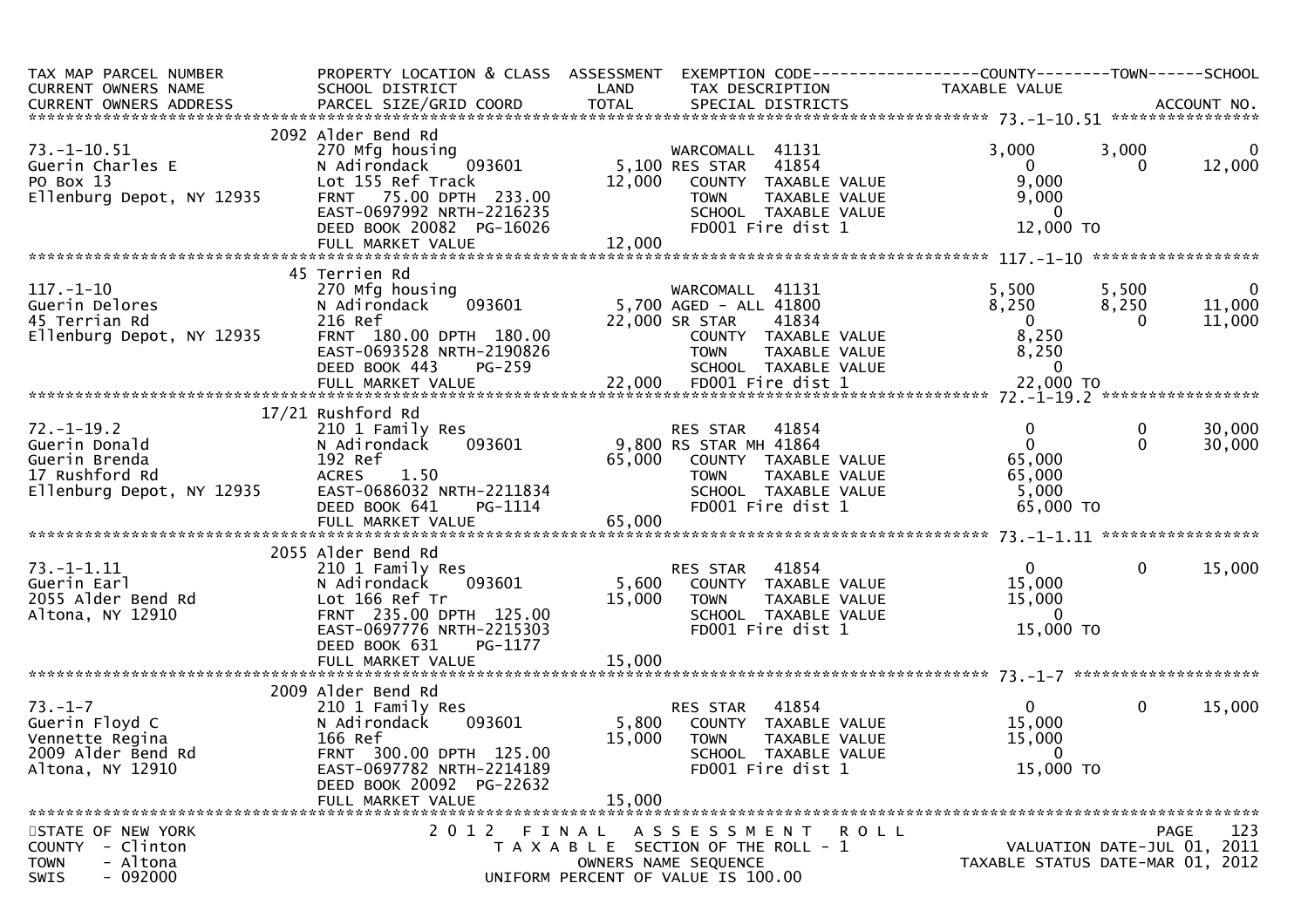| TAX MAP PARCEL NUMBER                  | PROPERTY LOCATION & CLASS ASSESSMENT              |               | EXEMPTION CODE------------------COUNTY--------TOWN------SCHOOL | TAXABLE VALUE           |                                  |
|----------------------------------------|---------------------------------------------------|---------------|----------------------------------------------------------------|-------------------------|----------------------------------|
| CURRENT OWNERS NAME                    | SCHOOL DISTRICT                                   | LAND          | TAX DESCRIPTION                                                |                         |                                  |
|                                        |                                                   |               |                                                                |                         |                                  |
|                                        | 1997 Alder Bend Rd                                |               |                                                                |                         |                                  |
| $73. - 1 - 6.1$                        | 311 Res vac land                                  |               | COUNTY TAXABLE VALUE                                           | 5,900                   |                                  |
| Guerin Floyd R                         | 093601<br>N Adirondack                            | 5,900         | TAXABLE VALUE<br><b>TOWN</b>                                   | 5,900                   |                                  |
| 2025 Wilfred King Rd                   | 166 Ref                                           | 5,900         | SCHOOL TAXABLE VALUE                                           | 5,900                   |                                  |
| Ellenburg Depot, NY 12935              | FRNT 125.00 DPTH 175.00                           |               | FD001 Fire dist 1                                              | $5,900$ TO              |                                  |
|                                        | EAST-0697757 NRTH-2213970                         |               |                                                                |                         |                                  |
|                                        | DEED BOOK 956<br>PG-321                           |               |                                                                |                         |                                  |
|                                        |                                                   |               |                                                                |                         |                                  |
|                                        | 329 Irona Rd                                      |               |                                                                |                         |                                  |
| $73. - 1 - 27$                         | 210 1 Family Res                                  |               | AGED - ALL 41800                                               | 8,350                   | 8,350<br>8,350                   |
| Guerin Gerald Wayne                    | 093601<br>N Adirondack                            | 4,500 SR STAR | 41834                                                          | $\mathbf{0}$            | 8,350<br>$\Omega$                |
| 329 Irona Rd                           | Lot 155 Ref                                       | 16,700        | COUNTY TAXABLE VALUE                                           | 8,350                   |                                  |
| Altona, NY 12910                       | FRNT 100.00 DPTH 99.00                            |               | <b>TOWN</b><br>TAXABLE VALUE                                   | 8,350                   |                                  |
|                                        | EAST-0703314 NRTH-2212424                         |               | SCHOOL TAXABLE VALUE                                           | $\overline{\mathbf{0}}$ |                                  |
|                                        | DEED BOOK 530<br><b>PG-97</b>                     |               | FD001 Fire dist 1                                              | 16,700 TO               |                                  |
|                                        |                                                   |               |                                                                |                         |                                  |
|                                        |                                                   |               |                                                                |                         |                                  |
| $73 - 2 - 14$                          | 510 Irona Rd                                      |               | 41854                                                          | $\overline{0}$          | $\mathbf{0}$<br>30,000           |
| Guerin Jason                           | 210 1 Family Res<br>093601<br>N Adirondack        |               | RES STAR<br>10,300 COUNTY TAXABLE VALUE                        | 105,000                 |                                  |
| 510 Irona Rd                           | Lot 155 Ref                                       | 105,000       | TAXABLE VALUE<br><b>TOWN</b>                                   | 105,000                 |                                  |
| Altona, NY 12910                       | 7.30<br><b>ACRES</b>                              |               | SCHOOL TAXABLE VALUE                                           | 75,000                  |                                  |
|                                        | EAST-0699260 NRTH-2213542                         |               | FD001 Fire dist 1                                              | 105,000 TO              |                                  |
|                                        | DEED BOOK 1004<br>PG-295                          |               |                                                                |                         |                                  |
|                                        |                                                   |               |                                                                |                         |                                  |
|                                        |                                                   |               |                                                                |                         |                                  |
|                                        | 1656/1668 Alder Bend Rd                           |               |                                                                |                         |                                  |
| $88. - 1 - 11.2$                       | 210 1 Family Res                                  |               | 41854<br>RES STAR                                              | $\overline{0}$          | $\mathbf{0}$<br>30,000           |
| Guerin Jeffrey M                       | 093601<br>N Adirondack                            | 13,400        | COUNTY TAXABLE VALUE                                           | 132,600                 |                                  |
| 1668 Alder Bend Rd<br>Altona, NY 12910 | Lot 164 Ref Tr<br>ACRES 14.00                     | 132,600       | TAXABLE VALUE<br><b>TOWN</b><br>SCHOOL TAXABLE VALUE           | 132,600<br>102,600      |                                  |
|                                        | EAST-0696762 NRTH-2206085                         |               | FD001 Fire dist 1                                              | 132,600 TO              |                                  |
|                                        | DEED BOOK 727<br>PG-195                           |               |                                                                |                         |                                  |
|                                        | FULL MARKET VALUE                                 | 132,600       |                                                                |                         |                                  |
|                                        |                                                   |               |                                                                |                         |                                  |
|                                        | 1638 Alder Bend Rd                                |               |                                                                |                         |                                  |
| $88. - 1 - 11.3$                       | 210 1 Family Res                                  |               | RES STAR 41854                                                 | $\overline{0}$          | $\mathbf{0}$<br>30,000           |
| Guerin John                            | N Adirondack<br>093601                            | 10,600        | COUNTY TAXABLE VALUE                                           | 105,300                 |                                  |
| 1638 Alder Bend Rd                     | Lot 164 Ref Tr                                    | 105,300       | <b>TOWN</b><br>TAXABLE VALUE                                   | 105,300                 |                                  |
| Altona, NY 12910                       | <b>ACRES</b><br>7.80<br>EAST-0696564 NRTH-2205550 |               | SCHOOL TAXABLE VALUE<br>FD001 Fire dist 1                      | 75,300                  |                                  |
|                                        | DEED BOOK 759<br><b>PG-298</b>                    |               |                                                                | 105,300 TO              |                                  |
|                                        | FULL MARKET VALUE                                 | 105,300       |                                                                |                         |                                  |
|                                        |                                                   |               |                                                                |                         |                                  |
| STATE OF NEW YORK                      |                                                   |               | 2012 FINAL ASSESSMENT ROLL                                     |                         | 124<br><b>PAGE</b>               |
| COUNTY - Clinton                       |                                                   |               | T A X A B L E SECTION OF THE ROLL - 1                          |                         | VALUATION DATE-JUL 01, 2011      |
| <b>TOWN</b><br>- Altona                |                                                   |               | OWNERS NAME SEQUENCE                                           |                         | TAXABLE STATUS DATE-MAR 01, 2012 |
| $-092000$<br>SWIS                      |                                                   |               | UNIFORM PERCENT OF VALUE IS 100.00                             |                         |                                  |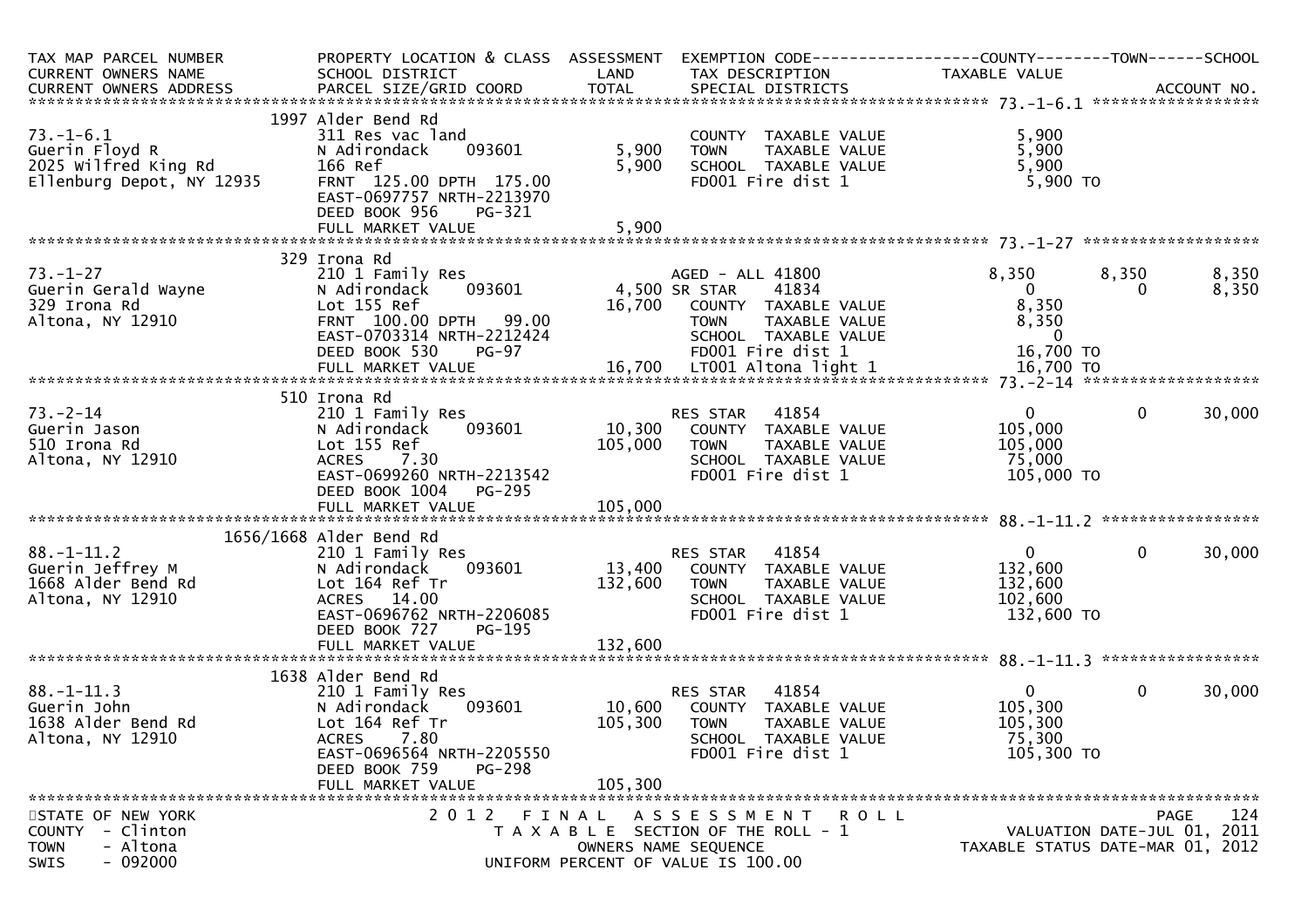| TAX MAP PARCEL NUMBER                               | PROPERTY LOCATION & CLASS ASSESSMENT |         | EXEMPTION CODE------------------COUNTY--------TOWN------SCHOOL |                                  |                             |                |
|-----------------------------------------------------|--------------------------------------|---------|----------------------------------------------------------------|----------------------------------|-----------------------------|----------------|
| CURRENT OWNERS NAME                                 | SCHOOL DISTRICT                      | LAND    | TAX DESCRIPTION                                                | TAXABLE VALUE                    |                             |                |
|                                                     |                                      |         |                                                                |                                  |                             |                |
|                                                     |                                      |         |                                                                |                                  |                             |                |
|                                                     | 1779 Alder Bend Rd                   |         |                                                                |                                  |                             |                |
| $73. - 1 - 47$                                      | 210 1 Family Res                     |         | 41854<br>RES STAR                                              | $\mathbf{0}$                     | $\mathbf 0$                 | 30,000         |
| Guerin Karen Ann                                    | 093601<br>N Adirondack               |         | 8,200 COUNTY TAXABLE VALUE                                     | 51,400                           |                             |                |
| 1779 Alder Bend Rd                                  | 165 Ref                              | 51,400  | TAXABLE VALUE<br><b>TOWN</b>                                   | 51,400                           |                             |                |
| Altona, NY 12910                                    | 3.90<br><b>ACRES</b>                 |         | SCHOOL TAXABLE VALUE                                           | 21,400                           |                             |                |
|                                                     | EAST-0697164 NRTH-2208628            |         | FD001 Fire dist 1                                              | 51,400 TO                        |                             |                |
|                                                     | DEED BOOK 912<br>PG-312              |         |                                                                |                                  |                             |                |
|                                                     |                                      |         |                                                                |                                  |                             |                |
|                                                     |                                      |         |                                                                |                                  |                             |                |
|                                                     | 1204 Plank Rd                        |         |                                                                |                                  |                             |                |
| $116. - 2 - 12$                                     | 210 1 Family Res                     |         | 41854<br>RES STAR                                              | $\overline{0}$                   | $\mathbf 0$                 | 24,400         |
| Guerin Robert                                       | 093601<br>N Adirondack               | 5,800   | COUNTY TAXABLE VALUE                                           | 24,400                           |                             |                |
| Guerin Leona                                        | 27 Sg                                | 24,400  | TAXABLE VALUE<br><b>TOWN</b>                                   | 24,400                           |                             |                |
| 1204 Plank Rd                                       | FRNT 140.00 DPTH 165.00              |         | SCHOOL TAXABLE VALUE                                           | $\overline{0}$                   |                             |                |
| Ellenburg Depot, NY 12935 EAST-0678934 NRTH-2189573 |                                      |         | FD001 Fire dist 1                                              | 24,400 TO                        |                             |                |
|                                                     | DEED BOOK 512<br>PG-249              |         |                                                                |                                  |                             |                |
|                                                     | FULL MARKET VALUE                    | 24,400  |                                                                |                                  |                             |                |
|                                                     |                                      |         |                                                                |                                  |                             |                |
|                                                     | 1986 Alder Bend Rd                   |         |                                                                |                                  |                             |                |
| $73. - 1 - 11$                                      | 210 1 Family Res                     |         | 41801<br>AGED C&T                                              | 25,150                           | 25,150                      | $\overline{0}$ |
| Guerin Shirley                                      | 093601<br>N Adirondack               |         | 6,300 SR STAR<br>41834                                         | $\overline{0}$                   | 0                           | 50,300         |
| 1986 Alder Bend Rd                                  | 155 Ref                              |         | 50,300 COUNTY TAXABLE VALUE                                    | 25,150                           |                             |                |
| Altona, NY 12910                                    | FRNT 154.00 DPTH 210.00              |         | <b>TOWN</b><br>TAXABLE VALUE                                   | 25,150                           |                             |                |
|                                                     | EAST-0698018 NRTH-2213632            |         | SCHOOL TAXABLE VALUE                                           | $\Omega$                         |                             |                |
|                                                     | <b>PG-804</b><br>DEED BOOK 583       |         | FD001 Fire dist 1                                              | 50,300 TO                        |                             |                |
|                                                     |                                      |         |                                                                |                                  |                             |                |
|                                                     |                                      |         |                                                                |                                  |                             |                |
|                                                     | 515 Irona Rd                         |         |                                                                |                                  |                             |                |
| $73. - 1 - 36$                                      | 240 Rural res                        |         | 41834<br>SR STAR                                               | $\overline{0}$                   | $\mathbf{0}$                | 62,200         |
| Guerin William                                      | 093601<br>N Adirondack               | 28,400  | COUNTY TAXABLE VALUE                                           | 108,900                          |                             |                |
| Guerin Lenora                                       | 155-156 Ref                          | 108,900 | <b>TOWN</b><br>TAXABLE VALUE                                   | 108,900                          |                             |                |
| 515 Irona Rd                                        | ACRES 100.40                         |         | SCHOOL TAXABLE VALUE                                           | 46,700                           |                             |                |
| Altona, NY 12910                                    | EAST-0698751 NRTH-2209784            |         | FD001 Fire dist 1                                              | 108,900 TO                       |                             |                |
|                                                     | DEED BOOK 631<br>PG-1060             |         |                                                                |                                  |                             |                |
|                                                     | FULL MARKET VALUE                    | 108,900 |                                                                |                                  |                             |                |
|                                                     |                                      |         |                                                                |                                  |                             |                |
|                                                     | 479 Irona Rd                         |         |                                                                |                                  |                             |                |
| $73. - 1 - 35$                                      | 210 1 Family Res                     |         | 41854<br>RES STAR                                              | $\overline{0}$                   | $\mathbf{0}$                | 30,000         |
| Guerin William A Jr                                 | N Adirondack<br>093601               | 7,700   | COUNTY TAXABLE VALUE                                           | 72,000                           |                             |                |
| 479 Irona Rd                                        | Lot 155                              | 72,000  | <b>TOWN</b><br>TAXABLE VALUE                                   | 72,000                           |                             |                |
| Altona, NY 12910                                    | 3.00<br><b>ACRES</b>                 |         | SCHOOL TAXABLE VALUE                                           | 42,000                           |                             |                |
|                                                     | EAST-0699929 NRTH-2213087            |         | FD001 Fire dist 1                                              | 72,000 TO                        |                             |                |
|                                                     | DEED BOOK 795<br><b>PG-237</b>       |         |                                                                |                                  |                             |                |
|                                                     | FULL MARKET VALUE                    | 72,000  |                                                                |                                  |                             |                |
|                                                     |                                      |         |                                                                |                                  |                             |                |
| STATE OF NEW YORK                                   |                                      |         | 2012 FINAL ASSESSMENT ROLL                                     |                                  | PAGE                        | 125            |
| - Clinton<br>COUNTY                                 |                                      |         | T A X A B L E SECTION OF THE ROLL - 1                          |                                  | VALUATION DATE-JUL 01, 2011 |                |
| <b>TOWN</b><br>- Altona                             |                                      |         | OWNERS NAME SEQUENCE                                           | TAXABLE STATUS DATE-MAR 01, 2012 |                             |                |
| $-092000$<br>SWIS                                   |                                      |         | UNIFORM PERCENT OF VALUE IS 100.00                             |                                  |                             |                |
|                                                     |                                      |         |                                                                |                                  |                             |                |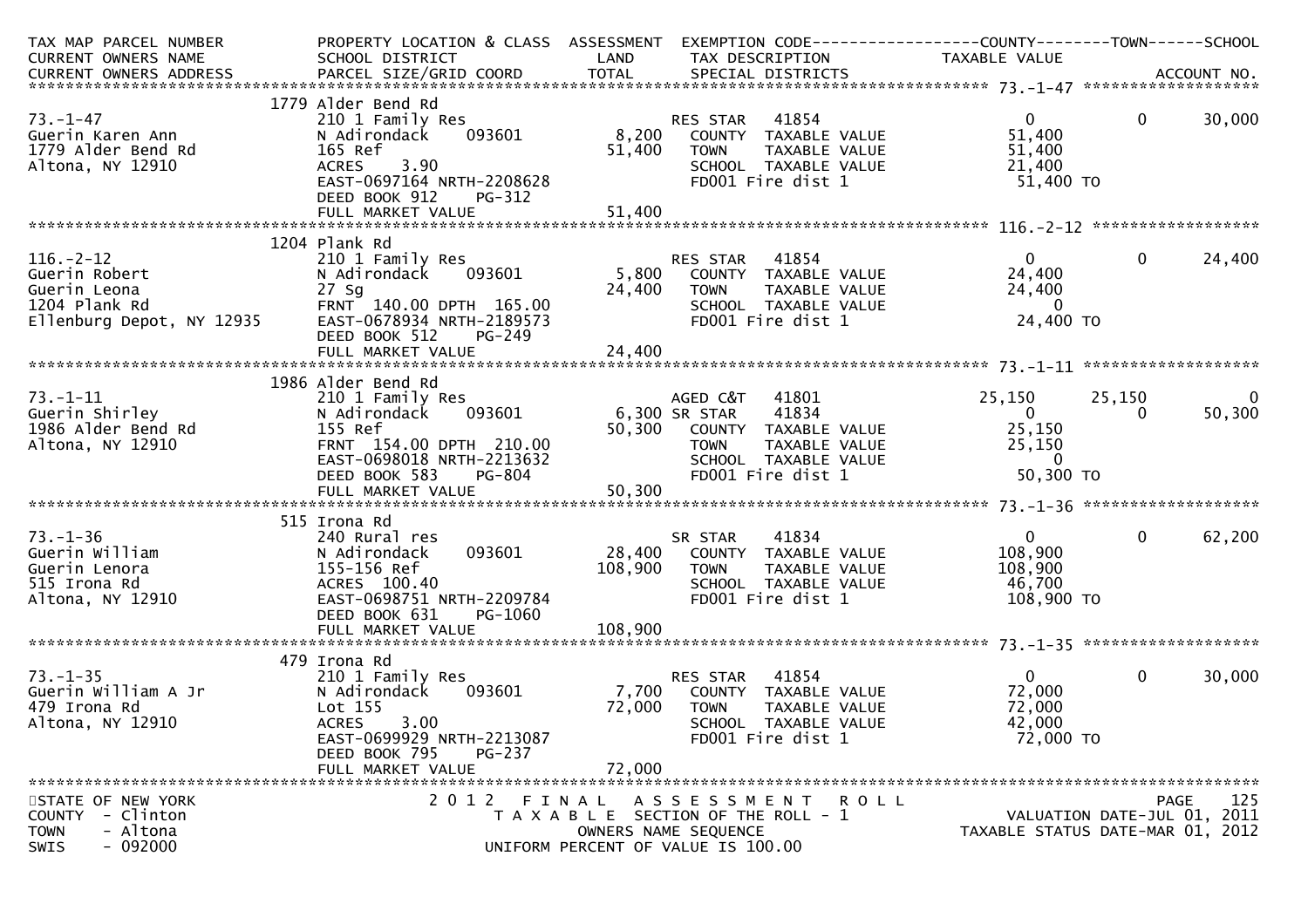| TAX MAP PARCEL NUMBER<br>CURRENT OWNERS NAME                                                 | PROPERTY LOCATION & CLASS ASSESSMENT<br>SCHOOL DISTRICT                                                                                                                     | LAND                      | EXEMPTION CODE-----------------COUNTY-------TOWN------SCHOOL<br>TAX DESCRIPTION                                        | TAXABLE VALUE                                             |                                                                                |
|----------------------------------------------------------------------------------------------|-----------------------------------------------------------------------------------------------------------------------------------------------------------------------------|---------------------------|------------------------------------------------------------------------------------------------------------------------|-----------------------------------------------------------|--------------------------------------------------------------------------------|
| $73. - 1 - 16$<br>Guerrn Jamie<br>510 Irona Rd<br>Altona, NY 12910                           | Irona Rd<br>$314$ Rural vac< $10$<br>N Adirondack<br>093601<br>155 Ref<br>9.70<br><b>ACRES</b><br>EAST-0699549 NRTH-2213292<br>DEED BOOK 20102 PG-34065                     | 18,200<br>18,200          | COUNTY TAXABLE VALUE<br>TAXABLE VALUE<br><b>TOWN</b><br>SCHOOL TAXABLE VALUE<br>FD001 Fire dist 1                      | 18,200<br>18,200<br>18,200<br>18,200 TO                   |                                                                                |
|                                                                                              |                                                                                                                                                                             |                           |                                                                                                                        |                                                           | ******************                                                             |
| $87. - 1 - 9.5$<br>Guilmette Leon<br>102 East St<br>Plainville, CT 06062                     | 5385 Military Tpke<br>312 Vac w/imprv<br>093601<br>N Adirondack<br>Lot 185 Ref Tr<br>4.80<br><b>ACRES</b><br>EAST-0691929 NRTH-2204765<br>DEED BOOK 787<br><b>PG-275</b>    | 8,800<br>10,200           | COUNTY TAXABLE VALUE<br>TAXABLE VALUE<br><b>TOWN</b><br>SCHOOL TAXABLE VALUE<br>FD001 Fire dist 1                      | 10,200<br>10,200<br>10,200<br>10,200 TO                   |                                                                                |
|                                                                                              |                                                                                                                                                                             |                           |                                                                                                                        |                                                           |                                                                                |
| $150 - 3 - 2$<br>Gumlaw David M<br>Gumlaw Robin M<br>5 Westwood Dr<br>West Chazy, NY 12992   | 5 Westwood Dr<br>210 1 Family Res<br>093601<br>N Adirondack<br>Sub Map 20 Pg 28 Lot 2<br>FRNT 190.00 DPTH 220.00<br>EAST-0736579 NRTH-2175777<br>DEED BOOK 98001 PG-01059   | 8,900<br>71,800           | RES STAR 41854<br>COUNTY TAXABLE VALUE<br><b>TOWN</b><br>TAXABLE VALUE<br>SCHOOL TAXABLE VALUE<br>FD001 Fire dist 1    | $\overline{0}$<br>71,800<br>71,800<br>41,800<br>71,800 TO | 30,000<br>$\Omega$                                                             |
|                                                                                              |                                                                                                                                                                             |                           |                                                                                                                        |                                                           |                                                                                |
| $132. - 1 - 7.2$<br>Gumlaw Jack P<br>2324 Rand Hill Rd<br>Altona, NY 12910                   | 2324 Rand Hill Rd<br>270 Mfg housing<br>093601<br>N Adirondack<br>Lot 38 Duer<br>ACRES 1.20<br>EAST-0706395 NRTH-2180759<br>DEED BOOK 20061 PG-90927<br>FULL MARKET VALUE   | 9,000<br>48,000<br>48,000 | RES STAR<br>41854<br>COUNTY TAXABLE VALUE<br><b>TOWN</b><br>TAXABLE VALUE<br>SCHOOL TAXABLE VALUE<br>FD001 Fire dist 1 | $\overline{0}$<br>48,000<br>48,000<br>18,000<br>48,000 TO | 30,000<br>$\mathbf{0}$                                                         |
|                                                                                              |                                                                                                                                                                             |                           |                                                                                                                        |                                                           |                                                                                |
| $132. - 1 - 4.321$<br>Guyett Brian P<br>2446 Rand Hill Rd<br>Altona, NY 12910                | 2446 Rand Hill Rd<br>210 1 Family Res<br>N Adirondack<br>093601<br>Lot 39 Duers<br><b>ACRES</b><br>080<br>5.00 BANK<br>EAST-0704998 NRTH-2183164<br>DEED BOOK 20072 PG-4620 | 11,000<br>111,000         | COUNTY TAXABLE VALUE<br>TAXABLE VALUE<br><b>TOWN</b><br>SCHOOL TAXABLE VALUE<br>FD001 Fire dist 1                      | 111,000<br>111,000<br>111,000<br>111,000 TO               |                                                                                |
|                                                                                              | FULL MARKET VALUE                                                                                                                                                           | 111,000                   |                                                                                                                        |                                                           |                                                                                |
| STATE OF NEW YORK<br>COUNTY - Clinton<br>- Altona<br><b>TOWN</b><br>$-092000$<br><b>SWIS</b> |                                                                                                                                                                             | OWNERS NAME SEQUENCE      | 2012 FINAL ASSESSMENT ROLL<br>T A X A B L E SECTION OF THE ROLL - 1<br>UNIFORM PERCENT OF VALUE IS 100.00              |                                                           | 126<br>PAGE<br>VALUATION DATE-JUL 01, 2011<br>TAXABLE STATUS DATE-MAR 01, 2012 |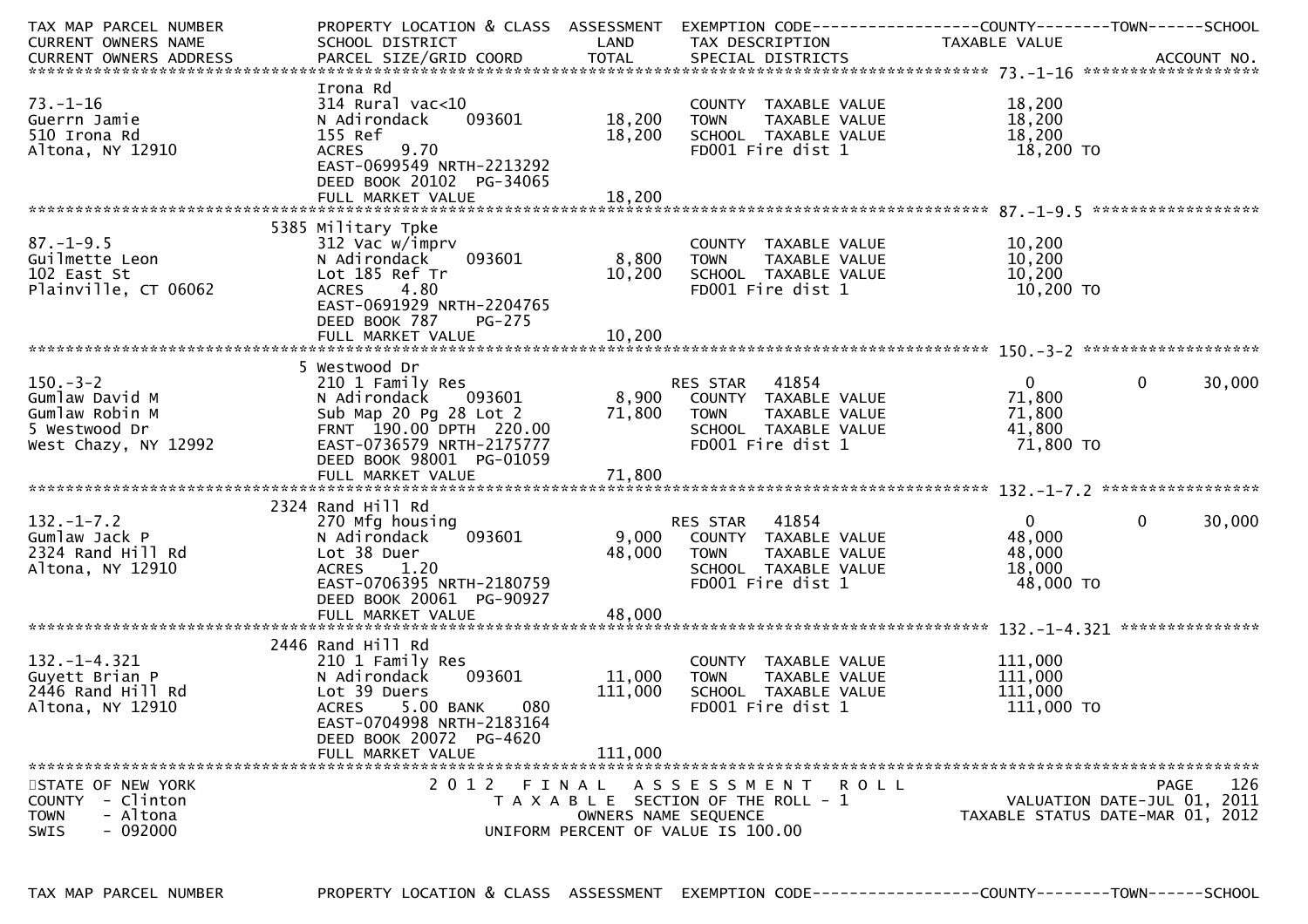| CURRENT OWNERS NAME                            | SCHOOL DISTRICT                                        | LAND                 | TAX DESCRIPTION                                      | TAXABLE VALUE                                                |
|------------------------------------------------|--------------------------------------------------------|----------------------|------------------------------------------------------|--------------------------------------------------------------|
|                                                |                                                        |                      |                                                      |                                                              |
|                                                | 45 Merrywood Dr                                        |                      |                                                      |                                                              |
| $88.14 - 1 - 6$                                | 312 Vac w/imprv                                        |                      | COUNTY TAXABLE VALUE                                 | 2,500                                                        |
| Gwynne Linda H<br>1503 Brebeuf                 | N Adirondack<br>093601<br>Stonewall Acres Lot 6        | 2,500<br>2,500       | TAXABLE VALUE<br><b>TOWN</b><br>SCHOOL TAXABLE VALUE | 2,500<br>2,500                                               |
| Chambly, QC, Canada J3L2M8                     | FRNT 80.00 DPTH 195.00                                 |                      | FD001 Fire dist 1                                    | $2,500$ TO                                                   |
|                                                | EAST-0699548 NRTH-2203614                              |                      |                                                      |                                                              |
|                                                | DEED BOOK 20072 PG-10725                               |                      |                                                      |                                                              |
|                                                | FULL MARKET VALUE                                      | 2,500                |                                                      |                                                              |
|                                                | 3083 Miner Farm Rd                                     |                      |                                                      |                                                              |
| $89.1 - 3 - 8$                                 | 210 1 Family Res                                       |                      | COUNTY TAXABLE VALUE                                 | 40,000                                                       |
| Gwynne Sheila                                  | N Adirondack<br>093601                                 | 6,100                | <b>TOWN</b><br>TAXABLE VALUE                         | 40,000                                                       |
| PO Box 113                                     | Lot 110                                                | 40,000               | SCHOOL TAXABLE VALUE                                 | 40,000                                                       |
| Blossvale, NY 13308                            | FRNT 100.00 DPTH 217.00                                |                      | FD001 Fire dist 1                                    | 40,000 TO                                                    |
|                                                | EAST-0712156 NRTH-2207311                              |                      | LT001 Altona light 1                                 | 40,000 TO                                                    |
|                                                | DEED BOOK 99001 PG-12289<br>FULL MARKET VALUE          | 40,000               |                                                      |                                                              |
|                                                |                                                        |                      |                                                      |                                                              |
|                                                | 53 Merrywood Dr                                        |                      |                                                      |                                                              |
| $88.14 - 1 - 8$                                | 312 Vac w/imprv                                        |                      | COUNTY TAXABLE VALUE                                 | 5,400                                                        |
| Hagar George G                                 | N Adirondack<br>093601                                 | 4,900                | <b>TOWN</b><br>TAXABLE VALUE                         | 5,400                                                        |
| Hagar Alice K                                  | Stonewall Acres Lot 8<br>FRNT 80.00 DPTH 200.00        | 5,400                | SCHOOL TAXABLE VALUE<br>FD001 Fire dist 1            | 5,400<br>5,400 TO                                            |
| 472 Bourgoeys St<br>Montreal QC, Canada H3K2M1 | EAST-0699397 NRTH-2203672                              |                      |                                                      |                                                              |
|                                                | DEED BOOK 20051 PG-82262                               |                      |                                                      |                                                              |
|                                                |                                                        |                      |                                                      |                                                              |
|                                                |                                                        |                      |                                                      |                                                              |
| $75. - 1 - 6.53$                               | 105 Miner Farm Rd<br>$314$ Rural vac<10                |                      | COUNTY TAXABLE VALUE                                 | 7,600                                                        |
| Haight Robert                                  | 093601<br>N Adirondack                                 | 7,600                | TAXABLE VALUE<br><b>TOWN</b>                         | 7,600                                                        |
| 5640 Jersey St                                 | Lot 81 Ref Tr                                          | 7,600                | SCHOOL TAXABLE VALUE                                 | 7,600                                                        |
| Panton, VT 05491                               | 2.80<br><b>ACRES</b>                                   |                      | FD001 Fire dist 1                                    | 7,600 TO                                                     |
|                                                | EAST-0725971 NRTH-2210509                              |                      |                                                      |                                                              |
|                                                | DEED BOOK 20092 PG-28870                               |                      |                                                      |                                                              |
|                                                | FULL MARKET VALUE                                      | 7,600                |                                                      |                                                              |
|                                                | Pinewood Dr                                            |                      |                                                      |                                                              |
| $88.14 - 2 - 66$                               | 311 Res vac land                                       |                      | COUNTY TAXABLE VALUE                                 | 3,500                                                        |
| Hakim Robert                                   | 093601<br>N Adirondack                                 | 3,500                | TAXABLE VALUE<br><b>TOWN</b>                         | 3,500                                                        |
| 1975 E 24th St                                 | Sub Bk 10 Pg 123 Lot 66                                | 3,500                | SCHOOL TAXABLE VALUE                                 | 3,500                                                        |
| Brooklyn, NY 11229                             | FRNT 132.83 DPTH<br>99.08<br>EAST-0698262 NRTH-2205283 |                      | FD001 Fire dist 1                                    | 3,500 TO                                                     |
|                                                | DEED BOOK 20051 PG-84553                               |                      |                                                      |                                                              |
|                                                | FULL MARKET VALUE                                      | 3,500                |                                                      |                                                              |
|                                                |                                                        |                      |                                                      |                                                              |
| STATE OF NEW YORK                              | 2 0 1 2                                                | FINAL                | A S S E S S M E N T R O L L                          | 127<br>PAGE                                                  |
| COUNTY - Clinton                               |                                                        |                      | T A X A B L E SECTION OF THE ROLL - 1                | VALUATION DATE-JUL 01, 2011                                  |
| - Altona<br><b>TOWN</b><br>- 092000<br>SWIS    |                                                        | OWNERS NAME SEQUENCE | UNIFORM PERCENT OF VALUE IS 100.00                   | TAXABLE STATUS DATE-MAR 01, 2012                             |
|                                                |                                                        |                      |                                                      |                                                              |
|                                                |                                                        |                      |                                                      |                                                              |
| TAX MAP PARCEL NUMBER                          | PROPERTY LOCATION & CLASS ASSESSMENT                   |                      |                                                      | EXEMPTION CODE-----------------COUNTY-------TOWN------SCHOOL |
| CURRENT OWNERS NAME                            | SCHOOL DISTRICT                                        | LAND                 | TAX DESCRIPTION                                      | TAXABLE VALUE                                                |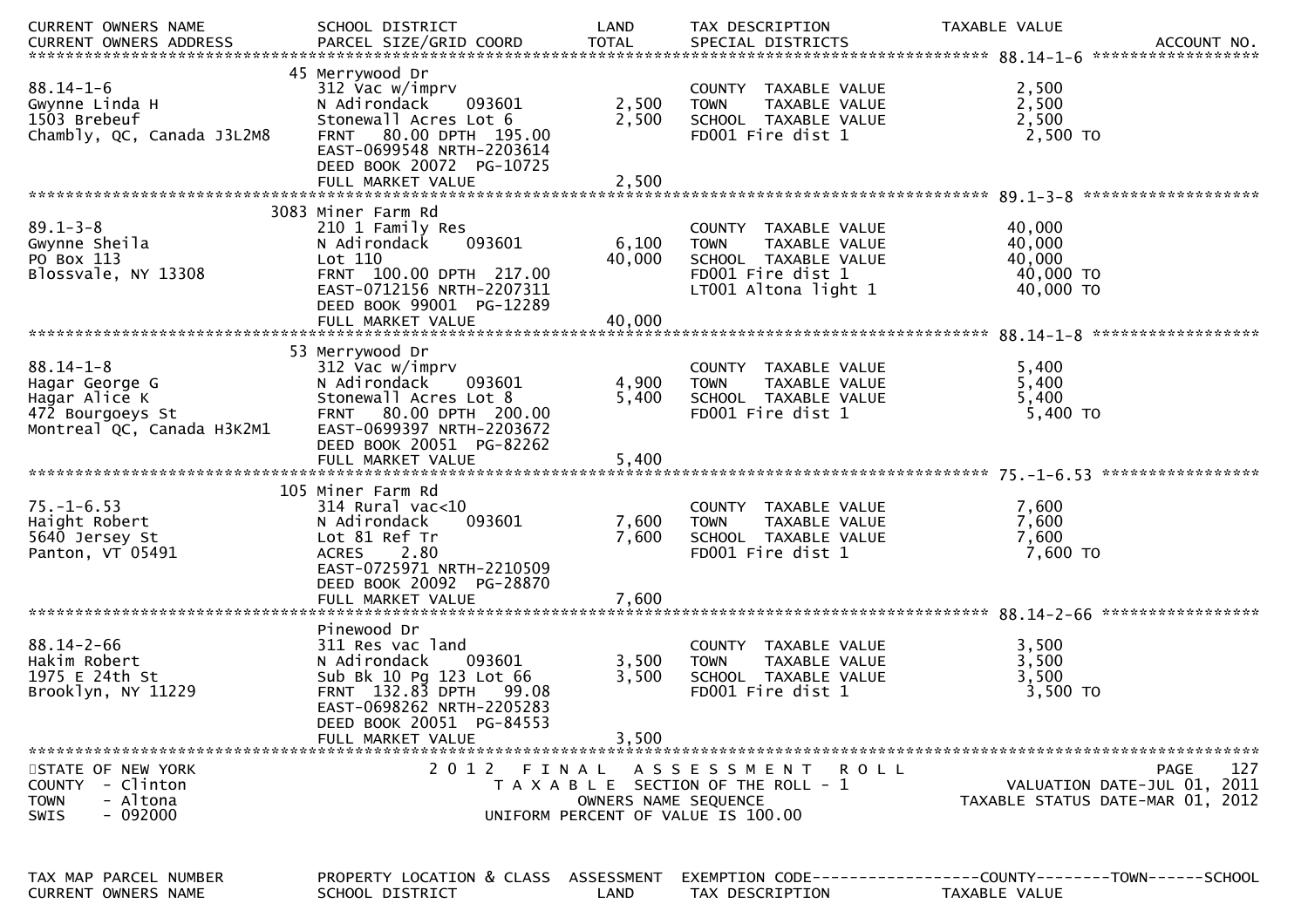|                                                                                                 |                                                                                                                                                                                                 |                               |                                                                                                               | .CURRENT OWNERS ADDRESS PARCEL SIZE/GRID COORD TOTAL SPECIAL DISTRICTS ACCOUNT NO ACCOUNT NO ACCOUNT NO AND ARCEL SIZE/GRID COORD TOTAL SPECIAL DISTRICTS |
|-------------------------------------------------------------------------------------------------|-------------------------------------------------------------------------------------------------------------------------------------------------------------------------------------------------|-------------------------------|---------------------------------------------------------------------------------------------------------------|-----------------------------------------------------------------------------------------------------------------------------------------------------------|
| $88.14 - 2 - 67$<br>Hakim Robert<br>1975 E 24th St<br>Brooklyn, NY 11229                        | 75 Pinewood Dr<br>311 Res vac land<br>093601<br>N Adirondack<br>Sub Bk 10 Pg 123 Lot 67<br>FRNT 70.00 DPTH 143.70<br>EAST-0698112 NRTH-2205281<br>DEED BOOK 20051 PG-81191<br>FULL MARKET VALUE | 3,900<br>3,900<br>3,900       | COUNTY TAXABLE VALUE<br><b>TOWN</b><br>TAXABLE VALUE<br>SCHOOL TAXABLE VALUE<br>FD001 Fire dist 1             | 3,900<br>3,900<br>3,900<br>3,900 TO                                                                                                                       |
|                                                                                                 | 71 Pinewood Dr                                                                                                                                                                                  |                               |                                                                                                               |                                                                                                                                                           |
| $88.14 - 2 - 68$<br>Hakim Robert<br>1975 E 24th St<br>Brooklyn, NY 11229                        | 311 Res vac land<br>093601<br>N Adirondack<br>Sub Bk 10 Pg 123 Lot 68<br>FRNT 70.00 DPTH 141.52<br>EAST-0698112 NRTH-2205208<br>DEED BOOK 20051 PG-84254                                        | 3,900<br>3,900                | COUNTY TAXABLE VALUE<br><b>TOWN</b><br>TAXABLE VALUE<br>SCHOOL TAXABLE VALUE<br>FD001 Fire dist 1             | 3,900<br>3,900<br>3,900<br>3,900 TO                                                                                                                       |
|                                                                                                 |                                                                                                                                                                                                 |                               |                                                                                                               | ****************                                                                                                                                          |
| $135. - 1 - 20.3$<br>Hansbury Lanny A<br>Hansbury Theresa<br>7763 Rt 22<br>West Chazy, NY 12992 | 123 Harvey Rd<br>$314$ Rural vac<10<br>N Adirondack<br>093601<br>Lot 130 Duers<br><b>ACRES</b><br>2.50<br>EAST-0734105 NRTH-2178782<br>DEED BOOK 617<br>PG-791                                  | 9,100<br>9,100                | COUNTY TAXABLE VALUE<br>TAXABLE VALUE<br><b>TOWN</b><br>SCHOOL TAXABLE VALUE<br>FD001 Fire dist 1             | 9,100<br>9,100<br>9,100<br>9,100 TO                                                                                                                       |
|                                                                                                 |                                                                                                                                                                                                 |                               |                                                                                                               |                                                                                                                                                           |
| $148. - 3 - 15$<br>Harding Tim<br>1901 Rand Hill Rd<br>Altona, NY 12910                         | 1901 Rand Hill Rd<br>210 1 Family Res<br>N Adirondack<br>093601<br>49 Duer<br>FRNT 174.00 DPTH 199.00<br>850<br>BANK                                                                            | 8,100<br>10,800               | COUNTY TAXABLE VALUE<br>TAXABLE VALUE<br><b>TOWN</b><br>SCHOOL TAXABLE VALUE<br>FD001 Fire dist 1             | 10,800<br>10,800<br>10,800<br>10,800 TO                                                                                                                   |
|                                                                                                 | EAST-0711617 NRTH-2172120<br>DEED BOOK 20092 PG-25339<br>FULL MARKET VALUE                                                                                                                      | 10,800                        |                                                                                                               |                                                                                                                                                           |
| $148. - 3 - 4.1$<br>Harding Timothy C<br>1901 Rand Hill Rd<br>Altona, NY 12910                  | 1999 Rand Hill Rd<br>200 Residential<br>N Adirondack<br>093601<br>36 Duer<br>ACRES 27.40<br>EAST-0708061 NRTH-2174291<br>DEED BOOK 20112 PG-42409<br>FULL MARKET VALUE                          | 18,100<br>18,100<br>18,100    | COUNTY TAXABLE VALUE<br>TAXABLE VALUE<br><b>TOWN</b><br>SCHOOL TAXABLE VALUE<br>FD001 Fire dist 1             | 18,100<br>18,100<br>18,100<br>18,100 TO                                                                                                                   |
|                                                                                                 |                                                                                                                                                                                                 |                               |                                                                                                               |                                                                                                                                                           |
| STATE OF NEW YORK<br><b>COUNTY</b><br>- Clinton<br>- Altona<br><b>TOWN</b><br>$-092000$<br>SWIS | 2012                                                                                                                                                                                            | FINAL<br>OWNERS NAME SEQUENCE | A S S E S S M E N T<br>R O L L<br>T A X A B L E SECTION OF THE ROLL - 1<br>UNIFORM PERCENT OF VALUE IS 100.00 | 128<br>PAGE<br>VALUATION DATE-JUL 01, 2011<br>TAXABLE STATUS DATE-MAR 01, 2012                                                                            |
| TAX MAP PARCEL NUMBER<br>CURRENT OWNERS NAME                                                    | PROPERTY LOCATION & CLASS ASSESSMENT<br>SCHOOL DISTRICT                                                                                                                                         | LAND                          | TAX DESCRIPTION                                                                                               | TAXABLE VALUE                                                                                                                                             |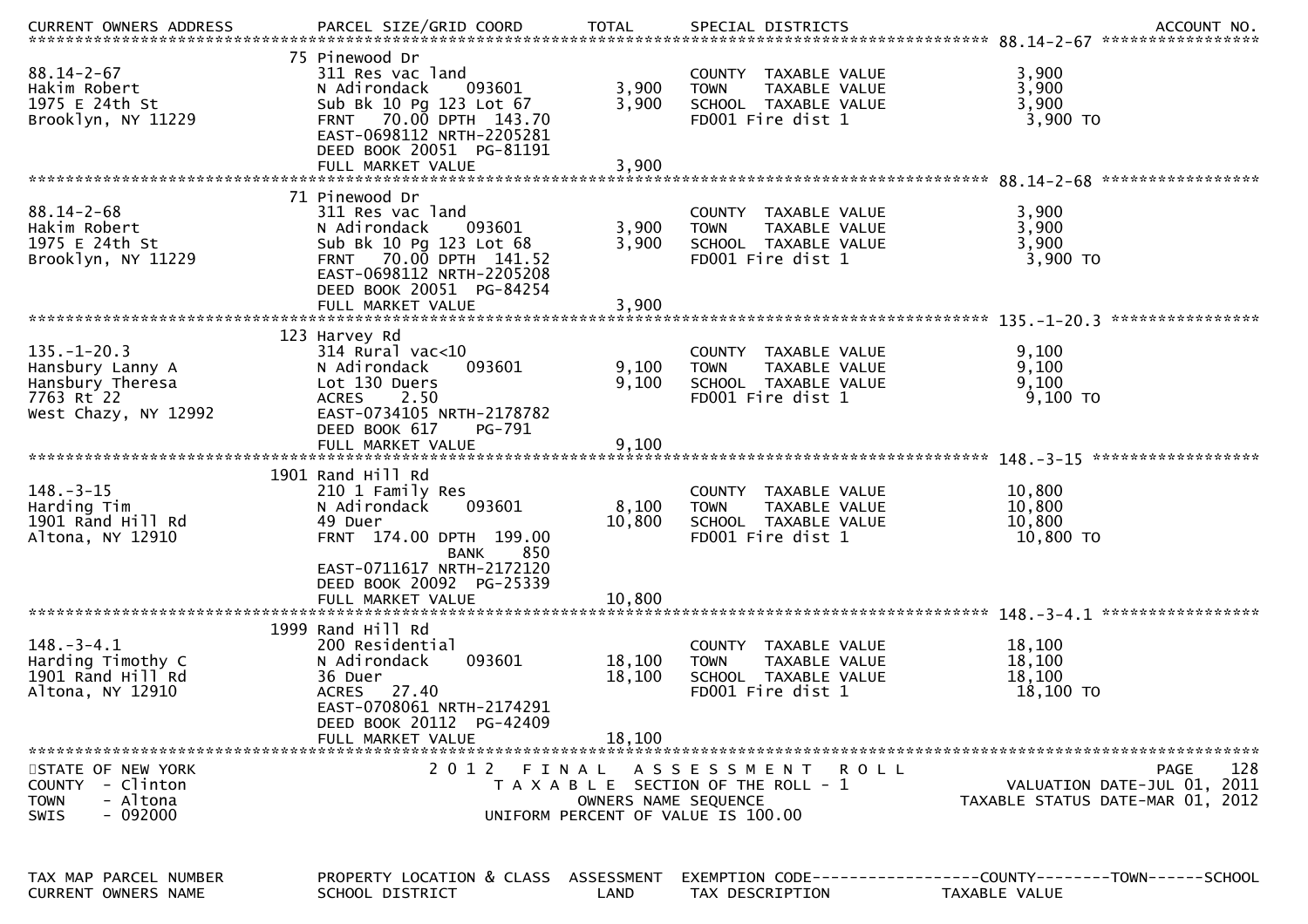| $148. - 3 - 6.3$<br>Harding-Trudeau Monica<br>Pawlowski Scott<br>1 Morhous Rd<br>Altona, NY 12910    | 1977 Rand Hill Rd<br>200 Residential<br>093601<br>N Adirondack<br>50.00 DPTH<br>90.00<br><b>FRNT</b><br>EAST-0709916 NRTH-2172826<br>DEED BOOK 20112 PG-40954 | 3,200<br>3,900       | COUNTY TAXABLE VALUE<br><b>TOWN</b><br>TAXABLE VALUE<br>SCHOOL TAXABLE VALUE<br>FD001 Fire dist 1                      | 3,900<br>3,900<br>3,900<br>3,900 TO                                                                 |        |
|------------------------------------------------------------------------------------------------------|---------------------------------------------------------------------------------------------------------------------------------------------------------------|----------------------|------------------------------------------------------------------------------------------------------------------------|-----------------------------------------------------------------------------------------------------|--------|
|                                                                                                      | 1 Morhous Rd                                                                                                                                                  |                      |                                                                                                                        |                                                                                                     |        |
| $148. - 3 - 4.2$<br>Harding-Trudeau Monica L<br>1999 Rand Hill Rd<br>Altona, NY 12910                | 240 Rural res<br>093601<br>N Adirondack<br>36 Duer<br>1.40 BANK<br>230<br><b>ACRES</b><br>EAST-0709416 NRTH-2172812<br>DEED BOOK 20092 PG-24946               | 9,100<br>98,300      | 41854<br>RES STAR<br>COUNTY TAXABLE VALUE<br>TAXABLE VALUE<br><b>TOWN</b><br>SCHOOL TAXABLE VALUE<br>FD001 Fire dist 1 | $\mathbf 0$<br>$\Omega$<br>98,300<br>98,300<br>68,300<br>98,300 TO                                  | 30,000 |
|                                                                                                      |                                                                                                                                                               |                      |                                                                                                                        |                                                                                                     |        |
| $149. - 1 - 10.5$<br>Harford William R<br>Harford Patricia<br>41 Natures Way<br>West Chazy, NY 12992 | 41 Natures Way<br>240 Rural res<br>093601<br>N Adirondack<br>106 Duer<br>ACRES 15.70<br>EAST-0726133 NRTH-2173303<br>DEED BOOK 843<br>$PG-43$                 | 11,600<br>87,500     | 41854<br>RES STAR<br>COUNTY TAXABLE VALUE<br>TAXABLE VALUE<br><b>TOWN</b><br>SCHOOL TAXABLE VALUE<br>FD001 Fire dist 1 | 0<br>$\mathbf{0}$<br>87,500<br>87,500<br>57,500<br>87,500 TO                                        | 30,000 |
|                                                                                                      |                                                                                                                                                               |                      |                                                                                                                        |                                                                                                     |        |
| $72. - 1 - 16$<br>Harkins Douglas<br>Harkins Veronica<br>PO Box 67<br>Johnson, NY 10933              | Irona Rd<br>$314$ Rural vac<10<br>093601<br>N Adirondack<br>192 Ref<br>9.00<br><b>ACRES</b><br>EAST-0689075 NRTH-2212173<br>DEED BOOK 555<br>PG-797           | 11,300<br>11,300     | COUNTY TAXABLE VALUE<br>TAXABLE VALUE<br><b>TOWN</b><br>SCHOOL TAXABLE VALUE<br>FD001 Fire dist 1                      | 11,300<br>11,300<br>11,300<br>11,300 TO                                                             |        |
|                                                                                                      |                                                                                                                                                               |                      |                                                                                                                        |                                                                                                     |        |
| $147. - 1 - 5$<br>Harmon Michael F<br>Harmon Sharron M<br>1983 Rand Hill Rd<br>Altona, NY 12910      | Jerusalem Rd<br>321 Abandoned ag<br>093601<br>N Adirondack<br>21 Duer<br>ACRES 68.00<br>EAST-0705370 NRTH-2173029<br>DEED BOOK 20112 PG-38202                 | 25,900<br>25,900     | COUNTY TAXABLE VALUE<br>TAXABLE VALUE<br><b>TOWN</b><br>SCHOOL TAXABLE VALUE<br>FD001 Fire dist 1                      | 25,900<br>25,900<br>25,900<br>25,900 TO                                                             |        |
|                                                                                                      | FULL MARKET VALUE                                                                                                                                             | 25,900               |                                                                                                                        |                                                                                                     |        |
| STATE OF NEW YORK<br>COUNTY - Clinton<br>- Altona<br><b>TOWN</b><br>- 092000<br>SWIS                 | 2012<br>FINAL                                                                                                                                                 | OWNERS NAME SEQUENCE | A S S E S S M E N T<br>R O L L<br>T A X A B L E SECTION OF THE ROLL - 1<br>UNIFORM PERCENT OF VALUE IS 100.00          | PAGE<br>VALUATION DATE-JUL 01, 2011<br>TAXABLE STATUS DATE-MAR 01, 2012                             | 129    |
| TAX MAP PARCEL NUMBER<br>CURRENT OWNERS NAME<br>CURRENT OWNERS ADDRESS                               | PROPERTY LOCATION & CLASS ASSESSMENT<br>SCHOOL DISTRICT<br>PARCEL SIZE/GRID COORD                                                                             | LAND<br><b>TOTAL</b> | TAX DESCRIPTION<br>SPECIAL DISTRICTS                                                                                   | EXEMPTION        CODE-----------------COUNTY-------TOWN------SCHOOL<br>TAXABLE VALUE<br>ACCOUNT NO. |        |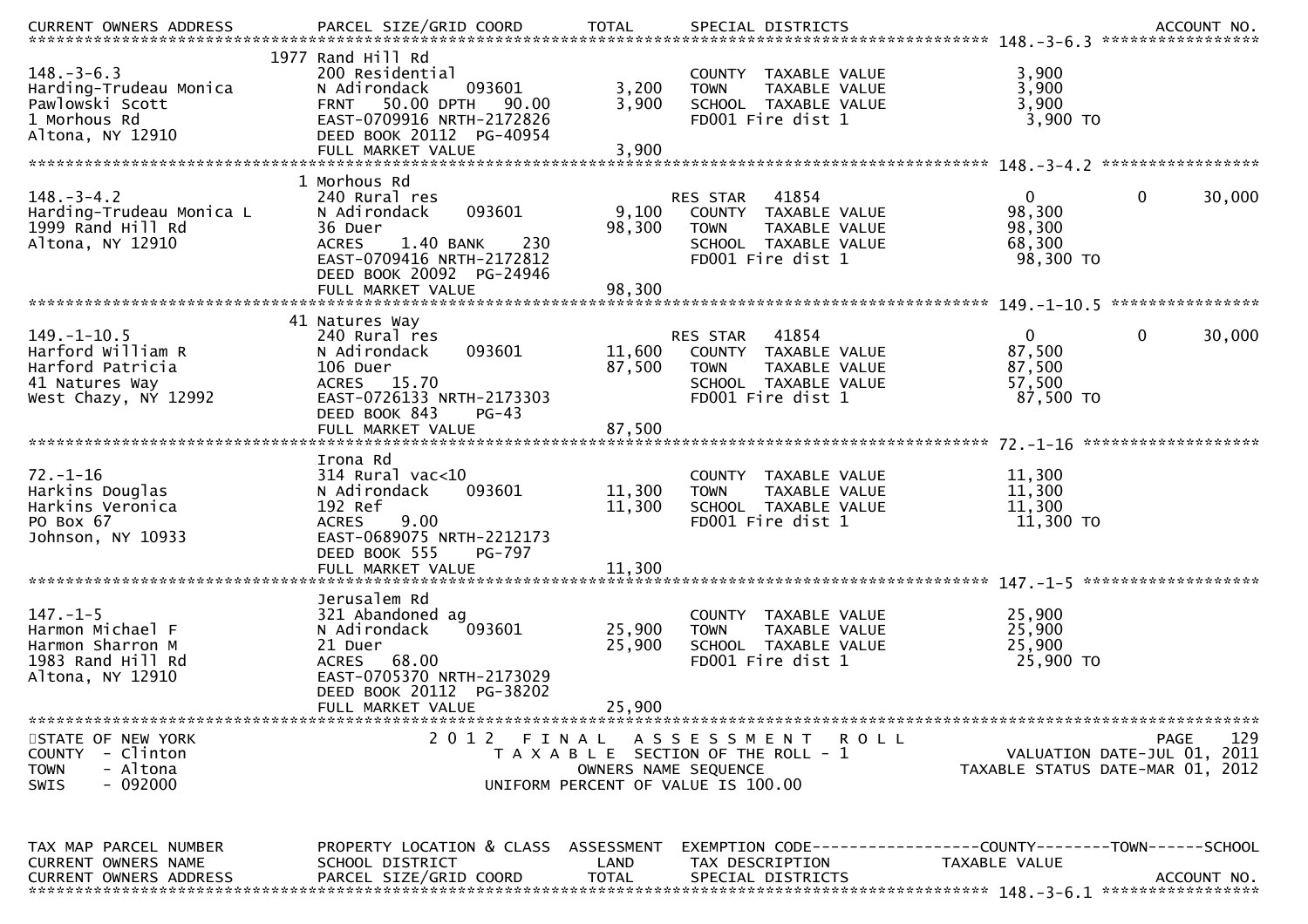| $148. - 3 - 6.1$<br>Harmon Michael F<br>Harmon Sharron M<br>1983 Rand Hill Rd<br>Altona, NY 12910 | 1983 Rand Hill Rd<br>210 1 Family Res<br>N Adirondack<br>093601<br>36 Duer<br>1.10 BANK<br>850<br><b>ACRES</b><br>EAST-0709754 NRTH-2172800<br>DEED BOOK 20112 PG-38202                      | 9,900<br>87,000                                                             | RES STAR<br><b>TOWN</b>                     | 41854<br>COUNTY TAXABLE VALUE<br>TAXABLE VALUE<br>SCHOOL TAXABLE VALUE<br>FD001 Fire dist 1                                       | $\overline{0}$<br>87,000<br>87,000<br>57,000<br>87,000 TO              | $\overline{0}$                                                  | 30,000             |
|---------------------------------------------------------------------------------------------------|----------------------------------------------------------------------------------------------------------------------------------------------------------------------------------------------|-----------------------------------------------------------------------------|---------------------------------------------|-----------------------------------------------------------------------------------------------------------------------------------|------------------------------------------------------------------------|-----------------------------------------------------------------|--------------------|
| $104. - 1 - 2$<br>Harrell III Agless J<br>270 Devils Den Rd<br>Altona, NY 12910                   | 270 Devils Den Rd<br>210 1 Family Res<br>093601<br>N Adirondack<br>132 Ref<br>890<br><b>ACRES</b><br>4.00 BANK<br>EAST-0710093 NRTH-2202311<br>DEED BOOK 20011 PG-33438<br>FULL MARKET VALUE | 8,300<br>63,700<br>63,700                                                   | <b>TOWN</b>                                 | COUNTY TAXABLE VALUE<br>TAXABLE VALUE<br>SCHOOL TAXABLE VALUE<br>FD001 Fire dist 1<br>LT001 Altona light 1                        | 63,700<br>63,700<br>63,700<br>63,700 TO<br>63,700 TO                   |                                                                 |                    |
| $71.1 - 1 - 18$<br>Harriman Paul W<br>Harriman Evette<br>4942 Rt 11<br>Ellenburg Depot, NY 12935  | 4942 Rt 11<br>210 1 Family Res<br>N Adirondack<br>093601<br>Bm<br>9.70 BANK<br>080<br><b>ACRES</b><br>EAST-0676705 NRTH-2213801<br>DEED BOOK 922<br>PG-216                                   | 83,400                                                                      | RES STAR<br><b>TOWN</b>                     | 41854<br>12,200 COUNTY TAXABLE VALUE<br>TAXABLE VALUE<br>SCHOOL TAXABLE VALUE<br>FD002 Ellenburg fire 21<br>LT002 Altona light 21 | $\overline{0}$<br>83,400<br>83,400<br>53,400<br>83,400 TO<br>83,400 TO | $\mathbf 0$                                                     | 30,000             |
| $76. - 3 - 5$<br>Harris Stephen J<br>Harris Tricia L<br>2038 Miner Farm Rd<br>Altona, NY 12910    | 2038 Miner Farm Rd<br>210 1 Family Res<br>Northeastern Cl 092801<br>50 Ref<br><b>ACRES</b><br>1.20<br>EAST-0736934 NRTH-2209546<br>DEED BOOK 20021 PG-46252                                  | 72,200                                                                      | <b>RES STAR 41854</b><br><b>TOWN</b>        | 6,600 COUNTY TAXABLE VALUE<br>TAXABLE VALUE<br>SCHOOL TAXABLE VALUE<br>FD001 Fire dist 1                                          | $\overline{0}$<br>72,200<br>72,200<br>42,200<br>72,200 TO              | $\mathbf 0$                                                     | 30,000             |
| $71.-4-1.1$<br>Hart Delbert Jr<br>Hart Melissa<br>PO Box 201<br>Ellenburg Depot, NY 12935         | 52 Canaan Rd<br>210 1 Family Res<br>N Adirondack<br>093601<br>Bm<br><b>ACRES</b><br>1.20<br>EAST-0675275 NRTH-2214793<br>DEED BOOK 20072 PG-6001<br>FULL MARKET VALUE                        | 6,500<br>79,000<br>79,000                                                   | RES STAR 41854<br><b>TOWN</b>               | COUNTY TAXABLE VALUE<br>TAXABLE VALUE<br>SCHOOL TAXABLE VALUE<br>FD002 Ellenburg fire 21<br>LT002 Altona light 21                 | $\overline{0}$<br>79,000<br>79,000<br>49,000<br>79,000 TO<br>79,000 TO | $\mathbf 0$                                                     | 30,000             |
| STATE OF NEW YORK<br><b>COUNTY</b><br>- Clinton<br>- Altona<br><b>TOWN</b><br>- 092000<br>SWIS    | 2 0 1 2<br>FINAL                                                                                                                                                                             | T A X A B L E SECTION OF THE ROLL - 1<br>UNIFORM PERCENT OF VALUE IS 100.00 | A S S E S S M E N T<br>OWNERS NAME SEQUENCE | R O L L                                                                                                                           |                                                                        | VALUATION DATE-JUL 01, 2011<br>TAXABLE STATUS DATE-MAR 01, 2012 | 130<br><b>PAGE</b> |
| TAX MAP PARCEL NUMBER<br>CURRENT OWNERS NAME<br>CURRENT OWNERS ADDRESS                            | PROPERTY LOCATION & CLASS ASSESSMENT<br>SCHOOL DISTRICT<br>PARCEL SIZE/GRID COORD                                                                                                            | LAND<br><b>TOTAL</b>                                                        |                                             | EXEMPTION        CODE-----------------COUNTY-------TOWN------SCHOOL<br>TAX DESCRIPTION<br>SPECIAL DISTRICTS                       | TAXABLE VALUE                                                          |                                                                 | ACCOUNT NO.        |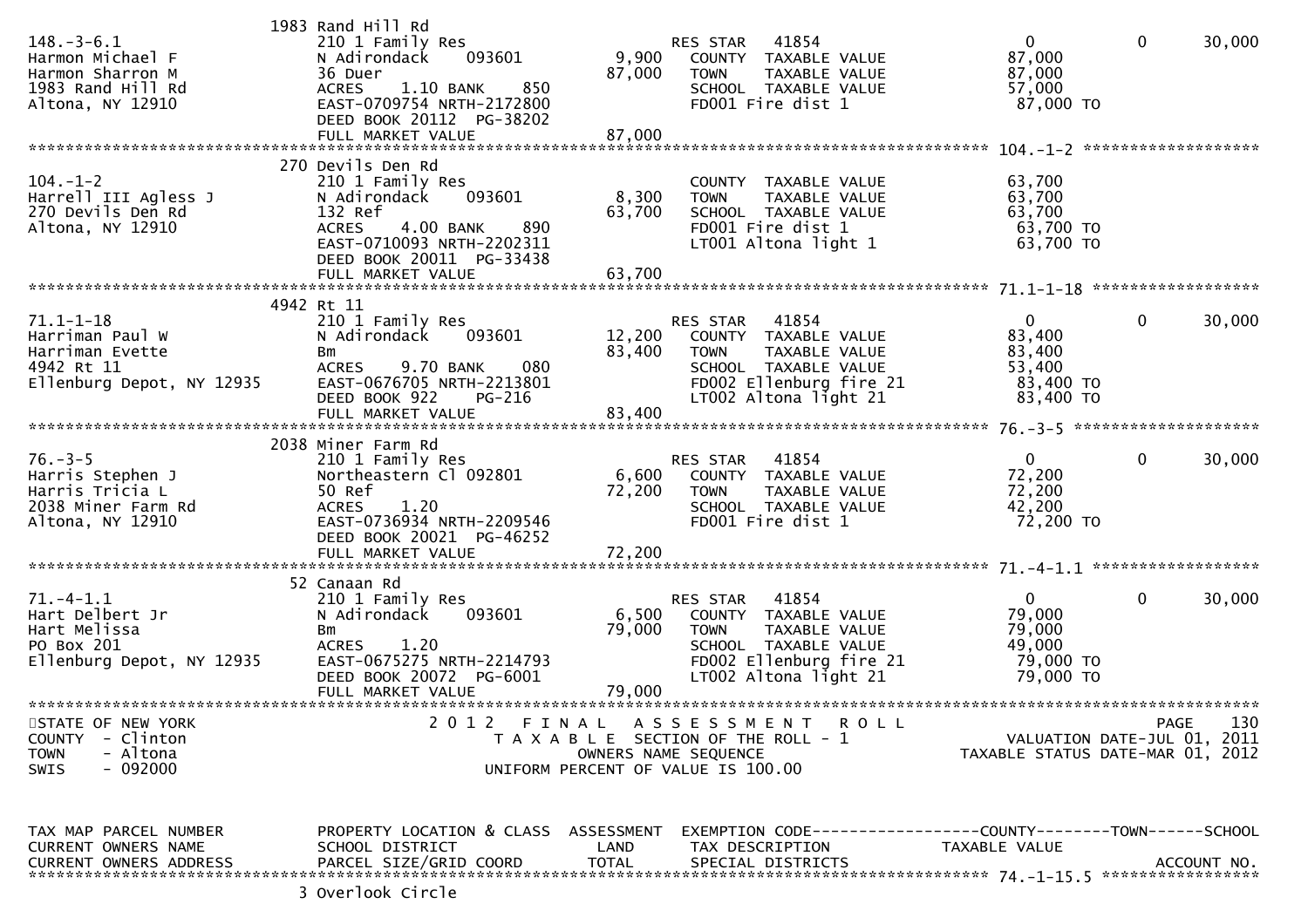| $74. - 1 - 15.5$<br>Hart Malayna A<br>3 Overlook Circle<br>Plattsburgh, NY 12901                  | 322 Rural vac>10<br>093601<br>N Adirondack<br>ACRES 12.50<br>EAST-0717699 NRTH-2213345<br>DEED BOOK 20102 PG-32546                                                                               | 12,900<br>12,900                  | COUNTY TAXABLE VALUE<br>TAXABLE VALUE<br><b>TOWN</b><br>SCHOOL TAXABLE VALUE<br>FD001 Fire dist 1                             | 12,900<br>12,900<br>12,900<br>12,900 TO                                                                |
|---------------------------------------------------------------------------------------------------|--------------------------------------------------------------------------------------------------------------------------------------------------------------------------------------------------|-----------------------------------|-------------------------------------------------------------------------------------------------------------------------------|--------------------------------------------------------------------------------------------------------|
|                                                                                                   | FULL MARKET VALUE                                                                                                                                                                                | 12,900                            |                                                                                                                               | ***************                                                                                        |
|                                                                                                   | 161 Harvey Rd                                                                                                                                                                                    |                                   |                                                                                                                               |                                                                                                        |
| $135. - 1 - 18.11$<br>Harvey Linda L<br>Peryea William H<br>161 Harvey Rd<br>West Chazy, NY 12992 | 312 Vac w/imprv<br>N Adirondack<br>093601<br><b>ACRES</b><br>1.90<br>EAST-0734085 NRTH-2179663<br>DEED BOOK 20031 PG-62679<br>FULL MARKET VALUE                                                  | 9,500<br>15,000<br>15,000         | COUNTY TAXABLE VALUE<br><b>TOWN</b><br>TAXABLE VALUE<br>SCHOOL TAXABLE VALUE<br>FD001 Fire dist 1                             | 15,000<br>15,000<br>15,000<br>15,000 TO                                                                |
|                                                                                                   |                                                                                                                                                                                                  |                                   |                                                                                                                               |                                                                                                        |
| $88.14 - 2 - 11$<br>Hawksby Robert<br>Hawksby Shirley<br>47 Pinewood Dr<br>Altona, NY 12910       | 47 Pinewood Dr<br>270 Mfg housing<br>093601<br>N Adirondack<br>Stonewall Bk 10 Pg 123 Lo<br>FRNT 64.90 DPTH 160.00<br>EAST-0698499 NRTH-2204778<br>DEED BOOK 20031 PG-63580<br>FULL MARKET VALUE | 4,800 SR STAR<br>17,000<br>17,000 | AGED COUN 41802<br>41834<br>COUNTY TAXABLE VALUE<br>TAXABLE VALUE<br><b>TOWN</b><br>SCHOOL TAXABLE VALUE<br>FD001 Fire dist 1 | 3,400<br>0<br>0<br>$\Omega$<br>17,000<br>$\mathbf{0}$<br>13,600<br>17,000<br>$\mathbf{0}$<br>17,000 TO |
|                                                                                                   |                                                                                                                                                                                                  |                                   |                                                                                                                               |                                                                                                        |
| $133. - 1 - 14$<br>Hayes Daniel D Jr<br>309 Bradford Rd<br>Plattsburgh, NY 12901                  | Purdy Rd<br>910 Priv forest<br>093601<br>N Adirondack<br>66 Duer<br>54.25<br><b>ACRES</b><br>EAST-0712638 NRTH-2181028<br>DEED BOOK 825<br>PG-116<br>FULL MARKET VALUE                           | 21,800<br>21,800<br>21,800        | COUNTY TAXABLE VALUE<br><b>TOWN</b><br>TAXABLE VALUE<br>SCHOOL TAXABLE VALUE<br>FD001 Fire dist 1                             | 21,800<br>21,800<br>21,800<br>21,800 TO                                                                |
|                                                                                                   |                                                                                                                                                                                                  |                                   |                                                                                                                               |                                                                                                        |
| $133. - 1 - 12$<br>Hayes Daniel David Jr<br>309 Bradford Rd<br>Plattsburgh, NY 12901              | Purdy Rd<br>910 Priv forest<br>N Adirondack<br>093601<br>66 Duer<br>ACRES 72.00<br>EAST-0714518 NRTH-2180808<br>DEED BOOK 99001 PG-11071<br>FULL MARKET VALUE                                    | 24,600<br>24,600<br>24,600        | COUNTY TAXABLE VALUE<br>TAXABLE VALUE<br><b>TOWN</b><br>SCHOOL TAXABLE VALUE<br>FD001 Fire dist 1                             | 24,600<br>24,600<br>24,600<br>24,600 TO                                                                |
| STATE OF NEW YORK<br>COUNTY - Clinton<br>- Altona<br><b>TOWN</b><br>$-092000$<br><b>SWIS</b>      | 2 0 1 2<br>FINAL                                                                                                                                                                                 | OWNERS NAME SEQUENCE              | A S S E S S M E N T<br>R O L L<br>T A X A B L E SECTION OF THE ROLL - 1<br>UNIFORM PERCENT OF VALUE IS 100.00                 | 131<br><b>PAGE</b><br>VALUATION DATE-JUL 01, 2011<br>TAXABLE STATUS DATE-MAR 01, 2012                  |
| TAX MAP PARCEL NUMBER<br>CURRENT OWNERS NAME                                                      | PROPERTY LOCATION & CLASS ASSESSMENT<br>SCHOOL DISTRICT                                                                                                                                          | LAND                              | TAX DESCRIPTION                                                                                                               | EXEMPTION CODE-----------------COUNTY-------TOWN------SCHOOL<br>TAXABLE VALUE                          |
| <b>CURRENT OWNERS ADDRESS</b>                                                                     | PARCEL SIZE/GRID COORD                                                                                                                                                                           | <b>TOTAL</b>                      | SPECIAL DISTRICTS                                                                                                             | ACCOUNT NO.                                                                                            |
|                                                                                                   |                                                                                                                                                                                                  |                                   |                                                                                                                               |                                                                                                        |
| $133. - 1 - 3$<br>Hayes Daniel Jr.<br>305 Bradford Rd                                             | Duley Rd<br>321 Abandoned ag<br>093601<br>N Adirondack<br>67 Duer                                                                                                                                | 34,400<br>34,400                  | <b>COUNTY</b><br>TAXABLE VALUE<br><b>TOWN</b><br>TAXABLE VALUE<br>SCHOOL TAXABLE VALUE                                        | 34,400<br>34,400<br>34,400                                                                             |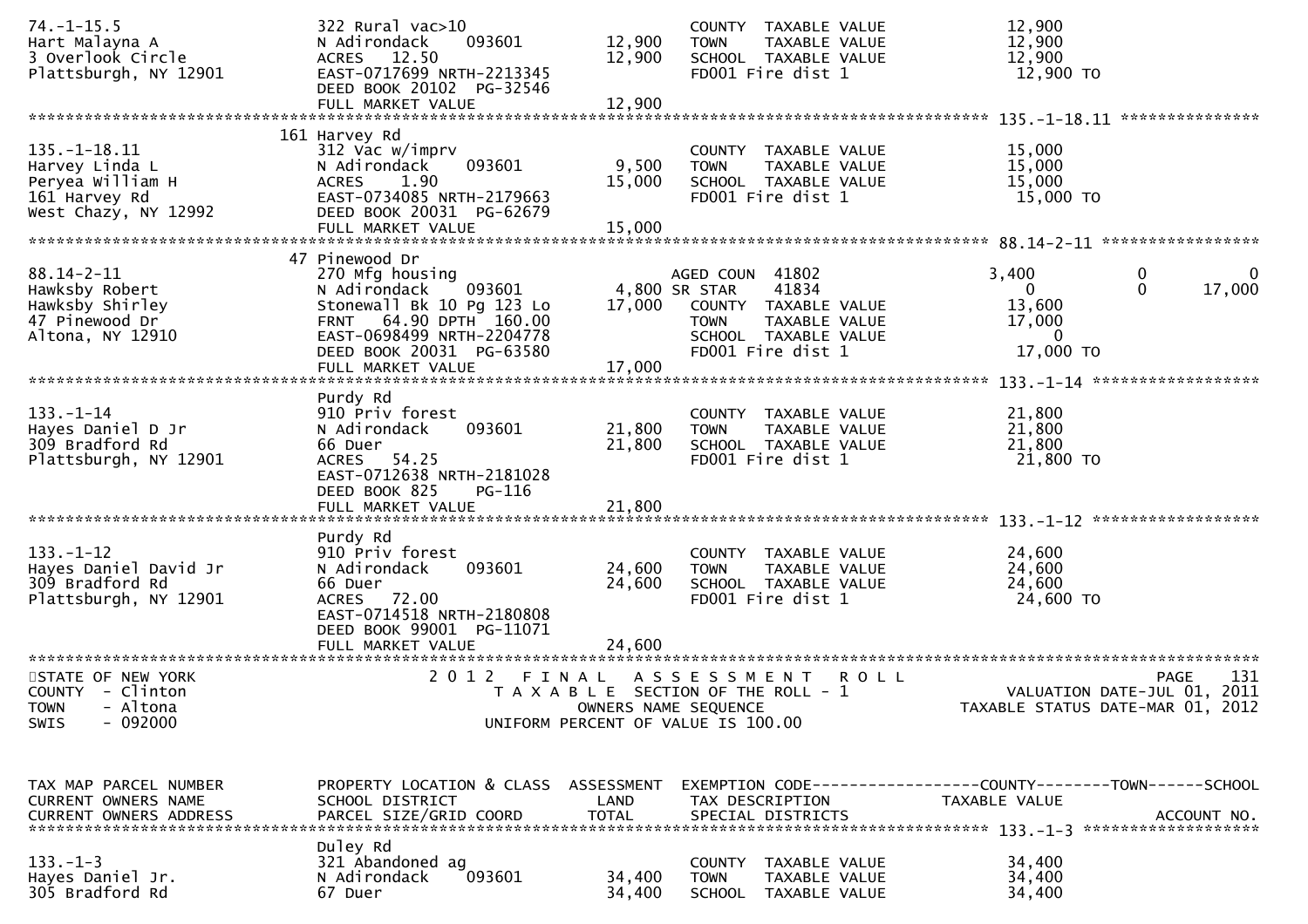| Plattsburgh, NY 12901                                                                                       | ACRES 150.00<br>EAST-0713929 NRTH-2184057<br>DEED BOOK 20112 PG-43711<br>FULL MARKET VALUE                                                                           | FD001 Fire dist 1<br>34,400                                                                                                                                             | 34,400 TO                                                                                            |
|-------------------------------------------------------------------------------------------------------------|----------------------------------------------------------------------------------------------------------------------------------------------------------------------|-------------------------------------------------------------------------------------------------------------------------------------------------------------------------|------------------------------------------------------------------------------------------------------|
| $103. -1 - 1$<br>Hazen Ron<br>Hazen Gisella<br>3321 South County Trail<br>West Kingston, RI 02892           | Alder Bend Rd<br>321 Abandoned ag<br>093601<br>N Adirondack<br>161 Ref<br>ACRES 119.40<br>EAST-0696842 NRTH-2201704<br>DEED BOOK 99001 PG-07684<br>FULL MARKET VALUE | COUNTY TAXABLE VALUE<br>36,200<br>TAXABLE VALUE<br><b>TOWN</b><br>36,200<br>SCHOOL TAXABLE VALUE<br>FD001 Fire dist 1<br>36,200                                         | 36,200<br>36,200<br>36,200<br>36,200 TO                                                              |
|                                                                                                             |                                                                                                                                                                      |                                                                                                                                                                         |                                                                                                      |
| $72. - 1 - 15.1$<br>Hebert Harlan<br>983 Irona Rd<br>Ellenburg Depot, NY 12935<br>MAY BE SUBJECT TO PAYMENT | Irona Rd<br>321 Abandoned ag<br>N Adirondack<br>093601<br>Lot 184 Ref<br>ACRES 16.00<br>EAST-0690664 NRTH-2212262<br>DEED BOOK 570<br>PG-874                         | AGRI DISTR 41720<br>14,300<br>COUNTY TAXABLE VALUE<br>14,300<br>TAXABLE VALUE<br><b>TOWN</b><br>SCHOOL TAXABLE VALUE<br>FD001 Fire dist 1                               | 8,924<br>8,924<br>8,924<br>5,376<br>5,376<br>5,376<br>14,300 TO                                      |
| UNDER AGDIST LAW TIL 2016                                                                                   | FULL MARKET VALUE                                                                                                                                                    | 14,300                                                                                                                                                                  |                                                                                                      |
| $72. - 1 - 17$<br>Hebert Harlan<br>Hebert Susan<br>983 Forest Rd<br>Ellenburg Depot, NY 12935               | Irona Rd<br>$322$ Rural vac $>10$<br>N Adirondack<br>093601<br>191 Ref<br>ACRES 112.80<br>EAST-0686039 NRTH-2210867<br>DEED BOOK 569<br>PG-650                       | AGRI DISTR 41720<br>47,400<br>COUNTY TAXABLE VALUE<br>47,400<br>TAXABLE VALUE<br><b>TOWN</b><br>SCHOOL TAXABLE VALUE<br>FD001 Fire dist 1                               | 0<br>$\overline{0}$<br>0<br>47,400<br>47,400<br>47,400<br>47,400 TO                                  |
| MAY BE SUBJECT TO PAYMENT                                                                                   | FULL MARKET VALUE                                                                                                                                                    | 47,400                                                                                                                                                                  |                                                                                                      |
|                                                                                                             | 981-983 Irona Rd                                                                                                                                                     |                                                                                                                                                                         |                                                                                                      |
| $72. - 1 - 17.11$<br>Hebert Harlan<br>Hebert Susan<br>983 Irona Rd<br>Ellenburg Depot, NY 12935             | 112 Dairy farm<br>093601<br>N Adirondack<br>ACRES 188.50<br>EAST-0689601 NRTH-2209939<br>DEED BOOK 570<br>PG-874<br>FULL MARKET VALUE                                | AGRI DISTR 41720<br>41854<br>56,400 RES STAR<br>118,000<br>COUNTY TAXABLE VALUE<br><b>TOWN</b><br>TAXABLE VALUE<br>SCHOOL TAXABLE VALUE<br>118,000<br>FD001 Fire dist 1 | $\mathbf{0}$<br>0<br>$\mathbf 0$<br>$\Omega$<br>30,000<br>118,000<br>118,000<br>88,000<br>118,000 TO |
| MAY BE SUBJECT TO PAYMENT<br>UNDER AGDIST LAW TIL 2016                                                      |                                                                                                                                                                      |                                                                                                                                                                         |                                                                                                      |
| STATE OF NEW YORK<br>COUNTY - Clinton<br>- Altona<br><b>TOWN</b><br>$-092000$<br>SWIS                       | FINAL<br>2 0 1 2                                                                                                                                                     | A S S E S S M E N T<br><b>ROLL</b><br>T A X A B L E SECTION OF THE ROLL - 1<br>OWNERS NAME SEQUENCE<br>UNIFORM PERCENT OF VALUE IS 100.00                               | 132<br><b>PAGE</b><br>VALUATION DATE-JUL 01, 2011<br>TAXABLE STATUS DATE-MAR 01, 2012                |
| TAX MAP PARCEL NUMBER<br>CURRENT OWNERS NAME<br><b>CURRENT OWNERS ADDRESS</b>                               | PROPERTY LOCATION & CLASS ASSESSMENT<br>SCHOOL DISTRICT<br>PARCEL SIZE/GRID COORD                                                                                    | LAND<br>TAX DESCRIPTION<br><b>TOTAL</b><br>SPECIAL DISTRICTS                                                                                                            | EXEMPTION CODE-----------------COUNTY-------TOWN------SCHOOL<br>TAXABLE VALUE<br>ACCOUNT NO.         |
| 72. –1–20.11<br>Hebert Harlan N                                                                             | Forest Rd<br>314 Rural vac<10<br>093601<br>N Adirondack                                                                                                              | AGRI DISTR 41720<br>12,100<br>COUNTY TAXABLE VALUE                                                                                                                      | 7,215<br>7,215<br>7,215<br>4,885                                                                     |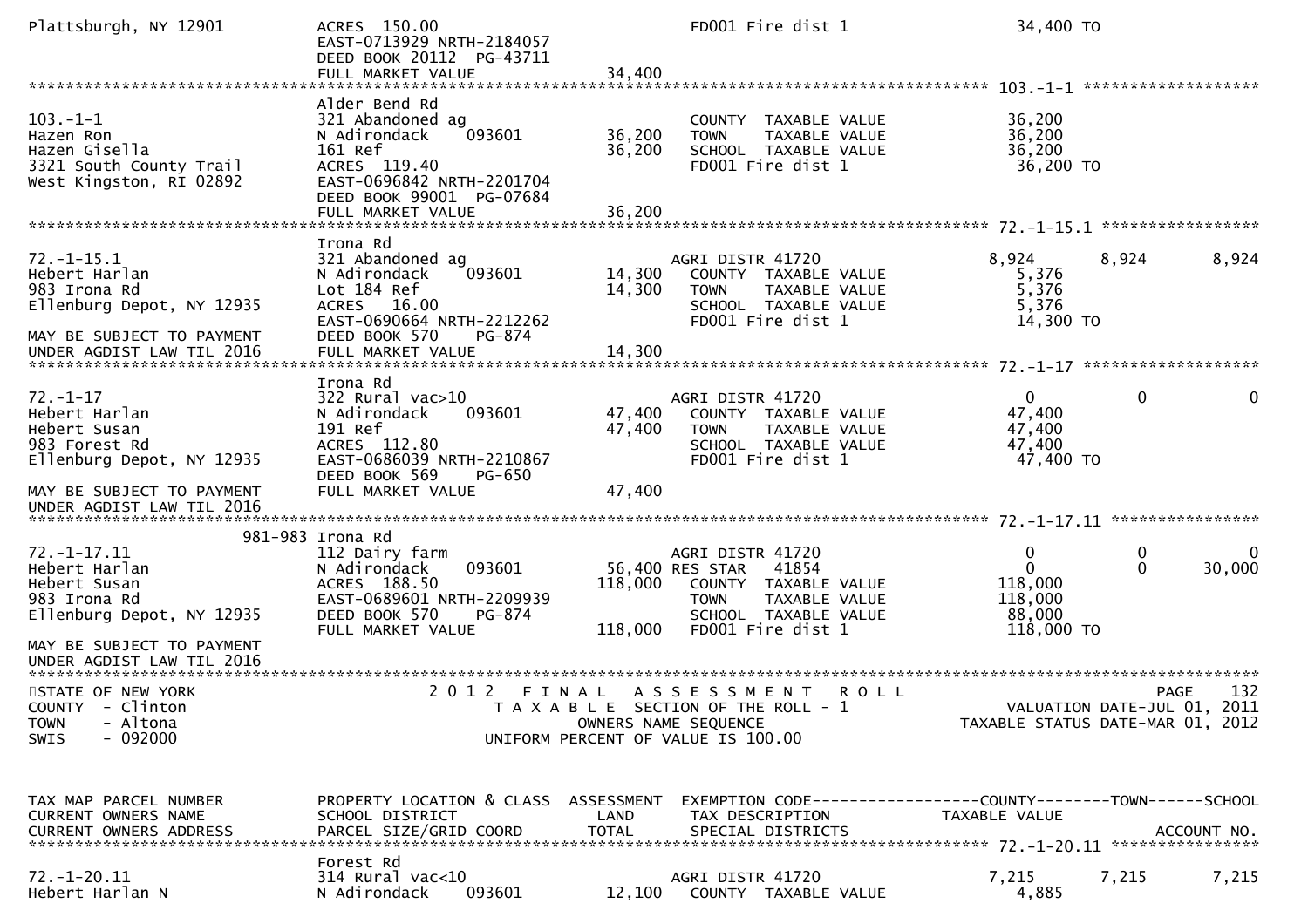| Hebert Susan F<br>983 Irona Rd<br>Ellenburg Depot, NY 12935                                          | Lot 191 Ref Tr<br><b>ACRES</b><br>9.40<br>EAST-0688039 NRTH-2211559<br>DEED BOOK 813<br>$PG-70$                                                                     | 12,100                                                                                              | <b>TOWN</b>                    | TAXABLE VALUE<br>SCHOOL TAXABLE VALUE<br>FD001 Fire dist 1                                                          | 4,885<br>4,885<br>12,100 TO                                                   |              |        |
|------------------------------------------------------------------------------------------------------|---------------------------------------------------------------------------------------------------------------------------------------------------------------------|-----------------------------------------------------------------------------------------------------|--------------------------------|---------------------------------------------------------------------------------------------------------------------|-------------------------------------------------------------------------------|--------------|--------|
| MAY BE SUBJECT TO PAYMENT<br>UNDER AGDIST LAW TIL 2016                                               | FULL MARKET VALUE                                                                                                                                                   | 12,100                                                                                              |                                |                                                                                                                     |                                                                               |              |        |
|                                                                                                      | 20/23 Riverbend Rd                                                                                                                                                  |                                                                                                     |                                |                                                                                                                     |                                                                               |              |        |
| $103. -1 - 19.3$<br>Heller Payant Nettie D<br>Payant Steven D<br>20 Riverbend Rd<br>Altona, NY 12910 | 240 Rural res<br>093601<br>N Adirondack<br>Lot 159 Ref Tr<br>ACRES 92.10<br>EAST-0700726 NRTH-2196040<br>DEED BOOK 1002<br>PG-119                                   | 30,700<br>108,200                                                                                   | RES STAR<br><b>TOWN</b>        | 41854<br>COUNTY TAXABLE VALUE<br>TAXABLE VALUE<br>SCHOOL TAXABLE VALUE<br>FD001 Fire dist 1                         | $\overline{0}$<br>108,200<br>108,200<br>78,200<br>108,200 TO                  | 0            | 30,000 |
|                                                                                                      | FULL MARKET VALUE                                                                                                                                                   | 108,200                                                                                             |                                |                                                                                                                     |                                                                               |              |        |
|                                                                                                      |                                                                                                                                                                     |                                                                                                     |                                |                                                                                                                     |                                                                               |              |        |
| $89.1 - 2 - 34$<br>Hemingway Andrew<br>Hemingway Sandra<br>PO Box 37<br>Altona, NY 12910             | 526 Devils Den Rd<br>220 2 Family Res<br>093601<br>N Adirondack<br>11 Ref<br>FRNT 132.00 DPTH 297.00<br>EAST-0711075 NRTH-2208134<br>DEED BOOK 593<br>PG-1053       | 6,300<br>101,900                                                                                    | <b>RES STAR</b><br><b>TOWN</b> | 41854<br>COUNTY TAXABLE VALUE<br>TAXABLE VALUE<br>SCHOOL TAXABLE VALUE<br>FD001 Fire dist 1<br>LT001 Altona light 1 | $\mathbf{0}$<br>101,900<br>101,900<br>71,900<br>101,900 TO<br>101,900 TO      | 0            | 30,000 |
|                                                                                                      |                                                                                                                                                                     |                                                                                                     |                                |                                                                                                                     |                                                                               |              |        |
| $88. - 1 - 7$<br>Hemingway Anthony<br>7 Leander Ln<br>Morrisonville, NY 12962                        | Stark Rd<br>321 Abandoned ag<br>093601<br>N Adirondack<br>Lot 136 Ref<br>ACRES 229.80<br>EAST-0706823 NRTH-2204883<br>DEED BOOK 20031 PG-51714<br>FULL MARKET VALUE | 42,000<br>42,000<br>42,000                                                                          | <b>TOWN</b>                    | COUNTY TAXABLE VALUE<br>TAXABLE VALUE<br>SCHOOL TAXABLE VALUE<br>FD001 Fire dist 1                                  | 42,000<br>42,000<br>42,000<br>42,000 TO                                       |              |        |
|                                                                                                      |                                                                                                                                                                     |                                                                                                     |                                |                                                                                                                     |                                                                               |              |        |
| $89. - 2 - 18.211$<br>Hemingway Barbara A<br>Hemingway Emily<br>540 Rock Rd<br>Altona, NY 12910      | 540 Rock Rd<br>270 Mfg housing<br>093601<br>N Adirondack<br>Lot 109 Ref Tr<br>FRNT 100.00 DPTH 200.00<br>EAST-0711121 NRTH-2203061<br>DEED BOOK 20092 PG-27507      | 5,800<br>12,000<br>12,000                                                                           | RES STAR<br><b>TOWN</b>        | 41854<br>COUNTY TAXABLE VALUE<br>TAXABLE VALUE<br>SCHOOL TAXABLE VALUE<br>FD001 Fire dist 1<br>LT001 Altona light 1 | $\mathbf{0}$<br>12,000<br>12,000<br>$\overline{0}$<br>12,000 TO<br>12,000 TO  | $\mathbf{0}$ | 12,000 |
| STATE OF NEW YORK<br>COUNTY - Clinton<br>- Altona<br><b>TOWN</b><br>$-092000$<br>SWIS                | 2 0 1 2                                                                                                                                                             | T A X A B L E SECTION OF THE ROLL - 1<br>OWNERS NAME SEQUENCE<br>UNIFORM PERCENT OF VALUE IS 100.00 |                                | FINAL ASSESSMENT ROLL                                                                                               | VALUATION DATE-JUL 01, 2011<br>TAXABLE STATUS DATE-MAR 01, 2012               | <b>PAGE</b>  | 133    |
| TAX MAP PARCEL NUMBER<br><b>CURRENT OWNERS NAME</b>                                                  | PROPERTY LOCATION & CLASS ASSESSMENT<br>SCHOOL DISTRICT                                                                                                             | LAND                                                                                                |                                | TAX DESCRIPTION                                                                                                     | EXEMPTION CODE-----------------COUNTY-------TOWN------SCHOOL<br>TAXABLE VALUE |              |        |
| $74. - 1 - 10.1$<br>Hemingway Charles                                                                | Joe Wood Rd<br>321 Abandoned ag<br>093601<br>N Adirondack                                                                                                           | 26,600                                                                                              | COUNTY<br><b>TOWN</b>          | TAXABLE VALUE<br>TAXABLE VALUE                                                                                      | 26,600<br>26,600                                                              |              |        |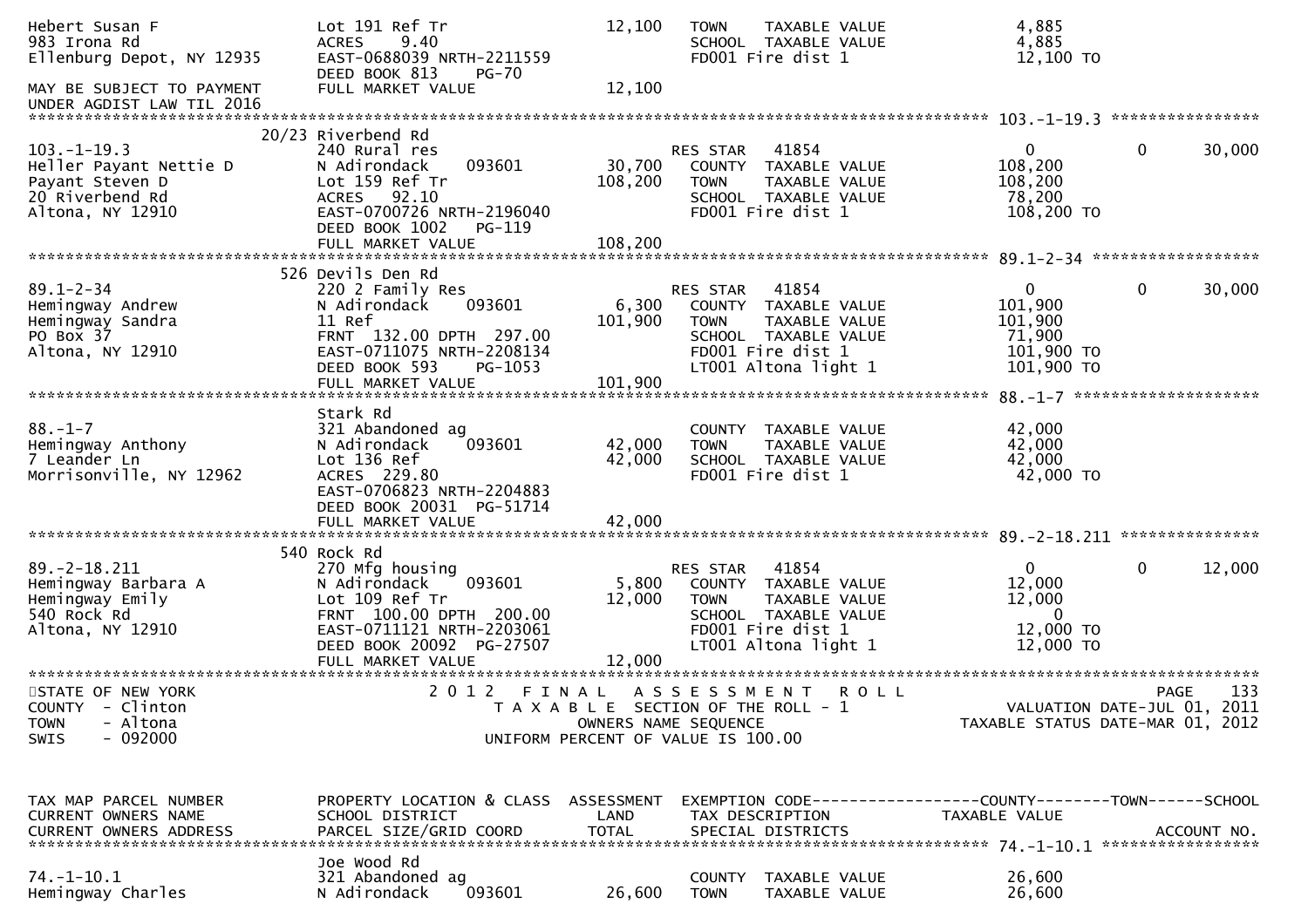| Hemingway Diane<br>2902 Route 11<br>Mooers Forks, NY 12959                                             | 112 Ref<br>ACRES 82.30<br>EAST-0714462 NRTH-2216049<br>DEED BOOK 20102 PG-31173                                                                                                          | 26,600                     | SCHOOL TAXABLE VALUE<br>FD001 Fire dist 1                                                                                                      | 26,600<br>26,600 TO                                                    |                        |
|--------------------------------------------------------------------------------------------------------|------------------------------------------------------------------------------------------------------------------------------------------------------------------------------------------|----------------------------|------------------------------------------------------------------------------------------------------------------------------------------------|------------------------------------------------------------------------|------------------------|
|                                                                                                        | 3049 Miner Farm Rd                                                                                                                                                                       |                            |                                                                                                                                                |                                                                        |                        |
| $89. - 2 - 4.12$<br>Hemingway Charles E Jr<br>Kimball Alicia<br>3049 Miner Farm Rd<br>Altona, NY 12910 | 210 1 Family Res<br>093601<br>N Adirondack<br>Lot 110<br>1.80<br><b>ACRES</b><br>EAST-0713041 NRTH-2206999<br>DEED BOOK 20061 PG-98651                                                   | 7,000<br>55,000            | RES STAR 41854<br>COUNTY TAXABLE VALUE<br>TAXABLE VALUE<br>TOWN<br>SCHOOL TAXABLE VALUE<br>FD001 Fire dist 1<br>LT001 Altona light 1           | $\overline{0}$<br>55,000<br>55,000<br>25,000<br>55,000 TO<br>55,000 TO | 30,000<br>$\mathbf 0$  |
|                                                                                                        |                                                                                                                                                                                          |                            |                                                                                                                                                |                                                                        |                        |
| $148. - 2 - 14$<br>Hemingway Clarence<br>3733 Rt 11<br>Mooers Forks, NY 12959-1915                     | 1886 Rand Hill Rd<br>210 1 Family Res<br>N Adirondack<br>093601<br>49 Duer<br>90.70 DPTH 250.00<br><b>FRNT</b><br>BANK<br>080<br>EAST-0712084 NRTH-2172241<br>DEED BOOK 923<br>PG-91     | 7,100<br>127,700           | COUNTY TAXABLE VALUE<br>TAXABLE VALUE<br><b>TOWN</b><br>SCHOOL TAXABLE VALUE<br>FD001 Fire dist 1                                              | 127,700<br>127,700<br>127,700<br>127,700 TO                            |                        |
|                                                                                                        | FULL MARKET VALUE                                                                                                                                                                        | 127,700                    |                                                                                                                                                |                                                                        |                        |
| $74. - 1 - 8.3$<br>Hemingway David J<br>Aubrey Joe F Sr<br>391 Gilbert Rd<br>Mooers, NY 12958          | 84 ARMC Way<br>321 Abandoned ag<br>093601<br>N Adirondack<br>Lot 112 Ref Tr<br>ACRES 19.00<br>EAST-0713436 NRTH-2212961<br>DEED BOOK 20001 PG-22636<br>FULL MARKET VALUE                 | 13,700<br>13,700<br>13,700 | COUNTY TAXABLE VALUE<br>TAXABLE VALUE<br><b>TOWN</b><br>SCHOOL TAXABLE VALUE<br>FD001 Fire dist 1                                              | 13,700<br>13,700<br>13,700<br>13,700 TO                                |                        |
|                                                                                                        |                                                                                                                                                                                          |                            |                                                                                                                                                |                                                                        |                        |
| $89.1 - 2 - 7$<br>Hendrie Herman E Jr<br>Hendrie Penny L<br>69 Station St<br>Altona, NY 12910          | 69 Station St<br>210 1 Family Res<br>093601<br>N Adirondack<br>111 Ref<br>2.10 BANK<br><b>ACRES</b><br>085<br>EAST-0711832 NRTH-2209047<br>DEED BOOK 20112 PG-42517<br>FULL MARKET VALUE | 7,200<br>52,400<br>52,400  | 41854<br>RES STAR<br>COUNTY TAXABLE VALUE<br>TAXABLE VALUE<br><b>TOWN</b><br>SCHOOL TAXABLE VALUE<br>FD001 Fire dist 1<br>LT001 Altona light 1 | $\mathbf{0}$<br>52,400<br>52,400<br>22,400<br>52,400 TO<br>52,400 TO   | 30,000<br>$\mathbf{0}$ |
|                                                                                                        |                                                                                                                                                                                          |                            |                                                                                                                                                |                                                                        |                        |
| STATE OF NEW YORK<br>COUNTY - Clinton<br>- Altona<br><b>TOWN</b><br>$-092000$<br>SWIS                  |                                                                                                                                                                                          | OWNERS NAME SEQUENCE       | 2012 FINAL ASSESSMENT<br><b>ROLL</b><br>T A X A B L E SECTION OF THE ROLL - 1<br>UNIFORM PERCENT OF VALUE IS 100.00                            | VALUATION DATE-JUL 01, 2011<br>TAXABLE STATUS DATE-MAR 01, 2012        | 134<br><b>PAGE</b>     |
|                                                                                                        | PROPERTY LOCATION & CLASS ASSESSMENT                                                                                                                                                     |                            |                                                                                                                                                |                                                                        |                        |
| TAX MAP PARCEL NUMBER<br>CURRENT OWNERS NAME<br><b>CURRENT OWNERS ADDRESS</b>                          | SCHOOL DISTRICT<br>PARCEL SIZE/GRID COORD                                                                                                                                                | LAND<br><b>TOTAL</b>       | EXEMPTION CODE-----------------COUNTY-------TOWN------SCHOOL<br>TAX DESCRIPTION<br>SPECIAL DISTRICTS                                           | TAXABLE VALUE                                                          | ACCOUNT NO.            |
| $75. - 1 - 14.3$<br>Herbst William H                                                                   | Miner Farm Rd<br>321 Abandoned ag<br>Northeastern Cl 092801                                                                                                                              | 12,800                     | COUNTY TAXABLE VALUE<br><b>TOWN</b><br>TAXABLE VALUE                                                                                           | 12,800<br>12,800                                                       |                        |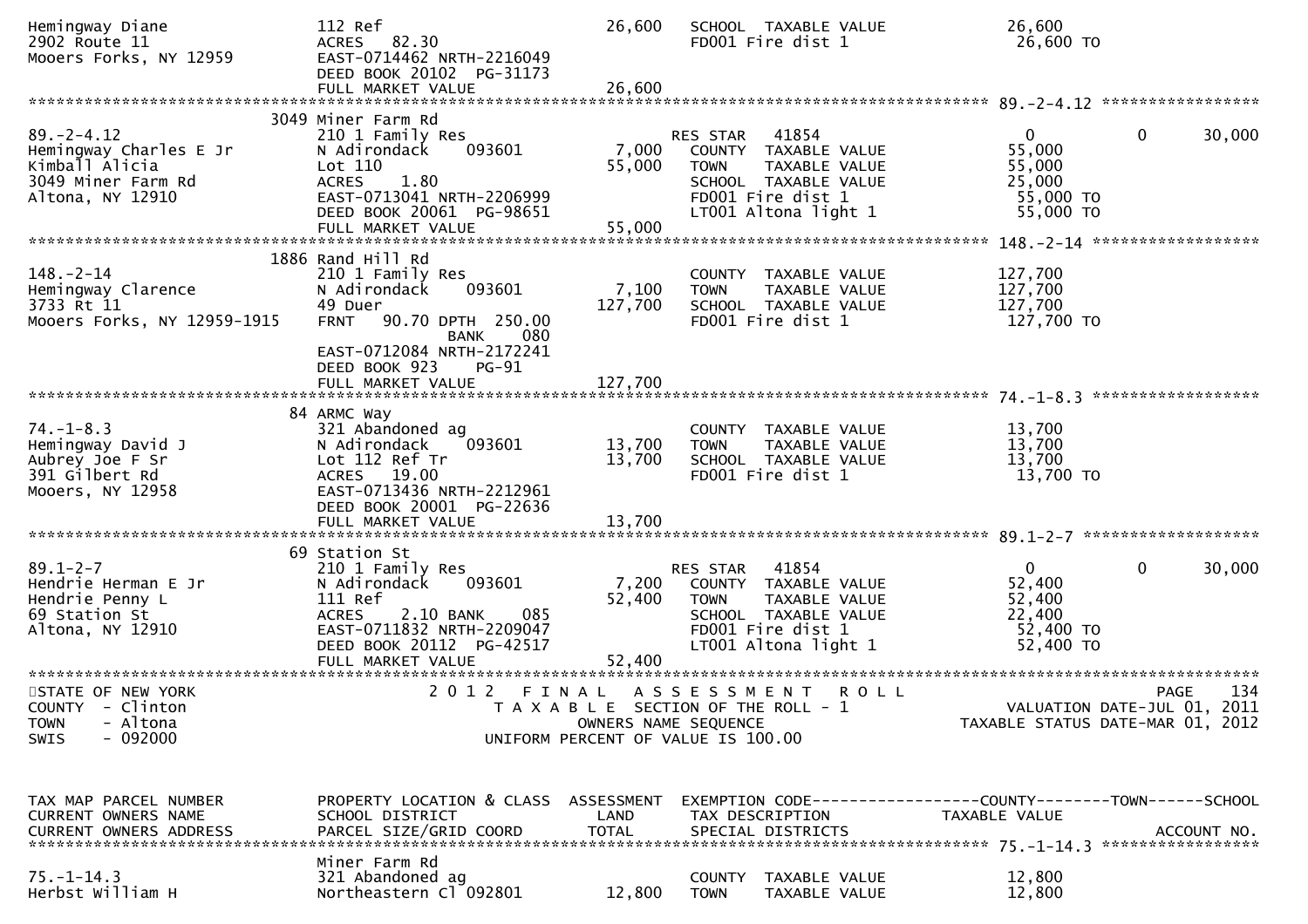| Yetman Dorothy<br>964 Newbridge Rd<br>North Bellmore, NY 11710                                     | ACRES 12.00<br>EAST-0732344 NRTH-2208737<br>DEED BOOK 592<br>PG-467<br>FULL MARKET VALUE                                                                                                        | 12,800<br>12,800          | SCHOOL TAXABLE VALUE<br>FD001 Fire dist 1                                                                                                      | 12,800<br>12,800 TO                                                  |                        |
|----------------------------------------------------------------------------------------------------|-------------------------------------------------------------------------------------------------------------------------------------------------------------------------------------------------|---------------------------|------------------------------------------------------------------------------------------------------------------------------------------------|----------------------------------------------------------------------|------------------------|
|                                                                                                    |                                                                                                                                                                                                 |                           |                                                                                                                                                |                                                                      |                        |
| $91. - 1 - 7.1$<br>Hilton Fred Jr<br>Hilton Dorothy<br>PO Box 30<br>Mooers, NY 12958               | 3 Mayott Rd<br>270 Mfg housing<br>Northeastern Cl 092801<br>50 Ref Tr<br>5.50<br><b>ACRES</b><br>EAST-0734877 NRTH-2207653<br>DEED BOOK 732<br>$PG-33$                                          | 9,200<br>24,700           | 41854<br>RES STAR<br>COUNTY TAXABLE VALUE<br>TAXABLE VALUE<br><b>TOWN</b><br>SCHOOL TAXABLE VALUE<br>FD001 Fire dist 1                         | $\Omega$<br>24,700<br>24,700<br>- 0<br>24,700 TO                     | $\mathbf 0$<br>24,700  |
|                                                                                                    |                                                                                                                                                                                                 |                           |                                                                                                                                                |                                                                      |                        |
| $71.1 - 1 - 5$<br>Himelwright Jack L<br>4017 Clinton Ave<br>Klamath Falls, OR 97603                | 1 Sunderlands Way<br>210 1 Family Res<br>N Adirondack<br>093601<br>Benjamin Moore Patent<br>FRNT 75.00 DPTH 45.00<br>EAST-0675327 NRTH-2213935<br>DEED BOOK 20092 PG-24784<br>FULL MARKET VALUE | 2,500<br>23,500<br>23,500 | COUNTY TAXABLE VALUE<br><b>TOWN</b><br>TAXABLE VALUE<br>SCHOOL TAXABLE VALUE<br>FD002 Ellenburg fire 21<br>LT002 Altona light 21               | 23,500<br>23,500<br>23,500<br>23,500 TO<br>23,500 TO                 |                        |
|                                                                                                    |                                                                                                                                                                                                 |                           |                                                                                                                                                |                                                                      |                        |
| $71. -4 - 14.52$<br>Hogan Robert P<br>Hogan Laurie J<br>2086 Plank Rd<br>Ellenburg Depot, NY 12935 | 2086 Plank Rd<br>210 1 Family Res<br>N Adirondack<br>093601<br>Lot Bm<br>ACRES 36.10<br>EAST-0676387 NRTH-2210548<br>DEED BOOK 99001 PG-08419                                                   | 19,500<br>225,000         | 41854<br>RES STAR<br>COUNTY TAXABLE VALUE<br><b>TOWN</b><br><b>TAXABLE VALUE</b><br>SCHOOL TAXABLE VALUE<br>FD002 Ellenburg fire 21            | $\mathbf{0}$<br>225,000<br>225,000<br>195,000<br>225,000 TO          | $\mathbf{0}$<br>30,000 |
|                                                                                                    |                                                                                                                                                                                                 |                           |                                                                                                                                                |                                                                      |                        |
| $89.1 - 3 - 12$<br>Holcomb Jason G<br>8 Bloomer St<br>Altona, NY 12910                             | 8 Bloomer St<br>210 1 Family Res<br>093601<br>N Adirondack<br>110 Ref<br>FRNT 119.00 DPTH 282.00<br>EAST-0712373 NRTH-2207212<br>DEED BOOK 20072 PG-4311<br>FULL MARKET VALUE                   | 6,200<br>61,600<br>61,600 | RES STAR<br>41854<br>COUNTY TAXABLE VALUE<br>TAXABLE VALUE<br><b>TOWN</b><br>SCHOOL TAXABLE VALUE<br>FD001 Fire dist 1<br>LT001 Altona light 1 | $\mathbf{0}$<br>61,600<br>61,600<br>31,600<br>61,600 TO<br>61,600 TO | $\mathbf 0$<br>30,000  |
|                                                                                                    | 2 0 1 2                                                                                                                                                                                         |                           | ASSESSMENT<br><b>ROLL</b>                                                                                                                      |                                                                      | 135                    |
| STATE OF NEW YORK<br>COUNTY - Clinton<br>- Altona<br><b>TOWN</b><br>- 092000<br>SWIS               |                                                                                                                                                                                                 | FINAL                     | T A X A B L E SECTION OF THE ROLL - 1<br>OWNERS NAME SEQUENCE<br>UNIFORM PERCENT OF VALUE IS 100.00                                            | VALUATION DATE-JUL 01, 2011<br>TAXABLE STATUS DATE-MAR 01, 2012      | <b>PAGE</b>            |
|                                                                                                    |                                                                                                                                                                                                 |                           |                                                                                                                                                |                                                                      |                        |
| TAX MAP PARCEL NUMBER<br>CURRENT OWNERS NAME                                                       | PROPERTY LOCATION & CLASS ASSESSMENT<br>SCHOOL DISTRICT                                                                                                                                         | LAND                      | EXEMPTION CODE-----------------COUNTY-------TOWN------SCHOOL<br>TAX DESCRIPTION                                                                | TAXABLE VALUE                                                        |                        |
|                                                                                                    | 1173 Alder Bend Rd                                                                                                                                                                              |                           |                                                                                                                                                |                                                                      |                        |
| $102. -1 - 11.3$<br>Holland John<br>Parent Linda<br>1173 Alder Bend Rd                             | 210 1 Family Res<br>N Adirondack<br>093601<br>187 Ref<br>78.00 DPTH 250.00<br><b>FRNT</b>                                                                                                       | 5,200<br>65,000           | 41854<br>RES STAR<br><b>COUNTY</b><br>TAXABLE VALUE<br><b>TOWN</b><br>TAXABLE VALUE<br><b>SCHOOL</b><br>TAXABLE VALUE                          | $\mathbf 0$<br>65,000<br>65,000<br>35,000                            | 30,000<br>0            |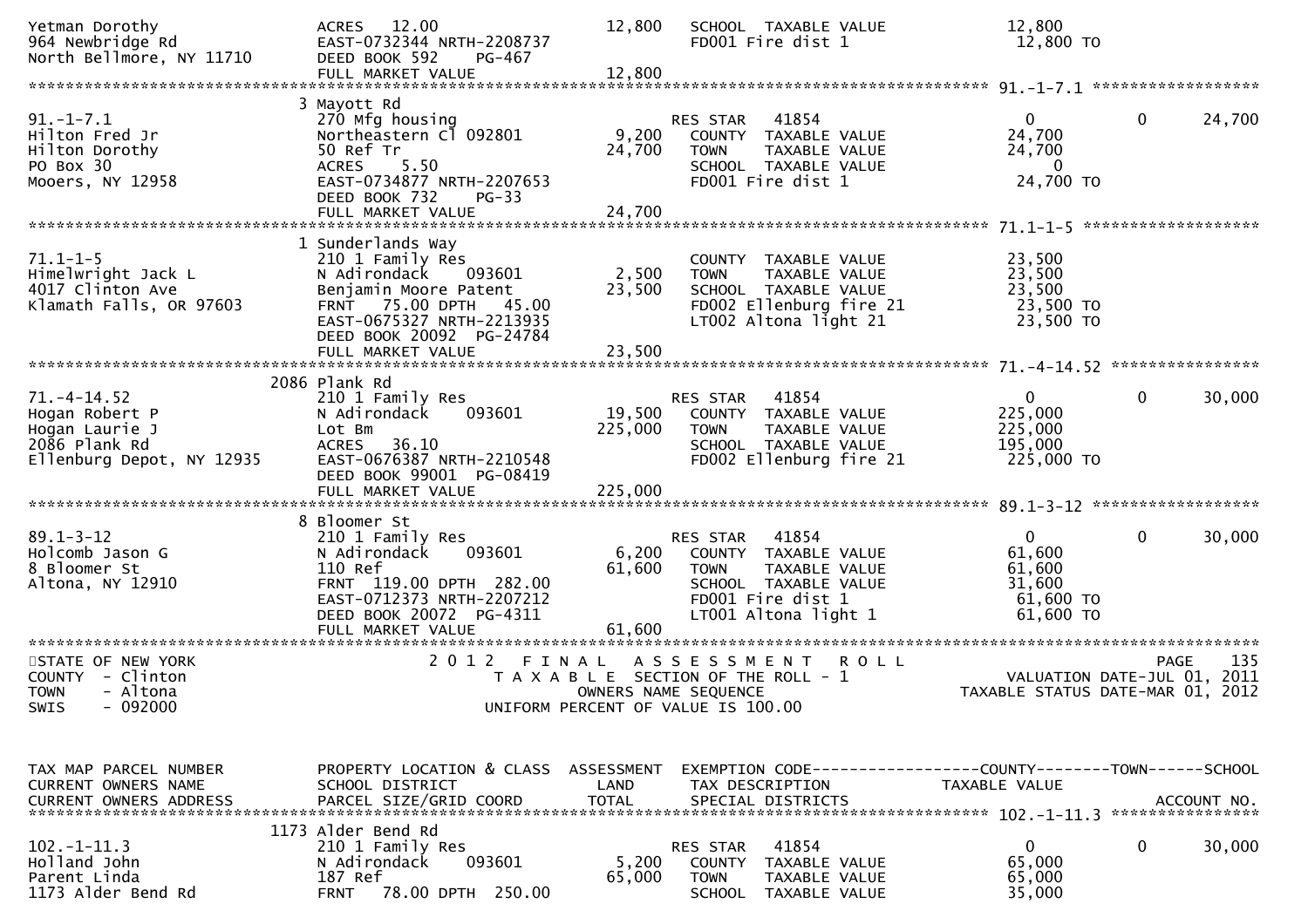| Altona, NY 12910                                                                                                             | EAST-0694744 NRTH-2194681<br>DEED BOOK 20082 PG-13743<br>FULL MARKET VALUE                                                                                                              | 65,000                             | FD001 Fire dist 1                                                                                                                                                            |               | 65,000 TO                                                                                       |
|------------------------------------------------------------------------------------------------------------------------------|-----------------------------------------------------------------------------------------------------------------------------------------------------------------------------------------|------------------------------------|------------------------------------------------------------------------------------------------------------------------------------------------------------------------------|---------------|-------------------------------------------------------------------------------------------------|
|                                                                                                                              |                                                                                                                                                                                         |                                    |                                                                                                                                                                              |               |                                                                                                 |
| $148. - 1 - 15$<br>Holland Patrick<br>Holland Catherine<br>Attn: Richard Treutle<br>3 Brookside Trl<br>Monroe, NY 10950-9802 | Rand Hill Rd<br>$314$ Rural vac<10<br>N Adirondack<br>093601<br>Lot 36 Duer<br>8.50<br><b>ACRES</b><br>EAST-0707377 NRTH-2174815<br>DEED BOOK 517<br><b>PG-388</b><br>FULL MARKET VALUE | 12,800<br>12,800<br>12,800         | COUNTY TAXABLE VALUE<br><b>TOWN</b><br>TAXABLE VALUE<br>SCHOOL TAXABLE VALUE<br>FD001 Fire dist 1                                                                            |               | 12,800<br>12,800<br>12,800<br>12,800 TO                                                         |
|                                                                                                                              | Murtagh Hill Rd                                                                                                                                                                         |                                    |                                                                                                                                                                              |               |                                                                                                 |
| $149. - 1 - 9$<br>Hornell David T<br>Sequin Gerald M<br>34 Hornell Way<br>West Chazy, NY 12992                               | 321 Abandoned ag<br>N Adirondack<br>093601<br>128 Duer<br>53.10<br>ACRES<br>EAST-0730090 NRTH-2173640<br>DEED BOOK 20112 PG-44568<br>FULL MARKET VALUE                                  | 18,700<br>18,700<br>18,700         | COUNTY TAXABLE VALUE<br><b>TOWN</b><br>TAXABLE VALUE<br>SCHOOL TAXABLE VALUE<br>FD001 Fire dist 1                                                                            |               | 18,700<br>18,700<br>18,700<br>18,700 TO                                                         |
|                                                                                                                              |                                                                                                                                                                                         |                                    |                                                                                                                                                                              |               |                                                                                                 |
| $149. - 1 - 11.22$<br>Hornell David T<br>34 Hornell Way<br>West Chazy, NY 12992                                              | 34 Hornell Way<br>240 Rural res<br>N Adirondack<br>093601<br>Lot 113 Duers<br>19.50<br><b>ACRES</b><br>EAST-0727593 NRTH-2173529<br>DEED BOOK 784<br>PG-153                             | 12,500 SR STAR<br>86,300           | 96 PCT OF VALUE USED FOR EXEMPTION PURPOSES<br>WARCOMALL 41131<br>41834<br>COUNTY TAXABLE VALUE<br>TAXABLE VALUE<br><b>TOWN</b><br>SCHOOL TAXABLE VALUE<br>FD001 Fire dist 1 | 20,712        | 20,712<br>0<br>62,200<br>0<br>0<br>65,588<br>65,588<br>24,100<br>86,300 TO                      |
|                                                                                                                              |                                                                                                                                                                                         |                                    |                                                                                                                                                                              |               |                                                                                                 |
| $88.14 - 1 - 58$<br>Hosler Raymond J<br>Hosler Annette N<br>PO Box 444<br>Chazy, NY 12921                                    | 22 Merrywood Dr<br>260 Seasonal res<br>093601<br>N Adirondack<br>Stonewall Acres Lot 58<br>FRNT 103.40 DPTH 128.63<br>EAST-0700171 NRTH-2203461<br>DEED BOOK 20072 PG-11257             | 4,100<br>17,500                    | COUNTY TAXABLE VALUE<br><b>TOWN</b><br>TAXABLE VALUE<br>SCHOOL TAXABLE VALUE<br>FD001 Fire dist 1                                                                            |               | 17,500<br>17,500<br>17,500<br>17,500 TO                                                         |
| ********************                                                                                                         | FULL MARKET VALUE<br>********************                                                                                                                                               | 17,500                             |                                                                                                                                                                              |               |                                                                                                 |
| STATE OF NEW YORK<br>- Clinton<br><b>COUNTY</b><br>- Altona<br><b>TOWN</b><br>$-092000$<br>SWIS                              | 2 0 1 2<br>FINAL                                                                                                                                                                        | OWNERS NAME SEQUENCE               | A S S E S S M E N T<br>T A X A B L E SECTION OF THE ROLL - 1<br>UNIFORM PERCENT OF VALUE IS 100.00                                                                           | R O L L       | 136<br><b>PAGE</b><br>VALUATION DATE-JUL 01, 2011<br>TAXABLE STATUS DATE-MAR 01, 2012           |
|                                                                                                                              |                                                                                                                                                                                         |                                    |                                                                                                                                                                              |               |                                                                                                 |
| TAX MAP PARCEL NUMBER<br><b>CURRENT OWNERS NAME</b><br><b>CURRENT OWNERS ADDRESS</b>                                         | PROPERTY LOCATION & CLASS<br>SCHOOL DISTRICT<br>PARCEL SIZE/GRID COORD                                                                                                                  | ASSESSMENT<br>LAND<br><b>TOTAL</b> | TAX DESCRIPTION<br>SPECIAL DISTRICTS                                                                                                                                         | TAXABLE VALUE | EXEMPTION CODE-----------------COUNTY-------TOWN------SCHOOL<br>ACCOUNT NO.<br>**************** |
| $148. - 2 - 13.3$<br>Hough Grace<br>27 Trudo Rd<br>Altona, NY 12910                                                          | 27 Trudo Rd<br>270 Mfg housing<br>093601<br>N Adirondack<br>Lot 49 Duer's Patent<br>2.00<br><b>ACRES</b><br>EAST-0712551 NRTH-2172516                                                   | 9,600<br>44,000                    | 41854<br>RES STAR<br><b>COUNTY</b><br>TAXABLE VALUE<br><b>TOWN</b><br>TAXABLE VALUE<br>SCHOOL TAXABLE VALUE<br>FD001 Fire dist 1                                             |               | $\mathbf 0$<br>0<br>30,000<br>44,000<br>44,000<br>14,000<br>44,000 TO                           |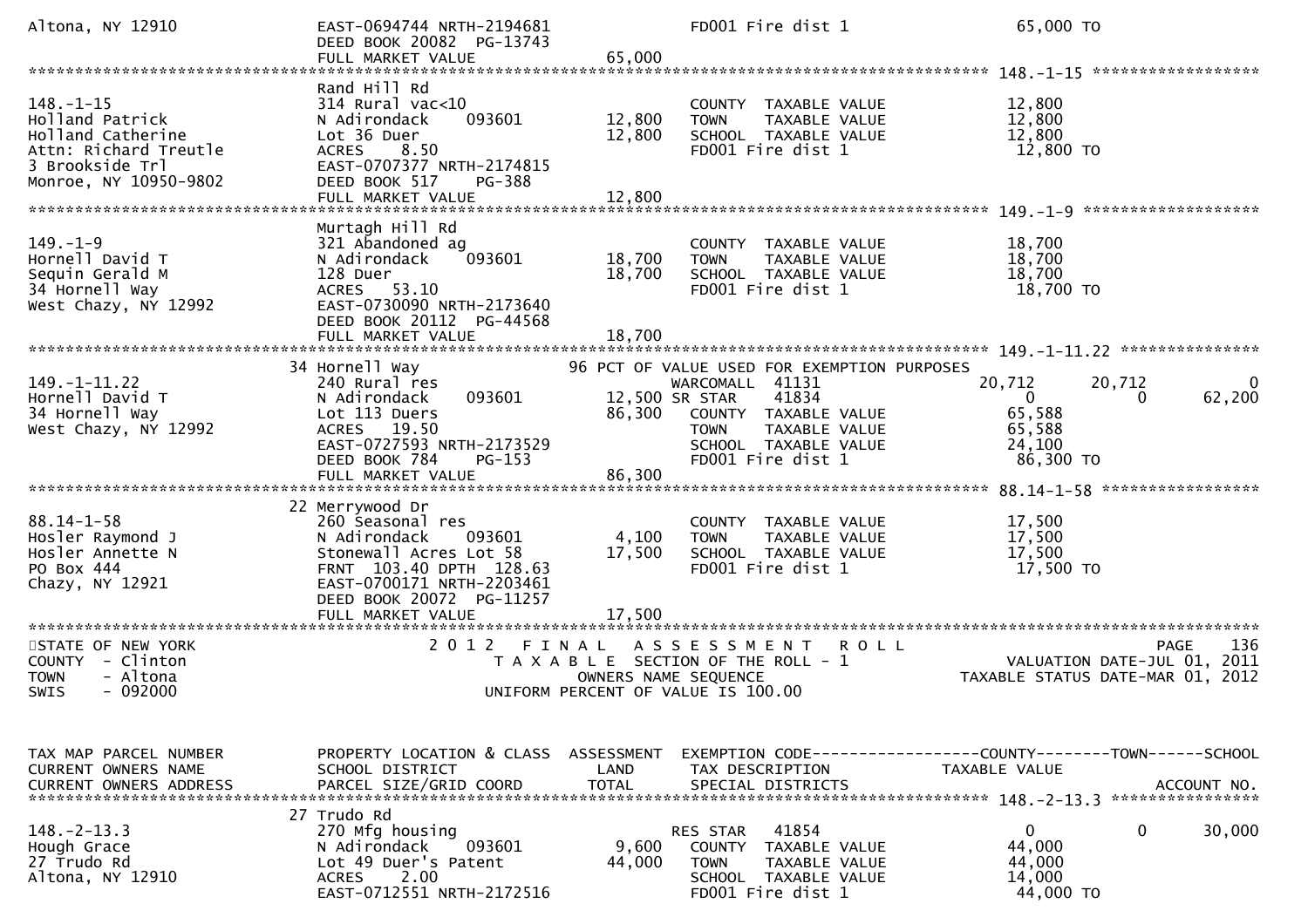|                                                  | DEED BOOK 20011 PG-29859                              |                      |                                           |                                                                     |
|--------------------------------------------------|-------------------------------------------------------|----------------------|-------------------------------------------|---------------------------------------------------------------------|
|                                                  | FULL MARKET VALUE                                     | 44,000               |                                           |                                                                     |
|                                                  |                                                       |                      |                                           |                                                                     |
| $150. - 1 - 8.12$                                | 84 Recore Rd                                          |                      | 41854                                     | $\mathbf{0}$<br>$\mathbf{0}$<br>30,000                              |
| Howard Craig J                                   | 270 Mfg housing<br>N Adirondack<br>093601             | 8,600                | <b>RES STAR</b><br>COUNTY TAXABLE VALUE   | 46,800                                                              |
| 84 Recore Rd                                     | Lot 129 Duer Patent                                   | 46,800               | TAXABLE VALUE<br><b>TOWN</b>              | 46,800                                                              |
| West Chazy, NY 12992                             | FRNT 180.00 DPTH 239.00                               |                      | SCHOOL TAXABLE VALUE                      | 16,800                                                              |
|                                                  | EAST-0735457 NRTH-2175526                             |                      | FD001 Fire dist 1                         | 46,800 TO                                                           |
|                                                  | DEED BOOK 20011 PG-29496                              |                      |                                           |                                                                     |
|                                                  | FULL MARKET VALUE                                     | 46,800               |                                           |                                                                     |
|                                                  |                                                       |                      |                                           |                                                                     |
|                                                  | Purdy Rd                                              |                      |                                           |                                                                     |
| $133. - 1 - 7.1$                                 | 910 Priv forest                                       |                      | COUNTY TAXABLE VALUE                      | 20,500                                                              |
| Hoy Ron                                          | 093601<br>N Adirondack                                | 20,500               | <b>TOWN</b><br>TAXABLE VALUE              | 20,500                                                              |
| Lester Gary                                      | 76 Duer                                               | 20,500               | SCHOOL TAXABLE VALUE                      | 20,500                                                              |
| 1258 Cumberland Hd Rd                            | ACRES 130.10                                          |                      | FD001 Fire dist 1                         | 20,500 TO                                                           |
| Plattsburgh, NY 12901                            | EAST-0717204 NRTH-2179287                             |                      |                                           |                                                                     |
|                                                  | DEED BOOK 20021 PG-42935                              |                      |                                           |                                                                     |
|                                                  | FULL MARKET VALUE                                     | 20,500               |                                           |                                                                     |
|                                                  |                                                       |                      |                                           |                                                                     |
|                                                  | Rand Hill Rd                                          |                      |                                           |                                                                     |
| $148. - 2 - 21.1$                                | $314$ Rural vac<10                                    |                      | COUNTY TAXABLE VALUE                      | 10,200                                                              |
| Hoy Ronald M                                     | N Adirondack<br>093601                                | 10,200               | TAXABLE VALUE<br><b>TOWN</b>              | 10,200                                                              |
| 1258 Cumberland Head Rd<br>Plattsburgh, NY 12901 | 36 Duer<br>3.30<br><b>ACRES</b>                       | 10,200               | SCHOOL TAXABLE VALUE<br>FD001 Fire dist 1 | 10,200<br>10,200 TO                                                 |
|                                                  | EAST-0709500 NRTH-2174333                             |                      |                                           |                                                                     |
|                                                  | DEED BOOK 20092 PG-24280                              |                      |                                           |                                                                     |
|                                                  | FULL MARKET VALUE                                     | 10,200               |                                           |                                                                     |
|                                                  |                                                       |                      |                                           |                                                                     |
|                                                  | Rand Hill Rd                                          |                      |                                           |                                                                     |
| $148. - 2 - 24$                                  | 910 Priv forest                                       |                      | COUNTY TAXABLE VALUE                      | 43,400                                                              |
| Hoy Ronald M                                     | 093601<br>N Adirondack                                | 43,400               | TAXABLE VALUE<br><b>TOWN</b>              | 43,400                                                              |
| 1258 Cumberland Hd Rd                            | 65 Duer                                               | 43,400               | SCHOOL TAXABLE VALUE                      | 43,400                                                              |
| Plattsburgh, NY 12901                            | ACRES 227.20                                          |                      | FD001 Fire dist 1                         | 43,400 TO                                                           |
|                                                  | EAST-0714324 NRTH-2177893                             |                      |                                           |                                                                     |
|                                                  | DEED BOOK 20041 PG-68247                              |                      |                                           |                                                                     |
|                                                  | FULL MARKET VALUE                                     | 43.400               |                                           |                                                                     |
|                                                  |                                                       |                      |                                           |                                                                     |
| STATE OF NEW YORK                                | 2 0 1 2<br>FINAL                                      |                      | ASSESSMENT<br><b>ROLL</b>                 | 137<br>PAGE                                                         |
| COUNTY - Clinton                                 |                                                       |                      | T A X A B L E SECTION OF THE ROLL - 1     | VALUATION DATE-JUL 01, 2011                                         |
| - Altona<br><b>TOWN</b>                          |                                                       | OWNERS NAME SEQUENCE |                                           | TAXABLE STATUS DATE-MAR 01, 2012                                    |
| <b>SWIS</b><br>- 092000                          |                                                       |                      | UNIFORM PERCENT OF VALUE IS 100.00        |                                                                     |
|                                                  |                                                       |                      |                                           |                                                                     |
|                                                  |                                                       |                      |                                           |                                                                     |
| TAX MAP PARCEL NUMBER                            | PROPERTY LOCATION & CLASS ASSESSMENT                  |                      |                                           | EXEMPTION        CODE-----------------COUNTY-------TOWN------SCHOOL |
| CURRENT OWNERS NAME                              | SCHOOL DISTRICT                                       | LAND                 | TAX DESCRIPTION                           | TAXABLE VALUE                                                       |
| <b>CURRENT OWNERS ADDRESS</b>                    | PARCEL SIZE/GRID COORD                                | <b>TOTAL</b>         | SPECIAL DISTRICTS                         | ACCOUNT NO.                                                         |
|                                                  |                                                       |                      |                                           |                                                                     |
|                                                  | 128 Harvey Rd                                         |                      |                                           |                                                                     |
| $135. - 1 - 18.243$                              | 210 1 Family Res                                      |                      | 41854<br>RES STAR                         | 0<br>30,000<br>0                                                    |
| Huntley Cathy A                                  | N Adirondack<br>093601                                | 9,300                | COUNTY TAXABLE VALUE                      | 96,500                                                              |
| Attn: Mike Sherman & Shirley B Lot 130 Duerville |                                                       | 96,500               | <b>TOWN</b><br>TAXABLE VALUE              | 96,500                                                              |
| 128 Harvey Rd                                    | 1.50<br><b>ACRES</b>                                  |                      | SCHOOL TAXABLE VALUE                      | 66,500                                                              |
| West Chazy, NY 12992                             | EAST-0734592 NRTH-2179035<br>DEED BOOK 20011 PG-31577 |                      | FD001 Fire dist 1                         | 96,500 TO                                                           |
|                                                  |                                                       |                      |                                           |                                                                     |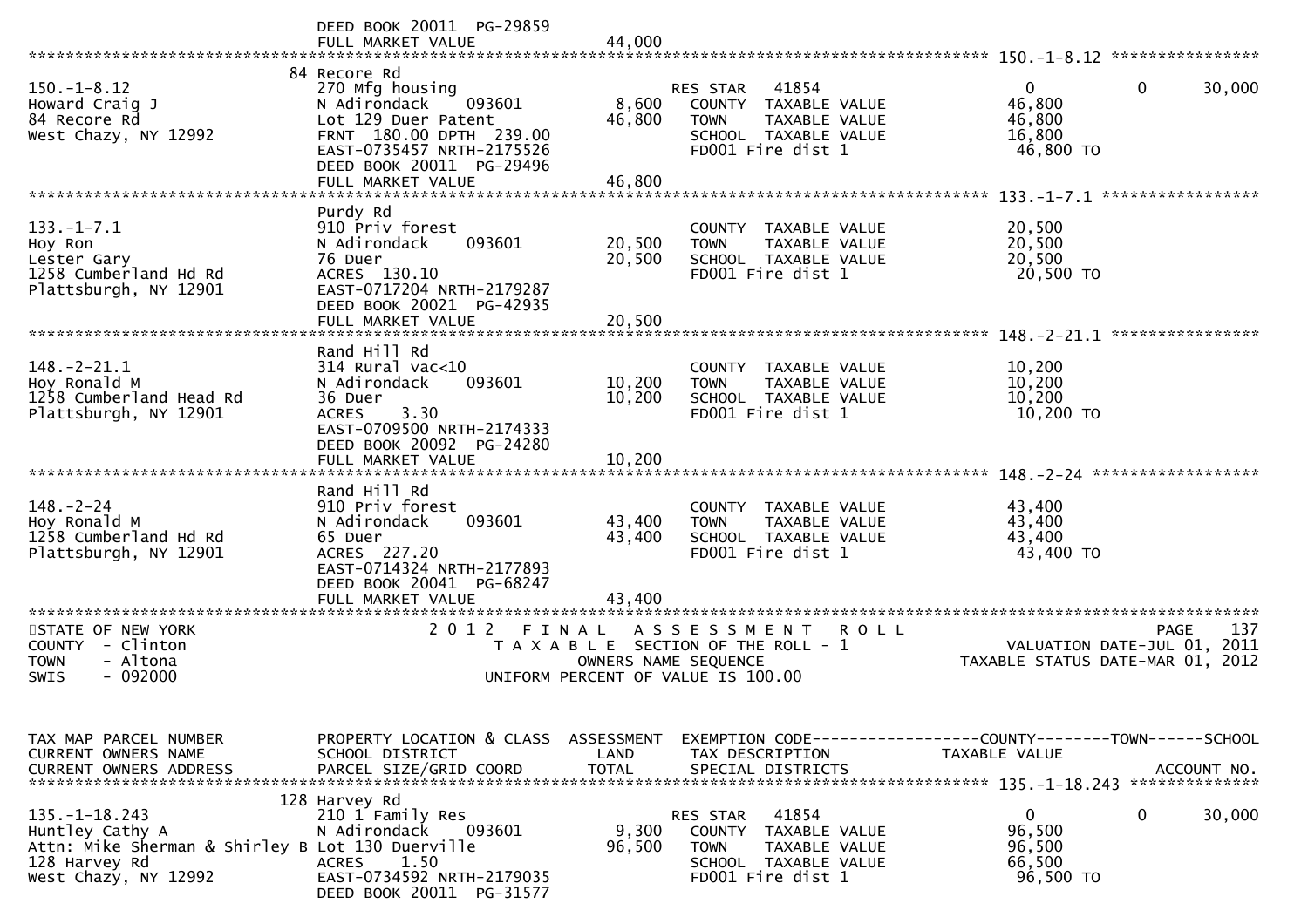|                                                                                                                                 | FULL MARKET VALUE                                                                                                                                                                                                          | 96,500                        |                                                                                                                               |                                                                                          |
|---------------------------------------------------------------------------------------------------------------------------------|----------------------------------------------------------------------------------------------------------------------------------------------------------------------------------------------------------------------------|-------------------------------|-------------------------------------------------------------------------------------------------------------------------------|------------------------------------------------------------------------------------------|
| $134. - 2 - 23$<br>Hurlbut Raymond<br>789 County Rt 39<br>Massena, NY 13662                                                     | Galy Way<br>$314$ Rural vac<10<br>093601<br>N Adirondack<br>104 Duer<br>Stonehedge Lot 21<br>Also Title Deed 583/1119<br>1.50<br>ACRES<br>EAST-0724916 NRTH-2180867<br>DEED BOOK 832<br><b>PG-288</b><br>FULL MARKET VALUE | 9,100<br>9,100<br>9,100       | COUNTY TAXABLE VALUE<br>TAXABLE VALUE<br><b>TOWN</b><br>SCHOOL TAXABLE VALUE<br>FD001 Fire dist 1                             | 9,100<br>9,100<br>9,100<br>$9,100$ TO                                                    |
|                                                                                                                                 |                                                                                                                                                                                                                            |                               |                                                                                                                               | *****************                                                                        |
| $72. - 1 - 11.6$<br>Hutchins Living Trust<br>HutchinsTrustee Roger & Bre Lot 183 Ref Tr<br>316 Lakewood Dr<br>Swanton, VT 05488 | Irona Rd<br>321 Abandoned ag<br>N Adirondack<br>093601<br>Survey Map 20082/16052<br>ACRES 105.90<br>EAST-0692882 NRTH-2214468<br>DEED BOOK 20051 PG-89844<br>FULL MARKET VALUE                                             | 31,900<br>31,900<br>31,900    | COUNTY TAXABLE VALUE<br>TAXABLE VALUE<br><b>TOWN</b><br>SCHOOL TAXABLE VALUE<br>FD001 Fire dist 1                             | 31,900<br>31,900<br>31,900<br>31,900 TO                                                  |
|                                                                                                                                 |                                                                                                                                                                                                                            |                               |                                                                                                                               |                                                                                          |
| $135. - 1 - 18.25$<br>Hynes Brian P<br>Hynes Linda J<br>211 Harvey Rd<br>West Chazy, NY 12992                                   | 211 Harvey Rd<br>210 1 Family Res<br>N Adirondack<br>093601<br>Lot 131 Duers Pat<br>5.00 BANK<br>080<br><b>ACRES</b><br>EAST-0733914 NRTH-2180918<br>DEED BOOK 791<br>PG-111                                               | 11,000<br>175,000             | 41854<br>RES STAR<br>COUNTY TAXABLE VALUE<br><b>TOWN</b><br><b>TAXABLE VALUE</b><br>SCHOOL TAXABLE VALUE<br>FD001 Fire dist 1 | $\mathbf 0$<br>$\mathbf{0}$<br>30,000<br>175,000<br>175,000<br>145,000<br>175,000 TO     |
|                                                                                                                                 |                                                                                                                                                                                                                            |                               |                                                                                                                               | ******************                                                                       |
| $103. - 1 - 21$<br>Iacovella Ennio<br>Iacovella Margaret<br>221 Fairfield Ave<br>Greenfield Park. QC, Canada<br>J4V1Z8          | 175 Rabideau Rd<br>240 Rural res<br>093601<br>N Adirondack<br>160 Ref<br>ACRES 49.30<br>EAST-0698990 NRTH-2195593<br>DEED BOOK 849<br>$PG-69$<br>FULL MARKET VALUE                                                         | 22,200<br>57,800<br>57,800    | COUNTY TAXABLE VALUE<br>TAXABLE VALUE<br><b>TOWN</b><br>SCHOOL TAXABLE VALUE<br>FD001 Fire dist 1                             | 57,800<br>57,800<br>57,800<br>57,800 TO                                                  |
|                                                                                                                                 |                                                                                                                                                                                                                            |                               |                                                                                                                               |                                                                                          |
| STATE OF NEW YORK<br>COUNTY - Clinton<br>- Altona<br><b>TOWN</b><br>$-092000$<br><b>SWIS</b>                                    | 2 0 1 2                                                                                                                                                                                                                    | FINAL<br>OWNERS NAME SEQUENCE | ASSESSMENT<br><b>ROLL</b><br>T A X A B L E SECTION OF THE ROLL - 1<br>UNIFORM PERCENT OF VALUE IS 100.00                      | 138<br><b>PAGE</b><br>VALUATION DATE-JUL 01,<br>2011<br>TAXABLE STATUS DATE-MAR 01, 2012 |
|                                                                                                                                 |                                                                                                                                                                                                                            |                               |                                                                                                                               |                                                                                          |
| TAX MAP PARCEL NUMBER<br><b>CURRENT OWNERS NAME</b><br><b>CURRENT OWNERS ADDRESS</b>                                            | PROPERTY LOCATION & CLASS ASSESSMENT<br>SCHOOL DISTRICT<br>PARCEL SIZE/GRID COORD                                                                                                                                          | LAND<br><b>TOTAL</b>          | TAX DESCRIPTION<br>SPECIAL DISTRICTS                                                                                          | TAXABLE VALUE<br>ACCOUNT NO.                                                             |
|                                                                                                                                 | Rabideau Rd                                                                                                                                                                                                                |                               |                                                                                                                               |                                                                                          |
| $103. - 1 - 29.23$<br>Iacovella Remo<br>Napolitano Nadie<br>451 Rue Du Chardonnay Rd                                            | 314 Rural vac<10<br>N Adirondack<br>093601<br>Lot 160-161 Ref<br><b>ACRES</b><br>2.90                                                                                                                                      | 7,600<br>7,600                | COUNTY TAXABLE VALUE<br><b>TAXABLE VALUE</b><br><b>TOWN</b><br>SCHOOL TAXABLE VALUE<br>FD001 Fire dist 1                      | 7,600<br>7,600<br>7,600<br>7,600 TO                                                      |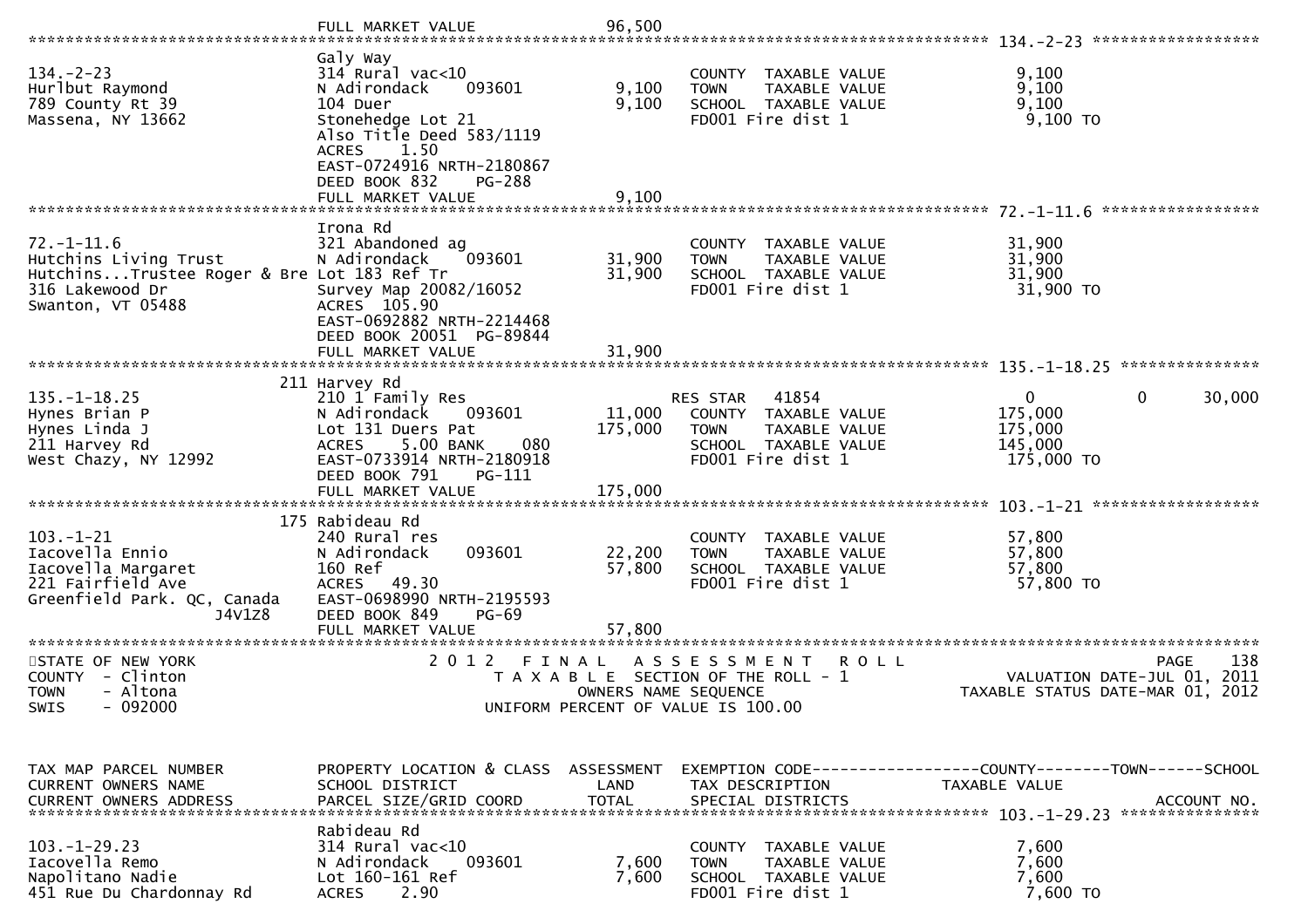| Laval, Quebec, Canada<br><b>H7A OC3</b>                                                         | EAST-0698797 NRTH-2197982<br>DEED BOOK 20102 PG-34935<br>FULL MARKET VALUE                                                                                                                 | 7,600                              |                                                                                                               |                                                                                              |
|-------------------------------------------------------------------------------------------------|--------------------------------------------------------------------------------------------------------------------------------------------------------------------------------------------|------------------------------------|---------------------------------------------------------------------------------------------------------------|----------------------------------------------------------------------------------------------|
|                                                                                                 |                                                                                                                                                                                            |                                    |                                                                                                               | 103. -1-31 ********************                                                              |
| $103. - 1 - 31$<br>Iorgolescu Vassile<br>168 Rabideau St<br>Altona, NY 12910                    | 168 Rabideau Rd<br>270 Mfg housing<br>093601<br>N Adirondack<br>160-161 Ref<br><b>ACRES</b><br>2.00<br>EAST-0699032 NRTH-2198029<br>DEED BOOK 20011 PG-32869<br>FULL MARKET VALUE          | 7,100<br>32,000<br>32,000          | COUNTY TAXABLE VALUE<br>TAXABLE VALUE<br><b>TOWN</b><br>SCHOOL TAXABLE VALUE<br>FD001 Fire dist 1             | 32,000<br>32,000<br>32,000<br>32,000 TO                                                      |
|                                                                                                 | Rand Hill Rd                                                                                                                                                                               |                                    |                                                                                                               | ****************                                                                             |
| $148. - 2 - 22.1$<br>J & N Enterprises Inc<br>1 Firehouse Ln<br>Plattsburgh, NY 12901           | 322 Rural vac>10<br>093601<br>N Adirondack<br>36 Duer<br>ACRES 23.50<br>EAST-0709367 NRTH-2174831<br>DEED BOOK 20082 PG-17145<br>FULL MARKET VALUE                                         | 17,100<br>17,100<br>17,100         | COUNTY TAXABLE VALUE<br><b>TOWN</b><br>TAXABLE VALUE<br>SCHOOL TAXABLE VALUE<br>FD001 Fire dist 1             | 17,100<br>17,100<br>17,100<br>17,100 TO                                                      |
| ************************                                                                        |                                                                                                                                                                                            |                                    |                                                                                                               |                                                                                              |
| $73. - 1 - 51$<br>Jackson William<br>71 Taylor St<br>Holyoke, MA 01040                          | Irona Rd<br>311 Res vac land<br>N Adirondack<br>093601<br>Lot 166 Ref Tract<br>FRNT 100.00 DPTH 109.00<br>EAST-0696707 NRTH-2212752<br>DEED BOOK 734<br><b>PG-211</b><br>FULL MARKET VALUE | 4,100<br>4,100<br>4,100            | COUNTY TAXABLE VALUE<br>TAXABLE VALUE<br><b>TOWN</b><br>SCHOOL TAXABLE VALUE<br>FD001 Fire dist 1             | 4,100<br>4,100<br>4,100<br>4,100 TO                                                          |
|                                                                                                 |                                                                                                                                                                                            |                                    |                                                                                                               |                                                                                              |
| $106. - 1 - 14$<br>James Carter Logging Inc<br>591 Lake Shore Rd<br>West Chazy, NY 12992        | 708 Barnaby Rd<br>910 Priv forest<br>N Adirondack<br>093601<br>138 Duer<br>ACRES 200.60<br>EAST-0734475 NRTH-2195369<br>DEED BOOK 20082 PG-13891                                           | 37,900<br>37,900                   | COUNTY TAXABLE VALUE<br>TAXABLE VALUE<br><b>TOWN</b><br>SCHOOL TAXABLE VALUE<br>FD001 Fire dist 1             | 37,900<br>37,900<br>37,900<br>37,900 TO                                                      |
| *********************                                                                           | FULL MARKET VALUE<br>********************                                                                                                                                                  | 37,900                             |                                                                                                               |                                                                                              |
| STATE OF NEW YORK<br>- Clinton<br><b>COUNTY</b><br>- Altona<br><b>TOWN</b><br>$-092000$<br>SWIS | 2 0 1 2                                                                                                                                                                                    | FINAL<br>OWNERS NAME SEQUENCE      | A S S E S S M E N T<br>R O L L<br>T A X A B L E SECTION OF THE ROLL - 1<br>UNIFORM PERCENT OF VALUE IS 100.00 | 139<br><b>PAGE</b><br>VALUATION DATE-JUL 01, 2011<br>TAXABLE STATUS DATE-MAR 01,<br>2012     |
|                                                                                                 |                                                                                                                                                                                            |                                    |                                                                                                               |                                                                                              |
| TAX MAP PARCEL NUMBER<br>CURRENT OWNERS NAME<br><b>CURRENT OWNERS ADDRESS</b>                   | PROPERTY LOCATION & CLASS<br>SCHOOL DISTRICT<br>PARCEL SIZE/GRID COORD                                                                                                                     | ASSESSMENT<br>LAND<br><b>TOTAL</b> | TAX DESCRIPTION<br>SPECIAL DISTRICTS                                                                          | EXEMPTION CODE-----------------COUNTY-------TOWN------SCHOOL<br>TAXABLE VALUE<br>ACCOUNT NO. |
| $87. - 1 - 9.81$<br>Jansen Paul<br>Jansen Martha<br>6133 Ethan Allen Hwy<br>St Albans, VT 05478 | Military Tpke<br>321 Abandoned ag<br>093601<br>N Adirondack<br>Lot 185 & 186 Ref Tr<br>Survey Map 20082/18962<br>98.80<br><b>ACRES</b>                                                     | 48,200<br>48,200                   | COUNTY TAXABLE VALUE<br>TAXABLE VALUE<br><b>TOWN</b><br>SCHOOL TAXABLE VALUE<br>FD001 Fire dist 1             | 48,200<br>48,200<br>48,200<br>48,200 TO                                                      |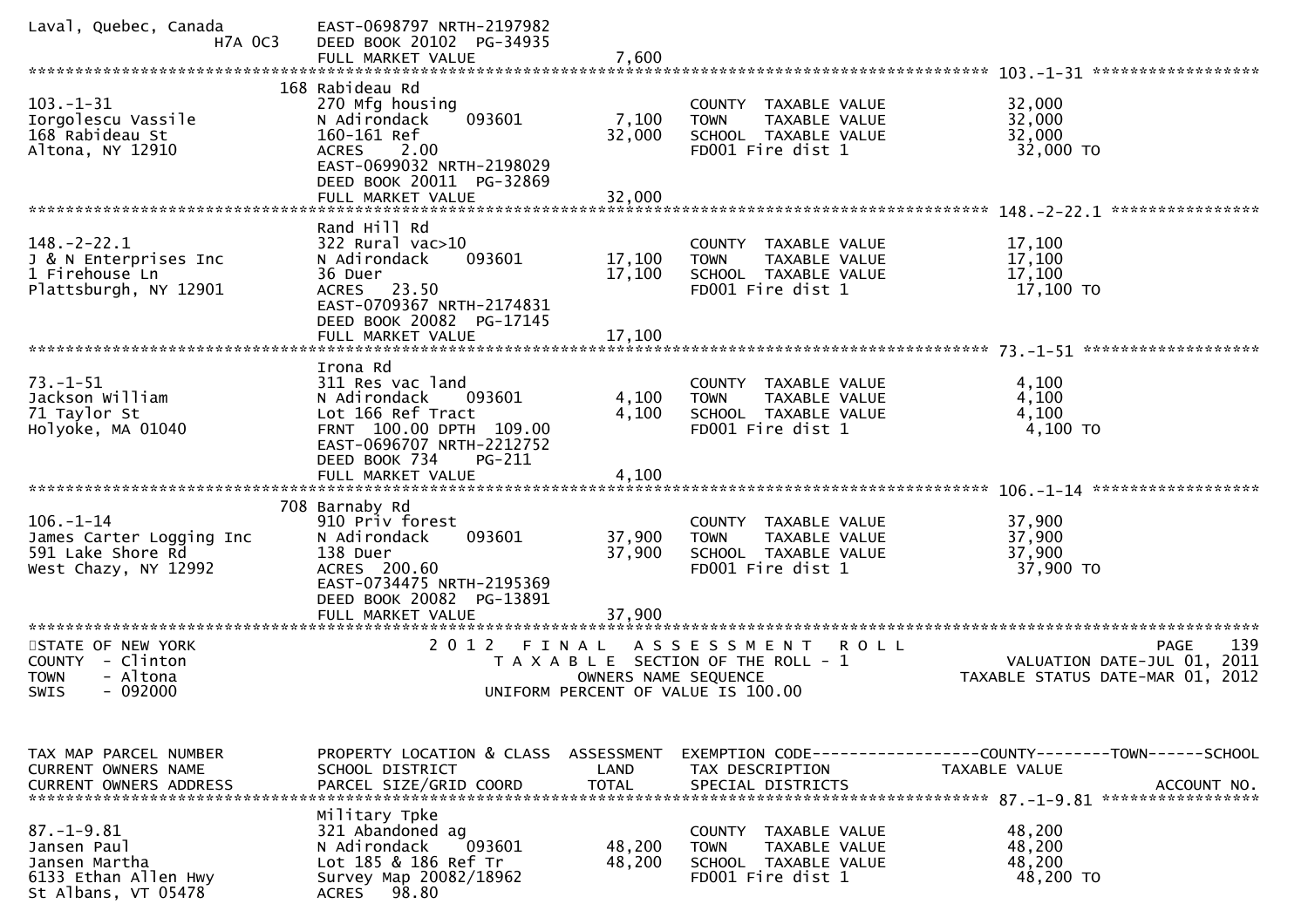|                                                                                                                                                                                                      | EAST-0692327 NRTH-2203377<br>DEED BOOK 20092 PG-28021<br>FULL MARKET VALUE                                                                                                                           | 48.200                                       |                                                                                                                                                                            |                                                 |                                                                                                                                       |                                       |                       |
|------------------------------------------------------------------------------------------------------------------------------------------------------------------------------------------------------|------------------------------------------------------------------------------------------------------------------------------------------------------------------------------------------------------|----------------------------------------------|----------------------------------------------------------------------------------------------------------------------------------------------------------------------------|-------------------------------------------------|---------------------------------------------------------------------------------------------------------------------------------------|---------------------------------------|-----------------------|
| $72. - 1 - 34.2$<br>Jarvis Betty J<br>341 Forest Rd<br>Ellenburg Depot, NY 12935                                                                                                                     | 341 Forest Rd<br>270 Mfg housing<br>N Adirondack<br>093601<br>Lot 212 Ref Tract<br>FRNT 200.00 DPTH 162.00<br>EAST-0684821 NRTH-2213598<br>DEED BOOK 892<br>$PG-32$<br>FULL MARKET VALUE             | 28,900<br>28,900                             | AGED - ALL 41800<br>6,100 SR STAR<br>41834<br>COUNTY<br><b>TOWN</b><br>SCHOOL TAXABLE VALUE<br>FD001 Fire dist 1                                                           | TAXABLE VALUE<br>TAXABLE VALUE                  | 14,450<br>0<br>14,450<br>14,450<br>$\mathbf{0}$<br>28,900 ТО                                                                          | 14,450<br>0                           | 14,450<br>14,450      |
| $72. - 1 - 35.1$<br>Jarvis Clayton<br>PO Box 112<br>Ellenburg Depot, NY 12935                                                                                                                        | 374 Forest Rd<br>210 1 Family Res<br>N Adirondack<br>093601<br>212 Ref<br><b>ACRES</b><br>1.00<br>EAST-0685071 NRTH-2214413<br>DEED BOOK 963<br><b>PG-280</b><br>FULL MARKET VALUE                   | 6,500<br>87,800<br>87,800                    | 41854<br><b>RES STAR</b><br>COUNTY TAXABLE VALUE<br><b>TOWN</b><br>SCHOOL TAXABLE VALUE<br>FD001 Fire dist 1                                                               | TAXABLE VALUE                                   | 0<br>87,800<br>87,800<br>57,800<br>87,800 TO                                                                                          | 0                                     | 30,000                |
| $72. - 1 - 35.5$<br>Jarvis Daniel<br>4645 Rt 11<br>Ellenburg Depot, NY 12935                                                                                                                         | 4645 Rt 11<br>210 1 Family Res<br>N Adirondack<br>093601<br>Lot 212 Ref Tr<br><b>ACRES</b><br>2.20<br>EAST-0683337 NRTH-2215727<br>DEED BOOK 99001 PG-12756<br>FULL MARKET VALUE                     | 7,300<br>70,100<br>70,100                    | 41854<br><b>RES STAR</b><br>COUNTY TAXABLE VALUE<br><b>TOWN</b><br>SCHOOL TAXABLE VALUE<br>FD001 Fire dist 1                                                               | <b>TAXABLE VALUE</b>                            | 0<br>70,100<br>70,100<br>40,100<br>70,100 TO                                                                                          | 0                                     | 30,000                |
| $103. - 1 - 16.2$<br>Jarvis Gertrude M<br>Jarvis Robert F<br>3174 Burdock Ave<br>West Melbourne, FL 32904                                                                                            | Military Tpke<br>$314$ Rural vac<10<br>093601<br>N Adirondack<br>Lot 184 Ref Tr<br>1.00<br><b>ACRES</b><br>EAST-0704391 NRTH-2198647<br>PG-816<br>DEED BOOK 641<br>FULL MARKET VALUE                 | 6,500<br>6,500<br>6.500                      | COUNTY<br><b>TOWN</b><br>SCHOOL TAXABLE VALUE<br>FD001 Fire dist 1                                                                                                         | TAXABLE VALUE<br>TAXABLE VALUE                  | 6,500<br>6,500<br>6,500<br>6,500 TO                                                                                                   |                                       | ****************      |
| **********************<br>STATE OF NEW YORK<br>- Clinton<br><b>COUNTY</b><br><b>TOWN</b><br>- Altona<br>SWIS<br>$-092000$                                                                            | 2 0 1 2<br>FINAL                                                                                                                                                                                     | OWNERS NAME SEQUENCE                         | A S S E S S M E N T<br>T A X A B L E SECTION OF THE ROLL - 1<br>UNIFORM PERCENT OF VALUE IS 100.00                                                                         | <b>ROLL</b>                                     | TAXABLE STATUS DATE-MAR 01,                                                                                                           | <b>PAGE</b><br>VALUATION DATE-JUL 01, | 140<br>2011<br>2012   |
| TAX MAP PARCEL NUMBER<br><b>CURRENT OWNERS NAME</b><br><b>CURRENT OWNERS ADDRESS</b><br>$73. - 1 - 21$<br>Jarvis Life Estate Homer<br>Jarvis Life Estate Shirley<br>375 Irona Rd<br>Altona, NY 12910 | PROPERTY LOCATION & CLASS<br>SCHOOL DISTRICT<br>PARCEL SIZE/GRID COORD<br>346 Irona Rd<br>210 1 Family Res<br>N Adirondack<br>093601<br>138 Ref<br>5.60<br><b>ACRES</b><br>EAST-0702938 NRTH-2212980 | ASSESSMENT<br>LAND<br><b>TOTAL</b><br>76,500 | TAX DESCRIPTION<br>SPECIAL DISTRICTS<br>97 PCT OF VALUE USED FOR EXEMPTION PURPOSES<br>WARNONALL 41121<br>8,700 SR STAR<br>41834<br>COUNTY<br><b>TOWN</b><br><b>SCHOOL</b> | TAXABLE VALUE<br>TAXABLE VALUE<br>TAXABLE VALUE | EXEMPTION CODE-----------------COUNTY-------TOWN------SCHOOL<br>TAXABLE VALUE<br>11,131<br>$\mathbf{0}$<br>65,369<br>65,369<br>14,300 | 11,131<br>0                           | ACCOUNT NO.<br>62,200 |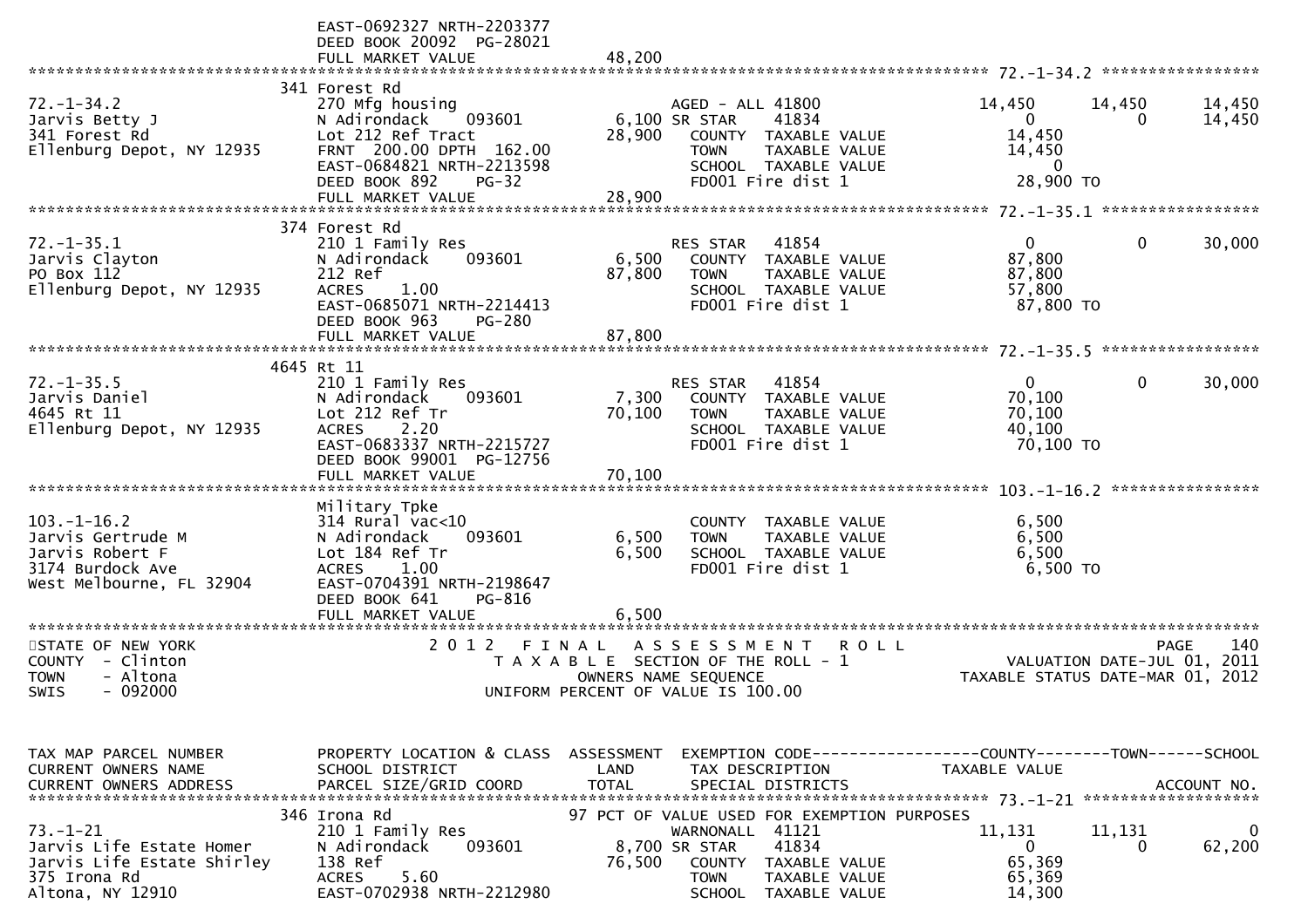|                                                                                                        | DEED BOOK 20041 PG-76423                                                                                                                                                                              |                            | FD001 Fire dist 1                                                                                                                                                    | 76,500 TO                                                                       |                               |
|--------------------------------------------------------------------------------------------------------|-------------------------------------------------------------------------------------------------------------------------------------------------------------------------------------------------------|----------------------------|----------------------------------------------------------------------------------------------------------------------------------------------------------------------|---------------------------------------------------------------------------------|-------------------------------|
| $134. - 1 - 11.28$<br>Jarvis Michael A<br>Jarvis Deborah L<br>349 Gero Rd<br>Mooers Forks, NY 12959    | 3701 Military Tpke<br>471 Funeral home<br>093601<br>N Adirondack<br>103 Ref Tr<br>Sub $P1a-432$<br>4.76<br><b>ACRES</b><br>EAST-0724656 NRTH-2181565<br>DEED BOOK 20092 PG-22822<br>FULL MARKET VALUE | 10,900<br>59,900<br>59,900 | COUNTY TAXABLE VALUE<br>TAXABLE VALUE<br><b>TOWN</b><br>SCHOOL TAXABLE VALUE<br>FD001 Fire dist 1                                                                    | 59,900<br>59,900<br>59,900<br>59,900 TO                                         |                               |
| $72. - 1 - 7.2$<br>Jarvis Norman<br>970 Irona Rd<br>Ellenburg Depot, NY 12935                          | 970 Irona Rd<br>210 1 Family Res<br>N Adirondack<br>093601<br>Lot 192 Ref Tr<br>2.30<br><b>ACRES</b><br>EAST-0688011 NRTH-2212925<br>DEED BOOK 956<br><b>PG-323</b><br>FULL MARKET VALUE              | 7,300<br>59,900<br>59,900  | 41854<br>RES STAR<br>COUNTY TAXABLE VALUE<br><b>TOWN</b><br>TAXABLE VALUE<br>SCHOOL TAXABLE VALUE<br>FD001 Fire dist 1                                               | 0<br>59,900<br>59,900<br>29,900<br>59,900 TO                                    | 30,000<br>0                   |
|                                                                                                        |                                                                                                                                                                                                       |                            |                                                                                                                                                                      |                                                                                 |                               |
| $72. - 1 - 35.6$<br>Jarvis Robert C<br>Jarvis Claudine C<br>373 Forest Rd<br>Ellenburg Depot, NY 12935 | 373 Forest Rd<br>112 Dairy farm<br>N Adirondack<br>093601<br>ACRES 278.80<br>EAST-0683209 NRTH-2213477<br>DEED BOOK 20011 PG-31339<br>FULL MARKET VALUE                                               | 225,000<br>225,000         | 41854<br><b>RES STAR</b><br>92,600 483A EX<br>42100<br>COUNTY TAXABLE VALUE<br>TAXABLE VALUE<br><b>TOWN</b><br>SCHOOL TAXABLE VALUE<br>FD001 Fire dist 1<br>2,100 EX | $\Omega$<br>2,100<br>222,900<br>222,900<br>192,900<br>222,900 TO                | 30,000<br>0<br>2,100<br>2,100 |
| $135. - 2 - 15$<br>Jarvis Robert F<br>Jarvis Gertrude<br>3174 Burdock Ave<br>West Melbourne, FL 32904  | Recore Rd<br>321 Abandoned ag<br>Beekmantown Cen 092401<br>Lot 146 Duer's Patent<br>10.30<br><b>ACRES</b><br>EAST-0740684 NRTH-2180170<br>PG-209<br>DEED BOOK 746<br>FULL MARKET VALUE                | 13,700<br>13,700<br>13,700 | COUNTY TAXABLE VALUE<br><b>TOWN</b><br>TAXABLE VALUE<br>SCHOOL TAXABLE VALUE<br>FD001 Fire dist 1                                                                    | 13,700<br>13,700<br>13,700<br>13,700 TO                                         |                               |
| STATE OF NEW YORK<br>COUNTY - Clinton<br>- Altona<br><b>TOWN</b><br>$-092000$<br><b>SWIS</b>           | 2 0 1 2<br>FINAL                                                                                                                                                                                      |                            | A S S E S S M E N T<br><b>ROLL</b><br>T A X A B L E SECTION OF THE ROLL - 1<br>OWNERS NAME SEQUENCE<br>UNIFORM PERCENT OF VALUE IS 100.00                            | VALUATION DATE-JUL 01,<br>TAXABLE STATUS DATE-MAR 01, 2012                      | 141<br><b>PAGE</b><br>2011    |
| TAX MAP PARCEL NUMBER<br>CURRENT OWNERS NAME<br><b>CURRENT OWNERS ADDRESS</b>                          | PROPERTY LOCATION & CLASS ASSESSMENT<br>SCHOOL DISTRICT<br>PARCEL SIZE/GRID COORD                                                                                                                     | LAND<br><b>TOTAL</b>       | TAX DESCRIPTION<br>SPECIAL DISTRICTS                                                                                                                                 | EXEMPTION CODE------------------COUNTY--------TOWN------SCHOOL<br>TAXABLE VALUE | ACCOUNT NO.                   |
| $73. - 1 - 31.1$<br>Jarvis Robin M<br>Jarvis Nicolle E<br>375 Irona Rd<br>Altona, NY 12910             | 399 Irona Rd<br>311 Res vac land<br>093601<br>N Adirondack<br>156 Ref<br>2.50<br><b>ACRES</b><br>EAST-0701808 NRTH-2212519                                                                            | 1,500<br>1,500             | COUNTY TAXABLE VALUE<br><b>TOWN</b><br>TAXABLE VALUE<br>SCHOOL TAXABLE VALUE<br>FD001 Fire dist 1<br>LT001 Altona light 1                                            | 1,500<br>1,500<br>1,500<br>1,500 TO<br>1,500 TO                                 |                               |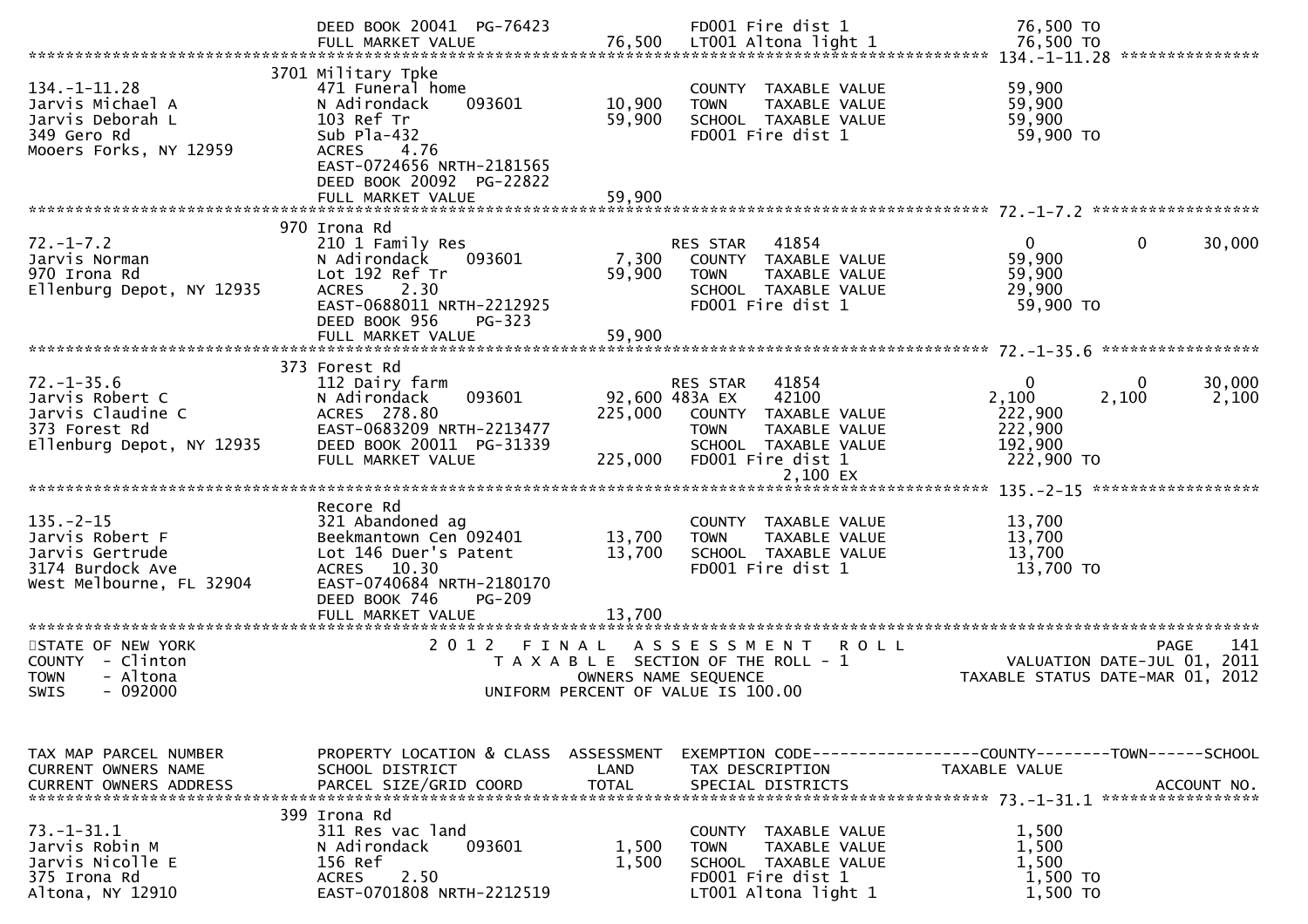|                                                                                                 | DEED BOOK 20102 PG-37268<br>FULL MARKET VALUE                                                                                                                                       | 1,500                                                                                |                                                                      |                                                                                                                     |                                                                                       |                                            |                         |
|-------------------------------------------------------------------------------------------------|-------------------------------------------------------------------------------------------------------------------------------------------------------------------------------------|--------------------------------------------------------------------------------------|----------------------------------------------------------------------|---------------------------------------------------------------------------------------------------------------------|---------------------------------------------------------------------------------------|--------------------------------------------|-------------------------|
| $73. - 1 - 31.2$<br>Jarvis Robin M<br>Jarvis Nicolle<br>375 Irona Rd<br>Altona, NY 12910        | 375 Irona Rd<br>210 1 Family Res<br>N Adirondack<br>093601<br>Lot 155 Ref Tr<br><b>ACRES</b><br>1.50<br>EAST-0702192 NRTH-2212408<br>DEED BOOK 907<br>$PG-55$<br>FULL MARKET VALUE  | 6,600<br>89,000<br>89,000                                                            | <b>RES STAR</b><br><b>TOWN</b>                                       | 41854<br>COUNTY TAXABLE VALUE<br>TAXABLE VALUE<br>SCHOOL TAXABLE VALUE<br>FD001 Fire dist 1<br>LT001 Altona light 1 | 0<br>89,000<br>89,000<br>59,000<br>89,000 TO<br>89,000 TO                             | 0                                          | 30,000                  |
|                                                                                                 | 310 Lash Rd                                                                                                                                                                         |                                                                                      |                                                                      |                                                                                                                     |                                                                                       | *****************                          |                         |
| $102 - 1 - 8.2$<br>Jarvis Scott<br>310 Lash Rd<br>Altona, NY 12910                              | 270 Mfg housing<br>093601<br>N Adirondack<br>Lot 215 Ref Tr<br>1.00<br><b>ACRES</b><br>EAST-0695146 NRTH-2192632<br>DEED BOOK 20031 PG-64546<br>FULL MARKET VALUE                   | 14.000                                                                               | WARNONALL 41121<br>6,500 WARDISALL<br>14,000 RES STAR<br><b>TOWN</b> | 41141<br>41854<br>COUNTY TAXABLE VALUE<br>TAXABLE VALUE<br>SCHOOL TAXABLE VALUE<br>FD001 Fire dist 1                | 2,100<br>3,500<br>$\mathbf 0$<br>8,400<br>8,400<br>$\mathbf 0$<br>14,000 TO           | 2,100<br>3,500<br>0                        | 0<br>$\Omega$<br>14,000 |
|                                                                                                 | *******************************                                                                                                                                                     |                                                                                      |                                                                      |                                                                                                                     |                                                                                       | $102 - 1 - 8.1$ ******************         |                         |
| $102. -1 - 8.1$<br>Jarvis Wess F<br>Jarvis Scott P<br>1150 Alder Bend Rd<br>Altona, NY 12910    | 1150 Alder Bend Rd<br>240 Rural res<br>093601<br>N Adirondack<br>162 Pat Ref<br>ACRES 93.10<br>EAST-0695408 NRTH-2193785<br>DEED BOOK 20102 PG-35247<br>FULL MARKET VALUE           | 28,900<br>66,600<br>66,600                                                           | <b>RES STAR</b><br><b>TOWN</b>                                       | 41854<br>COUNTY TAXABLE VALUE<br>TAXABLE VALUE<br>SCHOOL TAXABLE VALUE<br>FD001 Fire dist 1                         | $\mathbf{0}$<br>66,600<br>66,600<br>36,600<br>66,600 TO                               | 0                                          | 30,000                  |
|                                                                                                 |                                                                                                                                                                                     |                                                                                      |                                                                      |                                                                                                                     |                                                                                       | ******************                         |                         |
| $88.14 - 1 - 2$<br>Jennette Marcel<br>8499 Rte 22<br>West Chazy, NY 12992                       | 33 Merrywood Dr<br>260 Seasonal res<br>093601<br>N Adirondack<br>Stonewall Acres Lot 2<br>80.00 DPTH 165.54<br><b>FRNT</b><br>EAST-0699846 NRTH-2203477<br>DEED BOOK 20112 PG-42199 | 4,300<br>12,500                                                                      | <b>TOWN</b>                                                          | COUNTY TAXABLE VALUE<br>TAXABLE VALUE<br>SCHOOL TAXABLE VALUE<br>FD001 Fire dist 1                                  | 12,500<br>12,500<br>12,500<br>12,500 TO                                               |                                            |                         |
|                                                                                                 | FULL MARKET VALUE                                                                                                                                                                   | 12,500                                                                               |                                                                      |                                                                                                                     |                                                                                       |                                            |                         |
| STATE OF NEW YORK<br>- Clinton<br><b>COUNTY</b><br>- Altona<br><b>TOWN</b><br>$-092000$<br>SWIS | 2 0 1 2                                                                                                                                                                             | FINAL<br>T A X A B L E SECTION OF THE ROLL - 1<br>UNIFORM PERCENT OF VALUE IS 100.00 | A S S E S S M E N T<br>OWNERS NAME SEQUENCE                          | R O L L                                                                                                             | TAXABLE STATUS DATE-MAR 01, 2012                                                      | <b>PAGE</b><br>VALUATION DATE-JUL 01, 2011 | 142                     |
| TAX MAP PARCEL NUMBER<br>CURRENT OWNERS NAME<br><b>CURRENT OWNERS ADDRESS</b>                   | PROPERTY LOCATION & CLASS ASSESSMENT<br>SCHOOL DISTRICT<br>PARCEL SIZE/GRID COORD                                                                                                   | LAND<br><b>TOTAL</b>                                                                 |                                                                      | TAX DESCRIPTION<br>SPECIAL DISTRICTS                                                                                | EXEMPTION        CODE------------------COUNTY-------TOWN------SCHOOL<br>TAXABLE VALUE |                                            | ACCOUNT NO.             |
| $134. - 1 - 7$<br>Jensen Robert E<br>Jensen Bonnie Lee<br>576 Atwood Rd<br>West Chazy, NY 12992 | 576 Atwood Rd<br>240 Rural res<br>093601<br>N Adirondack<br>115 Pat Duer<br>ACRES 131.60<br>EAST-0727772 NRTH-2183370<br>DEED BOOK 961<br><b>PG-79</b>                              | 34,100<br>118,600                                                                    | SR STAR<br>COUNTY<br><b>TOWN</b>                                     | 41834<br>TAXABLE VALUE<br>TAXABLE VALUE<br>SCHOOL TAXABLE VALUE<br>FD001 Fire dist 1                                | 0<br>118,600<br>118,600<br>56,400<br>118,600 TO                                       | 0                                          | 62,200                  |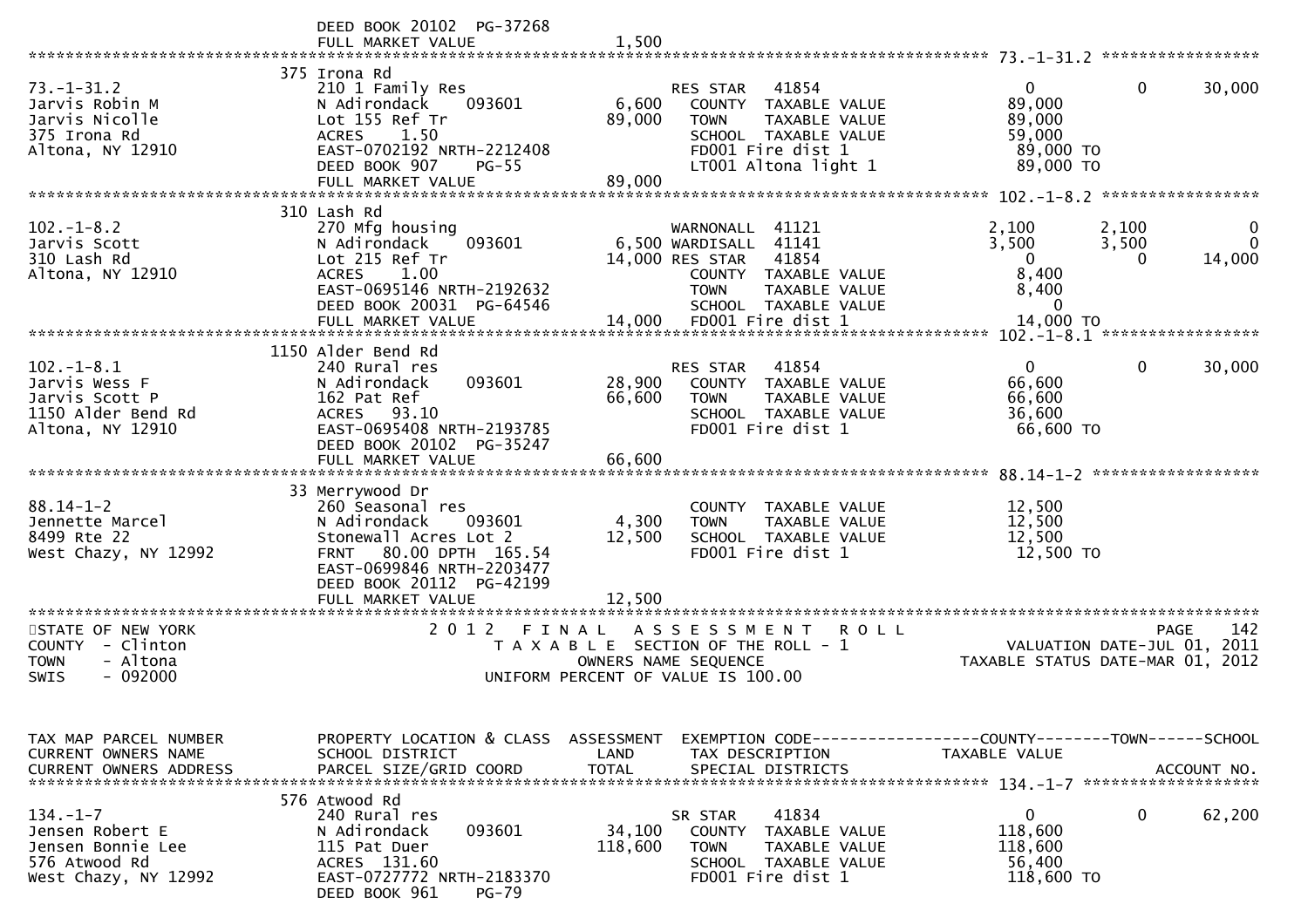|                                                                                                                          | FULL MARKET VALUE                                                                                                                                                                       | 118,600                            |                                                                                                                                           |                                                         |                                    |
|--------------------------------------------------------------------------------------------------------------------------|-----------------------------------------------------------------------------------------------------------------------------------------------------------------------------------------|------------------------------------|-------------------------------------------------------------------------------------------------------------------------------------------|---------------------------------------------------------|------------------------------------|
| $103. -1 - 5.4$<br>Jessey Kathleen<br>4326 Sheffield Ave<br>Philadelphia, PA 19136                                       | 107 Rabideau Rd<br>$314$ Rural vac<10<br>093601<br>N Adirondack<br>Lot 159 Ref Tr<br><b>ACRES</b><br>4.80<br>EAST-0700443 NRTH-2198010<br>DEED BOOK 20102 PG-35011<br>FULL MARKET VALUE | 6,900<br>6,900<br>6,900            | COUNTY TAXABLE VALUE<br>TAXABLE VALUE<br><b>TOWN</b><br>SCHOOL TAXABLE VALUE<br>FD001 Fire dist 1                                         | 6,900<br>6,900<br>6,900<br>6,900 TO                     |                                    |
|                                                                                                                          | 4123 Military Tpke                                                                                                                                                                      |                                    |                                                                                                                                           |                                                         |                                    |
| $119. - 1 - 13.1$<br>Jock Robert G<br>Jock Julie R<br>4123 Military Tpke<br>Altona, NY 12910                             | 240 Rural res<br>093601<br>N Adirondack<br>Lot 73 Duer<br><b>ACRES</b><br>21.40<br>EAST-0715267 NRTH-2186804<br>DEED BOOK 740<br>$PG-99$                                                | 16,100<br>140,000                  | 41854<br>RES STAR<br>COUNTY TAXABLE VALUE<br><b>TOWN</b><br>TAXABLE VALUE<br>SCHOOL TAXABLE VALUE<br>FD001 Fire dist 1                    | $\Omega$<br>140,000<br>140,000<br>110,000<br>140,000 TO | 0<br>30,000                        |
|                                                                                                                          |                                                                                                                                                                                         |                                    |                                                                                                                                           |                                                         | *****************                  |
| $88.14 - 1 - 43$<br>Johnson Arnold Jr<br>Legroulx Diane<br>56 Birch Hill Dr Apt 13<br>Altona, NY 12910                   | 56 Birch Hill Dr<br>270 Mfg housing<br>N Adirondack<br>093601<br>Stonewall Acres Lot 43<br>74.80 DPTH 117.81<br><b>FRNT</b><br>EAST-0699165 NRTH-2204156<br>DEED BOOK 20041 PG-70245    | 4,100<br>13,500                    | COUNTY TAXABLE VALUE<br><b>TOWN</b><br>TAXABLE VALUE<br>SCHOOL TAXABLE VALUE<br>FD001 Fire dist 1                                         | 13,500<br>13,500<br>13,500<br>13,500 TO                 |                                    |
|                                                                                                                          |                                                                                                                                                                                         |                                    |                                                                                                                                           |                                                         |                                    |
| $72. - 1 - 35.2$<br>Johnson David<br>Johnson Linda<br>323 Forest Rd<br>Ellenburg Depot, NY 12935                         | 323 Forest Rd<br>210 1 Family Res<br>N Adirondack<br>093601<br>Lot 212 Pat Ref<br>FRNT 150.00 DPTH 160.00<br>EAST-0684828 NRTH-2213167<br>DEED BOOK 677<br>PG-112                       | 5,800<br>63,100                    | 41834<br>SR STAR<br>COUNTY TAXABLE VALUE<br>TAXABLE VALUE<br><b>TOWN</b><br>SCHOOL TAXABLE VALUE<br>FD001 Fire dist 1                     | $\mathbf{0}$<br>63,100<br>63,100<br>900<br>63,100 TO    | 0<br>62,200                        |
|                                                                                                                          |                                                                                                                                                                                         |                                    |                                                                                                                                           |                                                         |                                    |
| STATE OF NEW YORK<br>COUNTY - Clinton<br><b>TOWN</b><br>- Altona<br><b>SWIS</b><br>- 092000                              | 2 0 1 2                                                                                                                                                                                 | FINAL                              | A S S E S S M E N T<br><b>ROLL</b><br>T A X A B L E SECTION OF THE ROLL - 1<br>OWNERS NAME SEQUENCE<br>UNIFORM PERCENT OF VALUE IS 100.00 | VALUATION DATE-JUL 01,<br>TAXABLE STATUS DATE-MAR 01,   | 143<br><b>PAGE</b><br>2011<br>2012 |
| TAX MAP PARCEL NUMBER<br>CURRENT OWNERS NAME<br>CURRENT OWNERS ADDRESS                                                   | PROPERTY LOCATION & CLASS<br>SCHOOL DISTRICT<br>PARCEL SIZE/GRID COORD                                                                                                                  | ASSESSMENT<br>LAND<br><b>TOTAL</b> | EXEMPTION CODE-----------------COUNTY--------TOWN------SCHOOL<br>TAX DESCRIPTION<br>SPECIAL DISTRICTS                                     | TAXABLE VALUE                                           | ACCOUNT NO.                        |
| $104. - 1 - 13$<br>Johnson Estate Joseph<br>Attn: Wanda M Benware<br>462 2nd St<br>PO Box 221<br>Lyon Mountain, NY 12952 | 4484 Military Tpke<br>241 Rural res&ag<br>093601<br>N Adirondack<br>70 Duer<br>ACRES 529.20<br>EAST-0711078 NRTH-2194586<br>DEED BOOK 205<br>PG-074<br>FULL MARKET VALUE                | 116,900<br>167,500<br>167,500      | COUNTY TAXABLE VALUE<br>TAXABLE VALUE<br><b>TOWN</b><br>SCHOOL TAXABLE VALUE<br>FD001 Fire dist 1                                         | 167,500<br>167,500<br>167,500<br>167,500 TO             |                                    |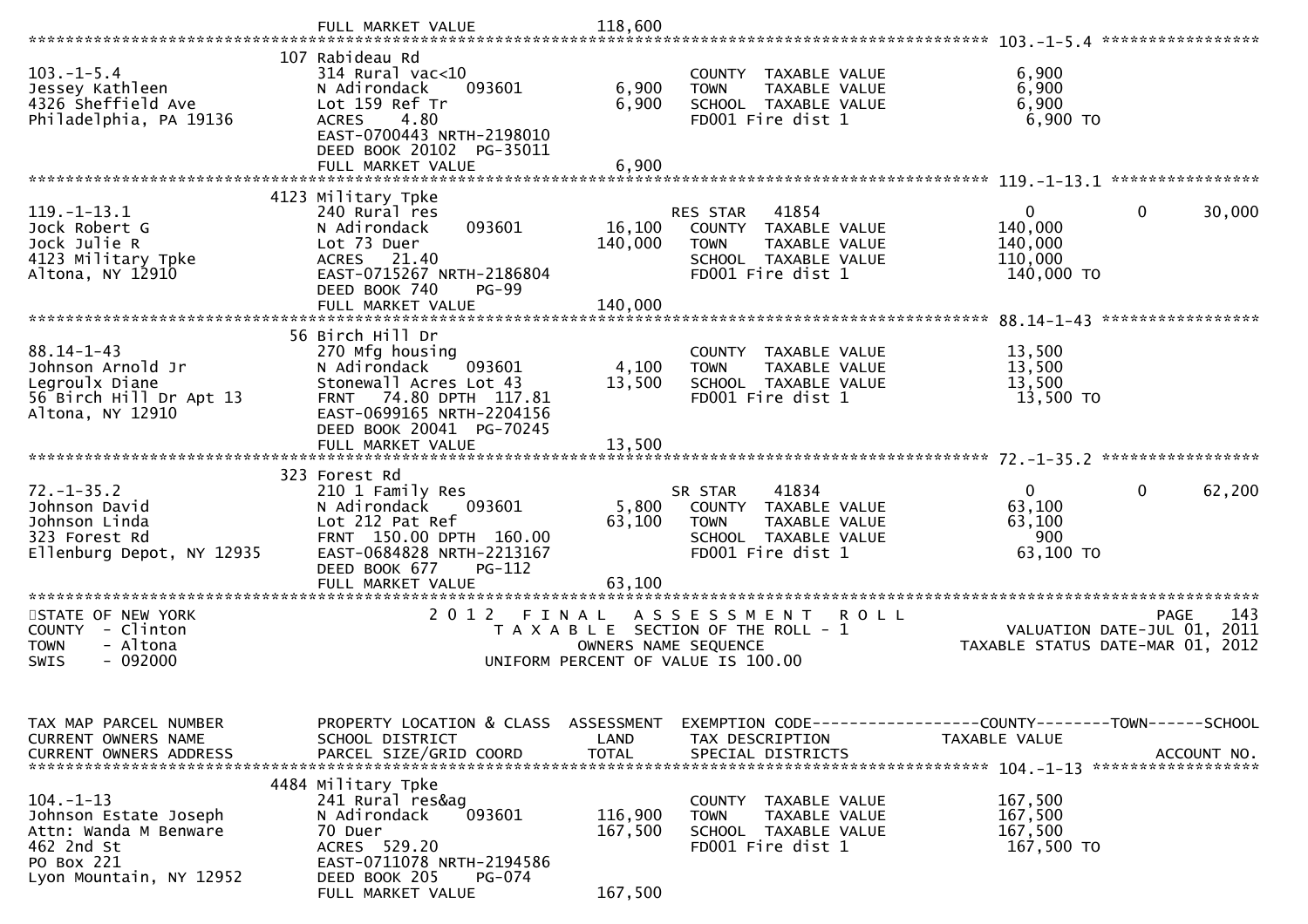|                               | 2120 Miner Farm Rd                             |                      | 73 PCT OF VALUE USED FOR EXEMPTION PURPOSES |                                                                             |                        |
|-------------------------------|------------------------------------------------|----------------------|---------------------------------------------|-----------------------------------------------------------------------------|------------------------|
| $76. - 3 - 1.2$               | 241 Rural res&ag                               |                      | WARNONALL 41121                             | 10,841                                                                      | 10,841<br>$\bf{0}$     |
| Johnson Life Use Cora         | Northeastern Cl 092801                         |                      | 33,400 AGED C&T<br>41801                    | 30,715                                                                      | $\Omega$<br>30,715     |
| Johnson David S               | 50 Ref                                         |                      | 41834<br>99,000 SR STAR                     | $\overline{0}$                                                              | 62,200<br>$\Omega$     |
|                               |                                                |                      |                                             |                                                                             |                        |
| 2120 Miner Farm Rd            | ACRES 75.50                                    |                      | COUNTY TAXABLE VALUE                        | 57,444                                                                      |                        |
| Altona, NY 12910              | EAST-0735244 NRTH-2209552                      |                      | TAXABLE VALUE<br><b>TOWN</b>                | 57,444                                                                      |                        |
|                               | DEED BOOK 20072 PG-4695                        |                      | SCHOOL TAXABLE VALUE                        | 36,800                                                                      |                        |
|                               |                                                |                      |                                             |                                                                             |                        |
|                               |                                                |                      |                                             |                                                                             |                        |
|                               | 51 Devils Den Rd                               |                      |                                             |                                                                             |                        |
|                               |                                                |                      |                                             |                                                                             |                        |
| $103.-1-9.1$                  | 210 1 Family Res                               |                      | RES STAR 41854                              | $\overline{0}$                                                              | $\mathbf 0$<br>24,400  |
| Johnson Vicki G               | N Adirondack<br>093601                         |                      | 7,300 COUNTY TAXABLE VALUE                  | 24,400                                                                      |                        |
| 51 Devils Den Rd              | 135 Pat Ref                                    | 24,400               | TAXABLE VALUE<br><b>TOWN</b>                | 24,400                                                                      |                        |
| Altona, NY 12910-2007         | ACRES 2.40                                     |                      | SCHOOL TAXABLE VALUE                        | $\bf{0}$                                                                    |                        |
|                               | EAST-0706022 NRTH-2199088                      |                      | FD001 Fire dist 1                           | 24,400 TO                                                                   |                        |
|                               | DEED BOOK 705<br>PG-18                         |                      |                                             |                                                                             |                        |
|                               |                                                |                      |                                             |                                                                             |                        |
|                               |                                                |                      |                                             |                                                                             | *****************      |
|                               |                                                |                      |                                             |                                                                             |                        |
|                               | 61 Devils Den Rd                               |                      |                                             |                                                                             |                        |
| $103. -1 - 9.2$               | 270 Mfg housing                                |                      | COUNTY TAXABLE VALUE                        | 12,600                                                                      |                        |
| Johnson Vicki G               | 093601<br>N Adirondack                         | 6,500                | TAXABLE VALUE<br><b>TOWN</b>                | 12,600                                                                      |                        |
| 51 Devils Den Rd              | Lot 135 Ref Tr                                 | 12,600               | SCHOOL TAXABLE VALUE                        | 12,600                                                                      |                        |
| Altona, NY 12910-9751         | ACRES 1.00                                     |                      | FD001 Fire dist 1                           | 12,600 TO                                                                   |                        |
|                               |                                                |                      |                                             |                                                                             |                        |
|                               | EAST-0706183 NRTH-2199131                      |                      |                                             |                                                                             |                        |
|                               | DEED BOOK 607<br>PG-554                        |                      |                                             |                                                                             |                        |
|                               | FULL MARKET VALUE                              | 12,600               |                                             |                                                                             |                        |
|                               |                                                |                      |                                             |                                                                             |                        |
|                               | 2115 Miner Farm Rd                             |                      |                                             |                                                                             |                        |
| $91. - 1 - 7.3$               | 240 Rural res                                  |                      | RES STAR 41854                              | $\overline{0}$                                                              | $\mathbf 0$<br>30,000  |
|                               |                                                |                      |                                             |                                                                             |                        |
|                               |                                                |                      |                                             |                                                                             |                        |
| Jolicoeur Jessy D             | Northeastern Cl 092801                         |                      | 11,900 COUNTY TAXABLE VALUE                 | 84,200                                                                      |                        |
| Jolicoeur Angela L            | Lot 50 Ref Tract                               | 84,200               | <b>TOWN</b><br>TAXABLE VALUE                | 84,200                                                                      |                        |
| 2115 Miner Farm Rd            | Survey Map 20082/17996                         |                      | SCHOOL TAXABLE VALUE                        | 54,200                                                                      |                        |
| Altona, NY 12910              | ACRES 10.00 BANK<br>860                        |                      | FD001 Fire dist 1                           | 84,200 TO                                                                   |                        |
|                               |                                                |                      |                                             |                                                                             |                        |
|                               | EAST-0735430 NRTH-2207856                      |                      |                                             |                                                                             |                        |
|                               | DEED BOOK 20031 PG-52169                       |                      |                                             |                                                                             |                        |
|                               | FULL MARKET VALUE                              | 84,200               |                                             |                                                                             |                        |
|                               |                                                |                      |                                             |                                                                             |                        |
| STATE OF NEW YORK             | 2012 FINAL                                     |                      | ASSESSMENT ROLL                             |                                                                             | 144<br>PAGE            |
| COUNTY - Clinton              |                                                |                      | T A X A B L E SECTION OF THE ROLL - 1       |                                                                             |                        |
| - Altona<br><b>TOWN</b>       |                                                | OWNERS NAME SEQUENCE |                                             |                                                                             |                        |
| $-092000$<br><b>SWIS</b>      |                                                |                      | UNIFORM PERCENT OF VALUE IS 100.00          | PAGE 144<br>VALUATION DATE-JUL 01, 2011<br>TAXABLE STATUS DATE-MAR 01, 2012 |                        |
|                               |                                                |                      |                                             |                                                                             |                        |
|                               |                                                |                      |                                             |                                                                             |                        |
|                               |                                                |                      |                                             |                                                                             |                        |
|                               |                                                |                      |                                             |                                                                             |                        |
| TAX MAP PARCEL NUMBER         | PROPERTY LOCATION & CLASS ASSESSMENT           |                      |                                             | EXEMPTION CODE-----------------COUNTY-------TOWN------SCHOOL                |                        |
| CURRENT OWNERS NAME           | SCHOOL DISTRICT                                | LAND                 | TAX DESCRIPTION                             | TAXABLE VALUE                                                               |                        |
| <b>CURRENT OWNERS ADDRESS</b> | PARCEL SIZE/GRID COORD                         | <b>TOTAL</b>         | SPECIAL DISTRICTS                           |                                                                             | ACCOUNT NO.            |
|                               |                                                |                      |                                             |                                                                             |                        |
|                               |                                                |                      |                                             |                                                                             |                        |
|                               | 2475 Miner Farm Rd                             |                      | 76 PCT OF VALUE USED FOR EXEMPTION PURPOSES |                                                                             |                        |
| $90.-1-10.1$                  | 240 Rural res                                  |                      | WARCOMALL 41131                             | 18,810                                                                      | 18,810<br>0            |
| Jubert Austin J               | 093601<br>N Adirondack                         |                      | 29,500 AGED COUN 41802                      | 5,643                                                                       | $\Omega$<br>0          |
| Jubert Julia E                | 82 Ref                                         | 99,000 SR STAR       | 41834                                       | $\mathbf{0}$                                                                | 62,200<br>$\mathbf{0}$ |
| 2475 Miner Farm Rd            | ACRES<br>61.10                                 |                      | COUNTY TAXABLE VALUE                        | 74,547                                                                      |                        |
|                               | EAST-0726787 NRTH-2205217                      |                      | TAXABLE VALUE<br><b>TOWN</b>                | 80,190                                                                      |                        |
| Altona, NY 12910              |                                                |                      |                                             |                                                                             |                        |
|                               | DEED BOOK 538<br>$PG-252$<br>FULL MARKET VALUE | 99,000               | SCHOOL TAXABLE VALUE<br>FD001 Fire dist 1   | 36,800<br>99,000 TO                                                         |                        |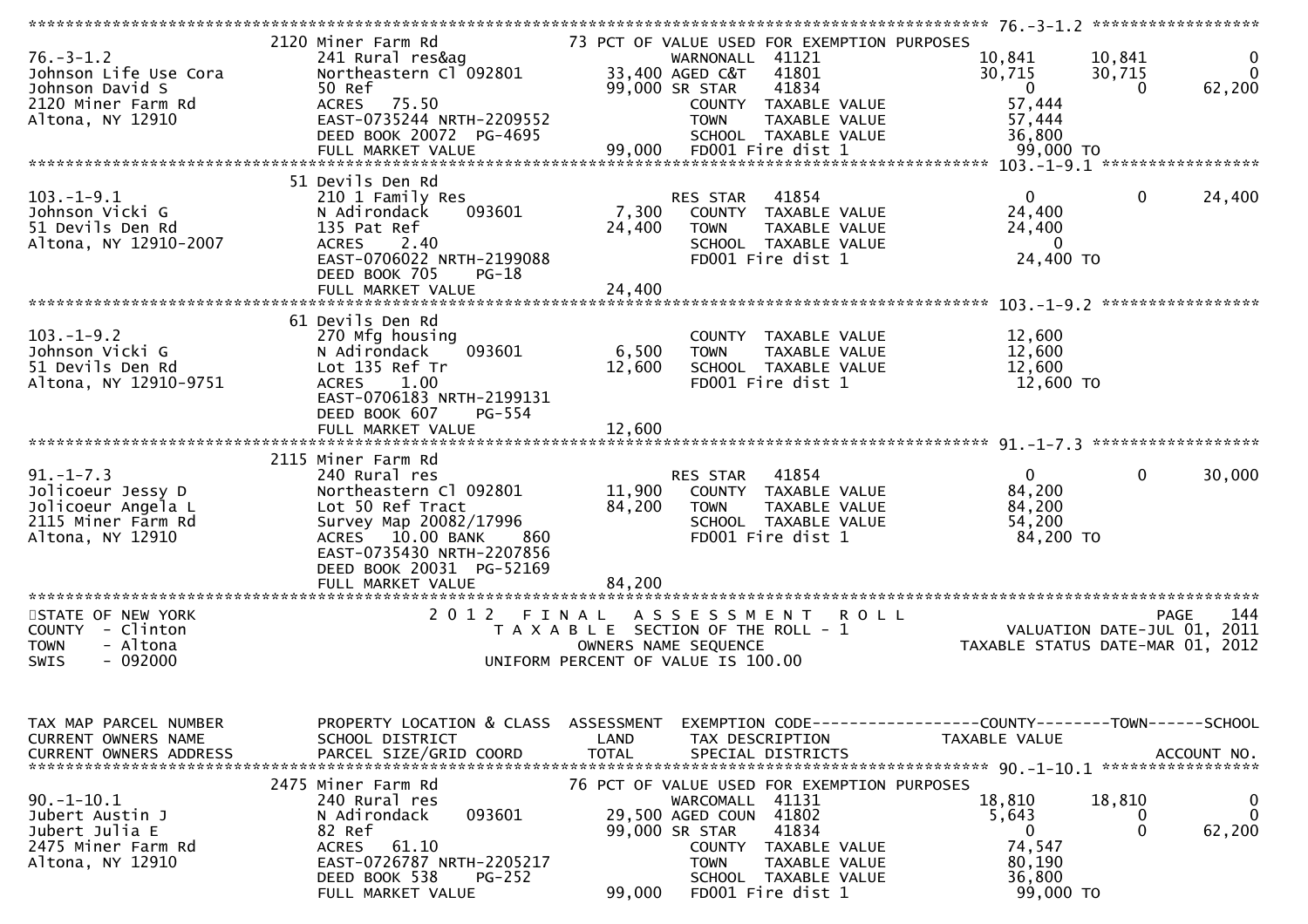| $134. - 2 - 7$<br>Jubert Austin J Jr<br>Jubert Terry L<br>3617 Military Tpke<br>West Chazy, NY 12992 | 3617 Military Tpke<br>210 1 Family Res<br>093601<br>N Adirondack<br>115 Duer<br>Lot 12 13 14 Stonehedge<br>4.60<br><b>ACRES</b><br>EAST-0726353 NRTH-2180226<br>DEED BOOK 664<br>$PG-302$             | 11,200<br>164,600                  | RES STAR 41854<br>COUNTY TAXABLE VALUE<br>TAXABLE VALUE<br><b>TOWN</b><br>SCHOOL TAXABLE VALUE<br>FD001 Fire dist 1                                | $\overline{0}$<br>164,600<br>164,600<br>134,600<br>164,600 TO                | $\mathbf 0$<br>30,000                                                          |
|------------------------------------------------------------------------------------------------------|-------------------------------------------------------------------------------------------------------------------------------------------------------------------------------------------------------|------------------------------------|----------------------------------------------------------------------------------------------------------------------------------------------------|------------------------------------------------------------------------------|--------------------------------------------------------------------------------|
|                                                                                                      | FULL MARKET VALUE                                                                                                                                                                                     | 164,600                            |                                                                                                                                                    |                                                                              |                                                                                |
| $90. -1 - 10.2$<br>Jubert David A<br>2475 Miner Farm Rd<br>Altona, NY 12910                          | 2491 Miner Farm Rd<br>$314$ Rural vac<10<br>093601<br>N Adirondack<br>Lot 82 Ref Tr<br>ACRES 1.80<br>EAST-0726600 NRTH-2207537<br>DEED BOOK 20061 PG-93808                                            | 7,000<br>7,000                     | COUNTY TAXABLE VALUE<br>TAXABLE VALUE<br><b>TOWN</b><br>SCHOOL TAXABLE VALUE<br>FD001 Fire dist 1                                                  | 7,000<br>7,000<br>7,000<br>7,000 TO                                          |                                                                                |
|                                                                                                      |                                                                                                                                                                                                       |                                    |                                                                                                                                                    |                                                                              |                                                                                |
| $90. -1 - 11.4$<br>Jubert Dennis M<br>Jubert Darlene<br>2461 Miner Farm Rd<br>Altona, NY 12910       | 2461 Miner Farm Rd<br>210 1 Family Res<br>093601<br>N Adirondack<br>Lot 82 Ref Tract<br>1.20 BANK<br>080<br><b>ACRES</b><br>EAST-0727359 NRTH-2207657<br>DEED BOOK 855<br>PG-121                      |                                    | WARCOMALL 41131<br>6,600 WARDISALL 41141<br>101,000 RES STAR 41854<br>COUNTY TAXABLE VALUE<br><b>TOWN</b><br>TAXABLE VALUE<br>SCHOOL TAXABLE VALUE | 25,250<br>10,100<br>$\mathbf{0}$<br>65,650<br>65,650<br>71,000               | 25,250<br>$\bf{0}$<br>$\Omega$<br>10,100<br>30,000<br>$\Omega$                 |
| $90. -1 - 11.62$<br>Jubert James A<br>28 Juberts Way<br>Altona, NY 12910                             | 28 Juberts Way<br>210 1 Family Res<br>093601<br>N Adirondack<br>Lot 82 Ref Tr<br>1.00<br><b>ACRES</b><br>EAST-0727149 NRTH-2207056<br>DEED BOOK 723<br>$PG-215$<br>FULL MARKET VALUE                  | 6,500<br>100,000<br>100,000        | RES STAR 41854<br>COUNTY TAXABLE VALUE<br><b>TOWN</b><br>TAXABLE VALUE<br>SCHOOL TAXABLE VALUE<br>FD001 Fire dist 1                                | $\mathbf{0}$<br>100,000<br>100,000<br>70,000<br>100,000 TO                   | 30,000<br>$\overline{0}$                                                       |
|                                                                                                      |                                                                                                                                                                                                       |                                    |                                                                                                                                                    |                                                                              |                                                                                |
| STATE OF NEW YORK<br>COUNTY - Clinton<br>- Altona<br><b>TOWN</b><br>$-092000$<br><b>SWIS</b>         | 2012 FINAL                                                                                                                                                                                            |                                    | ASSESSMENT ROLL<br>T A X A B L E SECTION OF THE ROLL - 1<br>OWNERS NAME SEQUENCE<br>UNIFORM PERCENT OF VALUE IS 100.00                             |                                                                              | 145<br>PAGE<br>VALUATION DATE-JUL 01, 2011<br>TAXABLE STATUS DATE-MAR 01, 2012 |
| TAX MAP PARCEL NUMBER<br>CURRENT OWNERS NAME<br><b>CURRENT OWNERS ADDRESS</b>                        | PROPERTY LOCATION & CLASS<br>SCHOOL DISTRICT<br>PARCEL SIZE/GRID COORD                                                                                                                                | ASSESSMENT<br>LAND<br><b>TOTAL</b> | TAX DESCRIPTION<br>SPECIAL DISTRICTS                                                                                                               | EXEMPTION CODE-----------------COUNTY-------TOWN-----SCHOOL<br>TAXABLE VALUE | ACCOUNT NO.                                                                    |
| $90.-1-11.1$<br>Jubert Joseph<br>Jubert Priscilla<br>2465 Miner Farm Rd<br>Altona, NY 12910          | 2465 Miner Farm Rd<br>210 1 Family Res<br>093601<br>N Adirondack<br>Lots 81 & 82 Ref Tr<br>FRNT 182.00 DPTH 150.00<br>EAST-0727158 NRTH-2207711<br>DEED BOOK 674<br><b>PG-75</b><br>FULL MARKET VALUE | 5,800<br>72,000<br>72,000          | 41834<br>SR STAR<br>COUNTY TAXABLE VALUE<br><b>TOWN</b><br>TAXABLE VALUE<br>SCHOOL TAXABLE VALUE<br>FD001 Fire dist 1                              | $\mathbf{0}$<br>72,000<br>72,000<br>9,800<br>72,000 TO                       | $\mathbf{0}$<br>62,200                                                         |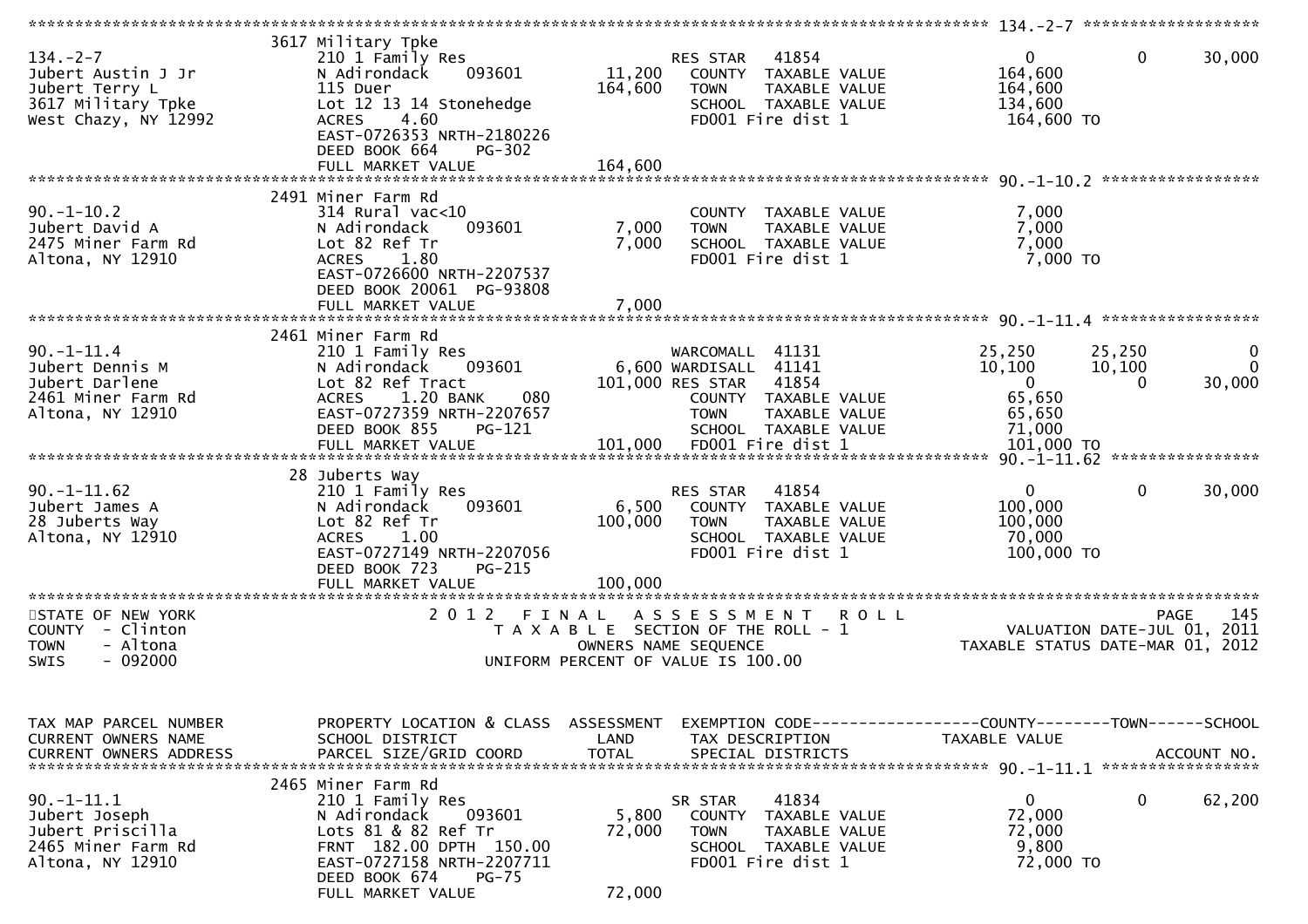| $90. -1 - 11.61$<br>Jubert Joseph A Jr<br>Jubert Jeffery J<br>PO Box 18<br>Altona, NY 12910-0018                       | 43 Juberts Way<br>240 Rural res<br>093601<br>N Adirondack<br>Lot 82 Ref Pat<br>ACRES 208.80<br>EAST-0727498 NRTH-2206689<br>DEED BOOK 98001 PG-05203                                       | 48,300<br>94,400          | COUNTY TAXABLE VALUE<br><b>TOWN</b><br>TAXABLE VALUE<br>SCHOOL TAXABLE VALUE<br>FD001 Fire dist 1                                                                      | 94,400<br>94,400<br>94,400<br>94,400 TO                                                                                                 |
|------------------------------------------------------------------------------------------------------------------------|--------------------------------------------------------------------------------------------------------------------------------------------------------------------------------------------|---------------------------|------------------------------------------------------------------------------------------------------------------------------------------------------------------------|-----------------------------------------------------------------------------------------------------------------------------------------|
| $90. -1 - 11.5$<br>Jubert Mary J<br>Attn: Mary J Jubert Shaver<br>1399 Plank Rd<br>Webster, NY 14580-9317              | Miner Farm Rd<br>311 Res vac land<br>093601<br>N Adirondack<br>Lot 81 Ref Tract<br>FRNT 200.00 DPTH 183.00<br>EAST-0727316 NRTH-2207944<br>DEED BOOK 673<br><b>PG-292</b>                  | 6,300<br>6,300            | COUNTY TAXABLE VALUE<br><b>TOWN</b><br>TAXABLE VALUE<br>SCHOOL TAXABLE VALUE<br>FD001 Fire dist 1                                                                      | 6,300<br>6,300<br>6,300<br>$6,300$ TO                                                                                                   |
| $89.1 - 2 - 18.2$<br>Jubert Ricky G<br>Jubert Helen M<br>3086 Miner Farm Rd<br>Altona, NY 12910                        | 3076 Miner Farm Rd<br>312 Vac w/imprv<br>093601<br>N Adirondack<br>Lot 110 Ref Tract<br><b>ACRES</b><br>2.12<br>EAST-0712248 NRTH-2207618<br>DEED BOOK 20021 PG-46499<br>FULL MARKET VALUE | 7,300<br>11,000<br>11,000 | COUNTY TAXABLE VALUE<br><b>TOWN</b><br>TAXABLE VALUE<br>SCHOOL TAXABLE VALUE<br>FD001 Fire dist 1<br>LT001 Altona light 1                                              | ****************<br>11,000<br>11,000<br>11,000<br>11,000 TO<br>11,000 TO                                                                |
| $89.1 - 2 - 19$<br>Jubert Ricky George<br>3086 Miner Farm Rd<br>Altona, NY 12910                                       | 3086 Miner Farm Rd<br>210 1 Family Res<br>093601<br>N Adirondack<br>110 Ref<br>FRNT 122.00 DPTH 122.00<br>EAST-0712132 NRTH-2207480<br>DEED BOOK 807<br>PG-81<br>FULL MARKET VALUE         | 80,100                    | WARNONALL 41121<br>5,000 WARDISALL 41141<br>80,100 RES STAR 41854<br>COUNTY TAXABLE VALUE<br><b>TOWN</b><br>TAXABLE VALUE<br>SCHOOL TAXABLE VALUE<br>FD001 Fire dist 1 | 0<br>12,015<br>12,015<br>$\Omega$<br>4,005<br>4,005<br>$\overline{0}$<br>30,000<br>$\Omega$<br>64,080<br>64,080<br>50, 100<br>80,100 TO |
| STATE OF NEW YORK<br>COUNTY - Clinton<br>- Altona<br><b>TOWN</b><br>$-092000$<br><b>SWIS</b>                           |                                                                                                                                                                                            |                           | 2012 FINAL ASSESSMENT ROLL<br>T A X A B L E SECTION OF THE ROLL - 1<br>OWNERS NAME SEQUENCE<br>UNIFORM PERCENT OF VALUE IS 100.00                                      | 146<br>PAGE<br>VALUATION DATE-JUL 01, 2011<br>TAXABLE STATUS DATE-MAR 01, 2012                                                          |
| TAX MAP PARCEL NUMBER<br>CURRENT OWNERS NAME<br><b>CURRENT OWNERS ADDRESS</b>                                          | PROPERTY LOCATION & CLASS ASSESSMENT<br>SCHOOL DISTRICT<br>PARCEL SIZE/GRID COORD                                                                                                          | LAND<br><b>TOTAL</b>      | TAX DESCRIPTION<br>SPECIAL DISTRICTS                                                                                                                                   | EXEMPTION CODE-----------------COUNTY--------TOWN------SCHOOL<br>TAXABLE VALUE<br>ACCOUNT NO.                                           |
| $86. - 2 - 21.2$<br>Juneau Gerald P<br>Juneau Sharron<br>6016 Military Tpke<br>PO Box 323<br>Ellenburg Depot, NY 12935 | 6016 Military Tpke<br>210 1 Family Res<br>093601<br>N Adirondack<br>Bw<br><b>ACRES</b><br>1.10<br>EAST-0677079 NRTH-2204908<br>DEED BOOK 640<br>PG-894<br>FULL MARKET VALUE                | 75,000<br>75,000          | WARNONALL 41121<br>6,500 RES STAR<br>41854<br>COUNTY<br>TAXABLE VALUE<br><b>TOWN</b><br>TAXABLE VALUE<br>SCHOOL TAXABLE VALUE<br>FD001 Fire dist 1                     | 11,250<br>11,250<br>0<br>30,000<br>0<br>0<br>63,750<br>63,750<br>45,000<br>75,000 TO                                                    |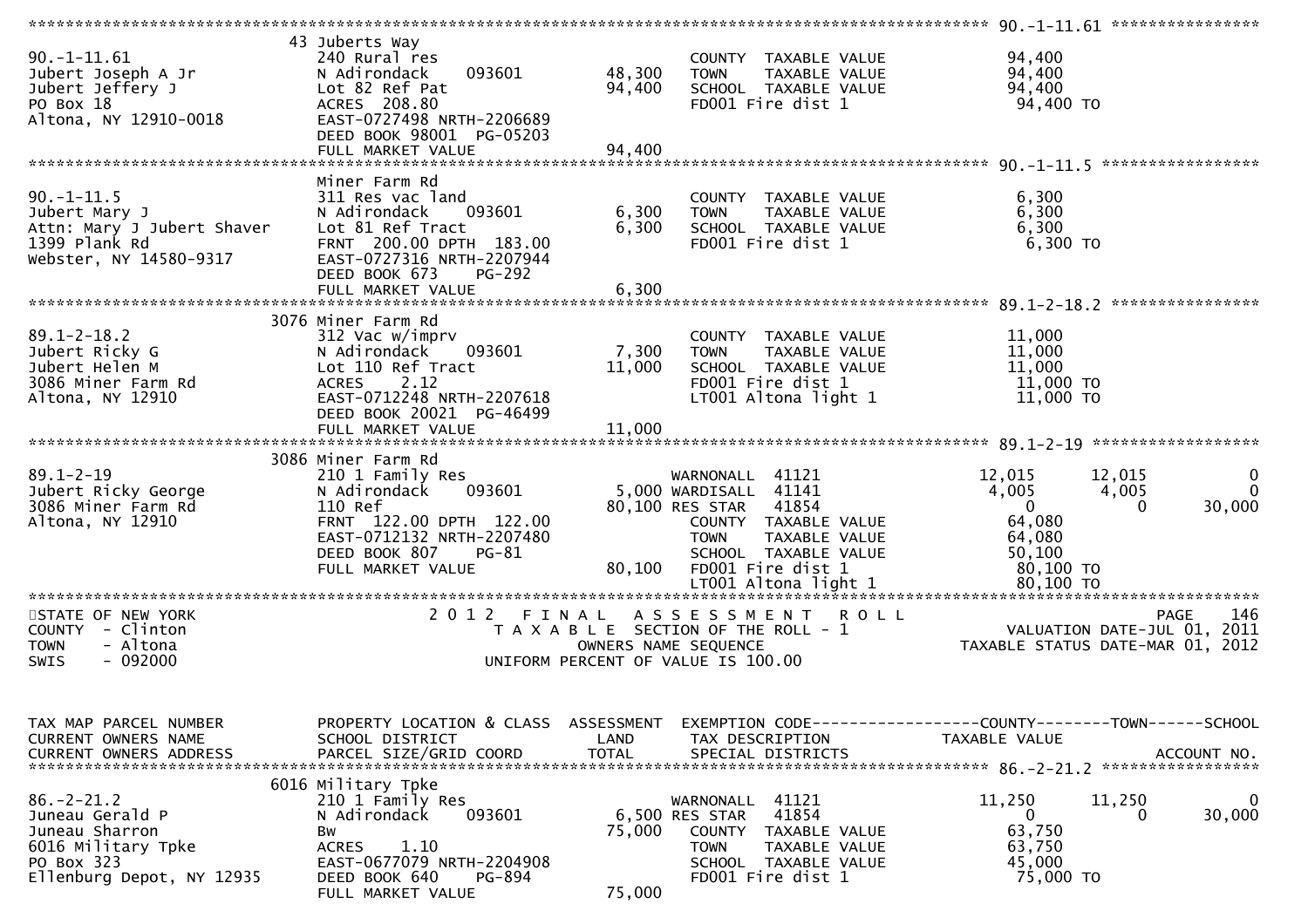| $147. - 1 - 11$<br>Kahlstrom Jack W                              | 639 Jerusalem Rd<br>260 Seasonal res<br>093601<br>N Adirondack<br>Lot 223 Ref Tr | 20,500<br>26,500     | COUNTY TAXABLE VALUE<br>TAXABLE VALUE<br><b>TOWN</b><br>SCHOOL TAXABLE VALUE | 26,500<br>26,500<br>26,500                                      |
|------------------------------------------------------------------|----------------------------------------------------------------------------------|----------------------|------------------------------------------------------------------------------|-----------------------------------------------------------------|
| Kahlstrom Doreen M<br>1958 Home Rd<br>Great Barrington, MA 01230 | ACRES 41.00<br>EAST-0695150 NRTH-2175801<br>DEED BOOK 20051 PG-90167             |                      | FD001 Fire dist 1                                                            | 26,500 TO                                                       |
|                                                                  |                                                                                  |                      |                                                                              |                                                                 |
|                                                                  | 2362/2370 Miner Farm Rd                                                          |                      |                                                                              |                                                                 |
| $75. - 1 - 5.21$                                                 | 240 Rural res                                                                    |                      | COUNTY TAXABLE VALUE                                                         | 135,700                                                         |
| Kalvaitis Life Use Willi O                                       | 093601<br>N Adirondack                                                           | 65,300               | TAXABLE VALUE<br><b>TOWN</b>                                                 | $\overline{1}35,700$                                            |
| Kalvaitis Life Use Barbara J<br>2370 Miner Farm Rd               | 62 & 81 Ref Tr<br>ACRES 229.10                                                   | 135,700              | SCHOOL TAXABLE VALUE<br>FD001 Fire dist 1                                    | 135,700<br>135,700 TO                                           |
| Altona, NY 12910                                                 | EAST-0729009 NRTH-2209929                                                        |                      |                                                                              |                                                                 |
|                                                                  | DEED BOOK 20082 PG-18543                                                         |                      |                                                                              |                                                                 |
|                                                                  |                                                                                  |                      |                                                                              |                                                                 |
|                                                                  |                                                                                  |                      |                                                                              |                                                                 |
| $75. - 1 - 12.1$                                                 | Miner Farm Rd<br>321 Abandoned ag                                                |                      | COUNTY TAXABLE VALUE                                                         | 18,600                                                          |
| Kashorek Douglas W                                               | N Adirondack<br>093601                                                           | 18,600               | <b>TOWN</b><br>TAXABLE VALUE                                                 | 18,600                                                          |
| Kashorek Lori A                                                  | 86 Ref                                                                           | 18,600               | SCHOOL TAXABLE VALUE                                                         | 18,600                                                          |
| 2753 Military Tpke                                               | ACRES 60.60                                                                      |                      | FD001 Fire dist 1                                                            | 18,600 TO                                                       |
| West Chazy, NY 12992                                             | EAST-0721469 NRTH-2209527                                                        |                      |                                                                              |                                                                 |
|                                                                  | DEED BOOK 20082 PG-12954<br>FULL MARKET VALUE                                    | 18,600               |                                                                              |                                                                 |
|                                                                  |                                                                                  |                      |                                                                              |                                                                 |
|                                                                  | Military Tpke                                                                    |                      |                                                                              |                                                                 |
| $150. - 1 - 13$                                                  | $314$ Rural vac<10                                                               |                      | COUNTY TAXABLE VALUE                                                         | 10,000                                                          |
| Kastner Donald                                                   | 093601<br>N Adirondack                                                           | 10,000               | <b>TOWN</b><br>TAXABLE VALUE                                                 | 10,000                                                          |
| 16 Deer Run<br>Hawley, PA 18428                                  | 128 Duer<br>ACRES 3.00                                                           | 10,000               | SCHOOL TAXABLE VALUE<br>FD001 Fire dist 1                                    | 10,000<br>10,000 TO                                             |
|                                                                  | EAST-0733167 NRTH-2174977                                                        |                      |                                                                              |                                                                 |
|                                                                  | DEED BOOK 584<br><b>PG-785</b>                                                   |                      |                                                                              |                                                                 |
|                                                                  |                                                                                  |                      |                                                                              |                                                                 |
| STATE OF NEW YORK                                                | 2012 FINAL                                                                       |                      | ASSESSMENT ROLL                                                              | 147<br>PAGE                                                     |
| COUNTY - Clinton                                                 |                                                                                  |                      | $T$ A X A B L E SECTION OF THE ROLL - $1$                                    |                                                                 |
| - Altona<br><b>TOWN</b>                                          |                                                                                  | OWNERS NAME SEQUENCE |                                                                              | VALUATION DATE-JUL 01, 2011<br>TAXABLE STATUS DATE-MAR 01, 2012 |
| $-092000$<br><b>SWIS</b>                                         |                                                                                  |                      | UNIFORM PERCENT OF VALUE IS 100.00                                           |                                                                 |
|                                                                  |                                                                                  |                      |                                                                              |                                                                 |
|                                                                  |                                                                                  |                      |                                                                              |                                                                 |
| TAX MAP PARCEL NUMBER                                            | PROPERTY LOCATION & CLASS ASSESSMENT                                             |                      |                                                                              |                                                                 |
| CURRENT OWNERS NAME                                              | SCHOOL DISTRICT                                                                  | LAND                 | TAX DESCRIPTION                                                              | TAXABLE VALUE                                                   |
| <b>CURRENT OWNERS ADDRESS</b>                                    | PARCEL SIZE/GRID COORD                                                           | <b>TOTAL</b>         | SPECIAL DISTRICTS                                                            | ACCOUNT NO.                                                     |
|                                                                  |                                                                                  |                      |                                                                              |                                                                 |
| $73. - 1 - 37.1$                                                 | Alder Bend Rd<br>321 Abandoned ag                                                |                      | COUNTY TAXABLE VALUE                                                         | 11,000                                                          |
| Kelly Riley Sheri Lynn                                           | N Adirondack<br>093601                                                           | 11,000               | TAXABLE VALUE<br><b>TOWN</b>                                                 | 11,000                                                          |
| Riley Michael W                                                  | Lot 156 Ref                                                                      | 11,000               | SCHOOL TAXABLE VALUE                                                         | 11,000                                                          |
| 1243 Lake Shore Rd                                               | ACRES 20.50                                                                      |                      | FD001 Fire dist 1                                                            | 11,000 TO                                                       |
| Chazy, NY 12921                                                  | EAST-0697885 NRTH-2209107                                                        |                      |                                                                              |                                                                 |
|                                                                  | DEED BOOK 20031 PG-61923<br>FULL MARKET VALUE                                    | 11,000               |                                                                              |                                                                 |
|                                                                  |                                                                                  |                      |                                                                              |                                                                 |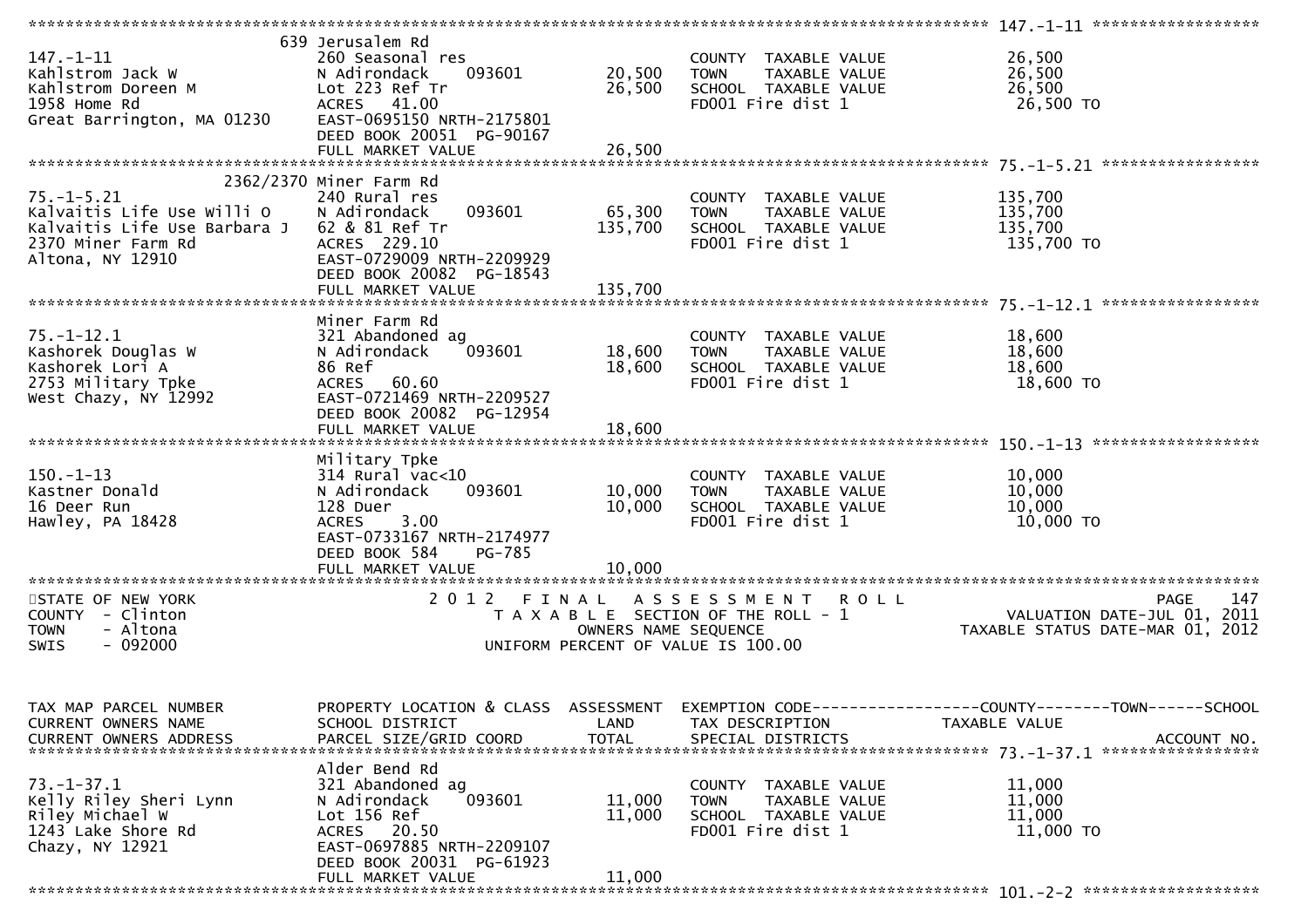| $101 - 2 - 2$<br>Kempski Robert<br>Kempski Patricia<br>PO Box 139<br>Mastic, NY 11950-0139        | Plank Rd<br>323 Vacant rural<br>N Adirondack<br>093601<br>$23$ Sg<br>ACRES 263.40<br>EAST-0678972 NRTH-2200339<br>DEED BOOK 648<br>PG-605<br>FULL MARKET VALUE          | 59,300<br>59,300<br>59,300                                                                                    | <b>TOWN</b>             | COUNTY TAXABLE VALUE<br>TAXABLE VALUE<br>SCHOOL TAXABLE VALUE<br>FD001 Fire dist 1          |             | 59,300<br>59,300<br>59,300<br>59,300 TO                                       |             |
|---------------------------------------------------------------------------------------------------|-------------------------------------------------------------------------------------------------------------------------------------------------------------------------|---------------------------------------------------------------------------------------------------------------|-------------------------|---------------------------------------------------------------------------------------------|-------------|-------------------------------------------------------------------------------|-------------|
|                                                                                                   |                                                                                                                                                                         |                                                                                                               |                         |                                                                                             |             |                                                                               |             |
| $147. - 1 - 6.1$<br>Kempski Robert M<br>Kempski Patricia R<br>PO Box 139<br>Mastic, NY 11950-0139 | Jerusalem Rd<br>321 Abandoned ag<br>093601<br>N Adirondack<br>21 Duer 1935<br>ACRES 57.00<br>EAST-0703823 NRTH-2173175<br>DEED BOOK 623<br>PG-1160<br>FULL MARKET VALUE | 23,700<br>23,700<br>23,700                                                                                    | <b>TOWN</b>             | COUNTY TAXABLE VALUE<br>TAXABLE VALUE<br>SCHOOL TAXABLE VALUE<br>FD001 Fire dist 1          |             | 23,700<br>23,700<br>23,700<br>23,700 TO                                       |             |
|                                                                                                   |                                                                                                                                                                         |                                                                                                               |                         |                                                                                             |             |                                                                               |             |
| $135. - 1 - 18.27$<br>Kennedy Melanie<br>Kennedy Robert<br>3 Norma Dr<br>Loon Lake, NY 12989      | 225 Harvey Rd<br>$314$ Rural vac<10<br>093601<br>N Adirondack<br>2.50<br><b>ACRES</b><br>EAST-0733836 NRTH-2181328<br>DEED BOOK 20102 PG-32230                          | 9,800<br>9,800                                                                                                | <b>TOWN</b>             | COUNTY TAXABLE VALUE<br>TAXABLE VALUE<br>SCHOOL TAXABLE VALUE<br>FD001 Fire dist 1          |             | 9,800<br>9,800<br>9,800<br>9,800 TO                                           |             |
|                                                                                                   | FULL MARKET VALUE                                                                                                                                                       | 9,800                                                                                                         |                         |                                                                                             |             |                                                                               |             |
| $150.-1-8.6$<br>Kent Wanetta J<br>92 Recore Rd<br>West Chazy, NY 12992                            | 92 Recore Rd<br>210 1 Family Res<br>093601<br>N Adirondack<br>Lot 129 Ref Tr<br>FRNT 190.00 DPTH 235.00<br>EAST-0735563 NRTH-2175663<br>DEED BOOK 924<br>PG-134         | 8,600<br>78,100                                                                                               | RES STAR<br><b>TOWN</b> | 41854<br>COUNTY TAXABLE VALUE<br>TAXABLE VALUE<br>SCHOOL TAXABLE VALUE<br>FD001 Fire dist 1 |             | $\mathbf{0}$<br>0<br>78,100<br>78,100<br>48,100<br>78,100 TO                  | 30,000      |
| STATE OF NEW YORK<br>COUNTY - Clinton<br>- Altona<br><b>TOWN</b><br>$-092000$<br>SWIS             | FULL MARKET VALUE<br>2012 FINAL                                                                                                                                         | 78,100<br>T A X A B L E SECTION OF THE ROLL - 1<br>OWNERS NAME SEQUENCE<br>UNIFORM PERCENT OF VALUE IS 100.00 | A S S E S S M E N T     |                                                                                             | <b>ROLL</b> | VALUATION DATE-JUL 01, 2011<br>TAXABLE STATUS DATE-MAR 01, 2012               | 148<br>PAGE |
| TAX MAP PARCEL NUMBER<br><b>CURRENT OWNERS NAME</b><br><b>CURRENT OWNERS ADDRESS</b>              | PROPERTY LOCATION & CLASS ASSESSMENT<br>SCHOOL DISTRICT<br>PARCEL SIZE/GRID COORD                                                                                       | LAND<br><b>TOTAL</b>                                                                                          |                         | TAX DESCRIPTION<br>SPECIAL DISTRICTS                                                        |             | EXEMPTION CODE-----------------COUNTY-------TOWN------SCHOOL<br>TAXABLE VALUE | ACCOUNT NO. |
| $73. - 2 - 7$<br>Killeen Joyce<br>4 Rose St Apt 7H2<br>Oceanside, NY 11572                        | Tantillo Way<br>314 Rural vac<10<br>093601<br>N Adirondack<br>Lot 155 Ref<br>ACRES 1.00<br>EAST-0698692 NRTH-2214139<br>DEED BOOK 585<br>PG-286<br>FULL MARKET VALUE    | 6,500<br>6,500<br>6,500                                                                                       | <b>TOWN</b>             | COUNTY TAXABLE VALUE<br>TAXABLE VALUE<br>SCHOOL TAXABLE VALUE<br>FD001 Fire dist 1          |             | 6,500<br>6,500<br>6,500<br>6,500 TO                                           |             |
|                                                                                                   |                                                                                                                                                                         |                                                                                                               |                         |                                                                                             |             |                                                                               |             |
| $73. - 2 - 8$                                                                                     | 49-50 Tantillo Way<br>260 Seasonal res                                                                                                                                  |                                                                                                               |                         | COUNTY TAXABLE VALUE                                                                        |             | 27,700                                                                        |             |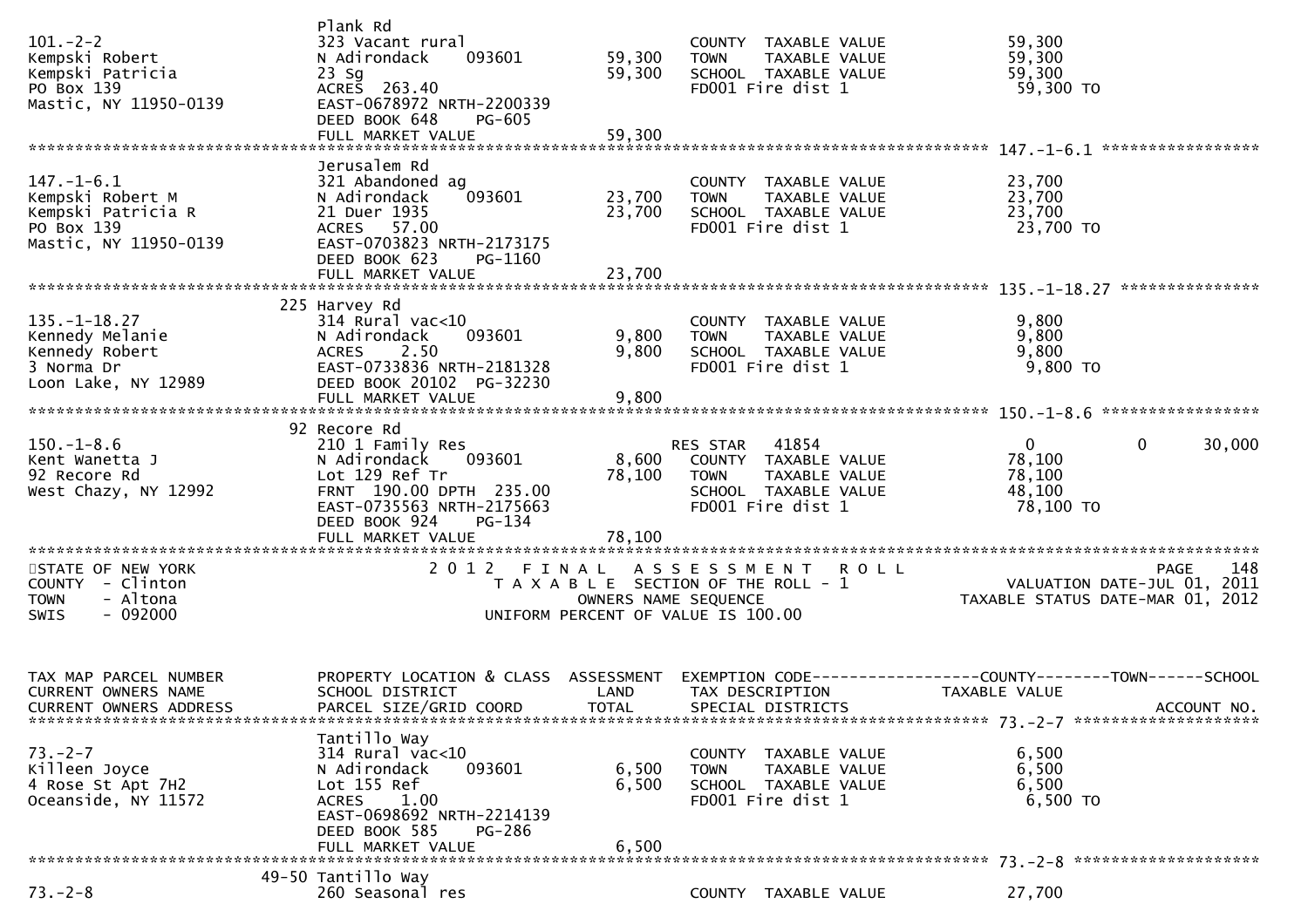| Killeen Joyce<br>4 Rose St Apt 7H2<br>Oceanside, NY 11572                                  | N Adirondack<br>093601<br>Lot 155 Ref<br><b>ACRES</b><br>4.00<br>EAST-0698628 NRTH-2214038<br>DEED BOOK 571<br>PG-464                                                        | 14,200<br>27,700                                                                     | <b>TOWN</b>                                                         | TAXABLE VALUE<br>SCHOOL TAXABLE VALUE<br>FD001 Fire dist 1                                           | 27,700<br>27,700<br>27,700 TO                                                    |                      |                             |
|--------------------------------------------------------------------------------------------|------------------------------------------------------------------------------------------------------------------------------------------------------------------------------|--------------------------------------------------------------------------------------|---------------------------------------------------------------------|------------------------------------------------------------------------------------------------------|----------------------------------------------------------------------------------|----------------------|-----------------------------|
|                                                                                            | FULL MARKET VALUE                                                                                                                                                            | 27,700                                                                               |                                                                     |                                                                                                      |                                                                                  |                      |                             |
|                                                                                            | 786 Alder Bend Rd                                                                                                                                                            |                                                                                      |                                                                     | 63 PCT OF VALUE USED FOR EXEMPTION PURPOSES                                                          |                                                                                  |                      |                             |
| $117. - 1 - 22.11$<br>King Estherine<br>786 Alder Bend Rd<br>Ellenburg Depot, NY 12935     | 240 Rural res<br>093601<br>N Adirondack<br>216 Ref<br>ACRES 85.40<br>EAST-0691540 NRTH-2186513<br>DEED BOOK 596<br>PG-715<br>FULL MARKET VALUE                               | 59,000                                                                               | WARNONALL 41121<br>28,300 AGED C&T<br>59,000 SR STAR<br><b>TOWN</b> | 41801<br>41834<br>COUNTY TAXABLE VALUE<br>TAXABLE VALUE<br>SCHOOL TAXABLE VALUE<br>FD001 Fire dist 1 | 5,576<br>15,797<br>$\mathbf{0}$<br>37,627<br>37,627<br>$\mathbf{0}$<br>59,000 TO | 5,576<br>15,797<br>0 | 0<br>$\mathbf{0}$<br>59,000 |
|                                                                                            |                                                                                                                                                                              |                                                                                      |                                                                     |                                                                                                      |                                                                                  |                      |                             |
| 1730-1734 Plank Rd                                                                         |                                                                                                                                                                              |                                                                                      |                                                                     |                                                                                                      |                                                                                  |                      |                             |
| $86. - 2 - 14$<br>King Gary<br>King Susan<br>1730 Plank Rd<br>Ellenburg Depot, NY 12935    | 210 1 Family Res<br>N Adirondack<br>093601<br>Bm<br>FRNT 363.00 DPTH 107.00<br>EAST-0677107 NRTH-2202241<br>DEED BOOK 556<br>PG-811                                          | 5,700<br>90,000                                                                      | RES STAR<br><b>TOWN</b>                                             | 41854<br>COUNTY TAXABLE VALUE<br>TAXABLE VALUE<br>SCHOOL TAXABLE VALUE<br>FD001 Fire dist 1          | $\overline{0}$<br>90,000<br>90,000<br>60,000<br>90,000 TO                        | $\mathbf 0$          | 30,000                      |
|                                                                                            |                                                                                                                                                                              |                                                                                      |                                                                     |                                                                                                      |                                                                                  |                      |                             |
|                                                                                            |                                                                                                                                                                              |                                                                                      |                                                                     |                                                                                                      |                                                                                  |                      |                             |
| $86. - 2 - 15$<br>King Gary E<br>King Ashley<br>1740 Plank Rd<br>Ellenburg Depot, NY 12935 | 1740 Plank Rd<br>210 1 Family Res<br>093601<br>N Adirondack<br>Bm<br><b>ACRES</b><br>2.30 BANK<br>EAST-0677257 NRTH-2202548<br>DEED BOOK 20061 PG-95946<br>FULL MARKET VALUE | 7,300<br>61,100<br>080<br>61,100                                                     | RES STAR<br><b>TOWN</b>                                             | 41854<br>COUNTY TAXABLE VALUE<br>TAXABLE VALUE<br>SCHOOL TAXABLE VALUE<br>FD001 Fire dist 1          | $\mathbf{0}$<br>61,100<br>61,100<br>31,100<br>61,100 TO                          | 0                    | 30,000                      |
|                                                                                            |                                                                                                                                                                              |                                                                                      |                                                                     |                                                                                                      |                                                                                  |                      |                             |
| STATE OF NEW YORK<br>COUNTY - Clinton<br>- Altona<br><b>TOWN</b><br>$-092000$<br>SWIS      | 2 0 1 2                                                                                                                                                                      | FINAL<br>T A X A B L E SECTION OF THE ROLL - 1<br>UNIFORM PERCENT OF VALUE IS 100.00 | ASSESSMENT<br>OWNERS NAME SEQUENCE                                  | <b>ROLL</b>                                                                                          | VALUATION DATE-JUL 01, 2011<br>TAXABLE STATUS DATE-MAR 01, 2012                  |                      | 149<br><b>PAGE</b>          |
|                                                                                            |                                                                                                                                                                              |                                                                                      |                                                                     |                                                                                                      |                                                                                  |                      |                             |
| TAX MAP PARCEL NUMBER<br><b>CURRENT OWNERS NAME</b>                                        | PROPERTY LOCATION & CLASS ASSESSMENT<br>SCHOOL DISTRICT                                                                                                                      | LAND                                                                                 |                                                                     | TAX DESCRIPTION                                                                                      | EXEMPTION CODE-----------------COUNTY-------TOWN------SCHOOL<br>TAXABLE VALUE    |                      |                             |
| <b>CURRENT OWNERS ADDRESS</b>                                                              | PARCEL SIZE/GRID COORD                                                                                                                                                       | <b>TOTAL</b>                                                                         |                                                                     | SPECIAL DISTRICTS                                                                                    |                                                                                  |                      | ACCOUNT NO.                 |
| $133. - 1 - 10$<br>King Gerald<br>King Elizabeth<br>573 Rt 374<br>Cadyville, NY 12918      | Purdy Rd<br>910 Priv forest<br>N Adirondack<br>093601<br>75 Duer<br>49.50<br>ACRES<br>EAST-0716177 NRTH-2180594<br>DEED BOOK 661<br>$PG-27$<br>FULL MARKET VALUE             | 21,400<br>21,400<br>21,400                                                           | <b>TOWN</b>                                                         | COUNTY TAXABLE VALUE<br>TAXABLE VALUE<br>SCHOOL TAXABLE VALUE<br>FD001 Fire dist 1                   | 21,400<br>21,400<br>21,400<br>21,400 TO                                          |                      |                             |
|                                                                                            | 356 Irona Rd                                                                                                                                                                 |                                                                                      |                                                                     |                                                                                                      |                                                                                  |                      |                             |
| $73. - 1 - 22.12$<br>King James E II                                                       | 210 1 Family Res<br>093601<br>N Adirondack                                                                                                                                   | 6,500                                                                                | RES STAR                                                            | 41854<br>COUNTY TAXABLE VALUE                                                                        | $\mathbf{0}$<br>42,200                                                           | 0                    | 30,000                      |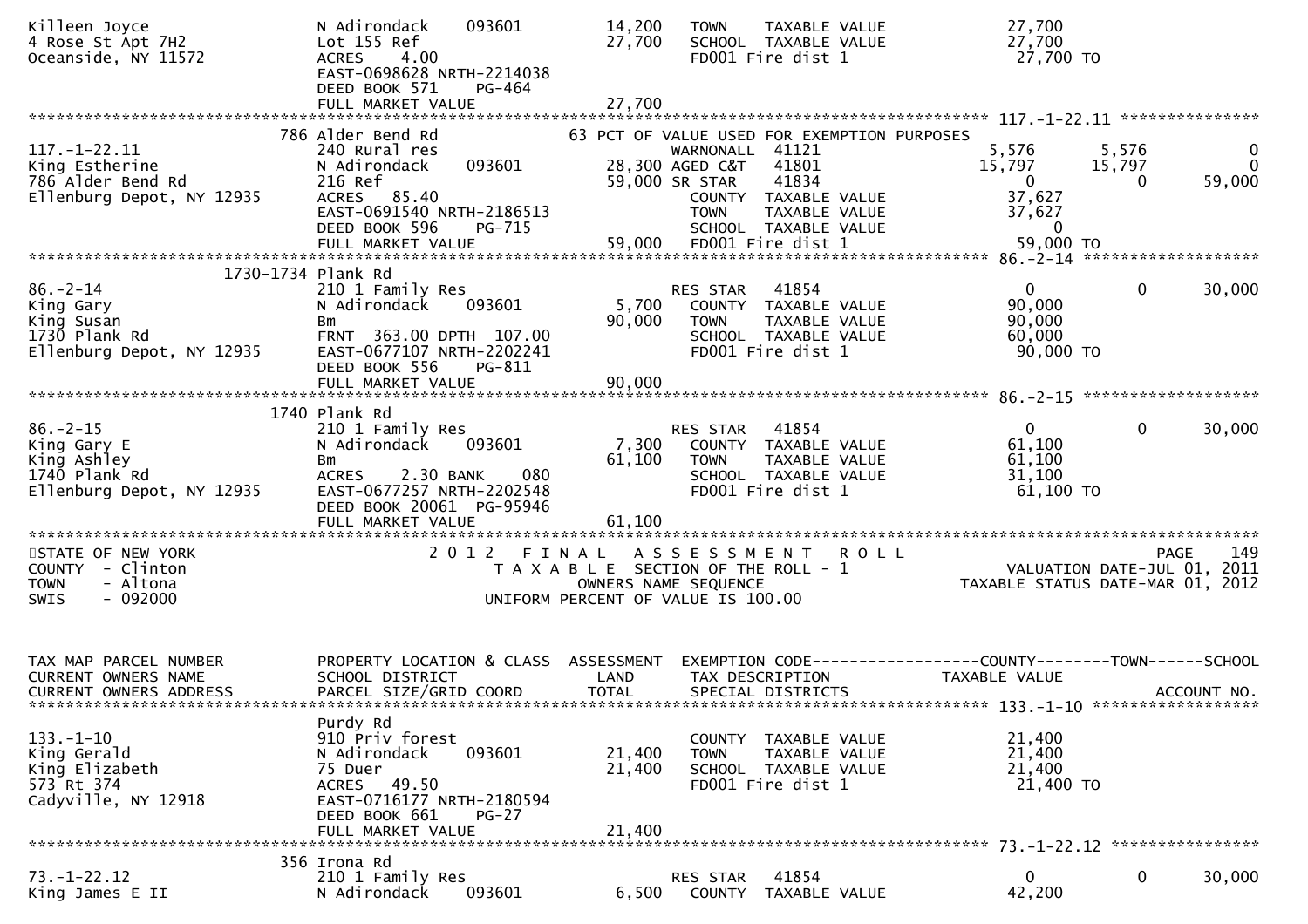| King Tammy J<br>356 Irona Rd<br>Altona, NY 12910                                              | 138 Ref Trk<br>FRNT 170.00 DPTH 240.00<br>EAST-0702804 NRTH-2212755<br>DEED BOOK 20051 PG-87537                                                                                        | 42,200                    | <b>TOWN</b><br>TAXABLE VALUE<br>SCHOOL TAXABLE VALUE<br>FD001 Fire dist 1                                                                      | 42,200<br>12,200<br>42,200 TO                                          |                                                   |
|-----------------------------------------------------------------------------------------------|----------------------------------------------------------------------------------------------------------------------------------------------------------------------------------------|---------------------------|------------------------------------------------------------------------------------------------------------------------------------------------|------------------------------------------------------------------------|---------------------------------------------------|
|                                                                                               | 30 Bloomer St                                                                                                                                                                          |                           |                                                                                                                                                |                                                                        |                                                   |
| $89.1 - 3 - 16.2$<br>King LaValley Debbie J<br>30 Bloomer St<br>PO Box 19<br>Altona, NY 12910 | 210 1 Family Res<br>N Adirondack<br>093601<br>110 Ref<br>FRNT 92.00 DPTH 275.00<br>EAST-0712156 NRTH-2207071<br>DEED BOOK 822<br>$PG-26$                                               | 5,800<br>49,000           | 41854<br>RES STAR<br>COUNTY TAXABLE VALUE<br>TAXABLE VALUE<br><b>TOWN</b><br>SCHOOL TAXABLE VALUE<br>FD001 Fire dist 1<br>LT001 Altona light 1 | $\overline{0}$<br>49,000<br>49,000<br>19,000<br>49,000 TO<br>49,000 TO | $\mathbf 0$<br>30,000                             |
|                                                                                               |                                                                                                                                                                                        |                           |                                                                                                                                                |                                                                        |                                                   |
|                                                                                               |                                                                                                                                                                                        |                           |                                                                                                                                                |                                                                        | ***************                                   |
| $117. - 1 - 22.13$<br>King Robert Jr<br>4260 Rt 190<br>Altona, NY 12910                       | Alder Bend Rd<br>311 Res vac land<br>093601<br>N Adirondack<br>Lot 217 Ref Tr<br>FRNT 175.00 DPTH 225.00<br>EAST-0689902 NRTH-2187535<br>DEED BOOK 20061 PG-92949<br>FULL MARKET VALUE | 8,600<br>8,600<br>8,600   | COUNTY TAXABLE VALUE<br>TAXABLE VALUE<br><b>TOWN</b><br>SCHOOL TAXABLE VALUE<br>FD001 Fire dist 1                                              | 8,600<br>8,600<br>8,600<br>$8,600$ TO                                  |                                                   |
|                                                                                               |                                                                                                                                                                                        |                           |                                                                                                                                                |                                                                        |                                                   |
|                                                                                               | 4654 Rt 11                                                                                                                                                                             |                           |                                                                                                                                                |                                                                        |                                                   |
| $71. - 4 - 7.22$<br>Kirakossian Jirair<br>2733 De Salaberry<br>Montreal, QC, Canada<br>H3M1L4 | 260 Seasonal res<br>093601<br>N Adirondack<br>Lot 212 Ref Tr<br>ACRES 12.70<br>EAST-0682334 NRTH-2215773<br>DEED BOOK 20102 PG-32621                                                   | 13,000<br>14,300          | COUNTY TAXABLE VALUE<br>TAXABLE VALUE<br><b>TOWN</b><br>SCHOOL TAXABLE VALUE<br>FD001 Fire dist 1                                              | 14,300<br>14,300<br>14,300<br>14,300 TO                                |                                                   |
|                                                                                               | FULL MARKET VALUE                                                                                                                                                                      | 14,300                    |                                                                                                                                                |                                                                        |                                                   |
| STATE OF NEW YORK<br>COUNTY - Clinton<br><b>TOWN</b><br>- Altona<br>$-092000$<br>SWIS         | 2012 FINAL                                                                                                                                                                             | OWNERS NAME SEQUENCE      | A S S E S S M E N T<br><b>ROLL</b><br>T A X A B L E SECTION OF THE ROLL - 1<br>UNIFORM PERCENT OF VALUE IS 100.00                              | TAXABLE STATUS DATE-MAR 01, 2012                                       | 150<br><b>PAGE</b><br>VALUATION DATE-JUL 01, 2011 |
| TAX MAP PARCEL NUMBER                                                                         | PROPERTY LOCATION & CLASS ASSESSMENT                                                                                                                                                   |                           |                                                                                                                                                | EXEMPTION CODE-----------------COUNTY-------TOWN------SCHOOL           |                                                   |
| <b>CURRENT OWNERS NAME</b>                                                                    | SCHOOL DISTRICT                                                                                                                                                                        | LAND                      | TAX DESCRIPTION                                                                                                                                | TAXABLE VALUE                                                          |                                                   |
| $117. - 1 - 13$<br>Knapp Henry<br>116 Terrien Rd<br>Ellenburg Depot, NY 12935                 | 116 Terrien Rd<br>210 1 Family Res<br>093601<br>N Adirondack<br>Lot 216 Ref<br>FRNT 75.00 DPTH 125.00<br>EAST-0694614 NRTH-2189814<br>DEED BOOK 20061 PG-94160<br>FULL MARKET VALUE    | 3,400<br>72,000<br>72,000 | 41854<br>RES STAR<br>COUNTY<br>TAXABLE VALUE<br><b>TOWN</b><br>TAXABLE VALUE<br>SCHOOL TAXABLE VALUE<br>FD001 Fire dist 1                      | $\overline{0}$<br>72,000<br>72,000<br>42,000<br>72,000 TO              | $\mathbf 0$<br>30,000                             |
|                                                                                               |                                                                                                                                                                                        |                           |                                                                                                                                                |                                                                        |                                                   |
| $119. - 1 - 12$<br>Kourofsky Joseph W<br>Kourofsky Barbara M                                  | 4001 Military Tpke<br>210 1 Family Res<br>093601<br>N Adirondack<br>Lot 95 Duer                                                                                                        | 7,900<br>129,000          | 41854<br>RES STAR<br><b>COUNTY</b><br>TAXABLE VALUE<br><b>TOWN</b><br>TAXABLE VALUE                                                            | 0<br>129,000<br>129,000                                                | 0<br>30,000                                       |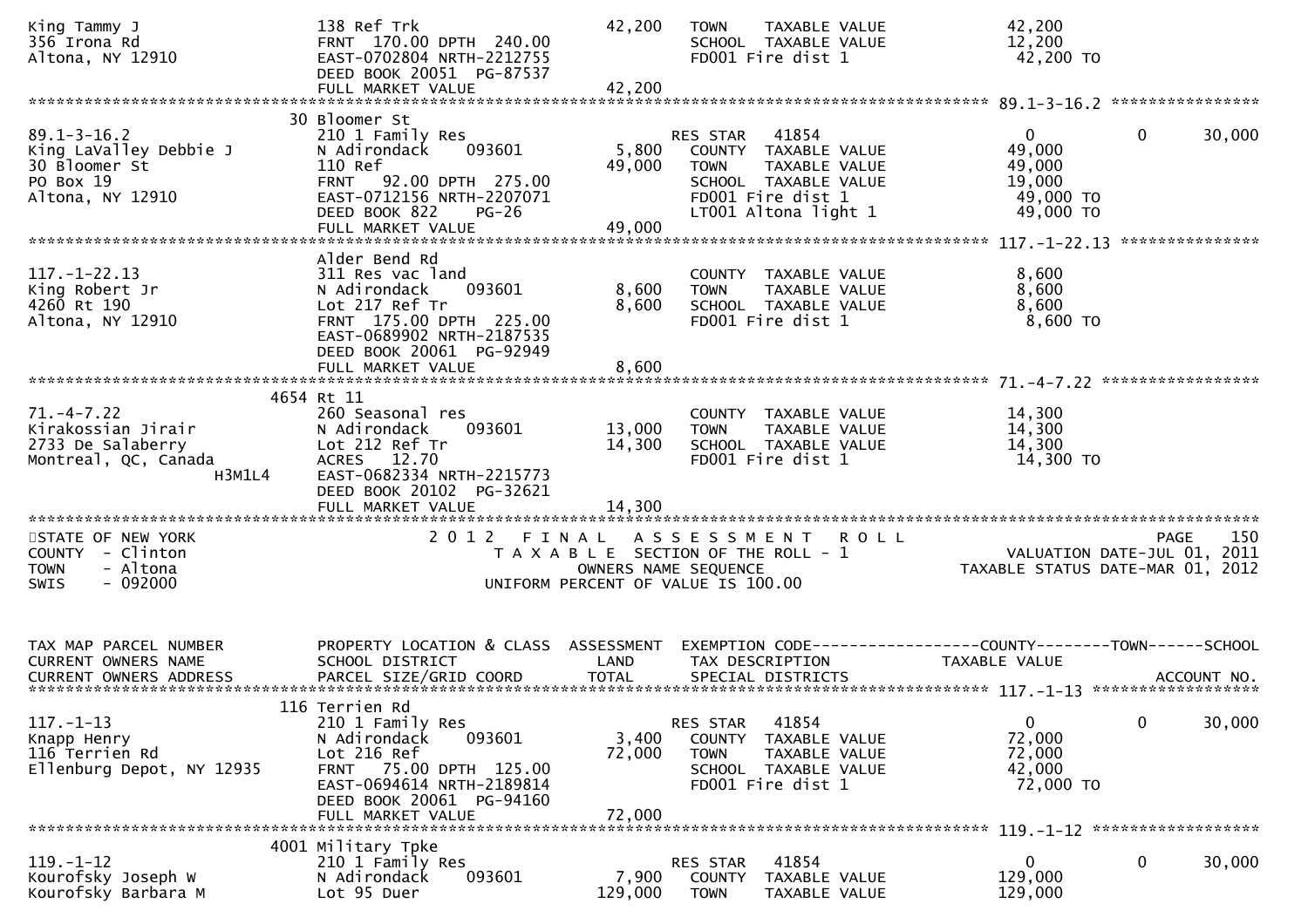| 4001 Military Tpke<br>West Chazy, NY 12992                                                               | Partial Deed Bk 602 Pg 53<br>3.30<br><b>ACRES</b><br>EAST-0718202 NRTH-2185244<br>DEED BOOK 746<br>PG-172<br>FULL MARKET VALUE                                                              | 129,000                     | SCHOOL TAXABLE VALUE<br>FD001 Fire dist 1                                                                              |                                | 99,000<br>129,000 TO                                                                     |                            |  |
|----------------------------------------------------------------------------------------------------------|---------------------------------------------------------------------------------------------------------------------------------------------------------------------------------------------|-----------------------------|------------------------------------------------------------------------------------------------------------------------|--------------------------------|------------------------------------------------------------------------------------------|----------------------------|--|
| $88.14 - 1 - 7$<br>Kusek Kasimir<br>Kusek Lidia<br>7044 Marie-Rollet<br>Vil Lasalle QC, Canada<br>H8N3E7 | 49 Merrywood Dr<br>270 Mfg housing<br>093601<br>N Adirondack<br>Stonewall Acres Lot 7<br>80.00 DPTH 215.00<br><b>FRNT</b><br>EAST-0699474 NRTH-2203642<br>DEED BOOK 769<br><b>PG-206</b>    | 4,700<br>18,000             | COUNTY TAXABLE VALUE<br><b>TOWN</b><br>SCHOOL TAXABLE VALUE<br>FD001 Fire dist 1                                       | TAXABLE VALUE                  | 18,000<br>18,000<br>18,000<br>18,000 TO                                                  |                            |  |
|                                                                                                          | FULL MARKET VALUE                                                                                                                                                                           | 18,000                      |                                                                                                                        |                                |                                                                                          |                            |  |
| $73. - 1 - 10.3$<br>Kwetcian Sheila<br>1992 Alder Bend Rd<br>Altona, NY 12910                            | 1992 Alder Bend Rd<br>210 1 Family Res<br>093601<br>N Adirondack<br>Lot 155 Ref Tr<br>FRNT 165.00 DPTH 212.97<br>EAST-0698009 NRTH-2213841<br>DEED BOOK 20082 PG-12813<br>FULL MARKET VALUE | 6,200<br>108,900<br>108,900 | RES STAR<br>41854<br>COUNTY TAXABLE VALUE<br><b>TOWN</b><br>SCHOOL TAXABLE VALUE<br>FD001 Fire dist 1                  | TAXABLE VALUE                  | $\mathbf{0}$<br>108,900<br>108,900<br>78,900<br>108,900 TO                               | 30,000<br>$\mathbf{0}$     |  |
|                                                                                                          |                                                                                                                                                                                             |                             |                                                                                                                        |                                |                                                                                          |                            |  |
| $73. - 1 - 15.2$<br>L Bombardier & Sons Inc<br>508 Durand Rd<br>Plattsburgh, NY 12901                    | Irona Rd<br>312 Vac w/imprv<br>093601<br>N Adirondack<br>155 Ref Tract<br>FRNT 173.00 DPTH 96.00<br>EAST-0699188 NRTH-2212942<br>DEED BOOK 865<br>PG-289                                    | 9,300<br>13,300             | COUNTY TAXABLE VALUE<br><b>TOWN</b><br>SCHOOL TAXABLE VALUE<br>FD001 Fire dist 1                                       | TAXABLE VALUE                  | 13,300<br>13,300<br>13,300<br>13,300 TO                                                  |                            |  |
|                                                                                                          |                                                                                                                                                                                             |                             |                                                                                                                        |                                |                                                                                          |                            |  |
| STATE OF NEW YORK<br>COUNTY - Clinton<br>- Altona<br><b>TOWN</b><br>$-092000$<br>SWIS                    | 2012 FINAL                                                                                                                                                                                  |                             | ASSESSMENT ROLL<br>T A X A B L E SECTION OF THE ROLL - 1<br>OWNERS NAME SEQUENCE<br>UNIFORM PERCENT OF VALUE IS 100.00 |                                | PAGE<br>VALUATION DATE-JUL 01,<br>TAYABLE CIATUS PIC<br>TAXABLE STATUS DATE-MAR 01, 2012 | 151<br><b>PAGE</b><br>2011 |  |
| TAX MAP PARCEL NUMBER<br>CURRENT OWNERS NAME                                                             | PROPERTY LOCATION & CLASS ASSESSMENT<br>SCHOOL DISTRICT                                                                                                                                     | LAND                        | TAX DESCRIPTION                                                                                                        |                                | TAXABLE VALUE                                                                            |                            |  |
| $73. - 1 - 15.32$<br>L Bombardier & Sons Inc<br>508 Durand Rd<br>Plattsburgh, NY 12901                   | Irona Rd<br>311 Res vac land<br>N Adirondack<br>093601<br>Lot 155 Ref Tract<br>FRNT 162.00 DPTH 210.00<br>EAST-0698593 NRTH-2212795<br>DEED BOOK 865<br>PG-289<br>FULL MARKET VALUE         | 5,400<br>5,400<br>5,400     | COUNTY<br><b>TOWN</b><br>SCHOOL TAXABLE VALUE<br>FD001 Fire dist 1                                                     | TAXABLE VALUE<br>TAXABLE VALUE | 5,400<br>5,400<br>5,400<br>5,400 TO                                                      |                            |  |
|                                                                                                          |                                                                                                                                                                                             |                             |                                                                                                                        |                                |                                                                                          |                            |  |
| $74. - 1 - 25.2$<br>LaBarge Dennis<br>LaBarge Jodi                                                       | 2946 Miner Farm Rd<br>210 1 Family Res<br>N Adirondack<br>093601<br>Survey Bk 24 Pg 31                                                                                                      | 6,900<br>165,000            | 41854<br>RES STAR<br>COUNTY<br><b>TOWN</b>                                                                             | TAXABLE VALUE<br>TAXABLE VALUE | 0<br>165,000<br>165,000                                                                  | 0<br>30,000                |  |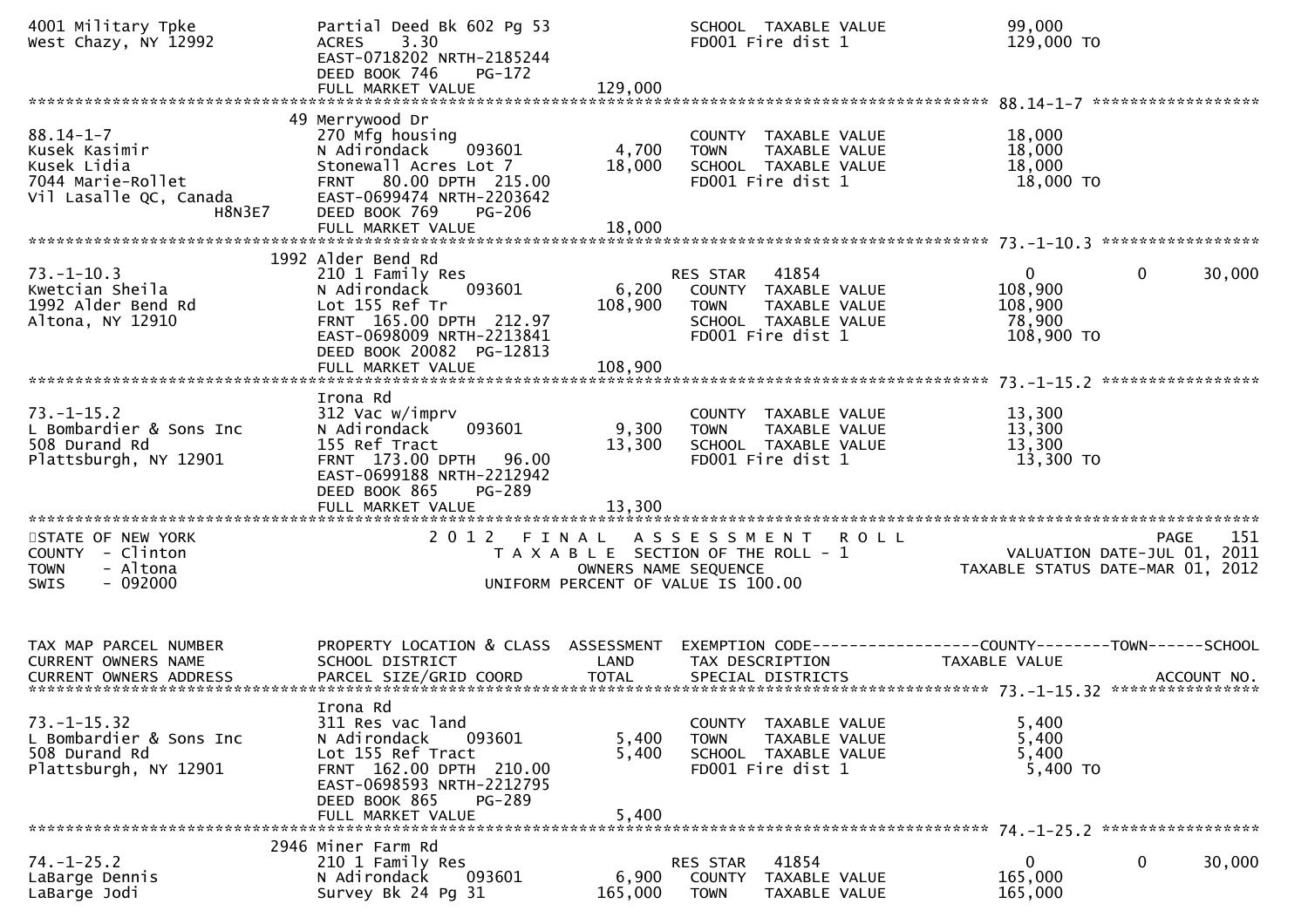| 2946 Miner Farm Rd<br>Altona, NY 12910                                                                         | 1.70<br><b>ACRES</b><br>EAST-0715472 NRTH-2207972<br>DEED BOOK 932<br><b>PG-262</b><br>FULL MARKET VALUE                                                                                                 | 165,000                     | SCHOOL TAXABLE VALUE<br>FD001 Fire dist 1<br>LT001 Altona light 1                                                                               | 135,000<br>165,000 TO<br>165,000 TO                                               |                            |
|----------------------------------------------------------------------------------------------------------------|----------------------------------------------------------------------------------------------------------------------------------------------------------------------------------------------------------|-----------------------------|-------------------------------------------------------------------------------------------------------------------------------------------------|-----------------------------------------------------------------------------------|----------------------------|
| $103. - 1 - 30$<br>LaBarge Donald<br>LaBarge Tracey Lee<br>174 Rabideau Rd<br>Altona, NY 12910                 | 174 Rabideau Rd<br>210 1 Family Res<br>093601<br>N Adirondack<br>160-161 Ref<br>1.80<br><b>ACRES</b><br>EAST-0698931 NRTH-2197979<br>DEED BOOK 20041 PG-73217<br>FULL MARKET VALUE                       | 71,000<br>71,000            | WARNONALL 41121<br>41854<br>7,000 RES STAR<br>COUNTY TAXABLE VALUE<br><b>TOWN</b><br>TAXABLE VALUE<br>SCHOOL TAXABLE VALUE<br>FD001 Fire dist 1 | 10,650<br>$\overline{0}$<br>60,350<br>60,350<br>41,000<br>71,000 TO               | 10,650<br>0<br>30,000<br>0 |
| $72. - 1 - 28$<br>LaBarge Harold J<br>261 Forest Rd<br>Ellenburg Depot, NY 12935                               | Forest Rd<br>323 Vacant rural<br>093601<br>N Adirondack<br>Lot 212 Ref<br><b>ACRES</b><br>6.70<br>EAST-0683401 NRTH-2211455<br>DEED BOOK 20001 PG-21408<br>FULL MARKET VALUE                             | 7,100<br>7,100<br>7,100     | COUNTY TAXABLE VALUE<br>TAXABLE VALUE<br><b>TOWN</b><br>SCHOOL TAXABLE VALUE<br>FD001 Fire dist 1                                               | 7,100<br>7,100<br>7,100<br>7,100 TO                                               |                            |
| $72. - 1 - 29$<br>LaBarge Harold J<br>261 Forest Rd<br>Ellenburg Depot, NY 12935                               | 261 Forest Rd<br>210 1 Family Res<br>N Adirondack<br>093601<br>213 Ref<br><b>ACRES</b><br>1.30<br>EAST-0684744 NRTH-2211677<br>DEED BOOK 478<br>PG-311                                                   | 6,500<br>84,000             | 41834<br>SR STAR<br>COUNTY TAXABLE VALUE<br>TAXABLE VALUE<br><b>TOWN</b><br>SCHOOL TAXABLE VALUE<br>FD001 Fire dist 1                           | $\overline{0}$<br>84,000<br>84,000<br>21,800<br>84,000 TO                         | $\mathbf 0$<br>62,200      |
| STATE OF NEW YORK<br>COUNTY - Clinton<br>- Altona<br><b>TOWN</b><br><b>SWIS</b><br>- 092000                    |                                                                                                                                                                                                          |                             | 2012 FINAL ASSESSMENT<br><b>ROLL</b><br>T A X A B L E SECTION OF THE ROLL - 1<br>OWNERS NAME SEQUENCE<br>UNIFORM PERCENT OF VALUE IS 100.00     | لادا - YAGE<br>2011 VALUATION DATE-JUL 01, 20<br>TAXABLE STATUS DATE-MAR 01, 2012 | 152<br>PAGE                |
| TAX MAP PARCEL NUMBER<br>CURRENT OWNERS NAME                                                                   | PROPERTY LOCATION & CLASS ASSESSMENT<br>SCHOOL DISTRICT                                                                                                                                                  | LAND                        | EXEMPTION CODE-----------------COUNTY--------TOWN------SCHOOL<br>TAX DESCRIPTION                                                                | TAXABLE VALUE                                                                     |                            |
| $89.1 - 2 - 26$<br>LaBarge Jamie A<br>LaBarge Leslie A<br>3116 Miner Farm Rd<br>PO Box 224<br>Altona, NY 12910 | 3116/3118 Miner Farm Rd<br>210 1 Family Res<br>093601<br>N Adirondack<br>110 Ref<br>FRNT 199.00 DPTH 179.01<br>080<br>BANK<br>EAST-0711359 NRTH-2207536<br>DEED BOOK 99001 PG-17423<br>FULL MARKET VALUE | 6,200<br>121,900<br>121,900 | 41854<br>RES STAR<br>COUNTY TAXABLE VALUE<br>TAXABLE VALUE<br><b>TOWN</b><br>SCHOOL TAXABLE VALUE<br>FD001 Fire dist 1<br>LT001 Altona light 1  | $\mathbf{0}$<br>121,900<br>121,900<br>91,900<br>121,900 TO<br>121,900 TO          | 30,000<br>$\bf{0}$         |
| $91. - 1 - 6.132$<br>LaBarge Keith W<br>2192 Miner Farm Rd                                                     | 2192 Miner Farm Rd<br>210 1 Family Res<br>Northeastern Cl 092801<br>Lot 50 Ref Tract                                                                                                                     | 6,800<br>68,000             | 41854<br>RES STAR<br>COUNTY<br>TAXABLE VALUE<br><b>TOWN</b><br>TAXABLE VALUE                                                                    | $\mathbf{0}$<br>68,000<br>68,000                                                  | $\mathbf 0$<br>30,000      |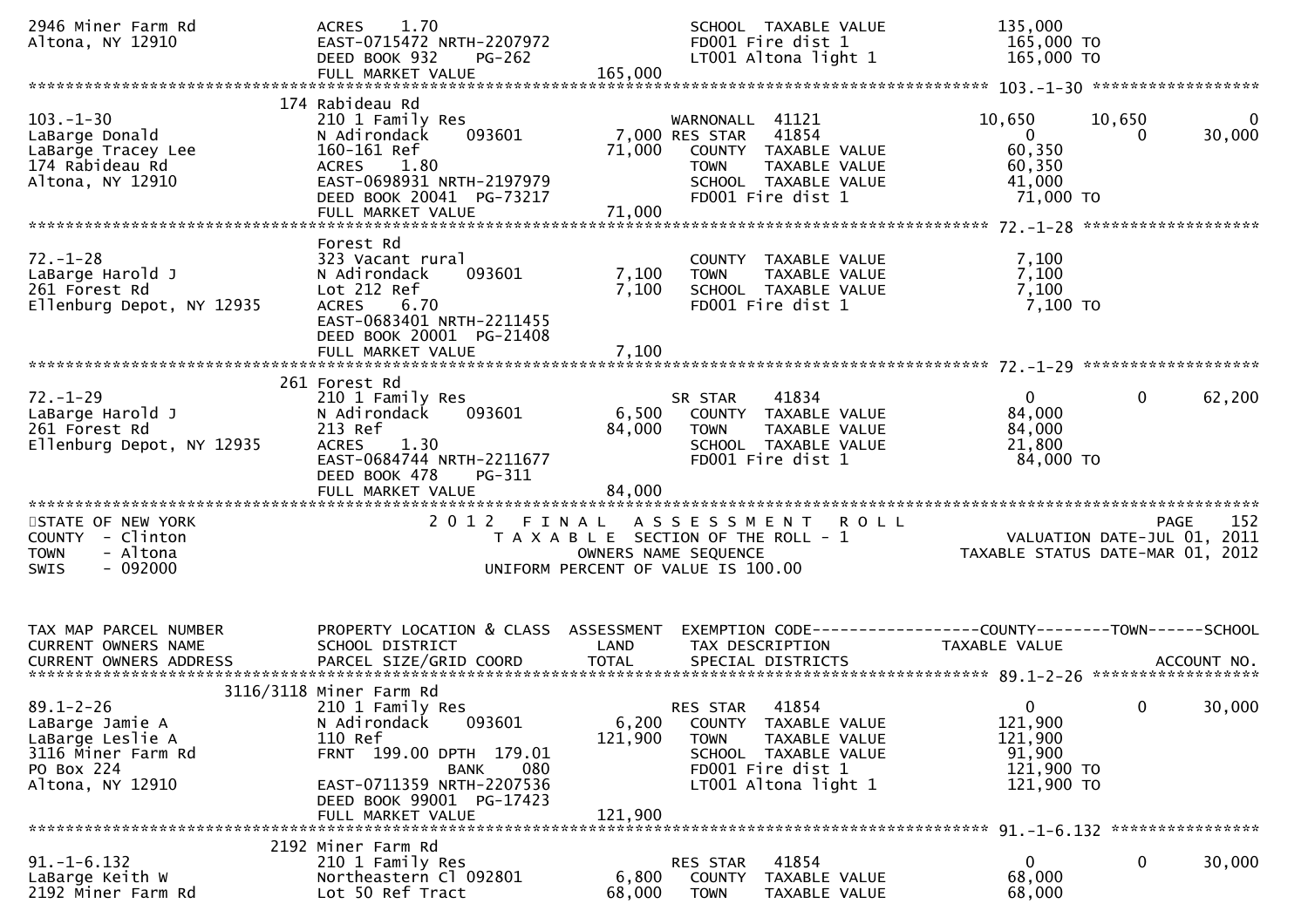| Altona, NY 12910                                                                                      | 1.50<br><b>ACRES</b><br>EAST-0733960 NRTH-2207428<br>DEED BOOK 838<br>PG-346<br>FULL MARKET VALUE                                                                                | 68,000                      | SCHOOL TAXABLE VALUE<br>FD001 Fire dist 1                                                                                     |             | 38,000<br>68,000 TO                                             |              |                        |
|-------------------------------------------------------------------------------------------------------|----------------------------------------------------------------------------------------------------------------------------------------------------------------------------------|-----------------------------|-------------------------------------------------------------------------------------------------------------------------------|-------------|-----------------------------------------------------------------|--------------|------------------------|
| $103. - 1 - 25$<br>LaBarge Peter E<br>LaBarge Anna<br>1294 Alder Bend Rd<br>Ellenburg Depot, NY 12935 | 1294 Alder Bend Rd<br>210 1 Family Res<br>093601<br>N Adirondack<br>160 Ref<br>1.00<br><b>ACRES</b><br>EAST-0695938 NRTH-2197306<br>DEED BOOK 896<br>PG-217<br>FULL MARKET VALUE | 6,500<br>25,300<br>25,300   | 41854<br><b>RES STAR</b><br>COUNTY TAXABLE VALUE<br><b>TOWN</b><br>TAXABLE VALUE<br>SCHOOL TAXABLE VALUE<br>FD001 Fire dist 1 |             | $\overline{0}$<br>25,300<br>25,300<br>- 0<br>25,300 TO          | $\mathbf 0$  | 25,300                 |
| $72. - 1 - 20.3$<br>LaBarge Ronnie<br>LaBarge Harold<br>277 Forest Rd<br>Ellenburg Depot, NY 12935    | Railroad St<br>312 Vac w/imprv<br>N Adirondack<br>093601<br>Lot 191 & 213 Ref Tr<br>ACRES 35.00<br>EAST-0684372 NRTH-2211090<br>DEED BOOK 813<br>$PG-243$<br>FULL MARKET VALUE   | 27,300<br>35,500<br>35,500  | COUNTY TAXABLE VALUE<br><b>TOWN</b><br>TAXABLE VALUE<br>SCHOOL TAXABLE VALUE<br>FD001 Fire dist 1                             |             | 35,500<br>35,500<br>35,500<br>35,500 TO                         |              |                        |
| $72. - 1 - 24$<br>LaBarge Ronnie<br>LaBarge Yvonne<br>262 Forest Rd<br>Ellenburg Depot, NY 12935      | 262 Forest Rd<br>210 1 Family Res<br>N Adirondack<br>093601<br>191 Ref<br>FRNT 111.00 DPTH 266.00<br>EAST-0685105 NRTH-2211667<br>DEED BOOK 425<br>PG-573<br>FULL MARKET VALUE   | 6,200<br>82,000<br>82,000   | 41834<br>SR STAR<br>COUNTY TAXABLE VALUE<br><b>TOWN</b><br>TAXABLE VALUE<br>SCHOOL TAXABLE VALUE<br>FD001 Fire dist 1         |             | 0<br>82,000<br>82,000<br>19,800<br>82,000 TO                    | $\mathbf{0}$ | 62,200                 |
| STATE OF NEW YORK<br>COUNTY - Clinton<br>- Altona<br><b>TOWN</b><br>$-092000$<br><b>SWIS</b>          |                                                                                                                                                                                  |                             | 2012 FINAL ASSESSMENT<br>T A X A B L E SECTION OF THE ROLL - 1<br>OWNERS NAME SEQUENCE<br>UNIFORM PERCENT OF VALUE IS 100.00  | <b>ROLL</b> | VALUATION DATE-JUL 01, 2011<br>TAXABLE STATUS DATE-MAR 01, 2012 | PAGE         | 153                    |
| TAX MAP PARCEL NUMBER<br>CURRENT OWNERS NAME                                                          | PROPERTY LOCATION & CLASS ASSESSMENT<br>SCHOOL DISTRICT                                                                                                                          | LAND                        | EXEMPTION CODE-----------------COUNTY--------TOWN------SCHOOL<br>TAX DESCRIPTION                                              |             | TAXABLE VALUE                                                   |              |                        |
| $72. - 1 - 30$<br>LaBarge Ronnie<br>LaBarge Harold J<br>262 Forest Rd<br>Ellenburg Depot, NY 12935    | 273/277 Forest Rd<br>483 Converted Re<br>093601<br>N Adirondack<br>212 Ref<br><b>ACRES</b><br>2.20<br>EAST-0684709 NRTH-2211968<br>DEED BOOK 20031 PG-61120<br>FULL MARKET VALUE | 7,200<br>121,800<br>121,800 | COUNTY TAXABLE VALUE<br>TAXABLE VALUE<br><b>TOWN</b><br>SCHOOL TAXABLE VALUE<br>FD001 Fire dist 1                             |             | 121,800<br>121,800<br>121,800<br>121,800 TO                     |              |                        |
| $89.1 - 3 - 2$<br>LaBarge Wayne<br>LaBarge Jeanette<br>492 Devils Den Rd                              | 492 Devils Den Rd<br>210 1 Family Res<br>093601<br>N Adirondack<br>110 Ref<br>FRNT 103.00 DPTH 512.57                                                                            | 67,900                      | WARCOMALL 41131<br>5,500 SR STAR<br>41834<br>COUNTY TAXABLE VALUE<br><b>TOWN</b><br>TAXABLE VALUE                             |             | 16,975<br>$\bf{0}$<br>50,925<br>50,925                          | 16,975<br>0  | $\mathbf{0}$<br>62,200 |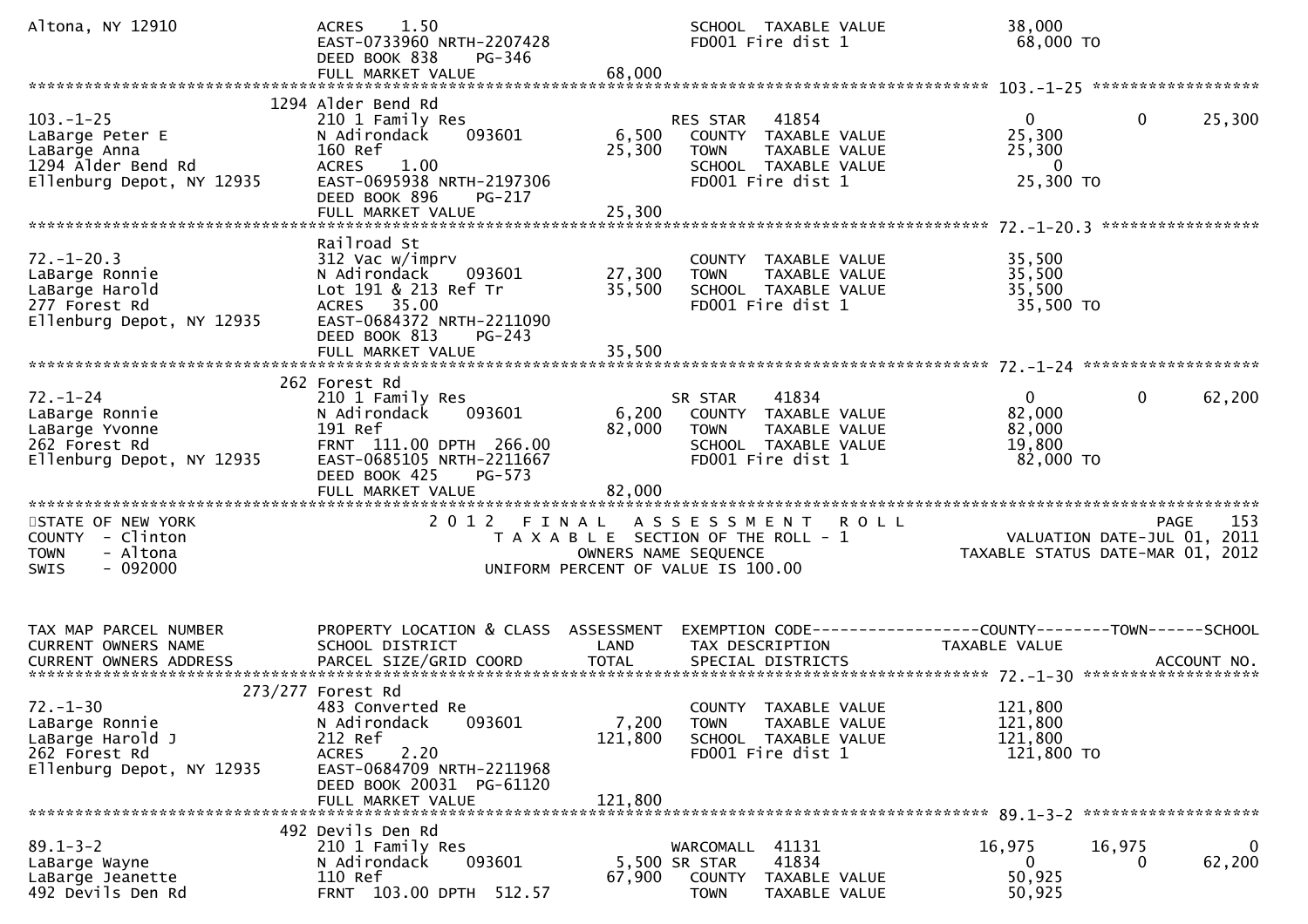| Altona, NY 12910                                                                                                                                                   | EAST-0711166 NRTH-2207238<br>DEED BOOK 20021 PG-48720                                                                                                                                             |                            | SCHOOL TAXABLE VALUE<br>FD001 Fire dist 1                                                                                       | 5,700<br>67,900 TO                                                              |                                                                                |
|--------------------------------------------------------------------------------------------------------------------------------------------------------------------|---------------------------------------------------------------------------------------------------------------------------------------------------------------------------------------------------|----------------------------|---------------------------------------------------------------------------------------------------------------------------------|---------------------------------------------------------------------------------|--------------------------------------------------------------------------------|
| $88.14 - 1 - 56$<br>Labattaglia Sylvia M<br>1443 Proulx St<br>LaSalle, QC, Canada H8N1J8                                                                           | 10 Birch Hill Dr<br>270 Mfg housing<br>093601<br>N Adirondack<br>Stonewall Acres Lot 56<br>FRNT 79.49 DPTH 158.37<br>EAST-0700190 NRTH-2203731<br>DEED BOOK 20061 PG-97458<br>FULL MARKET VALUE   | 4,800<br>19,500<br>19,500  | COUNTY TAXABLE VALUE<br>TAXABLE VALUE<br><b>TOWN</b><br>SCHOOL TAXABLE VALUE<br>FD001 Fire dist 1                               | 19,500<br>19,500<br>19,500<br>19,500 TO                                         |                                                                                |
| $88.14 - 2 - 33$<br>LaBier Richard H<br>LaBier Sandra L<br>11613 US Highway $11$<br>North Lawrence, NY 12967                                                       | 116 Pinewood Dr<br>311 Res vac land<br>093601<br>N Adirondack<br>Sub Bk 10 Pg 123 Lot 33<br>FRNT 112.00 DPTH 109.71<br>EAST-0698998 NRTH-2204585<br>DEED BOOK 20102 PG-34962<br>FULL MARKET VALUE | 3,600<br>3,600<br>3,600    | COUNTY TAXABLE VALUE<br><b>TOWN</b><br>TAXABLE VALUE<br>SCHOOL TAXABLE VALUE<br>FD001 Fire dist 1                               | 3,600<br>3,600<br>3,600<br>3,600 TO                                             |                                                                                |
| $88.14 - 2 - 34$<br>LaBier Richard H<br>LaBier Sandra L<br>11613 US Highway 11<br>North Lawrence, NY 12967                                                         | 114 Pinewood Dr<br>311 Res vac land<br>N Adirondack<br>093601<br>Sub Bk 10 Pg 123 Lot 34<br>FRNT 84.00 DPTH 103.74<br>EAST-0698920 NRTH-2204650<br>DEED BOOK 20102 PG-34962                       | 3,400<br>3,400             | COUNTY TAXABLE VALUE<br><b>TOWN</b><br>TAXABLE VALUE<br>SCHOOL TAXABLE VALUE<br>FD001 Fire dist 1                               | 3,400<br>3,400<br>3,400<br>$3,400$ TO                                           |                                                                                |
| STATE OF NEW YORK<br>COUNTY - Clinton<br>- Altona<br><b>TOWN</b><br>$-092000$<br><b>SWIS</b>                                                                       |                                                                                                                                                                                                   | OWNERS NAME SEQUENCE       | 2012 FINAL ASSESSMENT<br><b>ROLL</b><br>T A X A B L E SECTION OF THE ROLL - 1<br>UNIFORM PERCENT OF VALUE IS 100.00             |                                                                                 | 154<br>PAGE<br>VALUATION DATE-JUL 01, 2011<br>TAXABLE STATUS DATE-MAR 01, 2012 |
| TAX MAP PARCEL NUMBER<br>CURRENT OWNERS NAME<br>.CURRENT OWNERS ADDRESS PARCEL SIZE/GRID COORD TOTAL SPECIAL DISTRICTS ACCOUNT NO ACCOUNT NO ACCOUNT NO ACCOUNT NO | PROPERTY LOCATION & CLASS ASSESSMENT<br>SCHOOL DISTRICT                                                                                                                                           | LAND                       | TAX DESCRIPTION                                                                                                                 | EXEMPTION CODE------------------COUNTY--------TOWN------SCHOOL<br>TAXABLE VALUE |                                                                                |
| $74. - 1 - 10.2$<br>Labier Ronald<br>Labier Betty<br>1 Brisson Ct<br>Winooski, VT 05404                                                                            | Joe Wood Rd<br>321 Abandoned ag<br>093601<br>N Adirondack<br>112 Ref<br>ACRES 33.20<br>EAST-0714995 NRTH-2214407<br>DEED BOOK 611<br>PG-419<br>FULL MARKET VALUE                                  | 17,100<br>17,100<br>17,100 | COUNTY TAXABLE VALUE<br><b>TOWN</b><br>TAXABLE VALUE<br>SCHOOL TAXABLE VALUE<br>FD001 Fire dist 1                               | 17,100<br>17,100<br>17,100<br>17,100 TO                                         |                                                                                |
| $71. -4 - 14.12$<br>Labombard Darren<br>2046 Plank Rd<br>Ellenburgh Depot, NY 12935                                                                                | 2046 Plank Rd<br>210 1 Family Res<br>093601<br>N Adirondack<br>Lot Bm<br>2.10<br><b>ACRES</b><br>EAST-0676052 NRTH-2209860                                                                        | 7,200<br>160,000           | 41854<br>RES STAR<br>COUNTY<br>TAXABLE VALUE<br><b>TOWN</b><br>TAXABLE VALUE<br>SCHOOL TAXABLE VALUE<br>FD002 Ellenburg fire 21 | $\mathbf{0}$<br>160,000<br>160,000<br>130,000<br>160,000 TO                     | 30,000<br>0                                                                    |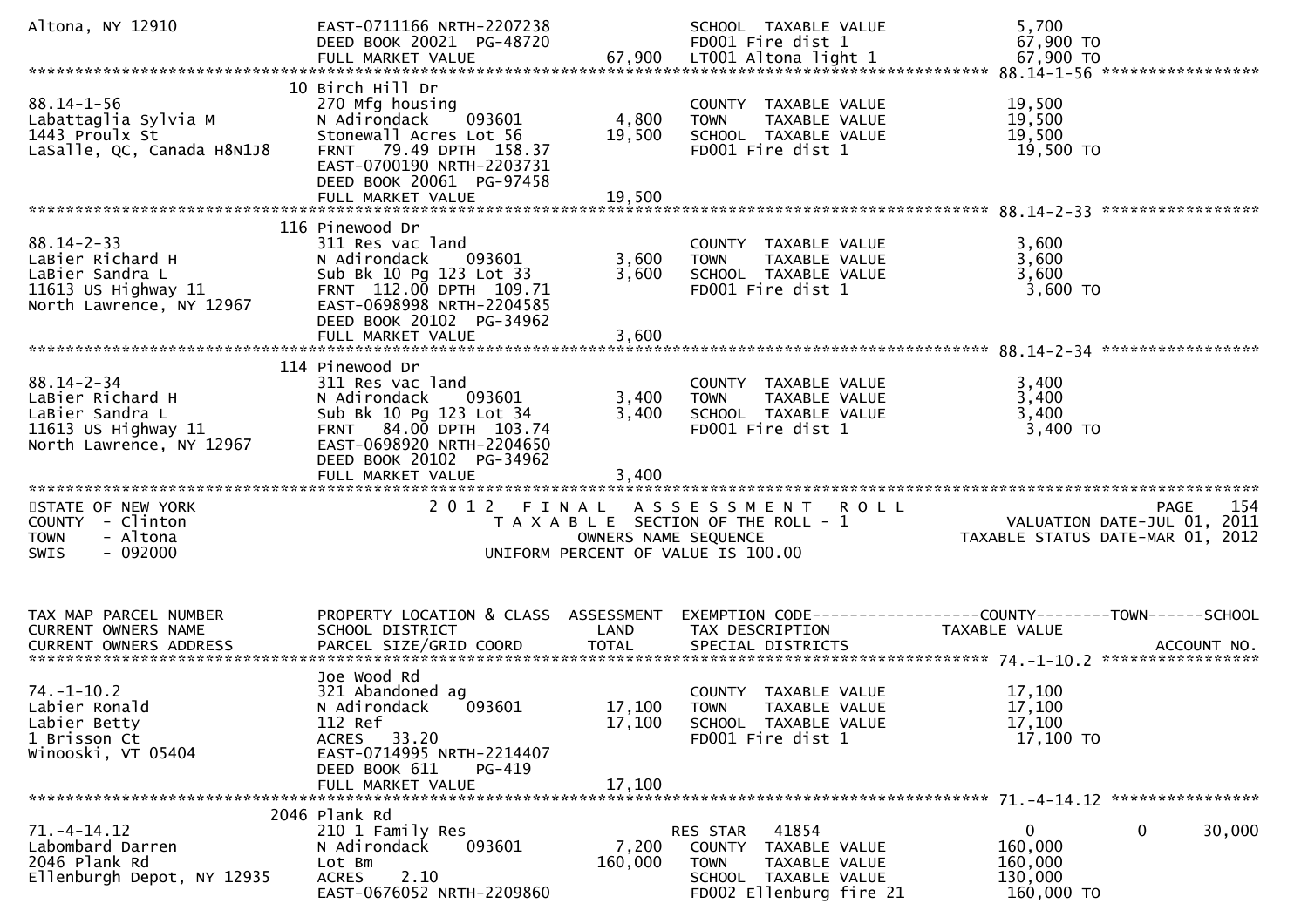|                                                                                                         | DEED BOOK 20051 PG-88971<br>FULL MARKET VALUE                                                                                                                                                  | 160,000                    |                                                                                                                                                |                                                                                      |
|---------------------------------------------------------------------------------------------------------|------------------------------------------------------------------------------------------------------------------------------------------------------------------------------------------------|----------------------------|------------------------------------------------------------------------------------------------------------------------------------------------|--------------------------------------------------------------------------------------|
|                                                                                                         |                                                                                                                                                                                                |                            |                                                                                                                                                |                                                                                      |
| $71. -4 - 14.11$<br>Labombard Holly L<br>Hull Cose S Sr<br>2054 Plank Rd<br>Ellenburg Depot, NY 12935   | 2054 Plank Rd<br>210 1 Family Res<br>N Adirondack<br>093601<br>Lot Bm<br>2.00<br><b>ACRES</b><br>EAST-0676009 NRTH-2210163<br>DEED BOOK 20082 PG-15838                                         | 7,100<br>81,400            | 41854<br>RES STAR<br>COUNTY TAXABLE VALUE<br>TAXABLE VALUE<br><b>TOWN</b><br>SCHOOL TAXABLE VALUE<br>FD002 Ellenburg fire 21                   | $\overline{0}$<br>0<br>30,000<br>81,400<br>81,400<br>51,400<br>81,400 TO             |
|                                                                                                         |                                                                                                                                                                                                |                            |                                                                                                                                                |                                                                                      |
| $88.14 - 1 - 16$<br>LaBombard Richard J Sr.<br>LaBombard Joyce A<br>54 Merrywood Dr<br>Altona, NY 12910 | 54 Merrywood Dr<br>270 Mfg housing<br>N Adirondack<br>093601<br>Stonewall Acres Lot 16<br>FRNT 80.00 DPTH 165.59<br>EAST-0699451 NRTH-2203819<br>DEED BOOK 20082 PG-19554<br>FULL MARKET VALUE | 4,000<br>12,500<br>12,500  | 41834<br>SR STAR<br>COUNTY TAXABLE VALUE<br><b>TOWN</b><br>TAXABLE VALUE<br>SCHOOL TAXABLE VALUE<br>FD001 Fire dist 1                          | 12,500<br>$\overline{0}$<br>$\mathbf 0$<br>12,500<br>12,500<br>$\bf{0}$<br>12,500 TO |
|                                                                                                         |                                                                                                                                                                                                |                            |                                                                                                                                                |                                                                                      |
| $89 - 2 - 14$<br>Labombard Scott<br>71 Brunell Rd<br>Altona, NY 12910                                   | 71/75 Brunell Rd<br>210 1 Family Res<br>093601<br>N Adirondack<br>110 Ref<br><b>ACRES</b><br>8.80<br>EAST-0712546 NRTH-2205313<br>DEED BOOK 20041 PG-77465<br>FULL MARKET VALUE                | 11,200<br>90,500<br>90,500 | RES STAR<br>41854<br>COUNTY TAXABLE VALUE<br><b>TOWN</b><br>TAXABLE VALUE<br>SCHOOL TAXABLE VALUE<br>FD001 Fire dist 1<br>LT001 Altona light 1 | $\Omega$<br>0<br>30,000<br>90,500<br>90,500<br>60,500<br>90,500 TO<br>90,500 TO      |
|                                                                                                         | 2012 FINAL                                                                                                                                                                                     |                            | ASSESSMENT ROLL                                                                                                                                | 155                                                                                  |
| STATE OF NEW YORK<br>COUNTY - Clinton<br><b>TOWN</b><br>- Altona<br>$-092000$<br>SWIS                   |                                                                                                                                                                                                | OWNERS NAME SEQUENCE       | T A X A B L E SECTION OF THE ROLL - 1<br>UNIFORM PERCENT OF VALUE IS 100.00                                                                    | <b>PAGE</b><br>VALUATION DATE-JUL $01, 2011$<br>TAXABLE STATUS DATE-MAR 01, 2012     |
|                                                                                                         |                                                                                                                                                                                                |                            |                                                                                                                                                |                                                                                      |
| TAX MAP PARCEL NUMBER<br>CURRENT OWNERS NAME                                                            | PROPERTY LOCATION & CLASS ASSESSMENT<br>SCHOOL DISTRICT                                                                                                                                        | LAND                       | TAX DESCRIPTION                                                                                                                                | EXEMPTION CODE-----------------COUNTY-------TOWN------SCHOOL<br>TAXABLE VALUE        |
|                                                                                                         | LaPlante Rd                                                                                                                                                                                    |                            |                                                                                                                                                |                                                                                      |
| $150.-1-5.2$<br>LaBossiere Charles D<br>LaBossiere Richard J<br>255 LaPlante Rd<br>West Chazy, NY 12992 | $314$ Rural vac<10<br>Beekmantown Cen 092401<br>Lot 144 Duer Patent<br>8.30<br><b>ACRES</b><br>EAST-0739123 NRTH-2174862<br>DEED BOOK 20001 PG-20762<br>FULL MARKET VALUE                      | 4,200<br>4,200<br>4,200    | COUNTY TAXABLE VALUE<br>TAXABLE VALUE<br><b>TOWN</b><br>SCHOOL TAXABLE VALUE<br>FD001 Fire dist 1                                              | 4,200<br>4,200<br>4,200<br>4,200 TO                                                  |
|                                                                                                         |                                                                                                                                                                                                |                            |                                                                                                                                                |                                                                                      |
| $89.1 - 3 - 22.3$<br>Lacey James<br>PO Box 155<br>Schuyler Falls, NY 12985                              | Miner Farm Rd<br>311 Res vac land<br>N Adirondack<br>093601<br>Lot 110 Ref Tract Patent<br>FRNT 67.00 DPTH 133.52<br>EAST-0711503 NRTH-2207202<br>DEED BOOK 340<br>PG-303                      | 2,300<br>2,300             | COUNTY TAXABLE VALUE<br>TAXABLE VALUE<br><b>TOWN</b><br>SCHOOL TAXABLE VALUE<br>FD001 Fire dist 1<br>LT001 Altona light 1                      | 2,300<br>2,300<br>2,300<br>2,300 TO<br>2,300 TO                                      |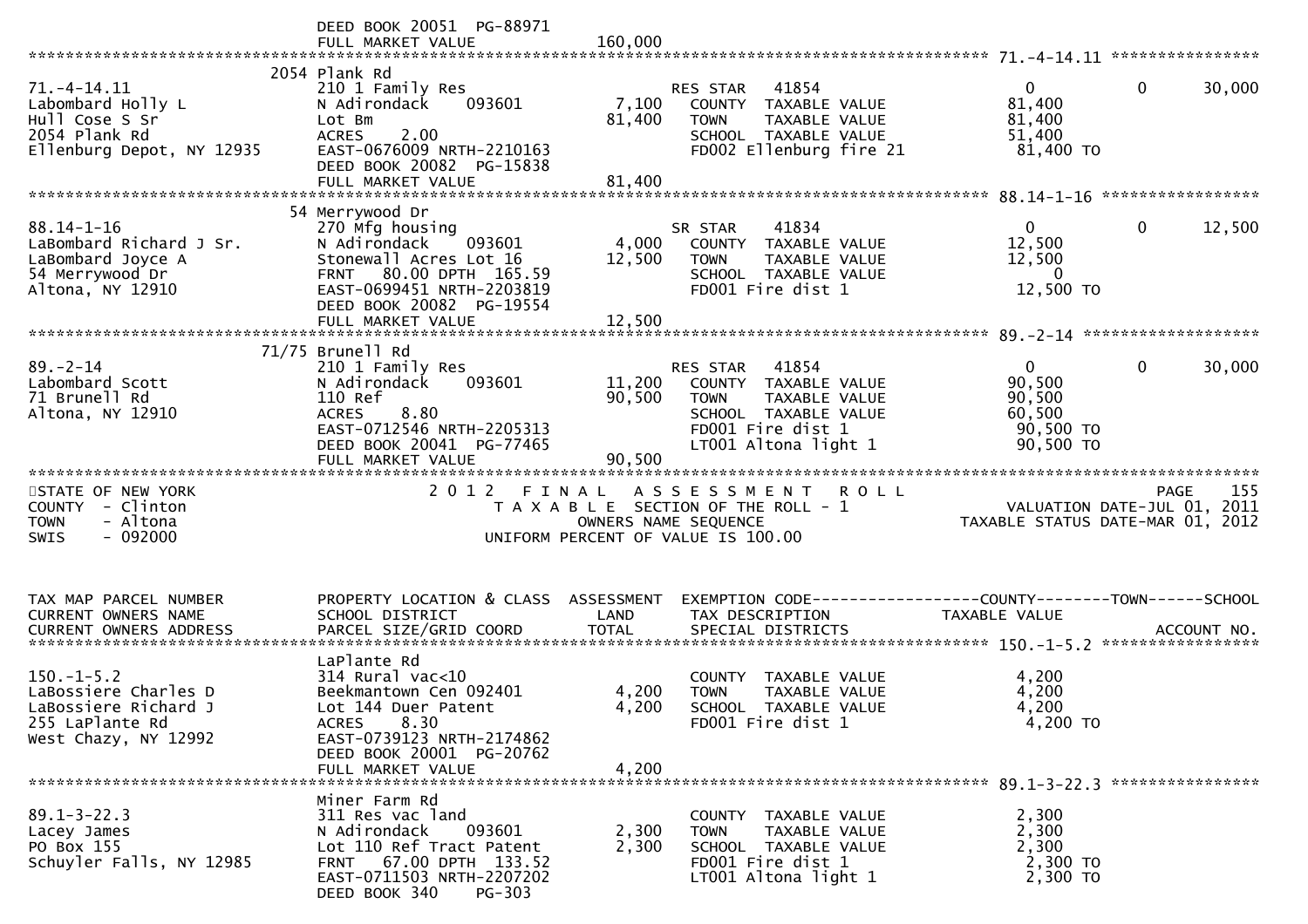|                                                     | FULL MARKET VALUE                                       | 2,300                |                                                      |                                  |
|-----------------------------------------------------|---------------------------------------------------------|----------------------|------------------------------------------------------|----------------------------------|
|                                                     | Rand Hill Rd                                            |                      |                                                      |                                  |
| $118. - 1 - 14$<br>Lacey James                      | 321 Abandoned ag<br>N Adirondack<br>093601              | 9,300                | COUNTY TAXABLE VALUE<br><b>TOWN</b><br>TAXABLE VALUE | 9,300<br>9,300                   |
| 893 Route 22                                        | 41 Duer                                                 | 9,300                | SCHOOL TAXABLE VALUE                                 | 9,300                            |
| PO Box 155<br>Schuler Falls, NY 12985               | ACRES 29.00<br>EAST-0705620 NRTH-2189755                |                      | FD001 Fire dist 1                                    | 9,300 TO                         |
|                                                     | DEED BOOK 20112 PG-41018                                |                      |                                                      |                                  |
|                                                     | FULL MARKET VALUE                                       | 9,300                |                                                      |                                  |
|                                                     |                                                         |                      |                                                      |                                  |
|                                                     | Rand Hill Rd                                            |                      |                                                      |                                  |
| $118. - 1 - 9$<br>Lacey James J                     | 321 Abandoned ag<br>N Adirondack<br>093601              | 10,000               | COUNTY TAXABLE VALUE<br>TAXABLE VALUE<br><b>TOWN</b> | 10,000<br>10,000                 |
| PO Box 155                                          | Lot 41 Pat Ref                                          | 10,000               | SCHOOL TAXABLE VALUE                                 | 10,000                           |
| Schuyler Falls, NY 12985                            | ACRES 11.00                                             |                      | FD001 Fire dist 1                                    | 10,000 TO                        |
|                                                     | EAST-0704171 NRTH-2190871                               |                      |                                                      |                                  |
|                                                     | DEED BOOK 20021 PG-47503                                |                      |                                                      |                                  |
|                                                     |                                                         |                      |                                                      | *******************              |
|                                                     | Barnaby Rd                                              |                      |                                                      |                                  |
| $121.-1-1$                                          | 321 Abandoned ag                                        |                      | COUNTY TAXABLE VALUE                                 | 13,000                           |
| LaClair Raymond E                                   | Beekmantown Cen 092401                                  | 13,000               | TAXABLE VALUE<br><b>TOWN</b>                         | 13,000                           |
| LaClair Leslie L<br>111 Beekman St                  | 140 Duer<br>ACRES 12.50                                 | 13,000               | SCHOOL TAXABLE VALUE<br>FD001 Fire dist 1            | 13,000<br>13,000 TO              |
| Plattsburgh, NY 12901                               | EAST-0736149 NRTH-2189907                               |                      |                                                      |                                  |
|                                                     | DEED BOOK 20092 PG-26195                                |                      |                                                      |                                  |
|                                                     | FULL MARKET VALUE                                       | 13,000               |                                                      |                                  |
|                                                     |                                                         |                      |                                                      |                                  |
|                                                     |                                                         |                      |                                                      |                                  |
| STATE OF NEW YORK                                   | 2 0 1 2<br>FINAL                                        |                      | A S S E S S M E N T<br><b>ROLL</b>                   | 156<br><b>PAGE</b>               |
| COUNTY - Clinton                                    |                                                         |                      | T A X A B L E SECTION OF THE ROLL - 1                | VALUATION DATE-JUL 01, 2011      |
| - Altona<br><b>TOWN</b><br>$-092000$<br><b>SWIS</b> |                                                         | OWNERS NAME SEQUENCE | UNIFORM PERCENT OF VALUE IS 100.00                   | TAXABLE STATUS DATE-MAR 01, 2012 |
|                                                     |                                                         |                      |                                                      |                                  |
|                                                     |                                                         |                      |                                                      |                                  |
|                                                     |                                                         |                      |                                                      |                                  |
| TAX MAP PARCEL NUMBER<br>CURRENT OWNERS NAME        | PROPERTY LOCATION & CLASS ASSESSMENT<br>SCHOOL DISTRICT | LAND                 | TAX DESCRIPTION                                      | TAXABLE VALUE                    |
| CURRENT OWNERS ADDRESS                              |                                                         |                      |                                                      |                                  |
|                                                     |                                                         |                      |                                                      |                                  |
|                                                     | 4950 Rt 11                                              |                      |                                                      |                                  |
| $71.1 - 1 - 17.2$                                   | 270 Mfg housing<br>N Adirondack<br>093601               |                      | COUNTY TAXABLE VALUE<br>TAXABLE VALUE<br><b>TOWN</b> | 22,000                           |
| LaClair Shannon<br>4950 Rt 11                       | Ben Moore Pat                                           | 4,300<br>22,000      | SCHOOL TAXABLE VALUE                                 | 22,000<br>22,000                 |
| Ellenburg Depot, NY 12935                           | 63.00 DPTH 156.00<br>FRNT                               |                      | FD002 Ellenburg fire 21                              | 22,000 TO                        |
|                                                     | EAST-0676632 NRTH-2213513                               |                      | LT002 Altona light 21                                | 22,000 TO                        |
|                                                     | DEED BOOK 20072 PG-6378                                 |                      |                                                      |                                  |
|                                                     | FULL MARKET VALUE                                       | 22,000               |                                                      |                                  |
|                                                     | 2071-2077 Alder Bend Rd                                 |                      |                                                      |                                  |
| $73. - 1 - 1.2$                                     | 271 Mfg housings                                        |                      | COUNTY TAXABLE VALUE                                 | 99,000                           |
| Lacroix Karrie                                      | N Adirondack<br>093601                                  | 45,800               | TAXABLE VALUE<br><b>TOWN</b>                         | 99,000                           |
| 2071-2077 Alder Bend Rd                             | Lot 166 Ref Tr<br>ACRES 115.40                          | 99,000               | SCHOOL TAXABLE VALUE                                 | 99,000                           |
| Altona, NY 12910                                    | EAST-0695549 NRTH-2215525                               |                      | FD001 Fire dist 1                                    | 99,000 TO                        |
|                                                     | DEED BOOK 20092 PG-28674<br>FULL MARKET VALUE           | 99,000               |                                                      |                                  |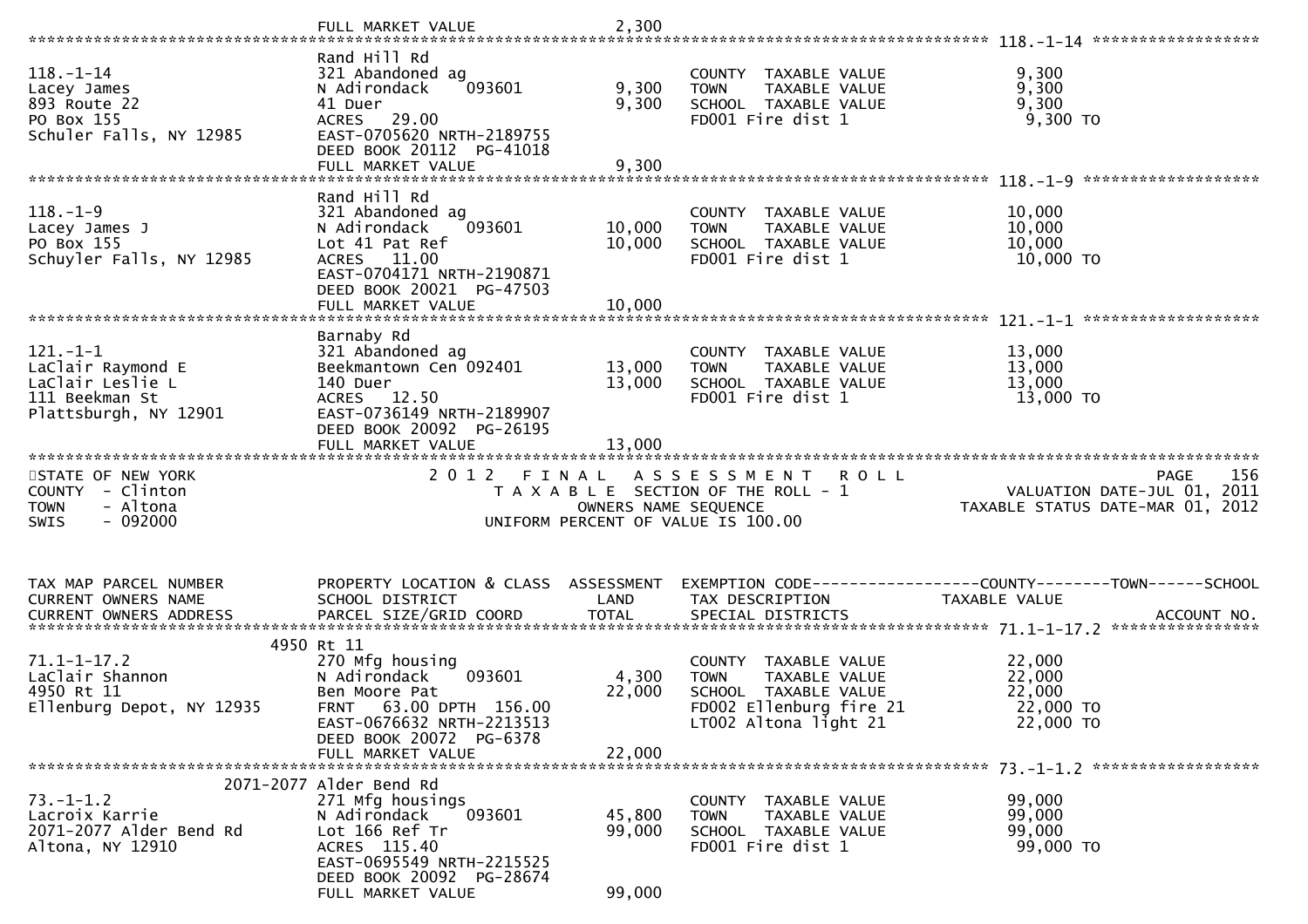| $72. - 1 - 32$<br>LaDuke Michael L<br>LaDuke Rachel A<br>295 Forest Rd<br>Ellenburg Depot, NY 12935 | 293-295 Forest Rd<br>210 1 Family Res<br>093601<br>N Adirondack<br>212 Ref<br>FRNT 280.00 DPTH 150.00<br>EAST-0684836 NRTH-2212521<br>DEED BOOK 796<br>$PG-107$                                                     | 6,300<br>59,900             | 41854<br>RES STAR<br>COUNTY TAXABLE VALUE<br>TAXABLE VALUE<br><b>TOWN</b><br>SCHOOL TAXABLE VALUE<br>FD001 Fire dist 1                                | $\overline{0}$<br>59,900<br>59,900<br>29,900<br>59,900 TO              | $\mathbf{0}$<br>30,000 |
|-----------------------------------------------------------------------------------------------------|---------------------------------------------------------------------------------------------------------------------------------------------------------------------------------------------------------------------|-----------------------------|-------------------------------------------------------------------------------------------------------------------------------------------------------|------------------------------------------------------------------------|------------------------|
| $74. - 1 - 52$<br>LaFave Andrew<br>LaFave Mildred<br>117 Irona Rd<br>Altona, NY 12910               | 117 Irona Rd<br>210 1 Family Res<br>093601<br>N Adirondack<br>Lot 137 Ref<br><b>ACRES</b><br>4.80<br>EAST-0707457 NRTH-2211145<br>DEED BOOK 522<br><b>PG-512</b>                                                    | 8,800<br>98,900             | 41854<br>RES STAR<br>COUNTY TAXABLE VALUE<br><b>TOWN</b><br><b>TAXABLE VALUE</b><br>SCHOOL TAXABLE VALUE<br>FD001 Fire dist 1<br>LT001 Altona light 1 | $\overline{0}$<br>98,900<br>98,900<br>68,900<br>98,900 TO<br>98,900 TO | $\mathbf{0}$<br>30,000 |
| $74. - 1 - 1.3$<br>LaFave Andrew F<br>LaFave Mildred<br>144 Irona Rd<br>Altona, NY 12910            | 144 Irona Rd<br>210 1 Family Res<br>093601<br>N Adirondack<br>Lot 130 Ref Tr<br>Also Deed Bk 605 Pg 1095<br>2.00<br><b>ACRES</b><br>EAST-0707716 NRTH-2211352<br>DEED BOOK 784<br><b>PG-34</b><br>FULL MARKET VALUE | 7,100<br>66,300<br>66,300   | COUNTY TAXABLE VALUE<br>TAXABLE VALUE<br><b>TOWN</b><br>SCHOOL TAXABLE VALUE<br>FD001 Fire dist 1<br>LT001 Altona light 1                             | 66,300<br>66,300<br>66,300<br>66,300 TO<br>66,300 TO                   |                        |
| STATE OF NEW YORK<br>COUNTY - Clinton<br><b>TOWN</b><br>- Altona<br>$-092000$<br><b>SWIS</b>        |                                                                                                                                                                                                                     |                             | 2012 FINAL ASSESSMENT<br><b>ROLL</b><br>T A X A B L E SECTION OF THE ROLL - 1<br>OWNERS NAME SEQUENCE<br>UNIFORM PERCENT OF VALUE IS 100.00           | 12.<br>VALUATION DATE-JUL 01, 2011<br>TAXABLE STATUS DATE-MAR 01, 2012 | 157<br><b>PAGE</b>     |
| TAX MAP PARCEL NUMBER<br>CURRENT OWNERS NAME                                                        | PROPERTY LOCATION & CLASS ASSESSMENT<br>SCHOOL DISTRICT                                                                                                                                                             | LAND                        | TAX DESCRIPTION                                                                                                                                       | TAXABLE VALUE                                                          |                        |
| $73. - 1 - 25.2$<br>LaFave Anthony<br>LaFave Kimberly<br>211 Irona Rd<br>Altona, NY 12910-1907      | 211 Irona Rd<br>210 1 Family Res<br>N Adirondack<br>093601<br>Lot 137 Ref<br>2.22<br><b>ACRES</b><br>EAST-0706003 NRTH-2211758<br>DEED BOOK 20001 PG-20116<br>FULL MARKET VALUE                                     | 7,200<br>289,900<br>289,900 | 41854<br>RES STAR<br>COUNTY TAXABLE VALUE<br><b>TOWN</b><br><b>TAXABLE VALUE</b><br>SCHOOL TAXABLE VALUE<br>FD001 Fire dist 1                         | $\mathbf{0}$<br>289,900<br>289,900<br>259,900<br>289,900 TO            | $\mathbf{0}$<br>30,000 |
| $73. - 2 - 3$<br>Lafave Anthony B<br>Lafave Kimberly R<br>211 Irona Rd<br>Altona, NY 12910          | Tantillo Way<br>314 Rural vac<10<br>093601<br>N Adirondack<br>Lot 155 Ref<br><b>ACRES</b><br>5.90<br>EAST-0699207 NRTH-2215020<br>DEED BOOK 20102 PG-34367<br>FULL MARKET VALUE                                     | 9,700<br>9,700<br>9,700     | COUNTY TAXABLE VALUE<br><b>TOWN</b><br>TAXABLE VALUE<br>SCHOOL TAXABLE VALUE<br>FD001 Fire dist 1                                                     | 9,700<br>9,700<br>9,700<br>9,700 TO                                    |                        |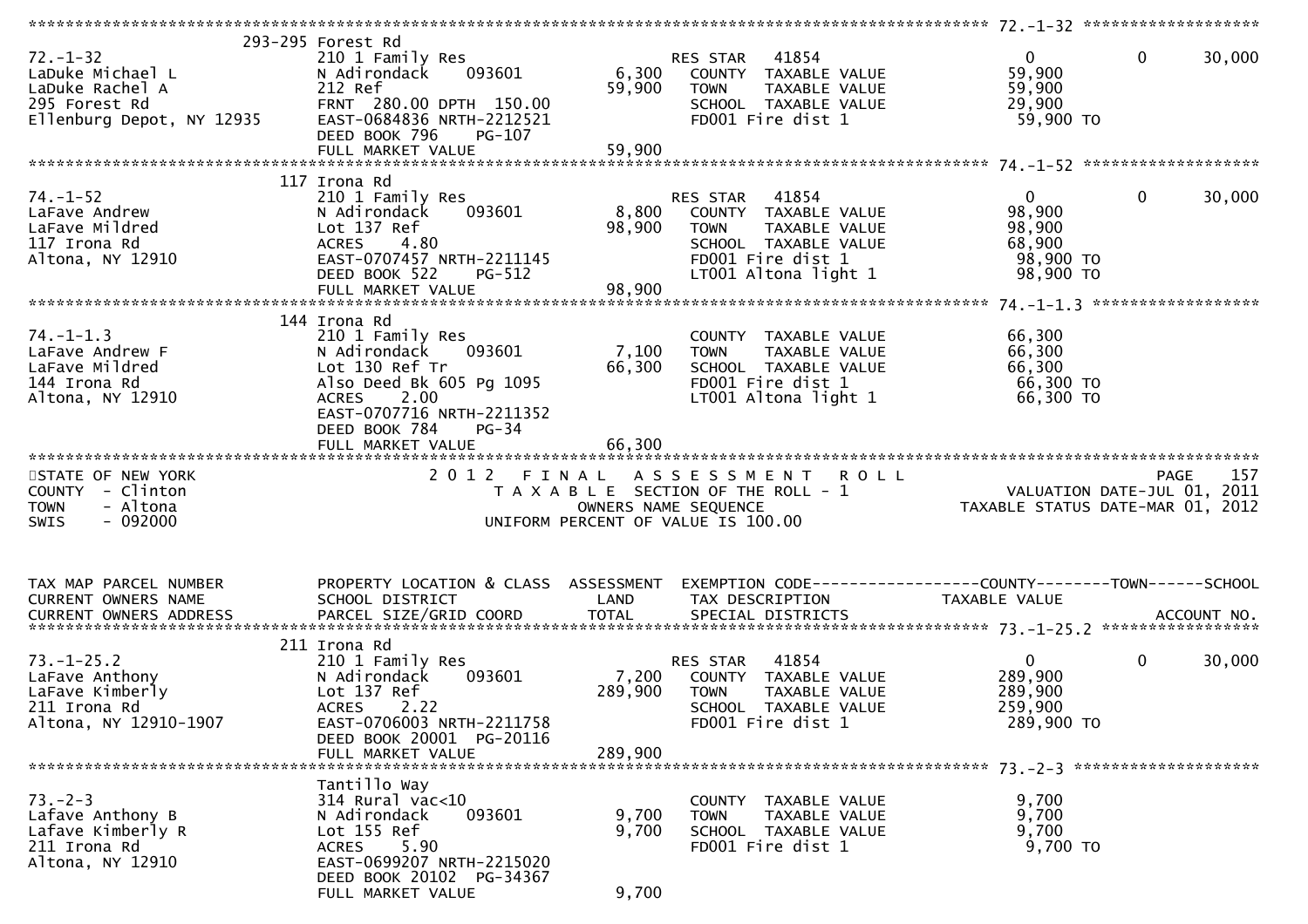| $74. - 1 - 42.3$<br>LaFave Anthony B<br>211 Irona Rd<br>Altona, NY 12910-1907                      | 26 Irona Rd<br>$314$ Rural vac< $10$<br>093601<br>N Adirondack<br>Lot 130 Ref Tr<br>FRNT 227.00 DPTH 200.00<br>EAST-0710281 NRTH-2210086<br>DEED BOOK 932<br>PG-106<br>FULL MARKET VALUE | 6,500<br>6,500<br>6,500   | COUNTY TAXABLE VALUE<br><b>TOWN</b><br>TAXABLE VALUE<br>SCHOOL TAXABLE VALUE<br>FD001 Fire dist 1<br>LT001 Altona light 1                 | 6,500<br>6,500<br>6,500<br>6,500 TO<br>6,500 TO                               |                       |
|----------------------------------------------------------------------------------------------------|------------------------------------------------------------------------------------------------------------------------------------------------------------------------------------------|---------------------------|-------------------------------------------------------------------------------------------------------------------------------------------|-------------------------------------------------------------------------------|-----------------------|
|                                                                                                    |                                                                                                                                                                                          |                           |                                                                                                                                           |                                                                               |                       |
| $74. - 1 - 42.4$<br>Lafave Anthony B<br>Lafave Kimberly R<br>211 Irona Rd<br>Altona, NY 12910-1907 | 34 Irona Rd<br>210 1 Family Res<br>093601<br>N Adirondack<br>Lot 130 Ref Tr<br>ACRES 1.10<br>EAST-0710046 NRTH-2210146<br>DEED BOOK 20072 PG-2727                                        | 6,600<br>69,000           | RES STAR 41854<br>COUNTY TAXABLE VALUE<br>TAXABLE VALUE<br>TOWN<br>SCHOOL TAXABLE VALUE<br>FD001 Fire dist 1<br>LT001 Altona light 1      | $\mathbf{0}$<br>69,000<br>69,000<br>39,000<br>69,000 TO<br>69,000 TO          | $\mathbf 0$<br>30,000 |
|                                                                                                    |                                                                                                                                                                                          |                           |                                                                                                                                           |                                                                               |                       |
| $74. - 1 - 46$<br>LaFave Anthony B<br>211 Irona Rd<br>Altona, NY 12910                             | Irona Rd<br>311 Res vac land<br>093601<br>N Adirondack<br>Lot 130 Ref<br>FRNT 65.00 DPTH 200.00<br>EAST-0710415 NRTH-2210065<br>DEED BOOK 20051 PG-85358<br>FULL MARKET VALUE            | 4,600<br>4,600<br>4,600   | COUNTY TAXABLE VALUE<br><b>TOWN</b><br>TAXABLE VALUE<br>SCHOOL TAXABLE VALUE<br>FD001 Fire dist 1<br>LT001 Altona light 1                 | 4,600<br>4,600<br>4,600<br>4,600 TO<br>4,600 TO                               |                       |
|                                                                                                    |                                                                                                                                                                                          |                           |                                                                                                                                           |                                                                               |                       |
| STATE OF NEW YORK<br>COUNTY - Clinton<br>- Altona<br><b>TOWN</b><br>$-092000$<br><b>SWIS</b>       | 2 0 1 2                                                                                                                                                                                  | FINAL                     | <b>ROLL</b><br>A S S E S S M E N T<br>T A X A B L E SECTION OF THE ROLL - 1<br>OWNERS NAME SEQUENCE<br>UNIFORM PERCENT OF VALUE IS 100.00 | rage 136<br>VALUATION DATE-JUL 01, 2011<br>TAXABLE STATUS DATE-MAR 01, 2012   | 158<br><b>PAGE</b>    |
| TAX MAP PARCEL NUMBER<br>CURRENT OWNERS NAME                                                       | PROPERTY LOCATION & CLASS ASSESSMENT<br>SCHOOL DISTRICT                                                                                                                                  | LAND                      | EXEMPTION CODE------------------COUNTY--------TOWN------SCHOOL<br>TAX DESCRIPTION                                                         | TAXABLE VALUE                                                                 |                       |
|                                                                                                    |                                                                                                                                                                                          |                           |                                                                                                                                           |                                                                               |                       |
|                                                                                                    |                                                                                                                                                                                          |                           |                                                                                                                                           |                                                                               |                       |
| $74. - 1 - 53$<br>LaFave Bernard<br>198 Irona Rd<br>Altona, NY 12910                               | 198 Irona Rd<br>210 1 Family Res<br>N Adirondack<br>093601<br>121 Ref<br>ACRES<br>1.10<br>EAST-0706554 NRTH-2211961<br>DEED BOOK 428<br>$PG-149$                                         | 6,500 SR STAR<br>77,500   | AGED C&T<br>41801<br>41834<br>COUNTY TAXABLE VALUE<br><b>TOWN</b><br>TAXABLE VALUE<br>SCHOOL TAXABLE VALUE<br>FD001 Fire dist 1           | 38,750<br>38,750<br>$\overline{0}$<br>38,750<br>38,750<br>15,300<br>77,500 TO | 0<br>62,200<br>0      |
|                                                                                                    | FULL MARKET VALUE                                                                                                                                                                        | 77.500                    | LT001 Altona light 1                                                                                                                      | 77,500 TO                                                                     |                       |
|                                                                                                    |                                                                                                                                                                                          |                           |                                                                                                                                           |                                                                               |                       |
| $75. - 1 - 3.4$<br>LaFave Christal<br>2773 Miner Farm Rd<br>Altona, NY 12910                       | 2341 Miner Farm Rd<br>270 Mfg housing<br>093601<br>N Adirondack<br>Lot 31 Ref Tr<br>2.30<br><b>ACRES</b><br>EAST-0730289 NRTH-2207442<br>DEED BOOK 20011 PG-31546<br>FULL MARKET VALUE   | 7,300<br>17,000<br>17,000 | 41854<br>RES STAR<br>COUNTY TAXABLE VALUE<br><b>TOWN</b><br>TAXABLE VALUE<br>SCHOOL TAXABLE VALUE<br>FD001 Fire dist 1                    | $\mathbf{0}$<br>17,000<br>17,000<br>0<br>17,000 TO                            | $\mathbf 0$<br>17,000 |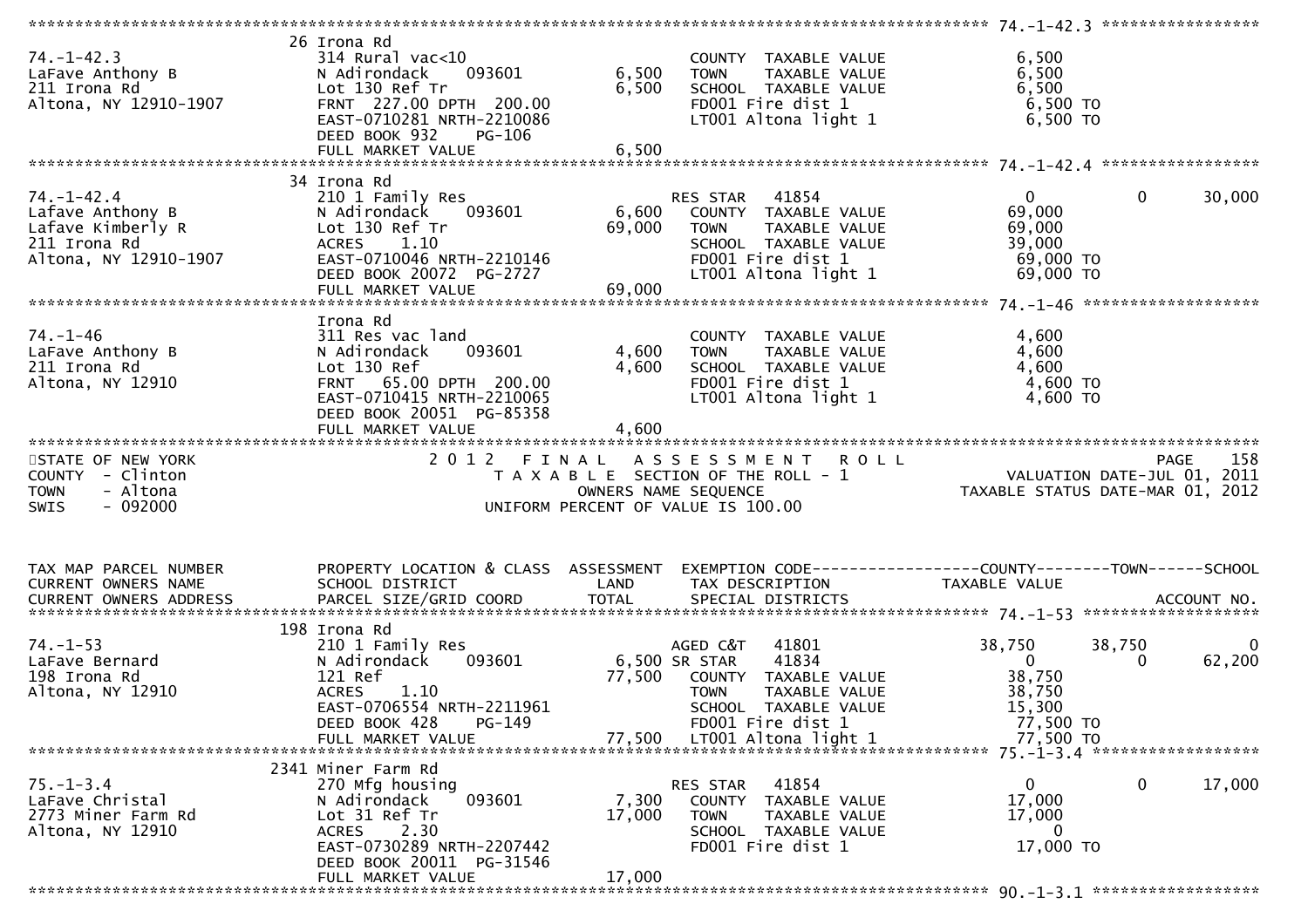| $90. -1 - 3.1$<br>Lafave Christal<br>2773 Miner Farm Rd<br>Altona, NY 12910                  | 2647 Miner Farm Rd<br>210 1 Family Res<br>N Adirondack<br>093601<br>85 Ref<br>5.00<br><b>ACRES</b><br>EAST-0722796 NRTH-2207464<br>DEED BOOK 20072 PG-11711<br>FULL MARKET VALUE    | 60,000<br>60,000           | WARNONALL 41121<br>41854<br>8,900 RES STAR<br>COUNTY TAXABLE VALUE<br>TAXABLE VALUE<br><b>TOWN</b><br>SCHOOL TAXABLE VALUE<br>FD001 Fire dist 1 | 9,000<br>9,000<br>$\mathbf{0}$<br>0<br>51,000<br>51,000<br>30,000<br>60,000 TO  | 0<br>30,000        |
|----------------------------------------------------------------------------------------------|-------------------------------------------------------------------------------------------------------------------------------------------------------------------------------------|----------------------------|-------------------------------------------------------------------------------------------------------------------------------------------------|---------------------------------------------------------------------------------|--------------------|
|                                                                                              | 2627 Miner Farm Rd                                                                                                                                                                  |                            |                                                                                                                                                 |                                                                                 |                    |
| $90. - 1 - 3.7$<br>LaFave Christal A<br>2773 Miner Farm Rd<br>Altona, NY 12910               | 270 Mfg housing<br>093601<br>N Adirondack<br>ACRES 10.00<br>EAST-0723151 NRTH-2207274<br>DEED BOOK 898<br><b>PG-239</b><br>FULL MARKET VALUE                                        | 11,900<br>22,000<br>22,000 | 41854<br>RES STAR<br>COUNTY TAXABLE VALUE<br><b>TOWN</b><br>TAXABLE VALUE<br>SCHOOL TAXABLE VALUE<br>FD001 Fire dist 1                          | $\overline{0}$<br>$\mathbf{0}$<br>22,000<br>22,000<br>$\Omega$<br>22,000 TO     | 22,000             |
|                                                                                              | 2791 Miner Farm Rd                                                                                                                                                                  |                            |                                                                                                                                                 |                                                                                 |                    |
| $89. - 3 - 10.2$<br>LaFave Dean<br>LaFave Christal<br>2773 Miner Farm Rd<br>Altona, NY 12910 | 484 1 use sm bld<br>093601<br>N Adirondack<br>Lot 106 Ref<br>FRNT 208.00 DPTH 208.00<br>EAST-0719130 NRTH-2207652<br>DEED BOOK 968<br>PG-331<br>FULL MARKET VALUE                   | 6,600<br>59,000<br>59,000  | COUNTY TAXABLE VALUE<br>TAXABLE VALUE<br><b>TOWN</b><br>SCHOOL TAXABLE VALUE<br>FD001 Fire dist 1                                               | 59,000<br>59,000<br>59,000<br>59,000 TO                                         |                    |
| STATE OF NEW YORK                                                                            | ***********************<br>2012 FINAL                                                                                                                                               |                            | A S S E S S M E N T                                                                                                                             |                                                                                 |                    |
| COUNTY - Clinton<br>- Altona<br><b>TOWN</b><br>$-092000$<br>SWIS                             |                                                                                                                                                                                     |                            | <b>ROLL</b><br>T A X A B L E SECTION OF THE ROLL - 1<br>OWNERS NAME SEQUENCE<br>UNIFORM PERCENT OF VALUE IS 100.00                              | VALUATION DATE-JUL 01, 2011<br>TAXABLE STATUS DATE-MAR 01, 2012                 | 159<br><b>PAGE</b> |
|                                                                                              |                                                                                                                                                                                     |                            |                                                                                                                                                 |                                                                                 |                    |
|                                                                                              |                                                                                                                                                                                     |                            |                                                                                                                                                 |                                                                                 |                    |
| TAX MAP PARCEL NUMBER<br>CURRENT OWNERS NAME                                                 | PROPERTY LOCATION & CLASS ASSESSMENT<br>SCHOOL DISTRICT                                                                                                                             | LAND                       | TAX DESCRIPTION                                                                                                                                 | EXEMPTION CODE------------------COUNTY--------TOWN------SCHOOL<br>TAXABLE VALUE |                    |
|                                                                                              | Miner Farm Rd                                                                                                                                                                       |                            |                                                                                                                                                 |                                                                                 |                    |
| $89. - 3 - 10.4$<br>LaFave Dean<br>LaFave Crystal<br>2773 Miner Farm Rd<br>Altona, NY 12910  | 321 Abandoned ag<br>093601<br>N Adirondack<br>Lot 106 Ref Tract<br>ACRES 22.00<br>EAST-0719172 NRTH-2205258<br>DEED BOOK 1032<br>PG-182                                             | 9,600<br>9,600             | COUNTY TAXABLE VALUE<br><b>TOWN</b><br>TAXABLE VALUE<br>SCHOOL TAXABLE VALUE<br>FD001 Fire dist 1                                               | 9,600<br>9,600<br>9,600<br>9,600 TO                                             |                    |
|                                                                                              | FULL MARKET VALUE                                                                                                                                                                   | 9,600                      |                                                                                                                                                 |                                                                                 |                    |
| $89. - 3 - 11$<br>LaFave Dean A<br>LaFave Christal<br>2773 Miner Farm Rd<br>Altona, NY 12910 | 2773/2775 Miner Farm Rd<br>240 Rural res<br>093601<br>N Adirondack<br>106 Ref<br>52.20<br>ACRES<br>EAST-0719511 NRTH-2205396<br>DEED BOOK 673<br><b>PG-100</b><br>FULL MARKET VALUE | 22,700<br>94,000<br>94,000 | 41854<br>RES STAR<br>COUNTY<br>TAXABLE VALUE<br><b>TOWN</b><br>TAXABLE VALUE<br>SCHOOL TAXABLE VALUE<br>FD001 Fire dist 1                       | $\mathbf 0$<br>$\bf{0}$<br>94,000<br>94,000<br>64,000<br>94,000 TO              | 30,000             |
| $73. - 1 - 25.3$                                                                             | 201 Irona Rd                                                                                                                                                                        |                            |                                                                                                                                                 |                                                                                 |                    |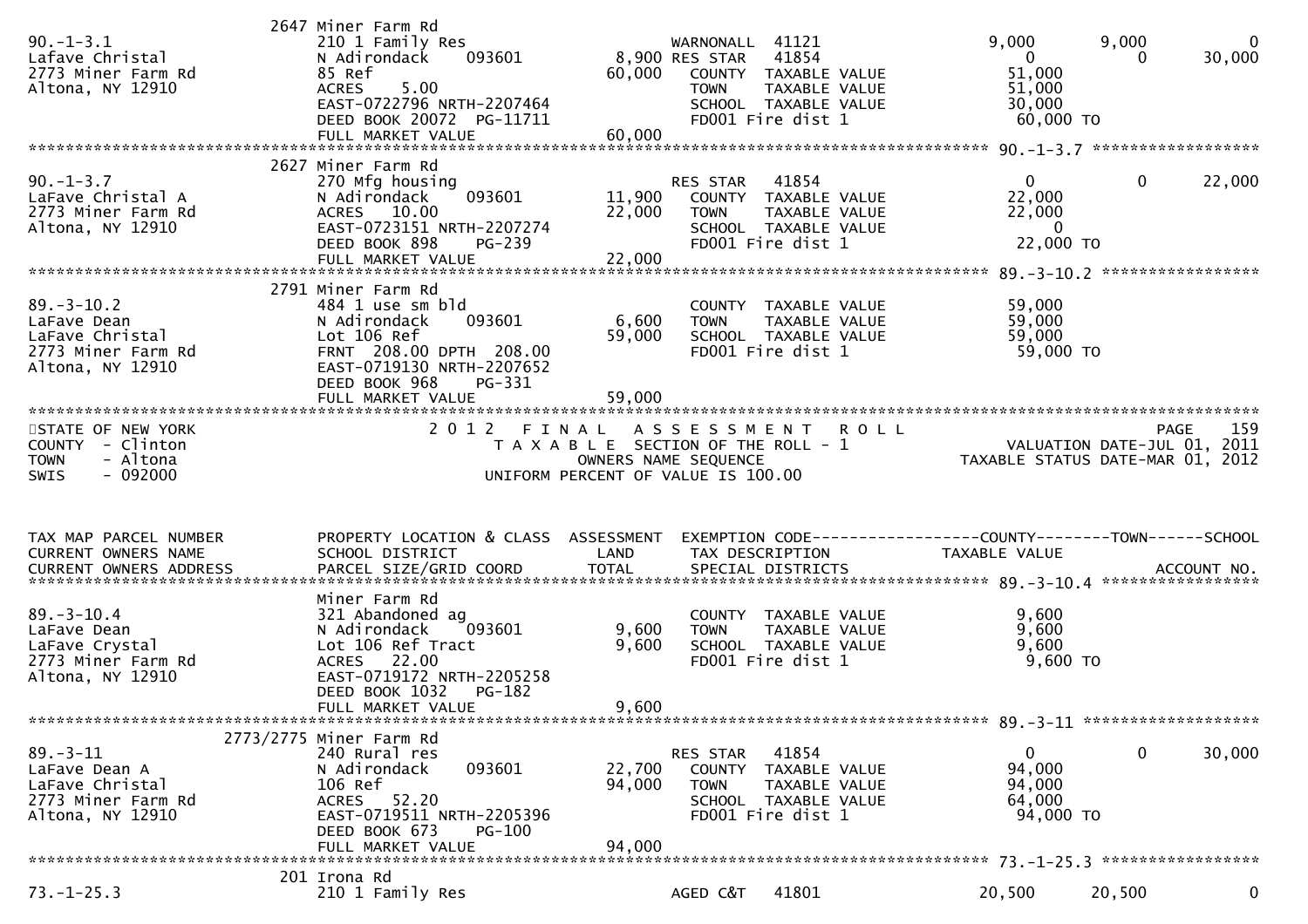| Lafave Harold<br>201 Irona Rd<br>Altona, NY 12910                                                     | 093601<br>N Adirondack<br>137 Ref<br>1.70<br><b>ACRES</b><br>EAST-0706288 NRTH-2211695<br>DEED BOOK 20082 PG-20515                                                          | 41,000                    | 6,600 SR STAR<br>41834<br>COUNTY TAXABLE VALUE<br>TAXABLE VALUE<br><b>TOWN</b><br>SCHOOL TAXABLE VALUE<br>FD001 Fire dist 1                                                                       | $\mathbf{0}$<br>20,500<br>20,500<br>$\overline{\phantom{0}}$<br>41,000 TO | $\Omega$<br>41,000                      |
|-------------------------------------------------------------------------------------------------------|-----------------------------------------------------------------------------------------------------------------------------------------------------------------------------|---------------------------|---------------------------------------------------------------------------------------------------------------------------------------------------------------------------------------------------|---------------------------------------------------------------------------|-----------------------------------------|
|                                                                                                       | 364 Irona Rd                                                                                                                                                                |                           |                                                                                                                                                                                                   |                                                                           |                                         |
| $73. - 1 - 20.6$<br>LaFave Leo G Jr<br>LaFave Melody<br>364 Irona Rd<br>Altona, NY 12910              | 210 1 Family Res<br>093601<br>N Adirondack<br>Lot 138-Ref Tr<br>FRNT 100.00 DPTH 175.00<br>EAST-0702548 NRTH-2212767<br>DEED BOOK 589<br><b>PG-345</b><br>FULL MARKET VALUE | 5,600<br>48,900<br>48,900 | 41854<br>RES STAR<br>COUNTY TAXABLE VALUE<br><b>TOWN</b><br>TAXABLE VALUE<br>SCHOOL TAXABLE VALUE<br>FD001 Fire dist 1<br>LT001 Altona light 1                                                    | $\overline{0}$<br>48,900<br>48,900<br>18,900<br>48,900 TO<br>48,900 TO    | $\mathbf{0}$<br>30,000                  |
|                                                                                                       | 276 Irona Rd                                                                                                                                                                |                           |                                                                                                                                                                                                   |                                                                           |                                         |
| $73. - 1 - 22.2$<br>LaFave Walter<br>LaFave Julie A<br>290 Irona Rd<br>Altona, NY 12910               | 210 1 Family Res<br>093601<br>N Adirondack<br>138 Ref<br>ACRES 140.80<br>EAST-0703808 NRTH-2214404<br>DEED BOOK 20001 PG-25419                                              | 36,500<br>106,500         | COUNTY TAXABLE VALUE<br><b>TOWN</b><br>TAXABLE VALUE<br>SCHOOL TAXABLE VALUE<br>FD001 Fire dist 1<br>LT001 Altona light 1                                                                         | 106,500<br>106,500<br>106,500<br>106,500 TO<br>106,500 TO                 |                                         |
|                                                                                                       |                                                                                                                                                                             |                           |                                                                                                                                                                                                   |                                                                           |                                         |
| STATE OF NEW YORK<br>COUNTY - Clinton<br>- Altona<br><b>TOWN</b><br>$-092000$<br><b>SWIS</b>          |                                                                                                                                                                             |                           | 2012 FINAL ASSESSMENT<br><b>ROLL</b><br>T A X A B L E SECTION OF THE ROLL - 1<br>OWNERS NAME SEQUENCE<br>UNIFORM PERCENT OF VALUE IS 100.00                                                       | PAGE 160<br>VALUATION DATE-JUL 01, 2011<br>TAXARLE STATUS OUT-            | 160<br>TAXABLE STATUS DATE-MAR 01, 2012 |
|                                                                                                       |                                                                                                                                                                             |                           |                                                                                                                                                                                                   |                                                                           |                                         |
|                                                                                                       |                                                                                                                                                                             |                           |                                                                                                                                                                                                   |                                                                           |                                         |
| TAX MAP PARCEL NUMBER<br>CURRENT OWNERS NAME                                                          | PROPERTY LOCATION & CLASS ASSESSMENT<br>SCHOOL DISTRICT                                                                                                                     | <b>Example 12 DE LAND</b> | TAX DESCRIPTION                                                                                                                                                                                   | TAXABLE VALUE                                                             |                                         |
|                                                                                                       | 290 Irona Rd                                                                                                                                                                |                           | 88 PCT OF VALUE USED FOR EXEMPTION PURPOSES                                                                                                                                                       |                                                                           |                                         |
| $73. - 1 - 22.11$<br>LaFave Walter L<br>LaFave Julia A<br>290 Irona Rd<br>Altona, NY 12910            | 240 Rural res<br>093601<br>N Adirondack<br>138 Ref<br>ACRES 14.50<br>EAST-0703806 NRTH-2212680<br>DEED BOOK 619<br>PG-623                                                   | 55,000                    | WARNONALL 41121<br>12,900 RES STAR 41854<br>COUNTY TAXABLE VALUE<br>TAXABLE VALUE<br><b>TOWN</b><br>SCHOOL TAXABLE VALUE<br>FD001 Fire dist 1                                                     | 7,260<br>$\mathbf{0}$<br>47,740<br>47,740<br>25,000<br>55,000 TO          | 7,260<br>0<br>30,000<br>$\Omega$        |
|                                                                                                       |                                                                                                                                                                             |                           |                                                                                                                                                                                                   |                                                                           |                                         |
| $91. - 1 - 3$<br>Lafave-Pelkey Dorothy<br>Courmier Brenda M<br>2253 Miner Farm Rd<br>Altona, NY 12910 | 2253 Miner Farm Rd<br>210 1 Family Res<br>N Adirondack<br>093601<br>Lot 61 Pat Ref<br>1.80<br><b>ACRES</b><br>EAST-0732253 NRTH-2207533<br>DEED BOOK 20092 PG-28825         | 57,000                    | 99 PCT OF VALUE USED FOR EXEMPTION PURPOSES<br>AGED - ALL 41800<br>7,000 SR STAR<br>41834<br>COUNTY<br>TAXABLE VALUE<br>TAXABLE VALUE<br><b>TOWN</b><br>SCHOOL TAXABLE VALUE<br>FD001 Fire dist 1 | 28,215<br>0<br>28,785<br>28,785<br>$\Omega$<br>57,000 TO                  | 28,215<br>28,215<br>28,785<br>0         |
|                                                                                                       | FULL MARKET VALUE<br>4 Bloomer St                                                                                                                                           | 57,000                    |                                                                                                                                                                                                   |                                                                           |                                         |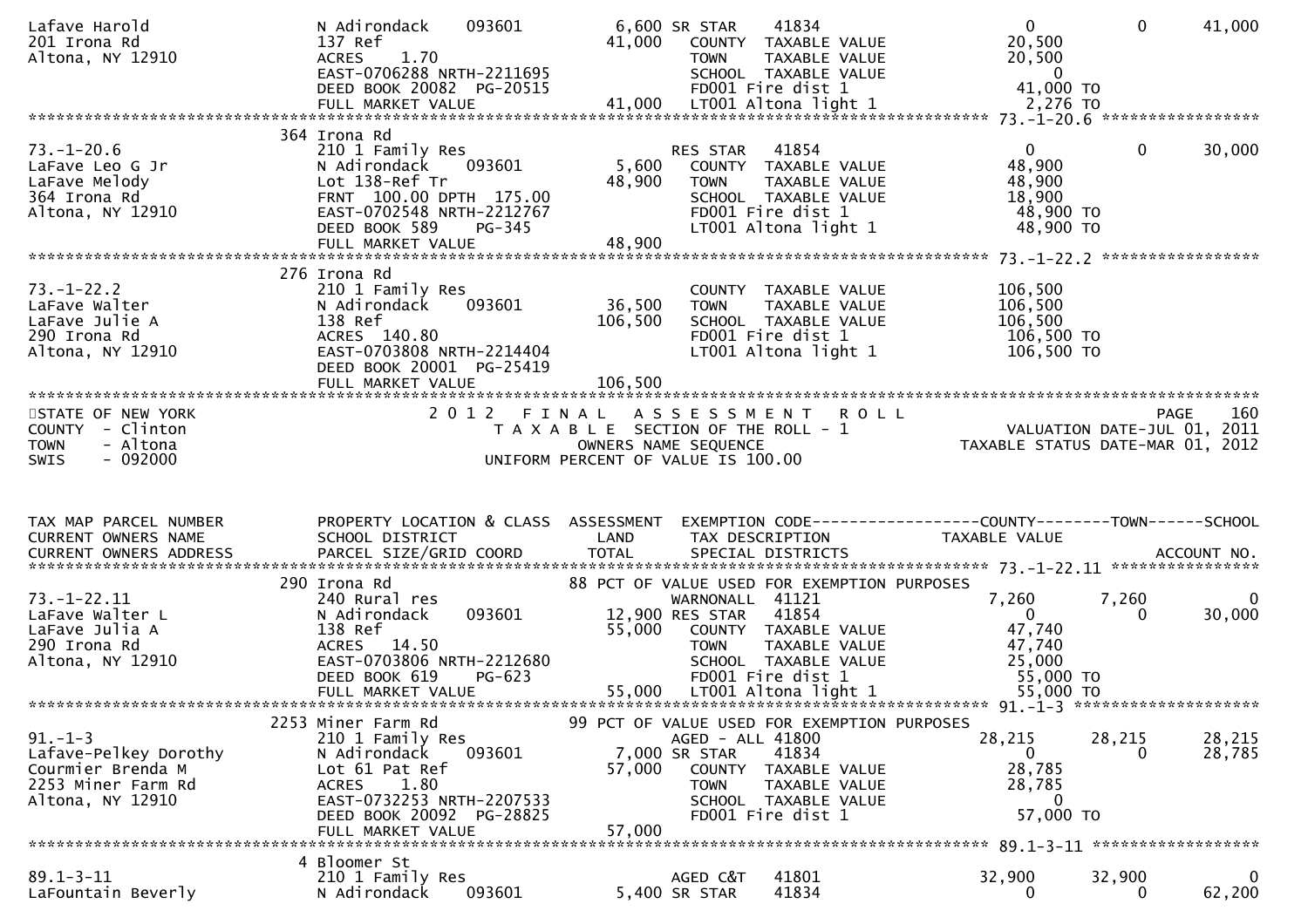| 4 Bloomer St<br>PO Box 77<br>Altona, NY 12910                                                           | 110 Ref<br>FRNT 82.50 DPTH 274.00<br>EAST-0712342 NRTH-2207312<br>DEED BOOK 604<br>$PG-245$<br>FULL MARKET VALUE                                                                  | 65,800<br>65,800          | COUNTY TAXABLE VALUE<br><b>TOWN</b><br>TAXABLE VALUE<br>SCHOOL TAXABLE VALUE<br>FD001 Fire dist 1<br>LT001 Altona light 1                     | 32,900<br>32,900<br>3,600<br>65,800 TO<br>65,800 TO                  |                                            |
|---------------------------------------------------------------------------------------------------------|-----------------------------------------------------------------------------------------------------------------------------------------------------------------------------------|---------------------------|-----------------------------------------------------------------------------------------------------------------------------------------------|----------------------------------------------------------------------|--------------------------------------------|
| $89. - 3 - 8.2$<br>Lafountain Clarence<br>Lafountain Janice M<br>2937 Miner Farm Rd<br>Altona, NY 12910 | 2937 Miner Farm Rd<br>210 1 Family Res<br>093601<br>N Adirondack<br>106 Ref<br><b>ACRES</b><br>2.00<br>EAST-0715647 NRTH-2207502<br>DEED BOOK 20092 PG-23657<br>FULL MARKET VALUE | 7,200<br>75,000<br>75,000 | 41834<br>SR STAR<br>COUNTY TAXABLE VALUE<br><b>TOWN</b><br>TAXABLE VALUE<br>SCHOOL TAXABLE VALUE<br>FD001 Fire dist 1<br>LT001 Altona light 1 | $\mathbf{0}$<br>75,000<br>75,000<br>12,800<br>75,000 TO<br>75,000 TO | 62,200<br>$\mathbf{0}$                     |
|                                                                                                         | 1924 Rand Hill Rd                                                                                                                                                                 |                           |                                                                                                                                               |                                                                      |                                            |
| $148.-2-15.1$<br>LaFountain Craig M<br>1924 Rand Hill Rd<br>Altona, NY 12910                            | 210 1 Family Res<br>093601<br>N Adirondack<br>49 Duer<br><b>ACRES</b><br>1.30 BANK<br>080<br>EAST-0711237 NRTH-2172578<br>DEED BOOK 20051 PG-84967<br>FULL MARKET VALUE           | 9,000<br>64,000<br>64,000 | 41854<br><b>RES STAR</b><br>COUNTY<br>TAXABLE VALUE<br><b>TOWN</b><br>TAXABLE VALUE<br>SCHOOL TAXABLE VALUE<br>FD001 Fire dist 1              | $\Omega$<br>64,000<br>64,000<br>34,000<br>64,000 TO                  | 30,000<br>0                                |
|                                                                                                         |                                                                                                                                                                                   |                           |                                                                                                                                               |                                                                      |                                            |
| STATE OF NEW YORK<br><b>COUNTY</b><br>- Clinton<br><b>TOWN</b><br>- Altona<br>$-092000$<br><b>SWIS</b>  | 2 0 1 2                                                                                                                                                                           | FINAL                     | A S S E S S M E N T<br><b>ROLL</b><br>T A X A B L E SECTION OF THE ROLL - 1<br>OWNERS NAME SEQUENCE<br>UNIFORM PERCENT OF VALUE IS 100.00     | TAXABLE STATUS DATE-MAR 01, 2012                                     | 161<br>PAGE<br>VALUATION DATE-JUL 01, 2011 |
|                                                                                                         |                                                                                                                                                                                   |                           |                                                                                                                                               |                                                                      |                                            |
| TAX MAP PARCEL NUMBER                                                                                   | PROPERTY LOCATION & CLASS ASSESSMENT                                                                                                                                              |                           | EXEMPTION CODE-----------------COUNTY-------TOWN------SCHOOL                                                                                  |                                                                      |                                            |
| CURRENT OWNERS NAME<br>CURRENT OWNERS ADDRESS                                                           | SCHOOL DISTRICT<br>PARCEL SIZE/GRID COORD                                                                                                                                         | LAND<br><b>TOTAL</b>      | TAX DESCRIPTION<br>SPECIAL DISTRICTS                                                                                                          | <b>TAXABLE VALUE</b>                                                 | ACCOUNT NO.                                |
|                                                                                                         |                                                                                                                                                                                   |                           |                                                                                                                                               |                                                                      | ****************                           |
| $148. - 2 - 15.2$<br>LaFountain Craig M<br>1920 Rand Hill Rd<br>Altona, NY 12910                        | 1920 Rand Hill Rd<br>312 Vac w/imprv<br>093601<br>N Adirondack<br>Lot 49 Duer's Pat<br>39.00 DPTH 176.00<br><b>FRNT</b><br>EAST-0711361 NRTH-2172487                              | 4,700<br>6,200            | COUNTY TAXABLE VALUE<br><b>TAXABLE VALUE</b><br><b>TOWN</b><br>SCHOOL TAXABLE VALUE<br>FD001 Fire dist 1                                      | 6,200<br>6,200<br>6,200<br>$6,200$ TO                                |                                            |
|                                                                                                         | DEED BOOK 20051 PG-84969<br>FULL MARKET VALUE                                                                                                                                     | 6,200                     |                                                                                                                                               |                                                                      |                                            |
|                                                                                                         | 345 Devils Den Rd                                                                                                                                                                 |                           |                                                                                                                                               |                                                                      |                                            |
| $89. - 1 - 8$<br>LaFountain Gerald<br>LaFountain Loretta<br>345 Devils Den Rd                           | 270 Mfg housing<br>093601<br>N Adirondack<br>131 Ref<br>FRNT 215.00 DPTH<br>71.00                                                                                                 | 4,100<br>39,900           | 41834<br>SR STAR<br><b>COUNTY</b><br>TAXABLE VALUE<br><b>TOWN</b><br>TAXABLE VALUE<br>SCHOOL TAXABLE VALUE                                    | $\mathbf{0}$<br>39,900<br>39,900<br>0                                | 39,900<br>$\mathbf{0}$                     |
| Altona, NY 12910                                                                                        | EAST-0710925 NRTH-2203641<br>DEED BOOK 20102 PG-31832<br>FULL MARKET VALUE                                                                                                        | 39,900                    | FD001 Fire dist 1<br>LT001 Altona light 1                                                                                                     | 39,900 TO<br>39,900 TO                                               |                                            |
|                                                                                                         | Miner Farm Rd                                                                                                                                                                     |                           |                                                                                                                                               |                                                                      | ****************                           |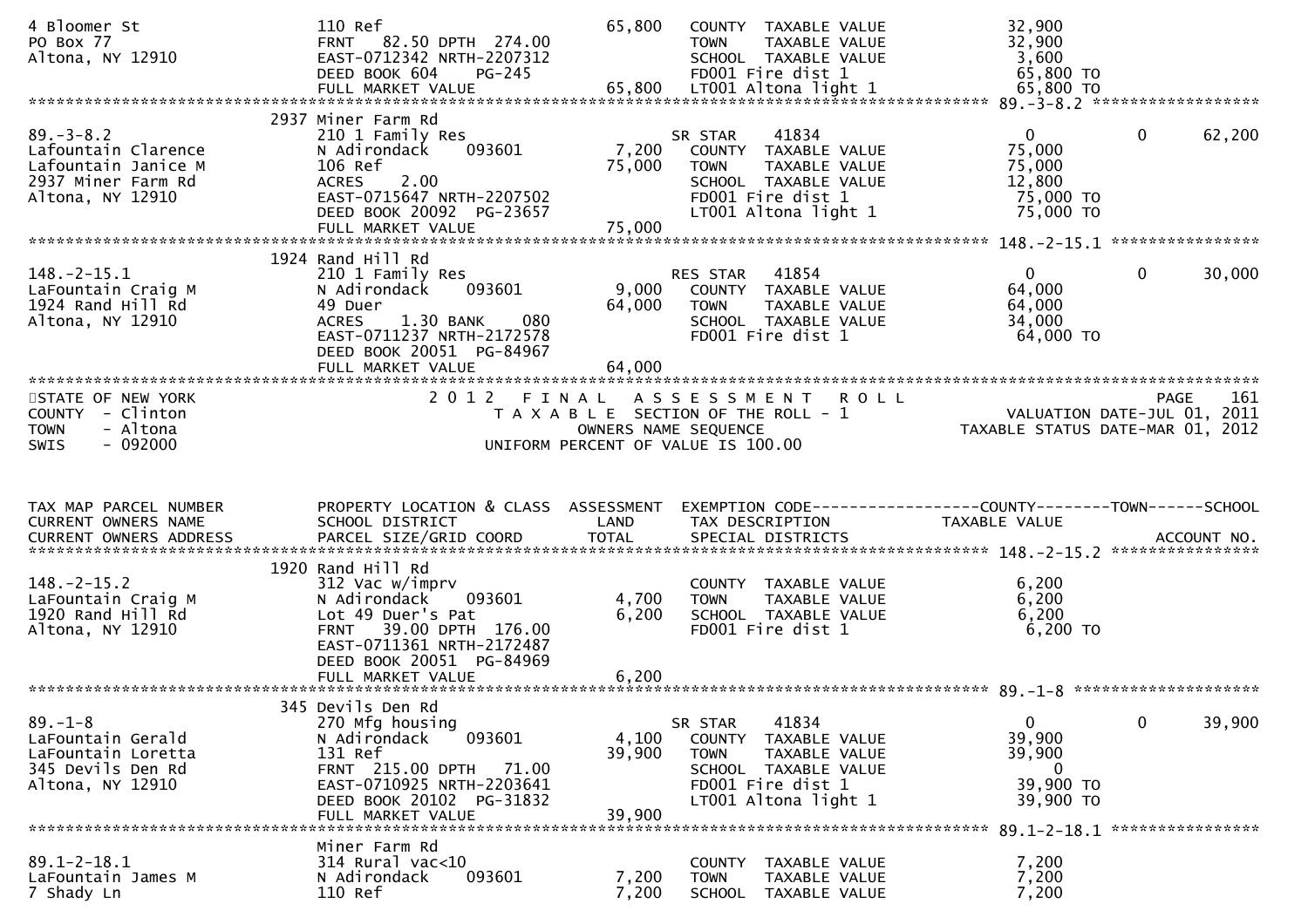| Cadyville, NY 12918-2814                                                                                                                                                                 | 1.98<br><b>ACRES</b><br>EAST-0712626 NRTH-2207620<br>DEED BOOK 20011 PG-35636<br>FULL MARKET VALUE                                                                                                        | 7,200                      | FD001 Fire dist 1<br>LT001 Altona light 1                                                                                                                                                      | 7,200 TO<br>7,200 TO                                                 |                    |                    |
|------------------------------------------------------------------------------------------------------------------------------------------------------------------------------------------|-----------------------------------------------------------------------------------------------------------------------------------------------------------------------------------------------------------|----------------------------|------------------------------------------------------------------------------------------------------------------------------------------------------------------------------------------------|----------------------------------------------------------------------|--------------------|--------------------|
| $89. - 3 - 24.1$<br>LaFountain Life Use Owen & Luc N Adirondack<br>Canning Beverly A<br>2997 Miner Farm Rd S<br>Altona, NY 12910                                                         | 2997 Miner Farm Rd S<br>240 Rural res<br>093601<br>Lot 110 Ref Tr<br><b>ACRES</b><br>8.10<br>EAST-0714139 NRTH-2207409<br>DEED BOOK 20011 PG-35631                                                        | 149,900                    | 97 PCT OF VALUE USED FOR EXEMPTION PURPOSES<br>WARCOMALL 41131<br>41834<br>10,800 SR STAR<br>COUNTY TAXABLE VALUE<br>TAXABLE VALUE<br><b>TOWN</b><br>SCHOOL TAXABLE VALUE<br>FD001 Fire dist 1 | 36,351<br>$\mathbf{0}$<br>113,549<br>113,549<br>87,700<br>149,900 TO | 36,351<br>$\Omega$ | 0<br>62,200        |
| $117. - 1 - 2.2$<br>LaFountain Madeline<br>809 Alder Bend Rd<br>Ellenburg Depot, NY 12935                                                                                                | 809 Alder Bend Rd<br>270 Mfg housing<br>093601<br>N Adirondack<br>217 Ref<br>FRNT 100.00 DPTH 100.00<br><b>ACRES</b><br>0.23<br>EAST-0689770 NRTH-2187754<br>DEED BOOK 577<br>PG-297<br>FULL MARKET VALUE | 19,000<br>19,000           | AGED - ALL 41800<br>4,500 SR STAR<br>41834<br>COUNTY TAXABLE VALUE<br>TAXABLE VALUE<br><b>TOWN</b><br>SCHOOL TAXABLE VALUE<br>FD001 Fire dist 1                                                | 9,500<br>$\mathbf{0}$<br>9,500<br>9,500<br>$\mathbf 0$<br>19,000 TO  | 9,500<br>0         | 9,500<br>9,500     |
| STATE OF NEW YORK<br>COUNTY - Clinton<br><b>TOWN</b><br>- Altona<br>- 092000<br>SWIS                                                                                                     | 2012                                                                                                                                                                                                      | FINAL                      | <b>ROLL</b><br>A S S E S S M E N T<br>T A X A B L E SECTION OF THE ROLL - 1<br>OWNERS NAME SEQUENCE<br>UNIFORM PERCENT OF VALUE IS 100.00                                                      | VALUATION DATE-JUL 01, 2011<br>TAXABLE STATUS DATE-MAR 01, 2012      |                    | 162<br><b>PAGE</b> |
|                                                                                                                                                                                          |                                                                                                                                                                                                           |                            |                                                                                                                                                                                                |                                                                      |                    |                    |
| TAX MAP PARCEL NUMBER<br>CURRENT OWNERS NAME                                                                                                                                             | PROPERTY LOCATION & CLASS ASSESSMENT<br>SCHOOL DISTRICT                                                                                                                                                   | LAND                       | EXEMPTION CODE-----------------COUNTY-------TOWN------SCHOOL<br>TAX DESCRIPTION                                                                                                                | TAXABLE VALUE                                                        |                    |                    |
| .CURRENT OWNERS ADDRESS PARCEL SIZE/GRID COORD TOTAL SPECIAL DISTRICTS ACCOUNT NO ACCOUNT NO ACCOUNT NO ACCOUNT<br>$89.1 - 2 - 15$<br>LaFountain Peter<br>PO Box 192<br>Altona, NY 12910 | 3050 Miner Farm Rd<br>210 1 Family Res<br>N Adirondack<br>093601<br>110 Ref<br>1.40<br><b>ACRES</b><br>EAST-0713034 NRTH-2207629<br>DEED BOOK 613<br>PG-127                                               | 6,500<br>98,900            | 41854<br>RES STAR<br>COUNTY TAXABLE VALUE<br>TAXABLE VALUE<br><b>TOWN</b><br>SCHOOL TAXABLE VALUE<br>FD001 Fire dist 1<br>LT001 Altona light 1                                                 | $\mathbf{0}$<br>98,900<br>98,900<br>68,900<br>98,900 TO<br>98,900 TO | $\mathbf 0$        | 30,000             |
| $89. - 3 - 24.4$<br>LaFountain Peter J<br>3050 Miner Farm Rd<br>PO Box 192<br>Altona, NY 12910                                                                                           | Miner Farm Rd<br>322 Rural vac>10<br>N Adirondack<br>093601<br>Lots 110 & 111 Ref Tract<br>ACRES 32.00<br>EAST-0713403 NRTH-2208290<br>DEED BOOK 20011 PG-35632<br>FULL MARKET VALUE                      | 18,100<br>18,100<br>18,100 | COUNTY TAXABLE VALUE<br><b>TOWN</b><br>TAXABLE VALUE<br>SCHOOL TAXABLE VALUE<br>FD001 Fire dist 1<br>LT001 Altona light 1                                                                      | 18,100<br>18,100<br>18,100<br>18,100 TO<br>18,100 TO                 |                    |                    |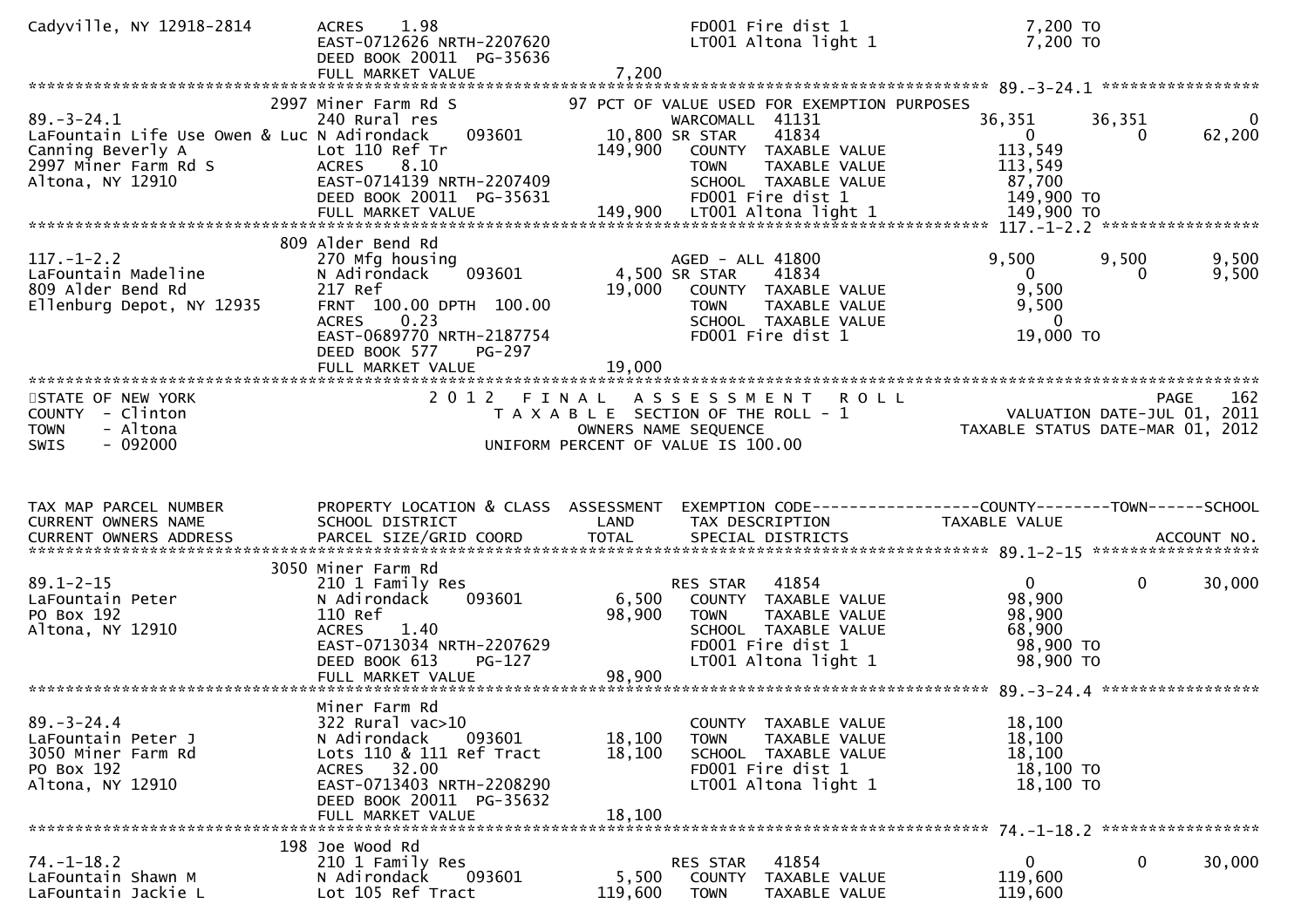| 198 Joe Wood Rd<br>Altona, NY 12910                                                                        | FRNT 140.00 DPTH 160.00<br>080<br>BANK<br>EAST-0716110 NRTH-2211924<br>DEED BOOK 20041 PG-74843<br>FULL MARKET VALUE                                                               | SCHOOL TAXABLE VALUE<br>FD001 Fire dist 1<br>LT001 Altona light 1<br>119,600                                                                                                | 89,600<br>119,600 TO<br>119,600 TO                                                                         |
|------------------------------------------------------------------------------------------------------------|------------------------------------------------------------------------------------------------------------------------------------------------------------------------------------|-----------------------------------------------------------------------------------------------------------------------------------------------------------------------------|------------------------------------------------------------------------------------------------------------|
| $89. - 2 - 24$<br>LaFountain Wayne<br>LaFountain Peggy<br>PO Box 31<br>Altona, NY 12910                    | 422 Devils Den Rd<br>210 1 Family Res<br>093601<br>N Adirondack<br>110 Ref<br>FRNT 99.00 DPTH 140.00<br>EAST-0711060 NRTH-2205494<br>DEED BOOK 629<br>PG-1059<br>FULL MARKET VALUE | 41854<br>RES STAR<br>5,300<br>COUNTY TAXABLE VALUE<br>65,000<br><b>TOWN</b><br>TAXABLE VALUE<br>SCHOOL TAXABLE VALUE<br>FD001 Fire dist 1<br>LT001 Altona light 1<br>65,000 | $\mathbf{0}$<br>$\mathbf{0}$<br>30,000<br>65,000<br>65,000<br>35,000<br>65,000 TO<br>65,000 TO             |
| $89. - 2 - 21$<br>LaFountain William W<br>LaFountain Linda M<br>394 Devils Den Rd<br>Altona, NY 12910-2012 | 394 Devils Den Rd<br>210 1 Family Res<br>093601<br>N Adirondack<br>110 Ref<br>FRNT 125.00 DPTH 260.00<br>EAST-0711114 NRTH-2204857<br>PG-126<br>DEED BOOK 972                      | WARNONALL 41121<br>6,200 RES STAR<br>41854<br>74,000<br>COUNTY TAXABLE VALUE<br><b>TOWN</b><br>TAXABLE VALUE<br>SCHOOL TAXABLE VALUE<br>FD001 Fire dist 1                   | $\mathbf{0}$<br>11,100<br>11,100<br>30,000<br>$\mathbf{0}$<br>0<br>62,900<br>62,900<br>44,000<br>74,000 TO |
| STATE OF NEW YORK<br>COUNTY - Clinton<br>- Altona<br><b>TOWN</b><br>$-092000$<br><b>SWIS</b>               | 2012 FINAL                                                                                                                                                                         | ASSESSMENT ROLL<br>T A X A B L E SECTION OF THE ROLL - 1<br>OWNERS NAME SEQUENCE<br>UNIFORM PERCENT OF VALUE IS 100.00                                                      | 163<br>PAGE<br>VALUATION DATE-JUL 01, 2011<br>TAXABLE STATUS DATE-MAR 01, 2012                             |
| TAX MAP PARCEL NUMBER<br>CURRENT OWNERS NAME<br><b>CURRENT OWNERS ADDRESS</b>                              | PROPERTY LOCATION & CLASS ASSESSMENT<br>SCHOOL DISTRICT<br>PARCEL SIZE/GRID COORD                                                                                                  | LAND<br>TAX DESCRIPTION<br><b>TOTAL</b><br>SPECIAL DISTRICTS                                                                                                                | EXEMPTION CODE------------------COUNTY--------TOWN------SCHOOL<br>TAXABLE VALUE<br>ACCOUNT NO.             |
| $72. - 1 - 14$<br>Lagacy Stephen E<br>Legacy Laurie A<br>53 Cedar St<br>St Albans, VT 05478                | Irona Rd<br>910 Priv forest<br>093601<br>N Adirondack<br>184 Ref<br>ACRES 170.00<br>EAST-0690528 NRTH-2209172<br>DEED BOOK 20021 PG-47178<br>FULL MARKET VALUE                     | COUNTY TAXABLE VALUE<br>44,300<br>TAXABLE VALUE<br><b>TOWN</b><br>44,300<br>SCHOOL TAXABLE VALUE<br>FD001 Fire dist 1<br>44,300                                             | 44,300<br>44,300<br>44,300<br>44,300 TO                                                                    |
| $73. - 2 - 15$<br>Lagone James J Jr<br>9 Katherine Ter<br>Clifton Park, NY 12065                           | Irona Rd<br>314 Rural vac<10<br>N Adirondack<br>093601<br>Lot 155 Ref<br>8.40<br><b>ACRES</b><br>EAST-0699706 NRTH-2213842<br>DEED BOOK 20082 PG-19152<br>FULL MARKET VALUE        | COUNTY TAXABLE VALUE<br>10,900<br>TAXABLE VALUE<br><b>TOWN</b><br>10,900<br>SCHOOL TAXABLE VALUE<br>FD001 Fire dist 1<br>10,900                                             | 10,900<br>10,900<br>10,900<br>10,900 TO                                                                    |
| $131. - 1 - 4.1$<br>Lagoy Fred H<br>Lagoy Patti L                                                          | 805 Jerusalem Rd<br>321 Abandoned ag<br>093601<br>N Adirondack<br>221 Ref                                                                                                          | <b>COUNTY</b><br>TAXABLE VALUE<br>24,700<br>TAXABLE VALUE<br><b>TOWN</b><br>24,700<br><b>SCHOOL</b><br>TAXABLE VALUE                                                        | 24,700<br>24,700<br>24,700                                                                                 |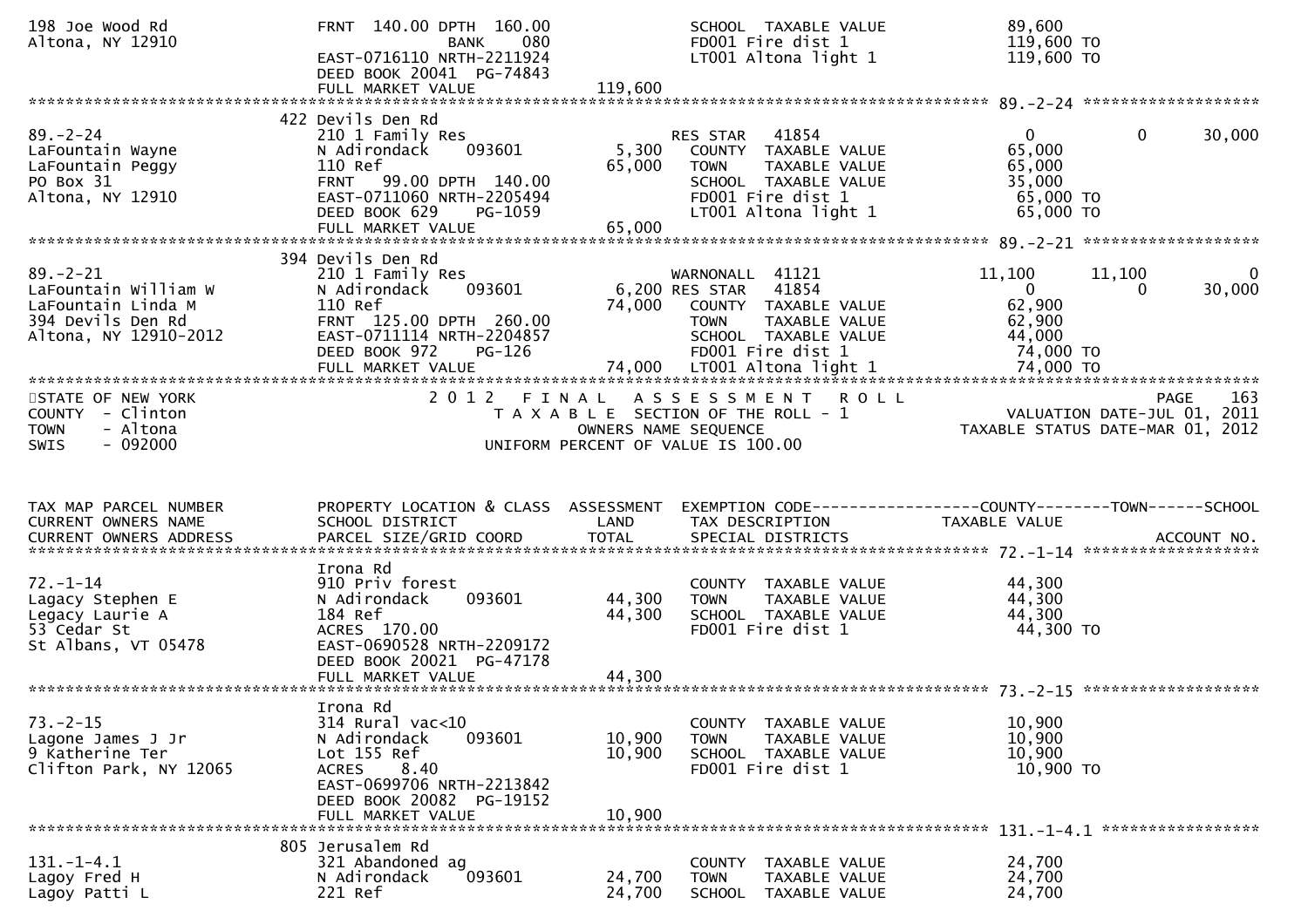| 13 Leander Ln<br>Morrisonville, NY 12962                                                     | ACRES 65.50<br>EAST-0690585 NRTH-2176993<br>DEED BOOK 20021 PG-50297<br>FULL MARKET VALUE                                                                                               | 24,700                    | FD001 Fire dist 1                                                                                                                                    | 24,700 TO                                                          |                                  |
|----------------------------------------------------------------------------------------------|-----------------------------------------------------------------------------------------------------------------------------------------------------------------------------------------|---------------------------|------------------------------------------------------------------------------------------------------------------------------------------------------|--------------------------------------------------------------------|----------------------------------|
|                                                                                              |                                                                                                                                                                                         |                           |                                                                                                                                                      |                                                                    |                                  |
| $131. - 1 - 5$<br>Lagoy Fred H<br>Lagoy Patti L<br>13 Leander Ln<br>Morrisonville, NY 12962  | 801 Jerusalem Rd<br>260 Seasonal res<br>093601<br>N Adirondack<br>221 Ref<br>1.70<br><b>ACRES</b><br>EAST-0691369 NRTH-2177841<br>DEED BOOK 20021 PG-50297<br>FULL MARKET VALUE         | 1,000<br>10,300<br>10,300 | COUNTY TAXABLE VALUE<br>TAXABLE VALUE<br>TOWN<br>SCHOOL TAXABLE VALUE<br>FD001 Fire dist 1                                                           | 10,300<br>10,300<br>10,300<br>10,300 TO                            |                                  |
|                                                                                              | 436 Alder Bend Rd                                                                                                                                                                       |                           | 77 PCT OF VALUE USED FOR EXEMPTION PURPOSES                                                                                                          |                                                                    |                                  |
| $131 - 1 - 6$<br>Lagoy Louise<br>PO Box 227<br>Altona, NY 12910                              | 240 Rural res<br>093601<br>N Adirondack<br>42 Sg<br><b>ACRES</b><br>32.30<br>EAST-0688776 NRTH-2178836<br>DEED BOOK 20102 PG-33663<br>FULL MARKET VALUE                                 | 50,000<br>50,000          | WARNONALL 41121<br>41834<br>18,800 SR STAR<br>COUNTY TAXABLE VALUE<br>TAXABLE VALUE<br><b>TOWN</b><br>SCHOOL TAXABLE VALUE<br>FD001 Fire dist 1      | 5,775<br>$\Omega$<br>44,225<br>44,225<br>$\mathbf 0$<br>50,000 TO  | 5,775<br>0<br>50,000<br>0        |
| STATE OF NEW YORK<br>COUNTY - Clinton<br>- Altona<br><b>TOWN</b><br>$-092000$<br><b>SWIS</b> | 2 0 1 2                                                                                                                                                                                 | FINAL                     | <b>ROLL</b><br>A S S E S S M E N T<br>T A X A B L E SECTION OF THE ROLL - 1<br>OWNERS NAME SEQUENCE<br>UNIFORM PERCENT OF VALUE IS 100.00            | VALUATION DATE-JUL 01, 2011<br>TAXABLE STATUS DATE-MAR 01, 2012    | 164<br><b>PAGE</b>               |
|                                                                                              |                                                                                                                                                                                         |                           |                                                                                                                                                      |                                                                    |                                  |
| TAX MAP PARCEL NUMBER<br>CURRENT OWNERS NAME<br><b>CURRENT OWNERS ADDRESS</b>                | PROPERTY LOCATION & CLASS ASSESSMENT<br>SCHOOL DISTRICT<br>PARCEL SIZE/GRID COORD                                                                                                       | LAND<br><b>TOTAL</b>      | TAX DESCRIPTION<br>SPECIAL DISTRICTS                                                                                                                 | TAXABLE VALUE                                                      | ACCOUNT NO.                      |
| $131. - 1 - 8.62$<br>Lagoy Louise<br>PO Box 227<br>Altona, NY 12910                          | Alder Bend Rd E<br>312 Vac w/imprv<br>N Adirondack<br>093601<br>Lot 42 S G Patent<br>4.10<br><b>ACRES</b><br>EAST-0688193 NRTH-2177645<br>DEED BOOK 20102 PG-33663<br>FULL MARKET VALUE | 8,400<br>8,400<br>8,400   | COUNTY TAXABLE VALUE<br>TAXABLE VALUE<br><b>TOWN</b><br>SCHOOL TAXABLE VALUE<br>FD001 Fire dist 1                                                    | 8,400<br>8,400<br>8,400<br>8,400 TO                                |                                  |
| $131.-1-8.1$<br>Lagoy Robert M<br>Lagoy Barbara A<br>363 Alder Bend Rd<br>Altona, NY 12935   | 363 Alder Bend Rd<br>210 1 Family Res<br>093601<br>N Adirondack<br>42 State Gore<br>5.34<br><b>ACRES</b><br>EAST-0687696 NRTH-2177395<br>DEED BOOK 20061 PG-94493<br>FULL MARKET VALUE  | 69,400<br>69,400          | CW_10_VET/ 41152<br>12,100 RES STAR<br>41854<br>COUNTY<br>TAXABLE VALUE<br><b>TOWN</b><br>TAXABLE VALUE<br>SCHOOL TAXABLE VALUE<br>FD001 Fire dist 1 | 6,315<br>$\overline{0}$<br>63,085<br>69,400<br>39,400<br>69,400 TO | 0<br>0<br>30,000<br>$\mathbf{0}$ |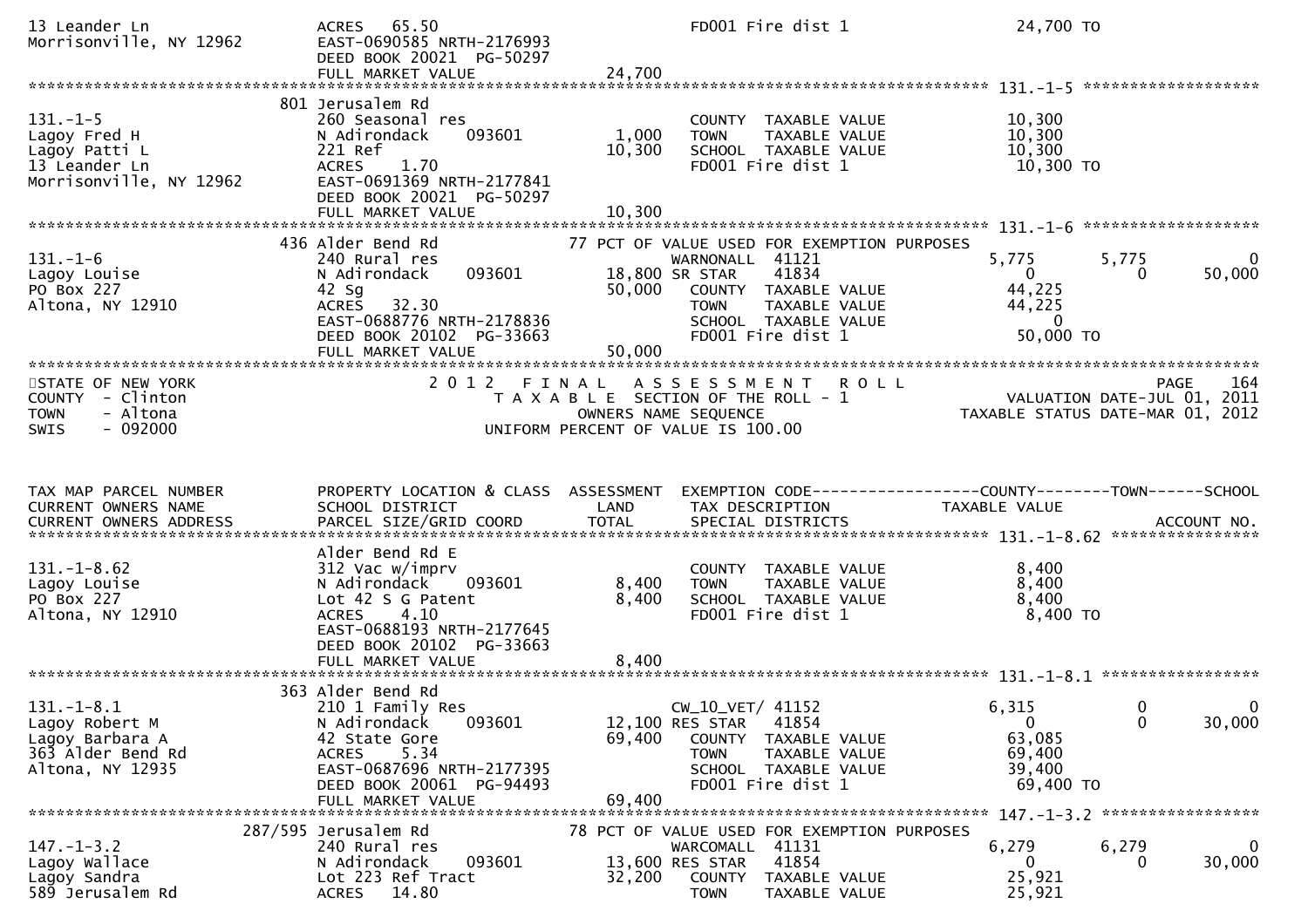| Ellenburg Depot, NY 12935                                                                                                                      | EAST-0695089 NRTH-2174906<br>DEED BOOK 928<br>PG-163<br>FULL MARKET VALUE                                                                              | 32,200                  | SCHOOL TAXABLE VALUE<br>FD001 Fire dist 1                                                                              | 2,200<br>32,200 TO                                                                  |        |
|------------------------------------------------------------------------------------------------------------------------------------------------|--------------------------------------------------------------------------------------------------------------------------------------------------------|-------------------------|------------------------------------------------------------------------------------------------------------------------|-------------------------------------------------------------------------------------|--------|
|                                                                                                                                                |                                                                                                                                                        |                         |                                                                                                                        |                                                                                     |        |
| $147. - 1 - 3.1$<br>Lagoy Wayne<br>Lagoy Michelle<br>603 Jerusalem Rd<br>Ellenburg Depot, NY 12935                                             | 603/609 Jerusalem Rd<br>271 Mfg housings<br>093601<br>N Adirondack<br>223 Ref<br>ACRES 12.70<br>EAST-0694940 NRTH-2175232<br>DEED BOOK 928<br>$PG-165$ | 13,000<br>21,000        | 41854<br>RES STAR<br>COUNTY TAXABLE VALUE<br>TAXABLE VALUE<br><b>TOWN</b><br>SCHOOL TAXABLE VALUE<br>FD001 Fire dist 1 | $\mathbf{0}$<br>$\overline{0}$<br>21,000<br>21,000<br>$\overline{0}$<br>21,000 TO   | 21,000 |
|                                                                                                                                                |                                                                                                                                                        |                         |                                                                                                                        |                                                                                     |        |
| $88.14 - 2 - 9$<br>88.14-2-2<br>Laird Daniel<br>Caird Daniel<br>359 St. Antoine St<br>Chrysostome, PQ Canada JOS-IRO EAST-0698593 NRTH-2204679 | 41 Pinewood Dr<br>260 Seasonal res<br>093601<br>N Adirondack<br>Stonewall Bk 10 Pg 123 Lo<br>FRNT 72.00 DPTH 150.00<br>DEED BOOK 20051 PG-86978        | 4,700<br>9,000<br>9,000 | COUNTY TAXABLE VALUE<br><b>TOWN</b><br>TAXABLE VALUE<br>SCHOOL TAXABLE VALUE<br>FD001 Fire dist 1                      | 9,000<br>9,000<br>9,000<br>$9,000$ TO                                               |        |
|                                                                                                                                                |                                                                                                                                                        |                         |                                                                                                                        |                                                                                     |        |
| STATE OF NEW YORK<br>COUNTY - Clinton<br>- Altona<br><b>TOWN</b><br>$-092000$<br>SWIS                                                          |                                                                                                                                                        | OWNERS NAME SEQUENCE    | 2012 FINAL ASSESSMENT ROLL<br>T A X A B L E SECTION OF THE ROLL - 1<br>UNIFORM PERCENT OF VALUE IS 100.00              | PAGE<br>PAGE 165<br>VALUATION DATE-JUL 01, 2011<br>TAXABLE STATUS DATE-MAR 01, 2012 | 165    |
|                                                                                                                                                |                                                                                                                                                        |                         |                                                                                                                        |                                                                                     |        |
|                                                                                                                                                |                                                                                                                                                        |                         |                                                                                                                        |                                                                                     |        |
|                                                                                                                                                |                                                                                                                                                        |                         |                                                                                                                        |                                                                                     |        |
| TAX MAP PARCEL NUMBER<br>CURRENT OWNERS NAME<br>CURRENT OWNERS ADDRESS                                                                         | PROPERTY LOCATION & CLASS ASSESSMENT<br>SCHOOL DISTRICT                                                                                                | LAND                    | TAX DESCRIPTION                                                                                                        | EXEMPTION CODE-----------------COUNTY-------TOWN------SCHOOL<br>TAXABLE VALUE       |        |
|                                                                                                                                                | 38 Pinewood Dr                                                                                                                                         |                         |                                                                                                                        |                                                                                     |        |
| $88.14 - 2 - 24$<br>Laird Daniel<br>Strabel Julia<br>359 St. Antoine St<br>Chrysostome, PQ Canada JOS-IRO EAST-0698735 NRTH-2204739            | 311 Res vac land<br>N Adirondack<br>093601<br>Sub Bk 10 Pg 123 Lot 24<br>FRNT 98.06 DPTH 101.79<br>DEED BOOK 20051 PG-86978                            | 3,500<br>3,500          | COUNTY TAXABLE VALUE<br><b>TOWN</b><br>TAXABLE VALUE<br>SCHOOL TAXABLE VALUE<br>FD001 Fire dist 1                      | 3,500<br>3,500<br>3,500<br>$3,500$ TO                                               |        |
|                                                                                                                                                | FULL MARKET VALUE                                                                                                                                      | 3,500                   |                                                                                                                        |                                                                                     |        |
| $86. - 2 - 1.1$<br>Lambert Life Use Eli Joseph Jr N Adirondack<br>Lambert Life Use Sandra Lee<br>1946 Plank Rd<br>Ellenburg Depot, NY 12935    | 1946 Plank Rd<br>210 1 Family Res<br>093601<br>Вm<br>3.40<br><b>ACRES</b><br>EAST-0676436 NRTH-2207325<br>DEED BOOK 20082 PG-17080                     | 7,900<br>85,000         | 41834<br>SR STAR<br>COUNTY TAXABLE VALUE<br>TAXABLE VALUE<br><b>TOWN</b><br>SCHOOL TAXABLE VALUE<br>FD001 Fire dist 1  | 0<br>$\overline{0}$<br>85,000<br>85,000<br>22,800<br>85,000 TO                      | 62,200 |
|                                                                                                                                                | FULL MARKET VALUE                                                                                                                                      | 85,000                  |                                                                                                                        |                                                                                     |        |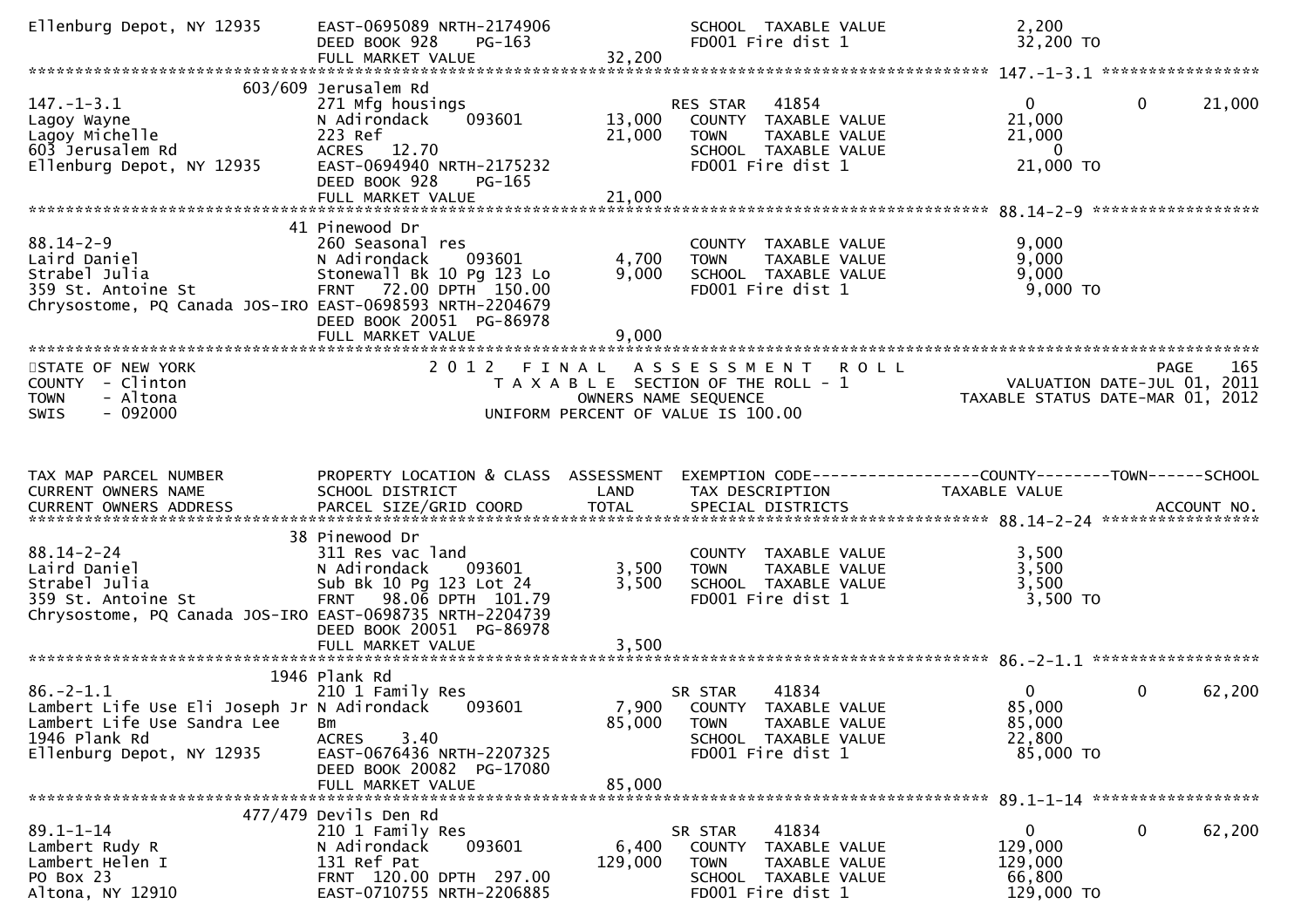|                                                                                               | DEED BOOK 98001 PG-05458<br>FULL MARKET VALUE                                                                                                      | 129,000              | LT001 Altona light 1                                                                                                                        | 129,000 TO                                                                                 |                    |
|-----------------------------------------------------------------------------------------------|----------------------------------------------------------------------------------------------------------------------------------------------------|----------------------|---------------------------------------------------------------------------------------------------------------------------------------------|--------------------------------------------------------------------------------------------|--------------------|
|                                                                                               |                                                                                                                                                    |                      |                                                                                                                                             |                                                                                            |                    |
| $89. - 1 - 1.1$<br>Lambert Todd<br>Bosley-Lambert Claire<br>PO Box 174                        | 471 Devils Den Rd<br>241 Rural res&ag<br>093601<br>N Adirondack<br>130 Ref<br>ACRES 45.80                                                          | 20,400<br>60,800     | COUNTY TAXABLE VALUE<br>TAXABLE VALUE<br><b>TOWN</b><br>SCHOOL TAXABLE VALUE<br>FD001 Fire dist 1                                           | 60,800<br>60,800<br>60,800<br>60,800 TO                                                    |                    |
| Altona, NY 12910                                                                              | EAST-0709683 NRTH-2206738<br>DEED BOOK 20072 PG-11881                                                                                              |                      | LT001 Altona light 1                                                                                                                        | 60,800 TO                                                                                  |                    |
|                                                                                               |                                                                                                                                                    |                      |                                                                                                                                             |                                                                                            |                    |
|                                                                                               | 481/483 Devils Den Rd                                                                                                                              |                      |                                                                                                                                             |                                                                                            |                    |
| $89.1 - 1 - 13.2$<br>Lambert Todd A<br>Lambert Life Est Rudy<br>PO Box 23<br>Altona, NY 12910 | 411 Apartment<br>093601<br>N Adirondack<br>Lot 131 Ref Tr<br>FRNT 96.00 DPTH 297.00<br>EAST-0710764 NRTH-2206987<br>DEED BOOK 974<br><b>PG-007</b> | 5,500<br>130,000     | RES STAR 41854<br>COUNTY TAXABLE VALUE<br>TAXABLE VALUE<br><b>TOWN</b><br>SCHOOL TAXABLE VALUE<br>FD001 Fire dist 1<br>LT001 Altona light 1 | $\overline{0}$<br>$\mathbf 0$<br>130,000<br>130,000<br>104,000<br>130,000 TO<br>130,000 TO | 26,000             |
|                                                                                               | FULL MARKET VALUE                                                                                                                                  | 130,000              |                                                                                                                                             |                                                                                            |                    |
| STATE OF NEW YORK<br>COUNTY - Clinton<br>- Altona<br><b>TOWN</b><br>$-092000$<br>SWIS         |                                                                                                                                                    | OWNERS NAME SEQUENCE | 2012 FINAL ASSESSMENT ROLL<br>T A X A B L E SECTION OF THE ROLL - 1<br>UNIFORM PERCENT OF VALUE IS 100.00                                   | VALUATION DATE-JUL 01, 2011<br>TAXABLE STATUS DATE-MAR 01, 2012                            | 166<br><b>PAGE</b> |
|                                                                                               |                                                                                                                                                    |                      |                                                                                                                                             |                                                                                            |                    |
| TAX MAP PARCEL NUMBER<br>CURRENT OWNERS NAME                                                  | PROPERTY LOCATION & CLASS ASSESSMENT EXEMPTION CODE----------------COUNTY-------TOWN------SCHOOL<br>SCHOOL DISTRICT                                | LAND                 | TAX DESCRIPTION                                                                                                                             | TAXABLE VALUE                                                                              |                    |
|                                                                                               |                                                                                                                                                    |                      |                                                                                                                                             |                                                                                            |                    |
|                                                                                               |                                                                                                                                                    |                      |                                                                                                                                             |                                                                                            |                    |
| $88.14 - 1 - 21$                                                                              | 38 Merrywood Dr<br>260 Seasonal res                                                                                                                |                      | COUNTY TAXABLE VALUE                                                                                                                        | 6,000                                                                                      |                    |
| Lamberton Mark H                                                                              | N Adirondack<br>093601                                                                                                                             | 4,100                | TAXABLE VALUE<br><b>TOWN</b>                                                                                                                | 6,000                                                                                      |                    |
| PO Box 1954                                                                                   | Stonewall Acres Lot 21                                                                                                                             | 6,000                | SCHOOL TAXABLE VALUE                                                                                                                        | 6,000                                                                                      |                    |
| Champlain, NY 12919                                                                           | FRNT 80.00 DPTH 159.30<br>EAST-0699830 NRTH-2203651<br>DEED BOOK 20112 PG-42823                                                                    |                      | FD001 Fire dist 1                                                                                                                           | 6,000 TO                                                                                   |                    |
|                                                                                               | FULL MARKET VALUE                                                                                                                                  | 6,000                |                                                                                                                                             |                                                                                            |                    |
|                                                                                               | 34 Merrywood Dr                                                                                                                                    |                      |                                                                                                                                             |                                                                                            |                    |
| $88.14 - 1 - 22$                                                                              | 312 Vac w/imprv                                                                                                                                    |                      | COUNTY TAXABLE VALUE                                                                                                                        | 4,100                                                                                      |                    |
| Langevin Allan J                                                                              | 093601<br>N Adirondack                                                                                                                             | 4,000                | <b>TOWN</b><br>TAXABLE VALUE                                                                                                                | 4,100                                                                                      |                    |
| Lavigne Louise                                                                                | Stonewall Acres Lot 22                                                                                                                             | 4,100                | SCHOOL TAXABLE VALUE                                                                                                                        | 4,100                                                                                      |                    |
| 5672 Bannantyne<br>Verdun, QC, Canada H4H1G9                                                  | 80.00 DPTH 140.76<br><b>FRNT</b><br>EAST-0699909 NRTH-2203607<br>DEED BOOK 20082 PG-19224                                                          |                      | FD001 Fire dist 1                                                                                                                           | 4,100 TO                                                                                   |                    |
|                                                                                               | FULL MARKET VALUE                                                                                                                                  | 4,100                |                                                                                                                                             |                                                                                            |                    |
|                                                                                               | 39 Birch Hill Dr                                                                                                                                   |                      |                                                                                                                                             |                                                                                            |                    |
| $88.14 - 1 - 33$                                                                              | 260 Seasonal res                                                                                                                                   |                      | COUNTY TAXABLE VALUE                                                                                                                        | 11,000                                                                                     |                    |
| Langevin Jean                                                                                 | N Adirondack<br>093601                                                                                                                             | 4,300                | <b>TAXABLE VALUE</b><br><b>TOWN</b>                                                                                                         | 11,000                                                                                     |                    |
| Langevin Irene                                                                                | Stonewall Acres Lot 33                                                                                                                             | 11,000               | SCHOOL TAXABLE VALUE                                                                                                                        | 11,000                                                                                     |                    |
| 5699 Bannantyne Ave                                                                           | FRNT 92.79 DPTH 124.83                                                                                                                             |                      | FD001 Fire dist 1                                                                                                                           | 11,000 TO                                                                                  |                    |
| Verdun, QC, Canada H4H1G8                                                                     | EAST-0699524 NRTH-2203920<br>DEED BOOK 981<br>PG-127                                                                                               |                      |                                                                                                                                             |                                                                                            |                    |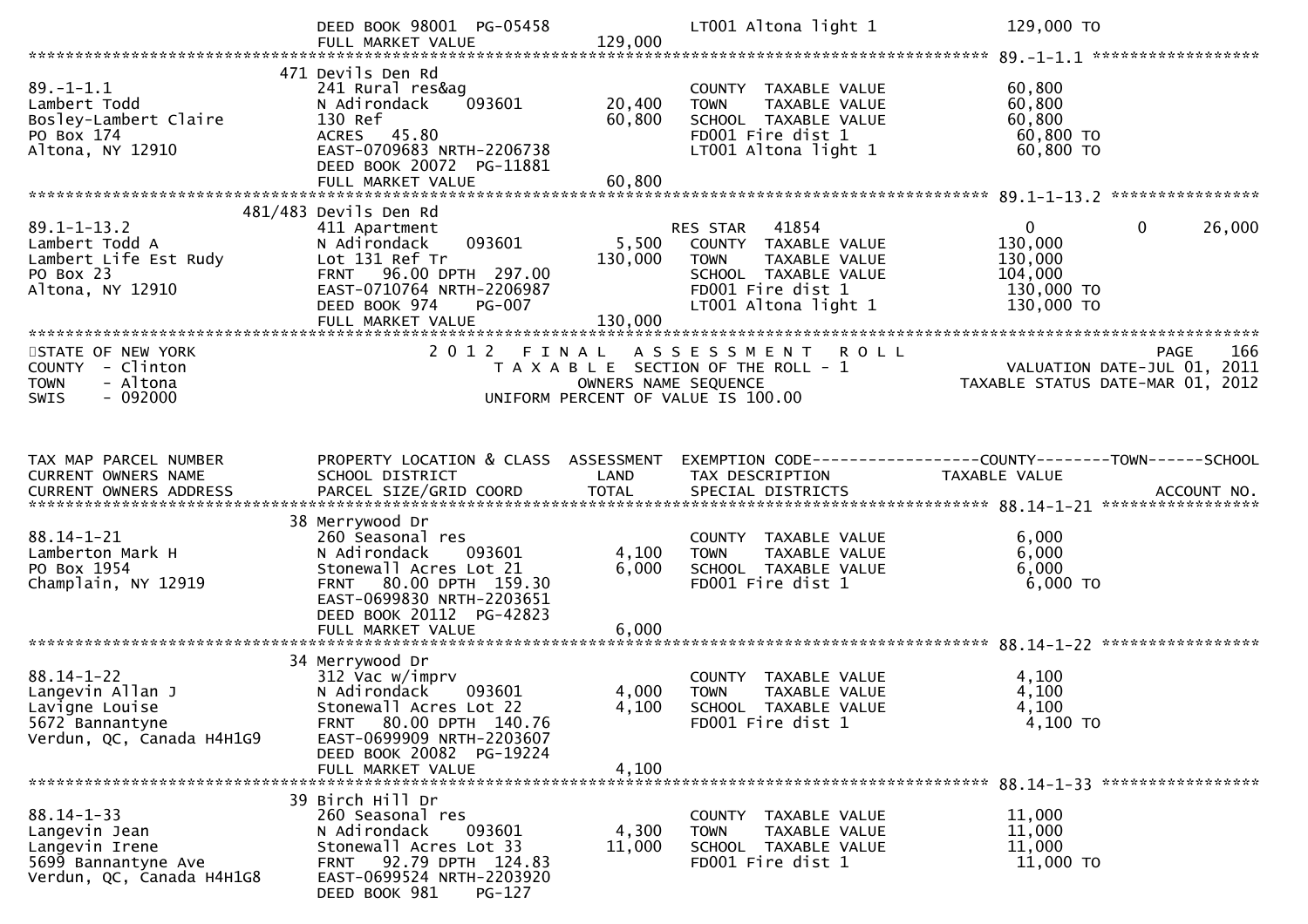|                                                                                                                                                                                                                                | FULL MARKET VALUE                                             | 11,000                                |                                           |               |                                                              |                                  |                     |        |
|--------------------------------------------------------------------------------------------------------------------------------------------------------------------------------------------------------------------------------|---------------------------------------------------------------|---------------------------------------|-------------------------------------------|---------------|--------------------------------------------------------------|----------------------------------|---------------------|--------|
|                                                                                                                                                                                                                                | 2423 Miner Farm Rd                                            |                                       |                                           |               |                                                              |                                  |                     |        |
| $90. -1 - 12.2$                                                                                                                                                                                                                | 210 1 Family Res                                              |                                       | <b>RES STAR</b>                           | 41854         |                                                              | $\mathbf{0}$                     | 0                   | 30,000 |
| Langlois Eric                                                                                                                                                                                                                  | 093601<br>N Adirondack                                        | 8,100                                 | COUNTY TAXABLE VALUE                      |               |                                                              | 99,500                           |                     |        |
| Langlois Kristina                                                                                                                                                                                                              | 3.63 BANK<br><b>ACRES</b><br>080                              | 99,500                                | <b>TOWN</b>                               | TAXABLE VALUE |                                                              | 99,500                           |                     |        |
| Miner Farm Rd                                                                                                                                                                                                                  | EAST-0728228 NRTH-2207218                                     |                                       | SCHOOL TAXABLE VALUE                      |               |                                                              | 69,500                           |                     |        |
| Altona, NY 12910                                                                                                                                                                                                               | FULL MARKET VALUE                                             | 99,500                                | FD001 Fire dist 1                         |               |                                                              | 99,500 TO                        |                     |        |
|                                                                                                                                                                                                                                |                                                               |                                       |                                           |               |                                                              | $135. - 1 - 5$                   | ******************* |        |
| $135. - 1 - 5$                                                                                                                                                                                                                 | Atwood Rd<br>314 Rural vac<10                                 |                                       | COUNTY                                    | TAXABLE VALUE |                                                              | 9,900                            |                     |        |
| Langlois Francis                                                                                                                                                                                                               | Beekmantown Cen 092401                                        | 9,900                                 | <b>TOWN</b>                               | TAXABLE VALUE |                                                              | 9,900                            |                     |        |
| 213 Fiske Rd                                                                                                                                                                                                                   | 142 Ref                                                       | 9,900                                 | SCHOOL TAXABLE VALUE                      |               |                                                              | 9,900                            |                     |        |
| West Chazy, NY 12992                                                                                                                                                                                                           | ACRES 10.00                                                   |                                       | FD001 Fire dist 1                         |               |                                                              | 9,900 TO                         |                     |        |
|                                                                                                                                                                                                                                | EAST-0736293 NRTH-2181580                                     |                                       |                                           |               |                                                              |                                  |                     |        |
|                                                                                                                                                                                                                                | DEED BOOK 620<br>PG-1047                                      |                                       |                                           |               |                                                              |                                  |                     |        |
|                                                                                                                                                                                                                                | FULL MARKET VALUE                                             | 9,900                                 |                                           |               |                                                              |                                  |                     |        |
|                                                                                                                                                                                                                                |                                                               |                                       |                                           |               |                                                              |                                  |                     |        |
| STATE OF NEW YORK<br><b>COUNTY</b><br>- Clinton                                                                                                                                                                                | 2012 FINAL ASSESSMENT                                         | T A X A B L E SECTION OF THE ROLL - 1 |                                           |               | R O L L                                                      | VALUATION DATE-JUL 01, 2011      | PAGE                | 167    |
| - Altona<br><b>TOWN</b>                                                                                                                                                                                                        |                                                               |                                       | OWNERS NAME SEQUENCE                      |               |                                                              | TAXABLE STATUS DATE-MAR 01, 2012 |                     |        |
| <b>SWIS</b><br>- 092000                                                                                                                                                                                                        |                                                               | UNIFORM PERCENT OF VALUE IS 100.00    |                                           |               |                                                              |                                  |                     |        |
|                                                                                                                                                                                                                                |                                                               |                                       |                                           |               |                                                              |                                  |                     |        |
|                                                                                                                                                                                                                                |                                                               |                                       |                                           |               |                                                              |                                  |                     |        |
|                                                                                                                                                                                                                                |                                                               |                                       |                                           |               |                                                              |                                  |                     |        |
| TAX MAP PARCEL NUMBER                                                                                                                                                                                                          | PROPERTY LOCATION & CLASS                                     | ASSESSMENT                            |                                           |               | EXEMPTION CODE-----------------COUNTY-------TOWN------SCHOOL |                                  |                     |        |
| <b>CURRENT OWNERS NAME</b>                                                                                                                                                                                                     | SCHOOL DISTRICT                                               | LAND                                  | TAX DESCRIPTION                           |               |                                                              | TAXABLE VALUE                    |                     |        |
| .CURRENT OWNERS ADDRESS PARCEL SIZE/GRID COORD TOTAL SPECIAL DISTRICTS (ACCOUNT NO ACCOUNT NO ACCOUNT NO AND ASSESS TO A AND A AND A A SERVER AND A A SERVER AND A A SERVER AND A SERVER AND A SERVER AND THE SERVER AND THE S |                                                               |                                       |                                           |               |                                                              |                                  |                     |        |
|                                                                                                                                                                                                                                | Purdy Rd                                                      |                                       |                                           |               |                                                              |                                  |                     |        |
| $134. - 1 - 19$                                                                                                                                                                                                                | 910 Priv forest                                               |                                       | COUNTY TAXABLE VALUE                      |               |                                                              | 15,500                           |                     |        |
| Langlois James                                                                                                                                                                                                                 | N Adirondack<br>093601                                        | 15,500                                | <b>TOWN</b>                               | TAXABLE VALUE |                                                              | 15,500                           |                     |        |
| Langlois Deborah                                                                                                                                                                                                               | 93 Duer                                                       | 15,500                                | SCHOOL TAXABLE VALUE                      |               |                                                              | 15,500                           |                     |        |
| 62 Fiske Rd                                                                                                                                                                                                                    | 26.40<br><b>ACRES</b>                                         |                                       | FD001 Fire dist 1                         |               |                                                              | 15,500 TO                        |                     |        |
| West Chazy, NY 12992                                                                                                                                                                                                           | EAST-0719944 NRTH-2178846                                     |                                       |                                           |               |                                                              |                                  |                     |        |
|                                                                                                                                                                                                                                | DEED BOOK 20102 PG-30486<br>FULL MARKET VALUE                 | 15,500                                |                                           |               |                                                              |                                  |                     |        |
|                                                                                                                                                                                                                                |                                                               |                                       |                                           |               |                                                              |                                  |                     |        |
|                                                                                                                                                                                                                                | 51 old State Rd                                               |                                       |                                           |               |                                                              |                                  |                     |        |
| $89. - 2 - 5$                                                                                                                                                                                                                  | 210 1 Family Res                                              |                                       | <b>RES STAR</b>                           | 41854         |                                                              | $\mathbf{0}$                     | 0                   | 30,000 |
| Langlois Leon J                                                                                                                                                                                                                | N Adirondack<br>093601                                        | 8,100                                 | COUNTY TAXABLE VALUE                      |               |                                                              | 77,500                           |                     |        |
| Langlois Edra R                                                                                                                                                                                                                | 110 Ref                                                       | 77,500                                | <b>TOWN</b>                               | TAXABLE VALUE |                                                              | 77,500                           |                     |        |
| 51 Old State Rd                                                                                                                                                                                                                | Title Bk 303/259 & Bk 883                                     |                                       | SCHOOL TAXABLE VALUE                      |               |                                                              | 47,500                           |                     |        |
| Altona, NY 12910                                                                                                                                                                                                               | 1.25 BANK<br>110<br><b>ACRES</b><br>EAST-0713109 NRTH-2207336 |                                       | FD001 Fire dist 1<br>LT001 Altona light 1 |               |                                                              | 77,500 TO<br>77,500 TO           |                     |        |
|                                                                                                                                                                                                                                | DEED BOOK 20092 PG-25967                                      |                                       |                                           |               |                                                              |                                  |                     |        |
|                                                                                                                                                                                                                                | FULL MARKET VALUE                                             | 77,500                                |                                           |               |                                                              |                                  |                     |        |
|                                                                                                                                                                                                                                |                                                               |                                       |                                           |               |                                                              |                                  |                     |        |
|                                                                                                                                                                                                                                | 417 Irona Rd                                                  |                                       |                                           |               |                                                              |                                  |                     |        |
| $73. - 1 - 32.1$                                                                                                                                                                                                               | 210 1 Family Res                                              |                                       | RES STAR                                  | 41854         |                                                              | $\mathbf{0}$                     | $\mathbf 0$         | 30,000 |
| LaPier Deborah L                                                                                                                                                                                                               | 093601<br>N Adirondack                                        | 4,800                                 | COUNTY TAXABLE VALUE                      |               |                                                              | 104,000                          |                     |        |
| 417 Irona Rd<br>Altona, NY 12910                                                                                                                                                                                               | Lot 155 Ref                                                   | 104,000                               | <b>TOWN</b><br>SCHOOL TAXABLE VALUE       | TAXABLE VALUE |                                                              | 104,000<br>74,000                |                     |        |
|                                                                                                                                                                                                                                | FRNT 184.00 DPTH 100.00<br>EAST-0701237 NRTH-2212828          |                                       | FD001 Fire dist 1                         |               |                                                              | 104,000 TO                       |                     |        |
|                                                                                                                                                                                                                                | DEED BOOK 983<br>$PG-97$                                      |                                       | LT001 Altona light 1                      |               |                                                              | 104,000 TO                       |                     |        |
|                                                                                                                                                                                                                                | FULL MARKET VALUE                                             | 104,000                               |                                           |               |                                                              |                                  |                     |        |
|                                                                                                                                                                                                                                |                                                               |                                       |                                           |               |                                                              |                                  | *****************   |        |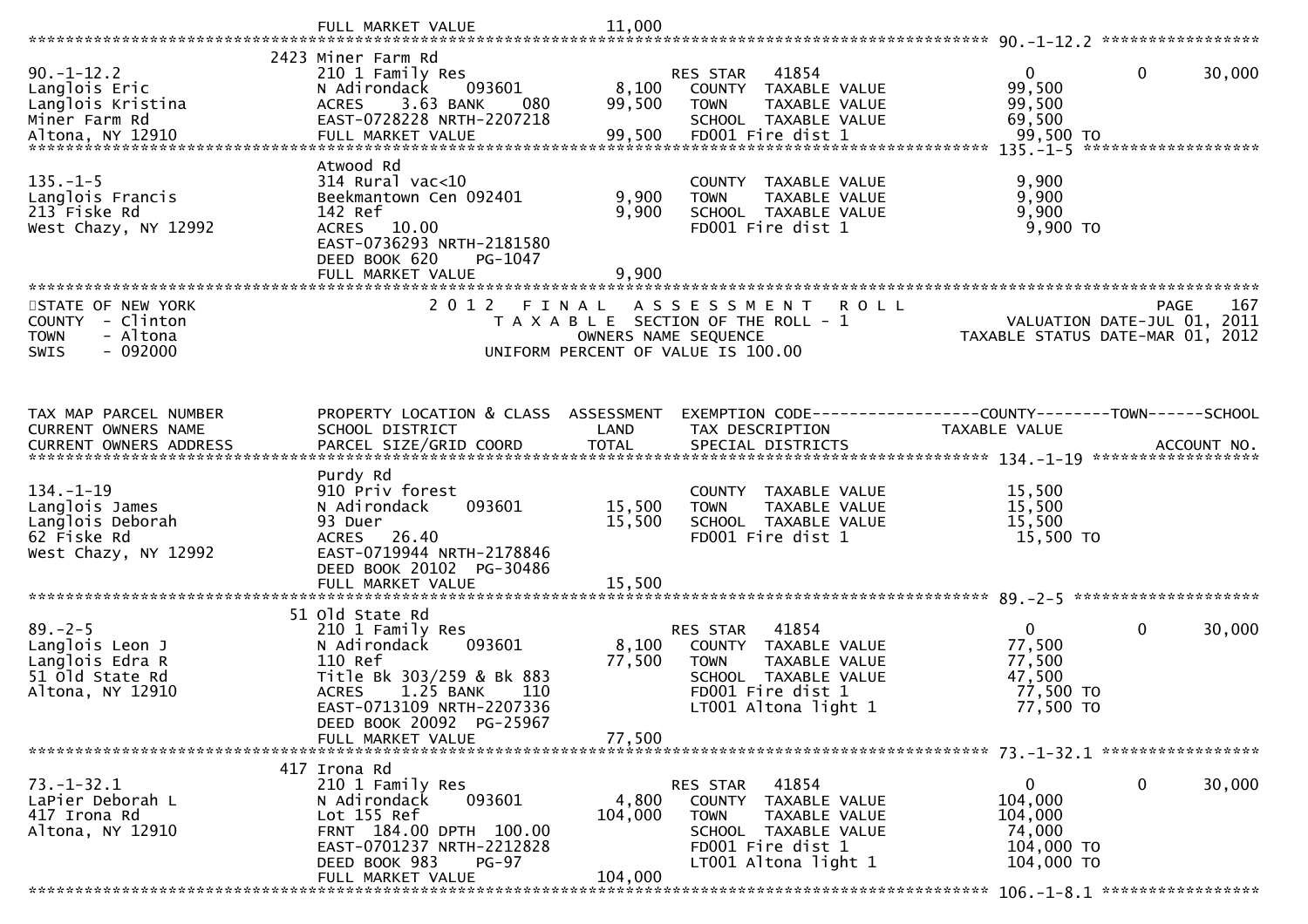| $106. - 1 - 8.1$<br>LaPier Life Use Vergilus<br>Todd Harry Jr<br>320 Vassar Rd<br>Altona, NY 12910 | 320 Vassar Rd<br>270 Mfg housing<br>N Adirondack<br>093601<br>Lots 150 & 151 Duer's Pat<br>1.30<br><b>ACRES</b><br>EAST-0738474 NRTH-2195111<br>DEED BOOK 20031 PG-53079        | 41131<br>WARCOMALL<br>6,500 AGED C&T<br>41801<br>37,300 SR STAR<br>41834<br>COUNTY TAXABLE VALUE<br><b>TOWN</b><br>TAXABLE VALUE<br>SCHOOL TAXABLE VALUE                                                           | $\mathbf 0$<br>9,325<br>9,325<br>$\mathbf 0$<br>13,988<br>13,988<br>37,300<br>$\overline{0}$<br>$\Omega$<br>13,987<br>13,987<br>$\overline{\mathbf{0}}$ |
|----------------------------------------------------------------------------------------------------|---------------------------------------------------------------------------------------------------------------------------------------------------------------------------------|--------------------------------------------------------------------------------------------------------------------------------------------------------------------------------------------------------------------|---------------------------------------------------------------------------------------------------------------------------------------------------------|
| $76. - 3 - 10$<br>LaPierre James<br>LaPierre Sheila<br>2106 Miner Farm Rd<br>Altona, NY 12910      | 2106 Miner Farm Rd<br>270 Mfg housing<br>Northeastern Cl 092801<br>Lot 50 Ref<br>ACRES 1.10<br>EAST-0735507 NRTH-2208507<br><b>PG-102</b><br>DEED BOOK 594<br>FULL MARKET VALUE | 99 PCT OF VALUE USED FOR EXEMPTION PURPOSES<br>WARCOMALL 41131<br>6,600 RES STAR<br>41854<br>29,000<br>COUNTY TAXABLE VALUE<br><b>TOWN</b><br>TAXABLE VALUE<br>SCHOOL TAXABLE VALUE<br>FD001 Fire dist 1<br>29,000 | 7,178<br>7,178<br>$\mathbf{0}$<br>$\mathbf{0}$<br>29,000<br>$\Omega$<br>21,822<br>21,822<br>$\overline{0}$<br>29,000 TO                                 |
| STATE OF NEW YORK<br>COUNTY - Clinton<br><b>TOWN</b><br>- Altona<br>$-092000$<br>SWIS              | 2 0 1 2                                                                                                                                                                         | <b>ROLL</b><br>FINAL<br>A S S E S S M E N T<br>T A X A B L E SECTION OF THE ROLL - 1<br>OWNERS NAME SEQUENCE<br>UNIFORM PERCENT OF VALUE IS 100.00                                                                 | 168<br>PAGE<br>VALUATION DATE-JUL 01, 2011<br>TAXABLE STATUS DATE-MAR 01, 2012                                                                          |
| TAX MAP PARCEL NUMBER<br>CURRENT OWNERS NAME<br>CURRENT OWNERS ADDRESS                             | PROPERTY LOCATION & CLASS ASSESSMENT<br>SCHOOL DISTRICT<br>PARCEL SIZE/GRID COORD                                                                                               | LAND<br>TAX DESCRIPTION<br><b>TOTAL</b><br>SPECIAL DISTRICTS                                                                                                                                                       | EXEMPTION CODE-----------------COUNTY-------TOWN------SCHOOL<br>TAXABLE VALUE<br>ACCOUNT NO.                                                            |
| $71.1 - 1 - 12$<br>LaPoint Gail<br>4988 Rt 11<br>Ellenburg Depot, NY 12935                         | 4988 Rt 11<br>210 1 Family Res<br>N Adirondack<br>093601<br>Bm<br>FRNT 180.00 DPTH 205.00<br>EAST-0675751 NRTH-2213586                                                          | AGED - ALL 41800<br>6,500 SR STAR<br>41834<br>32,000<br>COUNTY TAXABLE VALUE<br><b>TOWN</b><br>TAXABLE VALUE<br>SCHOOL TAXABLE VALUE                                                                               | 16,000<br>16,000<br>16,000<br>$\overline{0}$<br>0<br>16,000<br>16,000<br>16,000<br>$\overline{0}$                                                       |
| $72. - 1 - 11.71$<br>LaPoint Troy W<br>LaPoint Amy<br>753 Irona Rd<br>Altona, NY 12910             | 753 Irona Rd<br>210 1 Family Res<br>093601<br>N Adirondack<br>Lot 183 Ref Tr<br>ACRES 13.30<br>EAST-0693188 NRTH-2212025<br>DEED BOOK 20072 PG-6719<br>FULL MARKET VALUE        | 41854<br>RES STAR<br>13,200<br>COUNTY TAXABLE VALUE<br>165,000<br>TAXABLE VALUE<br><b>TOWN</b><br>SCHOOL TAXABLE VALUE<br>FD001 Fire dist 1<br>165,000                                                             | $\mathbf 0$<br>$\mathbf{0}$<br>30,000<br>165,000<br>165,000<br>135,000<br>165,000 TO                                                                    |
| $135. -2 - 25.2$<br>LaPointe Lori A<br>319 Recore Rd<br>West Chazy, NY 12992                       | Recore Rd<br>322 Rural vac>10<br>Beekmantown Cen 092401<br>Lot 143 Duers<br>ACRES 10.50<br>EAST-0738628 NRTH-2178785<br>DEED BOOK 20001 PG-23934<br>FULL MARKET VALUE           | COUNTY TAXABLE VALUE<br>13,800<br><b>TOWN</b><br>TAXABLE VALUE<br>13,800<br>SCHOOL TAXABLE VALUE<br>FD001 Fire dist 1<br>13,800                                                                                    | 13,800<br>13,800<br>13,800<br>13,800 TO                                                                                                                 |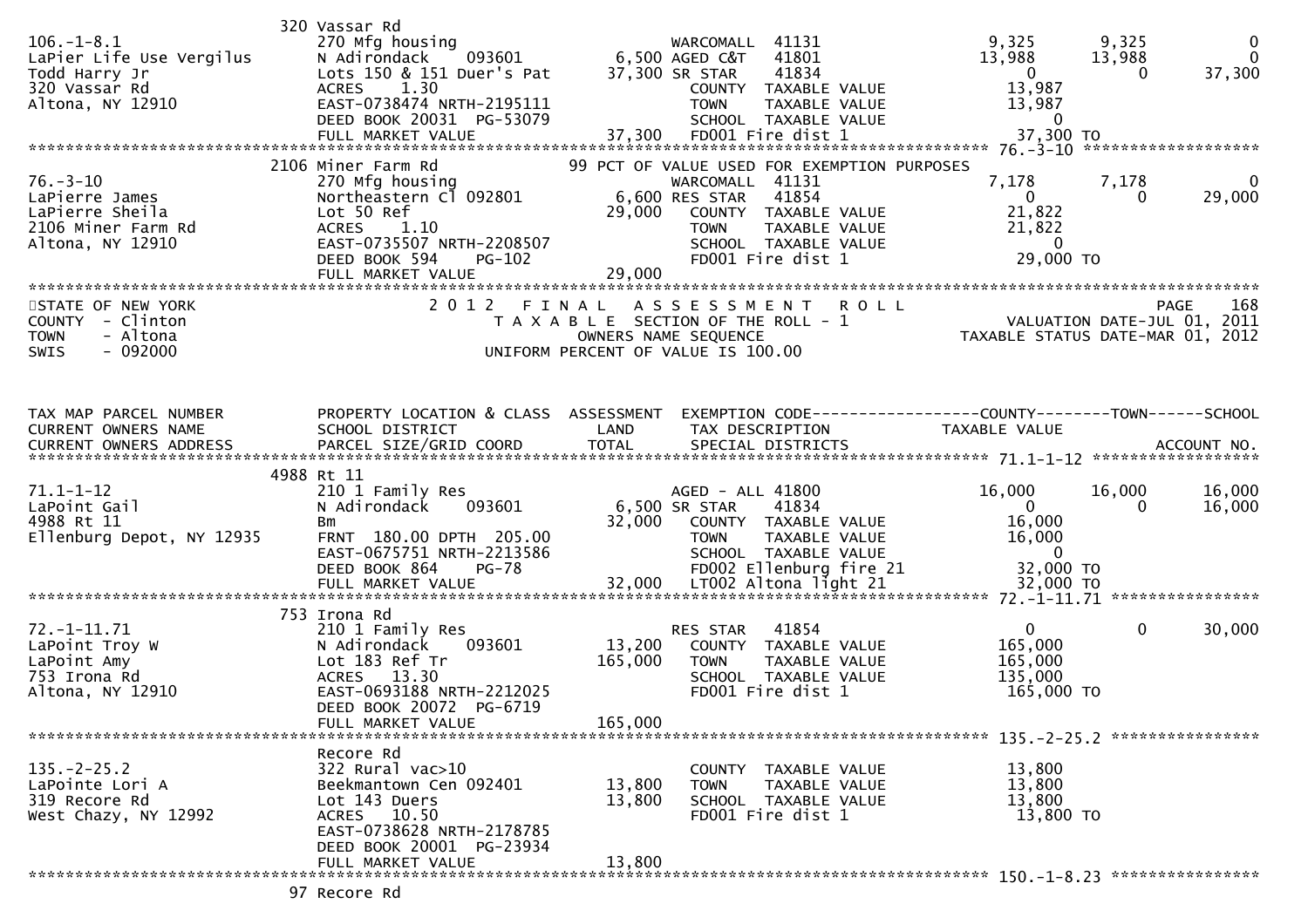| $150. - 1 - 8.23$<br>LaPorte Bombard Rena M<br>Bombard Bruce N<br>97 Recore Rd<br>PO Box 57<br>West Chazy, NY 12992 | 210 1 Family Res<br>093601<br>N Adirondack<br>FRNT 283.89 DPTH 165.28<br><b>BANK</b><br>080<br>EAST-0735529 NRTH-2175987<br>DEED BOOK 20011 PG-37915<br>FULL MARKET VALUE                                     | 8,700<br>99,000<br>99,000 | RES STAR 41854<br>COUNTY TAXABLE VALUE<br><b>TOWN</b><br>TAXABLE VALUE<br>SCHOOL TAXABLE VALUE<br>FD001 Fire dist 1 | 30,000<br>$\overline{0}$<br>$\overline{0}$<br>99,000<br>99,000<br>69,000<br>99,000 TO |
|---------------------------------------------------------------------------------------------------------------------|---------------------------------------------------------------------------------------------------------------------------------------------------------------------------------------------------------------|---------------------------|---------------------------------------------------------------------------------------------------------------------|---------------------------------------------------------------------------------------|
| $88.14 - 1 - 68$<br>Laramie Alexander F<br>39 Bay Rd<br>Plattsburgh, NY 12901                                       | 8 Merrywood Dr<br>270 Mfg housing<br>N Adirondack<br>093601<br>Sub Map 9 Pg 18 Lot 68<br>FRNT 91.30 DPTH 137.14<br>EAST-0700479 NRTH-2203364<br>DEED BOOK 20102 PG-33870<br>FULL MARKET VALUE                 | 4,600<br>15,300<br>15,300 | COUNTY TAXABLE VALUE<br>TAXABLE VALUE<br><b>TOWN</b><br>SCHOOL TAXABLE VALUE<br>FD001 Fire dist 1                   | 15,300<br>15,300<br>15,300<br>15,300 TO                                               |
| STATE OF NEW YORK<br>COUNTY - Clinton<br>- Altona<br><b>TOWN</b><br>$-092000$<br><b>SWIS</b>                        |                                                                                                                                                                                                               | OWNERS NAME SEQUENCE      | 2012 FINAL ASSESSMENT ROLL<br>T A X A B L E SECTION OF THE ROLL - 1<br>UNIFORM PERCENT OF VALUE IS 100.00           | 169<br>PAGE<br>VALUATION DATE-JUL 01, 2011<br>TAXABLE STATUS DATE-MAR 01, 2012        |
| TAX MAP PARCEL NUMBER<br>CURRENT OWNERS NAME                                                                        | PROPERTY LOCATION & CLASS ASSESSMENT<br>SCHOOL DISTRICT                                                                                                                                                       | LAND                      | TAX DESCRIPTION                                                                                                     | EXEMPTION CODE------------------COUNTY--------TOWN------SCHOOL<br>TAXABLE VALUE       |
| $75. - 1 - 4.2$<br>Larose Gilbert<br>Larose Diane<br>PO Box 601<br>Dannemora, NY 12929                              | Miner Farm Rd<br>$314$ Rural vac<10<br>N Adirondack<br>093601<br>Sub Bk 23 Pg 80 Lot Ii<br>1.46<br><b>ACRES</b><br>EAST-0729863 NRTH-2207899<br>DEED BOOK 931<br>PG-46<br>FULL MARKET VALUE                   | 6,500<br>6,500<br>6,500   | COUNTY TAXABLE VALUE<br>TAXABLE VALUE<br><b>TOWN</b><br>SCHOOL TAXABLE VALUE<br>FD001 Fire dist 1                   | 6,500<br>6,500<br>6,500<br>6,500 TO                                                   |
| $150. - 1 - 4.23$<br>Lashway Arnold<br>643 Salmon River Rd<br>Plattsburgh, NY 12901                                 | 148 Recore Rd<br>270 Mfg housing<br>093601<br>N Adirondack<br>Lot 129 Duers Pat<br>FRNT 100.00 DPTH 310.00<br>020<br><b>BANK</b><br>EAST-0736760 NRTH-2176162<br>PG-309<br>DEED BOOK 710<br>FULL MARKET VALUE | 7,800<br>48,900<br>48,900 | COUNTY TAXABLE VALUE<br>TAXABLE VALUE<br><b>TOWN</b><br>SCHOOL TAXABLE VALUE<br>FD001 Fire dist 1                   | 48,900<br>48,900<br>48,900<br>48,900 TO                                               |
|                                                                                                                     | 9187 Rt 22                                                                                                                                                                                                    |                           |                                                                                                                     |                                                                                       |
| $76. - 1 - 1.2$<br>Lashway Bernard<br>Lashway Kathy<br>9191 Rt 22<br>Mooers, NY 12958                               | 270 Mfg housing<br>Northeastern Cl 092801<br>Lot 49 Ref<br>60.00 DPTH 150.00<br><b>FRNT</b><br>EAST-0736656 NRTH-2216115<br>PG-692<br>DEED BOOK 641                                                           | 3,700<br>20,400           | COUNTY TAXABLE VALUE<br><b>TOWN</b><br>TAXABLE VALUE<br>SCHOOL TAXABLE VALUE<br>FD001 Fire dist 1                   | 20,400<br>20,400<br>20,400<br>20,400 TO                                               |
|                                                                                                                     | FULL MARKET VALUE                                                                                                                                                                                             | 20,400                    |                                                                                                                     |                                                                                       |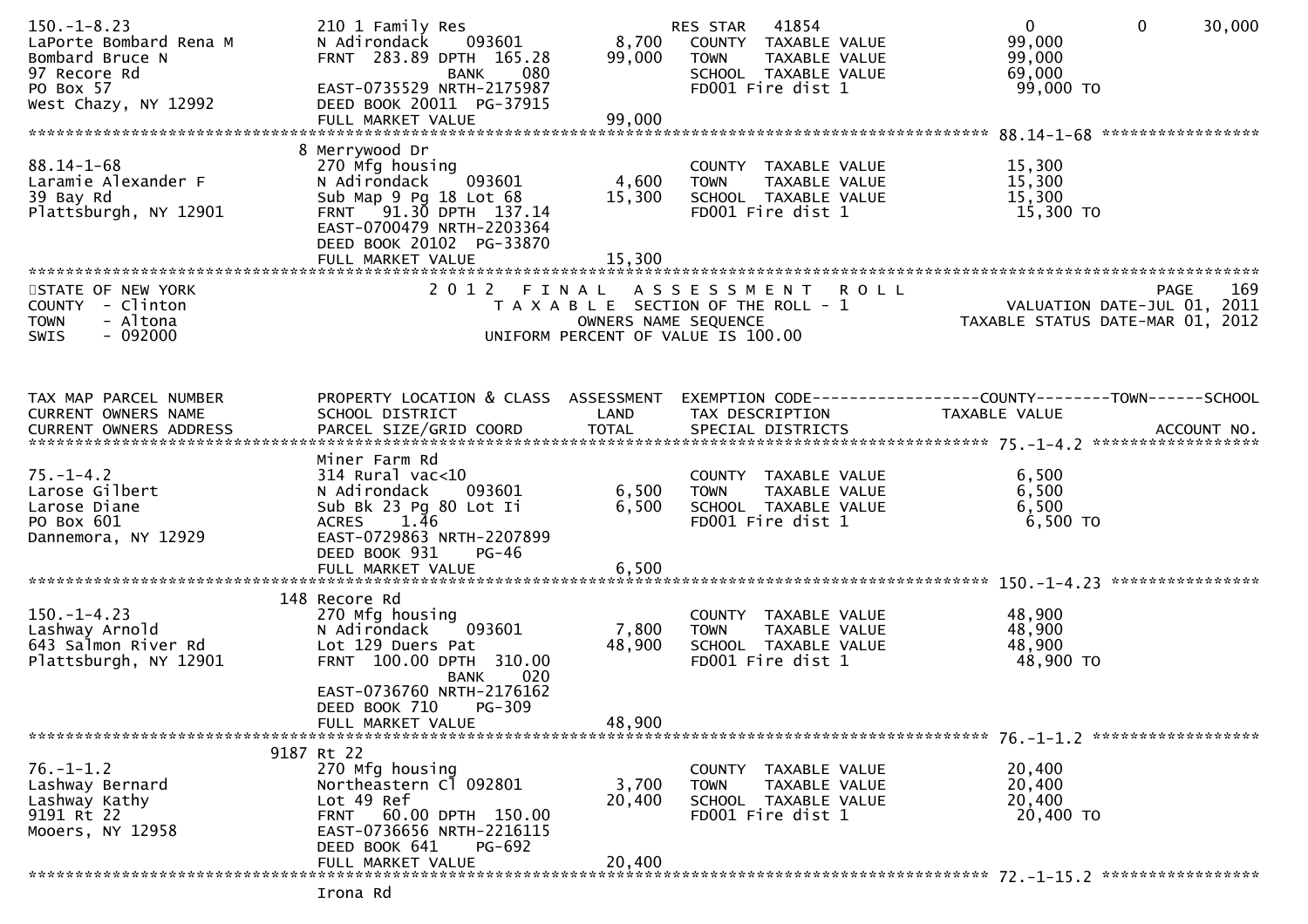| $72. - 1 - 15.2$<br>Lashway Chad A<br>Irona Rd<br>Ellenburg Depot, NY 12935                                                         | 311 Res vac land<br>093601<br>N Adirondack<br><b>ACRES</b><br>1.10<br>EAST-0689533 NRTH-2212571<br>FULL MARKET VALUE                                                            | 6,500<br>6,500<br>6,500      | COUNTY TAXABLE VALUE<br>TAXABLE VALUE<br><b>TOWN</b><br>SCHOOL TAXABLE VALUE<br>FD001 Fire dist 1                      | 6,500<br>6,500<br>6,500<br>$6,500$ TO                                                                                |
|-------------------------------------------------------------------------------------------------------------------------------------|---------------------------------------------------------------------------------------------------------------------------------------------------------------------------------|------------------------------|------------------------------------------------------------------------------------------------------------------------|----------------------------------------------------------------------------------------------------------------------|
| $72. - 1 - 17.12$<br>Lashway Chad A<br>922 Irona Rd<br>Ellenburg Depot, NY 12935                                                    | Irona Rd<br>210 1 Family Res<br>093601<br>N Adirondack<br><b>ACRES</b><br>1.40<br>EAST-0689602 NRTH-2212381<br>DEED BOOK 20092 PG-27034<br>FULL MARKET VALUE                    | 6,500<br>100,000<br>100,000  | COUNTY TAXABLE VALUE<br><b>TOWN</b><br>TAXABLE VALUE<br>SCHOOL TAXABLE VALUE<br>FD001 Fire dist 1                      | 100,000<br>100,000<br>100,000<br>100,000 TO                                                                          |
| STATE OF NEW YORK<br>COUNTY - Clinton<br><b>TOWN</b><br>- Altona<br>$-092000$<br><b>SWIS</b>                                        | 2 0 1 2                                                                                                                                                                         | FINAL                        | ASSESSMENT ROLL<br>T A X A B L E SECTION OF THE ROLL - 1<br>OWNERS NAME SEQUENCE<br>UNIFORM PERCENT OF VALUE IS 100.00 | 170<br><b>PAGE</b><br>VALUATION DATE-JUL 01, 2011<br>VALUATION DATE-JUL UI, 2011<br>TAXABLE STATUS DATE-MAR 01, 2012 |
| TAX MAP PARCEL NUMBER<br>CURRENT OWNERS NAME                                                                                        | PROPERTY LOCATION & CLASS ASSESSMENT<br>SCHOOL DISTRICT                                                                                                                         | LAND                         | TAX DESCRIPTION                                                                                                        | EXEMPTION CODE------------------COUNTY--------TOWN------SCHOOL<br>TAXABLE VALUE                                      |
| $89. - 3 - 10.1$<br>Lashway Dean<br>2806 Miner Farm Rd<br>Altona, NY 12910<br>MAY BE SUBJECT TO PAYMENT<br>UNDER RPTL483 UNTIL 2018 | 2875 Miner Farm Rd<br>312 Vac w/imprv<br>093601<br>N Adirondack<br>Lot 106 Ref<br>ACRES 363.20<br>EAST-0717343 NRTH-2205179<br>DEED BOOK 1032<br>PG-179<br>FULL MARKET VALUE    | 72,800<br>112,800<br>112,800 | 10 YR AGR 41700<br>COUNTY TAXABLE VALUE<br><b>TOWN</b><br>TAXABLE VALUE<br>SCHOOL TAXABLE VALUE<br>FD001 Fire dist 1   | 40,000<br>40,000<br>40,000<br>72,800<br>72,800<br>72,800<br>112,800 TO                                               |
| $89. - 3 - 10.3$<br>Lashway Dean<br>Lashway Kim<br>2806 Miner Farm Rd<br>Altona, NY 12910                                           | 2797 Miner Farm Rd<br>$314$ Rural vac<10<br>093601<br>N Adirondack<br>Lot 106 Ref<br><b>ACRES</b><br>1.50<br>EAST-0718874 NRTH-2207646<br>DEED BOOK 968<br>PG-333               | 6,600<br>6,600               | COUNTY TAXABLE VALUE<br>TAXABLE VALUE<br><b>TOWN</b><br>SCHOOL TAXABLE VALUE<br>FD001 Fire dist 1                      | 6,600<br>6,600<br>6,600<br>6,600 TO                                                                                  |
| $74. - 1 - 21.1$<br>Lashway Dean H<br>Lashway Kimberly A<br>2806 Miner Farm Rd<br>Altona, NY 12910                                  | 2788 Miner Farm Rd<br>240 Rural res<br>093601<br>N Adirondack<br>Lot 105 Ref Tract<br>ACRES 32.20<br>EAST-0719194 NRTH-2208551<br>DEED BOOK 20102 PG-30884<br>FULL MARKET VALUE | 18,700<br>65,400<br>65,400   | COUNTY TAXABLE VALUE<br><b>TOWN</b><br>TAXABLE VALUE<br>SCHOOL TAXABLE VALUE<br>FD001 Fire dist 1                      | 65,400<br>65,400<br>65,400<br>65,400 TO                                                                              |
| $74. - 1 - 21.4$<br>Lashway Dean H<br>Lashway Kimberly<br>2806 Miner Farm Rd                                                        | 2806 Miner Farm Rd<br>210 1 Family Res<br>N Adirondack<br>093601<br>Lot 105 Ref Tr<br>1.50<br><b>ACRES</b>                                                                      | 6,800<br>159,900             | 41854<br>RES STAR<br><b>COUNTY</b><br>TAXABLE VALUE<br><b>TOWN</b><br>TAXABLE VALUE<br><b>SCHOOL</b><br>TAXABLE VALUE  | 0<br>0<br>30,000<br>159,900<br>159,900<br>129,900                                                                    |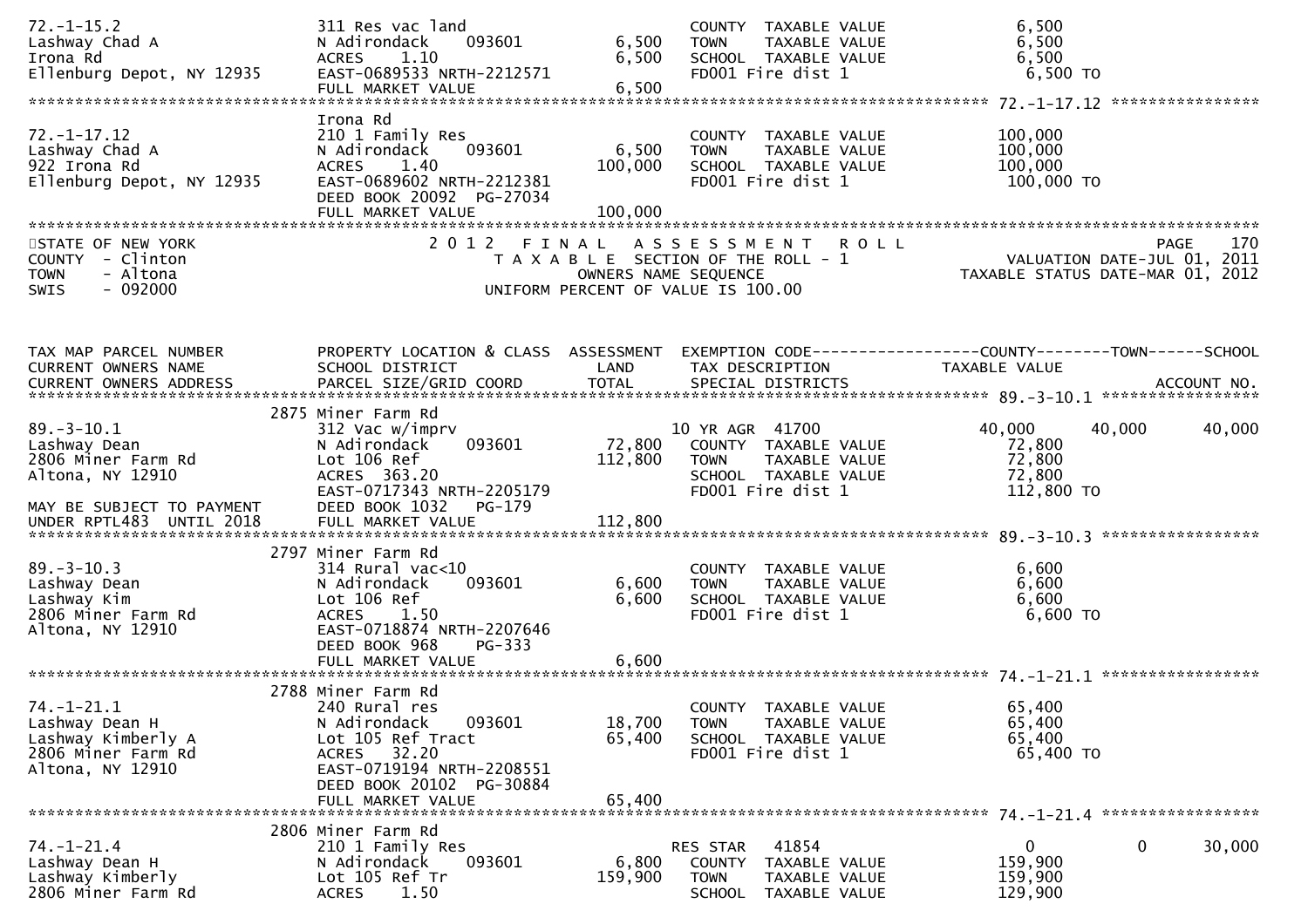| Altona, NY 12910                                                                                 | EAST-0718825 NRTH-2207936<br>DEED BOOK 728<br>$PG-244$<br>FULL MARKET VALUE                                                                                                              | 159,900                    | FD001 Fire dist 1                                                                                                             | 159,900 TO                                                                                                          |
|--------------------------------------------------------------------------------------------------|------------------------------------------------------------------------------------------------------------------------------------------------------------------------------------------|----------------------------|-------------------------------------------------------------------------------------------------------------------------------|---------------------------------------------------------------------------------------------------------------------|
|                                                                                                  |                                                                                                                                                                                          |                            |                                                                                                                               | *****************                                                                                                   |
| $74. - 1 - 21.6$<br>Lashway Dean H<br>Lashway Kim A<br>2806 Miner Farm Rd<br>Altona, NY 12910    | Miner Farm Rd<br>$314$ Rural vac<10<br>093601<br>N Adirondack<br>Lot 105 Ref Tract<br>9.00<br><b>ACRES</b><br>EAST-0718526 NRTH-2208516<br>DEED BOOK 20082 PG-14774<br>FULL MARKET VALUE | 11,300<br>11,300<br>11,300 | COUNTY TAXABLE VALUE<br>TAXABLE VALUE<br><b>TOWN</b><br>SCHOOL TAXABLE VALUE<br>FD001 Fire dist 1                             | 11,300<br>11,300<br>11,300<br>11,300 TO                                                                             |
| STATE OF NEW YORK<br>COUNTY - Clinton<br><b>TOWN</b><br>- Altona<br>$-092000$<br><b>SWIS</b>     | 2012 FINAL                                                                                                                                                                               | OWNERS NAME SEQUENCE       | ASSESSMENT ROLL<br>T A X A B L E SECTION OF THE ROLL - 1<br>UNIFORM PERCENT OF VALUE IS 100.00                                | 171<br><b>PAGE</b><br>VALUATION DATE-JUL 01, 2011<br>TAXABLE STATUS DATE-MAR 01, 2012                               |
| TAX MAP PARCEL NUMBER<br>CURRENT OWNERS NAME<br>CURRENT OWNERS ADDRESS                           | PROPERTY LOCATION & CLASS ASSESSMENT<br>SCHOOL DISTRICT                                                                                                                                  | LAND                       | TAX DESCRIPTION                                                                                                               | EXEMPTION CODE------------------COUNTY--------TOWN------SCHOOL<br>TAXABLE VALUE<br>ACCOUNT NO.<br>***************** |
| $89. - 3 - 21.3$<br>Lashway Dean H<br>Lashway Kim A<br>2806 Miner Farm Rd<br>Altona, NY 12910    | 96 Brunell Rd<br>270 Mfg housing<br>N Adirondack<br>093601<br>Lot 110 Ref Tract<br>ACRES 40.00<br>EAST-0714520 NRTH-2205484<br>DEED BOOK 20092 PG-22879                                  | 22,400<br>31,700           | COUNTY TAXABLE VALUE<br>TAXABLE VALUE<br><b>TOWN</b><br>SCHOOL TAXABLE VALUE<br>FD001 Fire dist 1<br>LT001 Altona light 1     | 31,700<br>31,700<br>31,700<br>31,700 TO<br>31,700 TO                                                                |
| $89. - 1 - 2$<br>Lashway Francis M<br>Lashway Patricia<br>PO Box 56<br>Altona, NY 12910          | 457 Devils Den Rd<br>210 1 Family Res<br>093601<br>N Adirondack<br>Lot 131 Pat Ref<br>FRNT 100.00 DPTH 100.00<br>EAST-0710853 NRTH-2206409<br>DEED BOOK 465<br>$PG-28$                   | 4,600 SR STAR<br>62,000    | WARNONALL 41121<br>41834<br>COUNTY TAXABLE VALUE<br><b>TOWN</b><br>TAXABLE VALUE<br>SCHOOL TAXABLE VALUE<br>FD001 Fire dist 1 | 9,300<br>9,300<br>0<br>62,000<br>$\overline{0}$<br>0<br>52,700<br>52,700<br>$\mathbf{0}$<br>62,000 TO               |
| $72. - 1 - 11.22$<br>Lashway Gary<br>Lashway Amber<br>882 Irona Rd<br>Ellenburg Depot, NY 12935  | 874/882 Irona Rd<br>210 1 Family Res<br>093601<br>N Adirondack<br>Lot 183 Ref Tr<br>3.00<br>ACRES<br>EAST-0690312 NRTH-2212632<br>DEED BOOK 982<br>$PG-163$<br>FULL MARKET VALUE         | 225,000<br>225,000         | 41854<br>RES STAR<br>7,700 COUNTY TAXABLE VALUE<br><b>TOWN</b><br>TAXABLE VALUE<br>SCHOOL TAXABLE VALUE<br>FD001 Fire dist 1  | $\Omega$<br>0<br>30,000<br>225,000<br>225,000<br>195,000<br>225,000 TO                                              |
| $72. - 1 - 15.3$<br>Lashway Gary A<br>Lashway Amber<br>882 Irona Rd<br>Ellenburg Depot, NY 12935 | Irona Rd<br>311 Res vac land<br>093601<br>N Adirondack<br>1.60<br>ACRES<br>EAST-0690076 NRTH-2212429<br>FULL MARKET VALUE                                                                | 6,600<br>6,600<br>6,600    | COUNTY TAXABLE VALUE<br>TAXABLE VALUE<br><b>TOWN</b><br>SCHOOL TAXABLE VALUE<br>FD001 Fire dist 1                             | 6,600<br>6,600<br>6,600<br>6,600 TO                                                                                 |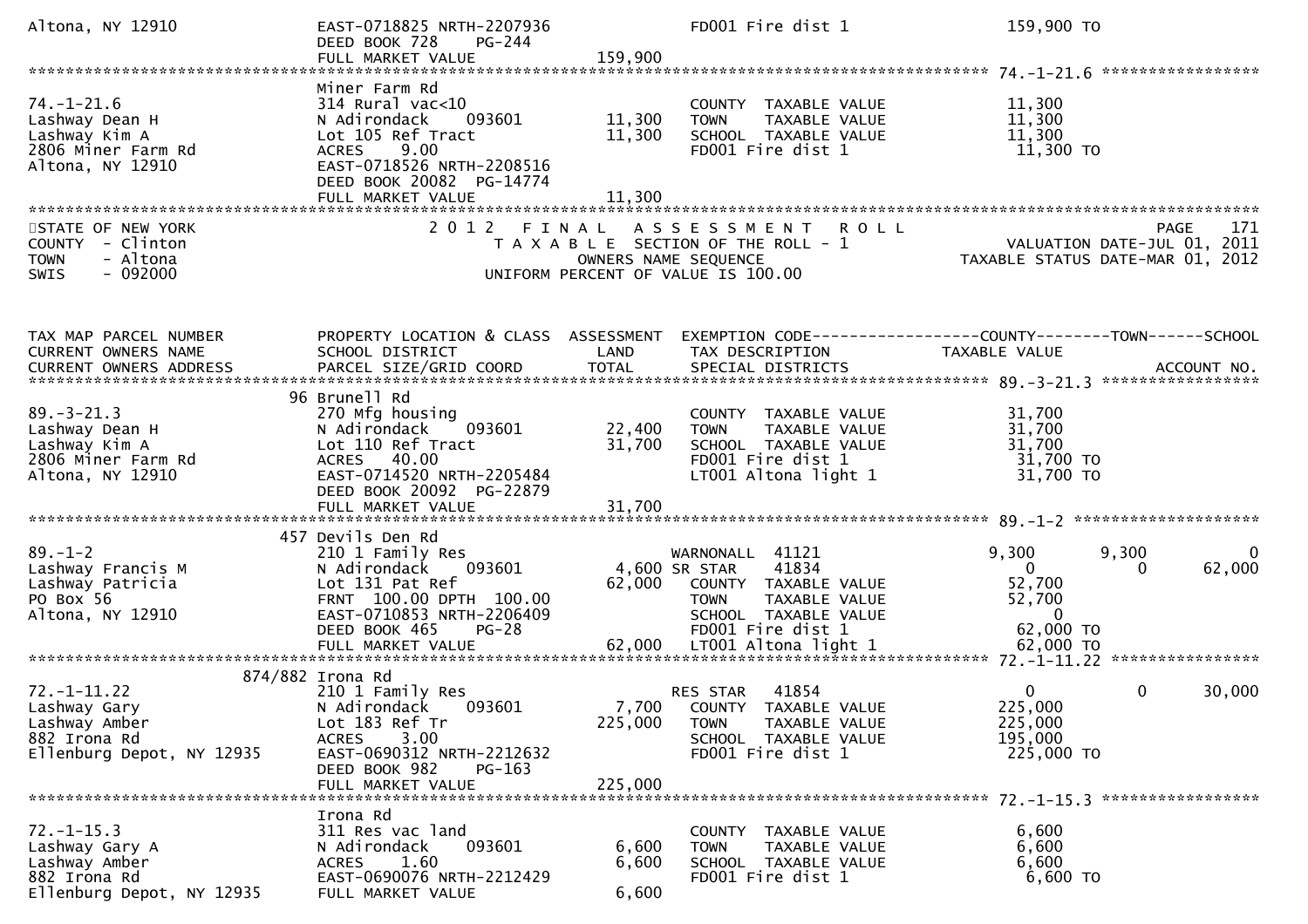| $76. - 1 - 2$<br>Lashway Kathy A<br>9191 Rt 22<br>Mooers, NY 12958                                                                                                                                                                                                             | 9191 Rt 22<br>210 1 Family Res<br>210 1 Family Res<br>Northeastern Cl 092801<br>49 Ref<br>FRNT 125.00 DPTH 165.00<br>EAST-0736694 NRTH-2216206<br>DEED BOOK 808<br>PG-126<br>FULL MARKET VALUE      | 43,200                     | RES STAR 41854<br>5,000 COUNTY TAXABLE VALUE<br>43,200 TOWN TAXABLE VALUE<br>SCHOOL TAXABLE VALUE<br>FD001 Fire dist 1                                                                       | $\mathbf{0}$<br>$\overline{0}$<br>43,200<br>43,200<br>13,200<br>43,200 TO                                 | 30,000                                 |
|--------------------------------------------------------------------------------------------------------------------------------------------------------------------------------------------------------------------------------------------------------------------------------|-----------------------------------------------------------------------------------------------------------------------------------------------------------------------------------------------------|----------------------------|----------------------------------------------------------------------------------------------------------------------------------------------------------------------------------------------|-----------------------------------------------------------------------------------------------------------|----------------------------------------|
| STATE OF NEW YORK<br>COUNTY - Clinton<br>- Altona<br><b>TOWN</b><br>$-092000$<br>SWIS                                                                                                                                                                                          |                                                                                                                                                                                                     |                            | 2012 FINAL ASSESSMENT                                                                                                                                                                        | T A X A B L E SECTION OF THE ROLL - 1<br>OWNERS NAME SEQUENCE<br>UNIFORM PERCENT OF VALUE IS 100.00       |                                        |
| TAX MAP PARCEL NUMBER<br>CURRENT OWNERS NAME<br>CURRENT OWNERS ADDRESS                                                                                                                                                                                                         | PROPERTY LOCATION & CLASS ASSESSMENT EXEMPTION CODE---------------COUNTY-------TOWN------SCHOOL<br>SCHOOL DISTRICT                                                                                  | <b>LAND</b>                | TAX DESCRIPTION                                                                                                                                                                              | TAXABLE VALUE                                                                                             |                                        |
| 71. –4–10.21<br>Lashway Leo<br>Lashway Marjorie<br>4881 Rt 11<br>Ellenburg Depot, NY 12935<br>DEED BOOK 582 PG-1100<br>FULL MARKET VALUE 115,000 FD002 Ellenburg fire 21 115,000 TO<br>ETOO2 Altona light 21 115,000 TO LTOO2 Altona light 21 115,000 TO LTOO2 Altona light 21 | 4881 Rt 11<br>240 Rural res<br>093601<br>N Adirondack<br>Bm<br>ACRES 5.70<br>EAST-0678385 NRTH-2213077<br>DEED BOOK 582<br>PG-1106                                                                  |                            | 97 PCT OF VALUE USED FOR EXEMPTION PURPOSES<br>WARNONALL 41121<br>9,800 WARDISALL 41141<br>115,000 SR STAR 41834<br>COUNTY TAXABLE VALUE<br>TOWN     TAXABLE VALUE<br>SCHOOL   TAXABLE VALUE | 16,733<br>16,733<br>16,733<br>16,733<br>$\overline{\mathbf{0}}$<br>$\Omega$<br>81,534<br>81,534<br>52,800 | $\mathbf{0}$<br>$\mathbf{0}$<br>62,200 |
| 71.-4-10.22<br>Lashway Leo R<br>Lashway Marjorie L<br>Ellenburg Depot, NY 12935                                                                                                                                                                                                | Rt 11<br>314 Rural vac<10<br>N Adirondack<br>093601<br>Bm<br>5.50<br>ACRES<br>EAST-0678557 NRTH-2212554<br>DEED BOOK 20082 PG-15912<br>FULL MARKET VALUE                                            | 3,900<br>3,900             | COUNTY TAXABLE VALUE<br>3,900 TOWN<br>TAXABLE VALUE<br>SCHOOL TAXABLE VALUE<br>FD002 Ellenburg fire 21<br>$LT002$ Altona light 21                                                            | 3,900<br>3,900<br>3,900<br>3,900 TO<br>3,900 TO                                                           |                                        |
| +22, 3434<br>Lashway Leonard 4/28/99<br>Lashway Pearl 4/28/99<br>5583 Military Tpk<br>Ellenburg Depot, NY 12935                                                                                                                                                                | 5422/5434 Military Tpke<br>271 Mfg housings<br>N Adirondack<br>093601<br>Lot 185 Ref Tr<br>ACRES 30.60<br>EAST-0690881 NRTH-2206202<br>DEED BOOK 20061 PG-91781<br>FULL MARKET VALUE                | 24,600<br>66,800<br>66,800 | COUNTY TAXABLE VALUE<br>TAXABLE VALUE<br><b>TOWN</b><br>SCHOOL TAXABLE VALUE<br>FD001 Fire dist 1                                                                                            | 66,800<br>66,800<br>66,800<br>66,800 TO                                                                   |                                        |
| $87. - 1 - 9.1$<br>Lashway Living Trust Leonard<br>Lashway Living Trust Pearl<br>Attn: Leonard & Pearl Lashway<br>5583 Military Tpke<br>Ellenburg Depot, NY 12935                                                                                                              | 5380-5583 Military Tpke<br>112 Dairy farm<br>093601<br>N Adirondack<br>Lots 185,186 & 190 Ref Tr<br>Survey Map 20082/16966<br>ACRES 518.20<br>EAST-0689043 NRTH-2203527<br>DEED BOOK 20011 PG-31963 | 387,700                    | 41834<br>SR STAR<br>42100<br>171,800 483A EX<br>COUNTY<br>TAXABLE VALUE<br><b>TOWN</b><br>TAXABLE VALUE<br>SCHOOL TAXABLE VALUE<br>FD001 Fire dist 1<br>2,300 EX                             | 0<br>$\bf{0}$<br>2,300<br>2,300<br>385,400<br>385,400<br>323,200<br>385,400 TO                            | 62,200<br>2,300                        |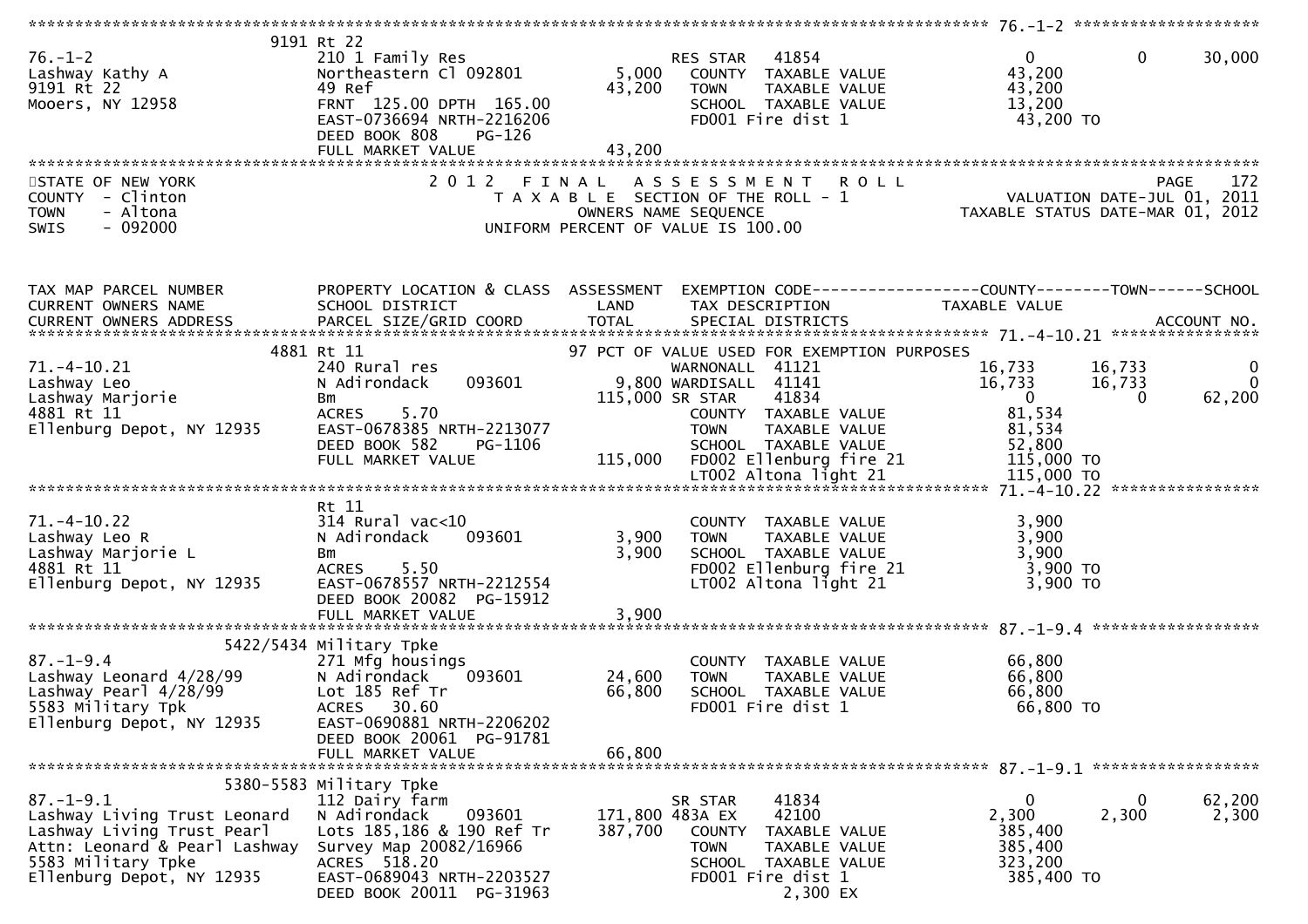|                                                                                                                                                                                                              | FULL MARKET VALUE                                                                                                                                                                 | 387,700                    |                                                                                                                                                                             |                                                                                                                                  |
|--------------------------------------------------------------------------------------------------------------------------------------------------------------------------------------------------------------|-----------------------------------------------------------------------------------------------------------------------------------------------------------------------------------|----------------------------|-----------------------------------------------------------------------------------------------------------------------------------------------------------------------------|----------------------------------------------------------------------------------------------------------------------------------|
| $87. - 1 - 10.1$<br>Lashway Living Trust Leonard<br>Lashway Living Trust Pearl<br>Attn: Leonard & Pearl Lashway<br>5583 Military Tpke<br>Ellenburg Depot, NY 12935                                           | Military Tpke<br>105 Vac farmland<br>093601<br>N Adirondack<br>Lot 190 Duer<br>ACRES 35.80<br>EAST-0685951 NRTH-2205377<br>DEED BOOK 99001 PG-12248<br>FULL MARKET VALUE          | 17,000<br>17,000<br>17,000 | COUNTY TAXABLE VALUE<br>TOWN TAXABLE VALUE<br>SCHOOL TAXABLE VALUE<br>FDOO1 Fire dist 1                                                                                     | 17,000<br>17,000<br>17,000<br>17,000 TO                                                                                          |
| STATE OF NEW YORK<br>COUNTY - Clinton<br>- Altona<br><b>TOWN</b><br>$-092000$<br>SWIS                                                                                                                        | 2012 FINAL                                                                                                                                                                        |                            | ASSESSMENT ROLL<br>T A X A B L E SECTION OF THE ROLL - 1<br>OWNERS NAME SEQUENCE<br>UNIFORM PERCENT OF VALUE IS 100.00                                                      | 173<br>PAGE                                                                                                                      |
| TAX MAP PARCEL NUMBER<br><b>CURRENT OWNERS NAME</b><br><b>CURRENT OWNERS ADDRESS</b>                                                                                                                         | SCHOOL DISTRICT<br>PARCEL SIZE/GRID COORD                                                                                                                                         | LAND<br><b>TOTAL</b>       | TAX DESCRIPTION<br>SPECIAL DISTRICTS                                                                                                                                        | PROPERTY LOCATION & CLASS ASSESSMENT EXEMPTION CODE----------------COUNTY-------TOWN------SCHOOL<br>TAXABLE VALUE<br>ACCOUNT NO. |
| $117. - 1 - 27$<br>Lashway Living Trust Leonard<br>Lashway Living Trust Pearl<br>Attn: Leonard & Pearl Lashway<br>5583 Military Tpke<br>Ellenburg Depot, NY 12935                                            | Alder Bend Rd<br>910 Priv forest<br>N Adirondack<br>093601<br>Lot 217<br>ACRES 83.80<br>EAST-0686746 NRTH-2188318<br>DEED BOOK 99001 PG-12247                                     | 26,800<br>26,800           | COUNTY TAXABLE VALUE<br><b>TOWN</b><br>TAXABLE VALUE<br>SCHOOL TAXABLE VALUE<br>FD001 Fire dist 1                                                                           | 26,800<br>26,800<br>26,800<br>26,800 TO                                                                                          |
| $131. - 1 - 11$<br>Lashway Living Trust Leonard<br>Lashway Living Trust Pearl<br>Attn: Leonard & Pearl Lashway<br>5583 Military Tpke<br>Ellenburg Depot, NY 12935                                            | Alder Bend Rd<br>321 Abandoned ag<br>093601<br>N Adirondack<br>$33$ Sg<br>ACRES 173.50<br>EAST-0686700 NRTH-2185742<br>DEED BOOK 99001 PG-11770                                   | 42,800<br>42,800           | COUNTY TAXABLE VALUE<br>TAXABLE VALUE<br><b>TOWN</b><br>SCHOOL TAXABLE VALUE<br>FD001 Fire dist 1                                                                           | 42,800<br>42,800<br>42,800<br>42,800 TO                                                                                          |
| $87. - 1 - 8$<br>Lashway Living Trust Leonard G N Adirondack 093601<br>Lashway Living Trust Pearl<br>Attn: Leonard & Pearl Lashway FRNT 89.00 DPTH 175.00<br>5583 Military Tpke<br>Ellenburg Depot, NY 12935 | 5479 Military Tpke<br>270 Mfg housing<br>185 Ref<br>EAST-0690045 NRTH-2204546<br>DEED BOOK 20011 PG-31967<br>FULL MARKET VALUE                                                    | 4,300<br>33,500<br>33,500  | COUNTY TAXABLE VALUE<br><b>TOWN</b><br>TAXABLE VALUE<br>SCHOOL TAXABLE VALUE<br>FD001 Fire dist 1                                                                           | 33,500<br>33,500<br>33,500<br>33,500 TO                                                                                          |
| $89. - 3 - 7.1$<br>Lashway Loretta C<br>2957 Miner Farm Rd<br>Altona, NY 12910                                                                                                                               | 2957 Miner Farm Rd<br>210 1 Family Res<br>093601<br>N Adirondack<br>110 Ref<br>1.90<br><b>ACRES</b><br>EAST-0715136 NRTH-2207527<br>DEED BOOK 495<br>$PG-40$<br>FULL MARKET VALUE | 42,000<br>42,000           | 41801<br>AGED C&T<br>41834<br>7,000 SR STAR<br>COUNTY<br>TAXABLE VALUE<br><b>TOWN</b><br>TAXABLE VALUE<br>SCHOOL TAXABLE VALUE<br>FD001 Fire dist 1<br>LT001 Altona light 1 | 21,000<br>21,000<br>42,000<br>0<br>0<br>21,000<br>21,000<br>0<br>42,000 TO<br>42,000 TO                                          |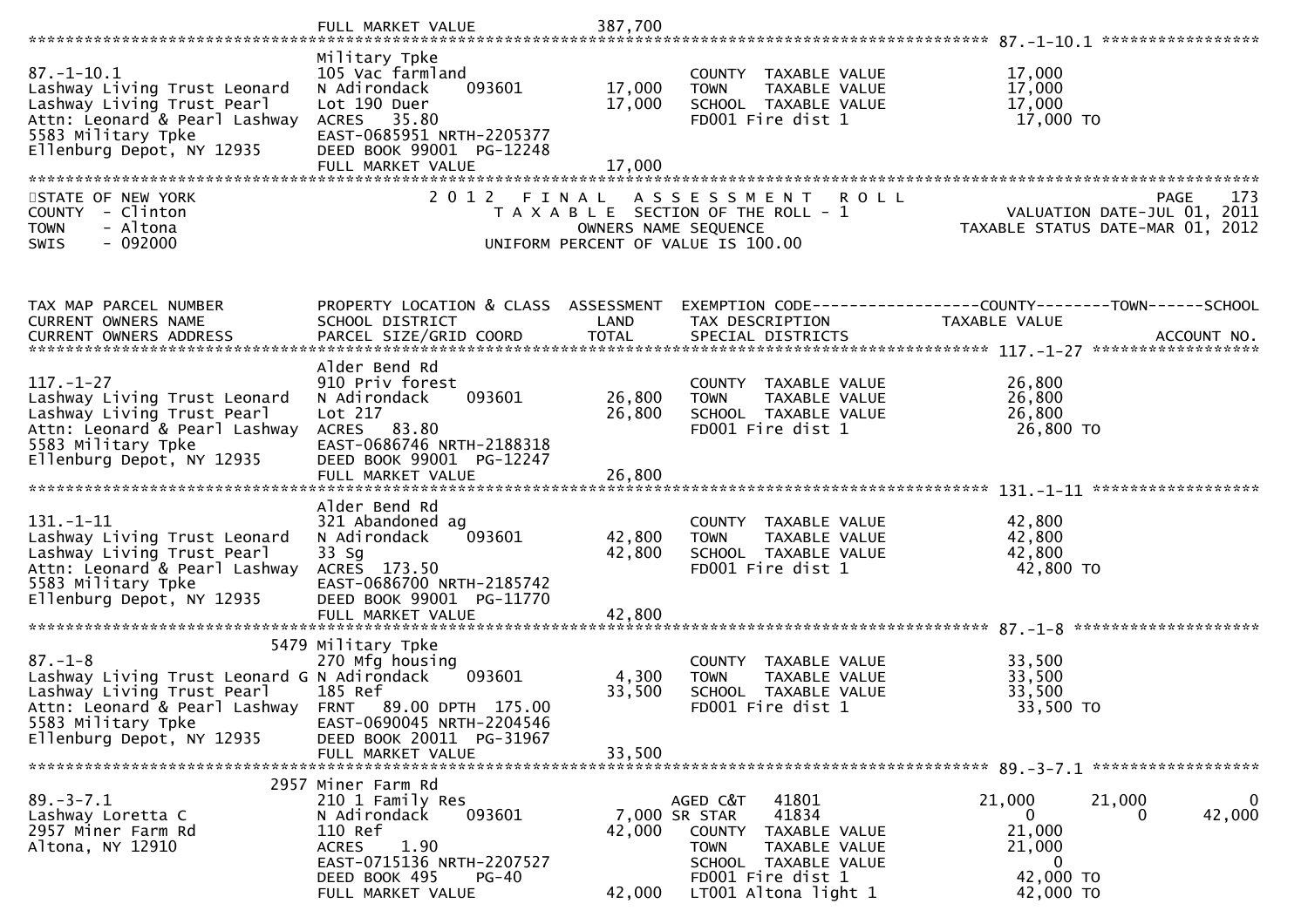| 408 Devils Den Rd<br>210 1 Family Res<br>093601<br>N Adirondack<br>Lot 110 Ref Tr<br>ACRES 1.00 BANK<br>850<br>EAST-0711101 NRTH-2205203<br>DEED BOOK 845<br>PG-263<br>FULL MARKET VALUE | 67,300                                                                                                                                   | TAXABLE VALUE<br><b>TOWN</b><br>SCHOOL TAXABLE VALUE<br>FD001 Fire dist 1<br>LT001 Altona light 1                         | $\overline{0}$<br>67,300<br>67,300<br>37,300<br>67,300 TO<br>67,300 TO                                                                                                                                                                        | $\mathbf 0$<br>30,000                                                                                                                                                                             |
|------------------------------------------------------------------------------------------------------------------------------------------------------------------------------------------|------------------------------------------------------------------------------------------------------------------------------------------|---------------------------------------------------------------------------------------------------------------------------|-----------------------------------------------------------------------------------------------------------------------------------------------------------------------------------------------------------------------------------------------|---------------------------------------------------------------------------------------------------------------------------------------------------------------------------------------------------|
|                                                                                                                                                                                          |                                                                                                                                          |                                                                                                                           |                                                                                                                                                                                                                                               | 174<br><b>PAGE</b>                                                                                                                                                                                |
|                                                                                                                                                                                          |                                                                                                                                          |                                                                                                                           |                                                                                                                                                                                                                                               |                                                                                                                                                                                                   |
|                                                                                                                                                                                          |                                                                                                                                          |                                                                                                                           |                                                                                                                                                                                                                                               |                                                                                                                                                                                                   |
|                                                                                                                                                                                          |                                                                                                                                          |                                                                                                                           |                                                                                                                                                                                                                                               |                                                                                                                                                                                                   |
|                                                                                                                                                                                          |                                                                                                                                          |                                                                                                                           |                                                                                                                                                                                                                                               |                                                                                                                                                                                                   |
|                                                                                                                                                                                          |                                                                                                                                          |                                                                                                                           |                                                                                                                                                                                                                                               |                                                                                                                                                                                                   |
|                                                                                                                                                                                          |                                                                                                                                          |                                                                                                                           |                                                                                                                                                                                                                                               |                                                                                                                                                                                                   |
| Miner Farm Rd<br>$314$ Rural vac<10<br>Northeastern Cl 092801<br>Lot 50 Ref Tr<br>6.00<br><b>ACRES</b><br>EAST-0736333 NRTH-2209218<br>DEED BOOK 969<br>PG-310                           | 3,600                                                                                                                                    | COUNTY TAXABLE VALUE<br>TAXABLE VALUE<br><b>TOWN</b><br>SCHOOL TAXABLE VALUE<br>FD001 Fire dist 1                         | 3,600<br>3,600<br>3,600<br>3,600 TO                                                                                                                                                                                                           |                                                                                                                                                                                                   |
|                                                                                                                                                                                          |                                                                                                                                          |                                                                                                                           |                                                                                                                                                                                                                                               |                                                                                                                                                                                                   |
|                                                                                                                                                                                          |                                                                                                                                          |                                                                                                                           |                                                                                                                                                                                                                                               |                                                                                                                                                                                                   |
| 210 1 Family Res<br>Northeastern Cl 092801<br>Lot 50 Ref Tr<br>ACRES 1.60<br>EAST-0736760 NRTH-2209479                                                                                   | 92,000                                                                                                                                   | 41854<br><b>TOWN</b><br>TAXABLE VALUE<br>SCHOOL TAXABLE VALUE<br>FD001 Fire dist 1                                        | $\mathbf{0}$<br>92,000<br>92,000<br>62,000<br>92,000 TO                                                                                                                                                                                       | $\mathbf{0}$<br>30,000                                                                                                                                                                            |
|                                                                                                                                                                                          |                                                                                                                                          |                                                                                                                           |                                                                                                                                                                                                                                               |                                                                                                                                                                                                   |
|                                                                                                                                                                                          |                                                                                                                                          |                                                                                                                           |                                                                                                                                                                                                                                               |                                                                                                                                                                                                   |
| 210 1 Family Res<br>N Adirondack<br>093601<br>110 Ref Tr<br><b>ACRES</b><br>1.40<br>EAST-0715300 NRTH-2207520<br>DEED BOOK 20041 PG-69466                                                | 6,500<br>80,900                                                                                                                          | COUNTY TAXABLE VALUE<br>TAXABLE VALUE<br><b>TOWN</b><br>SCHOOL TAXABLE VALUE<br>FD001 Fire dist 1<br>LT001 Altona light 1 | 80,900<br>80,900<br>80,900<br>80,900 TO<br>80,900 TO                                                                                                                                                                                          |                                                                                                                                                                                                   |
| FULL MARKET VALUE                                                                                                                                                                        | 80,900                                                                                                                                   |                                                                                                                           |                                                                                                                                                                                                                                               |                                                                                                                                                                                                   |
|                                                                                                                                                                                          |                                                                                                                                          |                                                                                                                           |                                                                                                                                                                                                                                               |                                                                                                                                                                                                   |
| $314$ Rural vac<10<br>N Adirondack<br>093601<br>Lot 110 Ref Tract Patent<br>5.30<br><b>ACRES</b><br>EAST-0715222 NRTH-2206958<br>DEED BOOK 20041 PG-69465                                | 3,200<br>3,200                                                                                                                           | COUNTY TAXABLE VALUE<br>TAXABLE VALUE<br><b>TOWN</b><br>SCHOOL TAXABLE VALUE<br>FD001 Fire dist 1<br>LT001 Altona light 1 | 3,200<br>3,200<br>3,200<br>3,200 TO<br>3,200 TO                                                                                                                                                                                               |                                                                                                                                                                                                   |
| FULL MARKET VALUE                                                                                                                                                                        |                                                                                                                                          |                                                                                                                           |                                                                                                                                                                                                                                               |                                                                                                                                                                                                   |
|                                                                                                                                                                                          | 2 0 1 2<br>SCHOOL DISTRICT<br>2044 Miner Farm Rd<br>DEED BOOK 20011 PG-34129<br>FULL MARKET VALUE<br>2949 Miner Farm Rd<br>Miner Farm Rd | FINAL<br>LAND<br>92,000<br>3,200                                                                                          | RES STAR 41854<br>6,500 COUNTY TAXABLE VALUE<br>67,300<br>T A X A B L E SECTION OF THE ROLL - 1<br>OWNERS NAME SEQUENCE<br>UNIFORM PERCENT OF VALUE IS 100.00<br>PROPERTY LOCATION & CLASS ASSESSMENT<br>TAX DESCRIPTION<br>3,600<br>RES STAR | ASSESSMENT ROLL<br>VALUATION DATE-JUL 01, 2011<br>TAXABLE STATUS DATE-MAR 01, 2012<br>EXEMPTION CODE-----------------COUNTY--------TOWN-----SCHOOL<br>TAXABLE VALUE<br>6,900 COUNTY TAXABLE VALUE |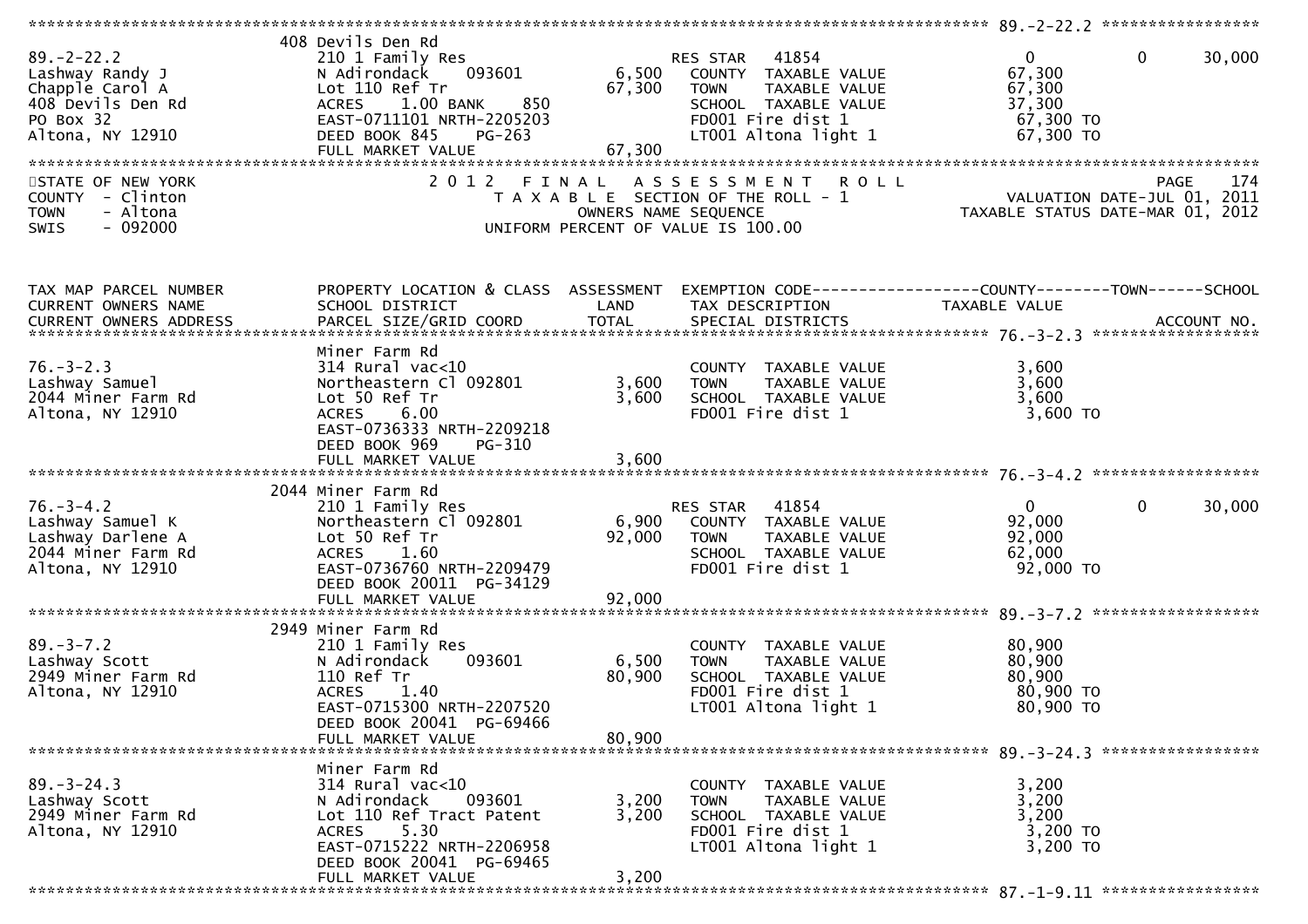| $87. - 1 - 9.11$<br>Lashway Scott L<br>Lashway Diana<br>5509 Military Tpk<br>Ellenurg Depot, NY 12935 | 5509 Military Tpke<br>210 1 Family Res<br>N Adirondack<br>093601<br>Lot 185 & 190 Ref Tr<br>Survey 07/2009<br><b>ACRES</b><br>4.68<br>EAST-0689173 NRTH-2204064<br>DEED BOOK 20102 PG-30507 | 8,800<br>120,000                                                                                    | RES STAR<br><b>TOWN</b> | 41854<br>COUNTY TAXABLE VALUE<br>TAXABLE VALUE<br>SCHOOL TAXABLE VALUE<br>FD001 Fire dist 1 | $\mathbf{0}$<br>120,000<br>120,000<br>90,000<br>120,000 TO                                                      | $\mathbf 0$  | 30,000 |
|-------------------------------------------------------------------------------------------------------|---------------------------------------------------------------------------------------------------------------------------------------------------------------------------------------------|-----------------------------------------------------------------------------------------------------|-------------------------|---------------------------------------------------------------------------------------------|-----------------------------------------------------------------------------------------------------------------|--------------|--------|
| STATE OF NEW YORK                                                                                     | 2012 FINAL ASSESSMENT                                                                                                                                                                       |                                                                                                     |                         | <b>ROLL</b>                                                                                 |                                                                                                                 | <b>PAGE</b>  | 175    |
| COUNTY - Clinton<br>- Altona<br><b>TOWN</b><br>SWIS<br>$-092000$                                      |                                                                                                                                                                                             | T A X A B L E SECTION OF THE ROLL - 1<br>OWNERS NAME SEQUENCE<br>UNIFORM PERCENT OF VALUE IS 100.00 |                         |                                                                                             | PAGE 175<br>VALUATION DATE-JUL 01, 2011<br>TAXARLE STATUS DATE VIL 01, 2011<br>TAXABLE STATUS DATE-MAR 01, 2012 |              |        |
| TAX MAP PARCEL NUMBER                                                                                 | PROPERTY LOCATION & CLASS ASSESSMENT                                                                                                                                                        |                                                                                                     |                         |                                                                                             | EXEMPTION CODE-----------------COUNTY--------TOWN------SCHOOL                                                   |              |        |
| CURRENT OWNERS NAME                                                                                   | SCHOOL DISTRICT                                                                                                                                                                             | LAND                                                                                                |                         | TAX DESCRIPTION                                                                             | TAXABLE VALUE                                                                                                   |              |        |
|                                                                                                       |                                                                                                                                                                                             |                                                                                                     |                         |                                                                                             |                                                                                                                 |              |        |
|                                                                                                       |                                                                                                                                                                                             |                                                                                                     |                         |                                                                                             |                                                                                                                 |              |        |
|                                                                                                       | 1026 Irona Rd                                                                                                                                                                               |                                                                                                     |                         |                                                                                             |                                                                                                                 |              |        |
| $72. - 1 - 7.3$<br>Lashway Todd A                                                                     | 210 1 Family Res<br>093601<br>N Adirondack                                                                                                                                                  |                                                                                                     | RES STAR                | 41854<br>10,300 COUNTY TAXABLE VALUE                                                        | $\mathbf{0}$<br>95,700                                                                                          | $\mathbf{0}$ | 30,000 |
| Lashway Natalie G                                                                                     | Lot 192 Ref Tr                                                                                                                                                                              | 95,700                                                                                              | <b>TOWN</b>             | TAXABLE VALUE                                                                               | 95,700                                                                                                          |              |        |
| PO Box 4                                                                                              | 320<br><b>ACRES</b><br>7.40 BANK                                                                                                                                                            |                                                                                                     |                         | SCHOOL TAXABLE VALUE                                                                        | 65,700                                                                                                          |              |        |
| Morrisonville, NY 12962                                                                               | EAST-0686299 NRTH-2212660                                                                                                                                                                   |                                                                                                     |                         | FD001 Fire dist 1                                                                           | 95,700 TO                                                                                                       |              |        |
|                                                                                                       | DEED BOOK 20072 PG-5774                                                                                                                                                                     |                                                                                                     |                         |                                                                                             |                                                                                                                 |              |        |
|                                                                                                       | FULL MARKET VALUE                                                                                                                                                                           | 95,700                                                                                              |                         |                                                                                             |                                                                                                                 |              |        |
|                                                                                                       |                                                                                                                                                                                             |                                                                                                     |                         |                                                                                             |                                                                                                                 |              |        |
|                                                                                                       | 493 Devils Den Rd                                                                                                                                                                           |                                                                                                     |                         |                                                                                             |                                                                                                                 |              |        |
| $89.1 - 1 - 10$                                                                                       | 210 1 Family Res                                                                                                                                                                            |                                                                                                     | RES STAR                | 41854                                                                                       | $\mathbf{0}$                                                                                                    | $\mathbf{0}$ | 30,000 |
| Lashway Wendy                                                                                         | 093601<br>N Adirondack<br>131 Ref                                                                                                                                                           | 6,800                                                                                               |                         | COUNTY TAXABLE VALUE                                                                        | 77,500<br>77,500                                                                                                |              |        |
| 72 Canaan Rd<br>Ellenburg Depot, NY 12935                                                             | 080<br>1.04 BANK<br><b>ACRES</b>                                                                                                                                                            | 77,500                                                                                              | <b>TOWN</b>             | TAXABLE VALUE<br>SCHOOL TAXABLE VALUE                                                       | 47,500                                                                                                          |              |        |
|                                                                                                       | EAST-0710631 NRTH-2207224                                                                                                                                                                   |                                                                                                     |                         | FD001 Fire dist 1                                                                           | 77,500 TO                                                                                                       |              |        |
|                                                                                                       | DEED BOOK 99001 PG-14351                                                                                                                                                                    |                                                                                                     |                         | LT001 Altona light 1                                                                        | 77,500 TO                                                                                                       |              |        |
|                                                                                                       | FULL MARKET VALUE                                                                                                                                                                           | 77,500                                                                                              |                         |                                                                                             |                                                                                                                 |              |        |
|                                                                                                       |                                                                                                                                                                                             |                                                                                                     |                         |                                                                                             |                                                                                                                 |              |        |
|                                                                                                       | 3361 Military Tpke                                                                                                                                                                          |                                                                                                     |                         |                                                                                             |                                                                                                                 |              |        |
| $150.-1-1$                                                                                            | 210 1 Family Res                                                                                                                                                                            |                                                                                                     | AGED C&T                | 41801                                                                                       | 17,500                                                                                                          | 17,500       | 0      |
| Latour Alice L                                                                                        | 093601<br>N Adirondack<br>127 Duer                                                                                                                                                          |                                                                                                     | 5,400 SR STAR           | 41834                                                                                       | $\mathbf{0}$                                                                                                    | 0            | 35,000 |
| Latour Roger A<br>22 Church St Apt 3                                                                  | FRNT 150.00 DPTH 47.00                                                                                                                                                                      |                                                                                                     | <b>TOWN</b>             | 35,000 COUNTY TAXABLE VALUE<br><b>TAXABLE VALUE</b>                                         | 17,500<br>17,500                                                                                                |              |        |
| Keeseville, NY 12944                                                                                  | EAST-0731252 NRTH-2176785                                                                                                                                                                   |                                                                                                     |                         | SCHOOL TAXABLE VALUE                                                                        | $\sim$ 0                                                                                                        |              |        |
|                                                                                                       | DEED BOOK 20092 PG-28951                                                                                                                                                                    |                                                                                                     |                         | FD001 Fire dist 1                                                                           | 35,000 TO                                                                                                       |              |        |
|                                                                                                       | FULL MARKET VALUE                                                                                                                                                                           | 35,000                                                                                              |                         |                                                                                             |                                                                                                                 |              |        |
|                                                                                                       |                                                                                                                                                                                             |                                                                                                     |                         |                                                                                             |                                                                                                                 |              |        |
|                                                                                                       | 5899 Military Tpke                                                                                                                                                                          |                                                                                                     |                         |                                                                                             |                                                                                                                 |              |        |
| $86. - 2 - 8.3$                                                                                       | 210 1 Family Res                                                                                                                                                                            |                                                                                                     | RES STAR                | 41854                                                                                       | 0                                                                                                               | 0            | 30,000 |
| LaValley Betty<br>Guerin Barbara                                                                      | 093601<br>N Adirondack<br>B W Pat                                                                                                                                                           | 7,300<br>54,600                                                                                     | <b>TOWN</b>             | COUNTY TAXABLE VALUE<br>TAXABLE VALUE                                                       | 54,600<br>54,600                                                                                                |              |        |
| 5899 Military Tpke                                                                                    | 2.50<br><b>ACRES</b>                                                                                                                                                                        |                                                                                                     |                         | SCHOOL TAXABLE VALUE                                                                        | 24,600                                                                                                          |              |        |
| Ellenburg Depot, NY 12935-3016 EAST-0679975 NRTH-2204659                                              |                                                                                                                                                                                             |                                                                                                     |                         | FD001 Fire dist 1                                                                           | 54,600 TO                                                                                                       |              |        |
|                                                                                                       | DEED BOOK 991<br><b>PG-327</b>                                                                                                                                                              |                                                                                                     |                         |                                                                                             |                                                                                                                 |              |        |
|                                                                                                       | FULL MARKET VALUE                                                                                                                                                                           | 54,600                                                                                              |                         |                                                                                             |                                                                                                                 |              |        |
|                                                                                                       |                                                                                                                                                                                             |                                                                                                     |                         |                                                                                             |                                                                                                                 |              |        |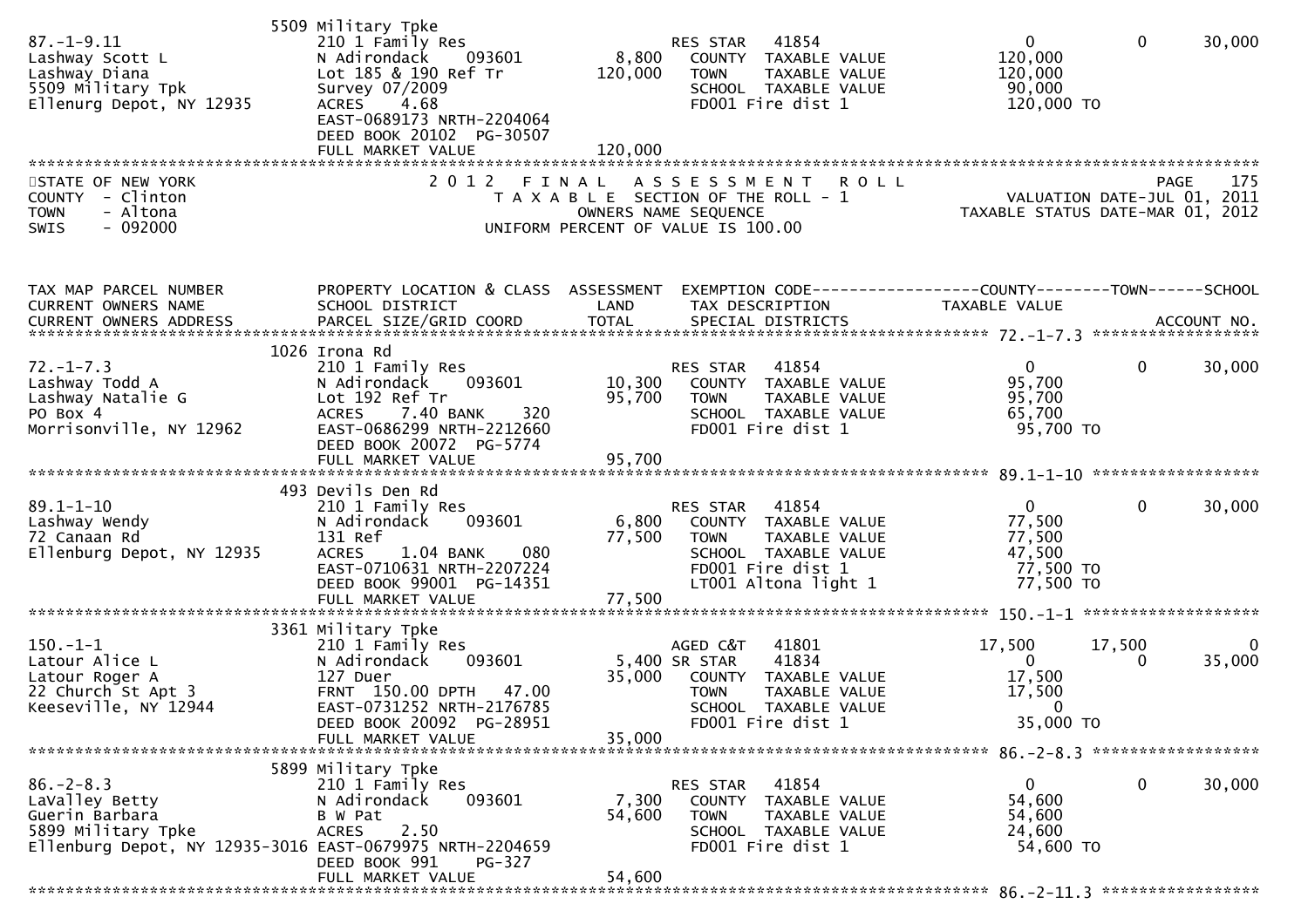| $86. - 2 - 11.3$<br>Lavalley Betty M<br>Guerin John C<br>5899 Military Tpke<br>STATE OF NEW YORK<br>COUNTY - Clinton<br><b>TOWN</b><br>- Altona<br>$-092000$<br><b>SWIS</b> | Military Tpke<br>$314$ Rural vac<10<br>N Adirondack<br>093601<br>5.00<br><b>ACRES</b><br>EAST-0679627 NRTH-2204571<br>2012 FINAL                                                                                       | 8,900<br>8,900             | COUNTY TAXABLE VALUE<br><b>TOWN</b><br>TAXABLE VALUE<br>SCHOOL TAXABLE VALUE<br>FD001 Fire dist 1<br>ASSESSMENT ROLL<br>T A X A B L E SECTION OF THE ROLL - 1<br>OWNERS NAME SEQUENCE<br>UNIFORM PERCENT OF VALUE IS 100.00 | 8,900<br>8,900<br>8,900<br>8,900 TO<br><b>PAGE</b><br>VALUATION DATE-JUL 01, 2011<br>TAXABLE STATUS DATE-MAR 01, 2012 | 176    |
|-----------------------------------------------------------------------------------------------------------------------------------------------------------------------------|------------------------------------------------------------------------------------------------------------------------------------------------------------------------------------------------------------------------|----------------------------|-----------------------------------------------------------------------------------------------------------------------------------------------------------------------------------------------------------------------------|-----------------------------------------------------------------------------------------------------------------------|--------|
| TAX MAP PARCEL NUMBER<br>CURRENT OWNERS NAME                                                                                                                                | PROPERTY LOCATION & CLASS ASSESSMENT<br>SCHOOL DISTRICT                                                                                                                                                                | LAND                       | TAX DESCRIPTION                                                                                                                                                                                                             | EXEMPTION CODE------------------COUNTY--------TOWN------SCHOOL<br>TAXABLE VALUE                                       |        |
| $87. - 1 - 3$<br>LaValley Daniel R<br>LaValley Kenneth H<br>84 Forest Rd<br>Ellenburg Depot, NY 12935                                                                       | 84 Forest Rd<br>240 Rural res<br>N Adirondack<br>093601<br>Lot 191 Pat Ref<br>ACRES 103.70<br>EAST-0686070 NRTH-2208231<br>DEED BOOK 939<br>PG-345                                                                     | 31,000<br>95,000           | RES STAR 41854<br>COUNTY TAXABLE VALUE<br>TAXABLE VALUE<br><b>TOWN</b><br>SCHOOL TAXABLE VALUE<br>FD001 Fire dist 1                                                                                                         | $\mathbf{0}$<br>$\mathbf{0}$<br>95,000<br>95,000<br>65,000<br>95,000 TO                                               | 30,000 |
| $106. - 1 - 1.3$<br>LaValley Heath J<br>LaValley Laurie A<br>605 Vassar Rd<br>Altona, NY 12910                                                                              | 605 Vassar Rd<br>210 1 Family Res<br>093601<br>N Adirondack<br>52 Ref<br><b>ACRES</b><br>2.10<br>EAST-0736327 NRTH-2201647<br>DEED BOOK 20082 PG-20540                                                                 | 9,700<br>165,000           | RES STAR 41854<br>COUNTY TAXABLE VALUE<br>TAXABLE VALUE<br><b>TOWN</b><br>SCHOOL TAXABLE VALUE<br>FD001 Fire dist 1                                                                                                         | $\mathbf 0$<br>$\mathbf 0$<br>165,000<br>165,000<br>135,000<br>165,000 TO                                             | 30,000 |
|                                                                                                                                                                             |                                                                                                                                                                                                                        |                            |                                                                                                                                                                                                                             |                                                                                                                       |        |
| $102 - 1 - 12.1$<br>LaValley James D<br>Couture et al Harold R<br>18 wheeling Ave<br>Plattsburgh, NY 12901                                                                  | 1217 Alder Bend Rd<br>321 Abandoned ag<br>N Adirondack<br>093601<br>Lots 162 & 186 Ref Tract<br>Prior Deed Bk 562 Pg 600<br>ACRES 201.90<br>EAST-0695618 NRTH-2196126<br>DEED BOOK 20061 PG-94216<br>FULL MARKET VALUE | 49,100<br>49,100<br>49,100 | COUNTY TAXABLE VALUE<br>TAXABLE VALUE<br><b>TOWN</b><br>SCHOOL TAXABLE VALUE<br>FD001 Fire dist 1                                                                                                                           | 49,100<br>49,100<br>49,100<br>49,100 TO                                                                               |        |
|                                                                                                                                                                             |                                                                                                                                                                                                                        |                            |                                                                                                                                                                                                                             |                                                                                                                       |        |
| $91. -1 - 18.31$<br>LaValley Norman<br>LaValley Nancy<br>34 Blow Rd<br>Altona, NY 12910                                                                                     | Vassar Rd<br>312 Vac w/imprv<br>093601<br>N Adirondack<br>Lot 52 Ref Tr<br>ACRES 202.60<br>EAST-0736469 NRTH-2202667<br>DEED BOOK 624<br>PG-565                                                                        | 65,300<br>81,300           | OS AG DIST 41730<br>COUNTY TAXABLE VALUE<br><b>TOWN</b><br>TAXABLE VALUE<br>SCHOOL TAXABLE VALUE<br>FD001 Fire dist 1                                                                                                       | $\mathbf 0$<br>0<br>81,300<br>81,300<br>81,300<br>81,300 TO                                                           | 0      |
| MAY BE SUBJECT TO PAYMENT<br>UNDER AGDIST LAW TIL 2019                                                                                                                      | FULL MARKET VALUE                                                                                                                                                                                                      | 81,300                     |                                                                                                                                                                                                                             |                                                                                                                       |        |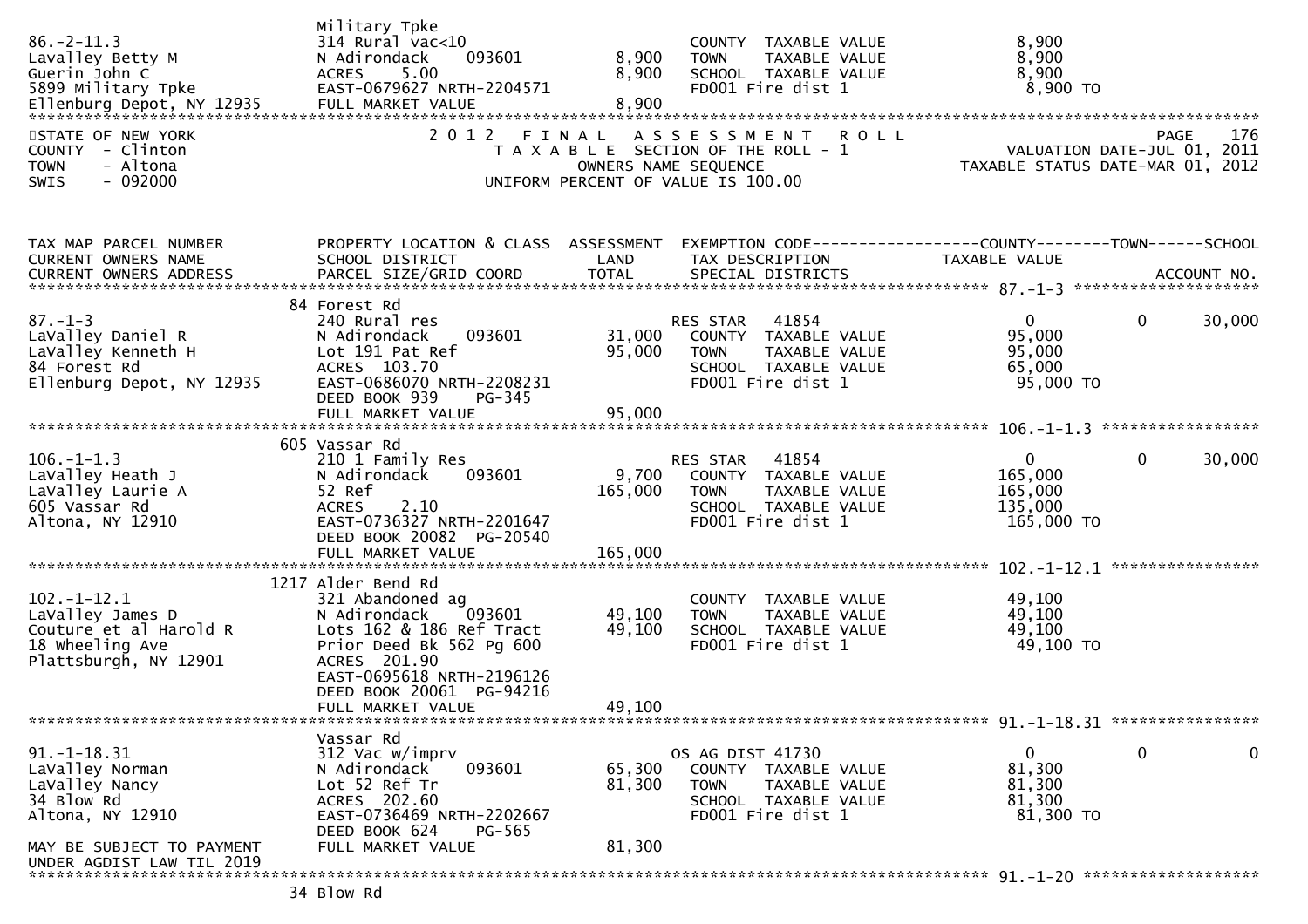| $91. - 1 - 20$<br>LaValley Norman<br>LaValley Nancy<br>34 Blow Rd<br>Altona, NY 12910<br>MAY BE SUBJECT TO PAYMENT<br>UNDER AGDIST LAW TIL 2019 | 240 Rural res<br>093601<br>N Adirondack<br>52 Ref<br>ACRES 100.60<br>EAST-0732434 NRTH-2202964<br>DEED BOOK 587<br>PG-820<br>FULL MARKET VALUE                                  | 44,500 SR STAR<br>180,000<br>180,000 | OS AG DIST 41730<br>41834<br>COUNTY TAXABLE VALUE<br><b>TOWN</b><br>TAXABLE VALUE<br>SCHOOL TAXABLE VALUE<br>FD001 Fire dist 1 | 4,888<br>4,888<br>$\mathbf 0$<br>$\Omega$<br>175,112<br>175,112<br>112,912<br>180,000 TO | 4,888<br>62,200 |
|-------------------------------------------------------------------------------------------------------------------------------------------------|---------------------------------------------------------------------------------------------------------------------------------------------------------------------------------|--------------------------------------|--------------------------------------------------------------------------------------------------------------------------------|------------------------------------------------------------------------------------------|-----------------|
| STATE OF NEW YORK<br>COUNTY - Clinton<br>- Altona<br><b>TOWN</b><br>$-092000$<br>SWIS                                                           | 2012 FINAL                                                                                                                                                                      | OWNERS NAME SEQUENCE                 | ASSESSMENT ROLL<br>T A X A B L E SECTION OF THE ROLL - 1<br>UNIFORM PERCENT OF VALUE IS 100.00                                 | <b>PAGE</b><br>VALUATION DATE-JUL 01, 2011<br>TAXABLE STATUS DATE-MAR 01, 2012           | 177             |
| TAX MAP PARCEL NUMBER<br>CURRENT OWNERS NAME                                                                                                    | PROPERTY LOCATION & CLASS ASSESSMENT<br>SCHOOL DISTRICT                                                                                                                         | LAND                                 | TAX DESCRIPTION                                                                                                                | EXEMPTION CODE-----------------COUNTY-------TOWN------SCHOOL<br>TAXABLE VALUE            |                 |
| $91. - 1 - 18.32$<br>LaValley Wendy J<br>663 Vassar Rd<br>Altona, NY 12910                                                                      | 663 Vassar Rd<br>210 1 Family Res<br>093601<br>N Adirondack<br>Lot 52 Ref Tract<br>3.96 BANK<br>080<br><b>ACRES</b><br>EAST-0735299 NRTH-2202736<br>DEED BOOK 20041 PG-73826    | 8,600<br>120,000                     | RES STAR<br>41854<br>COUNTY TAXABLE VALUE<br><b>TOWN</b><br>TAXABLE VALUE<br>SCHOOL TAXABLE VALUE<br>FD001 Fire dist 1         | $\mathbf{0}$<br>$\mathbf{0}$<br>120,000<br>120,000<br>90,000<br>120,000 TO               | 30,000          |
|                                                                                                                                                 |                                                                                                                                                                                 |                                      |                                                                                                                                |                                                                                          |                 |
| $148. - 3 - 19$<br>Lavarnway Brian J<br>Lavarnway Kevin F<br>925 Jersey Swamp Rd<br>Morrisonville, NY 12962                                     | Rand Hill Rd<br>321 Abandoned ag<br>093601<br>N Adirondack<br>50 Duer<br>ACRES 35.50<br>EAST-0713077 NRTH-2171130<br>DEED BOOK 898<br>PG-148                                    | 19,700<br>19,700                     | COUNTY TAXABLE VALUE<br>TAXABLE VALUE<br><b>TOWN</b><br>SCHOOL TAXABLE VALUE<br>FD001 Fire dist 1                              | 19,700<br>19,700<br>19,700<br>19,700 TO                                                  |                 |
|                                                                                                                                                 |                                                                                                                                                                                 |                                      |                                                                                                                                |                                                                                          |                 |
| $91. - 1 - 4.1$<br>Lavoie Michael P<br>Lavoie James E<br>33 Brainerd St<br>St. Albans, VT 05478                                                 | Miner Farm Rd<br>105 Vac farmland<br>Northeastern Cl 092801<br>$50 - 52 - 62$ Ref<br>ACRES 106.30<br>EAST-0733722 NRTH-2209175<br>DEED BOOK 20112 PG-39903<br>FULL MARKET VALUE | 33,600<br>33,600<br>33,600           | COUNTY TAXABLE VALUE<br><b>TOWN</b><br>TAXABLE VALUE<br>SCHOOL TAXABLE VALUE<br>FD001 Fire dist 1                              | 33,600<br>33,600<br>33,600<br>33,600 TO                                                  |                 |
|                                                                                                                                                 | Alder Bend Rd                                                                                                                                                                   |                                      |                                                                                                                                | $102 - 1 - 3.3$ ******************                                                       |                 |
| $102. -1 - 3.3$<br>Lavorando Joseph Sr<br>Lavorando Ellen L<br>PO Box 342<br>West Chazy, NY 12992                                               | 321 Abandoned ag<br>093601<br>N Adirondack<br>Lot 163 Ref Tr<br>ACRES 204.00<br>EAST-0693793 NRTH-2201271<br>DEED BOOK 20062 PG-330                                             | 48,100<br>48,100                     | COUNTY TAXABLE VALUE<br><b>TOWN</b><br>TAXABLE VALUE<br>SCHOOL TAXABLE VALUE<br>FD001 Fire dist 1                              | 48,100<br>48,100<br>48,100<br>48,100 TO                                                  |                 |
|                                                                                                                                                 | FULL MARKET VALUE                                                                                                                                                               | 48,100                               |                                                                                                                                |                                                                                          |                 |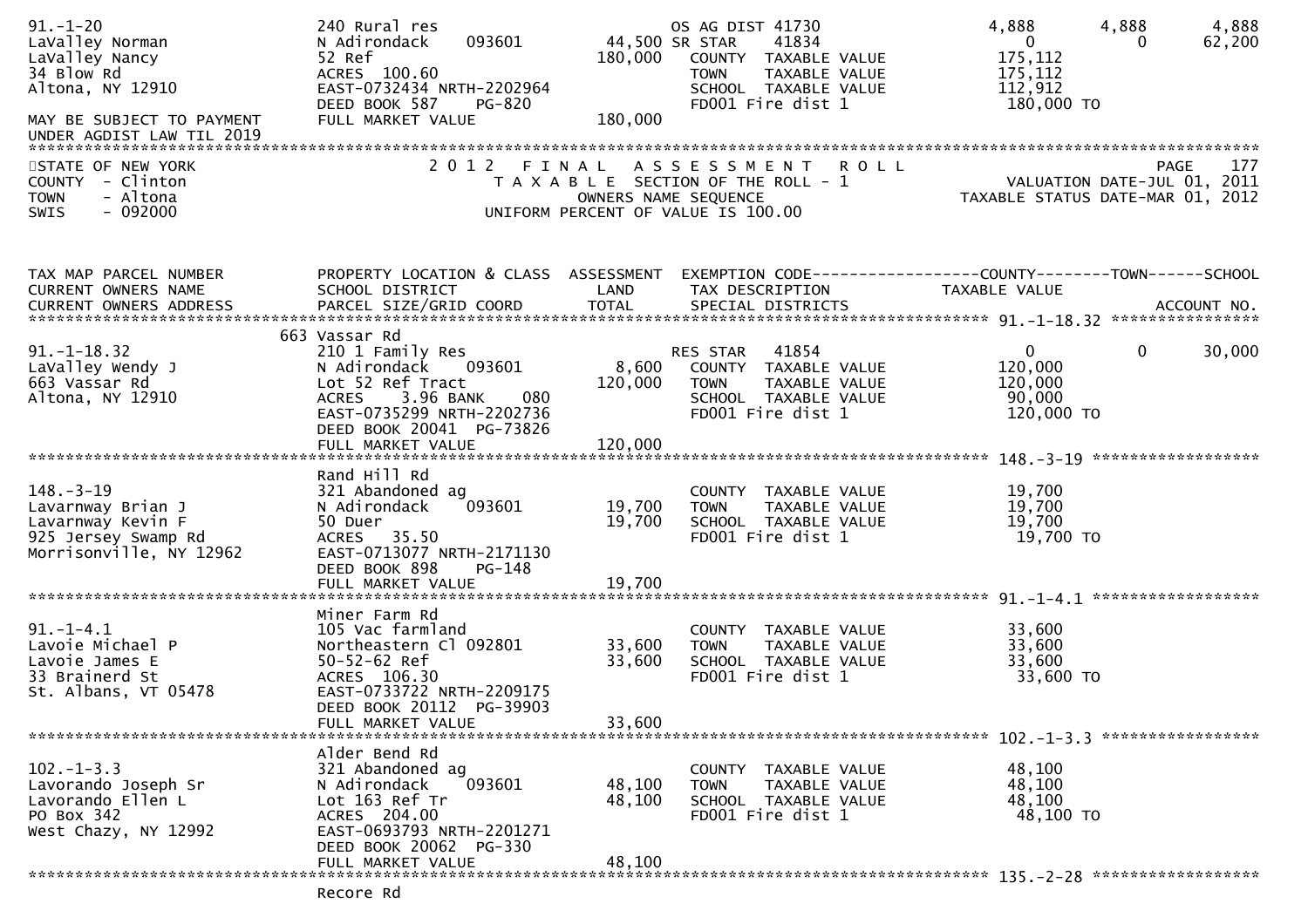| $135. - 2 - 28$<br>Lavorando Joseph Sr<br>PO Box 85<br>West Chazy, NY 12992                                                         | 321 Abandoned ag<br>Beekmantown Cen 092401<br>6ot 143 Duers<br>ACRES 35.00<br>EAST-0737569 NRTH-2179050<br>DEED BOOK 810<br>PG-146<br>FULL MARKET VALUE                                                  | 5,800<br>5,800<br>5,800 | COUNTY TAXABLE VALUE<br>TAXABLE VALUE<br><b>TOWN</b><br>SCHOOL TAXABLE VALUE<br>FD001 Fire dist 1                                                   | 5,800<br>5,800<br>5,800<br>5,800 TO                                                             |
|-------------------------------------------------------------------------------------------------------------------------------------|----------------------------------------------------------------------------------------------------------------------------------------------------------------------------------------------------------|-------------------------|-----------------------------------------------------------------------------------------------------------------------------------------------------|-------------------------------------------------------------------------------------------------|
| STATE OF NEW YORK<br>COUNTY - Clinton<br><b>TOWN</b><br>- Altona<br>$-092000$<br>SWIS                                               | 2012 FINAL                                                                                                                                                                                               | OWNERS NAME SEQUENCE    | A S S E S S M E N T R O L L<br>T A X A B L E SECTION OF THE ROLL - 1<br>OWNERS NAME SEQUENCE<br>UNIFORM PERCENT OF VALUE IS 100.00                  | <b>PAGE</b><br>178<br>VALUATION DATE-JUL 01, 2011<br>TAXABLE STATUS DATE-MAR 01, 2012           |
|                                                                                                                                     |                                                                                                                                                                                                          |                         |                                                                                                                                                     |                                                                                                 |
| TAX MAP PARCEL NUMBER<br>CURRENT OWNERS NAME                                                                                        | PROPERTY LOCATION & CLASS ASSESSMENT<br>SCHOOL DISTRICT                                                                                                                                                  | LAND                    | TAX DESCRIPTION TAXABLE VALUE                                                                                                                       | EXEMPTION CODE-----------------COUNTY--------TOWN------SCHOOL                                   |
| $105. - 1 - 5.2$<br>Lavornado Joseph Sr<br>Lavorando Joseph Jr<br>PO Box 342<br>West Chazy, NY 12992                                | 629 Barnaby Rd<br>260 Seasonal res<br>093601<br>N Adirondack<br>Lot 135 Duers Patent<br>ACRES 138.50<br>EAST-0731573 NRTH-2193888                                                                        | 36,000<br>55,400        | COUNTY TAXABLE VALUE<br><b>TOWN</b><br>TAXABLE VALUE<br>SCHOOL TAXABLE VALUE<br>FD001 Fire dist 1                                                   | 55,400<br>55,400<br>55,400<br>55,400 TO                                                         |
|                                                                                                                                     | DEED BOOK 20011 PG-37769                                                                                                                                                                                 |                         |                                                                                                                                                     |                                                                                                 |
| $89.1 - 2 - 22$<br>Lawrence Darryl R<br>3100 Miner Farm Rd<br>Altona, NY 12910                                                      | 3100 Miner Farm Rd<br>210 1 Family Res<br>093601<br>N Adirondack<br>110 Ref<br>LT.<br>Hw<br>Pombrio<br>Long<br>1.10 BANK<br>320<br><b>ACRES</b><br>EAST-0711796 NRTH-2207591<br>DEED BOOK 20112 PG-44413 | 94,000                  | RES STAR 41854<br>6,500 COUNTY TAXABLE VALUE<br>TAXABLE VALUE<br><b>TOWN</b><br>SCHOOL TAXABLE VALUE<br>FD001 Fire dist 1<br>$LT001$ Altona light 1 | $\overline{0}$<br>$\mathbf 0$<br>30,000<br>94,000<br>94,000<br>64,000<br>94,000 TO<br>94,000 TO |
|                                                                                                                                     | FULL MARKET VALUE                                                                                                                                                                                        | 94,000                  |                                                                                                                                                     |                                                                                                 |
| $72. -1 - 11.112$<br>Lazure Craig<br>Lazure craig<br>Tsilivigos Efrosini<br>965 Senecal<br>965 Senecal<br>Brossard, Quebec, J4X 1L3 | 644 Irona Rd<br>321 Abandoned ag<br>093601<br>N Adirondack<br>Lot 166 Ref Tr<br>ACRES 14.80<br>EAST-0695823 NRTH-2213415<br>DEED BOOK 20102 PG-36860                                                     | 13,600<br>13,600        | COUNTY TAXABLE VALUE<br><b>TOWN</b><br>TAXABLE VALUE<br>SCHOOL TAXABLE VALUE<br>FD001 Fire dist 1                                                   | 13,600<br>13,600<br>13,600<br>13,600 TO                                                         |
|                                                                                                                                     | FULL MARKET VALUE                                                                                                                                                                                        | 13,600                  |                                                                                                                                                     |                                                                                                 |
| $135. - 1 - 18.263$<br>Lazure Sandra M<br>137 Harvey Rd<br>West Chazy, NY 12992                                                     | 143 Harvey Rd<br>210 1 Family Res<br>N Adirondack<br>093601<br>Lot 130 Duerville Patent<br>2.50 BANK<br>080<br><b>ACRES</b><br>EAST-0734053 NRTH-2179264<br>DEED BOOK 1033<br>PG-113                     | 9,800<br>160,000        | RES STAR<br>41854<br>COUNTY TAXABLE VALUE<br><b>TOWN</b><br><b>TAXABLE VALUE</b><br>SCHOOL TAXABLE VALUE<br>FD001 Fire dist 1                       | $\mathbf 0$<br>0<br>30,000<br>160,000<br>160,000<br>130,000<br>160,000 TO                       |
|                                                                                                                                     | FULL MARKET VALUE                                                                                                                                                                                        | 160,000                 |                                                                                                                                                     |                                                                                                 |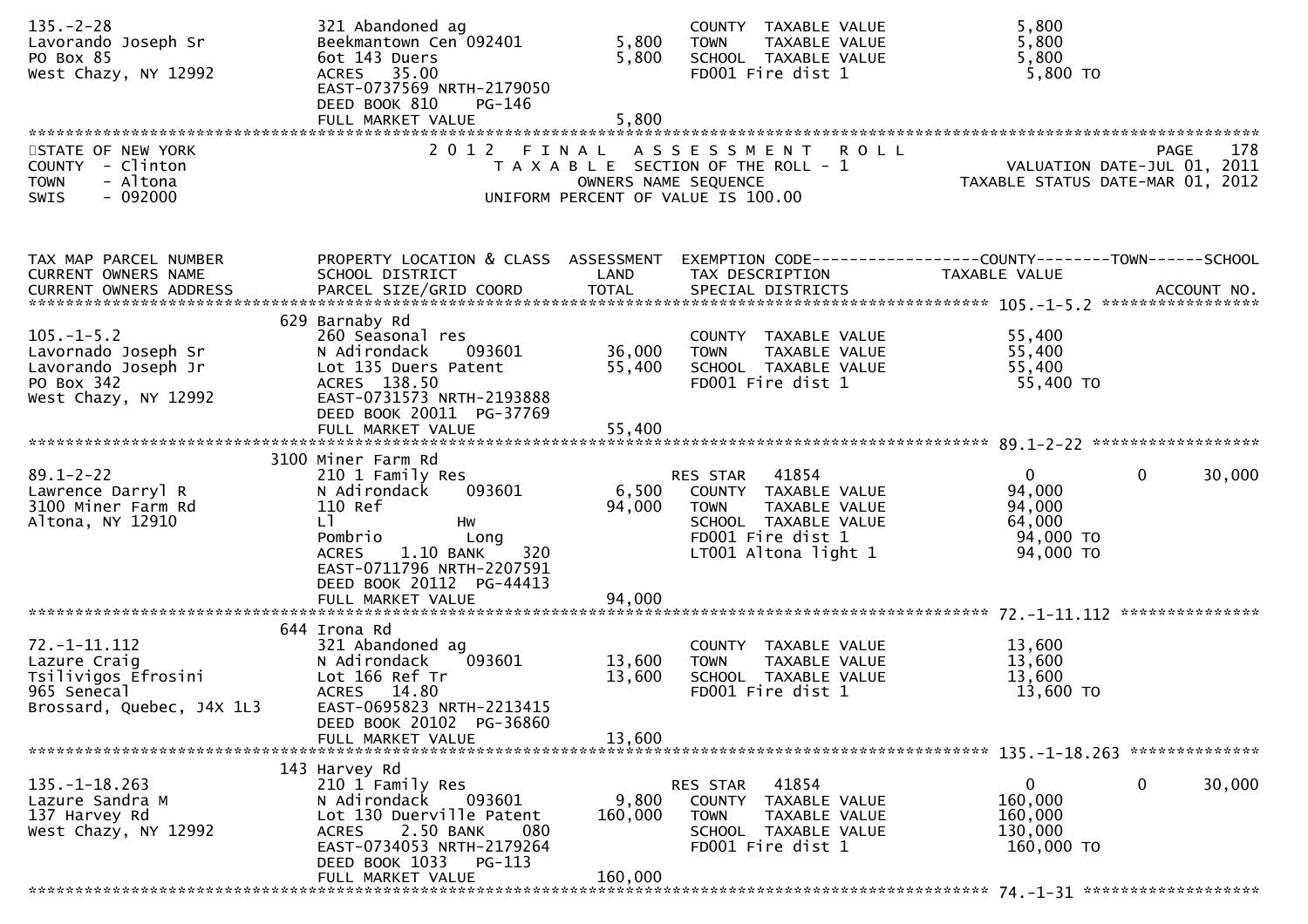| 74. –1–31<br>Leazotte Carole<br>Leazotte Timothy C<br>2980 Miner Farm Rd<br>Altona, NY 12910    | 2980 Miner Farm Rd<br>210 1 Family Res<br>093601<br>N Adirondack<br>111 Ref<br>FRNT 125.00 DPTH 150.00<br>BANK 080<br>EAST-0714630 NRTH-2207853<br>DEED BOOK 908<br>PG-251                        | 5,500<br>49,900           | RES STAR 41854<br>COUNTY TAXABLE VALUE<br><b>TOWN</b><br>TAXABLE VALUE<br>SCHOOL TAXABLE VALUE<br>FD001 Fire dist 1<br>LT001 Altona light 1          | $\overline{0}$<br>49,900<br>49,900<br>19,900<br>49,900 TO<br>49,900 TO                                          | $\mathbf{0}$<br>30,000 |
|-------------------------------------------------------------------------------------------------|---------------------------------------------------------------------------------------------------------------------------------------------------------------------------------------------------|---------------------------|------------------------------------------------------------------------------------------------------------------------------------------------------|-----------------------------------------------------------------------------------------------------------------|------------------------|
| STATE OF NEW YORK<br>COUNTY - Clinton<br>- Altona<br><b>TOWN</b><br>SWIS<br>$-092000$           |                                                                                                                                                                                                   | OWNERS NAME SEQUENCE      | 2012 FINAL ASSESSMENT ROLL<br>T A X A B L E SECTION OF THE ROLL - 1<br>UNIFORM PERCENT OF VALUE IS 100.00                                            | PAGE 179<br>VALUATION DATE-JUL 01, 2011<br>TAXARLE STATUS DATE WIE 21, 2011<br>TAXABLE STATUS DATE-MAR 01, 2012 |                        |
| TAX MAP PARCEL NUMBER<br>CURRENT OWNERS NAME                                                    | PROPERTY LOCATION & CLASS ASSESSMENT<br>SCHOOL DISTRICT                                                                                                                                           | LAND                      | EXEMPTION CODE------------------COUNTY--------TOWN------SCHOOL<br>TAX DESCRIPTION                                                                    | TAXABLE VALUE                                                                                                   |                        |
| $88.14 - 2 - 5$<br>Lebel Pierre<br>138 Beurling<br>euring<br>Chateauguay PQ, Canada<br>J6K3K4   | 31 Pinewood Dr<br>260 Seasonal res<br>N Adirondack<br>093601<br>Stonewall Bk 10 Pg 123 Lo<br>FRNT 57.00 DPTH 185.00<br>EAST-0698726 NRTH-2204464<br>DEED BOOK 99001 PG-16907<br>FULL MARKET VALUE | 4,800<br>8,400<br>8,400   | COUNTY TAXABLE VALUE<br><b>TOWN</b><br>TAXABLE VALUE<br>SCHOOL TAXABLE VALUE<br>FD001 Fire dist 1                                                    | 8,400<br>8,400<br>8,400<br>8,400 TO                                                                             |                        |
|                                                                                                 | 4915 Rt 11                                                                                                                                                                                        |                           |                                                                                                                                                      |                                                                                                                 |                        |
| $71. - 4 - 19$<br>LeClair Armand S<br>LeClair Jean M<br>4915 Rt 11<br>Ellenburg Depot, NY 12935 | 210 1 Family Res<br>N Adirondack<br>093601<br>Bm<br>080<br>ACRES 1.10 BANK<br>EAST-0677531 NRTH-2213342<br>DEED BOOK 20112 PG-39712                                                               | 6,500<br>95,000           | RES STAR 41854<br>COUNTY TAXABLE VALUE<br><b>TOWN</b><br>TAXABLE VALUE<br>SCHOOL TAXABLE VALUE<br>FD002 Ellenburg fire 21<br>$LT002$ Altona light 21 | $\mathbf{0}$<br>95,000<br>95,000<br>65,000<br>95,000 TO<br>95,000 TO                                            | $\mathbf{0}$<br>30,000 |
|                                                                                                 |                                                                                                                                                                                                   |                           |                                                                                                                                                      |                                                                                                                 |                        |
| $71. - 4 - 18$<br>LeClair Armond Stacey<br>4915 Rt 11<br>Ellenburg Depot, NY 12935              | Rt 11<br>$314$ Rural vac<10<br>093601<br>N Adirondack<br>Lot Pat Bm<br>5.00<br><b>ACRES</b><br>EAST-0677467 NRTH-2213137<br>DEED BOOK 20102 PG-34240                                              | 9,300<br>9,300            | COUNTY TAXABLE VALUE<br><b>TOWN</b><br>TAXABLE VALUE<br>SCHOOL TAXABLE VALUE<br>FD002 Ellenburg fire 21<br>LT002 Altona light 21                     | 9,300<br>9,300<br>9,300<br>9,300 TO<br>9,300 то                                                                 |                        |
|                                                                                                 | FULL MARKET VALUE                                                                                                                                                                                 | 9,300                     |                                                                                                                                                      |                                                                                                                 |                        |
| $132. - 1 - 5$<br>LeClair Cheryl L<br>PO Box 13<br>Altona, NY 12910                             | 349 Duley Rd<br>210 1 Family Res<br>N Adirondack<br>093601<br>Lot 40 Duer<br>FRNT 201.00 DPTH 191.00<br>EAST-0706506 NRTH-2187336<br>DEED BOOK 98001 PG-04414<br>FULL MARKET VALUE                | 8,800<br>65,600<br>65,600 | 41854<br><b>RES STAR</b><br>COUNTY TAXABLE VALUE<br><b>TOWN</b><br>TAXABLE VALUE<br>SCHOOL TAXABLE VALUE<br>FD001 Fire dist 1                        | 0<br>65,600<br>65,600<br>35,600<br>65,600 TO                                                                    | 0<br>30,000            |
|                                                                                                 |                                                                                                                                                                                                   |                           |                                                                                                                                                      |                                                                                                                 |                        |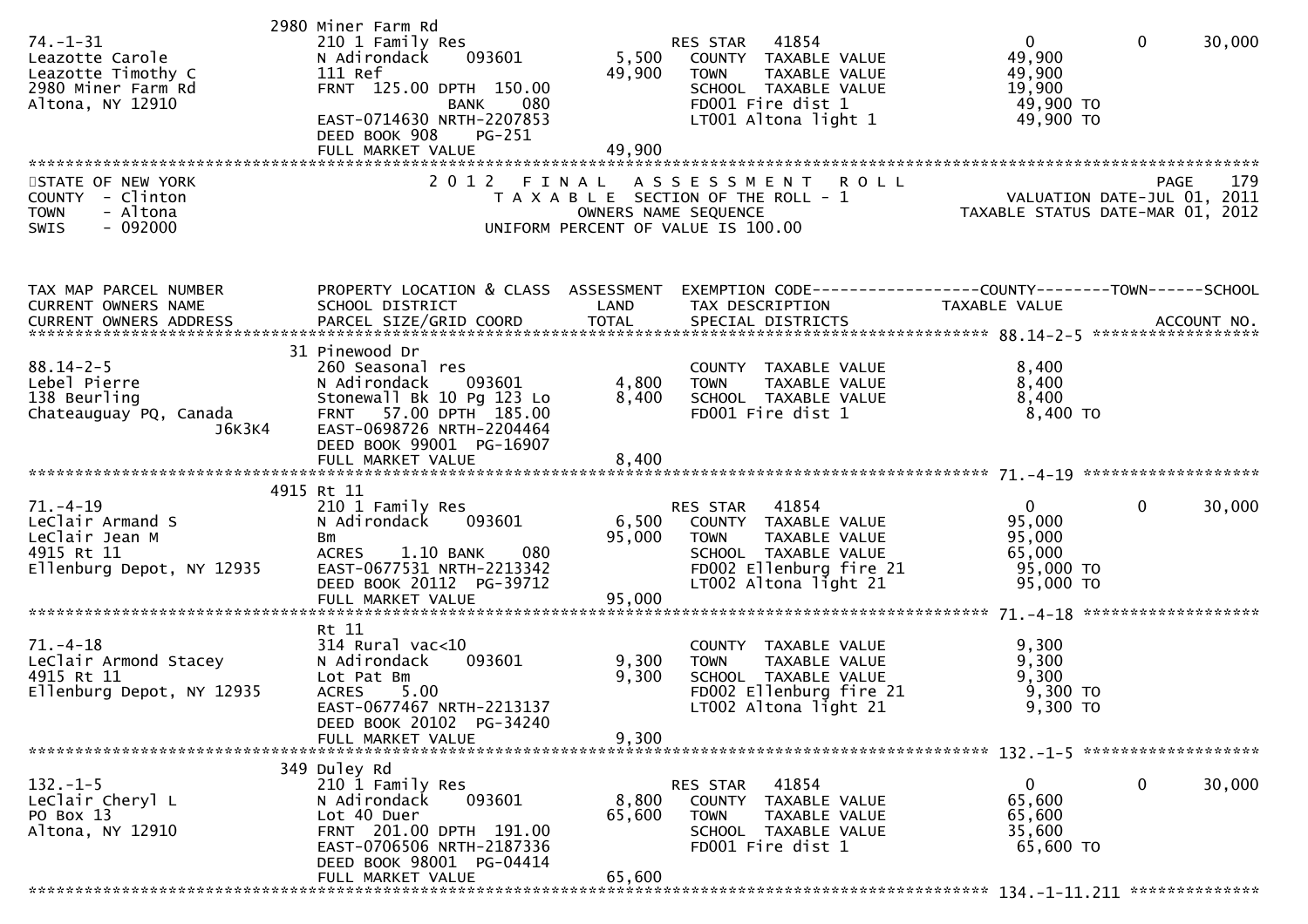|                                    | 3761 Military Tpke                   |         |                                             |                                                                                         |                         |
|------------------------------------|--------------------------------------|---------|---------------------------------------------|-----------------------------------------------------------------------------------------|-------------------------|
| 134. -1-11. 211                    | 210 1 Family Res                     |         | WARNONALL 41121                             | 12,150<br>12,150                                                                        | $\mathbf{0}$            |
| LeClair Cheryl L                   | N Adirondack<br>093601               | 9,000   | COUNTY TAXABLE VALUE                        | 68,850                                                                                  |                         |
| PO Box 13                          | 103 Duers                            | 81,000  | TAXABLE VALUE<br><b>TOWN</b>                | 68,850                                                                                  |                         |
|                                    | 1.00                                 |         |                                             | 81,000                                                                                  |                         |
| Altona, NY 12910                   | <b>ACRES</b>                         |         | SCHOOL TAXABLE VALUE                        |                                                                                         |                         |
|                                    | EAST-0723457 NRTH-2182580            |         | FD001 Fire dist 1                           | 81,000 TO                                                                               |                         |
|                                    | DEED BOOK 1041<br>PG-265             |         |                                             |                                                                                         |                         |
|                                    | FULL MARKET VALUE                    | 81,000  |                                             |                                                                                         |                         |
|                                    |                                      |         |                                             |                                                                                         |                         |
| STATE OF NEW YORK                  | 2 0 1 2                              | FINAL   | A S S E S S M E N T<br><b>ROLL</b>          | PAGE                                                                                    | 180                     |
| COUNTY - Clinton                   |                                      |         | T A X A B L E SECTION OF THE ROLL - 1       |                                                                                         |                         |
| - Altona<br><b>TOWN</b>            |                                      |         | OWNERS NAME SEQUENCE                        | PAGE 180<br>2011 - VALUATION DATE-JUL 01, 2011<br>2012 TAXABLE STATUS DATE-MAR 01, 2012 |                         |
| $-092000$<br><b>SWIS</b>           |                                      |         | UNIFORM PERCENT OF VALUE IS 100.00          |                                                                                         |                         |
|                                    |                                      |         |                                             |                                                                                         |                         |
|                                    |                                      |         |                                             |                                                                                         |                         |
|                                    |                                      |         |                                             |                                                                                         |                         |
| TAX MAP PARCEL NUMBER              | PROPERTY LOCATION & CLASS ASSESSMENT |         |                                             |                                                                                         |                         |
| CURRENT OWNERS NAME                | SCHOOL DISTRICT                      | LAND    | TAX DESCRIPTION                             | TAXABLE VALUE                                                                           |                         |
|                                    |                                      |         |                                             |                                                                                         |                         |
|                                    |                                      |         |                                             |                                                                                         |                         |
|                                    |                                      |         |                                             |                                                                                         |                         |
|                                    | 4931 Rt 11                           |         |                                             |                                                                                         |                         |
| $71. - 4 - 17.2$                   | 270 Mfg housing                      |         | WARCOMALL 41131                             | 5,050<br>5,050                                                                          | $\overline{\mathbf{0}}$ |
| LeClair Virginia                   | 093601<br>N Adirondack               |         | 6,200 AGED - ALL 41800                      | 7,575<br>7,575                                                                          | 10,100                  |
| 4931 Rt 11                         | Lot Pat Bm                           |         | 20,200 SR STAR<br>41834                     | $\overline{0}$<br>$\bf{0}$                                                              | 10,100                  |
| PO Box 336                         | FRNT 150.00 DPTH 215.00              |         | COUNTY TAXABLE VALUE                        | 7,575                                                                                   |                         |
| Ellenburg Depot, NY 12935          | EAST-0677137 NRTH-2213323            |         | <b>TOWN</b><br>TAXABLE VALUE                | 7,575                                                                                   |                         |
|                                    |                                      |         |                                             | $\overline{0}$                                                                          |                         |
|                                    | DEED BOOK 645<br>PG-622              |         | SCHOOL TAXABLE VALUE                        |                                                                                         |                         |
|                                    |                                      |         |                                             |                                                                                         |                         |
|                                    |                                      |         |                                             |                                                                                         |                         |
|                                    |                                      |         |                                             |                                                                                         |                         |
|                                    | 100 Murtagh Hill Rd                  |         | 98 PCT OF VALUE USED FOR EXEMPTION PURPOSES |                                                                                         |                         |
| $149. - 1 - 11.1$                  | 240 Rural res                        |         | WARCOMALL 41131                             | 13,720<br>13,720                                                                        | 0                       |
| Lee Dennis H                       | 093601<br>N Adirondack               |         | 10,400 RES STAR 41854                       | $\overline{0}$<br>0                                                                     | 30,000                  |
|                                    | 113 Duer                             | 56,000  | COUNTY TAXABLE VALUE                        | 42,280                                                                                  |                         |
| Lee Karen A<br>100 Murtagh Hill Rd |                                      |         |                                             |                                                                                         |                         |
|                                    | ACRES 11.00                          |         | <b>TOWN</b><br>TAXABLE VALUE                | 42,280                                                                                  |                         |
| West Chazy, NY 12992               | EAST-0729817 NRTH-2173905            |         | SCHOOL TAXABLE VALUE                        | 26,000                                                                                  |                         |
|                                    | DEED BOOK 623<br>PG-149              |         | FD001 Fire dist 1                           | 56,000 TO                                                                               |                         |
|                                    | FULL MARKET VALUE                    | 56,000  |                                             |                                                                                         |                         |
|                                    |                                      |         |                                             |                                                                                         |                         |
|                                    | 3875 Military Tpke                   |         | 79 PCT OF VALUE USED FOR EXEMPTION PURPOSES |                                                                                         |                         |
| $134. - 1 - 2.2$                   | 241 Rural res&ag                     |         | WARCOMALL 41131                             | 35,550<br>35,550                                                                        | 0                       |
| Lee Ronald E                       | N Adirondack<br>093601               | 37,600  | COUNTY TAXABLE VALUE                        | 144,450                                                                                 |                         |
|                                    |                                      |         |                                             |                                                                                         |                         |
| Lee Jean                           | 94 Duers                             | 180,000 | TAXABLE VALUE<br><b>TOWN</b>                | 144,450                                                                                 |                         |
| 3875 Military Tpke                 | ACRES 80.00                          |         | SCHOOL TAXABLE VALUE                        | 180,000                                                                                 |                         |
| West Chazy, NY 12992               | EAST-0720862 NRTH-2182744            |         | FD001 Fire dist 1                           | 180,000 TO                                                                              |                         |
|                                    | DEED BOOK 605<br>PG-824              |         |                                             |                                                                                         |                         |
|                                    | FULL MARKET VALUE                    | 180,000 |                                             |                                                                                         |                         |
|                                    |                                      |         |                                             |                                                                                         |                         |
|                                    | Irona Rd                             |         |                                             |                                                                                         |                         |
| $72. - 1 - 11.5$                   | 321 Abandoned ag                     |         | COUNTY TAXABLE VALUE                        | 33,300                                                                                  |                         |
|                                    |                                      |         |                                             |                                                                                         |                         |
| LeFebvre Charles M                 | N Adirondack<br>093601               | 33,300  | TAXABLE VALUE<br><b>TOWN</b>                | 33,300                                                                                  |                         |
| LeFebvre Janis E                   | Lot 183 Ref Tr                       | 33,300  | SCHOOL TAXABLE VALUE                        | 33,300                                                                                  |                         |
| PO Box 311                         | ACRES 115.00                         |         | FD001 Fire dist 1                           | 33,300 TO                                                                               |                         |
| Milton, VT 05468                   | EAST-0691620 NRTH-2214200            |         |                                             |                                                                                         |                         |
|                                    | DEED BOOK 20051 PG-88073             |         |                                             |                                                                                         |                         |
|                                    | FULL MARKET VALUE                    | 33,300  |                                             |                                                                                         |                         |
|                                    |                                      |         |                                             |                                                                                         |                         |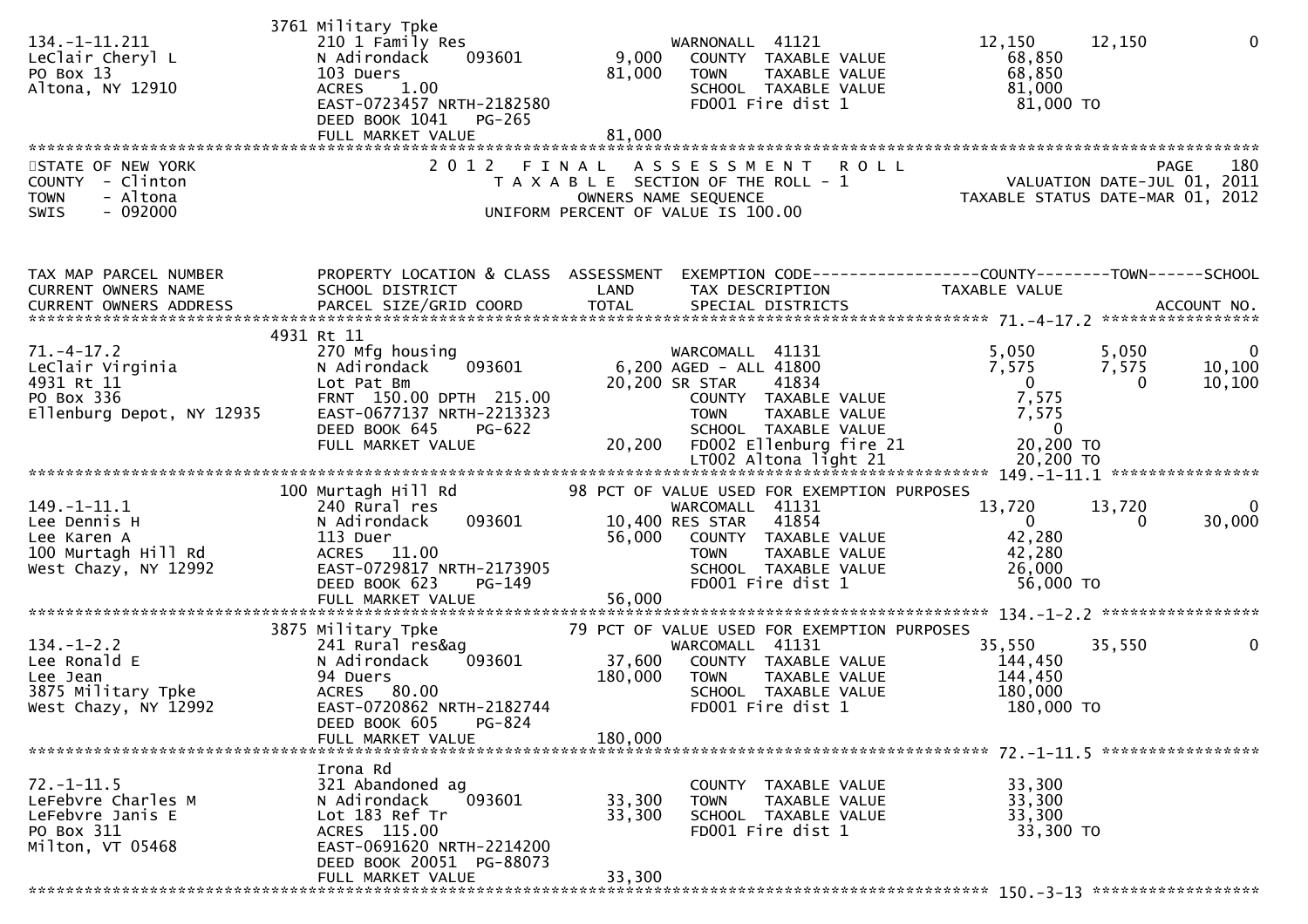| $150 - 3 - 13$<br>LeGrave Marvin<br>LeGrave Diana L<br>126 Recore Rd<br>West Chazy, NY 12992                                                                                                     | 126 Recore Rd<br>270 Mfg housing<br>093601<br>N Adirondack<br>Sub Map 20 Pg 28 Lot 13<br>1.07<br><b>ACRES</b><br>EAST-0736243 NRTH-2176134<br>DEED BOOK 20092 PG-22102<br>FULL MARKET VALUE                  | 40,100<br>40,100           | 41854<br>RES STAR<br>9,000 COUNTY TAXABLE VALUE<br>TAXABLE VALUE<br><b>TOWN</b><br>SCHOOL TAXABLE VALUE<br>FD001 Fire dist 1                            | $\Omega$<br>$\mathbf{0}$<br>30,000<br>40,100<br>40,100<br>10,100<br>40,100 TO                     |
|--------------------------------------------------------------------------------------------------------------------------------------------------------------------------------------------------|--------------------------------------------------------------------------------------------------------------------------------------------------------------------------------------------------------------|----------------------------|---------------------------------------------------------------------------------------------------------------------------------------------------------|---------------------------------------------------------------------------------------------------|
| STATE OF NEW YORK<br>COUNTY - Clinton<br>- Altona<br><b>TOWN</b><br>$-092000$<br>SWIS                                                                                                            | 2 0 1 2                                                                                                                                                                                                      | FINAL                      | ASSESSMENT ROLL<br>T A X A B L E SECTION OF THE ROLL - 1<br>OWNERS NAME SEQUENCE<br>UNIFORM PERCENT OF VALUE IS 100.00                                  | 181<br><b>PAGE</b><br>VALUATION DATE-JUL 01, 2011<br>TAXABLE STATUS DATE-MAR 01, 2012             |
| TAX MAP PARCEL NUMBER<br>CURRENT OWNERS NAME                                                                                                                                                     | PROPERTY LOCATION & CLASS ASSESSMENT<br>SCHOOL DISTRICT                                                                                                                                                      | LAND                       | TAX DESCRIPTION                                                                                                                                         | EXEMPTION CODE-----------------COUNTY-------TOWN------SCHOOL<br>TAXABLE VALUE                     |
| $88.14 - 1 - 71$<br>Legroulx Deborah<br>Lavoie Smith Theresa E<br>544 George Fa Wilkes<br>Greenfield Park, QC, Canada<br>J4V3N4                                                                  | 130 Pinewood Dr<br>260 Seasonal res<br>093601<br>N Adirondack<br>Stonewall Acres Lot 71<br>FRNT 101.51 DPTH 100.00<br>EAST-0699187 NRTH-2204255<br>DEED BOOK 20092 PG-21671                                  | 3,800<br>8,000             | COUNTY TAXABLE VALUE<br><b>TOWN</b><br>TAXABLE VALUE<br>SCHOOL TAXABLE VALUE<br>FD001 Fire dist 1                                                       | 8,000<br>8,000<br>8,000<br>$8,000$ TO                                                             |
| $91. - 1 - 7.22$<br>Leno Bradley A<br>Giroux Virginia H<br>2565 Rt 11<br>Mooers, NY 12958                                                                                                        | 871 Vassar Rd<br>210 1 Family Res<br>Northeastern Cl 092801<br>Lot 50 Ref Tr<br>Survey Map 20082/17996<br>9.40<br><b>ACRES</b><br>EAST-0736118 NRTH-2207779<br>DEED BOOK 20092 PG-24783<br>FULL MARKET VALUE | 77,600                     | WARNONALL 41121<br>11,500 RES STAR<br>41854<br>77,600 COUNTY TAXABLE VALUE<br>TAXABLE VALUE<br><b>TOWN</b><br>SCHOOL TAXABLE VALUE<br>FD001 Fire dist 1 | 11,640<br>11,640<br>0<br>30,000<br>$\overline{0}$<br>0<br>65,960<br>65,960<br>47,600<br>77,600 TO |
| $72. - 1 - 27.1$<br>Leonard & Pearl Lashway Living N Adirondack<br>LashwayTrustee Leonard Lot 213 Ref<br>Lashway<br>5583 Military Tpke<br>Tlanburgh Denot NY 12935<br>Ellenburgh Depot, NY 12935 | Forest Rd<br>321 Abandoned ag<br>093601<br>Subdiv Map 20072/02325 Lo<br>ACRES 89.15<br>EAST-0682635 NRTH-2208658<br>DEED BOOK 20061 PG-96130<br>FULL MARKET VALUE                                            | 27,100<br>27,100<br>27,100 | COUNTY TAXABLE VALUE<br>TAXABLE VALUE<br><b>TOWN</b><br>SCHOOL TAXABLE VALUE<br>FD001 Fire dist 1                                                       | 27,100<br>27,100<br>27,100<br>27,100 TO                                                           |
| $72. - 1 - 27.21$<br>Leonard & Pearl Lashway Living N Adirondack<br>LashwayTrustee Leonard<br>5583 Military Tpke<br>Ellenburgh Depot, NY 12935                                                   | Forest Rd<br>321 Abandoned ag<br>093601<br>Lot 213 Ref<br>Subdiv Map 20072/02325 Lo<br>ACRES 84.57<br>EAST-0683894 NRTH-2210221<br>DEED BOOK 20061 PG-96130                                                  | 29,200<br>29,200           | COUNTY TAXABLE VALUE<br>TAXABLE VALUE<br><b>TOWN</b><br>SCHOOL TAXABLE VALUE<br>FD001 Fire dist 1                                                       | 29,200<br>29,200<br>29,200<br>29,200 TO                                                           |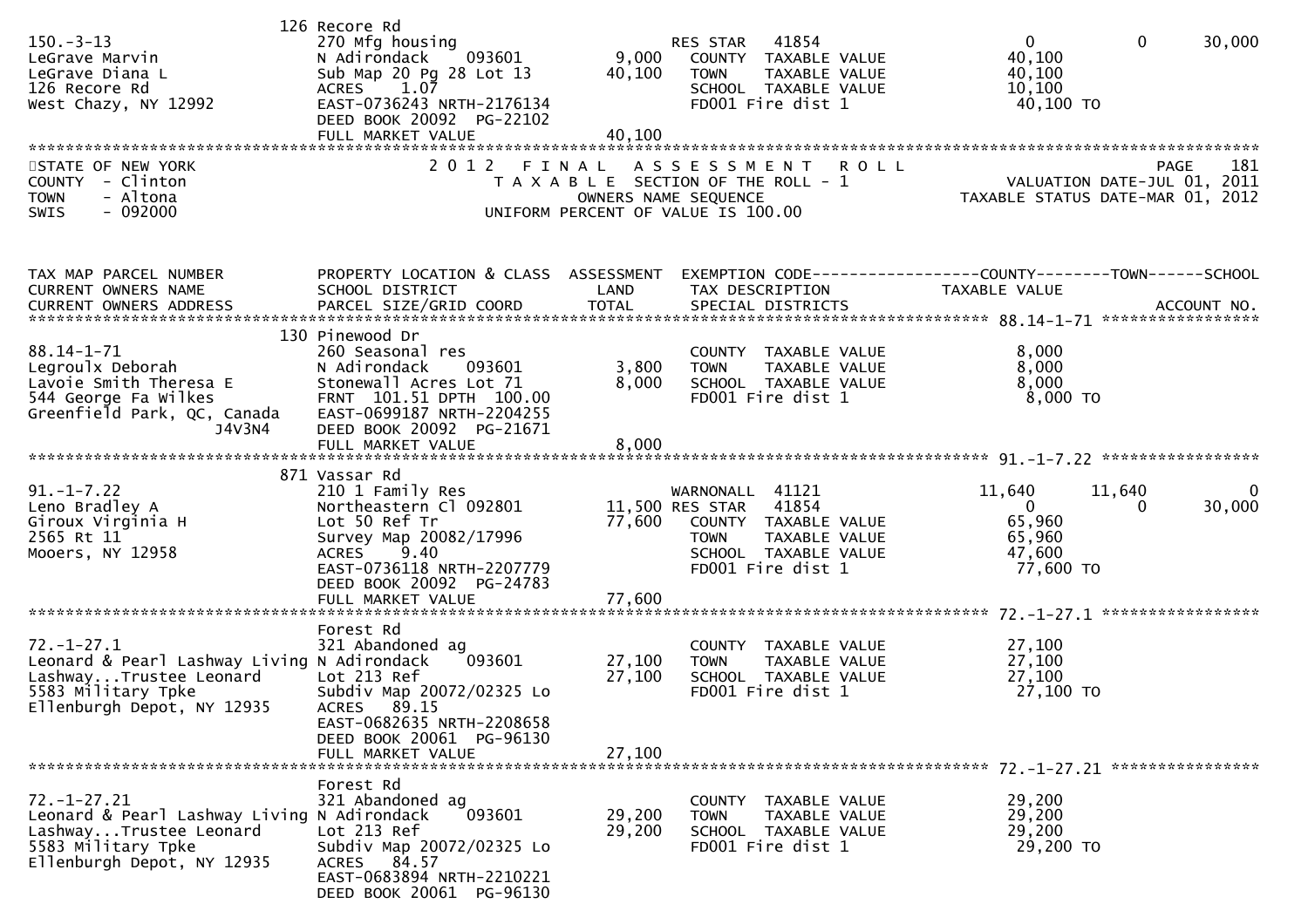|                                                                                                  | FULL MARKET VALUE                                                                                                                                                             | 29,200                        |                                                                                                                   |                                                                                                            |
|--------------------------------------------------------------------------------------------------|-------------------------------------------------------------------------------------------------------------------------------------------------------------------------------|-------------------------------|-------------------------------------------------------------------------------------------------------------------|------------------------------------------------------------------------------------------------------------|
|                                                                                                  |                                                                                                                                                                               |                               |                                                                                                                   |                                                                                                            |
| $148. - 3 - 3$<br>Leopard Billy<br>178 Rabideau St<br>Cadyville, NY 12918                        | 5 Morhous Rd<br>210 1 Family Res<br>093601<br>N Adirondack<br>36 Duer<br><b>ACRES</b><br>4.40<br>EAST-0709197 NRTH-2172773<br>DEED BOOK 20112 PG-40804                        | 10,700<br>25,000              | COUNTY TAXABLE VALUE<br><b>TOWN</b><br>TAXABLE VALUE<br>SCHOOL TAXABLE VALUE<br>FD001 Fire dist 1                 | 25,000<br>25,000<br>25,000<br>25,000 TO                                                                    |
|                                                                                                  | FULL MARKET VALUE                                                                                                                                                             | 25,000                        |                                                                                                                   |                                                                                                            |
| STATE OF NEW YORK<br>COUNTY - Clinton<br>- Altona<br><b>TOWN</b><br>$-092000$<br><b>SWIS</b>     | 2 0 1 2                                                                                                                                                                       | FINAL<br>OWNERS NAME SEQUENCE | A S S E S S M E N T<br><b>ROLL</b><br>T A X A B L E SECTION OF THE ROLL - 1<br>UNIFORM PERCENT OF VALUE IS 100.00 | PAGE 182<br>VALUATION DATE-JUL 01, 2011<br>TAXABLE STATUS DATE ::: - 2<br>TAXABLE STATUS DATE-MAR 01, 2012 |
| TAX MAP PARCEL NUMBER                                                                            | PROPERTY LOCATION & CLASS ASSESSMENT                                                                                                                                          |                               |                                                                                                                   | EXEMPTION CODE------------------COUNTY--------TOWN------SCHOOL                                             |
| CURRENT OWNERS NAME                                                                              | SCHOOL DISTRICT                                                                                                                                                               | LAND                          | TAX DESCRIPTION                                                                                                   | TAXABLE VALUE                                                                                              |
| <b>CURRENT OWNERS ADDRESS</b>                                                                    | PARCEL SIZE/GRID COORD                                                                                                                                                        | <b>TOTAL</b>                  | SPECIAL DISTRICTS                                                                                                 | ACCOUNT NO.                                                                                                |
| $147. - 1 - 6.31$<br>Leopard Billy J<br>Leopard Mark A<br>178 Rabideau Rd<br>Cadyville, NY 12918 | Jerusalem Rd<br>910 Priv forest<br>N Adirondack<br>093601<br>22 Duer<br>34.80<br><b>ACRES</b><br>EAST-0705725 NRTH-2170010<br>DEED BOOK 20082 PG-20233<br>FULL MARKET VALUE   | 9,000<br>9,000<br>9,000       | COUNTY TAXABLE VALUE<br><b>TOWN</b><br>TAXABLE VALUE<br>SCHOOL TAXABLE VALUE<br>FD001 Fire dist 1                 | 9,000<br>9,000<br>9,000<br>$9,000$ TO                                                                      |
|                                                                                                  | Jerusalem Rd                                                                                                                                                                  |                               |                                                                                                                   |                                                                                                            |
| $147. - 1 - 7.1$<br>Leopard Billy J<br>Leopard Mark A<br>178 Rabideau Rd<br>Cadyville, NY 12918  | 910 Priv forest<br>N Adirondack<br>093601<br>22 Duer<br>ACRES 35.90<br>EAST-0704138 NRTH-2169740<br>DEED BOOK 20082 PG-20233<br>FULL MARKET VALUE                             | 10,000<br>10,000<br>10,000    | COUNTY TAXABLE VALUE<br>TAXABLE VALUE<br><b>TOWN</b><br>SCHOOL TAXABLE VALUE<br>FD001 Fire dist 1                 | 10,000<br>10,000<br>10,000<br>10,000 TO                                                                    |
|                                                                                                  |                                                                                                                                                                               |                               |                                                                                                                   |                                                                                                            |
| $117. - 1 - 17$<br>Leopard Billy Joe<br>13 Cogan Ave<br>Plattsburgh, NY 12901                    | Terrien Rd<br>910 Priv forest<br>N Adirondack<br>093601<br>215-216 Ref<br>ACRES 26.00<br>EAST-0693737 NRTH-2191513<br>DEED BOOK 20041 PG-74741                                | 17,000<br>17,000              | COUNTY TAXABLE VALUE<br>TAXABLE VALUE<br><b>TOWN</b><br>SCHOOL TAXABLE VALUE<br>FD001 Fire dist 1                 | 17,000<br>17,000<br>17,000<br>17,000 TO                                                                    |
|                                                                                                  | FULL MARKET VALUE                                                                                                                                                             | 17,000                        |                                                                                                                   |                                                                                                            |
| $88.14 - 1 - 20$<br>Leslie Alexander<br>Pepper Margie S<br>PO Box 266<br>Altona, NY 12910        | 40 Merrywood Dr<br>260 Seasonal res<br>093601<br>N Adirondack<br>Stonewall Acres Lot 20<br>80.00 DPTH 159.30<br>FRNT<br>EAST-0699754 NRTH-2203693<br>DEED BOOK 20021 PG-48986 | 4,200<br>4,500                | COUNTY TAXABLE VALUE<br>TAXABLE VALUE<br><b>TOWN</b><br>SCHOOL TAXABLE VALUE<br>FD001 Fire dist 1                 | 4,500<br>4,500<br>4,500<br>4,500 TO                                                                        |
|                                                                                                  | FULL MARKET VALUE                                                                                                                                                             | 4,500                         |                                                                                                                   |                                                                                                            |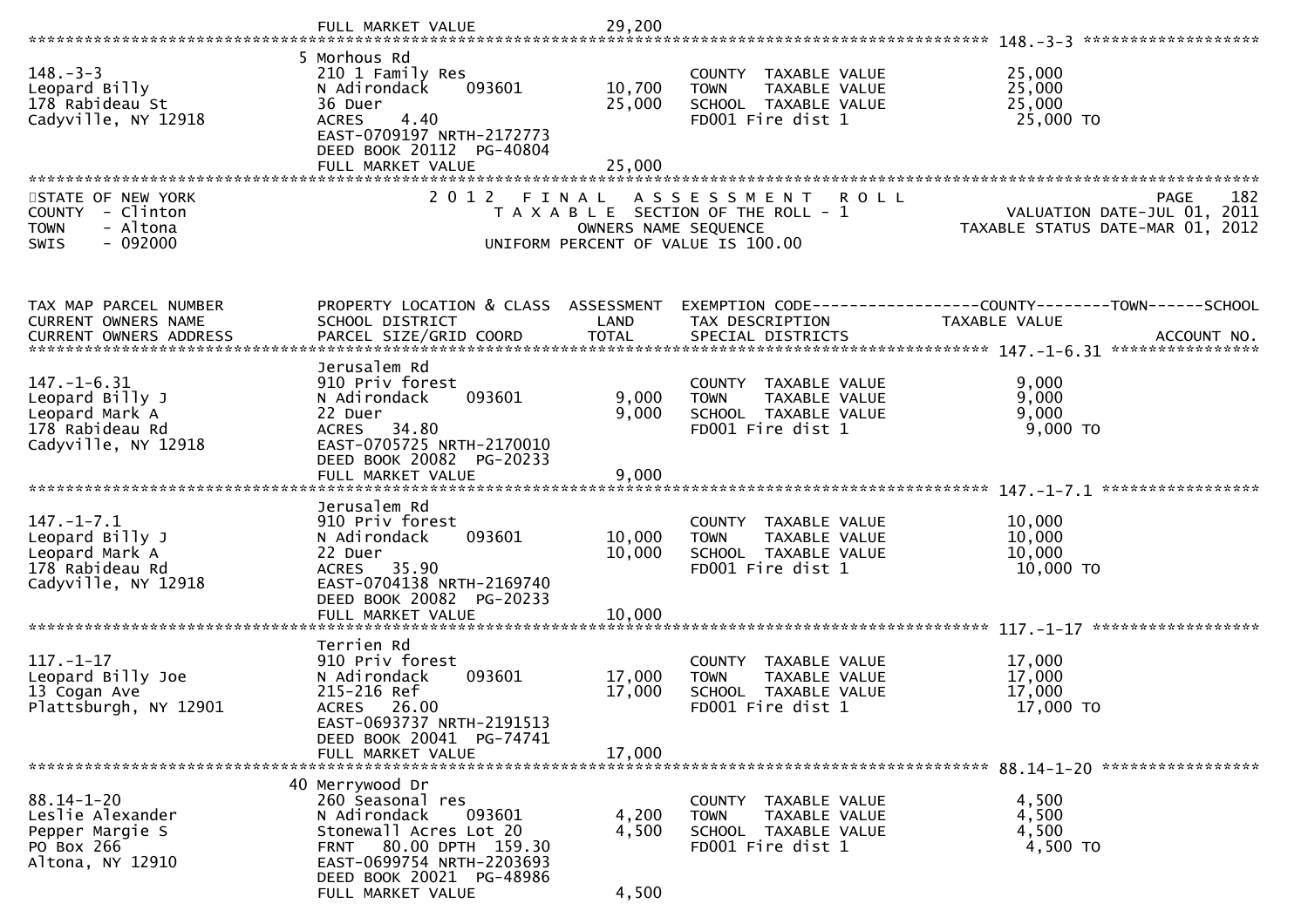| $134. - 1 - 2.1$<br>Leslie Chiyoko<br>Lee Ronald E<br>3875 Military Tpke<br>West Chazy, NY 12992            | Purdy Rd<br>910 Priv forest<br>093601<br>N Adirondack<br>94 Duer<br>49.00<br><b>ACRES</b><br>EAST-0720828 NRTH-2181692<br>DEED BOOK 638<br>PG-546<br>FULL MARKET VALUE           | 21,700<br>21,700<br>21,700    | COUNTY TAXABLE VALUE<br><b>TOWN</b><br>TAXABLE VALUE<br>SCHOOL TAXABLE VALUE<br>FD001 Fire dist 1                             | 21,700<br>21,700<br>21,700<br>21,700 TO                                               |     |
|-------------------------------------------------------------------------------------------------------------|----------------------------------------------------------------------------------------------------------------------------------------------------------------------------------|-------------------------------|-------------------------------------------------------------------------------------------------------------------------------|---------------------------------------------------------------------------------------|-----|
| STATE OF NEW YORK<br>COUNTY - Clinton<br><b>TOWN</b><br>- Altona<br>SWIS<br>$-092000$                       | 2 0 1 2                                                                                                                                                                          | FINAL<br>OWNERS NAME SEQUENCE | A S S E S S M E N T<br><b>ROLL</b><br>T A X A B L E SECTION OF THE ROLL - 1<br>UNIFORM PERCENT OF VALUE IS 100.00             | PAGE<br>VALUATION DATE-JUL 01, 2011<br>TAXABLE STATUS DATE-MAR 01, 2012               | 183 |
| TAX MAP PARCEL NUMBER<br>CURRENT OWNERS NAME                                                                | PROPERTY LOCATION & CLASS ASSESSMENT<br>SCHOOL DISTRICT                                                                                                                          | LAND                          | TAX DESCRIPTION                                                                                                               | EXEMPTION CODE------------------COUNTY--------TOWN------SCHOOL<br>TAXABLE VALUE       |     |
| $135. - 2 - 1$<br>Lewandowski Michael<br>Castro-Lewandowski Athena<br>67 Barnaby Rd<br>West Chazy, NY 12992 | 67 Barnaby Rd<br>210 1 Family Res<br>Beekmantown Cen 092401<br>Lot 147 Duer<br>1.00<br><b>ACRES</b><br>EAST-0740730 NRTH-2183742<br>DEED BOOK 20092 PG-21891                     | 9,000<br>130,000              | 41854<br>RES STAR<br>COUNTY TAXABLE VALUE<br>TAXABLE VALUE<br><b>TOWN</b><br>SCHOOL TAXABLE VALUE<br>FD001 Fire dist 1        | 30,000<br>$\mathbf{0}$<br>$\mathbf{0}$<br>130,000<br>130,000<br>100,000<br>130,000 TO |     |
| $149. - 1 - 10.22$<br>Light Deborah A<br>85 Natures Way<br>West Chazy, NY 12992                             | 85 Natures Way<br>240 Rural res<br>N Adirondack<br>093601<br>Lot 105 Duer's Patent<br>ACRES 11.50<br>EAST-0725673 NRTH-2174520<br>DEED BOOK 703<br>PG-285<br>FULL MARKET VALUE   | 45,000<br>45,000              | 41854<br>RES STAR<br>10,500 COUNTY TAXABLE VALUE<br><b>TOWN</b><br>TAXABLE VALUE<br>SCHOOL TAXABLE VALUE<br>FD001 Fire dist 1 | $\mathbf 0$<br>$\mathbf{0}$<br>30,000<br>45,000<br>45,000<br>15,000<br>45,000 TO      |     |
| $149. - 1 - 13.2$<br>Light Deborah A<br>85 Natures Way<br>West Chazy, NY 12992                              | 53 Natures Way<br>240 Rural res<br>N Adirondack<br>093601<br>Lot 106 Duers<br><b>ACRES</b><br>20.50<br>EAST-0726087 NRTH-2174010<br>PG-270<br>DEED BOOK 955<br>FULL MARKET VALUE | 12,800<br>46,500<br>46,500    | COUNTY TAXABLE VALUE<br>TAXABLE VALUE<br><b>TOWN</b><br>SCHOOL TAXABLE VALUE<br>FD001 Fire dist 1                             | 46,500<br>46,500<br>46,500<br>46,500 TO                                               |     |
| 149. –1–10.21<br>Light John<br>101 Natures Way<br>West Chazy, NY 12992                                      | 101 Natures Way<br>240 Rural res<br>N Adirondack<br>093601<br>105 Duer<br>ACRES 11.50<br>EAST-0725629 NRTH-2174816<br>DEED BOOK 573<br>PG-799<br>FULL MARKET VALUE               | 10,500<br>40,000<br>40,000    | 41854<br>RES STAR<br>COUNTY TAXABLE VALUE<br><b>TOWN</b><br>TAXABLE VALUE<br>SCHOOL TAXABLE VALUE<br>FD001 Fire dist 1        | 0<br>0<br>30,000<br>40,000<br>40,000<br>10,000<br>40,000 TO                           |     |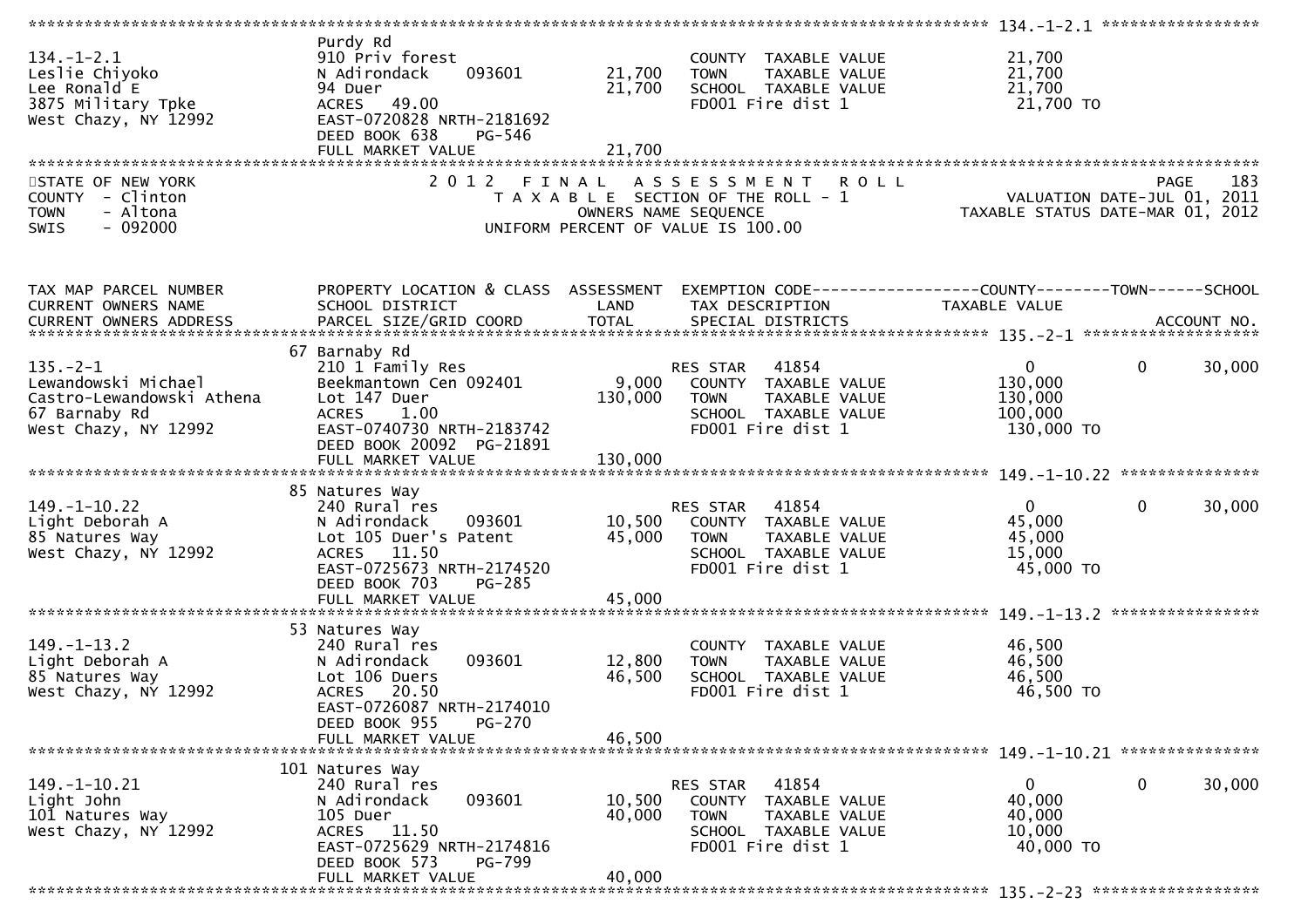| $135. -2 - 23$<br>Light John W<br>Light Cheryl<br>279 Recore Rd<br>West Chazy, NY 12992                | 279 Recore Rd<br>270 Mfg housing<br>Beekmantown Cen 092401<br>Lot 143 Duers<br><b>ACRES</b><br>2.50<br>EAST-0738586 NRTH-2178390<br>DEED BOOK 848<br>$PG-8$<br>FULL MARKET VALUE                        | 9,800<br>46,000<br>46,000 | 41854<br>RES STAR<br>COUNTY TAXABLE VALUE<br>TAXABLE VALUE<br><b>TOWN</b><br>SCHOOL TAXABLE VALUE<br>FD001 Fire dist 1           | $\Omega$<br>$\mathbf{0}$<br>46,000<br>46,000<br>16,000<br>46,000 TO           | 30,000 |
|--------------------------------------------------------------------------------------------------------|---------------------------------------------------------------------------------------------------------------------------------------------------------------------------------------------------------|---------------------------|----------------------------------------------------------------------------------------------------------------------------------|-------------------------------------------------------------------------------|--------|
| STATE OF NEW YORK<br>- Clinton<br><b>COUNTY</b><br>- Altona<br><b>TOWN</b><br>$-092000$<br><b>SWIS</b> | 2 0 1 2                                                                                                                                                                                                 | FINAL                     | ASSESSMENT<br><b>ROLL</b><br>T A X A B L E SECTION OF THE ROLL - 1<br>OWNERS NAME SEQUENCE<br>UNIFORM PERCENT OF VALUE IS 100.00 | PAGE<br>VALUATION DATE-JUL 01, 2011<br>TAXABLE STATUS DATE-MAR 01, 2012       | 184    |
| TAX MAP PARCEL NUMBER<br>CURRENT OWNERS NAME<br><b>CURRENT OWNERS ADDRESS</b>                          | PROPERTY LOCATION & CLASS ASSESSMENT<br>SCHOOL DISTRICT                                                                                                                                                 | LAND                      | TAX DESCRIPTION                                                                                                                  | EXEMPTION CODE-----------------COUNTY-------TOWN------SCHOOL<br>TAXABLE VALUE |        |
| $135. - 2 - 2$<br>Light Stephen C<br>58 Barnaby Rd<br>West Chazy, NY 12992                             | 58 Barnaby Rd<br>210 1 Family Res<br>Beekmantown Cen 092401<br>Lot 147 Duerville Pat<br>1.50<br><b>ACRES</b><br>EAST-0741101 NRTH-2183633<br>DEED BOOK 20092 PG-24142                                   | 9,300<br>160,000          | 41854<br>RES STAR<br>COUNTY TAXABLE VALUE<br>TAXABLE VALUE<br><b>TOWN</b><br>SCHOOL TAXABLE VALUE<br>FD001 Fire dist 1           | 0<br>$\mathbf{0}$<br>160,000<br>160,000<br>130,000<br>160,000 TO              | 30,000 |
| $135. - 2 - 3.1$<br>Light Stephen C<br>58 Barnaby Rd<br>West Chazy, NY 12992                           | Barnaby Rd<br>312 Vac w/imprv<br>Beekmantown Cen 092401<br>Lot 147 Duerville Pat<br>FRNT 188.00 DPTH 281.00<br>EAST-0741147 NRTH-2183459<br>DEED BOOK 20092 PG-24142<br>FULL MARKET VALUE               | 8,400<br>15,000<br>15,000 | COUNTY TAXABLE VALUE<br><b>TOWN</b><br>TAXABLE VALUE<br>SCHOOL TAXABLE VALUE<br>FD001 Fire dist 1                                | 15,000<br>15,000<br>15,000<br>15,000 TO                                       |        |
| $88.14 - 1 - 9$<br>Lipari Antonio<br>Lipari Marialise<br>8486 Brown St<br>Lasalle, QC, Canada H8N 1Z5  | 57 Merrywood Dr<br>270 Mfg housing<br>093601<br>N Adirondack<br>Stonewall Acres Lot 9<br>80.00 DPTH 230.00<br><b>FRNT</b><br>EAST-0699306 NRTH-2203696<br>DEED BOOK 20072 PG-10783<br>FULL MARKET VALUE | 5,100<br>21,500<br>21,500 | COUNTY TAXABLE VALUE<br>TAXABLE VALUE<br><b>TOWN</b><br>SCHOOL TAXABLE VALUE<br>FD001 Fire dist 1                                | 21,500<br>21,500<br>21,500<br>21,500 TO                                       |        |
| $71. -4 - 7.42$<br>Lipson Marilyn<br>Turner Stanley<br>PO Box 96<br>Ellenburg, NY 12933                | 42-46 Candlelight Rd<br>271 Mfg housings<br>093601<br>N Adirondack<br>Lot 212 Ref Tr<br>1.00<br><b>ACRES</b><br>EAST-0681758 NRTH-2215308<br>DEED BOOK 99001 PG-15906<br>FULL MARKET VALUE              | 6,500<br>75,000<br>75,000 | COUNTY TAXABLE VALUE<br>TAXABLE VALUE<br><b>TOWN</b><br>SCHOOL TAXABLE VALUE<br>FD001 Fire dist 1                                | 75,000<br>75,000<br>75,000<br>75,000 TO                                       |        |
|                                                                                                        | 16 Railroad St                                                                                                                                                                                          |                           |                                                                                                                                  |                                                                               |        |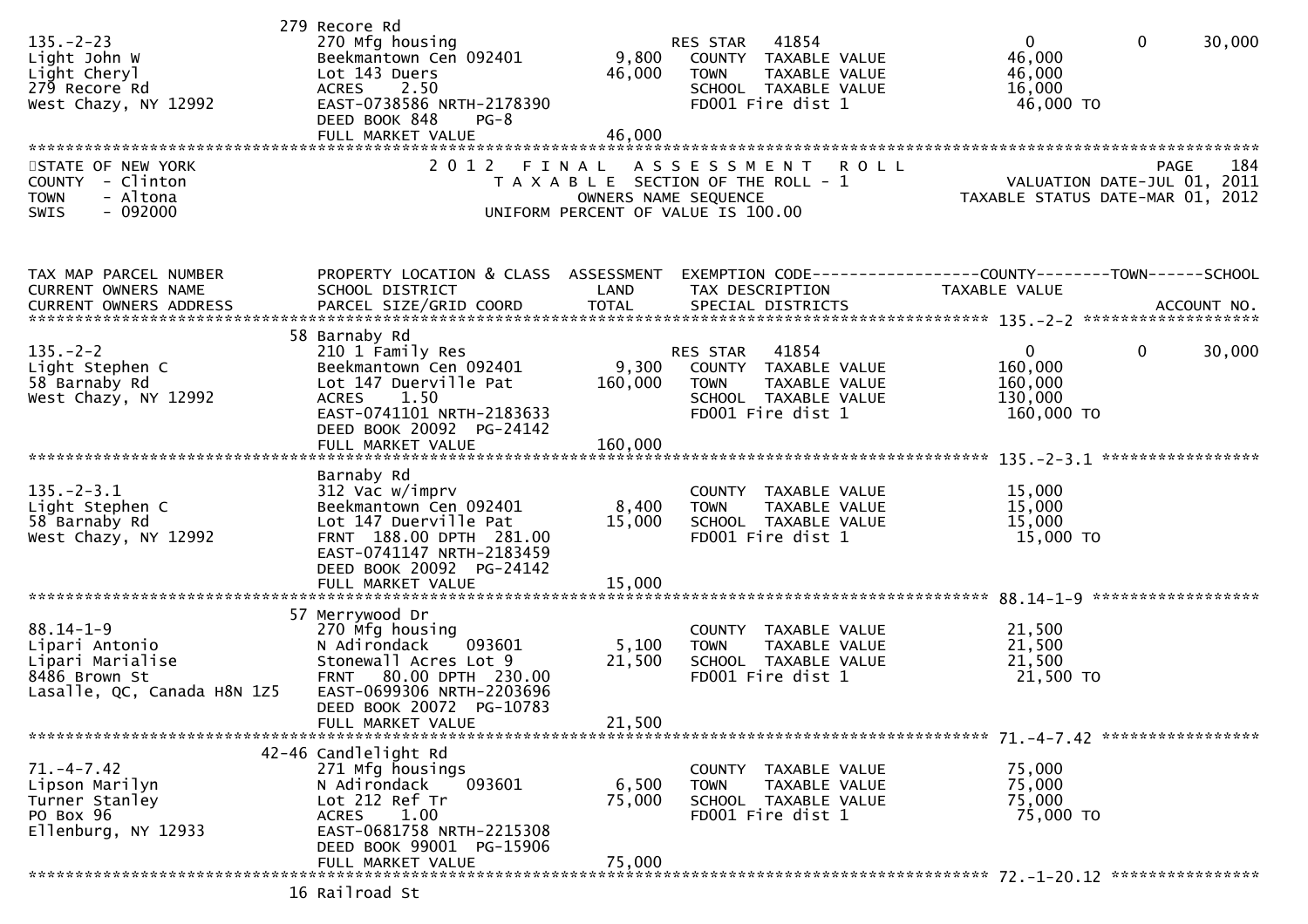| $72. - 1 - 20.12$<br>Lobdell Elizabeth<br>12 Railroad St<br>Ellenburg Depot, NY 12935         | 311 Res vac land<br>N Adirondack<br>093601<br>Lot 191 Ref Tr<br>FRNT 83.00 DPTH 216.00<br>EAST-0685354 NRTH-2211829<br>DEED BOOK 20112 PG-38663<br>FULL MARKET VALUE                         | 5,400<br>5,400<br>5,400    | COUNTY TAXABLE VALUE<br>TAXABLE VALUE<br><b>TOWN</b><br>SCHOOL TAXABLE VALUE<br>FD001 Fire dist 1                                 | 5,400<br>5,400<br>5,400<br>$5,400$ TO                                                                             |
|-----------------------------------------------------------------------------------------------|----------------------------------------------------------------------------------------------------------------------------------------------------------------------------------------------|----------------------------|-----------------------------------------------------------------------------------------------------------------------------------|-------------------------------------------------------------------------------------------------------------------|
| STATE OF NEW YORK<br>COUNTY - Clinton<br><b>TOWN</b><br>- Altona<br>$-092000$<br><b>SWIS</b>  |                                                                                                                                                                                              |                            | 2012 FINAL ASSESSMENT ROLL<br>T A X A B L E SECTION OF THE ROLL - 1<br>OWNERS NAME SEQUENCE<br>UNIFORM PERCENT OF VALUE IS 100.00 | 185<br>PAGE<br>کند.<br>101, VALUATION DATE-JUL 01, 2011<br>2012, TAXABLE STATUS DATE-MAR 01                       |
| TAX MAP PARCEL NUMBER<br>CURRENT OWNERS NAME                                                  | SCHOOL DISTRICT                                                                                                                                                                              | LAND                       | TAX DESCRIPTION                                                                                                                   | PROPERTY LOCATION & CLASS ASSESSMENT EXEMPTION CODE----------------COUNTY-------TOWN------SCHOOL<br>TAXABLE VALUE |
| $72. - 1 - 23$<br>Lobdell Elizabeth A<br>12 Railroad St<br>Ellenburg Depot, NY 12935          | 12 Railroad St<br>210 1 Family Res<br>093601<br>N Adirondack<br>192 Ref<br>FRNT 140.00 DPTH 190.00<br>EAST-0685242 NRTH-2211813<br>DEED BOOK 98001 PG-04593<br>FULL MARKET VALUE             | 68,900<br>68,900           | RES STAR 41854<br>6,100 COUNTY TAXABLE VALUE<br>TAXABLE VALUE<br><b>TOWN</b><br>SCHOOL TAXABLE VALUE<br>FD001 Fire dist 1         | $\overline{0}$<br>$\overline{0}$<br>30,000<br>68,900<br>68,900<br>38,900<br>68,900 TO                             |
| $71. - 4 - 6$<br>Lockerby Edward<br>Lockerby Robin<br>383 Church St<br>Isle LaMotte, VT 05463 | Rt 11<br>321 Abandoned ag<br>093601<br>N Adirondack<br>Bm<br>ACRES 67.00<br>EAST-0680515 NRTH-2214955<br>DEED BOOK 20072 PG-2677<br>FULL MARKET VALUE                                        | 24,900<br>24,900<br>24,900 | COUNTY TAXABLE VALUE<br>TAXABLE VALUE<br><b>TOWN</b><br>SCHOOL TAXABLE VALUE<br>FD001 Fire dist 1                                 | 24,900<br>24,900<br>24,900<br>24,900 TO                                                                           |
| $135. - 2 - 13$<br>Loftus Kim M<br>139 Bradford Rd<br>Plattsburgh, NY 12901                   | 404 Recore Rd<br>$314$ Rural vac< $10$<br>Beekmantown Cen 092401<br>Lot 147 & 146 Duer<br>3.00<br><b>ACRES</b><br>EAST-0740399 NRTH-2180847<br>DEED BOOK 20011 PG-36881<br>FULL MARKET VALUE | 10,000<br>10,000<br>10,000 | COUNTY TAXABLE VALUE<br>TAXABLE VALUE<br><b>TOWN</b><br>SCHOOL TAXABLE VALUE<br>FD001 Fire dist 1                                 | 10,000<br>10,000<br>10,000<br>10,000 TO                                                                           |
| $148. - 3 - 9.2$<br>Lombard Mae<br>1 Don Jr Way<br>Altona, NY 12910                           | Don Jr Way<br>311 Res vac land<br>093601<br>N Adirondack<br>Lot 36 Duers<br>FRNT 125.00 DPTH 175.00<br>EAST-0709967 NRTH-2172700<br>DEED BOOK 20092 PG-27239<br>FULL MARKET VALUE            | 7,000<br>7,000<br>7,000    | COUNTY TAXABLE VALUE<br><b>TOWN</b><br>TAXABLE VALUE<br>SCHOOL TAXABLE VALUE<br>FD001 Fire dist 1                                 | 7,000<br>7,000<br>7,000<br>7,000 TO                                                                               |
| $148. - 3 - 9.3$                                                                              | 7 Don Jr Way<br>270 Mfg housing                                                                                                                                                              |                            | 41854<br>RES STAR                                                                                                                 | $\mathbf 0$<br>30,000<br>$\mathbf{0}$                                                                             |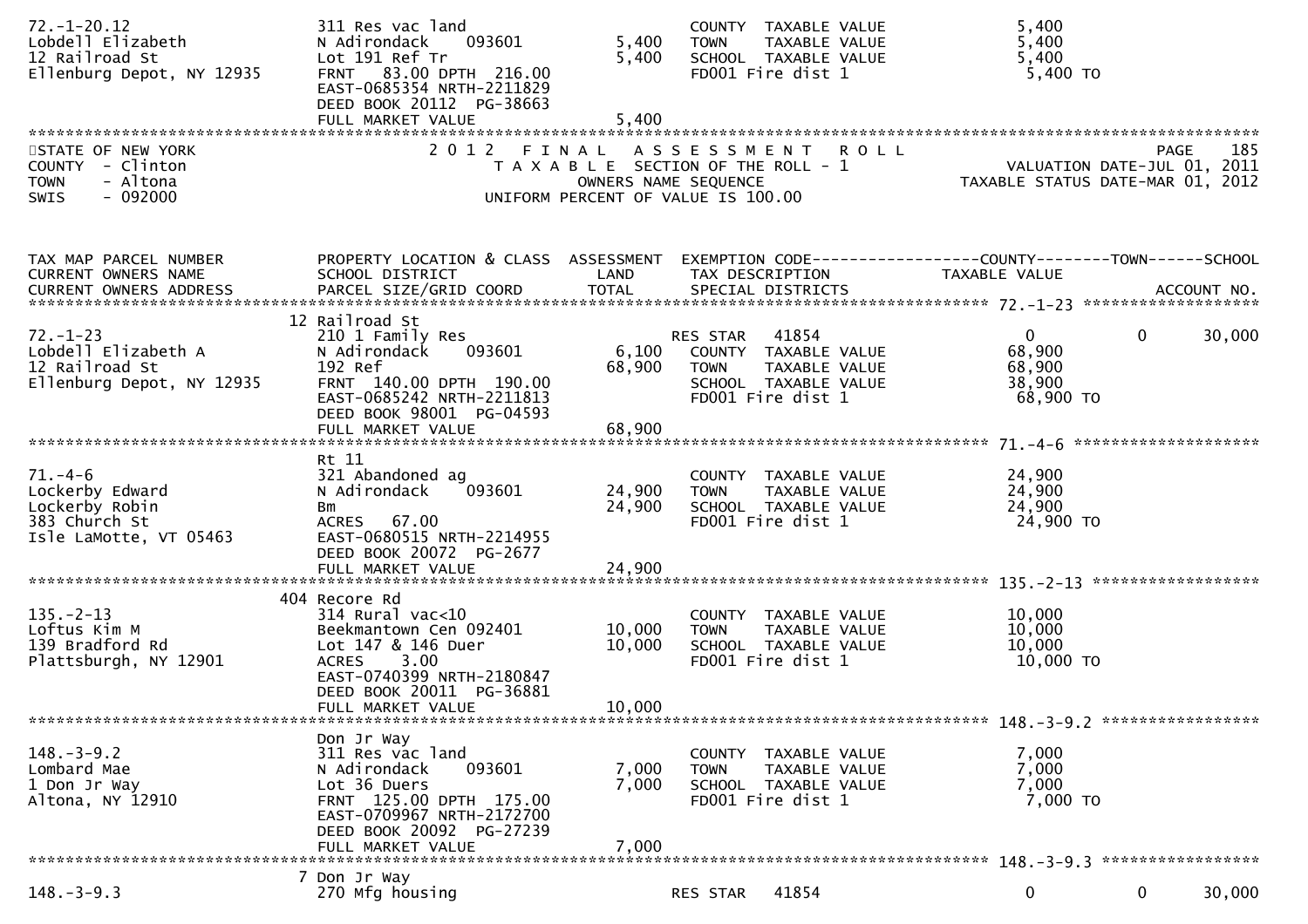| Lombard Mae<br>1 Don Jr Way<br>Altona, NY 12910                                              | 093601<br>N Adirondack<br>Lot 36 Duers<br>FRNT 100.00 DPTH 175.00<br>0.78<br><b>ACRES</b><br>EAST-0709863 NRTH-2172637<br>DEED BOOK 20092 PG-27239                                           | 7,000<br>35,400           | COUNTY TAXABLE VALUE<br>TAXABLE VALUE<br><b>TOWN</b><br>SCHOOL TAXABLE VALUE<br>FD001 Fire dist 1                             | 35,400<br>35,400<br>5,400<br>35,400 TO                        |                                            |
|----------------------------------------------------------------------------------------------|----------------------------------------------------------------------------------------------------------------------------------------------------------------------------------------------|---------------------------|-------------------------------------------------------------------------------------------------------------------------------|---------------------------------------------------------------|--------------------------------------------|
| STATE OF NEW YORK<br>COUNTY - Clinton<br>- Altona<br><b>TOWN</b><br>$-092000$<br><b>SWIS</b> | 2012 FINAL                                                                                                                                                                                   | OWNERS NAME SEQUENCE      | ASSESSMENT ROLL<br>T A X A B L E SECTION OF THE ROLL - 1<br>UNIFORM PERCENT OF VALUE IS 100.00                                | VALUATION DATE-MAR 01, 2012                                   | 186<br>PAGE<br>VALUATION DATE-JUL 01, 2011 |
| TAX MAP PARCEL NUMBER<br>CURRENT OWNERS NAME                                                 | SCHOOL DISTRICT                                                                                                                                                                              | LAND                      | PROPERTY LOCATION & CLASS ASSESSMENT EXEMPTION CODE----------------COUNTY-------TOWN------SCHOOL<br>TAX DESCRIPTION           | TAXABLE VALUE                                                 |                                            |
| $88.14 - 2 - 65$<br>Lominy Kenol<br>575 Nw 45th Dr<br>Delray, FL 33445                       | 85 Pinewood Dr<br>311 Res vac land<br>N Adirondack 093601<br>Sub Bk 10 Pg 123 Lot 65<br>FRNT 70.00 DPTH 127.16<br>EAST-0698363 NRTH-2205300<br>DEED BOOK 20051 PG-87671<br>FULL MARKET VALUE | 3,700<br>3,700<br>3,700   | COUNTY TAXABLE VALUE<br><b>TOWN</b><br>TAXABLE VALUE<br>SCHOOL TAXABLE VALUE<br>FD001 Fire dist 1                             | 3,700<br>3,700<br>3,700<br>3,700 TO                           |                                            |
| $148. - 1 - 6$<br>Lorey Deborah<br>Wood Andrew<br>2161 Rand Hill Rd<br>Altona, NY 12910      | 2161 Rand Hill Rd<br>210 1 Family Res<br>N Adirondack<br>093601<br>Lot 37 Pat Duer<br>ACRES 1.80<br>EAST-0707909 NRTH-2176684<br>DEED BOOK 1016<br>$PG-7$                                    | 9,400<br>50,500           | RES STAR 41854<br>COUNTY TAXABLE VALUE<br><b>TOWN</b><br>TAXABLE VALUE<br>SCHOOL TAXABLE VALUE<br>FD001 Fire dist 1           | $\overline{0}$<br>50,500<br>50,500<br>20,500<br>50,500 TO     | 30,000<br>$\mathbf{0}$                     |
| $103 - 1 - 34.1$<br>Lucia Clarence J<br>Lucia Joan E<br>27 Boulerice Rd<br>Altona, NY 12910  | 31 Boulrice Rd<br>210 1 Family Res<br>093601<br>N Adirondack<br>158 Ref<br>FRNT 208.00 DPTH 121.00<br>EAST-0699631 NRTH-2198280<br>DEED BOOK 862<br>$PG-260$<br>FULL MARKET VALUE            | 5,800<br>34,300<br>34,300 | <b>VETERANS</b><br>41101<br>COUNTY TAXABLE VALUE<br><b>TOWN</b><br>TAXABLE VALUE<br>SCHOOL TAXABLE VALUE<br>FD001 Fire dist 1 | 350<br>33,950<br>33,950<br>34,300<br>34,300 TO                | 350<br>0                                   |
| $103. - 1 - 34.21$<br>Lucia Clarence J<br>Lucia Joan<br>27 Boulrice Rd<br>Altona, NY 12910   | 27 Boulrice Rd<br>210 1 Family Res<br>093601<br>N Adirondack<br>158 Ref Tr<br>4.40<br><b>ACRES</b><br>EAST-0699919 NRTH-2198169<br>DEED BOOK 595<br>PG-357<br>FULL MARKET VALUE              | 8,500<br>51,700<br>51,700 | 41834<br>SR STAR<br>COUNTY TAXABLE VALUE<br><b>TOWN</b><br>TAXABLE VALUE<br>SCHOOL TAXABLE VALUE<br>FD001 Fire dist 1         | $\mathbf{0}$<br>51,700<br>51,700<br>$\mathbf{0}$<br>51,700 TO | 0<br>51,700                                |
| $132. - 1 - 6$                                                                               | 335 Duley Rd<br>240 Rural res                                                                                                                                                                |                           | AGRI DISTR 41720                                                                                                              | 8,042                                                         | 8,042<br>8,042                             |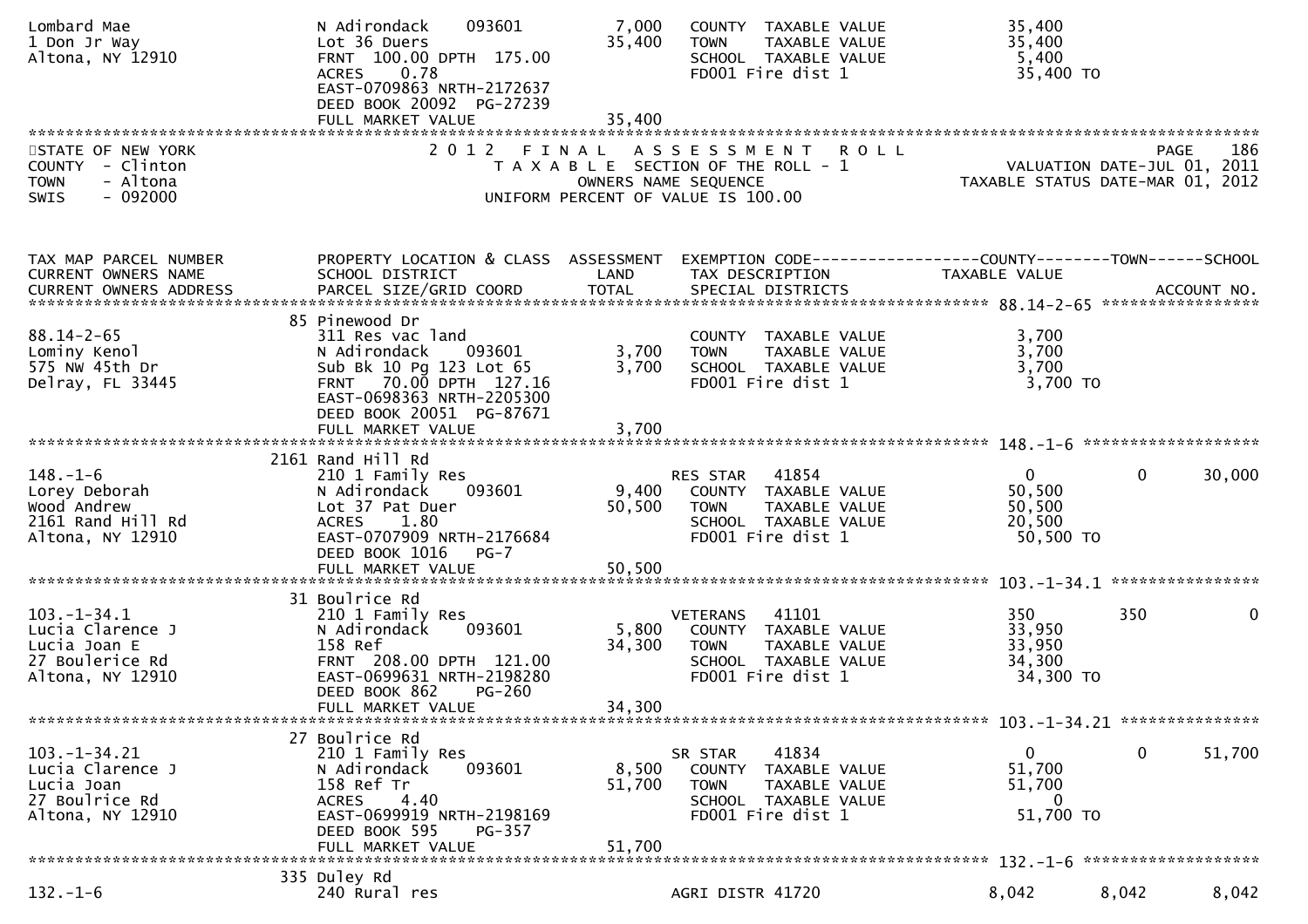| Lucia Cory J<br>335 Duley Rd<br>Altona, NY 12910                                                                              | N Adirondack<br>093601<br>39 Duer<br>ACRES 231.60<br>EAST-0707227 NRTH-2184479                                                                                                           | 63,300 RES STAR 41854<br>255,000<br>COUNTY TAXABLE VALUE<br><b>TOWN</b><br>TAXABLE VALUE<br>SCHOOL TAXABLE VALUE                                                                                            | $\mathbf 0$<br>$\mathbf{0}$<br>30,000<br>246,958<br>246,958<br>216,958                                                                                                           |             |
|-------------------------------------------------------------------------------------------------------------------------------|------------------------------------------------------------------------------------------------------------------------------------------------------------------------------------------|-------------------------------------------------------------------------------------------------------------------------------------------------------------------------------------------------------------|----------------------------------------------------------------------------------------------------------------------------------------------------------------------------------|-------------|
| STATE OF NEW YORK<br>COUNTY - Clinton<br>- Altona<br><b>TOWN</b><br>$-092000$<br><b>SWIS</b>                                  |                                                                                                                                                                                          | 2012 FINAL ASSESSMENT ROLL<br>T A X A B L E SECTION OF THE ROLL - 1<br>OWNERS NAME SEQUENCE<br>UNIFORM PERCENT OF VALUE IS 100.00                                                                           | PAGE<br>VALUATION DATE-JUL 01, 2011<br>TAXABLE STATUS DATE-MAR 01, 2012                                                                                                          | 187         |
| TAX MAP PARCEL NUMBER<br>CURRENT OWNERS NAME                                                                                  | PROPERTY LOCATION & CLASS ASSESSMENT<br>SCHOOL DISTRICT                                                                                                                                  | LAND<br>TAX DESCRIPTION                                                                                                                                                                                     | EXEMPTION CODE------------------COUNTY--------TOWN------SCHOOL<br>TAXABLE VALUE<br>CURRENT OWNERS ADDRESS PARCEL SIZE/GRID COORD TOTAL SPECIAL DISTRICTS (2011) 2014 ACCOUNT NO. |             |
| $89.1 - 3 - 13$<br>Lucia Leward<br>Lucia Betty K<br>12 Bloomer St<br>PO Box 24<br>Altona, NY 12910                            | 12 Bloomer St<br>210 1 Family Res<br>093601<br>N Adirondack<br>Lot 110 Pat Ref<br>FRNT 230.00 DPTH 150.00<br>EAST-0712443 NRTH-2207091<br>DEED BOOK 466<br>PG-395                        | WARNONALL 41121<br>5,000 SR STAR<br>41834<br>89,500 COUNTY TAXABLE VALUE<br><b>TOWN</b><br>TAXABLE VALUE<br>SCHOOL TAXABLE VALUE<br>FD001 Fire dist 1                                                       | 13,425<br>13,425<br>62,200<br>$\mathbf{0}$<br>$\mathbf{0}$<br>76,075<br>76,075<br>27,300<br>89,500 TO                                                                            | 0           |
| $89.1 - 3 - 14$<br>$\frac{1}{f}$ K<br>r St<br>Lucia Leward<br>Lucia Betty K<br>12 Bloomer St<br>PO Box 24<br>Altona, NY 12910 | 22 Bloomer St<br>210 1 Family Res<br>093601<br>N Adirondack<br>110 Ref<br>FRNT 91.00 DPTH 169.00<br>EAST-0712343 NRTH-2207056<br>DEED BOOK 466<br>PG-399                                 | COUNTY TAXABLE VALUE<br>5,300<br><b>TOWN</b><br>TAXABLE VALUE<br>26,500<br>SCHOOL TAXABLE VALUE<br>FD001 Fire dist 1<br>LT001 Altona light 1                                                                | 26,500<br>26,500<br>26,500<br>26,500 TO<br>26,500 TO                                                                                                                             |             |
| $89. - 2 - 2$<br>Lucia Life Estate Roger<br>Mortis Rodney<br>33 Bloomer St<br>PO Box 45<br>Altona, NY 12910                   | 33 Bloomer St<br>210 1 Family Res<br>093601<br>N Adirondack<br>110 Ref<br>50.00 DPTH 125.00<br><b>FRNT</b><br>EAST-0712170 NRTH-2206821<br>DEED BOOK 20051 PG-85289<br>FULL MARKET VALUE | WARCOMALL 41131<br>3,700 AGED - ALL 41800<br>30,000 SR STAR<br>41834<br>COUNTY TAXABLE VALUE<br><b>TOWN</b><br>TAXABLE VALUE<br>SCHOOL TAXABLE VALUE<br>30,000<br>FD001 Fire dist 1<br>LT001 Altona light 1 | 7,500<br>7,500<br>11,250<br>11,250<br>15,000<br>$\overline{0}$<br>15,000<br>$\Omega$<br>11,250<br>11,250<br>$\overline{0}$<br>30,000 TO<br>30,000 TO                             | 0           |
| $89. - 2 - 1.1$<br>Lucia Life Lease Glenda J<br>LeClair Lynn A<br>PO Box 136<br>Altona, NY 12910                              | Devils Den Rd<br>321 Abandoned ag<br>N Adirondack<br>093601<br>Lot 110 Ref<br>ACRES 36.00<br>EAST-0711672 NRTH-2206033<br>DEED BOOK 20041 PG-65099<br>FULL MARKET VALUE                  | COUNTY TAXABLE VALUE<br>19,500<br>TAXABLE VALUE<br><b>TOWN</b><br>19,500<br>SCHOOL TAXABLE VALUE<br>FD001 Fire dist 1<br>LT001 Altona light 1<br>19,500                                                     | 19,500<br>19,500<br>19,500<br>19,500 TO<br>19,500 TO                                                                                                                             |             |
| $89. - 2 - 1.2$                                                                                                               | 29 Bloomer St<br>210 1 Family Res                                                                                                                                                        | LIM INC DI 41932                                                                                                                                                                                            | 0<br>16,000                                                                                                                                                                      | $\mathbf 0$ |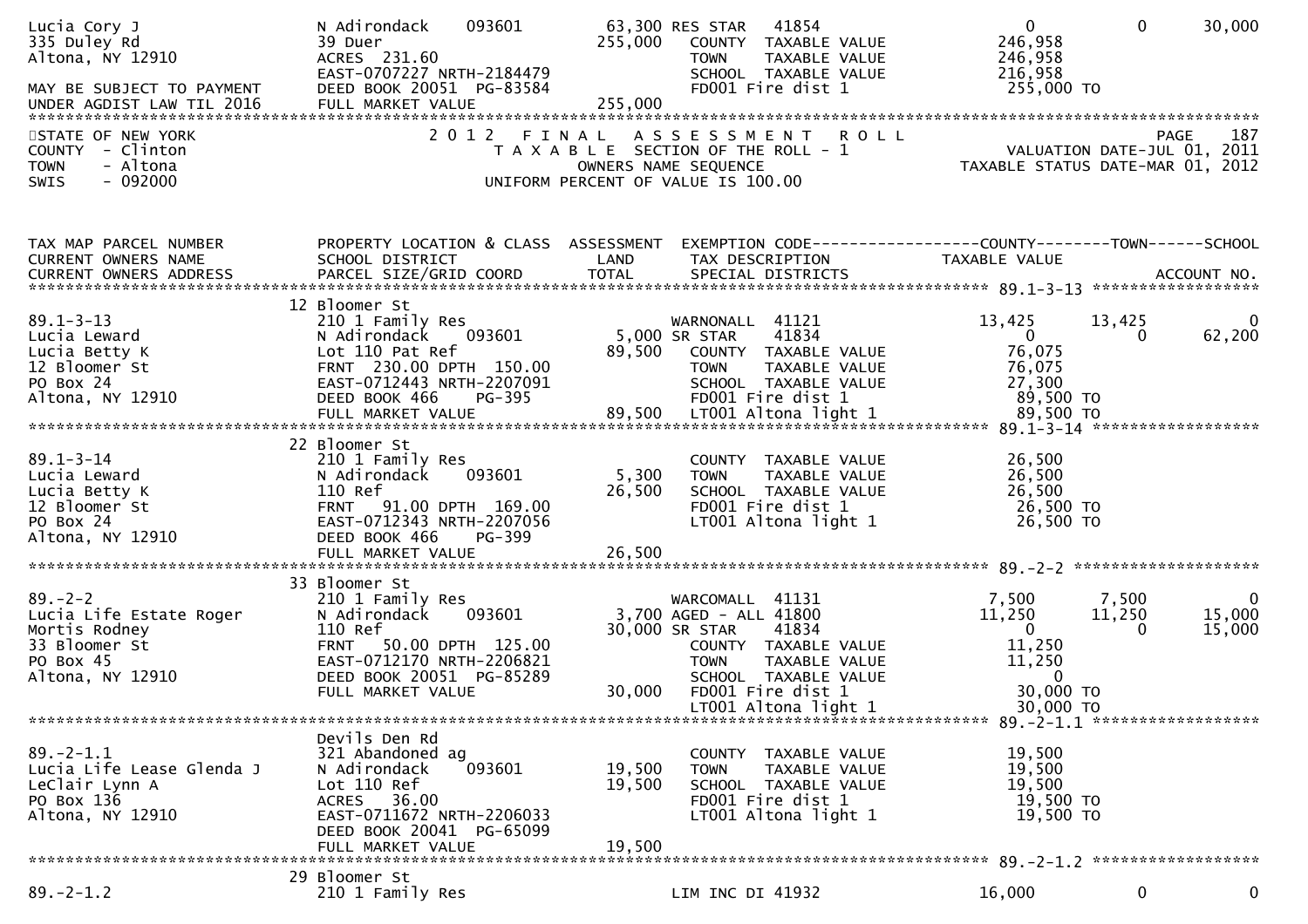| Lucia Life Lease Glenda J<br>LeClair Lynn A<br>PO Box 136<br>Altona, NY 12910                | 093601<br>N Adirondack<br>110 Ref<br>FRNT 162.00 DPTH 142.00<br>EAST-0712286 NRTH-2206833<br>DEED BOOK 20041 PG-65099<br>$\frac{1}{2}$                         | 32,000                    | 5,300 RES STAR 41854<br>COUNTY TAXABLE VALUE<br><b>TOWN</b><br>TAXABLE VALUE<br>SCHOOL TAXABLE VALUE<br>FD001 Fire dist 1        | $\overline{0}$<br>16,000<br>32,000<br>2,000<br>32,000 TO          | 30,000<br>$\Omega$     |
|----------------------------------------------------------------------------------------------|----------------------------------------------------------------------------------------------------------------------------------------------------------------|---------------------------|----------------------------------------------------------------------------------------------------------------------------------|-------------------------------------------------------------------|------------------------|
| STATE OF NEW YORK<br>COUNTY - Clinton<br><b>TOWN</b><br>- Altona<br>$-092000$<br><b>SWIS</b> | 2012 FINAL                                                                                                                                                     |                           | ASSESSMENT ROLL<br>T A X A B L E SECTION OF THE ROLL - 1<br>OWNERS NAME SEQUENCE<br>UNIFORM PERCENT OF VALUE IS 100.00           | VALUATION DATE-JUL 01, 2011<br>1 TAXABLE STATUS DATE-MAR 01, 2012 | 188<br><b>PAGE</b>     |
| TAX MAP PARCEL NUMBER<br>CURRENT OWNERS NAME<br>CURRENT OWNERS ADDRESS                       | PROPERTY LOCATION & CLASS ASSESSMENT<br>SCHOOL DISTRICT                                                                                                        | LAND                      | TAX DESCRIPTION                                                                                                                  | TAXABLE VALUE                                                     |                        |
| $72. - 1 - 34.1$<br>Lucia Roger A Jr<br>PO Box 349<br>West Chazy, NY 12992                   | 347 Forest Rd<br>210 1 Family Res<br>N Adirondack 093601<br>212 Ref<br>FRNT 165.00 DPTH 162.00<br>EAST-0684819 NRTH-2213784<br>DEED BOOK 20041 PG-76597        |                           | 41854<br>RES STAR<br>5,900 COUNTY TAXABLE VALUE<br>43,000 TOWN  TAXABLE VALUE<br>SCHOOL TAXABLE VALUE<br>FD001 Fire dist 1       | $\mathbf{0}$<br>43,000<br>43,000<br>13,000<br>43,000 TO           | 30,000<br>$\mathbf{0}$ |
|                                                                                              |                                                                                                                                                                |                           |                                                                                                                                  |                                                                   |                        |
| $135. - 2 - 18.2$<br>Lucia Scott J<br>Lucia Carmen<br>356 Recore Rd<br>West Chazy, NY 12992  | 356 Recore Rd<br>210 1 Family Res<br>Beekmantown Cen 092401<br>Lot 146 Duers<br>ACRES 2.00<br>EAST-0739850 NRTH-2179810<br>DEED BOOK 925<br>PG-112             | 245,000                   | <b>RES STAR 41854</b><br>9,500 COUNTY TAXABLE VALUE<br><b>TOWN</b><br>TAXABLE VALUE<br>SCHOOL TAXABLE VALUE<br>FD001 Fire dist 1 | $\mathbf{0}$<br>245,000<br>245,000<br>215,000<br>245,000 TO       | $\mathbf{0}$<br>30,000 |
| $73. - 3 - 9$<br>Lucia Thomas<br>25 Bloomer St<br>Altona, NY 12910                           | Helens Way<br>$314$ Rural vac<10<br>093601<br>N Adirondack<br>166 Ref<br><b>ACRES</b><br>2.00<br>EAST-0696969 NRTH-2214715<br>DEED BOOK 20051 PG-81413         | 1,200<br>1,200            | COUNTY TAXABLE VALUE<br>TAXABLE VALUE<br><b>TOWN</b><br>SCHOOL TAXABLE VALUE<br>FD001 Fire dist 1                                | 1,200<br>1,200<br>1,200<br>1,200 TO                               |                        |
|                                                                                              | 25 Bloomer St                                                                                                                                                  |                           |                                                                                                                                  |                                                                   |                        |
| $89. - 2 - 3$<br>Lucia Thomas M<br>25 Bloomer Rd<br>PO Box 68<br>Altona, NY 12910            | 210 1 Family Res<br>N Adirondack<br>093601<br>110 Ref<br>FRNT 100.00 DPTH 100.00<br>EAST-0712395 NRTH-2206879<br>DEED BOOK 705<br>$PG-38$<br>FULL MARKET VALUE | 4,500<br>26,000<br>26,000 | COUNTY TAXABLE VALUE<br>TAXABLE VALUE<br><b>TOWN</b><br>SCHOOL TAXABLE VALUE<br>FD001 Fire dist 1<br>LT001 Altona light 1        | 26,000<br>26,000<br>26,000<br>26,000 TO<br>26,000 TO              |                        |
|                                                                                              |                                                                                                                                                                |                           |                                                                                                                                  |                                                                   |                        |
| $104. -1 - 3$<br>Lucia Viola                                                                 | 290/292 Devils Den Rd<br>210 1 Family Res<br>093601<br>N Adirondack                                                                                            | 6,600                     | 41854<br>RES STAR<br>COUNTY<br>TAXABLE VALUE                                                                                     | $\mathbf{0}$<br>38,500                                            | 0<br>30,000            |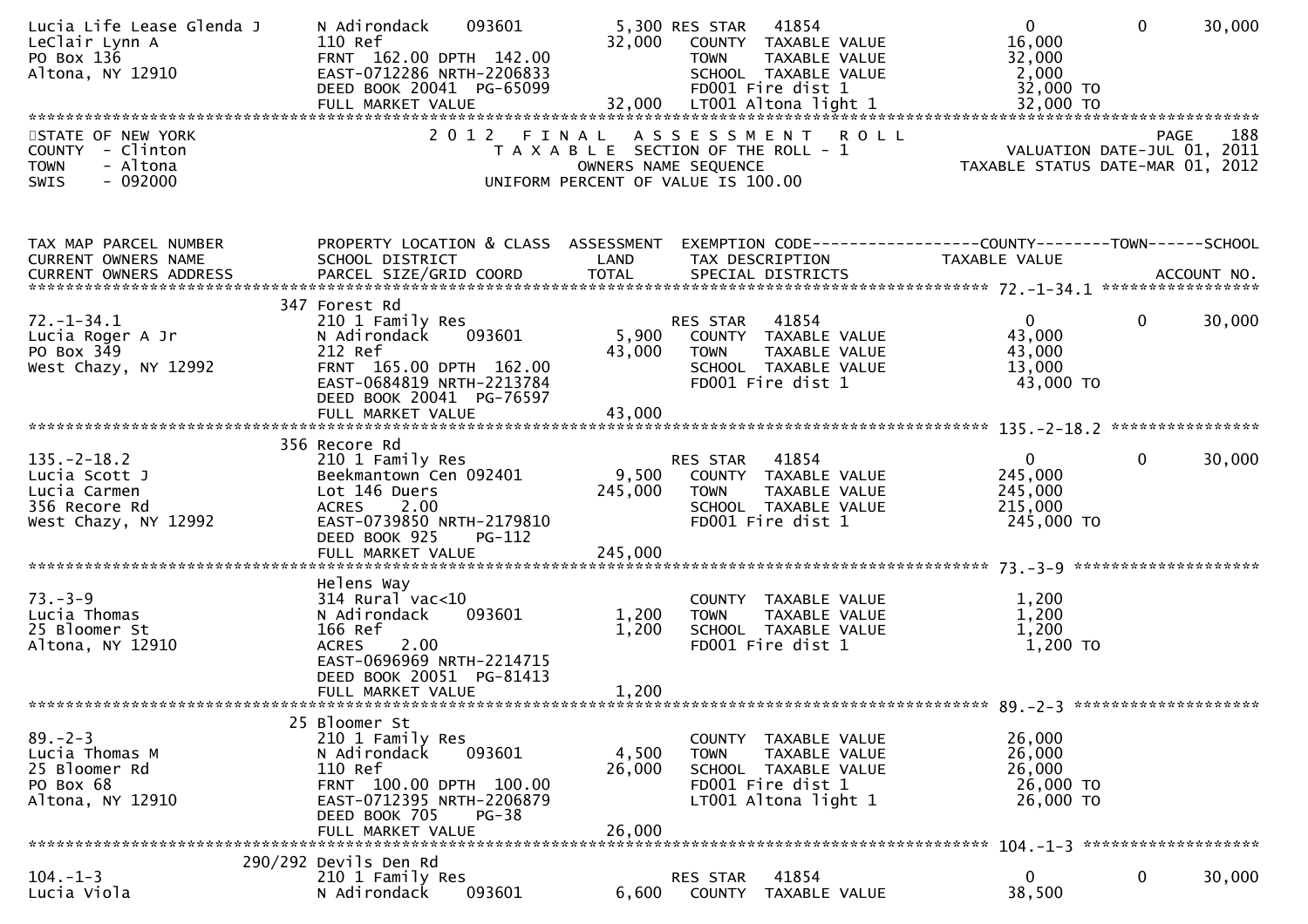| Lucia Eugene<br>292 Devils Den Rd<br>Altona, NY 12910                                                       | 132 Ref<br>1.50<br><b>ACRES</b><br>EAST-0710415 NRTH-2202493<br>DEED BOOK 466<br>PG-210<br>FULL MARKET VALUE                                                                                   | 38,500<br>38,500                                                            | <b>TOWN</b>                                                                            | TAXABLE VALUE<br>SCHOOL TAXABLE VALUE<br>FD001 Fire dist 1<br>LT001 Altona light 1                                                                  | 38,500<br>8,500<br>38,500 TO<br>38,500 TO                                            |                                        |                                                |
|-------------------------------------------------------------------------------------------------------------|------------------------------------------------------------------------------------------------------------------------------------------------------------------------------------------------|-----------------------------------------------------------------------------|----------------------------------------------------------------------------------------|-----------------------------------------------------------------------------------------------------------------------------------------------------|--------------------------------------------------------------------------------------|----------------------------------------|------------------------------------------------|
| STATE OF NEW YORK<br>COUNTY - Clinton<br>- Altona<br><b>TOWN</b><br>$-092000$<br><b>SWIS</b>                | 2012 FINAL ASSESSMENT ROLL                                                                                                                                                                     | T A X A B L E SECTION OF THE ROLL - 1<br>UNIFORM PERCENT OF VALUE IS 100.00 | OWNERS NAME SEQUENCE                                                                   |                                                                                                                                                     | N I A O L L<br>2011 VALUATION DATE-JUL 01, 2011<br>TAXABLE STATUS DATE-MAR 01, 2012  | PAGE                                   | 189                                            |
| TAX MAP PARCEL NUMBER<br>CURRENT OWNERS NAME                                                                | PROPERTY LOCATION & CLASS ASSESSMENT<br>SCHOOL DISTRICT                                                                                                                                        | LAND                                                                        |                                                                                        | TAX DESCRIPTION                                                                                                                                     | EXEMPTION        CODE-----------------COUNTY-------TOWN------SCHOOL<br>TAXABLE VALUE |                                        |                                                |
| $88. - 1 - 3$<br>Lui Benson<br>Leung Kin Won<br>8740 52nd Ave<br>Flushing, NY 11373-3938                    | Alder Bend Rd<br>910 Priv forest<br>093601<br>N Adirondack<br>157 Duer<br>ACRES 203.80<br>EAST-0700246 NRTH-2206497<br>DEED BOOK 1027<br>PG-249                                                | 53,100<br>53,100                                                            | <b>TOWN</b>                                                                            | COUNTY TAXABLE VALUE<br>TAXABLE VALUE<br>SCHOOL TAXABLE VALUE<br>FD001 Fire dist 1                                                                  | 53,100<br>53,100<br>53,100<br>53,100 TO                                              |                                        |                                                |
| $135. - 1 - 19.2$<br>Lushia Kenneth L<br>Lushia Sandra<br>50 W Church St<br>West Chazy, NY 12992            | 302 Atwood Rd<br>210 1 Family Res<br>093601<br>N Adirondack<br>Lot 132 Duers<br><b>ACRES</b><br>1.50 BANK<br>080<br>EAST-0733536 NRTH-2183222<br>DEED BOOK 597<br>PG-1134<br>FULL MARKET VALUE | 9,300<br>145,000<br>145,000                                                 | <b>RES STAR 41854</b><br><b>TOWN</b>                                                   | COUNTY TAXABLE VALUE<br>TAXABLE VALUE<br>SCHOOL TAXABLE VALUE<br>FD001 Fire dist 1                                                                  | $\mathbf{0}$<br>145,000<br>145,000<br>115,000<br>145,000 TO                          | $\mathbf{0}$                           | 30,000                                         |
| $135. - 1 - 19.1$<br>Lushia Life Estate Rita V<br>Lushia Kenneth L<br>302 Atwood Rd<br>West Chazy, NY 12992 | 291 Harvey Rd<br>210 1 Family Res<br>N Adirondack<br>093601<br>131 Duer<br>ACRES 4.40<br>EAST-0733621 NRTH-2182783<br>DEED BOOK 20041 PG-73441<br>FULL MARKET VALUE                            | 76,400                                                                      | WARCOMALL 41131<br>11,000 WARDISALL 41141<br>76,400 AGED C&T<br>SR STAR<br><b>TOWN</b> | 97 PCT OF VALUE USED FOR EXEMPTION PURPOSES<br>41801<br>41834<br>COUNTY TAXABLE VALUE<br>TAXABLE VALUE<br>SCHOOL TAXABLE VALUE<br>FD001 Fire dist 1 | 18,527<br>14,822<br>20,380<br>$\mathbf 0$<br>22,671<br>22,671<br>14,200<br>76,400 TO | 18,527<br>14,822<br>20,380<br>$\Omega$ | $\mathbf{0}$<br>$\Omega$<br>$\Omega$<br>62,200 |
| <u>135. –1–19.3</u><br>Lushia Paul M<br>327 Atwood Rd<br>West Chazy, NY 12992                               | 327 Atwood Rd<br>241 Rural res&ag<br>093601<br>N Adirondack<br>Lot 131 Duers<br>Also Deed 604/224<br>ACRES 231.20<br>EAST-0733986 NRTH-2182249<br>DEED BOOK 909<br>$PG-9$<br>FULL MARKET VALUE | 141,600<br>141,600                                                          | WARNONALL 41121<br>46,600 RES STAR<br>COUNTY<br><b>TOWN</b>                            | 73 PCT OF VALUE USED FOR EXEMPTION PURPOSES<br>41854<br>TAXABLE VALUE<br>TAXABLE VALUE<br>SCHOOL TAXABLE VALUE<br>FD001 Fire dist 1                 | 15,505<br>0<br>126,095<br>126,095<br>111,600<br>141,600 TO                           | 15,505<br>0                            | 0<br>30,000                                    |
| $135. - 1 - 19.4$                                                                                           | 249 Harvey Rd<br>210 1 Family Res                                                                                                                                                              |                                                                             | SR STAR                                                                                | 41834                                                                                                                                               | 0                                                                                    | 0                                      | 60,200                                         |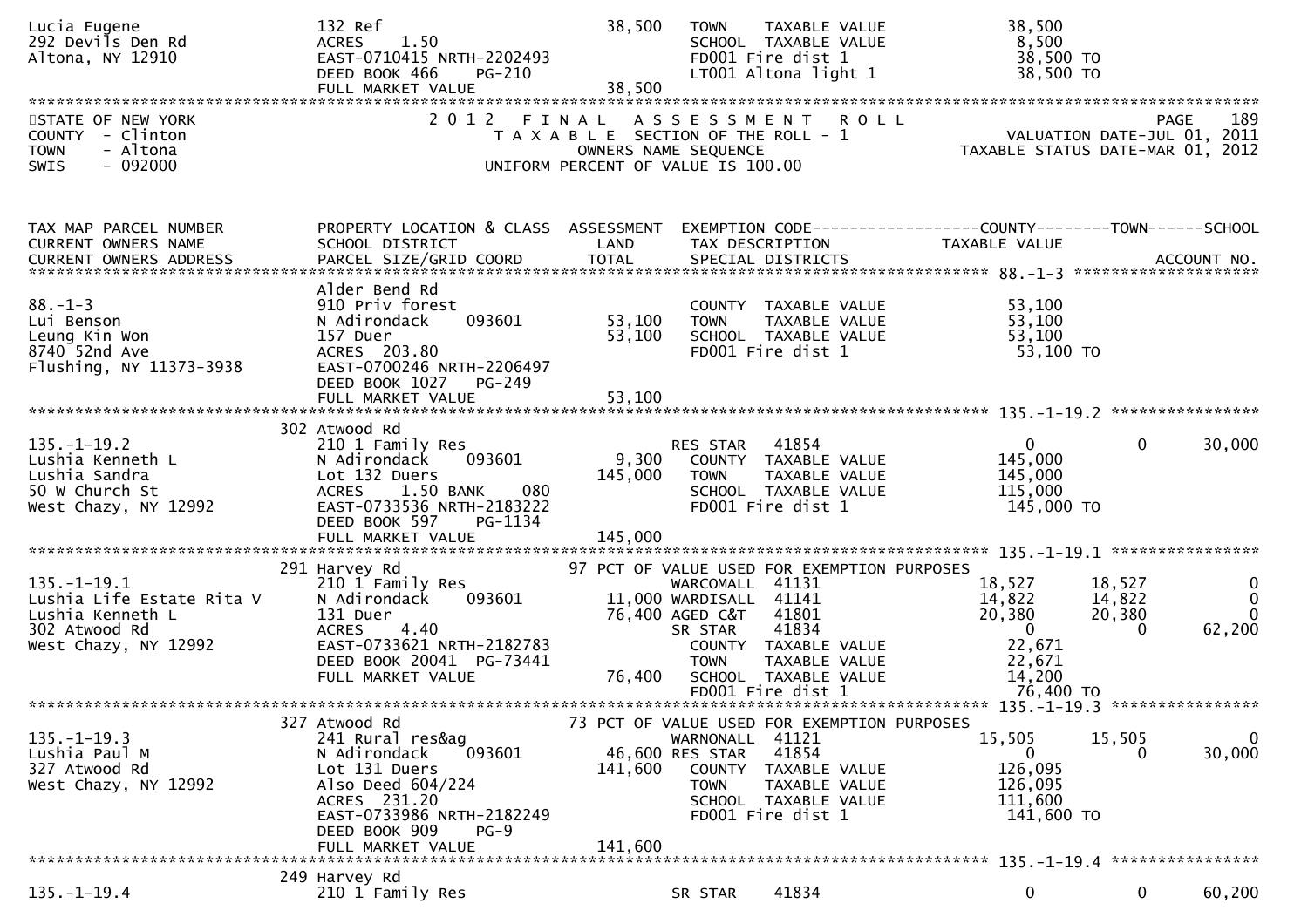| Lushia Thomas<br>Lushia Phyllis<br>249 Harvey Rd<br>West Chazy, NY 12992              | 093601<br>N Adirondack<br>131 Duer<br>1.60<br><b>ACRES</b><br>EAST-0733882 NRTH-2181814<br>DEED BOOK 625<br>$PG-33$<br>FULL MARKET VALUE                                                | 9,300<br>60,200<br>60,200 | COUNTY TAXABLE VALUE<br>TAXABLE VALUE<br><b>TOWN</b><br>SCHOOL TAXABLE VALUE<br>FD001 Fire dist 1         | 60,200<br>60,200<br>$\mathbf{0}$<br>60,200 TO                                         |
|---------------------------------------------------------------------------------------|-----------------------------------------------------------------------------------------------------------------------------------------------------------------------------------------|---------------------------|-----------------------------------------------------------------------------------------------------------|---------------------------------------------------------------------------------------|
|                                                                                       |                                                                                                                                                                                         |                           |                                                                                                           |                                                                                       |
| STATE OF NEW YORK<br>COUNTY - Clinton<br>- Altona<br><b>TOWN</b><br>$-092000$<br>SWIS |                                                                                                                                                                                         | OWNERS NAME SEQUENCE      | 2012 FINAL ASSESSMENT ROLL<br>T A X A B L E SECTION OF THE ROLL - 1<br>UNIFORM PERCENT OF VALUE IS 100.00 | 190<br><b>PAGE</b><br>VALUATION DATE-JUL 01, 2011<br>TAXABLE STATUS DATE-MAR 01, 2012 |
| TAX MAP PARCEL NUMBER<br>CURRENT OWNERS NAME                                          | PROPERTY LOCATION & CLASS ASSESSMENT<br>SCHOOL DISTRICT                                                                                                                                 | LAND                      | TAX DESCRIPTION                                                                                           | EXEMPTION CODE------------------COUNTY--------TOWN------SCHOOL<br>TAXABLE VALUE       |
| $88.14 - 2 - 39$<br>Ly Ba Tri<br>15 Harmony St<br>Piscataway, NJ 08854                | 94 Pinewood Dr<br>311 Res vac land<br>N Adirondack<br>093601<br>Sub Bk 10 Pg 123 Lot 39<br>FRNT 117.00 DPTH 88.14<br>EAST-0698589 NRTH-2205037<br>DEED BOOK 20041 PG-75484              | 3,300<br>3,300            | COUNTY TAXABLE VALUE<br>TAXABLE VALUE<br><b>TOWN</b><br>SCHOOL TAXABLE VALUE<br>FD001 Fire dist 1         | 3,300<br>3,300<br>3,300<br>3,300 TO                                                   |
|                                                                                       |                                                                                                                                                                                         |                           |                                                                                                           |                                                                                       |
| $88.14 - 2 - 40$<br>Ly Ba Tri<br>15 Harmony St<br>Piscataway, NJ 08854                | 90 Pinewood Dr<br>311 Res vac land<br>N Adirondack<br>093601<br>Sub Bk 10 Pg 123 Lot 40<br>FRNT 120.00 DPTH 84.99<br>EAST-0698487 NRTH-2205097<br>DEED BOOK 20041 PG-75484              | 3,300<br>3,300            | COUNTY TAXABLE VALUE<br>TAXABLE VALUE<br><b>TOWN</b><br>SCHOOL TAXABLE VALUE<br>FD001 Fire dist 1         | 3,300<br>3,300<br>3,300<br>3,300 TO                                                   |
| $88.14 - 2 - 41$<br>Ly Ba Tri<br>15 Harmony St<br>Piscataway, NJ 08854                | 86 Pinewood Dr<br>311 Res vac land<br>N Adirondack 093601<br>Sub Bk 10 Pg 123 Lot 41<br>FRNT 153.59 DPTH 84.99<br>EAST-0698380 NRTH-2205158<br>DEED BOOK 20041 PG-75484                 | 3,300<br>3,300            | COUNTY TAXABLE VALUE<br>TAXABLE VALUE<br><b>TOWN</b><br>SCHOOL TAXABLE VALUE<br>FD001 Fire dist 1         | 3,300<br>3,300<br>3,300<br>3,300 TO                                                   |
|                                                                                       | 121 Pinewood Dr                                                                                                                                                                         |                           |                                                                                                           |                                                                                       |
| $88.14 - 2 - 47$<br>Ly Ba Tri<br>15 Harmony St<br>Piscataway, NJ 08854                | 311 Res vac land<br>N Adirondack<br>093601<br>Sub Bk 10 Pg 123 Lot 47<br>55.00 DPTH 160.61<br><b>FRNT</b><br>EAST-0699234 NRTH-2204554<br>DEED BOOK 20041 PG-75484<br>FULL MARKET VALUE | 4,000<br>4,000<br>4,000   | COUNTY TAXABLE VALUE<br><b>TOWN</b><br><b>TAXABLE VALUE</b><br>SCHOOL TAXABLE VALUE<br>FD001 Fire dist 1  | 4,000<br>4,000<br>4,000<br>4,000 TO                                                   |
|                                                                                       | 119 Pinewood Dr                                                                                                                                                                         |                           |                                                                                                           |                                                                                       |
| $88.14 - 2 - 48$<br>Ly Ba Tri                                                         | 311 Res vac land<br>N Adirondack<br>093601                                                                                                                                              | 4,000                     | COUNTY<br>TAXABLE VALUE<br>TAXABLE VALUE<br><b>TOWN</b>                                                   | 4,000<br>4,000                                                                        |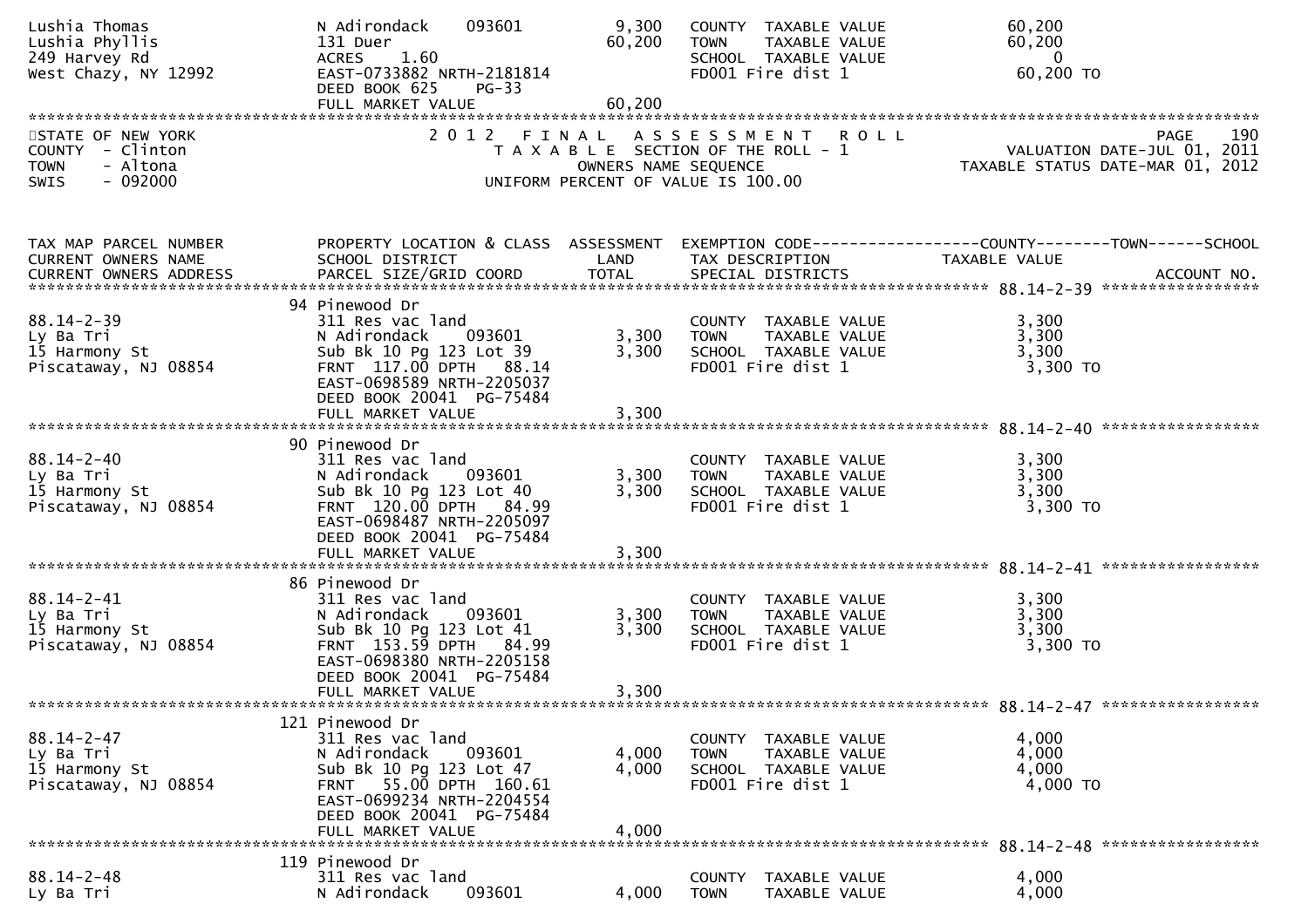| 15 Harmony St<br>Piscataway, NJ 08854                                                           | Sub Bk UO Pg 123 Lot 48<br>FRNT 55.00 DPTH 166.05<br>EAST-0699201 NRTH-2204612<br>DEED BOOK 20041 PG-75484<br>FULL MARKET VALUE                                                                  | 4,000<br>4,000          | SCHOOL TAXABLE VALUE<br>FD001 Fire dist 1                                                                 | 4,000<br>4,000 TO                                                              |
|-------------------------------------------------------------------------------------------------|--------------------------------------------------------------------------------------------------------------------------------------------------------------------------------------------------|-------------------------|-----------------------------------------------------------------------------------------------------------|--------------------------------------------------------------------------------|
| STATE OF NEW YORK<br><b>COUNTY</b><br>- Clinton<br>- Altona<br><b>TOWN</b><br>$-092000$<br>SWIS |                                                                                                                                                                                                  | OWNERS NAME SEQUENCE    | 2012 FINAL ASSESSMENT ROLL<br>T A X A B L E SECTION OF THE ROLL - 1<br>UNIFORM PERCENT OF VALUE IS 100.00 | 191<br>PAGE<br>VALUATION DATE-JUL 01, 2011<br>TAXABLE STATUS DATE-MAR 01, 2012 |
| TAX MAP PARCEL NUMBER<br>CURRENT OWNERS NAME<br>CURRENT OWNERS ADDRESS                          | PROPERTY LOCATION & CLASS ASSESSMENT<br>SCHOOL DISTRICT                                                                                                                                          | LAND                    | TAX DESCRIPTION                                                                                           | TAXABLE VALUE                                                                  |
| $88.14 - 2 - 49$<br>Ly Ba Tri<br>15 Harmony St<br>Piscataway, NJ 08854                          | 117 Pinewood Dr<br>311 Res vac land<br>093601<br>N Adirondack<br>Sub Bk 10 Pg 123 Lot 49<br>FRNT 55.01 DPTH 166.05<br>EAST-0699160 NRTH-2204661<br>DEED BOOK 20041 PG-75484<br>FULL MARKET VALUE | 4,000<br>4,000<br>4,000 | COUNTY TAXABLE VALUE<br>TAXABLE VALUE<br><b>TOWN</b><br>SCHOOL TAXABLE VALUE<br>FD001 Fire dist 1         | 4,000<br>4,000<br>4,000<br>4,000 TO                                            |
| $88.14 - 2 - 50$<br>Ly Ba Tri<br>15 Harmony St<br>Piscataway, NJ 08854                          | 115 Pinewood Dr<br>311 Res vac land<br>N Adirondack<br>093601<br>Sub Bk 10 Pg 123 Lot 50<br>FRNT 55.00 DPTH 173.67<br>EAST-0699115 NRTH-2204705<br>DEED BOOK 20041 PG-75484<br>FULL MARKET VALUE | 4,100<br>4,100<br>4,100 | COUNTY TAXABLE VALUE<br>TAXABLE VALUE<br><b>TOWN</b><br>SCHOOL TAXABLE VALUE<br>FD001 Fire dist 1         | 4,100<br>4,100<br>4,100<br>$4,100$ TO                                          |
| $88.14 - 2 - 51$<br>Ly Ba Tri<br>15 Harmony St<br>Piscataway, NJ 08854                          | 113 Pinewood Dr<br>311 Res vac land<br>N Adirondack<br>093601<br>Sub Bk 10 Pg 123 Lot 51<br>FRNT 55.00 DPTH 184.99<br>EAST-0699068 NRTH-2204743<br>DEED BOOK 20041 PG-75484<br>FULL MARKET VALUE | 4,200<br>4,200<br>4,200 | COUNTY TAXABLE VALUE<br>TAXABLE VALUE<br><b>TOWN</b><br>SCHOOL TAXABLE VALUE<br>FD001 Fire dist 1         | 4,200<br>4,200<br>4,200<br>4,200 TO                                            |
| $88.14 - 2 - 52$<br>Ly Ba Tri<br>15 Harmony St<br>Piscataway, NJ 08854                          | 111 Pinewood Dr<br>311 Res vac land<br>N Adirondack<br>093601<br>Sub Bk 10 Pg 123 Lot 52<br>FRNT 55.00 DPTH 184.99<br>EAST-0699029 NRTH-2204783<br>DEED BOOK 20041 PG-75484<br>FULL MARKET VALUE | 4,200<br>4,200<br>4,200 | COUNTY TAXABLE VALUE<br>TAXABLE VALUE<br><b>TOWN</b><br>SCHOOL TAXABLE VALUE<br>FD001 Fire dist 1         | 4,200<br>4,200<br>4,200<br>4,200 TO                                            |
| $88.14 - 2 - 53$<br>Ly Ba Tri<br>15 Harmony St                                                  | 109 Pinewood Dr<br>311 Res vac land<br>093601<br>N Adirondack<br>Sub Bk 10 Pg 123 Lot 53                                                                                                         | 4,100<br>4,100          | TAXABLE VALUE<br>COUNTY<br><b>TOWN</b><br>TAXABLE VALUE<br>SCHOOL TAXABLE VALUE                           | 4,100<br>4,100<br>4,100                                                        |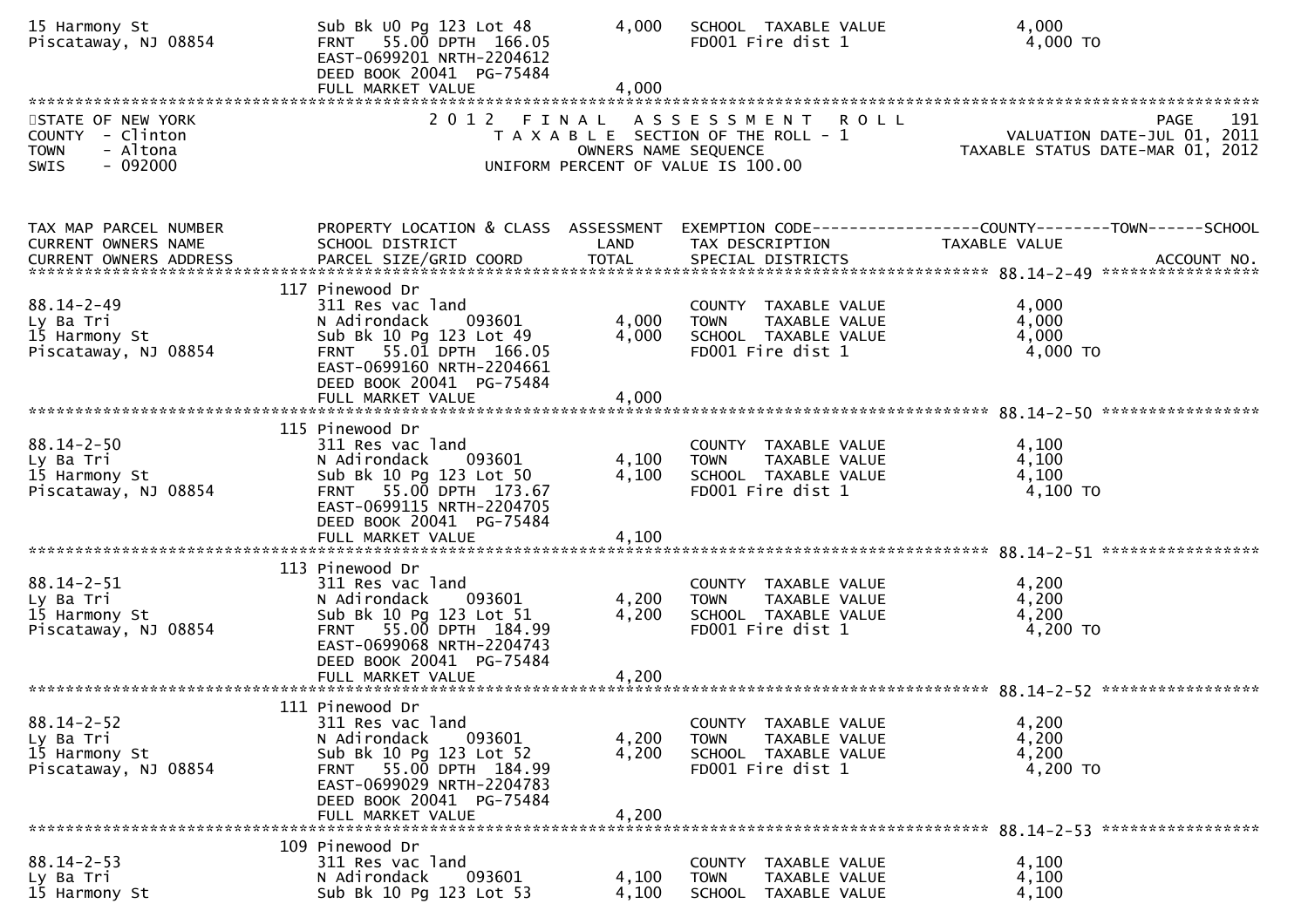| Piscataway, NJ 08854                                                                                                               | 55.00 DPTH 177.01<br><b>FRNT</b><br>EAST-0698995 NRTH-2204829<br>DEED BOOK 20041 PG-76607<br>FULL MARKET VALUE                                                                              | 4,100                         | FD001 Fire dist 1                                                                                                         | 4,100 TO                                                                                            |
|------------------------------------------------------------------------------------------------------------------------------------|---------------------------------------------------------------------------------------------------------------------------------------------------------------------------------------------|-------------------------------|---------------------------------------------------------------------------------------------------------------------------|-----------------------------------------------------------------------------------------------------|
| STATE OF NEW YORK<br>COUNTY - Clinton<br>- Altona<br><b>TOWN</b><br>$-092000$<br>SWIS                                              | 2012 FINAL                                                                                                                                                                                  | OWNERS NAME SEQUENCE          | A S S E S S M E N T<br><b>ROLL</b><br>T A X A B L E SECTION OF THE ROLL - 1<br>UNIFORM PERCENT OF VALUE IS 100.00         | 192<br>PAGE<br>VALUATION DATE-JUL 01, 2011<br>2011 TAXABLE STATUS DATE-MAR 01, 2012                 |
| TAX MAP PARCEL NUMBER<br>CURRENT OWNERS NAME<br>CURRENT OWNERS ADDRESS                                                             | PROPERTY LOCATION & CLASS ASSESSMENT<br>SCHOOL DISTRICT<br>PARCEL SIZE/GRID COORD                                                                                                           | LAND<br>TOTAL                 | TAX DESCRIPTION<br>SPECIAL DISTRICTS                                                                                      | EXEMPTION CODE-----------------COUNTY-------TOWN------SCHOOL<br><b>TAXABLE VALUE</b><br>ACCOUNT NO. |
| $87. - 1 - 9.6$<br>Lyga Philip<br>96 Allen St<br>Terryville, CT 06786                                                              | 5381 Military Tpke<br>210 1 Family Res<br>N Adirondack<br>093601<br>Lot 185 Ref Tract<br>4.80<br><b>ACRES</b><br>EAST-0692134 NRTH-2204820<br>DEED BOOK 20102 PG-37249<br>FULL MARKET VALUE | 8,800<br>47,700<br>47,700     | COUNTY TAXABLE VALUE<br><b>TOWN</b><br>TAXABLE VALUE<br>SCHOOL TAXABLE VALUE<br>FD001 Fire dist 1                         | 47,700<br>47,700<br>47,700<br>47,700 TO                                                             |
| $89. - 2 - 18.221$<br>Lyman Ricky<br>2176 Rte 22B<br>Morrisonville, NY 12962                                                       | 536 Rock Rd<br>312 Vac w/imprv<br>N Adirondack<br>093601<br>110 Ref<br>FRNT 200.00 DPTH 100.00<br>EAST-0711126 NRTH-2202964<br>DEED BOOK 20112 PG-41413<br>FULL MARKET VALUE                | 5,600<br>9,400<br>9,400       | COUNTY TAXABLE VALUE<br>TAXABLE VALUE<br><b>TOWN</b><br>SCHOOL TAXABLE VALUE<br>FD001 Fire dist 1<br>LT001 Altona light 1 | 9,400<br>9,400<br>9,400<br>9,400 TO<br>$9,400$ TO                                                   |
| $74. - 1 - 7.1$<br>Lyon Mountain Properties LLC<br>Box 3<br>11490 Emerald Coast Pkwy Ste 3 ACRES 175.40<br>Miramar Beach, FL 32550 | Woods Falls Rd<br>910 Priv forest<br>N Adirondack<br>093601<br>111 Ref<br>EAST-0712862 NRTH-2211071<br>DEED BOOK 20061 PG-94301                                                             | 47,400<br>47,400              | COUNTY TAXABLE VALUE<br>TAXABLE VALUE<br><b>TOWN</b><br>SCHOOL TAXABLE VALUE<br>FD001 Fire dist 1<br>LT001 Altona light 1 | 47,400<br>47,400<br>47,400<br>47,400 TO<br>47,400 TO                                                |
| $131.-1-8.61$<br>Lyon Mountain Properties LLC<br>Box 3<br>11490 Emerald Coast Pkwy Ste 3 ACRES 551.70<br>Miramar Beach, FL 32550   | 392 Alder Bend Rd<br>910 Priv forest<br>093601<br>N Adirondack<br>39<br>EAST-0686444 NRTH-2177912<br>DEED BOOK 20061 PG-91541<br>FULL MARKET VALUE                                          | 122,600<br>122,600<br>122,600 | COUNTY TAXABLE VALUE<br><b>TOWN</b><br>TAXABLE VALUE<br>SCHOOL TAXABLE VALUE<br>FD001 Fire dist 1                         | 122,600<br>122,600<br>122,600<br>122,600 TO                                                         |
| $131. - 1 - 9$<br>Lyon Mountain Properties LLC<br>Box 3<br>11490 Emerald Coast Pkwy Ste 3 ACRES 189.80                             | Alder Bend Rd<br>910 Priv forest<br>093601<br>N Adirondack<br>38 S Ore 1938                                                                                                                 | 50,300<br>50,300              | COUNTY TAXABLE VALUE<br>TAXABLE VALUE<br><b>TOWN</b><br>SCHOOL TAXABLE VALUE<br>FD001 Fire dist 1                         | 50,300<br>50,300<br>50,300<br>50,300 TO                                                             |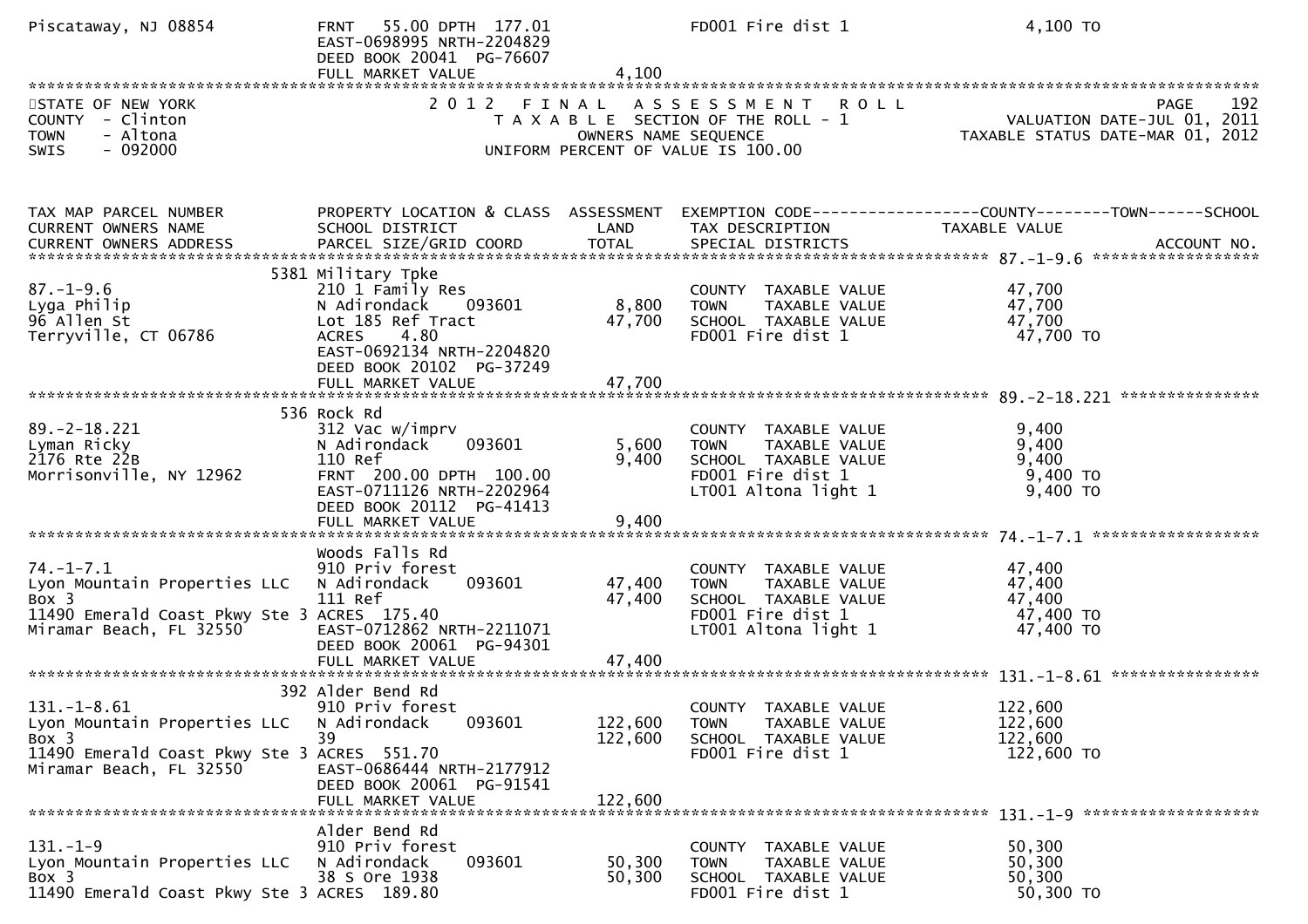| Miramar Beach, FL 32550                                                                                                           | EAST-0685059 NRTH-2179032<br>DEED BOOK 20061 PG-91541<br>FULL MARKET VALUE                                                                                                                              | 50,300                    |                                                                                                                                                  |                                                                      |                                            |
|-----------------------------------------------------------------------------------------------------------------------------------|---------------------------------------------------------------------------------------------------------------------------------------------------------------------------------------------------------|---------------------------|--------------------------------------------------------------------------------------------------------------------------------------------------|----------------------------------------------------------------------|--------------------------------------------|
| STATE OF NEW YORK<br>COUNTY - Clinton<br><b>TOWN</b><br>- Altona<br>$-092000$<br><b>SWIS</b>                                      | 2012                                                                                                                                                                                                    | FINAL                     | A S S E S S M E N T<br><b>ROLL</b><br>T A X A B L E SECTION OF THE ROLL - 1<br>OWNERS NAME SEQUENCE<br>UNIFORM PERCENT OF VALUE IS 100.00        | TAXABLE STATUS DATE-MAR 01, 2012                                     | 193<br>PAGE<br>VALUATION DATE-JUL 01, 2011 |
| TAX MAP PARCEL NUMBER<br>CURRENT OWNERS NAME                                                                                      | PROPERTY LOCATION & CLASS ASSESSMENT<br>SCHOOL DISTRICT                                                                                                                                                 | LAND                      | EXEMPTION CODE------------------COUNTY--------TOWN------SCHOOL<br>TAX DESCRIPTION                                                                | TAXABLE VALUE                                                        |                                            |
| $147. - 1 - 8$<br>Lyon Mountain Properties LLC<br>Box 3<br>11490 Emerald Coast Pkwy Ste 3 ACRES 790.00<br>Miramar Beach, FL 32550 | Jerusalem Rd<br>910 Priv forest<br>093601<br>N Adirondack<br>8 Duer<br>EAST-0701102 NRTH-2172577<br>DEED BOOK 20061 PG-94428                                                                            | 160,300<br>160,300        | COUNTY TAXABLE VALUE<br>TAXABLE VALUE<br><b>TOWN</b><br>SCHOOL TAXABLE VALUE<br>FD001 Fire dist 1                                                | 160,300<br>160,300<br>160,300<br>160,300 TO                          |                                            |
| $91. - 1 - 6.133$<br>MacDougall Jeremiah R<br>2202 Miner Farm Rd<br>Altona, NY 12910                                              | 2202 Miner Farm Rd<br>210 1 Family Res<br>Northeastern Cl 092801<br>Lot 50 Ref Tract<br>2.00<br><b>ACRES</b><br>EAST-0733627 NRTH-2207602<br>DEED BOOK 20061 PG-98705                                   | 7,100<br>83,400           | RES STAR 41854<br>COUNTY TAXABLE VALUE<br><b>TOWN</b><br>TAXABLE VALUE<br>SCHOOL TAXABLE VALUE<br>FD001 Fire dist 1                              | $\overline{0}$<br>83,400<br>83,400<br>53,400<br>83,400 TO            | $\mathbf{0}$<br>30,000                     |
| $89.1 - 2 - 6$<br>MacDougall Tanya L<br>77 Station St<br>Altona, NY 12910                                                         | 77 Station St<br>210 1 Family Res<br>N Adirondack<br>093601<br>111 Ref<br><b>FRNT</b><br>99.00 DPTH 115.00<br>BANK<br>080<br>EAST-0711821 NRTH-2209274<br>DEED BOOK 20112 PG-42933<br>FULL MARKET VALUE | 4,800<br>91,500<br>91,500 | 41854<br>RES STAR<br>COUNTY TAXABLE VALUE<br><b>TOWN</b><br>TAXABLE VALUE<br>SCHOOL TAXABLE VALUE<br>FD001 Fire dist 1<br>$LT001$ Altona light 1 | $\mathbf{0}$<br>91,500<br>91,500<br>61,500<br>91,500 TO<br>91,500 TO | $\mathbf 0$<br>30,000                      |
| $88.14 - 2 - 17$<br>MacKay John<br>MacKay Joan<br>45 Mohawk St<br>Kirkland PQ, Canada H9H3S9                                      | 64 Pinewood Dr<br>260 Seasonal res<br>N Adirondack 093601<br>Sub Bk 10 Pg 123 Lot 17<br>FRNT 199.60 DPTH 103.37<br>EAST-0698270 NRTH-2205145<br>DEED BOOK 956<br><b>PG-209</b><br>FULL MARKET VALUE     | 4,200<br>11,000<br>11,000 | COUNTY TAXABLE VALUE<br>TAXABLE VALUE<br>TOWN<br>SCHOOL TAXABLE VALUE<br>FD001 Fire dist 1                                                       | 11,000<br>11,000<br>11,000<br>11,000 TO                              | ****************                           |
| $88.14 - 1 - 30$<br>MacKinnon Ian<br>105 Chester Ave<br>Pt Claire QC, Canada                                                      | 27 Birch Hill Dr<br>270 Mfg housing<br>093601<br>N Adirondack<br>Stonewall Acres Lot 30<br>80.00 DPTH 181.85<br><b>FRNT</b>                                                                             | 4,100<br>15,500           | COUNTY TAXABLE VALUE<br>TAXABLE VALUE<br><b>TOWN</b><br>SCHOOL TAXABLE VALUE<br>FD001 Fire dist 1                                                | 15,500<br>15,500<br>15,500<br>15,500 TO                              |                                            |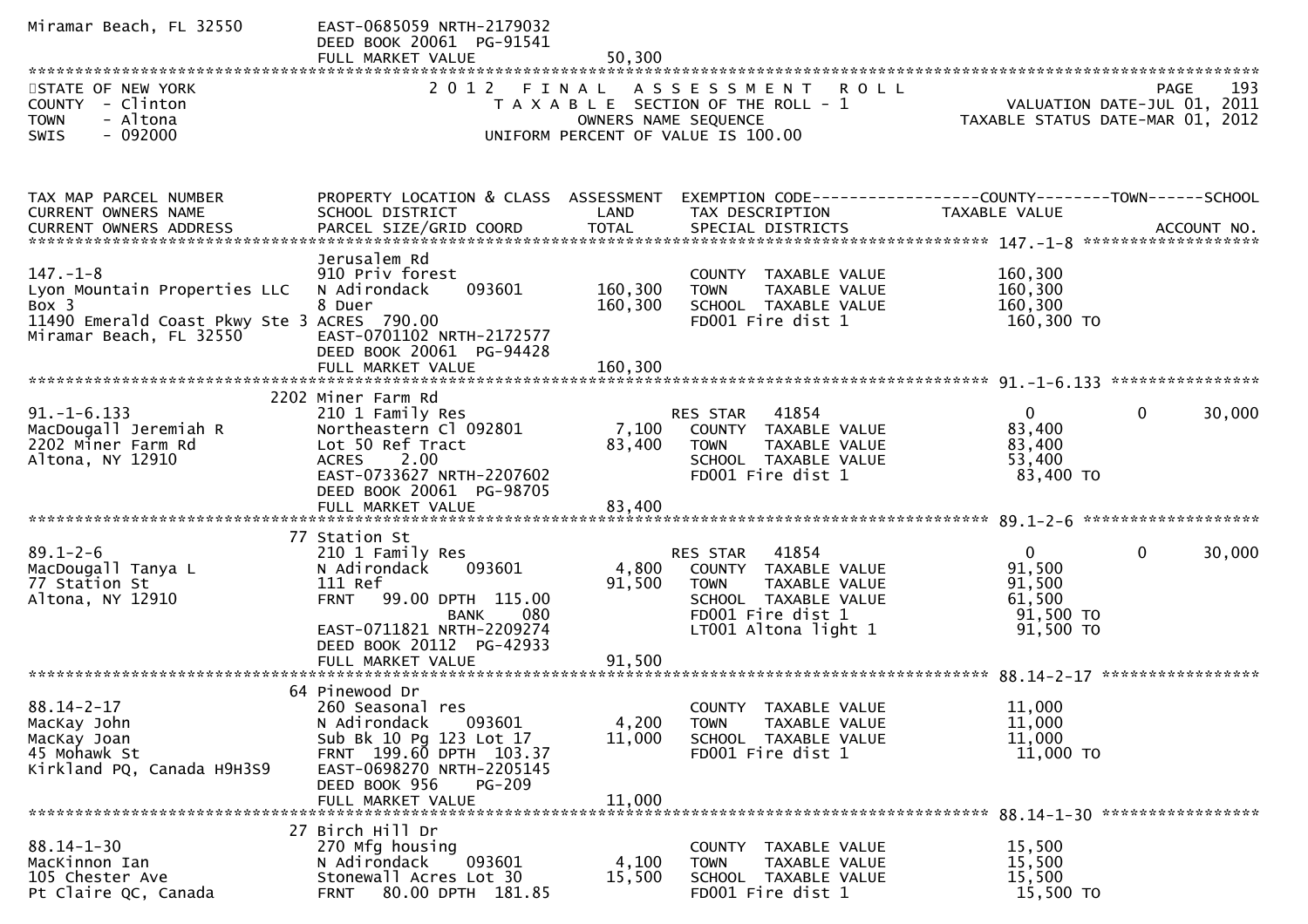| H9R4J8                                                                                                           | EAST-0699738 NRTH-2203818<br>DEED BOOK 1020<br>PG-327                                                                                                                           |                            |                                                                                                                                                  |                                                                 |                       |
|------------------------------------------------------------------------------------------------------------------|---------------------------------------------------------------------------------------------------------------------------------------------------------------------------------|----------------------------|--------------------------------------------------------------------------------------------------------------------------------------------------|-----------------------------------------------------------------|-----------------------|
| STATE OF NEW YORK<br>COUNTY - Clinton<br>- Altona<br><b>TOWN</b><br><b>SWIS</b><br>- 092000                      | 2012 FINAL                                                                                                                                                                      |                            | ASSESSMENT ROLL<br>T A X A B L E SECTION OF THE ROLL - 1<br>OWNERS NAME SEQUENCE<br>UNIFORM PERCENT OF VALUE IS 100.00                           | VALUATION DATE-JUL 01, 2011<br>TAXABLE STATUS DATE-MAR 01, 2012 | 194<br><b>PAGE</b>    |
| TAX MAP PARCEL NUMBER<br>CURRENT OWNERS NAME                                                                     | PROPERTY LOCATION & CLASS ASSESSMENT<br>SCHOOL DISTRICT                                                                                                                         | LAND                       | EXEMPTION CODE------------------COUNTY--------TOWN------SCHOOL<br>TAX DESCRIPTION                                                                | TAXABLE VALUE                                                   |                       |
| $104. - 1 - 14.5$<br>Maggy Joel T<br>Maggy Life Use Bonnie L<br>4987 Military Tpke<br>Altona, NY 12910           | 4517 Military Tpke<br>240 Rural res<br>093601<br>N Adirondack<br>43 Ref<br><b>ACRES</b><br>39.20<br>EAST-0707836 NRTH-2193497<br>DEED BOOK 20031 PG-61132<br>FULL MARKET VALUE  | 19,300<br>98,900<br>98,900 | RES STAR<br>41854<br>COUNTY TAXABLE VALUE<br>TAXABLE VALUE<br><b>TOWN</b><br>SCHOOL TAXABLE VALUE<br>FD001 Fire dist 1                           | $\mathbf{0}$<br>98,900<br>98,900<br>68,900<br>98,900 TO         | 0<br>30,000           |
| $118. - 1 - 4.1$<br>Maglera Jay A<br>Maglera Kathleen L<br>616 General Leroy Manor Rd<br>Morrisonville, NY 12962 | Rand Hill Rd<br>321 Abandoned ag<br>093601<br>N Adirondack<br>Lot 16 Duer<br>ACRES 45.40<br>EAST-0701536 NRTH-2190339<br>DEED BOOK 20051 PG-37038                               | 28,400<br>28,400           | TAXABLE VALUE<br><b>COUNTY</b><br>TAXABLE VALUE<br><b>TOWN</b><br>SCHOOL TAXABLE VALUE<br>FD001 Fire dist 1                                      | 28,400<br>28,400<br>28,400<br>28,400 TO                         |                       |
| $116. - 2 - 9$<br>Magoon Chad S<br>Magoon Laura L<br>1170 Plank Rd<br>Ellenburg Depot, NY 12935                  | 1170 Plank Rd<br>210 1 Family Res<br>093601<br>N Adirondack<br>$27$ Sq<br>FRNT 150.00 DPTH 200.00<br>EAST-0679075 NRTH-2188754<br>DEED BOOK 20021 PG-40210<br>FULL MARKET VALUE | 6,300<br>95,000<br>95,000  | 41854<br><b>RES STAR</b><br>COUNTY TAXABLE VALUE<br><b>TOWN</b><br>TAXABLE VALUE<br>SCHOOL TAXABLE VALUE<br>FD001 Fire dist 1                    | $\mathbf{0}$<br>95,000<br>95,000<br>65,000<br>95,000 TO         | $\mathbf 0$<br>30,000 |
| $72. - 1 - 20.2$<br>Mahoney Patrick J<br>Mahoney Linda S<br>60 Petty Brook Rd<br>Milton, VT 05468                | 70 Rushford Rd<br>260 Seasonal res<br>093601<br>N Adirondack<br>Lot 191 Ref Tr<br>ACRES 159.40<br>EAST-0687845 NRTH-2209364<br>DEED BOOK 20041 PG-68956<br>FULL MARKET VALUE    | 39,200<br>64,200<br>64,200 | COUNTY<br>TAXABLE VALUE<br><b>TOWN</b><br>TAXABLE VALUE<br>SCHOOL TAXABLE VALUE<br>FD001 Fire dist 1                                             | 64,200<br>64,200<br>64,200<br>64,200 TO                         |                       |
| $103. - 1 - 20$<br>Mahoney Stephen A<br>Mahoney Emma<br>4 Riverbend Rd<br>Altona, NY 12910                       | 4 Riverbend Rd<br>240 Rural res<br>093601<br>N Adirondack<br>160 Duer<br>ACRES 139.30<br>EAST-0700244 NRTH-2195073                                                              | 99,200                     | AGRI DISTR 41720<br>55,200 RES STAR<br>41854<br><b>COUNTY</b><br>TAXABLE VALUE<br><b>TOWN</b><br>TAXABLE VALUE<br><b>SCHOOL</b><br>TAXABLE VALUE | 3,398<br>3,398<br>$\Omega$<br>95,802<br>95,802<br>65,802        | 3,398<br>30,000<br>0  |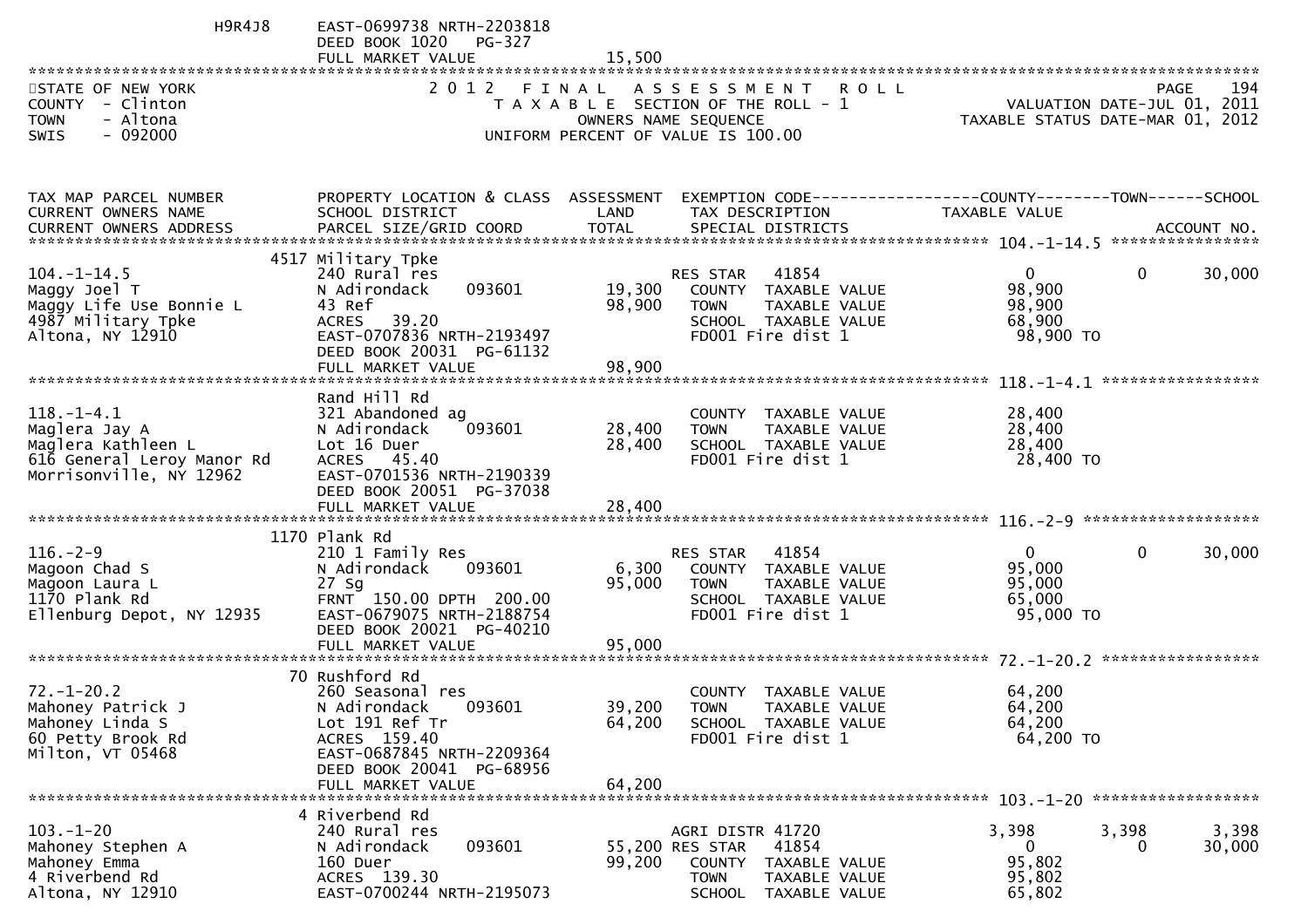| MAY BE SUBJECT TO PAYMENT<br>UNDER AGDIST LAW TIL 2016                                        | DEED BOOK 612<br>$PG-92$<br>FULL MARKET VALUE                                                                                                                                                  | 99,200                     | FD001 Fire dist 1                                                                                                                              | 99,200 TO                                                                            |                             |
|-----------------------------------------------------------------------------------------------|------------------------------------------------------------------------------------------------------------------------------------------------------------------------------------------------|----------------------------|------------------------------------------------------------------------------------------------------------------------------------------------|--------------------------------------------------------------------------------------|-----------------------------|
| STATE OF NEW YORK<br>COUNTY - Clinton<br>- Altona<br><b>TOWN</b><br>$-092000$<br><b>SWIS</b>  | 2 0 1 2                                                                                                                                                                                        | FINAL                      | <b>ROLL</b><br>A S S E S S M E N T<br>T A X A B L E SECTION OF THE ROLL - 1<br>OWNERS NAME SEQUENCE<br>UNIFORM PERCENT OF VALUE IS 100.00      | <b>PAGE</b><br>VALUATION DATE-JUL 01, 2011<br>TAXABLE STATUS DATE-MAR 01,            | 195<br>2012                 |
| TAX MAP PARCEL NUMBER<br>CURRENT OWNERS NAME                                                  | PROPERTY LOCATION & CLASS ASSESSMENT<br>SCHOOL DISTRICT                                                                                                                                        | LAND                       | TAX DESCRIPTION                                                                                                                                | TAXABLE VALUE                                                                        |                             |
| $73. - 1 - 23.3$<br>Mahony Donal J<br>Mahony Ann Marie<br>201 Monty Rd<br>Altona, NY 12910    | 201 Monty Rd<br>240 Rural res<br>093601<br>N Adirondack<br>Lot 138 Ref Tr<br>ACRES 26.80<br>EAST-0705505 NRTH-2215941<br>DEED BOOK 20021 PG-43376                                              | 21,200<br>159,900          | 41854<br>RES STAR<br>COUNTY TAXABLE VALUE<br><b>TOWN</b><br>TAXABLE VALUE<br>SCHOOL TAXABLE VALUE<br>FD001 Fire dist 1                         | $\overline{0}$<br>$\mathbf{0}$<br>159,900<br>159,900<br>129,900<br>159,900 TO        | 30,000                      |
| $73. - 1 - 23.2$<br>Mahony Frances A<br>Attn: Daniel Grue<br>244 Irona Rd<br>Altona, NY 12910 | 244 Irona Rd<br>240 Rural res<br>093601<br>N Adirondack<br>Lot 138 Ref Tr<br>ACRES 22.00<br>EAST-0705160 NRTH-2213118<br>DEED BOOK 631<br>PG-161<br>FULL MARKET VALUE                          | 15,800<br>68,300<br>68,300 | 41854<br>RES STAR<br>COUNTY TAXABLE VALUE<br>TAXABLE VALUE<br><b>TOWN</b><br>SCHOOL TAXABLE VALUE<br>FD001 Fire dist 1<br>LT001 Altona light 1 | $\mathbf{0}$<br>$\mathbf{0}$<br>68,300<br>68,300<br>38,300<br>68,300 TO<br>68,300 TO | 30,000<br>***************** |
| $74. - 1 - 1.61$<br>Mahony Leo N<br>Mahony Darlene F<br>87 Monty Rd<br>Altona, NY 12910       | Monty Rd<br>105 Vac farmland<br>N Adirondack<br>093601<br>Lot 129 Ref Tr<br>ACRES 65.20<br>EAST-0707642 NRTH-2215010<br>DEED BOOK 20021 PG-43377                                               | 26,000<br>26,000           | COUNTY TAXABLE VALUE<br>TAXABLE VALUE<br><b>TOWN</b><br>SCHOOL TAXABLE VALUE<br>FD001 Fire dist 1<br>LT001 Altona light 1                      | 26,000<br>26,000<br>26,000<br>26,000 TO<br>26,000 TO                                 |                             |
| $74. - 1 - 1.64$<br>Mahony Leo N<br>87 Monty Rd<br>Altona, NY 12910                           | 87 Monty Rd<br>240 Rural res<br>093601<br>N Adirondack<br>Lot 129S Ref Tr<br>Prior Deed Bk 680 Pg 9<br>ACRES 30.00<br>EAST-0708914 NRTH-2215121<br>DEED BOOK 716<br>PG-41<br>FULL MARKET VALUE | 18,200<br>51,900<br>51,900 | 41854<br>RES STAR<br>COUNTY TAXABLE VALUE<br>TAXABLE VALUE<br>TOWN<br>SCHOOL TAXABLE VALUE<br>FD001 Fire dist 1<br>LT001 Altona light 1        | $\Omega$<br>$\mathbf 0$<br>51,900<br>51,900<br>21,900<br>51,900 TO<br>51,900 TO      | 30,000                      |
| $88.14 - 2 - 22$<br>Maiorano Guiseppe<br>Vacca Marisa<br>1143 Frechette St                    | 48 Pinewood Dr<br>311 Res vac land<br>N Adirondack<br>093601<br>Sub Bk 10 Pg 123 Lot 22<br>78.01 DPTH 109.66<br><b>FRNT</b>                                                                    | 4,300<br>4,300             | COUNTY TAXABLE VALUE<br>TAXABLE VALUE<br><b>TOWN</b><br>SCHOOL TAXABLE VALUE<br>FD001 Fire dist 1                                              | 4,300<br>4,300<br>4,300<br>4,300 TO                                                  |                             |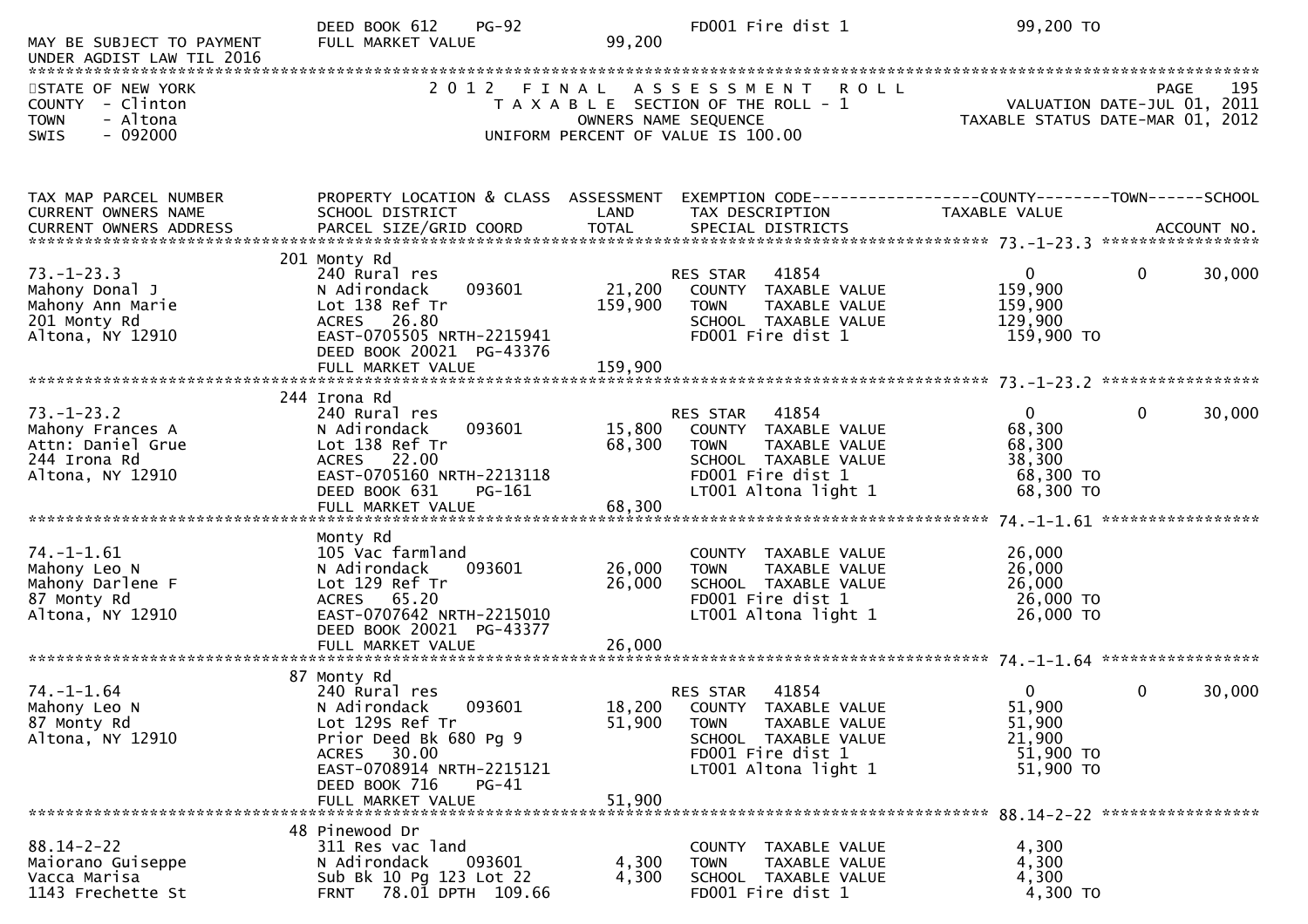| Longuevil PQ, Canada<br>J4J1G8<br>STATE OF NEW YORK<br>COUNTY - Clinton<br>- Altona<br><b>TOWN</b><br><b>SWIS</b><br>- 092000 | EAST-0698617 NRTH-2204888<br>DEED BOOK 929<br>PG-68<br>FULL MARKET VALUE<br>2012 FINAL                                                                                         | 4,300                     | ASSESSMENT ROLL<br>T A X A B L E SECTION OF THE ROLL - 1<br>OWNERS NAME SEQUENCE<br>UNIFORM PERCENT OF VALUE IS 100.00        | VALUATION DATE-JUL 01, 2011<br>TAXABLE STATUS DATE-MAR 01, 2012 | PAGE         | 196    |
|-------------------------------------------------------------------------------------------------------------------------------|--------------------------------------------------------------------------------------------------------------------------------------------------------------------------------|---------------------------|-------------------------------------------------------------------------------------------------------------------------------|-----------------------------------------------------------------|--------------|--------|
|                                                                                                                               |                                                                                                                                                                                |                           |                                                                                                                               |                                                                 |              |        |
| TAX MAP PARCEL NUMBER<br>CURRENT OWNERS NAME                                                                                  | PROPERTY LOCATION & CLASS ASSESSMENT<br>SCHOOL DISTRICT                                                                                                                        | LAND                      | EXEMPTION CODE------------------COUNTY--------TOWN------SCHOOL<br>TAX DESCRIPTION                                             | TAXABLE VALUE                                                   |              |        |
| $75. - 1 - 3.3$<br>Makowski Robert<br>Makowski Dorothy<br>Norman Makowski<br>4834 W Carol Ave<br>Glendale, AZ 85302           | Miner Farm Rd<br>$314$ Rural vac<10<br>Northeastern Cl 092801<br>Lot 62 Ref<br>1.00<br><b>ACRES</b><br>EAST-0731753 NRTH-2207915<br>DEED BOOK 566<br><b>PG-322</b>             | 6,500<br>6,500<br>6,500   | COUNTY TAXABLE VALUE<br><b>TOWN</b><br>TAXABLE VALUE<br>SCHOOL TAXABLE VALUE<br>FD001 Fire dist 1                             | 6,500<br>6,500<br>6,500<br>$6,500$ TO                           |              |        |
| $135. -2 - 25.3$<br>Malle-LaPointe Laurie<br>319 Recore Rd<br>West Chazy, NY 12992                                            | Recore Rd W<br>210 1 Family Res<br>Beekmantown Cen 092401<br>FRNT 199.07 DPTH 217.66<br>080<br>BANK<br>EAST-0739213 NRTH-2179139<br>DEED BOOK 20021 PG-47948                   | 9,000<br>69,900           | 41854<br>RES STAR<br>COUNTY TAXABLE VALUE<br><b>TOWN</b><br><b>TAXABLE VALUE</b><br>SCHOOL TAXABLE VALUE<br>FD001 Fire dist 1 | $\mathbf{0}$<br>69,900<br>69,900<br>39,900<br>69,900 TO         | $\Omega$     | 30,000 |
| $71. - 4 - 11.1$<br>Mann Ervin<br>Mann Gertrude<br>1984 Plank Rd<br>Ellenburg Depot, NY 12935                                 | 1984 Plank Rd<br>210 1 Family Res<br>N Adirondack<br>093601<br>Bm<br><b>ACRES</b><br>1.00<br>EAST-0676235 NRTH-2208384<br>DEED BOOK 20061 PG-91924<br>FULL MARKET VALUE        | 6,500<br>48,000<br>48,000 | SR STAR<br>41834<br>COUNTY TAXABLE VALUE<br>TAXABLE VALUE<br><b>TOWN</b><br>SCHOOL TAXABLE VALUE<br>FD001 Fire dist 1         | $\mathbf{0}$<br>48,000<br>48,000<br>$\Omega$<br>48,000 TO       | 0            | 48,000 |
| $86. - 2 - 3$<br>Manor Billy Joe R<br>Manor Ronald A<br>5846 Military Tpke<br>Ellenburg Depot, NY 12935                       | 5846 Military Tpke<br>210 1 Family Res<br>N Adirondack 093601<br>213 Ref<br>1.00<br><b>ACRES</b><br>EAST-0681224 NRTH-2205057<br>DEED BOOK 20031 PG-58158<br>FULL MARKET VALUE | 49,100<br>49,100          | RES STAR<br>41854<br>6,500 COUNTY TAXABLE VALUE<br>TAXABLE VALUE<br>TOWN<br>SCHOOL TAXABLE VALUE<br>FD001 Fire dist 1         | $\overline{0}$<br>49,100<br>49,100<br>19,100<br>49,100 TO       | $\mathbf{0}$ | 30,000 |
| $118. - 1 - 1.1$<br>Manor David<br>Manor Lori<br>250 Lash Rd<br>Altona, NY 12910                                              | 250 Lash Rd<br>210 1 Family Res<br>093601<br>N Adirondack<br>14 Duer<br>ACRES 18.00<br>EAST-0696217 NRTH-2192781                                                               | 14,600<br>76,000          | 41854<br>RES STAR<br>COUNTY TAXABLE VALUE<br><b>TOWN</b><br>TAXABLE VALUE<br>SCHOOL TAXABLE VALUE<br>FD001 Fire dist 1        | $\overline{0}$<br>76,000<br>76,000<br>46,000<br>76,000 TO       | 0            | 30,000 |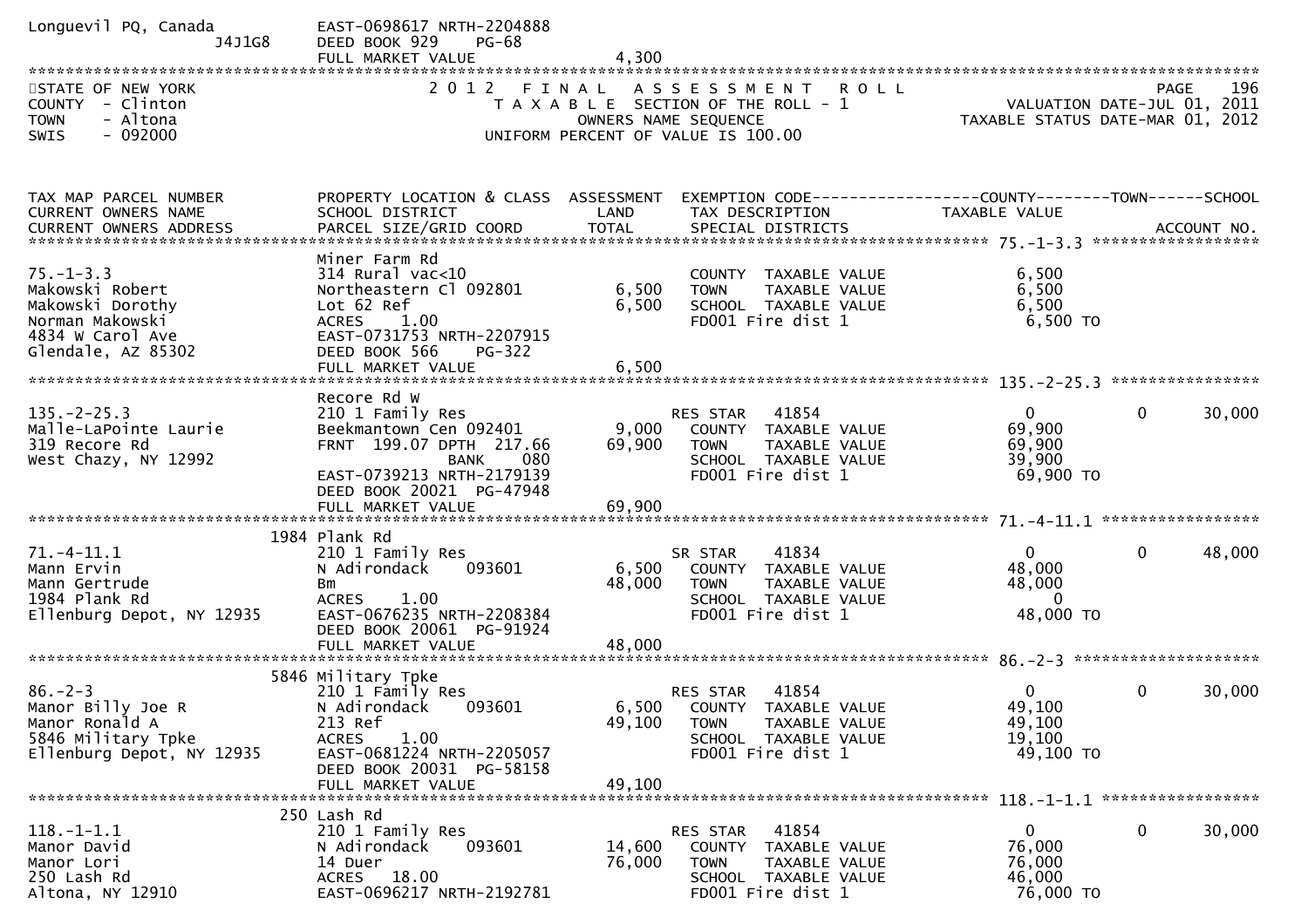DEED BOOK 622 PG-1196<br>FULL MARKET VALUE FULL MARKET VALUE 76,000 \*\*\*\*\*\*\*\*\*\*\*\*\*\*\*\*\*\*\*\*\*\*\*\*\*\*\*\*\*\*\*\*\*\*\*\*\*\*\*\*\*\*\*\*\*\*\*\*\*\*\*\*\*\*\*\*\*\*\*\*\*\*\*\*\*\*\*\*\*\*\*\*\*\*\*\*\*\*\*\*\*\*\*\*\*\*\*\*\*\*\*\*\*\*\*\*\*\*\*\*\*\*\*\*\*\*\*\*\*\*\*\*\*\*\*\*\*\*\*\*\*\*\*\*\*\*\*\*\*\*\*\*197 STATE OF NEW YORK 2 O 1 2 F I N A L A S S E S S M E N T R O L L PAGE<br>COUNTY – Clinton T A X A B L E SECTION OF THE ROLL - 1 VALUATION DATE-JUL 0 VALUATION DATE-JUL 01, 2011 COUNTY - Clinton T A X A B L E SECTION OF THE ROLL - 1 VALUATION DATE-JUL 01, 2011 TOWN - Altona OWNERS NAME SEQUENCE TAXABLE STATUS DATE-MAR 01, 2012SWIS - 092000 UNIFORM PERCENT OF VALUE IS 100.00TAX MAP PARCEL NUMBER PROPERTY LOCATION & CLASS ASSESSMENT EXEMPTION CODE------------------COUNTY--------TOWN------SCHOOLCURRENT OWNERS NAME SCHOOL DISTRICT LAND TAX DESCRIPTION TAXABLE VALUE<br>CURRENT OWNERS ARRRESS RARGEL STZE(CRIR)COORR TOTAL SRECIAL RISTRICTS CURRENT OWNERS ADDRESS PARCEL SIZE/GRID COORD TOTAL SPECIAL DISTRICTS ACCOUNT NO. \*\*\*\*\*\*\*\*\*\*\*\*\*\*\*\*\*\*\*\*\*\*\*\*\*\*\*\*\*\*\*\*\*\*\*\*\*\*\*\*\*\*\*\*\*\*\*\*\*\*\*\*\*\*\*\*\*\*\*\*\*\*\*\*\*\*\*\*\*\*\*\*\*\*\*\*\*\*\*\*\*\*\*\*\*\*\*\*\*\*\*\*\*\*\*\*\*\*\*\*\*\*\* 71.-4-23 \*\*\*\*\*\*\*\*\*\*\*\*\*\*\*\*\*\*\* 4807/4819 Rt 11210 1 Family Res 71.-4-23 210 1 Family Res RES STAR <sup>41854</sup> <sup>0</sup> 0 30,00030.000 Manor Donald N Adirondack 093601 16,400 RES STAR <sup>41854</sup> <sup>0</sup> 0 30,000Manor Jane Lot Pat Bm 245,000 COUNTY TAXABLE VALUE 245,000245,000 4807 Rt 11 ACRES 7.70 TOWN TAXABLE VALUE 245,000185,000 Ellenburg Depot, NY 12935 EAST-0680075 NRTH-2213130 SCHOOL TAXABLE VALUE<br>DEED BOOK 574 PG-759 FD002 Ellenburg fire 21 245,000 TO DEED BOOK 574 PG-759 FD002 Ellenburg fire 21 245,000 TO FULL MARKET VALUE 245,000 LT002 Altona light 21 245,000 TO \*\*\*\*\*\*\*\*\*\*\*\*\*\*\*\*\*\*\*\*\*\*\*\*\*\*\*\*\*\*\*\*\*\*\*\*\*\*\*\*\*\*\*\*\*\*\*\*\*\*\*\*\*\*\*\*\*\*\*\*\*\*\*\*\*\*\*\*\*\*\*\*\*\*\*\*\*\*\*\*\*\*\*\*\*\*\*\*\*\*\*\*\*\*\*\*\*\*\*\*\*\*\* 86.-2-17 \*\*\*\*\*\*\*\*\*\*\*\*\*\*\*\*\*\*\* Plank Rd $314$  Rural vac<10 86.-2-17 314 Rural vac<10 COUNTY TAXABLE VALUE 6,500<br>Manor Homer N Adirondack 093601 6,500 TOWN TAXABLE VALUE 6,500 6.500 Manor Homer N Adirondack 093601 6,500 TOWN TAXABLE VALUE 6,5006.500 Manor Harold Lot Bm 6,500 SCHOOL TAXABLE VALUE 6,5006.500 TO 1756 Plank Rd ACRES 1.00 FD001 Fire dist 1 6,500 TO<br>Flashurs Benet NY 12025 FAST 0677027 NPTU 2202110 Ellenburg Depot, NY 12935 EAST-0677027 NRTH-2203119 FULL MARKET VALUE 6,500 \*\*\*\*\*\*\*\*\*\*\*\*\*\*\*\*\*\*\*\*\*\*\*\*\*\*\*\*\*\*\*\*\*\*\*\*\*\*\*\*\*\*\*\*\*\*\*\*\*\*\*\*\*\*\*\*\*\*\*\*\*\*\*\*\*\*\*\*\*\*\*\*\*\*\*\*\*\*\*\*\*\*\*\*\*\*\*\*\*\*\*\*\*\*\*\*\*\*\*\*\*\*\* 71.-4-25 \*\*\*\*\*\*\*\*\*\*\*\*\*\*\*\*\*\*\* Military Tpke $322$  Rural vac $>10$ 71.-4-25 322 Rural vac>10 COUNTY TAXABLE VALUE 28,50028,500 Manor Homer S N Adirondack 093601 28,500 TOWN TAXABLE VALUE 28,50028,500 6084 Military Tpke Ben Moore 28,500 SCHOOL TAXABLE VALUE 28,50028.500 TO Ellenburg Depot, NY 12935 EAST-0681286 NRTH-2210046DEED BOOK 20001 PG-21660<br>EULL MARKET VALUE FULL MARKET VALUE 28,500 \*\*\*\*\*\*\*\*\*\*\*\*\*\*\*\*\*\*\*\*\*\*\*\*\*\*\*\*\*\*\*\*\*\*\*\*\*\*\*\*\*\*\*\*\*\*\*\*\*\*\*\*\*\*\*\*\*\*\*\*\*\*\*\*\*\*\*\*\*\*\*\*\*\*\*\*\*\*\*\*\*\*\*\*\*\*\*\*\*\*\*\*\*\*\*\*\*\*\*\*\*\*\* 130.-2-1 \*\*\*\*\*\*\*\*\*\*\*\*\*\*\*\*\*\*\* 1002 Plank Rd240 Rural res 130.-2-1 240 Rural res RES STAR <sup>41854</sup> <sup>0</sup> 0 30,000Manor James N Adirondack 093601 13,400 COUNTY TAXABLE VALUE 59,90059,900 Manor Nicole 31 Sg 59,900 TOWN TAXABLE VALUE 59,90029,900 1002 Plank Rd ACRES 50.00 SCHOOL TAXABLE VALUE 29,90059,900 TO Ellenburg Depot, NY 12935 DEED BOOK 20061 PG-99936<br>FULL MARKET VALUE

 FULL MARKET VALUE 59,900 \*\*\*\*\*\*\*\*\*\*\*\*\*\*\*\*\*\*\*\*\*\*\*\*\*\*\*\*\*\*\*\*\*\*\*\*\*\*\*\*\*\*\*\*\*\*\*\*\*\*\*\*\*\*\*\*\*\*\*\*\*\*\*\*\*\*\*\*\*\*\*\*\*\*\*\*\*\*\*\*\*\*\*\*\*\*\*\*\*\*\*\*\*\*\*\*\*\*\*\*\*\*\* 86.-2-16 \*\*\*\*\*\*\*\*\*\*\*\*\*\*\*\*\*\*\* 1756 Plank Rd210 1 Family Res 86.-2-16 210 1 Family Res WARCOMALL <sup>41131</sup> 8,400 8,400 <sup>0</sup> $\overline{0}$ Manor Joanne Betty N Adirondack 093601 6,500 WARDISALL <sup>41141</sup> 10,080 10,080 <sup>0</sup>1766 Bm 33,600 COUNTY TAXABLE VALUE ACRES 1.00 15,120 Ellenburg Depot, NY 12935 ACRES 1.00 TOWN TAXABLE VALUE 15,12033,600 EAST-0677060 NRTH-2202906<br>DEED BOOK 643 PG-909 33,600 TO ED 601 Fire dist 1<br>33,600 FULL MARKET VALUE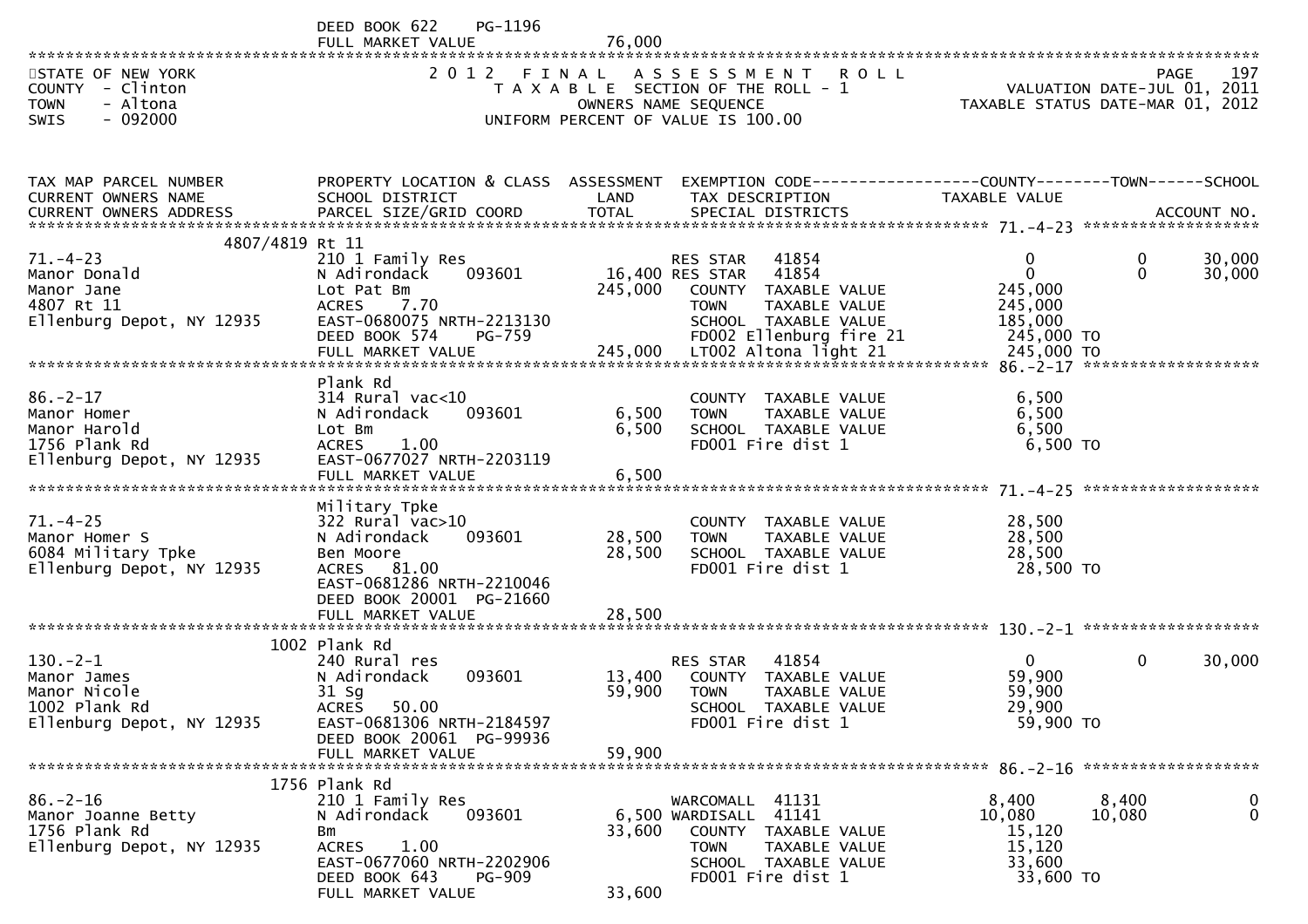| STATE OF NEW YORK<br>COUNTY - Clinton<br>- Altona<br><b>TOWN</b> |                                                       |                  | 2012 FINAL ASSESSMENT<br><b>ROLL</b><br>T A X A B L E SECTION OF THE ROLL - 1<br>OWNERS NAME SEQUENCE | PAGE 198<br>VALUATION DATE-JUL 01, 2011<br>TAXARLE STATUS DATE WALL<br>TAXABLE STATUS DATE-MAR 01, 2012 |              | 198         |
|------------------------------------------------------------------|-------------------------------------------------------|------------------|-------------------------------------------------------------------------------------------------------|---------------------------------------------------------------------------------------------------------|--------------|-------------|
| $-092000$<br><b>SWIS</b>                                         |                                                       |                  | UNIFORM PERCENT OF VALUE IS 100.00                                                                    |                                                                                                         |              |             |
|                                                                  |                                                       |                  |                                                                                                       |                                                                                                         |              |             |
|                                                                  |                                                       |                  |                                                                                                       |                                                                                                         |              |             |
|                                                                  |                                                       |                  |                                                                                                       |                                                                                                         |              |             |
| TAX MAP PARCEL NUMBER                                            | PROPERTY LOCATION & CLASS ASSESSMENT                  |                  | EXEMPTION CODE-----------------COUNTY-------TOWN------SCHOOL                                          |                                                                                                         |              |             |
| CURRENT OWNERS NAME                                              | SCHOOL DISTRICT                                       | LAND             | TAX DESCRIPTION                                                                                       | TAXABLE VALUE                                                                                           |              |             |
|                                                                  |                                                       |                  |                                                                                                       |                                                                                                         |              |             |
|                                                                  | 3665 Military Tpke                                    |                  |                                                                                                       |                                                                                                         |              |             |
| $134. - 2 - 4$                                                   | 270 Mfg housing                                       |                  | RES STAR<br>41854                                                                                     | $\overline{0}$                                                                                          | $\mathbf{0}$ | 25,000      |
| Manor Kenneth D                                                  | 093601<br>N Adirondack                                | 10,300           | COUNTY TAXABLE VALUE                                                                                  | 25,000                                                                                                  |              |             |
| Sampica-Manor Crystal M                                          | 104-115 Duer                                          | 25,000           | <b>TOWN</b><br>TAXABLE VALUE                                                                          | 25,000                                                                                                  |              |             |
| 3665 Military Tpke                                               | Stonehedge Lot 22                                     |                  | SCHOOL TAXABLE VALUE                                                                                  | 0                                                                                                       |              |             |
| West Chazy, NY 12992                                             | 3.60<br><b>ACRES</b>                                  |                  | FD001 Fire dist 1                                                                                     | 25,000 TO                                                                                               |              |             |
|                                                                  | EAST-0725382 NRTH-2181072<br>DEED BOOK 20072 PG-4384  |                  |                                                                                                       |                                                                                                         |              |             |
|                                                                  | FULL MARKET VALUE                                     | 25,000           |                                                                                                       |                                                                                                         |              |             |
|                                                                  |                                                       |                  |                                                                                                       |                                                                                                         |              |             |
|                                                                  | 2000 Plank Rd                                         |                  |                                                                                                       |                                                                                                         |              |             |
| $71. - 4 - 11.221$                                               | 271 Mfg housings                                      |                  | COUNTY TAXABLE VALUE                                                                                  | 55,000                                                                                                  |              |             |
| Manor Life Estate Joanne                                         | N Adirondack<br>093601                                | 37,500           | TAXABLE VALUE<br><b>TOWN</b>                                                                          | 55,000                                                                                                  |              |             |
| Manor Don                                                        | Benjamin Moore Patent                                 | 55,000           | SCHOOL TAXABLE VALUE                                                                                  | 55,000                                                                                                  |              |             |
| 1756 Plank Rd                                                    | ACRES 84.00                                           |                  | FD001 Fire dist 1                                                                                     | 55,000 TO                                                                                               |              |             |
| Ellenburg Depot, NY 12935                                        | EAST-0678666 NRTH-2208865<br>DEED BOOK 20041 PG-66788 |                  |                                                                                                       |                                                                                                         |              |             |
|                                                                  |                                                       |                  |                                                                                                       |                                                                                                         |              |             |
|                                                                  |                                                       |                  |                                                                                                       |                                                                                                         |              |             |
|                                                                  | 1994 Plank Rd                                         |                  |                                                                                                       |                                                                                                         |              |             |
| 71. -4-11. 222                                                   | 270 Mfg housing                                       |                  | COUNTY TAXABLE VALUE                                                                                  | 19,300                                                                                                  |              |             |
| Manor Life Estate Joanne                                         | 093601<br>N Adirondack                                | 11,600           | TAXABLE VALUE<br><b>TOWN</b>                                                                          | 19,300                                                                                                  |              |             |
| Manor Don                                                        | Benjamin Moore Patent                                 | 19,300           | SCHOOL TAXABLE VALUE                                                                                  | 19,300                                                                                                  |              |             |
| 1756 Plank Rd<br>Ellenburg Depot, NY 12935                       | 9.50<br><b>ACRES</b><br>EAST-0676559 NRTH-2208688     |                  | FD001 Fire dist 1                                                                                     | 19,300 TO                                                                                               |              |             |
|                                                                  | DEED BOOK 20041 PG-66789                              |                  |                                                                                                       |                                                                                                         |              |             |
|                                                                  |                                                       |                  |                                                                                                       |                                                                                                         |              |             |
|                                                                  |                                                       |                  |                                                                                                       |                                                                                                         |              |             |
|                                                                  | 4920 Rt 11                                            |                  |                                                                                                       |                                                                                                         |              |             |
| $71.1 - 1 - 19.2$                                                | 210 1 Family Res                                      |                  | 41854<br>RES STAR                                                                                     | $\mathbf{0}$                                                                                            | $\mathbf 0$  | 30,000      |
| Manor Michael                                                    | N Adirondack<br>093601                                | 6,500            | COUNTY TAXABLE VALUE                                                                                  | 91,000                                                                                                  |              |             |
| Manor Janet<br>4920 Rt 11                                        | B M<br>Prior Deed Bk 615 Pg 1104                      | 91,000           | <b>TOWN</b><br>TAXABLE VALUE<br>SCHOOL TAXABLE VALUE                                                  | 91,000<br>61,000                                                                                        |              |             |
| Ellenburg Depot, NY 12935                                        | 1.20<br>ACRES                                         |                  | FD002 Ellenburg fire 21                                                                               | 91,000 TO                                                                                               |              |             |
|                                                                  | EAST-0677396 NRTH-2213679                             |                  | LT002 Altona light 21                                                                                 | 91,000 TO                                                                                               |              |             |
|                                                                  | DEED BOOK 716<br><b>PG-330</b>                        |                  |                                                                                                       |                                                                                                         |              |             |
|                                                                  | FULL MARKET VALUE                                     | 91,000           |                                                                                                       |                                                                                                         |              |             |
|                                                                  |                                                       |                  |                                                                                                       |                                                                                                         |              |             |
|                                                                  | Military Tpke                                         |                  |                                                                                                       |                                                                                                         |              |             |
| $86. - 2 - 11.2$<br>Manor Michael                                | 322 Rural vac>10                                      |                  | OS AG DIST 41730                                                                                      | $\mathbf{0}$<br>42,700                                                                                  | $\mathbf 0$  | $\mathbf 0$ |
| Manor Ronald                                                     | N Adirondack<br>093601<br>BМ                          | 42,700<br>42,700 | COUNTY TAXABLE VALUE<br>TAXABLE VALUE<br><b>TOWN</b>                                                  | 42,700                                                                                                  |              |             |
| 1575 Plank Rd                                                    | ACRES<br>77.00                                        |                  | SCHOOL TAXABLE VALUE                                                                                  | 42,700                                                                                                  |              |             |
| Ellenburg Depot, NY 12935                                        | EAST-0679591 NRTH-2205856                             |                  | FD001 Fire dist 1                                                                                     | 42,700 TO                                                                                               |              |             |
|                                                                  | DEED BOOK 20051 PG-86038                              |                  |                                                                                                       |                                                                                                         |              |             |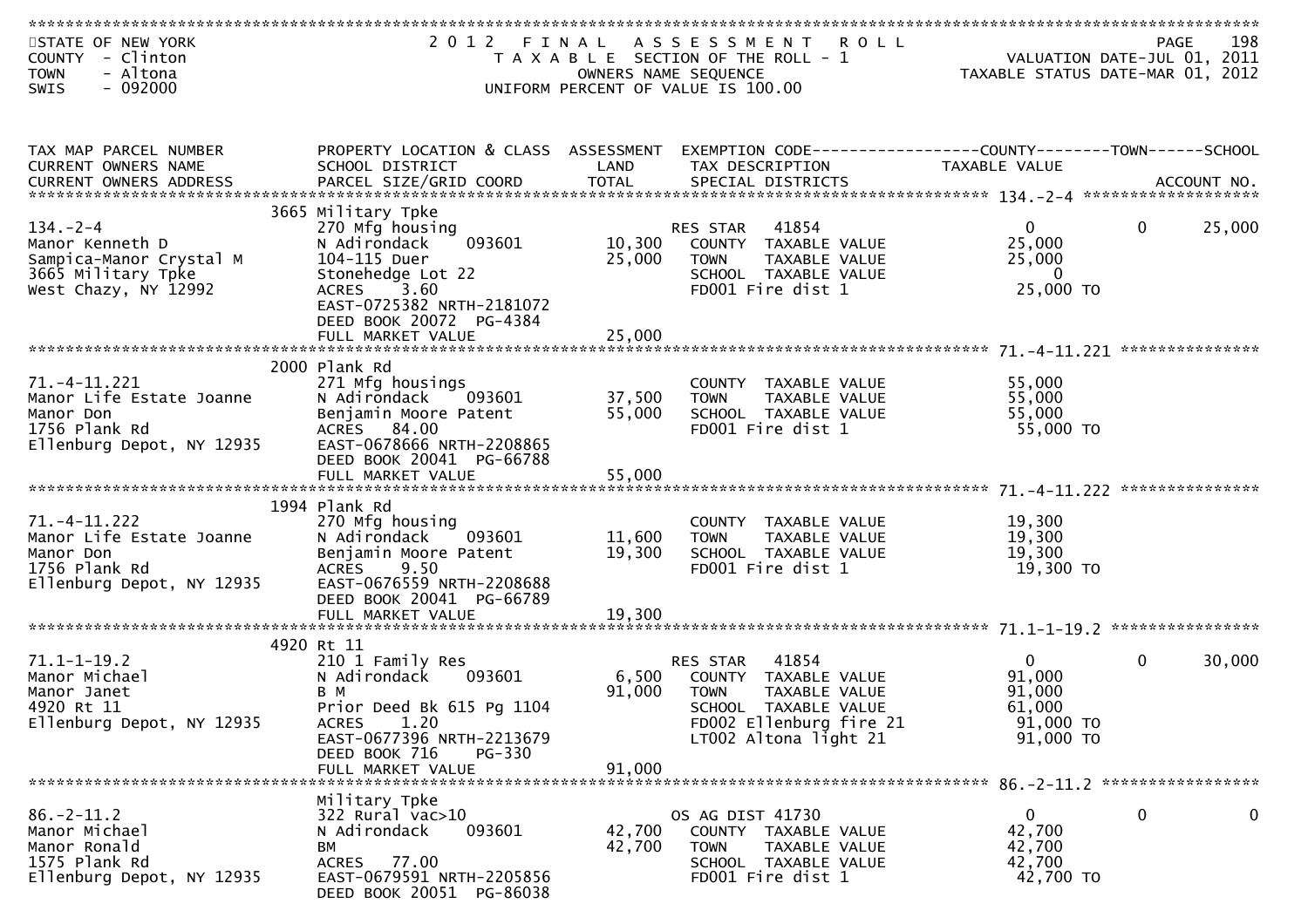| MAY BE SUBJECT TO PAYMENT<br>UNDER AGDIST LAW TIL 2019                                                 | FULL MARKET VALUE                                                                                                                                                  | 42,700           |                                                                                                                                            |                                                      |                                     |                  |
|--------------------------------------------------------------------------------------------------------|--------------------------------------------------------------------------------------------------------------------------------------------------------------------|------------------|--------------------------------------------------------------------------------------------------------------------------------------------|------------------------------------------------------|-------------------------------------|------------------|
| STATE OF NEW YORK<br><b>COUNTY</b><br>- Clinton<br>- Altona<br><b>TOWN</b><br>$-092000$<br><b>SWIS</b> | 2 0 1 2<br>FINAL                                                                                                                                                   |                  | ASSESSMENT ROLL<br>T A X A B L E SECTION OF THE ROLL - 1<br>OWNERS NAME SEQUENCE<br>UNIFORM PERCENT OF VALUE IS 100.00                     | TAXABLE STATUS DATE-MAR 01,                          | PAGE<br>VALUATION DATE-JUL 01, 2011 | 199<br>2012      |
| TAX MAP PARCEL NUMBER                                                                                  | PROPERTY LOCATION & CLASS ASSESSMENT                                                                                                                               |                  | EXEMPTION CODE-----------------COUNTY-------TOWN------SCHOOL                                                                               |                                                      |                                     |                  |
| CURRENT OWNERS NAME                                                                                    | SCHOOL DISTRICT                                                                                                                                                    | LAND             | TAX DESCRIPTION                                                                                                                            | TAXABLE VALUE                                        |                                     |                  |
| $86. - 2 - 2.4$<br>Manor Michael G<br>Manor Ronald A<br>1575 Plank Rd                                  | Military Tpke<br>105 Vac farmland<br>093601<br>N Adirondack<br>Lot Ben Wall<br>ACRES 92.00                                                                         | 48,200<br>48,200 | AGRI DISTR 41720<br>COUNTY TAXABLE VALUE<br>TAXABLE VALUE<br><b>TOWN</b><br>SCHOOL TAXABLE VALUE                                           | 9,271<br>38,929<br>38,929<br>38,929                  | 9,271                               | 9,271            |
| Ellenburg Depot, NY 12935<br>MAY BE SUBJECT TO PAYMENT<br>UNDER AGDIST LAW TIL 2016                    | EAST-0680956 NRTH-2206812<br>DEED BOOK 99001 PG-15090<br>FULL MARKET VALUE                                                                                         | 48,200           | FD001 Fire dist 1                                                                                                                          | 48,200 TO                                            |                                     |                  |
|                                                                                                        | 1450/1454 Plank Rd                                                                                                                                                 |                  |                                                                                                                                            |                                                      |                                     |                  |
| $101. -2 - 9$<br>Manor Michael G Sr<br>Manor Belinda A<br>1563 Plank Rd<br>Ellenburg Depot, NY 12935   | 271 Mfg housings<br>N Adirondack<br>093601<br>$25$ Sg<br>1.10<br><b>ACRES</b><br>EAST-0678037 NRTH-2195518                                                         | 6,500<br>35,500  | COUNTY<br>TAXABLE VALUE<br>TAXABLE VALUE<br><b>TOWN</b><br>SCHOOL TAXABLE VALUE<br>FD001 Fire dist 1                                       | 35,500<br>35,500<br>35,500<br>35,500 TO              |                                     |                  |
|                                                                                                        | DEED BOOK 20082 PG-18129<br>FULL MARKET VALUE                                                                                                                      | 35,500           |                                                                                                                                            |                                                      |                                     |                  |
|                                                                                                        | 4920 Rt 11                                                                                                                                                         |                  |                                                                                                                                            |                                                      |                                     |                  |
| $71.1 - 1 - 19.4$<br>Manor Michael S<br>Manor Janet A<br>4920 Rt 11<br>Ellenburg Depot, NY 12935       | 311 Res vac land<br>093601<br>N Adirondack<br>Bm<br>Split 20082/19437<br>83.00 DPTH 370.00<br><b>FRNT</b><br>EAST-0677280 NRTH-2213672<br>DEED BOOK 20082 PG-19437 | 4,600<br>4,600   | <b>COUNTY</b><br>TAXABLE VALUE<br>TAXABLE VALUE<br><b>TOWN</b><br>SCHOOL TAXABLE VALUE<br>FD002 Ellenburg fire 21<br>LT002 Altona light 21 | 4,600<br>4,600<br>4,600<br>4,600 TO<br>4,600 TO      |                                     |                  |
|                                                                                                        |                                                                                                                                                                    |                  |                                                                                                                                            |                                                      |                                     |                  |
|                                                                                                        | 1462 Plank Rd                                                                                                                                                      |                  |                                                                                                                                            |                                                      |                                     |                  |
| $101. -2 - 10.11$<br>Manor Ronald A<br>Manor Michael G<br>1575 Plank Rd<br>Ellenburg Depot, NY 12935   | 270 Mfg housing<br>N Adirondack<br>093601<br>$23$ Sg<br>ACRES 245.10<br>EAST-0679772 NRTH-2195453                                                                  | 117,600          | AGRI DISTR 41720<br>57,700 RES STAR<br>41854<br><b>COUNTY</b><br>TAXABLE VALUE<br><b>TOWN</b><br>TAXABLE VALUE<br>SCHOOL TAXABLE VALUE     | 19,113<br>$\mathbf{0}$<br>98,487<br>98,487<br>68,487 | 19,113<br>$\mathbf{0}$              | 19,113<br>30,000 |
| MAY BE SUBJECT TO PAYMENT<br>UNDER AGDIST LAW TIL 2016                                                 | DEED BOOK 20011 PG-32835<br>FULL MARKET VALUE                                                                                                                      | 117,600          | FD001 Fire dist 1                                                                                                                          | 117,600 TO                                           |                                     |                  |
|                                                                                                        | 1498 Plank Rd E                                                                                                                                                    |                  |                                                                                                                                            |                                                      |                                     |                  |
| $101. -2 - 10.12$<br>Manor Ronald A<br>Manor Allyson J                                                 | 210 1 Family Res<br>N Adirondack<br>093601<br>Lot 23 State Gore                                                                                                    | 11,400<br>76,900 | COUNTY<br>TAXABLE VALUE<br><b>TOWN</b><br>TAXABLE VALUE<br><b>SCHOOL</b><br>TAXABLE VALUE                                                  | 76,900<br>76,900<br>76,900                           |                                     |                  |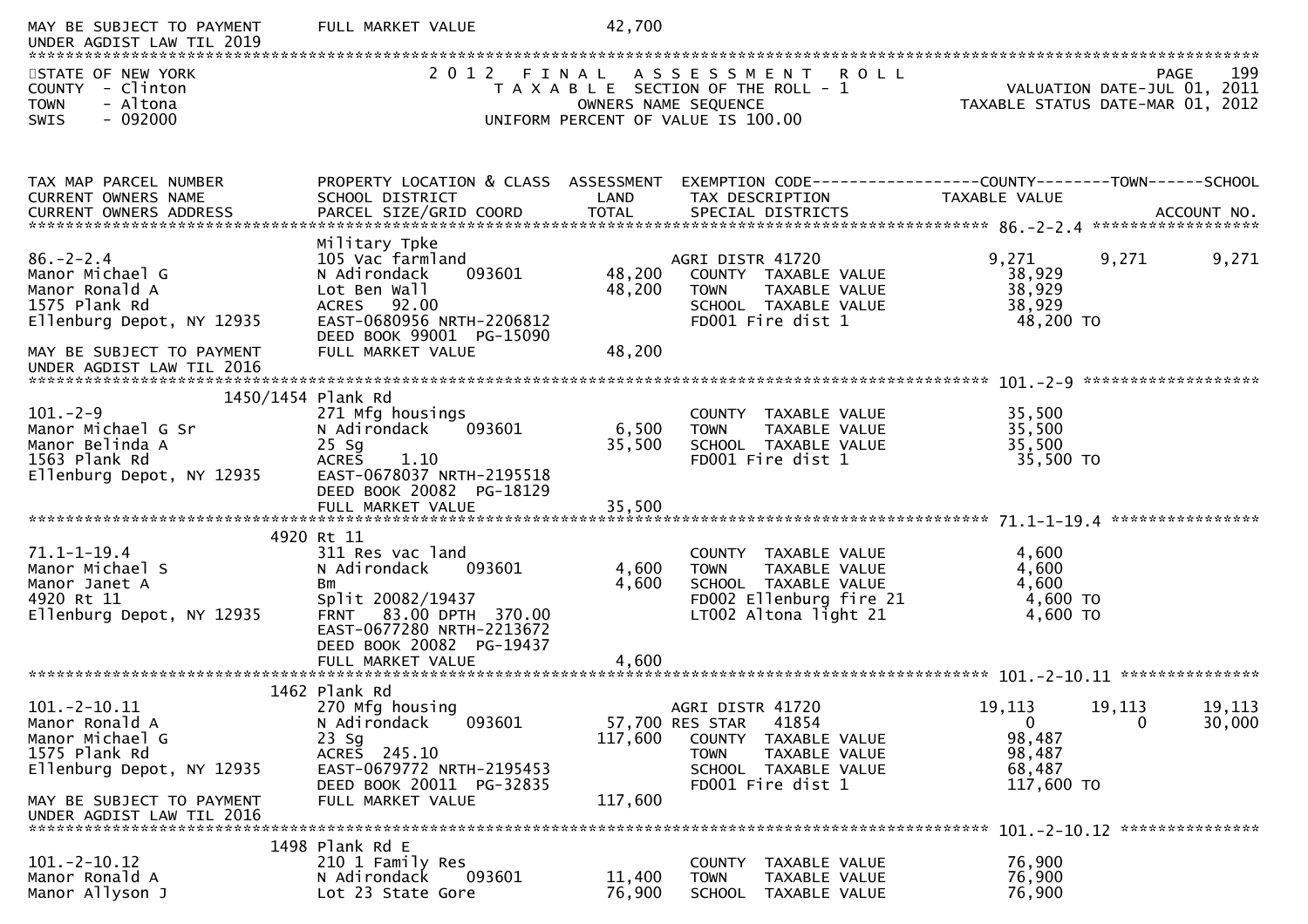| 1498 Plank Rd<br>Ellenburg Depot, NY 12935                                                              | 9.20<br><b>ACRES</b><br>EAST-0678088 NRTH-2196512<br>DEED BOOK 20011 PG-33389<br>FULL MARKET VALUE                                                                                          | 76,900                     | FD001 Fire dist 1                                                                                                                                                                                        | 76,900 TO                                                           |                                         |
|---------------------------------------------------------------------------------------------------------|---------------------------------------------------------------------------------------------------------------------------------------------------------------------------------------------|----------------------------|----------------------------------------------------------------------------------------------------------------------------------------------------------------------------------------------------------|---------------------------------------------------------------------|-----------------------------------------|
| STATE OF NEW YORK<br>COUNTY - Clinton<br>- Altona<br><b>TOWN</b><br>$-092000$<br><b>SWIS</b>            | 2 0 1 2                                                                                                                                                                                     |                            | FINAL ASSESSMENT<br><b>ROLL</b><br>T A X A B L E SECTION OF THE ROLL - 1<br>OWNERS NAME SEQUENCE<br>UNIFORM PERCENT OF VALUE IS 100.00                                                                   | VALUATION DATE-JUL 01, 2011<br>TAXABLE STATUS DATE-MAR 01, 2012     | 200<br>PAGE                             |
| TAX MAP PARCEL NUMBER<br>CURRENT OWNERS NAME                                                            | PROPERTY LOCATION & CLASS ASSESSMENT<br>SCHOOL DISTRICT                                                                                                                                     | LAND                       | EXEMPTION CODE-----------------COUNTY-------TOWN------SCHOOL<br>TAX DESCRIPTION                                                                                                                          | <b>TAXABLE VALUE</b>                                                |                                         |
| $118.-1-1.4$<br>Manor Tanya<br>Attn: Tonya & Henry Forrette<br>272 Lash Rd<br>Altona, NY 12910          | 272 Lash Rd<br>210 1 Family Res<br>N Adirondack<br>093601<br>Lot 14 Duers<br><b>ACRES</b><br>1.00<br>EAST-0696207 NRTH-2192537<br>DEED BOOK 622<br>PG-1193<br>FULL MARKET VALUE             | 6,500<br>89,000<br>89,000  | 41854<br>RES STAR<br>COUNTY TAXABLE VALUE<br><b>TOWN</b><br>TAXABLE VALUE<br>SCHOOL TAXABLE VALUE<br>FD001 Fire dist 1                                                                                   | $\mathbf{0}$<br>89,000<br>89,000<br>59,000<br>89,000 TO             | $\mathbf{0}$<br>30,000                  |
| $73. - 1 - 52.22$<br>Marti Bernice E<br>Marti Life Estate Bernice E<br>621 Irona Rd<br>Altona, NY 12910 | 621 Irona Rd<br>270 Mfg housing<br>093601<br>N Adirondack<br>Lot 166 Ref Tr<br>ACRES 12.40<br>EAST-0696255 NRTH-2212039<br>DEED BOOK 20072 PG-11077<br>FULL MARKET VALUE                    | 12,900<br>46,200<br>46,200 | RES STAR 41854<br>COUNTY TAXABLE VALUE<br><b>TOWN</b><br>TAXABLE VALUE<br>SCHOOL TAXABLE VALUE<br>FD001 Fire dist 1                                                                                      | $\mathbf{0}$<br>46,200<br>46,200<br>16,200<br>46,200 TO             | $\mathbf{0}$<br>30,000                  |
| $73. - 1 - 52.5$<br>Marti Michael J<br>Marti Amy J<br>1673 Alder Bend Rd<br>Altona, NY 12910            | Irona Rd<br>323 Vacant rural<br>093601<br>N Adirondack<br>166 Ref Tr<br>Merged 52.21 with merge $#$<br>ACRES 49.90<br>EAST-0695290 NRTH-2211939<br>DEED BOOK 20092 PG-26930                 | 16,700<br>16,700           | COUNTY TAXABLE VALUE<br><b>TOWN</b><br>TAXABLE VALUE<br>SCHOOL TAXABLE VALUE<br>FD001 Fire dist 1                                                                                                        | 16,700<br>16,700<br>16,700<br>16,700 TO                             |                                         |
| $88. - 1 - 11.4$<br>Marti Michael J<br>Marti Amy J<br>1673 Alder Bend Rd<br>Altona, NY 12910            | 1673 Alder Bend Rd<br>210 1 Family Res<br>093601<br>N Adirondack<br>Lot 164 Ref Tract<br>3.50<br><b>ACRES</b><br>EAST-0696346 NRTH-2206380<br>DEED BOOK 20061 PG-96053<br>FULL MARKET VALUE | 127,800<br>127,800         | 99 PCT OF VALUE USED FOR EXEMPTION PURPOSES<br>WARNONALL 41121<br>8,000 RES STAR<br>41854<br><b>COUNTY</b><br>TAXABLE VALUE<br><b>TOWN</b><br>TAXABLE VALUE<br>SCHOOL TAXABLE VALUE<br>FD001 Fire dist 1 | 18,978<br>$\mathbf 0$<br>108,822<br>108,822<br>97,800<br>127,800 TO | 18,978<br>$\overline{0}$<br>30,000<br>0 |
| $87. - 1 - 11$<br>Martin Steven E<br>Martin Nancy M                                                     | 5687 Military Tpke<br>210 1 Family Res<br>093601<br>N Adirondack<br>Lot 190 Duer                                                                                                            | 49,200                     | 97 PCT OF VALUE USED FOR EXEMPTION PURPOSES<br>WARNONALL 41121<br>41854<br>7,900 RES STAR<br>COUNTY TAXABLE VALUE                                                                                        | 7,159<br>0<br>42,041                                                | 7,159<br>0<br>30,000<br>0               |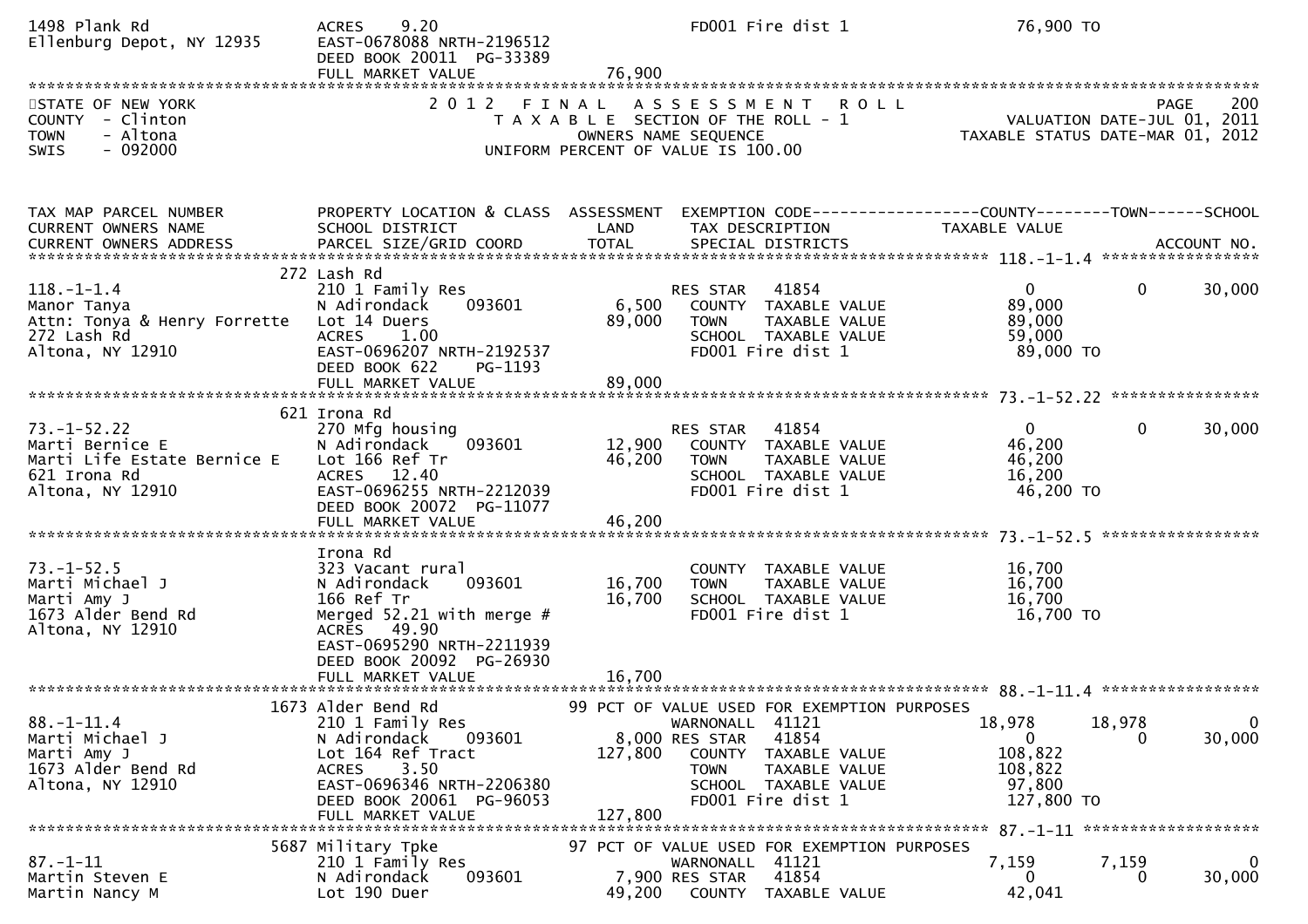| 5687 Military Tpke<br>PO Box 63<br>Ellenburg Depot, NY 12935-0063 DEED BOOK 1024                | 3.30<br><b>ACRES</b><br>EAST-0684978 NRTH-2205008<br>FULL MARKET VALUE                                                                                             | $PG-072$<br>49,200            | <b>TOWN</b><br>TAXABLE VALUE<br>SCHOOL TAXABLE VALUE<br>FD001 Fire dist 1                                                       | 42,041<br>19,200<br>49,200 TO                                                                                                    |
|-------------------------------------------------------------------------------------------------|--------------------------------------------------------------------------------------------------------------------------------------------------------------------|-------------------------------|---------------------------------------------------------------------------------------------------------------------------------|----------------------------------------------------------------------------------------------------------------------------------|
| STATE OF NEW YORK<br>COUNTY - Clinton<br>- Altona<br><b>TOWN</b><br>$-092000$<br><b>SWIS</b>    | 2 0 1 2                                                                                                                                                            | FINAL<br>OWNERS NAME SEQUENCE | ASSESSMENT ROLL<br>T A X A B L E SECTION OF THE ROLL - 1<br>UNIFORM PERCENT OF VALUE IS 100.00                                  | 201<br><b>PAGE</b><br>VALUATION DATE-JUL 01, 2011<br>TAXABLE STATUS DATE-MAR 01, 2012                                            |
|                                                                                                 |                                                                                                                                                                    |                               |                                                                                                                                 |                                                                                                                                  |
| TAX MAP PARCEL NUMBER<br>CURRENT OWNERS NAME<br>CURRENT OWNERS ADDRESS                          | SCHOOL DISTRICT<br>PARCEL SIZE/GRID COORD                                                                                                                          | LAND<br><b>TOTAL</b>          | TAX DESCRIPTION<br>SPECIAL DISTRICTS                                                                                            | PROPERTY LOCATION & CLASS ASSESSMENT EXEMPTION CODE----------------COUNTY-------TOWN------SCHOOL<br>TAXABLE VALUE<br>ACCOUNT NO. |
|                                                                                                 | 87 Pinewood Dr                                                                                                                                                     |                               |                                                                                                                                 |                                                                                                                                  |
| $88.14 - 2 - 64$<br>Martin Vernice<br>PO Box 3015<br>Brooklyn, NY 11202                         | 311 Res vac land<br>N Adirondack<br>093601<br>Sub Bk 10 Pg 123 Lot 64<br>FRNT 55.00 DPTH 153.02<br>EAST-0698446 NRTH-2205294<br>DEED BOOK 20051 PG-87670           | 3,900<br>3,900                | COUNTY TAXABLE VALUE<br>TAXABLE VALUE<br><b>TOWN</b><br>SCHOOL TAXABLE VALUE<br>FD001 Fire dist 1                               | 3,900<br>3,900<br>3,900<br>3,900 TO                                                                                              |
|                                                                                                 | FULL MARKET VALUE                                                                                                                                                  | 3,900                         |                                                                                                                                 |                                                                                                                                  |
| $134. - 1 - 18$<br>Mashtare Jessie<br>Mashtare Josh<br>217 Staley Rd<br>Morrisonville, NY 12962 | Purdy Rd<br>910 Priv forest<br>093601<br>N Adirondack<br>93 Duer 1939<br>ACRES 62.60<br>EAST-0720080 NRTH-2177884<br>DEED BOOK 20072 PG-10060<br>FULL MARKET VALUE | 22,200<br>22,200<br>22,200    | COUNTY TAXABLE VALUE<br><b>TOWN</b><br>TAXABLE VALUE<br>SCHOOL TAXABLE VALUE<br>FD001 Fire dist 1                               | 22,200<br>22,200<br>22,200<br>22,200 TO                                                                                          |
|                                                                                                 | Miner Farm Rd                                                                                                                                                      |                               |                                                                                                                                 |                                                                                                                                  |
| $91. - 1 - 2$<br>Masterjoseph Robert P<br>155 Ganong Dr<br>Saranac, NY 12981                    | 321 Abandoned ag<br>N Adirondack<br>093601<br>61 Ref<br>ACRES 25.10<br>EAST-0731946 NRTH-2207214<br>DEED BOOK 20082 PG-18309                                       | 16,700<br>16,700              | COUNTY TAXABLE VALUE<br><b>TOWN</b><br>TAXABLE VALUE<br>SCHOOL TAXABLE VALUE<br>FD001 Fire dist 1                               | 16,700<br>16,700<br>16,700<br>16,700 TO                                                                                          |
|                                                                                                 |                                                                                                                                                                    |                               |                                                                                                                                 |                                                                                                                                  |
| $135. -2 - 32$<br>Matott Orville A<br>401 Recor Rd<br>West Chazy, NY 12992                      | 401 Recore Rd<br>240 Rural res<br>Beekmantown Cen 092401<br>147 Duer<br>ACRES 10.80                                                                                | 14,300 SR STAR<br>85,000      | 93 PCT OF VALUE USED FOR EXEMPTION PURPOSES<br>WARCOMALL 41131<br>41834<br>COUNTY TAXABLE VALUE<br>TAXABLE VALUE<br><b>TOWN</b> | 19,763<br>19,763<br>0<br>$\mathbf{0}$<br>$\mathbf{0}$<br>62,200<br>65,237<br>65,237                                              |
|                                                                                                 | EAST-0739610 NRTH-2181148<br>DEED BOOK 627<br>PG-1043<br>FULL MARKET VALUE                                                                                         | 85,000                        | SCHOOL TAXABLE VALUE<br>FD001 Fire dist 1                                                                                       | 22,800<br>85,000 TO                                                                                                              |
|                                                                                                 | 59 Station St                                                                                                                                                      |                               |                                                                                                                                 |                                                                                                                                  |
| $89.1 - 2 - 8$<br>Matott Steven D<br>PO Box 226<br>Altona, NY 12910                             | 210 1 Family Res<br>N Adirondack<br>093601<br>Lot 111 Pat Ref<br>FRNT 100.00 DPTH 295.00                                                                           | 6,100<br>42,100               | COUNTY TAXABLE VALUE<br>TAXABLE VALUE<br><b>TOWN</b><br>SCHOOL TAXABLE VALUE<br>FD001 Fire dist 1                               | 42,100<br>42,100<br>42,100<br>42,100 TO                                                                                          |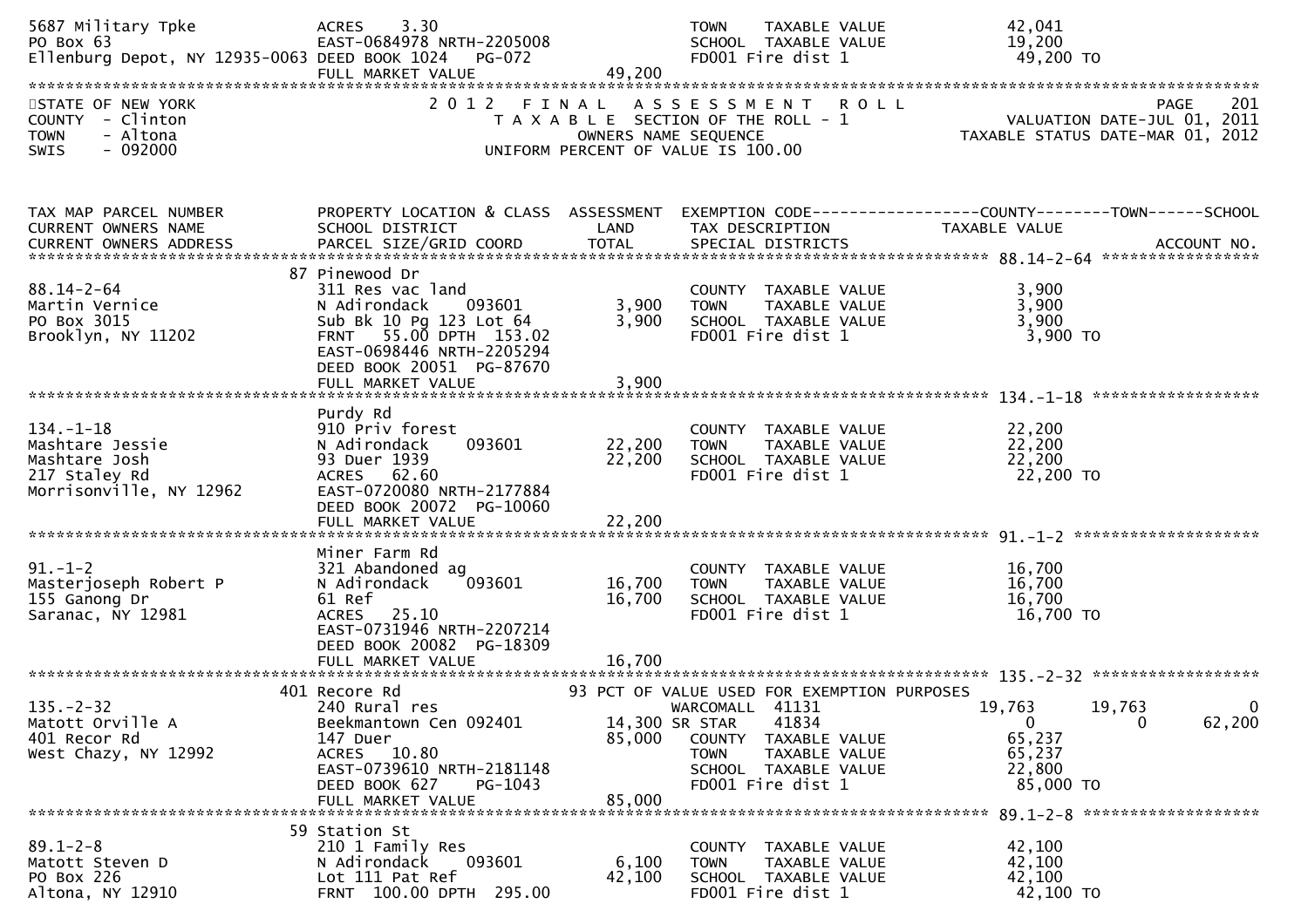|                                                                                                     | EAST-0711924 NRTH-2208858<br>DEED BOOK 20072 PG-8878<br>FULL MARKET VALUE                                                                                                              | 42,100                    | LT001 Altona light 1                                                                                                                           | 42,100 TO                                                              |                                                   |
|-----------------------------------------------------------------------------------------------------|----------------------------------------------------------------------------------------------------------------------------------------------------------------------------------------|---------------------------|------------------------------------------------------------------------------------------------------------------------------------------------|------------------------------------------------------------------------|---------------------------------------------------|
| STATE OF NEW YORK<br>COUNTY - Clinton<br><b>TOWN</b><br>- Altona<br>$-092000$<br>SWIS               |                                                                                                                                                                                        |                           | 2012 FINAL ASSESSMENT ROLL<br>T A X A B L E SECTION OF THE ROLL - 1<br>OWNERS NAME SEQUENCE<br>UNIFORM PERCENT OF VALUE IS 100.00              | TAXABLE STATUS DATE-MAR 01, 2012                                       | 202<br><b>PAGE</b><br>VALUATION DATE-JUL 01, 2011 |
| TAX MAP PARCEL NUMBER<br>CURRENT OWNERS NAME                                                        | PROPERTY LOCATION & CLASS ASSESSMENT<br>SCHOOL DISTRICT                                                                                                                                | LAND                      | EXEMPTION CODE-----------------COUNTY--------TOWN-----SCHOOL<br>TAX DESCRIPTION                                                                | TAXABLE VALUE                                                          |                                                   |
| $72. - 1 - 1.1$<br>Matthews Basil W<br>Matthews Kim M<br>447 Forest Rd<br>Ellenburg Depot, NY 12935 | Rt 11<br>$314$ Rural vac<10<br>N Adirondack<br>093601<br>212 Ref<br>7.90<br><b>ACRES</b><br>EAST-0683975 NRTH-2215904<br>DEED BOOK 20112 PG-40781<br>FULL MARKET VALUE                 | 5,500<br>5,500<br>5,500   | COUNTY TAXABLE VALUE<br><b>TOWN</b><br>TAXABLE VALUE<br>SCHOOL TAXABLE VALUE<br>FD001 Fire dist 1                                              | 5,500<br>5,500<br>5,500<br>$5,500$ TO                                  |                                                   |
| $89. - 1 - 3.2$<br>Matthews Debra J<br>Devils Den Rd<br>Altona, NY 12910                            | Devils Den Rd<br>210 1 Family Res<br>093601<br>N Adirondack<br>131 Ref<br>1.00 BANK<br>890<br><b>ACRES</b><br>EAST-0710787 NRTH-2205919<br>DEED BOOK 20072 PG-5607                     | 6,500<br>92,300           | 41854<br>RES STAR<br>COUNTY TAXABLE VALUE<br>TAXABLE VALUE<br><b>TOWN</b><br>SCHOOL TAXABLE VALUE<br>FD001 Fire dist 1<br>LT001 Altona light 1 | $\overline{0}$<br>92,300<br>92,300<br>62,300<br>92,300 TO<br>92,300 TO | $\mathbf{0}$<br>30,000                            |
| $73. - 1 - 18$<br>Matthews James<br>382 Irona Rd<br>Altona, NY 12910                                | 390 Irona Rd<br>210 1 Family Res<br>093601<br>N Adirondack<br>155 Ref<br>FRNT 322.00 DPTH 189.00<br>EAST-0701936 NRTH-2212849<br>DEED BOOK 99001 PG-13623<br>FULL MARKET VALUE         | 4,800<br>36,000<br>36,000 | COUNTY TAXABLE VALUE<br>TAXABLE VALUE<br><b>TOWN</b><br>SCHOOL TAXABLE VALUE<br>FD001 Fire dist 1<br>LT001 Altona light 1                      | 36,000<br>36,000<br>36,000<br>36,000 TO<br>36,000 TO                   |                                                   |
| $73. - 1 - 20.1$<br>Matthews James T<br>Matthews Patricia A<br>382 Irona Rd<br>Altona, NY 12910     | 382 Irona Rd<br>210 1 Family Res<br>N Adirondack<br>093601<br>155 Ref<br>FRNT 201.00 DPTH<br>90.00<br>EAST-0702156 NRTH-2212810<br>DEED BOOK 627<br><b>PG-265</b><br>FULL MARKET VALUE | 4,500<br>75,800<br>75,800 | 41854<br>RES STAR<br>COUNTY TAXABLE VALUE<br>TAXABLE VALUE<br><b>TOWN</b><br>SCHOOL TAXABLE VALUE<br>FD001 Fire dist 1<br>LT001 Altona light 1 | $\Omega$<br>75,800<br>75,800<br>45,800<br>75,800 TO<br>75,800 TO       | 30,000<br>$\Omega$                                |
| $73. - 1 - 20.7$<br>Matthews James T<br>Matthews Patricia A<br>382 Irona Rd<br>Altona, NY 12910     | Irona Rd<br>312 Vac w/imprv<br>093601<br>N Adirondack<br>Lot 138 Ref Tr<br>3.60<br><b>ACRES</b><br>EAST-0702414 NRTH-2212966                                                           | 8,100<br>9,900            | COUNTY TAXABLE VALUE<br>TAXABLE VALUE<br><b>TOWN</b><br>SCHOOL TAXABLE VALUE<br>FD001 Fire dist 1<br>LT001 Altona light 1                      | 9,900<br>9,900<br>9,900<br>9,900 TO<br>9,900 TO                        |                                                   |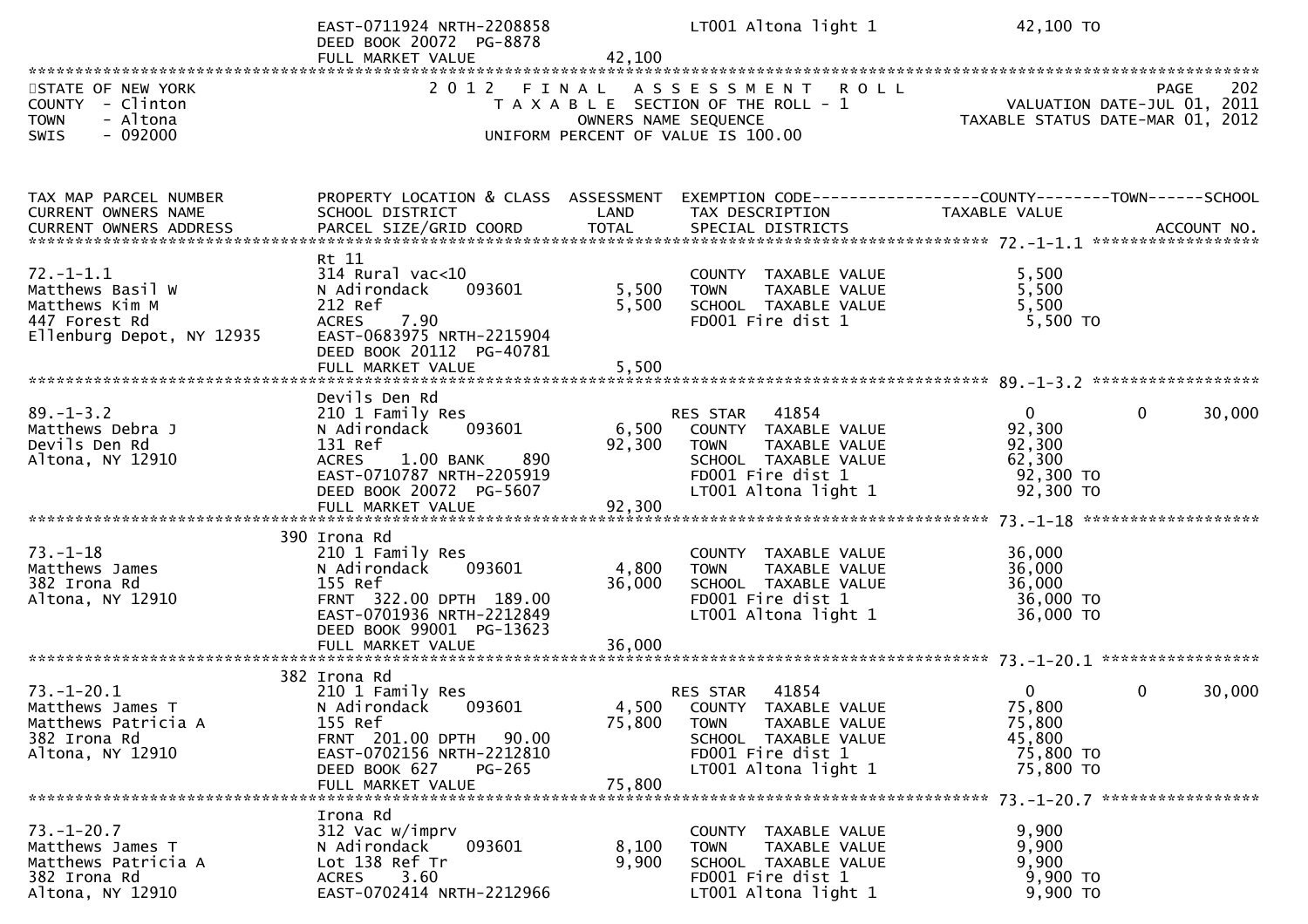DEED BOOK 20102 PG-35877

|                                                                                                                                   | FULL MARKET VALUE                                                                                                                                                                                  | 9,900                     |                                                                                                                                                       |                                                                                      |             |
|-----------------------------------------------------------------------------------------------------------------------------------|----------------------------------------------------------------------------------------------------------------------------------------------------------------------------------------------------|---------------------------|-------------------------------------------------------------------------------------------------------------------------------------------------------|--------------------------------------------------------------------------------------|-------------|
| STATE OF NEW YORK<br>COUNTY - Clinton<br><b>TOWN</b><br>- Altona<br>$-092000$<br><b>SWIS</b>                                      | 2 0 1 2                                                                                                                                                                                            | FINAL                     | ASSESSMENT ROLL<br>T A X A B L E SECTION OF THE ROLL - 1<br>OWNERS NAME SEQUENCE<br>UNIFORM PERCENT OF VALUE IS 100.00                                | VALUATION DATE-JUL 01, 2011<br>TAXABLE STATUS DATE-MAR 01, 2012                      | 203<br>PAGE |
| TAX MAP PARCEL NUMBER<br>CURRENT OWNERS NAME                                                                                      | PROPERTY LOCATION & CLASS ASSESSMENT<br>SCHOOL DISTRICT                                                                                                                                            | LAND                      | TAX DESCRIPTION                                                                                                                                       | EXEMPTION CODE-----------------COUNTY-------TOWN------SCHOOL<br>TAXABLE VALUE        |             |
| $74. - 1 - 23.1$<br>Matthews-Knight Sara J<br>183 Joe Wood Rd<br>Altona, NY 12910                                                 | 183 Joe Wood Rd<br>210 1 Family Res<br>093601<br>N Adirondack<br>Lot 105 Ref<br>180<br><b>ACRES</b><br>5.00 BANK<br>EAST-0715594 NRTH-2211807<br>DEED BOOK 20092 PG-23708<br>FULL MARKET VALUE     | 8,900<br>96,500<br>96,500 | 41854<br><b>RES STAR</b><br>COUNTY TAXABLE VALUE<br><b>TOWN</b><br>TAXABLE VALUE<br>SCHOOL TAXABLE VALUE<br>FD001 Fire dist 1<br>LT001 Altona light 1 | $\mathbf{0}$<br>$\mathbf{0}$<br>96,500<br>96,500<br>66,500<br>96,500 TO<br>96,500 TO | 30,000      |
| $88.14 - 2 - 55$<br>Matuzewiski Timothy M<br>Allard Deborah L<br>550 George F.A. Wilkes<br>Greenfield Park, QuebCanada<br>J4V 3N4 | 105 Pinewood Dr<br>311 Res vac land<br>093601<br>N Adirondack<br>Sub Bk 10 Pg 123 Lot 55<br>FRNT 60.00 DPTH 152.78<br>EAST-0698920 NRTH-2204932<br>DEED BOOK 20102 PG-36366<br>FULL MARKET VALUE   | 3,900<br>3,900<br>3,900   | COUNTY TAXABLE VALUE<br>TAXABLE VALUE<br><b>TOWN</b><br>SCHOOL TAXABLE VALUE<br>FD001 Fire dist 1                                                     | 3,900<br>3,900<br>3,900<br>3,900 TO                                                  |             |
| $135. - 1 - 18.241$<br>Maurer Kenneth E<br>Maurer Jennifer R<br>162 Harvey Rd<br>West Chazy, NY 12992                             | 162 Harvey Rd<br>210 1 Family Res<br>N Adirondack<br>093601<br>Lot 130 Duerville<br><b>ACRES</b><br>1.90<br>EAST-0734494 NRTH-2179715<br>DEED BOOK 20092 PG-27811<br>FULL MARKET VALUE             | 9,500<br>50,500<br>50,500 | RES STAR<br>41854<br>COUNTY TAXABLE VALUE<br><b>TOWN</b><br>TAXABLE VALUE<br>SCHOOL TAXABLE VALUE<br>FD001 Fire dist 1                                | $\mathbf{0}$<br>$\mathbf{0}$<br>50,500<br>50,500<br>20,500<br>50,500 TO              | 30,000      |
| $88.14 - 2 - 42$<br>Maxwell Gwendolyn L<br>Maxwell Tina L<br>3230 Sicotte St<br>St. Hubert, Quebec, Canada<br>J3Y5V7              | 133 Pinewood Dr<br>260 Seasonal res<br>N Adirondack<br>093601<br>Stonewall Bk 10 Pg 123 Lo<br>FRNT 80.00 DPTH 163.37<br>EAST-0699340 NRTH-2204231<br>DEED BOOK 20112 PG-44478<br>FULL MARKET VALUE | 4,200<br>10,500<br>10,500 | COUNTY TAXABLE VALUE<br>TAXABLE VALUE<br><b>TOWN</b><br>SCHOOL TAXABLE VALUE<br>FD001 Fire dist 1                                                     | 10,500<br>10,500<br>10,500<br>10,500 TO                                              |             |
| $117. - 1 - 18$<br>May Francis C Jr<br>PO Box 19441<br>Rochester, NY 14619-0441                                                   | Terrien Rd<br>910 Priv forest<br>N Adirondack<br>093601<br>Lot 216 Ref Tract<br>ACRES 37.50<br>EAST-0694147 NRTH-2187928<br>DEED BOOK 855<br>$PG-73$                                               | 19,800<br>19,800          | COUNTY TAXABLE VALUE<br>TAXABLE VALUE<br><b>TOWN</b><br>SCHOOL TAXABLE VALUE<br>FD001 Fire dist 1                                                     | 19,800<br>19,800<br>19,800<br>19,800 TO                                              |             |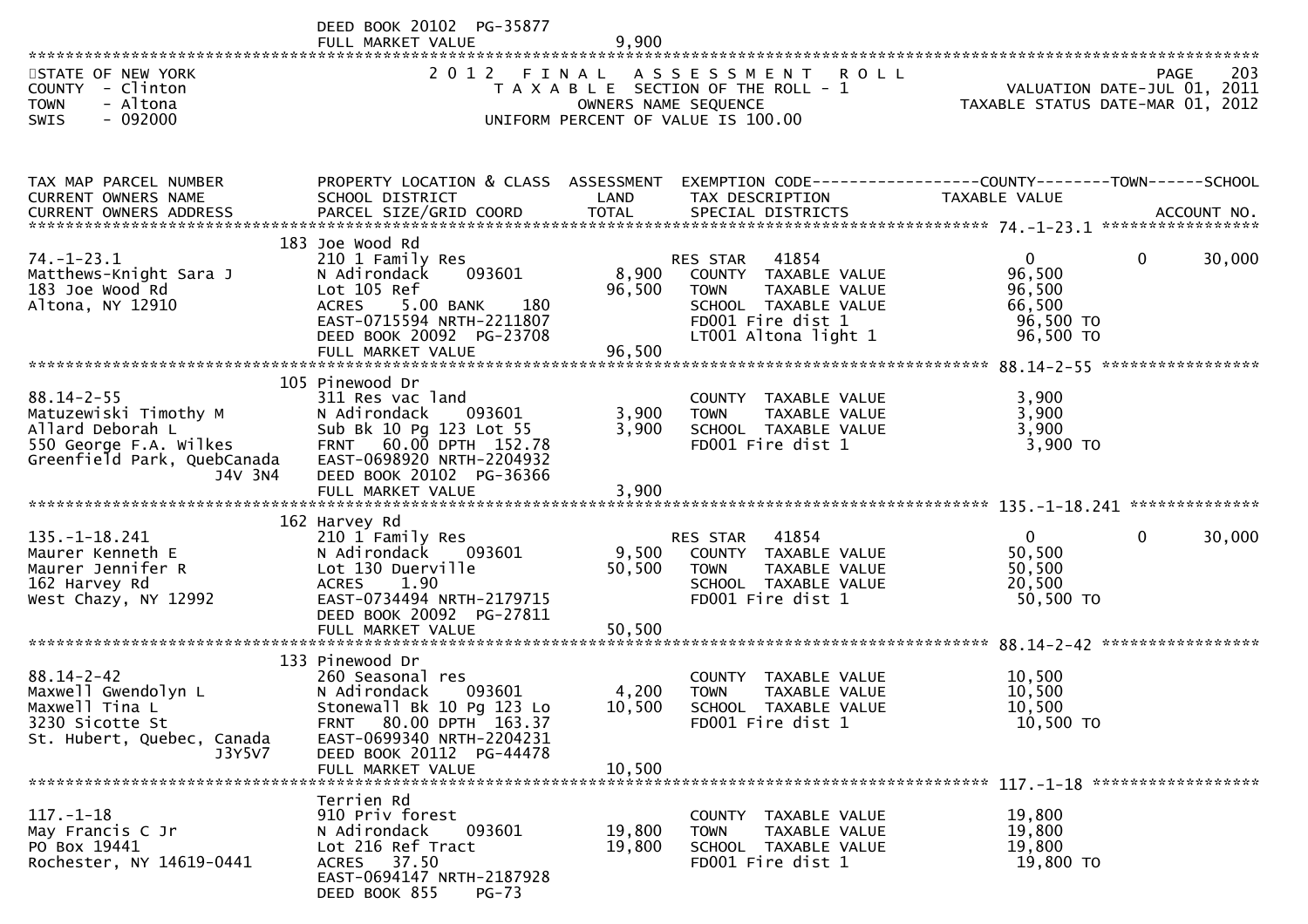|                                                                                                            | FULL MARKET VALUE                                                                                                                                                                                        | 19,800                        |                                                                                                                               |                                                            |                                            |
|------------------------------------------------------------------------------------------------------------|----------------------------------------------------------------------------------------------------------------------------------------------------------------------------------------------------------|-------------------------------|-------------------------------------------------------------------------------------------------------------------------------|------------------------------------------------------------|--------------------------------------------|
| STATE OF NEW YORK<br>COUNTY<br>- Clinton<br>- Altona<br><b>TOWN</b><br>SWIS<br>- 092000                    | 2 0 1 2                                                                                                                                                                                                  | FINAL<br>OWNERS NAME SEQUENCE | A S S E S S M E N T<br><b>ROLL</b><br>T A X A B L E SECTION OF THE ROLL - 1<br>UNIFORM PERCENT OF VALUE IS 100.00             | TAXABLE STATUS DATE-MAR 01, 2012                           | 204<br>PAGE<br>VALUATION DATE-JUL 01, 2011 |
| TAX MAP PARCEL NUMBER<br>CURRENT OWNERS NAME                                                               | PROPERTY LOCATION & CLASS ASSESSMENT<br>SCHOOL DISTRICT                                                                                                                                                  | LAND                          | EXEMPTION CODE-----------------COUNTY--------TOWN-----SCHOOL<br>TAX DESCRIPTION                                               | TAXABLE VALUE                                              |                                            |
| $74. - 1 - 42.5$<br>McCabe Industries Inc<br>Attn: Mountain Mart 101 Inc<br>PO Box 355<br>Malone, NY 12953 | 27 Woods Falls Rd<br>486 Mini-mart<br>093601<br>N Adirondack<br>Lot 130 Ref Tr<br>2.00<br><b>ACRES</b><br>EAST-0710730 NRTH-2210596<br>DEED BOOK 966<br>PG-218                                           | 13,000<br>166,100             | COUNTY TAXABLE VALUE<br>TAXABLE VALUE<br><b>TOWN</b><br>SCHOOL TAXABLE VALUE<br>FD001 Fire dist 1<br>LT001 Altona light 1     | 166,100<br>166,100<br>166,100<br>166,100 TO<br>166,100 TO  |                                            |
|                                                                                                            | 1964 Alder Bend Rd                                                                                                                                                                                       |                               |                                                                                                                               |                                                            |                                            |
| $73. - 2 - 12$<br>McCarthy Shawn T<br>1964 Alder Bend Rd<br>Altona, NY 12910                               | 210 1 Family Res<br>093601<br>N Adirondack<br>155 Ref<br>2.40<br><b>ACRES</b><br>EAST-0698075 NRTH-2213083<br>DEED BOOK 20082 PG-19102<br>FULL MARKET VALUE                                              | 7,500<br>104,000<br>104,000   | 41854<br><b>RES STAR</b><br>COUNTY TAXABLE VALUE<br>TAXABLE VALUE<br><b>TOWN</b><br>SCHOOL TAXABLE VALUE<br>FD001 Fire dist 1 | $\mathbf{0}$<br>104,000<br>104,000<br>74,000<br>104,000 TO | $\Omega$<br>30,000<br>****************     |
| $73. - 1 - 10.21$<br>McComber Harold Thomas<br>PO Box 987<br>Kahnawake, QC, Canada JOI1B                   | Iroquois Way<br>311 Res vac land<br>093601<br>N Adirondack<br>Lot 155 Ref Tract<br>FRNT 200.00 DPTH 175.00<br>EAST-0698315 NRTH-2215229<br>DEED BOOK 99001 PG-17826<br>FULL MARKET VALUE                 | 6,200<br>6,200<br>6,200       | COUNTY TAXABLE VALUE<br><b>TOWN</b><br>TAXABLE VALUE<br>SCHOOL TAXABLE VALUE<br>FD001 Fire dist 1                             | 6,200<br>6,200<br>6,200<br>$6,200$ TO                      |                                            |
| $150. - 1 - 4.25$<br>McCreless Sherryl L<br>603 Bull Run Rd<br>Ellenburg Depot, NY 12935                   | Recore Rd<br>$314$ Rural vac<10<br>093601<br>N Adirondack<br>Lot 144 Duer Patent<br>Sub Lot 3 Bk 27 Pg 46<br>ACRES<br>1.10<br>EAST-0737671 NRTH-2176254<br>DEED BOOK 20031 PG-52178<br>FULL MARKET VALUE | 5,000<br>5,000<br>5,000       | COUNTY TAXABLE VALUE<br>TAXABLE VALUE<br><b>TOWN</b><br>SCHOOL TAXABLE VALUE<br>FD001 Fire dist 1                             | 5,000<br>5,000<br>5,000<br>5,000 TO                        |                                            |
| $150.-1-4.26$<br>McCreless Sherryl L<br>603 Bull Run Rd<br>Ellenburg Depot, NY 12935                       | 182 Recore Rd<br>210 1 Family Res<br>N Adirondack<br>093601<br>Lot 144 Duer Patent<br>Sub Lot 1 Bk 27 Pg 46<br>FRNT 77.00 DPTH 230.31<br>EAST-0737526 NRTH-2176363                                       | 6,000<br>51,300               | COUNTY<br>TAXABLE VALUE<br>TAXABLE VALUE<br><b>TOWN</b><br>SCHOOL TAXABLE VALUE<br>FD001 Fire dist 1                          | 51,300<br>51,300<br>51,300<br>51,300 TO                    |                                            |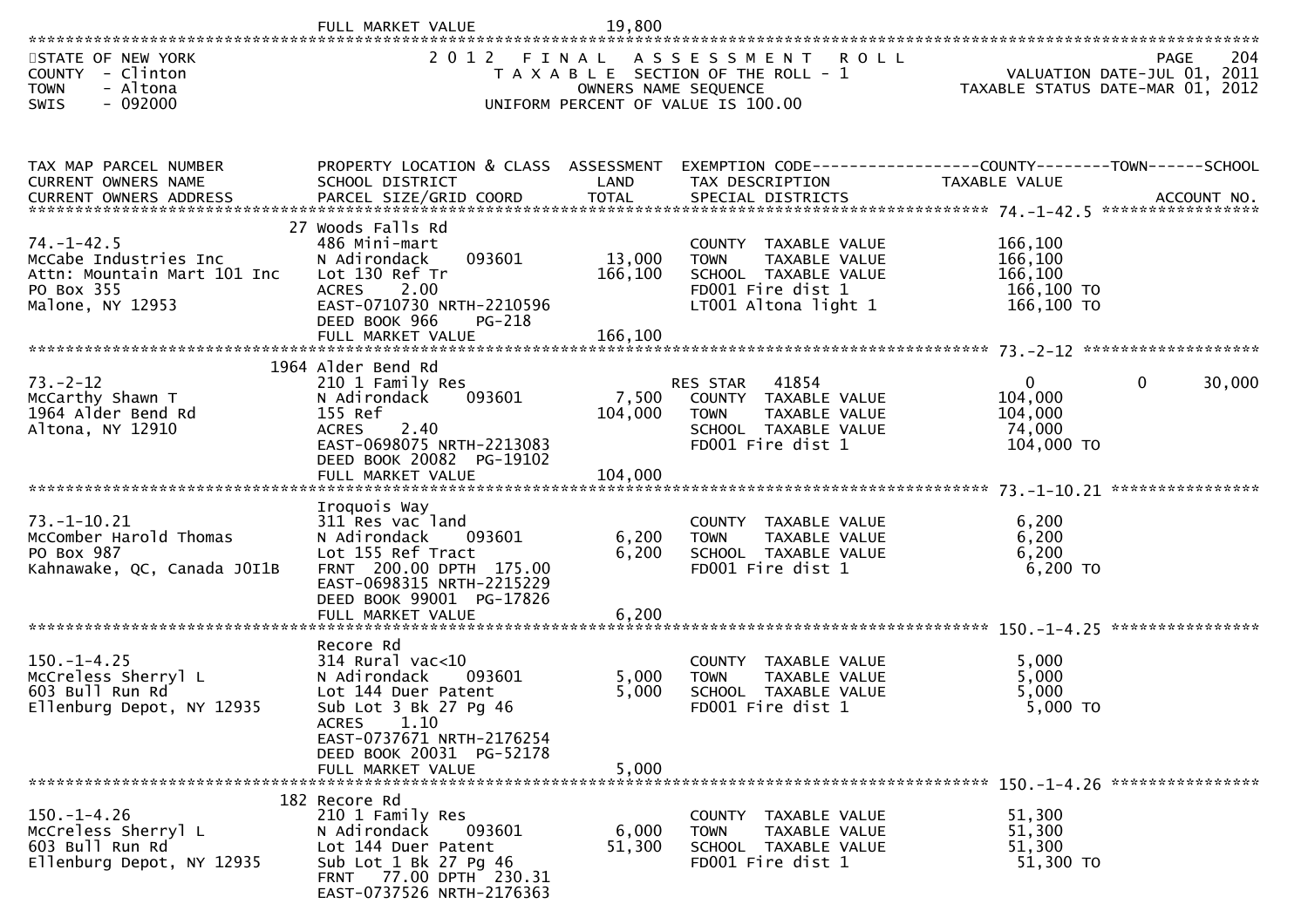|                                                                                                  | DEED BOOK 20031 PG-52178<br>FULL MARKET VALUE                                                                                                                                               | 51,300           |                                                                                       |                                                                                             |                                                                                |              |        |
|--------------------------------------------------------------------------------------------------|---------------------------------------------------------------------------------------------------------------------------------------------------------------------------------------------|------------------|---------------------------------------------------------------------------------------|---------------------------------------------------------------------------------------------|--------------------------------------------------------------------------------|--------------|--------|
| STATE OF NEW YORK<br>COUNTY - Clinton<br>- Altona<br><b>TOWN</b><br>$-092000$<br><b>SWIS</b>     | 2 0 1 2<br>FINAL<br>T A X A B L E SECTION OF THE ROLL - 1<br>UNIFORM PERCENT OF VALUE IS 100.00                                                                                             | <b>ROLL</b>      | 205<br><b>PAGE</b><br>VALUATION DATE-JUL 01, 2011<br>TAXABLE STATUS DATE-MAR 01, 2012 |                                                                                             |                                                                                |              |        |
| TAX MAP PARCEL NUMBER<br>CURRENT OWNERS NAME                                                     | PROPERTY LOCATION & CLASS ASSESSMENT<br>SCHOOL DISTRICT                                                                                                                                     | LAND             | TAX DESCRIPTION                                                                       |                                                                                             | EXEMPTION CODE------------------COUNTY-------TOWN------SCHOOL<br>TAXABLE VALUE |              |        |
| $150. - 1 - 4.27$<br>McCreless Sherryl L<br>603 Bull Run Rd<br>Ellenburg Depot, NY 12935         | Recore Rd<br>210 1 Family Res<br>N Adirondack<br>093601<br>Lot 144 Duer Patent<br>Sub Lot 2 Bk 27 Pg 46<br>FRNT 100.00 DPTH 230.00<br>EAST-0737614 NRTH-2176371<br>DEED BOOK 20031 PG-52178 | 7,100<br>51,300  | <b>TOWN</b>                                                                           | COUNTY TAXABLE VALUE<br>TAXABLE VALUE<br>SCHOOL TAXABLE VALUE<br>FD001 Fire dist 1          | 51,300<br>51,300<br>51,300<br>51,300 TO                                        |              |        |
|                                                                                                  |                                                                                                                                                                                             |                  |                                                                                       |                                                                                             |                                                                                |              |        |
| $73. - 1 - 52.32$<br>McDonald Breck A<br>McDonald Margaret A<br>611 Irona Rd<br>Altona, NY 12910 | 611 Irona Rd<br>210 1 Family Res<br>093601<br>N Adirondack<br>Lot 166 Ref Tr<br><b>ACRES</b><br>6.00 BANK<br>080<br>EAST-0696544 NRTH-2212146<br>DEED BOOK 799<br>$PG-173$                  | 9,500<br>87,300  | RES STAR<br><b>TOWN</b>                                                               | 41854<br>COUNTY TAXABLE VALUE<br>TAXABLE VALUE<br>SCHOOL TAXABLE VALUE<br>FD001 Fire dist 1 | $\mathbf{0}$<br>87,300<br>87,300<br>57,300<br>87,300 TO                        | 0            | 30,000 |
|                                                                                                  | 605 Irona Rd                                                                                                                                                                                |                  |                                                                                       |                                                                                             |                                                                                |              |        |
| $73. - 1 - 52.33$<br>McDonald Breck A<br>McDonald Margaret A<br>611 Irona Rd<br>Altona, NY 12910 | 312 Vac w/imprv<br>093601<br>N Adirondack<br>Lot 166 Ref Tr<br><b>ACRES</b><br>3.60<br>EAST-0696704 NRTH-2212190<br>DEED BOOK 799<br>PG-171                                                 | 8,100<br>8,700   | <b>TOWN</b>                                                                           | COUNTY TAXABLE VALUE<br>TAXABLE VALUE<br>SCHOOL TAXABLE VALUE<br>FD001 Fire dist 1          | 8,700<br>8,700<br>8,700<br>8,700 TO                                            |              |        |
|                                                                                                  |                                                                                                                                                                                             |                  |                                                                                       |                                                                                             |                                                                                |              |        |
| $73. - 1 - 10.8$<br>McDonald Gary<br>McDonald Sharron<br>2038 Alder Bend Rd<br>Altona, NY 12910  | 2038 Alder Bend Rd<br>210 1 Family Res<br>N Adirondack<br>093601<br>Lot 155 Ref Tract<br>1.00<br><b>ACRES</b><br>EAST-0697980 NRTH-2214923<br>DEED BOOK 654<br>$PG-242$                     | 6,500<br>56,000  | <b>RES STAR</b><br>TOWN                                                               | 41854<br>COUNTY TAXABLE VALUE<br>TAXABLE VALUE<br>SCHOOL TAXABLE VALUE<br>FD001 Fire dist 1 | 0<br>56,000<br>56,000<br>26,000<br>56,000 TO                                   | 0            | 30,000 |
|                                                                                                  | FULL MARKET VALUE                                                                                                                                                                           | 56,000           |                                                                                       |                                                                                             |                                                                                |              |        |
| $73. - 1 - 52.4$<br>McDonald Jesse D<br>1947 Alder Bend Rd<br>Altona, NY 12910                   | 1947 Alder Bend Rd<br>270 Mfg housing<br>093601<br>N Adirondack<br>Lot 166 Ref Tr<br>9.20<br><b>ACRES</b><br>EAST-0697510 NRTH-2212522                                                      | 11,400<br>35,000 | RES STAR<br><b>COUNTY</b><br><b>TOWN</b>                                              | 41854<br>TAXABLE VALUE<br>TAXABLE VALUE<br>SCHOOL TAXABLE VALUE<br>FD001 Fire dist 1        | 0<br>35,000<br>35,000<br>5,000<br>35,000 TO                                    | $\mathbf{0}$ | 30,000 |

EAST-0697510 NRTH-2212522 FD001 Fire dist 1 35,000 TO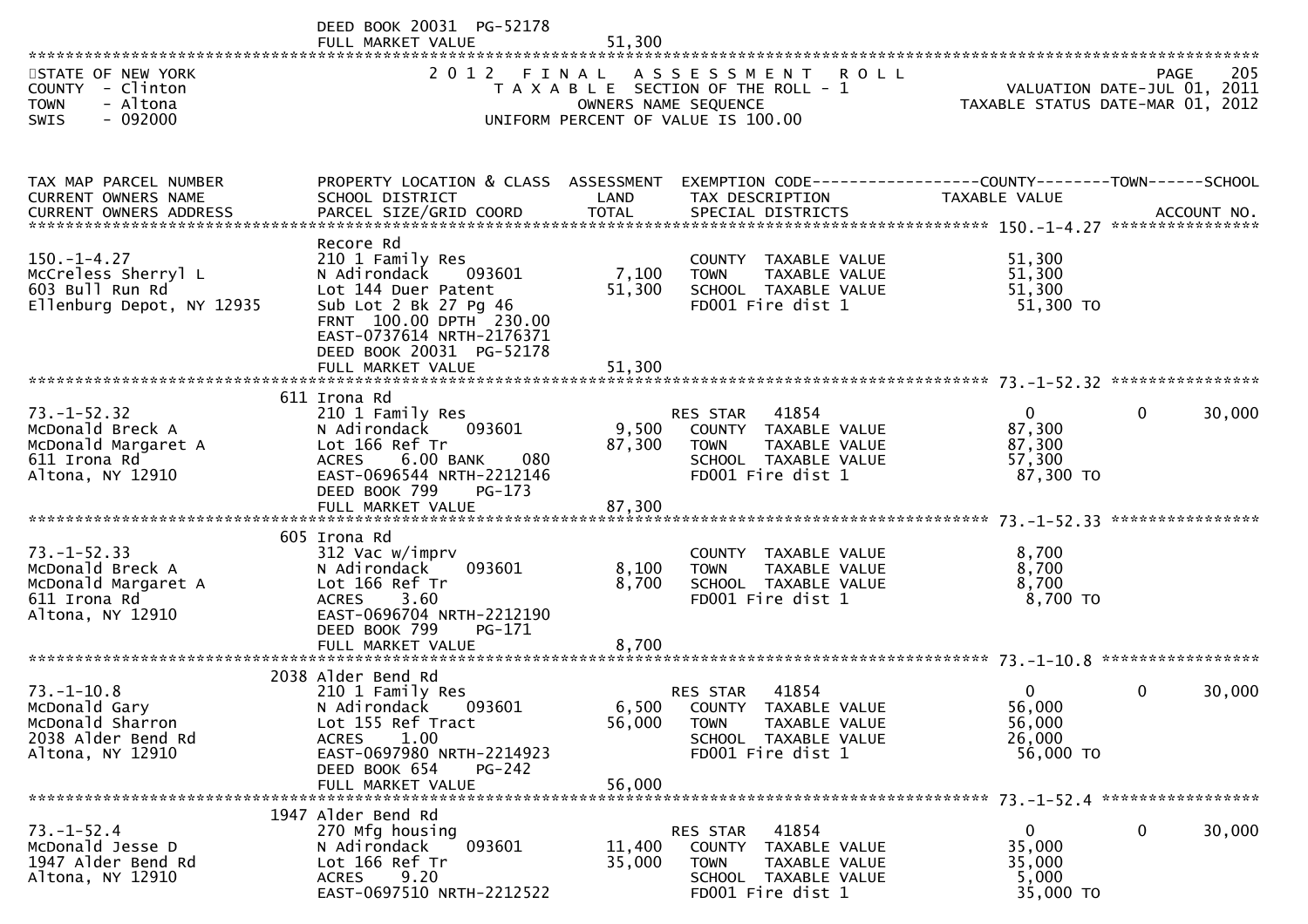|                                                                                                | DEED BOOK 20061 PG-91655<br>FULL MARKET VALUE                                                                                                                                                               | 35,000                     |                                                                                                                                                                               |                                                                                     |                                     |                        |
|------------------------------------------------------------------------------------------------|-------------------------------------------------------------------------------------------------------------------------------------------------------------------------------------------------------------|----------------------------|-------------------------------------------------------------------------------------------------------------------------------------------------------------------------------|-------------------------------------------------------------------------------------|-------------------------------------|------------------------|
| STATE OF NEW YORK<br>COUNTY - Clinton<br>- Altona<br><b>TOWN</b><br>$-092000$<br>SWIS          | 2 0 1 2                                                                                                                                                                                                     | FINAL                      | ASSESSMENT ROLL<br>T A X A B L E SECTION OF THE ROLL - 1<br>OWNERS NAME SEQUENCE<br>UNIFORM PERCENT OF VALUE IS 100.00                                                        | TAXABLE STATUS DATE-MAR 01, 2012                                                    | PAGE<br>VALUATION DATE-JUL 01, 2011 | 206                    |
| TAX MAP PARCEL NUMBER<br>CURRENT OWNERS NAME                                                   | PROPERTY LOCATION & CLASS ASSESSMENT<br>SCHOOL DISTRICT                                                                                                                                                     | LAND                       | EXEMPTION CODE-----------------COUNTY-------TOWN------SCHOOL<br>TAX DESCRIPTION                                                                                               | TAXABLE VALUE                                                                       |                                     |                        |
| $103. -1 - 3.21$<br>McDonald Loyal<br>McDonald Shirley<br>3868 Rt 11<br>Mooers Forks, NY 12959 | Military Tpke<br>321 Abandoned ag<br>093601<br>N Adirondack<br>161 Ref Tr<br>ACRES 49.80<br>EAST-0698661 NRTH-2200861<br>DEED BOOK 598<br>PG-498<br>FULL MARKET VALUE                                       | 22,300<br>22,300<br>22,300 | COUNTY TAXABLE VALUE<br>TAXABLE VALUE<br><b>TOWN</b><br>SCHOOL TAXABLE VALUE<br>FD001 Fire dist 1                                                                             | 22,300<br>22,300<br>22,300<br>22,300 TO                                             |                                     |                        |
|                                                                                                | 40 Bloomer St                                                                                                                                                                                               |                            |                                                                                                                                                                               |                                                                                     |                                     |                        |
| $89.1 - 3 - 17$<br>McDonald Marlon Jr<br>PO Box 84<br>Altona, NY 12910-0084                    | 270 Mfg housing<br>093601<br>N Adirondack<br>110 Ref<br>Survey 20092/23552<br>FRNT 104.70 DPTH 284.13<br><b>ACRES</b><br>0.65<br>EAST-0711957 NRTH-2207046<br>DEED BOOK 20031 PG-55217<br>FULL MARKET VALUE | 25,200<br>25,200           | LIM INC DI 41932<br>6,200 RES STAR<br>41854<br>COUNTY TAXABLE VALUE<br>TAXABLE VALUE<br><b>TOWN</b><br>SCHOOL TAXABLE VALUE<br>FD001 Fire dist 1<br>LT001 Altona light 1      | 3,780<br>$\mathbf{0}$<br>21,420<br>25,200<br>$\mathbf{0}$<br>25,200 TO<br>25,200 TO | $\mathbf 0$<br>$\Omega$             | $\mathbf{0}$<br>25,200 |
|                                                                                                |                                                                                                                                                                                                             |                            |                                                                                                                                                                               |                                                                                     |                                     |                        |
| $103. -1 - 3.22$<br>McDonald Randy A<br>63 Boulrice Rd<br>Altona, NY 12910-1801                | 63/79 Boulrice Rd<br>210 1 Family Res<br>N Adirondack<br>093601<br>Lot 161 Ref Tr<br>3.60<br><b>ACRES</b><br>EAST-0698694 NRTH-2198529<br>DEED BOOK 754<br>$PG-64$                                          | 8,100<br>102,700           | 41854<br>RES STAR<br>COUNTY TAXABLE VALUE<br>TAXABLE VALUE<br><b>TOWN</b><br>SCHOOL TAXABLE VALUE<br>FD001 Fire dist 1                                                        | $\mathbf{0}$<br>102,700<br>102,700<br>72,700<br>102,700 TO                          | $\mathbf{0}$                        | 30,000                 |
|                                                                                                |                                                                                                                                                                                                             |                            |                                                                                                                                                                               |                                                                                     |                                     |                        |
| $89.1 - 2 - 14$<br>McGee Jordan R<br>MacKay Maria<br>3056 Miner Farm Rd<br>Altona, NY 12910    | 3056 Miner Farm Rd<br>210 1 Family Res<br>N Adirondack<br>093601<br>110 Ref<br>89.70 DPTH 211.00<br><b>FRNT</b><br>080<br><b>BANK</b><br>EAST-0712832 NRTH-2207620<br>DEED BOOK 20072 PG-3949               | 98,600                     | WARCOMALL<br>41131<br>41854<br>5,600 RES STAR<br><b>COUNTY</b><br>TAXABLE VALUE<br>TOWN<br>TAXABLE VALUE<br>SCHOOL TAXABLE VALUE<br>FD001 Fire dist 1<br>LT001 Altona light 1 | 24,650<br>$\mathbf 0$<br>73,950<br>73,950<br>68,600<br>98,600 TO<br>98,600 TO       | 24,650<br>$\mathbf 0$               | 30,000                 |
|                                                                                                | FULL MARKET VALUE                                                                                                                                                                                           | 98,600                     |                                                                                                                                                                               |                                                                                     |                                     |                        |
| $119. - 1 - 4.2$<br>McGowen Arthur B<br>McGowen Margaret M                                     | 4372 Military Tpke<br>210 1 Family Res<br>093601<br>N Adirondack<br>Lot 69 Duers Pat                                                                                                                        |                            | 98 PCT OF VALUE USED FOR EXEMPTION PURPOSES<br>WARNONALL 41121<br>41141<br>7,900 WARDISALL<br>41834<br>70,000 SR STAR                                                         | 10,290<br>34,300<br>0                                                               | 10,290<br>34,300<br>0               | 0<br>0<br>62,200       |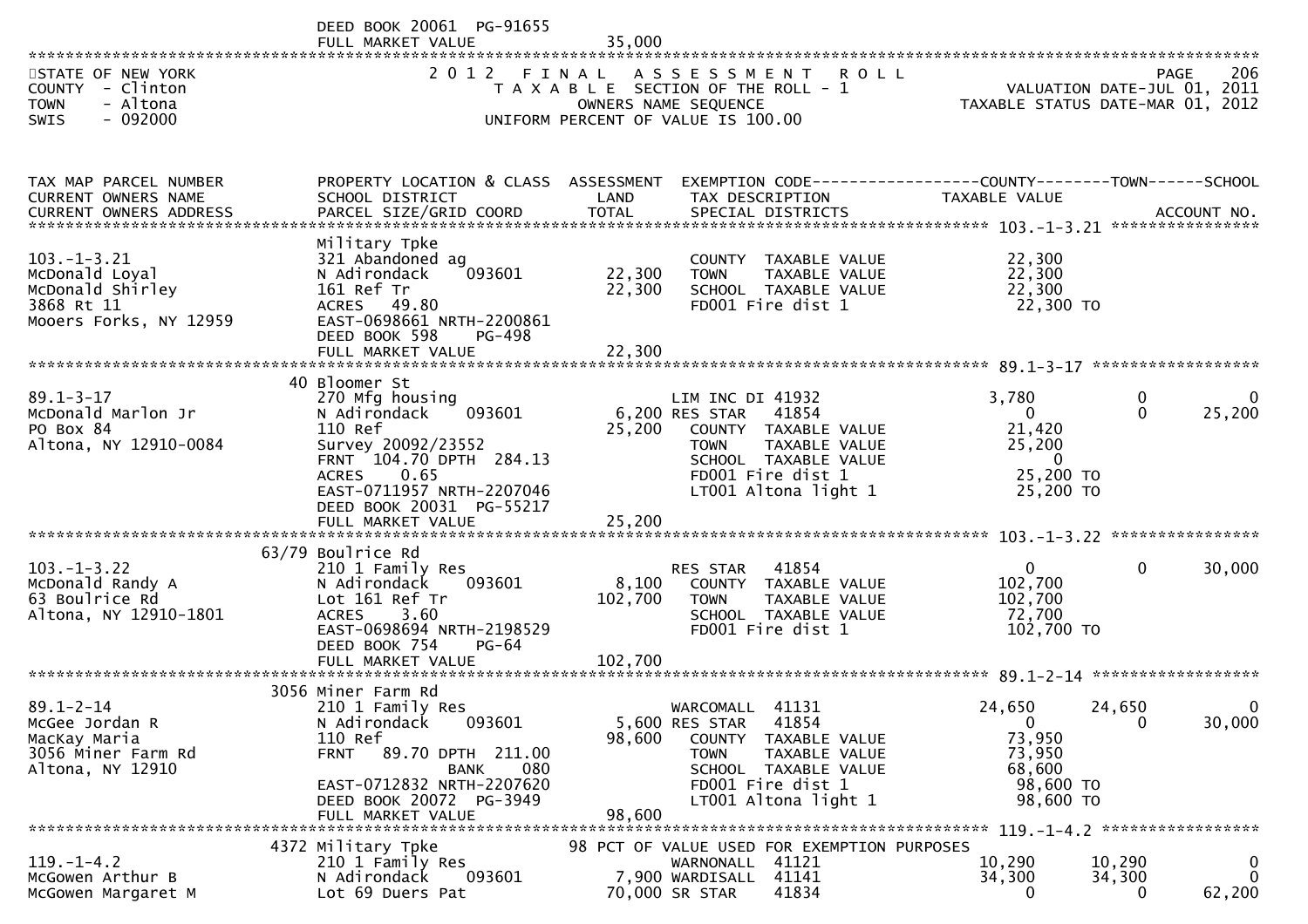| PO Box 86<br>Altona, NY 12910                                                         | 3.30<br><b>ACRES</b><br>EAST-0712082 NRTH-2191862<br>DEED BOOK 645<br>PG-296<br>FULL MARKET VALUE                                                                                        | 70,000                      | COUNTY TAXABLE VALUE<br><b>TOWN</b><br>TAXABLE VALUE<br>SCHOOL TAXABLE VALUE<br>FD001 Fire dist 1                      | 25,410<br>25,410<br>7,800<br>70,000 TO                                                                                             |
|---------------------------------------------------------------------------------------|------------------------------------------------------------------------------------------------------------------------------------------------------------------------------------------|-----------------------------|------------------------------------------------------------------------------------------------------------------------|------------------------------------------------------------------------------------------------------------------------------------|
| STATE OF NEW YORK<br>COUNTY - Clinton<br>- Altona<br><b>TOWN</b><br>$-092000$<br>SWIS | 2 0 1 2                                                                                                                                                                                  | FINAL                       | ASSESSMENT ROLL<br>T A X A B L E SECTION OF THE ROLL - 1<br>OWNERS NAME SEQUENCE<br>UNIFORM PERCENT OF VALUE IS 100.00 | 207<br><b>PAGE</b><br>207 - YAGE<br>VALUATION DATE-JUL 01, 2011<br>TAXARLE STATUS DATE :::: 21<br>TAXABLE STATUS DATE-MAR 01, 2012 |
| TAX MAP PARCEL NUMBER<br>CURRENT OWNERS NAME<br><b>CURRENT OWNERS ADDRESS</b>         | PROPERTY LOCATION & CLASS ASSESSMENT<br>SCHOOL DISTRICT<br>PARCEL SIZE/GRID COORD                                                                                                        | LAND<br><b>TOTAL</b>        | TAX DESCRIPTION<br>SPECIAL DISTRICTS                                                                                   | EXEMPTION CODE-----------------COUNTY-------TOWN------SCHOOL<br>TAXABLE VALUE<br>ACCOUNT NO.                                       |
| $71. - 4 - 12$<br>McGregor Bruce C<br>99 Main St<br>Schenevus, NY 12155               | Plank Rd<br>$314$ Rural vac<10<br>N Adirondack<br>093601<br>Lot Bm<br>6.90<br><b>ACRES</b><br>EAST-0677369 NRTH-2209683<br>DEED BOOK 20082 PG-17695<br>FULL MARKET VALUE                 | 7,100<br>7,100<br>7,100     | COUNTY TAXABLE VALUE<br>TAXABLE VALUE<br><b>TOWN</b><br>SCHOOL TAXABLE VALUE<br>FD001 Fire dist 1                      | 7,100<br>7,100<br>7,100<br>7,100 TO                                                                                                |
| $149. - 1 - 10.4$<br>McIntosh Anne<br>504 Kent Ave<br>La Plata, MD 20646              | 135 Natures Way<br>260 Seasonal res<br>N Adirondack<br>093601<br>105 Duer<br>ACRES 23.00<br>EAST-0725450 NRTH-2175858<br>DEED BOOK 770<br>PG-262<br>FULL MARKET VALUE                    | 13,400<br>31,500<br>31,500  | COUNTY TAXABLE VALUE<br><b>TOWN</b><br>TAXABLE VALUE<br>SCHOOL TAXABLE VALUE<br>FD001 Fire dist 1                      | 31,500<br>31,500<br>31,500<br>31,500 TO                                                                                            |
| $148. - 3 - 20.1$<br>McKee Arthur G<br>1809 Rand Hill Rd<br>Altona, NY 12910          | 1809 Rand Hill Rd<br>270 Mfg housing<br>N Adirondack<br>093601<br>50 Duer<br>4.20<br><b>ACRES</b><br>EAST-0713769 NRTH-2171244<br>DEED BOOK 20021 PG-45397                               | 10,600<br>44,000            | 41854<br>RES STAR<br>COUNTY TAXABLE VALUE<br><b>TOWN</b><br>TAXABLE VALUE<br>SCHOOL TAXABLE VALUE<br>FD001 Fire dist 1 | $\mathbf{0}$<br>$\Omega$<br>30,000<br>44,000<br>44,000<br>14,000<br>44,000 TO                                                      |
| $87. - 1 - 9.9$<br>McKee Mary E<br>5365 Military Tpke<br>Ellenburg Depot, NY 12935    | 5365 Military Tpke<br>210 1 Family Res<br>N Adirondack<br>093601<br>Lot 185 Ref Tr<br>5.70<br><b>ACRES</b><br>EAST-0692511 NRTH-2204949<br>DEED BOOK 20041 PG-67077<br>FULL MARKET VALUE | 9,300<br>112,700<br>112,700 | 41854<br>RES STAR<br>COUNTY TAXABLE VALUE<br>TAXABLE VALUE<br><b>TOWN</b><br>SCHOOL TAXABLE VALUE<br>FD001 Fire dist 1 | $\mathbf{0}$<br>30,000<br>0<br>112,700<br>112,700<br>82,700<br>112,700 TO                                                          |
| $134. - 1 - 9$<br>McKinney Charles H<br>3372 Military Tpke<br>West Chazy, NY 12992    | Military Tpke<br>311 Res vac land<br>N Adirondack<br>093601<br>115 Duer<br>FRNT 150.00 DPTH 150.00                                                                                       | 3,600<br>3,600              | COUNTY TAXABLE VALUE<br>TAXABLE VALUE<br><b>TOWN</b><br>SCHOOL TAXABLE VALUE<br>FD001 Fire dist 1                      | 3,600<br>3,600<br>3,600<br>3,600 TO                                                                                                |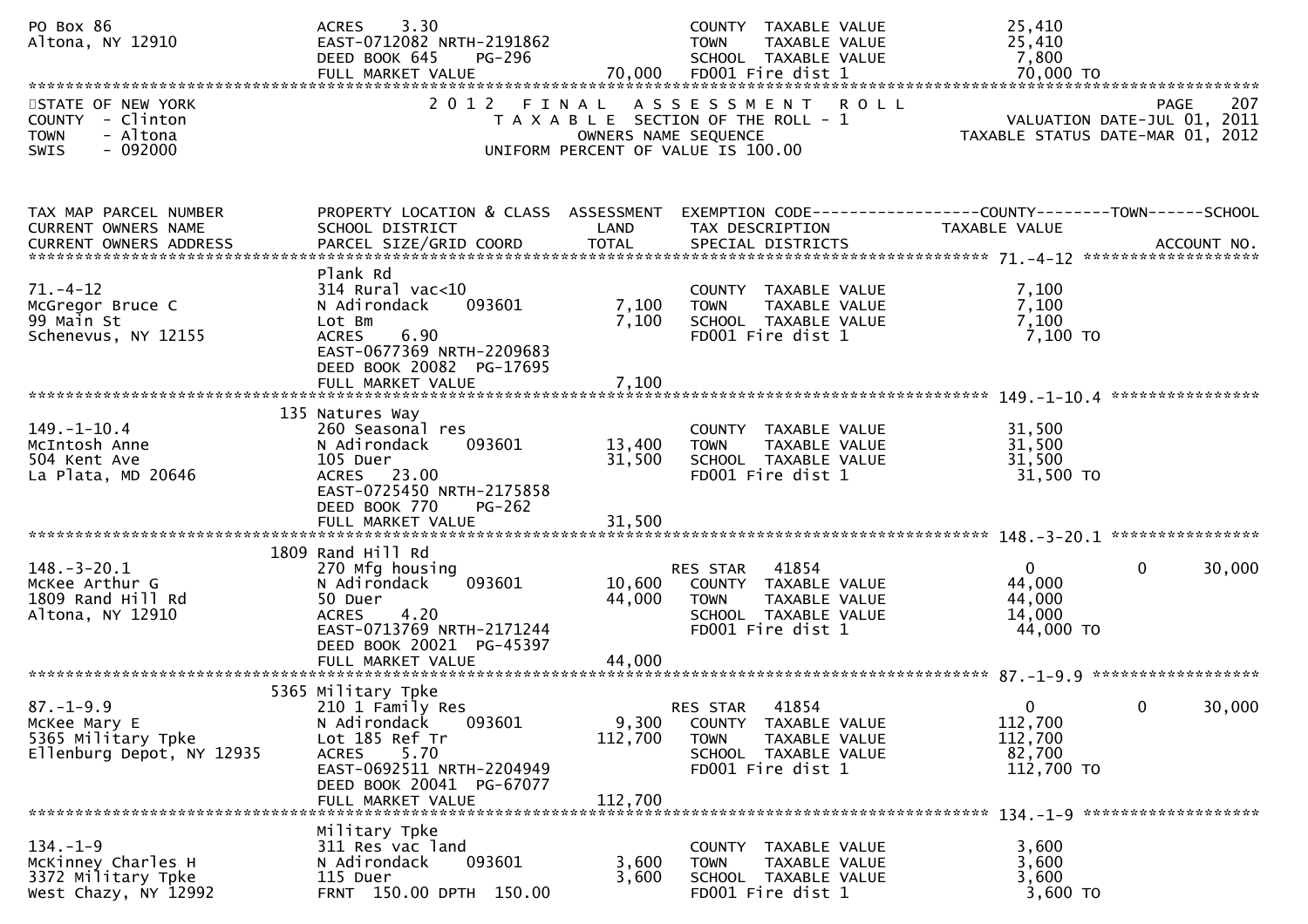|                                                                                                           | EAST-0728491 NRTH-2178971<br>DEED BOOK 577<br>PG-1094<br>FULL MARKET VALUE                                                                                                        | 3,600                      |                                                                                                                                  |                                                                 |                        |
|-----------------------------------------------------------------------------------------------------------|-----------------------------------------------------------------------------------------------------------------------------------------------------------------------------------|----------------------------|----------------------------------------------------------------------------------------------------------------------------------|-----------------------------------------------------------------|------------------------|
| STATE OF NEW YORK<br>COUNTY - Clinton<br><b>TOWN</b><br>- Altona<br>$-092000$<br><b>SWIS</b>              | 2012 FINAL                                                                                                                                                                        |                            | ASSESSMENT ROLL<br>T A X A B L E SECTION OF THE ROLL - 1<br>OWNERS NAME SEQUENCE<br>UNIFORM PERCENT OF VALUE IS 100.00           | VALUATION DATE-JUL 01, 2011<br>TAXABLE STATUS DATE-MAR 01, 2012 | 208<br><b>PAGE</b>     |
| TAX MAP PARCEL NUMBER<br>CURRENT OWNERS NAME                                                              | PROPERTY LOCATION & CLASS ASSESSMENT<br>SCHOOL DISTRICT                                                                                                                           | LAND                       | TAX DESCRIPTION                                                                                                                  | TAXABLE VALUE                                                   |                        |
| $134. - 1 - 10$<br>McKinney Charles H<br>3372 Military Tpke<br>West Chazy, NY 12992                       | Military Tpke<br>321 Abandoned ag<br>093601<br>N Adirondack<br>115 Duer<br>ACRES 66.00<br>EAST-0728711 NRTH-2177801<br>DEED BOOK 20031 PG-57748<br>FULL MARKET VALUE              | 24,300<br>24,300<br>24,300 | COUNTY TAXABLE VALUE<br><b>TOWN</b><br>TAXABLE VALUE<br>SCHOOL TAXABLE VALUE<br>FD001 Fire dist 1                                | 24,300<br>24,300<br>24,300<br>24,300 TO                         |                        |
| $149. - 1 - 3$<br>McKinney Charles H<br>3372 Military Tpke<br>West Chazy, NY 12992                        | Murtagh Hill Rd<br>321 Abandoned ag<br>093601<br>N Adirondack<br>115 Duer<br>ACRES 85.50<br>EAST-0723485 NRTH-2176806<br>DEED BOOK 638<br>$PG-23$                                 | 20,900<br>20,900           | COUNTY TAXABLE VALUE<br>TAXABLE VALUE<br><b>TOWN</b><br>SCHOOL TAXABLE VALUE<br>FD001 Fire dist 1                                | 20,900<br>20,900<br>20,900<br>20,900 TO                         |                        |
| $150.-1-2.1$<br>McKinney Charles H<br>3372 Military Tpke<br>West Chazy, NY 12992                          | 3378 Military Tpke<br>241 Rural res&ag<br>093601<br>N Adirondack<br>130 Duer<br>ACRES 257.00<br>EAST-0732536 NRTH-2175338<br>DEED BOOK 20031 PG-57748<br>FULL MARKET VALUE        | 57,600<br>94,800<br>94,800 | COUNTY TAXABLE VALUE<br><b>TOWN</b><br>TAXABLE VALUE<br>SCHOOL TAXABLE VALUE<br>FD001 Fire dist 1                                | 94,800<br>94,800<br>94,800<br>94,800 TO                         |                        |
| $150. - 1 - 2.2$<br>McKinney Charles H<br>Mckinney Jeanette<br>3372 Military Tpke<br>West Chazy, NY 12992 | 3372 Military Tpke<br>210 1 Family Res<br>N Adirondack<br>093601<br>127 Duer<br><b>ACRES</b><br>1.10<br>EAST-0731249 NRTH-2177106<br>DEED BOOK 596<br>PG-821<br>FULL MARKET VALUE | 73,900<br>73,900           | 41854<br><b>RES STAR</b><br>9,100 COUNTY TAXABLE VALUE<br>TAXABLE VALUE<br>TOWN<br>SCHOOL TAXABLE VALUE<br>FD001 Fire dist 1     | 0<br>73,900<br>73,900<br>43,900<br>73,900 TO                    | $\mathbf{0}$<br>30,000 |
| $89. - 3 - 21.2$<br>McKinney James L<br>Sferlazza Maria<br>84 Brunell Rd<br>Altona, NY 12910              | 84 Brunell Rd<br>210 1 Family Res<br>093601<br>N Adirondack<br>Lot 110 Ref Tr<br>Brunell Survey Pl-A-1<br><b>ACRES</b><br>12.50 BANK<br>860                                       | 11,200<br>155,000          | 41854<br><b>RES STAR</b><br><b>COUNTY</b><br>TAXABLE VALUE<br>TAXABLE VALUE<br>TOWN<br>SCHOOL TAXABLE VALUE<br>FD001 Fire dist 1 | $\overline{0}$<br>155,000<br>155,000<br>125,000<br>155,000 TO   | 0<br>30,000            |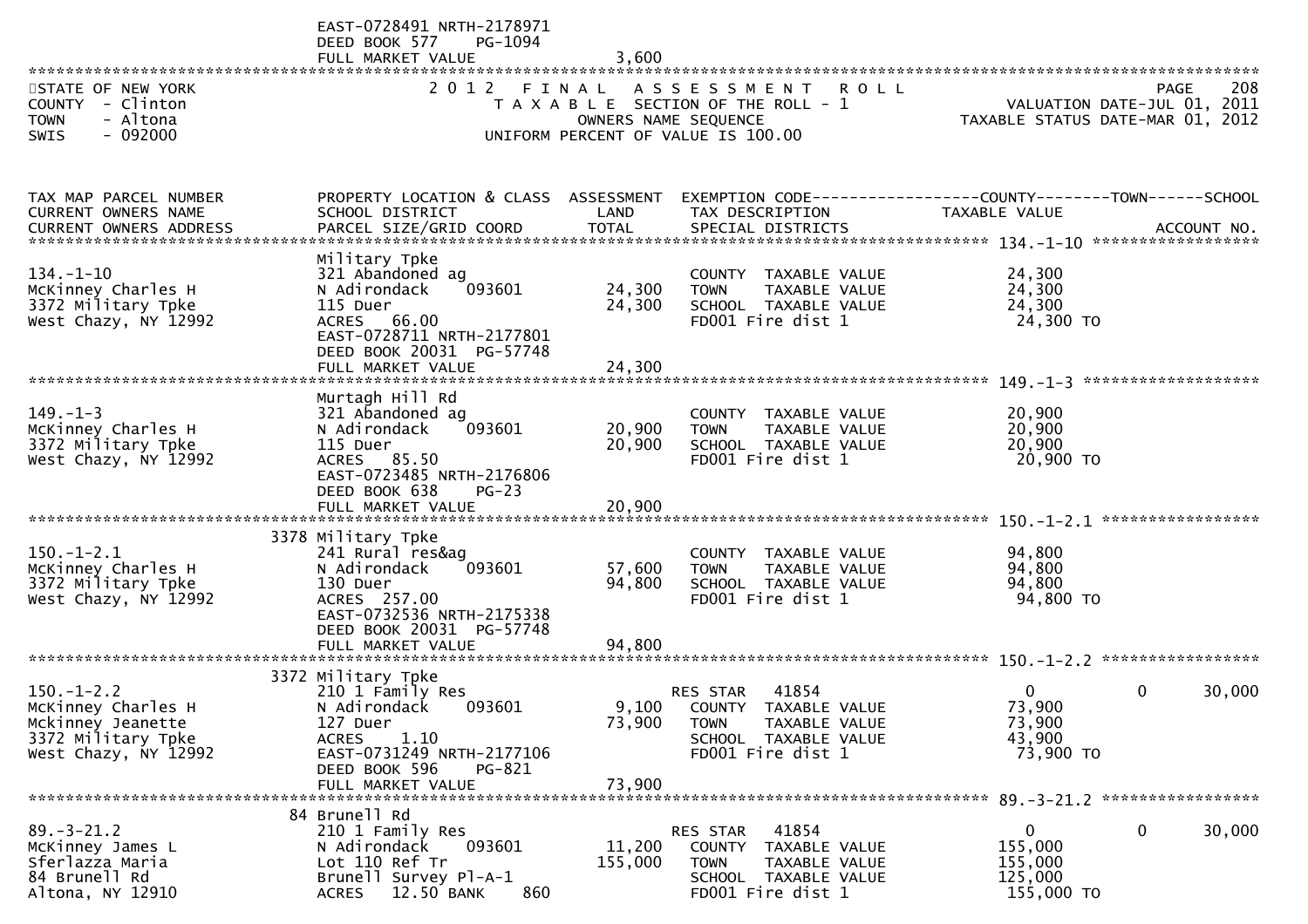|                                                                                                                     | EAST-0713021 NRTH-2205597<br>DEED BOOK 20072 PG-8922<br>FULL MARKET VALUE                                                                                                          | 155,000                      | LT001 Altona light 1                                                                                                                      | 155,000 TO                                                      |                        |
|---------------------------------------------------------------------------------------------------------------------|------------------------------------------------------------------------------------------------------------------------------------------------------------------------------------|------------------------------|-------------------------------------------------------------------------------------------------------------------------------------------|-----------------------------------------------------------------|------------------------|
| STATE OF NEW YORK<br>COUNTY - Clinton<br><b>TOWN</b><br>- Altona<br>SWIS<br>$-092000$                               | 2 0 1 2<br>FINAL                                                                                                                                                                   |                              | <b>ROLL</b><br>A S S E S S M E N T<br>T A X A B L E SECTION OF THE ROLL - 1<br>OWNERS NAME SEQUENCE<br>UNIFORM PERCENT OF VALUE IS 100.00 | VALUATION DATE-JUL 01, 2011<br>TAXABLE STATUS DATE-MAR 01, 2012 | 209<br><b>PAGE</b>     |
| TAX MAP PARCEL NUMBER<br>CURRENT OWNERS NAME                                                                        | PROPERTY LOCATION & CLASS ASSESSMENT<br>SCHOOL DISTRICT                                                                                                                            | LAND                         | EXEMPTION CODE-----------------COUNTY-------TOWN------SCHOOL<br>TAX DESCRIPTION                                                           | TAXABLE VALUE                                                   |                        |
| $148. - 3 - 23.22$<br>McNally George<br>24 Diamond Way<br>Altona, NY 12910                                          | 24 Diamond Way<br>210 1 Family Res<br>093601<br>N Adirondack<br>Lot 50 Duers<br>1.20<br><b>ACRES</b><br>EAST-0713307 NRTH-2170437<br>DEED BOOK 20041 PG-74415<br>FULL MARKET VALUE | 9,100<br>58,100<br>58,100    | 41854<br><b>RES STAR</b><br>COUNTY TAXABLE VALUE<br><b>TOWN</b><br>TAXABLE VALUE<br>SCHOOL TAXABLE VALUE<br>FD001 Fire dist 1             | $\overline{0}$<br>58,100<br>58,100<br>28,100<br>58,100 TO       | $\mathbf 0$<br>30,000  |
| $87. - 1 - 12$<br>MCNeil David A<br>MCNeil Linda L<br>13 Forest Rd<br>Ellenburg Depot, NY 12935                     | 13 Forest Rd<br>270 Mfg housing<br>093601<br>N Adirondack<br>Lot 213 Ref<br>ACRES 12.00<br>EAST-0684450 NRTH-2205448<br>DEED BOOK 706<br>PG-269                                    | 10,600<br>29,000             | 41854<br>RES STAR<br>COUNTY TAXABLE VALUE<br>TAXABLE VALUE<br><b>TOWN</b><br>SCHOOL TAXABLE VALUE<br>FD001 Fire dist 1                    | $\Omega$<br>29,000<br>29,000<br>$\overline{0}$<br>29,000 TO     | 29,000<br>$\mathbf 0$  |
| $86. - 2 - 2.3$<br>MCNeil Francis<br>McNeil Maureen<br>5766 Military Tpk<br>PO Box 201<br>Ellenburg Depot, NY 12935 | 5766 Military Tpke<br>270 Mfg housing<br>093601<br>N Adirondack<br>Lot 213 Ref Tr<br>ACRES 127.00<br>EAST-0682326 NRTH-2206957<br>DEED BOOK 20051 PG-79299<br>FULL MARKET VALUE    | 38,900<br>110,000<br>110,000 | 41854<br><b>RES STAR</b><br>COUNTY TAXABLE VALUE<br>TAXABLE VALUE<br><b>TOWN</b><br>SCHOOL TAXABLE VALUE<br>FD001 Fire dist 1             | $\mathbf{0}$<br>110,000<br>110,000<br>80,000<br>110,000 TO      | $\mathbf{0}$<br>30,000 |
| $86. - 2 - 2.1$<br>MCNeil Jeffrey L<br>MCNeil Peggy<br>5818 Military Tpke<br>Ellenburg Depot, NY 12935              | 5818 Military Tpke<br>241 Rural res&ag<br>093601<br>N Adirondack<br>Bm<br>ACRES 10.76<br>EAST-0682002 NRTH-2205295<br>DEED BOOK 807<br><b>PG-33</b><br>FULL MARKET VALUE           | 86,000<br>86,000             | 41854<br><b>RES STAR</b><br>12,400 COUNTY TAXABLE VALUE<br>TAXABLE VALUE<br><b>TOWN</b><br>SCHOOL TAXABLE VALUE<br>FD001 Fire dist 1      | $\Omega$<br>86,000<br>86,000<br>56,000<br>86,000 TO             | $\mathbf{0}$<br>30,000 |
| $72. - 1 - 1.2$<br>MCNeil Michael<br>McNeil Sheryl<br>437 Forest Rd<br>Ellenburg Depot, NY 12935                    | 437 Forest Rd<br>270 Mfg housing<br>093601<br>N Adirondack<br>Lot 212 Ref Tr<br>Surveyed<br>2.50<br><b>ACRES</b>                                                                   | 7,500<br>49,000              | 41854<br>RES STAR<br>COUNTY TAXABLE VALUE<br>TAXABLE VALUE<br><b>TOWN</b><br>SCHOOL TAXABLE VALUE<br>FD001 Fire dist 1                    | $\overline{0}$<br>49,000<br>49,000<br>19,000<br>49,000 TO       | $\mathbf 0$<br>30,000  |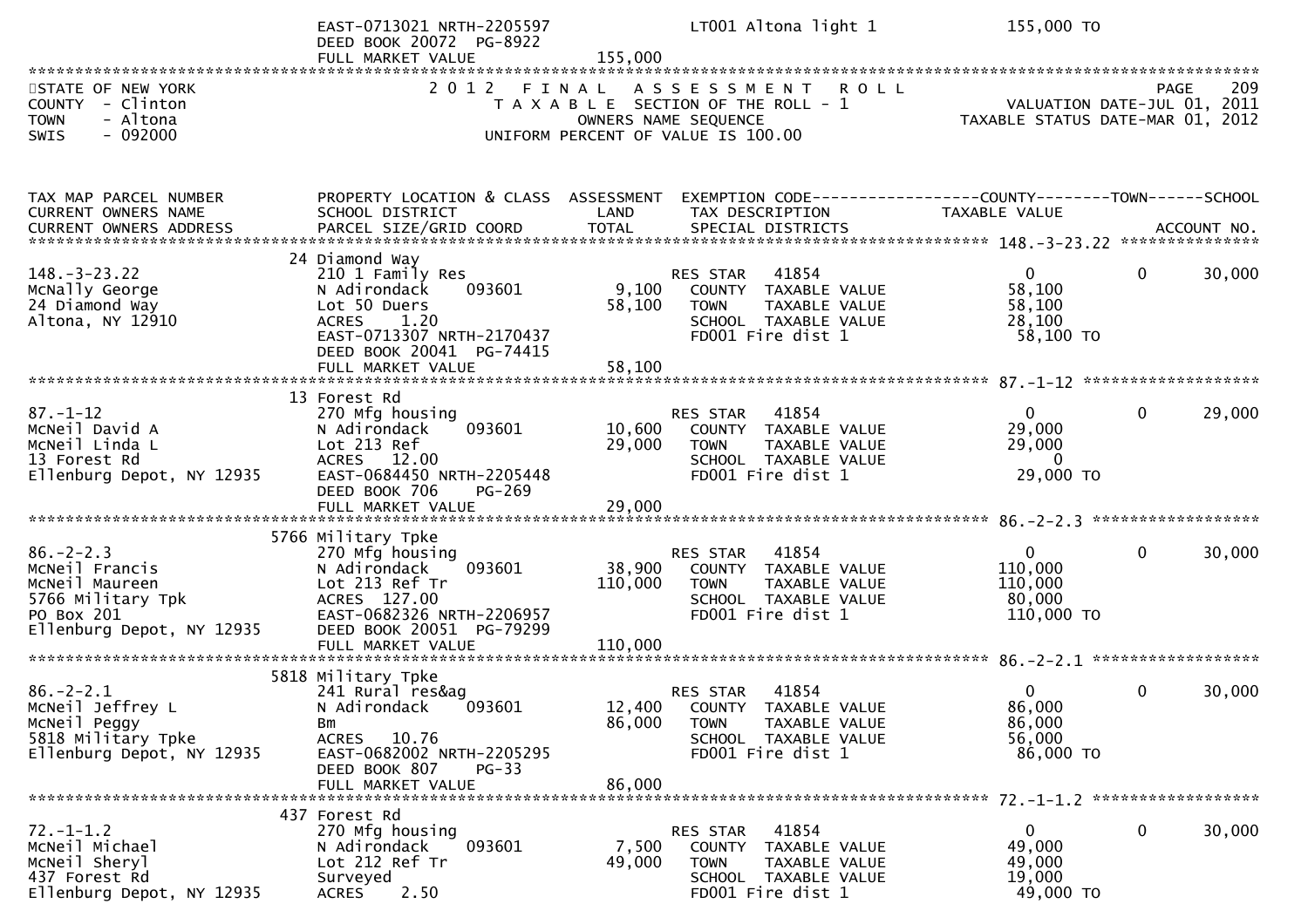| STATE OF NEW YORK<br>COUNTY - Clinton<br>- Altona<br><b>TOWN</b><br>$-092000$<br><b>SWIS</b>                       | EAST-0684638 NRTH-2216018<br>DEED BOOK 628<br>$PG-41$<br>FULL MARKET VALUE<br>2 0 1 2                                                                                                                   | 49,000                    | FINAL ASSESSMENT ROLL<br>T A X A B L E SECTION OF THE ROLL - 1<br>OWNERS NAME SEQUENCE<br>UNIFORM PERCENT OF VALUE IS 100.00  | VALUATION DATE-JUL 01, 2011<br>TAXABLE STATUS DATE-MAR 01, 2012 | <b>PAGE</b>                  | 210                     |
|--------------------------------------------------------------------------------------------------------------------|---------------------------------------------------------------------------------------------------------------------------------------------------------------------------------------------------------|---------------------------|-------------------------------------------------------------------------------------------------------------------------------|-----------------------------------------------------------------|------------------------------|-------------------------|
| TAX MAP PARCEL NUMBER<br>CURRENT OWNERS NAME                                                                       | PROPERTY LOCATION & CLASS ASSESSMENT<br>SCHOOL DISTRICT                                                                                                                                                 | LAND                      | EXEMPTION CODE------------------COUNTY--------TOWN------SCHOOL<br>TAX DESCRIPTION                                             | TAXABLE VALUE                                                   |                              |                         |
| $86. - 2 - 2.2$<br>MCNeil Patrick<br>MCNeil Joann<br>5790 Military Tpke<br>Ellenburg Depot, NY 12935               | 5790 Military Tpke<br>210 1 Family Res<br>093601<br>N Adirondack<br>Lot Pat Bm<br><b>ACRES</b><br>1.40<br>EAST-0682586 NRTH-2205146<br>DEED BOOK 20051 PG-79298                                         | 6,700<br>60,400           | 41854<br><b>RES STAR</b><br>COUNTY TAXABLE VALUE<br><b>TOWN</b><br>TAXABLE VALUE<br>SCHOOL TAXABLE VALUE<br>FD001 Fire dist 1 | $\mathbf{0}$<br>60,400<br>60,400<br>30,400<br>60,400 TO         | $\mathbf{0}$                 | 30,000                  |
| $86. - 2 - 4$<br>MCNeil Richard M<br>McNeil Helen<br>5842 Military Tpke<br>PO Box 281<br>Ellenburg Depot, NY 12935 | 5842 Military Tpke<br>270 Mfg housing<br>093601<br>N Adirondack<br>Lot 213 Ref<br>Prior Deed Bk 543 Pg 480<br>ACRES 1.10<br>EAST-0681410 NRTH-2205021<br>DEED BOOK 712<br>$PG-105$<br>FULL MARKET VALUE | 6,500<br>28,500<br>28,500 | 41854<br>RES STAR<br>COUNTY TAXABLE VALUE<br>TAXABLE VALUE<br><b>TOWN</b><br>SCHOOL TAXABLE VALUE<br>FD001 Fire dist 1        | $\overline{0}$<br>28,500<br>28,500<br>$\mathbf 0$<br>28,500 TO  | 0                            | 28,500                  |
| $90. -1 - 15.2$<br>McPherson James M<br>2349 Miner Farm Rd<br>Altona, NY 12910                                     | 2349 Miner Farm Rd<br>210 1 Family Res<br>093601<br>N Adirondack<br>61 Ref Tr<br>5.00 BANK<br><b>ACRES</b><br>080<br>EAST-0730074 NRTH-2207169<br>DEED BOOK 20011 PG-29245<br>FULL MARKET VALUE         | 8,900<br>60,000<br>60,000 | RES STAR<br>41854<br>COUNTY TAXABLE VALUE<br><b>TOWN</b><br>TAXABLE VALUE<br>SCHOOL TAXABLE VALUE<br>FD001 Fire dist 1        | $\overline{0}$<br>60,000<br>60,000<br>30,000<br>60,000 TO       | 0                            | 30,000                  |
| $73. - 1 - 10.20$<br>Meloche Kathleen A<br>Kahnawake<br>PO Box 1235<br>Montreal, QC, Canada JOL1B                  | Iroquois Way<br>311 Res vac land<br>N Adirondack<br>093601<br>Lot 155 Ref Tr<br>FRNT 100.00 DPTH 175.00<br>EAST-0698359 NRTH-2215474<br>DEED BOOK 20041 PG-75328<br>FULL MARKET VALUE                   | 5,800<br>5,800<br>5,800   | COUNTY TAXABLE VALUE<br>TAXABLE VALUE<br><b>TOWN</b><br>SCHOOL TAXABLE VALUE<br>FD001 Fire dist 1                             | 5,800<br>5,800<br>5,800<br>5,800 TO                             |                              |                         |
| $135. -2 - 24.2$<br>Menard Andrew E<br>Jason Menard<br>1706 English St                                             | 309/311 Recore Rd<br>210 1 Family Res<br>Beekmantown Cen 092401<br>Survey With Deed 788-16<br>FRNT 150.00 DPTH 186.00                                                                                   |                           | WARCOMALL 41131<br>41141<br>7,800 WARDISALL<br>41854<br>66,100 RES STAR<br>COUNTY TAXABLE VALUE                               | 16,525<br>16,525<br>$\bf{0}$<br>33,050                          | 16,525<br>16,525<br>$\Omega$ | 0<br>$\Omega$<br>30,000 |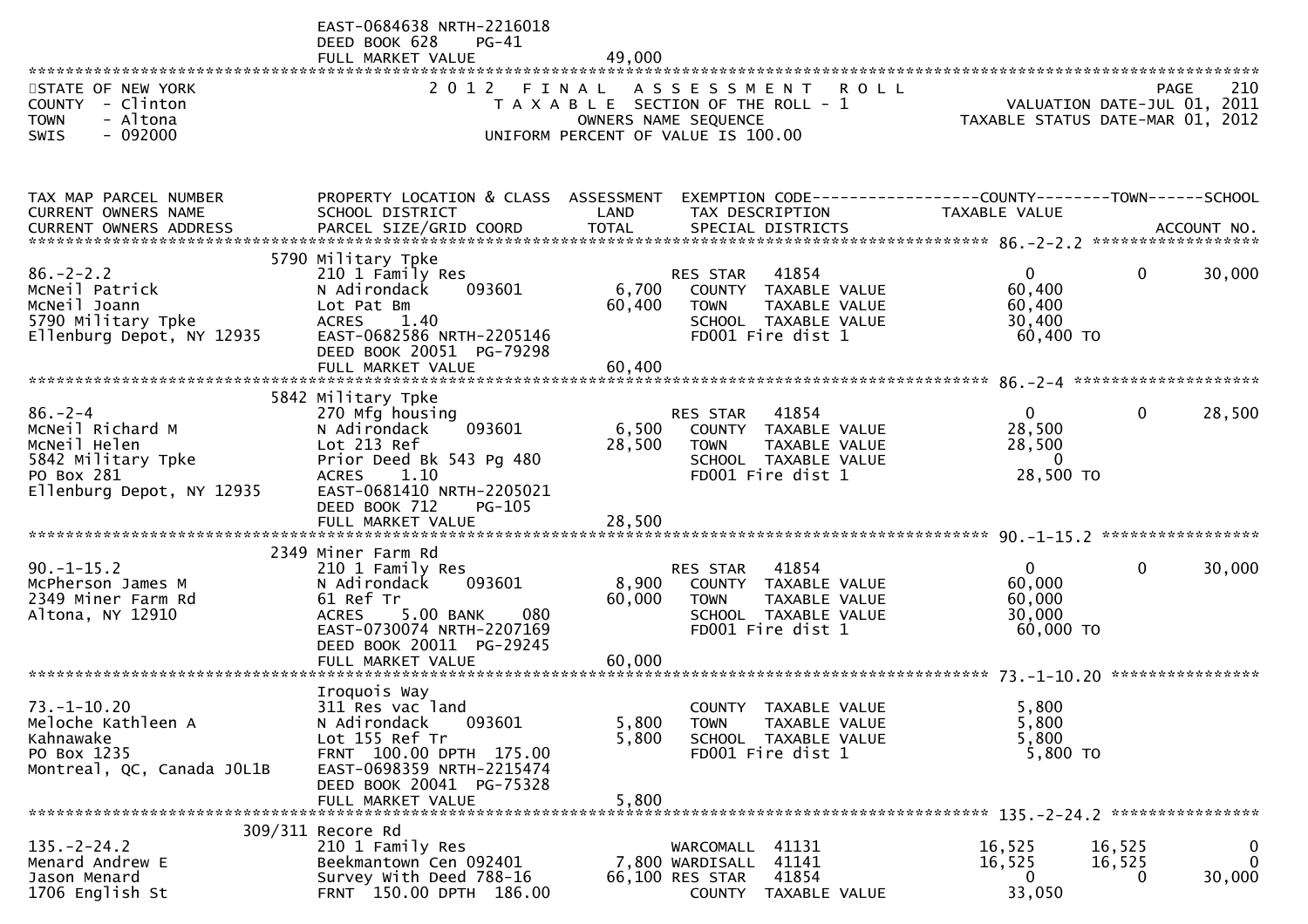| Maplewood, MN 55109                                                                                      | EAST-0739154 NRTH-2178970<br>DEED BOOK 967<br>$PG-20$                                                                                                                                  |                      | TOWN<br>TAXABLE VALUE<br>SCHOOL TAXABLE VALUE                                                                             | 33,050<br>36,100                                                                                                  |
|----------------------------------------------------------------------------------------------------------|----------------------------------------------------------------------------------------------------------------------------------------------------------------------------------------|----------------------|---------------------------------------------------------------------------------------------------------------------------|-------------------------------------------------------------------------------------------------------------------|
| STATE OF NEW YORK<br>COUNTY - Clinton<br><b>TOWN</b><br>- Altona<br>SWIS<br>$-092000$                    |                                                                                                                                                                                        | OWNERS NAME SEQUENCE | 2012 FINAL ASSESSMENT ROLL<br>T A X A B L E SECTION OF THE ROLL - 1<br>UNIFORM PERCENT OF VALUE IS 100.00                 | PAGE<br>-211<br>VALUATION DATE-JUL 01, 2011<br>TAXABLE STATUS DATE-MAR 01, 2012                                   |
|                                                                                                          |                                                                                                                                                                                        |                      |                                                                                                                           |                                                                                                                   |
| TAX MAP PARCEL NUMBER<br>CURRENT OWNERS NAME                                                             | SCHOOL DISTRICT                                                                                                                                                                        | LAND                 | TAX DESCRIPTION                                                                                                           | PROPERTY LOCATION & CLASS ASSESSMENT EXEMPTION CODE----------------COUNTY-------TOWN------SCHOOL<br>TAXABLE VALUE |
| $89.1 - 2 - 29$<br>Menard Francis L<br>Hinson Laing S<br>8101 Hinson Far Ste 317<br>Alexandria, VA 22306 | 506 Devils Den Rd<br>483 Converted Re<br>093601<br>N Adirondack<br>110 Ref<br>FRNT 60.00 DPTH 160.00<br>EAST-0711021 NRTH-2207545<br>DEED BOOK 692<br>PG-90                            | 4,200<br>66,000      | COUNTY TAXABLE VALUE<br><b>TOWN</b><br>TAXABLE VALUE<br>SCHOOL TAXABLE VALUE<br>FD001 Fire dist 1<br>LT001 Altona light 1 | 66,000<br>66,000<br>66,000<br>66,000 TO<br>66,000 TO                                                              |
|                                                                                                          | Miner Farm Rd                                                                                                                                                                          |                      |                                                                                                                           |                                                                                                                   |
| $75. - 1 - 6.54$<br>Menard Gerald A<br>1 Fireshouse Ln<br>Plattsburgh, NY 12901                          | 311 Res vac land<br>093601<br>N Adirondack<br>Lot 81 Ref Tract<br>FRNT 212.78 DPTH 171.86<br>EAST-0726887 NRTH-2207949<br>DEED BOOK 20051 PG-84694                                     | 6,300<br>6,300       | COUNTY TAXABLE VALUE<br><b>TOWN</b><br>TAXABLE VALUE<br>SCHOOL TAXABLE VALUE<br>FD001 Fire dist 1                         | 6,300<br>6,300<br>6,300<br>$6,300$ TO                                                                             |
|                                                                                                          |                                                                                                                                                                                        |                      |                                                                                                                           |                                                                                                                   |
| $88. - 1 - 9.2$<br>Menard Gerald A<br>1 Firehouse Ln<br>Plattsburgh, NY 12901                            | Military Tpke<br>311 Res vac land<br>N Adirondack<br>093601<br>Lot 157 Ref Tract<br><b>ACRES</b><br>2.10<br>EAST-0698295 NRTH-2202964<br>DEED BOOK 20061 PG-96466                      | 7,200<br>7,200       | COUNTY TAXABLE VALUE<br><b>TOWN</b><br>TAXABLE VALUE<br>SCHOOL TAXABLE VALUE<br>FD001 Fire dist 1                         | 7,200<br>7,200<br>7,200<br>7,200 TO                                                                               |
|                                                                                                          | old state Rd                                                                                                                                                                           |                      |                                                                                                                           |                                                                                                                   |
| $89. - 3 - 2$<br>Menard Gerald A<br>1 Firehouse Ln<br>Plattsburgh, NY 12901                              | 270 Mfg housing<br>N Adirondack<br>093601<br>110 Ref<br>Menard Survey 2006194334<br>1.60<br><b>ACRES</b><br>EAST-0713744 NRTH-2207070<br>DEED BOOK 20021 PG-47150<br>FULL MARKET VALUE | 16,900<br>16,900     | COUNTY TAXABLE VALUE<br>6,900 TOWN TAXABLE VALUE<br>SCHOOL TAXABLE VALUE<br>FD001 Fire dist 1<br>LT001 Altona light 1     | 16,900<br>16,900<br>16,900<br>16,900 TO<br>16,900 TO                                                              |
|                                                                                                          | Plank Rd                                                                                                                                                                               |                      |                                                                                                                           |                                                                                                                   |
| $101. -2 - 7$<br>Menegat Patricia<br>Attn: Michael Cayea<br>3590 Rt 83                                   | 323 Vacant rural<br>N Adirondack<br>093601<br>$25$ Sg<br>58.00<br><b>ACRES</b>                                                                                                         | 21,200<br>21,200     | COUNTY TAXABLE VALUE<br><b>TOWN</b><br>TAXABLE VALUE<br>SCHOOL TAXABLE VALUE<br>FD001 Fire dist 1                         | 21,200<br>21,200<br>21,200<br>21,200 TO                                                                           |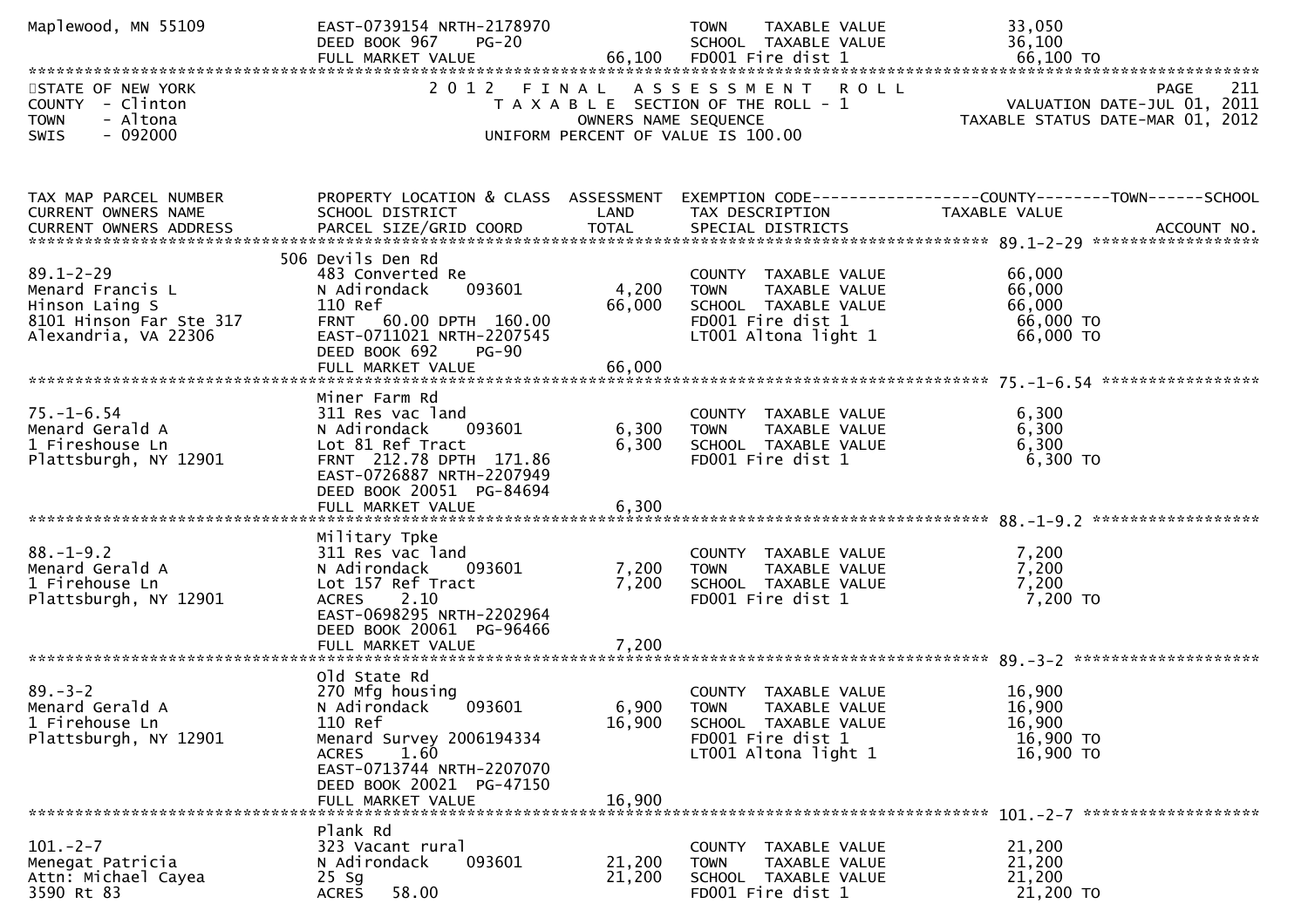| Pine Plains, NY 12567                                                                                         | EAST-0679986 NRTH-2193471<br>DEED BOOK 608<br>PG-946<br>FULL MARKET VALUE                                                                                                             | 21,200                     |                                                                                                                                              |                                                                    |                                                   |
|---------------------------------------------------------------------------------------------------------------|---------------------------------------------------------------------------------------------------------------------------------------------------------------------------------------|----------------------------|----------------------------------------------------------------------------------------------------------------------------------------------|--------------------------------------------------------------------|---------------------------------------------------|
| STATE OF NEW YORK<br>COUNTY - Clinton<br><b>TOWN</b><br>- Altona<br>$-092000$<br><b>SWIS</b>                  | 2012 FINAL                                                                                                                                                                            | OWNERS NAME SEQUENCE       | A S S E S S M E N T R O L L<br>T A X A B L E SECTION OF THE ROLL - 1<br>UNIFORM PERCENT OF VALUE IS 100.00                                   | TAXABLE STATUS DATE-MAR 01, 2012                                   | 212<br><b>PAGE</b><br>VALUATION DATE-JUL 01, 2011 |
| TAX MAP PARCEL NUMBER<br>CURRENT OWNERS NAME                                                                  | PROPERTY LOCATION & CLASS ASSESSMENT<br>SCHOOL DISTRICT                                                                                                                               | LAND                       | EXEMPTION CODE------------------COUNTY--------TOWN------SCHOOL<br>TAX DESCRIPTION                                                            | TAXABLE VALUE                                                      |                                                   |
| $88.14 - 2 - 20$<br>Meo Iolanda<br>800 St Michel St<br>Longuevil, Quebec, Canada<br>J4J1N7                    | 54 Pinewood Dr<br>311 Res vac land<br>N Adirondack<br>093601<br>Sub Bk 10 Pg 123 Lot 20<br>74.73 DPTH 119.59<br><b>FRNT</b><br>EAST-0698480 NRTH-2204985<br>DEED BOOK 20082 PG-20184  | 3,600<br>3,600             | COUNTY TAXABLE VALUE<br><b>TOWN</b><br>TAXABLE VALUE<br>SCHOOL TAXABLE VALUE<br>FD001 Fire dist 1                                            | 3,600<br>3,600<br>3,600<br>3,600 TO                                |                                                   |
| $88.14 - 2 - 12$<br>Meo Yolanda<br>800 St Michel<br>Lonquevil, QC, Canada<br>J4J1N7                           | 51 Pinewood Dr<br>270 Mfg housing<br>093601<br>N Adirondack<br>Stonewall Bk 10 Pg 123 Lo<br>92.00 DPTH 160.00<br><b>FRNT</b><br>EAST-0698451 NRTH-2204827<br>DEED BOOK 677<br>PG-261  | 4,700<br>19,500            | COUNTY TAXABLE VALUE<br>TAXABLE VALUE<br><b>TOWN</b><br>SCHOOL TAXABLE VALUE<br>FD001 Fire dist 1                                            | 19,500<br>19,500<br>19,500<br>19,500 TO                            |                                                   |
| $130. -2 - 9$<br>Mercuri et al Anthony<br>Craig Grodman<br>PO Box 301<br>New Hampton, NY 10958                | Plank Rd<br>321 Abandoned ag<br>093601<br>N Adirondack<br>37 Sg<br>ACRES 167.20<br>EAST-0682322 NRTH-2178243<br>DEED BOOK 679<br>PG-108<br>FULL MARKET VALUE                          | 42,700<br>42,700<br>42,700 | COUNTY TAXABLE VALUE<br><b>TOWN</b><br>TAXABLE VALUE<br>SCHOOL TAXABLE VALUE<br>FD001 Fire dist 1                                            | 42,700<br>42,700<br>42,700<br>42,700 TO                            |                                                   |
| $89. - 3 - 22$<br>Merrihew Donald<br>Peryea Julia<br>102 Brunell Rd<br>Altona, NY 12910                       | 102 Brunell Rd<br>210 1 Family Res<br>N Adirondack<br>093601<br>Lot 110 Pat Ref<br><b>ACRES</b><br>1.20<br>EAST-0713363 NRTH-2206053<br>DEED BOOK 673<br>$PG-65$<br>FULL MARKET VALUE | 59,000<br>59,000           | SR STAR<br>41834<br>6,500 COUNTY TAXABLE VALUE<br>TAXABLE VALUE<br>TOWN<br>SCHOOL TAXABLE VALUE<br>FD001 Fire dist 1<br>LT001 Altona light 1 | $\Omega$<br>59,000<br>59,000<br>$\bf{0}$<br>59,000 TO<br>59,000 TO | $\mathbf 0$<br>59,000                             |
| $117. - 1 - 12.3$<br>Merwald Frank<br>Alice Saymanski<br>8559 Outremont Ave Apt 1<br>Montreal, Quebec, H3N2M9 | 147 Terrien Rd<br>210 1 Family Res<br>093601<br>N Adirondack<br>Lot 216 Ref Tr<br>FRNT 153.00 DPTH 141.00<br>EAST-0695274 NRTH-2189520                                                | 5,400<br>115,900           | COUNTY TAXABLE VALUE<br>TAXABLE VALUE<br><b>TOWN</b><br>SCHOOL TAXABLE VALUE<br>FD001 Fire dist 1                                            | 115,900<br>115,900<br>115,900<br>115,900 TO                        |                                                   |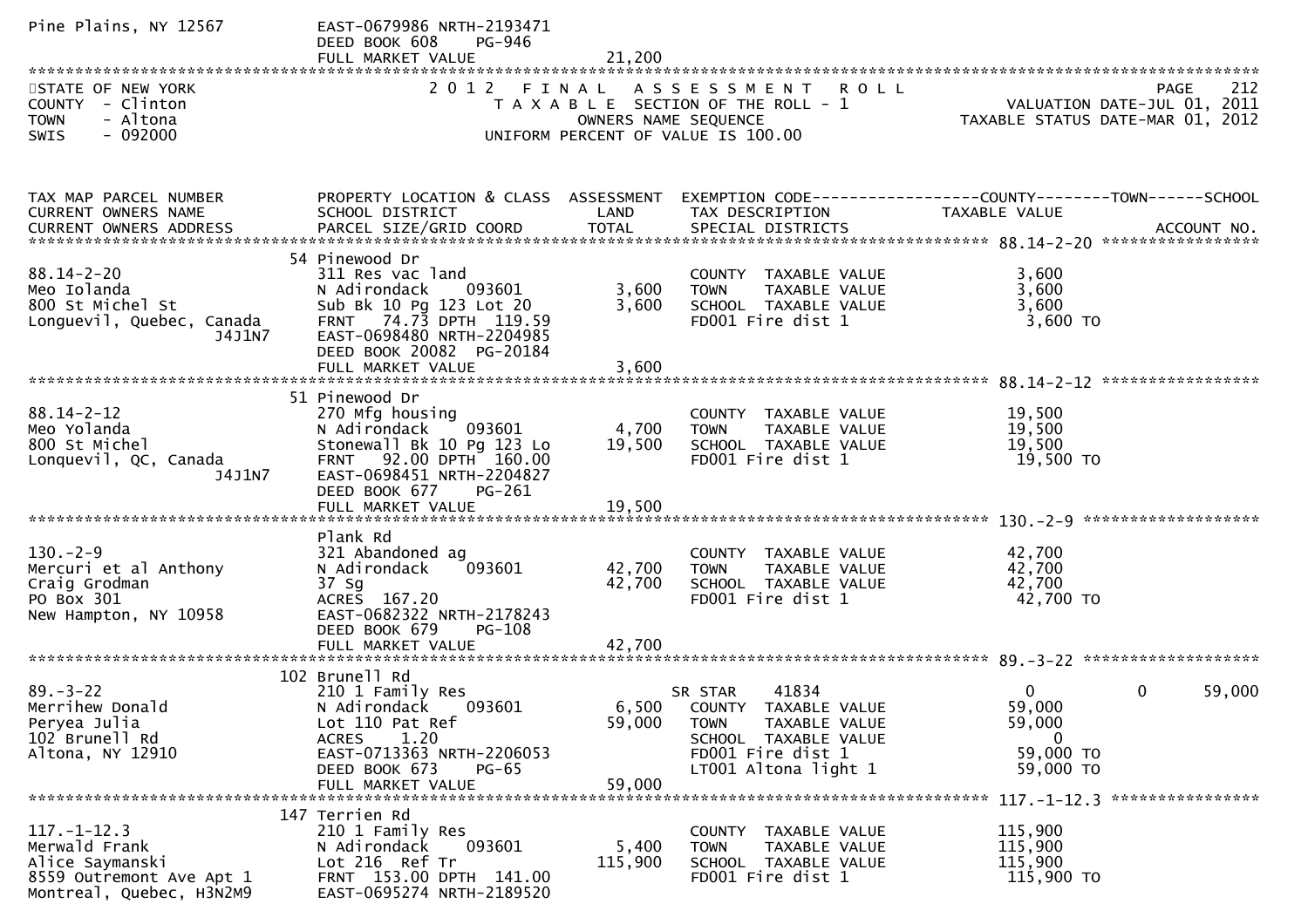|                                                                                                 | PG-691<br>DEED BOOK 648<br>FULL MARKET VALUE                                                                                                                                                                          | 115,900                   |                                                                                                                           |                                                           |                                            |
|-------------------------------------------------------------------------------------------------|-----------------------------------------------------------------------------------------------------------------------------------------------------------------------------------------------------------------------|---------------------------|---------------------------------------------------------------------------------------------------------------------------|-----------------------------------------------------------|--------------------------------------------|
| STATE OF NEW YORK<br>COUNTY - Clinton<br>- Altona<br><b>TOWN</b><br>$-092000$<br><b>SWIS</b>    |                                                                                                                                                                                                                       | OWNERS NAME SEQUENCE      | 2012 FINAL ASSESSMENT ROLL<br>T A X A B L E SECTION OF THE ROLL - 1<br>UNIFORM PERCENT OF VALUE IS 100.00                 | TAXABLE STATUS DATE-MAR 01, 2012                          | 213<br>PAGE<br>VALUATION DATE-JUL 01, 2011 |
| TAX MAP PARCEL NUMBER<br>CURRENT OWNERS NAME                                                    | PROPERTY LOCATION & CLASS ASSESSMENT<br>SCHOOL DISTRICT                                                                                                                                                               | LAND                      | EXEMPTION CODE-----------------COUNTY-------TOWN-----SCHOOL<br>TAX DESCRIPTION                                            | TAXABLE VALUE                                             |                                            |
| $89. - 3 - 20$<br>Mesec Reg<br>8928 Rt 22<br>West Chazy, NY 12992                               | Brunell Rd<br>311 Res vac land<br>N Adirondack<br>093601<br>110 Ref 1948<br>FRNT 50.00 DPTH 150.00<br>EAST-0713074 NRTH-2205548<br>DEED BOOK 20051 PG-81838                                                           | 3,600<br>3,600            | COUNTY TAXABLE VALUE<br><b>TOWN</b><br>TAXABLE VALUE<br>SCHOOL TAXABLE VALUE<br>FD001 Fire dist 1<br>LT001 Altona light 1 | 3,600<br>3,600<br>3,600<br>3,600 TO<br>$3,600$ TO         |                                            |
| $104. -1 -1$<br>Meseck Stanley<br>170 Devils Den Rd<br>Altona, NY 12910                         | 170 Devils Den Rd<br>210 1 Family Res<br>N Adirondack<br>093601<br>Lot 132 Ref<br>1.40<br><b>ACRES</b><br>EAST-0708184 NRTH-2200966<br>DEED BOOK 575<br><b>PG-398</b><br>FULL MARKET VALUE                            | 6,500<br>42,000<br>42,000 | 41854<br>RES STAR<br>COUNTY TAXABLE VALUE<br>TAXABLE VALUE<br>TOWN<br>SCHOOL TAXABLE VALUE<br>FD001 Fire dist 1           | $\overline{0}$<br>42,000<br>42,000<br>12,000<br>42,000 TO | $\mathbf{0}$<br>30,000                     |
| $134. -1 - 11.213$<br>Meseck Stanley<br>170 Devils Den Rd<br>Altona, NY 12910-2005              | 3780 Military Tpke<br>312 Vac w/imprv<br>N Adirondack<br>093601<br>103 Duers<br>5.30<br>ACRES<br>EAST-0723263 NRTH-2183217                                                                                            | 11,200<br>18,000          | COUNTY TAXABLE VALUE<br>TAXABLE VALUE<br>TOWN<br>SCHOOL TAXABLE VALUE<br>FD001 Fire dist 1                                | 18,000<br>18,000<br>18,000<br>18,000 TO                   | **************                             |
| $150. -3 - 5$<br>Meseck Tim A<br>Meseck Kimberly A<br>11 Westwood Dr<br>West Chazy, NY 12992    | 11 Westwood Dr<br>210 1 Family Res<br>N Adirondack<br>093601<br>Sub Map 20 Pg 28 Lot 5<br>FRNT 190.00 DPTH 220.00<br>320<br><b>BANK</b><br>EAST-0736691 NRTH-2175202<br>DEED BOOK 20011 PG-37771<br>FULL MARKET VALUE | 8,900<br>57,100<br>57,100 | 41854<br>RES STAR<br>COUNTY TAXABLE VALUE<br>TAXABLE VALUE<br><b>TOWN</b><br>SCHOOL TAXABLE VALUE<br>FD001 Fire dist 1    | $\mathbf{0}$<br>57,100<br>57,100<br>27,100<br>57,100 TO   | 30,000<br>$\mathbf{0}$                     |
| $130.-2-5.1$<br>Mesunas Erik C<br>Mesunas Noelle A<br>851 Plank Rd<br>Ellenburg Depot, NY 12935 | Plank Rd<br>321 Abandoned ag<br>N Adirondack<br>093601<br>Lot 34 State Gore<br>ACRES 76.60<br>EAST-0681826 NRTH-2181578<br>DEED BOOK 856<br><b>PG-262</b>                                                             | 26,000<br>26,000          | COUNTY TAXABLE VALUE<br><b>TOWN</b><br>TAXABLE VALUE<br>SCHOOL TAXABLE VALUE<br>FD001 Fire dist 1                         | 26,000<br>26,000<br>26,000<br>26,000 TO                   |                                            |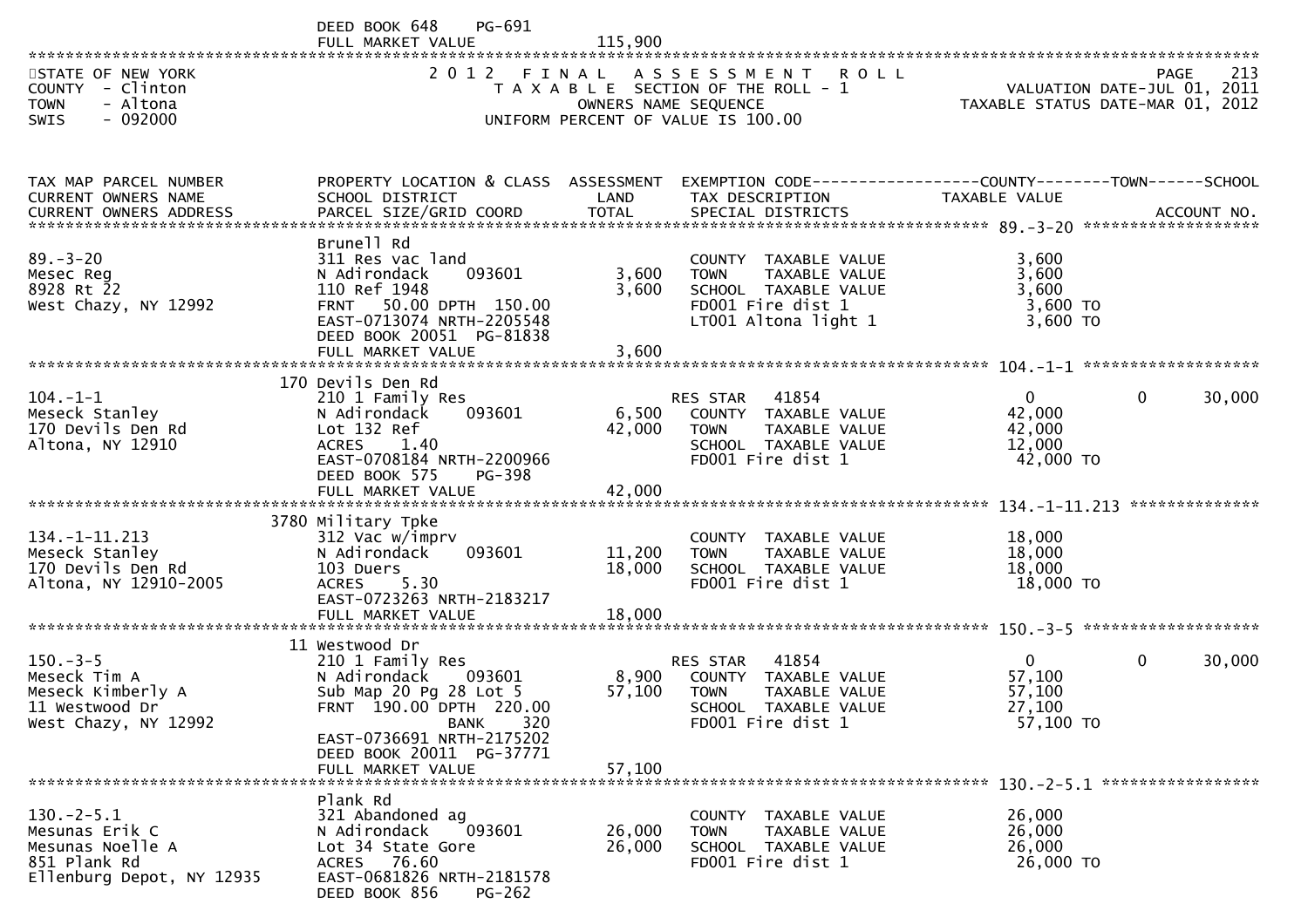|                                                                                               | FULL MARKET VALUE                                                                                                                                                                                          | 26,000                        |                                                                                                                                                |                                                                             |              |                     |
|-----------------------------------------------------------------------------------------------|------------------------------------------------------------------------------------------------------------------------------------------------------------------------------------------------------------|-------------------------------|------------------------------------------------------------------------------------------------------------------------------------------------|-----------------------------------------------------------------------------|--------------|---------------------|
| STATE OF NEW YORK<br>COUNTY - Clinton<br><b>TOWN</b><br>- Altona<br>$-092000$<br><b>SWIS</b>  | 2 0 1 2                                                                                                                                                                                                    | FINAL<br>OWNERS NAME SEQUENCE | A S S E S S M E N T<br><b>ROLL</b><br>T A X A B L E SECTION OF THE ROLL - 1<br>UNIFORM PERCENT OF VALUE IS 100.00                              | VALUATION DATE-JUL 01, 2011<br>TAXABLE STATUS DATE-MAR 01, 2012             | PAGE         | 214                 |
| TAX MAP PARCEL NUMBER<br>CURRENT OWNERS NAME                                                  | PROPERTY LOCATION & CLASS ASSESSMENT<br>SCHOOL DISTRICT                                                                                                                                                    | LAND                          | EXEMPTION CODE-----------------COUNTY-------TOWN------SCHOOL<br>TAX DESCRIPTION                                                                | TAXABLE VALUE                                                               |              |                     |
| $131. - 1 - 8.2$<br>Meyer Michelle J<br>14 W Hartland Rd<br>Granville, MA 01034               | Alder Bend Rd<br>311 Res vac land<br>093601<br>N Adirondack<br>Lot $42$ Sg<br>FRNT 209.00 DPTH 184.00<br>EAST-0687962 NRTH-2177890<br>DEED BOOK 99001 PG-14248                                             | 6,400<br>6,400                | COUNTY TAXABLE VALUE<br>TAXABLE VALUE<br><b>TOWN</b><br>SCHOOL TAXABLE VALUE<br>FD001 Fire dist 1                                              | 6,400<br>6,400<br>6,400<br>6,400 TO                                         |              |                     |
| $91. - 1 - 23$<br>Meyers John<br>766 Mill Rd<br>Napanoch, NY 12458                            | Mayott Rd<br>321 Abandoned ag<br>093601<br>N Adirondack<br>Lot 61 Ref<br>ACRES 10.70<br>EAST-0731866 NRTH-2204709<br>DEED BOOK 20102 PG-29742                                                              | 12,300<br>12,300              | COUNTY TAXABLE VALUE<br>TAXABLE VALUE<br><b>TOWN</b><br>SCHOOL TAXABLE VALUE<br>FD001 Fire dist 1                                              | 12,300<br>12,300<br>12,300<br>12,300 TO                                     |              | ******************* |
| $116. - 2 - 3$<br>Milanese Frederick<br>2205 Rt 301<br>Carmel, NY 10512                       | Plank Rd<br>910 Priv forest<br>093601<br>N Adirondack<br>Lot 30<br>ACRES 205.90<br>EAST-0684138 NRTH-2188114<br>DEED BOOK 20021 PG-48202<br>FULL MARKET VALUE                                              | 32,200<br>32,200<br>32,200    | COUNTY TAXABLE VALUE<br>TAXABLE VALUE<br><b>TOWN</b><br>SCHOOL TAXABLE VALUE<br>FD001 Fire dist 1                                              | 32,200<br>32,200<br>32,200<br>32,200 TO                                     |              |                     |
| $74. - 1 - 1.5$<br>Miller Eugene W<br>Miller Sheila<br>189 Woods Falls Rd<br>Altona, NY 12910 | 189 Woods Falls Rd<br>210 1 Family Res<br>N Adirondack<br>093601<br>Lot 129 Ref Tr<br>1.80 BANK<br>080<br><b>ACRES</b><br>EAST-0710597 NRTH-2214461<br>DEED BOOK 619<br><b>PG-900</b><br>FULL MARKET VALUE | 7,000<br>165,000<br>165,000   | 41854<br>RES STAR<br>COUNTY TAXABLE VALUE<br>TAXABLE VALUE<br><b>TOWN</b><br>SCHOOL TAXABLE VALUE<br>FD001 Fire dist 1<br>LT001 Altona light 1 | $\overline{0}$<br>165,000<br>165,000<br>135,000<br>165,000 TO<br>165,000 TO | $\mathbf{0}$ | 30,000              |
| $118. - 1 - 3.3$<br>Miller Eugene W Sr<br>38 Lash Rd<br>Altona, NY 12910                      | 38 Lash Rd<br>210 1 Family Res<br>093601<br>N Adirondack<br>Lot 15 Duers<br>ACRES 13.60<br>EAST-0701887 NRTH-2192100<br>DEED BOOK 20041 PG-74918<br>FULL MARKET VALUE                                      | 13,300<br>82,000<br>82,000    | 41834<br>SR STAR<br>COUNTY<br>TAXABLE VALUE<br>TAXABLE VALUE<br><b>TOWN</b><br>SCHOOL TAXABLE VALUE<br>FD001 Fire dist 1                       | $\mathbf{0}$<br>82,000<br>82,000<br>19,800<br>82,000 TO                     | 0            | 62,200              |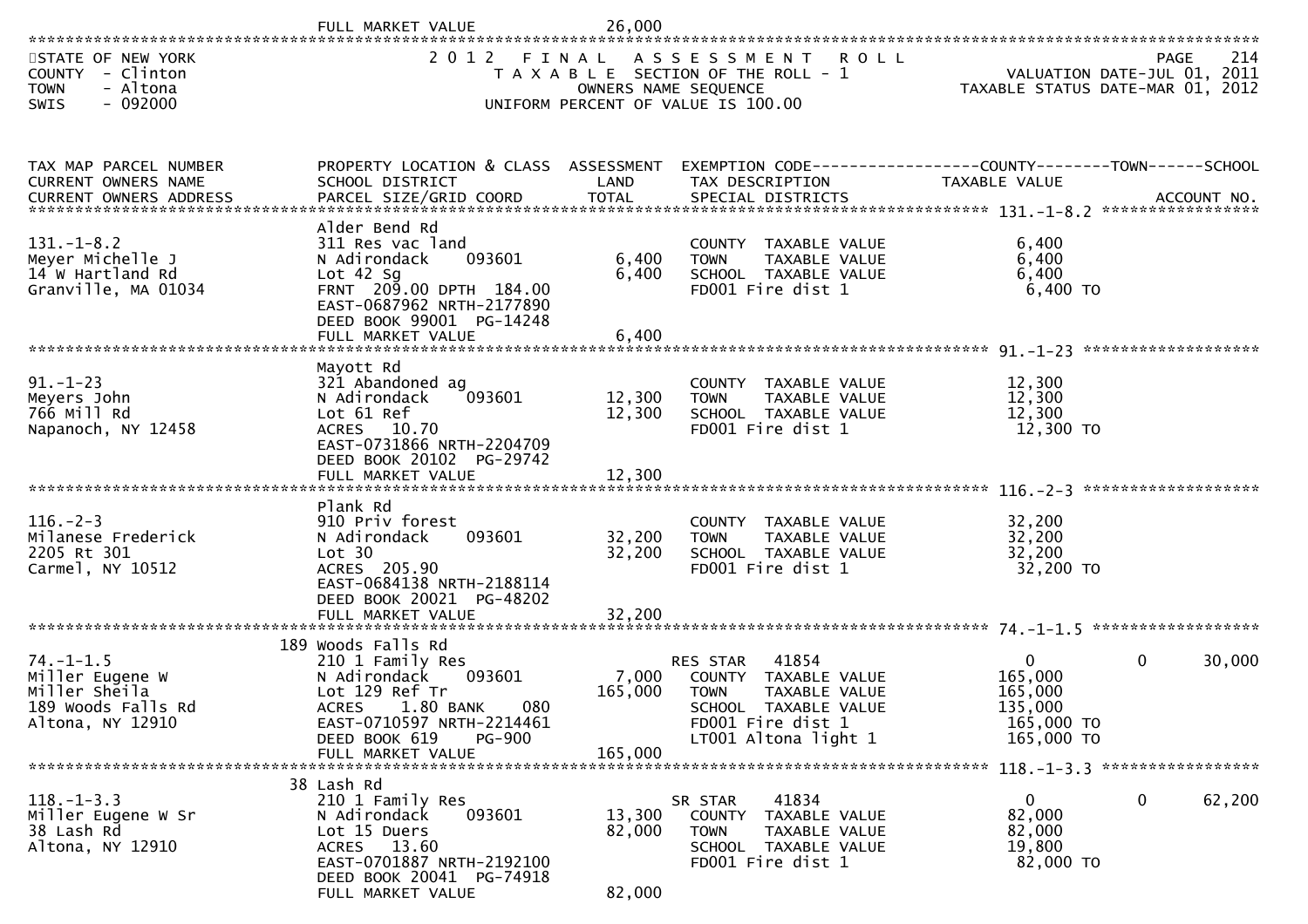| **************************                                                                                      |                                      |        |                                       |                                                              |                                  |
|-----------------------------------------------------------------------------------------------------------------|--------------------------------------|--------|---------------------------------------|--------------------------------------------------------------|----------------------------------|
| STATE OF NEW YORK                                                                                               | 2012 FINAL                           |        | A S S E S S M E N T<br><b>ROLL</b>    |                                                              | 215<br><b>PAGE</b>               |
| - Clinton<br><b>COUNTY</b>                                                                                      |                                      |        | T A X A B L E SECTION OF THE ROLL - 1 |                                                              | VALUATION DATE-JUL 01, 2011      |
| - Altona<br><b>TOWN</b>                                                                                         |                                      |        | OWNERS NAME SEQUENCE                  |                                                              | TAXABLE STATUS DATE-MAR 01, 2012 |
| $-092000$<br>SWIS                                                                                               |                                      |        | UNIFORM PERCENT OF VALUE IS 100.00    |                                                              |                                  |
|                                                                                                                 |                                      |        |                                       |                                                              |                                  |
|                                                                                                                 |                                      |        |                                       |                                                              |                                  |
|                                                                                                                 |                                      |        |                                       |                                                              |                                  |
| TAX MAP PARCEL NUMBER                                                                                           | PROPERTY LOCATION & CLASS ASSESSMENT |        |                                       | EXEMPTION CODE-----------------COUNTY-------TOWN------SCHOOL |                                  |
| CURRENT OWNERS NAME                                                                                             | SCHOOL DISTRICT                      | LAND   | TAX DESCRIPTION                       | <b>TAXABLE VALUE</b>                                         |                                  |
| .CURRENT OWNERS ADDRESS PARCEL SIZE/GRID COORD TOTAL SPECIAL DISTRICTS ACCOUNT NO ACCOUNT NO ACCOUNT NO ACCOUNT |                                      |        |                                       |                                                              |                                  |
|                                                                                                                 |                                      |        |                                       |                                                              |                                  |
|                                                                                                                 | 1082/1090 Plank Rd                   |        |                                       |                                                              |                                  |
| $116. - 2 - 5$                                                                                                  | 210 1 Family Res                     |        | 41854<br>RES STAR                     | $\overline{0}$                                               | 30,000<br>$\mathbf{0}$           |
| Miller Howard M                                                                                                 | N Adirondack<br>093601               | 8,500  | COUNTY TAXABLE VALUE                  | 98,900                                                       |                                  |
| Miller Elaine C                                                                                                 | $29$ Sq                              | 98,900 | TAXABLE VALUE<br><b>TOWN</b>          | 98,900                                                       |                                  |
| 1082 Plank Rd                                                                                                   | <b>ACRES</b><br>1.30                 |        | SCHOOL TAXABLE VALUE                  | 68,900                                                       |                                  |
| Ellenburg Depot, NY 12935                                                                                       | EAST-0679368 NRTH-2186661            |        | FD001 Fire dist 1                     | 98,900 TO                                                    |                                  |
|                                                                                                                 | DEED BOOK 568<br><b>PG-905</b>       |        |                                       |                                                              |                                  |
|                                                                                                                 | FULL MARKET VALUE                    | 98,900 |                                       |                                                              |                                  |
|                                                                                                                 |                                      |        |                                       |                                                              | *****************                |
|                                                                                                                 | 1062 Plank Rd                        |        |                                       |                                                              |                                  |
| $116. - 2 - 8.3$                                                                                                | 311 Res vac land                     |        | COUNTY TAXABLE VALUE                  | 20,300                                                       |                                  |
| Miller Howard M                                                                                                 | N Adirondack<br>093601               | 20,300 | TAXABLE VALUE<br><b>TOWN</b>          | 20,300                                                       |                                  |
| Miller Elaine C                                                                                                 | ACRES 48.80                          | 20,300 | SCHOOL TAXABLE VALUE                  | 20,300                                                       |                                  |
| 1082 Plank Rd                                                                                                   | EAST-0680573 NRTH-2186680            |        | FD001 Fire dist 1                     | 20,300 TO                                                    |                                  |
| Ellenburg Depot, NY 12935                                                                                       | DEED BOOK 20072 PG-4612              |        |                                       |                                                              |                                  |
|                                                                                                                 | FULL MARKET VALUE                    | 20,300 |                                       |                                                              |                                  |
|                                                                                                                 |                                      |        |                                       |                                                              | ****************                 |
|                                                                                                                 | 1052 Plank Rd                        |        |                                       |                                                              |                                  |
| $116. - 2 - 8.23$                                                                                               | 210 1 Family Res                     |        | COUNTY TAXABLE VALUE                  | 48,000                                                       |                                  |
| Miller Howard M                                                                                                 | 093601<br>N Adirondack               | 13,700 | <b>TOWN</b><br>TAXABLE VALUE          | 48,000                                                       |                                  |
| Miller Elaine C                                                                                                 | Lot $31 S G$                         | 48,000 | SCHOOL TAXABLE VALUE                  | 48,000                                                       |                                  |
| 1082 Plank Rd                                                                                                   | ACRES 15.10                          |        | FD001 Fire dist 1                     | 48,000 TO                                                    |                                  |
| Ellenburg Depot, NY 12935                                                                                       | EAST-0680691 NRTH-2186088            |        |                                       |                                                              |                                  |
|                                                                                                                 | DEED BOOK 20072 PG-2171              |        |                                       |                                                              |                                  |
|                                                                                                                 | FULL MARKET VALUE                    | 48,000 |                                       |                                                              |                                  |
|                                                                                                                 |                                      |        |                                       |                                                              |                                  |
|                                                                                                                 | 3205 Military Tpke                   |        |                                       |                                                              |                                  |
| $150.-1-10.1$                                                                                                   | 210 1 Family Res                     |        | WARCOMALL<br>41131                    | 20,825                                                       | 20,825<br>$\bf{0}$               |
| Miller Leo                                                                                                      | N Adirondack<br>093601               |        | 9,000 AGED C&T<br>41801               | 31,238                                                       | $\Omega$<br>31,238               |
| Miller Yvonne                                                                                                   | Lot 129 Duers                        |        | 41834<br>83,300 SR STAR               | $\mathbf{0}$                                                 | 62,200<br>$\mathbf{0}$           |
| 3205 Military Tpke                                                                                              | <b>ACRES</b><br>1.00                 |        | COUNTY TAXABLE VALUE                  | 31,237                                                       |                                  |
| West Chazy, NY 12992                                                                                            | EAST-0733874 NRTH-2173968            |        | TAXABLE VALUE<br><b>TOWN</b>          | 31,237                                                       |                                  |
|                                                                                                                 | DEED BOOK 424<br>PG-383              |        | SCHOOL TAXABLE VALUE                  | 21,100                                                       |                                  |
|                                                                                                                 | FULL MARKET VALUE                    | 83,300 | FD001 Fire dist 1                     | 83,300 TO                                                    |                                  |
|                                                                                                                 |                                      |        |                                       |                                                              |                                  |
|                                                                                                                 | Alder Bend Rd                        |        |                                       |                                                              |                                  |
| $73. - 1 - 48.2$                                                                                                | 311 Res vac land                     |        | COUNTY TAXABLE VALUE                  | 10,300                                                       |                                  |
| Miller Linda                                                                                                    | 093601<br>N Adirondack               | 10,300 | TAXABLE VALUE<br><b>TOWN</b>          | 10,300                                                       |                                  |
| 1750 Alder Bend Rd                                                                                              | 7.40<br><b>ACRES</b>                 | 10,300 | SCHOOL TAXABLE VALUE                  | 10,300                                                       |                                  |
| Altona, NY 12910                                                                                                | DEED BOOK 20102 PG-36746             |        | FD001 Fire dist 1                     | 10,300 TO                                                    |                                  |
|                                                                                                                 | FULL MARKET VALUE                    | 10,300 |                                       |                                                              |                                  |
|                                                                                                                 |                                      |        |                                       |                                                              |                                  |
| STATE OF NEW YORK                                                                                               | 2 0 1 2                              | FINAL  | A S S E S S M E N T<br><b>ROLL</b>    |                                                              | <b>PAGE</b><br>216               |
| COUNTY - Clinton                                                                                                |                                      |        | T A X A B L E SECTION OF THE ROLL - 1 |                                                              | VALUATION DATE-JUL 01, 2011      |
| - Altona<br><b>TOWN</b>                                                                                         |                                      |        | OWNERS NAME SEQUENCE                  |                                                              | TAXABLE STATUS DATE-MAR 01, 2012 |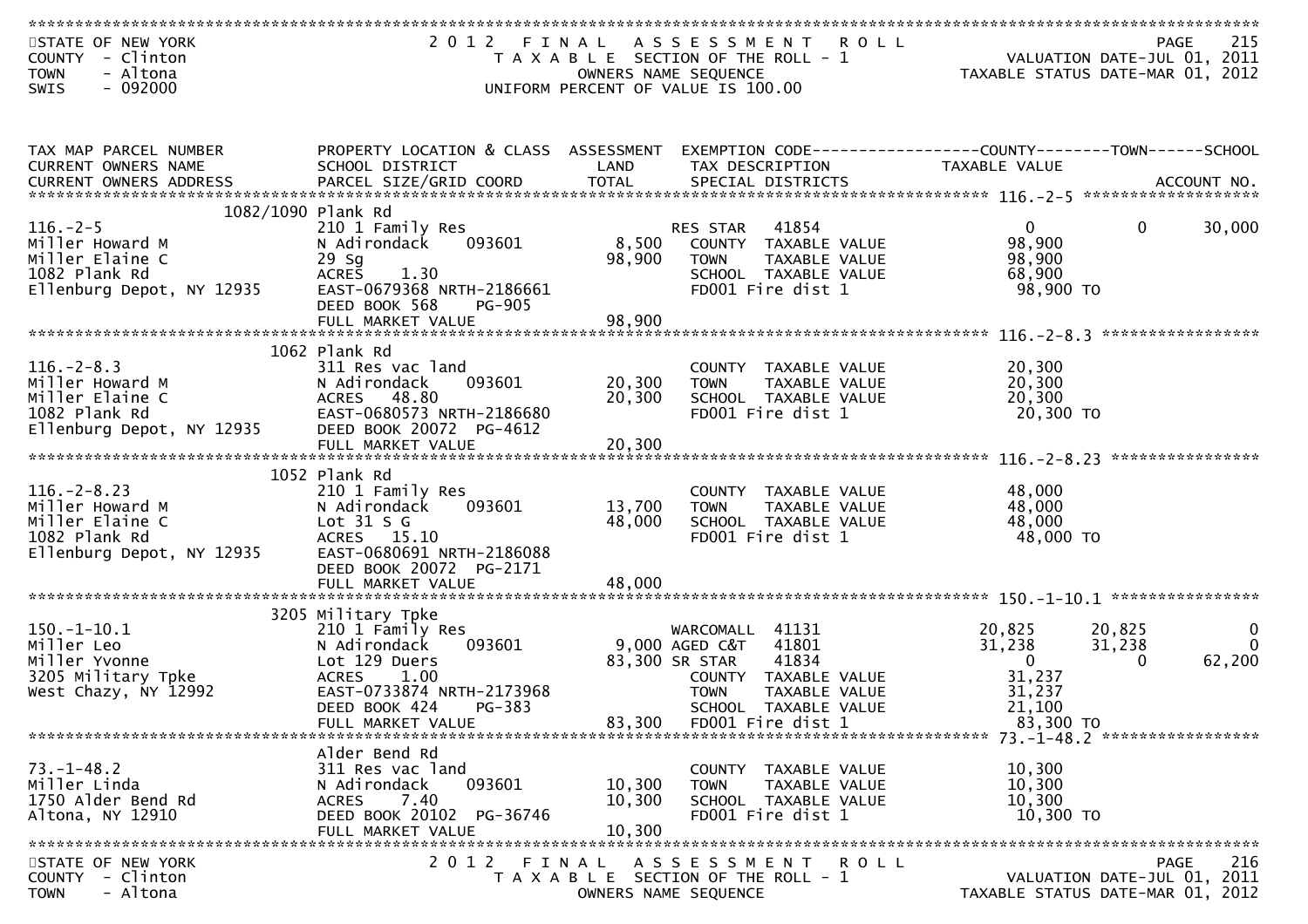| TAX MAP PARCEL NUMBER<br><b>CURRENT OWNERS NAME</b>                                               | PROPERTY LOCATION & CLASS ASSESSMENT<br>SCHOOL DISTRICT                                                                                                                | LAND                       | TAX DESCRIPTION                                                                                                                                                                                | EXEMPTION CODE------------------COUNTY--------TOWN------SCHOOL<br>TAXABLE VALUE |                                                                                       |
|---------------------------------------------------------------------------------------------------|------------------------------------------------------------------------------------------------------------------------------------------------------------------------|----------------------------|------------------------------------------------------------------------------------------------------------------------------------------------------------------------------------------------|---------------------------------------------------------------------------------|---------------------------------------------------------------------------------------|
|                                                                                                   |                                                                                                                                                                        |                            |                                                                                                                                                                                                |                                                                                 |                                                                                       |
| $86. -2 - 11.5$<br>Miller Linda<br>1750 Alder Bend Rd<br>Altona, NY 12910                         | Military Tpke<br>321 Abandoned ag<br>093601<br>N Adirondack<br>ACRES 54.90<br>EAST-0678617 NRTH-2204035<br>DEED BOOK 20102 PG-30217<br>FULL MARKET VALUE               | 23,300<br>23,300<br>23,300 | COUNTY TAXABLE VALUE<br>TAXABLE VALUE<br><b>TOWN</b><br>SCHOOL TAXABLE VALUE<br>FD001 Fire dist 1                                                                                              | 23,300<br>23,300<br>23,300<br>23,300 TO                                         |                                                                                       |
|                                                                                                   | Military Tpke                                                                                                                                                          |                            |                                                                                                                                                                                                |                                                                                 |                                                                                       |
| $86. - 2 - 11.4$<br>Miller Linda Felareck<br>1750 Alder Bend Rd<br>Altona, NY 12910               | $314$ Rural vac<10<br>093601<br>N Adirondack<br>4.50<br><b>ACRES</b><br>EAST-0677577 NRTH-2204359<br>DEED BOOK 20102 PG-29989                                          | 7,600<br>7,600             | COUNTY TAXABLE VALUE<br><b>TOWN</b><br>TAXABLE VALUE<br>SCHOOL TAXABLE VALUE<br>FD001 Fire dist 1                                                                                              | 7,600<br>7,600<br>7,600<br>7,600 TO                                             |                                                                                       |
|                                                                                                   |                                                                                                                                                                        |                            |                                                                                                                                                                                                |                                                                                 |                                                                                       |
| $130. -2 - 6$<br>Miller Mack C<br>Miller Barbara J<br>826 Plank Rd<br>Ellenburg Depot, NY 12935   | 826 Plank Rd<br>240 Rural res<br>093601<br>N Adirondack<br>34 Sg<br>75.00<br><b>ACRES</b><br>EAST-0681959 NRTH-2180577<br>DEED BOOK 831<br><b>PG-250</b>               | 59,000                     | 66 PCT OF VALUE USED FOR EXEMPTION PURPOSES<br>AGED COUN 41802<br>41834<br>26,300 SR STAR<br>COUNTY TAXABLE VALUE<br><b>TOWN</b><br>TAXABLE VALUE<br>SCHOOL TAXABLE VALUE<br>FD001 Fire dist 1 | 19,470<br>$\overline{0}$<br>39,530<br>59,000<br>$\Omega$<br>59,000 TO           | 0<br>$\Omega$<br>59,000                                                               |
|                                                                                                   |                                                                                                                                                                        |                            |                                                                                                                                                                                                |                                                                                 |                                                                                       |
| $74. - 1 - 35.1$<br>Miller Michelle G<br>33 Shore Dr<br>Milton, VT 05468                          | Station St<br>321 Abandoned ag<br>N Adirondack<br>093601<br>111 Ref<br>ACRES 56.40<br>EAST-0712988 NRTH-2209246<br>DEED BOOK 20031 PG-61537                            | 23,600<br>23,600           | COUNTY TAXABLE VALUE<br><b>TOWN</b><br>TAXABLE VALUE<br>SCHOOL TAXABLE VALUE<br>FD001 Fire dist 1<br>LT001 Altona light 1                                                                      | 23,600<br>23,600<br>23.600<br>23,600 TO<br>23,600 TO                            |                                                                                       |
|                                                                                                   |                                                                                                                                                                        |                            |                                                                                                                                                                                                |                                                                                 |                                                                                       |
| $147. - 1 - 7.2$<br>Miller Philip G<br>Miller Joseph L<br>177 Miller Rd<br>Mooers Forks, NY 12959 | Jerusalem Rd<br>910 Priv forest<br>093601<br>N Adirondack<br>Lot 22 Duers<br>ACRES 34.80<br>EAST-0704939 NRTH-2169873<br>DEED BOOK 20092 PG-21597<br>FULL MARKET VALUE | 9,900<br>9,900<br>9,900    | COUNTY TAXABLE VALUE<br>TAXABLE VALUE<br><b>TOWN</b><br>SCHOOL TAXABLE VALUE<br>FD001 Fire dist 1                                                                                              | 9,900<br>9,900<br>9,900<br>$9,900$ TO                                           |                                                                                       |
| STATE OF NEW YORK<br>COUNTY - Clinton<br><b>TOWN</b><br>- Altona<br>$-092000$<br><b>SWIS</b>      | 2012 FINAL                                                                                                                                                             | OWNERS NAME SEQUENCE       | A S S E S S M E N T<br>T A X A B L E SECTION OF THE ROLL - 1<br>UNIFORM PERCENT OF VALUE IS 100.00                                                                                             | <b>ROLL</b>                                                                     | <b>PAGE</b><br>217<br>VALUATION DATE-JUL 01, 2011<br>TAXABLE STATUS DATE-MAR 01, 2012 |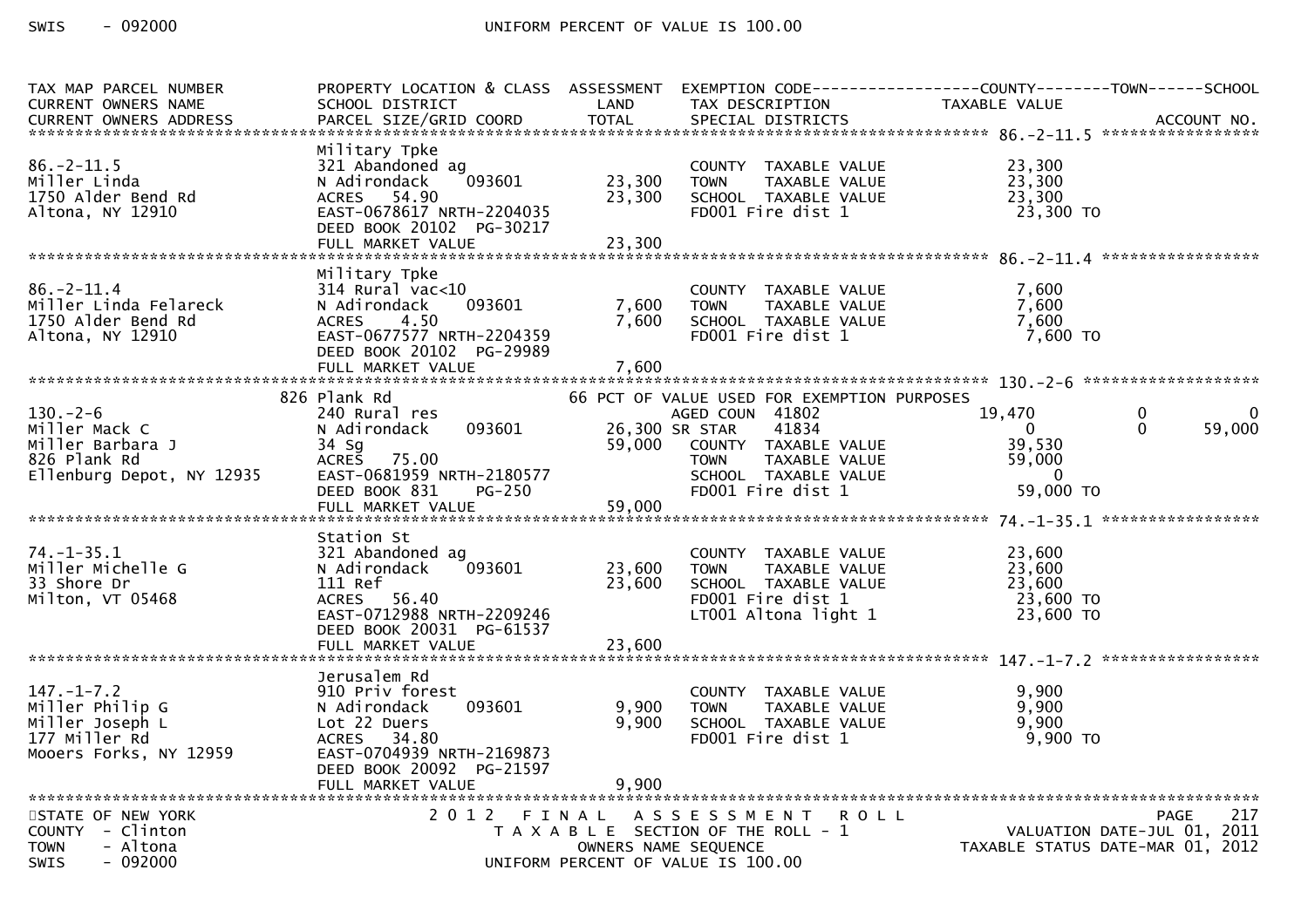| TAX MAP PARCEL NUMBER                                                                                                                                                                                                                       | PROPERTY LOCATION & CLASS ASSESSMENT           |               | EXEMPTION CODE------------------COUNTY--------TOWN------SCHOOL |                                  |                             |                         |
|---------------------------------------------------------------------------------------------------------------------------------------------------------------------------------------------------------------------------------------------|------------------------------------------------|---------------|----------------------------------------------------------------|----------------------------------|-----------------------------|-------------------------|
| CURRENT OWNERS NAME                                                                                                                                                                                                                         | SCHOOL DISTRICT<br><b>Example 2018 LAND</b>    |               | TAX DESCRIPTION TAXABLE VALUE                                  |                                  |                             |                         |
|                                                                                                                                                                                                                                             |                                                |               |                                                                |                                  |                             |                         |
|                                                                                                                                                                                                                                             |                                                |               |                                                                |                                  |                             |                         |
|                                                                                                                                                                                                                                             | 3199 Military Tpke                             |               |                                                                |                                  |                             |                         |
| $150.-1-10.2$                                                                                                                                                                                                                               | 210 1 Family Res                               |               | AGED C&T 41801                                                 | 38,450                           | 38,450                      | $\overline{\mathbf{0}}$ |
| Miller Richard                                                                                                                                                                                                                              | $093601$ 9,000 SR STAR<br>N Adirondack         |               | 41834<br>41834                                                 | $\overline{\phantom{a}}$ 0       | $\Omega$                    | 62,200                  |
|                                                                                                                                                                                                                                             |                                                |               |                                                                |                                  |                             |                         |
|                                                                                                                                                                                                                                             |                                                |               |                                                                |                                  |                             |                         |
|                                                                                                                                                                                                                                             |                                                |               |                                                                |                                  |                             |                         |
|                                                                                                                                                                                                                                             |                                                |               |                                                                |                                  |                             |                         |
|                                                                                                                                                                                                                                             |                                                |               |                                                                |                                  |                             |                         |
| Miller Richard Mathematic Network of the Mathematic State of the Mathematic State of the Mathematic Mathematic<br>Miller Alfred Lot 129 Duers 1.10<br>Miller Alfred ACRES 1.10 TOWN TAXABLE VALUE 38,450<br>West Chazy, NY 12992 EAS        |                                                |               |                                                                |                                  |                             |                         |
|                                                                                                                                                                                                                                             | 4956 Rt 11                                     |               |                                                                |                                  |                             |                         |
| $71.1 - 1 - 16$                                                                                                                                                                                                                             |                                                |               |                                                                | $\mathbf{0}$                     | $\mathbf 0$                 | 26,800                  |
| Miller Ricky J                                                                                                                                                                                                                              |                                                |               |                                                                | 26,800                           |                             |                         |
| 73 Gero Rd                                                                                                                                                                                                                                  | Bm                                             | 26,800 TOWN   | TAXABLE VALUE                                                  | 26,800                           |                             |                         |
| Mooers Forks, NY 12959                                                                                                                                                                                                                      | FRNT 64.00 DPTH 217.00                         |               | SCHOOL TAXABLE VALUE                                           | $\overline{\phantom{0}}$         |                             |                         |
|                                                                                                                                                                                                                                             | EAST-0676503 NRTH-2213516                      |               | FD002 Ellenburg fire 21                                        | 26,800 TO                        |                             |                         |
|                                                                                                                                                                                                                                             | DEED BOOK 860<br>$PG-52$                       |               | LT002 Altona light 21                                          | 26,800 TO                        |                             |                         |
|                                                                                                                                                                                                                                             |                                                |               |                                                                |                                  |                             |                         |
|                                                                                                                                                                                                                                             |                                                |               |                                                                |                                  |                             |                         |
|                                                                                                                                                                                                                                             | 3860/3864 Military Tpke                        |               |                                                                |                                  |                             |                         |
| $134. - 1 - 4$                                                                                                                                                                                                                              | 210 1 Family Res                               |               | RES STAR 41854                                                 | $\overline{0}$                   | $\overline{0}$              | 30,000                  |
|                                                                                                                                                                                                                                             | N Adirondack 093601 9,000 COUNTY TAXABLE VALUE |               |                                                                | 39,200                           |                             |                         |
|                                                                                                                                                                                                                                             | 94 Duer                                        |               | 39,200 TOWN<br>TAXABLE VALUE                                   | 39,200                           |                             |                         |
| 134.-1-4<br>Miller Ronald J<br>3864 Military Tpke<br>West Chazy, NY 12992                                                                                                                                                                   | ACRES 1.00                                     |               | SCHOOL __ TAXABLE_VALUE                                        | 9,200                            |                             |                         |
|                                                                                                                                                                                                                                             | ACRES      1.00<br>EAST-0721496  NRTH-2183906  |               | FD001 Fire dist 1                                              | 39,200 TO                        |                             |                         |
|                                                                                                                                                                                                                                             | DEED BOOK 20011 PG-32495                       |               |                                                                |                                  |                             |                         |
|                                                                                                                                                                                                                                             |                                                |               |                                                                |                                  |                             |                         |
|                                                                                                                                                                                                                                             |                                                |               |                                                                |                                  |                             |                         |
|                                                                                                                                                                                                                                             | 4954/4962 Military Tpke                        |               |                                                                |                                  |                             |                         |
|                                                                                                                                                                                                                                             | 484 1 use sm bld                               |               | COUNTY TAXABLE VALUE                                           | 55,800                           |                             |                         |
|                                                                                                                                                                                                                                             |                                                | 093601 8,500  | TAXABLE VALUE<br><b>TOWN</b>                                   | 55,800                           |                             |                         |
|                                                                                                                                                                                                                                             |                                                | 55,800        | SCHOOL TAXABLE VALUE                                           |                                  |                             |                         |
|                                                                                                                                                                                                                                             |                                                |               | FD001 Fire dist 1                                              | 55,800<br>55,800 TO              |                             |                         |
| 103.-1-5.3<br>Miller Ronald N<br>Miller Rose Marie<br>44 Lakeland Dr<br>Champlain, NY 12919<br>Champlain, NY 12919<br>MacRES<br>Lot 158 Ref Tr<br>ACRES<br>Lot 158 Ref Tr<br>ACRES<br>Lot 158 Ref Tr<br>ACRES<br>LOT 130<br>EAST-0701292 NR | EAST-0701292 NRTH-2201013                      |               |                                                                |                                  |                             |                         |
|                                                                                                                                                                                                                                             | DEED BOOK 909<br>PG-331                        |               |                                                                |                                  |                             |                         |
|                                                                                                                                                                                                                                             | FULL MARKET VALUE                              | 55,800        |                                                                |                                  |                             |                         |
|                                                                                                                                                                                                                                             |                                                |               |                                                                |                                  |                             |                         |
|                                                                                                                                                                                                                                             | 492 Plank Rd                                   |               |                                                                |                                  |                             |                         |
|                                                                                                                                                                                                                                             | 910 Priv forest                                |               | COUNTY TAXABLE VALUE                                           | 44,300                           |                             |                         |
| 492 - 145.-2-5<br>Miller Rose Marie                                                                                                                                                                                                         | N Adirondack                                   | 093601 44,300 | <b>TOWN</b>                                                    | TAXABLE VALUE 44,300             |                             |                         |
| Miller Rose Marie<br>Miller Jessica Marie<br>Miller Tessica Marie                                                                                                                                                                           | 43 Sg                                          | 44,300        | SCHOOL TAXABLE VALUE                                           | 44,300                           |                             |                         |
| 44 Lakeland Dr                                                                                                                                                                                                                              | ACRES 168.50                                   |               | FD001 Fire dist 1                                              | 44,300 TO                        |                             |                         |
| Champlain, NY 12919                                                                                                                                                                                                                         | EAST-0683541 NRTH-2172313                      |               |                                                                |                                  |                             |                         |
|                                                                                                                                                                                                                                             | DEED BOOK 20011 PG-32494                       |               |                                                                |                                  |                             |                         |
|                                                                                                                                                                                                                                             | FULL MARKET VALUE                              | 44,300        |                                                                |                                  |                             |                         |
|                                                                                                                                                                                                                                             |                                                |               |                                                                |                                  |                             |                         |
| STATE OF NEW YORK                                                                                                                                                                                                                           |                                                |               | 2012 FINAL ASSESSMENT ROLL                                     |                                  |                             | 218<br><b>PAGE</b>      |
| COUNTY - Clinton                                                                                                                                                                                                                            |                                                |               | T A X A B L E SECTION OF THE ROLL - 1                          |                                  | VALUATION DATE-JUL 01, 2011 |                         |
| - Altona<br><b>TOWN</b>                                                                                                                                                                                                                     |                                                |               | OWNERS NAME SEQUENCE                                           | TAXABLE STATUS DATE-MAR 01, 2012 |                             |                         |
| $-092000$<br><b>SWIS</b>                                                                                                                                                                                                                    |                                                |               | UNIFORM PERCENT OF VALUE IS 100.00                             |                                  |                             |                         |
|                                                                                                                                                                                                                                             |                                                |               |                                                                |                                  |                             |                         |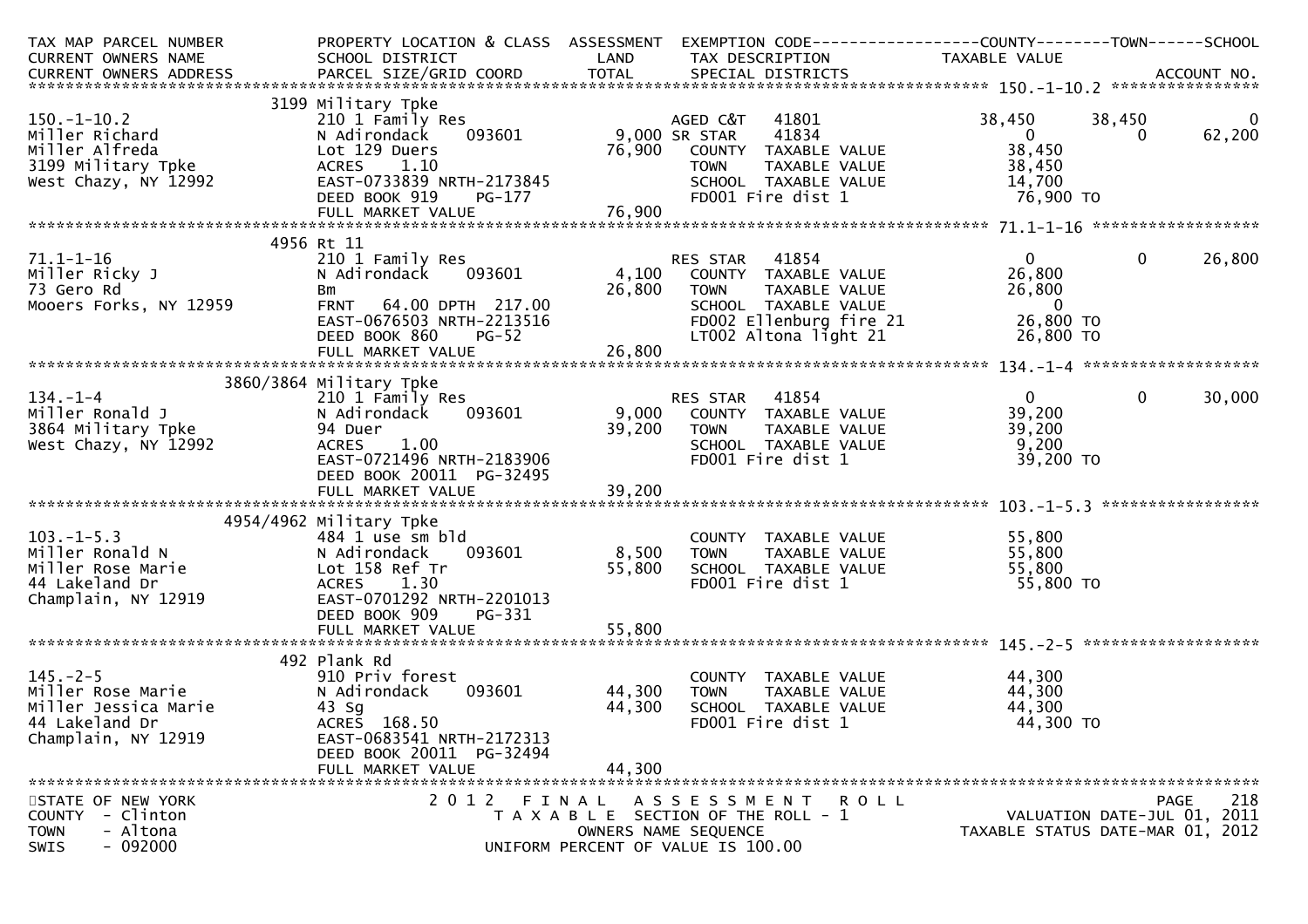| TAX MAP PARCEL NUMBER      | PROPERTY LOCATION & CLASS ASSESSMENT |                      |                                       | EXEMPTION CODE-----------------COUNTY-------TOWN------SCHOOL |                    |
|----------------------------|--------------------------------------|----------------------|---------------------------------------|--------------------------------------------------------------|--------------------|
| CURRENT OWNERS NAME        | SCHOOL DISTRICT                      | LAND                 | TAX DESCRIPTION                       | TAXABLE VALUE                                                |                    |
|                            |                                      |                      |                                       |                                                              |                    |
|                            |                                      |                      |                                       |                                                              |                    |
|                            | Dragoon Rd                           |                      |                                       |                                                              |                    |
| $91. - 1 - 17.2$           | 311 Res vac land                     |                      | COUNTY TAXABLE VALUE                  | 6,900                                                        |                    |
| Miller Scott L             | N Adirondack<br>093601               | 6,900                | TAXABLE VALUE<br><b>TOWN</b>          | 6,900                                                        |                    |
| Miller Merrie A            | Lot 29 Ref Tract                     | 6,900                | SCHOOL TAXABLE VALUE                  | 6,900                                                        |                    |
| 433 Nephew Rd              | FRNT 260.00 DPTH 220.00              |                      | FD001 Fire dist 1                     | 6,900 TO                                                     |                    |
| Mooers Forks, NY 12959     | EAST-0737586 NRTH-2202224            |                      |                                       |                                                              |                    |
|                            | DEED BOOK 898<br>$PG-22$             |                      |                                       |                                                              |                    |
|                            |                                      |                      |                                       |                                                              |                    |
|                            |                                      |                      |                                       |                                                              |                    |
|                            |                                      |                      |                                       |                                                              |                    |
|                            | 1746 Alder Bend Rd                   |                      |                                       |                                                              |                    |
| $88. - 1 - 2.22$           | 210 1 Family Res                     |                      | COUNTY TAXABLE VALUE                  | 98,900                                                       |                    |
| Miller Shannon R           | 093601<br>N Adirondack               | 8,500                | TAXABLE VALUE<br><b>TOWN</b>          | 98,900                                                       |                    |
| Miller Lucy                | Lot 165 Ref Tr                       | 98,900               | SCHOOL TAXABLE VALUE                  | 98,900                                                       |                    |
| 1746 Alder Bend Rd         | 4.40<br><b>ACRES</b>                 |                      | FD001 Fire dist 1                     | 98,900 TO                                                    |                    |
| Altona, NY 12910           | EAST-0697793 NRTH-2207472            |                      |                                       |                                                              |                    |
|                            | DEED BOOK 20102 PG-34980             |                      |                                       |                                                              |                    |
|                            |                                      |                      |                                       |                                                              |                    |
|                            |                                      |                      |                                       |                                                              |                    |
|                            | 148 Rabideau Rd                      |                      |                                       |                                                              |                    |
| $103. -1 - 33$             | 260 Seasonal res                     |                      | COUNTY TAXABLE VALUE                  | 37,800                                                       |                    |
| Miller William             | 093601<br>N Adirondack               | 7,600                | TAXABLE VALUE<br><b>TOWN</b>          | 37,800                                                       |                    |
| Miller Janet               | 160-161 Ref                          | 37,800               | SCHOOL TAXABLE VALUE                  | 37,800                                                       |                    |
| 1247 Taborton Rd           | <b>ACRES</b><br>4.50                 |                      | FD001 Fire dist 1                     | 37,800 TO                                                    |                    |
| Sand Lake, NY 12153        | EAST-0699467 NRTH-2198016            |                      |                                       |                                                              |                    |
|                            | DEED BOOK 1028<br>PG-209             |                      |                                       |                                                              |                    |
|                            |                                      |                      |                                       |                                                              |                    |
|                            |                                      |                      |                                       |                                                              |                    |
|                            | 2188 Plank Rd                        |                      |                                       |                                                              |                    |
| $71.1 - 1 - 24$            | 312 Vac w/imprv                      |                      | COUNTY TAXABLE VALUE                  | 43,100                                                       |                    |
| Minckler David             | 093601                               |                      |                                       | 43,100                                                       |                    |
|                            | N Adirondack                         | 4,800                | TAXABLE VALUE<br><b>TOWN</b>          |                                                              |                    |
| PO Box 77                  | Lot Bm                               | 43,100               | SCHOOL TAXABLE VALUE                  | 43,100                                                       |                    |
| Ellenburg Depot, NY 12935  | FRNT 95.00 DPTH 125.00               |                      | FD002 Ellenburg fire 21               | 43,100 TO                                                    |                    |
|                            | EAST-0675461 NRTH-2213316            |                      | LT002 Altona light 21                 | 43,100 TO                                                    |                    |
|                            | DEED BOOK 20082 PG-14060             |                      |                                       |                                                              |                    |
|                            | FULL MARKET VALUE                    | 43,100               |                                       |                                                              |                    |
|                            |                                      |                      |                                       |                                                              |                    |
|                            | 2086 Alder Bend Rd                   |                      |                                       |                                                              |                    |
| $73. - 1 - 10.7$           | 270 Mfg housing                      |                      | 41854<br>RES STAR                     | $\overline{0}$<br>$\mathbf{0}$                               | 10,000             |
| Minckler Frederick         | 093601<br>N Adirondack               | 6,400                | COUNTY TAXABLE VALUE                  | 10,000                                                       |                    |
| Minckler Heidi             | Lot 155 Ref Tr                       | 10,000               | <b>TOWN</b><br>TAXABLE VALUE          | 10,000                                                       |                    |
| 2086 Alder Bend Rd         | FRNT 150.00 DPTH 233.00              |                      | SCHOOL TAXABLE VALUE                  | $\mathbf{0}$                                                 |                    |
| Altona, NY 12910           | EAST-0697999 NRTH-2216042            |                      | FD001 Fire dist 1                     | 10,000 TO                                                    |                    |
|                            | DEED BOOK 20072 PG-3331              |                      |                                       |                                                              |                    |
|                            | FULL MARKET VALUE                    | 10,000               |                                       |                                                              |                    |
|                            |                                      |                      |                                       |                                                              |                    |
| STATE OF NEW YORK          |                                      |                      | 2012 FINAL ASSESSMENT<br>R O L L      |                                                              | 219<br><b>PAGE</b> |
| - Clinton<br><b>COUNTY</b> |                                      |                      | T A X A B L E SECTION OF THE ROLL - 1 | VALUATION DATE-JUL 01, 2011                                  |                    |
| <b>TOWN</b><br>- Altona    |                                      | OWNERS NAME SEQUENCE |                                       | TAXABLE STATUS DATE-MAR 01, 2012                             |                    |
| $-092000$<br>SWIS          |                                      |                      | UNIFORM PERCENT OF VALUE IS 100.00    |                                                              |                    |
|                            |                                      |                      |                                       |                                                              |                    |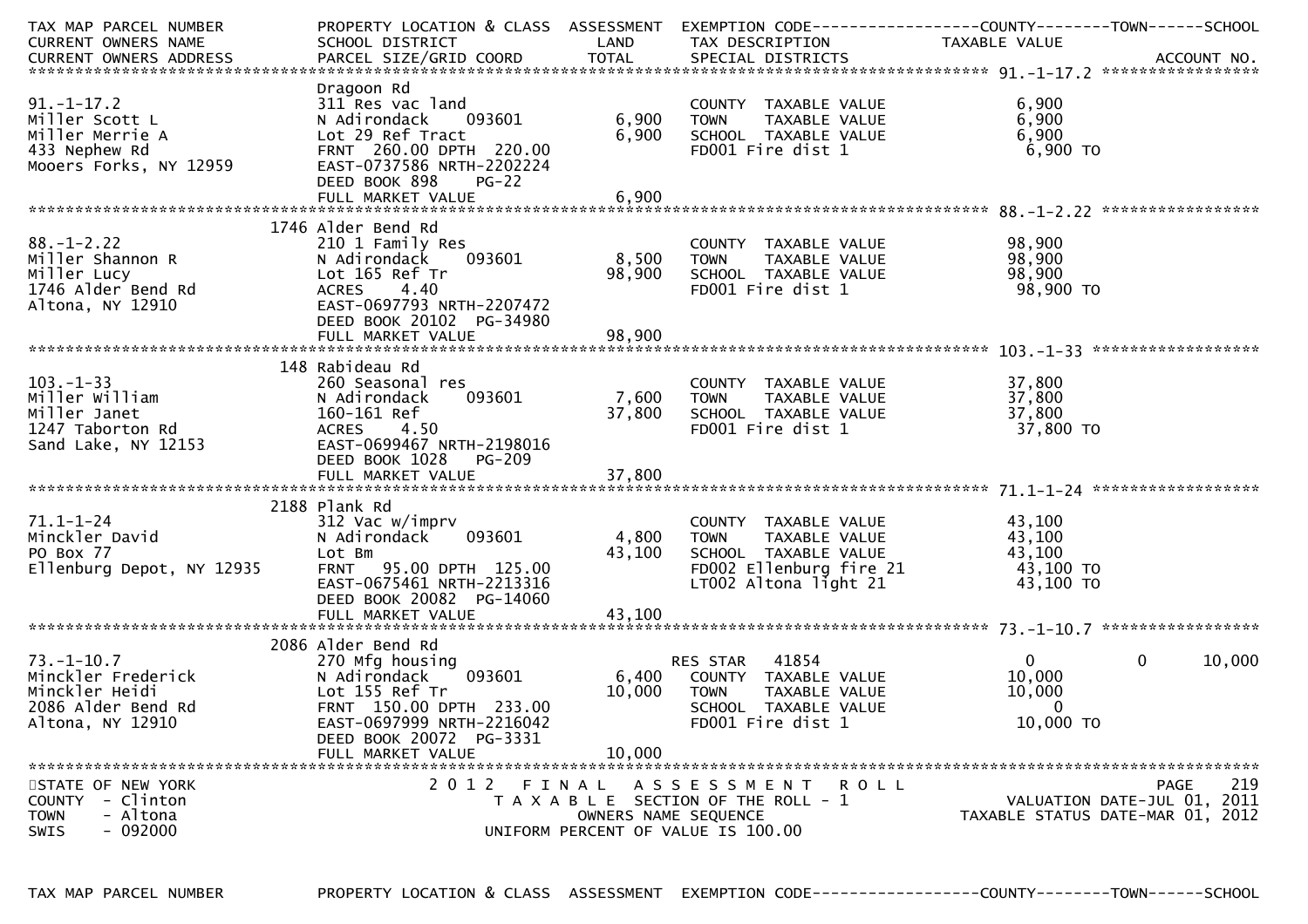| CURRENT OWNERS NAME                                                                      | SCHOOL DISTRICT                                                                                                                                                                                                   | LAND                          | TAX DESCRIPTION                                                                                             | TAXABLE VALUE<br>ACCOUNT NO.<br>******************                                                   |
|------------------------------------------------------------------------------------------|-------------------------------------------------------------------------------------------------------------------------------------------------------------------------------------------------------------------|-------------------------------|-------------------------------------------------------------------------------------------------------------|------------------------------------------------------------------------------------------------------|
| $105. - 1 - 10$<br>Miner Foundation<br>1034 Rt 191<br>PO Box 90<br>Chazy, NY 12921       | 383 Atwood Rd<br>910 Priv forest<br>093601<br>N Adirondack<br>115 Duer<br>ACRES 3625.60<br>EAST-0724744 NRTH-2193041<br>FULL MARKET VALUE                                                                         | 492,100<br>590,000<br>590,000 | COUNTY TAXABLE VALUE<br>TAXABLE VALUE<br><b>TOWN</b><br>SCHOOL TAXABLE VALUE<br>FD001 Fire dist 1           | 590,000<br>590,000<br>590,000<br>590,000 TO                                                          |
| $121 - 1 - 5 - 1$<br>Miner Foundation<br>1034 Rt 191<br>PO Box 90<br>Chazy, NY 12921     | Vassar Rd<br>910 Priv forest<br>093601<br>N Adirondack<br>150 Duer<br>ACRES 71.70<br>EAST-0739998 NRTH-2191678<br>DEED BOOK 139<br><b>PG-275</b>                                                                  | 26,100<br>26,100              | <b>COUNTY</b><br>TAXABLE VALUE<br>TAXABLE VALUE<br><b>TOWN</b><br>SCHOOL TAXABLE VALUE<br>FD001 Fire dist 1 | 26,100<br>26,100<br>26,100<br>26,100 TO                                                              |
|                                                                                          | Vassar Rd                                                                                                                                                                                                         |                               |                                                                                                             |                                                                                                      |
| $121 - 1 - 5 - 2$<br>Miner Foundation<br>1034 Rt 191<br>PO Box 90<br>Chazy, NY 12921     | 910 Priv forest<br>Beekmantown Cen 092401<br>Lot 149 Duer<br>ACRES 27.80<br>EAST-0739998 NRTH-2191678<br>DEED BOOK 139<br><b>PG-275</b>                                                                           | 6,800<br>6,800                | COUNTY TAXABLE VALUE<br>TAXABLE VALUE<br><b>TOWN</b><br>SCHOOL TAXABLE VALUE<br>FD001 Fire dist 1           | 6,800<br>6,800<br>6,800<br>6,800 TO                                                                  |
|                                                                                          |                                                                                                                                                                                                                   |                               |                                                                                                             |                                                                                                      |
| $121.-1-12.1-1$<br>Miner Foundation<br>1034 Rt 191<br>PO Box 90<br>Chazy, NY 12921       | 461 Barnaby Rd<br>321 Abandoned ag<br>Beekmantown Cen 092401<br>Lts119 122 118 117 116 12<br>Lts123 133 134 139 132 14<br>Lot 150 Duers Patent<br>ACRES 1401.80<br>EAST-0734854 NRTH-2187845<br>FULL MARKET VALUE | 224,600<br>234,600<br>234,600 | COUNTY TAXABLE VALUE<br><b>TOWN</b><br>TAXABLE VALUE<br>SCHOOL TAXABLE VALUE<br>FD001 Fire dist 1           | 234,600<br>234,600<br>234,600<br>234,600 TO                                                          |
|                                                                                          |                                                                                                                                                                                                                   |                               |                                                                                                             | **************<br>$121. - 1 - 12.1 - 2$                                                              |
| $121. - 1 - 12.1 - 2$<br>Miner Foundation<br>1034 Rt 191<br>PO Box 90<br>Chazy, NY 12921 | Barnaby Rd<br>910 Priv forest<br>N Adirondack<br>093601<br>Lot 150 Duers Pat<br>ACRES 44.20<br>EAST-0734854 NRTH-2187845<br>FULL MARKET VALUE                                                                     | 6,800<br>6,800<br>6,800       | <b>COUNTY</b><br>TAXABLE VALUE<br>TAXABLE VALUE<br><b>TOWN</b><br>SCHOOL TAXABLE VALUE<br>FD001 Fire dist 1 | 6,800<br>6,800<br>6,800<br>6,800 TO                                                                  |
| STATE OF NEW YORK                                                                        |                                                                                                                                                                                                                   |                               | 2012 FINAL ASSESSMENT ROLL                                                                                  | 220<br>PAGE                                                                                          |
| COUNTY - Clinton<br>- Altona<br><b>TOWN</b><br>- 092000<br><b>SWIS</b>                   |                                                                                                                                                                                                                   | OWNERS NAME SEQUENCE          | T A X A B L E SECTION OF THE ROLL - 1<br>UNIFORM PERCENT OF VALUE IS 100.00                                 | VALUATION DATE-JUL 01, 2011<br>TAXABLE STATUS DATE-MAR 01, 2012                                      |
| TAX MAP PARCEL NUMBER<br><b>CURRENT OWNERS NAME</b><br><b>CURRENT OWNERS ADDRESS</b>     | PROPERTY LOCATION & CLASS<br>SCHOOL DISTRICT<br>PARCEL SIZE/GRID COORD                                                                                                                                            | ASSESSMENT<br>LAND<br>TOTAL   | TAX DESCRIPTION<br>SPECIAL DISTRICTS                                                                        | EXEMPTION        CODE------------------COUNTY-------TOWN------SCHOOL<br>TAXABLE VALUE<br>ACCOUNT NO. |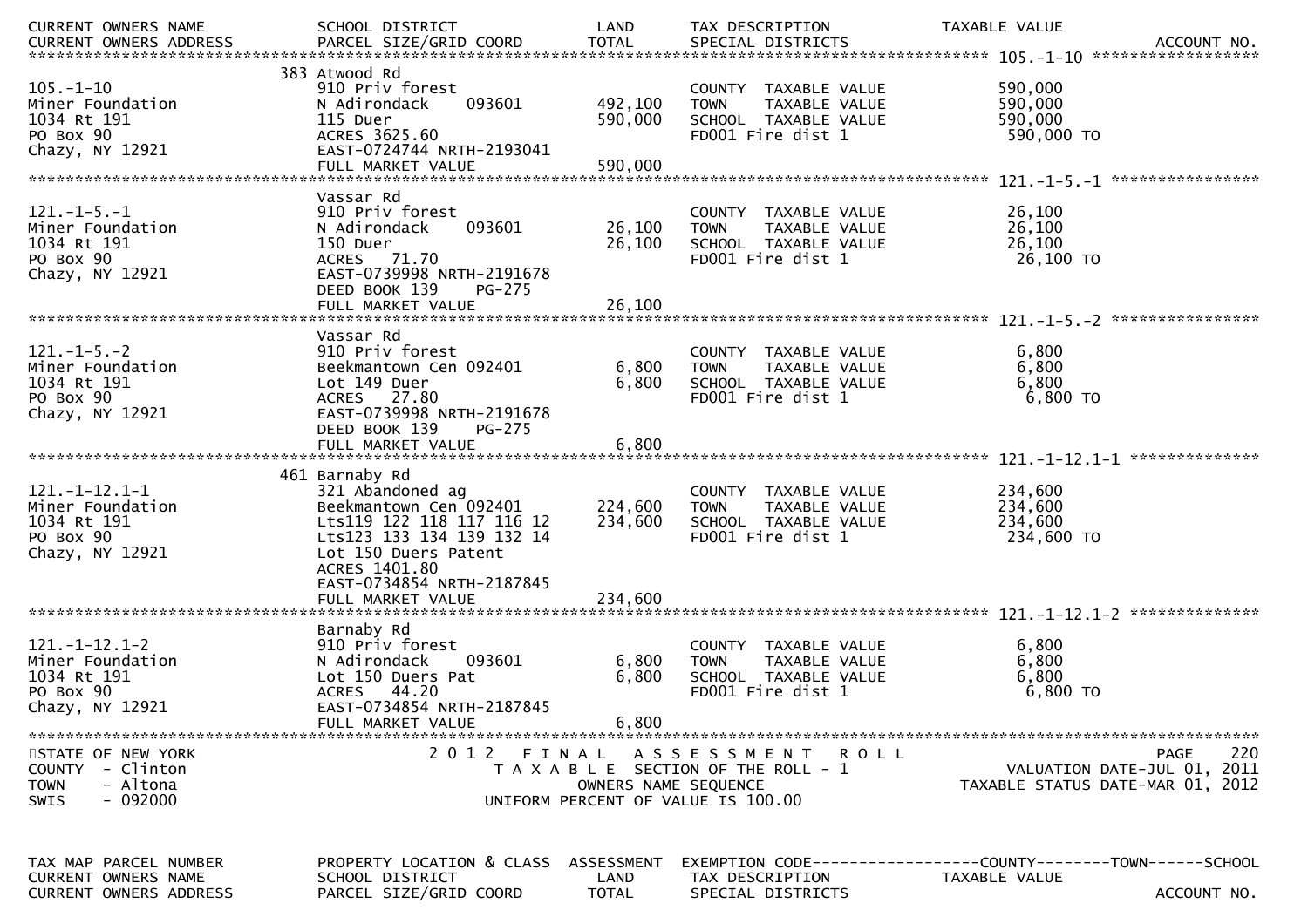| $72.-1-11.1$<br>Minnal Raghupathy<br>Minnal Poornima<br>24 Terry Ct<br>Glen Head, NY 11545             | Irona Rd<br>$322$ Rural vac $>10$<br>093601<br>N Adirondack<br>192 Ref<br>ACRES 13.50<br>EAST-0693814 NRTH-2213204<br>DEED BOOK 20051 PG-79185               | 13,300<br>13,300           | COUNTY TAXABLE VALUE<br>TAXABLE VALUE<br><b>TOWN</b><br>SCHOOL TAXABLE VALUE<br>FD001 Fire dist 1                                              | 13,300<br>13,300<br>13,300<br>13,300 TO                                                      |
|--------------------------------------------------------------------------------------------------------|--------------------------------------------------------------------------------------------------------------------------------------------------------------|----------------------------|------------------------------------------------------------------------------------------------------------------------------------------------|----------------------------------------------------------------------------------------------|
|                                                                                                        | 79 Don Jr Way                                                                                                                                                |                            |                                                                                                                                                |                                                                                              |
| $148. - 3 - 26$<br>Minus 10 Hunting Club Inc<br>120 Canning Rd<br>Saranac, NY 12981                    | 910 Priv forest<br>093601<br>N Adirondack<br>35 Ref Duer<br>ACRES 25.90<br>EAST-0708977 NRTH-2170839<br>DEED BOOK 20112 PG-40711<br>FULL MARKET VALUE        | 17,700<br>17,700<br>17,700 | COUNTY TAXABLE VALUE<br>TAXABLE VALUE<br><b>TOWN</b><br>SCHOOL TAXABLE VALUE<br>FD001 Fire dist 1                                              | 17,700<br>17,700<br>17,700<br>17,700 TO                                                      |
|                                                                                                        |                                                                                                                                                              |                            |                                                                                                                                                |                                                                                              |
| $148. - 3 - 29$<br>Minus 10 Hunting Club Inc<br>120 Canning Rd<br>Saranac, NY 12981                    | 89 Don Jr Way<br>270 Mfg housing<br>093601<br>N Adirondack<br>Lot 35 Duer<br>ACRES 24.70<br>EAST-0708156 NRTH-2170766<br>DEED BOOK 20112 PG-40712            | 11,400<br>15,000           | COUNTY TAXABLE VALUE<br>TAXABLE VALUE<br><b>TOWN</b><br>SCHOOL TAXABLE VALUE<br>FD001 Fire dist 1                                              | 15,000<br>15,000<br>15,000<br>15,000 TO                                                      |
|                                                                                                        | FULL MARKET VALUE                                                                                                                                            | 15,000                     |                                                                                                                                                |                                                                                              |
|                                                                                                        |                                                                                                                                                              |                            |                                                                                                                                                |                                                                                              |
| $89.1 - 1 - 1$<br>Mitchell Alan<br>Mitchell Julie<br>PO Box 141<br>Altona, NY 12910                    | Devils Den Rd<br>$314$ Rural vac< $10$<br>093601<br>N Adirondack<br>130 Ref<br>1.10<br><b>ACRES</b><br>EAST-0710642 NRTH-2209322<br>DEED BOOK 20102 PG-32850 | 1,100<br>1,100             | COUNTY TAXABLE VALUE<br>TAXABLE VALUE<br><b>TOWN</b><br>SCHOOL TAXABLE VALUE<br>FD001 Fire dist 1<br>LT001 Altona light 1                      | 1,100<br>1,100<br>1,100<br>$1,100$ TO<br>1,100 TO                                            |
|                                                                                                        |                                                                                                                                                              |                            |                                                                                                                                                |                                                                                              |
| $89.1 - 1 - 2$<br>Mitchell Alan R<br>PO Box 141<br>Altona, NY 12910                                    | 6 School St<br>210 1 Family Res<br>093601<br>N Adirondack<br>130 Pat Ref<br><b>ACRES</b><br>1.30<br>EAST-0710656 NRTH-2209190<br>DEED BOOK 20001 PG-24973    | 6,500<br>71,000            | RES STAR<br>41854<br>COUNTY TAXABLE VALUE<br><b>TOWN</b><br>TAXABLE VALUE<br>SCHOOL TAXABLE VALUE<br>FD001 Fire dist 1<br>LT001 Altona light 1 | $\mathbf 0$<br>0<br>30,000<br>71,000<br>71,000<br>41,000<br>71,000 TO<br>71,000 TO           |
|                                                                                                        | FULL MARKET VALUE                                                                                                                                            | 71,000                     |                                                                                                                                                |                                                                                              |
|                                                                                                        |                                                                                                                                                              |                            |                                                                                                                                                |                                                                                              |
| STATE OF NEW YORK<br>- Clinton<br><b>COUNTY</b><br><b>TOWN</b><br>- Altona<br>$-092000$<br><b>SWIS</b> | 2 0 1 2<br>FINAL                                                                                                                                             | OWNERS NAME SEQUENCE       | A S S E S S M E N T<br>R O L L<br>T A X A B L E SECTION OF THE ROLL - 1<br>UNIFORM PERCENT OF VALUE IS 100.00                                  | 221<br>PAGE<br>VALUATION DATE-JUL 01, 2011<br>TAXABLE STATUS DATE-MAR 01, 2012               |
| TAX MAP PARCEL NUMBER<br>CURRENT OWNERS NAME<br><b>CURRENT OWNERS ADDRESS</b>                          | PROPERTY LOCATION & CLASS ASSESSMENT<br>SCHOOL DISTRICT<br>PARCEL SIZE/GRID COORD                                                                            | LAND<br><b>TOTAL</b>       | TAX DESCRIPTION<br>SPECIAL DISTRICTS                                                                                                           | EXEMPTION CODE-----------------COUNTY-------TOWN------SCHOOL<br>TAXABLE VALUE<br>ACCOUNT NO. |
|                                                                                                        |                                                                                                                                                              |                            |                                                                                                                                                |                                                                                              |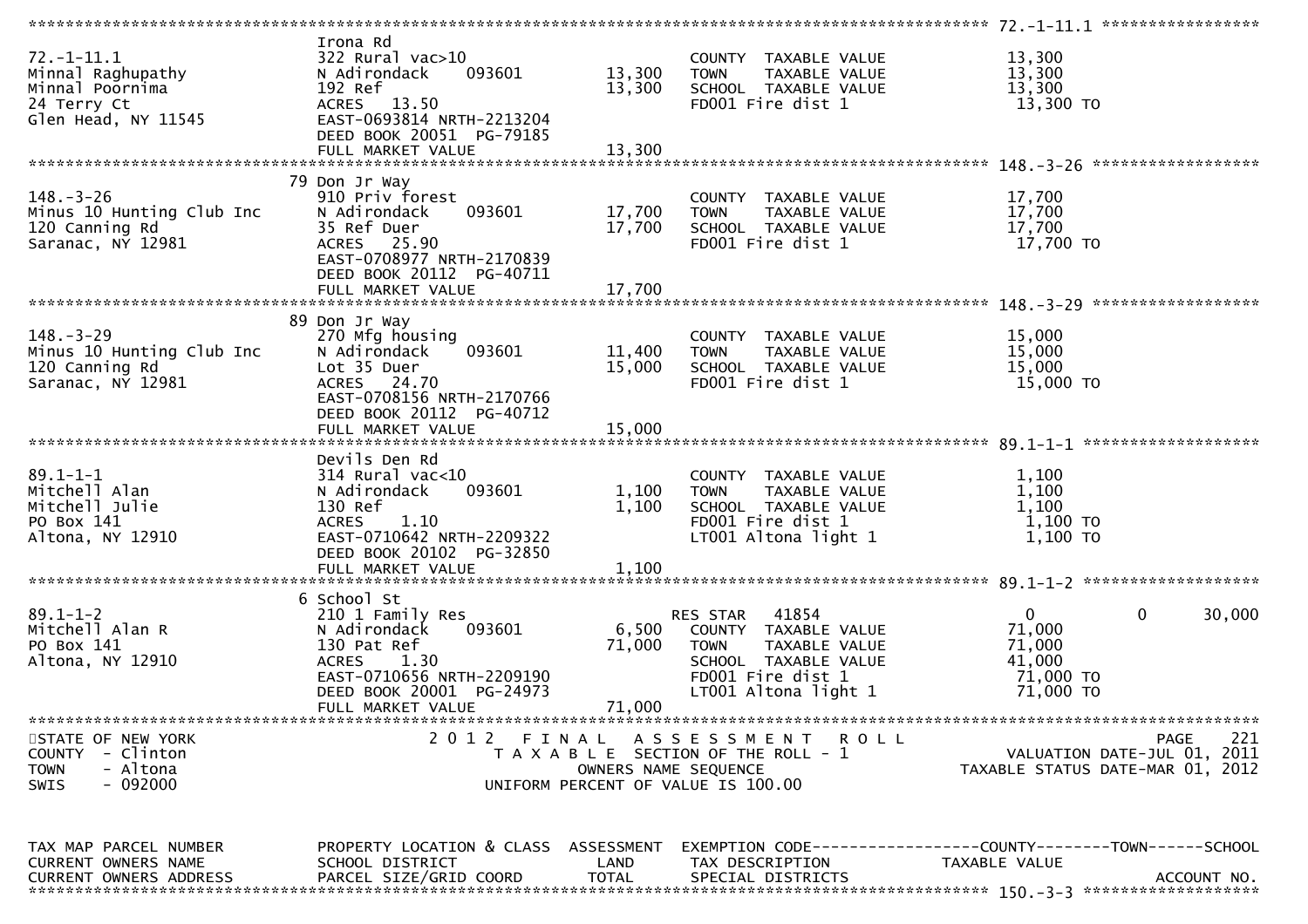| $150 - 3 - 3$<br>Mitchell Karen J<br>Toman Melissa<br>7 Westwood Dr<br>West Chazy, NY 12992         | 7 Westwood Dr<br>210 1 Family Res<br>N Adirondack<br>093601<br>Sub Map 20 Pg 28 Lot 3<br>FRNT 190.00 DPTH 220.00<br><b>BANK</b><br>320<br>EAST-0736616 NRTH-2175587<br>DEED BOOK 20051 PG-86435<br>FULL MARKET VALUE | 8,900<br>101,000<br>101,000  | RES STAR 41854<br><b>TOWN</b><br>FD001 Fire dist 1                                                  | COUNTY TAXABLE VALUE<br>TAXABLE VALUE<br>SCHOOL TAXABLE VALUE          | $\mathbf{0}$<br>101,000<br>101,000<br>71,000<br>$101,000$ TO                   | $\mathbf 0$      | 30,000      |
|-----------------------------------------------------------------------------------------------------|----------------------------------------------------------------------------------------------------------------------------------------------------------------------------------------------------------------------|------------------------------|-----------------------------------------------------------------------------------------------------|------------------------------------------------------------------------|--------------------------------------------------------------------------------|------------------|-------------|
| $104. - 1 - 16.2$<br>Mitchell Michael<br>Mitchell Terry L<br>4582 Military Tpke<br>Altona, NY 12910 | Military Tpke<br>270 Mfg housing<br>093601<br>N Adirondack<br>Lot 43 Duers<br>3.00<br><b>ACRES</b><br>EAST-0708476 NRTH-2195422<br>DEED BOOK 20021 PG-47942<br>FULL MARKET VALUE                                     | 7,700<br>25,000<br>25,000    | <b>TOWN</b><br>FD001 Fire dist 1                                                                    | COUNTY TAXABLE VALUE<br>TAXABLE VALUE<br>SCHOOL TAXABLE VALUE          | 25,000<br>25,000<br>25,000<br>25,000 TO                                        | **************** |             |
| $135. - 1 - 18.21$<br>Mitchell Scott M<br>Mitchell Kathie<br>195 Harvey Rd<br>West Chazy, NY 12992  | Harvey Rd<br>321 Abandoned ag<br>093601<br>N Adirondack<br>Lot 131 Duers Pat<br>10.70<br>ACRES<br>EAST-0733132 NRTH-2181185<br>DEED BOOK 20041 PG-68367<br>FULL MARKET VALUE                                         | 14,000<br>14,000<br>14,000   | <b>TOWN</b><br>FD001 Fire dist 1                                                                    | COUNTY TAXABLE VALUE<br>TAXABLE VALUE<br>SCHOOL TAXABLE VALUE          | 14,000<br>14,000<br>14,000<br>14,000 TO                                        | ***************  |             |
| $135. - 1 - 18.231$<br>Mitchell Scott M<br>Mitchell Kathie<br>195 Harvey Rd<br>West Chazy, NY 12992 | 195 Harvey Rd<br>210 1 Family Res<br>N Adirondack<br>093601<br>Lot 131 Duerville<br>ACRES 20.60<br>EAST-0733079 NRTH-2180668<br>DEED BOOK 99001 PG-12497<br>FULL MARKET VALUE                                        | 16,400<br>215,000<br>215,000 | RES STAR<br><b>TOWN</b><br>FD001 Fire dist 1                                                        | 41854<br>COUNTY TAXABLE VALUE<br>TAXABLE VALUE<br>SCHOOL TAXABLE VALUE | 0<br>215,000<br>215,000<br>185,000<br>215,000 TO                               | 0                | 30,000      |
| $74. - 1 - 47.2$<br>Mitchell Stella T<br>Devils Den Rd<br>PO Box 117<br>Altona, NY 12910            | 11 Irona Rd<br>271 Mfg housings<br>093601<br>N Adirondack<br>130 Ref<br>2.10<br><b>ACRES</b><br>EAST-0710555 NRTH-2209719<br>DEED BOOK 600<br>$PG-543$<br>FULL MARKET VALUE                                          | 13,700<br>21,000<br>21,000   | <b>TOWN</b><br>FD001 Fire dist 1<br>LT001 Altona light 1                                            | COUNTY TAXABLE VALUE<br>TAXABLE VALUE<br>SCHOOL TAXABLE VALUE          | 21,000<br>21,000<br>21,000<br>21,000 TO<br>21,000 TO                           |                  |             |
| STATE OF NEW YORK<br>COUNTY - Clinton<br>- Altona<br><b>TOWN</b><br>$-092000$<br><b>SWIS</b>        | 2012 FINAL ASSESSMENT                                                                                                                                                                                                |                              | T A X A B L E SECTION OF THE ROLL - 1<br>OWNERS NAME SEQUENCE<br>UNIFORM PERCENT OF VALUE IS 100.00 | <b>ROLL</b>                                                            | VALUATION DATE-JUL 01, 2011<br>TAXABLE STATUS DATE-MAR 01, 2012                | <b>PAGE</b>      | 222         |
| TAX MAP PARCEL NUMBER<br>CURRENT OWNERS NAME<br><b>CURRENT OWNERS ADDRESS</b>                       | PROPERTY LOCATION & CLASS ASSESSMENT<br>SCHOOL DISTRICT<br>PARCEL SIZE/GRID COORD                                                                                                                                    | LAND<br>TOTAL                | TAX DESCRIPTION<br>SPECIAL DISTRICTS                                                                |                                                                        | EXEMPTION CODE-----------------COUNTY--------TOWN------SCHOOL<br>TAXABLE VALUE |                  | ACCOUNT NO. |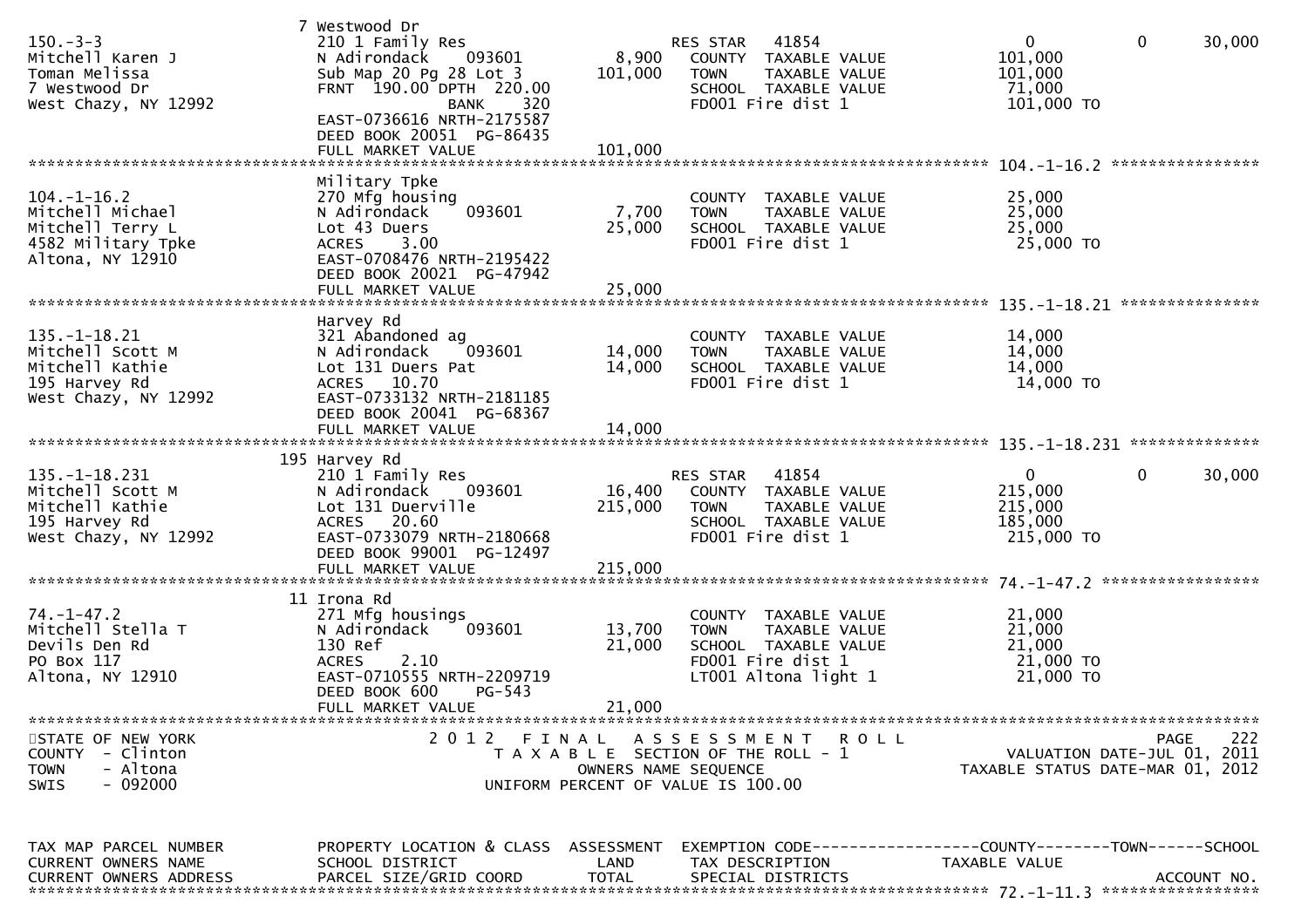| $72. - 1 - 11.3$<br>Mitsakos Nikolas<br>Mitsakos Helen<br>c/o John Mitsakos<br>680 14th Ave Apt 2<br>Lasalle QC, Canada H8P2R8 | 682 Irona Rd<br>321 Abandoned ag<br>N Adirondack<br>093601<br>Lot 166 Ref Tr<br>ACRES 15.00<br>EAST-0694717 NRTH-2213317<br>DEED BOOK 621<br>PG-763<br>FULL MARKET VALUE | 13,700<br>13,700<br>13,700 | COUNTY TAXABLE VALUE<br>TAXABLE VALUE<br><b>TOWN</b><br>SCHOOL TAXABLE VALUE<br>FD001 Fire dist 1 | 13,700<br>13,700<br>13,700<br>13,700 TO    |
|--------------------------------------------------------------------------------------------------------------------------------|--------------------------------------------------------------------------------------------------------------------------------------------------------------------------|----------------------------|---------------------------------------------------------------------------------------------------|--------------------------------------------|
| $88.14 - 2 - 46$                                                                                                               | 123 Pinewood Dr<br>311 Res vac land                                                                                                                                      |                            | COUNTY TAXABLE VALUE                                                                              | 4,000                                      |
| Molinski Gary<br>231 Leggett Rd<br>Champlain, NY 12919                                                                         | N Adirondack<br>093601<br>Sub Bk 10 Pg 123 Lot 46<br>55.00 DPTH 162.14<br><b>FRNT</b><br>EAST-0699265 NRTH-2204492<br>DEED BOOK 20112 PG-40799                           | 4,000<br>4,000             | TAXABLE VALUE<br><b>TOWN</b><br>SCHOOL TAXABLE VALUE<br>FD001 Fire dist 1                         | 4,000<br>4,000<br>4,000 TO                 |
|                                                                                                                                | FULL MARKET VALUE                                                                                                                                                        | 4,000                      |                                                                                                   |                                            |
|                                                                                                                                | 97 Pinewood Dr                                                                                                                                                           |                            |                                                                                                   |                                            |
| $88.14 - 2 - 59$                                                                                                               | 311 Res vac land                                                                                                                                                         |                            | COUNTY TAXABLE VALUE                                                                              | 4,100                                      |
| Molinski Gary<br>231 Leggett Rd                                                                                                | N Adirondack<br>093601<br>Sub Bk 10 Pg 123 Lot 59                                                                                                                        | 4,100<br>4,100             | TAXABLE VALUE<br><b>TOWN</b><br>SCHOOL TAXABLE VALUE                                              | 4,100<br>4,100                             |
| Champlain, NY 12919                                                                                                            | 70.00 DPTH 162.23<br><b>FRNT</b>                                                                                                                                         |                            | FD001 Fire dist 1                                                                                 | 4,100 TO                                   |
|                                                                                                                                | EAST-0698722 NRTH-2205126<br>DEED BOOK 20112 PG-40800<br>FULL MARKET VALUE                                                                                               | 4,100                      |                                                                                                   |                                            |
|                                                                                                                                |                                                                                                                                                                          |                            |                                                                                                   |                                            |
|                                                                                                                                | 43 Birch Hill Dr                                                                                                                                                         |                            |                                                                                                   |                                            |
| $88.14 - 1 - 34$<br>Molinski Gary A                                                                                            | 260 Seasonal res<br>093601                                                                                                                                               |                            | COUNTY TAXABLE VALUE                                                                              | 9,000<br>9,000                             |
| Molinski Brenda L                                                                                                              | N Adirondack<br>Stonewall Acres Lot 34                                                                                                                                   | 4,500<br>9,000             | TAXABLE VALUE<br><b>TOWN</b><br>SCHOOL TAXABLE VALUE                                              | 9,000                                      |
| 231 Leggett Rd                                                                                                                 | 75.12 DPTH 124.83<br><b>FRNT</b>                                                                                                                                         |                            | FD001 Fire dist 1                                                                                 | 9,000 TO                                   |
| Champlain, NY 12919                                                                                                            | EAST-0699422 NRTH-2203945                                                                                                                                                |                            |                                                                                                   |                                            |
|                                                                                                                                | DEED BOOK 20021 PG-45340                                                                                                                                                 |                            |                                                                                                   |                                            |
|                                                                                                                                |                                                                                                                                                                          |                            |                                                                                                   |                                            |
|                                                                                                                                | 46 Pinewood Dr                                                                                                                                                           |                            |                                                                                                   |                                            |
| $88.14 - 2 - 23$                                                                                                               | 311 Res vac land                                                                                                                                                         |                            | COUNTY TAXABLE VALUE                                                                              | 3,500                                      |
| Molinski Gary A                                                                                                                | N Adirondack<br>093601                                                                                                                                                   | 3,500                      | <b>TOWN</b><br>TAXABLE VALUE                                                                      | 3,500                                      |
| Molinski Brenda L                                                                                                              | Sub Bk 10 Pg 123 Lot 23                                                                                                                                                  | 3,500                      | SCHOOL TAXABLE VALUE                                                                              | 3,500                                      |
| 231 Leggett Rd<br>Champlain, NY 12919                                                                                          | FRNT 98.00 DPTH 109.66<br>EAST-0698675 NRTH-2204817                                                                                                                      |                            | FD001 Fire dist 1                                                                                 | 3,500 TO                                   |
|                                                                                                                                | DEED BOOK 20092 PG-28597                                                                                                                                                 |                            |                                                                                                   |                                            |
|                                                                                                                                | FULL MARKET VALUE                                                                                                                                                        | 3,500                      |                                                                                                   |                                            |
|                                                                                                                                |                                                                                                                                                                          |                            |                                                                                                   |                                            |
| STATE OF NEW YORK<br>COUNTY - Clinton                                                                                          |                                                                                                                                                                          |                            | 2012 FINAL ASSESSMENT ROLL<br>T A X A B L E SECTION OF THE ROLL - 1                               | PAGE<br>223<br>VALUATION DATE-JUL 01, 2011 |
| <b>TOWN</b><br>- Altona                                                                                                        |                                                                                                                                                                          | OWNERS NAME SEQUENCE       |                                                                                                   | TAXABLE STATUS DATE-MAR 01, 2012           |
| - 092000<br><b>SWIS</b>                                                                                                        |                                                                                                                                                                          |                            | UNIFORM PERCENT OF VALUE IS 100.00                                                                |                                            |
|                                                                                                                                |                                                                                                                                                                          |                            |                                                                                                   |                                            |
| TAX MAP PARCEL NUMBER                                                                                                          | PROPERTY LOCATION & CLASS ASSESSMENT                                                                                                                                     |                            |                                                                                                   |                                            |
| CURRENT OWNERS NAME                                                                                                            | SCHOOL DISTRICT                                                                                                                                                          | LAND                       | TAX DESCRIPTION                                                                                   | TAXABLE VALUE                              |
| <b>CURRENT OWNERS ADDRESS</b>                                                                                                  | PARCEL SIZE/GRID COORD                                                                                                                                                   | <b>TOTAL</b>               | SPECIAL DISTRICTS                                                                                 | ACCOUNT NO.                                |
|                                                                                                                                |                                                                                                                                                                          |                            |                                                                                                   |                                            |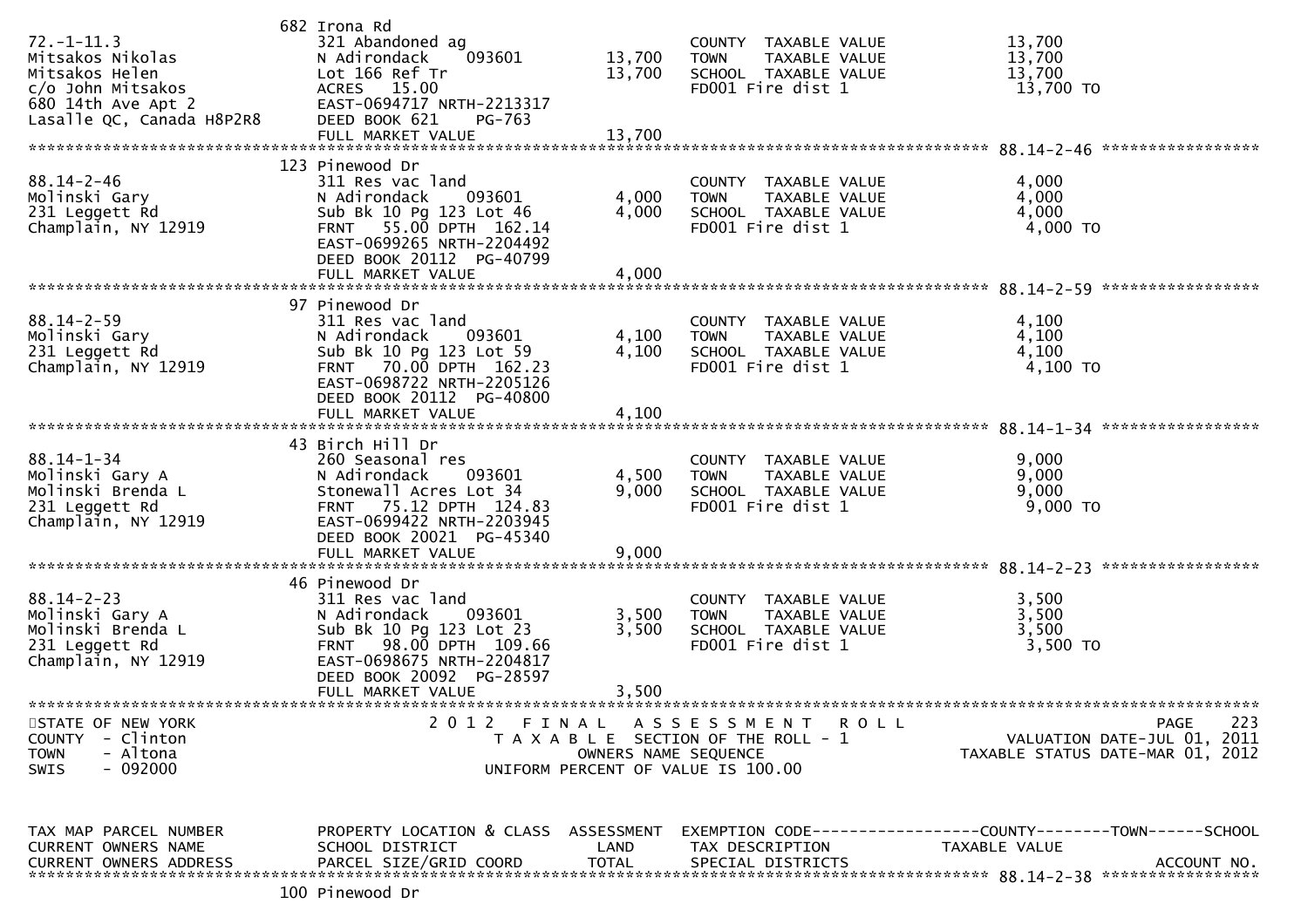| $88.14 - 2 - 38$<br>Molinski Gary A<br>Molinski Brenda L<br>251 Leggett Rd<br>Champlain, NY 12919       | 311 Res vac land<br>N Adirondack<br>093601<br>Sub Bk 10 Pg 123 Lot 38<br>FRNT 127.00 DPTH 101.82<br>EAST-0698684 NRTH-2204966                                                                            | 3,400<br>3,400                | COUNTY TAXABLE VALUE<br><b>TOWN</b><br>TAXABLE VALUE<br>SCHOOL TAXABLE VALUE<br>FD001 Fire dist 1                                             | 3,400<br>3,400<br>3,400<br>$3,400$ TO                                                              |     |
|---------------------------------------------------------------------------------------------------------|----------------------------------------------------------------------------------------------------------------------------------------------------------------------------------------------------------|-------------------------------|-----------------------------------------------------------------------------------------------------------------------------------------------|----------------------------------------------------------------------------------------------------|-----|
|                                                                                                         | DEED BOOK 20102 PG-34731<br>FULL MARKET VALUE                                                                                                                                                            | 3,400                         |                                                                                                                                               |                                                                                                    |     |
| $134 - 2 - 14$<br>Monette Carl<br>17 Sorrell Ave<br>Plattsburgh, NY 12901                               | Buck Way<br>311 Res vac land<br>093601<br>N Adirondack<br>Lot 115 Duer<br>Lot 5 Stonehedge Subd<br>FRNT 150.00 DPTH 271.30<br>EAST-0726000 NRTH-2179707<br>DEED BOOK 20011 PG-35703<br>FULL MARKET VALUE | 8,100<br>8,100<br>8,100       | COUNTY TAXABLE VALUE<br>TAXABLE VALUE<br><b>TOWN</b><br>SCHOOL TAXABLE VALUE<br>FD001 Fire dist 1                                             | 8,100<br>8,100<br>8,100<br>$8,100$ TO                                                              |     |
| $134. - 2 - 12$<br>Monette Carl M<br>17 Sorrell Ave<br>Plattsburgh, NY 12901                            | Buck Way<br>$314$ Rural vac<10<br>N Adirondack<br>093601<br>115 Duer<br>Stonehedge Lot 3<br><b>ACRES</b><br>1.40<br>EAST-0726002 NRTH-2179378<br>DEED BOOK 910<br>$PG-93$<br>FULL MARKET VALUE           | 9,000<br>9,000<br>9,000       | COUNTY TAXABLE VALUE<br>TAXABLE VALUE<br><b>TOWN</b><br>SCHOOL TAXABLE VALUE<br>FD001 Fire dist 1                                             | 9,000<br>9,000<br>9,000<br>9,000 TO                                                                |     |
| $118. - 1 - 10$<br>Montagano Peter<br>Montagano Nicolina<br>2085 SW 13th Ter<br>Boynton Beach, FL 33426 | Rand Hill Rd<br>321 Abandoned ag<br>093601<br>N Adirondack<br>Lot 41 Ref<br>ACRES 10.63<br>EAST-0703696 NRTH-2190175<br>DEED BOOK 571<br>PG-1181<br>FULL MARKET VALUE                                    | 12,600<br>12,600<br>12,600    | COUNTY TAXABLE VALUE<br>TAXABLE VALUE<br><b>TOWN</b><br>SCHOOL TAXABLE VALUE<br>FD001 Fire dist 1                                             | 12,600<br>12,600<br>12,600<br>12,600 TO                                                            |     |
| $74. - 1 - 3$<br>Montgomery Michael<br>Montgomery Ellen E<br>PO Box 83<br>Altona, NY 12910              | 226 Woods Falls Rd<br>240 Rural res<br>093601<br>N Adirondack<br>112 Ref<br>ACRES 97.00<br>EAST-0711623 NRTH-2214488<br>DEED BOOK 550<br>PG-732<br>FULL MARKET VALUE                                     | 35,700<br>107,300<br>107,300  | 41834<br>SR STAR<br>COUNTY TAXABLE VALUE<br><b>TOWN</b><br>TAXABLE VALUE<br>SCHOOL TAXABLE VALUE<br>FD001 Fire dist 1<br>LT001 Altona light 1 | $\mathbf{0}$<br>$\mathbf{0}$<br>62,200<br>107,300<br>107,300<br>45,100<br>107,300 TO<br>107,300 TO |     |
| STATE OF NEW YORK<br>- Clinton<br><b>COUNTY</b><br><b>TOWN</b><br>- Altona<br>- 092000<br><b>SWIS</b>   | 2 0 1 2                                                                                                                                                                                                  | FINAL<br>OWNERS NAME SEQUENCE | <b>ROLL</b><br>A S S E S S M E N T<br>T A X A B L E SECTION OF THE ROLL - 1<br>UNIFORM PERCENT OF VALUE IS 100.00                             | PAGE<br>VALUATION DATE-JUL 01, 2011<br>TAXABLE STATUS DATE-MAR 01, 2012                            | 224 |
| TAX MAP PARCEL NUMBER<br>CURRENT OWNERS NAME<br><b>CURRENT OWNERS ADDRESS</b>                           | PROPERTY LOCATION & CLASS ASSESSMENT<br>SCHOOL DISTRICT<br>PARCEL SIZE/GRID COORD                                                                                                                        | LAND<br><b>TOTAL</b>          | TAX DESCRIPTION<br>SPECIAL DISTRICTS                                                                                                          | EXEMPTION CODE------------------COUNTY--------TOWN------SCHOOL<br>TAXABLE VALUE<br>ACCOUNT NO.     |     |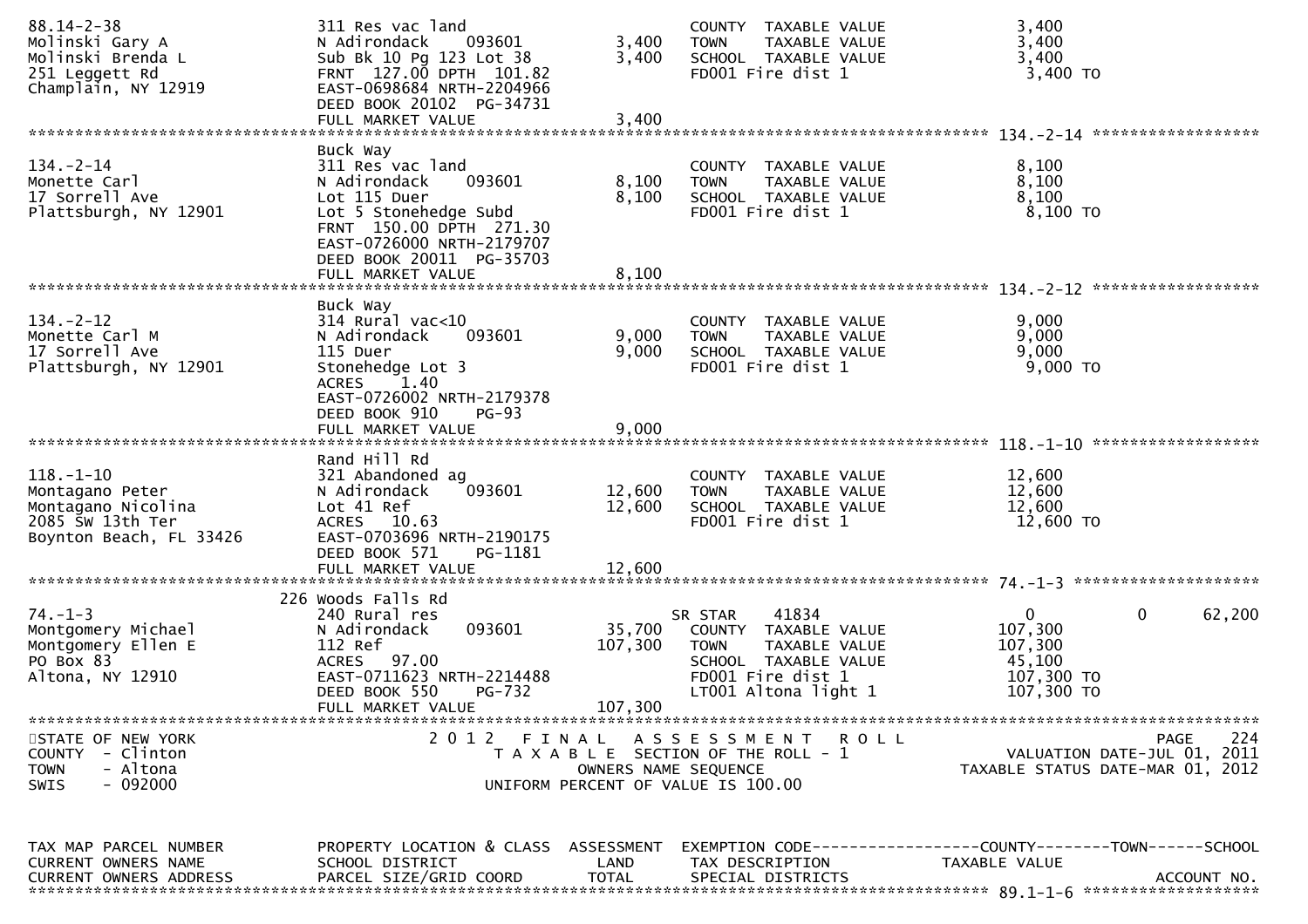| $89.1 - 1 - 6$<br>Montgomery Thomas<br>226 Woods Falls Rd<br>Altona, NY 12910                           | 513 Devils Den Rd<br>210 1 Family Res<br>093601<br>N Adirondack<br>Lot 131 Ref<br>FRNT 72.00 DPTH 450.00<br>EAST-0710617 NRTH-2207711<br>DEED BOOK 20051 PG-80157<br>FULL MARKET VALUE | 5,900<br>27,300<br>27,300 | COUNTY TAXABLE VALUE<br><b>TOWN</b><br>TAXABLE VALUE<br>SCHOOL TAXABLE VALUE<br>FD001 Fire dist 1<br>LT001 Altona light 1                      | 27,300<br>27,300<br>27,300<br>27,300 TO<br>27,300 TO                |                     |
|---------------------------------------------------------------------------------------------------------|----------------------------------------------------------------------------------------------------------------------------------------------------------------------------------------|---------------------------|------------------------------------------------------------------------------------------------------------------------------------------------|---------------------------------------------------------------------|---------------------|
|                                                                                                         | Burdo Rd                                                                                                                                                                               |                           |                                                                                                                                                |                                                                     |                     |
| $89. - 3 - 19.3$<br>Moore Ammon<br>131 Lenox Av<br>Irvington, NJ 07111                                  | 311 Res vac land<br>N Adirondack<br>093601<br>Lot 110 Ref Tr<br>FRNT 210.00 DPTH 286.00<br>EAST-0712934 NRTH-2204877<br>DEED BOOK 20072 PG-6207<br>FULL MARKET VALUE                   | 6,300<br>6,300<br>6,300   | COUNTY TAXABLE VALUE<br>TAXABLE VALUE<br><b>TOWN</b><br>SCHOOL TAXABLE VALUE<br>FD001 Fire dist 1<br>LT001 Altona light 1                      | 6,300<br>6,300<br>6,300<br>6,300 TO<br>$6,300$ TO                   |                     |
|                                                                                                         |                                                                                                                                                                                        |                           |                                                                                                                                                |                                                                     |                     |
| $88.14 - 1 - 32$<br>Moore Herbert J<br>Moore Pam A<br>76 Delisle St<br>Chateauguay QC, Canada<br>J6K3E4 | 37 Birch Hill Dr<br>260 Seasonal res<br>N Adirondack<br>093601<br>Sub Bk 9 Pg 18 Lot 32<br>FRNT 81.00 DPTH 123.42<br>EAST-0699603 NRTH-2203892<br>DEED BOOK 20011 PG-36207             | 4,300<br>13,700           | COUNTY TAXABLE VALUE<br><b>TOWN</b><br>TAXABLE VALUE<br>SCHOOL TAXABLE VALUE<br>FD001 Fire dist 1                                              | 13,700<br>13,700<br>13,700<br>13,700 TO                             |                     |
|                                                                                                         |                                                                                                                                                                                        |                           |                                                                                                                                                |                                                                     |                     |
|                                                                                                         | 25 Rushford Rd                                                                                                                                                                         |                           |                                                                                                                                                |                                                                     |                     |
| 72. –1–19.12<br>Moore Jason<br>25 Rushford Rd<br>Ellenburg Depot, NY 12935                              | 210 1 Family Res<br>093601<br>N Adirondack<br>Lot 192 Ref Tr<br>1.60<br>ACRES<br>EAST-0686062 NRTH-2212017<br>DEED BOOK 20112 PG-43695                                                 | 6,600<br>84,100           | 41854<br>RES STAR<br>COUNTY TAXABLE VALUE<br>TAXABLE VALUE<br>TOWN<br>SCHOOL TAXABLE VALUE<br>FD001 Fire dist 1                                | $\Omega$<br>84,100<br>84,100<br>54,100<br>84,100 TO                 | 30,000<br>0         |
|                                                                                                         | FULL MARKET VALUE                                                                                                                                                                      | 84,100                    |                                                                                                                                                |                                                                     |                     |
|                                                                                                         | 3102 Miner Farm Rd                                                                                                                                                                     |                           |                                                                                                                                                |                                                                     |                     |
| $89.1 - 2 - 23$<br>Moore Jason<br>Bodette Shannon<br>3102 Miner Farm Rd<br>Altona, NY 12910             | 210 1 Family Res<br>093601<br>N Adirondack<br>110 Ref<br><b>FRNT</b><br>75.00 DPTH 272.00<br>EAST-0711694 NRTH-2207591<br>DEED BOOK 20041 PG-76378<br>FULL MARKET VALUE                | 5,100<br>38,300<br>38,300 | 41854<br>RES STAR<br>COUNTY TAXABLE VALUE<br>TAXABLE VALUE<br><b>TOWN</b><br>SCHOOL TAXABLE VALUE<br>FD001 Fire dist 1<br>LT001 Altona light 1 | $\mathbf{0}$<br>38,300<br>38,300<br>8,300<br>38,300 TO<br>38,300 TO | 0<br>30,000         |
|                                                                                                         |                                                                                                                                                                                        |                           |                                                                                                                                                |                                                                     |                     |
| STATE OF NEW YORK<br><b>COUNTY</b><br>- Clinton<br>- Altona<br><b>TOWN</b><br>- 092000<br>SWIS          | 2012                                                                                                                                                                                   | OWNERS NAME SEQUENCE      | FINAL ASSESSMENT<br><b>ROLL</b><br>T A X A B L E SECTION OF THE ROLL - 1<br>UNIFORM PERCENT OF VALUE IS 100.00                                 | VALUATION DATE-JUL 01,<br>TAXABLE STATUS DATE-MAR 01, 2012          | 225<br>PAGE<br>2011 |
|                                                                                                         |                                                                                                                                                                                        |                           |                                                                                                                                                |                                                                     |                     |
| TAX MAP PARCEL NUMBER<br>CURRENT OWNERS NAME                                                            | PROPERTY LOCATION & CLASS ASSESSMENT<br>SCHOOL DISTRICT                                                                                                                                | LAND                      | EXEMPTION CODE-----------------COUNTY-------TOWN------SCHOOL<br>TAX DESCRIPTION                                                                | TAXABLE VALUE                                                       |                     |
| CURRENT OWNERS ADDRESS                                                                                  | PARCEL SIZE/GRID COORD                                                                                                                                                                 | <b>TOTAL</b>              | SPECIAL DISTRICTS                                                                                                                              |                                                                     | ACCOUNT NO.         |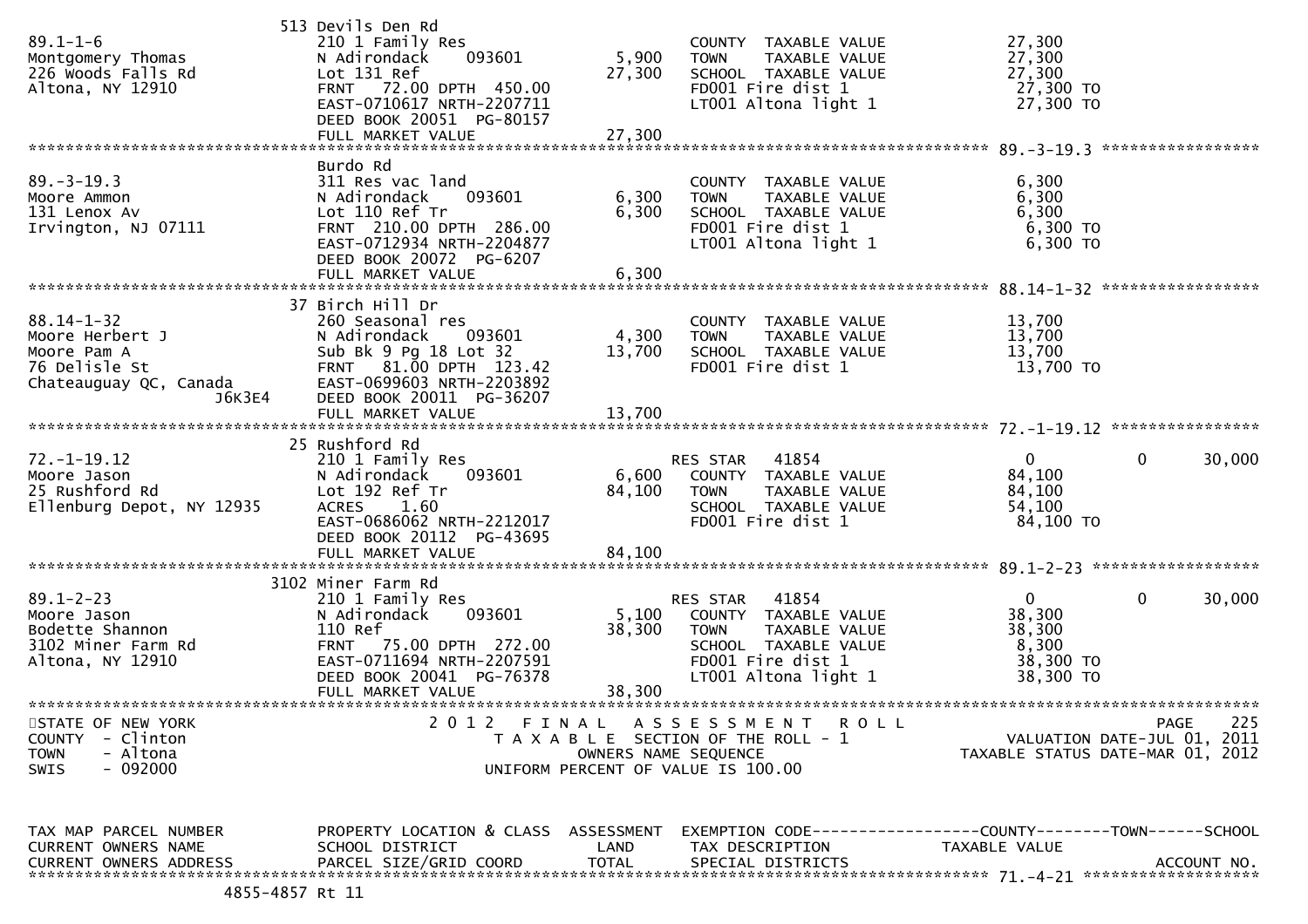| $71. - 4 - 21$<br>Moore Richard A<br>Murphy Amy M<br>4857 State Route 11<br>Ellenburg Depot, NY 12935  | 210 1 Family Res<br>N Adirondack<br>093601<br>Bm<br>850<br><b>ACRES</b><br>3.00 BANK<br>EAST-0678929 NRTH-2213106<br>DEED BOOK 20082 PG-18217<br>FULL MARKET VALUE        | 13,600<br>93,400<br>93,400 | COUNTY TAXABLE VALUE<br><b>TOWN</b><br>TAXABLE VALUE<br>SCHOOL TAXABLE VALUE<br>FD002 Ellenburg fire 21<br>LT002 Altona light 21                             | 93,400<br>93,400<br>93,400<br>93,400 TO<br>93,400 TO                 |                                                                                       |
|--------------------------------------------------------------------------------------------------------|---------------------------------------------------------------------------------------------------------------------------------------------------------------------------|----------------------------|--------------------------------------------------------------------------------------------------------------------------------------------------------------|----------------------------------------------------------------------|---------------------------------------------------------------------------------------|
|                                                                                                        | 4987 Rt 11                                                                                                                                                                |                            |                                                                                                                                                              |                                                                      |                                                                                       |
| $71.1 - 1 - 21$<br>Moore Stephen A II<br>McCreless Sheryl<br>4987 Rt 11<br>Ellenburg Depot, NY 12935   | 311 Res vac land<br>N Adirondack<br>093601<br>Вm<br><b>ACRES</b><br>1.11<br>EAST-0675709 NRTH-2213295<br>DEED BOOK 20092 PG-21361<br>FULL MARKET VALUE                    | 6,500<br>6,500<br>6,500    | 41854<br><b>RES STAR</b><br>COUNTY TAXABLE VALUE<br><b>TOWN</b><br>TAXABLE VALUE<br>SCHOOL TAXABLE VALUE<br>FD002 Ellenburg fire 21<br>LT002 Altona light 21 | $\overline{0}$<br>6,500<br>6,500<br>$\bf{0}$<br>6,500 TO<br>6,500 TO | $\mathbf 0$<br>6,500                                                                  |
|                                                                                                        |                                                                                                                                                                           |                            |                                                                                                                                                              |                                                                      |                                                                                       |
| $105. - 1 - 6$<br>Mooso Timothy R<br>88 S 13th Ave<br>Coatesville, PA 19320                            | 591 Barnaby Rd<br>260 Seasonal res<br>Beekmantown Cen 092401<br>134 Duer<br>ACRES 15.60<br>EAST-0733199 NRTH-2192884<br>DEED BOOK 608<br><b>PG-31</b>                     | 13,900<br>17,600           | COUNTY TAXABLE VALUE<br>TAXABLE VALUE<br><b>TOWN</b><br>SCHOOL TAXABLE VALUE<br>FD001 Fire dist 1                                                            | 17,600<br>17,600<br>17,600<br>17,600 TO                              |                                                                                       |
|                                                                                                        | FULL MARKET VALUE                                                                                                                                                         | 17,600                     |                                                                                                                                                              |                                                                      |                                                                                       |
|                                                                                                        |                                                                                                                                                                           |                            |                                                                                                                                                              |                                                                      | *****************                                                                     |
| $150.-1-8.3$<br>Morgan James P Sr<br>Morgan Aye B<br>6 Recore Rd<br>West Chazy, NY 12992-2901          | 6 Recore Rd<br>270 Mfg housing<br>093601<br>N Adirondack<br>Lot 129 Duers<br><b>ACRES</b><br>1.60<br>EAST-0734234 NRTH-2174144<br>DEED BOOK 99001 PG-09712                | 9,300<br>74,800            | 41834<br>SR STAR<br>COUNTY TAXABLE VALUE<br><b>TOWN</b><br>TAXABLE VALUE<br>SCHOOL TAXABLE VALUE<br>FD001 Fire dist 1                                        | $\overline{0}$<br>74,800<br>74,800<br>12,600<br>74,800 TO            | $\mathbf 0$<br>62,200                                                                 |
|                                                                                                        | FULL MARKET VALUE                                                                                                                                                         | 74,800                     |                                                                                                                                                              |                                                                      |                                                                                       |
| $88.14 - 1 - 17$<br>Morgan Kenneth<br>Morgan Aline<br>6576 14th Ave<br>Montreal QC, Canada H1X2W6      | 50 Merrywood Dr<br>260 Seasonal res<br>N Adirondack<br>093601<br>Stonewall Acres Lot 17<br>FRNT 80.00 DPTH 170.88<br>EAST-0699525 NRTH-2203793<br>DEED BOOK 606<br>PG-107 | 4,200<br>9,500             | COUNTY TAXABLE VALUE<br><b>TOWN</b><br>TAXABLE VALUE<br>SCHOOL TAXABLE VALUE<br>FD001 Fire dist 1                                                            | 9,500<br>9,500<br>9,500<br>$9,500$ TO                                |                                                                                       |
| *******************************                                                                        | FULL MARKET VALUE<br>***************************                                                                                                                          | 9,500                      |                                                                                                                                                              |                                                                      |                                                                                       |
| STATE OF NEW YORK<br><b>COUNTY</b><br>- Clinton<br><b>TOWN</b><br>- Altona<br>$-092000$<br><b>SWIS</b> | 2 0 1 2                                                                                                                                                                   | FINAL                      | A S S E S S M E N T<br><b>ROLL</b><br>T A X A B L E SECTION OF THE ROLL - 1<br>OWNERS NAME SEQUENCE<br>UNIFORM PERCENT OF VALUE IS 100.00                    |                                                                      | 226<br><b>PAGE</b><br>VALUATION DATE-JUL 01, 2011<br>TAXABLE STATUS DATE-MAR 01, 2012 |
| TAX MAP PARCEL NUMBER<br>CURRENT OWNERS NAME<br><b>CURRENT OWNERS ADDRESS</b>                          | PROPERTY LOCATION & CLASS ASSESSMENT<br>SCHOOL DISTRICT<br>PARCEL SIZE/GRID COORD                                                                                         | LAND<br><b>TOTAL</b>       | TAX DESCRIPTION<br>SPECIAL DISTRICTS                                                                                                                         | TAXABLE VALUE                                                        | ACCOUNT NO.                                                                           |
| $102.-1-3.1$                                                                                           | Alder Bend Rd<br>321 Abandoned ag                                                                                                                                         |                            | COUNTY TAXABLE VALUE                                                                                                                                         | 9,500                                                                |                                                                                       |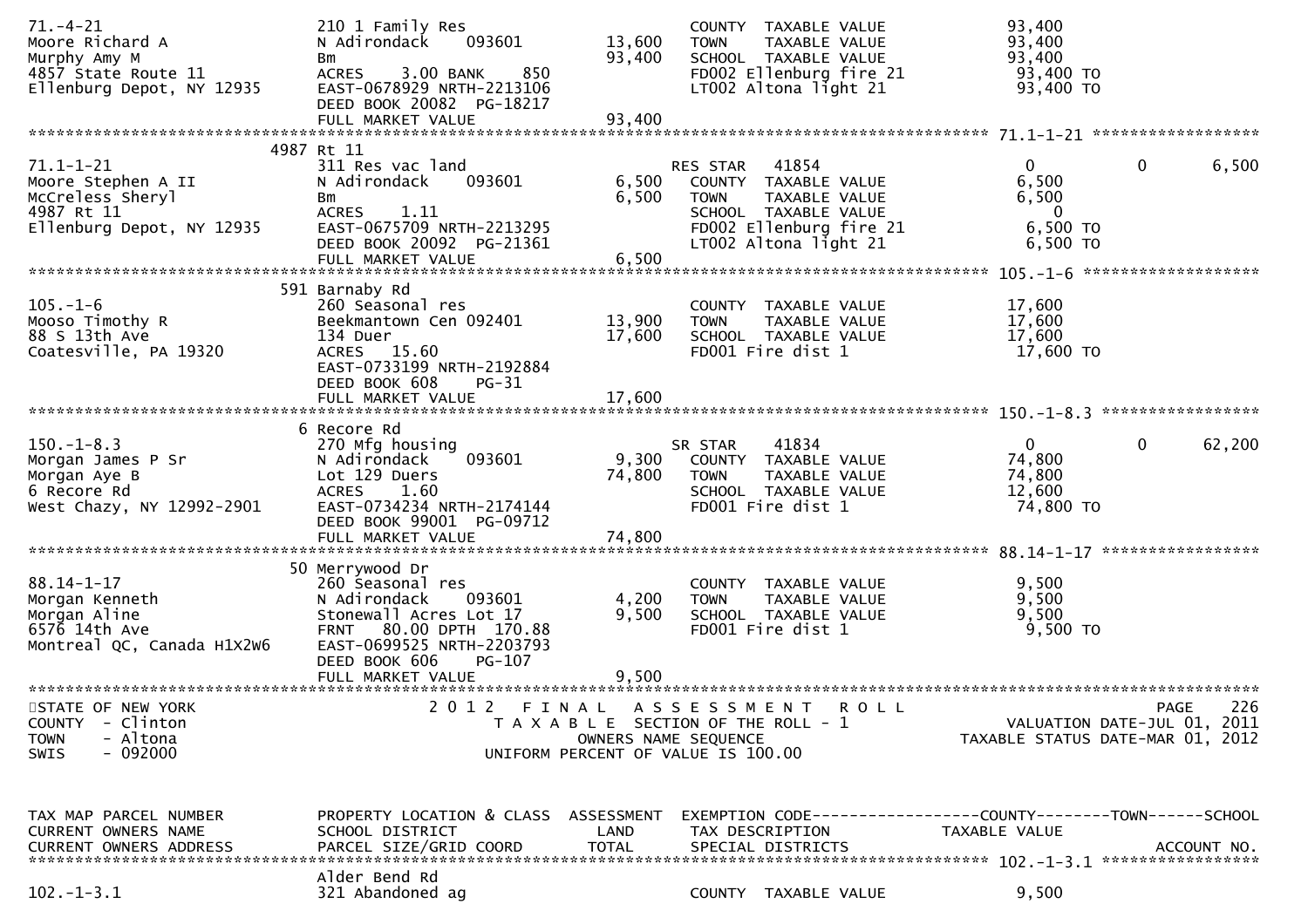| Morgan Robin<br>40 Smith St<br>Rouses Point, NY 12979                                                       | N Adirondack<br>093601<br>Lot 163 Ref<br>ACRES 11.70<br>EAST-0694914 NRTH-2202472<br>DEED BOOK 20072 PG-8974                                                                           | 9,500<br>9,500             | <b>TOWN</b><br>FD001 Fire dist 1                                                                                           | <b>TAXABLE VALUE</b><br>SCHOOL TAXABLE VALUE                           | 9,500<br>9,500<br>9,500 TO                                                    |                       |
|-------------------------------------------------------------------------------------------------------------|----------------------------------------------------------------------------------------------------------------------------------------------------------------------------------------|----------------------------|----------------------------------------------------------------------------------------------------------------------------|------------------------------------------------------------------------|-------------------------------------------------------------------------------|-----------------------|
|                                                                                                             | FULL MARKET VALUE                                                                                                                                                                      | 9,500                      |                                                                                                                            |                                                                        |                                                                               | ****************      |
| $104. -1 - 15.1$<br>Morrow Earl<br>Morrow Betty<br>4540 Military Tpke<br>Altona, NY 12910                   | Military Tpke<br>483 Converted Re<br>093601<br>N Adirondack<br>Lot 43 Duer<br>ACRES 51.70<br>EAST-0707377 NRTH-2194785<br>DEED BOOK 483<br>PG-530                                      | 22,600<br>22,600           | <b>TOWN</b><br>FD001 Fire dist 1                                                                                           | COUNTY TAXABLE VALUE<br>TAXABLE VALUE<br>SCHOOL TAXABLE VALUE          | 22,600<br>22,600<br>22,600<br>22,600 TO                                       |                       |
|                                                                                                             | 4518 Military Tpke                                                                                                                                                                     |                            |                                                                                                                            |                                                                        |                                                                               |                       |
| $104. - 1 - 14.2$<br>Morrow Kevin E<br>4518 Military Tpke<br>Altona, NY 12910                               | 270 Mfg housing<br>093601<br>N Adirondack<br>70 Ref<br>8.70<br><b>ACRES</b><br>EAST-0709672 NRTH-2193966<br>DEED BOOK 20051 PG-79668<br>FULL MARKET VALUE                              | 11,100<br>49,000<br>49,000 | RES STAR<br><b>TOWN</b><br>FD001 Fire dist 1                                                                               | 41854<br>COUNTY TAXABLE VALUE<br>TAXABLE VALUE<br>SCHOOL TAXABLE VALUE | $\Omega$<br>$\mathbf{0}$<br>49,000<br>49,000<br>19,000<br>49,000 TO           | 30,000                |
|                                                                                                             |                                                                                                                                                                                        |                            |                                                                                                                            |                                                                        |                                                                               |                       |
| $104. -1 -15.2$<br>Morrow Life Use Earl & Betty<br>Morrow Kevin E<br>4540 Military Tpke<br>Altona, NY 12910 | 4540 Military Tpke<br>483 Converted Re<br>093601<br>N Adirondack<br>Lot 43 Duers<br><b>ACRES</b><br>7.30<br>EAST-0709058 NRTH-2194712<br>DEED BOOK 20031 PG-56126<br>FULL MARKET VALUE | 359,000<br>359,000         | SR STAR<br>10,300 BIE TOWN 47613<br><b>TOWN</b><br>FD001 Fire dist 1                                                       | 41834<br>COUNTY TAXABLE VALUE<br>TAXABLE VALUE<br>SCHOOL TAXABLE VALUE | 0<br>0<br>0<br>25,900<br>359,000<br>333,100<br>296,800<br>359,000 TO          | 62,200<br>$\mathbf 0$ |
|                                                                                                             | 23 Birch Hill Dr                                                                                                                                                                       |                            |                                                                                                                            |                                                                        |                                                                               |                       |
| $88.14 - 1 - 28$<br>Morrow Robert<br>Morrow Susan<br>543 Gregory Ave<br>Greenfield Pk, QC, Canada<br>J4V1T5 | 312 Vac w/imprv<br>N Adirondack<br>093601<br>Stonewall Acres Lot 28<br>72.12 DPTH 165.53<br><b>FRNT</b><br>EAST-0699883 NRTH-2203738<br>DEED BOOK 99001 PG-16817                       | 4,000<br>6,500             | <b>TOWN</b><br>FD001 Fire dist 1                                                                                           | COUNTY TAXABLE VALUE<br>TAXABLE VALUE<br>SCHOOL TAXABLE VALUE          | 6,500<br>6,500<br>6,500<br>6,500 то                                           |                       |
|                                                                                                             |                                                                                                                                                                                        |                            |                                                                                                                            |                                                                        |                                                                               |                       |
| STATE OF NEW YORK<br>COUNTY - Clinton<br>- Altona<br><b>TOWN</b><br>$-092000$<br><b>SWIS</b>                | 2 0 1 2<br>FINAL                                                                                                                                                                       |                            | A S S E S S M E N T<br>T A X A B L E SECTION OF THE ROLL - 1<br>OWNERS NAME SEQUENCE<br>UNIFORM PERCENT OF VALUE IS 100.00 | <b>ROLL</b>                                                            | VALUATION DATE-JUL 01, 2011<br>TAXABLE STATUS DATE-MAR 01, 2012               | 227<br>PAGE           |
|                                                                                                             |                                                                                                                                                                                        |                            |                                                                                                                            |                                                                        |                                                                               |                       |
| TAX MAP PARCEL NUMBER<br>CURRENT OWNERS NAME<br><b>CURRENT OWNERS ADDRESS</b>                               | PROPERTY LOCATION & CLASS ASSESSMENT<br>SCHOOL DISTRICT<br>PARCEL SIZE/GRID COORD                                                                                                      | LAND<br><b>TOTAL</b>       | TAX DESCRIPTION<br>SPECIAL DISTRICTS                                                                                       |                                                                        | EXEMPTION CODE-----------------COUNTY-------TOWN------SCHOOL<br>TAXABLE VALUE | ACCOUNT NO.           |
| $88.14 - 1 - 29$<br>Morrow Robert A                                                                         | 25 Birch Hill Dr<br>311 Res vac land<br>N Adirondack<br>093601                                                                                                                         | 4,000                      | <b>TOWN</b>                                                                                                                | COUNTY TAXABLE VALUE<br>TAXABLE VALUE                                  | 4,000<br>4,000                                                                |                       |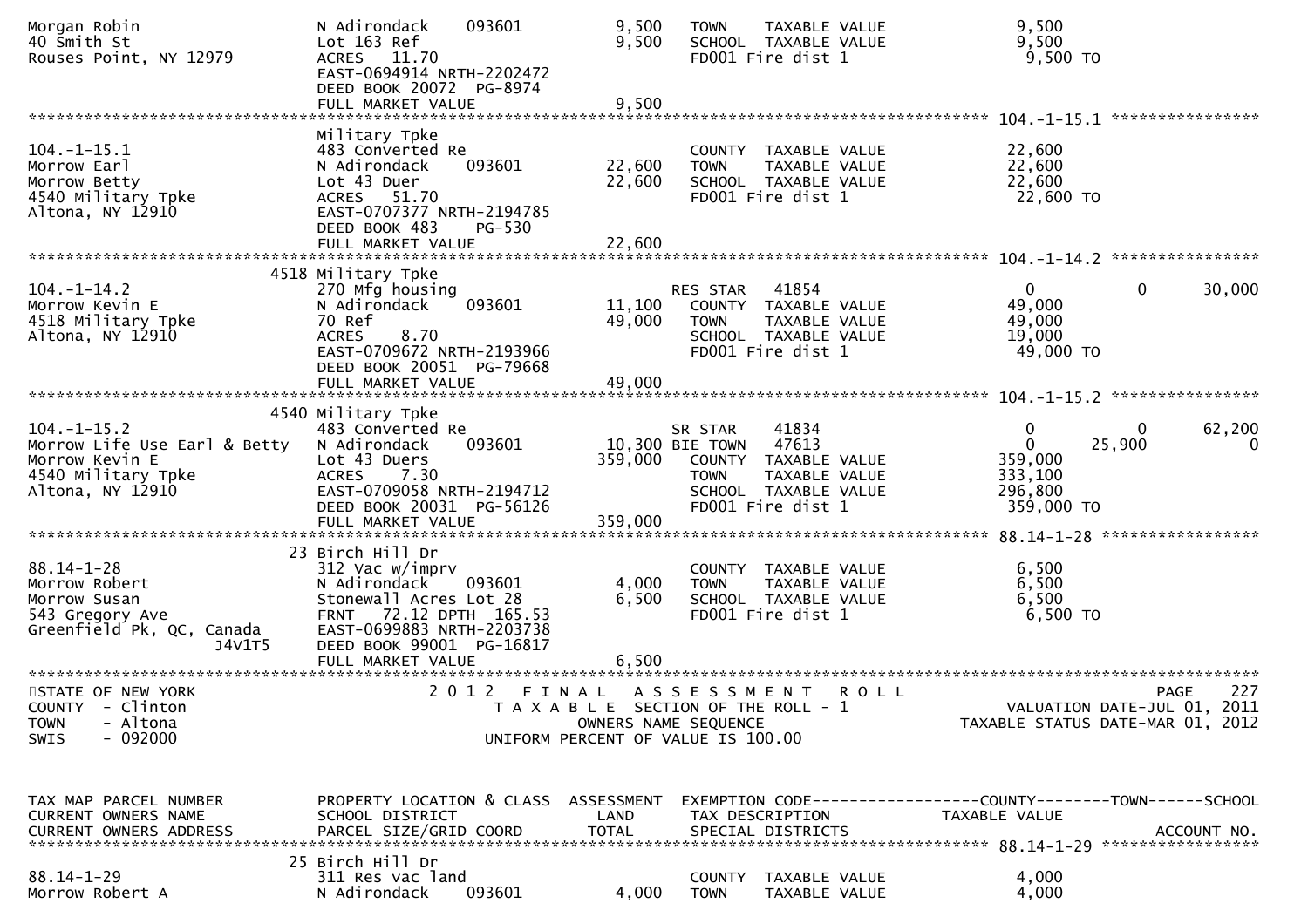| Morrow Susan W<br>543 Gregory Ave<br>Greenfield Pk, QC, Canada<br>J4V1T5                                    | Stonewall Acres Lot 29<br>FRNT 80.24 DPTH 173.68<br>EAST-0699814 NRTH-2203780<br>DEED BOOK 20011 PG-33984<br>FULL MARKET VALUE                                             | 4,000<br>4,000             | SCHOOL TAXABLE VALUE<br>FD001 Fire dist 1                                                                                                       |                                              | 4,000<br>4,000 TO                                                                              |
|-------------------------------------------------------------------------------------------------------------|----------------------------------------------------------------------------------------------------------------------------------------------------------------------------|----------------------------|-------------------------------------------------------------------------------------------------------------------------------------------------|----------------------------------------------|------------------------------------------------------------------------------------------------|
|                                                                                                             |                                                                                                                                                                            |                            |                                                                                                                                                 |                                              |                                                                                                |
| $119. - 1 - 3$<br>Mossey Clifford<br>64 So Peru St<br>Plattsburgh, NY 12901                                 | Military Tpke<br>312 Vac w/imprv<br>N Adirondack<br>093601<br>69 Ref<br>ACRES 120.20<br>EAST-0711597 NRTH-2190245<br>DEED BOOK 575<br>PG-1155<br>FULL MARKET VALUE         | 34,400<br>37,400<br>37,400 | COUNTY TAXABLE VALUE<br>TAXABLE VALUE<br><b>TOWN</b><br>SCHOOL TAXABLE VALUE<br>FD001 Fire dist 1                                               | 37,400<br>37,400<br>37,400                   | 37,400 TO                                                                                      |
|                                                                                                             |                                                                                                                                                                            |                            |                                                                                                                                                 |                                              |                                                                                                |
| $88.14 - 2 - 61$<br>Mossolem Hassan<br>Tawfik Mohamed<br>89-41 Springfield Blvd<br>Queens Village, NY 11427 | 93 Pinewood Dr<br>311 Res vac land<br>N Adirondack<br>093601<br>Sub Bk 10 Pg 123 Lot 61<br>FRNT 65.00 DPTH 159.94<br>EAST-0698618 NRTH-2205197<br>DEED BOOK 20051 PG-84146 | 4,100<br>4,100             | COUNTY TAXABLE VALUE<br>TAXABLE VALUE<br><b>TOWN</b><br>SCHOOL TAXABLE VALUE<br>FD001 Fire dist 1                                               | 4,100<br>4,100                               | 4,100<br>4,100 TO                                                                              |
|                                                                                                             | FULL MARKET VALUE                                                                                                                                                          | 4,100                      |                                                                                                                                                 |                                              |                                                                                                |
|                                                                                                             | 333 Recore Rd                                                                                                                                                              |                            | 99 PCT OF VALUE USED FOR EXEMPTION PURPOSES                                                                                                     |                                              |                                                                                                |
| $135. - 2 - 27$<br>Mousseau Bruce C<br>Mousseau Kathy<br>333 Recore Rd<br>West Chazy, NY 12992              | 210 1 Family Res<br>Beekmantown Cen 092401<br>Lot 143 Duers<br>ACRES 2.10<br>EAST-0739153 NRTH-2179484<br>DEED BOOK 639<br>PG-357<br>FULL MARKET VALUE                     | 76,700<br>76,700           | WARCOMALL 41131<br>41854<br>9,600 RES STAR<br>COUNTY TAXABLE VALUE<br><b>TOWN</b><br>TAXABLE VALUE<br>SCHOOL TAXABLE VALUE<br>FD001 Fire dist 1 | 18,983<br>0<br>57,717<br>57,717<br>46,700    | 18,983<br>0<br>30,000<br>0<br>76,700 TO                                                        |
|                                                                                                             |                                                                                                                                                                            |                            |                                                                                                                                                 |                                              |                                                                                                |
| $91. - 1 - 16.2$<br>Mousseau Sheila P<br>732 Vassar Rd<br>Altona, NY 12910                                  | 732 Vassar Rd<br>210 1 Family Res<br>093601<br>N Adirondack<br>Lot 51 Ref Tr<br>1.50 BANK<br>080<br><b>ACRES</b><br>EAST-0735438 NRTH-2204335<br>DEED BOOK 20102 PG-31125  | 6,900<br>87,000            | 41854<br><b>RES STAR</b><br>COUNTY TAXABLE VALUE<br>TAXABLE VALUE<br><b>TOWN</b><br>SCHOOL TAXABLE VALUE<br>FD001 Fire dist 1                   | $\overline{0}$<br>87,000<br>87,000<br>57,000 | 30,000<br>0<br>87,000 TO                                                                       |
|                                                                                                             | FULL MARKET VALUE                                                                                                                                                          | 87,000                     |                                                                                                                                                 |                                              |                                                                                                |
| STATE OF NEW YORK<br>COUNTY - Clinton<br><b>TOWN</b><br>- Altona<br>$-092000$<br>SWIS                       | 2 0 1 2                                                                                                                                                                    | FINAL                      | A S S E S S M E N T<br>T A X A B L E SECTION OF THE ROLL - 1<br>OWNERS NAME SEQUENCE<br>UNIFORM PERCENT OF VALUE IS 100.00                      | R O L L                                      | 228<br><b>PAGE</b><br>VALUATION DATE-JUL 01, 2011<br>TAXABLE STATUS DATE-MAR 01, 2012          |
| TAX MAP PARCEL NUMBER<br>CURRENT OWNERS NAME<br>CURRENT OWNERS ADDRESS                                      | PROPERTY LOCATION & CLASS ASSESSMENT<br>SCHOOL DISTRICT<br>PARCEL SIZE/GRID COORD                                                                                          | LAND<br><b>TOTAL</b>       | TAX DESCRIPTION<br>SPECIAL DISTRICTS                                                                                                            | TAXABLE VALUE                                | EXEMPTION CODE-----------------COUNTY-------TOWN-----SCHOOL<br>ACCOUNT NO.<br>**************** |
| $86. -2 - 21.11$<br>Mumley John<br>Mumley Francis                                                           | 1916 Plank Rd<br>240 Rural res<br>N Adirondack<br>093601<br>Вw                                                                                                             | 21,800<br>56,200           | 41854<br>RES STAR<br><b>COUNTY</b><br>TAXABLE VALUE<br><b>TOWN</b><br>TAXABLE VALUE                                                             | 0<br>56,200<br>56,200                        | 30,000<br>0                                                                                    |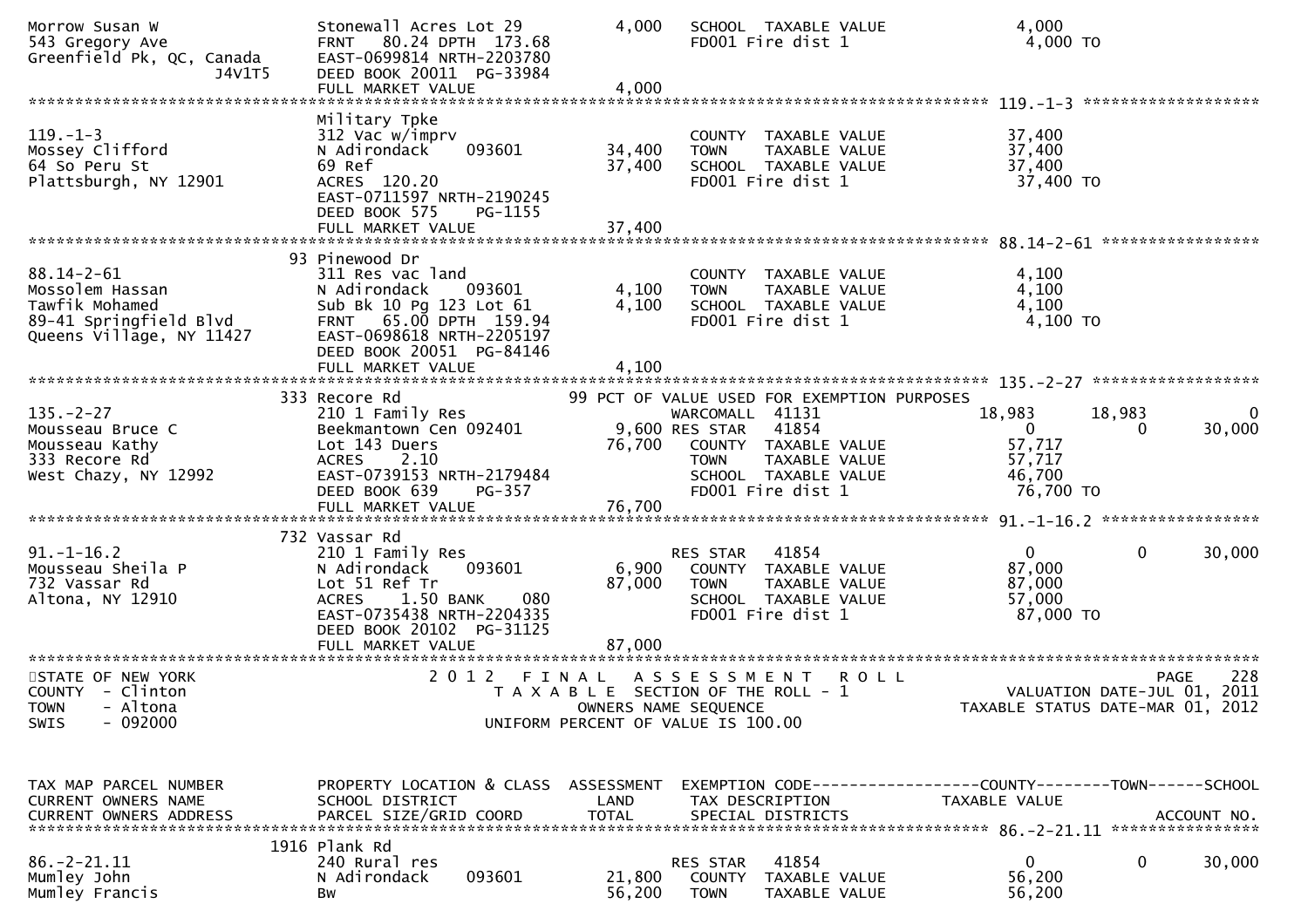| 1916 Plank Rd<br>Ellenburg Depot, NY 12935                                                   | ACRES 47.50<br>EAST-0678357 NRTH-2206820<br>DEED BOOK 20062 PG-1313<br>FULL MARKET VALUE                                                                                                    | 56,200                    | SCHOOL TAXABLE VALUE<br>FD001 Fire dist 1                                                                                                             | 26,200<br>56,200 TO                                                  |                                                   |
|----------------------------------------------------------------------------------------------|---------------------------------------------------------------------------------------------------------------------------------------------------------------------------------------------|---------------------------|-------------------------------------------------------------------------------------------------------------------------------------------------------|----------------------------------------------------------------------|---------------------------------------------------|
| $71. - 4 - 20$<br>Murphy David J<br>Murphy Lisa M<br>4889 Rt 11<br>Ellenburg Depot, NY 12935 | 4899 Rt 11<br>210 1 Family Res<br>093601<br>N Adirondack<br>Bm<br>FRNT 200.00 DPTH 203.86<br>EAST-0677840 NRTH-2213331<br>DEED BOOK 99001 PG-12783<br>FULL MARKET VALUE                     | 6,500<br>89,000<br>89,000 | RES STAR<br>41854<br>COUNTY TAXABLE VALUE<br><b>TOWN</b><br>TAXABLE VALUE<br>SCHOOL TAXABLE VALUE<br>FD002 Ellenburg fire 21<br>LT002 Altona light 21 | $\mathbf{0}$<br>89,000<br>89,000<br>59,000<br>89,000 TO<br>89,000 TO | $\mathbf{0}$<br>30,000                            |
| $74. - 1 - 1.11$<br>Murphy Ellen Marie<br>201 Woods Falls Rd<br>Altona, NY 12910             | 201 Woods Falls Rd<br>210 1 Family Res<br>N Adirondack<br>093601<br>Lot 129 Ref Tr<br>FRNT 265.00 DPTH 95.00<br>EAST-0710725 NRTH-2214736<br>DEED BOOK 629<br>$PG-563$<br>FULL MARKET VALUE | 84,000<br>84,000          | 41854<br>RES STAR<br>5,800 COUNTY TAXABLE VALUE<br>TAXABLE VALUE<br><b>TOWN</b><br>SCHOOL TAXABLE VALUE<br>FD001 Fire dist 1<br>LT001 Altona light 1  | $\mathbf{0}$<br>84,000<br>84,000<br>54,000<br>84,000 TO<br>84,000 TO | $\mathbf 0$<br>30,000                             |
| $134. - 2 - 1$<br>Murphy Otis Y<br>35810 W Greenfield Rd<br>Sylvia, KS 67581                 | Purdy Rd<br>$314$ Rural vac<10<br>093601<br>N Adirondack<br>104 Duer<br>Stone Hedge Lot 25<br><b>ACRES</b><br>1.90<br>EAST-0724618 NRTH-2181151<br>DEED BOOK 958<br>PG-321                  | 9,500<br>9,500            | COUNTY TAXABLE VALUE<br>TAXABLE VALUE<br><b>TOWN</b><br>SCHOOL TAXABLE VALUE<br>FD001 Fire dist 1                                                     | 9,500<br>9,500<br>9,500<br>9,500 TO                                  |                                                   |
| $134. - 2 - 2$<br>Murphy Otis Y<br>35810 W Greenfield Rd<br>Sylvia, KS 67581                 | Purdy Rd<br>$314$ Rural vac< $10$<br>N Adirondack<br>093601<br>104 Duer<br>Stonehedge Lot 24<br>ACRES 1.60<br>EAST-0724877 NRTH-2181243<br>DEED BOOK 958<br>PG-321<br>FULL MARKET VALUE     | 9,400<br>9,400<br>9,400   | COUNTY TAXABLE VALUE<br><b>TOWN</b><br>TAXABLE VALUE<br>SCHOOL TAXABLE VALUE<br>FD001 Fire dist 1                                                     | 9,400<br>9,400<br>9,400<br>$9,400$ TO                                |                                                   |
| STATE OF NEW YORK<br>COUNTY - Clinton<br>- Altona<br><b>TOWN</b><br>$-092000$<br>SWIS        | 2 0 1 2<br>FINAL                                                                                                                                                                            | OWNERS NAME SEQUENCE      | A S S E S S M E N T<br><b>ROLL</b><br>T A X A B L E SECTION OF THE ROLL - 1<br>UNIFORM PERCENT OF VALUE IS 100.00                                     | TAXABLE STATUS DATE-MAR 01, 2012                                     | 229<br><b>PAGE</b><br>VALUATION DATE-JUL 01, 2011 |
| TAX MAP PARCEL NUMBER<br>CURRENT OWNERS NAME                                                 | PROPERTY LOCATION & CLASS ASSESSMENT<br>SCHOOL DISTRICT                                                                                                                                     | LAND                      | EXEMPTION CODE------------------COUNTY--------TOWN------SCHOOL<br>TAX DESCRIPTION                                                                     | TAXABLE VALUE                                                        |                                                   |
| $134. - 2 - 3$<br>Murphy Otis Y                                                              | Purdy Rd<br>311 Res vac land<br>093601<br>N Adirondack                                                                                                                                      | 8,900                     | 41400<br><b>CLERGY</b><br>COUNTY<br>TAXABLE VALUE                                                                                                     | 1,400<br>7,500                                                       | 1,400<br>1,400                                    |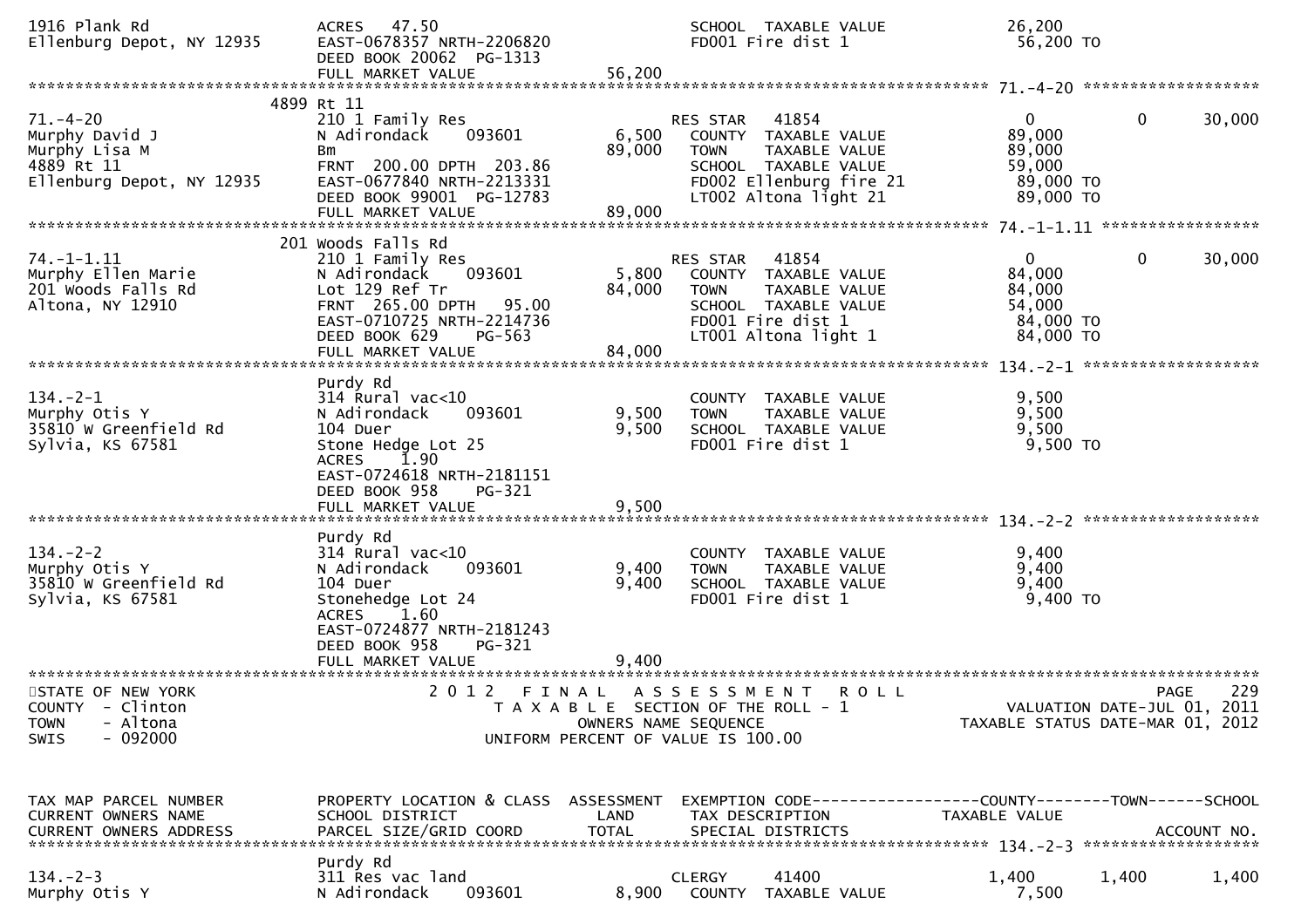| 35810 W Greenfield Rd<br>Sylvia, KS 67581                                             | 104 Duer<br>Stonehedge Lot 23<br>FRNT 198.05 DPTH 200.00<br>EAST-0725095 NRTH-2181350<br>DEED BOOK 958<br>PG-321<br>FULL MARKET VALUE                                           | 8,900<br>8,900                     | <b>TOWN</b><br>TAXABLE VALUE<br>SCHOOL TAXABLE VALUE<br>FD001 Fire dist 1                         | 7,500<br>7,500<br>8,900 TO                                                                           |
|---------------------------------------------------------------------------------------|---------------------------------------------------------------------------------------------------------------------------------------------------------------------------------|------------------------------------|---------------------------------------------------------------------------------------------------|------------------------------------------------------------------------------------------------------|
|                                                                                       |                                                                                                                                                                                 |                                    |                                                                                                   |                                                                                                      |
| $134. - 2 - 6$<br>Murphy Otis Y<br>35810 W Greenfield Rd<br>Sylvia, KS 67581          | Military Tpke<br>311 Res vac land<br>N Adirondack<br>093601<br>115 Duer<br>Stonehedge Lot 15<br>FRNT 150.00 DPTH 233.53<br>EAST-0726074 NRTH-2180491<br>DEED BOOK 958<br>PG-321 | 8,200<br>8,200                     | COUNTY TAXABLE VALUE<br>TAXABLE VALUE<br><b>TOWN</b><br>SCHOOL TAXABLE VALUE<br>FD001 Fire dist 1 | 8,200<br>8,200<br>8,200<br>8,200 TO                                                                  |
|                                                                                       |                                                                                                                                                                                 |                                    |                                                                                                   |                                                                                                      |
| $134. -2 - 13$<br>Murphy Otis Y<br>35810 W Greenfield Rd<br>Sylvia, KS 67581          | Buck Way<br>311 Res vac land<br>093601<br>N Adirondack<br>104-115 Duer<br>Stonehedge Lot 4<br>FRNT 155.00 DPTH 271.30<br>EAST-0725839 NRTH-2179676<br>DEED BOOK 958<br>PG-321   | 8,100<br>8,100                     | COUNTY TAXABLE VALUE<br>TAXABLE VALUE<br><b>TOWN</b><br>SCHOOL TAXABLE VALUE<br>FD001 Fire dist 1 | 8,100<br>8,100<br>8,100<br>8,100 TO                                                                  |
|                                                                                       |                                                                                                                                                                                 |                                    |                                                                                                   |                                                                                                      |
|                                                                                       |                                                                                                                                                                                 |                                    |                                                                                                   |                                                                                                      |
| $134. - 2 - 17$<br>Murphy Otis Y<br>35810 W Greenfield Rd<br>Sylvia, KS 67581         | Vershey Way<br>311 Res vac land<br>093601<br>N Adirondack<br>115 Duer<br>Stonehedge Lot 6<br>FRNT 160.00 DPTH 206.20<br>EAST-0725862 NRTH-2179957<br>DEED BOOK 958<br>PG-321    | 8,800<br>8,800                     | COUNTY TAXABLE VALUE<br>TAXABLE VALUE<br><b>TOWN</b><br>SCHOOL TAXABLE VALUE<br>FD001 Fire dist 1 | 8,800<br>8,800<br>8,800<br>8,800 TO                                                                  |
|                                                                                       |                                                                                                                                                                                 |                                    |                                                                                                   |                                                                                                      |
|                                                                                       |                                                                                                                                                                                 |                                    |                                                                                                   |                                                                                                      |
| $134. -2 - 27$<br>Murphy Otis Y<br>35810 W Greenfield Rd<br>Sylvia, KS 67581          | Galy Way<br>$314$ Rural vac<10<br>093601<br>N Adirondack<br>104 Duer<br>Stonehedge Lot 27<br>1.50<br><b>ACRES</b><br>EAST-0724743 NRTH-2180431<br>DEED BOOK 958<br>PG-321       | 9,100<br>9,100                     | COUNTY TAXABLE VALUE<br><b>TOWN</b><br>TAXABLE VALUE<br>SCHOOL TAXABLE VALUE<br>FD001 Fire dist 1 | 9,100<br>9,100<br>9,100<br>$9,100$ TO                                                                |
|                                                                                       | FULL MARKET VALUE                                                                                                                                                               | 9,100                              |                                                                                                   |                                                                                                      |
| STATE OF NEW YORK<br>COUNTY - Clinton<br><b>TOWN</b><br>- Altona<br>$-092000$<br>SWIS | 2012 FINAL                                                                                                                                                                      | OWNERS NAME SEQUENCE               | ASSESSMENT ROLL<br>T A X A B L E SECTION OF THE ROLL - 1<br>UNIFORM PERCENT OF VALUE IS 100.00    | 230<br><b>PAGE</b><br>VALUATION DATE-JUL 01, 2011<br>TAXABLE STATUS DATE-MAR 01, 2012                |
| TAX MAP PARCEL NUMBER<br><b>CURRENT OWNERS NAME</b><br>CURRENT OWNERS ADDRESS         | PROPERTY LOCATION & CLASS<br>SCHOOL DISTRICT<br>PARCEL SIZE/GRID COORD                                                                                                          | ASSESSMENT<br>LAND<br><b>TOTAL</b> | TAX DESCRIPTION<br>SPECIAL DISTRICTS                                                              | EXEMPTION        CODE------------------COUNTY-------TOWN------SCHOOL<br>TAXABLE VALUE<br>ACCOUNT NO. |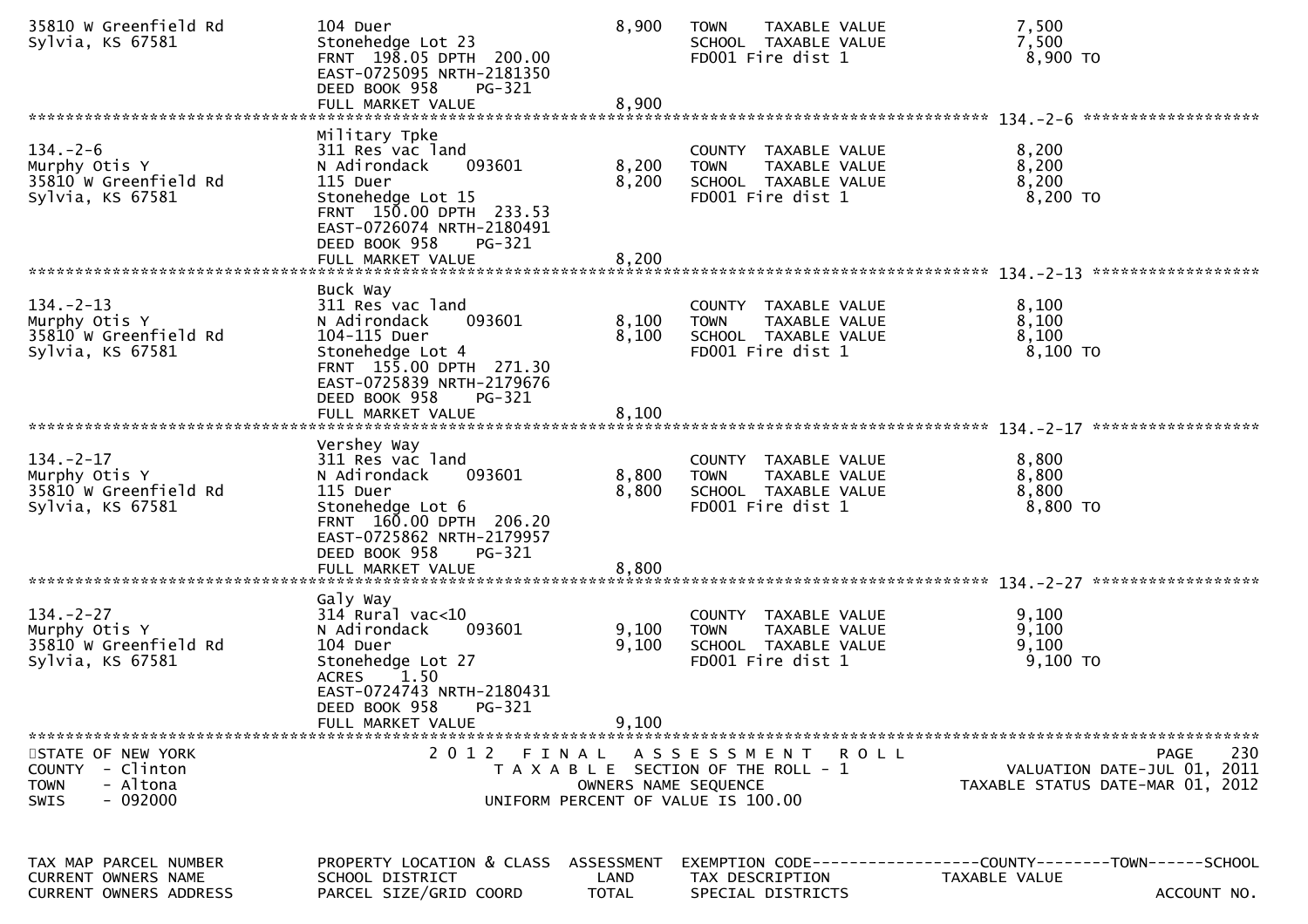|                                                                                              |                                                                                                                                                                                                        |                           |                                                                                                                        | *************** 88.14-1-60 ******************               |                                            |
|----------------------------------------------------------------------------------------------|--------------------------------------------------------------------------------------------------------------------------------------------------------------------------------------------------------|---------------------------|------------------------------------------------------------------------------------------------------------------------|-------------------------------------------------------------|--------------------------------------------|
| $88.14 - 1 - 60$<br>Murray Christopher T<br>Clarke Lisa                                      | 19 Merrywood Dr<br>260 Seasonal res<br>N Adirondack<br>093601<br>Stonewall Acres Lot 60                                                                                                                | 4,000<br>16,800           | COUNTY TAXABLE VALUE<br><b>TOWN</b><br>TAXABLE VALUE<br>SCHOOL TAXABLE VALUE                                           | 16,800<br>16,800<br>16,800                                  |                                            |
| 6300 Vega<br>Brossard, Quebec, Canada<br>L6X2K9                                              | FRNT 60.00 DPTH 120.00<br>EAST-0700149 NRTH-2203310<br>DEED BOOK 20112 PG-43348                                                                                                                        |                           | FD001 Fire dist 1                                                                                                      | 16,800 TO                                                   |                                            |
|                                                                                              |                                                                                                                                                                                                        |                           |                                                                                                                        |                                                             |                                            |
| $76. - 3 - 8$<br>Myatt Daniel H<br>Myatt Deborah<br>2092 Miner Farm Rd<br>Altona, NY 12910   | 2092 Miner Farm Rd<br>210 1 Family Res<br>Northeastern Cl 092801<br>50 Ref<br>FRNT 133.00 DPTH 132.00<br>0.43<br><b>ACRES</b><br>EAST-0735814 NRTH-2208685<br>DEED BOOK 577<br>PG-900                  | 5,200<br>7,500            | 41854<br>RES STAR<br>COUNTY TAXABLE VALUE<br>TAXABLE VALUE<br><b>TOWN</b><br>SCHOOL TAXABLE VALUE<br>FD001 Fire dist 1 | $\overline{0}$<br>7,500<br>7,500<br>$\bf{0}$<br>7,500 TO    | $\mathbf 0$<br>7,500                       |
| *************************                                                                    | FULL MARKET VALUE                                                                                                                                                                                      | 7,500                     |                                                                                                                        |                                                             |                                            |
| $90. -1 - 1.11$<br>Myatt Darrell A<br>2769 Miner Farm Rd<br>Altona, NY 12910                 | 2737/2769 Miner Farm Rd<br>240 Rural res<br>N Adirondack<br>093601<br>Lot 85 Ref Tract<br>ACRES 112.00<br>EAST-0720309 NRTH-2205396<br>DEED BOOK 920<br>PG-343                                         | 35,300<br>93,900          | 41854<br>RES STAR<br>COUNTY TAXABLE VALUE<br><b>TOWN</b><br>TAXABLE VALUE<br>SCHOOL TAXABLE VALUE<br>FD001 Fire dist 1 | $\overline{0}$<br>93,900<br>93,900<br>63,900<br>93,900 TO   | 30,000<br>$\mathbf{0}$                     |
|                                                                                              |                                                                                                                                                                                                        |                           |                                                                                                                        |                                                             |                                            |
| $90. -1 - 1.12$<br>Myatt Jason<br>2753 Miner Farm Rd<br>Altona, NY 12910                     | 2753 Miner Farm Rd<br>210 1 Family Res<br>093601<br>N Adirondack<br>Lot 85 Ref Tract<br>5.00 BANK<br>080<br><b>ACRES</b><br>EAST-0720163 NRTH-2207422<br>DEED BOOK 20061 PG-98880<br>FULL MARKET VALUE | 8,900<br>40,000<br>40,000 | 41854<br>RES STAR<br>COUNTY TAXABLE VALUE<br>TAXABLE VALUE<br><b>TOWN</b><br>SCHOOL TAXABLE VALUE<br>FD001 Fire dist 1 | $\mathbf{0}$<br>40,000<br>40,000<br>10,000<br>40,000 TO     | 30,000<br>$\mathbf{0}$                     |
|                                                                                              | 49 Barcomb-Ortman Way                                                                                                                                                                                  |                           |                                                                                                                        |                                                             |                                            |
| $73. - 1 - 33$<br>Myers Peter<br>49 Barcomb-Ortman Way<br>Altona, NY 12910                   | 240 Rural res<br>093601<br>N Adirondack<br>156 Ref<br>ACRES 153.90 BANK<br>080<br>EAST-0701552 NRTH-2209753<br>DEED BOOK 20051 PG-88292                                                                | 38,600<br>133,000         | 41854<br>RES STAR<br>COUNTY TAXABLE VALUE<br>TAXABLE VALUE<br><b>TOWN</b><br>SCHOOL TAXABLE VALUE<br>FD001 Fire dist 1 | $\mathbf{0}$<br>133,000<br>133,000<br>103,000<br>133,000 TO | 0<br>30,000                                |
|                                                                                              | FULL MARKET VALUE                                                                                                                                                                                      | 133,000                   |                                                                                                                        |                                                             |                                            |
| STATE OF NEW YORK<br>COUNTY - Clinton<br>- Altona<br><b>TOWN</b><br>$-092000$<br><b>SWIS</b> | 2 0 1 2                                                                                                                                                                                                | FINAL                     | ASSESSMENT ROLL<br>T A X A B L E SECTION OF THE ROLL - 1<br>OWNERS NAME SEQUENCE<br>UNIFORM PERCENT OF VALUE IS 100.00 | TAXABLE STATUS DATE-MAR 01, 2012                            | 231<br>PAGE<br>VALUATION DATE-JUL 01, 2011 |
| TAX MAP PARCEL NUMBER                                                                        | PROPERTY LOCATION & CLASS                                                                                                                                                                              | ASSESSMENT                |                                                                                                                        |                                                             |                                            |
| <b>CURRENT OWNERS NAME</b><br>CURRENT OWNERS ADDRESS                                         | SCHOOL DISTRICT<br>PARCEL SIZE/GRID COORD                                                                                                                                                              | LAND<br><b>TOTAL</b>      | TAX DESCRIPTION<br>SPECIAL DISTRICTS                                                                                   | <b>TAXABLE VALUE</b>                                        | ACCOUNT NO.                                |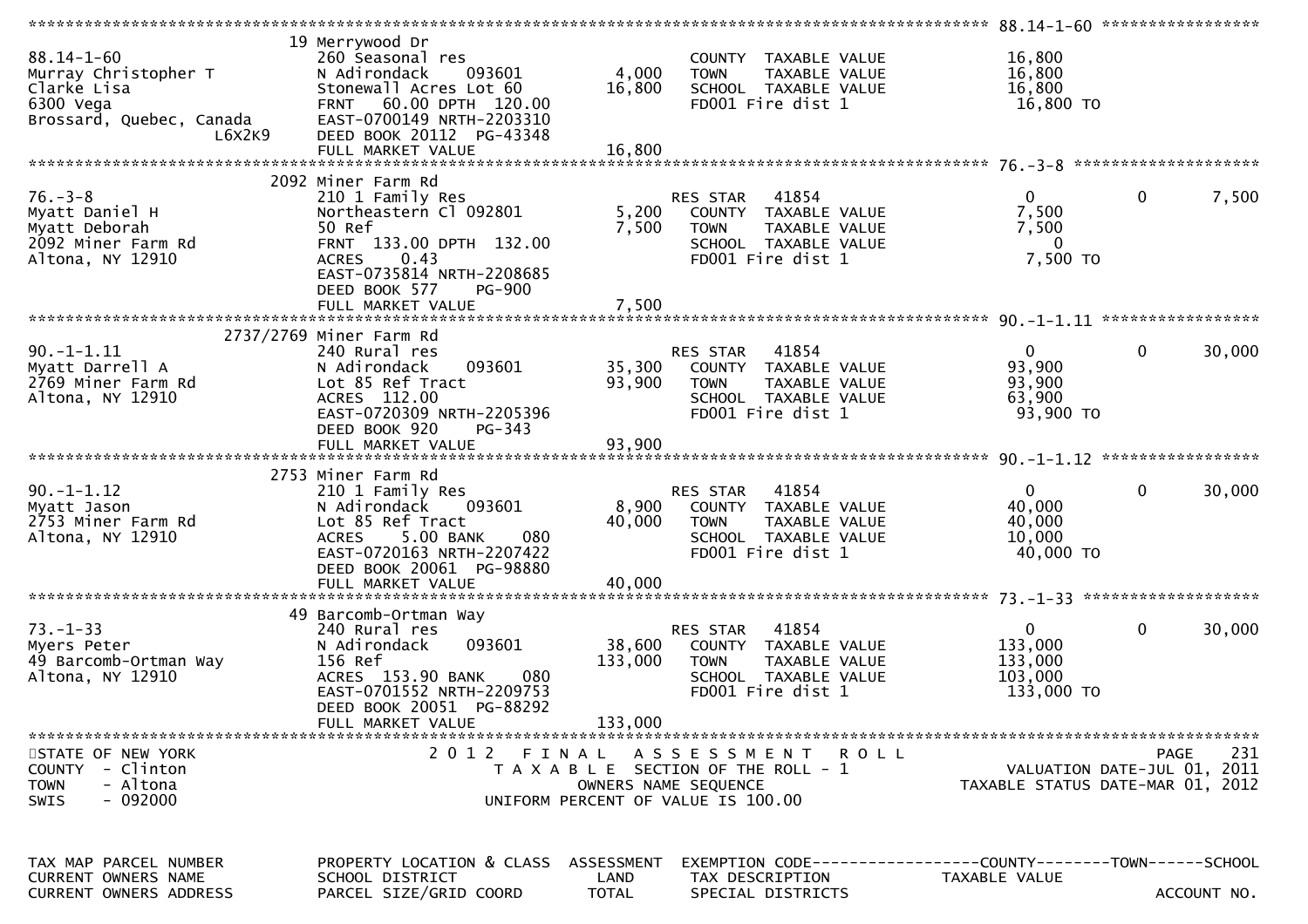| $91.-1-6.2$<br>Myers Stephen F<br>Myers Beth E<br>62 Mayott Rd<br>Altona, NY 12910                        | 62 Mayott Rd<br>210 1 Family Res<br>093601<br>N Adirondack<br>51 Ref<br>7.80 BANK<br>080<br><b>ACRES</b><br>EAST-0733722 NRTH-2206675<br>DEED BOOK 20031 PG-60633                                    | 10,600<br>145,000          | RES STAR 41854<br>COUNTY TAXABLE VALUE<br>TAXABLE VALUE<br><b>TOWN</b><br>SCHOOL TAXABLE VALUE<br>FD001 Fire dist 1                                   | $\mathbf 0$<br>$\mathbf 0$<br>145,000<br>145,000<br>115,000<br>145,000 TO                    | 30,000             |
|-----------------------------------------------------------------------------------------------------------|------------------------------------------------------------------------------------------------------------------------------------------------------------------------------------------------------|----------------------------|-------------------------------------------------------------------------------------------------------------------------------------------------------|----------------------------------------------------------------------------------------------|--------------------|
| $90. - 1 - 16$<br>Myette Edward L<br>367 Fiske Rd<br>West Chazy, NY 12992                                 | 158 Blow Rd<br>260 Seasonal res<br>093601<br>N Adirondack<br>61 Ref<br>ACRES 21.50<br>EAST-0731297 NRTH-2203989<br>DEED BOOK 496<br><b>PG-202</b><br>FULL MARKET VALUE                               | 15,700<br>30,000<br>30,000 | COUNTY TAXABLE VALUE<br>TAXABLE VALUE<br><b>TOWN</b><br>SCHOOL TAXABLE VALUE<br>FD001 Fire dist 1                                                     | 30,000<br>30,000<br>30,000<br>30,000 TO                                                      |                    |
| $88.14 - 2 - 19$<br>Nardelli Domenico<br>Vacca Paolina<br>1115 Franchers<br>Longevil PQ, Canada J4S4T7    | 56 Pinewood Dr<br>311 Res vac land<br>N Adirondack<br>093601<br>Sub Bk 10 Pg 123 Lot 19<br>FRNT 80.00 DPTH 117.18<br>EAST-0698404 NRTH-2205030<br>DEED BOOK 929<br><b>PG-67</b><br>FULL MARKET VALUE | 3,600<br>3,600<br>3,600    | COUNTY TAXABLE VALUE<br>TAXABLE VALUE<br><b>TOWN</b><br>SCHOOL TAXABLE VALUE<br>FD001 Fire dist 1                                                     | 3,600<br>3,600<br>3,600<br>3,600 TO                                                          |                    |
|                                                                                                           |                                                                                                                                                                                                      |                            |                                                                                                                                                       |                                                                                              |                    |
| $89.1 - 3 - 5$<br>Naro Richard H<br>Naro Theresa L<br>3113 Miner Farm Rd<br>PO Box 12<br>Altona, NY 12910 | 3113 Miner Farm Rd<br>210 1 Family Res<br>093601<br>N Adirondack<br>110 Ref<br>FRNT 168.00 DPTH 110.00<br>EAST-0711440 NRTH-2207334<br>DEED BOOK 511<br>PG-549                                       |                            | WARNONALL 41121<br>41834<br>5,000 SR STAR<br>55,900 COUNTY TAXABLE VALUE<br><b>TOWN</b><br>TAXABLE VALUE<br>SCHOOL TAXABLE VALUE<br>FD001 Fire dist 1 | 8,385<br>8,385<br>$\mathbf{0}$<br>0<br>47,515<br>47,515<br>0<br>55,900 TO                    | $\bf{0}$<br>55,900 |
| $74. - 1 - 9$<br>National Park Trust Inc<br>401 E Jefferson St Ste 102<br>Rockville, MD 20850             | Woods Falls Rd<br>321 Abandoned ag<br>093601<br>N Adirondack<br>112 Ref<br>50.00<br><b>ACRES</b><br>EAST-0712415 NRTH-2215240<br>DEED BOOK 20011 PG-29538<br>FULL MARKET VALUE                       | 22,300<br>22,300<br>22,300 | COUNTY TAXABLE VALUE<br>TAXABLE VALUE<br><b>TOWN</b><br>SCHOOL TAXABLE VALUE<br>FD001 Fire dist 1                                                     | 22,300<br>22,300<br>22,300<br>22,300 TO<br>*****************                                 |                    |
| STATE OF NEW YORK<br>- Clinton<br><b>COUNTY</b><br>- Altona<br><b>TOWN</b><br>$-092000$<br><b>SWIS</b>    | 2012 FINAL                                                                                                                                                                                           |                            | A S S E S S M E N T<br>ROLL<br>T A X A B L E SECTION OF THE ROLL - 1<br>OWNERS NAME SEQUENCE<br>UNIFORM PERCENT OF VALUE IS 100.00                    | PAGE<br>VALUATION DATE-JUL 01, 2011<br>TAXABLE STATUS DATE-MAR 01, 2012                      | 232                |
| TAX MAP PARCEL NUMBER<br>CURRENT OWNERS NAME<br><b>CURRENT OWNERS ADDRESS</b>                             | PROPERTY LOCATION & CLASS ASSESSMENT<br>SCHOOL DISTRICT<br>PARCEL SIZE/GRID COORD                                                                                                                    | LAND<br><b>TOTAL</b>       | TAX DESCRIPTION<br>SPECIAL DISTRICTS                                                                                                                  | EXEMPTION CODE-----------------COUNTY-------TOWN------SCHOOL<br>TAXABLE VALUE<br>ACCOUNT NO. |                    |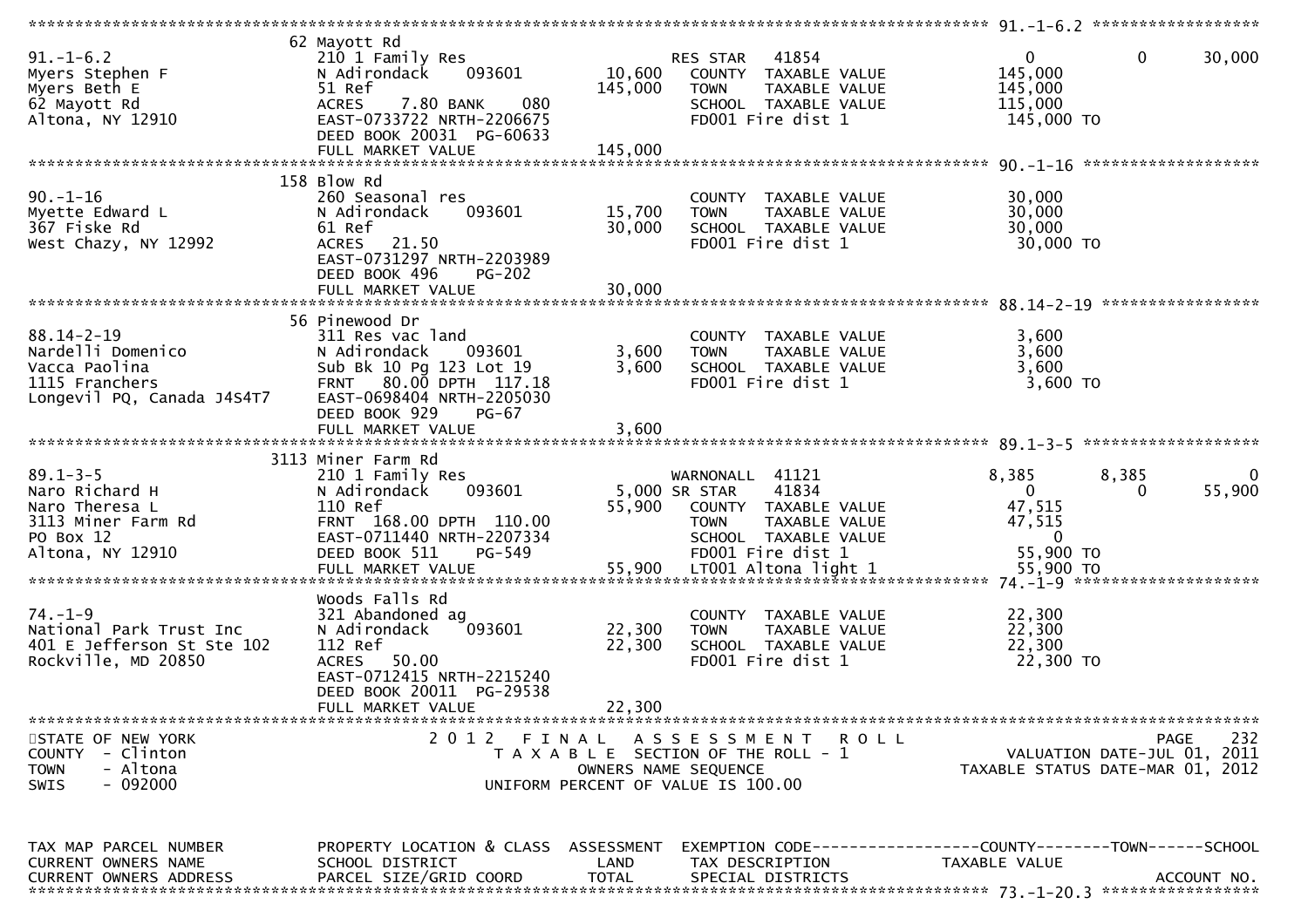| $73. - 1 - 20.3$<br>Nelson Ronald<br>Nelson Karen<br>4207 W Michelle Dr<br>Glendale, AZ 85308                             | Irona Rd<br>$322$ Rural vac $>10$<br>N Adirondack<br>093601<br>ACRES 10.00<br>EAST-0702696 NRTH-2215469<br>DEED BOOK 583<br><b>PG-70</b><br>FULL MARKET VALUE                                    | 4,800<br>4,800<br>4,800    | COUNTY TAXABLE VALUE<br>TAXABLE VALUE<br><b>TOWN</b><br>SCHOOL TAXABLE VALUE<br>FD001 Fire dist 1<br>LT001 Altona light 1                      | 4,800<br>4,800<br>4,800<br>4,800 TO<br>4,800 TO           |                                            |
|---------------------------------------------------------------------------------------------------------------------------|--------------------------------------------------------------------------------------------------------------------------------------------------------------------------------------------------|----------------------------|------------------------------------------------------------------------------------------------------------------------------------------------|-----------------------------------------------------------|--------------------------------------------|
| $76. - 1 - 1.42$<br>Nephew Dean<br>10 Halsey Ct<br>Plattsburgh, NY 12901                                                  | Off Rt 22<br>311 Res vac land<br>Northeastern Cl 092801<br>Lot 49 Ref Tr<br>FRNT 200.00 DPTH 114.00<br>EAST-0736939 NRTH-2215218<br>DEED BOOK 20061 PG-95473<br>FULL MARKET VALUE                | 800<br>800<br>800          | COUNTY TAXABLE VALUE<br>TAXABLE VALUE<br><b>TOWN</b><br>SCHOOL TAXABLE VALUE<br>FD001 Fire dist 1                                              | 800<br>800<br>800<br>800 TO                               |                                            |
| $88.14 - 2 - 37$<br>Nephew Gary<br>Nephew Sharon<br>749 Slosson Rd<br>West Chazy, NY 12992                                | 102 Pinewood Dr<br>311 Res vac land<br>N Adirondack<br>093601<br>Sub Bk 10 Pg 123 Lot 37<br>FRNT 93.50 DPTH 115.60<br>EAST-0698753 NRTH-2204889<br>DEED BOOK 20102 PG-32086<br>FULL MARKET VALUE | 3,500<br>3,500<br>3,500    | COUNTY TAXABLE VALUE<br>TAXABLE VALUE<br><b>TOWN</b><br>SCHOOL TAXABLE VALUE<br>FD001 Fire dist 1                                              | 3,500<br>3,500<br>3,500<br>3,500 TO                       |                                            |
| $72. - 1 - 3.1$<br>Nephew Life Estate Carl & Cath N Adirondack<br>Bombard Judy<br>4525 Rt 11<br>Ellenburg Depot, NY 12935 | Forest Rd<br>312 Vac w/imprv<br>093601<br>192 Ref<br>ACRES 42.70<br>EAST-0686020 NRTH-2215624<br>DEED BOOK 20041 PG-70059<br>FULL MARKET VALUE                                                   | 33,200<br>36,700<br>36,700 | COUNTY TAXABLE VALUE<br><b>TOWN</b><br>TAXABLE VALUE<br>SCHOOL TAXABLE VALUE<br>FD001 Fire dist 1                                              | 36,700<br>36,700<br>36,700<br>36,700 TO                   |                                            |
| $89.1 - 2 - 11$<br>Nephew Rodney J<br>Nephew Joanne<br>33 Station St<br>PO Box 91<br>Altona, NY 12910                     | 29/33 Station St<br>240 Rural res<br>093601<br>N Adirondack<br>111 Ref<br>ACRES 11.70<br>EAST-0711892 NRTH-2208148<br>DEED BOOK 847<br>PG-319<br>FULL MARKET VALUE                               | 13,200<br>49,200<br>49,200 | 41854<br>RES STAR<br>COUNTY TAXABLE VALUE<br>TAXABLE VALUE<br><b>TOWN</b><br>SCHOOL TAXABLE VALUE<br>FD001 Fire dist 1<br>LT001 Altona light 1 | 0<br>49,200<br>49,200<br>19,200<br>49,200 TO<br>49,200 TO | 0<br>30,000                                |
| STATE OF NEW YORK<br>COUNTY - Clinton<br>- Altona<br><b>TOWN</b><br>$-092000$<br>SWIS                                     |                                                                                                                                                                                                  |                            | 2012 FINAL ASSESSMENT ROLL<br>T A X A B L E SECTION OF THE ROLL - 1<br>OWNERS NAME SEQUENCE<br>UNIFORM PERCENT OF VALUE IS 100.00              | TAXABLE STATUS DATE-MAR 01, 2012                          | 233<br>PAGE<br>VALUATION DATE-JUL 01, 2011 |
| TAX MAP PARCEL NUMBER<br>CURRENT OWNERS NAME<br>CURRENT OWNERS ADDRESS                                                    | PROPERTY LOCATION & CLASS ASSESSMENT<br>SCHOOL DISTRICT<br>PARCEL SIZE/GRID COORD                                                                                                                | LAND<br><b>TOTAL</b>       | EXEMPTION CODE-----------------COUNTY-------TOWN------SCHOOL<br>TAX DESCRIPTION<br>SPECIAL DISTRICTS                                           | TAXABLE VALUE                                             | ACCOUNT NO.                                |
| $73. - 1 - 41$                                                                                                            | 1952 Alder Bend Rd<br>270 Mfg housing                                                                                                                                                            |                            | 41854<br>RES STAR                                                                                                                              | 0                                                         | 19,000<br>$\mathbf{0}$                     |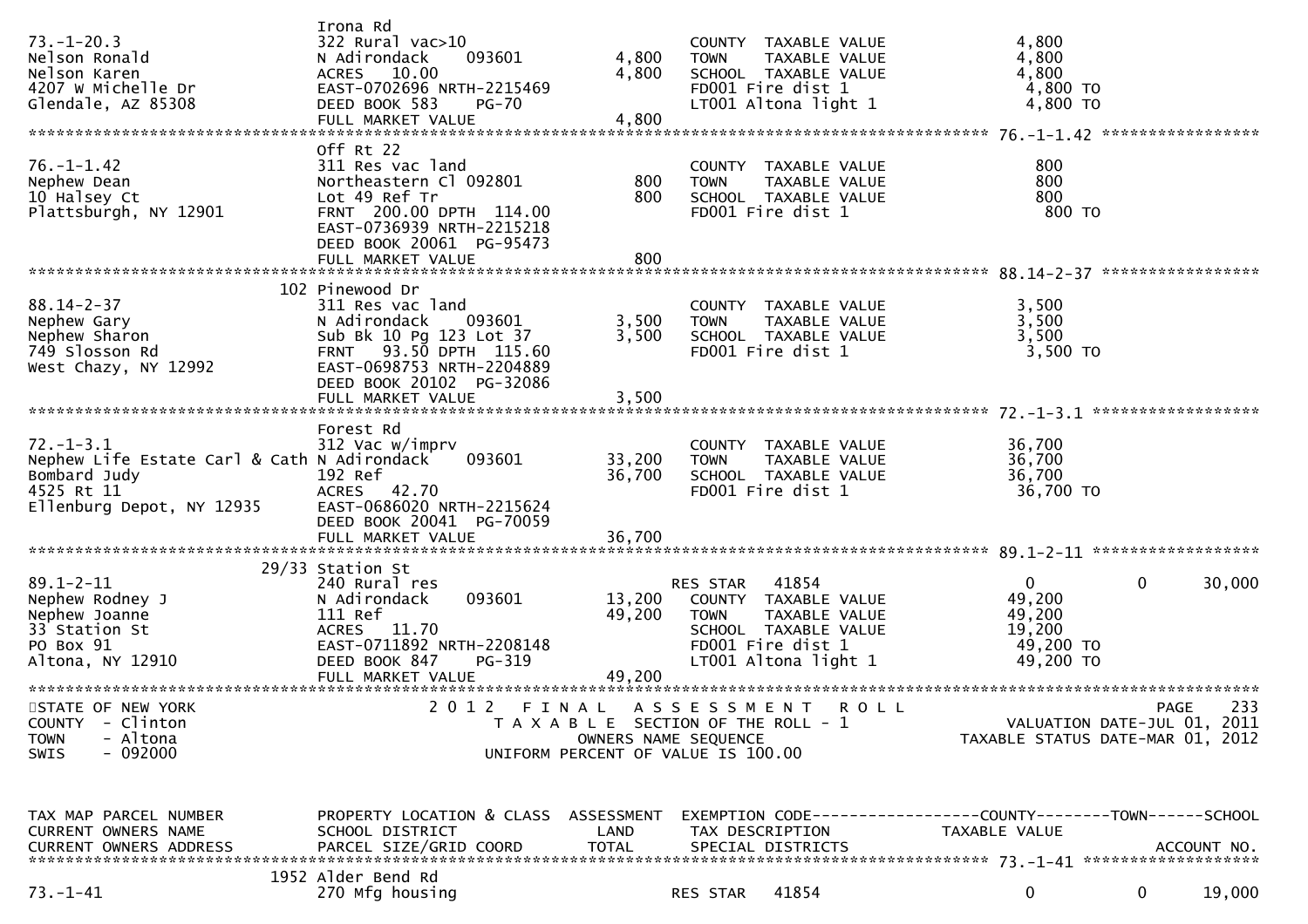| Nephew Shelly M<br>46 Clover Dr<br>Littlestown, PA 17340                                                | 093601<br>N Adirondack<br>Lot 155 Ref<br>FRNT 90.00 DPTH 170.00<br>EAST-0698002 NRTH-2212800<br>DEED BOOK 98001 PG-03497<br>FULL MARKET VALUE                                              | 5,200<br>19,000<br>19,000                                                   | <b>TOWN</b>             | COUNTY TAXABLE VALUE<br>TAXABLE VALUE<br>SCHOOL TAXABLE VALUE<br>FD001 Fire dist 1          | 19,000<br>19,000<br>$\overline{0}$<br>19,000 TO                               |                                                                                |
|---------------------------------------------------------------------------------------------------------|--------------------------------------------------------------------------------------------------------------------------------------------------------------------------------------------|-----------------------------------------------------------------------------|-------------------------|---------------------------------------------------------------------------------------------|-------------------------------------------------------------------------------|--------------------------------------------------------------------------------|
| $73. - 1 - 42$<br>Nephew-Little Shelly M<br>Little Frederick R<br>46 Clover Dr<br>Littlestown, PA 17340 | 1948 Alder Bend Rd<br>210 1 Family Res<br>093601<br>N Adirondack<br>Lot 155 Ref<br>FRNT 220.00 DPTH<br>80.00<br>EAST-0697948 NRTH-2212637<br>DEED BOOK 20112 PG-43234<br>FULL MARKET VALUE | 4,100<br>32,800<br>32,800                                                   | <b>TOWN</b>             | COUNTY TAXABLE VALUE<br>TAXABLE VALUE<br>SCHOOL TAXABLE VALUE<br>FD001 Fire dist 1          | 32,800<br>32,800<br>32,800<br>32,800 TO                                       |                                                                                |
| $73. - 1 - 1.1$<br>Newcombe Barry<br>2079 Alder Bend Rd<br>Altona, NY 12910                             | 2079 Alder Bend Rd<br>210 1 Family Res<br>093601<br>N Adirondack<br>166 Ref<br>2.90<br><b>ACRES</b><br>EAST-0697581 NRTH-2216009<br>DEED BOOK 20041 PG-70805                               | 7,800<br>49,000                                                             | RES STAR<br><b>TOWN</b> | 41854<br>COUNTY TAXABLE VALUE<br>TAXABLE VALUE<br>SCHOOL TAXABLE VALUE<br>FD001 Fire dist 1 | $\mathbf{0}$<br>49,000<br>49,000<br>19,000<br>49,000 TO                       | $\mathbf{0}$<br>30,000                                                         |
| $73. - 3 - 6.1$<br>Newcombe Barry E<br>2079 Alder Bend Rd<br>Altona, NY 12910                           | Helens Way<br>$314$ Rural vac<10<br>093601<br>N Adirondack<br>166 Ref<br>2.10<br><b>ACRES</b><br>EAST-0696007 NRTH-2214780<br>DEED BOOK 20051 PG-85097<br>FULL MARKET VALUE                | 5,600<br>5,600<br>5,600                                                     | <b>TOWN</b>             | COUNTY TAXABLE VALUE<br>TAXABLE VALUE<br>SCHOOL TAXABLE VALUE<br>FD001 Fire dist 1          | 5,600<br>5,600<br>5,600<br>5,600 TO                                           |                                                                                |
| $88.14 - 2 - 54$<br>NG Livia<br>1903 80th St<br>Brooklyn, NY 11204                                      | 107 Pinewood Dr<br>311 Res vac land<br>N Adirondack<br>093601<br>Sub Bk 10 Pg 123 Lot 54<br>FRNT 60.00 DPTH 165.13<br>EAST-0698959 NRTH-2204878<br>DEED BOOK 20051 PG-81193                | 4,100<br>4,100                                                              | <b>TOWN</b>             | COUNTY TAXABLE VALUE<br>TAXABLE VALUE<br>SCHOOL TAXABLE VALUE<br>FD001 Fire dist 1          | 4,100<br>4,100<br>4,100<br>4,100 TO                                           |                                                                                |
| STATE OF NEW YORK<br>COUNTY - Clinton<br>- Altona<br><b>TOWN</b><br>$-092000$<br><b>SWIS</b>            | 2012 FINAL ASSESSMENT ROLL                                                                                                                                                                 | T A X A B L E SECTION OF THE ROLL - 1<br>UNIFORM PERCENT OF VALUE IS 100.00 | OWNERS NAME SEQUENCE    |                                                                                             |                                                                               | 234<br>PAGE<br>VALUATION DATE-JUL 01, 2011<br>TAXABLE STATUS DATE-MAR 01, 2012 |
| TAX MAP PARCEL NUMBER<br>CURRENT OWNERS NAME                                                            | PROPERTY LOCATION & CLASS ASSESSMENT<br>SCHOOL DISTRICT<br>876 Plank Rd                                                                                                                    | LAND                                                                        | TAX DESCRIPTION         |                                                                                             | EXEMPTION CODE-----------------COUNTY-------TOWN------SCHOOL<br>TAXABLE VALUE |                                                                                |
| $130.-2-5.2$<br>Nichols Betty                                                                           | 270 Mfg housing<br>093601<br>N Adirondack                                                                                                                                                  | 6,500                                                                       | <b>RES STAR</b>         | 41854<br>COUNTY TAXABLE VALUE                                                               | 0<br>17,000                                                                   | 0<br>17,000                                                                    |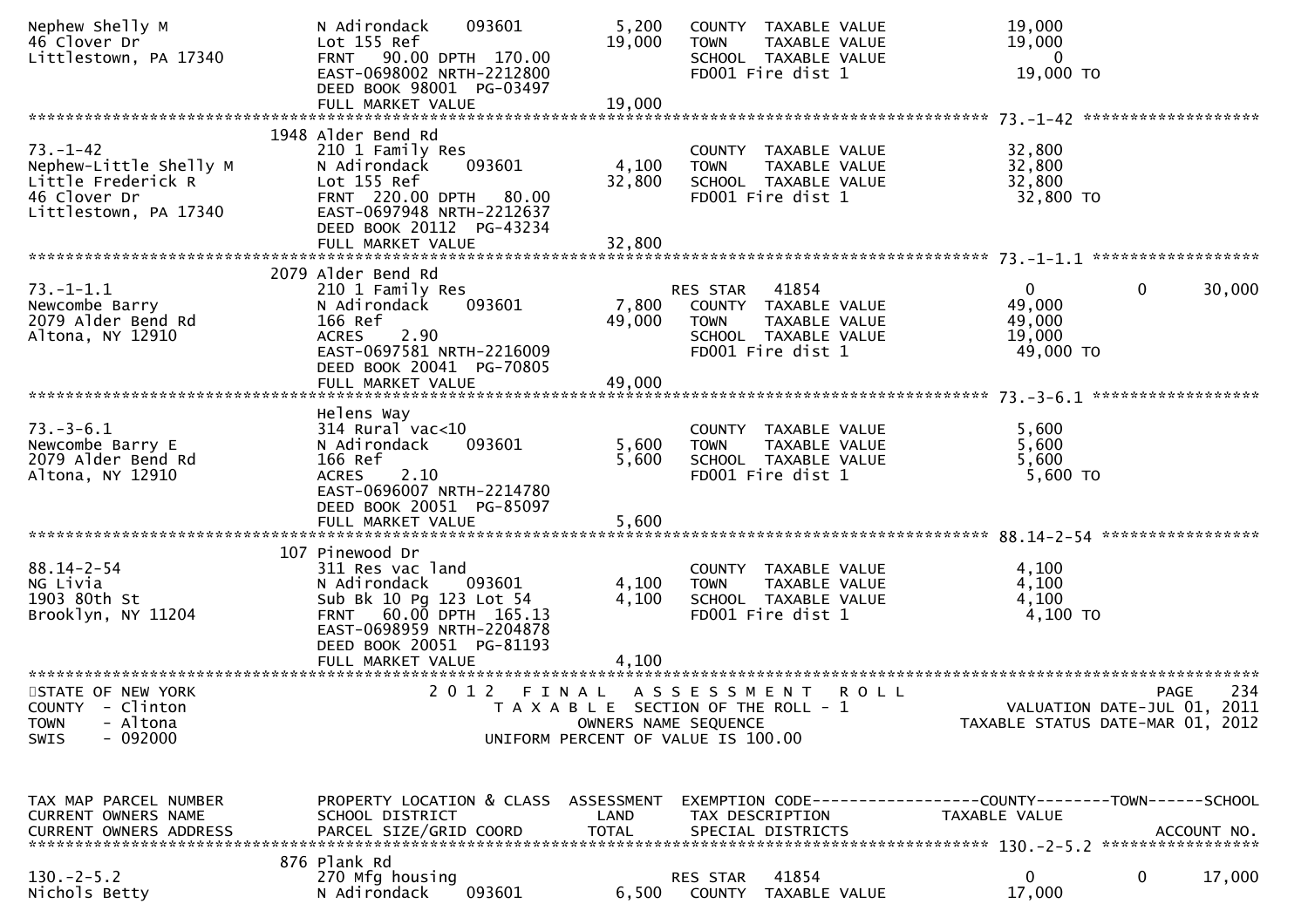| 876 Plank Rd<br>Ellenburg Depot, NY 12935                                                                     | Lot 34 State Gore<br>1.00<br><b>ACRES</b><br>EAST-0680150 NRTH-2181681<br>DEED BOOK 20001 PG-18685                                                               | 17,000                  | <b>TOWN</b><br>TAXABLE VALUE<br>SCHOOL TAXABLE VALUE<br>FD001 Fire dist 1                                                                                    | 17,000<br>$\bf{0}$<br>17,000 TO                                        |                                            |
|---------------------------------------------------------------------------------------------------------------|------------------------------------------------------------------------------------------------------------------------------------------------------------------|-------------------------|--------------------------------------------------------------------------------------------------------------------------------------------------------------|------------------------------------------------------------------------|--------------------------------------------|
|                                                                                                               |                                                                                                                                                                  |                         |                                                                                                                                                              |                                                                        |                                            |
| $71.1 - 1 - 10$<br>Nichols Clifton J<br>Nichols Mary<br>4994 Rt 11<br>PO Box 142<br>Ellenburg Depot, NY 12935 | 4994 Rt 11<br>210 1 Family Res<br>093601<br>N Adirondack<br>Bm<br>FRNT 128.17 DPTH 284.96<br>EAST-0675510 NRTH-2213646<br>DEED BOOK 603<br>PG-379                | 6,200<br>43,100         | 41101<br><b>VETERANS</b><br>COUNTY TAXABLE VALUE<br>TAXABLE VALUE<br><b>TOWN</b><br>SCHOOL TAXABLE VALUE<br>FD002 Ellenburg fire 21<br>LT002 Altona light 21 | 5,000<br>5,000<br>38,100<br>38,100<br>43,100<br>43,100 TO<br>43,100 TO | $\mathbf 0$                                |
|                                                                                                               |                                                                                                                                                                  |                         |                                                                                                                                                              |                                                                        |                                            |
| $120. -1 - 9$<br>Nichols Eugene C<br>Nichols Wanda A<br>3844 Military Tpke<br>West Chazy, NY 12992            | 3844 Military Tpke<br>210 1 Family Res<br>N Adirondack<br>093601<br>$Lot$ 103<br>6.50<br><b>ACRES</b><br>EAST-0721781 NRTH-2183975<br>DEED BOOK 20031 PG-54467   | 11,800<br>48,000        | COUNTY TAXABLE VALUE<br>TAXABLE VALUE<br><b>TOWN</b><br>SCHOOL TAXABLE VALUE<br>FD001 Fire dist 1                                                            | 48,000<br>48,000<br>48,000<br>48,000 TO                                |                                            |
|                                                                                                               |                                                                                                                                                                  |                         |                                                                                                                                                              |                                                                        |                                            |
| $71.1 - 1 - 11$<br>Nichols Kenneth W<br>Nichols Lee<br>4992 Rt 11<br>Ellenburg Depot, NY 12935                | 4992 Rt 11<br>220 2 Family Res<br>N Adirondack<br>093601<br>Bm<br>75.00 DPTH 205.00<br><b>FRNT</b><br>EAST-0675619 NRTH-2213597<br>DEED BOOK 20072 PG-5229       | 5,000<br>47,700         | 41854<br>RES STAR<br>COUNTY TAXABLE VALUE<br><b>TOWN</b><br>TAXABLE VALUE<br>SCHOOL TAXABLE VALUE<br>FD002 Ellenburg fire 21<br>LT002 Altona light 21        | $\overline{0}$<br>47,700<br>47,700<br>17,700<br>47,700 TO<br>47,700 TO | $\mathbf 0$<br>30,000<br>***************** |
|                                                                                                               | Alder Bend Rd                                                                                                                                                    |                         |                                                                                                                                                              |                                                                        |                                            |
| $73. - 3 - 12.12$<br>Nichols Paul J<br>Nichols Anne F<br>544 Campbell Rd<br>Churubusco, NY 12923              | $314$ Rural vac< $10$<br>093601<br>N Adirondack<br>166 Ref<br><b>ACRES</b><br>5.00<br>EAST-0697342 NRTH-2213213<br>DEED BOOK 20092 PG-23771<br>FULL MARKET VALUE | 8,900<br>8,900<br>8,900 | COUNTY TAXABLE VALUE<br>TAXABLE VALUE<br><b>TOWN</b><br>SCHOOL TAXABLE VALUE<br>FD001 Fire dist 1                                                            | 8,900<br>8,900<br>8,900<br>$8,900$ TO                                  |                                            |
| STATE OF NEW YORK                                                                                             | 2 0 1 2                                                                                                                                                          |                         |                                                                                                                                                              |                                                                        | 235                                        |
| COUNTY - Clinton<br><b>TOWN</b><br>- Altona<br>$-092000$<br><b>SWIS</b>                                       | FINAL                                                                                                                                                            | OWNERS NAME SEQUENCE    | A S S E S S M E N T<br><b>ROLL</b><br>T A X A B L E SECTION OF THE ROLL - 1<br>UNIFORM PERCENT OF VALUE IS 100.00                                            | VALUATION DATE-JUL 01, 2011<br>TAXABLE STATUS DATE-MAR 01, 2012        | PAGE                                       |
| TAX MAP PARCEL NUMBER<br>CURRENT OWNERS NAME                                                                  | PROPERTY LOCATION & CLASS ASSESSMENT<br>SCHOOL DISTRICT                                                                                                          | LAND                    | EXEMPTION CODE------------------COUNTY--------TOWN------SCHOOL<br>TAX DESCRIPTION                                                                            | TAXABLE VALUE                                                          |                                            |
| $86. - 2 - 8.2$<br>Nichols Tonya<br>Guerin Charles                                                            | 5861 Military Tpke<br>270 Mfg housing<br>093601<br>N Adirondack<br>Bwp                                                                                           | 6,000<br>23,500         | 41854<br>RES STAR<br>COUNTY<br>TAXABLE VALUE<br><b>TOWN</b><br>TAXABLE VALUE                                                                                 | $\mathbf 0$<br>23,500<br>23,500                                        | 0<br>23,500                                |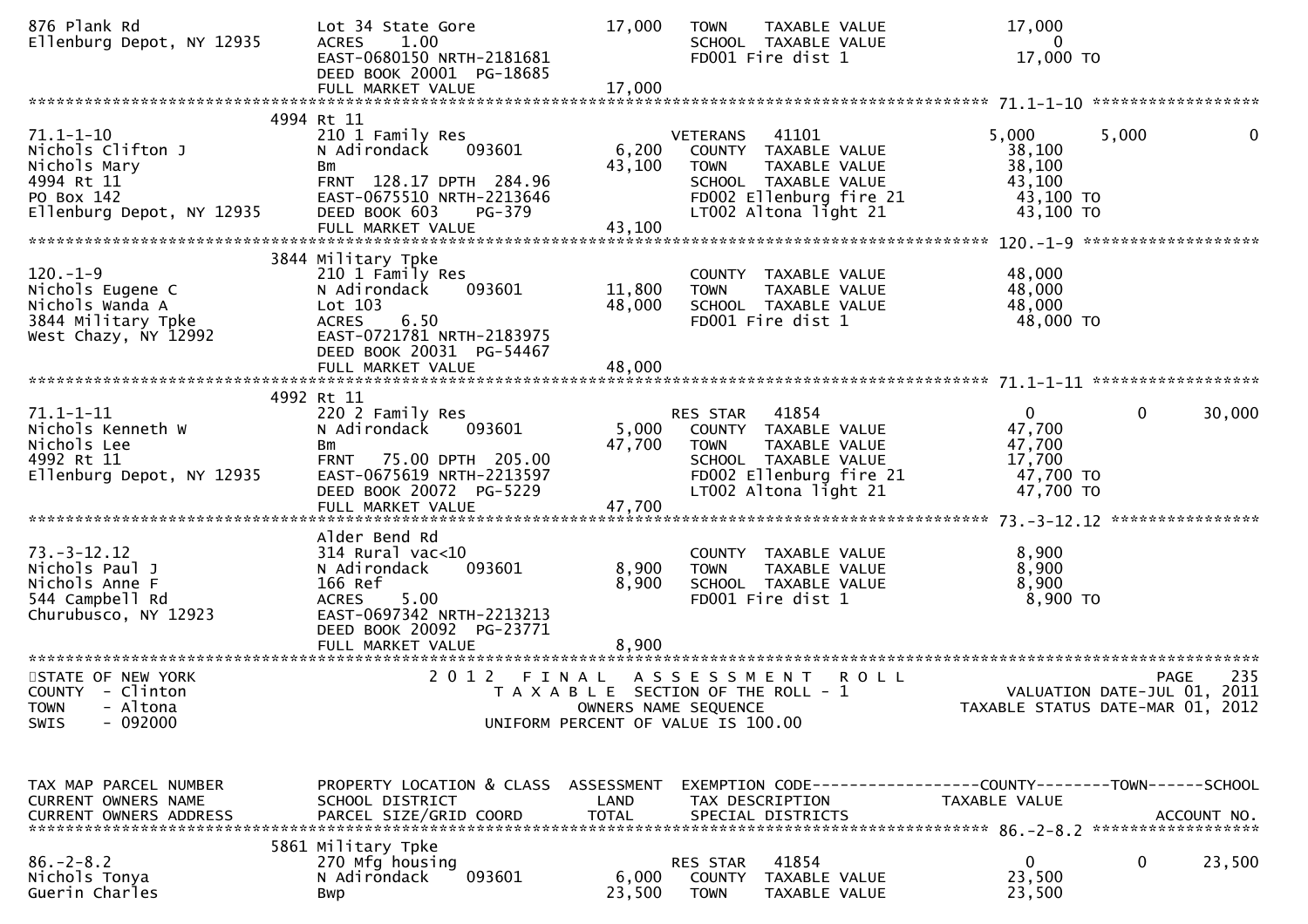| PO Box 13<br>Ellenburg Depot, NY 12935                                                                               | FRNT 180.00 DPTH 172.40<br>EAST-0680849 NRTH-2204734<br>DEED BOOK 1021<br>PG-130<br>FULL MARKET VALUE                                                                                                                 | 23,500                      | SCHOOL TAXABLE VALUE<br>FD001 Fire dist 1                                                                                                             |             | $\mathbf{0}$<br>23,500 TO                                     |                                                                                       |
|----------------------------------------------------------------------------------------------------------------------|-----------------------------------------------------------------------------------------------------------------------------------------------------------------------------------------------------------------------|-----------------------------|-------------------------------------------------------------------------------------------------------------------------------------------------------|-------------|---------------------------------------------------------------|---------------------------------------------------------------------------------------|
| $88.14 - 1 - 63$<br>Nicholson Kenneth<br>4275 Gaetan Boucher<br>St Hubert, QC, Canada<br>J3Y5W4                      | 11 Merrywood Dr<br>260 Seasonal res<br>093601<br>N Adirondack<br>Stonewall Acres Lot 63<br>FRNT 85.00 DPTH 121.06<br>EAST-0700382 NRTH-2203226<br>DEED BOOK 977<br>PG-171                                             | 4,300<br>11,000             | COUNTY TAXABLE VALUE<br>TAXABLE VALUE<br><b>TOWN</b><br>SCHOOL TAXABLE VALUE<br>FD001 Fire dist 1                                                     |             | 11,000<br>11,000<br>11,000<br>11,000 TO                       |                                                                                       |
| $88.14 - 1 - 62$<br>Nicholson Kenneth J<br>Nicholson Joy D<br>4275 Gaetan Boucher<br>St Hubert, QC, Canada<br>J3Y5W4 | 13 Merrywood Dr<br>311 Res vac land<br>N Adirondack<br>093601<br>Stonewall Acres Lot 62<br>76.00 DPTH 125.00<br><b>FRNT</b><br>EAST-0700289 NRTH-2203247<br>DEED BOOK 20011 PG-33985<br>FULL MARKET VALUE             | 4,000<br>4,000<br>4,000     | COUNTY TAXABLE VALUE<br>TAXABLE VALUE<br><b>TOWN</b><br>SCHOOL TAXABLE VALUE<br>FD001 Fire dist 1                                                     |             | 4,000<br>4,000<br>4,000<br>4,000 TO                           |                                                                                       |
| $87. - 1 - 2.1$<br>Nicholson Laura A<br>25 Forest Rd<br>Elenburg Depot, NY 12935                                     | 25 Forest Rd<br>210 1 Family Res<br>093601<br>N Adirondack<br>213 Ref<br>Survey Map 20072 / 09608<br>2.80 BANK<br><b>ACRES</b><br>080<br>EAST-0684844 NRTH-2205897<br>DEED BOOK 20072 PG-9609                         | 8,100<br>135,000            | 41854<br>RES STAR<br>COUNTY TAXABLE VALUE<br><b>TOWN</b><br><b>TAXABLE VALUE</b><br>SCHOOL TAXABLE VALUE<br>FD001 Fire dist 1                         |             | $\mathbf{0}$<br>135,000<br>135,000<br>105,000<br>135,000 TO   | 0<br>30,000                                                                           |
| $71.1 - 1 - 13$<br>Niederbuhl Arthur J<br>4974 Rt 11<br>Ellenburg Depot, NY 12935                                    | 4974 Rt 11<br>210 1 Family Res<br>N Adirondack<br>093601<br>Benjamin Moore Patent<br>Survey Map 20072 / 11313<br>FRNT 75.00 DPTH 233.00<br>EAST-0676070 NRTH-2213570<br>DEED BOOK 20082 PG-14149<br>FULL MARKET VALUE | 5,400<br>118,000<br>118,000 | 41854<br>RES STAR<br>COUNTY TAXABLE VALUE<br><b>TOWN</b><br>TAXABLE VALUE<br>SCHOOL TAXABLE VALUE<br>FD002 Ellenburg fire 21<br>LT002 Altona light 21 |             | 0<br>118,000<br>118,000<br>88,000<br>118,000 TO<br>118,000 TO | 0<br>30,000                                                                           |
| STATE OF NEW YORK<br>COUNTY - Clinton<br>- Altona<br><b>TOWN</b><br>$-092000$<br><b>SWIS</b>                         | 2012 FINAL                                                                                                                                                                                                            | OWNERS NAME SEQUENCE        | A S S E S S M E N T<br>T A X A B L E SECTION OF THE ROLL - 1<br>UNIFORM PERCENT OF VALUE IS 100.00                                                    | <b>ROLL</b> |                                                               | 236<br><b>PAGE</b><br>VALUATION DATE-JUL 01, 2011<br>TAXABLE STATUS DATE-MAR 01, 2012 |
| TAX MAP PARCEL NUMBER<br>CURRENT OWNERS NAME                                                                         | PROPERTY LOCATION & CLASS ASSESSMENT<br>SCHOOL DISTRICT                                                                                                                                                               | LAND                        | EXEMPTION CODE------------------COUNTY--------TOWN------SCHOOL<br>TAX DESCRIPTION                                                                     |             | TAXABLE VALUE                                                 |                                                                                       |
| $75. - 1 - 14.1$<br>Nigro Vincent P                                                                                  | 2268 Miner Farm Rd<br>240 Rural res<br>Northeastern Cl 092801                                                                                                                                                         | 21,000                      | 41854<br>RES STAR<br>COUNTY TAXABLE VALUE                                                                                                             |             | 0<br>112,600                                                  | 30,000<br>0                                                                           |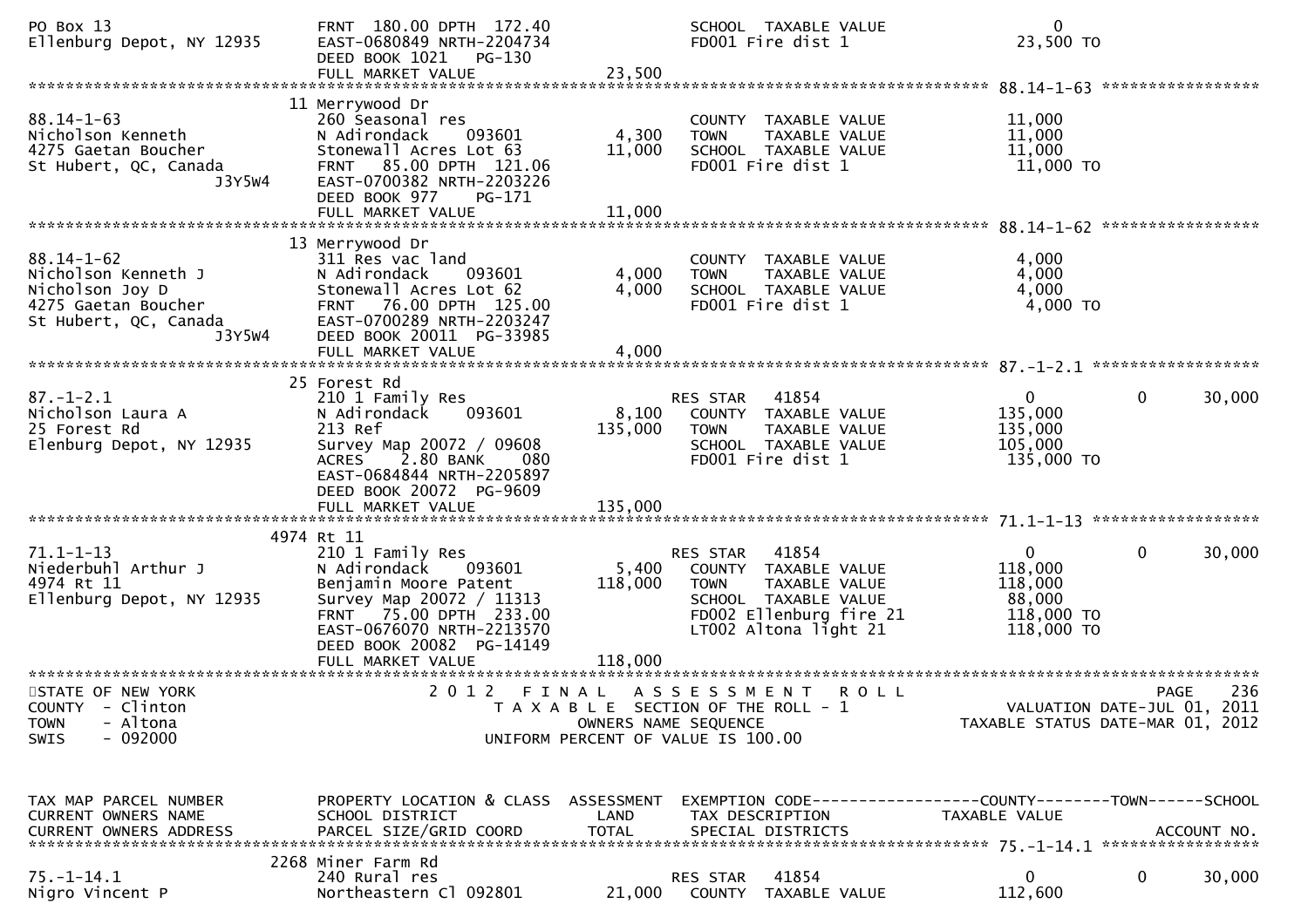| Walzauck Donna<br>2268 Miner Farm Rd<br>Altona, NY 12910                                                 | Lot 62 Ref Tr<br>ACRES 43.70<br>EAST-0731855 NRTH-2209742<br>DEED BOOK 705<br>$PG-173$                                                                                | 112,600              | <b>TOWN</b><br>SCHOOL TAXABLE VALUE<br>FD001 Fire dist 1                         | TAXABLE VALUE | 112,600<br>82,600<br>112,600 TO                                                       |
|----------------------------------------------------------------------------------------------------------|-----------------------------------------------------------------------------------------------------------------------------------------------------------------------|----------------------|----------------------------------------------------------------------------------|---------------|---------------------------------------------------------------------------------------|
|                                                                                                          |                                                                                                                                                                       |                      |                                                                                  |               |                                                                                       |
| $133. - 1 - 15.2$<br>Noble Altona Windpark LLC<br>8 Railroad Ave<br>Essex, CT 06426                      | Purdy Rd<br>$314$ Rural vac<10<br>093601<br>N Adirondack<br>Lot 47 Duers<br>Acre Change Due to Survey<br>7.72<br><b>ACRES</b><br>EAST-0712176 NRTH-2180473            | 12,400<br>12,400     | COUNTY TAXABLE VALUE<br><b>TOWN</b><br>SCHOOL TAXABLE VALUE<br>FD001 Fire dist 1 | TAXABLE VALUE | 12,400<br>12,400<br>12,400<br>12,400 TO                                               |
|                                                                                                          | DEED BOOK 20082 PG-16126<br>FULL MARKET VALUE                                                                                                                         | 12,400               |                                                                                  |               |                                                                                       |
| $118. - 1 - 13$<br>Noble Environmental Power LLC N Adirondack<br>8 Railroad Ave Ste 8<br>Essex, CT 06426 | Rand Hill Rd<br>321 Abandoned ag<br>093601<br>Lot 41 Ref<br>ACRES 11.37<br>EAST-0704604 NRTH-2189555<br>DEED BOOK 20072 PG-4104                                       | 7,500<br>7,500       | COUNTY TAXABLE VALUE<br><b>TOWN</b><br>SCHOOL TAXABLE VALUE<br>FD001 Fire dist 1 | TAXABLE VALUE | 7,500<br>7,500<br>7,500<br>7,500 TO                                                   |
|                                                                                                          | FULL MARKET VALUE                                                                                                                                                     | 7,500                |                                                                                  |               |                                                                                       |
| $148. - 4 - 2$<br>Nohavec Mary E<br>48 Demott Ave<br>Clifton, NJ 07011-1919                              | Rand Hill Rd<br>910 Priv forest<br>093601<br>N Adirondack<br>Lot 78 Duers<br>ACRES 34.00<br>EAST-0719093 NRTH-2172754<br>DEED BOOK 603<br>PG-634                      | 19,500<br>19,500     | COUNTY TAXABLE VALUE<br><b>TOWN</b><br>SCHOOL TAXABLE VALUE<br>FD001 Fire dist 1 | TAXABLE VALUE | 19,500<br>19,500<br>19,500<br>19,500 TO                                               |
|                                                                                                          | FULL MARKET VALUE                                                                                                                                                     | 19,500               |                                                                                  |               | ***************                                                                       |
| $149. - 1 - 10.72$<br>Nohavec Michael<br>Nohavec Kathleen<br>48 Demott Ave<br>Clifton, NJ 07015          | Murtagh Hill Rd<br>312 Vac w/imprv<br>093601<br>N Adirondack<br>Lot 106 Duer's Patent<br>9.90<br><b>ACRES</b><br>EAST-0723664 NRTH-2172297<br>DEED BOOK 844<br>PG-301 | 9,900<br>10,900      | COUNTY TAXABLE VALUE<br><b>TOWN</b><br>SCHOOL TAXABLE VALUE<br>FD001 Fire dist 1 | TAXABLE VALUE | 10,900<br>10,900<br>10,900<br>10,900 TO                                               |
|                                                                                                          | FULL MARKET VALUE                                                                                                                                                     | 10,900               |                                                                                  |               |                                                                                       |
| STATE OF NEW YORK<br>COUNTY - Clinton<br>- Altona<br><b>TOWN</b><br>$-092000$<br><b>SWIS</b>             | 2012 FINAL ASSESSMENT ROLL                                                                                                                                            | OWNERS NAME SEQUENCE | T A X A B L E SECTION OF THE ROLL - 1<br>UNIFORM PERCENT OF VALUE IS 100.00      |               | 237<br><b>PAGE</b><br>VALUATION DATE-JUL 01, 2011<br>TAXABLE STATUS DATE-MAR 01, 2012 |
| TAX MAP PARCEL NUMBER<br>CURRENT OWNERS NAME                                                             | PROPERTY LOCATION & CLASS ASSESSMENT<br>SCHOOL DISTRICT                                                                                                               | LAND                 | TAX DESCRIPTION                                                                  |               | EXEMPTION CODE-----------------COUNTY-------TOWN------SCHOOL<br>TAXABLE VALUE         |
| $149. - 1 - 14$<br>Nohavec Michael S                                                                     | Murtagh Hill Rd<br>910 Priv forest<br>093601<br>N Adirondack                                                                                                          | 29,200               | COUNTY TAXABLE VALUE<br><b>TOWN</b>                                              | TAXABLE VALUE | 29,200<br>29,200                                                                      |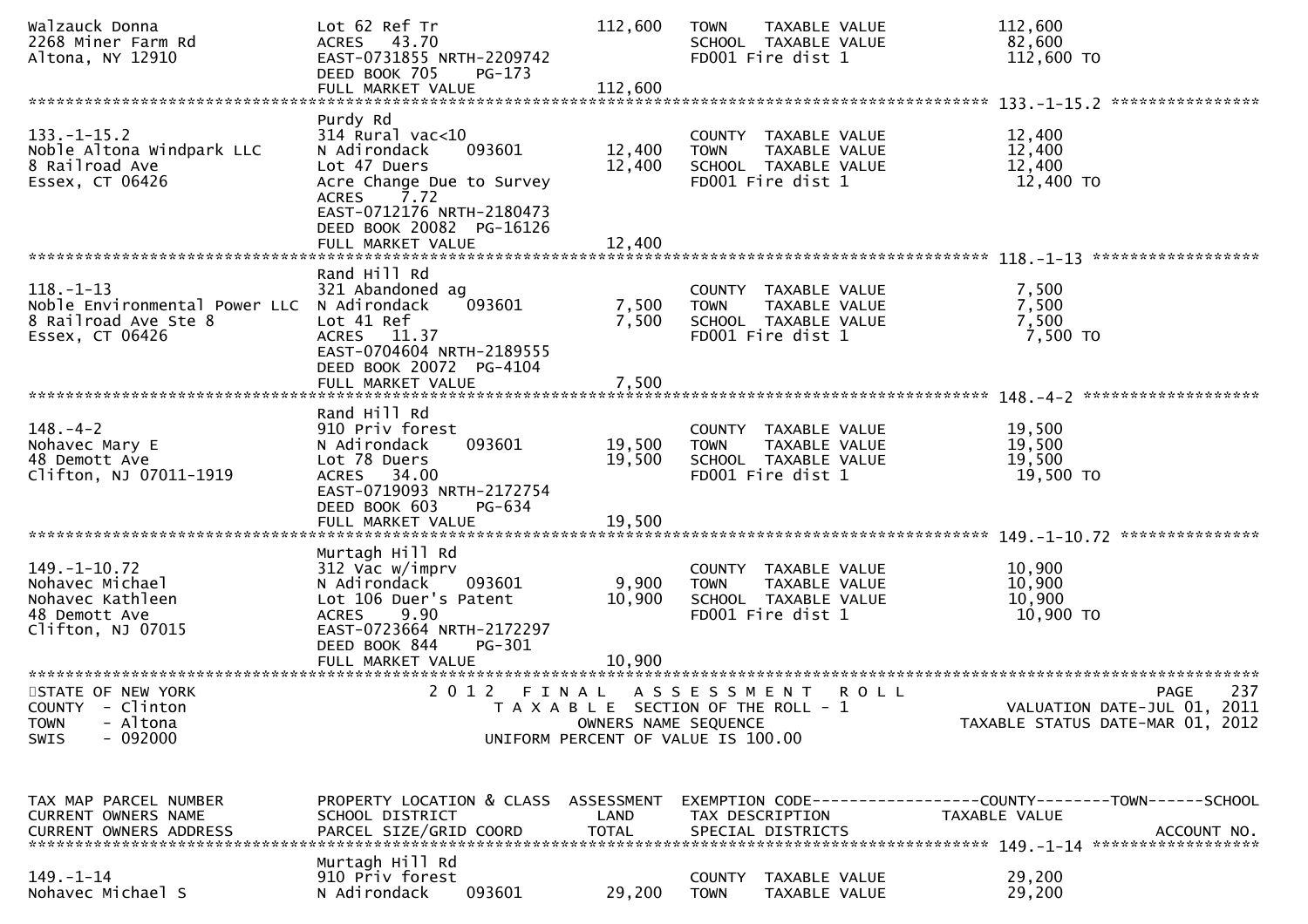| 48 Demott Ave<br>Clifton, NJ 07015                                                            | 91 Duer 1954<br>ACRES 144.00<br>EAST-0721541 NRTH-2172678<br>DEED BOOK 573<br>PG-1184                                                                                            | 29,200                     | SCHOOL TAXABLE VALUE<br>FD001 Fire dist 1                                                                                                 | 29,200<br>29,200 TO                                                                                                                                                                                                                                                                                               |        |
|-----------------------------------------------------------------------------------------------|----------------------------------------------------------------------------------------------------------------------------------------------------------------------------------|----------------------------|-------------------------------------------------------------------------------------------------------------------------------------------|-------------------------------------------------------------------------------------------------------------------------------------------------------------------------------------------------------------------------------------------------------------------------------------------------------------------|--------|
|                                                                                               | 2772 Rand Hill Rd                                                                                                                                                                |                            |                                                                                                                                           |                                                                                                                                                                                                                                                                                                                   |        |
| $118. - 1 - 8$<br>Nolan Tousha L<br>2772 Rand Hill Rd<br>Altona, NY 12910-1720                | 210 1 Family Res<br>093601<br>N Adirondack<br>Lot 41 Pat Ref<br>ACRES 11.00<br>EAST-0703465 NRTH-2190733<br>DEED BOOK 99001 PG-15659                                             | 13,500<br>83,200           | 41854<br>RES STAR<br>COUNTY TAXABLE VALUE<br>TAXABLE VALUE<br><b>TOWN</b><br>SCHOOL TAXABLE VALUE<br>FD001 Fire dist 1                    | $\mathbf 0$<br>$\mathbf{0}$<br>83,200<br>83,200<br>53,200<br>83,200 TO                                                                                                                                                                                                                                            | 30,000 |
|                                                                                               |                                                                                                                                                                                  |                            |                                                                                                                                           |                                                                                                                                                                                                                                                                                                                   |        |
|                                                                                               |                                                                                                                                                                                  |                            |                                                                                                                                           |                                                                                                                                                                                                                                                                                                                   |        |
| $103. -1 - 13.2$<br>Noreault Roderick L<br>Noreault Ann<br>PO Box 61<br>Altona, NY 12910-0061 | 4680 Military Tpke<br>210 1 Family Res<br>N Adirondack<br>093601<br>Lot 134 Ref Tr<br>ACRES 2.60<br>EAST-0706544 NRTH-2197190<br>DEED BOOK 646<br>PG-279                         | 7,500<br>60,000            | RES STAR<br>41854<br>COUNTY TAXABLE VALUE<br>TAXABLE VALUE<br><b>TOWN</b><br>SCHOOL TAXABLE VALUE<br>FD001 Fire dist 1                    | $\Omega$<br>$\mathbf 0$<br>60,000<br>60,000<br>30,000<br>60,000 TO                                                                                                                                                                                                                                                | 30,000 |
|                                                                                               |                                                                                                                                                                                  |                            |                                                                                                                                           |                                                                                                                                                                                                                                                                                                                   |        |
| $90. -1 - 9$<br>Novack Lazar<br>6 Horizon Rd 2302<br>Fort Lee, NJ 07024-6620                  | 2507 Miner Farm Rd<br>$322$ Rural vac $>10$<br>093601<br>N Adirondack<br>82 Ref<br>ACRES 146.00<br>EAST-0725858 NRTH-2205368<br>DEED BOOK 552<br>PG-440                          | 41,500<br>41,500           | COUNTY TAXABLE VALUE<br>TAXABLE VALUE<br>TOWN<br>SCHOOL TAXABLE VALUE<br>FD001 Fire dist 1                                                | 41,500<br>41,500<br>41,500<br>41,500 TO                                                                                                                                                                                                                                                                           |        |
|                                                                                               |                                                                                                                                                                                  |                            |                                                                                                                                           | ******************                                                                                                                                                                                                                                                                                                |        |
| $148. - 1 - 11$<br>O'Brien Edward<br>8 Delaware Ave<br>Commack, NY 11725                      | Rand Hill Rd<br>$314$ Rural vac<10<br>093601<br>N Adirondack<br>37 Par Duer<br>5.90<br><b>ACRES</b><br>EAST-0707188 NRTH-2175619<br>DEED BOOK 601<br>PG-894<br>FULL MARKET VALUE | 11,500<br>11,500<br>11,500 | COUNTY TAXABLE VALUE<br>TAXABLE VALUE<br>TOWN<br>SCHOOL TAXABLE VALUE<br>FD001 Fire dist 1                                                | 11,500<br>11,500<br>11,500<br>11,500 TO                                                                                                                                                                                                                                                                           |        |
| STATE OF NEW YORK<br>COUNTY - Clinton<br>TOWN - Altona<br>- 092000<br><b>SWIS</b>             | 2 0 1 2<br>FINAL                                                                                                                                                                 |                            | A S S E S S M E N T<br><b>ROLL</b><br>T A X A B L E SECTION OF THE ROLL - 1<br>OWNERS NAME SEQUENCE<br>UNIFORM PERCENT OF VALUE IS 100.00 | PAGE<br>VALUATION DATE-JUL 01, 2011<br>TAXABLE STATUS DATE-MAR 01, 2012                                                                                                                                                                                                                                           | 238    |
| TAX MAP PARCEL NUMBER<br>CURRENT OWNERS NAME                                                  | PROPERTY LOCATION & CLASS ASSESSMENT<br>SCHOOL DISTRICT                                                                                                                          | LAND                       | TAX DESCRIPTION                                                                                                                           | EXEMPTION CODE------------------COUNTY--------TOWN------SCHOOL<br>TAXABLE VALUE<br>.4CCOUNT NO . PARCEL SIZE/GRID COORD TOTAL SPECIAL DISTRICTS . ACCOUNT NO . ACCOUNT NO . ACCOUNT NO . يتوجد بن المكتب المكتب المكتب المكتب المكتب المكتب المكتب المكتب المكتب المكتب المكتب المكتب المكتب المكتب المكتب المكتب |        |
| $117. - 1 - 22.12$<br>O'Neil Thomas P<br>O'Neil Shirley M                                     | Alder Bend Rd<br>314 Rural vac<10<br>093601<br>N Adirondack<br>Lot 217 Ref Tr                                                                                                    | 6,500<br>6,500             | COUNTY TAXABLE VALUE<br><b>TOWN</b><br>TAXABLE VALUE<br>SCHOOL TAXABLE VALUE                                                              | 6,500<br>6,500<br>6,500                                                                                                                                                                                                                                                                                           |        |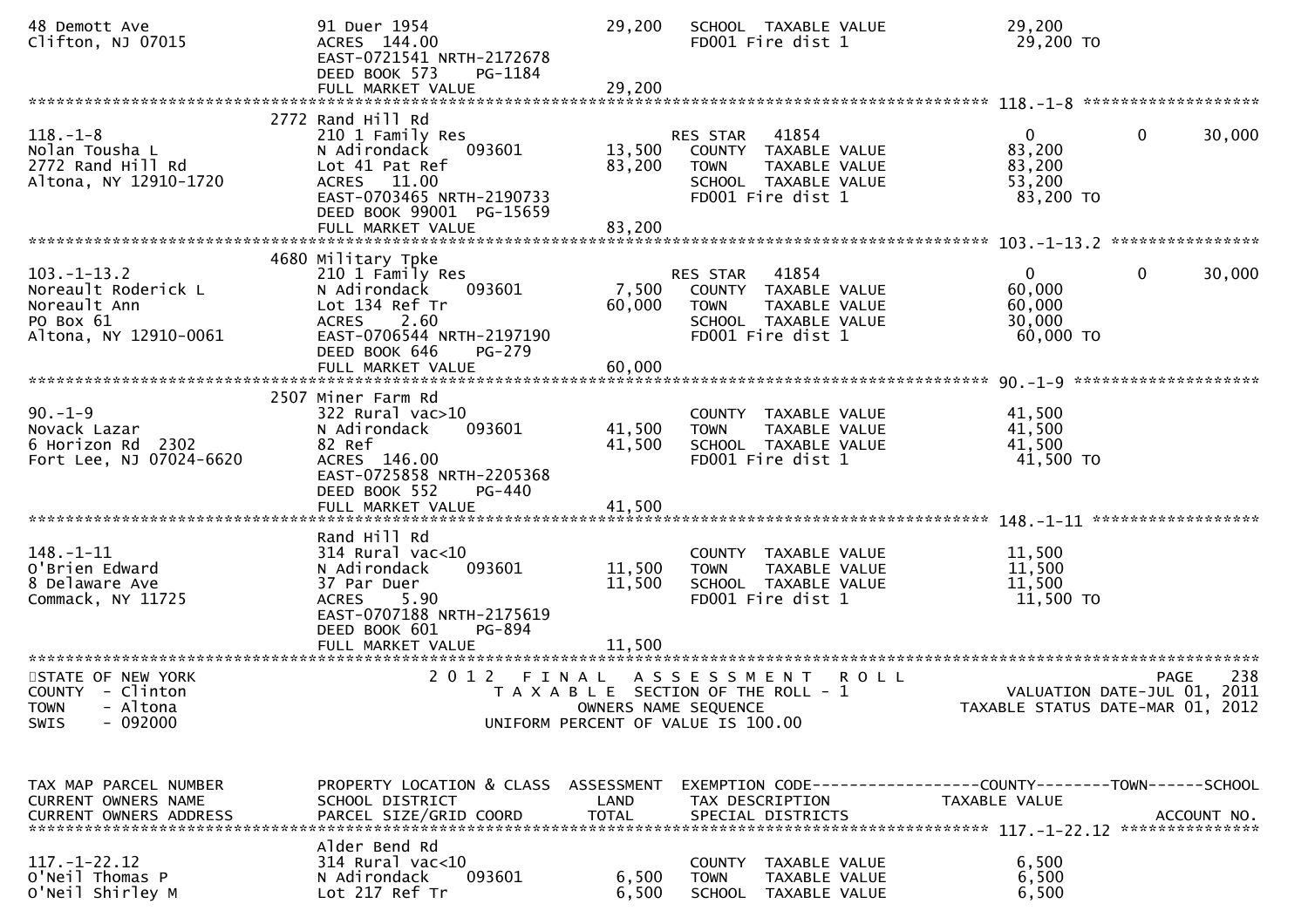| 11033 Tanton Ln<br>Pensocola, FL 32506                                                                        | 1.29<br><b>ACRES</b><br>EAST-0689793 NRTH-2186804<br>DEED BOOK 20061 PG-92061<br>FULL MARKET VALUE                                                                                  | 6,500                         | FD001 Fire dist 1                                                                                                      | 6,500 TO                                                                                            |
|---------------------------------------------------------------------------------------------------------------|-------------------------------------------------------------------------------------------------------------------------------------------------------------------------------------|-------------------------------|------------------------------------------------------------------------------------------------------------------------|-----------------------------------------------------------------------------------------------------|
| $88.14 - 1 - 61$<br>O'Reilly Richard<br>O'Reilly Cheryl<br>5685 Primot Ave<br>St Hubert, QC, Canada<br>J3Y6V8 | 17 Merrywood Dr<br>260 Seasonal res<br>N Adirondack<br>093601<br>Stonewall Acres Lot 61<br>FRNT 80.00 DPTH 125.00<br>EAST-0700210 NRTH-2203273<br>DEED BOOK 978<br><b>PG-78</b>     | 4,200<br>15,000               | COUNTY TAXABLE VALUE<br>TAXABLE VALUE<br><b>TOWN</b><br>SCHOOL TAXABLE VALUE<br>FD001 Fire dist 1                      | 15,000<br>15,000<br>15,000<br>15,000 TO                                                             |
|                                                                                                               | FULL MARKET VALUE                                                                                                                                                                   | 15,000                        |                                                                                                                        |                                                                                                     |
| $88.14 - 1 - 54$<br>Oakes Helen L<br>10 Kingslake Rd<br>willowdale, ON, Canada<br>M2J3C9                      | 18 Birch Hill Dr<br>270 Mfg housing<br>093601<br>N Adirondack<br>Stonewall Acres Lot 54<br>85.00 DPTH 154.16<br><b>FRNT</b><br>EAST-0700040 NRTH-2203810<br>DEED BOOK 628<br>PG-215 | 4,500<br>13,500               | COUNTY TAXABLE VALUE<br>TAXABLE VALUE<br><b>TOWN</b><br>SCHOOL TAXABLE VALUE<br>FD001 Fire dist 1                      | 13,500<br>13,500<br>13,500<br>13,500 TO                                                             |
|                                                                                                               | FULL MARKET VALUE                                                                                                                                                                   | 13,500                        |                                                                                                                        |                                                                                                     |
| $106. - 1 - 4.3$<br>Ohlsten James E<br>Ohlsten Lynn M<br>428 Vassar Rd<br>Altona, NY 12910                    | 428 Vassar Rd<br>210 1 Family Res<br>N Adirondack<br>093601<br>Lot 151 Duer<br>3.00 BANK<br><b>ACRES</b><br>080<br>EAST-0738097 NRTH-2197565<br>DEED BOOK 20092 PG-22409            | 7,700<br>123,000              | RES STAR<br>41854<br>COUNTY TAXABLE VALUE<br><b>TOWN</b><br>TAXABLE VALUE<br>SCHOOL TAXABLE VALUE<br>FD001 Fire dist 1 | $\mathbf{0}$<br>$\mathbf{0}$<br>30,000<br>123,000<br>123,000<br>93,000<br>123,000 TO                |
| $75. - 1 - 9$<br>Oliva Anthony S<br>14 Fado Ln<br>Coscob, CT 06807                                            | Miner Farm Rd<br>321 Abandoned ag<br>093601<br>N Adirondack<br>Lot 81 Ref<br>ACRES 101.10<br>EAST-0723450 NRTH-2210051<br>DEED BOOK 525<br><b>PG-514</b><br>FULL MARKET VALUE       | 30,500<br>30,500<br>30.500    | COUNTY TAXABLE VALUE<br>TAXABLE VALUE<br><b>TOWN</b><br>SCHOOL TAXABLE VALUE<br>FD001 Fire dist 1                      | 30,500<br>30,500<br>30,500<br>30,500 TO                                                             |
| STATE OF NEW YORK<br>COUNTY - Clinton<br>- Altona<br><b>TOWN</b><br>- 092000<br><b>SWIS</b>                   | 2 0 1 2                                                                                                                                                                             | FINAL<br>OWNERS NAME SEQUENCE | A S S E S S M E N T<br><b>ROLL</b><br>T A X A B L E SECTION OF THE ROLL - 1<br>UNIFORM PERCENT OF VALUE IS 100.00      | 239<br><b>PAGE</b><br>2011<br>VALUATION DATE-JUL 01,<br>TAXABLE STATUS DATE-MAR 01, 2012            |
| TAX MAP PARCEL NUMBER<br>CURRENT OWNERS NAME<br><b>CURRENT OWNERS ADDRESS</b>                                 | PROPERTY LOCATION & CLASS ASSESSMENT<br>SCHOOL DISTRICT<br>PARCEL SIZE/GRID COORD                                                                                                   | LAND<br><b>TOTAL</b>          | TAX DESCRIPTION<br>SPECIAL DISTRICTS                                                                                   | EXEMPTION        CODE-----------------COUNTY-------TOWN------SCHOOL<br>TAXABLE VALUE<br>ACCOUNT NO. |
| $74. - 1 - 13.3$<br>Olt Oscar P<br>olt walter A<br>420 Tabernacle Rd                                          | 340 Joe Wood Rd<br>240 Rural res<br>N Adirondack<br>093601<br>Lot 104 Ref Tr<br>ACRES 133.00                                                                                        | 63,900<br>80,000              | COUNTY TAXABLE VALUE<br><b>TOWN</b><br>TAXABLE VALUE<br>SCHOOL TAXABLE VALUE<br>FD001 Fire dist 1                      | 80,000<br>80,000<br>80,000<br>80,000 TO                                                             |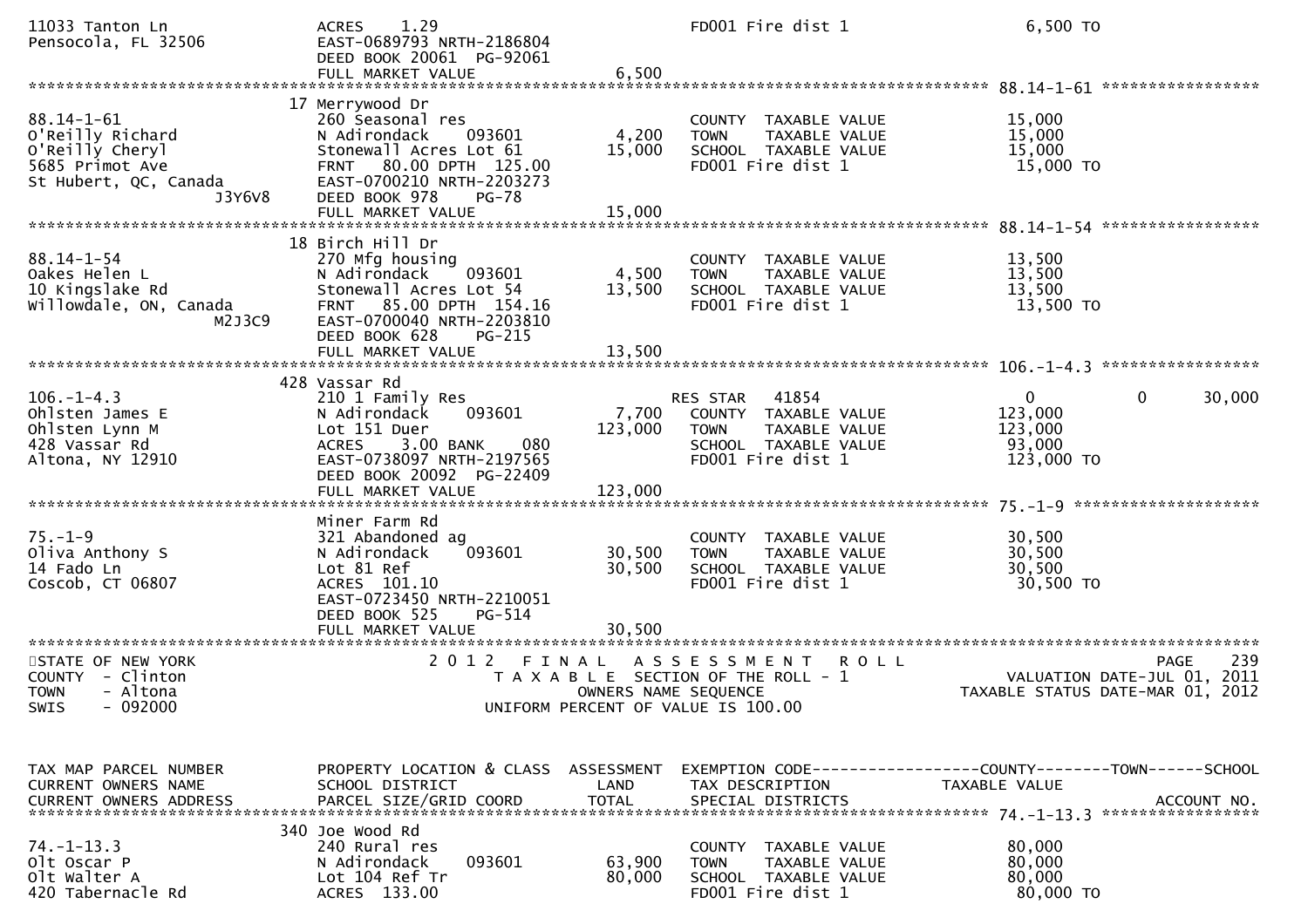| Medford, NJ 08055                                                                          | EAST-0717752 NRTH-2215583<br>DEED BOOK 20112 PG-44409<br>FULL MARKET VALUE                                                                                    | 80,000                       |                                                                                                                                                |                                                                      |                        |
|--------------------------------------------------------------------------------------------|---------------------------------------------------------------------------------------------------------------------------------------------------------------|------------------------------|------------------------------------------------------------------------------------------------------------------------------------------------|----------------------------------------------------------------------|------------------------|
|                                                                                            |                                                                                                                                                               |                              |                                                                                                                                                |                                                                      |                        |
| $73. - 1 - 26$<br>Ortman Robert A<br>23 Barcomb-Ortman Way<br>Altona, NY 12910             | 23 Barcomb-Ortman Way<br>260 Seasonal res<br>N Adirondack<br>093601<br>Lot 155 Ref<br>ACRES 179.70<br>EAST-0703332 NRTH-2210594<br>DEED BOOK 552<br>PG-164    | 38,700<br>87,000             | 41854<br>RES STAR<br>COUNTY TAXABLE VALUE<br>TAXABLE VALUE<br><b>TOWN</b><br>SCHOOL TAXABLE VALUE<br>FD001 Fire dist 1<br>LT001 Altona light 1 | $\mathbf{0}$<br>87,000<br>87,000<br>57,000<br>87,000 TO<br>87,000 TO | $\mathbf{0}$<br>30,000 |
|                                                                                            |                                                                                                                                                               |                              |                                                                                                                                                |                                                                      |                        |
| $73. - 1 - 37.2$<br>Osher Arthur L<br>3594 Rt 22 Main St<br>Plattsburgh, NY 12901          | 1843 Alder Bend Rd<br>270 Mfg housing<br>093601<br>N Adirondack<br>Lot 156 Pat Ref<br>ACRES 20.50<br>EAST-0698052 NRTH-2210136<br>DEED BOOK 20051 PG-90450    | 11,000<br>19,000             | COUNTY TAXABLE VALUE<br><b>TOWN</b><br>TAXABLE VALUE<br>SCHOOL TAXABLE VALUE<br>FD001 Fire dist 1                                              | 19,000<br>19,000<br>19,000<br>19,000 TO                              |                        |
|                                                                                            |                                                                                                                                                               |                              |                                                                                                                                                |                                                                      |                        |
| $148. - 2 - 11.21$<br>Otis Diana L<br>1762 Rand Hill Rd<br>Altona, NY 12910                | 1762 Rand Hill Rd N<br>240 Rural res<br>N Adirondack<br>093601<br>Lot 63 Duers Patent<br>ACRES 115.90<br>EAST-0714234 NRTH-2172650<br>DEED BOOK 20072 PG-9663 | 36,400<br>113,600            | RES STAR<br>41854<br>COUNTY TAXABLE VALUE<br>TAXABLE VALUE<br><b>TOWN</b><br>SCHOOL TAXABLE VALUE<br>FD001 Fire dist 1                         | $\mathbf{0}$<br>113,600<br>113,600<br>83,600<br>113,600 TO           | $\mathbf{0}$<br>30,000 |
|                                                                                            |                                                                                                                                                               |                              |                                                                                                                                                |                                                                      |                        |
|                                                                                            |                                                                                                                                                               |                              |                                                                                                                                                |                                                                      |                        |
| $105. - 1 - 3$<br>Owen Chad B<br>2145 Rt 22B<br>Morrisonville, NY 12962                    | 165 Blow Rd<br>260 Seasonal res<br>093601<br>N Adirondack<br>60<br>ACRES 311.20<br>EAST-0729453 NRTH-2201142<br>DEED BOOK 20031 PG-56436<br>FULL MARKET VALUE | 64,500<br>130,000<br>130,000 | COUNTY TAXABLE VALUE<br>TAXABLE VALUE<br><b>TOWN</b><br>SCHOOL TAXABLE VALUE<br>FD001 Fire dist 1                                              | 130,000<br>130,000<br>130,000<br>130,000 TO                          |                        |
| STATE OF NEW YORK                                                                          | 2 0 1 2                                                                                                                                                       | FINAL                        | A S S E S S M E N T<br><b>ROLL</b>                                                                                                             |                                                                      | 240<br><b>PAGE</b>     |
| COUNTY - Clinton<br>- Altona<br><b>TOWN</b><br>SWIS<br>- 092000                            |                                                                                                                                                               | OWNERS NAME SEQUENCE         | T A X A B L E SECTION OF THE ROLL - 1<br>UNIFORM PERCENT OF VALUE IS 100.00                                                                    | VALUATION DATE-JUL 01,<br>TAXABLE STATUS DATE-MAR 01, 2012           | 2011                   |
|                                                                                            |                                                                                                                                                               |                              |                                                                                                                                                |                                                                      |                        |
| TAX MAP PARCEL NUMBER<br><b>CURRENT OWNERS NAME</b><br><b>CURRENT OWNERS ADDRESS</b>       | PROPERTY LOCATION & CLASS ASSESSMENT<br>SCHOOL DISTRICT<br>PARCEL SIZE/GRID COORD                                                                             | LAND<br><b>TOTAL</b>         | TAX DESCRIPTION<br>SPECIAL DISTRICTS                                                                                                           | TAXABLE VALUE                                                        | ACCOUNT NO.            |
| $88.14 - 2 - 13$<br>Paish Norton<br>Paish Deborah<br>1455 O'Brien<br>St Laurent PQ, Canada | 55 Pinewood Dr<br>260 Seasonal res<br>093601<br>N Adirondack<br>Stonewall Bk 10 Pg 123 Lo<br>FRNT 100.00 DPTH 130.00<br>EAST-0698384 NRTH-2204877             | 4,300<br>13,900              | COUNTY TAXABLE VALUE<br><b>TOWN</b><br>TAXABLE VALUE<br>SCHOOL TAXABLE VALUE<br>FD001 Fire dist 1                                              | 13,900<br>13,900<br>13,900<br>13,900 TO                              |                        |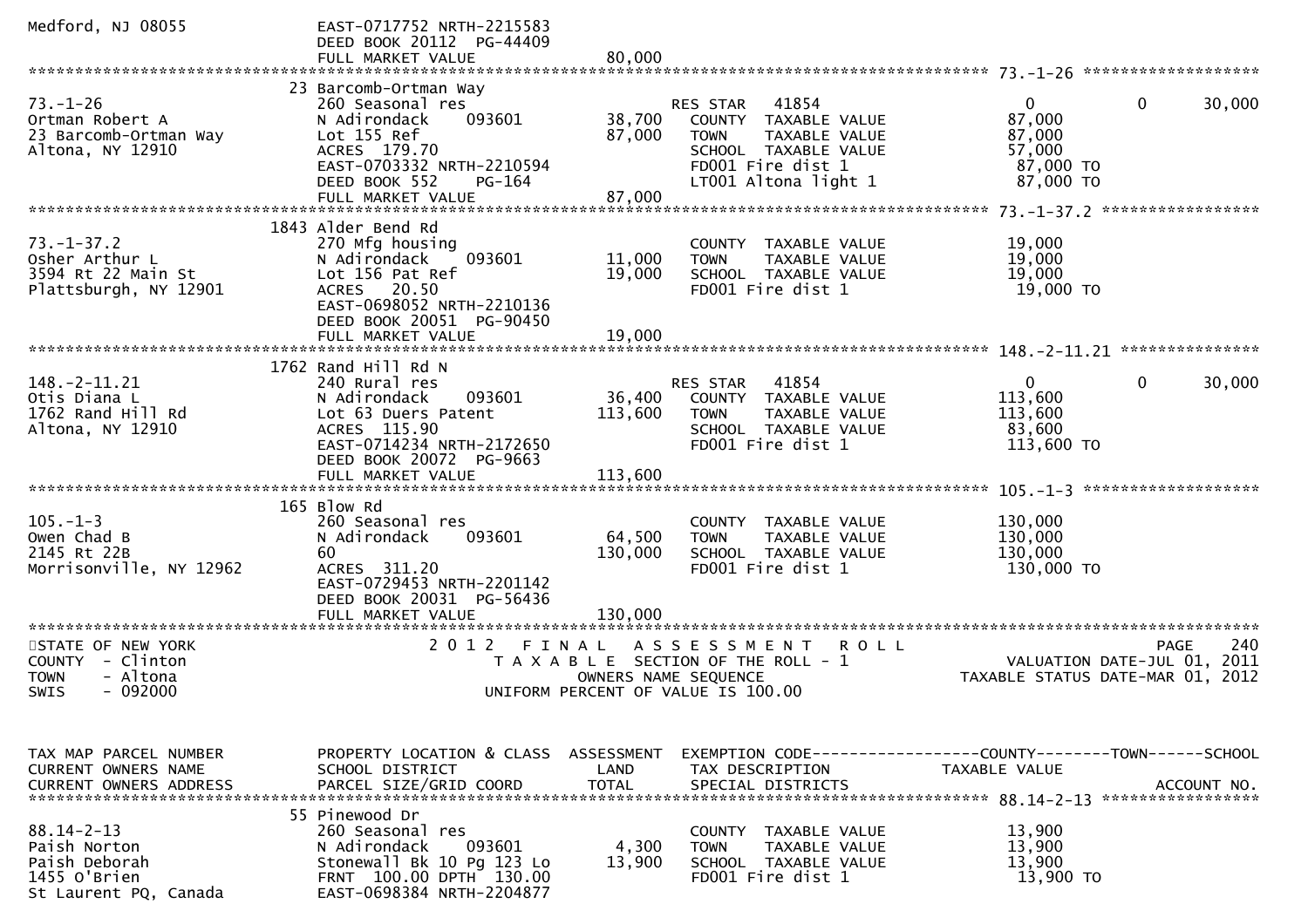| <b>H4L3W3</b>                                                                                                      | DEED BOOK 20001 PG-22755<br>FULL MARKET VALUE                                                                                                                                                    | 13,900                    |                                                                                                                                                           |                                                                                                                     |
|--------------------------------------------------------------------------------------------------------------------|--------------------------------------------------------------------------------------------------------------------------------------------------------------------------------------------------|---------------------------|-----------------------------------------------------------------------------------------------------------------------------------------------------------|---------------------------------------------------------------------------------------------------------------------|
| $88. - 1 - 9.1$<br>Paish Norton T<br>1455 O'Brien<br>St Laurent PQ, Canada<br>H4L3W3                               | Military Tpke<br>322 Rural vac>10<br>N Adirondack<br>093601<br>136-158-157 Ref<br>ACRES 277.60<br>EAST-0701350 NRTH-2204209<br>DEED BOOK 20041 PG-66106                                          | 66,300<br>66,300          | COUNTY TAXABLE VALUE<br>TAXABLE VALUE<br><b>TOWN</b><br>SCHOOL TAXABLE VALUE<br>FD001 Fire dist 1                                                         | ******************<br>$88. - 1 - 9.1$<br>66,300<br>66,300<br>66,300<br>66,300 TO                                    |
|                                                                                                                    | FULL MARKET VALUE                                                                                                                                                                                | 66,300                    |                                                                                                                                                           | ******************                                                                                                  |
| $88.14 - 2 - 6$<br>Paish Thomas Norton<br>2268 Rue De L'Equateur<br>Saint Laurent, QuebecCanada<br>H4R 3M4         | 33 Pinewood Dr<br>270 Mfg housing<br>093601<br>N Adirondack<br>Stonewall Bk 10 Pg 123 Lo<br>FRNT 55.00 DPTH 190.00<br>EAST-0698683 NRTH-2204505<br>DEED BOOK 20112 PG-41002<br>FULL MARKET VALUE | 5,000<br>18,500<br>18,500 | COUNTY TAXABLE VALUE<br>TAXABLE VALUE<br><b>TOWN</b><br>SCHOOL TAXABLE VALUE<br>FD001 Fire dist 1                                                         | 18,500<br>18,500<br>18,500<br>18,500 TO                                                                             |
|                                                                                                                    | 35 Pinewood Dr                                                                                                                                                                                   |                           |                                                                                                                                                           | ******************                                                                                                  |
| $88.14 - 2 - 7$<br>Paish Thomas Norton<br>2268 Rue De L'Equateur<br>Saint Laurent, QuebecCanada<br>H4R 3M4         | 312 Vac w/imprv<br>093601<br>N Adirondack<br>Stonewall Bk 10 Pg 123 Lo<br>51.00 DPTH 190.00<br><b>FRNT</b><br>EAST-0698653 NRTH-2204555<br>DEED BOOK 20112 PG-41002                              | 4,200<br>4,200            | COUNTY TAXABLE VALUE<br>TAXABLE VALUE<br><b>TOWN</b><br>SCHOOL TAXABLE VALUE<br>FD001 Fire dist 1                                                         | 4,200<br>4,200<br>4,200<br>4,200 TO                                                                                 |
|                                                                                                                    | FULL MARKET VALUE                                                                                                                                                                                | 4,200                     |                                                                                                                                                           |                                                                                                                     |
| $88.14 - 2 - 26$<br>Paish Thomas Norton<br>2268 Rue De L'Equateur<br>Saint Laurent, QuebecCanada<br><b>H4R 3M4</b> | 32 Pinewood Dr<br>311 Res vac land<br>N Adirondack<br>093601<br>Sub Bk 10 Pg 123 Lot 26<br>FRNT 80.15 DPTH 107.19<br>EAST-0698854 NRTH-2204580<br>DEED BOOK 20112 PG-41002                       | 3,400<br>3,400            | COUNTY TAXABLE VALUE<br>TAXABLE VALUE<br><b>TOWN</b><br>SCHOOL TAXABLE VALUE<br>FD001 Fire dist 1                                                         | 3,400<br>3,400<br>3,400<br>3,400 TO                                                                                 |
|                                                                                                                    | FULL MARKET VALUE<br>************************                                                                                                                                                    | 3,400                     |                                                                                                                                                           |                                                                                                                     |
| STATE OF NEW YORK<br>COUNTY - Clinton<br><b>TOWN</b><br>- Altona<br>$-092000$<br>SWIS                              | 2012<br>FINAL                                                                                                                                                                                    | OWNERS NAME SEQUENCE      | A S S E S S M E N T<br>R O L L<br>T A X A B L E SECTION OF THE ROLL - 1<br>UNIFORM PERCENT OF VALUE IS 100.00                                             | 241<br><b>PAGE</b><br>2011<br>VALUATION DATE-JUL 01,<br>TAXABLE STATUS DATE-MAR 01,<br>2012                         |
| TAX MAP PARCEL NUMBER<br>CURRENT OWNERS NAME                                                                       | PROPERTY LOCATION & CLASS<br>SCHOOL DISTRICT                                                                                                                                                     | ASSESSMENT<br>LAND        | TAX DESCRIPTION                                                                                                                                           | EXEMPTION CODE-----------------COUNTY-------TOWN------SCHOOL<br>TAXABLE VALUE                                       |
| $135. - 2 - 35$<br>Parker Allan F<br>Parker Rose M<br>69 Atwood Rd<br>West Chazy, NY 12992                         | 69 Atwood Rd<br>210 1 Family Res<br>Beekmantown Cen 092401<br>Lot 147 Duers Pat<br>2.00<br><b>ACRES</b><br>EAST-0739086 NRTH-2182690<br>DEED BOOK 688<br><b>PG-221</b>                           | 215,000                   | 41834<br>SR STAR<br>9,500 PHYS DISAB 41900<br><b>COUNTY</b><br>TAXABLE VALUE<br><b>TOWN</b><br>TAXABLE VALUE<br>SCHOOL TAXABLE VALUE<br>FD001 Fire dist 1 | $\mathbf{0}$<br>$\mathbf{0}$<br>62,200<br>25,000<br>25,000<br>25,000<br>190,000<br>190,000<br>127,800<br>215,000 TO |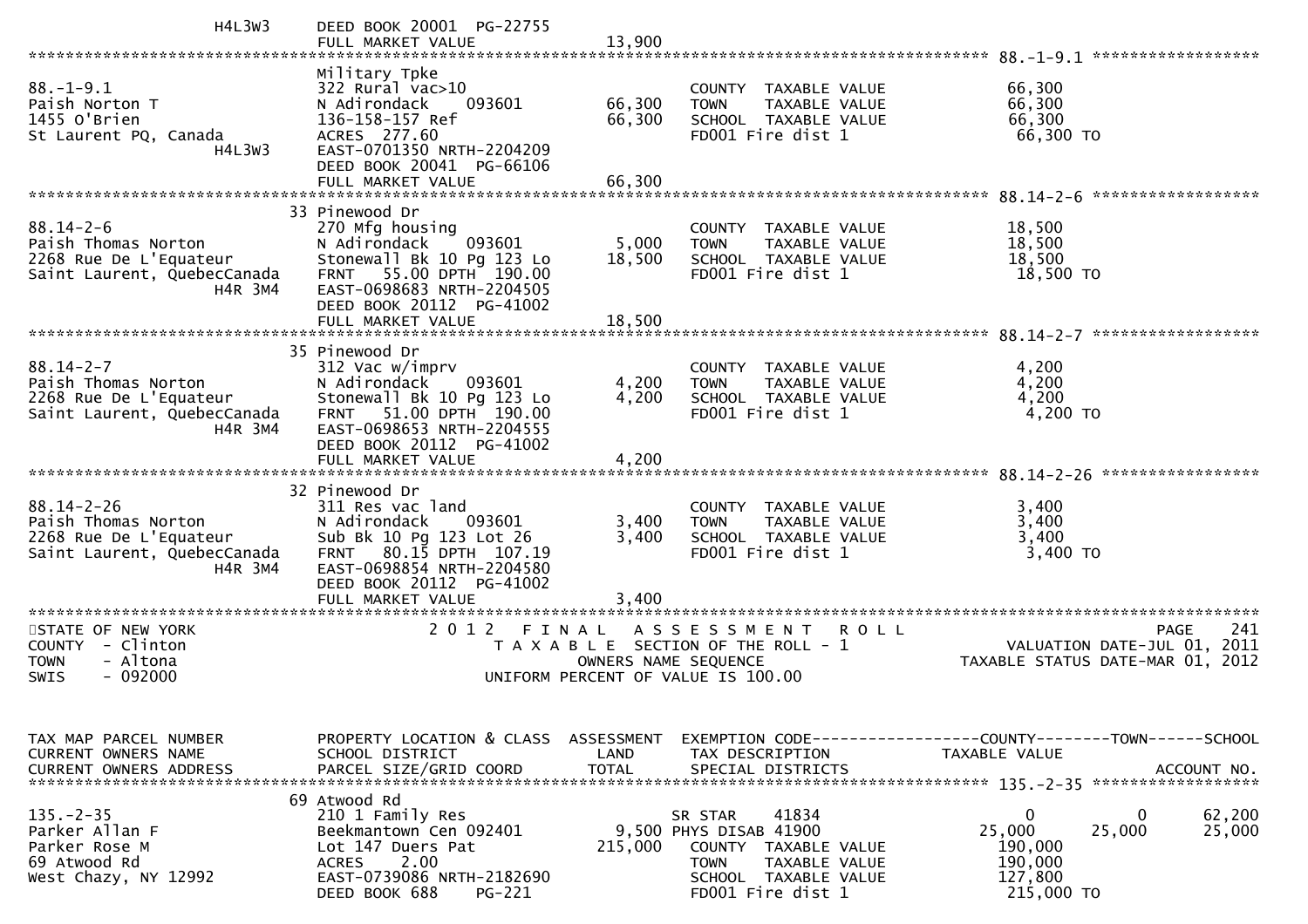|                                                                                                   | FULL MARKET VALUE                                                                                                                                                                     | 215,000                    |                                                                                                                                                                                                |                                                                                              |             |
|---------------------------------------------------------------------------------------------------|---------------------------------------------------------------------------------------------------------------------------------------------------------------------------------------|----------------------------|------------------------------------------------------------------------------------------------------------------------------------------------------------------------------------------------|----------------------------------------------------------------------------------------------|-------------|
|                                                                                                   |                                                                                                                                                                                       |                            |                                                                                                                                                                                                | ****************                                                                             |             |
| $121 - 1 - 12.2$<br>Parker Charles L<br>Parker Phyllis<br>228 Barnaby Rd<br>West Chazy, NY 12992  | Barnaby Rd<br>312 Vac w/imprv<br>Beekmantown Cen 092401<br>Lots 141 148 149 Duer Pat<br>ACRES 19.80<br>EAST-0738426 NRTH-2186803<br>DEED BOOK 99001 PG-12072<br>FULL MARKET VALUE     | 16,200<br>20,600<br>20,600 | COUNTY TAXABLE VALUE<br><b>TOWN</b><br>TAXABLE VALUE<br>SCHOOL TAXABLE VALUE<br>FD001 Fire dist 1                                                                                              | 20,600<br>20,600<br>20,600<br>20,600 TO                                                      |             |
|                                                                                                   |                                                                                                                                                                                       |                            |                                                                                                                                                                                                |                                                                                              |             |
| $121. - 1 - 13$<br>Parker Charles L<br>Parker Phyllis M<br>228 Barnaby Rd<br>West Chazy, NY 12992 | 228 Barnaby Rd<br>240 Rural res<br>Beekmantown Cen 092401<br>Lot 148 Duers Pat<br>17.00<br><b>ACRES</b><br>EAST-0739191 NRTH-2187301<br>DEED BOOK 955<br>$PG-37$<br>FULL MARKET VALUE | 120,000<br>120,000         | 94 PCT OF VALUE USED FOR EXEMPTION PURPOSES<br>WARCOMALL 41131<br>41834<br>15,500 SR STAR<br>COUNTY TAXABLE VALUE<br><b>TOWN</b><br>TAXABLE VALUE<br>SCHOOL TAXABLE VALUE<br>FD001 Fire dist 1 | 28,200<br>28,200<br>$\Omega$<br>0<br>91,800<br>91,800<br>57,800<br>120,000 TO                | 0<br>62,200 |
|                                                                                                   |                                                                                                                                                                                       |                            |                                                                                                                                                                                                | ******************                                                                           |             |
| $135. - 2 - 20$<br>Parker Earl<br>1043 Slosson Rd<br>West Chazy, NY 12992                         | Recore Rd<br>312 Vac w/imprv<br>Beekmantown Cen 092401<br>143-146 Duer<br>ACRES 66.70<br>EAST-0739919 NRTH-2177874<br>DEED BOOK 579<br>PG-277                                         | 31,400<br>34,900           | COUNTY TAXABLE VALUE<br><b>TAXABLE VALUE</b><br><b>TOWN</b><br>SCHOOL TAXABLE VALUE<br>FD001 Fire dist 1                                                                                       | 34,900<br>34,900<br>34,900<br>34,900 TO                                                      |             |
|                                                                                                   | FULL MARKET VALUE                                                                                                                                                                     | 34,900                     |                                                                                                                                                                                                |                                                                                              |             |
|                                                                                                   |                                                                                                                                                                                       |                            |                                                                                                                                                                                                |                                                                                              |             |
| $135. - 2 - 34$<br>Parker Earl<br>1043 Slosson Rd<br>West Chazy, NY 12992                         | Atwood Rd<br>105 Vac farmland<br>Beekmantown Cen 092401<br>142 - 147 Duer<br>57.00<br><b>ACRES</b><br>EAST-0739365 NRTH-2182140<br>DEED BOOK 573<br>PG-185<br>FULL MARKET VALUE       | 25,200<br>26,800<br>26,800 | COUNTY TAXABLE VALUE<br><b>TOWN</b><br><b>TAXABLE VALUE</b><br>SCHOOL TAXABLE VALUE<br>FD001 Fire dist 1                                                                                       | 26,800<br>26,800<br>26,800<br>26,800 TO                                                      |             |
|                                                                                                   |                                                                                                                                                                                       |                            |                                                                                                                                                                                                |                                                                                              |             |
| STATE OF NEW YORK<br>COUNTY - Clinton<br><b>TOWN</b><br>- Altona<br>$-092000$<br>SWIS             | 2012 FINAL                                                                                                                                                                            | OWNERS NAME SEQUENCE       | A S S E S S M E N T<br>ROLL<br>T A X A B L E SECTION OF THE ROLL - 1<br>UNIFORM PERCENT OF VALUE IS 100.00                                                                                     | <b>PAGE</b><br>VALUATION DATE-JUL 01, 2011<br>TAXABLE STATUS DATE-MAR 01, 2012               | 242         |
| TAX MAP PARCEL NUMBER<br>CURRENT OWNERS NAME<br><b>CURRENT OWNERS ADDRESS</b>                     | PROPERTY LOCATION & CLASS ASSESSMENT<br>SCHOOL DISTRICT<br>PARCEL SIZE/GRID COORD                                                                                                     | LAND<br><b>TOTAL</b>       | TAX DESCRIPTION<br>SPECIAL DISTRICTS                                                                                                                                                           | EXEMPTION CODE-----------------COUNTY--------TOWN-----SCHOOL<br>TAXABLE VALUE<br>ACCOUNT NO. |             |
| 121. –1–2<br>Parker Earl R<br>1043 Slosson Rd<br>West Chazy, NY 12992                             | Barnaby Rd<br>910 Priv forest<br>Beekmantown Cen 092401<br>139 Duer<br>ACRES 73.50<br>EAST-0736422 NRTH-2191457<br>FULL MARKET VALUE                                                  | 27,000<br>27,000<br>27,000 | COUNTY TAXABLE VALUE<br>TAXABLE VALUE<br><b>TOWN</b><br>SCHOOL TAXABLE VALUE<br>FD001 Fire dist 1                                                                                              | 27,000<br>27,000<br>27,000<br>27,000 TO                                                      |             |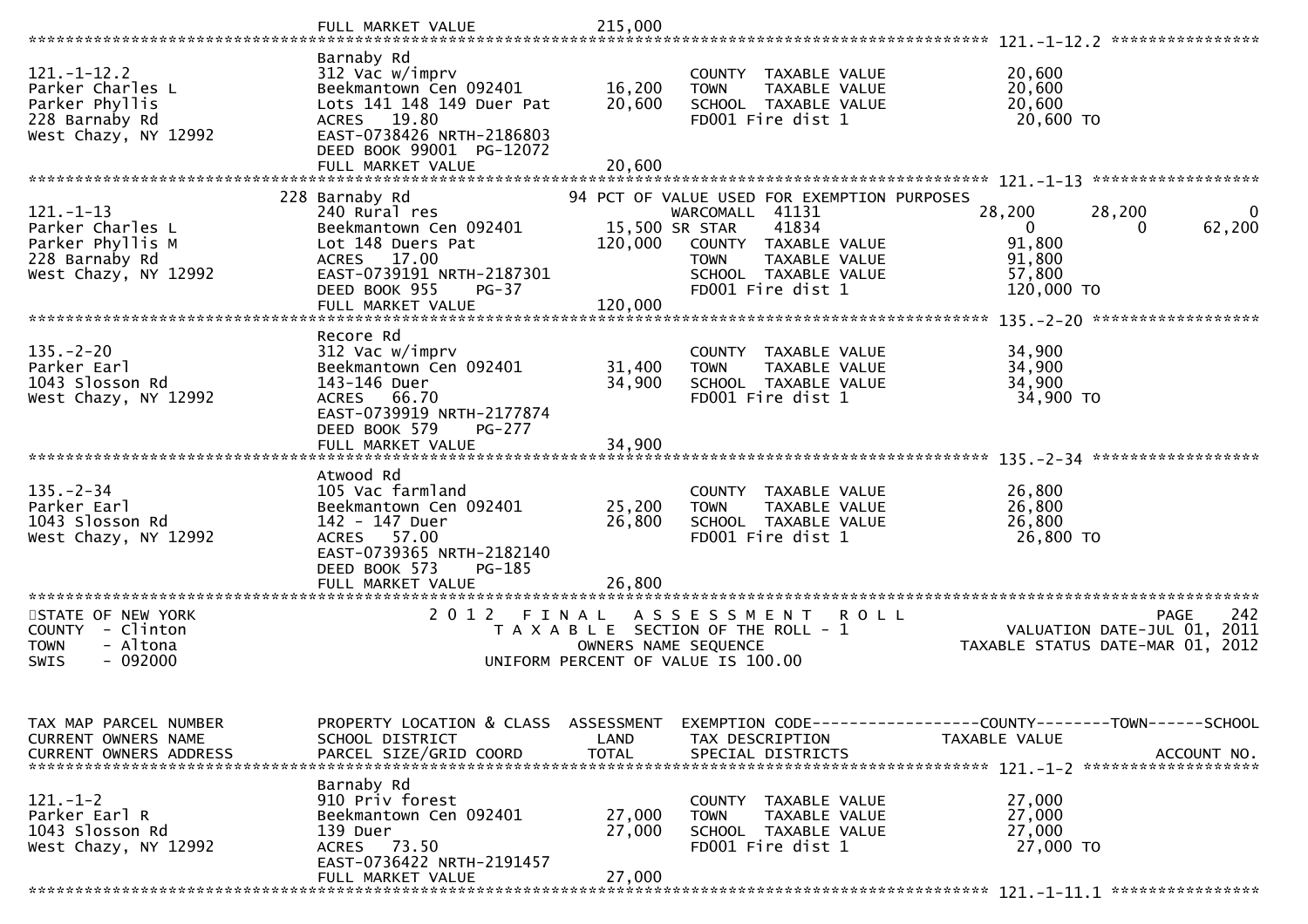|                         | 1043 Slosson Rd           |                                       |                     |                      |             |                                             |                    |
|-------------------------|---------------------------|---------------------------------------|---------------------|----------------------|-------------|---------------------------------------------|--------------------|
| $121.-1-11.1$           | 112 Dairy farm            |                                       | 483A EX             | 42100                |             | 13,150                                      | 13,150<br>13,150   |
| Parker Earl R           | Beekmantown Cen 092401    | 87,100                                |                     | COUNTY TAXABLE VALUE |             | 251,850                                     |                    |
| 1043 Slosson Rd         | 148 Duer                  | 265,000                               | <b>TOWN</b>         | TAXABLE VALUE        |             | 251,850                                     |                    |
| West Chazy, NY 12992    | ACRES 292.00              |                                       |                     | SCHOOL TAXABLE VALUE |             | 251,850                                     |                    |
|                         |                           |                                       |                     |                      |             |                                             |                    |
|                         | EAST-0740841 NRTH-2185551 |                                       |                     | FD001 Fire dist 1    |             | 251,850 TO                                  |                    |
|                         | DEED BOOK 498<br>$PG-33$  |                                       |                     | 13,150 EX            |             |                                             |                    |
|                         | FULL MARKET VALUE         | 265,000                               |                     |                      |             |                                             |                    |
|                         |                           |                                       |                     |                      |             |                                             |                    |
|                         | 1020 Slosson Rd           |                                       |                     |                      |             |                                             |                    |
| $121.-1-11.2$           | 312 Vac w/imprv           |                                       |                     | COUNTY TAXABLE VALUE |             | 7,500                                       |                    |
| Parker Earl R           | Beekmantown Cen 092401    | 6,500                                 | <b>TOWN</b>         | TAXABLE VALUE        |             | 7,500                                       |                    |
| 1043 Slosson Rd         | Lot 148 & 149 Duers       | 7,500                                 |                     | SCHOOL TAXABLE VALUE |             | 7,500                                       |                    |
| West Chazy, NY 12992    | FRNT 145.00 DPTH 125.90   |                                       |                     | FD001 Fire dist 1    |             | 7,500 TO                                    |                    |
|                         | EAST-0740216 NRTH-2187824 |                                       |                     |                      |             |                                             |                    |
|                         |                           |                                       |                     |                      |             |                                             |                    |
|                         | DEED BOOK 963<br>$PG-229$ |                                       |                     |                      |             |                                             |                    |
|                         | FULL MARKET VALUE         | 7,500                                 |                     |                      |             |                                             |                    |
|                         |                           |                                       |                     |                      |             |                                             |                    |
|                         | Slosson Rd                |                                       |                     |                      |             |                                             |                    |
| $121. - 1 - 10$         | 910 Priv forest           |                                       |                     | COUNTY TAXABLE VALUE |             | 16,900                                      |                    |
| Parker Michael R        | Beekmantown Cen 092401    | 16,900                                | <b>TOWN</b>         | TAXABLE VALUE        |             | 16,900                                      |                    |
| Parker Jennifer L       | 148 Duer                  | 16,900                                |                     | SCHOOL TAXABLE VALUE |             | 16,900                                      |                    |
| 102 Barnaby Rd          | ACRES 22.60               |                                       |                     | FD001 Fire dist 1    |             | 16,900 TO                                   |                    |
| West Chazy, NY 12992    | EAST-0741304 NRTH-2187166 |                                       |                     |                      |             |                                             |                    |
|                         | DEED BOOK 20031 PG-55647  |                                       |                     |                      |             |                                             |                    |
|                         |                           |                                       |                     |                      |             |                                             |                    |
|                         |                           |                                       |                     |                      |             |                                             |                    |
|                         |                           |                                       |                     |                      |             |                                             |                    |
|                         | Murtagh Hill Rd           |                                       |                     |                      |             |                                             |                    |
| $149. - 1 - 5$          | 321 Abandoned ag          |                                       |                     | COUNTY TAXABLE VALUE |             | 24,100                                      |                    |
| Parker Michael R        | N Adirondack<br>093601    | 24,100                                | <b>TOWN</b>         | TAXABLE VALUE        |             | 24,100                                      |                    |
| Parker Jennifer L       | 114 Duer                  | 24,100                                |                     | SCHOOL TAXABLE VALUE |             | 24,100                                      |                    |
| 102 Barnaby Rd          | ACRES 98.30               |                                       |                     | FD001 Fire dist 1    |             | 24,100 TO                                   |                    |
| West Chazy, NY 12992    | EAST-0727594 NRTH-2175383 |                                       |                     |                      |             |                                             |                    |
|                         | DEED BOOK 20112 PG-44700  |                                       |                     |                      |             |                                             |                    |
|                         |                           |                                       |                     |                      |             |                                             |                    |
|                         |                           |                                       |                     |                      |             |                                             |                    |
|                         |                           |                                       |                     |                      |             |                                             |                    |
| STATE OF NEW YORK       | 2012                      | FINAL                                 | A S S E S S M E N T |                      | <b>ROLL</b> |                                             | 243<br><b>PAGE</b> |
| COUNTY - Clinton        |                           | T A X A B L E SECTION OF THE ROLL - 1 |                     |                      |             | VALUATION DATE-JUL 01, 2011                 |                    |
| - Altona<br><b>TOWN</b> |                           | OWNERS NAME SEQUENCE                  |                     |                      |             | TAXABLE STATUS DATE-MAR 01, 2012            |                    |
| <b>SWIS</b><br>- 092000 |                           | UNIFORM PERCENT OF VALUE IS 100.00    |                     |                      |             |                                             |                    |
|                         |                           |                                       |                     |                      |             |                                             |                    |
|                         |                           |                                       |                     |                      |             |                                             |                    |
|                         |                           |                                       |                     |                      |             |                                             |                    |
| TAX MAP PARCEL NUMBER   | PROPERTY LOCATION & CLASS | ASSESSMENT                            | EXEMPTION CODE--    |                      |             | -------------COUNTY--------TOWN------SCHOOL |                    |
| CURRENT OWNERS NAME     | SCHOOL DISTRICT           | LAND                                  |                     | TAX DESCRIPTION      |             | TAXABLE VALUE                               |                    |
|                         |                           |                                       |                     |                      |             |                                             |                    |
| CURRENT OWNERS ADDRESS  | PARCEL SIZE/GRID COORD    | <b>TOTAL</b>                          |                     | SPECIAL DISTRICTS    |             |                                             | ACCOUNT NO.        |
|                         |                           |                                       |                     |                      |             |                                             |                    |
|                         | Military Tpke             |                                       |                     |                      |             |                                             |                    |
| $149. - 1 - 6$          | 910 Priv forest           |                                       |                     | COUNTY TAXABLE VALUE |             | 27,600                                      |                    |
| Parker Michael R        | 093601<br>N Adirondack    | 27,600                                | <b>TOWN</b>         | TAXABLE VALUE        |             | 27,600                                      |                    |
| Parker Jennifer L       | 144 Duer                  | 27,600                                |                     | SCHOOL TAXABLE VALUE |             | 27,600                                      |                    |
| 102 Barnaby Rd          | ACRES 112.10              |                                       |                     | FD001 Fire dist 1    |             | 27,600 TO                                   |                    |
| West Chazy, NY 12992    | EAST-0730200 NRTH-2177369 |                                       |                     |                      |             |                                             |                    |
|                         | DEED BOOK 20112 PG-38141  |                                       |                     |                      |             |                                             |                    |
|                         | FULL MARKET VALUE         | 27,600                                |                     |                      |             |                                             |                    |
|                         |                           |                                       |                     |                      |             |                                             |                    |
|                         |                           |                                       |                     |                      |             |                                             |                    |
|                         | Jerusalem Rd              |                                       |                     |                      |             |                                             |                    |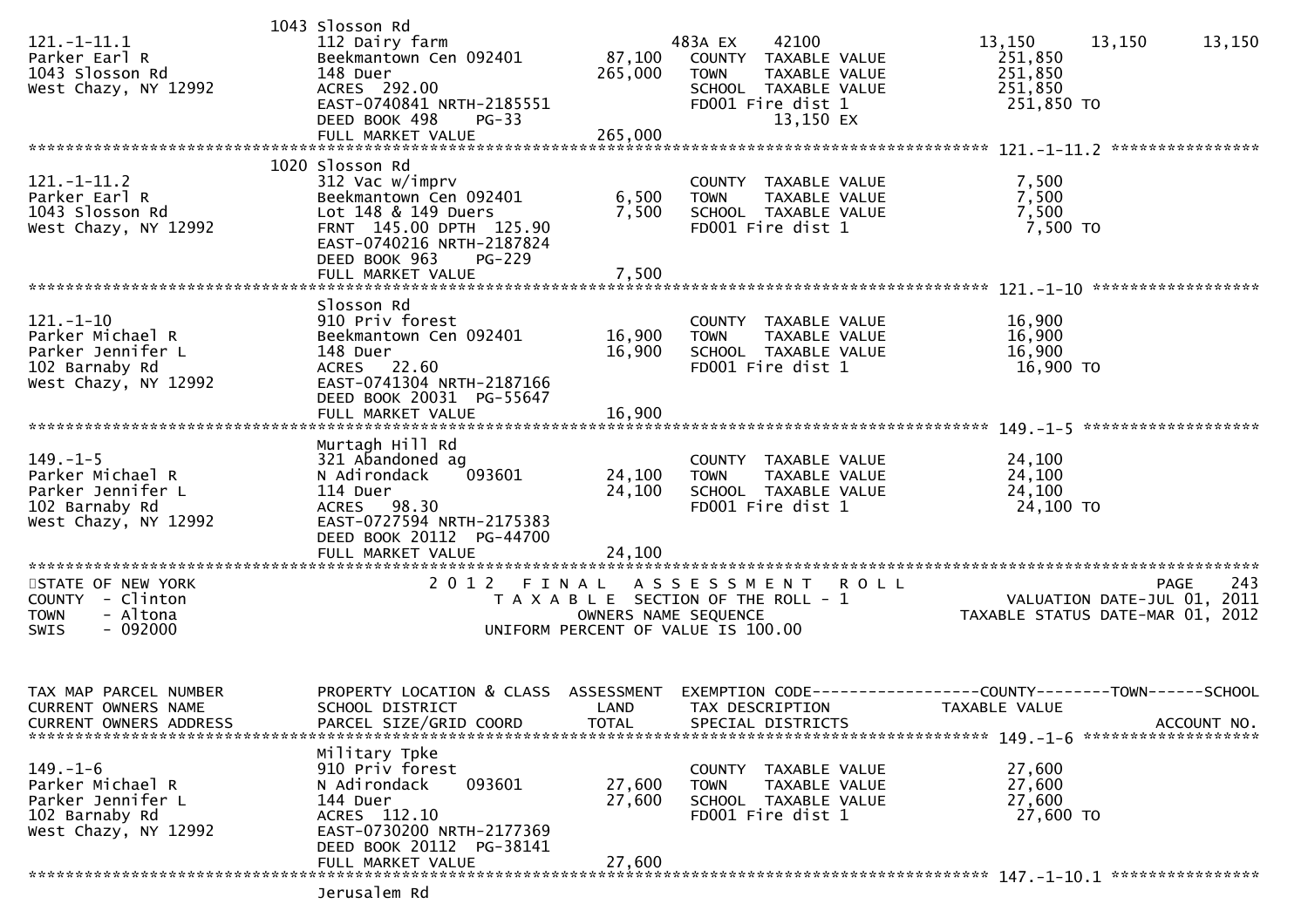| $147. - 1 - 10.1$<br>Parks Daniel K<br>Parks Rebecca C<br>2315 Perry Rd<br>Denver, NC 28037             | 322 Rural vac>10<br>093601<br>N Adirondack<br>223 Ref<br>ACRES 19.10<br>EAST-0696960 NRTH-2174895<br>DEED BOOK 20061 PG-96108                                              | 8,700<br>8,700                                                                                      | <b>TOWN</b>     | COUNTY TAXABLE VALUE<br>TAXABLE VALUE<br>SCHOOL TAXABLE VALUE<br>FD001 Fire dist 1 | 8,700<br>8,700<br>8,700<br>8,700 TO                                                  |                                                                                |
|---------------------------------------------------------------------------------------------------------|----------------------------------------------------------------------------------------------------------------------------------------------------------------------------|-----------------------------------------------------------------------------------------------------|-----------------|------------------------------------------------------------------------------------|--------------------------------------------------------------------------------------|--------------------------------------------------------------------------------|
|                                                                                                         |                                                                                                                                                                            |                                                                                                     |                 |                                                                                    |                                                                                      |                                                                                |
| $103.-1-4.1$<br>Parra Esteban F<br>Parra Esteban D<br>1365 Boylston St Apt 646<br>Boston, MA 02215      | Military Tpke<br>321 Abandoned ag<br>N Adirondack<br>093601<br>Lot 161 Ref Te<br>ACRES 25.00<br>EAST-0699205 NRTH-2201296<br>DEED BOOK 20061 PG-99558                      | 16,700<br>16,700                                                                                    | <b>TOWN</b>     | COUNTY TAXABLE VALUE<br>TAXABLE VALUE<br>SCHOOL TAXABLE VALUE<br>FD001 Fire dist 1 | 16,700<br>16,700<br>16,700<br>16,700 TO                                              |                                                                                |
|                                                                                                         | 1974 Alder Bend Rd                                                                                                                                                         |                                                                                                     |                 |                                                                                    |                                                                                      |                                                                                |
| $73. - 1 - 13.2$<br>Parrotte Howard<br>PO Box 206<br>Winooski, VT 05404                                 | 220 2 Family Res<br>N Adirondack<br>093601<br>Lot 155 Ref Tr<br>FRNT 170.00 DPTH 199.00<br>EAST-0697990 NRTH-2213266<br>DEED BOOK 20051 PG-84785                           | 6,200<br>56,200                                                                                     | <b>TOWN</b>     | COUNTY TAXABLE VALUE<br>TAXABLE VALUE<br>SCHOOL TAXABLE VALUE<br>FD001 Fire dist 1 | 56,200<br>56,200<br>56,200<br>56,200 TO                                              |                                                                                |
|                                                                                                         | FULL MARKET VALUE                                                                                                                                                          | 56,200                                                                                              |                 |                                                                                    |                                                                                      |                                                                                |
| $88.14 - 1 - 37$<br>Parsons Timothy A<br>Parsons Sharron A<br>63 Missile Base Rd<br>Champlain, NY 12919 | 57 Birch Hill Dr<br>270 Mfg housing<br>093601<br>N Adirondack<br>Stonewall Acres Lot 37<br>FRNT 70.17 DPTH 146.63<br>EAST-0699161 NRTH-2204007<br>DEED BOOK 20041 PG-75572 | 4,600<br>17,500                                                                                     | <b>TOWN</b>     | COUNTY TAXABLE VALUE<br>TAXABLE VALUE<br>SCHOOL TAXABLE VALUE<br>FD001 Fire dist 1 | 17,500<br>17,500<br>17,500<br>17,500 TO                                              |                                                                                |
|                                                                                                         | FULL MARKET VALUE                                                                                                                                                          | 17,500                                                                                              |                 |                                                                                    |                                                                                      |                                                                                |
| STATE OF NEW YORK<br>COUNTY - Clinton<br><b>TOWN</b><br>- Altona<br>$-092000$<br><b>SWIS</b>            | 2012 FINAL ASSESSMENT ROLL                                                                                                                                                 | T A X A B L E SECTION OF THE ROLL - 1<br>OWNERS NAME SEQUENCE<br>UNIFORM PERCENT OF VALUE IS 100.00 |                 |                                                                                    |                                                                                      | 244<br>PAGE<br>VALUATION DATE-JUL 01, 2011<br>TAXABLE STATUS DATE-MAR 01, 2012 |
| TAX MAP PARCEL NUMBER<br><b>CURRENT OWNERS NAME</b><br><b>CURRENT OWNERS ADDRESS</b>                    | PROPERTY LOCATION & CLASS ASSESSMENT<br>SCHOOL DISTRICT<br>PARCEL SIZE/GRID COORD                                                                                          | LAND<br><b>TOTAL</b>                                                                                | TAX DESCRIPTION | SPECIAL DISTRICTS                                                                  | EXEMPTION CODE-----------------COUNTY-------TOWN------SCHOOL<br><b>TAXABLE VALUE</b> | ACCOUNT NO.                                                                    |
| $88. - 1 - 4$<br>Paul F Wilkinson & Assoc Inc<br>2131 Rue Wellington<br>Montreal, QC, Canada<br>H3K1X1  | Stark Rd<br>910 Priv forest<br>093601<br>N Adirondack<br>136 Ref<br>ACRES 241.60<br>EAST-0704796 NRTH-2206214<br>DEED BOOK 635<br><b>PG-955</b><br>FULL MARKET VALUE       | 60,600<br>60,600<br>60,600                                                                          | <b>TOWN</b>     | COUNTY TAXABLE VALUE<br>TAXABLE VALUE<br>SCHOOL TAXABLE VALUE<br>FD001 Fire dist 1 | 60,600<br>60,600<br>60,600<br>60,600 TO                                              |                                                                                |
|                                                                                                         | 4991/4987 Military Tpke                                                                                                                                                    |                                                                                                     |                 |                                                                                    |                                                                                      |                                                                                |
| $103. - 1 - 4.4$                                                                                        | 240 Rural res                                                                                                                                                              |                                                                                                     | RES STAR        | 41854                                                                              | $\mathbf 0$                                                                          | $\mathbf{0}$<br>30,000                                                         |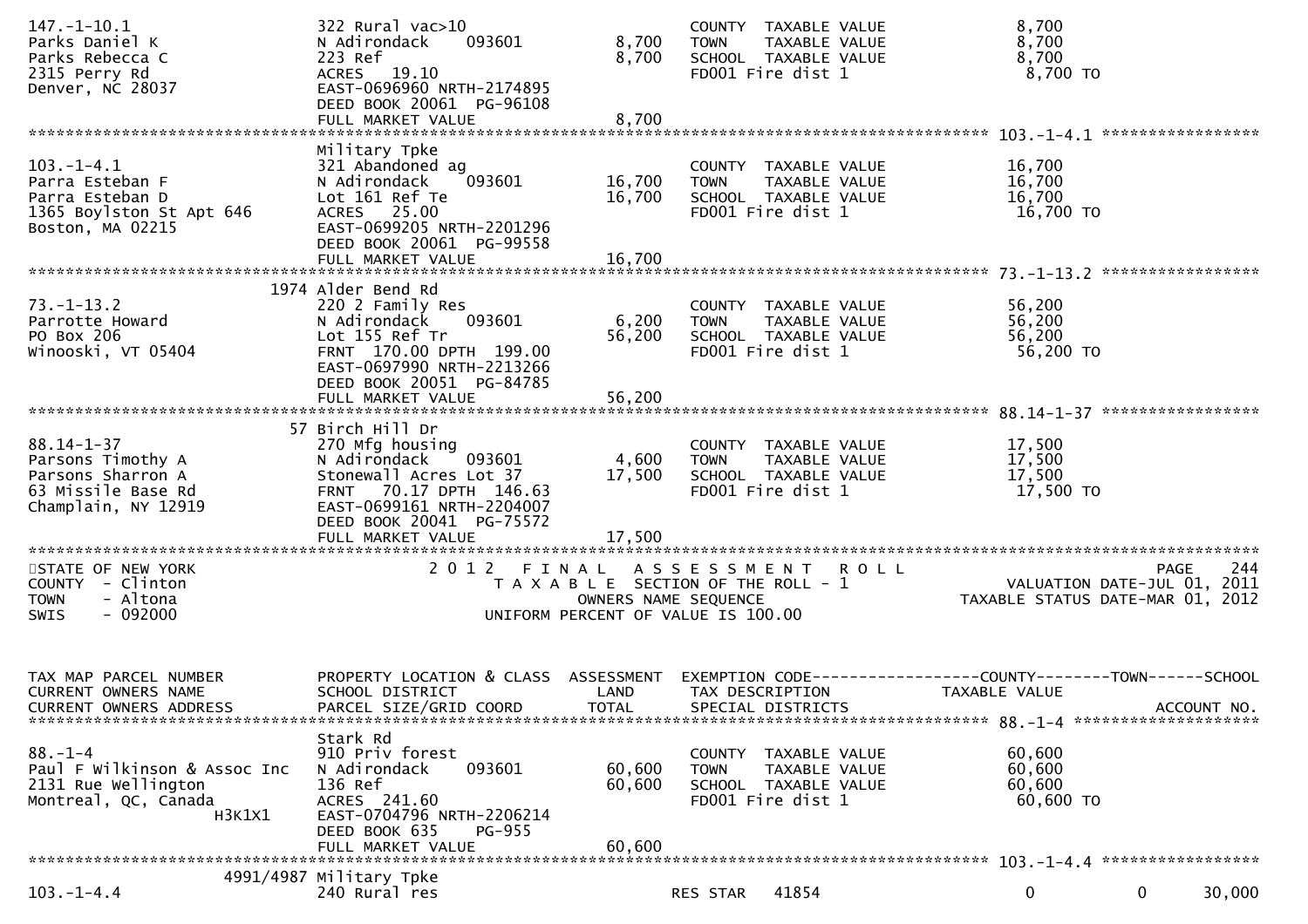| Pawlowski Jerzy<br>4987 Military Tpke<br>Altona, NY 12910                                         | N Adirondack<br>093601<br>Lot 158 Ref Tr<br>ACRES 15.00<br>EAST-0700058 NRTH-2201599<br>DEED BOOK 624<br>PG-1044<br>FULL MARKET VALUE                                                | 13,700<br>127,800<br>127,800 | COUNTY TAXABLE VALUE<br>TAXABLE VALUE<br><b>TOWN</b><br>SCHOOL TAXABLE VALUE<br>FD001 Fire dist 1  |             | 127,800<br>127,800<br>97,800<br>127,800 TO                                                              |
|---------------------------------------------------------------------------------------------------|--------------------------------------------------------------------------------------------------------------------------------------------------------------------------------------|------------------------------|----------------------------------------------------------------------------------------------------|-------------|---------------------------------------------------------------------------------------------------------|
|                                                                                                   |                                                                                                                                                                                      |                              |                                                                                                    |             |                                                                                                         |
| $133. - 1 - 8$<br>Payne Gary<br>542 High St<br>Bridport, VT 05734                                 | Purdy Rd<br>910 Priv forest<br>093601<br>N Adirondack<br>76 Duer<br><b>ACRES</b><br>62.50<br>EAST-0718286 NRTH-2177733<br>DEED BOOK 20011 PG-30243<br>FULL MARKET VALUE              | 10,300<br>10,300<br>10,300   | COUNTY TAXABLE VALUE<br><b>TOWN</b><br>TAXABLE VALUE<br>SCHOOL TAXABLE VALUE<br>FD001 Fire dist 1  |             | 10,300<br>10,300<br>10,300<br>10,300 TO                                                                 |
|                                                                                                   |                                                                                                                                                                                      |                              |                                                                                                    |             |                                                                                                         |
| $73. - 1 - 10.52$<br>Peake Bernadette<br>Peake Joseph<br>PO Box 812<br>New Brunswick, NJ 08903    | 2088 Alder Bend Rd<br>220 2 Family Res<br>N Adirondack<br>093601<br>Lot 155 Ref Tr<br>FRNT 75.00 DPTH 233.00<br>EAST-0697996 NRTH-2216157<br>DEED BOOK 807<br>PG-305                 | 5,100<br>15,000              | COUNTY TAXABLE VALUE<br><b>TOWN</b><br>TAXABLE VALUE<br>SCHOOL TAXABLE VALUE<br>FD001 Fire dist 1  |             | 15,000<br>15,000<br>15,000<br>15,000 TO                                                                 |
|                                                                                                   |                                                                                                                                                                                      |                              |                                                                                                    |             |                                                                                                         |
| $146. - 1 - 11$<br>Pecore Christopher P<br>Pecore Orville<br>1170 Rt 3<br>Plattsburgh, NY 12901   | Plank Rd<br>$314$ Rural vac<10<br>093601<br>N Adirondack<br>46 Sg<br><b>ACRES</b><br>2.00<br>EAST-0682829 NRTH-2168521<br>DEED BOOK 20001 PG-27423<br>FULL MARKET VALUE              | 7,100<br>7,100<br>7,100      | COUNTY TAXABLE VALUE<br><b>TOWN</b><br>TAXABLE VALUE<br>SCHOOL TAXABLE VALUE<br>FD001 Fire dist 1  |             | 7,100<br>7,100<br>7,100<br>7,100 то                                                                     |
| STATE OF NEW YORK<br>COUNTY - Clinton<br>- Altona<br><b>TOWN</b><br>$-092000$<br><b>SWIS</b>      | 2 0 1 2<br>FINAL                                                                                                                                                                     | OWNERS NAME SEQUENCE         | A S S E S S M E N T<br>T A X A B L E SECTION OF THE ROLL - 1<br>UNIFORM PERCENT OF VALUE IS 100.00 | <b>ROLL</b> | PAGE 245<br>VALUATION DATE-JUL 01, 2011<br>TAXARLE STATUS DATE :::-<br>TAXABLE STATUS DATE-MAR 01, 2012 |
| TAX MAP PARCEL NUMBER<br><b>CURRENT OWNERS NAME</b><br><b>CURRENT OWNERS ADDRESS</b>              | PROPERTY LOCATION & CLASS ASSESSMENT<br>SCHOOL DISTRICT<br>PARCEL SIZE/GRID COORD                                                                                                    | LAND<br><b>TOTAL</b>         | TAX DESCRIPTION<br>SPECIAL DISTRICTS                                                               |             | EXEMPTION CODE-----------------COUNTY-------TOWN------SCHOOL<br><b>TAXABLE VALUE</b><br>ACCOUNT NO.     |
| $146. - 1 - 12$<br>Pecore Orville R<br>Pecore Christopher P<br>1170 Rt 3<br>Plattsburgh, NY 12901 | Plank Rd<br>$314$ Rural vac<10<br>N Adirondack<br>093601<br>Lot $46$ Sg<br>9.10<br><b>ACRES</b><br>EAST-0683299 NRTH-2168729<br>DEED BOOK 1036<br><b>PG-027</b><br>FULL MARKET VALUE | 11,400<br>11,400<br>11,400   | COUNTY TAXABLE VALUE<br><b>TOWN</b><br>TAXABLE VALUE<br>SCHOOL TAXABLE VALUE<br>FD001 Fire dist 1  |             | 11,400<br>11,400<br>11,400<br>11,400 TO                                                                 |
|                                                                                                   | 533 Irona Rd                                                                                                                                                                         |                              |                                                                                                    |             |                                                                                                         |
| 73. –1–15.31<br>Pecore Paul A                                                                     | 210 1 Family Res<br>N Adirondack<br>093601                                                                                                                                           | 5,900                        | TAXABLE VALUE<br>COUNTY<br><b>TOWN</b><br>TAXABLE VALUE                                            |             | 31,900<br>31,900                                                                                        |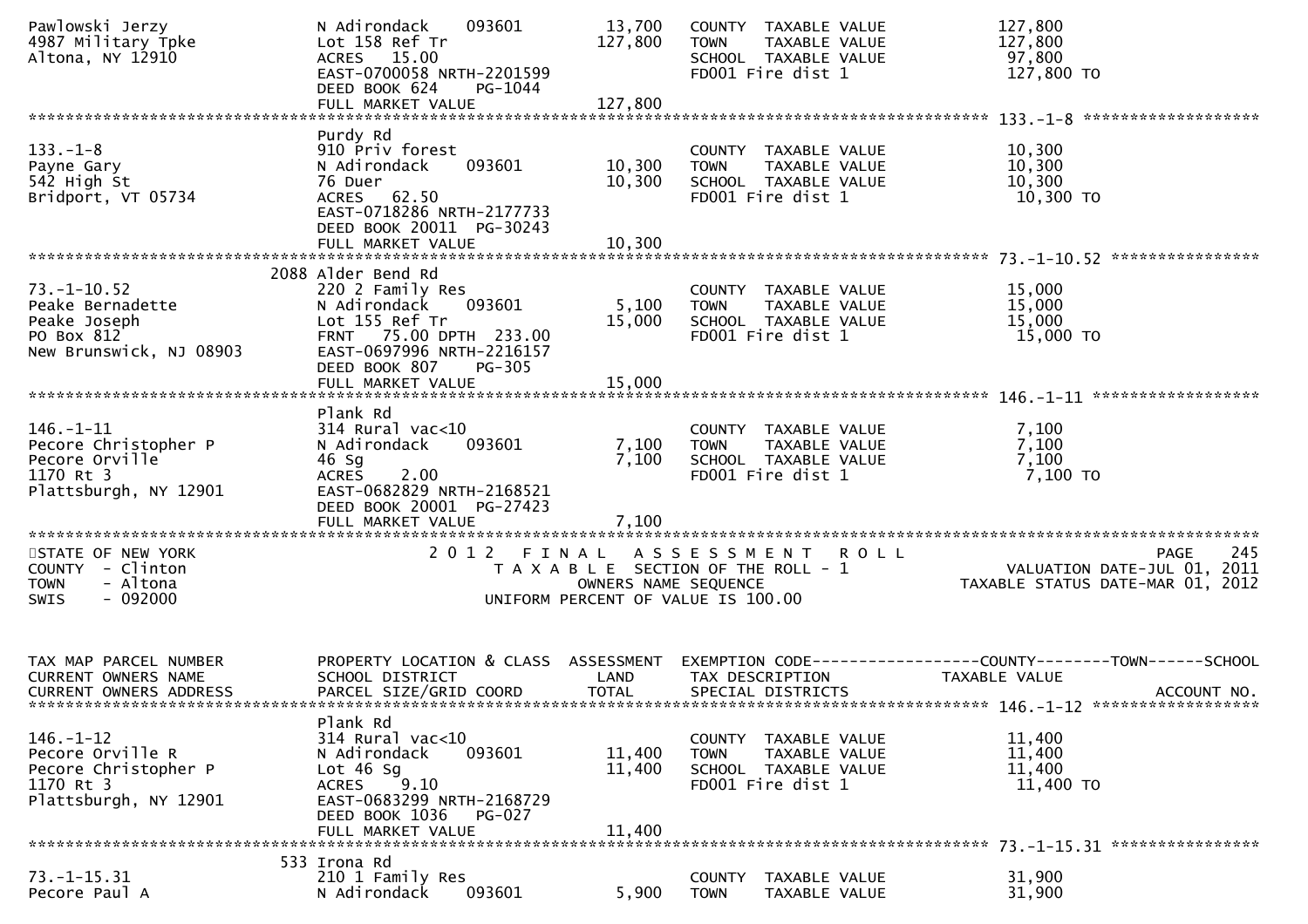| Pecore AnnMarie<br>PO Box 1526<br>Plattsburgh, NY 12901                                      | Lot 155 Ref Tract<br>Also Deed Bk 699 Pg 118 B<br>Pg 1169<br>FRNT 200.00 DPTH 180.00<br>EAST-0698366 NRTH-2212763<br>DEED BOOK 20092 PG-27721                        | 31,900                         | SCHOOL TAXABLE VALUE<br>FD001 Fire dist 1                                                                      | 31,900<br>31,900 TO                                                                   |
|----------------------------------------------------------------------------------------------|----------------------------------------------------------------------------------------------------------------------------------------------------------------------|--------------------------------|----------------------------------------------------------------------------------------------------------------|---------------------------------------------------------------------------------------|
|                                                                                              |                                                                                                                                                                      |                                |                                                                                                                |                                                                                       |
| $73. - 1 - 40$<br>Pecore Paul A<br>Pecore AnnMarie<br>PO Box 1526<br>Plattsburgh, NY 12901   | 531 Irona Rd<br>449 Other Storag<br>093601<br>N Adirondack<br>Lot 155 Ref<br>ACRES 5.00<br>EAST-0698224 NRTH-2212572<br>DEED BOOK 20092 PG-27721                     | 32,500<br>212,000              | COUNTY TAXABLE VALUE<br><b>TOWN</b><br>TAXABLE VALUE<br>SCHOOL TAXABLE VALUE<br>FD001 Fire dist 1              | 212,000<br>212,000<br>212,000<br>212,000 TO                                           |
|                                                                                              | Alder Bend Rd                                                                                                                                                        |                                |                                                                                                                |                                                                                       |
| $73. - 1 - 40.1$<br>Pecore Paul A<br>Pecore AnnMarie<br>PO Box 1526<br>Plattsburgh, NY 12901 | 311 Res vac land<br>N Adirondack<br>093601<br>Lot 155 Ref Tr<br>FRNT 100.00 DPTH 150.00<br>EAST-0697978 NRTH-2212380<br>DEED BOOK 20092 PG-27718                     | 5,100<br>5,100                 | COUNTY TAXABLE VALUE<br>TAXABLE VALUE<br><b>TOWN</b><br>SCHOOL TAXABLE VALUE<br>FD001 Fire dist 1              | 5,100<br>5,100<br>5,100<br>5,100 TO                                                   |
|                                                                                              |                                                                                                                                                                      |                                |                                                                                                                |                                                                                       |
| $148. - 3 - 21$<br>Pecore Paul A<br>PO Box 2695<br>Plattsburgh, NY 12901                     | 1747 Rand Hill Rd<br>210 1 Family Res<br>N Adirondack<br>093601<br>Lot 63<br>7.10<br><b>ACRES</b><br>EAST-0714975 NRTH-2170779<br>DEED BOOK 20062 PG-1311            | 12,100<br>99,000               | COUNTY TAXABLE VALUE<br>TAXABLE VALUE<br><b>TOWN</b><br>SCHOOL TAXABLE VALUE<br>FD001 Fire dist 1              | 99,000<br>99,000<br>99,000<br>99,000 TO                                               |
| STATE OF NEW YORK<br>COUNTY - Clinton<br>- Altona<br><b>TOWN</b><br>$-092000$<br><b>SWIS</b> | FULL MARKET VALUE<br>2012 FINAL                                                                                                                                      | 99,000<br>OWNERS NAME SEQUENCE | A S S E S S M E N T R O L L<br>T A X A B L E SECTION OF THE ROLL - 1<br>UNIFORM PERCENT OF VALUE IS 100.00     | 246<br><b>PAGE</b><br>VALUATION DATE-JUL 01, 2011<br>TAXABLE STATUS DATE-MAR 01, 2012 |
|                                                                                              |                                                                                                                                                                      |                                |                                                                                                                |                                                                                       |
| TAX MAP PARCEL NUMBER<br><b>CURRENT OWNERS NAME</b><br>CURRENT OWNERS ADDRESS                | PROPERTY LOCATION & CLASS ASSESSMENT<br>SCHOOL DISTRICT<br>PARCEL SIZE/GRID COORD                                                                                    | LAND<br><b>TOTAL</b>           | TAX DESCRIPTION<br>SPECIAL DISTRICTS                                                                           | TAXABLE VALUE<br>ACCOUNT NO.                                                          |
|                                                                                              | 233 Duley Rd                                                                                                                                                         |                                |                                                                                                                |                                                                                       |
| $119. - 1 - 16.2$<br>Peets Lawrence L<br>Peets Maureen E<br>233 Duley Rd<br>Altona, NY 12910 | 210 1 Family Res<br>N Adirondack<br>093601<br>Lot 45 Duers Pat<br>2.30<br><b>ACRES</b><br>EAST-0709346 NRTH-2187412<br>DEED BOOK 20082 PG-15080<br>FULL MARKET VALUE | 7,300<br>96,700<br>96,700      | 41834<br>SR STAR<br>COUNTY TAXABLE VALUE<br>TAXABLE VALUE<br>TOWN<br>SCHOOL TAXABLE VALUE<br>FD001 Fire dist 1 | $\mathbf 0$<br>0<br>62,200<br>96,700<br>96,700<br>34,500<br>96,700 TO                 |
|                                                                                              | Rt 22                                                                                                                                                                |                                |                                                                                                                |                                                                                       |
| $76. - 1 - 1.1$                                                                              | 910 Priv forest                                                                                                                                                      |                                | COUNTY TAXABLE VALUE                                                                                           | 37,300                                                                                |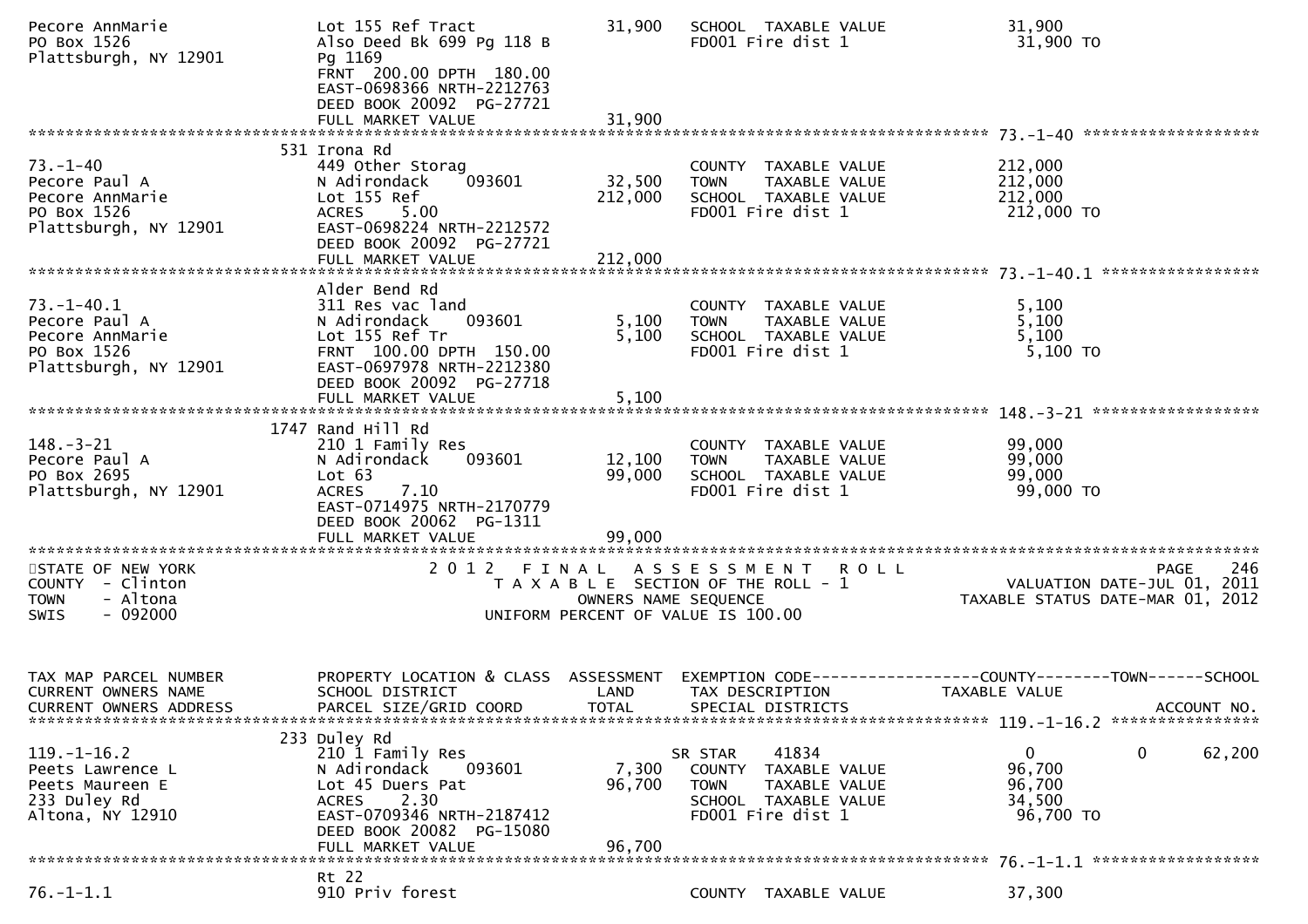| Pelkey Donald<br>111 Howard Rd<br>Mooers, NY 12958                                                  | Northeastern Cl 092801<br>49 Ref<br>ACRES 156.30<br>EAST-0736950 NRTH-2216164<br>DEED BOOK 946<br><b>PG-224</b><br>FULL MARKET VALUE                                                           | 37,300<br>37,300<br>37,300                                                                          | <b>TOWN</b>                       | TAXABLE VALUE<br>SCHOOL TAXABLE VALUE<br>FD001 Fire dist 1                                  | 37,300<br>37,300<br>37,300 TO                                                   |                |             |
|-----------------------------------------------------------------------------------------------------|------------------------------------------------------------------------------------------------------------------------------------------------------------------------------------------------|-----------------------------------------------------------------------------------------------------|-----------------------------------|---------------------------------------------------------------------------------------------|---------------------------------------------------------------------------------|----------------|-------------|
|                                                                                                     |                                                                                                                                                                                                |                                                                                                     |                                   |                                                                                             |                                                                                 |                |             |
| $88.14 - 1 - 3$<br>Pelkey Eugene E<br>Pelkey Mary A<br>222 Oneill Rd<br>West Chazy, NY 12992        | 37 Merrywood Dr<br>260 Seasonal res<br>N Adirondack<br>093601<br>Stonewall Acres Lot 3<br>FRNT 80.00 DPTH 165.00<br>EAST-0699779 NRTH-2203514<br>DEED BOOK 20112 PG-42906<br>FULL MARKET VALUE | 4,300<br>11,000<br>11,000                                                                           | <b>TOWN</b>                       | COUNTY TAXABLE VALUE<br>TAXABLE VALUE<br>SCHOOL TAXABLE VALUE<br>FD001 Fire dist 1          | 11,000<br>11,000<br>11,000<br>11,000 TO                                         |                |             |
|                                                                                                     |                                                                                                                                                                                                |                                                                                                     |                                   |                                                                                             |                                                                                 |                |             |
| $119. - 1 - 17$<br>Pelkey James T<br>4268 Military Tpke<br>Altona, NY 12910                         | 4268 Military Tpke<br>210 1 Family Res<br>093601<br>N Adirondack<br>Lot 78 Duer<br><b>ACRES</b><br>1.00<br>EAST-0713724 NRTH-2189659<br>DEED BOOK 20011 PG-36621<br>FULL MARKET VALUE          | 6,500<br>53,600<br>53,600                                                                           | RES STAR<br><b>TOWN</b>           | 41854<br>COUNTY TAXABLE VALUE<br>TAXABLE VALUE<br>SCHOOL TAXABLE VALUE<br>FD001 Fire dist 1 | $\overline{0}$<br>53,600<br>53,600<br>23,600<br>53,600 TO                       | $\overline{0}$ | 30,000      |
|                                                                                                     |                                                                                                                                                                                                |                                                                                                     |                                   |                                                                                             |                                                                                 |                |             |
| $88. - 1 - 1.63$<br>Pelkey James Todd<br>4268 Military Tpke<br>Altona, NY 12910                     | Alder Bend Rd<br>314 Rural vac<10<br>093601<br>N Adirondack<br>164 Ref Tract Patent<br>3.40<br><b>ACRES</b><br>EAST-0696603 NRTH-2207197<br>DEED BOOK 99001 PG-07906<br>FULL MARKET VALUE      | 7,900<br>7,900<br>7,900                                                                             | <b>TOWN</b>                       | COUNTY TAXABLE VALUE<br>TAXABLE VALUE<br>SCHOOL TAXABLE VALUE<br>FD001 Fire dist 1          | 7,900<br>7,900<br>7,900<br>7,900 то                                             |                |             |
|                                                                                                     |                                                                                                                                                                                                |                                                                                                     |                                   |                                                                                             |                                                                                 |                |             |
| STATE OF NEW YORK<br>COUNTY - Clinton<br>- Altona<br><b>TOWN</b><br>$-092000$<br><b>SWIS</b>        | 2 0 1 2<br>FINAL                                                                                                                                                                               | T A X A B L E SECTION OF THE ROLL - 1<br>OWNERS NAME SEQUENCE<br>UNIFORM PERCENT OF VALUE IS 100.00 | ASSESSMENT ROLL                   |                                                                                             | VALUATION DATE-JUL 01, 2011<br>TAXABLE STATUS DATE-MAR 01, 2012                 | <b>PAGE</b>    | 247         |
| TAX MAP PARCEL NUMBER<br>CURRENT OWNERS NAME<br><b>CURRENT OWNERS ADDRESS</b>                       | PROPERTY LOCATION & CLASS ASSESSMENT<br>SCHOOL DISTRICT<br>PARCEL SIZE/GRID COORD                                                                                                              | LAND<br><b>TOTAL</b>                                                                                |                                   | TAX DESCRIPTION<br>SPECIAL DISTRICTS                                                        | EXEMPTION CODE------------------COUNTY--------TOWN------SCHOOL<br>TAXABLE VALUE |                | ACCOUNT NO. |
|                                                                                                     | 2088 Miner Farm Rd                                                                                                                                                                             |                                                                                                     |                                   |                                                                                             |                                                                                 |                |             |
| $76. - 3 - 1.1$<br>Pelkey Richard D<br>Pelkey Laurie<br>2088 Miner Farm Rd<br>Altona, NY 12910-9736 | 270 Mfg housing<br>Northeastern Cl 092801<br>50 Ref<br>FRNT 176.00 DPTH 160.00<br>EAST-0735960 NRTH-2208797<br>DEED BOOK 699<br><b>PG-97</b>                                                   | 5,800<br>18,000<br>18,000                                                                           | RES STAR<br>COUNTY<br><b>TOWN</b> | 41854<br>TAXABLE VALUE<br>TAXABLE VALUE<br>SCHOOL TAXABLE VALUE<br>FD001 Fire dist 1        | 0<br>18,000<br>18,000<br>$\mathbf{0}$<br>18,000 TO                              | $\mathbf 0$    | 18,000      |
|                                                                                                     | FULL MARKET VALUE                                                                                                                                                                              |                                                                                                     |                                   |                                                                                             | 119. -1-19.2 *****************                                                  |                |             |
| $119. - 1 - 19.2$<br>Pellerin Albert E                                                              | Duley Rd<br>271 Mfg housings<br>N Adirondack<br>093601                                                                                                                                         | 12,700                                                                                              | <b>COUNTY</b><br><b>TOWN</b>      | TAXABLE VALUE<br>TAXABLE VALUE                                                              | 78,000<br>78,000                                                                |                |             |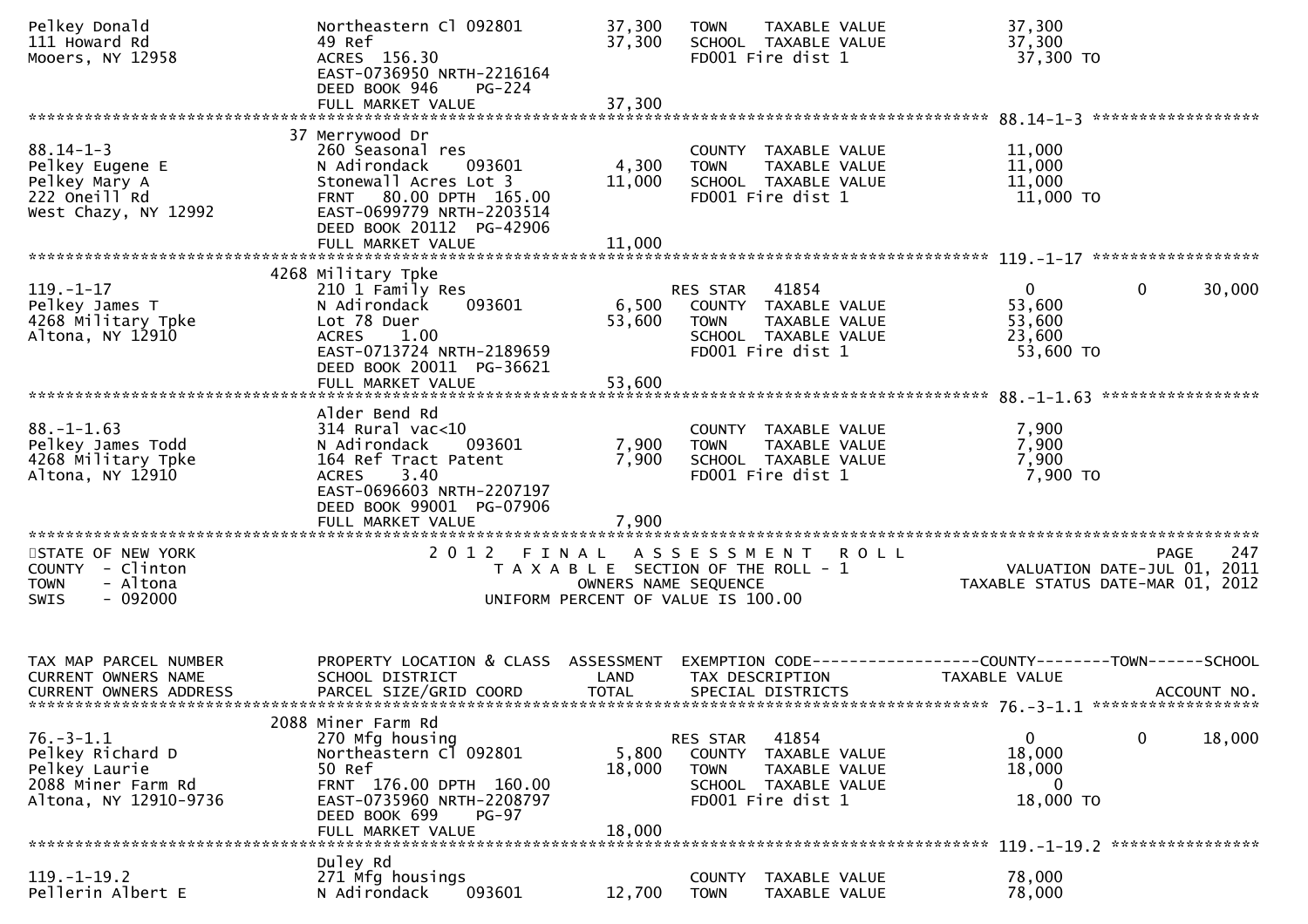| 422 Wallace Hill Rd<br>Plattsburgh, NY 12901                                                                     | Lot 68 Ref Tract Patent<br><b>ACRES</b><br>6.30<br>EAST-0712669 NRTH-2187453<br>DEED BOOK 20051 PG-83904<br>FULL MARKET VALUE                                                         | 78,000<br>78,000              | SCHOOL TAXABLE VALUE<br>FD001 Fire dist 1                                                                                                           | 78,000<br>78,000 TO                                                                                       |
|------------------------------------------------------------------------------------------------------------------|---------------------------------------------------------------------------------------------------------------------------------------------------------------------------------------|-------------------------------|-----------------------------------------------------------------------------------------------------------------------------------------------------|-----------------------------------------------------------------------------------------------------------|
|                                                                                                                  | Tantillo Way                                                                                                                                                                          |                               |                                                                                                                                                     |                                                                                                           |
| $73. - 2 - 9$<br>Pennatto Anthony<br>Pennatto Samson<br>1830 Odham Dr<br>Deltona, FL 32738                       | $314$ Rural vac<10<br>093601<br>N Adirondack<br>Lot 155 Ref<br>4.50<br><b>ACRES</b><br>EAST-0698540 NRTH-2213840<br>DEED BOOK 611<br>$PG-17$                                          | 8,800<br>8,800                | COUNTY TAXABLE VALUE<br><b>TOWN</b><br>TAXABLE VALUE<br>SCHOOL TAXABLE VALUE<br>FD001 Fire dist 1                                                   | 8,800<br>8,800<br>8,800<br>8,800 TO                                                                       |
|                                                                                                                  |                                                                                                                                                                                       |                               |                                                                                                                                                     |                                                                                                           |
| $76. - 3 - 3.1$<br>Perkins Aaron<br>Dann Heather<br>70 Gonyea Rd<br>Altona, NY 12910                             | 70 Gonyea Rd<br>210 1 Family Res<br>Northeastern Cl 092801<br>50 Ref<br>5.00 BANK<br>860<br><b>ACRES</b><br>EAST-0736844 NRTH-2211438<br>DEED BOOK 20041 PG-65419                     | 8,900<br>86,700               | RES STAR<br>41854<br>COUNTY TAXABLE VALUE<br>TAXABLE VALUE<br><b>TOWN</b><br>SCHOOL TAXABLE VALUE<br>FD001 Fire dist 1                              | $\Omega$<br>$\mathbf 0$<br>30,000<br>86,700<br>86,700<br>56,700<br>86,700 TO                              |
|                                                                                                                  | FULL MARKET VALUE                                                                                                                                                                     | 86,700                        |                                                                                                                                                     |                                                                                                           |
| $76. - 3 - 3.2$<br>Perkins Aaron<br>Dann Heather<br>70 Gonyea Rd<br>Altona, NY 12910<br>************************ | Gonyea Rd<br>$314$ Rural vac<10<br>Northeastern Cl 092801<br>50 Ref Tract<br>7.10<br><b>ACRES</b><br>EAST-0736536 NRTH-2211717<br>DEED BOOK 20041 PG-65419                            | 10,200<br>10,200              | COUNTY TAXABLE VALUE<br>TAXABLE VALUE<br><b>TOWN</b><br>SCHOOL TAXABLE VALUE<br>FD001 Fire dist 1                                                   | 10,200<br>10,200<br>10,200<br>10,200 TO                                                                   |
| STATE OF NEW YORK<br>COUNTY - Clinton<br>- Altona<br>TOWN<br>$-092000$<br><b>SWIS</b>                            | 2 0 1 2                                                                                                                                                                               | FINAL<br>OWNERS NAME SEQUENCE | A S S E S S M E N T<br>T A X A B L E SECTION OF THE ROLL - 1<br>UNIFORM PERCENT OF VALUE IS 100.00                                                  | 248<br><b>ROLL</b><br><b>PAGE</b><br>VALUATION DATE-JUL 01,<br>2011<br>TAXABLE STATUS DATE-MAR 01, 2012   |
| TAX MAP PARCEL NUMBER<br><b>CURRENT OWNERS NAME</b>                                                              | PROPERTY LOCATION & CLASS ASSESSMENT<br>SCHOOL DISTRICT                                                                                                                               | LAND                          | TAX DESCRIPTION                                                                                                                                     | EXEMPTION CODE-----------------COUNTY--------TOWN------SCHOOL<br>TAXABLE VALUE                            |
| $118. - 1 - 3.2$<br>Perrea Cory M<br>Perrea Ali J<br>18 Lash Rd<br>Altona, NY 12910                              | 18 Lash Rd<br>210 1 Family Res<br>N Adirondack<br>093601<br>Lot 15 Duers Pat<br>ACRES 15.40 BANK<br>080<br>EAST-0702515 NRTH-2192346<br>DEED BOOK 20112 PG-38282<br>FULL MARKET VALUE | 160,000<br>160,000            | 41131<br>WARCOMALL<br>41854<br>13,800 RES STAR<br>COUNTY TAXABLE VALUE<br><b>TOWN</b><br>TAXABLE VALUE<br>SCHOOL TAXABLE VALUE<br>FD001 Fire dist 1 | 40,000<br>40,000<br>$\mathbf 0$<br>30,000<br>0<br>$\Omega$<br>120,000<br>120,000<br>130,000<br>160,000 TO |
|                                                                                                                  | Rt 22                                                                                                                                                                                 |                               |                                                                                                                                                     |                                                                                                           |
| $76. - 1 - 1.5$<br>Perrea Jody L<br>Perrea Anne N                                                                | $314$ Rural vac<10<br>Northeastern Cl 092801<br>Lot 49 Ref Tract                                                                                                                      | 1,800<br>1,800                | COUNTY TAXABLE VALUE<br><b>TOWN</b><br>TAXABLE VALUE<br>SCHOOL TAXABLE VALUE                                                                        | 1,800<br>1,800<br>1,800                                                                                   |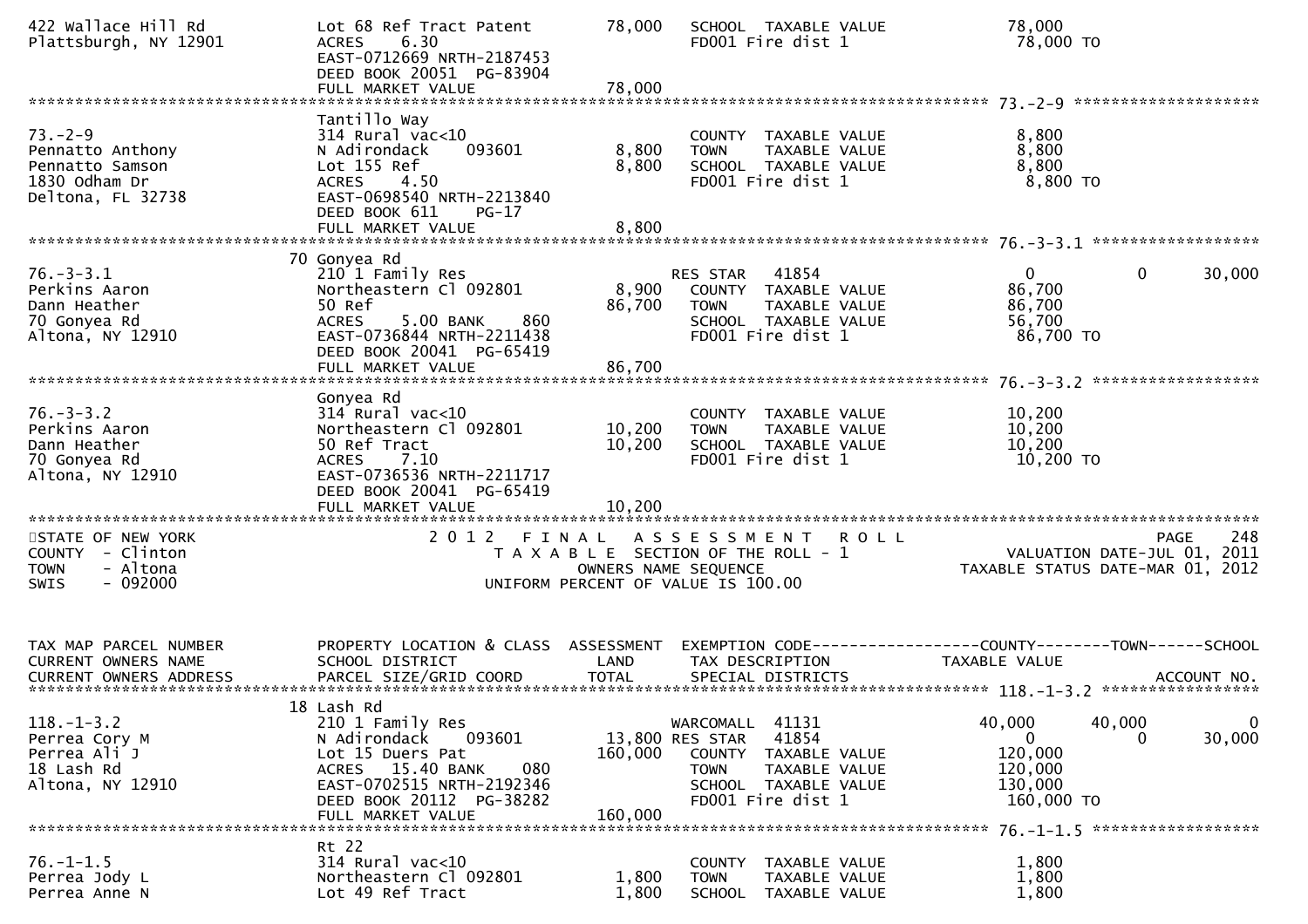| 9155 Rt 22<br>Mooers, NY 12958                                                                   | 1.80<br><b>ACRES</b><br>EAST-0736814 NRTH-2215567<br>DEED BOOK 20041 PG-77334<br>FULL MARKET VALUE                                                                                             | 1,800                       | FD001 Fire dist 1                                                                                                            | 1,800 TO                                                                             |                        |
|--------------------------------------------------------------------------------------------------|------------------------------------------------------------------------------------------------------------------------------------------------------------------------------------------------|-----------------------------|------------------------------------------------------------------------------------------------------------------------------|--------------------------------------------------------------------------------------|------------------------|
|                                                                                                  |                                                                                                                                                                                                |                             |                                                                                                                              |                                                                                      |                        |
| $76. - 1 - 1.41$<br>Perrea Jody L<br>Perrea Anne N<br>9155 Rt 22<br>Mooers, NY 12958             | 9155 Rt 22<br>210 1 Family Res<br>Northeastern Cl 092801<br>Lot 49 Ref Tract<br>3.10 BANK<br>080<br><b>ACRES</b><br>EAST-0736701 NRTH-2215307<br>DEED BOOK 20041 PG-77334<br>FULL MARKET VALUE | 7,800<br>122,200<br>122,200 | RES STAR<br>41854<br>COUNTY TAXABLE VALUE<br><b>TOWN</b><br>TAXABLE VALUE<br>SCHOOL TAXABLE VALUE<br>FD001 Fire dist 1       | $\overline{0}$<br>122,200<br>122,200<br>92,200<br>122,200 TO                         | $\mathbf{0}$<br>30,000 |
|                                                                                                  |                                                                                                                                                                                                |                             |                                                                                                                              |                                                                                      |                        |
| $91. - 1 - 17.1$<br>Perry Dominic<br>McCarty Tammy M<br>31 Dragoon Rd<br>Altona, NY 12910        | 31/49 Dragoon Rd<br>240 Rural res<br>093601<br>N Adirondack<br>Lot 29 Ref Tract<br>ACRES 35.30<br>EAST-0736998 NRTH-2202104<br>DEED BOOK 20001 PG-25691<br>FULL MARKET VALUE                   | 19,400<br>43,000<br>43,000  | 41854<br>RES STAR<br>COUNTY TAXABLE VALUE<br>TAXABLE VALUE<br><b>TOWN</b><br>SCHOOL TAXABLE VALUE<br>FD001 Fire dist 1       | $\Omega$<br>43,000<br>43,000<br>13,000<br>43,000 TO                                  | $\mathbf 0$<br>30,000  |
|                                                                                                  |                                                                                                                                                                                                |                             |                                                                                                                              |                                                                                      |                        |
| $148. -2 - 11.222$<br>Perry Justin M<br>1643 Rand Hill Rd<br>Altona, NY 12910                    | 68 Rand Hill Rd<br>210 1 Family Res<br>N Adirondack<br>093601<br>3.20<br><b>ACRES</b><br>EAST-0712850 NRTH-2173471<br>DEED BOOK 20092 PG-27067<br>FULL MARKET VALUE                            | 7,700<br>125,000<br>125,000 | 41854<br>RES STAR<br>COUNTY TAXABLE VALUE<br>TAXABLE VALUE<br><b>TOWN</b><br>SCHOOL TAXABLE VALUE<br>FD001 Fire dist 1       | $\mathbf{0}$<br>125,000<br>125,000<br>95,000<br>125,000 TO                           | $\mathbf{0}$<br>30,000 |
| STATE OF NEW YORK<br>COUNTY - Clinton<br><b>TOWN</b><br>- Altona<br>$-092000$<br><b>SWIS</b>     | 2012 FINAL                                                                                                                                                                                     | OWNERS NAME SEQUENCE        | <b>ROLL</b><br>A S S E S S M E N T<br>T A X A B L E SECTION OF THE ROLL - 1<br>UNIFORM PERCENT OF VALUE IS 100.00            | VALUATION DATE-JUL 01, 2011<br>TAXABLE STATUS DATE-MAR 01, 2012                      | 249<br>PAGE            |
| TAX MAP PARCEL NUMBER<br>CURRENT OWNERS NAME                                                     | PROPERTY LOCATION & CLASS ASSESSMENT<br>SCHOOL DISTRICT                                                                                                                                        | LAND                        | TAX DESCRIPTION                                                                                                              | EXEMPTION CODE-----------------COUNTY-------TOWN------SCHOOL<br><b>TAXABLE VALUE</b> |                        |
| $73. - 1 - 8$<br>Perry Raymond<br>Perry Stella<br>2017 Alder Bend Rd<br>Altona, NY 12910         | 2017 Alder Bend Rd<br>270 Mfg housing<br>093601<br>N Adirondack<br>166 Ref<br>FRNT 160.00 DPTH 125.00<br>EAST-0697781 NRTH-2214425<br>DEED BOOK 576<br>PG-497                                  | 14,000                      | 41854<br>RES STAR<br>5,300 COUNTY TAXABLE VALUE<br>TAXABLE VALUE<br><b>TOWN</b><br>SCHOOL TAXABLE VALUE<br>FD001 Fire dist 1 | $\mathbf{0}$<br>14,000<br>14,000<br>$\mathbf{0}$<br>14,000 TO                        | $\mathbf 0$<br>14,000  |
|                                                                                                  | FULL MARKET VALUE                                                                                                                                                                              | 14,000                      |                                                                                                                              |                                                                                      |                        |
| $89 - 2 - 8$<br>Peryea (Lagree) Melissa M<br>Peryea Gary A<br>105 Brunell Rd<br>Altona, NY 12910 | 105 Brunell Rd<br>311 Res vac land<br>093601<br>N Adirondack<br>110 Ref<br>FRNT 360.00 DPTH 280.00<br>EAST-0713240 NRTH-2206213                                                                | 500<br>500                  | COUNTY TAXABLE VALUE<br>TAXABLE VALUE<br><b>TOWN</b><br>SCHOOL TAXABLE VALUE<br>FD001 Fire dist 1<br>LT001 Altona light 1    | 500<br>500<br>500<br>500 TO<br>500 TO                                                |                        |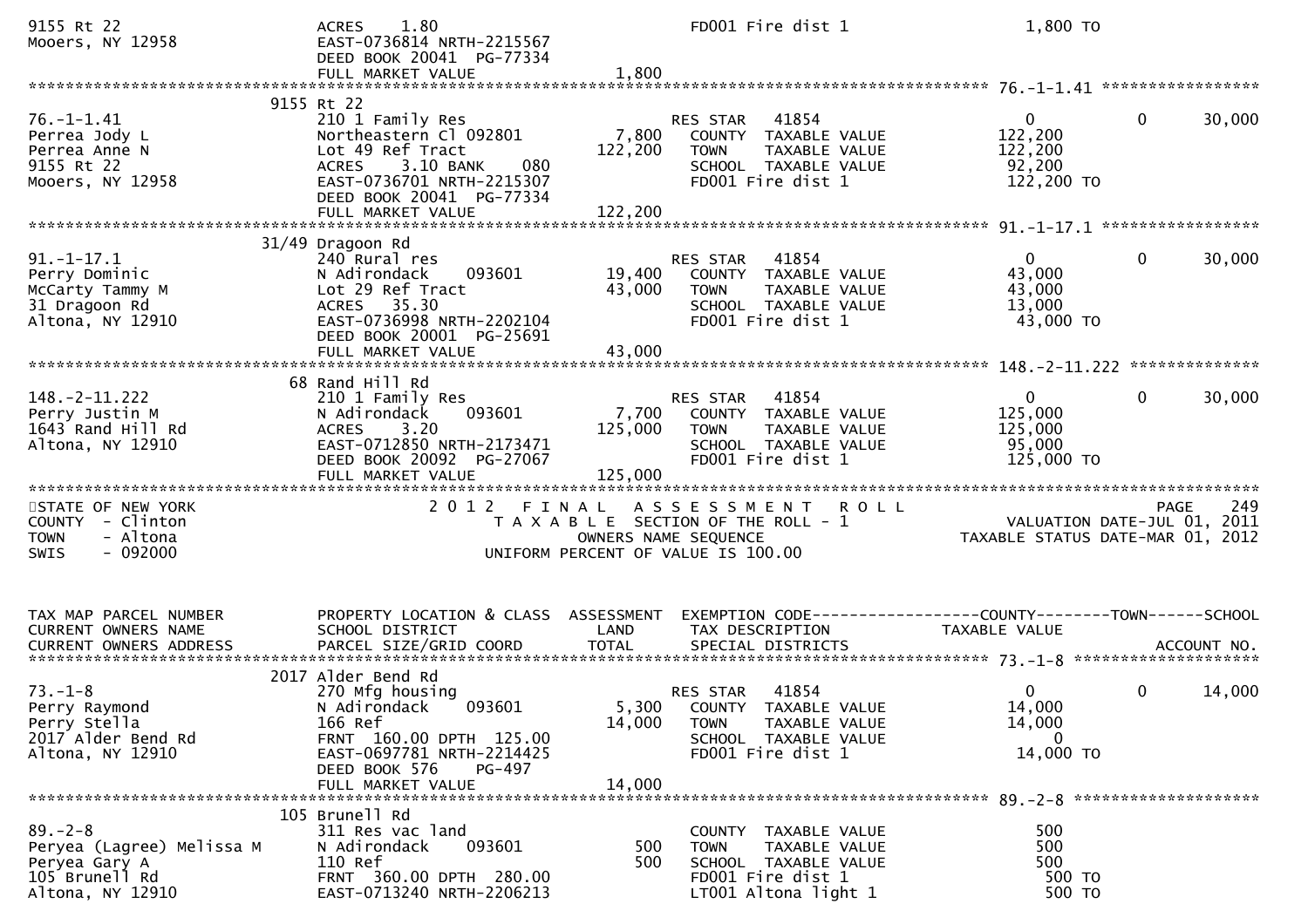|                                                                                                                                                        | PG-293<br>DEED BOOK 957<br>FULL MARKET VALUE                                                                                                                                                             | 500                        |                                                                                                                                                                            |                                                                                         |                                                                                            |
|--------------------------------------------------------------------------------------------------------------------------------------------------------|----------------------------------------------------------------------------------------------------------------------------------------------------------------------------------------------------------|----------------------------|----------------------------------------------------------------------------------------------------------------------------------------------------------------------------|-----------------------------------------------------------------------------------------|--------------------------------------------------------------------------------------------|
|                                                                                                                                                        |                                                                                                                                                                                                          |                            |                                                                                                                                                                            |                                                                                         |                                                                                            |
| $72. - 1 - 26.1$<br>Peryea Bryan F<br>209 Forest Rd<br>Ellenburg Depot, NY 12935                                                                       | 209 Forest Rd<br>210 1 Family Res<br>N Adirondack<br>093601<br>213 Ref<br>Survey Map 20072 / 02325<br>6.30<br><b>ACRES</b><br>EAST-0684726 NRTH-2210174<br>DEED BOOK 20031 PG-64635<br>FULL MARKET VALUE | 11,500<br>42,000<br>42,000 | 41854<br><b>RES STAR</b><br>COUNTY TAXABLE VALUE<br>TAXABLE VALUE<br><b>TOWN</b><br>SCHOOL TAXABLE VALUE<br>FD001 Fire dist 1                                              | $\Omega$<br>42,000<br>42,000<br>12,000<br>42,000 TO                                     | 0<br>30,000                                                                                |
|                                                                                                                                                        |                                                                                                                                                                                                          |                            |                                                                                                                                                                            |                                                                                         |                                                                                            |
| $72. - 1 - 27.22$<br>Peryea Bryan F<br>209 Forest Rd<br>Ellenburg, NY 12935                                                                            | Forest Rd<br>$314$ Rural vac< $10$<br>N Adirondack<br>093601<br>Lot 213 Ref<br>Subdiv Map 20072/02325 Lo<br>3.00<br><b>ACRES</b><br>EAST-0684495 NRTH-2210150<br>DEED BOOK 20072 PG-11900                | 29,200<br>29,200<br>29,200 | COUNTY TAXABLE VALUE<br>TAXABLE VALUE<br><b>TOWN</b><br>SCHOOL TAXABLE VALUE<br>FD001 Fire dist 1                                                                          | 29,200<br>29,200<br>29,200<br>29,200 TO                                                 |                                                                                            |
|                                                                                                                                                        | FULL MARKET VALUE                                                                                                                                                                                        |                            |                                                                                                                                                                            |                                                                                         |                                                                                            |
| $119. - 1 - 21$<br>Peryea Denis<br>Peryea Cheryl<br>4196 Military Tpke<br>Altona, NY 12910                                                             | Duley Rd<br>$314$ Rural vac<10<br>N Adirondack<br>093601<br>Lot 73 Duers<br><b>ACRES</b><br>10.00<br>EAST-0714283 NRTH-2188230<br>DEED BOOK 820<br>$PG-239$                                              | 11,900<br>11,900           | AGRI DISTR 41720<br>COUNTY TAXABLE VALUE<br>TAXABLE VALUE<br><b>TOWN</b><br>SCHOOL TAXABLE VALUE<br>FD001 Fire dist 1                                                      | 7,919<br>3,981<br>3,981<br>3,981<br>$11,900$ TO                                         | 7,919<br>7,919                                                                             |
| MAY BE SUBJECT TO PAYMENT<br>UNDER AGDIST LAW TIL 2016<br>*****************************                                                                | FULL MARKET VALUE                                                                                                                                                                                        | 11,900                     |                                                                                                                                                                            |                                                                                         |                                                                                            |
| STATE OF NEW YORK<br>COUNTY - Clinton<br>- Altona<br><b>TOWN</b><br>$-092000$<br><b>SWIS</b>                                                           | 2012 FINAL                                                                                                                                                                                               | OWNERS NAME SEQUENCE       | ASSESSMENT ROLL<br>T A X A B L E SECTION OF THE ROLL - 1<br>UNIFORM PERCENT OF VALUE IS 100.00                                                                             |                                                                                         | 250<br><b>PAGE</b><br>2011<br>VALUATION DATE-JUL 01,<br>TAXABLE STATUS DATE-MAR 01, 2012   |
| TAX MAP PARCEL NUMBER<br><b>CURRENT OWNERS NAME</b>                                                                                                    | PROPERTY LOCATION & CLASS ASSESSMENT<br>SCHOOL DISTRICT                                                                                                                                                  | LAND                       | TAX DESCRIPTION                                                                                                                                                            | EXEMPTION CODE-----------------COUNTY-------TOWN------SCHOOL<br><b>TAXABLE VALUE</b>    |                                                                                            |
| $133. - 1 - 4.11$<br>Peryea Denis<br>Peryea Cheryl<br>4196 Military Tpke<br>Altona, NY 12910<br>MAY BE SUBJECT TO PAYMENT<br>UNDER AGDIST LAW TIL 2016 | 4196 Military Tpke<br>112 Dairy farm<br>093601<br>N Adirondack<br>74 Duer<br>Survey Map 20072/05689<br>ACRES 415.80<br>EAST-0716117 NRTH-2186905<br>DEED BOOK 791<br>$PG-37$<br>FULL MARKET VALUE        | 219,000 483A EX<br>219,000 | AGRI DISTR 41720<br>107,200 RES STAR<br>41854<br>42100<br>COUNTY<br>TAXABLE VALUE<br><b>TOWN</b><br>TAXABLE VALUE<br>SCHOOL TAXABLE VALUE<br>FD001 Fire dist 1<br>6,700 EX | $\boldsymbol{0}$<br>$\mathbf 0$<br>6,700<br>212,300<br>212,300<br>182,300<br>212,300 TO | $\mathbf 0$<br>0<br>30,000<br>$\Omega$<br>6,700<br>6,700<br>133. -1-4.3 ****************** |
| $133. - 1 - 4.3$<br>Peryea Denis O                                                                                                                     | 4100 Military Tpke<br>210 1 Family Res<br>093601<br>N Adirondack                                                                                                                                         | 9,400                      | <b>COUNTY</b><br>TAXABLE VALUE<br><b>TOWN</b><br>TAXABLE VALUE                                                                                                             | 82,000<br>82,000                                                                        |                                                                                            |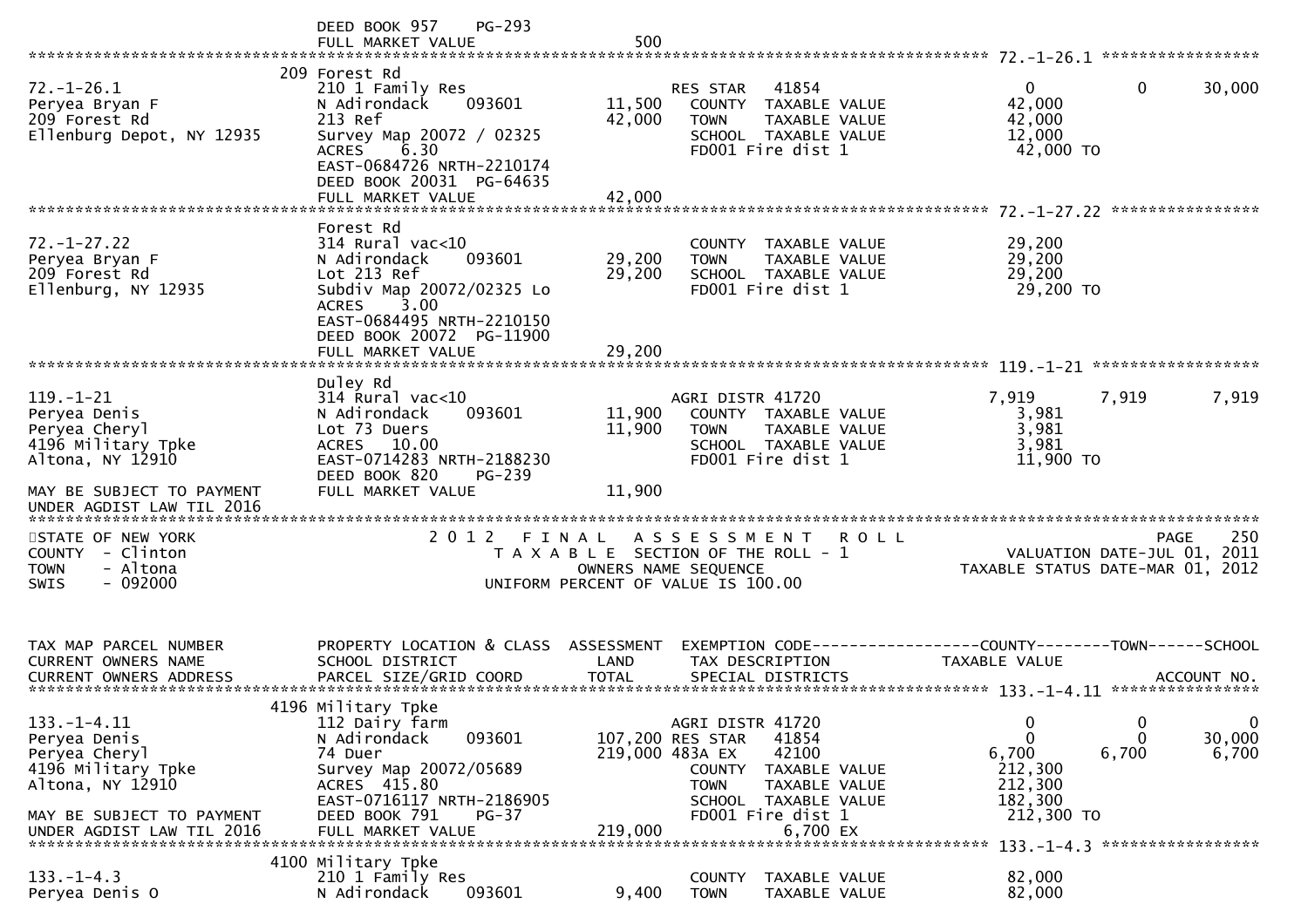| Peryea Cheryl V<br>4196 Military Tpke<br>Altona, NY 12910                                        | Lot 74 Duers<br><b>ACRES</b><br>1.70<br>EAST-0716812 NRTH-2186711<br>DEED BOOK 20112 PG-39240                                                                                          | 82,000                    | SCHOOL TAXABLE VALUE<br>FD001 Fire dist 1                                                                                                         | 82,000<br>82,000 TO                                                                      |
|--------------------------------------------------------------------------------------------------|----------------------------------------------------------------------------------------------------------------------------------------------------------------------------------------|---------------------------|---------------------------------------------------------------------------------------------------------------------------------------------------|------------------------------------------------------------------------------------------|
|                                                                                                  |                                                                                                                                                                                        |                           |                                                                                                                                                   |                                                                                          |
| $119. - 1 - 4.4$<br>Peryea Dennis O<br>Peryea Cheryl V<br>4196 Military Tpke<br>Altona, NY 12910 | Military Tpke<br>321 Abandoned ag<br>093601<br>N Adirondack<br>Lot 69 Duers<br>ACRES 35.80<br>EAST-0711884 NRTH-2192287<br>DEED BOOK 20072 PG-6691                                     | 19,900<br>19,900          | COUNTY TAXABLE VALUE<br><b>TOWN</b><br>TAXABLE VALUE<br>SCHOOL TAXABLE VALUE<br>FD001 Fire dist 1                                                 | 19,900<br>19,900<br>19,900<br>19,900 TO                                                  |
|                                                                                                  |                                                                                                                                                                                        |                           |                                                                                                                                                   |                                                                                          |
| $119. - 1 - 20$<br>Peryea Francis J<br>Peryea Velma<br>4235 Military Tpke<br>Altona, NY 12910    | 4235 Military Tpke<br>210 1 Family Res<br>093601<br>N Adirondack<br>Lot 73 Duers<br><b>ACRES</b><br>9.20<br>EAST-0713879 NRTH-2188841<br>DEED BOOK 759<br><b>PG-89</b>                 | 9,900<br>83,900           | RES STAR<br>41854<br>COUNTY TAXABLE VALUE<br>TAXABLE VALUE<br><b>TOWN</b><br>SCHOOL TAXABLE VALUE<br>FD001 Fire dist 1                            | $\mathbf{0}$<br>0<br>30,000<br>83,900<br>83,900<br>53,900<br>83,900 TO                   |
|                                                                                                  | FULL MARKET VALUE                                                                                                                                                                      | 83,900                    |                                                                                                                                                   |                                                                                          |
|                                                                                                  | Brunell Rd                                                                                                                                                                             |                           |                                                                                                                                                   |                                                                                          |
| $89. - 2 - 11$<br>Peryea Gary A<br>105 Brunell Rd<br>Altona, NY 12910                            | $314$ Rural vac< $10$<br>093601<br>N Adirondack<br>110 Ref<br>1.50<br><b>ACRES</b><br>EAST-0712596 NRTH-2206160<br>DEED BOOK 20092 PG-28347                                            | 3,300<br>3,300            | COUNTY TAXABLE VALUE<br>TAXABLE VALUE<br><b>TOWN</b><br>SCHOOL TAXABLE VALUE<br>FD001 Fire dist 1<br>LT001 Altona light 1                         | 3,300<br>3,300<br>3,300<br>$3,300$ TO<br>3,300 TO                                        |
|                                                                                                  |                                                                                                                                                                                        |                           |                                                                                                                                                   |                                                                                          |
| STATE OF NEW YORK<br>COUNTY - Clinton<br><b>TOWN</b><br>- Altona<br>SWIS<br>- 092000             | 2 0 1 2<br>FINAL                                                                                                                                                                       |                           | A S S E S S M E N T R O L L<br>T A X A B L E SECTION OF THE ROLL - 1<br>OWNERS NAME SEQUENCE<br>UNIFORM PERCENT OF VALUE IS 100.00                | 251<br><b>PAGE</b><br>2011<br>VALUATION DATE-JUL 01,<br>TAXABLE STATUS DATE-MAR 01, 2012 |
| TAX MAP PARCEL NUMBER<br>CURRENT OWNERS NAME                                                     | PROPERTY LOCATION & CLASS ASSESSMENT<br>SCHOOL DISTRICT                                                                                                                                | LAND                      | TAX DESCRIPTION                                                                                                                                   | EXEMPTION CODE-----------------COUNTY-------TOWN------SCHOOL<br>TAXABLE VALUE            |
| 74. -1 -48. 1<br>Peryea Jared M<br>Peryea Danielle L<br>31 Irona Rd<br>Altona, NY 12910          | 31 Irona Rd<br>210 1 Family Res<br>N Adirondack<br>093601<br>130 Ref<br>1.65 BANK<br><b>ACRES</b><br>080<br>EAST-0710282 NRTH-2209763<br>DEED BOOK 20041 PG-74950<br>FULL MARKET VALUE | 6,900<br>70,000<br>70,000 | 41854<br>RES STAR<br>COUNTY<br>TAXABLE VALUE<br><b>TOWN</b><br>TAXABLE VALUE<br>SCHOOL TAXABLE VALUE<br>FD001 Fire dist 1<br>LT001 Altona light 1 | $\mathbf 0$<br>0<br>30,000<br>70,000<br>70,000<br>40,000<br>70,000 TO<br>70,000 TO       |
|                                                                                                  |                                                                                                                                                                                        |                           |                                                                                                                                                   |                                                                                          |
| $119. - 1 - 18.2$<br>Peryea Joseph O<br>4236 Military Tpke                                       | 4236 Military Tpke<br>210 1 Family Res<br>093601<br>N Adirondack<br>Lot 78 Duers                                                                                                       | 8,700<br>124,700          | 41854<br>RES STAR<br>COUNTY<br>TAXABLE VALUE<br>TAXABLE VALUE<br><b>TOWN</b>                                                                      | 0<br>0<br>30,000<br>124,700<br>124,700                                                   |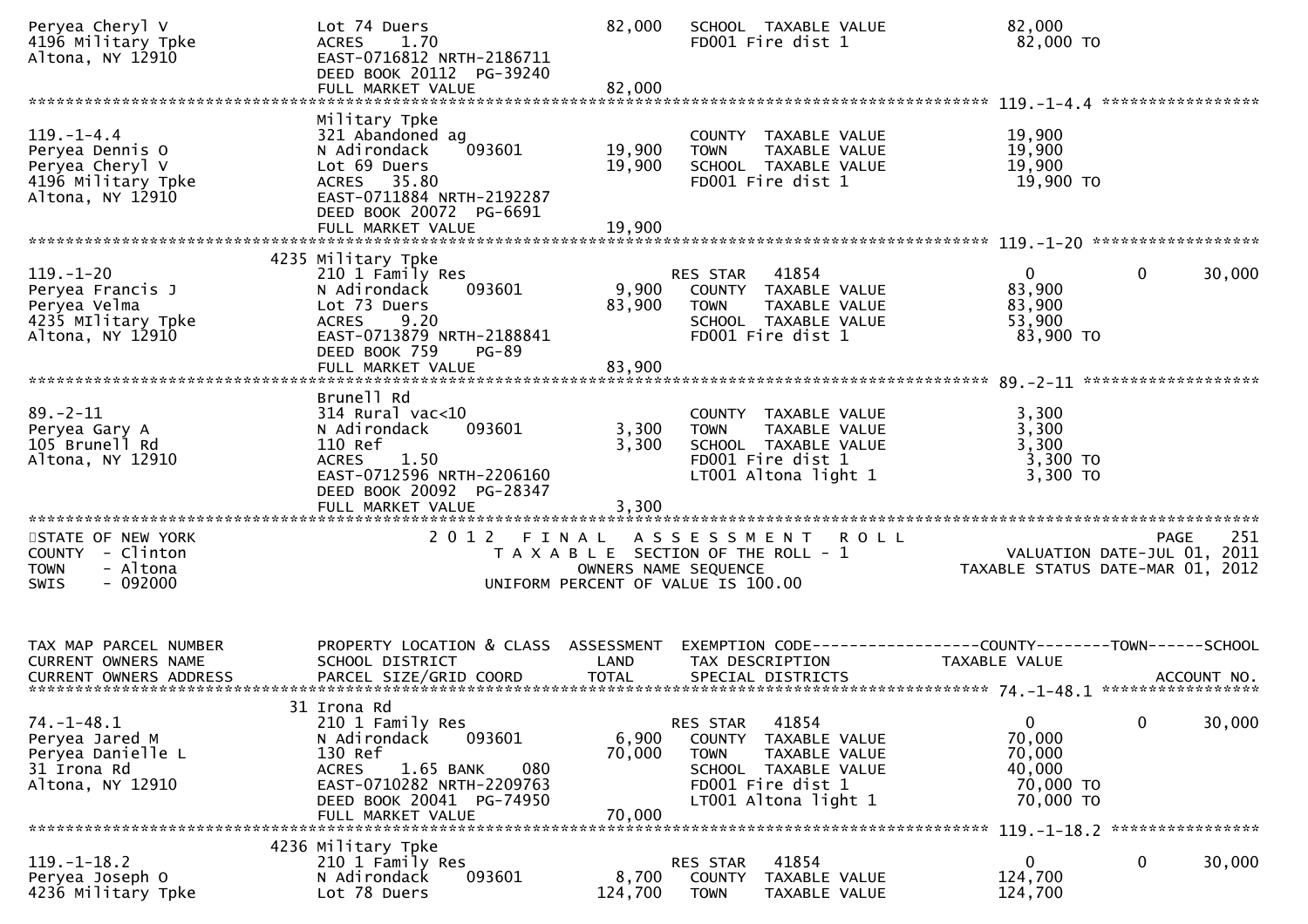| Altona, NY 12910                                                                                            | 4.70<br><b>ACRES</b><br>EAST-0714184 NRTH-2189079<br>DEED BOOK 978<br>PG-321<br>FULL MARKET VALUE                                                                              | 124,700                    | SCHOOL TAXABLE VALUE<br>FD001 Fire dist 1                                                                                                      | 94,700<br>124,700 TO                                                                 |             |
|-------------------------------------------------------------------------------------------------------------|--------------------------------------------------------------------------------------------------------------------------------------------------------------------------------|----------------------------|------------------------------------------------------------------------------------------------------------------------------------------------|--------------------------------------------------------------------------------------|-------------|
| $119. - 1 - 22$<br>Peryea Life Use Francis J Jr<br>Peryea Joseph O<br>4236 Military Tpk<br>Altona, NY 12910 | Military Tpke<br>321 Abandoned ag<br>093601<br>N Adirondack<br>Lot 96 Duers<br>ACRES 67.50<br>EAST-0718065 NRTH-2189586<br>DEED BOOK 20072 PG-5053<br>FULL MARKET VALUE        | 18,000<br>18,000<br>18,000 | COUNTY TAXABLE VALUE<br>TAXABLE VALUE<br><b>TOWN</b><br>SCHOOL TAXABLE VALUE<br>FD001 Fire dist 1                                              | 18,000<br>18,000<br>18,000<br>18,000 TO                                              |             |
| $89. - 3 - 15$<br>Peryea Life Use Richard<br>Therrian Elizabeth<br>2078 Alder Bend Rd<br>Altona, NY 12910   | 2 Brunell Rd<br>210 1 Family Res<br>093601<br>N Adirondack<br>110 Ref<br>1.30<br><b>ACRES</b><br>EAST-0713929 NRTH-2204433<br>DEED BOOK 20082 PG-14294<br>FULL MARKET VALUE    | 6,500<br>30,500<br>30,500  | 41854<br><b>RES STAR</b><br>COUNTY TAXABLE VALUE<br>TAXABLE VALUE<br><b>TOWN</b><br>SCHOOL TAXABLE VALUE<br>FD001 Fire dist 1                  | $\mathbf{0}$<br>$\mathbf{0}$<br>30,500<br>30,500<br>500<br>30,500 TO                 | 30,000      |
| $89. - 1 - 7$<br>Peryea Lionel<br>Peryea Diane<br>367 Devils Den Rd<br>Altona, NY 12910                     | 367 Devils Den Rd<br>240 Rural res<br>093601<br>N Adirondack<br>131 Ref<br>ACRES 12.20<br>EAST-0710274 NRTH-2203733<br>DEED BOOK 997<br><b>PG-192</b><br>FULL MARKET VALUE     | 13,300<br>73,400<br>73,400 | 41854<br>RES STAR<br>COUNTY TAXABLE VALUE<br><b>TOWN</b><br>TAXABLE VALUE<br>SCHOOL TAXABLE VALUE<br>FD001 Fire dist 1<br>LT001 Altona light 1 | $\mathbf{0}$<br>$\mathbf{0}$<br>73,400<br>73,400<br>43,400<br>73,400 TO<br>73,400 TO | 30,000      |
| STATE OF NEW YORK<br>COUNTY - Clinton<br>- Altona<br>TOWN<br>$-092000$<br><b>SWIS</b>                       |                                                                                                                                                                                |                            | 2012 FINAL ASSESSMENT ROLL<br>T A X A B L E SECTION OF THE ROLL - 1<br>OWNERS NAME SEQUENCE<br>UNIFORM PERCENT OF VALUE IS 100.00              | VALUATION DATE-JUL 01, 2011<br>TAXABLE STATUS DATE-MAR 01, 2012                      | 252<br>PAGE |
| TAX MAP PARCEL NUMBER<br>CURRENT OWNERS NAME                                                                | PROPERTY LOCATION & CLASS ASSESSMENT<br>SCHOOL DISTRICT                                                                                                                        | LAND                       | EXEMPTION CODE-----------------COUNTY-------TOWN------SCHOOL<br>TAX DESCRIPTION                                                                | TAXABLE VALUE                                                                        |             |
| $72. - 1 - 25$<br>Peryea Marsha<br>Peryea Eric<br>258 Forest Rd<br>Ellenburg Depot, NY 12935                | 258 Forest Rd<br>210 1 Family Res<br>093601<br>N Adirondack<br>191 Ref<br>FRNT 96.00 DPTH 202.00<br>EAST-0685073 NRTH-2211507<br>DEED BOOK 20061 PG-95553<br>FULL MARKET VALUE | 6,000<br>60,600<br>60,600  | RES STAR<br>41854<br>COUNTY TAXABLE VALUE<br><b>TOWN</b><br>TAXABLE VALUE<br>SCHOOL TAXABLE VALUE<br>FD001 Fire dist 1                         | $\overline{0}$<br>$\mathbf{0}$<br>60,600<br>60,600<br>30,600<br>60,600 TO            | 30,000      |
| $89. - 2 - 9$<br>Peryea Melissa M<br>103 Brunell Rd<br>Altona, NY 12910                                     | 103 Brunell Rd<br>210 1 Family Res<br>N Adirondack<br>093601<br>110 Ref<br>4.90<br><b>ACRES</b>                                                                                | 8,800<br>92,000            | 41854<br><b>RES STAR</b><br>COUNTY TAXABLE VALUE<br><b>TOWN</b><br>TAXABLE VALUE<br>SCHOOL TAXABLE VALUE                                       | 0<br>$\bf{0}$<br>92,000<br>92,000<br>62,000                                          | 30,000      |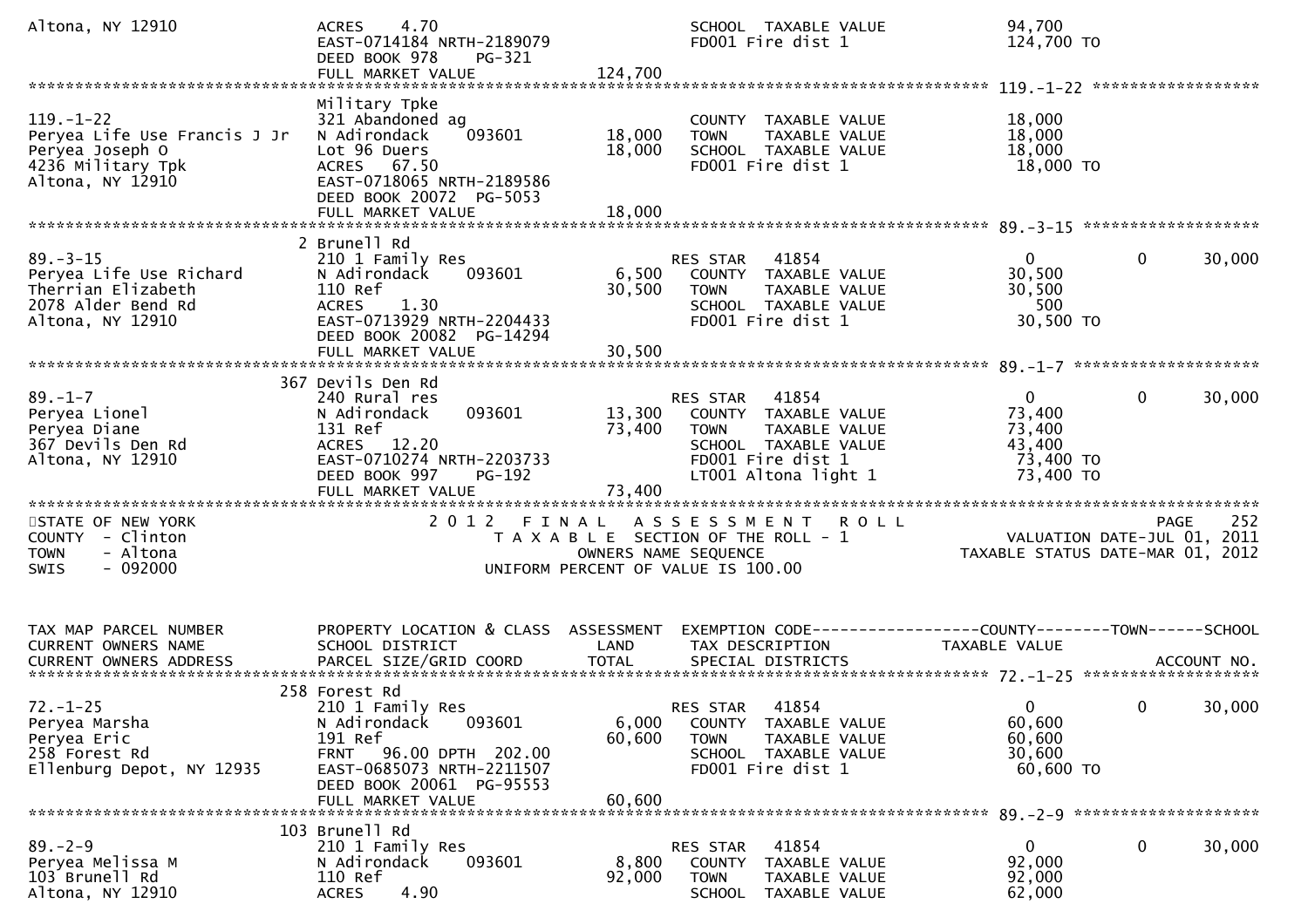|                                                                                                  | EAST-0712964 NRTH-2206316<br>DEED BOOK 20092 PG-21816<br>FULL MARKET VALUE                                                                                                       | 92,000                             | FD001 Fire dist 1<br>LT001 Altona light 1                                                                                                      | 92,000 TO<br>92,000 TO                                   |                                                                                |
|--------------------------------------------------------------------------------------------------|----------------------------------------------------------------------------------------------------------------------------------------------------------------------------------|------------------------------------|------------------------------------------------------------------------------------------------------------------------------------------------|----------------------------------------------------------|--------------------------------------------------------------------------------|
|                                                                                                  |                                                                                                                                                                                  |                                    |                                                                                                                                                |                                                          |                                                                                |
| $130 - 2 - 2.22$<br>Peryea Michael<br>Peryea Nancy<br>970 Plank Rd<br>Ellenburg Depot, NY 12935  | 970 Plank Rd<br>210 1 Family Res<br>N Adirondack<br>093601<br>Lot $31$ Sg<br>ACRES 1.10<br>EAST-0679836 NRTH-2183874<br>DEED BOOK 594<br>PG-187<br>FULL MARKET VALUE             | 5,000<br>25,000<br>25,000          | RES STAR<br>41854<br>COUNTY TAXABLE VALUE<br><b>TOWN</b><br>TAXABLE VALUE<br>SCHOOL TAXABLE VALUE<br>FD001 Fire dist 1                         | $\overline{0}$<br>25,000<br>25,000<br>0<br>25,000 TO     | $\mathbf{0}$<br>25,000                                                         |
|                                                                                                  | 214 Recore Rd                                                                                                                                                                    |                                    |                                                                                                                                                |                                                          |                                                                                |
| $150. - 1 - 4.5$<br>Peryea Neal K<br>214 Recore Rd<br>West Chazy, NY 12992                       | 270 Mfg housing<br>093601<br>N Adirondack<br>Lot 143 Duers<br>FRNT 328.00 DPTH 210.00<br>EAST-0738337 NRTH-2176767<br>DEED BOOK 673<br>$PG-10$                                   | 8,500<br>40,000                    | 41854<br>RES STAR<br>COUNTY TAXABLE VALUE<br><b>TOWN</b><br>TAXABLE VALUE<br>SCHOOL TAXABLE VALUE<br>FD001 Fire dist 1                         | 0<br>40,000<br>40,000<br>10,000<br>40,000 TO             | 30,000<br>0                                                                    |
|                                                                                                  | FULL MARKET VALUE                                                                                                                                                                | 40,000                             |                                                                                                                                                |                                                          |                                                                                |
| $119. - 1 - 18.1$<br>Peryea Robert M<br>Peryea Tina C<br>4260 Military Tpk<br>Altona, NY 12910   | 4260 Military Tpke<br>210 1 Family Res<br>N Adirondack<br>093601<br>78 Duer<br>1.10<br><b>ACRES</b><br>EAST-0713836 NRTH-2189493<br>DEED BOOK 20061 PG-96741                     | 6,500<br>87,800                    | 41854<br><b>RES STAR</b><br>COUNTY TAXABLE VALUE<br><b>TOWN</b><br>TAXABLE VALUE<br>SCHOOL TAXABLE VALUE<br>FD001 Fire dist 1                  | $\Omega$<br>87,800<br>87,800<br>57,800<br>87,800 TO      | $\mathbf{0}$<br>30,000                                                         |
|                                                                                                  | FULL MARKET VALUE                                                                                                                                                                |                                    |                                                                                                                                                |                                                          |                                                                                |
| STATE OF NEW YORK<br>COUNTY - Clinton<br>- Altona<br><b>TOWN</b><br>$-092000$<br><b>SWIS</b>     |                                                                                                                                                                                  |                                    | 2012 FINAL ASSESSMENT<br><b>ROLL</b><br>T A X A B L E SECTION OF THE ROLL - 1<br>OWNERS NAME SEQUENCE<br>UNIFORM PERCENT OF VALUE IS 100.00    |                                                          | 253<br>PAGE<br>VALUATION DATE-JUL 01, 2011<br>TAXABLE STATUS DATE-MAR 01, 2012 |
| TAX MAP PARCEL NUMBER<br>CURRENT OWNERS NAME<br><b>CURRENT OWNERS ADDRESS</b>                    | PROPERTY LOCATION & CLASS<br>SCHOOL DISTRICT<br>PARCEL SIZE/GRID COORD                                                                                                           | ASSESSMENT<br>LAND<br><b>TOTAL</b> | EXEMPTION CODE-----------------COUNTY-------TOWN------SCHOOL<br>TAX DESCRIPTION<br>SPECIAL DISTRICTS                                           | TAXABLE VALUE                                            | ACCOUNT NO.                                                                    |
| $89.1 - 3 - 10$<br>Peryea Roland<br>Peryea Star<br>2 Bloomer St<br>PO Box 55<br>Altona, NY 12910 | 2 Bloomer St<br>210 1 Family Res<br>093601<br>N Adirondack<br>110 Ref<br>FRNT 255.00 DPTH<br>80.00<br>EAST-0712327 NRTH-2207389<br>DEED BOOK 850<br>$PG-37$<br>FULL MARKET VALUE | 5,000<br>36,300<br>36,300          | 41854<br>RES STAR<br>COUNTY TAXABLE VALUE<br><b>TOWN</b><br>TAXABLE VALUE<br>SCHOOL TAXABLE VALUE<br>FD001 Fire dist 1<br>LT001 Altona light 1 | 0<br>36,300<br>36,300<br>6,300<br>36,300 TO<br>36,300 TO | 30,000<br>0                                                                    |
|                                                                                                  | 28 Mayott Rd                                                                                                                                                                     |                                    |                                                                                                                                                |                                                          |                                                                                |
| $91. - 1 - 6.124$<br>Peryea Shelly M<br>28 Mayott Rd<br>Altona, NY 12910                         | 210 1 Family Res<br>N Adirondack<br>093601<br>Lot 51 Ref Tract<br>1.20 BANK<br>080<br><b>ACRES</b><br>EAST-0734329 NRTH-2206746                                                  | 7,800<br>98,000                    | 41854<br>RES STAR<br>COUNTY TAXABLE VALUE<br><b>TOWN</b><br>TAXABLE VALUE<br>SCHOOL TAXABLE VALUE<br>FD001 Fire dist 1                         | $\mathbf{0}$<br>98,000<br>98,000<br>68,000<br>98,000 TO  | 0<br>30,000                                                                    |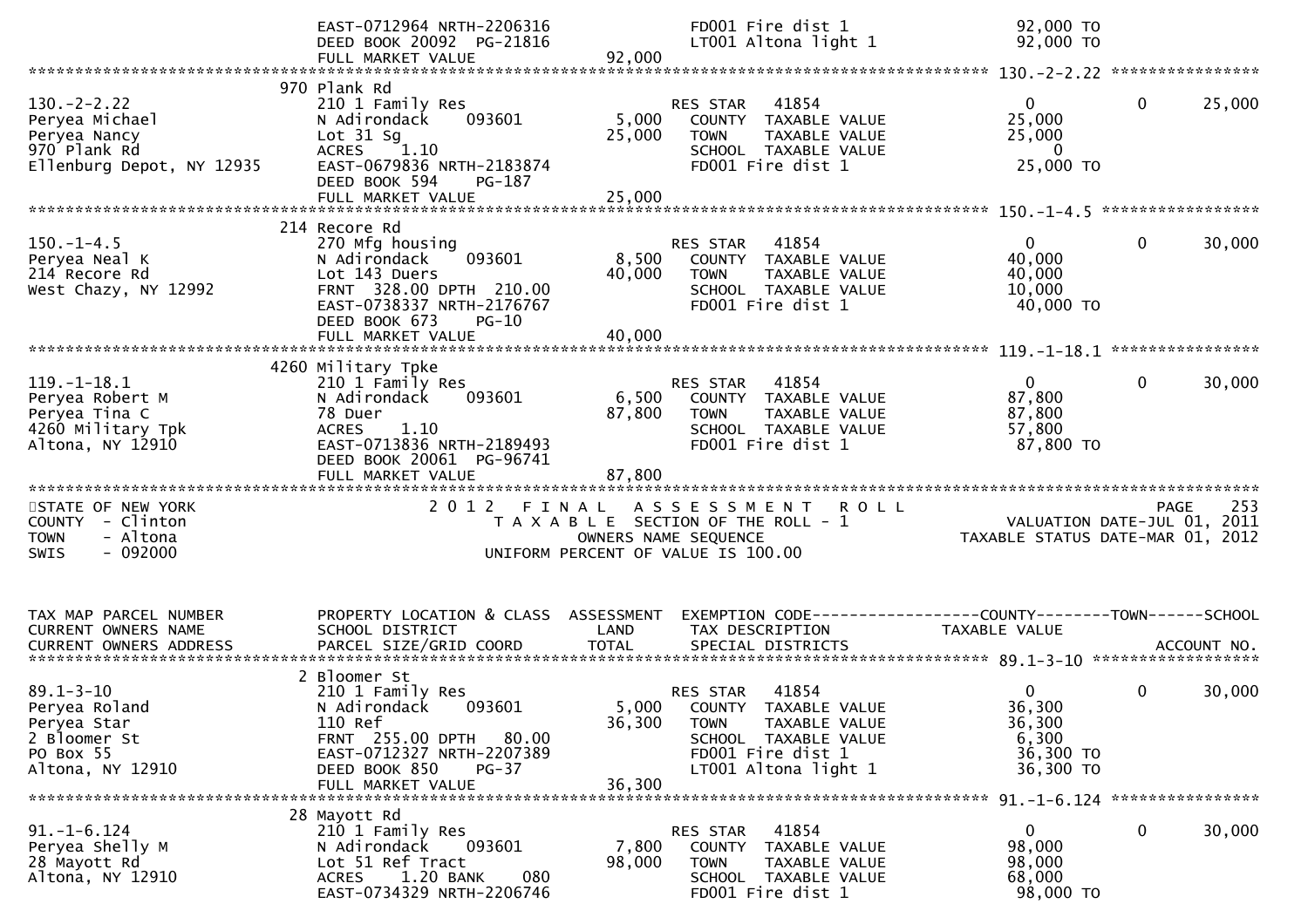|                                                                                                 | DEED BOOK 1031<br>$PG-293$<br>FULL MARKET VALUE                                                                                                                                                 | 98,000                    |                                                                                                                                                                                                |                                                                                 |                                                                                          |
|-------------------------------------------------------------------------------------------------|-------------------------------------------------------------------------------------------------------------------------------------------------------------------------------------------------|---------------------------|------------------------------------------------------------------------------------------------------------------------------------------------------------------------------------------------|---------------------------------------------------------------------------------|------------------------------------------------------------------------------------------|
| $89. - 2 - 15.1$<br>Peryea Stephen K<br>Peryea Kenneth<br>340 Devils Den Rd<br>Altona, NY 12910 | 340 Devils Den Rd<br>270 Mfg housing<br>093601<br>N Adirondack<br>110 Ref<br>1.90<br><b>ACRES</b><br>EAST-0711205 NRTH-2203518<br>DEED BOOK 20112 PG-37476                                      | 29,000                    | 98 PCT OF VALUE USED FOR EXEMPTION PURPOSES<br>WARNONALL 41121<br>41854<br>7,000 RES STAR<br>COUNTY TAXABLE VALUE<br>TAXABLE VALUE<br><b>TOWN</b><br>SCHOOL TAXABLE VALUE<br>FD001 Fire dist 1 | 4,263<br>$\overline{0}$<br>24,737<br>24,737<br>$\mathbf{0}$<br>29,000 TO        | 4,263<br>0<br>29,000<br>0                                                                |
|                                                                                                 |                                                                                                                                                                                                 |                           |                                                                                                                                                                                                |                                                                                 |                                                                                          |
| $91. - 1 - 6.31$<br>Peryea Stephen K<br>Peryea Shelly M<br>28 Mayott Rd<br>Altona, NY 12910     | 20 Mayott Rd<br>311 Res vac land<br>093601<br>N Adirondack<br>Lot 51 Ref Tr<br>FRNT 170.00 DPTH 190.00<br>EAST-0734328 NRTH-2206978<br>DEED BOOK 20072 PG-7051<br>FULL MARKET VALUE             | 500<br>500<br>500         | COUNTY TAXABLE VALUE<br><b>TOWN</b><br>TAXABLE VALUE<br>SCHOOL TAXABLE VALUE<br>FD001 Fire dist 1                                                                                              | 500<br>500<br>500<br>500 TO                                                     |                                                                                          |
|                                                                                                 | 268 Forest Rd                                                                                                                                                                                   |                           |                                                                                                                                                                                                |                                                                                 |                                                                                          |
| $72. - 1 - 21$<br>Peryea Terry L<br>268 Forest Rd<br>Ellenburg Depot, NY 12935                  | 210 1 Family Res<br>093601<br>N Adirondack<br>192 Ref<br>FRNT 105.00 DPTH 120.00<br>230<br>BANK                                                                                                 | 5,000<br>50,200           | 41854<br>RES STAR<br>COUNTY TAXABLE VALUE<br><b>TOWN</b><br>TAXABLE VALUE<br>SCHOOL TAXABLE VALUE<br>FD001 Fire dist 1                                                                         | $\mathbf{0}$<br>50,200<br>50,200<br>20,200<br>50,200 TO                         | 30,000<br>0                                                                              |
|                                                                                                 | EAST-0685032 NRTH-2211782<br>DEED BOOK 20092 PG-29070                                                                                                                                           |                           |                                                                                                                                                                                                |                                                                                 |                                                                                          |
| STATE OF NEW YORK<br>COUNTY - Clinton<br>- Altona<br><b>TOWN</b><br>$-092000$<br><b>SWIS</b>    | 2012 FINAL                                                                                                                                                                                      |                           | A S S E S S M E N T<br>R O L L<br>T A X A B L E SECTION OF THE ROLL - 1<br>OWNERS NAME SEQUENCE<br>UNIFORM PERCENT OF VALUE IS 100.00                                                          |                                                                                 | 254<br><b>PAGE</b><br>VALUATION DATE-JUL 01,<br>2011<br>TAXABLE STATUS DATE-MAR 01, 2012 |
| TAX MAP PARCEL NUMBER<br><b>CURRENT OWNERS NAME</b>                                             | PROPERTY LOCATION & CLASS ASSESSMENT<br>SCHOOL DISTRICT                                                                                                                                         | LAND                      | TAX DESCRIPTION                                                                                                                                                                                | EXEMPTION CODE------------------COUNTY--------TOWN------SCHOOL<br>TAXABLE VALUE |                                                                                          |
| $72. - 1 - 22$<br>Peryea Terry L<br>268 Forest Rd<br>Ellenburg Depot, NY 12935                  | 6 Railroad St<br>270 Mfg housing<br>093601<br>N Adirondack<br>192 Ref Forrest<br>79.00 DPTH 168.00<br><b>FRNT</b><br>EAST-0685133 NRTH-2211793<br>DEED BOOK 20102 PG-32015<br>FULL MARKET VALUE | 4,900<br>22,000<br>22,000 | COUNTY<br>TAXABLE VALUE<br>TAXABLE VALUE<br>TOWN<br>SCHOOL TAXABLE VALUE<br>FD001 Fire dist 1                                                                                                  | 22,000<br>22,000<br>22,000<br>22,000 TO                                         |                                                                                          |
| $135. - 1 - 20.41$<br>Peryea Thomas L<br>1 Krisguybecky Ln<br>West Chazy, NY 12992              | 99-107 Harvey Rd<br>270 Mfg housing<br>093601<br>N Adirondack<br>Lot 130 Duer Patent<br><b>ACRES</b><br>4.50<br>EAST-0734365 NRTH-2178314                                                       | 10,800<br>32,000          | 41854<br>RES STAR<br>COUNTY TAXABLE VALUE<br>TAXABLE VALUE<br><b>TOWN</b><br>SCHOOL TAXABLE VALUE<br>FD001 Fire dist 1                                                                         | 0<br>32,000<br>32,000<br>2,000<br>32,000 TO                                     | 30,000<br>0                                                                              |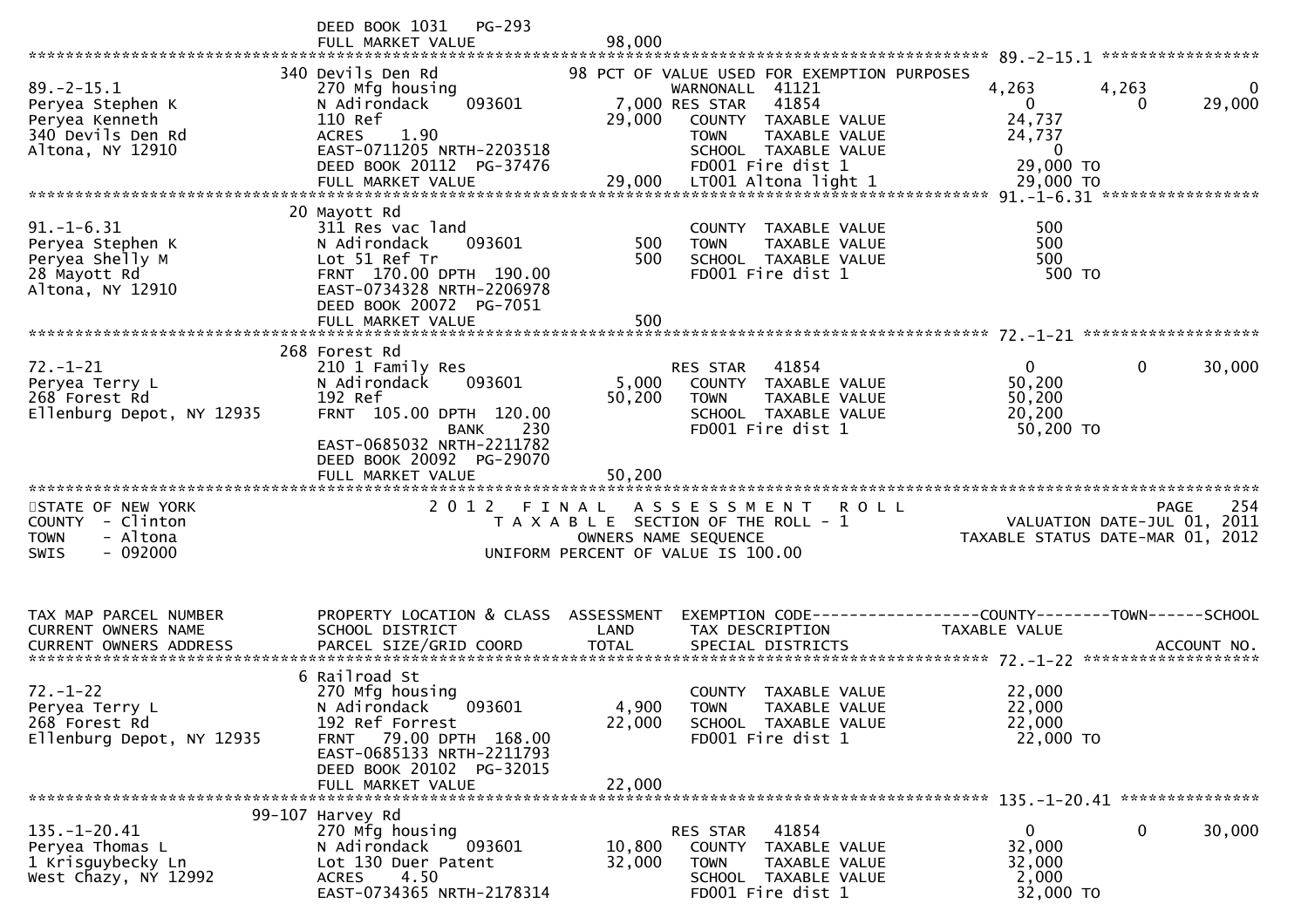|                                                                                              | PG-201<br>DEED BOOK 1024<br>FULL MARKET VALUE                                                                                                                                                 | 32,000                    |                                                                                                                                                         |                                                                     |                                   |
|----------------------------------------------------------------------------------------------|-----------------------------------------------------------------------------------------------------------------------------------------------------------------------------------------------|---------------------------|---------------------------------------------------------------------------------------------------------------------------------------------------------|---------------------------------------------------------------------|-----------------------------------|
| $150. - 1 - 8.11$<br>Peryea Thomas L<br>1 Krisguybecky Ln<br>West Chazy, NY 12992            | 76 Recore Rd<br>210 1 Family Res<br>N Adirondack<br>093601<br>Lot 129 Duers Pat<br>FRNT 160.00 DPTH 240.00<br>EAST-0735357 NRTH-2175404<br>DEED BOOK 893<br>$PG-10$<br>FULL MARKET VALUE      | 8,200<br>75,000<br>75,000 | 41854<br>RES STAR<br>COUNTY TAXABLE VALUE<br><b>TOWN</b><br>TAXABLE VALUE<br>SCHOOL TAXABLE VALUE<br>FD001 Fire dist 1                                  | $\mathbf{0}$<br>75,000<br>75,000<br>45,000<br>75,000 TO             | $\mathbf{0}$<br>30,000            |
|                                                                                              |                                                                                                                                                                                               |                           |                                                                                                                                                         |                                                                     |                                   |
| $150.-1-8.21$<br>Peryea Thomas L<br>1 Krisguybecky Ln<br>West Chazy, NY 12992                | 81 Recore Rd<br>271 Mfg housings<br>N Adirondack<br>093601<br>Lot 129 Duers Pat<br>4.10<br><b>ACRES</b><br>EAST-0735095 NRTH-2175515<br>DEED BOOK 942<br>PG-231                               |                           | RS STAR MH 41864<br>10,600 RS STAR MH 41864<br>73,000 COUNTY TAXABLE VALUE<br>TAXABLE VALUE<br><b>TOWN</b><br>SCHOOL TAXABLE VALUE<br>FD001 Fire dist 1 | $\mathbf{0}$<br>$\Omega$<br>73,000<br>73,000<br>22,500<br>73,000 TO | 25,250<br>0<br>$\Omega$<br>25,250 |
|                                                                                              | FULL MARKET VALUE                                                                                                                                                                             | 73,000                    |                                                                                                                                                         |                                                                     |                                   |
| $150.-3-1$<br>Peryea Thomas L<br>1 Krisguybecky Ln<br>West Chazy, NY 12992                   | 3 Westwood Dr<br>270 Mfg housing<br>093601<br>N Adirondack<br>Sub Map 20 Pg 28 Lot 1<br>ACRES 1.44<br>EAST-0736505 NRTH-2176034                                                               | 9,000<br>39,000           | 41854<br>RES STAR<br>COUNTY TAXABLE VALUE<br><b>TOWN</b><br>TAXABLE VALUE<br>SCHOOL TAXABLE VALUE<br>FD001 Fire dist 1                                  | $\overline{0}$<br>39,000<br>39,000<br>9,000<br>39,000 TO            | $\mathbf{0}$<br>30,000            |
|                                                                                              | DEED BOOK 972<br>PG-021<br>FULL MARKET VALUE                                                                                                                                                  | 39,000                    |                                                                                                                                                         |                                                                     |                                   |
| STATE OF NEW YORK<br>COUNTY - Clinton<br>- Altona<br><b>TOWN</b><br>$-092000$<br><b>SWIS</b> |                                                                                                                                                                                               |                           | 2012 FINAL ASSESSMENT ROLL<br>T A X A B L E SECTION OF THE ROLL - 1<br>OWNERS NAME SEQUENCE<br>UNIFORM PERCENT OF VALUE IS 100.00                       | VALUATION DATE-JUL 01, 2011<br>TAXABLE STATUS DATE-MAR 01, 2012     | 255<br>PAGE                       |
| TAX MAP PARCEL NUMBER<br>CURRENT OWNERS NAME                                                 | PROPERTY LOCATION & CLASS ASSESSMENT<br>SCHOOL DISTRICT                                                                                                                                       | LAND                      | EXEMPTION CODE------------------COUNTY--------TOWN------SCHOOL<br>TAX DESCRIPTION                                                                       | <b>TAXABLE VALUE</b>                                                |                                   |
| $150 - 3 - 4$<br>Peryea Thomas L<br>1 Krisguybecky Ln<br>West Chazy, NY 12992                | 9 Westwood Dr<br>210 1 Family Res<br>N Adirondack<br>093601<br>Sub Map 20 Pg 28 Lot 4<br>FRNT 190.00 DPTH 220.00<br>EAST-0736653 NRTH-2175396<br>DEED BOOK 972<br>PG-021<br>FULL MARKET VALUE | 75,000<br>75,000          | 41854<br>RES STAR<br>8,900 COUNTY TAXABLE VALUE<br><b>TOWN</b><br>TAXABLE VALUE<br>SCHOOL TAXABLE VALUE<br>FD001 Fire dist 1                            | $\mathbf{0}$<br>75,000<br>75,000<br>45,000<br>75,000 TO             | 0<br>30,000                       |
|                                                                                              | 15 Westwood Dr                                                                                                                                                                                |                           |                                                                                                                                                         |                                                                     |                                   |
| $150. - 3 - 7$<br>Peryea Thomas L<br>1 Krisguybecky Ln<br>West Chazy, NY 12992               | 210 1 Family Res<br>N Adirondack<br>093601<br>Sub Map 20 Pg 28 Lot 7<br>FRNT 210.00 DPTH 200.00<br>EAST-0736471 NRTH-2174882<br>DEED BOOK 972<br>PG-021                                       | 9,200<br>73,400           | 41854<br>RES STAR<br>COUNTY<br>TAXABLE VALUE<br><b>TOWN</b><br>TAXABLE VALUE<br>SCHOOL TAXABLE VALUE<br>FD001 Fire dist 1                               | $\mathbf{0}$<br>73,400<br>73,400<br>43,400<br>73,400 TO             | 0<br>30,000                       |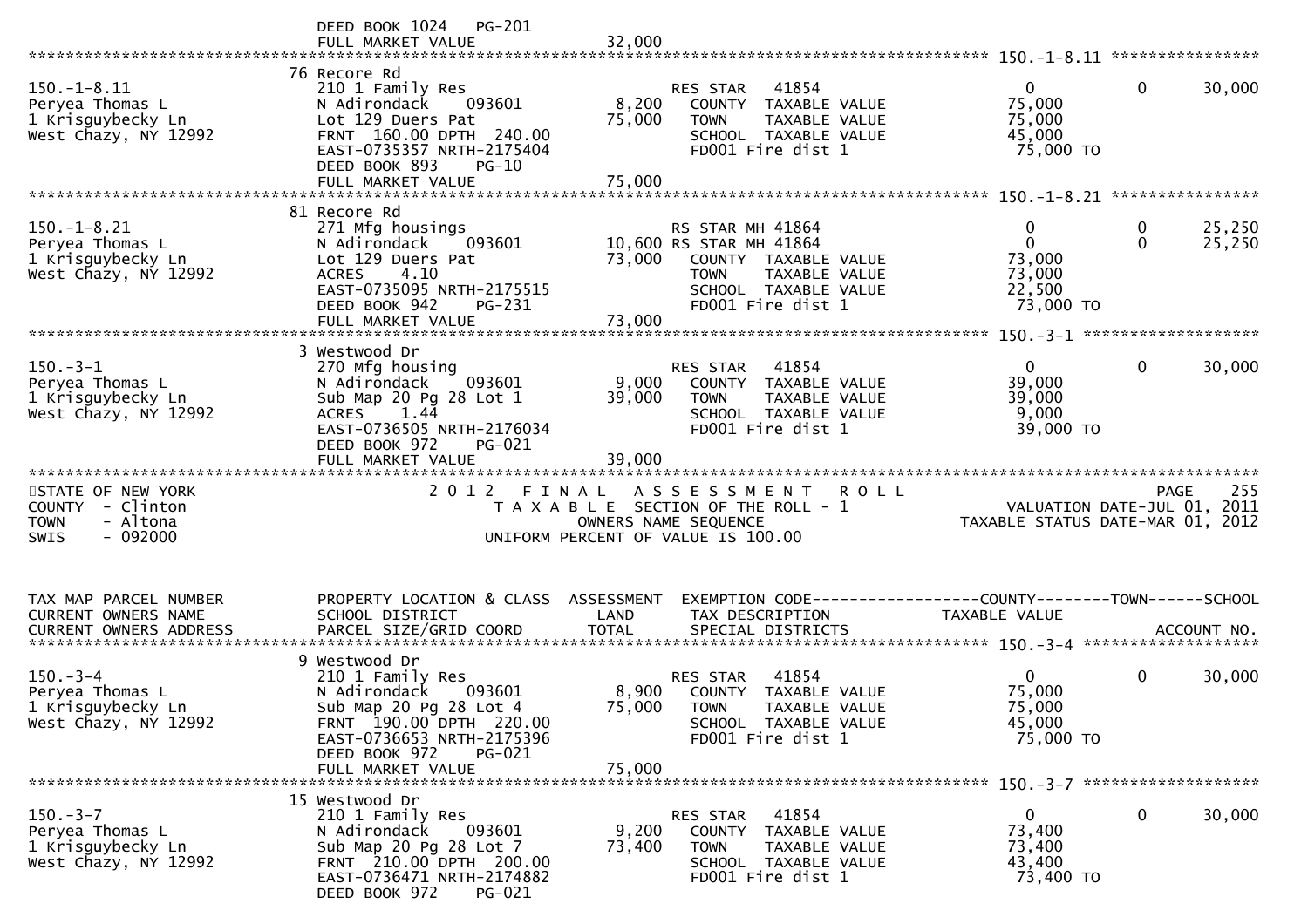|                                                                                                  | FULL MARKET VALUE                                                                                                                                                                              | 73,400                    |                                                                                                                                                                                             |                                                                                                                                                                         |
|--------------------------------------------------------------------------------------------------|------------------------------------------------------------------------------------------------------------------------------------------------------------------------------------------------|---------------------------|---------------------------------------------------------------------------------------------------------------------------------------------------------------------------------------------|-------------------------------------------------------------------------------------------------------------------------------------------------------------------------|
| $150.-3-10$<br>Peryea Thomas L<br>1 Krisguybecky Ln<br>West Chazy, NY 12992                      | 8 Westwood Dr<br>270 Mfg housing<br>093601<br>N Adirondack<br>Sub Map 20 Pg 28 Lot 10<br>FRNT 200.00 DPTH 210.00<br>EAST-0736355 NRTH-2175531<br>DEED BOOK 972<br>PG-021<br>FULL MARKET VALUE  | 9,100<br>26,000<br>26,000 | RES STAR 41854<br>COUNTY TAXABLE VALUE<br><b>TOWN</b><br>TAXABLE VALUE<br>SCHOOL TAXABLE VALUE<br>FD001 Fire dist 1                                                                         | $\mathbf 0$<br>$\mathbf 0$<br>26,000<br>26,000<br>26,000<br>$\mathbf{0}$<br>26,000 TO                                                                                   |
|                                                                                                  | 6 Westwood Dr                                                                                                                                                                                  |                           |                                                                                                                                                                                             |                                                                                                                                                                         |
| $150.-3-11$<br>Peryea Thomas L<br>Attn: James J Bradley<br>6 Westwood Dr<br>West Chazy, NY 12992 | 270 Mfg housing<br>N Adirondack<br>093601<br>Sub Map 20 Pg 28 Lot 11<br>FRNT 200.00 DPTH 210.00<br>EAST-0736319 NRTH-2175728<br>DEED BOOK 972<br>PG-021<br>FULL MARKET VALUE                   | 25,500                    | WARNONALL 41121<br>9,100 LIM INC DI 41932<br>25,500 INC DIS TN 41933<br>RES STAR 41854<br>COUNTY TAXABLE VALUE<br><b>TOWN</b><br>TAXABLE VALUE<br>SCHOOL TAXABLE VALUE<br>FD001 Fire dist 1 | 3,825<br>3,825<br>0<br>$\mathbf{0}$<br>10,838<br>0<br>10,838<br>$\mathbf{0}$<br>$\mathbf{0}$<br>$\mathbf 0$<br>25,500<br>0<br>10,837<br>10,837<br>$\Omega$<br>25,500 TO |
|                                                                                                  |                                                                                                                                                                                                |                           |                                                                                                                                                                                             |                                                                                                                                                                         |
| $150.-3-14$<br>Peryea Thomas L<br>1 Krisguybecky Ln<br>West Chazy, NY 12992                      | 112 Recore Rd<br>270 Mfg housing<br>093601<br>N Adirondack<br>Sub Map 20 Pg 28 Lot 14<br>1.39<br><b>ACRES</b><br>EAST-0736085 NRTH-2175821<br>DEED BOOK 972<br>$PG-021$                        | 3,600<br>35,000           | RS STAR MH 41864<br>COUNTY TAXABLE VALUE<br>TAXABLE VALUE<br><b>TOWN</b><br>SCHOOL TAXABLE VALUE<br>FD001 Fire dist 1                                                                       | 0<br>$\Omega$<br>30,000<br>35,000<br>35,000<br>5,000<br>35,000 TO                                                                                                       |
|                                                                                                  | FULL MARKET VALUE                                                                                                                                                                              | 35,000                    |                                                                                                                                                                                             |                                                                                                                                                                         |
| STATE OF NEW YORK<br>COUNTY - Clinton<br>- Altona<br><b>TOWN</b><br>$-092000$<br><b>SWIS</b>     |                                                                                                                                                                                                | OWNERS NAME SEQUENCE      | 2012 FINAL ASSESSMENT<br>R O L L<br>T A X A B L E SECTION OF THE ROLL - 1<br>UNIFORM PERCENT OF VALUE IS 100.00                                                                             | 256<br>PAGE<br>VALUATION DATE-JUL 01, 2011<br>TAXABLE STATUS DATE-MAR 01, 2012                                                                                          |
| TAX MAP PARCEL NUMBER                                                                            | PROPERTY LOCATION & CLASS ASSESSMENT                                                                                                                                                           |                           |                                                                                                                                                                                             | EXEMPTION        CODE-----------------COUNTY-------TOWN------SCHOOL                                                                                                     |
| CURRENT OWNERS NAME<br><b>CURRENT OWNERS ADDRESS</b>                                             | SCHOOL DISTRICT<br>PARCEL SIZE/GRID COORD                                                                                                                                                      | LAND<br><b>TOTAL</b>      | TAX DESCRIPTION<br>SPECIAL DISTRICTS                                                                                                                                                        | TAXABLE VALUE<br>ACCOUNT NO.                                                                                                                                            |
| $150. - 3 - 15$<br>Peryea Thomas L<br>1 Krisguybecky Ln<br>West Chazy, NY 12992                  | Westwood Dr<br>$314$ Rural vac< $10$<br>N Adirondack<br>093601<br>Sub Map 20 Pg 28 Lot 15<br>1.10<br><b>ACRES</b><br>EAST-0736128 NRTH-2175559<br>DEED BOOK 972<br>PG-021<br>FULL MARKET VALUE | 3,600<br>3,600<br>3,600   | COUNTY TAXABLE VALUE<br>TAXABLE VALUE<br><b>TOWN</b><br>SCHOOL TAXABLE VALUE<br>FD001 Fire dist 1                                                                                           | 3,600<br>3,600<br>3,600<br>3,600 TO                                                                                                                                     |
|                                                                                                  | Westwood Dr                                                                                                                                                                                    |                           |                                                                                                                                                                                             |                                                                                                                                                                         |
| $150.-3-16$<br>Peryea Thomas L<br>1 Krisguybecky Ln<br>West Chazy, NY 12992                      | $314$ Rural vac<10<br>093601<br>N Adirondack<br>Sub Map 20 Pg 28 Lot 16<br>1.10<br>ACRES<br>EAST-0736169 NRTH-2175334<br>DEED BOOK 972<br><b>PG-021</b>                                        | 3,600<br>3,600            | COUNTY TAXABLE VALUE<br>TAXABLE VALUE<br><b>TOWN</b><br>SCHOOL TAXABLE VALUE<br>FD001 Fire dist 1                                                                                           | 3,600<br>3,600<br>3,600<br>3,600 TO                                                                                                                                     |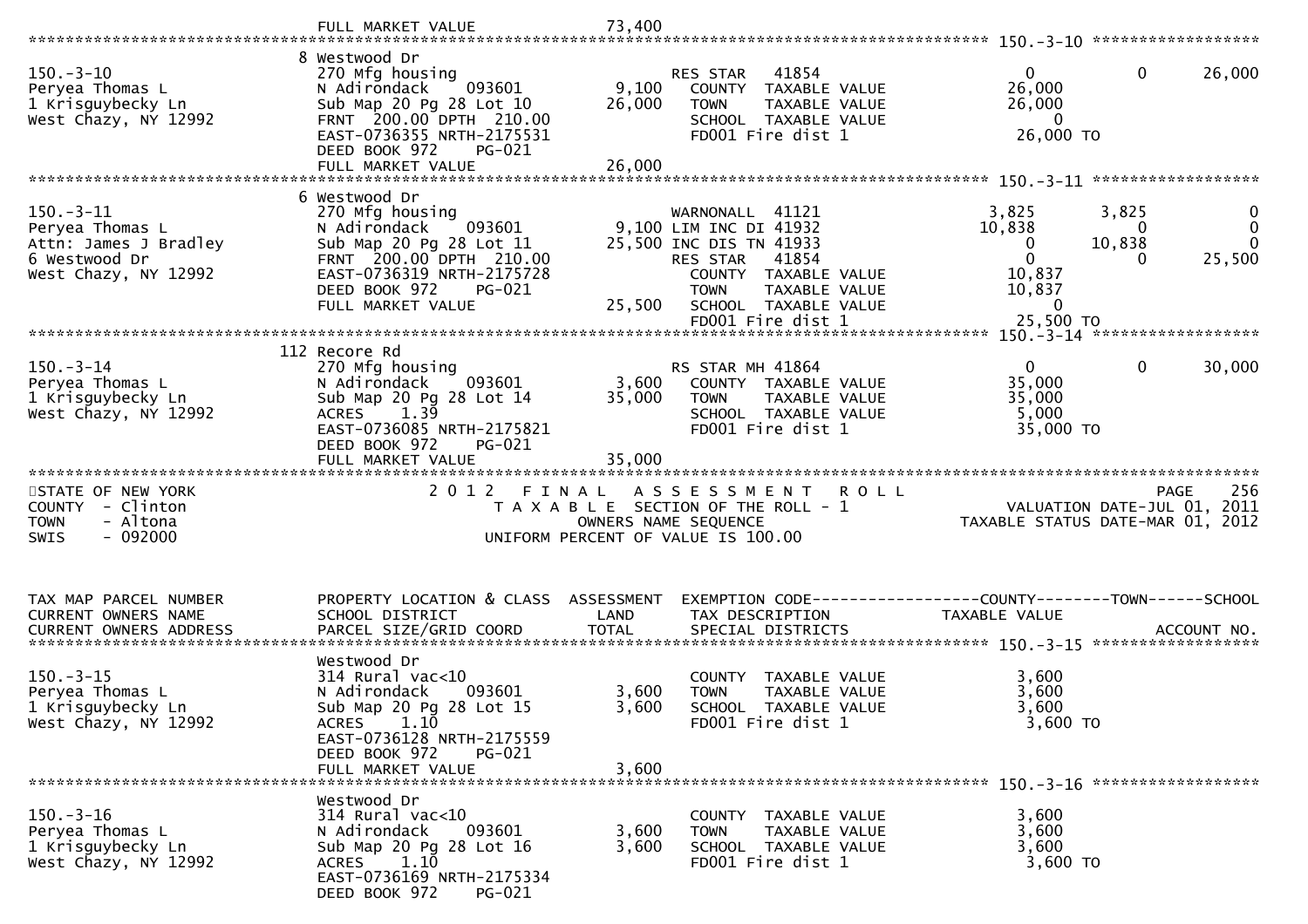|                                                                                              | FULL MARKET VALUE                                                                                                                                                                              | 3,600                     |                                                                                                                     |                                                                                  |     |
|----------------------------------------------------------------------------------------------|------------------------------------------------------------------------------------------------------------------------------------------------------------------------------------------------|---------------------------|---------------------------------------------------------------------------------------------------------------------|----------------------------------------------------------------------------------|-----|
| $150. - 3 - 18$<br>Peryea Thomas L<br>1 Krisguybecky Ln<br>West Chazy, NY 12992              | 17 Westwood Dr<br>270 Mfg housing<br>N Adirondack<br>093601<br>Sub Map 20 Pg 28 Lot 18<br>FRNT 210.00 DPTH 200.00<br>EAST-0736258 NRTH-2174842<br>DEED BOOK 972<br>PG-021<br>FULL MARKET VALUE | 9,200<br>36,000<br>36,000 | COUNTY TAXABLE VALUE<br>TAXABLE VALUE<br><b>TOWN</b><br>SCHOOL TAXABLE VALUE<br>FD001 Fire dist 1                   | 36,000<br>36,000<br>36,000<br>36,000 TO                                          |     |
|                                                                                              | 21 Westwood Dr                                                                                                                                                                                 |                           |                                                                                                                     |                                                                                  |     |
| $150 - 3 - 20$<br>Peryea Thomas L<br>1 Krisguybecky Ln<br>West Chazy, NY 12992               | 210 1 Family Res<br>N Adirondack<br>093601<br>Sub Map 20 Pg 28 Lot 20<br>$ACRES$ 1.03<br>EAST-0735965 NRTH-2175098<br>DEED BOOK 972<br>PG-021                                                  | 3,600<br>71,700           | RES STAR 41854<br>COUNTY TAXABLE VALUE<br>TAXABLE VALUE<br><b>TOWN</b><br>SCHOOL TAXABLE VALUE<br>FD001 Fire dist 1 | $\mathbf{0}$<br>$\mathbf 0$<br>30,000<br>71,700<br>71,700<br>41,700<br>71,700 TO |     |
|                                                                                              |                                                                                                                                                                                                |                           |                                                                                                                     | ******************                                                               |     |
| $150.-3-21$<br>Peryea Thomas L<br>1 Krisguybecky Ln<br>West Chazy, NY 12992                  | Westwood Dr<br>314 Rural vac<10<br>093601<br>N Adirondack<br>Sub Map 20 Pg 28 Lot 21<br>1.03<br><b>ACRES</b><br>EAST-0735914 NRTH-2175372<br>DEED BOOK 972<br>PG-021<br>FULL MARKET VALUE      | 9,000<br>9,000<br>9,000   | COUNTY TAXABLE VALUE<br>TAXABLE VALUE<br><b>TOWN</b><br>SCHOOL TAXABLE VALUE<br>FD001 Fire dist 1                   | 9,000<br>9,000<br>9,000<br>9,000 TO                                              |     |
|                                                                                              |                                                                                                                                                                                                |                           |                                                                                                                     |                                                                                  |     |
|                                                                                              |                                                                                                                                                                                                |                           |                                                                                                                     |                                                                                  |     |
| STATE OF NEW YORK<br>COUNTY - Clinton<br>- Altona<br><b>TOWN</b><br>$-092000$<br><b>SWIS</b> | 2 0 1 2<br>FINAL                                                                                                                                                                               | OWNERS NAME SEQUENCE      | A S S E S S M E N T<br><b>ROLL</b><br>T A X A B L E SECTION OF THE ROLL - 1<br>UNIFORM PERCENT OF VALUE IS 100.00   | <b>PAGE</b><br>VALUATION DATE-JUL 01, 2011<br>TAXABLE STATUS DATE-MAR 01, 2012   | 257 |
| TAX MAP PARCEL NUMBER<br>CURRENT OWNERS NAME<br>CURRENT OWNERS ADDRESS                       | PROPERTY LOCATION & CLASS ASSESSMENT<br>SCHOOL DISTRICT                                                                                                                                        | LAND                      | TAX DESCRIPTION                                                                                                     | EXEMPTION CODE-----------------COUNTY-------TOWN------SCHOOL<br>TAXABLE VALUE    |     |
| $150. - 3 - 22$<br>Peryea Thomas L<br>1 Krisguybecky Ln<br>West Chazy, NY 12992              | Westwood Dr<br>$314$ Rural vac<10<br>N Adirondack<br>093601<br>Sub Map 20 Pg 28 Lot 22<br>ACRES 1.10<br>EAST-0735864 NRTH-2175647<br>DEED BOOK 972<br>PG-021<br>FULL MARKET VALUE              | 3,600<br>3,600<br>3.600   | COUNTY TAXABLE VALUE<br>TAXABLE VALUE<br><b>TOWN</b><br>SCHOOL TAXABLE VALUE<br>FD001 Fire dist 1                   | 3,600<br>3,600<br>3,600<br>$3,600$ TO                                            |     |
|                                                                                              |                                                                                                                                                                                                |                           |                                                                                                                     |                                                                                  |     |
| $150. - 3 - 24$<br>Peryea Thomas L<br>1 Krisguybecky Ln<br>West Chazy, NY 12992              | Westwood Dr<br>314 Rural vac<10<br>N Adirondack<br>093601<br>Sub Map 20 Pg 28 Roads<br>2.10<br>ACRES<br>EAST-0736108 NRTH-2175315<br>DEED BOOK 972<br>PG-020<br>FULL MARKET VALUE              | 1,100<br>1,100<br>1,100   | COUNTY TAXABLE VALUE<br>TAXABLE VALUE<br><b>TOWN</b><br>SCHOOL TAXABLE VALUE<br>FD001 Fire dist 1                   | 1,100<br>1,100<br>1,100<br>$1,100$ TO                                            |     |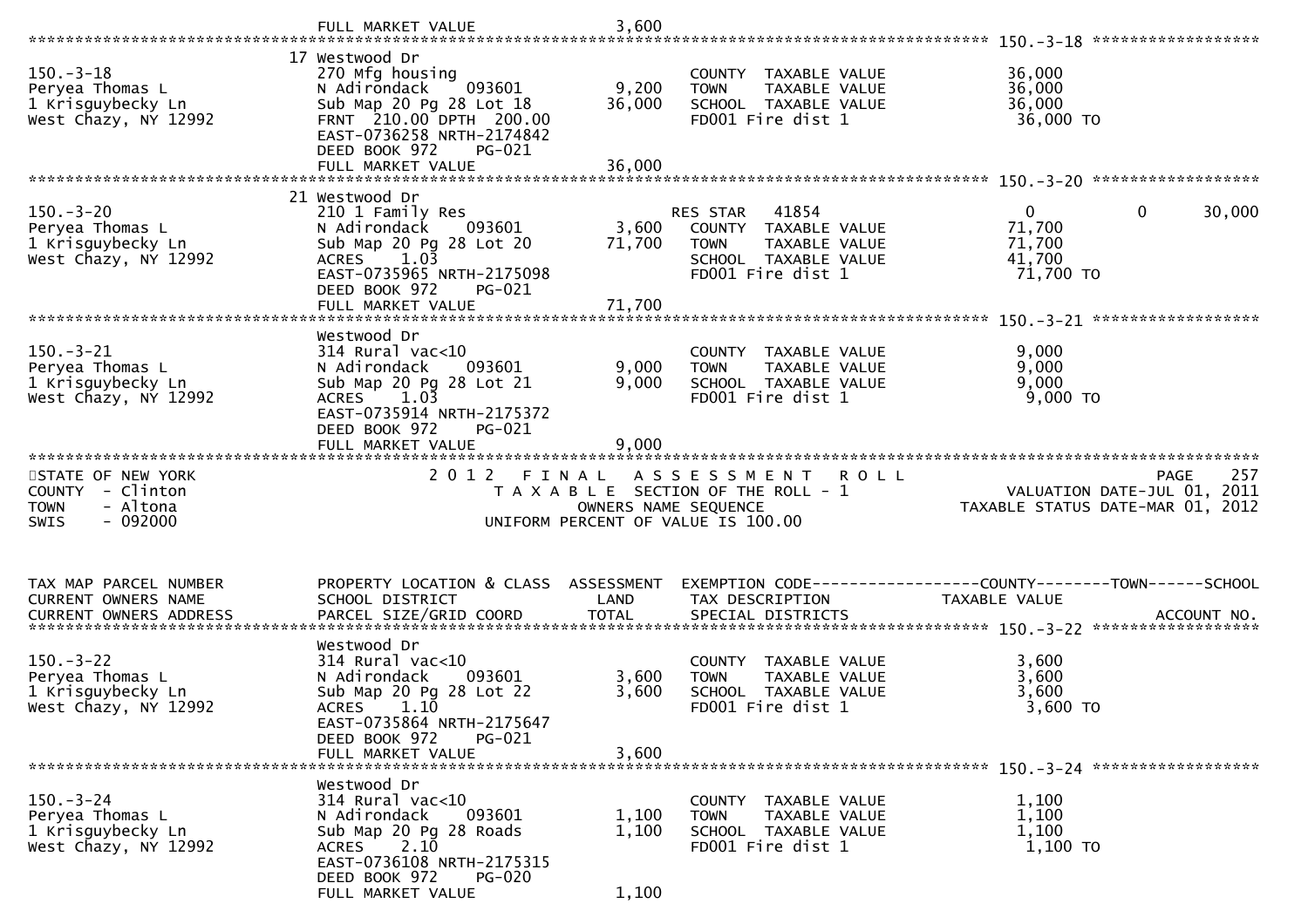| $148. - 1 - 17$<br>Peryea Tina C<br>Provost Lee A<br>2073 Rand Hill Rd<br>Altona, NY 12910   | 2073 Rand Hill Rd<br>270 Mfg housing<br>093601<br>N Adirondack<br>36 Duer<br>1.00<br><b>ACRES</b><br>EAST-0708410 NRTH-2174671<br>DEED BOOK 20112 PG-38132   | 9,000<br>18,000               | 41854<br>RES STAR<br>COUNTY TAXABLE VALUE<br>TAXABLE VALUE<br><b>TOWN</b><br>SCHOOL TAXABLE VALUE<br>FD001 Fire dist 1 | $\mathbf 0$<br>18,000<br>18,000<br>$\overline{0}$<br>18,000 TO                | $\mathbf{0}$<br>18,000 |
|----------------------------------------------------------------------------------------------|--------------------------------------------------------------------------------------------------------------------------------------------------------------|-------------------------------|------------------------------------------------------------------------------------------------------------------------|-------------------------------------------------------------------------------|------------------------|
| $86. - 3 - 1.1$<br>Peryer Brad M<br>Peryer Jody B<br>19 Peryer Rd<br>West Chazy, NY 12992    | Plank Rd<br>321 Abandoned ag<br>093601<br>N Adirondack<br>Bw<br>ACRES 18.60<br>EAST-0676864 NRTH-2205673<br>DEED BOOK 20112 PG-45127                         | 16,800<br>16,800              | COUNTY TAXABLE VALUE<br>TAXABLE VALUE<br><b>TOWN</b><br>SCHOOL TAXABLE VALUE<br>FD001 Fire dist 1                      | 16,800<br>16,800<br>16,800<br>16,800 TO                                       |                        |
|                                                                                              | 46 Peryer Rd                                                                                                                                                 |                               |                                                                                                                        |                                                                               |                        |
| $120. -1 - 7.3$<br>Peryer Brian J<br>Green Barbara C<br>46 Peryer Rd<br>West Chazy, NY 12992 | 210 1 Family Res<br>N Adirondack<br>093601<br>102 Duer<br><b>ACRES</b><br>5.60<br>EAST-0722684 NRTH-2184655<br>DEED BOOK 20082 PG-12379<br>FULL MARKET VALUE | 11,300<br>70,000<br>70,000    | RES STAR 41854<br>COUNTY TAXABLE VALUE<br>TAXABLE VALUE<br><b>TOWN</b><br>SCHOOL TAXABLE VALUE<br>FD001 Fire dist 1    | $\overline{0}$<br>70,000<br>70,000<br>40,000<br>70,000 TO                     | $\mathbf{0}$<br>30,000 |
|                                                                                              |                                                                                                                                                              |                               |                                                                                                                        |                                                                               |                        |
| STATE OF NEW YORK<br>COUNTY - Clinton<br><b>TOWN</b><br>- Altona<br>$-092000$<br><b>SWIS</b> | 2 0 1 2                                                                                                                                                      | FINAL<br>OWNERS NAME SEQUENCE | ASSESSMENT<br>R O L L<br>T A X A B L E SECTION OF THE ROLL - 1<br>UNIFORM PERCENT OF VALUE IS 100.00                   | VALUATION DATE-JUL 01, 2011<br>TAXABLE STATUS DATE-MAR 01, 2012               | 258<br><b>PAGE</b>     |
| TAX MAP PARCEL NUMBER<br>CURRENT OWNERS NAME<br>CURRENT OWNERS ADDRESS                       | PROPERTY LOCATION & CLASS ASSESSMENT<br>SCHOOL DISTRICT<br>PARCEL SIZE/GRID COORD                                                                            | LAND<br><b>TOTAL</b>          | TAX DESCRIPTION<br>SPECIAL DISTRICTS                                                                                   | EXEMPTION CODE-----------------COUNTY-------TOWN------SCHOOL<br>TAXABLE VALUE | ACCOUNT NO.            |
|                                                                                              | Peryer Rd                                                                                                                                                    |                               |                                                                                                                        |                                                                               |                        |
| $120. -1 - 7.5$<br>Peryer Brian J<br>Green Barbara C<br>46 Peryer Rd<br>West Chazy, NY 12992 | $314$ Rural vac<10<br>093601<br>N Adirondack<br>102 Duer<br>ACRES 91.70<br>EAST-0721861 NRTH-2186021<br>DEED BOOK 20082 PG-16694                             | 26,000<br>26,000              | COUNTY TAXABLE VALUE<br>TAXABLE VALUE<br><b>TOWN</b><br>SCHOOL TAXABLE VALUE<br>FD001 Fire dist 1                      | 26,000<br>26,000<br>26,000<br>26,000 TO                                       |                        |
|                                                                                              | FULL MARKET VALUE                                                                                                                                            | 26,000                        |                                                                                                                        |                                                                               |                        |
| $120. - 1 - 2$<br>Peryer Jody B<br>Peryer Diane L<br>19 Peryer Rd<br>West Chazy, NY 12992    | Military Tpke<br>321 Abandoned ag<br>N Adirondack<br>093601<br>101 Duer<br>ACRES 126.70<br>EAST-0721539 NRTH-2189427<br>DEED BOOK 20092 PG-27224             | 35,100<br>35,100              | COUNTY TAXABLE VALUE<br><b>TOWN</b><br>TAXABLE VALUE<br>SCHOOL TAXABLE VALUE<br>FD001 Fire dist 1                      | 35,100<br>35,100<br>35,100<br>35,100 TO                                       |                        |
|                                                                                              | FULL MARKET VALUE                                                                                                                                            | 35,100                        |                                                                                                                        |                                                                               |                        |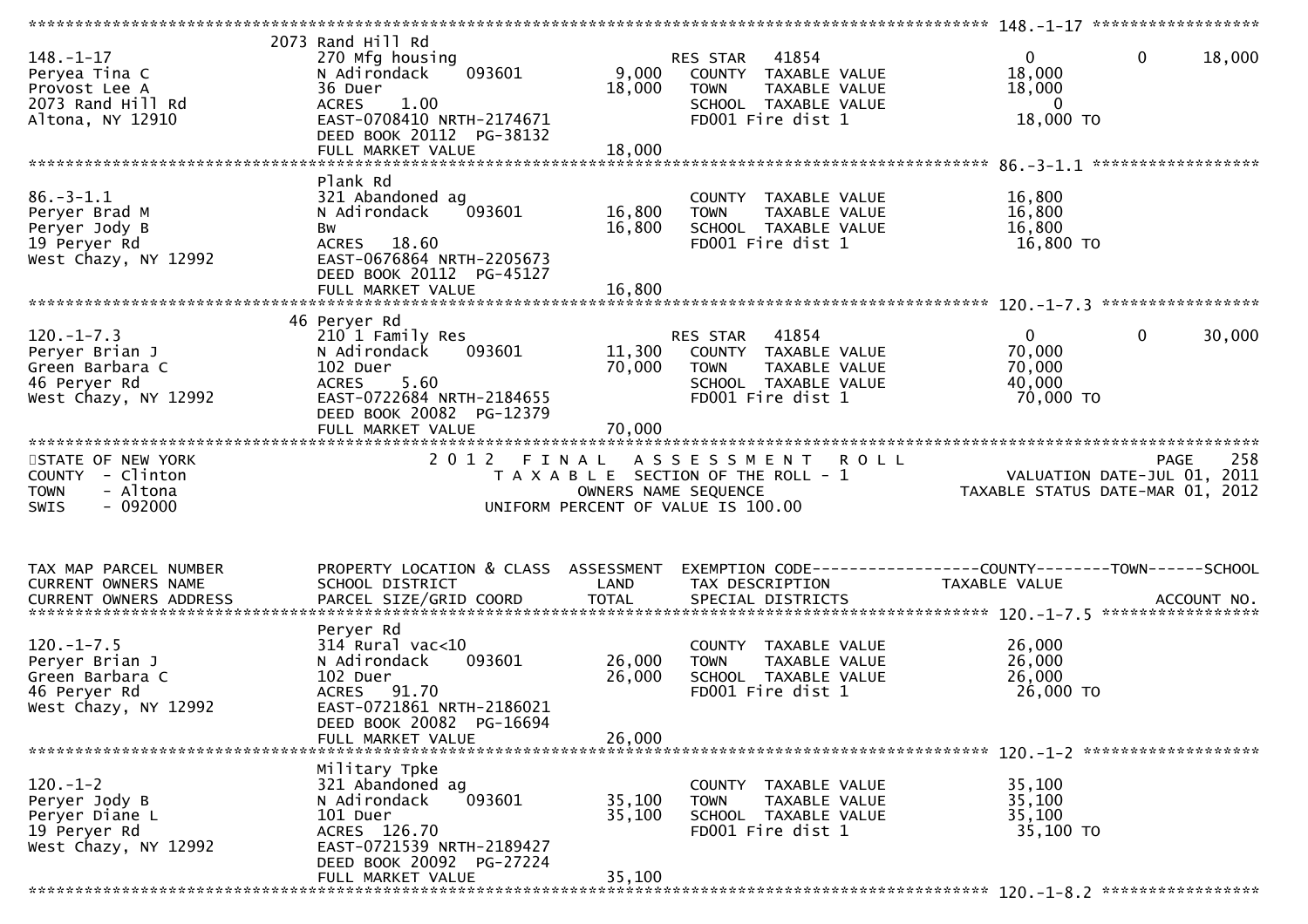| $120.-1-8.2$<br>Peryer Jody B<br>19 Peryer Rd<br>West Chazy, NY 12992                       | 19 Peryer Rd<br>210 1 Family Res<br>093601<br>N Adirondack<br>103 Duers<br>Map Book 15 Page 148<br><b>ACRES</b><br>2.20<br>EAST-0722149 NRTH-2183870<br>DEED BOOK 969<br>$PG-122$                         | 9,600<br>87,500            | RES STAR 41854<br>COUNTY TAXABLE VALUE<br>TAXABLE VALUE<br><b>TOWN</b><br>SCHOOL TAXABLE VALUE<br>FD001 Fire dist 1                                  | $\overline{0}$<br>$\mathbf{0}$<br>30,000<br>87,500<br>87,500<br>57,500<br>87,500 TO                                               |
|---------------------------------------------------------------------------------------------|-----------------------------------------------------------------------------------------------------------------------------------------------------------------------------------------------------------|----------------------------|------------------------------------------------------------------------------------------------------------------------------------------------------|-----------------------------------------------------------------------------------------------------------------------------------|
| $120.-1-7.2$<br>Peryer Mark R<br>Peryer Lora A<br>56 Peryer Rd<br>West Chazy, NY 12992      | 56 Peryer Rd<br>210 1 Family Res<br>093601<br>N Adirondack<br>Lot 102 Duers<br><b>ACRES</b><br>1.80<br>EAST-0722507 NRTH-2184913<br>DEED BOOK 926<br>PG-172<br>FULL MARKET VALUE                          | 79,900<br>79,900           | 41854<br>RES STAR<br>9,500 COUNTY TAXABLE VALUE<br><b>TOWN</b><br>TAXABLE VALUE<br>SCHOOL TAXABLE VALUE<br>FD001 Fire dist 1                         | $\mathbf{0}$<br>0<br>30,000<br>79,900<br>79,900<br>49,900<br>79,900 то                                                            |
| $120. -1 - 7.42$<br>Peryer Mark R<br>Peryer Lora A<br>56 Peryer Rd<br>West Chazy, NY 12992  | 56 Peryer Rd<br>311 Res vac land<br>093601<br>N Adirondack<br>102 Duer<br>FRNT 256.00 DPTH 24.00<br>EAST-0722367 NRTH-2184574<br>DEED BOOK 20082 PG-12380                                                 | 3,800<br>3,800             | COUNTY TAXABLE VALUE<br>TAXABLE VALUE<br><b>TOWN</b><br>SCHOOL TAXABLE VALUE<br>FD001 Fire dist 1                                                    | 3,800<br>3,800<br>3,800<br>$3,800$ TO                                                                                             |
| STATE OF NEW YORK<br>COUNTY - Clinton<br><b>TOWN</b><br>- Altona<br><b>SWIS</b><br>- 092000 | 2012 FINAL                                                                                                                                                                                                |                            | ASSESSMENT ROLL<br>T A X A B L E SECTION OF THE ROLL - 1<br>OWNERS NAME SEQUENCE<br>UNIFORM PERCENT OF VALUE IS 100.00                               | 259<br><b>PAGE</b><br>PAGE 259<br>VALUATION DATE-JUL 01, 2011<br>TAXARLE STATUS DATE USE 2011<br>TAXABLE STATUS DATE-MAR 01, 2012 |
| TAX MAP PARCEL NUMBER<br>CURRENT OWNERS NAME                                                | PROPERTY LOCATION & CLASS ASSESSMENT<br>SCHOOL DISTRICT                                                                                                                                                   | LAND                       | TAX DESCRIPTION                                                                                                                                      | EXEMPTION CODE-----------------COUNTY-------TOWN------SCHOOL<br>TAXABLE VALUE                                                     |
| $132. - 1 - 7.5$<br>Peryer Mark R<br>Peryer Lora A<br>56 Peryer Rd<br>West Chazy, NY 12992  | Rand Hill Rd<br>$322$ Rural vac $>10$<br>N Adirondack<br>093601<br>Survey Map 2011/243925<br>ACRES 10.03<br>EAST-0707576 NRTH-2181081<br>FULL MARKET VALUE                                                | 13,500<br>13,500<br>13,500 | COUNTY TAXABLE VALUE<br><b>TOWN</b><br>TAXABLE VALUE<br>SCHOOL TAXABLE VALUE<br>FD001 Fire dist 1                                                    | 13,500<br>13,500<br>13,500<br>13,500 TO                                                                                           |
| $120.-1-8.1$<br>Peryer Ronald<br>Peryer Betty<br>1 Peryer Rd<br>West Chazy, NY 12992        | 1 Peryer Rd<br>210 1 Family Res<br>093601<br>N Adirondack<br>103 Duer<br>Map Book 15 Page 148<br>2.30<br><b>ACRES</b><br>EAST-0722181 NRTH-2183586<br>DEED BOOK 635<br><b>PG-405</b><br>FULL MARKET VALUE | 150,000<br>150,000         | 41121<br>WARNONALL<br>9,800 SR STAR<br>41834<br>TAXABLE VALUE<br>COUNTY<br><b>TOWN</b><br>TAXABLE VALUE<br>SCHOOL TAXABLE VALUE<br>FD001 Fire dist 1 | 22,500<br>22,500<br>0<br>62,200<br>0<br>0<br>127,500<br>127,500<br>87,800<br>150,000 TO                                           |
|                                                                                             |                                                                                                                                                                                                           |                            |                                                                                                                                                      |                                                                                                                                   |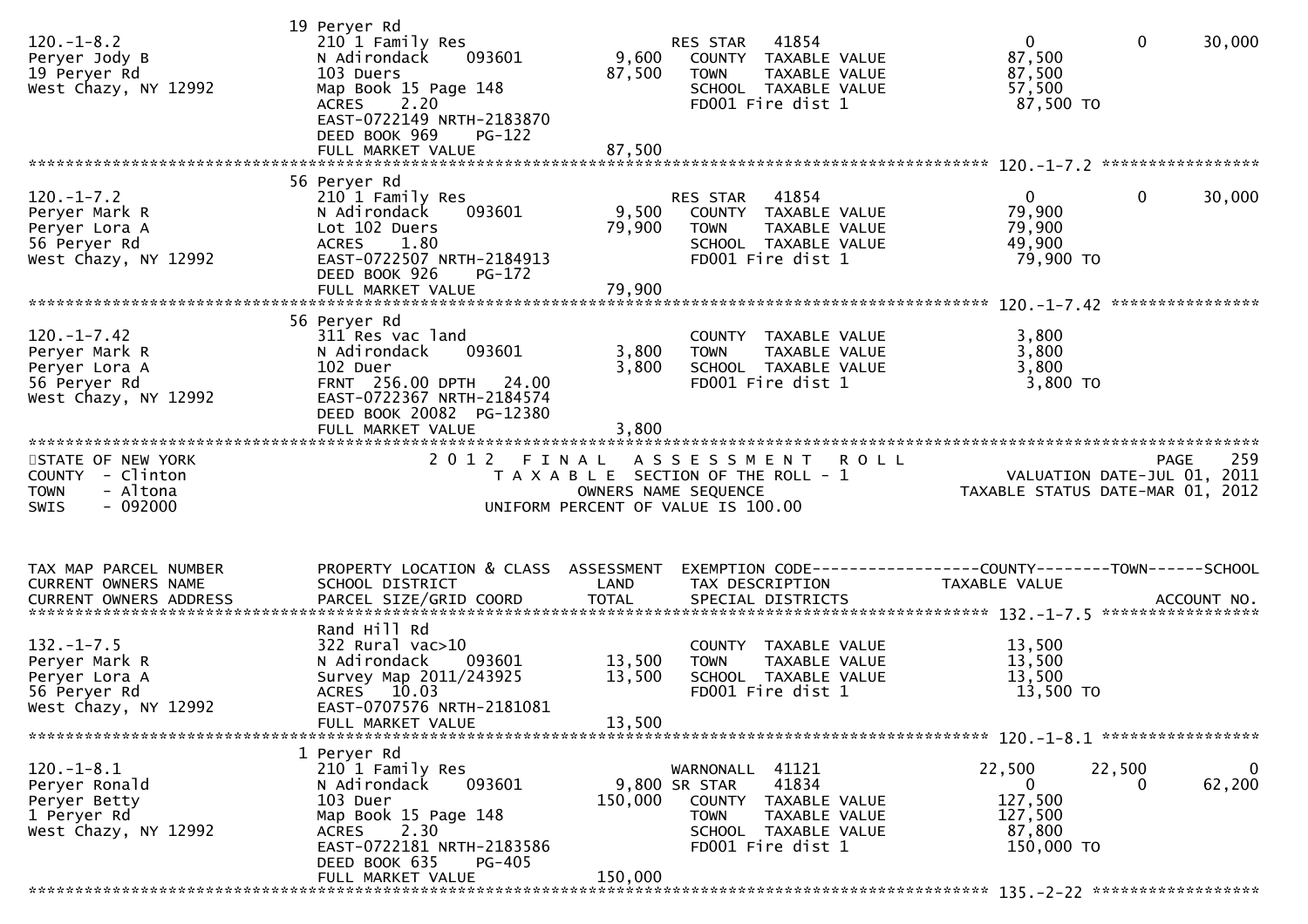|                               | 271 Recore Rd                        |                      |                                       |                                        |  |
|-------------------------------|--------------------------------------|----------------------|---------------------------------------|----------------------------------------|--|
| $135. -2 - 22$                | 240 Rural res                        |                      | 41854<br>RES STAR                     | $\mathbf{0}$<br>$\mathbf{0}$<br>30,000 |  |
| Peryer Sally J                | Beekmantown Cen 092401               | 13,900               | COUNTY TAXABLE VALUE                  | 96,000                                 |  |
|                               |                                      |                      |                                       |                                        |  |
| 271 Recore Rd                 | 143 Duer                             | 96,000               | TAXABLE VALUE<br><b>TOWN</b>          | 96,000                                 |  |
| West Chazy, NY 12992          | 850<br>ACRES 10.01 BANK              |                      | SCHOOL TAXABLE VALUE                  | 66,000                                 |  |
|                               | EAST-0738420 NRTH-2178099            |                      | FD001 Fire dist 1                     | 96,000 TO                              |  |
|                               | DEED BOOK 667<br>PG-144              |                      |                                       |                                        |  |
|                               |                                      | 96,000               |                                       |                                        |  |
|                               | FULL MARKET VALUE                    |                      |                                       |                                        |  |
|                               |                                      |                      |                                       |                                        |  |
|                               | 33 Peryer Rd                         |                      |                                       |                                        |  |
| $120. -1 - 8.3$               | 270 Mfg housing                      |                      | COUNTY TAXABLE VALUE                  | 39,000                                 |  |
| Peryer Stephen R              | N Adirondack<br>093601               | 9,500                | <b>TOWN</b><br>TAXABLE VALUE          | 39,000                                 |  |
|                               |                                      |                      |                                       |                                        |  |
| 33 Peryer Rd                  | Lot 103 Duers                        | 39,000               | SCHOOL TAXABLE VALUE                  | 39,000                                 |  |
| West Chazy, NY 12992          | Map Book 15 Page 148                 |                      | FD001 Fire dist 1                     | 39,000 TO                              |  |
|                               | <b>ACRES</b><br>2.00                 |                      |                                       |                                        |  |
|                               | EAST-0722132 NRTH-2184165            |                      |                                       |                                        |  |
|                               |                                      |                      |                                       |                                        |  |
|                               | DEED BOOK 732<br>PG-159              |                      |                                       |                                        |  |
|                               | FULL MARKET VALUE                    | 39,000               |                                       |                                        |  |
|                               |                                      |                      |                                       |                                        |  |
|                               | Military Tpke                        |                      |                                       |                                        |  |
| $134. - 2 - 29$               | 260 Seasonal res                     |                      | COUNTY TAXABLE VALUE                  | 26,900                                 |  |
|                               |                                      |                      |                                       |                                        |  |
| Peterson John L               | 093601<br>N Adirondack               | 20,900               | <b>TOWN</b><br>TAXABLE VALUE          | 26,900                                 |  |
| Attn: Olga Pietrofesa         | ACRES 43.60                          | 26,900               | SCHOOL TAXABLE VALUE                  | 26,900                                 |  |
| 3 Anna Ct                     | EAST-0726659 NRTH-2179030            |                      | FD001 Fire dist 1                     | 26,900 TO                              |  |
| Utica, NY 13502               | DEED BOOK 567<br>PG-219              |                      |                                       |                                        |  |
|                               |                                      | 26,900               |                                       |                                        |  |
|                               | FULL MARKET VALUE                    |                      |                                       |                                        |  |
|                               |                                      |                      |                                       |                                        |  |
| STATE OF NEW YORK             | 2 0 1 2<br>FINAL                     |                      | A S S E S S M E N T<br><b>ROLL</b>    | 260<br><b>PAGE</b>                     |  |
|                               |                                      |                      |                                       |                                        |  |
|                               |                                      |                      |                                       |                                        |  |
| COUNTY - Clinton              |                                      |                      | T A X A B L E SECTION OF THE ROLL - 1 | VALUATION DATE-JUL 01, 2011            |  |
| - Altona<br><b>TOWN</b>       |                                      | OWNERS NAME SEQUENCE |                                       | TAXABLE STATUS DATE-MAR 01, 2012       |  |
| $-092000$<br>SWIS             |                                      |                      | UNIFORM PERCENT OF VALUE IS 100.00    |                                        |  |
|                               |                                      |                      |                                       |                                        |  |
|                               |                                      |                      |                                       |                                        |  |
|                               |                                      |                      |                                       |                                        |  |
|                               |                                      |                      |                                       |                                        |  |
| TAX MAP PARCEL NUMBER         | PROPERTY LOCATION & CLASS ASSESSMENT |                      |                                       |                                        |  |
| CURRENT OWNERS NAME           | SCHOOL DISTRICT                      | LAND                 | TAX DESCRIPTION                       | TAXABLE VALUE                          |  |
| <b>CURRENT OWNERS ADDRESS</b> | PARCEL SIZE/GRID COORD               | <b>TOTAL</b>         | SPECIAL DISTRICTS                     | ACCOUNT NO.                            |  |
|                               |                                      |                      |                                       |                                        |  |
|                               |                                      |                      |                                       |                                        |  |
|                               | Vershey Way                          |                      |                                       |                                        |  |
| $134. -2 - 15$                | 311 Res vac land                     |                      | COUNTY TAXABLE VALUE                  | 7,600                                  |  |
| Petterson Stephen D           | N Adirondack<br>093601               | 7,600                | TAXABLE VALUE<br><b>TOWN</b>          | 7,600                                  |  |
| Petterson Lillian             | Sub Map 7 Pg 58 Lot 7                | 7,600                | SCHOOL TAXABLE VALUE                  | 7,600                                  |  |
| 13 Vershey Way                | FRNT 103.16 DPTH 144.78              |                      | FD001 Fire dist 1                     | $7,600$ TO                             |  |
|                               |                                      |                      |                                       |                                        |  |
| West Chazy, NY 12992          | EAST-0726133 NRTH-2179841            |                      |                                       |                                        |  |
|                               | DEED BOOK 777<br><b>PG-300</b>       |                      |                                       |                                        |  |
|                               | FULL MARKET VALUE                    | 7,600                |                                       |                                        |  |
|                               |                                      |                      |                                       |                                        |  |
|                               | Vershey Way                          |                      |                                       |                                        |  |
| $134. - 2 - 16$               |                                      |                      | COUNTY TAXABLE VALUE                  |                                        |  |
|                               | $314$ Rural vac<10                   |                      |                                       | 9,000                                  |  |
| Petterson Stephen D           | 093601<br>N Adirondack               | 9,000                | TAXABLE VALUE<br><b>TOWN</b>          | 9,000                                  |  |
| Petterson Lillian             | Sub Map 7 Pg 58 Lot 9                | 9,000                | SCHOOL TAXABLE VALUE                  | 9,000                                  |  |
| 13 Vershey Way                | 1.10<br>ACRES                        |                      | FD001 Fire dist 1                     | $9,000$ TO                             |  |
| West Chazy, NY 12992          | EAST-0726162 NRTH-2179995            |                      |                                       |                                        |  |
|                               |                                      |                      |                                       |                                        |  |
|                               | PG-300<br>DEED BOOK 777              |                      |                                       |                                        |  |
|                               | FULL MARKET VALUE                    | 9,000                |                                       |                                        |  |

13 Vershey Way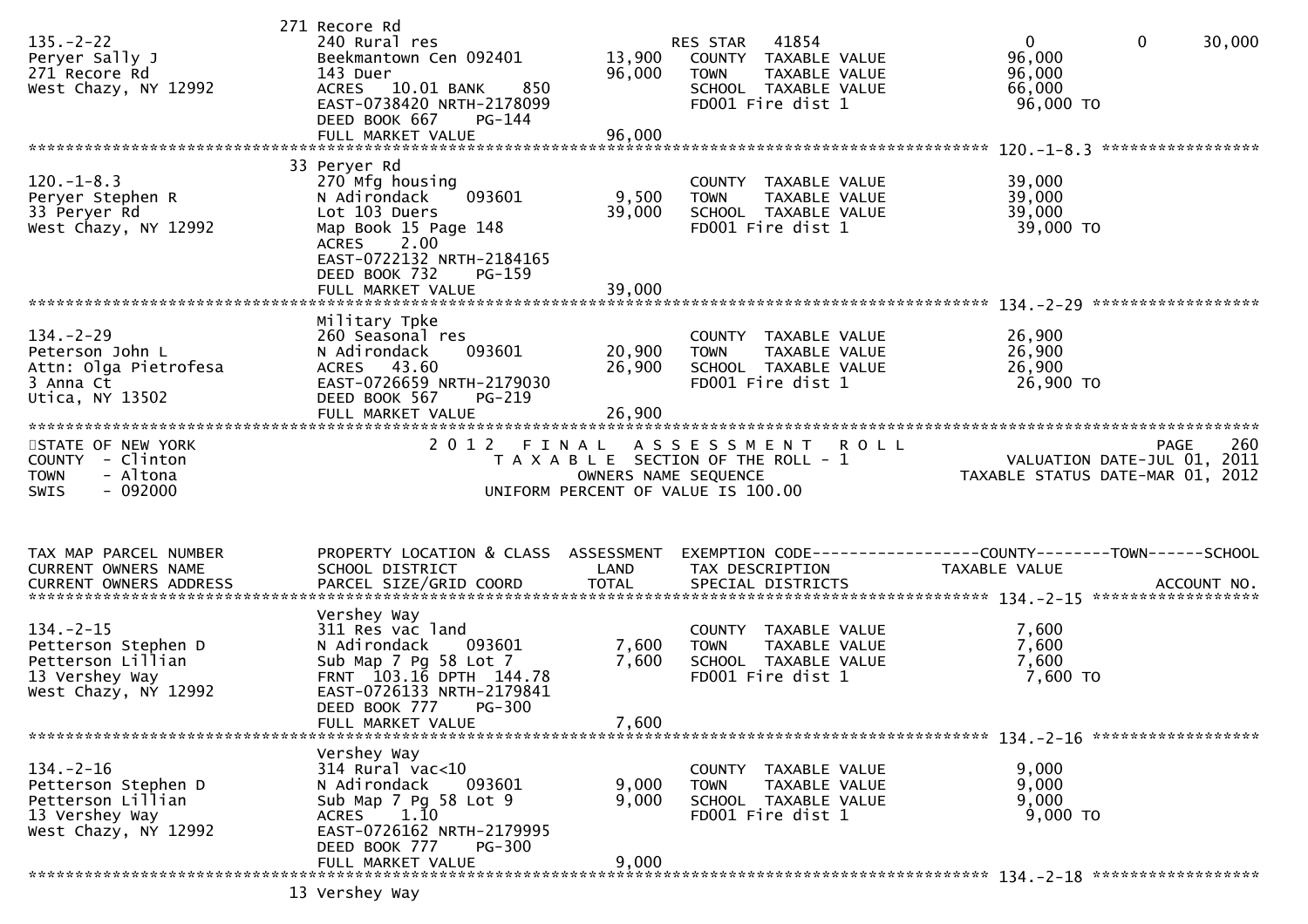| $134. - 2 - 18$<br>Petterson Stephen D<br>Petterson Lillian<br>13 Vershey Way<br>West Chazy, NY 12992   | 210 1 Family Res<br>093601<br>N Adirondack<br>Lot 115 Duer<br>Stonehedge Subd Lot 11<br>FRNT 372.44 DPTH 176.00<br>EAST-0725994 NRTH-2180257<br>DEED BOOK 791<br><b>PG-72</b><br>FULL MARKET VALUE | 199,800<br>199,800        | WARCOMALL 41131<br>10,000 RES STAR<br>41854<br>COUNTY TAXABLE VALUE<br><b>TOWN</b><br>TAXABLE VALUE<br>SCHOOL TAXABLE VALUE<br>FD001 Fire dist 1 | 45,000<br>45,000<br>$\overline{0}$<br>$\mathbf{0}$<br>30,000<br>$\Omega$<br>154,800<br>154,800<br>169,800<br>199,800 TO |
|---------------------------------------------------------------------------------------------------------|----------------------------------------------------------------------------------------------------------------------------------------------------------------------------------------------------|---------------------------|--------------------------------------------------------------------------------------------------------------------------------------------------|-------------------------------------------------------------------------------------------------------------------------|
|                                                                                                         |                                                                                                                                                                                                    |                           |                                                                                                                                                  |                                                                                                                         |
| $131. - 1 - 8.3$<br>Pfleger Ronald R<br>601 W Spring St<br>Fleetwood, PA 19522                          | 903 Jerusalem Rd<br>312 Vac w/imprv<br>093601<br>N Adirondack<br>Lot 221 Ref<br>FRNT 210.00 DPTH 185.00<br>EAST-0689036 NRTH-2177838<br>DEED BOOK 20112 PG-40861<br>FULL MARKET VALUE              | 4,900<br>10,600<br>10,600 | COUNTY TAXABLE VALUE<br>TAXABLE VALUE<br><b>TOWN</b><br>SCHOOL TAXABLE VALUE<br>FD001 Fire dist 1                                                | 10,600<br>10,600<br>10,600<br>10,600 TO                                                                                 |
|                                                                                                         | Jerusalem Rd                                                                                                                                                                                       |                           |                                                                                                                                                  |                                                                                                                         |
| $131. - 1 - 8.7$<br>Pfleger Ronald R<br>Pfleger Sharon H<br>601 Spring St<br>Fleetwood, PA 19522        | 321 Abandoned ag<br>093601<br>N Adirondack<br>42 State Gore<br>ACRES 98.00<br>EAST-0689374 NRTH-2176179<br>DEED BOOK 20011 PG-37865                                                                | 31,900<br>31,900          | COUNTY TAXABLE VALUE<br>TAXABLE VALUE<br><b>TOWN</b><br>SCHOOL TAXABLE VALUE<br>FD001 Fire dist 1                                                | 31,900<br>31,900<br>31,900<br>31,900 TO                                                                                 |
|                                                                                                         | FULL MARKET VALUE                                                                                                                                                                                  | 31,900                    |                                                                                                                                                  |                                                                                                                         |
| STATE OF NEW YORK<br>COUNTY - Clinton<br>- Altona<br><b>TOWN</b><br>$-092000$<br><b>SWIS</b>            | 2012 FINAL                                                                                                                                                                                         | OWNERS NAME SEQUENCE      | A S S E S S M E N T<br><b>ROLL</b><br>T A X A B L E SECTION OF THE ROLL - 1<br>UNIFORM PERCENT OF VALUE IS 100.00                                | 261<br>PAGE<br>VALUATION DATE-JUL 01, 2011<br>TAXABLE STATUS DATE-MAR 01, 2012                                          |
| TAX MAP PARCEL NUMBER<br>CURRENT OWNERS NAME                                                            | PROPERTY LOCATION & CLASS ASSESSMENT<br>SCHOOL DISTRICT                                                                                                                                            | LAND                      | TAX DESCRIPTION                                                                                                                                  | EXEMPTION CODE-----------------COUNTY-------TOWN------SCHOOL<br>TAXABLE VALUE                                           |
|                                                                                                         |                                                                                                                                                                                                    |                           |                                                                                                                                                  |                                                                                                                         |
| $88.14 - 2 - 69$<br>Phillips Peter<br>Vigneau Lynn<br>539 Bord De L'eau St<br>Dorothy PQ, Canada H7X1T7 | 67 Pinewood Dr<br>260 Seasonal res<br>093601<br>N Adirondack<br>Sub Bk 10 Pg 123 Lot 69<br>FRNT 60.38 DPTH 158.84<br>EAST-0698108 NRTH-2205123<br>DEED BOOK 929<br>$PG-65$<br>FULL MARKET VALUE    | 4,700<br>14,000<br>14,000 | COUNTY TAXABLE VALUE<br><b>TOWN</b><br>TAXABLE VALUE<br>SCHOOL TAXABLE VALUE<br>FD001 Fire dist 1                                                | 14,000<br>14,000<br>14,000<br>14,000 TO                                                                                 |
|                                                                                                         |                                                                                                                                                                                                    |                           |                                                                                                                                                  |                                                                                                                         |
| $147. - 1 - 4$<br>Philo David K<br>Philo Elizabeth<br>PO Box 2702<br>Pawleys Island, SC 29585           | Jerusalem Rd<br>321 Abandoned ag<br>093601<br>N Adirondack<br>20 Duer<br>ACRES 247.05<br>EAST-0704230 NRTH-2175934<br>DEED BOOK 641<br>PG-464                                                      | 58,300<br>58,300          | COUNTY TAXABLE VALUE<br><b>TOWN</b><br>TAXABLE VALUE<br>SCHOOL TAXABLE VALUE<br>FD001 Fire dist 1                                                | 58,300<br>58,300<br>58,300<br>58,300 TO                                                                                 |
|                                                                                                         | FULL MARKET VALUE<br>Rand Hill Rd                                                                                                                                                                  | 58,300                    |                                                                                                                                                  |                                                                                                                         |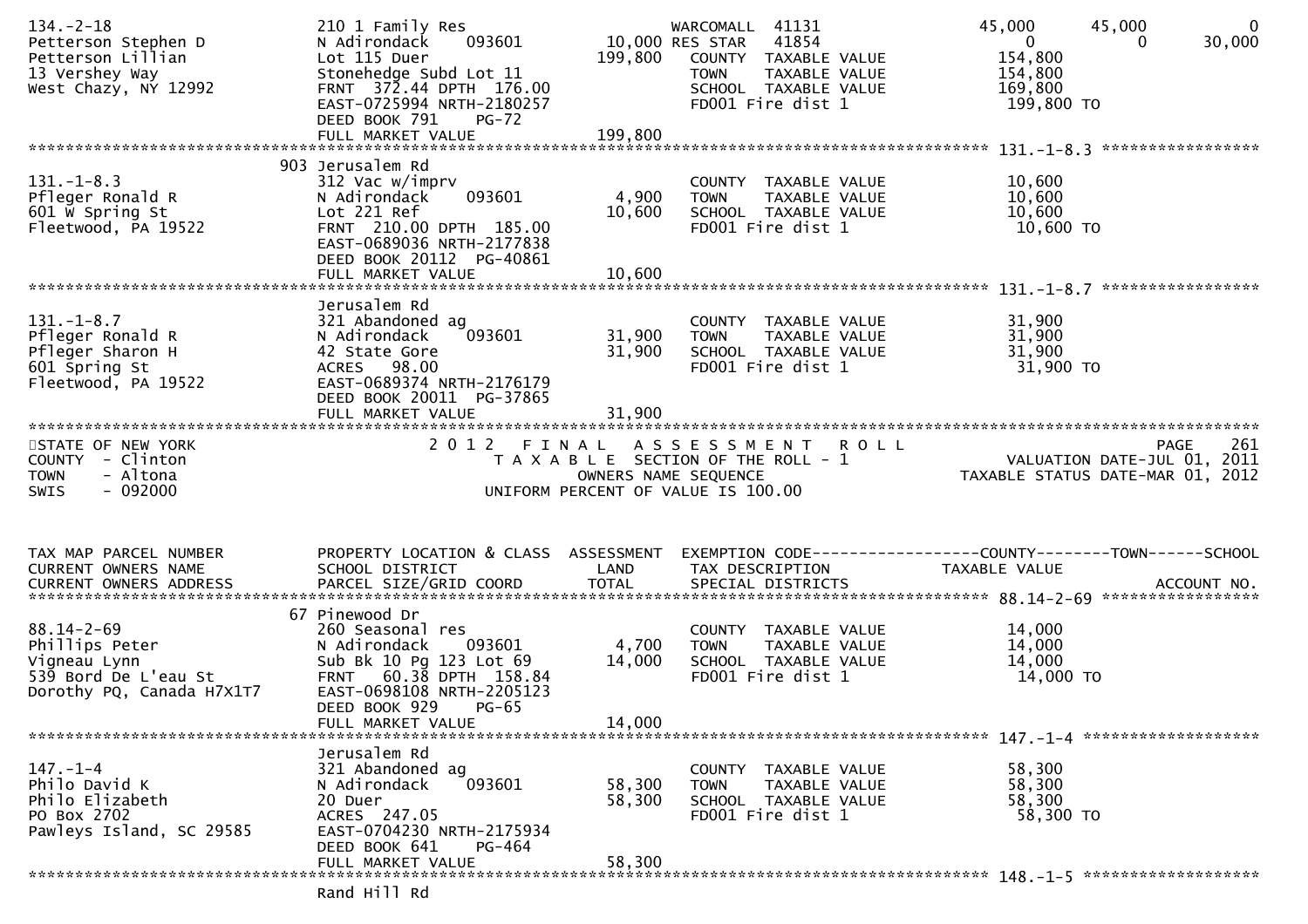| $148. - 1 - 5$<br>Pilon Douglas E<br>Pilon Dennis E<br>410 Ratta Rd<br>Chazy, NY 12921           | 311 Res vac land<br>093601<br>N Adirondack<br>Lot 37 Duer<br>FRNT 69.00 DPTH 575.00<br>EAST-0707368 NRTH-2177484<br>DEED BOOK 20011 PG-35297<br>FULL MARKET VALUE | 5,700<br>5,700<br>5,700    | COUNTY TAXABLE VALUE<br>TAXABLE VALUE<br><b>TOWN</b><br>SCHOOL TAXABLE VALUE<br>FD001 Fire dist 1                      | 5,700<br>5,700<br>5,700<br>$5,700$ TO                                           |                    |
|--------------------------------------------------------------------------------------------------|-------------------------------------------------------------------------------------------------------------------------------------------------------------------|----------------------------|------------------------------------------------------------------------------------------------------------------------|---------------------------------------------------------------------------------|--------------------|
|                                                                                                  |                                                                                                                                                                   |                            |                                                                                                                        |                                                                                 |                    |
| $148. - 3 - 27$<br>Pinkowski Ronald J<br>Attn: Jeff Pinkowski<br>PO Box 304<br>Valatie, NY 12184 | Don Jr Way<br>321 Abandoned ag<br>N Adirondack<br>093601<br>35 Duer<br>ACRES 51.90<br>EAST-0707601 NRTH-2170165<br>DEED BOOK 794<br>$PG-45$<br>FULL MARKET VALUE  | 22,100<br>22,100<br>22,100 | COUNTY TAXABLE VALUE<br>TAXABLE VALUE<br><b>TOWN</b><br>SCHOOL TAXABLE VALUE<br>FD001 Fire dist 1                      | 22,100<br>22,100<br>22,100<br>22,100 TO                                         |                    |
|                                                                                                  | Alder Bend Rd                                                                                                                                                     |                            |                                                                                                                        |                                                                                 |                    |
| $102 - 1 - 5$<br>Pinsonneault Frank<br>1126 Principale<br>St Michel, QC, Canada JOL2J            | 910 Priv forest<br>093601<br>N Adirondack<br>162 Ref<br>ACRES 29.40<br>EAST-0695113 NRTH-2197131<br>DEED BOOK 504<br>$PG-229$                                     | 18,000<br>18,000           | COUNTY TAXABLE VALUE<br>TAXABLE VALUE<br><b>TOWN</b><br>SCHOOL TAXABLE VALUE<br>FD001 Fire dist 1                      | 18,000<br>18,000<br>18,000<br>18,000 TO                                         |                    |
|                                                                                                  | FULL MARKET VALUE                                                                                                                                                 | 18,000                     |                                                                                                                        |                                                                                 |                    |
| STATE OF NEW YORK<br>COUNTY - Clinton<br><b>TOWN</b><br>- Altona<br>$-092000$<br><b>SWIS</b>     | 2 0 1 2<br>F I N A L                                                                                                                                              |                            | ASSESSMENT ROLL<br>T A X A B L E SECTION OF THE ROLL - 1<br>OWNERS NAME SEQUENCE<br>UNIFORM PERCENT OF VALUE IS 100.00 | VALUATION DATE-JUL 01, 2011<br>TAXABLE STATUS DATE-MAR 01, 2012                 | 262<br><b>PAGE</b> |
| TAX MAP PARCEL NUMBER<br>CURRENT OWNERS NAME                                                     | PROPERTY LOCATION & CLASS ASSESSMENT<br>SCHOOL DISTRICT                                                                                                           | LAND                       | TAX DESCRIPTION                                                                                                        | EXEMPTION CODE------------------COUNTY--------TOWN------SCHOOL<br>TAXABLE VALUE |                    |
|                                                                                                  | Mayott Rd                                                                                                                                                         |                            |                                                                                                                        |                                                                                 |                    |
| $90. -1 - 17$<br>Pombrio Mark E<br>Pombrio Sheldon T<br>833 Vassar Rd<br>Altona, NY 12910        | 105 Vac farmland<br>N Adirondack<br>093601<br>61 Ref<br>ACRES 155.30<br>EAST-0729713 NRTH-2204125<br>DEED BOOK 20102 PG-34990                                     | 58,400<br>58,400           | AGRI DISTR 41720<br>COUNTY TAXABLE VALUE<br>TAXABLE VALUE<br><b>TOWN</b><br>SCHOOL TAXABLE VALUE<br>FD001 Fire dist 1  | 16,244<br>16,244<br>42,156<br>42,156<br>42,156<br>58,400 TO                     | 16,244             |
| MAY BE SUBJECT TO PAYMENT<br>UNDER AGDIST LAW TIL 2016                                           | FULL MARKET VALUE                                                                                                                                                 | 58,400                     |                                                                                                                        |                                                                                 |                    |
|                                                                                                  |                                                                                                                                                                   |                            |                                                                                                                        |                                                                                 |                    |
| $91. - 1 - 9$<br>Pombrio Mark E<br>Pombrio Sheldon J<br>833 Vassar Rd<br>Altona, NY 12910        | Vassar Rd<br>$314$ Rural vac<10<br>Northeastern Cl 092801<br>Lot 50<br>8.40<br><b>ACRES</b><br>EAST-0736851 NRTH-2207897<br>DEED BOOK 20021 PG-38931              | 10,900<br>10,900           | AGRI DISTR 41720<br>COUNTY TAXABLE VALUE<br><b>TOWN</b><br>TAXABLE VALUE<br>SCHOOL TAXABLE VALUE<br>FD001 Fire dist 1  | 8,918<br>8,918<br>1,982<br>1,982<br>1,982<br>10,900 TO                          | 8,918              |
| MAY BE SUBJECT TO PAYMENT<br>UNDER AGDIST LAW TIL 2016                                           | FULL MARKET VALUE                                                                                                                                                 | 10,900                     |                                                                                                                        |                                                                                 |                    |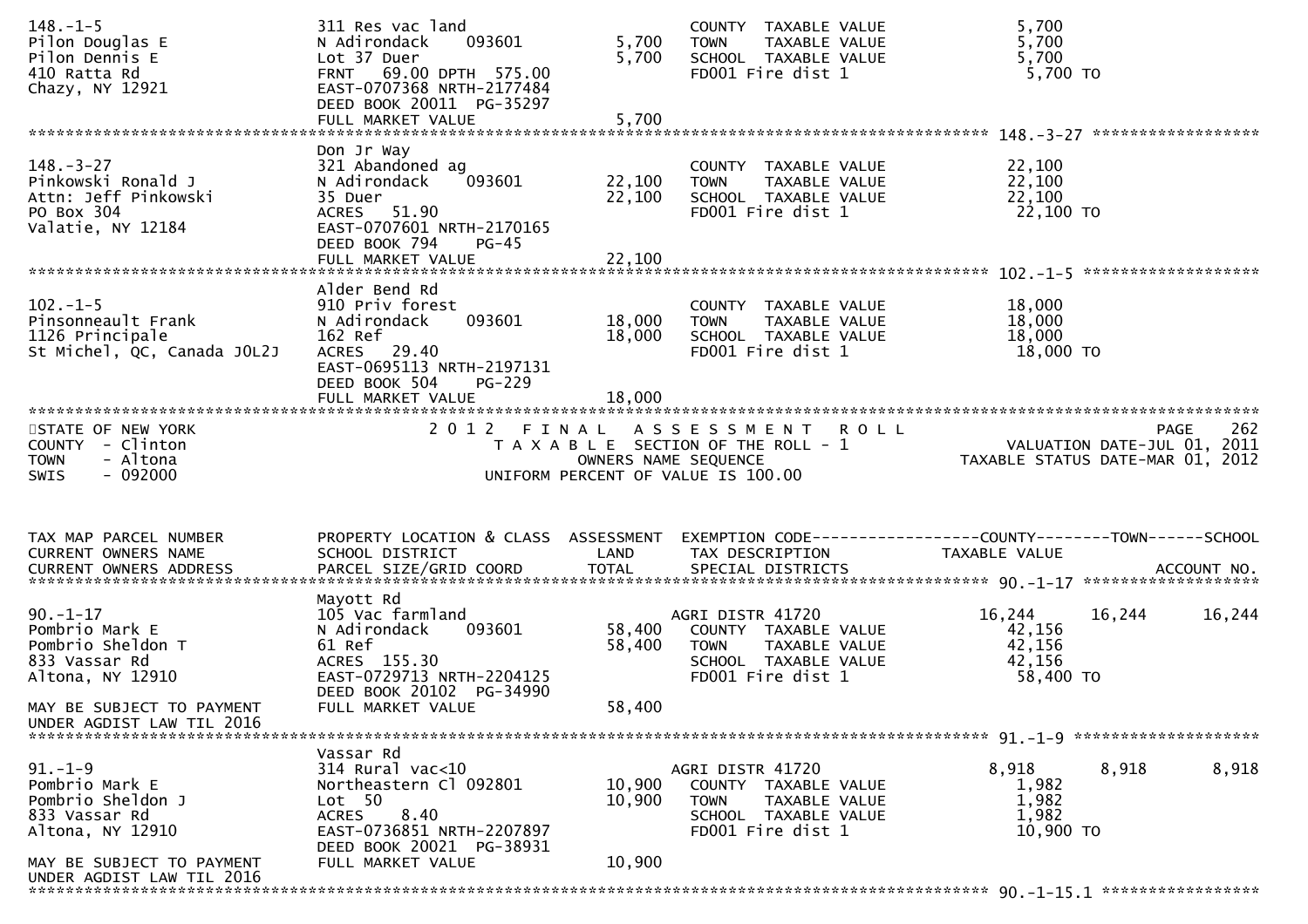| $90. -1 - 15.1$<br>Pombrio Sheldon J<br>Pombrio Penny<br>833 Vassar Rd<br>Altona, NY 12910<br>MAY BE SUBJECT TO PAYMENT<br>UNDER AGDIST LAW TIL 2016     | Mayott Rd<br>321 Abandoned ag<br>N Adirondack<br>093601<br>61 Ref<br>ACRES 107.10<br>EAST-0731211 NRTH-2206051<br>DEED BOOK 911<br>PG-231<br>FULL MARKET VALUE                 | 39,200<br>39,200<br>39,200  | AGRI DISTR 41720<br><b>TOWN</b><br>FD001 Fire dist 1                                                                     | COUNTY TAXABLE VALUE<br>TAXABLE VALUE<br>SCHOOL TAXABLE VALUE                                        | $\mathbf{0}$<br>39,200<br>39,200<br>39,200<br>39,200 TO                                    | $\mathbf 0$                                        | $\mathbf{0}$                                                  |
|----------------------------------------------------------------------------------------------------------------------------------------------------------|--------------------------------------------------------------------------------------------------------------------------------------------------------------------------------|-----------------------------|--------------------------------------------------------------------------------------------------------------------------|------------------------------------------------------------------------------------------------------|--------------------------------------------------------------------------------------------|----------------------------------------------------|---------------------------------------------------------------|
| $91. - 1 - 11.2$<br>Pombrio Sheldon J<br>Pombrio Penny<br>852 Vassar Rd<br>Altona, NY 12910                                                              | 852 Vassar Rd<br>210 1 Family Res<br>Northeastern Cl 092801<br>Lot 51 Ref Tr<br>ACRES 3.00<br>EAST-0736439 NRTH-2206994<br>DEED BOOK 753<br><b>PG-232</b><br>FULL MARKET VALUE | 7,700<br>104,000<br>104,000 | RES STAR<br><b>TOWN</b><br>FD001 Fire dist 1                                                                             | 41854<br>COUNTY TAXABLE VALUE<br>TAXABLE VALUE<br>SCHOOL TAXABLE VALUE                               | 0<br>104,000<br>104,000<br>74,000<br>104,000 TO                                            | 0                                                  | 30,000                                                        |
| STATE OF NEW YORK<br>COUNTY - Clinton<br><b>TOWN</b><br>- Altona<br>$-092000$<br><b>SWIS</b>                                                             | 2012 FINAL                                                                                                                                                                     |                             | T A X A B L E SECTION OF THE ROLL - 1<br>OWNERS NAME SEQUENCE<br>UNIFORM PERCENT OF VALUE IS 100.00                      | ASSESSMENT ROLL                                                                                      | VALUATION DATE-JUL 01, 2011<br>TAXABLE STATUS DATE-MAR 01, 2012                            |                                                    | 263<br>PAGE                                                   |
| TAX MAP PARCEL NUMBER<br>CURRENT OWNERS NAME                                                                                                             | PROPERTY LOCATION & CLASS ASSESSMENT<br>SCHOOL DISTRICT                                                                                                                        | LAND                        | TAX DESCRIPTION                                                                                                          |                                                                                                      | EXEMPTION CODE------------------COUNTY--------TOWN------SCHOOL<br><b>TAXABLE VALUE</b>     |                                                    |                                                               |
| $91. -1 - 11.1 - 1$<br>Pombrio Sherman<br>Pombrio Shirley<br>833 Vassar Rd<br>Altona, NY 12910<br>MAY BE SUBJECT TO PAYMENT<br>UNDER AGDIST LAW TIL 2016 | 833 Vassar Rd<br>112 Dairy farm<br>Northeastern Cl 092801<br>51 Ref<br>ACRES 90.50<br>EAST-0736407 NRTH-2206087<br>DEED BOOK 445<br><b>PG-91</b><br>FULL MARKET VALUE          | 174,600                     | 10 YR AGR 41700<br>42,800 AGRI DISTR 41720<br>174,600 AGED C&T<br>SR STAR<br>483A EX<br><b>TOWN</b><br>FD001 Fire dist 1 | 41801<br>41834<br>42100<br>COUNTY TAXABLE VALUE<br>TAXABLE VALUE<br>SCHOOL TAXABLE VALUE<br>4,800 EX | 25,000<br>3,038<br>70,881<br>$\Omega$<br>4,800<br>70,881<br>70,881<br>79,562<br>169,800 TO | 25,000<br>3,038<br>70,881<br>$\mathbf{0}$<br>4,800 | 25,000<br>3,038<br>$\overline{\mathbf{0}}$<br>62,200<br>4,800 |
| $91. -1 - 11.1 - 2$<br>Pombrio Sherman<br>Pombrio Shirley<br>833 Vassar Rd<br>Altona, NY 12910<br>MAY BE SUBJECT TO PAYMENT<br>UNDER AGDIST LAW TIL 2016 | Mayott Rd<br>105 Vac farmland<br>N Adirondack<br>093601<br>Lot 51 Ref Tract<br>ACRES 13.50<br>EAST-0736407 NRTH-2206087<br>FULL MARKET VALUE                                   | 8,900<br>8,900              | AGRI DISTR 41720<br>8,900 COUNTY TAXABLE VALUE<br><b>TOWN</b><br>FD001 Fire dist 1                                       | TAXABLE VALUE<br>SCHOOL TAXABLE VALUE                                                                | 4,322<br>4,578<br>4,578<br>4,578<br>8,900 TO                                               | 4,322                                              | 4,322                                                         |
| $91. -1 - 12. -1$<br>Pombrio Sherman<br>Pombrio Shirley<br>833 Vassar Rd                                                                                 | 762 Vassar Rd<br>112 Dairy farm<br>N Adirondack<br>093601<br>51 Ref<br>ACRES 128.90                                                                                            | 92,800                      | 10 YR AGR 41700<br>56,000 AGRI DISTR 41720<br><b>COUNTY</b><br><b>TOWN</b>                                               | TAXABLE VALUE<br>TAXABLE VALUE                                                                       | 25,000<br>3,386<br>64,414<br>64,414                                                        | 25,000<br>3,386                                    | 25,000<br>3,386                                               |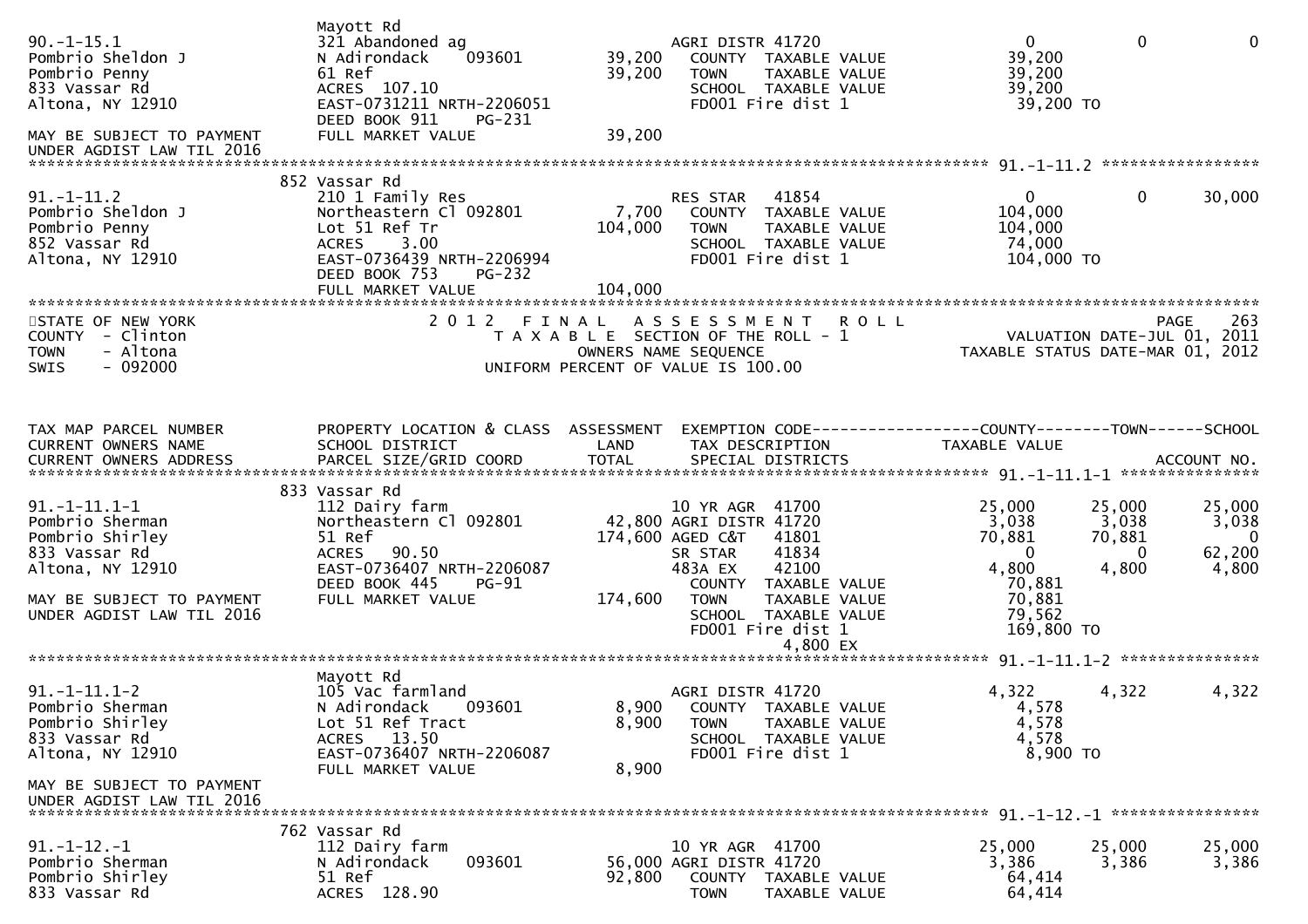| Altona, NY 12910<br>MAY BE SUBJECT TO PAYMENT                                                                               | EAST-0734127 NRTH-2205583<br>DEED BOOK 582<br>PG-821<br>FULL MARKET VALUE                                                                                                        | SCHOOL TAXABLE VALUE<br>FD001 Fire dist 1<br>92,800                                                                                                 | 64,414<br>92,800 TO                                                                                                                                                                              |
|-----------------------------------------------------------------------------------------------------------------------------|----------------------------------------------------------------------------------------------------------------------------------------------------------------------------------|-----------------------------------------------------------------------------------------------------------------------------------------------------|--------------------------------------------------------------------------------------------------------------------------------------------------------------------------------------------------|
|                                                                                                                             |                                                                                                                                                                                  |                                                                                                                                                     |                                                                                                                                                                                                  |
| $91. - 1 - 12. - 2$<br>Pombrio Sherman<br>Pombrio Shirley<br>833 Vassar Rd<br>Altona, NY 12910<br>MAY BE SUBJECT TO PAYMENT | Vassar Rd<br>105 Vac farmland<br>Northeastern Cl 092801<br>Lot 51 Ref Tract<br>6.10<br><b>ACRES</b><br>EAST-0734127 NRTH-2205583<br>DEED BOOK 582<br>PG-821<br>FULL MARKET VALUE | AGRI DISTR 41720<br>3,700<br>COUNTY TAXABLE VALUE<br>3,700<br><b>TOWN</b><br>TAXABLE VALUE<br>SCHOOL TAXABLE VALUE<br>FD001 Fire dist 1<br>3,700    | 2,260<br>2,260<br>2,260<br>1,440<br>1,440<br>1,440<br>3,700 TO                                                                                                                                   |
|                                                                                                                             |                                                                                                                                                                                  |                                                                                                                                                     |                                                                                                                                                                                                  |
| STATE OF NEW YORK<br>COUNTY - Clinton<br><b>TOWN</b><br>- Altona<br>$-092000$<br><b>SWIS</b>                                |                                                                                                                                                                                  | 2012 FINAL ASSESSMENT<br><b>ROLL</b><br>T A X A B L E SECTION OF THE ROLL - 1<br>OWNERS NAME SEQUENCE<br>UNIFORM PERCENT OF VALUE IS 100.00         | 264<br><b>PAGE</b><br>VALUATION DATE-JUL 01, 2011<br>TAXABLE STATUS DATE-MAR 01, 2012                                                                                                            |
| TAX MAP PARCEL NUMBER<br>CURRENT OWNERS NAME                                                                                | PROPERTY LOCATION & CLASS ASSESSMENT<br>SCHOOL DISTRICT                                                                                                                          | LAND<br>TAX DESCRIPTION                                                                                                                             | EXEMPTION CODE-----------------COUNTY-------TOWN------SCHOOL<br>TAXABLE VALUE<br>.CURRENT OWNERS ADDRESS PARCEL SIZE/GRID COORD TOTAL SPECIAL DISTRICTS ACCOUNT NO ACCOUNT NO ACCOUNT NO ACCOUNT |
| $91. - 1 - 14$<br>Pombrio Sherman<br>Pombrio Shirley<br>833 Vassar Rd<br>Altona, NY 12910                                   | Vassar Rd<br>321 Abandoned ag<br>N Adirondack<br>093601<br>51 Ref<br>38.80<br><b>ACRES</b><br>EAST-0734194 NRTH-2203881<br>DEED BOOK 582<br>PG-821<br>FULL MARKET VALUE          | AGRI DISTR 41720<br>24,000<br>COUNTY TAXABLE VALUE<br>24,000<br><b>TOWN</b><br>TAXABLE VALUE<br>SCHOOL TAXABLE VALUE<br>FD001 Fire dist 1<br>24,000 | 9,174<br>9,174<br>9,174<br>14,826<br>14,826<br>14,826<br>24,000 TO                                                                                                                               |
| MAY BE SUBJECT TO PAYMENT<br>UNDER AGDIST LAW TIL 2016                                                                      |                                                                                                                                                                                  |                                                                                                                                                     |                                                                                                                                                                                                  |
| $106. - 1 - 12$<br>Pombrio Sherman<br>Pombrio Shirley<br>833 Vassar Rd<br>Altona, NY 12910                                  | Vassar Rd<br>321 Abandoned ag<br>093601<br>N Adirondack<br>Lots 138 & 151 Duer's Pat<br>Prior Deed Bk 488 Pg 756<br>ACRES 159.40<br>EAST-0736743 NRTH-2195975                    | AGRI DISTR 41720<br>59,500<br>COUNTY TAXABLE VALUE<br>59,500<br><b>TOWN</b><br>TAXABLE VALUE<br>SCHOOL TAXABLE VALUE<br>FD001 Fire dist 1           | 14,104<br>14,104<br>14,104<br>45,396<br>45,396<br>45,396<br>59,500 TO                                                                                                                            |
| MAY BE SUBJECT TO PAYMENT<br>UNDER AGDIST LAW TIL 2016                                                                      | DEED BOOK 735<br>$PG-53$<br>FULL MARKET VALUE                                                                                                                                    | 59,500                                                                                                                                              |                                                                                                                                                                                                  |
| $91. - 1 - 16.1$<br>Pombrio Sherman E<br>Pombrio Shirley<br>833 Vassar Rd<br>Altona, NY 12910                               | 688 Vassar Rd<br>270 Mfg housing<br>093601<br>N Adirondack<br>51 Ref<br>28.80<br><b>ACRES</b><br>EAST-0735984 NRTH-2203576<br>DEED BOOK 418<br>PG-571<br>FULL MARKET VALUE       | COUNTY TAXABLE VALUE<br>15,800<br>TAXABLE VALUE<br><b>TOWN</b><br>25,000<br>SCHOOL TAXABLE VALUE<br>FD001 Fire dist 1<br>25,000                     | 25,000<br>25,000<br>25,000<br>25,000 TO                                                                                                                                                          |
| $91. - 1 - 16.11$                                                                                                           | Vassar Rd<br>321 Abandoned ag                                                                                                                                                    | AGRI DISTR 41720                                                                                                                                    | 8,382<br>8,382<br>8,382                                                                                                                                                                          |
|                                                                                                                             |                                                                                                                                                                                  |                                                                                                                                                     |                                                                                                                                                                                                  |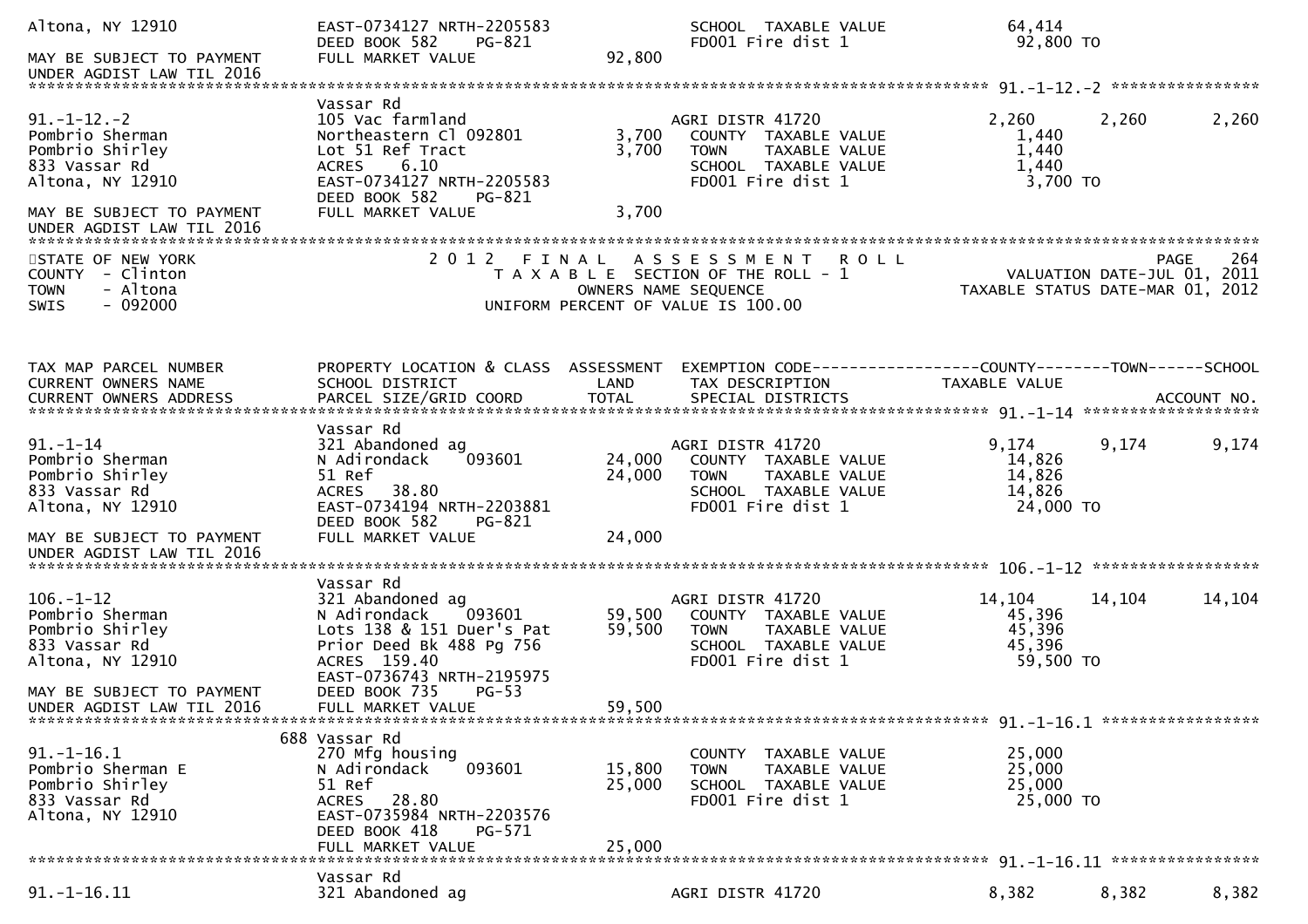| Pombrio Sherman E<br>Pombrio Shirley<br>833 Vassar Rd<br>Altona, NY 12910                                                | 093601<br>N Adirondack<br>Lot 51 Ref Tr<br>ACRES 35.10<br>EAST-0733965 NRTH-2204583<br>DEED BOOK 445<br><b>PG-91</b>                                                | 21,300<br>21,300           | COUNTY TAXABLE VALUE<br>TAXABLE VALUE<br><b>TOWN</b><br>SCHOOL TAXABLE VALUE<br>FD001 Fire dist 1                     | 12,918<br>12,918<br>12,918<br>21,300 TO                                              |             |
|--------------------------------------------------------------------------------------------------------------------------|---------------------------------------------------------------------------------------------------------------------------------------------------------------------|----------------------------|-----------------------------------------------------------------------------------------------------------------------|--------------------------------------------------------------------------------------|-------------|
| MAY BE SUBJECT TO PAYMENT<br>UNDER AGDIST LAW TIL 2016                                                                   | FULL MARKET VALUE                                                                                                                                                   | 21,300                     |                                                                                                                       |                                                                                      |             |
| $91. - 1 - 19$<br>Pombrio Sherman E<br>Pombrio Shirley<br>833 Vassar Rd<br>Altona, NY 12910<br>MAY BE SUBJECT TO PAYMENT | 679 Vassar Rd<br>241 Rural res&ag<br>N Adirondack<br>093601<br>52 Ref<br>ACRES 107.50<br>EAST-0733090 NRTH-2201634<br>DEED BOOK 445<br>PG-91<br>FULL MARKET VALUE   | 40,500<br>56,800<br>56,800 | AGRI DISTR 41720<br>COUNTY TAXABLE VALUE<br><b>TOWN</b><br>TAXABLE VALUE<br>SCHOOL TAXABLE VALUE<br>FD001 Fire dist 1 | $\mathbf{0}$<br>$\overline{0}$<br>56,800<br>56,800<br>56,800<br>56,800 TO            | $\mathbf 0$ |
| UNDER AGDIST LAW TIL 2016                                                                                                |                                                                                                                                                                     |                            |                                                                                                                       |                                                                                      |             |
| STATE OF NEW YORK<br>COUNTY - Clinton<br>- Altona<br><b>TOWN</b><br>$-092000$<br><b>SWIS</b>                             |                                                                                                                                                                     | OWNERS NAME SEQUENCE       | 2012 FINAL ASSESSMENT ROLL<br>T A X A B L E SECTION OF THE ROLL - 1<br>UNIFORM PERCENT OF VALUE IS 100.00             | VALUATION DATE-JUL 01, 2011<br>TAXABLE STATUS DATE-MAR 01, 2012                      | 265<br>PAGE |
| TAX MAP PARCEL NUMBER<br>CURRENT OWNERS NAME                                                                             | PROPERTY LOCATION & CLASS ASSESSMENT<br>SCHOOL DISTRICT                                                                                                             | LAND                       | TAX DESCRIPTION                                                                                                       | EXEMPTION CODE-----------------COUNTY-------TOWN------SCHOOL<br><b>TAXABLE VALUE</b> |             |
| $91. - 1 - 10$<br>Pombrio Sherman E & Shirley D<br>833 Vassar Rd<br>Altona, NY 12910                                     | 866 Vassar Rd<br>270 Mfg housing<br>Northeastern Cl 092801<br>51 Ref<br><b>ACRES</b><br>1.40<br>EAST-0736498 NRTH-2207304<br>DEED BOOK 731<br>$PG-149$              | 6,800<br>30,600            | COUNTY TAXABLE VALUE<br>TAXABLE VALUE<br><b>TOWN</b><br>SCHOOL TAXABLE VALUE<br>FD001 Fire dist 1                     | 30,600<br>30,600<br>30,600<br>30,600 TO                                              |             |
|                                                                                                                          | FULL MARKET VALUE                                                                                                                                                   | 30,600                     |                                                                                                                       |                                                                                      |             |
| $91. - 1 - 13$<br>Pombrio Shirley<br>833 Vassar Rd<br>Altona, NY 12910                                                   | 757 Vassar Rd<br>210 1 Family Res<br>N Adirondack<br>093601<br>51 Pat Ref<br>FRNT 136.00 DPTH 296.00<br>EAST-0735079 NRTH-2204857<br>DEED BOOK 1012<br><b>PG-39</b> | 6,400<br>31,700            | COUNTY TAXABLE VALUE<br>TAXABLE VALUE<br><b>TOWN</b><br>SCHOOL TAXABLE VALUE<br>FD001 Fire dist 1                     | 31,700<br>31,700<br>31,700<br>31,700 TO                                              |             |
|                                                                                                                          | FULL MARKET VALUE                                                                                                                                                   | 31,700                     |                                                                                                                       |                                                                                      |             |
| $103. -1 - 4.3$<br>Porter Burton W<br>Porter Ruth H<br>39 Boulrice Rd<br>Altona, NY 12910                                | 39 Boulrice Rd<br>240 Rural res<br>N Adirondack<br>093601<br>Lots 158 & 161 Ref Tr<br>Also Title Vol 62 & Page<br>ACRES 68.00<br>EAST-0699278 NRTH-2198405          | 33,400<br>101,800          | 41834<br>SR STAR<br>COUNTY TAXABLE VALUE<br><b>TOWN</b><br>TAXABLE VALUE<br>SCHOOL TAXABLE VALUE<br>FD001 Fire dist 1 | $\mathbf{0}$<br>$\mathbf{0}$<br>101,800<br>101,800<br>39,600<br>101,800 TO           | 62,200      |
|                                                                                                                          | DEED BOOK 650<br>PG-383<br>FULL MARKET VALUE                                                                                                                        | 101,800                    |                                                                                                                       |                                                                                      |             |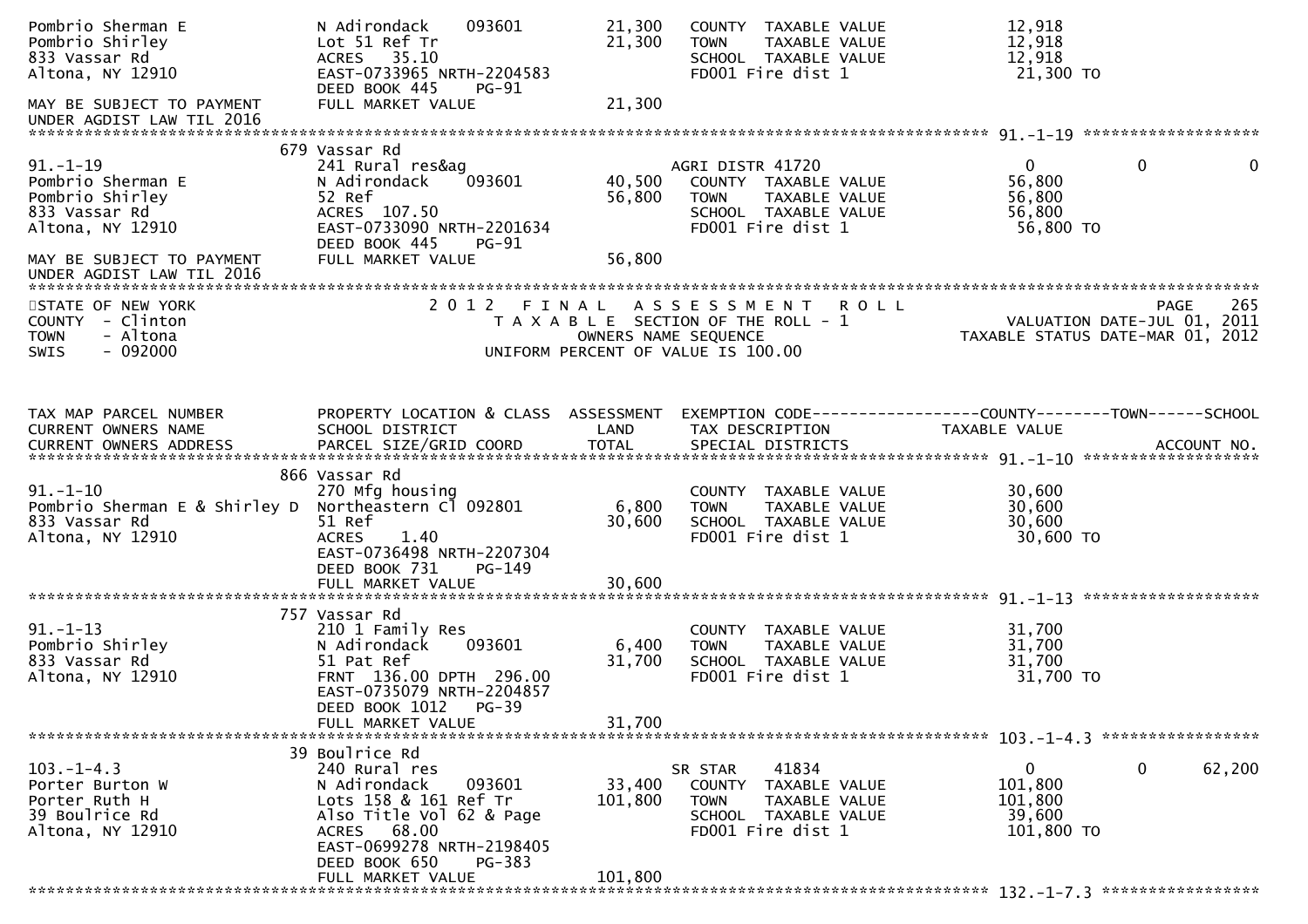| $132. -1 - 7.3$<br>Porter Howard F<br>Porter Lisa M<br>2354 Rand Hill Rd<br>PO Box 15<br>Altona, NY 12910 | 2354 Rand Hill Rd<br>240 Rural res<br>093601<br>N Adirondack<br>38 Duer<br>Survey Map 20082/18605<br>ACRES 10.00<br>EAST-0706718 NRTH-2181194<br>DEED BOOK 20082 PG-18604         | 97,000                     | 41834<br>SR STAR<br>17,000 RES STAR<br>41854<br>COUNTY<br>TAXABLE VALUE<br><b>TOWN</b><br>TAXABLE VALUE<br>SCHOOL TAXABLE VALUE<br>FD001 Fire dist 1 | 0<br>$\mathbf 0$<br>$\mathbf 0$<br>$\mathbf{0}$<br>97,000<br>97,000<br>4,800<br>97,000 TO | 62,200<br>30,000 |
|-----------------------------------------------------------------------------------------------------------|-----------------------------------------------------------------------------------------------------------------------------------------------------------------------------------|----------------------------|------------------------------------------------------------------------------------------------------------------------------------------------------|-------------------------------------------------------------------------------------------|------------------|
| $135. - 2 - 12$<br>Porter John<br>Porter Alberta<br>418 Recore Rd<br>West Chazy, NY 12992-9704            | 418 Recore Rd<br>270 Mfg housing<br>Beekmantown Cen 092401<br>146 - 147 Duer<br>ACRES 10.35<br>EAST-0740795 NRTH-2180849<br>DEED BOOK 574<br>PG-1095<br>FULL MARKET VALUE         | 13,700<br>59,000<br>59,000 | 41854<br>RES STAR<br>COUNTY TAXABLE VALUE<br><b>TOWN</b><br>TAXABLE VALUE<br>SCHOOL TAXABLE VALUE<br>FD001 Fire dist 1                               | $\mathbf{0}$<br>$\mathbf 0$<br>59,000<br>59,000<br>29,000<br>59,000 TO                    | 30,000           |
| STATE OF NEW YORK<br>COUNTY - Clinton<br><b>TOWN</b><br>- Altona<br>$-092000$<br><b>SWIS</b>              | 2012 FINAL                                                                                                                                                                        |                            | ASSESSMENT<br><b>ROLL</b><br>T A X A B L E SECTION OF THE ROLL - 1<br>OWNERS NAME SEQUENCE<br>UNIFORM PERCENT OF VALUE IS 100.00                     | <b>PAGE</b><br>VALUATION DATE-JUL 01, 2011<br>TAXABLE STATUS DATE-MAR 01, 2012            | 266              |
| TAX MAP PARCEL NUMBER<br>CURRENT OWNERS NAME                                                              | PROPERTY LOCATION & CLASS ASSESSMENT<br>SCHOOL DISTRICT                                                                                                                           | LAND                       | TAX DESCRIPTION                                                                                                                                      | EXEMPTION CODE-----------------COUNTY-------TOWN------SCHOOL<br>TAXABLE VALUE             |                  |
| $133. - 1 - 15.4$<br>Pospishil George<br>666B Heritage Hills<br>Somers, NY 10589                          | Purdy Rd<br>$314$ Rural vac<10<br>N Adirondack<br>093601<br>Lot 47 Duers Pat<br>3.70<br><b>ACRES</b><br>EAST-0712383 NRTH-2179492<br>DEED BOOK 622<br>PG-462<br>FULL MARKET VALUE | 10,400<br>10,400<br>10,400 | COUNTY TAXABLE VALUE<br>TAXABLE VALUE<br><b>TOWN</b><br>SCHOOL TAXABLE VALUE<br>FD001 Fire dist 1                                                    | 10,400<br>10,400<br>10,400<br>10,400 TO                                                   |                  |
| $73. - 1 - 52.31$<br>Poulin Brian<br>275 Roosevelt Dr<br>Derby, CT 06418                                  | Irona Rd<br>$314$ Rural vac<10<br>N Adirondack<br>093601<br>Lot 166 Ref Tr<br>9.10<br><b>ACRES</b><br>EAST-0697003 NRTH-2212315<br>DEED BOOK 20102 PG-35213<br>FULL MARKET VALUE  | 11,400<br>11,400<br>11,400 | COUNTY TAXABLE VALUE<br><b>TOWN</b><br>TAXABLE VALUE<br>SCHOOL TAXABLE VALUE<br>FD001 Fire dist 1                                                    | 11,400<br>11,400<br>11,400<br>11,400 TO                                                   |                  |
| $75. - 1 - 10$<br>Pouliot Daniel<br>Pouliot Ellen<br>4521 Meadowwood Ln<br>Elkton, FL 32033               | Miner Farm Rd<br>321 Abandoned ag<br>N Adirondack<br>093601<br>Lot 81 Ref<br>ACRES 104.40<br>EAST-0722389 NRTH-2209989<br>DEED BOOK 563<br>PG-969<br>FULL MARKET VALUE            | 30,800<br>30,800<br>30,800 | COUNTY TAXABLE VALUE<br>TAXABLE VALUE<br><b>TOWN</b><br>SCHOOL TAXABLE VALUE<br>FD001 Fire dist 1                                                    | 30,800<br>30,800<br>30,800<br>30,800 TO                                                   |                  |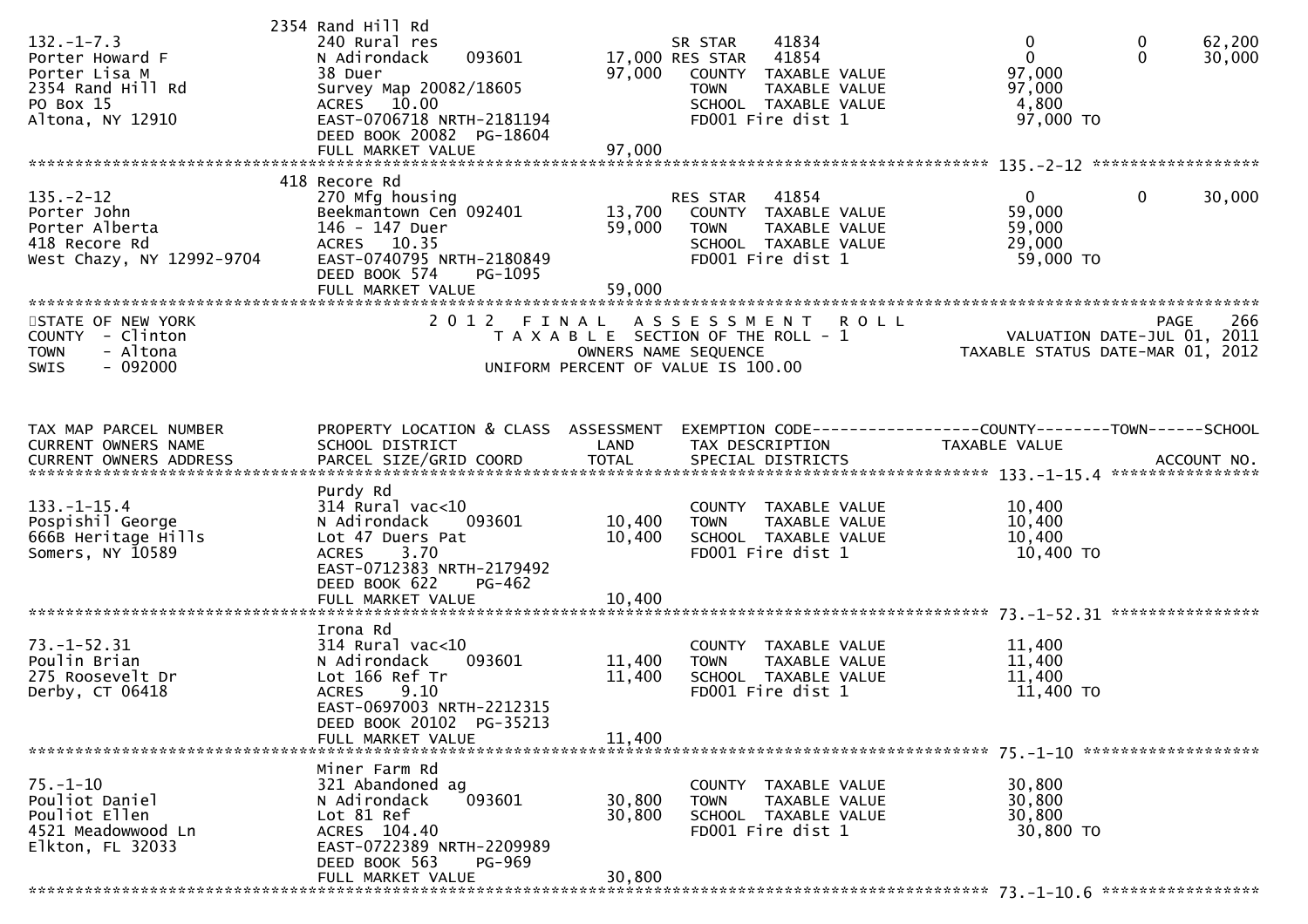| $73. - 1 - 10.6$<br>Poupore Jeffrey<br>Peryea Angela<br>2068 Alder Bend Rd<br>Altona, NY 12910        | 2078 Alder Bend Rd<br>270 Mfg housing<br>093601<br>N Adirondack<br>Lot 155 Ref Tr<br>FRNT 150.00 DPTH 233.00<br>EAST-0698004 NRTH-2215889<br>DEED BOOK 99001 PG-15131<br>FULL MARKET VALUE | 6,400<br>19,000<br>19,000    | COUNTY TAXABLE VALUE<br><b>TOWN</b><br>TAXABLE VALUE<br>SCHOOL TAXABLE VALUE<br>FD001 Fire dist 1                      | 19,000<br>19,000<br>19,000<br>19,000 TO                                       |             |
|-------------------------------------------------------------------------------------------------------|--------------------------------------------------------------------------------------------------------------------------------------------------------------------------------------------|------------------------------|------------------------------------------------------------------------------------------------------------------------|-------------------------------------------------------------------------------|-------------|
|                                                                                                       |                                                                                                                                                                                            |                              |                                                                                                                        |                                                                               |             |
| $73. - 1 - 10.9$<br>Poupore Jeffrey<br>Peryea Angela<br>2068 Alder Bend Rd<br>Altona, NY 12910        | 2068 Alder Bend Rd<br>270 Mfg housing<br>093601<br>N Adirondack<br>Lot 155 Ref Tr<br>FRNT 200.00 DPTH 175.75<br>EAST-0697978 NRTH-2215710<br>DEED BOOK 99001 PG-15131<br>FULL MARKET VALUE | 6,300<br>42,000<br>42,000    | 41854<br>RES STAR<br>COUNTY TAXABLE VALUE<br><b>TOWN</b><br>TAXABLE VALUE<br>SCHOOL TAXABLE VALUE<br>FD001 Fire dist 1 | $\mathbf{0}$<br>42,000<br>42,000<br>12,000<br>42,000 TO                       | 30,000<br>0 |
| STATE OF NEW YORK                                                                                     | 2 0 1 2                                                                                                                                                                                    | FINAL                        | ASSESSMENT ROLL                                                                                                        |                                                                               | PAGE<br>267 |
| COUNTY - Clinton<br>- Altona<br><b>TOWN</b><br>$-092000$<br>SWIS                                      |                                                                                                                                                                                            | OWNERS NAME SEQUENCE         | T A X A B L E SECTION OF THE ROLL - 1<br>UNIFORM PERCENT OF VALUE IS 100.00                                            | VALUATION DATE-JUL 01, 2011<br>2011 TAXABLE STATUS DATE-MAR 01, 2012          |             |
| TAX MAP PARCEL NUMBER<br>CURRENT OWNERS NAME<br><b>CURRENT OWNERS ADDRESS</b>                         | PROPERTY LOCATION & CLASS ASSESSMENT<br>SCHOOL DISTRICT                                                                                                                                    | LAND                         | TAX DESCRIPTION                                                                                                        | EXEMPTION CODE-----------------COUNTY-------TOWN------SCHOOL<br>TAXABLE VALUE |             |
| $119. - 1 - 6.13$<br>Power Authority of State of NY N Adirondack<br>30 S Pearl St<br>Albany, NY 12207 | Rock Rd<br>$314$ Rural vac<10<br>093601<br>Lot 72 Ref Tr<br>Survey Map 20072/05682 &<br>4.13<br><b>ACRES</b><br>EAST-0716309 NRTH-2191153<br>DEED BOOK 20112 PG-45017<br>FULL MARKET VALUE | 8,400<br>8,400<br>8,400      | COUNTY TAXABLE VALUE<br>TAXABLE VALUE<br><b>TOWN</b><br>SCHOOL TAXABLE VALUE<br>FD001 Fire dist 1                      | 8,400<br>8,400<br>8,400<br>8,400 TO                                           |             |
|                                                                                                       | 4123 Military Tpke                                                                                                                                                                         |                              |                                                                                                                        |                                                                               |             |
| $119. - 1 - 13.2$<br>Power Authority of State of NY N Adirondack<br>30 S Pearl St<br>Albany, NY 12207 | $314$ Rural vac<10<br>093601<br>Lot 73 Duer<br><b>ACRES</b><br>1.60<br>EAST-0716216 NRTH-2186825<br>DEED BOOK 20112 PG-45032<br>FULL MARKET VALUE                                          | 16,100<br>132,600<br>132,600 | COUNTY TAXABLE VALUE<br><b>TOWN</b><br>TAXABLE VALUE<br>SCHOOL TAXABLE VALUE<br>FD001 Fire dist 1                      | 132,600<br>132,600<br>132,600<br>132,600 TO                                   |             |
|                                                                                                       |                                                                                                                                                                                            |                              |                                                                                                                        |                                                                               |             |
| $133. - 1 - 4.12$<br>Power Authority of the S.ofNY<br>30 S Pearl St<br>Albany, NY 12207               | 4103 Military Tpke<br>$314$ Rural vac<10<br>093601<br>N Adirondack<br>Lot 74 Duer<br><b>ACRES</b><br>2.10<br>EAST-0716090 NRTH-2186647<br>DEED BOOK 20112 PG-45032                         | 9,600<br>9,600               | COUNTY TAXABLE VALUE<br><b>TOWN</b><br>TAXABLE VALUE<br>SCHOOL TAXABLE VALUE<br>FD001 Fire dist 1                      | 9,600<br>9,600<br>9,600<br>9,600 TO                                           |             |
|                                                                                                       | FULL MARKET VALUE                                                                                                                                                                          | 9,600                        |                                                                                                                        |                                                                               |             |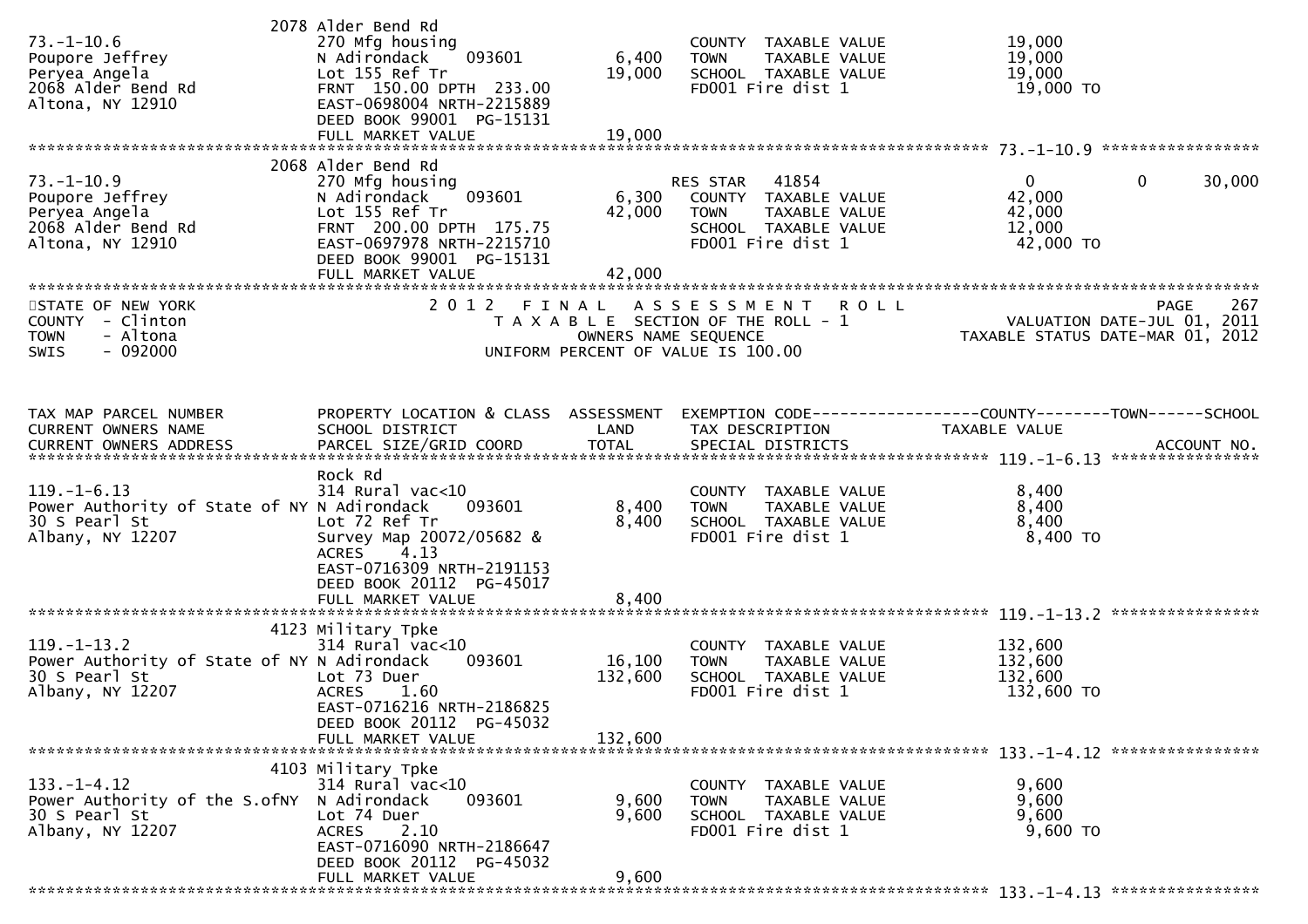| $133. - 1 - 4.13$<br>Power Authority of the S.ofNY<br>30 S Pearl St<br>Albany, NY 12207<br>MAY BE SUBJECT TO PAYMENT<br>UNDER AGDIST LAW TIL 2012 | Military Tpke<br>311 Res vac land<br>N Adirondack<br>093601<br>74 Duer<br>Survey Map 20072/05687<br>0.39<br><b>ACRES</b><br>EAST-0716294 NRTH-2186645<br>DEED BOOK 20112 PG-45032 | 3,500<br>3,500                | COUNTY TAXABLE VALUE<br>TAXABLE VALUE<br><b>TOWN</b><br>SCHOOL TAXABLE VALUE<br>FD001 Fire dist 1                      | 3,500<br>3,500<br>3,500<br>3,500 TO                                                   |
|---------------------------------------------------------------------------------------------------------------------------------------------------|-----------------------------------------------------------------------------------------------------------------------------------------------------------------------------------|-------------------------------|------------------------------------------------------------------------------------------------------------------------|---------------------------------------------------------------------------------------|
| $148.-3-1.2$<br>Powers Julie<br>24 Don Jr Way<br>Altona, NY 12910                                                                                 | 24 Don Jr Way<br>210 1 Family Res<br>N Adirondack<br>093601<br>Lot 36 Duers<br>1.00<br><b>ACRES</b><br>EAST-0709292 NRTH-2172462<br>DEED BOOK 20041 PG-73428<br>FULL MARKET VALUE | 9,000<br>68,100<br>68,100     | 41854<br>RES STAR<br>COUNTY TAXABLE VALUE<br>TAXABLE VALUE<br><b>TOWN</b><br>SCHOOL TAXABLE VALUE<br>FD001 Fire dist 1 | $\overline{0}$<br>$\mathbf 0$<br>30,000<br>68,100<br>68,100<br>38,100<br>68,100 TO    |
| STATE OF NEW YORK<br>COUNTY - Clinton<br><b>TOWN</b><br>- Altona<br>$-092000$<br>SWIS                                                             | 2 0 1 2                                                                                                                                                                           | FINAL<br>OWNERS NAME SEQUENCE | ASSESSMENT<br><b>ROLL</b><br>T A X A B L E SECTION OF THE ROLL - 1<br>UNIFORM PERCENT OF VALUE IS 100.00               | 268<br><b>PAGE</b><br>VALUATION DATE-JUL 01, 2011<br>TAXABLE STATUS DATE-MAR 01, 2012 |
| TAX MAP PARCEL NUMBER<br>CURRENT OWNERS NAME<br><b>CURRENT OWNERS ADDRESS</b>                                                                     | PROPERTY LOCATION & CLASS ASSESSMENT<br>SCHOOL DISTRICT<br>PARCEL SIZE/GRID COORD                                                                                                 | LAND<br><b>TOTAL</b>          | TAX DESCRIPTION<br>SPECIAL DISTRICTS                                                                                   | TAXABLE VALUE<br>ACCOUNT NO.                                                          |
| $148. - 1 - 12$<br>Powers Thomas J<br>12615 Easy St<br>Boron, CA 93516                                                                            | 24 Rand Hill Rd<br>$314$ Rural vac<10<br>N Adirondack<br>093601<br>Lot 37 Duer<br><b>ACRES</b><br>4.60<br>EAST-0708016 NRTH-2175584<br>DEED BOOK 1013<br>$PG-63$                  | 10,800<br>10,800              | COUNTY TAXABLE VALUE<br>TAXABLE VALUE<br><b>TOWN</b><br>SCHOOL TAXABLE VALUE<br>FD001 Fire dist 1                      | 10,800<br>10,800<br>10,800<br>10,800 TO                                               |
| $148. - 3 - 2$<br>Prarie William E<br>406 E Kimberly Dr<br>Syracuse, NY 13219                                                                     | Jerusalem Rd<br>260 Seasonal res<br>093601<br>N Adirondack<br>36 Ref<br>ACRES 33.00<br>EAST-0708151 NRTH-2172854<br>DEED BOOK 558<br>$PG-347$<br>FULL MARKET VALUE                | 19,300<br>31,900<br>31,900    | COUNTY TAXABLE VALUE<br>TAXABLE VALUE<br><b>TOWN</b><br>SCHOOL TAXABLE VALUE<br>FD001 Fire dist 1                      | 31,900<br>31,900<br>31,900<br>31,900 TO                                               |
| $90. -1 - 15.3$<br>Pratt Gordon<br>239 West Church Rd<br>West Chazy, NY 12992                                                                     | Miner Farm Rd<br>$314$ Rural vac<10<br>093601<br>N Adirondack<br>Lot 61 Ref Tr<br>ACRES 6.30<br>EAST-0729842 NRTH-2207174<br>DEED BOOK 20061 PG-95363<br>FULL MARKET VALUE        | 9,700<br>9,700<br>9,700       | COUNTY TAXABLE VALUE<br>TAXABLE VALUE<br><b>TOWN</b><br>SCHOOL TAXABLE VALUE<br>FD001 Fire dist 1                      | 9,700<br>9,700<br>9,700<br>9,700 TO                                                   |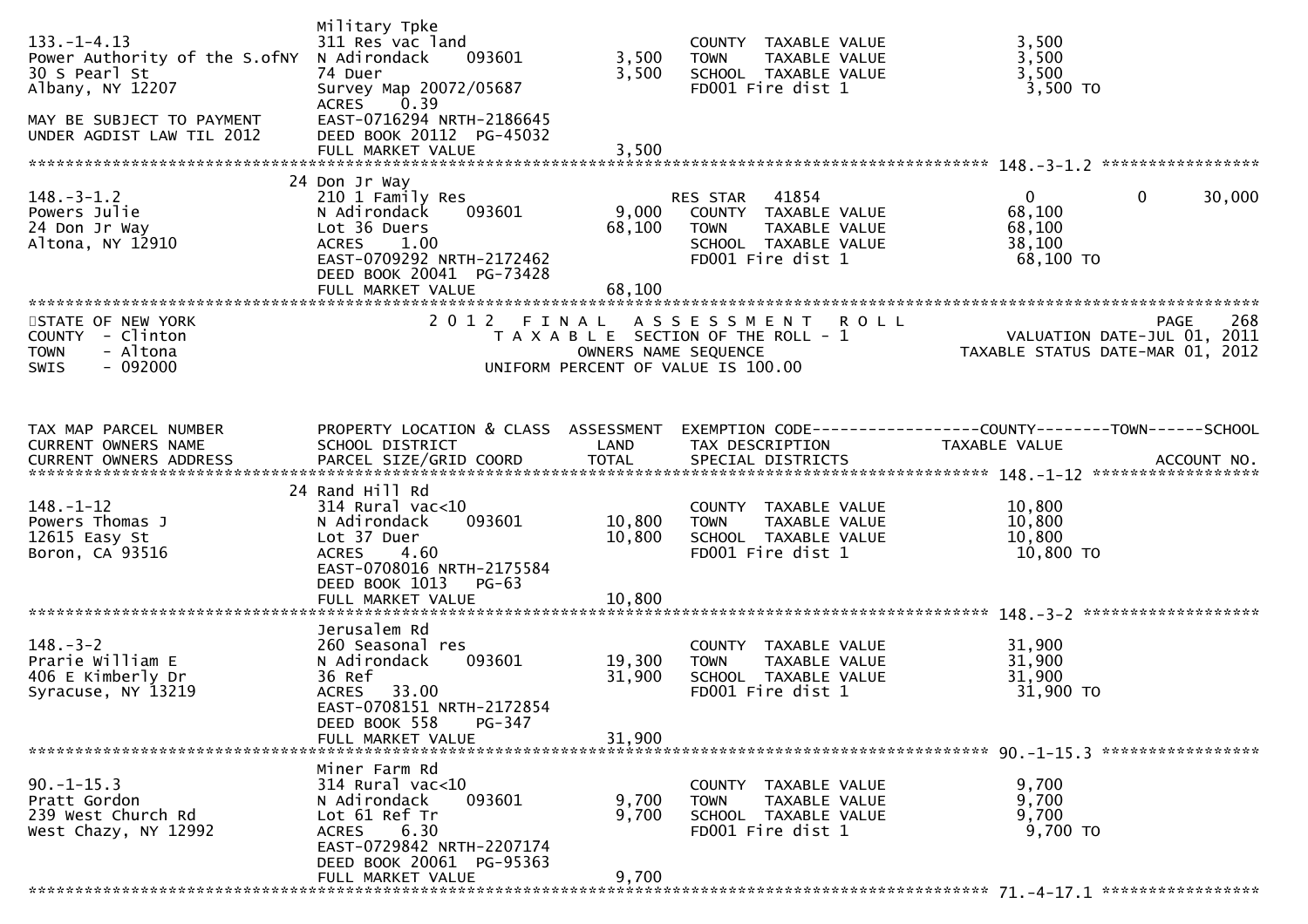| $71. - 4 - 17.1$<br>Pratt Heather<br>4921 Rt 11<br>Ellenburg Depot, NY 12935                            | 4921 Rt 11<br>210 1 Family Res<br>N Adirondack<br>093601<br><b>Bm</b><br>FRNT 192.00 DPTH 215.00<br><b>BANK</b><br>080<br>EAST-0677304 NRTH-2213327<br>DEED BOOK 20112 PG-43963           | 6,600<br>120,700             | 41854<br>RES STAR<br>COUNTY TAXABLE VALUE<br><b>TOWN</b><br><b>TAXABLE VALUE</b><br>SCHOOL TAXABLE VALUE<br>FD002 Ellenburg fire 21<br>LT002 Altona light 21 | $\mathbf{0}$<br>$\mathbf{0}$<br>120,700<br>120,700<br>90,700<br>120,700 TO<br>120,700 TO | 30,000             |
|---------------------------------------------------------------------------------------------------------|-------------------------------------------------------------------------------------------------------------------------------------------------------------------------------------------|------------------------------|--------------------------------------------------------------------------------------------------------------------------------------------------------------|------------------------------------------------------------------------------------------|--------------------|
| $134. - 1 - 20$<br>Pray Roy J<br>Pray Rebecca A<br>355 Pray Rd<br>Keeseville, NY 12944                  | Purdy Rd<br>910 Priv forest<br>093601<br>N Adirondack<br>93 Duer<br>ACRES 52.80<br>EAST-0719593 NRTH-2179816<br>DEED BOOK 20072 PG-6337<br>FULL MARKET VALUE                              | 21,200<br>21,200<br>21,200   | COUNTY TAXABLE VALUE<br>TAXABLE VALUE<br><b>TOWN</b><br>SCHOOL TAXABLE VALUE<br>FD001 Fire dist 1                                                            | 21,200<br>21,200<br>21,200<br>21,200 TO                                                  |                    |
| STATE OF NEW YORK<br>COUNTY - Clinton<br><b>TOWN</b><br>- Altona<br>$-092000$<br>SWIS                   | 2012 FINAL                                                                                                                                                                                | OWNERS NAME SEQUENCE         | A S S E S S M E N T R O L L<br>T A X A B L E SECTION OF THE ROLL - 1<br>UNIFORM PERCENT OF VALUE IS 100.00                                                   | VALUATION DATE-JUL 01, 2011<br>TAXABLE STATUS DATE-MAR 01, 2012                          | 269<br><b>PAGE</b> |
| TAX MAP PARCEL NUMBER<br>CURRENT OWNERS NAME                                                            | PROPERTY LOCATION & CLASS ASSESSMENT<br>SCHOOL DISTRICT                                                                                                                                   | LAND                         | EXEMPTION CODE-----------------COUNTY-------TOWN------SCHOOL<br>TAX DESCRIPTION                                                                              | TAXABLE VALUE                                                                            |                    |
| $133. - 1 - 4.2$<br>Prevost Michael<br>Prevost Matilda<br>4083 Military Tpke<br>Altona, NY 12910        | 4083 Military Tpke<br>210 1 Family Res<br>093601<br>N Adirondack<br>74 Duers Patent<br>2.20<br><b>ACRES</b><br>EAST-0716524 NRTH-2186414<br>DEED BOOK 20011 PG-36460<br>FULL MARKET VALUE | 9,700<br>111,800<br>111,800  | COUNTY TAXABLE VALUE<br>TAXABLE VALUE<br><b>TOWN</b><br>SCHOOL TAXABLE VALUE<br>FD001 Fire dist 1                                                            | 111,800<br>111,800<br>111,800<br>111,800 TO                                              |                    |
| $86. - 2 - 5.1$<br>Provost Dennis R<br>5817 Military Tpke<br>Ellenburg Depot, NY 12935                  | Military Tpke<br>321 Abandoned ag<br>N Adirondack<br>093601<br>Lot Bm<br>ACRES 44.70<br>EAST-0682500 NRTH-2203548<br>DEED BOOK 729<br>PG-235<br>FULL MARKET VALUE                         | 21,200<br>21,200<br>21,200   | COUNTY TAXABLE VALUE<br>TAXABLE VALUE<br><b>TOWN</b><br>SCHOOL TAXABLE VALUE<br>FD001 Fire dist 1                                                            | 21,200<br>21,200<br>21,200<br>21,200 TO                                                  |                    |
| $86. - 2 - 5.2$<br>Provost Dennis R<br>Provost Cathy<br>5817 Military Tpke<br>Ellenburg Depot, NY 12935 | 5817 Military Tpke<br>210 1 Family Res<br>N Adirondack<br>093601<br>Ben Wallace Pat<br>9.90<br><b>ACRES</b><br>EAST-0682033 NRTH-2204233<br>DEED BOOK 927<br>PG-236<br>FULL MARKET VALUE  | 11,800<br>103,400<br>103,400 | RES STAR<br>41854<br>COUNTY TAXABLE VALUE<br><b>TOWN</b><br>TAXABLE VALUE<br>SCHOOL TAXABLE VALUE<br>FD001 Fire dist 1                                       | 0<br>0<br>103,400<br>103,400<br>73,400<br>103,400 TO                                     | 30,000             |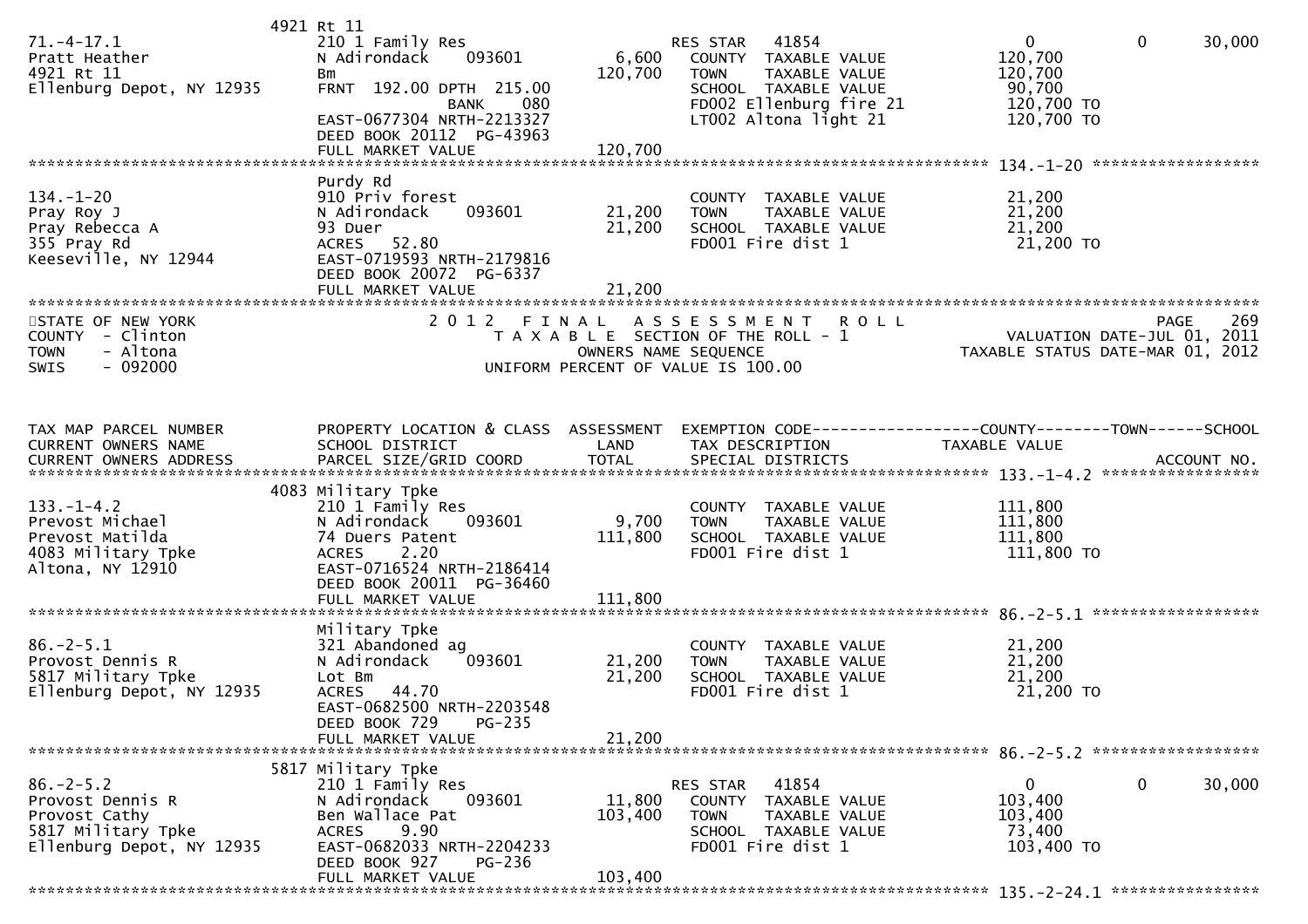| $135. -2 - 24.1$<br>Provost Eugene Francis<br>Provost Life Use Doris<br>297 Recore Rd<br>West Chazy, NY 12992 | 297 Recore Rd<br>210 1 Family Res<br>Beekmantown Cen 092401<br>Lot 143 Duer<br>1.40<br><b>ACRES</b><br>EAST-0739071 NRTH-2178702<br>DEED BOOK 20001 PG-26967<br>FULL MARKET VALUE              | 72,000<br>72,000           | AGED COUN 41802<br>41834<br>11,000 SR STAR<br>COUNTY TAXABLE VALUE<br><b>TOWN</b><br>TAXABLE VALUE<br>SCHOOL TAXABLE VALUE<br>FD001 Fire dist 1 | 36,000<br>$\overline{0}$<br>36,000<br>72,000<br>9,800<br>72,000 TO                     | $\mathbf 0$<br>$\mathbf{0}$<br>$\Omega$<br>62,200 |
|---------------------------------------------------------------------------------------------------------------|------------------------------------------------------------------------------------------------------------------------------------------------------------------------------------------------|----------------------------|-------------------------------------------------------------------------------------------------------------------------------------------------|----------------------------------------------------------------------------------------|---------------------------------------------------|
| $88.14 - 1 - 52$<br>Provost Jeffrey A<br>Provost Doreen M<br>986 Ashley Rd<br>West Chazy, NY 12992            | 24 Birch Hill Dr<br>312 Vac w/imprv<br>093601<br>N Adirondack<br>Stonewall Acres Lot 52<br>FRNT 83.58 DPTH 150.00<br>EAST-0699905 NRTH-2203891<br>DEED BOOK 20062 PG-1088<br>FULL MARKET VALUE | 4,400<br>4,900<br>4,900    | COUNTY TAXABLE VALUE<br>TAXABLE VALUE<br><b>TOWN</b><br>SCHOOL TAXABLE VALUE<br>FD001 Fire dist 1                                               | 4,900<br>4,900<br>4,900<br>4,900 TO                                                    |                                                   |
| STATE OF NEW YORK<br>COUNTY - Clinton<br>- Altona<br><b>TOWN</b><br>$-092000$<br><b>SWIS</b>                  | 2 0 1 2<br>FINAL                                                                                                                                                                               | OWNERS NAME SEQUENCE       | ASSESSMENT<br><b>ROLL</b><br>T A X A B L E SECTION OF THE ROLL - 1<br>UNIFORM PERCENT OF VALUE IS 100.00                                        | VALUATION DATE-JUL 01, 2011<br>TAXABLE STATUS DATE-MAR 01, 2012                        | 270<br><b>PAGE</b>                                |
| TAX MAP PARCEL NUMBER<br>CURRENT OWNERS NAME<br>CURRENT OWNERS ADDRESS                                        | PROPERTY LOCATION & CLASS ASSESSMENT<br>SCHOOL DISTRICT                                                                                                                                        | LAND                       | TAX DESCRIPTION                                                                                                                                 | EXEMPTION CODE------------------COUNTY--------TOWN------SCHOOL<br><b>TAXABLE VALUE</b> |                                                   |
| $104. - 1 - 14.32$<br>Pugh Jerusalem<br>Pugh Eric J<br>1681 cortez Rd<br>PO Box 75<br>S. Canaan, PA 18459     | 4479 Military Tpke<br>270 Mfg housing<br>N Adirondack<br>093601<br>Lot 43 & 70 Ref. Tr.<br>8.80<br><b>ACRES</b><br>EAST-0709634 NRTH-2192862<br>DEED BOOK 20072 PG-2715                        | 11,200<br>32,000           | COUNTY TAXABLE VALUE<br>TAXABLE VALUE<br><b>TOWN</b><br>SCHOOL TAXABLE VALUE<br>FD001 Fire dist 1                                               | 32,000<br>32,000<br>32,000<br>32,000 TO                                                |                                                   |
| $134. - 1 - 3$<br>Rabideau Alvin<br>3874 Military Tpke<br>West Chazy, NY 12992                                | 3874 Military Tpke<br>210 1 Family Res<br>093601<br>N Adirondack<br>Lot 94 Pat Duer<br>3.30<br><b>ACRES</b><br>EAST-0721257 NRTH-2184074<br>DEED BOOK 20031 PG-62688<br>FULL MARKET VALUE      | 10,200<br>70,600<br>70,600 | COUNTY TAXABLE VALUE<br>TAXABLE VALUE<br><b>TOWN</b><br>SCHOOL TAXABLE VALUE<br>FD001 Fire dist 1                                               | 70,600<br>70,600<br>70,600<br>70,600 TO                                                |                                                   |
| $119. - 1 - 6.3$<br>Rabideau Alvin J<br>3874 Military Tpke<br>West Chazy, NY 12992                            | 4274 Military Tpke<br>210 1 Family Res<br>093601<br>N Adirondack<br>Lot 72 Ref Tr<br>FRNT 130.00 DPTH 200.00<br>EAST-0713623 NRTH-2189763<br>DEED BOOK 20072 PG-4723<br>FULL MARKET VALUE      | 6,200<br>35,600<br>35,600  | COUNTY TAXABLE VALUE<br><b>TOWN</b><br>TAXABLE VALUE<br>SCHOOL TAXABLE VALUE<br>FD001 Fire dist 1                                               | 35,600<br>35,600<br>35,600<br>35,600 TO                                                |                                                   |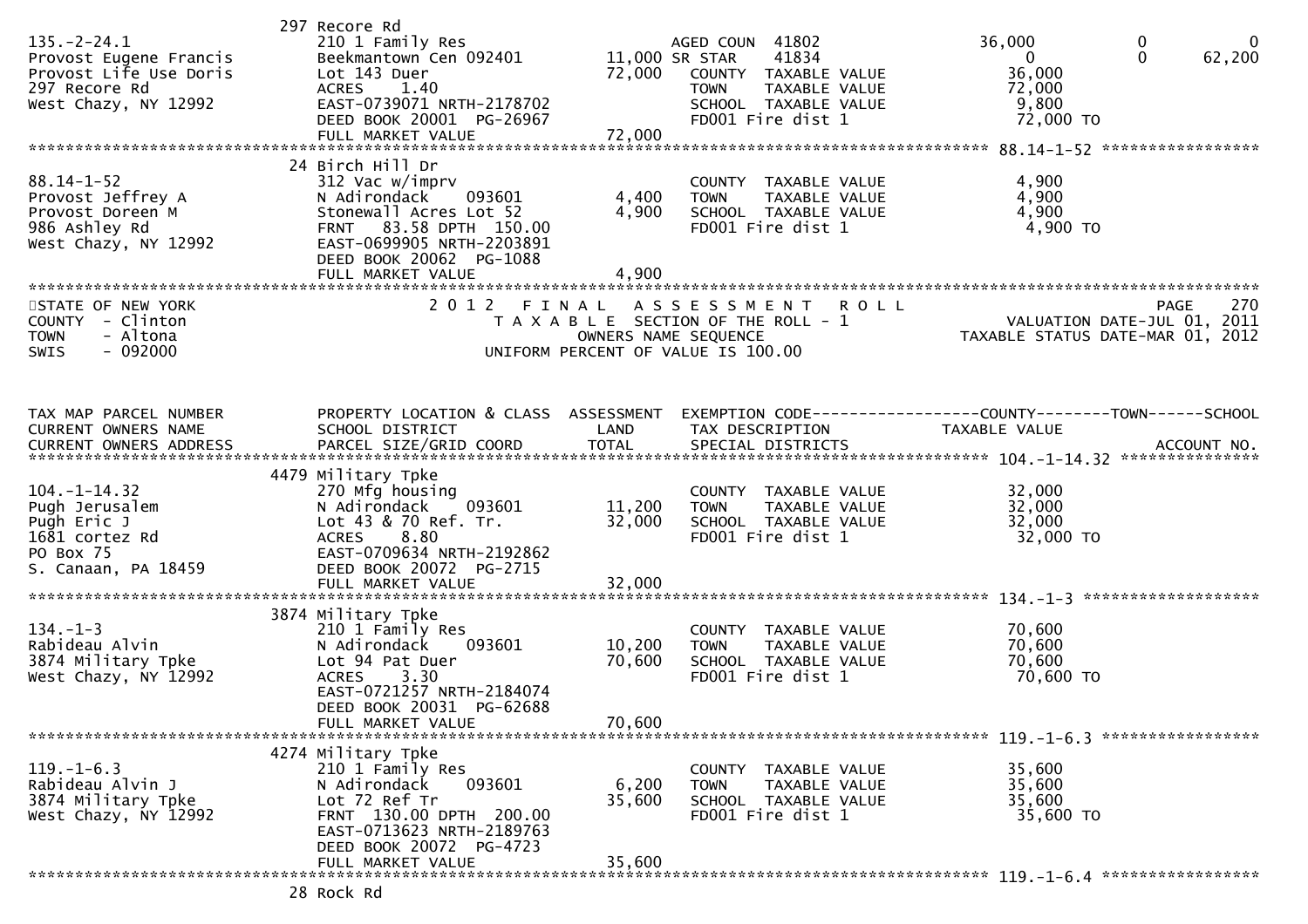| $119. - 1 - 6.4$<br>Rabideau Alvin J<br>3874 Military Tpke<br>West Chazy, NY 12992           | 312 Vac w/imprv<br>N Adirondack<br>093601<br>Lot 72 Duers Pate<br>ACRES 1.89<br>EAST-0713465 NRTH-2190544<br>DEED BOOK 20031 PG-53941                                         | 7,000<br>62,000           | COUNTY TAXABLE VALUE<br>TAXABLE VALUE<br><b>TOWN</b><br>SCHOOL TAXABLE VALUE<br>FD001 Fire dist 1                         | 62,000<br>62,000<br>62,000<br>$62,000$ TO                                      |        |
|----------------------------------------------------------------------------------------------|-------------------------------------------------------------------------------------------------------------------------------------------------------------------------------|---------------------------|---------------------------------------------------------------------------------------------------------------------------|--------------------------------------------------------------------------------|--------|
|                                                                                              | FULL MARKET VALUE                                                                                                                                                             | 62,000                    |                                                                                                                           | ****************                                                               |        |
| $119. - 1 - 6.12$<br>Rabideau Alvin J<br>28 Rock Rd<br>Altona, NY 12910                      | Rock Rd<br>260 Seasonal res<br>N Adirondack<br>093601<br>Lot 72 Ref Tr<br>FRNT 185.30 DPTH 228.30<br>EAST-0713392 NRTH-2190800<br>DEED BOOK 20062 PG-177<br>FULL MARKET VALUE | 6,500<br>31,500<br>31,500 | COUNTY TAXABLE VALUE<br><b>TOWN</b><br>TAXABLE VALUE<br>SCHOOL TAXABLE VALUE<br>FD001 Fire dist 1                         | 31,500<br>31,500<br>31,500<br>31,500 TO                                        |        |
| STATE OF NEW YORK<br>COUNTY - Clinton<br><b>TOWN</b><br>- Altona<br>$-092000$<br><b>SWIS</b> |                                                                                                                                                                               | OWNERS NAME SEQUENCE      | 2012 FINAL ASSESSMENT ROLL<br>T A X A B L E SECTION OF THE ROLL - 1<br>UNIFORM PERCENT OF VALUE IS 100.00                 | <b>PAGE</b><br>VALUATION DATE-JUL 01, 2011<br>TAXABLE STATUS DATE-MAR 01, 2012 | 271    |
| TAX MAP PARCEL NUMBER<br>CURRENT OWNERS NAME                                                 | PROPERTY LOCATION & CLASS ASSESSMENT<br>SCHOOL DISTRICT                                                                                                                       | LAND                      | TAX DESCRIPTION                                                                                                           | EXEMPTION CODE-----------------COUNTY-------TOWN------SCHOOL<br>TAXABLE VALUE  |        |
| $120. -1 - 7.41$<br>Rabideau Alvin J<br>28 Rock Rd<br>Altona, NY 12910                       | 28 Rock Rd<br>321 Abandoned ag<br>N Adirondack<br>093601<br>ACRES 15.40<br>EAST-0722710 NRTH-2186005<br>DEED BOOK 20102 PG-30093                                              | 16,700<br>16,700          | COUNTY TAXABLE VALUE<br>TAXABLE VALUE<br><b>TOWN</b><br>SCHOOL TAXABLE VALUE<br>FD001 Fire dist 1                         | 16,700<br>16,700<br>16,700<br>16,700 TO                                        |        |
| $89. - 2 - 16$<br>Rabideau Bertha<br>Barnaby Larry<br>3476 Rt 11<br>Mooers Forks, NY 12959   | 348 Devils Den Rd<br>210 1 Family Res<br>093601<br>N Adirondack<br>110 Ref<br><b>ACRES</b><br>6.00<br>EAST-0711580 NRTH-2203759<br>DEED BOOK 20061 PG-99277                   | 9,500<br>64,000           | COUNTY TAXABLE VALUE<br><b>TOWN</b><br>TAXABLE VALUE<br>SCHOOL TAXABLE VALUE<br>FD001 Fire dist 1<br>LT001 Altona light 1 | 64,000<br>64,000<br>64,000<br>64,000 TO<br>64,000 TO                           |        |
| $145. - 2 - 6.6$<br>Rabideau Clara<br>418 Plank Rd<br>Ellenburg Depot, NY 12935              | Plank Rd<br>270 Mfg housing<br>093601<br>N Adirondack<br>43 State Gore<br>1.10<br><b>ACRES</b><br>EAST-0682534 NRTH-2170763<br>DEED BOOK 20051 PG-80705<br>FULL MARKET VALUE  | 6,500<br>26,000<br>26,000 | COUNTY TAXABLE VALUE<br><b>TOWN</b><br><b>TAXABLE VALUE</b><br>SCHOOL TAXABLE VALUE<br>FD001 Fire dist 1                  | 26,000<br>26,000<br>26,000<br>26,000 TO                                        |        |
| $146. - 1 - 9$<br>Rabideau Clara                                                             | 294 Plank Rd<br>270 Mfg housing<br>N Adirondack<br>093601                                                                                                                     | 6,500                     | 41854<br>RES STAR<br>COUNTY<br>TAXABLE VALUE                                                                              | $\mathbf{0}$<br>$\mathbf 0$<br>14,500                                          | 14,500 |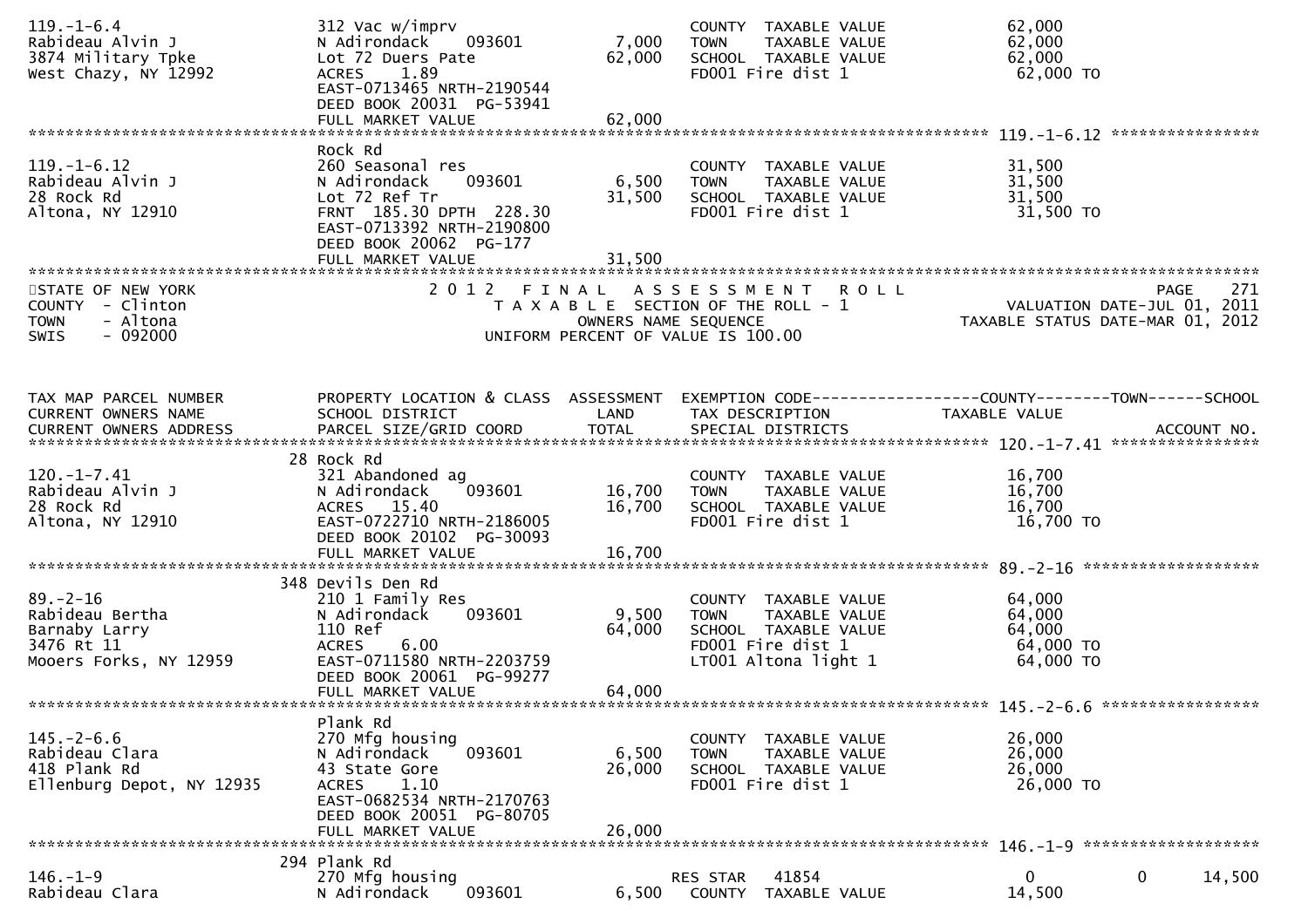| PO Box 24<br>Ellenburg Depot, NY 12935                                                       | $Lt$ 40<br>1.00<br><b>ACRES</b><br>EAST-0682974 NRTH-2167598<br>DEED BOOK 20001 PG-25239                                                                                             | 14,500                    | TAXABLE VALUE<br><b>TOWN</b><br>SCHOOL TAXABLE VALUE<br>FD001 Fire dist 1                                                                   | 14,500<br>$\overline{0}$<br>14,500 TO                                         |                        |
|----------------------------------------------------------------------------------------------|--------------------------------------------------------------------------------------------------------------------------------------------------------------------------------------|---------------------------|---------------------------------------------------------------------------------------------------------------------------------------------|-------------------------------------------------------------------------------|------------------------|
| $73. - 1 - 34.6$<br>Rabideau David<br>454 Irona Rd<br>Altona, NY 12910                       | 454 Irona Rd<br>210 1 Family Res<br>093601<br>N Adirondack<br>Lot 155 Ref Tr<br>ACRES 1.90 BANK<br>080<br>EAST-0700528 NRTH-2213266<br>DEED BOOK 960<br>$PG-61$<br>FULL MARKET VALUE | 6,600<br>54,200<br>54,200 | RES STAR 41854<br>COUNTY TAXABLE VALUE<br>TAXABLE VALUE<br><b>TOWN</b><br>SCHOOL TAXABLE VALUE<br>FD001 Fire dist 1<br>LT001 Altona light 1 | $\overline{0}$<br>54,200<br>54,200<br>24,200<br>54,200 TO<br>54,200 TO        | 30,000<br>$\mathbf{0}$ |
| STATE OF NEW YORK<br>COUNTY - Clinton<br><b>TOWN</b><br>- Altona<br>$-092000$<br>SWIS        | 2012 FINAL                                                                                                                                                                           |                           | A S S E S S M E N T R O L L<br>T A X A B L E SECTION OF THE ROLL - 1<br>OWNERS NAME SEQUENCE<br>UNIFORM PERCENT OF VALUE IS 100.00          | rase - 272<br>VALUATION DATE-JUL 01, 2011<br>TAXABLE STATUS DATE-MAR 01, 2012 | 272<br><b>PAGE</b>     |
| TAX MAP PARCEL NUMBER<br>CURRENT OWNERS NAME                                                 | PROPERTY LOCATION & CLASS ASSESSMENT<br>SCHOOL DISTRICT                                                                                                                              | LAND                      | EXEMPTION CODE------------------COUNTY--------TOWN------SCHOOL<br>TAX DESCRIPTION                                                           | TAXABLE VALUE                                                                 |                        |
| $89.1 - 3 - 7$<br>Rabideau G Jeffery<br>16 Forge Rd<br>Altona, NY 12910                      | 16 Forge St<br>210 1 Family Res<br>093601<br>N Adirondack<br>110 Ref<br>FRNT 170.00 DPTH 157.46<br>EAST-0711845 NRTH-2207321<br>DEED BOOK 20001 PG-21726<br>FULL MARKET VALUE        | 5,800<br>50,500<br>50,500 | RES STAR 41854<br>COUNTY TAXABLE VALUE<br>TAXABLE VALUE<br><b>TOWN</b><br>SCHOOL TAXABLE VALUE<br>FD001 Fire dist 1<br>LT001 Altona light 1 | $\mathbf{0}$<br>50,500<br>50,500<br>20,500<br>50,500 TO<br>50,500 TO          | $\mathbf 0$<br>30,000  |
| $89.1 - 3 - 21$<br>Rabideau George Jr<br>Rabideau Bonnie<br>9 Forge St<br>Altona, NY 12910   | 9 Forge St<br>210 1 Family Res<br>093601<br>N Adirondack<br>110 Ref<br>FRNT 118.00 DPTH 293.00<br>080<br><b>BANK</b><br>EAST-0711746 NRTH-2207097<br>DEED BOOK 20021 PG-48721        | 6,200<br>86,000           | COUNTY TAXABLE VALUE<br>TAXABLE VALUE<br><b>TOWN</b><br>SCHOOL TAXABLE VALUE<br>FD001 Fire dist 1<br>LT001 Altona light 1                   | 86,000<br>86,000<br>86,000<br>86,000 TO<br>86,000 TO                          |                        |
|                                                                                              | FULL MARKET VALUE                                                                                                                                                                    | 86,000                    |                                                                                                                                             |                                                                               |                        |
| $103. -1 - 5.2$<br>Rabideau Gilbert<br>Rabideau Judith<br>72 Rabideau Rd<br>Altona, NY 12910 | 72 Rabideau Rd<br>210 1 Family Res<br>N Adirondack<br>093601<br>158 Ref<br>1.10<br><b>ACRES</b><br>EAST-0701249 NRTH-2198926<br>DEED BOOK 586<br><b>PG-903</b><br>FULL MARKET VALUE  | 6,500<br>25,200<br>25,200 | 41854<br><b>RES STAR</b><br>COUNTY<br>TAXABLE VALUE<br><b>TOWN</b><br>TAXABLE VALUE<br>SCHOOL TAXABLE VALUE<br>FD001 Fire dist 1            | 0<br>25,200<br>25,200<br>0<br>25,200 TO                                       | 0<br>25,200            |
| $134. - 2 - 28.2$<br>Rabideau Herman                                                         | 58 Buck Way<br>321 Abandoned ag<br>093601<br>N Adirondack                                                                                                                            | 20,600                    | <b>COUNTY</b><br>TAXABLE VALUE<br><b>TOWN</b><br>TAXABLE VALUE                                                                              | 20,600<br>20,600                                                              |                        |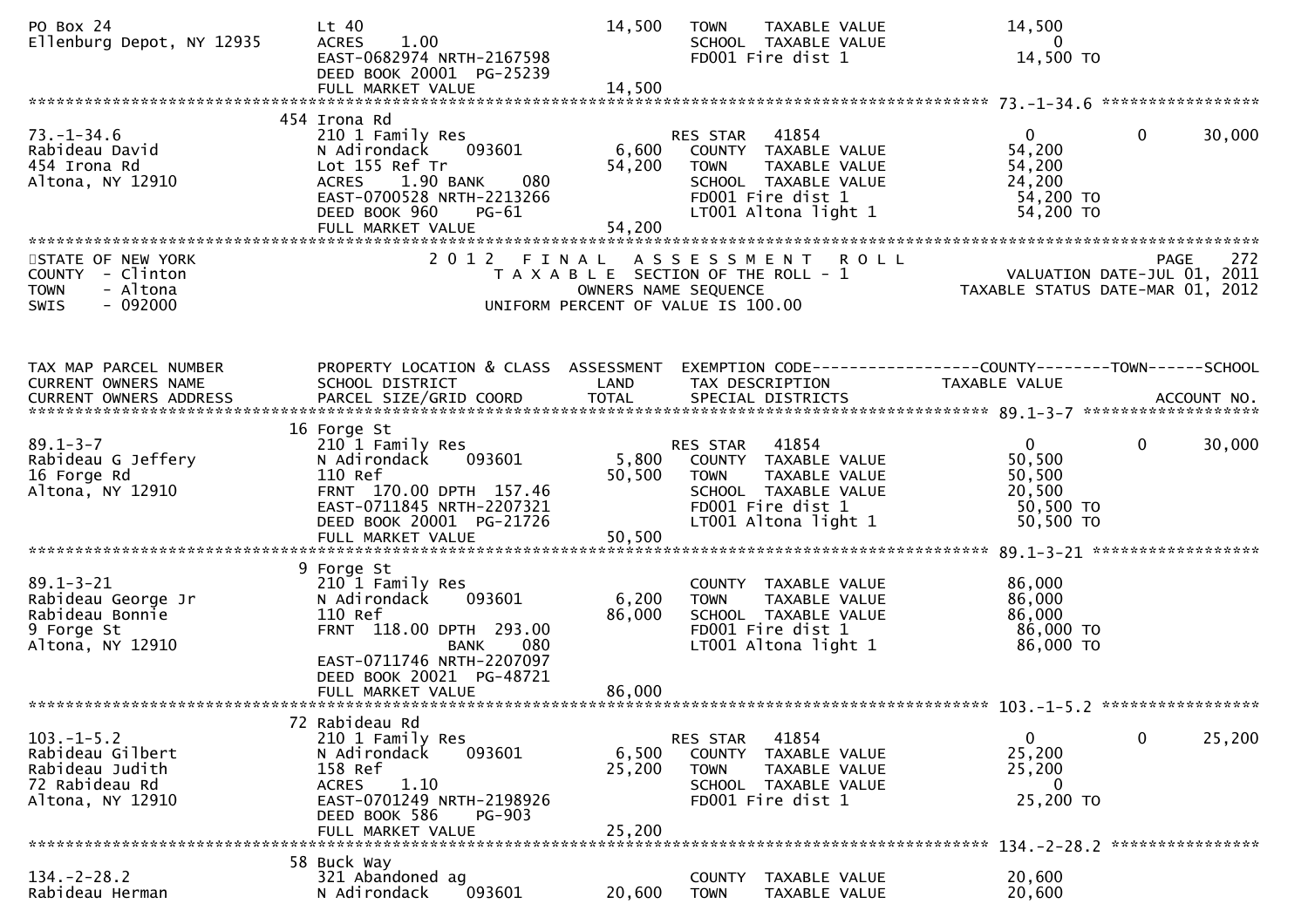| Rabideau Rhoda<br>4365 Rt 11<br>Mooers Forks, NY 12959                                           | Lots 104-115 Duers<br>ACRES 44.50<br>EAST-0725305 NRTH-2179220<br>DEED BOOK 613<br>PG-992                                                          | 20,600               | SCHOOL TAXABLE VALUE<br>FD001 Fire dist 1                                                         | 20,600<br>20,600 TO                                                                              |
|--------------------------------------------------------------------------------------------------|----------------------------------------------------------------------------------------------------------------------------------------------------|----------------------|---------------------------------------------------------------------------------------------------|--------------------------------------------------------------------------------------------------|
|                                                                                                  | Rt 11                                                                                                                                              |                      |                                                                                                   |                                                                                                  |
| $72. - 1 - 10.1$<br>Rabideau Herman Jr<br>Rabideau Rhoda<br>4365 Rt 11<br>Mooers Forks, NY 12959 | 311 Res vac land<br>N Adirondack<br>093601<br>Lot 183 Ref Tr<br>0.60<br><b>ACRES</b><br>EAST-0689325 NRTH-2216093<br>DEED BOOK 20011 PG-29812      | 400<br>400           | COUNTY TAXABLE VALUE<br>TAXABLE VALUE<br><b>TOWN</b><br>SCHOOL TAXABLE VALUE<br>FD001 Fire dist 1 | 400<br>400<br>400<br>400 TO                                                                      |
|                                                                                                  | FULL MARKET VALUE                                                                                                                                  | 400                  |                                                                                                   |                                                                                                  |
| STATE OF NEW YORK<br>COUNTY - Clinton<br>- Altona<br><b>TOWN</b><br>$-092000$<br>SWIS            | 2012 FINAL                                                                                                                                         | OWNERS NAME SEQUENCE | ASSESSMENT ROLL<br>T A X A B L E SECTION OF THE ROLL - 1<br>UNIFORM PERCENT OF VALUE IS 100.00    | 273<br><b>PAGE</b><br>VALUATION DATE-JUL 01, 2011<br>TAXABLE STATUS DATE-MAR 01, 2012            |
| TAX MAP PARCEL NUMBER                                                                            |                                                                                                                                                    |                      |                                                                                                   | PROPERTY LOCATION & CLASS ASSESSMENT EXEMPTION CODE----------------COUNTY-------TOWN------SCHOOL |
| CURRENT OWNERS NAME                                                                              | SCHOOL DISTRICT                                                                                                                                    | LAND                 | TAX DESCRIPTION                                                                                   | TAXABLE VALUE                                                                                    |
|                                                                                                  | 1200 Plank Rd                                                                                                                                      |                      |                                                                                                   |                                                                                                  |
| $116. - 2 - 14$<br>Rabideau Lawrence<br>379 Plank Rd<br>Ellenburg Depot, NY 12935                | 260 Seasonal res<br>093601<br>N Adirondack<br>Lot $27$ Sq<br>FRNT 132.00 DPTH 165.00<br>EAST-0678953 NRTH-2189439                                  | 5,800<br>22,000      | COUNTY TAXABLE VALUE<br><b>TOWN</b><br>TAXABLE VALUE<br>SCHOOL TAXABLE VALUE<br>FD001 Fire dist 1 | 22,000<br>22,000<br>22,000<br>22,000 TO                                                          |
|                                                                                                  | DEED BOOK 98001 PG-06467<br>FULL MARKET VALUE                                                                                                      | 22,000               |                                                                                                   |                                                                                                  |
|                                                                                                  | 536 Plank Rd                                                                                                                                       |                      |                                                                                                   |                                                                                                  |
| $145. -2 - 4.2$<br>Rabideau Lawrence<br>379 Plank Rd<br>Ellenburg Depot, NY 12935                | 270 Mfg housing<br>093601<br>N Adirondack<br>Lot 40 S&g<br><b>ACRES</b><br>1.00<br>EAST-0682079 NRTH-2173709                                       | 6,500<br>18,000      | COUNTY TAXABLE VALUE<br>TAXABLE VALUE<br><b>TOWN</b><br>SCHOOL TAXABLE VALUE<br>FD001 Fire dist 1 | 18,000<br>18,000<br>18,000<br>18,000 TO                                                          |
|                                                                                                  | DEED BOOK 20041 PG-71913                                                                                                                           |                      |                                                                                                   |                                                                                                  |
|                                                                                                  | 916 Plank Rd                                                                                                                                       |                      |                                                                                                   |                                                                                                  |
| $130 - 2 - 4$<br>Rabideau Lawrence L<br>379 Plank Rd<br>Ellenburg Depot, NY 12935                | 210 1 Family Res<br>N Adirondack<br>093601<br>Lot 34 State Gore<br>FRNT 130.00 DPTH 185.00<br>EAST-0680060 NRTH-2182478<br>DEED BOOK 958<br>PG-104 | 6,000<br>35,000      | COUNTY TAXABLE VALUE<br><b>TOWN</b><br>TAXABLE VALUE<br>SCHOOL TAXABLE VALUE<br>FD001 Fire dist 1 | 35,000<br>35,000<br>35,000<br>35,000 TO                                                          |
|                                                                                                  | FULL MARKET VALUE                                                                                                                                  | 35,000               |                                                                                                   |                                                                                                  |
| $120. - 1 - 6$<br>Rabideau Leonard G<br>Rabideau Alvin                                           | Military Tpke<br>321 Abandoned ag<br>N Adirondack<br>093601<br>102 Duer                                                                            | 35,300<br>35,300     | COUNTY TAXABLE VALUE<br><b>TOWN</b><br>TAXABLE VALUE<br><b>SCHOOL</b><br>TAXABLE VALUE            | 35,300<br>35,300<br>35,300                                                                       |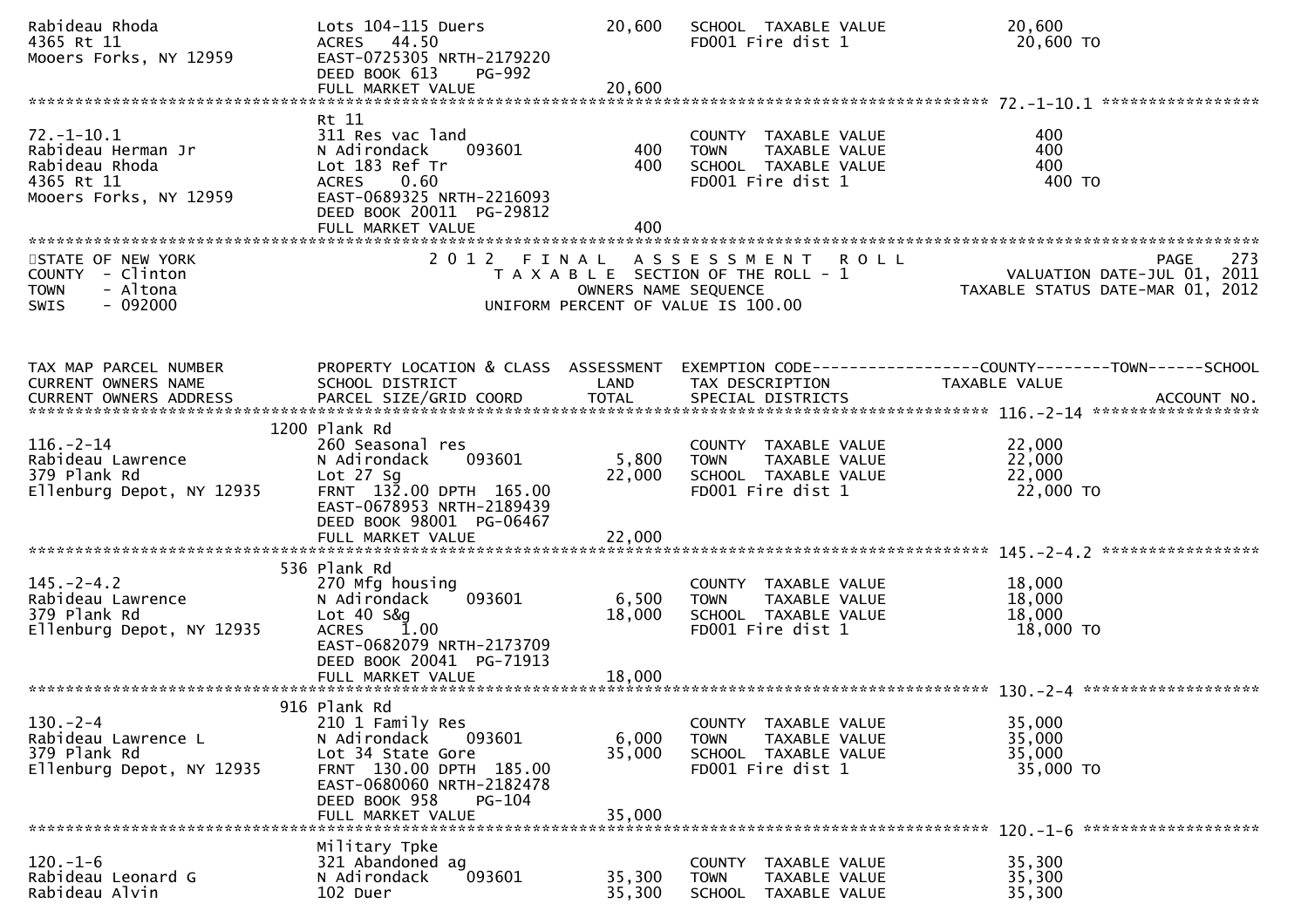| 13 Corron Dr<br>West Chazy, NY 12992                                                                                                      | ACRES 129.40<br>EAST-0723598 NRTH-2186248<br>DEED BOOK 20031 PG-62687<br>FULL MARKET VALUE                                                                                          | 35,300                                        | FD001 Fire dist 1                                                                                                                                                                              | 35,300 TO                                                                                                                          |
|-------------------------------------------------------------------------------------------------------------------------------------------|-------------------------------------------------------------------------------------------------------------------------------------------------------------------------------------|-----------------------------------------------|------------------------------------------------------------------------------------------------------------------------------------------------------------------------------------------------|------------------------------------------------------------------------------------------------------------------------------------|
| $102 - 1 - 13$<br>Rabideau Life Use Beatrice<br>Rabideau Life Estate Carlton & 187 Ref<br>1149 Alder Bend Rd<br>Ellenburg Depot, NY 12935 | Alder Bend Rd<br>910 Priv forest<br>093601<br>N Adirondack<br>ACRES 106.60 BANK<br>850<br>EAST-0690552 NRTH-2196399<br>DEED BOOK 20051 PG-84404<br>FULL MARKET VALUE                | 31,100<br>31,100<br>31,100                    | COUNTY TAXABLE VALUE<br>TAXABLE VALUE<br><b>TOWN</b><br>SCHOOL TAXABLE VALUE<br>FD001 Fire dist 1                                                                                              | 31,100<br>31,100<br>31,100<br>31,100 TO                                                                                            |
| STATE OF NEW YORK<br>COUNTY - Clinton<br>- Altona<br><b>TOWN</b><br>$-092000$<br><b>SWIS</b>                                              |                                                                                                                                                                                     | OWNERS NAME SEQUENCE                          | 2012 FINAL ASSESSMENT ROLL<br>T A X A B L E SECTION OF THE ROLL - 1<br>UNIFORM PERCENT OF VALUE IS 100.00                                                                                      | 274<br><b>PAGE</b><br>PAGE 274<br>VALUATION DATE-JUL 01, 2011<br>TAXARLE STATUS DATE 1115 2017<br>TAXABLE STATUS DATE-MAR 01, 2012 |
| TAX MAP PARCEL NUMBER<br>CURRENT OWNERS NAME<br>CURRENT OWNERS ADDRESS                                                                    | PROPERTY LOCATION & CLASS ASSESSMENT<br>SCHOOL DISTRICT                                                                                                                             | LAND                                          | TAX DESCRIPTION                                                                                                                                                                                | EXEMPTION CODE-----------------COUNTY-------TOWN------SCHOOL<br>TAXABLE VALUE                                                      |
| $103.-1-5.1$<br>Rabideau Life Use Gilbert<br>Rabideau II Gilbert<br>579 Akey Rd<br>Morrisonville, NY 12962                                | 76 Rabideau Rd<br>270 Mfg housing<br>093601<br>N Adirondack<br>158 Ref<br>ACRES 42.90<br>EAST-0700992 NRTH-2198516<br>DEED BOOK 20031 PG-60277<br>FULL MARKET VALUE                 | 32,200<br>42,000<br>42,000                    | COUNTY TAXABLE VALUE<br>TAXABLE VALUE<br><b>TOWN</b><br>SCHOOL TAXABLE VALUE<br>FD001 Fire dist 1                                                                                              | 42,000<br>42,000<br>42,000<br>42,000 TO                                                                                            |
| $73. - 1 - 34.2$<br>Rabideau Milton H<br>Rabideau Brenda L<br>414 Irona Rd<br>Altona, NY 12910                                            | 414 Irona Rd<br>240 Rural res<br>093601<br>N Adirondack<br>Lot 155 Ref Tr<br>ACRES 25.00<br>EAST-0701293 NRTH-2214630<br>DEED BOOK 595<br>PG-1013                                   | 16,700<br>89,000                              | 41834<br>SR STAR<br>COUNTY TAXABLE VALUE<br>TAXABLE VALUE<br><b>TOWN</b><br>SCHOOL TAXABLE VALUE<br>FD001 Fire dist 1<br>LT001 Altona light 1                                                  | 62,200<br>$\mathbf 0$<br>$\overline{0}$<br>89,000<br>89,000<br>26,800<br>89,000 TO<br>89,000 TO                                    |
| $102.-1-11.1$<br>Rabideau Pauline<br>Rabideau Et Al Carlton John II 162 Ref<br>1188 Alder Bend Rd<br>Ellenburg Depot, NY 12935            | 1149 Alder Bend Rd<br>241 Rural res&ag<br>093601<br>N Adirondack<br>78.40 BANK<br>850<br><b>ACRES</b><br>EAST-0693446 NRTH-2194383<br>DEED BOOK 20051 PG-84404<br>FULL MARKET VALUE | 33,000 SR STAR<br>157,200 RES STAR<br>157,200 | 71 PCT OF VALUE USED FOR EXEMPTION PURPOSES<br>AGED C&T 41801<br>41834<br>41854<br><b>COUNTY</b><br>TAXABLE VALUE<br><b>TOWN</b><br>TAXABLE VALUE<br>SCHOOL TAXABLE VALUE<br>FD001 Fire dist 1 | 55,806<br>55,806<br>0<br>62,200<br>0<br>$\mathbf{0}$<br>$\mathbf{0}$<br>30,000<br>101,394<br>101,394<br>65,000<br>157,200 TO       |
| $134. - 1 - 11.25$<br>Rabideau Roy<br>3737 Military Tpke<br>West Chazy, NY 12992                                                          | Military Tpke<br>$314$ Rural vac< $10$<br>093601<br>N Adirondack<br>Lot 103 Duers<br>2.30<br><b>ACRES</b>                                                                           | 9,700<br>9,700                                | COUNTY TAXABLE VALUE<br>TAXABLE VALUE<br><b>TOWN</b><br>SCHOOL TAXABLE VALUE<br>FD001 Fire dist 1                                                                                              | 9,700<br>9,700<br>9,700<br>9,700 TO                                                                                                |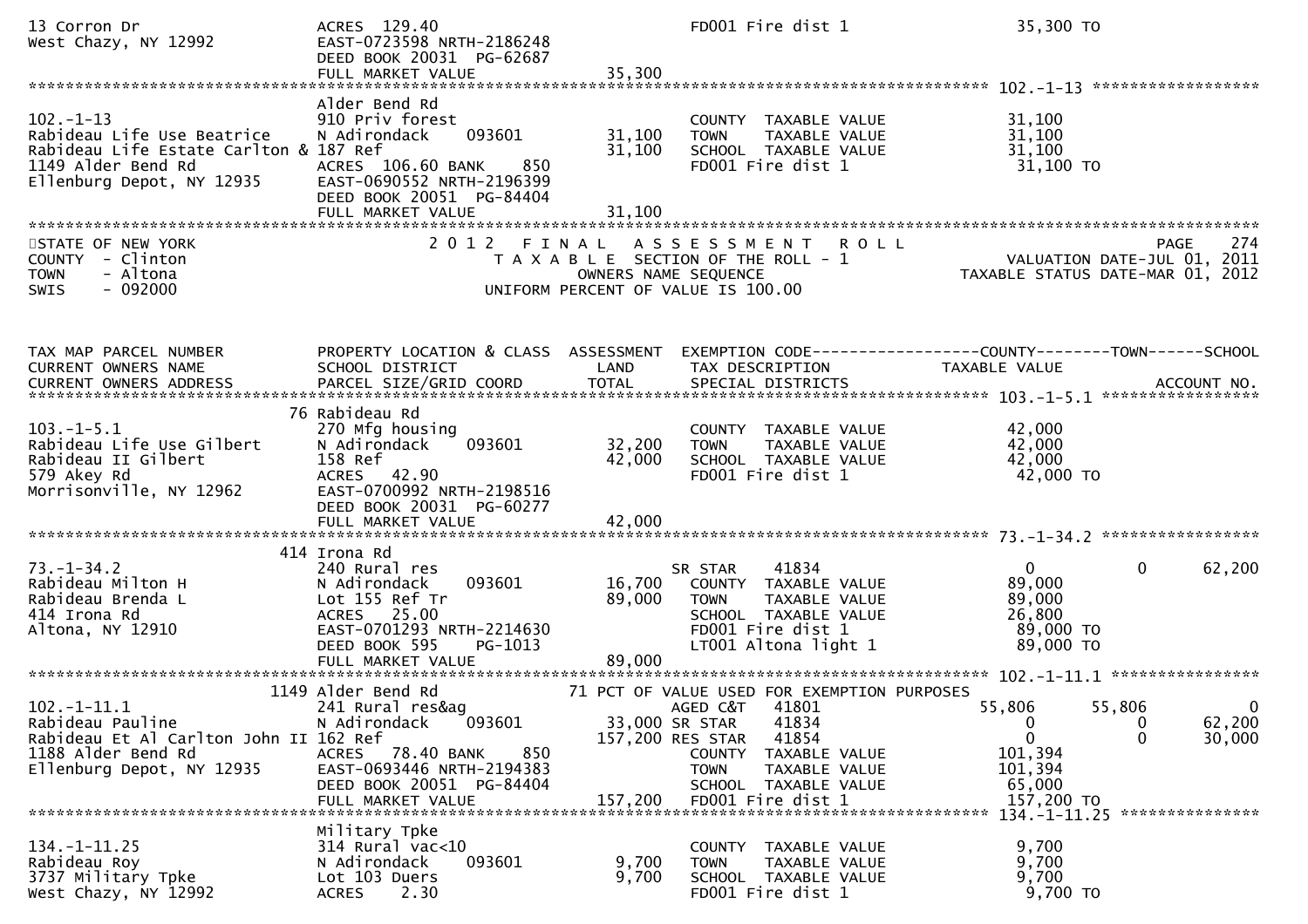|                                              | EAST-0724164 NRTH-2181966<br>DEED BOOK 709<br>PG-311 |         |                                                                                 |                                                                 |                        |
|----------------------------------------------|------------------------------------------------------|---------|---------------------------------------------------------------------------------|-----------------------------------------------------------------|------------------------|
|                                              | FULL MARKET VALUE                                    | 9,700   |                                                                                 |                                                                 |                        |
|                                              | 3737 Military Tpke                                   |         |                                                                                 |                                                                 |                        |
| $134. - 1 - 11.27$                           | 210 1 Family Res                                     |         | 41854<br>RES STAR                                                               | $\overline{0}$                                                  | $\Omega$<br>30,000     |
| Rabideau Roy                                 | N Adirondack<br>093601                               | 13,000  | COUNTY TAXABLE VALUE                                                            | 95,600                                                          |                        |
| Rabideau Sandra                              | Lot 103 Duers                                        | 95,600  | <b>TOWN</b><br>TAXABLE VALUE                                                    | 95,600                                                          |                        |
| 3737 Military Tpke<br>West Chazy, NY 12992   | ACRES 16.10<br>EAST-0723764 NRTH-2182206             |         | SCHOOL TAXABLE VALUE<br>FD001 Fire dist 1                                       | 65,600<br>95,600 TO                                             |                        |
|                                              | DEED BOOK 595<br><b>PG-920</b>                       |         |                                                                                 |                                                                 |                        |
|                                              | FULL MARKET VALUE                                    | 95,600  |                                                                                 |                                                                 |                        |
|                                              |                                                      |         |                                                                                 |                                                                 |                        |
| STATE OF NEW YORK                            |                                                      |         | 2012 FINAL ASSESSMENT<br><b>ROLL</b>                                            |                                                                 | 275<br>PAGE            |
| COUNTY - Clinton<br>- Altona<br><b>TOWN</b>  |                                                      |         | T A X A B L E SECTION OF THE ROLL - 1<br>OWNERS NAME SEQUENCE                   | VALUATION DATE-JUL 01, 2011<br>TAXABLE STATUS DATE-MAR 01, 2012 |                        |
| SWIS<br>$-092000$                            |                                                      |         | UNIFORM PERCENT OF VALUE IS 100.00                                              |                                                                 |                        |
|                                              |                                                      |         |                                                                                 |                                                                 |                        |
|                                              |                                                      |         |                                                                                 |                                                                 |                        |
|                                              | PROPERTY LOCATION & CLASS ASSESSMENT                 |         |                                                                                 |                                                                 |                        |
| TAX MAP PARCEL NUMBER<br>CURRENT OWNERS NAME | SCHOOL DISTRICT                                      | LAND    | EXEMPTION CODE-----------------COUNTY-------TOWN------SCHOOL<br>TAX DESCRIPTION | TAXABLE VALUE                                                   |                        |
|                                              |                                                      |         |                                                                                 |                                                                 |                        |
|                                              |                                                      |         |                                                                                 |                                                                 |                        |
|                                              | 2244 Miner Farm Rd                                   |         |                                                                                 |                                                                 |                        |
| $91. - 1 - 4.2$<br>Rabideau Wanda J          | 210 1 Family Res<br>Northeastern Cl 092801           | 13,200  | 41854<br>RES STAR<br>COUNTY TAXABLE VALUE                                       | $\mathbf{0}$<br>62,600                                          | 30,000<br>0            |
| 2244 Miner Farm Rd                           | Lot 62 Ref Tr                                        | 62,600  | <b>TOWN</b><br>TAXABLE VALUE                                                    | 62,600                                                          |                        |
| Altona, NY 12910                             | ACRES 13.40                                          |         | SCHOOL TAXABLE VALUE                                                            | 32,600                                                          |                        |
|                                              | EAST-0732610 NRTH-2208719                            |         | FD001 Fire dist 1                                                               | 62,600 TO                                                       |                        |
|                                              | DEED BOOK 20051 PG-83671                             |         |                                                                                 |                                                                 |                        |
|                                              | FULL MARKET VALUE                                    | 62,600  |                                                                                 |                                                                 |                        |
|                                              | 6009 Military Tpke                                   |         |                                                                                 |                                                                 |                        |
| $86. - 2 - 19$                               | 210 1 Family Res                                     |         | 41834<br>SR STAR                                                                | $\mathbf{0}$                                                    | $\mathbf{0}$<br>62,200 |
| Racik Joseph H                               | N Adirondack<br>093601                               | 10,900  | COUNTY TAXABLE VALUE                                                            | 215,000                                                         |                        |
| Cebzanov Diane<br>6009 Military Tpke         | Bm<br><b>ACRES</b><br>8.40                           | 215,000 | TAXABLE VALUE<br><b>TOWN</b><br>SCHOOL TAXABLE VALUE                            | 215,000<br>152,800                                              |                        |
| Ellenburg Depot, NY 12935                    | EAST-0677124 NRTH-2204262                            |         | FD001 Fire dist 1                                                               | 215,000 TO                                                      |                        |
|                                              | DEED BOOK 20011 PG-33866                             |         |                                                                                 |                                                                 |                        |
|                                              | FULL MARKET VALUE                                    | 215,000 |                                                                                 |                                                                 |                        |
|                                              |                                                      |         |                                                                                 |                                                                 |                        |
| $150. -1 - 5.1$                              | Recore Rd<br>321 Abandoned ag                        |         | TAXABLE VALUE<br><b>COUNTY</b>                                                  | 34,000                                                          |                        |
| Rafferty Glendon R                           | Beekmantown Cen 092401                               | 34,000  | <b>TOWN</b><br>TAXABLE VALUE                                                    | 34,000                                                          |                        |
| Rafferty Joyce L                             | Lots 145 146 Ref Tr                                  | 34,000  | SCHOOL TAXABLE VALUE                                                            | 34,000                                                          |                        |
| 2735 Military Tpke                           | Lot 144 Duers Pat                                    |         | FD001 Fire dist 1                                                               | 34,000 TO                                                       |                        |
| West Chazy, NY 12992                         | ACRES 130.70<br>EAST-0740410 NRTH-2175900            |         |                                                                                 |                                                                 |                        |
|                                              | DEED BOOK 20041 PG-74271                             |         |                                                                                 |                                                                 |                        |
|                                              | FULL MARKET VALUE                                    | 34,000  |                                                                                 |                                                                 |                        |
|                                              |                                                      |         |                                                                                 |                                                                 |                        |
| $116. - 2 - 8.42$                            | 1152 Plank Rd<br>210 1 Family Res                    |         | 41854<br>RES STAR                                                               | 0                                                               | 0<br>30,000            |
| Ratigan Robert P                             | 093601<br>N Adirondack                               | 10,300  | COUNTY<br>TAXABLE VALUE                                                         | 72,600                                                          |                        |
| Martin Pamela A                              | Lot $29$ Sg                                          | 72,600  | <b>TOWN</b><br>TAXABLE VALUE                                                    | 72,600                                                          |                        |
| 1152 Plank Rd                                | <b>ACRES</b><br>7.35                                 |         | SCHOOL<br>TAXABLE VALUE                                                         | 42,600                                                          |                        |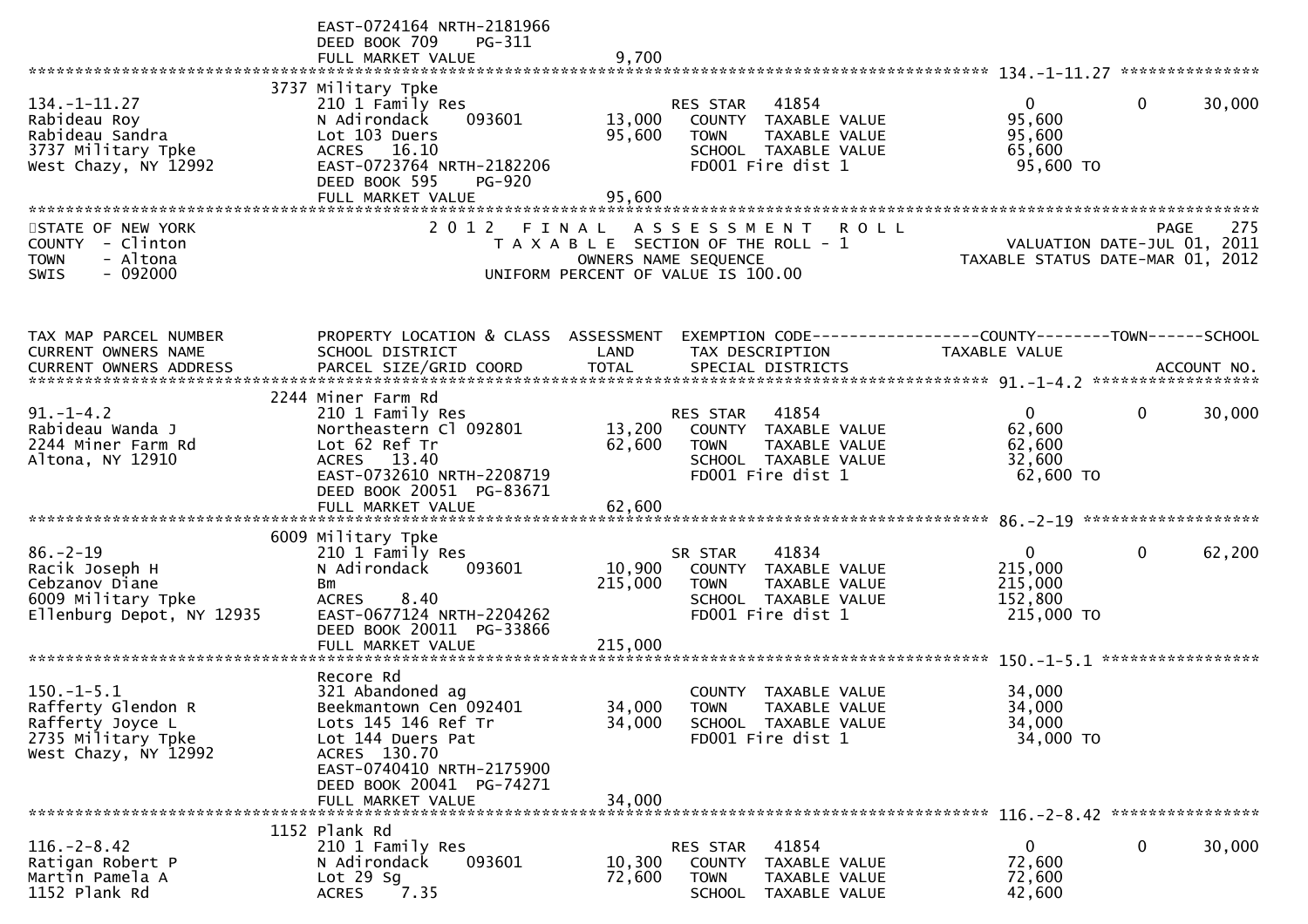| Ellenburg Depot, NY 12935                                                                               | EAST-0679683 NRTH-2188362<br>DEED BOOK 20041 PG-73224<br>FULL MARKET VALUE                                                                                               | 72,600                     | FD001 Fire dist 1                                                                                                                | 72,600 TO                                                                             |
|---------------------------------------------------------------------------------------------------------|--------------------------------------------------------------------------------------------------------------------------------------------------------------------------|----------------------------|----------------------------------------------------------------------------------------------------------------------------------|---------------------------------------------------------------------------------------|
|                                                                                                         |                                                                                                                                                                          |                            |                                                                                                                                  |                                                                                       |
| $116. - 2 - 8.412$<br>Ratigan Robert P<br>Martin Pamela A<br>1152 Plank Rd<br>Ellenburg Depot, NY 12935 | Plank Rd<br>321 Abandoned ag<br>093601<br>N Adirondack<br>$29$ Sg<br><b>ACRES</b><br>22.30<br>EAST-0680277 NRTH-2188154<br>DEED BOOK 20061 PG-94666<br>FULL MARKET VALUE | 14,900<br>14,900<br>14,900 | COUNTY TAXABLE VALUE<br>TAXABLE VALUE<br><b>TOWN</b><br>SCHOOL TAXABLE VALUE<br>FD001 Fire dist 1                                | 14,900<br>14,900<br>14,900<br>14,900 TO                                               |
| STATE OF NEW YORK<br>COUNTY - Clinton<br><b>TOWN</b><br>- Altona<br>$-092000$<br><b>SWIS</b>            | 2012 FINAL                                                                                                                                                               | OWNERS NAME SEQUENCE       | ASSESSMENT ROLL<br>T A X A B L E SECTION OF THE ROLL - 1<br>UNIFORM PERCENT OF VALUE IS 100.00                                   | 276<br><b>PAGE</b><br>VALUATION DATE-JUL 01, 2011<br>TAXABLE STATUS DATE-MAR 01, 2012 |
| TAX MAP PARCEL NUMBER<br>CURRENT OWNERS NAME                                                            | PROPERTY LOCATION & CLASS ASSESSMENT<br>SCHOOL DISTRICT                                                                                                                  | LAND                       | TAX DESCRIPTION                                                                                                                  | EXEMPTION CODE-----------------COUNTY-------TOWN------SCHOOL<br>TAXABLE VALUE         |
| $106. - 1 - 13.2$<br>Ratta Laura A<br>440 Vassar Rd<br>Altona, NY 12910                                 | 429 Vassar Rd<br>270 Mfg housing<br>N Adirondack<br>093601<br>Lot 151 Duer's Patent<br>FRNT 140.00 DPTH 158.20<br>EAST-0737782 NRTH-2197632<br>DEED BOOK 1007<br>PG-278  | 5,700<br>15,000            | COUNTY TAXABLE VALUE<br>TAXABLE VALUE<br><b>TOWN</b><br>SCHOOL TAXABLE VALUE<br>FD001 Fire dist 1                                | 15,000<br>15,000<br>15,000<br>15,000 TO                                               |
| $91. - 1 - 21.2$<br>Ray Gordon C<br>Ray Barbara J<br>18 Locust Ave<br>New Windsor, NY 12553             | Blow Rd<br>321 Abandoned ag<br>093601<br>N Adirondack<br>61 Ref<br>ACRES 12.00<br>EAST-0732125 NRTH-2203620<br>DEED BOOK 730<br>PG-106<br>FULL MARKET VALUE              | 10,100<br>10,100<br>10,100 | COUNTY TAXABLE VALUE<br>TAXABLE VALUE<br><b>TOWN</b><br>SCHOOL TAXABLE VALUE<br>FD001 Fire dist 1                                | *****************<br>10,100<br>10,100<br>10,100<br>10,100 TO                          |
| $102 - 1 - 7$<br>Raymond Alagra<br>Adams John R<br>303 Rabideau Rd<br>Altona, NY 12910                  | Rabideau Rd<br>210 1 Family Res<br>093601<br>N Adirondack<br>162 Ret<br>ACRES 20.30<br>EAST-0696002 NRTH-2195706<br>DEED BOOK 20041 PG-65643<br>FULL MARKET VALUE        | 64,000<br>64,000           | COUNTY TAXABLE VALUE<br>15,300 TOWN TAXABLE VALUE<br>SCHOOL TAXABLE VALUE<br>FD001 Fire dist 1                                   | 64,000<br>64,000<br>64,000<br>64,000 TO                                               |
| $71. -4 - 5.2$<br>Raymond Fred<br>414 Calkins Rd<br>Peru, NY 12972                                      | Miller Rd<br>$314$ Rural vac<10<br>093601<br>N Adirondack<br><b>B Mooers</b><br>8.10<br>ACRES<br>EAST-0680224 NRTH-2216016                                               | 4,900<br>4,900             | COUNTY TAXABLE VALUE<br>TAXABLE VALUE<br><b>TOWN</b><br>SCHOOL TAXABLE VALUE<br>FD002 Ellenburg fire 21<br>LT002 Altona light 21 | 4,900<br>4,900<br>4,900<br>4,900 TO<br>4,900 TO                                       |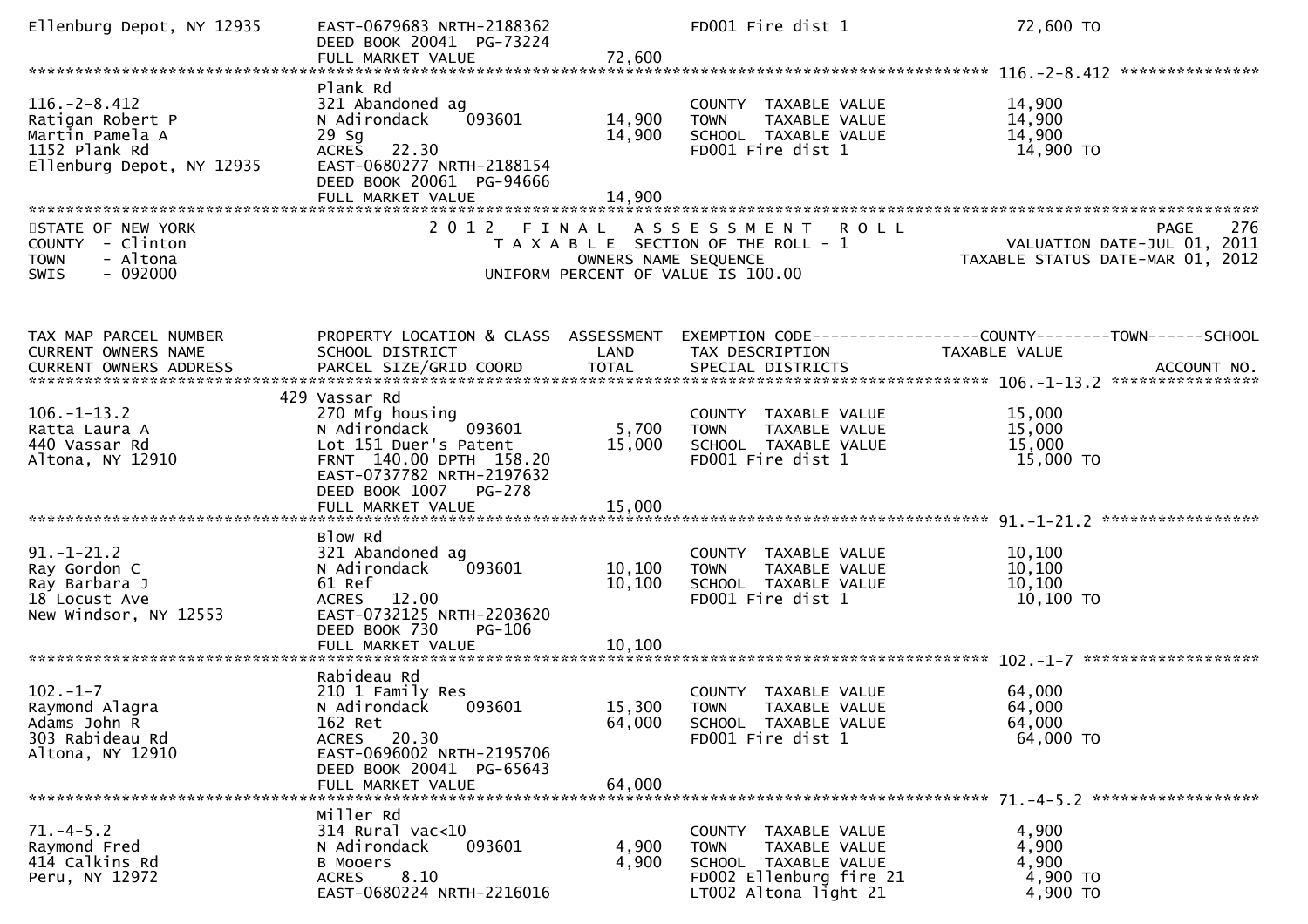|                            | DEED BOOK 20031 PG-58476             |                      |                                       |                                                                             |
|----------------------------|--------------------------------------|----------------------|---------------------------------------|-----------------------------------------------------------------------------|
|                            | 4914 Rt 11                           |                      |                                       |                                                                             |
| $71.1 - 1 - 19.3$          | 210 1 Family Res                     |                      | RES STAR 41854                        | $\mathbf{0}$<br>$\mathbf{0}$<br>30,000                                      |
| Rebideau Jon P             | 093601<br>N Adirondack               | 6,500                | COUNTY TAXABLE VALUE                  | 93,000                                                                      |
| Rebideau Suzanne           |                                      | 93,000               | <b>TOWN</b><br>TAXABLE VALUE          | 93,000                                                                      |
| 4914 Rt 11                 | Bm                                   |                      |                                       | 63,000                                                                      |
|                            | ACRES 1.20                           |                      | SCHOOL TAXABLE VALUE                  |                                                                             |
| Ellenburg Depot, NY 12935  | EAST-0677550 NRTH-2213679            |                      | FD002 Ellenburg fire 21               | 93,000 TO                                                                   |
|                            | DEED BOOK 633<br>PG-748              |                      | LT002 Altona light 21                 | 93,000 TO                                                                   |
|                            | FULL MARKET VALUE                    | 93,000               |                                       |                                                                             |
|                            |                                      |                      |                                       |                                                                             |
| STATE OF NEW YORK          |                                      |                      | 2012 FINAL ASSESSMENT ROLL            | PAGE 277<br>VALUATION DATE-JUL 01, 2011<br>TAXABLE STATIIS DATE 110 04 2011 |
| COUNTY - Clinton           |                                      |                      | T A X A B L E SECTION OF THE ROLL - 1 |                                                                             |
| - Altona<br><b>TOWN</b>    |                                      | OWNERS NAME SEQUENCE |                                       |                                                                             |
| $-092000$<br><b>SWIS</b>   |                                      |                      | UNIFORM PERCENT OF VALUE IS 100.00    |                                                                             |
|                            |                                      |                      |                                       |                                                                             |
| TAX MAP PARCEL NUMBER      | PROPERTY LOCATION & CLASS ASSESSMENT |                      |                                       | EXEMPTION CODE-----------------COUNTY-------TOWN------SCHOOL                |
| CURRENT OWNERS NAME        | SCHOOL DISTRICT                      | LAND                 | TAX DESCRIPTION                       | TAXABLE VALUE                                                               |
|                            |                                      |                      |                                       |                                                                             |
|                            |                                      |                      |                                       |                                                                             |
|                            | Terrien Rd                           |                      |                                       |                                                                             |
| $117. - 1 - 7$             | 314 Rural vac<10                     |                      | COUNTY TAXABLE VALUE                  | 7,600                                                                       |
| Recore Herbert Sr          | 093601<br>N Adirondack               | 7,600                | TAXABLE VALUE<br><b>TOWN</b>          | 7,600                                                                       |
| Recore Ella                | 215 Ref                              | 7,600                | SCHOOL TAXABLE VALUE                  | 7,600                                                                       |
| 1304 Rt 3                  | 2.80<br><b>ACRES</b>                 |                      | FD001 Fire dist 1                     | 7,600 TO                                                                    |
| Morrisonville, NY 12962    | EAST-0693153 NRTH-2191050            |                      |                                       |                                                                             |
|                            | DEED BOOK 586<br>PG-285              |                      |                                       |                                                                             |
|                            |                                      |                      |                                       |                                                                             |
|                            |                                      |                      |                                       |                                                                             |
|                            | 4697 Rt 11                           |                      |                                       |                                                                             |
| $71. - 4 - 9$              | 270 Mfg housing                      |                      | RES STAR 41854                        | $\mathbf{0}$<br>$\mathbf{0}$<br>17,000                                      |
| Reed Bruce E               | 093601<br>N Adirondack               | 5,500                | COUNTY TAXABLE VALUE                  | 17,000                                                                      |
| Reed Linda I               | 192ref                               | 17,000               | <b>TOWN</b><br>TAXABLE VALUE          | 17,000                                                                      |
| 4697 Rt 11                 | FRNT 200.00 DPTH 157.00              |                      | SCHOOL TAXABLE VALUE                  | $\Omega$                                                                    |
| Ellenburg Depot, NY 12935  | EAST-0682258 NRTH-2214989            |                      | FD001 Fire dist 1                     | 17,000 TO                                                                   |
|                            |                                      |                      |                                       |                                                                             |
|                            | DEED BOOK 638<br>$PG-179$            |                      |                                       |                                                                             |
|                            | FULL MARKET VALUE                    | 17,000               |                                       |                                                                             |
|                            |                                      |                      |                                       |                                                                             |
|                            | 118 Pinewood Dr                      |                      |                                       |                                                                             |
| $88.14 - 2 - 32$           | 311 Res vac land                     |                      | COUNTY TAXABLE VALUE                  | 3,700                                                                       |
| Rehman Razaur              | N Adirondack<br>093601               | 3,700                | TAXABLE VALUE<br><b>TOWN</b>          | 3,700                                                                       |
| 74-11 Rockaway Blvd Fl 1st | Sub Bk 10 Pg 123 Lot 32              | 3,700                | SCHOOL TAXABLE VALUE                  | 3,700                                                                       |
| Wood Haven, NY 11421       | FRNT 95.50 DPTH 115.05               |                      | FD001 Fire dist 1                     | 3,700 TO                                                                    |
|                            | EAST-0699064 NRTH-2204518            |                      |                                       |                                                                             |
|                            | DEED BOOK 20051 PG-84253             |                      |                                       |                                                                             |
|                            | FULL MARKET VALUE                    | 3,700                |                                       |                                                                             |
|                            |                                      |                      |                                       |                                                                             |
|                            | Harvey Rd                            |                      |                                       |                                                                             |
| $135. - 1 - 18.232$        | 321 Abandoned ag                     |                      | COUNTY TAXABLE VALUE                  | 15,500                                                                      |
| Reid Philip                | 093601<br>N Adirondack               | 15,500               | <b>TAXABLE VALUE</b><br><b>TOWN</b>   | 15,500                                                                      |
| 183 Harvey Rd              | Lot 131 Duerville                    | 15,500               | SCHOOL TAXABLE VALUE                  | 15,500                                                                      |
| West Chazy, NY 12992       | ACRES 16.80                          |                      | FD001 Fire dist 1                     | 15,500 TO                                                                   |
|                            | EAST-0733067 NRTH-2180117            |                      |                                       |                                                                             |
|                            | DEED BOOK 933<br><b>PG-227</b>       |                      |                                       |                                                                             |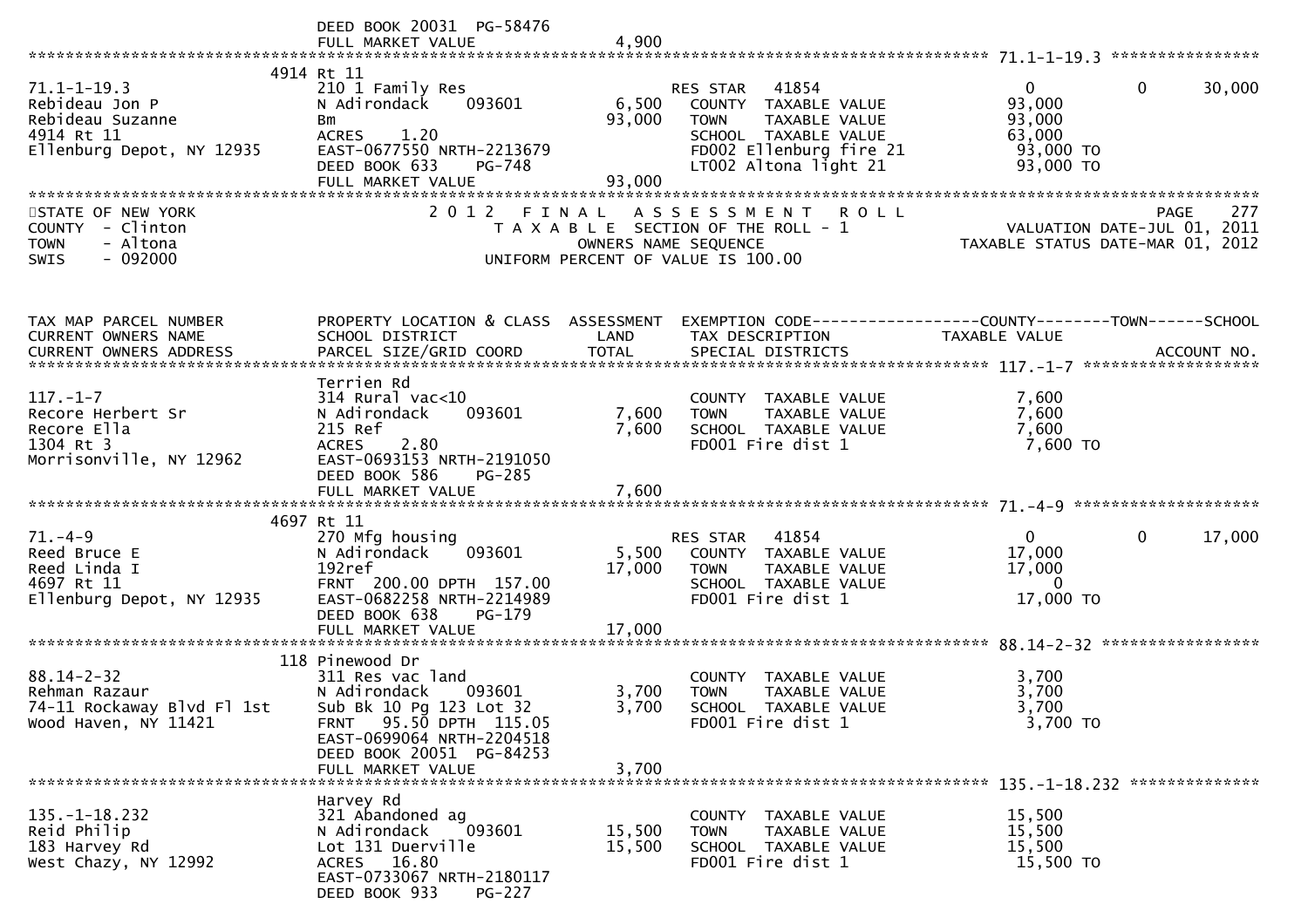|                                                                                                                            | FULL MARKET VALUE                                                                                                                                                                  | 15,500                       |                                                                                                                                                                                                        |                                                                                                      |                                   |
|----------------------------------------------------------------------------------------------------------------------------|------------------------------------------------------------------------------------------------------------------------------------------------------------------------------------|------------------------------|--------------------------------------------------------------------------------------------------------------------------------------------------------------------------------------------------------|------------------------------------------------------------------------------------------------------|-----------------------------------|
| $135. - 1 - 18.262$<br>Reid Philip A<br>Reid Susan L<br>183 Harvey Rd<br>West Chazy, NY 12992                              | 183 Harvey Rd<br>240 Rural res<br>N Adirondack<br>093601<br>Lot 127 & 130 & 131 Duerv<br>ACRES 71.10<br>EAST-0732421 NRTH-2178862<br>DEED BOOK 793<br>PG-248<br>FULL MARKET VALUE  | 29,500<br>224,600<br>224,600 | 41854<br>RES STAR<br>COUNTY TAXABLE VALUE<br><b>TOWN</b><br>TAXABLE VALUE<br>SCHOOL TAXABLE VALUE<br>FD001 Fire dist 1                                                                                 | $\overline{0}$<br>0<br>224,600<br>224,600<br>194,600<br>224,600 TO                                   | 30,000                            |
| STATE OF NEW YORK<br>COUNTY - Clinton<br>- Altona<br><b>TOWN</b><br>$-092000$<br><b>SWIS</b>                               | 2 0 1 2                                                                                                                                                                            | FINAL                        | A S S E S S M E N T<br><b>ROLL</b><br>T A X A B L E SECTION OF THE ROLL - 1<br>OWNERS NAME SEQUENCE<br>UNIFORM PERCENT OF VALUE IS 100.00                                                              | <b>PAGE</b><br>PAGE 278<br>2011 ROLL - 1 VALUATION DATE-JUL<br>2012 TAXABLE STATUS DATE-MAR 01, 2012 | 278                               |
| TAX MAP PARCEL NUMBER<br>CURRENT OWNERS NAME                                                                               | PROPERTY LOCATION & CLASS ASSESSMENT<br>SCHOOL DISTRICT                                                                                                                            | LAND                         | TAX DESCRIPTION                                                                                                                                                                                        | EXEMPTION CODE-----------------COUNTY-------TOWN------SCHOOL<br>TAXABLE VALUE                        |                                   |
| $106. - 1 - 5$<br>Relation Carole<br>394 Vassar Rd<br>Altona, NY 12910<br>MAY BE SUBJECT TO PAYMENT                        | 390/394 Vassar Rd<br>241 Rural res&ag<br>093601<br>N Adirondack<br>151 Duer<br>ACRES 65.00 BANK<br>850<br>EAST-0739038 NRTH-2196265<br>DEED BOOK 379<br>PG-337                     |                              | 73 PCT OF VALUE USED FOR EXEMPTION PURPOSES<br>AGRI DISTR 41720<br>28,800 AGED C&T<br>41801<br>41834<br>82,700 SR STAR<br>COUNTY TAXABLE VALUE<br><b>TOWN</b><br>TAXABLE VALUE<br>SCHOOL TAXABLE VALUE | 6,053<br>6,053<br>30,186<br>30,186<br>$\overline{0}$<br>$\Omega$<br>46,461<br>46,461<br>14,447       | 6,053<br>$\overline{0}$<br>62,200 |
| $74. - 1 - 47.1$<br>Relation Daniel R III<br>Relation Jordan<br>126 Old Cider Mill Rd<br>West Chazy, NY 12992              | 595 Devils Den Rd<br>230 3 Family Res<br>093601<br>N Adirondack<br>130 Ref<br>FRNT 170.00 DPTH 180.00<br>EAST-0710743 NRTH-2209754<br>DEED BOOK 20072 PG-8178<br>FULL MARKET VALUE | 6,100<br>85,000<br>85,000    | COUNTY TAXABLE VALUE<br>TAXABLE VALUE<br><b>TOWN</b><br>SCHOOL TAXABLE VALUE<br>FD001 Fire dist 1<br>LT001 Altona light 1                                                                              | 85,000<br>85,000<br>85,000<br>85,000 TO<br>85,000 TO                                                 |                                   |
| $73. - 3 - 1.4$<br>Relation Harold E<br>135 Rooney Rd<br>West Chazy, NY 12992                                              | Irona Rd<br>$314$ Rural vac<10<br>093601<br>N Adirondack<br>166 Ref<br>5.00<br><b>ACRES</b><br>EAST-0694323 NRTH-2214427<br>DEED BOOK 20021 PG-46669<br>FULL MARKET VALUE          | 8,900<br>8,900<br>8,900      | COUNTY TAXABLE VALUE<br>TAXABLE VALUE<br><b>TOWN</b><br>SCHOOL TAXABLE VALUE<br>FD001 Fire dist 1                                                                                                      | 8,900<br>8,900<br>8,900<br>$8,900$ TO                                                                |                                   |
| $106. - 1 - 2.1$<br>Relation Howard D<br>Relation Joel H<br>394 Vassar Rd<br>Altona, NY 12910<br>MAY BE SUBJECT TO PAYMENT | 569 Vassar Rd<br>312 Vac w/imprv<br>093601<br>N Adirondack<br>152 Duer<br>ACRES 134.30<br>EAST-0736677 NRTH-2199329<br>DEED BOOK 20092 PG-22045<br>FULL MARKET VALUE               | 43,700<br>45,900<br>45,900   | AGRI DISTR 41720<br>COUNTY TAXABLE VALUE<br><b>TOWN</b><br>TAXABLE VALUE<br>SCHOOL TAXABLE VALUE<br>FD001 Fire dist 1                                                                                  | $\mathbf 0$<br>$\overline{0}$<br>45,900<br>45,900<br>45,900<br>45,900 TO                             | $\mathbf 0$                       |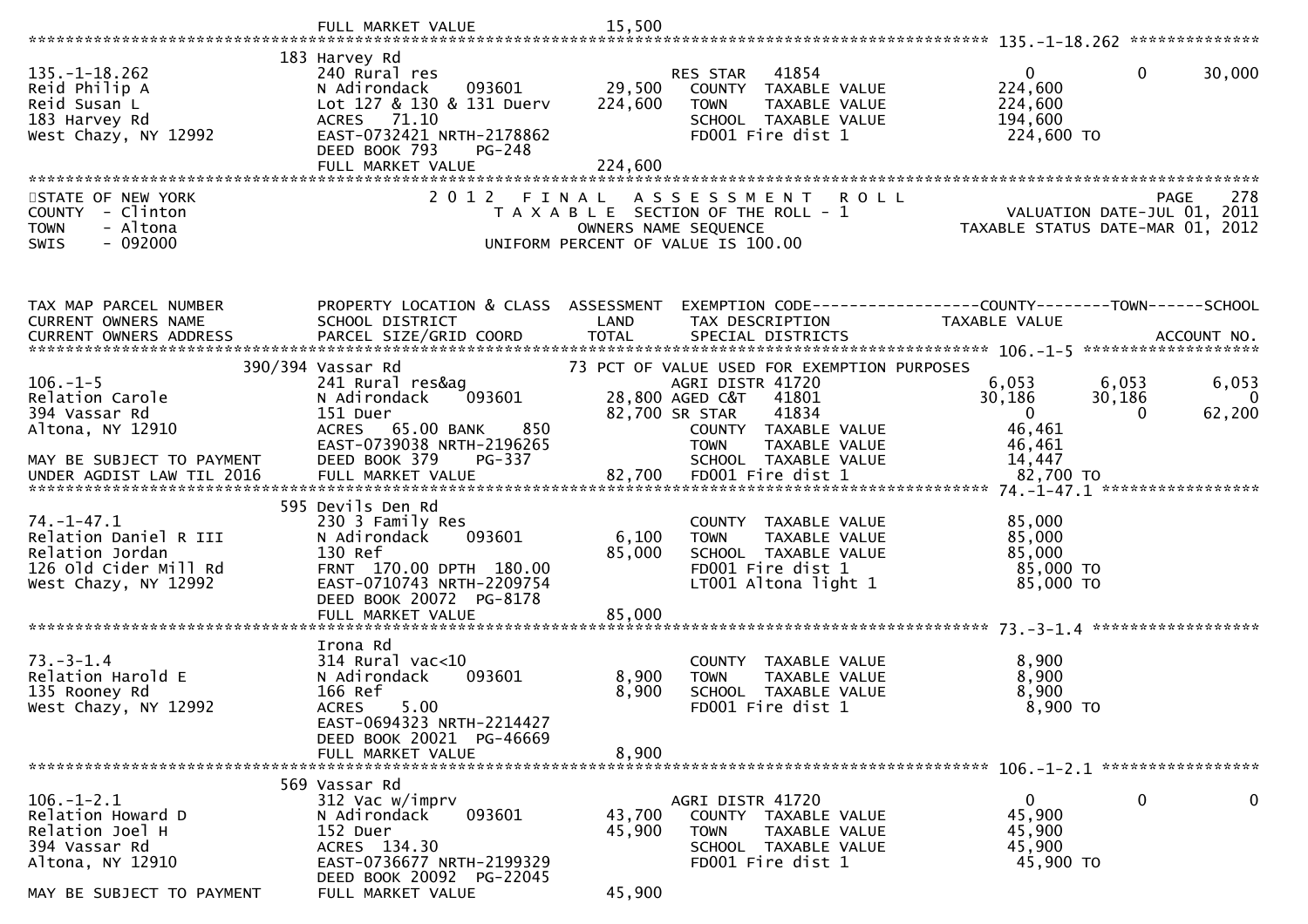| UNDER AGDIST LAW TIL 2016                                                                                                                                 |                                                                                                                                                                                       |                             |                                                                                                                                                          |                                                                  |                                                   |
|-----------------------------------------------------------------------------------------------------------------------------------------------------------|---------------------------------------------------------------------------------------------------------------------------------------------------------------------------------------|-----------------------------|----------------------------------------------------------------------------------------------------------------------------------------------------------|------------------------------------------------------------------|---------------------------------------------------|
| $106. - 1 - 2.2$<br>Relation Howard D<br>Relation Sharon L<br>569 Vassar Rd<br>Altona, NY 12910<br>MAY BE SUBJECT TO PAYMENT<br>UNDER AGDIST LAW TIL 2016 | 569 Vassar Rd<br>241 Rural res&ag<br>093601<br>N Adirondack<br>Lot 152 Duer<br>ACRES 23.50 BANK<br>850<br>EAST-0736467 NRTH-2200651<br>DEED BOOK 99001 PG-12536<br>FULL MARKET VALUE  | 80,800<br>80,800            | AGRI DISTR 41720<br>20,300 RES STAR<br>41854<br>COUNTY TAXABLE VALUE<br><b>TAXABLE VALUE</b><br><b>TOWN</b><br>SCHOOL TAXABLE VALUE<br>FD001 Fire dist 1 | 4,273<br>$\mathbf{0}$<br>76,527<br>76,527<br>46,527<br>80,800 TO | 4,273<br>4,273<br>30,000<br>0                     |
| STATE OF NEW YORK<br><b>COUNTY</b><br>- Clinton<br>- Altona<br><b>TOWN</b><br>$-092000$<br>SWIS                                                           | 2 0 1 2                                                                                                                                                                               | FINAL                       | A S S E S S M E N T<br><b>ROLL</b><br>T A X A B L E SECTION OF THE ROLL - 1<br>OWNERS NAME SEQUENCE<br>UNIFORM PERCENT OF VALUE IS 100.00                | TAXABLE STATUS DATE-MAR 01, 2012                                 | 279<br><b>PAGE</b><br>VALUATION DATE-JUL 01, 2011 |
| TAX MAP PARCEL NUMBER<br>CURRENT OWNERS NAME                                                                                                              | PROPERTY LOCATION & CLASS<br>SCHOOL DISTRICT                                                                                                                                          | ASSESSMENT<br>LAND          | TAX DESCRIPTION                                                                                                                                          | TAXABLE VALUE                                                    |                                                   |
| $89. - 3 - 9.1$<br>Relation Patty J<br>2929 Miner Farm Rd<br>Altona, NY 12910                                                                             | 2929 Miner Farm Rd<br>270 Mfg housing<br>093601<br>N Adirondack<br>106 Ref<br><b>ACRES</b><br>2.30<br>EAST-0715918 NRTH-2207516<br>DEED BOOK 20021 PG-40405<br>FULL MARKET VALUE      | 7,300<br>46,300<br>46,300   | 41854<br>RES STAR<br>COUNTY TAXABLE VALUE<br><b>TOWN</b><br>TAXABLE VALUE<br>SCHOOL TAXABLE VALUE<br>FD001 Fire dist 1<br>LT001 Altona light 1           | $\Omega$<br>46,300<br>46,300<br>16,300<br>46,300 TO<br>46,300 TO | 30,000<br>0                                       |
| $135. - 1 - 20.2$<br>Relation Ryan<br>Bulriss Mindy<br>115 Harvey Rd<br>West Chazy, NY 12992                                                              | 115 Harvey Rd<br>210 1 Family Res<br>093601<br>N Adirondack<br>Lot 130 Duers<br>FRNT 150.00 DPTH 265.00<br>EAST-0734353 NRTH-2178661<br>DEED BOOK 20082 PG-15235<br>FULL MARKET VALUE | 8,200<br>125,000<br>125,000 | 41854<br><b>RES STAR</b><br>COUNTY TAXABLE VALUE<br>TAXABLE VALUE<br><b>TOWN</b><br>SCHOOL TAXABLE VALUE<br>FD001 Fire dist 1                            | $\mathbf{0}$<br>125,000<br>125,000<br>95,000<br>125,000 TO       | 0<br>30,000                                       |
| $134. - 1 - 12$<br>Relation Wade E<br>135 Rooney Rd<br>West Chazy, NY 12992                                                                               | Purdy Rd<br>910 Priv forest<br>N Adirondack<br>093601<br>104 Duer<br>41.00<br>ACRES<br>EAST-0724499 NRTH-2179650<br>DEED BOOK 614<br>PG-861<br>FULL MARKET VALUE                      | 20,000<br>20,000<br>20,000  | COUNTY TAXABLE VALUE<br><b>TOWN</b><br>TAXABLE VALUE<br>SCHOOL TAXABLE VALUE<br>FD001 Fire dist 1                                                        | 20,000<br>20,000<br>20,000<br>20,000 TO                          |                                                   |
| $89.1 - 2 - 12$<br>Relation-Rabideau Life Use Gla N Adirondack<br>Pombrio Penny<br>17 Station St<br>Altona, NY 12910                                      | 17/21 Station St<br>210 1 Family Res<br>093601<br>111 Ref<br>1.75<br><b>ACRES</b><br>EAST-0712204 NRTH-2207969<br>DEED BOOK 955<br>PG-226                                             | 7,000<br>62,400             | 41834<br>SR STAR<br>COUNTY TAXABLE VALUE<br>TAXABLE VALUE<br><b>TOWN</b><br>SCHOOL TAXABLE VALUE<br>FD001 Fire dist 1<br>LT001 Altona light 1            | 0<br>62,400<br>62,400<br>200<br>62,400 TO<br>62,400 TO           | 62,200<br>0                                       |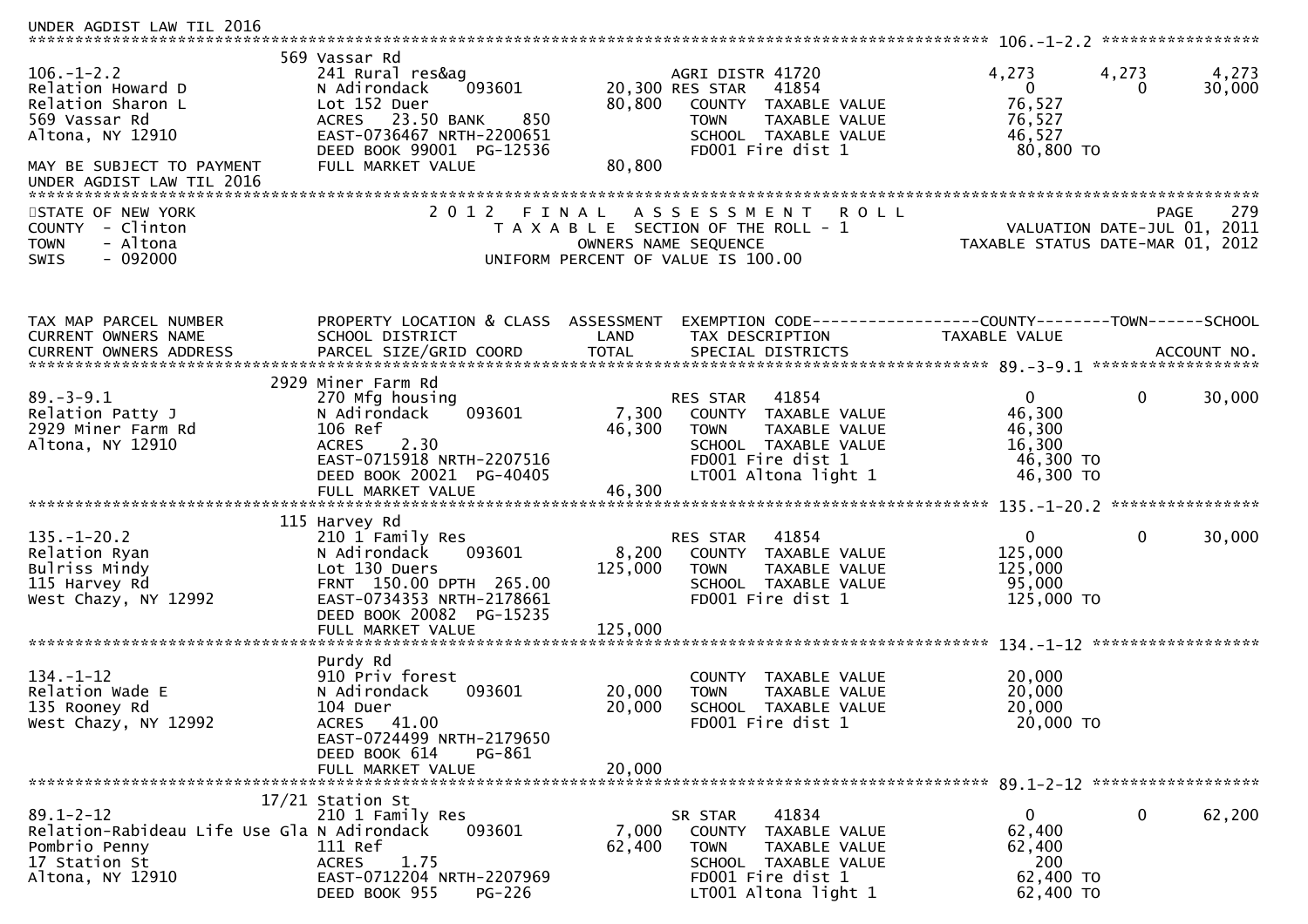|                                                                                                       | FULL MARKET VALUE                                                                                                                                                                  | 62,400                        |                                                                                                            |                                                                                       |
|-------------------------------------------------------------------------------------------------------|------------------------------------------------------------------------------------------------------------------------------------------------------------------------------------|-------------------------------|------------------------------------------------------------------------------------------------------------|---------------------------------------------------------------------------------------|
| $135. - 1 - 15. - 1$<br>Remchuk Robert<br>Remchuk Judy<br>67 Beartown Rd<br>West Chazy, NY 12992-9802 | Recore Rd<br>910 Priv forest<br>Beekmantown Cen 092401<br>143 Duer<br>ACRES 70.70<br>EAST-0736668 NRTH-2179952<br>DEED BOOK 00578 PG-00108<br>FULL MARKET VALUE                    | 23,000<br>23,000<br>23,000    | COUNTY TAXABLE VALUE<br><b>TOWN</b><br>TAXABLE VALUE<br>SCHOOL TAXABLE VALUE<br>FD001 Fire dist 1          | 23,000<br>23,000<br>23,000<br>23,000 TO                                               |
| STATE OF NEW YORK<br>COUNTY - Clinton<br>- Altona<br><b>TOWN</b><br>$-092000$<br><b>SWIS</b>          | 2012 FINAL                                                                                                                                                                         | OWNERS NAME SEQUENCE          | A S S E S S M E N T R O L L<br>T A X A B L E SECTION OF THE ROLL - 1<br>UNIFORM PERCENT OF VALUE IS 100.00 | 280<br><b>PAGE</b><br>VALUATION DATE-JUL 01, 2011<br>TAXABLE STATUS DATE-MAR 01, 2012 |
| TAX MAP PARCEL NUMBER<br>CURRENT OWNERS NAME                                                          | PROPERTY LOCATION & CLASS ASSESSMENT<br>SCHOOL DISTRICT                                                                                                                            | LAND                          | TAX DESCRIPTION                                                                                            | EXEMPTION CODE------------------COUNTY--------TOWN------SCHOOL<br>TAXABLE VALUE       |
| $135. - 1 - 15. - 2$<br>Remchuk Robert<br>Remchuk Judy<br>67 Beartown Rd<br>West Chazy, NY 12992-9802 | Recore Rd<br>910 Priv forest<br>N Adirondack<br>093601<br>Lot 130 Duers Pat<br>ACRES 17.40<br>EAST-0736668 NRTH-2179952<br>DEED BOOK 578<br>PG-108                                 | 10,600<br>10,600              | COUNTY TAXABLE VALUE<br><b>TOWN</b><br>TAXABLE VALUE<br>SCHOOL TAXABLE VALUE<br>FD001 Fire dist 1          | 10,600<br>10,600<br>10,600<br>10,600 TO                                               |
| $135. - 1 - 1$<br>Remillard Marcel<br>1315 Fremont<br>St Bruno, Quebec, Canada<br>J3V3W9              | 356 Atwood Rd<br>260 Seasonal res<br>093601<br>N Adirondack<br>132 Duer<br>9.70<br><b>ACRES</b><br>EAST-0731936 NRTH-2183401<br>DEED BOOK 579<br><b>PG-99</b><br>FULL MARKET VALUE | 13,400<br>30,100<br>30,100    | COUNTY TAXABLE VALUE<br>TAXABLE VALUE<br><b>TOWN</b><br>SCHOOL TAXABLE VALUE<br>FD001 Fire dist 1          | 30,100<br>30,100<br>30,100<br>30,100 TO                                               |
| $117. - 1 - 1$<br>Rensma Timberlands, L.P.<br>46164 Harger Rd<br>Titusville, PA 16354                 | Alder Bend Rd<br>910 Priv forest<br>093601<br>N Adirondack<br>Lot 217 Ref<br>ACRES 726.80<br>EAST-0687675 NRTH-2191978<br>DEED BOOK 20112 PG-39143<br>FULL MARKET VALUE            | 132,700<br>132,700<br>132,700 | COUNTY TAXABLE VALUE<br>TAXABLE VALUE<br><b>TOWN</b><br>SCHOOL TAXABLE VALUE<br>FD001 Fire dist 1          | 132,700<br>132,700<br>132,700<br>132,700 TO                                           |
| $90. -1 - 13.1$<br>Reyell Darrell L<br>Reyell Sarah G<br>2409 Miner Farm Rd<br>Altona, NY 12910       | Miner Farm Rd<br>321 Abandoned ag<br>N Adirondack<br>093601<br>Lot 61 Ref<br>ACRES 62.90 BANK<br>080<br>EAST-0728959 NRTH-2206331<br>DEED BOOK 20082 PG-17209<br>FULL MARKET VALUE | 24,900<br>24,900<br>24,900    | COUNTY TAXABLE VALUE<br><b>TOWN</b><br>TAXABLE VALUE<br>SCHOOL TAXABLE VALUE<br>FD001 Fire dist 1          | 24,900<br>24,900<br>24,900<br>24,900 TO                                               |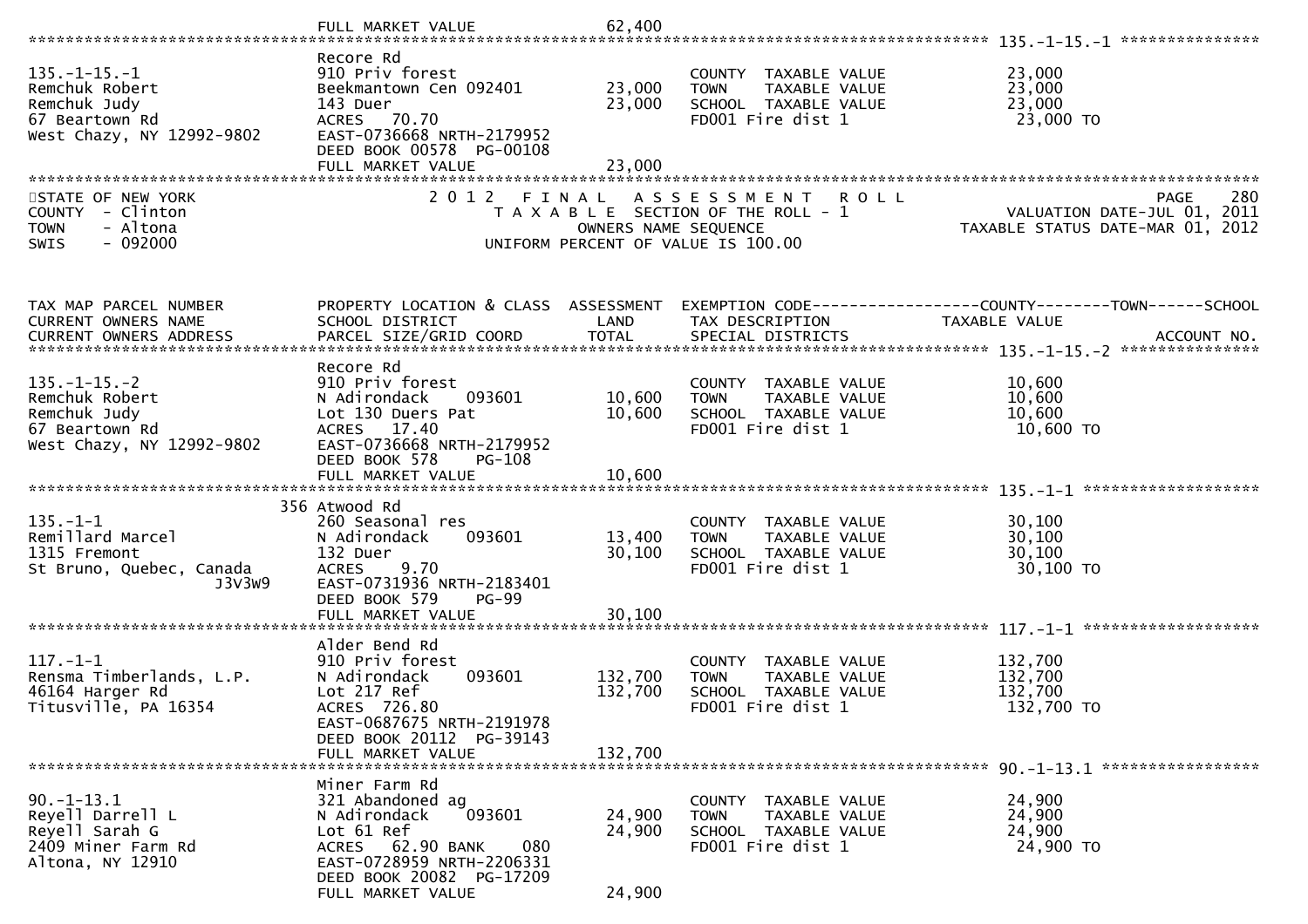| $90. -1 - 13.3$<br>Reyell Darrell L<br>Reyell Sarah G<br>2409 Miner Farm Rd<br>Altona, NY 12910<br>STATE OF NEW YORK<br>COUNTY - Clinton<br>- Altona<br><b>TOWN</b> | 2409 Miner Farm Rd<br>210 1 Family Res<br>093601<br>N Adirondack<br>Lot 61 Ref Tr<br>4.89 BANK<br>080<br><b>ACRES</b><br>EAST-0728595 NRTH-2207212<br>DEED BOOK 20082 PG-17209<br>FULL MARKET VALUE<br>2 0 1 2 | 8,800<br>121,900<br>121,900<br>FINAL | RES STAR 41854<br>COUNTY TAXABLE VALUE<br>TAXABLE VALUE<br><b>TOWN</b><br>SCHOOL TAXABLE VALUE<br>FD001 Fire dist 1<br>A S S E S S M E N T<br><b>ROLL</b><br>T A X A B L E SECTION OF THE ROLL - 1<br>OWNERS NAME SEQUENCE | $\overline{0}$<br>121,900<br>121,900<br>91,900<br>121,900 TO<br>VALUATION DATE-JUL 01, 2011<br>TAXABLE STATUS DATE-MAR 01, 2012 | $\mathbf 0$<br>30,000<br>281<br>PAGE |
|---------------------------------------------------------------------------------------------------------------------------------------------------------------------|----------------------------------------------------------------------------------------------------------------------------------------------------------------------------------------------------------------|--------------------------------------|----------------------------------------------------------------------------------------------------------------------------------------------------------------------------------------------------------------------------|---------------------------------------------------------------------------------------------------------------------------------|--------------------------------------|
| $-092000$<br>SWIS                                                                                                                                                   |                                                                                                                                                                                                                |                                      | UNIFORM PERCENT OF VALUE IS 100.00                                                                                                                                                                                         |                                                                                                                                 |                                      |
| TAX MAP PARCEL NUMBER<br>CURRENT OWNERS NAME                                                                                                                        | PROPERTY LOCATION & CLASS ASSESSMENT<br>SCHOOL DISTRICT                                                                                                                                                        | LAND                                 | EXEMPTION CODE------------------COUNTY--------TOWN------SCHOOL<br>TAX DESCRIPTION                                                                                                                                          | TAXABLE VALUE                                                                                                                   |                                      |
| $74. - 1 - 22.2$<br>Reyell Scott A<br>98 Joe Wood Rd<br>Altona, NY 12910                                                                                            | 98 Joe Wood Rd<br>210 1 Family Res<br>093601<br>N Adirondack<br>Lot 111 Ref Tract<br>FRNT 140.00 DPTH 240.00<br>EAST-0714700 NRTH-2210014<br>DEED BOOK 1031 PG-340<br>FULL MARKET VALUE                        | 66,800                               | LIM INC DI 41932<br>6,200 INC DIS TN 41933<br>66,800 RES STAR<br>41854<br>COUNTY TAXABLE VALUE<br><b>TOWN</b><br>TAXABLE VALUE<br>SCHOOL TAXABLE VALUE<br>FD001 Fire dist 1                                                | 33,400<br>$\mathbf 0$<br>$\mathbf 0$<br>33,400<br>33,400<br>36,800<br>66,800 TO                                                 | 0<br>$\Omega$<br>33,400<br>30,000    |
|                                                                                                                                                                     |                                                                                                                                                                                                                |                                      |                                                                                                                                                                                                                            |                                                                                                                                 |                                      |
| $74. - 1 - 7.2$<br>Reynolds Morris<br>Reynolds Kathryn<br>84 Woods Falls Rd<br>Altona, NY 12910                                                                     | 84 Woods Falls Rd<br>210 1 Family Res<br>093601<br>N Adirondack<br>Lot 111 Ref Tr<br>2.30 BANK<br>320<br><b>ACRES</b><br>EAST-0711115 NRTH-2211919<br>DEED BOOK 20031 PG-50571<br>FULL MARKET VALUE            | 7,300<br>83,300<br>83,300            | 41854<br>RES STAR<br>COUNTY TAXABLE VALUE<br>TAXABLE VALUE<br>TOWN<br>SCHOOL TAXABLE VALUE<br>FD001 Fire dist 1<br>LT001 Altona light 1                                                                                    | $\overline{0}$<br>83,300<br>83,300<br>53,300<br>83,300 TO<br>83,300 TO                                                          | $\mathbf 0$<br>30,000                |
|                                                                                                                                                                     |                                                                                                                                                                                                                |                                      |                                                                                                                                                                                                                            |                                                                                                                                 |                                      |
| $87. - 1 - 10.2$<br>Rhamelia Inc<br>PO Box 11<br>Sharon, CT 06069                                                                                                   | Military Tpke<br>$322$ Rural vac $>10$<br>093601<br>N Adirondack<br>Lot 190 Duer<br>ACRES 54.50<br>EAST-0686222 NRTH-2206366<br>DEED BOOK 20082 PG-16965                                                       | 48,400<br>48,400                     | COUNTY TAXABLE VALUE<br>TAXABLE VALUE<br>TOWN<br>SCHOOL TAXABLE VALUE<br>FD001 Fire dist 1                                                                                                                                 | 48,400<br>48,400<br>48,400<br>48,400 TO                                                                                         |                                      |
|                                                                                                                                                                     | FULL MARKET VALUE                                                                                                                                                                                              | 48,400                               |                                                                                                                                                                                                                            |                                                                                                                                 |                                      |
|                                                                                                                                                                     | 48 Mayott Rd                                                                                                                                                                                                   |                                      |                                                                                                                                                                                                                            |                                                                                                                                 |                                      |
| $91. - 1 - 6.122$<br>Rice Eric D<br>48 Mayott Rd<br>Altona, NY 12910                                                                                                | 260 Seasonal res<br>093601<br>N Adirondack<br>Lot 51 Ref Tr<br>1.20<br><b>ACRES</b><br>EAST-0734158 NRTH-2206689<br>DEED BOOK 20041 PG-76797<br>FULL MARKET VALUE                                              | 6,500<br>50,200<br>50,200            | 41854<br>RES STAR<br>COUNTY TAXABLE VALUE<br><b>TOWN</b><br>TAXABLE VALUE<br>SCHOOL TAXABLE VALUE<br>FD001 Fire dist 1                                                                                                     | $\mathbf{0}$<br>50,200<br>50,200<br>20,200<br>50,200 TO                                                                         | $\mathbf 0$<br>30,000                |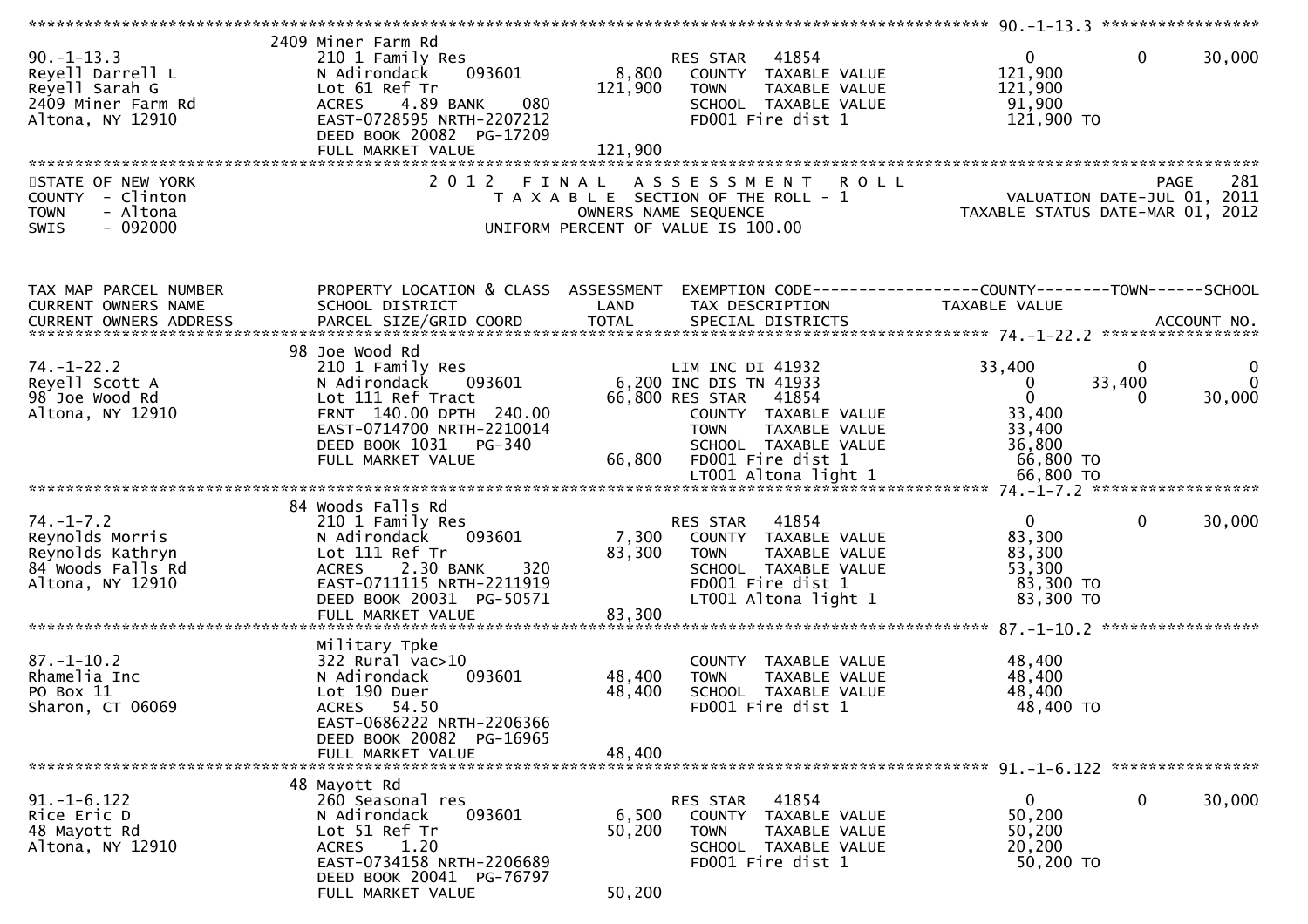| $73. - 1 - 34.42$<br>Richard Eva M<br>439 Irona Rd<br>Altona, NY 12910                                 | 439 Irona Rd<br>210 1 Family Res<br>093601<br>N Adirondack<br>Lot 155 Ref Tract<br>1.00<br><b>ACRES</b><br>EAST-0700693 NRTH-2212792<br>DEED BOOK 20092 PG-22144<br>FULL MARKET VALUE | 52,000<br>52,000          | RES STAR 41854<br>6,500 COUNTY TAXABLE VALUE<br><b>TOWN</b><br>TAXABLE VALUE<br>SCHOOL TAXABLE VALUE<br>FD001 Fire dist 1<br>LT001 Altona light 1 | $\overline{0}$<br>52,000<br>52,000<br>22,000<br>52,000 TO<br>52,000 TO | $\mathbf 0$<br>30,000  |
|--------------------------------------------------------------------------------------------------------|---------------------------------------------------------------------------------------------------------------------------------------------------------------------------------------|---------------------------|---------------------------------------------------------------------------------------------------------------------------------------------------|------------------------------------------------------------------------|------------------------|
| STATE OF NEW YORK<br>COUNTY - Clinton<br>- Altona<br><b>TOWN</b>                                       | 2 0 1 2<br>FINAL                                                                                                                                                                      |                           | ASSESSMENT ROLL<br>T A X A B L E SECTION OF THE ROLL - 1<br>OWNERS NAME SEQUENCE                                                                  | VALUATION DATE-JUL 01, 2011<br>TAXABLE STATUS DATE-MAR 01, 2012        | 282<br>PAGE            |
| $-092000$<br><b>SWIS</b>                                                                               |                                                                                                                                                                                       |                           | UNIFORM PERCENT OF VALUE IS 100.00                                                                                                                |                                                                        |                        |
| TAX MAP PARCEL NUMBER<br>CURRENT OWNERS NAME                                                           | PROPERTY LOCATION & CLASS ASSESSMENT<br>SCHOOL DISTRICT                                                                                                                               | LAND                      | TAX DESCRIPTION                                                                                                                                   | TAXABLE VALUE                                                          |                        |
|                                                                                                        |                                                                                                                                                                                       |                           |                                                                                                                                                   |                                                                        |                        |
| $91. -1 - 18.33$<br>Riley Robert J<br>664 Vassar Rd<br>Altona, NY 12910                                | 664 Vassar Rd<br>210 1 Family Res<br>093601<br>N Adirondack<br>Lot 29 Ref Tr<br>4.80 BANK<br>080<br><b>ACRES</b><br>EAST-0735863 NRTH-2202916<br>DEED BOOK 20072 PG-7279              | 9,000<br>155,000          | RES STAR 41854<br>COUNTY TAXABLE VALUE<br><b>TOWN</b><br>TAXABLE VALUE<br>SCHOOL TAXABLE VALUE<br>FD001 Fire dist 1                               | $\overline{0}$<br>155,000<br>155,000<br>125,000<br>155,000 TO          | 30,000<br>$\mathbf{0}$ |
|                                                                                                        |                                                                                                                                                                                       |                           |                                                                                                                                                   |                                                                        |                        |
|                                                                                                        | 727 Barnaby Rd                                                                                                                                                                        |                           |                                                                                                                                                   |                                                                        |                        |
| $105. - 1 - 5.1$<br>Rioux Roch<br>4080 Chomin De L'Egilise<br>Chertsey, QC, Canada JOK3K               | 910 Priv forest<br>093601<br>N Adirondack<br>Lot 135 Pat Duer<br>ACRES 92.00<br>EAST-0731810 NRTH-2195597<br>DEED BOOK 743<br>$PG-6$                                                  | 28,700<br>34,500          | COUNTY TAXABLE VALUE<br><b>TOWN</b><br>TAXABLE VALUE<br>SCHOOL TAXABLE VALUE<br>FD001 Fire dist 1                                                 | 34,500<br>34,500<br>34,500<br>34,500 TO                                |                        |
|                                                                                                        |                                                                                                                                                                                       |                           |                                                                                                                                                   |                                                                        |                        |
| $73. - 3 - 10.2$<br>Rivera Delores<br>Attn: Jeff Rivera<br>75 Maple View Rd<br>West Hartford, VT 05084 | Helens Way<br>$314$ Rural vac< $10$<br>N Adirondack<br>093601<br>166 Ref<br>ACRES 2.40<br>EAST-0697337 NRTH-2214852<br>DEED BOOK 581<br><b>PG-90</b>                                  | 7,300<br>7,300            | COUNTY TAXABLE VALUE<br>TAXABLE VALUE<br><b>TOWN</b><br>SCHOOL TAXABLE VALUE<br>FD001 Fire dist 1                                                 | 7,300<br>7,300<br>7,300<br>7,300 TO                                    |                        |
|                                                                                                        | FULL MARKET VALUE                                                                                                                                                                     | 7,300                     |                                                                                                                                                   |                                                                        |                        |
|                                                                                                        | 325 Recore Rd                                                                                                                                                                         |                           |                                                                                                                                                   |                                                                        |                        |
| $135. - 2 - 26$<br>Rivers Linda L<br>325 Recore Rd<br>West Chazy, NY 12992                             | 210 1 Family Res<br>Beekmantown Cen 092401<br>Lot 143 Duers<br>2.20<br><b>ACRES</b><br>EAST-0739087 NRTH-2179321<br>DEED BOOK 20001 PG-25554<br>FULL MARKET VALUE                     | 9,600<br>58,200<br>58,200 | RES STAR<br>41854<br>COUNTY TAXABLE VALUE<br><b>TOWN</b><br>TAXABLE VALUE<br>SCHOOL TAXABLE VALUE<br>FD001 Fire dist 1                            | $\mathbf 0$<br>58,200<br>58,200<br>28,200<br>58,200 TO                 | 0<br>30,000            |
|                                                                                                        |                                                                                                                                                                                       |                           |                                                                                                                                                   |                                                                        |                        |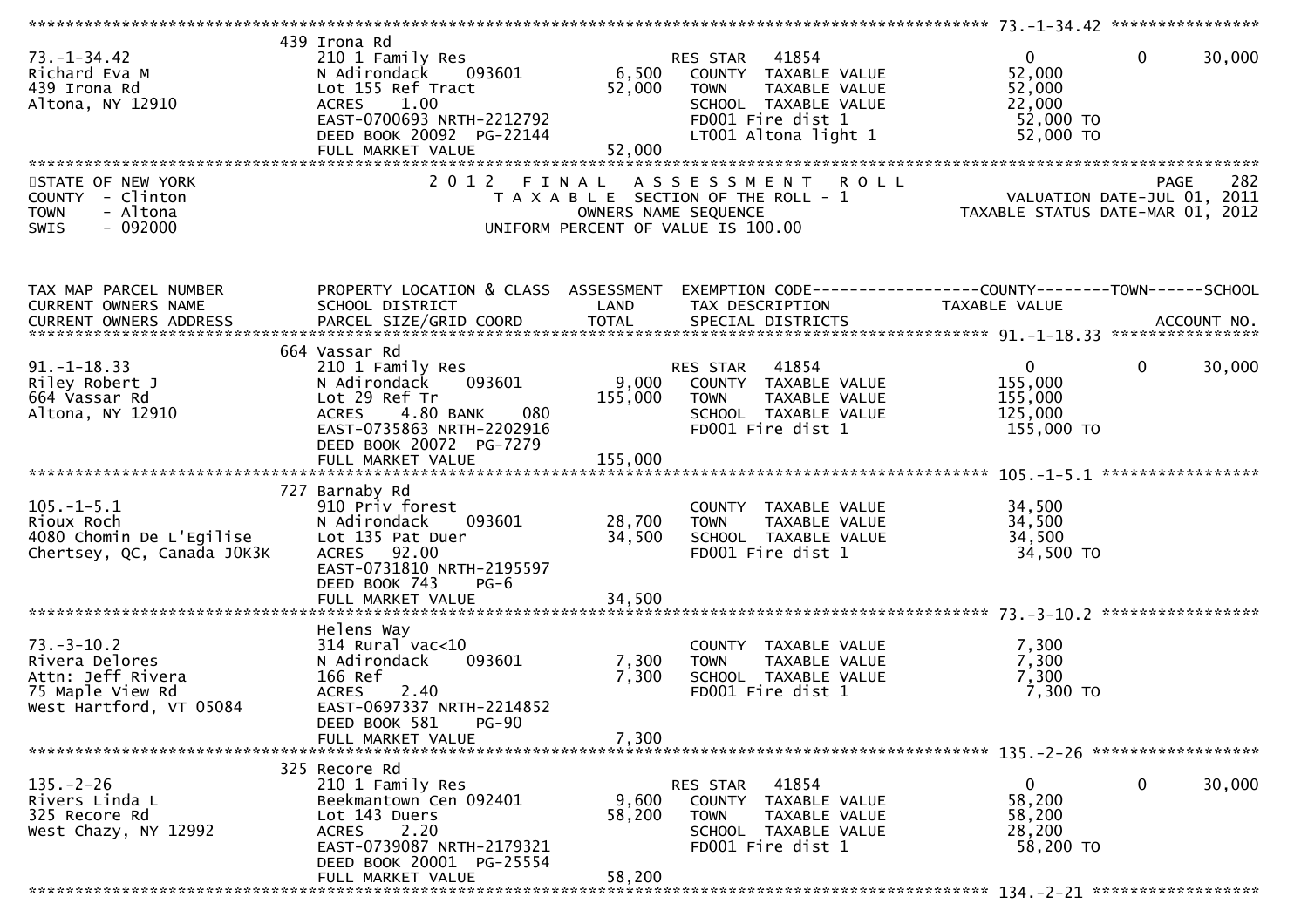| $134. - 2 - 21$<br>Rivers Margaret A<br>9 Pine Hedge Dr<br>West Chazy, NY 12992       | Galy Way<br>314 Rural vac<10<br>093601<br>N Adirondack<br>115 Duer<br>Stonehedge Lot 16<br>ACRES 2.40<br>EAST-0725228 NRTH-2180361<br>DEED BOOK 978<br><b>PG-283</b> | 9,800<br>9,800       | COUNTY TAXABLE VALUE<br><b>TOWN</b><br>TAXABLE VALUE<br>SCHOOL TAXABLE VALUE<br>FD001 Fire dist 1         | 9,800<br>9,800<br>9,800<br>$9,800$ TO                                                                                          |
|---------------------------------------------------------------------------------------|----------------------------------------------------------------------------------------------------------------------------------------------------------------------|----------------------|-----------------------------------------------------------------------------------------------------------|--------------------------------------------------------------------------------------------------------------------------------|
|                                                                                       |                                                                                                                                                                      |                      |                                                                                                           |                                                                                                                                |
| STATE OF NEW YORK<br>COUNTY - Clinton<br>- Altona<br><b>TOWN</b><br>SWIS<br>$-092000$ |                                                                                                                                                                      | OWNERS NAME SEQUENCE | 2012 FINAL ASSESSMENT ROLL<br>T A X A B L E SECTION OF THE ROLL - 1<br>UNIFORM PERCENT OF VALUE IS 100.00 | 283<br>PAGE<br>PAGE 283<br>VALUATION DATE-JUL 01, 2011<br>TAXARLE STATUS DATE ULL 01, 2011<br>TAXABLE STATUS DATE-MAR 01, 2012 |
| TAX MAP PARCEL NUMBER                                                                 | PROPERTY LOCATION & CLASS ASSESSMENT                                                                                                                                 |                      |                                                                                                           | EXEMPTION CODE-----------------COUNTY-------TOWN------SCHOOL                                                                   |
| CURRENT OWNERS NAME                                                                   | SCHOOL DISTRICT                                                                                                                                                      | LAND                 | TAX DESCRIPTION                                                                                           | TAXABLE VALUE                                                                                                                  |
|                                                                                       |                                                                                                                                                                      |                      |                                                                                                           |                                                                                                                                |
|                                                                                       |                                                                                                                                                                      |                      |                                                                                                           |                                                                                                                                |
| $134. - 2 - 25$                                                                       | Galy Way<br>$314$ Rural vac<10                                                                                                                                       |                      | COUNTY TAXABLE VALUE                                                                                      | 9,800                                                                                                                          |
| Rizzon Beth<br>45 Village Common Unit 2                                               | 093601<br>N Adirondack<br>104-115 Duer                                                                                                                               | 9,800<br>9,800       | <b>TOWN</b><br>TAXABLE VALUE<br>SCHOOL TAXABLE VALUE                                                      | 9,800<br>9,800                                                                                                                 |
| Colchester, VT 05446                                                                  | Stonehedge Lot 19                                                                                                                                                    |                      | FD001 Fire dist 1                                                                                         | $9,800$ TO                                                                                                                     |
|                                                                                       | 2.30<br><b>ACRES</b><br>EAST-0725290 NRTH-2180805<br>DEED BOOK 20051 PG-85489                                                                                        |                      |                                                                                                           |                                                                                                                                |
|                                                                                       | Galy Way                                                                                                                                                             |                      |                                                                                                           |                                                                                                                                |
| $134. - 2 - 26$                                                                       | $314$ Rural vac<10                                                                                                                                                   |                      | COUNTY TAXABLE VALUE                                                                                      | 9,500                                                                                                                          |
| Rizzon Beth                                                                           | N Adirondack<br>093601                                                                                                                                               | 9,500                | <b>TOWN</b><br>TAXABLE VALUE                                                                              | 9,500                                                                                                                          |
| 45 Village Commons #2                                                                 | 104 Duer                                                                                                                                                             | 9,500                | SCHOOL TAXABLE VALUE                                                                                      | 9,500                                                                                                                          |
| Colchester, VT 05446                                                                  | Stonehedge Lot 26<br>ACRES 1.90                                                                                                                                      |                      | FD001 Fire dist 1                                                                                         | 9,500 TO                                                                                                                       |
|                                                                                       | EAST-0724682 NRTH-2180776                                                                                                                                            |                      |                                                                                                           |                                                                                                                                |
|                                                                                       | DEED BOOK 20031 PG-61117<br>FULL MARKET VALUE                                                                                                                        | 9,500                |                                                                                                           |                                                                                                                                |
|                                                                                       |                                                                                                                                                                      |                      |                                                                                                           |                                                                                                                                |
|                                                                                       | 415 Vassar Rd                                                                                                                                                        |                      |                                                                                                           |                                                                                                                                |
| $106. - 1 - 13.3$                                                                     | 210 1 Family Res                                                                                                                                                     |                      | 41854<br>RES STAR                                                                                         | 0<br>0<br>30,000                                                                                                               |
| Robare John P                                                                         | 093601<br>N Adirondack                                                                                                                                               |                      | 6,000 COUNTY TAXABLE VALUE                                                                                | 150,000                                                                                                                        |
| Robare Carrie L                                                                       | Lot 151 Duer                                                                                                                                                         |                      | 150,000 TOWN TAXABLE VALUE                                                                                | 150,000                                                                                                                        |
| 415 Vassar Rd<br>Altona, NY 12910                                                     | FRNT 163.00 DPTH 175.00<br>080<br>BANK                                                                                                                               |                      | SCHOOL TAXABLE VALUE<br>FD001 Fire dist 1                                                                 | 120,000<br>150,000 TO                                                                                                          |
|                                                                                       | EAST-0737847 NRTH-2197251                                                                                                                                            |                      |                                                                                                           |                                                                                                                                |
|                                                                                       | DEED BOOK 20062 PG-259                                                                                                                                               |                      |                                                                                                           |                                                                                                                                |
|                                                                                       | FULL MARKET VALUE                                                                                                                                                    | 150,000              |                                                                                                           |                                                                                                                                |
|                                                                                       |                                                                                                                                                                      |                      |                                                                                                           |                                                                                                                                |
|                                                                                       | 62 Merrywood Dr                                                                                                                                                      |                      |                                                                                                           |                                                                                                                                |
| $88.14 - 1 - 14$<br>Roberts Donna H                                                   | 260 Seasonal res<br>093601                                                                                                                                           | 4,000                | COUNTY TAXABLE VALUE                                                                                      | 12,500<br>12,500                                                                                                               |
| 11 Edgewater Dr                                                                       | N Adirondack<br>Stonewall Acres Lot 14                                                                                                                               | 12,500               | TAXABLE VALUE<br><b>TOWN</b><br>SCHOOL TAXABLE VALUE                                                      | 12,500                                                                                                                         |
| Rouses Point, NY 12979                                                                | FRNT 80.00 DPTH 153.48<br>EAST-0699296 NRTH-2203873                                                                                                                  |                      | FD001 Fire dist 1                                                                                         | 12,500 TO                                                                                                                      |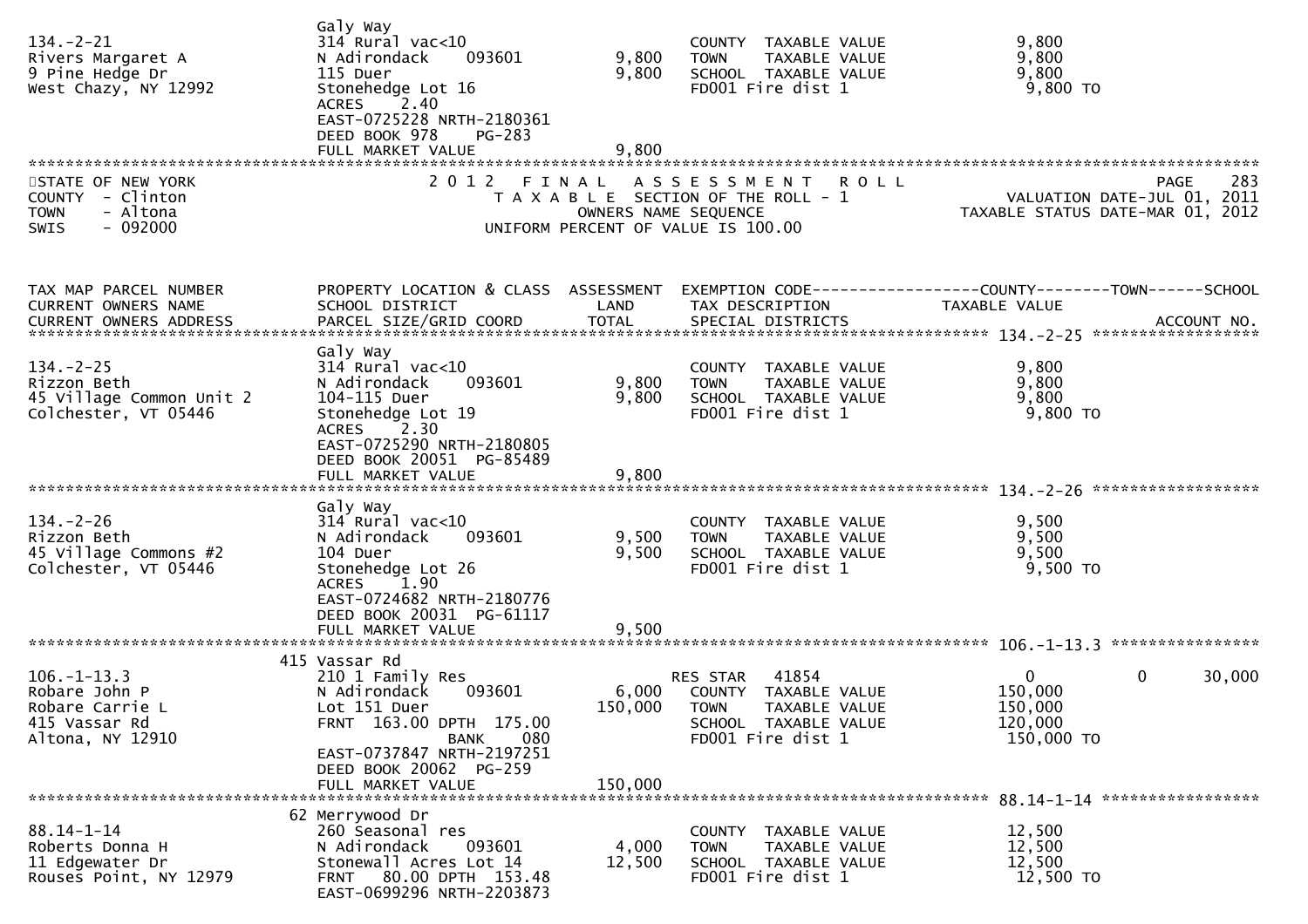|                                                                                              | DEED BOOK 20092 PG-24476<br>FULL MARKET VALUE                                                                                                                                         | 12,500                     |                                                                                                                                  |                                                                                                        |                        |
|----------------------------------------------------------------------------------------------|---------------------------------------------------------------------------------------------------------------------------------------------------------------------------------------|----------------------------|----------------------------------------------------------------------------------------------------------------------------------|--------------------------------------------------------------------------------------------------------|------------------------|
| $74. - 1 - 21.31$<br>Roberts Richard<br>Roberts Joan<br>PO Box 172<br>Dannemora, NY 12929    | Miner Farm Rd<br>$314$ Rural vac<10<br>093601<br>N Adirondack<br>Lot 105 Ref Tr<br>8.90<br><b>ACRES</b><br>EAST-0718105 NRTH-2208513<br>DEED BOOK 20112 PG-39637<br>FULL MARKET VALUE | 11,300<br>11,300<br>11,300 | COUNTY TAXABLE VALUE<br>TAXABLE VALUE<br><b>TOWN</b><br>SCHOOL TAXABLE VALUE<br>FD001 Fire dist 1                                | 11,300<br>11,300<br>11,300<br>11,300 TO                                                                |                        |
| STATE OF NEW YORK<br>COUNTY - Clinton<br>- Altona<br><b>TOWN</b><br>$-092000$<br><b>SWIS</b> | 2 0 1 2<br>FINAL                                                                                                                                                                      |                            | ASSESSMENT<br><b>ROLL</b><br>T A X A B L E SECTION OF THE ROLL - 1<br>OWNERS NAME SEQUENCE<br>UNIFORM PERCENT OF VALUE IS 100.00 | PAGE 284<br>VALUATION DATE-JUL 01, 2011<br>TAXARLE STATUS DATE ::: - 21<br>TAXABLE STATUS DATE-MAR 01, | 284<br>PAGE<br>2012    |
| TAX MAP PARCEL NUMBER<br>CURRENT OWNERS NAME                                                 | PROPERTY LOCATION & CLASS ASSESSMENT<br>SCHOOL DISTRICT                                                                                                                               | LAND                       | TAX DESCRIPTION                                                                                                                  | TAXABLE VALUE                                                                                          |                        |
|                                                                                              | 2468 Miner Farm Rd                                                                                                                                                                    |                            |                                                                                                                                  |                                                                                                        |                        |
| $90. -1 - 11.3$<br>Rock Alan J<br>Rock Candice G<br>2468 Miner Farm Rd<br>Altona, NY 12910   | 210 1 Family Res<br>093601<br>N Adirondack<br>Lot 81 Ref Tr<br>FRNT 200.00 DPTH 191.00<br>EAST-0727114 NRTH-2207963<br>DEED BOOK 630<br>PG-1190                                       | 6,500<br>93,000            | 41854<br>RES STAR<br>COUNTY TAXABLE VALUE<br><b>TOWN</b><br>TAXABLE VALUE<br>SCHOOL TAXABLE VALUE<br>FD001 Fire dist 1           | $\overline{0}$<br>93,000<br>93,000<br>63,000<br>93,000 TO                                              | $\mathbf{0}$<br>30,000 |
|                                                                                              |                                                                                                                                                                                       |                            |                                                                                                                                  |                                                                                                        |                        |
| $75. - 1 - 6.3$<br>Rock Gary<br>Rock Lynn<br>2498 Miner Farm Rd<br>Altona, NY 12910          | 2498 Miner Farm Rd<br>210 1 Family Res<br>N Adirondack<br>093601<br>Lot $81$<br>2.20<br><b>ACRES</b><br>EAST-0726428 NRTH-2208137<br>DEED BOOK 587<br>$PG-124$                        | 7,300<br>68,000            | 41854<br>RES STAR<br>COUNTY TAXABLE VALUE<br>TAXABLE VALUE<br><b>TOWN</b><br>SCHOOL TAXABLE VALUE<br>FD001 Fire dist 1           | $\Omega$<br>68,000<br>68,000<br>38,000<br>68,000 TO                                                    | 30,000<br>0            |
|                                                                                              | FULL MARKET VALUE                                                                                                                                                                     | 68,000                     |                                                                                                                                  |                                                                                                        |                        |
|                                                                                              |                                                                                                                                                                                       |                            |                                                                                                                                  |                                                                                                        |                        |
| $73. - 3 - 1.2$<br>Rockwell Wayne A<br>PO Box 591<br>Morrisonville, NY 12962                 | Helens Way<br>314 Rural vac<10<br>N Adirondack<br>093601<br>166 Ref<br>ACRES 10.00<br>EAST-0693956 NRTH-2214423<br>DEED BOOK 20112 PG-43271                                           | 11,900<br>11,900<br>11,900 | <b>COUNTY</b><br>TAXABLE VALUE<br><b>TOWN</b><br>TAXABLE VALUE<br>SCHOOL TAXABLE VALUE<br>FD001 Fire dist 1                      | 11,900<br>11,900<br>11,900<br>11,900 TO                                                                |                        |
|                                                                                              | FULL MARKET VALUE                                                                                                                                                                     |                            |                                                                                                                                  |                                                                                                        |                        |
| $150.-1-7.2$<br>Rogers Thomas A<br>Rogers Amanda M<br>144 Recore Rd<br>West Chazy, NY 12992  | 144 Recore Rd<br>210 1 Family Res<br>N Adirondack<br>093601<br>Lot 129 Duers<br>FRNT 115.00 DPTH 213.00<br>320<br>BANK<br>EAST-0736647 NRTH-2176216                                   | 7,100<br>102,100           | RES STAR<br>41854<br>COUNTY TAXABLE VALUE<br>TAXABLE VALUE<br><b>TOWN</b><br>SCHOOL TAXABLE VALUE<br>FD001 Fire dist 1           | $\mathbf{0}$<br>102,100<br>102,100<br>72,100<br>102,100 TO                                             | 0<br>30,000            |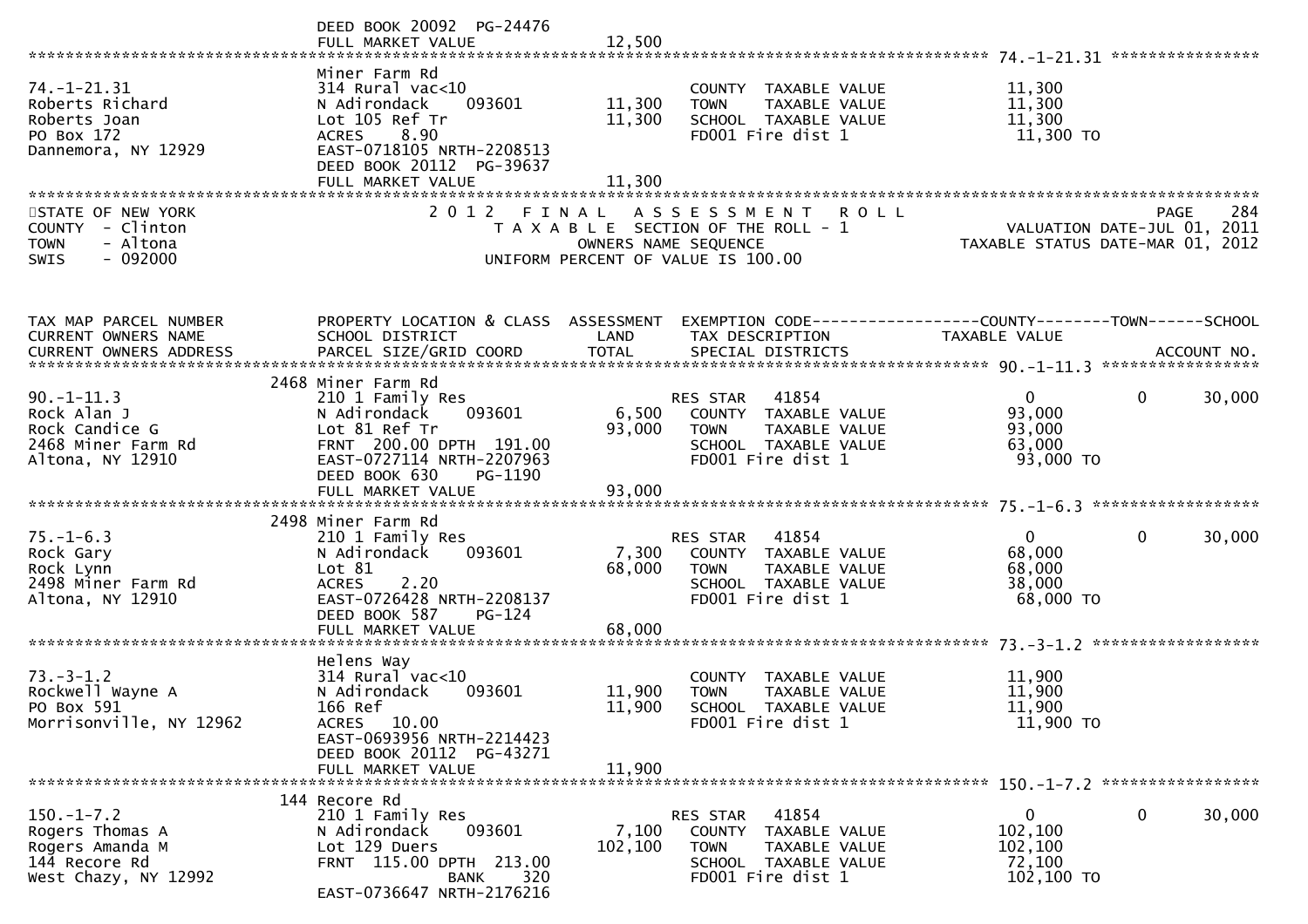|                                                                                                     | DEED BOOK 20112 PG-42247<br>FULL MARKET VALUE                                                                                                                                                          | 102,100                      |                                                                                                                                                       |                                                                                      |                          |
|-----------------------------------------------------------------------------------------------------|--------------------------------------------------------------------------------------------------------------------------------------------------------------------------------------------------------|------------------------------|-------------------------------------------------------------------------------------------------------------------------------------------------------|--------------------------------------------------------------------------------------|--------------------------|
| $119. - 1 - 2$<br>Ross Larry A<br>Ross Pamela<br>4373 Military Tpke<br>Altona, NY 12910             | 4373 Military Tpke<br>240 Rural res<br>093601<br>N Adirondack<br>69 Duer<br>ACRES 47.10<br>EAST-0710774 NRTH-2191766<br>DEED BOOK 589<br>PG-461<br>FULL MARKET VALUE                                   | 27,800<br>169,000<br>169,000 | RES STAR 41854<br>COUNTY TAXABLE VALUE<br><b>TOWN</b><br>TAXABLE VALUE<br>SCHOOL TAXABLE VALUE<br>FD001 Fire dist 1                                   | $\mathbf{0}$<br>$\mathbf 0$<br>169,000<br>169,000<br>139,000<br>169,000 TO           | 30,000                   |
| STATE OF NEW YORK<br>COUNTY - Clinton<br><b>TOWN</b><br>- Altona<br>$-092000$<br><b>SWIS</b>        |                                                                                                                                                                                                        |                              | 2012 FINAL ASSESSMENT<br><b>ROLL</b><br>T A X A B L E SECTION OF THE ROLL - 1<br>OWNERS NAME SEQUENCE<br>UNIFORM PERCENT OF VALUE IS 100.00           | <b>PAGE</b><br>VALUATION DATE-JUL 01, 2011<br>TAXABLE STATUS DATE-MAR 01, 2012       | 285                      |
| TAX MAP PARCEL NUMBER<br>CURRENT OWNERS NAME                                                        | PROPERTY LOCATION & CLASS ASSESSMENT<br>SCHOOL DISTRICT                                                                                                                                                | LAND                         | TAX DESCRIPTION                                                                                                                                       | EXEMPTION CODE-----------------COUNTY-------TOWN------SCHOOL<br><b>TAXABLE VALUE</b> |                          |
| $148. - 2 - 16$<br>Roushia J Donald<br>Roushia Sherri Lynn<br>1938 Rand Hill Rd<br>Altona, NY 12910 | 1938 Rand Hill Rd<br>270 Mfg housing<br>093601<br>N Adirondack<br>49 Duer<br>4.60<br><b>ACRES</b><br>EAST-0710998 NRTH-2172830<br>DEED BOOK 99001 PG-16815                                             | 10,800<br>45,000             | RES STAR 41854<br>COUNTY TAXABLE VALUE<br>TAXABLE VALUE<br><b>TOWN</b><br>SCHOOL TAXABLE VALUE<br>FD001 Fire dist 1                                   | $\mathbf{0}$<br>$\mathbf 0$<br>45,000<br>45,000<br>15,000<br>45,000 TO               | 30,000<br>************** |
| $134. - 1 - 11.222$<br>Roussy David<br>Roussy Jason G<br>3789 Military Tpke<br>West Chazy, NY 12992 | 3789 Military Tpke<br>270 Mfg housing<br>N Adirondack<br>093601<br>Lot 103 Duers Pat<br><b>ACRES</b><br>3.30<br>EAST-0722846 NRTH-2182830<br>DEED BOOK 20112 PG-39955<br>FULL MARKET VALUE             | 10,200<br>67,800<br>67,800   | COUNTY TAXABLE VALUE<br><b>TOWN</b><br>TAXABLE VALUE<br>SCHOOL TAXABLE VALUE<br>FD001 Fire dist 1                                                     | 67,800<br>67,800<br>67,800<br>67,800 TO                                              |                          |
| $71. - 4 - 14.2$<br>Rowe Darlene K<br>2074 Plank Rd<br>Ellenburg Depot, NY 12935                    | 2074 Plank Rd<br>210 1 Family Res<br>N Adirondack<br>093601<br>Benjamin Moore Patent<br>1.90 BANK<br>890<br><b>ACRES</b><br>EAST-0675938 NRTH-2210556<br>DEED BOOK 99001 PG-16013<br>FULL MARKET VALUE | 7,000<br>95,200<br>95,200    | 41854<br>RES STAR<br>COUNTY TAXABLE VALUE<br><b>TOWN</b><br>TAXABLE VALUE<br>SCHOOL TAXABLE VALUE<br>FD002 Ellenburg fire 21                          | $\Omega$<br>$\mathbf{0}$<br>95,200<br>95,200<br>65,200<br>95,200 TO                  | 30,000                   |
| $71.1 - 1 - 4$<br>Rowe Mark G<br>Rowe Janice L<br>3 Sunderlands Way<br>Ellenburg Depot, NY 12935    | 3 Sunderlands Way<br>312 Vac w/imprv<br>093601<br>N Adirondack<br>Bm<br>FRNT 100.00 DPTH 130.00<br>EAST-0675386 NRTH-2213955<br>DEED BOOK 757<br>PG-332                                                | 3,200<br>8,000               | 41854<br>RES STAR<br>COUNTY TAXABLE VALUE<br><b>TOWN</b><br>TAXABLE VALUE<br>SCHOOL TAXABLE VALUE<br>FD002 Ellenburg fire 21<br>LT002 Altona light 21 | 0<br>0<br>8,000<br>8,000<br>0<br>8,000 TO<br>8,000 TO                                | 8,000                    |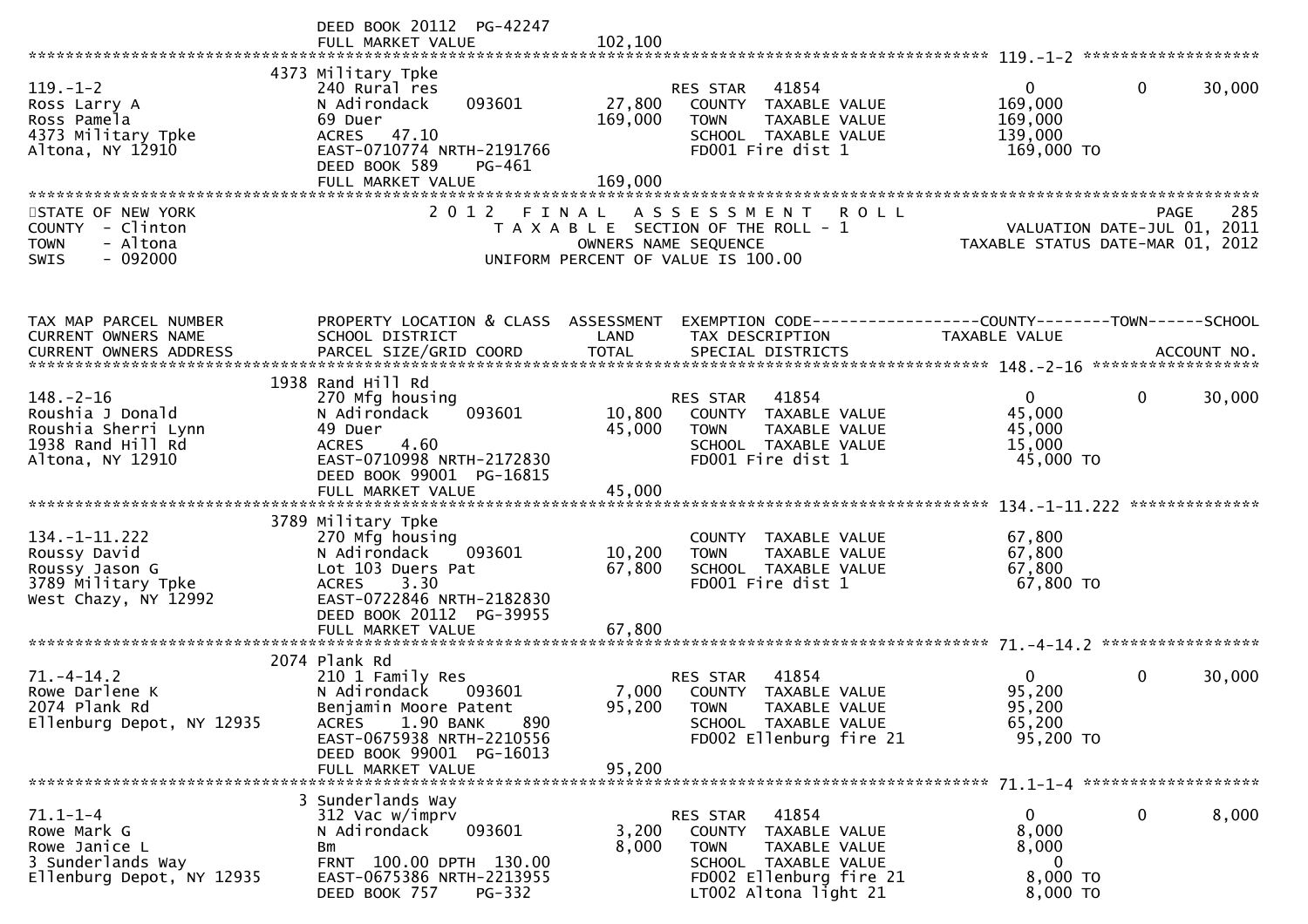|                                                                                                             | FULL MARKET VALUE                                                                                                                                                       | 8,000                         |                                                                                                                                             |                                                                          |                        |
|-------------------------------------------------------------------------------------------------------------|-------------------------------------------------------------------------------------------------------------------------------------------------------------------------|-------------------------------|---------------------------------------------------------------------------------------------------------------------------------------------|--------------------------------------------------------------------------|------------------------|
|                                                                                                             |                                                                                                                                                                         |                               |                                                                                                                                             |                                                                          |                        |
| $74. - 1 - 49.2$<br>Rowe Nicholas N<br>Rowe Katie D<br>45 Irona Rd<br>Altona, NY 12910                      | 45 Irona Rd<br>210 1 Family Res<br>093601<br>N Adirondack<br>Lot 55 Ref<br>180<br><b>ACRES</b><br>1.49 BANK<br>EAST-0709332 NRTH-2210021<br>DEED BOOK 20112 PG-43241    | 6,600<br>138,800              | RES STAR 41854<br>COUNTY TAXABLE VALUE<br>TAXABLE VALUE<br><b>TOWN</b><br>SCHOOL TAXABLE VALUE<br>FD001 Fire dist 1<br>LT001 Altona light 1 | $\mathbf 0$<br>138,800<br>138,800<br>108,800<br>138,800 TO<br>138,800 TO | $\mathbf{0}$<br>30,000 |
|                                                                                                             | FULL MARKET VALUE                                                                                                                                                       | 138,800                       |                                                                                                                                             |                                                                          |                        |
| STATE OF NEW YORK<br>COUNTY - Clinton<br><b>TOWN</b><br>- Altona<br><b>SWIS</b><br>$-092000$                | 2 0 1 2                                                                                                                                                                 | FINAL<br>OWNERS NAME SEQUENCE | <b>ROLL</b><br>A S S E S S M E N T<br>T A X A B L E SECTION OF THE ROLL - 1<br>UNIFORM PERCENT OF VALUE IS 100.00                           | VALUATION DATE-JUL 01, 2011<br>TAXABLE STATUS DATE-MAR 01, 2012          | 286<br><b>PAGE</b>     |
| TAX MAP PARCEL NUMBER                                                                                       | PROPERTY LOCATION & CLASS ASSESSMENT                                                                                                                                    |                               | EXEMPTION CODE-----------------COUNTY-------TOWN------SCHOOL                                                                                |                                                                          |                        |
| CURRENT OWNERS NAME                                                                                         | SCHOOL DISTRICT                                                                                                                                                         | LAND                          | TAX DESCRIPTION                                                                                                                             | TAXABLE VALUE                                                            |                        |
|                                                                                                             |                                                                                                                                                                         |                               |                                                                                                                                             |                                                                          |                        |
|                                                                                                             | 4959 Rt 11                                                                                                                                                              |                               |                                                                                                                                             |                                                                          |                        |
| $71. -4 - 15.2$<br>Rowe Trust Veronica M<br>Rowe Trustee Gaylord<br>6232 SW 80th St<br>Ocala, FL 34476-7020 | 484 1 use sm bld<br>N Adirondack<br>093601<br>Bm<br>FRNT 137.77 DPTH 315.00<br>EAST-0676401 NRTH-2213242<br>DEED BOOK 20021 PG-41880                                    | 6,300<br>129,600              | COUNTY TAXABLE VALUE<br>TAXABLE VALUE<br><b>TOWN</b><br>SCHOOL TAXABLE VALUE<br>FD002 Ellenburg fire 21<br>LT002 Altona light 21            | 129,600<br>129,600<br>129,600<br>129,600 TO<br>129,600 TO                |                        |
|                                                                                                             |                                                                                                                                                                         |                               |                                                                                                                                             |                                                                          |                        |
| $72. - 1 - 33$<br>Roy Carl R<br>307 Forest Rd<br>Ellenburg Depot, NY 12935-9716 ACRES                       | 307 Forest Rd<br>210 1 Family Res<br>093601<br>N Adirondack<br>212 Ref<br>1.00 BANK<br>860<br>EAST-0684832 NRTH-2212786<br>DEED BOOK 924<br>PG-297<br>FULL MARKET VALUE | 6,500<br>45,300<br>45,300     | 41854<br>RES STAR<br>COUNTY TAXABLE VALUE<br><b>TOWN</b><br>TAXABLE VALUE<br>SCHOOL TAXABLE VALUE<br>FD001 Fire dist 1                      | $\mathbf{0}$<br>45,300<br>45,300<br>15,300<br>45,300 TO                  | $\mathbf{0}$<br>30,000 |
|                                                                                                             |                                                                                                                                                                         |                               |                                                                                                                                             |                                                                          |                        |
| $149. - 1 - 10.613$<br>Roy Robert L<br>Roy Jacqueline<br>366 Murtagh Hill Rd<br>West Chazy, NY 12992        | 366 Murtagh Hill Rd<br>210 1 Family Res<br>093601<br>N Adirondack<br>Lot 106 Duers<br><b>ACRES</b><br>5.70<br>EAST-0725378 NRTH-2172630<br>DEED BOOK 617<br>$PG-38$     | 7,800<br>73,000               | 41834<br>SR STAR<br>COUNTY TAXABLE VALUE<br><b>TOWN</b><br>TAXABLE VALUE<br><b>SCHOOL</b><br>TAXABLE VALUE<br>FD001 Fire dist 1             | $\mathbf{0}$<br>73,000<br>73,000<br>10,800<br>73,000 TO                  | $\mathbf{0}$<br>62,200 |
|                                                                                                             | FULL MARKET VALUE                                                                                                                                                       | 73,000                        |                                                                                                                                             |                                                                          |                        |
| $72. - 1 - 18$<br>Rushford Mable<br>983 Irona Rd<br>Ellenburg Depot, NY 12935                               | Irona Rd<br>311 Res vac land<br>093601<br>N Adirondack<br>192 Ref<br>FRNT 105.00 DPTH 210.00<br>EAST-0687495 NRTH-2211837<br>FULL MARKET VALUE                          | 300<br>300<br>300             | COUNTY TAXABLE VALUE<br><b>TAXABLE VALUE</b><br><b>TOWN</b><br>SCHOOL TAXABLE VALUE<br>FD001 Fire dist 1                                    | 300<br>300<br>300<br>300 TO                                              |                        |
|                                                                                                             |                                                                                                                                                                         |                               |                                                                                                                                             |                                                                          |                        |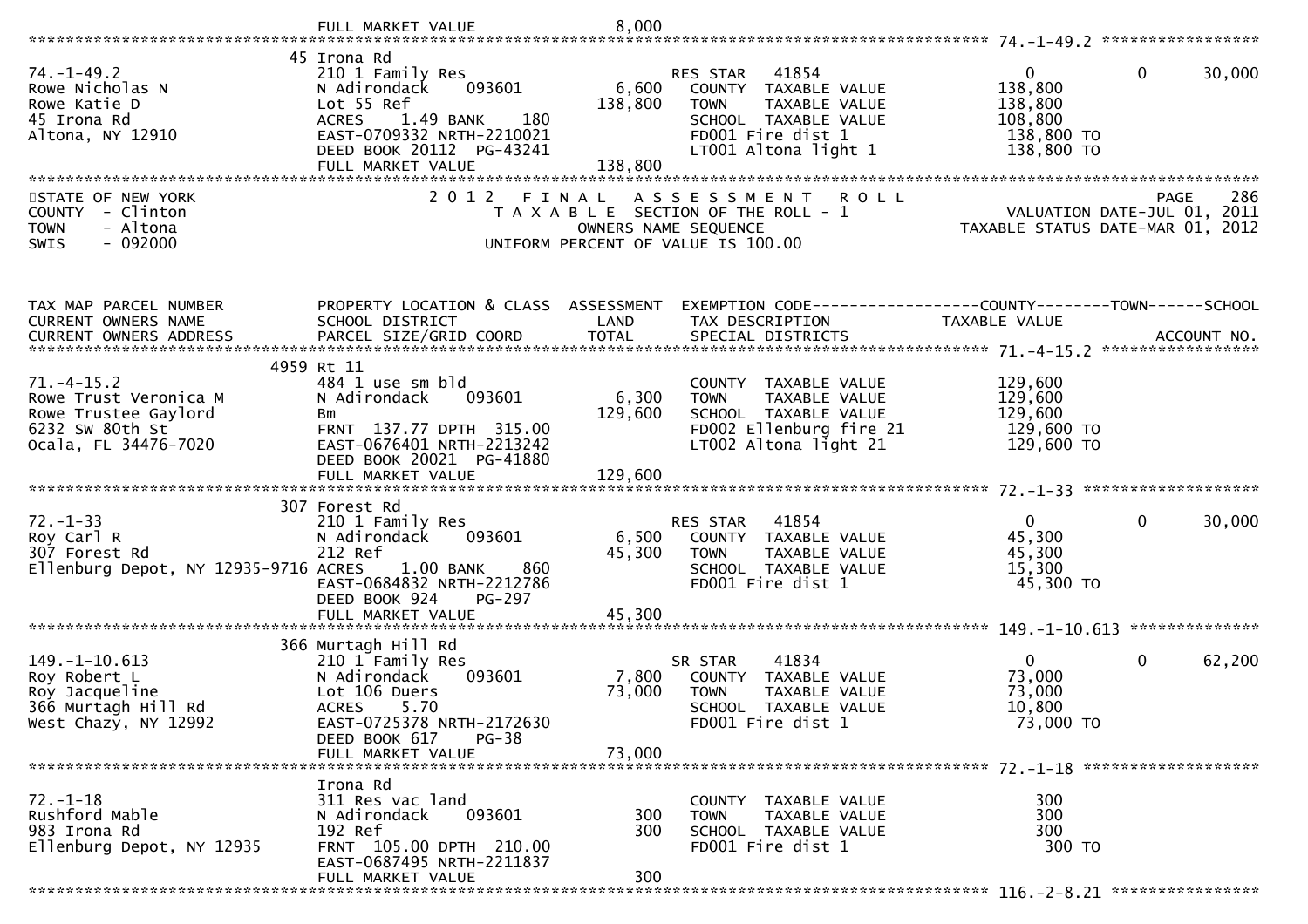|                               | 1044/1050 Plank Rd            |                      | 80 PCT OF VALUE USED FOR EXEMPTION PURPOSES |                                                                                                  |        |
|-------------------------------|-------------------------------|----------------------|---------------------------------------------|--------------------------------------------------------------------------------------------------|--------|
| $116. - 2 - 8.21$             | 240 Rural res                 |                      | 41801<br>AGED C&T                           | 19,600<br>19,600                                                                                 | 0      |
| Russell Jennie June           | 093601<br>N Adirondack        | 16,100 SR STAR       | 41834                                       | $\mathbf{0}$<br>0                                                                                | 49,000 |
| 1050 Plank Rd                 | Lot 31 State Gore             | 49,000               | COUNTY TAXABLE VALUE                        | 29,400                                                                                           |        |
| Ellenburg Depot, NY 12935     | ACRES 23.00                   |                      | TAXABLE VALUE<br><b>TOWN</b>                | 29,400                                                                                           |        |
|                               | EAST-0680614 NRTH-2185725     |                      | SCHOOL TAXABLE VALUE                        | $\overline{0}$                                                                                   |        |
|                               | DEED BOOK 826<br>PG-179       |                      | FD001 Fire dist 1                           | 49,000 TO                                                                                        |        |
|                               | FULL MARKET VALUE             | 49,000               |                                             |                                                                                                  |        |
|                               |                               |                      |                                             |                                                                                                  |        |
|                               |                               |                      |                                             |                                                                                                  |        |
| STATE OF NEW YORK             | 2 0 1 2                       | FINAL                | ASSESSMENT ROLL                             | PAGE                                                                                             | 287    |
| COUNTY - Clinton              |                               |                      | T A X A B L E SECTION OF THE ROLL - 1       |                                                                                                  |        |
| - Altona<br><b>TOWN</b>       |                               | OWNERS NAME SEQUENCE |                                             | <br>11, 2011– VALUATION DATE-JUL<br>12, TAXABLE STATUS DATE-MAR 01, 2012                         |        |
| $-092000$<br>SWIS             |                               |                      | UNIFORM PERCENT OF VALUE IS 100.00          |                                                                                                  |        |
|                               |                               |                      |                                             |                                                                                                  |        |
|                               |                               |                      |                                             |                                                                                                  |        |
| TAX MAP PARCEL NUMBER         |                               |                      |                                             | PROPERTY LOCATION & CLASS ASSESSMENT EXEMPTION CODE----------------COUNTY-------TOWN------SCHOOL |        |
| CURRENT OWNERS NAME           | SCHOOL DISTRICT               | LAND                 | TAX DESCRIPTION                             | TAXABLE VALUE                                                                                    |        |
| <b>CURRENT OWNERS ADDRESS</b> |                               |                      |                                             |                                                                                                  |        |
|                               |                               |                      |                                             |                                                                                                  |        |
|                               | Rand Hill Rd                  |                      |                                             |                                                                                                  |        |
| $148. - 3 - 8.1$              | 321 Abandoned ag              |                      | COUNTY TAXABLE VALUE                        | 10,100                                                                                           |        |
|                               |                               |                      |                                             |                                                                                                  |        |
| Russo Helen                   | 093601<br>N Adirondack        | 10,100               | TAXABLE VALUE<br><b>TOWN</b>                | 10,100                                                                                           |        |
| Johnstone James               | Lot 49 Pat Duer               | 10, 100              | SCHOOL TAXABLE VALUE                        | 10,100                                                                                           |        |
| 959 Madeira Blvd              | ACRES 12.10                   |                      | FD001 Fire dist 1                           | 10,100 TO                                                                                        |        |
| Melville, NY 11747            | EAST-0710758 NRTH-2172152     |                      |                                             |                                                                                                  |        |
|                               | DEED BOOK 20102 PG-31924      |                      |                                             |                                                                                                  |        |
|                               | FULL MARKET VALUE             | 10,100               |                                             |                                                                                                  |        |
|                               |                               |                      |                                             |                                                                                                  |        |
|                               | Tantillo Way                  |                      |                                             |                                                                                                  |        |
| $73. - 2 - 2$                 | $314$ Rural vac<10            |                      | COUNTY TAXABLE VALUE                        | 9,200                                                                                            |        |
| Russom Laurence P             | 093601<br>N Adirondack        | 9,200                | TAXABLE VALUE<br><b>TOWN</b>                | 9,200                                                                                            |        |
| 161 River Rd                  | Lot 155 Ref                   | 9,200                | SCHOOL TAXABLE VALUE                        | 9,200                                                                                            |        |
| Schuylerville, NY 12871       | ACRES 5.30                    |                      | FD001 Fire dist 1                           | 9,200 TO                                                                                         |        |
|                               | EAST-0699328 NRTH-2215202     |                      |                                             |                                                                                                  |        |
|                               | DEED BOOK 20051 PG-83402      |                      |                                             |                                                                                                  |        |
|                               | FULL MARKET VALUE             | 9,200                |                                             |                                                                                                  |        |
|                               |                               |                      |                                             |                                                                                                  |        |
|                               |                               |                      |                                             |                                                                                                  |        |
|                               | Miner Farm Rd                 |                      |                                             |                                                                                                  |        |
| $91. - 1 - 7.212$             | $314$ Rural vac< $10$         |                      | COUNTY TAXABLE VALUE                        | 9,200                                                                                            |        |
| Russom Laurence P             | Northeastern Cl 092801        | 9,200                | TAXABLE VALUE<br><b>TOWN</b>                | 9,200                                                                                            |        |
| 161 River St                  | 51 Ref Tr                     | 9,200                | SCHOOL TAXABLE VALUE                        | 9,200                                                                                            |        |
| Schuylerville, NY 12871       | Survey Map 20082/17996        |                      | FD001 Fire dist 1                           | $9,200$ TO                                                                                       |        |
|                               | 5.50<br>ACRES                 |                      |                                             |                                                                                                  |        |
|                               | EAST-0736599 NRTH-2208558     |                      |                                             |                                                                                                  |        |
|                               | DEED BOOK 20102 PG-33962      |                      |                                             |                                                                                                  |        |
|                               | FULL MARKET VALUE             | 9,200                |                                             |                                                                                                  |        |
|                               |                               |                      |                                             |                                                                                                  |        |
|                               | Plank Rd                      |                      |                                             |                                                                                                  |        |
| $71. - 4 - 10.3$              | 321 Abandoned ag              |                      | COUNTY TAXABLE VALUE                        | 9,200                                                                                            |        |
| Ryan Gregory N                | 093601<br>N Adirondack        | 9,200                | TAXABLE VALUE<br><b>TOWN</b>                | 9,200                                                                                            |        |
| Ryan Judy M                   | B Moore Pat                   | 9,200                | SCHOOL TAXABLE VALUE                        | 9,200                                                                                            |        |
| 19 Palmer St                  | ACRES 28.20                   |                      | FD002 Ellenburg fire 21                     | 9,200 TO                                                                                         |        |
| Plattsburgh, NY 12901         | EAST-0678232 NRTH-2210849     |                      |                                             |                                                                                                  |        |
|                               |                               |                      |                                             |                                                                                                  |        |
|                               | DEED BOOK 694<br><b>PG-10</b> |                      |                                             |                                                                                                  |        |
|                               | FULL MARKET VALUE             | 9,200                |                                             |                                                                                                  |        |
|                               |                               |                      |                                             |                                                                                                  |        |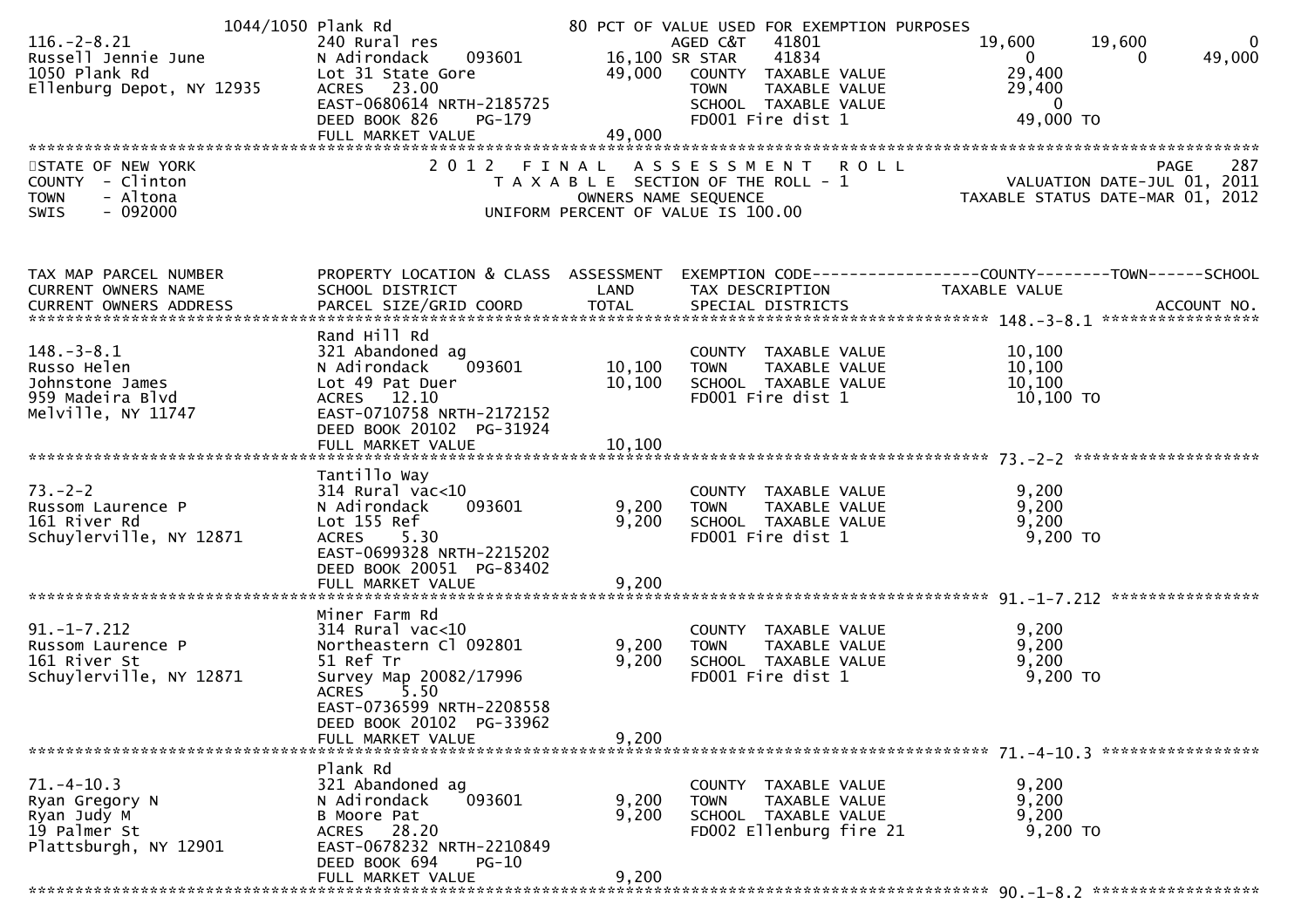| $90. -1 - 8.2$<br>Ryan Josephine<br>1444 North Forest Park Rd<br>Baltimore, MD 21207                | Miner Farm Rd<br>321 Abandoned ag<br>N Adirondack<br>093601<br>82-85 Ref<br>ACRES 24.00<br>EAST-0724852 NRTH-2203670<br>DEED BOOK 568<br>PG-789<br>FULL MARKET VALUE  | 8,800<br>8,800<br>8,800       | COUNTY TAXABLE VALUE<br><b>TOWN</b><br>SCHOOL TAXABLE VALUE<br>FD001 Fire dist 1                           | TAXABLE VALUE                  | 8,800<br>8,800<br>8,800<br>8,800 TO                     |                                            |
|-----------------------------------------------------------------------------------------------------|-----------------------------------------------------------------------------------------------------------------------------------------------------------------------|-------------------------------|------------------------------------------------------------------------------------------------------------|--------------------------------|---------------------------------------------------------|--------------------------------------------|
| STATE OF NEW YORK<br>- Clinton<br><b>COUNTY</b><br><b>TOWN</b><br>- Altona<br>$-092000$<br>SWIS     | 2 0 1 2                                                                                                                                                               | FINAL<br>OWNERS NAME SEQUENCE | A S S E S S M E N T R O L L<br>T A X A B L E SECTION OF THE ROLL - 1<br>UNIFORM PERCENT OF VALUE IS 100.00 |                                | TAXABLE STATUS DATE-MAR 01, 2012                        | 288<br>PAGE<br>VALUATION DATE-JUL 01, 2011 |
| TAX MAP PARCEL NUMBER<br>CURRENT OWNERS NAME                                                        | PROPERTY LOCATION & CLASS ASSESSMENT<br>SCHOOL DISTRICT                                                                                                               | LAND                          | TAX DESCRIPTION                                                                                            |                                | <b>TAXABLE VALUE</b>                                    | ACCOUNT NO.<br>****************            |
| $89. - 3 - 23.12$<br>Ryan Kevin W<br>120 Brunell Rd<br>Altona, NY 12910                             | 120 Brunell Rd<br>270 Mfg housing<br>N Adirondack<br>093601<br>Lot 110 Ref Tr<br>2.62<br><b>ACRES</b><br>EAST-0713656 NRTH-2206100<br>DEED BOOK 20051 PG-84300        | 7,500<br>66,000               | COUNTY TAXABLE VALUE<br><b>TOWN</b><br>SCHOOL TAXABLE VALUE<br>FD001 Fire dist 1<br>LT001 Altona light 1   | TAXABLE VALUE                  | 66,000<br>66,000<br>66,000<br>66,000 TO<br>66,000 ТО    |                                            |
|                                                                                                     | FULL MARKET VALUE                                                                                                                                                     | 66,000                        |                                                                                                            |                                |                                                         |                                            |
| $90. -1 - 1.2$<br>Ryan Patrick J<br>Ryan Shannon A<br>2733 Miner Farm Rd<br>Altona, NY 12910        | 2733 Miner Farm Rd<br>210 1 Family Res<br>093601<br>N Adirondack<br>Lot 85 Ref Tr<br><b>ACRES</b><br>2.00<br>EAST-0720683 NRTH-2207520<br>DEED BOOK 20031 PG-57001    | 7,100<br>82,000               | RES STAR<br>41854<br>COUNTY TAXABLE VALUE<br><b>TOWN</b><br>SCHOOL TAXABLE VALUE<br>FD001 Fire dist 1      | TAXABLE VALUE                  | $\mathbf{0}$<br>82,000<br>82,000<br>52,000<br>82,000 TO | 0<br>30,000                                |
|                                                                                                     | FULL MARKET VALUE                                                                                                                                                     | 82,000                        |                                                                                                            |                                |                                                         |                                            |
| $150. - 1 - 3.2$<br>Rybaczyk Frank J<br>PO Box 1001<br>Plattsburgh, NY 12901-0049                   | 147 Recore Rd<br>910 Priv forest<br>093601<br>N Adirondack<br>143 Duer<br>ACRES 111.00<br>EAST-0736211 NRTH-2177497<br>DEED BOOK 572<br>PG-846<br>FULL MARKET VALUE   | 31,000<br>37,300<br>37,300    | COUNTY TAXABLE VALUE<br><b>TOWN</b><br>SCHOOL TAXABLE VALUE<br>FD001 Fire dist 1                           | TAXABLE VALUE                  | 37,300<br>37,300<br>37,300<br>37,300 TO                 |                                            |
|                                                                                                     |                                                                                                                                                                       |                               |                                                                                                            |                                |                                                         |                                            |
| $75. - 1 - 5.22 - 1$<br>Sample Christian<br>Sample Eileen<br>2334 Miner Farm Rd<br>Altona, NY 12910 | 2334 Miner Farm Rd<br>240 Rural res<br>093601<br>N Adirondack<br>33.90<br><b>ACRES</b><br>EAST-0730736 NRTH-2210550<br>DEED BOOK 904<br>$PG-258$<br>FULL MARKET VALUE | 15,700<br>101,800<br>101,800  | 41854<br>RES STAR<br>COUNTY<br><b>TOWN</b><br>SCHOOL TAXABLE VALUE<br>FD001 Fire dist 1                    | TAXABLE VALUE<br>TAXABLE VALUE | 0<br>101,800<br>101,800<br>71,800<br>101,800 TO         | 0<br>30,000                                |
| $75. - 1 - 5.22 - 2$                                                                                | Miner Farm Rd<br>321 Abandoned ag                                                                                                                                     |                               | COUNTY TAXABLE VALUE                                                                                       |                                | 12,700                                                  | 75. -1-5.22-2 ****************             |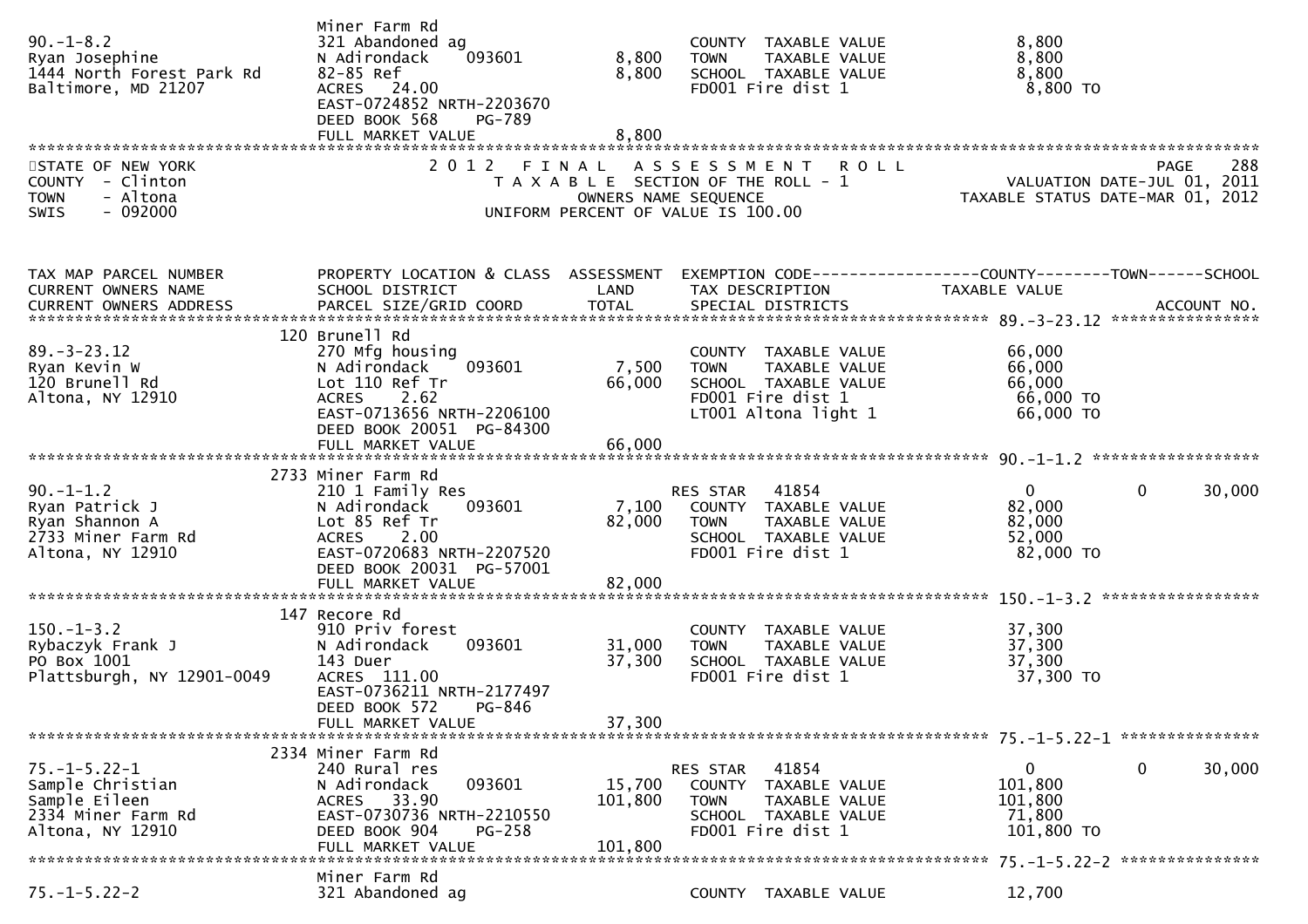| Sample Christian<br>Sample Eileen<br>2334 Miner Farm Rd<br>Altona, NY 12910                          | Northeastern Cl 092801<br>ACRES 64.90<br>EAST-0730736 NRTH-2210550<br>DEED BOOK 904<br><b>PG-258</b><br>FULL MARKET VALUE                                                              | 12,700<br>12,700<br>12,700   | TAXABLE VALUE<br><b>TOWN</b><br>SCHOOL TAXABLE VALUE<br>FD001 Fire dist 1                                                                                             |               | 12,700<br>12,700<br>12,700 TO                                                            |
|------------------------------------------------------------------------------------------------------|----------------------------------------------------------------------------------------------------------------------------------------------------------------------------------------|------------------------------|-----------------------------------------------------------------------------------------------------------------------------------------------------------------------|---------------|------------------------------------------------------------------------------------------|
| STATE OF NEW YORK<br>COUNTY - Clinton<br><b>TOWN</b><br>- Altona<br>$-092000$<br>SWIS                | 2012 FINAL                                                                                                                                                                             |                              | A S S E S S M E N T R O L L<br>T A X A B L E SECTION OF THE ROLL - 1<br>OWNERS NAME SEQUENCE<br>UNIFORM PERCENT OF VALUE IS 100.00                                    |               | 289<br>PAGE<br>VALUATION DATE-JUL 01, 2011<br>TAXABLE STATUS DATE-MAR 01, 2012           |
|                                                                                                      |                                                                                                                                                                                        |                              |                                                                                                                                                                       |               |                                                                                          |
| TAX MAP PARCEL NUMBER<br><b>CURRENT OWNERS NAME</b>                                                  | PROPERTY LOCATION & CLASS ASSESSMENT<br>SCHOOL DISTRICT                                                                                                                                | LAND                         | TAX DESCRIPTION                                                                                                                                                       | TAXABLE VALUE | EXEMPTION        CODE-----------------COUNTY-------TOWN------SCHOOL                      |
| $75. - 1 - 4.1$<br>Sample David J<br>Sample Sharron<br>2338 Miner Farm Rd<br>Altona, NY 12910        | Miner Farm Rd<br>311 Res vac land<br>N Adirondack<br>093601<br>Sub Map Bk 23 Pg 80<br>Lot 111<br>FRNT 50.00 DPTH 321.00<br>EAST-0730002 NRTH-2207916                                   | 4,100<br>4,100               | COUNTY TAXABLE VALUE<br>TAXABLE VALUE<br><b>TOWN</b><br>SCHOOL TAXABLE VALUE<br>FD001 Fire dist 1                                                                     |               | 4,100<br>4,100<br>4,100<br>4,100 TO                                                      |
|                                                                                                      | DEED BOOK 932<br>PG-141<br>FULL MARKET VALUE                                                                                                                                           | 4,100                        |                                                                                                                                                                       |               |                                                                                          |
| $75. - 1 - 5.1$<br>Sample David Jr<br>Sample Sharron<br>2338 Miner Farm Rd<br>Altona, NY 12910       | 2338 Miner Farm Rd<br>210 1 Family Res<br>N Adirondack<br>093601<br>Lots 62 & 81 Ref Tract<br>FRNT 200.00 DPTH 141.00<br>EAST-0730164 NRTH-2207832<br>DEED BOOK 740<br><b>PG-108</b>   | 5,900<br>60,000              | COUNTY TAXABLE VALUE<br><b>TOWN</b><br>TAXABLE VALUE<br>SCHOOL TAXABLE VALUE<br>FD001 Fire dist 1                                                                     |               | 60,000<br>60,000<br>60,000<br>60,000 TO                                                  |
| $74. - 1 - 42.6$<br>Sample Jane A<br>199 LaValley Rd<br>Champlain, NY 12919-4601                     | 6 Rainbow Way<br>421 Restaurant<br>093601<br>N Adirondack<br>Lot 130 Ref Tr<br><b>ACRES</b><br>1.90<br>EAST-0710708 NRTH-2210989<br>DEED BOOK 879<br><b>PG-68</b><br>FULL MARKET VALUE | 12,400<br>315,000<br>315,000 | 47613<br><b>BIE TOWN</b><br>COUNTY TAXABLE VALUE<br><b>TOWN</b><br>TAXABLE VALUE<br>SCHOOL TAXABLE VALUE<br>FD001 Fire dist 1<br>LT001 Altona light 1<br>29,100 EX    |               | $\mathbf{0}$<br>29,100<br>0<br>315,000<br>285,900<br>315,000<br>315,000 TO<br>285,900 TO |
| $74. - 1 - 42.1$<br>Sample Leonard E<br>Sample Jane A<br>199 Lavalley Rd<br>Champlain, NY 12919-4601 | 10, 12, 24 Rainbow Way<br>421 Restaurant<br>N Adirondack<br>093601<br>130 Ref<br>40.00<br><b>ACRES</b><br>EAST-0710275 NRTH-2211015<br>DEED BOOK 20072 PG-2728<br>FULL MARKET VALUE    | 20,200<br>225,000<br>225,000 | 47613<br><b>BIE TOWN</b><br>COUNTY<br>TAXABLE VALUE<br><b>TOWN</b><br>TAXABLE VALUE<br>SCHOOL TAXABLE VALUE<br>FD001 Fire dist 1<br>LT001 Altona light 1<br>56,600 EX |               | 56,600<br>0<br>0<br>225,000<br>168,400<br>225,000<br>225,000 TO<br>168,400 TO            |
| $73. - 1 - 10.172$<br>Sample Terrance C                                                              | 2012 Alder Bend Rd<br>210 1 Family Res<br>N Adirondack<br>093601                                                                                                                       | 5,200                        | TAXABLE VALUE<br><b>COUNTY</b><br><b>TOWN</b><br>TAXABLE VALUE                                                                                                        |               | 73. -1-10. 172 ****************<br>37,800<br>37,800                                      |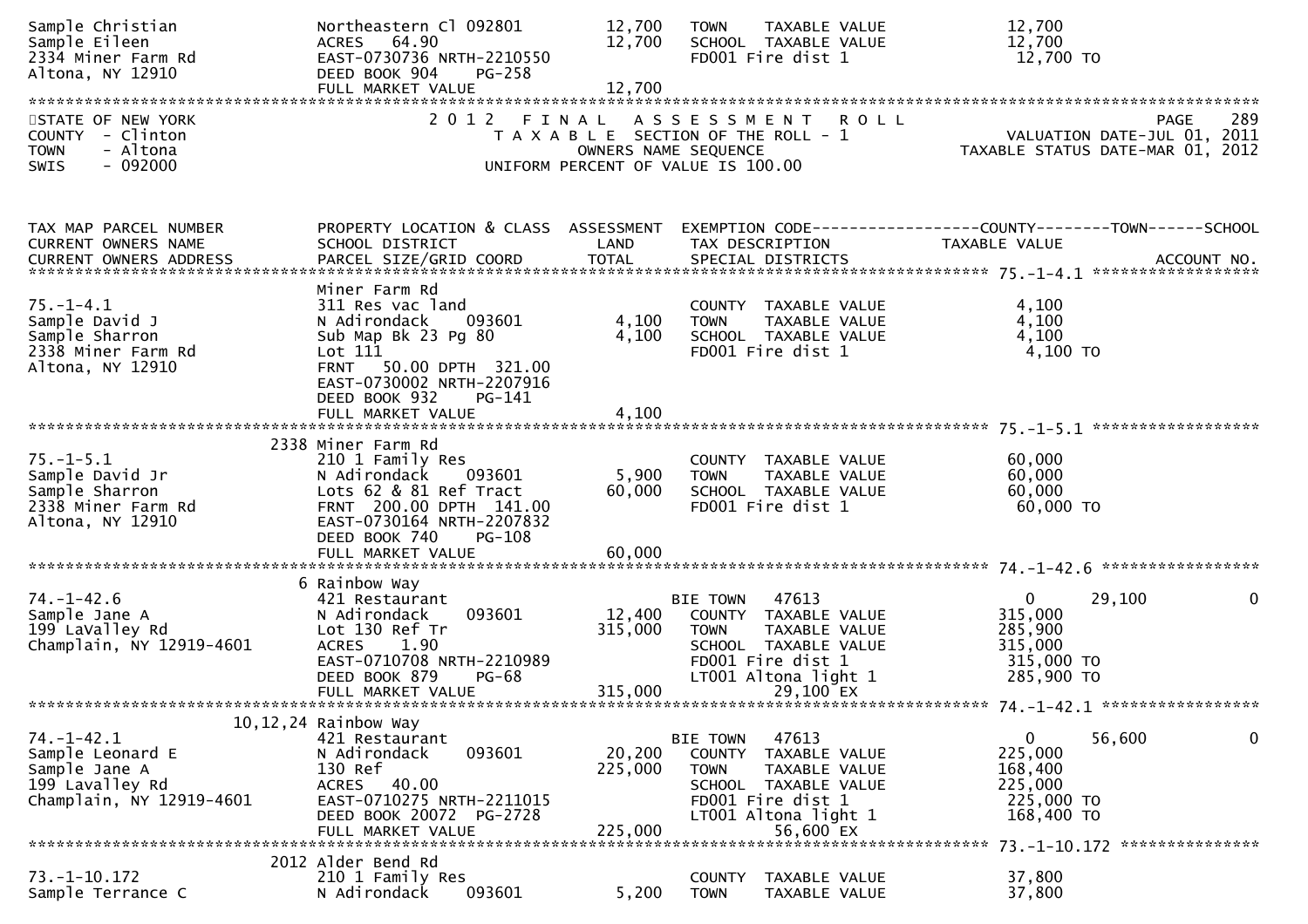| 2012 Alder Bend Rd<br>Altona, NY 12910                                                                 | Lot 155 Ref Tr<br>83.00 DPTH 187.50<br><b>FRNT</b><br>EAST-0697993 NRTH-2214296<br>DEED BOOK 20021 PG-43207<br>FULL MARKET VALUE                                                       | 37,800<br>37,800           | SCHOOL TAXABLE VALUE<br>FD001 Fire dist 1                                                                                                         | 37,800<br>37,800 TO                                                                                                         |
|--------------------------------------------------------------------------------------------------------|----------------------------------------------------------------------------------------------------------------------------------------------------------------------------------------|----------------------------|---------------------------------------------------------------------------------------------------------------------------------------------------|-----------------------------------------------------------------------------------------------------------------------------|
| STATE OF NEW YORK<br><b>COUNTY</b><br>- Clinton<br>- Altona<br><b>TOWN</b><br>$-092000$<br><b>SWIS</b> | 2012 FINAL                                                                                                                                                                             | OWNERS NAME SEQUENCE       | A S S E S S M E N T R O L L<br>T A X A B L E SECTION OF THE ROLL - 1<br>UNIFORM PERCENT OF VALUE IS 100.00                                        | <b>PAGE</b><br>290<br>VALUATION DATE-JUL 01, 2011<br>TAXABLE STATUS DATE-MAR 01, 2012                                       |
| TAX MAP PARCEL NUMBER<br>CURRENT OWNERS NAME                                                           | PROPERTY LOCATION & CLASS ASSESSMENT<br>SCHOOL DISTRICT                                                                                                                                | LAND                       | TAX DESCRIPTION                                                                                                                                   | EXEMPTION CODE------------------COUNTY--------TOWN------SCHOOL<br><b>TAXABLE VALUE</b><br>ACCOUNT NO.<br>****************** |
| $73. - 3 - 1.1$<br>Santiago Arlene F<br>35 Pleasant Ave<br>Edison, NJ 08837                            | Irona Rd<br>$314$ Rural vac<10<br>093601<br>N Adirondack<br>Lot 166 Ref<br>5.00<br><b>ACRES</b><br>EAST-0694569 NRTH-2214429<br>DEED BOOK 20072 PG-6015<br>FULL MARKET VALUE           | 8,900<br>8,900<br>8,900    | COUNTY TAXABLE VALUE<br>TAXABLE VALUE<br><b>TOWN</b><br>SCHOOL TAXABLE VALUE<br>FD001 Fire dist 1                                                 | 8,900<br>8,900<br>8,900<br>8,900 TO                                                                                         |
| $135. - 2 - 7$<br>Santiago Arlene F<br>35 Pleasant Ave<br>Edison, NJ 08837                             | Recore Rd<br>$314$ Rural vac<10<br>Beekmantown Cen 092401<br>Lot 146 Duer<br>8.30<br><b>ACRES</b><br>EAST-0741682 NRTH-2177368<br>DEED BOOK 20072 PG-1857<br>FULL MARKET VALUE         | 10,200<br>10,200<br>10,200 | COUNTY TAXABLE VALUE<br>TAXABLE VALUE<br><b>TOWN</b><br>SCHOOL TAXABLE VALUE<br>FD001 Fire dist 1                                                 | *******************<br>10,200<br>10,200<br>10,200<br>10,200 TO                                                              |
| $119. - 1 - 15.23$<br>Santor Dale L<br>PO Box 832<br>Dannemora, NY 12929                               | 56 Duley Rd<br>260 Seasonal res<br>N Adirondack<br>093601<br>Lot 68 Duers Patent<br>9.70<br><b>ACRES</b><br>EAST-0713545 NRTH-2188243<br>DEED BOOK 20072 PG-11061<br>FULL MARKET VALUE | 11,700<br>19,000<br>19,000 | COUNTY TAXABLE VALUE<br>TAXABLE VALUE<br><b>TOWN</b><br>SCHOOL TAXABLE VALUE<br>FD001 Fire dist 1                                                 | 19,000<br>19,000<br>19,000<br>19,000 TO                                                                                     |
| $75. - 1 - 12.2$<br>Sayah Donald<br>2696 Miner Farm Rd<br>Altona, NY 12910                             | 2696 Miner Farm Rd<br>210 1 Family Res<br>093601<br>N Adirondack<br>86 Ref<br><b>ACRES</b><br>1.10<br>EAST-0721598 NRTH-2207993<br>DEED BOOK 637<br>PG-339<br>FULL MARKET VALUE        | 92,700<br>92,700           | WARCOMALL 41131<br>6,500 SR STAR<br>41834<br>COUNTY<br>TAXABLE VALUE<br><b>TOWN</b><br>TAXABLE VALUE<br>SCHOOL TAXABLE VALUE<br>FD001 Fire dist 1 | 23,175<br>23,175<br>$\overline{0}$<br>62,200<br>0<br>0<br>69,525<br>69,525<br>30,500<br>92,700 TO                           |
| $89.1 - 3 - 18$<br>Sayah Life Estate Gerald E<br>Kashorek Douglas W                                    | 10 Forge St<br>210 1 Family Res<br>093601<br>N Adirondack<br>110 Ref                                                                                                                   | 5,600<br>72,500            | 41834<br>SR STAR<br>TAXABLE VALUE<br><b>COUNTY</b><br><b>TOWN</b><br>TAXABLE VALUE                                                                | 0<br>0<br>62,200<br>72,500<br>72,500                                                                                        |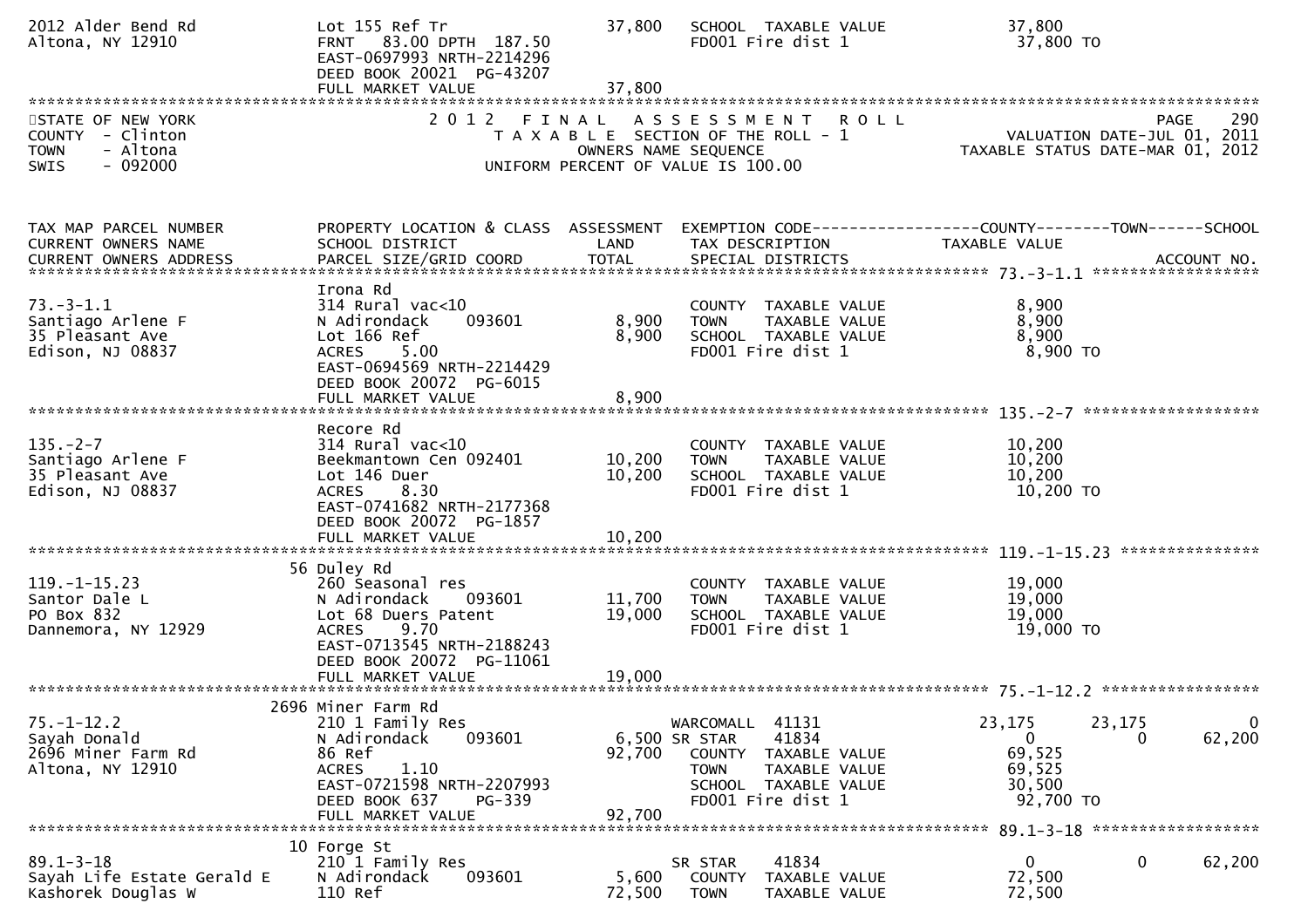| PO Box 114<br>Altona, NY 12910                                                                                               | FRNT 123.69 DPTH 157.46<br>EAST-0711853 NRTH-2207180<br>DEED BOOK 20082 PG-12954<br>FULL MARKET VALUE                                                                                       | 72,500                     | SCHOOL TAXABLE VALUE<br>FD001 Fire dist 1<br>LT001 Altona light 1                                                                      | 10,300<br>72,500 TO<br>72,500 TO                                              |             |
|------------------------------------------------------------------------------------------------------------------------------|---------------------------------------------------------------------------------------------------------------------------------------------------------------------------------------------|----------------------------|----------------------------------------------------------------------------------------------------------------------------------------|-------------------------------------------------------------------------------|-------------|
| STATE OF NEW YORK<br>COUNTY - Clinton<br>- Altona<br><b>TOWN</b><br>$-092000$<br><b>SWIS</b>                                 | 2 0 1 2                                                                                                                                                                                     |                            | FINAL ASSESSMENT<br><b>ROLL</b><br>T A X A B L E SECTION OF THE ROLL - 1<br>OWNERS NAME SEQUENCE<br>UNIFORM PERCENT OF VALUE IS 100.00 | PAGE<br>VALUATION DATE-JUL 01, 2011<br>TAXABLE STATUS DATE-MAR 01, 2012       | 291         |
| TAX MAP PARCEL NUMBER<br>CURRENT OWNERS NAME<br><b>CURRENT OWNERS ADDRESS</b>                                                | PROPERTY LOCATION & CLASS ASSESSMENT<br>SCHOOL DISTRICT<br>PARCEL SIZE/GRID COORD                                                                                                           | LAND<br><b>TOTAL</b>       | TAX DESCRIPTION<br>SPECIAL DISTRICTS                                                                                                   | EXEMPTION CODE-----------------COUNTY-------TOWN------SCHOOL<br>TAXABLE VALUE | ACCOUNT NO. |
| $118. - 1 - 3.6$<br>Sayyeau Frederick<br>Sayyeau Sandra<br>2164 Rand Hill Rd<br>Altona, NY 12910                             | 2819 Rand Hill Rd<br>210 1 Family Res<br>093601<br>N Adirondack<br>Lot 15 Duers<br>1.40<br><b>ACRES</b><br>EAST-0702757 NRTH-2191603<br>DEED BOOK 20102 PG-37291<br>FULL MARKET VALUE       | 6,500<br>52,300<br>52,300  | COUNTY TAXABLE VALUE<br>TAXABLE VALUE<br><b>TOWN</b><br>SCHOOL TAXABLE VALUE<br>FD001 Fire dist 1                                      | 52,300<br>52,300<br>52,300<br>52,300 TO                                       |             |
| $132 - 1 - 8$<br>Sayyeau Frederick<br>Sayyeau Sandra<br>2164 Rand Hill Rd<br>Altona, NY 12910                                | 2280 Rand Hill Rd<br>240 Rural res<br>093601<br>N Adirondack<br>38 Duer<br>Survey 20092/23496<br>ACRES 100.70<br>EAST-0707826 NRTH-2179385<br>DEED BOOK 20102 PG-36907<br>FULL MARKET VALUE | 29,400<br>37,400<br>37,400 | COUNTY TAXABLE VALUE<br>TAXABLE VALUE<br><b>TOWN</b><br>SCHOOL TAXABLE VALUE<br>FD001 Fire dist 1                                      | 37,400<br>37,400<br>37,400<br>37,400 TO                                       |             |
| $119. - 1 - 16.1$<br>Sayyeau Frederick D<br>Dykstra-Sayyeau Sandra L<br>$2164$ Rand $H$ <sup>11</sup> Rd<br>Altona, NY 12910 | 276 Duley Rd<br>241 Rural res&ag<br>093601<br>N Adirondack<br>45 Duer<br>ACRES 211.60<br>EAST-0709379 NRTH-2186492<br>DEED BOOK 20082 PG-15079                                              | 74,900<br>225,000          | RES STAR 41854<br>COUNTY TAXABLE VALUE<br><b>TOWN</b><br>TAXABLE VALUE<br>SCHOOL TAXABLE VALUE<br>FD001 Fire dist 1                    | $\overline{0}$<br>$\mathbf 0$<br>225,000<br>225,000<br>195,000<br>225,000 TO  | 30,000      |
| $148. - 1 - 4.2$<br>Sayyeau Frederick D<br>Dykstra-Sayyeau Sandra L<br>2164 Rand Hill Rd<br>Altona, NY 12910                 | 2210 Rand Hill Rd<br>210 1 Family Res<br>093601<br>N Adirondack<br>Lot 37 Pat Duer<br>1.90<br><b>ACRES</b><br>EAST-0707645 NRTH-2177851<br>DEED BOOK 20061 PG-94869<br>FULL MARKET VALUE    | 9,500<br>70,000<br>70,000  | COUNTY TAXABLE VALUE<br><b>TOWN</b><br>TAXABLE VALUE<br>SCHOOL TAXABLE VALUE<br>FD001 Fire dist 1                                      | 70,000<br>70,000<br>70,000<br>70,000 TO                                       |             |
| $148. - 2 - 1$<br>Sayyeau Frederick D<br>Sayyeau Sandra L                                                                    | 2164 Rand Hill Rd<br>240 Rural res<br>093601<br>N Adirondack<br>37 Duer                                                                                                                     | 30,200<br>111,000          | 41854<br>RES STAR<br>COUNTY<br>TAXABLE VALUE<br><b>TOWN</b><br>TAXABLE VALUE                                                           | $\mathbf 0$<br>$\mathbf 0$<br>111,000<br>111,000                              | 30,000      |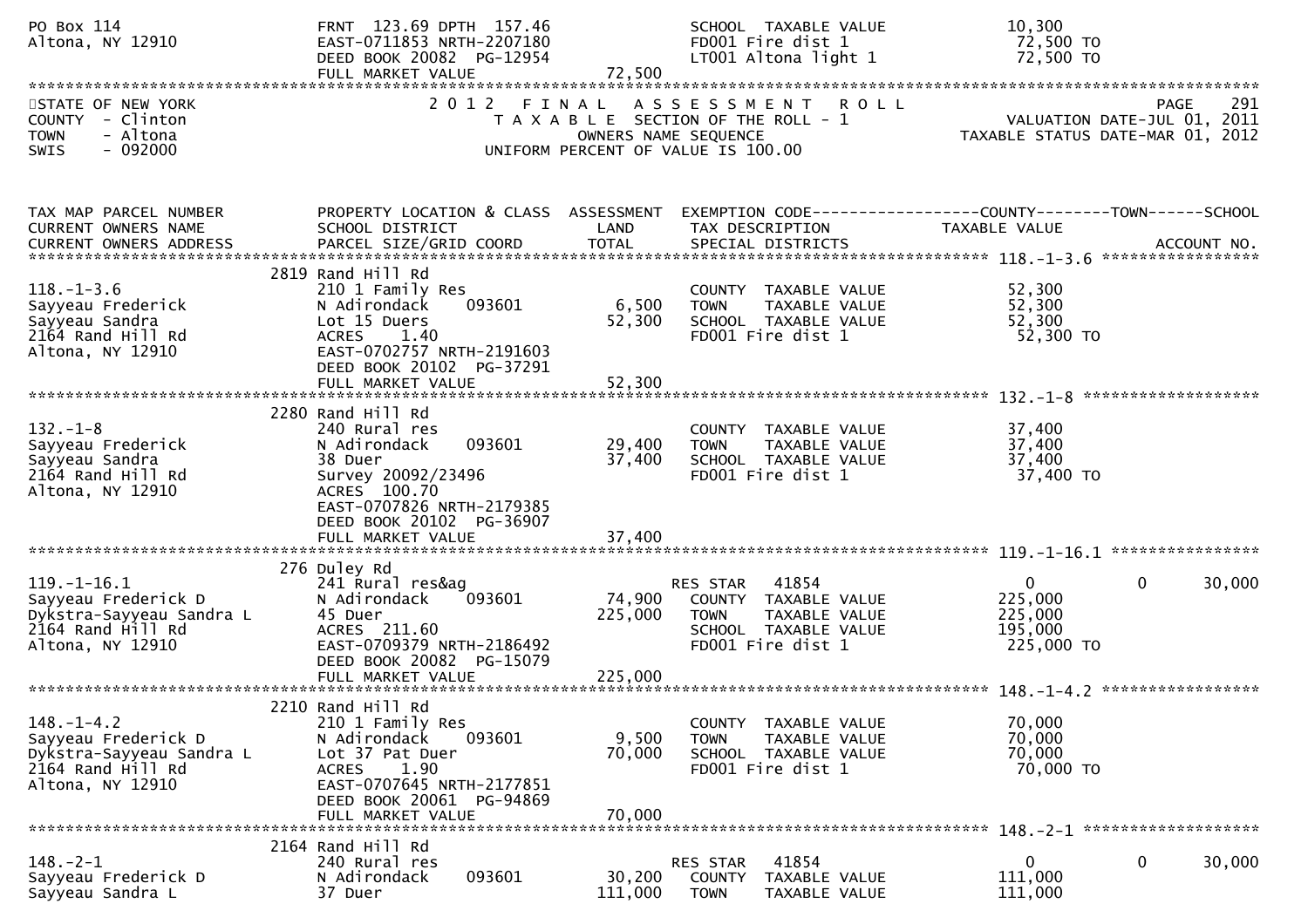| 2164 Rand Hill Rd<br>Altona, NY 12910                                                           | ACRES 105.50<br>EAST-0708782 NRTH-2176980<br>DEED BOOK 20082 PG-15896<br>FULL MARKET VALUE                                                                                                   | 111,000                       | SCHOOL TAXABLE VALUE<br>FD001 Fire dist 1                                                                              | 81,000<br>111,000 TO                                                                         |
|-------------------------------------------------------------------------------------------------|----------------------------------------------------------------------------------------------------------------------------------------------------------------------------------------------|-------------------------------|------------------------------------------------------------------------------------------------------------------------|----------------------------------------------------------------------------------------------|
| STATE OF NEW YORK<br>COUNTY - Clinton<br>- Altona<br><b>TOWN</b><br>$-092000$<br><b>SWIS</b>    | 2 0 1 2                                                                                                                                                                                      | FINAL<br>OWNERS NAME SEQUENCE | A S S E S S M E N T<br><b>ROLL</b><br>T A X A B L E SECTION OF THE ROLL - 1<br>UNIFORM PERCENT OF VALUE IS 100.00      | 292<br><b>PAGE</b><br>VALUATION DATE-JUL 01, 2011<br>TAXABLE STATUS DATE-MAR 01, 2012        |
| TAX MAP PARCEL NUMBER<br>CURRENT OWNERS NAME<br>CURRENT OWNERS ADDRESS                          | PROPERTY LOCATION & CLASS ASSESSMENT<br>SCHOOL DISTRICT<br>PARCEL SIZE/GRID COORD                                                                                                            | LAND<br><b>TOTAL</b>          | TAX DESCRIPTION<br>SPECIAL DISTRICTS                                                                                   | EXEMPTION CODE-----------------COUNTY-------TOWN------SCHOOL<br>TAXABLE VALUE<br>ACCOUNT NO. |
| $90. - 1 - 2.1$<br>Schiliro Joseph<br>Schiliro Iluminato<br>707 Clarence Ave<br>Bronx, NY 10465 | Miner Farm Rd<br>321 Abandoned ag<br>093601<br>N Adirondack<br>85 Ref<br>ACRES 95.90<br>EAST-0721432 NRTH-2205107<br>DEED BOOK 602<br>$PG-273$<br>FULL MARKET VALUE                          | 30,000<br>30,000<br>30,000    | COUNTY TAXABLE VALUE<br>TAXABLE VALUE<br><b>TOWN</b><br>SCHOOL TAXABLE VALUE<br>FD001 Fire dist 1                      | 30,000<br>30,000<br>30,000<br>30,000 TO                                                      |
| $149. - 1 - 12$<br>Schneider Mark A<br>PO Box 1819<br>Plattsburgh, NY 12901                     | 274 Murtagh Hill Rd<br>210 1 Family Res<br>N Adirondack<br>093601<br>Lot 113 Pat Duer<br><b>ACRES</b><br>2.00<br>EAST-0727224 NRTH-2172775<br>DEED BOOK 1014<br>$PG-45$<br>FULL MARKET VALUE | 5,900<br>64,200<br>64,200     | 41854<br>RES STAR<br>COUNTY TAXABLE VALUE<br><b>TOWN</b><br>TAXABLE VALUE<br>SCHOOL TAXABLE VALUE<br>FD001 Fire dist 1 | $\mathbf{0}$<br>$\mathbf{0}$<br>30,000<br>64,200<br>64,200<br>34,200<br>64,200 TO            |
| $88.14 - 2 - 60$<br>Schwarz Adair<br>3104 o st 361<br>Sacramento, CA 95816                      | 95 Pinewood Dr<br>311 Res vac land<br>N Adirondack<br>093601<br>Sub Bk 10 Pg 123 Lot 60<br>FRNT 65.00 DPTH 162.23<br>EAST-0698673 NRTH-2205165<br>DEED BOOK 20051 PG-88226                   | 4,100<br>4,100                | COUNTY TAXABLE VALUE<br>TAXABLE VALUE<br><b>TOWN</b><br>SCHOOL TAXABLE VALUE<br>FD001 Fire dist 1                      | 4,100<br>4,100<br>4,100<br>4,100 TO                                                          |
| $150 - 3 - 23$<br>Seale Anthony<br>Seale Connie<br>3192 Military Tpke<br>West Chazy, NY 12992   | 106 Recore Rd<br>270 Mfg housing<br>N Adirondack<br>093601<br>Sub Map 20 Pg 28 Lot 23<br>1.10<br><b>ACRES</b><br>EAST-0735812 NRTH-2175924<br>DEED BOOK 20082 PG-14820<br>FULL MARKET VALUE  | 9,000<br>34,000<br>34,000     | COUNTY TAXABLE VALUE<br>TAXABLE VALUE<br><b>TOWN</b><br>SCHOOL TAXABLE VALUE<br>FD001 Fire dist 1                      | 34,000<br>34,000<br>34,000<br>34,000 TO                                                      |
| $150.-1-9$<br>Seale Anthony W<br>Seale Connie<br>3192 Military Tpke                             | Military Tpke<br>312 Vac w/imprv<br>093601<br>N Adirondack<br>Lot 129 Duer<br>1.10<br><b>ACRES</b>                                                                                           | 9,900<br>12,900               | COUNTY TAXABLE VALUE<br>TAXABLE VALUE<br><b>TOWN</b><br>SCHOOL TAXABLE VALUE<br>FD001 Fire dist 1                      | 12,900<br>12,900<br>12,900<br>12,900 TO                                                      |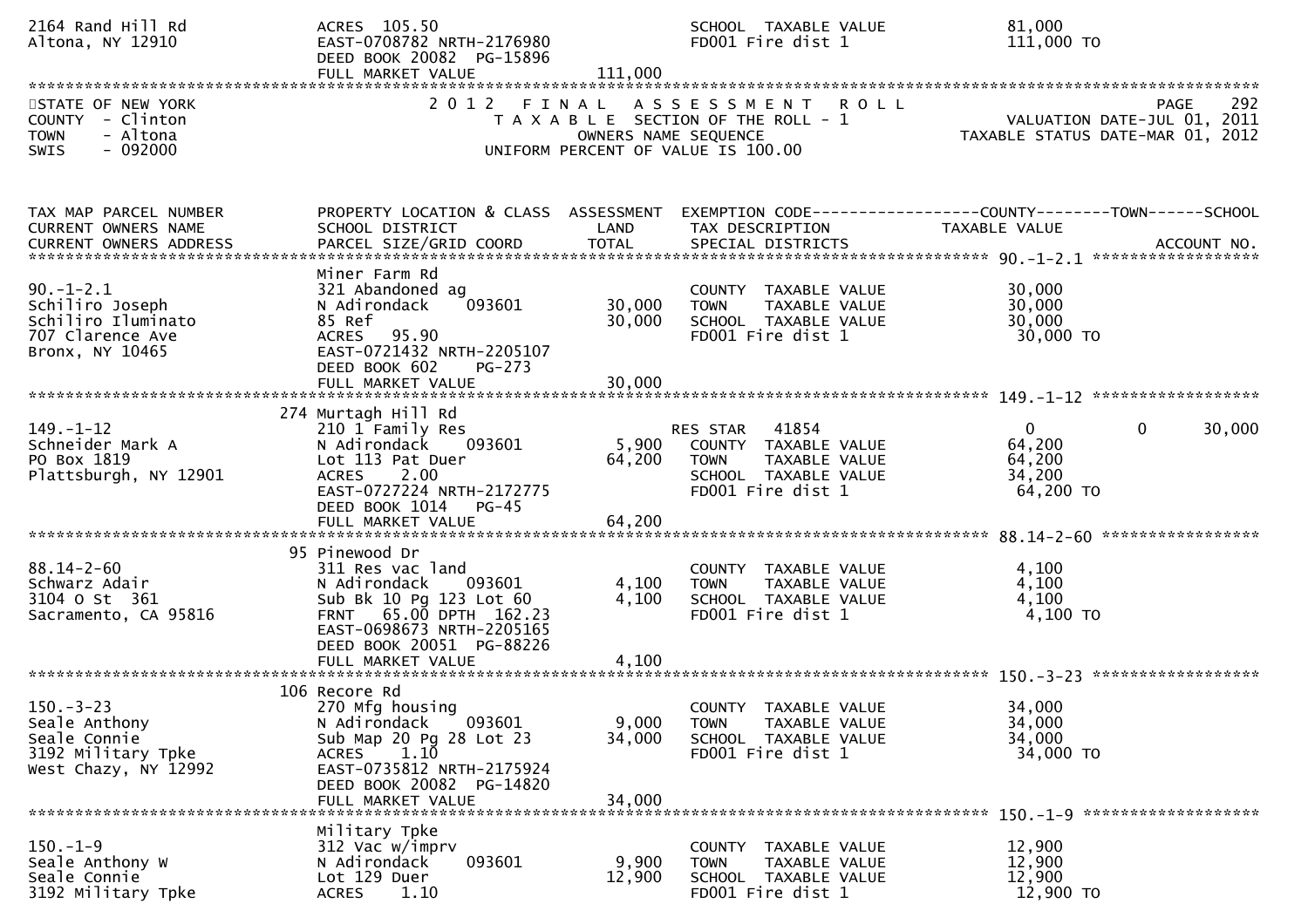| West Chazy, NY 12992                                                                          | EAST-0734312 NRTH-2173966<br>DEED BOOK 807<br>PG-165                                                                                                                                         |                            |                                                                                                                                   |                                                           |                                                                                |
|-----------------------------------------------------------------------------------------------|----------------------------------------------------------------------------------------------------------------------------------------------------------------------------------------------|----------------------------|-----------------------------------------------------------------------------------------------------------------------------------|-----------------------------------------------------------|--------------------------------------------------------------------------------|
| STATE OF NEW YORK<br>COUNTY - Clinton<br>- Altona<br><b>TOWN</b><br>$-092000$<br><b>SWIS</b>  |                                                                                                                                                                                              |                            | 2012 FINAL ASSESSMENT ROLL<br>T A X A B L E SECTION OF THE ROLL - 1<br>OWNERS NAME SEQUENCE<br>UNIFORM PERCENT OF VALUE IS 100.00 |                                                           | 293<br>PAGE<br>VALUATION DATE-JUL 01, 2011<br>TAXABLE STATUS DATE-MAR 01, 2012 |
| TAX MAP PARCEL NUMBER<br>CURRENT OWNERS NAME<br>CURRENT OWNERS ADDRESS                        | PROPERTY LOCATION & CLASS ASSESSMENT<br>SCHOOL DISTRICT                                                                                                                                      | LAND                       | EXEMPTION CODE-----------------COUNTY-------TOWN------SCHOOL<br>TAX DESCRIPTION                                                   | TAXABLE VALUE                                             |                                                                                |
| $134. - 1 - 5$<br>Searles Andre R<br>4632A Kensington Ave<br>Montreal, QC, Canada<br>H4B2W5   | 3802 Military Tpke<br>270 Mfg housing<br>093601<br>N Adirondack<br>Lot 103 Duer<br>FRNT 145.00 DPTH 125.00<br>EAST-0722727 NRTH-2183206<br>DEED BOOK 20061 PG-90993                          | 4,500<br>15,000            | COUNTY TAXABLE VALUE<br>TAXABLE VALUE<br><b>TOWN</b><br>SCHOOL TAXABLE VALUE<br>FD001 Fire dist 1                                 | 15,000<br>15,000<br>15,000<br>15,000 TO                   |                                                                                |
| $131. - 1 - 2$<br>Seaway Timber Harvesting Inc<br>15121 State Hwy 37<br>Massena, NY 13662     | Alder Bend Rd<br>321 Abandoned ag<br>N Adirondack<br>093601<br>218 Ref<br>ACRES 333.00<br>EAST-0690698 NRTH-2182665<br>DEED BOOK 20102 PG-29722                                              | 78,900<br>78,900           | COUNTY TAXABLE VALUE<br>TAXABLE VALUE<br><b>TOWN</b><br>SCHOOL TAXABLE VALUE<br>FD001 Fire dist 1                                 | 78,900<br>78,900<br>78,900<br>78,900 TO                   |                                                                                |
| $147. - 1 - 9$<br>Seaway Timber Harvesting Inc<br>15121 State Highway 37<br>Massena, NY 13662 | Jerusalem Rd<br>910 Priv forest<br>093601<br>N Adirondack<br>Pt 224<br>ACRES 442.00<br>EAST-0697234 NRTH-2169849<br>DEED BOOK 20001 PG-27090<br>FULL MARKET VALUE                            | 89,600<br>89,600<br>89,600 | COUNTY TAXABLE VALUE<br><b>TOWN</b><br>TAXABLE VALUE<br>SCHOOL TAXABLE VALUE<br>FD001 Fire dist 1                                 | 89,600<br>89,600<br>89,600<br>89,600 TO                   |                                                                                |
| $86. -2 - 21.111$<br>Seguin Alan J<br>6002 Military Tpke<br>Ellenburg Depot, NY 12935         | 6002 Military Tpke<br>210 1 Family Res<br>N Adirondack 093601<br>B W Patent<br>3.80 BANK<br>080<br><b>ACRES</b><br>EAST-0677618 NRTH-2204984<br>DEED BOOK 20072 PG-8865<br>FULL MARKET VALUE | 120,000<br>120,000         | RES STAR<br>41854<br>8,200 COUNTY TAXABLE VALUE<br>TAXABLE VALUE<br>TOWN<br>SCHOOL TAXABLE VALUE<br>FD001 Fire dist 1             | $\Omega$<br>120,000<br>120,000<br>90,000<br>120,000 TO    | $\mathbf{0}$<br>30,000                                                         |
| 149. -1-11. 21<br>Seguin Gerald M Jr<br>28 Hornell Way<br>West Chazy, NY 12992                | 28 Hornell Way<br>240 Rural res<br>093601<br>N Adirondack<br>Lot 113 Duers<br>36.70<br>ACRES<br>EAST-0727766 NRTH-2174095                                                                    | 16,300<br>95,400           | 41854<br>RES STAR<br><b>COUNTY</b><br>TAXABLE VALUE<br><b>TOWN</b><br>TAXABLE VALUE<br>SCHOOL TAXABLE VALUE<br>FD001 Fire dist 1  | $\overline{0}$<br>95,400<br>95,400<br>65,400<br>95,400 TO | 0<br>30,000                                                                    |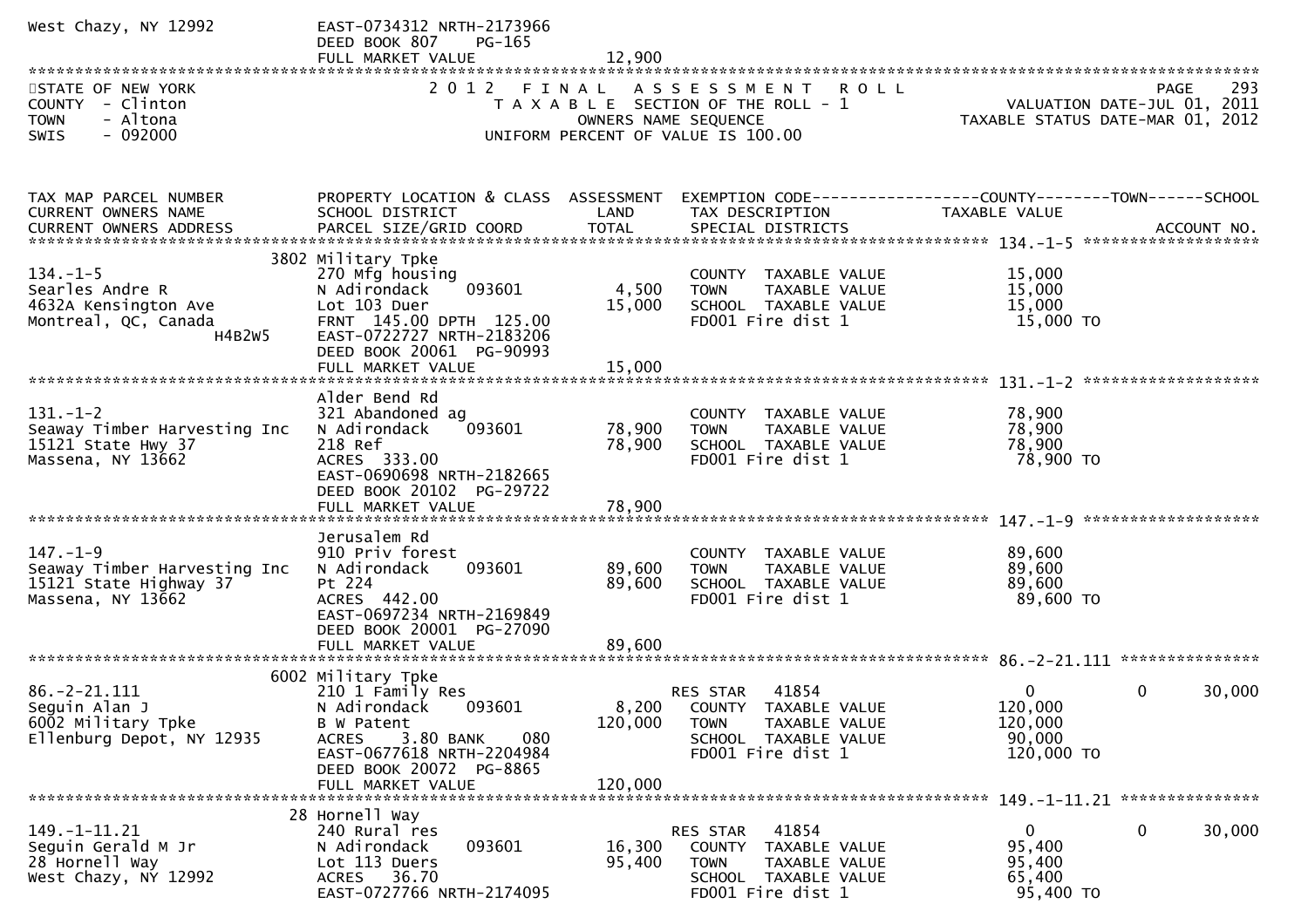|                                                                                                       | DEED BOOK 944<br><b>PG-131</b><br>FULL MARKET VALUE                                                                                                                            | 95,400           |                                                                                                                                  |                                                              |                             |                      |
|-------------------------------------------------------------------------------------------------------|--------------------------------------------------------------------------------------------------------------------------------------------------------------------------------|------------------|----------------------------------------------------------------------------------------------------------------------------------|--------------------------------------------------------------|-----------------------------|----------------------|
| STATE OF NEW YORK<br>COUNTY - Clinton<br><b>TOWN</b><br>- Altona<br>$-092000$<br><b>SWIS</b>          | 2012<br>FINAL                                                                                                                                                                  |                  | ASSESSMENT<br><b>ROLL</b><br>T A X A B L E SECTION OF THE ROLL - 1<br>OWNERS NAME SEQUENCE<br>UNIFORM PERCENT OF VALUE IS 100.00 | TAXABLE STATUS DATE-MAR 01, 2012                             | VALUATION DATE-JUL 01, 2011 | 294<br><b>PAGE</b>   |
|                                                                                                       |                                                                                                                                                                                |                  |                                                                                                                                  |                                                              |                             |                      |
| TAX MAP PARCEL NUMBER<br>CURRENT OWNERS NAME<br><b>CURRENT OWNERS ADDRESS</b>                         | PROPERTY LOCATION & CLASS ASSESSMENT<br>SCHOOL DISTRICT                                                                                                                        | <b>LAND</b>      | EXEMPTION CODE------------------COUNTY--------TOWN------SCHOOL<br>TAX DESCRIPTION                                                | TAXABLE VALUE                                                |                             |                      |
|                                                                                                       | 1926 Plank Rd                                                                                                                                                                  |                  |                                                                                                                                  |                                                              |                             |                      |
| $86. - 2 - 1.2$<br>Seguin Homer B<br>Seguin Katherine A<br>1926 Plank Rd<br>Ellenburg Depot, NY 12936 | 240 Rural res<br>093601<br>N Adirondack<br>Ben Wallace<br>ACRES 122.60<br>EAST-0678340 NRTH-2207738                                                                            | 129,700 SR STAR  | AGRI DISTR 41720<br>44,100 AGED COUN 41802<br>41834<br>COUNTY TAXABLE VALUE<br><b>TOWN</b><br>TAXABLE VALUE                      | 6,523<br>43,112<br>$\mathbf 0$<br>80,065<br>123,177          | 6,523<br>0<br>$\Omega$      | 6,523<br>0<br>62,200 |
| MAY BE SUBJECT TO PAYMENT<br>UNDER AGDIST LAW TIL 2016                                                | DEED BOOK 20051 PG-89784<br>FULL MARKET VALUE                                                                                                                                  | 129,700          | SCHOOL TAXABLE VALUE<br>FD001 Fire dist 1                                                                                        | 60,977<br>129,700 TO                                         |                             |                      |
|                                                                                                       |                                                                                                                                                                                |                  |                                                                                                                                  |                                                              |                             |                      |
| $91. - 1 - 6.131$<br>Seguin Peter F<br>Seguin Mary E<br>2218 Miner Farm Rd<br>Altona, NY 12910        | 2218/2220 Miner Farm Rd<br>210 1 Family Res<br>Northeastern Cl 092801<br>Lot 50 Ref Tract<br>FRNT 135.00 DPTH 300.00<br>EAST-0733278 NRTH-2207590<br>DEED BOOK 773<br>$PG-126$ | 6,600<br>111,100 | 41834<br>SR STAR<br>COUNTY TAXABLE VALUE<br>TAXABLE VALUE<br><b>TOWN</b><br>SCHOOL TAXABLE VALUE<br>FD001 Fire dist 1            | $\overline{0}$<br>111,100<br>111,100<br>48,900<br>111,100 TO | 0                           | 62,200               |
|                                                                                                       | FULL MARKET VALUE                                                                                                                                                              | 111,100          |                                                                                                                                  |                                                              |                             |                      |
| $86. - 2 - 13.1$<br>Seguin Robert H<br>1702 Plank Rd<br>Ellenburg Depot, NY 12935                     | Plank Rd<br>312 Vac w/imprv<br>N Adirondack<br>093601<br>$21$ Sg<br>8.80<br><b>ACRES</b><br>EAST-0677720 NRTH-2201896<br>DEED BOOK 550<br>PG-647                               | 7,200<br>36,300  | <b>COUNTY</b><br>TAXABLE VALUE<br>TAXABLE VALUE<br><b>TOWN</b><br>SCHOOL TAXABLE VALUE<br>FD001 Fire dist 1                      | 36,300<br>36,300<br>36,300<br>36,300 TO                      |                             |                      |
|                                                                                                       | FULL MARKET VALUE                                                                                                                                                              | 36,300           |                                                                                                                                  |                                                              |                             |                      |
| $86. -2 - 13.2$<br>Sequin Robert H<br>Seguin Nancy A<br>1702 Plank Rd<br>Ellenburg Depot, NY 12935    | Plank Rd<br>311 Res vac land<br>N Adirondack<br>093601<br>$21$ Sg<br>50.00 DPTH 157.00<br>FRNT<br>EAST-0677163 NRTH-2202043                                                    | 3,100<br>3,100   | <b>COUNTY</b><br>TAXABLE VALUE<br><b>TOWN</b><br>TAXABLE VALUE<br>SCHOOL TAXABLE VALUE<br>FD001 Fire dist 1                      | 3,100<br>3,100<br>3,100<br>3,100 TO                          |                             |                      |
|                                                                                                       | DEED BOOK 600<br>PG-1047<br>FULL MARKET VALUE                                                                                                                                  | 3,100            |                                                                                                                                  |                                                              |                             |                      |
| ******************************                                                                        | Plank Rd                                                                                                                                                                       |                  |                                                                                                                                  |                                                              |                             |                      |
| $86. - 2 - 13.3$<br>Seguin Robert H<br>1702 Plank Rd<br>Ellenburg Depot, NY 12935                     | 270 Mfg housing<br>093601<br>N Adirondack<br>$21$ Sg<br>2.80<br><b>ACRES</b><br>$5 - 1$ 2201020                                                                                | 7,400<br>42,000  | 41854<br>RES STAR<br><b>COUNTY</b><br>TAXABLE VALUE<br><b>TOWN</b><br>TAXABLE VALUE<br>SCHOOL TAXABLE VALUE                      | $\mathbf{0}$<br>42,000<br>42,000<br>12,000                   | 0                           | 30,000               |

EAST-0677245 NRTH-2201820 FD001 Fire dist 1 42,000 TO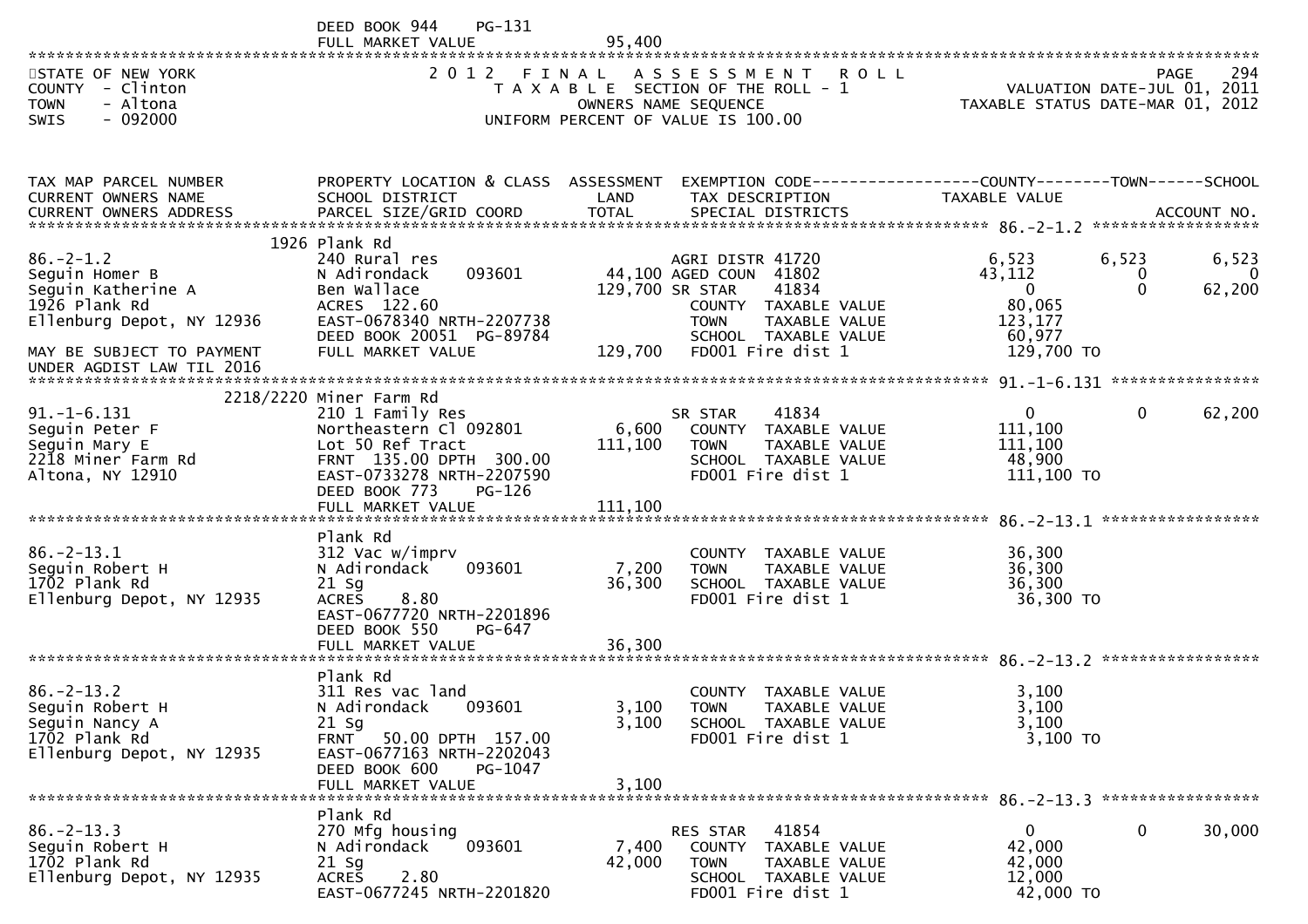|                                                                                                                     | DEED BOOK 550<br>PG-647<br>FULL MARKET VALUE                                                                                                                                                                                     | 42,000                     |                                                                                                                       |                                                                               |                    |
|---------------------------------------------------------------------------------------------------------------------|----------------------------------------------------------------------------------------------------------------------------------------------------------------------------------------------------------------------------------|----------------------------|-----------------------------------------------------------------------------------------------------------------------|-------------------------------------------------------------------------------|--------------------|
| STATE OF NEW YORK<br>COUNTY - Clinton<br><b>TOWN</b><br>- Altona<br>SWIS<br>$-092000$                               | 2 0 1 2                                                                                                                                                                                                                          | OWNERS NAME SEQUENCE       | FINAL ASSESSMENT ROLL<br>T A X A B L E SECTION OF THE ROLL - 1<br>UNIFORM PERCENT OF VALUE IS 100.00                  | VALUATION DATE-JUL 01, 2011<br>TAXABLE STATUS DATE-MAR 01, 2012               | 295<br><b>PAGE</b> |
| TAX MAP PARCEL NUMBER<br>CURRENT OWNERS NAME                                                                        | PROPERTY LOCATION & CLASS ASSESSMENT<br>SCHOOL DISTRICT                                                                                                                                                                          | LAND                       | TAX DESCRIPTION                                                                                                       | EXEMPTION CODE-----------------COUNTY-------TOWN------SCHOOL<br>TAXABLE VALUE |                    |
| $101 - 2 - 1$<br>Seguin Robert H<br>Seguin Nancy A<br>1702 Plank Rd<br>Ellenburg Depot, NY 12935                    | Plank Rd<br>311 Res vac land<br>N Adirondack<br>093601<br>Lot Sg<br>FRNT 69.00 DPTH 115.00<br>EAST-0677377 NRTH-2200350<br>DEED BOOK 683<br><b>PG-99</b><br>FULL MARKET VALUE                                                    | 3,800<br>3,800<br>3,800    | COUNTY TAXABLE VALUE<br>TAXABLE VALUE<br><b>TOWN</b><br>SCHOOL TAXABLE VALUE<br>FD001 Fire dist 1                     | 3,800<br>3,800<br>3,800<br>3,800 TO                                           |                    |
| $88.14 - 2 - 43$<br>Sellen Derek<br>Haley Brenda<br>537 George F.A. Wilkes<br>Greenfield Park, QuebCanada<br>J4V3R2 | 131 Pinewood Dr<br>311 Res vac land<br>093601<br>N Adirondack<br>Sub Bk 10 Pg 123 Lot 43<br>FRNT 61.01 DPTH 164.00<br>EAST-0699321 NRTH-2204298<br>DEED BOOK 20112 PG-43369<br>FULL MARKET VALUE                                 | 4,000<br>4,000<br>4,000    | COUNTY TAXABLE VALUE<br>TAXABLE VALUE<br><b>TOWN</b><br>SCHOOL TAXABLE VALUE<br>FD001 Fire dist 1                     | 4,000<br>4,000<br>4,000<br>4,000 TO                                           |                    |
| $120. -1 - 3$<br>Senecal Maynard R<br>Senecal Thomas S<br>6 Wolfe Way Apt 42<br>Plattsburgh, NY 12901               | Military Tpke<br>321 Abandoned ag<br>093601<br>N Adirondack<br>101 Duer<br>ACRES 123.50<br>EAST-0723082 NRTH-2189646<br>DEED BOOK 99001 PG-15400<br>FULL MARKET VALUE                                                            | 34,800<br>34,800<br>34,800 | COUNTY TAXABLE VALUE<br><b>TOWN</b><br>TAXABLE VALUE<br>SCHOOL TAXABLE VALUE<br>FD001 Fire dist 1                     | 34,800<br>34,800<br>34,800<br>34,800 TO                                       |                    |
| $134. - 2 - 22$<br>Senecal Terry M<br>1307 Military Tpke<br>Plattsburgh, NY 12901                                   | Galy Way<br>$314$ Rural vac<10<br>N Adirondack<br>093601<br>104 Duer<br>Stonehedge Subd Lot 18<br>Also Title Deed 583/1119<br><b>ACRES</b><br>2.00<br>EAST-0725019 NRTH-2180356<br>DEED BOOK 1021<br>$PG-5$<br>FULL MARKET VALUE | 5,100<br>5.100<br>5,100    | COUNTY TAXABLE VALUE<br><b>TOWN</b><br>TAXABLE VALUE<br>SCHOOL TAXABLE VALUE<br>FD001 Fire dist 1                     | 5,100<br>5,100<br>5,100<br>5,100 TO                                           |                    |
| $89.1 - 3 - 28$<br>Seymour Bobbi-Jo<br>450 Devils Den Rd<br>Altona, NY 12910                                        | 450 Devils Den Rd<br>210 1 Family Res<br>N Adirondack<br>093601<br>110 Ref<br>FRNT 140.00 DPTH 297.00                                                                                                                            | 6,300<br>52,300            | 41854<br>RES STAR<br>TAXABLE VALUE<br><b>COUNTY</b><br><b>TOWN</b><br>TAXABLE VALUE<br><b>SCHOOL</b><br>TAXABLE VALUE | $\mathbf{0}$<br>52,300<br>52,300<br>22,300                                    | 0<br>30,000        |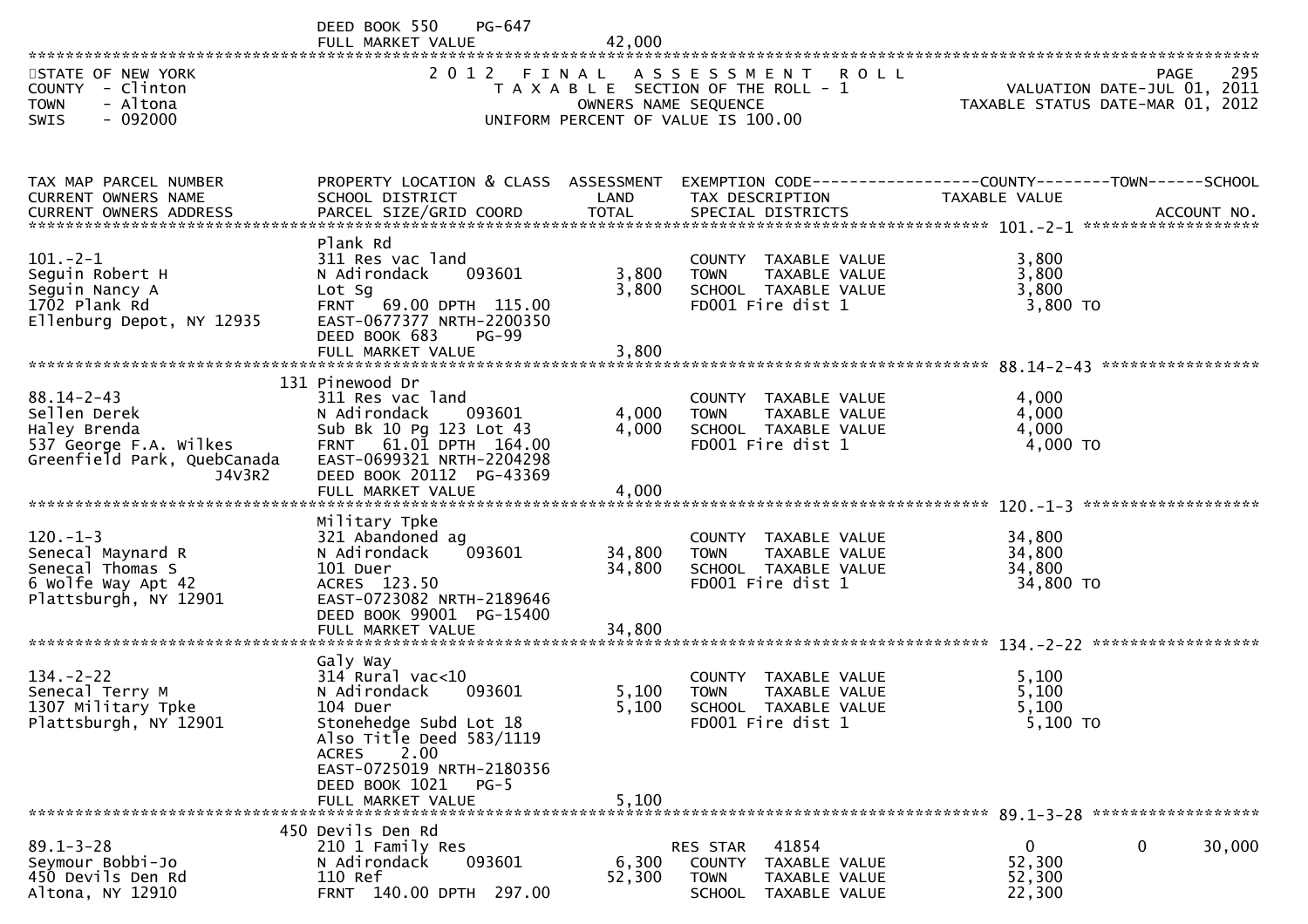|                                                                                                    | EAST-0711103 NRTH-2206174<br>DEED BOOK 20061 PG-92561<br>FULL MARKET VALUE                                                                                                              | 52,300                    | FD001 Fire dist 1<br>LT001 Altona light 1                                                                                     |                                | 52,300 TO<br>52,300 TO                                                                         |                         |                         |
|----------------------------------------------------------------------------------------------------|-----------------------------------------------------------------------------------------------------------------------------------------------------------------------------------------|---------------------------|-------------------------------------------------------------------------------------------------------------------------------|--------------------------------|------------------------------------------------------------------------------------------------|-------------------------|-------------------------|
| STATE OF NEW YORK<br>COUNTY - Clinton<br><b>TOWN</b><br>- Altona<br>$-092000$<br><b>SWIS</b>       | 2012 FINAL ASSESSMENT ROLL                                                                                                                                                              | OWNERS NAME SEQUENCE      | T A X A B L E SECTION OF THE ROLL - 1<br>UNIFORM PERCENT OF VALUE IS 100.00                                                   |                                | VALUATION DATE-JUL 01, 2011<br>VALUATION DATE JUL VI, 2012<br>TAXABLE STATUS DATE-MAR 01, 2012 | <b>PAGE</b>             | 296                     |
| TAX MAP PARCEL NUMBER<br>CURRENT OWNERS NAME                                                       | PROPERTY LOCATION & CLASS ASSESSMENT<br>SCHOOL DISTRICT                                                                                                                                 | LAND                      | TAX DESCRIPTION                                                                                                               |                                | EXEMPTION CODE------------------COUNTY--------TOWN------SCHOOL<br>TAXABLE VALUE                |                         |                         |
| $88.14 - 1 - 27$<br>Seymour Curtis<br>Seymour Gail<br>15 Peryea Dr<br>Plattsburgh, NY 12901        | 19 Birch Hill Dr<br>260 Seasonal res<br>N Adirondack<br>093601<br>Stonewall Acres Lot 27<br>FRNT 74.00 DPTH 143.66<br>EAST-0699958 NRTH-2203692<br>DEED BOOK 20092 PG-24840             | 4,000<br>11,000           | COUNTY TAXABLE VALUE<br><b>TOWN</b><br>SCHOOL TAXABLE VALUE<br>FD001 Fire dist 1                                              | TAXABLE VALUE                  | 11,000<br>11,000<br>11,000<br>11,000 TO                                                        |                         |                         |
| $88.14 - 1 - 45$<br>Seymour Dennis W<br>Seymour Doris A<br>22 Pellerin Rd<br>Plattsburgh, NY 12901 | 46 Birch Hill Dr<br>312 Vac w/imprv<br>N Adirondack<br>093601<br>Stonewall Acres Lot 45<br>FRNT 148.30 DPTH 127.66<br>EAST-0699363 NRTH-2204121<br>DEED BOOK 20072 PG-12271             | 5,000<br>5,500            | COUNTY TAXABLE VALUE<br><b>TOWN</b><br>SCHOOL TAXABLE VALUE<br>FD001 Fire dist 1                                              | TAXABLE VALUE                  | 5,500<br>5,500<br>5,500<br>$5,500$ TO                                                          |                         |                         |
| $91.-1-8.1$<br>Seymour Raymond B Sr<br>2049 Miner Farm Rd<br>Altona, NY 12910                      | 2041/2045 Miner Farm Rd<br>270 Mfg housing<br>Northeastern Cl 092801<br>51 Ref<br>5.10<br><b>ACRES</b><br>EAST-0736858 NRTH-2208884<br>DEED BOOK 20041 PG-77528<br>FULL MARKET VALUE    | 9,000<br>13,400<br>13,400 | COUNTY TAXABLE VALUE<br>TOWN<br>SCHOOL TAXABLE VALUE<br>FD001 Fire dist 1                                                     | TAXABLE VALUE                  | 13,400<br>13,400<br>13,400<br>13,400 TO                                                        |                         |                         |
| $91. - 1 - 8.2$<br>Seymour Raymond B Sr<br>2049 Miner Farm Rd<br>Altona, NY 12910                  | 2049 Miner Farm Rd<br>210 1 Family Res<br>Northeastern Cl 092801<br>Lot 51 Ref<br>FRNT 136.00 DPTH 196.00<br>EAST-0736723 NRTH-2209081<br>DEED BOOK 20051 PG-78684<br>FULL MARKET VALUE | 38,900<br>38,900          | AGED COUN 41802<br>5,900 SR STAR<br>41834<br>COUNTY TAXABLE VALUE<br><b>TOWN</b><br>SCHOOL TAXABLE VALUE<br>FD001 Fire dist 1 | TAXABLE VALUE                  | 19,450<br>$\boldsymbol{0}$<br>19,450<br>38,900<br>0<br>38,900 TO                               | $\mathbf 0$<br>$\Omega$ | 0<br>38,900             |
| $134. - 2 - 5$<br>Seymour Stephen M<br>3643 Military Tpke<br>West Chazy, NY 12992                  | 3643 Military Tpke<br>210 1 Family Res<br>093601<br>N Adirondack<br>115 Duer<br>Stonehedge Subd Lot 17<br>4.00<br><b>ACRES</b>                                                          | 101,700 RES STAR          | WARCOMALL 41131<br>10,800 WARDISALL<br>41141<br>41854<br>COUNTY<br><b>TOWN</b>                                                | TAXABLE VALUE<br>TAXABLE VALUE | 25,425<br>20,340<br>$\bf{0}$<br>55,935<br>55,935                                               | 25,425<br>20,340<br>0   | $\bf{0}$<br>0<br>30,000 |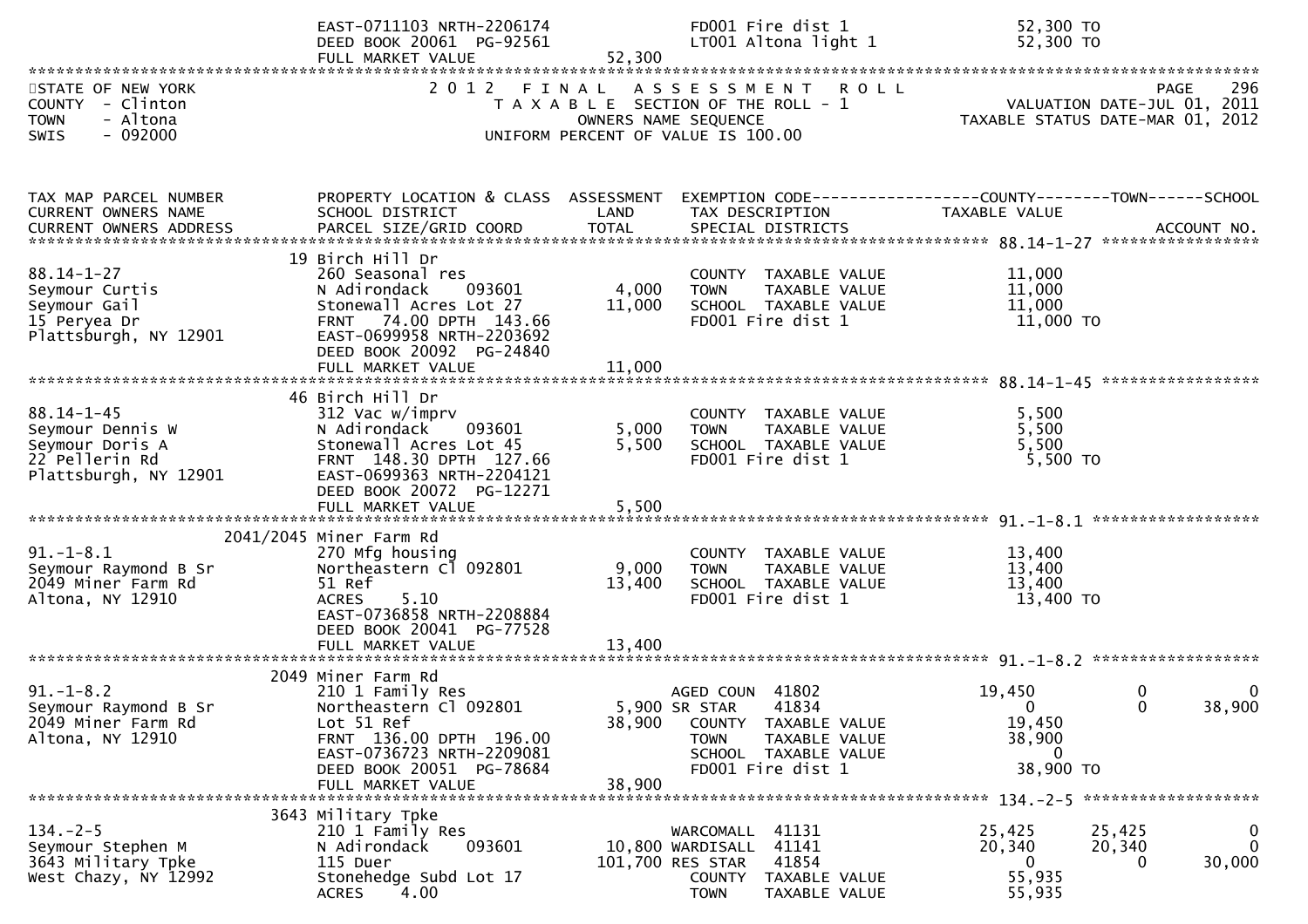|                                                                                                               | EAST-0725716 NRTH-2180684<br>PG-131<br>DEED BOOK 709<br>FULL MARKET VALUE                                                                                                                                                        | SCHOOL TAXABLE VALUE<br>FD001 Fire dist 1<br>101,700                                                                                                                                                      | 71,700<br>101,700 TO                                                                                                                          |
|---------------------------------------------------------------------------------------------------------------|----------------------------------------------------------------------------------------------------------------------------------------------------------------------------------------------------------------------------------|-----------------------------------------------------------------------------------------------------------------------------------------------------------------------------------------------------------|-----------------------------------------------------------------------------------------------------------------------------------------------|
| STATE OF NEW YORK<br>COUNTY - Clinton<br><b>TOWN</b><br>- Altona<br>$-092000$<br><b>SWIS</b>                  | 2 0 1 2                                                                                                                                                                                                                          | FINAL<br>A S S E S S M E N T<br>T A X A B L E SECTION OF THE ROLL - 1<br>OWNERS NAME SEQUENCE<br>UNIFORM PERCENT OF VALUE IS 100.00                                                                       | <b>ROLL</b><br>297<br>PAGE<br>VALUATION DATE-JUL 01, 2011<br>TAXABLE STATUS DATE-MAR 01, 2012                                                 |
| TAX MAP PARCEL NUMBER<br>CURRENT OWNERS NAME<br>CURRENT OWNERS ADDRESS                                        | PROPERTY LOCATION & CLASS ASSESSMENT<br>SCHOOL DISTRICT                                                                                                                                                                          | LAND<br>TAX DESCRIPTION                                                                                                                                                                                   | EXEMPTION CODE-----------------COUNTY--------TOWN------SCHOOL<br>TAXABLE VALUE                                                                |
| $72. - 1 - 6$<br>Shaw Matthew D<br>Boire Deborah J<br>990 Irona Rd<br>Ellenburg Depot, NY 12935               | 990 Irona Rd<br>210 1 Family Res<br>093601<br>N Adirondack<br>192 Ref<br>FRNT 135.00 DPTH 135.00<br>EAST-0687407 NRTH-2212752<br>DEED BOOK 20011 PG-36813<br>FULL MARKET VALUE                                                   | 41854<br>RES STAR<br>5,400<br>COUNTY TAXABLE VALUE<br>55,400<br><b>TOWN</b><br>TAXABLE VALUE<br>SCHOOL TAXABLE VALUE<br>FD001 Fire dist 1<br>55,400                                                       | $\mathbf{0}$<br>$\mathbf 0$<br>30,000<br>55,400<br>55,400<br>25,400<br>55,400 TO                                                              |
| $73. - 1 - 30.2$<br>Shaw Robert R<br>Shaw Susan M<br>347 Irona Rd<br>Altona, NY 12910                         | 347 Irona Rd<br>210 1 Family Res<br>093601<br>N Adirondack<br>Lot 138 Ref<br>H W<br>Barcomb<br>Barcomb<br>Barcomb<br>FRNT 100.00 DPTH 250.00<br>EAST-0702854 NRTH-2212438<br>DEED BOOK 588<br><b>PG-980</b><br>FULL MARKET VALUE | 41834<br>SR STAR<br>6,100<br>COUNTY TAXABLE VALUE<br>41,700<br><b>TOWN</b><br>TAXABLE VALUE<br>SCHOOL TAXABLE VALUE<br>FD001 Fire dist 1<br>LT001 Altona light 1<br>41,700                                | 41,700<br>$\overline{0}$<br>$\mathbf{0}$<br>41,700<br>41,700<br>$\mathbf{0}$<br>41,700 TO<br>41,700 TO<br>$146. - 1 - 10$ ******************* |
| $146. - 1 - 10$<br>Shea Life Use Mary Louise<br>Agoney Jacquelyn<br>278 Plank Rd<br>Ellenburg Depot, NY 12935 | 274/278 Plank Rd<br>270 Mfg housing<br>093601<br>N Adirondack<br>49 Sg<br>ACRES<br>77.00<br>EAST-0684120 NRTH-2167869<br>DEED BOOK 604<br><b>PG-727</b>                                                                          | 44 PCT OF VALUE USED FOR EXEMPTION PURPOSES<br>AGED - ALL 41800<br>26,700 SR STAR<br>41834<br>36,000<br>COUNTY TAXABLE VALUE<br><b>TOWN</b><br>TAXABLE VALUE<br>SCHOOL TAXABLE VALUE<br>FD001 Fire dist 1 | 7,920<br>7,920<br>7,920<br>$\overline{0}$<br>28,080<br>$\Omega$<br>28,080<br>28,080<br>$\mathbf{0}$<br>36,000 TO                              |
| $88.14 - 1 - 65$<br>Sheard Edward G<br>Sheard Joan G<br>383 Woodland Ave<br>Verdun, QC, Canada H4H1V5         | 18 Merrywood Dr<br>311 Res vac land<br>093601<br>N Adirondack<br>Stonewall Acres Lot 65<br>80.10 DPTH 134.95<br><b>FRNT</b><br>EAST-0700230 NRTH-2203419<br>DEED BOOK 20031 PG-53630<br>FULL MARKET VALUE                        | COUNTY TAXABLE VALUE<br>4,000<br><b>TOWN</b><br>TAXABLE VALUE<br>16,000<br>SCHOOL TAXABLE VALUE<br>FD001 Fire dist 1<br>16,000                                                                            | 16,000<br>16,000<br>16,000<br>16,000 TO                                                                                                       |
| $132. - 1 - 4.41$<br>Shoff Denise L<br>2514 Rand Hill Rd                                                      | 2514 Rand Hill Rd<br>240 Rural res<br>N Adirondack<br>093601<br>Lots 39 & 40 Duers Patent                                                                                                                                        | 41854<br>RES STAR<br>18,500<br>COUNTY<br>TAXABLE VALUE<br>168,900<br><b>TOWN</b><br>TAXABLE VALUE                                                                                                         | $\mathbf 0$<br>$\mathbf 0$<br>30,000<br>168,900<br>168,900                                                                                    |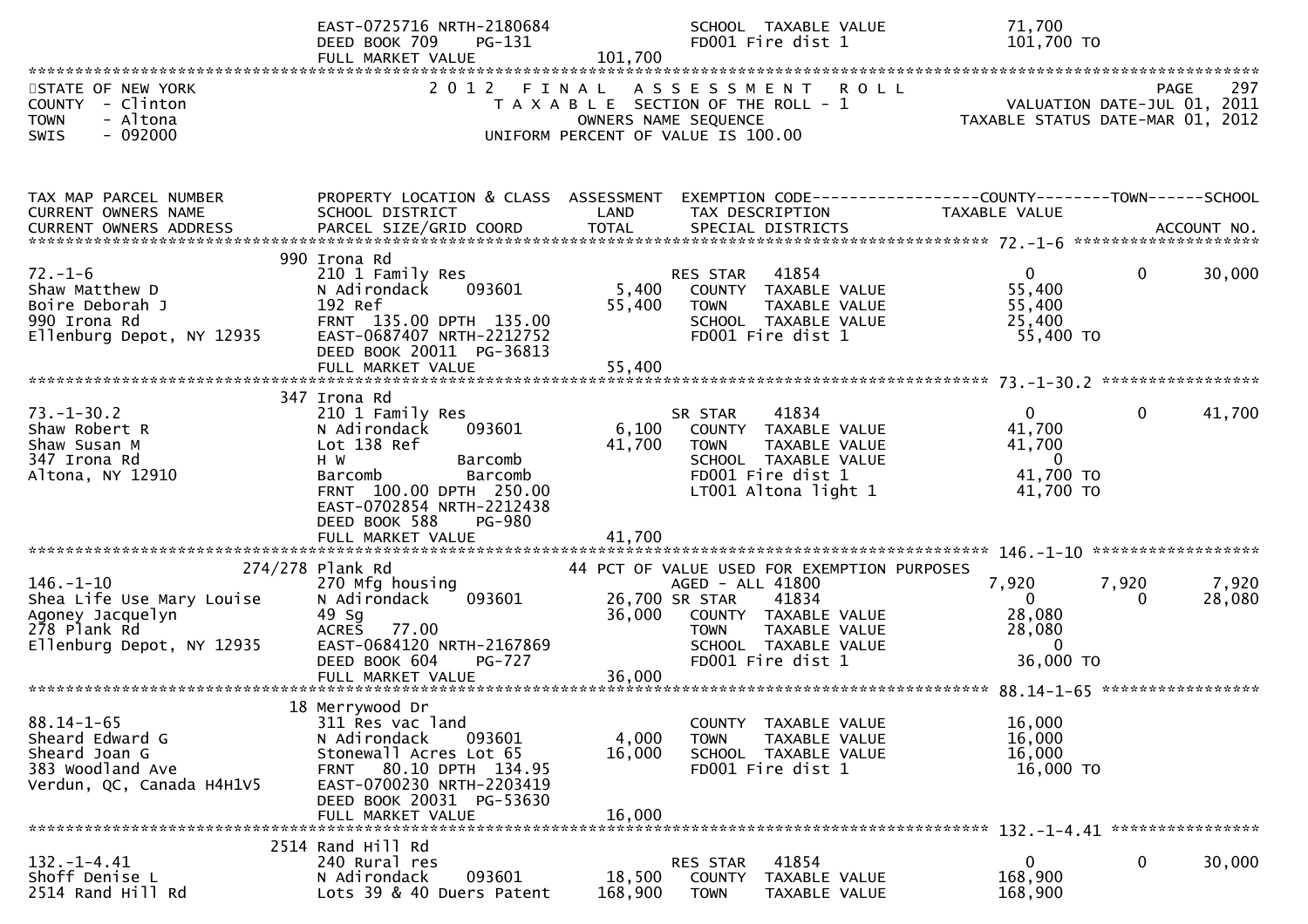| Altona, NY 12910                                                                                    | ACRES 28.90<br>EAST-0705479 NRTH-2184367<br>DEED BOOK 20021 PG-46644<br>FULL MARKET VALUE                                                                                            | 168,900                       | SCHOOL TAXABLE VALUE<br>FD001 Fire dist 1                                                                                        | 138,900<br>168,900 TO                                                                                        |             |
|-----------------------------------------------------------------------------------------------------|--------------------------------------------------------------------------------------------------------------------------------------------------------------------------------------|-------------------------------|----------------------------------------------------------------------------------------------------------------------------------|--------------------------------------------------------------------------------------------------------------|-------------|
| STATE OF NEW YORK<br>COUNTY - Clinton<br>- Altona<br><b>TOWN</b><br>$-092000$<br>SWIS               | 2 0 1 2                                                                                                                                                                              | FINAL<br>OWNERS NAME SEQUENCE | A S S E S S M E N T<br><b>ROLL</b><br>T A X A B L E SECTION OF THE ROLL - 1<br>UNIFORM PERCENT OF VALUE IS 100.00                | PAGE 298<br>VALUATION DATE-JUL 01, 2011<br>TAXARLE STATUS DATE ::: - 211<br>TAXABLE STATUS DATE-MAR 01, 2012 | 298         |
| TAX MAP PARCEL NUMBER<br>CURRENT OWNERS NAME<br><b>CURRENT OWNERS ADDRESS</b>                       | PROPERTY LOCATION & CLASS ASSESSMENT<br>SCHOOL DISTRICT<br>PARCEL SIZE/GRID COORD                                                                                                    | LAND<br><b>TOTAL</b>          | TAX DESCRIPTION<br>SPECIAL DISTRICTS                                                                                             | EXEMPTION CODE-----------------COUNTY--------TOWN------SCHOOL<br><b>TAXABLE VALUE</b>                        | ACCOUNT NO. |
| $150. - 1 - 4.282$<br>Shumway Robert Jr<br>154 Recore Rd<br>West Chazy, NY 12992                    | 154 Recore Rd<br>210 1 Family Res<br>N Adirondack<br>093601<br>Lot 144 Duers Patent<br>ACRES 1.15<br>EAST-0736921 NRTH-2176237<br>DEED BOOK 98001 PG-05680<br>FULL MARKET VALUE      | 9,100<br>87,200<br>87,200     | 41854<br>RES STAR<br>COUNTY TAXABLE VALUE<br><b>TOWN</b><br>TAXABLE VALUE<br>SCHOOL TAXABLE VALUE<br>FD001 Fire dist 1           | $\overline{0}$<br>$\mathbf{0}$<br>87,200<br>87,200<br>57,200<br>87,200 TO                                    | 30,000      |
| $119. - 1 - 4.1$<br>Shutts Bruce R II<br>Bonner Rebecca S<br>4362 Military Tpke<br>Altona, NY 12910 | Military Tpke<br>321 Abandoned ag<br>093601<br>N Adirondack<br>Lot 69 Duers<br>ACRES 23.40 BANK<br>080<br>EAST-0712772 NRTH-2191087<br>DEED BOOK 20082 PG-12385<br>FULL MARKET VALUE | 16,200<br>16,200<br>16,200    | COUNTY TAXABLE VALUE<br>TAXABLE VALUE<br><b>TOWN</b><br>SCHOOL TAXABLE VALUE<br>FD001 Fire dist 1                                | 16,200<br>16,200<br>16,200<br>16,200 TO                                                                      |             |
| $119. - 1 - 4.3$<br>Shutts Bruce R II<br>Bonner Rebecca S<br>4362 Military Tpke<br>Altona, NY 12910 | 4362 Military Tpke<br>210 1 Family Res<br>N Adirondack<br>093601<br>Lot 69 Duers<br>1.00 BANK<br>080<br><b>ACRES</b><br>EAST-0712248 NRTH-2191594<br>DEED BOOK 20082 PG-12385        | 6,500<br>165,000              | 41854<br>RES STAR<br>COUNTY TAXABLE VALUE<br>TAXABLE VALUE<br><b>TOWN</b><br>SCHOOL TAXABLE VALUE<br>FD001 Fire dist 1           | $\mathbf{0}$<br>$\mathbf{0}$<br>165,000<br>165,000<br>135,000<br>165,000 TO                                  | 30,000      |
| $71.-4-10.1$<br>Simard Robert<br>Bertrand Corey F<br>3561 Rice Hill Rd<br>Franklin, VT 05457        | Rt 11<br>105 Vac farmland<br>N Adirondack<br>093601<br>Bm<br>ACRES 125.60<br>EAST-0679760 NRTH-2211954<br>DEED BOOK 20082 PG-14668<br>FULL MARKET VALUE                              | 34,400<br>34,400<br>34,400    | COUNTY TAXABLE VALUE<br>TAXABLE VALUE<br><b>TOWN</b><br>SCHOOL TAXABLE VALUE<br>FD002 Ellenburg fire 21<br>LT002 Altona light 21 | 34,400<br>34,400<br>34,400<br>34,400 TO<br>34,400 TO                                                         |             |
| $130. -2 - 7$<br>Simpson Steven<br>Simpson Crystal<br>962 Military Tpke                             | Plank Rd<br>210 1 Family Res<br>N Adirondack<br>093601<br>Lot 37<br><b>ACRES</b><br>48.50                                                                                            | 21,500<br>82,900              | COUNTY TAXABLE VALUE<br>TAXABLE VALUE<br><b>TOWN</b><br>SCHOOL TAXABLE VALUE<br>FD001 Fire dist 1                                | 82,900<br>82,900<br>82,900<br>82,900 TO                                                                      |             |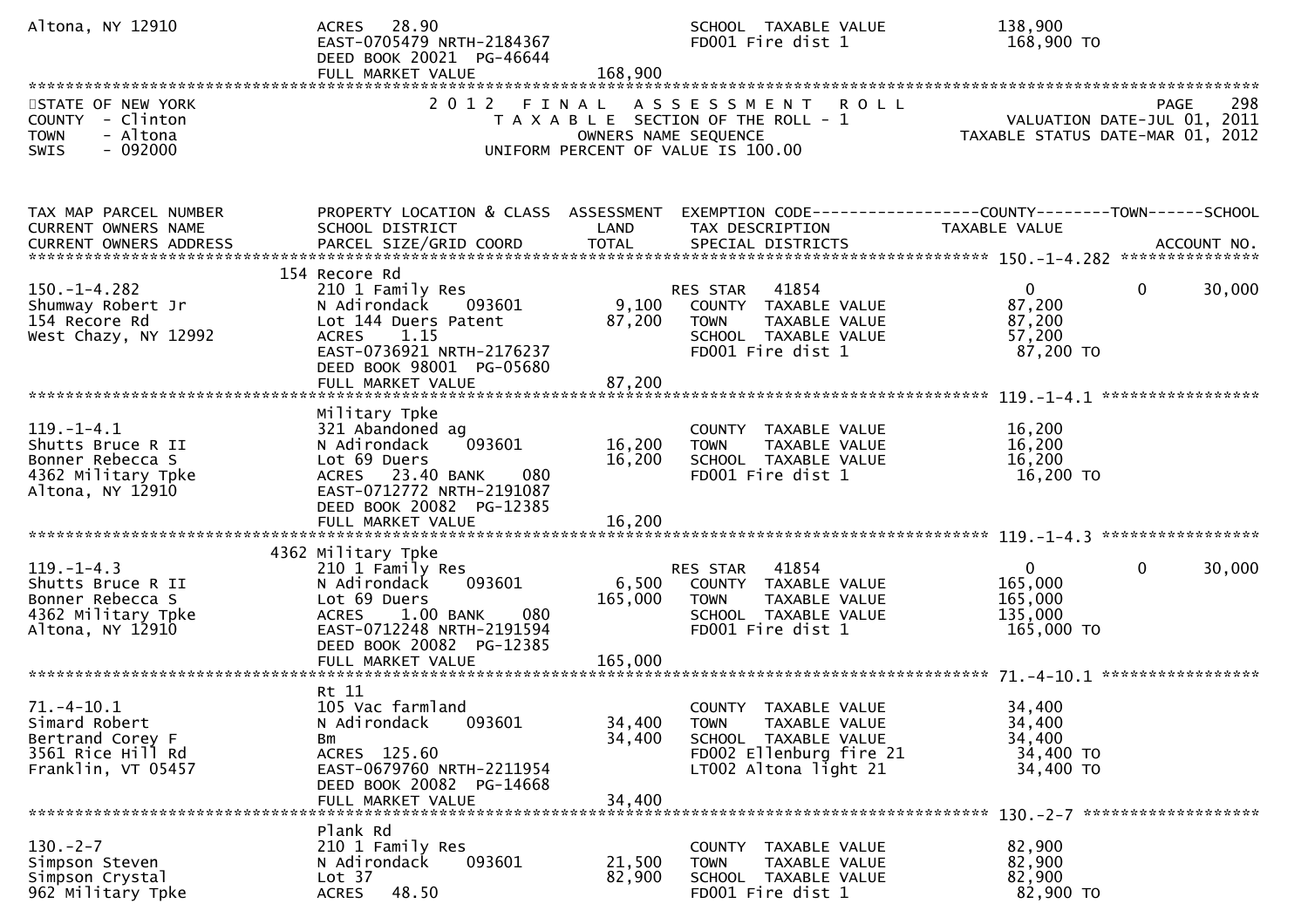| Plattsburgh, NY 12901                                                                             | EAST-0682023 NRTH-2179755<br>DEED BOOK 20031 PG-54401                                                                                                                      |                            |                                                                                                                                   |                                                                                       |
|---------------------------------------------------------------------------------------------------|----------------------------------------------------------------------------------------------------------------------------------------------------------------------------|----------------------------|-----------------------------------------------------------------------------------------------------------------------------------|---------------------------------------------------------------------------------------|
| STATE OF NEW YORK<br>COUNTY - Clinton<br><b>TOWN</b><br>- Altona<br>SWIS<br>$-092000$             |                                                                                                                                                                            |                            | 2012 FINAL ASSESSMENT ROLL<br>T A X A B L E SECTION OF THE ROLL - 1<br>OWNERS NAME SEQUENCE<br>UNIFORM PERCENT OF VALUE IS 100.00 | 299<br><b>PAGE</b><br>VALUATION DATE-JUL 01, 2011<br>TAXABLE STATUS DATE-MAR 01, 2012 |
| TAX MAP PARCEL NUMBER<br>CURRENT OWNERS NAME<br>CURRENT OWNERS ADDRESS                            | PROPERTY LOCATION & CLASS ASSESSMENT<br>SCHOOL DISTRICT                                                                                                                    | LAND                       | TAX DESCRIPTION                                                                                                                   | TAXABLE VALUE                                                                         |
| $148.-3-5.1$<br>Siskavich Lorraine<br>1995 Rand Hill Rd<br>Altona, NY 12910                       | 1995 Rand Hill Rd<br>210 1 Family Res<br>093601<br>N Adirondack<br>36 Duer<br>FRNT 240.00 DPTH 250.00<br>EAST-0709578 NRTH-2172889<br>DEED BOOK 98001 PG-02080             | 10,000<br>56,000           | RES STAR<br>41854<br>COUNTY TAXABLE VALUE<br>TAXABLE VALUE<br><b>TOWN</b><br>SCHOOL TAXABLE VALUE<br>FD001 Fire dist 1            | 30,000<br>$\mathbf{0}$<br>$\mathbf 0$<br>56,000<br>56,000<br>26,000<br>56,000 TO      |
|                                                                                                   |                                                                                                                                                                            |                            |                                                                                                                                   |                                                                                       |
| $90. -1 - 7.2$<br>Siskavich Veronica A<br>2555 Miner Farm Rd<br>Altona, NY 12910                  | 2555 Miner Farm Rd<br>210 1 Family Res<br>093601<br>N Adirondack<br>FRNT 130.00 DPTH 240.00<br>080<br><b>BANK</b><br>EAST-0724981 NRTH-2207675<br>DEED BOOK 20031 PG-57033 | 6,300<br>82,000            | RES STAR 41854<br>COUNTY TAXABLE VALUE<br><b>TAXABLE VALUE</b><br><b>TOWN</b><br>SCHOOL TAXABLE VALUE<br>FD001 Fire dist 1        | 30,000<br>$\mathbf{0}$<br>$\mathbf{0}$<br>82,000<br>82,000<br>52,000<br>82,000 TO     |
| $148. - 2 - 4$<br>Slack Gregory C<br>Slack Scarlett A<br>670 Judson Street Rd<br>Canton, NY 13617 | Rand Hill Rd<br>910 Priv forest<br>093601<br>N Adirondack<br>64 Duer<br>ACRES 223.20<br>EAST-0716454 NRTH-2173046<br>DEED BOOK 20031 PG-51494<br>FULL MARKET VALUE         | 29,600<br>29,600<br>29,600 | COUNTY TAXABLE VALUE<br><b>TOWN</b><br>TAXABLE VALUE<br>SCHOOL TAXABLE VALUE<br>FD001 Fire dist 1                                 | 29,600<br>29,600<br>29,600<br>29,600 TO                                               |
| $73. - 3 - 12.3$<br>Slattery Ann<br>412 Chichester Ave<br>Wynnewood, PA 19096                     | Irona Rd<br>314 Rural vac<10<br>N Adirondack 093601<br>166 Ref<br><b>ACRES</b><br>1.00<br>EAST-0696938 NRTH-2212969<br>DEED BOOK 581<br>PG-810<br>FULL MARKET VALUE        | 6,500<br>6,500             | COUNTY TAXABLE VALUE<br>6,500 TOWN TAXABLE VALUE<br>SCHOOL TAXABLE VALUE<br>FD001 Fire dist 1                                     | 6,500<br>6,500<br>6,500<br>6,500 TO                                                   |
| $117. - 1 - 5.2$<br>Small Everest<br>Small Nancy<br>50 Shepard St<br>Chicopee, MA 01013           | Alder Bend Rd<br>311 Res vac land<br>093601<br>N Adirondack<br>215 Ref Tract<br>FRNT 150.00 DPTH 155.00<br>EAST-0692260 NRTH-2191359                                       | 5,800<br>5,800             | COUNTY TAXABLE VALUE<br>TAXABLE VALUE<br><b>TOWN</b><br>SCHOOL TAXABLE VALUE<br>FD001 Fire dist 1                                 | 5,800<br>5,800<br>5,800<br>5,800 TO                                                   |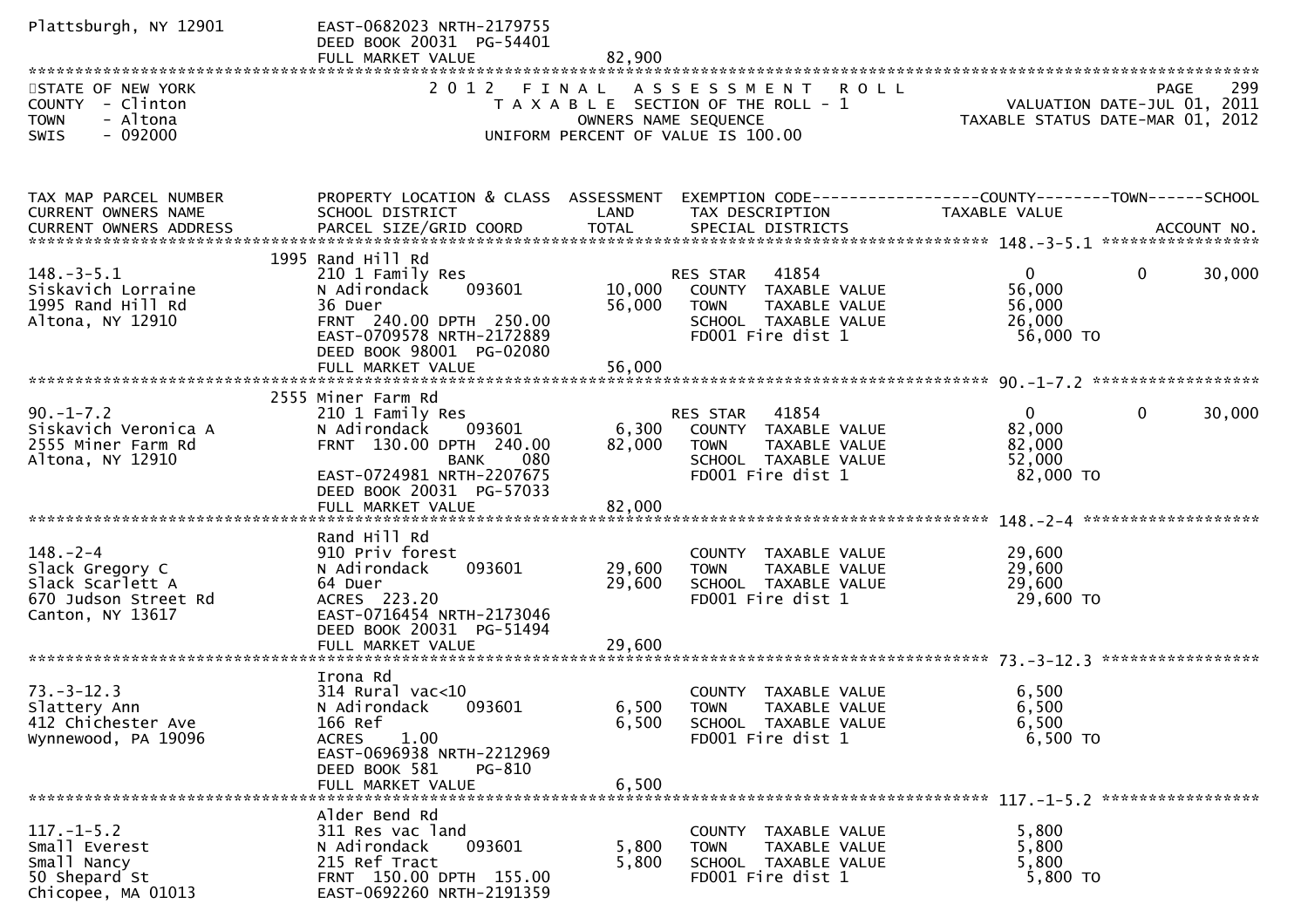DEED BOOK 597 PG-728<br>FULL MARKET VALUE FULL MARKET VALUE 5,800 \*\*\*\*\*\*\*\*\*\*\*\*\*\*\*\*\*\*\*\*\*\*\*\*\*\*\*\*\*\*\*\*\*\*\*\*\*\*\*\*\*\*\*\*\*\*\*\*\*\*\*\*\*\*\*\*\*\*\*\*\*\*\*\*\*\*\*\*\*\*\*\*\*\*\*\*\*\*\*\*\*\*\*\*\*\*\*\*\*\*\*\*\*\*\*\*\*\*\*\*\*\*\*\*\*\*\*\*\*\*\*\*\*\*\*\*\*\*\*\*\*\*\*\*\*\*\*\*\*\*\*\*300 STATE OF NEW YORK 2 O 1 2 F I N A L A S S E S S M E N T R O L L PAGE<br>2 O 1 2 F I N A L A S S E S S M E N T R O L L YALUATION DATE-JUL 0 VALUATION DATE-JUL 01, 2011 COUNTY - Clinton T A X A B L E SECTION OF THE ROLL - 1 VALUATION DATE-JUL 01, 2011 TOWN - Altona OWNERS NAME SEQUENCE TAXABLE STATUS DATE-MAR 01, 2012SWIS - 092000 CONTROLLED TO UNIFORM PERCENT OF VALUE IS 100.00 TAX MAP PARCEL NUMBER PROPERTY LOCATION & CLASS ASSESSMENT EXEMPTION CODE------------------COUNTY--------TOWN------SCHOOLCURRENT OWNERS NAME SCHOOL DISTRICT LAND TAX DESCRIPTION TAXABLE VALUE<br>CURRENT OWNERS ARRRESS RARGEL STZE(CRIR)COORR TOTAL SRECIAL RISTRICTS CURRENT OWNERS ADDRESS PARCEL SIZE/GRID COORD TOTAL SPECIAL DISTRICTS ACCOUNT NO. \*\*\*\*\*\*\*\*\*\*\*\*\*\*\*\*\*\*\*\*\*\*\*\*\*\*\*\*\*\*\*\*\*\*\*\*\*\*\*\*\*\*\*\*\*\*\*\*\*\*\*\*\*\*\*\*\*\*\*\*\*\*\*\*\*\*\*\*\*\*\*\*\*\*\*\*\*\*\*\*\*\*\*\*\*\*\*\*\*\*\*\*\*\*\*\*\*\*\*\*\*\*\* 132.-1-2 \*\*\*\*\*\*\*\*\*\*\*\*\*\*\*\*\*\*\* Rand Hill Rd910 Priv forest 132.-1-2 910 Priv forest AGRI DISTR 41720 3,074 3,074 3,074Smart David N Adirondack 093601 13,300 COUNTY TAXABLE VALUE 10,22610.226 2395 Rand Hill Rd 12 Duer 13,300 TOWN TAXABLE VALUE 10,22610.226 Altona, NY 12910 ACRES 52.00 SCHOOL TAXABLE VALUE 10,22613,300 TO EAST-0700415 NRTH-2184558<br>MAY BE SUBJECT TO PAYMENT DEED BOOK 98001 PG-03959 MAY BE SUBJECT TO PAYMENT DEED BOOK 98001 PG-03959UNDER AGDIST LAW TIL 2016 FULL MARKET VALUE 13,300 \*\*\*\*\*\*\*\*\*\*\*\*\*\*\*\*\*\*\*\*\*\*\*\*\*\*\*\*\*\*\*\*\*\*\*\*\*\*\*\*\*\*\*\*\*\*\*\*\*\*\*\*\*\*\*\*\*\*\*\*\*\*\*\*\*\*\*\*\*\*\*\*\*\*\*\*\*\*\*\*\*\*\*\*\*\*\*\*\*\*\*\*\*\*\*\*\*\*\*\*\*\*\* 132.-1-3.1 \*\*\*\*\*\*\*\*\*\*\*\*\*\*\*\*\* 492 Duley Rd241 Rural res&ag 132.-1-3.1 241 Rural res&ag COUNTY TAXABLE VALUE 104,000104,000 Smart David N Adirondack 093601 38,800 TOWN TAXABLE VALUE 104,000104,000 2395 Rand Hill Rd 17 Duer 104,000 SCHOOL TAXABLE VALUE 104,000104,000 TO Altona, NY 12910 ACRES 150.60 FD001 Fire dist 1 104,000 TO EAST-0702501 NRTH-2184949 MAY BE SUBJECT TO PAYMENT DEED BOOK 98001 PG-03958UNDER AGDIST LAW TIL 2016 FULL MARKET VALUE 104,000 \*\*\*\*\*\*\*\*\*\*\*\*\*\*\*\*\*\*\*\*\*\*\*\*\*\*\*\*\*\*\*\*\*\*\*\*\*\*\*\*\*\*\*\*\*\*\*\*\*\*\*\*\*\*\*\*\*\*\*\*\*\*\*\*\*\*\*\*\*\*\*\*\*\*\*\*\*\*\*\*\*\*\*\*\*\*\*\*\*\*\*\*\*\*\*\*\*\*\*\*\*\*\* 148.-1-10 \*\*\*\*\*\*\*\*\*\*\*\*\*\*\*\*\*\* Rand Hill Rd $314$  Rural vac<10 148.-1-10 314 Rural vac<10 AGRI DISTR 41720 9,978 9,978 9,978Smart David N Adirondack 093601 11,300 COUNTY TAXABLE VALUE 1,3221,322 2395 Rand Hill Rd Lot 37 Duer 11,300 TOWN TAXABLE VALUE 1,3221.322 Altona, NY 12910 ACRES 5.60 SCHOOL TAXABLE VALUE 1,32211,300 TO EAST-0707697 NRTH-2175950<br>MAY BE SUBJECT TO PAYMENT DEED BOOK 20112 PG-40805 MAY BE SUBJECT TO PAYMENT DEED BOOK 20112 PG-40805UNDER AGDIST LAW TIL 2016 FULL MARKET VALUE 11,300 \*\*\*\*\*\*\*\*\*\*\*\*\*\*\*\*\*\*\*\*\*\*\*\*\*\*\*\*\*\*\*\*\*\*\*\*\*\*\*\*\*\*\*\*\*\*\*\*\*\*\*\*\*\*\*\*\*\*\*\*\*\*\*\*\*\*\*\*\*\*\*\*\*\*\*\*\*\*\*\*\*\*\*\*\*\*\*\*\*\*\*\*\*\*\*\*\*\*\*\*\*\*\* 132.-1-13.1 \*\*\*\*\*\*\*\*\*\*\*\*\*\*\*\* 2395 Rand Hill Rd241 Rural res&ag 132.-1-13.1 241 Rural res&ag RES STAR <sup>41854</sup> <sup>0</sup> 0 30,000Smart David A N Adirondack 093601 15,800 COUNTY TAXABLE VALUE 210,000210,000 Smart Kelly A 39 Duer 210,000 TOWN TAXABLE VALUE 210,000180,000 2395 Rand Hill Rd ACRES 18.30 SCHOOL TAXABLE VALUE 180,000210,000 TO EAST-0705027 NRTH-2181699<br>DEED BOOK 789 PG-285 DEED BOOK 789<br>FULL MARKET VALUE FULL MARKET VALUE 210,000 \*\*\*\*\*\*\*\*\*\*\*\*\*\*\*\*\*\*\*\*\*\*\*\*\*\*\*\*\*\*\*\*\*\*\*\*\*\*\*\*\*\*\*\*\*\*\*\*\*\*\*\*\*\*\*\*\*\*\*\*\*\*\*\*\*\*\*\*\*\*\*\*\*\*\*\*\*\*\*\*\*\*\*\*\*\*\*\*\*\*\*\*\*\*\*\*\*\*\*\*\*\*\* 148.-3-25 \*\*\*\*\*\*\*\*\*\*\*\*\*\*\*\*\*\* 49 Kids Way260 Seasonal res 148.-3-25 260 Seasonal res AGRI DISTR 41720 11,470 11,470 11,470Smart David A N Adirondack 093601 15,600 COUNTY TAXABLE VALUE 5,1305.130 2395 Rand Hill Rd 35 Duer 16,600 TOWN TAXABLE VALUE 5,1305.130 Altona, NY 12910 ACRES 17.50 SCHOOL TAXABLE VALUE 5,130

EAST-0709956 NRTH-2171265<br>MAY BE SUBJECT TO PAYMENT DEED BOOK 99001 PG-13160

DEED BOOK 99001 PG-13160

16,600 TO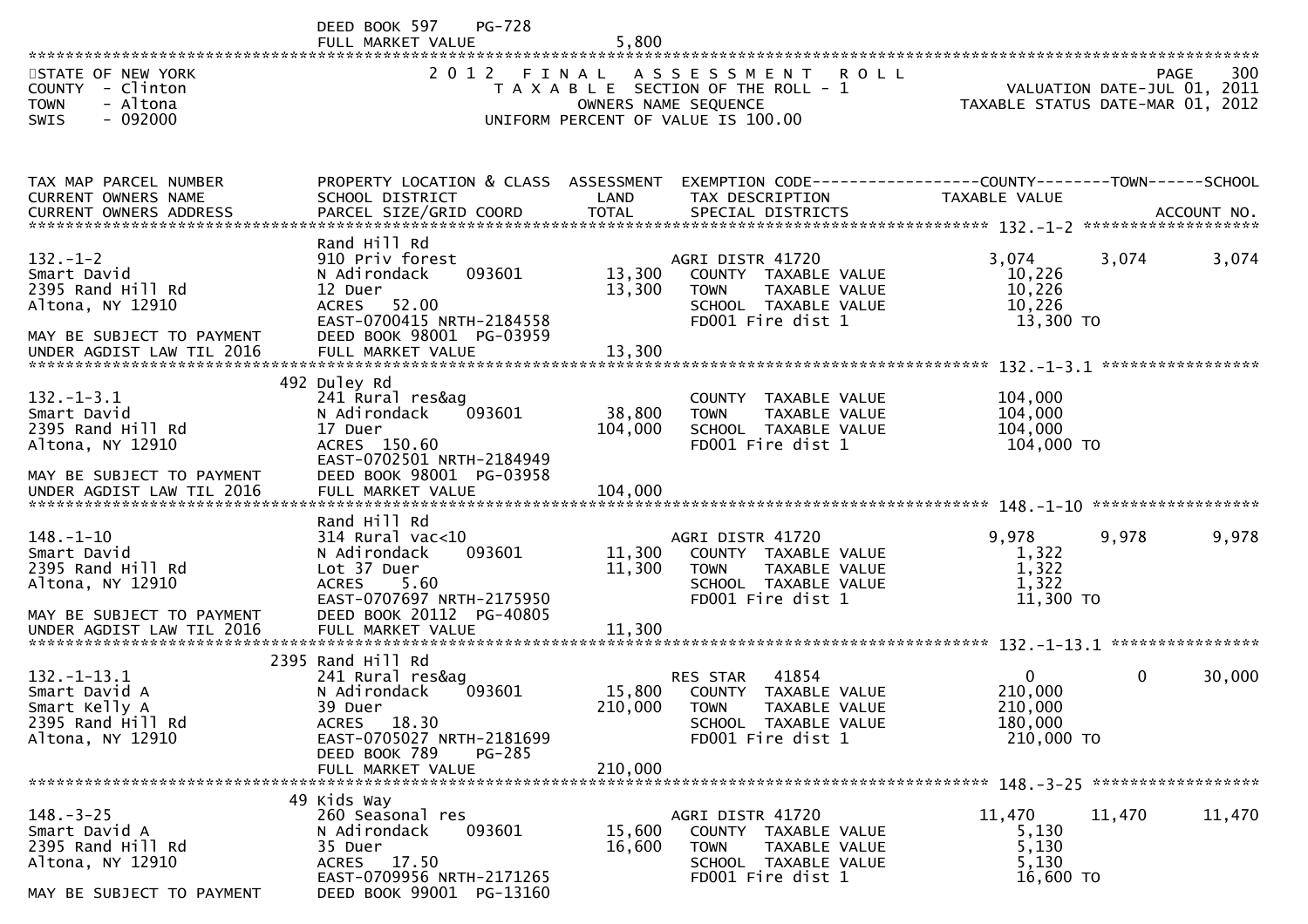| UNDER AGDIST LAW TIL 2016                                                                    | FULL MARKET VALUE                                                                                                                                                                  | 16,600                     |                                                                                                                                                            |                                                                     |                                                                                       |
|----------------------------------------------------------------------------------------------|------------------------------------------------------------------------------------------------------------------------------------------------------------------------------------|----------------------------|------------------------------------------------------------------------------------------------------------------------------------------------------------|---------------------------------------------------------------------|---------------------------------------------------------------------------------------|
| STATE OF NEW YORK<br>COUNTY - Clinton<br><b>TOWN</b><br>- Altona<br>$-092000$<br><b>SWIS</b> | 2 0 1 2<br>FINAL                                                                                                                                                                   |                            | ASSESSMENT<br><b>ROLL</b><br>T A X A B L E SECTION OF THE ROLL - 1<br>OWNERS NAME SEQUENCE<br>UNIFORM PERCENT OF VALUE IS 100.00                           |                                                                     | 301<br><b>PAGE</b><br>VALUATION DATE-JUL 01, 2011<br>TAXABLE STATUS DATE-MAR 01, 2012 |
| TAX MAP PARCEL NUMBER<br>CURRENT OWNERS NAME<br>CURRENT OWNERS ADDRESS                       | PROPERTY LOCATION & CLASS ASSESSMENT<br>SCHOOL DISTRICT                                                                                                                            | LAND                       | EXEMPTION CODE-----------------COUNTY-------TOWN------SCHOOL<br>TAX DESCRIPTION                                                                            | TAXABLE VALUE                                                       |                                                                                       |
| $103.-1-29.1$<br>Smart Douglas<br>PO Box 90<br>Altona, NY 12910                              | 204 Rabideau Rd<br>240 Rural res<br>N Adirondack<br>093601<br>Lot 160-161 Ref<br>ACRES 12.80<br>EAST-0698147 NRTH-2197878<br>DEED BOOK 99001 PG-09453<br>FULL MARKET VALUE         | 13,000<br>49,000<br>49,000 | COUNTY TAXABLE VALUE<br>TAXABLE VALUE<br><b>TOWN</b><br>SCHOOL TAXABLE VALUE<br>FD001 Fire dist 1                                                          | 49,000<br>49,000<br>49,000<br>49,000 TO                             |                                                                                       |
| $132 - 1 - 12$<br>Smart Dwayne<br>Smart Melanie<br>2367 Rand Hill Rd<br>Altona, NY 12910     | 2367 Rand Hill Rd<br>210 1 Family Res<br>093601<br>N Adirondack<br>39 Duer<br>FRNT 340.00 DPTH 240.00<br>EAST-0705770 NRTH-2181208<br>DEED BOOK 634<br>$PG-210$                    | 8,700<br>69,000            | 41854<br>RES STAR<br>COUNTY TAXABLE VALUE<br>TAXABLE VALUE<br><b>TOWN</b><br>SCHOOL TAXABLE VALUE<br>FD001 Fire dist 1                                     | $\mathbf{0}$<br>69,000<br>69,000<br>39,000<br>69,000 TO             | 30,000<br>$\mathbf{0}$                                                                |
| $132. - 1 - 13.2$<br>Smart Dwayne<br>Smart Melanie<br>2367 Rand Hill Rd<br>Altona, NY 12910  | Rand Hill Rd<br>321 Abandoned ag<br>093601<br>N Adirondack<br>Lot 39 Duers<br>ACRES 44.00<br>EAST-0705592 NRTH-2182225<br>DEED BOOK 786<br>PG-160<br>FULL MARKET VALUE             | 21,000<br>21,000<br>21,000 | COUNTY TAXABLE VALUE<br><b>TOWN</b><br>TAXABLE VALUE<br>SCHOOL TAXABLE VALUE<br>FD001 Fire dist 1                                                          | 21,000<br>21,000<br>21,000<br>21,000 TO                             | ****************                                                                      |
| $132 - 1 - 3.2$<br>Smart Dwight<br>492 Duley Rd<br>Altona, NY 12910                          | Duley Rd<br>312 Vac w/imprv<br>N Adirondack<br>093601<br>Lot 17 Duers Patent<br><b>ACRES</b><br>2.10<br>EAST-0703499 NRTH-2186158<br>DEED BOOK 20011 PG-34026<br>FULL MARKET VALUE | 9,600<br>21,600<br>21,600  | COUNTY TAXABLE VALUE<br>TAXABLE VALUE<br><b>TOWN</b><br>SCHOOL TAXABLE VALUE<br>FD001 Fire dist 1                                                          | 21,600<br>21,600<br>21,600<br>21,600 TO                             |                                                                                       |
| $132. -1 - 3.3$<br>Smart Hortense<br>Smart Dwayne<br>2367 Rand Hill Rd<br>Altona, NY 12910   | 473 Duley Rd<br>210 1 Family Res<br>093601<br>N Adirondack<br>Lot 17 Duers<br>1.00<br>ACRES<br>EAST-0703816 NRTH-2186054<br>DEED BOOK 20061 PG-91931<br>FULL MARKET VALUE          | 56,400<br>56,400           | AGED C&T<br>41801<br>41834<br>9,000 SR STAR<br>TAXABLE VALUE<br><b>COUNTY</b><br><b>TOWN</b><br>TAXABLE VALUE<br>SCHOOL TAXABLE VALUE<br>FD001 Fire dist 1 | 28,200<br>$\mathbf{0}$<br>28,200<br>28,200<br>$\Omega$<br>56,400 TO | $\mathbf 0$<br>28,200<br>56,400<br>0                                                  |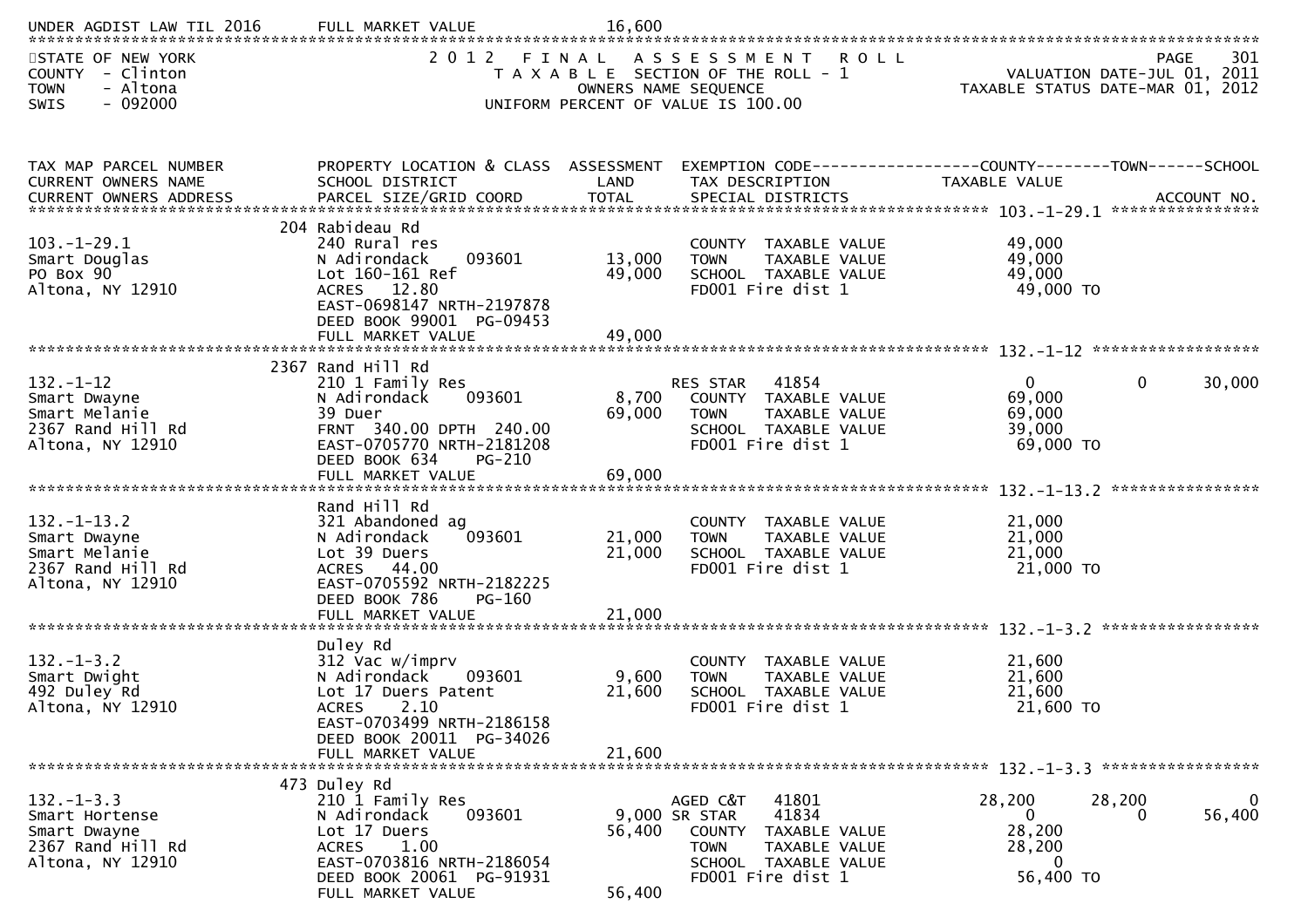| STATE OF NEW YORK<br>COUNTY - Clinton<br>- Altona<br><b>TOWN</b> |                                                                                           | OWNERS NAME SEQUENCE | 2012 FINAL ASSESSMENT ROLL<br>T A X A B L E SECTION OF THE ROLL - 1               |                     | 302<br><b>PAGE</b><br>VALUATION DATE-JUL 01, 2011<br>TAXABLE STATUS DATE-MAR 01, 2012 |
|------------------------------------------------------------------|-------------------------------------------------------------------------------------------|----------------------|-----------------------------------------------------------------------------------|---------------------|---------------------------------------------------------------------------------------|
| $-092000$<br><b>SWIS</b>                                         |                                                                                           |                      | UNIFORM PERCENT OF VALUE IS 100.00                                                |                     |                                                                                       |
| TAX MAP PARCEL NUMBER<br>CURRENT OWNERS NAME                     | PROPERTY LOCATION & CLASS ASSESSMENT<br>SCHOOL DISTRICT                                   | LAND                 | EXEMPTION CODE------------------COUNTY--------TOWN------SCHOOL<br>TAX DESCRIPTION | TAXABLE VALUE       |                                                                                       |
|                                                                  |                                                                                           |                      |                                                                                   |                     |                                                                                       |
| $87. - 1 - 9.13$                                                 | Military Tpke<br>$314$ Rural vac<10                                                       |                      | COUNTY TAXABLE VALUE                                                              | 8,300               |                                                                                       |
| Smart Kelly<br>2395 Rand Hill Rd                                 | N Adirondack<br>093601<br>Lot 185 Ref Tract Patent                                        | 8,300<br>8,300       | <b>TOWN</b><br>TAXABLE VALUE<br>SCHOOL TAXABLE VALUE                              | 8,300<br>8,300      |                                                                                       |
| Altona, NY 12910                                                 | Survey 07/2009<br><b>ACRES</b><br>3.70<br>EAST-0688464 NRTH-2204095                       |                      | FD001 Fire dist 1                                                                 | $8,300$ TO          |                                                                                       |
|                                                                  | DEED BOOK 20102 PG-30508                                                                  |                      |                                                                                   |                     |                                                                                       |
|                                                                  | FULL MARKET VALUE                                                                         | 8,300                |                                                                                   |                     |                                                                                       |
| $72. - 1 - 11.4$                                                 | Irona Rd<br>321 Abandoned ag                                                              |                      | COUNTY TAXABLE VALUE                                                              | 13,700              |                                                                                       |
| Smart Leon                                                       | N Adirondack<br>093601                                                                    | 13,700               | TAXABLE VALUE<br><b>TOWN</b>                                                      | 13,700              |                                                                                       |
| 200 Chestnut Ave<br>Bogota, NJ 07603                             | Lot 166 Ref Tr<br>ACRES 15.00                                                             | 13,700               | SCHOOL TAXABLE VALUE<br>FD001 Fire dist 1                                         | 13,700<br>13,700 TO |                                                                                       |
|                                                                  | EAST-0694206 NRTH-2213374<br>DEED BOOK 753<br><b>PG-121</b>                               |                      |                                                                                   |                     |                                                                                       |
|                                                                  |                                                                                           |                      |                                                                                   |                     |                                                                                       |
|                                                                  | 2079 Rand Hill Rd                                                                         |                      |                                                                                   |                     |                                                                                       |
| $148. - 1 - 16.1$                                                | 270 Mfg housing<br>093601                                                                 |                      | RES STAR 41854                                                                    | $\overline{0}$      | $\mathbf 0$<br>30,000                                                                 |
| Smart Peter<br>2079 Rand Hill Rd                                 | N Adirondack<br>36 Duer 1942                                                              | 15,500<br>40,000     | COUNTY TAXABLE VALUE<br><b>TOWN</b><br>TAXABLE VALUE                              | 40,000<br>40,000    |                                                                                       |
| Altona, NY 12910                                                 | ACRES 17.00                                                                               |                      | SCHOOL TAXABLE VALUE                                                              | 10,000              |                                                                                       |
|                                                                  | EAST-0707309 NRTH-2174577<br>DEED BOOK 913<br>$PG-144$                                    |                      | FD001 Fire dist 1                                                                 | 40,000 TO           |                                                                                       |
|                                                                  |                                                                                           |                      |                                                                                   |                     |                                                                                       |
| $148. - 1 - 16.2$                                                | Rand Hill Rd<br>311 Res vac land                                                          |                      | COUNTY TAXABLE VALUE                                                              | 4,700               |                                                                                       |
| Smart Peter A                                                    | 093601<br>N Adirondack                                                                    | 4,700                | TAXABLE VALUE<br><b>TOWN</b>                                                      | 4,700               |                                                                                       |
| 2079 Rand Hill Rd                                                | Lot 36 Duers                                                                              | 4,700                | SCHOOL TAXABLE VALUE                                                              | 4,700               |                                                                                       |
| Altona, NY 12910                                                 | 50.00 DPTH 600.00<br><b>FRNT</b><br>EAST-0708404 NRTH-2174739<br>DEED BOOK 20021 PG-42163 |                      | FD001 Fire dist 1                                                                 | 4,700 TO            |                                                                                       |
|                                                                  | FULL MARKET VALUE                                                                         | 4,700                |                                                                                   |                     |                                                                                       |
|                                                                  | Rand Hill Rd                                                                              |                      |                                                                                   |                     |                                                                                       |
| $148. - 1 - 16.3$                                                | 312 Vac w/imprv                                                                           |                      | COUNTY TAXABLE VALUE                                                              | 4,600               |                                                                                       |
| Smart Peter Andrew<br>2079 Rand Hill Rd                          | 093601<br>N Adirondack<br>Lot 36 Duers                                                    | 4,600<br>4,600       | <b>TOWN</b><br>TAXABLE VALUE<br>SCHOOL TAXABLE VALUE                              | 4,600<br>4,600      |                                                                                       |
| Altona, NY 12910                                                 | <b>FRNT</b><br>50.00 DPTH 300.00                                                          |                      | FD001 Fire dist 1                                                                 | 4,600 TO            |                                                                                       |
|                                                                  | EAST-0708473 NRTH-2174928                                                                 |                      |                                                                                   |                     |                                                                                       |
|                                                                  | DEED BOOK 20001 PG-27553<br>FULL MARKET VALUE                                             | 4,600                |                                                                                   |                     |                                                                                       |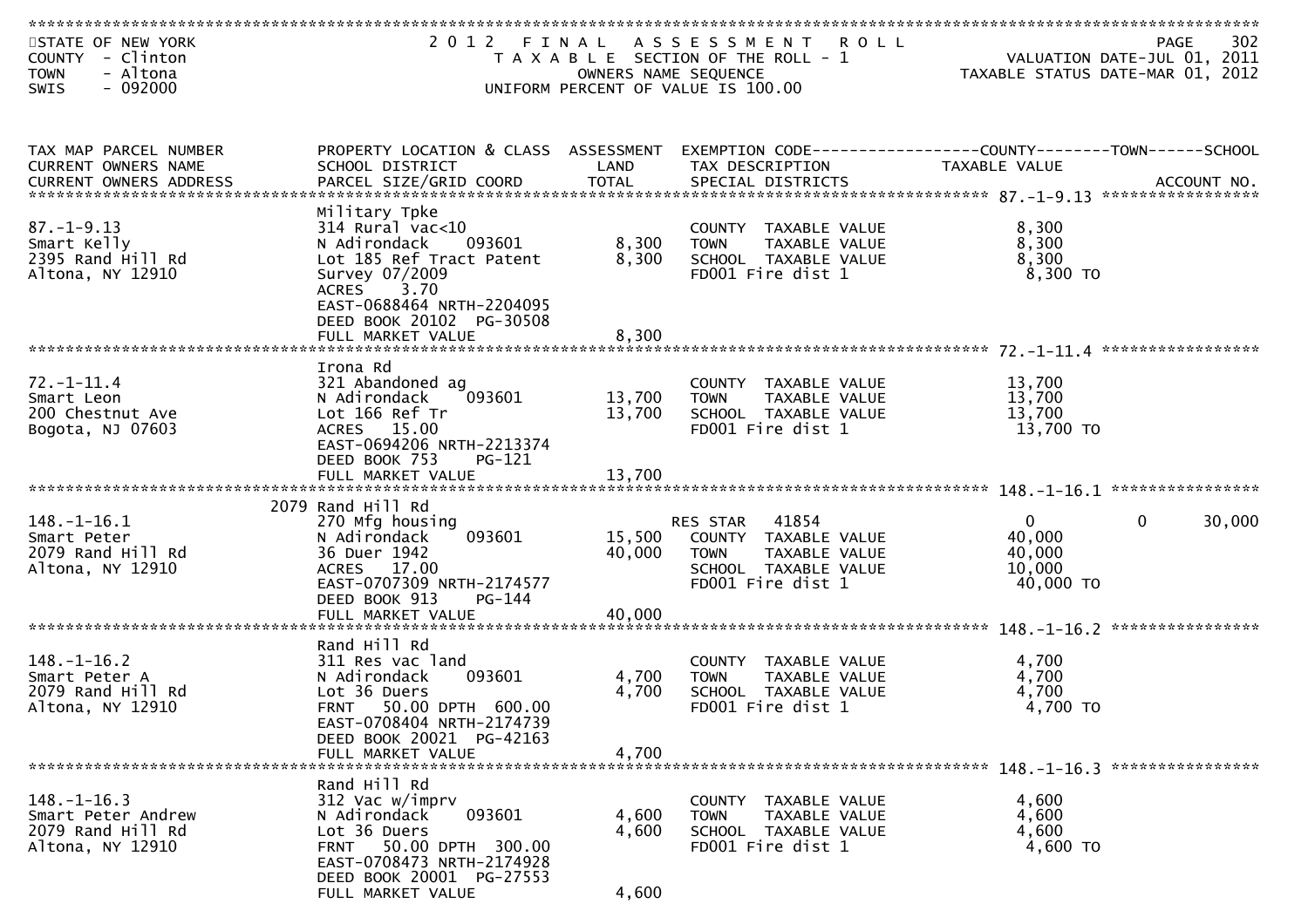| STATE OF NEW YORK<br>COUNTY - Clinton<br>- Altona<br><b>TOWN</b><br>$-092000$<br>SWIS                       | 2012 FINAL                                                                                                                                                                                      |                         | A S S E S S M E N T<br><b>ROLL</b><br>T A X A B L E SECTION OF THE ROLL - 1<br>OWNERS NAME SEQUENCE<br>UNIFORM PERCENT OF VALUE IS 100.00              | TAXABLE STATUS DATE-MAR 01, 2012                            | 303<br><b>PAGE</b><br>VALUATION DATE-JUL 01, 2011    |
|-------------------------------------------------------------------------------------------------------------|-------------------------------------------------------------------------------------------------------------------------------------------------------------------------------------------------|-------------------------|--------------------------------------------------------------------------------------------------------------------------------------------------------|-------------------------------------------------------------|------------------------------------------------------|
|                                                                                                             |                                                                                                                                                                                                 |                         |                                                                                                                                                        |                                                             |                                                      |
| TAX MAP PARCEL NUMBER<br>CURRENT OWNERS NAME                                                                | PROPERTY LOCATION & CLASS ASSESSMENT<br>SCHOOL DISTRICT                                                                                                                                         | LAND                    | EXEMPTION CODE-----------------COUNTY-------TOWN------SCHOOL<br>TAX DESCRIPTION                                                                        | TAXABLE VALUE                                               |                                                      |
|                                                                                                             |                                                                                                                                                                                                 |                         |                                                                                                                                                        |                                                             |                                                      |
| $88.14 - 1 - 46$<br>Smith Brian<br>Winterbottom Anne M<br>7490 Rt 22<br>West Chazy, NY 12992                | 42 Birch Hill Dr<br>311 Res vac land<br>093601<br>N Adirondack<br>Stonewall Acres Lot 46<br>FRNT 80.00 DPTH 150.00<br>EAST-0699459 NRTH-2204096<br>DEED BOOK 20051 PG-86404                     | 4,700<br>4,700          | COUNTY TAXABLE VALUE<br>TAXABLE VALUE<br><b>TOWN</b><br>SCHOOL TAXABLE VALUE<br>FD001 Fire dist 1                                                      | 4,700<br>4,700<br>4,700<br>4,700 TO                         |                                                      |
|                                                                                                             | FULL MARKET VALUE                                                                                                                                                                               | 4,700                   |                                                                                                                                                        |                                                             |                                                      |
| $88.14 - 1 - 47$<br>Smith Brian<br>Winterbottom Anne<br>7490 Rt 22<br>West Chazy, NY 12992                  | 40 Birch Hill Dr<br>312 Vac w/imprv<br>N Adirondack<br>093601<br>Stonewall Acres Lot 47<br>FRNT 80.00 DPTH 150.00<br>EAST-0699540 NRTH-2204072<br>DEED BOOK 20051 PG-86595<br>FULL MARKET VALUE | 4,500<br>4,500<br>4,500 | COUNTY TAXABLE VALUE<br>TAXABLE VALUE<br><b>TOWN</b><br>SCHOOL TAXABLE VALUE<br>FD001 Fire dist 1                                                      | 4,500<br>4,500<br>4,500<br>4,500 TO                         |                                                      |
|                                                                                                             |                                                                                                                                                                                                 |                         |                                                                                                                                                        |                                                             |                                                      |
| $88.14 - 2 - 30$<br>Smith Lionel<br>Lavoie-Smith Theresa<br>544 George Fawilkes<br>Greenfield Pk QC, Canada | 124 Pinewood Dr<br>260 Seasonal res<br>N Adirondack<br>093601<br>Sub Bk 10 Pg 123 Lot 30<br>FRNT 122.48 DPTH 101.88<br>EAST-0699149 NRTH-2204352                                                | 4,100<br>11,000         | COUNTY TAXABLE VALUE<br><b>TOWN</b><br>TAXABLE VALUE<br>SCHOOL TAXABLE VALUE<br>FD001 Fire dist 1                                                      | 11,000<br>11,000<br>11,000<br>11,000 TO                     |                                                      |
| J4V 3N4                                                                                                     | DEED BOOK 20102 PG-32507<br>FULL MARKET VALUE                                                                                                                                                   | 11,000                  |                                                                                                                                                        |                                                             |                                                      |
|                                                                                                             |                                                                                                                                                                                                 |                         |                                                                                                                                                        |                                                             |                                                      |
| $72. - 1 - 19.11$<br>Smith Michael A<br>31 Rushford Rd<br>Ellenburg Depot, NY 12935                         | 31 Rushford Rd<br>270 Mfg housing<br>093601<br>N Adirondack<br>192 Ref<br>2.00<br><b>ACRES</b><br>EAST-0686306 NRTH-2211981<br>PG-149<br>DEED BOOK 765                                          |                         | LIM INC DI 41932<br>7,100 INC DIS TN 41933<br>18,000 RES STAR<br>41854<br>COUNTY TAXABLE VALUE<br><b>TOWN</b><br>TAXABLE VALUE<br>SCHOOL TAXABLE VALUE | 8,640<br>0<br>$\mathbf{0}$<br>9,360<br>9,360<br>$\mathbf 0$ | 0<br>$\mathbf 0$<br>8,640<br>$\Omega$<br>18,000<br>0 |
|                                                                                                             | FULL MARKET VALUE                                                                                                                                                                               | 18,000                  | FD001 Fire dist 1                                                                                                                                      | 18,000 TO                                                   |                                                      |
|                                                                                                             |                                                                                                                                                                                                 |                         |                                                                                                                                                        |                                                             |                                                      |
| $89.1 - 2 - 20$<br>Smith Randy J<br>Smith Janice<br>PO Box 148<br>Altona, NY 12910                          | 3090 Miner Farm Rd<br>210 1 Family Res<br>093601<br>N Adirondack<br>110 Ref<br>FRNT 110.00 DPTH 238.00<br>EAST-0711979 NRTH-2207597<br>DEED BOOK 624<br>PG-1072                                 | 6,200<br>62,300         | 41854<br>RES STAR<br>COUNTY<br>TAXABLE VALUE<br><b>TOWN</b><br>TAXABLE VALUE<br>SCHOOL TAXABLE VALUE<br>FD001 Fire dist 1<br>LT001 Altona light 1      | 0<br>62,300<br>62,300<br>32,300<br>62,300 TO<br>62,300 TO   | 0<br>30,000                                          |
|                                                                                                             | FULL MARKET VALUE                                                                                                                                                                               | 62,300                  |                                                                                                                                                        |                                                             |                                                      |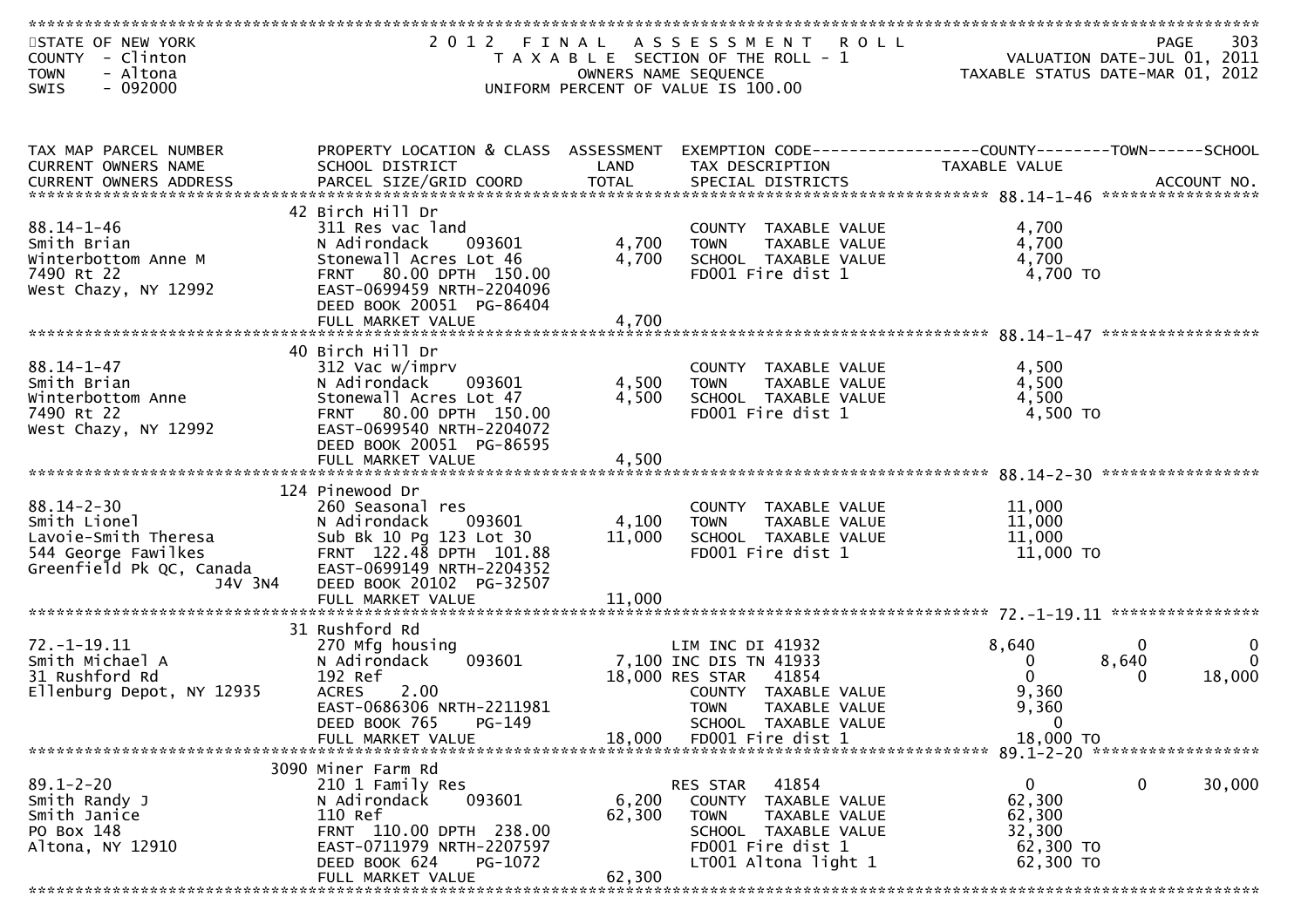| STATE OF NEW YORK<br><b>COUNTY</b><br>- Clinton<br>- Altona<br><b>TOWN</b><br>$-092000$<br><b>SWIS</b>  | 2012<br>FINAL                                                                                                                                                                                    |                            | A S S E S S M E N T<br><b>ROLL</b><br>T A X A B L E SECTION OF THE ROLL - 1<br>OWNERS NAME SEQUENCE<br>UNIFORM PERCENT OF VALUE IS 100.00      | VALUATION DATE-JUL 01, 2011<br>TAXABLE STATUS DATE-MAR 01, 2012                   | 304<br><b>PAGE</b>      |
|---------------------------------------------------------------------------------------------------------|--------------------------------------------------------------------------------------------------------------------------------------------------------------------------------------------------|----------------------------|------------------------------------------------------------------------------------------------------------------------------------------------|-----------------------------------------------------------------------------------|-------------------------|
| TAX MAP PARCEL NUMBER<br>CURRENT OWNERS NAME                                                            | PROPERTY LOCATION & CLASS ASSESSMENT<br>SCHOOL DISTRICT                                                                                                                                          | LAND                       | EXEMPTION CODE-----------------COUNTY-------TOWN------SCHOOL<br>TAX DESCRIPTION                                                                | TAXABLE VALUE                                                                     |                         |
| $116. - 2 - 6$<br>Smith Robert<br>Smith Jean<br>1096 Plank Rd<br>Ellenburg Depot, NY 12935              | 1096 Plank Rd<br>210 1 Family Res<br>N Adirondack<br>093601<br>Lot 29<br><b>ACRES</b><br>1.90<br>EAST-0679386 NRTH-2186987<br>DEED BOOK 559<br>PG-1095                                           | 6,600 SR STAR<br>48,900    | WARNONALL 41121<br>41834<br>COUNTY TAXABLE VALUE<br>TAXABLE VALUE<br><b>TOWN</b><br>SCHOOL TAXABLE VALUE<br>FD001 Fire dist 1                  | 7,335<br>7,335<br>$\mathbf{0}$<br>41,565<br>41,565<br>$\overline{0}$<br>48,900 TO | 0<br>48,900<br>$\Omega$ |
| $130 - 2 - 10$<br>Smith Robert H<br>Smith Jean M<br>1096 Plank Rd<br>Ellenburg Depot, NY 12935          | 700 Plank Rd<br>270 Mfg housing<br>093601<br>N Adirondack<br>Bm<br><b>ACRES</b><br>1.40<br>EAST-0680998 NRTH-2177333<br>DEED BOOK 986<br>PG-138                                                  | 6,500<br>15,000            | COUNTY TAXABLE VALUE<br><b>TOWN</b><br>TAXABLE VALUE<br>SCHOOL TAXABLE VALUE<br>FD001 Fire dist 1                                              | 15,000<br>15,000<br>15,000<br>15,000 TO                                           |                         |
| $148. - 3 - 13$<br>Smith Ryan<br>1354 Route 9<br>Clintonville, NY 12924                                 | Rand Hill Rd<br>311 Res vac land<br>093601<br>N Adirondack<br>49 Duer<br>FRNT 181.00 DPTH 190.00<br>EAST-0711238 NRTH-2172252<br>DEED BOOK 20112 PG-40728                                        | 8,400<br>8,400             | COUNTY TAXABLE VALUE<br>TAXABLE VALUE<br><b>TOWN</b><br>SCHOOL TAXABLE VALUE<br>FD001 Fire dist 1                                              | 8,400<br>8,400<br>8,400<br>8,400 TO                                               |                         |
| $89. - 1 - 9.2$<br>Smith Travis R<br>Smith April M<br>337 Devils Den Rd<br>Altona, NY 12910             | 337 Devils Den Rd<br>210 1 Family Res<br>093601<br>N Adirondack<br>Lot 131 Ref Tr<br><b>ACRES</b><br>7.70<br>EAST-0710514 NRTH-2203519<br>DEED BOOK 997 PG-195<br>FULL MARKET VALUE              | 10,500<br>69,900<br>69,900 | 41854<br>RES STAR<br>COUNTY TAXABLE VALUE<br>TAXABLE VALUE<br><b>TOWN</b><br>SCHOOL TAXABLE VALUE<br>FD001 Fire dist 1<br>LT001 Altona light 1 | $\mathbf{0}$<br>69,900<br>69,900<br>39,900<br>69,900 TO<br>69,900 TO              | $\mathbf 0$<br>30,000   |
| $88.14 - 1 - 35$<br>Smith Wayne R<br>Scheard Linda May<br>385 Woodland Ave<br>Verdun, QC, Canada H4H1V5 | 49 Birch Hill Dr<br>312 Vac w/imprv<br>093601<br>N Adirondack<br>Stonewall Acres Lot 35<br>FRNT 128.53 DPTH 136.07<br>EAST-0699326 NRTH-2203981<br>DEED BOOK 20021 PG-43208<br>FULL MARKET VALUE | 4,500<br>11,000<br>11,000  | COUNTY TAXABLE VALUE<br><b>TOWN</b><br>TAXABLE VALUE<br>SCHOOL TAXABLE VALUE<br>FD001 Fire dist 1                                              | 11,000<br>11,000<br>11,000<br>11,000 TO                                           |                         |
| STATE OF NEW YORK                                                                                       | 2 0 1 2                                                                                                                                                                                          | FINAL                      | A S S E S S M E N T<br><b>ROLL</b>                                                                                                             |                                                                                   | 305<br>PAGE             |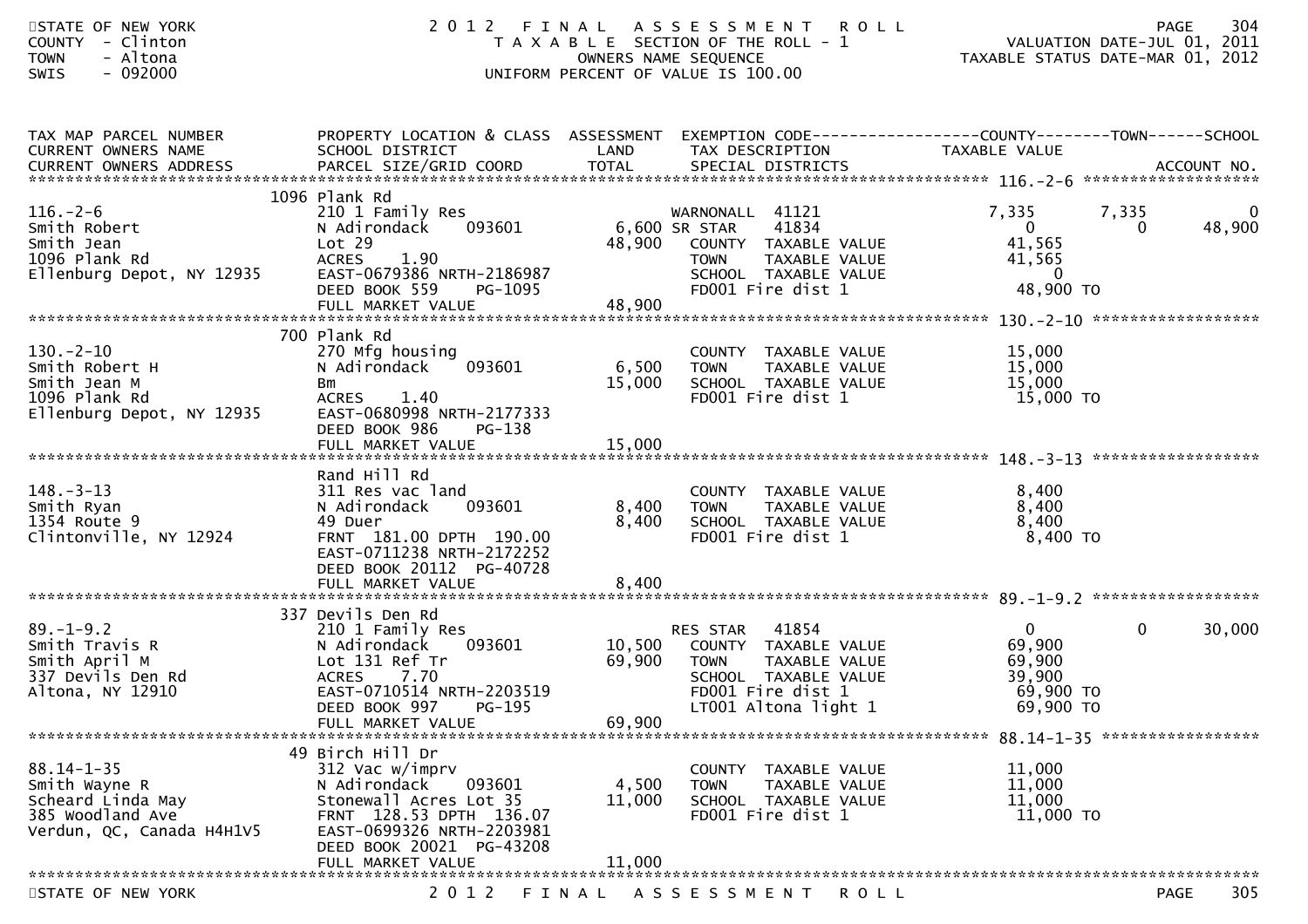| TAX MAP PARCEL NUMBER<br><b>CURRENT OWNERS NAME</b>                                            | PROPERTY LOCATION & CLASS ASSESSMENT<br>SCHOOL DISTRICT                                                                                                                                                       | LAND                        | EXEMPTION        CODE-----------------COUNTY-------TOWN------SCHOOL<br>TAX DESCRIPTION                                                                | TAXABLE VALUE                                                 |      |        |
|------------------------------------------------------------------------------------------------|---------------------------------------------------------------------------------------------------------------------------------------------------------------------------------------------------------------|-----------------------------|-------------------------------------------------------------------------------------------------------------------------------------------------------|---------------------------------------------------------------|------|--------|
|                                                                                                |                                                                                                                                                                                                               |                             |                                                                                                                                                       |                                                               |      |        |
| $89. - 3 - 19.2$<br>Snide Joey<br>Snide Mary<br>32 Brunell Rd<br>Altona, NY 12910              | 32 Brunell Rd<br>210 1 Family Res<br>093601<br>N Adirondack<br>Lot 110 Ref Tr<br>FRNT 210.00 DPTH 231.00<br><b>BANK</b><br>080<br>EAST-0713408 NRTH-2204784<br>DEED BOOK 752<br>$PG-329$<br>FULL MARKET VALUE | 6,500<br>109,900<br>109,900 | 41854<br><b>RES STAR</b><br>COUNTY TAXABLE VALUE<br>TAXABLE VALUE<br><b>TOWN</b><br>SCHOOL TAXABLE VALUE<br>FD001 Fire dist 1<br>LT001 Altona light 1 | 0<br>109,900<br>109,900<br>79,900<br>109,900 TO<br>109,900 TO | 0    | 30,000 |
| $89. - 3 - 21.1$<br>Snide Joey<br>32 Brunell Rd<br>Altona, NY 12910                            | Brunell Rd<br>$314$ Rural vac< $10$<br>093601<br>N Adirondack<br>110 Ref<br>3.68<br><b>ACRES</b><br>EAST-0713732 NRTH-2204745<br>DEED BOOK 20041 PG-74339<br>FULL MARKET VALUE                                | 6,800<br>6,800<br>6,800     | COUNTY TAXABLE VALUE<br><b>TOWN</b><br>TAXABLE VALUE<br>SCHOOL TAXABLE VALUE<br>FD001 Fire dist 1<br>LT001 Altona light 1                             | 6.800<br>6,800<br>6,800<br>6,800 TO<br>$6,800$ TO             |      |        |
| 74. –1–1.111<br>Snide Joey M<br>Boulrice Gregory<br>32 Brunell Rd<br>Altona, NY 12910          | Irona Rd<br>321 Abandoned ag<br>093601<br>N Adirondack<br>Lots 129 & 130 Ref Tract<br>ACRES 127.00<br>EAST-0707772 NRTH-2212745<br>DEED BOOK 98001 PG-07156<br>FULL MARKET VALUE                              | 35,700<br>35,700<br>35,700  | COUNTY TAXABLE VALUE<br>TAXABLE VALUE<br><b>TOWN</b><br>SCHOOL TAXABLE VALUE<br>FD001 Fire dist 1<br>LT001 Altona light 1                             | 35,700<br>35,700<br>35,700<br>35,700 TO<br>35,700 TO          |      |        |
| $89. - 3 - 23.11$<br>Snide Philip W<br>Snide June I<br>127 Brunell Rd<br>Altona, NY 12910-0207 | 127 Brunell Rd<br>270 Mfg housing<br>N Adirondack<br>093601<br>Lot 110 Ref<br>080<br>ACRES 24.00 BANK<br>EAST-0714623 NRTH-2206264<br>DEED BOOK 978<br>PG-135<br>FULL MARKET VALUE                            | 13,800<br>32,500<br>32,500  | COUNTY TAXABLE VALUE<br>TAXABLE VALUE<br><b>TOWN</b><br>SCHOOL TAXABLE VALUE<br>FD001 Fire dist 1<br>LT001 Altona light 1                             | 32,500<br>32,500<br>32,500<br>32,500 TO<br>32,500 TO          |      |        |
| 130. – 2–2.21<br>Snide Ronald<br>Snide June<br>956 Plank Rd<br>Ellenburg Depot, NY 12935       | 956 Plank Rd<br>210 1 Family Res<br>093601<br>N Adirondack<br>Lot $31 S & G$<br>ACRES 48.90<br>EAST-0681453 NRTH-2183955<br>DEED BOOK 99001 PG-13673<br>FULL MARKET VALUE                                     | 17,800<br>59,900<br>59,900  | 41854<br>RES STAR<br>COUNTY TAXABLE VALUE<br><b>TOWN</b><br>TAXABLE VALUE<br>SCHOOL TAXABLE VALUE<br>FD001 Fire dist 1                                | $\mathbf 0$<br>59,900<br>59,900<br>29,900<br>59,900 TO        | 0    | 30,000 |
| STATE OF NEW YORK                                                                              | 2 0 1 2                                                                                                                                                                                                       |                             | FINAL ASSESSMENT<br><b>ROLL</b>                                                                                                                       |                                                               | PAGE | 306    |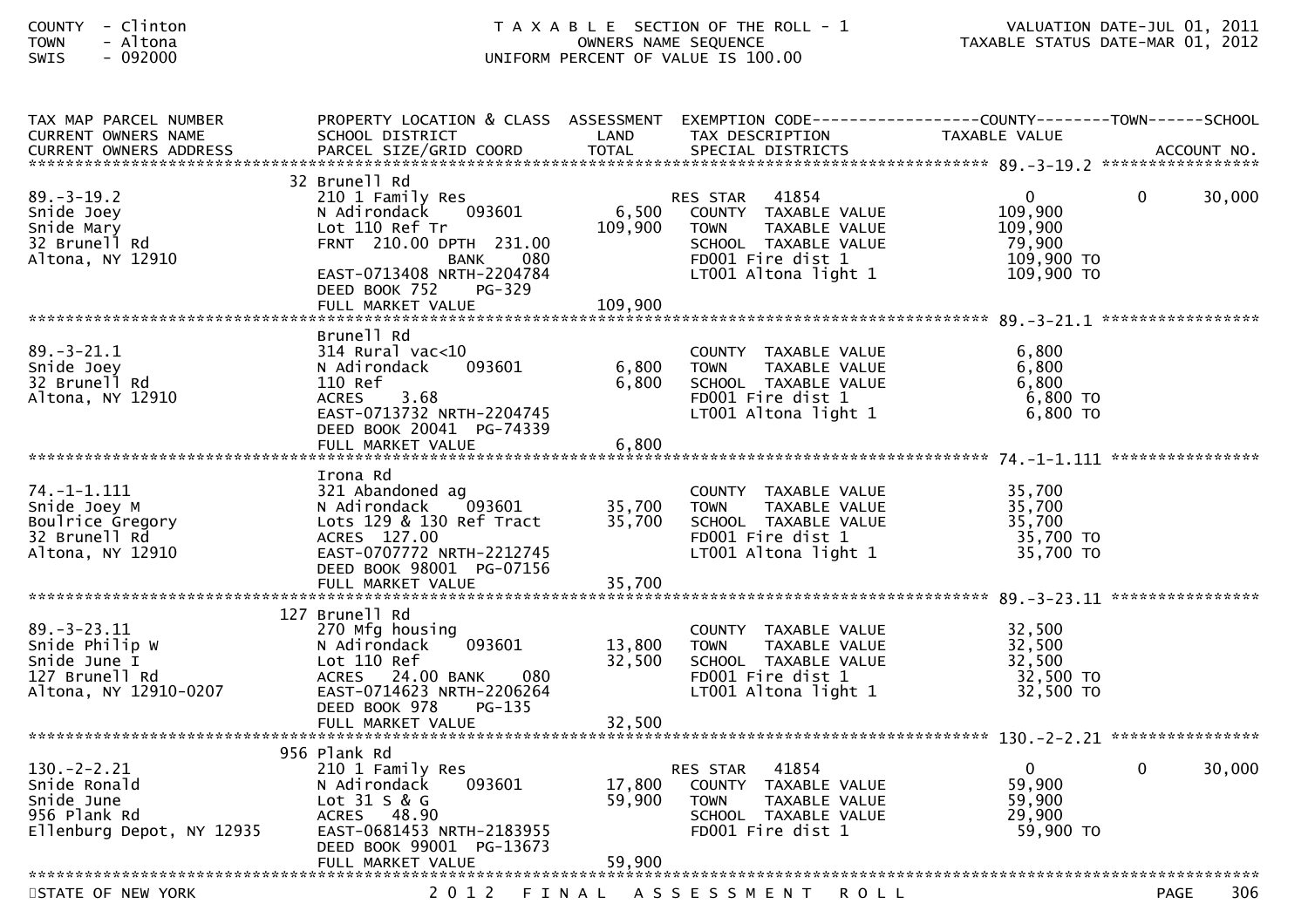| <b>COUNTY</b> | Clinton |  |
|---------------|---------|--|
| <b>TOWN</b>   | Altona  |  |
| CWTC          | . nadan |  |

| TAX MAP PARCEL NUMBER<br><b>CURRENT OWNERS NAME</b>                                                  | PROPERTY LOCATION & CLASS ASSESSMENT<br>SCHOOL DISTRICT                                                                                                   | LAND             | EXEMPTION CODE-----------------COUNTY-------TOWN------SCHOOL<br>TAX DESCRIPTION                                                                       | TAXABLE VALUE                                                      |              |             |
|------------------------------------------------------------------------------------------------------|-----------------------------------------------------------------------------------------------------------------------------------------------------------|------------------|-------------------------------------------------------------------------------------------------------------------------------------------------------|--------------------------------------------------------------------|--------------|-------------|
| <b>CURRENT OWNERS ADDRESS</b>                                                                        | PARCEL SIZE/GRID COORD                                                                                                                                    | <b>TOTAL</b>     | SPECIAL DISTRICTS                                                                                                                                     |                                                                    |              | ACCOUNT NO. |
|                                                                                                      | 35 Tantillo Way                                                                                                                                           |                  |                                                                                                                                                       |                                                                    |              |             |
| $73. - 2 - 10.2$<br>Snow William<br>PO Box 2974<br>Plattsburgh, NY 12901                             | 270 Mfg housing<br>N Adirondack<br>093601<br>Lot 155 Ref Tr<br>3.80<br><b>ACRES</b><br>EAST-0698358 NRTH-2213610                                          | 8,200<br>15,000  | 41854<br>RES STAR<br>COUNTY TAXABLE VALUE<br><b>TOWN</b><br>TAXABLE VALUE<br>SCHOOL TAXABLE VALUE<br>FD001 Fire dist 1                                | $\Omega$<br>15,000<br>15,000<br>$\Omega$<br>15,000 TO              | $\mathbf{0}$ | 15,000      |
|                                                                                                      | DEED BOOK 623<br>PG-1180                                                                                                                                  | 15,000           |                                                                                                                                                       |                                                                    |              |             |
|                                                                                                      | FULL MARKET VALUE                                                                                                                                         |                  |                                                                                                                                                       |                                                                    |              |             |
|                                                                                                      | 303 Devils Den Rd                                                                                                                                         |                  |                                                                                                                                                       |                                                                    |              |             |
| $89. - 1 - 10$<br>Soden Diane E<br>303 Devils Den Rd<br>Altona, NY 12910-9751                        | 270 Mfg housing<br>093601<br>N Adirondack<br>Lot 132 Ref Tract<br>Survey Bk 1 Pg 67<br>FRNT 100.00 DPTH 228.00<br>EAST-0710654 NRTH-2202904               | 5,800<br>22,500  | <b>RES STAR</b><br>41854<br>COUNTY TAXABLE VALUE<br>TAXABLE VALUE<br><b>TOWN</b><br>SCHOOL TAXABLE VALUE<br>FD001 Fire dist 1<br>LT001 Altona light 1 | $\Omega$<br>22,500<br>22,500<br>$\Omega$<br>22,500 TO<br>22,500 TO | $\mathbf{0}$ | 22,500      |
|                                                                                                      | DEED BOOK 881<br>PG-271                                                                                                                                   |                  |                                                                                                                                                       |                                                                    |              |             |
|                                                                                                      |                                                                                                                                                           |                  |                                                                                                                                                       |                                                                    |              |             |
|                                                                                                      | 1993 Alder Bend Rd                                                                                                                                        |                  |                                                                                                                                                       |                                                                    |              |             |
| $73. - 1 - 6.2$<br>Sorrell Gary J<br>Sorrell Marshall<br>1993 Alder Bend Rd<br>Altona, NY 12910      | 210 1 Family Res<br>093601<br>N Adirondack<br>Lot 166 Ref Tr<br>FRNT 135.00 DPTH 175.00<br>EAST-0697761 NRTH-2213835<br>DEED BOOK 638<br>$PG-258$         | 5,900<br>75,000  | RES STAR<br>41854<br>COUNTY TAXABLE VALUE<br><b>TOWN</b><br>TAXABLE VALUE<br>SCHOOL TAXABLE VALUE<br>FD001 Fire dist 1                                | $\Omega$<br>75,000<br>75,000<br>45,000<br>75,000 TO                | $\mathbf{0}$ | 30,000      |
|                                                                                                      | FULL MARKET VALUE                                                                                                                                         | 75,000           |                                                                                                                                                       |                                                                    |              |             |
|                                                                                                      | 1995/1999 Alder Bend Rd                                                                                                                                   |                  |                                                                                                                                                       |                                                                    |              |             |
| $73. - 3 - 10.113$<br>Sorrell Gary J Sr<br>Sorrell Marsha L<br>1993 Alderbend Rd<br>Altona, NY 12910 | 210 1 Family Res<br>093601<br>N Adirondack<br>Lot 166 Ref Tr<br><b>ACRES</b><br>3.60<br>EAST-0697605 NRTH-2214153<br>DEED BOOK 957<br>PG-336              | 8,100<br>102,000 | 41854<br>RES STAR<br>COUNTY TAXABLE VALUE<br><b>TOWN</b><br>TAXABLE VALUE<br>SCHOOL TAXABLE VALUE<br>FD001 Fire dist 1                                | $\mathbf{0}$<br>102,000<br>102,000<br>72,000<br>102,000 TO         | $\Omega$     | 30,000      |
|                                                                                                      |                                                                                                                                                           |                  |                                                                                                                                                       |                                                                    |              |             |
| $90. -1 - 6.1$<br>Sorrell Joseph<br>Sorrell Mary<br>PO Box 22<br>Altona, NY 12910                    | 2579 Miner Farm Rd<br>270 Mfg housing<br>093601<br>N Adirondack<br>82 Ref<br><b>ACRES</b><br>2.40<br>EAST-0724326 NRTH-2207531<br>DEED BOOK 559<br>PG-433 | 7,300<br>35,300  | 41854<br>RES STAR<br>COUNTY TAXABLE VALUE<br><b>TOWN</b><br><b>TAXABLE VALUE</b><br>SCHOOL TAXABLE VALUE<br>FD001 Fire dist 1                         | $\mathbf{0}$<br>35,300<br>35,300<br>5,300<br>35,300 TO             | $\mathbf{0}$ | 30,000      |
|                                                                                                      | FULL MARKET VALUE                                                                                                                                         | 35.300           |                                                                                                                                                       |                                                                    |              |             |
| STATE OF NEW YORK                                                                                    | 2 0 1 2                                                                                                                                                   | FINAL            | A S S E S S M E N T<br>ROLL                                                                                                                           |                                                                    | <b>PAGE</b>  | 307         |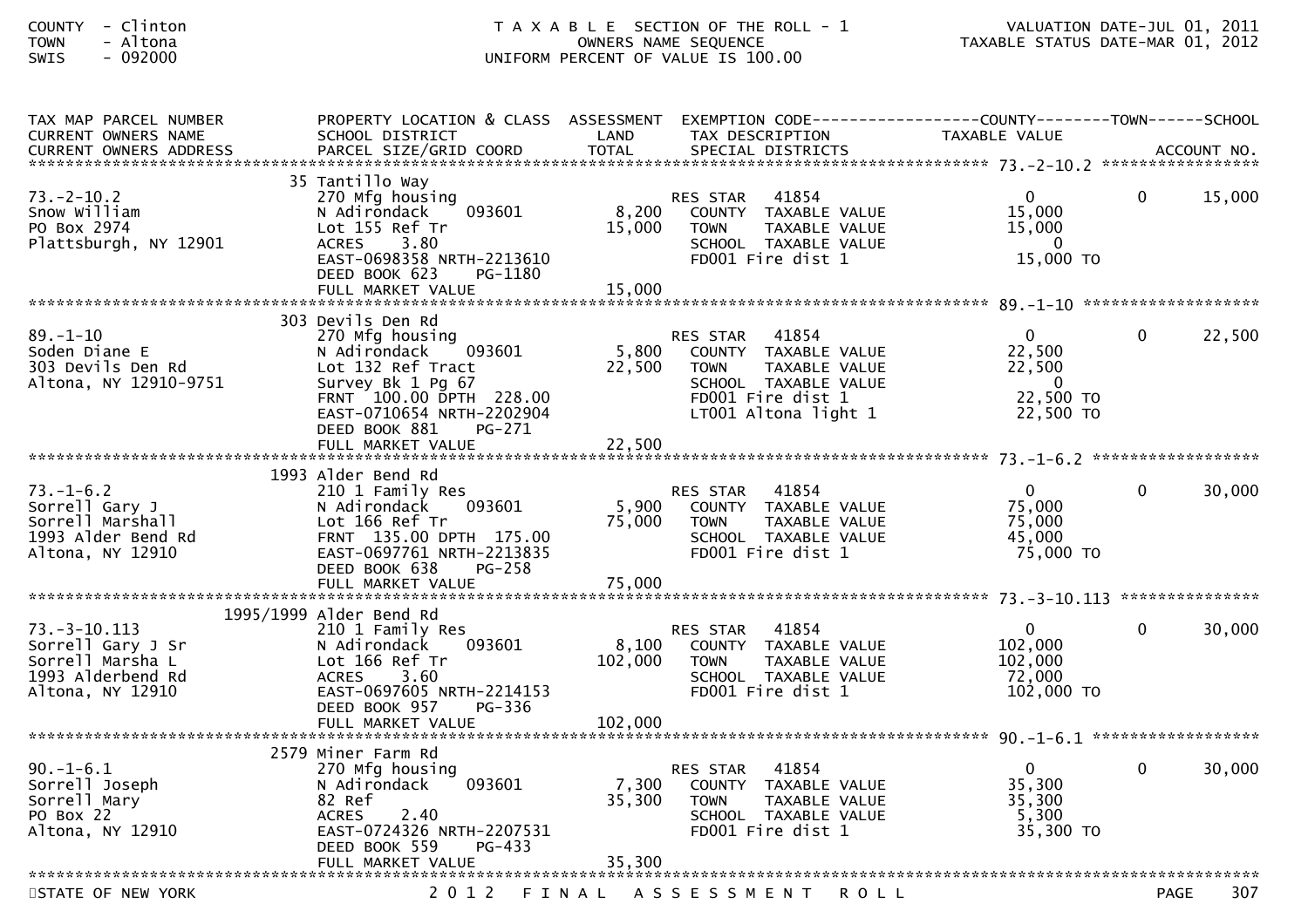| TAX MAP PARCEL NUMBER<br><b>CURRENT OWNERS NAME</b>                                              | PROPERTY LOCATION & CLASS ASSESSMENT EXEMPTION CODE----------------COUNTY-------TOWN------SCHOOL<br>SCHOOL DISTRICT                                                                        | LAND                      | TAX DESCRIPTION                                                                                                                                       | TAXABLE VALUE                                                          |                                            |        |
|--------------------------------------------------------------------------------------------------|--------------------------------------------------------------------------------------------------------------------------------------------------------------------------------------------|---------------------------|-------------------------------------------------------------------------------------------------------------------------------------------------------|------------------------------------------------------------------------|--------------------------------------------|--------|
|                                                                                                  |                                                                                                                                                                                            |                           |                                                                                                                                                       |                                                                        |                                            |        |
| $90. - 1 - 6.2$<br>Sorrell Matthew J<br>Sorrell Dawn M<br>2587 Miner Farm Rd<br>Altona, NY 12910 | 2587 Miner Farm Rd<br>210 1 Family Res<br>N Adirondack<br>093601<br>Lot 82 Ref Tr<br>FRNT 107.00 DPTH 300.00<br>EAST-0724218 NRTH-2207682<br>DEED BOOK 800<br>$PG-82$<br>FULL MARKET VALUE | 6,200<br>83,000<br>83,000 | 41854<br>RES STAR<br>COUNTY TAXABLE VALUE<br><b>TOWN</b><br>TAXABLE VALUE<br>SCHOOL TAXABLE VALUE<br>FD001 Fire dist 1                                | $\mathbf{0}$<br>83,000<br>83,000<br>53.000<br>83,000 TO                | $\Omega$                                   | 30,000 |
|                                                                                                  | 22 Memory Ln                                                                                                                                                                               |                           |                                                                                                                                                       |                                                                        |                                            |        |
| $75. - 1 - 6.4$<br>Sorrell Peter A<br>Sorrell Carleen<br>22 Memory Ln<br>Altona, NY 12910        | 210 1 Family Res<br>093601<br>N Adirondack<br>Lot 81 Ref<br><b>ACRES</b><br>1.50<br>EAST-0726036 NRTH-2208491<br>DEED BOOK 879<br>PG-311<br>FULL MARKET VALUE                              | 6,900<br>80,000<br>80,000 | 41854<br><b>RES STAR</b><br>COUNTY TAXABLE VALUE<br><b>TOWN</b><br>TAXABLE VALUE<br>SCHOOL TAXABLE VALUE<br>FD001 Fire dist 1                         | $\mathbf{0}$<br>80,000<br>80,000<br>50,000<br>80,000 TO                | $\Omega$                                   | 30,000 |
|                                                                                                  |                                                                                                                                                                                            |                           |                                                                                                                                                       |                                                                        |                                            |        |
| $75. - 1 - 6.61$<br>Sorrell Peter A<br>Sorrell Carleen M<br>22 Memory Ln<br>Altona, NY 12910     | Memory Ln<br>311 Res vac land<br>093601<br>N Adirondack<br>Lot 81 Ref Tr<br>FRNT 141.00 DPTH 260.00<br>EAST-0726019 NRTH-2208305<br>DEED BOOK 20021 PG-48288                               | 6,300<br>6,300            | COUNTY TAXABLE VALUE<br><b>TOWN</b><br>TAXABLE VALUE<br>SCHOOL TAXABLE VALUE<br>FD001 Fire dist 1                                                     | 6,300<br>6,300<br>6,300<br>$6,300$ TO                                  |                                            |        |
|                                                                                                  |                                                                                                                                                                                            |                           |                                                                                                                                                       |                                                                        |                                            |        |
|                                                                                                  | 404 Irona Rd                                                                                                                                                                               |                           |                                                                                                                                                       |                                                                        |                                            |        |
| $73. - 1 - 17.1$<br>Spear Theresa<br>404 Irona Rd<br>Altona, NY 12910                            | 210 1 Family Res<br>093601<br>N Adirondack<br>155 Ref<br>1.80<br><b>ACRES</b><br>EAST-0701602 NRTH-2213025<br>DEED BOOK 621<br>PG-451<br>FULL MARKET VALUE                                 | 7,000<br>25,800<br>25,800 | 41854<br><b>RES STAR</b><br>COUNTY TAXABLE VALUE<br>TAXABLE VALUE<br><b>TOWN</b><br>SCHOOL TAXABLE VALUE<br>FD001 Fire dist 1<br>LT001 Altona light 1 | $\mathbf{0}$<br>25,800<br>25,800<br>$\Omega$<br>25,800 TO<br>25,800 TO | $\Omega$                                   | 25,800 |
|                                                                                                  |                                                                                                                                                                                            |                           |                                                                                                                                                       |                                                                        |                                            |        |
| $119. - 1 - 16.3$<br>Speer Jody<br>PO Box 35<br>Altona, NY 12910                                 | 220 Duley Rd<br>210 1 Family Res<br>N Adirondack<br>093601<br>Lot 45 Duers<br>ACRES 37.80 BANK<br>080<br>EAST-0709814 NRTH-2188360<br><b>PG-205</b><br>DEED BOOK 1030                      | 19,900<br>88,000          | 41854<br>RES STAR<br>COUNTY TAXABLE VALUE<br><b>TOWN</b><br>TAXABLE VALUE<br>SCHOOL TAXABLE VALUE<br>FD001 Fire dist 1                                | $\mathbf 0$<br>88,000<br>88,000<br>58,000<br>88,000 TO                 | 0                                          | 30,000 |
|                                                                                                  |                                                                                                                                                                                            |                           |                                                                                                                                                       |                                                                        |                                            |        |
| STATE OF NEW YORK<br>COUNTY - Clinton                                                            | 2012 FINAL                                                                                                                                                                                 |                           | A S S E S S M E N T<br><b>ROLL</b><br>T A X A B L E SECTION OF THE ROLL - 1                                                                           |                                                                        | <b>PAGE</b><br>VALUATION DATE-JUL 01, 2011 | 308    |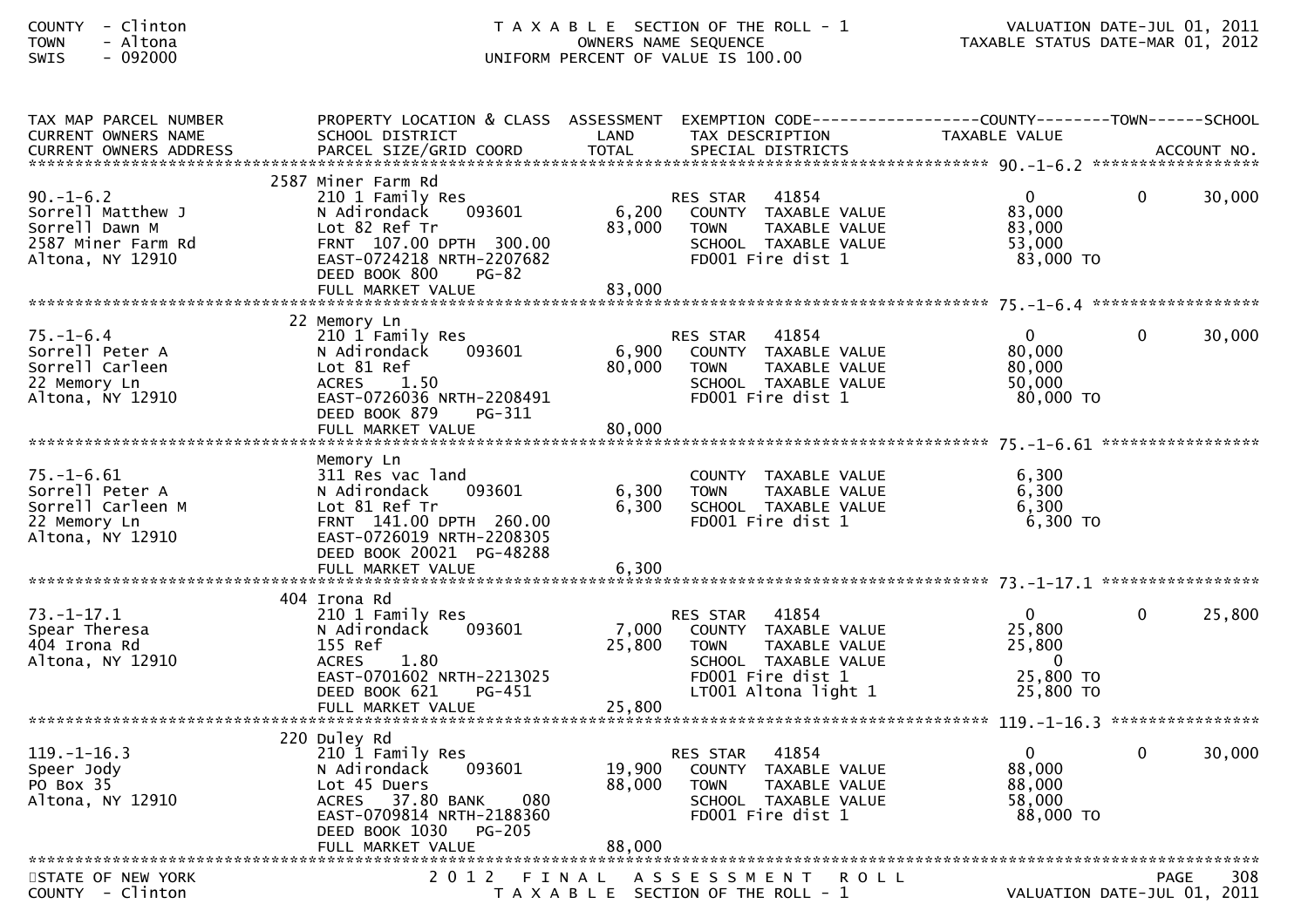| TAX MAP PARCEL NUMBER<br><b>CURRENT OWNERS NAME</b><br><b>CURRENT OWNERS ADDRESS</b>                       | PROPERTY LOCATION & CLASS ASSESSMENT<br>SCHOOL DISTRICT<br>PARCEL SIZE/GRID COORD                                                                                              | LAND<br><b>TOTAL</b>    | EXEMPTION CODE-----------------COUNTY-------TOWN------SCHOOL<br>TAX DESCRIPTION<br>SPECIAL DISTRICTS                                                  | <b>TAXABLE VALUE</b>                                                     | ACCOUNT NO.                                       |
|------------------------------------------------------------------------------------------------------------|--------------------------------------------------------------------------------------------------------------------------------------------------------------------------------|-------------------------|-------------------------------------------------------------------------------------------------------------------------------------------------------|--------------------------------------------------------------------------|---------------------------------------------------|
| $73. - 3 - 13$<br>Spinelli John<br>593 Boos Law Rd<br>Smyrna, NY 13464                                     | Helens Way<br>$314$ Rural vac< $10$<br>N Adirondack<br>093601<br>166 Ref<br><b>ACRES</b><br>10.00<br>EAST-0696683 NRTH-2213733<br>DEED BOOK 628<br>PG-335<br>FULL MARKET VALUE | 4,200<br>4,200<br>4,200 | COUNTY TAXABLE VALUE<br><b>TOWN</b><br>TAXABLE VALUE<br>SCHOOL TAXABLE VALUE<br>FD001 Fire dist 1                                                     | 4.200<br>4,200<br>4,200<br>4,200 TO                                      |                                                   |
|                                                                                                            | 57 Duley Rd                                                                                                                                                                    |                         |                                                                                                                                                       |                                                                          |                                                   |
| $119. - 1 - 15.4$<br>Spinner Charles<br>Thompson Terry L<br>57 Duley Rd<br>Altona, NY 12910                | 210 1 Family Res<br>N Adirondack<br>093601<br>Lot 68 Duer<br>2.10<br><b>ACRES</b><br>EAST-0713554 NRTH-2187661<br>DEED BOOK 20001 PG-24262                                     | 7,200<br>89,000         | 41854<br><b>RES STAR</b><br>COUNTY TAXABLE VALUE<br>TAXABLE VALUE<br><b>TOWN</b><br>SCHOOL TAXABLE VALUE<br>FD001 Fire dist 1                         | $\Omega$<br>89.000<br>89,000<br>59,000<br>89,000 TO                      | 30,000<br>$\Omega$                                |
|                                                                                                            |                                                                                                                                                                                |                         |                                                                                                                                                       |                                                                          |                                                   |
| $106. - 1 - 11$<br>Spinner Darrell F<br>Relation-Spinner Jean W<br>450 Duquette Rd<br>West Chazy, NY 12992 | Vassar Rd<br>321 Abandoned ag<br>093601<br>N Adirondack<br>150 Duer<br>ACRES 55.10<br>EAST-0737611 NRTH-2194399<br>DEED BOOK 98001 PG-03492                                    | 35,600<br>35,600        | COUNTY TAXABLE VALUE<br><b>TOWN</b><br>TAXABLE VALUE<br>SCHOOL TAXABLE VALUE<br>FD001 Fire dist 1                                                     | 35,600<br>35,600<br>35,600<br>35,600 TO                                  |                                                   |
|                                                                                                            | FULL MARKET VALUE                                                                                                                                                              | 35,600                  |                                                                                                                                                       |                                                                          |                                                   |
|                                                                                                            | 560 Devils Den Rd                                                                                                                                                              |                         |                                                                                                                                                       |                                                                          |                                                   |
| $89.1 - 2 - 38$<br>Spinner Dean A<br>Spinner Susan A<br>560 Devils Den Rd<br>Altona, NY 12910              | 210 1 Family Res<br>093601<br>N Adirondack<br>111 Ref<br>FRNT 132.00 DPTH 297.00<br>EAST-0711068 NRTH-2208896<br>DEED BOOK 730<br>$PG-4$                                       | 6,300<br>60,100         | 41854<br><b>RES STAR</b><br>COUNTY TAXABLE VALUE<br>TAXABLE VALUE<br><b>TOWN</b><br>SCHOOL TAXABLE VALUE<br>FD001 Fire dist 1<br>LT001 Altona light 1 | $\mathbf{0}$<br>60,100<br>60,100<br>30,100<br>$60,100$ TO<br>$60,100$ TO | 30,000<br>$\Omega$                                |
|                                                                                                            |                                                                                                                                                                                |                         |                                                                                                                                                       |                                                                          |                                                   |
| $134. - 1 - 1.1$<br>Spinner Gerald<br>Spinner Kathy<br>4157 Military Tpke<br>Altona, NY 12910              | Military Tpke<br>321 Abandoned ag<br>093601<br>N Adirondack<br>94 Duer<br>ACRES 122.90<br>EAST-0719261 NRTH-2182318<br>DEED BOOK 20062 PG-100                                  | 39.000<br>39,000        | TAXABLE VALUE<br>COUNTY<br><b>TOWN</b><br>TAXABLE VALUE<br>SCHOOL TAXABLE VALUE<br>FD001 Fire dist 1                                                  | 39,000<br>39,000<br>39,000<br>39,000 TO                                  |                                                   |
| MAY BE SUBJECT TO PAYMENT                                                                                  | FULL MARKET VALUE                                                                                                                                                              | 39,000                  |                                                                                                                                                       |                                                                          |                                                   |
| STATE OF NEW YORK<br>COUNTY - Clinton                                                                      | 2 0 1 2<br>FINAL                                                                                                                                                               |                         | ASSESSMENT<br><b>ROLL</b><br>T A X A B L E SECTION OF THE ROLL - 1                                                                                    |                                                                          | 309<br><b>PAGE</b><br>VALUATION DATE-JUL 01, 2011 |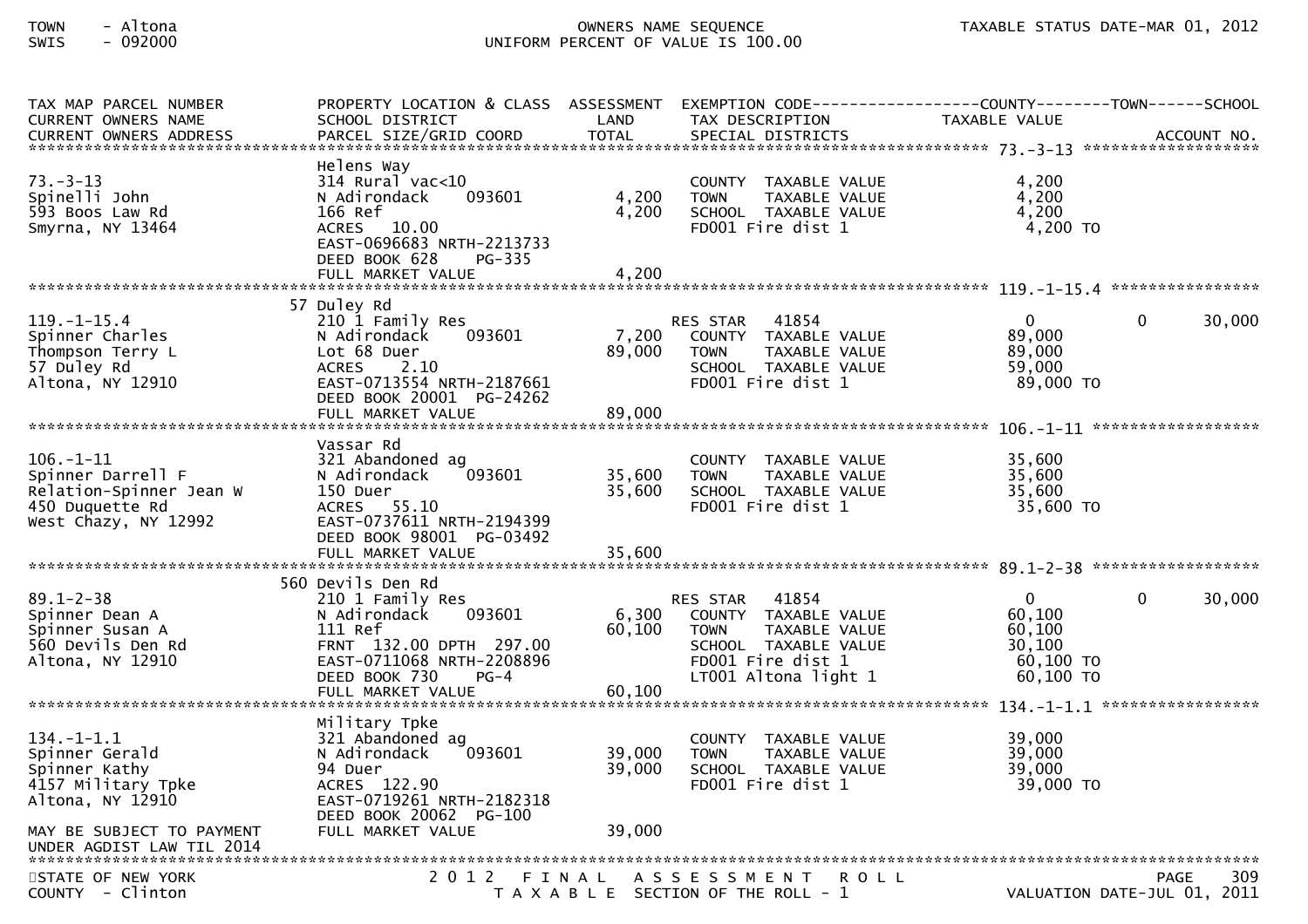| TAX MAP PARCEL NUMBER<br><b>CURRENT OWNERS NAME</b><br><b>CURRENT OWNERS ADDRESS</b>             | PROPERTY LOCATION & CLASS ASSESSMENT<br>SCHOOL DISTRICT<br>PARCEL SIZE/GRID COORD                                                                                                                 | LAND<br><b>TOTAL</b>        | EXEMPTION CODE------------------COUNTY--------TOWN------SCHOOL<br>TAX DESCRIPTION<br>SPECIAL DISTRICTS                        | TAXABLE VALUE                                              |              | ACCOUNT NO. |
|--------------------------------------------------------------------------------------------------|---------------------------------------------------------------------------------------------------------------------------------------------------------------------------------------------------|-----------------------------|-------------------------------------------------------------------------------------------------------------------------------|------------------------------------------------------------|--------------|-------------|
|                                                                                                  |                                                                                                                                                                                                   |                             |                                                                                                                               |                                                            |              |             |
| $119. - 1 - 14.2$<br>Spinner Gerald F<br>Spinner Kathy<br>4157 Military Tpke<br>Altona, NY 12910 | 4157 Military Tpke<br>210 1 Family Res<br>N Adirondack<br>093601<br>Lot 73 Duer<br><b>ACRES</b><br>3.10<br>EAST-0715450 NRTH-2187590<br>DEED BOOK 720<br>$PG-59$<br>FULL MARKET VALUE             | 7,800<br>149,000<br>149,000 | 41854<br><b>RES STAR</b><br>COUNTY TAXABLE VALUE<br><b>TOWN</b><br>TAXABLE VALUE<br>SCHOOL TAXABLE VALUE<br>FD001 Fire dist 1 | 0<br>149,000<br>149,000<br>119,000<br>149,000 TO           | $\mathbf{0}$ | 30,000      |
|                                                                                                  |                                                                                                                                                                                                   |                             |                                                                                                                               |                                                            |              |             |
| $119. - 1 - 15.3$<br>Spinner Gregory<br>Spinner Sandra A<br>67 Duley Rd<br>Altona, NY 12910      | 67 Duley Rd<br>210 1 Family Res<br>093601<br>N Adirondack<br>Lot 68 Duers<br>FRNT 200.00 DPTH 200.00<br>BANK<br>850<br>EAST-0713322 NRTH-2187748<br>DEED BOOK 20092 PG-23794<br>FULL MARKET VALUE | 6,500<br>118,000<br>118,000 | RES STAR 41854<br>COUNTY TAXABLE VALUE<br><b>TOWN</b><br>TAXABLE VALUE<br>SCHOOL TAXABLE VALUE<br>FD001 Fire dist 1           | $\mathbf{0}$<br>118,000<br>118,000<br>88,000<br>118,000 TO | $\Omega$     | 30,000      |
|                                                                                                  | 53 Duley Rd                                                                                                                                                                                       |                             |                                                                                                                               |                                                            |              |             |
| $119. - 1 - 15.5$<br>Spinner Gregory<br>67 Duley Rd<br>Altona, NY 12910                          | 312 Vac w/imprv<br>093601<br>N Adirondack<br>68 Pat Duer<br>East 713129 North 2187688<br>ACRES<br>2.58<br>EAST-0713129 NRTH-2187688<br>DEED BOOK 20092 PG-21532                                   | 6,900<br>9,200              | COUNTY TAXABLE VALUE<br>TAXABLE VALUE<br><b>TOWN</b><br>SCHOOL TAXABLE VALUE<br>FD001 Fire dist 1                             | 9.200<br>9,200<br>9,200<br>$9,200$ TO                      |              |             |
|                                                                                                  | 19 Westwood Dr                                                                                                                                                                                    |                             |                                                                                                                               |                                                            |              |             |
| $150. - 3 - 19$<br>Spinner Ralph E<br>Spinner Cheryl A<br>19 Westwood Dr<br>West Chazy, NY 12992 | 210 1 Family Res<br>093601<br>N Adirondack<br>Sub Map 20 Pg 28 Lot 19<br>1.03<br><b>ACRES</b><br>EAST-0736014 NRTH-2174829<br>DEED BOOK 20061 PG-93358<br>FULL MARKET VALUE                       | 9,000<br>68,900<br>68,900   | 41854<br><b>RES STAR</b><br>COUNTY TAXABLE VALUE<br><b>TOWN</b><br>TAXABLE VALUE<br>SCHOOL TAXABLE VALUE<br>FD001 Fire dist 1 | $\overline{0}$<br>68,900<br>68,900<br>38,900<br>68,900 TO  | $\Omega$     | 30,000      |
|                                                                                                  |                                                                                                                                                                                                   |                             |                                                                                                                               |                                                            |              |             |
| $150. - 1 - 4.222$<br>Spinner-Averill Penny M<br>47 Recore Rd<br>West Chazy, NY 12992            | 192 Recore Rd<br>270 Mfg housing<br>N Adirondack<br>093601<br>Lot 144 Duers<br>2.00 BANK<br>940<br><b>ACRES</b><br>EAST-0737853 NRTH-2176328<br>DEED BOOK 977<br>PG-269<br>FULL MARKET VALUE      | 9,500<br>42,000<br>42,000   | 41854<br><b>RES STAR</b><br>COUNTY TAXABLE VALUE<br><b>TOWN</b><br>TAXABLE VALUE<br>SCHOOL TAXABLE VALUE<br>FD001 Fire dist 1 | $\mathbf{0}$<br>42,000<br>42,000<br>12,000<br>42,000 TO    | $\Omega$     | 30,000      |
|                                                                                                  |                                                                                                                                                                                                   |                             |                                                                                                                               |                                                            |              |             |
| STATE OF NEW YORK                                                                                | 2 0 1 2                                                                                                                                                                                           | FINAL                       | A S S E S S M E N T<br><b>ROLL</b>                                                                                            |                                                            | <b>PAGE</b>  | 310         |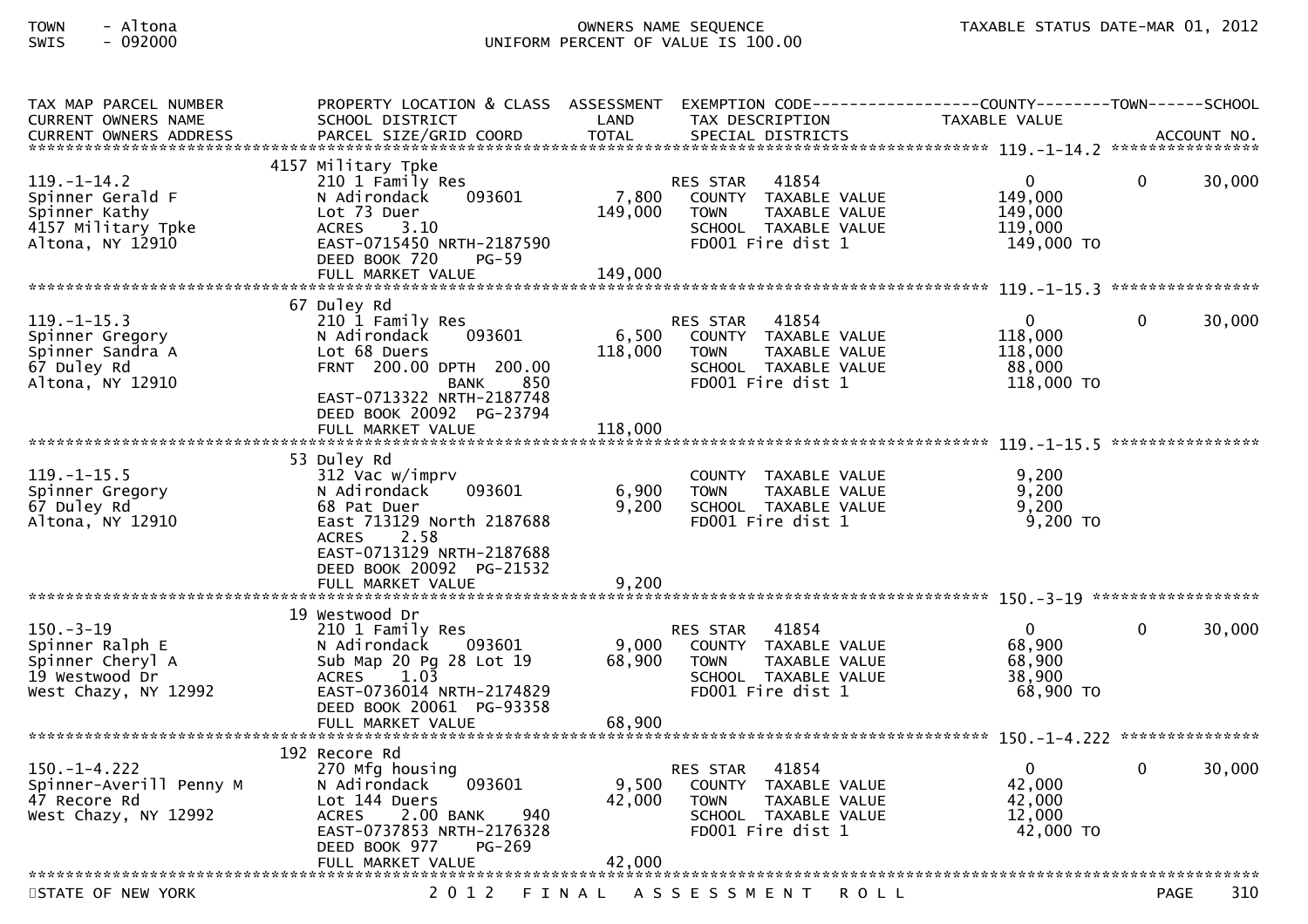|                                                                                                                                                                                          |                           | VALUATION DATE-JUL 01, 2011                                                                                                           |                                                                                                                 |                                                                                                                                      |
|------------------------------------------------------------------------------------------------------------------------------------------------------------------------------------------|---------------------------|---------------------------------------------------------------------------------------------------------------------------------------|-----------------------------------------------------------------------------------------------------------------|--------------------------------------------------------------------------------------------------------------------------------------|
| SCHOOL DISTRICT                                                                                                                                                                          | LAND                      | TAX DESCRIPTION                                                                                                                       | TAXABLE VALUE                                                                                                   |                                                                                                                                      |
| Kids Way<br>910 Priv forest<br>093601<br>N Adirondack<br>35 Pat Duer<br>Survey Bk 10 Pg 32<br>ACRES 36.60<br>EAST-0709746 NRTH-2170267<br>DEED BOOK 617<br><b>PG-898</b>                 | 19,800<br>19,800          | COUNTY TAXABLE VALUE<br>TAXABLE VALUE<br><b>TOWN</b><br>SCHOOL TAXABLE VALUE<br>FD001 Fire dist 1                                     | 19,800<br>19,800<br>19,800<br>19,800 TO                                                                         |                                                                                                                                      |
|                                                                                                                                                                                          |                           |                                                                                                                                       |                                                                                                                 |                                                                                                                                      |
| 522 Irona Rd<br>210 1 Family Res<br>N Adirondack<br>093601<br>155 Ref<br>ACRES 1.50<br>EAST-0698902 NRTH-2212871                                                                         | 6,800<br>67,500           | COUNTY TAXABLE VALUE<br>TAXABLE VALUE<br><b>TOWN</b><br>SCHOOL TAXABLE VALUE<br>FD001 Fire dist 1                                     | 67,500<br>67,500<br>67,500<br>67,500 TO                                                                         |                                                                                                                                      |
|                                                                                                                                                                                          |                           |                                                                                                                                       |                                                                                                                 |                                                                                                                                      |
| Irona Rd<br>314 Rural vac<10<br>093601<br>N Adirondack<br>155 Ref<br>ACRES 1.00<br>EAST-0698852 NRTH-2213151<br>DEED BOOK 20051 PG-81223                                                 | 6,500<br>6,500            | COUNTY TAXABLE VALUE<br>TAXABLE VALUE<br><b>TOWN</b><br>SCHOOL TAXABLE VALUE<br>FD001 Fire dist 1                                     | 6,500<br>6,500<br>6,500<br>6,500 TO                                                                             |                                                                                                                                      |
|                                                                                                                                                                                          |                           |                                                                                                                                       |                                                                                                                 |                                                                                                                                      |
| Irona Rd<br>321 Abandoned ag<br>093601<br>N Adirondack<br>192 Ref<br>ACRES 24.70<br>EAST-0688436 NRTH-2215168<br>DEED BOOK 724<br><b>PG-109</b>                                          | 8,900<br>8,900            | COUNTY TAXABLE VALUE<br>TAXABLE VALUE<br><b>TOWN</b><br>SCHOOL TAXABLE VALUE<br>FD001 Fire dist 1                                     | 8,900<br>8,900<br>8,900<br>8,900 TO                                                                             |                                                                                                                                      |
| FULL MARKET VALUE                                                                                                                                                                        |                           |                                                                                                                                       |                                                                                                                 |                                                                                                                                      |
| 482 Devils Den Rd<br>210 1 Family Res<br>N Adirondack<br>093601<br>Lot 110 Pat Ref<br>FRNT 49.00 DPTH 240.00<br>EAST-0711068 NRTH-2206984<br>DEED BOOK 814<br>PG-71<br>FULL MARKET VALUE | 3,600<br>45,300<br>45,300 | 41854<br>TAXABLE VALUE<br>COUNTY<br><b>TOWN</b><br>TAXABLE VALUE<br>SCHOOL TAXABLE VALUE<br>FD001 Fire dist 1<br>LT001 Altona light 1 | $\bf{0}$<br>45,300<br>45,300<br>15,300<br>45,300 TO<br>45,300 TO                                                | 30,000<br>0                                                                                                                          |
|                                                                                                                                                                                          | DEED BOOK 20051 PG-81223  | 8,900                                                                                                                                 | T A X A B L E SECTION OF THE ROLL - 1<br>OWNERS NAME SEQUENCE<br>UNIFORM PERCENT OF VALUE IS 100.00<br>RES STAR | TAXABLE STATUS DATE-MAR 01, 2012<br>PROPERTY LOCATION & CLASS ASSESSMENT EXEMPTION CODE----------------COUNTY-------TOWN------SCHOOL |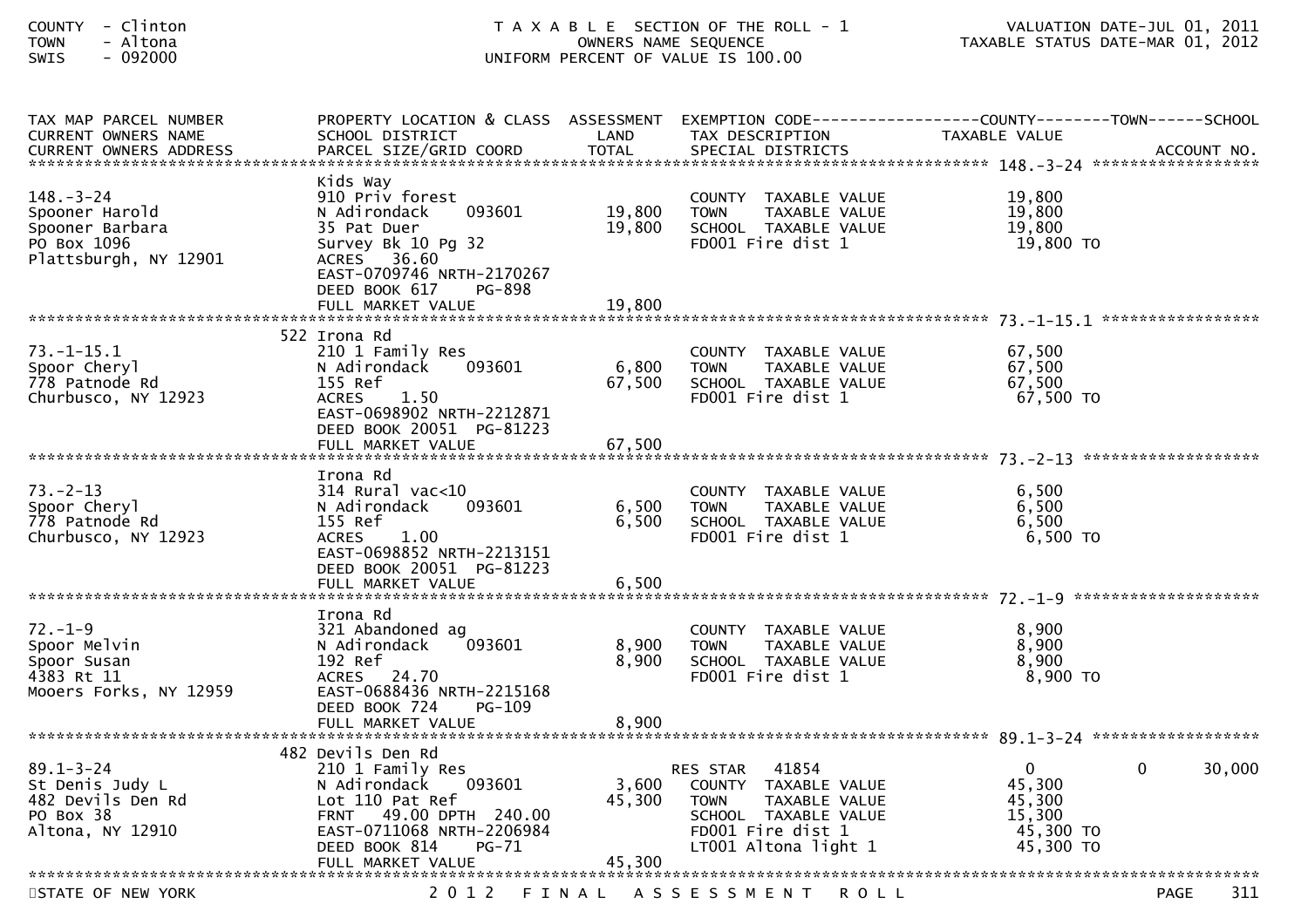| TAX MAP PARCEL NUMBER<br>CURRENT OWNERS NAME                                                            | PROPERTY LOCATION & CLASS ASSESSMENT EXEMPTION CODE----------------COUNTY-------TOWN------SCHOOL<br>SCHOOL DISTRICT                                                                                   | LAND                         | TAX DESCRIPTION                                                                                                        | TAXABLE VALUE                                                 |          |        |
|---------------------------------------------------------------------------------------------------------|-------------------------------------------------------------------------------------------------------------------------------------------------------------------------------------------------------|------------------------------|------------------------------------------------------------------------------------------------------------------------|---------------------------------------------------------------|----------|--------|
|                                                                                                         |                                                                                                                                                                                                       |                              |                                                                                                                        |                                                               |          |        |
| $88. - 1 - 1.62$<br>St John Bernard D<br>1707 Alder Bend Rd<br>Altona, NY 12910                         | 1707 Alder Bend Rd<br>210 1 Family Res<br>093601<br>N Adirondack<br>Lot 164 Ref Tr<br>ACRES 2.80<br>EAST-0696568 NRTH-2207059<br>DEED BOOK 1013<br>PG-293                                             | 7,600<br>36,700              | 41854<br>RES STAR<br>COUNTY TAXABLE VALUE<br><b>TOWN</b><br>TAXABLE VALUE<br>SCHOOL TAXABLE VALUE<br>FD001 Fire dist 1 | $\mathbf{0}$<br>36,700<br>36,700<br>6,700<br>36,700 TO        | 0        | 30,000 |
|                                                                                                         | 228 Recore Rd                                                                                                                                                                                         |                              |                                                                                                                        |                                                               |          |        |
| $135. - 2 - 21$<br>St John William<br>700 Slosson Rd<br>West Chazy, NY 12992                            | 260 Seasonal res<br>Beekmantown Cen 092401<br>143 - 146 Duer<br>ACRES 20.60<br>EAST-0739349 NRTH-2177025<br>DEED BOOK 1017 PG-141                                                                     | 18,200<br>33,400             | COUNTY TAXABLE VALUE<br><b>TOWN</b><br>TAXABLE VALUE<br>SCHOOL TAXABLE VALUE<br>FD001 Fire dist 1                      | 33,400<br>33,400<br>33,400<br>33,400 TO                       |          |        |
|                                                                                                         | FULL MARKET VALUE                                                                                                                                                                                     | 33,400                       |                                                                                                                        |                                                               |          |        |
| $150. - 1 - 4.7$<br>St. Hilaire Corey M<br>183 Recore Rd<br>West Chazy, NY 12992                        | 183 Recore Rd<br>210 1 Family Res<br>093601<br>N Adirondack<br>Lot 143 Ref Tr<br>890<br>3.50 BANK<br>ACRES<br>EAST-0737488 NRTH-2177005<br>DEED BOOK 20061 PG-92705<br>FULL MARKET VALUE              | 10,300<br>165,000<br>165,000 | RES STAR 41854<br>COUNTY TAXABLE VALUE<br>TAXABLE VALUE<br>TOWN<br>SCHOOL TAXABLE VALUE<br>FD001 Fire dist 1           | $\overline{0}$<br>165,000<br>165,000<br>135,000<br>165,000 TO | $\Omega$ | 30,000 |
| $87. - 1 - 15$<br>St. Lawrence University<br>Business Services Inc.<br>23 Romoda Dr<br>Canton, NY 13617 | Military Tpke<br>910 Priv forest<br>093601<br>N Adirondack<br>214 Ref 1943<br>Corrective Deed Filed 9/2<br>ACRES 150.00<br>EAST-0687255 NRTH-2201277<br>DEED BOOK 20092 PG-26897<br>FULL MARKET VALUE | 36,800<br>36,800<br>36,800   | COUNTY TAXABLE VALUE<br><b>TOWN</b><br>TAXABLE VALUE<br>SCHOOL TAXABLE VALUE<br>FD001 Fire dist 1                      | 36,800<br>36,800<br>36,800<br>36,800 TO                       |          |        |
|                                                                                                         | Alder Bend Rd                                                                                                                                                                                         |                              |                                                                                                                        |                                                               |          |        |
| $102 - 1 - 2$<br>St. Lawrence University<br>Business Services Inc.<br>23 Romoda Dr<br>Canton, NY 13617  | 910 Priv forest<br>093601<br>N Adirondack<br>186 Ref<br>Surveyed 9/25/84 Kratz<br>ACRES 344.00<br>EAST-0690242 NRTH-2199862<br>DEED BOOK 20092 PG-26897<br>FULL MARKET VALUE                          | 57,200<br>57,200<br>57,200   | COUNTY TAXABLE VALUE<br>TAXABLE VALUE<br><b>TOWN</b><br>SCHOOL TAXABLE VALUE<br>FD001 Fire dist 1                      | 57,200<br>57,200<br>57,200<br>57,200 TO                       |          |        |
|                                                                                                         |                                                                                                                                                                                                       |                              |                                                                                                                        |                                                               |          |        |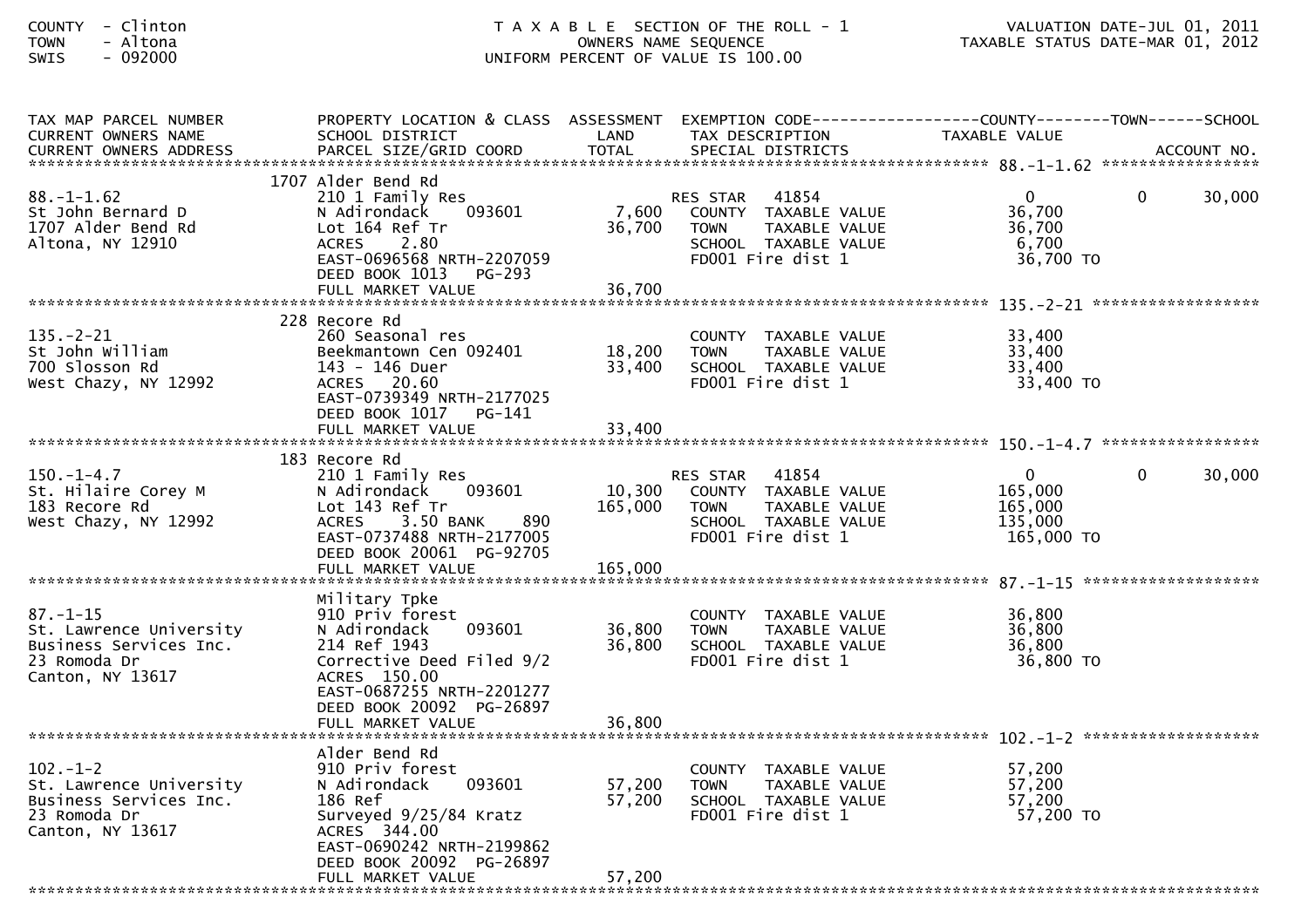| STATE OF NEW YORK<br>- Clinton<br><b>COUNTY</b><br>- Altona<br><b>TOWN</b><br>$-092000$<br>SWIS      | 2 0 1 2                                                                                                                                                           | FINAL            | A S S E S S M E N T<br><b>ROLL</b><br>T A X A B L E SECTION OF THE ROLL - 1<br>OWNERS NAME SEQUENCE<br>UNIFORM PERCENT OF VALUE IS 100.00 |                                                           | 312<br><b>PAGE</b><br>VALUATION DATE-JUL 01, 2011<br>TAXABLE STATUS DATE-MAR 01, 2012 |
|------------------------------------------------------------------------------------------------------|-------------------------------------------------------------------------------------------------------------------------------------------------------------------|------------------|-------------------------------------------------------------------------------------------------------------------------------------------|-----------------------------------------------------------|---------------------------------------------------------------------------------------|
| TAX MAP PARCEL NUMBER<br>CURRENT OWNERS NAME                                                         | PROPERTY LOCATION & CLASS ASSESSMENT<br>SCHOOL DISTRICT                                                                                                           | LAND             | EXEMPTION CODE-----------------COUNTY--------TOWN------SCHOOL<br>TAX DESCRIPTION                                                          | TAXABLE VALUE                                             |                                                                                       |
| $135. -2 - 25.1$<br>Stacy Lillian Corron S<br>30 Palmer St<br>Plattsburgh, NY 12901                  | Recore Rd<br>$314$ Rural vac<10<br>Beekmantown Cen 092401<br>Lot 143 Duers<br><b>ACRES</b><br>3.60<br>EAST-0738662 NRTH-2179158<br>DEED BOOK 773<br><b>PG-205</b> | 10,300<br>10,300 | COUNTY TAXABLE VALUE<br>TAXABLE VALUE<br><b>TOWN</b><br>SCHOOL TAXABLE VALUE<br>FD001 Fire dist 1                                         | 10,300<br>10,300<br>10,300<br>10,300 TO                   |                                                                                       |
|                                                                                                      | 2547 Miner Farm Rd                                                                                                                                                |                  |                                                                                                                                           |                                                           |                                                                                       |
| $90. -1 - 7.1$<br>Stallings Bruce K<br>Corrow Susan M<br>2547 Miner Farm Rd<br>Altona, NY 12910-2223 | 210 1 Family Res<br>N Adirondack<br>093601<br>82 Ref<br>080<br><b>ACRES</b><br>2.90 BANK<br>EAST-0725130 NRTH-2207449<br>DEED BOOK 99001 PG-11423                 | 7,600<br>75,000  | 41854<br>RES STAR<br>COUNTY TAXABLE VALUE<br>TAXABLE VALUE<br><b>TOWN</b><br>SCHOOL TAXABLE VALUE<br>FD001 Fire dist 1                    | $\overline{0}$<br>75,000<br>75,000<br>45,000<br>75,000 TO | 30,000<br>$\mathbf{0}$                                                                |
|                                                                                                      |                                                                                                                                                                   |                  |                                                                                                                                           |                                                           |                                                                                       |
|                                                                                                      | 486 Devils Den Rd                                                                                                                                                 |                  |                                                                                                                                           |                                                           |                                                                                       |
| $89.1 - 3 - 22.1$<br>Stansbury Leslie W<br>486 Devils Den Rd<br>Altona, NY 12910                     | 210 1 Family Res<br>N Adirondack<br>093601<br>110 Ref<br><b>ACRES</b><br>1.07<br>EAST-0711201 NRTH-2207065                                                        |                  | WARNONALL<br>41121<br>6,500 WARNONALL 41121<br>41834<br>62,800 SR STAR<br>COUNTY TAXABLE VALUE<br><b>TOWN</b><br>TAXABLE VALUE            | 9,420<br>9,420<br>$\overline{0}$<br>43,960<br>43,960      | $\overline{0}$<br>9,420<br>$\overline{0}$<br>9,420<br>62,200<br>0                     |
|                                                                                                      | DEED BOOK 20061 PG-97046<br>FULL MARKET VALUE                                                                                                                     | 62,800           | SCHOOL TAXABLE VALUE<br>FD001 Fire dist 1                                                                                                 | 600<br>62,800 TO                                          |                                                                                       |
|                                                                                                      |                                                                                                                                                                   |                  |                                                                                                                                           |                                                           |                                                                                       |
| $130 - 2 - 3$<br>Stanton Svitlana<br>3 Cross St Unit 305<br>Suffern, NY 10901                        | 932 Plank Rd<br>270 Mfg housing<br>N Adirondack<br>093601<br>Lot 31 Gore<br>ACRES 52.30<br>EAST-0681526 NRTH-2183302                                              | 22,200<br>25,000 | COUNTY TAXABLE VALUE<br>TAXABLE VALUE<br><b>TOWN</b><br>SCHOOL TAXABLE VALUE<br>FD001 Fire dist 1                                         | 25,000<br>25,000<br>25,000<br>25,000 TO                   |                                                                                       |
|                                                                                                      | DEED BOOK 786<br>$PG-56$<br>FULL MARKET VALUE                                                                                                                     | 25,000           |                                                                                                                                           |                                                           |                                                                                       |
|                                                                                                      | Vassar Rd                                                                                                                                                         |                  |                                                                                                                                           |                                                           |                                                                                       |
| $106. - 1 - 8.43$<br>Stark Keith E<br>54 Cogan Ave<br>Plattsburgh, NY 12901                          | 321 Abandoned ag<br>093601<br>N Adirondack<br>Lot 150 & 151 Duers<br>ACRES 88.40<br>EAST-0739523 NRTH-2194254<br>DEED BOOK 20041 PG-65653                         | 30,000<br>30,000 | COUNTY TAXABLE VALUE<br>TAXABLE VALUE<br><b>TOWN</b><br>SCHOOL TAXABLE VALUE<br>FD001 Fire dist 1                                         | 30,000<br>30,000<br>30,000<br>30,000 TO                   |                                                                                       |
|                                                                                                      | FULL MARKET VALUE<br>***************************                                                                                                                  | 30,000           |                                                                                                                                           |                                                           |                                                                                       |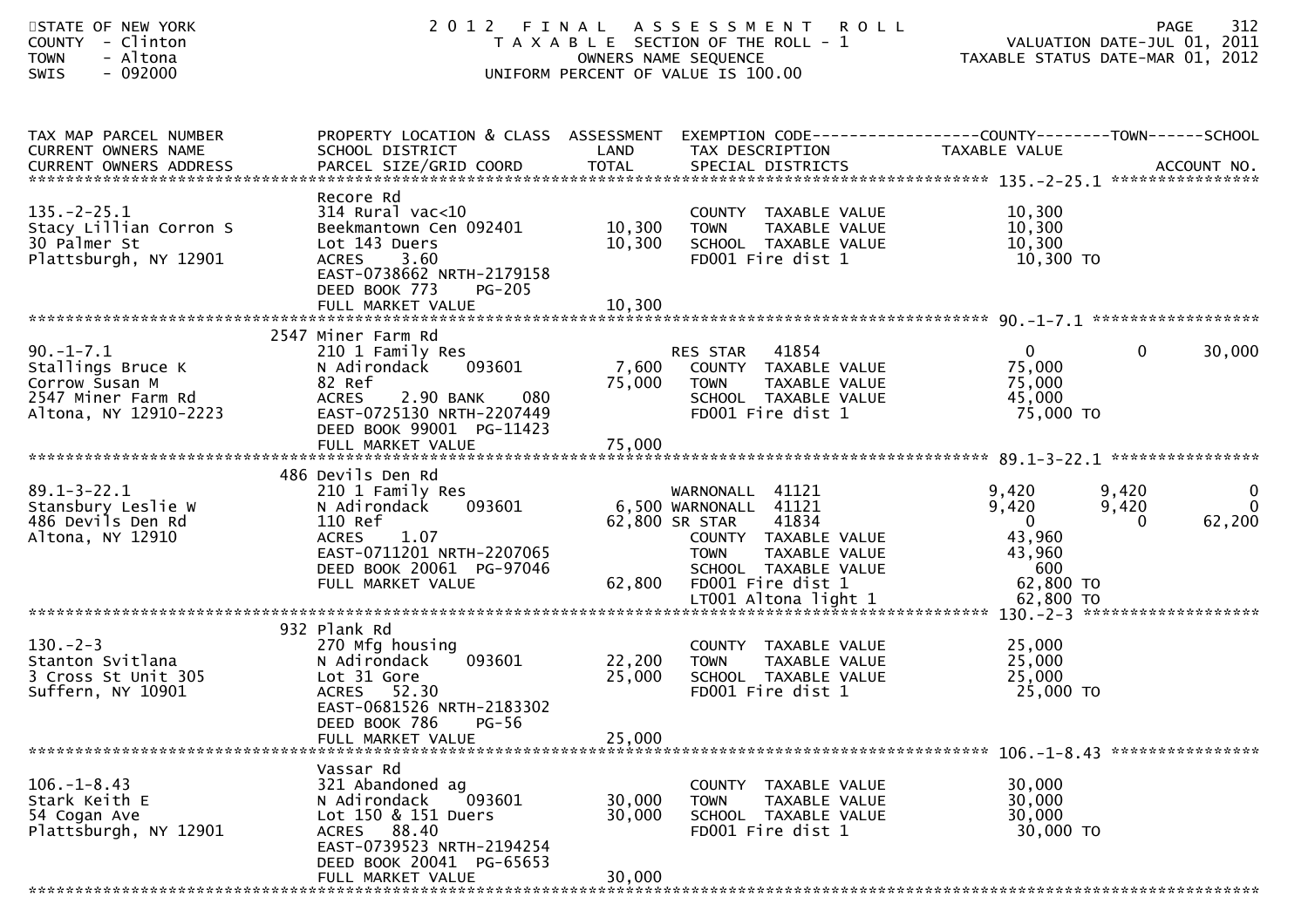| STATE OF NEW YORK<br><b>COUNTY</b><br>- Clinton<br>- Altona<br><b>TOWN</b><br>$-092000$<br><b>SWIS</b>                               | 2012<br>FINAL                                                                                                                                                                         |                              | A S S E S S M E N T<br><b>ROLL</b><br>T A X A B L E SECTION OF THE ROLL - 1<br>OWNERS NAME SEQUENCE<br>UNIFORM PERCENT OF VALUE IS 100.00                                                       | TAXABLE STATUS DATE-MAR 01, 2012                                      | 313<br>PAGE<br>VALUATION DATE-JUL 01, 2011   |
|--------------------------------------------------------------------------------------------------------------------------------------|---------------------------------------------------------------------------------------------------------------------------------------------------------------------------------------|------------------------------|-------------------------------------------------------------------------------------------------------------------------------------------------------------------------------------------------|-----------------------------------------------------------------------|----------------------------------------------|
| TAX MAP PARCEL NUMBER<br><b>CURRENT OWNERS NAME</b><br><b>CURRENT OWNERS ADDRESS</b>                                                 | PROPERTY LOCATION & CLASS ASSESSMENT<br>SCHOOL DISTRICT<br>PARCEL SIZE/GRID COORD                                                                                                     | LAND<br><b>TOTAL</b>         | TAX DESCRIPTION<br>SPECIAL DISTRICTS                                                                                                                                                            | TAXABLE VALUE                                                         | ACCOUNT NO.                                  |
| $149. - 1 - 2.1$<br>Stay Kenneth H<br>Stay Theodore T<br>24 Lakeland Dr<br>Plattsburgh, NY 12901                                     | Murtagh Hill Rd<br>240 Rural res<br>N Adirondack<br>093601<br>105 Duer<br>ACRES 105.30<br>EAST-0723785 NRTH-2174572<br>DEED BOOK 20102 PG-36464<br>FULL MARKET VALUE                  | 26,500<br>42,200<br>42,200   | COUNTY TAXABLE VALUE<br>TAXABLE VALUE<br><b>TOWN</b><br>SCHOOL TAXABLE VALUE<br>FD001 Fire dist 1                                                                                               | 42,200<br>42,200<br>42,200<br>42,200 TO                               |                                              |
| $149. - 1 - 2.2$<br>Stay Kenneth H<br>Stay Theodore T<br>24 Lakeland Dr<br>Plattsburgh, NY 12901                                     | Murtagh Hill Rd<br>321 Abandoned ag<br>093601<br>N Adirondack<br>Lot 92 Duers<br><b>ACRES</b><br>27.50<br>EAST-0721662 NRTH-2177097<br>DEED BOOK 20102 PG-36464<br>FULL MARKET VALUE  | 11,700<br>11,700<br>11,700   | COUNTY TAXABLE VALUE<br>TAXABLE VALUE<br><b>TOWN</b><br>SCHOOL TAXABLE VALUE<br>FD001 Fire dist 1                                                                                               | 11,700<br>11,700<br>11,700<br>11,700 TO                               |                                              |
| $74. - 1 - 1.65$<br>Steigerwald Corinne Lee<br>Goldberry Steigerwald Jessica Lot 129 Ref Tract<br>91 Monty Rd<br>Altona, NY 12910    | 91 Monty Rd<br>210 1 Family Res<br>N Adirondack<br>093601<br><b>ACRES</b><br>15.10<br>EAST-0708285 NRTH-2215648<br>DEED BOOK 761<br>$PG-245$                                          | 130,000                      | 94 PCT OF VALUE USED FOR EXEMPTION PURPOSES<br>WARNONALL 41121<br>41854<br>13,700 RES STAR<br>COUNTY TAXABLE VALUE<br>TAXABLE VALUE<br><b>TOWN</b><br>SCHOOL TAXABLE VALUE<br>FD001 Fire dist 1 | 18,330<br>$\mathbf{0}$<br>111,670<br>111,670<br>100,000<br>130,000 TO | $\mathbf{0}$<br>18,330<br>30,000<br>$\Omega$ |
| $117. - 1 - 21.1$<br>Stevenson Barrie N<br>Stevenson Lisa T<br>730 Alder Bend Rd<br>Ellenburg Depot, NY 12935                        | 730 Alder Bend Rd<br>210 1 Family Res<br>N Adirondack<br>093601<br>217-218 Ref<br><b>ACRES</b><br>68.30<br>EAST-0691586 NRTH-2184848<br>DEED BOOK 20102 PG-35448<br>FULL MARKET VALUE | 24,900<br>88,900<br>88,900   | 41854<br>RES STAR<br>COUNTY TAXABLE VALUE<br><b>TOWN</b><br><b>TAXABLE VALUE</b><br>SCHOOL TAXABLE VALUE<br>FD001 Fire dist 1                                                                   | $\mathbf{0}$<br>88,900<br>88,900<br>58,900<br>88,900 TO               | $\mathbf{0}$<br>30,000                       |
| $73. - 1 - 44$<br>Stewart Trustee Ronald H<br>Stewart Trustee Fraeda<br>Stewart Family Trust<br>814 Orchid St<br>Lady Lake, FL 32159 | 1897 Alder Bend Rd<br>240 Rural res<br>093601<br>N Adirondack<br>166 Ref<br>ACRES 74.30<br>EAST-0696029 NRTH-2211104<br>DEED BOOK 1020<br>PG-79<br>FULL MARKET VALUE                  | 26,600<br>106,900<br>106,900 | 41854<br>RES STAR<br><b>COUNTY</b><br>TAXABLE VALUE<br><b>TOWN</b><br>TAXABLE VALUE<br>SCHOOL TAXABLE VALUE<br>FD001 Fire dist 1                                                                | 0<br>106,900<br>106,900<br>76,900<br>106,900 TO                       | 30,000<br>0                                  |
| CTATE OF NEW VODK                                                                                                                    | ו ה כ                                                                                                                                                                                 |                              | ACCECCMENT DOII                                                                                                                                                                                 |                                                                       | 211<br><b>DACE</b>                           |

STATE OF NEW YORK 2012 FINAL ASSESSMENT ROLL

PAGE 314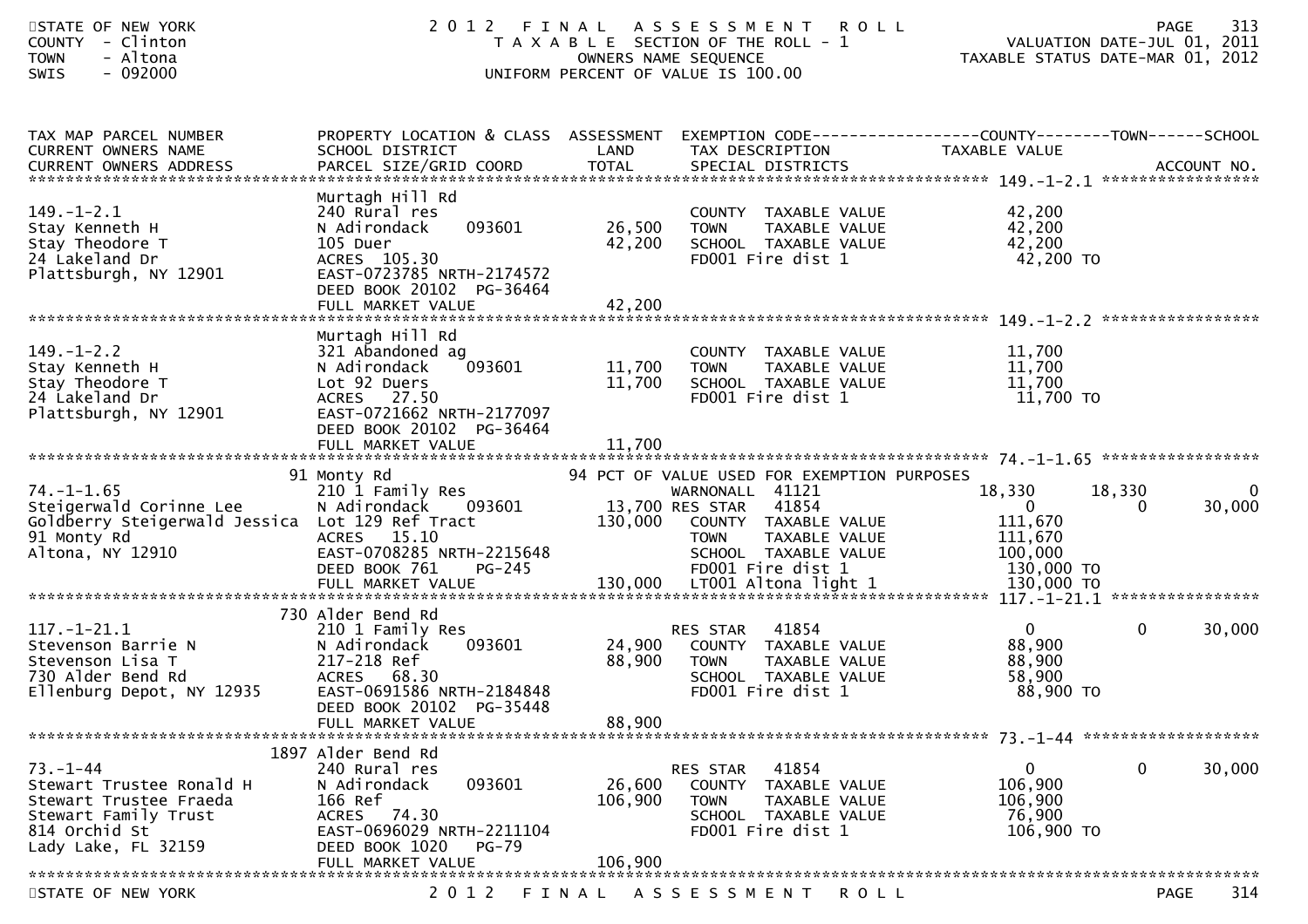| TAX MAP PARCEL NUMBER        | PROPERTY LOCATION & CLASS ASSESSMENT EXEMPTION CODE----------------COUNTY-------TOWN------SCHOOL |         |                                           |                        |                             |
|------------------------------|--------------------------------------------------------------------------------------------------|---------|-------------------------------------------|------------------------|-----------------------------|
| <b>CURRENT OWNERS NAME</b>   | SCHOOL DISTRICT                                                                                  | LAND    | TAX DESCRIPTION                           | TAXABLE VALUE          |                             |
|                              |                                                                                                  |         |                                           |                        |                             |
|                              |                                                                                                  |         |                                           |                        |                             |
|                              | Purdy Rd                                                                                         |         |                                           |                        |                             |
| $134. - 1 - 14$              | 910 Priv forest                                                                                  |         | COUNTY TAXABLE VALUE                      | 22,100                 |                             |
| Stickle Albert               | 093601<br>N Adirondack                                                                           | 22,100  | TAXABLE VALUE<br><b>TOWN</b>              | 22,100                 |                             |
| 1198 Rt 22B                  | 104 Duer                                                                                         | 22,100  | SCHOOL TAXABLE VALUE<br>FD001 Fire dist 1 | 22,100<br>22,100 TO    |                             |
| Plattsburgh, NY 12901        | ACRES 61.70<br>EAST-0722640 NRTH-2179315                                                         |         |                                           |                        |                             |
|                              | DEED BOOK 458<br>$PG-250$                                                                        |         |                                           |                        |                             |
|                              | FULL MARKET VALUE                                                                                | 22,100  |                                           |                        |                             |
|                              |                                                                                                  |         |                                           |                        |                             |
|                              | 2546 Miner Farm Rd                                                                               |         |                                           |                        |                             |
| $75. - 1 - 7$                | 240 Rural res                                                                                    |         | 41854<br><b>RES STAR</b>                  | $\mathbf{0}$           | 30,000<br>$\Omega$          |
| Stiefel George               | 093601<br>N Adirondack                                                                           | 50,500  | COUNTY TAXABLE VALUE                      | 127,800                |                             |
| Stiefel Maureen              | 81 Ref                                                                                           | 127,800 | TAXABLE VALUE<br><b>TOWN</b>              | 127,800                |                             |
| 2546 Miner Farm Rd           | ACRES 160.80                                                                                     |         | SCHOOL TAXABLE VALUE                      | 97,800                 |                             |
| Altona, NY 12910             | EAST-0724817 NRTH-2210012                                                                        |         | FD001 Fire dist 1                         | 127,800 TO             |                             |
|                              | DEED BOOK 795<br>$PG-208$                                                                        |         |                                           |                        |                             |
|                              | FULL MARKET VALUE                                                                                | 127,800 |                                           |                        |                             |
|                              |                                                                                                  |         |                                           |                        |                             |
|                              | 43 Old State Rd                                                                                  |         |                                           |                        |                             |
| $89. - 2 - 6$                | 210 1 Family Res                                                                                 |         | 41854<br>RES STAR                         | $\mathbf{0}$           | 30,000<br>$\Omega$          |
| Stone Constance              | 093601<br>N Adirondack                                                                           | 6,100   | COUNTY TAXABLE VALUE                      | 45,000                 |                             |
| Attn: Lee J & Tina M Garrand | 110 Ref                                                                                          | 45,000  | <b>TOWN</b><br>TAXABLE VALUE              | 45,000                 |                             |
| 43 old State Rd              | FRNT 111.00 DPTH 225.00                                                                          |         | SCHOOL TAXABLE VALUE                      | 15,000                 |                             |
| Altona, NY 12910             | EAST-0713291 NRTH-2207260                                                                        |         | FD001 Fire dist 1                         | 45,000 TO              |                             |
|                              | DEED BOOK 20021 PG-41879                                                                         |         | LT001 Altona light 1                      | 45,000 TO              |                             |
|                              | FULL MARKET VALUE                                                                                | 45,000  |                                           |                        |                             |
|                              |                                                                                                  |         |                                           |                        |                             |
|                              | 70 Brunell Rd                                                                                    |         |                                           |                        |                             |
| $89. - 3 - 19.1$             | 210 1 Family Res                                                                                 |         | COUNTY TAXABLE VALUE                      | 50,000                 |                             |
| Stone Joseph Sr              | 093601<br>N Adirondack                                                                           | 7,000   | <b>TOWN</b><br>TAXABLE VALUE              | 50,000                 |                             |
| Stone Life Use Mabel         | 110 Ref                                                                                          | 50,000  | SCHOOL TAXABLE VALUE                      | 50,000                 |                             |
| 233 Coal Hill Rd             | 6.00<br><b>ACRES</b>                                                                             |         | FD001 Fire dist 1<br>LT001 Altona light 1 | 50,000 TO<br>50,000 TO |                             |
| North Bangor, NY 12966-3311  | EAST-0713271 NRTH-2205163<br>DEED BOOK 781<br>PG-86                                              |         |                                           |                        |                             |
|                              | FULL MARKET VALUE                                                                                | 50,000  |                                           |                        |                             |
|                              |                                                                                                  |         |                                           |                        |                             |
|                              | 84 Terrien Rd                                                                                    |         |                                           |                        |                             |
| $117.-1-4.1$                 | 240 Rural res                                                                                    |         | COUNTY TAXABLE VALUE                      | 33,200                 |                             |
| Stone Tina M                 | 093601<br>N Adirondack                                                                           | 10,200  | <b>TOWN</b><br>TAXABLE VALUE              | 33,200                 |                             |
| PO Box 158                   | 216 Ref                                                                                          | 33,200  | SCHOOL TAXABLE VALUE                      | 33,200                 |                             |
| Schuyler Falls, NY 12985     | 7.10<br>ACRES                                                                                    |         | FD001 Fire dist 1                         | 33,200 TO              |                             |
|                              | EAST-0693346 NRTH-2189576                                                                        |         |                                           |                        |                             |
|                              | DEED BOOK 20051 PG-81444                                                                         |         |                                           |                        |                             |
|                              |                                                                                                  |         |                                           |                        |                             |
|                              |                                                                                                  |         |                                           |                        |                             |
| STATE OF NEW YORK            |                                                                                                  |         | 2012 FINAL ASSESSMENT ROLL                |                        | 315<br><b>PAGE</b>          |
| COUNTY - Clinton             |                                                                                                  |         | T A X A B L E SECTION OF THE ROLL - 1     |                        | VALUATION DATE-JUL 01, 2011 |
|                              |                                                                                                  |         |                                           |                        |                             |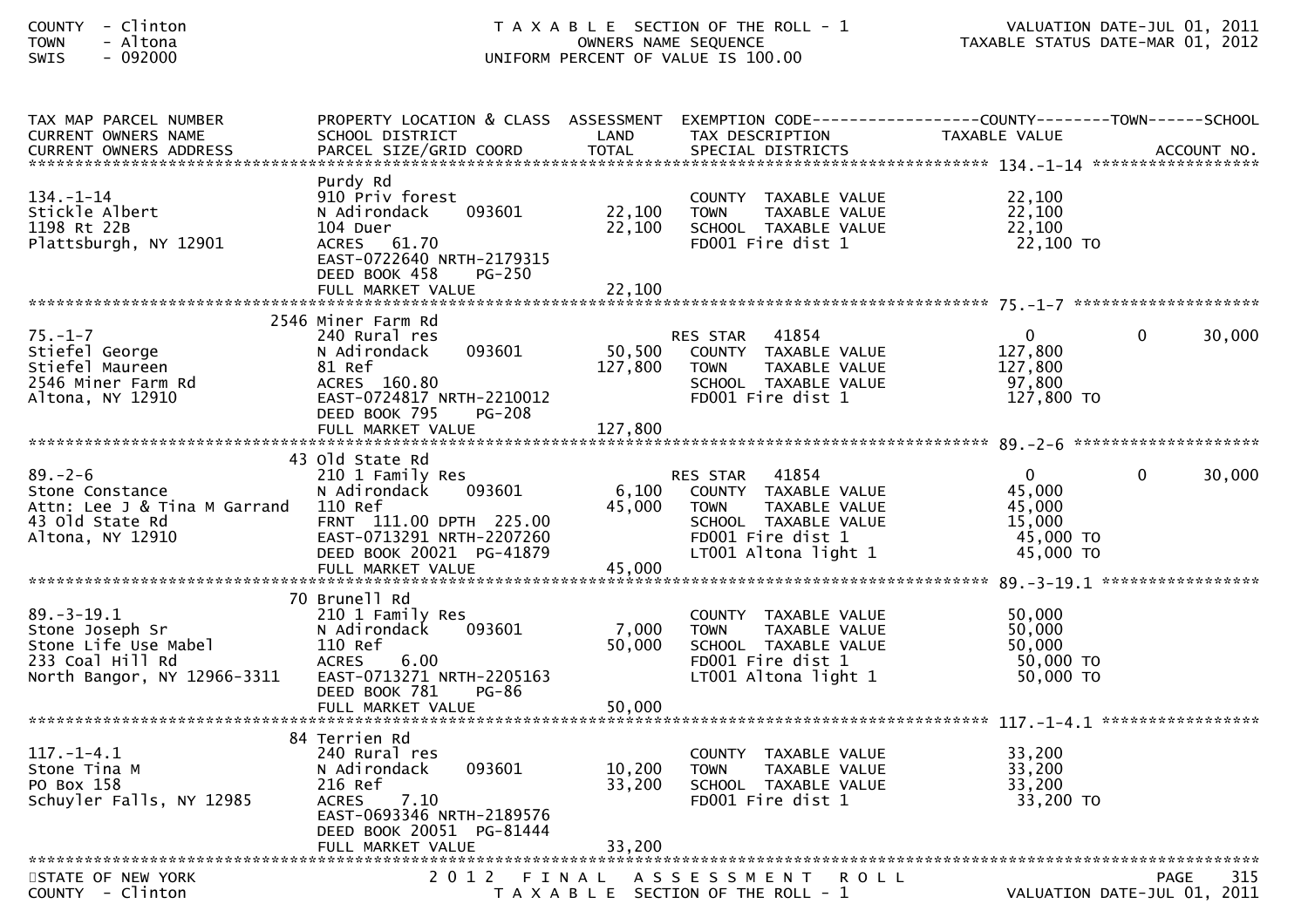| TAX MAP PARCEL NUMBER<br>CURRENT OWNERS NAME                                                                                                                   | PROPERTY LOCATION & CLASS ASSESSMENT EXEMPTION CODE----------------COUNTY-------TOWN------SCHOOL<br>SCHOOL DISTRICT                                                            | LAND                                 | TAX DESCRIPTION                                                                                                                                                              | TAXABLE VALUE                                                        |                                                                 |
|----------------------------------------------------------------------------------------------------------------------------------------------------------------|--------------------------------------------------------------------------------------------------------------------------------------------------------------------------------|--------------------------------------|------------------------------------------------------------------------------------------------------------------------------------------------------------------------------|----------------------------------------------------------------------|-----------------------------------------------------------------|
| $117. - 1 - 4.2$<br>Stone Tina M<br>PO Box 158<br>Schuyler Falls, NY 12985                                                                                     | 82 Terrien Rd<br>210 1 Family Res<br>093601<br>N Adirondack<br>Lot 216 Ref Tr<br>ACRES 3.30<br>EAST-0692893 NRTH-2189607<br>DEED BOOK 20041 PG-72028<br>FULL MARKET VALUE      | 2,000<br>7,000<br>7,000              | COUNTY TAXABLE VALUE<br>TAXABLE VALUE<br><b>TOWN</b><br>SCHOOL TAXABLE VALUE<br>FD001 Fire dist 1                                                                            | 7,000<br>7,000<br>7,000<br>7,000 TO                                  |                                                                 |
|                                                                                                                                                                |                                                                                                                                                                                |                                      |                                                                                                                                                                              |                                                                      |                                                                 |
| 74. –1–1.622<br>Stoner Deborah A<br>163 Monty Rd<br>Altona, NY 12910                                                                                           | 163 Monty Rd<br>210 1 Family Res<br>093601<br>N Adirondack<br>3.00<br><b>ACRES</b><br>EAST-0706756 NRTH-2215977<br>FULL MARKET VALUE                                           | 7,700<br>99,000<br>99,000            | RES STAR 41854<br>COUNTY TAXABLE VALUE<br><b>TOWN</b><br>TAXABLE VALUE<br>SCHOOL TAXABLE VALUE<br>FD001 Fire dist 1                                                          | $\overline{0}$<br>99,000<br>99,000<br>69,000<br>99,000 TO            | 30,000<br>$\mathbf{0}$                                          |
|                                                                                                                                                                |                                                                                                                                                                                |                                      |                                                                                                                                                                              |                                                                      |                                                                 |
| $72. - 1 - 8$<br>Stoner Janet<br>954 Irona Rd<br>Ellenburg Depot, NY 12935                                                                                     | 952-954 Irona Rd<br>240 Rural res<br>093601<br>N Adirondack<br>Lot 192 Ref<br>ACRES 17.50<br>EAST-0688447 NRTH-2213495<br>DEED BOOK 546<br><b>PG-456</b><br>FULL MARKET VALUE  | 14,500 SR STAR<br>119,000<br>119,000 | 72 PCT OF VALUE USED FOR EXEMPTION PURPOSES<br>WARCOMALL 41131<br>41834<br>COUNTY TAXABLE VALUE<br><b>TOWN</b><br>TAXABLE VALUE<br>SCHOOL TAXABLE VALUE<br>FD001 Fire dist 1 | 21,420<br>$\overline{0}$<br>97,580<br>97,580<br>56,800<br>119,000 TO | 21,420<br>62,200<br>0                                           |
|                                                                                                                                                                |                                                                                                                                                                                |                                      |                                                                                                                                                                              |                                                                      |                                                                 |
| $88. - 1 - 9.3$<br>Stonewall Ac Siteowners Assoc N Adirondack<br>c/o Angelita P. Cacabelos<br>141 McVey St<br>י++ שכעפץ pt<br>LaSalle Quebec, Canada<br>H8R3T3 | Military Tpke<br>312 Vac w/imprv<br>093601<br>Lot 157 Ref Tract<br>ACRES 44.70<br>EAST-0699319 NRTH-2203080<br>DEED BOOK 20021 PG-45441                                        | 19,600<br>24,000                     | COUNTY TAXABLE VALUE<br>TAXABLE VALUE<br><b>TOWN</b><br>SCHOOL TAXABLE VALUE<br>FD001 Fire dist 1                                                                            | 24,000<br>24,000<br>24,000<br>24,000 TO                              |                                                                 |
|                                                                                                                                                                |                                                                                                                                                                                |                                      |                                                                                                                                                                              |                                                                      |                                                                 |
| $88.14 - 1 - 72$<br>Stonewall Ac Siteowners Assoc N Adirondack<br>c/o Angelita P. Cacabelos<br>141 McVey St<br>LaSalle, QC, Canada H8R3T3                      | Birch Hill Dr<br>312 Vac w/imprv<br>093601<br>Stonewall Acres Subdiv<br>Bk 9 Pg 19<br>ACRES 1.35<br>EAST-0700324 NRTH-2203582<br>DEED BOOK 20021 PG-45441<br>FULL MARKET VALUE | 8,800<br>8,800<br>8,800              | COUNTY TAXABLE VALUE<br><b>TOWN</b><br>TAXABLE VALUE<br>SCHOOL TAXABLE VALUE<br>FD001 Fire dist 1                                                                            | 8,800<br>8,800<br>8,800<br>8,800 TO                                  |                                                                 |
| STATE OF NEW YORK                                                                                                                                              | 2012 FINAL                                                                                                                                                                     |                                      | ASSESSMENT ROLL                                                                                                                                                              |                                                                      | <b>PAGE</b><br>316                                              |
| COUNTY - Clinton<br>- Altona<br><b>TOWN</b><br>$-092000$<br>SWIS                                                                                               |                                                                                                                                                                                | OWNERS NAME SEQUENCE                 | T A X A B L E SECTION OF THE ROLL - 1<br>UNIFORM PERCENT OF VALUE IS 100.00                                                                                                  |                                                                      | VALUATION DATE-JUL 01, 2011<br>TAXABLE STATUS DATE-MAR 01, 2012 |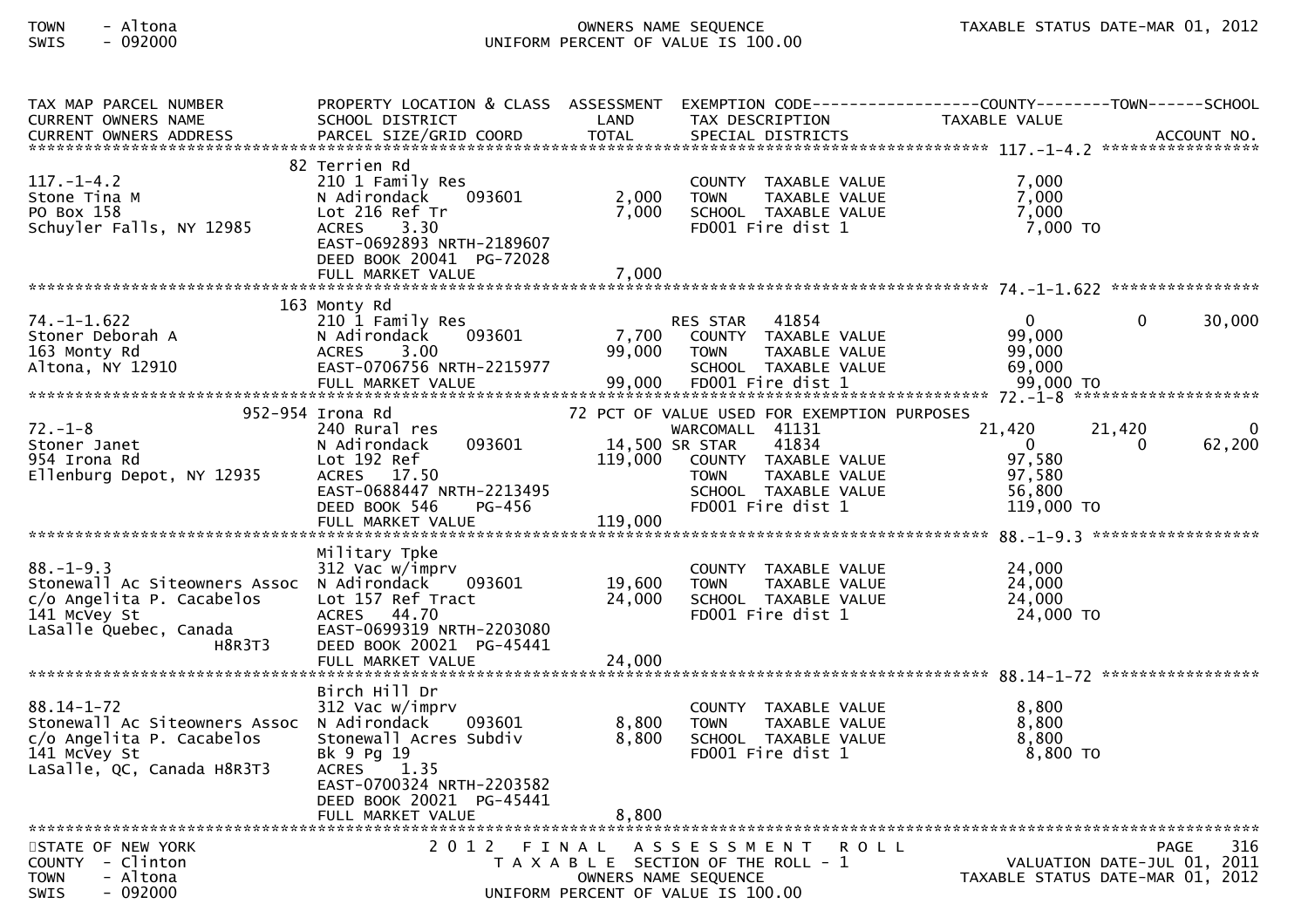| TAX MAP PARCEL NUMBER<br>CURRENT OWNERS NAME                                                                                              | SCHOOL DISTRICT                                                                                                                                                                          | LAND                      | PROPERTY LOCATION & CLASS ASSESSMENT EXEMPTION CODE----------------COUNTY-------TOWN------SCHOOL<br>TAX DESCRIPTION                               | <b>TAXABLE VALUE</b>                                             |                                                                                |
|-------------------------------------------------------------------------------------------------------------------------------------------|------------------------------------------------------------------------------------------------------------------------------------------------------------------------------------------|---------------------------|---------------------------------------------------------------------------------------------------------------------------------------------------|------------------------------------------------------------------|--------------------------------------------------------------------------------|
| $88.14 - 1 - 73$<br>Stonewall Ac Siteowners Assoc<br>c/o Angelita P. Cacabelos<br>141 McVey St<br>LaSalle, QC, Canada H8R3T3              | Stonewall Dr<br>$314$ Rural vac<10<br>093601<br>N Adirondack<br>Stonewall Acres Sub Div<br>Bk 9 Pg 8<br>ACRES 1.01<br>EAST-0698470 NRTH-2203629<br>DEED BOOK 20021 PG-45441              | 6,600<br>6,600            | COUNTY TAXABLE VALUE<br>TAXABLE VALUE<br><b>TOWN</b><br>SCHOOL TAXABLE VALUE<br>FD001 Fire dist 1                                                 | 6,600<br>6,600<br>6,600<br>6,600 TO                              |                                                                                |
| $88.14 - 1 - 74$<br>Stonewall Ac Siteowners Assoc N Adirondack<br>c/o Angelita P. Cacabelos<br>141 McVey St<br>LaSalle, QC, Canada H8R3T3 | 5 Stonewall Dr<br>554 Outdr swim<br>093601<br>Stonewall Acres Sub Div<br>Bk 9 Pg 18<br>ACRES 3.60<br>EAST-0698532 NRTH-2203342<br>DEED BOOK 20021 PG-45441                               | 23,400<br>105,000         | COUNTY TAXABLE VALUE<br>TAXABLE VALUE<br><b>TOWN</b><br>SCHOOL TAXABLE VALUE<br>FD001 Fire dist 1                                                 | 105,000<br>105,000<br>105,000<br>105,000 то                      |                                                                                |
| $88. - 1 - 1.2$<br>Stonier Michael<br>Stonier Karl<br>1687 Alder Bend Rd<br>Altona, NY 12910                                              | 1687 Alder Bend Rd<br>210 1 Family Res<br>093601<br>N Adirondack<br>Lot 164 Ref Tr<br><b>ACRES</b><br>1.10<br>EAST-0696420 NRTH-2206620<br>DEED BOOK 20092 PG-26093<br>FULL MARKET VALUE | 6,500<br>85,000<br>85,000 | 41854<br>RES STAR<br>COUNTY TAXABLE VALUE<br><b>TOWN</b><br>TAXABLE VALUE<br>SCHOOL TAXABLE VALUE<br>FD001 Fire dist 1                            | $\mathbf{0}$<br>85,000<br>85,000<br>55,000<br>85,000 TO          | 30,000<br>0                                                                    |
| $88. - 1 - 1.3$<br>Stonier Michael<br>Stonier Karl<br>1687 Alder Bend Rd<br>Altona, NY 12910                                              | 1691 Alder Bend Rd<br>$314$ Rural vac< $10$<br>093601<br>N Adirondack<br>Lot 164 Ref Tr<br>1.20 BANK<br><b>ACRES</b><br>080<br>EAST-0696454 NRTH-2206712<br>DEED BOOK 20092 PG-26093     | 6,500<br>6,500            | COUNTY TAXABLE VALUE<br>TAXABLE VALUE<br><b>TOWN</b><br>SCHOOL TAXABLE VALUE<br>FD001 Fire dist 1                                                 | 6,500<br>6,500<br>6,500<br>6,500 TO                              |                                                                                |
| $148.-3-16.1$<br>Stowe Mark Richard<br>1899 Rand Hill Rd<br>Altona, NY 12910                                                              | 1899 Rand Hill Rd<br>240 Rural res<br>N Adirondack<br>093601<br>Survey Map Bk 17 Pg 11<br>ACRES 10.97<br>EAST-0711651 NRTH-2171754<br>DEED BOOK 20102 PG-34130<br>FULL MARKET VALUE      | 46,700<br>46,700          | CW_10_VET/ 41151<br>41854<br>14,000 RES STAR<br>COUNTY TAXABLE VALUE<br>TAXABLE VALUE<br><b>TOWN</b><br>SCHOOL TAXABLE VALUE<br>FD001 Fire dist 1 | 4,670<br>$\mathbf{0}$<br>42,030<br>46,700<br>16,700<br>46,700 TO | 0<br>0<br>30,000<br>$\mathbf{0}$                                               |
| STATE OF NEW YORK<br>- Clinton<br><b>COUNTY</b><br>- Altona<br><b>TOWN</b>                                                                |                                                                                                                                                                                          |                           | 2012 FINAL ASSESSMENT ROLL<br>T A X A B L E SECTION OF THE ROLL - 1<br>OWNERS NAME SEQUENCE                                                       |                                                                  | 317<br>PAGE<br>VALUATION DATE-JUL 01, 2011<br>TAXABLE STATUS DATE-MAR 01, 2012 |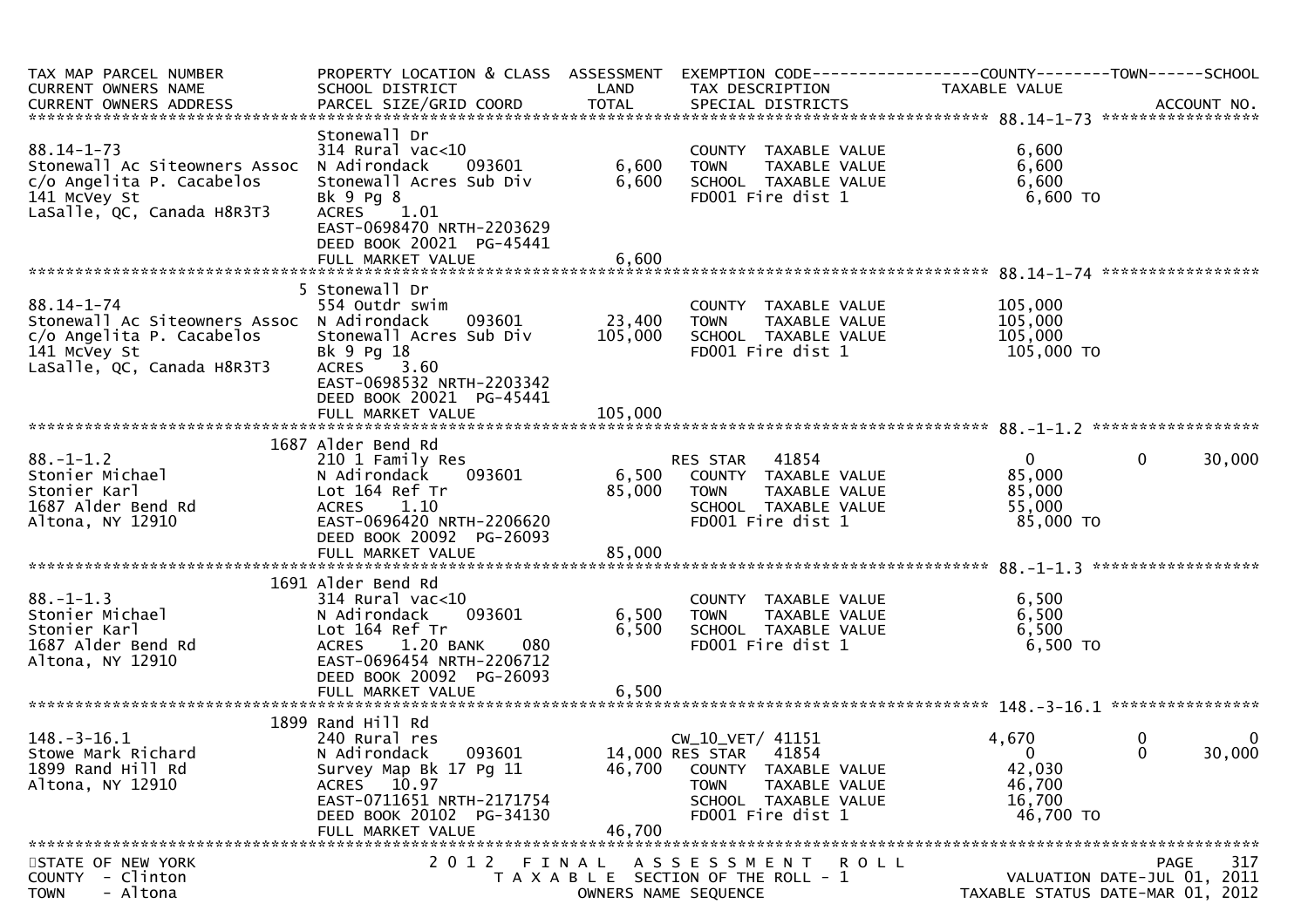| TAX MAP PARCEL NUMBER<br>CURRENT OWNERS NAME | PROPERTY LOCATION & CLASS ASSESSMENT<br>SCHOOL DISTRICT | LAND             | TAX DESCRIPTION                                      | EXEMPTION        CODE------------------COUNTY-------TOWN------SCHOOL<br>TAXABLE VALUE |
|----------------------------------------------|---------------------------------------------------------|------------------|------------------------------------------------------|---------------------------------------------------------------------------------------|
|                                              |                                                         |                  |                                                      |                                                                                       |
|                                              | 63 Blue Chip Way                                        |                  |                                                      |                                                                                       |
| $134 - 2 - 28.4$                             | 210 1 Family Res                                        |                  | WARCOMALL 41131                                      | 24,250<br>24,250<br>$\mathbf{0}$                                                      |
| Strack Todd<br>66 Blue Chip Way              | 093601<br>N Adirondack<br>Lot 114 Duers                 |                  | 9,000 WARDISALL 41141<br>97,000 RES STAR 41854       | $\Omega$<br>48,500<br>48,500<br>$\overline{\mathbf{0}}$<br>30,000<br>$\Omega$         |
| West Chazy, NY 12992                         | <b>ACRES</b><br>1.10                                    |                  | COUNTY TAXABLE VALUE                                 | 24,250                                                                                |
|                                              | EAST-0727147 NRTH-2178173                               |                  | <b>TOWN</b><br>TAXABLE VALUE                         | 24,250                                                                                |
|                                              | DEED BOOK 740<br><b>PG-218</b>                          |                  | SCHOOL TAXABLE VALUE                                 | 67,000                                                                                |
|                                              |                                                         |                  |                                                      |                                                                                       |
|                                              | Blue Chip Way                                           |                  |                                                      |                                                                                       |
| $134. - 2 - 28.5$<br>Strack Todd             | $314$ Rural vac< $10$<br>N Adirondack<br>093601         | 10,200           | COUNTY TAXABLE VALUE<br><b>TOWN</b><br>TAXABLE VALUE | 10,200<br>10,200                                                                      |
| Strack Mary                                  | Lot 114 Duer                                            | 10,200           | SCHOOL TAXABLE VALUE                                 | 10,200                                                                                |
| 66 Blue Chip Way                             | Lot 8 Stiles Farm Sub                                   |                  | FD001 Fire dist 1                                    | 10,200 TO                                                                             |
| West Chazy, NY 12992                         | ACRES 3.40<br>EAST-0727406 NRTH-2178243                 |                  |                                                      |                                                                                       |
|                                              | DEED BOOK 20001 PG-18932                                |                  |                                                      |                                                                                       |
|                                              |                                                         |                  |                                                      |                                                                                       |
|                                              | Rt 11                                                   |                  |                                                      |                                                                                       |
| $71. - 4 - 22$                               | 311 Res vac land                                        |                  | COUNTY TAXABLE VALUE                                 | 6,500                                                                                 |
| Suburban NY Surplus Prop LLC                 | 093601<br>N Adirondack                                  | 6,500            | TAXABLE VALUE<br><b>TOWN</b>                         | 6,500                                                                                 |
| 240 Rt 10 West<br>Whippany, NJ 07981         | Pt Bm<br><b>ACRES</b><br>1.10                           | 6,500            | SCHOOL TAXABLE VALUE<br>FDOO2 Ellenburg fire 21      | 6,500<br>6,500 TO                                                                     |
|                                              | EAST-0679588 NRTH-2213116                               |                  | LT002 Altona light 21                                | $6,500$ TO                                                                            |
|                                              | DEED BOOK 20041 PG-71676                                |                  |                                                      |                                                                                       |
|                                              |                                                         |                  |                                                      |                                                                                       |
|                                              | 369 Recore Rd                                           |                  |                                                      |                                                                                       |
| $135. - 2 - 30.1$                            | 210 1 Family Res                                        |                  | COUNTY TAXABLE VALUE                                 | 29,900                                                                                |
| Sullivan Brian<br>369 Recore Rd              | Beekmantown Cen 092401<br>143-146 Duer                  | 12,200<br>29,900 | TAXABLE VALUE<br><b>TOWN</b><br>SCHOOL TAXABLE VALUE | 29,900<br>29,900                                                                      |
| West Chazy, NY 12992                         | ACRES 7.40                                              |                  | FD001 Fire dist 1                                    | 29,900 TO                                                                             |
|                                              | EAST-0739454 NRTH-2180285                               |                  |                                                      |                                                                                       |
|                                              | DEED BOOK 20041 PG-66484                                |                  |                                                      |                                                                                       |
|                                              |                                                         |                  |                                                      |                                                                                       |
| $89. - 2 - 10$                               | 93 Brunell Rd<br>312 Vac w/imprv                        |                  | COUNTY TAXABLE VALUE                                 | 7,700                                                                                 |
| Sullivan Linda Ann                           | 093601<br>N Adirondack                                  | 6,700            | <b>TOWN</b><br>TAXABLE VALUE                         | 7,700                                                                                 |
| 86 Court St                                  | 110 Ref                                                 | 7,700            | SCHOOL TAXABLE VALUE                                 | 7,700                                                                                 |
| Plattsburgh, NY 12901                        | 2.70<br><b>ACRES</b><br>EAST-0712850 NRTH-2205998       |                  | FD001 Fire dist 1<br>LT001 Altona light 1            | 7,700 TO<br>7,700 TO                                                                  |
|                                              | DEED BOOK 20041 PG-69900                                |                  |                                                      |                                                                                       |
|                                              | FULL MARKET VALUE                                       | 7,700            |                                                      |                                                                                       |
| STATE OF NEW YORK                            | 2012                                                    |                  | FINAL ASSESSMENT ROLL                                | 318<br><b>PAGE</b>                                                                    |
| <b>COUNTY</b><br>- Clinton                   |                                                         |                  | T A X A B L E SECTION OF THE ROLL - 1                | VALUATION DATE-JUL 01, 2011                                                           |
| - Altona<br><b>TOWN</b>                      |                                                         |                  | OWNERS NAME SEQUENCE                                 | TAXABLE STATUS DATE-MAR 01, 2012                                                      |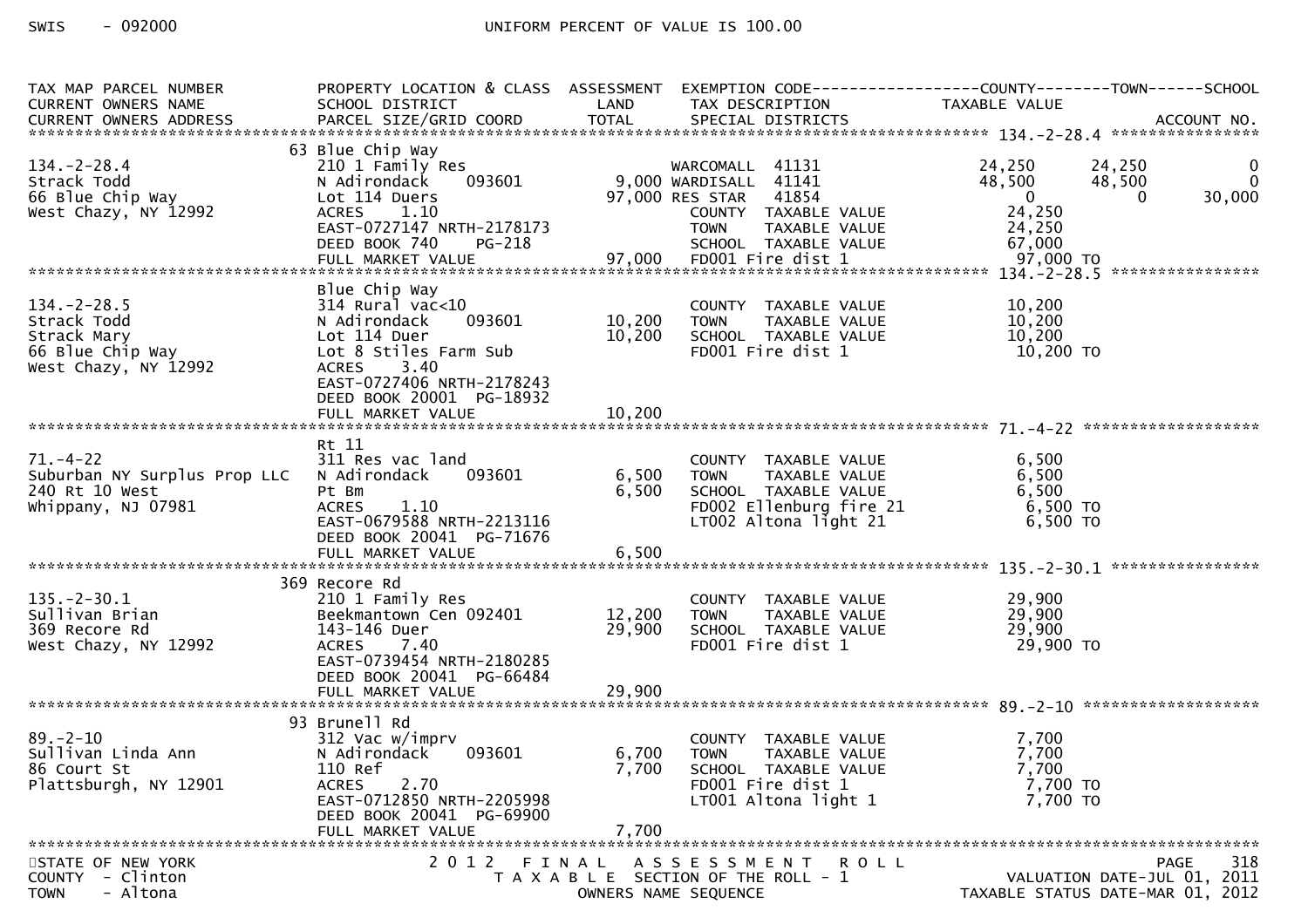| TAX MAP PARCEL NUMBER<br><b>CURRENT OWNERS NAME</b><br>CURRENT OWNERS ADDRESS                                  | PROPERTY LOCATION & CLASS ASSESSMENT<br>SCHOOL DISTRICT                                                                                   | LAND              | TAX DESCRIPTION                                                                                                                               | EXEMPTION CODE------------------COUNTY--------TOWN------SCHOOL<br>TAXABLE VALUE |                    |
|----------------------------------------------------------------------------------------------------------------|-------------------------------------------------------------------------------------------------------------------------------------------|-------------------|-----------------------------------------------------------------------------------------------------------------------------------------------|---------------------------------------------------------------------------------|--------------------|
|                                                                                                                |                                                                                                                                           |                   |                                                                                                                                               |                                                                                 |                    |
| $135. -2 - 37.2$<br>Sullivan Mark J<br>Hall Emily<br>PO Box 211                                                | 115 Atwood Rd<br>240 Rural res<br>Beekmantown Cen 092401<br>Lot 142 Duers<br>ACRES 30.80 BANK 210                                         | 17,900<br>175,000 | 41854<br>RES STAR<br>COUNTY TAXABLE VALUE<br><b>TOWN</b><br>TAXABLE VALUE<br>SCHOOL TAXABLE VALUE                                             | $\overline{0}$<br>$\mathbf{0}$<br>175,000<br>175,000<br>145,000                 | 30,000             |
| West Chazy, NY 12992                                                                                           | EAST-0737893 NRTH-2182193<br>DEED BOOK 20011 PG-35106                                                                                     |                   | FD001 Fire dist 1                                                                                                                             | 175,000 TO                                                                      |                    |
|                                                                                                                | Rand Hill Rd                                                                                                                              |                   |                                                                                                                                               |                                                                                 |                    |
| $148. - 2 - 5$<br>Sullivan Mark J<br>PO Box 211<br>West Chazy, NY 12992                                        | 321 Abandoned ag<br>093601<br>N Adirondack<br>77 Duer<br>ACRES 83.30<br>EAST-0716812 NRTH-2173232<br>DEED BOOK 20011 PG-38304             | 26,100<br>26,100  | COUNTY TAXABLE VALUE<br>TAXABLE VALUE<br><b>TOWN</b><br>SCHOOL TAXABLE VALUE<br>FD001 Fire dist 1                                             | 26,100<br>26,100<br>26,100<br>26,100 TO                                         |                    |
|                                                                                                                |                                                                                                                                           |                   |                                                                                                                                               |                                                                                 |                    |
| $135. -2 - 24.3$                                                                                               | 287 Recore Rd<br>270 Mfg housing                                                                                                          |                   | RES STAR 41854                                                                                                                                | 0<br>$\mathbf{0}$                                                               | 30,000             |
| Sullivan Tracey<br>619 Military Turnpike<br>Plattsburgh, NY 12901                                              | Beekmantown Cen 092401<br>Lot 143 Duer<br>FRNT 200.00 DPTH 141.00<br>EAST-0738960 NRTH-2178442<br>DEED BOOK 20072 PG-7336                 | 51,700            | 5,900 COUNTY TAXABLE VALUE<br><b>TOWN</b><br>TAXABLE VALUE<br>SCHOOL TAXABLE VALUE<br>FD001 Fire dist 1                                       | 51,700<br>51,700<br>21,700<br>51,700 TO                                         |                    |
|                                                                                                                |                                                                                                                                           |                   |                                                                                                                                               |                                                                                 |                    |
| $71. - 4 - 4$<br>Sunderland Christopher<br>5058 Rt 11<br>Ellenburg Depot, NY 12935                             | 84 Canaan Rd<br>112 Dairy farm<br>093601<br>N Adirondack<br>ACRES 73.90<br>EAST-0676572 NRTH-2215333<br>DEED BOOK 20092 PG-25921          | 34,100<br>99,000  | AGRI DISTR 41720<br>COUNTY TAXABLE VALUE<br>TAXABLE VALUE<br><b>TOWN</b><br>SCHOOL TAXABLE VALUE<br>FD002 Ellenburg fire 21                   | 2,383<br>2,383<br>96,617<br>96,617<br>96,617<br>99,000 TO                       | 2,383              |
| MAY BE SUBJECT TO PAYMENT<br>UNDER AGDIST LAW TIL 2016                                                         | FULL MARKET VALUE                                                                                                                         | 99,000            | LT002 Altona light 21                                                                                                                         | 99,000 TO                                                                       |                    |
|                                                                                                                | Rt 11 N                                                                                                                                   |                   |                                                                                                                                               |                                                                                 |                    |
| $71. -4 - 5.4$<br>Sunderland Christopher<br>Sunderland Katrina Lynn<br>5058 Rt 11<br>Ellenburg Depot, NY 12935 | 112 Dairy farm<br>093601<br>N Adirondack<br>Benjamin Moore Patent<br>ACRES 99.70<br>EAST-0678460 NRTH-2214470<br>DEED BOOK 20102 PG-34795 | 37,200<br>122,000 | AGRI DISTR 41720<br>COUNTY TAXABLE VALUE<br>TAXABLE VALUE<br>TOWN<br>SCHOOL TAXABLE VALUE<br>FD002 Ellenburg fire 21<br>LT002 Altona light 21 | 1,029<br>1,029<br>120,971<br>120,971<br>120,971<br>$122,000$ TO<br>122,000 TO   | 1,029              |
| MAY BE SUBJECT TO PAYMENT<br>UNDER AGDIST LAW TIL 2016                                                         | FULL MARKET VALUE                                                                                                                         | 122,000           |                                                                                                                                               |                                                                                 |                    |
| STATE OF NEW YORK<br><b>COUNTY</b><br>- Clinton<br>- Altona<br><b>TOWN</b>                                     | 2 0 1 2                                                                                                                                   |                   | FINAL ASSESSMENT ROLL<br>T A X A B L E SECTION OF THE ROLL - 1<br>OWNERS NAME SEQUENCE                                                        | VALUATION DATE-JUL 01, 2011<br>TAXABLE STATUS DATE-MAR 01, 2012                 | 319<br><b>PAGE</b> |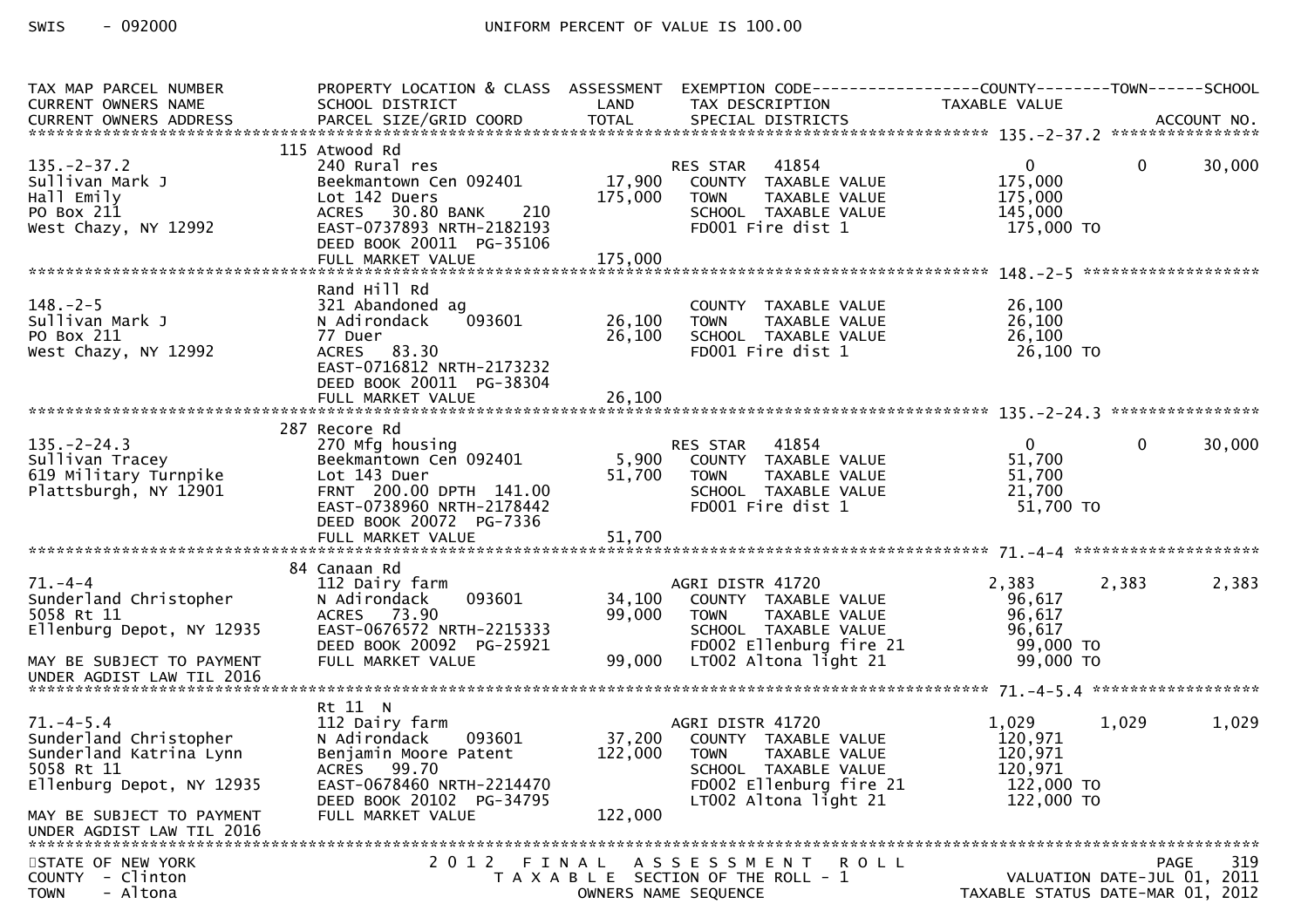| TAX MAP PARCEL NUMBER<br><b>CURRENT OWNERS NAME</b>                                                         | SCHOOL DISTRICT                                                                                                                                                                                | LAND                    | PROPERTY LOCATION & CLASS ASSESSMENT EXEMPTION CODE----------------COUNTY--------TOWN------SCHOOL<br>TAX DESCRIPTION      | TAXABLE VALUE                                        |                             |
|-------------------------------------------------------------------------------------------------------------|------------------------------------------------------------------------------------------------------------------------------------------------------------------------------------------------|-------------------------|---------------------------------------------------------------------------------------------------------------------------|------------------------------------------------------|-----------------------------|
|                                                                                                             |                                                                                                                                                                                                |                         |                                                                                                                           |                                                      |                             |
| $71. - 4 - 14.1$<br>Sunderland Christopher<br>Sunderland Crystal<br>5058 Rt 11<br>Ellenburg Depot, NY 12935 | Rt 11<br>105 Vac farmland<br>093601<br>N Adirondack<br>Lt Bm<br><b>ACRES</b><br>37.10<br>EAST-0676024 NRTH-2212242<br>DEED BOOK 1024 PG-342                                                    | 24,300<br>24,300        | OS AG DIST 41730<br>COUNTY TAXABLE VALUE<br>TAXABLE VALUE<br>TOWN<br>SCHOOL TAXABLE VALUE<br>FD002 Ellenburg fire 21      | 11,509<br>12,791<br>12,791<br>12,791<br>24,300 TO    | 11,509<br>11,509            |
| MAY BE SUBJECT TO PAYMENT<br>UNDER AGDIST LAW TIL 2019                                                      | FULL MARKET VALUE                                                                                                                                                                              | 24,300                  |                                                                                                                           |                                                      |                             |
| $71.1 - 1 - 7$<br>Sunderland Christpher<br>Sunderland Chrystal A<br>5058 Rt 11<br>Ellenburg Depot, NY 12935 | 8 Sunderlands Way<br>210 1 Family Res<br>093601<br>N Adirondack<br>Bm<br>1.20<br><b>ACRES</b><br>EAST-0675543 NRTH-2213939<br>DEED BOOK 1040<br>PG-132                                         | 6,500<br>22,000         | COUNTY TAXABLE VALUE<br>TAXABLE VALUE<br>TOWN<br>SCHOOL TAXABLE VALUE<br>FD002 Ellenburg fire 21<br>LT002 Altona light 21 | 22,000<br>22,000<br>22,000<br>22,000 TO<br>22,000 TO |                             |
|                                                                                                             |                                                                                                                                                                                                |                         |                                                                                                                           |                                                      |                             |
| $134. - 2 - 11$<br>Sutherland Robert<br>24 Lakeview Dr<br>Plattsburgh, NY 12901                             | Buck Way<br>311 Res vac land<br>093601<br>N Adirondack<br>115 Duer<br>Stonehedge Lot 2<br>FRNT 145.82 DPTH 226.34<br>EAST-0726193 NRTH-2179438<br>DEED BOOK 584<br>PG-747<br>FULL MARKET VALUE | 8,200<br>8,200<br>8,200 | COUNTY TAXABLE VALUE<br><b>TOWN</b><br>TAXABLE VALUE<br>SCHOOL TAXABLE VALUE<br>FD001 Fire dist 1                         | 8,200<br>8,200<br>8,200<br>8,200 TO                  |                             |
|                                                                                                             | 5943-5955 Military Tpke                                                                                                                                                                        |                         |                                                                                                                           |                                                      |                             |
| $86. - 2 - 10$<br>Tallman Norman D<br>Tallman Ethel M<br>12 Pine Dr<br>Dover Plains, NY 12522               | 270 Mfg housing<br>093601<br>N Adirondack<br>Lot Bm<br>5.70<br><b>ACRES</b><br>EAST-0678736 NRTH-2204499<br>DEED BOOK 20102 PG-32756                                                           | 9,300<br>40,300         | COUNTY TAXABLE VALUE<br>TAXABLE VALUE<br><b>TOWN</b><br>SCHOOL TAXABLE VALUE<br>FD001 Fire dist 1                         | 40,300<br>40,300<br>40,300<br>40,300 TO              |                             |
|                                                                                                             |                                                                                                                                                                                                |                         |                                                                                                                           |                                                      |                             |
| $86. -2 - 11.1$<br>Tallman Norman D<br>Tallman Ethel M<br>12 Pine Dr<br>Dover Plains, NY 12522              | Military Tpke<br>$322$ Rural vac $>10$<br>N Adirondack<br>093601<br>Bm<br>5.10<br><b>ACRES</b><br>EAST-0678943 NRTH-2204500<br>DEED BOOK 20102 PG-32756<br>FULL MARKET VALUE                   | 8,900<br>8,900<br>8,900 | COUNTY TAXABLE VALUE<br><b>TOWN</b><br>TAXABLE VALUE<br>SCHOOL TAXABLE VALUE<br>FD001 Fire dist 1                         | 8,900<br>8,900<br>8,900<br>8,900 TO                  |                             |
| STATE OF NEW YORK                                                                                           | 2012                                                                                                                                                                                           | FINAL                   | A S S E S S M E N T R O L L                                                                                               |                                                      | 320<br><b>PAGE</b>          |
| COUNTY - Clinton                                                                                            |                                                                                                                                                                                                |                         | T A X A B L E SECTION OF THE ROLL - 1                                                                                     |                                                      | VALUATION DATE-JUL 01, 2011 |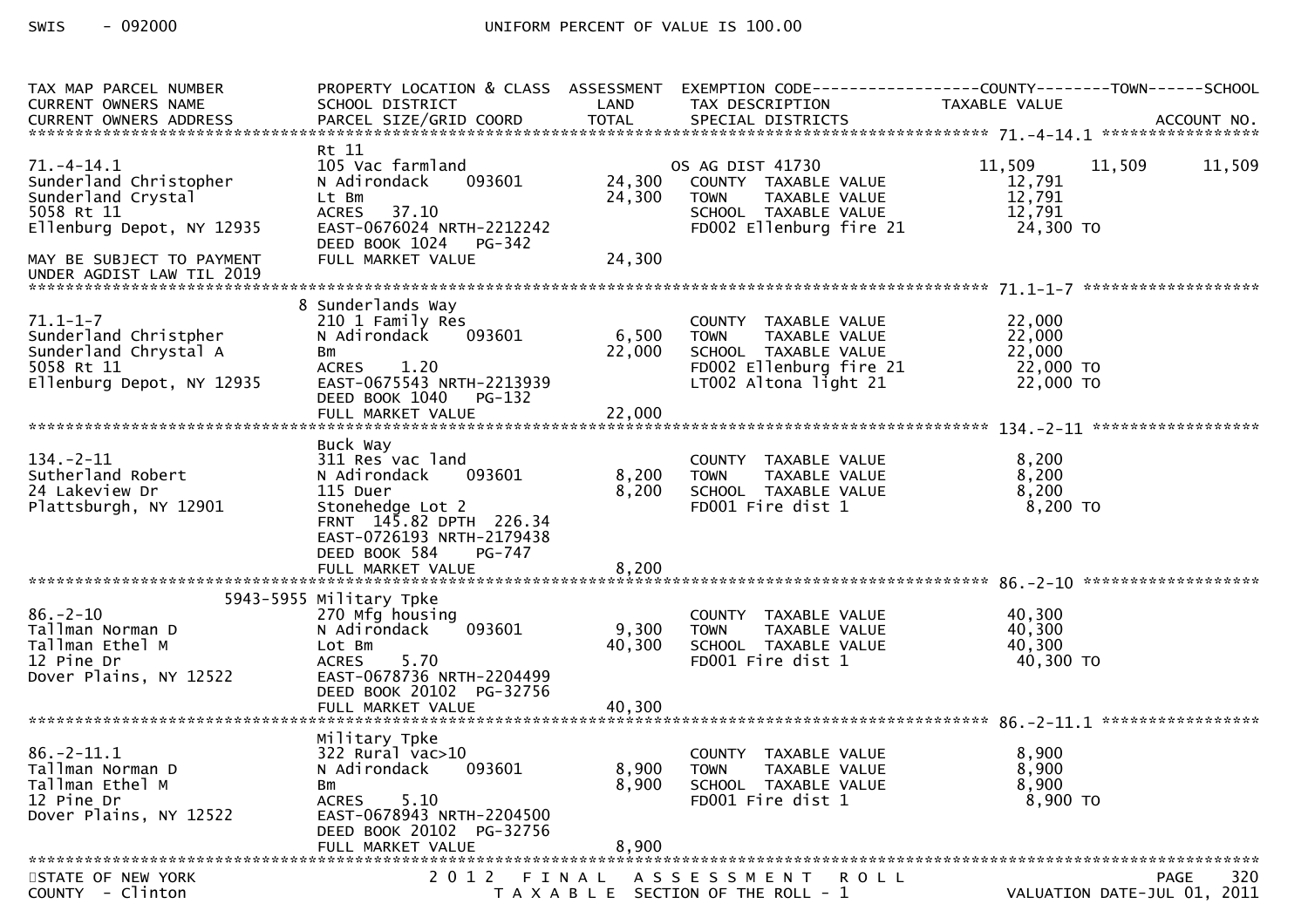| TAX MAP PARCEL NUMBER<br><b>CURRENT OWNERS NAME</b><br><b>CURRENT OWNERS ADDRESS</b>                             | PROPERTY LOCATION & CLASS ASSESSMENT EXEMPTION CODE----------------COUNTY-------TOWN------SCHOOL<br>SCHOOL DISTRICT<br>PARCEL SIZE/GRID COORD                                         | LAND<br><b>TOTAL</b>    | TAX DESCRIPTION<br>SPECIAL DISTRICTS                                                                                                            | TAXABLE VALUE                                                 | ACCOUNT NO.                                                     |
|------------------------------------------------------------------------------------------------------------------|---------------------------------------------------------------------------------------------------------------------------------------------------------------------------------------|-------------------------|-------------------------------------------------------------------------------------------------------------------------------------------------|---------------------------------------------------------------|-----------------------------------------------------------------|
| $73. - 2 - 11$<br>Tantillo Salvatore<br>Tantillo Maria<br>63 Forge Ln<br>Coram, NY 11727                         | Tantillo Wav<br>$314$ Rural vac $<$ 10<br>N Adirondack<br>093601<br>Lot 155 Ref<br>5.00<br><b>ACRES</b><br>EAST-0698402 NRTH-2213250<br>DEED BOOK 574<br>PG-1081<br>FULL MARKET VALUE | 7,900<br>7,900<br>7,900 | COUNTY TAXABLE VALUE<br>TAXABLE VALUE<br><b>TOWN</b><br>SCHOOL TAXABLE VALUE<br>FD001 Fire dist 1                                               | 7,900<br>7,900<br>7,900<br>7,900 TO                           |                                                                 |
|                                                                                                                  |                                                                                                                                                                                       |                         |                                                                                                                                                 |                                                               |                                                                 |
| $86. - 2 - 11.6$<br>Tanzer Melissa<br>1156 7th Ave<br>Watervliet, NY 12189                                       | Military Tpke<br>314 Rural vac<10<br>N Adirondack<br>093601<br>4.30<br><b>ACRES</b><br>EAST-0679288 NRTH-2204552<br>DEED BOOK 20102 PG-30218<br>FULL MARKET VALUE                     | 7,500<br>7,500<br>7,500 | COUNTY TAXABLE VALUE<br>TAXABLE VALUE<br><b>TOWN</b><br>SCHOOL TAXABLE VALUE<br>FD001 Fire dist 1                                               | 7,500<br>7,500<br>7,500<br>7,500 TO                           |                                                                 |
|                                                                                                                  | 27 Pinewood Dr                                                                                                                                                                        |                         |                                                                                                                                                 |                                                               |                                                                 |
| $88.14 - 2 - 4$<br>Tapia Jorge<br>Tapia Carmen<br>27 Round Tree Cres<br>Pt Clair PQ, Canada H9R5C9               | 311 Res vac land<br>093601<br>N Adirondack<br>Stonewall Bk 10 Pg 123 Lo<br>FRNT 68.50 DPTH 160.00<br>EAST-0698782 NRTH-2204430<br>DEED BOOK 627<br>PG-1063<br>FULL MARKET VALUE       | 4,000<br>4,000<br>4,000 | COUNTY TAXABLE VALUE<br><b>TOWN</b><br>TAXABLE VALUE<br>SCHOOL TAXABLE VALUE<br>FD001 Fire dist 1                                               | 4,000<br>4,000<br>4,000<br>4,000 TO                           |                                                                 |
|                                                                                                                  |                                                                                                                                                                                       |                         |                                                                                                                                                 |                                                               |                                                                 |
| $88.14 - 2 - 3$<br>Tapia Linda G<br>Tapia Remedios<br>10 Place Donnacona<br>Dollard Des Orm PQ, Canada<br>H9B2V2 | 25 Pinewood Dr<br>311 Res vac land<br>N Adirondack<br>093601<br>Stonewall Bk 10 Pg 123 Lo<br>FRNT 115.00 DPTH 140.00<br>EAST-0698853 NRTH-2204384<br>DEED BOOK 20001 PG-20044         | 4,200<br>4,200          | COUNTY TAXABLE VALUE<br>TAXABLE VALUE<br><b>TOWN</b><br>SCHOOL TAXABLE VALUE<br>FD001 Fire dist 1                                               | 4.200<br>4,200<br>4,200<br>$4,200$ TO                         |                                                                 |
|                                                                                                                  | FULL MARKET VALUE                                                                                                                                                                     | 4,200                   |                                                                                                                                                 |                                                               |                                                                 |
|                                                                                                                  | 7 Duley Rd                                                                                                                                                                            |                         |                                                                                                                                                 |                                                               |                                                                 |
| $119. - 1 - 14.1$<br>Tavernier Shirley Oliver<br>7 Duley Rd<br>Altona, NY 12910                                  | 240 Rural res<br>N Adirondack<br>093601<br>73 Duer<br><b>ACRES</b><br>34.60<br>EAST-0714796 NRTH-2187486<br>DEED BOOK 534<br><b>PG-728</b><br>FULL MARKET VALUE                       | 99,900<br>99,900        | AGED COUN 41802<br>23,600 SR STAR<br>41834<br>COUNTY TAXABLE VALUE<br>TAXABLE VALUE<br><b>TOWN</b><br>SCHOOL TAXABLE VALUE<br>FD001 Fire dist 1 | 49,950<br>$\Omega$<br>49,950<br>99.900<br>37,700<br>99,900 TO | $\Omega$<br>62,200<br>$\Omega$                                  |
| STATE OF NEW YORK                                                                                                | 2 0 1 2<br>FINAL                                                                                                                                                                      |                         | A S S E S S M E N T                                                                                                                             | <b>ROLL</b>                                                   | 321<br><b>PAGE</b>                                              |
| COUNTY - Clinton<br><b>TOWN</b><br>- Altona<br><b>SWIS</b><br>- 092000                                           |                                                                                                                                                                                       |                         | T A X A B L E SECTION OF THE ROLL - 1<br>OWNERS NAME SEQUENCE<br>UNIFORM PERCENT OF VALUE IS 100.00                                             |                                                               | VALUATION DATE-JUL 01, 2011<br>TAXABLE STATUS DATE-MAR 01, 2012 |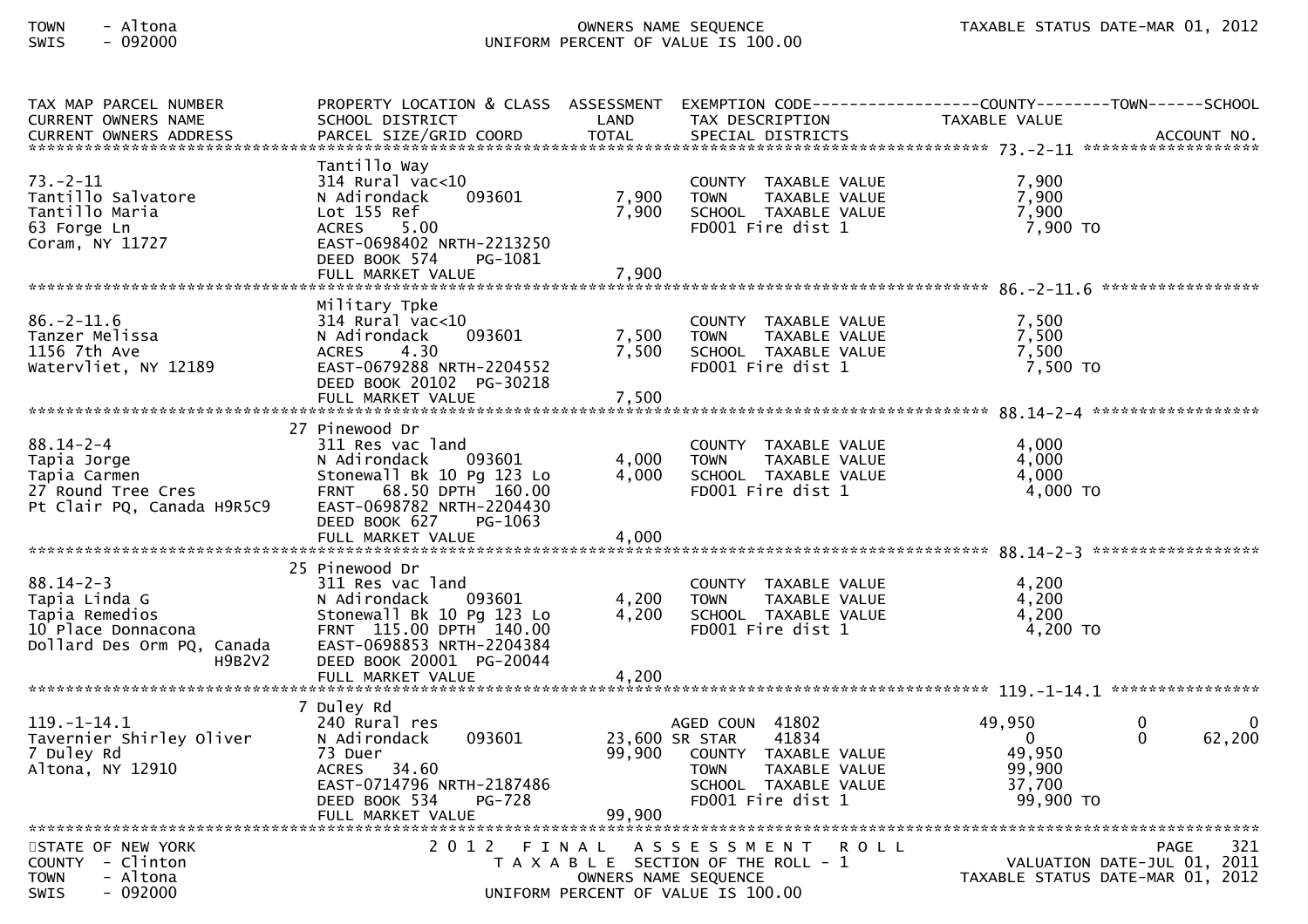| TAX MAP PARCEL NUMBER<br>CURRENT OWNERS NAME                                                                       | PROPERTY LOCATION & CLASS ASSESSMENT EXEMPTION CODE----------------COUNTY--------TOWN------SCHOOL<br>SCHOOL DISTRICT                                                                            | LAND                    |                                                                                                                     | TAXABLE VALUE                                           |                                            |
|--------------------------------------------------------------------------------------------------------------------|-------------------------------------------------------------------------------------------------------------------------------------------------------------------------------------------------|-------------------------|---------------------------------------------------------------------------------------------------------------------|---------------------------------------------------------|--------------------------------------------|
| CURRENT OWNERS ADDRESS                                                                                             |                                                                                                                                                                                                 |                         | TAX DESCRIPTION                                                                                                     |                                                         |                                            |
|                                                                                                                    |                                                                                                                                                                                                 |                         |                                                                                                                     |                                                         |                                            |
| $119. - 1 - 15.1$<br>Tavernier Shirley Oliver<br>7 Duley Rd<br>Altona, NY 12910                                    | Duley Rd<br>321 Abandoned ag<br>093601<br>N Adirondack<br>68 Pat Duer<br>ACRES 43.60<br>EAST-0713509 NRTH-2186929<br>DEED BOOK 450<br>PG-116                                                    | 21,700<br>21,700        | COUNTY TAXABLE VALUE<br><b>TOWN</b><br>TAXABLE VALUE<br>SCHOOL TAXABLE VALUE<br>FD001 Fire dist 1                   | 21,700<br>21,700<br>21,700<br>21,700 TO                 |                                            |
|                                                                                                                    |                                                                                                                                                                                                 |                         |                                                                                                                     |                                                         |                                            |
|                                                                                                                    | 189 Recore Rd                                                                                                                                                                                   |                         |                                                                                                                     |                                                         |                                            |
| $150.-1-4.1$<br>Taylor Michael R<br>Taylor Karen M<br>PO Box 320<br>West Chazy, NY 12992                           | 240 Rural res<br>093601<br>N Adirondack<br>143 Duer<br>080<br>ACRES 35.70 BANK<br>EAST-0737746 NRTH-2177626<br>DEED BOOK 20021 PG-44218                                                         | 22,200<br>79,000        | RES STAR 41854<br>COUNTY TAXABLE VALUE<br>TAXABLE VALUE<br><b>TOWN</b><br>SCHOOL TAXABLE VALUE<br>FD001 Fire dist 1 | $\mathbf{0}$<br>79,000<br>79,000<br>49,000<br>79,000 TO | $\mathbf{0}$<br>30,000                     |
|                                                                                                                    | FULL MARKET VALUE                                                                                                                                                                               | 79,000                  |                                                                                                                     |                                                         |                                            |
| $145. - 2 - 1$<br>Taylor Reginald S<br>280 Luis Munoz Marin Blvd Apt 40 Sg<br>Jersey City, NJ 07302                | 660 Plank Rd<br>270 Mfg housing<br>093601<br>N Adirondack<br>ACRES 25.63<br>EAST-0681985 NRTH-2176643<br>DEED BOOK 555<br>PG-1119                                                               | 16,900<br>24,000        | COUNTY TAXABLE VALUE<br>TAXABLE VALUE<br><b>TOWN</b><br>SCHOOL TAXABLE VALUE<br>FD001 Fire dist 1                   | 24,000<br>24,000<br>24,000<br>24,000 TO                 |                                            |
|                                                                                                                    | 1 Pinewood Dr                                                                                                                                                                                   |                         |                                                                                                                     |                                                         |                                            |
| $88.14 - 1 - 38$<br>Tejero Lucrecia B<br>4765 St Kevin Unit 8<br>Montreal, QC, Canada<br>H3W1N8                    | 260 Seasonal res<br>093601<br>N Adirondack<br>Stonewall Acres Lot 38<br>FRNT 140.00 DPTH 138.45<br>EAST-0699069 NRTH-2203831<br>DEED BOOK 1022<br>PG-309                                        | 4,400<br>10,500         | COUNTY TAXABLE VALUE<br><b>TOWN</b><br>TAXABLE VALUE<br>SCHOOL TAXABLE VALUE<br>FD001 Fire dist 1                   | 10,500<br>10,500<br>10,500<br>10,500 TO                 |                                            |
|                                                                                                                    |                                                                                                                                                                                                 |                         |                                                                                                                     |                                                         |                                            |
| $88.14 - 1 - 18$<br>Tetrault Claude<br>Morgan Jocelyne<br>370 Du Patrimoine<br>Trois-Rivier, QC, Canada<br>G9B 8B7 | 46 Merrywood Dr<br>311 Res vac land<br>N Adirondack<br>093601<br>Stonewall Acres Lot 18<br>FRNT 80.00 DPTH 162.92<br>EAST-0699603 NRTH-2203763<br>DEED BOOK 20072 PG-10380<br>FULL MARKET VALUE | 4,200<br>4,200<br>4,200 | COUNTY TAXABLE VALUE<br>TAXABLE VALUE<br><b>TOWN</b><br>SCHOOL TAXABLE VALUE<br>FD001 Fire dist 1                   | 4,200<br>4,200<br>4,200<br>4,200 TO                     |                                            |
| STATE OF NEW YORK<br>COUNTY - Clinton<br>- Altona<br><b>TOWN</b><br>$-092000$<br><b>SWIS</b>                       | 2012 FINAL                                                                                                                                                                                      | OWNERS NAME SEQUENCE    | A S S E S S M E N T R O L L<br>T A X A B L E SECTION OF THE ROLL - 1<br>UNIFORM PERCENT OF VALUE IS 100.00          | TAXABLE STATUS DATE-MAR 01, 2012                        | 322<br>PAGE<br>VALUATION DATE-JUL 01, 2011 |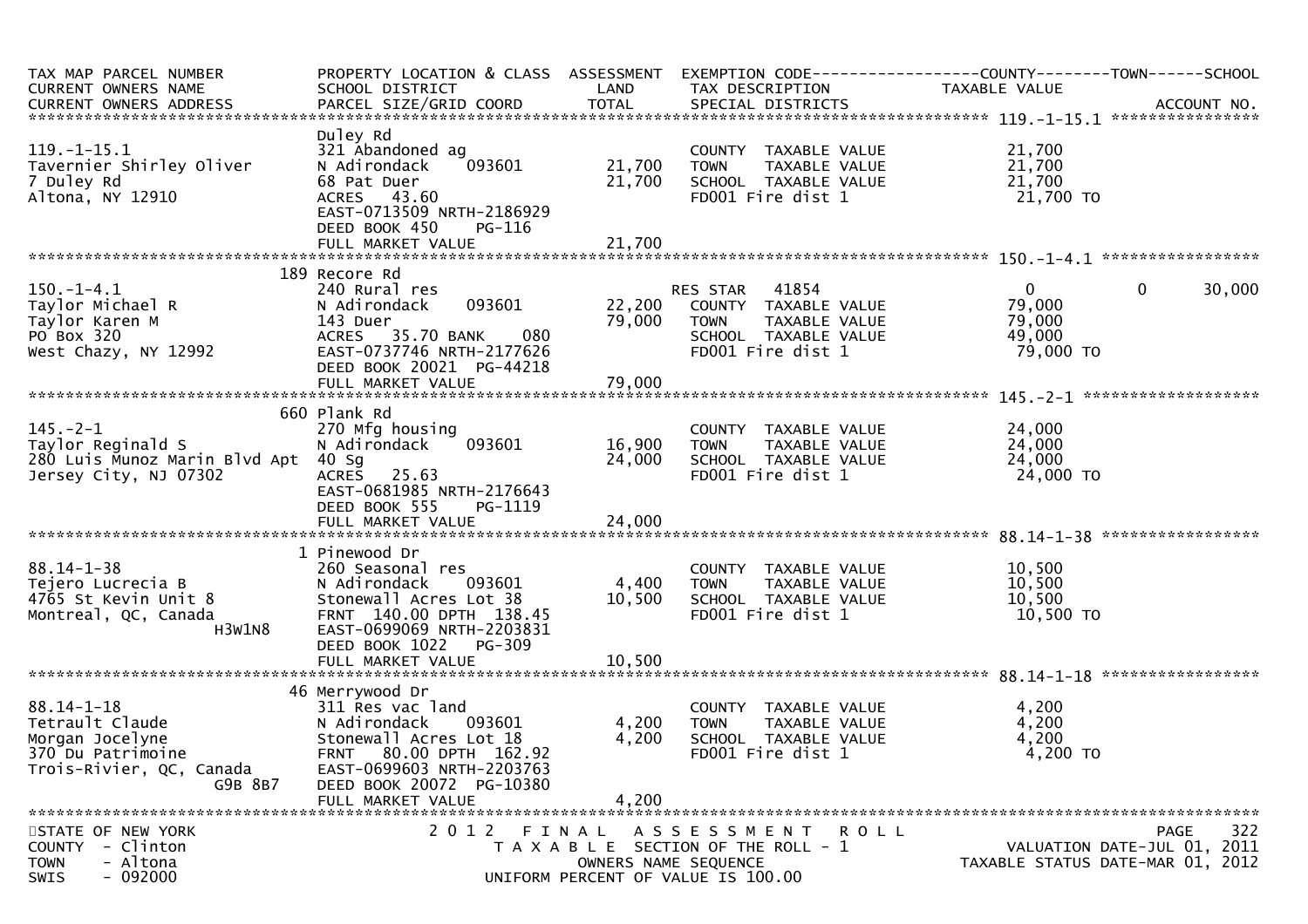| TAX MAP PARCEL NUMBER<br>CURRENT OWNERS NAME<br>CURRENT OWNERS ADDRESS                                        | PROPERTY LOCATION & CLASS ASSESSMENT<br>SCHOOL DISTRICT                                                                                                                                       | LAND                       | EXEMPTION CODE-----------------COUNTY--------TOWN-----SCHOOL<br>TAX DESCRIPTION                                                                                            | TAXABLE VALUE                                                                      |                                            |                         |
|---------------------------------------------------------------------------------------------------------------|-----------------------------------------------------------------------------------------------------------------------------------------------------------------------------------------------|----------------------------|----------------------------------------------------------------------------------------------------------------------------------------------------------------------------|------------------------------------------------------------------------------------|--------------------------------------------|-------------------------|
|                                                                                                               |                                                                                                                                                                                               |                            |                                                                                                                                                                            |                                                                                    |                                            |                         |
| $148. - 3 - 11$<br>Tetreault Kathy<br>Trudo Arthur III<br>1955 Rand Hill Rd<br>Altona, NY 12910               | 1953/1955 Rand Hill Rd<br>270 Mfg housing<br>093601<br>N Adirondack<br>49 Duer<br>2.00<br><b>ACRES</b><br>EAST-0710416 NRTH-2172451<br>DEED BOOK 20092 PG-24089                               | 9,500<br>32,000            | 41854<br>RES STAR<br>COUNTY TAXABLE VALUE<br>TAXABLE VALUE<br><b>TOWN</b><br>SCHOOL TAXABLE VALUE<br>FD001 Fire dist 1                                                     | $\mathbf{0}$<br>32,000<br>32,000<br>2,000<br>32,000 TO                             | $\mathbf{0}$                               | 30,000                  |
|                                                                                                               |                                                                                                                                                                                               |                            |                                                                                                                                                                            |                                                                                    |                                            |                         |
| $74. - 1 - 37.3$<br>Tetreault Mark F<br>Tetreault Jean M<br>100 Station St<br>Altona, NY 12910                | 100 Station St<br>210 1 Family Res<br>093601<br>N Adirondack<br>Lot 111 Ref Tr<br>FRNT 185.00 DPTH 117.00<br>EAST-0711494 NRTH-2209612<br>DEED BOOK 847<br>$PG-49$<br>FULL MARKET VALUE       | 5,200<br>68,100<br>68,100  | RES STAR<br>41854<br>COUNTY TAXABLE VALUE<br>TAXABLE VALUE<br><b>TOWN</b><br>SCHOOL TAXABLE VALUE<br>FD001 Fire dist 1<br>LT001 Altona light 1                             | $\mathbf{0}$<br>68,100<br>68,100<br>38,100<br>68,100 TO<br>68,100 TO               | 0                                          | 30,000                  |
|                                                                                                               |                                                                                                                                                                                               |                            |                                                                                                                                                                            |                                                                                    |                                            |                         |
| $74. - 1 - 44$<br>Thayer Life Use Janice M<br>Thayer Kenneth E<br>275 Rand Hill Rd<br>Morrisonville, NY 12962 | 8 Irona Rd<br>210 1 Family Res<br>093601<br>N Adirondack<br>130 Ref<br>FRNT 140.00 DPTH 305.00<br>EAST-0710687 NRTH-2209984<br>DEED BOOK 20031 PG-60122<br>FULL MARKET VALUE                  | 54,900                     | WARNONALL 41121<br>41801<br>6,400 AGED C&T<br>41834<br>54,900 SR STAR<br>COUNTY TAXABLE VALUE<br>TAXABLE VALUE<br><b>TOWN</b><br>SCHOOL TAXABLE VALUE<br>FD001 Fire dist 1 | 8,235<br>23,333<br>$\overline{0}$<br>23,332<br>23,332<br>$\mathbf{0}$<br>54,900 TO | 8,235<br>23,333<br>0                       | 0<br>$\Omega$<br>54,900 |
|                                                                                                               |                                                                                                                                                                                               |                            |                                                                                                                                                                            |                                                                                    |                                            |                         |
| $120.-1-7.1$<br>Thayer Sabrina<br>47 Peryer Rd<br>West Chazy, NY 12992                                        | 47 Peryer Rd<br>240 Rural res<br>093601<br>N Adirondack<br>102 Duer<br><b>ACRES</b><br>8.00<br>EAST-0722300 NRTH-2185023<br>DEED BOOK 20112 PG-43772<br>FULL MARKET VALUE                     | 12,500<br>78,000<br>78,000 | RES STAR<br>41854<br>COUNTY<br>TAXABLE VALUE<br><b>TOWN</b><br>TAXABLE VALUE<br>SCHOOL TAXABLE VALUE<br>FD001 Fire dist 1                                                  | $\Omega$<br>78,000<br>78,000<br>48,000<br>78,000 TO                                | $\mathbf{0}$                               | 30,000                  |
|                                                                                                               | 3110 Miner Farm Rd                                                                                                                                                                            |                            |                                                                                                                                                                            |                                                                                    |                                            |                         |
| $89.1 - 2 - 25$<br>Thebert Paul H<br>3110 Miner Farm Rd<br>Altona, NY 12910                                   | 210 1 Family Res<br>093601<br>N Adirondack<br>110 Ref<br>58.00 DPTH 255.00<br><b>FRNT</b><br>350<br><b>BANK</b><br>EAST-0711482 NRTH-2207581<br>DEED BOOK 20051 PG-84016<br>FULL MARKET VALUE | 4,400<br>39,000<br>39,000  | 41854<br><b>RES STAR</b><br>TAXABLE VALUE<br>COUNTY<br><b>TOWN</b><br>TAXABLE VALUE<br>SCHOOL TAXABLE VALUE<br>FD001 Fire dist 1<br>LT001 Altona light 1                   | $\Omega$<br>39,000<br>39,000<br>9,000<br>39,000 TO<br>39,000 TO                    | $\mathbf{0}$                               | 30,000                  |
| STATE OF NEW YORK<br>- Clinton<br><b>COUNTY</b><br>- Altona<br><b>TOWN</b><br>$-092000$<br>SWIS               |                                                                                                                                                                                               |                            | 2012 FINAL ASSESSMENT ROLL<br>T A X A B L E SECTION OF THE ROLL - 1<br>OWNERS NAME SEQUENCE<br>UNIFORM PERCENT OF VALUE IS 100.00                                          | TAXABLE STATUS DATE-MAR 01, 2012                                                   | <b>PAGE</b><br>VALUATION DATE-JUL 01, 2011 | 323                     |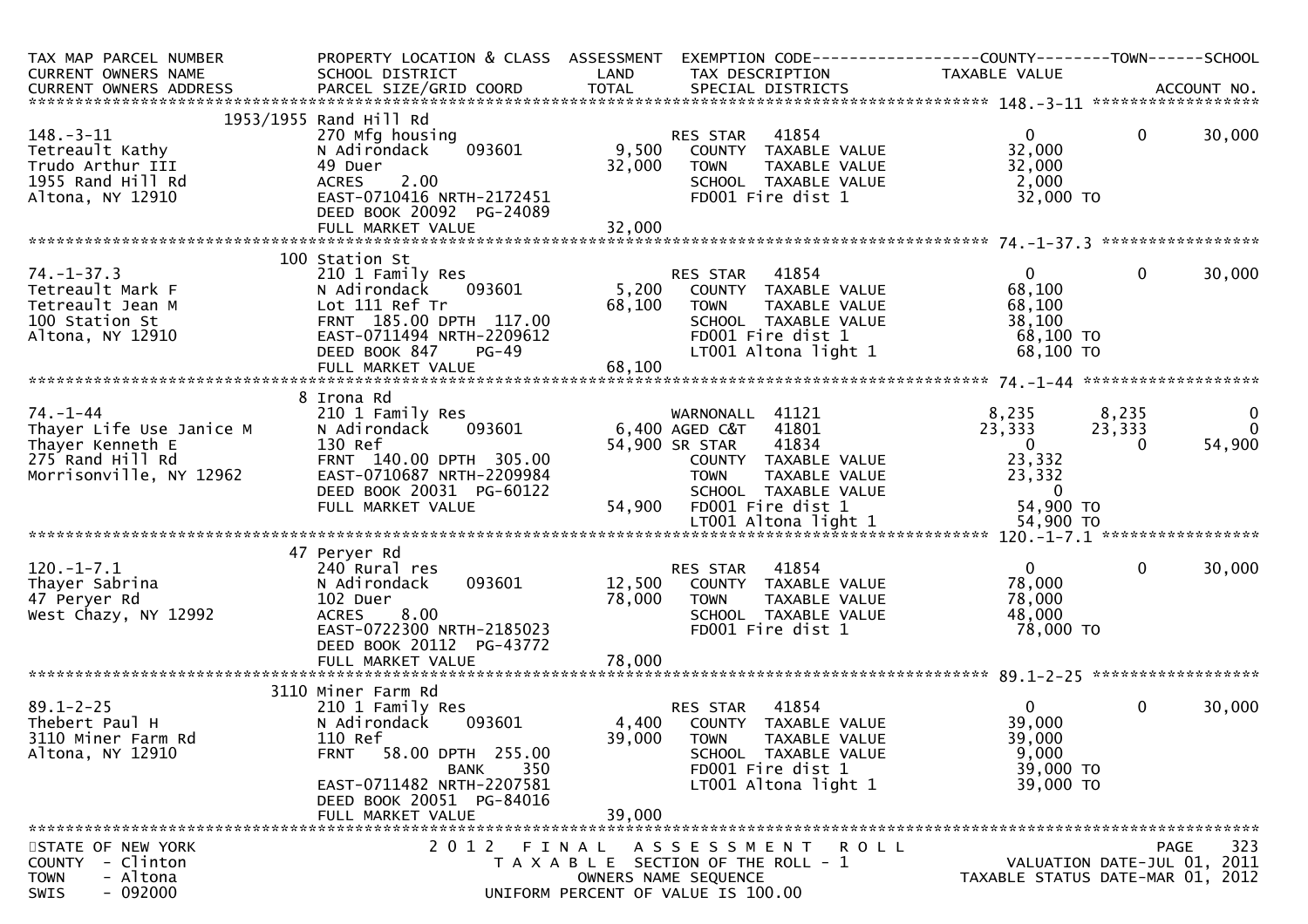| TAX MAP PARCEL NUMBER<br>CURRENT OWNERS NAME                                                                  | PROPERTY LOCATION & CLASS ASSESSMENT<br>SCHOOL DISTRICT                                                                                                                           | LAND                       | EXEMPTION        CODE------------------COUNTY-------TOWN------SCHOOL<br>TAX DESCRIPTION                                              | TAXABLE VALUE                                                        |                                                                                       |
|---------------------------------------------------------------------------------------------------------------|-----------------------------------------------------------------------------------------------------------------------------------------------------------------------------------|----------------------------|--------------------------------------------------------------------------------------------------------------------------------------|----------------------------------------------------------------------|---------------------------------------------------------------------------------------|
| CURRENT OWNERS ADDRESS PARCEL SIZE/GRID COORD TOTAL SPECIAL DISTRICTS (2011) 2014 ACCOUNT NO.                 |                                                                                                                                                                                   |                            |                                                                                                                                      |                                                                      |                                                                                       |
| $89. - 3 - 17.1$<br>Theriault Ronald<br>39 School St<br>Naugatuck, CT 06770                                   | 22 Brunell Rd<br>210 1 Family Res<br>093601<br>N Adirondack<br>Lot 110 Pat Duer<br>FRNT 410.00 DPTH 220.00<br>EAST-0713668 NRTH-2204506<br>DEED BOOK 20072 PG-7811                | 5,400<br>7,000             | COUNTY TAXABLE VALUE<br>TAXABLE VALUE<br><b>TOWN</b><br>SCHOOL TAXABLE VALUE<br>FD001 Fire dist 1<br>LT001 Altona light 1            | 7,000<br>7,000<br>7,000<br>7,000 TO<br>$7,000$ TO                    |                                                                                       |
|                                                                                                               |                                                                                                                                                                                   |                            |                                                                                                                                      |                                                                      |                                                                                       |
| $73. - 1 - 48.1$<br>Therrian Frederick<br>Therrian Nichole<br>5469 Military Tpke<br>Ellenburg Depot, NY 12935 | Alder Bend Rd<br>321 Abandoned ag<br>093601<br>N Adirondack<br>165 Ref<br>ACRES 66.90<br>EAST-0697727 NRTH-2208186<br>DEED BOOK 20102 PG-36559<br>FULL MARKET VALUE               | 23,400<br>23,400<br>23,400 | COUNTY TAXABLE VALUE<br>TAXABLE VALUE<br>TOWN<br>SCHOOL TAXABLE VALUE<br>FD001 Fire dist 1                                           | 23,400<br>23,400<br>23,400<br>23,400 TO                              |                                                                                       |
|                                                                                                               |                                                                                                                                                                                   |                            |                                                                                                                                      |                                                                      |                                                                                       |
| $87. - 1 - 7$<br>Therrian Frederick<br>5469 Military Tpke<br>Ellenburg Depot, NY 12935                        | 5473 Military Tpke<br>312 Vac w/imprv<br>093601<br>N Adirondack<br>185 Ref<br>FRNT 314.00 DPTH 119.00<br>EAST-0690216 NRTH-2204656<br>DEED BOOK 950<br>PG-149                     | 5,000<br>22,000            | COUNTY TAXABLE VALUE<br>TAXABLE VALUE<br>TOWN<br>SCHOOL TAXABLE VALUE<br>FD001 Fire dist 1                                           | 22,000<br>22,000<br>22,000<br>22,000 TO                              |                                                                                       |
|                                                                                                               | 5469 Military Tpke                                                                                                                                                                |                            |                                                                                                                                      |                                                                      |                                                                                       |
| $87. - 1 - 9.3$<br>Therrian Frederick<br>Therrian Nicole<br>5469 Military Tpke<br>Ellenburg Depot, NY 12935   | 210 1 Family Res<br>093601<br>N Adirondack<br>Lot 185 Ref Tr<br><b>ACRES</b><br>1.10<br>EAST-0690238 NRTH-2204531<br>DEED BOOK 20102 PG-36560                                     | 6,500<br>62,600            | 41854<br>RES STAR<br>COUNTY TAXABLE VALUE<br>TAXABLE VALUE<br>TOWN<br>SCHOOL TAXABLE VALUE<br>FD001 Fire dist 1                      | $\overline{0}$<br>62,600<br>62,600<br>32,600<br>62,600 TO            | $\mathbf{0}$<br>30,000                                                                |
|                                                                                                               |                                                                                                                                                                                   |                            |                                                                                                                                      |                                                                      |                                                                                       |
| $74. - 1 - 41$<br>Therrian Herbert<br>Therrian Diane<br>PO Box 162<br>Altona, NY 12910                        | 28 Woods Falls Rd<br>210 1 Family Res<br>N Adirondack<br>093601<br>111 Ref<br><b>ACRES</b><br>1.60<br>EAST-0711036 NRTH-2210519<br>DEED BOOK 649<br>$PG-528$<br>FULL MARKET VALUE | 10,400<br>68,400<br>68,400 | RES STAR 41854<br>COUNTY TAXABLE VALUE<br>TOWN<br>TAXABLE VALUE<br>SCHOOL TAXABLE VALUE<br>FD001 Fire dist 1<br>LT001 Altona light 1 | $\mathbf{0}$<br>68,400<br>68,400<br>38,400<br>68,400 TO<br>68,400 TO | $\mathbf 0$<br>30,000                                                                 |
| STATE OF NEW YORK<br>- Clinton<br><b>COUNTY</b><br>- Altona<br><b>TOWN</b><br>$-092000$<br><b>SWIS</b>        | 2 0 1 2<br>FINAL                                                                                                                                                                  |                            | ROLL<br>A S S E S S M E N T<br>T A X A B L E SECTION OF THE ROLL - 1<br>OWNERS NAME SEQUENCE<br>UNIFORM PERCENT OF VALUE IS 100.00   |                                                                      | 324<br><b>PAGE</b><br>VALUATION DATE-JUL 01, 2011<br>TAXABLE STATUS DATE-MAR 01, 2012 |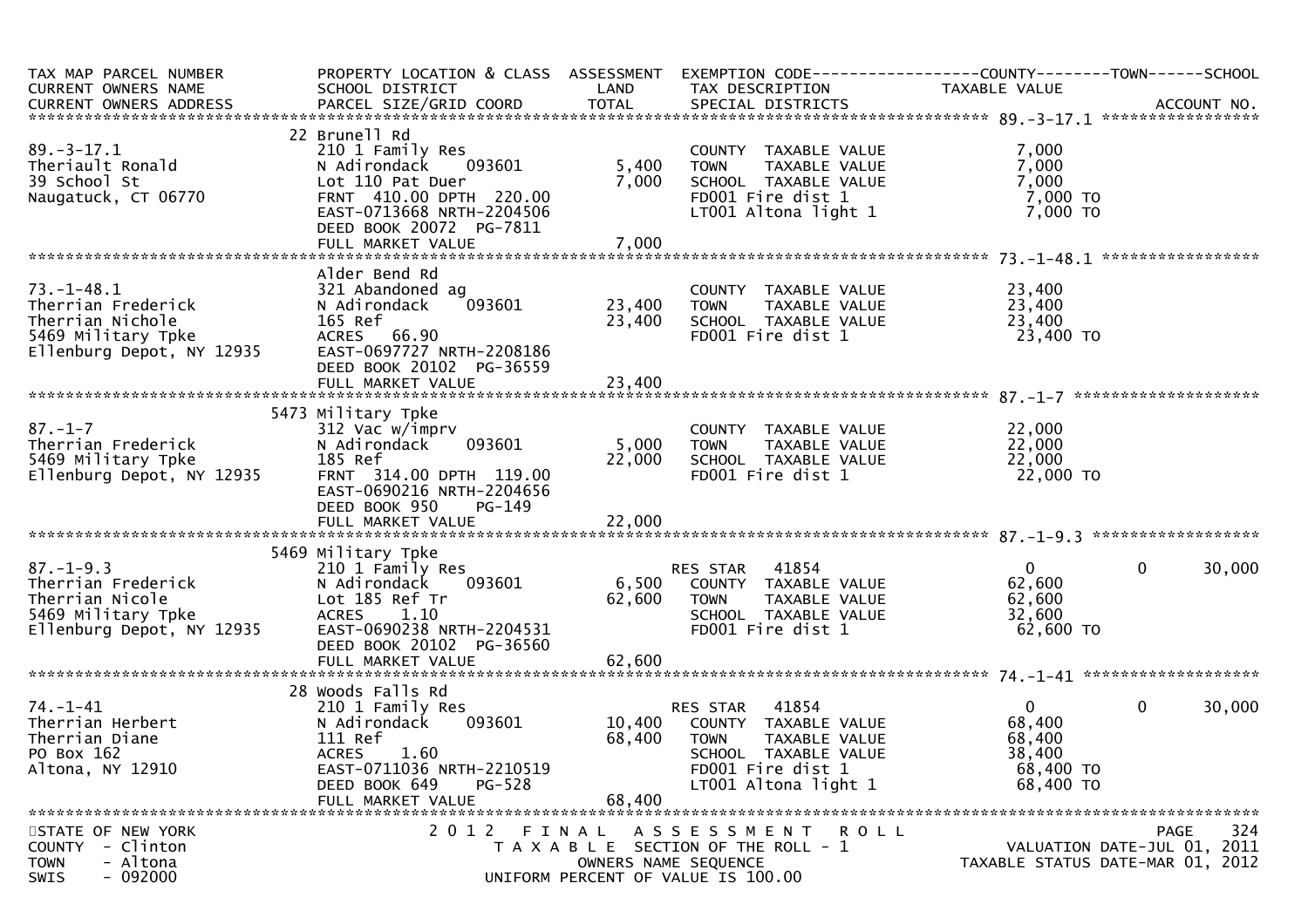| TAX MAP PARCEL NUMBER                                                                                                                                                                                          | PROPERTY LOCATION & CLASS ASSESSMENT EXEMPTION CODE----------------COUNTY-------TOWN------SCHOOL |                              |                                                                                                                              |                                  |                             |                |
|----------------------------------------------------------------------------------------------------------------------------------------------------------------------------------------------------------------|--------------------------------------------------------------------------------------------------|------------------------------|------------------------------------------------------------------------------------------------------------------------------|----------------------------------|-----------------------------|----------------|
| CURRENT OWNERS NAME                                                                                                                                                                                            | SCHOOL DISTRICT<br><b>Example 18 The LAND</b>                                                    |                              | TAX DESCRIPTION                                                                                                              | <b>TAXABLE VALUE</b>             |                             |                |
|                                                                                                                                                                                                                |                                                                                                  |                              |                                                                                                                              |                                  |                             |                |
|                                                                                                                                                                                                                | 1867 Alder Bend Rd                                                                               |                              |                                                                                                                              |                                  |                             |                |
| $73. - 1 - 45.1$                                                                                                                                                                                               | 210 1 Family Res                                                                                 |                              | RES STAR 41854                                                                                                               | $\mathbf{0}$                     | $\mathbf 0$                 | 30,000         |
| Therrian Herbert O                                                                                                                                                                                             | 093601<br>N Adirondack                                                                           |                              | 9,500 COUNTY TAXABLE VALUE                                                                                                   | 51,200                           |                             |                |
| Therrian Wendy L                                                                                                                                                                                               | 165 Ref                                                                                          | 51,200                       | <b>TOWN</b><br>TAXABLE VALUE                                                                                                 | 51,200                           |                             |                |
| 1867 Alder Bend Rd                                                                                                                                                                                             | ACRES 6.00                                                                                       |                              | SCHOOL TAXABLE VALUE                                                                                                         | 21,200                           |                             |                |
| Altona, NY 12910                                                                                                                                                                                               | EAST-0697167 NRTH-2210676                                                                        |                              | FD001 Fire dist 1                                                                                                            | 51,200 TO                        |                             |                |
|                                                                                                                                                                                                                | DEED BOOK 20061 PG-97374                                                                         |                              |                                                                                                                              |                                  |                             |                |
|                                                                                                                                                                                                                |                                                                                                  |                              |                                                                                                                              |                                  |                             |                |
|                                                                                                                                                                                                                |                                                                                                  |                              |                                                                                                                              |                                  |                             |                |
|                                                                                                                                                                                                                | 10 Woods Falls Rd                                                                                |                              |                                                                                                                              |                                  |                             |                |
| $74. - 1 - 40.1$                                                                                                                                                                                               | 270 Mfg housing                                                                                  |                              | COUNTY TAXABLE VALUE                                                                                                         | 32,000                           |                             |                |
| Therrian Herbert O                                                                                                                                                                                             | 093601<br>N Adirondack                                                                           | 7,500                        | TAXABLE VALUE<br><b>TOWN</b>                                                                                                 | 32,000                           |                             |                |
| Therrian Diane Y                                                                                                                                                                                               | 111 Ref                                                                                          | 32,000                       | SCHOOL TAXABLE VALUE                                                                                                         | 32,000                           |                             |                |
| PO Box 162                                                                                                                                                                                                     | <b>ACRES</b><br>2.70                                                                             |                              | FD001 Fire dist 1<br>$\mathbf{r}$                                                                                            | 32,000 TO                        |                             |                |
| Altona, NY 12910                                                                                                                                                                                               | EAST-0711275 NRTH-2210180                                                                        |                              | LT001 Altona light 1                                                                                                         | 32,000 TO                        |                             |                |
|                                                                                                                                                                                                                | DEED BOOK 20112 PG-39052                                                                         |                              |                                                                                                                              |                                  |                             |                |
|                                                                                                                                                                                                                |                                                                                                  |                              |                                                                                                                              |                                  |                             |                |
|                                                                                                                                                                                                                | 703 Alder Bend Rd                                                                                |                              | 77 PCT OF VALUE USED FOR EXEMPTION PURPOSES                                                                                  |                                  |                             |                |
| $131. -1 - 1.1$                                                                                                                                                                                                | Alder Bend Rd                        77 PCT<br>241 Rural res&ag                                  |                              | AGED C&T<br>41801                                                                                                            | 21,445                           | 21,445                      | $\overline{0}$ |
| Therrian Life Est Herbert & Ge N Adirondack                                                                                                                                                                    |                                                                                                  | $^{9}$ 093601 19,100 SR STAR | 41834                                                                                                                        | $\overline{0}$                   | $\Omega$                    | 55,700         |
|                                                                                                                                                                                                                |                                                                                                  |                              |                                                                                                                              | 34,255                           |                             |                |
|                                                                                                                                                                                                                |                                                                                                  |                              |                                                                                                                              | 34,255                           |                             |                |
|                                                                                                                                                                                                                |                                                                                                  |                              |                                                                                                                              | $\Omega$                         |                             |                |
|                                                                                                                                                                                                                |                                                                                                  |                              | 55,700 COUNTY TAXABLE VALUE 34,25<br>TOWN TAXABLE VALUE 34,25<br>SCHOOL TAXABLE VALUE 34,25<br>FDO01 Fire dist 1 55,7        | 55,700 TO                        |                             |                |
| Therrian Life Est Herbert & Se N Authorities<br>Therrian Frederick T<br>703 Alder Bend Rd<br>Ellenburg Depot, NY 12935<br>EAST-0688979 NRTH-2185753<br>DEED BOOK 20021 PG-46965<br>FULL MARKET VALUE<br>55,700 |                                                                                                  |                              |                                                                                                                              |                                  |                             |                |
|                                                                                                                                                                                                                |                                                                                                  |                              |                                                                                                                              |                                  |                             |                |
|                                                                                                                                                                                                                | 805 Alder Bend Rd                                                                                |                              |                                                                                                                              |                                  |                             |                |
| $117. - 1 - 2.1$                                                                                                                                                                                               | 270 Mfg housing                                                                                  |                              |                                                                                                                              | $\overline{0}$                   | $\mathbf 0$                 | 27,000         |
| Therrian Life Estate Edna                                                                                                                                                                                      | 093601<br>N Adirondack                                                                           |                              |                                                                                                                              | 27,000                           |                             |                |
| Coolidge Life Estate Frederick 217 Ref                                                                                                                                                                         |                                                                                                  |                              |                                                                                                                              | 27,000                           |                             |                |
| 805 Alder Bend Rd                                                                                                                                                                                              | ACRES<br>2.70                                                                                    |                              |                                                                                                                              | $\Omega$                         |                             |                |
| Ellenburg Depot, NY 12935    EAST-0689580 NRTH-2187682                                                                                                                                                         |                                                                                                  |                              | 55, NU<br>********************<br>SR STAR 41834<br>7, 500 COUNTY TAXABLE VALUE<br>77 000 TOWN TAXABLE VALUE<br>TAXABLE VALUE | 27,000 TO                        |                             |                |
|                                                                                                                                                                                                                | DEED BOOK 20072 PG-9839                                                                          |                              |                                                                                                                              |                                  |                             |                |
|                                                                                                                                                                                                                | FULL MARKET VALUE                                                                                | 27,000                       |                                                                                                                              |                                  |                             |                |
|                                                                                                                                                                                                                |                                                                                                  |                              |                                                                                                                              |                                  |                             |                |
|                                                                                                                                                                                                                | 753/765 Alder Bend Rd                                                                            |                              |                                                                                                                              |                                  |                             |                |
|                                                                                                                                                                                                                | 210 1 Family Res                                                                                 |                              | RES STAR 41854                                                                                                               | $\overline{0}$                   | $\mathbf{0}$                | 30,000         |
| 131.-1-1.2<br>Therrien Michael (1918) 210 1 Family Re<br>Therrien Patty (1918) 217 Ref Tr<br>765 Alder Bend Rd (1918) 227 Ref Tr                                                                               | 093601                                                                                           |                              | 8,100 COUNTY TAXABLE VALUE                                                                                                   | 99,700                           |                             |                |
|                                                                                                                                                                                                                |                                                                                                  | 99,700                       | <b>TOWN</b><br>TAXABLE VALUE                                                                                                 | 99,700                           |                             |                |
|                                                                                                                                                                                                                |                                                                                                  |                              | SCHOOL TAXABLE VALUE                                                                                                         | 69,700                           |                             |                |
| Ellenburg Depot, NY 12935                                                                                                                                                                                      | EAST-0689335 NRTH-2186570                                                                        |                              | FD001 Fire dist 1                                                                                                            | 99,700 TO                        |                             |                |
|                                                                                                                                                                                                                | DEED BOOK 98000 PG-99449<br>FULL MARKET VALUE                                                    | 99,700                       |                                                                                                                              |                                  |                             |                |
|                                                                                                                                                                                                                |                                                                                                  |                              |                                                                                                                              |                                  |                             |                |
| STATE OF NEW YORK                                                                                                                                                                                              |                                                                                                  |                              | 2012 FINAL ASSESSMENT ROLL                                                                                                   |                                  | PAGE                        | 325            |
| COUNTY - Clinton                                                                                                                                                                                               |                                                                                                  |                              | T A X A B L E SECTION OF THE ROLL - 1                                                                                        |                                  | VALUATION DATE-JUL 01, 2011 |                |
| <b>TOWN</b><br>- Altona                                                                                                                                                                                        |                                                                                                  |                              | OWNERS NAME SEQUENCE                                                                                                         | TAXABLE STATUS DATE-MAR 01, 2012 |                             |                |
| $-092000$<br>SWIS                                                                                                                                                                                              |                                                                                                  |                              | UNIFORM PERCENT OF VALUE IS 100.00                                                                                           |                                  |                             |                |
|                                                                                                                                                                                                                |                                                                                                  |                              |                                                                                                                              |                                  |                             |                |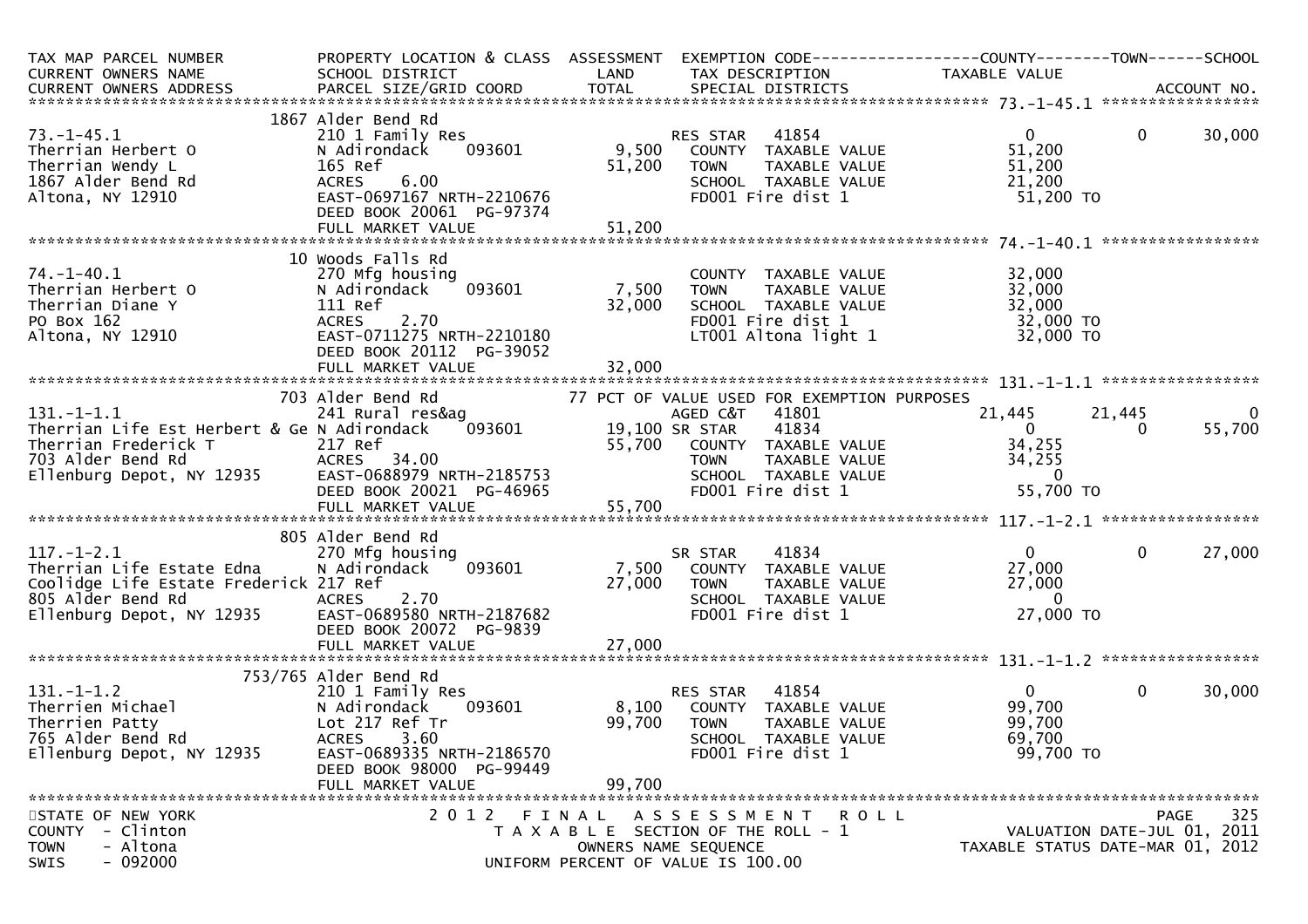| TAX MAP PARCEL NUMBER                                    | PROPERTY LOCATION & CLASS ASSESSMENT         |              | EXEMPTION CODE-----------------COUNTY-------TOWN------SCHOOL    |               |                                  |
|----------------------------------------------------------|----------------------------------------------|--------------|-----------------------------------------------------------------|---------------|----------------------------------|
| CURRENT OWNERS NAME                                      | SCHOOL DISTRICT<br><b>Example 12 DE LAND</b> |              | TAX DESCRIPTION                                                 | TAXABLE VALUE |                                  |
|                                                          |                                              |              |                                                                 |               |                                  |
|                                                          |                                              |              |                                                                 |               |                                  |
|                                                          | Alder Bend Rd                                |              |                                                                 |               |                                  |
| $73. - 1 - 10.1$                                         | 321 Abandoned ag                             |              | COUNTY TAXABLE VALUE                                            | 15,000        |                                  |
| Thomas Ida                                               | 093601<br>N Adirondack                       | 15,000       | TAXABLE VALUE<br><b>TOWN</b>                                    | 15,000        |                                  |
| Thomas Sylvia                                            | 155 Ref                                      | 15,000       | SCHOOL TAXABLE VALUE                                            | 15,000        |                                  |
| PO Box 356                                               | ACRES 28.90                                  |              | FD001 Fire dist 1                                               | 15,000 TO     |                                  |
| Kahnawake, Quebec, Canada                                | EAST-0698613 NRTH-2215680                    |              |                                                                 |               |                                  |
|                                                          | JOL1B DEED BOOK 803<br><b>PG-52</b>          |              |                                                                 |               |                                  |
|                                                          |                                              |              |                                                                 |               |                                  |
|                                                          |                                              |              |                                                                 |               |                                  |
|                                                          | 9-11 Iroquois Way                            |              |                                                                 |               |                                  |
| $73. - 1 - 10.18$                                        | 270 Mfg housing                              |              | COUNTY TAXABLE VALUE                                            | 14,000        |                                  |
| Thomas Ida                                               | N Adirondack                                 | 093601 6,300 | TAXABLE VALUE<br><b>TOWN</b>                                    | 14,000        |                                  |
| PO Box 356                                               | Lot 155 Ref Tract                            | 14,000       | SCHOOL TAXABLE VALUE                                            | 14,000        |                                  |
| Kahnawake, Quebec, Canada                                | FRNT 120.00 DPTH 320.00                      |              | FD001 Fire dist 1                                               | 14,000 TO     |                                  |
|                                                          | JOL1B EAST-0698128 NRTH-2215549              |              |                                                                 |               |                                  |
|                                                          | DEED BOOK 824<br><b>PG-157</b>               |              |                                                                 |               |                                  |
|                                                          | FULL MARKET VALUE                            | 14,000       |                                                                 |               |                                  |
|                                                          |                                              |              |                                                                 |               |                                  |
|                                                          | 77 Forest Rd                                 |              |                                                                 |               |                                  |
|                                                          | 240 Rural res                                |              | RES STAR 41854                                                  | $\mathbf{0}$  | $\mathbf{0}$<br>30,000           |
| 87.-1-2.2<br>Thompson Charles                            | N Adirondack                                 |              |                                                                 | 75,400        |                                  |
| Thompson Virginia                                        | 213 Ref                                      |              | 093601 25,700 COUNTY TAXABLE VALUE<br>75,400 TOWN TAXABLE VALUE | 75,400        |                                  |
| 77 Forest Rd                                             | ACRES 45.00                                  |              | SCHOOL TAXABLE VALUE                                            | 45,400        |                                  |
| Ellenburg Depot, NY 12935-2204 EAST-0684376 NRTH-2207481 |                                              |              | FD001 Fire dist 1                                               | 75,400 TO     |                                  |
|                                                          |                                              |              |                                                                 |               |                                  |
|                                                          | DEED BOOK 98001 PG-00810                     |              |                                                                 |               |                                  |
|                                                          | FULL MARKET VALUE                            | 75,400       |                                                                 |               |                                  |
|                                                          |                                              |              |                                                                 |               |                                  |
|                                                          | Rock Rd                                      |              |                                                                 |               |                                  |
| $104. - 1 - 7$                                           | 260 Seasonal res                             |              | COUNTY TAXABLE VALUE                                            | 65,000        |                                  |
| Thompson Robert                                          | 093601<br>N Adirondack                       | 45,000       | <b>TOWN</b><br>TAXABLE VALUE                                    | 65,000        |                                  |
| 26 Cogan Ave                                             | 133 Ref                                      | 65,000       | SCHOOL TAXABLE VALUE                                            | 65,000        |                                  |
| Plattsburgh, NY 12901                                    | ACRES 186.00                                 |              | FD001 Fire dist 1                                               | 65,000 TO     |                                  |
|                                                          | EAST-0708657 NRTH-2195634                    |              |                                                                 |               |                                  |
|                                                          | DEED BOOK 973<br>PG-191                      |              |                                                                 |               |                                  |
|                                                          | FULL MARKET VALUE                            | 65,000       |                                                                 |               |                                  |
|                                                          |                                              |              |                                                                 |               |                                  |
|                                                          | 4578 Military Tpke                           |              |                                                                 |               |                                  |
| $104. - 1 - 16.1$                                        | 240 Rural res                                |              | COUNTY TAXABLE VALUE                                            | 69,000        |                                  |
| Thompson Robert E                                        | 093601<br>N Adirondack                       | 15,300       | TAXABLE VALUE<br><b>TOWN</b>                                    | 69,000        |                                  |
| 26 Colgan Ave                                            | 43 Duer                                      | 69,000       | SCHOOL TAXABLE VALUE                                            | 69,000        |                                  |
| Plattsburgh, NY 12901                                    | ACRES 10.80                                  |              | FD001 Fire dist 1                                               | 69,000 TO     |                                  |
|                                                          | EAST-0708848 NRTH-2195270                    |              |                                                                 |               |                                  |
|                                                          | DEED BOOK 20011 PG-30687                     |              |                                                                 |               |                                  |
|                                                          | FULL MARKET VALUE                            | 69,000       |                                                                 |               |                                  |
|                                                          |                                              |              |                                                                 |               |                                  |
| STATE OF NEW YORK                                        |                                              |              | 2012 FINAL ASSESSMENT ROLL                                      |               | 326<br>PAGE                      |
| - Clinton<br><b>COUNTY</b>                               |                                              |              | T A X A B L E SECTION OF THE ROLL - 1                           |               | VALUATION DATE-JUL 01, 2011      |
| - Altona<br><b>TOWN</b>                                  |                                              |              | OWNERS NAME SEQUENCE                                            |               | TAXABLE STATUS DATE-MAR 01, 2012 |
| $-092000$<br><b>SWIS</b>                                 |                                              |              | UNIFORM PERCENT OF VALUE IS 100.00                              |               |                                  |
|                                                          |                                              |              |                                                                 |               |                                  |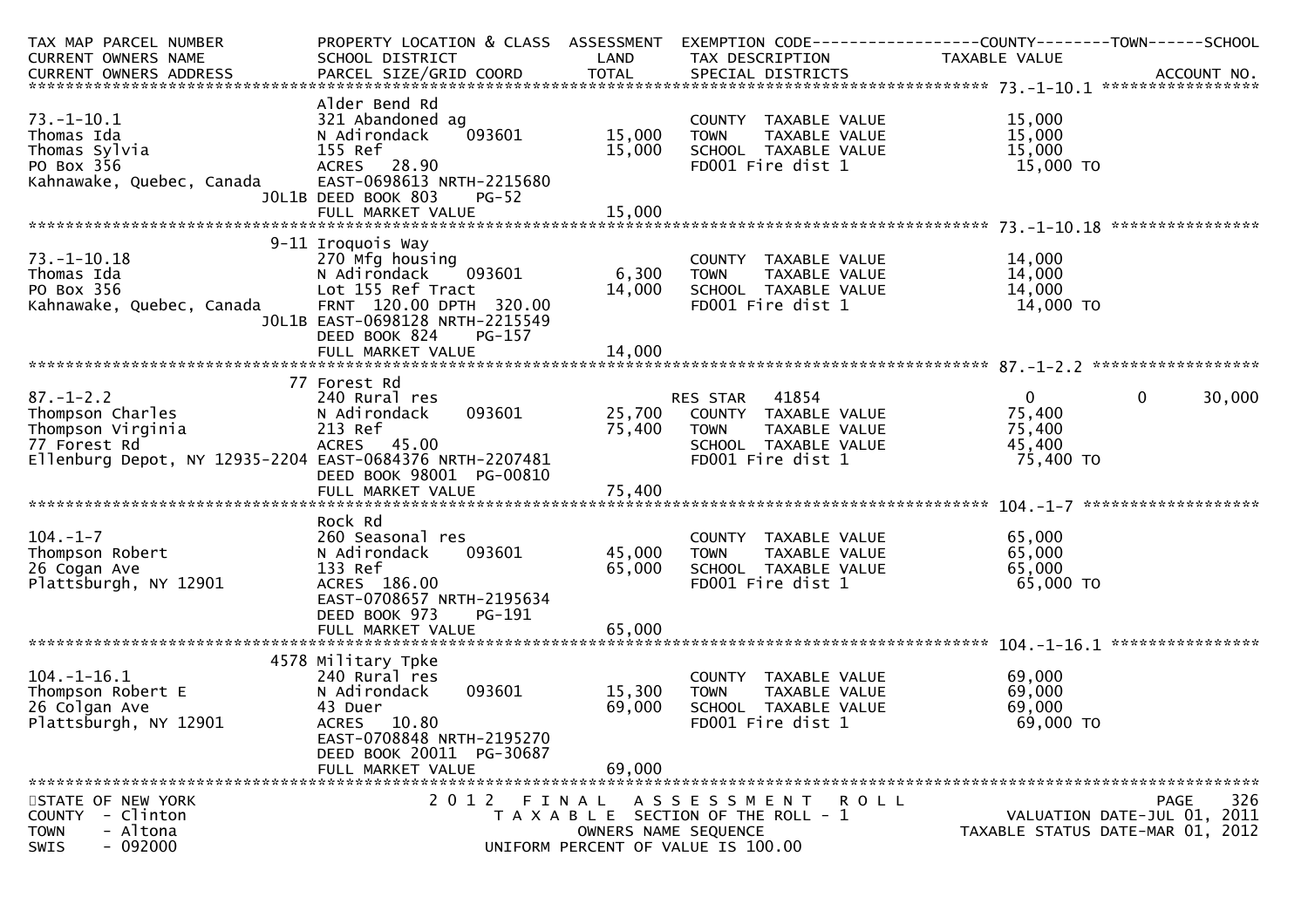| TAX MAP PARCEL NUMBER     | PROPERTY LOCATION & CLASS ASSESSMENT EXEMPTION CODE----------------COUNTY-------TOWN------SCHOOL |         |                                                      |                |                                  |
|---------------------------|--------------------------------------------------------------------------------------------------|---------|------------------------------------------------------|----------------|----------------------------------|
| CURRENT OWNERS NAME       | SCHOOL DISTRICT                                                                                  | LAND    | TAX DESCRIPTION                                      | TAXABLE VALUE  |                                  |
|                           |                                                                                                  |         |                                                      |                |                                  |
|                           | Candlelight Rd                                                                                   |         |                                                      |                |                                  |
| $71. -4 - 7.21$           | 105 Vac farmland                                                                                 |         | AGRI DISTR 41720                                     | 2,776          | 2,776<br>2,776                   |
| Three L Farm              | 093601<br>N Adirondack                                                                           | 9,000   | COUNTY TAXABLE VALUE                                 | 6,224          |                                  |
| 882 Irona Rd              | Lot 212 Ref Tr                                                                                   | 9,000   | <b>TOWN</b><br>TAXABLE VALUE                         | 6,224          |                                  |
| Ellenburg Depot, NY 12935 | ACRES 12.80                                                                                      |         | SCHOOL TAXABLE VALUE                                 | 6,224          |                                  |
|                           | EAST-0681601 NRTH-2215830                                                                        |         | FD001 Fire dist 1                                    | $9,000$ TO     |                                  |
| MAY BE SUBJECT TO PAYMENT | DEED BOOK 20112 PG-39206                                                                         |         |                                                      |                |                                  |
|                           |                                                                                                  |         |                                                      |                |                                  |
|                           |                                                                                                  |         |                                                      |                |                                  |
|                           | Irona Rd                                                                                         |         |                                                      |                |                                  |
| $72. - 1 - 7.1$           | 105 Vac farmland                                                                                 |         | AGRI DISTR 41720                                     | $\overline{0}$ | $\mathbf 0$<br>$\mathbf{0}$      |
| Three L Farm              | N Adirondack<br>093601                                                                           | 61,100  | COUNTY TAXABLE VALUE                                 | 64,600         |                                  |
| 882 Irona Rd              | 192 Ref                                                                                          | 64,600  | <b>TOWN</b><br>TAXABLE VALUE                         | 64,600         |                                  |
| Ellenburg Depot, NY 12935 | Also Deed Bk 813 Pg 279                                                                          |         | SCHOOL TAXABLE VALUE                                 | 64,600         |                                  |
|                           | ACRES 181.10                                                                                     |         | FD001 Fire dist 1                                    | 64,600 TO      |                                  |
| MAY BE SUBJECT TO PAYMENT | EAST-0686825 NRTH-2214012                                                                        |         |                                                      |                |                                  |
| UNDER AGDIST LAW TIL 2016 | DEED BOOK 20112 PG-39206                                                                         |         |                                                      |                |                                  |
|                           | FULL MARKET VALUE                                                                                | 64,600  |                                                      |                |                                  |
|                           | 921-922 Irona Rd                                                                                 |         |                                                      |                |                                  |
| $72. - 1 - 11.21$         |                                                                                                  |         | AGRI DISTR 41720                                     | 2,123          | 2,123<br>2,123                   |
| Three L Farm              | 112 Dairy farm<br>093601<br>N Adirondack                                                         | 46,500  |                                                      | 301,877        |                                  |
| 882 Irona Rd              | 192 Ref                                                                                          | 304,000 | COUNTY TAXABLE VALUE<br><b>TOWN</b><br>TAXABLE VALUE | 301,877        |                                  |
| Ellenburg Depot, NY 12935 | ACRES 126.00                                                                                     |         | SCHOOL TAXABLE VALUE                                 | 301,877        |                                  |
|                           | EAST-0689193 NRTH-2212637                                                                        |         | FD001 Fire dist 1                                    | 304,000 TO     |                                  |
| MAY BE SUBJECT TO PAYMENT | DEED BOOK 20112 PG-39206                                                                         |         |                                                      |                |                                  |
|                           |                                                                                                  |         |                                                      |                |                                  |
|                           |                                                                                                  |         |                                                      |                |                                  |
|                           | 24 Con Rd                                                                                        |         |                                                      |                |                                  |
| $71. -4 - 5.1$            | 105 Vac farmland                                                                                 |         | AGRI DISTR 41720                                     | 17,642         | 17,642<br>17,642                 |
| Three L Farm Partnership  | N Adirondack<br>093601                                                                           | 37,000  | COUNTY TAXABLE VALUE                                 | 19,358         |                                  |
| Lashway Chad              | Bm                                                                                               | 37,000  | <b>TOWN</b><br>TAXABLE VALUE                         | 19,358         |                                  |
| 882 Irona Rd              | ACRES 45.20                                                                                      |         | SCHOOL TAXABLE VALUE                                 | 19,358         |                                  |
| Ellenburg Depot, NY 12935 | EAST-0679106 NRTH-2215078                                                                        |         | FD002 Ellenburg fire 21                              | 37,000 TO      |                                  |
|                           | DEED BOOK 20011 PG-31224                                                                         |         | $LT002$ Altona light 21                              | 37,000 TO      |                                  |
| MAY BE SUBJECT TO PAYMENT | FULL MARKET VALUE                                                                                | 37,000  |                                                      |                |                                  |
| UNDER AGDIST LAW TIL 2016 |                                                                                                  |         |                                                      |                |                                  |
|                           |                                                                                                  |         |                                                      |                |                                  |
|                           | Rt 11 N                                                                                          |         |                                                      |                |                                  |
| $71. -4 - 5.3$            | 321 Abandoned ag                                                                                 |         | AGRI DISTR 41720                                     | $\overline{0}$ | 0<br>0                           |
| Three L Farm Partnership  | N Adirondack<br>093601                                                                           | 5,300   | COUNTY TAXABLE VALUE                                 | 5,300          |                                  |
| Lashway Gary              | Benjamin Moore Patent                                                                            | 5,300   | TAXABLE VALUE<br><b>TOWN</b>                         | 5,300          |                                  |
| 882 Irona Rd              | ACRES 13.00                                                                                      |         | SCHOOL TAXABLE VALUE                                 | 5,300          |                                  |
| Ellenburg Depot, NY 12935 | EAST-0676806 NRTH-2214364                                                                        |         | FD002 Ellenburg fire 21                              | 5,300 TO       |                                  |
|                           | FULL MARKET VALUE                                                                                | 5,300   | LT002 Altona light 21                                | 5,300 TO       |                                  |
| MAY BE SUBJECT TO PAYMENT |                                                                                                  |         |                                                      |                |                                  |
| UNDER AGDIST LAW TIL 2016 |                                                                                                  |         |                                                      |                |                                  |
| STATE OF NEW YORK         | 2012 FINAL                                                                                       |         | A S S E S S M E N T<br><b>ROLL</b>                   |                | 327<br>PAGE                      |
| COUNTY - Clinton          |                                                                                                  |         | T A X A B L E SECTION OF THE ROLL - 1                |                | VALUATION DATE-JUL 01, 2011      |
| <b>TOWN</b><br>- Altona   |                                                                                                  |         | OWNERS NAME SEQUENCE                                 |                | TAXABLE STATUS DATE-MAR 01, 2012 |
| SWIS<br>$-092000$         |                                                                                                  |         | UNIFORM PERCENT OF VALUE IS 100.00                   |                |                                  |
|                           |                                                                                                  |         |                                                      |                |                                  |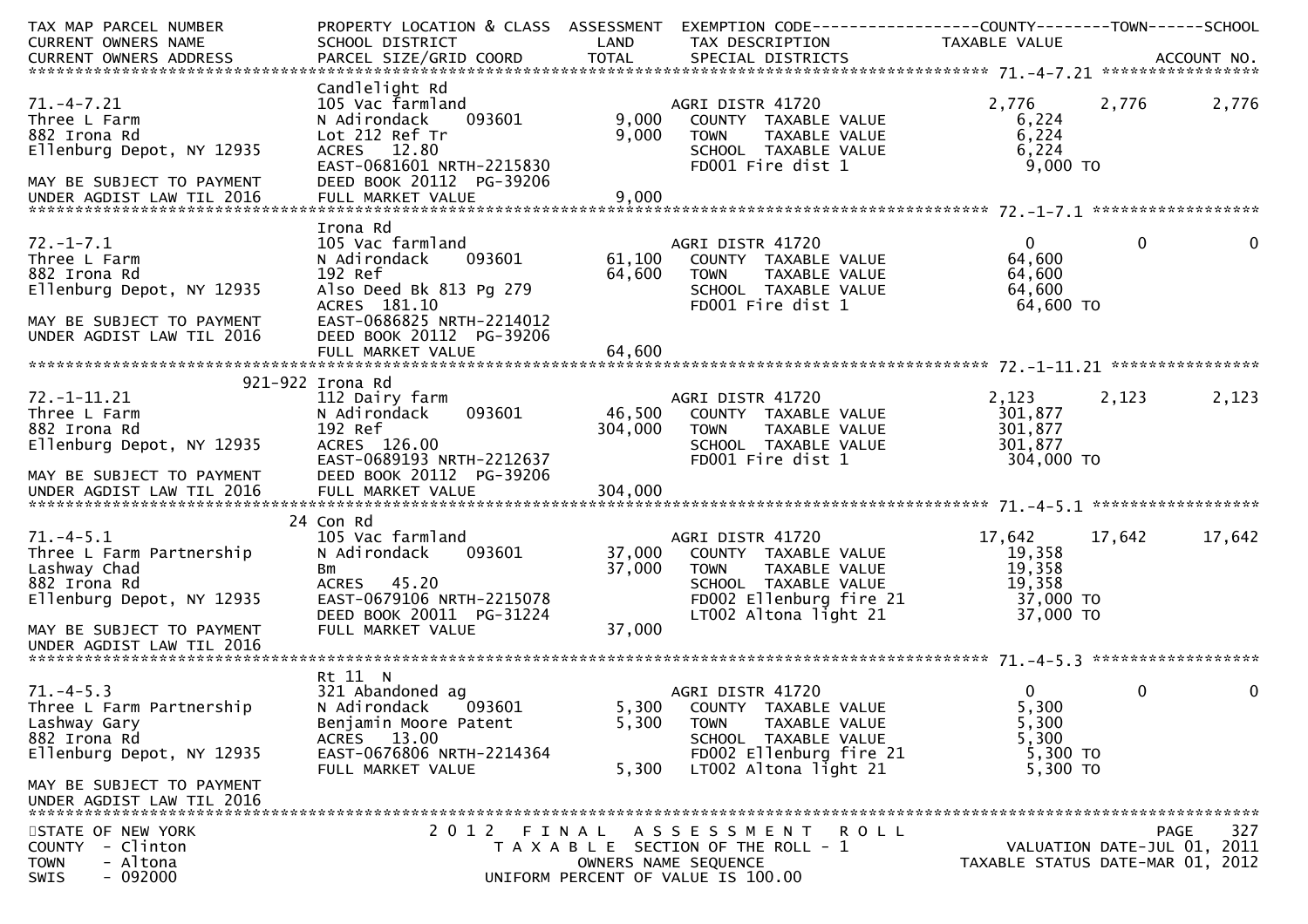| TAX MAP PARCEL NUMBER<br><b>CURRENT OWNERS NAME</b><br>CURRENT OWNERS ADDRESS                             | PROPERTY LOCATION & CLASS ASSESSMENT<br>SCHOOL DISTRICT                                                                                                                              | LAND                        | EXEMPTION CODE-----------------COUNTY-------TOWN------SCHOOL<br>TAX DESCRIPTION                                                                      | TAXABLE VALUE                                                   |                                                                 |
|-----------------------------------------------------------------------------------------------------------|--------------------------------------------------------------------------------------------------------------------------------------------------------------------------------------|-----------------------------|------------------------------------------------------------------------------------------------------------------------------------------------------|-----------------------------------------------------------------|-----------------------------------------------------------------|
|                                                                                                           |                                                                                                                                                                                      |                             |                                                                                                                                                      |                                                                 |                                                                 |
| $71. - 4 - 10.5$<br>Three L Farm Partnership<br>Lashway Gary<br>882 Irona Rd<br>Ellenburg Depot, NY 12935 | Rt 11<br>105 Vac farmland<br>093601<br>N Adirondack<br>ACRES 24.10<br>EAST-0677678 NRTH-2212484<br>FULL MARKET VALUE                                                                 | 16,900<br>16,900<br>16,900  | AGRI DISTR 41720<br>COUNTY TAXABLE VALUE<br>TAXABLE VALUE<br><b>TOWN</b><br>SCHOOL TAXABLE VALUE<br>FD002 Ellenburg fire 21<br>LT002 Altona light 21 | 3,182<br>13,718<br>13,718<br>13,718<br>16,900 TO<br>$16,900$ TO | 3,182<br>3,182                                                  |
| MAY BE SUBJECT TO PAYMENT<br>UNDER AGDIST LAW TIL 2016                                                    |                                                                                                                                                                                      |                             |                                                                                                                                                      |                                                                 |                                                                 |
|                                                                                                           | Rt 11                                                                                                                                                                                |                             |                                                                                                                                                      |                                                                 |                                                                 |
| $71. - 4 - 10.6$<br>Three L Farm Partnership<br>Lashway Gary<br>882 Irona Rd<br>Ellenburg Depot, NY 12935 | 105 Vac farmland<br>N Adirondack<br>093601<br>48.20<br>ACRES<br>EAST-0680673 NRTH-2212501<br>FULL MARKET VALUE                                                                       | 33,700<br>33,700<br>33,700  | AGRI DISTR 41720<br>COUNTY TAXABLE VALUE<br>TAXABLE VALUE<br><b>TOWN</b><br>SCHOOL TAXABLE VALUE<br>FD002 Ellenburg fire 21<br>LT002 Altona light 21 | 12,131<br>21,569<br>21,569<br>21,569<br>33,700 TO<br>33,700 TO  | 12,131<br>12,131                                                |
| MAY BE SUBJECT TO PAYMENT<br>UNDER AGDIST LAW TIL 2016                                                    |                                                                                                                                                                                      |                             |                                                                                                                                                      |                                                                 |                                                                 |
|                                                                                                           | 20/22 Diamond Way                                                                                                                                                                    |                             |                                                                                                                                                      |                                                                 |                                                                 |
| $148. - 3 - 23.21$<br>Thume David J<br>Thume Christine<br>22 Diamond Way<br>Altona, NY 12910              | 210 1 Family Res<br>093601<br>N Adirondack<br>50 Duer<br>ACRES 37.50<br>EAST-0711950 NRTH-2170420<br>DEED BOOK 605<br>PG-191                                                         | 28,800<br>250,000           | RES STAR 41854<br>COUNTY TAXABLE VALUE<br><b>TOWN</b><br>TAXABLE VALUE<br>SCHOOL TAXABLE VALUE<br>FD001 Fire dist 1                                  | $\mathbf{0}$<br>250,000<br>250,000<br>220,000<br>250,000 TO     | $\mathbf{0}$<br>30,000                                          |
|                                                                                                           | FULL MARKET VALUE                                                                                                                                                                    | 250,000                     |                                                                                                                                                      |                                                                 | **************                                                  |
|                                                                                                           | 1762 Rand Hill Rd N                                                                                                                                                                  |                             |                                                                                                                                                      |                                                                 |                                                                 |
| 148. - 2 - 11. 221<br>Thume Stephen M<br>Thume Kathi J<br>61 Trudo Rd N<br>Altona, NY 12910               | $314$ Rural vac< $10$<br>N Adirondack<br>093601<br>Lot 63 Duers Patent<br>2.80<br><b>ACRES</b><br>EAST-0712886 NRTH-2173331<br>DEED BOOK 20102 PG-34800                              | 7,600<br>7,600              | COUNTY TAXABLE VALUE<br>TAXABLE VALUE<br><b>TOWN</b><br>SCHOOL TAXABLE VALUE<br>FD001 Fire dist 1                                                    | 7,600<br>7,600<br>7,600<br>$7,600$ TO                           |                                                                 |
|                                                                                                           | FULL MARKET VALUE                                                                                                                                                                    | 7,600                       |                                                                                                                                                      |                                                                 |                                                                 |
|                                                                                                           | 61 Trudo Rd                                                                                                                                                                          |                             |                                                                                                                                                      |                                                                 |                                                                 |
| $148. - 2 - 13.6$<br>Thume Stephen M<br>Thume Kathi J<br>61 Trudo Rd<br>Altona, NY 12910                  | 210 1 Family Res<br>N Adirondack<br>093601<br>Lot 49 Duer's Patent<br>1.30 BANK<br>210<br><b>ACRES</b><br>EAST-0712455 NRTH-2173156<br>DEED BOOK 98001 PG-02866<br>FULL MARKET VALUE | 9,000<br>101,200<br>101,200 | 41854<br>RES STAR<br>COUNTY TAXABLE VALUE<br>TAXABLE VALUE<br><b>TOWN</b><br>SCHOOL TAXABLE VALUE<br>FD001 Fire dist 1                               | 0<br>101,200<br>101,200<br>71,200<br>101,200 TO                 | 30,000<br>0                                                     |
| STATE OF NEW YORK                                                                                         | 2 0 1 2                                                                                                                                                                              |                             | FINAL ASSESSMENT<br>R O L L                                                                                                                          |                                                                 | 328<br>PAGE                                                     |
| - Clinton<br><b>COUNTY</b><br>- Altona<br><b>TOWN</b><br>$-092000$<br><b>SWIS</b>                         |                                                                                                                                                                                      |                             | T A X A B L E SECTION OF THE ROLL - 1<br>OWNERS NAME SEQUENCE<br>UNIFORM PERCENT OF VALUE IS 100.00                                                  |                                                                 | VALUATION DATE-JUL 01, 2011<br>TAXABLE STATUS DATE-MAR 01, 2012 |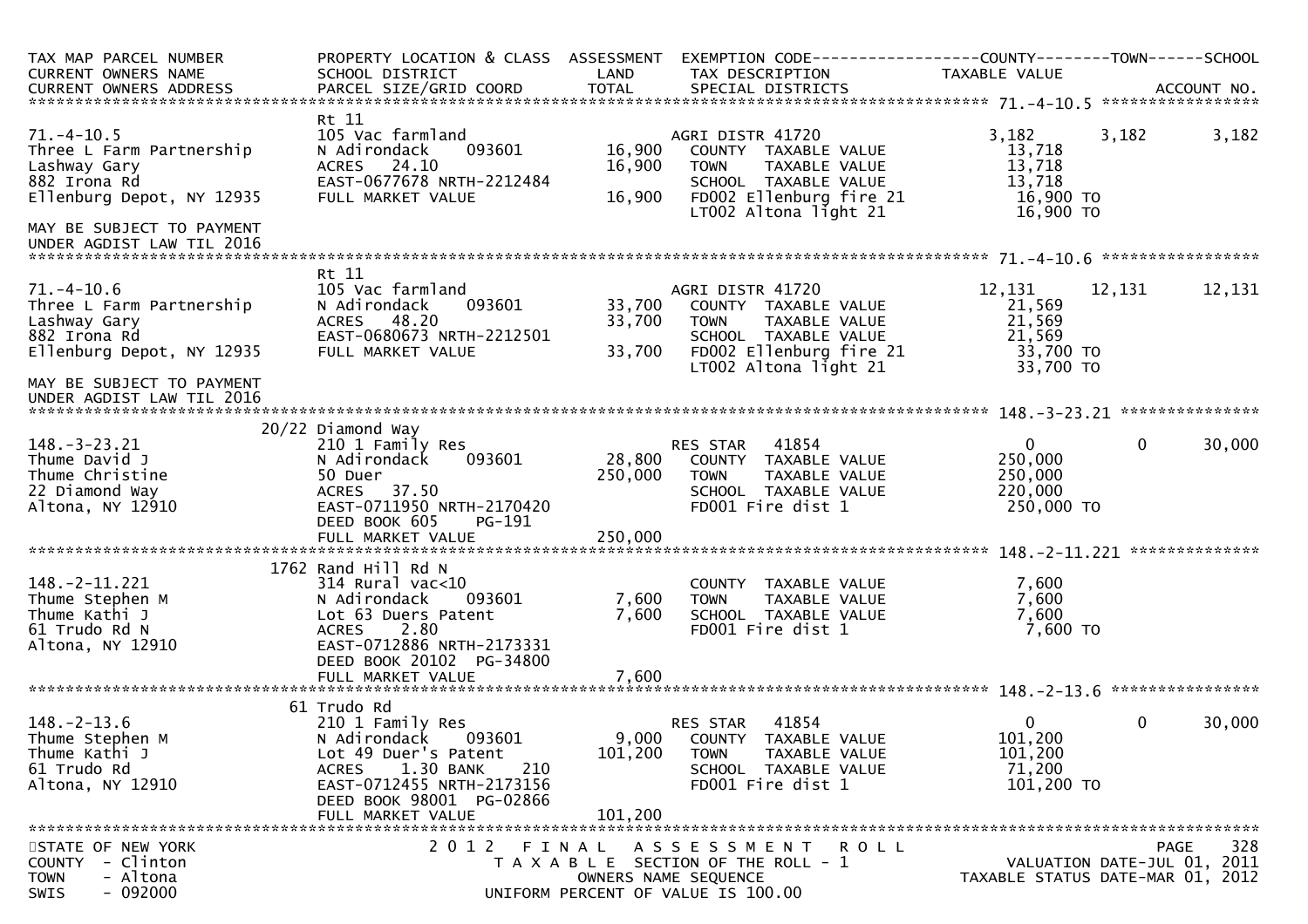| TAX MAP PARCEL NUMBER<br>CURRENT OWNERS NAME                                                           | PROPERTY LOCATION & CLASS ASSESSMENT<br>SCHOOL DISTRICT                                                                                                                             | LAND                                                                        | TAX DESCRIPTION                                                                                          |                                                                                             | EXEMPTION CODE-----------------COUNTY-------TOWN------SCHOOL<br>TAXABLE VALUE  |                                                                                       |
|--------------------------------------------------------------------------------------------------------|-------------------------------------------------------------------------------------------------------------------------------------------------------------------------------------|-----------------------------------------------------------------------------|----------------------------------------------------------------------------------------------------------|---------------------------------------------------------------------------------------------|--------------------------------------------------------------------------------|---------------------------------------------------------------------------------------|
| $147. - 1 - 6.32$<br>Thurber Brian<br>Thurber Scott<br>25 South Peru St<br>Plattsburgh, NY 12901       | Jerusalem Rd<br>910 Priv forest<br>093601<br>N Adirondack<br>Lot 22 Duers<br>ACRES 34.60<br>EAST-0706512 NRTH-2170153<br>DEED BOOK 20092 PG-25562                                   | 9,900<br>10,500                                                             | <b>TOWN</b>                                                                                              | COUNTY TAXABLE VALUE<br>TAXABLE VALUE<br>SCHOOL TAXABLE VALUE<br>FD001 Fire dist 1          | 10,500<br>10,500<br>10,500<br>10,500 TO                                        |                                                                                       |
|                                                                                                        | 240 Vassar Rd                                                                                                                                                                       |                                                                             |                                                                                                          |                                                                                             |                                                                                |                                                                                       |
| $106. - 1 - 10$<br>Todd Harry Jr<br>Todd Susan<br>240 Vassar Rd<br>Altona, NY 12910                    | 210 1 Family Res<br>093601<br>N Adirondack<br>150 Duer<br><b>ACRES</b><br>1.00<br>EAST-0738887 NRTH-2193121<br>DEED BOOK 563<br>PG-1009<br>FULL MARKET VALUE                        |                                                                             | WARCOMALL 41131<br>6,500 WARDISALL 41141<br>100,000 RES STAR<br><b>TOWN</b><br>100,000 FD001 Fire dist 1 | 41854<br>COUNTY TAXABLE VALUE<br>TAXABLE VALUE<br>SCHOOL TAXABLE VALUE                      | 25,000<br>20,000<br>$\overline{0}$<br>55,000<br>55,000<br>70,000<br>100,000 TO | 25,000<br>$\bf{0}$<br>$\Omega$<br>20,000<br>30,000<br>0                               |
|                                                                                                        |                                                                                                                                                                                     |                                                                             |                                                                                                          |                                                                                             |                                                                                |                                                                                       |
| $134. - 2 - 10$<br>Toohill John<br>Toohill Shelly<br>49 Truman Ave Apt H<br>Plattsburgh, NY 12901      | 31 Buck Way<br>260 Seasonal res<br>N Adirondack<br>093601<br>115 Duer<br>Stonehedge Lot 1<br>ACRES 9.30<br>EAST-0726577 NRTH-2179773<br>DEED BOOK 20041 PG-77079                    | 13,200<br>25,000                                                            | <b>TOWN</b>                                                                                              | COUNTY TAXABLE VALUE<br>TAXABLE VALUE<br>SCHOOL TAXABLE VALUE<br>FD001 Fire dist 1          | 25,000<br>25,000<br>25,000<br>25,000 TO                                        |                                                                                       |
|                                                                                                        |                                                                                                                                                                                     |                                                                             |                                                                                                          |                                                                                             |                                                                                |                                                                                       |
| $118.-1-18.2$<br>Tourville Ann C<br>394 Duley Rd<br>Altona, NY 12910                                   | 393/394 Duley Rd<br>210 1 Family Res<br>093601<br>N Adirondack<br>Lot 40 Duers<br><b>ACRES</b><br>1.20<br>EAST-0705444 NRTH-2187159<br>DEED BOOK 854<br>PG-149<br>FULL MARKET VALUE | 9,000<br>82,000<br>82,000                                                   | RES STAR<br><b>TOWN</b>                                                                                  | 41854<br>COUNTY TAXABLE VALUE<br>TAXABLE VALUE<br>SCHOOL TAXABLE VALUE<br>FD001 Fire dist 1 | $\mathbf 0$<br>82,000<br>82,000<br>52,000<br>82,000 TO                         | $\mathbf{0}$<br>30,000                                                                |
|                                                                                                        | Rand Hill Rd                                                                                                                                                                        |                                                                             |                                                                                                          |                                                                                             |                                                                                |                                                                                       |
| $132. - 1 - 4.322$<br>Tourville Bryan J<br>PO Box 2324<br>Plattsburgh, NY 12901                        | $314$ Rural vac< $10$<br>093601<br>N Adirondack<br>Lot 39 Duers<br>3.00<br><b>ACRES</b><br>EAST-0704998 NRTH-2183164                                                                | 10,000<br>10,000                                                            | <b>TOWN</b>                                                                                              | COUNTY TAXABLE VALUE<br><b>TAXABLE VALUE</b><br>SCHOOL TAXABLE VALUE<br>FD001 Fire dist 1   | 10,000<br>10,000<br>10,000<br>10,000 TO                                        |                                                                                       |
|                                                                                                        | DEED BOOK 20072 PG-08882<br>FULL MARKET VALUE                                                                                                                                       | 10,000                                                                      |                                                                                                          |                                                                                             |                                                                                |                                                                                       |
|                                                                                                        |                                                                                                                                                                                     |                                                                             |                                                                                                          |                                                                                             |                                                                                |                                                                                       |
| STATE OF NEW YORK<br>- Clinton<br><b>COUNTY</b><br>- Altona<br><b>TOWN</b><br>$-092000$<br><b>SWIS</b> | 2012 FINAL ASSESSMENT ROLL                                                                                                                                                          | T A X A B L E SECTION OF THE ROLL - 1<br>UNIFORM PERCENT OF VALUE IS 100.00 | OWNERS NAME SEQUENCE                                                                                     |                                                                                             |                                                                                | 329<br><b>PAGE</b><br>VALUATION DATE-JUL 01, 2011<br>TAXABLE STATUS DATE-MAR 01, 2012 |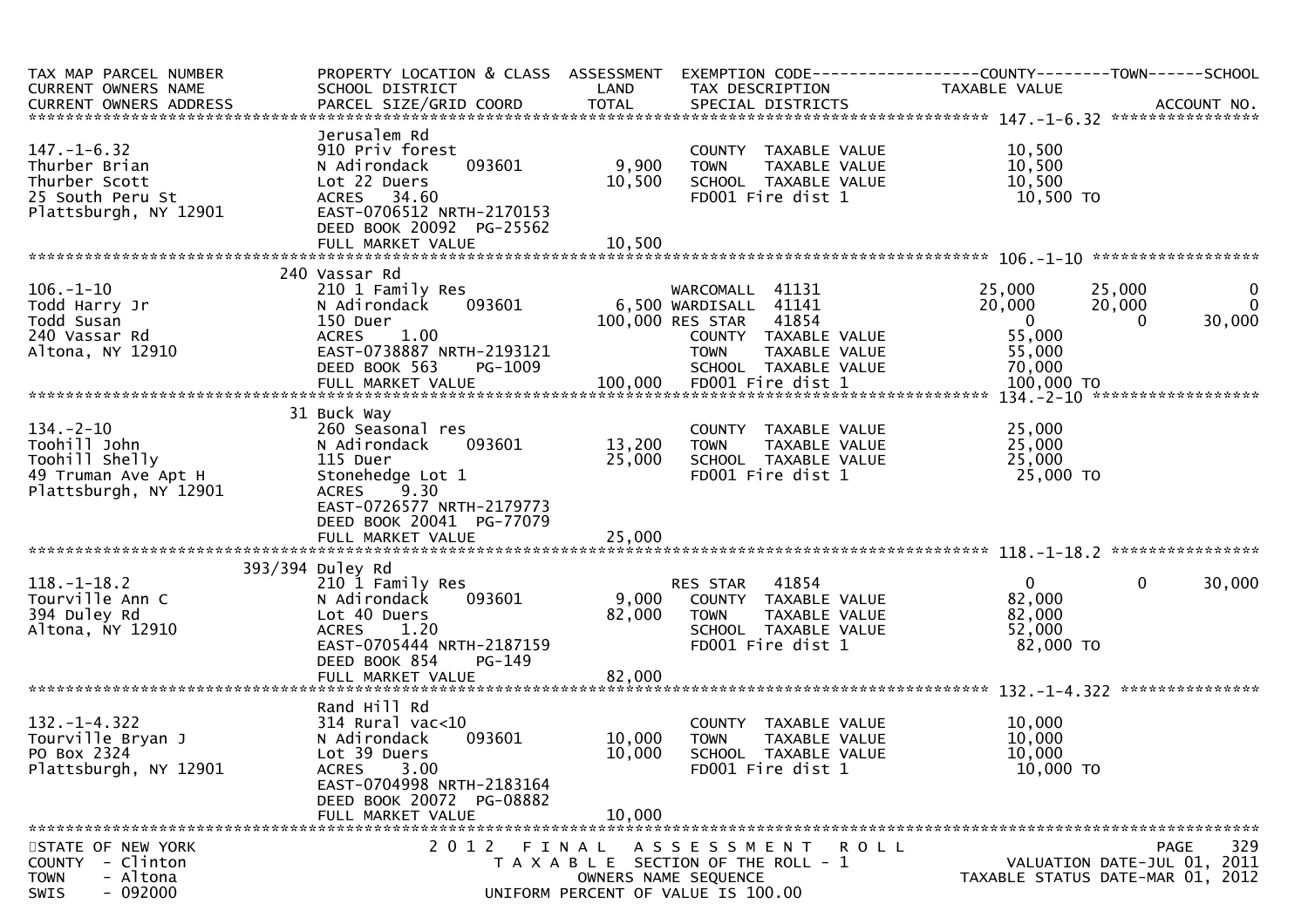| TAX MAP PARCEL NUMBER<br>CURRENT OWNERS NAME                                                          | PROPERTY LOCATION & CLASS ASSESSMENT<br>SCHOOL DISTRICT                                                                                                                 | LAND                         | TAX DESCRIPTION                                                                                                                                 | EXEMPTION CODE------------------COUNTY--------TOWN------SCHOOL<br>TAXABLE VALUE                                  |
|-------------------------------------------------------------------------------------------------------|-------------------------------------------------------------------------------------------------------------------------------------------------------------------------|------------------------------|-------------------------------------------------------------------------------------------------------------------------------------------------|------------------------------------------------------------------------------------------------------------------|
|                                                                                                       |                                                                                                                                                                         |                              |                                                                                                                                                 |                                                                                                                  |
| $118. - 1 - 3.4$<br>Tourville Francis R<br>Tourville Karen A<br>97 Lash Rd<br>Altona, NY 12910        | 97 Lash Rd<br>270 Mfg housing<br>093601<br>N Adirondack<br>Lot 15 Duers<br>4.80<br><b>ACRES</b><br>EAST-0700757 NRTH-2191694                                            | 8,800<br>29,700              | RES STAR 41854<br>COUNTY TAXABLE VALUE<br><b>TOWN</b><br>TAXABLE VALUE<br>SCHOOL TAXABLE VALUE<br>FD001 Fire dist 1                             | 29,700<br>$\mathbf{0}$<br>$\mathbf 0$<br>29,700<br>29,700<br>$\overline{0}$<br>29,700 TO                         |
|                                                                                                       | DEED BOOK 99001 PG-11418                                                                                                                                                |                              |                                                                                                                                                 |                                                                                                                  |
|                                                                                                       |                                                                                                                                                                         |                              |                                                                                                                                                 |                                                                                                                  |
|                                                                                                       | 324/328 West Church St                                                                                                                                                  |                              |                                                                                                                                                 |                                                                                                                  |
| $135. - 2 - 5$<br>Tousignant Andrew<br>328 West Church St<br>West Chazy, NY 12992                     | 210 1 Family Res<br>Beekmantown Cen 092401<br>147 Duer<br>ACRES 1.00<br>EAST-0741482 NRTH-2182261<br>DEED BOOK 572<br>PG-1142                                           | 115,000                      | AGED - ALL 41800<br>9,000 SR STAR<br>41834<br>COUNTY TAXABLE VALUE<br><b>TOWN</b><br>TAXABLE VALUE<br>SCHOOL TAXABLE VALUE<br>FD001 Fire dist 1 | 57,500<br>57,500<br>57,500<br>$\Omega$<br>57,500<br>$\overline{0}$<br>57,500<br>57,500<br>$\Omega$<br>115,000 TO |
|                                                                                                       | FULL MARKET VALUE                                                                                                                                                       | 115,000                      |                                                                                                                                                 |                                                                                                                  |
|                                                                                                       |                                                                                                                                                                         |                              |                                                                                                                                                 |                                                                                                                  |
| $135. - 2 - 10$<br>Tousignant Andrew<br>Tousignant Vivian<br>328 W Church St<br>West Chazy, NY 12992  | West Church St<br>321 Abandoned ag<br>Beekmantown Cen 092401<br>147 Duer<br>ACRES 16.30<br>EAST-0741005 NRTH-2181586<br>DEED BOOK 574<br>PG-1150                        | 17,100<br>17,100             | COUNTY TAXABLE VALUE<br>TAXABLE VALUE<br><b>TOWN</b><br>SCHOOL TAXABLE VALUE<br>FD001 Fire dist 1                                               | 17,100<br>17,100<br>17,100<br>17,100 TO                                                                          |
|                                                                                                       |                                                                                                                                                                         |                              |                                                                                                                                                 |                                                                                                                  |
| $135. - 2 - 11$<br>Tousignant Andrew<br>Tousignant Vivian<br>328 W Church St<br>West Chazy, NY 12992  | Recore Rd<br>$314$ Rural vac< $10$<br>Beekmantown Cen 092401<br>Lot 147 Duer<br>ACRES 5.50<br>EAST-0740578 NRTH-2181662<br>DEED BOOK 581<br>PG-367                      | 11,500<br>11,500             | COUNTY TAXABLE VALUE<br><b>TOWN</b><br>TAXABLE VALUE<br>SCHOOL TAXABLE VALUE<br>FD001 Fire dist 1                                               | 11,500<br>11,500<br>11,500<br>11,500 TO                                                                          |
|                                                                                                       |                                                                                                                                                                         |                              |                                                                                                                                                 |                                                                                                                  |
| $116. - 2 - 8.1$<br>Towers Charles R<br>Towers Arlene R<br>1104 Plank Rd<br>Ellenburg Depot, NY 12935 | 1104 Plank Rd<br>210 1 Family Res<br>093601<br>N Adirondack<br>Lot $29$ Sg<br>ACRES 44.30<br>EAST-0680391 NRTH-2187573<br>DEED BOOK 20001 PG-27340<br>FULL MARKET VALUE | 19,800<br>105,600<br>105,600 | COUNTY TAXABLE VALUE<br>TAXABLE VALUE<br><b>TOWN</b><br>SCHOOL TAXABLE VALUE<br>FD001 Fire dist 1                                               | 105,600<br>105,600<br>105,600<br>105,600 TO                                                                      |
| STATE OF NEW YORK<br>COUNTY - Clinton<br><b>TOWN</b><br>- Altona<br>$-092000$<br><b>SWIS</b>          | 2012 FINAL                                                                                                                                                              |                              | ASSESSMENT ROLL<br>T A X A B L E SECTION OF THE ROLL - 1<br>OWNERS NAME SEQUENCE<br>UNIFORM PERCENT OF VALUE IS 100.00                          | 330<br>PAGE<br>VALUATION DATE-JUL 01, 2011<br>TAXABLE STATUS DATE-MAR 01, 2012                                   |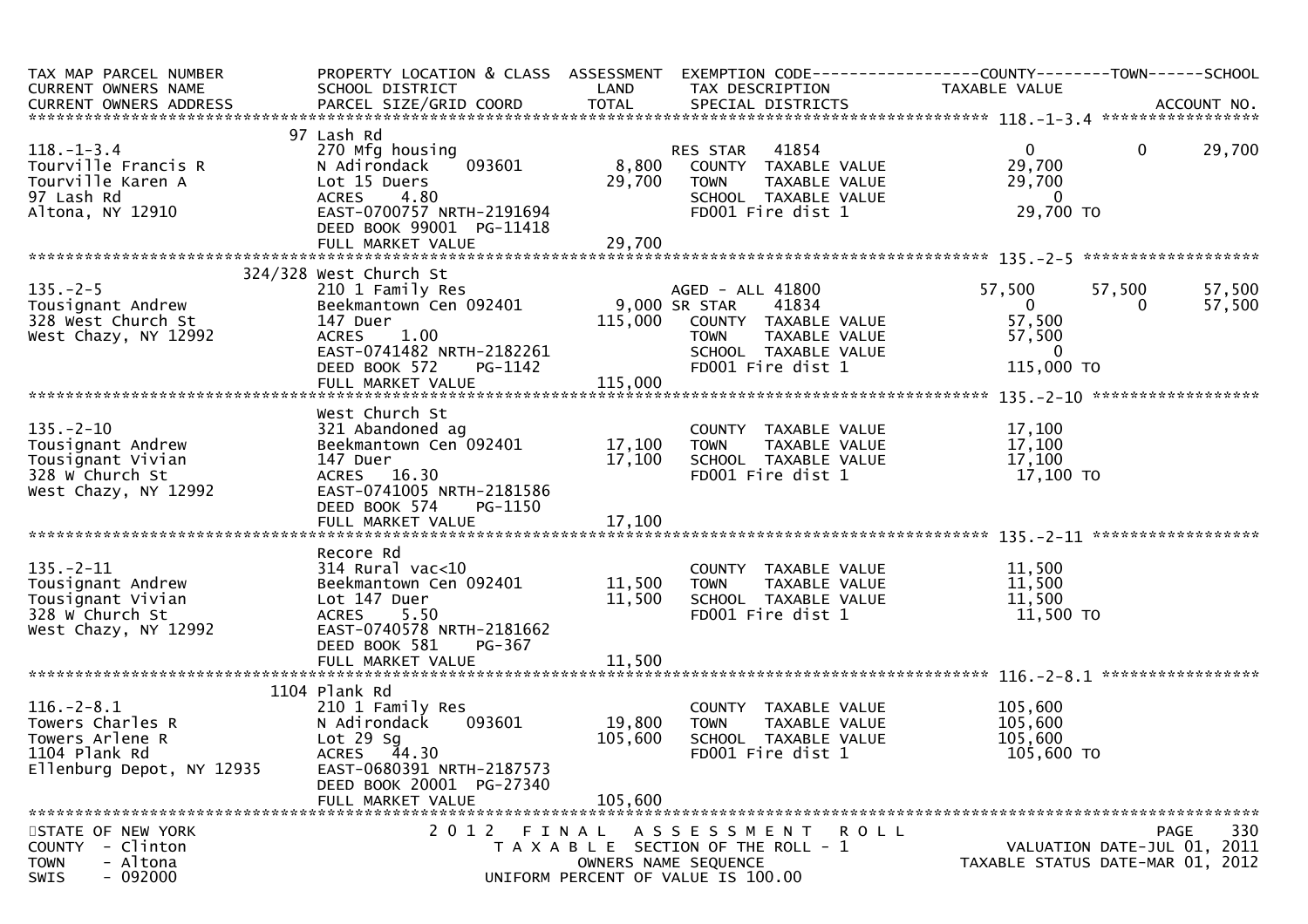| TAX MAP PARCEL NUMBER<br>CURRENT OWNERS NAME                                                          | PROPERTY LOCATION & CLASS ASSESSMENT<br>SCHOOL DISTRICT                                                                                                                                    | LAND                    | TAX DESCRIPTION                                                                                                                                 | TAXABLE VALUE                                                         |                                                                                |
|-------------------------------------------------------------------------------------------------------|--------------------------------------------------------------------------------------------------------------------------------------------------------------------------------------------|-------------------------|-------------------------------------------------------------------------------------------------------------------------------------------------|-----------------------------------------------------------------------|--------------------------------------------------------------------------------|
| $90. -1 - 8.1$<br>Trim Mckee Mary Ellen<br>5365 Military Tpke<br>Ellenburg Depot, NY 12935            | Miner Farm Rd<br>321 Abandoned ag<br>N Adirondack<br>093601<br>Lot 82 Ref Tr<br>ACRES 31.50<br>EAST-0724842 NRTH-2205321<br>DEED BOOK 20041 PG-78273                                       | 18,600<br>18,600        | COUNTY TAXABLE VALUE<br>TAXABLE VALUE<br><b>TOWN</b><br>SCHOOL TAXABLE VALUE<br>FD001 Fire dist 1                                               | 18,600<br>18,600<br>18,600<br>18,600 TO                               |                                                                                |
| $90. -1 - 8.3$<br>Trim McKee Mary Ellen<br>5365 Military Tpke<br>Ellenburg Depot, NY 12935            | Miner Farm Rd<br>321 Abandoned ag<br>N Adirondack<br>093601<br>Lot 82 Ref Tr<br>ACRES 10.00<br>EAST-0724739 NRTH-2207380<br>DEED BOOK 20061 PG-94278<br>FULL MARKET VALUE                  | 9,900<br>9,900<br>9,900 | COUNTY TAXABLE VALUE<br>TAXABLE VALUE<br><b>TOWN</b><br>SCHOOL TAXABLE VALUE<br>FD001 Fire dist 1                                               | 9,900<br>9,900<br>9,900<br>$9,900$ TO                                 |                                                                                |
| $90. - 1 - 8.4$<br>Trim Mckee Mary Ellen<br>5365 Military Tpke<br>Ellenburg Depot, NY 12935           | Miner Farm Rd<br>321 Abandoned ag<br>093601<br>N Adirondack<br>Lot 82-85 Ref<br>ACRES 13.50<br>EAST-0724833 NRTH-2206622<br>DEED BOOK 20061 PG-94277                                       | 7,800<br>7,800          | COUNTY TAXABLE VALUE<br><b>TOWN</b><br>TAXABLE VALUE<br>SCHOOL TAXABLE VALUE<br>FD001 Fire dist 1                                               | 7,800<br>7,800<br>7,800<br>7,800 TO                                   |                                                                                |
|                                                                                                       |                                                                                                                                                                                            |                         |                                                                                                                                                 |                                                                       |                                                                                |
| $148. - 3 - 20.21$<br>Trombley David M<br>Hemingway Madeline<br>1793 Rand Hill Rd<br>Altona, NY 12910 | 1793 Rand Hill Rd<br>270 Mfg housing<br>093601<br>N Adirondack<br>Lot 63 Duers<br>1.10<br>ACRES<br>EAST-0714094 NRTH-2171220<br>PG-316<br>DEED BOOK 882                                    | 65,000                  | AGED - ALL 41800<br>9,000 SR STAR<br>41834<br>COUNTY TAXABLE VALUE<br><b>TOWN</b><br>TAXABLE VALUE<br>SCHOOL TAXABLE VALUE<br>FD001 Fire dist 1 | 32,500<br>$\overline{0}$<br>32,500<br>32,500<br>$\Omega$<br>65,000 TO | 32,500<br>32,500<br>32,500<br>$\Omega$                                         |
|                                                                                                       | FULL MARKET VALUE                                                                                                                                                                          | 65,000                  |                                                                                                                                                 |                                                                       |                                                                                |
| $148. - 3 - 20.22$<br>Trombley David M<br>Trombley Jessica A<br>1789 Rand Hill Rd<br>Altona, NY 12910 | 1789 Rand Hill Rd<br>270 Mfg housing<br>093601<br>N Adirondack<br>Lot 63 Duers<br>FRNT 400.00 DPTH 200.00<br>1.90<br><b>ACRES</b><br>EAST-0714325 NRTH-2171203<br>DEED BOOK 20112 PG-42332 | 13,000<br>35,000        | 41854<br>RES STAR<br>COUNTY TAXABLE VALUE<br>TAXABLE VALUE<br><b>TOWN</b><br>SCHOOL TAXABLE VALUE<br>FD001 Fire dist 1                          | $\mathbf{0}$<br>35,000<br>35,000<br>5,000<br>35,000 TO                | $\mathbf 0$<br>30,000                                                          |
|                                                                                                       | FULL MARKET VALUE                                                                                                                                                                          | 35,000                  |                                                                                                                                                 |                                                                       |                                                                                |
| STATE OF NEW YORK<br><b>COUNTY</b><br>- Clinton<br>- Altona<br><b>TOWN</b><br>$-092000$<br>SWIS       |                                                                                                                                                                                            |                         | 2012 FINAL ASSESSMENT<br>R O L L<br>T A X A B L E SECTION OF THE ROLL - 1<br>OWNERS NAME SEQUENCE<br>UNIFORM PERCENT OF VALUE IS 100.00         |                                                                       | 331<br>PAGE<br>VALUATION DATE-JUL 01, 2011<br>TAXABLE STATUS DATE-MAR 01, 2012 |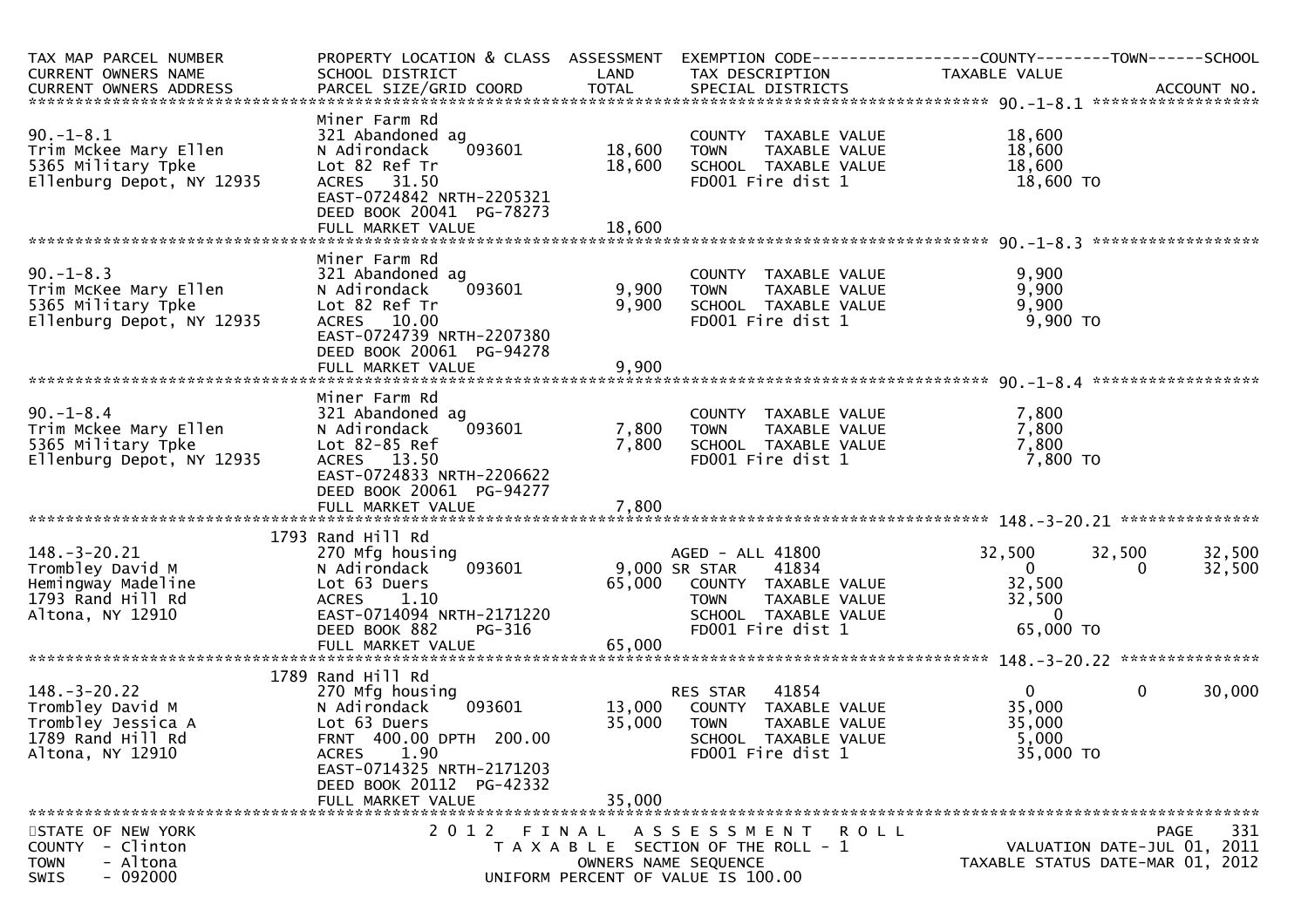| TAX MAP PARCEL NUMBER<br>CURRENT OWNERS NAME<br>CURRENT OWNERS ADDRESS                                                      | PROPERTY LOCATION & CLASS ASSESSMENT<br>SCHOOL DISTRICT                                                                                                                                          | LAND                        | EXEMPTION CODE------------------COUNTY--------TOWN------SCHOOL<br>TAX DESCRIPTION                                      | <b>TAXABLE VALUE</b>                                       |                                                                                       |
|-----------------------------------------------------------------------------------------------------------------------------|--------------------------------------------------------------------------------------------------------------------------------------------------------------------------------------------------|-----------------------------|------------------------------------------------------------------------------------------------------------------------|------------------------------------------------------------|---------------------------------------------------------------------------------------|
| $91. - 1 - 6.134$<br>Trombley Derek<br>Trombley Kristy<br>53 Blair Rd<br>Mooers, NY 12958                                   | Miner Farm Rd<br>311 Res vac land<br>Northeastern Cl 092801<br>Lot 50 Ref Tr<br>1.10<br><b>ACRES</b><br>EAST-0733420 NRTH-2207601<br>DEED BOOK 20051 PG-85786                                    | 6,500<br>6,500              | COUNTY TAXABLE VALUE<br><b>TOWN</b><br>TAXABLE VALUE<br>SCHOOL TAXABLE VALUE<br>FD001 Fire dist 1                      | 6,500<br>6,500<br>6,500<br>6,500 TO                        |                                                                                       |
| $72. - 1 - 35.3$<br>Trombley Randy C<br>Trombley Christina M<br>402 Forest Rd<br>Ellenburg Depot, NY 12935                  | 402 Forest Rd<br>210 1 Family Res<br>N Adirondack<br>093601<br>Lot 192 Ref Tract<br>Also Deed 616/144<br>ACRES 1.00<br>EAST-0685059 NRTH-2215064<br>DEED BOOK 817<br>PG-266<br>FULL MARKET VALUE | 6,500<br>102,000<br>102,000 | 41854<br>RES STAR<br>COUNTY TAXABLE VALUE<br>TAXABLE VALUE<br><b>TOWN</b><br>SCHOOL TAXABLE VALUE<br>FD001 Fire dist 1 | $\mathbf{0}$<br>102,000<br>102,000<br>72,000<br>102,000 TO | 30,000<br>$\mathbf{0}$                                                                |
| $73. - 1 - 50$<br>Trombley Reginald<br>PO Box 157<br>Churubusco, NY 12923                                                   | Alder Bend Rd<br>323 Vacant rural<br>093601<br>N Adirondack<br>Lot 166 Ref<br>ACRES 13.20<br>EAST-0695057 NRTH-2211503<br>DEED BOOK 983<br>PG-67<br>FULL MARKET VALUE                            | 7,700<br>7,700<br>7,700     | COUNTY TAXABLE VALUE<br>TAXABLE VALUE<br><b>TOWN</b><br>SCHOOL TAXABLE VALUE<br>FD001 Fire dist 1                      | 7,700<br>7,700<br>7,700<br>7,700 TO                        | ***************                                                                       |
| $150.-1-4.221$<br>Trombley Robert J<br>Trombley Cathy<br>202 Recore Rd<br>West Chazy, NY 12992                              | 202 Recore Rd<br>210 1 Family Res<br>N Adirondack<br>093601<br>Lot 144 Duer<br>ACRES 2.00<br>EAST-0738054 NRTH-2176382<br>DEED BOOK 860<br><b>PG-270</b><br>FULL MARKET VALUE                    | 9,500<br>82,300<br>82,300   | COUNTY TAXABLE VALUE<br>TAXABLE VALUE<br><b>TOWN</b><br>SCHOOL TAXABLE VALUE<br>FD001 Fire dist 1                      | 82,300<br>82,300<br>82,300<br>82,300 TO                    |                                                                                       |
| $148. - 3 - 4.3$<br>Trudeau Monica L<br>Harding Stephanie E<br>1 Morhous Rd<br>Altona, NY 12910<br>PRIOR OWNER ON 3/01/2012 | Morhous Rd<br>310 Res Vac<br>N Adirondack<br>093601<br>ACRES 27.40<br>EAST-0708278 NRTH-2173502<br>DEED BOOK 20112 PG-40955<br>FULL MARKET VALUE                                                 | 9,400<br>9,400<br>9,400     | COUNTY TAXABLE VALUE<br>TAXABLE VALUE<br><b>TOWN</b><br>SCHOOL TAXABLE VALUE<br>FD001 Fire dist 1                      | 9,400<br>9,400<br>9,400<br>9,400 TO                        |                                                                                       |
| Trudeau Monica L<br>STATE OF NEW YORK<br>- Clinton<br>COUNTY<br>- Altona<br><b>TOWN</b><br>$-092000$<br><b>SWIS</b>         |                                                                                                                                                                                                  | OWNERS NAME SEQUENCE        | 2012 FINAL ASSESSMENT ROLL<br>T A X A B L E SECTION OF THE ROLL - 1<br>UNIFORM PERCENT OF VALUE IS 100.00              |                                                            | 332<br><b>PAGE</b><br>VALUATION DATE-JUL 01, 2011<br>TAXABLE STATUS DATE-MAR 01, 2012 |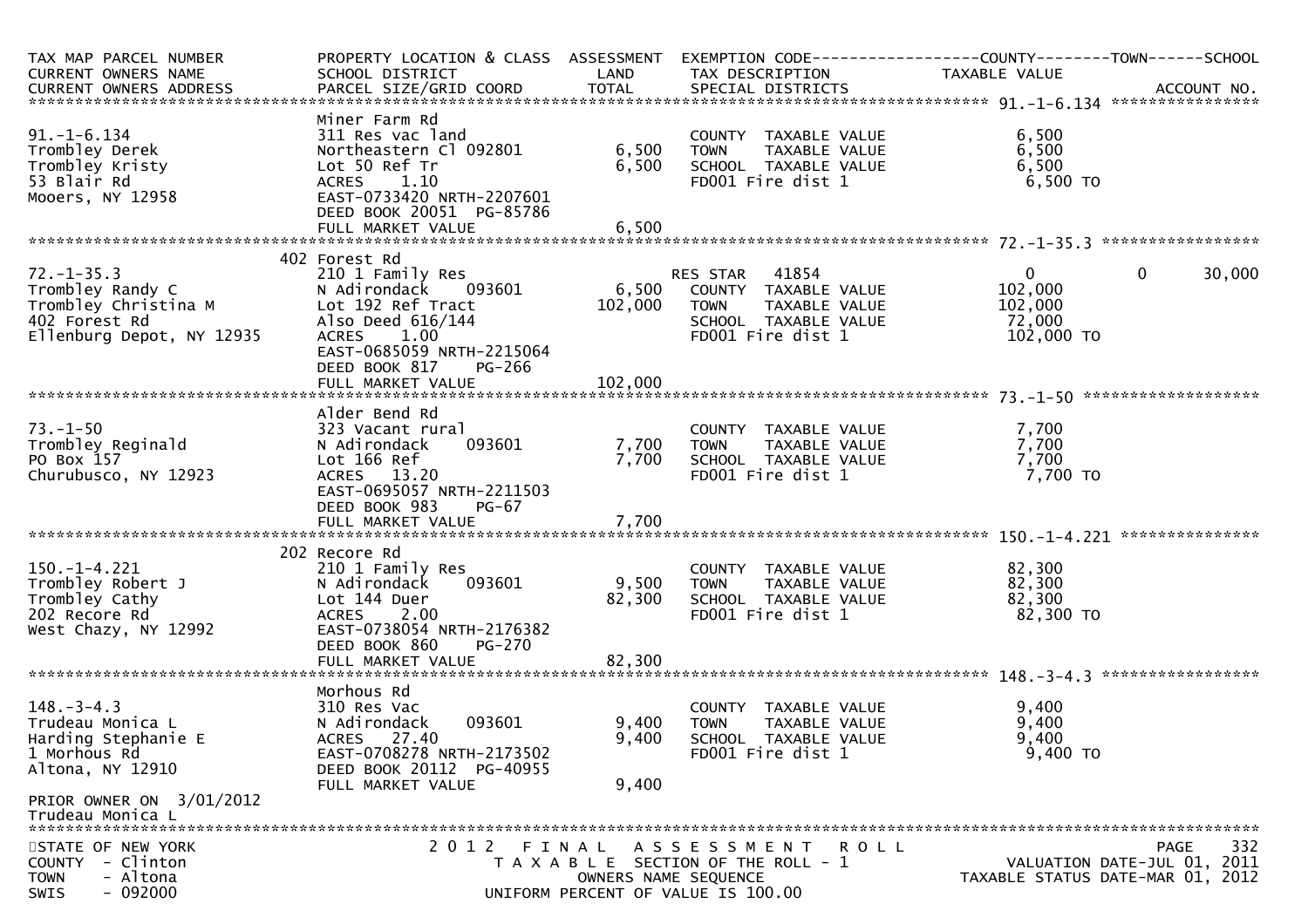| TAX MAP PARCEL NUMBER<br>CURRENT OWNERS NAME                                                                            | SCHOOL DISTRICT                                                                                                                                                                               | LAND                      | TAX DESCRIPTION                                                                                                                                       | PROPERTY LOCATION & CLASS ASSESSMENT EXEMPTION CODE----------------COUNTY-------TOWN------SCHOOL<br>TAXABLE VALUE |
|-------------------------------------------------------------------------------------------------------------------------|-----------------------------------------------------------------------------------------------------------------------------------------------------------------------------------------------|---------------------------|-------------------------------------------------------------------------------------------------------------------------------------------------------|-------------------------------------------------------------------------------------------------------------------|
|                                                                                                                         |                                                                                                                                                                                               |                           |                                                                                                                                                       |                                                                                                                   |
| $74. - 1 - 5$<br>Trudo Carlton C<br>Trudo Elizabeth<br>102 Woods Falls Rd<br>Altona, NY 12910                           | 102-153 Woods Falls Rd<br>240 Rural res<br>093601<br>N Adirondack<br>129 Ref<br>ACRES 117.00<br>EAST-0711333 NRTH-2212318<br>PG-670<br>DEED BOOK 627                                          | 129,900                   | RES STAR<br>41854<br>30,000 COUNTY TAXABLE VALUE<br>TAXABLE VALUE<br><b>TOWN</b><br>SCHOOL TAXABLE VALUE<br>FD001 Fire dist 1<br>LT001 Altona light 1 | $\mathbf{0}$<br>30,000<br>$\mathbf{0}$<br>129,900<br>129,900<br>99,900<br>129,900 TO<br>129,900 TO                |
|                                                                                                                         |                                                                                                                                                                                               |                           |                                                                                                                                                       |                                                                                                                   |
|                                                                                                                         |                                                                                                                                                                                               |                           |                                                                                                                                                       |                                                                                                                   |
| $133. - 1 - 9$<br>rudo Charles V<br>Trudo Charles V<br>Trudo Bonnie<br>1015 Hardscrabble Rd<br>Cadyville, NY 12918-1906 | Purdy Rd<br>910 Priv forest<br>093601<br>N Adirondack<br>76 Duer 1956<br>ACRES 63.50<br>EAST-0716697 NRTH-2177460<br>DEED BOOK 572<br>PG-199                                                  | 10,400<br>10,400          | COUNTY TAXABLE VALUE<br><b>TOWN</b><br>TOWN    TAXABLE VALUE<br>SCHOOL  TAXABLE VALUE<br>FDOO1 Fire dist 1                                            | 10,400<br>10,400<br>10,400<br>10,400 TO                                                                           |
|                                                                                                                         |                                                                                                                                                                                               |                           |                                                                                                                                                       |                                                                                                                   |
| $148.-2-17.1$<br>Trudo Charles V<br>1015 Hardscrabble Rd<br>Cadyville, NY 12918-1906                                    | 1964 Rand Hill Rd<br>210 1 Family Res<br>093601<br>N Adirondack<br>49 Duer<br>ACRES 4.10<br>$EAST-0710367$ NRTH-2173029<br>DEED BOOK 99001 PG-10610                                           |                           | WARCOMALL 41131<br>10,600 RES STAR 41854<br>54,100 COUNTY TAXABLE VALUE<br>TOWN     TAXABLE VALUE<br>SCHOOL  TAXABLE VALUE<br>FDOO1 Fire dist 1       | 13,525<br>13,525<br>$\overline{0}$<br>$\overline{0}$<br>30,000<br>0<br>40,575<br>40,575<br>24,100<br>54,100 TO    |
|                                                                                                                         | Rand Hill Rd                                                                                                                                                                                  |                           |                                                                                                                                                       |                                                                                                                   |
| $148. - 2 - 17.2$<br>Trudo Charles V<br>1015 Hardscrabble Rd<br>Cadyville, NY 12918                                     | 321 Abandoned ag<br>093601<br>N Adirondack<br>Lot 49 Duer<br>ACRES 93.20<br>EAST-0710845 NRTH-2174303<br>DEED BOOK 744<br>$PG-17$                                                             | 27,700                    | COUNTY TAXABLE VALUE<br>27,700 TOWN<br>TAXABLE VALUE<br>SCHOOL TAXABLE VALUE<br>FD001 Fire dist 1                                                     | 27,700<br>27,700<br>27,700<br>27,700 TO                                                                           |
|                                                                                                                         |                                                                                                                                                                                               |                           |                                                                                                                                                       |                                                                                                                   |
| $148. - 3 - 10$<br>Trudo Charles V<br>1015 Hardscrabble Rd<br>Cadyville, NY 12918                                       | 1963 Rand Hill Rd<br>210 1 Family Res<br>N Adirondack<br>093601<br>Lot 49 Duers Pat<br>FRNT 240.00 DPTH 120.00<br>EAST-0710346 NRTH-2172657<br>DEED BOOK 837<br>$PG-229$<br>FULL MARKET VALUE | 6,500<br>68,100<br>68,100 | COUNTY TAXABLE VALUE<br><b>TOWN</b><br>TAXABLE VALUE<br>SCHOOL TAXABLE VALUE<br>FD001 Fire dist 1                                                     | 68,100<br>68,100<br>68,100<br>68,100 TO                                                                           |
| STATE OF NEW YORK<br>COUNTY - Clinton<br><b>TOWN</b><br>- Altona<br>$-092000$<br><b>SWIS</b>                            | 2012 FINAL                                                                                                                                                                                    |                           | ASSESSMENT ROLL<br>T A X A B L E SECTION OF THE ROLL - 1<br>OWNERS NAME SEQUENCE<br>UNIFORM PERCENT OF VALUE IS 100.00                                | 333<br>PAGE<br>VALUATION DATE-JUL 01, 2011<br>TAXABLE STATUS DATE-MAR 01, 2012                                    |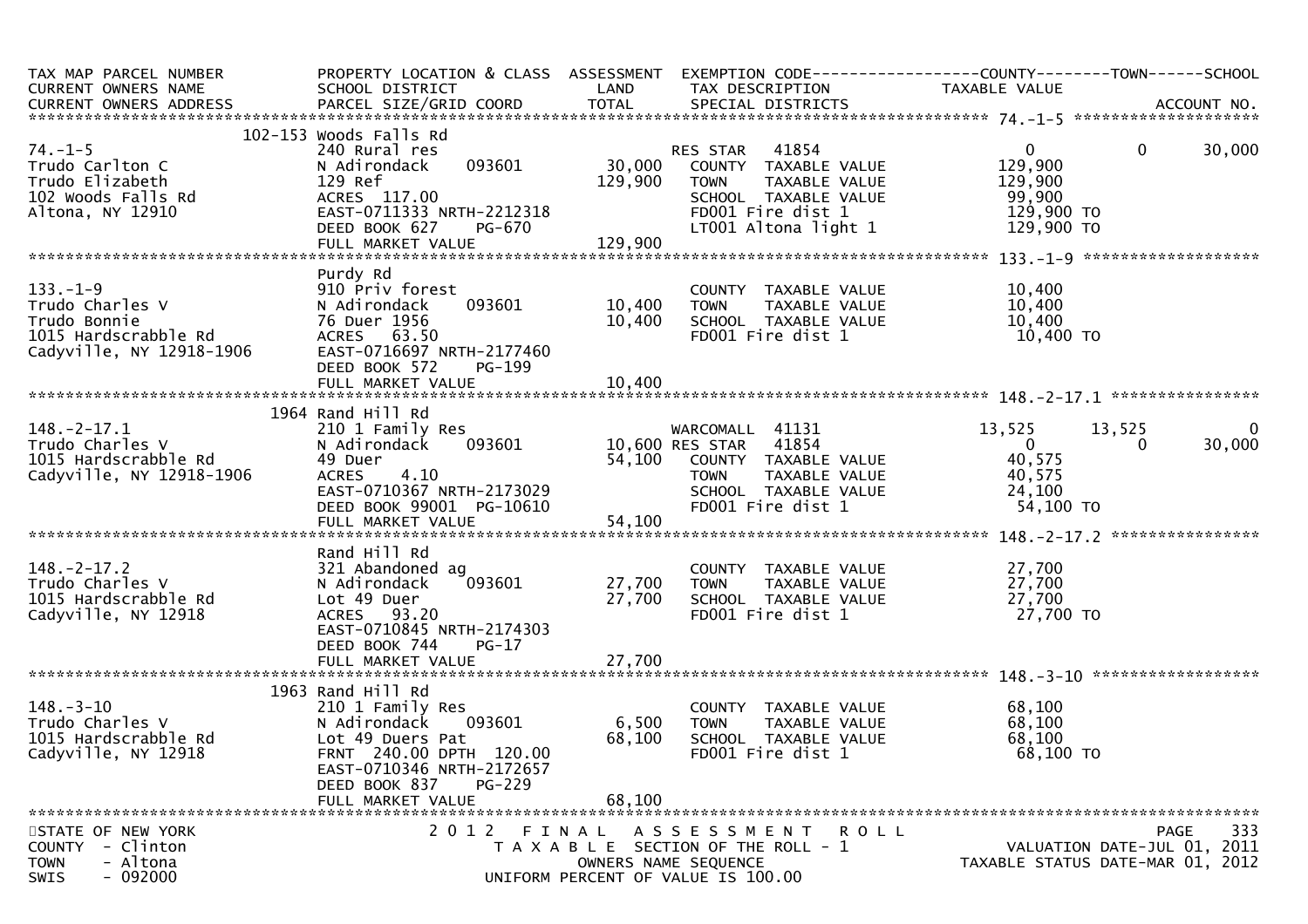| TAX MAP PARCEL NUMBER<br>CURRENT OWNERS NAME                                                    | PROPERTY LOCATION & CLASS ASSESSMENT<br>SCHOOL DISTRICT                                                                                                                              | LAND                      | EXEMPTION CODE-----------------COUNTY-------TOWN------SCHOOL<br>TAX DESCRIPTION                                                                | TAXABLE VALUE                                                               |                             |                        |
|-------------------------------------------------------------------------------------------------|--------------------------------------------------------------------------------------------------------------------------------------------------------------------------------------|---------------------------|------------------------------------------------------------------------------------------------------------------------------------------------|-----------------------------------------------------------------------------|-----------------------------|------------------------|
|                                                                                                 |                                                                                                                                                                                      |                           |                                                                                                                                                |                                                                             |                             |                        |
| $148. - 3 - 14$<br>Trudo Charles V<br>1015 Hardscrabble Rd<br>Cadyville, NY 12918               | 1911 Rand Hill Rd<br>210 1 Family Res<br>093601<br>N Adirondack<br>Lot 49 Jericho Rd<br>FRNT 222.00 DPTH 183.80<br>EAST-0711433 NRTH-2172183<br>DEED BOOK 99001 PG-10609             | 9,300<br>56,100           | COUNTY TAXABLE VALUE<br>TAXABLE VALUE<br><b>TOWN</b><br>SCHOOL TAXABLE VALUE<br>FD001 Fire dist 1                                              | 56,100<br>56,100<br>56,100<br>56,100 TO                                     |                             |                        |
|                                                                                                 |                                                                                                                                                                                      |                           |                                                                                                                                                |                                                                             |                             |                        |
|                                                                                                 | 454 Devils Den Rd                                                                                                                                                                    |                           |                                                                                                                                                |                                                                             |                             |                        |
| $89.1 - 3 - 27$<br>Trudo Scott J<br>Trudo Katherine M<br>454 Devils Den Rd<br>Altona, NY 12910  | 210 1 Family Res<br>093601<br>N Adirondack<br>Lot 110 Pat Ref<br>1.30<br><b>ACRES</b><br>EAST-0711123 NRTH-2206329<br>DEED BOOK 20072 PG-10061                                       | 87,700                    | WARCOMALL 41131<br>6,500 RES STAR 41854<br>COUNTY TAXABLE VALUE<br><b>TOWN</b><br>TAXABLE VALUE<br>SCHOOL TAXABLE VALUE<br>FD001 Fire dist 1   | 21,925<br>$\overline{0}$<br>65,775<br>65,775<br>57,700<br>87,700 TO         | 21,925<br>$\Omega$          | $\mathbf{0}$<br>30,000 |
|                                                                                                 |                                                                                                                                                                                      |                           |                                                                                                                                                |                                                                             |                             |                        |
| $74. - 1 - 4$<br>Trudo William M<br>Trudo Mary A<br>124 Woods Falls Rd<br>Altona, NY 12910      | 124 Woods Falls Rd<br>240 Rural res<br>093601<br>N Adirondack<br>36ref<br>ACRES 21.90<br>EAST-0711577 NRTH-2212758<br>DEED BOOK 767<br>PG-161                                        | 19,800<br>185,000         | 41854<br>RES STAR<br>COUNTY TAXABLE VALUE<br>TAXABLE VALUE<br><b>TOWN</b><br>SCHOOL TAXABLE VALUE<br>FD001 Fire dist 1<br>LT001 Altona light 1 | $\overline{0}$<br>185,000<br>185,000<br>155,000<br>185,000 TO<br>185,000 TO | $\mathbf 0$                 | 30,000                 |
|                                                                                                 |                                                                                                                                                                                      |                           |                                                                                                                                                |                                                                             |                             |                        |
| $89. - 2 - 13$<br>Tubbs Richard<br>Tubbs Susan<br>11 Union School Rd<br>Montgomery, NY 12549    | 27 Old State Rd<br>322 Rural vac>10<br>093601<br>N Adirondack<br>110 Ref<br>ACRES 31.60<br>EAST-0712251 NRTH-2205817<br>DEED BOOK 740<br>$PG-54$                                     | 18,600<br>18,600          | COUNTY TAXABLE VALUE<br>TAXABLE VALUE<br><b>TOWN</b><br>SCHOOL TAXABLE VALUE<br>FD001 Fire dist 1<br>LT001 Altona light 1                      | 18,600<br>18,600<br>18,600<br>18,600 TO<br>18,600 TO                        |                             |                        |
|                                                                                                 | FULL MARKET VALUE                                                                                                                                                                    | 18,600                    |                                                                                                                                                |                                                                             |                             |                        |
| $118. - 1 - 17.32$<br>Tucker Phillip A<br>Tucker Merideth E<br>PO Box 267<br>Altona, NY 12910   | 2671 Rand Hill Rd<br>270 Mfg housing<br>N Adirondack<br>093601<br>Lot 16 Duers<br><b>ACRES</b><br>1.00<br>EAST-0703440 NRTH-2188029<br>DEED BOOK 20061 PG-91245<br>FULL MARKET VALUE | 6,500<br>51,000<br>51,000 | 41834<br>SR STAR<br>COUNTY TAXABLE VALUE<br><b>TOWN</b><br>TAXABLE VALUE<br>SCHOOL TAXABLE VALUE<br>FD001 Fire dist 1                          | $\overline{0}$<br>51,000<br>51,000<br>0<br>51,000 TO                        | $\mathbf 0$                 | 51,000                 |
| STATE OF NEW YORK<br>COUNTY<br>- Clinton<br>- Altona<br><b>TOWN</b><br>$-092000$<br><b>SWIS</b> | 2012 FINAL                                                                                                                                                                           |                           | A S S E S S M E N T R O L L<br>T A X A B L E SECTION OF THE ROLL - 1<br>OWNERS NAME SEQUENCE<br>UNIFORM PERCENT OF VALUE IS 100.00             | TAXABLE STATUS DATE-MAR 01, 2012                                            | VALUATION DATE-JUL 01, 2011 | 334<br><b>PAGE</b>     |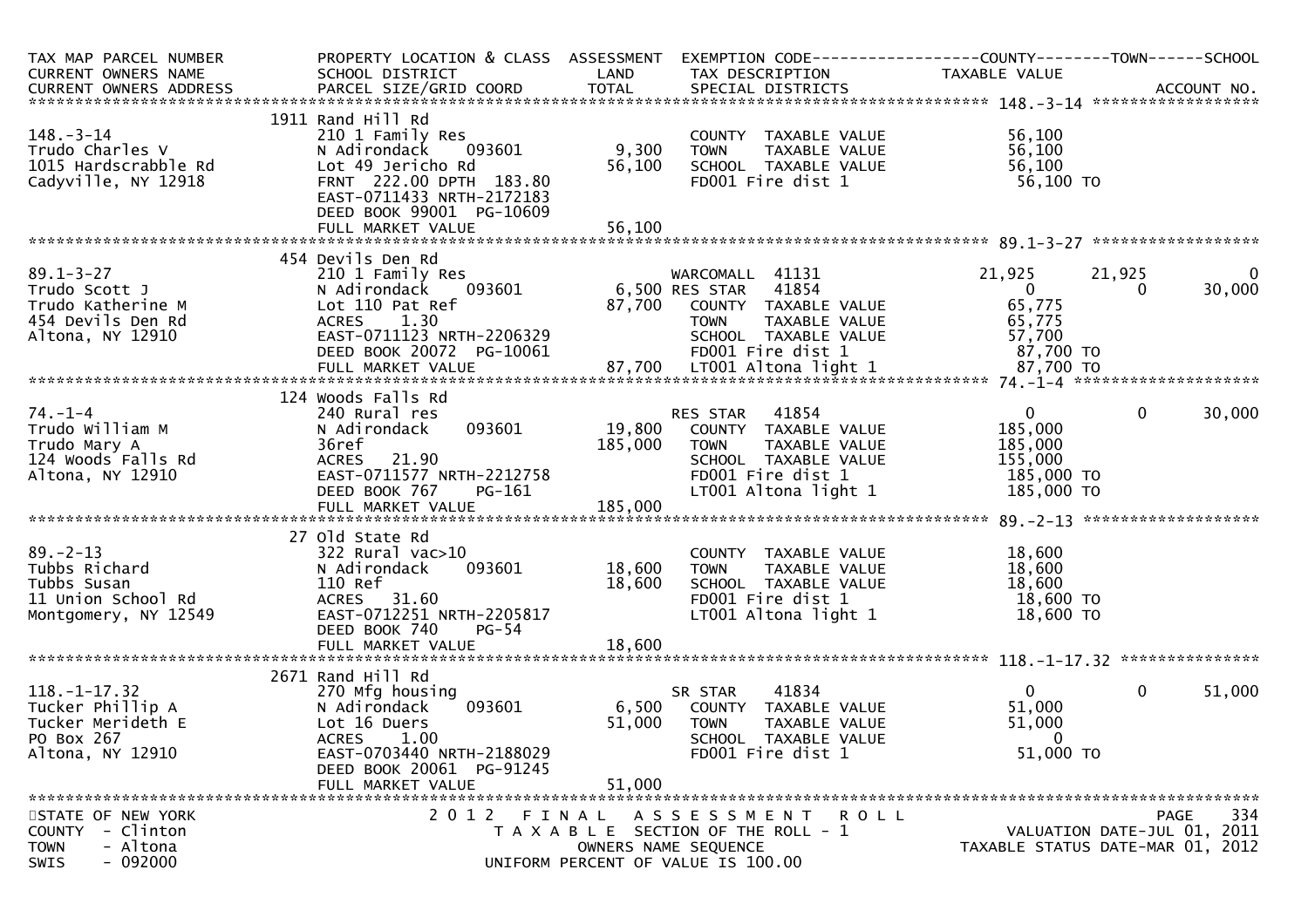| TAX MAP PARCEL NUMBER                                       |                                      |                       |                                                             | PROPERTY LOCATION & CLASS ASSESSMENT EXEMPTION CODE----------------COUNTY-------TOWN------SCHOOL                                                                                                                                     |
|-------------------------------------------------------------|--------------------------------------|-----------------------|-------------------------------------------------------------|--------------------------------------------------------------------------------------------------------------------------------------------------------------------------------------------------------------------------------------|
| CURRENT OWNERS NAME                                         | SCHOOL DISTRICT                      | LAND                  | TAX DESCRIPTION                                             | TAXABLE VALUE                                                                                                                                                                                                                        |
|                                                             |                                      |                       |                                                             |                                                                                                                                                                                                                                      |
|                                                             |                                      |                       |                                                             |                                                                                                                                                                                                                                      |
|                                                             | Duley Rd                             |                       |                                                             |                                                                                                                                                                                                                                      |
| $132. - 1 - 4.1$                                            | 910 Priv forest                      |                       | COUNTY TAXABLE VALUE                                        | 55,000                                                                                                                                                                                                                               |
| Tucker Thomas W                                             | 093601<br>N Adirondack               | 30,900                | TAXABLE VALUE<br><b>TOWN</b>                                | 55,000                                                                                                                                                                                                                               |
| Donah Gary A                                                | 39 - 40 Duer                         | 55,000                | SCHOOL TAXABLE VALUE                                        | 55,000                                                                                                                                                                                                                               |
| 16 Island View Way                                          | ACRES 110.30                         |                       | FD001 Fire dist 1                                           | 55,000 TO                                                                                                                                                                                                                            |
| Plattsburgh, NY 12901                                       | EAST-0705120 NRTH-2185641            |                       |                                                             |                                                                                                                                                                                                                                      |
|                                                             | DEED BOOK 20041 PG-72786             |                       |                                                             |                                                                                                                                                                                                                                      |
|                                                             |                                      |                       |                                                             |                                                                                                                                                                                                                                      |
|                                                             |                                      |                       |                                                             |                                                                                                                                                                                                                                      |
|                                                             | $102/116$ Devils Den Rd              |                       |                                                             |                                                                                                                                                                                                                                      |
| $103. -1 - 7.2 - 1$                                         | 510 Entertainmnt                     |                       | COUNTY TAXABLE VALUE                                        |                                                                                                                                                                                                                                      |
| Turtle Island Trust                                         | N Adirondack<br>093601               |                       | 0    TOWN      TAXABLE VALUE<br>1    SCHOOL   TAXABLE VALUE |                                                                                                                                                                                                                                      |
| Attn: Jon Regier Trustee<br>2927 Rand Hill Rd<br>PO Box 270 | Bingo Hall                           |                       |                                                             |                                                                                                                                                                                                                                      |
|                                                             | On Txbl Sol #0128001                 |                       | FD001 Fire dist 1                                           | $1$ TO                                                                                                                                                                                                                               |
|                                                             | ACRES 0.01                           |                       |                                                             |                                                                                                                                                                                                                                      |
| Altona, NY 12910                                            | EAST-0707468 NRTH-2199905            |                       |                                                             |                                                                                                                                                                                                                                      |
|                                                             |                                      |                       |                                                             |                                                                                                                                                                                                                                      |
|                                                             |                                      |                       |                                                             |                                                                                                                                                                                                                                      |
|                                                             | Devils Den Rd                        |                       |                                                             |                                                                                                                                                                                                                                      |
| $103. -1 - 7.2 - 2$                                         | 432 Gas station                      |                       | COUNTY TAXABLE VALUE                                        | $\mathbf 1$                                                                                                                                                                                                                          |
| Turtle Island Trust                                         | 093601<br>N Adirondack               |                       | 0 TOWN<br>TAXABLE VALUE                                     |                                                                                                                                                                                                                                      |
|                                                             |                                      |                       |                                                             |                                                                                                                                                                                                                                      |
|                                                             |                                      |                       |                                                             |                                                                                                                                                                                                                                      |
|                                                             |                                      |                       |                                                             |                                                                                                                                                                                                                                      |
|                                                             |                                      |                       |                                                             | Attn: John Regier Trustee (38 Station (2002)<br>Attn: John Regier Trustee (38 Station (2001)<br>ACRES 0.01 FD001 Fire dist 1 1 TO<br>PO BOX 270 FULL MARKET VALUE (11 10 FD001 Fire dist 1 1 10 10 FULL MARKET VALUE FULL MARKET VAL |
|                                                             |                                      |                       |                                                             |                                                                                                                                                                                                                                      |
|                                                             | Devils Den Rd                        |                       |                                                             |                                                                                                                                                                                                                                      |
| $103. -1 - 7.2 - 3$                                         | 484 1 use sm bld                     |                       | COUNTY TAXABLE VALUE                                        | 1                                                                                                                                                                                                                                    |
| Turtle Island Trust                                         | 093601<br>N Adirondack               |                       | TAXABLE VALUE                                               | $\mathbf{1}$                                                                                                                                                                                                                         |
|                                                             | Laundry Mat                          | COUN<br>0 TOWN<br>1 C | SCHOOL TAXABLE VALUE                                        |                                                                                                                                                                                                                                      |
| Attn: John Regier Trustee<br>2927 Rand Hill Rd              | ACRES<br>0.01                        |                       | FD001 Fire dist 1                                           | $1$ TO                                                                                                                                                                                                                               |
| PO Box 270                                                  | EAST-0707468 NRTH-2199905            |                       |                                                             |                                                                                                                                                                                                                                      |
|                                                             |                                      |                       |                                                             |                                                                                                                                                                                                                                      |
|                                                             |                                      |                       |                                                             |                                                                                                                                                                                                                                      |
|                                                             | Rock Rd                              |                       |                                                             |                                                                                                                                                                                                                                      |
| $104. - 1 - 5$                                              | 314 Rural vac<10                     |                       | COUNTY TAXABLE VALUE                                        | 7,200                                                                                                                                                                                                                                |
| Tyndall Richard J                                           | N Adirondack<br>093601               | 7,200                 | <b>TOWN</b><br>TAXABLE VALUE                                | 7,200                                                                                                                                                                                                                                |
| 90 Washington Ave                                           | 132 Ref                              | 7,200                 | SCHOOL TAXABLE VALUE                                        | 7,200                                                                                                                                                                                                                                |
| West Haven, CT 06501                                        | <b>ACRES</b><br>7.60                 |                       | FD001 Fire dist 1                                           | 7,200 TO                                                                                                                                                                                                                             |
|                                                             | EAST-0710583 NRTH-2202154            |                       | LT001 Altona light 1                                        | 7,200 TO                                                                                                                                                                                                                             |
|                                                             | DEED BOOK 774<br>$PG-8$              |                       |                                                             |                                                                                                                                                                                                                                      |
|                                                             | FULL MARKET VALUE                    | 7,200                 |                                                             |                                                                                                                                                                                                                                      |
|                                                             |                                      |                       |                                                             |                                                                                                                                                                                                                                      |
| STATE OF NEW YORK                                           | 2 0 1 2<br>FINAL                     |                       | A S S E S S M E N T<br>R O L L                              | 335<br>PAGE                                                                                                                                                                                                                          |
| COUNTY - Clinton                                            |                                      |                       | T A X A B L E SECTION OF THE ROLL - 1                       | VALUATION DATE-JUL 01, 2011                                                                                                                                                                                                          |
| - Altona<br><b>TOWN</b>                                     |                                      | OWNERS NAME SEQUENCE  |                                                             | TAXABLE STATUS DATE-MAR 01, 2012                                                                                                                                                                                                     |
| $-092000$<br><b>SWIS</b>                                    |                                      |                       | UNIFORM PERCENT OF VALUE IS 100.00                          |                                                                                                                                                                                                                                      |
|                                                             |                                      |                       |                                                             |                                                                                                                                                                                                                                      |
|                                                             |                                      |                       |                                                             |                                                                                                                                                                                                                                      |
| TAX MAP PARCEL NUMBER                                       | PROPERTY LOCATION & CLASS ASSESSMENT |                       |                                                             |                                                                                                                                                                                                                                      |
| CURRENT OWNERS NAME                                         | SCHOOL DISTRICT                      | LAND                  | TAX DESCRIPTION                                             | TAXABLE VALUE                                                                                                                                                                                                                        |
|                                                             |                                      |                       |                                                             |                                                                                                                                                                                                                                      |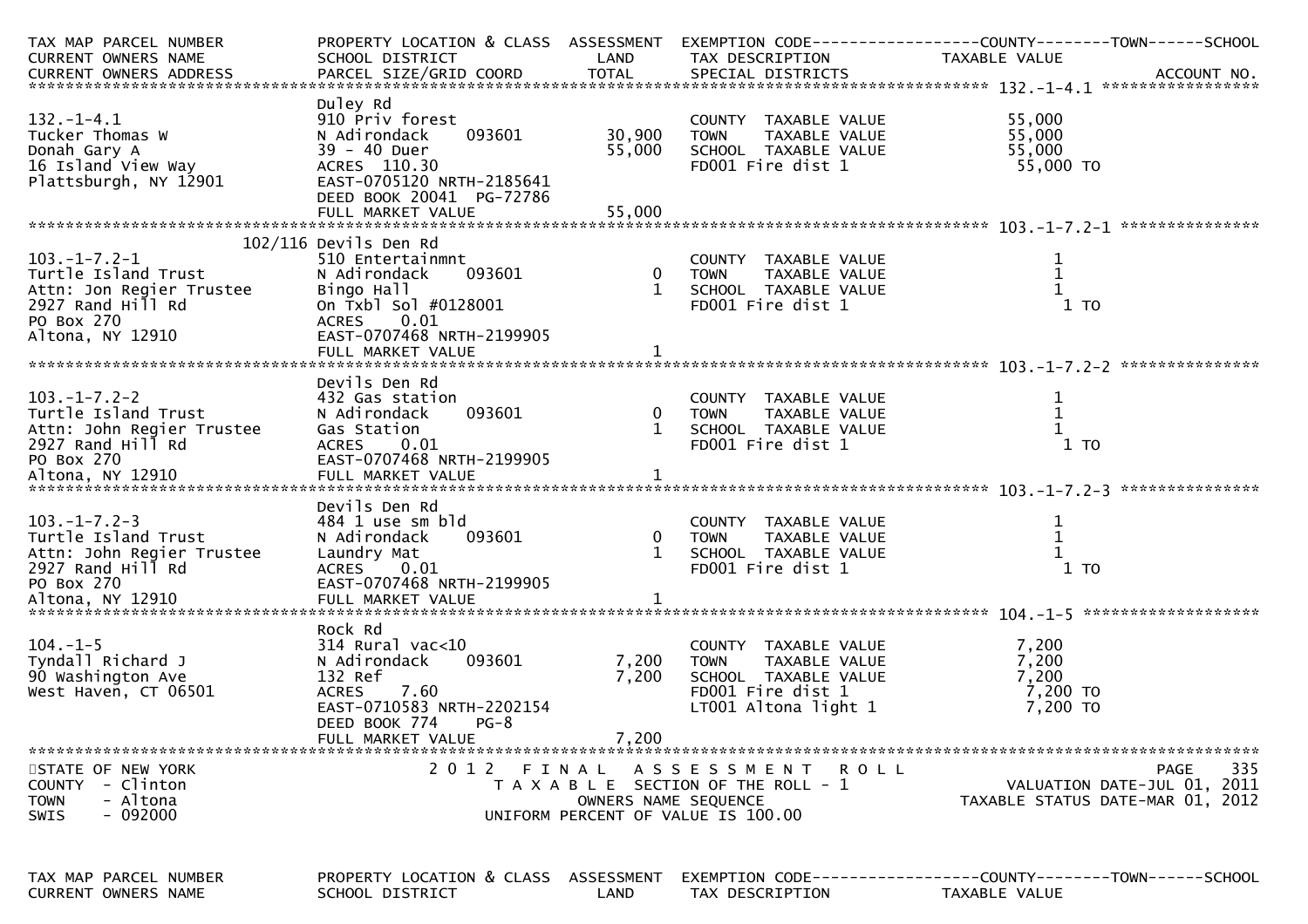| $89. - 2 - 4.11$<br>Upton Brian C<br>Upton Olivia<br>11113 N 120th east Ave<br>Owasso, OK 74055     | 3053 Miner Farm Rd<br>210 1 Family Res<br>093601<br>N Adirondack<br>Lot 110<br><b>ACRES</b><br>1.50<br>EAST-0712920 NRTH-2207269<br>DEED BOOK 20061 PG-92482<br>FULL MARKET VALUE      | 6,600<br>50,000<br>50,000          | COUNTY TAXABLE VALUE<br>TAXABLE VALUE<br><b>TOWN</b><br>SCHOOL TAXABLE VALUE<br>FD001 Fire dist 1<br>LT001 Altona light 1                             | 50,000<br>50,000<br>50,000<br>50,000 TO<br>50,000 TO                                           |              |
|-----------------------------------------------------------------------------------------------------|----------------------------------------------------------------------------------------------------------------------------------------------------------------------------------------|------------------------------------|-------------------------------------------------------------------------------------------------------------------------------------------------------|------------------------------------------------------------------------------------------------|--------------|
|                                                                                                     | 57 Pinewood Dr                                                                                                                                                                         |                                    |                                                                                                                                                       |                                                                                                |              |
| $88.14 - 2 - 14$<br>Vacca Flora<br>Vacca Giovanni<br>808 St Michel St<br>Longueil PQ, Canada J4J1N7 | 260 Seasonal res<br>093601<br>N Adirondack<br>Stonewall Bk 10 Pg 123 Lo<br>FRNT 67.00 DPTH 190.00<br>EAST-0698299 NRTH-2204909<br>DEED BOOK 627<br>PG-437                              | 4,700<br>17,000                    | COUNTY TAXABLE VALUE<br>TAXABLE VALUE<br><b>TOWN</b><br>SCHOOL TAXABLE VALUE<br>FD001 Fire dist 1                                                     | 17,000<br>17,000<br>17,000<br>17,000 TO                                                        |              |
|                                                                                                     |                                                                                                                                                                                        |                                    |                                                                                                                                                       |                                                                                                |              |
| $119. - 1 - 1$<br>Van Arman James<br>Van Arman Diane<br>687 Rand Hill Rd<br>Morrisonville, NY 12962 | 4449 Military Tpke<br>321 Abandoned ag<br>N Adirondack<br>093601<br>44 Duer<br>ACRES 261.00<br>EAST-0708702 NRTH-2190461<br>DEED BOOK 898<br>$PG-12$                                   | 67,500<br>67,500                   | COUNTY TAXABLE VALUE<br><b>TOWN</b><br>TAXABLE VALUE<br>SCHOOL TAXABLE VALUE<br>FD001 Fire dist 1                                                     | 67,500<br>67,500<br>67,500<br>67,500 TO                                                        |              |
|                                                                                                     |                                                                                                                                                                                        |                                    |                                                                                                                                                       |                                                                                                |              |
| 134. -1-11. 221<br>Van Valkenburg Diana<br>3785 Military Tpke<br>West Chazy, NY 12992               | 3777/3785 Military Tpke<br>280 Res Multiple<br>N Adirondack<br>093601<br>Lot 103 Pat Duer<br>1.50<br><b>ACRES</b><br>EAST-0723155 NRTH-2182750<br>DEED BOOK 98001 PG-00017             | 79,000                             | RES STAR<br>41854<br>13,500 LIM INC DI 41932<br>COUNTY TAXABLE VALUE<br><b>TOWN</b><br>TAXABLE VALUE<br>SCHOOL TAXABLE VALUE<br>FD001 Fire dist 1     | $\mathbf{0}$<br>0<br>30,000<br>39,500<br>$\Omega$<br>39,500<br>79,000<br>49,000<br>79,000 TO   | $\mathbf{0}$ |
|                                                                                                     |                                                                                                                                                                                        |                                    |                                                                                                                                                       |                                                                                                |              |
| $89. -2 - 18.232$<br>Vancour Francis L<br>49 Burdo Rd<br>PO Box 53<br>Altona, NY 12910              | $49/51$ Burdo Rd<br>210 1 Family Res<br>N Adirondack<br>093601<br>Lot 109 Ref Tr<br>1.00<br><b>ACRES</b><br>EAST-0711800 NRTH-2203276<br>DEED BOOK 20021 PG-38643<br>FULL MARKET VALUE | 6,500<br>7,500<br>7,500            | 41854<br><b>RES STAR</b><br>COUNTY TAXABLE VALUE<br><b>TOWN</b><br>TAXABLE VALUE<br>SCHOOL TAXABLE VALUE<br>FD001 Fire dist 1<br>LT001 Altona light 1 | $\Omega$<br>0<br>7,500<br>7,500<br>7,500<br>0<br>7,500 TO<br>7,500 TO                          |              |
| STATE OF NEW YORK<br>COUNTY - Clinton<br>- Altona<br><b>TOWN</b><br>$-092000$<br><b>SWIS</b>        | 2 0 1 2                                                                                                                                                                                | FINAL                              | A S S E S S M E N T R O L L<br>T A X A B L E SECTION OF THE ROLL - 1<br>OWNERS NAME SEQUENCE<br>UNIFORM PERCENT OF VALUE IS 100.00                    | PAGE<br>VALUATION DATE-JUL 01, 2011<br>TAXABLE STATUS DATE-MAR 01, 2012                        | 336          |
| TAX MAP PARCEL NUMBER<br><b>CURRENT OWNERS NAME</b><br><b>CURRENT OWNERS ADDRESS</b>                | PROPERTY LOCATION & CLASS<br>SCHOOL DISTRICT<br>PARCEL SIZE/GRID COORD                                                                                                                 | ASSESSMENT<br>LAND<br><b>TOTAL</b> | TAX DESCRIPTION<br>SPECIAL DISTRICTS                                                                                                                  | EXEMPTION CODE------------------COUNTY--------TOWN------SCHOOL<br>TAXABLE VALUE<br>ACCOUNT NO. |              |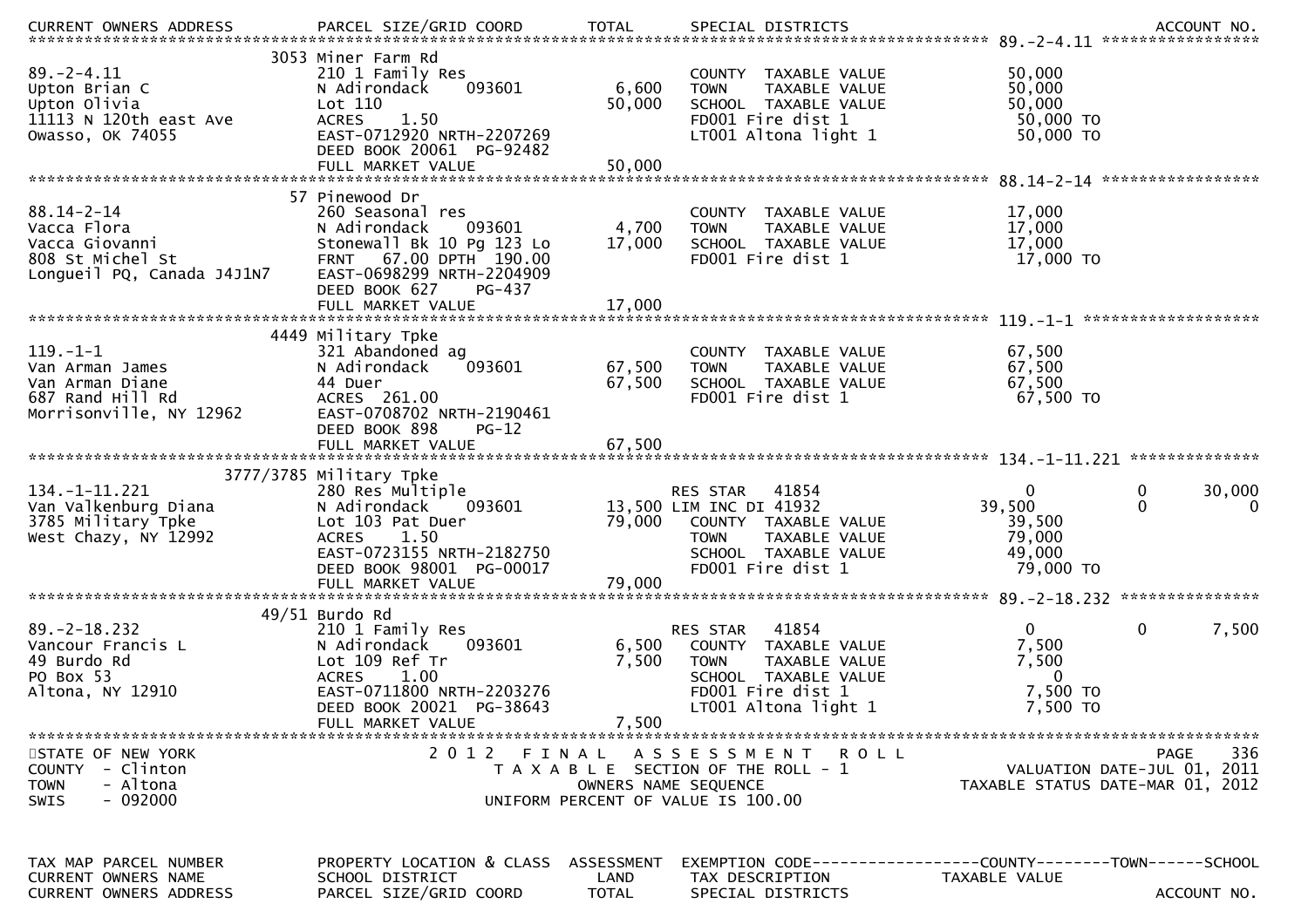|                                                                                                  |                                                                                                                                                                                  |                            |                                                                                                                                                | ***************** 89.-2-18.231 ****************                                     |             |
|--------------------------------------------------------------------------------------------------|----------------------------------------------------------------------------------------------------------------------------------------------------------------------------------|----------------------------|------------------------------------------------------------------------------------------------------------------------------------------------|-------------------------------------------------------------------------------------|-------------|
| $89. -2 - 18.231$<br>Vancour Shawn<br>Vancour Robin<br>560 Lavalley Rd<br>Champlain, NY 12919    | 29 Burdo Rd<br>270 Mfg housing<br>N Adirondack<br>093601<br>Lot 109 Ref Tr<br>2.00<br><b>ACRES</b><br>EAST-0711447 NRTH-2203207<br>DEED BOOK 20102 PG-32887<br>FULL MARKET VALUE | 6,600<br>8,500<br>8,500    | COUNTY TAXABLE VALUE<br><b>TOWN</b><br>TAXABLE VALUE<br>SCHOOL TAXABLE VALUE<br>FD001 Fire dist 1<br>LT001 Altona light 1                      | 8,500<br>8,500<br>8,500<br>$8,500$ TO<br>8,500 TO                                   |             |
|                                                                                                  |                                                                                                                                                                                  |                            |                                                                                                                                                |                                                                                     |             |
| $73. - 1 - 20.4$<br>Vanderbogart Kevin L<br>402 Irona Rd<br>Altona, NY 12910                     | Irona Rd<br>$314$ Rural vac<10<br>093601<br>N Adirondack<br>2.00<br><b>ACRES</b><br>EAST-0702706 NRTH-2214550<br>DEED BOOK 20061 PG-96001<br>FULL MARKET VALUE                   | 4,000<br>4,000<br>4,000    | COUNTY TAXABLE VALUE<br>TAXABLE VALUE<br><b>TOWN</b><br>SCHOOL TAXABLE VALUE<br>FD001 Fire dist 1                                              | 4,000<br>4,000<br>4,000<br>$4,000$ TO                                               |             |
|                                                                                                  | 4 Woods Falls Rd                                                                                                                                                                 |                            |                                                                                                                                                |                                                                                     |             |
| $74. - 1 - 40.3$<br>VanNortwick Philip E Jr<br>4 Woods Falls Rd<br>Altona, NY 12910              | 210 1 Family Res<br>N Adirondack<br>093601<br>Lot 111 Ref Tr<br><b>ACRES</b><br>1.40<br>EAST-0711027 NRTH-2209976<br>DEED BOOK 20072 PG-11478<br>FULL MARKET VALUE               | 6,500<br>59,900<br>59,900  | RES STAR<br>41854<br>COUNTY TAXABLE VALUE<br>TAXABLE VALUE<br><b>TOWN</b><br>SCHOOL TAXABLE VALUE<br>FD001 Fire dist 1<br>LT001 Altona light 1 | $\mathbf{0}$<br>$\mathbf 0$<br>59,900<br>59,900<br>29,900<br>59,900 TO<br>59,900 TO | 30,000      |
|                                                                                                  |                                                                                                                                                                                  |                            |                                                                                                                                                |                                                                                     |             |
| $72. - 1 - 12$<br>Vanoni Peter<br>Kowalski Erik<br>1801 Alder Bend Rd<br>Altona, NY 12910        | Irona Rd<br>910 Priv forest<br>093601<br>N Adirondack<br>184 Ref<br>ACRES 203.50<br>EAST-0692481 NRTH-2209480<br>DEED BOOK 20061 PG-99442                                        | 49,800<br>49,800           | COUNTY TAXABLE VALUE<br>TAXABLE VALUE<br><b>TOWN</b><br>SCHOOL TAXABLE VALUE<br>FD001 Fire dist 1                                              | 49,800<br>49,800<br>49,800<br>49,800 TO                                             |             |
|                                                                                                  |                                                                                                                                                                                  |                            |                                                                                                                                                |                                                                                     |             |
| $73. - 1 - 49$<br>Vanoni Peter Jr<br>Vanoni Et Al John<br>1801 Alder Bend Rd<br>Altona, NY 12910 | 1815 Alder Bend Rd<br>270 Mfg housing<br>093601<br>N Adirondack<br>Lot 165 Ref<br>ACRES 196.00<br>EAST-0695414 NRTH-2209545<br>DEED BOOK 20011 PG-30092<br>FULL MARKET VALUE     | 54,500<br>64,000<br>64,000 | COUNTY TAXABLE VALUE<br>TAXABLE VALUE<br><b>TOWN</b><br>SCHOOL TAXABLE VALUE<br>FD001 Fire dist 1                                              | 64,000<br>64,000<br>64,000<br>64,000 TO                                             |             |
| STATE OF NEW YORK                                                                                |                                                                                                                                                                                  |                            | 2012 FINAL ASSESSMENT ROLL                                                                                                                     | PAGE                                                                                | 337         |
| COUNTY - Clinton<br>- Altona<br><b>TOWN</b><br>- 092000<br><b>SWIS</b>                           |                                                                                                                                                                                  | OWNERS NAME SEQUENCE       | T A X A B L E SECTION OF THE ROLL - 1<br>UNIFORM PERCENT OF VALUE IS 100.00                                                                    | VALUATION DATE-JUL 01, 2011<br>TAXABLE STATUS DATE-MAR 01, 2012                     |             |
| TAX MAP PARCEL NUMBER<br>CURRENT OWNERS NAME<br><b>CURRENT OWNERS ADDRESS</b>                    | PROPERTY LOCATION & CLASS ASSESSMENT<br>SCHOOL DISTRICT<br>PARCEL SIZE/GRID COORD<br>1801 Alder Bend Rd                                                                          | LAND<br><b>TOTAL</b>       | TAX DESCRIPTION<br>SPECIAL DISTRICTS                                                                                                           | EXEMPTION CODE-----------------COUNTY-------TOWN------SCHOOL<br>TAXABLE VALUE       | ACCOUNT NO. |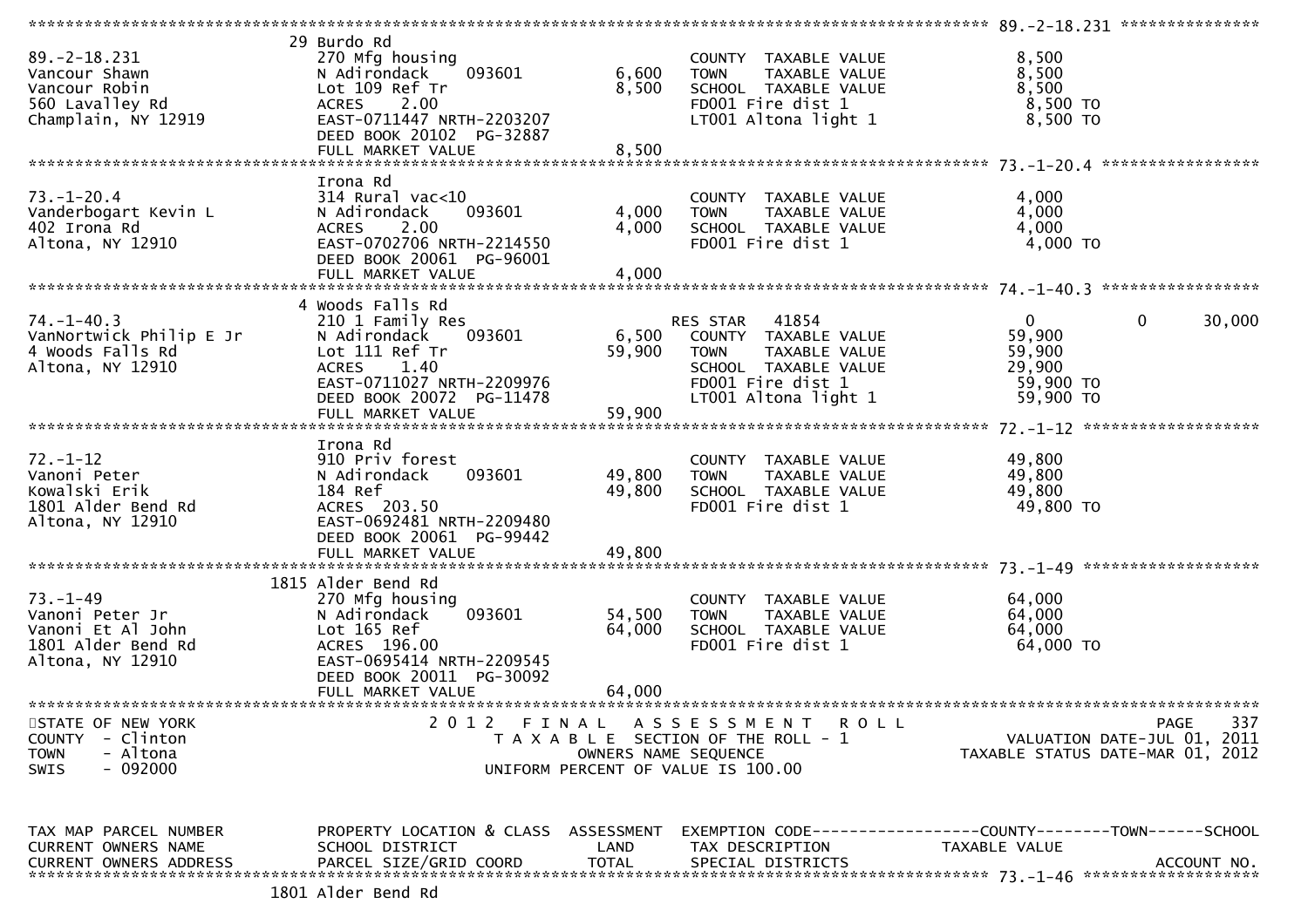| $73. - 1 - 46$<br>Vanoni Peter R Jr<br>1801 Alder Bend Rd<br>Altona, NY 12910                                  | 210 1 Family Res<br>093601<br>N Adirondack<br>165 Ref<br><b>ACRES</b><br>4.10<br>EAST-0697242 NRTH-2209130<br>DEED BOOK 20072 PG-10414<br>FULL MARKET VALUE                              | 8,400<br>41,400<br>41,400  | 41854<br>RES STAR<br>COUNTY TAXABLE VALUE<br><b>TOWN</b><br>TAXABLE VALUE<br>SCHOOL TAXABLE VALUE<br>FD001 Fire dist 1                         | $\mathbf{0}$<br>$\mathbf{0}$<br>41,400<br>41,400<br>11,400<br>41,400 TO        | 30,000           |
|----------------------------------------------------------------------------------------------------------------|------------------------------------------------------------------------------------------------------------------------------------------------------------------------------------------|----------------------------|------------------------------------------------------------------------------------------------------------------------------------------------|--------------------------------------------------------------------------------|------------------|
|                                                                                                                | 1282/1286 Alder Bend Rd                                                                                                                                                                  |                            |                                                                                                                                                |                                                                                |                  |
| $103. - 1 - 24.12$<br>Vanoosterwyk Theodore M<br>Reinhold Ellen<br>1286 Alder Bend Rd<br>Altona, NY 12910-9712 | 210 1 Family Res<br>093601<br>N Adirondack<br>Lot 160 Ref<br>FRNT 250.00 DPTH 160.00<br>EAST-0695861 NRTH-2197099<br>DEED BOOK 733<br>PG-197<br>FULL MARKET VALUE                        | 94,000<br>94,000           | AGED COUN 41802<br>5,500 SR STAR<br>41834<br>COUNTY TAXABLE VALUE<br><b>TOWN</b><br>TAXABLE VALUE<br>SCHOOL TAXABLE VALUE<br>FD001 Fire dist 1 | 14,100<br>0<br>$\Omega$<br>$\Omega$<br>79,900<br>94,000<br>31,800<br>94,000 TO | 62,200           |
|                                                                                                                |                                                                                                                                                                                          |                            |                                                                                                                                                |                                                                                |                  |
| $134. - 1 - 8$<br>Varin Frederick A<br>653 Salmon River Rd<br>Plattsburgh, NY 12901                            | Military Tpke<br>321 Abandoned ag<br>093601<br>N Adirondack<br>115 Duer<br>ACRES 104.40<br>EAST-0727922 NRTH-2180338<br>DEED BOOK 20082 PG-13991                                         | 30,700<br>30,700           | COUNTY TAXABLE VALUE<br>TAXABLE VALUE<br><b>TOWN</b><br>SCHOOL TAXABLE VALUE<br>FD001 Fire dist 1                                              | 30,700<br>30,700<br>30,700<br>30,700 TO                                        |                  |
|                                                                                                                | FULL MARKET VALUE                                                                                                                                                                        | 30,700                     |                                                                                                                                                |                                                                                | **************** |
|                                                                                                                | Plank Rd                                                                                                                                                                                 |                            |                                                                                                                                                |                                                                                |                  |
| 71. -4 - 11. 21<br>Varin Mark A<br>Varin Seles A III<br>15 Flanagan Dr<br>Plattsburgh, NY 12901                | 321 Abandoned ag<br>093601<br>N Adirondack<br>Benjamin Moore Pat<br>ACRES 84.40<br>EAST-0678957 NRTH-2209868<br>DEED BOOK 1006<br><b>PG-220</b><br>FULL MARKET VALUE                     | 33,400<br>33,400<br>33,400 | COUNTY TAXABLE VALUE<br>TAXABLE VALUE<br><b>TOWN</b><br>SCHOOL TAXABLE VALUE<br>FD001 Fire dist 1                                              | 33,400<br>33,400<br>33,400<br>33,400 TO                                        |                  |
|                                                                                                                |                                                                                                                                                                                          |                            |                                                                                                                                                |                                                                                |                  |
| $75. - 1 - 6.1$<br>Vassar Larry<br>Vassar Melody<br>2504 Miner Farm Rd<br>Altona, NY 12910                     | 130 Memory Ln<br>321 Abandoned ag<br>093601<br>N Adirondack<br>81 Ref<br>Survey Bk 22 Pg 21<br>ACRES 27.00<br>EAST-0726087 NRTH-2211473<br>DEED BOOK 20041 PG-71362<br>FULL MARKET VALUE | 9,300<br>9,300<br>9,300    | COUNTY TAXABLE VALUE<br><b>TOWN</b><br>TAXABLE VALUE<br>SCHOOL TAXABLE VALUE<br>FD001 Fire dist 1                                              | 9,300<br>9,300<br>9,300<br>$9,300$ TO                                          |                  |
|                                                                                                                |                                                                                                                                                                                          |                            |                                                                                                                                                |                                                                                |                  |
| STATE OF NEW YORK<br><b>COUNTY</b><br>- Clinton<br>- Altona<br><b>TOWN</b><br>$-092000$<br>SWIS                | 2 0 1 2                                                                                                                                                                                  | OWNERS NAME SEQUENCE       | FINAL ASSESSMENT<br>R O L L<br>T A X A B L E SECTION OF THE ROLL - 1<br>UNIFORM PERCENT OF VALUE IS 100.00                                     | VALUATION DATE-JUL 01, 2011<br>TAXABLE STATUS DATE-MAR 01, 2012                | 338<br>PAGE      |
| TAX MAP PARCEL NUMBER<br>CURRENT OWNERS NAME<br><b>CURRENT OWNERS ADDRESS</b>                                  | PROPERTY LOCATION & CLASS ASSESSMENT<br>SCHOOL DISTRICT<br>PARCEL SIZE/GRID COORD<br>3504 Minor Form Bd                                                                                  | LAND<br><b>TOTAL</b>       | TAX DESCRIPTION<br>SPECIAL DISTRICTS                                                                                                           | EXEMPTION CODE-----------------COUNTY-------TOWN------SCHOOL<br>TAXABLE VALUE  | ACCOUNT NO.      |
|                                                                                                                |                                                                                                                                                                                          |                            |                                                                                                                                                |                                                                                |                  |

2504 Miner Farm Rd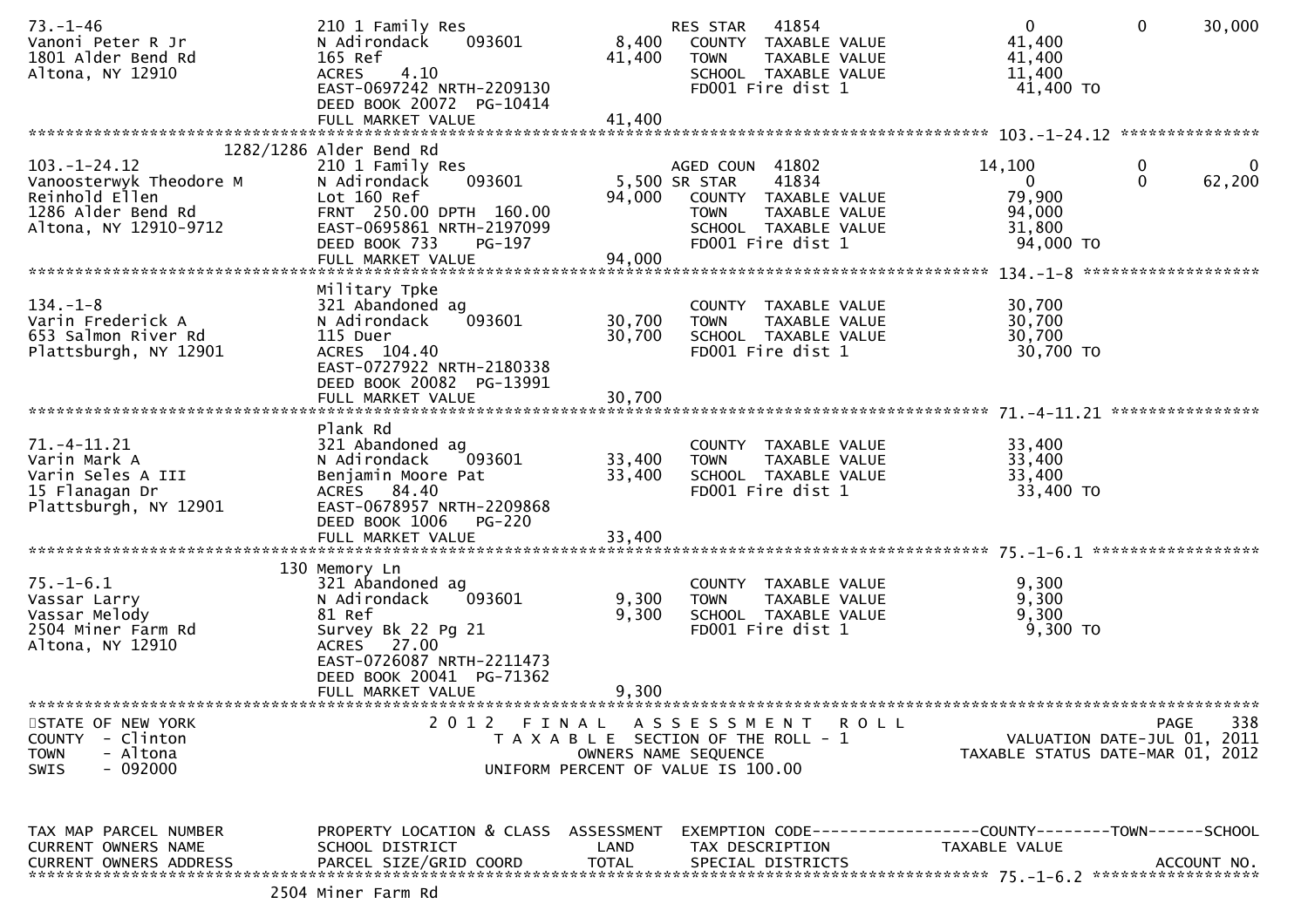| $75. - 1 - 6.2$<br>Vassar Larry<br>Vassar Melody<br>2504 Miner Farm Rd<br>Altona, NY 12910                      | 210 1 Family Res<br>093601<br>N Adirondack<br>Lot 81<br>080<br>2.20 BANK<br><b>ACRES</b><br>EAST-0726246 NRTH-2208142<br>DEED BOOK 587<br>$PG-122$                   | 7,300<br>100,000                                                            | RES STAR<br><b>TOWN</b>                         | 41854<br>COUNTY TAXABLE VALUE<br>TAXABLE VALUE<br>SCHOOL TAXABLE VALUE<br>FD001 Fire dist 1                                | $\overline{0}$<br>100,000<br>100,000<br>70,000<br>100,000 TO                         | 30,000<br>$\mathbf{0}$                     |          |
|-----------------------------------------------------------------------------------------------------------------|----------------------------------------------------------------------------------------------------------------------------------------------------------------------|-----------------------------------------------------------------------------|-------------------------------------------------|----------------------------------------------------------------------------------------------------------------------------|--------------------------------------------------------------------------------------|--------------------------------------------|----------|
|                                                                                                                 | 2514 Miner Farm Rd                                                                                                                                                   |                                                                             |                                                 |                                                                                                                            |                                                                                      |                                            |          |
| $75. - 1 - 6.11$<br>Vassar Leon<br>Vassar Theresa<br>2514 Miner Farm Rd<br>Altona, NY 12910                     | 210 1 Family Res<br>093601<br>N Adirondack<br>Lot 81 Ref Tr<br>1.00<br><b>ACRES</b><br>EAST-0726066 NRTH-2207949<br>DEED BOOK 20102 PG-30792                         | 93,300                                                                      | AGED COUN 41802<br>6,500 SR STAR<br><b>TOWN</b> | 41834<br>COUNTY TAXABLE VALUE<br>TAXABLE VALUE<br>SCHOOL TAXABLE VALUE<br>FD001 Fire dist 1                                | 18,660<br>$\Omega$<br>74,640<br>93,300<br>31,100<br>93,300 TO                        | $\mathbf 0$<br>$\Omega$<br>62,200          | $\bf{0}$ |
|                                                                                                                 | 142 Harvey Rd                                                                                                                                                        |                                                                             |                                                 |                                                                                                                            |                                                                                      |                                            |          |
| $135. - 1 - 16$<br>Vassar Reginald L Jr<br>142 Harvey Rd<br>West Chazy, NY 12992                                | 210 1 Family Res<br>093601<br>N Adirondack<br>130 Duer 1943<br>9.00<br><b>ACRES</b><br>EAST-0735037 NRTH-2179237<br>DEED BOOK 20011 PG-29801                         | 13,000<br>72,800                                                            | <b>TOWN</b>                                     | COUNTY TAXABLE VALUE<br>TAXABLE VALUE<br>SCHOOL TAXABLE VALUE<br>FD001 Fire dist 1                                         | 72,800<br>72,800<br>72,800<br>72,800 TO                                              |                                            |          |
|                                                                                                                 |                                                                                                                                                                      |                                                                             |                                                 |                                                                                                                            |                                                                                      |                                            |          |
|                                                                                                                 | 4977 Rt 11                                                                                                                                                           |                                                                             |                                                 |                                                                                                                            |                                                                                      |                                            |          |
| $71.1 - 1 - 20$<br>Vassar Stacy J<br>Vassar Jennifer D<br>4977 Rt 11<br>PO Box 184<br>Ellenburg Depot, NY 12935 | 210 1 Family Res<br>N Adirondack<br>093601<br>Bm<br><b>ACRES</b><br>$1.10$ BANK<br>080<br>EAST-0675888 NRTH-2213289<br>DEED BOOK 20031 PG-54647<br>FULL MARKET VALUE | 7,200<br>95,000<br>95,000                                                   | <b>RES STAR</b><br><b>TOWN</b>                  | 41854<br>COUNTY TAXABLE VALUE<br>TAXABLE VALUE<br>SCHOOL TAXABLE VALUE<br>FD002 Ellenburg fire 21<br>LT002 Altona light 21 | $\overline{0}$<br>95,000<br>95,000<br>65,000<br>95,000 TO<br>95,000 TO               | $\mathbf{0}$<br>30,000                     |          |
|                                                                                                                 |                                                                                                                                                                      |                                                                             |                                                 |                                                                                                                            |                                                                                      |                                            |          |
| $71.1 - 1 - 26.2$<br>Vassar Stacy J<br>Vassar Jennifer D<br>4977 Rt 11<br>PO Box 184                            | Rt 11<br>314 Rural vac<10<br>093601<br>N Adirondack<br>1.30<br><b>ACRES</b><br>EAST-0676010 NRTH-2213206<br>DEED BOOK 20031 PG-54647                                 | 6,700<br>6,700                                                              | <b>TOWN</b>                                     | COUNTY TAXABLE VALUE<br>TAXABLE VALUE<br>SCHOOL TAXABLE VALUE<br>FD002 Ellenburg fire 21<br>LT002 Altona light 21          | 6,700<br>6,700<br>6,700<br>6,700 TO<br>6,700 TO                                      |                                            |          |
| STATE OF NEW YORK<br>COUNTY - Clinton<br>- Altona<br><b>TOWN</b><br>$-092000$<br><b>SWIS</b>                    | 2012<br>FINAL                                                                                                                                                        | T A X A B L E SECTION OF THE ROLL - 1<br>UNIFORM PERCENT OF VALUE IS 100.00 | A S S E S S M E N T<br>OWNERS NAME SEQUENCE     | R O L L                                                                                                                    | TAXABLE STATUS DATE-MAR 01, 2012                                                     | <b>PAGE</b><br>VALUATION DATE-JUL 01, 2011 | 339      |
|                                                                                                                 |                                                                                                                                                                      |                                                                             |                                                 |                                                                                                                            |                                                                                      |                                            |          |
| TAX MAP PARCEL NUMBER<br>CURRENT OWNERS NAME<br><b>CURRENT OWNERS ADDRESS</b>                                   | PROPERTY LOCATION & CLASS<br>SCHOOL DISTRICT<br>PARCEL SIZE/GRID COORD                                                                                               | ASSESSMENT<br>LAND<br><b>TOTAL</b>                                          |                                                 | TAX DESCRIPTION<br>SPECIAL DISTRICTS                                                                                       | EXEMPTION CODE-----------------COUNTY-------TOWN------SCHOOL<br><b>TAXABLE VALUE</b> | ACCOUNT NO.                                |          |
| $135. - 1 - 18.22$<br>Vaughn Desmond E                                                                          | Military Tpke<br>270 Mfg housing<br>093601<br>N Adirondack                                                                                                           | 25,000                                                                      | <b>COUNTY</b><br><b>TOWN</b>                    | TAXABLE VALUE<br>TAXABLE VALUE                                                                                             | 37,500<br>37,500                                                                     |                                            |          |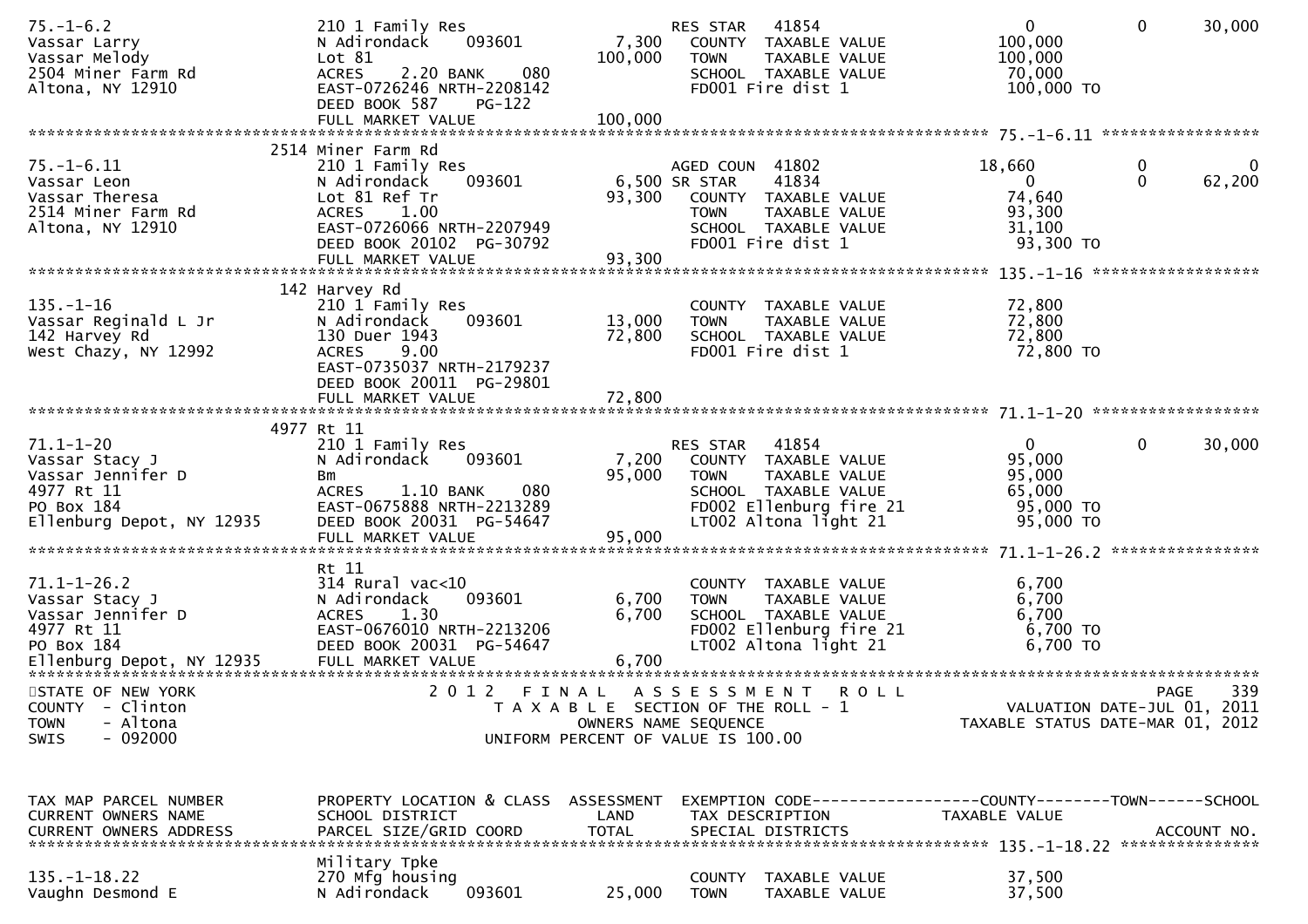| 57 Boynton Ave<br>Plattsburgh, NY 12901                                                        | Lot 127 Duer<br>71.00<br><b>ACRES</b><br>EAST-0730554 NRTH-2178340<br>DEED BOOK 900<br>PG-336<br>FULL MARKET VALUE                                                   | 37,500<br>37,500                                                                     |                                                   | SCHOOL TAXABLE VALUE<br>FD001 Fire dist 1                                                                           |             | 37,500<br>37,500 TO                                                     |             |                                            |
|------------------------------------------------------------------------------------------------|----------------------------------------------------------------------------------------------------------------------------------------------------------------------|--------------------------------------------------------------------------------------|---------------------------------------------------|---------------------------------------------------------------------------------------------------------------------|-------------|-------------------------------------------------------------------------|-------------|--------------------------------------------|
| $74. - 1 - 29$<br>Velsey Christopher<br>Velsey Claire<br>52 Joe Wood Rd<br>Altona, NY 12910    | 52 Joe Wood Rd<br>210 1 Family Res<br>N Adirondack<br>093601<br>111 Ref<br>2.00<br><b>ACRES</b><br>EAST-0714473 NRTH-2208973<br>DEED BOOK 872<br><b>PG-209</b>       | 7,200<br>93,600                                                                      | RES STAR<br><b>TOWN</b>                           | 41854<br>COUNTY TAXABLE VALUE<br>TAXABLE VALUE<br>SCHOOL TAXABLE VALUE<br>FD001 Fire dist 1<br>LT001 Altona light 1 |             | $\overline{0}$<br>93,600<br>93,600<br>63,600<br>93,600 TO<br>93,600 TO  | $\mathbf 0$ | 30,000                                     |
|                                                                                                |                                                                                                                                                                      |                                                                                      |                                                   |                                                                                                                     |             |                                                                         |             |                                            |
| $134. - 2 - 19$<br>Vershay William<br>Vershay Gloria<br>53 Clinton St<br>Plattsburgh, NY 12901 | 16 Vershey Way<br>210 1 Family Res<br>093601<br>N Adirondack<br>115 Duer<br>Stonehedge Lot 8<br>ACRES 3.50<br>EAST-0725643 NRTH-2180211<br>DEED BOOK 910<br>PG-147   | 99 PCT OF VALUE USED FOR EXEMPTION PURPOSES<br>145,700                               | WARNONALL 41121<br>10,500 RES STAR<br><b>TOWN</b> | 41854<br>COUNTY TAXABLE VALUE<br>TAXABLE VALUE<br>SCHOOL TAXABLE VALUE<br>FD001 Fire dist 1                         |             | 21,636<br>$\overline{0}$<br>124,064<br>124,064<br>115,700<br>145,700 TO | 21,636<br>0 | $\Omega$<br>30,000                         |
|                                                                                                | FULL MARKET VALUE                                                                                                                                                    | 145,700                                                                              |                                                   |                                                                                                                     |             |                                                                         |             |                                            |
| $88. - 1 - 11.1$<br>Villeneuve David L<br>PO Box 360<br>Underhill, VT 05489                    | Alder Bend Rd<br>321 Abandoned ag<br>093601<br>N Adirondack<br>185 Ref<br>ACRES 298.70<br>EAST-0696596 NRTH-2203519<br>DEED BOOK 20061 PG-92009<br>FULL MARKET VALUE | 67,500<br>67,500<br>67,500                                                           | <b>TOWN</b>                                       | COUNTY TAXABLE VALUE<br>TAXABLE VALUE<br>SCHOOL TAXABLE VALUE<br>FD001 Fire dist 1                                  |             | 67,500<br>67,500<br>67,500<br>67,500 TO                                 |             |                                            |
|                                                                                                |                                                                                                                                                                      |                                                                                      |                                                   |                                                                                                                     |             |                                                                         |             |                                            |
| $119. - 1 - 8$<br>Villeneuve David L<br>PO Box 360<br>Underhill, VT 05489                      | Military Tpke<br>321 Abandoned ag<br>093601<br>N Adirondack<br>96 Duer<br>ACRES 123.10<br>EAST-0719760 NRTH-2189506<br>DEED BOOK 20061 PG-92009<br>FULL MARKET VALUE | 32,700<br>32,700<br>32,700                                                           | <b>TOWN</b>                                       | COUNTY TAXABLE VALUE<br>TAXABLE VALUE<br>SCHOOL TAXABLE VALUE<br>FD001 Fire dist 1                                  |             | 32,700<br>32,700<br>32,700<br>32,700 TO                                 |             |                                            |
|                                                                                                |                                                                                                                                                                      |                                                                                      |                                                   |                                                                                                                     |             |                                                                         |             |                                            |
| STATE OF NEW YORK<br>COUNTY - Clinton<br>- Altona<br><b>TOWN</b><br>$-092000$<br>SWIS          | 2 0 1 2                                                                                                                                                              | FINAL<br>T A X A B L E SECTION OF THE ROLL - 1<br>UNIFORM PERCENT OF VALUE IS 100.00 | A S S E S S M E N T<br>OWNERS NAME SEQUENCE       |                                                                                                                     | <b>ROLL</b> | TAXABLE STATUS DATE-MAR 01, 2012                                        |             | 340<br>PAGE<br>VALUATION DATE-JUL 01, 2011 |
| TAX MAP PARCEL NUMBER<br>CURRENT OWNERS NAME                                                   | PROPERTY LOCATION & CLASS ASSESSMENT<br>SCHOOL DISTRICT                                                                                                              | LAND                                                                                 |                                                   | TAX DESCRIPTION                                                                                                     |             | TAXABLE VALUE                                                           |             |                                            |
| $145. - 2 - 2$<br>Villeneuve David L                                                           | Plank Rd<br>321 Abandoned ag<br>093601<br>N Adirondack                                                                                                               | 34,900                                                                               | <b>TOWN</b>                                       | COUNTY TAXABLE VALUE<br>TAXABLE VALUE                                                                               |             | 34,900<br>34,900                                                        |             |                                            |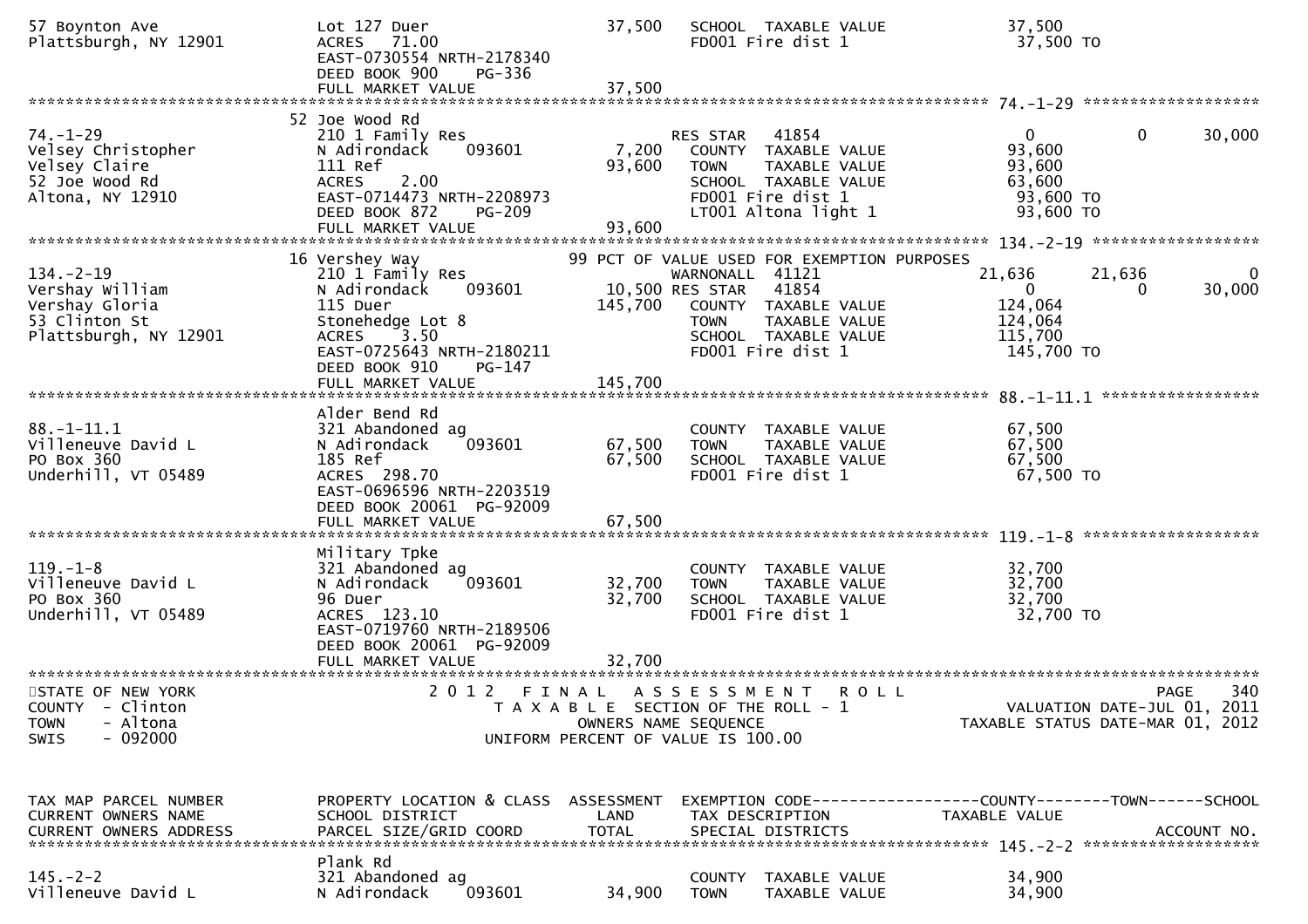| PO Box 360<br>Underhill, VT 05489                                                                         | $40$ Sg<br>ACRES 118.00<br>EAST-0683303 NRTH-2175725<br>DEED BOOK 20061 PG-92009                                                                                         | 34,900               | SCHOOL TAXABLE VALUE<br>FD001 Fire dist 1                                                                              | 34,900<br>34,900 TO                                                            |                                                                                       |
|-----------------------------------------------------------------------------------------------------------|--------------------------------------------------------------------------------------------------------------------------------------------------------------------------|----------------------|------------------------------------------------------------------------------------------------------------------------|--------------------------------------------------------------------------------|---------------------------------------------------------------------------------------|
|                                                                                                           |                                                                                                                                                                          |                      |                                                                                                                        |                                                                                |                                                                                       |
| $134. - 1 - 17$<br>Villeneuve David Lee<br>PO Box 360<br>Underhill, VT 05489                              | Purdy Rd<br>910 Priv forest<br>N Adirondack<br>093601<br>93 Duer<br>ACRES 70.00<br>EAST-0721384 NRTH-2179136<br>DEED BOOK 608<br>PG-736                                  | 22,900<br>22,900     | COUNTY TAXABLE VALUE<br><b>TOWN</b><br>TAXABLE VALUE<br>SCHOOL TAXABLE VALUE<br>FD001 Fire dist 1                      | 22,900<br>22,900<br>22,900<br>22,900 TO                                        |                                                                                       |
|                                                                                                           |                                                                                                                                                                          |                      |                                                                                                                        |                                                                                |                                                                                       |
|                                                                                                           |                                                                                                                                                                          |                      |                                                                                                                        |                                                                                |                                                                                       |
| $73. - 1 - 9.3$<br>Vincent Gerald C Jr.<br>Vincent Loretta<br>2045 Alder Bend Rd<br>Altona, NY 12910      | 2045 Alder Bend Rd<br>270 Mfg housing<br>093601<br>N Adirondack<br>166 Ref Tr<br><b>ACRES</b><br>4.10<br>EAST-0697980 NRTH-2215116<br>DEED BOOK 20092 PG-29509           | 8,400<br>27,000      | RES STAR<br>41854<br>COUNTY TAXABLE VALUE<br>TAXABLE VALUE<br><b>TOWN</b><br>SCHOOL TAXABLE VALUE<br>FD001 Fire dist 1 | $\Omega$<br>27,000<br>27,000<br>$\overline{0}$<br>27,000 TO                    | 27,000<br>0                                                                           |
|                                                                                                           |                                                                                                                                                                          |                      |                                                                                                                        |                                                                                |                                                                                       |
| $117. - 1 - 22.2$<br>Vopelak Richard<br>King Diana<br>768 Alder Bend Rd<br>Ellenburg Depot, NY 12935      | 768 Alder Bend Rd<br>210 1 Family Res<br>093601<br>N Adirondack<br>Lot 217 Ref Tr<br><b>ACRES</b><br>1.35<br>EAST-0689760 NRTH-2186642<br>DEED BOOK 618<br><b>PG-405</b> | 6,500<br>66,300      | 41854<br>RES STAR<br>COUNTY TAXABLE VALUE<br><b>TOWN</b><br>TAXABLE VALUE<br>SCHOOL TAXABLE VALUE<br>FD001 Fire dist 1 | $\mathbf{0}$<br>66,300<br>66,300<br>36,300<br>66,300 TO                        | 0<br>30,000                                                                           |
|                                                                                                           |                                                                                                                                                                          |                      |                                                                                                                        |                                                                                | ******************                                                                    |
| $131. - 1 - 10$<br>Vopelak Richard D<br>Vopelak Diana M<br>768 Alder Bend Rd<br>Ellenburg Depot, NY 12935 | 611 Alder Bend Rd<br>323 Vacant rural<br>093601<br>N Adirondack<br>36 Sg<br>ACRES 113.80<br>EAST-0687104 NRTH-2183385<br>DEED BOOK 20051 PG-85191                        | 27,600<br>27,600     | COUNTY TAXABLE VALUE<br><b>TOWN</b><br>TAXABLE VALUE<br>SCHOOL TAXABLE VALUE<br>FD001 Fire dist 1                      | 27,600<br>27,600<br>27,600<br>27,600 TO                                        |                                                                                       |
|                                                                                                           | FULL MARKET VALUE                                                                                                                                                        | 27,600               |                                                                                                                        |                                                                                |                                                                                       |
| STATE OF NEW YORK<br>COUNTY - Clinton<br>TOWN - Altona<br>$-092000$<br><b>SWIS</b>                        | 2 0 1 2<br>FINAL                                                                                                                                                         |                      | ASSESSMENT<br>T A X A B L E SECTION OF THE ROLL - 1<br>OWNERS NAME SEQUENCE<br>UNIFORM PERCENT OF VALUE IS 100.00      | <b>ROLL</b>                                                                    | 341<br><b>PAGE</b><br>VALUATION DATE-JUL 01, 2011<br>TAXABLE STATUS DATE-MAR 01, 2012 |
| TAX MAP PARCEL NUMBER<br>CURRENT OWNERS NAME<br>CURRENT OWNERS ADDRESS                                    | PROPERTY LOCATION & CLASS ASSESSMENT<br>SCHOOL DISTRICT<br>PARCEL SIZE/GRID COORD                                                                                        | LAND<br><b>TOTAL</b> | TAX DESCRIPTION<br>SPECIAL DISTRICTS                                                                                   | EXEMPTION CODE-----------------COUNTY--------TOWN------SCHOOL<br>TAXABLE VALUE | ACCOUNT NO.                                                                           |
| $117. - 1 - 9$<br>Warren Francis A<br>Warren Tonyea L                                                     | 52 Terrien Rd<br>270 Mfg housing<br>093601<br>N Adirondack<br>216 Ref                                                                                                    | 5,700<br>11,000      | 41854<br>RES STAR<br>COUNTY TAXABLE VALUE<br><b>TOWN</b><br>TAXABLE VALUE                                              | 0<br>11,000<br>11,000                                                          | 11,000<br>0                                                                           |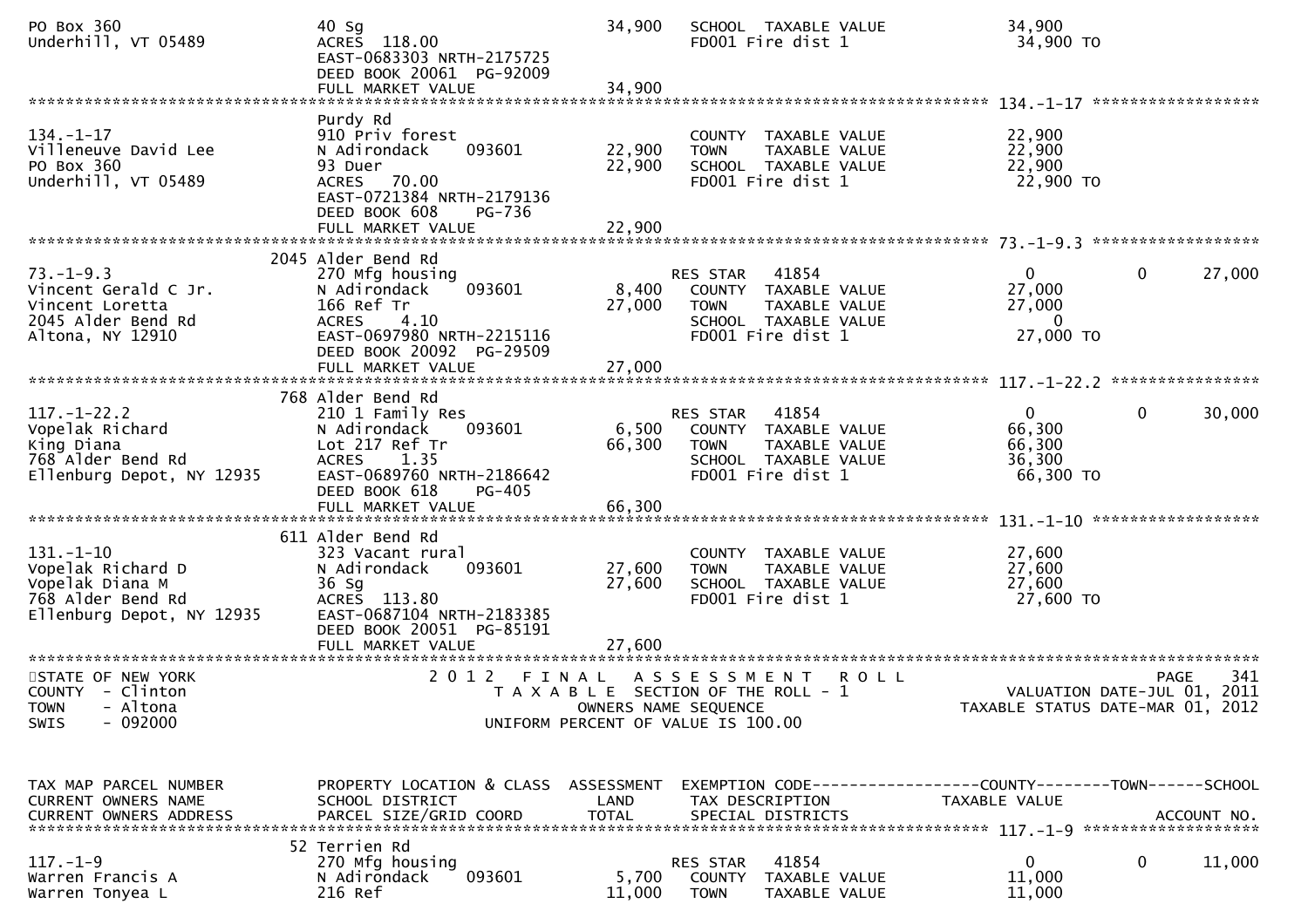| 52 Terrien Rd<br>Ellenburg Depot, NY 12935                                                                       | FRNT 185.00 DPTH 170.00<br>EAST-0693444 NRTH-2190604<br>DEED BOOK 20061 PG-94294<br>FULL MARKET VALUE                                                                                      | 11,000                    | SCHOOL TAXABLE VALUE<br>FD001 Fire dist 1                                                                              | $\mathbf{0}$<br>11,000 TO                                                                       |
|------------------------------------------------------------------------------------------------------------------|--------------------------------------------------------------------------------------------------------------------------------------------------------------------------------------------|---------------------------|------------------------------------------------------------------------------------------------------------------------|-------------------------------------------------------------------------------------------------|
| $117. - 1 - 3.1$<br>Warren Herman<br>45 Terrien Rd<br>Ellenburg Depot, NY 12935                                  | Alder Bend Rd<br>321 Abandoned ag<br>093601<br>N Adirondack<br>217-216 Ref<br>ACRES 162.07<br>EAST-0692293 NRTH-2189052<br>DEED BOOK 485<br>$PG-26$                                        | 41,700<br>41,700          | COUNTY TAXABLE VALUE<br>TAXABLE VALUE<br><b>TOWN</b><br>SCHOOL TAXABLE VALUE<br>FD001 Fire dist 1                      | 41,700<br>41,700<br>41,700<br>41,700 TO                                                         |
| $117. - 1 - 6$<br>Warren Herman<br>45 Terrien Rd<br>Ellenburg Depot, NY 12935                                    | 6 Terrien Rd<br>312 Vac w/imprv<br>093601<br>N Adirondack<br>215-216 Ref<br>41.00 DPTH 140.00<br><b>FRNT</b><br>EAST-0692931 NRTH-2191732<br>DEED BOOK 554<br>PG-1157<br>FULL MARKET VALUE | 2,800<br>3,700<br>3,700   | COUNTY TAXABLE VALUE<br>TAXABLE VALUE<br><b>TOWN</b><br>SCHOOL TAXABLE VALUE<br>FD001 Fire dist 1                      | 3,700<br>3,700<br>3,700<br>3,700 TO                                                             |
| $117.-1-11.1$<br>Warren Herman<br>45 Terrien Rd<br>Ellenburg Depot, NY 12935                                     | 75 Terrien Rd<br>210 1 Family Res<br>093601<br>N Adirondack<br>216 Ref<br>5.60<br><b>ACRES</b><br>EAST-0693486 NRTH-2190415<br>DEED BOOK 505<br>PG-624                                     | 9,300<br>13,200           | COUNTY TAXABLE VALUE<br>TAXABLE VALUE<br><b>TOWN</b><br>SCHOOL TAXABLE VALUE<br>FD001 Fire dist 1                      | 13,200<br>13,200<br>13,200<br>13,200 TO                                                         |
| $75. - 1 - 11.2$<br>Warren Kirk Lee<br>Attn: Helen Warren<br>2718 Miner Farm Rd<br>PO Box 62<br>Altona, NY 12910 | 2718 Miner Farm Rd<br>270 Mfg housing<br>093601<br>N Adirondack<br>Lot 86 Ref Tr<br>FRNT 208.00 DPTH 208.00<br>EAST-0721023 NRTH-2207911<br>DEED BOOK 20031 PG-53824<br>FULL MARKET VALUE  | 6,600<br>12,800<br>12,800 | 41854<br>RES STAR<br>COUNTY TAXABLE VALUE<br>TAXABLE VALUE<br><b>TOWN</b><br>SCHOOL TAXABLE VALUE<br>FD001 Fire dist 1 | $\mathbf{0}$<br>$\mathbf{0}$<br>12,800<br>12,800<br>12,800<br>$\Omega$<br>12,800 TO             |
| STATE OF NEW YORK<br>COUNTY - Clinton<br>- Altona<br><b>TOWN</b><br>SWIS - 092000                                | 2 0 1 2<br>FINAL                                                                                                                                                                           | OWNERS NAME SEQUENCE      | <b>ROLL</b><br>A S S E S S M E N T<br>T A X A B L E SECTION OF THE ROLL - 1<br>UNIFORM PERCENT OF VALUE IS 100.00      | 342<br>PAGE<br>VALUATION DATE-JUL 01, 2011<br>TAXABLE STATUS DATE-MAR 01, 2012                  |
| TAX MAP PARCEL NUMBER<br><b>CURRENT OWNERS NAME</b>                                                              | PROPERTY LOCATION & CLASS ASSESSMENT<br>SCHOOL DISTRICT                                                                                                                                    | LAND                      | TAX DESCRIPTION                                                                                                        | EXEMPTION CODE-----------------COUNTY-------TOWN------SCHOOL<br>TAXABLE VALUE                   |
| $75. - 1 - 11.1$<br>Warren Life Estate Helen<br>Warren Et Al Joseph<br>2734 Miner Farm Rd                        | 2734 Miner Farm Rd<br>210 1 Family Res<br>093601<br>N Adirondack<br>Lot 86 Pat Ref<br>3.50<br><b>ACRES</b>                                                                                 | 43,200 SR STAR            | LIM INC DI 41932<br>8,000 INC DIS TN 41933<br>41834<br>COUNTY TAXABLE VALUE                                            | 20,952<br>0<br>0<br>$\mathbf{0}$<br>20,952<br>$\bf{0}$<br>$\mathbf{0}$<br>43,200<br>0<br>22,248 |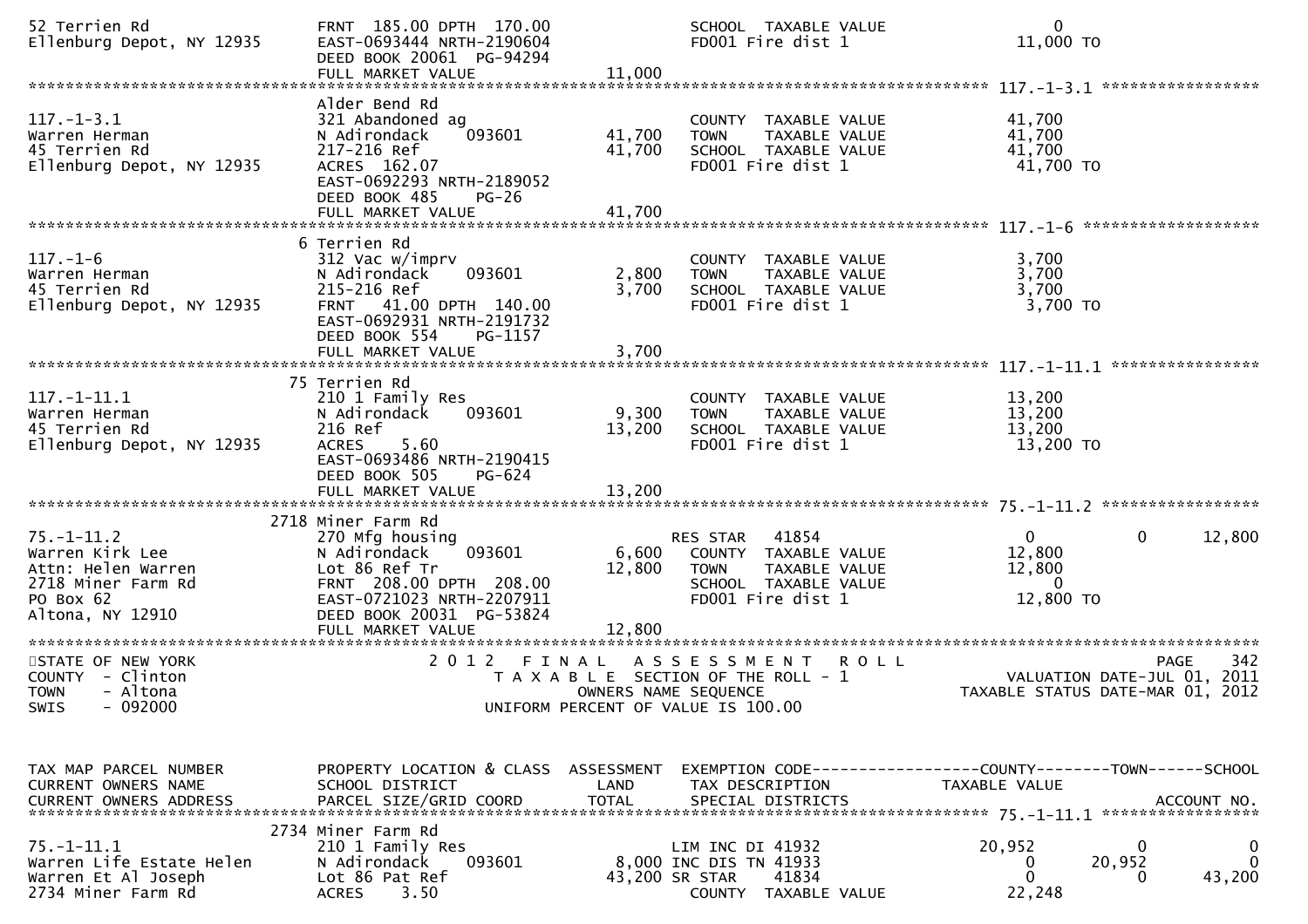| Altona, NY 12910                                                                                       | EAST-0720750 NRTH-2207991<br>DEED BOOK 20041 PG-73268                                                                                                                                     |                           | TAXABLE VALUE<br><b>TOWN</b><br>SCHOOL TAXABLE VALUE                                                                   | 22,248<br>0                                                 |                                                                                       |
|--------------------------------------------------------------------------------------------------------|-------------------------------------------------------------------------------------------------------------------------------------------------------------------------------------------|---------------------------|------------------------------------------------------------------------------------------------------------------------|-------------------------------------------------------------|---------------------------------------------------------------------------------------|
|                                                                                                        | 70 Terrien Rd                                                                                                                                                                             |                           |                                                                                                                        |                                                             |                                                                                       |
| $117. - 1 - 11.2$<br>Warren Theodore C<br>Warren Tammy M<br>70 Terrien Rd<br>Ellenburg Depot, NY 12935 | 270 Mfg housing<br>N Adirondack<br>093601<br>Lot 216 Ref Tract<br><b>ACRES</b><br>4.27<br>EAST-0693506 NRTH-2190066<br>DEED BOOK 99001 PG-11216                                           | 8,500<br>15,000           | 41854<br>RES STAR<br>COUNTY TAXABLE VALUE<br><b>TOWN</b><br>TAXABLE VALUE<br>SCHOOL TAXABLE VALUE<br>FD001 Fire dist 1 | $\overline{0}$<br>15,000<br>15,000<br>$\Omega$<br>15,000 TO | $\mathbf{0}$<br>15,000                                                                |
|                                                                                                        |                                                                                                                                                                                           |                           |                                                                                                                        |                                                             |                                                                                       |
| $150.-1-8.5$<br>Warren Thomas P<br>Bushey Jennifer M<br>98 Recore Rd<br>West Chazy, NY 12992           | 98 Recore Rd<br>210 1 Family Res<br>N Adirondack<br>093601<br>Lot 129 Duers Pat<br>FRNT 200.00 DPTH 250.00<br>320<br><b>BANK</b><br>EAST-0735673 NRTH-2175792<br>DEED BOOK 20041 PG-76080 | 8,700<br>82,000           | RES STAR<br>41854<br>COUNTY TAXABLE VALUE<br>TAXABLE VALUE<br><b>TOWN</b><br>SCHOOL TAXABLE VALUE<br>FD001 Fire dist 1 | $\overline{0}$<br>82,000<br>82,000<br>52,000<br>82,000 TO   | $\mathbf{0}$<br>30,000                                                                |
|                                                                                                        | FULL MARKET VALUE                                                                                                                                                                         | 82,000                    |                                                                                                                        |                                                             |                                                                                       |
| $72. - 1 - 31$<br>Watts Noella H<br>283 Forest Rd<br>Ellenburg Depot, NY 12935                         | 283 Forest Rd<br>210 1 Family Res<br>N Adirondack<br>093601<br>212 Ref<br><b>ACRES</b><br>2.70<br>EAST-0684652 NRTH-2212205<br>DEED BOOK 20011 PG-32067<br>FULL MARKET VALUE              | 7,500<br>95,000<br>95,000 | 41834<br>SR STAR<br>COUNTY TAXABLE VALUE<br><b>TOWN</b><br>TAXABLE VALUE<br>SCHOOL TAXABLE VALUE<br>FD001 Fire dist 1  | $\mathbf{0}$<br>95,000<br>95,000<br>32,800<br>95,000 TO     | $\mathbf 0$<br>62,200                                                                 |
|                                                                                                        |                                                                                                                                                                                           |                           |                                                                                                                        |                                                             |                                                                                       |
| $72. - 1 - 31.1$<br>Watts Noella H<br>283 Forest Rd<br>Ellenburgh Depot, NY 12935                      | 289 Forest Rd<br>330 Vacant comm<br>093601<br>N Adirondack<br>$F$ Pg. 124 Inven.<br>FRNT 132.00 DPTH 140.00<br>EAST-0684843 NRTH-2212314<br>DEED BOOK 20051 PG-89532<br>FULL MARKET VALUE | 5,500<br>5,500<br>5,500   | COUNTY TAXABLE VALUE<br>TAXABLE VALUE<br><b>TOWN</b><br>SCHOOL TAXABLE VALUE<br>FD001 Fire dist 1                      | 5,500<br>5,500<br>5,500<br>5,500 TO                         |                                                                                       |
|                                                                                                        |                                                                                                                                                                                           |                           |                                                                                                                        |                                                             |                                                                                       |
| STATE OF NEW YORK<br>COUNTY - Clinton<br>- Altona<br><b>TOWN</b><br>$-092000$<br><b>SWIS</b>           | 2 0 1 2<br>FINAL                                                                                                                                                                          | OWNERS NAME SEQUENCE      | A S S E S S M E N T<br><b>ROLL</b><br>T A X A B L E SECTION OF THE ROLL - 1<br>UNIFORM PERCENT OF VALUE IS 100.00      |                                                             | 343<br><b>PAGE</b><br>VALUATION DATE-JUL 01, 2011<br>TAXABLE STATUS DATE-MAR 01, 2012 |
| TAX MAP PARCEL NUMBER<br><b>CURRENT OWNERS NAME</b>                                                    | PROPERTY LOCATION & CLASS ASSESSMENT<br>SCHOOL DISTRICT                                                                                                                                   | LAND                      | TAX DESCRIPTION                                                                                                        | TAXABLE VALUE                                               |                                                                                       |
| $150. - 1 - 8.4$<br>Way Harold L<br>Way Joan Gailey<br>2510 Military Tpke                              | Recore Rd<br>720 Mine/quarry<br>093601<br>N Adirondack<br>Lot 129 Duers Pat<br>38.50<br><b>ACRES</b>                                                                                      | 18,300<br>43,000          | COUNTY TAXABLE VALUE<br><b>TOWN</b><br><b>TAXABLE VALUE</b><br>SCHOOL TAXABLE VALUE<br>FD001 Fire dist 1               | 43,000<br>43,000<br>43,000<br>43,000 TO                     |                                                                                       |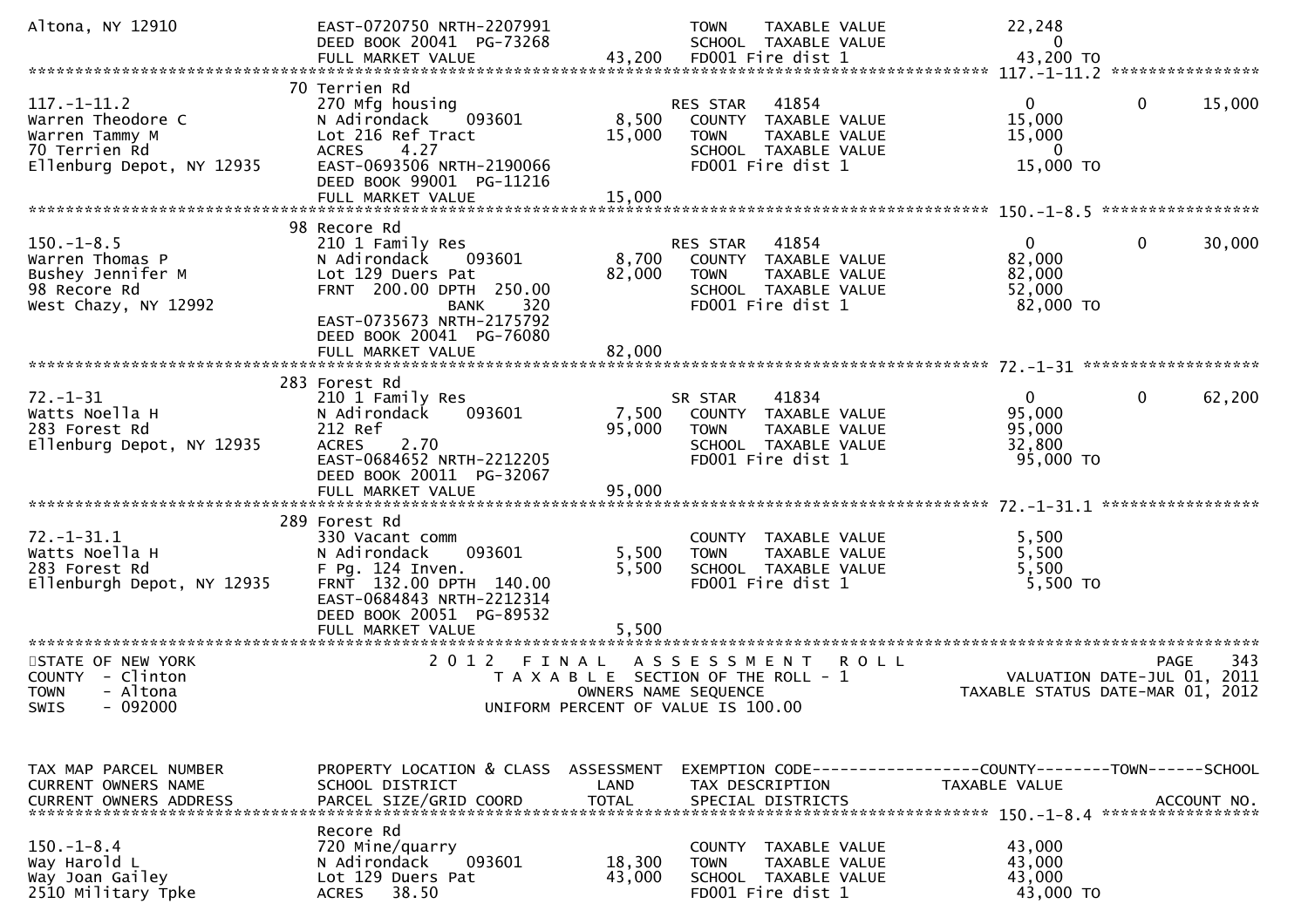| West Chazy, NY 12992                                                                                                                          | EAST-0735258 NRTH-2174631<br>DEED BOOK 981<br>$PG-143$<br>FULL MARKET VALUE                                                                                                   | 43,000                             |                                                                                                                                         |                                                                               |                    |
|-----------------------------------------------------------------------------------------------------------------------------------------------|-------------------------------------------------------------------------------------------------------------------------------------------------------------------------------|------------------------------------|-----------------------------------------------------------------------------------------------------------------------------------------|-------------------------------------------------------------------------------|--------------------|
|                                                                                                                                               |                                                                                                                                                                               |                                    |                                                                                                                                         | 87. -1-13.11 *****************                                                |                    |
| $87. - 1 - 13.11$<br>Weaver Danny<br>Weaver Shawna<br>395 Seymour Rd<br>West Chazy, NY 12992                                                  | Military Tpke<br>240 Rural res<br>093601<br>N Adirondack<br>214 Ref<br>ACRES 179.70<br>EAST-0683847 NRTH-2202490<br>DEED BOOK 20031 PG-61333<br>FULL MARKET VALUE             | 45,400<br>72,000<br>72,000         | COUNTY TAXABLE VALUE<br><b>TOWN</b><br><b>TAXABLE VALUE</b><br>SCHOOL TAXABLE VALUE<br>FD001 Fire dist 1                                | 72,000<br>72,000<br>72,000<br>72,000 TO                                       |                    |
|                                                                                                                                               |                                                                                                                                                                               |                                    |                                                                                                                                         |                                                                               |                    |
| $87. - 1 - 13.32$<br>Weaver Ronald<br>Weaver Sandy<br>1198 Rt 3<br>Plattsburgh, NY 12901                                                      | Military Tpke<br>321 Abandoned ag<br>N Adirondack<br>093601<br>Lot 214 Ref Tract<br>86.30<br><b>ACRES</b><br>EAST-0685216 NRTH-2201844<br>DEED BOOK 20031 PG-61287            | 29,600<br>29,600                   | COUNTY TAXABLE VALUE<br><b>TOWN</b><br>TAXABLE VALUE<br>SCHOOL TAXABLE VALUE<br>FD001 Fire dist 1                                       | 29,600<br>29,600<br>29,600<br>29,600 TO                                       |                    |
|                                                                                                                                               | FULL MARKET VALUE                                                                                                                                                             | 29,600                             |                                                                                                                                         | $76. - 1 - 1.3$ ********************                                          |                    |
|                                                                                                                                               | 9175 Rt 22                                                                                                                                                                    |                                    |                                                                                                                                         |                                                                               |                    |
| $76. - 1 - 1.3$<br>Weeks Adam J<br>9175 Rt 22<br>Mooers, NY 12958                                                                             | 210 1 Family Res<br>Northeastern Cl 092801<br>Lot 49 Ref Tr<br>1.90 BANK<br>320<br><b>ACRES</b><br>EAST-0736769 NRTH-2215785<br>DEED BOOK 20041 PG-71859<br>FULL MARKET VALUE | 7,100<br>110,000<br>110,000        | 41854<br><b>RES STAR</b><br>TAXABLE VALUE<br><b>COUNTY</b><br>TAXABLE VALUE<br><b>TOWN</b><br>SCHOOL TAXABLE VALUE<br>FD001 Fire dist 1 | 0<br>110,000<br>110,000<br>80,000<br>110,000 TO                               | 0<br>30,000        |
|                                                                                                                                               |                                                                                                                                                                               |                                    |                                                                                                                                         |                                                                               |                    |
| $72. - 1 - 17.2$<br>Weightman James A<br>248 Forest Rd<br>Ellenburg Depot, NY 12935<br>MAY BE SUBJECT TO PAYMENT<br>UNDER AGDIST LAW TIL 2013 | 248 Irona Rd<br>270 Mfg housing<br>093601<br>N Adirondack<br>191 Ref<br>FRNT 125.00 DPTH 200.00<br>EAST-0685075 NRTH-2211255<br>DEED BOOK 20082 PG-17830<br>FULL MARKET VALUE | 6,100<br>25,000<br>25,000          | 41854<br>RES STAR<br>COUNTY TAXABLE VALUE<br><b>TOWN</b><br>TAXABLE VALUE<br>SCHOOL TAXABLE VALUE<br>FD001 Fire dist 1                  | 0<br>25,000<br>25,000<br>0<br>25,000 TO                                       | 25,000<br>0        |
| *************************                                                                                                                     | ******************                                                                                                                                                            |                                    |                                                                                                                                         |                                                                               |                    |
| STATE OF NEW YORK<br><b>COUNTY</b><br>- Clinton<br>- Altona<br><b>TOWN</b><br>$-092000$<br>SWIS                                               | 2 0 1 2                                                                                                                                                                       | FINAL                              | A S S E S S M E N T<br>R O L L<br>T A X A B L E SECTION OF THE ROLL - 1<br>OWNERS NAME SEQUENCE<br>UNIFORM PERCENT OF VALUE IS 100.00   | VALUATION DATE-JUL 01, 2011<br>TAXABLE STATUS DATE-MAR 01, 2012               | <b>PAGE</b><br>344 |
|                                                                                                                                               |                                                                                                                                                                               |                                    |                                                                                                                                         |                                                                               |                    |
| TAX MAP PARCEL NUMBER<br><b>CURRENT OWNERS NAME</b><br><b>CURRENT OWNERS ADDRESS</b>                                                          | PROPERTY LOCATION & CLASS<br>SCHOOL DISTRICT<br>PARCEL SIZE/GRID COORD                                                                                                        | ASSESSMENT<br>LAND<br><b>TOTAL</b> | TAX DESCRIPTION<br>SPECIAL DISTRICTS                                                                                                    | EXEMPTION CODE-----------------COUNTY-------TOWN------SCHOOL<br>TAXABLE VALUE | ACCOUNT NO.        |
| $89.1 - 3 - 29$<br>Weightman John<br>Weightman Mary Lou<br>448 Devils Den Rd<br>Altona, NY 12910                                              | 448 Devils Den Rd<br>210 1 Family Res<br>093601<br>N Adirondack<br>110 Ref<br>FRNT 65.00 DPTH 132.00<br>EAST-0711047 NRTH-2206061                                             | 3,900<br>68,700                    | 41834<br>SR STAR<br><b>COUNTY</b><br>TAXABLE VALUE<br><b>TOWN</b><br>TAXABLE VALUE<br>SCHOOL TAXABLE VALUE<br>FD001 Fire dist 1         | 0<br>68,700<br>68,700<br>6,500<br>68,700 TO                                   | 0<br>62,200        |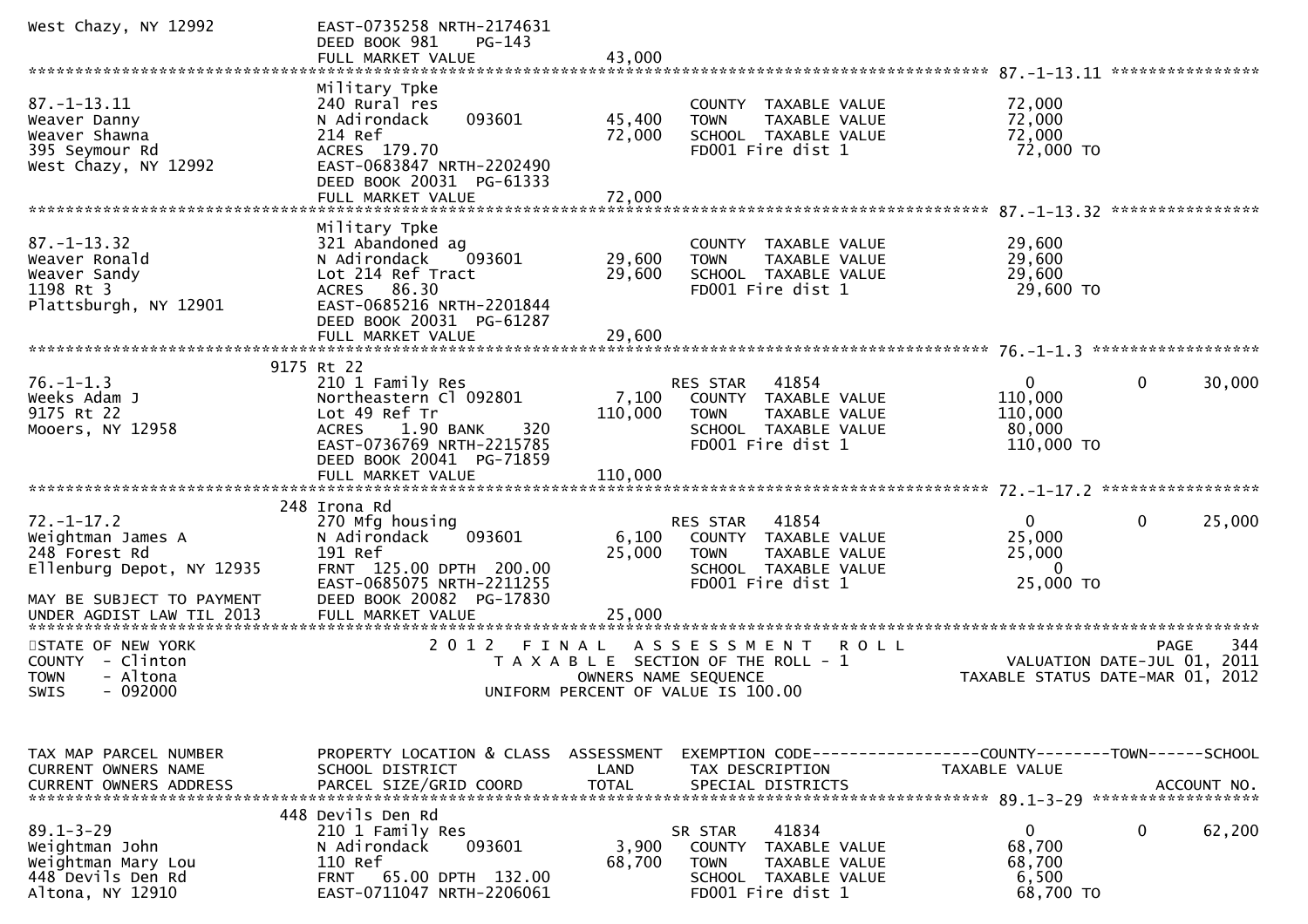|                                                                                                | PG-332<br>DEED BOOK 687                                                                                                                                               |                                    | LT001 Altona light 1                                                                                                   | 68,700 TO                                                  |                            |
|------------------------------------------------------------------------------------------------|-----------------------------------------------------------------------------------------------------------------------------------------------------------------------|------------------------------------|------------------------------------------------------------------------------------------------------------------------|------------------------------------------------------------|----------------------------|
| $73. - 2 - 5$<br>Weiss Jennifer<br>Rodriguez Edsel<br>41 Woodside St<br>West Milford, NJ 07480 | Tantillo Way<br>321 Abandoned ag<br>N Adirondack<br>093601<br>Lot 155 Ref<br>ACRES 10.40<br>EAST-0698996 NRTH-2214596<br>DEED BOOK 20062 PG-725<br>FULL MARKET VALUE  | 12,300<br>12,300<br>12,300         | COUNTY TAXABLE VALUE<br>TAXABLE VALUE<br><b>TOWN</b><br>SCHOOL TAXABLE VALUE<br>FD001 Fire dist 1                      | 12,300<br>12,300<br>12,300<br>12,300 TO                    |                            |
|                                                                                                |                                                                                                                                                                       |                                    |                                                                                                                        |                                                            |                            |
| $75. - 1 - 3.5$<br>Wells James J<br>Wells Jessica L<br>2322 Miner Farm Rd<br>Altona, NY 12910  | 2284 Miner Farm Rd<br>210 1 Family Res<br>Northeastern Cl 092801<br>Lot 62 Ref Tr<br>2.20<br><b>ACRES</b><br>EAST-0731567 NRTH-2207935<br>DEED BOOK 20061 PG-98130    | 7,200<br>110,000                   | RES STAR 41854<br>COUNTY TAXABLE VALUE<br>TAXABLE VALUE<br><b>TOWN</b><br>SCHOOL TAXABLE VALUE<br>FD001 Fire dist 1    | $\mathbf{0}$<br>110,000<br>110,000<br>80,000<br>110,000 TO | $\mathbf 0$<br>30,000      |
|                                                                                                |                                                                                                                                                                       |                                    |                                                                                                                        |                                                            |                            |
| $148. - 2 - 23$<br>Wells Richard<br>Wells Molly<br>2080 Rand Hill Rd<br>Altona, NY 12910       | 2080 Rand Hill Rd<br>210 1 Family Res<br>N Adirondack<br>093601<br>Lot 36 Duer<br><b>ACRES</b><br>1.40<br>EAST-0708760 NRTH-2175000<br>DEED BOOK 20092 PG-22381       | 9,000<br>110,700                   | 41854<br>RES STAR<br>COUNTY TAXABLE VALUE<br>TAXABLE VALUE<br><b>TOWN</b><br>SCHOOL TAXABLE VALUE<br>FD001 Fire dist 1 | $\mathbf{0}$<br>110,700<br>110,700<br>80,700<br>110,700 TO | $\mathbf 0$<br>30,000      |
|                                                                                                | FULL MARKET VALUE                                                                                                                                                     | 110,700                            |                                                                                                                        |                                                            |                            |
| $87. - 1 - 2.31$<br>Whalen Richard L<br>13 Edgewood Blvd<br>Plattsburgh, NY 12901              | 47/49 Forest Rd<br>321 Abandoned ag<br>093601<br>N Adirondack<br>213 Ref<br>ACRES 20.70<br>EAST-0684352 NRTH-2206237<br>DEED BOOK 20102 PG-31046<br>FULL MARKET VALUE | 15,400<br>15,400<br>15,400         | COUNTY TAXABLE VALUE<br>TAXABLE VALUE<br><b>TOWN</b><br>SCHOOL TAXABLE VALUE<br>FD001 Fire dist 1                      | 15,400<br>15,400<br>15,400<br>15,400 TO                    |                            |
|                                                                                                | ***************************                                                                                                                                           |                                    |                                                                                                                        |                                                            |                            |
| STATE OF NEW YORK<br>COUNTY - Clinton<br>- Altona<br><b>TOWN</b><br>SWIS<br>$-092000$          | 2 0 1 2<br>FINAL                                                                                                                                                      | OWNERS NAME SEQUENCE               | A S S E S S M E N T<br>R O L L<br>T A X A B L E SECTION OF THE ROLL - 1<br>UNIFORM PERCENT OF VALUE IS 100.00          | VALUATION DATE-JUL 01,<br>TAXABLE STATUS DATE-MAR 01, 2012 | 345<br><b>PAGE</b><br>2011 |
| TAX MAP PARCEL NUMBER<br><b>CURRENT OWNERS NAME</b><br><b>CURRENT OWNERS ADDRESS</b>           | PROPERTY LOCATION & CLASS<br>SCHOOL DISTRICT<br>PARCEL SIZE/GRID COORD                                                                                                | ASSESSMENT<br>LAND<br><b>TOTAL</b> | TAX DESCRIPTION<br>SPECIAL DISTRICTS                                                                                   | TAXABLE VALUE                                              | ACCOUNT NO.                |
| $148. - 1 - 14$<br>whelden George<br>238 Parker Rd<br>West Chazy, NY 12992                     | Rand Hill Rd<br>321 Abandoned ag<br>N Adirondack<br>093601<br>37 Duer<br>ACRES 22.00<br>EAST-0707286 NRTH-2175076<br>DEED BOOK 20082 PG-20954                         | 16,800<br>16,800                   | COUNTY TAXABLE VALUE<br>TAXABLE VALUE<br><b>TOWN</b><br>SCHOOL TAXABLE VALUE<br>FD001 Fire dist 1                      | 16,800<br>16,800<br>16,800<br>16,800 TO                    |                            |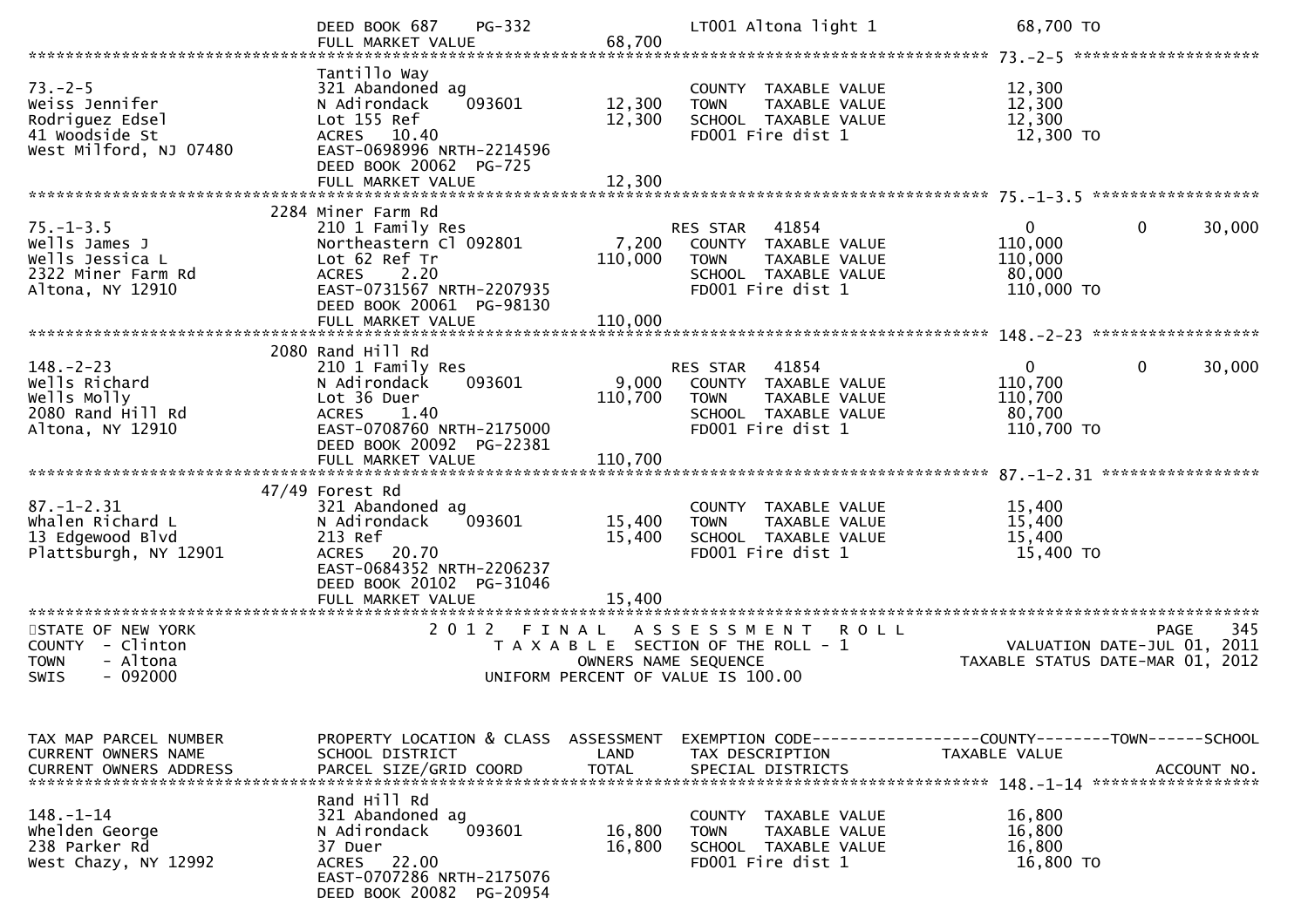|                                                                                                                                  | FULL MARKET VALUE                                                                                                                                                                  | 16,800                             |                                                                                                                                                |                                                            |                            |
|----------------------------------------------------------------------------------------------------------------------------------|------------------------------------------------------------------------------------------------------------------------------------------------------------------------------------|------------------------------------|------------------------------------------------------------------------------------------------------------------------------------------------|------------------------------------------------------------|----------------------------|
| $148. - 1 - 13$<br>Whelden George P<br>238 Parker Rd<br>PO Box 169<br>West Chazy, NY 12992                                       | Rand Hill Rd<br>321 Abandoned ag<br>N Adirondack<br>093601<br>37 Duer<br>12.60<br><b>ACRES</b><br>EAST-0706933 NRTH-2175357<br>DEED BOOK 20051 PG-79338                            | 14,400<br>14,400                   | COUNTY TAXABLE VALUE<br>TAXABLE VALUE<br><b>TOWN</b><br>SCHOOL TAXABLE VALUE<br>FD001 Fire dist 1                                              | 14,400<br>14,400<br>14,400<br>14,400 TO                    |                            |
|                                                                                                                                  | FULL MARKET VALUE                                                                                                                                                                  | 14,400                             |                                                                                                                                                |                                                            |                            |
| $135. - 2 - 29$<br>Whitney Penny N<br>20 Blamy Way<br>West Chazy, NY 12992                                                       | $14/20$ Blamy Way<br>271 Mfg housings<br>Beekmantown Cen 092401<br>143 & 146 Duers<br>ACRES 12.60<br>EAST-0738636 NRTH-2179635<br>DEED BOOK 20102 PG-33470                         | 14,400<br>52,000                   | 41854<br>RES STAR<br>COUNTY TAXABLE VALUE<br><b>TOWN</b><br><b>TAXABLE VALUE</b><br>SCHOOL TAXABLE VALUE<br>FD001 Fire dist 1                  | $\mathbf{0}$<br>52,000<br>52,000<br>22,000<br>52,000 TO    | 0<br>30,000                |
|                                                                                                                                  | FULL MARKET VALUE                                                                                                                                                                  | 52,000                             |                                                                                                                                                |                                                            | *******************        |
| $73. - 1 - 24$<br>Wilkinson Paul<br>Ernie Guerin<br>226 Irona Rd<br>Altona, NY 12910                                             | 226 Irona Rd<br>312 Vac w/imprv<br>093601<br>N Adirondack<br>138 Ref<br>Land Contract to Ernie Gu<br>50.00<br><b>ACRES</b><br>EAST-0705930 NRTH-2213067<br>DEED BOOK 581<br>PG-849 | 29,800<br>39,800                   | COUNTY TAXABLE VALUE<br><b>TAXABLE VALUE</b><br><b>TOWN</b><br>SCHOOL TAXABLE VALUE<br>FD001 Fire dist 1<br>LT001 Altona light 1               | 39,800<br>39,800<br>39,800<br>39,800 TO<br>39,800 TO       |                            |
|                                                                                                                                  | FULL MARKET VALUE                                                                                                                                                                  | 39,800                             |                                                                                                                                                |                                                            |                            |
| $73. - 1 - 25.1$<br>Wilkinson Paul F<br>2131 Rue Wellington<br>Montreal, QC, Canada<br>H3K1X1                                    | Irona Rd<br>321 Abandoned ag<br>093601<br>N Adirondack<br>137 Ref<br>ACRES 250.40<br>EAST-0705440 NRTH-2209866<br>DEED BOOK 590<br>PG-342<br>FULL MARKET VALUE                     | 54,300<br>54,300<br>54,300         | 41854<br>RES STAR<br>COUNTY TAXABLE VALUE<br>TAXABLE VALUE<br><b>TOWN</b><br>SCHOOL TAXABLE VALUE<br>FD001 Fire dist 1<br>LT001 Altona light 1 | 0<br>54,300<br>54,300<br>24,300<br>54,300 TO<br>3,014 TO   | 30,000<br>0                |
| **********************<br>STATE OF NEW YORK<br>- Clinton<br><b>COUNTY</b><br>- Altona<br><b>TOWN</b><br>$-092000$<br><b>SWIS</b> | *************************<br>2 0 1 2<br>FINAL                                                                                                                                      |                                    | A S S E S S M E N T<br><b>ROLL</b><br>T A X A B L E SECTION OF THE ROLL - 1<br>OWNERS NAME SEQUENCE<br>UNIFORM PERCENT OF VALUE IS 100.00      | VALUATION DATE-JUL 01, 2011<br>TAXABLE STATUS DATE-MAR 01, | 346<br><b>PAGE</b><br>2012 |
| TAX MAP PARCEL NUMBER<br>CURRENT OWNERS NAME<br><b>CURRENT OWNERS ADDRESS</b>                                                    | PROPERTY LOCATION & CLASS<br>SCHOOL DISTRICT<br>PARCEL SIZE/GRID COORD                                                                                                             | ASSESSMENT<br>LAND<br><b>TOTAL</b> | EXEMPTION CODE-----------------COUNTY-------TOWN-----SCHOOL<br>TAX DESCRIPTION<br>SPECIAL DISTRICTS                                            | TAXABLE VALUE                                              | ACCOUNT NO.                |
| 119. - 1 - 19. 12<br>Willette Danny E<br>3745 Soapstone Rd<br>Ridgeway, VA 24148                                                 | Duley Rd<br>271 Mfg housings<br>093601<br>N Adirondack<br>Lot 68 Ref Tract Patent<br>ACRES 77.90<br>EAST-0712176 NRTH-2187706<br>DEED BOOK 20041 PG-67785                          | 34,200<br>80,000                   | COUNTY TAXABLE VALUE<br>TAXABLE VALUE<br><b>TOWN</b><br>SCHOOL TAXABLE VALUE<br>FD001 Fire dist 1                                              | 80,000<br>80,000<br>80,000<br>80,000 TO                    |                            |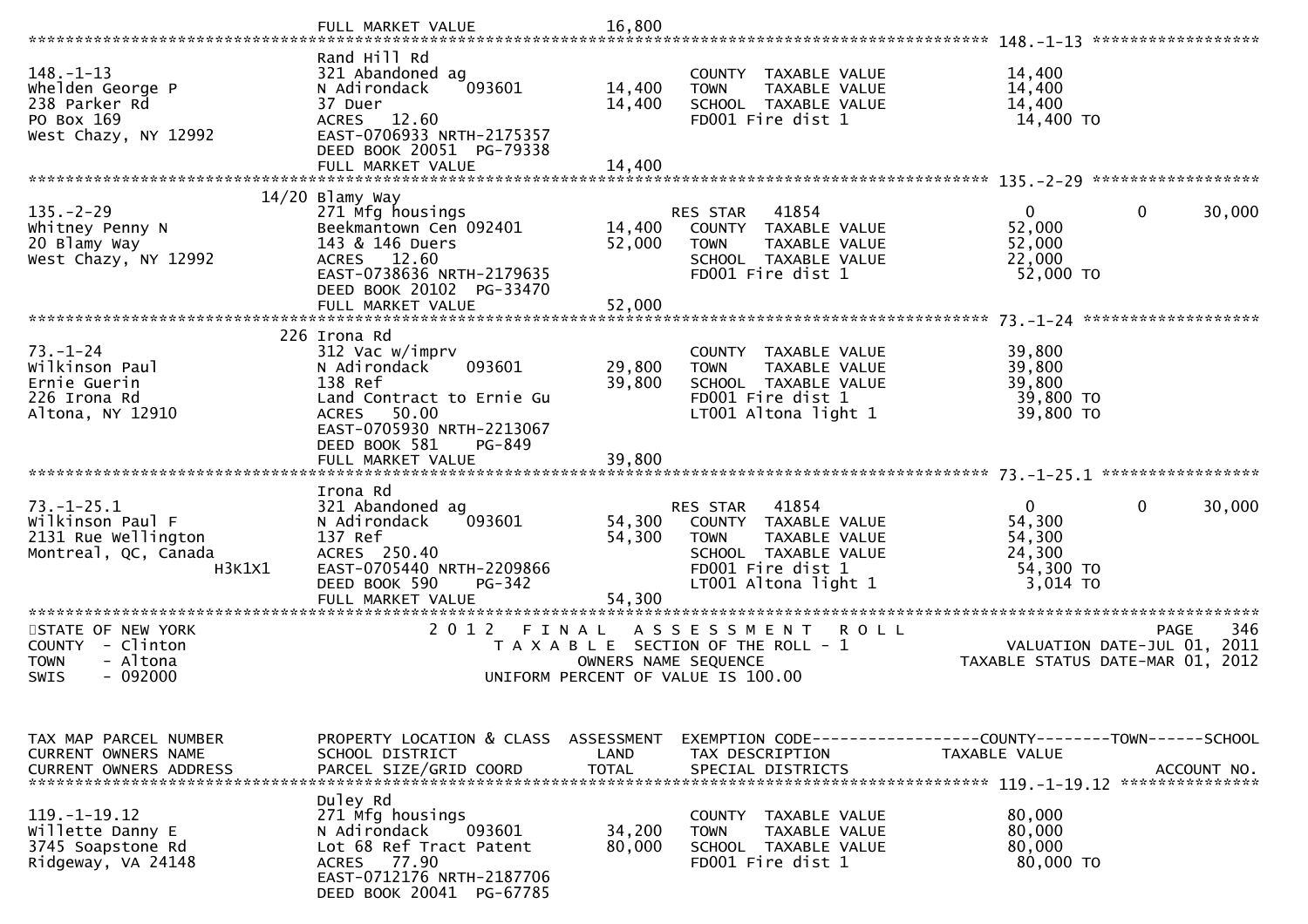|                                                                                                            | FULL MARKET VALUE                                                                                                                                                                                                                    | 80,000                        |                                                                                                                                                                             |                                                                           |                                                              |
|------------------------------------------------------------------------------------------------------------|--------------------------------------------------------------------------------------------------------------------------------------------------------------------------------------------------------------------------------------|-------------------------------|-----------------------------------------------------------------------------------------------------------------------------------------------------------------------------|---------------------------------------------------------------------------|--------------------------------------------------------------|
|                                                                                                            |                                                                                                                                                                                                                                      |                               |                                                                                                                                                                             |                                                                           |                                                              |
| $73. - 1 - 34.5$<br>Williams Barbara<br>440 Irona Rd<br>Altona, NY 12910                                   | 440 Irona Rd<br>210 1 Family Res<br>N Adirondack<br>093601<br>Lot 155 Ref Tr<br>FRNT 208.00 DPTH 208.00<br>0.84<br><b>ACRES</b><br>EAST-0700740 NRTH-2213148<br>DEED BOOK 722<br>PG-117<br>FULL MARKET VALUE                         | 54,400<br>54,400              | AGED C&T<br>41801<br>5,500 SR STAR<br>41834<br>COUNTY<br>TAXABLE VALUE<br>TAXABLE VALUE<br><b>TOWN</b><br>SCHOOL TAXABLE VALUE<br>FD001 Fire dist 1<br>LT001 Altona light 1 | 27,200<br>$\mathbf{0}$<br>27,200<br>27,200<br>0<br>54,400 TO<br>54,400 TO | 27,200<br>54,400<br>$\Omega$                                 |
|                                                                                                            |                                                                                                                                                                                                                                      |                               |                                                                                                                                                                             |                                                                           |                                                              |
| $87. - 1 - 9.82$<br>Williams Wayne B<br>Williams Sandy M<br>10 Debra Ln<br>Plattsburgh, NY 12901           | 5349 Military Tpke<br>210 1 Family Res<br>N Adirondack<br>093601<br>Lot 185 & 186 Ref Tr<br>Survey Map 20082/18962<br>1.00 BANK<br><b>ACRES</b><br>860<br>EAST-0692863 NRTH-2205325<br>DEED BOOK 20092 PG-27851<br>FULL MARKET VALUE | 6,500<br>99,500<br>99,500     | RES STAR<br>41854<br>COUNTY TAXABLE VALUE<br><b>TOWN</b><br>TAXABLE VALUE<br>SCHOOL TAXABLE VALUE<br>FD001 Fire dist 1                                                      | $\overline{0}$<br>99,500<br>99,500<br>69,500<br>99,500 TO                 | 0<br>30,000                                                  |
|                                                                                                            |                                                                                                                                                                                                                                      |                               |                                                                                                                                                                             |                                                                           |                                                              |
| $74. - 1 - 23.22$<br>Wilson Grant E<br>Wilson Laura A<br>168 Joe Wood Rd<br>Altona, NY 12910               | 168 Joe Wood Rd<br>240 Rural res<br>093601<br>N Adirondack<br>Lot 105<br>ACRES 17.00 BANK<br>080<br>EAST-0715957 NRTH-2210971<br>DEED BOOK 99001 PG-10881                                                                            | 14,300<br>65,000              | 41854<br>RES STAR<br>COUNTY TAXABLE VALUE<br>TAXABLE VALUE<br><b>TOWN</b><br>SCHOOL TAXABLE VALUE<br>FD001 Fire dist 1<br>LT001 Altona light 1                              | $\Omega$<br>65,000<br>65,000<br>35,000<br>65,000 TO<br>65,000 TO          | 0<br>30,000                                                  |
|                                                                                                            | Rand Hill Rd                                                                                                                                                                                                                         |                               |                                                                                                                                                                             |                                                                           |                                                              |
| $132. - 1 - 16$<br>Winston Towers 1988 Inc<br>703 Grosvenor<br>West Mount, QC, Canada<br>H3Y2T1            | 910 Priv forest<br>093601<br>N Adirondack<br>10 Duer<br>ACRES 597.20<br>EAST-0699752 NRTH-2179983<br>DEED BOOK 20082 PG-13630<br>FULL MARKET VALUE                                                                                   | 101,200<br>101,200<br>101.200 | COUNTY TAXABLE VALUE<br>TAXABLE VALUE<br><b>TOWN</b><br>SCHOOL TAXABLE VALUE<br>FD001 Fire dist 1                                                                           | 101,200<br>101,200<br>101,200<br>101,200 TO                               |                                                              |
| *********************                                                                                      | *************************                                                                                                                                                                                                            |                               |                                                                                                                                                                             |                                                                           |                                                              |
| STATE OF NEW YORK<br>COUNTY - Clinton<br>- Altona<br>TOWN<br>$-092000$<br><b>SWIS</b>                      | 2 0 1 2<br>FINAL                                                                                                                                                                                                                     | OWNERS NAME SEQUENCE          | A S S E S S M E N T<br><b>ROLL</b><br>T A X A B L E SECTION OF THE ROLL - 1<br>UNIFORM PERCENT OF VALUE IS 100.00                                                           | TAXABLE STATUS DATE-MAR 01,                                               | 347<br><b>PAGE</b><br>2011<br>VALUATION DATE-JUL 01,<br>2012 |
| TAX MAP PARCEL NUMBER<br><b>CURRENT OWNERS NAME</b><br><b>CURRENT OWNERS ADDRESS</b>                       | PROPERTY LOCATION & CLASS ASSESSMENT<br>SCHOOL DISTRICT<br>PARCEL SIZE/GRID COORD                                                                                                                                                    | LAND<br><b>TOTAL</b>          | EXEMPTION        CODE-----------------COUNTY-------TOWN------SCHOOL<br>TAX DESCRIPTION<br>SPECIAL DISTRICTS                                                                 | TAXABLE VALUE                                                             | ACCOUNT NO.                                                  |
| $131. - 1 - 4.21$<br>Winterbottom Chanon L<br>Winterbottom Jonathan A<br>Attn: William Sawyer<br>PO Box 69 | Jerusalem Rd<br>322 Rural vac>10<br>093601<br>N Adirondack<br>Lot 221 Ref Tr<br>ACRES 108.80<br>EAST-0692346 NRTH-2176566                                                                                                            | 34,100<br>34,100              | COUNTY TAXABLE VALUE<br><b>TOWN</b><br><b>TAXABLE VALUE</b><br>SCHOOL TAXABLE VALUE<br>FD001 Fire dist 1                                                                    | 34,100<br>34,100<br>34,100<br>34,100 TO                                   |                                                              |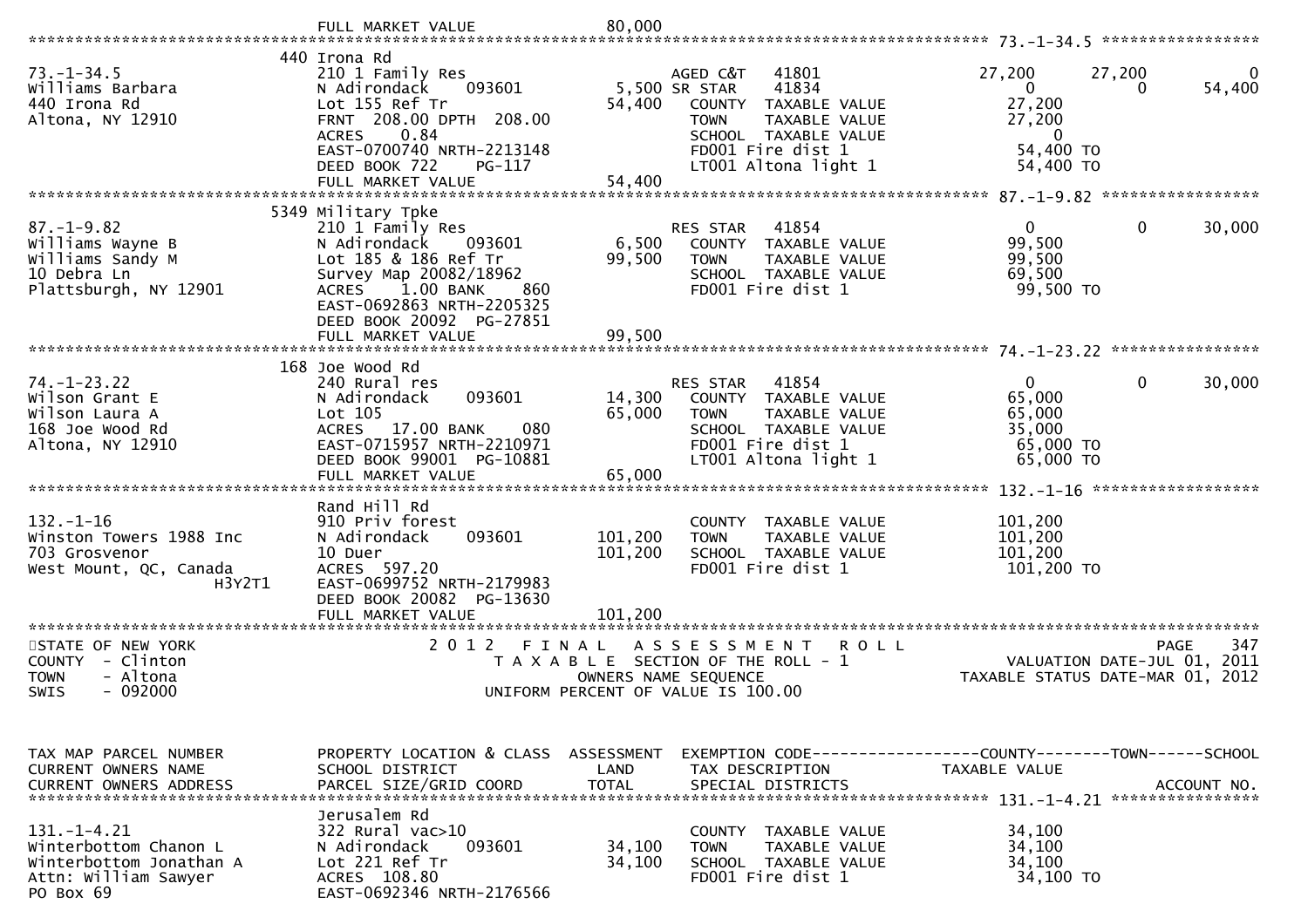| Milton, VT 05468                                                                                                               | DEED BOOK 20051 PG-79135<br>FULL MARKET VALUE                                                                                                                                            | 34,100                       |                                                                                                                                                            |                                                                      |                                                                                             |
|--------------------------------------------------------------------------------------------------------------------------------|------------------------------------------------------------------------------------------------------------------------------------------------------------------------------------------|------------------------------|------------------------------------------------------------------------------------------------------------------------------------------------------------|----------------------------------------------------------------------|---------------------------------------------------------------------------------------------|
| $131. - 1 - 4.22$<br>Winterbottom Chanon L<br>Winterbottom Jonathan A<br>Attn: William Sawyer<br>PO Box 69<br>Milton, VT 05468 | Jerusalem Rd<br>314 Rural vac<10<br>093601<br>N Adirondack<br>Lot 221 Ref Tract<br>1.40<br><b>ACRES</b><br>EAST-0691578 NRTH-2177927<br>DEED BOOK 20051 PG-79135<br>FULL MARKET VALUE    | 6,700<br>6,700<br>6,700      | COUNTY TAXABLE VALUE<br>TAXABLE VALUE<br><b>TOWN</b><br>SCHOOL TAXABLE VALUE<br>FD001 Fire dist 1                                                          | 6,700<br>6,700<br>6,700<br>$6,700$ TO                                |                                                                                             |
| $146. - 1 - 3$<br>Winterbottom Chanon L<br>Winterbottom Jonathan A<br>Attn: William Sawyer<br>PO Box 69<br>Milton, VT 05468    | Jerusalem Rd<br>920 Priv Hunt/Fi<br>093601<br>N Adirondack<br>222 Ref<br>ACRES 426.70<br>EAST-0692562 NRTH-2173384<br>DEED BOOK 20051 PG-79135<br>FULL MARKET VALUE                      | 86,600<br>86,600<br>86,600   | COUNTY TAXABLE VALUE<br>TAXABLE VALUE<br><b>TOWN</b><br>SCHOOL TAXABLE VALUE<br>FD001 Fire dist 1                                                          | 86,600<br>86,600<br>86,600<br>86,600 TO                              |                                                                                             |
| $134. - 1 - 1.2$<br>Wolcott John R<br>Wolcott Gail P<br>11 Laura Dr<br>Morrisonville, NY 12962                                 | 3894 Military Tpke<br>240 Rural res<br>093601<br>N Adirondack<br>Lot 95 Ref Tr<br>ACRES 22.80<br>EAST-0721023 NRTH-2184788<br>DEED BOOK 624<br>PG-873<br>FULL MARKET VALUE               | 15,200<br>127,700<br>127,700 | 41854<br>RES STAR<br>COUNTY TAXABLE VALUE<br>TAXABLE VALUE<br><b>TOWN</b><br>SCHOOL TAXABLE VALUE<br>FD001 Fire dist 1                                     | $\mathbf{0}$<br>127,700<br>127,700<br>97,700<br>127,700 TO           | $\mathbf 0$<br>30,000                                                                       |
|                                                                                                                                | 151 Harvey Rd                                                                                                                                                                            |                              |                                                                                                                                                            |                                                                      |                                                                                             |
| $135. - 1 - 18.264$<br>Wolstenholme Emily<br>151 Harvey Rd<br>West Chazy, NY 12992                                             | 210 1 Family Res<br>N Adirondack<br>093601<br>Lot 130 Duerville Patent<br>3.80 BANK<br><b>ACRES</b><br>080<br>EAST-0733865 NRTH-2179409<br>DEED BOOK 99001 PG-08143<br>FULL MARKET VALUE | 10,400<br>85,000<br>85,000   | 41854<br>RES STAR<br>COUNTY TAXABLE VALUE<br><b>TOWN</b><br>TAXABLE VALUE<br>SCHOOL TAXABLE VALUE<br>FD001 Fire dist 1                                     | $\mathbf{0}$<br>85,000<br>85,000<br>55,000<br>85,000 TO              | $\mathbf 0$<br>30,000                                                                       |
|                                                                                                                                | **********************                                                                                                                                                                   |                              |                                                                                                                                                            |                                                                      |                                                                                             |
| STATE OF NEW YORK<br>COUNTY - Clinton<br><b>TOWN</b><br>- Altona<br>- 092000<br><b>SWIS</b>                                    | 2 0 1 2<br>FINAL                                                                                                                                                                         |                              | ASSESSMENT<br>T A X A B L E SECTION OF THE ROLL - 1<br>OWNERS NAME SEQUENCE<br>UNIFORM PERCENT OF VALUE IS 100.00                                          | R O L L                                                              | 348<br><b>PAGE</b><br>VALUATION DATE-JUL 01,<br>2011<br>TAXABLE STATUS DATE-MAR 01,<br>2012 |
| TAX MAP PARCEL NUMBER<br><b>CURRENT OWNERS NAME</b><br><b>CURRENT OWNERS ADDRESS</b>                                           | PROPERTY LOCATION & CLASS ASSESSMENT<br>SCHOOL DISTRICT<br>PARCEL SIZE/GRID COORD                                                                                                        | LAND<br><b>TOTAL</b>         | TAX DESCRIPTION<br>SPECIAL DISTRICTS                                                                                                                       | TAXABLE VALUE                                                        | ACCOUNT NO.                                                                                 |
| $74. - 1 - 15.3$<br>Wood Allen John<br>Wood Donna Marie<br>294 Joe Wood Rd<br>Altona, NY 12910                                 | 294 Joe Wood Rd<br>210 1 Family Res<br>N Adirondack<br>093601<br>Lot 104 Ref Tr<br>3.40 BANK<br>080<br><b>ACRES</b><br>EAST-0717846 NRTH-2213942<br>DEED BOOK 20051 PG-87574             | 7,900<br>94,000              | 41854<br>RES STAR<br><b>COUNTY</b><br>TAXABLE VALUE<br><b>TOWN</b><br>TAXABLE VALUE<br>SCHOOL TAXABLE VALUE<br>FD001 Fire dist 1<br>$LT001$ Altona light 1 | $\mathbf{0}$<br>94,000<br>94,000<br>64,000<br>94,000 TO<br>94,000 TO | 0<br>30,000                                                                                 |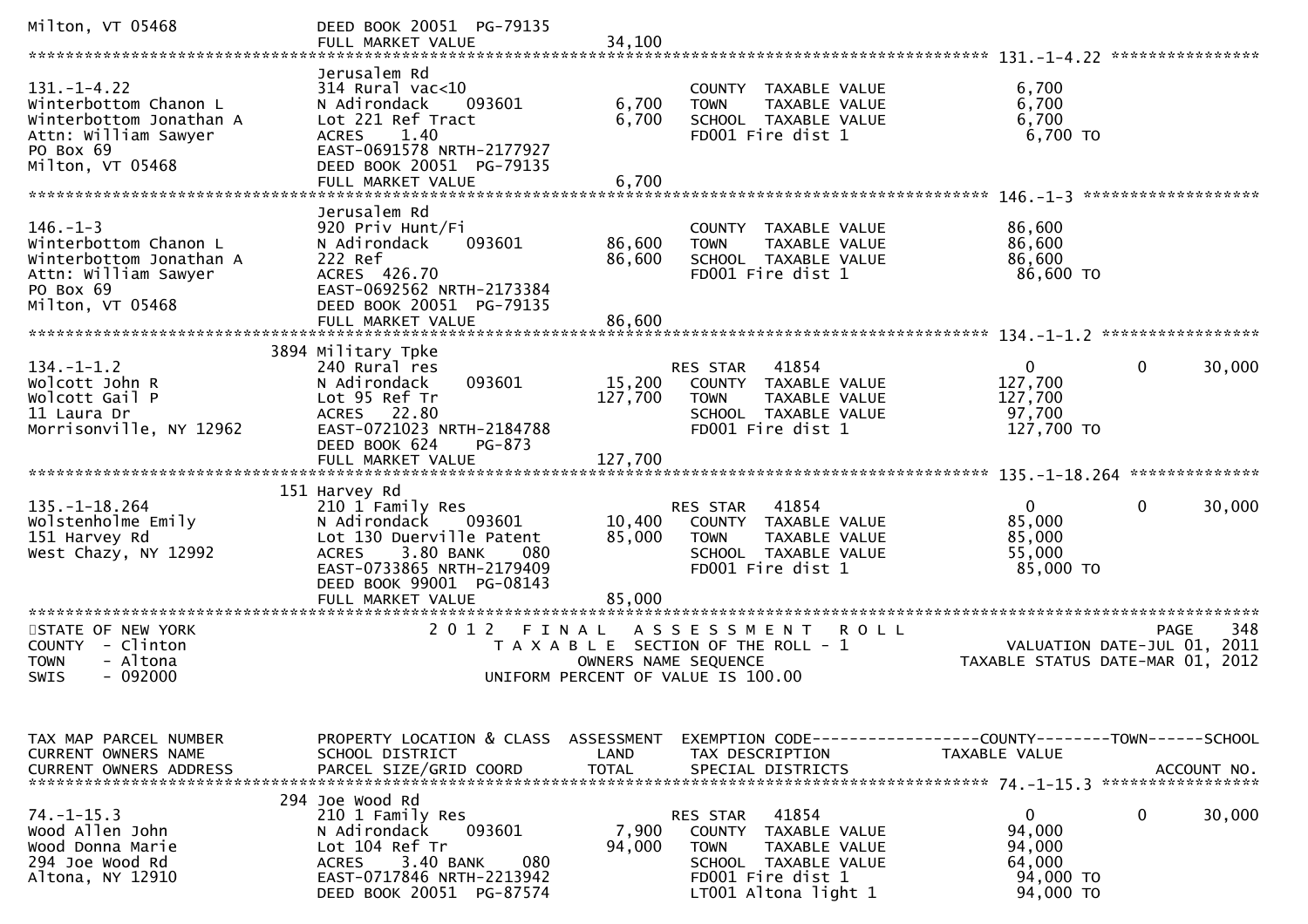|                                                                                                                                        | FULL MARKET VALUE                                                                                                                                                                    | 94,000                    |                                                                                                                                                |                                                                      |                                            |
|----------------------------------------------------------------------------------------------------------------------------------------|--------------------------------------------------------------------------------------------------------------------------------------------------------------------------------------|---------------------------|------------------------------------------------------------------------------------------------------------------------------------------------|----------------------------------------------------------------------|--------------------------------------------|
| $74. - 1 - 25.13$<br>Wood Alvin<br>881 Mannix Rd<br>Peru, NY 12972                                                                     | Joe Wood Rd<br>311 Res vac land<br>N Adirondack<br>093601<br>Lots 104, 105, & 111 Ref<br>FRNT 156.00 DPTH 275.00<br>EAST-0715857 NRTH-2210336<br>DEED BOOK 20092 PG-24273            | 6,400<br>6,400            | COUNTY TAXABLE VALUE<br>TAXABLE VALUE<br><b>TOWN</b><br>SCHOOL TAXABLE VALUE<br>FD001 Fire dist 1<br>LT001 Altona light 1                      | 6,400<br>6,400<br>6,400<br>6,400 TO<br>$6,400$ TO                    |                                            |
|                                                                                                                                        | FULL MARKET VALUE                                                                                                                                                                    | 6,400                     |                                                                                                                                                |                                                                      |                                            |
| $104. - 1 - 4.2$<br>Wood Carl A<br>Rabideau Tammy J<br>298 Devils Den Rd<br>PO Box 159<br>Altona, NY 12910                             | 298 Devils Den Rd<br>210 1 Family Res<br>N Adirondack<br>093601<br>Ldt 132 Ref<br><b>ACRES</b><br>1.00<br>EAST-0710637 NRTH-2202595<br>DEED BOOK 951<br>$PG-138$                     | 6,500<br>88,600           | 41854<br>RES STAR<br>COUNTY TAXABLE VALUE<br><b>TOWN</b><br>TAXABLE VALUE<br>SCHOOL TAXABLE VALUE<br>FD001 Fire dist 1<br>LT001 Altona light 1 | $\mathbf{0}$<br>88,600<br>88,600<br>58,600<br>88,600 TO<br>88,600 TO | 0<br>30,000                                |
|                                                                                                                                        | FULL MARKET VALUE                                                                                                                                                                    | 88,600                    |                                                                                                                                                |                                                                      |                                            |
| $104.-1-6.1$<br>Wood Carl A<br>Wood Andrew J<br>298 Devils Den Rd<br>Altona, NY 12910                                                  | Devils Den Rd<br>321 Abandoned ag<br>N Adirondack<br>093601<br>132 Ref<br>ACRES 178.70<br>EAST-0709584 NRTH-2200590<br>DEED BOOK 20031 PG-52867                                      | 32,400<br>32,400          | COUNTY TAXABLE VALUE<br>TAXABLE VALUE<br><b>TOWN</b><br>SCHOOL TAXABLE VALUE<br>FD001 Fire dist 1                                              | 32,400<br>32,400<br>32,400<br>32,400 TO                              |                                            |
|                                                                                                                                        |                                                                                                                                                                                      |                           |                                                                                                                                                |                                                                      |                                            |
| $71. - 4 - 14.3$<br>Wood Floyd W II<br>Himes-Wood Carey S<br>2066 Plank Rd<br>Ellenburg Depot, NY 12935-1717 EAST-0675967 NRTH-2210360 | 2066 Plank Rd<br>210 1 Family Res<br>093601<br>N Adirondack<br>Lt Bm<br>FRNT 100.00 DPTH 275.00<br>DEED BOOK 20041 PG-67383<br>FULL MARKET VALUE                                     | 6,100<br>53,700<br>53,700 | 41854<br>RES STAR<br>COUNTY TAXABLE VALUE<br><b>TOWN</b><br>TAXABLE VALUE<br>SCHOOL TAXABLE VALUE<br>FD002 Ellenburg fire 21                   | $\Omega$<br>53,700<br>53,700<br>23,700<br>53,700 TO                  | $\mathbf{0}$<br>30,000                     |
| STATE OF NEW YORK<br>COUNTY - Clinton<br><b>TOWN</b><br>- Altona<br>$-092000$<br>SWIS                                                  | 2012 FINAL                                                                                                                                                                           |                           | ASSESSMENT ROLL<br>T A X A B L E SECTION OF THE ROLL - 1<br>OWNERS NAME SEQUENCE<br>UNIFORM PERCENT OF VALUE IS 100.00                         | TAXABLE STATUS DATE-MAR 01, 2012                                     | 349<br>PAGE<br>VALUATION DATE-JUL 01, 2011 |
| TAX MAP PARCEL NUMBER<br>CURRENT OWNERS NAME<br><b>CURRENT OWNERS ADDRESS</b>                                                          | PROPERTY LOCATION & CLASS ASSESSMENT<br>SCHOOL DISTRICT<br>PARCEL SIZE/GRID COORD                                                                                                    | LAND<br><b>TOTAL</b>      | EXEMPTION CODE------------------COUNTY--------TOWN------SCHOOL<br>TAX DESCRIPTION<br>SPECIAL DISTRICTS                                         | TAXABLE VALUE                                                        | ACCOUNT NO.                                |
| $89.1 - 3 - 9$<br>Wood Life Estate Joyce I<br>Wood Emmett L<br>PO Box 74<br>Altona, NY 12910                                           | 3091 Miner Farm Rd<br>210 1 Family Res<br>093601<br>N Adirondack<br>110 Ref<br>FRNT 180.00 DPTH 214.00<br>EAST-0712018 NRTH-2207303<br>DEED BOOK 20082 PG-20067<br>FULL MARKET VALUE | 6,400<br>91,500<br>91,500 | 41834<br>SR STAR<br>COUNTY TAXABLE VALUE<br>TAXABLE VALUE<br><b>TOWN</b><br>SCHOOL TAXABLE VALUE<br>FD001 Fire dist 1<br>LT001 Altona light 1  | $\mathbf{0}$<br>91,500<br>91,500<br>29,300<br>91,500 TO<br>91,500 TO | 0<br>62,200                                |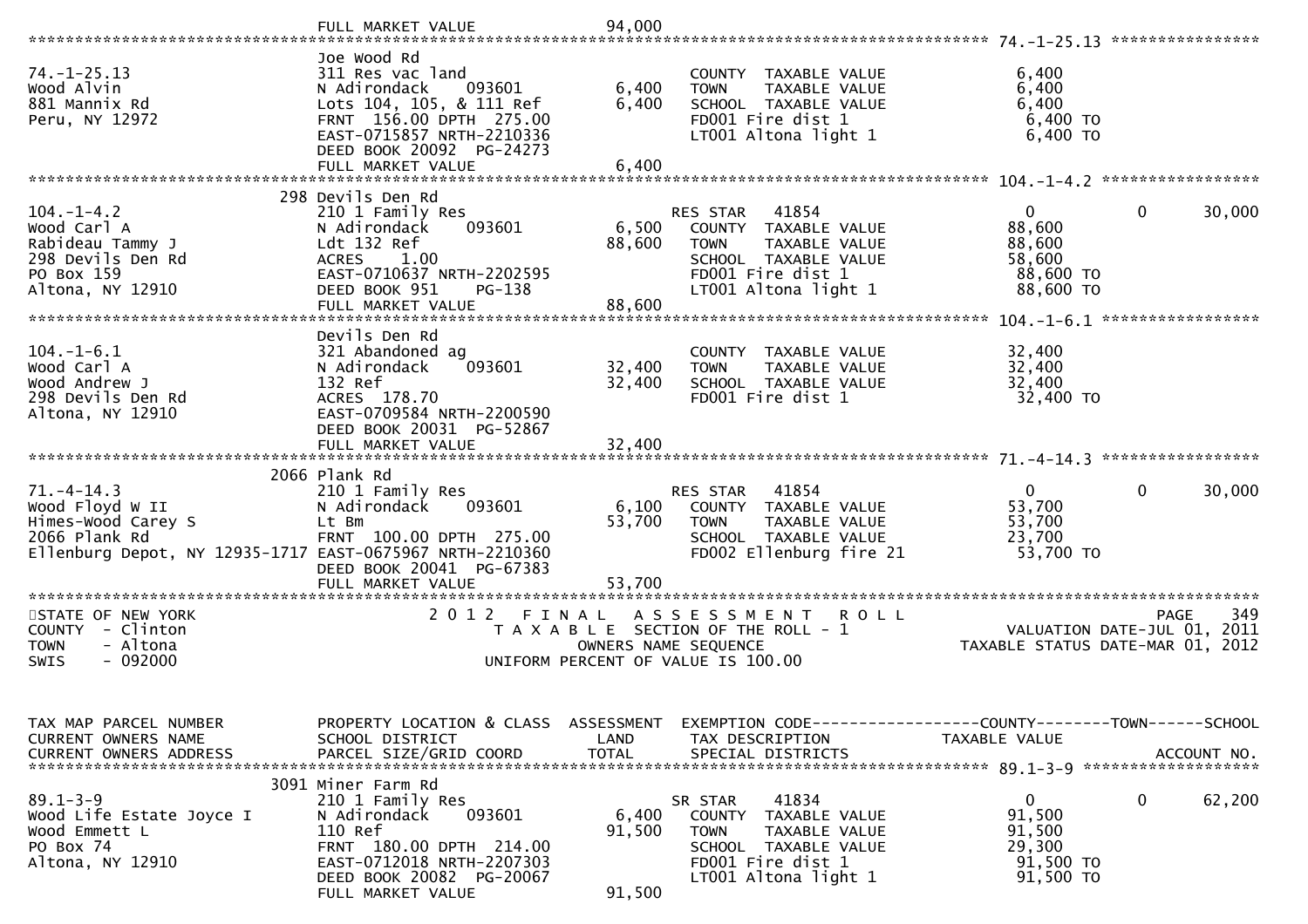|                                                                                                                           | **************************                                                                                                                                                  |                            |                                                                                                                                                    |                                                                                                                                  |          |
|---------------------------------------------------------------------------------------------------------------------------|-----------------------------------------------------------------------------------------------------------------------------------------------------------------------------|----------------------------|----------------------------------------------------------------------------------------------------------------------------------------------------|----------------------------------------------------------------------------------------------------------------------------------|----------|
| $104. - 1 - 4.1$<br>Wood Life Use Wallace & Barbar N Adirondack<br>Wood Andrew J<br>304 Devils Den Rd<br>Altona, NY 12910 | 304 Devils Den Rd<br>210 1 Family Res<br>Lot 132 Ref<br>ACRES 1.20<br>EAST-0710861 NRTH-2202649<br>DEED BOOK 910<br>PG-172                                                  | 52,200                     | WARNONALL 41121<br>093601 6,500 SR STAR 41834<br>COUNTY TAXABLE VALUE<br><b>TOWN</b><br>TAXABLE VALUE<br>SCHOOL TAXABLE VALUE<br>FD001 Fire dist 1 | 7,830<br>7,830<br>52,200<br>$\overline{\mathbf{0}}$<br>$\mathbf{0}$<br>44,370<br>44,370<br>$\overline{\mathbf{0}}$<br>52,200 TO  | $\bf{0}$ |
| $104. - 1 - 8$<br>Wood Life Use Wallace & Barbar N Adirondack<br>Wood Andrew J<br>304 Devils Den Rd<br>Altona, NY 12910   | Rock Rd<br>260 Seasonal res<br>093601<br>133 Ref 1942<br>ACRES 94.00<br>EAST-0712218 NRTH-2198150<br>DEED BOOK 910<br>PG-170                                                | 26,300<br>35,600           | COUNTY TAXABLE VALUE<br>TAXABLE VALUE<br><b>TOWN</b><br>SCHOOL TAXABLE VALUE<br>FD001 Fire dist 1                                                  | 35,600<br>35,600<br>35,600<br>35,600 TO                                                                                          |          |
|                                                                                                                           |                                                                                                                                                                             |                            |                                                                                                                                                    |                                                                                                                                  |          |
| $74. - 1 - 25.15$<br>Wood Marcia A<br>40 Joe Wood Rd<br>Altona, NY 12910                                                  | 40 Joe Wood Rd<br>$314$ Rural vac<10<br>093601<br>N Adirondack<br>ACRES 11.90<br>EAST-0714570 NRTH-2210509<br>DEED BOOK 20092 PG-25873<br>FULL MARKET VALUE                 | 12,800<br>12,800<br>12,800 | COUNTY TAXABLE VALUE<br>TAXABLE VALUE<br><b>TOWN</b><br>SCHOOL TAXABLE VALUE<br>FD001 Fire dist 1                                                  | 12,800<br>12,800<br>12,800<br>12,800 TO                                                                                          |          |
|                                                                                                                           | 40 Joe Wood Rd                                                                                                                                                              |                            |                                                                                                                                                    |                                                                                                                                  |          |
| $74. - 1 - 30$<br>Wood Marcia A<br>40 Joe Wood Rd<br>Altona, NY 12910                                                     | 210 1 Family Res<br>093601<br>N Adirondack<br>338 Ref<br>318<br>5.10 BANK 320<br><b>ACRES</b><br>EAST-0714572 NRTH-2208598<br>DEED BOOK 20031 PG-53863<br>FULL MARKET VALUE | 9,400<br>85,000<br>85,000  | RES STAR 41854<br>COUNTY TAXABLE VALUE<br>TAXABLE VALUE<br>TOWN<br>SCHOOL TAXABLE VALUE<br>FD001 Fire dist 1<br>LT001 Altona light 1               | $\overline{0}$<br>$\mathbf{0}$<br>30,000<br>85,000<br>85,000<br>55,000<br>85,000 TO<br>85,000 TO                                 |          |
|                                                                                                                           |                                                                                                                                                                             |                            |                                                                                                                                                    |                                                                                                                                  |          |
| STATE OF NEW YORK<br>COUNTY - Clinton<br><b>TOWN</b><br>- Altona<br>$-092000$<br>SWIS                                     |                                                                                                                                                                             |                            | 2012 FINAL ASSESSMENT ROLL<br>UNIFORM PERCENT OF VALUE IS 100.00                                                                                   | <b>PAGE</b><br>T A X A B L E SECTION OF THE ROLL - 1<br>TAXABLE STATUS DATE-JUL 01, 2011<br>TAXABLE STATUS DATE-MAR 01, 2012     | 350      |
| TAX MAP PARCEL NUMBER<br>CURRENT OWNERS NAME<br><b>CURRENT OWNERS ADDRESS</b>                                             | SCHOOL DISTRICT<br>PARCEL SIZE/GRID COORD                                                                                                                                   | LAND<br><b>TOTAL</b>       | TAX DESCRIPTION<br>SPECIAL DISTRICTS                                                                                                               | PROPERTY LOCATION & CLASS ASSESSMENT EXEMPTION CODE----------------COUNTY-------TOWN------SCHOOL<br>TAXABLE VALUE<br>ACCOUNT NO. |          |
| $120. - 1 - 4$<br>Wood Mark Gordon<br>2 Emmons St<br>Dannemora, NY 12929                                                  | Military Tpke<br>321 Abandoned ag<br>N Adirondack<br>093601<br>118 Duer<br>ACRES 69.50<br>EAST-0724321 NRTH-2189865<br>DEED BOOK 20031 PG-52969<br>FULL MARKET VALUE        | 21,200<br>21,200<br>21,200 | COUNTY TAXABLE VALUE<br><b>TOWN</b><br>TAXABLE VALUE<br>SCHOOL TAXABLE VALUE<br>FD001 Fire dist 1                                                  | 21,200<br>21,200<br>21,200<br>21,200 TO                                                                                          |          |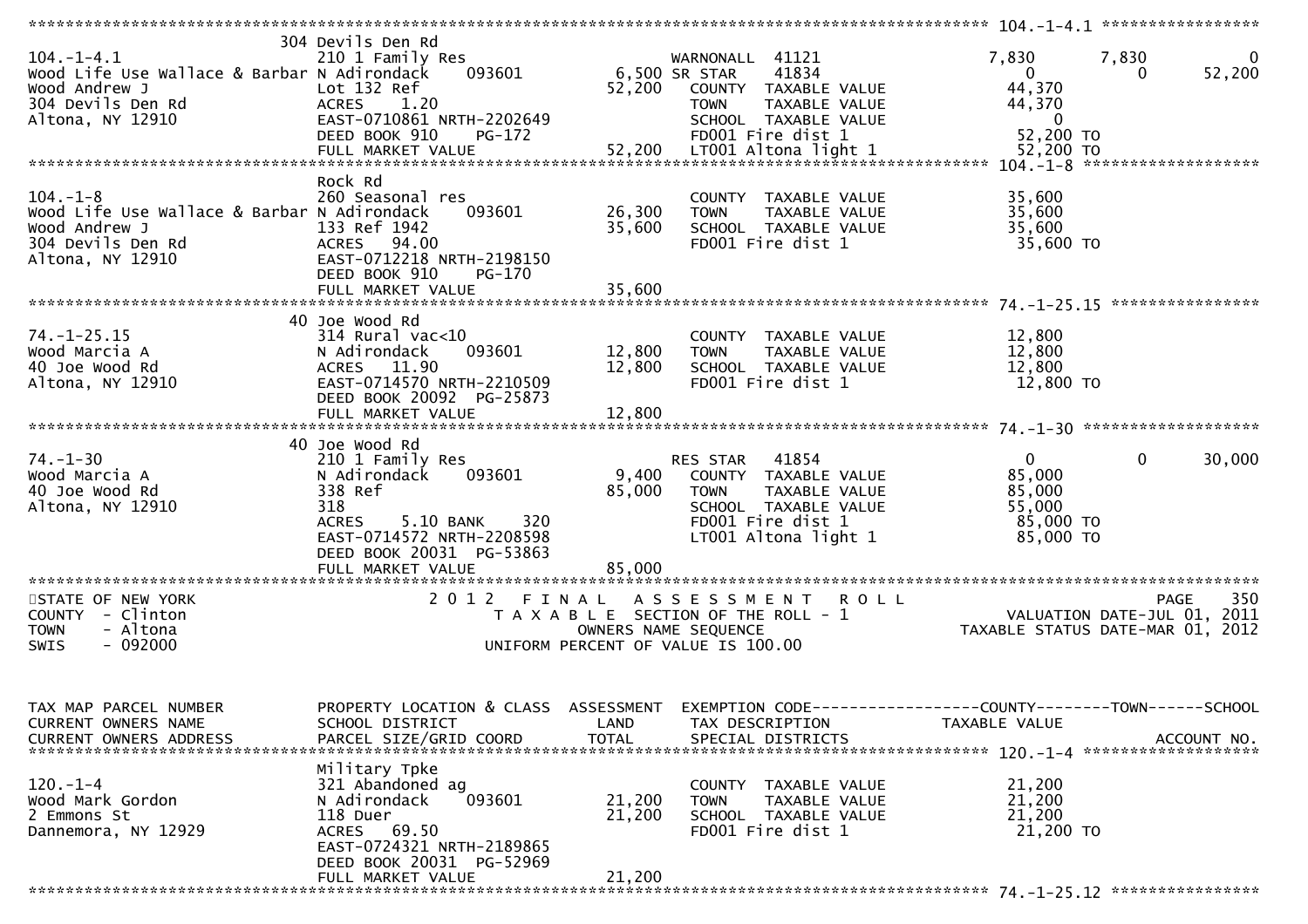|                                              | 2876 Miner Farm Rd                                      |              |                                            |                                          |                  |
|----------------------------------------------|---------------------------------------------------------|--------------|--------------------------------------------|------------------------------------------|------------------|
| $74. - 1 - 25.12$<br>Wood Paul J             | 240 Rural res<br>093601<br>N Adirondack                 | 56,000       | RES STAR 41854<br>COUNTY TAXABLE VALUE     | $\overline{0}$<br>$\mathbf 0$<br>178,000 | 30,000           |
| Wood Nancy L                                 | Lot 105 Ref                                             | 178,000      | TAXABLE VALUE<br>TOWN                      | 178,000                                  |                  |
| 2876 Miner Farm Rd                           | ACRES 165.90                                            |              | SCHOOL TAXABLE VALUE                       | 148,000                                  |                  |
| Altona, NY 12910                             | EAST-0717172 NRTH-2209174                               |              | FD001 Fire dist 1                          | 178,000 TO                               |                  |
|                                              | DEED BOOK 98001 PG-01015                                |              | LT001 Altona light 1                       | 178,000 TO                               |                  |
|                                              |                                                         |              |                                            |                                          |                  |
|                                              | 20 Railroad St                                          |              |                                            |                                          |                  |
| $72. - 1 - 20.1$<br>Wood Robert S            | 210 1 Family Res<br>N Adirondack<br>093601              | 7,900        | RES STAR 41854<br>COUNTY TAXABLE VALUE     | $\overline{0}$<br>$\mathbf 0$<br>68,000  | 30,000           |
| Wood Mary Ann                                | Survey Bk 19 Pg 64                                      | 68,000       | <b>TOWN</b><br>TAXABLE VALUE               | 68,000                                   |                  |
| 20 Railroad St                               | ACRES 3.00                                              |              | SCHOOL TAXABLE VALUE                       | 38,000                                   |                  |
| Ellenburg Depot, NY 12935                    | EAST-0685441 NRTH-2211833                               |              | FD001 Fire dist 1                          | 68,000 TO                                |                  |
|                                              | DEED BOOK 933<br>PG-140<br>FULL MARKET VALUE            | 68,000       |                                            |                                          |                  |
|                                              |                                                         |              |                                            |                                          |                  |
|                                              | 57 Joe Wood Rd                                          |              |                                            |                                          |                  |
| $74. - 1 - 28$<br>Wood Simone M              | 210 1 Family Res<br>093601<br>N Adirondack              |              | AGED - ALL 41800<br>4,700 SR STAR<br>41834 | 38,850<br>38,850<br>$\overline{0}$<br>0  | 38,850<br>38,850 |
| 57 Joe Wood Rd                               | 111 Ref                                                 |              | 77,700 COUNTY TAXABLE VALUE                | 38,850                                   |                  |
| Altona, NY 12910                             | FRNT 155.00 DPTH 100.00                                 |              | <b>TOWN</b><br>TAXABLE VALUE               | 38,850                                   |                  |
|                                              | 080<br><b>BANK</b><br>EAST-0714193 NRTH-2209079         |              | SCHOOL TAXABLE VALUE<br>FD001 Fire dist 1  | $\overline{\mathbf{0}}$<br>77,700 TO     |                  |
|                                              | DEED BOOK 20041 PG-75168                                |              | LT001 Altona light 1                       | 77,700 TO                                |                  |
|                                              | FULL MARKET VALUE                                       | 77,700       |                                            |                                          |                  |
|                                              |                                                         |              |                                            |                                          |                  |
| $73. - 3 - 3.1$                              | Irona Rd<br>$314$ Rural vac<10                          |              | COUNTY TAXABLE VALUE                       | 9,600                                    |                  |
| Woodward Daryl                               | 093601<br>N Adirondack                                  | 9,600        | TAXABLE VALUE<br><b>TOWN</b>               | 9,600                                    |                  |
| Woodward Mary                                | 166 Ref                                                 | 9,600        | SCHOOL TAXABLE VALUE                       | 9,600                                    |                  |
| 218 Sharron Ave<br>Plattsburgh, NY 12901     | 6.20<br><b>ACRES</b><br>EAST-0695183 NRTH-2214617       |              | FD001 Fire dist 1                          | $9,600$ TO                               |                  |
|                                              | DEED BOOK 20102 PG-36351                                |              |                                            |                                          |                  |
|                                              | FULL MARKET VALUE                                       | 9,600        |                                            |                                          |                  |
| STATE OF NEW YORK                            |                                                         |              | 2012 FINAL ASSESSMENT<br><b>ROLL</b>       |                                          | 351<br>PAGE      |
| COUNTY - Clinton                             |                                                         |              | T A X A B L E SECTION OF THE ROLL - 1      |                                          |                  |
| - Altona<br><b>TOWN</b>                      |                                                         |              | OWNERS NAME SEQUENCE                       | TAXABLE STATUS DATE-MAR 01, 2012         |                  |
| $-092000$<br><b>SWIS</b>                     |                                                         |              | UNIFORM PERCENT OF VALUE IS 100.00         |                                          |                  |
|                                              |                                                         |              |                                            |                                          |                  |
|                                              |                                                         |              |                                            |                                          |                  |
| TAX MAP PARCEL NUMBER<br>CURRENT OWNERS NAME | PROPERTY LOCATION & CLASS ASSESSMENT<br>SCHOOL DISTRICT | LAND         | TAX DESCRIPTION                            | TAXABLE VALUE                            |                  |
| <b>CURRENT OWNERS ADDRESS</b>                | PARCEL SIZE/GRID COORD                                  | <b>TOTAL</b> | SPECIAL DISTRICTS                          |                                          | ACCOUNT NO.      |
|                                              |                                                         |              |                                            |                                          |                  |
| $73. - 3 - 3.3$                              | Helens Way<br>$314$ Rural vac<10                        |              | COUNTY TAXABLE VALUE                       | 8,900                                    |                  |
| Woodward Daryl                               | 093601<br>N Adirondack                                  | 8,900        | <b>TOWN</b><br>TAXABLE VALUE               | 8,900                                    |                  |
| Woodward Mary                                | Lot 166 Ref Tr                                          | 8,900        | SCHOOL TAXABLE VALUE                       | 8,900                                    |                  |
| 218 Sharron Ave<br>Plattsburgh, NY 12901     | 5.00<br><b>ACRES</b><br>EAST-0695566 NRTH-2214442       |              | FD001 Fire dist 1                          | 8,900 TO                                 |                  |
|                                              | DEED BOOK 20102 PG-36351                                |              |                                            |                                          |                  |
|                                              | FULL MARKET VALUE                                       | 8,900        |                                            |                                          |                  |
|                                              |                                                         |              |                                            |                                          |                  |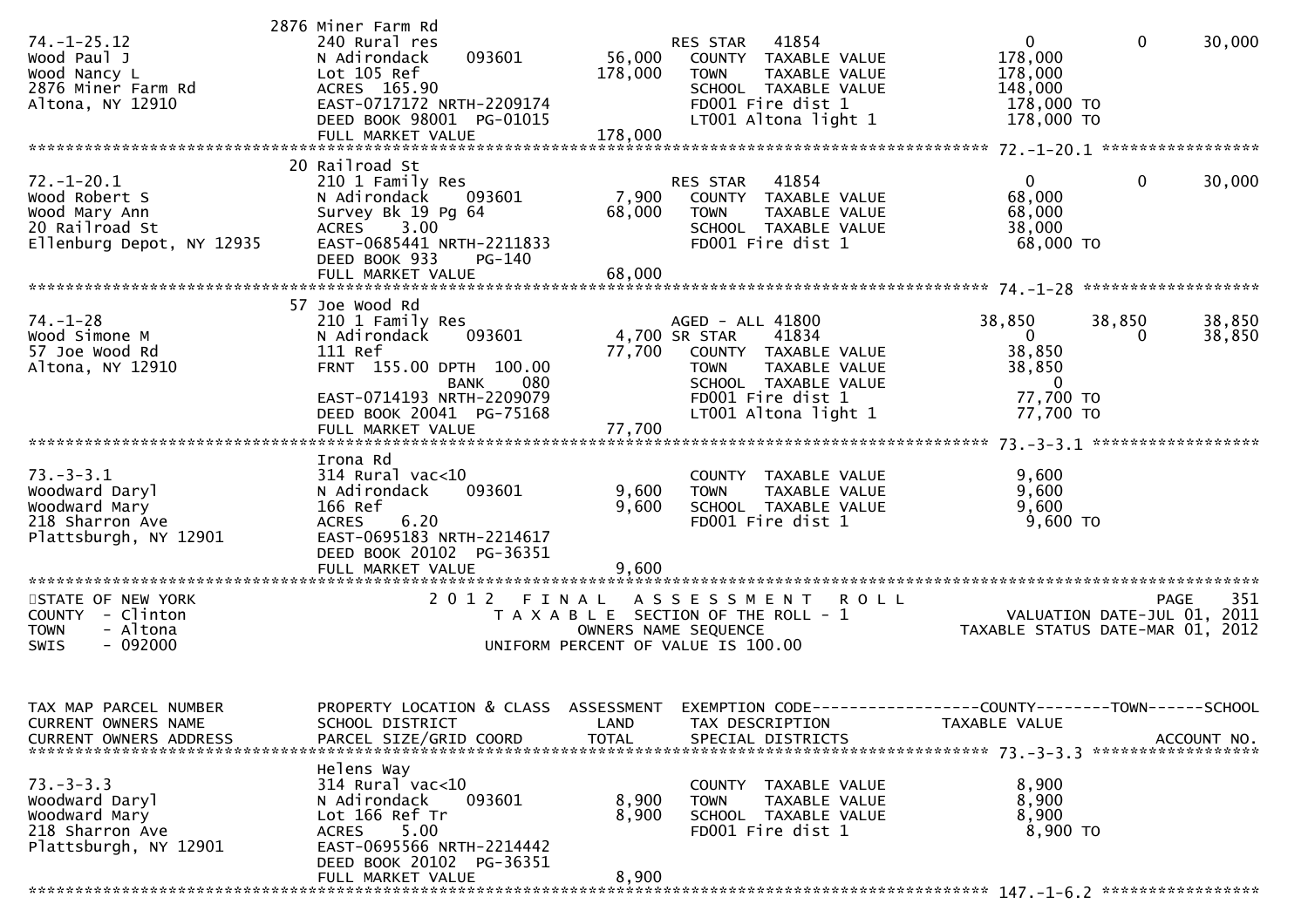| 40,800<br>COUNTY TAXABLE VALUE<br>40,800<br>TAXABLE VALUE<br>SCHOOL TAXABLE VALUE<br>40,800<br>40,800 TO<br>FD001 Fire dist 1                                         |
|-----------------------------------------------------------------------------------------------------------------------------------------------------------------------|
| 16,900<br>COUNTY TAXABLE VALUE<br>16,900<br>TAXABLE VALUE<br>16,900<br>SCHOOL TAXABLE VALUE<br>FD001 Fire dist 1<br>16,900 TO                                         |
| 3,400<br>COUNTY TAXABLE VALUE<br>3,400<br>TAXABLE VALUE<br>3,400<br>SCHOOL TAXABLE VALUE<br>3,400 TO<br>FD001 Fire dist 1                                             |
| 3,600<br>COUNTY TAXABLE VALUE<br>3,600<br>TAXABLE VALUE<br>SCHOOL TAXABLE VALUE<br>3,600<br>3,600 TO<br>FD001 Fire dist 1                                             |
| ASSESSMENT ROLL<br>352<br><b>PAGE</b><br>. 1992<br>11. VALUATION DATE-JUL 01, 2011<br>12.12 TAXABLE STATUS DATE-MAR 01, 2012<br>T A X A B L E SECTION OF THE ROLL - 1 |
| PROPERTY LOCATION & CLASS ASSESSMENT EXEMPTION CODE----------------COUNTY-------TOWN------SCHOOL<br>TAXABLE VALUE<br>SPECIAL DISTRICTS<br>ACCOUNT NO.                 |
| 76,700<br>COUNTY TAXABLE VALUE<br>76,700<br>TAXABLE VALUE<br>76,700<br>SCHOOL TAXABLE VALUE<br>76,700 TO<br>FD001 Fire dist 1<br>76,700 TO<br>LT001 Altona light 1    |
|                                                                                                                                                                       |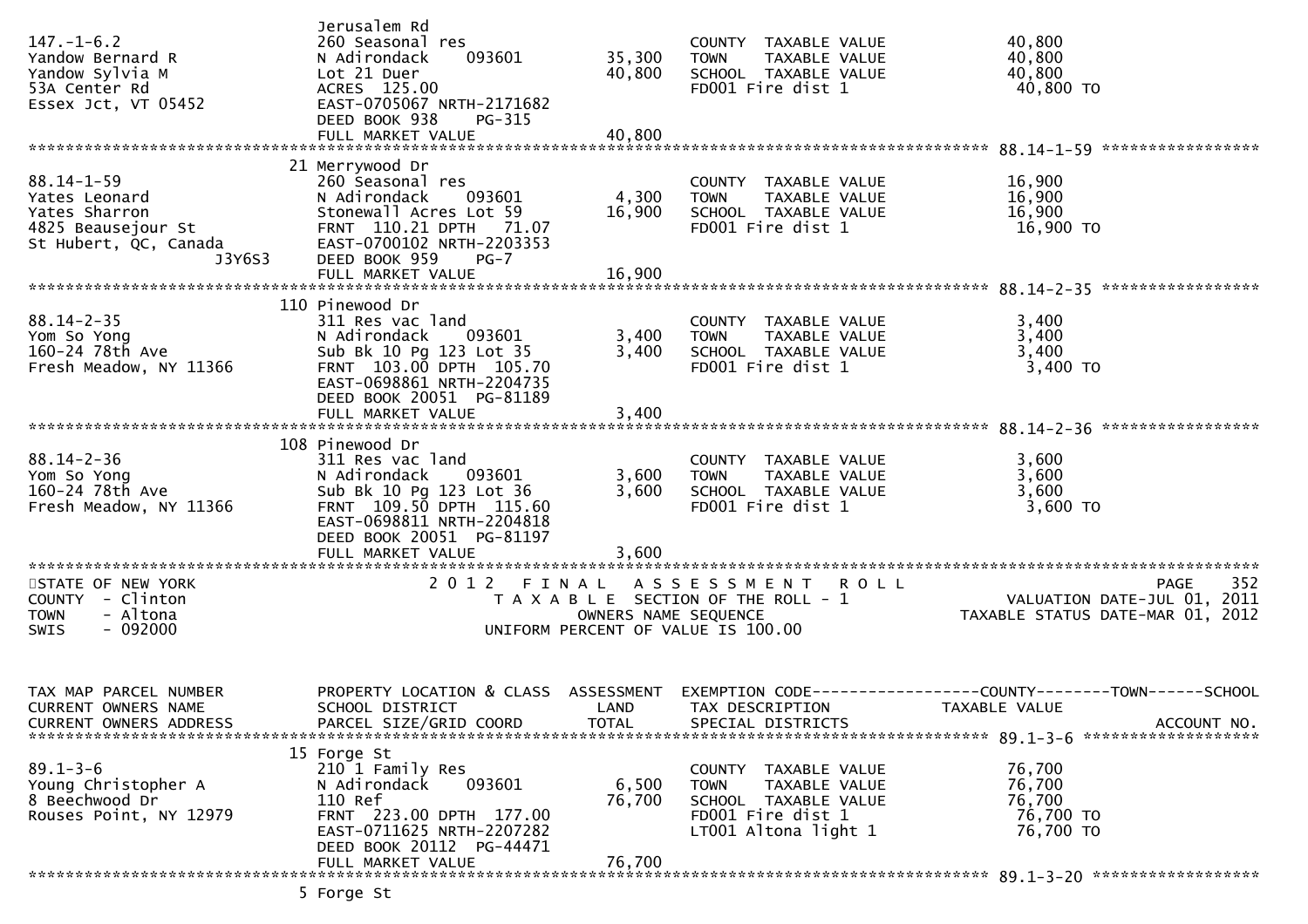| $89.1 - 3 - 20$<br>Young Life Use Joyce<br>Decelle Kathleen<br>5 Forge St<br>PO Box 118<br>Altona, NY 12901  | 210 1 Family Res<br>N Adirondack<br>093601<br>110 Ref<br>FRNT 182.00 DPTH 150.00<br>EAST-0711688 NRTH-2206959<br>DEED BOOK 20031 PG-58842<br>FULL MARKET VALUE                                           | 62,000                       | WARCOMALL 41131<br>6,100 AGED - ALL 41800<br>62,000 SR STAR<br>41834<br>COUNTY TAXABLE VALUE<br>TAXABLE VALUE<br><b>TOWN</b><br>SCHOOL TAXABLE VALUE<br>FD001 Fire dist 1<br>LT001 Altona light 1 | 15,500<br>$\overline{0}$<br>15,500<br>23,250<br>23,250<br>31,000<br>$\mathbf{0}$<br>31,000<br>0<br>23,250<br>23,250<br>$\mathbf{0}$<br>62,000 TO<br>62,000 TO |
|--------------------------------------------------------------------------------------------------------------|----------------------------------------------------------------------------------------------------------------------------------------------------------------------------------------------------------|------------------------------|---------------------------------------------------------------------------------------------------------------------------------------------------------------------------------------------------|---------------------------------------------------------------------------------------------------------------------------------------------------------------|
|                                                                                                              | 65 Matott Rd                                                                                                                                                                                             |                              |                                                                                                                                                                                                   |                                                                                                                                                               |
| 74. -1 -18.1<br>Young Lyle A<br>65 Matott Rd<br>Altona, NY 12910                                             | 240 Rural res<br>N Adirondack<br>093601<br>Lot 105 Ref Tr<br>ACRES 35.30<br>EAST-0716782 NRTH-2211464<br>DEED BOOK 1026<br>PG-201<br>FULL MARKET VALUE                                                   | 19,400<br>105,800<br>105,800 | 41854<br>RES STAR<br>COUNTY TAXABLE VALUE<br><b>TOWN</b><br>TAXABLE VALUE<br>SCHOOL TAXABLE VALUE<br>FD001 Fire dist 1<br>LT001 Altona light 1                                                    | 0<br>$\mathbf{0}$<br>30,000<br>105,800<br>105,800<br>75,800<br>105,800 TO<br>105,800 TO                                                                       |
|                                                                                                              |                                                                                                                                                                                                          |                              |                                                                                                                                                                                                   |                                                                                                                                                               |
| $134. - 2 - 24$<br>Young Mark<br>Young Trena<br>29 Gateway Dr<br>Hinsdale, NH 03451-2459                     | Galy Way<br>$314$ Rural vac<10<br>093601<br>N Adirondack<br>Lot 104<br>Stonehedge Subd Lot 20<br><b>ACRES</b><br>2.00                                                                                    | 9,600<br>9,600               | COUNTY TAXABLE VALUE<br><b>TOWN</b><br>TAXABLE VALUE<br>SCHOOL TAXABLE VALUE<br>FD001 Fire dist 1                                                                                                 | 9,600<br>9,600<br>9,600<br>9,600 TO                                                                                                                           |
|                                                                                                              | EAST-0725076 NRTH-2180918<br>DEED BOOK 983<br>$PG-150$<br>FULL MARKET VALUE                                                                                                                              | 9,600                        |                                                                                                                                                                                                   |                                                                                                                                                               |
| $88.14 - 1 - 67$<br>Young Richard J<br>Young Deborah E<br>1054 Dion<br>Greenfield Park, QC, Canada<br>J4V3M5 | 12 Merrywood Dr<br>312 Vac w/imprv<br>N Adirondack<br>093601<br>Stonewall Acres Lot 67<br>90.00 DPTH 137.14<br><b>FRNT</b><br>EAST-0700379 NRTH-2203376<br>DEED BOOK 20051 PG-85205<br>FULL MARKET VALUE | 4,600<br>4,600<br>4,600      | COUNTY TAXABLE VALUE<br>TAXABLE VALUE<br><b>TOWN</b><br>SCHOOL TAXABLE VALUE<br>FD001 Fire dist 1                                                                                                 | 4,600<br>4,600<br>4,600<br>4,600 TO                                                                                                                           |
|                                                                                                              |                                                                                                                                                                                                          |                              |                                                                                                                                                                                                   |                                                                                                                                                               |
| STATE OF NEW YORK<br>COUNTY - Clinton<br>- Altona<br><b>TOWN</b><br>$-092000$<br>SWIS                        | 2012 FINAL                                                                                                                                                                                               |                              | A S S E S S M E N T<br><b>ROLL</b><br>T A X A B L E SECTION OF THE ROLL - 1<br>OWNERS NAME SEQUENCE<br>UNIFORM PERCENT OF VALUE IS 100.00                                                         | 353<br>PAGE<br>VALUATION DATE-JUL 01, 2011<br>TAXABLE STATUS DATE-MAR 01, 2012                                                                                |
| TAX MAP PARCEL NUMBER<br>CURRENT OWNERS NAME<br><b>CURRENT OWNERS ADDRESS</b>                                | PROPERTY LOCATION & CLASS ASSESSMENT<br>SCHOOL DISTRICT<br>PARCEL SIZE/GRID COORD                                                                                                                        | LAND<br><b>TOTAL</b>         | TAX DESCRIPTION<br>SPECIAL DISTRICTS                                                                                                                                                              | EXEMPTION CODE-----------------COUNTY-------TOWN------SCHOOL<br>TAXABLE VALUE<br>ACCOUNT NO.                                                                  |
| $133. - 1 - 1$<br>Young Scott<br>Young Deborah<br>PO Box 729<br>Morrisonville, NY 12962-0729                 | 171 Duley Rd<br>260 Seasonal res<br>093601<br>N Adirondack<br>46 Pat Duer<br>ACRES 258.80<br>EAST-0709956 NRTH-2183753<br>DEED BOOK 99001 PG-00540<br>FULL MARKET VALUE                                  | 48,300<br>82,000<br>82,000   | COUNTY TAXABLE VALUE<br>TAXABLE VALUE<br><b>TOWN</b><br>SCHOOL TAXABLE VALUE<br>FD001 Fire dist 1                                                                                                 | 82,000<br>82,000<br>82,000<br>82,000 TO                                                                                                                       |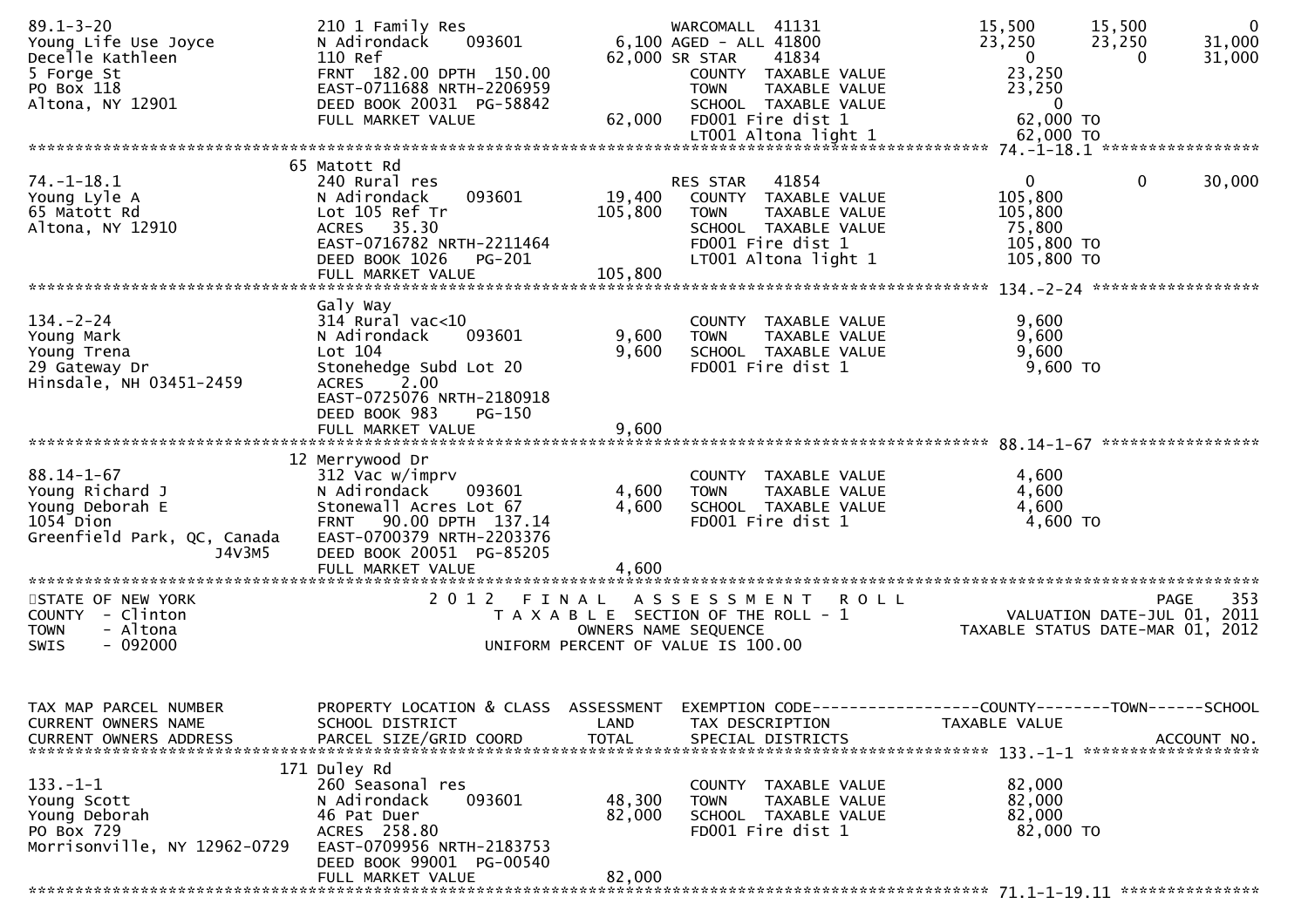| 4902-4908 Rt 11                                                                           |                                                                                                                                                                                                        |                      |                                                                                                                           |                                                                                                                                  |
|-------------------------------------------------------------------------------------------|--------------------------------------------------------------------------------------------------------------------------------------------------------------------------------------------------------|----------------------|---------------------------------------------------------------------------------------------------------------------------|----------------------------------------------------------------------------------------------------------------------------------|
| 71.1-1-19.11<br>Zalewski Mario<br>Zalewski Jeannette                                      | 260 Seasonal res<br>093601<br>N Adirondack<br>B M                                                                                                                                                      | 11,700<br>12,200     | COUNTY TAXABLE VALUE<br>TAXABLE VALUE<br><b>TOWN</b><br>SCHOOL TAXABLE VALUE                                              | 12,200<br>12,200<br>12,200                                                                                                       |
| PO Box 75<br>PO Box 75<br>Ellenburg Depot, NY 12935                                       | 1.80<br><b>ACRES</b><br>EAST-0677741 NRTH-2213670<br>DEED BOOK 677<br>PG-79                                                                                                                            | 12,200               | FD002 Ellenburg fire 21<br>LT002 Altona light 21                                                                          | 12,200 TO<br>12,200 TO                                                                                                           |
|                                                                                           | FULL MARKET VALUE                                                                                                                                                                                      |                      |                                                                                                                           |                                                                                                                                  |
| $89. - 3 - 13$<br>Zdanoski Leo W<br>Hayes Wenner<br>703 E Drinker St<br>Dunmore, PA 18512 | Burdo Rd<br>323 Vacant rural<br>093601<br>N Adirondack<br>Lot 110 Ref<br>ACRES 27.80<br>EAST-0713031 NRTH-2203780<br>DEED BOOK 813<br><b>PG-119</b>                                                    | 9,200<br>9,200       | COUNTY TAXABLE VALUE<br>TAXABLE VALUE<br><b>TOWN</b><br>SCHOOL TAXABLE VALUE<br>FD001 Fire dist 1<br>LT001 Altona light 1 | 9,200<br>9,200<br>9,200<br>9,200 TO<br>$9,200$ TO                                                                                |
|                                                                                           | FULL MARKET VALUE                                                                                                                                                                                      | 9,200                |                                                                                                                           |                                                                                                                                  |
| $74. - 1 - 10.3$<br>Zeinali Abe E<br>187 Richards St Apt 3<br>Brooklyn, NY 11231          | Joe Wood Rd<br>321 Abandoned ag<br>093601<br>N Adirondack<br>112 Ref<br>ACRES 44.30<br>EAST-0714407 NRTH-2214628<br>DEED BOOK 20041 PG-72572                                                           | 20,300<br>20,300     | COUNTY TAXABLE VALUE<br><b>TOWN</b><br>TAXABLE VALUE<br>SCHOOL TAXABLE VALUE<br>FD001 Fire dist 1                         | 20,300<br>20,300<br>20,300<br>20,300 TO                                                                                          |
|                                                                                           |                                                                                                                                                                                                        |                      |                                                                                                                           |                                                                                                                                  |
| $75. - 1 - 6.7$<br>Zivkov Dusan<br>Zivkov Milena<br>7241 60th Ln<br>Ridgewood, NY 11385   | Miner Farm Rd<br>314 Rural vac<10<br>093601<br>N Adirondack<br>Lot 81 Ref Tr<br>50' Rd<br><b>ACRES</b><br>3.20<br>EAST-0726016 NRTH-2209283<br>DEED BOOK 20072 PG-2085                                 | 6,700<br>6,700       | COUNTY TAXABLE VALUE<br>TAXABLE VALUE<br><b>TOWN</b><br>SCHOOL TAXABLE VALUE<br>FD001 Fire dist 1                         | 6,700<br>6,700<br>6,700<br>6,700 TO                                                                                              |
|                                                                                           | FULL MARKET VALUE                                                                                                                                                                                      | 6,700                |                                                                                                                           |                                                                                                                                  |
| STATE OF NEW YORK<br>COUNTY - Clinton<br><b>TOWN</b><br>- Altona<br>$-092000$<br>SWIS     | 2012 FINAL                                                                                                                                                                                             |                      | ASSESSMENT ROLL<br>UNIFORM PERCENT OF VALUE IS 100.00                                                                     | 354<br><b>PAGE</b><br>T A X A B L E SECTION OF THE ROLL - 1<br>OWNERS NAME SEQUENCE<br>OWNERS NAME SEQUENCE                      |
| TAX MAP PARCEL NUMBER<br>CURRENT OWNERS NAME<br><b>CURRENT OWNERS ADDRESS</b>             | SCHOOL DISTRICT<br>PARCEL SIZE/GRID COORD                                                                                                                                                              | LAND<br><b>TOTAL</b> | TAX DESCRIPTION<br>SPECIAL DISTRICTS                                                                                      | PROPERTY LOCATION & CLASS ASSESSMENT EXEMPTION CODE----------------COUNTY-------TOWN------SCHOOL<br>TAXABLE VALUE<br>ACCOUNT NO. |
| $75. - 1 - 6.51$<br>Zivkov Dusan<br>Zivkov Milena<br>7241 60th Ln<br>Ridgewood, NY 11385  | Miner Farm Rd<br>321 Abandoned ag<br>N Adirondack<br>093601<br>Lot 81 Ref Tract<br>Survey Bk 22 Pg 21<br>Survey Map 20072/05420<br>ACRES 87.40<br>EAST-0726449 NRTH-2209816<br>DEED BOOK 20072 PG-2085 | 35,800<br>35,800     | COUNTY TAXABLE VALUE<br>TAXABLE VALUE<br><b>TOWN</b><br>SCHOOL TAXABLE VALUE<br>FD001 Fire dist 1                         | 35,800<br>35,800<br>35,800<br>35,800 TO                                                                                          |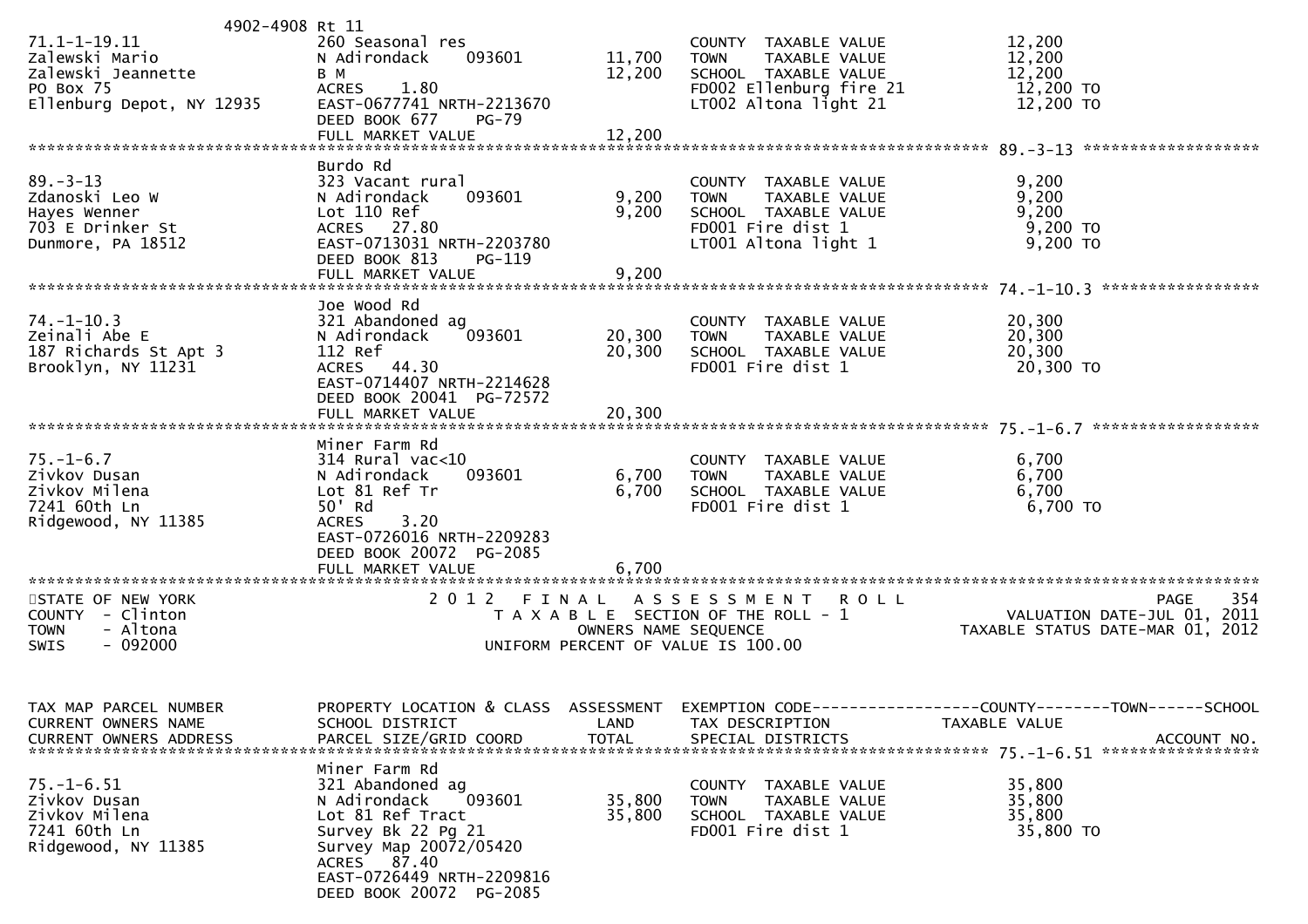|                                     | FULL MARKET VALUE                                      | 35,800  |                                       | 75. -1-6. 52 ******************       |
|-------------------------------------|--------------------------------------------------------|---------|---------------------------------------|---------------------------------------|
|                                     | 2526 Miner Farm Rd                                     |         |                                       |                                       |
| $75. - 1 - 6.52$                    | 210 1 Family Res                                       |         | COUNTY TAXABLE VALUE                  | 20,000                                |
| Zivkov Dusan                        | N Adirondack<br>093601                                 | 5,900   | TAXABLE VALUE<br><b>TOWN</b>          | 20,000                                |
| Zivkov Milena                       | Lot 81 Ref Tract                                       | 20,000  | SCHOOL TAXABLE VALUE                  | 20,000                                |
| 7241 60th Ln                        | Survey Map 20072/05419                                 |         | FD001 Fire dist 1                     | 20,000 TO                             |
| Ridgewood, NY 11385                 | FRNT 206.72 DPTH 150.00                                |         |                                       |                                       |
|                                     | 080<br><b>BANK</b><br>EAST-0725743 NRTH-2207938        |         |                                       |                                       |
|                                     | DEED BOOK 20072 PG-2086                                |         |                                       |                                       |
|                                     | FULL MARKET VALUE                                      | 20,000  |                                       |                                       |
| *************************           |                                                        |         |                                       | *****************<br>$75. - 1 - 6.55$ |
|                                     | 2524 Miner Farm Rd                                     |         |                                       |                                       |
| $75. - 1 - 6.55$                    | 210 1 Family Res                                       |         | COUNTY<br>TAXABLE VALUE               | 40,000                                |
| Zivkov Dusan                        | 093601<br>N Adirondack                                 | 6,600   | <b>TOWN</b><br>TAXABLE VALUE          | 40,000                                |
| Zivkov Milena                       | Lot 81 Ref Tr                                          | 40,000  | SCHOOL TAXABLE VALUE                  | 40,000                                |
| 7241 60th Ln<br>Ridgewood, NY 11385 | 1.70 BANK<br>080<br>ACRES<br>EAST-0725741 NRTH-2208197 |         | FD001 Fire dist 1                     | 40,000 TO                             |
|                                     | DEED BOOK 20072 PG-2088                                |         |                                       |                                       |
|                                     | FULL MARKET VALUE                                      | 40,000  |                                       |                                       |
|                                     |                                                        |         |                                       |                                       |
| STATE OF NEW YORK                   | 2012 FINAL                                             |         | ASSESSMENT ROLL                       | 355<br>PAGE                           |
| - Clinton<br><b>COUNTY</b>          |                                                        |         | T A X A B L E SECTION OF THE ROLL - 1 | VALUATION DATE-JUL 01, 2011           |
| - Altona<br><b>TOWN</b>             |                                                        |         |                                       | TAXABLE STATUS DATE-MAR 01, 2012      |
| - 092000<br>SWIS                    |                                                        |         | UNIFORM PERCENT OF VALUE IS 100.00    | RPS150/V04/L015                       |
|                                     |                                                        |         |                                       | CURRENT DATE $6/25/2012$              |
|                                     | <b>ROLL</b>                                            | SECTION | T O T A L S                           |                                       |

## \*\*\* S P E C I A L D I S T R I C T S U M M A R Y \*\*\*

| CODE | DISTRICT NAME PARCELS                        | TOTAL | EXTENSION<br>TYPE       | EXTENSION<br><b>VALUE</b> | AD VALOREM<br><b>VALUE</b> | <b>EXEMPT</b><br><b>AMOUNT</b> | <b>TAXABLE</b><br>VALUE |
|------|----------------------------------------------|-------|-------------------------|---------------------------|----------------------------|--------------------------------|-------------------------|
|      | FD001 Fire dist 1<br>FD002 Ellenburg fire    |       | 1,700 TOTAL<br>64 TOTAL |                           | 87658,903<br>3951,100      | 1717.250                       | 85941,653<br>3951,100   |
|      | LT001 Altona light 1<br>LT002 Altona light 2 |       | 270 TOTAL<br>57 TOTAL   |                           | 16430,890<br>3302,300      | 85.700                         | 16345,190<br>3302,300   |

## \*\*\* S C H O O L D I S T R I C T S U M M A R Y \*\*\*

| <b>CODE</b>                | DISTRICT NAME                                               | <b>TOTAL</b><br><b>PARCELS</b> | ASSESSED<br>LAND                 | ASSESSED<br><b>TOTAL</b>          | <b>EXEMPT</b><br><b>AMOUNT</b> | <b>TOTAL</b><br><b>TAXABLE</b>    | <b>STAR</b><br><b>AMOUNT</b>     | <b>STAR</b><br><b>TAXABLE</b>     |
|----------------------------|-------------------------------------------------------------|--------------------------------|----------------------------------|-----------------------------------|--------------------------------|-----------------------------------|----------------------------------|-----------------------------------|
| 092401<br>092801<br>093601 | Beekmantown Central<br>Northeastern Clinton<br>N Adirondack | 70<br>53<br>1,643              | 1339,400<br>655,900<br>23869,600 | 4610,500<br>2943,200<br>84096,203 | 132,003<br>129,416<br>593,402  | 4478,497<br>2813,784<br>83502,801 | 1060,700<br>979,900<br>22918,890 | 3417,797<br>1833,884<br>60583,911 |
|                            | SUB-TOTAL                                                   | 1,766                          | 25864,900                        | 91649,903                         | 854,821                        | 90795,082                         | 24959,490                        | 65835,592                         |
|                            | T O T A L                                                   | 1,766                          | 25864,900                        | 91649,903                         | 854,821                        | 90795,082                         | 24959,490                        | 65835,592                         |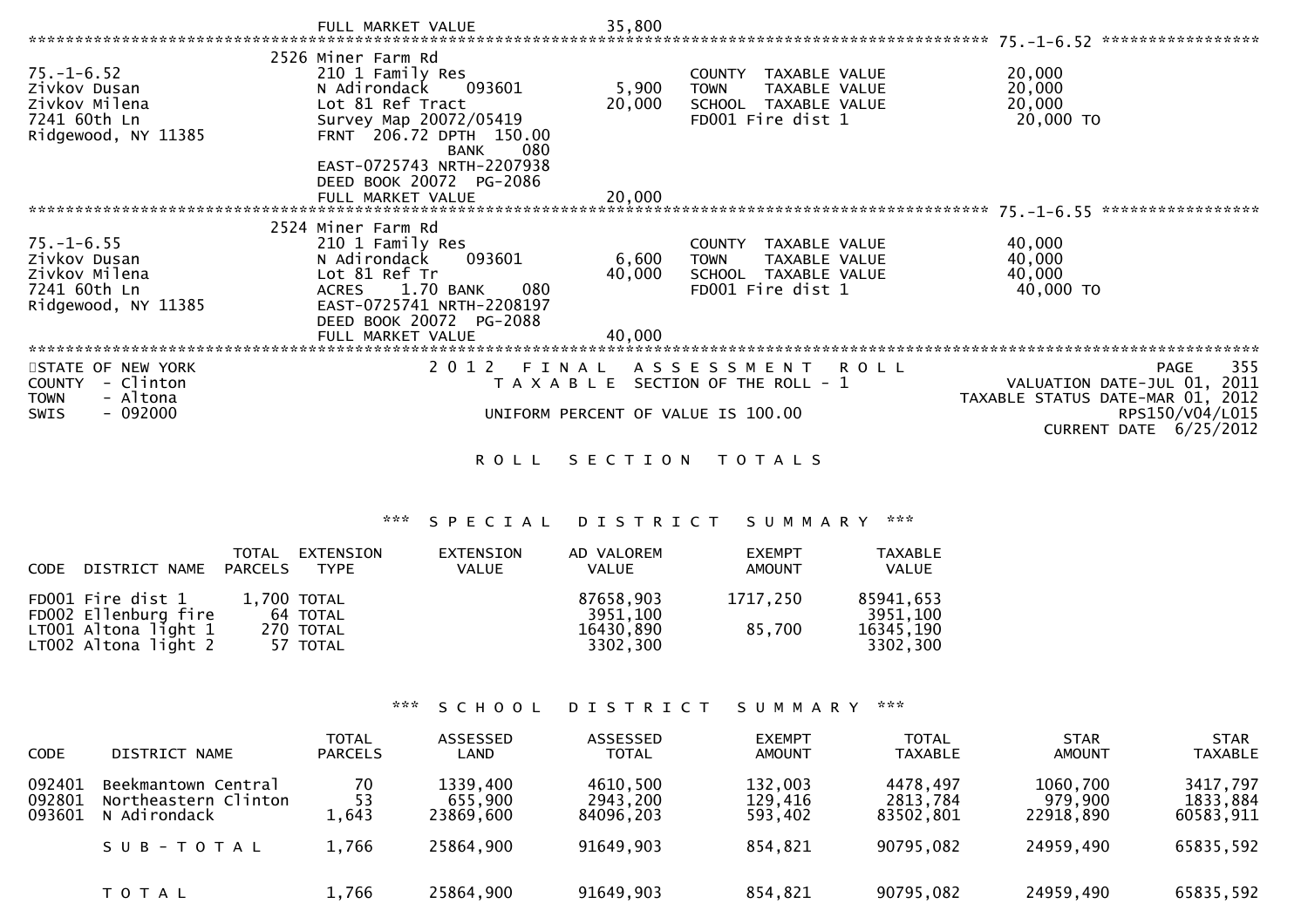## \*\*\* S Y S T E M C O D E S S U M M A R Y \*\*\*

#### NO SYSTEM EXEMPTIONS AT THIS LEVEL

## \*\*\* E X E M P T I O N S U M M A R Y \*\*\*

| CODE                             | DESCRIPTION                                                | TOTAL<br><b>PARCELS</b> |                                   | <b>COUNTY</b>                                             | <b>TOWN</b>                              | <b>SCHOOL</b>                                           |                              |
|----------------------------------|------------------------------------------------------------|-------------------------|-----------------------------------|-----------------------------------------------------------|------------------------------------------|---------------------------------------------------------|------------------------------|
| 33201<br>41101<br>41121<br>41131 | CO TAXSALE<br><b>VETERANS</b><br>WARNONALL<br>WARCOMALL    | 11<br>48<br>51          |                                   | 1672,700<br>8,350<br>526,171<br>1039,558                  | 1672,700<br>8,350<br>526,171<br>1039,558 |                                                         |                              |
| 41141<br>41151<br>41152<br>41400 | WARDISALL<br>$CW_10_VET/$<br>$CW_10_VET/$<br><b>CLERGY</b> | 17                      |                                   | 400,892<br>4,670<br>22,315<br>1,400                       | 400,892<br>1,400                         | 1,400                                                   |                              |
| 41700<br><b>COUNTY</b>           | 10 YR AGR<br>STATE OF NEW YORK<br>- Clinton                | 4                       | 2 0 1 2<br>FINAL<br>T A X A B L E | 142,000<br>A S S E S S M E N T<br>SECTION OF THE ROLL - 1 | 142,000<br>ROLL                          | 142,000<br><b>PAGE</b><br>VALUATION DATE-JUL 01,        | 356<br>2011                  |
| TOWN<br>SWIS                     | - Altona<br>$-092000$                                      |                         |                                   | UNIFORM PERCENT OF VALUE IS 100.00                        |                                          | TAXABLE STATUS DATE-MAR 01, 2012<br><b>CURRENT DATE</b> | RPS150/V04/L015<br>6/25/2012 |

ROLL SECTION TOTALS

#### \*\*\* E X E M P T I O N S U M M A R Y \*\*\*

| CODE                                      | <b>DESCRIPTION</b>                                              | <b>TOTAL</b><br><b>PARCELS</b> | <b>COUNTY</b>                                      | <b>TOWN</b>                             | <b>SCHOOL</b>                    |
|-------------------------------------------|-----------------------------------------------------------------|--------------------------------|----------------------------------------------------|-----------------------------------------|----------------------------------|
| 41720<br>41730<br>41800<br>41801<br>41802 | AGRI DISTR<br>OS AG DIST<br>AGED - ALL<br>AGED C&T<br>AGED COUN | 50<br>15<br>30<br>17           | 264,713<br>39,448<br>305,935<br>819,252<br>434,247 | 264,713<br>39,448<br>305,935<br>819,252 | 264,713<br>39,448<br>322,710     |
| 41834<br>41854<br>41864                   | SR STAR<br><b>RES STAR</b><br>RS STAR MH                        | 144<br>589<br>4                |                                                    |                                         | 7732,390<br>17116,600<br>110,500 |
| 41900<br>41932                            | PHYS DISAB<br>LIM INC DI                                        | 11                             | 40,000<br>238,024                                  | 40,000                                  | 40,000                           |
| 41933<br>42100<br>47613                   | INC DIS TN<br>483A EX<br><b>BIE TOWN</b>                        |                                | 44,550                                             | 169,348<br>44,550<br>111,600            | 44,550                           |
|                                           | T O T A L                                                       | 1,028                          | 6004,225                                           | 5585,917                                | 25814, 311                       |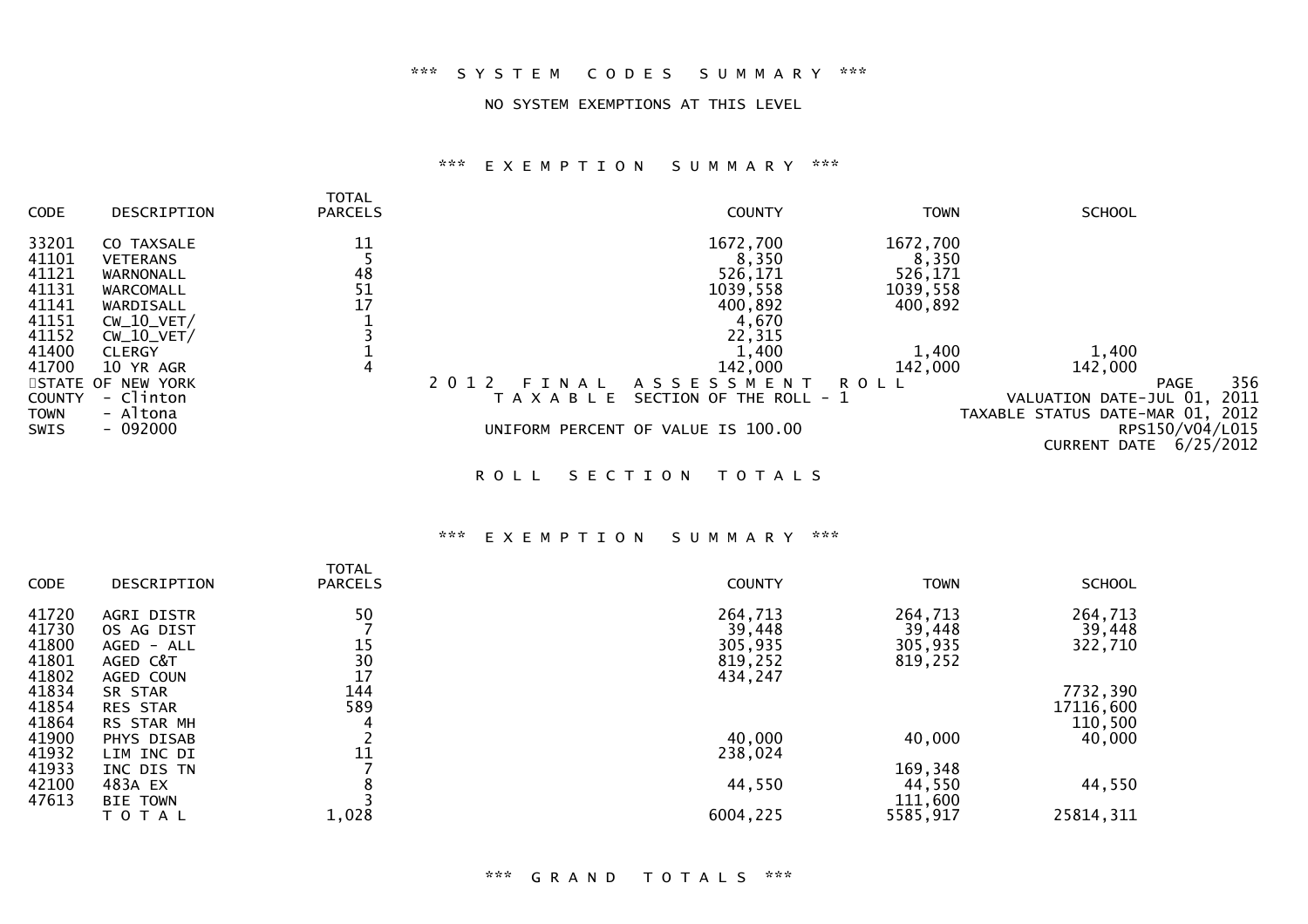| ROLL<br><b>SEC</b>            | DESCRIPTION                                                            | TOTAL<br><b>PARCELS</b> | ASSESSED<br>LAND                                                                                                                                                                                                                  | ASSESSED<br>TOTAL  |                                                                                                                                      |                                                                                  | TAXABLE<br><b>COUNTY</b> | <b>TAXABLE</b><br><b>TOWN</b> | TAXABLE<br><b>SCHOOL</b>                | STAR<br><b>TAXABLE</b>                                                                           |
|-------------------------------|------------------------------------------------------------------------|-------------------------|-----------------------------------------------------------------------------------------------------------------------------------------------------------------------------------------------------------------------------------|--------------------|--------------------------------------------------------------------------------------------------------------------------------------|----------------------------------------------------------------------------------|--------------------------|-------------------------------|-----------------------------------------|--------------------------------------------------------------------------------------------------|
| $\mathbf{1}$                  | TAXABLE                                                                | 1,766                   | 25864,900                                                                                                                                                                                                                         | 91649,903          |                                                                                                                                      |                                                                                  | 85645,678                | 86063,986                     | 90795,082                               | 65835,592                                                                                        |
| COUNTY<br><b>TOWN</b><br>SWIS | STATE OF NEW YORK<br>- Clinton<br>- Altona<br>$-092000$                |                         |                                                                                                                                                                                                                                   |                    | 2012 FINAL ASSESSMENT ROLL<br>STATE OWNED LAND SECTION OF THE ROLL - 3<br>OWNERS NAME SEQUENCE<br>UNIFORM PERCENT OF VALUE IS 100.00 |                                                                                  |                          |                               |                                         | 357<br><b>PAGE</b><br>VALUATION DATE-JUL 01, 2011<br>TAXABLE STATUS DATE-MAR 01, 2012            |
|                               | TAX MAP PARCEL NUMBER<br>CURRENT OWNERS NAME                           |                         | SCHOOL DISTRICT                                                                                                                                                                                                                   |                    | LAND                                                                                                                                 | TAX DESCRIPTION                                                                  |                          | TAXABLE VALUE                 |                                         | PROPERTY LOCATION & CLASS ASSESSMENT EXEMPTION CODE----------------COUNTY-------TOWN------SCHOOL |
| $74. - 1 - 12$<br>State Land  | 137 Margaret St<br>Plattsburgh, NY 12901                               |                         | Joe Wood Rd<br>932 Forest s532b<br>N Adirondack<br>Ref Tr Lot 104<br>State #0124001, Rpt1532b<br>ACRES 43.30<br>EAST-0715938 NRTH-2214907<br>DEED BOOK 1012                                                                       | 093601<br>$PG-173$ | 11,200<br>11,200                                                                                                                     | COUNTY TAXABLE VALUE<br><b>TOWN</b><br>SCHOOL TAXABLE VALUE<br>FD001 Fire dist 1 | TAXABLE VALUE            |                               | 11,200<br>11,200<br>11,200<br>11,200 TO |                                                                                                  |
|                               |                                                                        |                         | FULL MARKET VALUE                                                                                                                                                                                                                 |                    | 11,200                                                                                                                               |                                                                                  |                          |                               |                                         |                                                                                                  |
| $86. - 2 - 6$<br>State Land   | Attn: Clinton Co Treasurer<br>137 Margaret St<br>Plattsburgh, NY 12901 | Plank Rd                | 932 Forest s532b<br>N Adirondack<br>Lot 22 State Gore 160.48<br>State #0610001 Rptl 542<br>Cl Refor Area 8 Rptl 532B<br>ACRES 137.80<br>EAST-0681733 NRTH-2201268<br>DEED BOOK 105<br>FULL MARKET VALUE                           | 093601<br>PG-583   | 47,900<br>47,900<br>47,900                                                                                                           | COUNTY TAXABLE VALUE<br><b>TOWN</b><br>SCHOOL TAXABLE VALUE<br>FD001 Fire dist 1 | TAXABLE VALUE            |                               | 47,900<br>47,900<br>47,900<br>47,900 TO |                                                                                                  |
|                               |                                                                        |                         |                                                                                                                                                                                                                                   |                    |                                                                                                                                      |                                                                                  |                          |                               |                                         |                                                                                                  |
| $86. - 2 - 7.2$<br>State Land | Attn: Clinton Co Treasurer<br>137 Margaret St<br>Plattsburgh, NY 12901 |                         | Military Tpke<br>932 Forest s532b<br>N Adirondack<br>Ben Wallace Patent 79.11A<br>State #0650001 Rptl 532B<br>Pla-Clinton 130 Area 8<br>ACRES 79.10<br>EAST-0681274 NRTH-2203512<br>DEED BOOK 98001 PG-02181<br>FULL MARKET VALUE | 093601             | 26,900<br>26,900<br>26,900                                                                                                           | COUNTY TAXABLE VALUE<br><b>TOWN</b><br>SCHOOL TAXABLE VALUE<br>FD001 Fire dist 1 | TAXABLE VALUE            |                               | 26,900<br>26,900<br>26,900<br>26,900 TO |                                                                                                  |
|                               |                                                                        |                         |                                                                                                                                                                                                                                   |                    |                                                                                                                                      |                                                                                  |                          |                               |                                         |                                                                                                  |
| $87. - 1 - 5$<br>State Land   | Attn: Clinton Co Treasurer<br>137 Margaret St<br>Plattsburgh, NY 12901 |                         | Military Tpke<br>932 Forest s532b<br>N Adirondack<br>Lot 185 Ref 46 Ac<br>State Parcel # 0860001<br>Cl Refor Cp Area Rptl 532<br>ACRES 42.00<br>EAST-0693291 NRTH-2204008<br>DEED BOOK 82                                         | 093601<br>PG-993   | 19,100<br>19,100                                                                                                                     | COUNTY TAXABLE VALUE<br><b>TOWN</b><br>SCHOOL TAXABLE VALUE<br>FD001 Fire dist 1 | TAXABLE VALUE            |                               | 19,100<br>19,100<br>19,100<br>19,100 TO |                                                                                                  |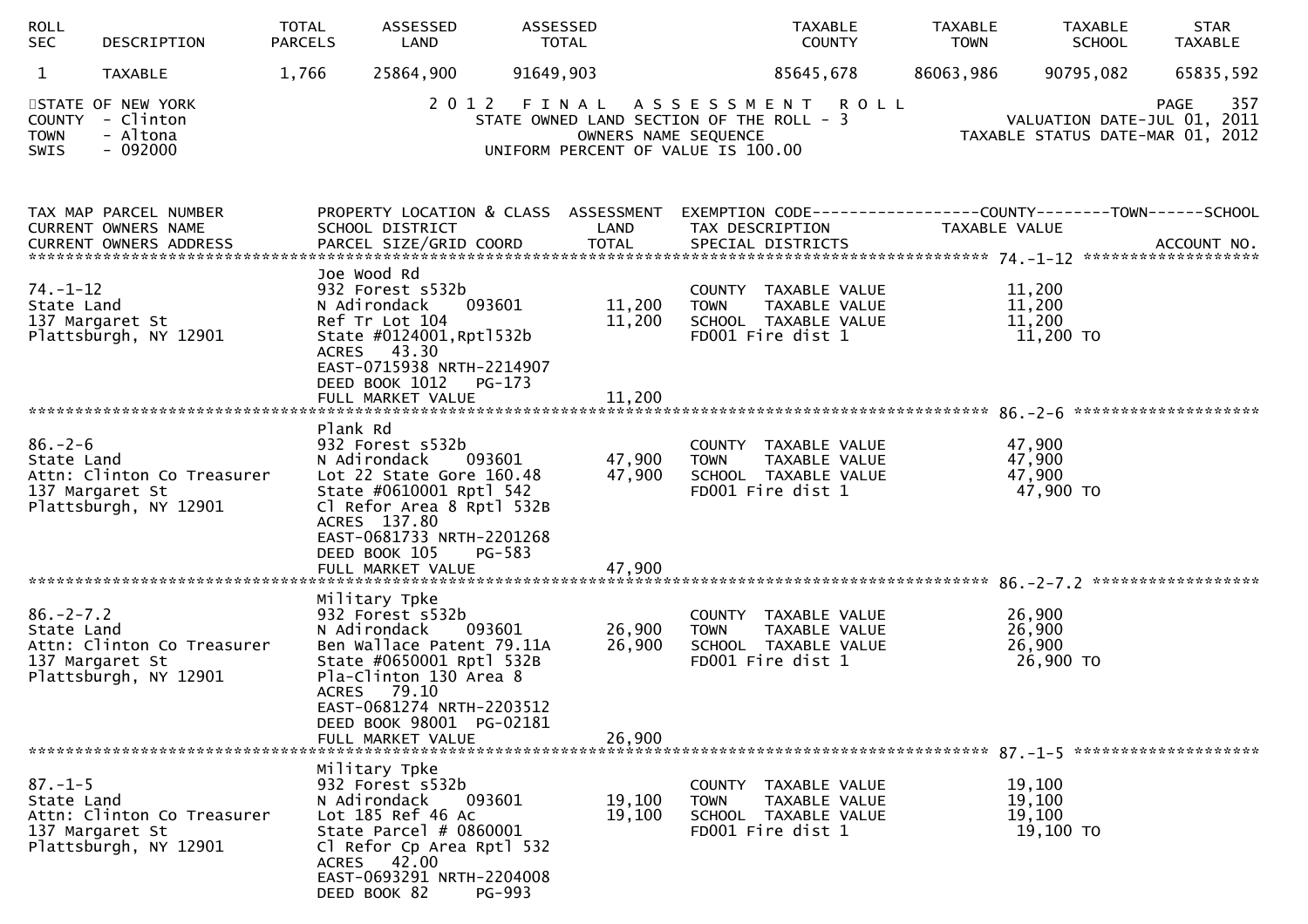|                                                                                                                                                                                     | FULL MARKET VALUE                                                                                                                                                                                                                       | 19,100                     |                                                                                                                                 |                                                                 |                    |
|-------------------------------------------------------------------------------------------------------------------------------------------------------------------------------------|-----------------------------------------------------------------------------------------------------------------------------------------------------------------------------------------------------------------------------------------|----------------------------|---------------------------------------------------------------------------------------------------------------------------------|-----------------------------------------------------------------|--------------------|
| STATE OF NEW YORK<br>COUNTY - Clinton<br>- Altona<br><b>TOWN</b><br>SWIS<br>- 092000                                                                                                | 2 0 1 2                                                                                                                                                                                                                                 |                            | FINAL ASSESSMENT ROLL<br>STATE OWNED LAND SECTION OF THE ROLL - 3<br>OWNERS NAME SEQUENCE<br>UNIFORM PERCENT OF VALUE IS 100.00 | VALUATION DATE-JUL 01, 2011<br>TAXABLE STATUS DATE-MAR 01, 2012 | 358<br><b>PAGE</b> |
| TAX MAP PARCEL NUMBER<br>CURRENT OWNERS NAME<br>.CURRENT OWNERS ADDRESS PARCEL SIZE/GRID COORD TOTAL SPECIAL DISTRICTS AND MELL ACCOUNT NO ACCOUNT NO COORD TOTAL SPECIAL DISTRICTS | PROPERTY LOCATION & CLASS ASSESSMENT<br>SCHOOL DISTRICT                                                                                                                                                                                 | LAND                       | EXEMPTION CODE-----------------COUNTY-------TOWN------SCHOOL<br>TAX DESCRIPTION                                                 | TAXABLE VALUE                                                   |                    |
| $89. - 1 - 13$<br>State Land<br>Attn: Clinton Co Treasurer<br>137 Margaret St<br>Plattsburgh, NY 12901                                                                              | Devils Den Rd<br>932 Forest s532b<br>093601<br>N Adirondack<br>Lot 132 Ref 58.4 A<br>State Parcel $# 0126001$<br>Forest Lands Rptl 532B<br>ACRES 47.60<br>EAST-0708481 NRTH-2202409<br>DEED BOOK 469<br>PG-131                          | 30,300<br>30,300           | COUNTY TAXABLE VALUE<br><b>TOWN</b><br>TAXABLE VALUE<br>SCHOOL TAXABLE VALUE<br>FD001 Fire dist 1                               | 30,300<br>30,300<br>30,300<br>30,300 TO                         |                    |
|                                                                                                                                                                                     |                                                                                                                                                                                                                                         |                            |                                                                                                                                 |                                                                 |                    |
| $89. - 1 - 14$<br>State Land<br>Attn: Clinton Co Treasurer<br>137 Margaret St<br>Plattsburgh, NY 12901                                                                              | Stark Rd<br>932 Forest s532b<br>N Adirondack<br>093601<br>Lot 131 Ref 82.66 A<br>State Parcel $#$ 0125001<br>Forest Lands Rptl 532B<br>ACRES 84.50<br>EAST-0708106 NRTH-2203880<br>DEED BOOK 469<br>PG-131                              | 46,100<br>46,100<br>46,100 | COUNTY TAXABLE VALUE<br>TAXABLE VALUE<br>TOWN<br>SCHOOL TAXABLE VALUE<br>FD001 Fire dist 1                                      | 46,100<br>46,100<br>46,100<br>46,100 TO                         |                    |
|                                                                                                                                                                                     | FULL MARKET VALUE                                                                                                                                                                                                                       |                            |                                                                                                                                 |                                                                 |                    |
| $101 - 2 - 3$<br>State Land<br>Attn: Clinton Co Treasurer<br>137 Margaret St<br>Plattsburgh, NY 12901                                                                               | Plank Rd<br>932 Forest s532b<br>093601<br>N Adirondack<br>Lot 24 State Gore 368.2 A<br>State #0620001 Rptl 542<br>Cl Refor Area 8 Rptl 532B<br>ACRES 334.50<br>EAST-0682482 NRTH-2197547<br>DEED BOOK 99<br>PG-534                      | 116,000<br>116,000         | COUNTY TAXABLE VALUE<br>TAXABLE VALUE<br><b>TOWN</b><br>SCHOOL TAXABLE VALUE<br>FD001 Fire dist 1                               | 116,000<br>116,000<br>116,000<br>116,000 TO                     |                    |
|                                                                                                                                                                                     | FULL MARKET VALUE                                                                                                                                                                                                                       | 116,000                    |                                                                                                                                 |                                                                 |                    |
| $101. -2 - 5$<br>State Land<br>Attn: Clinton Co Treasurer<br>137 Margaret St<br>Plattsburgh, NY 12901                                                                               | Plank Rd<br>932 Forest s532b<br>N Adirondack<br>093601<br>Lot 26 State Gore 174.29A<br>State #0630001 Rptl 542<br>Cl Refor Area 8 Rptl 532B<br>ACRES 159.80<br>EAST-0683029 NRTH-2193615<br>DEED BOOK 99<br>PG-534<br>FULL MARKET VALUE | 46,800<br>46,800<br>46,800 | COUNTY TAXABLE VALUE<br><b>TOWN</b><br>TAXABLE VALUE<br>SCHOOL TAXABLE VALUE<br>FD001 Fire dist 1                               | 46,800<br>46,800<br>46,800<br>46,800 TO                         |                    |
|                                                                                                                                                                                     |                                                                                                                                                                                                                                         |                            |                                                                                                                                 |                                                                 |                    |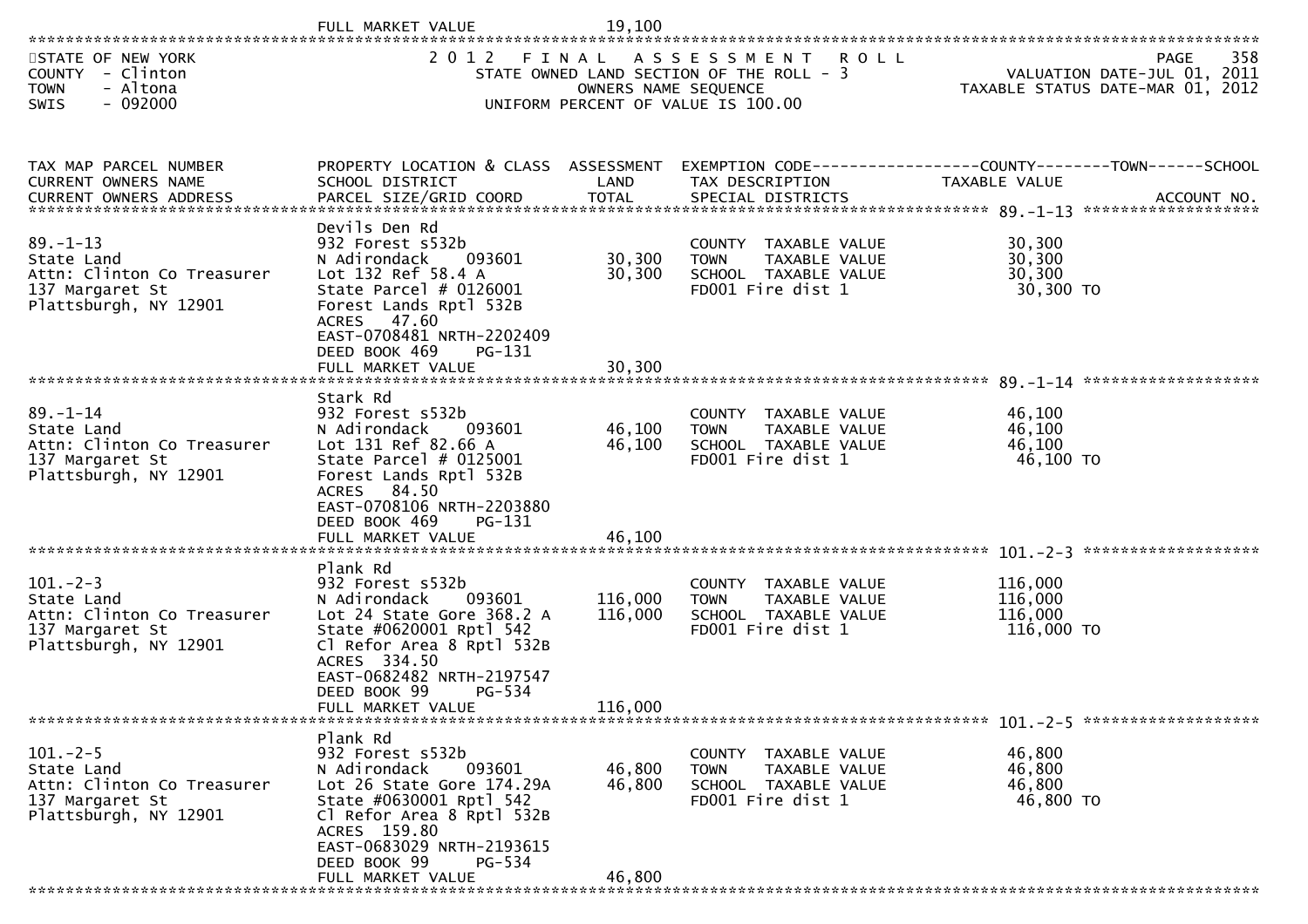| STATE OF NEW YORK<br>COUNTY - Clinton<br><b>TOWN</b><br>- Altona<br>$-092000$<br><b>SWIS</b>                                     | 2 0 1 2                                                                                                                                                                                                                            | OWNERS NAME SEQUENCE | FINAL ASSESSMENT<br><b>ROLL</b><br>STATE OWNED LAND SECTION OF THE ROLL - 3<br>UNIFORM PERCENT OF VALUE IS 100.00 | 359<br>PAGE<br>VALUATION DATE-JUL 01, 2011<br>TAXABLE STATUS DATE-MAR 01, 2012                                    |
|----------------------------------------------------------------------------------------------------------------------------------|------------------------------------------------------------------------------------------------------------------------------------------------------------------------------------------------------------------------------------|----------------------|-------------------------------------------------------------------------------------------------------------------|-------------------------------------------------------------------------------------------------------------------|
| TAX MAP PARCEL NUMBER<br>CURRENT OWNERS NAME                                                                                     | SCHOOL DISTRICT                                                                                                                                                                                                                    | LAND                 | TAX DESCRIPTION                                                                                                   | PROPERTY LOCATION & CLASS ASSESSMENT EXEMPTION CODE----------------COUNTY-------TOWN------SCHOOL<br>TAXABLE VALUE |
| $103.-1-7.1$<br>State Land<br>Attn: Clinton Co Treasurer<br>137 Margaret St<br>Plattsburgh, NY 12901                             | 4910 Military Tpke<br>932 Forest s532b - WTRFNT<br>093601<br>N Adirondack<br>Lot 158 Ref 164.16 A<br>State Parcel $#$ 0170501<br>Forest Lands Rptl 532B<br>ACRES 157.80<br>EAST-0702038 NRTH-2199474                               | 442,300<br>442,500   | COUNTY TAXABLE VALUE<br>TAXABLE VALUE<br><b>TOWN</b><br>SCHOOL TAXABLE VALUE<br>FD001 Fire dist 1                 | 442,500<br>442,500<br>442,500<br>442,500 TO                                                                       |
|                                                                                                                                  | DEED BOOK 469<br>PG-131<br>FULL MARKET VALUE                                                                                                                                                                                       | 442,500              |                                                                                                                   |                                                                                                                   |
| $103.-1-7.2$<br>State Land<br>Attn: Clinton Co Treasurer<br>137 Margaret St<br>Plattsburgh, NY 12901                             | 95 Devils Den Rd<br>932 Forest s532b - WTRFNT<br>093601<br>N Adirondack<br>Lot 134, 135 Ref 383.71 A<br>State Parcel $# 0128001$<br>Forest Lands Rptl 532B<br>ACRES 383.71<br>EAST-0707468 NRTH-2199905<br>DEED BOOK 469<br>PG-131 | 3185,000<br>3185,000 | COUNTY TAXABLE VALUE<br>TAXABLE VALUE<br><b>TOWN</b><br>SCHOOL TAXABLE VALUE<br>FD001 Fire dist 1                 | 3185,000<br>3185,000<br>3185,000<br>3185,000 TO                                                                   |
|                                                                                                                                  | FULL MARKET VALUE                                                                                                                                                                                                                  | 3185,000             |                                                                                                                   |                                                                                                                   |
| $103. -1 - 7.3$<br>State Land<br>Attn: Clinton Co Treasurer<br>137 Margaret St<br>Plattsburgh, NY 12901                          | Stark Rd<br>932 Forest s532b<br>093601<br>N Adirondack<br>Lot 136 Ref 9.13 A<br>State Parcel # 0130501<br>Forest Lands Rptl 532B<br>8.60<br><b>ACRES</b><br>EAST-0706176 NRTH-2203310                                              | 5,600<br>5,600       | COUNTY TAXABLE VALUE<br><b>TOWN</b><br>TAXABLE VALUE<br>SCHOOL TAXABLE VALUE<br>FD001 Fire dist 1                 | 5,600<br>5,600<br>5,600<br>5,600 TO                                                                               |
|                                                                                                                                  | DEED BOOK 469<br>PG-131<br>FULL MARKET VALUE                                                                                                                                                                                       | 5,600                |                                                                                                                   |                                                                                                                   |
|                                                                                                                                  | Rock Rd                                                                                                                                                                                                                            |                      |                                                                                                                   |                                                                                                                   |
| $104. - 1 - 6.2$<br>State Land<br>Attn: Clinton County Treasurer Lot 132 Ref 162.7 A<br>137 Margaret St<br>Plattsburgh, NY 12901 | 932 Forest s532b<br>N Adirondack<br>093601<br>State #0580501<br>Cl Refor Area 7 Rptl 532B<br>ACRES 162.70<br>EAST-0712002 NRTH-2201341<br>DEED BOOK 629<br>PG-955                                                                  | 62,600<br>62,600     | COUNTY TAXABLE VALUE<br>TAXABLE VALUE<br><b>TOWN</b><br>SCHOOL TAXABLE VALUE<br>FD001 Fire dist 1                 | 62,600<br>62,600<br>62,600<br>62,600 TO                                                                           |
|                                                                                                                                  | FULL MARKET VALUE                                                                                                                                                                                                                  | 62,600               |                                                                                                                   |                                                                                                                   |
| STATE OF NEW YORK<br>COUNTY - Clinton                                                                                            | 2012                                                                                                                                                                                                                               | FINAL                | A S S E S S M E N T<br><b>ROLL</b><br>STATE OWNED LAND SECTION OF THE ROLL - 3                                    | PAGE<br>360<br>VALUATION DATE-JUL 01, 2011                                                                        |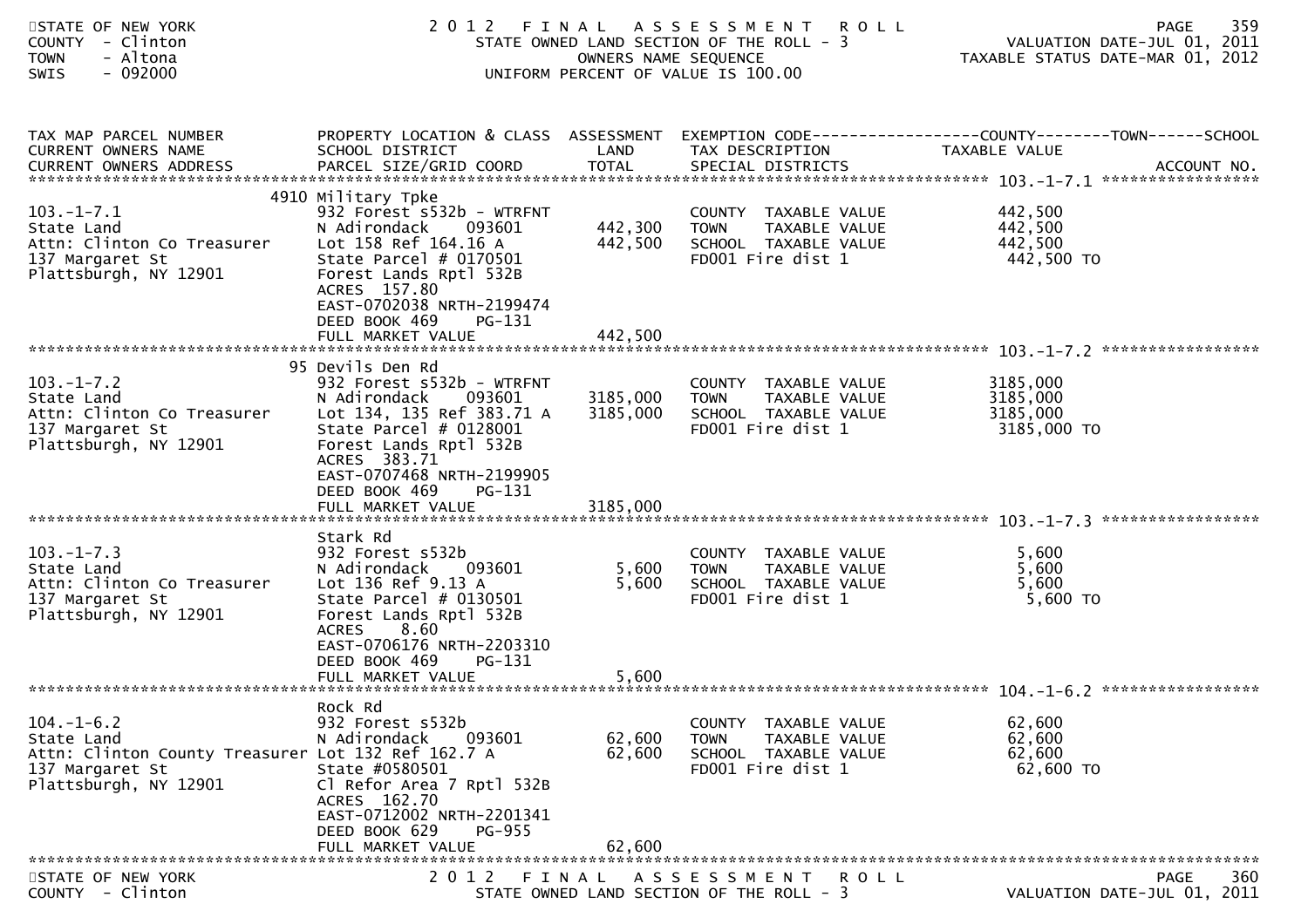# TOWN - Altona OWNERS NAME SEQUENCE TAXABLE STATUS DATE-MAR 01, 2012SWIS - 092000 UNIFORM PERCENT OF VALUE IS 100.00

| TAX MAP PARCEL NUMBER<br>CURRENT OWNERS NAME                                                             | SCHOOL DISTRICT                                                                                                                                                                                                               | LAND                       | TAX DESCRIPTION                                                                                   | PROPERTY LOCATION & CLASS ASSESSMENT EXEMPTION CODE----------------COUNTY-------TOWN------SCHOOL<br>TAXABLE VALUE<br>. CURRENT OWNERS ADDRESS PARCEL SIZE/GRID COORD TOTAL SPECIAL DISTRICTS ACCOUNT NO ACCOUNT NO AND MANUSCRIPT OWNERS ADDRESS |
|----------------------------------------------------------------------------------------------------------|-------------------------------------------------------------------------------------------------------------------------------------------------------------------------------------------------------------------------------|----------------------------|---------------------------------------------------------------------------------------------------|--------------------------------------------------------------------------------------------------------------------------------------------------------------------------------------------------------------------------------------------------|
| 104.-1-10<br>State Land<br>Attn: Clinton Co Treasurer<br>137 Margaret St<br>Plattsburgh, NY 12901        | Rock Rd<br>932 Forest s532b<br>N Adirondack<br>093601<br>Lot 109 Ref 420 A<br>State Parcel # 0580001<br>Cl Refor Area 7 Rptl 532B<br>ACRES 360.00<br>EAST-0714183 NRTH-2199965<br>DEED BOOK 99<br>PG-534<br>FULL MARKET VALUE | 93,000<br>93,000<br>93,000 | COUNTY TAXABLE VALUE<br><b>TOWN</b><br>TAXABLE VALUE<br>SCHOOL TAXABLE VALUE<br>FD001 Fire dist 1 | 93,000<br>93,000<br>93,000<br>93,000 TO                                                                                                                                                                                                          |
|                                                                                                          |                                                                                                                                                                                                                               |                            |                                                                                                   |                                                                                                                                                                                                                                                  |
| $104. - 1 - 11$<br>State Land<br>Attn: Clinton Co Treasurer<br>137 Margaret St<br>Plattsburgh, NY 12901  | Rock Rd<br>932 Forest s532b<br>N Adirondack<br>093601<br>Lot 98 Duer 225 A<br>State Parcel $# 0510001$<br>Cl Refor Area 7 Rptl 532<br>ACRES 246.00<br>EAST-0717819 NRTH-2196048                                               | 61,600<br>61,600           | COUNTY TAXABLE VALUE<br>TAXABLE VALUE<br><b>TOWN</b><br>SCHOOL TAXABLE VALUE<br>FD001 Fire dist 1 | 61,600<br>61,600<br>61,600<br>61,600 TO                                                                                                                                                                                                          |
|                                                                                                          | DEED BOOK 105<br>PG-587                                                                                                                                                                                                       |                            |                                                                                                   |                                                                                                                                                                                                                                                  |
| $105. - 1 - 1.1$<br>State Land<br>Attn: Clinton Co Treasurer<br>137 Margaret St<br>Plattsburgh, NY 12901 | Miner Farm Rd<br>932 Forest s532b<br>093601<br>N Adirondack<br>Lot 84 Ref 420 A<br>State Parcel $#$ 0570001<br>Cl Refor Area 7 Rptl 532B<br>ACRES 310.52<br>EAST-0722508 NRTH-2200701                                         | 58,600<br>58,600           | COUNTY TAXABLE VALUE<br><b>TOWN</b><br>TAXABLE VALUE<br>SCHOOL TAXABLE VALUE<br>FD001 Fire dist 1 | 58,600<br>58,600<br>58,600<br>58,600 TO                                                                                                                                                                                                          |
|                                                                                                          | DEED BOOK 115<br>PG-565<br>FULL MARKET VALUE                                                                                                                                                                                  | 58,600                     |                                                                                                   |                                                                                                                                                                                                                                                  |
| $105. - 1 - 1.2$<br>State Land<br>Attn: Clinton Co Treasurer<br>137 Margaret St<br>Plattsburgh, NY 12901 | Vassar Rd<br>932 Forest s532b<br>N Adirondack<br>093601<br>Lot 83 Ref 290 A<br>State Parcel $# 0560001$<br>Cl Refor Area 7 Rptl 532B<br>ACRES 167.11<br>EAST-0725552 NRTH-2199985<br>$PG-242$<br>DEED BOOK 735                | 33,400<br>33,400           | COUNTY TAXABLE VALUE<br><b>TOWN</b><br>TAXABLE VALUE<br>SCHOOL TAXABLE VALUE<br>FD001 Fire dist 1 | 33,400<br>33,400<br>33,400<br>33,400 TO                                                                                                                                                                                                          |
|                                                                                                          | FULL MARKET VALUE                                                                                                                                                                                                             | 33,400                     |                                                                                                   |                                                                                                                                                                                                                                                  |
| STATE OF NEW YORK                                                                                        | 2 0 1 2                                                                                                                                                                                                                       |                            | FINAL ASSESSMENT ROLL                                                                             | <b>PAGE</b><br>361                                                                                                                                                                                                                               |
| COUNTY - Clinton<br><b>TOWN</b><br>- Altona<br>$-092000$<br>SWIS                                         |                                                                                                                                                                                                                               | OWNERS NAME SEQUENCE       | STATE OWNED LAND SECTION OF THE ROLL - 3<br>UNIFORM PERCENT OF VALUE IS 100.00                    | VALUATION DATE-JUL 01, 2011<br>TAXABLE STATUS DATE-MAR 01, 2012                                                                                                                                                                                  |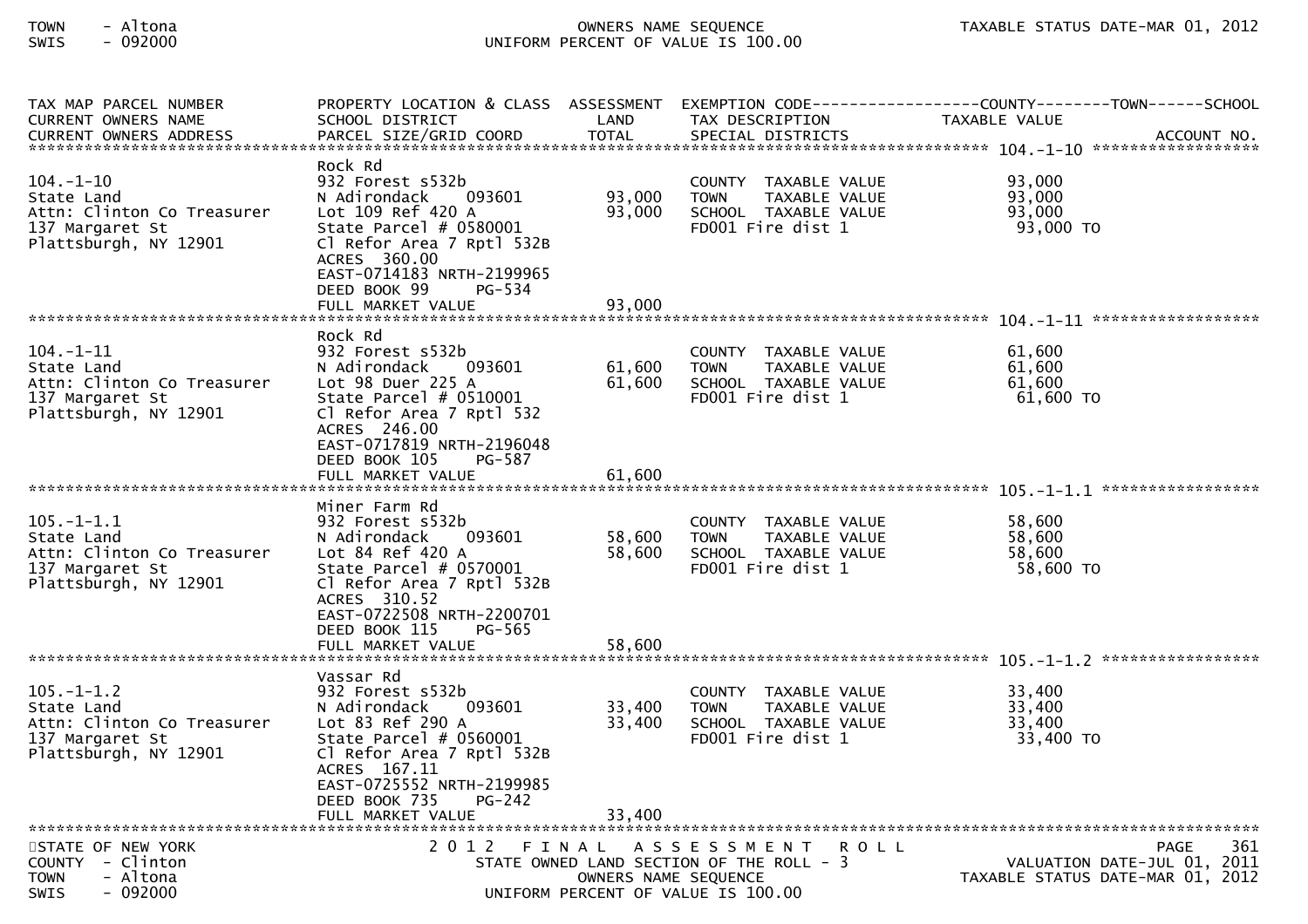| TAX MAP PARCEL NUMBER<br><b>CURRENT OWNERS NAME</b><br><b>CURRENT OWNERS ADDRESS</b>                     | PROPERTY LOCATION & CLASS ASSESSMENT<br>SCHOOL DISTRICT<br>PARCEL SIZE/GRID COORD                                                                                                                                | LAND<br><b>TOTAL</b>          | TAX DESCRIPTION<br>SPECIAL DISTRICTS                                                                             | EXEMPTION        CODE-----------------COUNTY-------TOWN------SCHOOL<br>TAXABLE VALUE<br>ACCOUNT NO. |
|----------------------------------------------------------------------------------------------------------|------------------------------------------------------------------------------------------------------------------------------------------------------------------------------------------------------------------|-------------------------------|------------------------------------------------------------------------------------------------------------------|-----------------------------------------------------------------------------------------------------|
| $105. - 1 - 1.3$<br>State Land<br>Attn: Clinton Co Treasurer<br>137 Margaret St<br>Plattsburgh, NY 12901 | Vassar Rd<br>932 Forest s532b<br>N Adirondack<br>093601<br>Lot 83 N Ref 130.04 A<br>State Parcel #0580201<br>Cl Refor Area 7 Rptl 532A<br>ACRES 130.04<br>EAST-0725613 NRTH-2201999                              | 28,700<br>28,700              | COUNTY TAXABLE VALUE<br>TAXABLE VALUE<br><b>TOWN</b><br>SCHOOL TAXABLE VALUE<br>FD001 Fire dist 1                | 28,700<br>28,700<br>28,700<br>28,700 TO                                                             |
|                                                                                                          | DEED BOOK 735<br>$PG-243$<br>FULL MARKET VALUE                                                                                                                                                                   | 28,700                        |                                                                                                                  |                                                                                                     |
| $105. - 1 - 7.1$<br>State Land<br>Attn: Clinton Co Treasurer<br>137 Margaret St<br>Plattsburgh, NY 12901 | Barnaby Rd<br>932 Forest s532b<br>N Adirondack<br>093601<br>Lot 136 Duer 62.5 A<br>State Parcel # 0760001<br>Cl Refor Cp Area Rptl 532<br>ACRES 71.10<br>EAST-0729715 NRTH-2198700                               | 13,900<br>13,900              | COUNTY TAXABLE VALUE<br><b>TOWN</b><br>TAXABLE VALUE<br>SCHOOL TAXABLE VALUE<br>FD001 Fire dist 1                | 13,900<br>13,900<br>13,900<br>13,900 TO                                                             |
|                                                                                                          | DEED BOOK 105<br>PG-589<br>FULL MARKET VALUE                                                                                                                                                                     | 13,900                        |                                                                                                                  |                                                                                                     |
| $105. - 1 - 7.2$<br>State Land<br>Attn: Clinton Co Treasurer<br>137 Margaret St<br>Plattsburgh, NY 12901 | Barnaby Rd<br>932 Forest s532b<br>093601<br>N Adirondack<br>Lot 135 Duer 48A<br>State Parcel # 0750001<br>Cl Refor Cp Area Rptl 532<br>ACRES 47.30<br>EAST-0730176 NRTH-2195434                                  | 11,700<br>11,700              | COUNTY TAXABLE VALUE<br><b>TOWN</b><br>TAXABLE VALUE<br>SCHOOL TAXABLE VALUE<br>FD001 Fire dist 1                | 11,700<br>11,700<br>11,700<br>11,700 TO                                                             |
|                                                                                                          | DEED BOOK 115<br>PG-559<br>FULL MARKET VALUE                                                                                                                                                                     | 11,700                        |                                                                                                                  |                                                                                                     |
| $116. - 2 - 2$<br>State Land<br>Attn: Clinton Co Treasurer<br>137 Margaret St<br>Plattsburgh, NY 12901   | Plank Rd<br>932 Forest s532b<br>N Adirondack<br>093601<br>Lot 28 St Gore 199.08 A<br>State #0640001 Rptl 542<br>Cl Refor Area 8 Rptl 532B<br>ACRES 191.50<br>EAST-0683416 NRTH-2190911<br>DEED BOOK 99<br>PG-534 | 43,900<br>43,900              | COUNTY TAXABLE VALUE<br><b>TOWN</b><br>TAXABLE VALUE<br>SCHOOL TAXABLE VALUE<br>FD001 Fire dist 1                | 43,900<br>43,900<br>43,900<br>43,900 TO                                                             |
|                                                                                                          | FULL MARKET VALUE                                                                                                                                                                                                | 43,900                        |                                                                                                                  |                                                                                                     |
| STATE OF NEW YORK<br>COUNTY - Clinton<br><b>TOWN</b><br>- Altona<br>$-092000$<br><b>SWIS</b>             | 2 0 1 2                                                                                                                                                                                                          | FINAL<br>OWNERS NAME SEQUENCE | A S S E S S M E N T<br>R O L L<br>STATE OWNED LAND SECTION OF THE ROLL - 3<br>UNIFORM PERCENT OF VALUE IS 100.00 | 362<br><b>PAGE</b><br>VALUATION DATE-JUL 01, 2011<br>TAXABLE STATUS DATE-MAR 01, 2012               |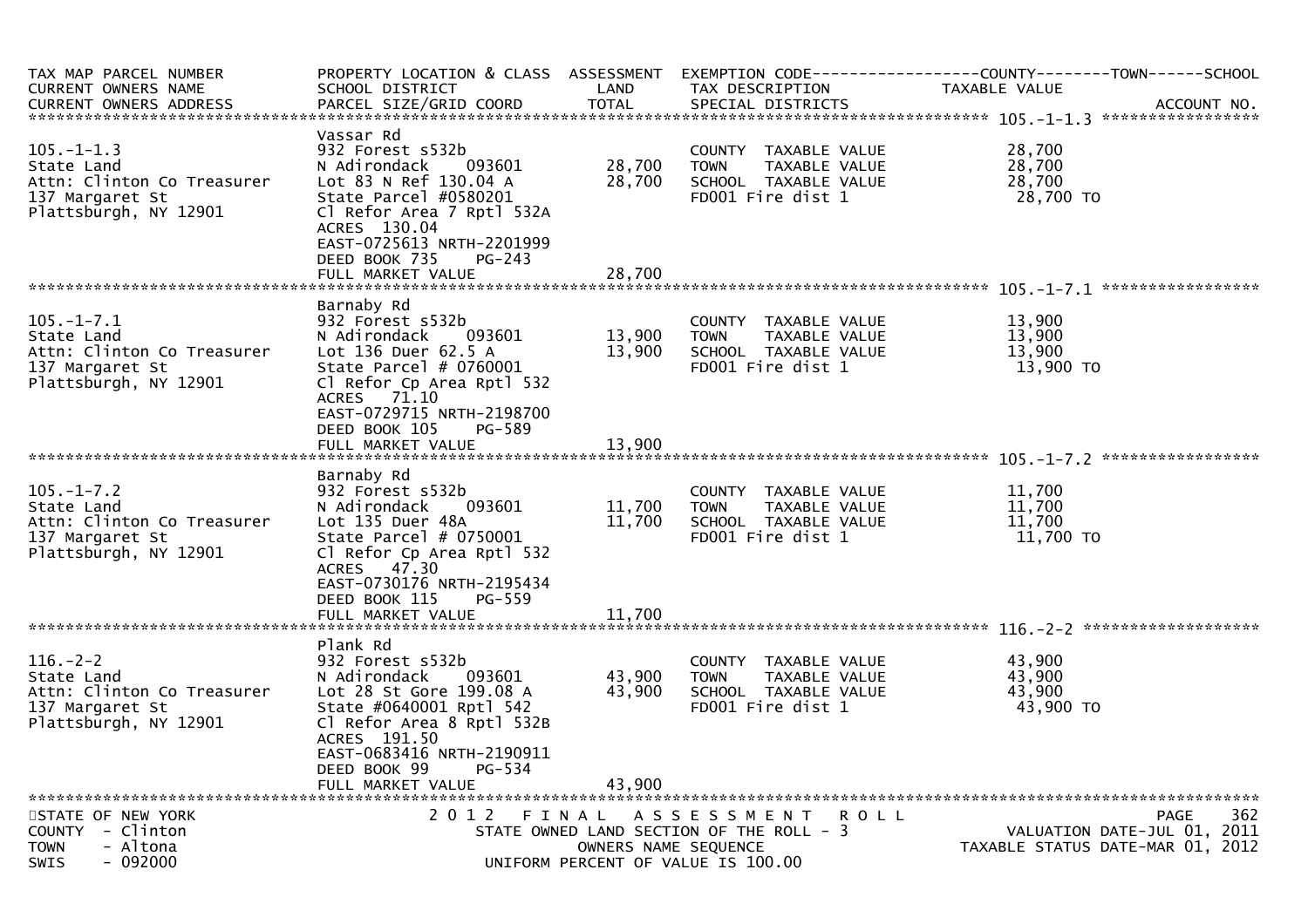| TAX MAP PARCEL NUMBER                         | PROPERTY LOCATION & CLASS ASSESSMENT                     |              |                                           | EXEMPTION CODE-----------------COUNTY-------TOWN-----SCHOOL |  |  |
|-----------------------------------------------|----------------------------------------------------------|--------------|-------------------------------------------|-------------------------------------------------------------|--|--|
| <b>CURRENT OWNERS NAME</b>                    | SCHOOL DISTRICT                                          | LAND         | TAX DESCRIPTION                           | TAXABLE VALUE                                               |  |  |
| <b>CURRENT OWNERS ADDRESS</b>                 | PARCEL SIZE/GRID COORD                                   | <b>TOTAL</b> | SPECIAL DISTRICTS                         | ACCOUNT NO.                                                 |  |  |
|                                               |                                                          |              |                                           |                                                             |  |  |
| $117. - 1 - 20$                               | Terrien Rd                                               |              |                                           |                                                             |  |  |
|                                               | 932 Forest s532b                                         | 174,200      | COUNTY TAXABLE VALUE                      | 174,200<br>174,200                                          |  |  |
| State Land                                    | N Adirondack<br>093601                                   |              | <b>TOWN</b><br>TAXABLE VALUE              |                                                             |  |  |
| Attn: Clinton Co Treasurer<br>137 Margaret St | Ref Tr 216/219 580.9 Ac                                  | 174,200      | SCHOOL TAXABLE VALUE<br>FD001 Fire dist 1 | 174,200<br>174,200 TO                                       |  |  |
| Plattsburgh, NY 12901                         | State #881001 In Park<br>E-OS Clinton 124 Rptl 532       |              |                                           |                                                             |  |  |
|                                               | ACRES 618.00                                             |              |                                           |                                                             |  |  |
|                                               | EAST-0695102 NRTH-2184492                                |              |                                           |                                                             |  |  |
|                                               | DEED BOOK 869<br>PG-284                                  |              |                                           |                                                             |  |  |
|                                               | FULL MARKET VALUE                                        | 174,200      |                                           |                                                             |  |  |
|                                               |                                                          |              |                                           |                                                             |  |  |
|                                               | Alder Bend Rd                                            |              |                                           |                                                             |  |  |
| $117. - 1 - 26$                               | 932 Forest s532b                                         |              | COUNTY TAXABLE VALUE                      | 56,400                                                      |  |  |
| State Land                                    | N Adirondack<br>093601                                   | 56,400       | TAXABLE VALUE<br><b>TOWN</b>              | 56,400                                                      |  |  |
| Attn: Clinton Co Treasurer                    | Gore $2$ Johnson $123.22$ A                              | 56,400       | SCHOOL TAXABLE VALUE                      | 56,400                                                      |  |  |
| 137 Margaret St                               | State #0810001 Rptl 542                                  |              | FD001 Fire dist 1                         | 56,400 TO                                                   |  |  |
| Plattsburgh, NY 12901                         | Cl Refor Cp Area Rptl 532                                |              |                                           |                                                             |  |  |
|                                               | 92.50<br>ACRES                                           |              |                                           |                                                             |  |  |
|                                               | EAST-0688926 NRTH-2182631                                |              |                                           |                                                             |  |  |
|                                               | DEED BOOK 87<br>PG-866                                   |              |                                           |                                                             |  |  |
|                                               | FULL MARKET VALUE                                        | 56,400       |                                           |                                                             |  |  |
|                                               |                                                          |              |                                           |                                                             |  |  |
|                                               | Rock Rd                                                  |              |                                           |                                                             |  |  |
| $119. -1 - 5.2$                               | 932 Forest s532b                                         |              | COUNTY TAXABLE VALUE                      | 12,700                                                      |  |  |
| State Land                                    | N Adirondack<br>093601                                   | 12,700       | <b>TOWN</b><br>TAXABLE VALUE              | 12,700                                                      |  |  |
| Attn: Clinton Co Treasurer                    | Lot $72$ N Duer $30$ A                                   | 12,700       | SCHOOL TAXABLE VALUE                      | 12,700                                                      |  |  |
| 137 Margaret St                               | State #0480001                                           |              | FD001 Fire dist 1                         | 12,700 TO                                                   |  |  |
| Plattsburgh, NY 12901                         | Cl Refor Area 7 Rptl 532B                                |              |                                           |                                                             |  |  |
|                                               | <b>ACRES</b><br>30.00                                    |              |                                           |                                                             |  |  |
|                                               | EAST-0714711 NRTH-2193256                                |              |                                           |                                                             |  |  |
|                                               | DEED BOOK 611<br>PG-812                                  |              |                                           |                                                             |  |  |
|                                               | FULL MARKET VALUE                                        | 12,700       |                                           |                                                             |  |  |
|                                               |                                                          |              |                                           |                                                             |  |  |
|                                               | Rock Rd                                                  |              |                                           |                                                             |  |  |
| $119. - 1 - 7$                                | 932 Forest s532b                                         |              | COUNTY TAXABLE VALUE                      | 121,200                                                     |  |  |
| State Land                                    | N Adirondack<br>093601                                   | 121,200      | TAXABLE VALUE<br><b>TOWN</b>              | 121,200<br>121,200                                          |  |  |
| Attn: Clinton Co Treasurer<br>137 Margaret St | Lot 97 Duer 250 A<br>State Parcel $# 0500001$            | 121,200      | SCHOOL TAXABLE VALUE<br>FD001 Fire dist 1 | 121,200 TO                                                  |  |  |
| Plattsburgh, NY 12901                         | Cl Refor Area 7 Rptl 532A                                |              |                                           |                                                             |  |  |
|                                               | ACRES 262.10                                             |              |                                           |                                                             |  |  |
|                                               | EAST-0718551 NRTH-2192396                                |              |                                           |                                                             |  |  |
|                                               | DEED BOOK 115<br>PG-559                                  |              |                                           |                                                             |  |  |
|                                               | FULL MARKET VALUE                                        | 121.200      |                                           |                                                             |  |  |
|                                               |                                                          |              |                                           |                                                             |  |  |
| STATE OF NEW YORK                             | 2 0 1 2                                                  | FINAL        | A S S E S S M E N T<br><b>ROLL</b>        | 363<br><b>PAGE</b>                                          |  |  |
| COUNTY - Clinton                              |                                                          |              | STATE OWNED LAND SECTION OF THE ROLL - 3  | VALUATION DATE-JUL 01, 2011                                 |  |  |
| - Altona<br><b>TOWN</b>                       | TAXABLE STATUS DATE-MAR 01, 2012<br>OWNERS NAME SEQUENCE |              |                                           |                                                             |  |  |
| $-092000$<br><b>SWIS</b>                      |                                                          |              | UNIFORM PERCENT OF VALUE IS 100.00        |                                                             |  |  |
|                                               |                                                          |              |                                           |                                                             |  |  |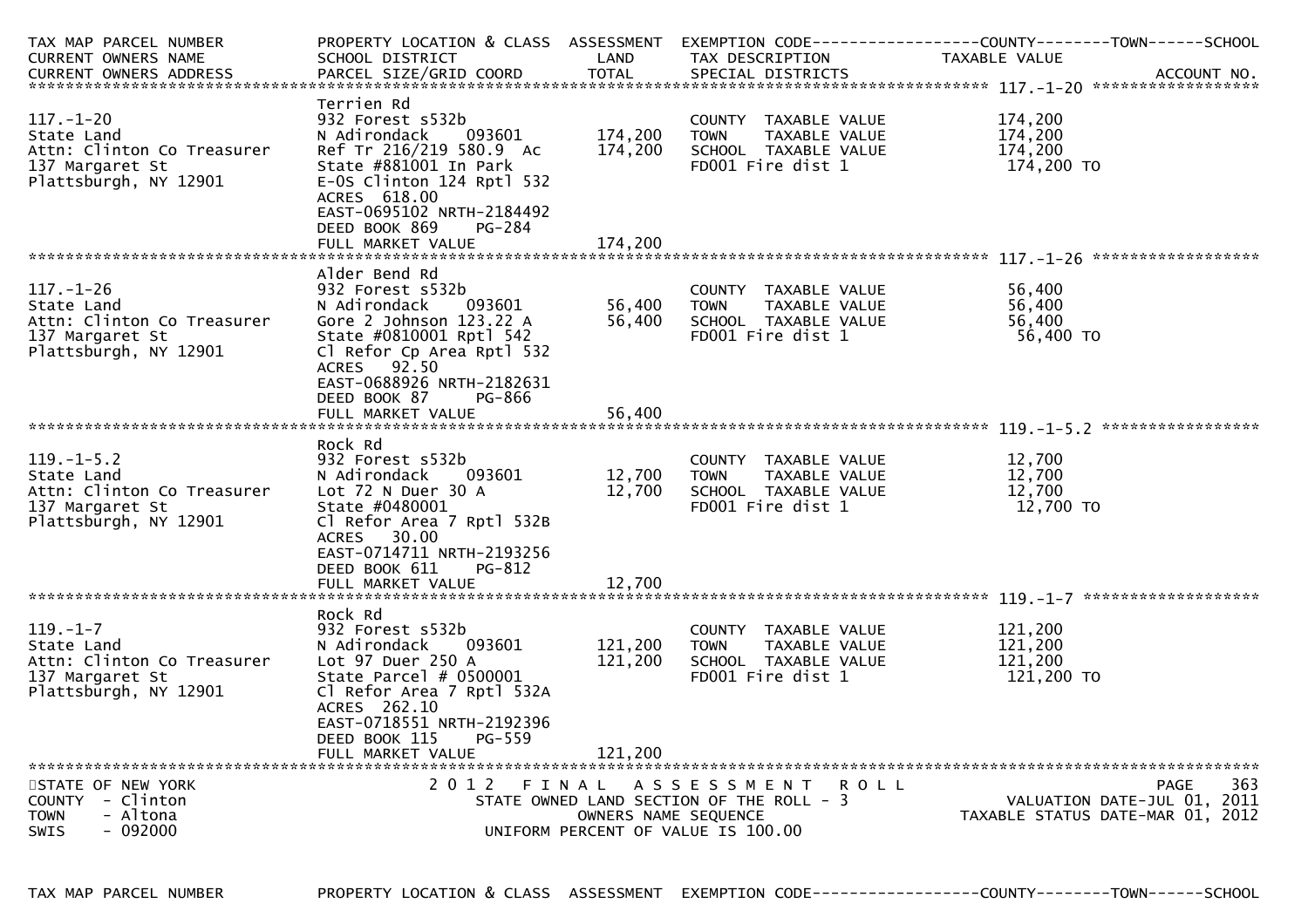| CURRENT OWNERS NAME                                                                                      | SCHOOL DISTRICT                                                                                                                                                                                                                                         | LAND                          | TAX DESCRIPTION                                                                                       | TAXABLE VALUE                               | ACCOUNT NO.<br>*******************                                                    |  |  |  |
|----------------------------------------------------------------------------------------------------------|---------------------------------------------------------------------------------------------------------------------------------------------------------------------------------------------------------------------------------------------------------|-------------------------------|-------------------------------------------------------------------------------------------------------|---------------------------------------------|---------------------------------------------------------------------------------------|--|--|--|
| $120. -1 - 1$<br>State Land<br>Attn: Clinton Co Treasurer<br>137 Margaret St<br>Plattsburgh, NY 12901    | Military Tpke<br>932 Forest s532b<br>N Adirondack<br>093601<br>Lot 100 Duer 112.5 A<br>State Parcel $# 0520001$<br>Cl Refor Area 7 Rptl 532B<br>ACRES 109.60<br>EAST-0721330 NRTH-2192139<br>DEED BOOK 97<br>PG-719<br>FULL MARKET VALUE                | 32,300<br>32,300<br>32,300    | COUNTY TAXABLE VALUE<br><b>TOWN</b><br>TAXABLE VALUE<br>SCHOOL TAXABLE VALUE<br>FD001 Fire dist 1     | 32,300<br>32,300<br>32,300<br>32,300 TO     |                                                                                       |  |  |  |
| *******************                                                                                      |                                                                                                                                                                                                                                                         |                               |                                                                                                       |                                             |                                                                                       |  |  |  |
| $120.-1-5$<br>State Land<br>Attn: Clinton Co Treasurer<br>137 Margaret St<br>Plattsburgh, NY 12901       | Military Tpke<br>932 Forest s532b<br>093601<br>N Adirondack<br>Lot 118 Duer 62.3 A<br>State Parcel $# 0740001$<br>Cl Refor Cp Area Rptl 532<br>ACRES 77.10<br>EAST-0725773 NRTH-2189234<br>DEED BOOK 115<br>PG-559                                      | 15,500<br>15,500              | COUNTY TAXABLE VALUE<br><b>TOWN</b><br>TAXABLE VALUE<br>SCHOOL TAXABLE VALUE<br>FD001 Fire dist 1     | 15,500<br>15,500<br>15,500<br>15,500 TO     |                                                                                       |  |  |  |
|                                                                                                          | FULL MARKET VALUE                                                                                                                                                                                                                                       | 15,500                        |                                                                                                       |                                             |                                                                                       |  |  |  |
| $131. - 1 - 8.4$<br>State Land<br>Attn: Clinton Co Treasurer<br>137 Margaret St<br>Plattsburgh, NY 12901 | Jerusalem Rd<br>932 Forest s532b<br>N Adirondack<br>093601<br>Ref Tr 218/221/39/42 & Jc<br>State #882001 In Park 221<br>$E-0S$ Clinton 124 Rptl 532<br>ACRES 262.60<br>EAST-0689175 NRTH-2177970<br>DEED BOOK 869<br><b>PG-284</b><br>FULL MARKET VALUE | 78,800<br>78,800<br>78,800    | COUNTY TAXABLE VALUE<br>TAXABLE VALUE<br><b>TOWN</b><br>SCHOOL TAXABLE VALUE<br>FD001 Fire dist 1     | 78,800<br>78,800<br>78,800<br>78,800 TO     |                                                                                       |  |  |  |
| $132. - 1 - 17$<br>State Land<br>Attn: Clinton Co Treasurer<br>137 Margaret St<br>Plattsburgh, NY 12901  | Jerusalem Rd<br>932 Forest s532b<br>N Adirondack<br>093601<br>Ref Tr Lot 220 420.0 Ac<br>State #0883001 In Park<br>E-OS Clinton 124 Rptl 532<br>ACRES 436.00<br>EAST-0694282 NRTH-2176532<br>DEED BOOK 869<br>PG-284<br>FULL MARKET VALUE               | 103,400<br>103,400<br>103,400 | COUNTY TAXABLE VALUE<br><b>TOWN</b><br>TAXABLE VALUE<br>SCHOOL TAXABLE VALUE<br>FD001 Fire dist 1     | 103,400<br>103,400<br>103,400<br>103,400 TO |                                                                                       |  |  |  |
| STATE OF NEW YORK<br>COUNTY - Clinton<br>- Altona<br><b>TOWN</b><br>- 092000<br><b>SWIS</b>              | 2 0 1 2<br>FINAL                                                                                                                                                                                                                                        | OWNERS NAME SEOUENCE          | ASSESSMENT ROLL<br>STATE OWNED LAND SECTION OF THE ROLL - 3<br>UNIFORM PERCENT OF VALUE IS 100.00     |                                             | 364<br><b>PAGE</b><br>VALUATION DATE-JUL 01, 2011<br>TAXABLE STATUS DATE-MAR 01, 2012 |  |  |  |
| TAX MAP PARCEL NUMBER<br><b>CURRENT OWNERS NAME</b><br><b>CURRENT OWNERS ADDRESS</b>                     | PROPERTY LOCATION & CLASS ASSESSMENT<br>SCHOOL DISTRICT<br>PARCEL SIZE/GRID COORD                                                                                                                                                                       | LAND<br><b>TOTAL</b>          | EXEMPTION CODE-----------------COUNTY--------TOWN------SCHOOL<br>TAX DESCRIPTION<br>SPECIAL DISTRICTS | TAXABLE VALUE                               | ACCOUNT NO.                                                                           |  |  |  |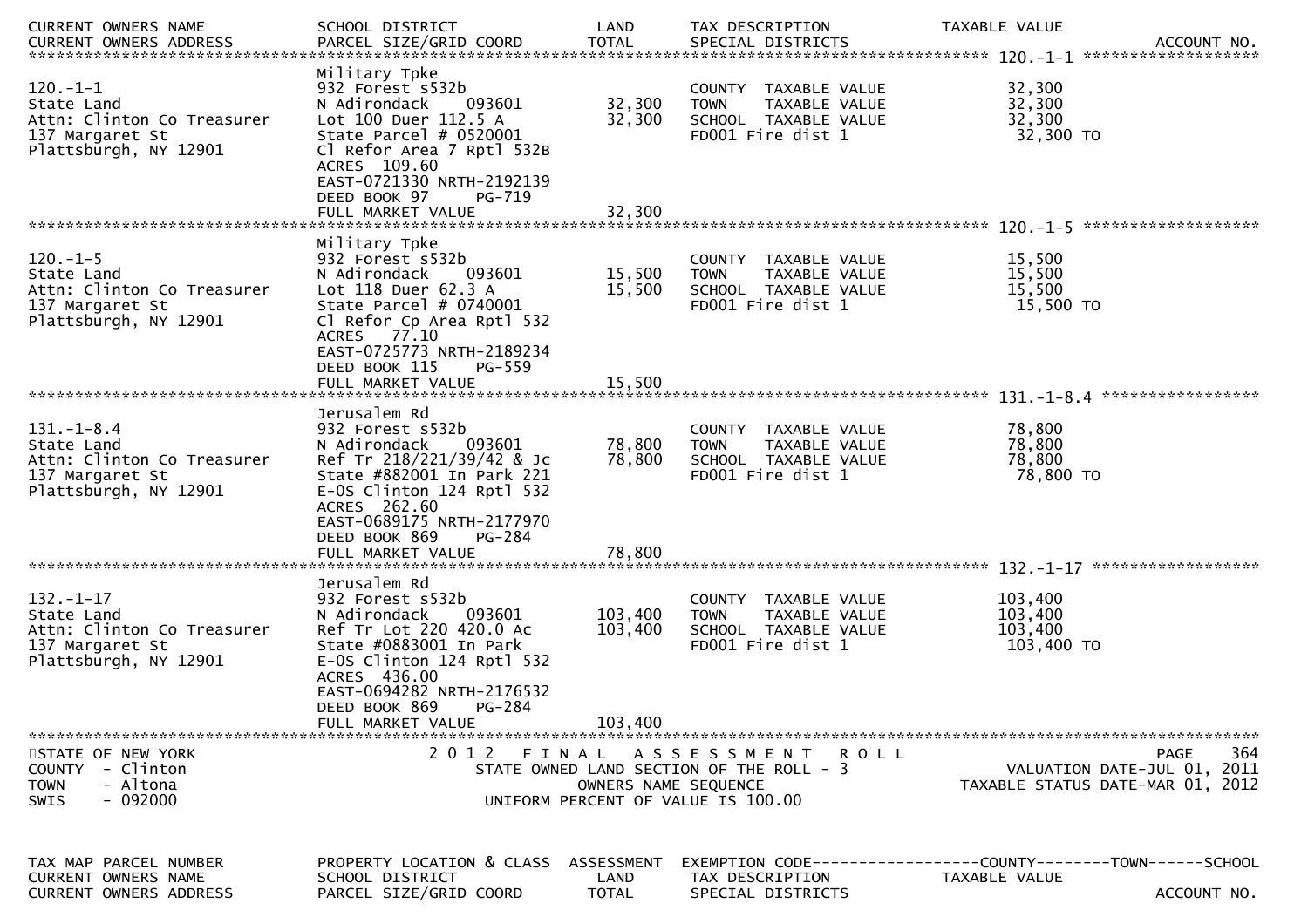| $134. - 1 - 13$<br>State Land<br>Attn: Clinton Co Treasurer<br>137 Margaret St<br>Plattsburgh, NY 12901 | Purdy Rd<br>932 Forest s532b<br>093601<br>N Adirondack<br>Lot 104 Duer 65 A<br>State Parcel # 0730001<br>Cl Refor Cp Area Rptl 532<br>ACRES 65.00<br>EAST-0723808 NRTH-2179557<br>DEED BOOK 99<br>PG-534<br>FULL MARKET VALUE | 17,500<br>17,500<br>17,500    | COUNTY TAXABLE VALUE<br>TAXABLE VALUE<br>TOWN<br>SCHOOL TAXABLE VALUE<br>FD001 Fire dist 1                           | 17,500<br>17,500<br>17,500<br>17,500 TO                                                      |     |
|---------------------------------------------------------------------------------------------------------|-------------------------------------------------------------------------------------------------------------------------------------------------------------------------------------------------------------------------------|-------------------------------|----------------------------------------------------------------------------------------------------------------------|----------------------------------------------------------------------------------------------|-----|
|                                                                                                         | Purdy Rd                                                                                                                                                                                                                      |                               |                                                                                                                      |                                                                                              |     |
| $134. - 1 - 21$<br>State Land<br>Attn: Clinton Co Treasurer<br>137 Margaret St<br>Plattsburgh, NY 12901 | 932 Forest s532b<br>093601<br>N Adirondack<br>Lot 93 Duer 12.5 A<br>State Parcel # 0720001<br>Cl Refor Cp Area Rptl 532<br>ACRES 13.70<br>EAST-0720580 NRTH-2179968<br>DEED BOOK 105<br>PG-586                                | 3,700<br>3,700                | COUNTY TAXABLE VALUE<br>TAXABLE VALUE<br><b>TOWN</b><br>SCHOOL TAXABLE VALUE<br>FD001 Fire dist 1                    | 3,700<br>3,700<br>3,700<br>$3,700$ TO                                                        |     |
|                                                                                                         | FULL MARKET VALUE                                                                                                                                                                                                             | 3,700                         |                                                                                                                      |                                                                                              |     |
| $146. - 1 - 1$<br>State Land<br>Attn: Clinton Co Treasurer<br>137 Margaret St<br>Plattsburgh, NY 12901  | Alder Bend Rd<br>932 Forest s532b<br>N Adirondack<br>093601<br>Lot 44 State Gore 200 A<br>State #0290001 Rptl 542<br>Cl Corr Fac Rptl 532B<br>ACRES 202.50<br>EAST-0686152 NRTH-2172655                                       | 99,600<br>99,600              | COUNTY TAXABLE VALUE<br>TAXABLE VALUE<br>TOWN<br>SCHOOL TAXABLE VALUE<br>FD001 Fire dist 1                           | 99,600<br>99,600<br>99,600<br>99,600 TO                                                      |     |
|                                                                                                         | FULL MARKET VALUE                                                                                                                                                                                                             | 99,600                        |                                                                                                                      |                                                                                              |     |
|                                                                                                         |                                                                                                                                                                                                                               |                               |                                                                                                                      |                                                                                              |     |
| $146. - 1 - 2$<br>State Land<br>Attn: Clinton Co Treasurer<br>137 Margaret St<br>Plattsburgh, NY 12901  | Alder Bend Rd<br>932 Forest s532b<br>N Adirondack<br>093601<br>Lot 45 State Gore 200 A<br>State #0300001 Rptl 542<br>Cl Corr Fac Rptl 532B<br>ACRES 220.00<br>EAST-0689077 NRTH-2173163                                       | 99,900<br>99,900              | COUNTY TAXABLE VALUE<br><b>TOWN</b><br>TAXABLE VALUE<br>SCHOOL TAXABLE VALUE<br>FD001 Fire dist 1                    | 99,900<br>99,900<br>99,900<br>99,900 TO                                                      |     |
|                                                                                                         |                                                                                                                                                                                                                               |                               |                                                                                                                      |                                                                                              |     |
| STATE OF NEW YORK<br>COUNTY - Clinton<br>- Altona<br><b>TOWN</b><br>SWIS<br>- 092000                    | 2012                                                                                                                                                                                                                          | FINAL<br>OWNERS NAME SEQUENCE | A S S E S S M E N T<br><b>ROLL</b><br>STATE OWNED LAND SECTION OF THE ROLL - 3<br>UNIFORM PERCENT OF VALUE IS 100.00 | PAGE<br>VALUATION DATE-JUL 01, 2011<br>TAXABLE STATUS DATE-MAR 01, 2012                      | 365 |
| TAX MAP PARCEL NUMBER<br>CURRENT OWNERS NAME<br>CURRENT OWNERS ADDRESS                                  | PROPERTY LOCATION & CLASS ASSESSMENT<br>SCHOOL DISTRICT<br>PARCEL SIZE/GRID COORD                                                                                                                                             | LAND<br><b>TOTAL</b>          | TAX DESCRIPTION<br>SPECIAL DISTRICTS                                                                                 | EXEMPTION CODE-----------------COUNTY-------TOWN------SCHOOL<br>TAXABLE VALUE<br>ACCOUNT NO. |     |
| $146. - 1 - 4$<br>State Land                                                                            | Plank Rd<br>932 Forest s532b<br>N Adirondack<br>093601                                                                                                                                                                        | 64,400                        | <b>COUNTY</b><br>TAXABLE VALUE<br><b>TOWN</b><br>TAXABLE VALUE                                                       | 64,400<br>64,400                                                                             |     |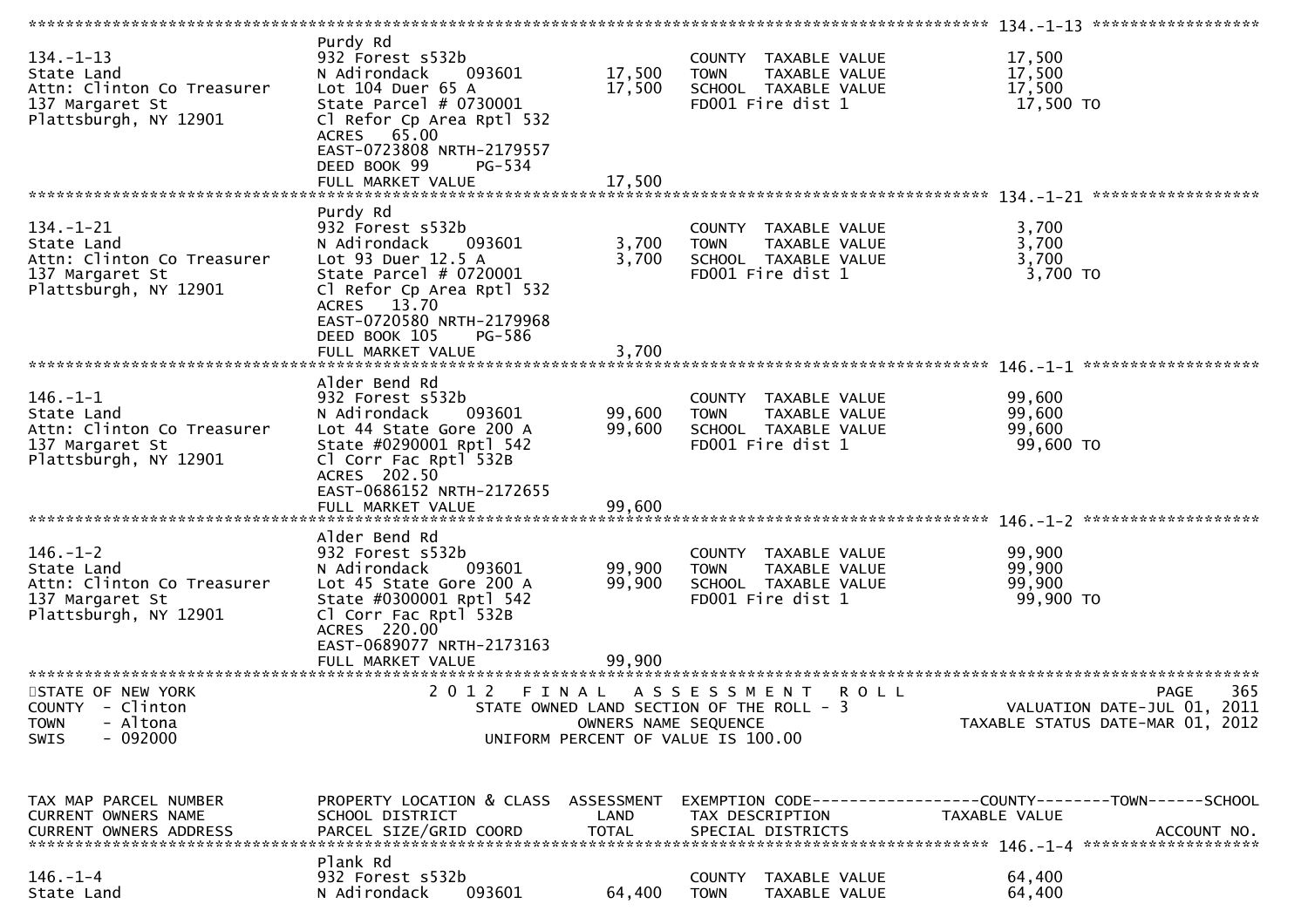| Attn: Clinton Co Treasurer<br>137 Margaret St<br>Plattsburgh, NY 12901                                  | Lot 225 Ref 235 A<br>State #0430001 Rptl 542<br>Cl Corr Fac Rptl 532B<br>ACRES 341.20<br>EAST-0693254 NRTH-2169137<br>DEED BOOK 87<br><b>PG-888</b>                                                                                | 64,400                     | SCHOOL TAXABLE VALUE<br>FD001 Fire dist 1                                                                                           | 64,400<br>64,400 TO<br>*******************<br>$146. - 1 - 5$                                        |
|---------------------------------------------------------------------------------------------------------|------------------------------------------------------------------------------------------------------------------------------------------------------------------------------------------------------------------------------------|----------------------------|-------------------------------------------------------------------------------------------------------------------------------------|-----------------------------------------------------------------------------------------------------|
|                                                                                                         | Plank Rd                                                                                                                                                                                                                           |                            |                                                                                                                                     |                                                                                                     |
| $146. - 1 - 5$<br>State Land<br>Attn: Clinton Co Treasurer<br>137 Margaret St<br>Plattsburgh, NY 12901  | 932 Forest s532b<br>N Adirondack<br>093601<br>Lot 48 State Gore 200A<br>State #0330001 Rptl 542<br>Cl Corr Fac Rptl 532B<br>ACRES 250.04<br>EAST-0689620 NRTH-2169916<br>FULL MARKET VALUE                                         | 74,100<br>74,100<br>74,100 | COUNTY TAXABLE VALUE<br><b>TOWN</b><br>TAXABLE VALUE<br>SCHOOL TAXABLE VALUE<br>FD001 Fire dist 1                                   | 74,100<br>74,100<br>74,100<br>74,100 TO                                                             |
|                                                                                                         |                                                                                                                                                                                                                                    |                            |                                                                                                                                     |                                                                                                     |
| $146. - 1 - 6$<br>State Land<br>Attn: Clinton Co Treasurer<br>137 Margaret St<br>Plattsburgh, NY 12901  | Plank Rd<br>932 Forest s532b<br>N Adirondack<br>093601<br>Lot 51N State Gore 44.5 A<br>State #0350001 Rptl 542<br>Cl Corr Fac Rptl 532B<br>ACRES 93.70<br>EAST-0690074 NRTH-2167615<br>DEED BOOK 87<br>PG-896<br>FULL MARKET VALUE | 14,000<br>14,000<br>14,000 | COUNTY TAXABLE VALUE<br>TAXABLE VALUE<br><b>TOWN</b><br>SCHOOL TAXABLE VALUE<br>FD001 Fire dist 1                                   | 14,000<br>14,000<br>14,000<br>14,000 TO                                                             |
|                                                                                                         |                                                                                                                                                                                                                                    |                            |                                                                                                                                     |                                                                                                     |
| $146. - 1 - 7$<br>State Land<br>Attn: Clinton Co Treasurer<br>137 Margaret St<br>Plattsburgh, NY 12901  | Plank Rd<br>932 Forest s532b<br>N Adirondack<br>093601<br>Lot 50 N State Gore 49A<br>State #0340001 Rptl 542<br>Cl Corr Fac Rptl 532A<br>ACRES 66.10<br>EAST-0687092 NRTH-2167233<br>DEED BOOK 83<br>PG-509                        | 17,600<br>17,600           | COUNTY TAXABLE VALUE<br>TAXABLE VALUE<br><b>TOWN</b><br>SCHOOL TAXABLE VALUE<br>FD001 Fire dist 1                                   | 17,600<br>17,600<br>17,600<br>17,600 TO                                                             |
|                                                                                                         | FULL MARKET VALUE                                                                                                                                                                                                                  | 17.600                     |                                                                                                                                     |                                                                                                     |
| STATE OF NEW YORK<br>COUNTY - Clinton<br>- Altona<br><b>TOWN</b><br>$-092000$<br><b>SWIS</b>            | 2 0 1 2<br>FINAL                                                                                                                                                                                                                   |                            | ASSESSMENT<br><b>ROLL</b><br>STATE OWNED LAND SECTION OF THE ROLL - 3<br>OWNERS NAME SEQUENCE<br>UNIFORM PERCENT OF VALUE IS 100.00 | 366<br><b>PAGE</b><br>VALUATION DATE-JUL 01, 2011<br>TAXABLE STATUS DATE-MAR 01, 2012               |
| TAX MAP PARCEL NUMBER<br><b>CURRENT OWNERS NAME</b><br><b>CURRENT OWNERS ADDRESS</b>                    | PROPERTY LOCATION & CLASS ASSESSMENT<br>SCHOOL DISTRICT<br>PARCEL SIZE/GRID COORD                                                                                                                                                  | LAND<br><b>TOTAL</b>       | TAX DESCRIPTION<br>SPECIAL DISTRICTS                                                                                                | EXEMPTION CODE-----------------COUNTY-------TOWN------SCHOOL<br><b>TAXABLE VALUE</b><br>ACCOUNT NO. |
| $146. - 1 - 13$<br>State Land<br>Attn: Clinton Co Treasurer<br>137 Margaret St<br>Plattsburgh, NY 12901 | 356 Plank Rd<br>932 Forest s532b<br>093601<br>N Adirondack<br>Lot 46 State Gore 124.1 A<br>State #0310001 Rptl 542<br>Cl Corr Fac Rptl 532B                                                                                        | 61,800<br>61,800           | COUNTY TAXABLE VALUE<br><b>TOWN</b><br>TAXABLE VALUE<br>SCHOOL TAXABLE VALUE<br>FD001 Fire dist 1                                   | 61,800<br>61,800<br>61,800<br>61,800 TO                                                             |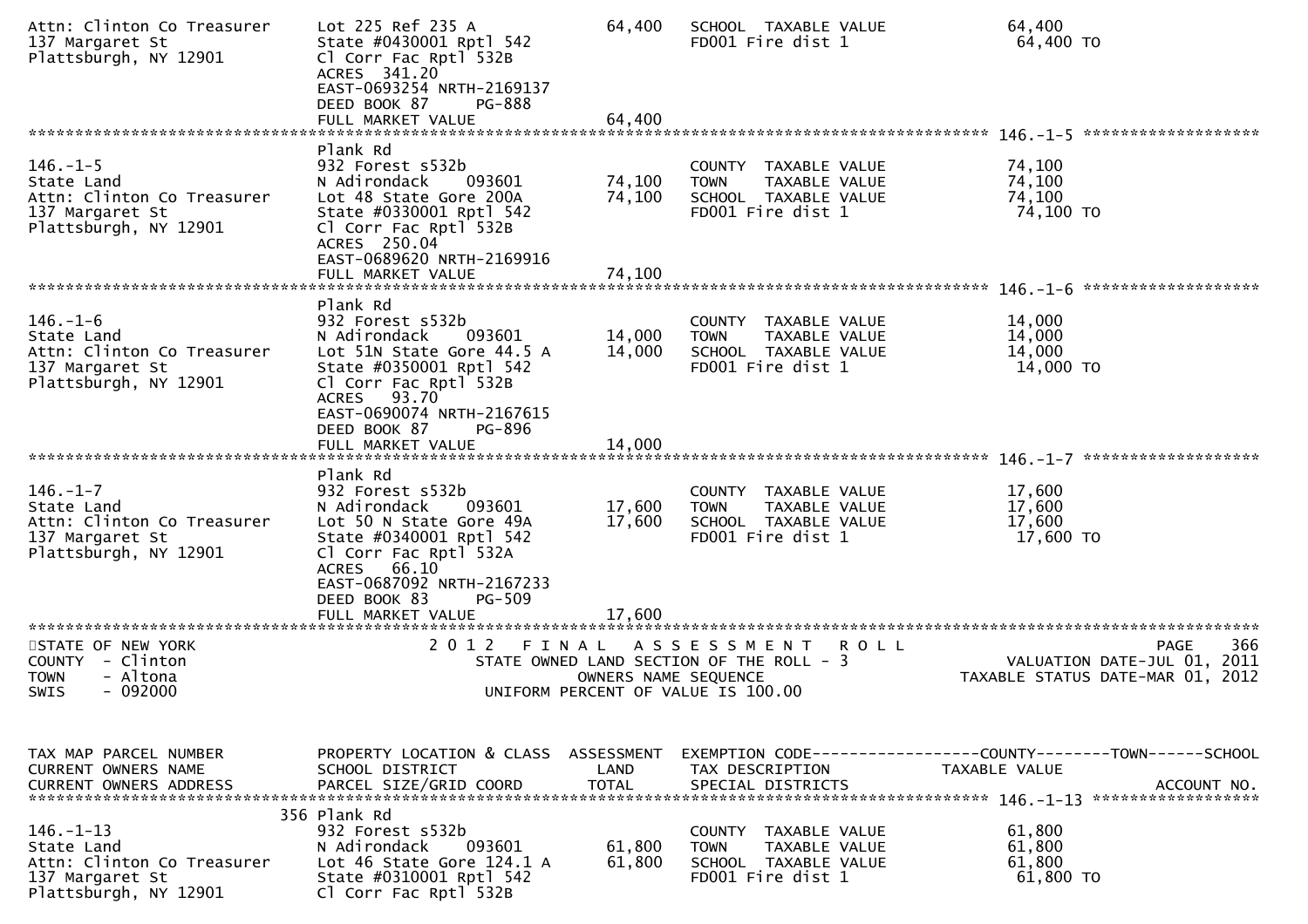|                                                                                                                                   | ACRES 118.80<br>EAST-0683932 NRTH-2169669<br>DEED BOOK 105<br>PG-589<br>FULL MARKET VALUE                                                                                                                        | 61,800                                                                                                 |                                                                                                     |                      |             |                                                                               |                     |                                                   |
|-----------------------------------------------------------------------------------------------------------------------------------|------------------------------------------------------------------------------------------------------------------------------------------------------------------------------------------------------------------|--------------------------------------------------------------------------------------------------------|-----------------------------------------------------------------------------------------------------|----------------------|-------------|-------------------------------------------------------------------------------|---------------------|---------------------------------------------------|
| $146. - 1 - 14$<br>State Land<br>Attn: Clinton Co Treasurer<br>137 Margaret St<br>Plattsburgh, NY 12901                           | Plank Rd<br>932 Forest s532b<br>N Adirondack<br>093601<br>Lot 47 State Gore 200A<br>State #0320001 Rptl 542<br>Cl Corr Fac Rptl 532B<br>ACRES 226.00<br>EAST-0686668 NRTH-2169412                                | 80,000<br>80,000                                                                                       | COUNTY TAXABLE VALUE<br><b>TOWN</b><br>SCHOOL TAXABLE VALUE<br>FD001 Fire dist 1                    | TAXABLE VALUE        |             | 80,000<br>80,000<br>80,000<br>80,000 TO                                       |                     |                                                   |
|                                                                                                                                   | FULL MARKET VALUE                                                                                                                                                                                                | 80,000                                                                                                 |                                                                                                     |                      |             |                                                                               |                     | ******************                                |
| $147. - 1 - 2$<br>State Land<br>Attn: Clinton Co Treasurer<br>137 Margaret St<br>Plattsburgh, NY 12901                            | Jerusalem Rd<br>932 Forest s532b<br>N Adirondack<br>093601<br>Lot 223 Ref 127.5 A<br>State #0870001 Rptl 542<br>Cl Refor Cp Area Rptl 532<br>ACRES 139.40<br>EAST-0697580 NRTH-2174822<br>DEED BOOK 97<br>PG-719 | 38,800<br>38,800                                                                                       | COUNTY TAXABLE VALUE<br><b>TOWN</b><br>SCHOOL TAXABLE VALUE<br>FD001 Fire dist 1                    | TAXABLE VALUE        |             | 38,800<br>38,800<br>38,800<br>38,800 TO                                       |                     |                                                   |
|                                                                                                                                   | FULL MARKET VALUE                                                                                                                                                                                                | 38,800                                                                                                 |                                                                                                     |                      |             |                                                                               |                     |                                                   |
| $300 - 20 - 1$<br>State Land<br>Attn: Clinton Co Treasurer<br>137 Margaret St                                                     | 993 Transition t<br>093601<br>N Adirondack<br>Transition Assessment For<br>County/town Only                                                                                                                      | 0<br>0                                                                                                 | SCHL EXMPT 50004<br>COUNTY TAXABLE VALUE<br><b>TOWN</b><br>SCHOOL TAXABLE VALUE                     | TAXABLE VALUE        |             | 0<br>0<br>0<br>$\Omega$                                                       | 0                   | *****************                                 |
| $300 - 20 - 2$<br>State Land<br>Attn: Clinton Co Treasurer<br>137 Margaret St<br>Plattsburgh, NY 12901<br>*********************** | 993 Transition t<br>N Adirondack<br>093601<br>Transition Assessment For<br>Fd001 only<br>FULL MARKET VALUE                                                                                                       | 0<br>0<br>0                                                                                            | WHOLLY EX 50000<br>COUNTY TAXABLE VALUE<br><b>TOWN</b><br>SCHOOL TAXABLE VALUE<br>FD001 Fire dist 1 | TAXABLE VALUE        |             | 0<br>0<br>0<br>0                                                              | 0<br>0 <sub>T</sub> | 0                                                 |
| STATE OF NEW YORK<br>COUNTY - Clinton<br>- Altona<br><b>TOWN</b><br>SWIS<br>$-092000$                                             | ************************<br>2 0 1 2<br>FINAL                                                                                                                                                                     | STATE OWNED LAND SECTION OF THE ROLL - 3<br>OWNERS NAME SEQUENCE<br>UNIFORM PERCENT OF VALUE IS 100.00 | ASSESSMENT                                                                                          |                      | <b>ROLL</b> | TAXABLE STATUS DATE-MAR 01, 2012                                              |                     | <b>PAGE</b><br>367<br>VALUATION DATE-JUL 01, 2011 |
| TAX MAP PARCEL NUMBER<br><b>CURRENT OWNERS NAME</b><br><b>CURRENT OWNERS ADDRESS</b>                                              | PROPERTY LOCATION & CLASS ASSESSMENT<br>SCHOOL DISTRICT<br>PARCEL SIZE/GRID COORD                                                                                                                                | LAND<br><b>TOTAL</b>                                                                                   | TAX DESCRIPTION<br>SPECIAL DISTRICTS                                                                |                      |             | EXEMPTION CODE-----------------COUNTY-------TOWN------SCHOOL<br>TAXABLE VALUE |                     | ACCOUNT NO.                                       |
| $336. - 20 - 1$<br>State Land<br>Attn: Clinton Co Treasurer<br>137 Margaret St<br>Plattsburgh, NY 12901                           | 993 Transition t<br>093601<br>N Adirondack<br>Transition Assessment<br>For School 093601 Only<br>FULL MARKET VALUE                                                                                               | 0<br>0<br>0                                                                                            | SCHL TAXBL 50001<br>COUNTY TAXABLE VALUE<br><b>TOWN</b><br>SCHOOL TAXABLE VALUE                     | <b>TAXABLE VALUE</b> |             | 0<br>0<br>0<br>$\mathbf{0}$                                                   | 0                   | 0                                                 |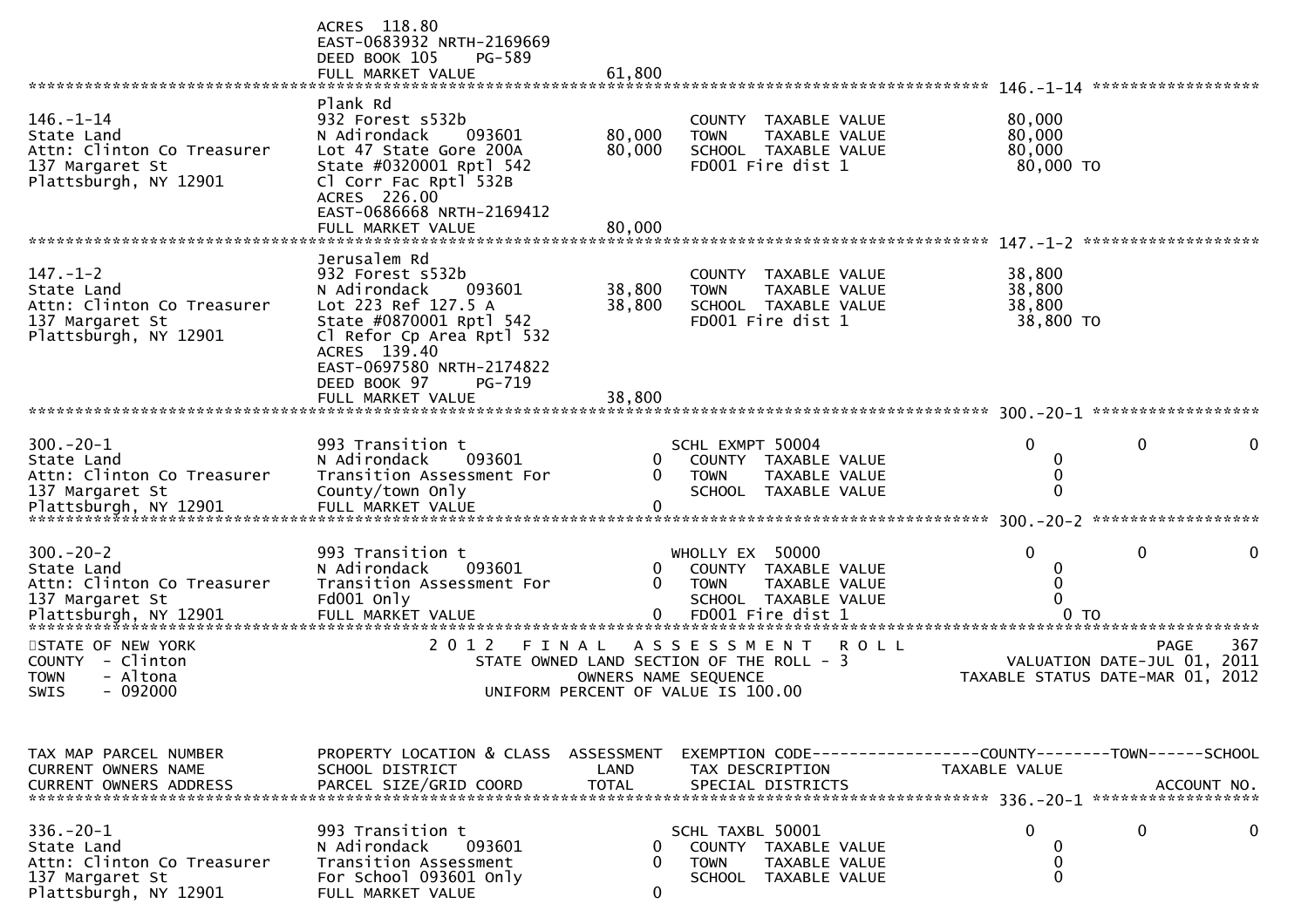| $900.-20-1$<br>State Land | Attn: Clinton Co Treasurer<br>137 Margaret St<br>Plattsburgh, NY 12901 | Alder Bend Rd<br>932 Forest s532b<br>N Adirondack<br>Lot 43 State Gore 175A<br>State #0280001 Rptl 542<br>ACRES 175.00 | 093601<br>Ccf Rptl 532B Conflict 14 | 86,100<br>86,100                   | COUNTY TAXABLE VALUE<br><b>TOWN</b><br>TAXABLE VALUE<br>SCHOOL TAXABLE VALUE<br>FD001 Fire dist 1 |                                | 86,100<br>86,100<br>86,100<br>86,100 TO                                                                              |                               |
|---------------------------|------------------------------------------------------------------------|------------------------------------------------------------------------------------------------------------------------|-------------------------------------|------------------------------------|---------------------------------------------------------------------------------------------------|--------------------------------|----------------------------------------------------------------------------------------------------------------------|-------------------------------|
|                           |                                                                        | FULL MARKET VALUE                                                                                                      |                                     | 86.100                             |                                                                                                   |                                |                                                                                                                      |                               |
| <b>TOWN</b><br>SWIS       | STATE OF NEW YORK<br>COUNTY - Clinton<br>- Altona<br>$-092000$         |                                                                                                                        | 2 0 1 2                             | UNIFORM PERCENT OF VALUE IS 100.00 | FINAL ASSESSMENT<br>STATE OWNED LAND SECTION OF THE ROLL - 3                                      | <b>ROLL</b>                    | PAGE<br>VALUATION DATE-JUL 01, 2011<br>TAXABLE STATUS DATE-MAR 01, 2012<br>RPS150/V04/L015<br>CURRENT DATE 6/25/2012 | 368                           |
|                           |                                                                        |                                                                                                                        | <b>ROLL</b>                         |                                    | SECTION TOTALS                                                                                    |                                |                                                                                                                      |                               |
|                           |                                                                        | ***                                                                                                                    | SPECIAL                             | DISTRICT                           | SUMMARY ***                                                                                       |                                |                                                                                                                      |                               |
|                           | CODE DISTRICT NAME PARCELS                                             | TOTAL EXTENSION<br><b>TYPE</b>                                                                                         | <b>EXTENSION</b><br><b>VALUE</b>    | AD VALOREM<br>VALUE                | <b>EXEMPT</b><br><b>AMOUNT</b>                                                                    | <b>TAXABLE</b><br>VALUE        |                                                                                                                      |                               |
|                           | FD001 Fire dist 1                                                      | 41 TOTAL                                                                                                               |                                     | 5636,800                           |                                                                                                   | 5636,800                       |                                                                                                                      |                               |
|                           |                                                                        | ***                                                                                                                    | SCHOOL                              | DISTRICT                           | SUMMARY                                                                                           | ***                            |                                                                                                                      |                               |
| CODE                      | DISTRICT NAME                                                          | <b>TOTAL</b><br><b>PARCELS</b>                                                                                         | ASSESSED<br>LAND                    | ASSESSED<br><b>TOTAL</b>           | <b>EXEMPT</b><br><b>AMOUNT</b>                                                                    | <b>TOTAL</b><br><b>TAXABLE</b> | <b>STAR</b><br><b>AMOUNT</b>                                                                                         | <b>STAR</b><br><b>TAXABLE</b> |
| 093601                    | N Adirondack                                                           | 43                                                                                                                     | 5636,600                            | 5636,800                           |                                                                                                   | 5636,800                       |                                                                                                                      | 5636,800                      |
|                           | SUB-TOTAL                                                              | 43                                                                                                                     | 5636,600                            | 5636,800                           |                                                                                                   | 5636,800                       |                                                                                                                      | 5636,800                      |
|                           | TOTAL                                                                  | 43                                                                                                                     | 5636,600                            | 5636,800                           |                                                                                                   | 5636,800                       |                                                                                                                      | 5636,800                      |
|                           |                                                                        | ***                                                                                                                    | S Y S T E M                         | CODES                              | S U M M A R Y                                                                                     | $\pi \times \pi$               |                                                                                                                      |                               |
| CODE                      | DESCRIPTION                                                            | <b>TOTAL</b><br><b>PARCELS</b>                                                                                         |                                     |                                    | <b>COUNTY</b>                                                                                     | <b>TOWN</b>                    | <b>SCHOOL</b>                                                                                                        |                               |
| 50000<br>50001<br>50004   | WHOLLY EX<br><b>SCHL TAXBL</b><br><b>SCHL EXMPT</b><br>T O T A L       | $\begin{bmatrix} 1 \\ 1 \\ 1 \end{bmatrix}$<br>$\overline{3}$                                                          |                                     |                                    |                                                                                                   |                                |                                                                                                                      |                               |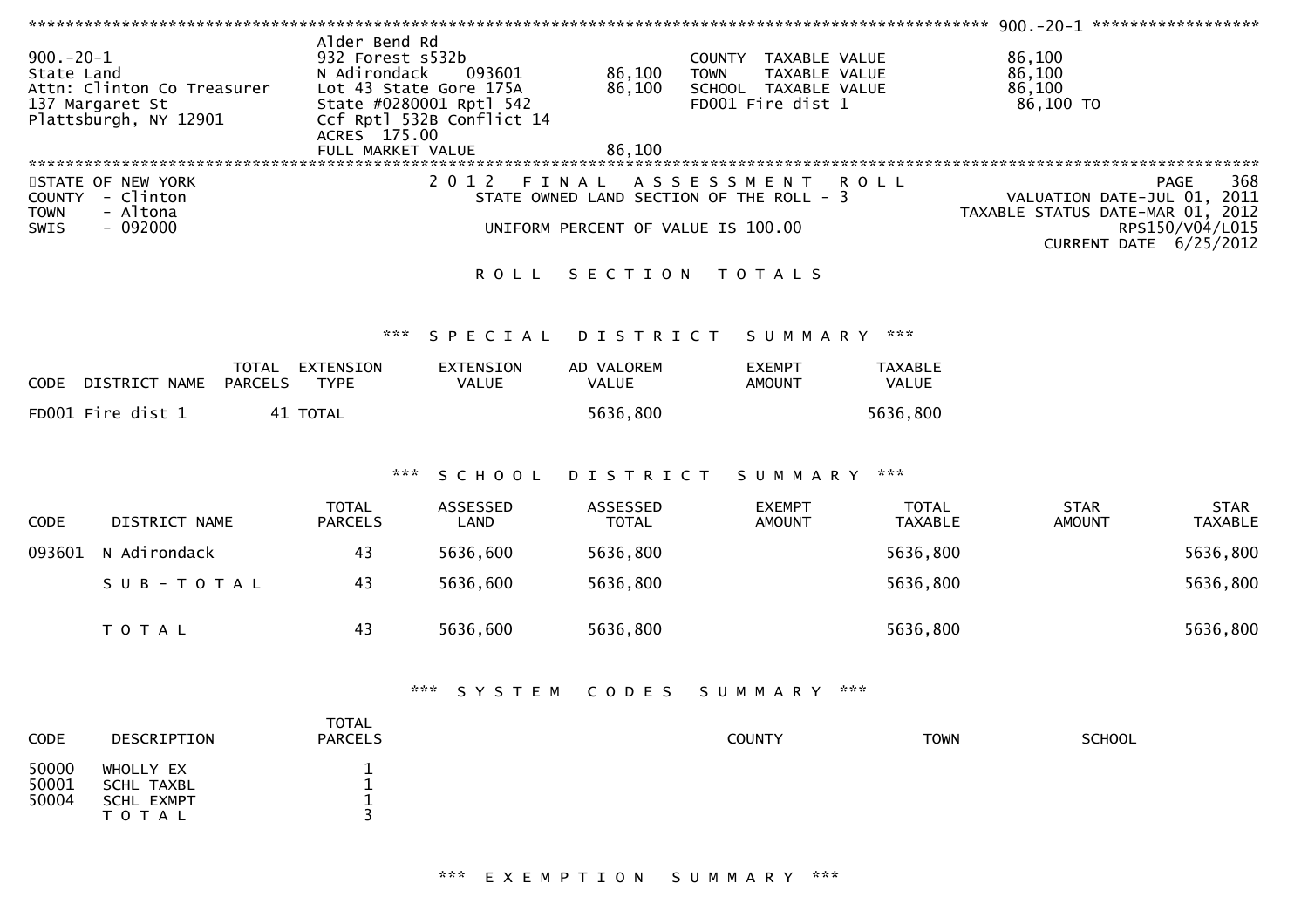| STATE OF NEW YORK<br>COUNTY - Clinton<br>- Altona<br><b>TOWN</b><br>- 092000<br>SWIS | NO EXEMPTIONS AT THIS LEVEL<br>2012 FINAL ASSESSMENT ROLL<br>STATE OWNED LAND SECTION OF THE ROLL - 3<br>UNIFORM PERCENT OF VALUE IS 100.00 | 369<br>PAGE<br>VALUATION DATE-JUL 01, 2011<br>TAXABLE STATUS DATE-MAR 01, 2012<br>RPS150/V04/L015 |
|--------------------------------------------------------------------------------------|---------------------------------------------------------------------------------------------------------------------------------------------|---------------------------------------------------------------------------------------------------|
|                                                                                      | ROLL SECTION TOTALS                                                                                                                         | CURRENT DATE 6/25/2012                                                                            |

| <b>ROLL</b><br><b>SEC</b>                        | DESCRIPTION                                                               | <b>TOTAL</b><br><b>PARCELS</b> | ASSESSED<br>LAND                                                                                              | ASSESSED<br><b>TOTAL</b> |                                                                                                                  |                              | <b>TAXABLE</b><br><b>COUNTY</b>                                                    | <b>TAXABLE</b><br><b>TOWN</b> | <b>TAXABLE</b><br><b>SCHOOL</b>                                 | <b>STAR</b><br><b>TAXABLE</b> |
|--------------------------------------------------|---------------------------------------------------------------------------|--------------------------------|---------------------------------------------------------------------------------------------------------------|--------------------------|------------------------------------------------------------------------------------------------------------------|------------------------------|------------------------------------------------------------------------------------|-------------------------------|-----------------------------------------------------------------|-------------------------------|
| 3                                                | STATE OWNED LAND                                                          | 43                             | 5636,600                                                                                                      | 5636,800                 |                                                                                                                  |                              | 5636,800                                                                           | 5636,800                      | 5636,800                                                        | 5636,800                      |
| <b>COUNTY</b><br><b>TOWN</b><br><b>SWIS</b>      | STATE OF NEW YORK<br>- Clinton<br>- Altona<br>$-092000$                   |                                | 2 0 1 2                                                                                                       |                          | FINAL<br>SPECIAL FRANCHISE SECTION OF THE ROLL - 5<br>OWNERS NAME SEQUENCE<br>UNIFORM PERCENT OF VALUE IS 100.00 |                              | A S S E S S M E N T R O L L                                                        |                               | VALUATION DATE-JUL 01, 2011<br>TAXABLE STATUS DATE-MAR 01, 2012 | 370<br><b>PAGE</b>            |
|                                                  | TAX MAP PARCEL NUMBER<br>CURRENT OWNERS NAME                              |                                | SCHOOL DISTRICT                                                                                               |                          | PROPERTY LOCATION & CLASS ASSESSMENT<br>LAND                                                                     |                              | TAX DESCRIPTION                                                                    | TAXABLE VALUE                 |                                                                 |                               |
| $528. - 20 - 2$<br>PO Box 782                    | Champlain Telephone Co<br>Company Code 608400                             | Telephone                      | 866 Telephone<br>Northeastern Cl 092801<br>Special Franchise<br>App Factor .0311 In Nccs                      |                          | 0<br>5,197                                                                                                       | <b>TOWN</b>                  | COUNTY TAXABLE VALUE<br>TAXABLE VALUE<br>SCHOOL TAXABLE VALUE<br>FD001 Fire dist 1 |                               | 5,197<br>5,197<br>5,197<br>4,960 TO                             |                               |
| $536. - 20 - 2$<br>PO Box 782                    | Champlain Telephone Co<br>Company Code 608400<br>Champlain, NY 12919-0782 | Telephone                      | 866 Telephone<br>N Adirondack<br>Special Franchise<br>App Factor .9689 In Nacs                                | 093601                   | 0<br>167,119                                                                                                     | <b>TOWN</b>                  | COUNTY TAXABLE VALUE<br>TAXABLE VALUE<br>SCHOOL TAXABLE VALUE<br>FD001 Fire dist 1 |                               | 167,119<br>167,119<br>167,119<br>159,498 TO                     |                               |
| $524. - 20 - 3$<br>2 Champlain Ave<br>PO Box 249 | Chazy Westport Telephone Corp<br>Company Code 608900                      | Telephone                      | 866 Telephone<br>Beekmantown Cen 092401<br>Special Franchise<br>App Factor .0508 In Bcs<br>FULL MARKET VALUE  |                          | $\Omega$<br>6,266<br>6,266                                                                                       | <b>TOWN</b>                  | COUNTY TAXABLE VALUE<br>TAXABLE VALUE<br>SCHOOL TAXABLE VALUE<br>FD001 Fire dist 1 |                               | 6,266<br>6,266<br>6,266<br>5,980 TO                             |                               |
| $528. - 20 - 3$<br>2 Champlain Ave<br>PO Box 249 | Chazy Westport Telephone Corp<br>Company Code 608900                      | Telephone                      | 866 Telephone<br>Northeastern Cl 092801<br>Special Franchise<br>App Factor .0296 In Nccs<br>FULL MARKET VALUE |                          | 0<br>3,651<br>3,651                                                                                              | <b>COUNTY</b><br><b>TOWN</b> | TAXABLE VALUE<br>TAXABLE VALUE<br>SCHOOL TAXABLE VALUE<br>FD001 Fire dist 1        |                               | 3,651<br>3,651<br>3,651<br>3,485 TO                             |                               |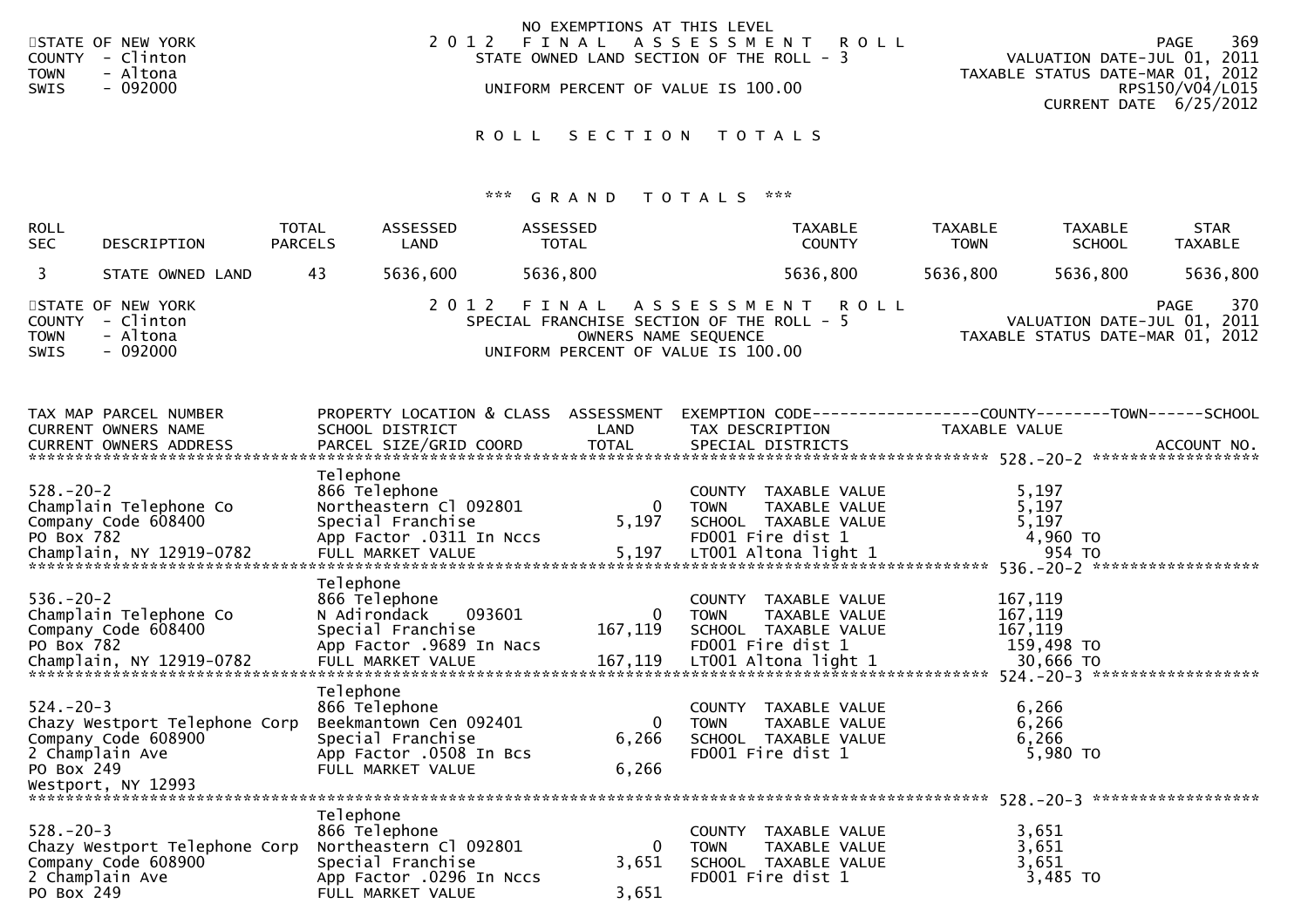| Westport, NY 12993                                                                                                                                       |                                                                                                                                  |                                             |                                                                                                                                                                                                    |                                                                                         |
|----------------------------------------------------------------------------------------------------------------------------------------------------------|----------------------------------------------------------------------------------------------------------------------------------|---------------------------------------------|----------------------------------------------------------------------------------------------------------------------------------------------------------------------------------------------------|-----------------------------------------------------------------------------------------|
| $536. - 20 - 3$<br>Chazy Westport Telephone Corp<br>Company Code 608900<br>2 Champlain Ave<br>PO Box 249                                                 | Telephone<br>866 Telephone<br>093601<br>N Adirondack<br>Special Franchise<br>App Factor .9196 In Nacs<br>FULL MARKET VALUE       | 0<br>123,339<br>123,339                     | COUNTY TAXABLE VALUE<br><b>TOWN</b><br>TAXABLE VALUE<br>SCHOOL TAXABLE VALUE<br>FD001 Fire dist 1                                                                                                  | 123,339<br>123,339<br>123,339<br>117,715 TO                                             |
| $524.-20-1$<br><b>NYSEG</b><br>Attn: Utility Shared Services<br>Local Tax Dept Freeport<br>70 Farm View Dr<br>New Gloucester, ME 04260                   | Electric & Gas<br>861 Elec & gas<br>Beekmantown Cen 092401<br>Special Franchise<br>App Factor .0508 In Bcs<br>FULL MARKET VALUE  | $\overline{\mathbf{0}}$<br>73,723<br>73,723 | COUNTY TAXABLE VALUE<br>TAXABLE VALUE<br><b>TOWN</b><br>SCHOOL TAXABLE VALUE<br>FD001 Fire dist 1<br>FD002 Ellenburg fire 21<br>LT001 Altona light 1                                               | 73,723<br>73,723<br>$73, 725$<br>70,361 TO<br>3,362 TO<br>13,528 TO                     |
| STATE OF NEW YORK<br>COUNTY - Clinton<br>- Altona<br><b>TOWN</b><br>SWIS<br>- 092000                                                                     |                                                                                                                                  | OWNERS NAME SEQUENCE                        | 2012 FINAL ASSESSMENT ROLL<br>SPECIAL FRANCHISE SECTION OF THE ROLL - 5<br>UNIFORM PERCENT OF VALUE IS 100.00                                                                                      | <b>PAGE</b><br>371<br>VALUATION DATE-JUL 01, 2011<br>TAXABLE STATUS DATE-MAR 01, 2012   |
| TAX MAP PARCEL NUMBER<br>CURRENT OWNERS NAME                                                                                                             | PROPERTY LOCATION & CLASS ASSESSMENT<br>SCHOOL DISTRICT                                                                          | LAND                                        | TAX DESCRIPTION                                                                                                                                                                                    | EXEMPTION CODE-----------------COUNTY-------TOWN------SCHOOL<br>TAXABLE VALUE           |
| $528. - 20 - 1$<br><b>NYSEG</b><br>Attn: Utility Shared Services<br>Local Tax Dept Freeport<br>70 Farm View Dr<br>New Gloucester, ME 04260               | Electric & Gas<br>861 Elec & gas<br>Northeastern Cl 092801<br>Special Franchise<br>App Factor .0296 In Nccs<br>FULL MARKET VALUE | $\overline{0}$<br>42,957<br>42,957          | COUNTY TAXABLE VALUE<br>TAXABLE VALUE<br><b>TOWN</b><br>SCHOOL TAXABLE VALUE<br>FD001 Fire dist 1<br>FD001 Fire dist 1<br>FD002 Ellenburg fire 21<br>LT001 Altona light 1<br>LT002 Altona light 21 | 42,957<br>42,957<br>42,957<br>40,998 TO<br>1,959 TO<br>7,883 TO                         |
| $536.-20-1$<br><b>NYSEG</b><br>Attn: Utility Shared Services Special Franchise<br>Local Tax Dept Freeport<br>70 Farm View Dr<br>New Gloucester, ME 04260 | Electric & Gas<br>861 Elec & gas<br>093601<br>N Adirondack<br>App Factor .9196 In Nacs<br>FULL MARKET VALUE                      | $\overline{0}$<br>1334,565<br>1334,565      | COUNTY TAXABLE VALUE<br>TAXABLE VALUE<br><b>TOWN</b><br>SCHOOL TAXABLE VALUE<br>FD001 Fire dist 1<br>FD002 Ellenburg fire 21<br>LT001 Altona light 1<br>LT002 Altona light 21                      | 1334,565<br>1334,565<br>1334,565<br>1273,709 TO<br>60,856 TO<br>244,893 TO<br>56,452 TO |
| $524. - 20 - 5$<br>Time Warner Of Champlain<br>PO Box 7467<br>Charlotte, NC 28241-7467                                                                   | Television<br>869 Television<br>Beekmantown Cen 092401<br>Special Franchise<br>App Factor .0508 In Bcs<br>FULL MARKET VALUE      | 0<br>4,155<br>4,155                         | COUNTY TAXABLE VALUE<br>TAXABLE VALUE<br><b>TOWN</b><br>SCHOOL TAXABLE VALUE<br>FD001 Fire dist 1<br>FD002 Ellenburg fire 21<br>LT001 Altona light 1                                               | 4,155<br>4,155<br>4,155<br>3,966 TO<br>189 TO<br>762 TO                                 |
|                                                                                                                                                          | $T \cap T \cap T \cap T \cap T$                                                                                                  |                                             |                                                                                                                                                                                                    |                                                                                         |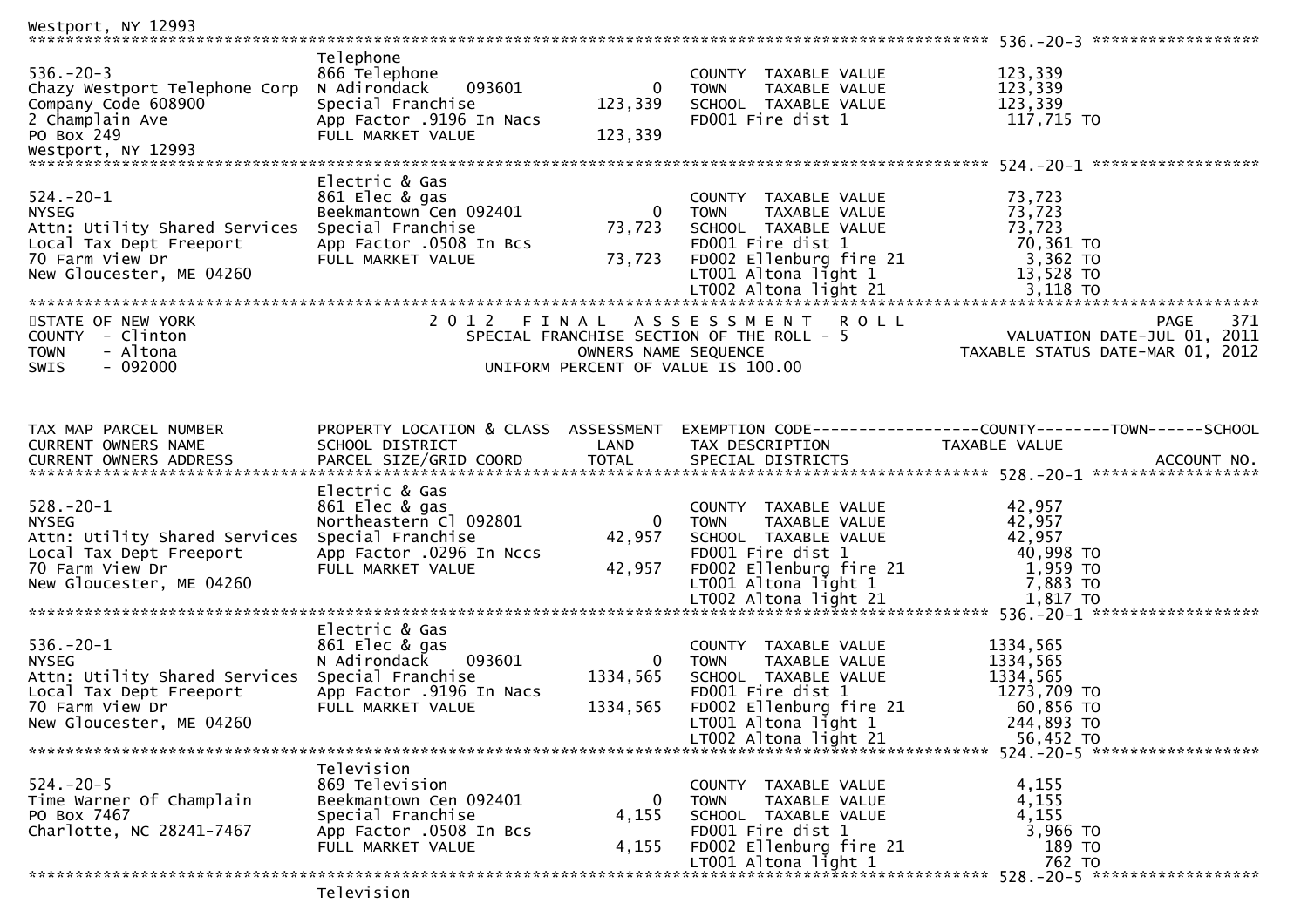| $528. - 20 - 5$<br>Time Warner Of Champlain                                                  | 869 Television<br>Northeastern Cl 092801                                                                                     | $\overline{0}$                              | COUNTY TAXABLE VALUE<br>TAXABLE VALUE<br><b>TOWN</b>                                                                         | 2,421<br>2,421<br>PO Box 7467<br>PO Box 7467<br>Charlotte, NC 28241-7467 App Factor 0296 In Nccs<br>FULL MARKET VALUE 2,421 FD001 Fire dist 1 2,311 TO<br>FULL MARKET VALUE 2,421 FD002 Ellenburg fire 21 110 TO<br>ETO01 Altona light 1 444 TO<br>ANALLE 1                           |     |
|----------------------------------------------------------------------------------------------|------------------------------------------------------------------------------------------------------------------------------|---------------------------------------------|------------------------------------------------------------------------------------------------------------------------------|---------------------------------------------------------------------------------------------------------------------------------------------------------------------------------------------------------------------------------------------------------------------------------------|-----|
|                                                                                              |                                                                                                                              |                                             |                                                                                                                              |                                                                                                                                                                                                                                                                                       |     |
| $536.-20-5$<br>Time Warner Of Champlain<br>PO Box 7467<br>Charlotte, NC 28241-7467           | Television<br>869 Television<br>093601<br>N Adirondack<br>Special Franchise<br>App Factor .9196 In Nacs<br>FULL MARKET VALUE | $\overline{\mathbf{0}}$<br>75,219<br>75,219 | COUNTY TAXABLE VALUE<br>TAXABLE VALUE<br><b>TOWN</b><br>SCHOOL TAXABLE VALUE<br>FD001 Fire dist 1<br>FD002 Ellenburg fire 21 | 75,219<br>75,219<br>75,219<br>71,789 то<br>3,430 TO<br>$1001$ Altona light 1 $13,803$ TO $13,803$ TO $15,803$ TO $15,803$ TO $15,803$ TO $15,803$ TO $15,803$ TO $15,803$ TO $15,803$ TO $15,803$ TO $15,803$ TO $15,803$ TO $15,803$ TO $15,803$ TO $15,803$ TO $15,803$ TO $15,803$ |     |
|                                                                                              |                                                                                                                              |                                             |                                                                                                                              |                                                                                                                                                                                                                                                                                       |     |
| STATE OF NEW YORK<br>COUNTY - Clinton<br>- Altona<br><b>TOWN</b><br>$-092000$<br><b>SWIS</b> |                                                                                                                              | OWNERS NAME SEQUENCE                        | 2012 FINAL ASSESSMENT ROLL<br>SPECIAL FRANCHISE SECTION OF THE ROLL - 5<br>UNIFORM PERCENT OF VALUE IS 100.00                | PAGE<br>N I KULL<br>2011 - VALUATION DATE-JUL 01, 2011<br>2012 TAXABLE STATUS DATE-MAR 01, 2012                                                                                                                                                                                       | 372 |
|                                                                                              |                                                                                                                              |                                             |                                                                                                                              |                                                                                                                                                                                                                                                                                       |     |
| TAX MAP PARCEL NUMBER<br>CURRENT OWNERS NAME                                                 | SCHOOL DISTRICT                                                                                                              | LAND                                        | TAX DESCRIPTION                                                                                                              | PROPERTY LOCATION & CLASS ASSESSMENT EXEMPTION CODE----------------COUNTY-------TOWN------SCHOOL<br>TAXABLE VALUE<br>CURRENT OMNERS ADDRESS FARCEL SIZE/GRID COORD TOTAL SPECIAL DISTRICTS FOR THE SERVER ACCOUNT NO.                                                                 |     |
|                                                                                              | Telephone                                                                                                                    |                                             |                                                                                                                              |                                                                                                                                                                                                                                                                                       |     |
| $524. - 20 - 4$<br>Verizon New York Inc<br>Company Code 631900                               | 866 Telephone<br>Beekmantown Cen 092401<br>Special Franchise                                                                 | $\bf{0}$<br>10,768                          | COUNTY TAXABLE VALUE<br><b>TOWN</b><br>TAXABLE VALUE<br>SCHOOL TAXABLE VALUE                                                 | 10,768<br>10,768<br>10,768<br>Attn: Verizon Communications App Factor 0523 In Bcs<br>PO Box 152206 FULL MARKET VALUE 10,768 FD001 Fire dist 1 10,277 TO<br>FULL MARKET VALUE 10,768 FD002 Ellenburg fire 21 491 TO<br>1002 Altona light 21 455 TO<br>1002 Altona lig                  |     |
|                                                                                              | Telephone                                                                                                                    |                                             |                                                                                                                              |                                                                                                                                                                                                                                                                                       |     |
| $536. - 20 - 4$<br>Verizon New York Inc<br>Company Code 631900<br>Verizon Communications     | 866 Telephone<br>093601<br>N Adirondack<br>Special Franchise<br>App Factor .9477 In Nacs                                     | $\overline{0}$<br>195,125                   | COUNTY TAXABLE VALUE<br>TAXABLE VALUE<br>TOWN<br>SCHOOL TAXABLE VALUE<br>FD001 Fire dist 1                                   | 195,125<br>195,125<br>195,125<br>186,227 TO                                                                                                                                                                                                                                           |     |
| STATE OF NEW YORK                                                                            |                                                                                                                              |                                             | 2012 FINAL ASSESSMENT ROLL                                                                                                   | <b>PAGE</b>                                                                                                                                                                                                                                                                           | 373 |
| COUNTY - Clinton<br>- Altona<br><b>TOWN</b>                                                  |                                                                                                                              |                                             | SPECIAL FRANCHISE SECTION OF THE ROLL - 5<br>UNIFORM PERCENT OF VALUE IS 100.00                                              | VALUATION DATE-JUL 01, 2011<br>TAXABLE STATUS DATE-MAR 01, 2012                                                                                                                                                                                                                       |     |
| SWIS<br>$-092000$                                                                            |                                                                                                                              |                                             |                                                                                                                              | RPS150/V04/L015<br>CURRENT DATE $6/25/2012$                                                                                                                                                                                                                                           |     |
|                                                                                              |                                                                                                                              |                                             | ROLL SECTION TOTALS                                                                                                          |                                                                                                                                                                                                                                                                                       |     |
|                                                                                              |                                                                                                                              |                                             | *** SPECIAL DISTRICT SUMMARY ***                                                                                             |                                                                                                                                                                                                                                                                                       |     |
|                                                                                              |                                                                                                                              |                                             |                                                                                                                              |                                                                                                                                                                                                                                                                                       |     |

|      |                                | <b>TOTAL</b>   | <sup>-</sup> XTENSION | EXTENSION | VALOREM<br>AD | EXEMP <sup>-</sup> | <b>TAXABI</b> |
|------|--------------------------------|----------------|-----------------------|-----------|---------------|--------------------|---------------|
| CODE | <b>DISTRICT</b><br><b>NAME</b> | <b>PARCELS</b> | <b>TYPF</b>           | VALUE     | <b>VALUE</b>  | <b>AMOUN</b>       | VALUE         |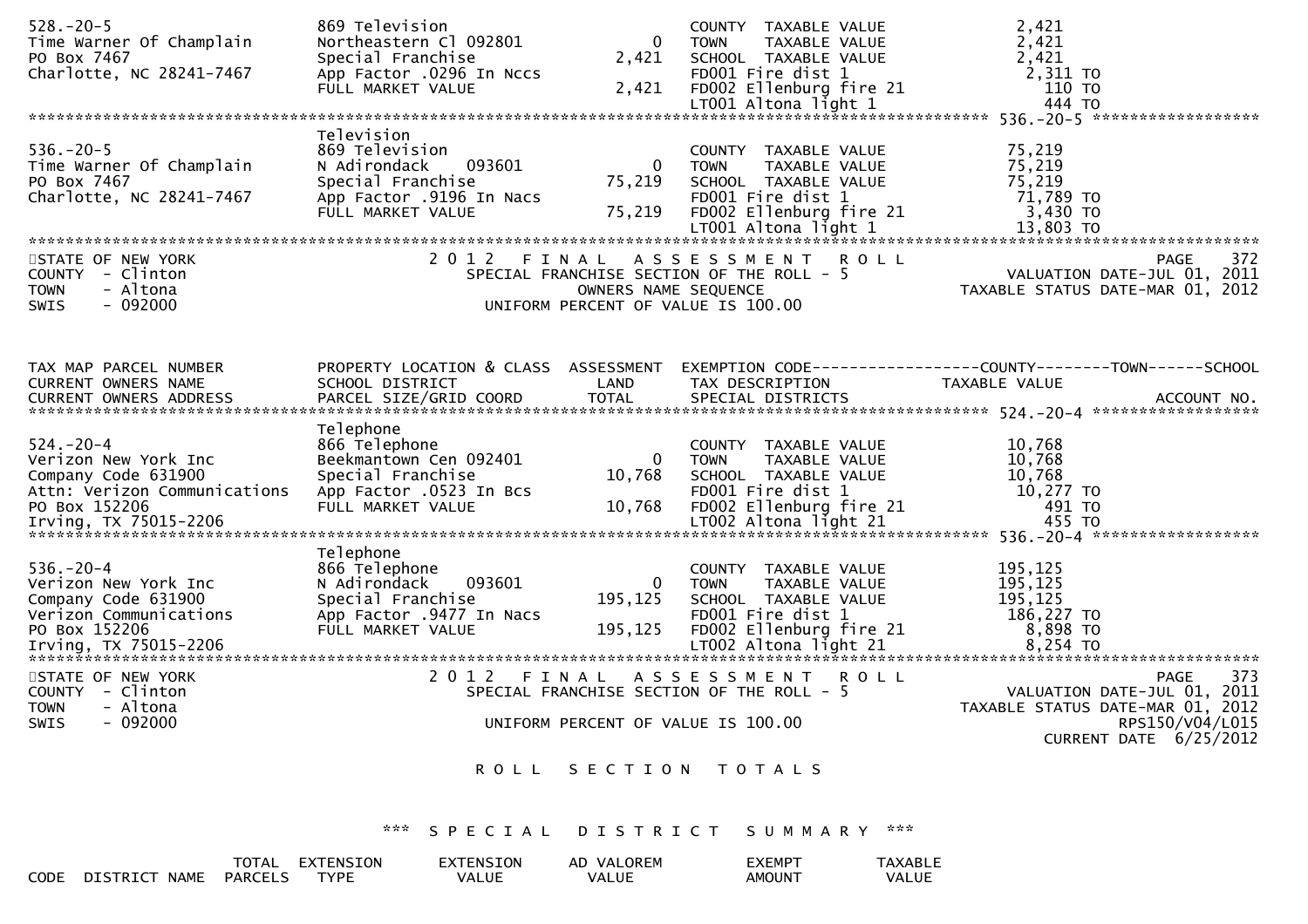| FD001 Fire dist 1    | 13 TOTAL | 1951,276 | 1951,276 |
|----------------------|----------|----------|----------|
| FD002 Ellenburg fire | 8 TOTAL  | 79,295   | 79,295   |
| LT001 Altona light 1 | 8 TOTAL  | 312,933  | 312,933  |
| LT002 Altona light 2 | 5 TOTAL  | 70,096   | 70,096   |
|                      |          |          |          |

## \*\*\* S C H O O L D I S T R I C T S U M M A R Y \*\*\*

| <b>CODE</b>                | DISTRICT NAME                                               | <b>TOTAL</b><br><b>PARCELS</b> | ASSESSED<br>LAND | ASSESSED<br><b>TOTAL</b>     | <b>EXEMPT</b><br><b>AMOUNT</b> | <b>TOTAL</b><br><b>TAXABLE</b> | <b>STAR</b><br><b>AMOUNT</b> | <b>STAR</b><br><b>TAXABLE</b> |
|----------------------------|-------------------------------------------------------------|--------------------------------|------------------|------------------------------|--------------------------------|--------------------------------|------------------------------|-------------------------------|
| 092401<br>092801<br>093601 | Beekmantown Central<br>Northeastern Clinton<br>N Adirondack |                                |                  | 94,912<br>54,226<br>1895,367 |                                | 94,912<br>54,226<br>1895, 367  |                              | 94,912<br>54,226<br>1895,367  |
|                            | SUB-TOTAL                                                   | 13                             |                  | 2044,505                     |                                | 2044,505                       |                              | 2044,505                      |
|                            | T O T A L                                                   | 13                             |                  | 2044,505                     |                                | 2044,505                       |                              | 2044,505                      |

# \*\*\* S Y S T E M C O D E S S U M M A R Y \*\*\*

### NO SYSTEM EXEMPTIONS AT THIS LEVEL

\*\*\* E X E M P T I O N S U M M A R Y \*\*\*

NO EXEMPTIONS AT THIS LEVEL

| <b>ROLL</b><br><b>SEC</b> | DESCRIPTION                                                   | <b>TOTAL</b><br><b>PARCELS</b> | ASSESSED<br>LAND | ASSESSED<br><b>TOTAL</b>                                                                                                                | TAXABLE<br><b>COUNTY</b> | <b>TAXABLE</b><br><b>TOWN</b> | TAXABLE<br><b>SCHOOL</b> | <b>STAR</b><br><b>TAXABLE</b>                                                  |
|---------------------------|---------------------------------------------------------------|--------------------------------|------------------|-----------------------------------------------------------------------------------------------------------------------------------------|--------------------------|-------------------------------|--------------------------|--------------------------------------------------------------------------------|
|                           | SPECIAL FRANCHISE                                             | 13                             |                  | 2044,505                                                                                                                                | 2044,505                 | 2044,505                      | 2044,505                 | 2044,505                                                                       |
| <b>TOWN</b><br>SWIS       | STATE OF NEW YORK<br>COUNTY - Clinton<br>- Altona<br>- 092000 |                                |                  | 2012 FINAL ASSESSMENT ROLL<br>UTILITY $\&$ R.R. SECTION OF THE ROLL - $6$<br>OWNERS NAME SEQUENCE<br>UNIFORM PERCENT OF VALUE IS 100.00 |                          |                               |                          | 374<br>PAGE<br>VALUATION DATE-JUL 01, 2011<br>TAXABLE STATUS DATE-MAR 01, 2012 |

| TAX MAP PARCEL NUMBER<br>CURRENT OWNERS NAME                   | PROPERTY LOCATION & CLASS<br>SCHOOL DISTRICT           | ASSESSMENT<br>∟AND. | EXEMPTION CODE-----------------COUNTY-------TOWN-----<br>TAX DESCRIPTION           | TAXABLE VALUE              | -SCHOOL     |
|----------------------------------------------------------------|--------------------------------------------------------|---------------------|------------------------------------------------------------------------------------|----------------------------|-------------|
| CURRENT OWNERS ADDRESS                                         | PARCEL SIZE/GRID COORD                                 | <b>TOTAL</b>        | SPECIAL DISTRICTS                                                                  |                            | ACCOUNT NO. |
|                                                                | 464 Vassar Rd                                          |                     |                                                                                    |                            |             |
| $106. - 1 - 4.2$<br>American Towers Inc<br>Company Code 792600 | 831 Tele Comm<br>093601<br>N Adirondack<br>Loc #088162 | 8.400<br>82,000     | TAXABLE VALUE<br>COUNTY<br>TOWN<br>TAXABLE VALUE<br><b>SCHOOL</b><br>TAXABLE VALUE | 82,000<br>82,000<br>82,000 |             |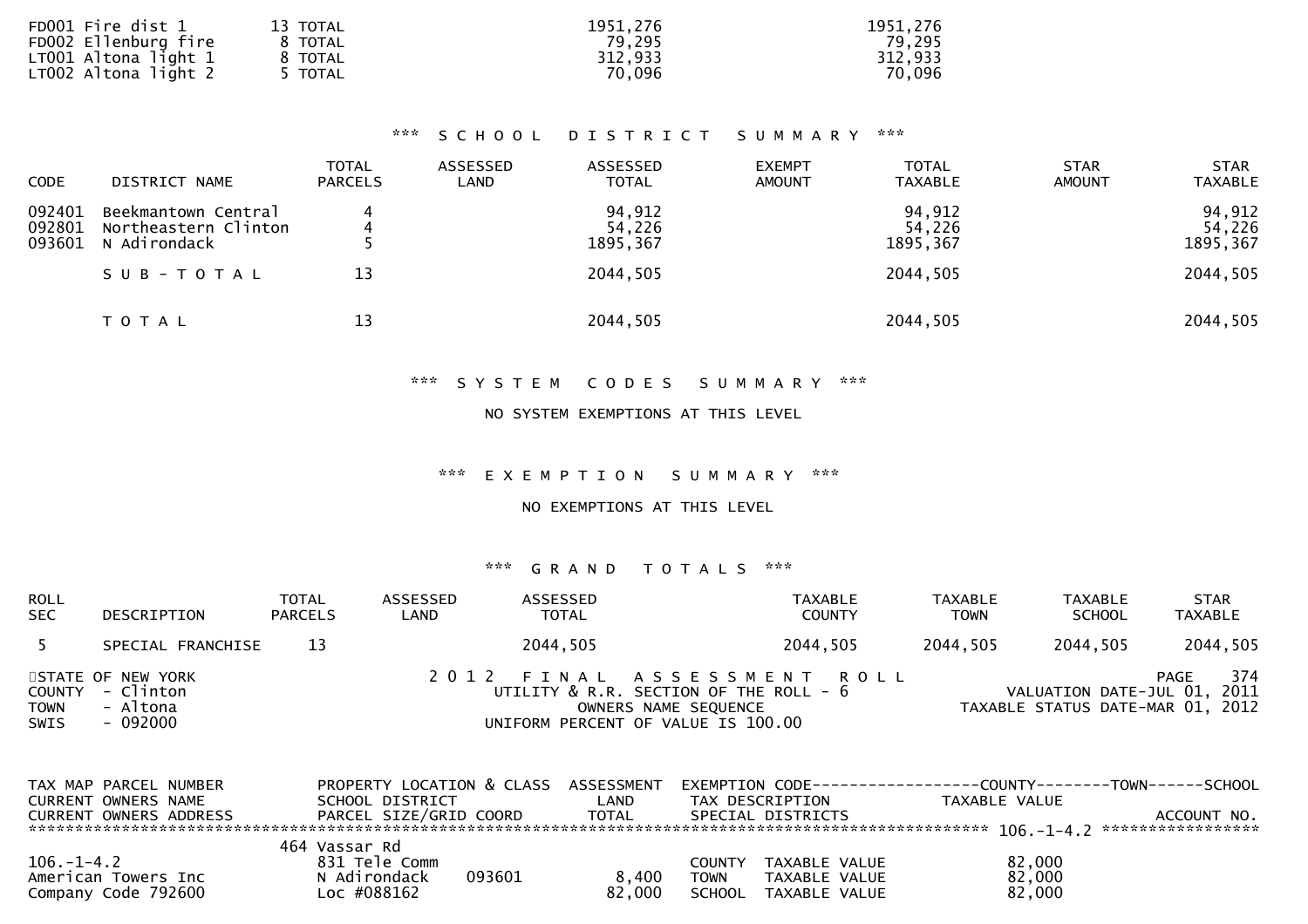| Property Tax Department<br>PO Box 723597<br>Atlanta, GA 31139                                                                | App Factor 100% In Nac<br>Sciota Radio Relay Statio<br>4.10<br><b>ACRES</b><br>EAST-0737971 NRTH-2198458<br>DEED BOOK 20001 PG-20644<br>FULL MARKET VALUE                                                                              | 82,000                             | FD001 Fire dist 1                                                                                                                   | 82,000 TO                                                                                    |
|------------------------------------------------------------------------------------------------------------------------------|----------------------------------------------------------------------------------------------------------------------------------------------------------------------------------------------------------------------------------------|------------------------------------|-------------------------------------------------------------------------------------------------------------------------------------|----------------------------------------------------------------------------------------------|
|                                                                                                                              |                                                                                                                                                                                                                                        |                                    |                                                                                                                                     | 89.1-3-4.2 ******************                                                                |
| $89.1 - 3 - 4.2$<br>Champlain Telephone Co<br>Company Code 608400<br>PO Box 782<br>Champlain, NY 12919-0782                  | 3119 Miner Farm Rd<br>831 Tele Comm<br>093601<br>N Adirondack<br>Loc #000006<br>App Factor 100% In Nac<br>Central Office Bldg<br>FRNT 125.00 DPTH 132.00<br>EAST-0711293 NRTH-2207317<br>DEED BOOK 633<br>$PG-79$<br>FULL MARKET VALUE | 5,300<br>88,000<br>88,000          | COUNTY TAXABLE VALUE<br><b>TOWN</b><br>TAXABLE VALUE<br>SCHOOL TAXABLE VALUE<br>FD001 Fire dist 1<br>LT001 Altona light 1           | 88,000<br>88,000<br>88,000<br>88,000 TO<br>88,000 TO                                         |
|                                                                                                                              |                                                                                                                                                                                                                                        |                                    |                                                                                                                                     |                                                                                              |
| 620. - 9999 - 608. 400 - 1881<br>Champlain Telephone Co<br>Company Code 608400<br>PO Box 782                                 | Outside Plant<br>836 Telecom. eq.<br>093601<br>N Adirondack<br>Loc #888888 Poles.wires,c<br>App Factor .9689 In Nac                                                                                                                    | 0<br>40,177                        | COUNTY TAXABLE VALUE<br><b>TOWN</b><br>TAXABLE VALUE<br>SCHOOL TAXABLE VALUE<br>FD001 Fire dist 1                                   | 40,177<br>40,177<br>40,177<br>38,345 TO                                                      |
|                                                                                                                              | Outside Plant                                                                                                                                                                                                                          |                                    |                                                                                                                                     |                                                                                              |
| 620. - 9999 - 608. 400 - 1883<br>Champlain Telephone Co<br>Company Code 608400<br>PO Box 782                                 | 836 Telecom. eq.<br>Northeastern Cl 092801<br>Loc #888888 Poles, wires, c<br>App Factor .0311 In Nccs                                                                                                                                  | $\Omega$<br>1,290                  | COUNTY TAXABLE VALUE<br>TAXABLE VALUE<br><b>TOWN</b><br>SCHOOL TAXABLE VALUE<br>FD001 Fire dist 1                                   | 1,290<br>1,290<br>1,290<br>1,231 TO<br>620. -9999-608.900-1881<br>*****                      |
|                                                                                                                              | Outside Plant                                                                                                                                                                                                                          |                                    |                                                                                                                                     |                                                                                              |
| 620. -9999-608.900-1881<br>Chazy Westport Telephone Corp<br>Company Code 608900<br>2 Champlain Ave<br>PO Box 249             | 836 Telecom. eq.<br>093601<br>N Adirondack<br>Loc #888888 Poles, wires, c<br>App Factor 100% In Nac<br>FULL MARKET VALUE                                                                                                               | $\Omega$<br>87,342<br>87,342       | <b>COUNTY</b><br>TAXABLE VALUE<br>TAXABLE VALUE<br><b>TOWN</b><br>SCHOOL TAXABLE VALUE<br>FD001 Fire dist 1                         | 87,342<br>87,342<br>87,342<br>84,879 TO                                                      |
|                                                                                                                              |                                                                                                                                                                                                                                        |                                    |                                                                                                                                     |                                                                                              |
| STATE OF NEW YORK<br>COUNTY - Clinton<br><b>TOWN</b><br>- Altona<br><b>SWIS</b><br>- 092000                                  | 2 0 1 2                                                                                                                                                                                                                                | FINAL<br>OWNERS NAME SEQUENCE      | <b>ROLL</b><br>A S S E S S M E N T<br>UTILITY & R.R. SECTION OF THE ROLL - 6<br>UNIFORM PERCENT OF VALUE IS 100.00                  | 375<br><b>PAGE</b><br>VALUATION DATE-JUL 01, 2011<br>TAXABLE STATUS DATE-MAR 01, 2012        |
|                                                                                                                              |                                                                                                                                                                                                                                        |                                    |                                                                                                                                     |                                                                                              |
| TAX MAP PARCEL NUMBER<br>CURRENT OWNERS NAME<br>CURRENT OWNERS ADDRESS                                                       | PROPERTY LOCATION & CLASS ASSESSMENT<br>SCHOOL DISTRICT<br>PARCEL SIZE/GRID COORD                                                                                                                                                      | LAND<br><b>TOTAL</b>               | TAX DESCRIPTION<br>SPECIAL DISTRICTS                                                                                                | EXEMPTION CODE-----------------COUNTY-------TOWN------SCHOOL<br>TAXABLE VALUE<br>ACCOUNT NO. |
| 620. - 9999 - 131. 600 - 1001<br><b>NYSEG</b><br>Attn: Utility Shared Services<br>Local Tax Dept Freeport<br>70 Farm View Dr | Electric Transmission<br>882 Elec Trans Imp<br>N Adirondack<br>093601<br>Loc #000015 Trans line 15<br>App Factor .9196 In Nac<br>FULL MARKET VALUE                                                                                     | $\mathbf{0}$<br>103,421<br>103,421 | COUNTY TAXABLE VALUE<br><b>TOWN</b><br><b>TAXABLE VALUE</b><br>SCHOOL TAXABLE VALUE<br>FD001 Fire dist 1<br>FD002 Ellenburg fire 21 | 103,421<br>103,421<br>103,421<br>98,705 TO<br>4,716 TO                                       |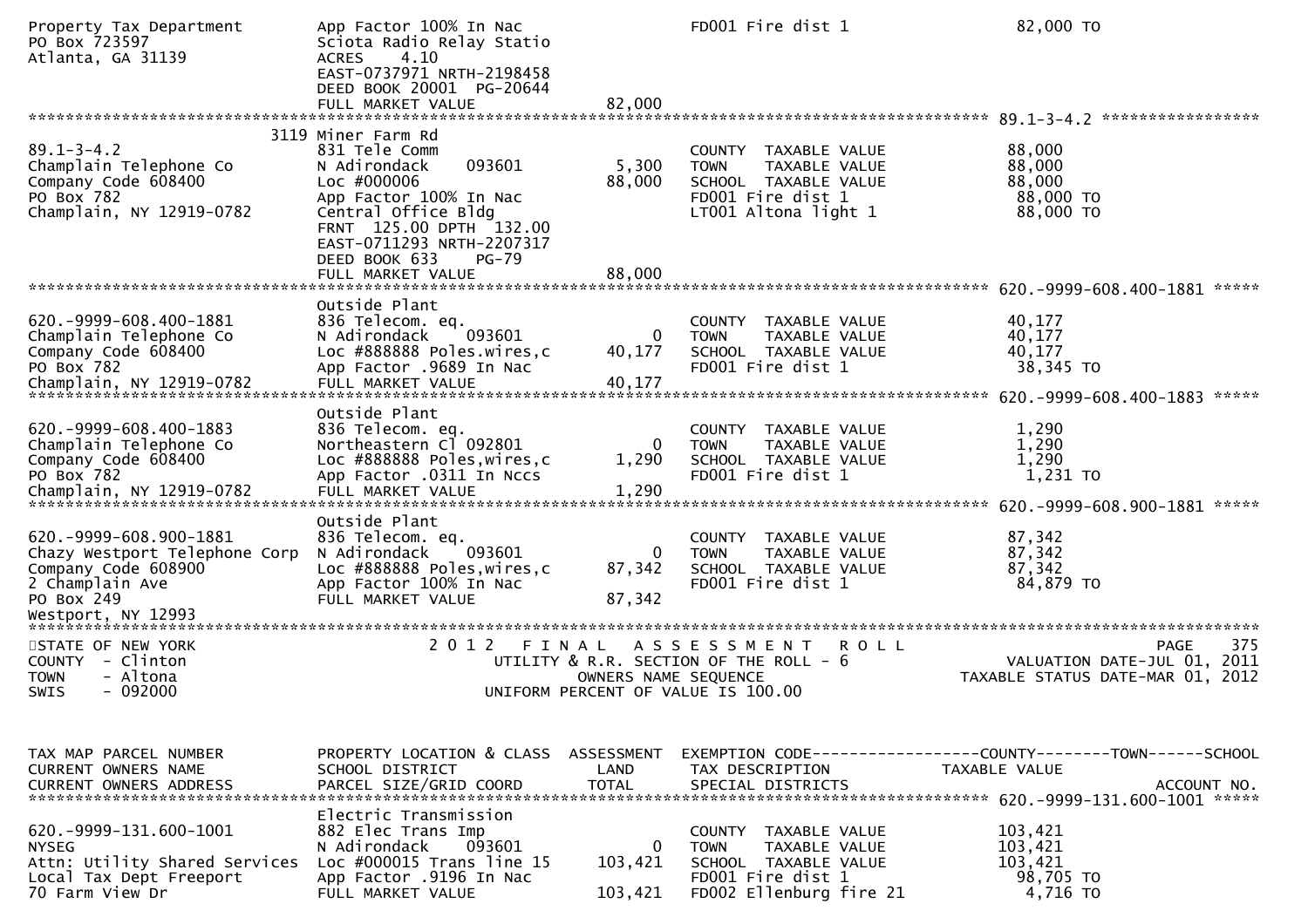| New Gloucester, ME 04260                                                                                                                            |                                                                                                                                                       |                                  | LT001 Altona light 1                                                                                                                                   | 18,978 TO                                                                                    |
|-----------------------------------------------------------------------------------------------------------------------------------------------------|-------------------------------------------------------------------------------------------------------------------------------------------------------|----------------------------------|--------------------------------------------------------------------------------------------------------------------------------------------------------|----------------------------------------------------------------------------------------------|
| 620. -9999-131. 600-1002<br><b>NYSEG</b><br>Attn: Utility Shared Services<br>Local Tax Dept Freeport<br>70 Farm View Dr<br>New Gloucester, ME 04260 | Electric Transmission<br>882 Elec Trans Imp<br>Beekmantown Cen 092401<br>Loc $\#000015$ Trans Line 15<br>App Factor .0508 In Bcs<br>FULL MARKET VALUE | $\overline{0}$<br>5,713<br>5,713 | COUNTY TAXABLE VALUE<br>TAXABLE VALUE<br><b>TOWN</b><br>SCHOOL TAXABLE VALUE<br>FD001 Fire dist 1<br>FD002 Ellenburg fire 21<br>LT001 Altona light 1   | 5,713<br>5,713<br>5,713<br>$5,452$ TO<br>261 TO<br>1,048 TO                                  |
|                                                                                                                                                     |                                                                                                                                                       |                                  |                                                                                                                                                        |                                                                                              |
| 620. -9999-131. 600-1003<br><b>NYSEG</b><br>Attn: Utility Shared Services<br>Local Tax Dept Freeport<br>70 Farm View Dr<br>New Gloucester, ME 04260 | Electric Transmission<br>882 Elec Trans Imp<br>Northeastern Cl 092801<br>Loc $\#000015$ Trans Line 15<br>App Factor .0296 In Nec<br>FULL MARKET VALUE | 0<br>3,329<br>3,329              | COUNTY TAXABLE VALUE<br>TAXABLE VALUE<br><b>TOWN</b><br>SCHOOL TAXABLE VALUE<br>FD001 Fire dist 1<br>FD002 Ellenburg fire 21<br>LT001 Altona light $1$ | 3,329<br>3,329<br>3,329<br>3,177 TO<br>152 TO<br>611 TO<br>*****                             |
|                                                                                                                                                     | Electric Transmission                                                                                                                                 |                                  |                                                                                                                                                        |                                                                                              |
| 620. -9999-131. 600-1011<br><b>NYSEG</b><br>Attn: Utility Shared Services<br>Local Tax Dept Freeport<br>70 Farm View Dr<br>New Gloucester, ME 04260 | 882 Elec Trans Imp<br>N Adirondack<br>093601<br>Loc $\#000022$ Trans Line 22<br>App Factor .9196 in NAC<br>FULL MARKET VALUE                          | $\Omega$<br>$\mathbf{0}$         | COUNTY TAXABLE VALUE<br>TAXABLE VALUE<br><b>TOWN</b><br>SCHOOL TAXABLE VALUE<br>FD001 Fire dist 1<br>FD002 Ellenburg fire 21<br>LT001 Altona light 1   | $\mathbf 0$<br>$\mathbf{0}$<br>$\Omega$<br>$0$ TO<br>0 <sub>T</sub><br>0 <sub>T</sub>        |
|                                                                                                                                                     |                                                                                                                                                       |                                  |                                                                                                                                                        |                                                                                              |
| 620. -9999-131. 600-1012<br><b>NYSEG</b><br>Attn: Utility Shared Services<br>Local Tax Dept Freeport<br>70 Farm View Dr<br>New Gloucester, ME 04260 | Electric Transmission<br>882 Elec Trans Imp<br>Beekmantown Cen 092401<br>Loc #000022 Trans Line 22<br>App Factor .0508 in BCS<br>FULL MARKET VALUE    | $\Omega$                         | COUNTY TAXABLE VALUE<br><b>TOWN</b><br>TAXABLE VALUE<br>SCHOOL TAXABLE VALUE<br>FD001 Fire dist 1<br>FD002 Ellenburg fire 21<br>LT001 Altona light 1   | $\mathbf 0$<br>$\mathbf{0}$<br>$\Omega$<br>$0$ TO<br>0 <sub>T</sub><br>0 <sub>T</sub>        |
| STATE OF NEW YORK                                                                                                                                   | 2012 FINAL                                                                                                                                            |                                  | A S S E S S M E N T R O L L                                                                                                                            | 376<br><b>PAGE</b>                                                                           |
| COUNTY - Clinton<br><b>TOWN</b><br>- Altona<br>- 092000<br><b>SWIS</b>                                                                              |                                                                                                                                                       | OWNERS NAME SEQUENCE             | UTILITY & R.R. SECTION OF THE ROLL - 6<br>UNIFORM PERCENT OF VALUE IS 100.00                                                                           | 2011<br>VALUATION DATE-JUL 01,<br>TAXABLE STATUS DATE-MAR 01, 2012                           |
| TAX MAP PARCEL NUMBER<br><b>CURRENT OWNERS NAME</b><br>CURRENT OWNERS ADDRESS                                                                       | PROPERTY LOCATION & CLASS ASSESSMENT<br>SCHOOL DISTRICT<br>PARCEL SIZE/GRID COORD                                                                     | LAND<br><b>TOTAL</b>             | TAX DESCRIPTION<br>SPECIAL DISTRICTS                                                                                                                   | EXEMPTION CODE-----------------COUNTY-------TOWN------SCHOOL<br>TAXABLE VALUE<br>ACCOUNT NO. |
| 620. -9999-131. 600-1013<br><b>NYSEG</b><br>Attn: Utility Shared Services<br>Local Tax Dept Freeport<br>70 Farm View Dr<br>New Gloucester, ME 04260 | Electric Transmission<br>882 Elec Trans Imp<br>Northeastern Cl 092801<br>Loc $\#000022$ Trans Line 22<br>App Factor .0296 In NEC<br>FULL MARKET VALUE | 0<br>0<br>0                      | COUNTY TAXABLE VALUE<br>TAXABLE VALUE<br>TOWN<br>SCHOOL TAXABLE VALUE<br>FD001 Fire dist 1<br>FD002 Ellenburg fire 21<br>LT001 Altona light 1          | 0<br>$\mathbf{0}$<br>0<br>0 <sub>T</sub><br>0 <sub>T</sub><br>0 <sub>T</sub>                 |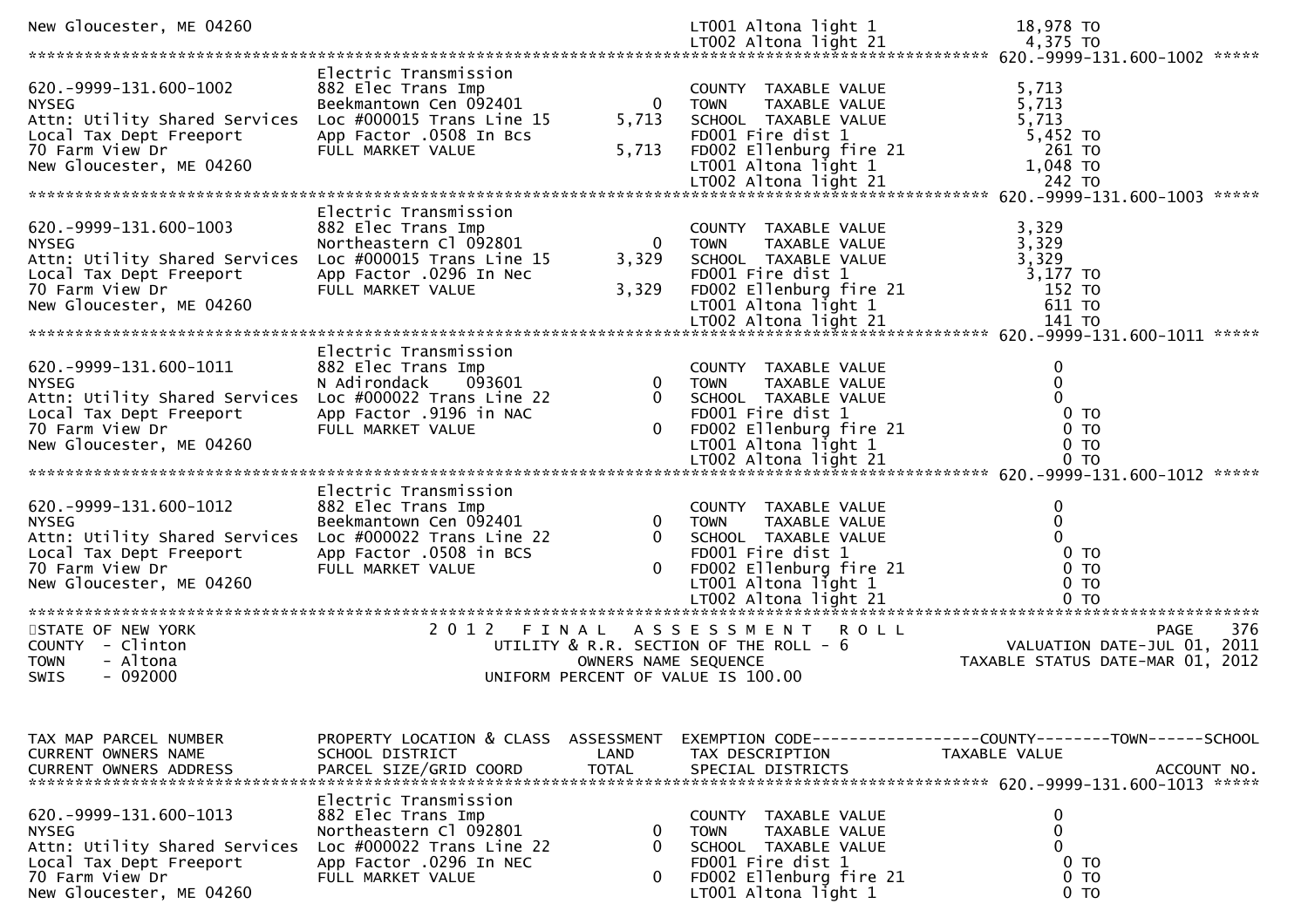|                                                                                                                                                                                 |                                                                                                                                            |                                    | LT002 Altona light 21                                                                                                        | 0 <sub>T</sub>                                                                                                                                                                                                                |
|---------------------------------------------------------------------------------------------------------------------------------------------------------------------------------|--------------------------------------------------------------------------------------------------------------------------------------------|------------------------------------|------------------------------------------------------------------------------------------------------------------------------|-------------------------------------------------------------------------------------------------------------------------------------------------------------------------------------------------------------------------------|
|                                                                                                                                                                                 | Outside Plant                                                                                                                              |                                    |                                                                                                                              |                                                                                                                                                                                                                               |
| 620. - 9999 - 131. 600 - 1881<br><b>NYSEG</b><br>Attn: Utility Shared Services                                                                                                  | 884 Elec Dist Out<br>N Adirondack<br>093601<br>Loc #888888 Poles, wires, c                                                                 | $\mathbf{0}$<br>3324,834           | COUNTY TAXABLE VALUE<br>TAXABLE VALUE<br>TOWN<br>SCHOOL TAXABLE VALUE                                                        | 3324,834<br>3324,834<br>3324,834                                                                                                                                                                                              |
| Local Tax Dept Freeport<br>70 Farm View Dr<br>New Gloucester, ME 04260                                                                                                          | App Factor .9196 In Nac<br>FULL MARKET VALUE                                                                                               | 3324,834                           | FD001 Fire dist 1<br>FD002 Ellenburg fire 21<br>LT001 Altona light 1                                                         | 3173,222 TO<br>151,612 TO<br>610,107 то<br>140,640 то                                                                                                                                                                         |
|                                                                                                                                                                                 |                                                                                                                                            |                                    | LT002 Altona light 21                                                                                                        |                                                                                                                                                                                                                               |
|                                                                                                                                                                                 | Outside Plant                                                                                                                              |                                    |                                                                                                                              |                                                                                                                                                                                                                               |
| 620. -9999-131. 600-1882<br><b>NYSEG</b><br>Attn: Utility Shared Services<br>Local Tax Dept Freeport<br>70 Farm View Dr                                                         | 884 Elec Dist Out<br>Beekmantown Cen 092401<br>Loc #888888 Poles, wires, c<br>App Factor .0508 In Bcs<br>FULL MARKET VALUE                 | $\Omega$<br>183,669<br>183,669     | COUNTY TAXABLE VALUE<br>TAXABLE VALUE<br><b>TOWN</b><br>SCHOOL TAXABLE VALUE<br>FD001 Fire dist 1<br>FD002 Ellenburg fire 21 | 183,669<br>183,669<br>183,669<br>175,294 TO<br>8,375 TO                                                                                                                                                                       |
| New Gloucester, ME 04260                                                                                                                                                        |                                                                                                                                            |                                    | LT001 Altona light 1                                                                                                         | 33,703 TO                                                                                                                                                                                                                     |
|                                                                                                                                                                                 |                                                                                                                                            |                                    |                                                                                                                              |                                                                                                                                                                                                                               |
| 620. -9999-131. 600-1883<br><b>NYSEG</b><br>Attn: Utility Shared Services Loc #888888 Poles, wires, c<br>Local Tax Dept Freeport<br>70 Farm View Dr<br>New Gloucester, ME 04260 | Outside Plant<br>884 Elec Dist Out<br>Northeastern Cl 092801<br>App Factor .0296 In Nec<br>FULL MARKET VALUE                               | $\Omega$<br>107,019<br>107,019     | COUNTY TAXABLE VALUE<br>TAXABLE VALUE<br><b>TOWN</b><br>SCHOOL TAXABLE VALUE<br>FD001 Fire dist 1<br>FD002 Ellenburg fire 21 | 107,019<br>107,019<br>107,019<br>102,139 TO<br>4,880 TO<br>19,638 TO                                                                                                                                                          |
|                                                                                                                                                                                 |                                                                                                                                            |                                    | LT001 Altona light 1<br>LT002 Altona light 21                                                                                | $4,527$ TO                                                                                                                                                                                                                    |
|                                                                                                                                                                                 |                                                                                                                                            |                                    |                                                                                                                              | LTOO2 Altona light 21 هـ 4,527 TO مـ 1,527 LTOO2 Altona light 21 هـ 4,527 TO ميتانية ميتانية مع المستقيمة مع المستقيمة مع المستقيمة مع المستقيمة مع المستقيمة مع المستقيمة مع المستقيمة مع المستقيمة مع المستقيمة مع المستقيم |
| 620.-9999-631.900-1881<br>Verizon New York Inc<br>Company Code 631900<br>Verizon Communications<br>PO Box 152206                                                                | Outside Plant<br>836 Telecom. eq.<br>093601<br>N Adirondack<br>Loc #888888 Poles, wires, c<br>App Factor .9477 In Nac<br>FULL MARKET VALUE | $\overline{0}$<br>51,743<br>51,743 | COUNTY TAXABLE VALUE<br>TAXABLE VALUE<br><b>TOWN</b><br>SCHOOL TAXABLE VALUE<br>FD001 Fire dist 1<br>FD002 Ellenburg fire 21 | 51,743<br>51,743<br>51,743<br>49,384 TO<br>2.359 TO                                                                                                                                                                           |
|                                                                                                                                                                                 |                                                                                                                                            |                                    |                                                                                                                              |                                                                                                                                                                                                                               |
| STATE OF NEW YORK<br>COUNTY - Clinton<br><b>TOWN</b><br>- Altona<br>$-092000$<br>SWIS                                                                                           |                                                                                                                                            | OWNERS NAME SEQUENCE               | 2012 FINAL ASSESSMENT ROLL<br>UTILITY & R.R. SECTION OF THE ROLL - 6<br>UNIFORM PERCENT OF VALUE IS 100.00                   | 377<br>PAGE<br>201 - PAGE<br>2011 VALUATION DATE-JUL<br>2011 -… TAXARLE STATUS DATE<br>TAXABLE STATUS DATE-MAR 01, 2012                                                                                                       |
| TAX MAP PARCEL NUMBER<br>CURRENT OWNERS NAME                                                                                                                                    | SCHOOL DISTRICT<br>PARCEL SIZE/GRID COORD                                                                                                  | LAND<br><b>TOTAL</b>               | TAX DESCRIPTION                                                                                                              | PROPERTY LOCATION & CLASS ASSESSMENT EXEMPTION CODE----------------COUNTY-------TOWN------SCHOOL<br>TAXABLE VALUE                                                                                                             |
| <b>CURRENT OWNERS ADDRESS</b>                                                                                                                                                   |                                                                                                                                            |                                    | SPECIAL DISTRICTS                                                                                                            | ACCOUNT NO.                                                                                                                                                                                                                   |
| 620. -9999-631.900-1882<br>Verizon New York Inc<br>Company Code 631900<br>Verizon Communications<br>PO Box 152206<br>Irving, TX 75015-2206                                      | Outside Plant<br>836 Telecom. eq.<br>Beekmantown Cen 092401<br>Loc #888888 Poles, wires, c<br>App Factor .0523 In Bcs<br>FULL MARKET VALUE | 0<br>2,855<br>2,855                | COUNTY TAXABLE VALUE<br>TAXABLE VALUE<br><b>TOWN</b><br>SCHOOL TAXABLE VALUE<br>FD001 Fire dist 1<br>FD002 Ellenburg fire 21 | 2,855<br>2,855<br>2,855<br>2,725 TO<br>130 TO                                                                                                                                                                                 |
|                                                                                                                                                                                 |                                                                                                                                            |                                    |                                                                                                                              |                                                                                                                                                                                                                               |
| STATE OF NEW YORK                                                                                                                                                               | 2 0 1 2                                                                                                                                    |                                    | FINAL ASSESSMENT<br>R O L L                                                                                                  | 378<br><b>PAGE</b>                                                                                                                                                                                                            |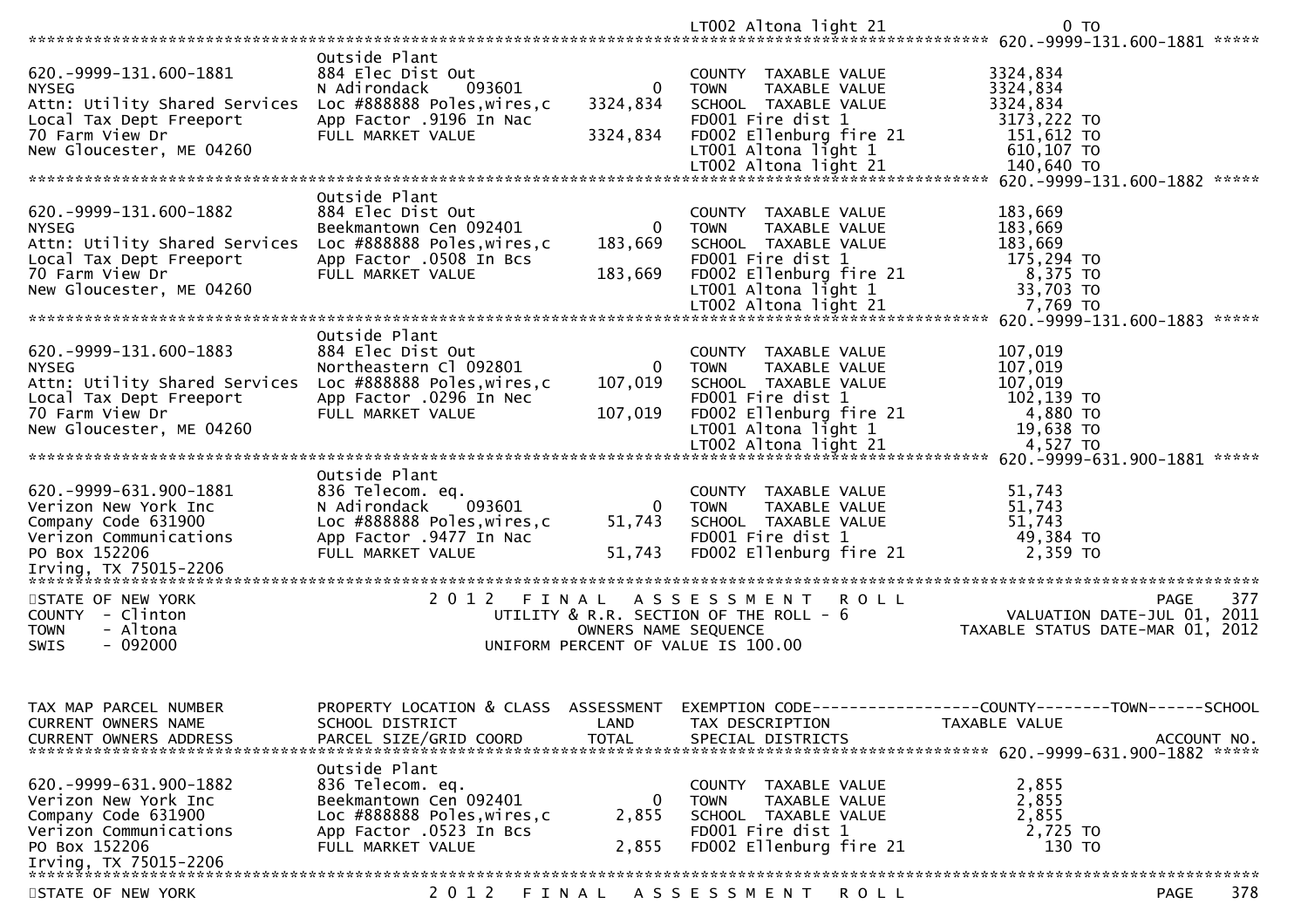| COUNTY | Clintor                            |
|--------|------------------------------------|
| TOWN   | Altona<br>$\sim$                   |
| SWIS   | 092000<br>$\overline{\phantom{0}}$ |

COUNTY - Clinton UTILITY & R.R. SECTION OF THE ROLL - 6 VALUATION DATE-JUL 01, 2011

UNIFORM PERCENT OF VALUE IS 100.00

 TOWN - Altona TAXABLE STATUS DATE-MAR 01, 2012RPS150/V04/L015 CURRENT DATE 6/25/2012

### ROLL SECTION TOTALS

### \*\*\* S P E C I A L D I S T R I C T S U M M A R Y \*\*\*

| CODE DISTRICT NAME PARCELS                                                                  | TOTAL | EXTENSION<br><b>TYPE</b>                    | EXTENSION<br><b>VALUE</b> | AD VALOREM<br><b>VALUE</b>                | <b>EXEMPT</b><br>AMOUNT | <b>TAXABLE</b><br>VALUE                   |
|---------------------------------------------------------------------------------------------|-------|---------------------------------------------|---------------------------|-------------------------------------------|-------------------------|-------------------------------------------|
| FD001 Fire dist 1<br>FD002 Ellenburg fire<br>LT001 Altona light $1$<br>LT002 Altona light 2 |       | 16 TOTAL<br>11 TOTAL<br>10 TOTAL<br>9 TOTAL |                           | 3904,553<br>172,485<br>772,085<br>157,694 |                         | 3904,553<br>172,485<br>772,085<br>157,694 |

### \*\*\* S C H O O L D I S T R I C T S U M M A R Y \*\*\*

| <b>CODE</b>                | DISTRICT NAME                                               | <b>TOTAL</b><br><b>PARCELS</b> | ASSESSED<br>LAND | ASSESSED<br><b>TOTAL</b>       | <b>EXEMPT</b><br><b>AMOUNT</b> | <b>TOTAL</b><br><b>TAXABLE</b> | <b>STAR</b><br><b>AMOUNT</b> | <b>STAR</b><br><b>TAXABLE</b>  |
|----------------------------|-------------------------------------------------------------|--------------------------------|------------------|--------------------------------|--------------------------------|--------------------------------|------------------------------|--------------------------------|
| 092401<br>092801<br>093601 | Beekmantown Central<br>Northeastern Clinton<br>N Adirondack | 4<br>4<br>8                    | 13,700           | 192,237<br>111,638<br>3777,517 |                                | 192,237<br>111,638<br>3777,517 |                              | 192,237<br>111,638<br>3777,517 |
|                            | SUB-TOTAL                                                   | 16                             | 13,700           | 4081,392                       |                                | 4081,392                       |                              | 4081,392                       |
|                            | T O T A L                                                   | 16                             | 13,700           | 4081,392                       |                                | 4081,392                       |                              | 4081,392                       |

### \*\*\* S Y S T E M C O D E S S U M M A R Y \*\*\*

### NO SYSTEM EXEMPTIONS AT THIS LEVEL

\*\*\* E X E M P T I O N S U M M A R Y \*\*\*

### NO EXEMPTIONS AT THIS LEVEL

| ROLL<br>SEC. | DESCRIPTION       | TOTAL<br><b>PARCELS</b> | <b>ASSESSED</b><br>_AND | ASSESSED<br><b>TOTAL</b> | TAXABLE<br><b>COUNTY</b>   | <b>TAXABLE</b><br><b>TOWN</b> | <b>TAXABLE</b><br><b>SCHOOL</b> | <b>STAR</b><br>TAXABLE |          |
|--------------|-------------------|-------------------------|-------------------------|--------------------------|----------------------------|-------------------------------|---------------------------------|------------------------|----------|
| - 6          | UTILITIES & N.C.  | 16                      | 13,700                  | 4081,392                 | 4081,392                   | 4081,392                      | 4081,392                        |                        | 4081,392 |
|              | STATE OF NEW YORK |                         |                         |                          | 2012 FINAL ASSESSMENT ROLL |                               |                                 | <b>PAGE</b>            | 379      |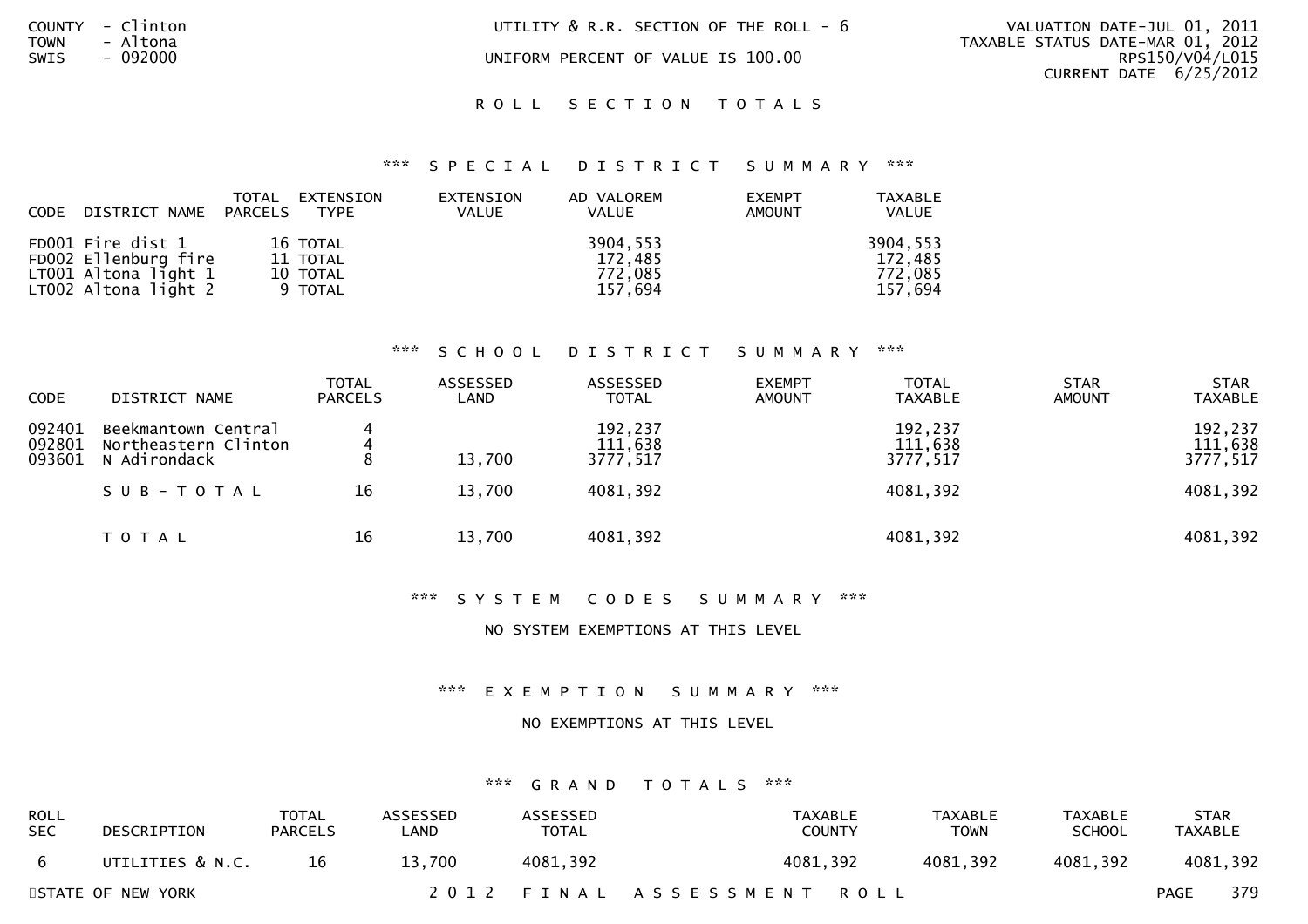## COUNTY - Clinton WHOLLY EXEMPT SECTION OF THE ROLL - 8 VALUATION DATE-JUL 01, 2011 TOWN - Altona OWNERS NAME SEQUENCE TAXABLE STATUS DATE-MAR 01, 2012SWIS - 092000 UNIFORM PERCENT OF VALUE IS 100.00

| TAX MAP PARCEL NUMBER<br>CURRENT OWNERS NAME                                                      | PROPERTY LOCATION & CLASS ASSESSMENT<br>SCHOOL DISTRICT                                                                                                                                    | LAND                         | TAX DESCRIPTION                                                                                                                     | EXEMPTION CODE------------------COUNTY--------TOWN------SCHOOL<br>TAXABLE VALUE |                    |
|---------------------------------------------------------------------------------------------------|--------------------------------------------------------------------------------------------------------------------------------------------------------------------------------------------|------------------------------|-------------------------------------------------------------------------------------------------------------------------------------|---------------------------------------------------------------------------------|--------------------|
| <b>CURRENT OWNERS ADDRESS</b>                                                                     | PARCEL SIZE/GRID COORD                                                                                                                                                                     | <b>TOTAL</b>                 | SPECIAL DISTRICTS                                                                                                                   |                                                                                 | ACCOUNT NO.        |
|                                                                                                   |                                                                                                                                                                                            |                              |                                                                                                                                     |                                                                                 |                    |
| $119. - 1 - 9.2$<br>Altona Church Of The Nazarene<br>570 Devils Den Rd<br>Altona, NY 12910        | Military Tpke<br>311 Res vac land<br>N Adirondack<br>093601<br>Lot 96 Duer<br>FRNT 45.00 DPTH 70.00<br>EAST-0720063 NRTH-2184411<br>PG-192<br>DEED BOOK 173                                | 2,200<br>2,200               | NONPR RELI 25110<br>COUNTY TAXABLE VALUE<br><b>TOWN</b><br>TAXABLE VALUE<br>SCHOOL TAXABLE VALUE<br>FD001 Fire dist 1<br>2,200 EX   | 2,200<br>2,200<br>$\Omega$<br>$0$ TO                                            | 2,200              |
|                                                                                                   | FULL MARKET VALUE                                                                                                                                                                          | 2,200                        |                                                                                                                                     |                                                                                 |                    |
|                                                                                                   | 480 Devils Den Rd                                                                                                                                                                          |                              |                                                                                                                                     |                                                                                 |                    |
| $89.1 - 3 - 25$<br>Altona Fire District<br>480 Devils Den Rd<br>PO Box 184<br>Altona, NY 12910    | 662 Police/fire<br>093601<br>N Adirondack<br>110 Ref<br>1.00<br><b>ACRES</b><br>EAST-0711079 NRTH-2206867<br>DEED BOOK 565<br>PG-942                                                       | 6,500<br>195,000<br>195,000  | INCVOLFIRE 26400<br>COUNTY TAXABLE VALUE<br>TAXABLE VALUE<br><b>TOWN</b><br>SCHOOL TAXABLE VALUE<br>FD001 Fire dist 1<br>195,000 EX | 195,000<br>195,000<br>0<br>$\Omega$<br>0 TO                                     | 195,000            |
|                                                                                                   | FULL MARKET VALUE                                                                                                                                                                          |                              |                                                                                                                                     |                                                                                 |                    |
| $74. - 1 - 32.4$<br>Altona Housing Dev Fund Co Inc N Adirondack<br>PO Box 193<br>Altona, NY 12910 | 16 Station St<br>411 Apartment<br>093601<br>Lot 111 Ref Tract<br><b>ACRES</b><br>2.58<br>EAST-0712569 NRTH-2207921<br>DEED BOOK 885<br>PG-183                                              | 16,800<br>554,000            | SR CIT HSG 28550<br>COUNTY TAXABLE VALUE<br><b>TOWN</b><br>TAXABLE VALUE<br>SCHOOL TAXABLE VALUE<br>FD001 Fire dist 1<br>554,000 EX | 554,000<br>554,000<br>0<br>$\mathbf 0$<br>0 <sub>TO</sub>                       | 554,000            |
|                                                                                                   | FULL MARKET VALUE                                                                                                                                                                          | 554,000                      | LT001 Altona light 1<br>554,000 EX                                                                                                  | $0$ TO                                                                          |                    |
|                                                                                                   |                                                                                                                                                                                            |                              |                                                                                                                                     |                                                                                 |                    |
| $89.1 - 1 - 4$<br>Catholic Church<br>523 Devils Den Rd<br>Altona, NY 12910                        | 523 Devils Den Rd<br>620 Religious<br>093601<br>N Adirondack<br>Ref Pg 124 Inven<br>9.60<br><b>ACRES</b><br>EAST-0710597 NRTH-2208299<br>DEED BOOK 490<br>PG-332<br>FULL MARKET VALUE      | 62,400<br>405,800<br>405,800 | NONPR RELI 25110<br>COUNTY TAXABLE VALUE<br>TAXABLE VALUE<br><b>TOWN</b><br>SCHOOL TAXABLE VALUE<br>FD001 Fire dist 1<br>405,800 EX | 405,800<br>405,800<br>0<br>$\Omega$<br>0 <sub>T</sub>                           | 405,800            |
|                                                                                                   |                                                                                                                                                                                            |                              |                                                                                                                                     |                                                                                 |                    |
| $89.1 - 2 - 33$<br>Church Of The Holy Angels<br>522 Devils Den Rd<br>Altona, NY 12910             | 522/524 Devils Den Rd<br>620 Religious<br>093601<br>N Adirondack<br>Ref Pg 124 Inven<br><b>ACRES</b><br>6.91<br>EAST-0711425 NRTH-2208235<br>DEED BOOK 808<br>$PG-36$<br>FULL MARKET VALUE | 44,900<br>341,100<br>341,100 | NONPR RELI 25110<br>COUNTY TAXABLE VALUE<br><b>TOWN</b><br>TAXABLE VALUE<br>SCHOOL TAXABLE VALUE<br>FD001 Fire dist 1               | 341,100<br>341,100<br>0<br>$\Omega$<br>$\Omega$<br>78,200 TO                    | 341,100            |
|                                                                                                   |                                                                                                                                                                                            |                              |                                                                                                                                     |                                                                                 |                    |
| STATE OF NEW YORK                                                                                 | 2 0 1 2                                                                                                                                                                                    | FINAL                        | A S S E S S M E N T<br><b>ROLL</b>                                                                                                  |                                                                                 | 380<br><b>PAGE</b> |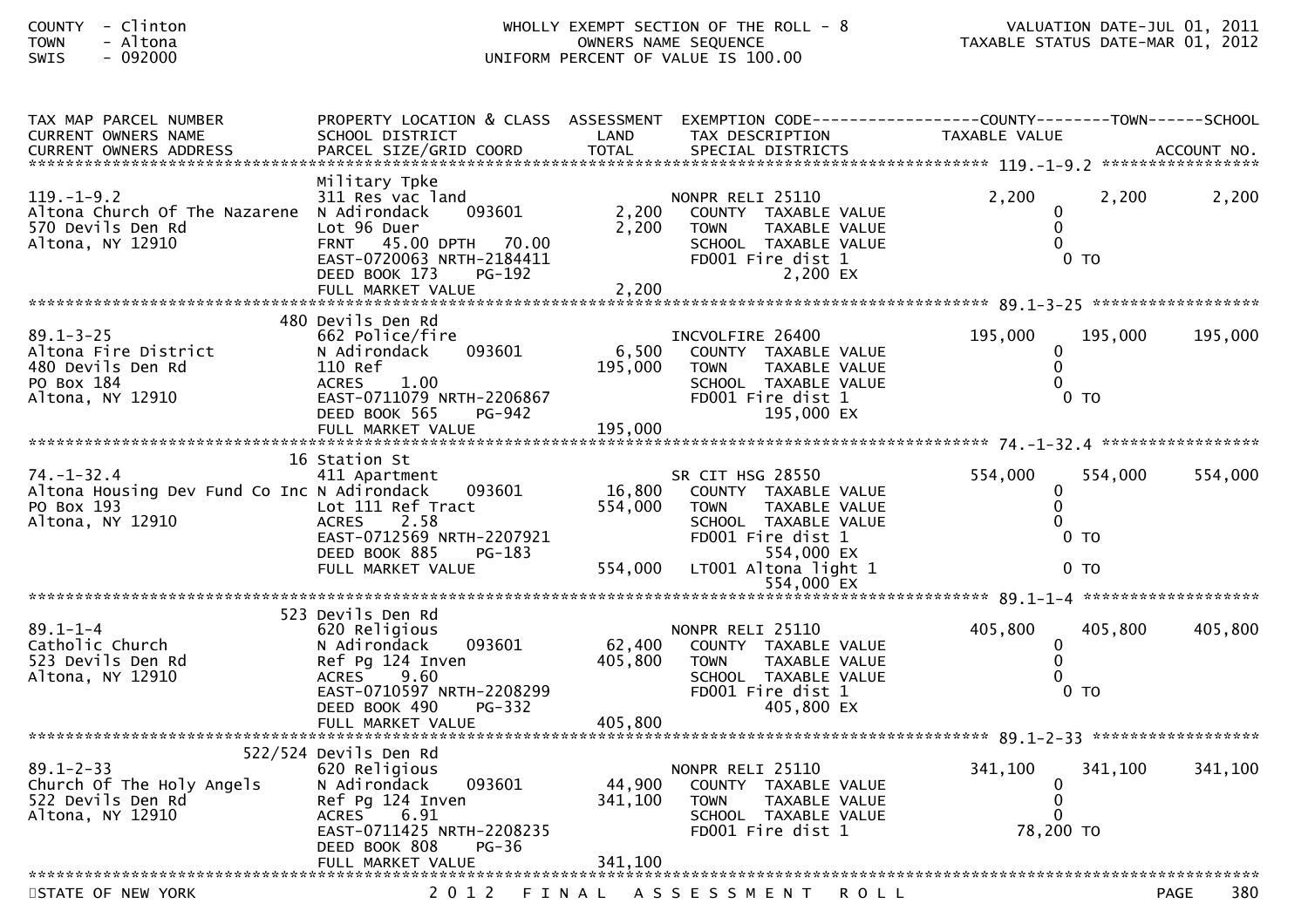## COUNTY - Clinton WHOLLY EXEMPT SECTION OF THE ROLL - 8 VALUATION DATE-JUL 01, 2011 TOWN - Altona OWNERS NAME SEQUENCE TAXABLE STATUS DATE-MAR 01, 2012SWIS - 092000 UNIFORM PERCENT OF VALUE IS 100.00

| TAX MAP PARCEL NUMBER<br><b>CURRENT OWNERS NAME</b>                                                                              | PROPERTY LOCATION & CLASS ASSESSMENT<br>SCHOOL DISTRICT                                                                                                      | LAND                        | EXEMPTION        CODE------------------COUNTY-------TOWN------SCHOOL<br>TAX DESCRIPTION                                                                            | TAXABLE VALUE                                                |                                                 |
|----------------------------------------------------------------------------------------------------------------------------------|--------------------------------------------------------------------------------------------------------------------------------------------------------------|-----------------------------|--------------------------------------------------------------------------------------------------------------------------------------------------------------------|--------------------------------------------------------------|-------------------------------------------------|
|                                                                                                                                  |                                                                                                                                                              |                             |                                                                                                                                                                    |                                                              |                                                 |
|                                                                                                                                  | $1/3$ Trudo Rd                                                                                                                                               |                             |                                                                                                                                                                    |                                                              |                                                 |
| $148. - 2 - 25$<br>Clinton County<br>137 Margaret St<br>Plattsburgh, NY 12901                                                    | 662 Police/fire<br>093601<br>N Adirondack<br>FRNT 110.00 DPTH 185.00<br>EAST-0712789 NRTH-2171933                                                            | 7,000<br>22,000             | 13100<br>CO OWNER<br>COUNTY TAXABLE VALUE<br><b>TOWN</b><br>TAXABLE VALUE<br>SCHOOL TAXABLE VALUE                                                                  | 22,000<br>0<br>$\mathbf 0$<br>$\Omega$                       | 22,000<br>22,000                                |
|                                                                                                                                  | PG-758<br>DEED BOOK 486                                                                                                                                      |                             | FD001 Fire dist 1                                                                                                                                                  | 0 <sub>T</sub>                                               |                                                 |
|                                                                                                                                  |                                                                                                                                                              |                             |                                                                                                                                                                    |                                                              |                                                 |
| $87. - 1 - 6$<br>Clinton County Property<br>Attn: Highway Dept<br>736 Rt 3<br>Plattsburgh, NY 12901                              | Military Tpke<br>330 Vacant comm<br>093601<br>N Adirondack<br>Lot $164$<br>FRNT 150.00 DPTH 290.00<br>EAST-0692594 NRTH-2205702                              | 6,400<br>6,400              | 13100<br>CO OWNER<br>COUNTY TAXABLE VALUE<br><b>TOWN</b><br>TAXABLE VALUE<br>SCHOOL TAXABLE VALUE<br>FD001 Fire dist 1                                             | 6,400<br>$\mathbf{0}$<br>0 <sub>T</sub>                      | 6,400<br>6,400                                  |
|                                                                                                                                  | DEED BOOK 325<br>PG-217<br>FULL MARKET VALUE                                                                                                                 | 6,400                       | 6,400 EX                                                                                                                                                           |                                                              |                                                 |
|                                                                                                                                  |                                                                                                                                                              |                             |                                                                                                                                                                    |                                                              |                                                 |
| $71.1 - 1 - 14.2$<br>Ellenburg Cong Jehovahs Wit NY N Adirondack<br>Attn: Terry Spoor<br><b>BOX 117B</b><br>Churubusco, NY 12923 | 4978 Rt 11<br>484 1 use sm bld<br>093601<br>Ben Moore<br>FRNT 125.00 DPTH 220.00<br>EAST-0675969 NRTH-2213570<br>DEED BOOK 903<br>PG-86<br>FULL MARKET VALUE | 6,200<br>132,400<br>132,400 | NONPR CORP 25300<br>COUNTY TAXABLE VALUE<br>TAXABLE VALUE<br><b>TOWN</b><br>SCHOOL TAXABLE VALUE<br>FD002 Ellenburg fire 21<br>132,400 EX<br>LT002 Altona light 21 | 132,400<br>0<br>$\Omega$<br>0 <sub>T</sub><br>0 <sub>T</sub> | 132,400<br>132,400                              |
|                                                                                                                                  |                                                                                                                                                              |                             | 132,400 EX                                                                                                                                                         |                                                              |                                                 |
|                                                                                                                                  | Barnaby Rd                                                                                                                                                   |                             |                                                                                                                                                                    |                                                              |                                                 |
| $135. - 2 - 4$<br>Highland Cemetery<br>Town Of Altona<br>3124 Rt 191<br>Altona, NY 12910                                         | 695 Cemetery<br>Beekmantown Cen 092401<br>147 Ref P 124 Iven<br>1.90<br><b>ACRES</b><br>EAST-0741456 NRTH-2182478<br>FULL MARKET VALUE                       | 17,100<br>17,100<br>17,100  | PRI CMTERY 27350<br>COUNTY TAXABLE VALUE<br><b>TOWN</b><br>TAXABLE VALUE<br>SCHOOL TAXABLE VALUE<br>FD001 Fire dist 1<br>17,100 EX                                 | 17,100<br>0<br>$\Omega$<br>0 <sub>T</sub>                    | 17,100<br>17,100                                |
|                                                                                                                                  |                                                                                                                                                              |                             |                                                                                                                                                                    |                                                              |                                                 |
| $133. - 1 - 15.1 - 27$<br>Noble Enviromental Power LLC<br>8 Railroad Ave Ste 8<br>Essex, CT 06426                                | 133 Dinas Way<br>877 Elc Pwr Othr<br>N Adirondack<br>093601<br>Lot 47 Duer Pat<br>Michael Casimiro et al ow<br><b>ACRES</b><br>0.01                          | 0<br>2000,000               | MUN INDDEV 18020<br>COUNTY TAXABLE VALUE<br><b>TOWN</b><br>TAXABLE VALUE<br>SCHOOL TAXABLE VALUE<br>FD001 Fire dist 1                                              | 2000,000<br>0<br>2000,000 TO                                 | 2000,000<br>2000,000                            |
|                                                                                                                                  | FULL MARKET VALUE                                                                                                                                            | 2000,000                    |                                                                                                                                                                    |                                                              |                                                 |
| STATE OF NEW YORK<br>COUNTY - Clinton<br><b>TOWN</b><br>- Altona<br><b>SWIS</b><br>- 092000                                      | 2012 FINAL                                                                                                                                                   |                             | <b>ROLL</b><br>A S S E S S M E N T<br>WHOLLY EXEMPT SECTION OF THE ROLL $-8$<br>OWNERS NAME SEQUENCE<br>UNIFORM PERCENT OF VALUE IS 100.00                         | VALUATION DATE-JUL 01, 2011                                  | 381<br>PAGE<br>TAXABLE STATUS DATE-MAR 01, 2012 |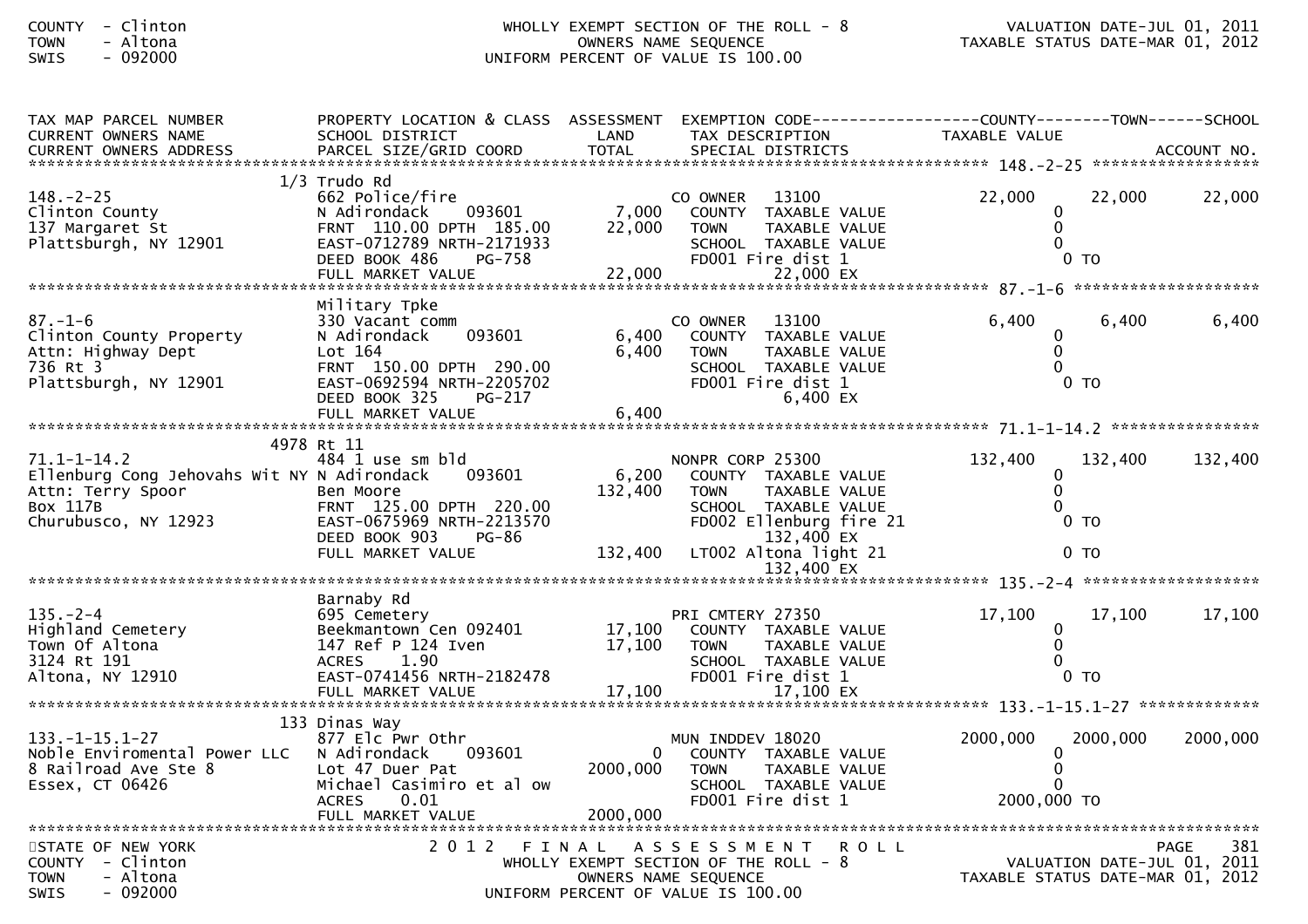| TAX MAP PARCEL NUMBER<br>CURRENT OWNERS NAME<br>CURRENT OWNERS ADDRESS                                         | SCHOOL DISTRICT                                                                                                                    | LAND                                   | TAX DESCRIPTION                                                                                                       | PROPERTY LOCATION & CLASS ASSESSMENT EXEMPTION CODE----------------COUNTY-------TOWN------SCHOOL<br>TAXABLE VALUE |                    |
|----------------------------------------------------------------------------------------------------------------|------------------------------------------------------------------------------------------------------------------------------------|----------------------------------------|-----------------------------------------------------------------------------------------------------------------------|-------------------------------------------------------------------------------------------------------------------|--------------------|
|                                                                                                                |                                                                                                                                    |                                        |                                                                                                                       |                                                                                                                   |                    |
| $133. -1 - 15.1 - 28$<br>Noble Enviromental Power LLC<br>8 Railroad Ave Ste 8<br>Essex, CT 06426               | 97 Dinas Way<br>877 Elc Pwr Othr<br>N Adirondack<br>093601<br>Lot 47 Duer Pat<br>Michael Casimiro et al ow<br>0.01<br><b>ACRES</b> | $\overline{0}$<br>2000,000             | MUN INDDEV 18020<br>COUNTY TAXABLE VALUE<br>TAXABLE VALUE<br><b>TOWN</b><br>SCHOOL TAXABLE VALUE<br>FD001 Fire dist 1 | 2000,000<br>2000,000<br>2000,000 TO                                                                               | 2000,000           |
|                                                                                                                |                                                                                                                                    |                                        |                                                                                                                       |                                                                                                                   |                    |
| $133. -1 - 15.1 - 29$<br>Noble Enviromental Power LLC<br>8 Railroad Ave Ste 8<br>Essex, CT 06426               | 58 Dinas Way<br>877 Elc Pwr Othr<br>093601<br>N Adirondack<br>Lot 47 Duer Pat<br>Michael Casimiro et al ow<br>0.01<br><b>ACRES</b> | $\mathbf{0}$<br>2000,000               | MUN INDDEV 18020<br>COUNTY TAXABLE VALUE<br>TAXABLE VALUE<br><b>TOWN</b><br>SCHOOL TAXABLE VALUE<br>FD001 Fire dist 1 | 2000,000<br>2000,000<br>0<br>2000,000 TO                                                                          | 2000,000           |
|                                                                                                                |                                                                                                                                    |                                        |                                                                                                                       |                                                                                                                   |                    |
| $133. - 1 - 15.1 - 65$<br>Noble Enviromental Power LLC N Adirondack<br>8 Railroad Ave Ste 8                    | 14 Dinas Way<br>877 Elc Pwr Othr<br>093601<br>Lot 47 Duer Pat                                                                      | 2000,000                               | MUN INDDEV 18020<br>0 COUNTY TAXABLE VALUE<br><b>TOWN</b><br>TAXABLE VALUE                                            | 2000,000<br>2000,000                                                                                              | 2000,000           |
| Essex, CT 06426                                                                                                | Michael Casimiro et al ow<br>0.01<br><b>ACRES</b>                                                                                  |                                        | SCHOOL TAXABLE VALUE<br>FD001 Fire dist 1                                                                             | 2000,000 TO                                                                                                       |                    |
|                                                                                                                |                                                                                                                                    |                                        |                                                                                                                       |                                                                                                                   |                    |
| $118. - 1 - 15. - 60$<br>Noble Environmental Power LLC N Adirondack<br>8 Railroad Ave Ste 8<br>Essex, CT 06426 | 332 Duley Rd<br>877 Elc Pwr Othr<br>093601<br>Lot 41 Duer Pat<br>Terry Boyea<br>ACRES 0.01<br>FULL MARKET VALUE                    | $\overline{0}$<br>2000,000<br>2000,000 | MUN INDDEV 18020<br>COUNTY TAXABLE VALUE<br><b>TOWN</b><br>TAXABLE VALUE<br>SCHOOL TAXABLE VALUE<br>FD001 Fire dist 1 | 2000,000<br>2000,000<br>0<br>2000,000 ТО                                                                          | 2000,000           |
|                                                                                                                | 334 Duley Rd                                                                                                                       |                                        |                                                                                                                       |                                                                                                                   |                    |
| $118. - 1 - 15. - 62$<br>Noble Environmental Power LLC N Adirondack<br>8 Railroad Ave Ste 8<br>Essex, CT 06426 | 877 Elc Pwr Othr<br>093601<br>Lot 41 Duer Pat<br>Terry Boyea Landowner<br><b>ACRES</b><br>0.01                                     | $\mathbf{0}$<br>2000,000               | MUN INDDEV 18020<br>COUNTY TAXABLE VALUE<br>TAXABLE VALUE<br>TOWN<br>SCHOOL TAXABLE VALUE<br>FD001 Fire dist 1        | 2000,000<br>2000,000<br>0<br>2000,000 TO                                                                          | 2000,000           |
|                                                                                                                |                                                                                                                                    |                                        |                                                                                                                       |                                                                                                                   |                    |
|                                                                                                                | Military Tpke                                                                                                                      |                                        |                                                                                                                       |                                                                                                                   |                    |
| $119. - 1 - 1. - 49$<br>Noble Environmental Power LLC<br>8 Railroad Ave Ste 8<br>Essex, CT 06426               | 877 Elc Pwr Othr<br>N Adirondack<br>093601<br>Lot 44 Duer Pat<br>James Van Armen Landowner<br>0.01<br><b>ACRES</b>                 | 0<br>2000,000                          | MUN INDDEV 18020<br>COUNTY TAXABLE VALUE<br><b>TOWN</b><br>TAXABLE VALUE<br>SCHOOL TAXABLE VALUE<br>FD001 Fire dist 1 | 2000,000<br>2000,000<br>0<br>0<br>0<br>2000,000 TO                                                                | 2000,000           |
|                                                                                                                | FULL MARKET VALUE                                                                                                                  | 2000,000                               |                                                                                                                       |                                                                                                                   |                    |
| STATE OF NEW YORK<br>COUNTY - Clinton                                                                          | 2 0 1 2<br>FINAL                                                                                                                   |                                        | A S S E S S M E N T<br>ROLL<br>WHOLLY EXEMPT SECTION OF THE ROLL - 8                                                  | VALUATION DATE-JUL 01, 2011                                                                                       | 382<br><b>PAGE</b> |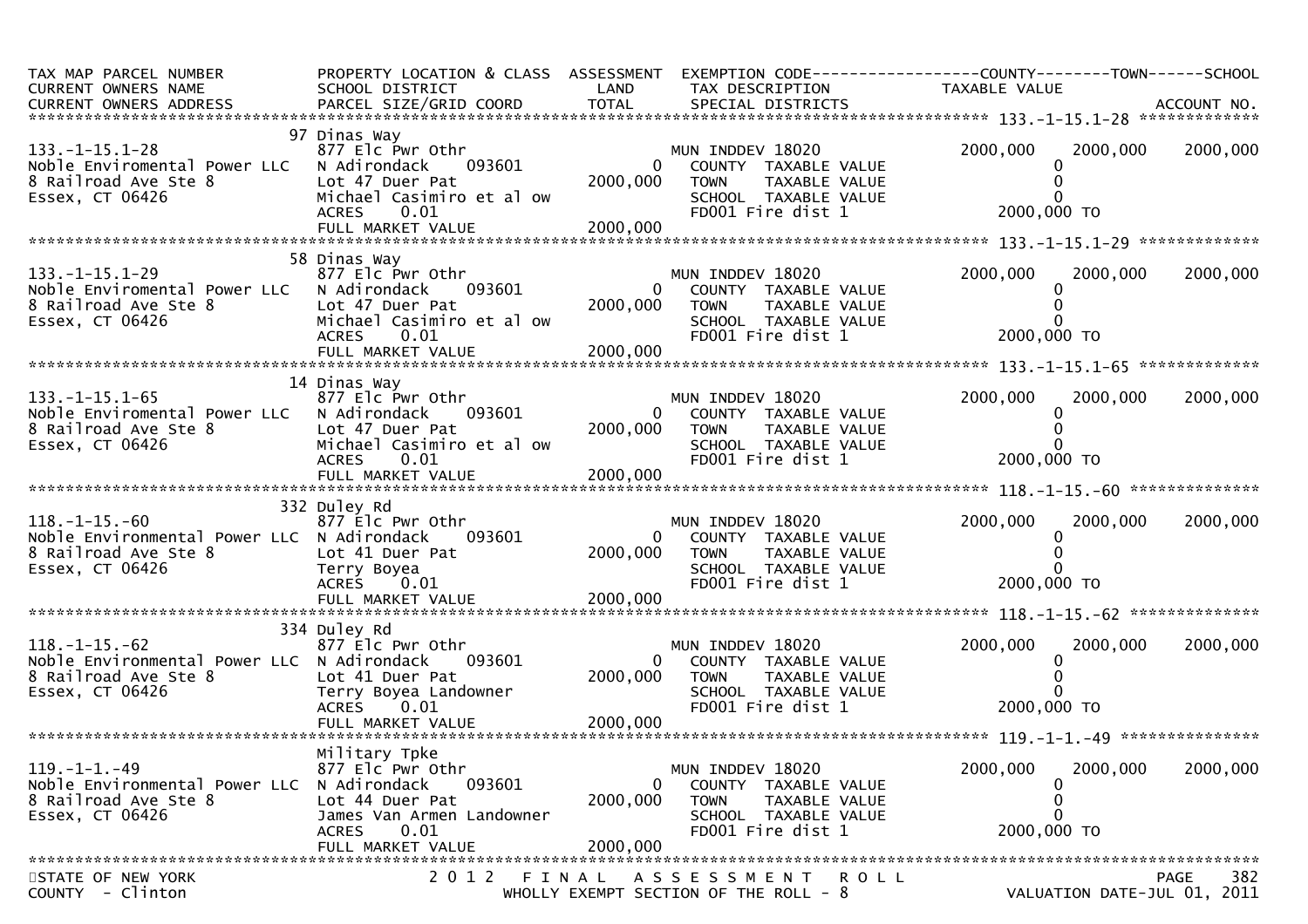# TOWN - Altona OWNERS NAME SEQUENCE TAXABLE STATUS DATE-MAR 01, 2012SWIS - 092000 UNIFORM PERCENT OF VALUE IS 100.00

| TAX MAP PARCEL NUMBER<br><b>CURRENT OWNERS NAME</b>                                                                                                                    | SCHOOL DISTRICT                                   | LAND                     | TAX DESCRIPTION                                      | PROPERTY LOCATION & CLASS ASSESSMENT EXEMPTION CODE----------------COUNTY-------TOWN------SCHOOL<br>TAXABLE VALUE |          |
|------------------------------------------------------------------------------------------------------------------------------------------------------------------------|---------------------------------------------------|--------------------------|------------------------------------------------------|-------------------------------------------------------------------------------------------------------------------|----------|
| -CURRENT OWNERS ADDRESS FARCEL SIZE/GRID COORD TOTAL SPECIAL DISTRICTS AND MONERS ADDRESS FARCEL SIZE/GRID COORD TOTAL SPECIAL DISTRICTS AND MANUSCRIPT OWNERS ADDRESS |                                                   |                          |                                                      |                                                                                                                   |          |
|                                                                                                                                                                        | 150 Wrong Way                                     |                          |                                                      |                                                                                                                   |          |
| $119. - 1 - 1. - 50$                                                                                                                                                   | 877 Elc Pwr Othr                                  |                          | MUN INDDEV 18020                                     | 2000,000<br>2000,000                                                                                              | 2000,000 |
| Noble Environmental Power LLC N Adirondack<br>8 Railroad Ave Ste 8                                                                                                     | 093601<br>Lot 44 Duer Pat                         | 2000,000                 | COUNTY TAXABLE VALUE<br>TAXABLE VALUE<br><b>TOWN</b> | $\Omega$                                                                                                          |          |
| Essex, CT 06426                                                                                                                                                        | James Van Armen Landowner<br><b>ACRES</b><br>0.01 |                          | SCHOOL TAXABLE VALUE<br>FD001 Fire dist 1            | 2000,000 TO                                                                                                       |          |
|                                                                                                                                                                        |                                                   |                          |                                                      |                                                                                                                   |          |
|                                                                                                                                                                        | 88 Wrong Way                                      |                          |                                                      |                                                                                                                   |          |
| $119. -1 -1. -113$                                                                                                                                                     | 877 Elc Pwr Othr                                  |                          | MUN INDDEV 18020                                     | 2000,000<br>2000,000                                                                                              | 2000,000 |
| Noble Environmental Power LLC N Adirondack<br>8 Railroad Ave Ste 8                                                                                                     | 093601<br>Lot 44 Duer Pat                         | $\mathbf{0}$<br>2000,000 | COUNTY TAXABLE VALUE<br><b>TOWN</b><br>TAXABLE VALUE |                                                                                                                   |          |
| Essex, CT 06426                                                                                                                                                        | James Van Armen Landowner<br><b>ACRES</b><br>0.01 |                          | SCHOOL TAXABLE VALUE<br>FD001 Fire dist 1            | 2000,000 TO                                                                                                       |          |
|                                                                                                                                                                        |                                                   |                          |                                                      |                                                                                                                   |          |
|                                                                                                                                                                        | Military Tpke                                     |                          |                                                      |                                                                                                                   |          |
| $119. - 1 - 3. - 73$                                                                                                                                                   | 877 Elc Pwr Othr                                  |                          | MUN INDDEV 18020                                     | 2000,000<br>2000,000                                                                                              | 2000,000 |
| Noble Environmental Power LLC N Adirondack<br>8 Railroad Ave Ste 8                                                                                                     | 093601<br>Lot 69 Ref Tr                           | $\Omega$<br>2000,000     | COUNTY TAXABLE VALUE<br><b>TOWN</b><br>TAXABLE VALUE |                                                                                                                   |          |
| Essex, CT 06426                                                                                                                                                        | Clifford Mossey Landowner                         |                          | SCHOOL TAXABLE VALUE                                 |                                                                                                                   |          |
|                                                                                                                                                                        | <b>ACRES</b><br>0.01<br>FULL MARKET VALUE         | 2000,000                 | FD001 Fire dist 1                                    | 2000,000 TO                                                                                                       |          |
|                                                                                                                                                                        |                                                   |                          |                                                      |                                                                                                                   |          |
| $119. - 1 - 6.11 - 75$                                                                                                                                                 | 87 Ladyland Way<br>877 Elc Pwr Othr               |                          | MUN INDDEV 18020                                     | 2000,000<br>2000,000                                                                                              | 2000,000 |
| Noble Environmental Power LLC N Adirondack                                                                                                                             | 093601                                            |                          | COUNTY TAXABLE VALUE                                 |                                                                                                                   |          |
| 8 Railroad Ave Ste 8<br>Essex, CT 06426                                                                                                                                | Lot 72 Duer Pat<br>Robert Baxter Landowner        | 2000,000                 | <b>TOWN</b><br>TAXABLE VALUE<br>SCHOOL TAXABLE VALUE |                                                                                                                   |          |
|                                                                                                                                                                        | 0.01<br><b>ACRES</b>                              |                          | FD001 Fire dist 1                                    | 2000,000 TO                                                                                                       |          |
|                                                                                                                                                                        |                                                   |                          |                                                      |                                                                                                                   |          |
| $119. - 1 - 6.11 - 76$                                                                                                                                                 | 126 Ladyland Way<br>877 Elc Pwr Othr              |                          | MUN INDDEV 18020                                     | 2000,000<br>2000.000                                                                                              | 2000,000 |
| Noble Environmental Power LLC N Adirondack                                                                                                                             | 093601                                            |                          | COUNTY TAXABLE VALUE                                 |                                                                                                                   |          |
| 8 Railroad Ave Ste 8<br>Essex, CT 06426                                                                                                                                | Lot 76 Duer Pat<br>Robert Baxter Landowner        | 2000,000                 | TAXABLE VALUE<br><b>TOWN</b><br>SCHOOL TAXABLE VALUE |                                                                                                                   |          |
|                                                                                                                                                                        | <b>ACRES</b><br>0.01                              |                          | FD001 Fire dist 1                                    | 2000,000 TO                                                                                                       |          |
|                                                                                                                                                                        |                                                   |                          |                                                      |                                                                                                                   |          |
|                                                                                                                                                                        | 267 Shirleys Way                                  |                          |                                                      |                                                                                                                   |          |
| $119. - 1 - 15.1 - 2$<br>Noble Environmental Power LLC N Adirondack                                                                                                    | 877 Elc Pwr Othr<br>093601                        | $\Omega$                 | MUN INDDEV 18020<br>COUNTY TAXABLE VALUE             | 2000,000<br>2000,000                                                                                              | 2000,000 |
| 8 Railroad Ave Ste 8<br>Essex, CT 06426                                                                                                                                | Lot 68 Duer Pat<br>Shirley Tavernier Landown      | 2000,000                 | <b>TOWN</b><br>TAXABLE VALUE<br>SCHOOL TAXABLE VALUE | 0                                                                                                                 |          |
|                                                                                                                                                                        | <b>ACRES</b><br>0.01                              |                          | FD001 Fire dist 1                                    | 2000,000 TO                                                                                                       |          |
|                                                                                                                                                                        | FULL MARKET VALUE                                 | 2000,000                 |                                                      |                                                                                                                   |          |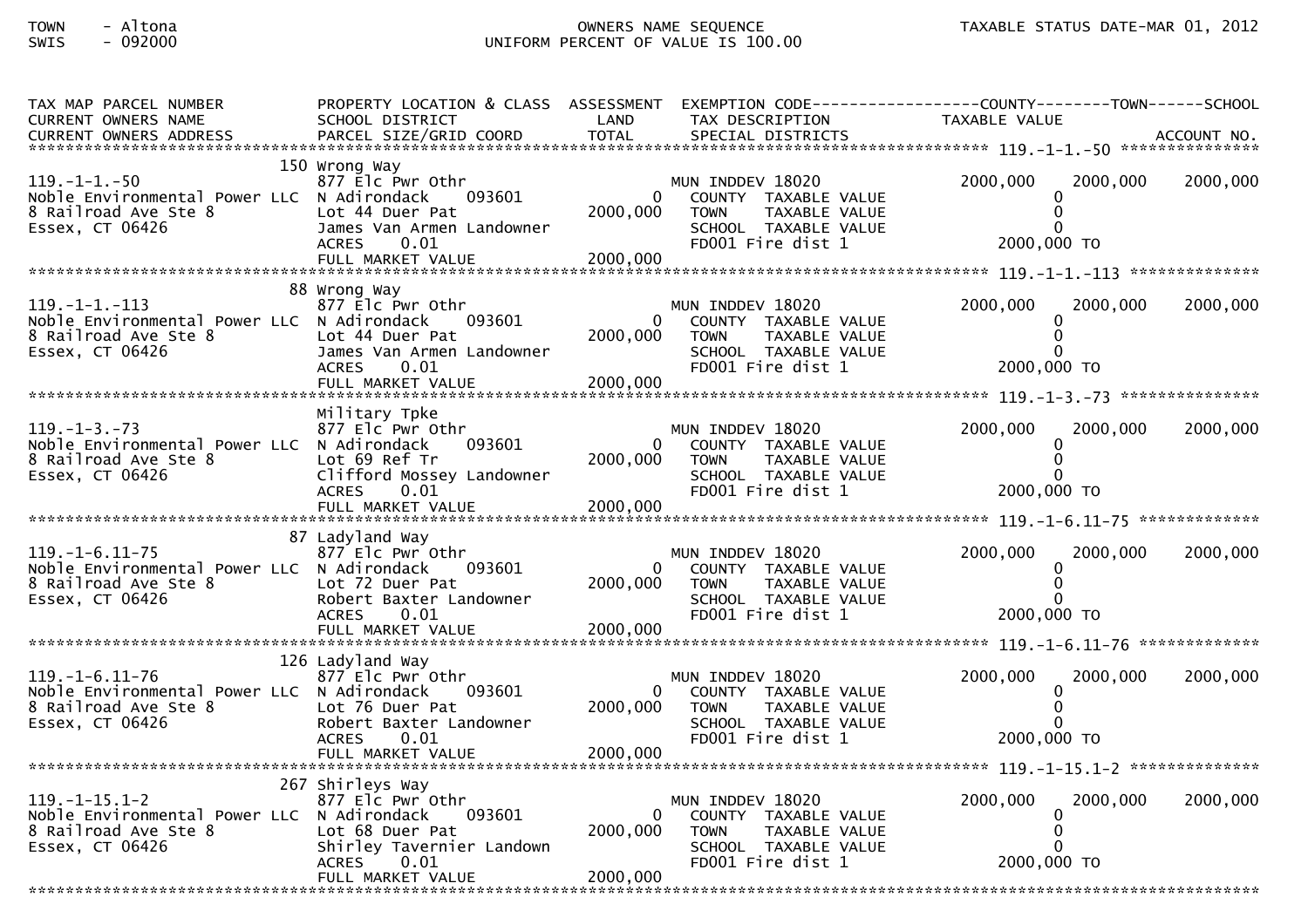| STATE OF NEW YORK<br>COUNTY - Clinton<br><b>TOWN</b><br>- Altona<br>SWIS<br>$-092000$                           |                                                                                                                                      |                                      | 2012 FINAL ASSESSMENT ROLL<br>WHOLLY EXEMPT SECTION OF THE ROLL - $8$<br>OWNERS NAME SEQUENCE<br>UNIFORM PERCENT OF VALUE IS 100.00 | VALUATION DATE-JUL 01, 2011<br>TAXABLE STATUS DATE-MAR 01, 2012                                                   | 383<br><b>PAGE</b> |
|-----------------------------------------------------------------------------------------------------------------|--------------------------------------------------------------------------------------------------------------------------------------|--------------------------------------|-------------------------------------------------------------------------------------------------------------------------------------|-------------------------------------------------------------------------------------------------------------------|--------------------|
| TAX MAP PARCEL NUMBER<br>CURRENT OWNERS NAME                                                                    | SCHOOL DISTRICT                                                                                                                      | LAND                                 | TAX DESCRIPTION                                                                                                                     | PROPERTY LOCATION & CLASS ASSESSMENT EXEMPTION CODE----------------COUNTY-------TOWN------SCHOOL<br>TAXABLE VALUE |                    |
| $119. -1 - 15.1 - 3$<br>Noble Environmental Power LLC N Adirondack<br>8 Railroad Ave Ste 8<br>Essex, CT 06426   | 264 Shirleys Way<br>877 Elc Pwr Othr<br>093601<br>Lot 68 Duer Pat<br>Shirley Tavernier Landown<br>ACRES 0.01<br>FULL MARKET VALUE    | $\mathbf{0}$<br>2000,000<br>2000,000 | MUN INDDEV 18020<br>COUNTY TAXABLE VALUE<br><b>TOWN</b><br>TAXABLE VALUE<br>SCHOOL TAXABLE VALUE<br>FD001 Fire dist 1               | 2000,000<br>2000,000<br>0<br>2000,000 TO                                                                          | 2000,000           |
|                                                                                                                 |                                                                                                                                      |                                      |                                                                                                                                     |                                                                                                                   |                    |
| $119. - 1 - 16.1 - 47$<br>Noble Environmental Power LLC N Adirondack<br>8 Railroad Ave Ste 8<br>Essex, CT 06426 | 87 Sandys Way<br>877 Elc Pwr Othr<br>093601<br>Lot 45 Duer Pat<br>Fred Sayyeau Landowner                                             | $\mathbf{0}$<br>2000,000             | MUN INDDEV 18020<br>COUNTY TAXABLE VALUE<br>TAXABLE VALUE<br><b>TOWN</b><br>SCHOOL TAXABLE VALUE                                    | 2000,000<br>2000,000<br>0                                                                                         | 2000,000           |
|                                                                                                                 | <b>ACRES</b><br>0.01                                                                                                                 |                                      | FD001 Fire dist 1                                                                                                                   | 2000,000 TO                                                                                                       |                    |
|                                                                                                                 | 48 Sandys Way                                                                                                                        |                                      |                                                                                                                                     |                                                                                                                   |                    |
| 119. –1–16. 1–48<br>Noble Environmental Power LLC N Adirondack<br>8 Railroad Ave Ste 8<br>Essex, CT 06426       | 877 Elc Pwr Othr<br>093601<br>Lot 45 Duer Pat<br>Fred Sayyeau Landowner<br>ACRES 0.01                                                | 0<br>2000,000                        | MUN INDDEV 18020<br>COUNTY TAXABLE VALUE<br><b>TOWN</b><br>TAXABLE VALUE<br>SCHOOL TAXABLE VALUE<br>FD001 Fire dist 1               | 2000,000<br>2000,000<br>2000,000 TO                                                                               | 2000,000           |
|                                                                                                                 | FULL MARKET VALUE                                                                                                                    | 2000,000                             |                                                                                                                                     |                                                                                                                   |                    |
| $119. - 1 - 16.1 - 72$<br>Noble Environmental Power LLC N Adirondack<br>8 Railroad Ave Ste 8<br>Essex, CT 06426 | 285 Duley Rd<br>877 Elc Pwr Othr<br>093601<br>Lot 45 Duer Pat<br>Fred Sayyeau Landowner<br>ACRES 0.01                                | 0<br>2000,000                        | MUN INDDEV 18020<br>COUNTY TAXABLE VALUE<br><b>TOWN</b><br>TAXABLE VALUE<br>SCHOOL TAXABLE VALUE<br>FD001 Fire dist 1               | 2000,000<br>2000,000<br>2000,000 TO                                                                               | 2000,000           |
|                                                                                                                 |                                                                                                                                      |                                      |                                                                                                                                     |                                                                                                                   |                    |
| $119. - 1 - 16.1 - 74$<br>Noble Environmental Power LLC N Adirondack<br>8 Railroad Ave Ste 8<br>Essex, CT 06426 | 181 Duley Rd<br>877 Elc Pwr Othr<br>093601<br>Lot 45 Duer Pat<br>Fred Sayyeau Landowner<br>0.01<br><b>ACRES</b><br>FULL MARKET VALUE | 0<br>2000,000<br>2000,000            | MUN INDDEV 18020<br>COUNTY TAXABLE VALUE<br><b>TOWN</b><br>TAXABLE VALUE<br>SCHOOL TAXABLE VALUE<br>FD001 Fire dist 1               | 2000,000<br>2000,000<br>U<br>0<br>0<br>2000,000 TO                                                                | 2000,000           |
| 119. -1-16. 1-102<br>Noble Environmental Power LLC<br>8 Railroad Ave Ste 8<br>Essex, CT 06426                   | 20 Sandys Way<br>877 Elc Pwr Othr<br>093601<br>N Adirondack<br>Lot 45 Duer Pat<br>Fred Sayyeau Landowner<br>0.01<br><b>ACRES</b>     | 0<br>2000,000                        | MUN INDDEV 18020<br>COUNTY TAXABLE VALUE<br><b>TOWN</b><br>TAXABLE VALUE<br>SCHOOL TAXABLE VALUE<br>FD001 Fire dist 1               | 2000,000<br>2000,000<br>$\Omega$<br>2000,000 TO                                                                   | 2000,000           |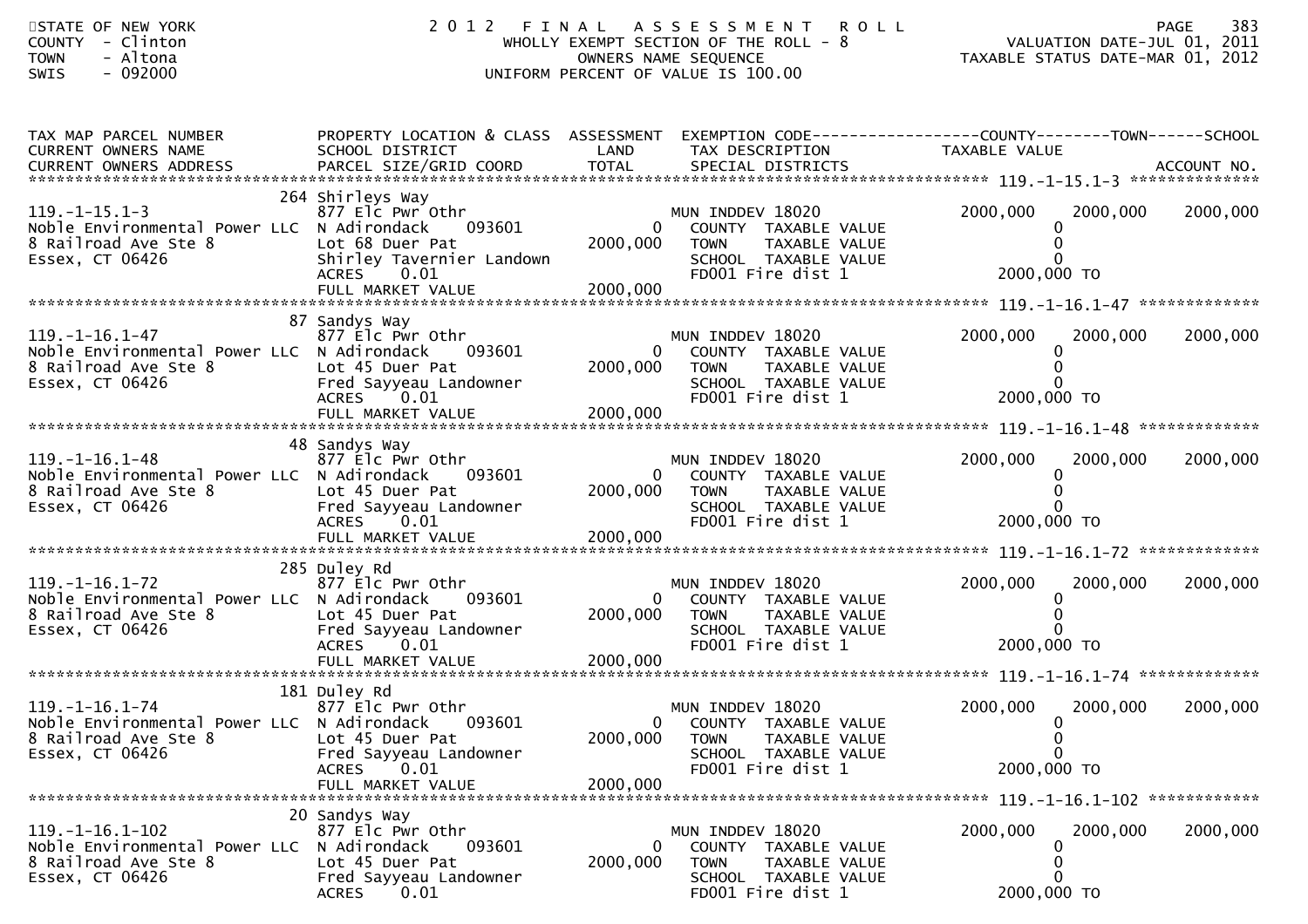|                                                                                                                  | FULL MARKET VALUE                                                                                                                             | 2000,000                         |                                                                                                                                           |                                                                               |             |
|------------------------------------------------------------------------------------------------------------------|-----------------------------------------------------------------------------------------------------------------------------------------------|----------------------------------|-------------------------------------------------------------------------------------------------------------------------------------------|-------------------------------------------------------------------------------|-------------|
| STATE OF NEW YORK<br>COUNTY<br>- Clinton<br>- Altona<br><b>TOWN</b><br>$-092000$<br>SWIS                         | 2012<br>FINAL                                                                                                                                 |                                  | A S S E S S M E N T<br><b>ROLL</b><br>WHOLLY EXEMPT SECTION OF THE ROLL - 8<br>OWNERS NAME SEQUENCE<br>UNIFORM PERCENT OF VALUE IS 100.00 | VALUATION DATE-JUL 01, 2011<br>TAXABLE STATUS DATE-MAR 01, 2012               | 384<br>PAGE |
| TAX MAP PARCEL NUMBER<br>CURRENT OWNERS NAME                                                                     | PROPERTY LOCATION & CLASS ASSESSMENT<br>SCHOOL DISTRICT                                                                                       | LAND                             | TAX DESCRIPTION                                                                                                                           | EXEMPTION CODE-----------------COUNTY-------TOWN------SCHOOL<br>TAXABLE VALUE |             |
| $119. - 1 - 16.3 - 53$<br>Noble Environmental Power LLC N Adirondack<br>8 Railroad Ave Ste 8<br>Essex, CT 06426  | 24 Wrong Way<br>877 Elc Pwr Othr<br>093601<br>Lot 45 Duer Pat<br>Jody Speer Landowner<br>ACRES 0.01<br>FULL MARKET VALUE                      | 2000,000<br>2000,000             | MUN INDDEV 18020<br>COUNTY TAXABLE VALUE<br>TAXABLE VALUE<br><b>TOWN</b><br>SCHOOL TAXABLE VALUE<br>FD001 Fire dist 1                     | 2000,000<br>2000,000<br>2000,000 TO                                           | 2000,000    |
| $119. -1 - 19.12 - 111$<br>Noble Environmental Power LLC N Adirondack<br>8 Railroad Ave Ste 8<br>Essex, CT 06426 | 52 Baxter Way<br>877 Elc Pwr Othr<br>093601<br>Lot 68 Ref Tr<br>Danny Willette Landowner<br>0.01<br><b>ACRES</b>                              | $\Omega$<br>2000,000<br>2000,000 | MUN INDDEV 18020<br>COUNTY TAXABLE VALUE<br>TAXABLE VALUE<br><b>TOWN</b><br>SCHOOL TAXABLE VALUE<br>FD001 Fire dist 1                     | 2000,000<br>2000,000<br>2000,000 TO                                           | 2000,000    |
| $132. - 1 - 4.1 - 54$<br>Noble Environmental Power LLC N Adirondack<br>8 Railroad Ave Ste 8<br>Essex, CT 06426   | 65 Stillwater Way<br>877 Elc Pwr Othr<br>093601<br>Lots 39,40 Duer Pat<br>Tom Tucker Landowner<br><b>ACRES</b><br>0.01<br>FULL MARKET VALUE   | 0<br>2000,000<br>2000,000        | MUN INDDEV 18020<br>COUNTY TAXABLE VALUE<br>TAXABLE VALUE<br><b>TOWN</b><br>SCHOOL TAXABLE VALUE<br>FD001 Fire dist 1                     | 2000,000<br>2000,000<br>2000,000 TO                                           | 2000,000    |
| $132. -1 - 4.1 - 101$<br>Noble Environmental Power LLC N Adirondack<br>8 Railroad Ave Ste 8<br>Essex, CT 06426   | 28 Stillwater Way<br>877 Elc Pwr Othr<br>093601<br>Lots 39,40 Duer Pat<br>Tom Tucker Landowner<br><b>ACRES</b><br>0.01<br>FULL MARKET VALUE   | $\Omega$<br>2000,000<br>2000,000 | MUN INDDEV 18020<br>COUNTY TAXABLE VALUE<br><b>TOWN</b><br>TAXABLE VALUE<br>SCHOOL TAXABLE VALUE<br>FD001 Fire dist 1                     | 2000,000<br>2000,000<br>2000,000 TO                                           | 2000,000    |
| $132. -1 - 6. -51$<br>Noble Environmental Power LLC N Adirondack<br>8 Railroad Ave<br>Essex, CT 06426            | 234 Stillwater Way<br>877 Elc Pwr Othr<br>093601<br>Lot 39 Duer Pat<br>Corey&Amy Lucia Landowner<br><b>ACRES</b><br>0.01<br>FULL MARKET VALUE | 0<br>2000,000<br>2000,000        | MUN INDDEV 18020<br>COUNTY TAXABLE VALUE<br><b>TOWN</b><br>TAXABLE VALUE<br>SCHOOL TAXABLE VALUE<br>FD001 Fire dist 1                     | 2000,000<br>2000,000<br>2000,000 TO                                           | 2000,000    |
| $132. - 1 - 6. - 55$<br>Noble Environmental Power LLC<br>8 Railroad Ave                                          | Duley Rd<br>877 Elc Pwr Othr<br>N Adirondack<br>093601<br>Lot 39 Duer Pat                                                                     | $\mathbf{0}$<br>2000,000         | MUN INDDEV 18020<br>COUNTY TAXABLE VALUE<br><b>TOWN</b><br>TAXABLE VALUE                                                                  | 2000,000<br>2000,000<br>0<br>0                                                | 2000,000    |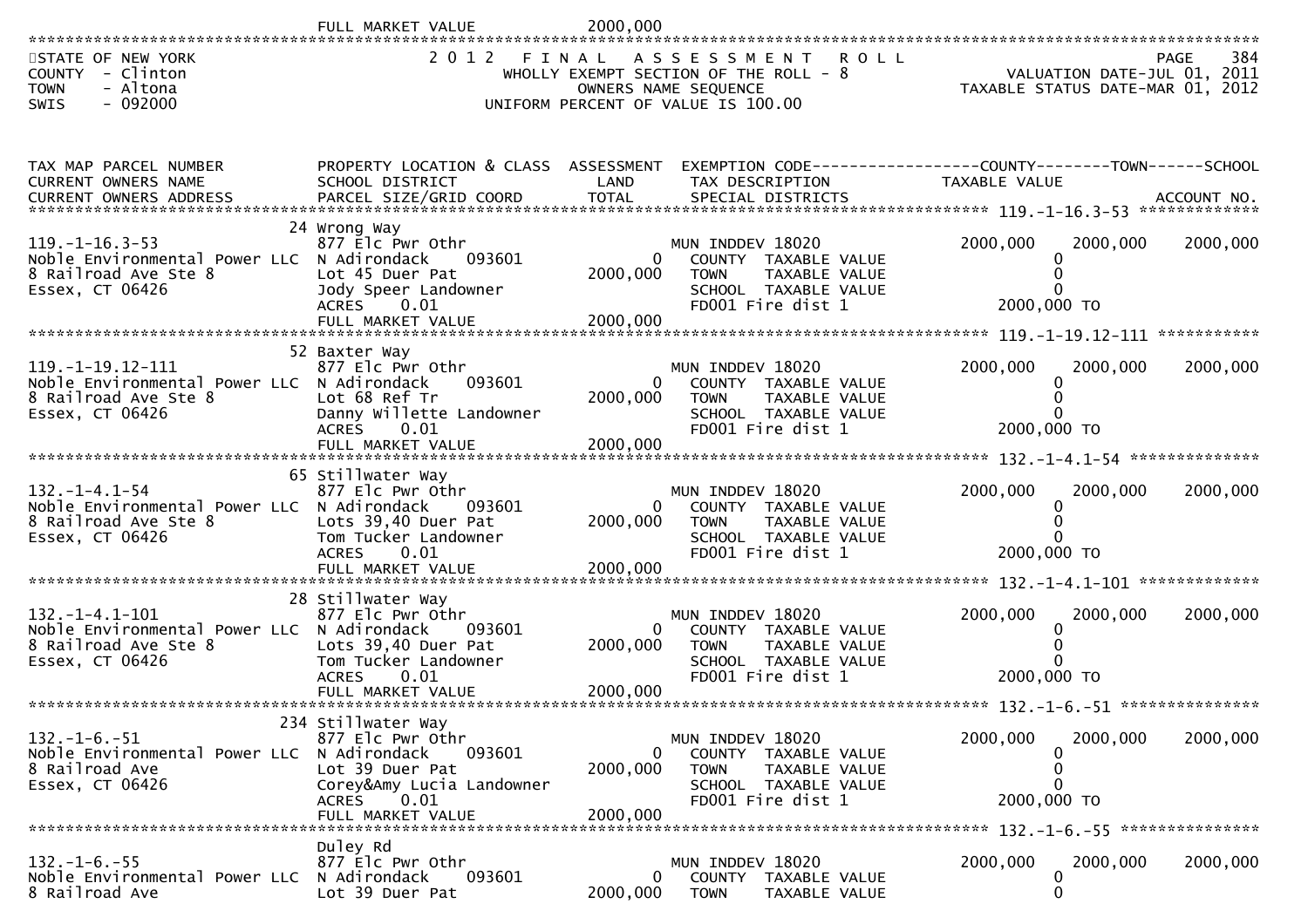| Essex, CT 06426                                                                                                | Corey&Amy Lucia Landowner<br>ACRES 0.01<br>FULL MARKET VALUE                                                                            | 2000,000                             | SCHOOL TAXABLE VALUE<br>FD001 Fire dist 1                                                                                    |               | $\mathbf{0}$<br>2000,000 TO                                                                       |
|----------------------------------------------------------------------------------------------------------------|-----------------------------------------------------------------------------------------------------------------------------------------|--------------------------------------|------------------------------------------------------------------------------------------------------------------------------|---------------|---------------------------------------------------------------------------------------------------|
| STATE OF NEW YORK<br>COUNTY - Clinton<br><b>TOWN</b><br>- Altona<br>$-092000$<br><b>SWIS</b>                   |                                                                                                                                         |                                      | 2012 FINAL ASSESSMENT<br>WHOLLY EXEMPT SECTION OF THE ROLL - 8<br>OWNERS NAME SEQUENCE<br>UNIFORM PERCENT OF VALUE IS 100.00 | <b>ROLL</b>   | 385<br><b>PAGE</b><br>985 PAGE<br>VALUATION DATE-JUL 01, 2011<br>TAXABLE STATUS DATE-MAR 01, 2012 |
| TAX MAP PARCEL NUMBER<br>CURRENT OWNERS NAME                                                                   | PROPERTY LOCATION & CLASS ASSESSMENT<br>SCHOOL DISTRICT                                                                                 | LAND                                 | TAX DESCRIPTION                                                                                                              | TAXABLE VALUE | EXEMPTION CODE------------------COUNTY--------TOWN------SCHOOL                                    |
| $132. - 1 - 6. - 57$<br>Noble Environmental Power LLC N Adirondack<br>8 Railroad Ave<br>Essex, CT 06426        | 128 Stillwater Way<br>877 Elc Pwr Othr<br>093601<br>Lot 39 Duer Pat<br>Corey&Amy Lucia Landowner<br>ACRES 0.01                          | $\mathbf{0}$<br>2000,000             | MUN INDDEV 18020<br>COUNTY TAXABLE VALUE<br><b>TOWN</b><br>TAXABLE VALUE<br>SCHOOL TAXABLE VALUE<br>FD001 Fire dist 1        | 2000,000      | 2000,000<br>2000,000<br>2000,000 TO                                                               |
| $132. -1 - 7.1 - 110$<br>Noble Environmental Power LLC N Adirondack<br>8 Railroad Ave Ste 8<br>Essex, CT 06426 | 274 Stillwater Way<br>877 Elc Pwr Othr<br>093601<br>Lot 38 Duer Pat<br>Emile Barnaby Landowner<br>ACRES 0.01                            | $\overline{0}$<br>2000,000           | MUN INDDEV 18020<br>COUNTY TAXABLE VALUE<br><b>TOWN</b><br>TAXABLE VALUE<br>SCHOOL TAXABLE VALUE<br>FD001 Fire dist 1        | 2000,000      | 2000,000<br>2000,000<br>2000,000 TO                                                               |
|                                                                                                                |                                                                                                                                         |                                      |                                                                                                                              |               |                                                                                                   |
| $133. - 1 - 2. - 1$<br>Noble Environmental Power LLC N Adirondack<br>8 Railroad Ave Ste 8<br>Essex, CT 06426   | 54 Baxter Way<br>877 Elc Pwr Othr<br>093601<br>Lot 67 Duer Pat<br>Travis Baxter Landowner<br>0.01<br><b>ACRES</b>                       | $\overline{0}$<br>2000,000           | MUN INDDEV 18020<br>COUNTY TAXABLE VALUE<br>TAXABLE VALUE<br>TOWN<br>SCHOOL TAXABLE VALUE<br>FD001 Fire dist 1               | 2000,000      | 2000,000<br>2000,000<br>0<br>2000,000 TO                                                          |
|                                                                                                                | 89 Baxter Way                                                                                                                           |                                      |                                                                                                                              |               |                                                                                                   |
| $133. - 1 - 2. - 6$<br>Noble Environmental Power LLC N Adirondack<br>8 Railroad Ave Ste 8<br>Essex, CT 06426   | 877 Elc Pwr Othr<br>093601<br>Lot 67 Duer Pat<br>Travis Baxter Landowner<br>ACRES 0.01                                                  | $\overline{0}$<br>2000,000           | MUN INDDEV 18020<br>COUNTY TAXABLE VALUE<br><b>TOWN</b><br>TAXABLE VALUE<br>SCHOOL TAXABLE VALUE<br>FD001 Fire dist 1        | 2000,000      | 2000,000<br>2000,000<br>2000,000 TO                                                               |
|                                                                                                                | FULL MARKET VALUE                                                                                                                       | 2000,000                             |                                                                                                                              |               |                                                                                                   |
| $133. - 1 - 2. - 11$<br>Noble Environmental Power LLC N Adirondack<br>8 Railroad Ave Ste 8<br>Essex, CT 06426  | 131 Baxter Way<br>877 Elc Pwr Othr<br>093601<br>Lot 67 Duer Pat<br>Travis Baxter Landowner<br>0.01<br><b>ACRES</b><br>FULL MARKET VALUE | $\mathbf{0}$<br>2000,000<br>2000,000 | MUN INDDEV 18020<br>COUNTY TAXABLE VALUE<br><b>TOWN</b><br>TAXABLE VALUE<br>SCHOOL TAXABLE VALUE<br>FD001 Fire dist 1        | 2000,000      | 2000,000<br>2000,000<br>0<br>2000,000 TO                                                          |
|                                                                                                                | 223 Shirleys Way                                                                                                                        |                                      |                                                                                                                              |               |                                                                                                   |
| $133. - 1 - 3. - 4$                                                                                            | 877 Elc Pwr Othr                                                                                                                        |                                      | MUN INDDEV 18020                                                                                                             | 2000,000      | 2000,000<br>2000,000                                                                              |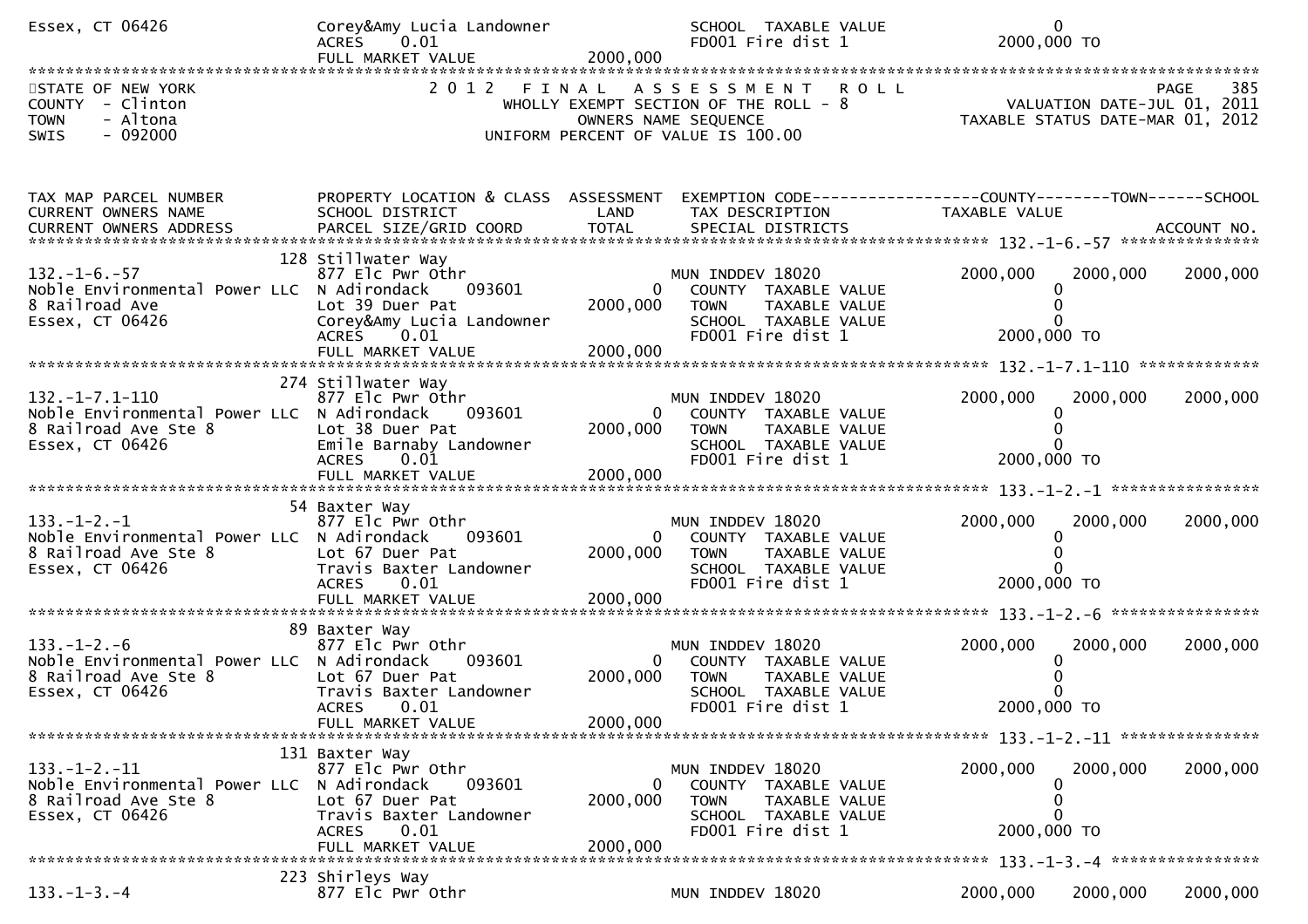| Noble Environmental Power LLC N Adirondack<br>8 Railroad Ave Ste 8<br>Essex, CT 06426                          | 093601<br>Lot 67 Duer Pat<br>Daniel Hayes Landowner<br><b>ACRES</b><br>0.01                                                              | 0<br>2000,000                    | COUNTY TAXABLE VALUE<br>TAXABLE VALUE<br><b>TOWN</b><br>SCHOOL TAXABLE VALUE<br>FD001 Fire dist 1                                 | $\Omega$<br>2000,000 TO                                                                                 |          |
|----------------------------------------------------------------------------------------------------------------|------------------------------------------------------------------------------------------------------------------------------------------|----------------------------------|-----------------------------------------------------------------------------------------------------------------------------------|---------------------------------------------------------------------------------------------------------|----------|
| STATE OF NEW YORK<br>COUNTY - Clinton<br>- Altona<br><b>TOWN</b><br>$-092000$<br><b>SWIS</b>                   |                                                                                                                                          |                                  | 2012 FINAL ASSESSMENT ROLL<br>WHOLLY EXEMPT SECTION OF THE ROLL - 8<br>OWNERS NAME SEQUENCE<br>UNIFORM PERCENT OF VALUE IS 100.00 | 986 PAGE<br>VALUATION DATE-JUL 01, 2011<br>TAXARLE STATUS BATE 2011<br>TAXABLE STATUS DATE-MAR 01, 2012 |          |
| TAX MAP PARCEL NUMBER<br>CURRENT OWNERS NAME                                                                   | PROPERTY LOCATION & CLASS ASSESSMENT<br>SCHOOL DISTRICT                                                                                  | LAND                             | TAX DESCRIPTION                                                                                                                   | EXEMPTION CODE------------------COUNTY--------TOWN------SCHOOL<br>TAXABLE VALUE                         |          |
|                                                                                                                |                                                                                                                                          |                                  |                                                                                                                                   |                                                                                                         |          |
| $133. - 1 - 3. - 7$<br>Noble Environmental Power LLC N Adirondack<br>8 Railroad Ave Ste 8<br>Essex, CT 06426   | 181 Shirleys Way<br>877 Elc Pwr Othr<br>093601<br>Lot 67 Duer Pat<br>Daniel Hayes Landowner<br><b>ACRES</b><br>0.01                      | 2000,000                         | MUN INDDEV 18020<br>COUNTY TAXABLE VALUE<br><b>TOWN</b><br>TAXABLE VALUE<br>SCHOOL TAXABLE VALUE<br>FD001 Fire dist 1             | 2000,000<br>2000,000<br>2000,000 TO                                                                     | 2000,000 |
|                                                                                                                |                                                                                                                                          |                                  |                                                                                                                                   |                                                                                                         |          |
| $133. - 1 - 3. - 10$<br>Noble Environmental Power LLC N Adirondack<br>8 Railroad Ave Ste 8<br>Essex, CT 06426  | 141 Shirleys Way<br>877 Elc Pwr Othr<br>093601<br>Lot 67 Duer Pat<br>Daniel Hayes Landowner<br><b>ACRES</b><br>0.01<br>FULL MARKET VALUE | $\Omega$<br>2000,000<br>2000,000 | MUN INDDEV 18020<br>COUNTY TAXABLE VALUE<br><b>TOWN</b><br>TAXABLE VALUE<br>SCHOOL TAXABLE VALUE<br>FD001 Fire dist 1             | 2000,000<br>2000,000<br>2000,000 TO                                                                     | 2000,000 |
|                                                                                                                | 115 Dans Way                                                                                                                             |                                  |                                                                                                                                   |                                                                                                         |          |
| $133. - 1 - 3. - 15$<br>Noble Environmental Power LLC N Adirondack<br>8 Railroad Ave Ste 8<br>Essex, CT 06426  | 877 Elc Pwr Othr<br>093601<br>Lot 67 Duer Pat<br>Daniel Hayes Landowner<br><b>ACRES</b><br>0.01                                          | $\mathbf{0}$<br>2000,000         | MUN INDDEV 18020<br>COUNTY TAXABLE VALUE<br><b>TOWN</b><br>TAXABLE VALUE<br>SCHOOL TAXABLE VALUE<br>FD001 Fire dist 1             | 2000,000<br>2000,000<br><sup>0</sup><br>2000,000 TO                                                     | 2000,000 |
|                                                                                                                | FULL MARKET VALUE                                                                                                                        | 2000,000                         |                                                                                                                                   |                                                                                                         |          |
| $133. - 1 - 4.11 - 5$<br>Noble Environmental Power LLC N Adirondack<br>8 Railroad Ave Ste 8<br>Essex, CT 06426 | 237 Dans Way<br>877 Elc Pwr Othr<br>093601<br>Lot 74 Duer Pat<br>Denis Peryea Landowner                                                  | 2000,000                         | MUN INDDEV 18020<br>COUNTY TAXABLE VALUE<br><b>TOWN</b><br><b>TAXABLE VALUE</b><br>SCHOOL TAXABLE VALUE                           | 2000,000<br>2000,000<br>0<br>$\mathbf 0$                                                                | 2000,000 |
|                                                                                                                | 0.01<br><b>ACRES</b><br>FULL MARKET VALUE                                                                                                | 2000,000                         | FD001 Fire dist 1                                                                                                                 | 2000,000 TO                                                                                             |          |
|                                                                                                                | 194 Dans Way                                                                                                                             |                                  |                                                                                                                                   |                                                                                                         |          |
| $133. - 1 - 4.11 - 8$<br>Noble Environmental Power LLC N Adirondack<br>8 Railroad Ave Ste 8<br>Essex, CT 06426 | 877 Elc Pwr Othr<br>093601<br>Lot 74 Duer Pat<br>Denis Peryea Landowner<br>0.01<br><b>ACRES</b><br>FULL MARKET VALUE                     | 0<br>2000,000<br>2000,000        | MUN INDDEV 18020<br>COUNTY TAXABLE VALUE<br><b>TOWN</b><br>TAXABLE VALUE<br>SCHOOL TAXABLE VALUE<br>FD001 Fire dist 1             | 2000,000<br>2000,000<br>0<br>0<br>0<br>2000,000 TO                                                      | 2000,000 |
|                                                                                                                |                                                                                                                                          |                                  |                                                                                                                                   |                                                                                                         |          |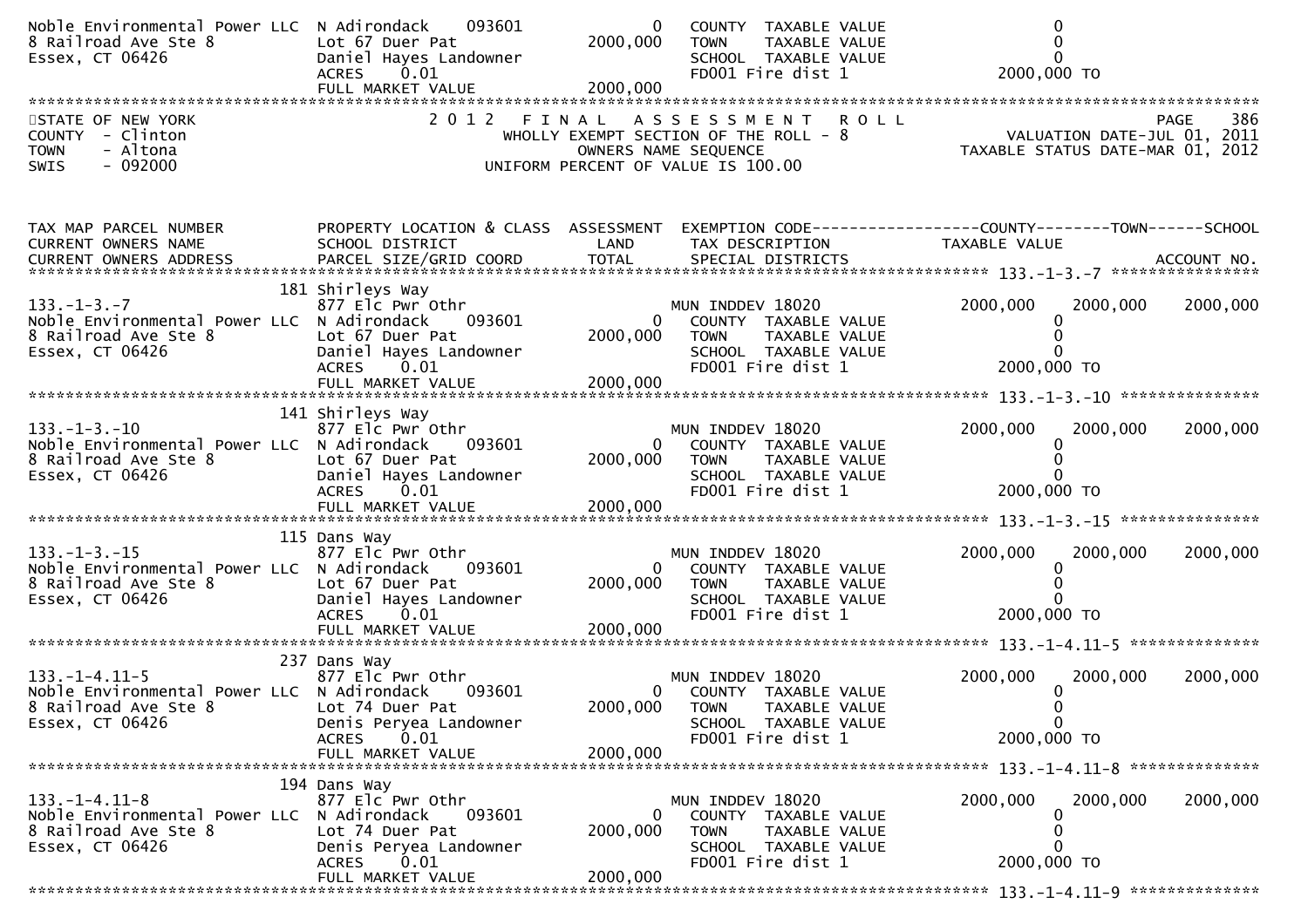| $133. - 1 - 4.11 - 9$<br>Noble Environmental Power LLC N Adirondack<br>8 Railroad Ave Ste 8<br>Essex, CT 06426  | 132 Dans Way<br>877 Elc Pwr Othr<br>093601<br>Lot 74 Duer Pat<br>Denis Peryea Landowner<br><b>ACRES</b><br>0.01<br>FULL MARKET VALUE     | $\Omega$<br>2000,000<br>2000,000                | MUN INDDEV 18020<br>COUNTY TAXABLE VALUE<br>TAXABLE VALUE<br><b>TOWN</b><br>SCHOOL TAXABLE VALUE<br>FD001 Fire dist 1                     | 2000,000<br>2000,000<br>2000,000 TO                                             | 2000,000 |
|-----------------------------------------------------------------------------------------------------------------|------------------------------------------------------------------------------------------------------------------------------------------|-------------------------------------------------|-------------------------------------------------------------------------------------------------------------------------------------------|---------------------------------------------------------------------------------|----------|
| STATE OF NEW YORK<br>COUNTY - Clinton<br>- Altona<br><b>TOWN</b><br>$-092000$<br>SWIS                           | 2 0 1 2                                                                                                                                  | FINAL                                           | <b>ROLL</b><br>A S S E S S M E N T<br>WHOLLY EXEMPT SECTION OF THE ROLL - 8<br>OWNERS NAME SEQUENCE<br>UNIFORM PERCENT OF VALUE IS 100.00 | <b>PAGE</b><br>067 - VALUATION DATE-JUL<br>TAXABLE STATUS DATE-MAR 01, 2012     | 387      |
| TAX MAP PARCEL NUMBER<br>CURRENT OWNERS NAME                                                                    | PROPERTY LOCATION & CLASS ASSESSMENT<br>SCHOOL DISTRICT                                                                                  | LAND                                            | TAX DESCRIPTION                                                                                                                           | EXEMPTION CODE------------------COUNTY--------TOWN------SCHOOL<br>TAXABLE VALUE |          |
| $133. -1 - 4.11 - 19$<br>Noble Environmental Power LLC N Adirondack<br>8 Railroad Ave Ste 8<br>Essex, CT 06426  | 42 Ladyland Way<br>877 Elc Pwr Othr<br>093601<br>Lot 74 Duer Pat<br>Denis Peryea Landowner<br><b>ACRES</b><br>0.01<br>FULL MARKET VALUE  | 2000,000<br>2000,000                            | MUN INDDEV 18020<br>COUNTY TAXABLE VALUE<br><b>TOWN</b><br>TAXABLE VALUE<br>SCHOOL TAXABLE VALUE<br>FD001 Fire dist 1                     | 2000,000<br>2000,000<br>2000,000 TO                                             | 2000,000 |
| $133. - 1 - 4.11 - 34$<br>Noble Environmental Power LLC N Adirondack<br>8 Railroad Ave Ste 8<br>Essex, CT 06426 | 52 Ladyland Way<br>877 Elc Pwr Othr<br>093601<br>Lot 74 Duer Pat<br>Denis Peryea Landowner<br>ACRES 0.01<br>FULL MARKET VALUE            | $\overline{0}$<br>2000,000<br>2000,000          | MUN INDDEV 18020<br>COUNTY TAXABLE VALUE<br><b>TOWN</b><br>TAXABLE VALUE<br>SCHOOL TAXABLE VALUE<br>FD001 Fire dist 1                     | 2000,000<br>2000,000<br>2000,000 TO                                             | 2000,000 |
| $133. - 1 - 7.1 - 23$<br>Noble Environmental Power LLC N Adirondack<br>8 Railroad Ave<br>Essex, CT 06426        | 328 Freds Way<br>877 Elc Pwr Othr<br>093601<br>Lot 76 Duer Pat<br>Ron Hoy&Gary LesterLandow<br><b>ACRES</b><br>0.01                      | 2000,000                                        | MUN INDDEV 18020<br>COUNTY TAXABLE VALUE<br><b>TOWN</b><br>TAXABLE VALUE<br>SCHOOL TAXABLE VALUE<br>FD001 Fire dist 1                     | 2000,000<br>2000,000<br>2000,000 TO                                             | 2000,000 |
| $133. -1 - 7.1 - 25$<br>Noble Environmental Power LLC N Adirondack<br>8 Railroad Ave<br>Essex, CT 06426         | 52 Fisher Way<br>877 Elc Pwr Othr<br>093601<br>Lot 76 Duer Pat<br>Ron Hoy&Gary Lester Lando<br><b>ACRES</b><br>0.01<br>FULL MARKET VALUE | $\overline{\mathbf{0}}$<br>2000,000<br>2000,000 | MUN INDDEV 18020<br>COUNTY TAXABLE VALUE<br><b>TOWN</b><br>TAXABLE VALUE<br>SCHOOL TAXABLE VALUE<br>FD001 Fire dist 1                     | 2000,000<br>2000,000<br>0<br>0<br>0<br>2000,000 TO                              | 2000,000 |
| $133. - 1 - 8. - 41$<br>Noble Environmental Power LLC N Adirondack<br>8 Railroad Ave Ste 8<br>Essex, CT 06426   | 104 Fisher Way<br>877 Elc Pwr Othr<br>093601<br>Lot 76 Duer Pat<br>Gary Payne Landowner<br><b>ACRES</b><br>0.01                          | 0<br>2000,000                                   | MUN INDDEV 18020<br>COUNTY TAXABLE VALUE<br><b>TOWN</b><br>TAXABLE VALUE<br>SCHOOL TAXABLE VALUE<br>FD001 Fire dist 1                     | 2000,000<br>2000,000<br>0<br>2000,000 TO                                        | 2000,000 |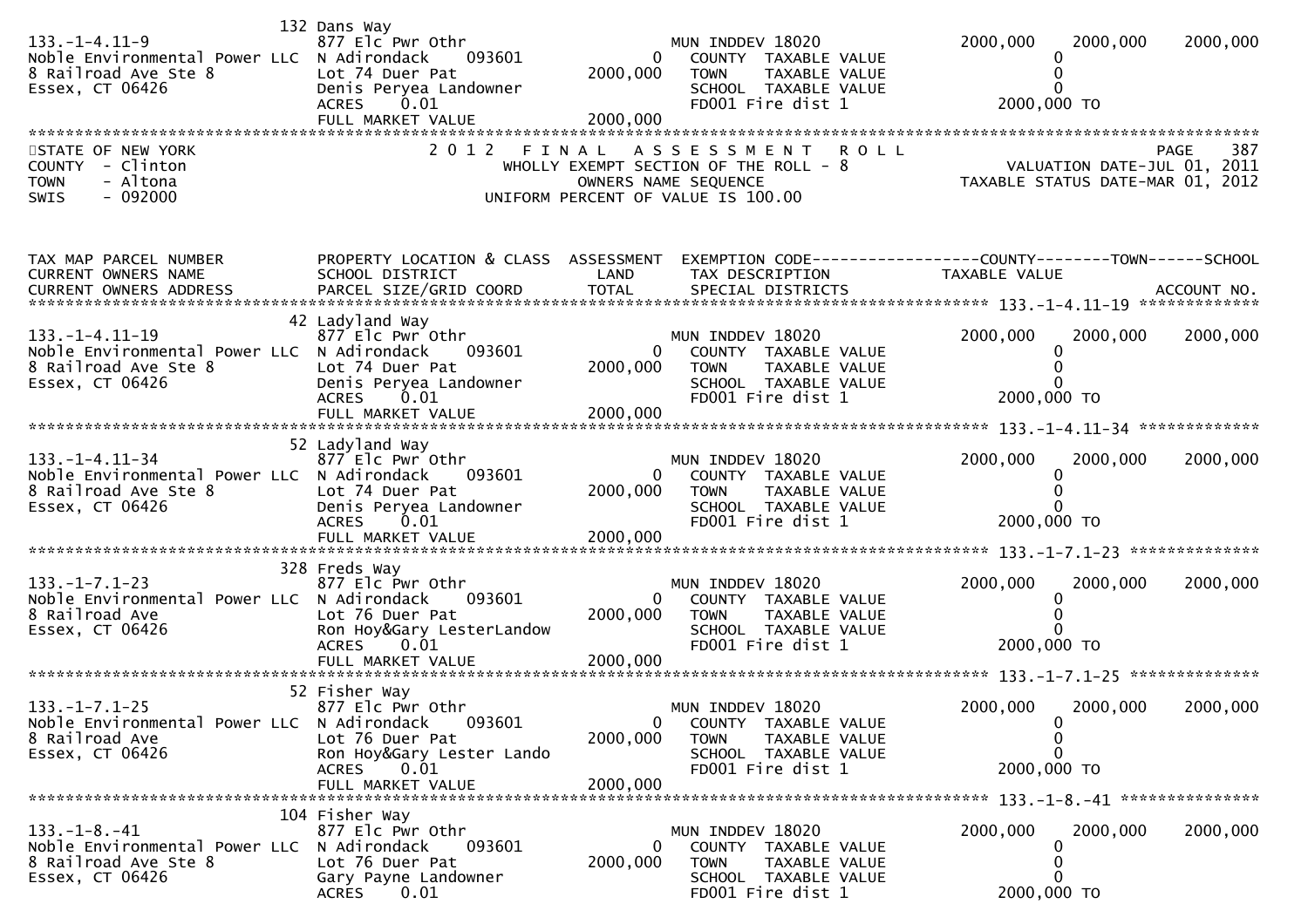|                                                                                                   | FULL MARKET VALUE                                                                                                       | 2000,000                   |                                                                                                                                           |                                                                                |          |
|---------------------------------------------------------------------------------------------------|-------------------------------------------------------------------------------------------------------------------------|----------------------------|-------------------------------------------------------------------------------------------------------------------------------------------|--------------------------------------------------------------------------------|----------|
| $133. - 1 - 8. - 59$                                                                              | 97 Fisher Way<br>877 Elc Pwr Othr                                                                                       |                            | MUN INDDEV 18020                                                                                                                          | 2000,000<br>2000,000                                                           | 2000,000 |
| Noble Environmental Power LLC N Adirondack<br>8 Railroad Ave Ste 8<br>Essex, CT 06426             | 093601<br>Lot 76 Duer Pat<br>Gary Payne Landowner                                                                       | 0<br>2000,000              | COUNTY TAXABLE VALUE<br><b>TOWN</b><br>TAXABLE VALUE<br>SCHOOL TAXABLE VALUE                                                              | 2000,000 TO                                                                    |          |
|                                                                                                   | ACRES 0.01<br>FULL MARKET VALUE                                                                                         | 2000,000                   | FD001 Fire dist 1                                                                                                                         |                                                                                |          |
| STATE OF NEW YORK<br>COUNTY - Clinton<br>- Altona<br><b>TOWN</b><br>$-092000$<br><b>SWIS</b>      | 2 0 1 2<br>FINAL                                                                                                        |                            | <b>ROLL</b><br>A S S E S S M E N T<br>WHOLLY EXEMPT SECTION OF THE ROLL - 8<br>OWNERS NAME SEQUENCE<br>UNIFORM PERCENT OF VALUE IS 100.00 | <b>PAGE</b><br>VALUATION DATE-JUL 01, 2011<br>TAXABLE STATUS DATE-MAR 01, 2012 | 388      |
| TAX MAP PARCEL NUMBER<br>CURRENT OWNERS NAME                                                      | PROPERTY LOCATION & CLASS ASSESSMENT<br>SCHOOL DISTRICT                                                                 | LAND                       | TAX DESCRIPTION                                                                                                                           | TAXABLE VALUE                                                                  |          |
|                                                                                                   | 369 Freds Way                                                                                                           |                            |                                                                                                                                           |                                                                                |          |
| $133. - 1 - 10. - 22$<br>Noble Environmental Power LLC N Adirondack<br>8 Railroad Ave Ste 8       | 877 Elc Pwr Othr<br>093601<br>Lot 75 Duer Pat                                                                           | $\overline{0}$<br>2000,000 | MUN INDDEV 18020<br>COUNTY TAXABLE VALUE<br><b>TOWN</b><br>TAXABLE VALUE                                                                  | 2000,000<br>2000,000                                                           | 2000,000 |
| Essex, CT 06426                                                                                   | Gerald King Landowner<br><b>ACRES</b><br>0.01                                                                           | 2000,000                   | SCHOOL TAXABLE VALUE<br>FD001 Fire dist 1                                                                                                 | 2000,000 TO                                                                    |          |
|                                                                                                   |                                                                                                                         |                            |                                                                                                                                           |                                                                                |          |
| $133. - 1 - 10. - 58$<br>Noble Environmental Power LLC<br>8 Railroad Ave Ste 8<br>Essex, CT 06426 | 329 Freds Way<br>877 Elc Pwr Othr<br>093601<br>N Adirondack<br>Lot 75 Duer Pat<br>Gerald King Landowner<br><b>ACRES</b> | 0<br>2000,000              | MUN INDDEV 18020<br>COUNTY TAXABLE VALUE<br><b>TOWN</b><br>TAXABLE VALUE<br>SCHOOL TAXABLE VALUE<br>FD001 Fire dist 1                     | 2000,000<br>2000,000<br>0<br>2000,000 TO                                       | 2000,000 |
|                                                                                                   | 0.01                                                                                                                    | 2000,000                   |                                                                                                                                           |                                                                                |          |
|                                                                                                   | 327 Freds Way                                                                                                           |                            |                                                                                                                                           |                                                                                |          |
| $133. - 1 - 10. - 66$<br>Noble Environmental Power LLC N Adirondack<br>8 Railroad Ave Ste 8       | 877 Elc Pwr Othr<br>093601<br>Lot 75 Duer Pat                                                                           | $\mathbf{0}$<br>2000,000   | MUN INDDEV 18020<br>COUNTY TAXABLE VALUE<br><b>TOWN</b><br>TAXABLE VALUE                                                                  | 2000,000<br>2000,000                                                           | 2000,000 |
| Essex, CT 06426                                                                                   | Gerald King Landowner<br><b>ACRES</b><br>0.01                                                                           |                            | SCHOOL TAXABLE VALUE<br>FD001 Fire dist 1                                                                                                 | 2000,000 TO                                                                    |          |
|                                                                                                   | FULL MARKET VALUE                                                                                                       | 2000,000                   |                                                                                                                                           |                                                                                |          |
| $133. -1 - 11. -16$                                                                               | 72 Dans Way<br>877 Elc Pwr Othr                                                                                         |                            | MUN INDDEV 18020                                                                                                                          | 2000,000<br>2000,000                                                           | 2000,000 |
| Noble Environmental Power LLC N Adirondack                                                        | 093601                                                                                                                  | $\mathbf{0}$               | COUNTY TAXABLE VALUE                                                                                                                      |                                                                                |          |
| 8 Railroad Ave Ste 8<br>Essex, CT 06426                                                           | Lot 75 Duer Pat<br>Samuel Gordon Landowner<br>0.01<br><b>ACRES</b>                                                      | 2000,000                   | <b>TOWN</b><br>TAXABLE VALUE<br>SCHOOL TAXABLE VALUE<br>FD001 Fire dist 1                                                                 | 0<br>0<br>2000,000 TO                                                          |          |
|                                                                                                   | FULL MARKET VALUE                                                                                                       | 2000,000                   |                                                                                                                                           |                                                                                |          |
| $133. - 1 - 11. - 18$                                                                             | 36 Dans Way<br>877 Elc Pwr Othr                                                                                         |                            | MUN INDDEV 18020                                                                                                                          | 2000,000<br>2000,000                                                           | 2000,000 |
| Noble Environmental Power LLC<br>8 Railroad Ave Ste 8                                             | N Adirondack<br>093601<br>Lot 75 Duer Pat                                                                               | $\mathbf{0}$<br>2000,000   | COUNTY TAXABLE VALUE<br><b>TOWN</b><br>TAXABLE VALUE                                                                                      | 0<br>0                                                                         |          |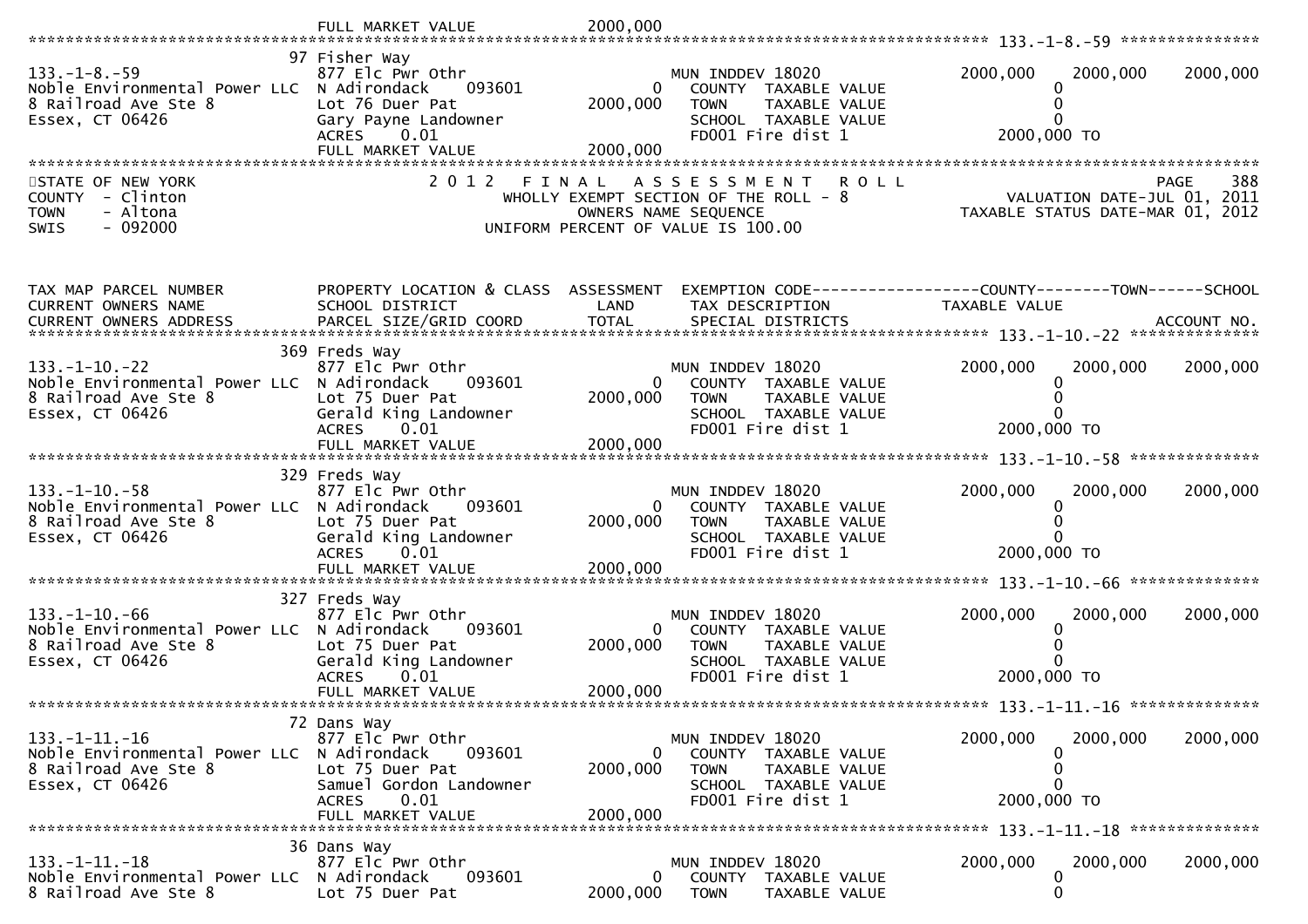| Essex, CT 06426                                                                                                | Samuel Gordon Landowner<br>0.01<br><b>ACRES</b>                                                                                         |                                        | SCHOOL TAXABLE VALUE<br>FD001 Fire dist 1                                                                             | $\mathbf{0}$<br>2000,000 TO                                     |                    |
|----------------------------------------------------------------------------------------------------------------|-----------------------------------------------------------------------------------------------------------------------------------------|----------------------------------------|-----------------------------------------------------------------------------------------------------------------------|-----------------------------------------------------------------|--------------------|
|                                                                                                                |                                                                                                                                         |                                        |                                                                                                                       |                                                                 |                    |
| 133. –1–12. –14<br>Noble Environmental Power LLC N Adirondack<br>8 Railroad Ave Ste 8<br>Essex, CT 06426       | 81 Shirleys Way<br>877 Elc Pwr Othr<br>093601<br>Lot 66 Duer Pat<br>Daniel Hayes Landowner<br><b>ACRES</b><br>0.01<br>FULL MARKET VALUE | 0<br>2000,000<br>2000,000              | MUN INDDEV 18020<br>COUNTY TAXABLE VALUE<br><b>TOWN</b><br>TAXABLE VALUE<br>SCHOOL TAXABLE VALUE<br>FD001 Fire dist 1 | 2000,000<br>2000,000<br>0<br>2000,000 TO                        | 2000,000           |
|                                                                                                                |                                                                                                                                         |                                        |                                                                                                                       |                                                                 |                    |
| STATE OF NEW YORK<br>COUNTY - Clinton<br><b>TOWN</b><br>- Altona<br>$-092000$<br><b>SWIS</b>                   | 2 0 1 2                                                                                                                                 | FINAL<br>OWNERS NAME SEQUENCE          | <b>ROLL</b><br>A S S E S S M E N T<br>WHOLLY EXEMPT SECTION OF THE ROLL - 8<br>UNIFORM PERCENT OF VALUE IS 100.00     | VALUATION DATE-JUL 01, 2011<br>TAXABLE STATUS DATE-MAR 01, 2012 | 389<br><b>PAGE</b> |
| TAX MAP PARCEL NUMBER                                                                                          | PROPERTY LOCATION & CLASS ASSESSMENT                                                                                                    |                                        |                                                                                                                       | EXEMPTION CODE------------------COUNTY--------TOWN------SCHOOL  |                    |
| CURRENT OWNERS NAME                                                                                            | SCHOOL DISTRICT                                                                                                                         | LAND                                   | TAX DESCRIPTION                                                                                                       | TAXABLE VALUE                                                   |                    |
| $133. -1 - 12. -21$<br>Noble Environmental Power LLC N Adirondack<br>8 Railroad Ave Ste 8<br>Essex, CT 06426   | 37 Shirleys Way<br>877 Elc Pwr Othr<br>093601<br>Lot 66 Duer Pat<br>Daniel Hayes Landowner<br>0.01<br><b>ACRES</b>                      | $\overline{0}$<br>2000,000             | MUN INDDEV 18020<br>COUNTY TAXABLE VALUE<br><b>TOWN</b><br>TAXABLE VALUE<br>SCHOOL TAXABLE VALUE<br>FD001 Fire dist 1 | 2000,000<br>2000,000<br>0<br>2000,000 TO                        | 2000,000           |
|                                                                                                                |                                                                                                                                         |                                        |                                                                                                                       |                                                                 |                    |
|                                                                                                                |                                                                                                                                         |                                        |                                                                                                                       |                                                                 |                    |
| $133. -1 - 13. -12$<br>Noble Environmental Power LLC N Adirondack<br>8 Railroad Ave Ste 8<br>Essex, CT 06426   | 52 Deer Run Way<br>877 Elc Pwr Othr<br>093601<br>66 Duer<br>Jeffrey Alexander Landown<br>0.01<br><b>ACRES</b><br>FULL MARKET VALUE      | $\overline{0}$<br>2000,000<br>2000,000 | MUN INDDEV 18020<br>COUNTY TAXABLE VALUE<br>TAXABLE VALUE<br><b>TOWN</b><br>SCHOOL TAXABLE VALUE<br>FD001 Fire dist 1 | 2000,000<br>2000,000<br>0<br>2000,000 TO                        | 2000,000           |
|                                                                                                                | 12 Deer Run Way                                                                                                                         |                                        |                                                                                                                       |                                                                 |                    |
| $133. -1 - 13. -61$<br>Noble Environmental Power LLC N Adirondack<br>8 Railroad Ave Ste 8<br>Essex, CT 06426   | 877 Elc Pwr Othr<br>093601<br>66 Duer<br>Jeffrey Alexander Landown<br>ACRES 0.01                                                        | $\overline{0}$<br>2000,000             | MUN INDDEV 18020<br>COUNTY TAXABLE VALUE<br><b>TOWN</b><br>TAXABLE VALUE<br>SCHOOL TAXABLE VALUE<br>FD001 Fire dist 1 | 2000,000<br>2000,000<br>0<br>2000,000 TO                        | 2000,000           |
|                                                                                                                | FULL MARKET VALUE                                                                                                                       | 2000,000                               |                                                                                                                       |                                                                 |                    |
|                                                                                                                | 215 Freds Way                                                                                                                           |                                        |                                                                                                                       |                                                                 |                    |
| $133. - 1 - 14. - 30$<br>Noble Environmental Power LLC N Adirondack<br>8 Railroad Ave Ste 8<br>Essex, CT 06426 | 877 Elc Pwr Othr<br>093601<br>Lot 66 Duer Pat<br>Daniel Hayes Landowner<br>0.01<br><b>ACRES</b>                                         | 0<br>2000,000                          | MUN INDDEV 18020<br>COUNTY TAXABLE VALUE<br><b>TOWN</b><br>TAXABLE VALUE<br>SCHOOL TAXABLE VALUE<br>FD001 Fire dist 1 | 2000,000<br>2000,000<br>0<br>0<br>2000,000 TO                   | 2000,000           |
|                                                                                                                | FULL MARKET VALUE                                                                                                                       | 2000,000                               |                                                                                                                       |                                                                 |                    |
| $133. -1 - 15.1 - 112$                                                                                         | 173 Dinas Way<br>877 Elc Pwr Othr                                                                                                       |                                        | MUN INDDEV 18020                                                                                                      | 2000,000<br>2000,000                                            | 2000,000           |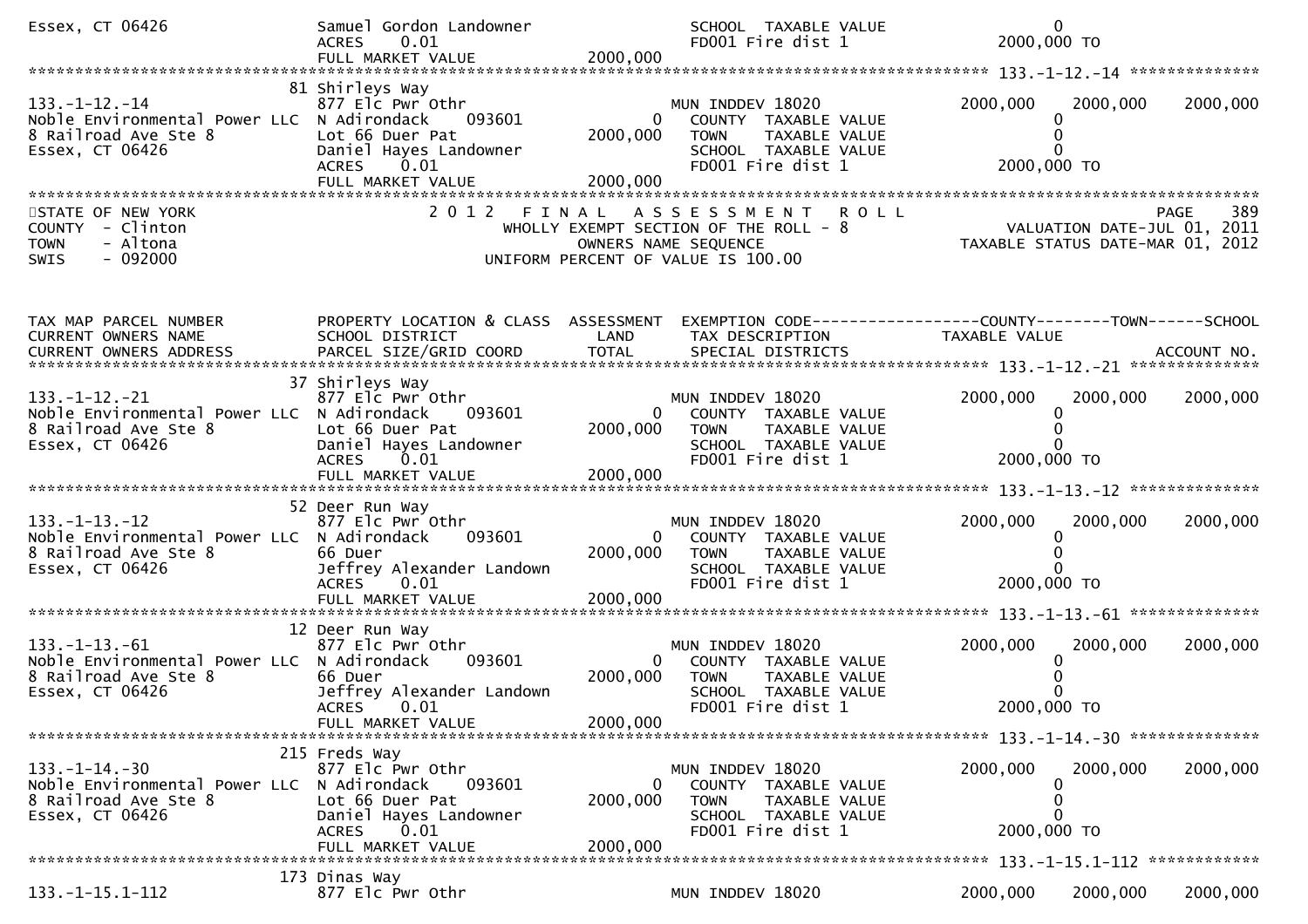| Noble Environmental Power LLC N Adirondack 093601<br>8 Railroad Ave Ste 8<br>Essex, CT 06426                        | Lot 47 Duer Pat<br>Michael Casimiro et al ow<br>ACRES 0.01                                                                     | $\overline{0}$<br>2000,000       | COUNTY TAXABLE VALUE<br><b>TOWN</b><br>TAXABLE VALUE<br>SCHOOL TAXABLE VALUE<br>FD001 Fire dist 1                            | 2000,000 TO                                                                       |          |
|---------------------------------------------------------------------------------------------------------------------|--------------------------------------------------------------------------------------------------------------------------------|----------------------------------|------------------------------------------------------------------------------------------------------------------------------|-----------------------------------------------------------------------------------|----------|
| $133. -1 - 16. -63$<br>Noble Environmental Power LLC N Adirondack 093601<br>8 Railroad Ave Ste 8<br>Essex, CT 06426 | 82 Deer Run Way<br>877 Elc Pwr Othr<br>66 Duer<br>Jeffrey Alexander Landown<br>0.01<br><b>ACRES</b><br>FULL MARKET VALUE       | 2000,000<br>2000,000             | MUN INDDEV 18020<br>0 COUNTY TAXABLE VALUE<br><b>TOWN</b><br>TAXABLE VALUE<br>SCHOOL TAXABLE VALUE<br>FD001 Fire dist 1      | 2000,000<br>2000,000<br>2000,000 TO                                               | 2000,000 |
| STATE OF NEW YORK<br>COUNTY - Clinton<br><b>TOWN</b><br>- Altona<br>$-092000$<br><b>SWIS</b>                        |                                                                                                                                |                                  | 2012 FINAL ASSESSMENT<br>WHOLLY EXEMPT SECTION OF THE ROLL - 8<br>OWNERS NAME SEQUENCE<br>UNIFORM PERCENT OF VALUE IS 100.00 | PAGE 390<br>L - 8 VALUATION DATE-JUL 01, 2011<br>TAXABLE STATUS DATE-MAR 01, 2012 |          |
| TAX MAP PARCEL NUMBER<br>CURRENT OWNERS NAME                                                                        | PROPERTY LOCATION & CLASS ASSESSMENT<br>SCHOOL DISTRICT                                                                        | LAND                             | TAX DESCRIPTION                                                                                                              | EXEMPTION CODE-----------------COUNTY--------TOWN------SCHOOL<br>TAXABLE VALUE    |          |
| $148. - 2 - 2. - 13$<br>Noble Environmental Power LLC N Adirondack<br>8 Railroad Ave Ste 8<br>Essex, CT 06426       | 90 Freds Way<br>877 Elc Pwr Othr<br>093601<br>Lot 48 Duer Pat<br>YMCA Landowner<br>ACRES 0.01                                  | 2000,000                         | MUN INDDEV 18020<br>COUNTY TAXABLE VALUE<br>0<br><b>TOWN</b><br>TAXABLE VALUE<br>SCHOOL TAXABLE VALUE<br>FD001 Fire dist 1   | 2000,000<br>2000,000<br>2000,000 TO                                               | 2000,000 |
| $148. - 2 - 2. - 32$<br>Noble Environmental Power LLC N Adirondack<br>8 Railroad Ave Ste 8<br>Essex, CT 06426       | 140 Freds Way<br>877 Elc Pwr Othr<br>093601<br>Lot 48 Duer Pat<br>YMCA Landowner<br>ACRES 0.01<br>FULL MARKET VALUE            | 2000,000<br>2000,000             | MUN INDDEV 18020<br>0 COUNTY TAXABLE VALUE<br>TAXABLE VALUE<br><b>TOWN</b><br>SCHOOL TAXABLE VALUE<br>FD001 Fire dist 1      | 2000,000<br>2000,000<br>2000,000 TO                                               | 2000,000 |
| $148. -2 - 2. -33$<br>Noble Environmental Power LLC N Adirondack<br>8 Railroad Ave Ste 8<br>Essex, CT 06426         | 192 Freds Way<br>877 Elc Pwr Othr<br>093601<br>Lot 48 Duer Pat<br>YMCA Landowner<br><b>ACRES</b><br>0.01<br>FULL MARKET VALUE  | 2000,000                         | MUN INDDEV 18020<br>COUNTY TAXABLE VALUE<br>0<br>2000,000 TOWN<br>TAXABLE VALUE<br>SCHOOL TAXABLE VALUE<br>FD001 Fire dist 1 | 2000,000<br>2000,000<br>$\mathbf{0}$<br>2000,000 TO                               | 2000,000 |
| $148. - 2 - 2. - 108$<br>Noble Environmental Power LLC N Adirondack<br>8 Railroad Ave Ste 8<br>Essex, CT 06426      | 92 Sunrise Way<br>877 Elc Pwr Othr<br>093601<br>Lot 48 Duer Pat<br>YMCA Landowner<br>0.01<br><b>ACRES</b><br>FULL MARKET VALUE | $\Omega$<br>2000,000<br>2000,000 | MUN INDDEV 18020<br>COUNTY TAXABLE VALUE<br><b>TOWN</b><br>TAXABLE VALUE<br>SCHOOL TAXABLE VALUE<br>FD001 Fire dist 1        | 2000,000<br>2000,000<br>O<br>2000,000 TO                                          | 2000,000 |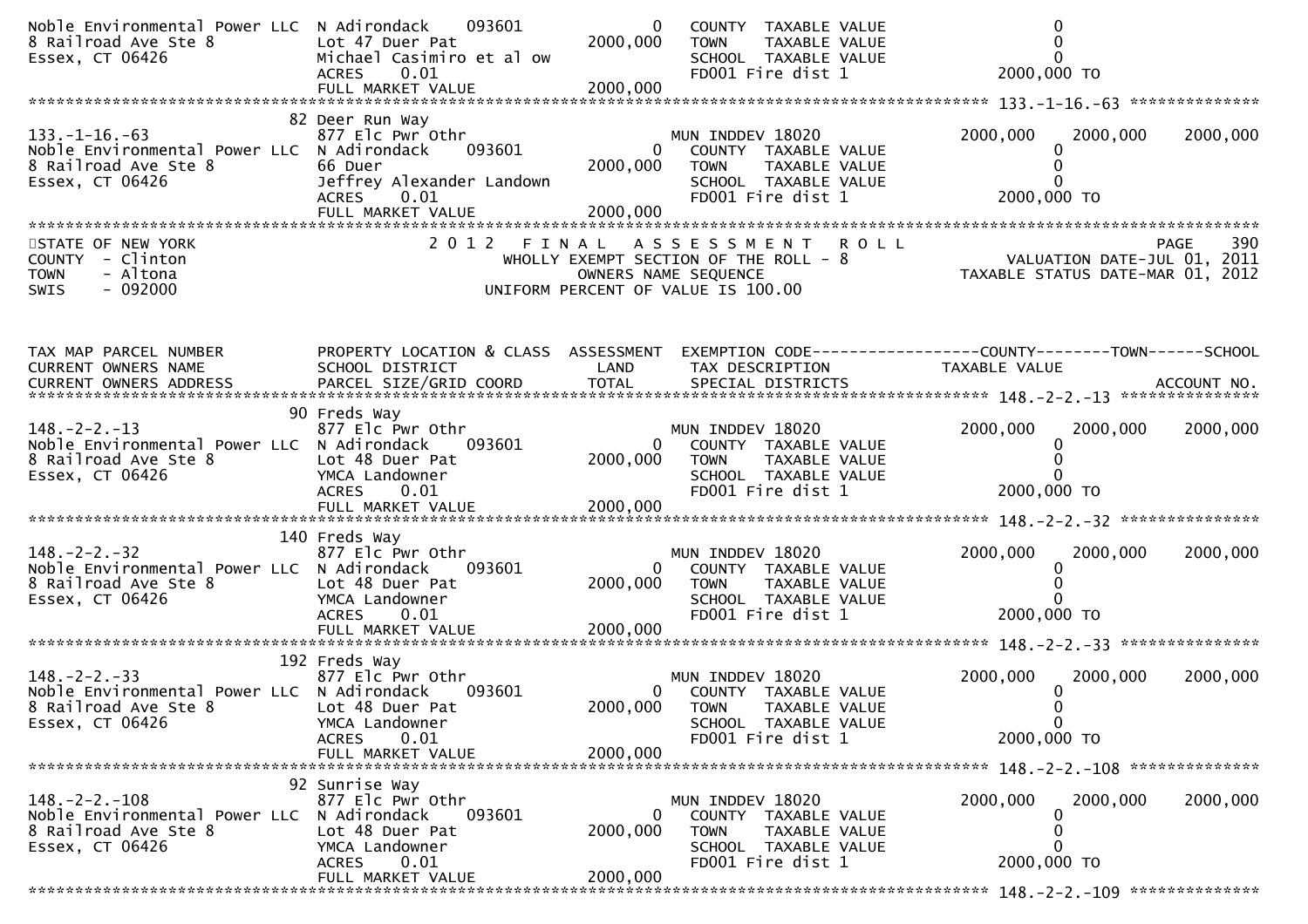| $148. -2 - 2. -109$<br>Noble Environmental Power LLC N Adirondack<br>8 Railroad Ave Ste 8<br>Essex, CT 06426  | 92 Freds Way<br>877 Elc Pwr Othr<br>093601<br>Lot 48 Duer Pat<br>YMCA Landowner<br><b>ACRES</b><br>0.01                                           | 2000,000                               | MUN INDDEV 18020<br>COUNTY TAXABLE VALUE<br>TAXABLE VALUE<br><b>TOWN</b><br>SCHOOL TAXABLE VALUE<br>FD001 Fire dist 1                     | 2000,000<br>2000,000<br>2000,000 TO                                            | 2000,000    |
|---------------------------------------------------------------------------------------------------------------|---------------------------------------------------------------------------------------------------------------------------------------------------|----------------------------------------|-------------------------------------------------------------------------------------------------------------------------------------------|--------------------------------------------------------------------------------|-------------|
| $148. - 2 - 6. - 42$<br>Noble Environmental Power LLC N Adirondack<br>8 Railroad Ave Ste 8<br>Essex, CT 06426 | 145 Fisher Way<br>877 Elc Pwr Othr<br>093601<br>Lot 77 Duer Pat<br>Edward Bourgeois Landowne<br>$0.\bar{0}1$<br><b>ACRES</b><br>FULL MARKET VALUE | $\overline{0}$<br>2000,000<br>2000,000 | MUN INDDEV 18020<br>COUNTY TAXABLE VALUE<br>TAXABLE VALUE<br><b>TOWN</b><br>SCHOOL TAXABLE VALUE<br>FD001 Fire dist 1                     | 2000,000<br>2000,000<br>2000,000 TO                                            | 2000,000    |
| STATE OF NEW YORK<br>- Clinton<br>COUNTY<br>- Altona<br><b>TOWN</b><br>$-092000$<br>SWIS                      | 2 0 1 2<br>FINAL                                                                                                                                  |                                        | <b>ROLL</b><br>A S S E S S M E N T<br>WHOLLY EXEMPT SECTION OF THE ROLL - 8<br>OWNERS NAME SEQUENCE<br>UNIFORM PERCENT OF VALUE IS 100.00 | کلام<br>VALUATION DATE-JUL 01, 2011<br>TAXABLE STATUS DATE-MAR 01, 2012        | 391<br>PAGE |
| TAX MAP PARCEL NUMBER<br>CURRENT OWNERS NAME                                                                  | PROPERTY LOCATION & CLASS ASSESSMENT<br>SCHOOL DISTRICT                                                                                           | LAND                                   | TAX DESCRIPTION                                                                                                                           | EXEMPTION CODE-----------------COUNTY--------TOWN------SCHOOL<br>TAXABLE VALUE |             |
| $148. - 2 - 6. - 43$<br>Noble Environmental Power LLC N Adirondack<br>8 Railroad Ave Ste 8<br>Essex, CT 06426 | 188 Fisher Way<br>877 Elc Pwr Othr<br>093601<br>Lot 77 Duer Pat<br>Edward Bourgeois Landowne<br><b>ACRES</b><br>0.01<br>FULL MARKET VALUE         | $\Omega$<br>2000,000<br>2000,000       | MUN INDDEV 18020<br>COUNTY TAXABLE VALUE<br><b>TOWN</b><br>TAXABLE VALUE<br>SCHOOL TAXABLE VALUE<br>FD001 Fire dist 1                     | 2000,000<br>2000,000<br>2000,000 TO                                            | 2000,000    |
| $148. - 2 - 24. - 31$<br>Noble Environmental Power LLC N Adirondack<br>8 Railroad Ave<br>Essex, CT 06426      | 26 Sunrise Way<br>877 Elc Pwr Othr<br>093601<br>Lot 65 Duer Pat<br>Ron Hoy Landowner<br>ACRES 0.01                                                | 0<br>2000,000                          | MUN INDDEV 18020<br>COUNTY TAXABLE VALUE<br>TAXABLE VALUE<br><b>TOWN</b><br>SCHOOL TAXABLE VALUE<br>FD001 Fire dist 1                     | 2000,000<br>2000,000<br>2000,000 TO                                            | 2000,000    |
| $148. -2 - 24. -35$<br>Noble Environmental Power LLC N Adirondack<br>8 Railroad Ave<br>Essex, CT 06426        | 68 Sunrise Way<br>877 Elc Pwr Othr<br>093601<br>Lot 65 Duer Pat<br>Ron Hoy Landowner<br><b>ACRES</b><br>0.01                                      | $\mathbf 0$<br>2000,000                | MUN INDDEV 18020<br>COUNTY TAXABLE VALUE<br><b>TOWN</b><br>TAXABLE VALUE<br>SCHOOL TAXABLE VALUE<br>FD001 Fire dist 1                     | 2000,000<br>2000,000<br>$\Omega$<br>2000,000 TO                                | 2000,000    |
|                                                                                                               | FULL MARKET VALUE                                                                                                                                 | 2000,000                               |                                                                                                                                           |                                                                                |             |
| $148. -2 - 24. -36$<br>Noble Environmental Power LLC<br>8 Railroad Ave<br>Essex, CT 06426                     | 41 Sunrise Way<br>877 Elc Pwr Othr<br>N Adirondack<br>093601<br>Lot 65 Duer Pat<br>Ron Hoy Landowner<br><b>ACRES</b><br>0.01                      | 0<br>2000,000                          | MUN INDDEV 18020<br>COUNTY TAXABLE VALUE<br><b>TOWN</b><br>TAXABLE VALUE<br>SCHOOL TAXABLE VALUE<br>FD001 Fire dist 1                     | 2000,000<br>2000,000<br>2000,000 TO                                            | 2000,000    |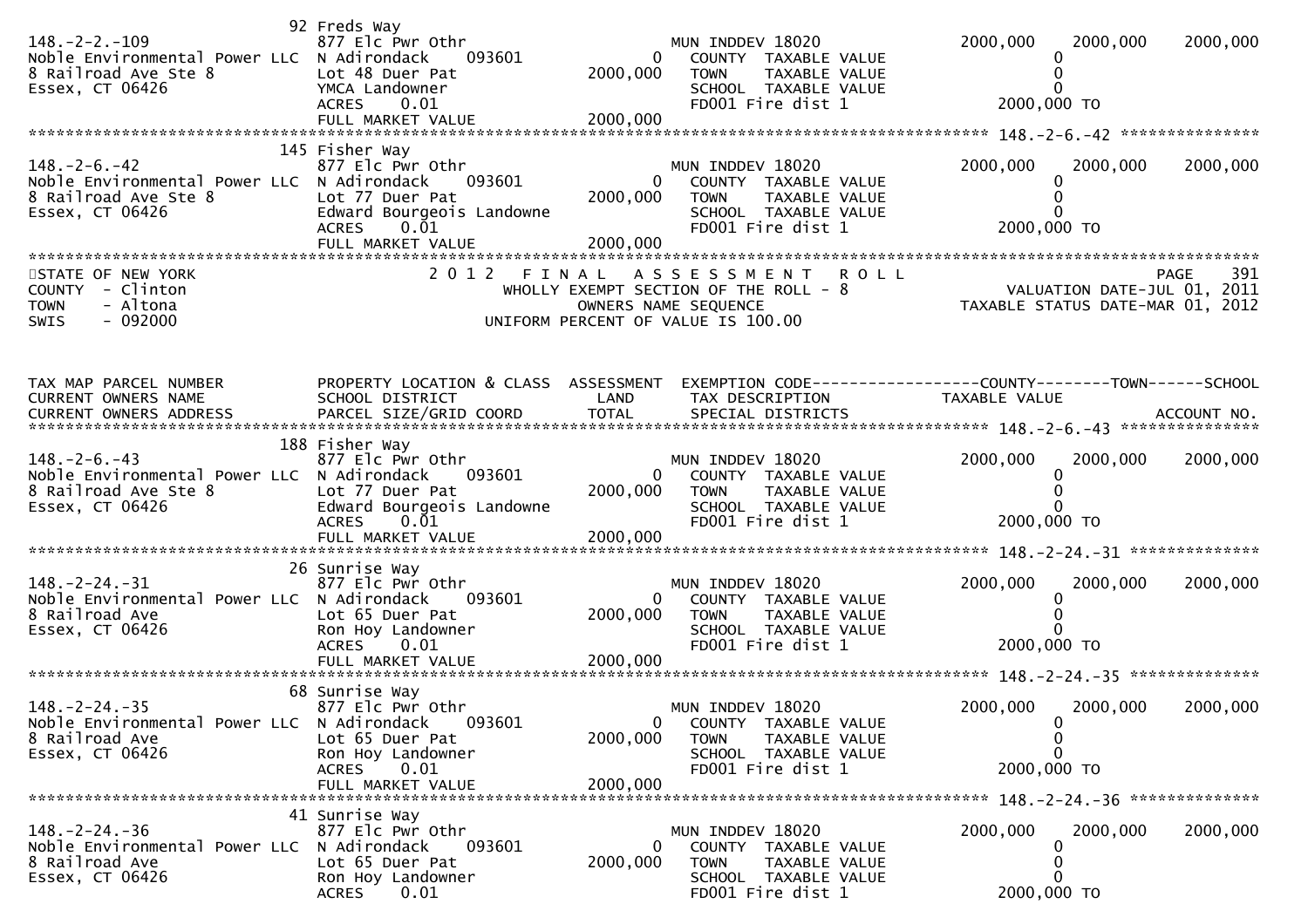|                                                                                                          | FULL MARKET VALUE                                                                                                                                                                                  | 2000,000                          |                                                                                                                                         |                                                                                                                            |           |
|----------------------------------------------------------------------------------------------------------|----------------------------------------------------------------------------------------------------------------------------------------------------------------------------------------------------|-----------------------------------|-----------------------------------------------------------------------------------------------------------------------------------------|----------------------------------------------------------------------------------------------------------------------------|-----------|
| $148. - 2 - 24. - 38$<br>Noble Environmental Power LLC N Adirondack<br>8 Railroad Ave<br>Essex, CT 06426 | 110 Sunrise Way<br>877 Elc Pwr Othr<br>093601<br>Lot 65 Duer Pat<br>Ron Hoy Landowner<br><b>ACRES</b><br>0.01                                                                                      | 0<br>2000,000                     | MUN INDDEV 18020<br>COUNTY TAXABLE VALUE<br><b>TOWN</b><br>TAXABLE VALUE<br>SCHOOL TAXABLE VALUE<br>FD001 Fire dist 1                   | 2000,000<br>2000,000<br>0<br>0<br>2000,000 TO                                                                              | 2000,000  |
|                                                                                                          | 90 Sunrise Way                                                                                                                                                                                     |                                   |                                                                                                                                         |                                                                                                                            |           |
| $148. -2 - 24. -39$<br>Noble Environmental Power LLC N Adirondack<br>8 Railroad Ave<br>Essex, CT 06426   | 877 Elc Pwr Othr<br>093601<br>Lot 65 Duer Pat<br>Ron Hoy Landowner<br>0.01<br><b>ACRES</b>                                                                                                         | 0<br>2000,000<br>2000,000         | MUN INDDEV 18020<br>COUNTY TAXABLE VALUE<br><b>TOWN</b><br>TAXABLE VALUE<br>SCHOOL TAXABLE VALUE<br>FD001 Fire dist 1                   | 2000,000<br>2000,000<br>0<br>2000,000 TO                                                                                   | 2000,000  |
| STATE OF NEW YORK<br>COUNTY - Clinton<br>- Altona<br><b>TOWN</b><br>$-092000$<br>SWIS                    | 2 0 1 2                                                                                                                                                                                            |                                   | <b>ROLL</b><br>FINAL ASSESSMENT<br>WHOLLY EXEMPT SECTION OF THE ROLL $-8$<br>OWNERS NAME SEQUENCE<br>UNIFORM PERCENT OF VALUE IS 100.00 | <b>PAGE</b><br>PAGE 392<br>VALUATION DATE-JUL 01, 2011<br>TAXARLE STATIC DATE WALL DAY<br>TAXABLE STATUS DATE-MAR 01, 2012 | 392       |
| TAX MAP PARCEL NUMBER<br>CURRENT OWNERS NAME                                                             | PROPERTY LOCATION & CLASS ASSESSMENT<br>SCHOOL DISTRICT                                                                                                                                            | LAND                              | TAX DESCRIPTION                                                                                                                         | EXEMPTION CODE------------------COUNTY--------TOWN------SCHOOL<br>TAXABLE VALUE                                            |           |
| $148. - 2 - 24. - 40$<br>Noble Environmental Power LLC N Adirondack<br>8 Railroad Ave<br>Essex, CT 06426 | 144 Sunrise Way<br>877 Elc Pwr Othr<br>093601<br>Lot 65 Duer Pat<br>Ron Hoy Landowner<br>0.01<br><b>ACRES</b><br>FULL MARKET VALUE                                                                 | 0<br>2000,000<br>2000,000         | MUN INDDEV 18020<br>COUNTY TAXABLE VALUE<br><b>TOWN</b><br>TAXABLE VALUE<br>SCHOOL TAXABLE VALUE<br>FD001 Fire dist 1                   | 2000,000<br>2000,000<br>0<br>0<br>0<br>2000,000 TO                                                                         | 2000,000  |
|                                                                                                          |                                                                                                                                                                                                    |                                   |                                                                                                                                         |                                                                                                                            |           |
| $74. - 1 - 51$<br>NYS Urban Dev Corp<br>1515 Broadway<br>New York, NY 10036                              | 81/83 Irona Rd<br>240 Rural res<br>093601<br>N Adirondack<br>130 Ref<br>ACRES 204.00<br>EAST-0707922 NRTH-2209392<br>DEED BOOK 648<br>PG-408<br>FULL MARKET VALUE                                  | 53,100<br>192,000<br>192,000      | NYS PROP<br>12100<br>COUNTY TAXABLE VALUE<br><b>TOWN</b><br>TAXABLE VALUE<br>SCHOOL TAXABLE VALUE<br>FD001 Fire dist 1<br>192,000 EX    | 192,000<br>192,000<br>0<br>0<br>$0$ TO                                                                                     | 192,000   |
|                                                                                                          |                                                                                                                                                                                                    |                                   |                                                                                                                                         |                                                                                                                            |           |
| $89.1 - 1 - 3$<br>NYS Urban Dev Corp<br>1515 Broadway<br>New York, NY 10036                              | 555 Devils Den Rd<br>670 Correctional<br>093601<br>N Adirondack<br>130 Pat Ref<br>Former Altona School<br>ACRES 32.50<br>EAST-0709985 NRTH-2208572<br>DEED BOOK 648<br>PG-408<br>FULL MARKET VALUE | 211,300<br>31000,000<br>31000,000 | NYS PROP<br>12100<br>COUNTY TAXABLE VALUE<br><b>TOWN</b><br>TAXABLE VALUE<br>SCHOOL TAXABLE VALUE<br>FD001 Fire dist 1<br>31000,000 EX  | 31000,000<br>31000,000<br>0<br>0<br>0<br>$0$ TO                                                                            | 31000,000 |
|                                                                                                          |                                                                                                                                                                                                    |                                   |                                                                                                                                         |                                                                                                                            |           |
|                                                                                                          | 1976 Rand Hill Rd                                                                                                                                                                                  |                                   |                                                                                                                                         |                                                                                                                            |           |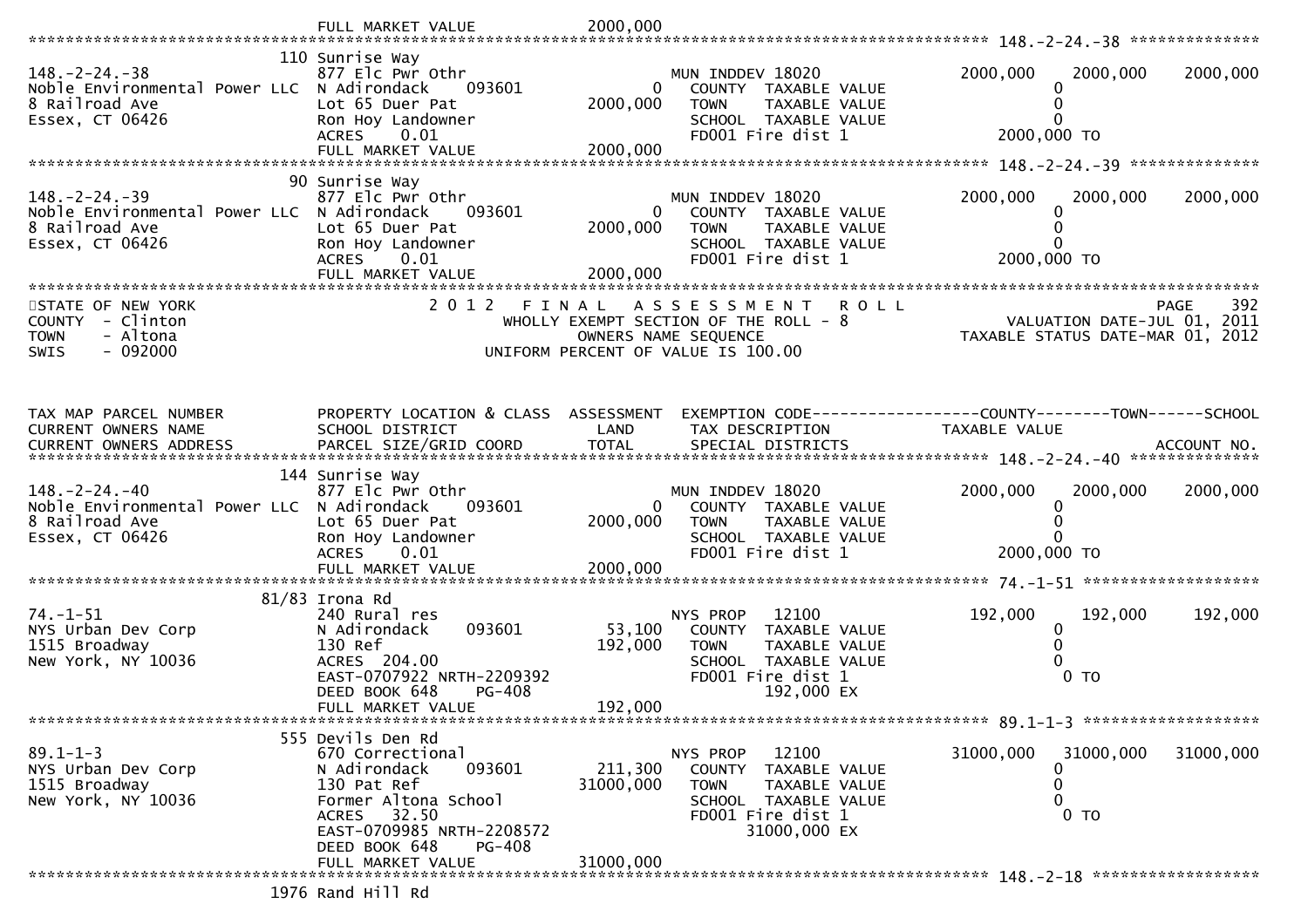| $148. - 2 - 18$<br>St Alexis Parish Church<br>1976 Rand Hill Rd<br>Altona, NY 12910           | 620 Religious<br>093601<br>N Adirondack<br>36 Duer<br>2.90<br><b>ACRES</b><br>EAST-0710056 NRTH-2173185<br>DEED BOOK 418<br><b>PG-87</b><br>FULL MARKET VALUE | 10,000<br>35,000<br>35,000 | NONPR RELI 25110<br>COUNTY TAXABLE VALUE<br>TAXABLE VALUE<br><b>TOWN</b><br>SCHOOL TAXABLE VALUE<br>FD001 Fire dist 1<br>35,000 EX           | 35,000<br>0<br>0<br>0                                           | 35,000<br>$0$ TO         | 35,000      |
|-----------------------------------------------------------------------------------------------|---------------------------------------------------------------------------------------------------------------------------------------------------------------|----------------------------|----------------------------------------------------------------------------------------------------------------------------------------------|-----------------------------------------------------------------|--------------------------|-------------|
|                                                                                               | Brunell Rd                                                                                                                                                    |                            |                                                                                                                                              |                                                                 |                          |             |
| $89. - 3 - 12$<br>The Nature Conservancy Inc<br>195 New Karner Rd Ste 200<br>Albany, NY 12205 | 323 Vacant rural<br>N Adirondack<br>093601<br>110 Ref<br>ACRES 64.80<br>EAST-0714658 NRTH-2203887<br>DEED BOOK 20011 PG-31222<br>FULL MARKET VALUE            | 12,900<br>12,900<br>12,900 | WHOLLY EX 50000<br>COUNTY TAXABLE VALUE<br>TAXABLE VALUE<br><b>TOWN</b><br>SCHOOL TAXABLE VALUE<br>FD001 Fire dist 1<br>12,900 EX            | 12,900<br>0<br>0<br>0                                           | 12,900<br>0 <sub>T</sub> | 12,900      |
| STATE OF NEW YORK                                                                             |                                                                                                                                                               |                            | 2012 FINAL ASSESSMENT<br><b>ROLL</b>                                                                                                         |                                                                 |                          | 393<br>PAGE |
| COUNTY - Clinton<br><b>TOWN</b><br>- Altona<br>$-092000$<br><b>SWIS</b>                       |                                                                                                                                                               |                            | WHOLLY EXEMPT SECTION OF THE ROLL - 8<br>OWNERS NAME SEQUENCE<br>UNIFORM PERCENT OF VALUE IS 100.00                                          | VALUATION DATE-JUL 01, 2011<br>TAXABLE STATUS DATE-MAR 01, 2012 |                          |             |
| TAX MAP PARCEL NUMBER                                                                         | PROPERTY LOCATION & CLASS ASSESSMENT                                                                                                                          |                            | EXEMPTION CODE-----------------COUNTY-------TOWN------SCHOOL                                                                                 |                                                                 |                          |             |
| CURRENT OWNERS NAME                                                                           | SCHOOL DISTRICT                                                                                                                                               | LAND                       | TAX DESCRIPTION                                                                                                                              | TAXABLE VALUE                                                   |                          |             |
| $89. - 1 - 6$<br>Town Of Altona<br>Feinberg Park<br>3124 Rt 191<br>Altona, NY 12910           | 385 Devils Den Rd<br>682 Rec facility<br>093601<br>N Adirondack<br>131–132<br>ACRES 81.00<br>EAST-0710044 NRTH-2204076<br>DEED BOOK 448<br>PG-861             | 166,400<br>310,000         | TOWN PROP 13500<br>COUNTY TAXABLE VALUE<br>TAXABLE VALUE<br>TOWN<br>SCHOOL TAXABLE VALUE<br>FD001 Fire dist 1<br>310,000 EX                  | 310,000<br>0<br>0<br>0                                          | 310,000<br>$0$ TO        | 310,000     |
|                                                                                               | Brunell Rd                                                                                                                                                    |                            |                                                                                                                                              |                                                                 |                          |             |
| $89. - 3 - 23.2$<br>Town of Altona<br>3124 Rt 191<br>Altona, NY 12910                         | 311 Res vac land<br>N Adirondack<br>093601<br>Lot 110 Ref Tr<br>FRNT 64.67 DPTH 132.00<br>EAST-0714448 NRTH-2206448<br>DEED BOOK 20031 PG-53115               | 3,800<br>3,800             | TOWN PROP 13500<br>COUNTY TAXABLE VALUE<br><b>TOWN</b><br>TAXABLE VALUE<br>SCHOOL TAXABLE VALUE<br>FD001 Fire dist 1<br>3,800 EX             | 3,800<br>0<br>$\mathbf 0$<br>0                                  | 3,800<br>$0$ TO          | 3,800       |
|                                                                                               | FULL MARKET VALUE                                                                                                                                             | 3,800                      | LT001 Altona light 1                                                                                                                         |                                                                 | 0 <sub>T</sub>           |             |
|                                                                                               |                                                                                                                                                               |                            | 3,800 EX                                                                                                                                     |                                                                 |                          |             |
|                                                                                               | 3124 Miner Farm Rd                                                                                                                                            |                            |                                                                                                                                              |                                                                 |                          |             |
| $89.1 - 2 - 27$<br>Town of Altona<br>Town Hall<br>3124 Miner Farm Rd<br>Altona, NY 12910      | 652 Govt bldgs<br>093601<br>N Adirondack<br>110 Ref<br>1.20<br><b>ACRES</b><br>EAST-0711227 NRTH-2207592<br>DEED BOOK 861<br><b>PG-170</b>                    | 7,800<br>290,000           | TOWN PROP 13500<br>TAXABLE VALUE<br><b>COUNTY</b><br><b>TOWN</b><br>TAXABLE VALUE<br>SCHOOL TAXABLE VALUE<br>FD001 Fire dist 1<br>290,000 EX | 290,000<br>0<br>0<br>0                                          | 290,000<br>$0$ TO        | 290,000     |
|                                                                                               | FULL MARKET VALUE<br>513 Baulle Bes                                                                                                                           | 290,000                    |                                                                                                                                              |                                                                 |                          |             |
|                                                                                               |                                                                                                                                                               |                            |                                                                                                                                              |                                                                 |                          |             |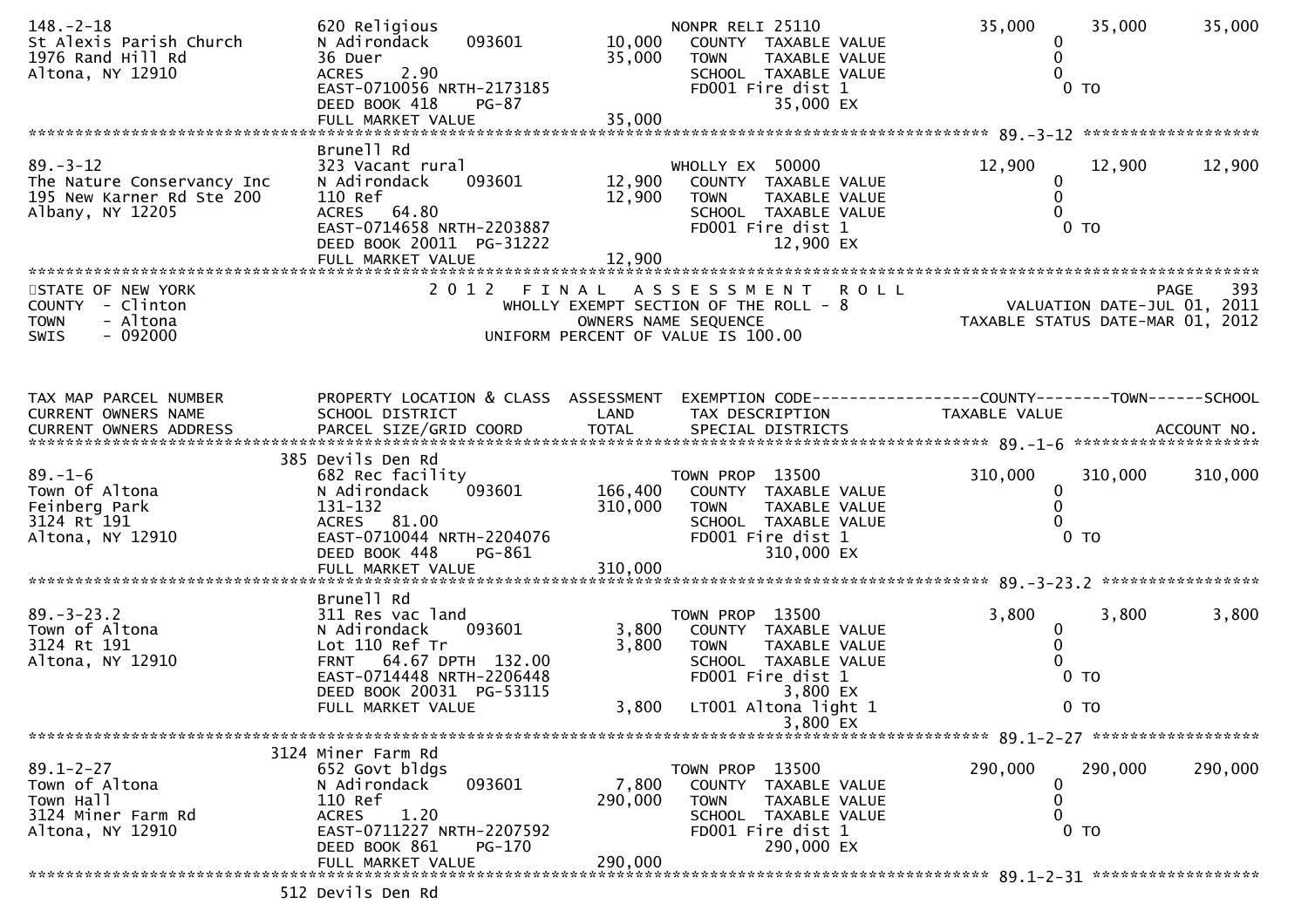| $89.1 - 2 - 31$<br>Town Of Altona<br>3124 RT 191<br>Altona, NY 12910                                                                              | 311 Res vac land<br>N Adirondack<br>093601<br>Lot 110 Ref<br>FRNT 66.33 DPTH 440.22<br>EAST-0711157 NRTH-2207742<br>DEED BOOK 20031 PG-58110<br>FULL MARKET VALUE                                       | 4,900<br>4,900<br>4,900 | TOWN PROP 13500<br>COUNTY TAXABLE VALUE<br>TAXABLE VALUE<br><b>TOWN</b><br>SCHOOL TAXABLE VALUE<br>FD001 Fire dist 1<br>4,900 EX<br>LT001 Altona light 1  | 4,900<br>0<br>$\mathbf 0$<br>$\Omega$<br>$0$ TO<br>$0$ TO       | 4,900                     | 4,900        |
|---------------------------------------------------------------------------------------------------------------------------------------------------|---------------------------------------------------------------------------------------------------------------------------------------------------------------------------------------------------------|-------------------------|-----------------------------------------------------------------------------------------------------------------------------------------------------------|-----------------------------------------------------------------|---------------------------|--------------|
|                                                                                                                                                   |                                                                                                                                                                                                         |                         | 4,900 EX                                                                                                                                                  |                                                                 |                           |              |
|                                                                                                                                                   |                                                                                                                                                                                                         |                         |                                                                                                                                                           |                                                                 |                           |              |
| $134. - 1 - 22$<br>Town Of Altona<br>3124 Rt 191<br>Altona, NY 12910                                                                              | Military Tpke<br>311 Res vac land<br>093601<br>N Adirondack<br>Lot 103 Duerville Pat<br>99.00 DPTH<br>65.00<br><b>FRNT</b><br>EAST-0725189 NRTH-2181514<br>PG-442<br>DEED BOOK 104<br>FULL MARKET VALUE | 3,800<br>3,800<br>3,800 | TOWN PROP 13500<br>COUNTY TAXABLE VALUE<br>TAXABLE VALUE<br><b>TOWN</b><br>SCHOOL TAXABLE VALUE<br>FD001 Fire dist 1<br>3,800 EX                          | 3,800<br>0<br>0<br>0<br>0 <sub>T</sub>                          | 3,800                     | 3,800        |
|                                                                                                                                                   |                                                                                                                                                                                                         |                         |                                                                                                                                                           |                                                                 |                           |              |
| STATE OF NEW YORK<br>COUNTY - Clinton<br>- Altona<br><b>TOWN</b><br>$-092000$<br><b>SWIS</b>                                                      |                                                                                                                                                                                                         |                         | 2012 FINAL ASSESSMENT<br><b>ROLL</b><br>WHOLLY EXEMPT SECTION OF THE ROLL - 8<br>OWNERS NAME SEQUENCE<br>UNIFORM PERCENT OF VALUE IS 100.00               | VALUATION DATE-JUL 01, 2011<br>TAXABLE STATUS DATE-MAR 01, 2012 |                           | -394<br>PAGE |
| TAX MAP PARCEL NUMBER<br>CURRENT OWNERS NAME                                                                                                      | PROPERTY LOCATION & CLASS ASSESSMENT<br>SCHOOL DISTRICT                                                                                                                                                 | LAND                    | EXEMPTION CODE------------------COUNTY--------TOWN------SCHOOL<br>TAX DESCRIPTION                                                                         | TAXABLE VALUE                                                   |                           |              |
| $89.1 - 2 - 2.1$<br>Upstate New York District<br>Attn: District Treasurers<br>Pleasant View Cemetery<br>PO Box 4644<br>Saratoga Springs, NY 12866 | Station St<br>695 Cemetery<br>N Adirondack<br>093601<br>FRNT 99.00 DPTH 280.00<br>EAST-0711636 NRTH-2209191<br>DEED BOOK 129<br>PG-364<br>FULL MARKET VALUE                                             | 6,100<br>6,100<br>6,100 | NONPR RELI 25110<br>COUNTY TAXABLE VALUE<br><b>TOWN</b><br>TAXABLE VALUE<br>SCHOOL TAXABLE VALUE<br>FD001 Fire dist 1<br>6,100 EX<br>LT001 Altona light 1 | 6,100<br>$\bf{0}$<br>0<br>0<br>0 <sub>T</sub><br>0 <sub>T</sub> | 6,100                     | 6,100        |
|                                                                                                                                                   |                                                                                                                                                                                                         |                         | $6,100$ EX                                                                                                                                                |                                                                 |                           |              |
| $71.1 - 1 - 25$<br>Wesleyan Church Champlain Dist N Adirondack<br>2179 Plank Rd<br>Ellenburg Depot, NY 12935-0177 FRNT 155.00 DPTH 175.00         | 2180 Plank Rd<br>210 1 Family Res<br>093601<br>Bm<br>EAST-0675511 NRTH-2213186<br>PG-121<br>DEED BOOK 1040                                                                                              | 6,100<br>54,300         | RELIGIOUS 21600<br>COUNTY TAXABLE VALUE<br><b>TOWN</b><br>TAXABLE VALUE<br>SCHOOL TAXABLE VALUE<br>FD002 Ellenburg fire 21                                | 54,300<br>0<br>0<br>0<br>54,300 TO                              | 54,300                    | 54,300       |
|                                                                                                                                                   | FULL MARKET VALUE                                                                                                                                                                                       | 54,300                  |                                                                                                                                                           |                                                                 |                           |              |
|                                                                                                                                                   |                                                                                                                                                                                                         |                         |                                                                                                                                                           |                                                                 |                           |              |
| $148. - 2 - 2$<br>Ymca<br>13 Oak St<br>Plattsburgh, NY 12901                                                                                      | 185 Trudo Rd<br>682 Rec facility<br>N Adirondack<br>093601<br>48 Duer<br>ACRES 342.10<br>EAST-0711498 NRTH-2176811<br>DEED BOOK 485<br><b>PG-292</b>                                                    | 114,900<br>195,000      | NONPR COMM 25230<br>COUNTY TAXABLE VALUE<br>TAXABLE VALUE<br><b>TOWN</b><br>SCHOOL TAXABLE VALUE<br>FD001 Fire dist 1<br>195,000 EX                       | 195,000<br>0<br>0<br>0                                          | 195,000<br>0 <sub>T</sub> | 195,000      |
|                                                                                                                                                   | FULL MARKET VALUE                                                                                                                                                                                       | 195,000                 |                                                                                                                                                           |                                                                 |                           |              |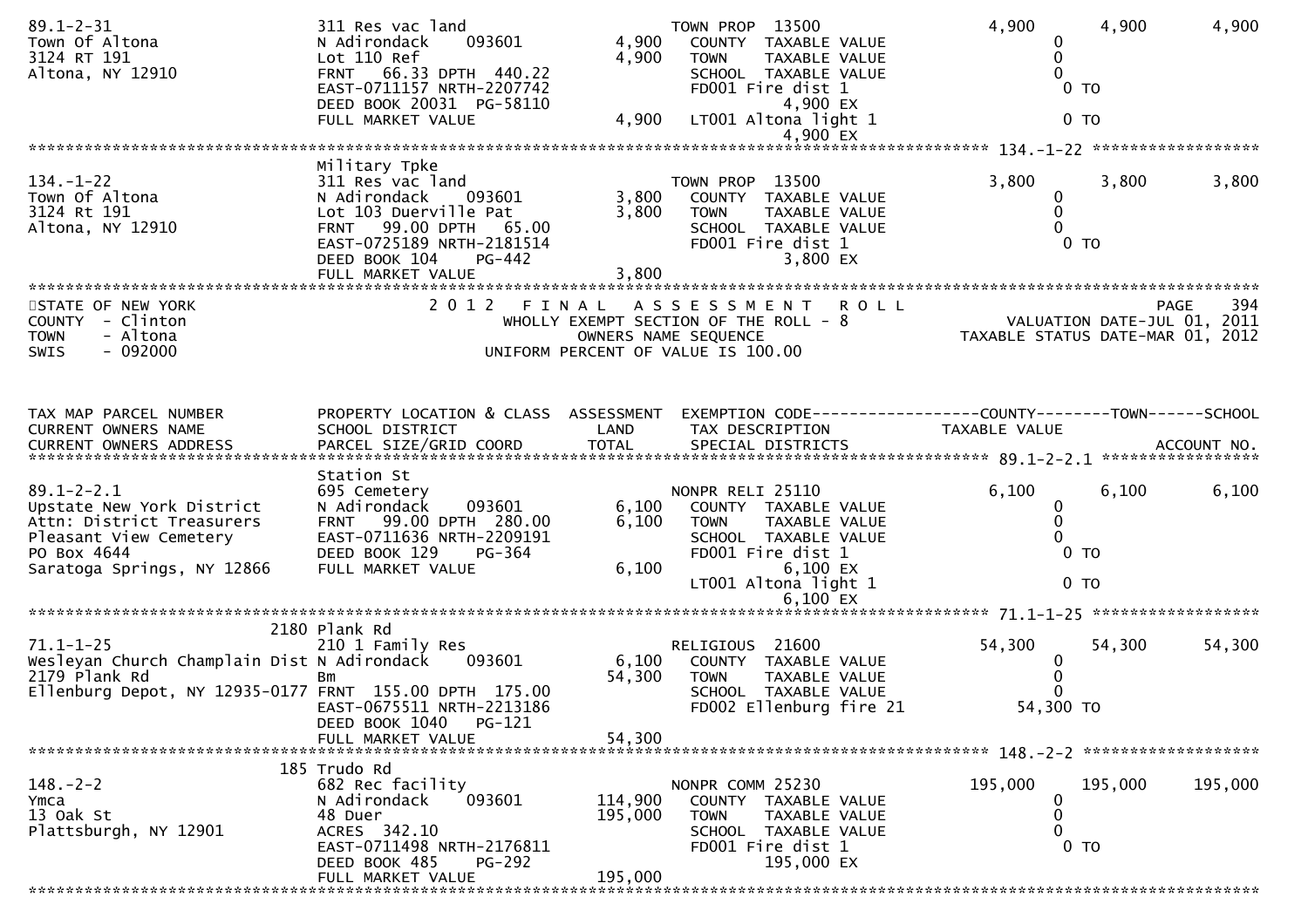| STATE OF NEW YORK       | 2012 FINAL ASSESSMENT ROLL              | - 395<br>PAGE                    |
|-------------------------|-----------------------------------------|----------------------------------|
| COUNTY - Clinton        | WHOLLY EXEMPT SECTION OF THE ROLL - $8$ | VALUATION DATE-JUL 01, 2011      |
| <b>TOWN</b><br>- Altona |                                         | TAXABLE STATUS DATE-MAR 01, 2012 |
| <b>SWIS</b><br>- 092000 | UNIFORM PERCENT OF VALUE IS 100.00      | RPS150/V04/L015                  |
|                         |                                         | CURRENT DATE 6/25/2012           |
|                         | ROLL SECTION TOTALS                     |                                  |

## \*\*\* S P E C I A L D I S T R I C T S U M M A R Y \*\*\*

| CODE | DISTRICT NAME                                                                             | TOTAL<br>PARCELS | EXTENSION<br>TYPE                         | EXTENSION<br>VALUE | AD VALOREM<br><b>VALUE</b>                  | <b>EXEMPT</b><br>AMOUNT                    | <b>TAXABLE</b><br>VALUE |
|------|-------------------------------------------------------------------------------------------|------------------|-------------------------------------------|--------------------|---------------------------------------------|--------------------------------------------|-------------------------|
|      | FD001 Fire dist 1<br>FD002 Ellenburg fire<br>LT001 Altona light 1<br>LT002 Altona light 2 |                  | 87 TOTAL<br>2 TOTAL<br>4 TOTAL<br>1 TOTAL |                    | 169334,200<br>186,700<br>568,800<br>132.400 | 33256,000<br>132,400<br>568,800<br>132,400 | 136078,200<br>54,300    |

# \*\*\* S C H O O L D I S T R I C T S U M M A R Y \*\*\*

| <b>CODE</b>      | DISTRICT NAME                       | <b>TOTAL</b><br><b>PARCELS</b> | ASSESSED<br>LAND  | ASSESSED<br><b>TOTAL</b> | <b>EXEMPT</b><br><b>AMOUNT</b> | <b>TOTAL</b><br><b>TAXABLE</b> | <b>STAR</b><br><b>AMOUNT</b> | <b>STAR</b><br><b>TAXABLE</b> |
|------------------|-------------------------------------|--------------------------------|-------------------|--------------------------|--------------------------------|--------------------------------|------------------------------|-------------------------------|
| 092401<br>093601 | Beekmantown Central<br>N Adirondack | 88                             | 17,100<br>753,500 | 17,100<br>169766,700     | 17,100<br>169766,700           |                                |                              |                               |
|                  | SUB-TOTAL                           | 89                             | 770,600           | 169783,800               | 169783,800                     |                                |                              |                               |
|                  | <b>TOTAL</b>                        | 89                             | 770,600           | 169783,800               | 169783,800                     |                                |                              |                               |

## \*\*\* S Y S T E M C O D E S S U M M A R Y \*\*\*

| CODE  | DESCRIPTION               | <b>TOTAL</b><br><b>PARCELS</b> | <b>COUNTY</b>    | <b>TOWN</b>      | <b>SCHOOL</b>    |
|-------|---------------------------|--------------------------------|------------------|------------------|------------------|
| 50000 | WHOLLY EX<br><b>TOTAL</b> |                                | 12,900<br>12,900 | 12,900<br>12,900 | 12,900<br>12,900 |

## \*\*\* E X E M P T I O N S U M M A R Y \*\*\*

| <b>CODE</b> | DESCRIPTION | <b>TOTAL</b><br><b>PARCELS</b> | <b>COUNTY</b> | <b>TOWN</b> | <b>SCHOOL</b> |
|-------------|-------------|--------------------------------|---------------|-------------|---------------|
| 12100       | NYS PROP    | 68                             | 31192,000     | 31192,000   | 31192,000     |
| 13100       | CO OWNER    |                                | 28,400        | 28,400      | 28,400        |
| 13500       | TOWN PROP   |                                | 612.500       | 612,500     | 612,500       |
| 18020       | MUN INDDEV  |                                | 136000,000    | 136000,000  | 136000,000    |
| 21600       | RELIGIOUS   |                                | 54,300        | 54,300      | 54,300        |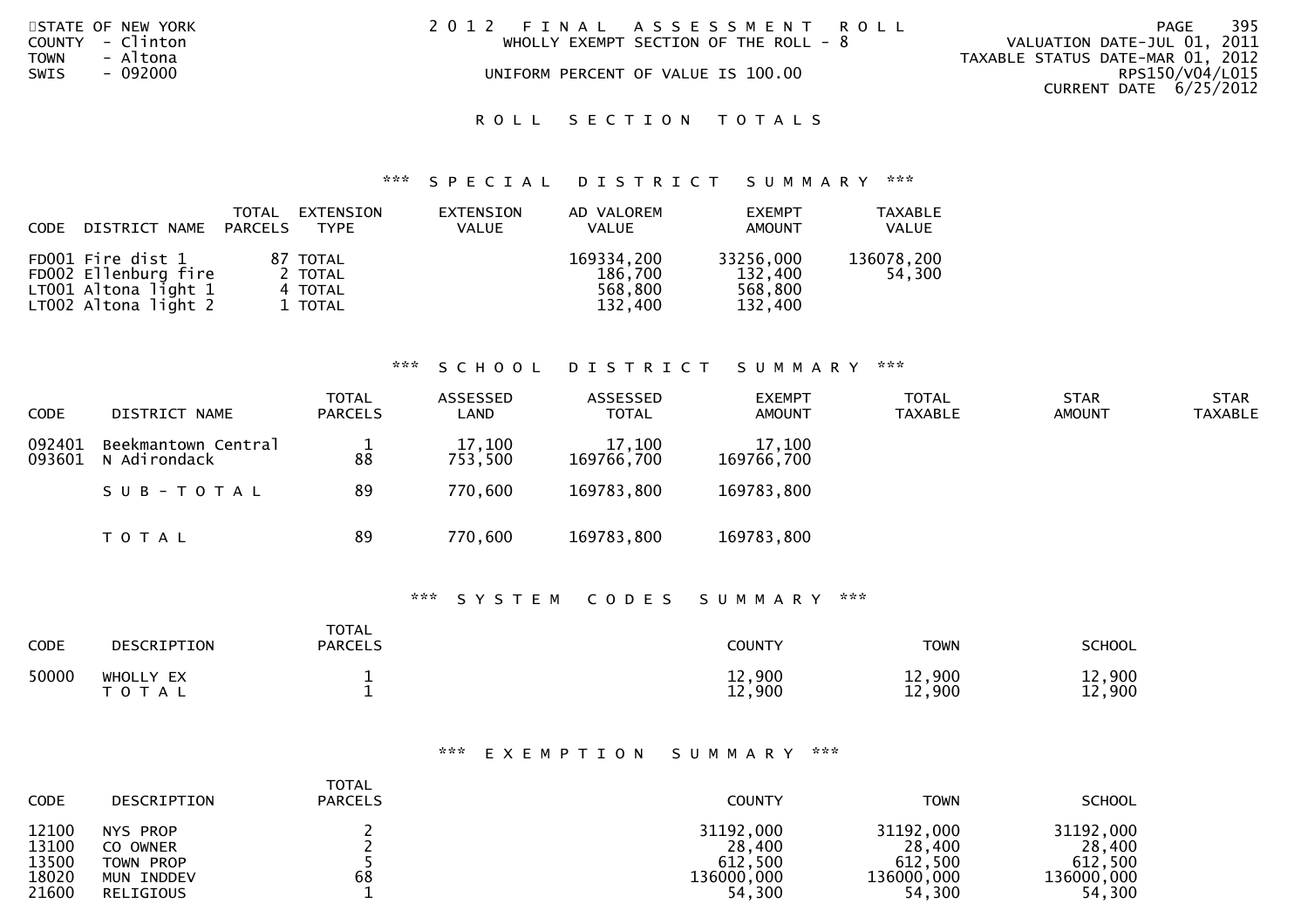| 25110       | NONPR RELI        |      | 790,200                                | 790,200 | 790,200                          |     |
|-------------|-------------------|------|----------------------------------------|---------|----------------------------------|-----|
|             | STATE OF NEW YORK | 2012 | FINAL ASSESSMENT ROLL                  |         | <b>PAGE</b>                      | 396 |
|             | COUNTY - Clinton  |      | WHOLLY EXEMPT SECTION OF THE ROLL $-8$ |         | VALUATION DATE-JUL 01, 2011      |     |
| <b>TOWN</b> | - Altona          |      |                                        |         | TAXABLE STATUS DATE-MAR 01, 2012 |     |
| SWIS        | - 092000          |      | UNIFORM PERCENT OF VALUE IS 100.00     |         | RPS150/V04/L015                  |     |
|             |                   |      |                                        |         | CURRENT DATE 6/25/2012           |     |
|             |                   |      |                                        |         |                                  |     |

# ROLL SECTION TOTALS

## \*\*\* E X E M P T I O N S U M M A R Y \*\*\*

| <b>CODE</b>                               | <b>DESCRIPTION</b>                                                                        | TOTAL<br><b>PARCELS</b> | <b>COUNTY</b>                                                    | <b>TOWN</b>                                                      | <b>SCHOOL</b>                                                    |
|-------------------------------------------|-------------------------------------------------------------------------------------------|-------------------------|------------------------------------------------------------------|------------------------------------------------------------------|------------------------------------------------------------------|
| 25230<br>25300<br>26400<br>27350<br>28550 | NONPR COMM<br>NONPR CORP<br>INCVOLFIRE<br><b>PRI CMTERY</b><br>SR CIT HSG<br><b>TOTAL</b> | 88                      | 195,000<br>132,400<br>195,000<br>17,100<br>554,000<br>169770,900 | 195,000<br>132,400<br>195,000<br>17,100<br>554,000<br>169770,900 | 195,000<br>132,400<br>195,000<br>17,100<br>554,000<br>169770,900 |

# \*\*\* G R A N D T O T A L S \*\*\*

| <b>ROLL</b><br><b>SEC</b> | DESCRIPTION                    | <b>TOTAL</b><br><b>PARCELS</b> | ASSESSED<br>LAND | ASSESSED<br><b>TOTAL</b> | TAXABLE<br><b>COUNTY</b>                          | <b>TAXABLE</b><br><b>TOWN</b> | <b>TAXABLE</b><br><b>SCHOOL</b>  | <b>STAR</b><br><b>TAXABLE</b>               |
|---------------------------|--------------------------------|--------------------------------|------------------|--------------------------|---------------------------------------------------|-------------------------------|----------------------------------|---------------------------------------------|
| 8                         | WHOLLY EXEMPT                  | 89                             | 770,600          | 169783,800               |                                                   |                               |                                  |                                             |
| <b>COUNTY</b>             | STATE OF NEW YORK<br>- Clinton |                                |                  |                          | 2012 FINAL ASSESSMENT ROLL                        |                               | VALUATION DATE-JUL 01, 2011      | 397<br>PAGE                                 |
| TOWN<br><b>SWIS</b>       | - Altona<br>- 092000           |                                |                  |                          | SWIS TOTALS<br>UNIFORM PERCENT OF VALUE IS 100.00 |                               | TAXABLE STATUS DATE-MAR 01, 2012 | RPS150/V04/L015<br>CURRENT DATE $6/25/2012$ |

### \*\*\* S P E C I A L D I S T R I C T S U M M A R Y \*\*\*

| CODE DISTRICT NAME PARCELS                                                                  | TOTAL       | EXTENSION<br><b>TYPE</b>          | EXTENSION<br>VALUE | AD VALOREM<br>VALUE                             | <b>EXEMPT</b><br><b>AMOUNT</b>             | <b>TAXABLE</b><br>VALUE                         |
|---------------------------------------------------------------------------------------------|-------------|-----------------------------------|--------------------|-------------------------------------------------|--------------------------------------------|-------------------------------------------------|
| FD001 Fire dist 1<br>FD002 Ellenburg fire<br>$LT001$ Altona light 1<br>LT002 Altona light 2 | 1,857 TOTAL | 85 TOTAL<br>292 TOTAL<br>72 TOTAL |                    | 268485,732<br>4389.580<br>18084,708<br>3662.490 | 34973,250<br>132,400<br>654.500<br>132,400 | 233512,482<br>4257,180<br>17430,208<br>3530,090 |

\*\*\* S C H O O L D I S T R I C T S U M M A R Y \*\*\*

|      |                         | <b>TOTAL</b>   | <b><i>SSESSED</i></b> | $\sim$ $\sim$ $\sim$ $\sim$ $\sim$ $\sim$ $\sim$<br>SSED<br><b>ANNF</b> | <b>EXEMPT</b> | <b>TOTAL</b>        | <b>STAR</b>   | <b>STAR</b>         |
|------|-------------------------|----------------|-----------------------|-------------------------------------------------------------------------|---------------|---------------------|---------------|---------------------|
| CODE | DISTRICT<br><b>NAME</b> | <b>PARCELS</b> | LAND                  | $T\cap T$<br><b>UIAL</b>                                                | <b>AMOUNT</b> | <sup>-</sup> AXABLE | <b>AMOUNT</b> | <sup>-</sup> AXABLE |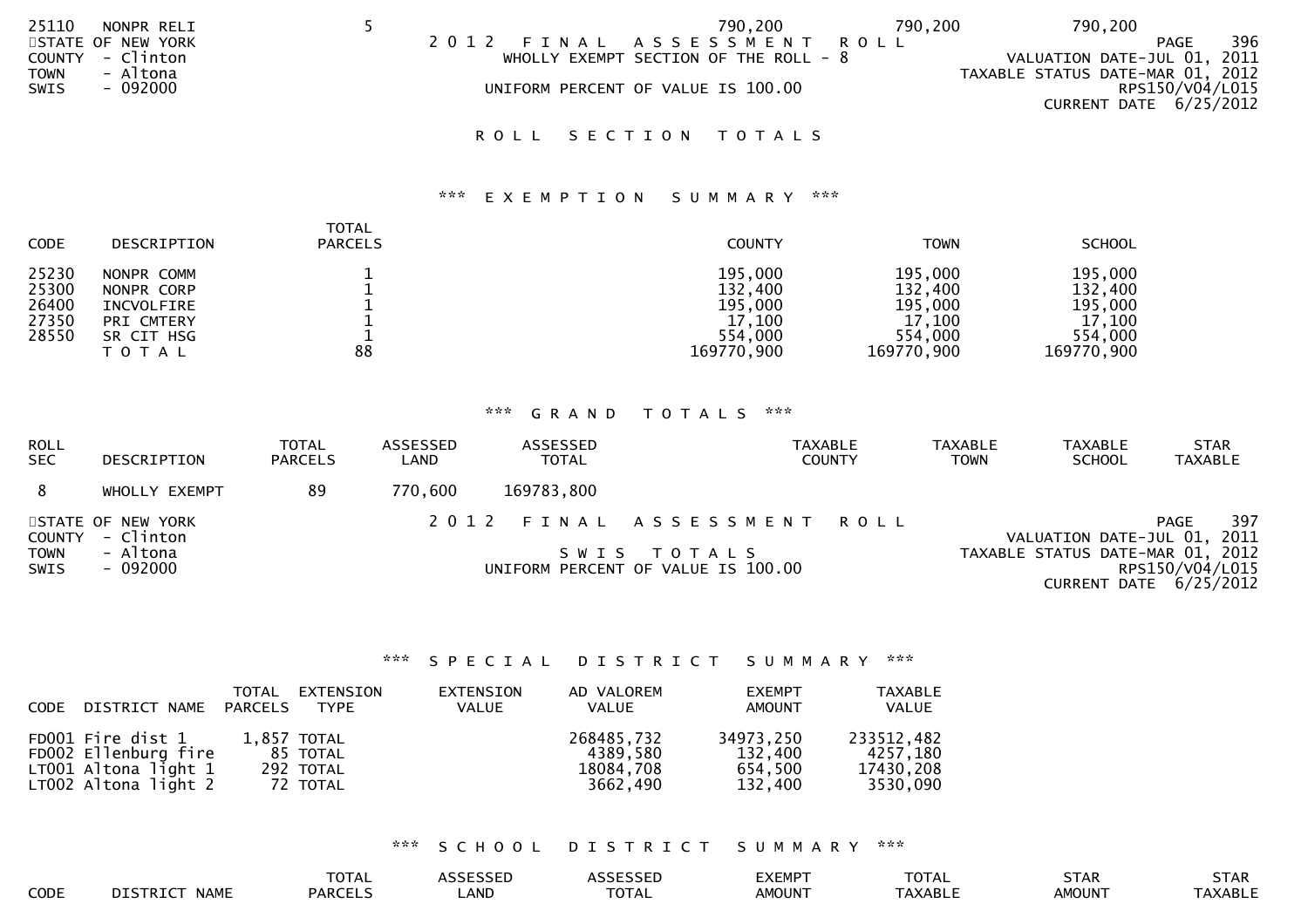| 092401<br>092801<br>093601                                      | Beekmantown Central<br>Northeastern Clinton<br>N Adirondack                                  | 79<br>61<br>1,787                          | 1356,500<br>655,900<br>30273,400 | 4914,749<br>3109,064<br>265172,587                  | 149,103<br>129,416<br>170360,102                            | 4765,646<br>2979,648<br>94812,485             | 1060,700<br>979,900<br>22918,890                                                                               | 3704,946<br>1999,748<br>71893,595                                  |
|-----------------------------------------------------------------|----------------------------------------------------------------------------------------------|--------------------------------------------|----------------------------------|-----------------------------------------------------|-------------------------------------------------------------|-----------------------------------------------|----------------------------------------------------------------------------------------------------------------|--------------------------------------------------------------------|
|                                                                 | SUB-TOTAL                                                                                    | 1,927                                      | 32285,800                        | 273196,400                                          | 170638,621                                                  | 102557,779                                    | 24959,490                                                                                                      | 77598,289                                                          |
|                                                                 | TOTAL                                                                                        | 1,927                                      | 32285,800                        | 273196,400                                          | 170638,621                                                  | 102557,779                                    | 24959,490                                                                                                      | 77598,289                                                          |
|                                                                 |                                                                                              |                                            | ***<br>SYSTEM                    | CODES                                               | SUMMARY                                                     | $\star \star \star$                           |                                                                                                                |                                                                    |
| CODE                                                            | DESCRIPTION                                                                                  | <b>TOTAL</b><br><b>PARCELS</b>             |                                  |                                                     | <b>COUNTY</b>                                               | <b>TOWN</b>                                   | <b>SCHOOL</b>                                                                                                  |                                                                    |
| 50000<br>50001<br>50004                                         | WHOLLY EX<br><b>SCHL TAXBL</b><br><b>SCHL EXMPT</b>                                          | 2<br>$\frac{1}{1}$                         |                                  |                                                     | 12,900                                                      | 12,900                                        | 12,900                                                                                                         |                                                                    |
|                                                                 | TOTAL                                                                                        | 4                                          |                                  |                                                     | 12,900                                                      | 12,900                                        | 12,900                                                                                                         |                                                                    |
|                                                                 |                                                                                              |                                            | ***                              | EXEMPTION                                           | SUMMARY                                                     | ***                                           |                                                                                                                |                                                                    |
| CODE                                                            | DESCRIPTION                                                                                  | <b>TOTAL</b><br><b>PARCELS</b>             |                                  |                                                     | <b>COUNTY</b>                                               | <b>TOWN</b>                                   | <b>SCHOOL</b>                                                                                                  |                                                                    |
| 12100<br>13100<br>13500<br>COUNTY<br><b>TOWN</b><br><b>SWIS</b> | NYS PROP<br>CO OWNER<br>TOWN PROP<br>STATE OF NEW YORK<br>- Clinton<br>- Altona<br>$-092000$ | $\begin{array}{c} 2 \\ 2 \\ 5 \end{array}$ | 2 0 1 2                          | FINAL<br>SWIS<br>UNIFORM PERCENT OF VALUE IS 100.00 | 31192,000<br>28,400<br>612,500<br>ASSESSMENT<br>T O T A L S | 31192,000<br>28,400<br>612,500<br><b>ROLL</b> | 31192,000<br>28,400<br>612,500<br>VALUATION DATE-JUL 01,<br>TAXABLE STATUS DATE-MAR 01,<br><b>CURRENT DATE</b> | 398<br><b>PAGE</b><br>2011<br>2012<br>RPS150/V04/L015<br>6/25/2012 |

# \*\*\* E X E M P T I O N S U M M A R Y \*\*\*

| <b>CODE</b>                                        | DESCRIPTION                                                                   | <b>TOTAL</b><br><b>PARCELS</b> | <b>COUNTY</b>                                                | <b>TOWN</b>                                                  | <b>SCHOOL</b>                                         |
|----------------------------------------------------|-------------------------------------------------------------------------------|--------------------------------|--------------------------------------------------------------|--------------------------------------------------------------|-------------------------------------------------------|
| 18020<br>21600<br>25110<br>25230<br>25300          | MUN INDDEV<br>RELIGIOUS<br>NONPR RELI<br>NONPR COMM<br>NONPR CORP             | 68                             | 136000,000<br>54,300<br>790,200<br>195,000<br>132,400        | 136000,000<br>54,300<br>790,200<br>195,000<br>132,400        | 136000,000<br>54,300<br>790,200<br>195,000<br>132,400 |
| 26400<br>27350<br>28550<br>33201<br>41101<br>41121 | INCVOLFIRE<br>PRI CMTERY<br>SR CIT HSG<br>CO TAXSALE<br>VETERANS<br>WARNONALL | 11<br>48                       | 195,000<br>17,100<br>554,000<br>1672,700<br>8,350<br>526,171 | 195,000<br>17,100<br>554,000<br>1672,700<br>8,350<br>526,171 | 195,000<br>17,100<br>554,000                          |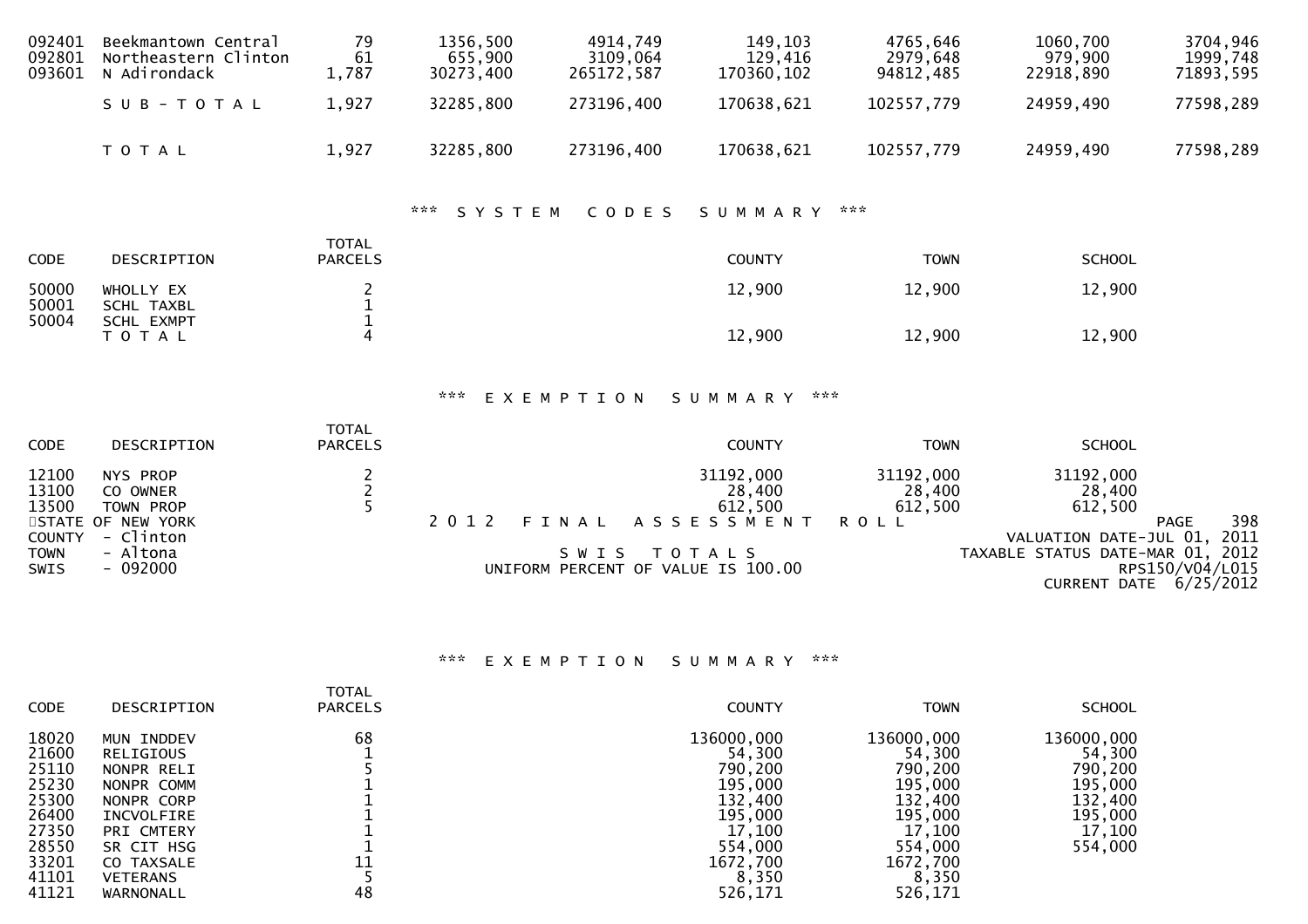| 41131         | WARCOMALL             | 51             | 1039,558                           |             | 1039,558   |                                  |                 |
|---------------|-----------------------|----------------|------------------------------------|-------------|------------|----------------------------------|-----------------|
| 41141         | WARDISALL             | 17             | 400,892                            |             | 400,892    |                                  |                 |
| 41151         | $CW_10_VET/$          |                |                                    | 4,670       |            |                                  |                 |
| 41152         | $CW_10_VET/$          |                |                                    | 22,315      |            |                                  |                 |
| 41400         | <b>CLERGY</b>         |                |                                    | 1,400       | 1,400      | 1,400                            |                 |
| 41700         | 10 YR AGR             |                | 142,000                            |             | 142,000    | 142,000                          |                 |
| 41720         | AGRI DISTR            | 50             | 264,713                            |             | 264,713    | 264,713                          |                 |
| 41730         | OS AG DIST            |                |                                    | 39,448      | 39,448     | 39,448                           |                 |
| 41800         | AGED - ALL            |                | 305,935                            |             | 305,935    | 322,710                          |                 |
| 41801         | AGED C&T              |                | 819,252                            |             | 819,252    |                                  |                 |
| 41802         | AGED COUN             | 15<br>30<br>17 | 434,247                            |             |            |                                  |                 |
| 41834         | SR STAR               | 144            |                                    |             |            | 7732,390                         |                 |
| 41854         | RES STAR              | 589            |                                    |             |            | 17116,600                        |                 |
| 41864         | RS STAR MH            |                |                                    |             |            | 110,500                          |                 |
| 41900         | PHYS DISAB            |                |                                    | 40,000      | 40,000     | 40,000                           |                 |
| 41932         | LIM INC DI            | 11             | 238,024                            |             |            |                                  |                 |
| 41933         |                       |                |                                    |             | 169,348    |                                  |                 |
|               | INC DIS TN<br>483A EX |                |                                    |             |            | 44,550                           |                 |
| 42100         |                       |                |                                    | 44,550      | 44,550     |                                  |                 |
| 47613         | <b>TOWN</b><br>BIE    |                |                                    |             | 111,600    |                                  |                 |
|               | T O T A L             | 1,116          | 175775,125                         |             | 175356,817 | 195585,211                       |                 |
|               | STATE OF NEW YORK     |                | 2 0 1 2<br>FINAL<br>ASSESSMENT     | <b>ROLL</b> |            |                                  | 399<br>PAGE     |
| <b>COUNTY</b> | - Clinton             |                |                                    |             |            | VALUATION DATE-JUL 01, 2011      |                 |
| TOWN          | - Altona              |                | SWIS<br>T O T A L S                |             |            | TAXABLE STATUS DATE-MAR 01, 2012 |                 |
| <b>SWIS</b>   | $-092000$             |                | UNIFORM PERCENT OF VALUE IS 100.00 |             |            |                                  | RPS150/V04/L015 |
|               |                       |                |                                    |             |            | CURRENT DATE                     | 6/25/2012       |

| <b>ROLL</b><br><b>SEC</b>                               | <b>DESCRIPTION</b>                                                          | <b>TOTAL</b><br><b>PARCELS</b> | ASSESSED<br>LAND     | ASSESSED<br><b>TOTAL</b>       | <b>TAXABLE</b><br><b>COUNTY</b>                                                                        | <b>TAXABLE</b><br><b>TOWN</b> | <b>TAXABLE</b><br><b>SCHOOL</b>                                          | <b>STAR</b><br><b>TAXABLE</b>                                                 |
|---------------------------------------------------------|-----------------------------------------------------------------------------|--------------------------------|----------------------|--------------------------------|--------------------------------------------------------------------------------------------------------|-------------------------------|--------------------------------------------------------------------------|-------------------------------------------------------------------------------|
| $\mathbf{1}$                                            | <b>TAXABLE</b>                                                              | 1,766                          | 25864,900            | 91649,903                      | 85645,678                                                                                              | 86063,986                     | 90795,082                                                                | 65835,592                                                                     |
| 3                                                       | STATE OWNED LAND                                                            | 43                             | 5636,600             | 5636,800                       | 5636,800                                                                                               | 5636,800                      | 5636,800                                                                 | 5636,800                                                                      |
| 5.                                                      | SPECIAL FRANCHISE                                                           | 13                             |                      | 2044,505                       | 2044,505                                                                                               | 2044,505                      | 2044,505                                                                 | 2044,505                                                                      |
| 6                                                       | UTILITIES & N.C.                                                            | 16                             | 13,700               | 4081,392                       | 4081,392                                                                                               | 4081,392                      | 4081,392                                                                 | 4081,392                                                                      |
| 8                                                       | WHOLLY EXEMPT                                                               | 89                             | 770,600              | 169783,800                     |                                                                                                        |                               |                                                                          |                                                                               |
| $\sim$                                                  | <b>SUB</b><br>TOTAL                                                         | 1,927                          | 32285,800            | 273196,400                     | 97408,375                                                                                              | 97826,683                     | 102557,779                                                               | 77598,289                                                                     |
| $\sim$ $\times$<br><b>COUNTY</b><br><b>TOWN</b><br>SWIS | <b>GRAND TOTAL</b><br>STATE OF NEW YORK<br>- Clinton<br>- Altona<br>$-0920$ | 1,927                          | 32285,800<br>2 0 1 2 | 273196,400<br>FINAL<br>T O W N | 97408,375<br>A S S E S S M E N T<br><b>ROLL</b><br><b>TOTALS</b><br>UNIFORM PERCENT OF VALUE IS 100.00 | 97826,683                     | 102557,779<br>VALUATION DATE-JUL 01,<br>TAXABLE STATUS DATE-MAR 01, 2012 | 77598,289<br>400<br>PAGE<br>2011<br>RPS150/V04/L015<br>CURRENT DATE 6/25/2012 |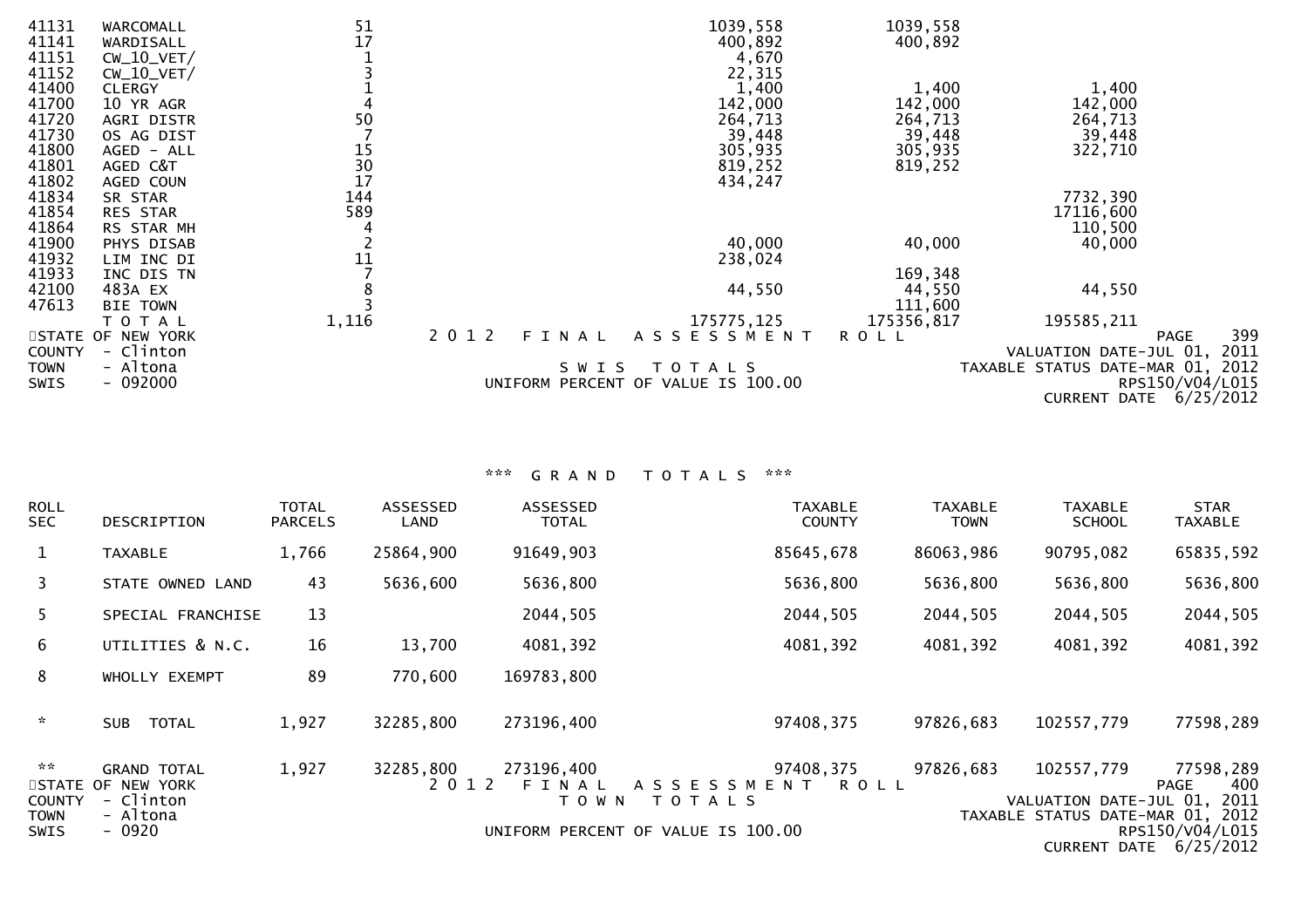### \*\*\* S P E C I A L D I S T R I C T S U M M A R Y \*\*\*

| CODE DISTRICT NAME PARCELS                                                                | TOTAL EXTENSION<br><b>TYPE</b>                   | EXTENSION<br>VALUE | AD VALOREM<br><b>VALUE</b>                      | <b>EXEMPT</b><br><b>AMOUNT</b>             | <b>TAXABLE</b><br>VALUE                         |
|-------------------------------------------------------------------------------------------|--------------------------------------------------|--------------------|-------------------------------------------------|--------------------------------------------|-------------------------------------------------|
| FD001 Fire dist 1<br>FD002 Ellenburg fire<br>LT001 Altona light 1<br>LT002 Altona light 2 | 1,857 TOTAL<br>85 TOTAL<br>292 TOTAL<br>72 TOTAL |                    | 268485,732<br>4389.580<br>18084,708<br>3662.490 | 34973,250<br>132,400<br>654.500<br>132.400 | 233512,482<br>4257,180<br>17430,208<br>3530,090 |

## \*\*\* S C H O O L D I S T R I C T S U M M A R Y \*\*\*

| CODE                       | DISTRICT NAME                                               | <b>TOTAL</b><br><b>PARCELS</b> | ASSESSED<br>LAND                 | ASSESSED<br><b>TOTAL</b>           | <b>EXEMPT</b><br>AMOUNT          | <b>TOTAL</b><br><b>TAXABLE</b>    | <b>STAR</b><br><b>AMOUNT</b>     | <b>STAR</b><br><b>TAXABLE</b>     |
|----------------------------|-------------------------------------------------------------|--------------------------------|----------------------------------|------------------------------------|----------------------------------|-----------------------------------|----------------------------------|-----------------------------------|
| 092401<br>092801<br>093601 | Beekmantown Central<br>Northeastern Clinton<br>N Adirondack | 79<br>61<br>1,787              | 1356,500<br>655,900<br>30273,400 | 4914,749<br>3109,064<br>265172.587 | 149,103<br>129,416<br>170360,102 | 4765,646<br>2979,648<br>94812.485 | 1060,700<br>979,900<br>22918.890 | 3704,946<br>1999,748<br>71893,595 |
|                            | SUB-TOTAL                                                   | 1,927                          | 32285,800                        | 273196,400                         | 170638,621                       | 102557,779                        | 24959,490                        | 77598,289                         |
|                            | T O T A L                                                   | 1,927                          | 32285,800                        | 273196,400                         | 170638,621                       | 102557,779                        | 24959,490                        | 77598,289                         |

## \*\*\* S Y S T E M C O D E S S U M M A R Y \*\*\*

| <b>CODE</b>    | DESCRIPTION                    | <b>TOTAL</b><br><b>PARCELS</b> | COUNTY | <b>TOWN</b> | <b>SCHOOL</b> |
|----------------|--------------------------------|--------------------------------|--------|-------------|---------------|
| 50000<br>50001 | WHOLLY EX<br>SCHL TAXBL        |                                | 12,900 | 12,900      | 12,900        |
| 50004          | <b>SCHL EXMPT</b><br>T O T A L |                                | 12,900 | 12,900      | 12,900        |

\*\*\* E X E M P T I O N S U M M A R Y \*\*\*

| <b>CODE</b>    | DESCRIPTION          | <b>TOTAL</b><br><b>PARCELS</b> |      |         | <b>COUNTY</b>                      | TOWN                | <b>SCHOOL</b>                    |                                   |
|----------------|----------------------|--------------------------------|------|---------|------------------------------------|---------------------|----------------------------------|-----------------------------------|
| 12100<br>13100 | NYS PROP<br>CO OWNER |                                |      |         | 31192,000<br>28,400                | 31192,000<br>28,400 | 31192,000<br>28,400              |                                   |
| 13500          | TOWN PROP            |                                |      |         | 612,500                            | 612,500             | 612,500                          |                                   |
|                | STATE OF NEW YORK    |                                | 2012 |         | FINAL ASSESSMENT                   | ROLL                |                                  | 401<br>PAGE                       |
| <b>COUNTY</b>  | - Clinton            |                                |      | T O W N | T O T A L S                        |                     | VALUATION DATE-JUL 01, 2011      |                                   |
| <b>TOWN</b>    | - Altona             |                                |      |         |                                    |                     | TAXABLE STATUS DATE-MAR 01, 2012 |                                   |
| <b>SWIS</b>    | - 0920               |                                |      |         | UNIFORM PERCENT OF VALUE IS 100.00 |                     |                                  | RPS150/V04/L015                   |
|                |                      |                                |      |         |                                    |                     |                                  | $CIDDENT$ $MTE$ $\hat{A}/25/2012$ |

CURRENT DATE 6/25/2012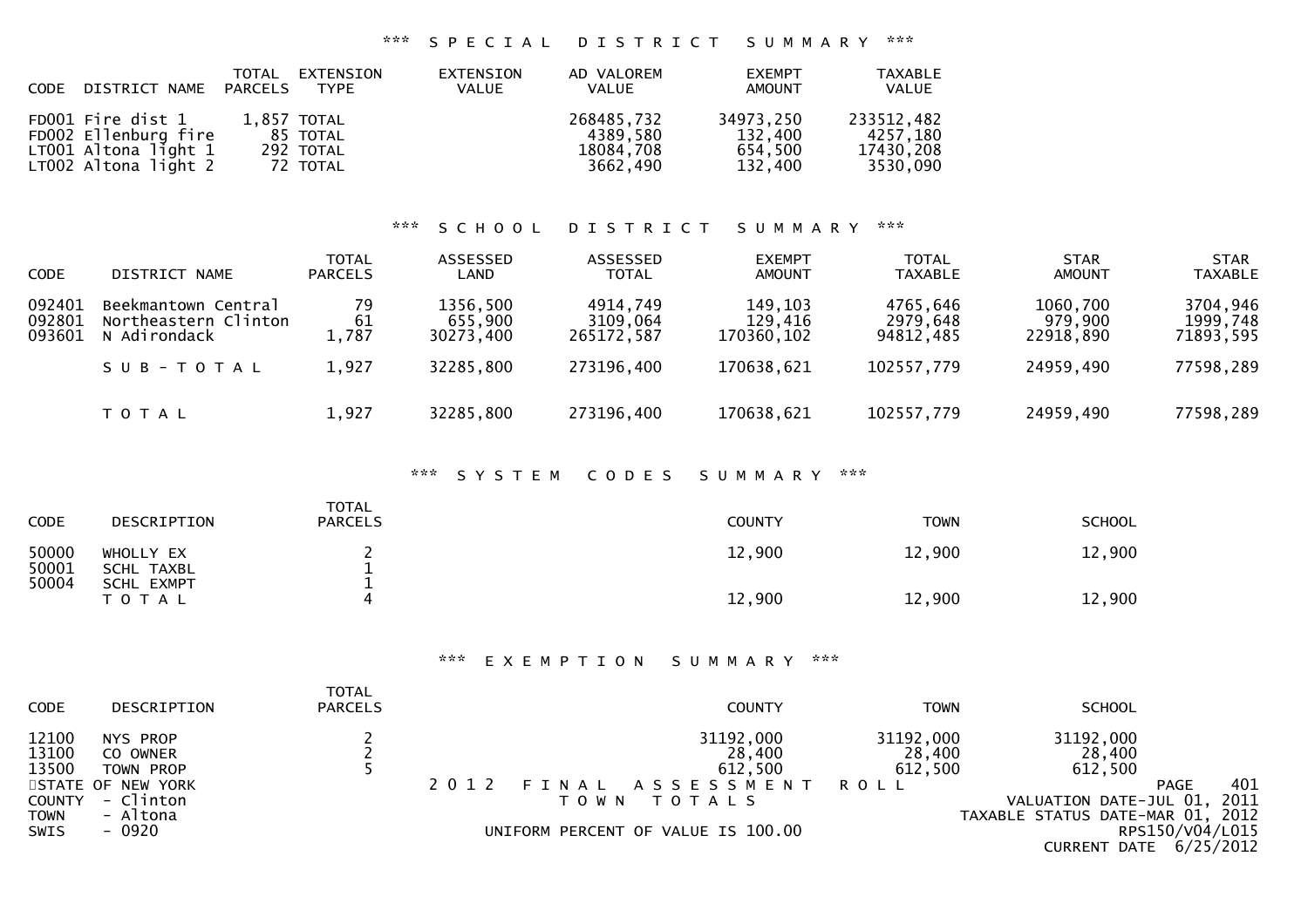|               |                   | <b>TOTAL</b>   |                                    |             |                                  |
|---------------|-------------------|----------------|------------------------------------|-------------|----------------------------------|
| <b>CODE</b>   | DESCRIPTION       | <b>PARCELS</b> | <b>COUNTY</b>                      | <b>TOWN</b> | <b>SCHOOL</b>                    |
| 18020         | MUN INDDEV        | 68             | 136000,000                         | 136000,000  | 136000,000                       |
| 21600         | RELIGIOUS         | 1              | 54,300                             | 54,300      | 54,300                           |
| 25110         | NONPR RELI        |                | 790,200                            | 790,200     | 790,200                          |
| 25230         | NONPR COMM        |                | 195,000                            | 195,000     | 195,000                          |
| 25300         | NONPR CORP        |                | 132,400                            | 132,400     | 132,400                          |
| 26400         | INCVOLFIRE        |                | 195,000                            | 195,000     | 195,000                          |
| 27350         | PRI CMTERY        |                | 17,100                             | 17,100      | 17,100                           |
| 28550         | SR CIT HSG        |                | 554,000                            | 554,000     | 554,000                          |
| 33201         | CO TAXSALE        | 11             | 1672,700                           | 1672,700    |                                  |
| 41101         | <b>VETERANS</b>   | 5              | 8,350                              | 8,350       |                                  |
| 41121         | WARNONALL         | 48             | 526,171                            | 526,171     |                                  |
| 41131         | WARCOMALL         | 51             | 1039,558                           | 1039,558    |                                  |
| 41141         | WARDISALL         | 17             | 400,892                            | 400,892     |                                  |
| 41151         | $CW_10_VET/$      |                | 4,670                              |             |                                  |
| 41152         | $CW_10_VET/$      | 3              | 22,315                             |             |                                  |
| 41400         | <b>CLERGY</b>     |                | 1,400                              | 1,400       | 1,400                            |
| 41700         | 10 YR AGR         | 4              | 142,000                            | 142,000     | 142,000                          |
| 41720         | AGRI DISTR        | 50             | 264,713                            | 264,713     | 264,713                          |
| 41730         | OS AG DIST        |                | 39,448                             | 39,448      | 39,448                           |
| 41800         | AGED - ALL        | 15             | 305,935                            | 305,935     | 322,710                          |
| 41801         | AGED C&T          | 30             | 819,252                            | 819,252     |                                  |
| 41802         | AGED COUN         | 17             | 434,247                            |             |                                  |
| 41834         | SR STAR           | 144            |                                    |             | 7732,390                         |
| 41854         | RES STAR          | 589            |                                    |             | 17116,600                        |
| 41864         | RS STAR MH        | 4              |                                    |             | 110,500                          |
| 41900         | PHYS DISAB        |                | 40,000                             | 40,000      | 40,000                           |
| 41932         | LIM INC DI        | 11             | 238,024                            |             |                                  |
| 41933         | INC DIS TN        |                |                                    | 169,348     |                                  |
| 42100         | 483A EX           | 8              | 44,550                             | 44,550      | 44,550                           |
| 47613         | <b>BIE TOWN</b>   |                |                                    | 111,600     |                                  |
|               | TOTAL             | 1,116          | 175775, 125                        | 175356,817  | 195585,211                       |
|               | STATE OF NEW YORK |                | 2 0 1 2<br>ASSESSMENT<br>FINAL     | <b>ROLL</b> | 402<br><b>PAGE</b>               |
| <b>COUNTY</b> | - Clinton         |                | TOTALS<br>T O W N                  |             | VALUATION DATE-JUL 01, 2011      |
| <b>TOWN</b>   | - Altona          |                |                                    |             | TAXABLE STATUS DATE-MAR 01, 2012 |
| SWIS          | $-0920$           |                | UNIFORM PERCENT OF VALUE IS 100.00 |             | RPS150/V04/L015                  |
|               |                   |                |                                    |             | 6/25/2012<br><b>CURRENT DATE</b> |
|               |                   |                |                                    |             |                                  |

| <b>ROLL</b><br><b>SEC</b> | DESCRIPTION       | TOTAL<br><b>PARCELS</b> | ASSESSED<br>∟AND | ASSESSED<br>TOTAL | TAXABLE<br><b>COUNTY</b> | TAXABLE<br><b>TOWN</b> | <b>TAXABLE</b><br><b>SCHOOL</b> | <b>STAR</b><br>TAXABLE |
|---------------------------|-------------------|-------------------------|------------------|-------------------|--------------------------|------------------------|---------------------------------|------------------------|
|                           | TAXABLE           | 1,766                   | 25864,900        | 91649,903         | 85645,678                | 86063,986              | 90795,082                       | 65835,592              |
|                           | STATE OWNED LAND  | 43                      | 5636,600         | 5636,800          | 5636,800                 | 5636,800               | 5636,800                        | 5636,800               |
|                           | SPECIAL FRANCHISE | 13                      |                  | 2044,505          | 2044,505                 | 2044,505               | 2044,505                        | 2044,505               |